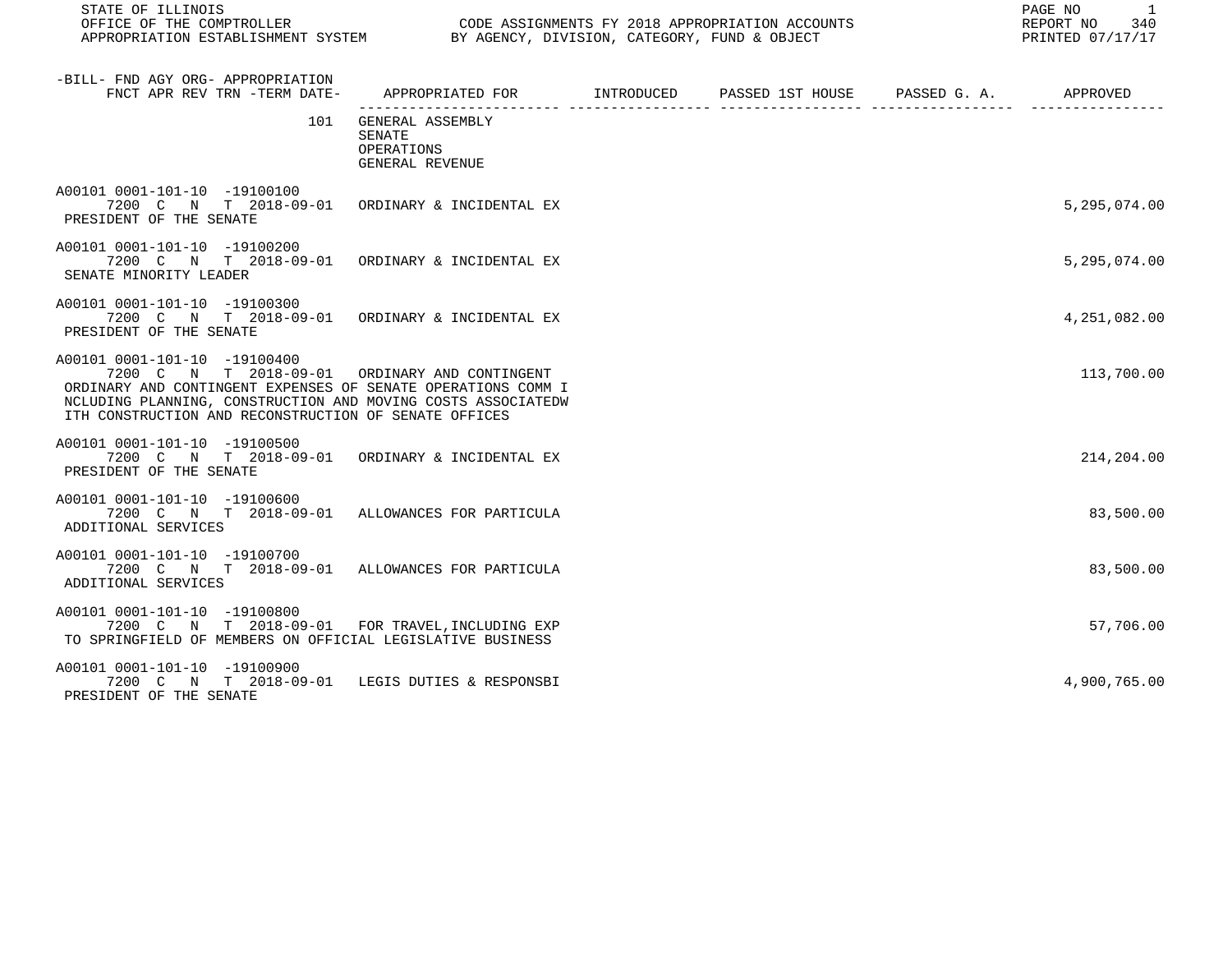| STATE OF ILLINOIS<br>OFFICE OF THE COMPTROLLER<br>APPROPRIATION ESTABLISHMENT SYSTEM BY AGENCY, DIVISION, CATEGORY, FUND & OBJECT                                               | CODE ASSIGNMENTS FY 2018 APPROPRIATION ACCOUNTS                                 |  | 2<br>PAGE NO<br>REPORT NO 340<br>PRINTED 07/17/17 |
|---------------------------------------------------------------------------------------------------------------------------------------------------------------------------------|---------------------------------------------------------------------------------|--|---------------------------------------------------|
| -BILL- FND AGY ORG- APPROPRIATION<br>FNCT APR REV TRN -TERM DATE-                                                                                                               | APPROPRIATED FOR      INTRODUCED   PASSED 1ST HOUSE    PASSED G.A.     APPROVED |  |                                                   |
| 101                                                                                                                                                                             | GENERAL ASSEMBLY<br>SENATE<br>OPERATIONS<br>GENERAL REVENUE                     |  |                                                   |
| A00101 0001-101-10 -19101000<br>7200 C N T 2018-09-01 USE OF STANDING COMMITTE<br>FOR EXPERT WITNESSES, TECHNICAL SERVICES, CONSULTING<br>SSISTANCE & OTHER RESEARCH ASSISTANCE | <b>A</b>                                                                        |  | 3,038,087.00                                      |
| A00101 0001-101-10 -19103011<br>7200 C N T 2018-09-01 PLAN & PREPARE OF REDIST<br>OF LEGISLATIVE & REPRESENTATIVE DISTRICTS-SENATE PRESIDENT                                    |                                                                                 |  | 369, 261.00                                       |
| A00101 0001-101-10 -19103111<br>7200 C N T 2018-09-01 PLAN & PREPARE OF REDIST<br>OF LEGISLATIVE & REPRESENTATIVE DISTRICTS-SENATE MIN LEADER                                   |                                                                                 |  | 433,971.00                                        |
|                                                                                                                                                                                 | AGENCY/DIVISION/FUND TOTAL                                                      |  | 24, 135, 924.00                                   |
|                                                                                                                                                                                 | GEN ASSEMBLY OPERATIONS                                                         |  |                                                   |
| A00101 0196-101-10 -19100000<br>7200 C N T 2018-09-01 ORDINARY & CONTINGENT EX<br>PRESIDENT OF THE SENATE                                                                       |                                                                                 |  | 250,000.00                                        |
|                                                                                                                                                                                 | AGENCY/DIVISION/FUND TOTAL                                                      |  | 250,000.00                                        |
|                                                                                                                                                                                 | AGENCY/DIVISION TOTAL                                                           |  | 24,385,924.00                                     |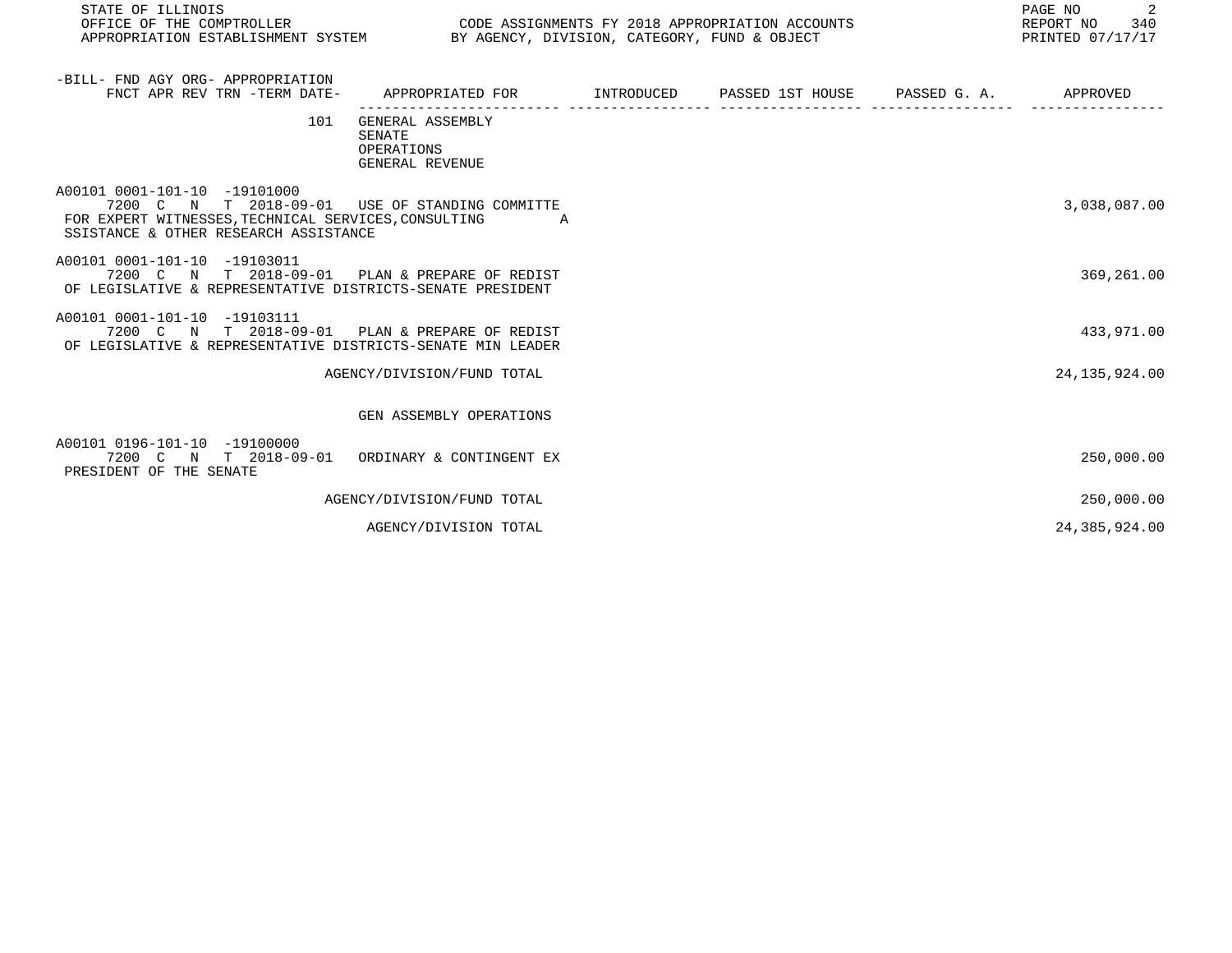| STATE OF ILLINOIS                                                                                                                                                               |                                                                                          |  |  |  |                 |
|---------------------------------------------------------------------------------------------------------------------------------------------------------------------------------|------------------------------------------------------------------------------------------|--|--|--|-----------------|
| -BILL- FND AGY ORG- APPROPRIATION<br>FNCT APR REV TRN -TERM DATE-                                                                                                               | APPROPRIATED FOR       INTRODUCED     PASSED 1ST HOUSE     PASSED G. A.         APPROVED |  |  |  |                 |
| 101                                                                                                                                                                             | GENERAL ASSEMBLY<br>HOUSE OF REPRESENTATIVES<br>OPERATIONS<br>GENERAL REVENUE            |  |  |  |                 |
| A00101 0001-101-20 -19000100<br>7200 C N T 2018-09-01 ORDINARY & INCIDENTAL EX<br>SPEAKER OF THE HOUSE                                                                          |                                                                                          |  |  |  | 5,109,643.00    |
| A00101 0001-101-20 -19000200<br>7200 C N T 2018-09-01 ORDINARY & INCIDENTAL EX<br>HOUSE MINORITY LEADER                                                                         |                                                                                          |  |  |  | 4,903,609.00    |
| A00101 0001-101-20 -19000300<br>7200 C N T 2018-09-01 ORDINARY & INCIDENTAL EX<br>SPEAKER OF THE HOUSE                                                                          |                                                                                          |  |  |  | 5,631,018.00    |
| A00101 0001-101-20 -19000500<br>7200 C N T 2018-09-01 ORDINARY & INCIDENTAL EX<br>SPEAKER OF THE HOUSE                                                                          |                                                                                          |  |  |  | 94,996.00       |
| A00101 0001-101-20 -19000800<br>7200 C N T 2018-09-01 FOR TRAVEL, INCLUDING EXP<br>TO SPRINGFIELD OF MEMBERS ON OFFICIAL LEGISLATIVE BUSINESS                                   |                                                                                          |  |  |  | 30,394.00       |
| A00101 0001-101-20 -19001200<br>7200 C N T 2018-09-01 LEGIS DUTIES & RESPONSBI<br>SPEAKER OF THE HOUSE                                                                          |                                                                                          |  |  |  | 8,190,285.00    |
| A00101 0001-101-20 -19001500<br>7200 C N T 2018-09-01 USE OF STANDING COMMITTE<br>FOR EXPERT WITNESSES, TECHNICAL SERVICES, CONSULTING<br>SSISTANCE & OTHER RESEARCH ASSISTANCE | <b>A</b>                                                                                 |  |  |  | 3,444,963.00    |
| A00101 0001-101-20 -19003011<br>7200 C N T 2018-09-01 PLAN & PREPARE OF REDIST<br>OF LEGISLATIVE & REPRESENTATIVE DISTRICTS-HOUSE SPEAKER                                       |                                                                                          |  |  |  | 477,503.00      |
| A00101 0001-101-20 -19003111<br>7200 C N T 2018-09-01 PLAN & PREPARE OF REDIST<br>OF LEGISLATIVE & REPRESENTATIVE DISTRICTS-HOUSE MIN LEADER                                    |                                                                                          |  |  |  | 472,307.00      |
|                                                                                                                                                                                 | AGENCY/DIVISION/FUND TOTAL                                                               |  |  |  | 28, 354, 718.00 |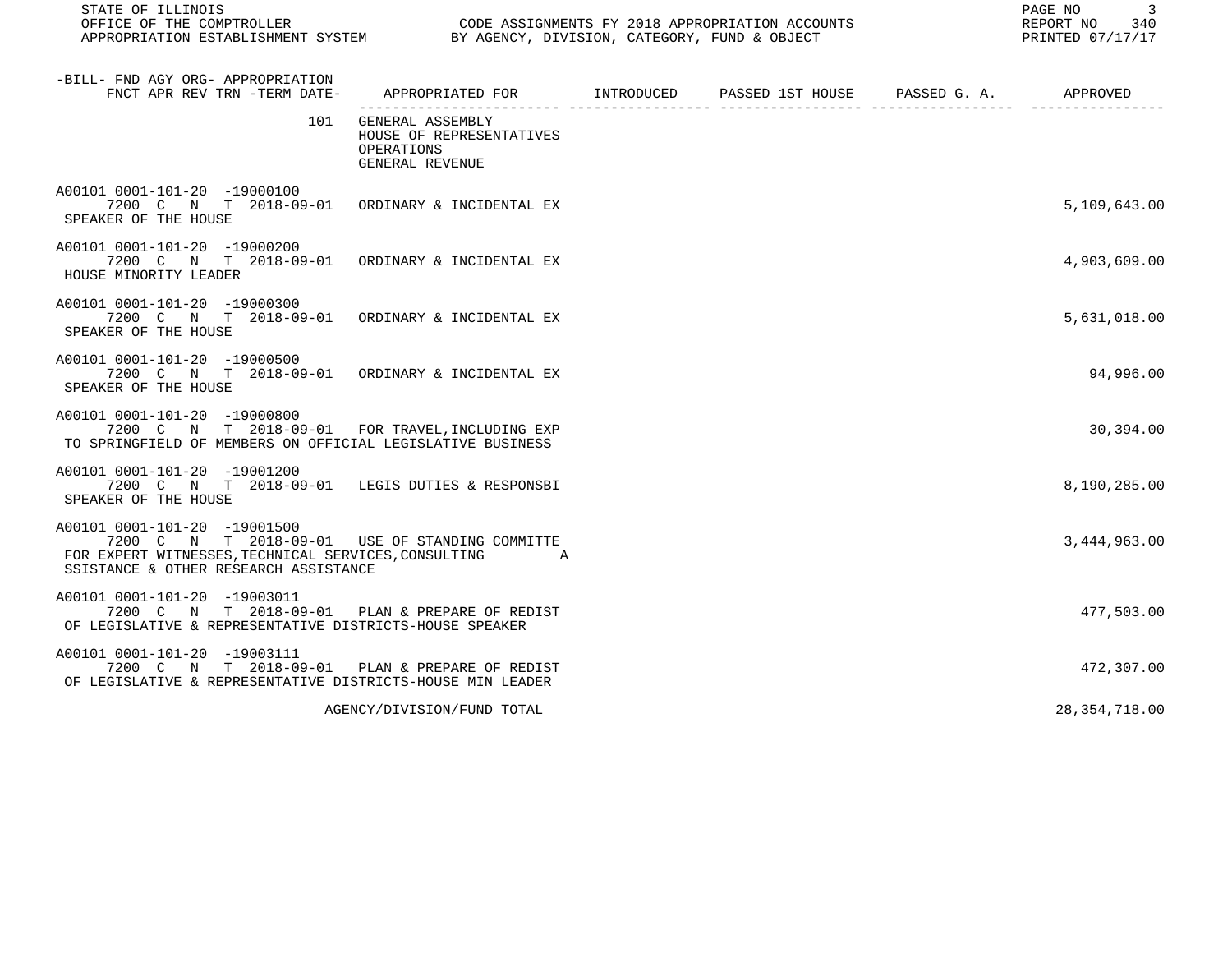| STATE OF ILLINOIS<br>OFFICE OF THE COMPTROLLER<br>APPROPRIATION ESTABLISHMENT SYSTEM | CODE ASSIGNMENTS FY 2018 APPROPRIATION ACCOUNTS<br>BY AGENCY, DIVISION, CATEGORY, FUND & OBJECT |            |                  |              | PAGE NO<br>REPORT NO<br>340<br>PRINTED 07/17/17 |
|--------------------------------------------------------------------------------------|-------------------------------------------------------------------------------------------------|------------|------------------|--------------|-------------------------------------------------|
| -BILL- FND AGY ORG- APPROPRIATION<br>FNCT APR REV TRN -TERM DATE-                    | APPROPRIATED FOR                                                                                | INTRODUCED | PASSED 1ST HOUSE | PASSED G. A. | APPROVED                                        |
| 101                                                                                  | GENERAL ASSEMBLY<br>HOUSE OF REPRESENTATIVES<br>OPERATIONS<br>GEN ASSEMBLY OPERATIONS           |            |                  |              |                                                 |
| A00101 0196-101-20 -19000000<br>7200 C N T 2018-09-01<br>SPEAKER OF THE HOUSE        | ORDINARY & CONTINGENT EX                                                                        |            |                  |              | 250,000.00                                      |
|                                                                                      | AGENCY/DIVISION/FUND TOTAL                                                                      |            |                  |              | 250,000.00                                      |
|                                                                                      | AGENCY/DIVISION TOTAL                                                                           |            |                  |              | 28,604,718.00                                   |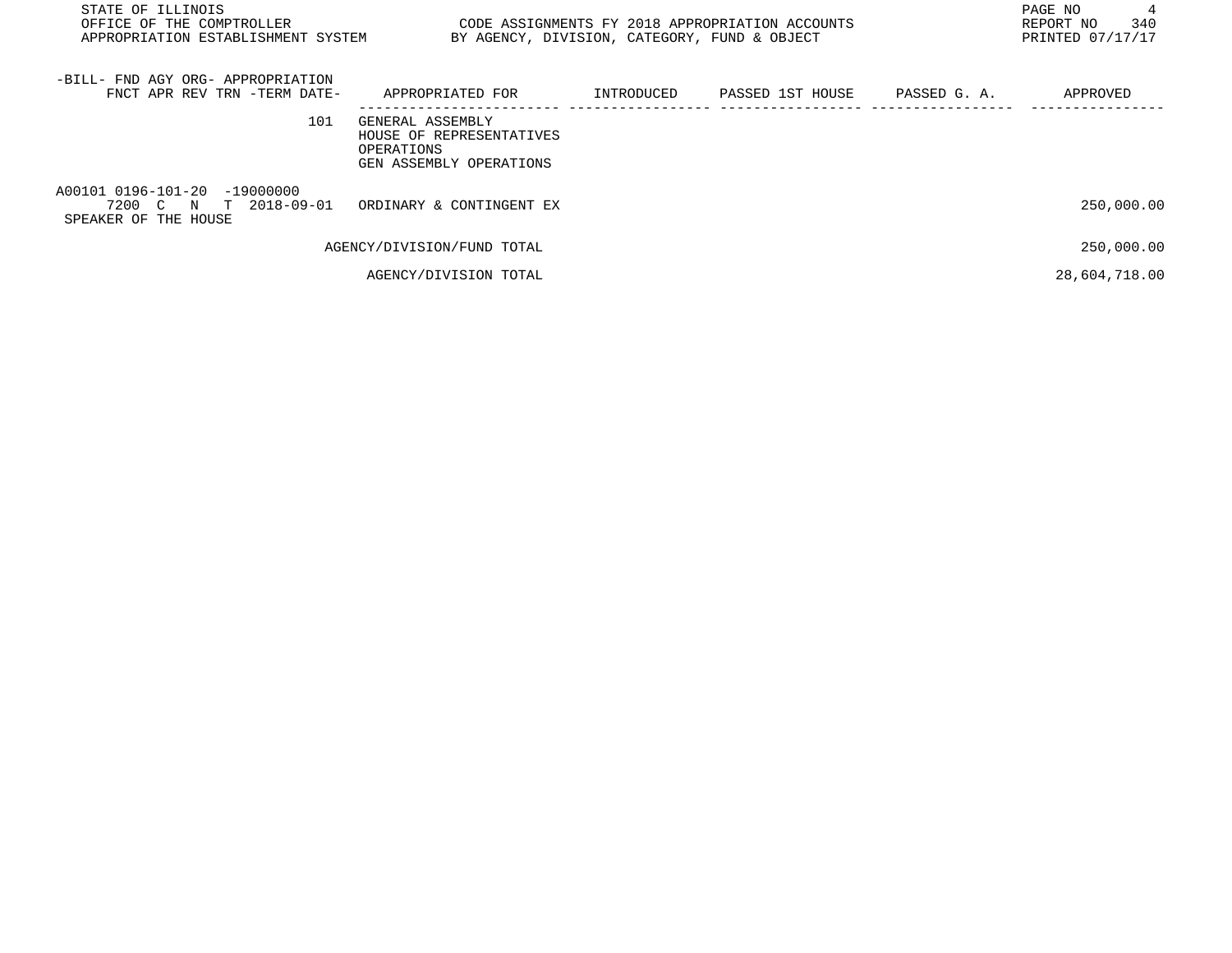| STATE OF ILLINOIS<br>OFFICE OF THE COMPTROLLER<br>APPROPRIATION ESTABLISHMENT SYSTEM |                                                                    |            | CODE ASSIGNMENTS FY 2018 APPROPRIATION ACCOUNTS<br>BY AGENCY, DIVISION, CATEGORY, FUND & OBJECT |              | PAGE NO<br>-5<br>REPORT NO<br>340<br>PRINTED 07/17/17 |
|--------------------------------------------------------------------------------------|--------------------------------------------------------------------|------------|-------------------------------------------------------------------------------------------------|--------------|-------------------------------------------------------|
| -BILL- FND AGY ORG- APPROPRIATION<br>FNCT APR REV TRN -TERM DATE-                    | APPROPRIATED FOR                                                   | INTRODUCED | PASSED 1ST HOUSE                                                                                | PASSED G. A. | APPROVED                                              |
| 101                                                                                  | GENERAL ASSEMBLY<br>JOINT CHAMBER<br>OPERATIONS<br>GENERAL REVENUE |            |                                                                                                 |              |                                                       |
| A00101 0001-101-30<br>-19100000<br>$T$ 2018-09-01<br>7200 C<br>$_{\rm N}$            | ORDINARY & CONTINGENT EX                                           |            |                                                                                                 |              | 341,600.00                                            |
|                                                                                      | AGENCY/DIVISION/FUND TOTAL                                         |            |                                                                                                 |              | 341,600.00                                            |
|                                                                                      | AGENCY/DIVISION TOTAL                                              |            |                                                                                                 |              | 341,600.00                                            |
|                                                                                      | AGENCY TOTAL                                                       |            |                                                                                                 |              | 53, 332, 242.00                                       |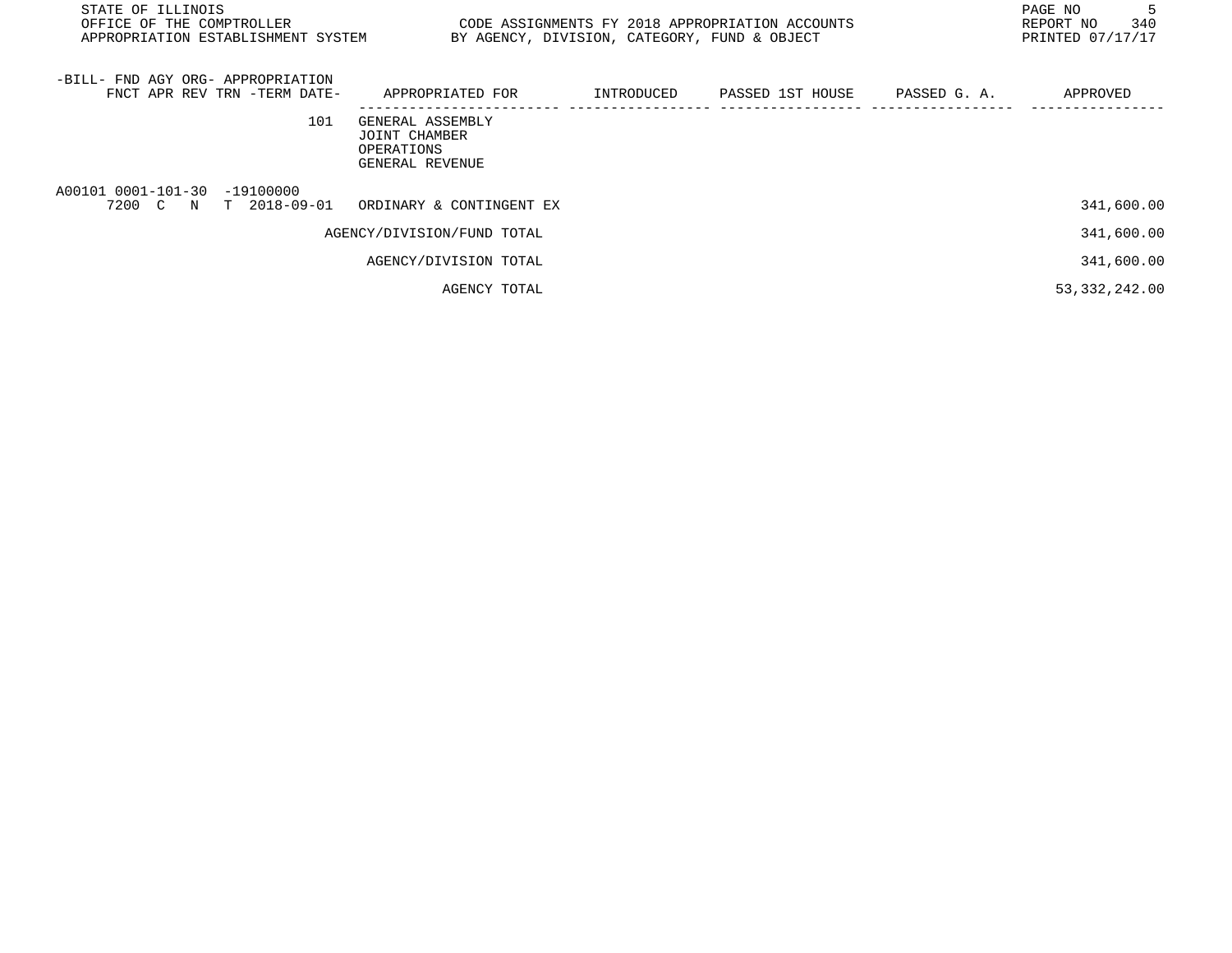| STATE OF ILLINOIS<br>OFFICE OF THE COMPTROLLER        |                              | CODE ASSIGNMENTS FY 2018 APPROPRIATION ACCOUNTS<br>APPROPRIATION ESTABLISHMENT SYSTEM BY AGENCY, DIVISION, CATEGORY, FUND & OBJECT | 6<br>PAGE NO<br>340<br>REPORT NO<br>PRINTED 07/17/17   |  |              |
|-------------------------------------------------------|------------------------------|------------------------------------------------------------------------------------------------------------------------------------|--------------------------------------------------------|--|--------------|
| -BILL- FND AGY ORG- APPROPRIATION                     | FNCT APR REV TRN -TERM DATE- | APPROPRIATED FOR                                                                                                                   | INTRODUCED PASSED 1ST HOUSE PASSED G. A.<br>---- ----- |  | APPROVED     |
|                                                       | 103                          | AUDITOR GENERAL<br>GENERAL OFFICE<br>OPERATIONS<br>GENERAL REVENUE                                                                 |                                                        |  |              |
| A00103 0001-103-01 -11200000                          | 7200 C N P 2018-09-01        | REGULAR POSITIONS                                                                                                                  |                                                        |  | 5,551,000.00 |
| A00103 0001-103-01 -11290000<br>7200 C<br>N           | P 2018-09-01                 | STATE PAID RETIREMENT CO                                                                                                           |                                                        |  |              |
| A00103 0001-103-01 -11700000<br>7200 C<br>$\mathbb N$ | $T = 2018 - 09 - 01$         | SOC SEC/MEDICARE CONTRIB                                                                                                           |                                                        |  | 425,000.00   |
| A00103 0001-103-01 -12000000<br>7200 C N              | T 2018-09-01                 | CONTRACTUAL SERVICES                                                                                                               |                                                        |  | 636,000.00   |
| A00103 0001-103-01 -12900000<br>7200 C N              | $T = 2018 - 09 - 01$         | TRAVEL                                                                                                                             |                                                        |  |              |
| A00103 0001-103-01 -13000000<br>7200 C<br>$\mathbb N$ | $T = 2018 - 09 - 01$         | COMMODITIES                                                                                                                        |                                                        |  | 20,000.00    |
| A00103 0001-103-01 -13020000<br>7200 C N              | $T = 2018 - 09 - 01$         | PRINTING                                                                                                                           |                                                        |  | 20,000.00    |
| A00103 0001-103-01 -15000000<br>7250 C<br>N           | T 2018-09-01                 | EOUIPMENT                                                                                                                          |                                                        |  | 25,000.00    |
| A00103 0001-103-01 -16000000<br>7200 C N              | $T = 2018 - 09 - 01$         | ELECTRONIC DATA PROCESSI                                                                                                           |                                                        |  | 50,000.00    |
| A00103 0001-103-01 -17000000<br>7200 C N              | $T = 2018 - 09 - 01$         | TELECOMMUNICATION                                                                                                                  |                                                        |  | 75,000.00    |
| A00103 0001-103-01 -18000000                          | 7200 C N T 2018-09-01        | OPERATION OF AUTO EOUIPM                                                                                                           |                                                        |  | 5,000.00     |
|                                                       |                              | AGENCY/DIVISION/FUND TOTAL                                                                                                         |                                                        |  | 6,807,000.00 |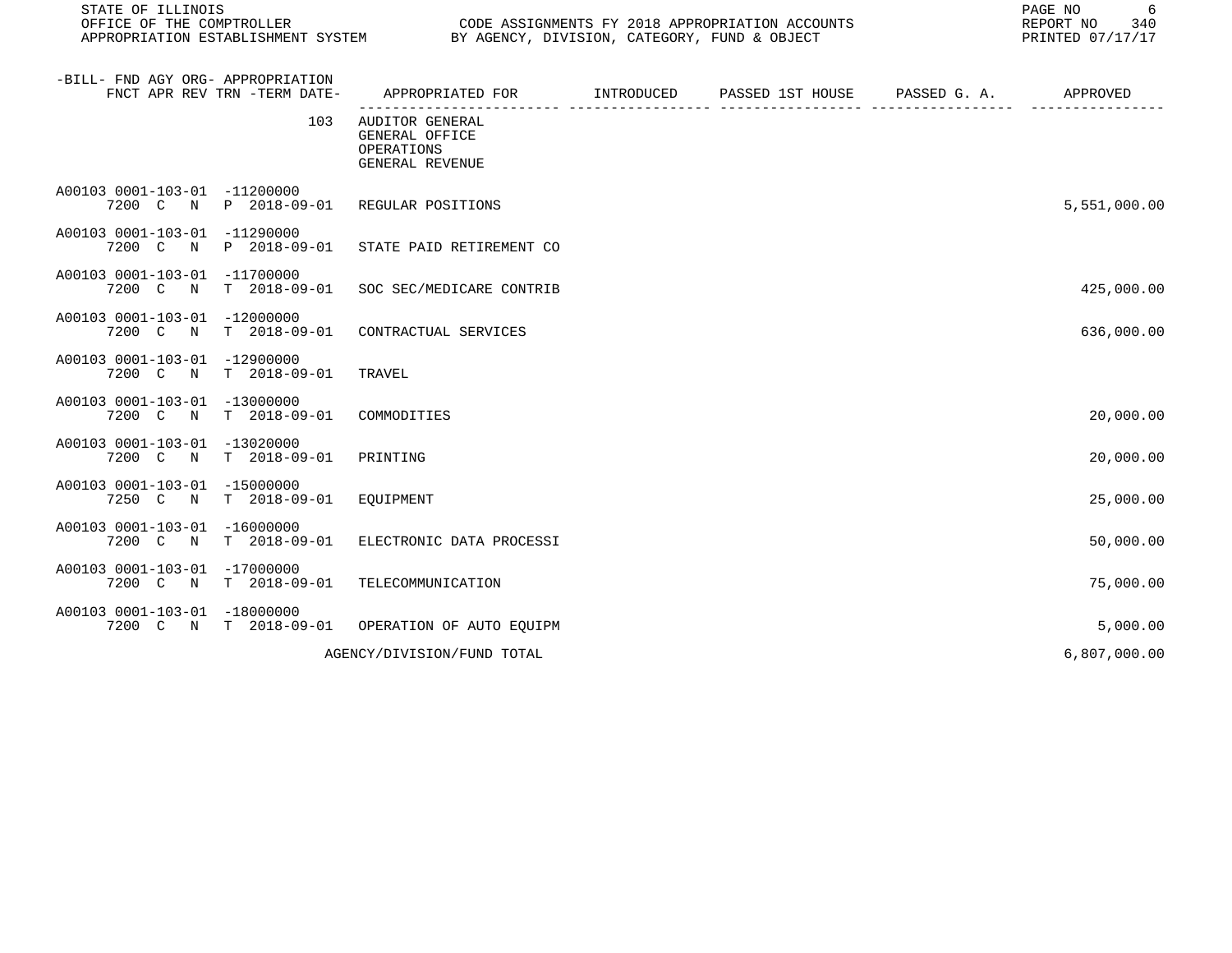| STATE OF ILLINOIS<br>OFFICE OF THE COMPTROLLER CONDUCTED TO CODE ASSIGNMENTS FY 2018 APPROPRIATION ACCOUNTS<br>APPROPRIATION ESTABLISHMENT SYSTEM BY AGENCY, DIVISION, CATEGORY, FUND & OBJECT |                                                                  |                                                                   | PAGE NO<br>340<br>REPORT NO<br>PRINTED 07/17/17 |
|------------------------------------------------------------------------------------------------------------------------------------------------------------------------------------------------|------------------------------------------------------------------|-------------------------------------------------------------------|-------------------------------------------------|
| -BILL- FND AGY ORG- APPROPRIATION<br>FNCT APR REV TRN -TERM DATE-                                                                                                                              |                                                                  | APPROPRIATED FOR      INTRODUCED   PASSED 1ST HOUSE   PASSED G.A. | APPROVED                                        |
| 103                                                                                                                                                                                            | AUDITOR GENERAL<br>GENERAL OFFICE<br>OPERATIONS<br>AUDIT EXPENSE |                                                                   |                                                 |
| A00103 0342-103-01 -19100000<br>7200 C N T 2018-09-01 AUDITS STUDIES & INVESTI<br>AUDITS, STUDIES AND INVESTIGATIONS                                                                           |                                                                  |                                                                   | 25,398,600.00                                   |
|                                                                                                                                                                                                | AGENCY/DIVISION/FUND TOTAL                                       |                                                                   | 25,398,600.00                                   |
|                                                                                                                                                                                                | AGENCY/DIVISION TOTAL                                            |                                                                   | 32,205,600.00                                   |
|                                                                                                                                                                                                | AGENCY TOTAL                                                     |                                                                   | 32,205,600.00                                   |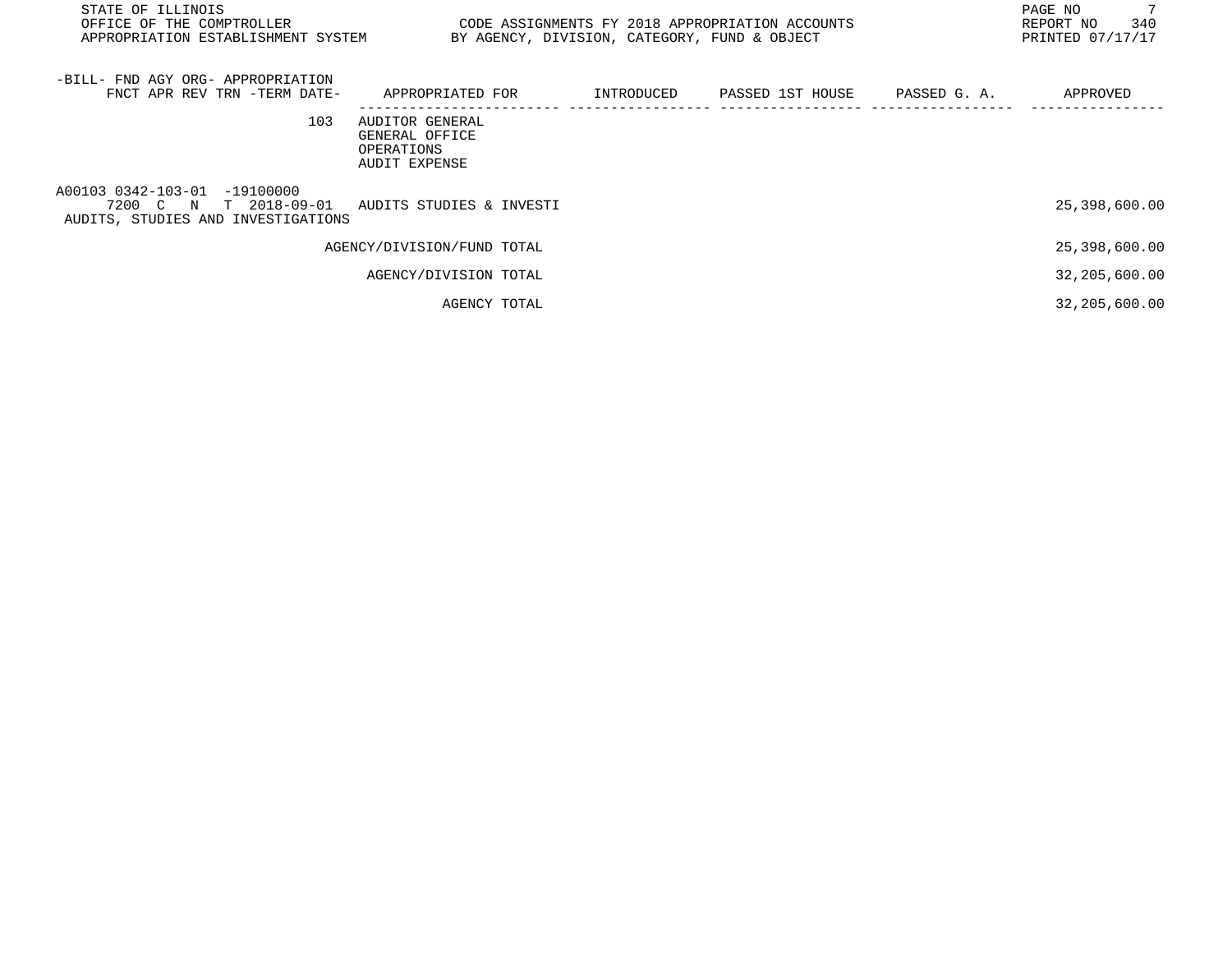| STATE OF ILLINOIS<br>OFFICE OF THE COMPTROLLER<br>APPROPRIATION ESTABLISHMENT SYSTEM BY AGENCY, DIVISION, CATEGORY, FUND & OBJECT  | CODE ASSIGNMENTS FY 2018 APPROPRIATION ACCOUNTS                             |  | 8<br>PAGE NO<br>REPORT NO 340<br>PRINTED 07/17/17 |
|------------------------------------------------------------------------------------------------------------------------------------|-----------------------------------------------------------------------------|--|---------------------------------------------------|
| -BILL- FND AGY ORG- APPROPRIATION<br>FNCT APR REV TRN -TERM DATE-                                                                  | APPROPRIATED FOR      INTRODUCED   PASSED 1ST HOUSE    PASSED G.A.          |  | APPROVED                                          |
| 105                                                                                                                                | COMM GOVT FRCSTING & ACC<br>GENERAL OFFICE<br>OPERATIONS<br>GENERAL REVENUE |  |                                                   |
| A00105 0001-105-01 -11610100<br>7200 C N P 2018-09-01 MAKING PENSION PICK UP C<br>TO SERS FOR AFFECTED LEGISLATIVE STAFF EMPLOYEES |                                                                             |  | 1,500,000.00                                      |
| A00105 0001-105-01 -19100000<br>7200 C N T 2018-09-01 OPERATIONAL EXPENSES                                                         |                                                                             |  | 1,201,400.00                                      |
|                                                                                                                                    | AGENCY/DIVISION/FUND TOTAL                                                  |  | 2,701,400.00                                      |
|                                                                                                                                    | AGENCY/DIVISION TOTAL                                                       |  | 2,701,400.00                                      |
|                                                                                                                                    | AGENCY TOTAL                                                                |  | 2,701,400.00                                      |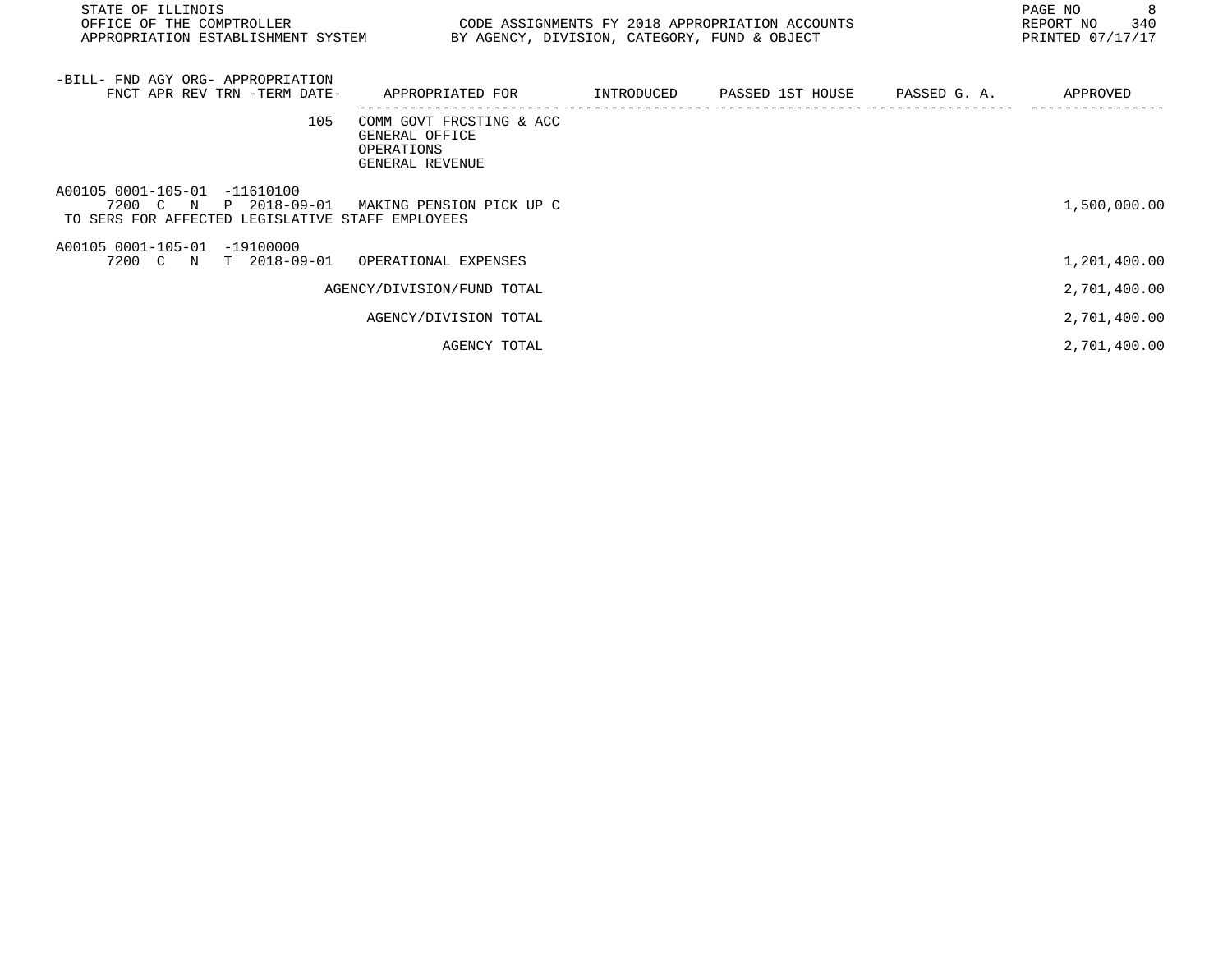| STATE OF ILLINOIS<br>OFFICE OF THE COMPTROLLER                                                                                                                                                                                         | CODE ASSIGNMENTS FY 2018 APPROPRIATION ACCOUNTS<br>APPROPRIATION ESTABLISHMENT SYSTEM BY AGENCY, DIVISION, CATEGORY, FUND & OBJECT |  |  |  | 9<br>PAGE NO<br>REPORT NO 340<br>PRINTED 07/17/17 |
|----------------------------------------------------------------------------------------------------------------------------------------------------------------------------------------------------------------------------------------|------------------------------------------------------------------------------------------------------------------------------------|--|--|--|---------------------------------------------------|
| -BILL- FND AGY ORG- APPROPRIATION<br>FNCT APR REV TRN -TERM DATE-                                                                                                                                                                      | APPROPRIATED FOR                                                                                                                   |  |  |  | APPROVED                                          |
| 108                                                                                                                                                                                                                                    | LEGISLATIVE INFORMATION<br>GENERAL OPERATIONS<br>OPERATIONS<br>GENERAL REVENUE                                                     |  |  |  |                                                   |
| A00108 0001-108-01 -19100000<br>7200 C N T 2018-09-01 OPERATIONAL EXPENSES                                                                                                                                                             |                                                                                                                                    |  |  |  | 5,166,700.00                                      |
|                                                                                                                                                                                                                                        | AGENCY/DIVISION/FUND TOTAL                                                                                                         |  |  |  | 5,166,700.00                                      |
|                                                                                                                                                                                                                                        | GEN ASSEMBLY COMPUTER EO                                                                                                           |  |  |  |                                                   |
| A00108 0155-108-01 -19100000<br>7200 C N T 2018-09-01 LUMP SUM, OPERATIONS<br>PURCHASE, MAINTENANCE, & RENTAL OF GENERAL ASSEMBLY ELECTRONICD<br>ATA PROCESSING EOUIPMENT & FOR OTHER OPERATIONAL PURPOSES O<br>F THE GENERAL ASSEMBLY |                                                                                                                                    |  |  |  | 1,600,000.00                                      |
|                                                                                                                                                                                                                                        | AGENCY/DIVISION/FUND TOTAL                                                                                                         |  |  |  | 1,600,000.00                                      |
|                                                                                                                                                                                                                                        | AGENCY/DIVISION TOTAL                                                                                                              |  |  |  | 6,766,700.00                                      |
|                                                                                                                                                                                                                                        | AGENCY TOTAL                                                                                                                       |  |  |  | 6,766,700.00                                      |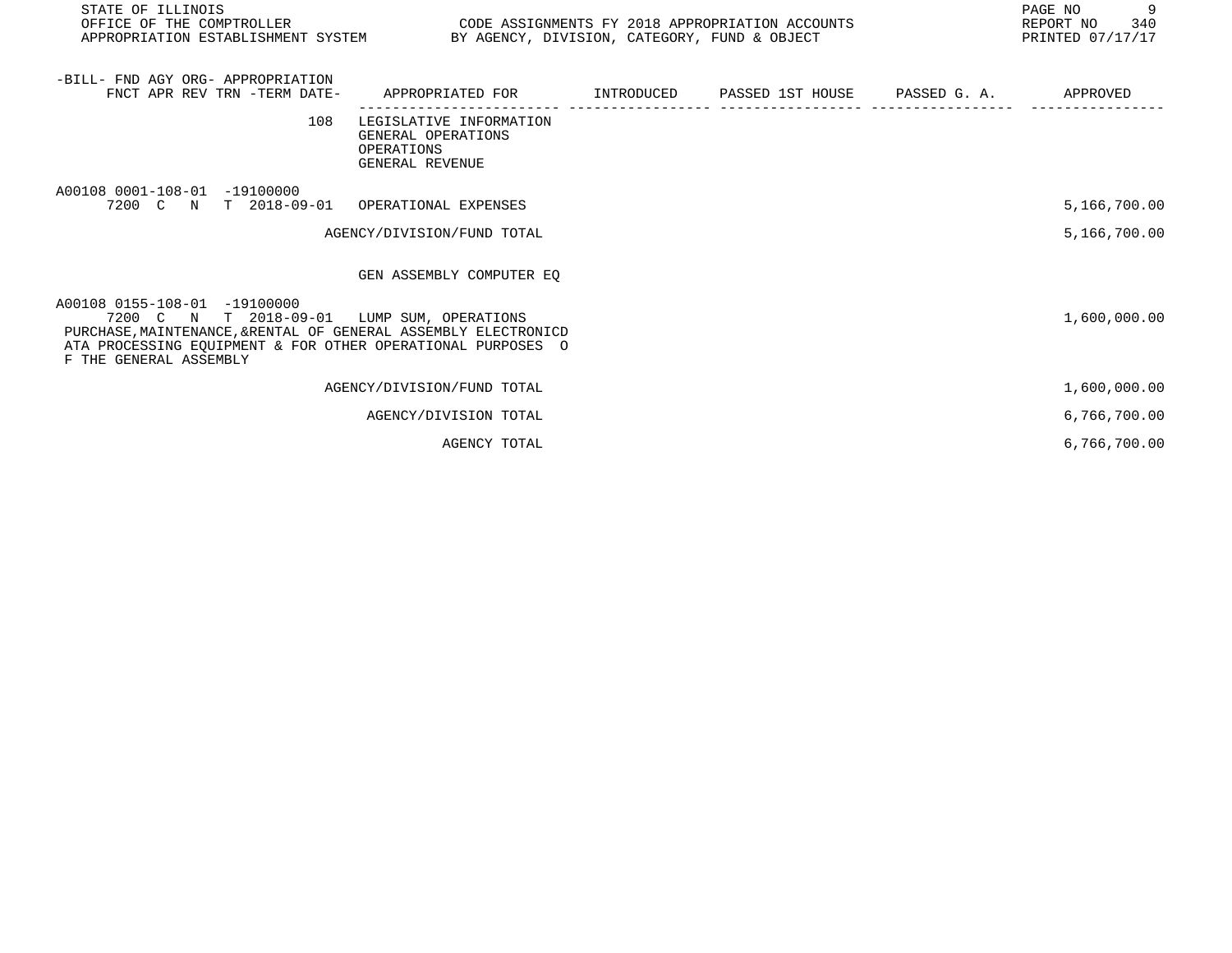| STATE OF ILLINOIS<br>OFFICE OF THE COMPTROLLER<br>APPROPRIATION ESTABLISHMENT SYSTEM | CODE ASSIGNMENTS FY 2018 APPROPRIATION ACCOUNTS                             | BY AGENCY, DIVISION, CATEGORY, FUND & OBJECT |                  |              | 10<br>PAGE NO<br>340<br>REPORT NO<br>PRINTED 07/17/17 |
|--------------------------------------------------------------------------------------|-----------------------------------------------------------------------------|----------------------------------------------|------------------|--------------|-------------------------------------------------------|
| -BILL- FND AGY ORG- APPROPRIATION<br>FNCT APR REV TRN -TERM DATE-                    | APPROPRIATED FOR                                                            | INTRODUCED                                   | PASSED 1ST HOUSE | PASSED G. A. | APPROVED                                              |
| 109                                                                                  | LEGISLATIVE AUDIT COMMIS<br>GENERAL OFFICE<br>OPERATIONS<br>GENERAL REVENUE |                                              |                  |              |                                                       |
| A00109 0001-109-01 -19100000<br>7200 C N T 2018-09-01                                | OPERATIONAL EXPNS                                                           |                                              |                  |              | 414,300.00                                            |
|                                                                                      | AGENCY/DIVISION/FUND TOTAL                                                  |                                              |                  |              | 414,300.00                                            |
|                                                                                      | AGENCY/DIVISION TOTAL                                                       |                                              |                  |              | 414,300.00                                            |
|                                                                                      | AGENCY TOTAL                                                                |                                              |                  |              | 414,300.00                                            |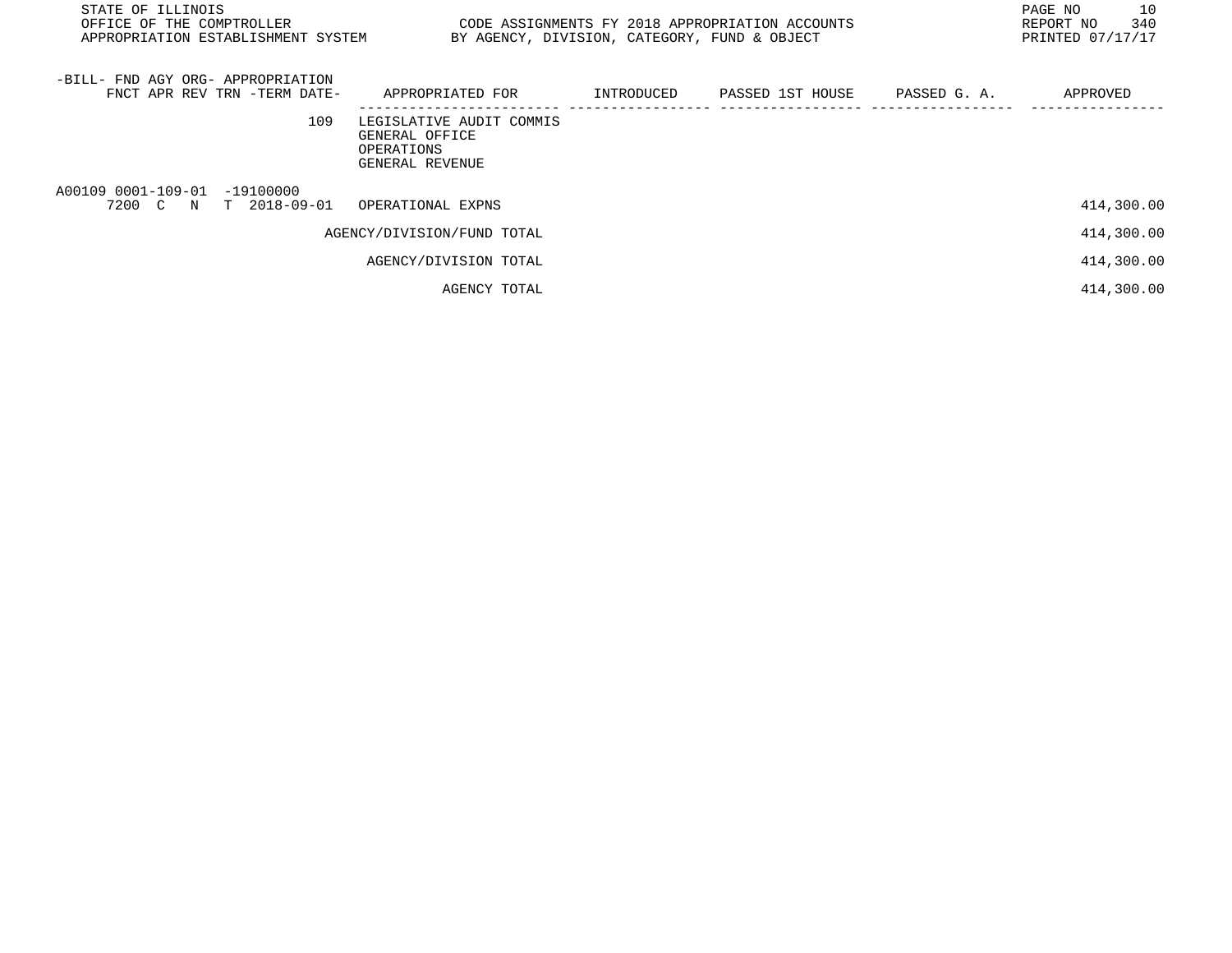| STATE OF ILLINOIS<br>OFFICE OF THE COMPTROLLER<br>APPROPRIATION ESTABLISHMENT SYSTEM |                                                                        | BY AGENCY, DIVISION, CATEGORY, FUND & OBJECT | CODE ASSIGNMENTS FY 2018 APPROPRIATION ACCOUNTS |              | 11<br>PAGE NO<br>340<br>REPORT NO<br>PRINTED 07/17/17 |
|--------------------------------------------------------------------------------------|------------------------------------------------------------------------|----------------------------------------------|-------------------------------------------------|--------------|-------------------------------------------------------|
| -BILL- FND AGY ORG- APPROPRIATION<br>FNCT APR REV TRN -TERM DATE-                    | APPROPRIATED FOR                                                       | INTRODUCED                                   | PASSED 1ST HOUSE                                | PASSED G. A. | APPROVED                                              |
| 110                                                                                  | IL LEGISLATIVE PRINTING<br>OPERATIONS<br>OPERATIONS<br>GENERAL REVENUE |                                              |                                                 |              |                                                       |
| A00110 0001-110-01<br>-19100000<br>$T$ 2018-09-01<br>7200 C<br>N                     | OPERATIONAL EXPENSES                                                   |                                              |                                                 |              | 2,160,000.00                                          |
|                                                                                      | AGENCY/DIVISION/FUND TOTAL                                             |                                              |                                                 |              | 2,160,000.00                                          |
|                                                                                      | AGENCY/DIVISION TOTAL                                                  |                                              |                                                 |              | 2,160,000.00                                          |
|                                                                                      | AGENCY TOTAL                                                           |                                              |                                                 |              | 2,160,000.00                                          |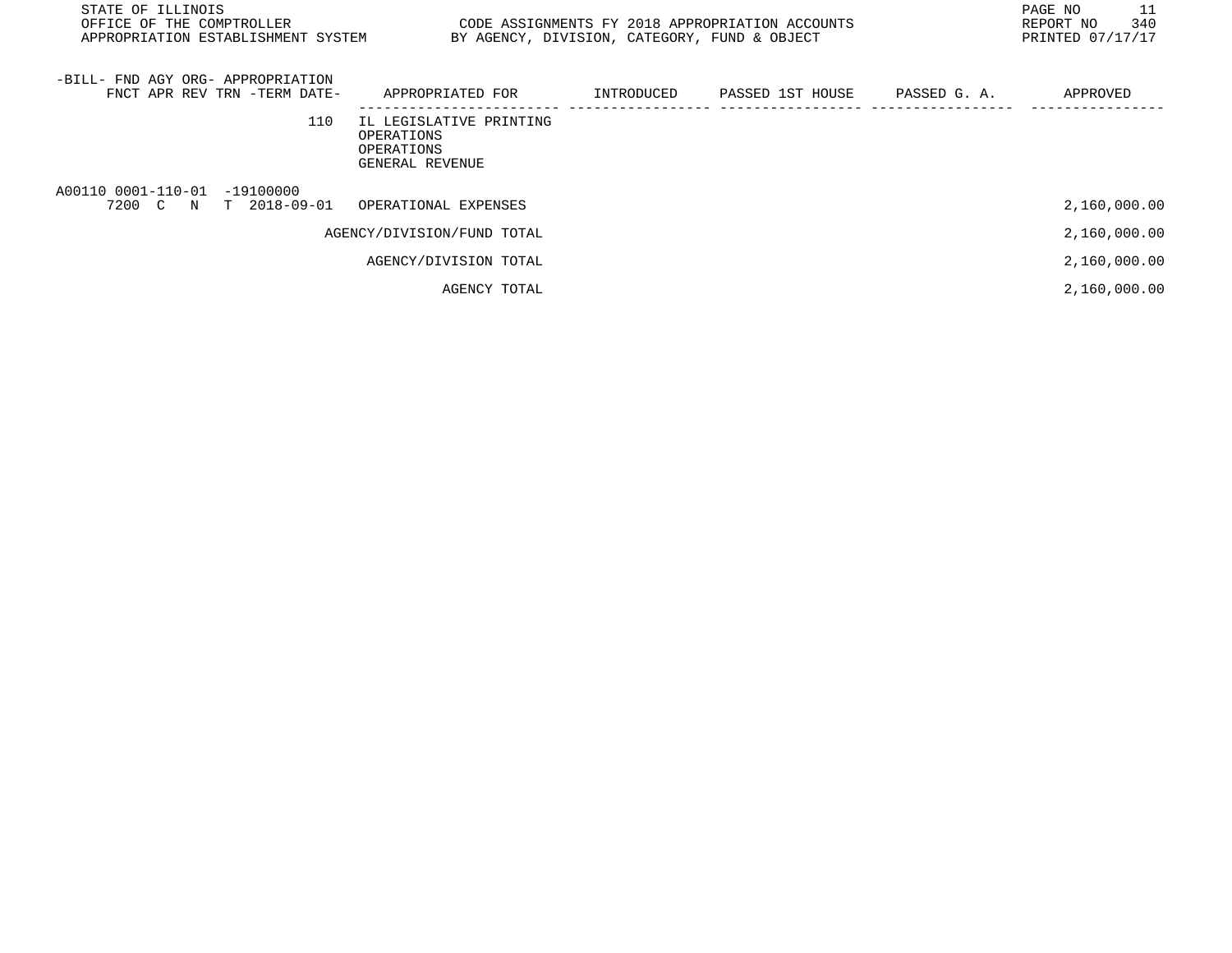| STATE OF ILLINOIS<br>OFFICE OF THE COMPTROLLER<br>APPROPRIATION ESTABLISHMENT SYSTEM |                                                                        | BY AGENCY, DIVISION, CATEGORY, FUND & OBJECT | CODE ASSIGNMENTS FY 2018 APPROPRIATION ACCOUNTS |              | 12<br>PAGE NO<br>340<br>REPORT NO<br>PRINTED 07/17/17 |
|--------------------------------------------------------------------------------------|------------------------------------------------------------------------|----------------------------------------------|-------------------------------------------------|--------------|-------------------------------------------------------|
| -BILL- FND AGY ORG- APPROPRIATION<br>FNCT APR REV TRN -TERM DATE-                    | APPROPRIATED FOR                                                       | INTRODUCED                                   | PASSED 1ST HOUSE                                | PASSED G. A. | APPROVED                                              |
| 112                                                                                  | IL LEGISLATIVE RESEARCH<br>OPERATIONS<br>OPERATIONS<br>GENERAL REVENUE |                                              |                                                 |              |                                                       |
| A00112 0001-112-01 -19100000<br>N T 2018-09-01<br>7200 C                             | OPERATIONAL EXPNS                                                      |                                              |                                                 |              | 2,950,700.00                                          |
|                                                                                      | AGENCY/DIVISION/FUND TOTAL                                             |                                              |                                                 |              | 2,950,700.00                                          |
|                                                                                      | AGENCY/DIVISION TOTAL                                                  |                                              |                                                 |              | 2,950,700.00                                          |
|                                                                                      | AGENCY TOTAL                                                           |                                              |                                                 |              | 2,950,700.00                                          |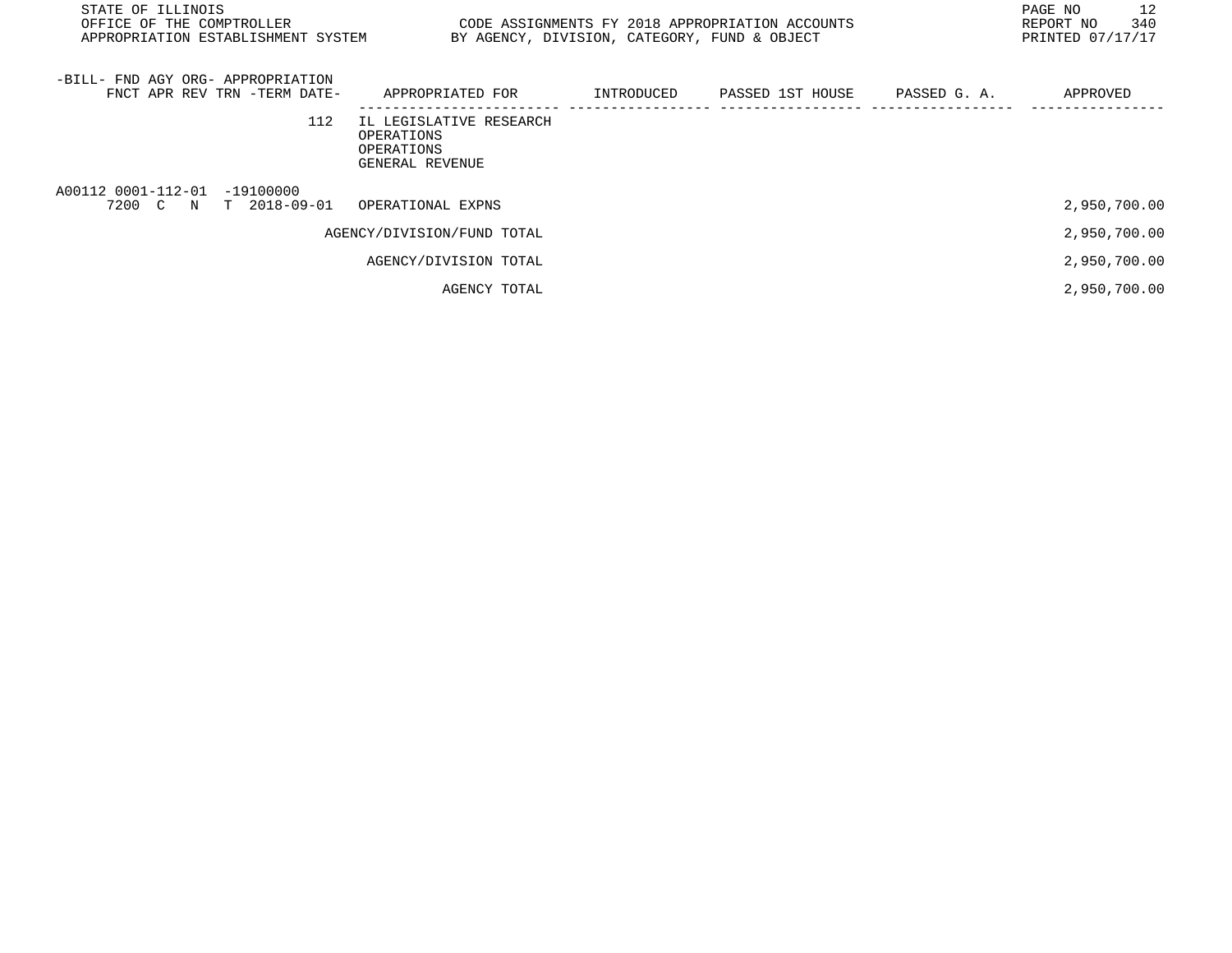| STATE OF ILLINOIS<br>OFFICE OF THE COMPTROLLER<br>APPROPRIATION ESTABLISHMENT SYSTEM | BY AGENCY, DIVISION, CATEGORY, FUND & OBJECT                                |            | CODE ASSIGNMENTS FY 2018 APPROPRIATION ACCOUNTS |              | 13<br>PAGE NO<br>340<br>REPORT NO<br>PRINTED 07/17/17 |
|--------------------------------------------------------------------------------------|-----------------------------------------------------------------------------|------------|-------------------------------------------------|--------------|-------------------------------------------------------|
| -BILL- FND AGY ORG- APPROPRIATION<br>FNCT APR REV TRN -TERM DATE-                    | APPROPRIATED FOR                                                            | INTRODUCED | PASSED 1ST HOUSE                                | PASSED G. A. | APPROVED                                              |
| 115                                                                                  | LEGISLATIVE REFERENCE BU<br>GENERAL OFFICE<br>OPERATIONS<br>GENERAL REVENUE |            |                                                 |              |                                                       |
| A00115 0001-115-01 -19100000<br>7200 C<br>T 2018-09-01<br>N                          | OPERATIONAL EXPENSES                                                        |            |                                                 |              | 2,581,400.00                                          |
|                                                                                      | AGENCY/DIVISION/FUND TOTAL                                                  |            |                                                 |              | 2,581,400.00                                          |
|                                                                                      | AGENCY/DIVISION TOTAL                                                       |            |                                                 |              | 2,581,400.00                                          |
|                                                                                      | AGENCY TOTAL                                                                |            |                                                 |              | 2,581,400.00                                          |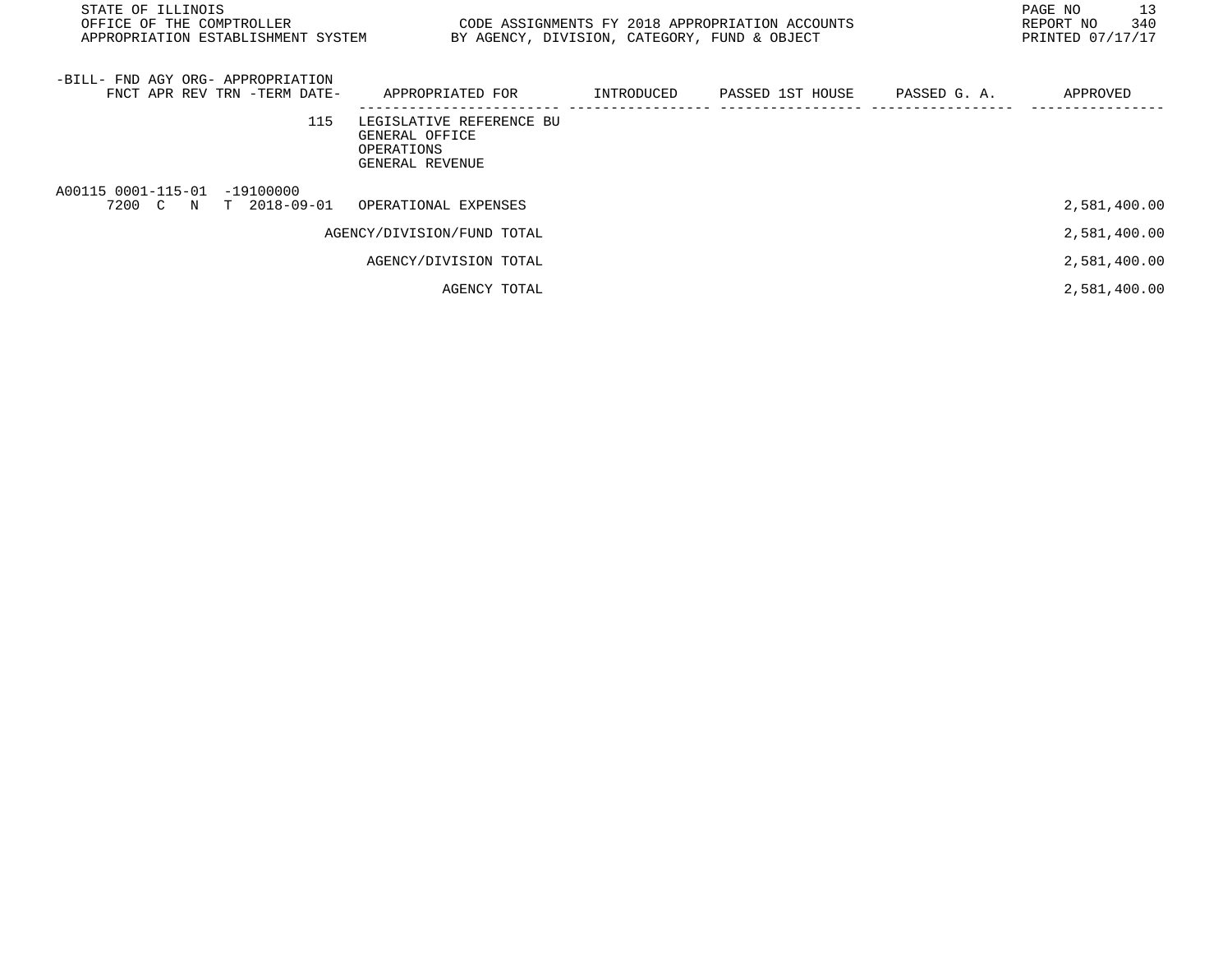| STATE OF ILLINOIS<br>OFFICE OF THE COMPTROLLER<br>APPROPRIATION ESTABLISHMENT SYSTEM                                                                            | CODE ASSIGNMENTS FY 2018 APPROPRIATION ACCOUNTS                             | BY AGENCY, DIVISION, CATEGORY, FUND & OBJECT |  | PAGE NO<br>14<br>340<br>REPORT NO<br>PRINTED 07/17/17 |
|-----------------------------------------------------------------------------------------------------------------------------------------------------------------|-----------------------------------------------------------------------------|----------------------------------------------|--|-------------------------------------------------------|
| -BILL- FND AGY ORG- APPROPRIATION<br>FNCT APR REV TRN -TERM DATE-                                                                                               | APPROPRIATED FOR        INTRODUCED     PASSED 1ST HOUSE     PASSED G. A.    |                                              |  | APPROVED                                              |
| 120                                                                                                                                                             | LEGISLATIVE ETHICS COMMI<br>ADMINISTRATION<br>OPERATIONS<br>GENERAL REVENUE |                                              |  |                                                       |
| A00120 0001-120-01 -19000000<br>7200 C N T 2018-09-01<br>ORDINARY & CONTINGENT EXPENSES OF THE COMMISSION AND THE<br>FFICE OF THE LEGISLATIVE INSPECTOR GENERAL | ORDNRY/CONT EXPNS<br>$\Omega$                                               |                                              |  | 312,500.00                                            |
|                                                                                                                                                                 | AGENCY/DIVISION/FUND TOTAL                                                  |                                              |  | 312,500.00                                            |
|                                                                                                                                                                 | AGENCY/DIVISION TOTAL                                                       |                                              |  | 312,500.00                                            |
|                                                                                                                                                                 | AGENCY TOTAL                                                                |                                              |  | 312,500.00                                            |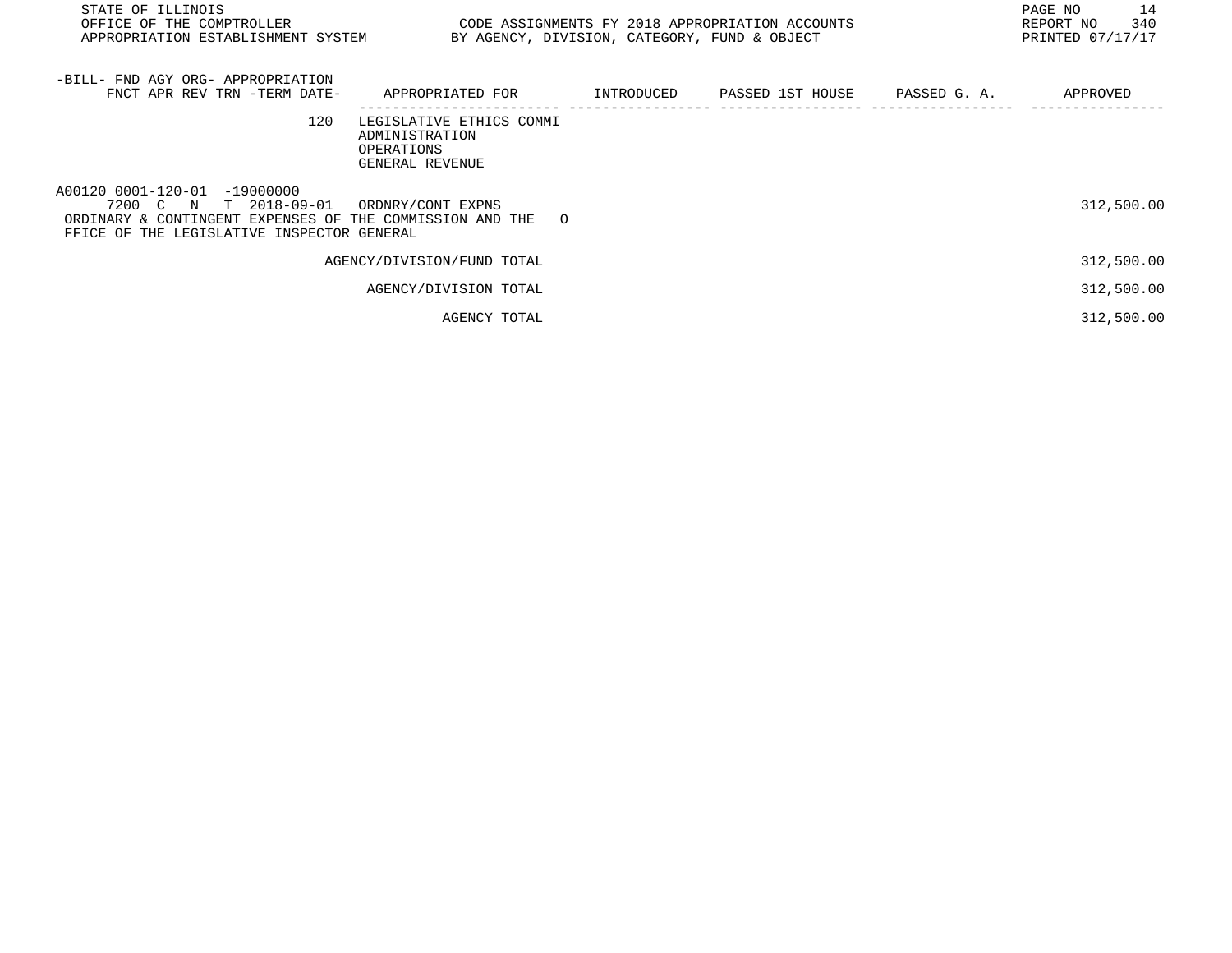| STATE OF ILLINOIS<br>OFFICE OF THE COMPTROLLER<br>APPROPRIATION ESTABLISHMENT SYSTEM BY AGENCY, DIVISION, CATEGORY, FUND & OBJECT |                                                                            |  | CODE ASSIGNMENTS FY 2018 APPROPRIATION ACCOUNTS                      | 15<br>PAGE NO<br>340<br>REPORT NO<br>PRINTED 07/17/17 |
|-----------------------------------------------------------------------------------------------------------------------------------|----------------------------------------------------------------------------|--|----------------------------------------------------------------------|-------------------------------------------------------|
| -BILL- FND AGY ORG- APPROPRIATION<br>FNCT APR REV TRN -TERM DATE-                                                                 |                                                                            |  | APPROPRIATED FOR      INTRODUCED    PASSED 1ST HOUSE    PASSED G. A. | APPROVED                                              |
| 131                                                                                                                               | GENERAL ASSEMBLY RETIRE<br>GENERAL OFFICE<br>OPERATIONS<br>GENERAL REVENUE |  |                                                                      |                                                       |
| A00131 0001-131-01 -11630000<br>7200 C N P 2018-09-01                                                                             | GENERAL ASSEMBLY RETIREM                                                   |  |                                                                      | 26,679,000.00                                         |
|                                                                                                                                   | AGENCY/DIVISION/FUND TOTAL                                                 |  |                                                                      | 26,679,000.00                                         |
|                                                                                                                                   | AGENCY/DIVISION TOTAL                                                      |  |                                                                      | 26,679,000.00                                         |
|                                                                                                                                   | AGENCY TOTAL                                                               |  |                                                                      | 26,679,000.00                                         |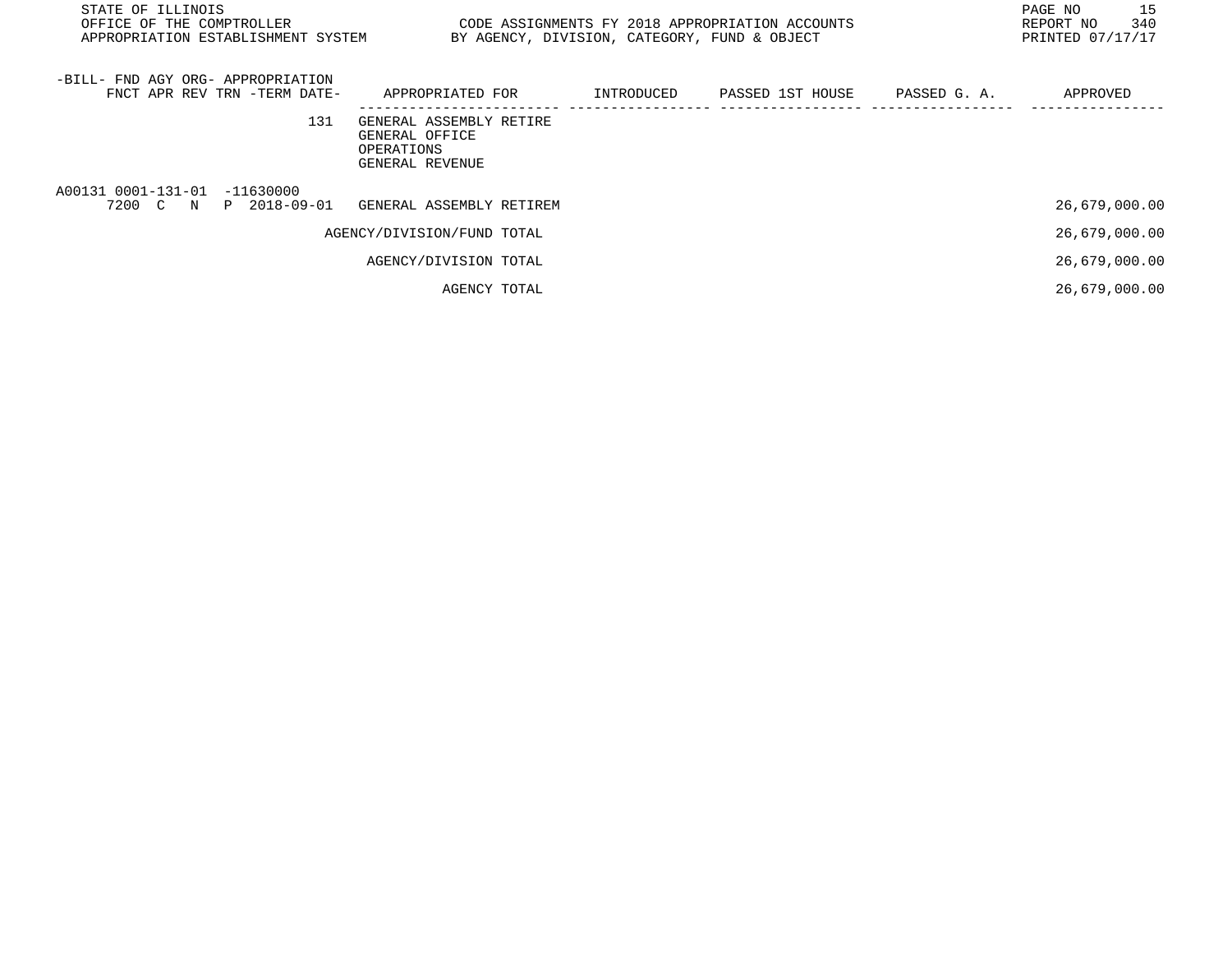| STATE OF ILLINOIS<br>OFFICE OF THE COMPTROLLER<br>APPROPRIATION ESTABLISHMENT SYSTEM | CODE ASSIGNMENTS FY 2018 APPROPRIATION ACCOUNTS                             |            | BY AGENCY, DIVISION, CATEGORY, FUND & OBJECT | 16<br>PAGE NO<br>340<br>REPORT NO<br>PRINTED 07/17/17 |
|--------------------------------------------------------------------------------------|-----------------------------------------------------------------------------|------------|----------------------------------------------|-------------------------------------------------------|
| -BILL- FND AGY ORG- APPROPRIATION<br>FNCT APR REV TRN -TERM DATE-                    | APPROPRIATED FOR                                                            | INTRODUCED | PASSED 1ST HOUSE PASSED G. A.                | APPROVED                                              |
| 156                                                                                  | ARCHITECT OF THE CAPITOL<br>GENERAL OFFICE<br>OPERATIONS<br>GENERAL REVENUE |            |                                              |                                                       |
| A00156 0001-156-01 -19100000<br>7200 C N T 2018-09-01                                | OPERATIONAL EXPENSES                                                        |            |                                              | 1,669,500.00                                          |
|                                                                                      | AGENCY/DIVISION/FUND TOTAL                                                  |            |                                              | 1,669,500.00                                          |
|                                                                                      | AGENCY/DIVISION TOTAL                                                       |            |                                              | 1,669,500.00                                          |
|                                                                                      | AGENCY TOTAL                                                                |            |                                              | 1,669,500.00                                          |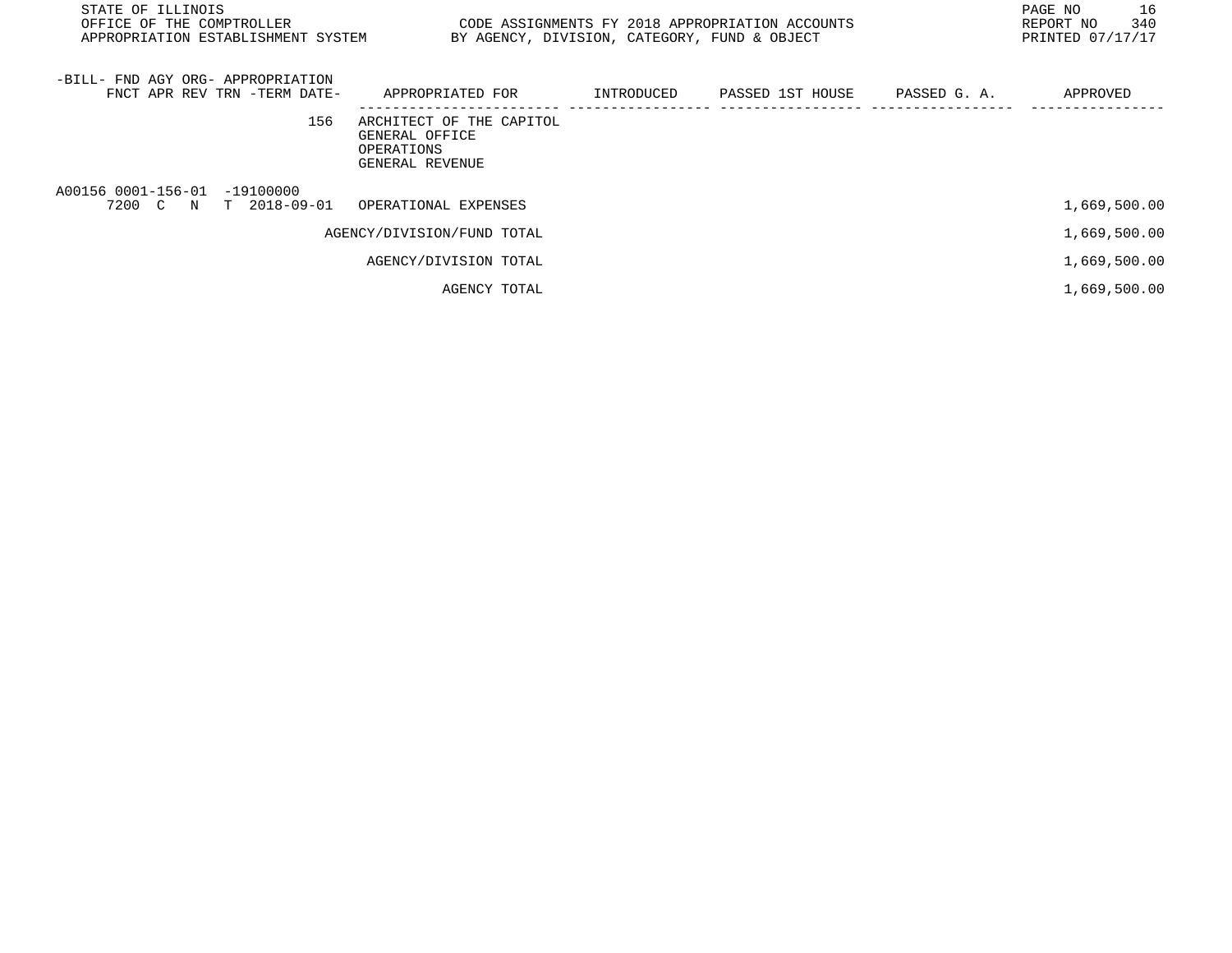| STATE OF ILLINOIS<br>OFFICE OF THE COMPTROLLER<br>APPROPRIATION ESTABLISHMENT SYSTEM | BY AGENCY, DIVISION, CATEGORY, FUND & OBJECT                                    |            | CODE ASSIGNMENTS FY 2018 APPROPRIATION ACCOUNTS |              | 17<br>PAGE NO<br>340<br>REPORT NO<br>PRINTED 07/17/17 |
|--------------------------------------------------------------------------------------|---------------------------------------------------------------------------------|------------|-------------------------------------------------|--------------|-------------------------------------------------------|
| -BILL- FND AGY ORG- APPROPRIATION<br>FNCT APR REV TRN -TERM DATE-                    | APPROPRIATED FOR                                                                | INTRODUCED | PASSED 1ST HOUSE                                | PASSED G. A. | APPROVED                                              |
| 167                                                                                  | JOINT COMMITTEE ON ADMIN<br>GENERAL OPERATIONS<br>OPERATIONS<br>GENERAL REVENUE |            |                                                 |              |                                                       |
| A00167 0001-167-01 -19100000<br>7200 C<br>T 2018-09-01<br>N                          | OPERATIONAL EXPNS                                                               |            |                                                 |              | 1,140,700.00                                          |
|                                                                                      | AGENCY/DIVISION/FUND TOTAL                                                      |            |                                                 |              | 1,140,700.00                                          |
|                                                                                      | AGENCY/DIVISION TOTAL                                                           |            |                                                 |              | 1,140,700.00                                          |
|                                                                                      | AGENCY TOTAL                                                                    |            |                                                 |              | 1,140,700.00                                          |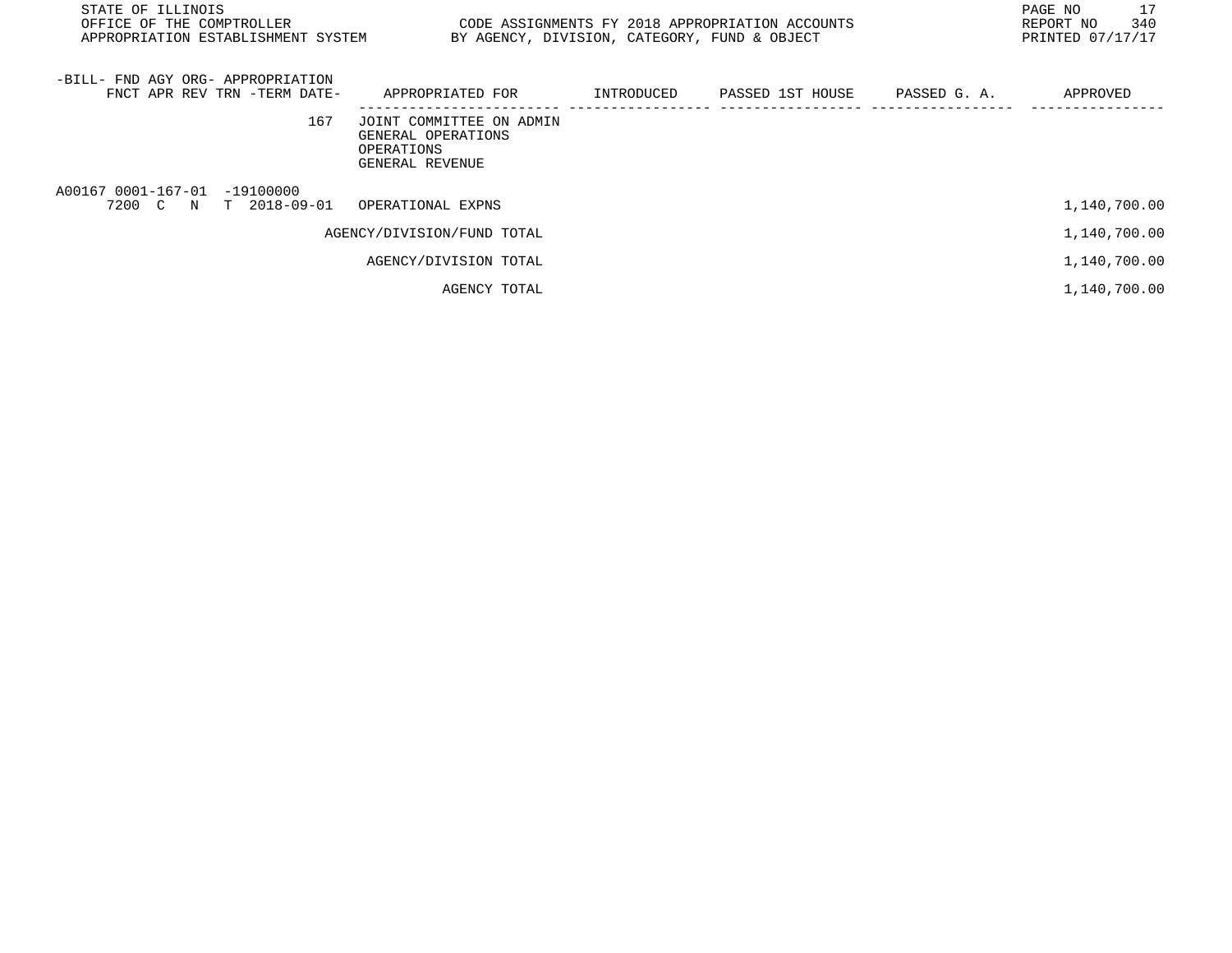| STATE OF ILLINOIS<br>OFFICE OF THE COMPTROLLER<br>APPROPRIATION ESTABLISHMENT SYSTEM BY AGENCY, DIVISION, CATEGORY, FUND & OBJECT                                               |                                                                                           | CODE ASSIGNMENTS FY 2018 APPROPRIATION ACCOUNTS | 18<br>PAGE NO<br>REPORT NO<br>340<br>PRINTED 07/17/17 |
|---------------------------------------------------------------------------------------------------------------------------------------------------------------------------------|-------------------------------------------------------------------------------------------|-------------------------------------------------|-------------------------------------------------------|
| -BILL- FND AGY ORG- APPROPRIATION<br>FNCT APR REV TRN -TERM DATE-                                                                                                               | APPROPRIATED FOR        INTRODUCED     PASSED 1ST HOUSE     PASSED G. A.         APPROVED |                                                 |                                                       |
| 201                                                                                                                                                                             | SUPREME COURT<br>SUPREME COURT<br>OPERATIONS<br>GENERAL REVENUE                           |                                                 |                                                       |
| A00201 0001-201-01 -19009900<br>6800 C N T 2018-09-01 OPERATIONAL EXPENSES, AWA<br>GRANTS, PERMANENT IMPROVEMENTS & PROBATION REIMBURSEMENTS                                    |                                                                                           |                                                 | 344,821,200.00                                        |
|                                                                                                                                                                                 | AGENCY/DIVISION/FUND TOTAL                                                                |                                                 | 344,821,200.00                                        |
|                                                                                                                                                                                 | SUPREME COURT SPECIAL PU                                                                  |                                                 |                                                       |
| A00201 0030-201-01 -19000000<br>6800 C N T 2018-09-01 FOR OVERSIGHT & MANAGEME<br>OF ELECTRONIC FILING, CASE MANAGEMENT SYSTEMS, & COMMITTEES &<br>COMMISSIONS OF SUPREME COURT |                                                                                           |                                                 | 13,793,900.00                                         |
|                                                                                                                                                                                 | AGENCY/DIVISION/FUND TOTAL                                                                |                                                 | 13,793,900.00                                         |
|                                                                                                                                                                                 | MANDATORY ARBITRATION                                                                     |                                                 |                                                       |
| A00201 0262-201-01 -19000200<br>6800 C N T 2018-09-01 MANDATORY ARBITRATION PR                                                                                                  |                                                                                           |                                                 | 29, 131, 200.00                                       |
|                                                                                                                                                                                 | AGENCY/DIVISION/FUND TOTAL                                                                |                                                 | 29,131,200.00                                         |
|                                                                                                                                                                                 | FOREIGN LANGUAGE INTERPR                                                                  |                                                 |                                                       |
| A00201 0597-201-01 -19000000<br>6800 C N T 2018-09-01                                                                                                                           | FOREIGN LANGUAGE INTERPR                                                                  |                                                 | 708,800.00                                            |
|                                                                                                                                                                                 | AGENCY/DIVISION/FUND TOTAL                                                                |                                                 | 708,800.00                                            |
|                                                                                                                                                                                 | LAWYERS' ASSISTANCE PROG                                                                  |                                                 |                                                       |
| A00201 0769-201-01 -19000000<br>6800 C N T 2018-09-01                                                                                                                           | FOR LAWYERS ASSISTANCE P                                                                  |                                                 | 1,032,500.00                                          |
|                                                                                                                                                                                 | AGENCY/DIVISION/FUND TOTAL                                                                |                                                 | 1,032,500.00                                          |
|                                                                                                                                                                                 | AGENCY/DIVISION TOTAL                                                                     |                                                 | 389,487,600.00                                        |
|                                                                                                                                                                                 | AGENCY TOTAL                                                                              |                                                 | 389, 487, 600.00                                      |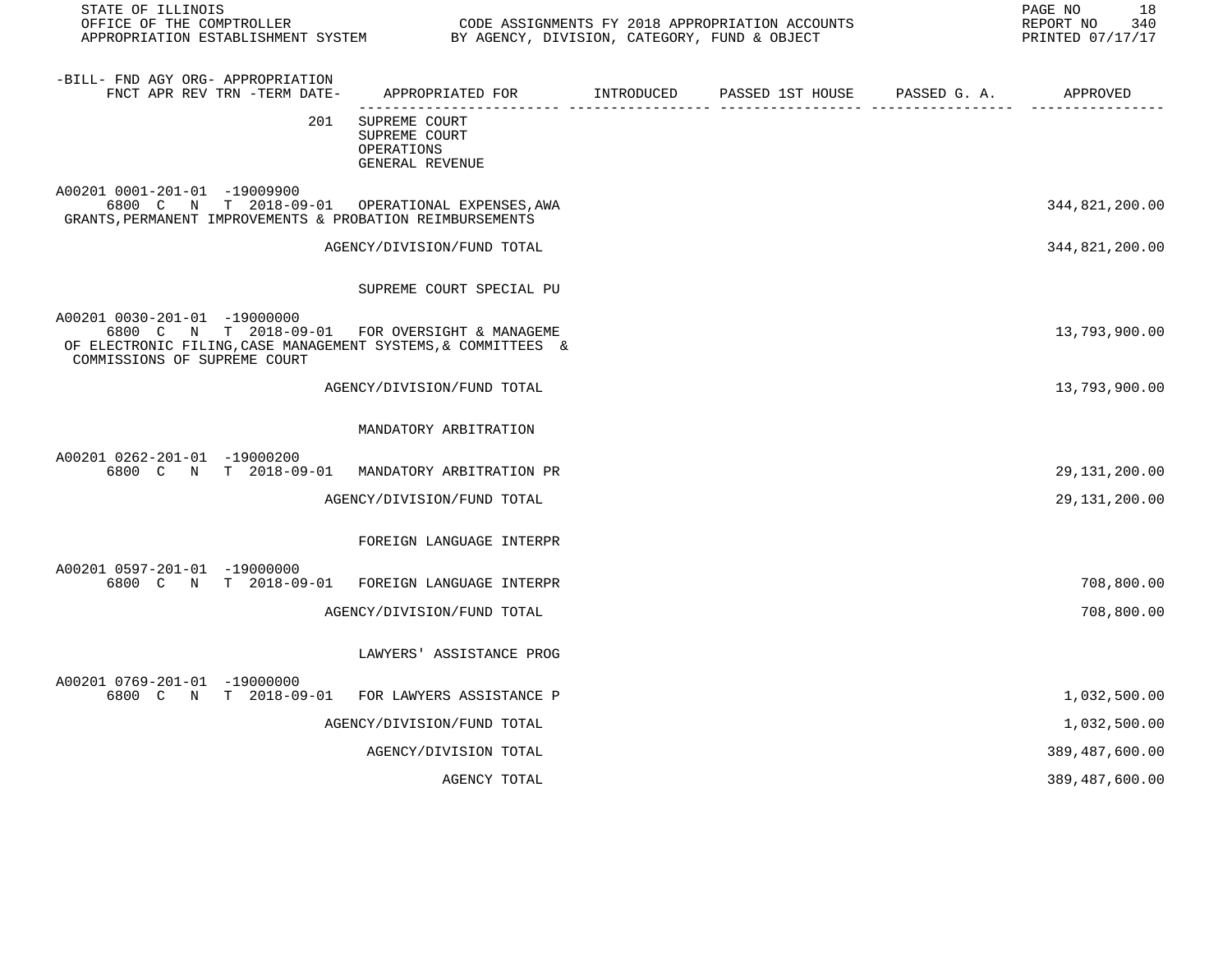| STATE OF ILLINOIS<br>OFFICE OF THE COMPTROLLER CODE ASSIGNMENTS FY 2018 APPROPRIATION ACCOUNTS<br>APPROPRIATION ESTABLISHMENT SYSTEM | BY AGENCY, DIVISION, CATEGORY, FUND & OBJECT                                        |  | 19<br>PAGE NO<br>340<br>REPORT NO<br>PRINTED 07/17/17 |
|--------------------------------------------------------------------------------------------------------------------------------------|-------------------------------------------------------------------------------------|--|-------------------------------------------------------|
| -BILL- FND AGY ORG- APPROPRIATION<br>FNCT APR REV TRN -TERM DATE-                                                                    | APPROPRIATED FOR      INTRODUCED    PASSED 1ST HOUSE    PASSED G. A.                |  | APPROVED                                              |
| 210                                                                                                                                  | SUPREME COURT HISTORIC P<br>ADMINISTRAION<br>OPERATIONS<br>SUPREME COURT HISTORIC P |  |                                                       |
| A00210 0428-210-01 -19000000<br>6800 C N T 2018-09-01                                                                                | HISTORIC PRESERVATION PU                                                            |  | 4,500,000.00                                          |
|                                                                                                                                      | AGENCY/DIVISION/FUND TOTAL                                                          |  | 4,500,000.00                                          |
|                                                                                                                                      | AGENCY/DIVISION TOTAL                                                               |  | 4,500,000.00                                          |
|                                                                                                                                      | AGENCY TOTAL                                                                        |  | 4,500,000.00                                          |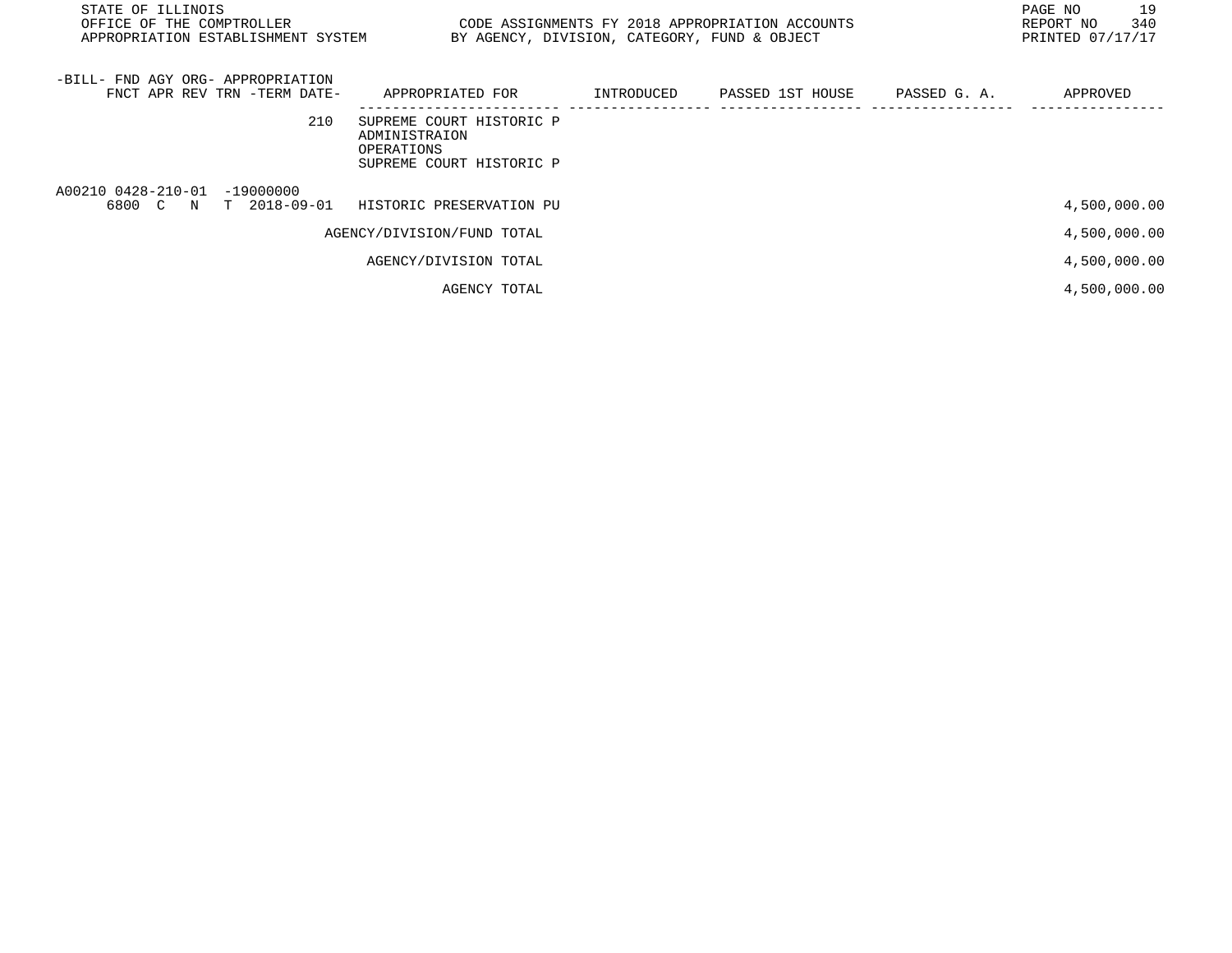| STATE OF ILLINOIS<br>OFFICE OF THE COMPTROLLER<br>APPROPRIATION ESTABLISHMENT SYSTEM BY AGENCY, DIVISION, CATEGORY, FUND & OBJECT | CODE ASSIGNMENTS FY 2018 APPROPRIATION ACCOUNTS                             |                                         | PAGE NO<br>340<br>REPORT NO<br>PRINTED 07/17/17 | 20 |
|-----------------------------------------------------------------------------------------------------------------------------------|-----------------------------------------------------------------------------|-----------------------------------------|-------------------------------------------------|----|
| -BILL- FND AGY ORG- APPROPRIATION<br>FNCT APR REV TRN -TERM DATE-                                                                 | APPROPRIATED FOR                                                            | INTRODUCED PASSED 1ST HOUSE PASSED G.A. | APPROVED                                        |    |
| 275                                                                                                                               | JUDGES RETIREMENT SYSTEM<br>GENERAL OFFICE<br>OPERATIONS<br>GENERAL REVENUE |                                         |                                                 |    |
| A00275 0001-275-01 -11640000<br>6800 C N P 2018-09-01                                                                             | JUDGES RETIREMENT                                                           |                                         | 146,766,000.00                                  |    |
|                                                                                                                                   | AGENCY/DIVISION/FUND TOTAL                                                  |                                         | 146,766,000.00                                  |    |
|                                                                                                                                   | AGENCY/DIVISION TOTAL                                                       |                                         | 146,766,000.00                                  |    |
|                                                                                                                                   | AGENCY TOTAL                                                                |                                         | 146,766,000.00                                  |    |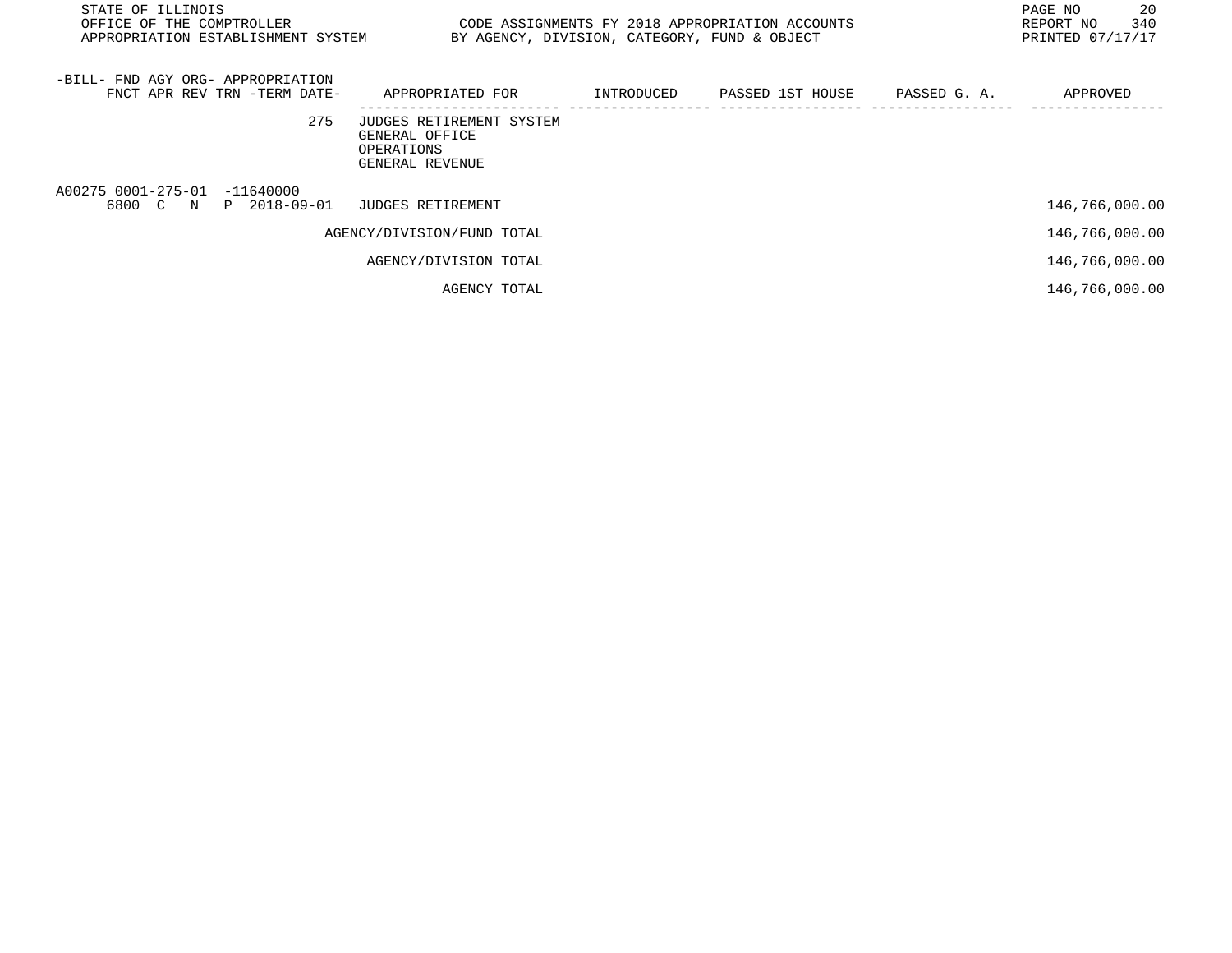STATE OF ILLINOIS PAGE NO 21

CODE ASSIGNMENTS FY 2018 APPROPRIATION ACCOUNTS FOR THE REPORT NO 340 (2018)<br>BY AGENCY, DIVISION, CATEGORY, FUND & OBJECT APPROPRIATION ESTABLISHMENT SYSTEM BY AGENCY, DIVISION, CATEGORY, FUND & OBJECT

| -BILL- FND AGY ORG- APPROPRIATION<br>FNCT APR REV TRN -TERM DATE-                  | APPROPRIATED FOR                                                          | INTRODUCED | PASSED 1ST HOUSE | PASSED G. A. | APPROVED   |
|------------------------------------------------------------------------------------|---------------------------------------------------------------------------|------------|------------------|--------------|------------|
| 285                                                                                | JUDICIAL INQUIRY BOARD<br>GENERAL OFFICE<br>OPERATIONS<br>GENERAL REVENUE |            |                  |              |            |
| A00285 0001-285-01 -11200000<br>6800 C<br>P 2018-09-01<br>N                        | REGULAR POSITIONS                                                         |            |                  |              | 329,500.00 |
| A00285 0001-285-01<br>$-11290000$<br>P 2018-09-01<br>6800 C<br>N                   | STATE PAID RETIREMENT CO                                                  |            |                  |              | 12,500.00  |
| A00285 0001-285-01<br>$-11610000$<br>P 2018-09-01<br>6800 C N                      | STATE EMPLOYEE RETIREMEN                                                  |            |                  |              |            |
| A00285 0001-285-01<br>$-11700000$<br>$T = 2018 - 09 - 01$<br>6800 C<br>$\mathbf N$ | SOC SEC/MEDICARE CONTRIB                                                  |            |                  |              | 24,000.00  |
| A00285 0001-285-01<br>$-12000000$<br>$T = 2018 - 09 - 01$<br>6800 C<br>N           | CONTRACTUAL SERVICES                                                      |            |                  |              | 303,600.00 |
| A00285 0001-285-01<br>$-12900000$<br>6800 C<br>$T = 2018 - 09 - 01$<br>$_{\rm N}$  | TRAVEL                                                                    |            |                  |              | 7,600.00   |
| A00285 0001-285-01<br>$-13000000$<br>6800 C<br>$T = 2018 - 09 - 01$<br>$\mathbb N$ | COMMODITIES                                                               |            |                  |              | 1,500.00   |
| A00285 0001-285-01<br>$-13020000$<br>6800 C<br>$T = 2018 - 09 - 01$<br>$\mathbb N$ | PRINTING                                                                  |            |                  |              | 1,500.00   |
| A00285 0001-285-01<br>$-15000000$<br>6850 C<br>$\mathbb N$<br>$T = 2018 - 09 - 01$ | EQUIPMENT                                                                 |            |                  |              | 1,500.00   |
| A00285 0001-285-01<br>$-16000000$<br>$T = 2018 - 09 - 01$<br>6800 C<br>$_{\rm N}$  | ELECTRONIC DATA PROCESSI                                                  |            |                  |              |            |
| A00285 0001-285-01<br>$-17000000$<br>$T = 2018 - 09 - 01$<br>6800 C<br>N           | TELECOMMUNICATION                                                         |            |                  |              | 5,300.00   |
| A00285 0001-285-01<br>$-18000000$<br>6800 C<br>$T = 2018 - 09 - 01$<br>$\mathbb N$ | OPERATION OF AUTO EQUIPM                                                  |            |                  |              | 1,900.00   |
|                                                                                    | AGENCY/DIVISION/FUND TOTAL                                                |            |                  |              | 688,900.00 |
|                                                                                    | AGENCY/DIVISION TOTAL                                                     |            |                  |              | 688,900.00 |
|                                                                                    | AGENCY TOTAL                                                              |            |                  |              | 688,900.00 |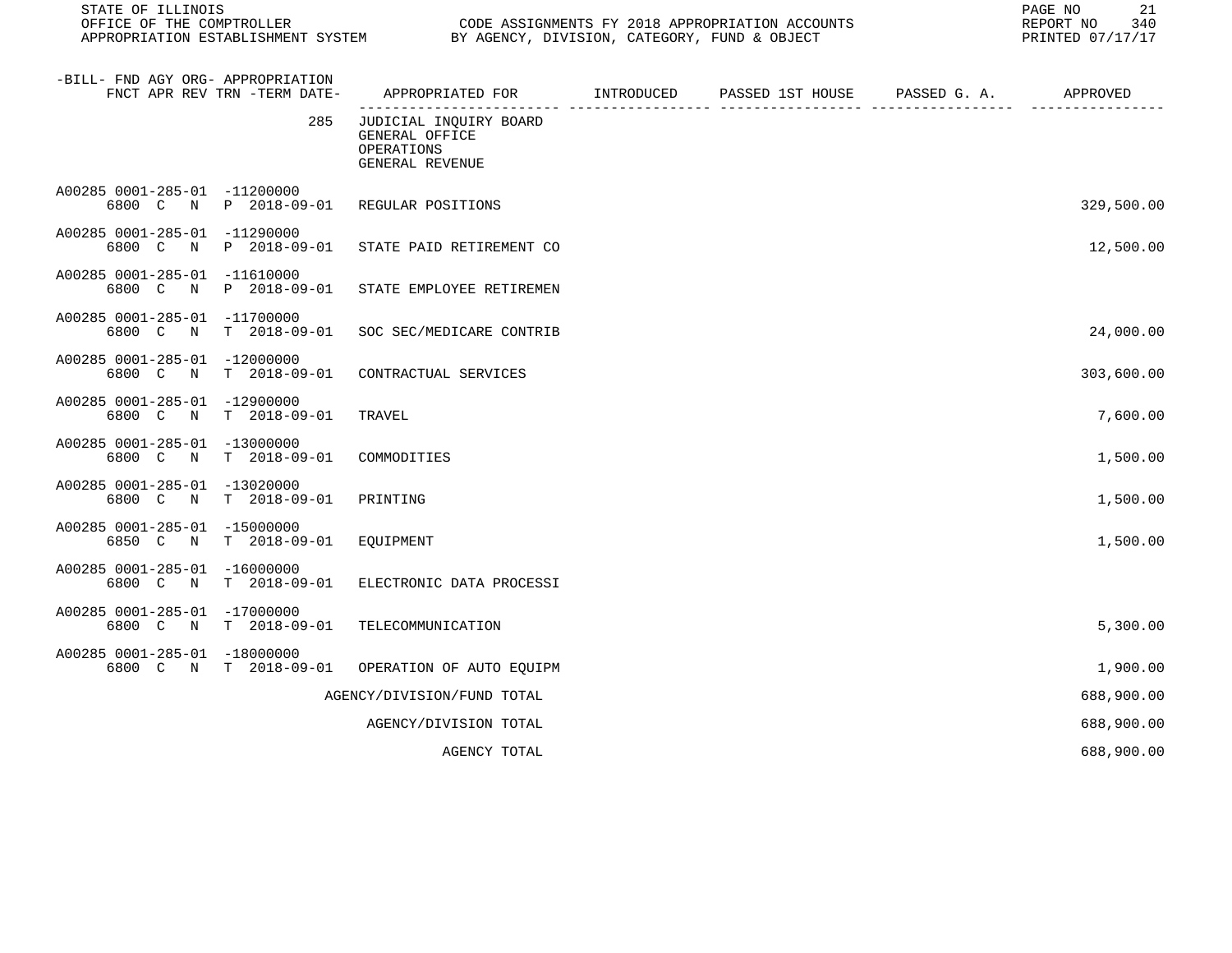| STATE OF ILLINOIS<br>CODE ASSIGNMENTS FY 2018 APPROPRIATION ACCOUNTS<br>OFFICE OF THE COMPTROLLER<br>APPROPRIATION ESTABLISHMENT SYSTEM BY AGENCY, DIVISION, CATEGORY, FUND & OBJECT |                              |                                                                                                          |  |  |  | 22<br>PAGE NO<br>REPORT NO<br>340<br>PRINTED 07/17/17 |
|--------------------------------------------------------------------------------------------------------------------------------------------------------------------------------------|------------------------------|----------------------------------------------------------------------------------------------------------|--|--|--|-------------------------------------------------------|
| -BILL- FND AGY ORG- APPROPRIATION                                                                                                                                                    | FNCT APR REV TRN -TERM DATE- | APPROPRIATED FOR        INTRODUCED      PASSED 1ST HOUSE     PASSED G. A.         APPROVED               |  |  |  |                                                       |
|                                                                                                                                                                                      | 290                          | OFF OF THE STATE APPELLA<br>GENERAL OPERATIONS<br>OPERATIONS<br>GENERAL REVENUE                          |  |  |  |                                                       |
| A00290 0001-290-01 -11200000                                                                                                                                                         |                              | 6800 C N P 2018-09-01 REGULAR POSITIONS                                                                  |  |  |  | 16,031,900.00                                         |
| A00290 0001-290-01 -11700000                                                                                                                                                         |                              | 6800 C N T 2018-09-01 SOC SEC/MEDICARE CONTRIB                                                           |  |  |  | 1,213,000.00                                          |
| A00290 0001-290-01 -12000000                                                                                                                                                         | 6800 C N T 2018-09-01        | CONTRACTUAL SERVICES                                                                                     |  |  |  | 2,645,400.00                                          |
| A00290 0001-290-01 -12900000                                                                                                                                                         | 6800 C N T 2018-09-01        | TRAVEL                                                                                                   |  |  |  | 35,000.00                                             |
| A00290 0001-290-01 -13000000                                                                                                                                                         | 6800 C N T 2018-09-01        | COMMODITIES                                                                                              |  |  |  | 30,000.00                                             |
| A00290 0001-290-01 -13020000                                                                                                                                                         | 6800 C N T 2018-09-01        | PRINTING                                                                                                 |  |  |  | 28,000.00                                             |
| A00290 0001-290-01 -15000000                                                                                                                                                         | 6850 C N T 2018-09-01        | EQUIPMENT                                                                                                |  |  |  | 28,000.00                                             |
| A00290 0001-290-01 -16000000                                                                                                                                                         | 6800 C N T 2018-09-01        | ELECTRONIC DATA PROCESSI                                                                                 |  |  |  | 882,000.00                                            |
| A00290 0001-290-01 -17000000                                                                                                                                                         |                              | 6800 C N T 2018-09-01 TELECOMMUNICATION                                                                  |  |  |  | 85,000.00                                             |
| A00290 0001-290-01 -19000000                                                                                                                                                         |                              | 6800 C N T 2018-09-01 O&C EXPUNGEMENT PROGRAM<br>ORDINARY AND CONTINGENT EXPENSES OF EXPUNGEMENT PROGRAM |  |  |  | 125,000.00                                            |
| A00290 0001-290-01 -19000100<br>EFENDER TRAINING PROGRAM                                                                                                                             |                              | 6800 C N T 2018-09-01 STATEWIDE TRAIN TO PUB D<br>STATEWIDE TRAINING TO PUBLIC DEFENDERS UNDER PUBLIC D  |  |  |  | 63,000.00                                             |
| A00290 0001-290-01 -19100000                                                                                                                                                         |                              | 6800 C N T 2018-09-01 LAW STUDENT PROGRAM                                                                |  |  |  | 60,000.00                                             |
|                                                                                                                                                                                      |                              | AGENCY/DIVISION/FUND TOTAL                                                                               |  |  |  | 21, 226, 300.00                                       |

AGENCY/DIVISION TOTAL 226, 200.00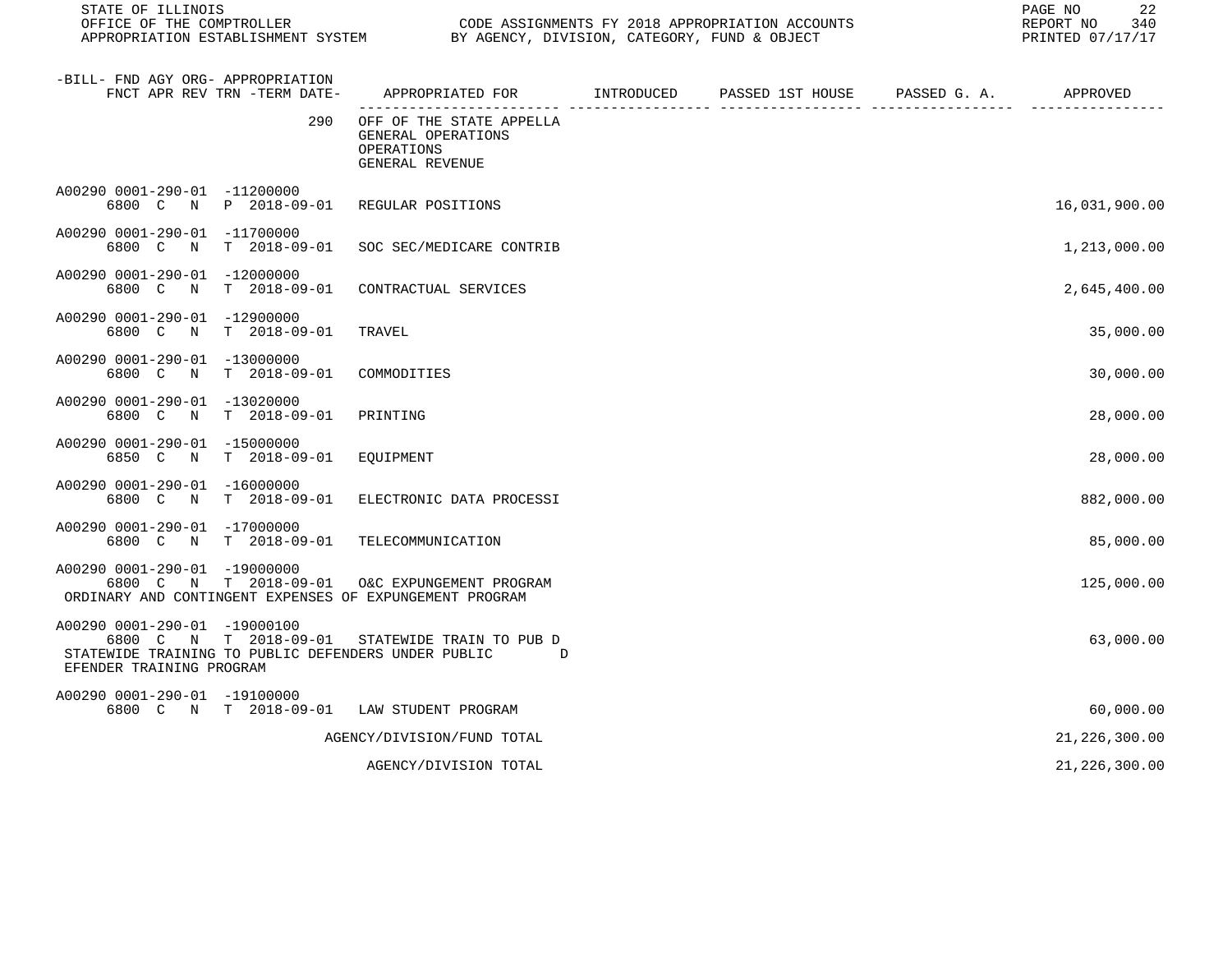| STATE OF ILLINOIS<br>OFFICE OF THE COMPTROLLER                                                                                                                                 | CODE ASSIGNMENTS FY 2018 APPROPRIATION ACCOUNTS<br>APPROPRIATION ESTABLISHMENT SYSTEM BY AGENCY, DIVISION, CATEGORY, FUND & OBJECT |  |  |  | PAGE NO<br>23<br>340<br>REPORT NO<br>PRINTED 07/17/17 |
|--------------------------------------------------------------------------------------------------------------------------------------------------------------------------------|------------------------------------------------------------------------------------------------------------------------------------|--|--|--|-------------------------------------------------------|
| -BILL- FND AGY ORG- APPROPRIATION<br>FNCT APR REV TRN -TERM DATE-                                                                                                              | APPROPRIATED FOR          INTRODUCED      PASSED 1ST HOUSE      PASSED G. A.                                                       |  |  |  | APPROVED                                              |
| 290                                                                                                                                                                            | OFF OF THE STATE APPELLA<br>VIOLENT CRIMES APPEALS U<br>OPERATIONS<br>GENERAL REVENUE                                              |  |  |  |                                                       |
| A00290 0001-290-20 -19100000<br>6800 C N T 2018-09-01                                                                                                                          | FOR STATE MATCHING                                                                                                                 |  |  |  | 60,000.00                                             |
|                                                                                                                                                                                | AGENCY/DIVISION/FUND TOTAL                                                                                                         |  |  |  | 60,000.00                                             |
|                                                                                                                                                                                | ST APPELLATE DEFENDER FE                                                                                                           |  |  |  |                                                       |
| A00290 0117-290-20 -19100000<br>N T 2018-09-01<br>6800 C<br>PROVIDE PUBLI DEFENDER IN RURAL COUNTIES RESOURCES NEEDED TOA<br>DEQUATELY INVESTIGATE AND DEFEND INDIGENT CLIENTS | FEDERALLY ASSISSTED PROG                                                                                                           |  |  |  | 200,000.00                                            |
|                                                                                                                                                                                | AGENCY/DIVISION/FUND TOTAL                                                                                                         |  |  |  | 200,000.00                                            |
|                                                                                                                                                                                | AGENCY/DIVISION TOTAL                                                                                                              |  |  |  | 260,000.00                                            |
|                                                                                                                                                                                | AGENCY TOTAL                                                                                                                       |  |  |  | 21,486,300.00                                         |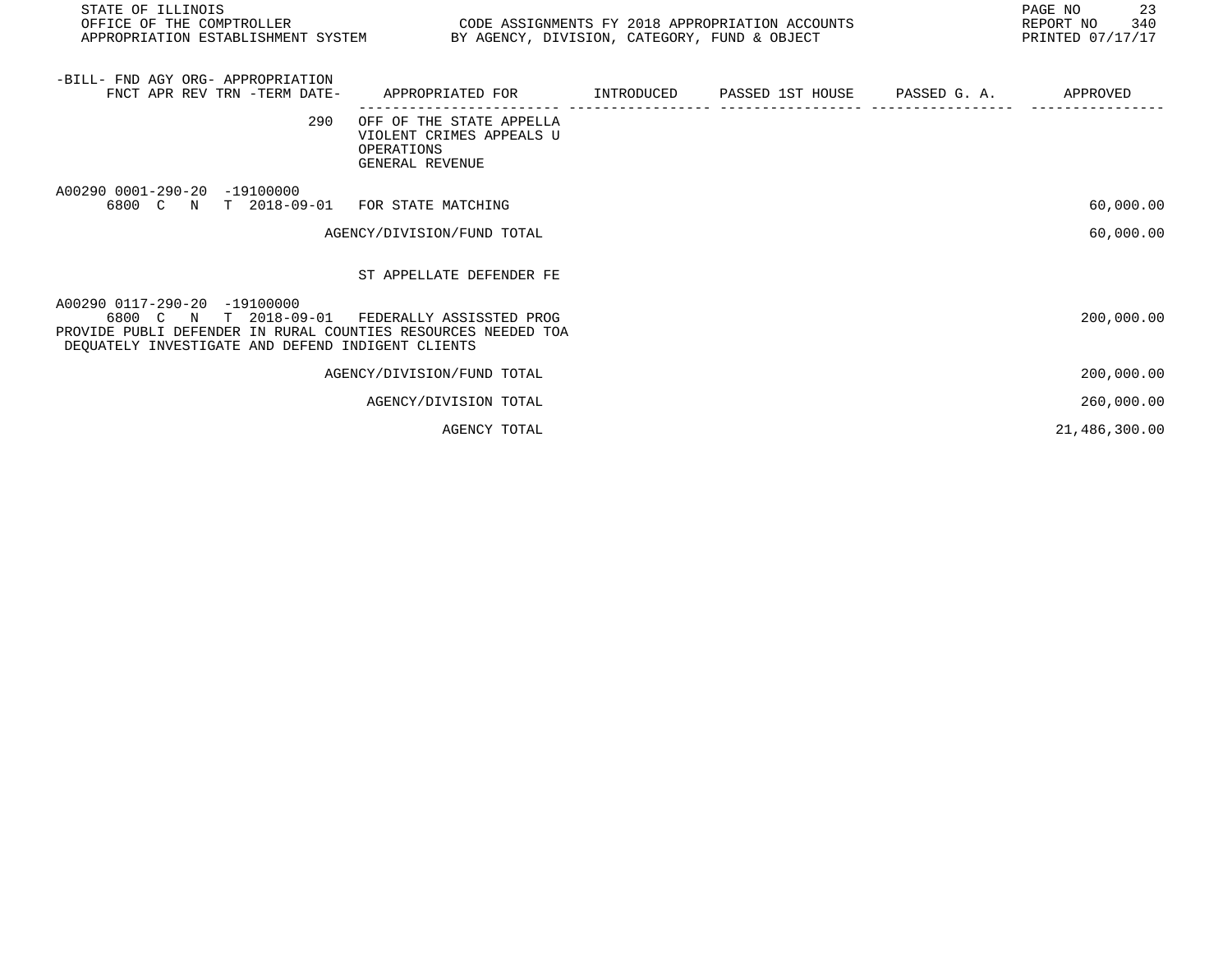| STATE OF ILLINOIS<br>OFFICE OF THE COMPTROLLER<br>APPROPRIATION ESTABLISHMENT SYSTEM BY AGENCY, DIVISION, CATEGORY, FUND & OBJECT | CODE ASSIGNMENTS FY 2018 APPROPRIATION ACCOUNTS                                             |  | PAGE NO<br>24<br>340<br>REPORT NO<br>PRINTED 07/17/17 |
|-----------------------------------------------------------------------------------------------------------------------------------|---------------------------------------------------------------------------------------------|--|-------------------------------------------------------|
| -BILL- FND AGY ORG- APPROPRIATION<br>FNCT APR REV TRN -TERM DATE-                                                                 | APPROPRIATED FOR         INTRODUCED      PASSED 1ST HOUSE     PASSED G. A.         APPROVED |  |                                                       |
| 295                                                                                                                               | STATE'S ATTYS APPELLATE<br>GENERAL OPERATIONS<br>OPERATIONS<br>GENERAL REVENUE              |  |                                                       |
| A00295 0001-295-01 -11200000<br>6800 C N P 2018-09-01 REGULAR POSITIONS                                                           |                                                                                             |  | 3,461,000.00                                          |
| A00295 0001-295-01 -11200100<br>6800 C N P 2018-09-01 REGULAR POSITIONS<br>ADMINISTRATIVE UNIT                                    |                                                                                             |  | 1,436,300.00                                          |
| A00295 0001-295-01 -11200200<br>6800 C N P 2018-09-01 REGULAR POSITIONS                                                           |                                                                                             |  | 122,500.00                                            |
| A00295 0001-295-01 -11290000<br>6800 C N P 2018-09-01 STATE PAID RETIREMENT CO                                                    |                                                                                             |  | 138,500.00                                            |
| A00295 0001-295-01 -11290100<br>6800 C N P 2018-09-01 STATE PAID RETIREMENT CO<br>ADMINISTRATIVE UNIT                             |                                                                                             |  | 57,600.00                                             |
| A00295 0001-295-01 -11290200<br>6800 C N P 2018-09-01 STATE PAID RETIREMENT CO                                                    |                                                                                             |  | 5,000.00                                              |
| A00295 0001-295-01 -11610000<br>6800 C N P 2018-09-01 STATE EMPLOYEE RETIREMEN                                                    |                                                                                             |  |                                                       |
| A00295 0001-295-01 -11610100<br>6800 C N P 2018-09-01 STATE EMPLOYEE RETIREMEN<br>ADMINISTRATIVE UNIT                             |                                                                                             |  |                                                       |

A00295 0001-295-01 -11610200 6800 C N P 2018-09-01 STATE EMPLOYEE RETIREMEN A00295 0001-295-01 -11700000 6800 C N T 2018-09-01 SOC SEC/MEDICARE CONTRIB 264,800.00 A00295 0001-295-01 -11700100

 6800 C N T 2018-09-01 SOC SEC/MEDICARE CONTRIB 109,900.00 ADMINISTRATIVE UNIT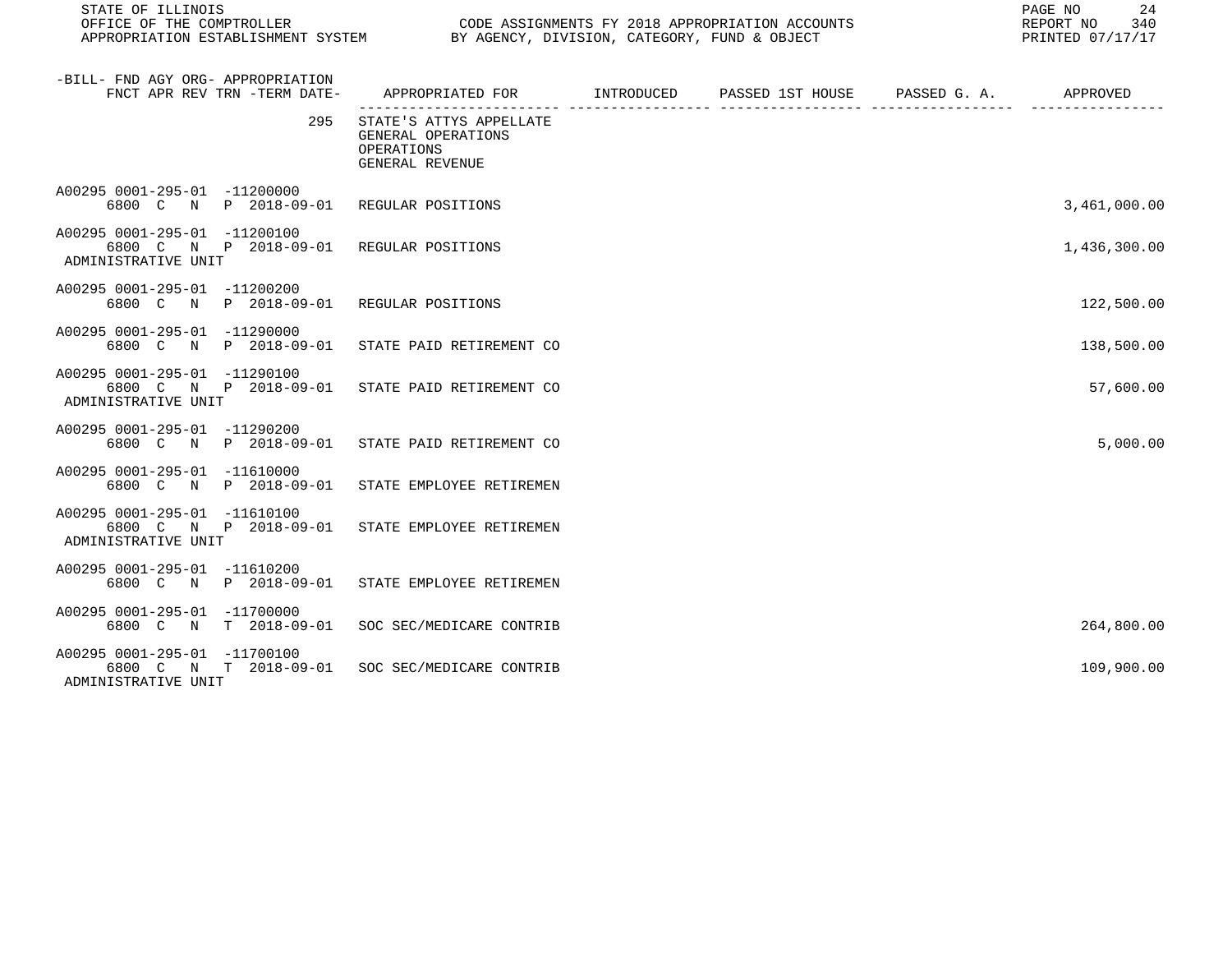| STATE OF ILLINOIS<br>OFFICE OF THE COMPTROLLER         |                              | APPROPRIATION ESTABLISHMENT SYSTEM BY AGENCY, DIVISION, CATEGORY, FUND & OBJECT                            |               | CODE ASSIGNMENTS FY 2018 APPROPRIATION ACCOUNTS |                              | 25<br>PAGE NO<br>REPORT NO<br>340<br>PRINTED 07/17/17 |
|--------------------------------------------------------|------------------------------|------------------------------------------------------------------------------------------------------------|---------------|-------------------------------------------------|------------------------------|-------------------------------------------------------|
| -BILL- FND AGY ORG- APPROPRIATION                      | FNCT APR REV TRN -TERM DATE- | APPROPRIATED FOR        INTRODUCED     PASSED 1ST HOUSE     PASSED G. A.         APPROVED                  |               |                                                 |                              |                                                       |
|                                                        | 295                          | ------------------- ----<br>STATE'S ATTYS APPELLATE<br>GENERAL OPERATIONS<br>OPERATIONS<br>GENERAL REVENUE | ----------- - |                                                 | ____________________________ |                                                       |
| A00295 0001-295-01 -11700200                           | 6800 C N T 2018-09-01        | SOC SEC/MEDICARE CONTRIB                                                                                   |               |                                                 |                              | 9,400.00                                              |
| A00295 0001-295-01 -12000000                           | 6800 C N T 2018-09-01        | CONTRACTUAL SERVICES                                                                                       |               |                                                 |                              | 384,500.00                                            |
| A00295 0001-295-01 -12000100<br>TAX OBJECTION CASEWORK | 6800 C N T 2018-09-01        | CONTRACTUAL SERVICES                                                                                       |               |                                                 |                              | 13,500.00                                             |
| A00295 0001-295-01 -12000200                           | 6800 C N T 2018-09-01        | CONTRACTUAL SERVICES                                                                                       |               |                                                 |                              |                                                       |
| A00295 0001-295-01 -12330000                           | 6800 C N T 2018-09-01        | RENTAL, REAL PROPERTY                                                                                      |               |                                                 |                              | 164,800.00                                            |
| A00295 0001-295-01 -12900000<br>6800 C N               | T 2018-09-01                 | TRAVEL                                                                                                     |               |                                                 |                              | 8,800.00                                              |
| A00295 0001-295-01 -12900200                           | 6800 C N T 2018-09-01        | TRAVEL                                                                                                     |               |                                                 |                              |                                                       |
| A00295 0001-295-01 -13000000                           | 6800 C N T 2018-09-01        | COMMODITIES                                                                                                |               |                                                 |                              | 10,000.00                                             |
| A00295 0001-295-01 -13000200                           | 6800 C N T 2018-09-01        | COMMODITIES                                                                                                |               |                                                 |                              |                                                       |
| A00295 0001-295-01 -13020000<br>6800 C N               | T 2018-09-01                 | PRINTING                                                                                                   |               |                                                 |                              | 4,200.00                                              |
| A00295 0001-295-01 -15000000                           | 6850 C N T 2018-09-01        | EQUIPMENT                                                                                                  |               |                                                 |                              | 4,000.00                                              |
| A00295 0001-295-01 -15000200                           | 6850 C N T 2018-09-01        | EQUIPMENT                                                                                                  |               |                                                 |                              |                                                       |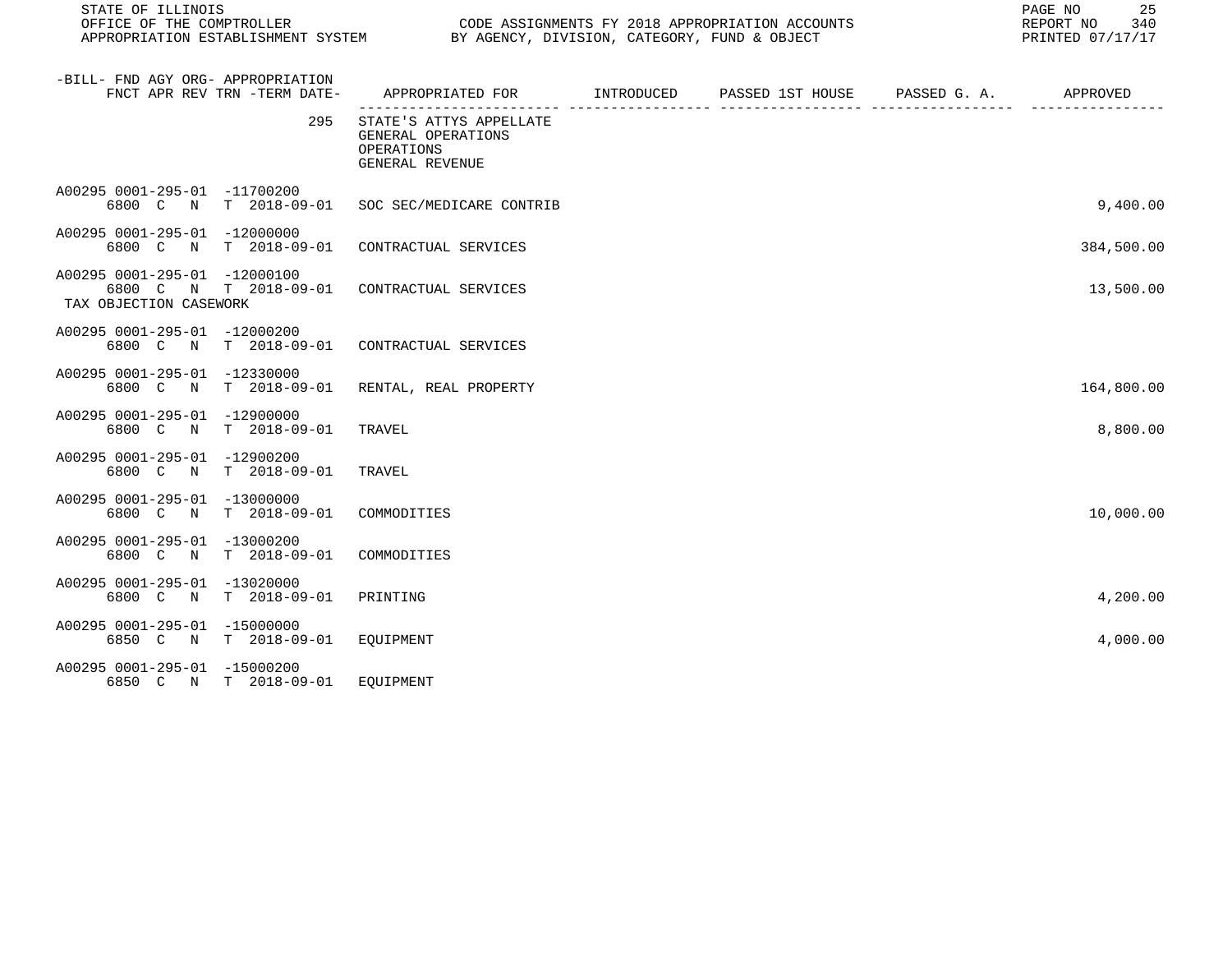| STATE OF ILLINOIS<br>OFFICE OF THE COMPTROLLER<br>CODE ASSIGNMENTS FY 2018 APPROPRIATION ACCOUNTS<br>APPROPRIATION ESTABLISHMENT SYSTEM BY AGENCY, DIVISION, CATEGORY, FUND & OBJECT                                                           |                                                                                         |  |  |  | PAGE NO<br>26<br>REPORT NO<br>340<br>PRINTED 07/17/17 |
|------------------------------------------------------------------------------------------------------------------------------------------------------------------------------------------------------------------------------------------------|-----------------------------------------------------------------------------------------|--|--|--|-------------------------------------------------------|
| -BILL- FND AGY ORG- APPROPRIATION<br>FNCT APR REV TRN -TERM DATE-                                                                                                                                                                              | APPROPRIATED FOR        INTRODUCED     PASSED 1ST HOUSE    PASSED G. A.        APPROVED |  |  |  |                                                       |
| 295                                                                                                                                                                                                                                            | STATE'S ATTYS APPELLATE<br>GENERAL OPERATIONS<br>OPERATIONS<br>GENERAL REVENUE          |  |  |  |                                                       |
| A00295 0001-295-01 -16000000<br>6800 C N T 2018-09-01 ELECTRONIC DATA PROCESSI                                                                                                                                                                 |                                                                                         |  |  |  | 1,000.00                                              |
| A00295 0001-295-01 -17000000<br>6800 C N T 2018-09-01 TELECOMMUNICATION                                                                                                                                                                        |                                                                                         |  |  |  | 19,600.00                                             |
| A00295 0001-295-01 -18000000<br>6800 C N T 2018-09-01 OPERATION OF AUTO EQUIPM                                                                                                                                                                 |                                                                                         |  |  |  | 9,800.00                                              |
| A00295 0001-295-01 -18000200<br>6800 C N T 2018-09-01 OPERATION OF AUTO EQUIPM                                                                                                                                                                 |                                                                                         |  |  |  |                                                       |
| A00295 0001-295-01 -19000000<br>6800 C N T 2018-09-01 LUMP SUMS AND OTHER PURP<br>STATE MATCHING PURPOSES FEDERALLY ASSISTED PROGRAMS TO<br>SSIST LOCAL STATES ATTORNEYS IN CASES RELATED TO NARCOTICS P<br>ROFIT FORFEITURE ACT               | Α                                                                                       |  |  |  | 83,900.00                                             |
| A00295 0001-295-01 -19100000<br>6800 C N T 2018-09-01 LUMP SUM, OPERATIONS<br>LAW INTERN PROGRAM                                                                                                                                               |                                                                                         |  |  |  |                                                       |
| A00295 0001-295-01 -19100100<br>6800 C N T 2018-09-01 LUMP SUM, OPERATIONS<br>CONTINUING LEGAL EDUCATION                                                                                                                                       |                                                                                         |  |  |  | 97,800.00                                             |
| A00295 0001-295-01 -19100200<br>6800 C N T 2018-09-01 LUMP SUM, OPERATIONS<br>LEGAL PUBLICATIONS                                                                                                                                               |                                                                                         |  |  |  |                                                       |
| A00295 0001-295-01 -19100400<br>6800 C N T 2018-09-01 TRAINING PROGRAMS<br>TRAINING PROGRAM FOR STATES ATTORNEYS, ASSISTANT STATES<br>TTORNEYS, AND LAW ENFORCEMENT OFFICERS TO REDUCE TRAUMA<br>F CHILDREN TESTIFYING IN CRIMINAL PROCEEDINGS | A<br>$\circ$                                                                            |  |  |  | 45,000.00                                             |
|                                                                                                                                                                                                                                                | AGENCY/DIVISION/FUND TOTAL                                                              |  |  |  | 6,451,900.00                                          |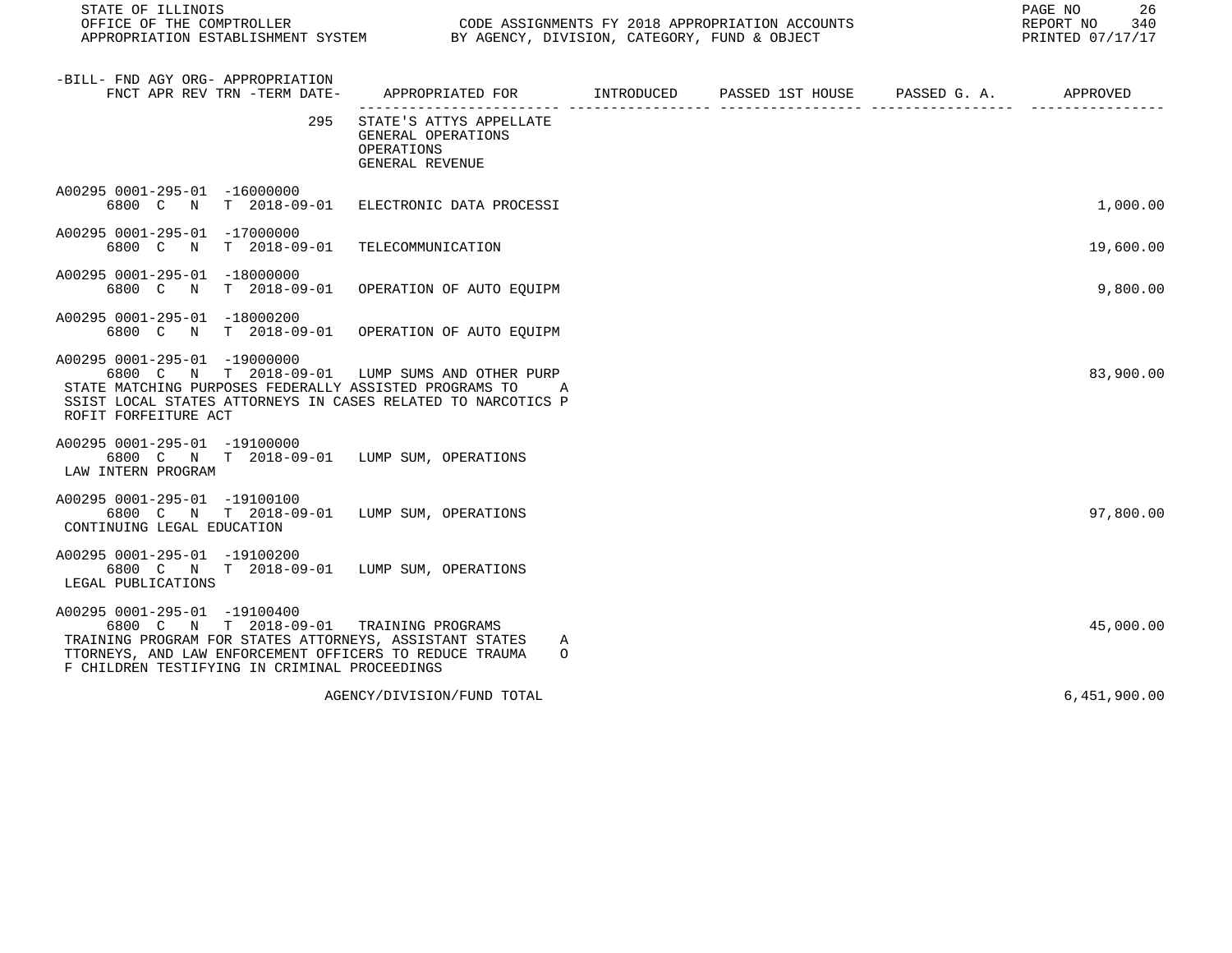| STATE OF ILLINOIS                                    |                              |                                                                                                                |  | 27<br>PAGE NO<br>REPORT NO 340<br>PRINTED 07/17/17 |
|------------------------------------------------------|------------------------------|----------------------------------------------------------------------------------------------------------------|--|----------------------------------------------------|
| -BILL- FND AGY ORG- APPROPRIATION                    | FNCT APR REV TRN -TERM DATE- | APPROPRIATED FOR        INTRODUCED     PASSED 1ST HOUSE     PASSED G. A.         APPROVED                      |  |                                                    |
|                                                      | 295                          | STATE'S ATTYS APPELLATE<br>GENERAL OPERATIONS<br>OPERATIONS<br>SPECIAL FEDERAL GRANT PR                        |  |                                                    |
| A00295 0090-295-01 -19000000<br>ROFIT FORFEITURE ACT |                              | 6800 C N T 2018-09-01 EXPENSES FEDALLY ASSISTE<br>ASSIST LOCAL STATES ATTORNEY IN CASES RELATED TO NARCOTICS P |  | 2,200,000.00                                       |
|                                                      |                              | AGENCY/DIVISION/FUND TOTAL                                                                                     |  | 2,200,000.00                                       |
|                                                      |                              | STATE'S ATTY APPEL PROSE                                                                                       |  |                                                    |
| A00295 0745-295-01 -11200000                         |                              | 6800 C N P 2018-09-01 REGULAR POSITIONS                                                                        |  | 1,129,800.00                                       |
| A00295 0745-295-01 -11200200                         | 6800 C N P 2018-09-01        | REGULAR POSITIONS                                                                                              |  | 70,400.00                                          |
| A00295 0745-295-01 -11290000                         | 6800 C N P 2018-09-01        | STATE PAID RETIREMENT CO                                                                                       |  | 45,200.00                                          |
| A00295 0745-295-01 -11290200<br>6800 C               | N P 2018-09-01               | STATE PAID RETIREMENT CO                                                                                       |  | 2,800.00                                           |
| A00295 0745-295-01 -11610000                         | 6800 C N P 2018-09-01        | STATE EMPLOYEE RETIREMEN                                                                                       |  | 610,300.00                                         |
| A00295 0745-295-01 -11610200                         | 6800 C N P 2018-09-01        | STATE EMPLOYEE RETIREMEN                                                                                       |  | 38,100.00                                          |
| A00295 0745-295-01 -11700000                         | 6800 C N T 2018-09-01        | SOC SEC/MEDICARE CONTRIB                                                                                       |  | 86,500.00                                          |
| A00295 0745-295-01 -11700200                         | 6800 C N T 2018-09-01        | SOC SEC/MEDICARE CONTRIB                                                                                       |  | 5,400.00                                           |
| A00295 0745-295-01 -11800000                         | 6800 C N P 2018-09-01        | EMPLOYER CONTRB GRP INS                                                                                        |  | 324,000.00                                         |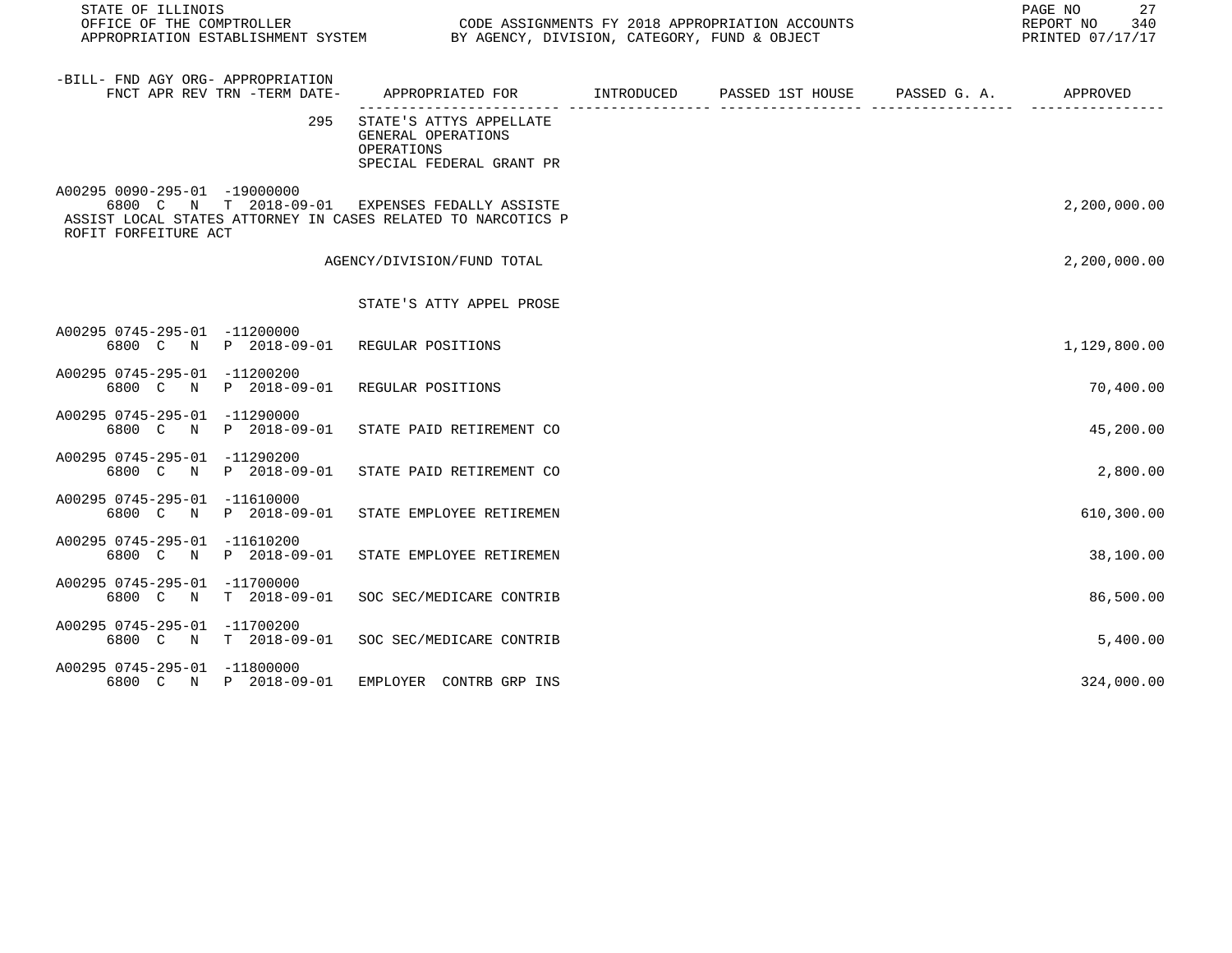| STATE OF ILLINOIS                                                                                    |                                                                                         |  |  |  | 28<br>PAGE NO<br>REPORT NO 340<br>PRINTED 07/17/17 |  |  |
|------------------------------------------------------------------------------------------------------|-----------------------------------------------------------------------------------------|--|--|--|----------------------------------------------------|--|--|
| -BILL- FND AGY ORG- APPROPRIATION<br>FNCT APR REV TRN -TERM DATE-                                    | APPROPRIATED FOR TINTRODUCED PASSED 1ST HOUSE PASSED G.A. APPROVED                      |  |  |  |                                                    |  |  |
| 295                                                                                                  | STATE'S ATTYS APPELLATE<br>GENERAL OPERATIONS<br>OPERATIONS<br>STATE'S ATTY APPEL PROSE |  |  |  |                                                    |  |  |
| A00295 0745-295-01 -11800200<br>6800 C N P 2018-09-01 EMPLOYER CONTRB GRP INS                        |                                                                                         |  |  |  | 24,000.00                                          |  |  |
| A00295 0745-295-01 -12000000<br>6800 C N T 2018-09-01 CONTRACTUAL SERVICES                           |                                                                                         |  |  |  | 450,000.00                                         |  |  |
| A00295 0745-295-01 -12000100<br>6800 C N T 2018-09-01 CONTRACTUAL SERVICES<br>TAX OBJECTION CASEWORK |                                                                                         |  |  |  | 36,400.00                                          |  |  |
| A00295 0745-295-01 -12000200<br>6800 C N T 2018-09-01 CONTRACTUAL SERVICE LABO                       |                                                                                         |  |  |  | 257,000.00                                         |  |  |
| A00295 0745-295-01 -12330000<br>6800 C N T 2018-09-01                                                | RENTAL REAL PROPERTY                                                                    |  |  |  | 141,200.00                                         |  |  |
| A00295 0745-295-01 -12900000<br>6800 C N T 2018-09-01                                                | TRAVEL                                                                                  |  |  |  | 15,500.00                                          |  |  |
| A00295 0745-295-01 -12900200<br>6800 C N T 2018-09-01                                                | TRAVEL, LABOR UNIT                                                                      |  |  |  |                                                    |  |  |
| A00295 0745-295-01 -13000000<br>6800 C N T 2018-09-01 GENERAL COMMODITIES                            |                                                                                         |  |  |  | 5,000.00                                           |  |  |
| A00295 0745-295-01 -13000200<br>6800 C N T 2018-09-01                                                | COMMODITIES, LABOR UNIT                                                                 |  |  |  |                                                    |  |  |
| A00295 0745-295-01 -13020000<br>6800 C N T 2018-09-01                                                | PRINTING                                                                                |  |  |  | 800.00                                             |  |  |
| A00295 0745-295-01 -15000000<br>6850 C N T 2018-09-01 EQUIPMENT                                      |                                                                                         |  |  |  | 2,200.00                                           |  |  |
| A00295 0745-295-01 -15000200<br>6850 C N T 2018-09-01 EQUIPMENT, LABOR UNIT                          |                                                                                         |  |  |  |                                                    |  |  |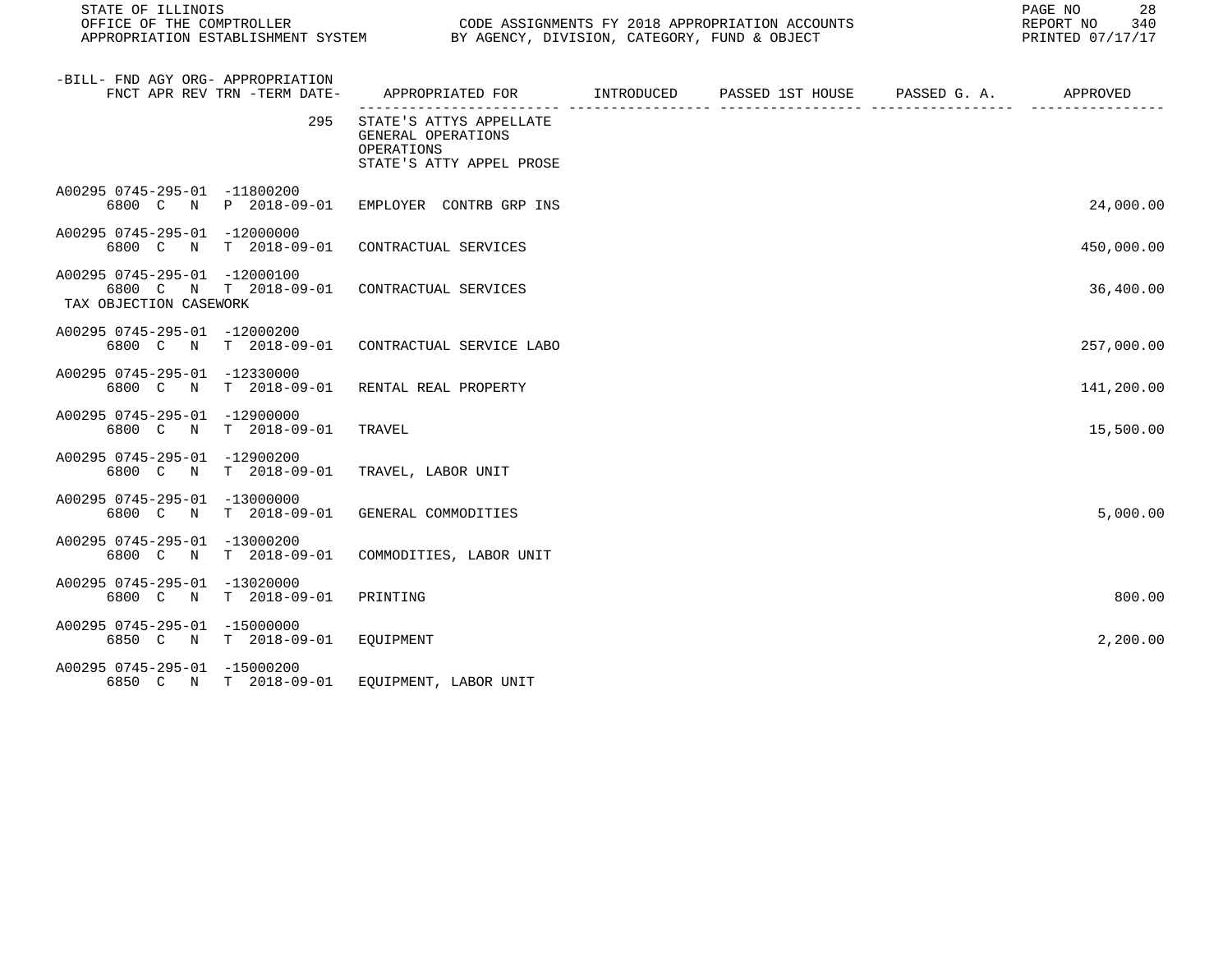| STATE OF ILLINOIS<br>OFFICE OF THE COMPTROLLER     |                              | CODE ASSIGNMENTS FY 2018 APPROPRIATION ACCOUNTS<br>APPROPRIATION ESTABLISHMENT SYSTEM BY AGENCY, DIVISION, CATEGORY, FUND & OBJECT | 29<br>PAGE NO<br>REPORT NO 340<br>PRINTED 07/17/17 |  |              |
|----------------------------------------------------|------------------------------|------------------------------------------------------------------------------------------------------------------------------------|----------------------------------------------------|--|--------------|
| -BILL- FND AGY ORG- APPROPRIATION                  | FNCT APR REV TRN -TERM DATE- | APPROPRIATED FOR       INTRODUCED     PASSED 1ST HOUSE     PASSED G. A.        APPROVED                                            |                                                    |  |              |
|                                                    | 295                          | STATE'S ATTYS APPELLATE<br>GENERAL OPERATIONS<br>OPERATIONS<br>STATE'S ATTY APPEL PROSE                                            |                                                    |  |              |
| A00295 0745-295-01 -16000000                       |                              | 6800 C N T 2018-09-01 ELECTRONIC DATA PROCESSI                                                                                     |                                                    |  | 2,400.00     |
| A00295 0745-295-01 -17000000                       |                              | 6800 C N T 2018-09-01 TELECOMMUNICATIONS                                                                                           |                                                    |  | 20,000.00    |
| A00295 0745-295-01 -18000000                       |                              | 6800 C N T 2018-09-01 GENERAL OPERATION AUTO E                                                                                     |                                                    |  | 6,500.00     |
| A00295 0745-295-01 -18000200                       |                              | 6800 C N T 2018-09-01 OPERATION AUTO EQUIP LAB                                                                                     |                                                    |  |              |
| A00295 0745-295-01 -19100000<br>LAW INTERN PROGRAM |                              | 6800 C N T 2018-09-01 LUMP SUM, OPERATIONS                                                                                         |                                                    |  | 18,200.00    |
| A00295 0745-295-01 -19100200<br>LEGAL PUBLICATIONS |                              | 6800 C N T 2018-09-01 LUMP SUM, OPERATIONS                                                                                         |                                                    |  |              |
|                                                    |                              | AGENCY/DIVISION/FUND TOTAL                                                                                                         |                                                    |  | 3,291,700.00 |
|                                                    |                              | PERSONAL PROPERTY TAX RE                                                                                                           |                                                    |  |              |
| A00295 0802-295-01 -11200000                       |                              | 6800 C N P 2018-09-01 REGULAR POSITIONS                                                                                            |                                                    |  | 200,000.00   |
| A00295 0802-295-01 -11290000                       |                              | 6800 C N P 2018-09-01 STATE PAID RETIREMENT CO                                                                                     |                                                    |  | 8,000.00     |
| A00295 0802-295-01 -11610000                       |                              | 6800 C N P 2018-09-01 STATE EMPLOYEE RETIREMEN                                                                                     |                                                    |  | 108,100.00   |
| A00295 0802-295-01 -11700000                       |                              | 6800 C N T 2018-09-01 SOC SEC/MEDICARE CONTRIB                                                                                     |                                                    |  | 15,300.00    |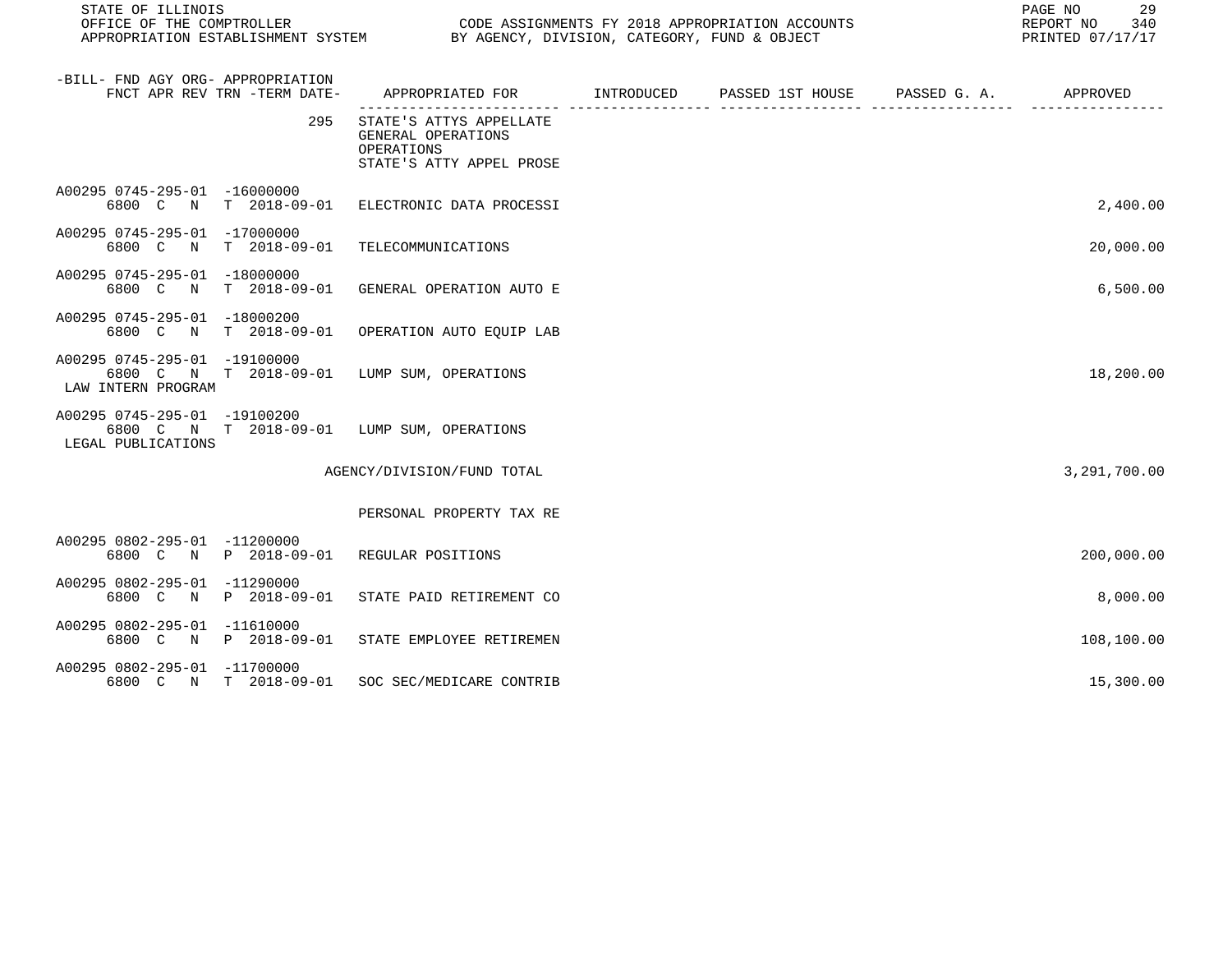| STATE OF ILLINOIS<br>OFFICE OF THE COMPTROLLER<br>APPROPRIATION ESTABLISHMENT SYSTEM                     |                                                                                         | CODE ASSIGNMENTS FY 2018 APPROPRIATION ACCOUNTS<br>BY AGENCY, DIVISION, CATEGORY, FUND & OBJECT |                  |              |              |  |
|----------------------------------------------------------------------------------------------------------|-----------------------------------------------------------------------------------------|-------------------------------------------------------------------------------------------------|------------------|--------------|--------------|--|
| -BILL- FND AGY ORG- APPROPRIATION<br>FNCT APR REV TRN -TERM DATE-                                        | APPROPRIATED FOR INTRODUCED                                                             |                                                                                                 | PASSED 1ST HOUSE | PASSED G. A. | APPROVED     |  |
| 295                                                                                                      | STATE'S ATTYS APPELLATE<br>GENERAL OPERATIONS<br>OPERATIONS<br>PERSONAL PROPERTY TAX RE |                                                                                                 |                  |              |              |  |
| A00295 0802-295-01 -11800000<br>6800 C N                                                                 | P 2018-09-01 EMPLOYER CONTRB GRP INS                                                    |                                                                                                 |                  |              | 24,000.00    |  |
| A00295 0802-295-01 -12000000<br>6800 C N<br>T 2018-09-01                                                 | CONTRACTUAL SERVICES                                                                    |                                                                                                 |                  |              | 300,000.00   |  |
| A00295 0802-295-01 -19100000<br>6800 C N T 2018-09-01                                                    | TRAINING PROGRAMS                                                                       |                                                                                                 |                  |              | 225,000.00   |  |
|                                                                                                          | AGENCY/DIVISION/FUND TOTAL                                                              |                                                                                                 |                  |              | 880,400.00   |  |
|                                                                                                          | CONTINUING LEGAL EDUC TR                                                                |                                                                                                 |                  |              |              |  |
| A00295 0844-295-01 -19000000<br>6800 C N T 2018-09-01 PROSECUTE & TRAIN VIOLEN                           |                                                                                         |                                                                                                 |                  |              |              |  |
| A00295 0844-295-01 -19100100<br>6800 C N T 2018-09-01<br>CONTINUING LEGAL EDUCATION                      | LUMP SUM, OPERATIONS                                                                    |                                                                                                 |                  |              | 100,000.00   |  |
|                                                                                                          | AGENCY/DIVISION/FUND TOTAL                                                              |                                                                                                 |                  |              | 100,000.00   |  |
|                                                                                                          | NARCOTICS PROFIT FORFEIT                                                                |                                                                                                 |                  |              |              |  |
| A00295 0951-295-01 -19000100<br>6800 C N T 2018-09-01                                                    | DRUG ASSET FORFEITURE PR                                                                |                                                                                                 |                  |              | 2,500,000.00 |  |
| A00295 0951-295-01 -19100200<br>6800 C<br>$\mathbb N$<br>T 2018-09-01<br>NARCOTICS PROFIT FORFEITURE ACT | LUMP SUM, OPERATIONS                                                                    |                                                                                                 |                  |              |              |  |
|                                                                                                          | AGENCY/DIVISION/FUND TOTAL                                                              |                                                                                                 |                  |              | 2,500,000.00 |  |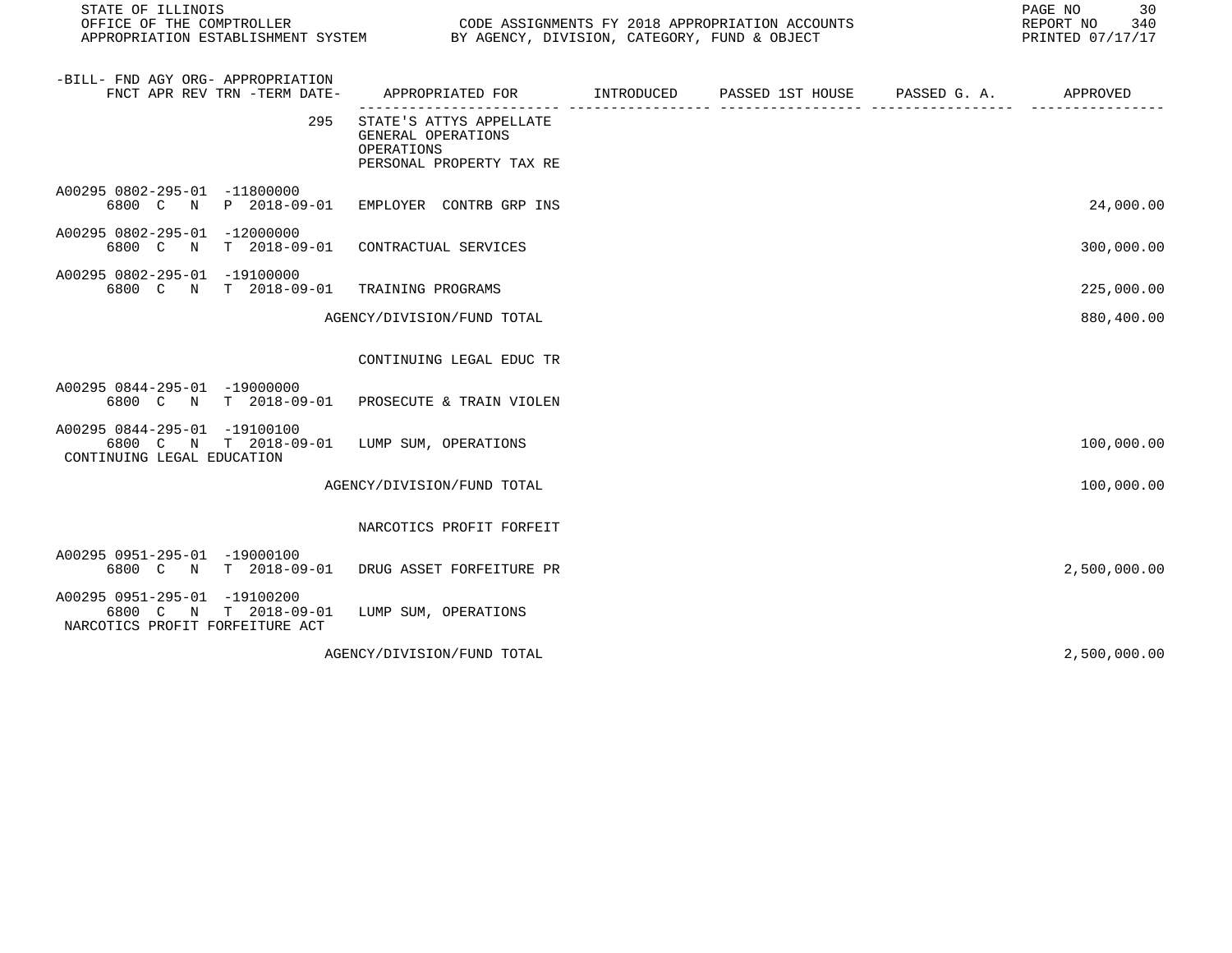| STATE OF ILLINOIS                                                                                                                                                          |                                                                                     |  |  | PRINTED 07/17/17 |               |  |
|----------------------------------------------------------------------------------------------------------------------------------------------------------------------------|-------------------------------------------------------------------------------------|--|--|------------------|---------------|--|
| -BILL- FND AGY ORG- APPROPRIATION<br>FNCT APR REV TRN -TERM DATE-                                                                                                          | APPROPRIATED FOR TINTRODUCED PASSED 1ST HOUSE PASSED G.A.                           |  |  |                  | APPROVED      |  |
| 295                                                                                                                                                                        | STATE'S ATTYS APPELLATE<br>GENERAL OPERATIONS<br>AWARDS & GRANTS<br>GENERAL REVENUE |  |  |                  |               |  |
| A00295 0001-295-01 -44000000<br>6800 C N N 2018-09-01 AWARDS AND GRANTS<br>GRANT TO COOK COUNTY STATES ATTORNEY FOR EXPENSES INCURRED I<br>N FILING APPEALS IN COOK COUNTY |                                                                                     |  |  |                  | 2,000,000.00  |  |
|                                                                                                                                                                            | AGENCY/DIVISION/FUND TOTAL                                                          |  |  |                  | 2,000,000.00  |  |
|                                                                                                                                                                            | CONTINUING LEGAL EDUC TR                                                            |  |  |                  |               |  |
| A00295 0844-295-01 -44000100<br>6800 C N N 2018-09-01 FOR SENTENCING POLICY RE<br>FOR EXPENSES PURSUANT TO GRANT AGREEMENTS                                                |                                                                                     |  |  |                  |               |  |
| A00295 0844-295-01 -49000000<br>6800 C N N 2018-09-01 VIOLENT CRIME GRNTS/COOK<br>VIOLENT CRIME GRNTS/COOK CNTY                                                            |                                                                                     |  |  |                  | 150,000.00    |  |
| A00295 0844-295-01 -49000100<br>6800 C N N 2018-09-01 DIVERSION COURT PROGRAMS<br>IMPLEMENTATION OF DIVERSION COURT PROGRAMS IN COOK COUNTY                                |                                                                                     |  |  |                  |               |  |
|                                                                                                                                                                            | AGENCY/DIVISION/FUND TOTAL                                                          |  |  |                  | 150,000.00    |  |
|                                                                                                                                                                            | AGENCY/DIVISION TOTAL                                                               |  |  |                  | 17,574,000.00 |  |
|                                                                                                                                                                            | AGENCY TOTAL                                                                        |  |  |                  | 17,574,000.00 |  |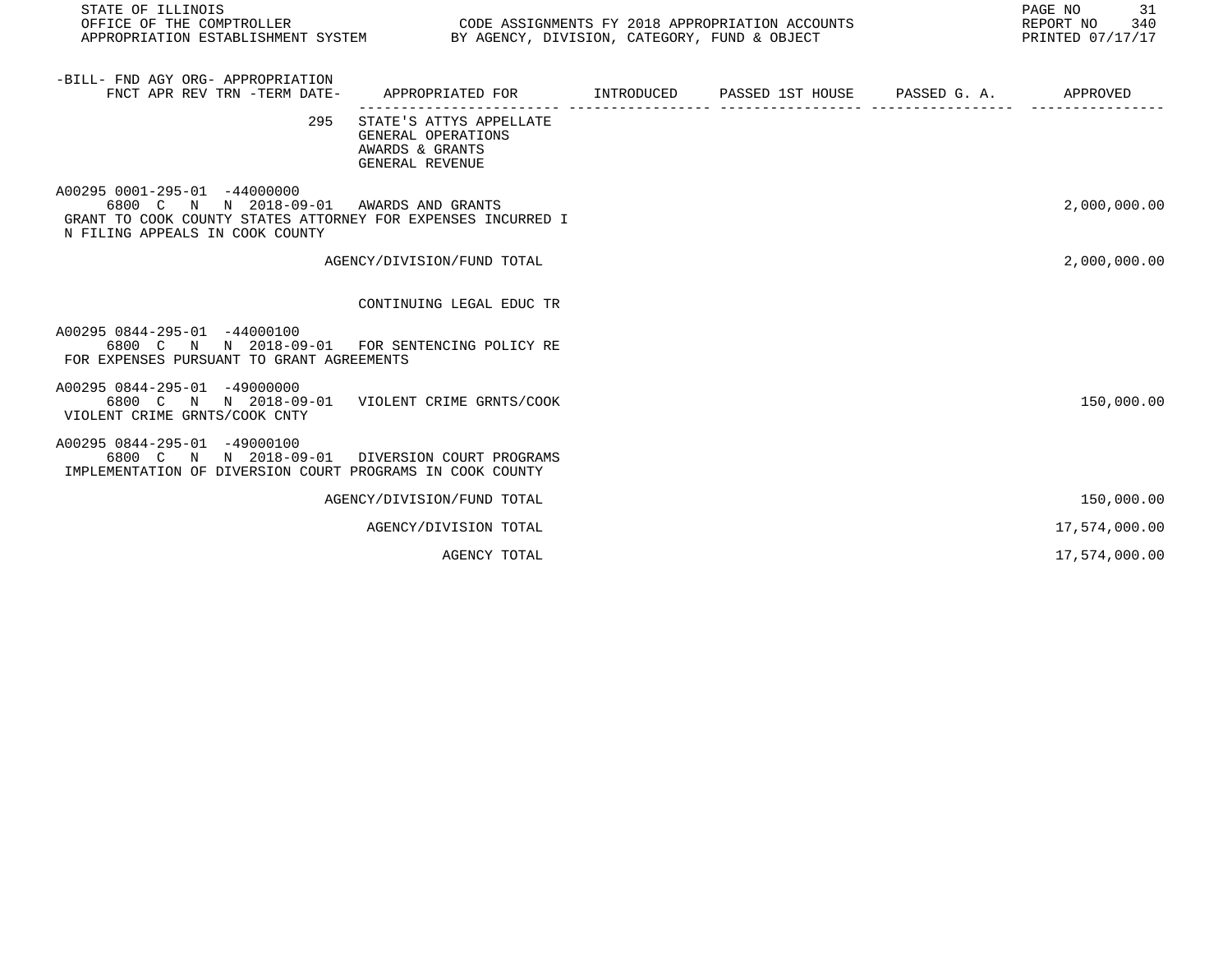| STATE OF ILLINOIS<br>OFFICE OF THE COMPTROLLER<br>APPROPRIATION ESTABLISHMENT SYSTEM BY AGENCY, DIVISION, CATEGORY, FUND & OBJECT                                         | CODE ASSIGNMENTS FY 2018 APPROPRIATION ACCOUNTS                             |  | 32<br>PAGE NO<br>REPORT NO 340<br>PRINTED 07/17/17 |
|---------------------------------------------------------------------------------------------------------------------------------------------------------------------------|-----------------------------------------------------------------------------|--|----------------------------------------------------|
| -BILL- FND AGY ORG- APPROPRIATION<br>FNCT APR REV TRN -TERM DATE-                                                                                                         | APPROPRIATED FOR         INTRODUCED      PASSED 1ST HOUSE      PASSED G. A. |  | APPROVED                                           |
| 310                                                                                                                                                                       | GOVERNOR<br>EXECUTIVE OFFICE<br>OPERATIONS<br>GENERAL REVENUE               |  |                                                    |
| A00310 0001-310-01 -19100000<br>7500 C N T 2018-09-01 OPERATIONAL EXPENSES                                                                                                |                                                                             |  | 4,869,600.00                                       |
|                                                                                                                                                                           | AGENCY/DIVISION/FUND TOTAL                                                  |  | 4,869,600.00                                       |
|                                                                                                                                                                           | GOVERNOR'S GRANT                                                            |  |                                                    |
| A00310 0947-310-01 -19000000<br>7500 C N T 2018-09-01 EXPEND IN WHICH FUNDS RE<br>TO BE EXPENDED IN ACCORDANCE WITH TERMS AND CONDITIONS<br>PON WHICH FUNDS WERE RECEIVED | $\overline{U}$                                                              |  | 100,000.00                                         |
|                                                                                                                                                                           | AGENCY/DIVISION/FUND TOTAL                                                  |  | 100,000.00                                         |
|                                                                                                                                                                           | AGENCY/DIVISION TOTAL                                                       |  | 4,969,600.00                                       |
|                                                                                                                                                                           | AGENCY TOTAL                                                                |  | 4,969,600.00                                       |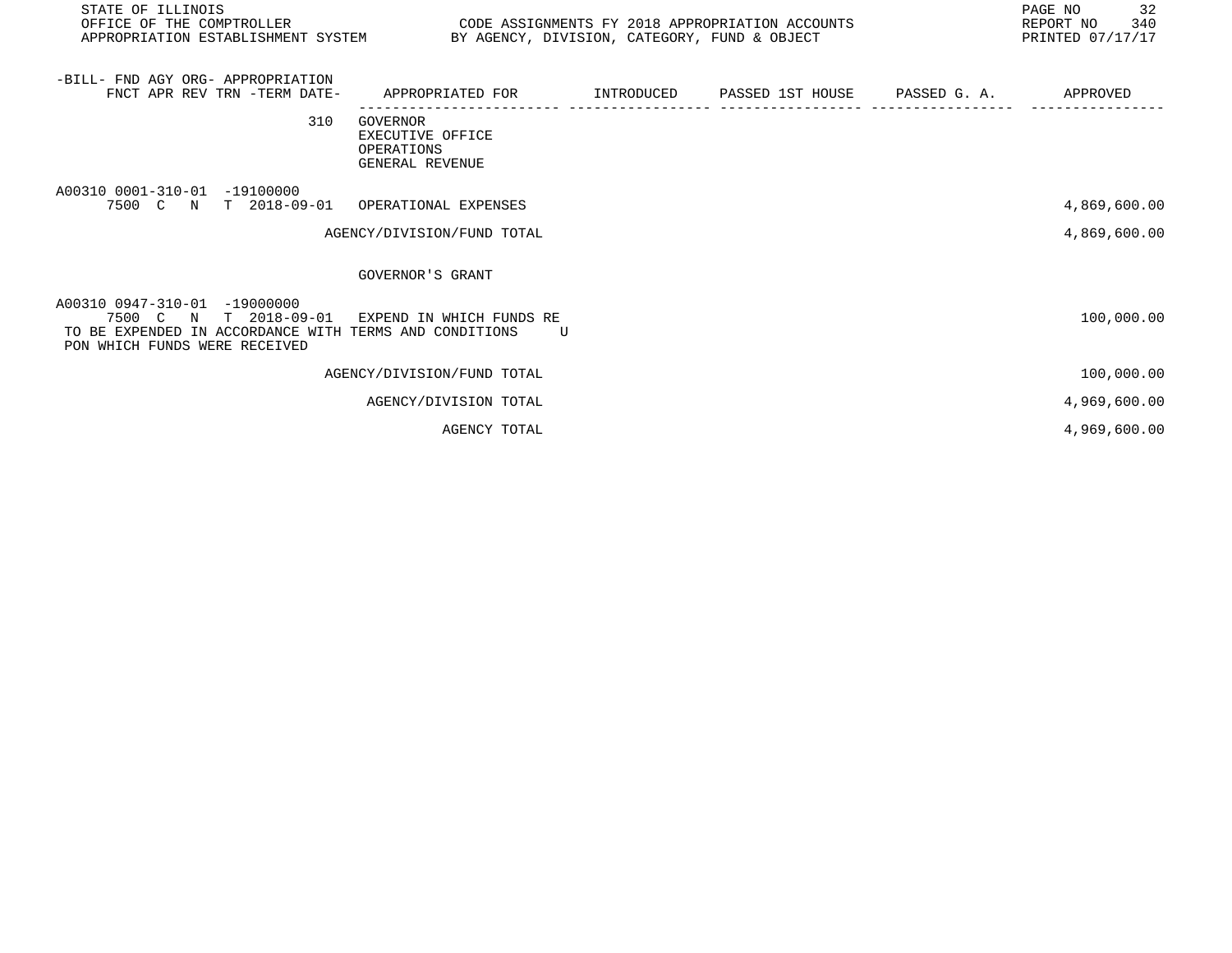| STATE OF ILLINOIS<br>OFFICE OF THE COMPTROLLER<br>APPROPRIATION ESTABLISHMENT SYSTEM BY AGENCY, DIVISION, CATEGORY, FUND & OBJECT              | CODE ASSIGNMENTS FY 2018 APPROPRIATION ACCOUNTS                                              |   |  | PAGE NO 33<br>REPORT NO 340<br>PRINTED 07/17/17 |
|------------------------------------------------------------------------------------------------------------------------------------------------|----------------------------------------------------------------------------------------------|---|--|-------------------------------------------------|
| -BILL- FND AGY ORG- APPROPRIATION<br>FNCT APR REV TRN -TERM DATE-                                                                              | APPROPRIATED FOR          INTRODUCED      PASSED 1ST HOUSE     PASSED G. A.         APPROVED |   |  |                                                 |
| 330                                                                                                                                            | LIEUTENANT GOVERNOR<br>GENERAL OFFICE<br>OPERATIONS<br>GENERAL REVENUE                       |   |  |                                                 |
| A00330 0001-330-01 -19109900<br>7500 C N T 2018-09-01 OPERATIONAL EXPENSES                                                                     |                                                                                              |   |  | 1,231,300.00                                    |
|                                                                                                                                                | AGENCY/DIVISION/FUND TOTAL                                                                   |   |  | 1,231,300.00                                    |
|                                                                                                                                                | AGRICULTURAL PREMIUM                                                                         |   |  |                                                 |
| A00330 0045-330-01 -19000000<br>7500 C N T 2018-09-01 RURAL AFFAIRS COUNCIL<br>FOR ALL COSTS INCLUDING ANY GRANTS OR ADMINISTRATIVE<br>XPENSES |                                                                                              | E |  | 47,500.00                                       |
|                                                                                                                                                | AGENCY/DIVISION/FUND TOTAL                                                                   |   |  | 47,500.00                                       |
|                                                                                                                                                | AGENCY/DIVISION TOTAL                                                                        |   |  | 1,278,800.00                                    |
|                                                                                                                                                | AGENCY TOTAL                                                                                 |   |  | 1,278,800.00                                    |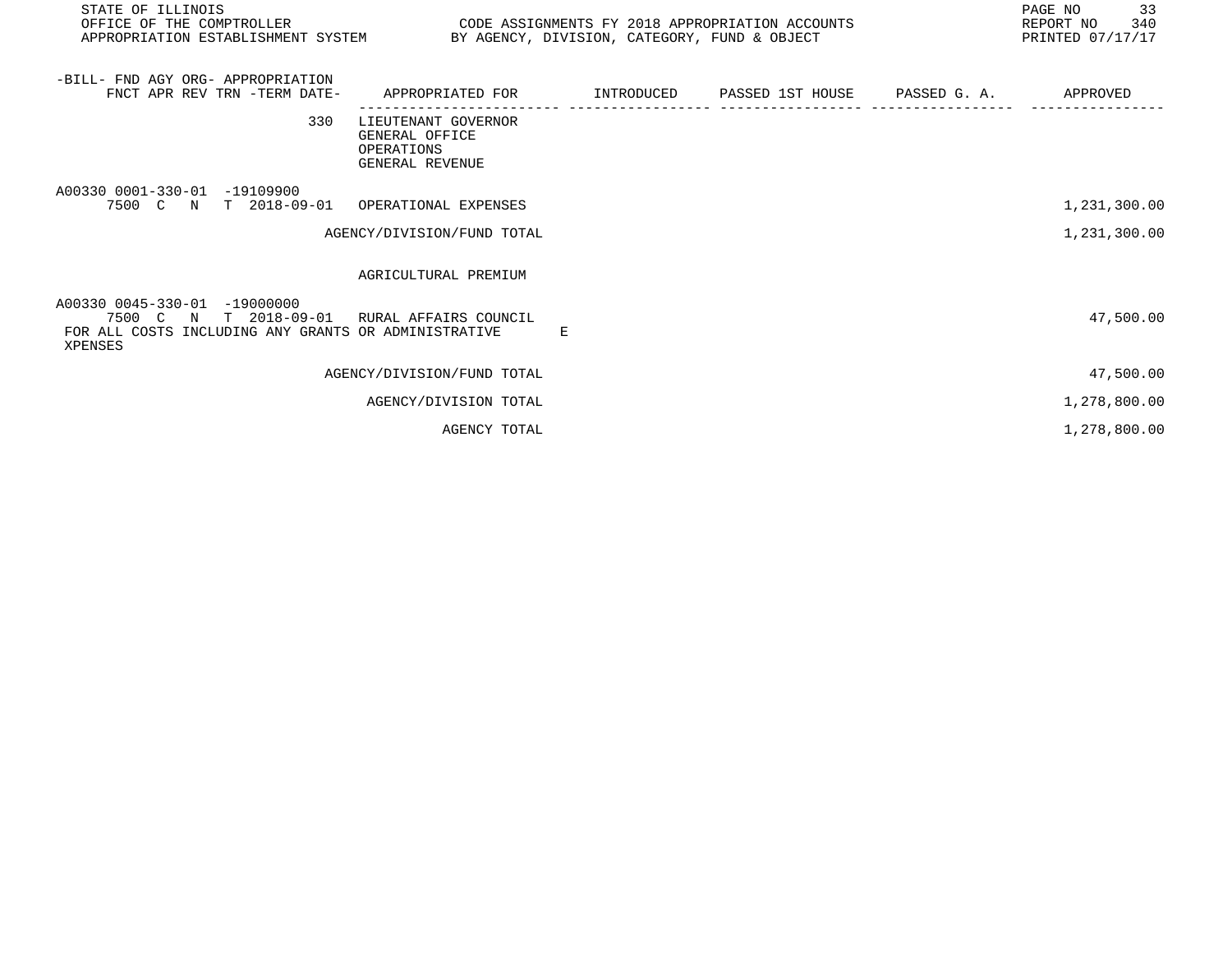| STATE OF ILLINOIS<br>OFFICE OF THE COMPTROLLER<br>APPROPRIATION ESTABLISHMENT SYSTEM BY AGENCY, DIVISION, CATEGORY, FUND & OBJECT                                                                                                                               |                                                                     | CODE ASSIGNMENTS FY 2018 APPROPRIATION ACCOUNTS | 34<br>PAGE NO<br>REPORT NO<br>340<br>PRINTED 07/17/17 |
|-----------------------------------------------------------------------------------------------------------------------------------------------------------------------------------------------------------------------------------------------------------------|---------------------------------------------------------------------|-------------------------------------------------|-------------------------------------------------------|
| -BILL- FND AGY ORG- APPROPRIATION<br>FNCT APR REV TRN -TERM DATE-                                                                                                                                                                                               | APPROPRIATED FOR INTRODUCED                                         | PASSED 1ST HOUSE PASSED G. A.                   | APPROVED                                              |
| 340                                                                                                                                                                                                                                                             | ATTORNEY GENERAL<br>GENERAL OFFICE<br>OPERATIONS<br>GENERAL REVENUE |                                                 |                                                       |
| A00340 0001-340-01 -19000000<br>7500 C N T 2018-09-01<br>JUSTICE FOUNDATION FOR USE AS PROVIDED IN IL EOUAL JUSTICE A<br>CT                                                                                                                                     | FOR DISBURSEMENT TO IL E                                            |                                                 | 1,400,000.00                                          |
| A00340 0001-340-01 -19109900<br>7500 C N T 2018-09-01 OPERATIONAL EXPENSES                                                                                                                                                                                      |                                                                     |                                                 | 30,843,200.00                                         |
|                                                                                                                                                                                                                                                                 | AGENCY/DIVISION/FUND TOTAL                                          |                                                 | 32, 243, 200.00                                       |
|                                                                                                                                                                                                                                                                 | ACCESS TO JUSTICE                                                   |                                                 |                                                       |
| A00340 0035-340-01 -19000000<br>7500 C N T 2018-09-01 DISBURSMNT TO IL EQUAL J                                                                                                                                                                                  |                                                                     |                                                 | 1,400,000.00                                          |
|                                                                                                                                                                                                                                                                 | AGENCY/DIVISION/FUND TOTAL                                          |                                                 | 1,400,000.00                                          |
|                                                                                                                                                                                                                                                                 | IL GAMING LAW ENFORCEMEN                                            |                                                 |                                                       |
| A00340 0085-340-01 -19100000<br>7500 C N T 2018-09-01 ST LAW ENFORCEMENT PURPO                                                                                                                                                                                  |                                                                     |                                                 | 1,000,000.00                                          |
|                                                                                                                                                                                                                                                                 | AGENCY/DIVISION/FUND TOTAL                                          |                                                 | 1,000,000.00                                          |
|                                                                                                                                                                                                                                                                 | ATTORNEY GENERAL TOBACCO                                            |                                                 |                                                       |
| A00340 0533-340-01 -19000000<br>7500 C N T 2018-09-01 MASTER SETTLEMENT AGREEM<br>FOR OVERSIGHT, ENFORCEMENT & IMPLENTATION OF MASTER<br>ETTLEMENT AGREEMENT/FOR ADMINISTRATION & ENFORCEMENT OF<br>OBACCO PRODUCT MANUFACTURER ESCROW ACT & RELATED LITIGATION | S<br>т                                                              |                                                 | 2,500,000.00                                          |
|                                                                                                                                                                                                                                                                 | AGENCY/DIVISION/FUND TOTAL                                          |                                                 | 2,500,000.00                                          |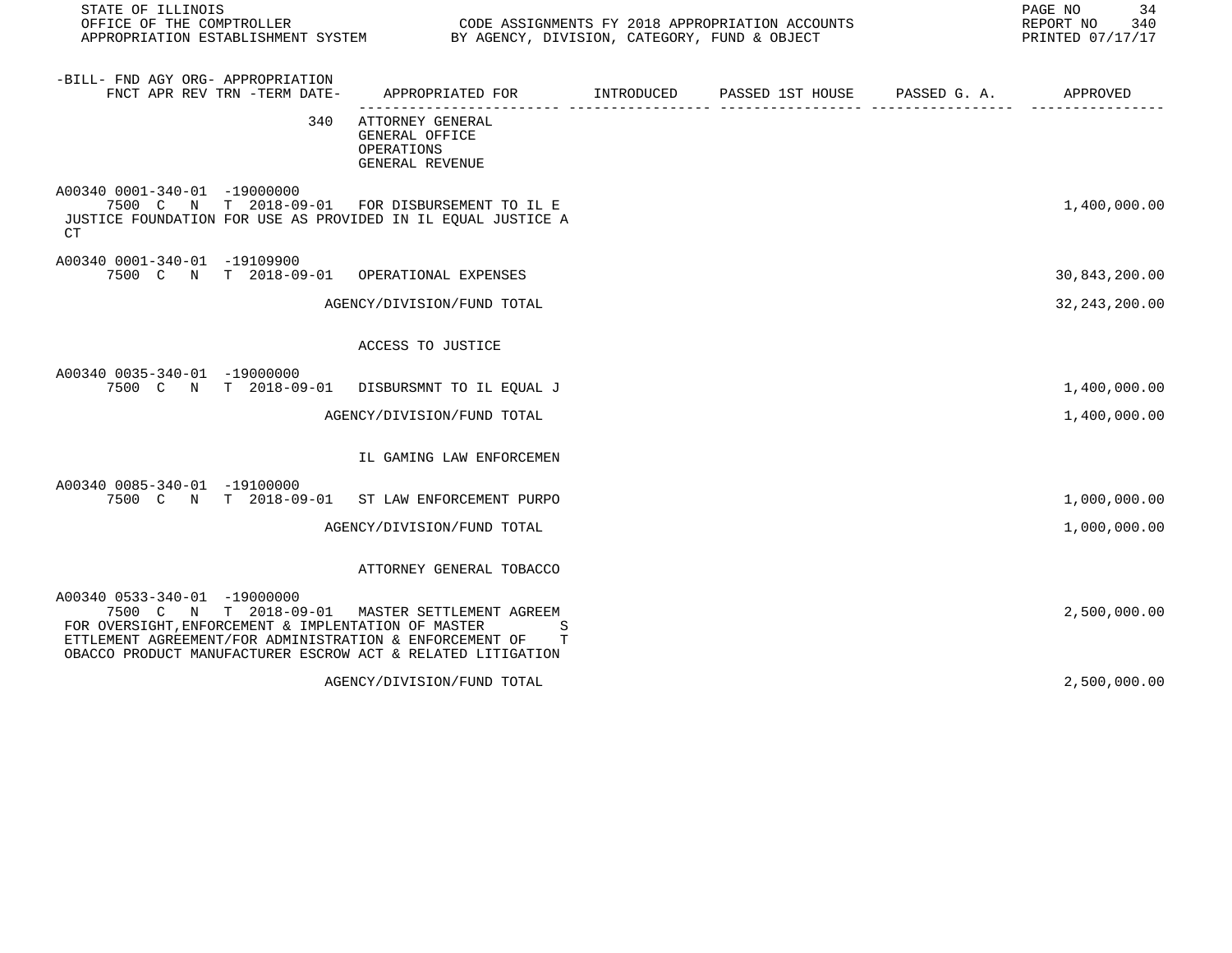| STATE OF ILLINOIS                                                                                                                                                                                                                         |                                                                              |  |                       | 35<br>PAGE NO<br>REPORT NO<br>340<br>PRINTED 07/17/17 |
|-------------------------------------------------------------------------------------------------------------------------------------------------------------------------------------------------------------------------------------------|------------------------------------------------------------------------------|--|-----------------------|-------------------------------------------------------|
| -BILL- FND AGY ORG- APPROPRIATION<br>FNCT APR REV TRN -TERM DATE-                                                                                                                                                                         | APPROPRIATED FOR TNTRODUCED PASSED 1ST HOUSE                                 |  | PASSED G. A. APPROVED |                                                       |
| 340                                                                                                                                                                                                                                       | ATTORNEY GENERAL<br>GENERAL OFFICE<br>OPERATIONS<br>AG COURT ORDER & VOL COM |  |                       |                                                       |
| A00340 0542-340-01 -19000000<br>7500 C N T 2018-09-01 EXERCISES OF DUTIES OF A<br>FOR USE IN PERFORMANCE OF ANY FUNCTION PERTAINING TO THE E<br>XERCISE OF DUTIES OF THE ATTORNEY GENERAL                                                 |                                                                              |  |                       | 13,200,000.00                                         |
|                                                                                                                                                                                                                                           | AGENCY/DIVISION/FUND TOTAL                                                   |  |                       | 13,200,000.00                                         |
|                                                                                                                                                                                                                                           | IL CHARITY BUREAU                                                            |  |                       |                                                       |
| A00340 0549-340-01 -19000000<br>7500 C N T 2018-09-01<br>ENFORCE PROVISIONS OF SOLICITATION FOR CHARITY ACT                                                                                                                               | ENFRCE SOLICTATON CHRTY                                                      |  |                       | 1,700,000.00                                          |
|                                                                                                                                                                                                                                           | AGENCY/DIVISION/FUND TOTAL                                                   |  |                       | 1,700,000.00                                          |
|                                                                                                                                                                                                                                           | ATTORNEY GENERAL WHISTLE                                                     |  |                       |                                                       |
| A00340 0600-340-01 -19000000<br>7500 C N T 2018-09-01<br>STATE LAW ENFORCEMENT PURPOSES                                                                                                                                                   | LAW ENFOCEMENT PURPOSES                                                      |  |                       | 7,000,000.00                                          |
|                                                                                                                                                                                                                                           | AGENCY/DIVISION/FUND TOTAL                                                   |  |                       | 7,000,000.00                                          |
|                                                                                                                                                                                                                                           | AG SEX OFFNDR AWARE TRAI                                                     |  |                       |                                                       |
| A00340 0958-340-01 -19000000<br>7500 C N T 2018-09-01<br>& ALERT & EDUCATE PUBLIC, VICTIMS & WITNESSES OF RIGHTS<br>NDER VARIOUS VICTIM NOTIFICATION LAWS & FOR TRAINING LAW<br>NFORCEMENT AGENCIES, STATES ATTORNEYS & MEDICAL PROVIDERS | TO ADMINISTER I-SORT PRO<br>U<br>E                                           |  |                       | 250,000.00                                            |
|                                                                                                                                                                                                                                           | AGENCY/DIVISION/FUND TOTAL                                                   |  |                       | 250,000.00                                            |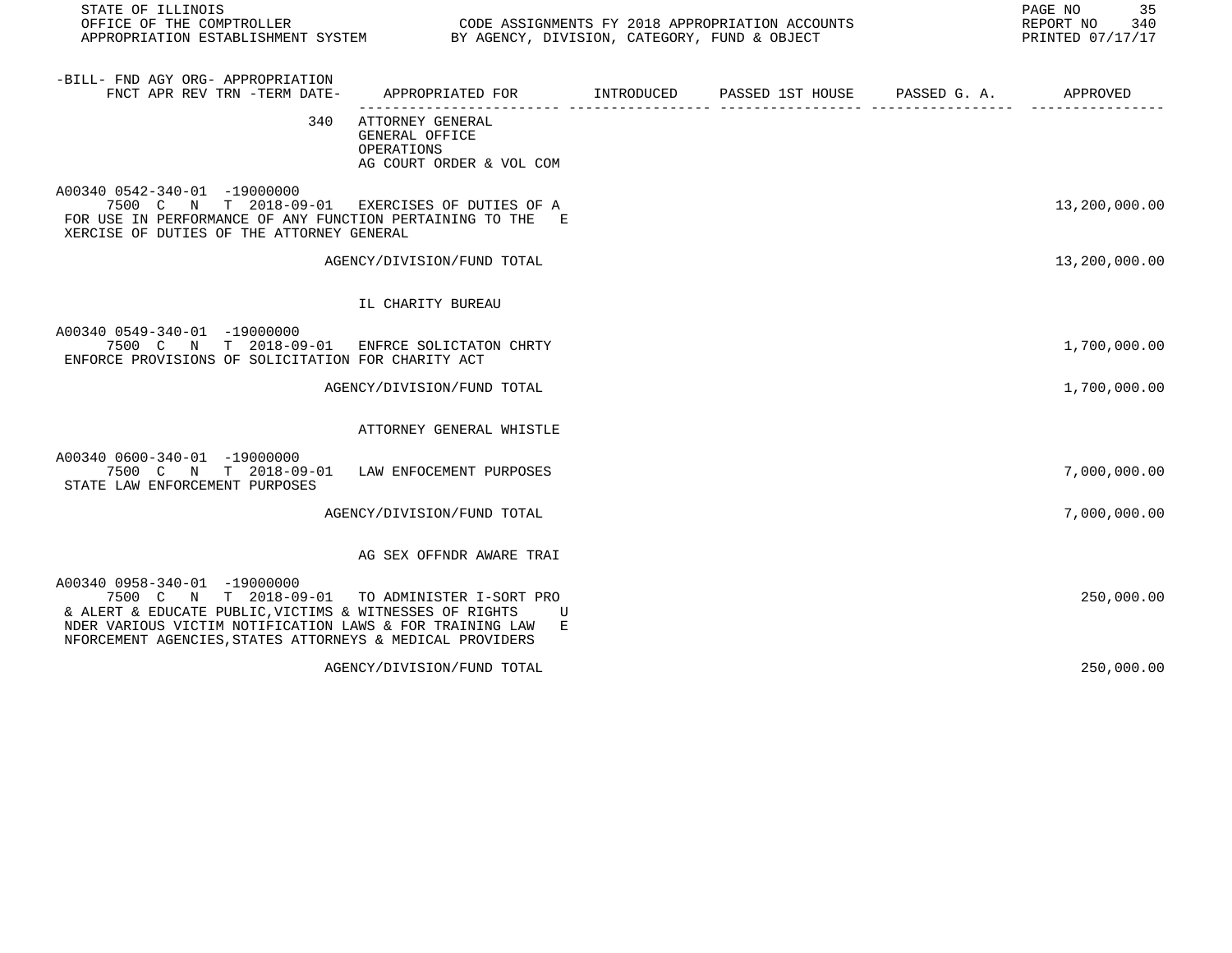| STATE OF ILLINOIS<br>OFFICE OF THE COMPTROLLER                                                                                                                                                                                                                                  |                                                                              | CODE ASSIGNMENTS FY 2018 APPROPRIATION ACCOUNTS<br>APPROPRIATION ESTABLISHMENT SYSTEM BY AGENCY, DIVISION, CATEGORY, FUND & OBJECT |                             |              |               |
|---------------------------------------------------------------------------------------------------------------------------------------------------------------------------------------------------------------------------------------------------------------------------------|------------------------------------------------------------------------------|------------------------------------------------------------------------------------------------------------------------------------|-----------------------------|--------------|---------------|
| -BILL- FND AGY ORG- APPROPRIATION<br>FNCT APR REV TRN -TERM DATE-                                                                                                                                                                                                               | APPROPRIATED FOR                                                             |                                                                                                                                    | INTRODUCED PASSED 1ST HOUSE | PASSED G. A. | APPROVED      |
| 340                                                                                                                                                                                                                                                                             | ATTORNEY GENERAL<br>GENERAL OFFICE<br>OPERATIONS<br>ATTORNEY GENERAL FEDERAL |                                                                                                                                    |                             |              |               |
| A00340 0988-340-01 -19000000<br>7500 C N T 2018-09-01 FUNDING FEDERAL GRANTS<br>FUNDING FEDERAL GRANTS                                                                                                                                                                          |                                                                              |                                                                                                                                    |                             |              | 1,000,000.00  |
|                                                                                                                                                                                                                                                                                 | AGENCY/DIVISION/FUND TOTAL                                                   |                                                                                                                                    |                             |              | 1,000,000.00  |
|                                                                                                                                                                                                                                                                                 | DOMESTIC VIOLENCE                                                            |                                                                                                                                    |                             |              |               |
| A00340 0499-340-01 -44000000<br>7500 C N N 2018-09-01 GRANTS TO PUBLIC OR PRIV<br>NONPROFIT AGENCIES FOR PURPOSES OF FACILITATING OR PROVIDNGF<br>REE DOMESTIC VIOLENCE LEGAL ADVOCACY, ASSISTANCE, OR SRVCS TOM<br>ARRIED OR FORMERLY MARRIED VICTIMS RELATED TO OP PROCEEDNGS |                                                                              |                                                                                                                                    |                             |              | 500,000.00    |
|                                                                                                                                                                                                                                                                                 | AGENCY/DIVISION/FUND TOTAL                                                   |                                                                                                                                    |                             |              | 500,000.00    |
|                                                                                                                                                                                                                                                                                 | AG STATE PROJ & CRT ORDE                                                     |                                                                                                                                    |                             |              |               |
| A00340 0801-340-01 -49000000<br>7500 C N N 2018-09-01 EXERCISE DUTIES OF AG<br>EXERCISE OF DUTIES OF ATTORNEY GENERAL                                                                                                                                                           |                                                                              |                                                                                                                                    |                             |              | 14,300,000.00 |
|                                                                                                                                                                                                                                                                                 | AGENCY/DIVISION/FUND TOTAL                                                   |                                                                                                                                    |                             |              | 14,300,000.00 |
|                                                                                                                                                                                                                                                                                 | AGENCY/DIVISION TOTAL                                                        |                                                                                                                                    |                             |              | 75,093,200.00 |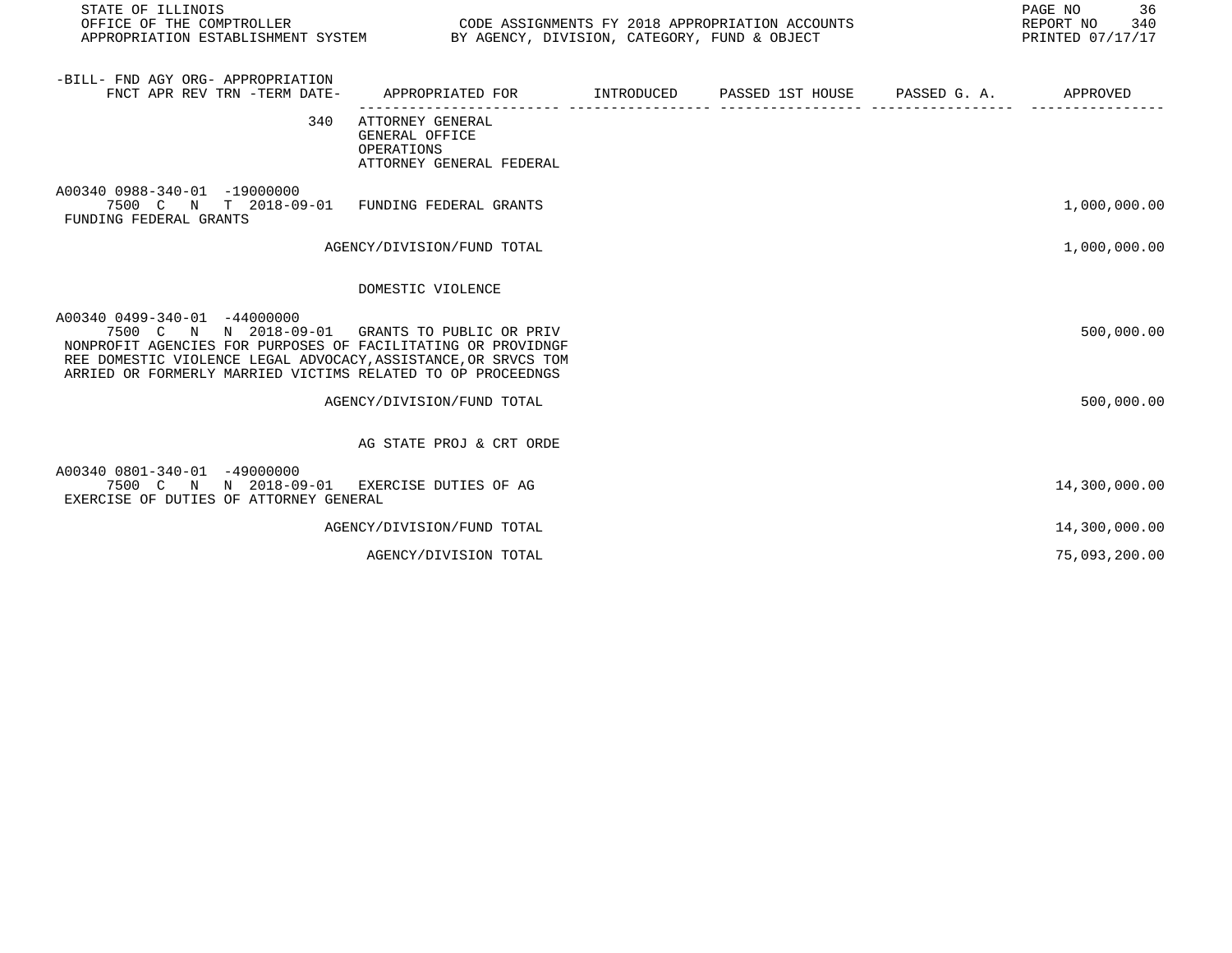| STATE OF ILLINOIS<br>OFFICE OF THE COMPTROLLER<br>APPROPRIATION ESTABLISHMENT SYSTEM | BY AGENCY, DIVISION, CATEGORY, FUND & OBJECT                              |            | CODE ASSIGNMENTS FY 2018 APPROPRIATION ACCOUNTS |              | 37<br>PAGE NO<br>340<br>REPORT NO<br>PRINTED 07/17/17 |
|--------------------------------------------------------------------------------------|---------------------------------------------------------------------------|------------|-------------------------------------------------|--------------|-------------------------------------------------------|
| -BILL- FND AGY ORG- APPROPRIATION<br>FNCT APR REV TRN -TERM DATE-                    | APPROPRIATED FOR                                                          | INTRODUCED | PASSED 1ST HOUSE                                | PASSED G. A. | APPROVED                                              |
| 340                                                                                  | ATTORNEY GENERAL<br>ENFORCEMENT<br>OPERATIONS<br>IL GAMING LAW ENFORCEMEN |            |                                                 |              |                                                       |
| A00340 0085-340-20 -19100000<br>7500 C N T 2018-09-01                                | ST LAW ENFORCEMENT PURPO                                                  |            |                                                 |              | 1,000,000.00                                          |
|                                                                                      | AGENCY/DIVISION/FUND TOTAL                                                |            |                                                 |              | 1,000,000.00                                          |
|                                                                                      | AGENCY/DIVISION TOTAL                                                     |            |                                                 |              | 1,000,000.00                                          |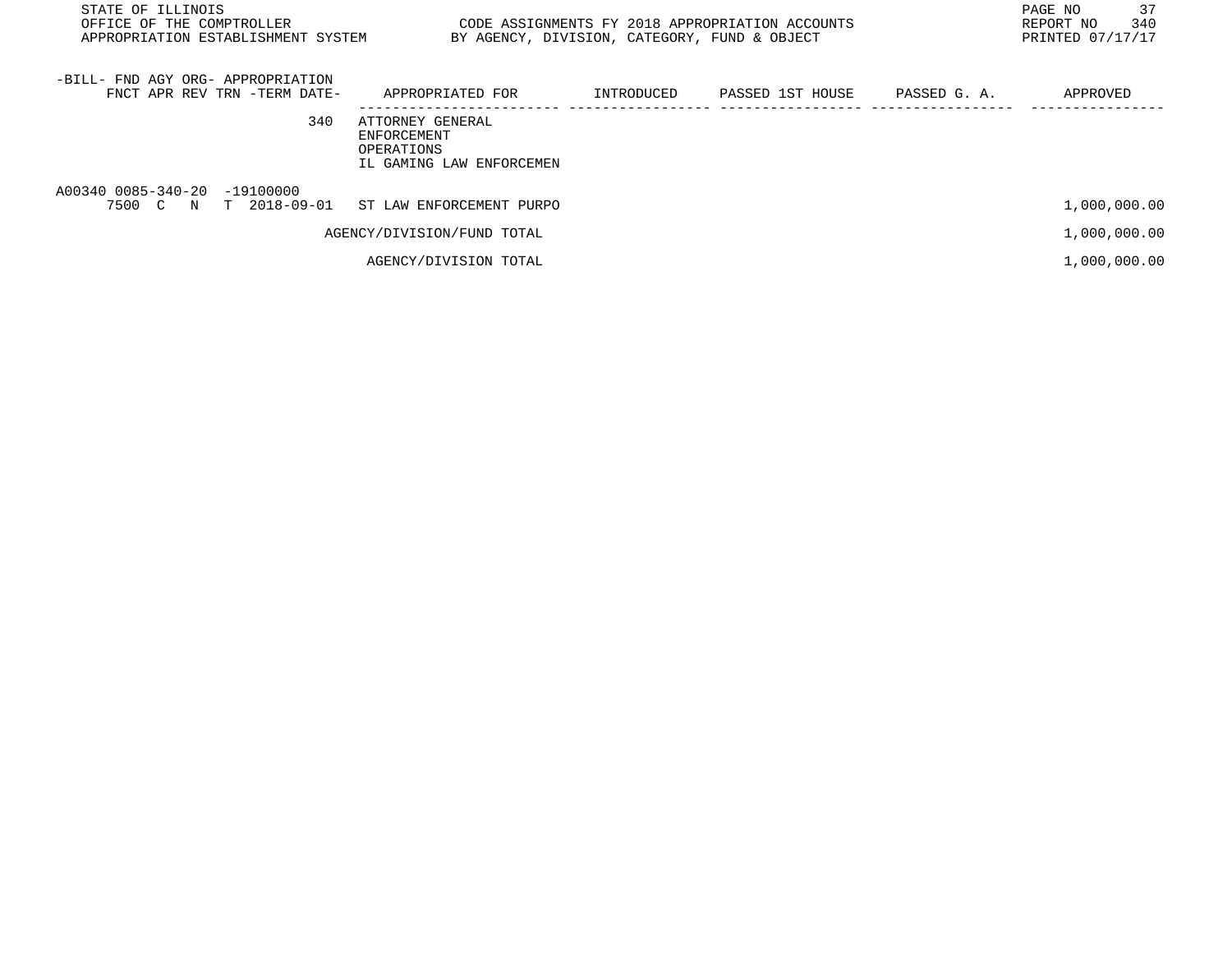| STATE OF ILLINOIS<br>OFFICE OF THE COMPTROLLER<br>CODE ASSIGNMENTS FY 2018 APPROPRIATION ACCOUNTS<br>APPROPRIATION ESTABLISHMENT SYSTEM BY AGENCY, DIVISION, CATEGORY, FUND & OBJECT |                                                                                            |  |  | PAGE NO<br>38<br>REPORT NO 340<br>PRINTED 07/17/17 |               |
|--------------------------------------------------------------------------------------------------------------------------------------------------------------------------------------|--------------------------------------------------------------------------------------------|--|--|----------------------------------------------------|---------------|
| -BILL- FND AGY ORG- APPROPRIATION<br>FNCT APR REV TRN -TERM DATE-                                                                                                                    | APPROPRIATED FOR        INTRODUCED      PASSED 1ST HOUSE     PASSED G. A.         APPROVED |  |  |                                                    |               |
| 340                                                                                                                                                                                  | ATTORNEY GENERAL<br>CRIME VICTIMS ASSISTANCE<br>OPERATIONS<br>VIOLENT CRIME VICTIMS AS     |  |  |                                                    |               |
| A00340 0929-340-50 -11200000<br>7500 C N P 2018-09-01 REGULAR POSITIONS                                                                                                              |                                                                                            |  |  |                                                    | 1,794,500.00  |
| A00340 0929-340-50 -11610000<br>7500 C N P 2018-09-01 STATE EMPLOYEE RETIREMEN                                                                                                       |                                                                                            |  |  |                                                    | 969,300.00    |
| A00340 0929-340-50 -11700000<br>7500 C N T 2018-09-01                                                                                                                                | SOC SEC/MEDICARE CONTRIB                                                                   |  |  |                                                    | 137,300.00    |
| A00340 0929-340-50 -11800000<br>7500 C N P 2018-09-01 EMPLOYER CONTRB GRP INS                                                                                                        |                                                                                            |  |  |                                                    | 782,000.00    |
| A00340 0929-340-50 -19100000<br>7500 C N T 2018-09-01 OPERATION CRIME VICTIM S<br>OPERATIONAL EXPENSES, CRIME VICTIMS SERVICES DIVISION                                              |                                                                                            |  |  |                                                    | 150,000.00    |
| A00340 0929-340-50 -19100100<br>7500 C N T 2018-09-01 OPERATE AUTO VICTIM NOTI<br>OPERATIONAL EXPENSES, AUTOMATED VICTIM NOTIFICATION SYSTEM                                         |                                                                                            |  |  |                                                    | 800,000.00    |
| A00340 0929-340-50 -44000000<br>7500 C N N 2018-09-01 AWARDS AND GRANTS<br>AWARDS AND GRANTS OF VIOLENT CRIME VICTIMS ASSISTANCE ACT                                                 |                                                                                            |  |  |                                                    | 7,000,000.00  |
|                                                                                                                                                                                      | AGENCY/DIVISION/FUND TOTAL                                                                 |  |  |                                                    | 11,633,100.00 |
|                                                                                                                                                                                      | AGENCY/DIVISION TOTAL                                                                      |  |  |                                                    | 11,633,100.00 |
|                                                                                                                                                                                      | AGENCY TOTAL                                                                               |  |  |                                                    | 87,726,300.00 |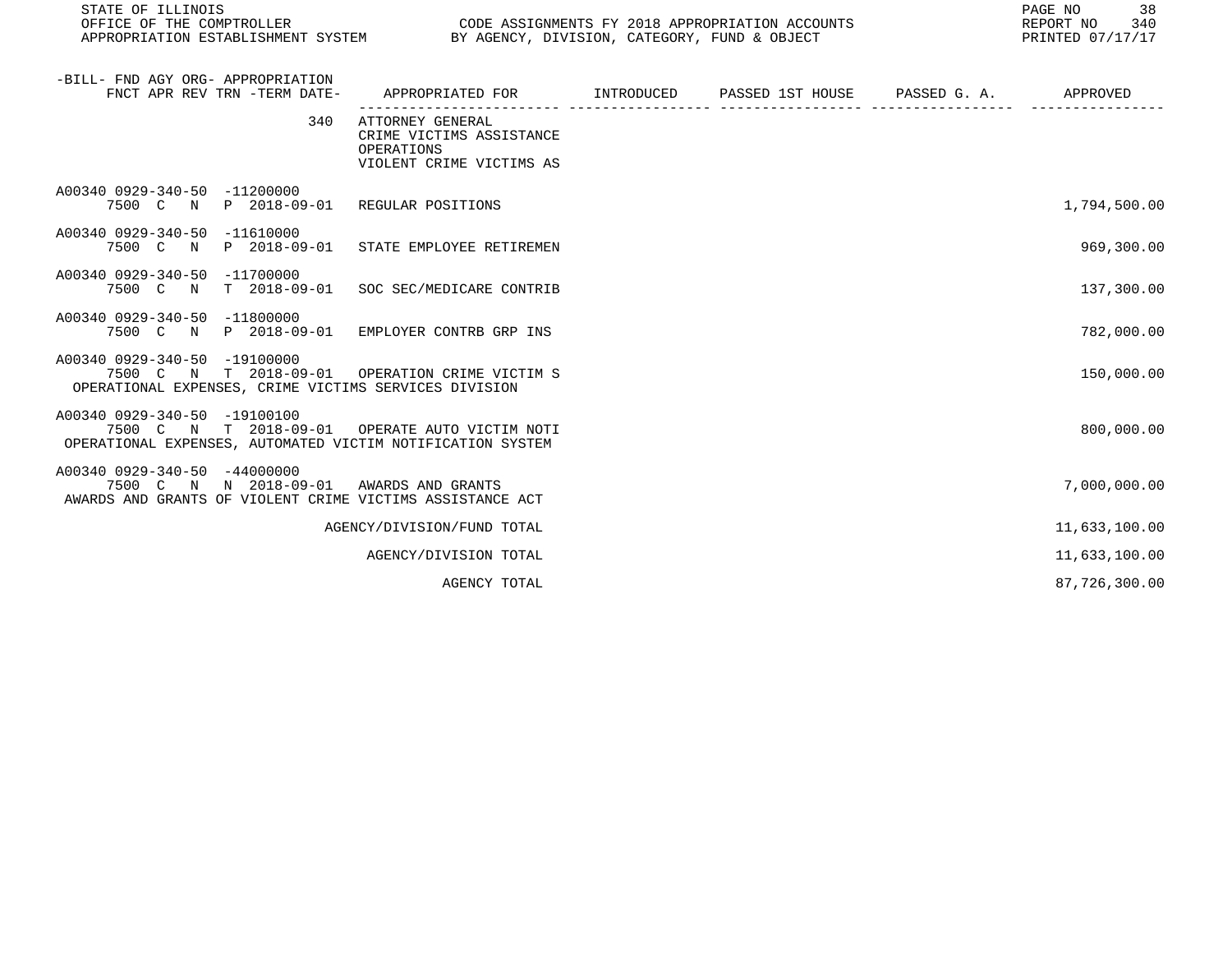| STATE OF ILLINOIS<br>OFFICE OF THE COMPTROLLER<br>APPROPRIATION ESTABLISHMENT SYSTEM |                              | PAGE NO<br>CODE ASSIGNMENTS FY 2018 APPROPRIATION ACCOUNTS<br>REPORT NO<br>BY AGENCY, DIVISION, CATEGORY, FUND & OBJECT<br>PRINTED 07/17/17 |            |                  |              |              |
|--------------------------------------------------------------------------------------|------------------------------|---------------------------------------------------------------------------------------------------------------------------------------------|------------|------------------|--------------|--------------|
| -BILL- FND AGY ORG- APPROPRIATION                                                    | FNCT APR REV TRN -TERM DATE- | APPROPRIATED FOR                                                                                                                            | INTRODUCED | PASSED 1ST HOUSE | PASSED G. A. | APPROVED     |
|                                                                                      | 350                          | SECRETARY OF STATE<br><b>EXECUTIVE GROUP</b><br>OPERATIONS<br>GENERAL REVENUE                                                               |            |                  |              |              |
| A00350 0001-350-01 -11200000                                                         | 7500 C N P 2018-09-01        | REGULAR POSITIONS                                                                                                                           |            |                  |              | 5,786,900.00 |
| A00350 0001-350-01 -11290000<br>7500 C<br>$\mathbb N$                                | P 2018-09-01                 | ST PAID RETIREMENT CONTR                                                                                                                    |            |                  |              | 116,600.00   |
| A00350 0001-350-01 -11300000<br>7500 C N                                             | T 2018-09-01                 | FOR EXTRA HELP                                                                                                                              |            |                  |              | 69,200.00    |
| A00350 0001-350-01 -11700000                                                         | 7500 C N T 2018-09-01        | SOC SEC/MEDICARE CONTRIB                                                                                                                    |            |                  |              | 387,400.00   |
| A00350 0001-350-01 -12000000<br>7500 C N                                             | T 2018-09-01                 | CONTRACTUAL SERVICES                                                                                                                        |            |                  |              | 428,100.00   |
| A00350 0001-350-01 -12900000<br>7500 C N                                             | $T = 2018 - 09 - 01$         | TRAVEL                                                                                                                                      |            |                  |              | 31,000.00    |
| A00350 0001-350-01 -13000000<br>7500 C<br>N                                          | T 2018-09-01                 | COMMODITIES                                                                                                                                 |            |                  |              | 25,700.00    |
| A00350 0001-350-01 -13020000<br>7500 C N                                             | $T = 2018 - 09 - 01$         | PRINTING                                                                                                                                    |            |                  |              | 3,300.00     |
| A00350 0001-350-01 -15000000                                                         | 7550 C N T 2018-09-01        | EQUIPMENT                                                                                                                                   |            |                  |              | 7,500.00     |
| A00350 0001-350-01 -17000000                                                         | 7500 C N T 2018-09-01        | TELECOMMUNICATION                                                                                                                           |            |                  |              | 54,900.00    |
|                                                                                      |                              | AGENCY/DIVISION/FUND TOTAL                                                                                                                  |            |                  |              | 6,910,600.00 |
|                                                                                      |                              | ROAD                                                                                                                                        |            |                  |              |              |
| A00350 0011-350-01 -11290000                                                         |                              | 7500 C N P 2018-09-01 STATE PAID RETIREMENT CO                                                                                              |            |                  |              |              |
|                                                                                      |                              | AGENCY/DIVISION/FUND TOTAL                                                                                                                  |            |                  |              |              |

AGENCY/DIVISION TOTAL 6,910,600.00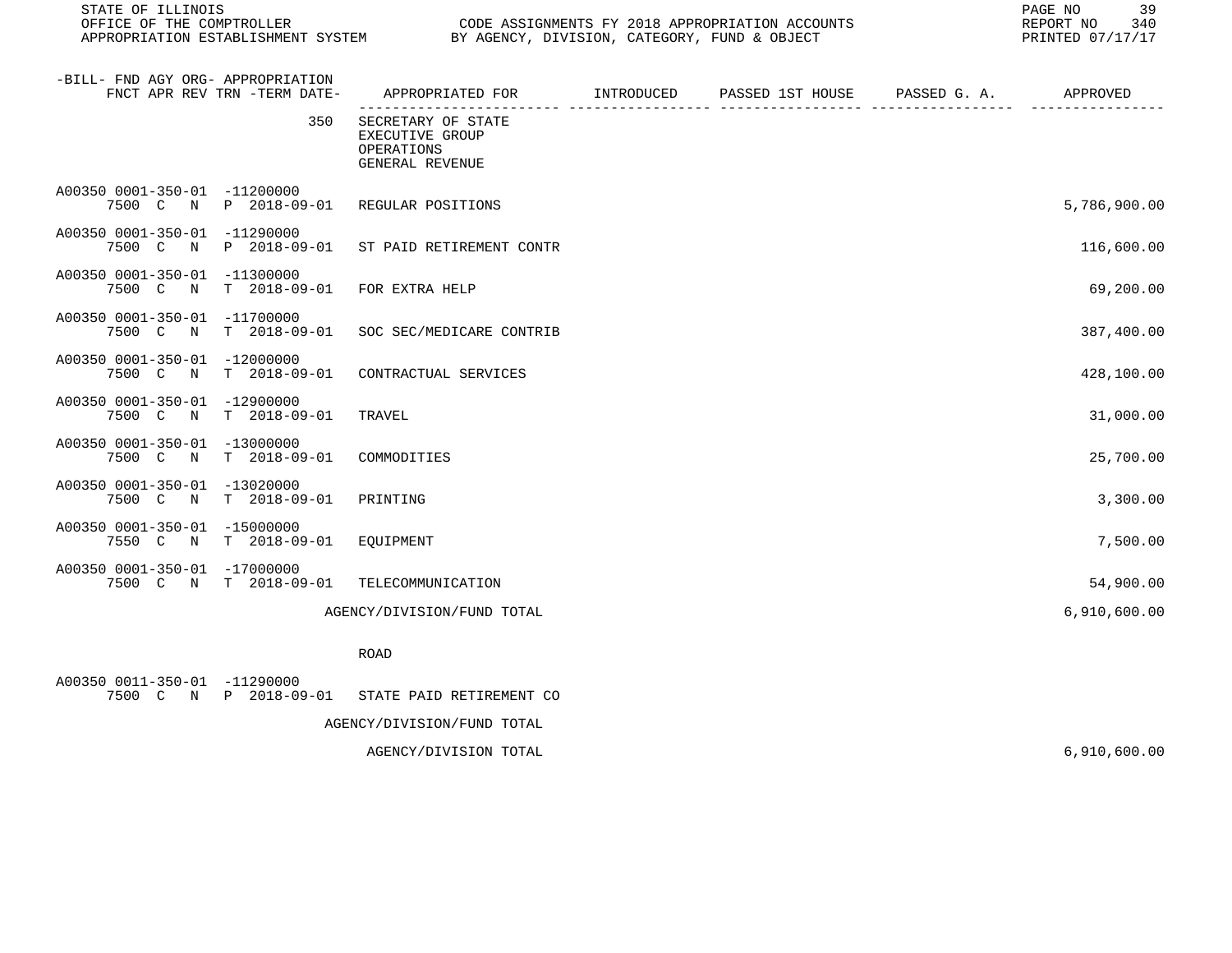| STATE OF ILLINOIS<br>OFFICE OF THE COMPTROLLER<br>APPROPRIATION ESTABLISHMENT SYSTEM |                                                                                 | PAGE NO<br>CODE ASSIGNMENTS FY 2018 APPROPRIATION ACCOUNTS<br>REPORT NO<br>BY AGENCY, DIVISION, CATEGORY, FUND & OBJECT<br>PRINTED 07/17/17 |                  |              |               |  |
|--------------------------------------------------------------------------------------|---------------------------------------------------------------------------------|---------------------------------------------------------------------------------------------------------------------------------------------|------------------|--------------|---------------|--|
| -BILL- FND AGY ORG- APPROPRIATION<br>FNCT APR REV TRN -TERM DATE-                    | APPROPRIATED FOR                                                                | INTRODUCED                                                                                                                                  | PASSED 1ST HOUSE | PASSED G. A. | APPROVED      |  |
| 350                                                                                  | SECRETARY OF STATE<br>GENERAL ADMINISTRATION G<br>OPERATIONS<br>GENERAL REVENUE |                                                                                                                                             |                  |              |               |  |
| A00350 0001-350-10 -11200000<br>7500 C<br>P 2018-09-01<br>N                          | REGULAR POSITIONS                                                               |                                                                                                                                             |                  |              | 49,866,500.00 |  |
| A00350 0001-350-10 -11290000<br>7500 C N<br>P 2018-09-01                             | ST PAID RETIREMENT CONTR                                                        |                                                                                                                                             |                  |              | 1,009,000.00  |  |
| A00350 0001-350-10 -11300000<br>7500 C N<br>$T = 2018 - 09 - 01$                     | FOR EXTRA HELP                                                                  |                                                                                                                                             |                  |              | 675,200.00    |  |
| A00350 0001-350-10 -11700000<br>$T$ 2018-09-01<br>7500 C<br>$\mathbb N$              | SOC SEC/MEDICARE CONTRIB                                                        |                                                                                                                                             |                  |              | 3,886,900.00  |  |
| A00350 0001-350-10<br>$-12000000$<br>7500 C N<br>T 2018-09-01                        | CO, CONTRACTUAL SERVICES                                                        |                                                                                                                                             |                  |              | 17,316,700.00 |  |
| A00350 0001-350-10 -12900000<br>T 2018-09-01<br>7500 C<br>$\mathbb N$                | TRAVEL                                                                          |                                                                                                                                             |                  |              | 136,400.00    |  |
| A00350 0001-350-10 -13000000<br>7500 C N<br>T 2018-09-01                             | COMMODITIES                                                                     |                                                                                                                                             |                  |              | 860,400.00    |  |
| A00350 0001-350-10 -13020000<br>$T = 2018 - 09 - 01$<br>7500 C N                     | PRINTING                                                                        |                                                                                                                                             |                  |              | 428,500.00    |  |
| A00350 0001-350-10<br>-15000000<br>7550 C<br>$T = 2018 - 09 - 01$<br>$\mathbb N$     | EQUIPMENT                                                                       |                                                                                                                                             |                  |              | 357,100.00    |  |
| A00350 0001-350-10<br>$-17000000$<br>$T = 2018 - 09 - 01$<br>7500 C N                | TELECOMMUNICATION                                                               |                                                                                                                                             |                  |              | 338,700.00    |  |
| A00350 0001-350-10 -18000000<br>7500 C N<br>T 2018-09-01                             | OPERATION OF AUTO EQUIPM                                                        |                                                                                                                                             |                  |              | 331,200.00    |  |
|                                                                                      | AGENCY/DIVISION/FUND TOTAL                                                      |                                                                                                                                             |                  |              | 75,206,600.00 |  |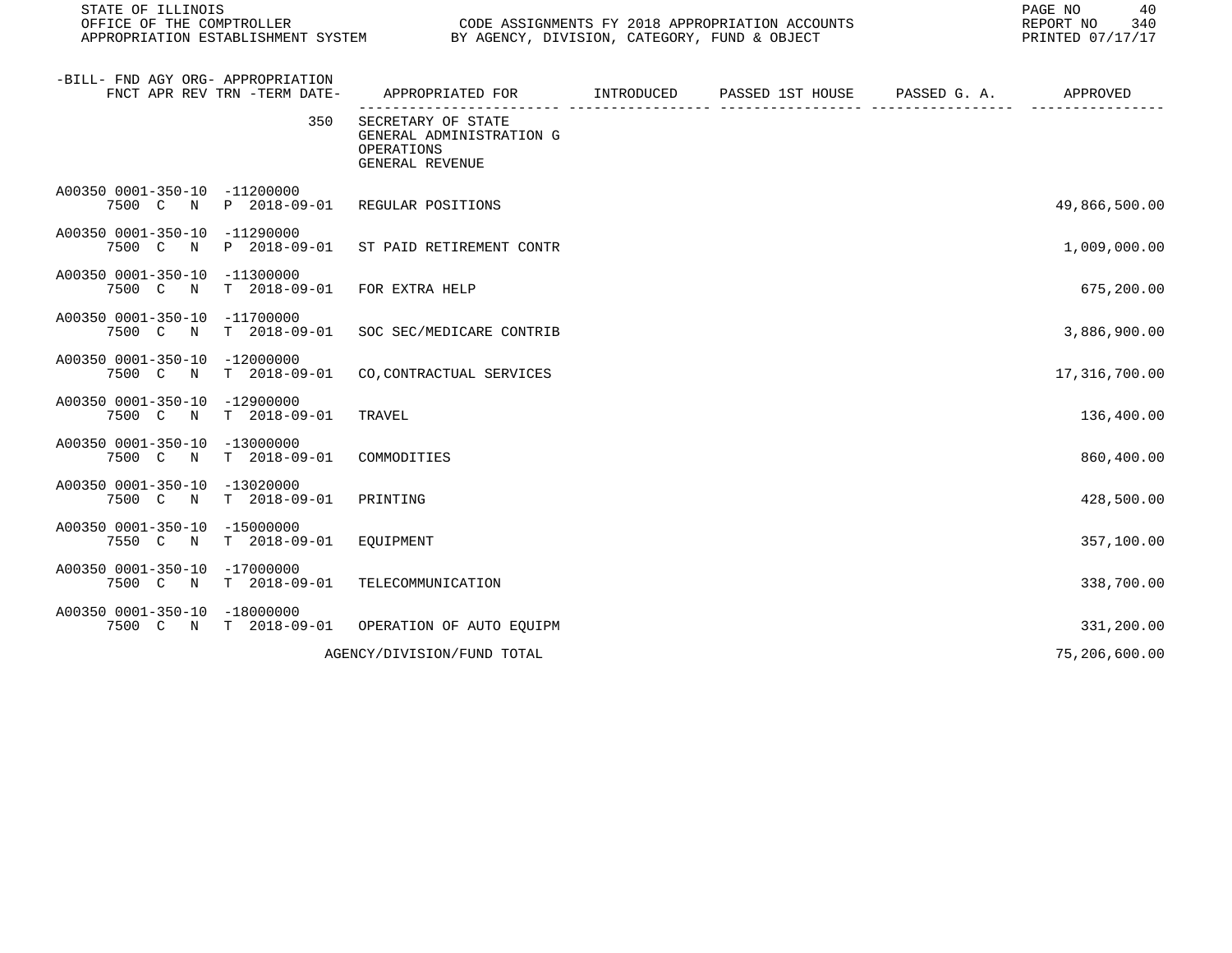| STATE OF ILLINOIS<br>OFFICE OF THE COMPTROLLER |                                   | APPROPRIATION ESTABLISHMENT SYSTEM BY AGENCY, DIVISION, CATEGORY, FUND & OBJECT            | CODE ASSIGNMENTS FY 2018 APPROPRIATION ACCOUNTS | 41<br>PAGE NO<br>340<br>REPORT NO<br>PRINTED 07/17/17 |
|------------------------------------------------|-----------------------------------|--------------------------------------------------------------------------------------------|-------------------------------------------------|-------------------------------------------------------|
| -BILL- FND AGY ORG- APPROPRIATION              | FNCT APR REV TRN -TERM DATE-      | APPROPRIATED FOR         INTRODUCED     PASSED 1ST HOUSE     PASSED G. A.         APPROVED |                                                 |                                                       |
|                                                | 350                               | SECRETARY OF STATE<br>GENERAL ADMINISTRATION G<br>OPERATIONS<br><b>ROAD</b>                |                                                 |                                                       |
| A00350 0011-350-10 -11200000                   | 7500 C N P 2018-09-01             | REGULAR POSITIONS                                                                          |                                                 |                                                       |
| A00350 0011-350-10 -11300000                   | 7500 C N T 2018-09-01 EXTRA HELP  |                                                                                            |                                                 |                                                       |
| A00350 0011-350-10 -11610000                   |                                   | 7500 C N P 2018-09-01 STATE EMPLOYEE RETIREMEN                                             |                                                 |                                                       |
| A00350 0011-350-10 -11700000                   |                                   | 7500 C N T 2018-09-01 SOC SEC/MEDICARE CONTRIB                                             |                                                 |                                                       |
| A00350 0011-350-10 -12000000                   |                                   | 7500 C N T 2018-09-01 CONTRACTUAL SERVICES                                                 |                                                 |                                                       |
| A00350 0011-350-10 -12900000                   | 7500 C N T 2018-09-01             | TRAVEL                                                                                     |                                                 |                                                       |
| A00350 0011-350-10 -13000000                   | 7500 C N T 2018-09-01 COMMODITIES |                                                                                            |                                                 |                                                       |
| A00350 0011-350-10 -13020000                   | 7500 C N T 2018-09-01             | PRINTING                                                                                   |                                                 |                                                       |
| A00350 0011-350-10 -15000000                   | 7550 C N T 2018-09-01 EOUIPMENT   |                                                                                            |                                                 |                                                       |
| A00350 0011-350-10 -16000000                   |                                   | 7500 C N T 2018-09-01 ELECTRONIC DATA PROCESSI                                             |                                                 |                                                       |
| A00350 0011-350-10 -17000000                   | 7500 C N T 2018-09-01             | TELECOMMUNICATION                                                                          |                                                 |                                                       |

AGENCY/DIVISION/FUND TOTAL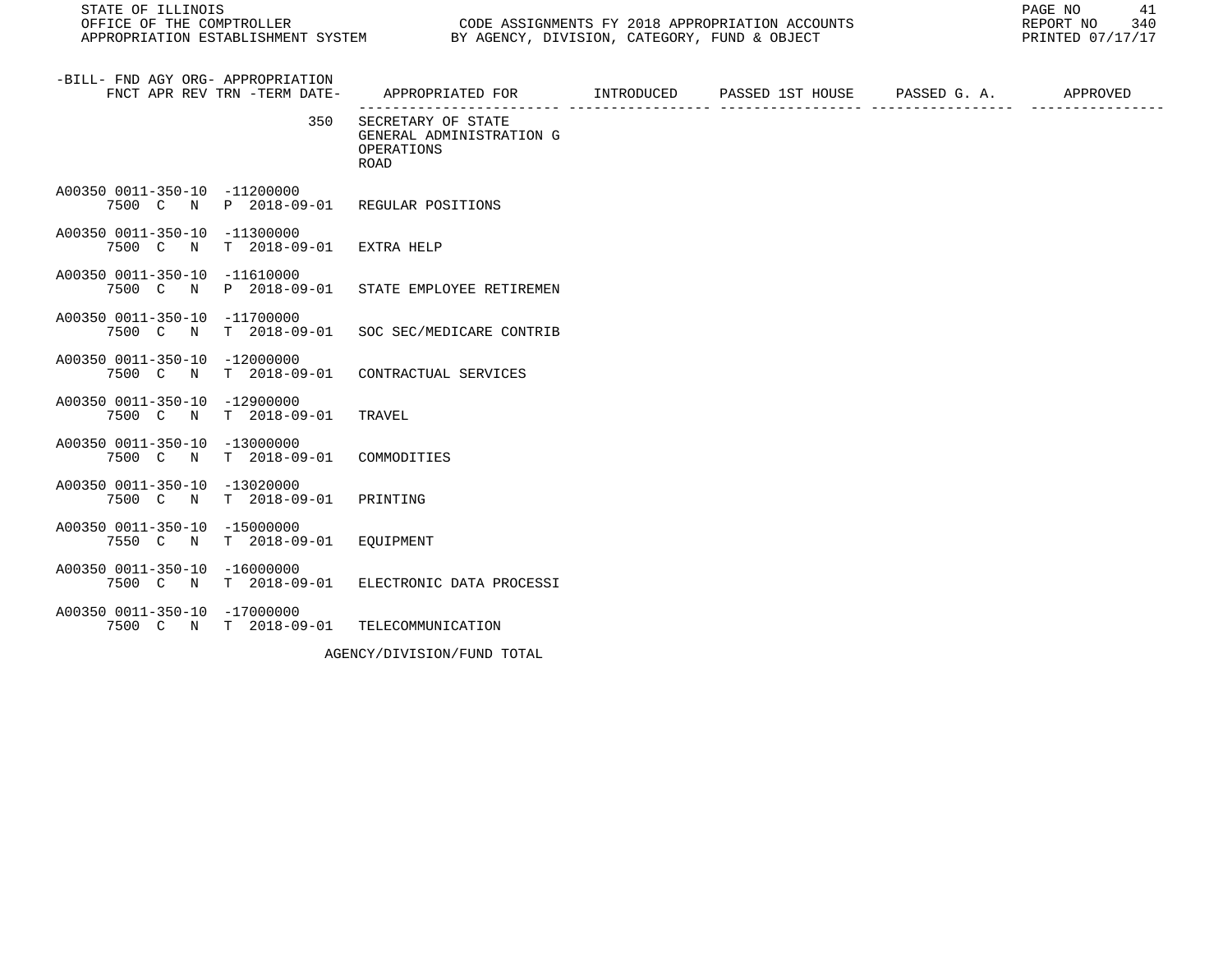| STATE OF ILLINOIS<br>OFFICE OF THE COMPTROLLER |                              | CODE ASSIGNMENTS FY 2018 APPROPRIATION ACCOUNTS<br>OFFICE OF THE COMPTROLLER<br>APPROPRIATION ESTABLISHMENT SYSTEM BY AGENCY, DIVISION, CATEGORY, FUND & OBJECT | 42<br>PAGE NO<br>REPORT NO<br>340<br>PRINTED 07/17/17 |  |              |
|------------------------------------------------|------------------------------|-----------------------------------------------------------------------------------------------------------------------------------------------------------------|-------------------------------------------------------|--|--------------|
| -BILL- FND AGY ORG- APPROPRIATION              | FNCT APR REV TRN -TERM DATE- | APPROPRIATED FOR       INTRODUCED     PASSED 1ST HOUSE     PASSED G. A.        APPROVED                                                                         |                                                       |  |              |
|                                                | 350                          | SECRETARY OF STATE<br>GENERAL ADMINISTRATION G<br>OPERATIONS<br>MOTOR FUEL TAX                                                                                  |                                                       |  |              |
| A00350 0012-350-10 -12000000                   |                              | 7500 C N T 2018-09-01 CONTRACTUAL SERVICES                                                                                                                      |                                                       |  | 1,300,000.00 |
|                                                |                              | AGENCY/DIVISION/FUND TOTAL                                                                                                                                      |                                                       |  | 1,300,000.00 |
|                                                |                              | LOBBYIST REGISTRATION AD                                                                                                                                        |                                                       |  |              |
| A00350 0044-350-10 -11200000                   |                              | 7500 C N P 2018-09-01 REGULAR POSITIONS                                                                                                                         |                                                       |  | 531,300.00   |
| A00350 0044-350-10 -11290000                   |                              | 7500 C N P 2018-09-01 ST PAID RETIREMENT CONTR                                                                                                                  |                                                       |  | 10,600.00    |
| A00350 0044-350-10 -11610000<br>7500 C N       | P 2018-09-01                 | STATE EMPLOYEE RETIREMEN                                                                                                                                        |                                                       |  | 287,000.00   |
| A00350 0044-350-10 -11700000                   | 7500 C N T 2018-09-01        | SOC SEC/MEDICARE CONTRIB                                                                                                                                        |                                                       |  | 42,000.00    |
| A00350 0044-350-10 -11800000                   | 7500 C N P 2018-09-01        | EMPLOYER CONTRB GRP INS                                                                                                                                         |                                                       |  | 155,500.00   |
| A00350 0044-350-10 -12000000                   | 7500 C N T 2018-09-01        | CONTRACTUAL SERVICES                                                                                                                                            |                                                       |  | 125,500.00   |
| A00350 0044-350-10 -12900000<br>7500 C N       | $T = 2018 - 09 - 01$         | TRAVEL                                                                                                                                                          |                                                       |  | 4,500.00     |
| A00350 0044-350-10 -13000000<br>7500 C N       | T 2018-09-01                 | COMMODITIES                                                                                                                                                     |                                                       |  | 2,200.00     |
| A00350 0044-350-10 -13020000<br>7500 C N       | T 2018-09-01                 | PRINTING                                                                                                                                                        |                                                       |  | 5,500.00     |
| A00350 0044-350-10 -15000000                   | 7550 C N T 2018-09-01        | EOUIPMENT                                                                                                                                                       |                                                       |  | 7,000.00     |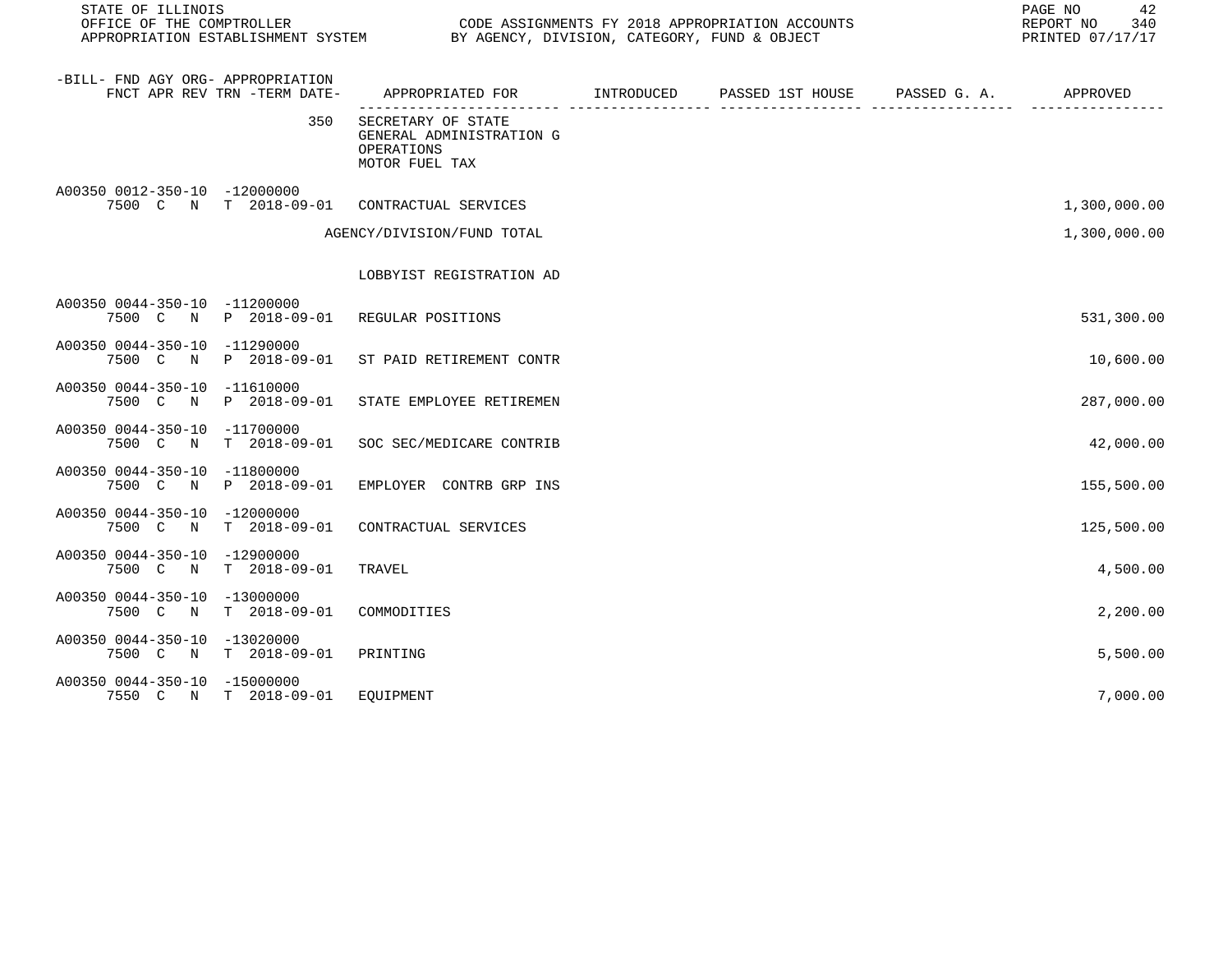| STATE OF ILLINOIS<br>OFFICE OF THE COMPTROLLER |                              | CODE ASSIGNMENTS FY 2018 APPROPRIATION ACCOUNTS<br>APPROPRIATION ESTABLISHMENT SYSTEM BY AGENCY, DIVISION, CATEGORY, FUND & OBJECT | PAGE NO<br>43<br>REPORT NO<br>340<br>PRINTED 07/17/17 |  |              |
|------------------------------------------------|------------------------------|------------------------------------------------------------------------------------------------------------------------------------|-------------------------------------------------------|--|--------------|
| -BILL- FND AGY ORG- APPROPRIATION              | FNCT APR REV TRN -TERM DATE- | APPROPRIATED FOR INTRODUCED                                                                                                        | PASSED 1ST HOUSE PASSED G. A.                         |  | APPROVED     |
|                                                | 350                          | SECRETARY OF STATE<br>GENERAL ADMINISTRATION G<br>OPERATIONS<br>LOBBYIST REGISTRATION AD                                           |                                                       |  |              |
| A00350 0044-350-10 -17000000                   | 7500 C N T 2018-09-01        | TELECOMMUNICATION                                                                                                                  |                                                       |  | 6,700.00     |
|                                                |                              | AGENCY/DIVISION/FUND TOTAL                                                                                                         |                                                       |  | 1,177,800.00 |
|                                                |                              | DIVISION OF CORP REGIS L                                                                                                           |                                                       |  |              |
| A00350 0167-350-10 -11200000                   | 7500 C N P 2018-09-01        | REGULAR POSITIONS                                                                                                                  |                                                       |  | 89,000.00    |
| A00350 0167-350-10 -11290000<br>7500 C N       | P 2018-09-01                 | ST PAID RETIREMENT CONTR                                                                                                           |                                                       |  | 1,800.00     |
| A00350 0167-350-10 -11610000                   | 7500 C N P 2018-09-01        | STATE EMPLOYEE RETIREMEN                                                                                                           |                                                       |  | 48,100.00    |
| A00350 0167-350-10 -11700000<br>7500 C<br>N    | $T = 2018 - 09 - 01$         | SOC SEC/MEDICARE CONTRIB                                                                                                           |                                                       |  | 6,600.00     |
| A00350 0167-350-10 -11800000<br>7500 C<br>N    | P 2018-09-01                 | EMPLOYER CONTRB GRP INS                                                                                                            |                                                       |  | 45,600.00    |
| A00350 0167-350-10 -12000000<br>7500 C N       | $T = 2018 - 09 - 01$         | CONTRACTUAL SERVICES                                                                                                               |                                                       |  | 600.00       |
| A00350 0167-350-10 -13000000<br>7500 C N       | T 2018-09-01                 | COMMODITIES                                                                                                                        |                                                       |  | 900.00       |
| A00350 0167-350-10 -15000000<br>7550 C N       | T 2018-09-01                 | EOUIPMENT                                                                                                                          |                                                       |  |              |
| A00350 0167-350-10 -17000000                   | 7500 C N T 2018-09-01        | TELECOMMUNICATION                                                                                                                  |                                                       |  | 600.00       |
|                                                |                              | AGENCY/DIVISION/FUND TOTAL                                                                                                         |                                                       |  | 193,200.00   |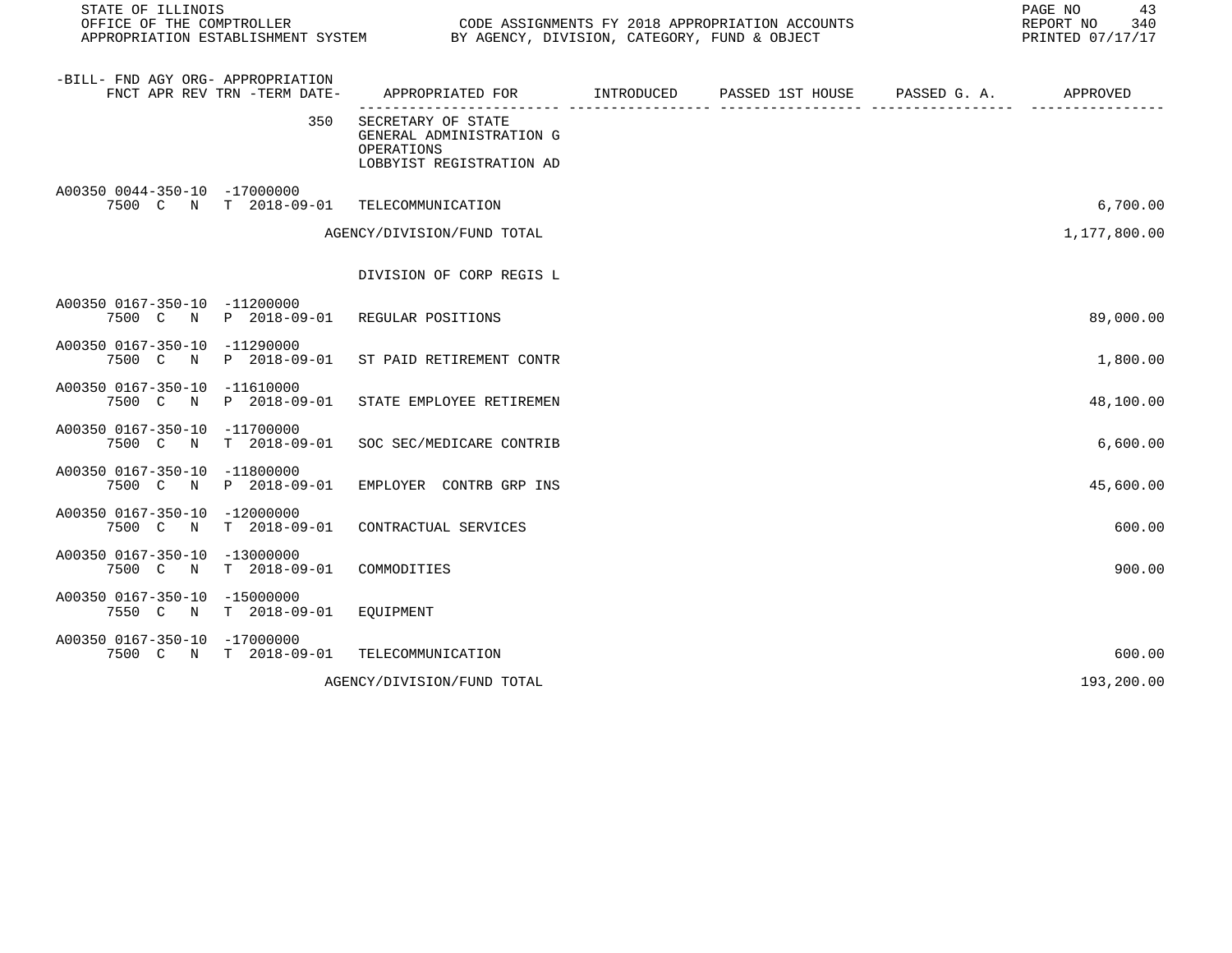| STATE OF ILLINOIS                                                                                                                                                 |                                                                                           |  | PAGE NO<br>44<br>REPORT NO<br>340<br>PRINTED 07/17/17 |
|-------------------------------------------------------------------------------------------------------------------------------------------------------------------|-------------------------------------------------------------------------------------------|--|-------------------------------------------------------|
| -BILL- FND AGY ORG- APPROPRIATION<br>FNCT APR REV TRN -TERM DATE-                                                                                                 | APPROPRIATED FOR        INTRODUCED     PASSED 1ST HOUSE     PASSED G. A.         APPROVED |  |                                                       |
| 350                                                                                                                                                               | SECRETARY OF STATE<br>GENERAL ADMINISTRATION G<br>OPERATIONS<br>SECURITIES INVESTORS EDU  |  |                                                       |
| A00350 0292-350-10 -19000000<br>7500 C N T 2018-09-01 DANGERS OF SECURITIES FR<br>TO PROMOTE PUBLIC AWARENESS OF DANGERS OF SECURITIES FRAUD                      |                                                                                           |  | 1,500,000.00                                          |
|                                                                                                                                                                   | AGENCY/DIVISION/FUND TOTAL                                                                |  | 1,500,000.00                                          |
|                                                                                                                                                                   | FAMILY RESPONSIBILITY                                                                     |  |                                                       |
| A00350 0322-350-10 -19000000<br>7500 C N T 2018-09-01 FAMILY FINANC RSPNSBLTY<br>ALL COSTS ASSOCIATED WITH ENFORCEMENT OF FAMILY FINANCIAL R<br>ESPONSIBILITY LAW |                                                                                           |  | 200,000.00                                            |
|                                                                                                                                                                   | AGENCY/DIVISION/FUND TOTAL                                                                |  | 200,000.00                                            |
|                                                                                                                                                                   | SECURITIES AUDIT & ENFOR                                                                  |  |                                                       |
| A00350 0362-350-10 -11200000<br>7500 C N P 2018-09-01 REGULAR POSITIONS                                                                                           |                                                                                           |  | 4,494,300.00                                          |
| A00350 0362-350-10 -11290000<br>7500 C N P 2018-09-01 ST PAID RETIREMENT CONTR                                                                                    |                                                                                           |  | 93,800.00                                             |
| A00350 0362-350-10 -11300000<br>7500 C N T 2018-09-01                                                                                                             | FOR EXTRA HELP                                                                            |  | 13,200.00                                             |
| A00350 0362-350-10 -11610000<br>7500 C N P 2018-09-01                                                                                                             | STATE EMPLOYEE RETIREMEN                                                                  |  | 2,434,600.00                                          |
| A00350 0362-350-10 -11700000<br>7500 C N T 2018-09-01                                                                                                             | SOC SEC/MEDICARE CONTRIB                                                                  |  | 309,800.00                                            |
| A00350 0362-350-10 -11800000<br>7500 C N P 2018-09-01                                                                                                             | EMPLOYER CONTRB GRP INS                                                                   |  | 1,413,600.00                                          |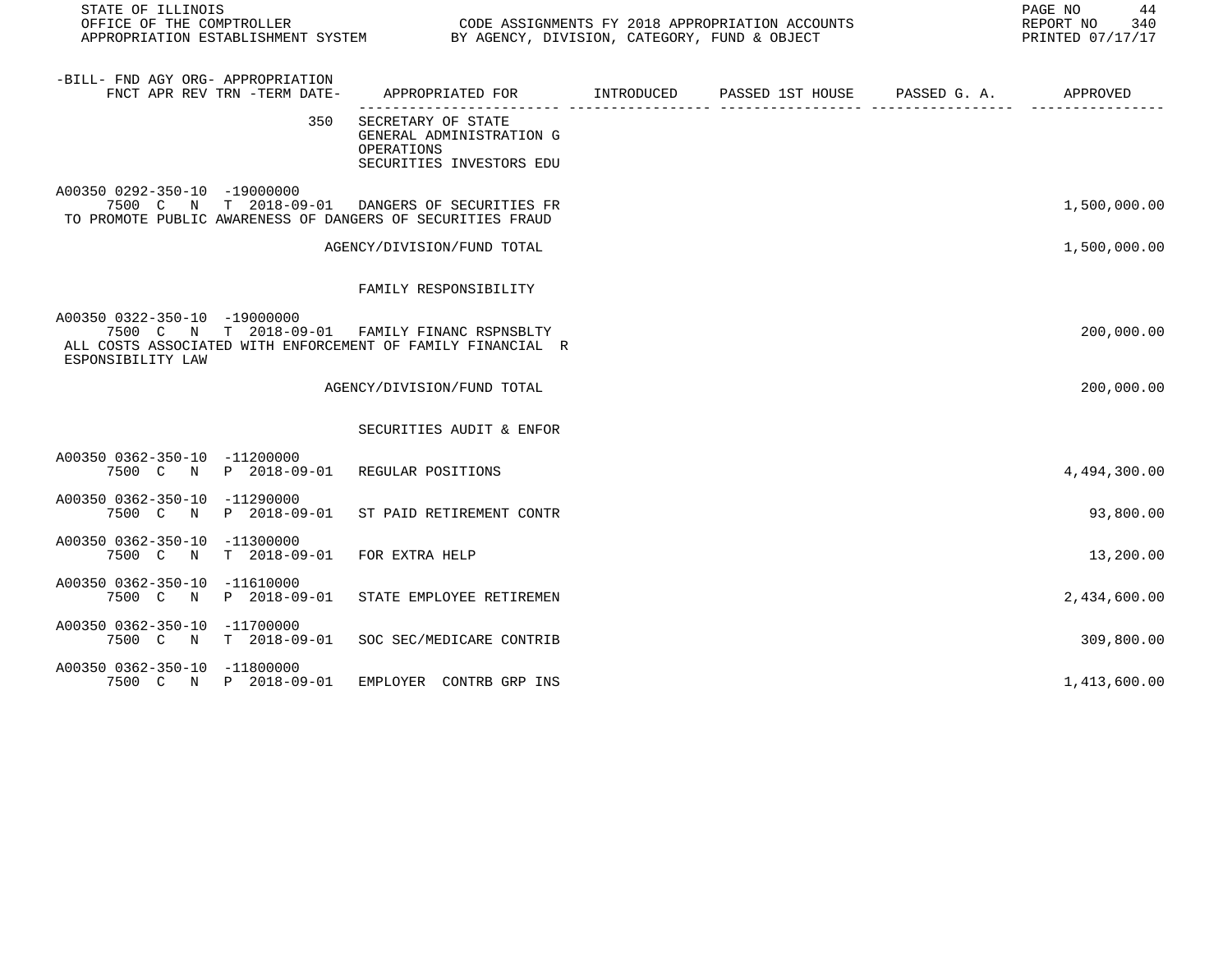| STATE OF ILLINOIS                                                              |                                                                                           |  |  |  | 45<br>PAGE NO<br>REPORT NO 340<br>PRINTED 07/17/17 |
|--------------------------------------------------------------------------------|-------------------------------------------------------------------------------------------|--|--|--|----------------------------------------------------|
| -BILL- FND AGY ORG- APPROPRIATION<br>FNCT APR REV TRN -TERM DATE-              | APPROPRIATED FOR        INTRODUCED     PASSED 1ST HOUSE     PASSED G. A.         APPROVED |  |  |  |                                                    |
| 350                                                                            | SECRETARY OF STATE<br>GENERAL ADMINISTRATION G<br>OPERATIONS<br>SECURITIES AUDIT & ENFOR  |  |  |  |                                                    |
| A00350 0362-350-10 -12000000<br>7500 C N T 2018-09-01 CONTRACTUAL SERVICES     |                                                                                           |  |  |  | 1,050,400.00                                       |
| A00350 0362-350-10 -12900000<br>7500 C N T 2018-09-01                          | TRAVEL                                                                                    |  |  |  | 9,700.00                                           |
| A00350 0362-350-10 -13000000<br>7500 C N T 2018-09-01 COMMODITIES              |                                                                                           |  |  |  | 10,900.00                                          |
| A00350 0362-350-10 -13020000<br>7500 C N<br>T 2018-09-01                       | PRINTING                                                                                  |  |  |  | 5,000.00                                           |
| A00350 0362-350-10 -15000000<br>7550 C N T 2018-09-01                          | EQUIPMENT                                                                                 |  |  |  | 100,000.00                                         |
| A00350 0362-350-10 -17000000<br>7500 C N T 2018-09-01                          | TELECOMMUNICATION                                                                         |  |  |  | 32,500.00                                          |
| A00350 0362-350-10 -18000000<br>7500 C N T 2018-09-01 OPERATION OF AUTO EQUIPM |                                                                                           |  |  |  | 192,500.00                                         |
|                                                                                | AGENCY/DIVISION/FUND TOTAL                                                                |  |  |  | 10,160,300.00                                      |
|                                                                                | DEPT OF BUSINESS SERV SP                                                                  |  |  |  |                                                    |
| A00350 0363-350-10 -11200000<br>7500 C N P 2018-09-01 REGULAR POSITIONS        |                                                                                           |  |  |  | 6, 165, 000.00                                     |
| A00350 0363-350-10 -11290000<br>7500 C N P 2018-09-01 ST PAID RETIREMENT CONTR |                                                                                           |  |  |  | 125,000.00                                         |
| A00350 0363-350-10 -11300000<br>7500 C N T 2018-09-01 FOR EXTRA HELP           |                                                                                           |  |  |  | 131,400.00                                         |
| A00350 0363-350-10 -11610000<br>7500 C N P 2018-09-01                          | STATE EMPLOYEE RETIREMEN                                                                  |  |  |  | 3,400,900.00                                       |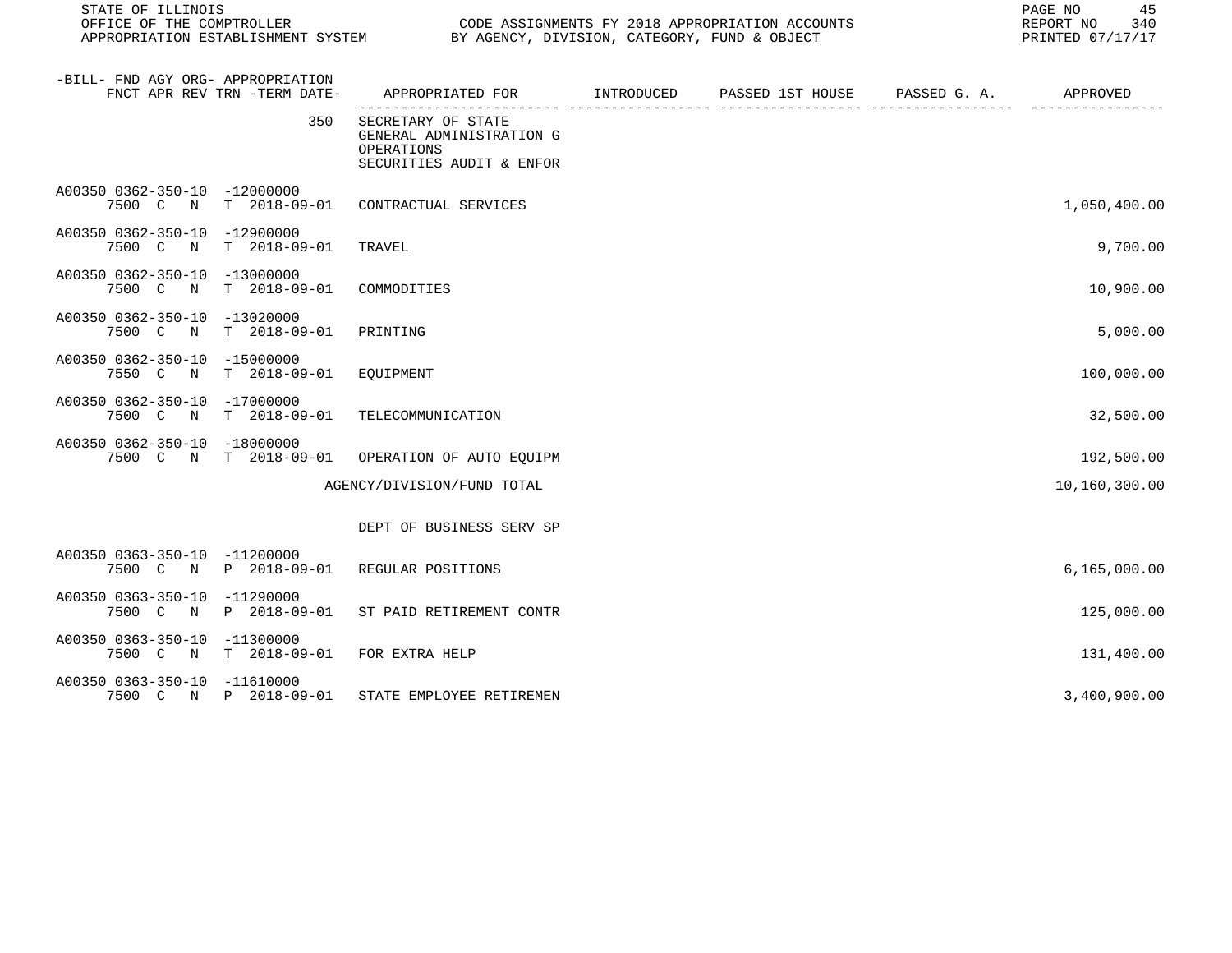| STATE OF ILLINOIS<br>OFFICE OF THE COMPTROLLER        |                              |                                                                                                                                                                                | PAGE NO<br>CODE ASSIGNMENTS FY 2018 APPROPRIATION ACCOUNTS<br>REPORT NO<br>APPROPRIATION ESTABLISHMENT SYSTEM BY AGENCY, DIVISION, CATEGORY, FUND & OBJECT<br>PRINTED 07/17/17 |  |  |               |  |
|-------------------------------------------------------|------------------------------|--------------------------------------------------------------------------------------------------------------------------------------------------------------------------------|--------------------------------------------------------------------------------------------------------------------------------------------------------------------------------|--|--|---------------|--|
| -BILL- FND AGY ORG- APPROPRIATION                     | FNCT APR REV TRN -TERM DATE- | APPROPRIATED FOR TINTRODUCED PASSED 1ST HOUSE PASSED G.A.                                                                                                                      |                                                                                                                                                                                |  |  | APPROVED      |  |
|                                                       | 350                          | SECRETARY OF STATE<br>GENERAL ADMINISTRATION G<br>OPERATIONS<br>DEPT OF BUSINESS SERV SP                                                                                       |                                                                                                                                                                                |  |  |               |  |
| A00350 0363-350-10 -11700000<br>7500 C<br>N           | $T = 2018 - 09 - 01$         | SOC SEC/MEDICARE CONTRIB                                                                                                                                                       |                                                                                                                                                                                |  |  | 472,400.00    |  |
| A00350 0363-350-10 -11800000<br>7500 C N P 2018-09-01 |                              | EMPLOYER CONTRB GRP INS                                                                                                                                                        |                                                                                                                                                                                |  |  | 1,985,300.00  |  |
| A00350 0363-350-10 -12000000<br>7500 C N              | T 2018-09-01                 | CONTRACTUAL SERVICES                                                                                                                                                           |                                                                                                                                                                                |  |  | 757,200.00    |  |
| A00350 0363-350-10 -12900000<br>7500 C N              | $T = 2018 - 09 - 01$         | TRAVEL                                                                                                                                                                         |                                                                                                                                                                                |  |  | 5,000.00      |  |
| A00350 0363-350-10 -13000000<br>7500 C<br>$\mathbb N$ | $T = 2018 - 09 - 01$         | COMMODITIES                                                                                                                                                                    |                                                                                                                                                                                |  |  | 11,000.00     |  |
| A00350 0363-350-10 -13020000<br>7500 C N              | T 2018-09-01                 | PRINTING                                                                                                                                                                       |                                                                                                                                                                                |  |  | 40,000.00     |  |
| A00350 0363-350-10 -15000000<br>7550 C N              | T 2018-09-01                 | EQUIPMENT                                                                                                                                                                      |                                                                                                                                                                                |  |  | 15,000.00     |  |
| A00350 0363-350-10 -17000000<br>7500 C N              | $T = 2018 - 09 - 01$         | TELECOMMUNICATION                                                                                                                                                              |                                                                                                                                                                                |  |  | 55,000.00     |  |
| A00350 0363-350-10 -18000000<br>7500 C N T 2018-09-01 |                              | OPERATION OF AUTO EQUIPM                                                                                                                                                       |                                                                                                                                                                                |  |  | 95,000.00     |  |
|                                                       |                              | AGENCY/DIVISION/FUND TOTAL                                                                                                                                                     |                                                                                                                                                                                |  |  | 13,258,200.00 |  |
|                                                       |                              | STATE LIBRARY                                                                                                                                                                  |                                                                                                                                                                                |  |  |               |  |
| A00350 0471-350-10 -19000000<br>ROUNDS                |                              | 7500 C N T 2018-09-01 UPKEEP & MAINTAIN ST LIB<br>TO INCREASE VARIOUS COLLECTIONS, PURCHASE EQUIPMENT AND<br>F<br>OR UPKEEP AND MAINTENANCE OF STATE LIBRARY BUILDING AND<br>G |                                                                                                                                                                                |  |  | 24,300.00     |  |

AGENCY/DIVISION/FUND TOTAL 24,300.00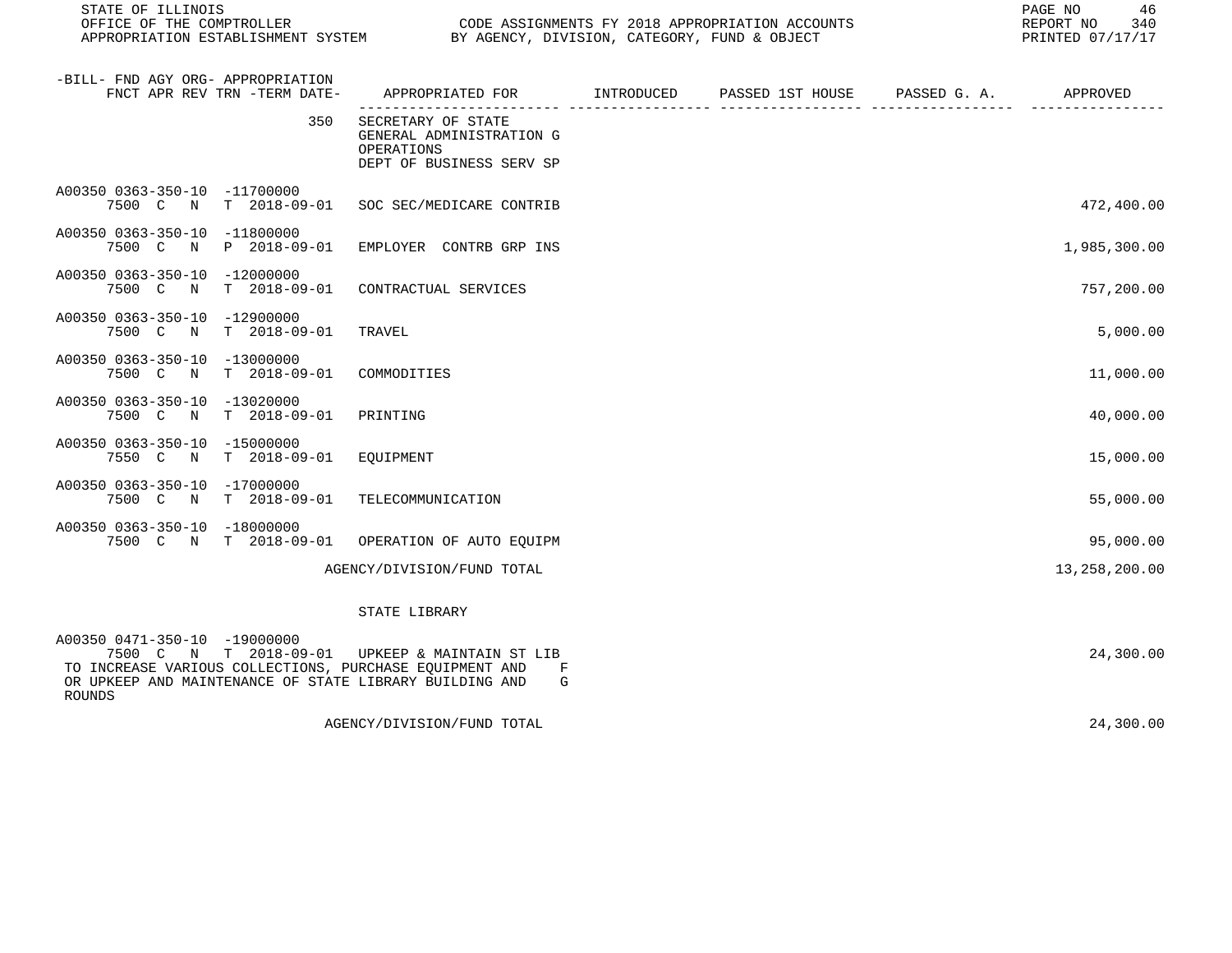| STATE OF ILLINOIS<br>OFFICE OF THE COMPTROLLER CODE ASSIGNMENTS FY 2018 APPROPRIATION ACCOUNTS<br>APPROPRIATION ESTABLISHMENT SYSTEM BY AGENCY, DIVISION, CATEGORY, FUND & OBJECT                                                                      |                                                                                            |  | PAGE NO 47<br>REPORT NO 340<br>PRINTED 07/17/17 |
|--------------------------------------------------------------------------------------------------------------------------------------------------------------------------------------------------------------------------------------------------------|--------------------------------------------------------------------------------------------|--|-------------------------------------------------|
| -BILL- FND AGY ORG- APPROPRIATION<br>FNCT APR REV TRN -TERM DATE-                                                                                                                                                                                      | APPROPRIATED FOR        INTRODUCED      PASSED 1ST HOUSE     PASSED G. A.         APPROVED |  |                                                 |
| 350                                                                                                                                                                                                                                                    | SECRETARY OF STATE<br>GENERAL ADMINISTRATION G<br>OPERATIONS<br>SECRETARY OF STATE SPEC    |  |                                                 |
| A00350 0483-350-10 -16000000<br>7500 C N T 2018-09-01 ELECTRONIC DATA PROCESSI                                                                                                                                                                         |                                                                                            |  | 6,000,000.00                                    |
| A00350 0483-350-10 -19100000<br>7500 C N T 2018-09-01<br>OFFICE AUTOMATION AND TECHNOLOGY                                                                                                                                                              | OFFICE AUTOMATION & TECH                                                                   |  | 16,000,000.00                                   |
|                                                                                                                                                                                                                                                        | AGENCY/DIVISION/FUND TOTAL                                                                 |  | 22,000,000.00                                   |
|                                                                                                                                                                                                                                                        | SECRETARY OF STATE'S GRA                                                                   |  |                                                 |
| A00350 0948-350-10 -19000000<br>7500 C N T 2018-09-01 LUMP SUMS AND OTHER PURP<br>TO BE EXPENDED IN ACCORANCE WITH TERMS AND CONDITIONS UPON W<br>HICH SUCH FUNDS WERE RECEIVED                                                                        |                                                                                            |  | 300,000.00                                      |
|                                                                                                                                                                                                                                                        | AGENCY/DIVISION/FUND TOTAL                                                                 |  | 300,000.00                                      |
|                                                                                                                                                                                                                                                        | GENERAL REVENUE                                                                            |  |                                                 |
| A00350 0001-350-10 -44000000<br>7500 C N N 2018-09-01 GRANT/CHICAGO PUBLIC LIB                                                                                                                                                                         |                                                                                            |  | 1,288,800.00                                    |
| A00350 0001-350-10 -44000500<br>7500 C N N 2018-09-01 ANNUAL EQUALIZATION GRAN<br>ANNUAL EQUALIZATION GRANTS, PER CAPITA AND AREA GRANTS TO L<br>IBRARY SYSTEMS AND PER CAPITA GRANTS TO PUBLIC LIBRARIES U<br>NDER SEC 8 OF IL LIBRARY SYSTEM ACT     |                                                                                            |  | 12,482,400.00                                   |
| A00350 0001-350-10 -44000700<br>7500 C N N 2018-09-01 P SEVERNS SUMMER FAM LIT<br>PENNY SEVERNS SUMMER FAMILY LITERACY GRANTS                                                                                                                          |                                                                                            |  |                                                 |
| A00350 0001-350-10 -44740000<br>7500 C N N 2018-09-01 ANNUAL PER CAPITA GRANTS<br>ANNUAL PER CAPITA GRANTS TO ALL SCHOOL DISTRICTS IN STATE F<br>OR ESTABLISHMENT AND OPERATION OF QUALIFIED SCHOOL<br>IBRARIES UNDER SEC 8.4 OF IL LIBRARY SYSTEM ACT | and the first part of the                                                                  |  | 225,000.00                                      |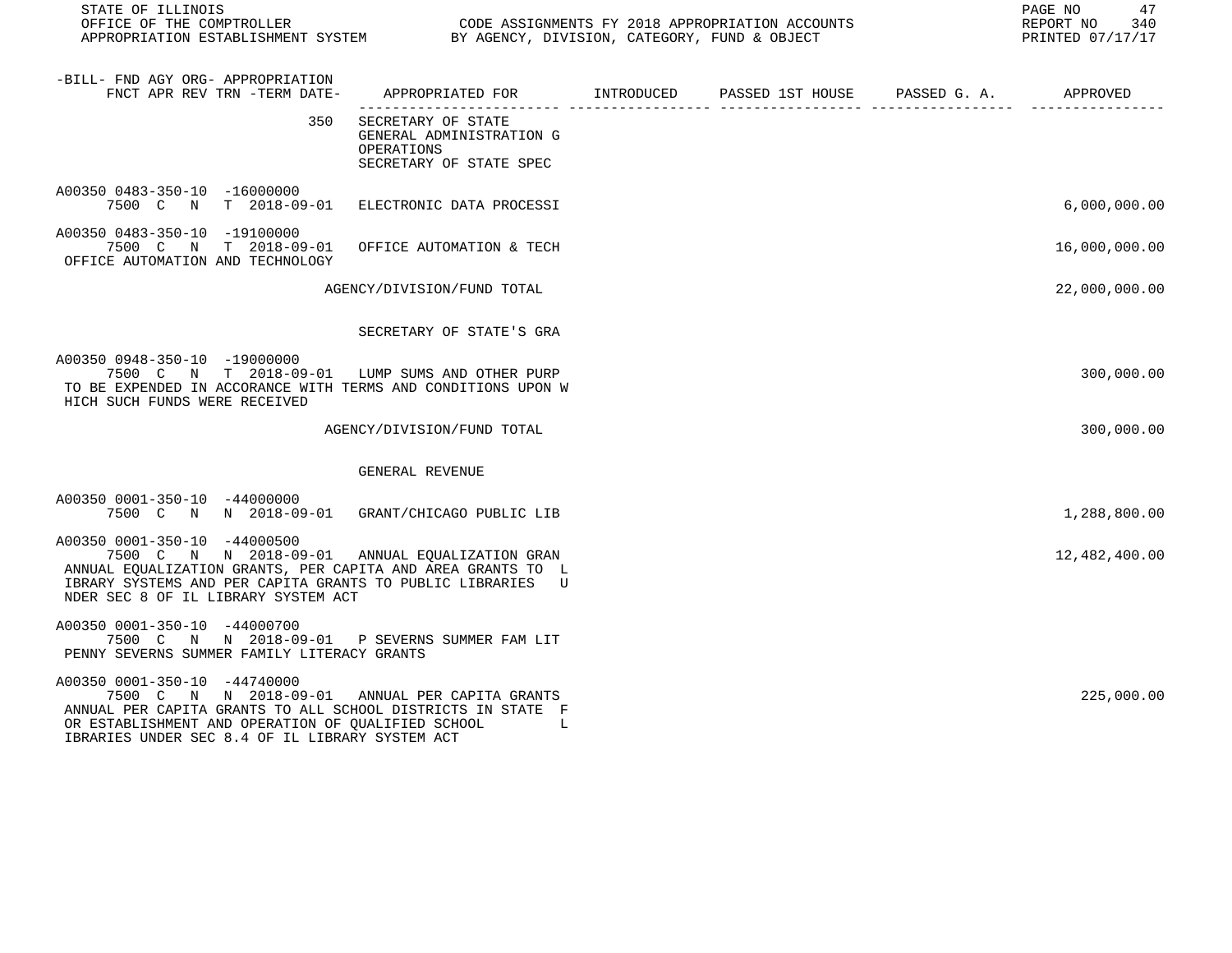| STATE OF ILLINOIS<br>OFFICE OF THE COMPTROLLER<br>OUDE ASSIGNMENTS FI 2016 APPROPRIATION ACCORDINATION ESTABLISHMENT SYSTEM BY AGENCY, DIVISION, CATEGORY, FUND & OBJECT                                                                                                  | CODE ASSIGNMENTS FY 2018 APPROPRIATION ACCOUNTS                                         | 48<br>PAGE NO<br>REPORT NO 340<br>PRINTED 07/17/17 |  |               |
|---------------------------------------------------------------------------------------------------------------------------------------------------------------------------------------------------------------------------------------------------------------------------|-----------------------------------------------------------------------------------------|----------------------------------------------------|--|---------------|
| -BILL- FND AGY ORG- APPROPRIATION<br>FNCT APR REV TRN -TERM DATE-                                                                                                                                                                                                         | APPROPRIATED FOR        INTRODUCED     PASSED 1ST HOUSE    PASSED G. A.        APPROVED |                                                    |  |               |
| 350                                                                                                                                                                                                                                                                       | SECRETARY OF STATE<br>GENERAL ADMINISTRATION G<br>AWARDS & GRANTS<br>GENERAL REVENUE    |                                                    |  |               |
| A00350 0001-350-10 -49000000<br>7500 C N N 2018-09-01 ANNUAL LIBRARY TECH GRAN<br>ANNUAL LIBRARY TECHNOLOGY GRANTS AND FOR DIRECT PURCHASE OFE<br>OUIPMENT AND SERVICES THAT SUPPORT LIBRARY DEVELOPMENT AND T<br>ECHNOLOGY ADVANCEMENT                                   |                                                                                         |                                                    |  |               |
| A00350 0001-350-10 -49000100<br>7500 C N N 2018-09-01 SUPPRT & EXPAN LITERACY<br>SUPPORT AND EXPANSION OF LITERACY PROGRAMS ADMINISTERED BY E<br>DUCATION AGENCIES, LIBRARIES, VOLUNTEERS, OR COMMUNITY BASED O<br>RGANIZATIONS OR A COALITION OF ANY OF PREVIOUSLY NAMED |                                                                                         |                                                    |  | 3,718,300.00  |
| A00350 0001-350-10 -49000200<br>7500 C N N 2018-09-01 IL ARCHIVAL DEPOSIT SYS<br>TUITION & FEES & OTHER EXPENSES RELATED TO THE PROGRAM                                                                                                                                   |                                                                                         |                                                    |  |               |
| A00350 0001-350-10 -49000500<br>7500 C N N 2018-09-01 LIBRARY SERV BLIN & PHY<br>LIBRARY SERVICES FOR THE BLIND AND PHYSICALLY HANDICAPPED                                                                                                                                |                                                                                         |                                                    |  | 865,400.00    |
| A00350 0001-350-10 -49000700<br>7500 C N N 2018-09-01 PROJCT NEXT GENERATION P<br>GRANTS TO LIBRARIES FOR PROJECT NEXT GENERATION PROGRAM                                                                                                                                 |                                                                                         |                                                    |  |               |
| A00350 0001-350-10 -49002200<br>7500 C N N 2018-09-01 AGUDATH ISRAEL OF ILLINO                                                                                                                                                                                            |                                                                                         |                                                    |  | 1,173,000.00  |
|                                                                                                                                                                                                                                                                           | AGENCY/DIVISION/FUND TOTAL                                                              |                                                    |  | 19,752,900.00 |
|                                                                                                                                                                                                                                                                           | ALZHEIMER'S AWARENESS                                                                   |                                                    |  |               |
| A00350 0020-350-10 -44000000<br>7500 C N N 2018-09-01 GRANTS TO ALZHEIMERS DIS<br>GRANTS TO ALZEIMER'S DISEASE AND RELATED DISORDERS ASSOC, G<br>REATER ILLINOIS CHAPTER, FOR ALZHEIMER'S CARE, SUPPORT, E<br>DUCATION AND AWARENESS PROGRAMS                             |                                                                                         |                                                    |  | 15,000.00     |
|                                                                                                                                                                                                                                                                           | AGENCY/DIVISION/FUND TOTAL                                                              |                                                    |  | 15,000.00     |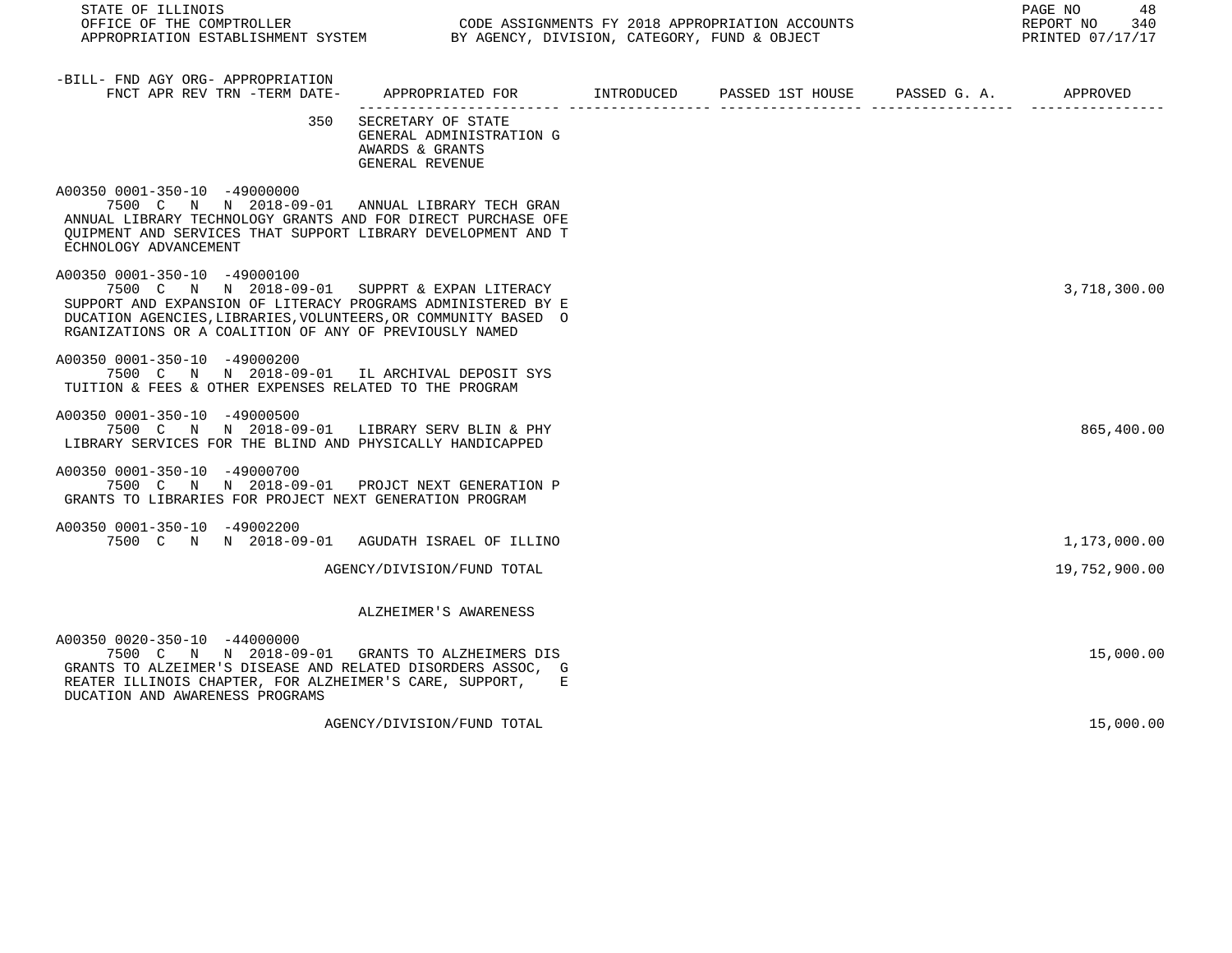| STATE OF ILLINOIS<br>OFFICE OF THE COMPTROLLER<br>APPROPRIATION ESTABLISHMENT SYSTEM<br>BY AGENCY, DIVISION, CATEGORY, FUND & OBJECT                                                                                                                                      |                                                                                                                                                                                                                                |  | 49<br>PAGE NO<br>REPORT NO<br>340<br>PRINTED 07/17/17 |
|---------------------------------------------------------------------------------------------------------------------------------------------------------------------------------------------------------------------------------------------------------------------------|--------------------------------------------------------------------------------------------------------------------------------------------------------------------------------------------------------------------------------|--|-------------------------------------------------------|
| -BILL- FND AGY ORG- APPROPRIATION<br>FNCT APR REV TRN -TERM DATE- APPROPRIATED FOR METRODUCED PASSED 1ST HOUSE PASSED G. A. APPROVED                                                                                                                                      |                                                                                                                                                                                                                                |  |                                                       |
|                                                                                                                                                                                                                                                                           | 350 SECRETARY OF STATE<br>GENERAL ADMINISTRATION G<br>AWARDS & GRANTS<br>LIVE & LEARN                                                                                                                                          |  |                                                       |
| A00350 0026-350-10 -44000000<br>7500 C N N 2018-09-01 GRANTS TO LIBRARY SYSTEM<br>GRANTS TO LIBRARY SYSTEMS FOR LIBRARY COMPUTERS AND NEW<br>ECHNOLOGIES TO PROMOTE AND IMPROVE INTERLIBRARY COOPERATIONA<br>ND RESOURCE SHARING PROGRAMS                                 | т                                                                                                                                                                                                                              |  |                                                       |
| A00350 0026-350-10 -44000500<br>7500 C N N 2018-09-01 ANNUAL EQUALIZATION GRAN<br>ANNUAL EOUALIZATION GRANTS, PER CAPITA AND AREA GRANTS TO L<br>IBRARY SYSTEMS AND PER CAPITA GRANTS TO PUBLIC LIBRARIES U<br>NDER SEC 8 OF IL LIBRARY SYSTEM ACT                        |                                                                                                                                                                                                                                |  | 16,004,200.00                                         |
| A00350 0026-350-10 -44730100<br>7500 C N N 2018-09-01 LIBRARY CONSTRUCTION GRA<br>GRANTS TO LIBRARIES FOR CONSTRUCTION AND RENOVATION PER<br>ECT 8 OF ILLINOIS LIBRARY SYSTEM ACT                                                                                         | S.                                                                                                                                                                                                                             |  | 870,800.00                                            |
| A00350 0026-350-10 -44740000<br>7500 C N N 2018-09-01 ANNUAL PER CAPITA GRANTS<br>ANNUAL PER CAPITA GRANTS TO ALL SCHOOL DISTRICTS IN STATE F<br>OR ESTABLISHMENT AND OPERATION OF QUALIFIED SCHOOL<br>IBRARIES UNDER SEC 8.4 OF IL LIBRARY SYSTEM ACT                    | in a company in the base of the state of the state of the state of the state of the state of the state of the state of the state of the state of the state of the state of the state of the state of the state of the state of |  | 1,145,000.00                                          |
| A00350 0026-350-10 -49000000<br>7500 C N N 2018-09-01 ANNUAL LIBRARY TECHNOLOG<br>ANNUAL LIBRARY TECHNOLOGY GRANTS AND FOR DIRECT PURCHASE OFE<br>OUIPMENT AND SERVICES THAT SUPPORT LIBRARY DEVELOPMENT AND T<br>ECHNOLOGY ADVANCEMENT                                   |                                                                                                                                                                                                                                |  | 580,000.00                                            |
| A00350 0026-350-10 -49000100<br>7500 C N N 2018-09-01 SUPPRT & EXPAN LITERACY<br>SUPPORT AND EXPANSION OF LITERACY PROGRAMS ADMINISTERED BY E<br>DUCATION AGENCIES, LIBRARIES, VOLUNTEERS, OR COMMUNITY BASED O<br>RGANIZATIONS OR A COALITION OF ANY OF PREVIOUSLY NAMED |                                                                                                                                                                                                                                |  | 750,000.00                                            |
| A00350 0026-350-10 -49000200<br>7500 C N N 2018-09-01 PROMOTE ORGN & TISSUE DO<br>PROMOTION OF ORGAN AND TISSUE DONATIONS                                                                                                                                                 |                                                                                                                                                                                                                                |  | 1,750,000.00                                          |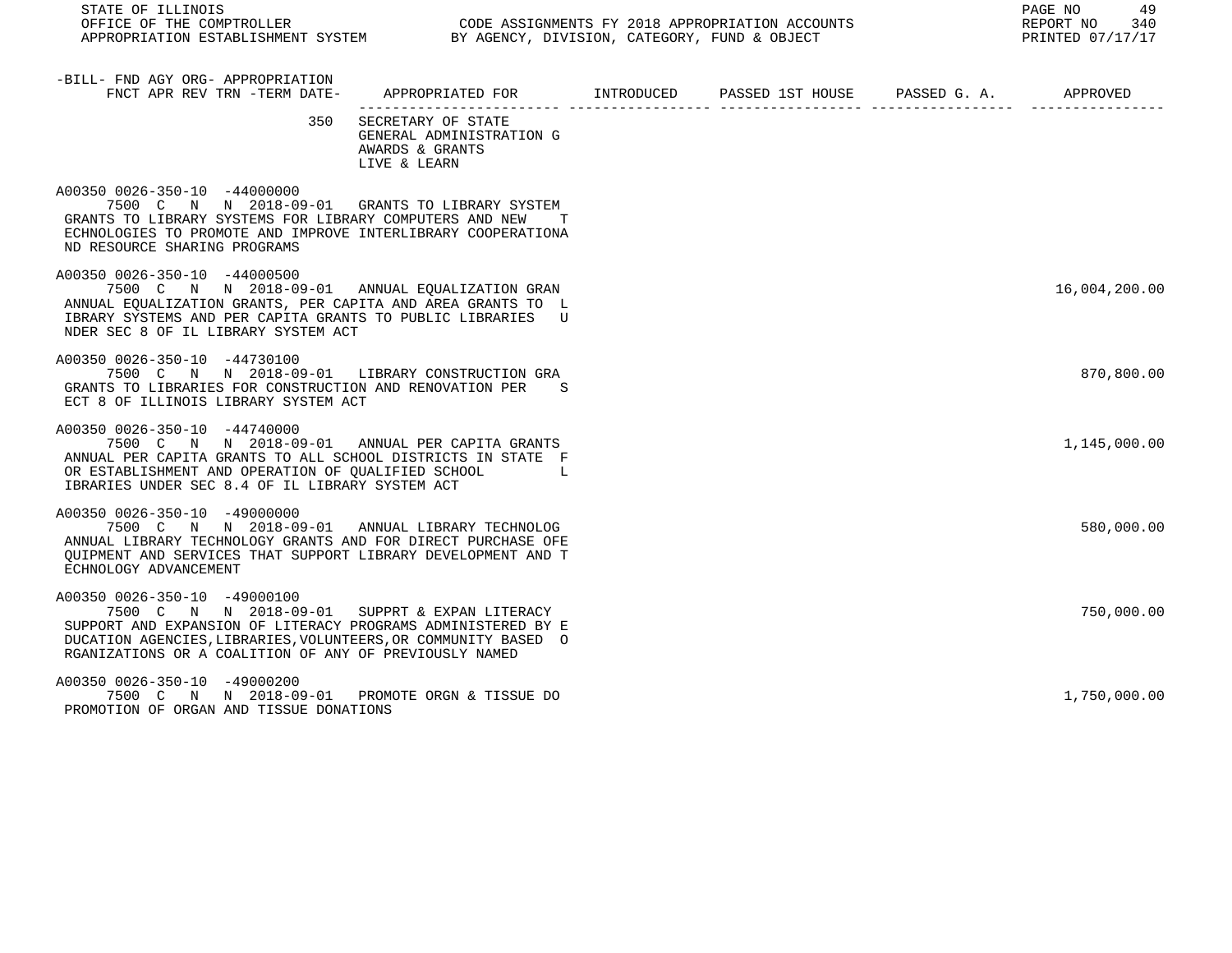| STATE OF ILLINOIS<br>OFFICE OF THE COMPTROLLER<br>APPROPRIATION ESTABLISHMENT SYSTEM BY AGENCY, DIVISION, CATEGORY, FUND & OBJECT                                                                                                                         |                                                                                   | CODE ASSIGNMENTS FY 2018 APPROPRIATION ACCOUNTS | 50<br>PAGE NO<br>REPORT NO 340<br>PRINTED 07/17/17 |
|-----------------------------------------------------------------------------------------------------------------------------------------------------------------------------------------------------------------------------------------------------------|-----------------------------------------------------------------------------------|-------------------------------------------------|----------------------------------------------------|
| -BILL- FND AGY ORG- APPROPRIATION<br>FNCT APR REV TRN -TERM DATE-                                                                                                                                                                                         | APPROPRIATED FOR        INTRODUCED      PASSED 1ST HOUSE     PASSED G. A.         |                                                 | APPROVED                                           |
| 350                                                                                                                                                                                                                                                       | SECRETARY OF STATE<br>GENERAL ADMINISTRATION G<br>AWARDS & GRANTS<br>LIVE & LEARN |                                                 |                                                    |
| A00350 0026-350-10 -49000500<br>7500 C N N 2018-09-01 LIBRARY SERV BLIN & PHY<br>LIBRARY SERVICES FOR THE BLIND AND PHYSICALLY HANDICAPPED                                                                                                                |                                                                                   |                                                 | 300,000.00                                         |
|                                                                                                                                                                                                                                                           | AGENCY/DIVISION/FUND TOTAL                                                        |                                                 | 21,400,000.00                                      |
|                                                                                                                                                                                                                                                           | POLICE BENEV. & PROTECT.                                                          |                                                 |                                                    |
| A00350 0027-350-10 -44000000<br>7500 C N N 2018-09-01 GRANTS TO IL POLICE BENE<br>GRANTS TO ILLINOIS BENEVOLENT AND PROTECTIVE ASSOCIATION F<br>OR THE PURPOSES OF PROVIDING DEATH BENEFITS FOR FAMILIES OFP<br>OLICE OFFICERS KILLED IN THE LINE OF DUTY |                                                                                   |                                                 | 50.00                                              |
|                                                                                                                                                                                                                                                           | AGENCY/DIVISION/FUND TOTAL                                                        |                                                 | 50.00                                              |
|                                                                                                                                                                                                                                                           | ILLINOIS NURSES FOUNDATI                                                          |                                                 |                                                    |
| A00350 0028-350-10 -44000000<br>7500 C N N 2018-09-01 GRANTS TO IL NURSES FOUN                                                                                                                                                                            |                                                                                   |                                                 | 40,000.00                                          |
|                                                                                                                                                                                                                                                           | AGENCY/DIVISION/FUND TOTAL                                                        |                                                 | 40,000.00                                          |
|                                                                                                                                                                                                                                                           | AMERICAN RED CROSS                                                                |                                                 |                                                    |
| A00350 0029-350-10 -44000000<br>7500 C N N 2018-09-01 GRANTS TO AMERICAN RED C<br>GRANTS TO AMERICAN RED CROSS OR TO CHARITABLE ENTITIES<br>ESIGNATED BY THE AMERICAN RED CROSS                                                                           | $\Box$                                                                            |                                                 | 550.00                                             |
|                                                                                                                                                                                                                                                           | AGENCY/DIVISION/FUND TOTAL                                                        |                                                 | 550.00                                             |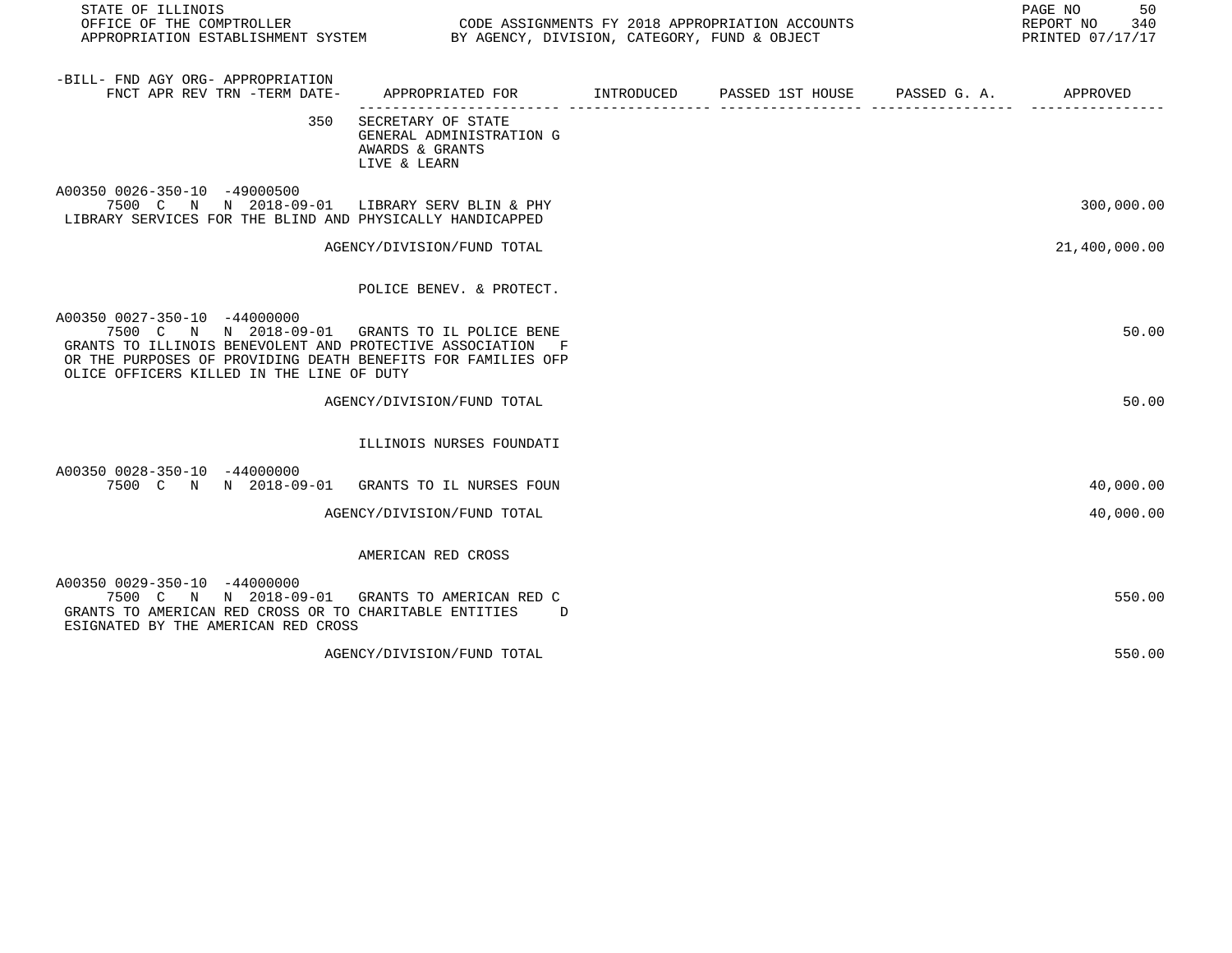| STATE OF ILLINOIS<br>PAGE NO<br>REPORT NO<br>PRINTED 07/17/17                                                                                                                                                                                                                   |                                                                                               |  |  |  |           |
|---------------------------------------------------------------------------------------------------------------------------------------------------------------------------------------------------------------------------------------------------------------------------------|-----------------------------------------------------------------------------------------------|--|--|--|-----------|
| -BILL- FND AGY ORG- APPROPRIATION<br>FNCT APR REV TRN -TERM DATE-                                                                                                                                                                                                               | APPROPRIATED FOR        INTRODUCED      PASSED 1ST HOUSE     PASSED G. A.        APPROVED     |  |  |  |           |
| 350                                                                                                                                                                                                                                                                             | SECRETARY OF STATE<br>GENERAL ADMINISTRATION G<br>AWARDS & GRANTS<br>IL SHERIFFS' SCHOLSHIP & |  |  |  |           |
| A00350 0032-350-10 -44000000<br>7500 C N N 2018-09-01 GRNTS/IL SHERIFFS ASSOCI<br>FOR SCHOLARSHIPS OBTAINED IN COMPETITIVE PROCESS TO ATTEND I<br>L TEEN INSTITUTE, ACCREDITED COLLEGE OR UNIVERSITY, PROGRAMS D<br>ESIGNED TO BENEFIT ELDERLY & TEENS, LAW ENFORCMENT TRAINING |                                                                                               |  |  |  | 1,000.00  |
|                                                                                                                                                                                                                                                                                 | AGENCY/DIVISION/FUND TOTAL                                                                    |  |  |  | 1,000.00  |
|                                                                                                                                                                                                                                                                                 | IL STATE POLICE MEMORIAL                                                                      |  |  |  |           |
| A00350 0034-350-10 -44000000<br>7500 C N N 2018-09-01 GRNTS/ISP HERITAGE FOUND<br>FOR GRANTS TO ISP HERITAGE FOUNDATION INC FOR VARIOUS<br>ROJECTS, MEMORIALS, SCHOLARSHIPS, FINANCIAL ASSISTANCE, ETC                                                                          | P                                                                                             |  |  |  | 20,000.00 |
|                                                                                                                                                                                                                                                                                 | AGENCY/DIVISION/FUND TOTAL                                                                    |  |  |  | 20,000.00 |
|                                                                                                                                                                                                                                                                                 | ILLINOIS POLICE K-9 MEMO                                                                      |  |  |  |           |
| A00350 0038-350-10 -44000000<br>7500 C N N 2018-09-01 GRANTS TO NORTHERN IL K-<br>GRANTS TO NORTHERN ILLINOIS K-9 POLICE MEMORIAL FOR THE<br>REATION, OPERATION AND MAINTENANCE OF A POLICE K-9 MEMORIALM<br>ONUMENT                                                            | C                                                                                             |  |  |  | 925.00    |
|                                                                                                                                                                                                                                                                                 | AGENCY/DIVISION/FUND TOTAL                                                                    |  |  |  | 925.00    |
|                                                                                                                                                                                                                                                                                 | ACCESSIBLE ELECTRONIC IN                                                                      |  |  |  |           |
| A00350 0106-350-10 -49000500<br>7500 $C$ N $N$ 2018-09-01 LIBRARY SERV BLIND & DHY                                                                                                                                                                                              |                                                                                               |  |  |  |           |

 7500 C N N 2018-09-01 LIBRARY SERV BLIND & PHY LIBRARY SERVICES FOR THE BLIND AND PHYSICALLY HANDICAPPED

AGENCY/DIVISION/FUND TOTAL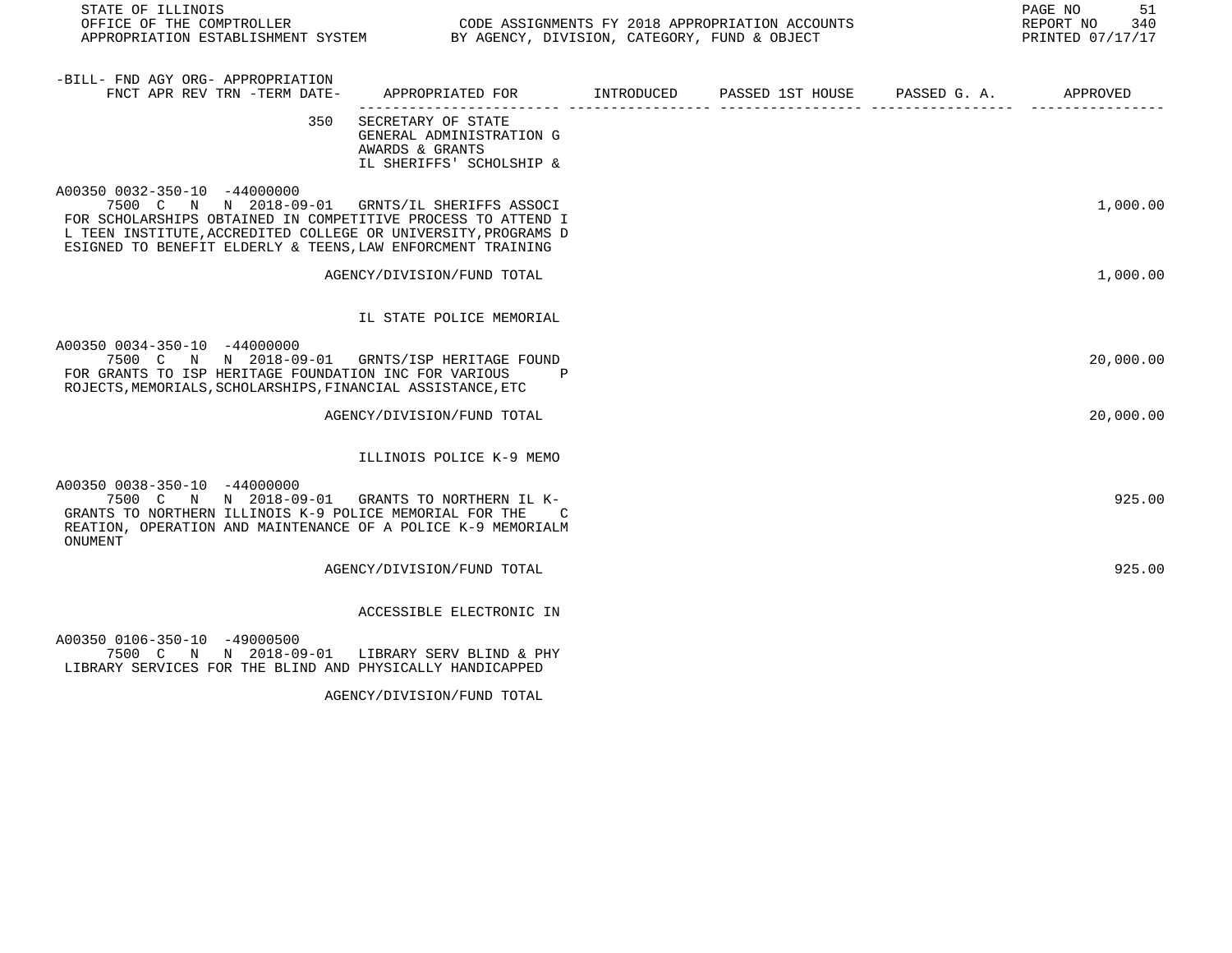| STATE OF ILLINOIS<br>OFFICE OF THE COMPTROLLER CODE ASSIGNMENTS FY 2018 APPROPRIATION ACCOUNTS<br>APPROPRIATION ESTABLISHMENT SYSTEM BY AGENCY, DIVISION, CATEGORY, FUND & OBJECT |                                                                                              |  | 52<br>PAGE NO<br>REPORT NO<br>340<br>PRINTED 07/17/17 |
|-----------------------------------------------------------------------------------------------------------------------------------------------------------------------------------|----------------------------------------------------------------------------------------------|--|-------------------------------------------------------|
| -BILL- FND AGY ORG- APPROPRIATION<br>FNCT APR REV TRN -TERM DATE-                                                                                                                 | APPROPRIATED FOR       INTRODUCED     PASSED 1ST HOUSE     PASSED G. A.         APPROVED     |  |                                                       |
| 350                                                                                                                                                                               | SECRETARY OF STATE<br>GENERAL ADMINISTRATION G<br>AWARDS & GRANTS<br>SECRETARY OF STATE SPEC |  |                                                       |
| A00350 0185-350-10 -44000000<br>7500 C N N 2018-09-01 GRANTS VETERANS HOME LIB<br>GRANTS TO BENEFIT ILLINOIS VETERANS HOME LIBRARIES                                              |                                                                                              |  | 50,000.00                                             |
|                                                                                                                                                                                   | AGENCY/DIVISION/FUND TOTAL                                                                   |  | 50,000.00                                             |
|                                                                                                                                                                                   | ROTARY CLUB                                                                                  |  |                                                       |
| A00350 0454-350-10 -44000000<br>7500 C N N 2018-09-01 GRANTS FOR CHARITABLE PU<br>SPONSORED BY ROTARY CLUB                                                                        |                                                                                              |  | 4,000.00                                              |
|                                                                                                                                                                                   | AGENCY/DIVISION/FUND TOTAL                                                                   |  | 4,000.00                                              |
|                                                                                                                                                                                   | OVARIAN CANCER AWARENESS                                                                     |  |                                                       |
| A00350 0459-350-10 -44000000<br>7500 C N N 2018-09-01 GRNTS/NAT'L OVARIAN CANC<br>COALITION INC FOR OVARIAN CANCER RESEARCH, EDUCATION,<br>CREENING, & TREATMENT                  | .S                                                                                           |  | 15,000.00                                             |
|                                                                                                                                                                                   | AGENCY/DIVISION/FUND TOTAL                                                                   |  | 15,000.00                                             |
|                                                                                                                                                                                   | IL PROFSNL GOLFERS ASC J                                                                     |  |                                                       |
| A00350 0463-350-10 -44000000<br>7500 C N N 2018-09-01 FOR GRANTS TO IL PGA<br>TO HELP ASSOCIATION MEMBERS EXPOSE IL YOUNGSTERS TO GAME OFG<br>OLF                                 |                                                                                              |  | 75,000.00                                             |
|                                                                                                                                                                                   | AGENCY/DIVISION/FUND TOTAL                                                                   |  | 75,000.00                                             |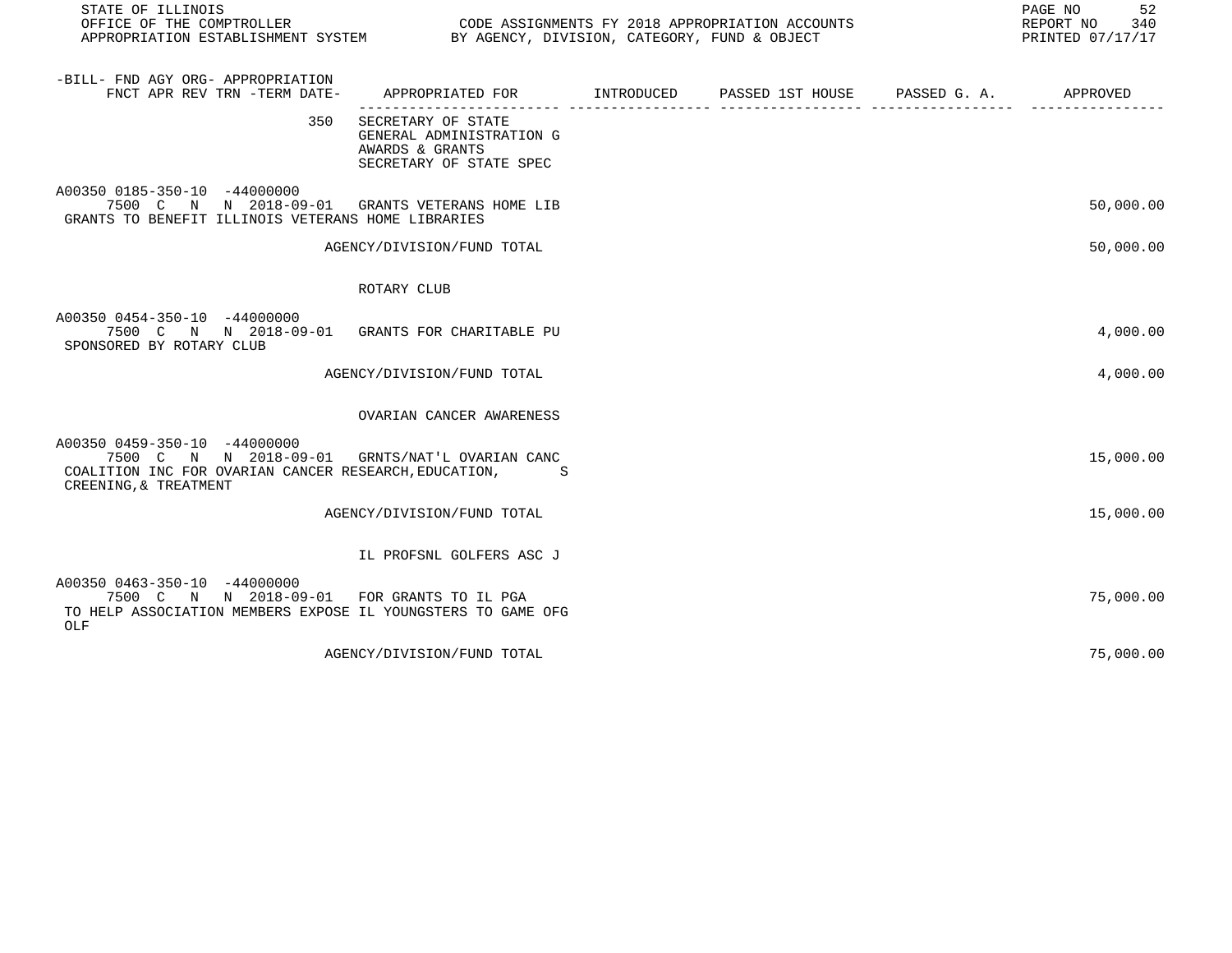| STATE OF ILLINOIS                                                                                                                                                                                                                                                         |                                                                                               |                                        | PAGE NO<br>53<br>REPORT NO<br>340<br>PRINTED 07/17/17 |
|---------------------------------------------------------------------------------------------------------------------------------------------------------------------------------------------------------------------------------------------------------------------------|-----------------------------------------------------------------------------------------------|----------------------------------------|-------------------------------------------------------|
| -BILL- FND AGY ORG- APPROPRIATION<br>FNCT APR REV TRN -TERM DATE-                                                                                                                                                                                                         | APPROPRIATED FOR INTRODUCED                                                                   | PASSED 1ST HOUSE PASSED G. A. APPROVED |                                                       |
| 350                                                                                                                                                                                                                                                                       | SECRETARY OF STATE<br>GENERAL ADMINISTRATION G<br>AWARDS & GRANTS<br>BOY SCOUT AND GIRL SCOUT |                                        |                                                       |
| A00350 0464-350-10 -44000000<br>7500 C N N 2018-09-01 GRANTS TO IL DIVISIONS<br>OF BOY SCOUTS OF AMERICA AND GIRL SCOUTS OF USA                                                                                                                                           |                                                                                               |                                        | 30,000.00                                             |
|                                                                                                                                                                                                                                                                           | AGENCY/DIVISION/FUND TOTAL                                                                    |                                        | 30,000.00                                             |
|                                                                                                                                                                                                                                                                           | AGRICULTURE IN THE CLASS                                                                      |                                        |                                                       |
| A00350 0466-350-10 -44000000<br>7500 C N N 2018-09-01 GRANTS TO SUPPORT AGRICU<br>IN CLASSROOM PROGRAMMING FOR PUBLIC & PRIVATE SCHOOLS<br>ITHIN IL                                                                                                                       | W                                                                                             |                                        | 125,000.00                                            |
|                                                                                                                                                                                                                                                                           | AGENCY/DIVISION/FUND TOTAL                                                                    |                                        | 125,000.00                                            |
|                                                                                                                                                                                                                                                                           | SHEET METAL WORKERS INTR                                                                      |                                        |                                                       |
| A00350 0468-350-10 -44000000<br>7500 C N N 2018-09-01 GRANTS FOR CHARITABLE PU<br>SPONSORED BY IL CHAPTERS OF SHEET METAL WORKERS INTERNAT'L A<br>SSOC                                                                                                                    |                                                                                               |                                        | 6,000.00                                              |
|                                                                                                                                                                                                                                                                           | AGENCY/DIVISION/FUND TOTAL                                                                    |                                        | 6,000.00                                              |
|                                                                                                                                                                                                                                                                           | LIBRARY SERVICES                                                                              |                                        |                                                       |
| A00350 0470-350-10 -49000000<br>7500 C N N 2018-09-01 LIBRARY SERVICES<br>FOR LIBRARY SERVICES UNDER FEDERAL LIBRARY SERVICES AND<br>ECHNOLOGY ACT                                                                                                                        | т                                                                                             |                                        | 7,000,000.00                                          |
| A00350 0470-350-10 -49000100<br>7500 C N N 2018-09-01 SUPPRT & EXPAN LITERACY<br>SUPPORT AND EXPANSION OF LITERACY PROGRAMS ADMINISTERED BY E<br>DUCATION AGENCIES, LIBRARIES, VOLUNTEERS, OR COMMUNITY BASED O<br>RGANIZATIONS OR A COALITION OF ANY OF PREVIOUSLY NAMED |                                                                                               |                                        |                                                       |
|                                                                                                                                                                                                                                                                           | AGENCY/DIVISION/FUND TOTAL                                                                    |                                        | 7,000,000.00                                          |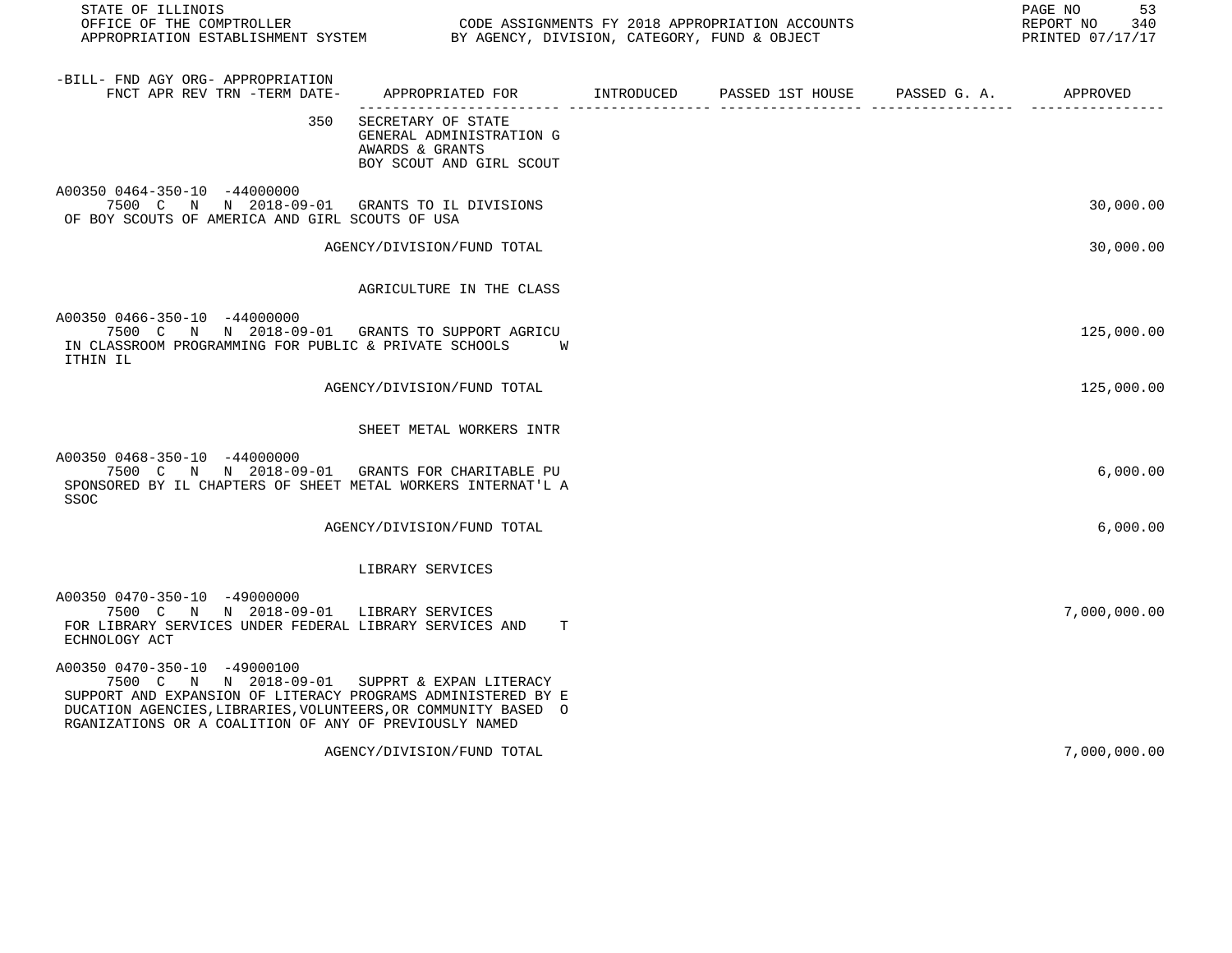| STATE OF ILLINOIS<br>OFFICE OF THE COMPTROLLER<br>APPROPRIATION ESTABLISHMENT SYSTEM BY AGENCY, DIVISION, CATEGORY, FUND & OBJECT                                                                                                                                         |                                                                                              | CODE ASSIGNMENTS FY 2018 APPROPRIATION ACCOUNTS | PAGE NO<br>54<br>REPORT NO<br>340<br>PRINTED 07/17/17 |
|---------------------------------------------------------------------------------------------------------------------------------------------------------------------------------------------------------------------------------------------------------------------------|----------------------------------------------------------------------------------------------|-------------------------------------------------|-------------------------------------------------------|
| -BILL- FND AGY ORG- APPROPRIATION<br>FNCT APR REV TRN -TERM DATE-                                                                                                                                                                                                         | APPROPRIATED FOR        INTRODUCED      PASSED 1ST HOUSE     PASSED G. A.         APPROVED   |                                                 |                                                       |
| 350                                                                                                                                                                                                                                                                       | SECRETARY OF STATE<br>GENERAL ADMINISTRATION G<br>AWARDS & GRANTS<br>SECRETARY OF STATE SPEC |                                                 |                                                       |
| A00350 0483-350-10 -44000000<br>7500 C N N 2018-09-01 GRANTS TO LIBRARY SYSTEM<br>GRANTS TO LIBRARY SYSTEMS FOR LIBRARY COMPUTERS AND NEW<br>ECHNOLOGIES TO PROMOTE AND IMPROVE INTERLIBRARY COOPERATIONA<br>ND RESOURCE SHARING PROGRAMS                                 | T                                                                                            |                                                 |                                                       |
| A00350 0483-350-10 -49000000<br>7500 C N N 2018-09-01 ANNUAL LIBRARY TECH GRAN<br>ANNUAL LIBRARY TECHNOLOGY GRANTS AND FOR DIRECT PURCHASE OFE<br>OUIPMENT AND SERVICES THAT SUPPORT LIBRARY DEVELOPMENT AND T<br>ECHNOLOGY ADVANCEMENT                                   |                                                                                              |                                                 | 1,826,000.00                                          |
| A00350 0483-350-10 -49000100<br>7500 C N N 2018-09-01 SUPPRT & EXPAN LITERACY<br>SUPPORT AND EXPANSION OF LITERACY PROGRAMS ADMINISTERED BY E<br>DUCATION AGENCIES, LIBRARIES, VOLUNTEERS, OR COMMUNITY BASED O<br>RGANIZATIONS OR A COALITION OF ANY OF PREVIOUSLY NAMED |                                                                                              |                                                 | 1,300,000.00                                          |
|                                                                                                                                                                                                                                                                           | AGENCY/DIVISION/FUND TOTAL                                                                   |                                                 | 3,126,000.00                                          |
|                                                                                                                                                                                                                                                                           | SUPPORT OUR TROOPS                                                                           |                                                 |                                                       |
| A00350 0496-350-10 -44000000<br>7500 C N N 2018-09-01 GRNTS TO IL SUPPORT OUR<br>INC FOR CHARITABLE ASSISTANCE TO TROOPS & THEIR FAMILIES I<br>N ACCORDANCE WITH ITS ARTICLES OF INCORPORATION                                                                            |                                                                                              |                                                 | 75,000.00                                             |
|                                                                                                                                                                                                                                                                           | AGENCY/DIVISION/FUND TOTAL                                                                   |                                                 | 75,000.00                                             |
|                                                                                                                                                                                                                                                                           | <b>MASTER MASON</b>                                                                          |                                                 |                                                       |
| A00350 0508-350-10 -44000000<br>7500 C N N 2018-09-01 GRANTS IL MASONIC FOUNDA<br>GRANTS TO IL MASONIC FOUNDATION FOR PREVENTION OF DRUG<br>ND ALCOHOL ABUSE AMONG CHILDREN INC                                                                                           | A                                                                                            |                                                 | 43,000.00                                             |

AGENCY/DIVISION/FUND TOTAL 43,000.00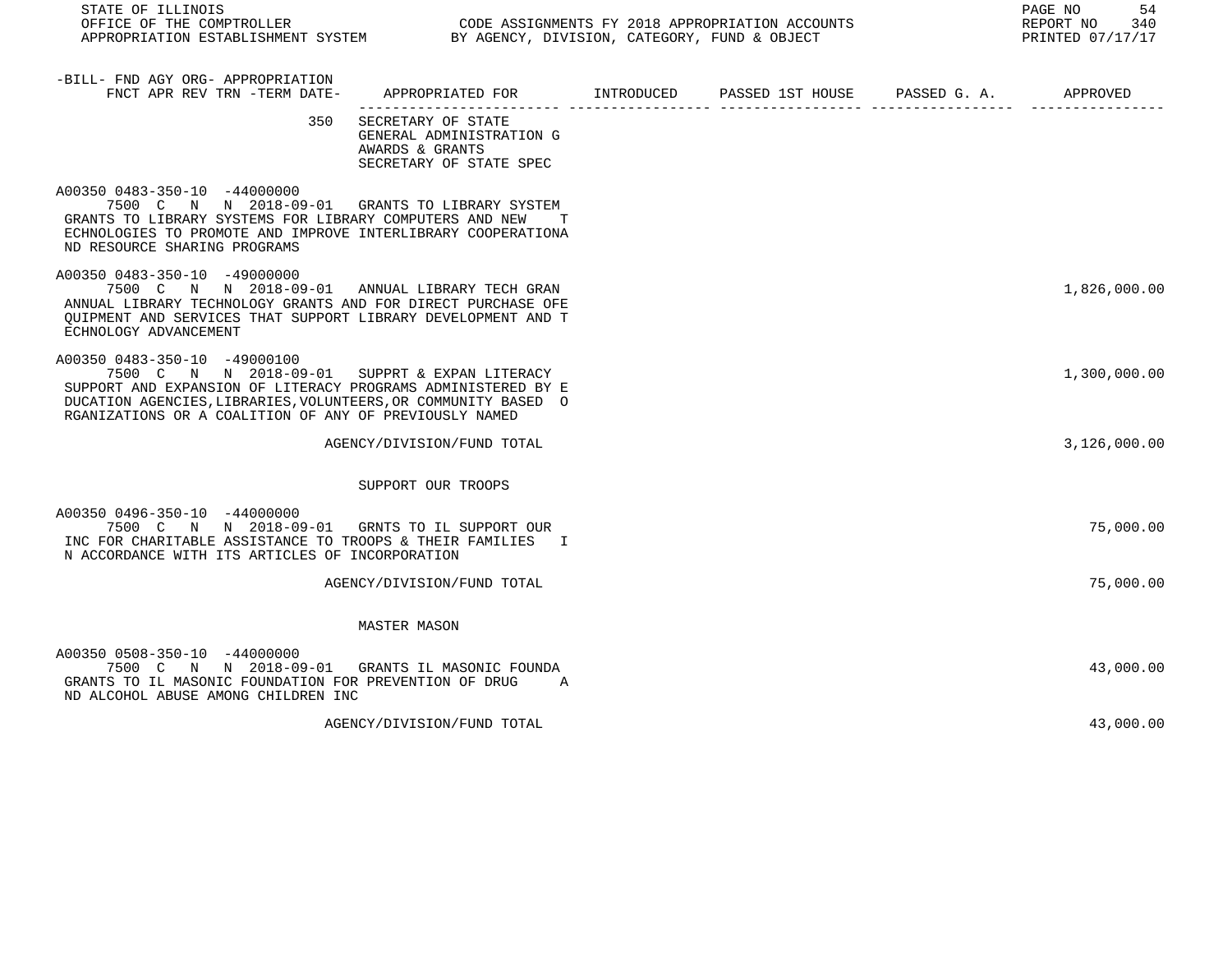| STATE OF ILLINOIS<br>OFFICE OF THE COMPTROLLER<br>APPROPRIATION ESTABLISHMENT SYSTEM BY AGENCY, DIVISION, CATEGORY, FUND & OBJECT                                             | CODE ASSIGNMENTS FY 2018 APPROPRIATION ACCOUNTS                                            |  | PAGE NO <sub>55</sub><br>REPORT NO 340<br>PRINTED 07/17/17 |
|-------------------------------------------------------------------------------------------------------------------------------------------------------------------------------|--------------------------------------------------------------------------------------------|--|------------------------------------------------------------|
| -BILL- FND AGY ORG- APPROPRIATION<br>FNCT APR REV TRN -TERM DATE-                                                                                                             | APPROPRIATED FOR INTRODUCED PASSED 1ST HOUSE PASSED G. A.                                  |  | APPROVED                                                   |
| 350                                                                                                                                                                           | SECRETARY OF STATE<br>GENERAL ADMINISTRATION G<br>AWARDS & GRANTS<br>IL PAN HELLENIC TRUST |  |                                                            |
| A00350 0584-350-10 -44000000<br>7500 C N N 2018-09-01 GRANTS FOR CHARITABLE PU<br>GRANTS FOR CHARITABLE PURPOSES SPONSORED BY<br>FRICAN-AMERICAN FRATERNITIES AND SORORITIES  | A                                                                                          |  | 75,000.00                                                  |
|                                                                                                                                                                               | AGENCY/DIVISION/FUND TOTAL                                                                 |  | 75,000.00                                                  |
|                                                                                                                                                                               | PARK DISTRICT YOUTH PROG                                                                   |  |                                                            |
| A00350 0585-350-10 -44000000<br>7500 C N N 2018-09-01 IL ASSC PARK DIST AFTER<br>GRANTS FOR ILLINOIS ASSOCIATION OF PARK DISTRICTS: AFTER S<br>CHOOL PROGRAMMING              |                                                                                            |  | 27,000.00                                                  |
|                                                                                                                                                                               | AGENCY/DIVISION/FUND TOTAL                                                                 |  | 27,000.00                                                  |
|                                                                                                                                                                               | HOSPICE                                                                                    |  |                                                            |
| A00350 0586-350-10 -44000000<br>7500 C N N 2018-09-01 GRANT STATEWIDE ORGANIZA<br>GRANTS TO A STATEWIDE ORGANIZATION WHOSE PRIMARY MEMBERSHIPC<br>ONSISTS OF HOSPICE PROGRAMS |                                                                                            |  | 30,000.00                                                  |
|                                                                                                                                                                               | AGENCY/DIVISION/FUND TOTAL                                                                 |  | 30,000.00                                                  |
|                                                                                                                                                                               | IL ROUTE 66 HERITAGE PRO                                                                   |  |                                                            |
| A00350 0594-350-10 -44000000<br>7500 C N N 2018-09-01 GRANTS TO PROMOTE ROUTE<br>GRANTS FOR DEVELOPMENT OF TOURISM, EDUCATION, PRESERVATION A<br>ND PROMOTION OF ROUTE 66     |                                                                                            |  | 180,000.00                                                 |
|                                                                                                                                                                               | AGENCY/DIVISION/FUND TOTAL                                                                 |  | 180,000.00                                                 |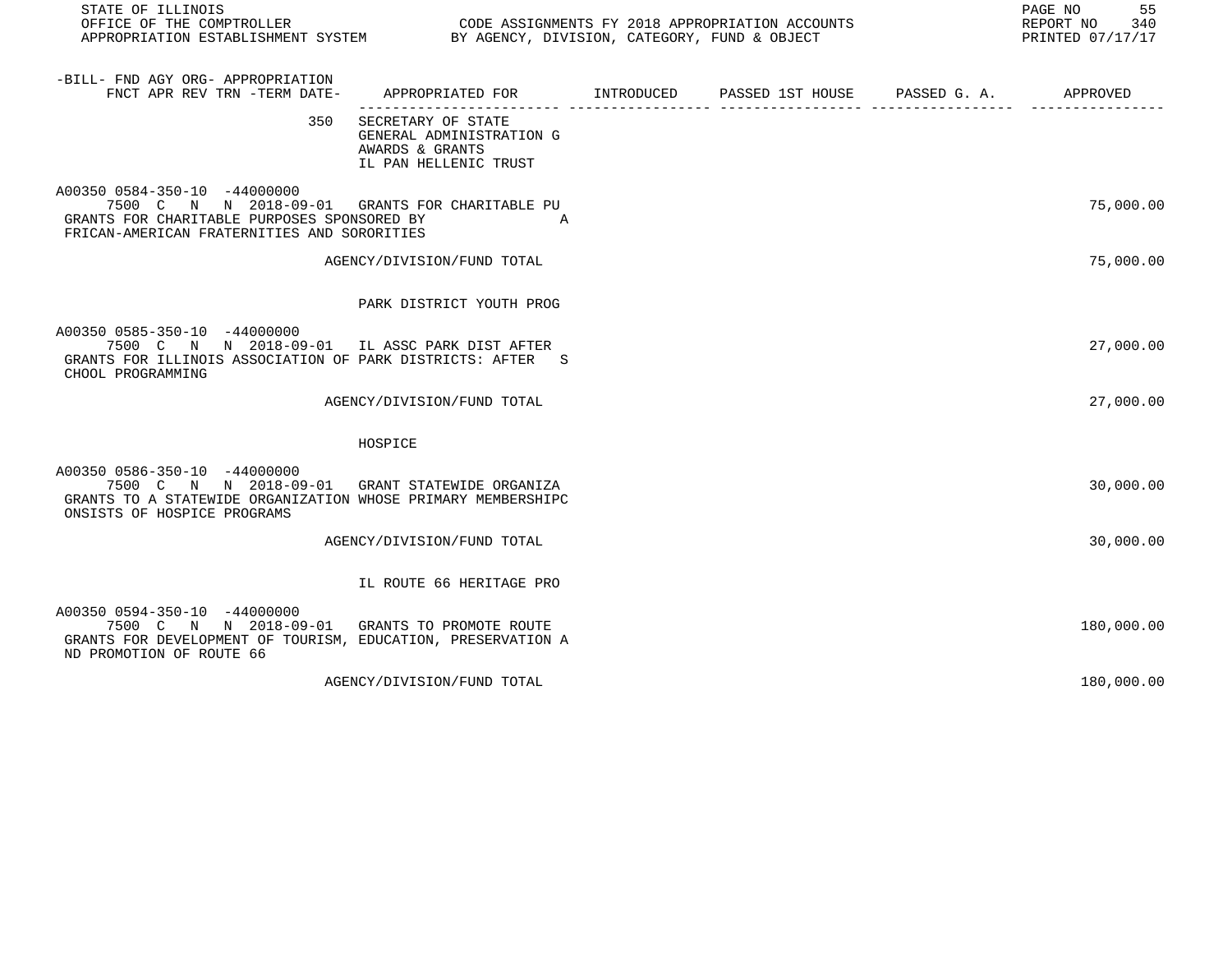| STATE OF ILLINOIS                                                                                                                                                                                                                                                        |                                                                                               |                               | 56<br>PAGE NO<br>REPORT NO<br>340<br>PRINTED 07/17/17 |
|--------------------------------------------------------------------------------------------------------------------------------------------------------------------------------------------------------------------------------------------------------------------------|-----------------------------------------------------------------------------------------------|-------------------------------|-------------------------------------------------------|
| -BILL- FND AGY ORG- APPROPRIATION<br>FNCT APR REV TRN -TERM DATE-                                                                                                                                                                                                        | APPROPRIATED FOR INTRODUCED                                                                   | PASSED 1ST HOUSE PASSED G. A. | APPROVED                                              |
| 350                                                                                                                                                                                                                                                                      | SECRETARY OF STATE<br>GENERAL ADMINISTRATION G<br>AWARDS & GRANTS<br>POLICE MEMORIAL COMMITTE |                               |                                                       |
| A00350 0598-350-10 -44000000<br>7500 C N N 2018-09-01 MAINTAINING A MEMORIAL S<br>HOLDING AN ANNUAL MEMORIAL COMMEMORATION, AND GIVING<br>CHOLARSHIPS TO CHILDREN TO POLICE OFFICERS KILLED IN LINE O<br>F DUTY                                                          | S                                                                                             |                               | 180,000.00                                            |
|                                                                                                                                                                                                                                                                          | AGENCY/DIVISION/FUND TOTAL                                                                    |                               | 180,000.00                                            |
|                                                                                                                                                                                                                                                                          | MAMMOGRAM                                                                                     |                               |                                                       |
| A00350 0599-350-10 -44000000<br>7500 C N N 2018-09-01 GRANTS BREAST CANCER RES<br>GRANTS TO SUSAN G KOMEN FOUNDATION FOR BREAST CANCER<br>ESEARCH, EDUCATION, SCREENING AND TREATMENT                                                                                    | R                                                                                             |                               | 130,000.00                                            |
|                                                                                                                                                                                                                                                                          | AGENCY/DIVISION/FUND TOTAL                                                                    |                               | 130,000.00                                            |
|                                                                                                                                                                                                                                                                          | CHICAGO POLICE MEMORIAL                                                                       |                               |                                                       |
| A00350 0639-350-10 -44000000<br>7500 C N N 2018-09-01 GRNTS/CHICAGO POLICE MEM<br>FOR MAINTENANCE OF MEMORIAL & PARK, HOLDING ANNUAL MEMORIAL C<br>OMMEMORATION, GIVING SCHOLARSHIPS TO CHILDREN OF POLICE<br>FFICERS KILLED OR CATASTROPHICALLY INJURED IN LINE OF DUTY | $\circ$                                                                                       |                               | 45,000.00                                             |
|                                                                                                                                                                                                                                                                          | AGENCY/DIVISION/FUND TOTAL                                                                    |                               | 45,000.00                                             |
|                                                                                                                                                                                                                                                                          | IL POLICE ASSOCIATION                                                                         |                               |                                                       |
| A00350 0655-350-10 -49000000<br>7500 C N N 2018-09-01 PROVIDING DEATH BENEFITS<br>FOR FAMILIES OF POLICE OFFICERS KILLED IN LINE OF DUTY, & S<br>CHOLARSHIPS, GRADUATE & UNDERGRADUATE STUDY, OR BOTH, TO THEIRC<br>HILDREN & SPOUSES                                    |                                                                                               |                               | 100,000.00                                            |
|                                                                                                                                                                                                                                                                          | AGENCY/DIVISION/FUND TOTAL                                                                    |                               | 100,000.00                                            |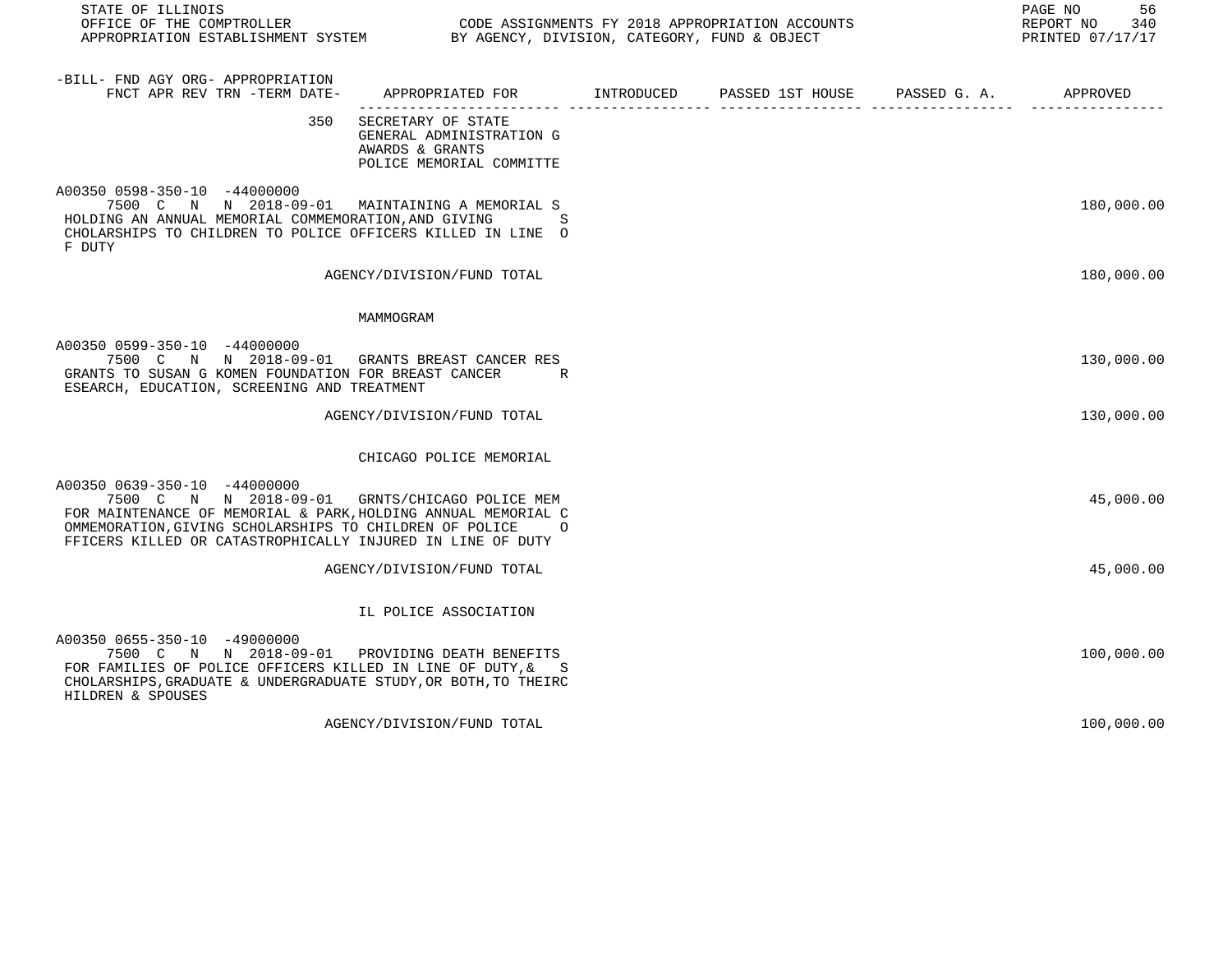| STATE OF ILLINOIS<br>OFFICE OF THE COMPTROLLER<br>APPROPRIATION ESTABLISHMENT SYSTEM BY AGENCY, DIVISION, CATEGORY, FUND & OBJECT                                                                   | CODE ASSIGNMENTS FY 2018 APPROPRIATION ACCOUNTS                                            |  | PAGE NO<br>57<br>REPORT NO 340<br>PRINTED 07/17/17 |
|-----------------------------------------------------------------------------------------------------------------------------------------------------------------------------------------------------|--------------------------------------------------------------------------------------------|--|----------------------------------------------------|
| -BILL- FND AGY ORG- APPROPRIATION<br>FNCT APR REV TRN -TERM DATE-                                                                                                                                   | APPROPRIATED FOR TINTRODUCED PASSED 1ST HOUSE PASSED G. A.                                 |  | APPROVED                                           |
| 350                                                                                                                                                                                                 | SECRETARY OF STATE<br>GENERAL ADMINISTRATION G<br>AWARDS & GRANTS<br>ORGAN DONOR AWARENESS |  |                                                    |
| A00350 0716-350-10 -49000000<br>7500 C N N 2018-09-01<br>GRANTS TO REGIONAL ORGAN BANK OF ILLINOIS AND TO MID-<br>MERICA TRANSPLANT SERVICES FOR PROMOTION OF ORGAN AND<br>ISSUE DONATION AWARENESS | GRANT REGIONAL ORGAN BAN<br>A<br>T                                                         |  | 160,000.00                                         |
|                                                                                                                                                                                                     | AGENCY/DIVISION/FUND TOTAL                                                                 |  | 160,000.00                                         |
|                                                                                                                                                                                                     | MARINE CORPS SCHOLARSHIP                                                                   |  |                                                    |
| A00350 0760-350-10 -44000000<br>7500 C N N 2018-09-01 GRANTS SCHOLARSHIPS HIGH<br>GRANTS FOR SCHOLARSHIPS FOR HIGHER EDUCATION                                                                      |                                                                                            |  | 140,000.00                                         |
|                                                                                                                                                                                                     | AGENCY/DIVISION/FUND TOTAL                                                                 |  | 140,000.00                                         |
|                                                                                                                                                                                                     | INTERNTL BROTHRHD OF TEA                                                                   |  |                                                    |
| A00350 0803-350-10 -44000000<br>7500 C N N 2018-09-01 GRANTS FOR VARIOUS PURPO                                                                                                                      |                                                                                            |  | 5,000.00                                           |
|                                                                                                                                                                                                     | AGENCY/DIVISION/FUND TOTAL                                                                 |  | 5,000.00                                           |
|                                                                                                                                                                                                     | SHARE THE ROAD                                                                             |  |                                                    |
| A00350 0854-350-10 -44000000<br>7500 C N N 2018-09-01 GRNTS/LEAGUE OF IL BICYC<br>FOR EDUCATIONAL PROGRAMS INSTRUCTING BICYCLISTS & MOTORISTSH<br>OW TO LEGALLY & MORE SAFELY SHARE ROADWAYS        |                                                                                            |  | 45,000.00                                          |
|                                                                                                                                                                                                     | AGENCY/DIVISION/FUND TOTAL                                                                 |  | 45,000.00                                          |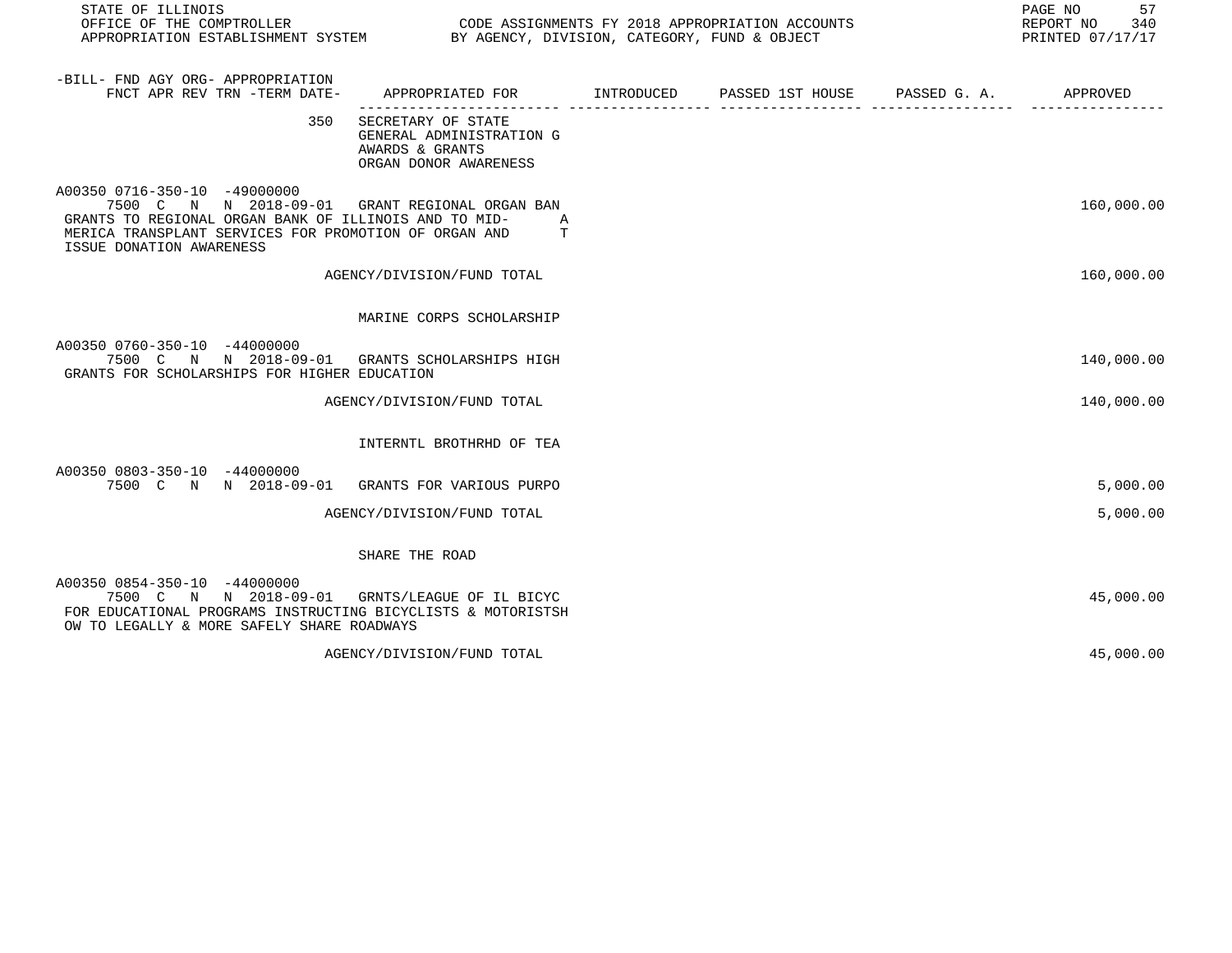| STATE OF ILLINOIS<br>OFFICE OF THE COMPTROLLER CONDUCTER CODE ASSIGNMENTS FY 2018 APPROPRIATION ACCOUNTS<br>APPROPRIATION ESTABLISHMENT SYSTEM BY AGENCY, DIVISION, CATEGORY, FUND & OBJECT                                                                     |                                                                                               |  | PAGE NO<br>58<br>REPORT NO<br>340<br>PRINTED 07/17/17 |
|-----------------------------------------------------------------------------------------------------------------------------------------------------------------------------------------------------------------------------------------------------------------|-----------------------------------------------------------------------------------------------|--|-------------------------------------------------------|
| -BILL- FND AGY ORG- APPROPRIATION<br>FNCT APR REV TRN -TERM DATE-                                                                                                                                                                                               | APPROPRIATED FOR        INTRODUCED     PASSED 1ST HOUSE     PASSED G. A.        APPROVED      |  |                                                       |
| 350                                                                                                                                                                                                                                                             | SECRETARY OF STATE<br>GENERAL ADMINISTRATION G<br>AWARDS & GRANTS<br>FRATERNAL ORDER OF POLIC |  |                                                       |
| A00350 0867-350-10 -44000000<br>7500 C N N 2018-09-01 GRNTS/FRATERNAL ORDER PO<br>INCREASE EFFICIENCY & PROFESSIONALISM OF OFFICERS, EDUCATE P<br>UBLIC ABOUT ISSUES, ESTABLISH PUBLIC CONFIDENCE, CREATE<br>ARTNERSHIPS WITH PUBLIC, HONOR SERVICE OF OFFICERS | $\mathbf{P}$                                                                                  |  | 15,000.00                                             |
|                                                                                                                                                                                                                                                                 | AGENCY/DIVISION/FUND TOTAL                                                                    |  | 15,000.00                                             |
|                                                                                                                                                                                                                                                                 | ST JUDE CHILDREN'S RESEA                                                                      |  |                                                       |
| A00350 0899-350-10 -44000000<br>7500 C N N 2018-09-01 GRANTS TO ST JUDE CHILDR<br>RESEARCH HOSPITAL FOR PEDIATRIC TREATMENT AND RESEARCH                                                                                                                        |                                                                                               |  | 3,500.00                                              |
|                                                                                                                                                                                                                                                                 | AGENCY/DIVISION/FUND TOTAL                                                                    |  | 3,500.00                                              |
|                                                                                                                                                                                                                                                                 | DUCKS UNLIMITED                                                                               |  |                                                       |
| A00350 0918-350-10 -44000000<br>7500 C N N 2018-09-01<br>TO FUND WETLAND PROTECTION, ENHANCEMENT & RESTORATION<br>ROJECTS, EDUCATION & OUTREACH MEDIA, VOLUNTEERS, MEMBERS, &<br>ENERAL PUBLIC REGARDING WATERFOWL & WETLANDS CONSERVATION                      | GRANTS TO DUCKS UNLIMITE<br>G                                                                 |  | 20,000.00                                             |
|                                                                                                                                                                                                                                                                 | AGENCY/DIVISION/FUND TOTAL                                                                    |  | 20,000.00                                             |
|                                                                                                                                                                                                                                                                 | BUILD ILLINOIS BOND                                                                           |  |                                                       |
| CAP350 0971-350-10 -44000000<br>7500 C C N 2018-09-01 FOR PERMANENT IMPROVEMEN<br>CAPITAL GRANTS TO PUBLIC LIBRARIES                                                                                                                                            |                                                                                               |  | 10,110,139.00                                         |
|                                                                                                                                                                                                                                                                 | AGENCY/DIVISION/FUND TOTAL                                                                    |  | 10,110,139.00                                         |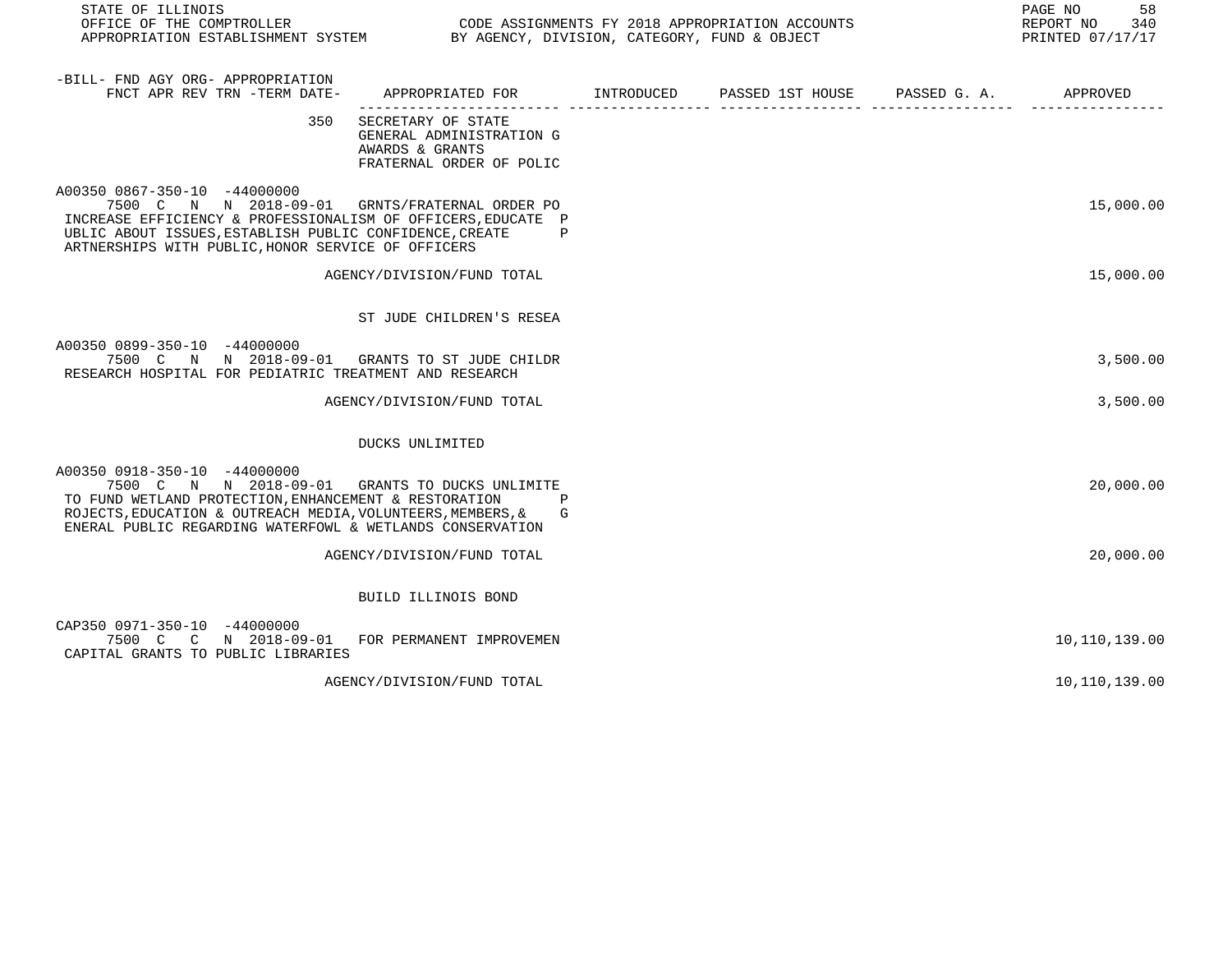| STATE OF ILLINOIS                                                                                                                                                                                                                                      |                                                                                             |  | PAGE NO 59<br>REPORT NO 340<br>PRINTED 07/17/17 |
|--------------------------------------------------------------------------------------------------------------------------------------------------------------------------------------------------------------------------------------------------------|---------------------------------------------------------------------------------------------|--|-------------------------------------------------|
| -BILL- FND AGY ORG- APPROPRIATION<br>FNCT APR REV TRN -TERM DATE-                                                                                                                                                                                      | APPROPRIATED FOR        INTRODUCED      PASSED 1ST HOUSE     PASSED G. A.         APPROVED  |  |                                                 |
| 350                                                                                                                                                                                                                                                    | SECRETARY OF STATE<br>GENERAL ADMINISTRATION G<br>PERMANENT IMPROVEMENTS<br>GENERAL REVENUE |  |                                                 |
| A00350 0001-350-10 -69000000<br>7550 C N N 2018-09-01 PERMANENT IMPROVEMENT SO<br>FOR ANY OPERATIONS, ALTERATIONS, REHABILITATION AND<br>ONRECURRING REPAIRS AND MAINTENANCE OF INTERIOR AND<br>XTERIOR OF VARIOUS BUILDINGS UNDER JURISDICTION OF SOS | N<br>E                                                                                      |  | 425,000.00                                      |
|                                                                                                                                                                                                                                                        | AGENCY/DIVISION/FUND TOTAL                                                                  |  | 425,000.00                                      |
|                                                                                                                                                                                                                                                        | CAPITAL DEVELOPMENT                                                                         |  |                                                 |
| A00350 0141-350-10 -66000200<br>7550 C C N 2018-09-01 VARIOUS BUILDINGS OF SOS<br>FOR NEW CONSTRUCTION AND ALTERATIONS AND MAINTENANCE OF<br>NTERIORS AND EXTERIORS OF VARIOUS BUILDINGS UNDER<br>URISDICTION OF SOS                                   | $\mathbf I$<br>$\overline{J}$                                                               |  | 1,000,000.00                                    |
| A00350 0141-350-10 -66000217<br>7550 C N N 2018-09-01 VARIOUS BUILDINGS OF SOS<br>FOR NEW CONSTRUCTION AND ALTERATIONS AND MAINTENANCE OF<br>NTERIORS AND EXTERIORS OF VARIOUS BUILDINGS UNDER<br>URISDICTION OF SOS                                   | T<br>$\overline{J}$                                                                         |  | 1,995,035.00                                    |
|                                                                                                                                                                                                                                                        | AGENCY/DIVISION/FUND TOTAL                                                                  |  | 2,995,035.00                                    |
|                                                                                                                                                                                                                                                        | STATE PARKING FACILITY M                                                                    |  |                                                 |
| A00350 0782-350-10 -66000000<br>7550 C N N 2018-09-01<br>MAINTENANCE OF PARKING FACILITIES OWNED OR OPERATED<br>Y SOS                                                                                                                                  | MAINTAIN OF PARKING FACI<br>$\overline{B}$                                                  |  | 300,000.00                                      |
|                                                                                                                                                                                                                                                        | AGENCY/DIVISION/FUND TOTAL                                                                  |  | 300,000.00                                      |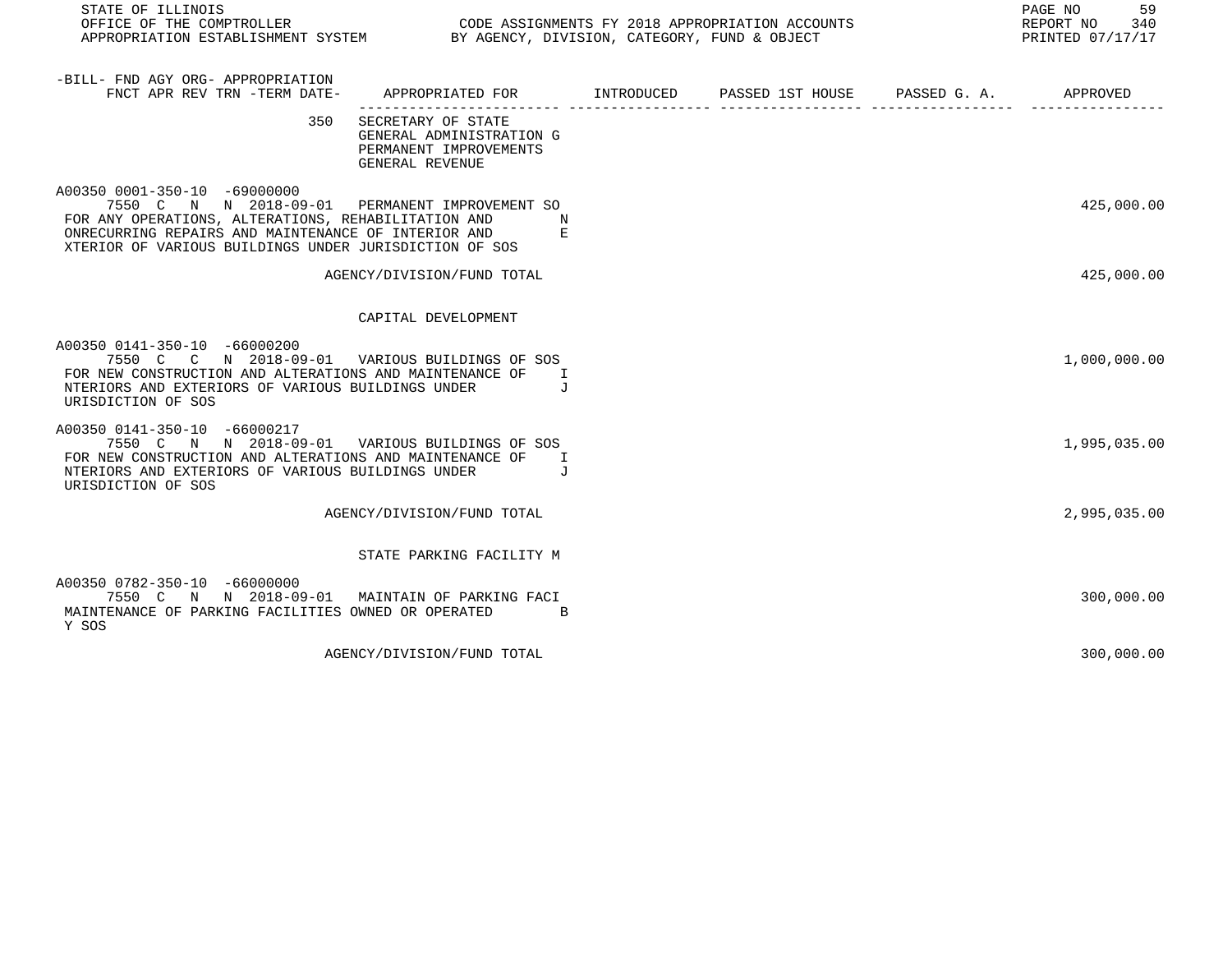| STATE OF ILLINOIS<br>OFFICE OF THE COMPTROLLER                    |                                                                                           | PAGE NO<br>REPORT NO 340<br>CODE ASSIGNMENTS FY 2018 APPROPRIATION ACCOUNTS<br>APPROPRIATION ESTABLISHMENT SYSTEM BY AGENCY, DIVISION, CATEGORY, FUND & OBJECT<br>PRINTED 07/17/17 |  |  |                |
|-------------------------------------------------------------------|-------------------------------------------------------------------------------------------|------------------------------------------------------------------------------------------------------------------------------------------------------------------------------------|--|--|----------------|
| -BILL- FND AGY ORG- APPROPRIATION<br>FNCT APR REV TRN -TERM DATE- | APPROPRIATED FOR        INTRODUCED     PASSED 1ST HOUSE     PASSED G. A.         APPROVED |                                                                                                                                                                                    |  |  |                |
| 350                                                               | SECRETARY OF STATE<br>GENERAL ADMINISTRATION G<br>REFUNDS<br>GENERAL REVENUE              |                                                                                                                                                                                    |  |  |                |
| A00350 0001-350-10 -99000000<br>9700 C N T 2018-09-01 REFUNDS     |                                                                                           |                                                                                                                                                                                    |  |  | 10,000.00      |
| A00350 0001-350-10 -99390000<br>9700 C N T 2018-09-01 REFUNDS     |                                                                                           |                                                                                                                                                                                    |  |  | 10,000.00      |
|                                                                   | AGENCY/DIVISION/FUND TOTAL                                                                |                                                                                                                                                                                    |  |  | 20,000.00      |
|                                                                   | <b>ROAD</b>                                                                               |                                                                                                                                                                                    |  |  |                |
| A00350 0011-350-10 -99000000<br>9700 C N T 2018-09-01 REFUNDS     |                                                                                           |                                                                                                                                                                                    |  |  | 2,500,000.00   |
| A00350 0011-350-10 -99390000<br>9700 C N T 2018-09-01 REFUNDS     |                                                                                           |                                                                                                                                                                                    |  |  | 2,500,000.00   |
|                                                                   | AGENCY/DIVISION/FUND TOTAL                                                                |                                                                                                                                                                                    |  |  | 5,000,000.00   |
|                                                                   | AGENCY/DIVISION TOTAL                                                                     |                                                                                                                                                                                    |  |  | 197,105,499.00 |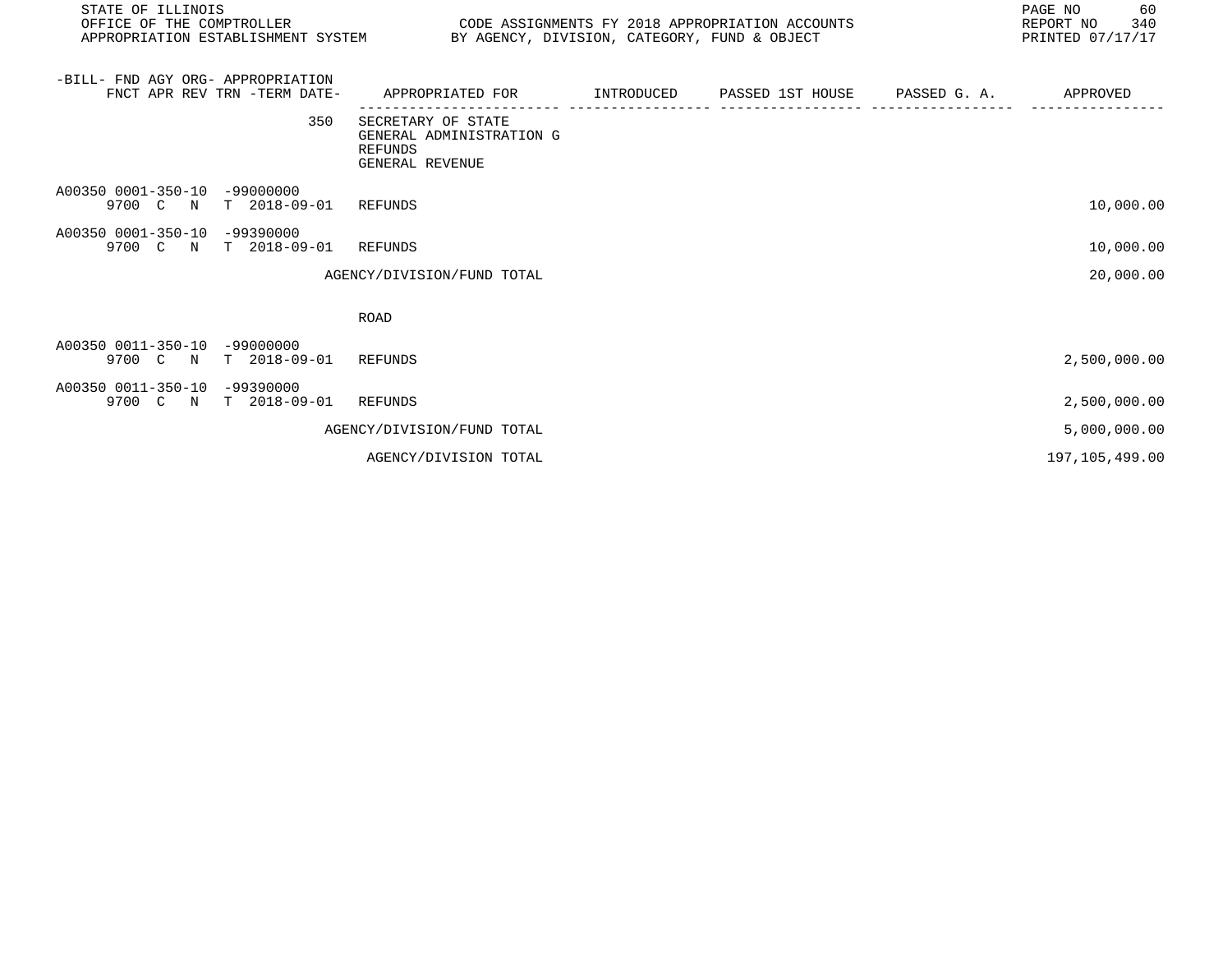| STATE OF ILLINOIS<br>OFFICE OF THE COMPTROLLER | APPROPRIATION ESTABLISHMENT SYSTEM | CODE ASSIGNMENTS FY 2018 APPROPRIATION ACCOUNTS<br>BY AGENCY, DIVISION, CATEGORY, FUND & OBJECT | PAGE NO<br>61<br>REPORT NO<br>340<br>PRINTED 07/17/17 |                  |              |                  |
|------------------------------------------------|------------------------------------|-------------------------------------------------------------------------------------------------|-------------------------------------------------------|------------------|--------------|------------------|
| -BILL- FND AGY ORG- APPROPRIATION              | FNCT APR REV TRN -TERM DATE-       | APPROPRIATED FOR                                                                                | INTRODUCED                                            | PASSED 1ST HOUSE | PASSED G. A. | APPROVED         |
|                                                | 350                                | SECRETARY OF STATE<br>MOTOR VEHICLE GROUP<br>OPERATIONS<br>GENERAL REVENUE                      |                                                       |                  |              |                  |
| A00350 0001-350-51 -11200000<br>7500 C N       | P 2018-09-01                       | REGULAR POSITIONS                                                                               |                                                       |                  |              | 112, 225, 700.00 |
| A00350 0001-350-51 -11290000<br>7500 C N       | P 2018-09-01                       | ST PAID RETIREMENT CONTR                                                                        |                                                       |                  |              | 2,436,900.00     |
| A00350 0001-350-51 -11300000<br>7500 C N       | $T = 2018 - 09 - 01$               | FOR EXTRA HELP                                                                                  |                                                       |                  |              | 7,316,500.00     |
| A00350 0001-350-51 -11700000<br>7500 C N       | $T = 2018 - 09 - 01$               | CO, SOC SEC/MEDICARE CONT                                                                       |                                                       |                  |              | 8,702,100.00     |
| A00350 0001-350-51<br>7500 C N                 | -12000000<br>$T = 2018 - 09 - 01$  | CONTRACTUAL SERVICES                                                                            |                                                       |                  |              | 16,393,900.00    |
| A00350 0001-350-51 -12900000<br>7500 C N       | $T = 2018 - 09 - 01$               | TRAVEL                                                                                          |                                                       |                  |              | 270,200.00       |
| A00350 0001-350-51 -13000000<br>7500 C N       | $T = 2018 - 09 - 01$               | COMMODITIES                                                                                     |                                                       |                  |              | 222,200.00       |
| A00350 0001-350-51 -13020000<br>7500 C N       | $T = 2018 - 09 - 01$               | PRINTING                                                                                        |                                                       |                  |              | 1,267,500.00     |
| A00350 0001-350-51 -15000000<br>7550 C N       | $T = 2018 - 09 - 01$               | EOUIPMENT                                                                                       |                                                       |                  |              | 400,000.00       |
| A00350 0001-350-51 -17000000<br>7500 C N       | T 2018-09-01                       | TELECOMMUNICATION                                                                               |                                                       |                  |              | 1,823,200.00     |
| A00350 0001-350-51 -18000000<br>7500 C N       | T 2018-09-01                       | OPERATION AUTOMOTIVE EQU                                                                        |                                                       |                  |              | 504,000.00       |
|                                                |                                    | AGENCY/DIVISION/FUND TOTAL                                                                      |                                                       |                  |              | 151,562,200.00   |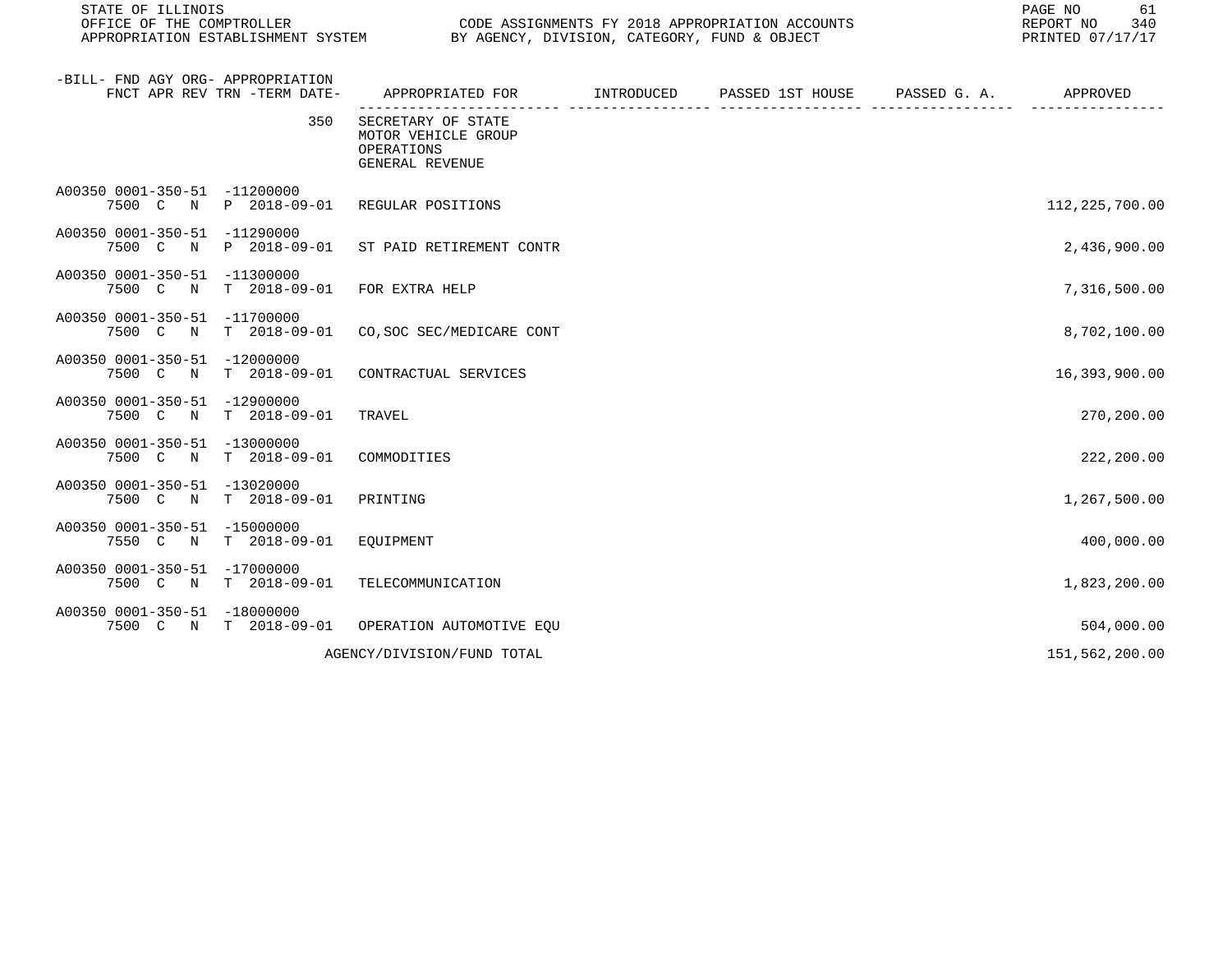STATE OF ILLINOIS PAGE NO 62 APPROPRIATION ESTABLISHMENT SYSTEM BY AGENCY, DIVISION, CATEGORY, FUND & OBJECT

| -BILL- FND AGY ORG- APPROPRIATION<br>FNCT APR REV TRN -TERM DATE-              | APPROPRIATED FOR      INTRODUCED   PASSED IST HOUSE   PASSED G. A. |  | APPROVED |
|--------------------------------------------------------------------------------|--------------------------------------------------------------------|--|----------|
| 350                                                                            | SECRETARY OF STATE<br>MOTOR VEHICLE GROUP<br>OPERATIONS<br>ROAD    |  |          |
| A00350 0011-350-51 -11200000<br>7500 C N P 2018-09-01 REGULAR POSITIONS        |                                                                    |  |          |
| A00350 0011-350-51 -11300000<br>7500 C N<br>$T = 2018 - 09 - 01$               | EXTRA HELP                                                         |  |          |
| A00350 0011-350-51 -11610000<br>7500 C N P 2018-09-01                          | STATE EMPLOYEE RETIREMEN                                           |  |          |
| A00350 0011-350-51 -11700000<br>7500 C N                                       | T 2018-09-01 SOC SEC/MEDICARE CONTRIB                              |  |          |
| A00350 0011-350-51 -12000000<br>7500 C N                                       | T 2018-09-01 CONTRACTUAL SERVICES                                  |  |          |
| A00350 0011-350-51 -12900000<br>7500 C N T 2018-09-01                          | TRAVEL                                                             |  |          |
| A00350 0011-350-51 -13000000<br>7500 C N<br>T 2018-09-01 COMMODITIES           |                                                                    |  |          |
| A00350 0011-350-51 -13020000<br>7500 C N<br>$T = 2018 - 09 - 01$               | PRINTING                                                           |  |          |
| A00350 0011-350-51 -15000000<br>7550 C N T 2018-09-01                          | EOUIPMENT                                                          |  |          |
| A00350 0011-350-51 -17000000<br>7500 C N                                       | T 2018-09-01 TELECOMMUNICATION                                     |  |          |
| A00350 0011-350-51 -18000000<br>7500 C N T 2018-09-01 OPERATION AUTOMOTIVE EOU |                                                                    |  |          |
|                                                                                | AGENCY/DIVISION/FUND TOTAL                                         |  |          |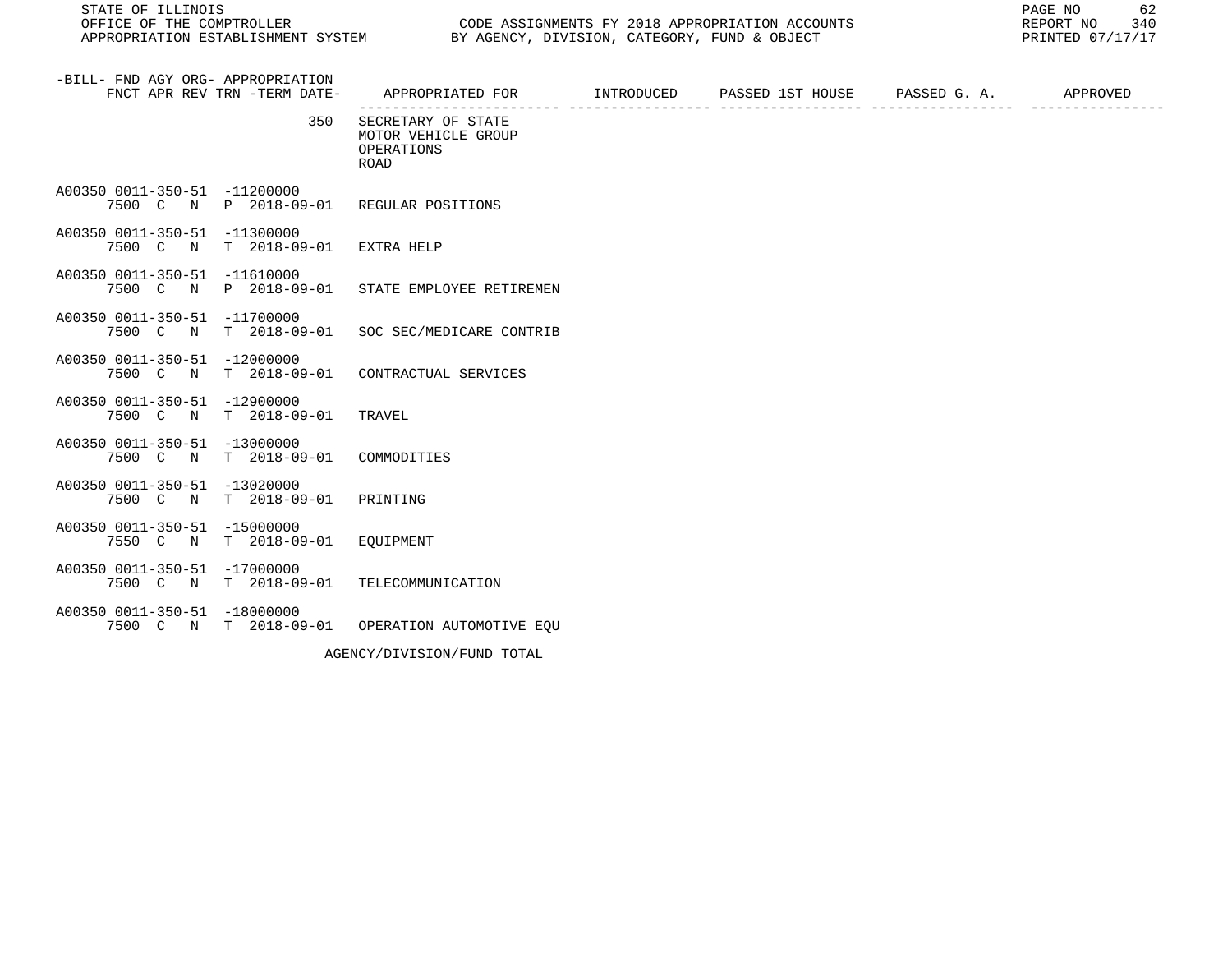| STATE OF ILLINOIS                                                                                                                                                                                     |     | OFFICE OF THE COMPTROLLER CODE ASSIGNMENTS FY 2018 APPROPRIATION ACCOUNTS<br>APPROPRIATION ESTABLISHMENT SYSTEM BY AGENCY, DIVISION, CATEGORY, FUND & OBJECT |  | PAGE NO 63<br>REPORT NO 340<br>PRINTED 07/17/17 |
|-------------------------------------------------------------------------------------------------------------------------------------------------------------------------------------------------------|-----|--------------------------------------------------------------------------------------------------------------------------------------------------------------|--|-------------------------------------------------|
| -BILL- FND AGY ORG- APPROPRIATION<br>FNCT APR REV TRN -TERM DATE-                                                                                                                                     |     | APPROPRIATED FOR         INTRODUCED      PASSED 1ST HOUSE     PASSED G. A.         APPROVED                                                                  |  |                                                 |
|                                                                                                                                                                                                       | 350 | SECRETARY OF STATE<br>MOTOR VEHICLE GROUP<br>OPERATIONS<br>CDLIS/AAMVANET/NMVTIS TR                                                                          |  |                                                 |
| A00350 0109-350-51 -12000000                                                                                                                                                                          |     | 7500 C N T 2018-09-01 CONTRACTUAL SERVICES                                                                                                                   |  | 1,351,000.00                                    |
| A00350 0109-350-51 -12900000<br>7500 C N T 2018-09-01                                                                                                                                                 |     | TRAVEL                                                                                                                                                       |  | 1,400.00                                        |
| A00350 0109-350-51 -13000000<br>7500 C N T 2018-09-01 COMMODITIES                                                                                                                                     |     |                                                                                                                                                              |  | 4,020,000.00                                    |
| A00350 0109-350-51 -15000000<br>7550 C N T 2018-09-01 EOUIPMENT                                                                                                                                       |     |                                                                                                                                                              |  | 100,000.00                                      |
|                                                                                                                                                                                                       |     | AGENCY/DIVISION/FUND TOTAL                                                                                                                                   |  | 5,472,400.00                                    |
|                                                                                                                                                                                                       |     | SECRETARY OF STATE FED P                                                                                                                                     |  |                                                 |
| A00350 0176-350-51 -19000000<br>OPERATIONAL EXPENSES RELATING TO COST INCIDENT TO                                                                                                                     |     | 7500 C N T 2018-09-01 IL COMMERCIAL MOTOR VEHI<br>A<br>UGMENTING ILLINOIS COMMERCIAL MOTOR VEHICLE SAFETY PROGRAM                                            |  | 500,000.00                                      |
|                                                                                                                                                                                                       |     | AGENCY/DIVISION/FUND TOTAL                                                                                                                                   |  | 500,000.00                                      |
|                                                                                                                                                                                                       |     | DRIVER SERVICES ADMINIST                                                                                                                                     |  |                                                 |
| A00350 0182-350-51 -19000000<br>FOR PAYMENT OF COSTS RELATED TO ISSUANCE OF TEMPORARY<br>ISITORS DRIVERS LICENSES, & OTHER OPERATIONAL COSTS,<br>NCLUDING PERSONNEL, FACILITIES, COMPUTER PROGRAMMING |     | 7500 C N T 2018-09-01 TEMP VISITORS DRIVERS LI<br>V<br>I.                                                                                                    |  | 2,000,000.00                                    |
|                                                                                                                                                                                                       |     | AGENCY/DIVISION/FUND TOTAL                                                                                                                                   |  | 2,000,000.00                                    |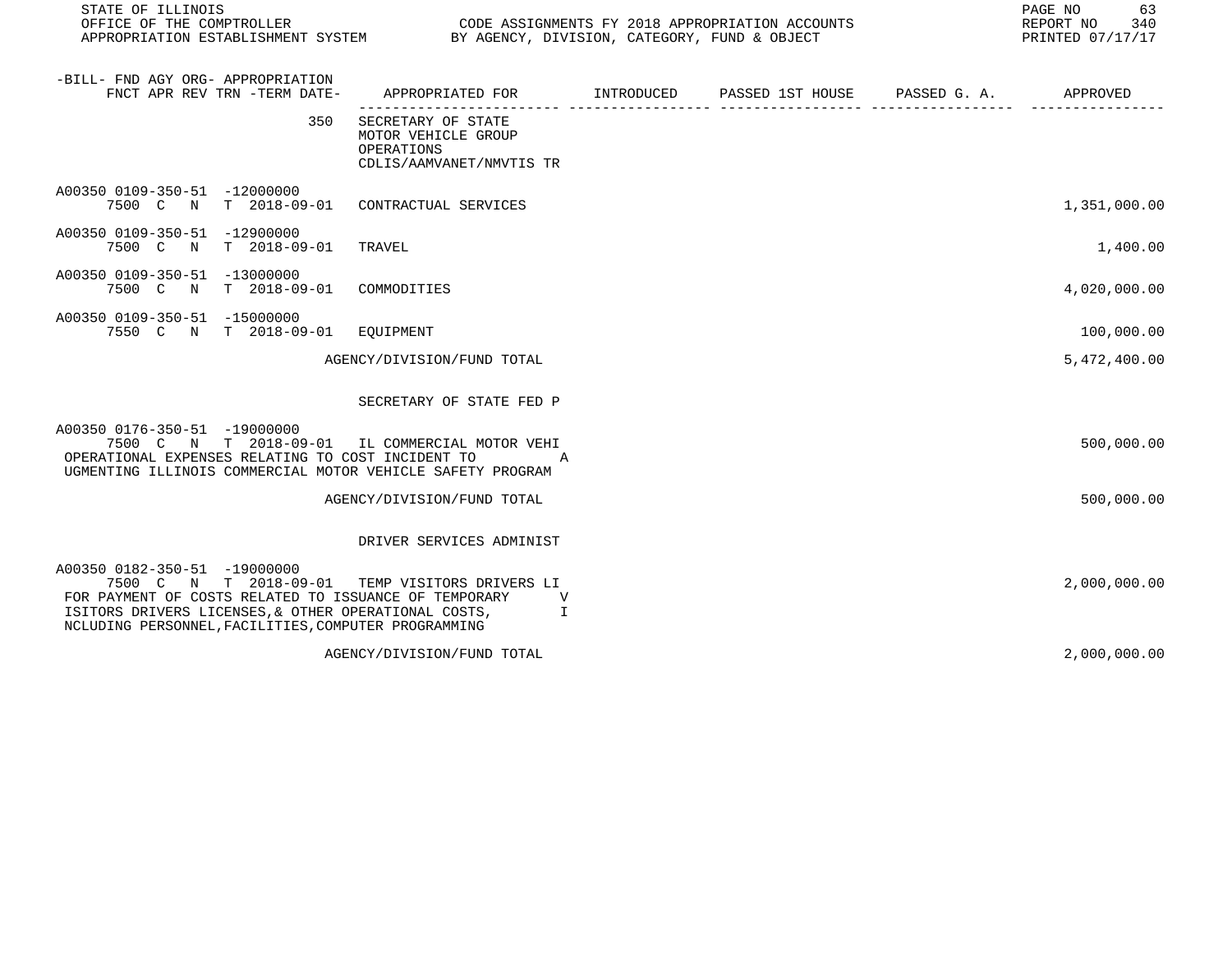| STATE OF ILLINOIS<br>OFFICE OF THE COMPTROLLER                    |                                   | APPROPRIATION ESTABLISHMENT SYSTEM BY AGENCY, DIVISION, CATEGORY, FUND & OBJECT    |            | CODE ASSIGNMENTS FY 2018 APPROPRIATION ACCOUNTS | PAGE NO<br>64<br>REPORT NO<br>340<br>PRINTED 07/17/17 |
|-------------------------------------------------------------------|-----------------------------------|------------------------------------------------------------------------------------|------------|-------------------------------------------------|-------------------------------------------------------|
| -BILL- FND AGY ORG- APPROPRIATION<br>FNCT APR REV TRN -TERM DATE- |                                   | APPROPRIATED FOR                                                                   | INTRODUCED | PASSED 1ST HOUSE PASSED G. A.                   | APPROVED                                              |
|                                                                   | 350                               | SECRETARY OF STATE<br>MOTOR VEHICLE GROUP<br>OPERATIONS<br>SECRETARY OF STATE SPEC |            |                                                 |                                                       |
| A00350 0185-350-51 -11200000<br>7500 C<br>$\mathbb N$             | P 2018-09-01                      | REGULAR POSITIONS                                                                  |            |                                                 | 751,400.00                                            |
| A00350 0185-350-51 -11290000<br>7500 C N                          | P 2018-09-01                      | ST PAID RETIREMENT CONTR                                                           |            |                                                 | 15,000.00                                             |
| A00350 0185-350-51 -11610000<br>7500 C<br>N                       | P 2018-09-01                      | STATE EMPLOYEE RETIREMEN                                                           |            |                                                 | 405,900.00                                            |
| A00350 0185-350-51 -11700000<br>7500 C N                          | T 2018-09-01                      | SOC SEC/MEDICARE CONTRIB                                                           |            |                                                 | 58,100.00                                             |
| A00350 0185-350-51 -11800000<br>7500 C<br>$\mathbb N$             | P 2018-09-01                      | EMPLOYER CONTRB GRP INS                                                            |            |                                                 | 338,600.00                                            |
| A00350 0185-350-51 -12000000<br>7500 C<br>$\mathbb N$             | $T = 2018 - 09 - 01$              | CONTRACTUAL SERVICES                                                               |            |                                                 | 643,000.00                                            |
| A00350 0185-350-51<br>7500 C<br>$\mathbb N$                       | -12900000<br>$T = 2018 - 09 - 01$ | TRAVEL                                                                             |            |                                                 | 19,000.00                                             |
| A00350 0185-350-51 -13000000<br>7500 C N                          | $T = 2018 - 09 - 01$              | COMMODITIES                                                                        |            |                                                 | 1,000,000.00                                          |
| A00350 0185-350-51 -13020000<br>7500 C N                          | $T = 2018 - 09 - 01$              | PRINTING                                                                           |            |                                                 | 1,200,000.00                                          |
| A00350 0185-350-51 -15000000<br>7550 C N                          | T 2018-09-01                      | EQUIPMENT                                                                          |            |                                                 | 100,000.00                                            |
| A00350 0185-350-51 -17000000<br>7500 C N T 2018-09-01             |                                   | TELECOMMUNICATION                                                                  |            |                                                 | 300,000.00                                            |
|                                                                   |                                   | AGENCY/DIVISION/FUND TOTAL                                                         |            |                                                 | 4,831,000.00                                          |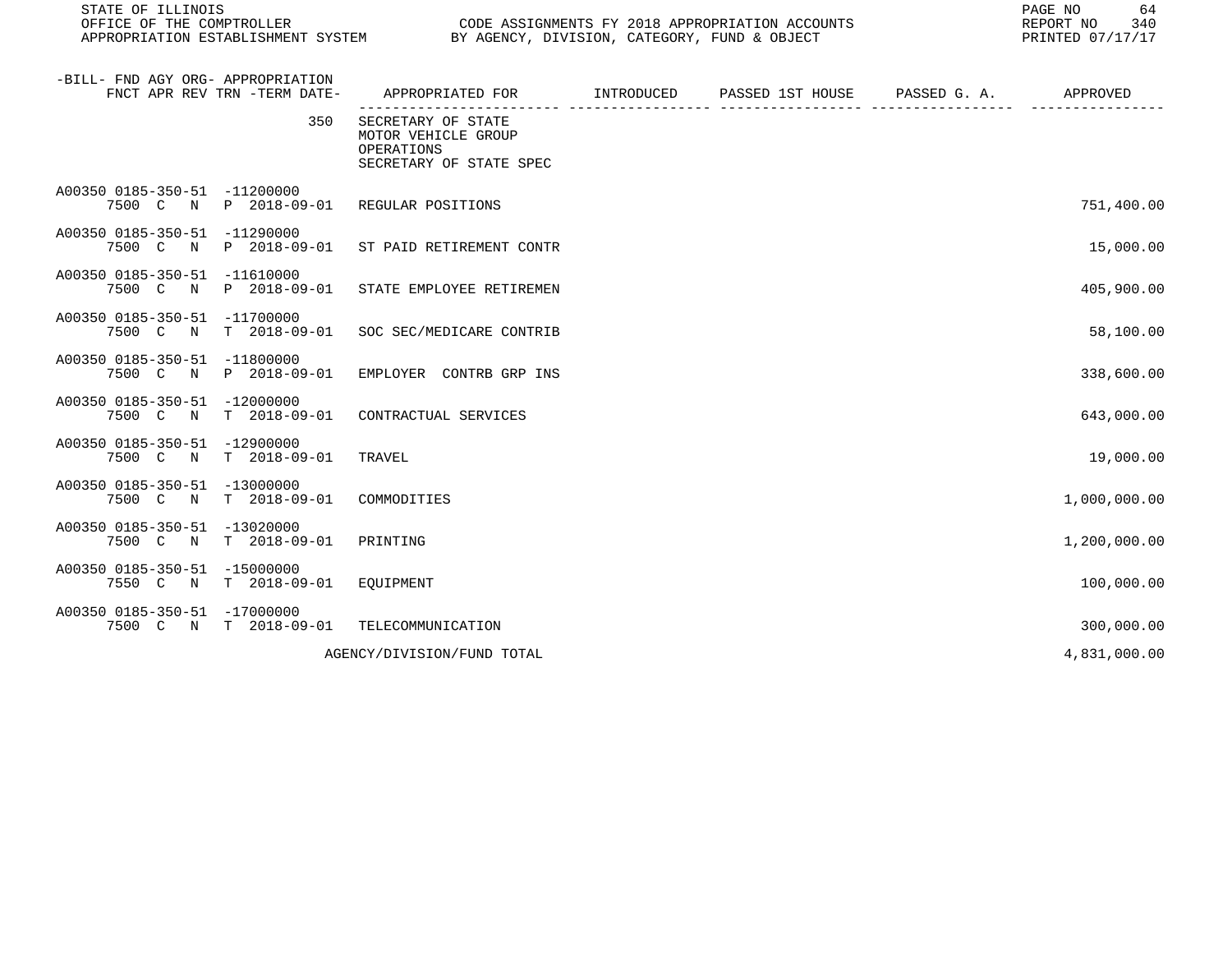| STATE OF ILLINOIS                                                                  |                                                                                            | PAGE NO<br>REPORT NO<br>PRINTED 07/17/17 |                             |              |            |  |
|------------------------------------------------------------------------------------|--------------------------------------------------------------------------------------------|------------------------------------------|-----------------------------|--------------|------------|--|
| -BILL- FND AGY ORG- APPROPRIATION<br>FNCT APR REV TRN -TERM DATE-                  | APPROPRIATED FOR                                                                           |                                          | INTRODUCED PASSED 1ST HOUSE | PASSED G. A. | APPROVED   |  |
|                                                                                    | 350<br>SECRETARY OF STATE<br>MOTOR VEHICLE GROUP<br>OPERATIONS<br>MOTOR VEHICLE REVIEW BOA |                                          |                             |              |            |  |
| A00350 0323-350-51 -11200000<br>P 2018-09-01<br>7500 C N                           | REGULAR POSITIONS                                                                          |                                          |                             |              | 145,000.00 |  |
| A00350 0323-350-51<br>$-11290000$<br>P 2018-09-01<br>7500 C<br>N                   | ST PAID RETIREMENT CONTR                                                                   |                                          |                             |              | 2,900.00   |  |
| A00350 0323-350-51 -11610000<br>7500 C N<br>P 2018-09-01                           | STATE EMPLOYEE RETIREMEN                                                                   |                                          |                             |              | 78,300.00  |  |
| A00350 0323-350-51 -11700000<br>$T$ 2018-09-01<br>7500 C N                         | SOC SEC/MEDICARE CONTRIB                                                                   |                                          |                             |              | 11,100.00  |  |
| A00350 0323-350-51 -11800000<br>P 2018-09-01<br>7500 C<br>$\mathbb N$              | EMPLOYER CONTRB GRP INS                                                                    |                                          |                             |              |            |  |
| A00350 0323-350-51 -12000000<br>7500 C N<br>$T = 2018 - 09 - 01$                   | CONTRACTUAL SERVICES                                                                       |                                          |                             |              | 35,000.00  |  |
| A00350 0323-350-51<br>$-12900000$<br>7500 C<br>$T = 2018 - 09 - 01$<br>$\mathbb N$ | TRAVEL                                                                                     |                                          |                             |              |            |  |
| A00350 0323-350-51 -13000000<br>$T = 2018 - 09 - 01$<br>7500 C N                   | COMMODITIES                                                                                |                                          |                             |              |            |  |
| A00350 0323-350-51<br>$-13020000$<br>7500 C N<br>$T = 2018 - 09 - 01$              | PRINTING                                                                                   |                                          |                             |              |            |  |
| A00350 0323-350-51 -15000000<br>7550 C N<br>T 2018-09-01                           | EQUIPMENT                                                                                  |                                          |                             |              |            |  |
| A00350 0323-350-51 -17000000<br>7500 C N T 2018-09-01                              | TELECOMMUNICATION                                                                          |                                          |                             |              | 500.00     |  |
|                                                                                    | AGENCY/DIVISION/FUND TOTAL                                                                 |                                          |                             |              | 272,800.00 |  |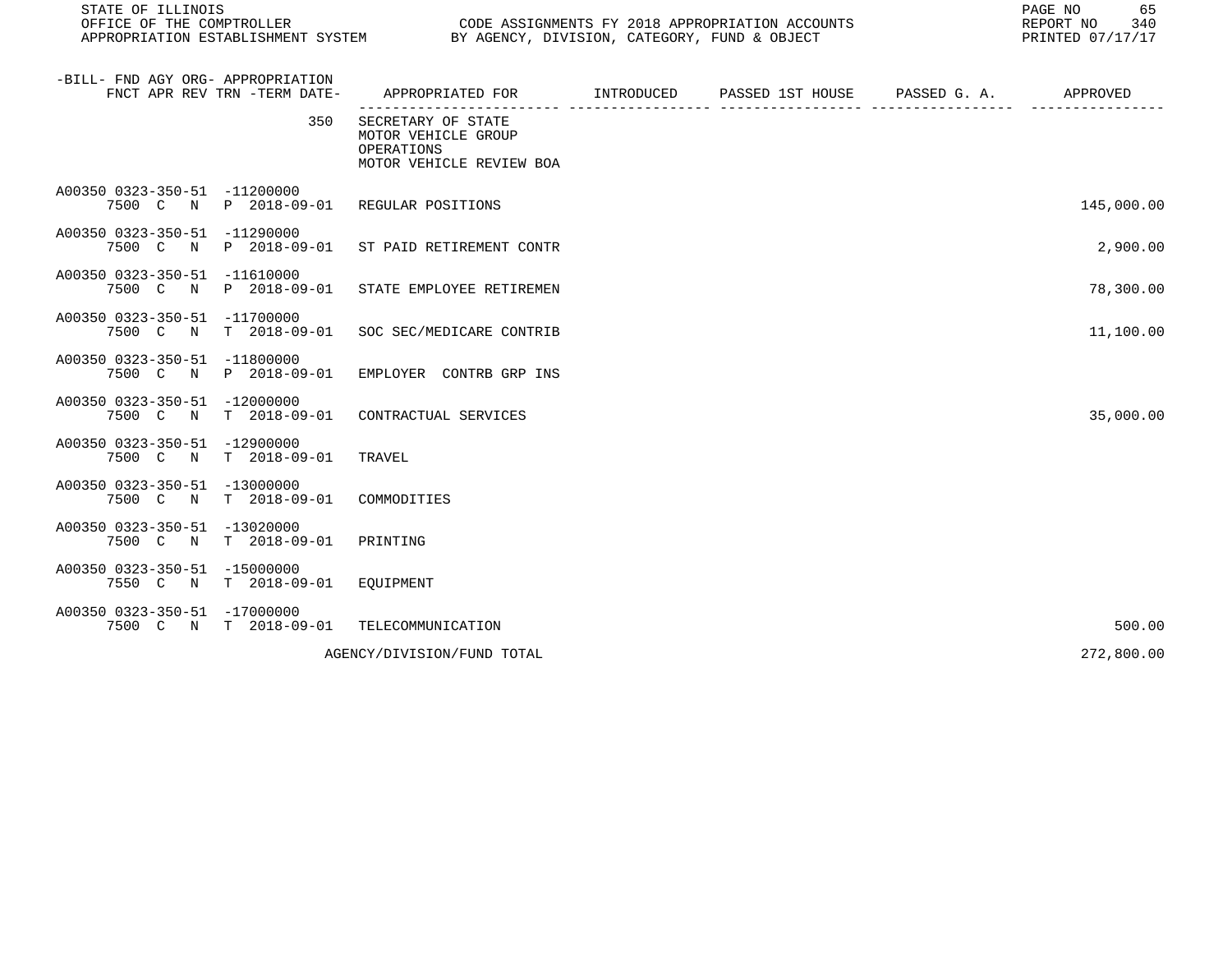| STATE OF ILLINOIS                                                                                                                                            |                                                                                            |  | 66<br>PAGE NO<br>REPORT NO 340<br>PRINTED 07/17/17 |
|--------------------------------------------------------------------------------------------------------------------------------------------------------------|--------------------------------------------------------------------------------------------|--|----------------------------------------------------|
| -BILL- FND AGY ORG- APPROPRIATION<br>FNCT APR REV TRN -TERM DATE-                                                                                            | APPROPRIATED FOR        INTRODUCED      PASSED 1ST HOUSE     PASSED G. A.         APPROVED |  |                                                    |
| 350                                                                                                                                                          | SECRETARY OF STATE<br>MOTOR VEHICLE GROUP<br>OPERATIONS<br>SECRETARY OF STATE EVIDE        |  |                                                    |
| A00350 0374-350-51 -19000000<br>7500 C N T 2018-09-01 PURCHASE OF EVIDENCE<br>PURCHASE OF EVIDENCE                                                           |                                                                                            |  | 5,000.00                                           |
|                                                                                                                                                              | AGENCY/DIVISION/FUND TOTAL                                                                 |  | 5,000.00                                           |
|                                                                                                                                                              | ALTERNATE FUELS                                                                            |  |                                                    |
| A00350 0422-350-51 -19100000<br>7500 C N T 2018-09-01 ADMINISTER ALTERNATE FUE<br>ADMINISTERING ALTERNATE FUELS ACT                                          |                                                                                            |  | 225,000.00                                         |
|                                                                                                                                                              | AGENCY/DIVISION/FUND TOTAL                                                                 |  | 225,000.00                                         |
|                                                                                                                                                              | INDIGENT BAIID                                                                             |  |                                                    |
| A00350 0451-350-51 -19000000<br>7500 C N T 2018-09-01 TO REIMBURSE IGNITION<br>INTERLOCK DEVICE PROVIDERS PER PUBLIC ACT 95-0400                             |                                                                                            |  | 300,000.00                                         |
|                                                                                                                                                              | AGENCY/DIVISION/FUND TOTAL                                                                 |  | 300,000.00                                         |
|                                                                                                                                                              | MONITORING DEVICE DRVNG                                                                    |  |                                                    |
| A00350 0453-350-51 -19000000<br>7500 C N T 2018-09-01 FOR ALL COSTS ASSOC WITH<br>ADMINISTERING MONITORING DEVICE DRIVING PERMITS PER PUBLIC A<br>CT 95-0400 |                                                                                            |  | 2,200,000.00                                       |
|                                                                                                                                                              | AGENCY/DIVISION/FUND TOTAL                                                                 |  | 2,200,000.00                                       |
|                                                                                                                                                              | SECRETARY OF STATE ID SE                                                                   |  |                                                    |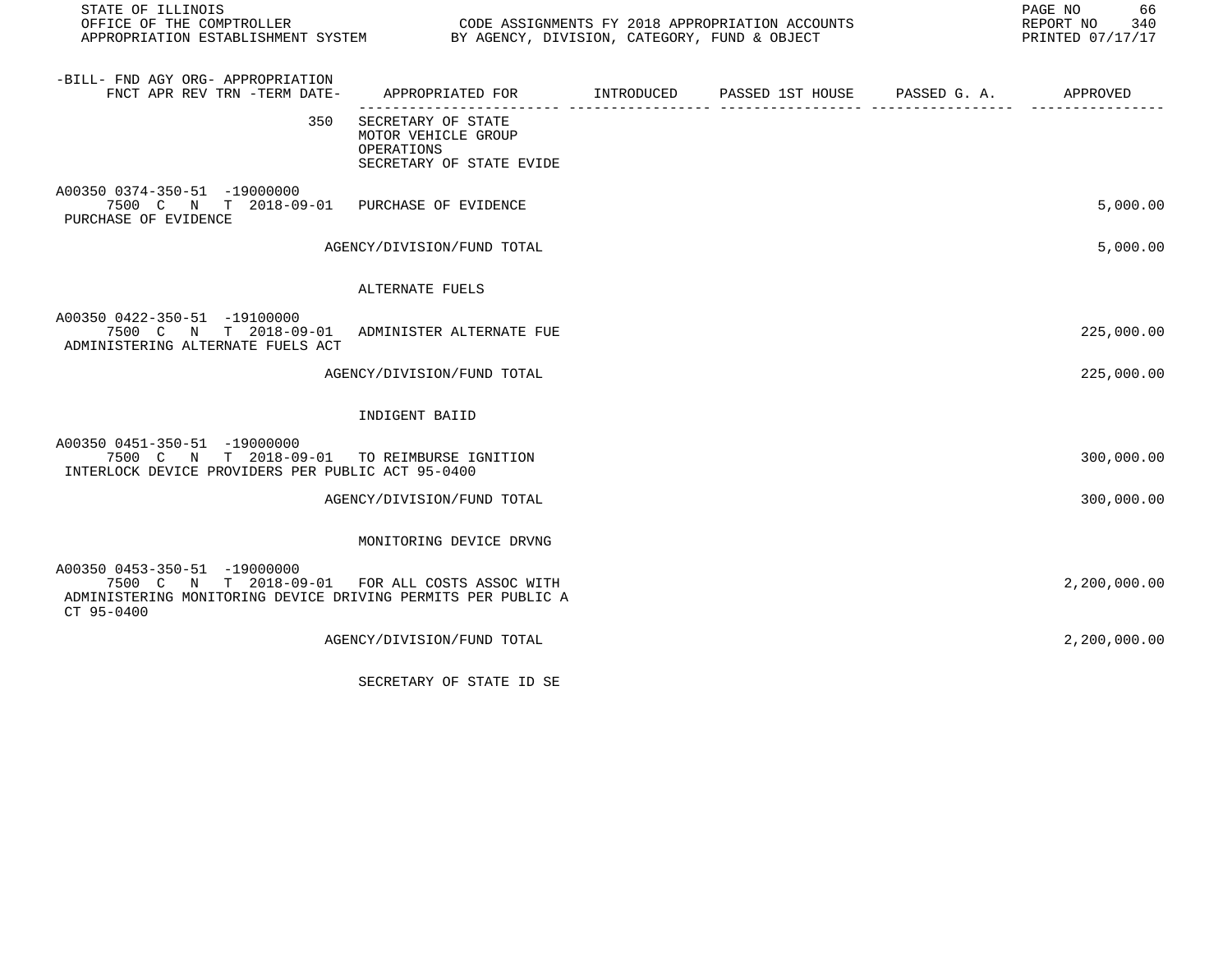| STATE OF ILLINOIS<br>OFFICE OF THE COMPTROLLER CONDUCTER CODE ASSIGNMENTS FY 2018 APPROPRIATION ACCOUNTS<br>APPROPRIATION ESTABLISHMENT SYSTEM BY AGENCY, DIVISION, CATEGORY, FUND & OBJECT |                                                                                     |                   |                                        | PAGE NO<br>67<br>REPORT NO<br>340<br>PRINTED 07/17/17 |
|---------------------------------------------------------------------------------------------------------------------------------------------------------------------------------------------|-------------------------------------------------------------------------------------|-------------------|----------------------------------------|-------------------------------------------------------|
| -BILL- FND AGY ORG- APPROPRIATION<br>FNCT APR REV TRN -TERM DATE-                                                                                                                           | APPROPRIATED FOR                                                                    | <b>INTRODUCED</b> | PASSED 1ST HOUSE PASSED G. A. APPROVED |                                                       |
| 350                                                                                                                                                                                         | SECRETARY OF STATE<br>MOTOR VEHICLE GROUP<br>OPERATIONS<br>SECRETARY OF STATE ID SE |                   |                                        |                                                       |
| A00350 0480-350-51 -19000000<br>7500 C N T 2018-09-01<br>IMPLEMENTING IDENTIFICATION SECURITY & THEFT PREVENTION<br>EASURES                                                                 | FOR ALL COSTS RELATED TO<br>M                                                       |                   |                                        | 13,500,000.00                                         |
|                                                                                                                                                                                             | AGENCY/DIVISION/FUND TOTAL                                                          |                   |                                        | 13,500,000.00                                         |
|                                                                                                                                                                                             | MOTOR VEHICLE LICENSE PL                                                            |                   |                                        |                                                       |
| A00350 0622-350-51 -19100000<br>7500 C N T 2018-09-01<br>PROVIDING NEW AND REPLACEMENT PLATES FOR MOTOR VEHICLES                                                                            | NEW & REPLACE LICENS PLA                                                            |                   |                                        | 16,000,000.00                                         |
|                                                                                                                                                                                             | AGENCY/DIVISION/FUND TOTAL                                                          |                   |                                        | 16,000,000.00                                         |
|                                                                                                                                                                                             | SECRETARY OF STATE DUI A                                                            |                   |                                        |                                                       |
| A00350 0732-350-51 -19100000<br>7500 C N T 2018-09-01<br>OPERATION OF DEPARTMENT OF ADMINISTRATIVE HEARINGS                                                                                 | OPERATE ADMINISTRTV HEAR                                                            |                   |                                        | 2,500,000.00                                          |
|                                                                                                                                                                                             | AGENCY/DIVISION/FUND TOTAL                                                          |                   |                                        | 2,500,000.00                                          |
|                                                                                                                                                                                             | SECRETARY OF STATE POLIC                                                            |                   |                                        |                                                       |
| A00350 0758-350-51 -19100000<br>7500 C N T 2018-09-01<br>THAT WILL ASSIST IN PREVENTION OF ALCOHOL-RELATED CRIMINAL V<br><b>IOLENCE THROUGHOUT STATE</b>                                    | PAYMENTS OF GOODS & SERV                                                            |                   |                                        | 15,000.00                                             |
|                                                                                                                                                                                             | AGENCY/DIVISION/FUND TOTAL                                                          |                   |                                        | 15,000.00                                             |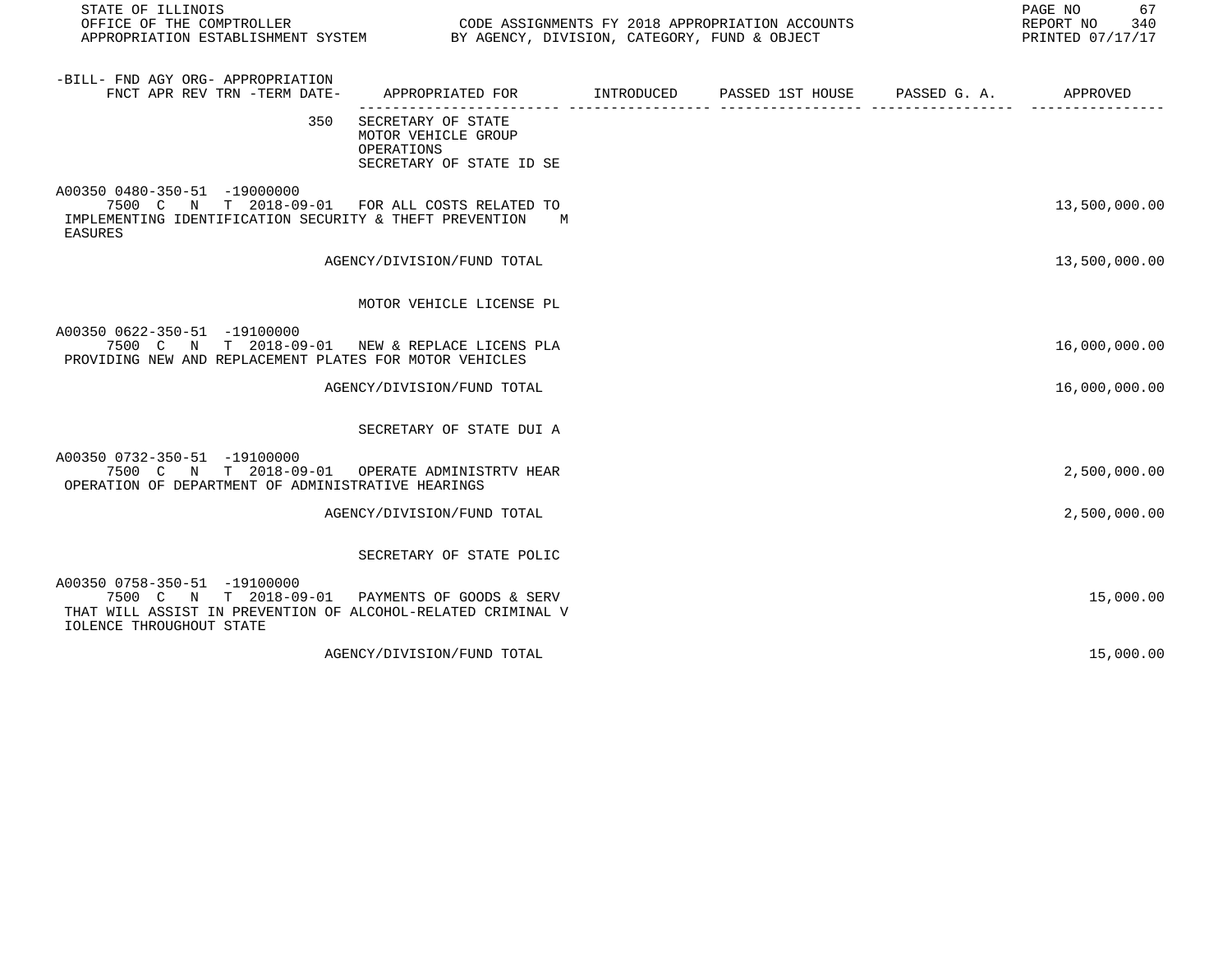| STATE OF ILLINOIS<br>OFFICE OF THE COMPTROLLER |                              | APPROPRIATION ESTABLISHMENT SYSTEM BY AGENCY, DIVISION, CATEGORY, FUND & OBJECT                                       | CODE ASSIGNMENTS FY 2018 APPROPRIATION ACCOUNTS | PAGE NO<br>68<br>REPORT NO<br>340<br>PRINTED 07/17/17 |
|------------------------------------------------|------------------------------|-----------------------------------------------------------------------------------------------------------------------|-------------------------------------------------|-------------------------------------------------------|
| -BILL- FND AGY ORG- APPROPRIATION              | FNCT APR REV TRN -TERM DATE- | APPROPRIATED FOR INTRODUCED                                                                                           | PASSED 1ST HOUSE PASSED G. A.                   | APPROVED                                              |
|                                                | 350                          | SECRETARY OF STATE<br>MOTOR VEHICLE GROUP<br>OPERATIONS<br>SECRETARY OF STATE POLIC                                   |                                                 |                                                       |
| A00350 0759-350-51 -19000000<br>OLICE          |                              | 7500 C N T 2018-09-01 SECRETARY OF STATE POLIC<br>RESPONSIBILITIES OF SECRETARY OF STATE DEPARTMENT OF<br>$\mathbb P$ |                                                 | 700,000.00                                            |
|                                                |                              | AGENCY/DIVISION/FUND TOTAL                                                                                            |                                                 | 700,000.00                                            |
|                                                |                              | VEHICLE INSPECTION                                                                                                    |                                                 |                                                       |
| A00350 0963-350-51 -11200000                   |                              | 7500 C N P 2018-09-01 REGULAR POSITIONS                                                                               |                                                 | 1,287,400.00                                          |
| A00350 0963-350-51 -11290000                   | 7500 C N P 2018-09-01        | ST PAID RETIREMENT CONTR                                                                                              |                                                 | 26,600.00                                             |
| A00350 0963-350-51 -11300000                   | 7500 C N T 2018-09-01        | FOR EXTRA HELP                                                                                                        |                                                 | 43,600.00                                             |
| A00350 0963-350-51 -11610000                   | 7500 C N P 2018-09-01        | STATE EMPLOYEE RETIREMEN                                                                                              |                                                 | 718,900.00                                            |
| A00350 0963-350-51 -11700000                   |                              | 7500 C N T 2018-09-01 SOC SEC/MEDICARE CONTRIB                                                                        |                                                 | 107,600.00                                            |
| A00350 0963-350-51 -11800000                   | 7500 C N P 2018-09-01        | EMPLOYER CONTRB GRP INS                                                                                               |                                                 | 485,000.00                                            |
| A00350 0963-350-51 -12000000                   | 7500 C N T 2018-09-01        | CONTRACTUAL SERVICES                                                                                                  |                                                 | 945,600.00                                            |
| A00350 0963-350-51 -12900000                   | 7500 C N T 2018-09-01        | TRAVEL                                                                                                                |                                                 |                                                       |
| A00350 0963-350-51 -13000000                   | 7500 C N T 2018-09-01        | COMMODITIES                                                                                                           |                                                 | 25,000.00                                             |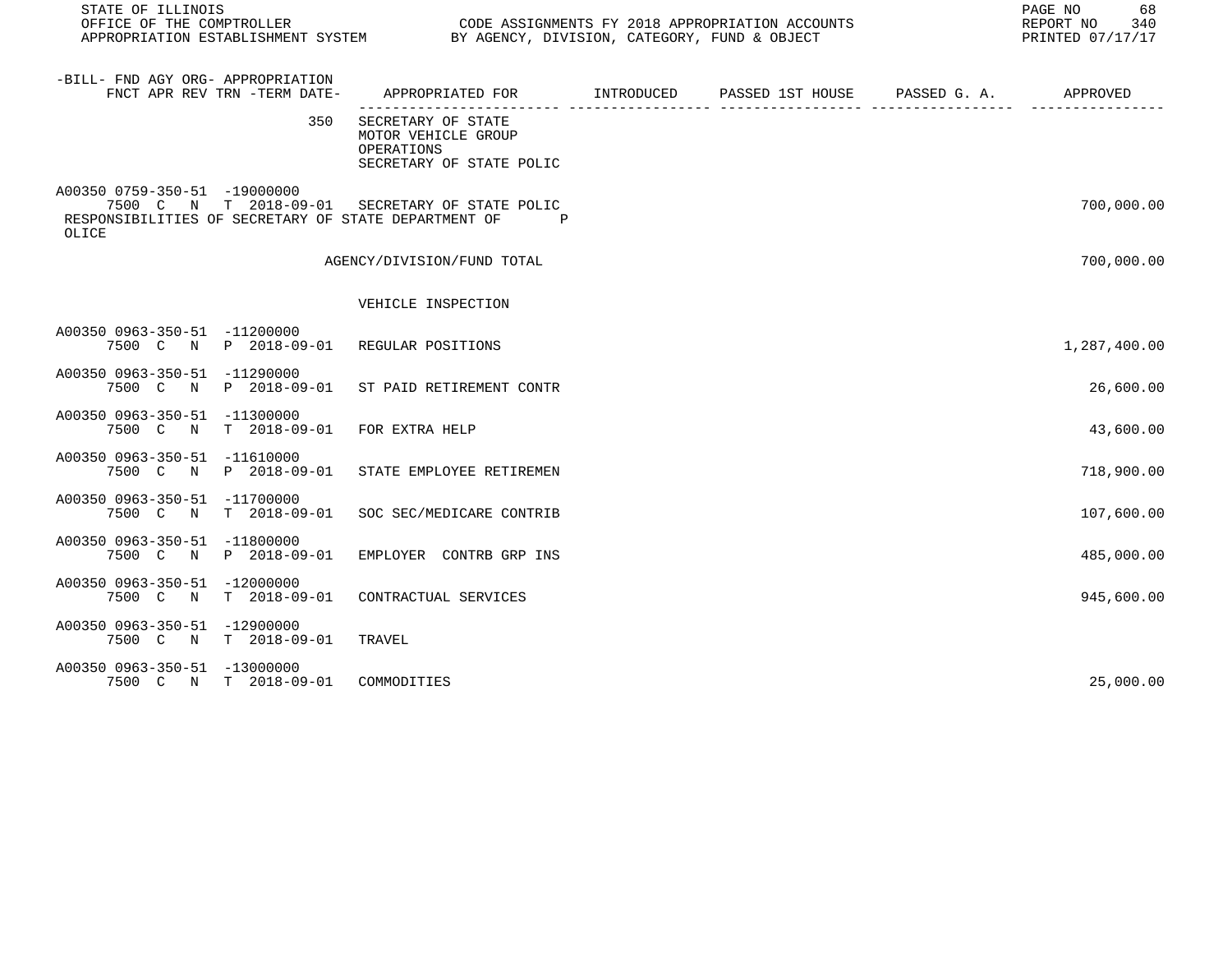| STATE OF ILLINOIS                                                                                                                                                                                                      |                                                                                                           |                                                                                                                 |   |                                                                                           | PAGE NO 69<br>REPORT NO 340<br>PRINTED 07/17/17 |
|------------------------------------------------------------------------------------------------------------------------------------------------------------------------------------------------------------------------|-----------------------------------------------------------------------------------------------------------|-----------------------------------------------------------------------------------------------------------------|---|-------------------------------------------------------------------------------------------|-------------------------------------------------|
| -BILL- FND AGY ORG- APPROPRIATION<br>FNCT APR REV TRN -TERM DATE-                                                                                                                                                      |                                                                                                           |                                                                                                                 |   | APPROPRIATED FOR        INTRODUCED     PASSED 1ST HOUSE     PASSED G. A.         APPROVED |                                                 |
| 350                                                                                                                                                                                                                    | ------------------ -----<br>SECRETARY OF STATE<br>MOTOR VEHICLE GROUP<br>OPERATIONS<br>VEHICLE INSPECTION |                                                                                                                 | . |                                                                                           |                                                 |
| A00350 0963-350-51 -13020000<br>7500 C N T 2018-09-01 PRINTING                                                                                                                                                         |                                                                                                           |                                                                                                                 |   |                                                                                           |                                                 |
| A00350 0963-350-51 -15000000<br>7550 C N T 2018-09-01 EQUIPMENT                                                                                                                                                        |                                                                                                           |                                                                                                                 |   |                                                                                           |                                                 |
| A00350 0963-350-51 -17000000<br>7500 C N T 2018-09-01 TELECOMMUNICATION                                                                                                                                                |                                                                                                           |                                                                                                                 |   |                                                                                           | 30,000.00                                       |
|                                                                                                                                                                                                                        | AGENCY/DIVISION/FUND TOTAL                                                                                |                                                                                                                 |   |                                                                                           | 3,669,700.00                                    |
|                                                                                                                                                                                                                        | GENERAL REVENUE                                                                                           |                                                                                                                 |   |                                                                                           |                                                 |
| A00350 0001-350-51 -69000100<br>7550 C N N 2018-09-01 PERM IMPROVE-SOS FACILIT<br>REHAB, NEW CONSTRUCTION AND MAINTENANCE OF INTERIOR AND E<br>XTERIOR OF VARIOUS BUILDINGS AND FACILITIES UNDER<br>URISDICTION OF SOS |                                                                                                           | and the state of the state of the state of the state of the state of the state of the state of the state of the |   |                                                                                           | 4,000,000.00                                    |
|                                                                                                                                                                                                                        | AGENCY/DIVISION/FUND TOTAL                                                                                |                                                                                                                 |   |                                                                                           | 4,000,000.00                                    |
|                                                                                                                                                                                                                        | AGENCY/DIVISION TOTAL                                                                                     |                                                                                                                 |   |                                                                                           | 207, 753, 100.00                                |
|                                                                                                                                                                                                                        | AGENCY TOTAL                                                                                              |                                                                                                                 |   |                                                                                           | 411,769,199.00                                  |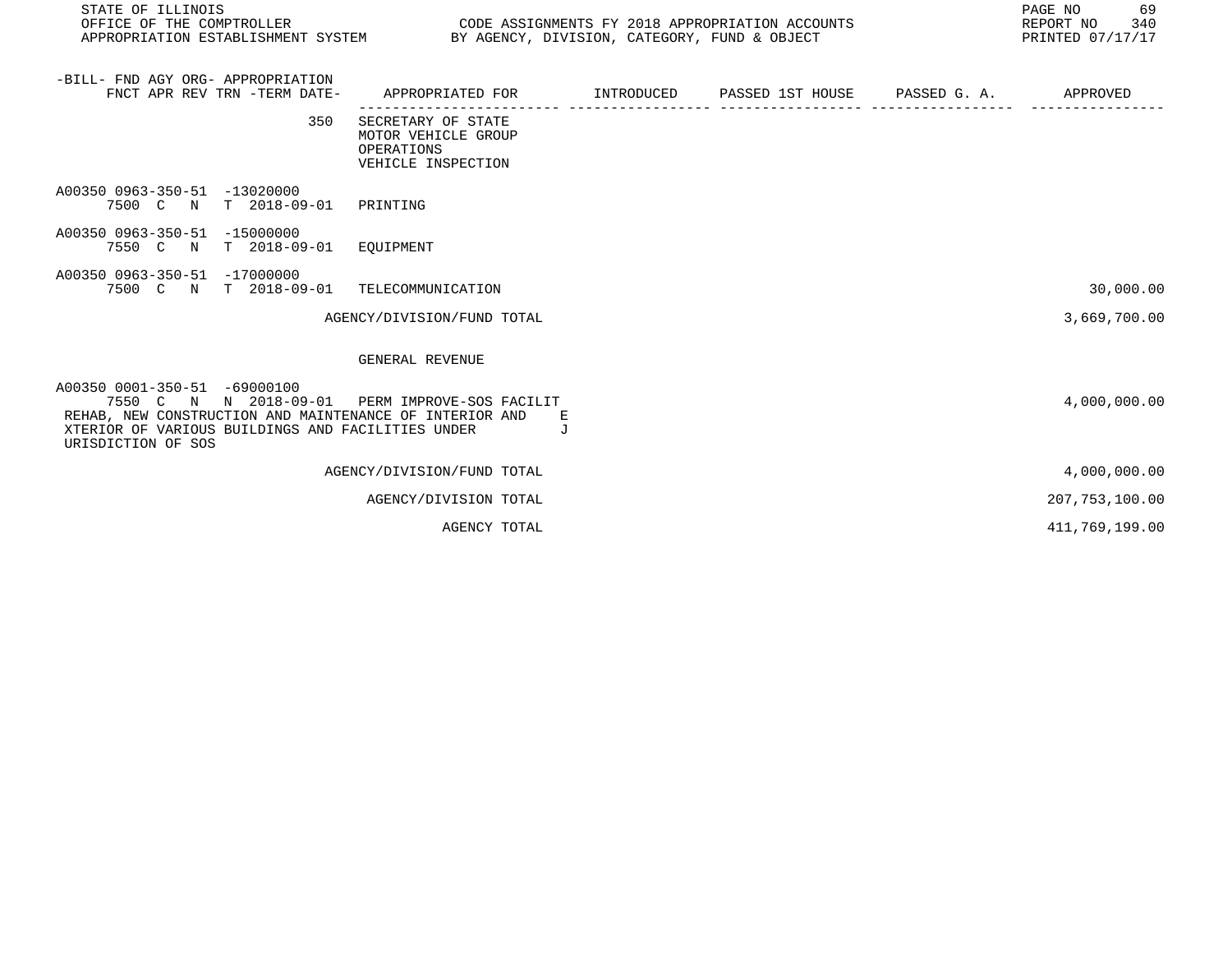| STATE OF ILLINOIS<br>OFFICE OF THE COMPTROLLER<br>APPROPRIATION ESTABLISHMENT SYSTEM BY AGENCY, DIVISION, CATEGORY, FUND & OBJECT | CODE ASSIGNMENTS FY 2018 APPROPRIATION ACCOUNTS                |                               | 70<br>PAGE NO<br>REPORT NO 340<br>PRINTED 07/17/17 |
|-----------------------------------------------------------------------------------------------------------------------------------|----------------------------------------------------------------|-------------------------------|----------------------------------------------------|
| -BILL- FND AGY ORG- APPROPRIATION<br>FNCT APR REV TRN -TERM DATE-                                                                 | APPROPRIATED FOR TNTRODUCED                                    | PASSED 1ST HOUSE PASSED G. A. | APPROVED                                           |
| 360                                                                                                                               | COMPTROLLER<br>ADMINISTRATION<br>OPERATIONS<br>GENERAL REVENUE |                               |                                                    |
| A00360 0001-360-01<br>$-19009900$<br>7500 C N T 2018-09-01 ORDINARY & CONTINGENT EX                                               | AGENCY/DIVISION/FUND TOTAL                                     |                               | 21,636,700.00<br>21,636,700.00                     |
|                                                                                                                                   | COMPTROLLER'S ADMINISTRA                                       |                               |                                                    |
| A00360 0543-360-01 -19000000<br>7500 C N T 2018-09-01<br>DISCHARGE OF DUTIES OF THE OFFICE                                        | LUMP SUMS AND OTHER PURP                                       |                               | 1,500,000.00                                       |
|                                                                                                                                   | AGENCY/DIVISION/FUND TOTAL                                     |                               | 1,500,000.00                                       |
|                                                                                                                                   | AGENCY/DIVISION TOTAL                                          |                               | 23, 136, 700.00                                    |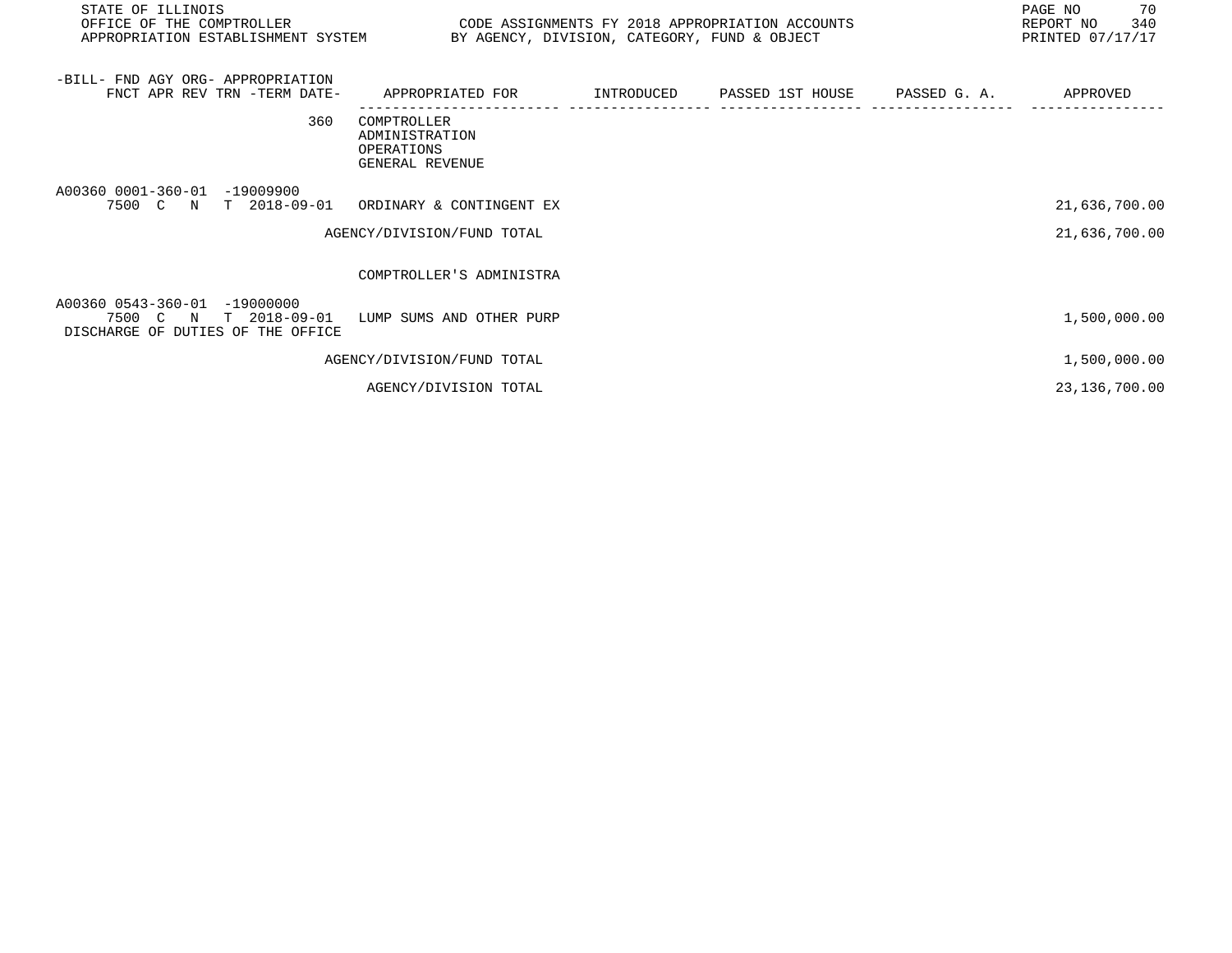| STATE OF ILLINOIS<br>OFFICE OF THE COMPTROLLER<br>APPROPRIATION ESTABLISHMENT SYSTEM               | CODE ASSIGNMENTS FY 2018 APPROPRIATION ACCOUNTS<br>BY AGENCY, DIVISION, CATEGORY, FUND & OBJECT |            |                  |              | 71<br>PAGE NO<br>340<br>REPORT NO<br>PRINTED 07/17/17 |
|----------------------------------------------------------------------------------------------------|-------------------------------------------------------------------------------------------------|------------|------------------|--------------|-------------------------------------------------------|
| -BILL- FND AGY ORG- APPROPRIATION<br>FNCT APR REV TRN -TERM DATE-                                  | APPROPRIATED FOR                                                                                | INTRODUCED | PASSED 1ST HOUSE | PASSED G. A. | APPROVED                                              |
| 360                                                                                                | COMPTROLLER<br>STATEWIDE FISCAL OPERATI<br>OPERATIONS<br>STATE LOTTERY                          |            |                  |              |                                                       |
| A00360 0711-360-12 -19100000<br>7500 C N T 2018-09-01<br>EXPENSES IN CONNECTION WITH STATE LOTTERY | EXPENSES WITH STATE LOTT                                                                        |            |                  |              | 50,300.00                                             |
|                                                                                                    | AGENCY/DIVISION/FUND TOTAL                                                                      |            |                  |              | 50,300.00                                             |
|                                                                                                    | AGENCY/DIVISION TOTAL                                                                           |            |                  |              | 50,300.00                                             |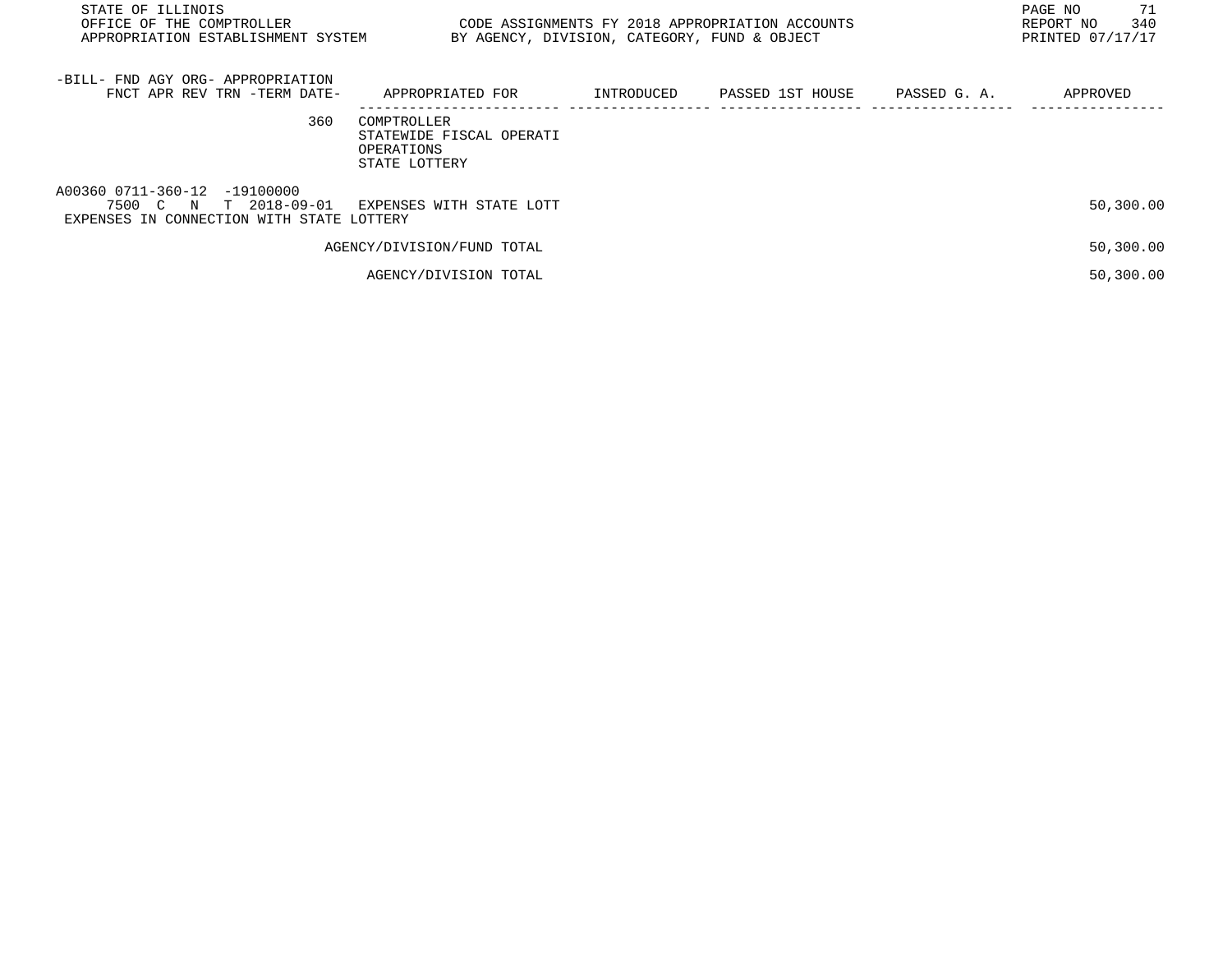STATE OF ILLINOIS PAGE NO 72

CODE ASSIGNMENTS FY 2018 APPROPRIATION ACCOUNTS FOR THE REPORT NO 340 REPORT NO 340 SAN AGENCY, DIVISION, CATEGORY, FUND & OBJECT APPROPRIATION ESTABLISHMENT SYSTEM BY AGENCY, DIVISION, CATEGORY, FUND & OBJECT

| -BILL- FND AGY ORG- APPROPRIATION<br>FNCT APR REV TRN -TERM DATE-            | APPROPRIATED FOR                                                         | INTRODUCED | PASSED 1ST HOUSE | PASSED G. A. | APPROVED      |
|------------------------------------------------------------------------------|--------------------------------------------------------------------------|------------|------------------|--------------|---------------|
| 360                                                                          | COMPTROLLER<br>STATE OFFICER SALARIES &<br>OPERATIONS<br>GENERAL REVENUE |            |                  |              |               |
| C00360 0001-360-20<br>-11110000<br>P 2018-09-01<br>7500 C<br>N               | GEN ASSEMBLY OFFICERS/ME                                                 |            |                  |              | 7,766,100.00  |
| C00360 0001-360-20<br>$-11110100$<br>P 2018-09-01<br>7500 C N                | GEN ASSEMBLY OFFICERS/ME                                                 |            |                  |              | 3,947,800.00  |
| C00360 0001-360-20<br>$-11110200$<br>7500 C N<br>P 2018-09-01                | GEN ASSEMBLY OFFICERS/ME                                                 |            |                  |              | 2,455,900.00  |
| C00360 0001-360-20<br>-11110300<br>P 2018-09-01<br>7500 C<br>$\mathbb N$     | GEN ASSEMBLY OFFICERS/ME                                                 |            |                  |              | 400,000.00    |
| C00360 0001-360-20<br>-11110400<br>7500 C N<br>P 2018-09-01                  | GEN ASSEMBLY OFFICERS/ME                                                 |            |                  |              | 800,000.00    |
| C00360 0001-360-20<br>$-11110500$<br>$P$ 2018-09-01<br>7500 C<br>$\mathbb N$ | GEN ASSEMBLY OFFICERS/ME                                                 |            |                  |              | 395,500.00    |
| C00360 0001-360-20<br>$-11130000$<br>7500 C<br>P 2018-09-01<br>$\mathbb N$   | ELECTED OFFICERS: EXEC B                                                 |            |                  |              | 897,800.00    |
| C00360 0001-360-20<br>$-11150000$<br>P 2018-09-01<br>7500 C N                | OTHER STATE OFFICERS                                                     |            |                  |              | 10,242,100.00 |
| C00360 0001-360-20<br>-11201000<br>P 2018-09-01<br>7500 C<br>N               | FOR EXEC INSPECTOR GENER                                                 |            |                  |              | 579,400.00    |
| C00360 0001-360-20<br>$-11700000$<br>7500 C N<br>$T = 2018 - 09 - 01$        | SOC SEC/MEDICARE CONTRIB                                                 |            |                  |              | 1,062,000.00  |
| C00360 0001-360-20<br>$-12900000$<br>7500 C N<br>$T = 2018 - 09 - 01$        | TRAVEL                                                                   |            |                  |              | 450,000.00    |
| C00360 0001-360-20<br>$-19000000$<br>7500 C N<br>$T = 2018 - 09 - 01$        | FOR CONTINGENCIES                                                        |            |                  |              | 1,603,000.00  |
| C00360 0001-360-20<br>$-19100000$<br>$T$ 2018-09-01<br>7500 C N              | COL RAISES                                                               |            |                  |              |               |
|                                                                              | AGENCY/DIVISION/FUND TOTAL                                               |            |                  |              | 30,599,600.00 |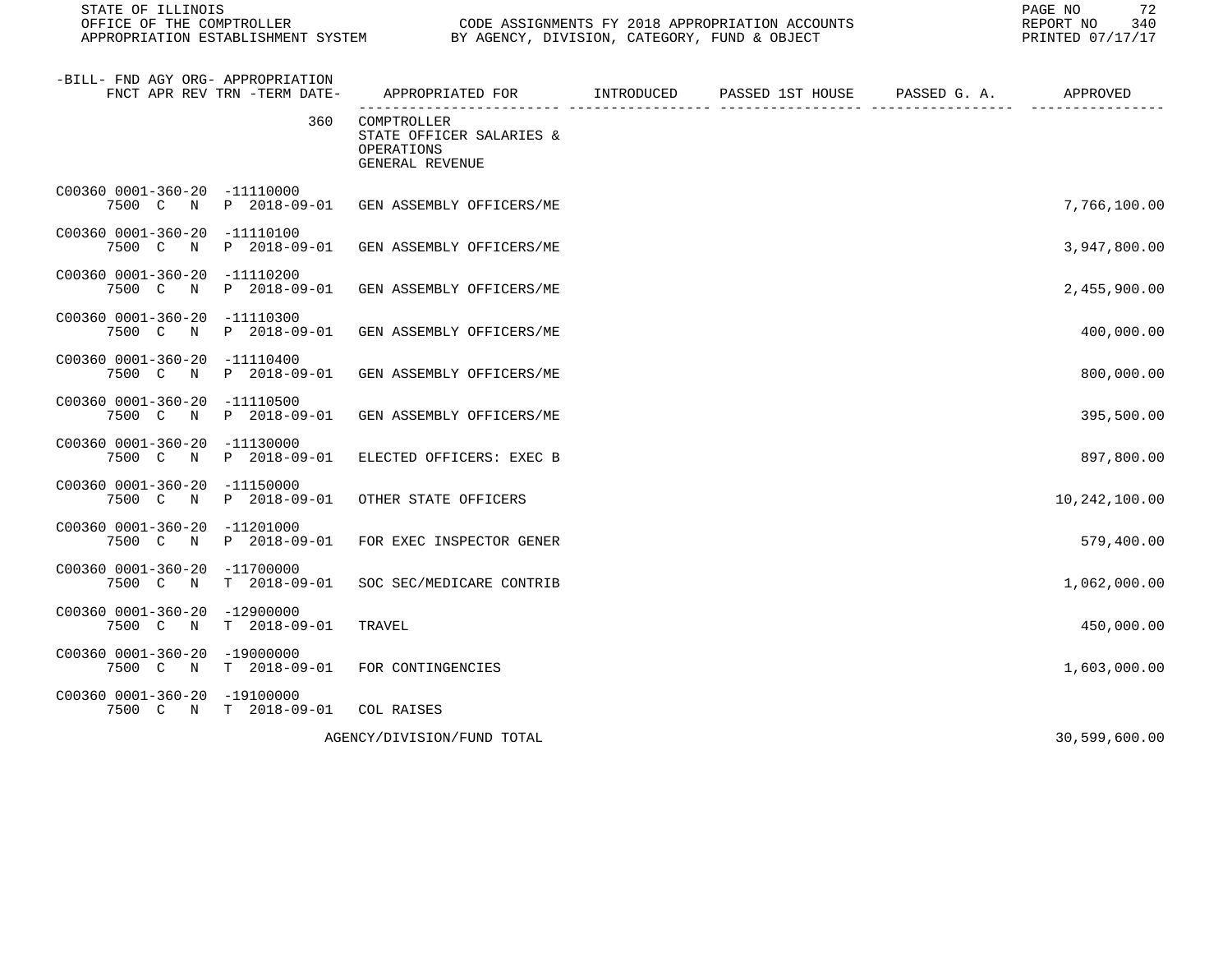| STATE OF ILLINOIS<br>OFFICE OF THE COMPTROLLER<br>APPROPRIATION ESTABLISHMENT SYSTEM |                              |                                                                      | CODE ASSIGNMENTS FY 2018 APPROPRIATION ACCOUNTS<br>BY AGENCY, DIVISION, CATEGORY, FUND & OBJECT |                               |  |            |  |
|--------------------------------------------------------------------------------------|------------------------------|----------------------------------------------------------------------|-------------------------------------------------------------------------------------------------|-------------------------------|--|------------|--|
| -BILL- FND AGY ORG- APPROPRIATION                                                    | FNCT APR REV TRN -TERM DATE- | APPROPRIATED FOR                                                     | INTRODUCED                                                                                      | PASSED 1ST HOUSE PASSED G. A. |  | APPROVED   |  |
|                                                                                      | 360                          | COMPTROLLER<br>STATE OFFICER SALARIES &<br>OPERATIONS<br><b>ROAD</b> |                                                                                                 |                               |  |            |  |
| C00360 0011-360-20 -11150000                                                         | 7500 C N P 2018-09-01        | OTHER STATE OFFICERS                                                 |                                                                                                 |                               |  | 278,100.00 |  |
| C00360 0011-360-20 -11610000<br>7500 C N                                             | P 2018-09-01                 | STATE CONTRIB TO SERS                                                |                                                                                                 |                               |  | 150,200.00 |  |
| C00360 0011-360-20 -11700000<br>7500 C N                                             | $T = 2018 - 09 - 01$         | SOC SEC/MEDICARE CONTRIB                                             |                                                                                                 |                               |  | 19,900.00  |  |
| C00360 0011-360-20 -11800000<br>7500 C                                               | N P 2018-09-01               | GROUP INSURANCE                                                      |                                                                                                 |                               |  | 48,000.00  |  |
| C00360 0011-360-20 -19100000                                                         | 7500 C N T 2018-09-01        | COL RAISES                                                           |                                                                                                 |                               |  |            |  |
|                                                                                      |                              | AGENCY/DIVISION/FUND TOTAL                                           |                                                                                                 |                               |  | 496,200.00 |  |
|                                                                                      |                              | FIRE PREVENTION                                                      |                                                                                                 |                               |  |            |  |
| C00360 0047-360-20 -11150000                                                         | 7500 C N P 2018-09-01        | OTHER STATE OFFICERS                                                 |                                                                                                 |                               |  | 115,700.00 |  |
| C00360 0047-360-20 -11610000<br>7500 C N                                             | P 2018-09-01                 | STATE CONTRIB TO SERS                                                |                                                                                                 |                               |  | 62,500.00  |  |
| C00360 0047-360-20 -11700000<br>7500 C N                                             | $T = 2018 - 09 - 01$         | SOC SEC/MEDICARE CONTRIB                                             |                                                                                                 |                               |  | 8,900.00   |  |
| C00360 0047-360-20 -11800000                                                         | 7500 C N P 2018-09-01        | GROUP INSURANCE                                                      |                                                                                                 |                               |  | 24,000.00  |  |
| C00360 0047-360-20 -19100000                                                         | 7500 C N T 2018-09-01        | COL RAISES                                                           |                                                                                                 |                               |  |            |  |
|                                                                                      |                              | AGENCY/DIVISION/FUND TOTAL                                           |                                                                                                 |                               |  | 211,100.00 |  |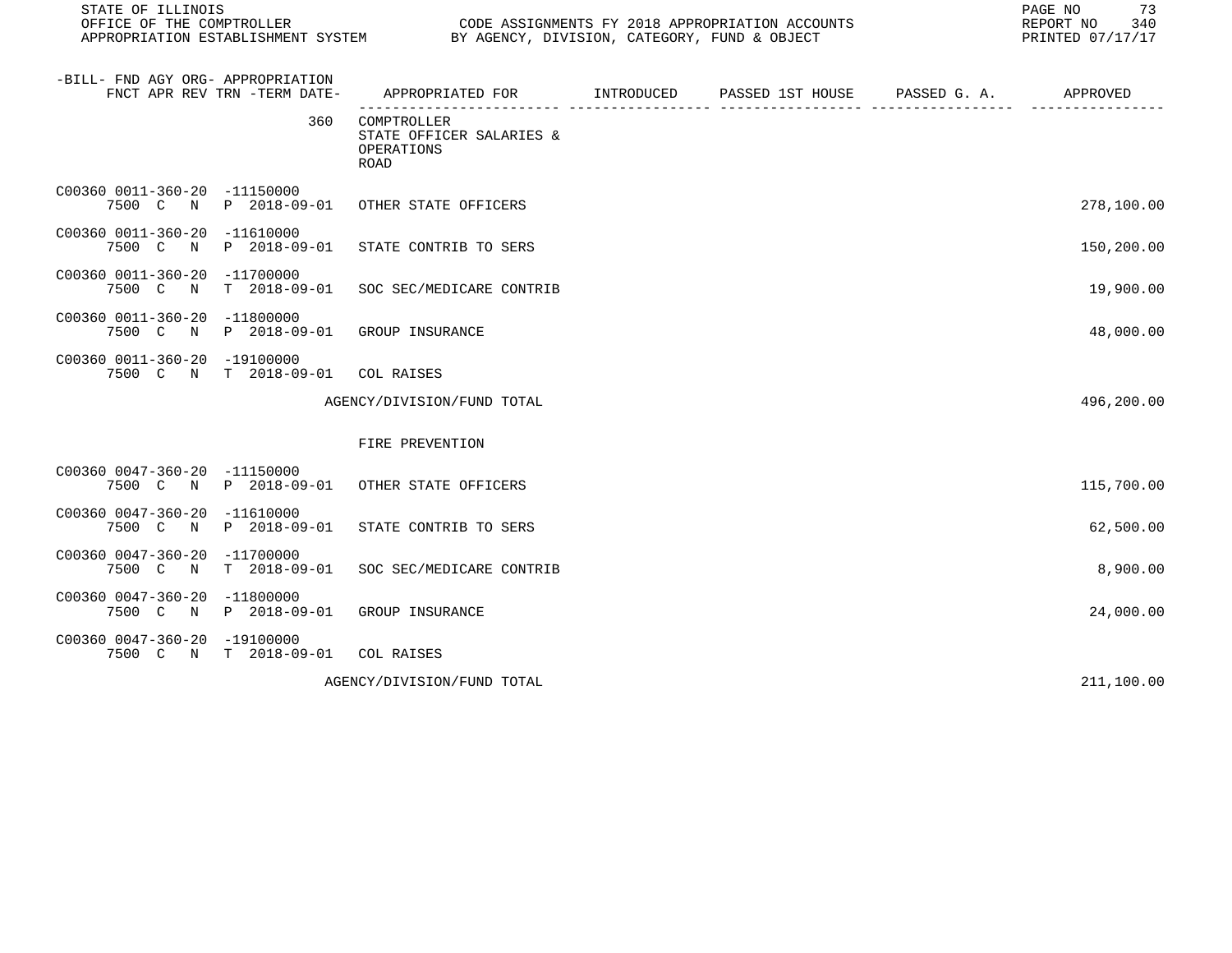| STATE OF ILLINOIS<br>OFFICE OF THE COMPTROLLER        |                                  | APPROPRIATION ESTABLISHMENT SYSTEM BY AGENCY, DIVISION, CATEGORY, FUND & OBJECT           | CODE ASSIGNMENTS FY 2018 APPROPRIATION ACCOUNTS | 74<br>PAGE NO<br>REPORT NO<br>340<br>PRINTED 07/17/17 |
|-------------------------------------------------------|----------------------------------|-------------------------------------------------------------------------------------------|-------------------------------------------------|-------------------------------------------------------|
| -BILL- FND AGY ORG- APPROPRIATION                     | FNCT APR REV TRN -TERM DATE-     | APPROPRIATED FOR        INTRODUCED     PASSED 1ST HOUSE     PASSED G. A.         APPROVED |                                                 |                                                       |
|                                                       | 360                              | COMPTROLLER<br>STATE OFFICER SALARIES &<br>OPERATIONS<br>FEDERAL TITLE III SS & E         |                                                 |                                                       |
| C00360 0052-360-20 -11150000                          |                                  | 7500 C N P 2018-09-01 OTHER STATE OFFICERS                                                |                                                 | 217,400.00                                            |
| C00360 0052-360-20 -11610000<br>7500 C<br>$\mathbb N$ | P 2018-09-01                     | STATE CONTRIB TO SERS                                                                     |                                                 | 117,400.00                                            |
| C00360 0052-360-20 -11700000<br>7500 C N              | T 2018-09-01                     | SOC SEC/MEDICARE CONTRIB                                                                  |                                                 | 15,700.00                                             |
| C00360 0052-360-20 -11800000                          | 7500 C N P 2018-09-01            | GROUP INSURANCE                                                                           |                                                 | 24,000.00                                             |
| C00360 0052-360-20 -19100000                          | 7500 C N T 2018-09-01 COL RAISES |                                                                                           |                                                 |                                                       |
|                                                       |                                  | AGENCY/DIVISION/FUND TOTAL                                                                |                                                 | 374,500.00                                            |
|                                                       |                                  | RADIATION PROTECTION                                                                      |                                                 |                                                       |
| C00360 0067-360-20 -11150000                          |                                  | 7500 C N P 2018-09-01 OTHER STATE OFFICERS                                                |                                                 | 115,700.00                                            |
| C00360 0067-360-20 -11610000                          | 7500 C N P 2018-09-01            | STATE CONTRIB TO SERS                                                                     |                                                 | 62,500.00                                             |
| C00360 0067-360-20 -11700000<br>7500 C N              | $T = 2018 - 09 - 01$             | SOC SEC/MEDICARE CONTRIB                                                                  |                                                 | 8,900.00                                              |
| C00360 0067-360-20 -11800000<br>7500 C N              | P 2018-09-01                     | GROUP INSURANCE                                                                           |                                                 | 24,000.00                                             |
| C00360 0067-360-20 -19100000                          | 7500 C N T 2018-09-01 COL RAISES |                                                                                           |                                                 |                                                       |
|                                                       |                                  | AGENCY/DIVISION/FUND TOTAL                                                                |                                                 | 211,100.00                                            |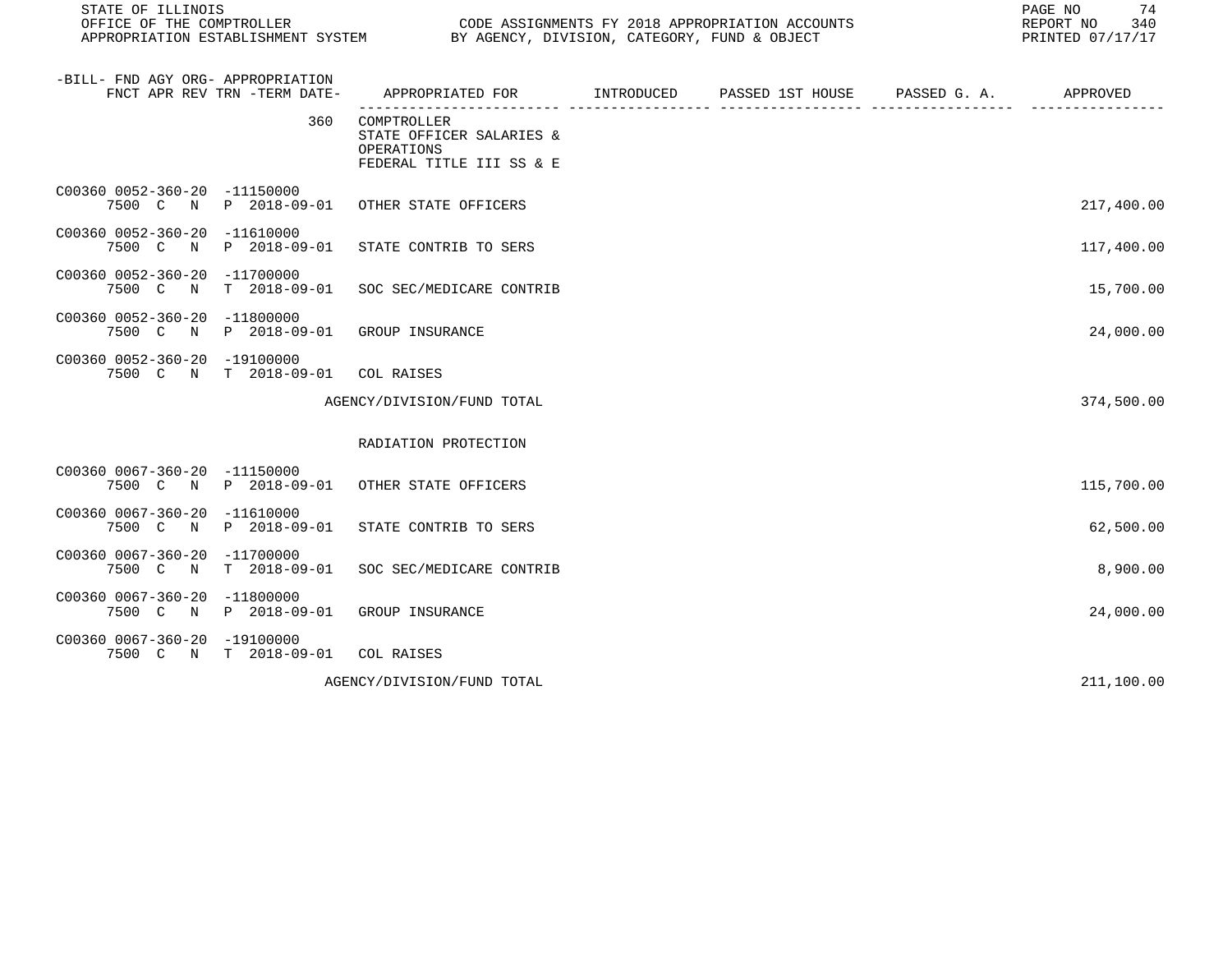STATE OF ILLINOIS PAGE NO 75 APPROPRIATION ESTABLISHMENT SYSTEM BY AGENCY, DIVISION, CATEGORY, FUND & OBJECT

CODE ASSIGNMENTS FY 2018 APPROPRIATION ACCOUNTS FOR THE REPORT NO 340 (2018)<br>BY AGENCY, DIVISION, CATEGORY, FUND & OBJECT FOR REPORT THE PRINTED 07/17/17

| -BILL- FND AGY ORG- APPROPRIATION<br>FNCT APR REV TRN -TERM DATE-     | APPROPRIATED FOR INTRODUCED                                                            | PASSED 1ST HOUSE PASSED G. A. | APPROVED   |
|-----------------------------------------------------------------------|----------------------------------------------------------------------------------------|-------------------------------|------------|
|                                                                       | 360<br>COMPTROLLER<br>STATE OFFICER SALARIES &<br>OPERATIONS<br>COAL MINING REGULATORY |                               |            |
| C00360 0147-360-20 -11150000<br>7500 C N<br>P 2018-09-01              | OTHER STATE OFFICERS                                                                   |                               |            |
| C00360 0147-360-20 -11610000<br>7500 C<br>P 2018-09-01<br>$\mathbb N$ | STATE CONTRIB TO SERS                                                                  |                               |            |
| C00360 0147-360-20<br>-11700000<br>$T = 2018 - 09 - 01$<br>7500 C N   | SOC SEC/MEDICARE CONTRIB                                                               |                               |            |
| C00360 0147-360-20<br>$-11800000$<br>7500 C N<br>P 2018-09-01         | GROUP INSURANCE                                                                        |                               |            |
| C00360 0147-360-20 -19100000<br>7500 C N<br>$T$ 2018-09-01            | COL RAISES                                                                             |                               |            |
|                                                                       | AGENCY/DIVISION/FUND TOTAL                                                             |                               |            |
|                                                                       | WEIGHTS & MEASURES                                                                     |                               |            |
| C00360 0163-360-20 -11150000<br>P 2018-09-01<br>7500 C N              | OTHER STATE OFFICERS                                                                   |                               | 246,500.00 |
| C00360 0163-360-20<br>-11610000<br>P 2018-09-01<br>7500 C N           | STATE CONTRIB TO SERS                                                                  |                               | 133,100.00 |
| C00360 0163-360-20<br>$-11700000$<br>$T = 2018 - 09 - 01$<br>7500 C N | SOC SEC/MEDICARE CONTRIB                                                               |                               | 18,500.00  |
| C00360 0163-360-20<br>$-11800000$<br>P 2018-09-01<br>7500 C N         | GROUP INSURANCE                                                                        |                               | 48,000.00  |
| C00360 0163-360-20 -19100000<br>7500 C N T 2018-09-01                 | COL RAISES                                                                             |                               |            |
|                                                                       | AGENCY/DIVISION/FUND TOTAL                                                             |                               | 446,100.00 |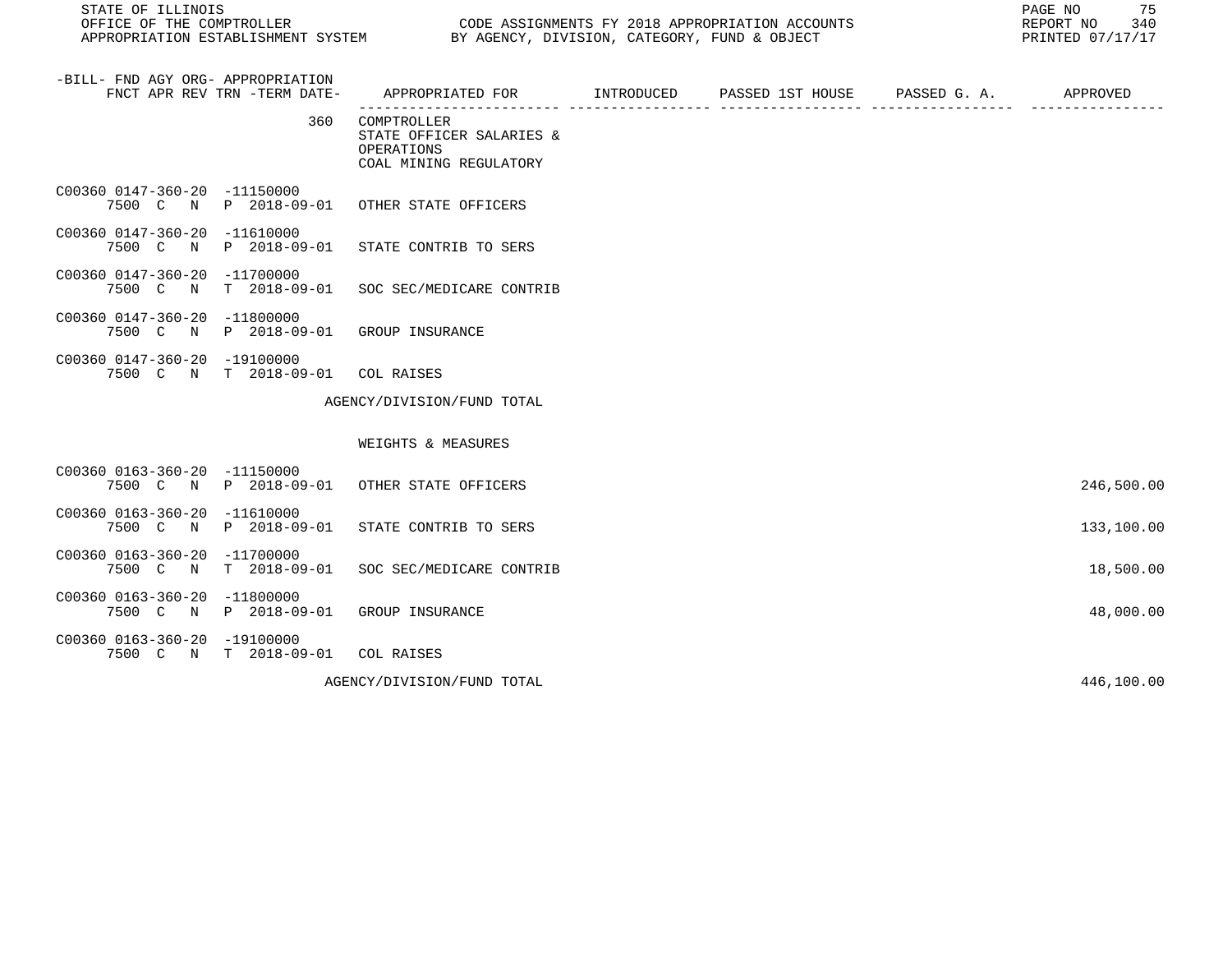| STATE OF ILLINOIS<br>OFFICE OF THE COMPTROLLER<br>CODE ASSIGNMENTS FY 2018 APPROPRIATION ACCOUNTS<br>APPROPRIATION ESTABLISHMENT SYSTEM BY AGENCY, DIVISION, CATEGORY, FUND & OBJECT |                              |                                                                                                                                       |  |  |  | 76<br>PAGE NO<br>REPORT NO<br>340<br>PRINTED 07/17/17 |
|--------------------------------------------------------------------------------------------------------------------------------------------------------------------------------------|------------------------------|---------------------------------------------------------------------------------------------------------------------------------------|--|--|--|-------------------------------------------------------|
| -BILL- FND AGY ORG- APPROPRIATION                                                                                                                                                    | FNCT APR REV TRN -TERM DATE- | APPROPRIATED FOR         INTRODUCED      PASSED 1ST HOUSE      PASSED G. A.           APPROVED<br>---------------- ------------------ |  |  |  |                                                       |
|                                                                                                                                                                                      | 360                          | COMPTROLLER<br>STATE OFFICER SALARIES &<br>OPERATIONS<br>PROFESSIONS INDIRECT COS                                                     |  |  |  |                                                       |
| C00360 0218-360-20 -11150000                                                                                                                                                         |                              | 7500 C N P 2018-09-01 OTHER STATE OFFICERS                                                                                            |  |  |  | 374,900.00                                            |
| C00360 0218-360-20 -11610000<br>7500 C N                                                                                                                                             | P 2018-09-01                 | STATE CONTRIB TO SERS                                                                                                                 |  |  |  | 202,500.00                                            |
| C00360 0218-360-20 -11700000<br>7500 C N                                                                                                                                             | T 2018-09-01                 | SOC SEC/MEDICARE CONTRIB                                                                                                              |  |  |  | 28,200.00                                             |
| C00360 0218-360-20 -11800000<br>7500 C N                                                                                                                                             | P 2018-09-01                 | GROUP INSURANCE                                                                                                                       |  |  |  | 72,000.00                                             |
| C00360 0218-360-20 -19100000                                                                                                                                                         | 7500 C N T 2018-09-01        | COL RAISES                                                                                                                            |  |  |  |                                                       |
|                                                                                                                                                                                      |                              | AGENCY/DIVISION/FUND TOTAL                                                                                                            |  |  |  | 677,600.00                                            |
|                                                                                                                                                                                      |                              | DCFS CHILDREN'S SERVICES                                                                                                              |  |  |  |                                                       |
| C00360 0220-360-20 -11150000                                                                                                                                                         |                              | 7500 C N P 2018-09-01 OTHER STATE OFFICERS                                                                                            |  |  |  | 150,300.00                                            |
| C00360 0220-360-20 -11610000                                                                                                                                                         | 7500 C N P 2018-09-01        | STATE CONTRIB TO SERS                                                                                                                 |  |  |  | 81,200.00                                             |
| C00360 0220-360-20 -11700000<br>7500 C N                                                                                                                                             | T 2018-09-01                 | SOC SEC/MEDICARE CONTRIB                                                                                                              |  |  |  | 10,100.00                                             |
| C00360 0220-360-20 -11800000<br>7500 C N                                                                                                                                             | P 2018-09-01                 | GROUP INSURANCE                                                                                                                       |  |  |  | 24,000.00                                             |
| C00360 0220-360-20 -19100000                                                                                                                                                         | 7500 C N T 2018-09-01        | COL RAISES                                                                                                                            |  |  |  |                                                       |
|                                                                                                                                                                                      |                              | AGENCY/DIVISION/FUND TOTAL                                                                                                            |  |  |  | 265,600.00                                            |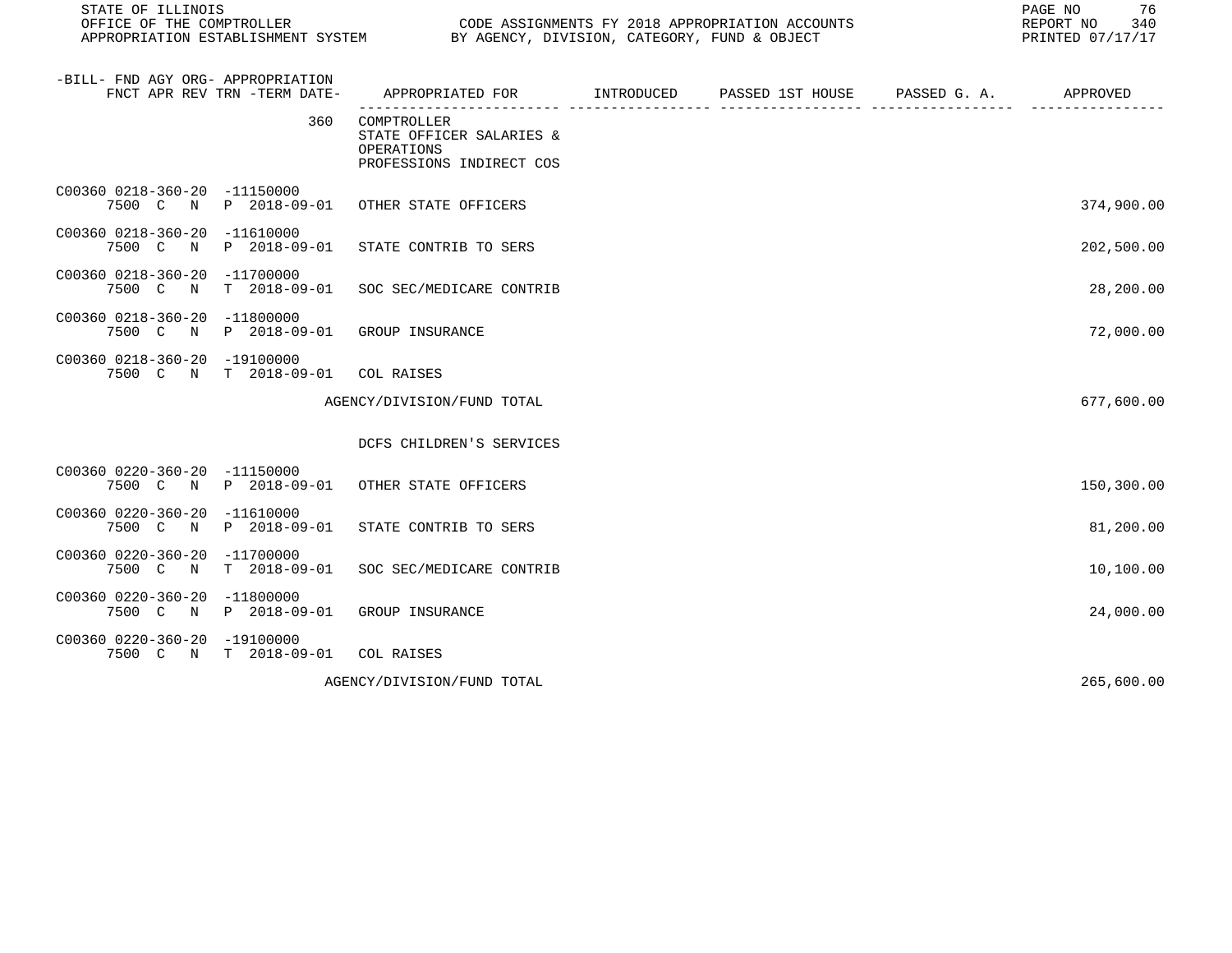| STATE OF ILLINOIS<br>OFFICE OF THE COMPTROLLER |                              |                                                                                           | CODE ASSIGNMENTS FY 2018 APPROPRIATION ACCOUNTS<br>APPROPRIATION ESTABLISHMENT SYSTEM BY AGENCY, DIVISION, CATEGORY, FUND & OBJECT<br>PRINTED 07/17/17 |  |                                 |            |  |
|------------------------------------------------|------------------------------|-------------------------------------------------------------------------------------------|--------------------------------------------------------------------------------------------------------------------------------------------------------|--|---------------------------------|------------|--|
| -BILL- FND AGY ORG- APPROPRIATION              | FNCT APR REV TRN -TERM DATE- | APPROPRIATED FOR        INTRODUCED     PASSED 1ST HOUSE     PASSED G. A.         APPROVED | . _ _ _ _ _ _ _ _ _ _ _ _                                                                                                                              |  | . _ _ _ _ _ _ _ _ _ _ _ _ _ _ _ |            |  |
|                                                | 360                          | COMPTROLLER<br>STATE OFFICER SALARIES &<br>OPERATIONS<br>STATISTICAL SERVS REVOLV         |                                                                                                                                                        |  |                                 |            |  |
| C00360 0304-360-20 -11150000                   |                              | 7500 C N P 2018-09-01 OTHER STATE OFFICERS                                                |                                                                                                                                                        |  |                                 | 150,300.00 |  |
| C00360 0304-360-20 -11610000                   | 7500 C N P 2018-09-01        | STATE CONTRIB TO SERS                                                                     |                                                                                                                                                        |  |                                 | 81,200.00  |  |
| C00360 0304-360-20 -11700000                   |                              | 7500 C N T 2018-09-01 SOC SEC/MEDICARE CONTRIB                                            |                                                                                                                                                        |  |                                 | 11,500.00  |  |
| C00360 0304-360-20 -11800000                   |                              | 7500 C N P 2018-09-01 GROUP INSURANCE                                                     |                                                                                                                                                        |  |                                 | 24,000.00  |  |
|                                                |                              | AGENCY/DIVISION/FUND TOTAL                                                                |                                                                                                                                                        |  |                                 | 267,000.00 |  |
|                                                |                              | IL POWER AGENCY OPERATIO                                                                  |                                                                                                                                                        |  |                                 |            |  |
| C00360 0425-360-20 -11150000                   |                              | 7500 C N P 2018-09-01 OTHER STATE OFFICERS                                                |                                                                                                                                                        |  |                                 | 103,800.00 |  |
| C00360 0425-360-20 -11610000                   | 7500 C N P 2018-09-01        | STATE CONTRIB TO SERS                                                                     |                                                                                                                                                        |  |                                 | 56,100.00  |  |
| C00360 0425-360-20 -11700000<br>7500 C N       |                              | T 2018-09-01 SOC SEC/MEDICARE CONTRIB                                                     |                                                                                                                                                        |  |                                 | 8,000.00   |  |
| C00360 0425-360-20 -11800000                   |                              | 7500 C N P 2018-09-01 GROUP INSURANCE                                                     |                                                                                                                                                        |  |                                 | 24,000.00  |  |
| C00360 0425-360-20 -19100000                   | 7500 C N T 2018-09-01        | COL RAISES                                                                                |                                                                                                                                                        |  |                                 |            |  |
|                                                |                              | AGENCY/DIVISION/FUND TOTAL                                                                |                                                                                                                                                        |  |                                 | 191,900.00 |  |

IL WORKERS' COMP COMM OP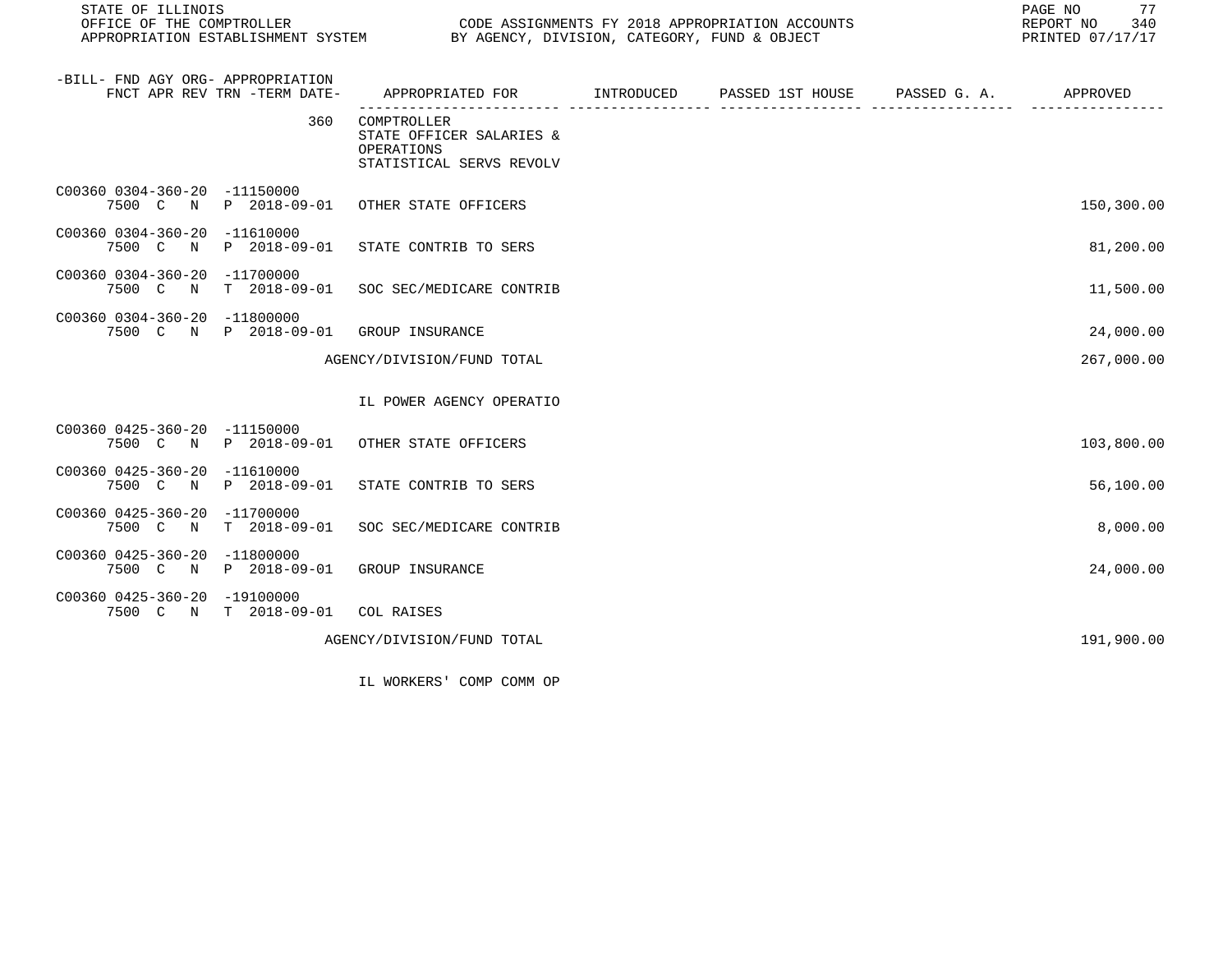| STATE OF ILLINOIS<br>OFFICE OF THE COMPTROLLER                    |                |                                                                                   | CODE ASSIGNMENTS FY 2018 APPROPRIATION ACCOUNTS<br>APPROPRIATION ESTABLISHMENT SYSTEM BY AGENCY, DIVISION, CATEGORY, FUND & OBJECT |                               |                       |              |  |
|-------------------------------------------------------------------|----------------|-----------------------------------------------------------------------------------|------------------------------------------------------------------------------------------------------------------------------------|-------------------------------|-----------------------|--------------|--|
| -BILL- FND AGY ORG- APPROPRIATION<br>FNCT APR REV TRN -TERM DATE- |                | APPROPRIATED FOR INTRODUCED                                                       |                                                                                                                                    | PASSED 1ST HOUSE PASSED G. A. | <u>---- ---------</u> | APPROVED     |  |
|                                                                   | 360            | COMPTROLLER<br>STATE OFFICER SALARIES &<br>OPERATIONS<br>IL WORKERS' COMP COMM OP |                                                                                                                                    |                               |                       |              |  |
| C00360 0534-360-20 -11150000                                      |                | 7500 C N P 2018-09-01 OTHER STATE OFFICERS                                        |                                                                                                                                    |                               |                       | 1,203,900.00 |  |
| C00360 0534-360-20 -11610000<br>7500 C N                          | P 2018-09-01   | STATE CONTRIB TO SERS                                                             |                                                                                                                                    |                               |                       | 650,300.00   |  |
| C00360 0534-360-20 -11700000<br>7500 C<br>$\mathbb N$             |                | T 2018-09-01 SOC SEC/MEDICARE CONTRIB                                             |                                                                                                                                    |                               |                       | 92,100.00    |  |
| C00360 0534-360-20 -11800000                                      |                | 7500 C N P 2018-09-01 GROUP INSURANCE                                             |                                                                                                                                    |                               |                       | 240,000.00   |  |
| C00360 0534-360-20 -19100000<br>7500 C N T 2018-09-01             |                | COL RAISES                                                                        |                                                                                                                                    |                               |                       |              |  |
|                                                                   |                | AGENCY/DIVISION/FUND TOTAL                                                        |                                                                                                                                    |                               |                       | 2,186,300.00 |  |
|                                                                   |                | HORSE RACING                                                                      |                                                                                                                                    |                               |                       |              |  |
| C00360 0632-360-20 -11150000                                      |                | 7500 C N P 2018-09-01 OTHER STATE OFFICERS                                        |                                                                                                                                    |                               |                       | 137,800.00   |  |
| C00360 0632-360-20 -11610000<br>7500 C N P 2018-09-01             |                | STATE CONTRIB TO SERS                                                             |                                                                                                                                    |                               |                       | 74,500.00    |  |
| C00360 0632-360-20 -11700000<br>7500 C                            | N T 2018-09-01 | SOC SEC/MEDICARE CONTRIB                                                          |                                                                                                                                    |                               |                       | 10,600.00    |  |
| C00360 0632-360-20 -19100000<br>7500 C N T 2018-09-01 COL RAISES  |                |                                                                                   |                                                                                                                                    |                               |                       |              |  |
|                                                                   |                | AGENCY/DIVISION/FUND TOTAL                                                        |                                                                                                                                    |                               |                       | 222,900.00   |  |

STATE LOTTERY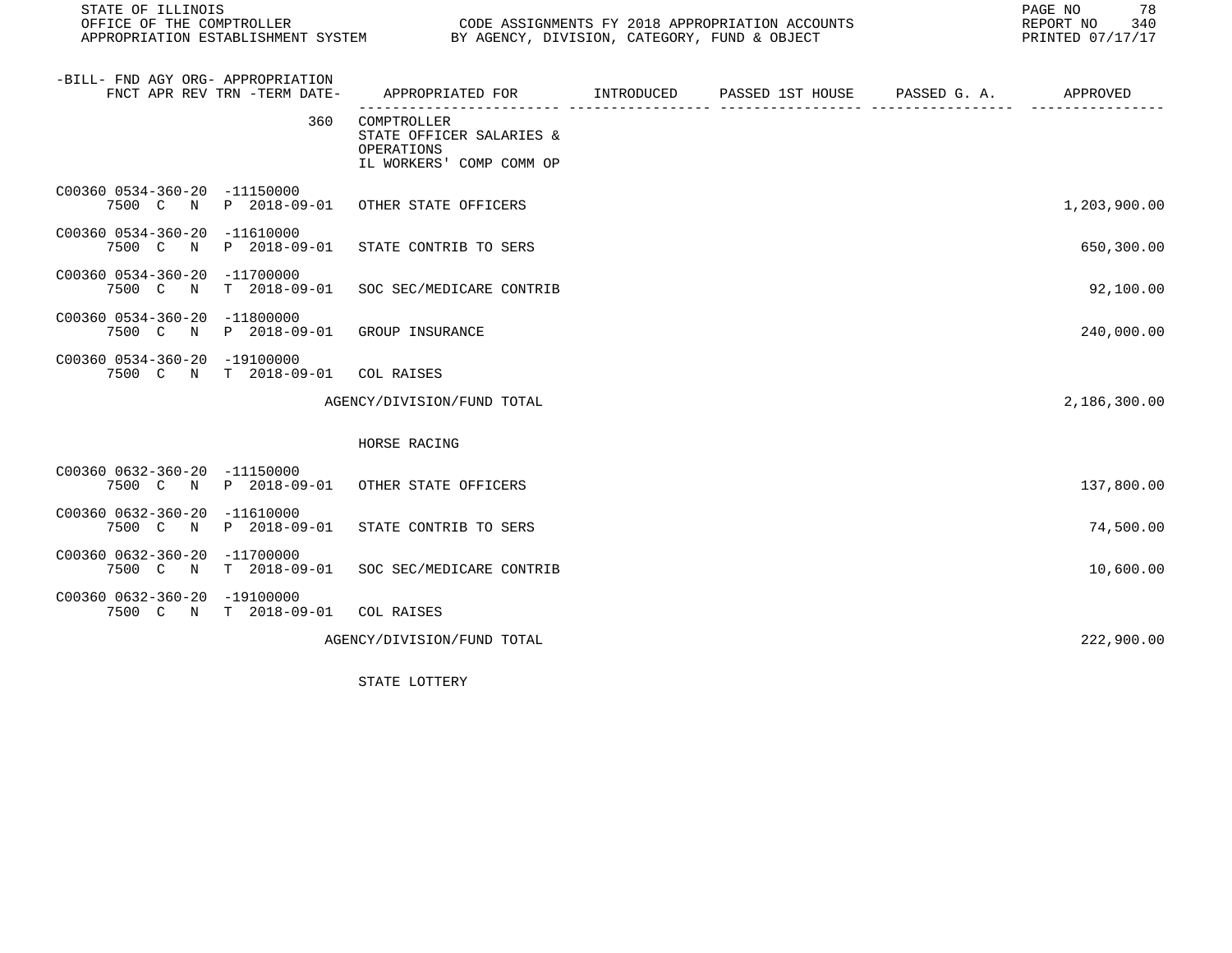| STATE OF ILLINOIS                        |                              |                                                                        |  | 79<br>PAGE NO<br>REPORT NO 340<br>PRINTED 07/17/17 |
|------------------------------------------|------------------------------|------------------------------------------------------------------------|--|----------------------------------------------------|
| -BILL- FND AGY ORG- APPROPRIATION        | FNCT APR REV TRN -TERM DATE- | APPROPRIATED FOR TINTRODUCED PASSED 1ST HOUSE PASSED G. A. APPROVED    |  |                                                    |
|                                          | 360                          | COMPTROLLER<br>STATE OFFICER SALARIES &<br>OPERATIONS<br>STATE LOTTERY |  |                                                    |
| C00360 0711-360-20 -11150000             |                              | 7500 C N P 2018-09-01 OTHER STATE OFFICERS                             |  | 142,000.00                                         |
| C00360 0711-360-20 -11610000             | 7500 C N P 2018-09-01        | STATE CONTRIB TO SERS                                                  |  | 76,700.00                                          |
| C00360 0711-360-20 -11700000<br>7500 C N | T 2018-09-01                 | SOC SEC/MEDICARE CONTRIB                                               |  | 10,000.00                                          |
| C00360 0711-360-20 -11800000             | 7500 C N P 2018-09-01        | GROUP INSURANCE                                                        |  | 24,000.00                                          |
| C00360 0711-360-20 -19100000             | 7500 C N T 2018-09-01        | COL RAISES                                                             |  |                                                    |
|                                          |                              | AGENCY/DIVISION/FUND TOTAL                                             |  | 252,700.00                                         |
|                                          |                              | BANK & TRUST COMPANY                                                   |  |                                                    |
| C00360 0795-360-20 -11150000             |                              | 7500 C N P 2018-09-01 OTHER STATE OFFICERS                             |  | 136,300.00                                         |
| C00360 0795-360-20 -11610000             | 7500 C N P 2018-09-01        | STATE CONTRIB TO SERS                                                  |  | 73,600.00                                          |
| C00360 0795-360-20 -11700000             | 7500 C N T 2018-09-01        | SOC SEC/MEDICARE CONTRIB                                               |  | 9,900.00                                           |
| C00360 0795-360-20 -11800000             | 7500 C N P 2018-09-01        | GROUP INSURANCE                                                        |  | 24,000.00                                          |
| C00360 0795-360-20 -19100000             | 7500 C N T 2018-09-01        | COL RAISES                                                             |  |                                                    |
|                                          |                              | AGENCY/DIVISION/FUND TOTAL                                             |  | 243,800.00                                         |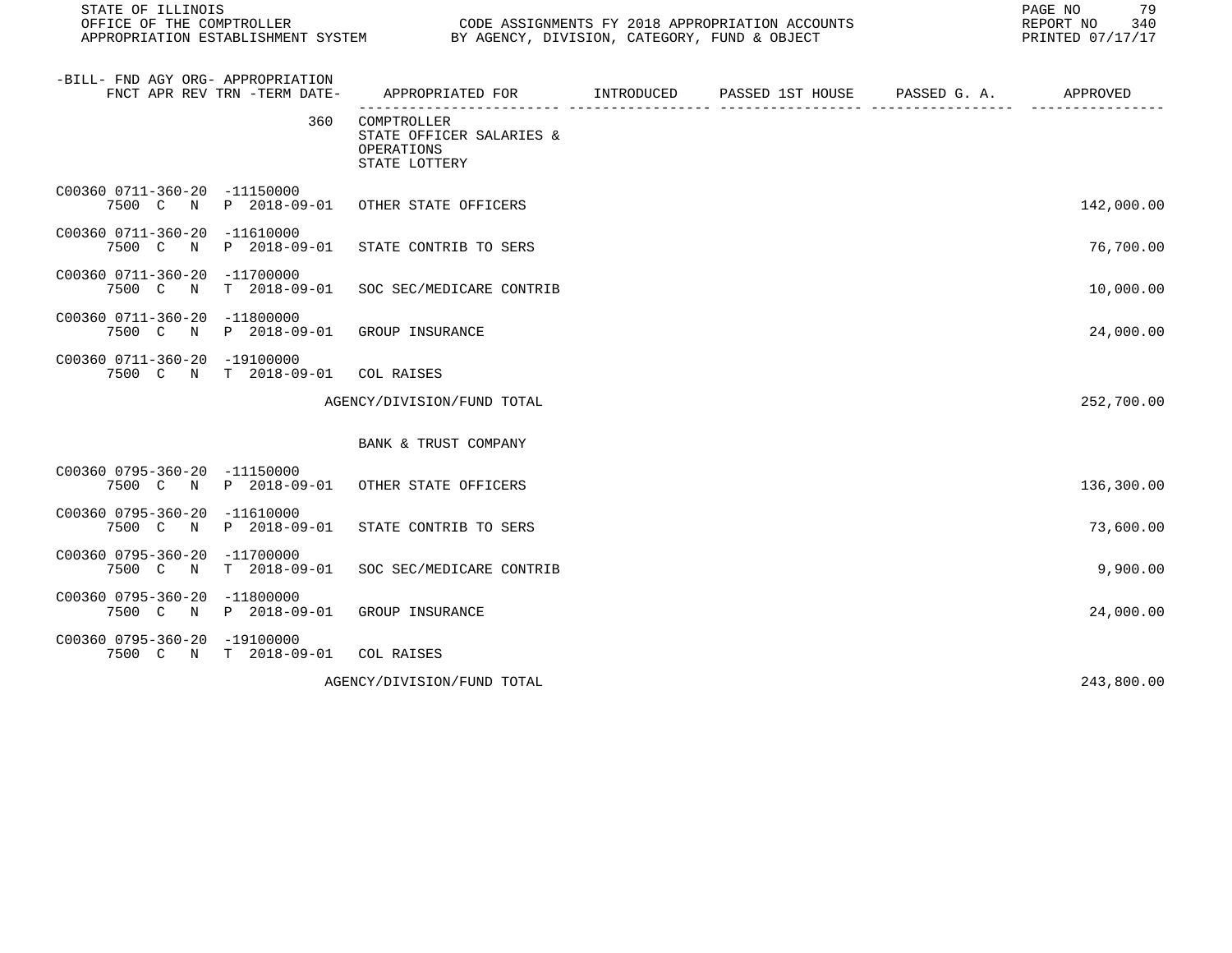| STATE OF ILLINOIS<br>OFFICE OF THE COMPTROLLER                    |                             |                                                                                   | CODE ASSIGNMENTS FY 2018 APPROPRIATION ACCOUNTS<br>APPROPRIATION ESTABLISHMENT SYSTEM BY AGENCY, DIVISION, CATEGORY, FUND & OBJECT |             |  |            |  |
|-------------------------------------------------------------------|-----------------------------|-----------------------------------------------------------------------------------|------------------------------------------------------------------------------------------------------------------------------------|-------------|--|------------|--|
| -BILL- FND AGY ORG- APPROPRIATION<br>FNCT APR REV TRN -TERM DATE- |                             | APPROPRIATED FOR TINTRODUCED PASSED 1ST HOUSE PASSED G.A. APPROVED                | ------------                                                                                                                       | adaada adaa |  |            |  |
|                                                                   | 360                         | COMPTROLLER<br>STATE OFFICER SALARIES &<br>OPERATIONS<br>NUC SAFETY EMERG PREPARE |                                                                                                                                    |             |  |            |  |
| C00360 0796-360-20 -11150000                                      |                             | 7500 C N P 2018-09-01 OTHER STATE OFFICERS                                        |                                                                                                                                    |             |  | 129,000.00 |  |
| C00360 0796-360-20 -11610000<br>7500 C<br>$\mathbb N$             | P 2018-09-01                | STATE CONTRIB TO SERS                                                             |                                                                                                                                    |             |  | 69,700.00  |  |
| C00360 0796-360-20 -11700000<br>7500 C<br>N                       | $T = 2018 - 09 - 01$        | SOC SEC/MEDICARE CONTRIB                                                          |                                                                                                                                    |             |  | 9,800.00   |  |
| C00360 0796-360-20 -11800000<br>7500 C N                          | P 2018-09-01                | GROUP INSURANCE                                                                   |                                                                                                                                    |             |  | 24,000.00  |  |
| C00360 0796-360-20 -19100000<br>7500 C N T 2018-09-01             |                             | COL RAISES                                                                        |                                                                                                                                    |             |  |            |  |
|                                                                   |                             | AGENCY/DIVISION/FUND TOTAL                                                        |                                                                                                                                    |             |  | 232,500.00 |  |
|                                                                   |                             | REAL ESTATE LICENSE ADMI                                                          |                                                                                                                                    |             |  |            |  |
| C00360 0850-360-20 -11150000<br>7500 C N                          | P 2018-09-01                | OTHER STATE OFFICERS                                                              |                                                                                                                                    |             |  | 124,100.00 |  |
| C00360 0850-360-20<br>7500 C N                                    | $-11610000$<br>P 2018-09-01 | STATE CONTRIB TO SERS                                                             |                                                                                                                                    |             |  | 67,100.00  |  |
| C00360 0850-360-20 -11700000<br>7500 C N                          | $T$ 2018-09-01              | SOC SEC/MEDICARE CONTRIB                                                          |                                                                                                                                    |             |  | 9,500.00   |  |
| C00360 0850-360-20 -11800000<br>7500 C N P 2018-09-01             |                             | GROUP INSURANCE                                                                   |                                                                                                                                    |             |  | 24,000.00  |  |
|                                                                   |                             | AGENCY/DIVISION/FUND TOTAL                                                        |                                                                                                                                    |             |  | 224,700.00 |  |

INSURANCE PRODUCER ADMIN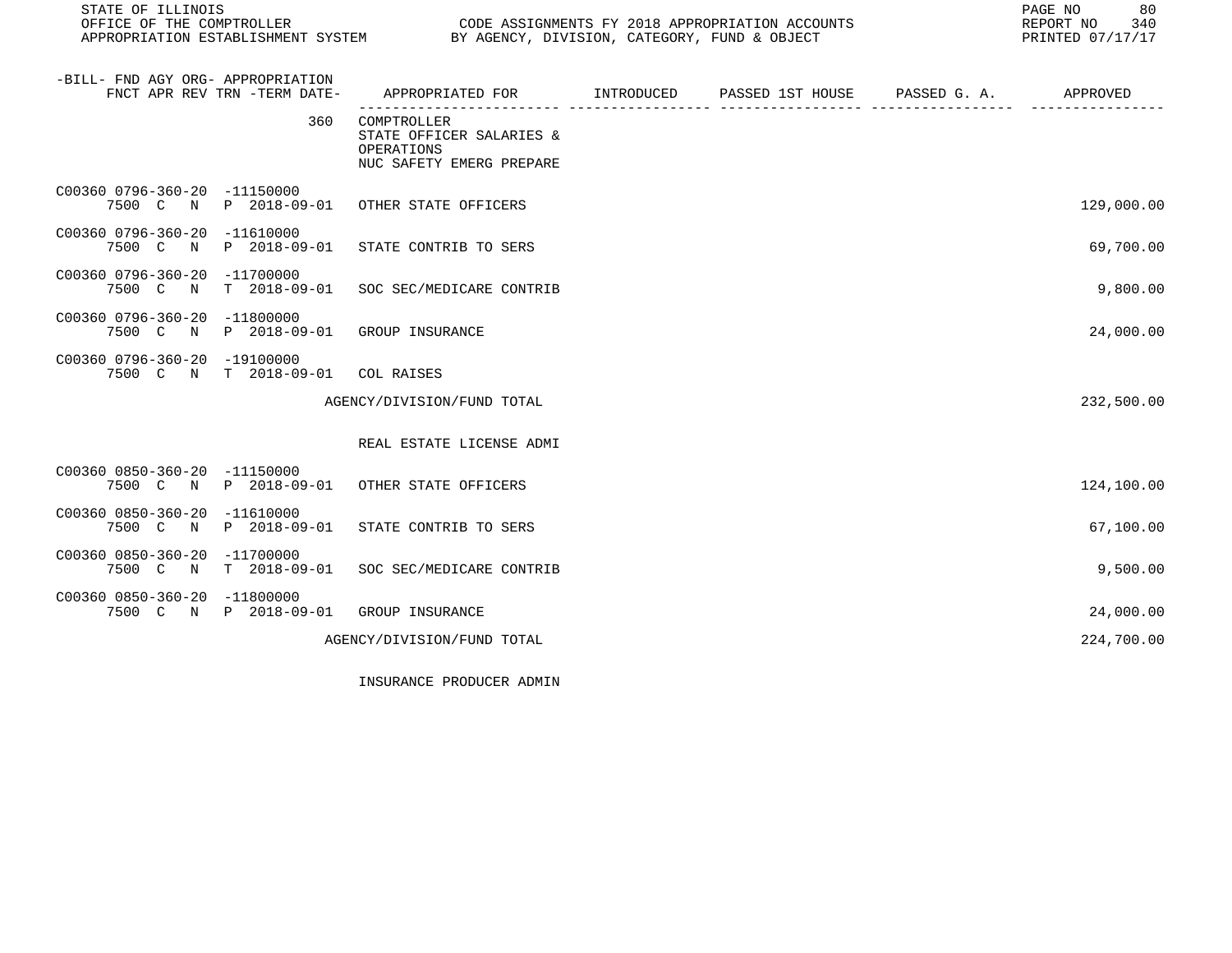| STATE OF ILLINOIS<br>OFFICE OF THE COMPTROLLER<br>CODE ASSIGNMENTS FY 2018 APPROPRIATION ACCOUNTS<br>APPROPRIATION ESTABLISHMENT SYSTEM BY AGENCY, DIVISION, CATEGORY, FUND & OBJECT |              |                                                                                   |  |                               | 81<br>PAGE NO<br>REPORT NO<br>340<br>PRINTED 07/17/17 |  |
|--------------------------------------------------------------------------------------------------------------------------------------------------------------------------------------|--------------|-----------------------------------------------------------------------------------|--|-------------------------------|-------------------------------------------------------|--|
| -BILL- FND AGY ORG- APPROPRIATION<br>FNCT APR REV TRN -TERM DATE-                                                                                                                    |              | APPROPRIATED FOR INTRODUCED                                                       |  | PASSED 1ST HOUSE PASSED G. A. | APPROVED                                              |  |
|                                                                                                                                                                                      | 360          | COMPTROLLER<br>STATE OFFICER SALARIES &<br>OPERATIONS<br>INSURANCE PRODUCER ADMIN |  |                               |                                                       |  |
| C00360 0922-360-20 -11150000                                                                                                                                                         |              | 7500 C N P 2018-09-01 OTHER STATE OFFICERS                                        |  |                               | 135,100.00                                            |  |
| C00360 0922-360-20 -11610000<br>7500 C N P 2018-09-01                                                                                                                                |              | STATE CONTRIB TO SERS                                                             |  |                               | 73,000.00                                             |  |
| C00360 0922-360-20 -11700000<br>7500 C N                                                                                                                                             | T 2018-09-01 | SOC SEC/MEDICARE CONTRIB                                                          |  |                               | 9,900.00                                              |  |
| C00360 0922-360-20 -11800000<br>7500 C                                                                                                                                               |              | N P 2018-09-01 GROUP INSURANCE                                                    |  |                               | 24,000.00                                             |  |
| C00360 0922-360-20 -19100000<br>7500 C N T 2018-09-01 COL RAISES                                                                                                                     |              |                                                                                   |  |                               |                                                       |  |
|                                                                                                                                                                                      |              | AGENCY/DIVISION/FUND TOTAL                                                        |  |                               | 242,000.00                                            |  |
|                                                                                                                                                                                      |              | PARK & CONSERVATION                                                               |  |                               |                                                       |  |
| C00360 0962-360-20 -11150000                                                                                                                                                         |              | 7500 C N P 2018-09-01 OTHER STATE OFFICERS                                        |  |                               | 257,900.00                                            |  |
| C00360 0962-360-20 -11610000<br>7500 C N P 2018-09-01                                                                                                                                |              | STATE CONTRIB TO SERS                                                             |  |                               | 139,300.00                                            |  |
| C00360 0962-360-20 -11700000                                                                                                                                                         |              | 7500 C N T 2018-09-01 SOC SEC/MEDICARE CONTRIB                                    |  |                               | 19,400.00                                             |  |
| C00360 0962-360-20 -11800000<br>7500 C N P 2018-09-01                                                                                                                                |              | GROUP INSURANCE                                                                   |  |                               | 48,000.00                                             |  |
| C00360 0962-360-20 -19100000<br>7500 C N T 2018-09-01                                                                                                                                |              | COL RAISES                                                                        |  |                               |                                                       |  |
|                                                                                                                                                                                      |              | AGENCY/DIVISION/FUND TOTAL                                                        |  |                               | 464,600.00                                            |  |
|                                                                                                                                                                                      |              | AGENCY/DIVISION TOTAL                                                             |  |                               | 37,810,200.00                                         |  |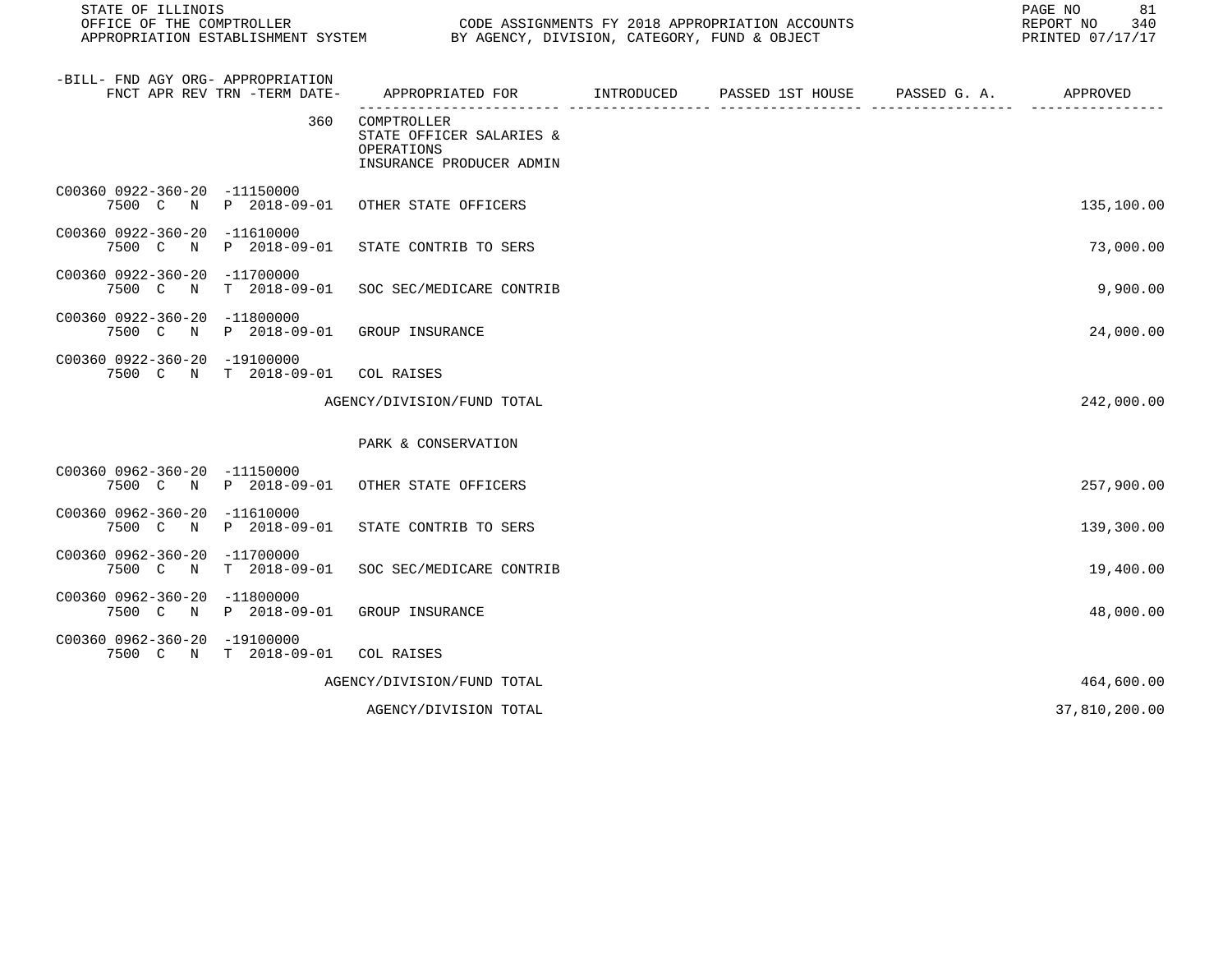STATE OF ILLINOIS<br>
STATE OF THE COMPTROLLER
OULLER
OULLER
OULLER
OULLER
OULLER
SURFICE OF THE COMPTROLLER
SURFICE OF THE COMPTROLLER
OULLER
OULLER
SURFICE OF THE COMPTROLLER
SURFICE OF THE COMPTROLLER
SURFICE OF THE COMPTR

| -BILL- FND AGY ORG- APPROPRIATION<br>FNCT APR REV TRN -TERM DATE- |                          | APPROPRIATED FOR        INTRODUCED     PASSED 1ST HOUSE     PASSED G. A.         APPROVED                                                                                                                                                                                                                                                                                                    |  |  |
|-------------------------------------------------------------------|--------------------------|----------------------------------------------------------------------------------------------------------------------------------------------------------------------------------------------------------------------------------------------------------------------------------------------------------------------------------------------------------------------------------------------|--|--|
|                                                                   | 360                      | COMPTROLLER<br>COURT REPORTING<br>OPERATIONS<br>GENERAL REVENUE                                                                                                                                                                                                                                                                                                                              |  |  |
| B00360 0001-360-65 -11200000<br>COURT REPORTERS                   |                          | 7500 C N P 2018-09-01 PERSONAL SERVICES                                                                                                                                                                                                                                                                                                                                                      |  |  |
| B00360 0001-360-65 -11290000                                      |                          | 7500 C N P 2018-09-01 EMPLOYEE RETIRE CONTRIBU                                                                                                                                                                                                                                                                                                                                               |  |  |
| B00360 0001-360-65 -11610000                                      |                          | 7500 C N P 2018-09-01 STATE EMPLOYEES RETIRE S                                                                                                                                                                                                                                                                                                                                               |  |  |
| B00360 0001-360-65 -11700000                                      |                          | 7500 C N T 2018-09-01 SOCIAL SECURITY                                                                                                                                                                                                                                                                                                                                                        |  |  |
| B00360 0001-360-65 -12000000<br>7500 C N                          |                          | T 2018-09-01 CONTRACTUAL SERVICES                                                                                                                                                                                                                                                                                                                                                            |  |  |
| B00360 0001-360-65 -12900000<br>7500 C N                          | $T$ 2018-09-01           | TRAVEL                                                                                                                                                                                                                                                                                                                                                                                       |  |  |
| B00360 0001-360-65 -13000000<br>7500 C N                          | T 2018-09-01 COMMODITIES |                                                                                                                                                                                                                                                                                                                                                                                              |  |  |
| B00360 0001-360-65 -13020000<br>7500 C N T 2018-09-01             |                          | PRINTING                                                                                                                                                                                                                                                                                                                                                                                     |  |  |
| B00360 0001-360-65 -15000000<br>7550 C N                          | T 2018-09-01 EQUIPMENT   |                                                                                                                                                                                                                                                                                                                                                                                              |  |  |
| B00360 0001-360-65 -16000000                                      |                          | 7500 C N T 2018-09-01 ELECTRONIC DATA PROCESSI                                                                                                                                                                                                                                                                                                                                               |  |  |
| B00360 0001-360-65 -17000000                                      |                          | 7500 C N T 2018-09-01 TELECOMMUNICATIONS                                                                                                                                                                                                                                                                                                                                                     |  |  |
| B00360 0001-360-65 -19000100                                      |                          | 7500 C N T 2018-09-01 ORDINARY & CONTINGENT EX                                                                                                                                                                                                                                                                                                                                               |  |  |
|                                                                   |                          | $\frac{1}{2} \frac{1}{2} \frac{1}{2} \frac{1}{2} \frac{1}{2} \frac{1}{2} \frac{1}{2} \frac{1}{2} \frac{1}{2} \frac{1}{2} \frac{1}{2} \frac{1}{2} \frac{1}{2} \frac{1}{2} \frac{1}{2} \frac{1}{2} \frac{1}{2} \frac{1}{2} \frac{1}{2} \frac{1}{2} \frac{1}{2} \frac{1}{2} \frac{1}{2} \frac{1}{2} \frac{1}{2} \frac{1}{2} \frac{1}{2} \frac{1}{2} \frac{1}{2} \frac{1}{2} \frac{1}{2} \frac{$ |  |  |

AGENCY/DIVISION/FUND TOTAL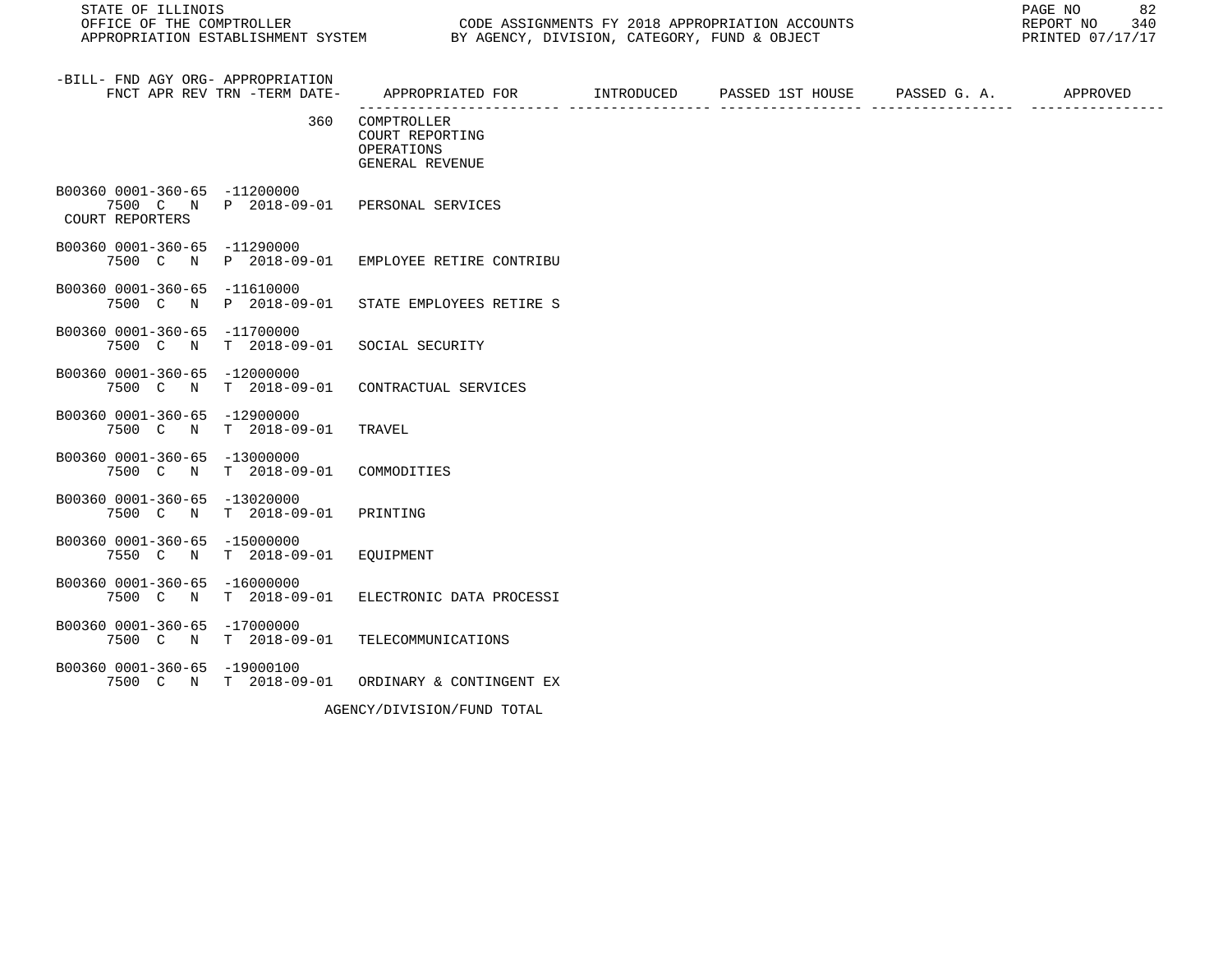| STATE OF ILLINOIS<br>OFFICE OF THE COMPTROLLER<br>APPROPRIATION ESTABLISHMENT SYSTEM                                              | CODE ASSIGNMENTS FY 2018 APPROPRIATION ACCOUNTS                          |   | BY AGENCY, DIVISION, CATEGORY, FUND & OBJECT |                  |              | 83<br>PAGE NO<br>340<br>REPORT NO<br>PRINTED 07/17/17 |
|-----------------------------------------------------------------------------------------------------------------------------------|--------------------------------------------------------------------------|---|----------------------------------------------|------------------|--------------|-------------------------------------------------------|
| -BILL- FND AGY ORG- APPROPRIATION<br>FNCT APR REV TRN -TERM DATE-                                                                 | APPROPRIATED FOR                                                         |   | INTRODUCED                                   | PASSED 1ST HOUSE | PASSED G. A. | APPROVED                                              |
| 360                                                                                                                               | COMPTROLLER<br>COURT REPORTING<br>OPERATIONS<br>PERSONAL PROPERTY TAX RE |   |                                              |                  |              |                                                       |
| B00360 0802-360-65 -19000000<br>7500 C N<br>T 2018-09-01<br>ASSOCIATED WITH PAYMENT TO OFFICIAL COURT REPORTERS<br>URSUANT TO LAW | ORDINARY & CONTINGENT EX                                                 | Ρ |                                              |                  |              | 85,829,700.00                                         |
|                                                                                                                                   | AGENCY/DIVISION/FUND TOTAL                                               |   |                                              |                  |              | 85,829,700.00                                         |
|                                                                                                                                   | AGENCY/DIVISION TOTAL                                                    |   |                                              |                  |              | 85,829,700.00                                         |
|                                                                                                                                   | AGENCY TOTAL                                                             |   |                                              |                  |              | 146,826,900.00                                        |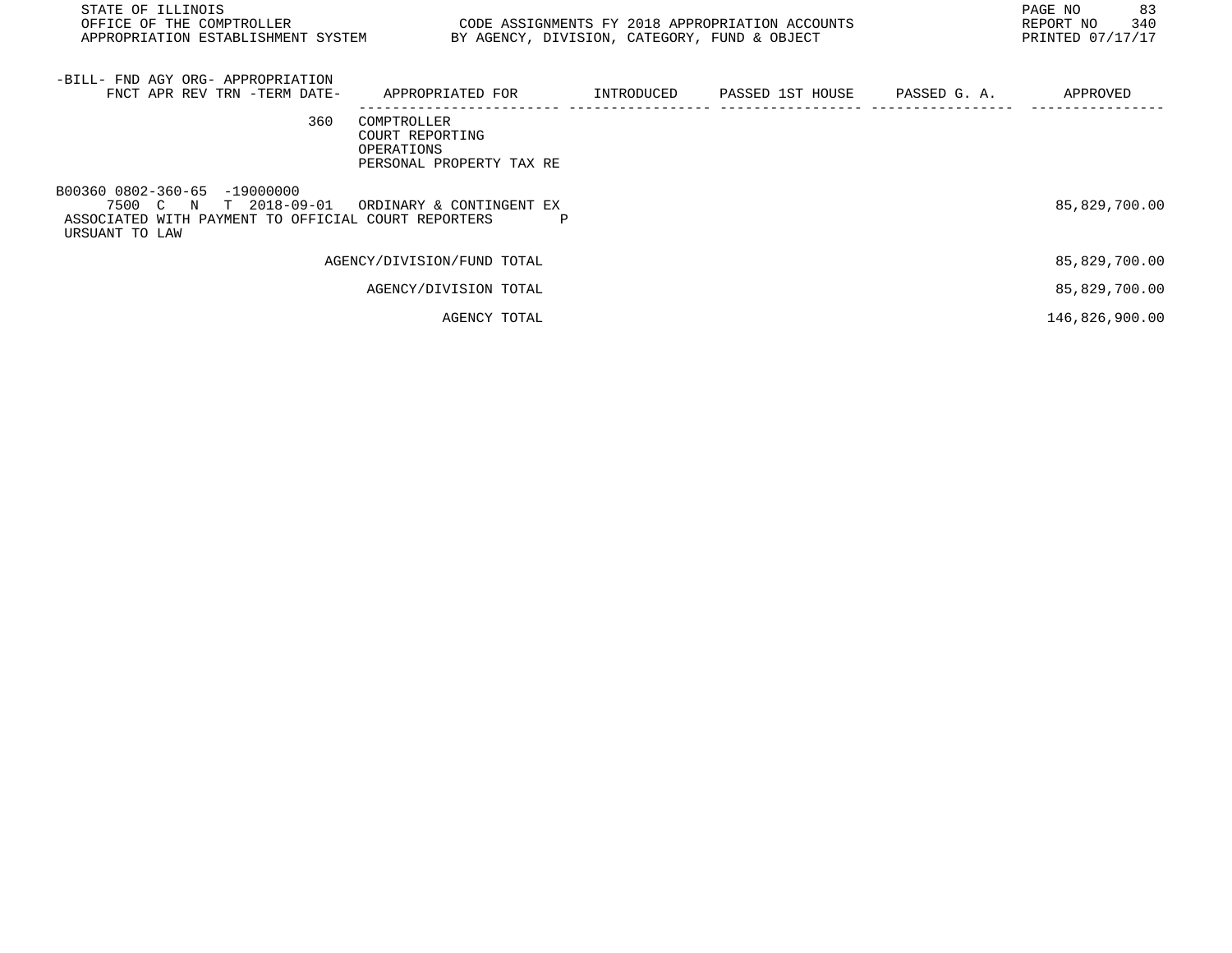| STATE OF ILLINOIS                                                                                                                                                                      |                                                              | 84<br>PAGE NO<br>REPORT NO 340<br>PRINTED 07/17/17 |  |               |
|----------------------------------------------------------------------------------------------------------------------------------------------------------------------------------------|--------------------------------------------------------------|----------------------------------------------------|--|---------------|
| -BILL- FND AGY ORG- APPROPRIATION<br>FNCT APR REV TRN -TERM DATE-                                                                                                                      | APPROPRIATED FOR INTRODUCED                                  | PASSED 1ST HOUSE PASSED G. A.                      |  | APPROVED      |
| 370                                                                                                                                                                                    | TREASURER<br>GENERAL OFFICE<br>OPERATIONS<br>GENERAL REVENUE |                                                    |  |               |
| A00370 0001-370-01 -19109900<br>7500 C N T 2018-09-01 OPERATIONAL EXPENSES                                                                                                             |                                                              |                                                    |  | 7,601,800.00  |
|                                                                                                                                                                                        | AGENCY/DIVISION/FUND TOTAL                                   |                                                    |  | 7,601,800.00  |
|                                                                                                                                                                                        | STATE PENSIONS                                               |                                                    |  |               |
| A00370 0054-370-01 -19100000<br>7500 C N T 2018-09-01 OPERATIONAL EXPENSES                                                                                                             |                                                              |                                                    |  | 11,051,660.00 |
| A00370 0054-370-01 -19100100<br>7500 C N T 2018-09-01                                                                                                                                  | OPERATIONAL COSTS, SECUR                                     |                                                    |  | 2,081,300.00  |
|                                                                                                                                                                                        | AGENCY/DIVISION/FUND TOTAL                                   |                                                    |  | 13,132,960.00 |
|                                                                                                                                                                                        | STATE TREASURER'S BANK S                                     |                                                    |  |               |
| A00370 0373-370-01 -12000000<br>7500 C N T 2018-09-01 CONTRACTUAL SERVICES<br>PAYMENTS TO FINANCIAL INSTITUTIONS FOR BANKING SERVICES                                                  |                                                              |                                                    |  | 8,100,000.00  |
|                                                                                                                                                                                        | AGENCY/DIVISION/FUND TOTAL                                   |                                                    |  | 8,100,000.00  |
|                                                                                                                                                                                        | CHARITABLE TRUST STABILI                                     |                                                    |  |               |
| A00370 0435-370-01 -49000000<br>7500 C N N 2018-09-01 OPERATIONAL COSTS & GRAN<br>TO PUBLIC & PRIVATE ENTITIES IN STATE FOR PURPOSES SET OUT I<br>N CHARITABLE TRUST STABILIZATION ACT |                                                              |                                                    |  | 2,000,000.00  |
|                                                                                                                                                                                        | AGENCY/DIVISION/FUND TOTAL                                   |                                                    |  | 2,000,000.00  |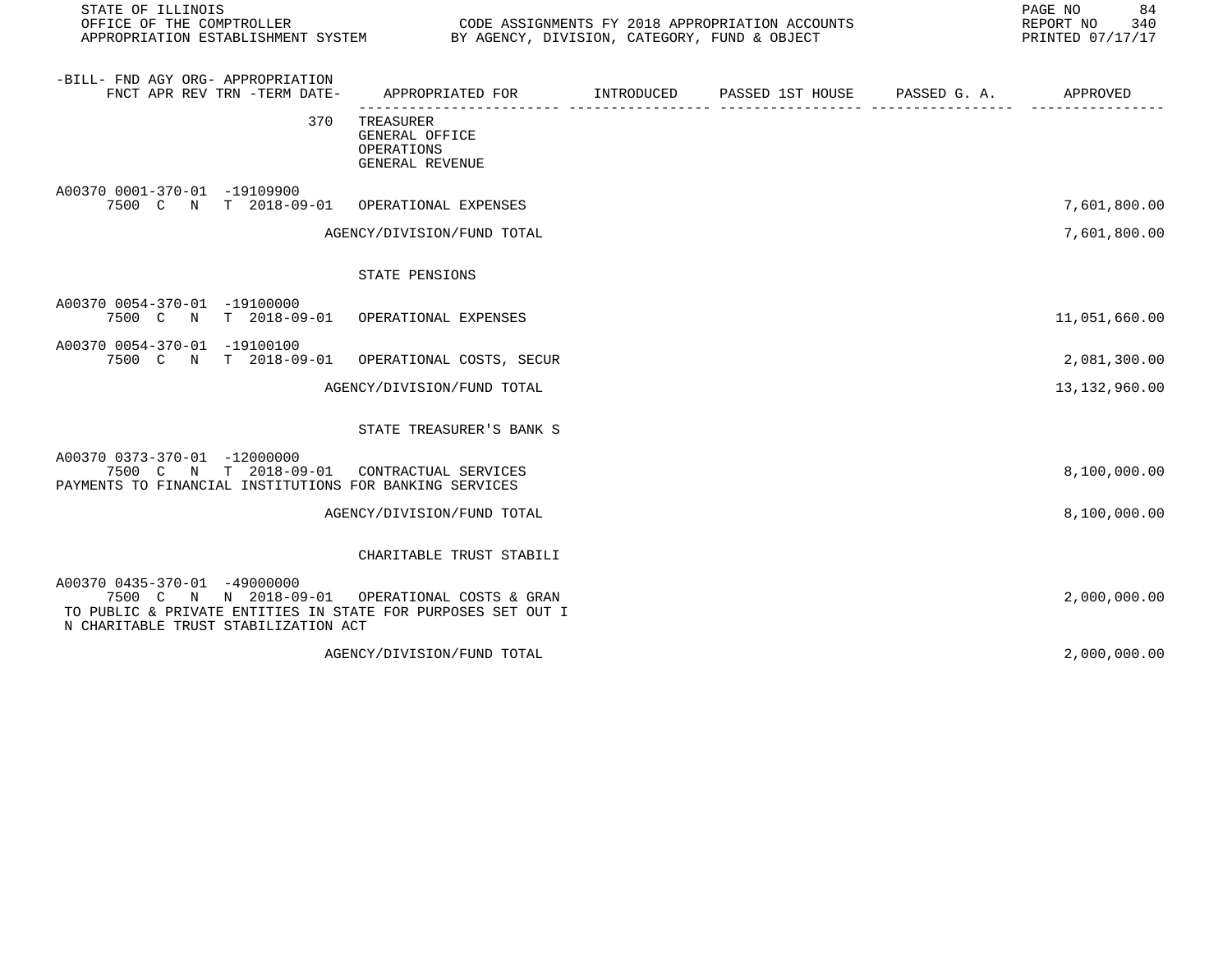| STATE OF ILLINOIS<br>OFFICE OF THE COMPTROLLER<br>APPROPRIATION ESTABLISHMENT SYSTEM BY AGENCY, DIVISION, CATEGORY, FUND & OBJECT |                                                                        |            | CODE ASSIGNMENTS FY 2018 APPROPRIATION ACCOUNTS | 85<br>PAGE NO<br>REPORT NO<br>340<br>PRINTED 07/17/17 |
|-----------------------------------------------------------------------------------------------------------------------------------|------------------------------------------------------------------------|------------|-------------------------------------------------|-------------------------------------------------------|
| -BILL- FND AGY ORG- APPROPRIATION<br>FNCT APR REV TRN -TERM DATE-                                                                 | APPROPRIATED FOR                                                       | INTRODUCED | PASSED 1ST HOUSE PASSED G. A.                   | APPROVED                                              |
| 370                                                                                                                               | TREASURER<br>GENERAL OFFICE<br>DEBT SERVICE<br>GENERAL OBLIGATION BR&I |            |                                                 |                                                       |
| A00370 0101-370-01 -88110000<br>8300 C N N 2018-09-01<br>CURRENT MATURITES - PRINICPAL                                            | CURRENT MATURITIES - PRI                                               |            |                                                 | 1,989,202,900.00                                      |
| A00370 0101-370-01 -88130000<br>8700 C N N 2018-09-01<br>CURRENT MATURITIES - INTEREST                                            | CURRENT MATURITIES - INT                                               |            |                                                 | 1,306,294,600.00                                      |
|                                                                                                                                   | AGENCY/DIVISION/FUND TOTAL                                             |            |                                                 | 3, 295, 497, 500.00                                   |
|                                                                                                                                   | GENERAL OBLIGATION BOND                                                |            |                                                 |                                                       |
| A00370 0107-370-01 -88500000<br>8000 C N N 2018-09-01<br><b>US GOVERNMENT</b>                                                     | ARBITRAGE REBATE PAYMENT                                               |            |                                                 | 1,000,000.00                                          |
|                                                                                                                                   | AGENCY/DIVISION/FUND TOTAL                                             |            |                                                 | 1,000,000.00                                          |
|                                                                                                                                   | GENERAL REVENUE                                                        |            |                                                 |                                                       |
| A00370 0001-370-01 -99390000<br>9700 C N T 2018-09-01 REFUNDS, N.E.C.                                                             |                                                                        |            |                                                 | 1,000,000.00                                          |
|                                                                                                                                   | AGENCY/DIVISION/FUND TOTAL                                             |            |                                                 | 1,000,000.00                                          |
|                                                                                                                                   | AGENCY/DIVISION TOTAL                                                  |            |                                                 | 3, 328, 332, 260.00                                   |
|                                                                                                                                   | AGENCY TOTAL                                                           |            |                                                 | 3, 328, 332, 260.00                                   |
|                                                                                                                                   |                                                                        |            |                                                 |                                                       |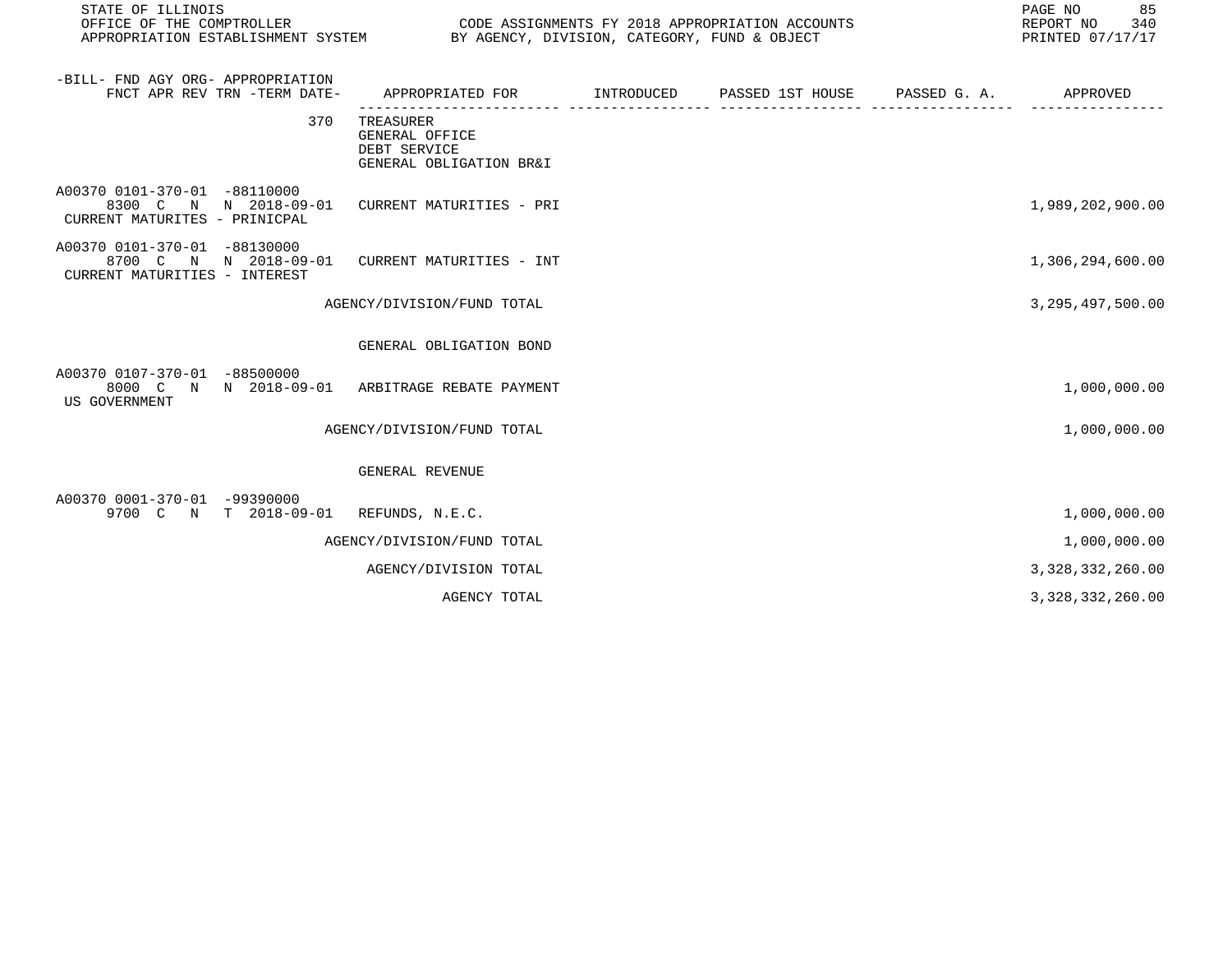STATE OF ILLINOIS<br>
STATE OF THE COMPTROLLER
OF THE COMPTROLLER

OFFICE OF THE COMPTROLLER

SUCERILLY LEGAL CODE ASSIGNMENTS FY 2018 APPROPRIATION ACCOUNTS

| -BILL- FND AGY ORG- APPROPRIATION<br>FNCT APR REV TRN -TERM DATE-                                                                     | APPROPRIATED FOR                                             | INTRODUCED                      | PASSED 1ST HOUSE PASSED G. A. |                 | APPROVED      |
|---------------------------------------------------------------------------------------------------------------------------------------|--------------------------------------------------------------|---------------------------------|-------------------------------|-----------------|---------------|
| 402                                                                                                                                   | AGING<br>DISTRIBUTIVE ITEMS<br>OPERATIONS<br>GENERAL REVENUE | __________ ____________________ |                               |                 |               |
| A00402 0001-402-01 -11200000<br>1700 C<br>P 2018-09-01<br>N                                                                           | REGULAR POSITIONS                                            |                                 |                               |                 | 4,284,200.00  |
| A00402 0001-402-01 -11700000<br>$T = 2018 - 09 - 01$<br>1700 C<br>N                                                                   | SOC SEC/MEDICARE CONTRIB                                     |                                 |                               |                 | 327,800.00    |
| A00402 0001-402-01<br>$-12000000$<br>1700 C<br>T 2018-09-01<br>$\mathbb N$                                                            | CONTRACTUAL SERVICES                                         |                                 |                               |                 | 2,222,600.00  |
| A00402 0001-402-01 -12900000<br>1700 C<br>N<br>$T = 2018 - 09 - 01$                                                                   | TRAVEL                                                       |                                 |                               |                 | 280,300.00    |
| A00402 0001-402-01<br>$-13000000$<br>1700 C<br>$T = 2018 - 09 - 01$<br>$\mathbb N$                                                    | COMMODITIES                                                  |                                 |                               |                 | 22,600.00     |
| A00402 0001-402-01 -13020000<br>1700 C<br>$\mathbb N$<br>$T = 2018 - 09 - 01$                                                         | PRINTING                                                     |                                 |                               |                 | 40,700.00     |
| A00402 0001-402-01<br>$-15000000$<br>1750 C<br>$T$ 2018-09-01<br>$\mathbb N$                                                          | EOUIPMENT                                                    |                                 |                               |                 | 19,000.00     |
| A00402 0001-402-01 -16000000<br>1700 C<br>$T$ 2018-09-01<br>$\mathbb N$                                                               | ELECTRONIC DATA PROCESSI                                     |                                 |                               |                 | 3,107,600.00  |
| A00402 0001-402-01<br>$-17000000$<br>1700 C N<br>T 2018-09-01                                                                         | TELECOMMUNICATION                                            |                                 |                               |                 | 253,100.00    |
| A00402 0001-402-01 -18000000<br>1700 C<br>$T = 2018 - 09 - 01$<br>$\mathbb N$                                                         | OPERATION OF AUTO EQUIPM                                     |                                 |                               |                 | 9,500.00      |
| A00402 0001-402-01<br>$-19000000$<br>1700 C<br>N T 2018-09-01<br>NEGLECT, FINANCIAL EXPLOITATION & SELF-NEGLECT ACT                   | STATEWIDE CENTRALIZED AB                                     |                                 |                               |                 | 22,600,000.00 |
| CDBE18 0001-402-01 -19000000<br>1700 C N N 2018-09-01 CO, STATEWIDE CENTRALIZED<br>NEGLECT, FINANCIAL EXPLOITATION & SELF-NEGLECT ACT |                                                              |                                 |                               | 21, 193, 408.00 |               |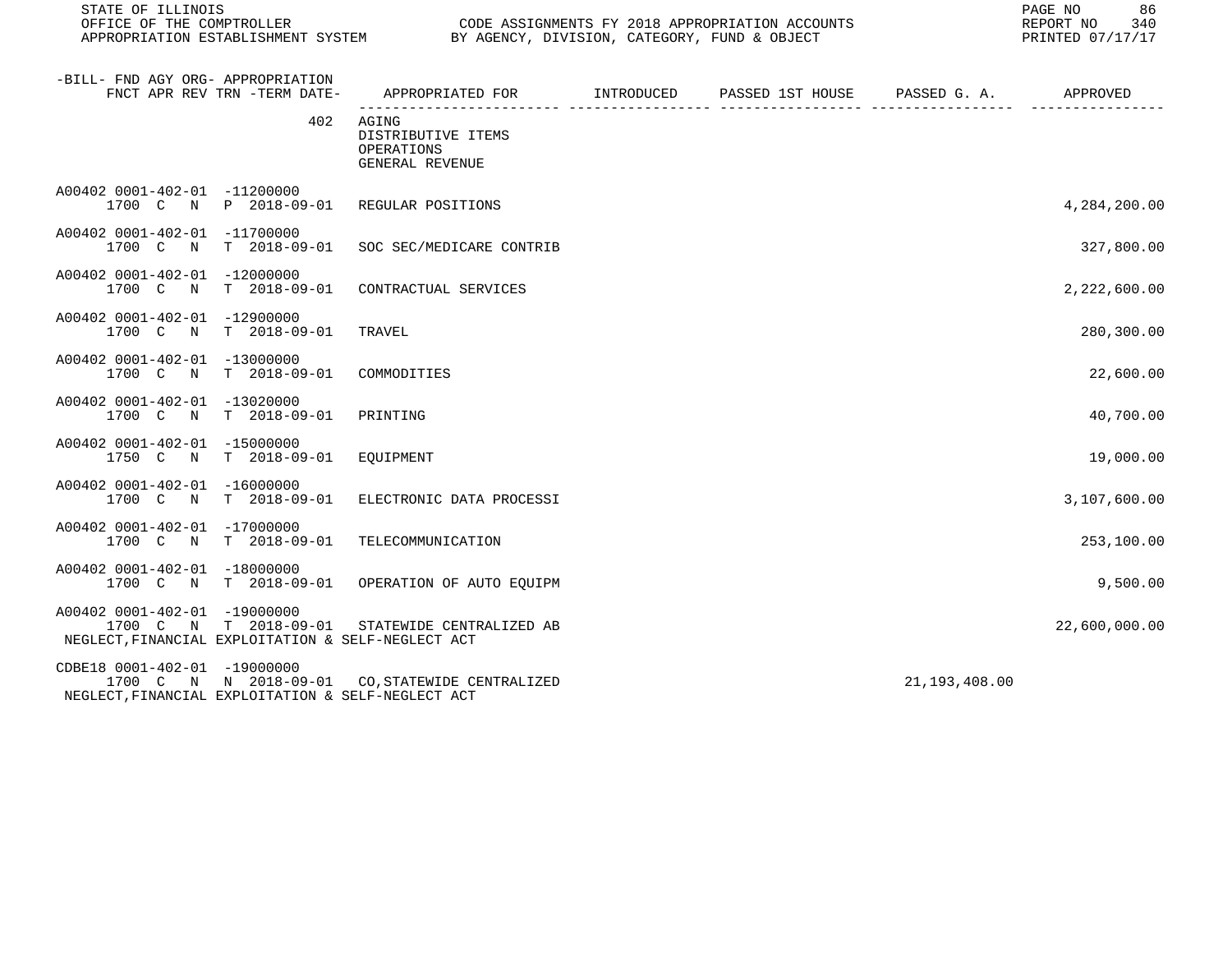STATE OF ILLINOIS<br>
STATE OF THE COMPTROLLER
OULLER
OULLER
OULLER
OULLER
OULLER
SURFICE OF THE COMPTROLLER
OULLER
OULLER
OULLER
OULLER

| -BILL- FND AGY ORG- APPROPRIATION<br>FNCT APR REV TRN -TERM DATE-                  | APPROPRIATED FOR                                             | INTRODUCED | PASSED 1ST HOUSE PASSED G. A. |               | APPROVED      |
|------------------------------------------------------------------------------------|--------------------------------------------------------------|------------|-------------------------------|---------------|---------------|
| 402                                                                                | AGING<br>DISTRIBUTIVE ITEMS<br>OPERATIONS<br>GENERAL REVENUE |            |                               |               |               |
| A00402 0001-402-01 -19000300<br>1700 C N<br>T 2018-09-01                           | SENIOR EMPLOYMENT SPECIA                                     |            |                               |               | 190,300.00    |
| A00402 0001-402-01 -19000500<br>1700 C N<br>T 2018-09-01                           | GRANDPARENTS RAISING GRA                                     |            |                               |               | 300,000.00    |
| A00402 0001-402-01 -19000600<br>1700 C<br>N T 2018-09-01<br>FORMULA & NON-FORMULA  | EXPENSES/HOME DELIVRD ME                                     |            |                               |               | 21,800,000.00 |
| CDBE18 0001-402-01 -19000600<br>1700 C N N 2018-09-01<br>FORMULA & NON-FORMULA     | CD, EXPENSES/HOME DELIVRD                                    |            |                               | 11,361,700.00 |               |
| A00402 0001-402-01 -19000700<br>1700 C<br>$T = 2018 - 09 - 01$<br>$\mathbb N$      | PROGRAM DEVELOPMENT & TR                                     |            |                               |               | 475,000.00    |
| A00402 0001-402-01<br>$-19001100$<br>$T = 2018 - 09 - 01$<br>1700 C N              | MONITORING & SUPPORT SER                                     |            |                               |               | 182,000.00    |
| A00402 0001-402-01 -19001200<br>$T = 2018 - 09 - 01$<br>1700 C<br>$\mathbb N$      | EXPENSE OF IL COUNCIL ON                                     |            |                               |               | 28,000.00     |
| A00402 0001-402-01 -19001600<br>$T$ 2018-09-01<br>1700 C N                         | SENIOR HELPLINE                                              |            |                               |               | 2,608,700.00  |
| A00402 0001-402-01 -19001700<br>1700 C N T 2018-09-01<br>ASSISTANCE & MONITORING   | FOR BENEFITS, ELIGIBILITY                                    |            |                               |               | 419,400.00    |
| A00402 0001-402-01 -19101300<br>1700 C N<br>T 2018-09-01<br>OF SENIOR MEAL PROGRAM | ADMINISTRATIVE EXPENSES                                      |            |                               |               | 40,000.00     |
|                                                                                    | AGENCY/DIVISION/FUND TOTAL                                   |            |                               | 32,555,108.00 | 59,210,800.00 |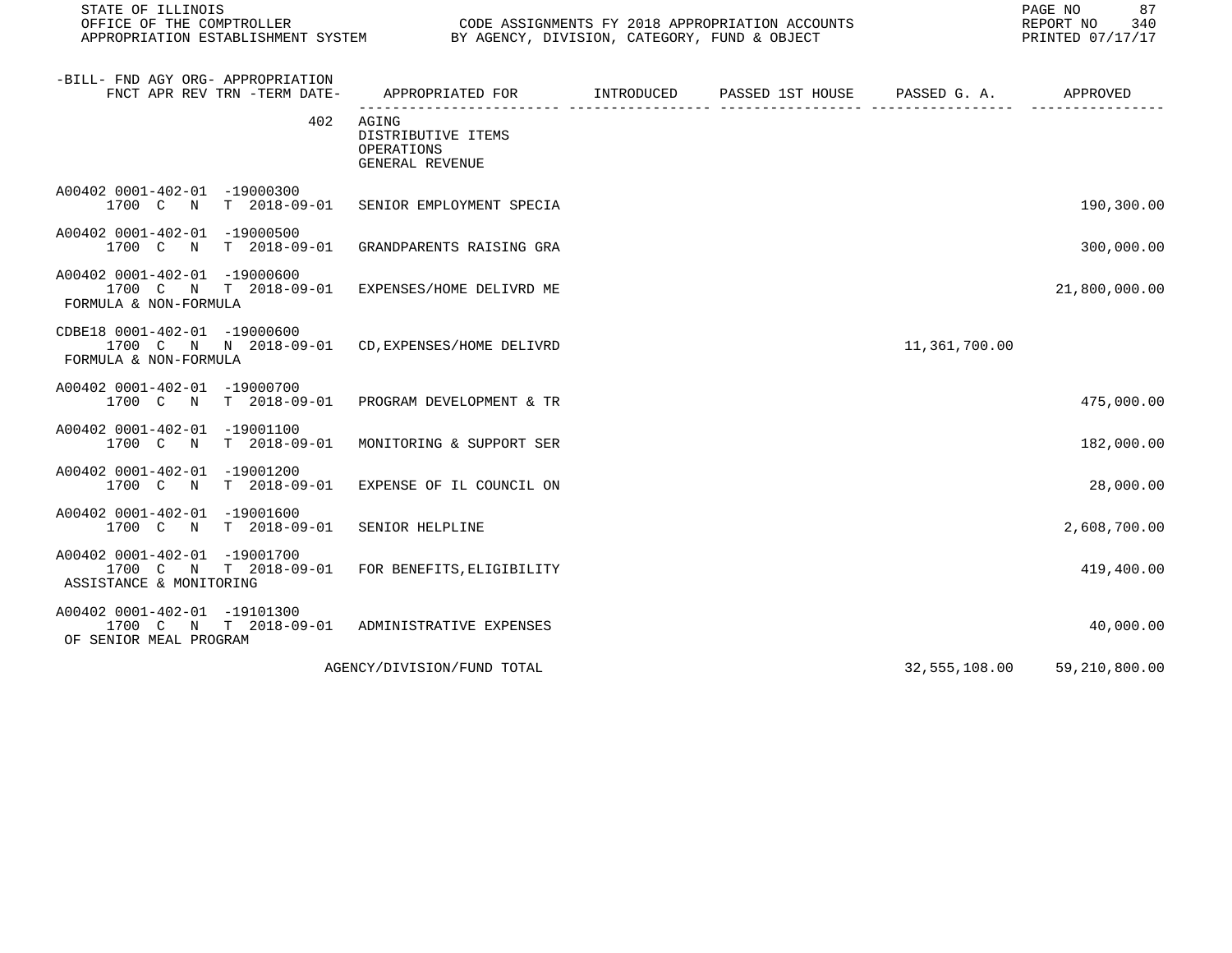STATE OF ILLINOIS<br>
STATE OF THE COMPTROLLER
OF THE COMPTROLLER

OFFICE OF THE COMPTROLLER

SUCERILLY LEGAL CODE ASSIGNMENTS FY 2018 APPROPRIATION ACCOUNTS

| -BILL- FND AGY ORG- APPROPRIATION                                                    | FNCT APR REV TRN -TERM DATE-        | APPROPRIATED FOR                                                      | INTRODUCED | PASSED 1ST HOUSE | PASSED G. A. | APPROVED     |
|--------------------------------------------------------------------------------------|-------------------------------------|-----------------------------------------------------------------------|------------|------------------|--------------|--------------|
|                                                                                      | 402                                 | AGING<br>DISTRIBUTIVE ITEMS<br>OPERATIONS<br>SERVICES FOR OLDER AMERI |            |                  |              |              |
| A00402 0618-402-01 -19000000<br>1700 C<br>$\mathbb N$                                | $T = 2018 - 09 - 01$                | SENIOR MEAL PROGRAM                                                   |            |                  |              | 120,300.00   |
| A00402 0618-402-01 -19000100<br>1700 C N                                             | $T = 2018 - 09 - 01$                | OLDER AMERICANS TRAINING                                              |            |                  |              | 100,000.00   |
| A00402 0618-402-01<br>1700 C<br>$\mathbb N$<br><b>EXPENSES</b>                       | $-19000200$<br>$T = 2018 - 09 - 01$ | DISCRETIONARY GOV'T PROJ                                              |            |                  |              | 4,000,000.00 |
| A00402 0618-402-01 -19000300<br>1700 C N<br>OMBUDSMAN TRAINING & CONFERENCE PLANNING | $T = 2018 - 09 - 01$                | TRAINING & CONFERENCE PL                                              |            |                  |              | 150,000.00   |
| A00402 0618-402-01<br>1700 C N                                                       | $-19100000$<br>$T = 2018 - 09 - 01$ | ADMIN EXPNSE TITLE V GRA                                              |            |                  |              | 300,000.00   |
|                                                                                      |                                     | AGENCY/DIVISION/FUND TOTAL                                            |            |                  |              | 4,670,300.00 |
|                                                                                      |                                     | LONG TERM CARE OMBUDSMAN                                              |            |                  |              |              |
| A00402 0698-402-01 -19000000<br>1700 C<br>$\mathbb N$                                | $T$ 2018-09-01                      | EXPNS LONG TERM CARE OMB                                              |            |                  |              | 2,600,000.00 |
|                                                                                      |                                     | AGENCY/DIVISION/FUND TOTAL                                            |            |                  |              | 2,600,000.00 |
|                                                                                      |                                     | DEPT ON AGING STATE PROJ                                              |            |                  |              |              |
| A00402 0830-402-01 -19000000<br>1700 C N                                             | $T = 2018 - 09 - 01$                | PRIVATE PARTNERSHIP PROJ                                              |            |                  |              | 345,000.00   |
|                                                                                      |                                     | AGENCY/DIVISION/FUND TOTAL                                            |            |                  |              | 345,000.00   |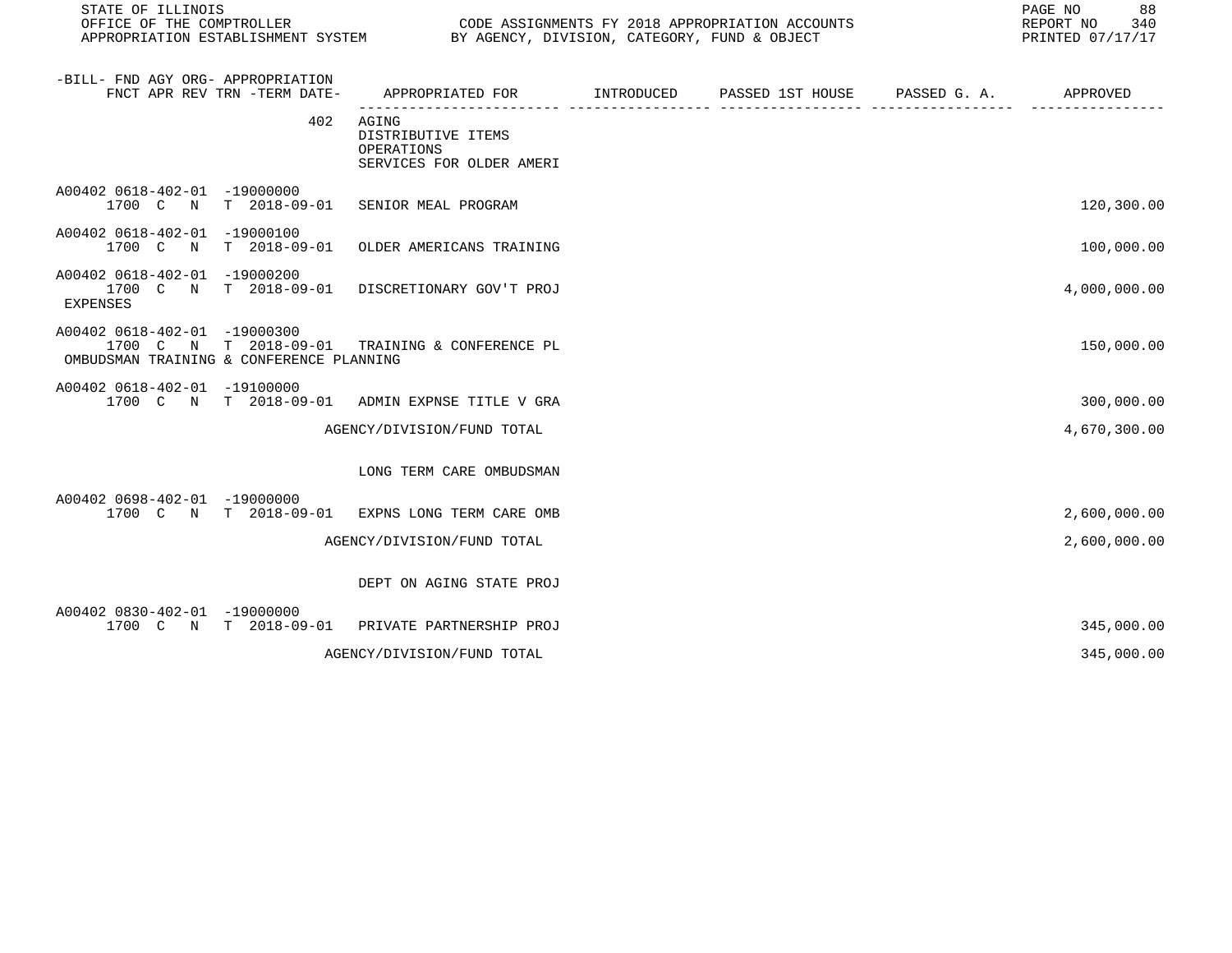STATE OF ILLINOIS<br>
STATE OF THE COMPTROLLER
OF THE COMPTROLLER

OFFICE OF THE COMPTROLLER

SUCERILLY LINE OF THE COMPTROLLER

UNITELLY AND CODE ASSIGNMENTS FY 2018 APPROPRIATION ACCOUNTS

| -BILL- FND AGY ORG- APPROPRIATION<br>FNCT APR REV TRN -TERM DATE-                                                                                                                                                                                                      | APPROPRIATED FOR INTRODUCED                                       | PASSED 1ST HOUSE PASSED G. A. |                | APPROVED       |
|------------------------------------------------------------------------------------------------------------------------------------------------------------------------------------------------------------------------------------------------------------------------|-------------------------------------------------------------------|-------------------------------|----------------|----------------|
| 402                                                                                                                                                                                                                                                                    | AGING<br>DISTRIBUTIVE ITEMS<br>AWARDS & GRANTS<br>GENERAL REVENUE |                               |                |                |
| A00402 0001-402-01 -44000200<br>1700 C N N 2018-09-01 RETIRED SENIOR VOLUNTEER                                                                                                                                                                                         |                                                                   |                               |                | 551,800.00     |
| A00402 0001-402-01 -44000300<br>1700 C                                                                                                                                                                                                                                 | N N 2018-09-01 FOR AREA AGENCIES ON AGI                           |                               |                | 7,548,300.00   |
| A00402 0001-402-01 -44000900<br>1700 C N N 2018-09-01                                                                                                                                                                                                                  | FOSTER GRANDPARENT PROGR                                          |                               |                | 241,400.00     |
| A00402 0001-402-01 -44001000<br>1700 C<br>LONG-TERM CARE SYSTEMS DEVELOPMENT                                                                                                                                                                                           | N N 2018-09-01 AREA AGENCIES ON AGING                             |                               |                | 273,800.00     |
| A00402 0001-402-01 -44003100<br>1700 C N N 2018-09-01 GRANTS FOR COMMUNITY BAS<br>FOR EOUAL DISTRIBUTION TO EACH OF THE 13 AREA AGENCIES<br>N AGING                                                                                                                    | $\Omega$                                                          |                               |                | 1,751,200.00   |
| A00402 0001-402-01 -49000000<br>1700 C N N 2018-09-01 COMMUNITY CARE PROGRAM<br>FOR GRANTS AND FOR ADMINISTRATIVE EXPENSES ASSOCIATED WITH P<br>URCHASE OF SERVICES COVERED BY THE PROGRAM, THIS LINE ITEM S<br>HALL NOT BY USED FOR ANY PROGRAM CREATED BY ADMIN RULE |                                                                   |                               |                | 199,900,000.00 |
| CDBE18 0001-402-01 -49000000<br>1700 C N N 2018-09-01 CD, COMMUNITY CARE PROGRA<br>FOR GRANTS AND FOR ADMINISTRATIVE EXPENSES ASSOCIATED WITH P<br>URCHASE OF SERVICES                                                                                                 |                                                                   |                               | 724,686,782.00 |                |
| A00402 0001-402-01 -49000400<br>1700 C N N 2018-09-01<br>FOR GRANTS AND FOR ADMINISTRATIVE EXPENSES                                                                                                                                                                    | COMPREHENSV CASE COORDIN                                          |                               |                | 64,100,000.00  |
| CDBE18 0001-402-01 -49000400<br>1700 C N N 2018-09-01 CD, COMPREHENSV CASE COOR<br>FOR GRANTS AND FOR ADMINISTRATIVE EXPENSES                                                                                                                                          |                                                                   |                               | 59,390,800.00  |                |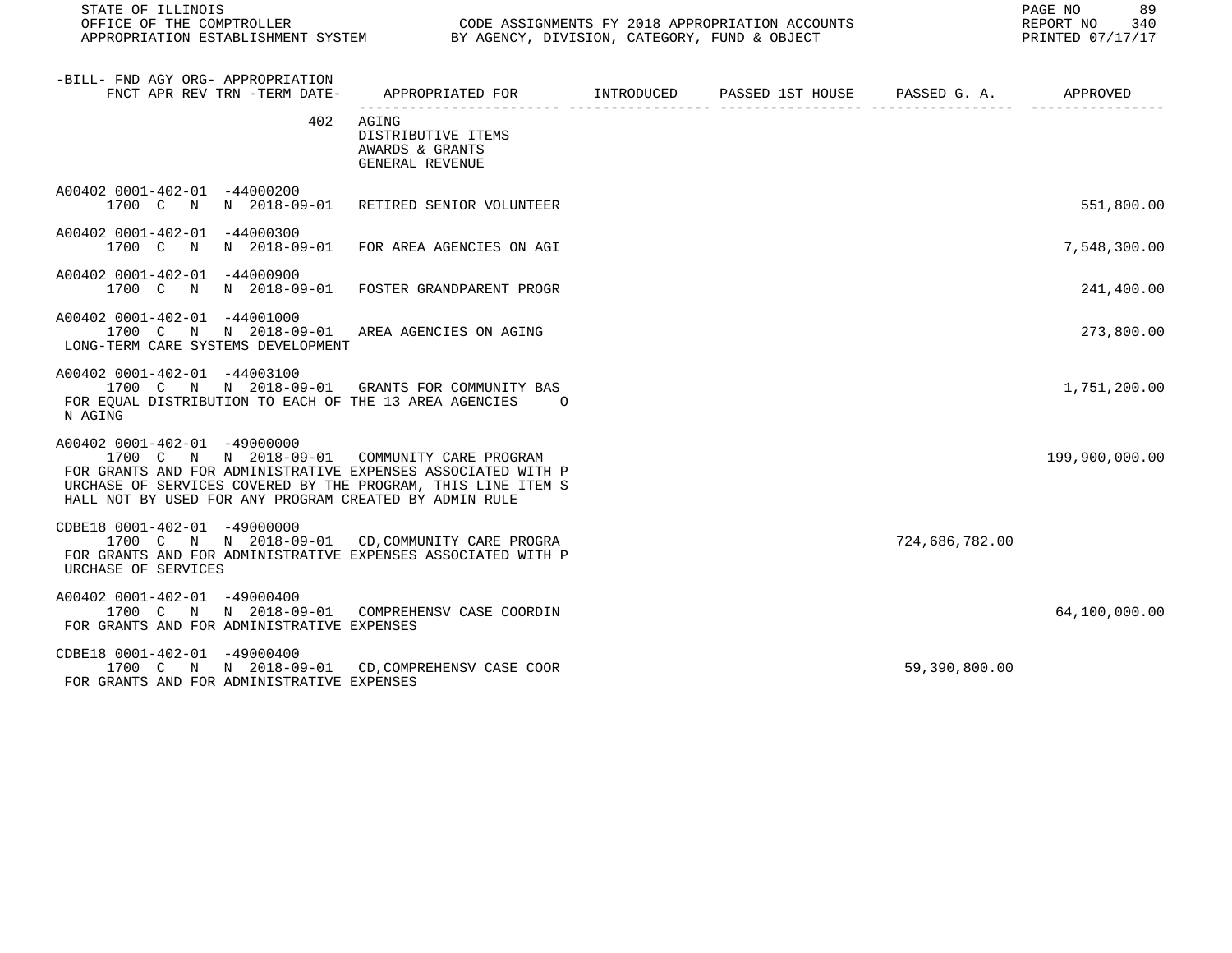| STATE OF ILLINOIS                                                 |                |                                                                                                             |  |                | PAGE NO<br>90<br>REPORT NO 340<br>PRINTED 07/17/17 |
|-------------------------------------------------------------------|----------------|-------------------------------------------------------------------------------------------------------------|--|----------------|----------------------------------------------------|
| -BILL- FND AGY ORG- APPROPRIATION<br>FNCT APR REV TRN -TERM DATE- |                | APPROPRIATED FOR        INTRODUCED     PASSED 1ST HOUSE     PASSED G. A.         APPROVED                   |  |                |                                                    |
|                                                                   | 402            | AGING<br>DISTRIBUTIVE ITEMS<br>AWARDS & GRANTS<br>GENERAL REVENUE                                           |  |                |                                                    |
| A00402 0001-402-01 -49000600<br>FOR IMPLEMENTATION                |                | 1700 C N N 2018-09-01 COLBERT CONSENT DECREE                                                                |  |                | 34,900,000.00                                      |
| CDC018 0001-402-01 -49000600<br>FOR IMPLEMENTATION                |                | 1700 C N N 2018-09-01 CD, COLBERT CONSENT DECRE                                                             |  | 31,397,510.00  |                                                    |
| A00402 0001-402-01 -49000700<br>OMMUNITY CARE PROGRAM             |                | 1700 C N N 2018-09-01 RATE INCREASE COMM CARE<br>COSTS ASSOCIATED WITH RATE INCREASE FOR PROVIDERS OF THE C |  |                | 49,973,000.00                                      |
| A00402 0001-402-01 -49001200                                      |                | 1700 C N N 2018-09-01 FOR OMBUDSMAN PROGRAM                                                                 |  |                | 4,000,000.00                                       |
| CDBE18 0001-402-01 -49001200                                      |                | 1700 C N N 2018-09-01 CD, FOR OMBUDSMAN PROGRAM                                                             |  | 1,318,100.00   |                                                    |
|                                                                   |                | AGENCY/DIVISION/FUND TOTAL                                                                                  |  | 816,793,192.00 | 363,239,500.00                                     |
|                                                                   |                | SERVICES FOR OLDER AMERI                                                                                    |  |                |                                                    |
| A00402 0618-402-01 -44002100<br>1700 C N N 2018-09-01             |                | CHIL & ADULT FOOD CARE P                                                                                    |  |                | 1,800,000.00                                       |
| A00402 0618-402-01 -44002200<br>1700 C                            | N N 2018-09-01 | TITLE V EMPLOYMENT SERVI                                                                                    |  |                | 4,000,000.00                                       |
| A00402 0618-402-01 -44002400<br>1700 C                            | N N 2018-09-01 | TITLE III SOCIAL SERVICE                                                                                    |  |                | 22,000,000.00                                      |
| A00402 0618-402-01 -44002500<br>1700 C N N 2018-09-01             |                | NATIONAL LUNCH PROGRAM                                                                                      |  |                | 2,000,000.00                                       |
| A00402 0618-402-01 -44002600<br>1700 C N N 2018-09-01             |                | FOR NATIONAL FAMILY CARE                                                                                    |  |                | 7,000,000.00                                       |

SUPPORT PROGRAM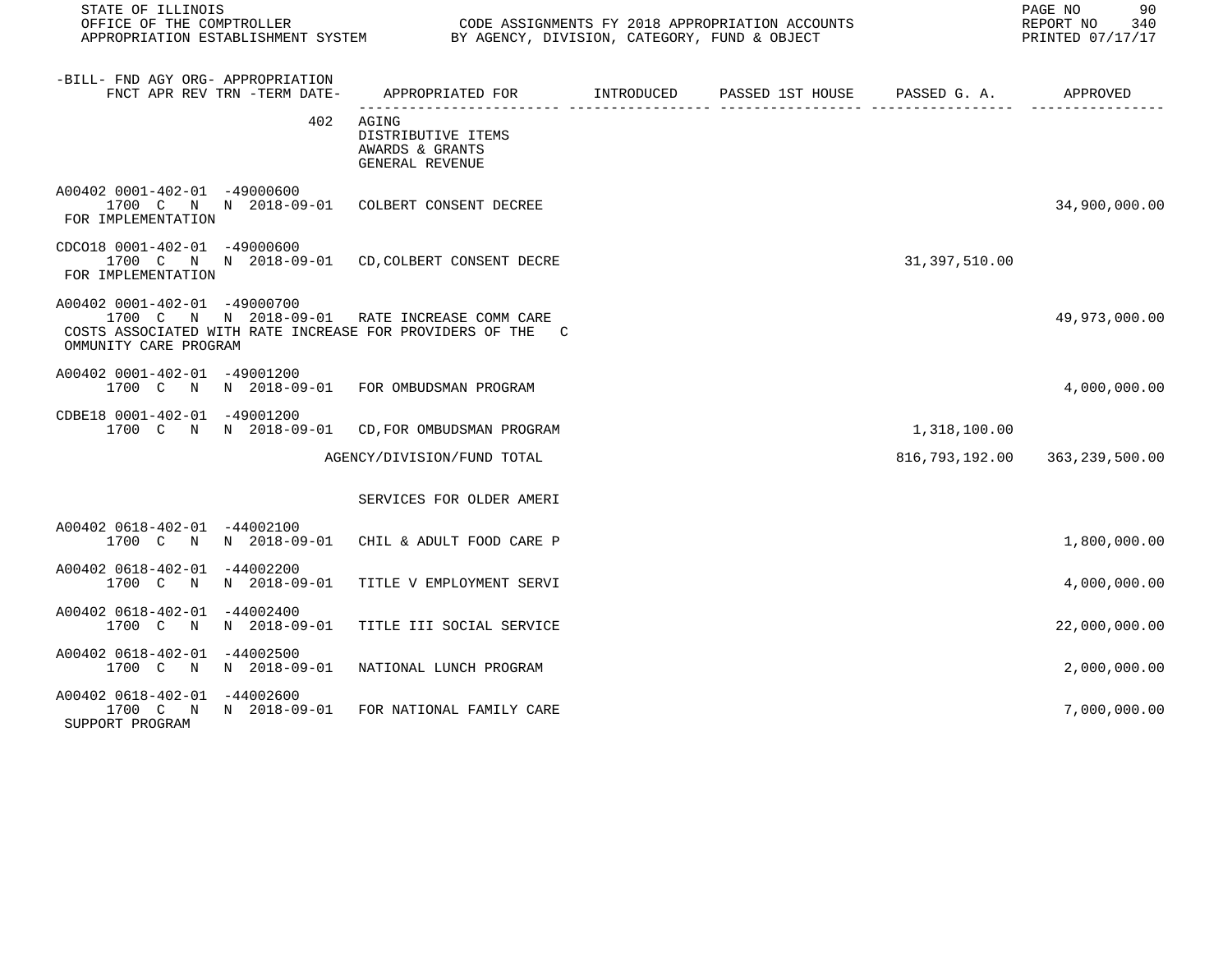STATE OF ILLINOIS<br>
STATE OF THE COMPTROLLER
OULLER
OULLER
OULLER
OULLER
OULLER
SURFICE OF THE COMPTROLLER
SURFICE OF THE COMPTROLLER
OULLER
OULLERIELLER
SURFICE OF THE COMPTROLLER
SURFICE OF THE COMPTROLLER
SURFICE OF THE

CODE ASSIGNMENTS FY 2018 APPROPRIATION ACCOUNTS FOR THE REPORT NO 340 REPORT NO 340 SANTED 07/17/17 APPROPRIATION ESTABLISHMENT SYSTEM BY AGENCY, DIVISION, CATEGORY, FUND & OBJECT

| -BILL- FND AGY ORG- APPROPRIATION<br>FNCT APR REV TRN -TERM DATE-                                                                            | APPROPRIATED FOR                                                           | INTRODUCED | PASSED 1ST HOUSE PASSED G. A. | APPROVED       |
|----------------------------------------------------------------------------------------------------------------------------------------------|----------------------------------------------------------------------------|------------|-------------------------------|----------------|
| 402                                                                                                                                          | AGING<br>DISTRIBUTIVE ITEMS<br>AWARDS & GRANTS<br>SERVICES FOR OLDER AMERI |            |                               |                |
| A00402 0618-402-01 -44002700<br>1700 C N N 2018-09-01 FOR TITLE VII PREVENTION<br>ELDER ABUSE, NEGLECT, & EXPLOITATION                       |                                                                            |            |                               | 500,000.00     |
| A00402 0618-402-01 -44002800<br>1700 C N N 2018-09-01 FOR TITLE VII LONG TERM<br>OMBUDSMAN SERVICES FOR OLDER AMERICANS                      |                                                                            |            |                               | 1,000,000.00   |
| A00402 0618-402-01 -44002900<br>1700 C N N 2018-09-01 FOR TITLE III D PREVENTI<br>HEALTH                                                     |                                                                            |            |                               | 1,000,000.00   |
| A00402 0618-402-01 -44003000<br>1700 C N N 2018-09-01 NUTRITION SVCS INCENTIVE                                                               |                                                                            |            |                               | 7,000,000.00   |
| A00402 0618-402-01 -44003100<br>1700 C N N 2018-09-01                                                                                        | ADDITIONAL TITLE V GRANT                                                   |            |                               |                |
| A00402 0618-402-01 -44003200<br>1700 C N N 2018-09-01 FOR TITLE III C-1 CONGRE<br>MEALS PROGRAM                                              |                                                                            |            |                               | 18,000,000.00  |
| A00402 0618-402-01 -44003300<br>1700 C N N 2018-09-01<br>MEALS PROGRAM                                                                       | TITLE III C-2 HOME DELIV                                                   |            |                               | 14,000,000.00  |
|                                                                                                                                              | AGENCY/DIVISION/FUND TOTAL                                                 |            |                               | 78,300,000.00  |
|                                                                                                                                              | COMMITMENT TO HUMAN SERV                                                   |            |                               |                |
| A00402 0644-402-01 -49000000<br>1700 C N N 2018-09-01<br>FOR GRANTS AND FOR ADMINISTRATIVE EXPENSES ASSOCIATED WITH P<br>URCHASE OF SERVICES | COMMUNITY CARE PROGRAM                                                     |            |                               | 619,000,000.00 |
|                                                                                                                                              | AGENCY/DIVISION/FUND TOTAL                                                 |            |                               | 619,000,000.00 |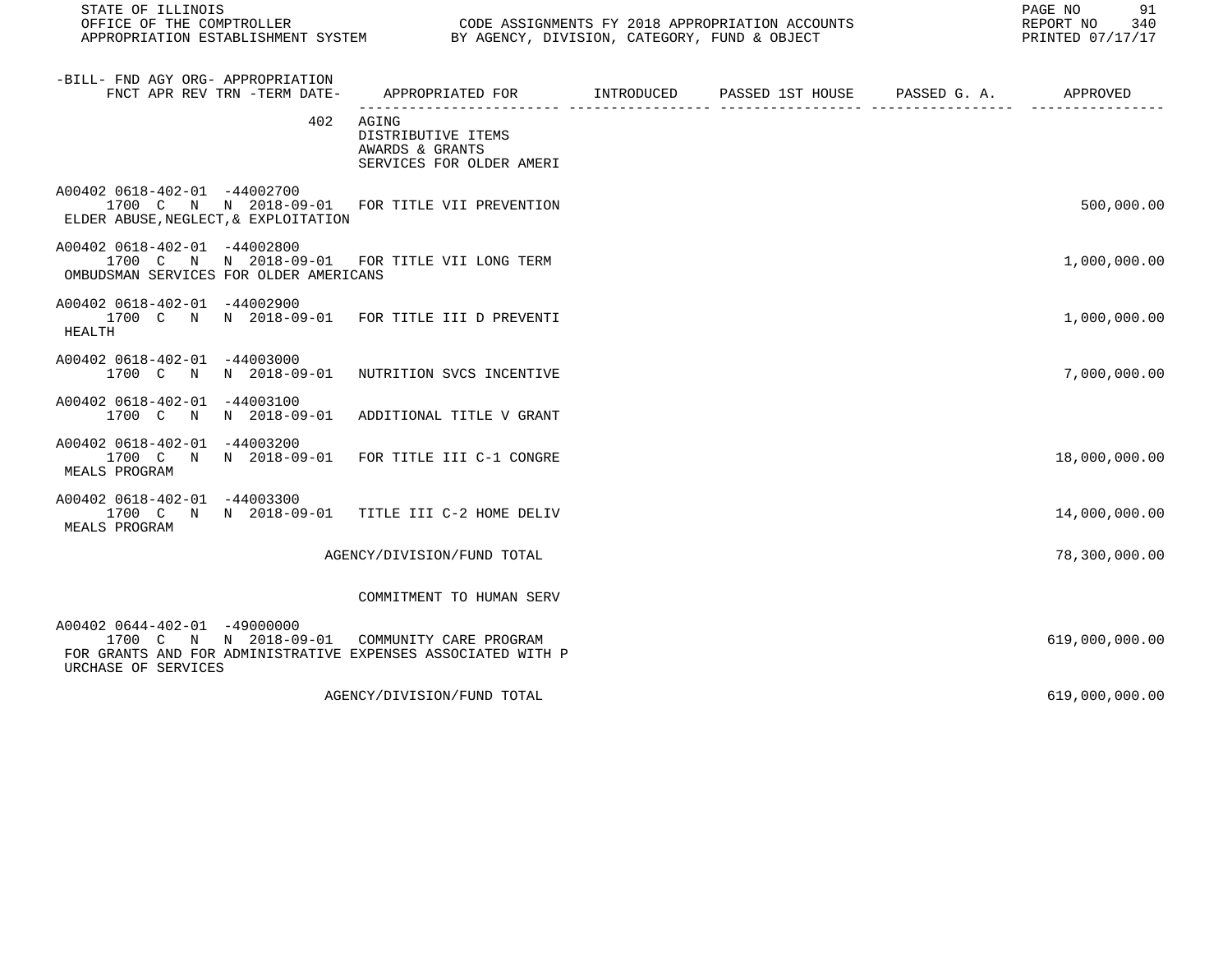| STATE OF ILLINOIS<br>OFFICE OF THE COMPTROLLER<br>APPROPRIATION ESTABLISHMENT SYSTEM                                     | BY AGENCY, DIVISION, CATEGORY, FUND & OBJECT                               | CODE ASSIGNMENTS FY 2018 APPROPRIATION ACCOUNTS |              | 92<br>PAGE NO<br>340<br>REPORT NO<br>PRINTED 07/17/17 |
|--------------------------------------------------------------------------------------------------------------------------|----------------------------------------------------------------------------|-------------------------------------------------|--------------|-------------------------------------------------------|
| -BILL- FND AGY ORG- APPROPRIATION<br>FNCT APR REV TRN -TERM DATE-                                                        | APPROPRIATED FOR                                                           | INTRODUCED PASSED 1ST HOUSE                     | PASSED G. A. | APPROVED                                              |
| 402                                                                                                                      | AGING<br>DISTRIBUTIVE ITEMS<br>AWARDS & GRANTS<br>TOBACCO SETTLEMENT RECOV |                                                 |              |                                                       |
| A00402 0733-402-01 -49000000<br>1700 C N N 2018-09-01 SENIOR HEALTH ASSIST PRO<br>FOR GRANTS AND ADMINISTRATIVE EXPENSES |                                                                            |                                                 |              | 1,800,000.00                                          |
|                                                                                                                          | AGENCY/DIVISION/FUND TOTAL                                                 |                                                 |              | 1,800,000.00                                          |
|                                                                                                                          | AGENCY/DIVISION TOTAL                                                      |                                                 |              | 849, 348, 300.00 1, 129, 165, 600.00                  |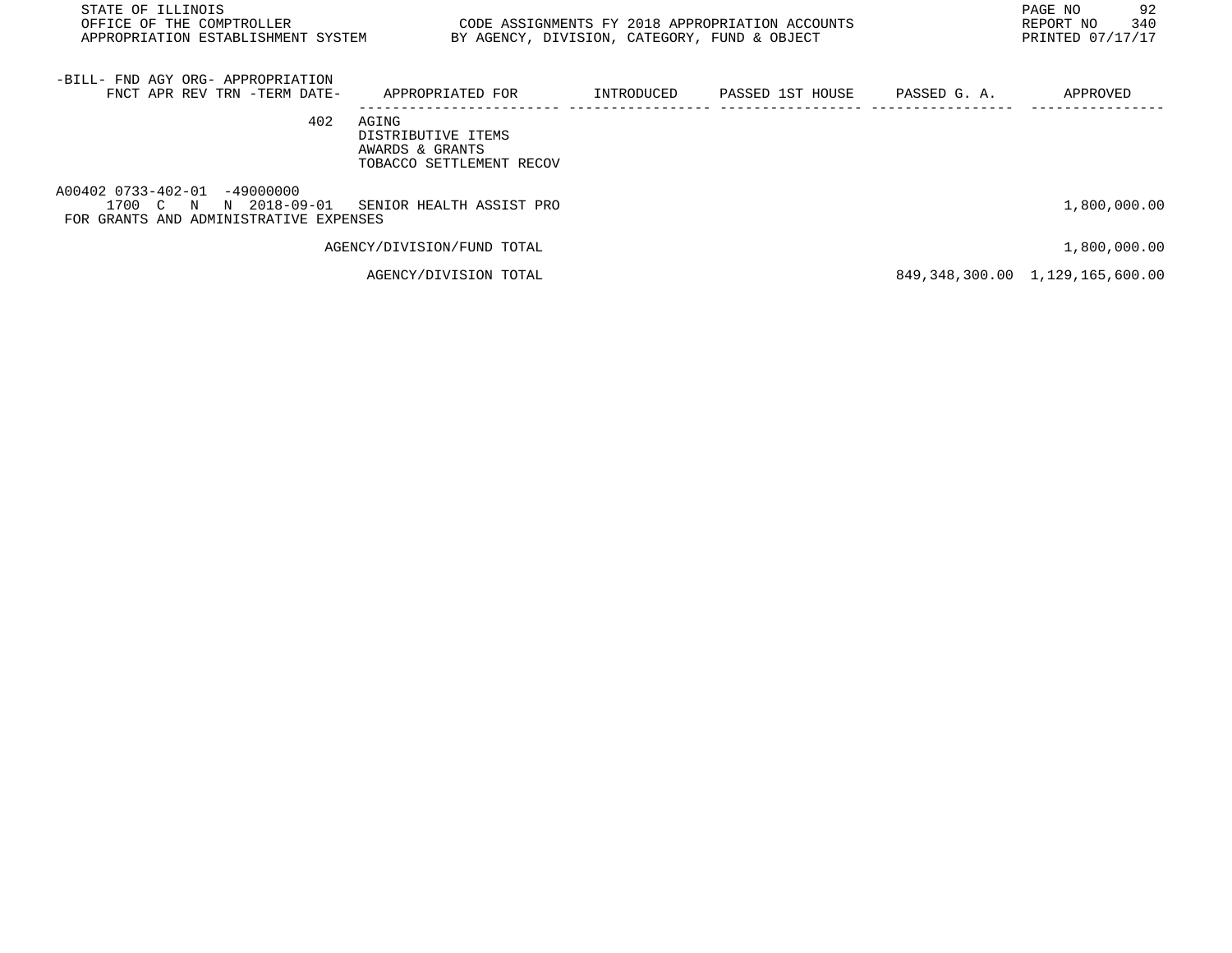STATE OF ILLINOIS PAGE NO 93

| -BILL- FND AGY ORG- APPROPRIATION<br>FNCT APR REV TRN -TERM DATE-          | APPROPRIATED FOR                                                           | INTRODUCED | PASSED 1ST HOUSE | PASSED G. A. | APPROVED   |
|----------------------------------------------------------------------------|----------------------------------------------------------------------------|------------|------------------|--------------|------------|
| 402                                                                        | AGING<br>FINANCE & ADMIN-FEDERAL<br>OPERATIONS<br>SERVICES FOR OLDER AMERI |            |                  |              |            |
| A00402 0618-402-22 -11200000<br>1700 C<br>P 2018-09-01<br>N                | REGULAR POSITIONS                                                          |            |                  |              | 298,000.00 |
| A00402 0618-402-22<br>$-11610000$<br>1700 C<br>$\mathbf N$<br>P 2018-09-01 | STATE EMPLOYEE RETIREMEN                                                   |            |                  |              | 161,000.00 |
| A00402 0618-402-22 -11700000<br>1700 C<br>N<br>$T = 2018 - 09 - 01$        | SOC SEC/MEDICARE CONTRIB                                                   |            |                  |              | 22,800.00  |
| A00402 0618-402-22<br>$-11800000$<br>1700 C<br>P 2018-09-01<br>$\mathbb N$ | EMPLOYER CONTRB GRP INS                                                    |            |                  |              | 177,800.00 |
| A00402 0618-402-22 -12000000<br>$T = 2018 - 09 - 01$<br>1700 C<br>N        | CONTRACTUAL SERVICES                                                       |            |                  |              | 100,000.00 |
| $-12900000$<br>A00402 0618-402-22<br>1700 C N<br>$T = 2018 - 09 - 01$      | TRAVEL                                                                     |            |                  |              | 65,000.00  |
| A00402 0618-402-22<br>$-13000000$<br>1700 C<br>$T = 2018 - 09 - 01$<br>N   | COMMODITIES                                                                |            |                  |              | 6,500.00   |
| A00402 0618-402-22<br>$-13020000$<br>1700 C N<br>$T = 2018 - 09 - 01$      | PRINTING                                                                   |            |                  |              |            |
| A00402 0618-402-22<br>$-15000000$<br>1750 C N<br>$T$ 2018-09-01            | EQUIPMENT                                                                  |            |                  |              | 10,000.00  |
| A00402 0618-402-22<br>$-16000000$<br>1700 C<br>$T = 2018 - 09 - 01$<br>N   | ELECTRONIC DATA PROCESSI                                                   |            |                  |              |            |
| A00402 0618-402-22<br>$-17000000$<br>1700 C N<br>$T$ 2018-09-01            | TELECOMMUNICATION                                                          |            |                  |              | 100,000.00 |
| A00402 0618-402-22<br>$-18000000$<br>1700 C N<br>$T$ 2018-09-01            | OPERATION OF AUTO EQUIPM                                                   |            |                  |              | 10,000.00  |
|                                                                            | AGENCY/DIVISION/FUND TOTAL                                                 |            |                  |              | 951,100.00 |
|                                                                            | AGENCY/DIVISION TOTAL                                                      |            |                  |              | 951,100.00 |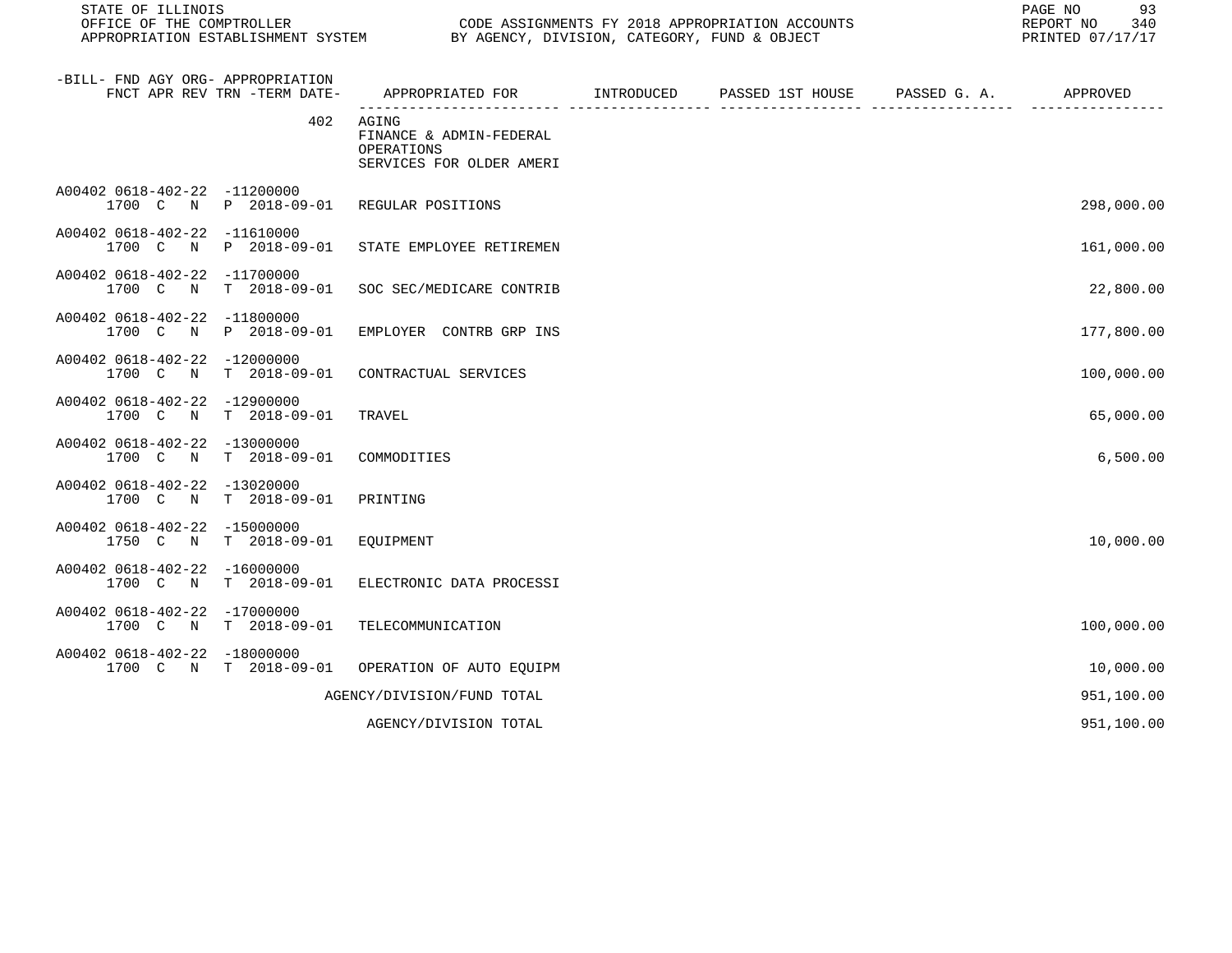| STATE OF ILLINOIS<br>OFFICE OF THE COMPTROLLER<br>APPROPRIATION ESTABLISHMENT SYSTEM |                                                                           | BY AGENCY, DIVISION, CATEGORY, FUND & OBJECT | CODE ASSIGNMENTS FY 2018 APPROPRIATION ACCOUNTS |              | 94<br>PAGE NO<br>340<br>REPORT NO<br>PRINTED 07/17/17 |
|--------------------------------------------------------------------------------------|---------------------------------------------------------------------------|----------------------------------------------|-------------------------------------------------|--------------|-------------------------------------------------------|
| -BILL- FND AGY ORG- APPROPRIATION<br>FNCT APR REV TRN -TERM DATE-                    | APPROPRIATED FOR                                                          |                                              | INTRODUCED PASSED 1ST HOUSE                     | PASSED G. A. | APPROVED                                              |
| 402                                                                                  | AGING<br>SENIOR HEALTH INSURANCE<br>OPERATIONS<br>SENIOR HEALTH INSURANCE |                                              |                                                 |              |                                                       |
| A00402 0396-402-26 -19000000<br>1700 C N T 2018-09-01                                | SENIOR HEALTH INSURANCE                                                   |                                              |                                                 |              | 2,500,000.00                                          |
|                                                                                      | AGENCY/DIVISION/FUND TOTAL                                                |                                              |                                                 |              | 2,500,000.00                                          |
|                                                                                      | AGENCY/DIVISION TOTAL                                                     |                                              |                                                 |              | 2,500,000.00                                          |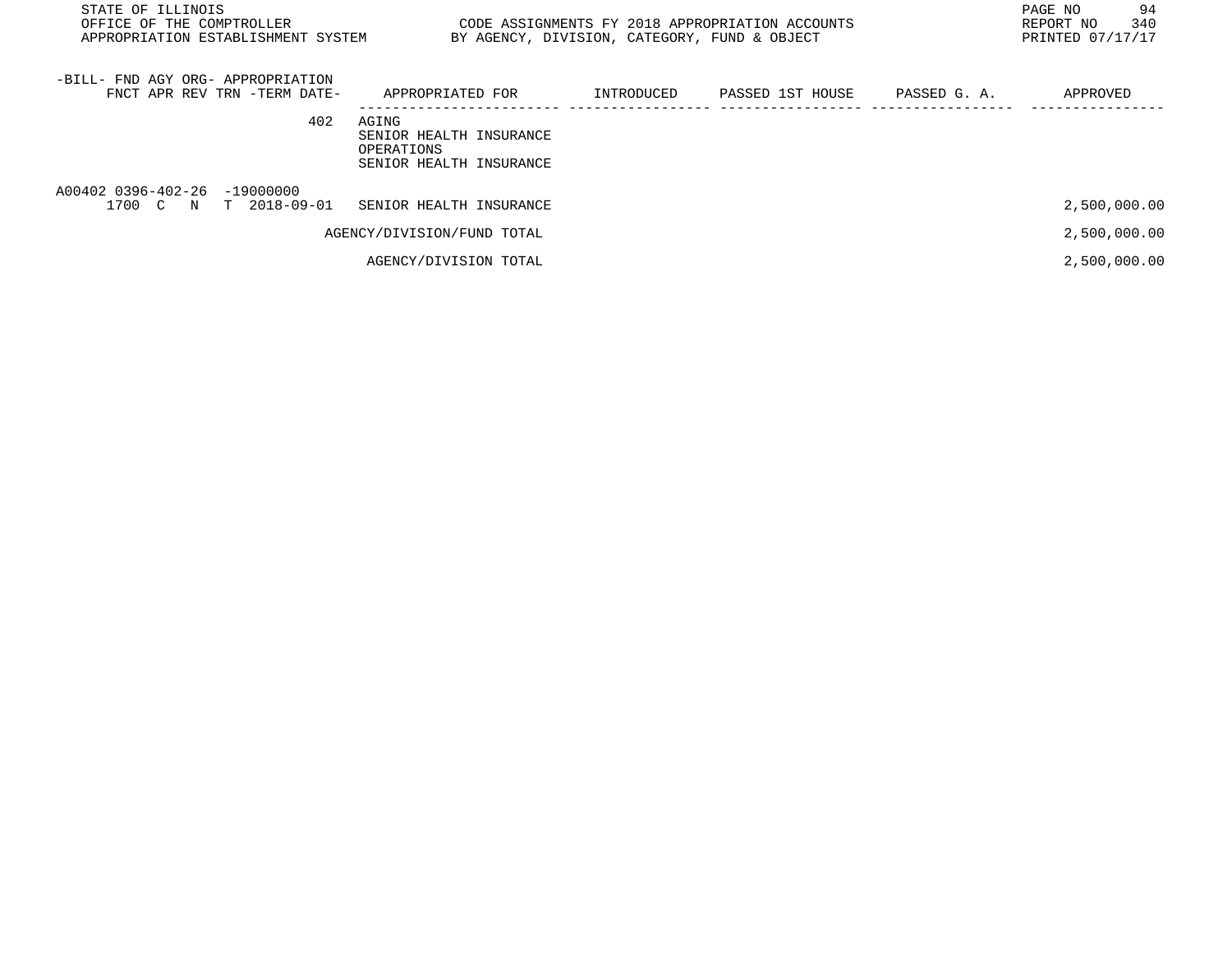| STATE OF ILLINOIS                                                                   |                                                                                |                               |  | 95<br>PAGE NO<br>REPORT NO<br>340<br>PRINTED 07/17/17 |
|-------------------------------------------------------------------------------------|--------------------------------------------------------------------------------|-------------------------------|--|-------------------------------------------------------|
| -BILL- FND AGY ORG- APPROPRIATION<br>FNCT APR REV TRN -TERM DATE-                   | APPROPRIATED FOR      INTRODUCED   PASSED 1ST HOUSE   PASSED G.A.     APPROVED |                               |  |                                                       |
| 402                                                                                 | AGING<br>HOME & COMMUNITY SVCS-FE<br>OPERATIONS<br>SERVICES FOR OLDER AMERI    | __________ __________________ |  |                                                       |
| A00402 0618-402-33 -11200000<br>1700 C N                                            | P 2018-09-01 REGULAR POSITIONS                                                 |                               |  | 438,000.00                                            |
| A00402 0618-402-33 -11610000<br>1700 C N P 2018-09-01 STATE EMPLOYEE RETIREMEN      |                                                                                |                               |  | 236,600.00                                            |
| A00402 0618-402-33<br>$-11700000$<br>1700 C N T 2018-09-01 SOC SEC/MEDICARE CONTRIB |                                                                                |                               |  | 33,500.00                                             |
| A00402 0618-402-33 -11800000<br>1700 C N P 2018-09-01 EMPLOYER CONTRB GRP INS       |                                                                                |                               |  | 144,000.00                                            |
| A00402 0618-402-33 -12000000<br>1700 C N                                            | T 2018-09-01 CONTRACTUAL SERVICES                                              |                               |  | 50,000.00                                             |
| A00402 0618-402-33 -12900000<br>T 2018-09-01 TRAVEL<br>1700 C N                     |                                                                                |                               |  | 100,000.00                                            |
| A00402 0618-402-33 -13020000<br>1700 C N T 2018-09-01                               | PRINTING                                                                       |                               |  |                                                       |
| A00402 0618-402-33 -17000000<br>1700 C N T 2018-09-01 TELECOMMUNICATION             |                                                                                |                               |  |                                                       |
|                                                                                     | AGENCY/DIVISION/FUND TOTAL                                                     |                               |  | 1,002,100.00                                          |

AGENCY/DIVISION TOTAL 1,002,100.00

AGENCY TOTAL 849,348,300.00 1,133,618,800.00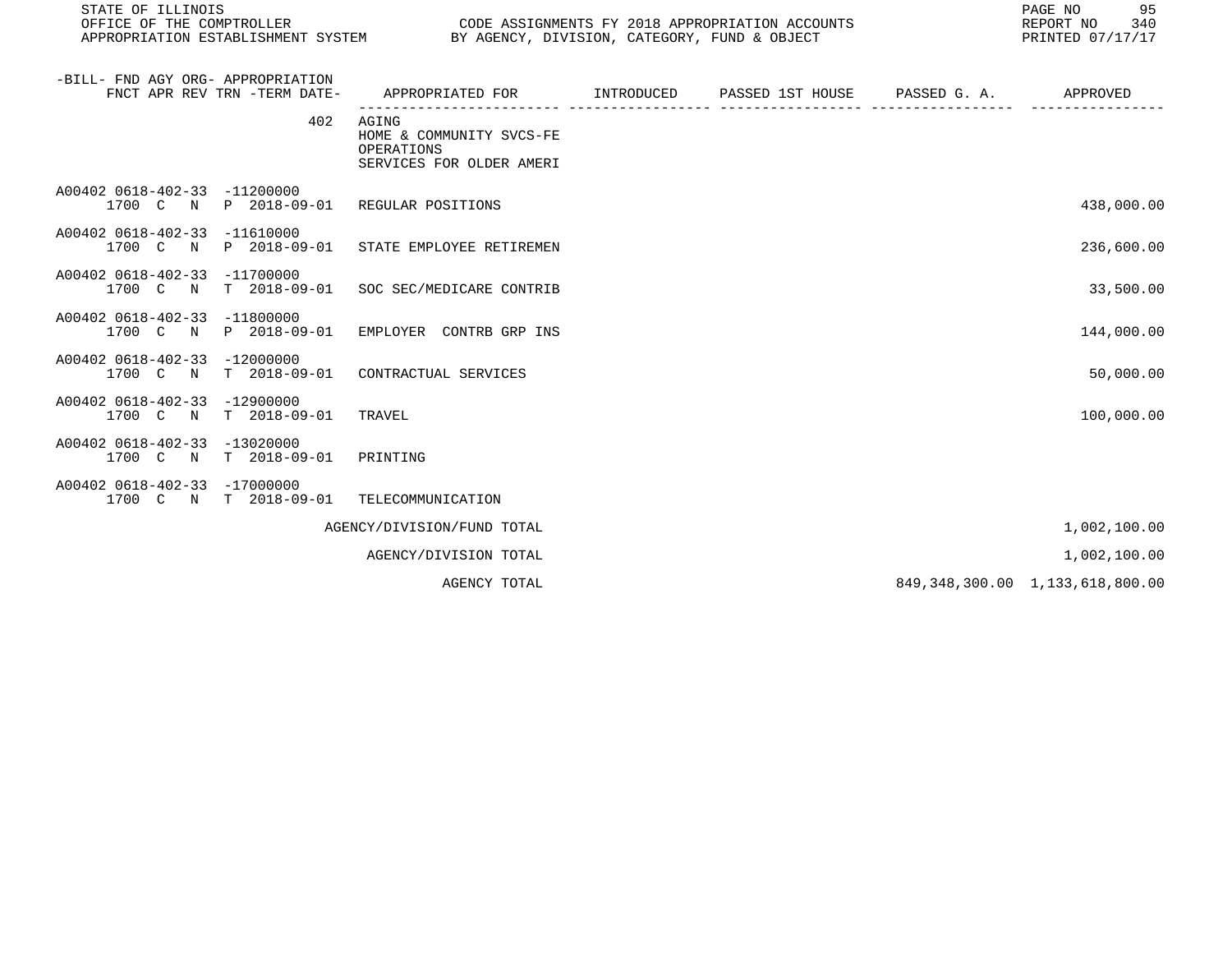| STATE OF ILLINOIS<br>OFFICE OF THE COMPTROLLER                                                          |                              | APPROPRIATION ESTABLISHMENT SYSTEM BY AGENCY, DIVISION, CATEGORY, FUND & OBJECT         | CODE ASSIGNMENTS FY 2018 APPROPRIATION ACCOUNTS | 96<br>PAGE NO<br>REPORT NO<br>340<br>PRINTED 07/17/17 |
|---------------------------------------------------------------------------------------------------------|------------------------------|-----------------------------------------------------------------------------------------|-------------------------------------------------|-------------------------------------------------------|
| -BILL- FND AGY ORG- APPROPRIATION                                                                       | FNCT APR REV TRN -TERM DATE- | APPROPRIATED FOR TINTRODUCED PASSED 1ST HOUSE PASSED G.A.                               |                                                 | APPROVED                                              |
|                                                                                                         | 406                          | AGRICULTURE<br>ADMINISTRATIVE SERVICES<br>OPERATIONS<br>GENERAL REVENUE                 |                                                 |                                                       |
| A00406 0001-406-01 -11200000                                                                            |                              | 2700 C N P 2018-09-01 REGULAR POSITIONS                                                 |                                                 | 754,100.00                                            |
| A00406 0001-406-01 -11700000<br>2700 C N                                                                | T 2018-09-01                 | SOC SEC/MEDICARE CONTRIB                                                                |                                                 | 58,300.00                                             |
| A00406 0001-406-01 -12000000<br>2700 C N                                                                | $T = 2018 - 09 - 01$         | CONTRACTUAL SERVICES                                                                    |                                                 | 249,400.00                                            |
| A00406 0001-406-01 -12000100<br>2700 C<br>$\mathbb N$                                                   |                              | T 2018-09-01 CONTRACT SERV FACILITIES                                                   |                                                 | 750,000.00                                            |
| A00406 0001-406-01 -19000000<br><b>SERVICE</b>                                                          |                              | 2700 C N T 2018-09-01 U OF I COOPERATIVE EXTEN                                          |                                                 | 5,000,000.00                                          |
| A00406 0001-406-01 -19100000<br>2700 C<br>$\mathbb N$<br>RELATED TO OR IN SUPPORT OF AGENCYS OPERATIONS | T 2018-09-01                 | COSTS & EXPENSES                                                                        |                                                 | 800,000.00                                            |
|                                                                                                         |                              | AGENCY/DIVISION/FUND TOTAL                                                              |                                                 | 7,611,800.00                                          |
|                                                                                                         |                              | AGRICULTURAL PREMIUM                                                                    |                                                 |                                                       |
| A00406 0045-406-01 -12000100                                                                            |                              | 2700 C N T 2018-09-01 CONTRACT SERV FACILITIES                                          |                                                 | 750,000.00                                            |
| A00406 0045-406-01 -19000000<br>2700 C N                                                                | T 2018-09-01                 | FOOD SAFETY MODERNIZATIO                                                                |                                                 | 200,000.00                                            |
| A00406 0045-406-01 -19930000                                                                            | 2700 C N N 2018-09-01        | DEPOSIT ST COOP EXTEN SE<br>DEPOSIT INTO STATE COOPERATIVE EXTENSION SERVICE TRUST FUND |                                                 | 10,000,000.00                                         |
|                                                                                                         |                              | AGENCY/DIVISION/FUND TOTAL                                                              |                                                 | 10,950,000.00                                         |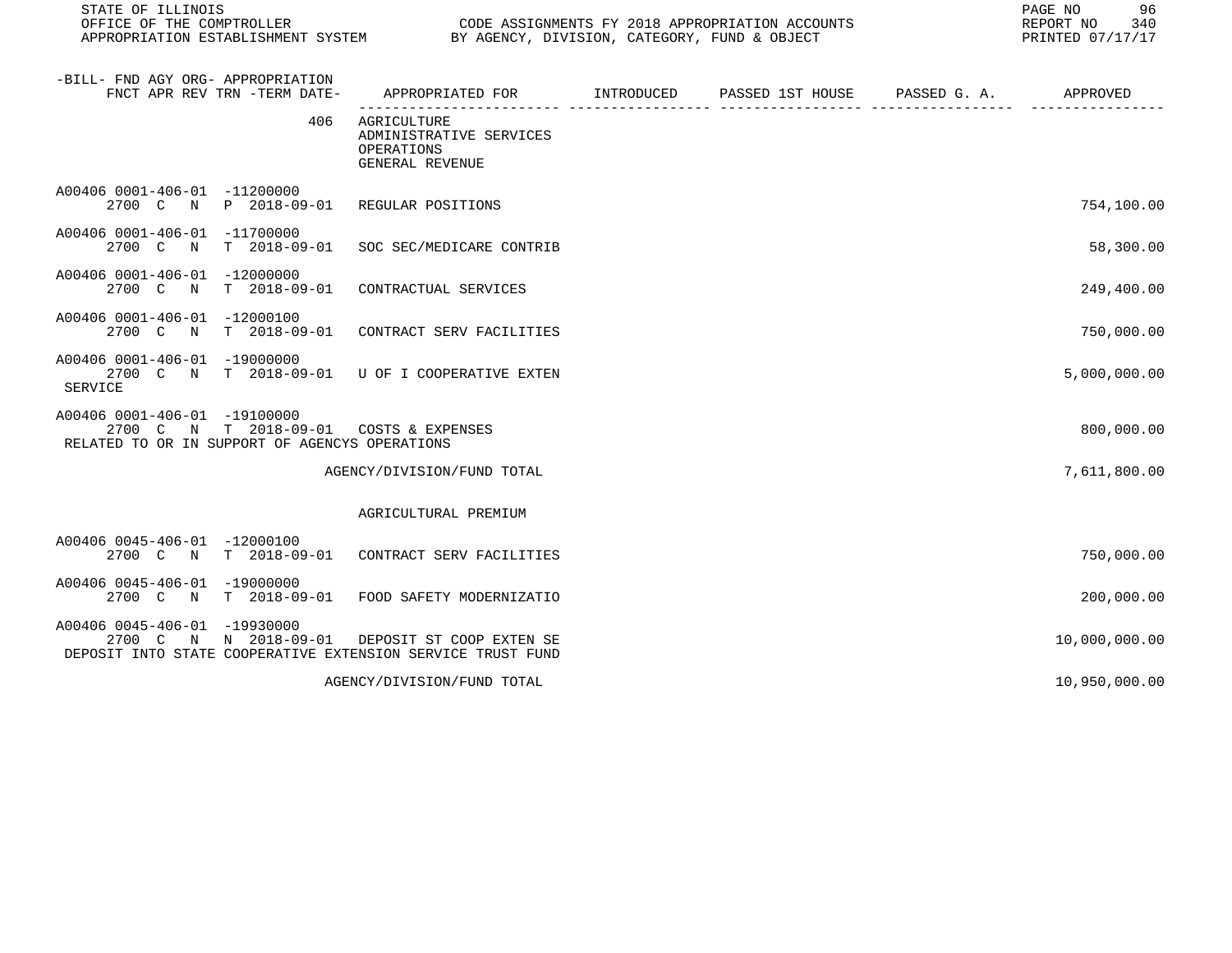STATE OF ILLINOIS<br>
STATE OF THE COMPTROLLER
OULLER
OULLER
OULLER
OULLER
OULLER
SURFICE OF THE COMPTROLLER
SURFICE OF THE COMPTROLLER
OULLER
OULLERIELLER
SURFICE OF THE COMPTROLLER
SURFICE OF THE COMPTROLLER APPROPRIATION ESTABLISHMENT SYSTEM BY AGENCY, DIVISION, CATEGORY, FUND & OBJECT

| -BILL- FND AGY ORG- APPROPRIATION<br>FNCT APR REV TRN -TERM DATE-                                             | APPROPRIATED FOR                                                       | INTRODUCED | PASSED 1ST HOUSE | PASSED G. A. | APPROVED     |
|---------------------------------------------------------------------------------------------------------------|------------------------------------------------------------------------|------------|------------------|--------------|--------------|
| 406                                                                                                           | AGRICULTURE<br>ADMINISTRATIVE SERVICES<br>OPERATIONS<br>WHOLESOME MEAT |            |                  |              |              |
| A00406 0476-406-01 -11200000<br>2700 C<br>P 2018-09-01<br>N                                                   | REGULAR POSITIONS                                                      |            |                  |              | 235,600.00   |
| $-11610000$<br>A00406 0476-406-01<br>P 2018-09-01<br>2700 C<br>N                                              | STATE EMPLOYEE RETIREMEN                                               |            |                  |              | 107,400.00   |
| A00406 0476-406-01<br>$-11700000$<br>2700 C<br>$T = 2018 - 09 - 01$<br>N                                      | SOC SEC/MEDICARE CONTRIB                                               |            |                  |              | 18,200.00    |
| A00406 0476-406-01<br>$-11800000$<br>2700 C<br>P 2018-09-01<br>N                                              | EMPLOYER CONTRB GRP INS                                                |            |                  |              | 69,000.00    |
| A00406 0476-406-01<br>$-12000000$<br>$T = 2018 - 09 - 01$<br>2700 C<br>$\mathbb N$                            | CONTRACTUAL SERVICES                                                   |            |                  |              | 210,000.00   |
| A00406 0476-406-01<br>$-12900000$<br>$T$ 2018-09-01<br>2700 C<br>N                                            | TRAVEL                                                                 |            |                  |              | 25,000.00    |
| A00406 0476-406-01<br>$-13000000$<br>2700 C<br>$T = 2018 - 09 - 01$<br>N                                      | COMMODITIES                                                            |            |                  |              | 11,100.00    |
| A00406 0476-406-01<br>$-13020000$<br>2700 C<br>$T = 2018 - 09 - 01$<br>N                                      | PRINTING                                                               |            |                  |              | 20,000.00    |
| A00406 0476-406-01<br>$-15000000$<br>2750 C<br>$T$ 2018-09-01<br>N                                            | EQUIPMENT                                                              |            |                  |              | 50,000.00    |
| A00406 0476-406-01<br>$-17000000$<br>2700 C N<br>$T$ 2018-09-01                                               | TELECOMMUNICATIONS                                                     |            |                  |              | 25,000.00    |
| A00406 0476-406-01<br>$-19000000$<br>2700 C<br>$T$ 2018-09-01<br>N<br>TO OR IN SUPPORT OF AGENCY'S OPERATIONS | COSTS & EXPENSES RELATED                                               |            |                  |              | 300,000.00   |
|                                                                                                               | AGENCY/DIVISION/FUND TOTAL                                             |            |                  |              | 1,071,300.00 |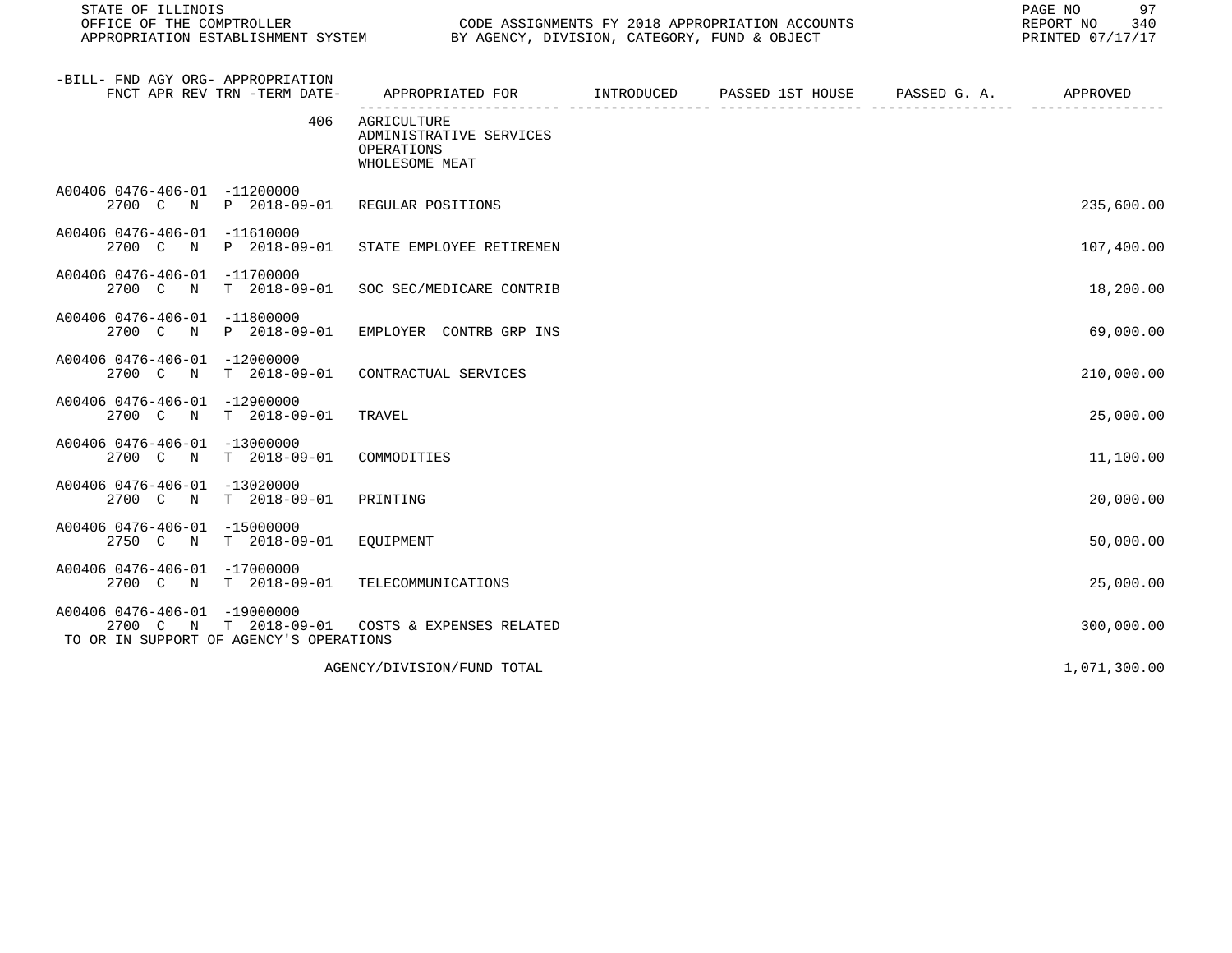| STATE OF ILLINOIS<br>OFFICE OF THE COMPTROLLER COLORENT CODE ASSIGNMENTS FY 2018 APPROPRIATION ACCOUNTS<br>APPROPRIATION ESTABLISHMENT SYSTEM BY AGENCY, DIVISION, CATEGORY, FUND & OBJECT                         |                                                                                           |  | 98<br>PAGE NO<br>REPORT NO 340<br>PRINTED 07/17/17 |
|--------------------------------------------------------------------------------------------------------------------------------------------------------------------------------------------------------------------|-------------------------------------------------------------------------------------------|--|----------------------------------------------------|
| -BILL- FND AGY ORG- APPROPRIATION<br>FNCT APR REV TRN -TERM DATE-                                                                                                                                                  | APPROPRIATED FOR        INTRODUCED     PASSED 1ST HOUSE     PASSED G. A.         APPROVED |  |                                                    |
| 406                                                                                                                                                                                                                | AGRICULTURE<br>ADMINISTRATIVE SERVICES<br>OPERATIONS<br>PARTNERS FOR CONSERVATIO          |  |                                                    |
| A00406 0608-406-01 -19930000<br>2700 C N N 2018-09-01 INTERFUND CASH TRANSFERS<br>DEPOSIT INTO STATE COOPERATIVE EXTENSION SERVICE TRUST FUND                                                                      |                                                                                           |  | 994,700.00                                         |
| A00406 0608-406-01 -19930100<br>2700 C N N 2018-09-01 FOR DEPOSIT<br>INTO STATE COOPERATIVE EXTENSION SERVICE TRUST FUND FOR<br>PERATIONAL EXPENSES&PROGRAMS AT U OF I/COOK COUNTY<br>OOPERATIVE EXTENSION SERVICE | $\Omega$<br>C                                                                             |  | 2,449,200.00                                       |
|                                                                                                                                                                                                                    | AGENCY/DIVISION/FUND TOTAL                                                                |  | 3,443,900.00                                       |
|                                                                                                                                                                                                                    | GENERAL REVENUE                                                                           |  |                                                    |
| A00406 0001-406-01 -99390000<br>9700 C N T 2018-09-01                                                                                                                                                              | REFUNDS                                                                                   |  | 9,500.00                                           |
|                                                                                                                                                                                                                    | AGENCY/DIVISION/FUND TOTAL                                                                |  | 9,500.00                                           |

AGENCY/DIVISION TOTAL 23,086,500.00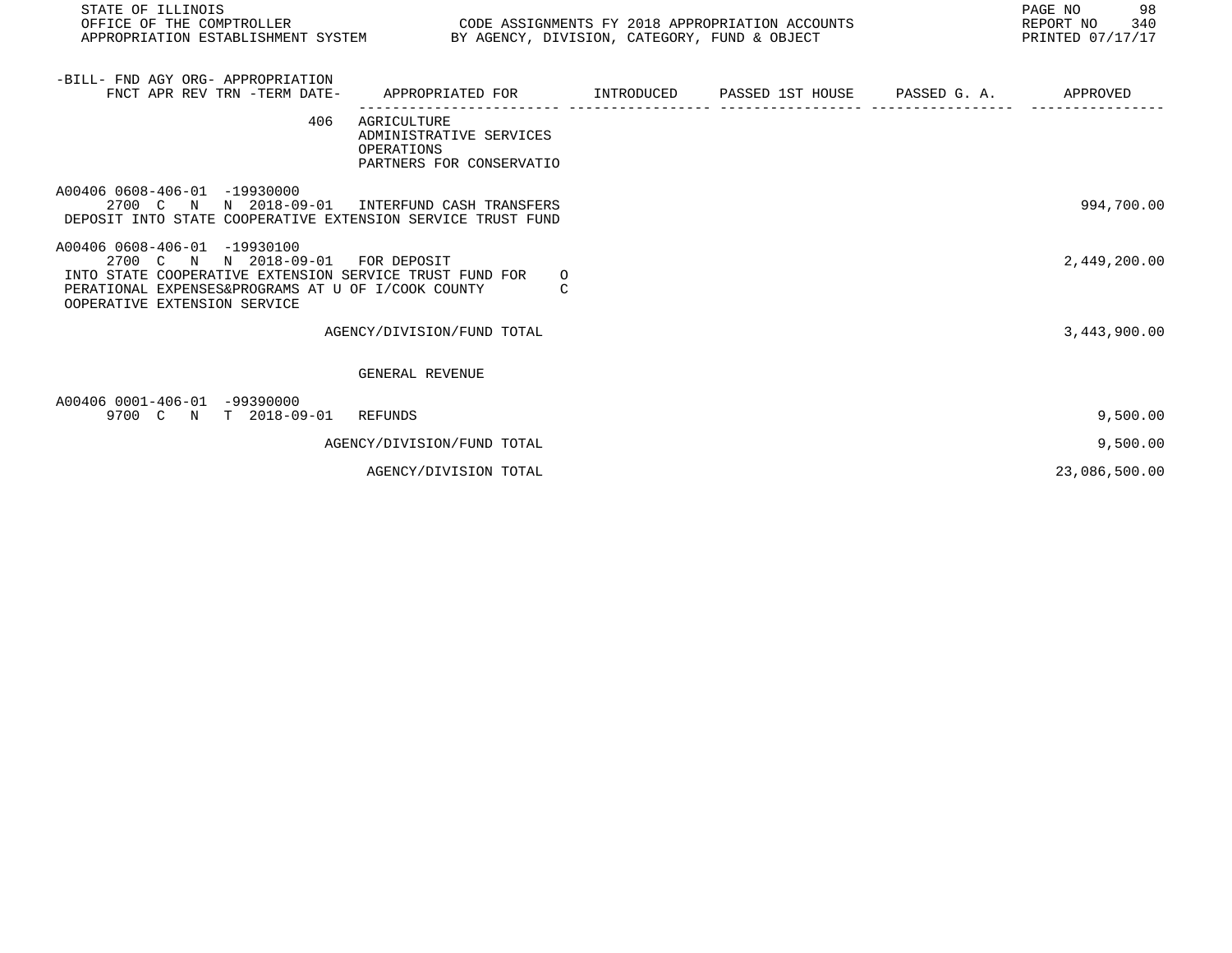| STATE OF ILLINOIS<br>OFFICE OF THE COMPTROLLER<br>APPROPRIATION ESTABLISHMENT SYSTEM BY AGENCY, DIVISION, CATEGORY, FUND & OBJECT | CODE ASSIGNMENTS FY 2018 APPROPRIATION ACCOUNTS                          |                                                                                           |  | 99<br>PAGE NO<br>REPORT NO 340<br>PRINTED 07/17/17 |
|-----------------------------------------------------------------------------------------------------------------------------------|--------------------------------------------------------------------------|-------------------------------------------------------------------------------------------|--|----------------------------------------------------|
| -BILL- FND AGY ORG- APPROPRIATION<br>FNCT APR REV TRN -TERM DATE-                                                                 |                                                                          | APPROPRIATED FOR        INTRODUCED     PASSED 1ST HOUSE     PASSED G. A.         APPROVED |  |                                                    |
|                                                                                                                                   | 406<br>AGRICULTURE<br>COMPUTER SERVICES<br>OPERATIONS<br>GENERAL REVENUE |                                                                                           |  |                                                    |
| A00406 0001-406-05 -16000000                                                                                                      | 2700 C N T 2018-09-01 ELECTRONIC DATA PROCESSI                           |                                                                                           |  | 678,500.00                                         |
|                                                                                                                                   | AGENCY/DIVISION/FUND TOTAL                                               |                                                                                           |  | 678,500.00                                         |
|                                                                                                                                   | AGRICULTURAL PREMIUM                                                     |                                                                                           |  |                                                    |
| A00406 0045-406-05 -12000000                                                                                                      | 2700 C N T 2018-09-01 CONTRACTUAL SERVICES                               |                                                                                           |  | 550,000.00                                         |
| A00406 0045-406-05 -12900000<br>2700 C N T 2018-09-01 TRAVEL                                                                      |                                                                          |                                                                                           |  | 1,000.00                                           |
| A00406 0045-406-05 -13000000<br>2700 C N T 2018-09-01 COMMODITIES                                                                 |                                                                          |                                                                                           |  | 5,000.00                                           |
| A00406 0045-406-05 -13020000<br>2700 C N T 2018-09-01                                                                             | PRINTING                                                                 |                                                                                           |  | 5,000.00                                           |
| A00406 0045-406-05 -15000000<br>2750 C N T 2018-09-01 EQUIPMENT                                                                   |                                                                          |                                                                                           |  | 75,000.00                                          |
| A00406 0045-406-05 -16000000                                                                                                      | 2700 C N T 2018-09-01 ELECTRONIC DATA PROCESSI                           |                                                                                           |  | 1,396,000.00                                       |

| A00406 0045-406-05 -17000000 |                                         |              |
|------------------------------|-----------------------------------------|--------------|
|                              | 2700 C N T 2018-09-01 TELECOMMUNICATION | 50,000.00    |
|                              | AGENCY/DIVISION/FUND TOTAL              | 2,082,000.00 |

AGENCY/DIVISION TOTAL 2, 2, 2000.00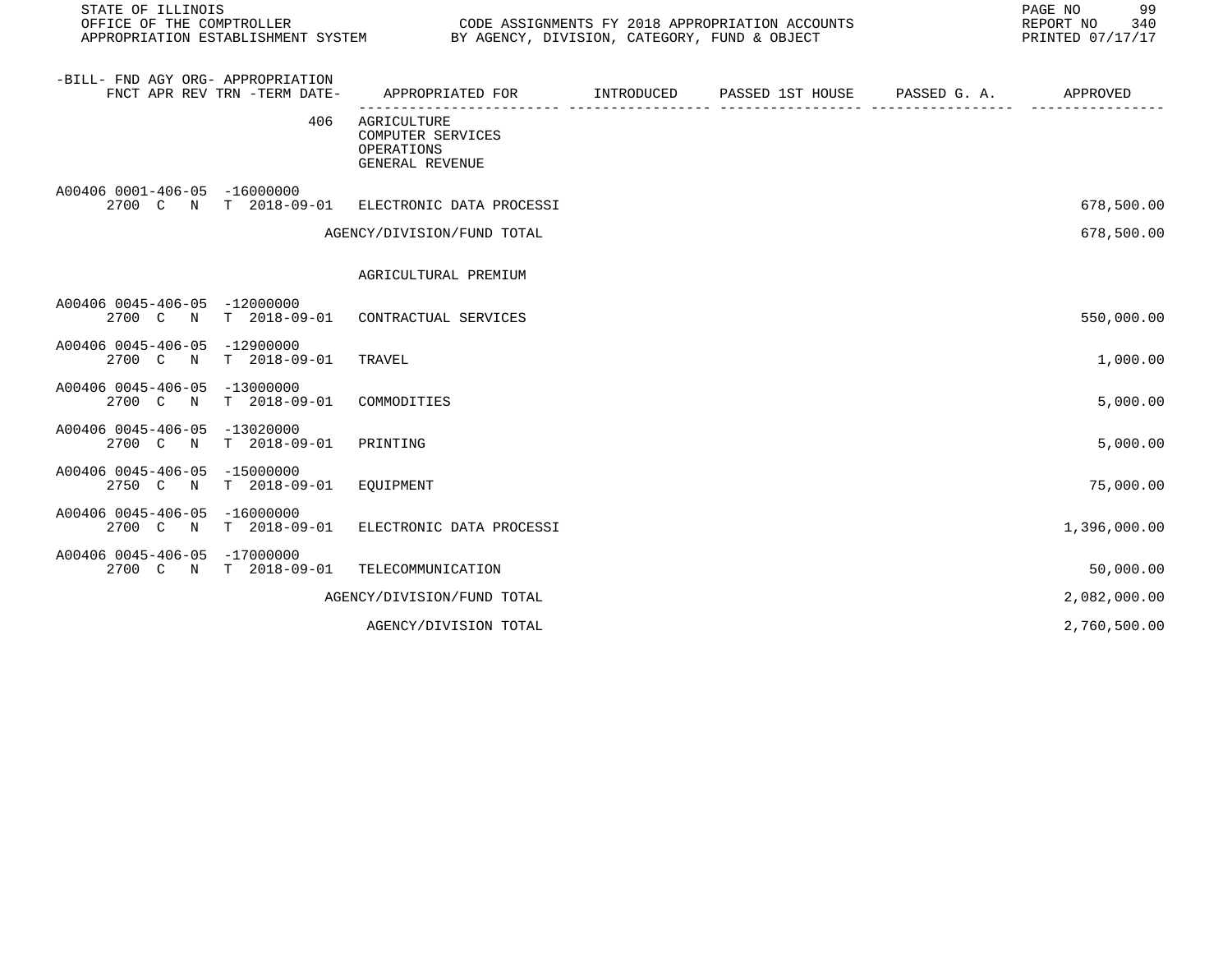| STATE OF ILLINOIS<br>OFFICE OF THE COMPTROLLER<br>APPROPRIATION ESTABLISHMENT SYSTEM | CODE ASSIGNMENTS FY 2018 APPROPRIATION ACCOUNTS<br>BY AGENCY, DIVISION, CATEGORY, FUND & OBJECT |            |                  | 100<br>PAGE NO<br>REPORT NO<br>340<br>PRINTED 07/17/17 |              |
|--------------------------------------------------------------------------------------|-------------------------------------------------------------------------------------------------|------------|------------------|--------------------------------------------------------|--------------|
| -BILL- FND AGY ORG- APPROPRIATION<br>FNCT APR REV TRN -TERM DATE-                    | APPROPRIATED FOR                                                                                | INTRODUCED | PASSED 1ST HOUSE | PASSED G. A.                                           | APPROVED     |
| 406                                                                                  | AGRICULTURE<br>AGRICULTURE REGULATION<br>OPERATIONS<br>GENERAL REVENUE                          |            |                  |                                                        |              |
| A00406 0001-406-10 -11200000<br>2700 C<br>P 2018-09-01<br>$\mathbf N$                | REGULAR POSITIONS                                                                               |            |                  |                                                        | 1,580,000.00 |
| A00406 0001-406-10 -11700000<br>2700 C<br>$\mathbb N$<br>T 2018-09-01                | SOC SEC/MEDICARE CONTRIB                                                                        |            |                  |                                                        | 121,500.00   |
| A00406 0001-406-10<br>-12000000<br>2700 C<br>$\mathbb N$<br>$T = 2018 - 09 - 01$     | CONTRACTUAL SERVICES                                                                            |            |                  |                                                        | 104,500.00   |
| A00406 0001-406-10<br>-17000000<br>2700 C N<br>T 2018-09-01                          | TELECOMMUNICATIONS                                                                              |            |                  |                                                        | 16,200.00    |
|                                                                                      | AGENCY/DIVISION/FUND TOTAL                                                                      |            |                  |                                                        | 1,822,200.00 |
|                                                                                      | FERTILIZER CONTROL                                                                              |            |                  |                                                        |              |
| A00406 0290-406-10 -19000000<br>5700 C N<br>T 2018-09-01                             | AG PRODUCT INSPECTION                                                                           |            |                  |                                                        | 1,600,000.00 |
|                                                                                      | AGENCY/DIVISION/FUND TOTAL                                                                      |            |                  |                                                        | 1,600,000.00 |
|                                                                                      | FEED CONTROL                                                                                    |            |                  |                                                        |              |
| A00406 0369-406-10 -19000000<br>5700 C N T 2018-09-01                                | FEED CONTROL                                                                                    |            |                  |                                                        | 1,900,000.00 |
|                                                                                      | AGENCY/DIVISION/FUND TOTAL                                                                      |            |                  |                                                        | 1,900,000.00 |
|                                                                                      | AGRICULTURE FEDERAL PROJ                                                                        |            |                  |                                                        |              |
| A00406 0826-406-10 -19000000<br>$T$ 2018-09-01<br>5700 C N                           | EXPN VARIOUS FED PROJECT                                                                        |            |                  |                                                        | 500,000.00   |
|                                                                                      | AGENCY/DIVISION/FUND TOTAL                                                                      |            |                  |                                                        | 500,000.00   |
|                                                                                      | AGENCY/DIVISION TOTAL                                                                           |            |                  |                                                        | 5,822,200.00 |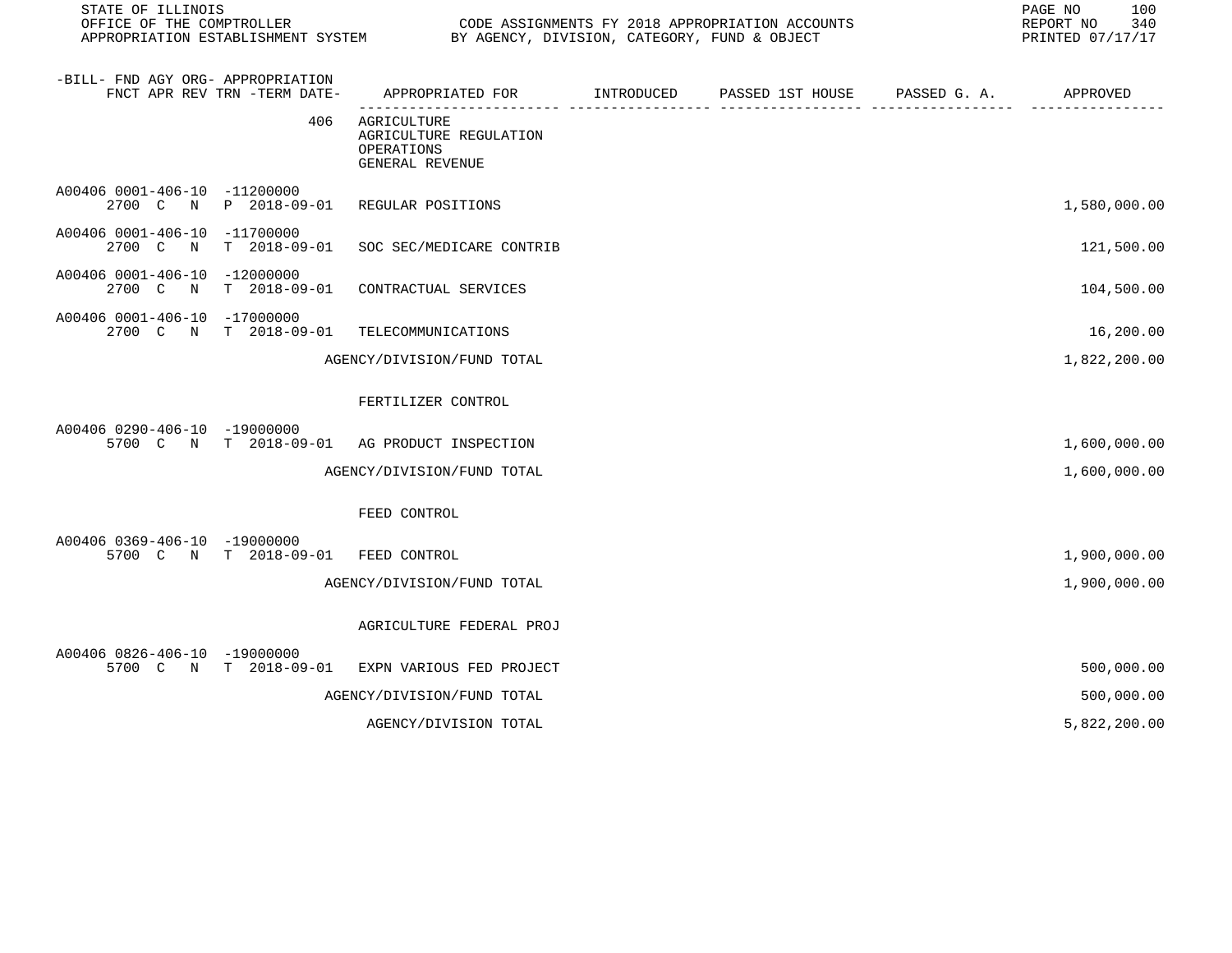STATE OF ILLINOIS PAGE NO 101

CODE ASSIGNMENTS FY 2018 APPROPRIATION ACCOUNTS FOR THE REPORT NO 340 (2018)<br>BY AGENCY, DIVISION, CATEGORY, FUND & OBJECT APPROPRIATION ESTABLISHMENT SYSTEM BY AGENCY, DIVISION, CATEGORY, FUND & OBJECT

| -BILL- FND AGY ORG- APPROPRIATION<br>FNCT APR REV TRN -TERM DATE-                                                                                                                                                         | APPROPRIATED FOR                                          | INTRODUCED | PASSED 1ST HOUSE | PASSED G. A. | APPROVED     |
|---------------------------------------------------------------------------------------------------------------------------------------------------------------------------------------------------------------------------|-----------------------------------------------------------|------------|------------------|--------------|--------------|
| 406                                                                                                                                                                                                                       | AGRICULTURE<br>MARKETING<br>OPERATIONS<br>GENERAL REVENUE |            |                  |              |              |
| A00406 0001-406-32 -11200000<br>2700 C N P 2018-09-01                                                                                                                                                                     | REGULAR POSITIONS                                         |            |                  |              | 661,000.00   |
| A00406 0001-406-32 -11700000<br>2700 C N<br>T 2018-09-01                                                                                                                                                                  | SOC SEC/MEDICARE CONTRIB                                  |            |                  |              | 50,600.00    |
|                                                                                                                                                                                                                           | AGENCY/DIVISION/FUND TOTAL                                |            |                  |              | 711,600.00   |
|                                                                                                                                                                                                                           | AGRICULTURAL PREMIUM                                      |            |                  |              |              |
| A00406 0045-406-32 -19000100<br>2700 C N T 2018-09-01<br>PROMOTION AND MARKETING OF ILLINOIS AGRICULTRE AND<br>GRICULTURE EXPORTS                                                                                         | PROMTE & MARKET AG & EXP<br>$\overline{A}$                |            |                  |              | 2,675,000.00 |
| A00406 0045-406-32 -19000200<br>2700 C N T 2018-09-01<br>PROGRAMS AND ACTIVITIES TO PROMOTE, DEVELOP AND ENHANCE<br>IOTECHNOLOGY INDUSTRY IN ILLINOIS                                                                     | PROMTE DEV BIOTECH INDST<br>B                             |            |                  |              | 100,000.00   |
| A00406 0045-406-32 -19000300<br>2700 C N T 2018-09-01<br>CONTRACTUAL STAFF EXPENSES                                                                                                                                       | VITICULTURIST & ENOLOGIS                                  |            |                  |              | 150,000.00   |
|                                                                                                                                                                                                                           | AGENCY/DIVISION/FUND TOTAL                                |            |                  |              | 2,925,000.00 |
|                                                                                                                                                                                                                           | FEDERAL AG MARKETING SER                                  |            |                  |              |              |
| A00406 0439-406-32 -19000000<br>$T = 2018 - 09 - 01$<br>2700 C N<br>RESEARCH INTO BASIC LAWS AND PRINCIPLES RELATING TO<br>GRICULTURE AND TO IMPROVE AND FACILITATE MARKETING AND<br>ISTRIBUTION OF AGRICULTURAL PRODUCTS | RESEARCH MARKETING OF AG<br>Α<br>D                        |            |                  |              | 25,000.00    |
|                                                                                                                                                                                                                           | AGENCY/DIVISION/FUND TOTAL                                |            |                  |              | 25,000.00    |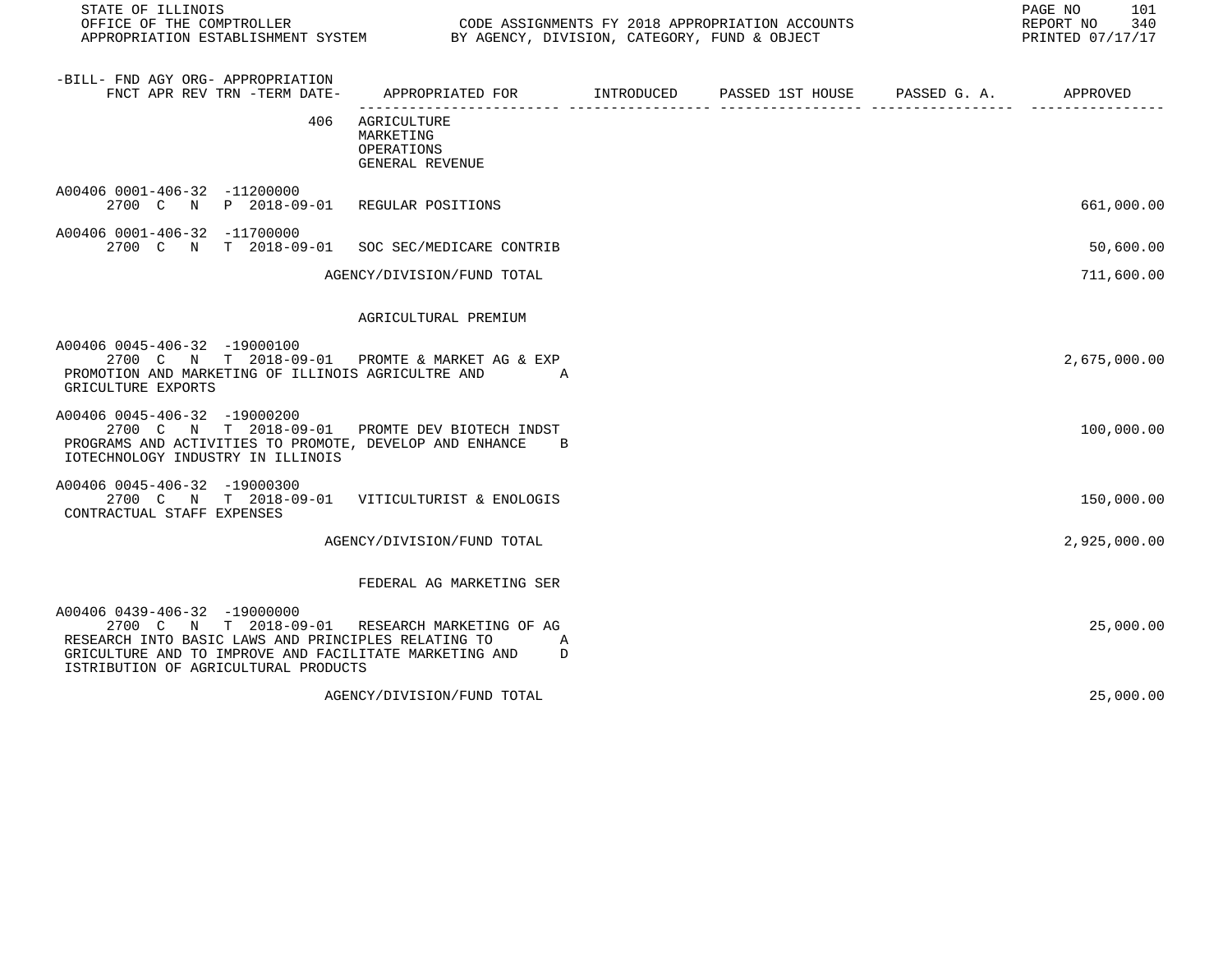| STATE OF ILLINOIS<br>OFFICE OF THE COMPTROLLER<br>APPROPRIATION ESTABLISHMENT SYSTEM | BY AGENCY, DIVISION, CATEGORY, FUND & OBJECT                       |            | CODE ASSIGNMENTS FY 2018 APPROPRIATION ACCOUNTS |              | PAGE NO<br>102<br>340<br>REPORT NO<br>PRINTED 07/17/17 |
|--------------------------------------------------------------------------------------|--------------------------------------------------------------------|------------|-------------------------------------------------|--------------|--------------------------------------------------------|
| -BILL- FND AGY ORG- APPROPRIATION<br>FNCT APR REV TRN -TERM DATE-                    | APPROPRIATED FOR                                                   | INTRODUCED | PASSED 1ST HOUSE                                | PASSED G. A. | APPROVED                                               |
| 406                                                                                  | AGRICULTURE<br>MARKETING<br>OPERATIONS<br>AGRICULTURE FEDERAL PROJ |            |                                                 |              |                                                        |
| A00406 0826-406-32 -19000000<br>2700 C N T 2018-09-01<br>VARIOUS FEDERAL PROJECTS    | VARIOUS FEDERAL PROJECTS                                           |            |                                                 |              | 850,000.00                                             |
|                                                                                      | AGENCY/DIVISION/FUND TOTAL                                         |            |                                                 |              | 850,000.00                                             |
|                                                                                      | AGENCY/DIVISION TOTAL                                              |            |                                                 |              | 4,511,600.00                                           |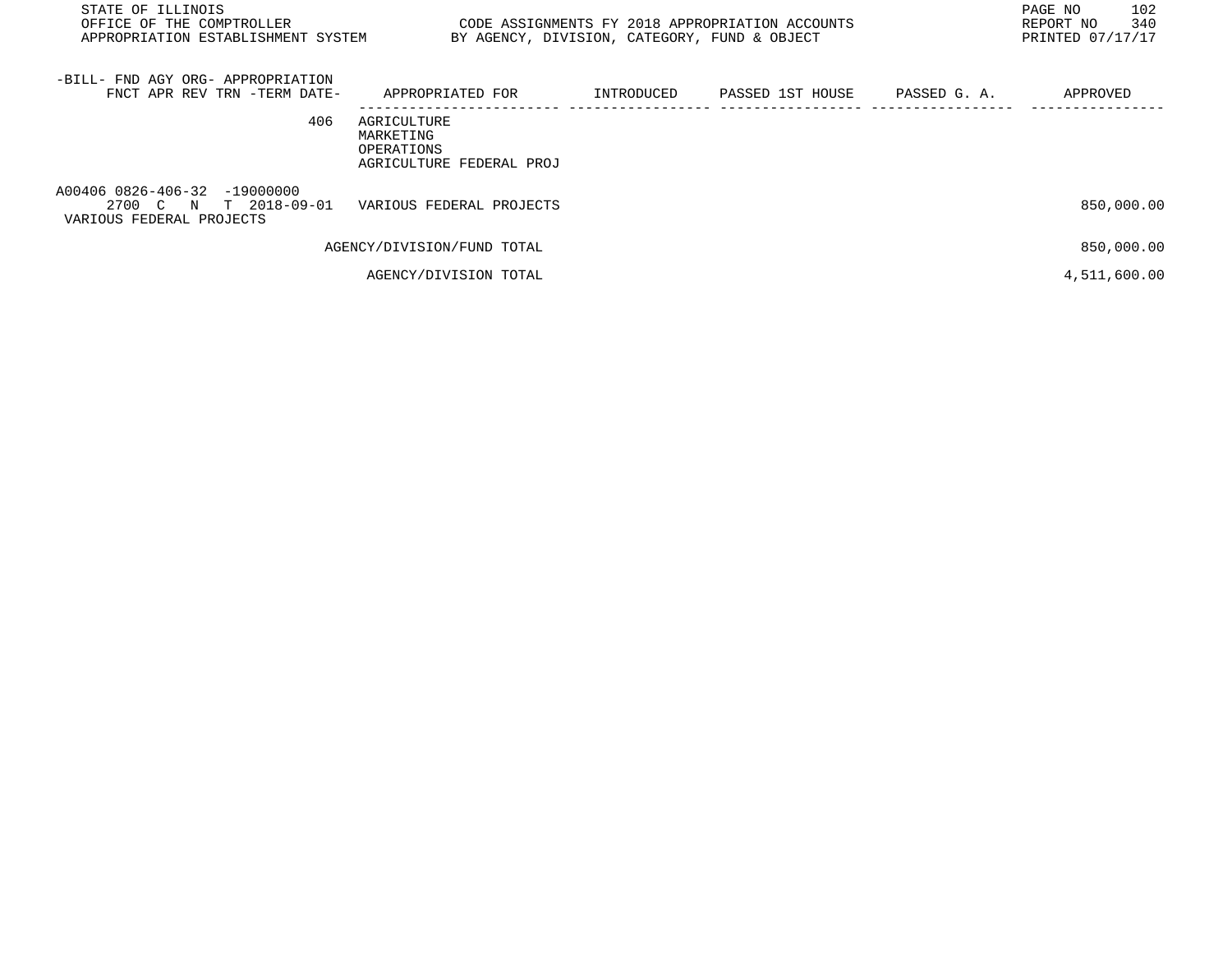| STATE OF ILLINOIS<br>OFFICE OF THE COMPTROLLER<br>APPROPRIATION ESTABLISHMENT SYSTEM                                                           | BY AGENCY, DIVISION, CATEGORY, FUND & OBJECT                                      |            | CODE ASSIGNMENTS FY 2018 APPROPRIATION ACCOUNTS |              | 103<br>PAGE NO<br>340<br>REPORT NO<br>PRINTED 07/17/17 |
|------------------------------------------------------------------------------------------------------------------------------------------------|-----------------------------------------------------------------------------------|------------|-------------------------------------------------|--------------|--------------------------------------------------------|
| -BILL- FND AGY ORG- APPROPRIATION<br>FNCT APR REV TRN -TERM DATE-                                                                              | APPROPRIATED FOR                                                                  | INTRODUCED | PASSED 1ST HOUSE                                | PASSED G. A. | APPROVED                                               |
| 406                                                                                                                                            | AGRICULTURE<br>BUREAU OF MEDICINAL PLAN<br>OPERATIONS<br>COMPASSION USE MED CANNA |            |                                                 |              |                                                        |
| A00406 0075-406-42 -19000000<br>5700 C N T 2018-09-01<br>FOR ALL COSTS ASSOCIATED WITH COMPASSIONATE USE OF MEDICAL C<br>ANNABIS PILOT PROGRAM | MEDCINAL PLANTS                                                                   |            |                                                 |              | 2,600,000.00                                           |
|                                                                                                                                                | AGENCY/DIVISION/FUND TOTAL                                                        |            |                                                 |              | 2,600,000.00                                           |
|                                                                                                                                                | AGENCY/DIVISION TOTAL                                                             |            |                                                 |              | 2,600,000.00                                           |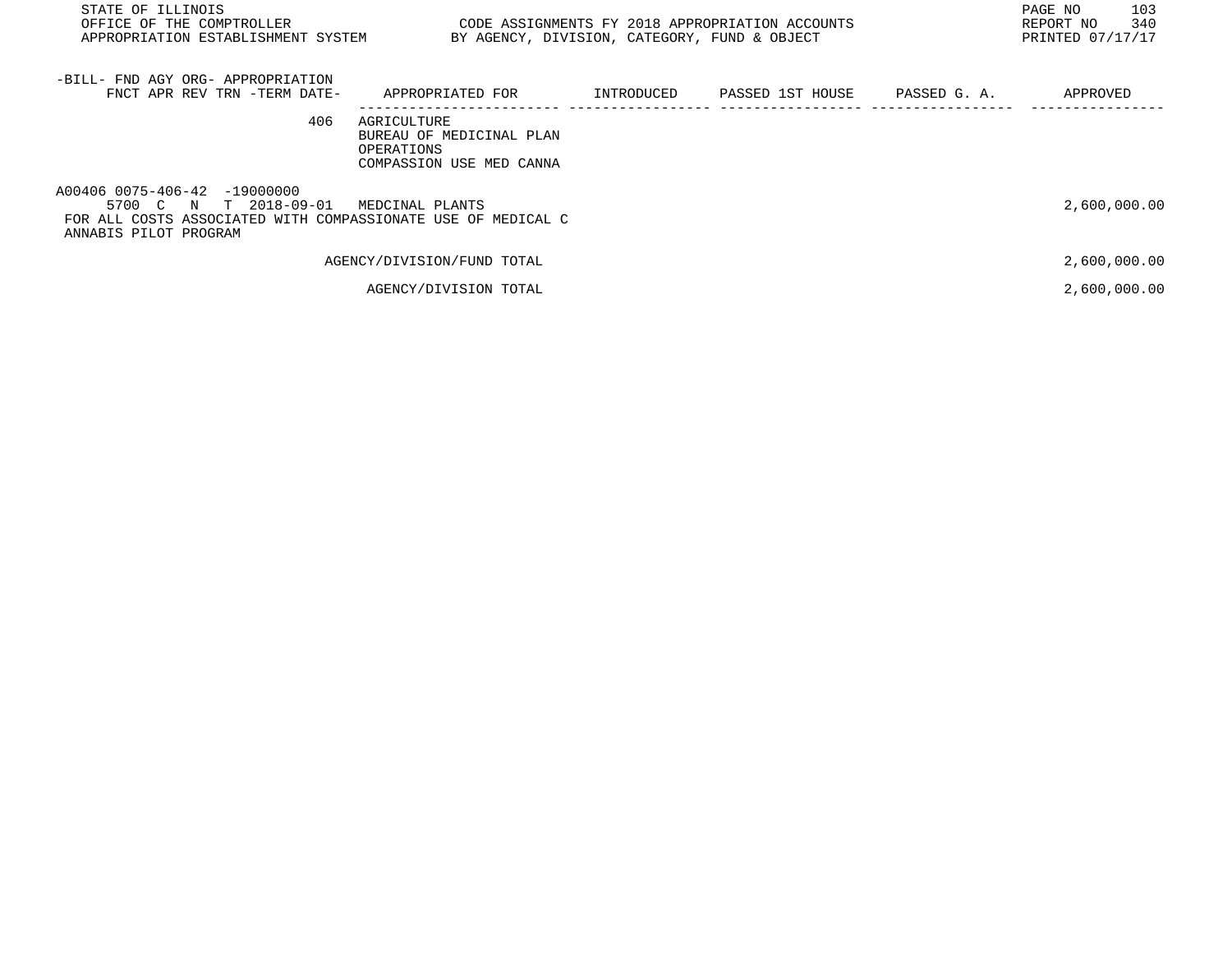| STATE OF ILLINOIS<br>OFFICE OF THE COMPTROLLER                                 |                                                                             | CODE ASSIGNMENTS FY 2018 APPROPRIATION ACCOUNTS<br>APPROPRIATION ESTABLISHMENT SYSTEM BY AGENCY, DIVISION, CATEGORY, FUND & OBJECT |  |  |              |
|--------------------------------------------------------------------------------|-----------------------------------------------------------------------------|------------------------------------------------------------------------------------------------------------------------------------|--|--|--------------|
| -BILL- FND AGY ORG- APPROPRIATION<br>FNCT APR REV TRN -TERM DATE-              | APPROPRIATED FOR TNTRODUCED PASSED 1ST HOUSE PASSED G.A.                    |                                                                                                                                    |  |  | APPROVED     |
| 406                                                                            | AGRICULTURE<br>BUREAU OF WEIGHTS & MEAS<br>OPERATIONS<br>WEIGHTS & MEASURES |                                                                                                                                    |  |  |              |
| A00406 0163-406-43 -11200000<br>5700 C N P 2018-09-01                          | REGULAR POSITIONS                                                           |                                                                                                                                    |  |  | 2,918,000.00 |
| A00406 0163-406-43 -11610000<br>5700 C N P 2018-09-01                          | STATE EMPLOYEE RETIREMEN                                                    |                                                                                                                                    |  |  | 1,356,900.00 |
| A00406 0163-406-43 -11700000<br>5700 C N                                       | T 2018-09-01 SOC SEC/MEDICARE CONTRIB                                       |                                                                                                                                    |  |  | 223,300.00   |
| A00406 0163-406-43 -11800000<br>5700 C N P 2018-09-01                          | EMPLOYER CONTRB GRP INS                                                     |                                                                                                                                    |  |  | 868,300.00   |
| A00406 0163-406-43 -12000000<br>5700 C N T 2018-09-01                          | CONTRACTUAL SERVICES                                                        |                                                                                                                                    |  |  | 318,200.00   |
| A00406 0163-406-43 -12900000<br>5700 C N<br>T 2018-09-01                       | TRAVEL                                                                      |                                                                                                                                    |  |  | 54,100.00    |
| A00406 0163-406-43 -13000000<br>5700 C N T 2018-09-01                          | COMMODITIES                                                                 |                                                                                                                                    |  |  | 22,000.00    |
| A00406 0163-406-43 -13020000<br>5700 C N T 2018-09-01                          | PRINTING                                                                    |                                                                                                                                    |  |  | 14,000.00    |
| A00406 0163-406-43 -15000000<br>5750 C N T 2018-09-01                          | EOUIPMENT                                                                   |                                                                                                                                    |  |  | 450,000.00   |
| A00406 0163-406-43 -17000000<br>5700 C N T 2018-09-01                          | TELECOMMUNICATION                                                           |                                                                                                                                    |  |  | 50,000.00    |
| A00406 0163-406-43 -18000000<br>5700 C N T 2018-09-01 OPERATION OF AUTO EOUIPM |                                                                             |                                                                                                                                    |  |  | 422,000.00   |
|                                                                                | AGENCY/DIVISION/FUND TOTAL                                                  |                                                                                                                                    |  |  | 6,696,800.00 |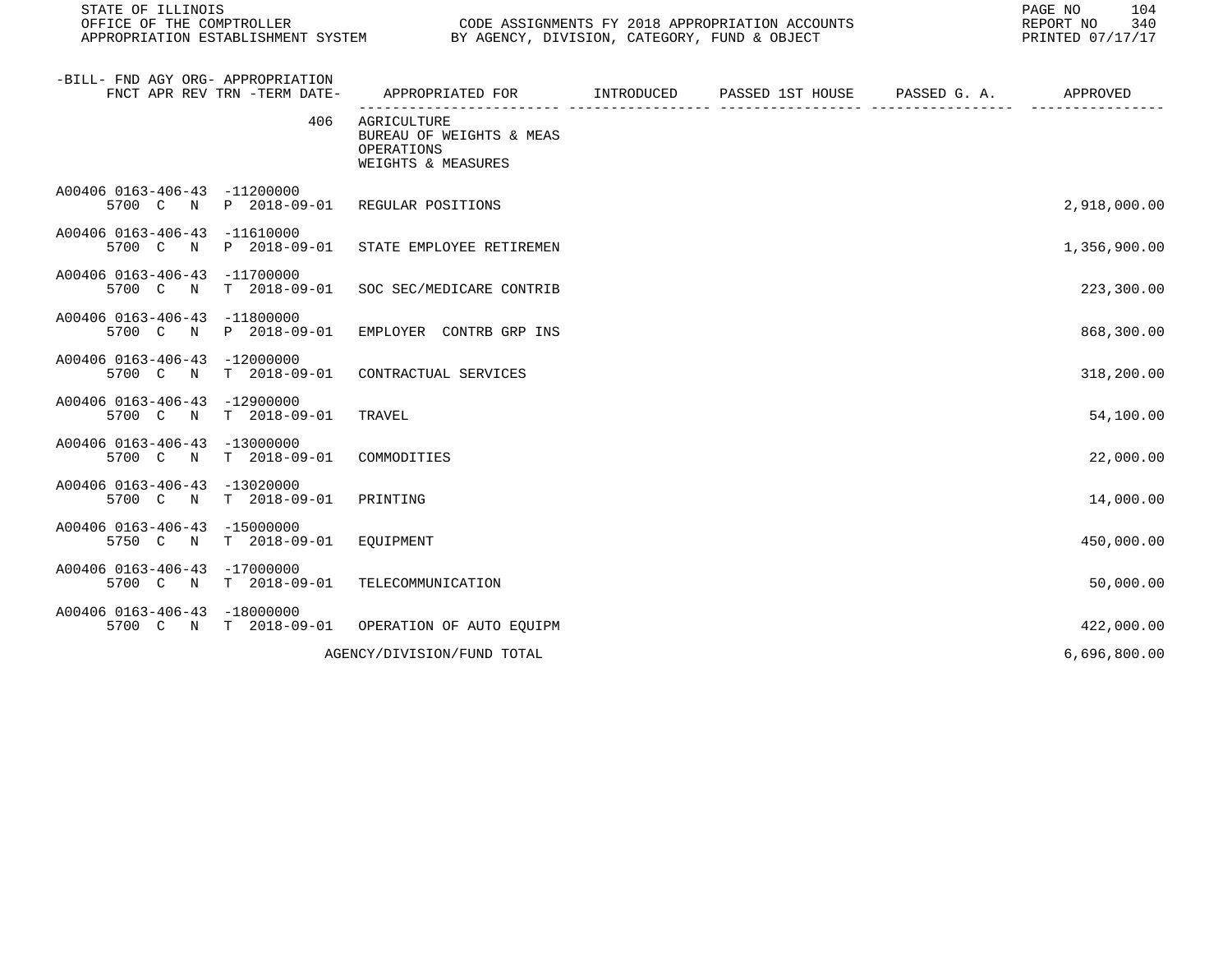| STATE OF ILLINOIS<br>OFFICE OF THE COMPTROLLER<br>APPROPRIATION ESTABLISHMENT SYSTEM                               | BY AGENCY, DIVISION, CATEGORY, FUND & OBJECT                                      | CODE ASSIGNMENTS FY 2018 APPROPRIATION ACCOUNTS | 105<br>PAGE NO<br>REPORT NO<br>340<br>PRINTED 07/17/17 |
|--------------------------------------------------------------------------------------------------------------------|-----------------------------------------------------------------------------------|-------------------------------------------------|--------------------------------------------------------|
| -BILL- FND AGY ORG- APPROPRIATION<br>FNCT APR REV TRN -TERM DATE-                                                  | APPROPRIATED FOR                                                                  |                                                 | APPROVED                                               |
| 406                                                                                                                | AGRICULTURE<br>BUREAU OF WEIGHTS & MEAS<br>OPERATIONS<br>MOTOR FUEL & PETROLEUM S |                                                 |                                                        |
| A00406 0289-406-43 -19000000<br>5700 C N T 2018-09-01 REGULATION MOTOR FUEL OU<br>REGULATION OF MOTOR FUEL QUALITY |                                                                                   |                                                 | 50,000.00                                              |
|                                                                                                                    | AGENCY/DIVISION/FUND TOTAL                                                        |                                                 | 50,000.00                                              |
|                                                                                                                    | AGRICULTURE FEDERAL PROJ                                                          |                                                 |                                                        |
| A00406 0826-406-43 -19000000<br>5700 C N T 2018-09-01 VARIOUS FEDERAL PROJECTS<br>VARIOUS FEDERAL PROJECTS         |                                                                                   |                                                 | 200,000.00                                             |
|                                                                                                                    | AGENCY/DIVISION/FUND TOTAL                                                        |                                                 | 200,000.00                                             |
|                                                                                                                    | WEIGHTS & MEASURES                                                                |                                                 |                                                        |
| A00406 0163-406-43 -99390000<br>9700 C N T 2018-09-01 REFUNDS, N.E.C.                                              |                                                                                   |                                                 | 3,700.00                                               |
|                                                                                                                    | AGENCY/DIVISION/FUND TOTAL                                                        |                                                 | 3,700.00                                               |
|                                                                                                                    | AGENCY/DIVISION TOTAL                                                             |                                                 | 6,950,500.00                                           |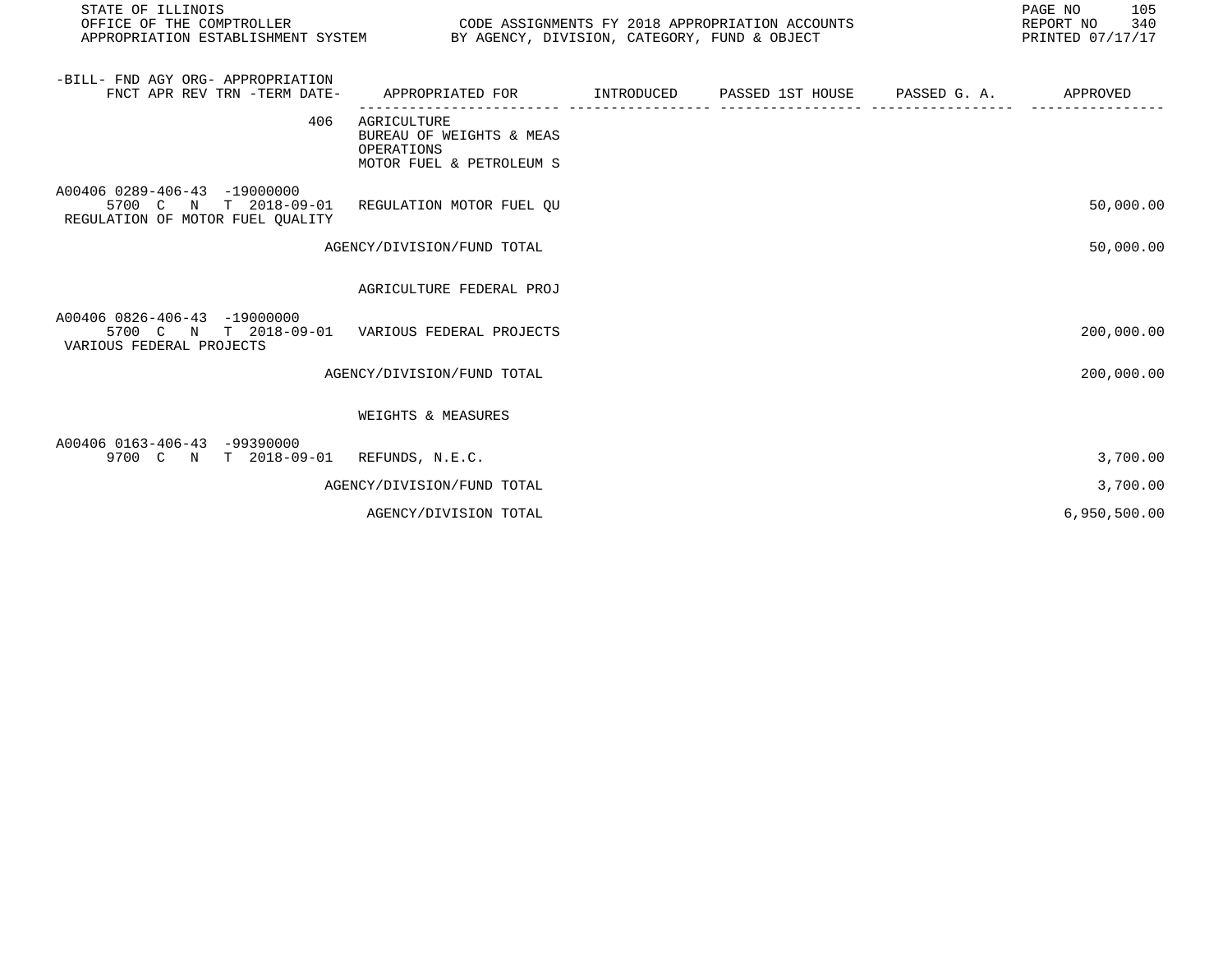| STATE OF ILLINOIS                                                                                                                                               |                                                                                           |  |  |  |            |
|-----------------------------------------------------------------------------------------------------------------------------------------------------------------|-------------------------------------------------------------------------------------------|--|--|--|------------|
| -BILL- FND AGY ORG- APPROPRIATION<br>FNCT APR REV TRN -TERM DATE-                                                                                               | APPROPRIATED FOR        INTRODUCED     PASSED 1ST HOUSE     PASSED G. A.         APPROVED |  |  |  |            |
| 406                                                                                                                                                             | AGRICULTURE<br>ANIMAL INDUSTRIES<br>OPERATIONS<br>GENERAL REVENUE                         |  |  |  |            |
| A00406 0001-406-44 -11200000<br>2700 C N P 2018-09-01 REGULAR POSITIONS                                                                                         |                                                                                           |  |  |  | 415,400.00 |
| A00406 0001-406-44 -11700000<br>2700 C                                                                                                                          | N T 2018-09-01 SOC SEC/MEDICARE CONTRIB                                                   |  |  |  | 21,700.00  |
| A00406 0001-406-44 -12000000<br>2700 C N T 2018-09-01 CONTRACTUAL SERVICES                                                                                      |                                                                                           |  |  |  | 520,000.00 |
| A00406 0001-406-44 -17000000<br>2700 C N T 2018-09-01 TELECOMMUNICATION                                                                                         |                                                                                           |  |  |  | 33,300.00  |
|                                                                                                                                                                 | AGENCY/DIVISION/FUND TOTAL                                                                |  |  |  | 990,400.00 |
|                                                                                                                                                                 | IL DEPT OF AG LAB SERV R                                                                  |  |  |  |            |
| A00406 0024-406-44 -19000000<br>5700 C N T 2018-09-01 ANIMAL DISEASE LABORATOR<br>ANIMAL DISEASE LABORATORIES ACT                                               |                                                                                           |  |  |  | 700,000.00 |
|                                                                                                                                                                 | AGENCY/DIVISION/FUND TOTAL                                                                |  |  |  | 700,000.00 |
|                                                                                                                                                                 | IL ANIMAL ABUSE                                                                           |  |  |  |            |
| A00406 0744-406-44 -19000000<br>5700 C N T 2018-09-01 EXPENSES ASSOCIATED WITH<br>INVESTIGATION OF ANIMAL ABUSE & NEGLECT UNDER HUMANE CARE F<br>OR ANIMALS ACT |                                                                                           |  |  |  | 4,000.00   |
|                                                                                                                                                                 | AGENCY/DIVISION/FUND TOTAL                                                                |  |  |  | 4,000.00   |

AGRICULTURE FEDERAL PROJ

| A00406 0826-406-44 -19000000<br>5700 C N T 2018-09-01<br>VARIOUS FEDERAL PROJECTS<br>VARIOUS FEDERAL PROJECTS | 150,000.00 |
|---------------------------------------------------------------------------------------------------------------|------------|
| AGENCY/DIVISION/FUND TOTAL                                                                                    | 150,000.00 |

AGENCY/DIVISION TOTAL 1,844,400.00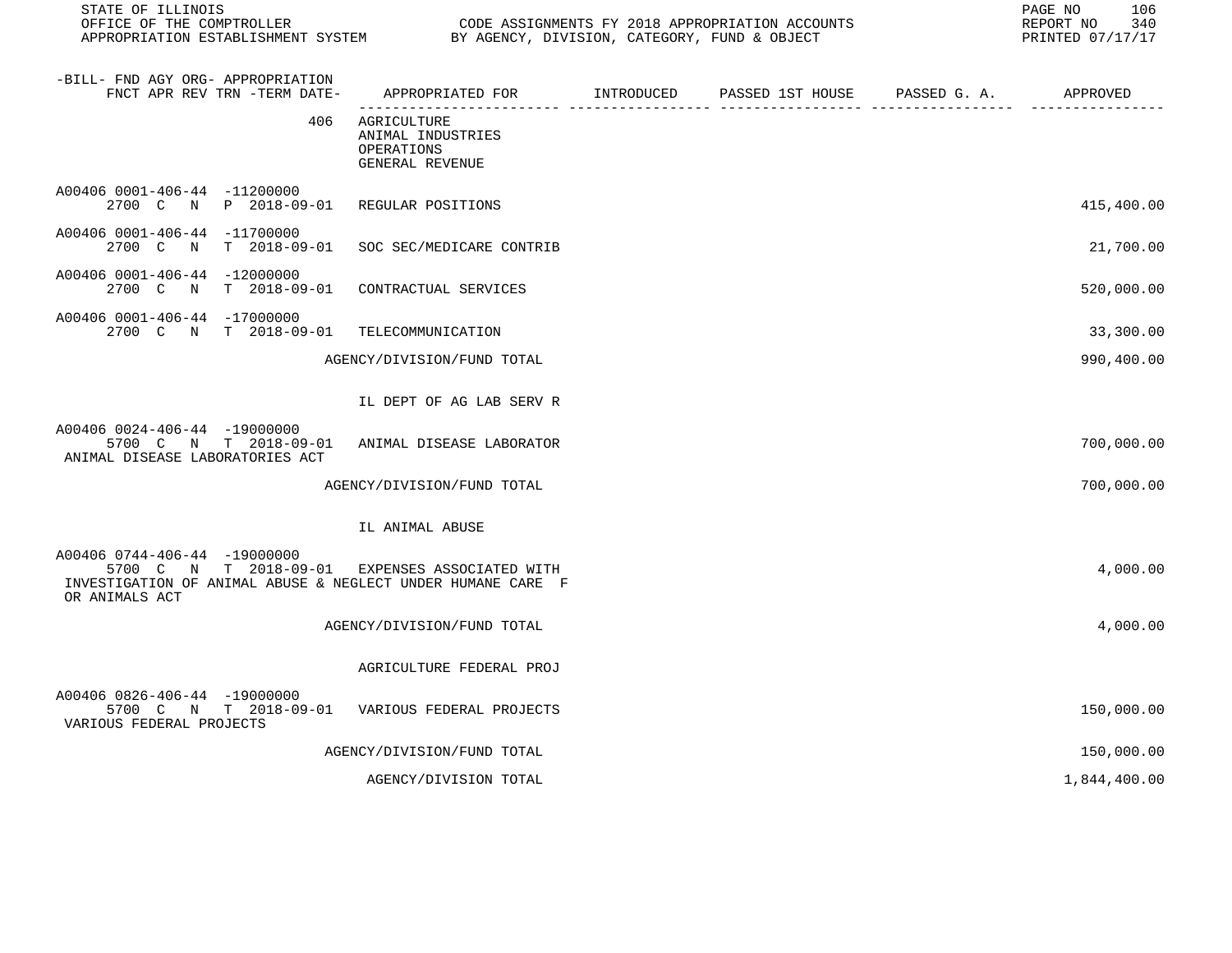| STATE OF ILLINOIS<br>OFFICE OF THE COMPTROLLER                                                                   | CODE ASSIGNMENTS FY 2018 APPROPRIATION ACCOUNTS<br>APPROPRIATION ESTABLISHMENT SYSTEM BY AGENCY, DIVISION, CATEGORY, FUND & OBJECT |  |  |  |              |
|------------------------------------------------------------------------------------------------------------------|------------------------------------------------------------------------------------------------------------------------------------|--|--|--|--------------|
| -BILL- FND AGY ORG- APPROPRIATION<br>FNCT APR REV TRN -TERM DATE-                                                | APPROPRIATED FOR         INTRODUCED      PASSED 1ST HOUSE     PASSED G. A.           APPROVED                                      |  |  |  |              |
| 406                                                                                                              | AGRICULTURE<br>MEAT INSPECTION<br>OPERATIONS<br>GENERAL REVENUE                                                                    |  |  |  |              |
| A00406 0001-406-45 -11200000<br>2700 C N P 2018-09-01 REGULAR POSITIONS                                          |                                                                                                                                    |  |  |  | 3,137,800.00 |
| A00406 0001-406-45 -11700000<br>2700 C N T 2018-09-01 SOC SEC/MEDICARE CONTRIB                                   |                                                                                                                                    |  |  |  | 240,100.00   |
|                                                                                                                  | AGENCY/DIVISION/FUND TOTAL                                                                                                         |  |  |  | 3,377,900.00 |
|                                                                                                                  | AGRICULTURAL MASTER                                                                                                                |  |  |  |              |
| A00406 0440-406-45 -19000000<br>5700 C N T 2018-09-01 INSPECT AG PRODUCTS<br>INSPECTION OF AGRICULTURAL PRODUCTS |                                                                                                                                    |  |  |  | 1,000,000.00 |
|                                                                                                                  | AGENCY/DIVISION/FUND TOTAL                                                                                                         |  |  |  | 1,000,000.00 |
|                                                                                                                  | WHOLESOME MEAT                                                                                                                     |  |  |  |              |
| A00406 0476-406-45 -11200000<br>5700 C N P 2018-09-01 REGULAR POSITIONS                                          |                                                                                                                                    |  |  |  | 3,566,600.00 |
| A00406 0476-406-45 -11610000<br>5700 C N                                                                         | P 2018-09-01 STATE EMPLOYEE RETIREMEN                                                                                              |  |  |  | 1,659,200.00 |
| A00406 0476-406-45 -11700000<br>5700 C N T 2018-09-01 SOC SEC/MEDICARE CONTRIB                                   |                                                                                                                                    |  |  |  | 272,800.00   |
| A00406 0476-406-45 -11800000<br>5700 C N P 2018-09-01 EMPLOYER CONTRB GRP INS                                    |                                                                                                                                    |  |  |  | 1,426,700.00 |
| A00406 0476-406-45 -12000000<br>5700 C N T 2018-09-01 CONTRACTUAL SERVICES                                       |                                                                                                                                    |  |  |  | 682,600.00   |
| A00406 0476-406-45 -12900000<br>5700 C N T 2018-09-01                                                            | TRAVEL                                                                                                                             |  |  |  | 154,600.00   |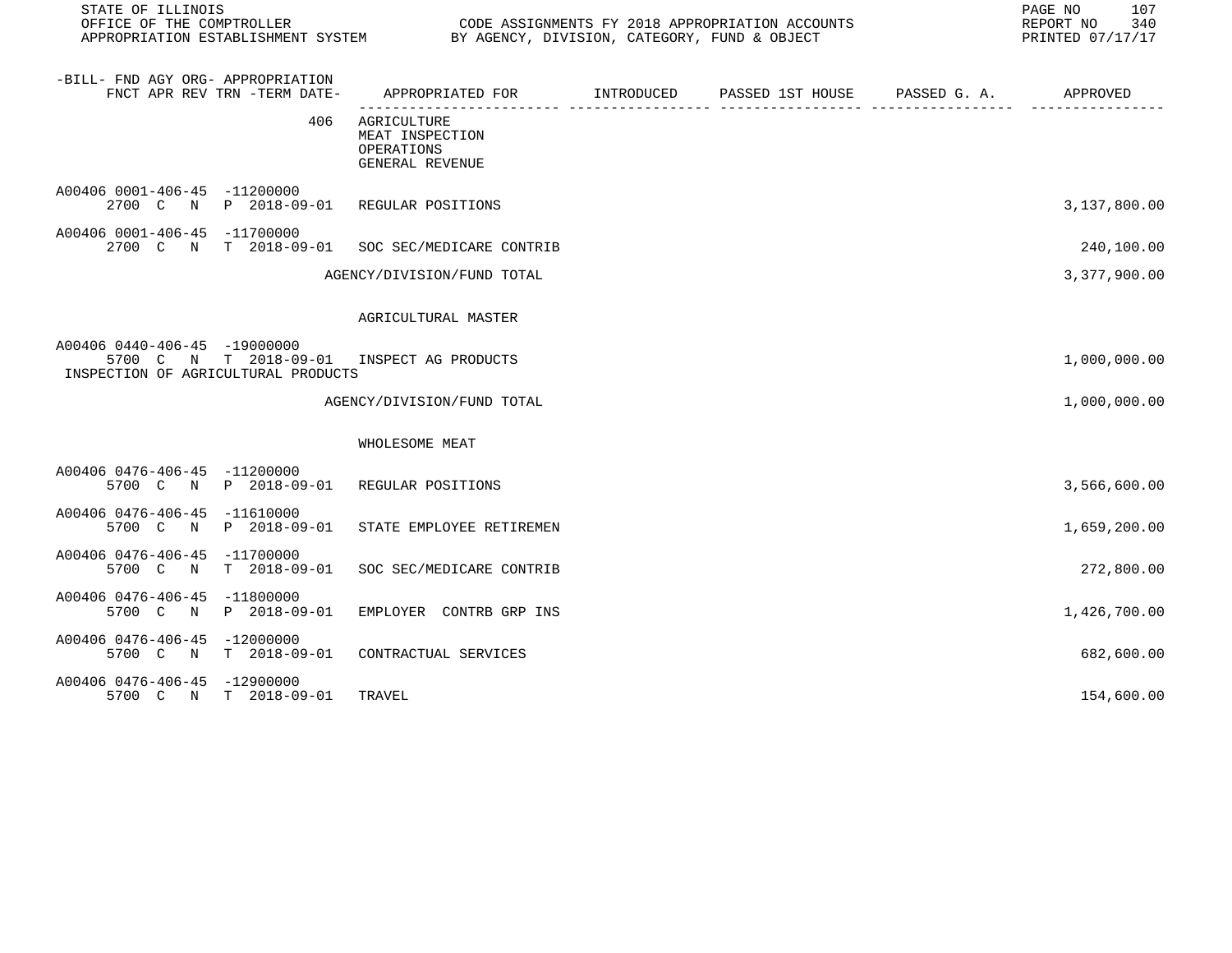| STATE OF ILLINOIS<br>OFFICE OF THE COMPTROLLER<br>APPROPRIATION ESTABLISHMENT SYSTEM BY AGENCY, DIVISION, CATEGORY, FUND & OBJECT |                                                                | CODE ASSIGNMENTS FY 2018 APPROPRIATION ACCOUNTS | 108<br>PAGE NO<br>REPORT NO<br>340<br>PRINTED 07/17/17 |
|-----------------------------------------------------------------------------------------------------------------------------------|----------------------------------------------------------------|-------------------------------------------------|--------------------------------------------------------|
| -BILL- FND AGY ORG- APPROPRIATION<br>FNCT APR REV TRN -TERM DATE-                                                                 | APPROPRIATED FOR                                               | INTRODUCED PASSED 1ST HOUSE PASSED G.A.         | APPROVED                                               |
| 406                                                                                                                               | AGRICULTURE<br>MEAT INSPECTION<br>OPERATIONS<br>WHOLESOME MEAT |                                                 |                                                        |
| A00406 0476-406-45 -13000000<br>T 2018-09-01 COMMODITIES<br>5700 C N                                                              |                                                                |                                                 | 48,300.00                                              |
| A00406 0476-406-45 -13020000<br>5700 C N<br>T 2018-09-01                                                                          | PRINTING                                                       |                                                 | 6,300.00                                               |
| A00406 0476-406-45 -15000000<br>T 2018-09-01<br>5750 C N                                                                          | EQUIPMENT                                                      |                                                 | 73,500.00                                              |
| A00406 0476-406-45 -17000000<br>5700 C N T 2018-09-01 TELECOMMUNICATION                                                           |                                                                |                                                 | 48,000.00                                              |
| A00406 0476-406-45 -18000000<br>5700 C N T 2018-09-01 OPERATION OF AUTO EQUIPM                                                    |                                                                |                                                 | 153,400.00                                             |
|                                                                                                                                   | AGENCY/DIVISION/FUND TOTAL                                     |                                                 | 8,092,000.00                                           |
|                                                                                                                                   | AGRICULTURE FEDERAL PROJ                                       |                                                 |                                                        |
| A00406 0826-406-45 -19000000<br>5700 C N T 2018-09-01 VARIOUS FEDERAL PROJECTS<br>VARIOUS FEDERAL PROJECTS                        |                                                                |                                                 | 315,000.00                                             |
|                                                                                                                                   | AGENCY/DIVISION/FUND TOTAL                                     |                                                 | 315,000.00                                             |
|                                                                                                                                   | AGENCY/DIVISION TOTAL                                          |                                                 | 12,784,900.00                                          |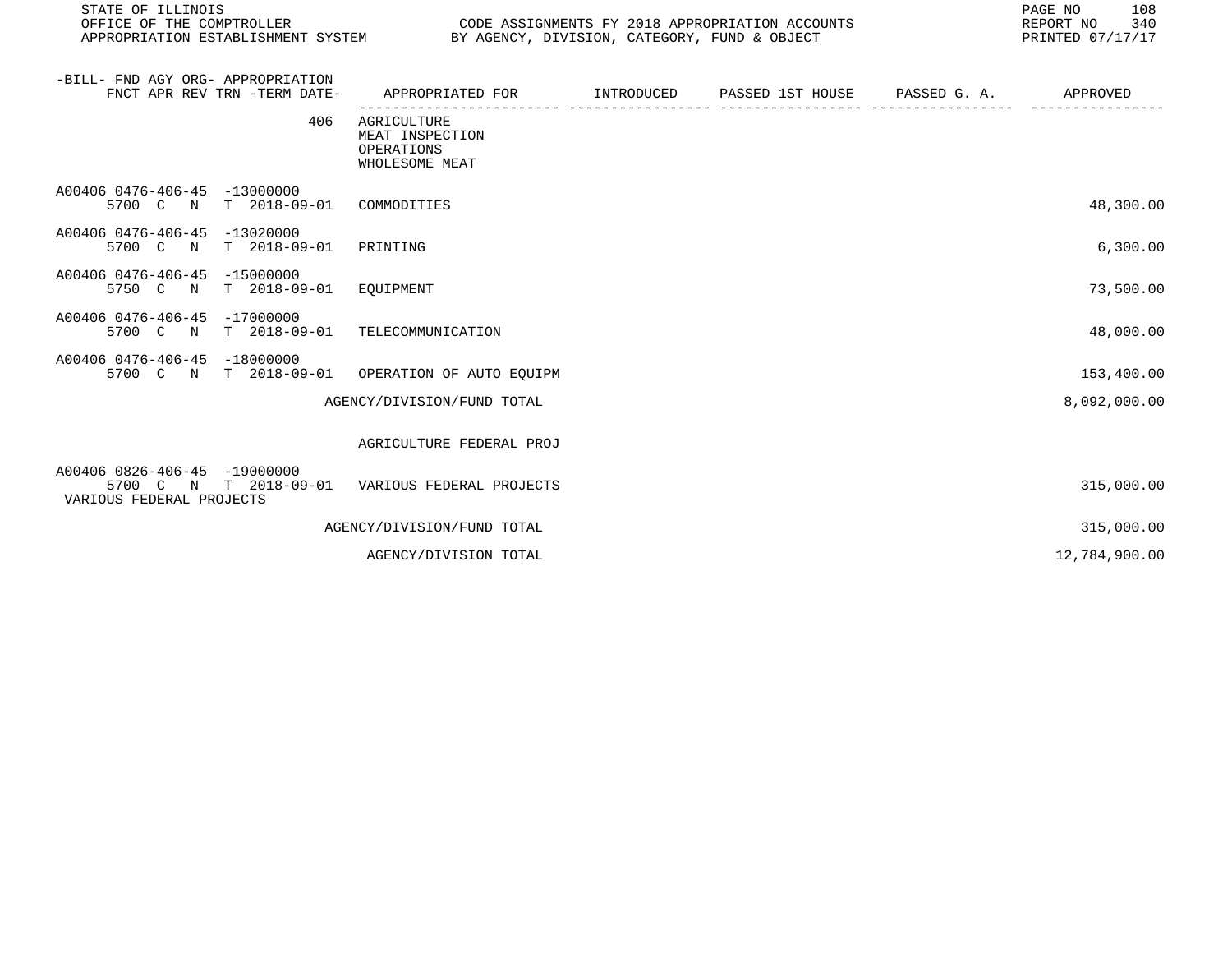| STATE OF ILLINOIS                                                                                                               |                                                                                             |  |  |  |              |
|---------------------------------------------------------------------------------------------------------------------------------|---------------------------------------------------------------------------------------------|--|--|--|--------------|
| -BILL- FND AGY ORG- APPROPRIATION<br>FNCT APR REV TRN -TERM DATE-                                                               | APPROPRIATED FOR         INTRODUCED      PASSED 1ST HOUSE     PASSED G. A.         APPROVED |  |  |  |              |
| 406                                                                                                                             | AGRICULTURE<br>LAND AND WATER RESOURCES<br>OPERATIONS<br>AGRICULTURAL PREMIUM               |  |  |  |              |
| A00406 0045-406-46 -11200000<br>5300 C N P 2018-09-01                                                                           | REGULAR POSITIONS                                                                           |  |  |  | 765,000.00   |
| A00406 0045-406-46 -11610000<br>5300 C N P 2018-09-01                                                                           | STATE EMPLOYEE RETIREMEN                                                                    |  |  |  | 356,000.00   |
| A00406 0045-406-46 -11700000<br>5300 C<br>$\mathbb N$<br>T 2018-09-01                                                           | SOC SEC/MEDICARE CONTRIB                                                                    |  |  |  | 59,000.00    |
| A00406 0045-406-46 -12000000<br>5300 C N T 2018-09-01                                                                           | CONTRACTUAL SERVICES                                                                        |  |  |  | 100,000.00   |
| A00406 0045-406-46 -12900000<br>5300 C N<br>T 2018-09-01                                                                        | TRAVEL                                                                                      |  |  |  | 10,000.00    |
| A00406 0045-406-46 -13000000<br>$T = 2018 - 09 - 01$<br>5300 C N                                                                | COMMODITIES                                                                                 |  |  |  | 7,000.00     |
| A00406 0045-406-46 -13020000<br>5300 C N T 2018-09-01                                                                           | PRINTING                                                                                    |  |  |  | 3,500.00     |
| A00406 0045-406-46 -15000000<br>5350 C N T 2018-09-01                                                                           | EQUIPMENT                                                                                   |  |  |  | 15,000.00    |
| A00406 0045-406-46 -17000000<br>5300 C N<br>T 2018-09-01                                                                        | TELECOMMUNICATION                                                                           |  |  |  | 15,000.00    |
| A00406 0045-406-46 -18000000<br>5300 C N T 2018-09-01                                                                           | OPERATION OF AUTO EQUIPM                                                                    |  |  |  | 15,000.00    |
| A00406 0045-406-46 -19100000<br>5300 C N T 2018-09-01<br>ORDINARY AND CONTINGENT EXPENSES OF NATURAL RESOURCES<br>DVISORY BOARD | O&C NAT RESOURCE ADVISOR<br><b>A</b>                                                        |  |  |  | 2,000.00     |
|                                                                                                                                 | AGENCY/DIVISION/FUND TOTAL                                                                  |  |  |  | 1,347,500.00 |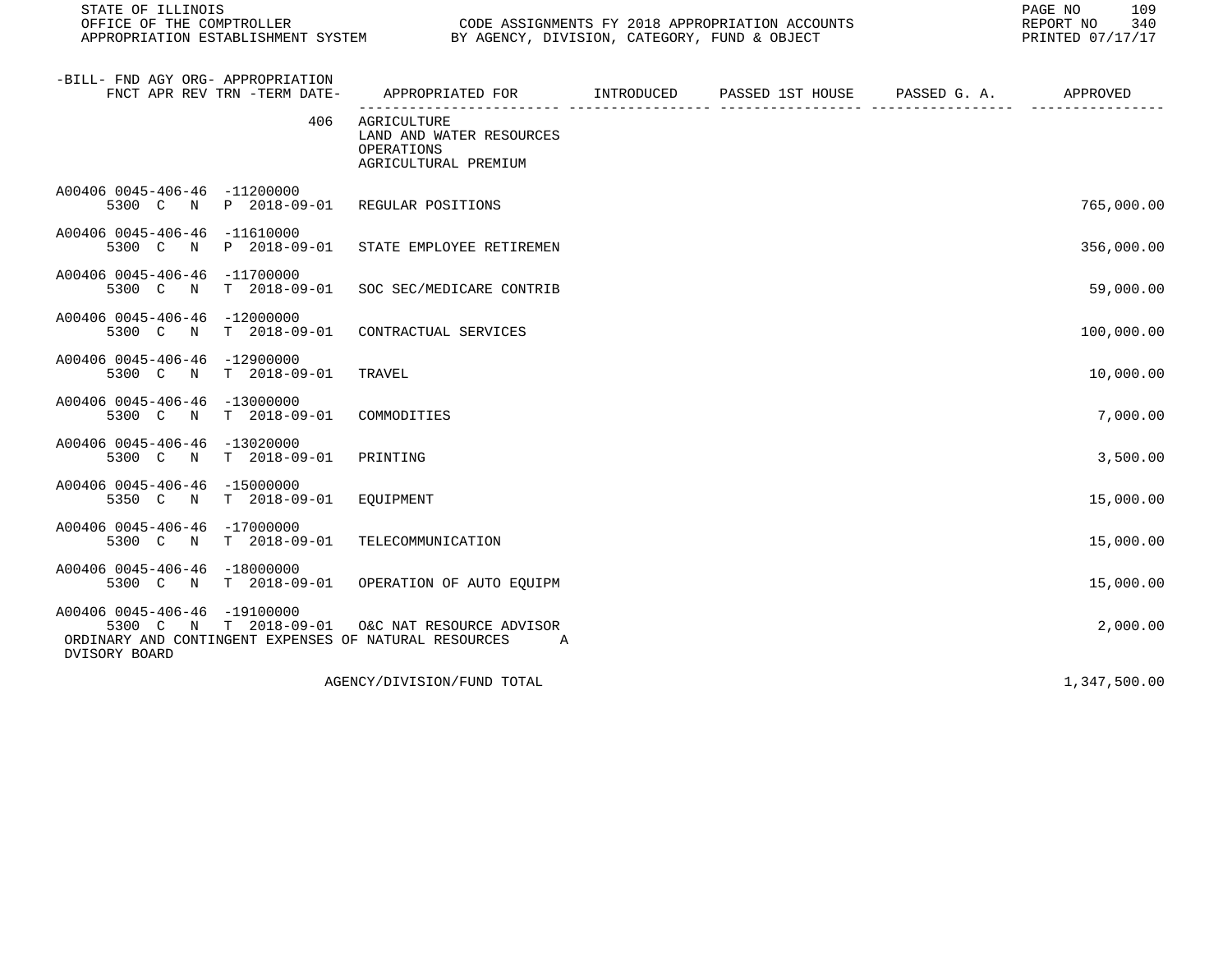| STATE OF ILLINOIS<br>OFFICE OF THE COMPTROLLER                                                                                                                                           |                                                                                   | CODE ASSIGNMENTS FY 2018 APPROPRIATION ACCOUNTS |                  |              |              |  |
|------------------------------------------------------------------------------------------------------------------------------------------------------------------------------------------|-----------------------------------------------------------------------------------|-------------------------------------------------|------------------|--------------|--------------|--|
| -BILL- FND AGY ORG- APPROPRIATION<br>FNCT APR REV TRN -TERM DATE-                                                                                                                        | APPROPRIATED FOR                                                                  | INTRODUCED                                      | PASSED 1ST HOUSE | PASSED G. A. | APPROVED     |  |
| 406                                                                                                                                                                                      | AGRICULTURE<br>LAND AND WATER RESOURCES<br>OPERATIONS<br>PARTNERS FOR CONSERVATIO |                                                 |                  |              |              |  |
| A00406 0608-406-46 -11200000<br>5300 C N                                                                                                                                                 | P 2018-09-01 REGULAR POSITIONS                                                    |                                                 |                  |              | 710,500.00   |  |
| A00406 0608-406-46 -11610000<br>P 2018-09-01<br>5300 C<br>$\mathbb N$                                                                                                                    | STATE EMPLOYEE RETIREMEN                                                          |                                                 |                  |              | 330,500.00   |  |
| A00406 0608-406-46 -11700000<br>5300 C N T 2018-09-01                                                                                                                                    | SOC SEC/MEDICARE CONTRIB                                                          |                                                 |                  |              | 55,000.00    |  |
| A00406 0608-406-46 -11800000<br>5300 C N P 2018-09-01                                                                                                                                    | EMPLOYER CONTRB GRP INS                                                           |                                                 |                  |              | 168,000.00   |  |
|                                                                                                                                                                                          | AGENCY/DIVISION/FUND TOTAL                                                        |                                                 |                  |              | 1,264,000.00 |  |
|                                                                                                                                                                                          | AGRICULTURE FEDERAL PROJ                                                          |                                                 |                  |              |              |  |
| A00406 0826-406-46 -19000000<br>5300 C N T 2018-09-01 VARIOUS FEDERAL PROJECTS<br>VARIOUS FEDERAL PROJECTS                                                                               |                                                                                   |                                                 |                  |              | 400,000.00   |  |
|                                                                                                                                                                                          | AGENCY/DIVISION/FUND TOTAL                                                        |                                                 |                  |              | 400,000.00   |  |
|                                                                                                                                                                                          | GENERAL REVENUE                                                                   |                                                 |                  |              |              |  |
| A00406 0001-406-46 -44000000<br>5300 C N T 2018-09-01 GRANTS TO SOIL & WATER C<br>GRANTS TO SOIL AND WATER CONSERVATION DISTRICTS FOR<br>RDINARY AND CONTINGENT ADMINISTRATIVE EXPENSES. | $\Omega$                                                                          |                                                 |                  |              | 6,000,000.00 |  |
|                                                                                                                                                                                          | AGENCY/DIVISION/FUND TOTAL                                                        |                                                 |                  |              | 6,000,000.00 |  |
|                                                                                                                                                                                          | PARTNERS FOR CONSERVATIO                                                          |                                                 |                  |              |              |  |
| A00406 0608-406-46 -44000000<br>5300 C N T 2018-09-01 GRANTS TO SOIL & WATER C<br>GRANTS TO SOIL AND WATER CONSERVATION DISTRICTS TO FUND                                                | P                                                                                 |                                                 |                  |              | 3,000,000.00 |  |

ROJECTS FOR LANDOWNER COST SHARING, STREAMBANK STABILIZING,

NUTRIENT LOSS PROTECTION AND SUSTAINABLE AGRICULTURE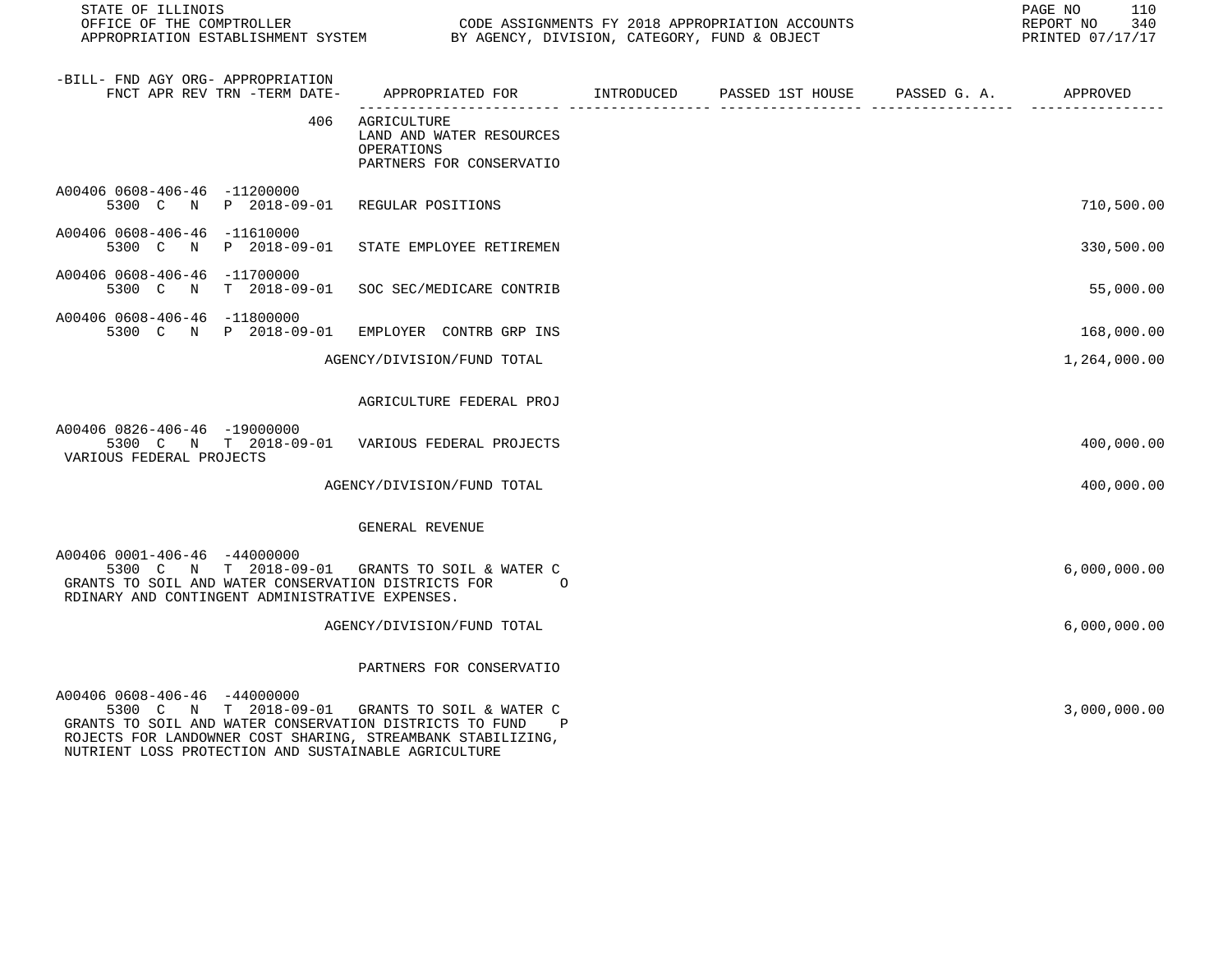| STATE OF ILLINOIS<br>OFFICE OF THE COMPTROLLER                                                                                                                                                                                       |                                                                                        |                                                                                                 |  |  | PAGE NO<br>111<br>REPORT NO<br>340 |  |
|--------------------------------------------------------------------------------------------------------------------------------------------------------------------------------------------------------------------------------------|----------------------------------------------------------------------------------------|-------------------------------------------------------------------------------------------------|--|--|------------------------------------|--|
| APPROPRIATION ESTABLISHMENT SYSTEM                                                                                                                                                                                                   |                                                                                        | CODE ASSIGNMENTS FY 2018 APPROPRIATION ACCOUNTS<br>BY AGENCY, DIVISION, CATEGORY, FUND & OBJECT |  |  |                                    |  |
| -BILL- FND AGY ORG- APPROPRIATION                                                                                                                                                                                                    |                                                                                        |                                                                                                 |  |  |                                    |  |
| FNCT APR REV TRN -TERM DATE-                                                                                                                                                                                                         | APPROPRIATED FOR                                                                       |                                                                                                 |  |  | APPROVED                           |  |
| 406                                                                                                                                                                                                                                  | AGRICULTURE<br>LAND AND WATER RESOURCES<br>AWARDS & GRANTS<br>PARTNERS FOR CONSERVATIO |                                                                                                 |  |  |                                    |  |
| A00406 0608-406-46 -49000100<br>N 2018-09-01<br>5300 C N<br>GRANT TO SOIL AND WATER CONSERVATION DISTRICTS FOR CLERICAL<br>AND OTHER PERSONNEL, FOR EDUCATION AND PROMOTIONAL<br>SSISTANCE & FOR EXPENSES OF WATER CONSERV DIST BRDS | GRANTS SOIL & WATER CONS<br>A                                                          |                                                                                                 |  |  | 4,500,000.00                       |  |
|                                                                                                                                                                                                                                      | AGENCY/DIVISION/FUND TOTAL                                                             |                                                                                                 |  |  | 7,500,000.00                       |  |
|                                                                                                                                                                                                                                      | AGENCY/DIVISION TOTAL                                                                  |                                                                                                 |  |  | 16,511,500.00                      |  |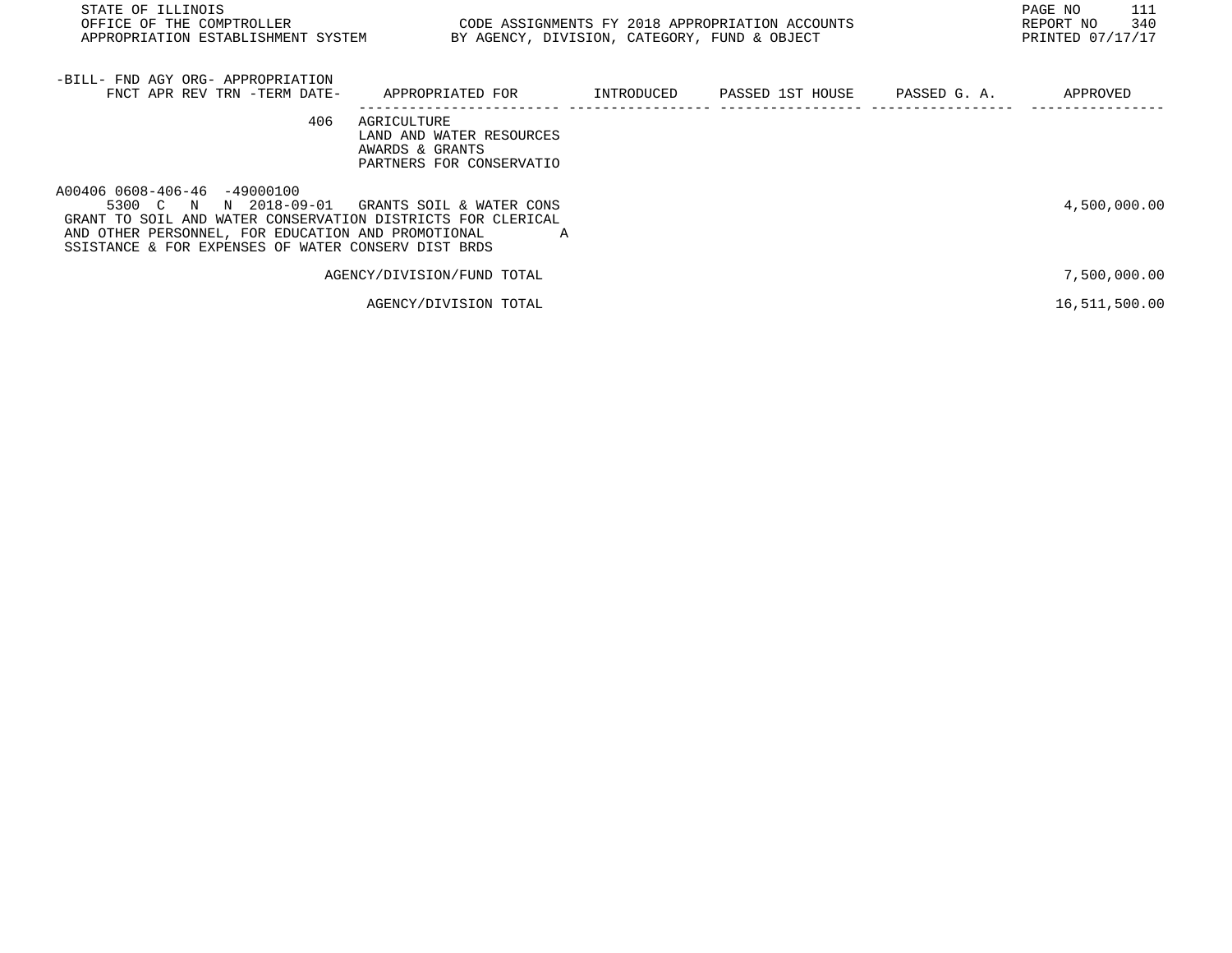| STATE OF ILLINOIS<br>OFFICE OF THE COMPTROLLER<br>OFFICE OF THE COMPTROLLER<br>APPROPRIATION ESTABLISHMENT SYSTEM BY AGENCY, DIVISION, CATEGORY, FUND & OBJECT                           |                                                                                             | CODE ASSIGNMENTS FY 2018 APPROPRIATION ACCOUNTS | PAGE NO<br>112<br>REPORT NO<br>340<br>PRINTED 07/17/17 |
|------------------------------------------------------------------------------------------------------------------------------------------------------------------------------------------|---------------------------------------------------------------------------------------------|-------------------------------------------------|--------------------------------------------------------|
| -BILL- FND AGY ORG- APPROPRIATION<br>FNCT APR REV TRN -TERM DATE-                                                                                                                        | APPROPRIATED FOR        INTRODUCED      PASSED 1ST HOUSE     PASSED G. A.          APPROVED |                                                 |                                                        |
|                                                                                                                                                                                          | 406 AGRICULTURE<br>ENVIRONMENTAL PROGRAMS<br>OPERATIONS<br>GENERAL REVENUE                  |                                                 |                                                        |
| A00406 0001-406-47 -19000000<br>5300 C N T 2018-09-01 LIVSTOCK MNG FACILITIES<br>ADMINISTRATION OF LIVESTOCK MANAGEMENT FACILITIES ACT                                                   |                                                                                             |                                                 | 261,700.00                                             |
| A00406 0001-406-47 -19100000<br>5300 C N T 2018-09-01 DETEC RID/CNTRL EXOTIC P<br>DETECTION, ERADICATION AND CONTROL OF EXOTIC PESTS, SUCH AS<br>ASIAN LONG-HORNED BEETLE AND GYPSY MOTH |                                                                                             |                                                 | 433,200.00                                             |
|                                                                                                                                                                                          | AGENCY/DIVISION/FUND TOTAL                                                                  |                                                 | 694,900.00                                             |
|                                                                                                                                                                                          | LIVESTOCK MGMT FACILITIE                                                                    |                                                 |                                                        |
| A00406 0430-406-47 -19000000<br>5300 C N T 2018-09-01 ADMIN LIVESTCK MANAGE FA<br>ADMINISTRATION OF LIVESTOCK MANAGEMENT FACILITIES ACT                                                  |                                                                                             |                                                 | 50,000.00                                              |
|                                                                                                                                                                                          | AGENCY/DIVISION/FUND TOTAL                                                                  |                                                 | 50,000.00                                              |
|                                                                                                                                                                                          | PESTICIDE CONTROL                                                                           |                                                 |                                                        |
| A00406 0576-406-47 -19000000<br>5300 C N T 2018-09-01 ADMIN/ENFORCE PESTICIDE<br>ADMINISTRATION AND ENFORCEMENT OF PESTICIDE ACT OF 1979                                                 |                                                                                             |                                                 | 7,000,000.00                                           |
|                                                                                                                                                                                          | AGENCY/DIVISION/FUND TOTAL                                                                  |                                                 | 7,000,000.00                                           |
|                                                                                                                                                                                          | AGRICULTURE PESTICIDE CO                                                                    |                                                 |                                                        |
| A00406 0689-406-47 -19000200<br>5300 C N T 2018-09-01 PESTICIDE ENFORCEMENT PR<br>EXPENSES OF PESTICIDE ENFORCEMENT PROGRAM                                                              |                                                                                             |                                                 | 650,000.00                                             |
|                                                                                                                                                                                          | AGENCY/DIVISION/FUND TOTAL                                                                  |                                                 | 650,000.00                                             |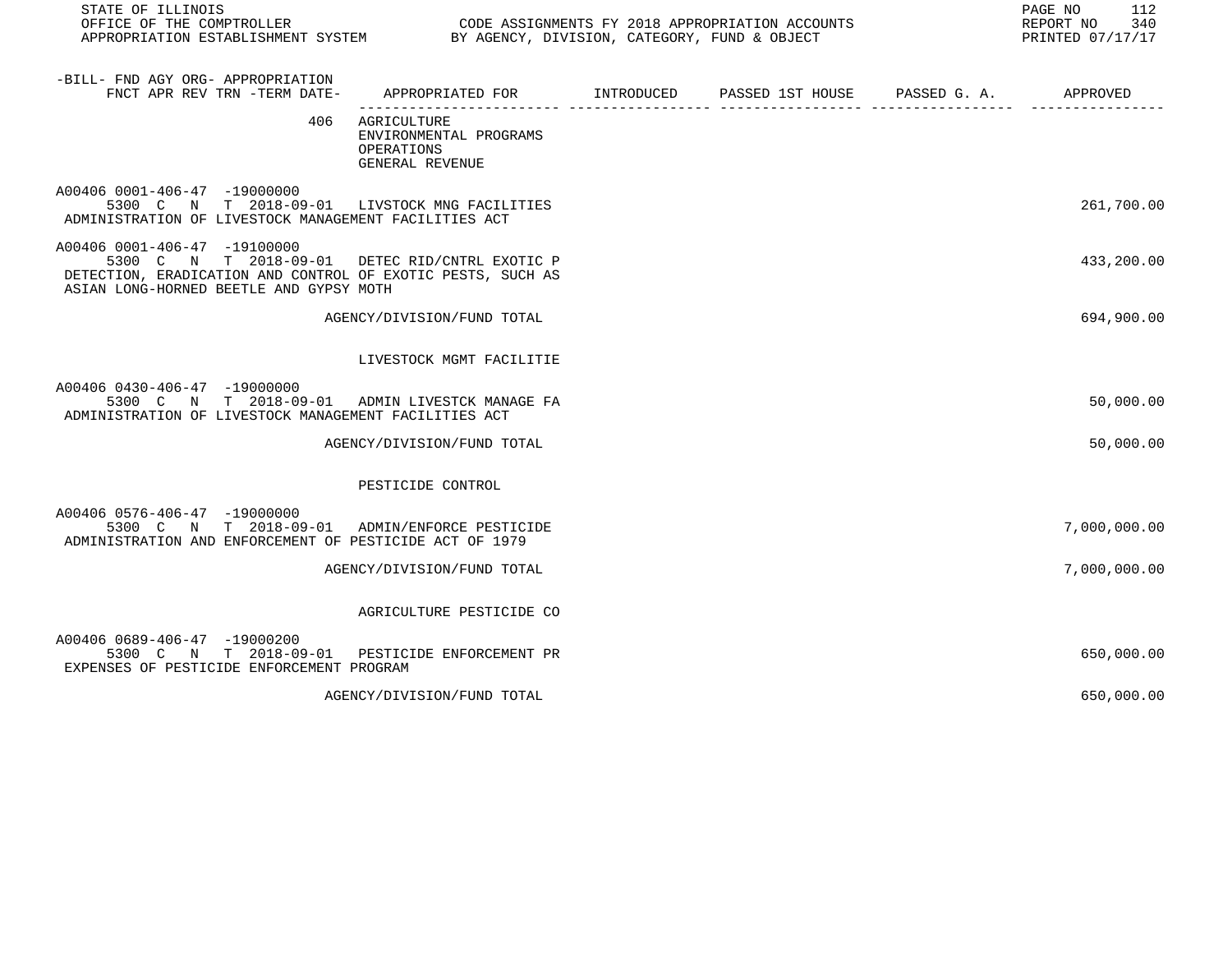| STATE OF ILLINOIS<br>OFFICE OF THE COMPTROLLER<br>APPROPRIATION ESTABLISHMENT SYSTEM BY AGENCY, DIVISION, CATEGORY, FUND & OBJECT | CODE ASSIGNMENTS FY 2018 APPROPRIATION ACCOUNTS                                 |  | PAGE NO<br>113<br>REPORT NO 340<br>PRINTED 07/17/17 |
|-----------------------------------------------------------------------------------------------------------------------------------|---------------------------------------------------------------------------------|--|-----------------------------------------------------|
| -BILL- FND AGY ORG- APPROPRIATION<br>FNCT APR REV TRN -TERM DATE-                                                                 | APPROPRIATED FOR      INTRODUCED   PASSED 1ST HOUSE   PASSED G.A.     APPROVED  |  |                                                     |
| 406                                                                                                                               | AGRICULTURE<br>ENVIRONMENTAL PROGRAMS<br>OPERATIONS<br>AGRICULTURE FEDERAL PROJ |  |                                                     |
| A00406 0826-406-47 -19000000<br>5300 C N T 2018-09-01 VARIOUS FEDERAL PROJECTS<br>VARIOUS FEDERAL PROJECTS                        |                                                                                 |  | 1,000,000.00                                        |
|                                                                                                                                   | AGENCY/DIVISION/FUND TOTAL                                                      |  | 1,000,000.00                                        |
|                                                                                                                                   | USED TIRE MANAGEMENT                                                            |  |                                                     |
| A00406 0294-406-47<br>-49000000<br>5300 C N N 2018-09-01 MOSQUITO CONTROL<br>MOSQUITO CONTROL                                     |                                                                                 |  | 50,000.00                                           |
|                                                                                                                                   | AGENCY/DIVISION/FUND TOTAL                                                      |  | 50,000.00                                           |
|                                                                                                                                   | AGENCY/DIVISION TOTAL                                                           |  | 9,444,900.00                                        |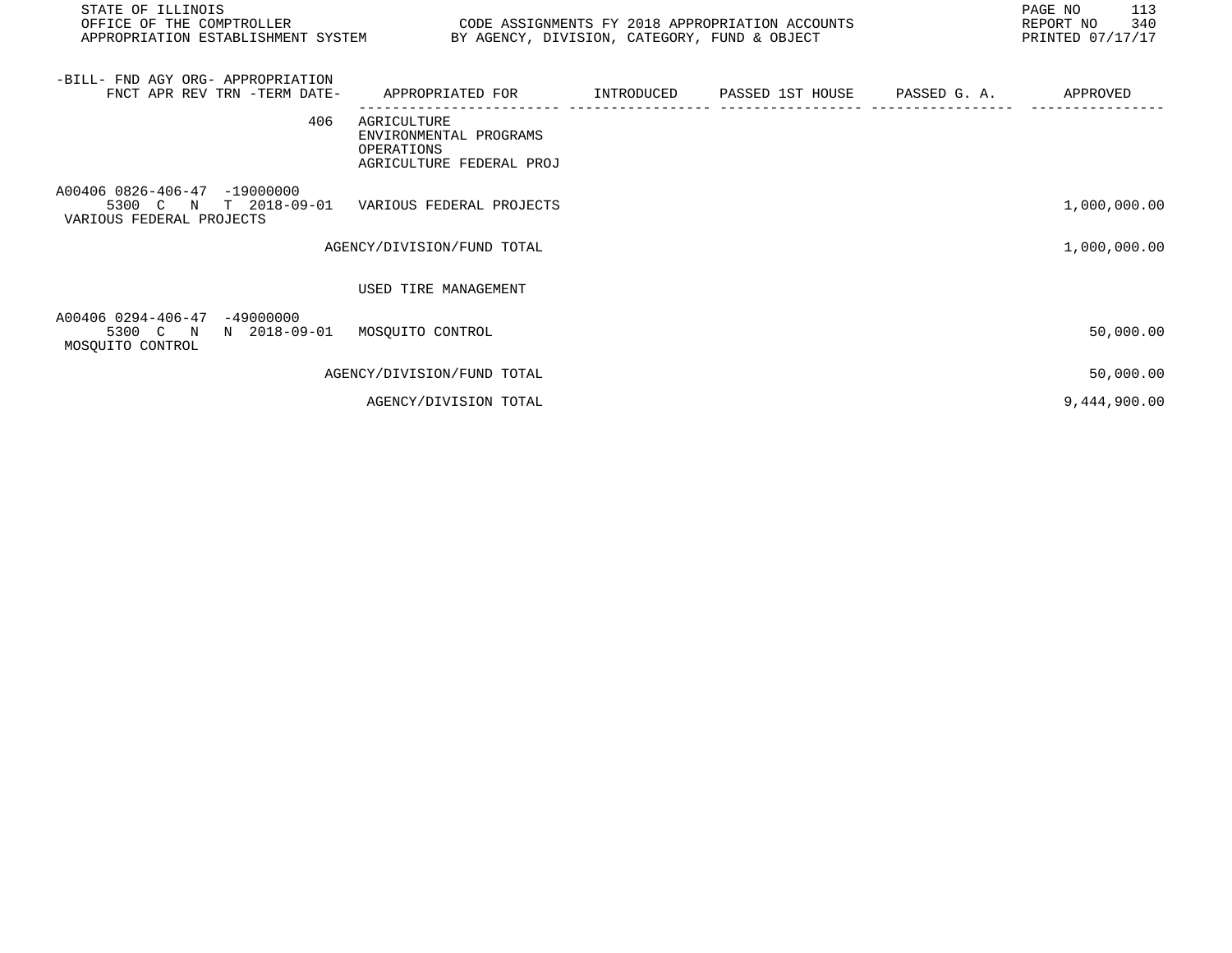| STATE OF ILLINOIS<br>OFFICE OF THE COMPTROLLER<br>OFFICE OF THE COMPTROLLER<br>APPROPRIATION ESTABLISHMENT SYSTEM BY AGENCY, DIVISION, CATEGORY, FUND & OBJECT                                    | CODE ASSIGNMENTS FY 2018 APPROPRIATION ACCOUNTS                          | PAGE NO<br>114<br>REPORT NO<br>340<br>PRINTED 07/17/17 |  |              |
|---------------------------------------------------------------------------------------------------------------------------------------------------------------------------------------------------|--------------------------------------------------------------------------|--------------------------------------------------------|--|--------------|
| -BILL- FND AGY ORG- APPROPRIATION<br>FNCT APR REV TRN -TERM DATE-                                                                                                                                 | APPROPRIATED FOR INTRODUCED                                              | PASSED 1ST HOUSE      PASSED G. A.         APPROVED    |  |              |
| 406                                                                                                                                                                                               | AGRICULTURE<br>SPRNGFLD/ST FAIR BLDGS &<br>OPERATIONS<br>GENERAL REVENUE |                                                        |  |              |
| A00406 0001-406-48 -11200000<br>2700 C N P 2018-09-01 REGULAR POSITIONS                                                                                                                           |                                                                          |                                                        |  | 1,997,000.00 |
| A00406 0001-406-48 -11700000<br>2700 C N                                                                                                                                                          | T 2018-09-01 SOC SEC/MEDICARE CONTRIB                                    |                                                        |  | 162,400.00   |
| A00406 0001-406-48 -12000000<br>2700 C N T 2018-09-01 CONTRACTUAL SERVICES                                                                                                                        |                                                                          |                                                        |  | 1,850,000.00 |
| A00406 0001-406-48 -12570000<br>2700 C N T 2018-09-01 FIRE PROTECTION SERVICES<br>PAYMENT TO SPRINGFIELD FOR FIRE PROTECTION SERVICES TO<br>LLINOIS STATE FAIRGROUNDS                             | $\mathbf{I}$                                                             |                                                        |  | 108,700.00   |
|                                                                                                                                                                                                   | AGENCY/DIVISION/FUND TOTAL                                               |                                                        |  | 4,118,100.00 |
|                                                                                                                                                                                                   | AGRICULTURAL PREMIUM                                                     |                                                        |  |              |
| A00406 0045-406-48 -19100000<br>2700 C N T 2018-09-01 OPERATIONS BUILDING & GR<br>SPRINGFIELD                                                                                                     |                                                                          |                                                        |  | 1,446,000.00 |
|                                                                                                                                                                                                   | AGENCY/DIVISION/FUND TOTAL                                               |                                                        |  | 1,446,000.00 |
|                                                                                                                                                                                                   | IL STATE FAIR                                                            |                                                        |  |              |
| A00406 0438-406-48 -19000000<br>2700 C N T 2018-09-01 OPERATIONS OF IL STATE F<br>OPERATIONS AT ILLINOIS STATE FAIR INCLUDING ENTERTAINMENT A<br>ND PERCENTAGE PORTION OF ENTERTAINMENT CONTRACTS |                                                                          |                                                        |  | 5,500,000.00 |
| A00406 0438-406-48 -19000200<br>2700 C C T 2018-09-01 ACTIVITIES IL ST FAIRGRN<br>PROMOTE AND CONDUCT ACTIVITIES AT ILLINOIS STATE<br>AIRGROUNDS OTHER THAN ILLINOIS STATE FAIR                   | F                                                                        |                                                        |  | 1,500,000.00 |
|                                                                                                                                                                                                   | AGENCY/DIVISION/FUND TOTAL                                               |                                                        |  | 7,000,000.00 |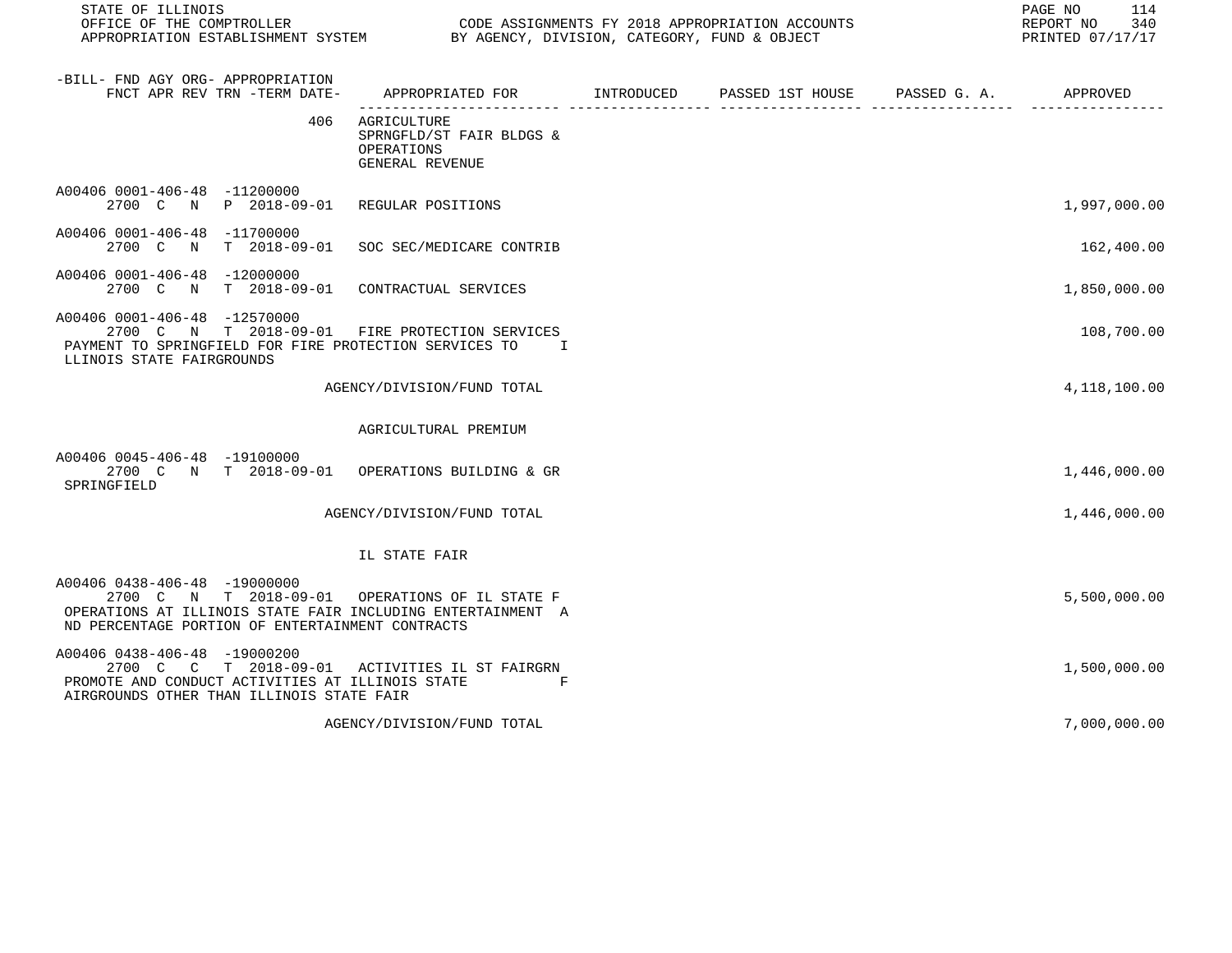| STATE OF ILLINOIS<br>OFFICE OF THE COMPTROLLER<br>APPROPRIATION ESTABLISHMENT SYSTEM BY AGENCY, DIVISION, CATEGORY, FUND & OBJECT                                                         | CODE ASSIGNMENTS FY 2018 APPROPRIATION ACCOUNTS                                           |  | PAGE NO<br>115<br>REPORT NO 340<br>PRINTED 07/17/17 |
|-------------------------------------------------------------------------------------------------------------------------------------------------------------------------------------------|-------------------------------------------------------------------------------------------|--|-----------------------------------------------------|
|                                                                                                                                                                                           |                                                                                           |  |                                                     |
| -BILL- FND AGY ORG- APPROPRIATION<br>FNCT APR REV TRN -TERM DATE-                                                                                                                         | APPROPRIATED FOR        INTRODUCED     PASSED 1ST HOUSE     PASSED G. A.         APPROVED |  |                                                     |
| 406                                                                                                                                                                                       | AGRICULTURE<br>SPRNGFLD/ST FAIR BLDGS &<br>AWARDS & GRANTS<br>AGRICULTURAL PREMIUM        |  |                                                     |
| A00406 0045-406-48 -49000000<br>2700 C N N 2018-09-01 AWARDS TO LIVESTOCK BREE<br>AWARDS TO LIVESTOCK BREEDERS AND RELATED EXPENSES                                                       |                                                                                           |  | 221,500.00                                          |
|                                                                                                                                                                                           | AGENCY/DIVISION/FUND TOTAL                                                                |  | 221,500.00                                          |
|                                                                                                                                                                                           | IL STATE FAIR                                                                             |  |                                                     |
| A00406 0438-406-48 -49000300<br>2700 C N N 2018-09-01 AWARDS & PREMIUMS IL ST<br>AWARDS AND PREMIUMS AT ILLINOIS STATE FAIR AND RELATED E<br>XPENSES                                      |                                                                                           |  | 483,400.00                                          |
| A00406 0438-406-48 -49000400<br>2700 C N N 2018-09-01 AWARDS GRAND CIRCUIT HOR<br>AWARDS AND PREMIUMS FOR GRAND CIRCUIT HORSE RACING AT<br>LLINOIS STATE FAIRGROUNDS AND RELATED EXPENSES | $\mathbf{I}$ and $\mathbf{I}$                                                             |  | 178,600.00                                          |
|                                                                                                                                                                                           | AGENCY/DIVISION/FUND TOTAL                                                                |  | 662,000.00                                          |
|                                                                                                                                                                                           | AGENCY/DIVISION TOTAL                                                                     |  | 13,447,600.00                                       |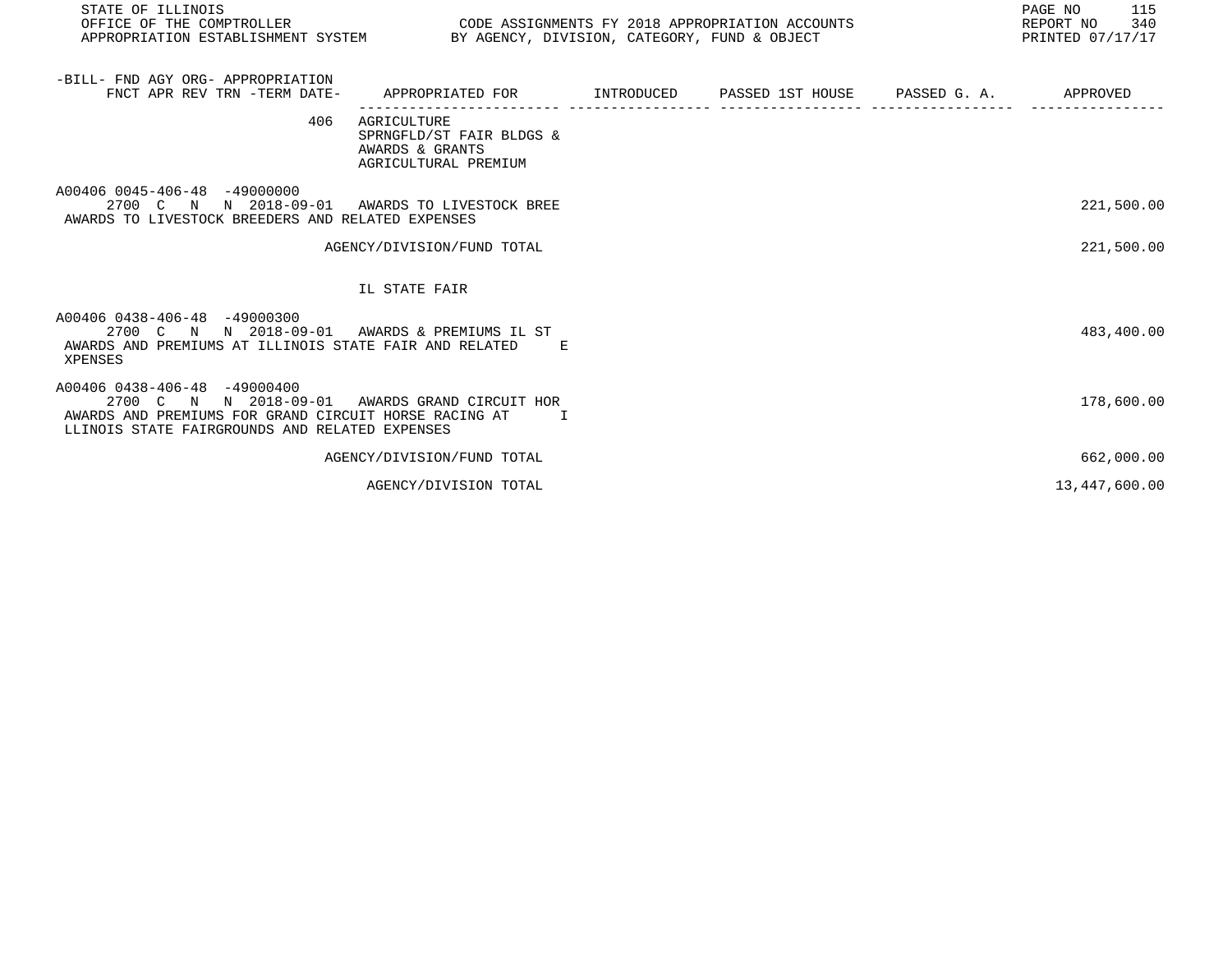| STATE OF ILLINOIS<br>OFFICE OF THE COMPTROLLER<br>APPROPRIATION ESTABLISHMENT SYSTEM BY AGENCY, DIVISION, CATEGORY, FUND & OBJECT                                                 | CODE ASSIGNMENTS FY 2018 APPROPRIATION ACCOUNTS                          |                             |                       | PAGE NO<br>116<br>REPORT NO<br>340<br>PRINTED 07/17/17 |
|-----------------------------------------------------------------------------------------------------------------------------------------------------------------------------------|--------------------------------------------------------------------------|-----------------------------|-----------------------|--------------------------------------------------------|
| -BILL- FND AGY ORG- APPROPRIATION<br>FNCT APR REV TRN -TERM DATE-                                                                                                                 | APPROPRIATED FOR                                                         | INTRODUCED PASSED 1ST HOUSE | PASSED G. A. APPROVED |                                                        |
| 406                                                                                                                                                                               | AGRICULTURE<br>DUQUOIN BUILDINGS & GROU<br>OPERATIONS<br>GENERAL REVENUE |                             |                       |                                                        |
| A00406 0001-406-49 -11200000<br>2700 C N P 2018-09-01 REGULAR POSITIONS                                                                                                           |                                                                          |                             |                       | 581,300.00                                             |
| A00406 0001-406-49 -11700000<br>2700 C N T 2018-09-01 SOC SEC/MEDICARE CONTRIB                                                                                                    |                                                                          |                             |                       | 44,500.00                                              |
| A00406 0001-406-49 -12000000<br>2700 C N T 2018-09-01 CONTRACTUAL SERVICES                                                                                                        |                                                                          |                             |                       | 805,800.00                                             |
| A00406 0001-406-49 -17000000<br>2700 C N T 2018-09-01 TELECOMMUNICATION                                                                                                           |                                                                          |                             |                       | 38,000.00                                              |
|                                                                                                                                                                                   | AGENCY/DIVISION/FUND TOTAL                                               |                             |                       | 1,469,600.00                                           |
|                                                                                                                                                                                   | AGRICULTURAL PREMIUM                                                     |                             |                       |                                                        |
| A00406 0045-406-49 -19000000<br>2700 C C T 2018-09-01<br>TO CONDUCT ACTIVITIES AT IL STATE FAIRGROUNDS AT DUQUOIN O<br>THER THAN IL STATE FAIR, INCLUDING ADMINISTRATIVE EXPENSES | ACTIVITIES AT IL ST FAIR                                                 |                             |                       | 750,000.00                                             |
|                                                                                                                                                                                   | AGENCY/DIVISION/FUND TOTAL                                               |                             |                       | 750,000.00                                             |
|                                                                                                                                                                                   | AGENCY/DIVISION TOTAL                                                    |                             |                       | 2,219,600.00                                           |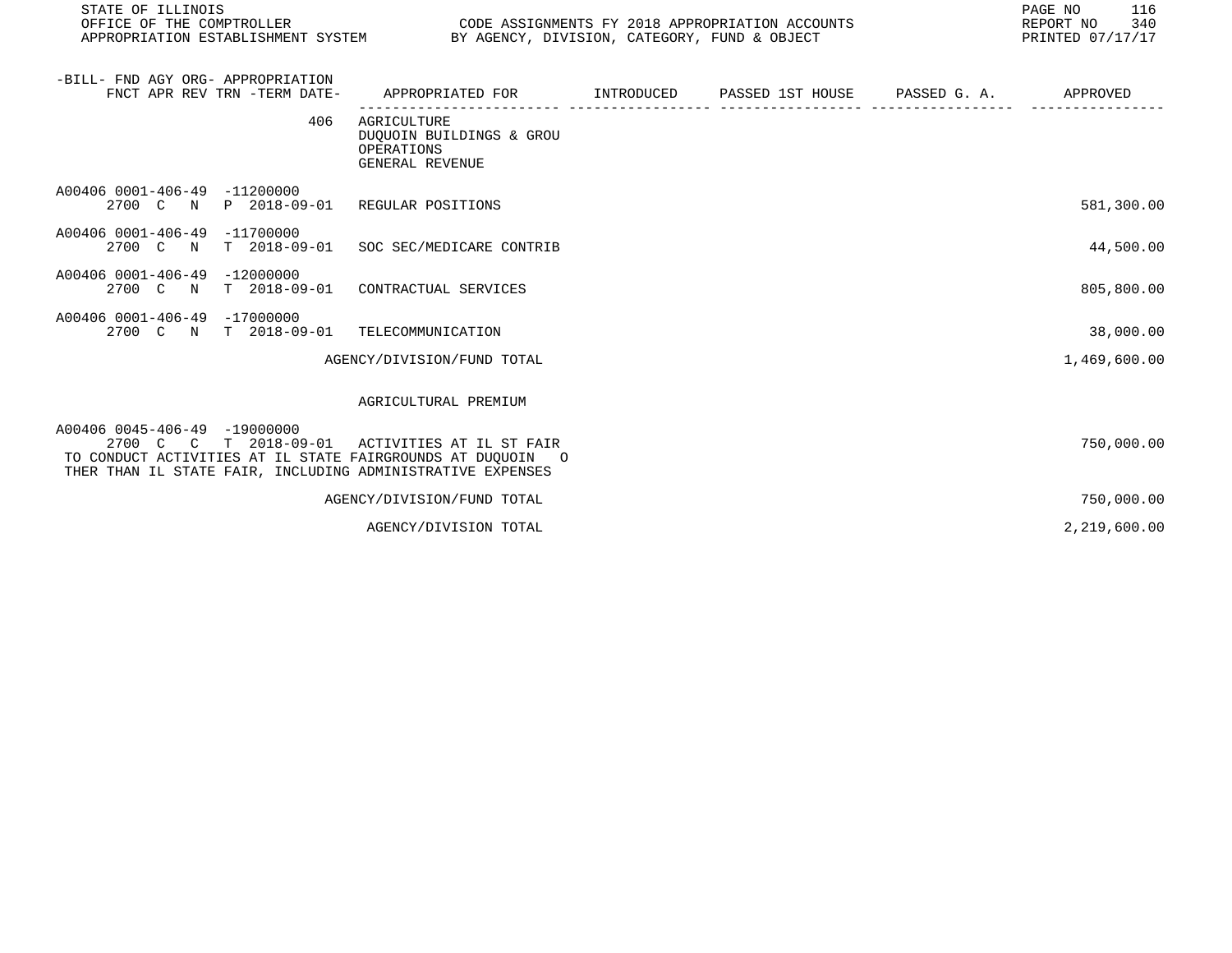| STATE OF ILLINOIS<br>OFFICE OF THE COMPTROLLER<br>APPROPRIATION ESTABLISHMENT SYSTEM BY AGENCY, DIVISION, CATEGORY, FUND & OBJECT                                                                   | CODE ASSIGNMENTS FY 2018 APPROPRIATION ACCOUNTS                                           |  | PAGE NO<br>117<br>REPORT NO 340<br>PRINTED 07/17/17 |
|-----------------------------------------------------------------------------------------------------------------------------------------------------------------------------------------------------|-------------------------------------------------------------------------------------------|--|-----------------------------------------------------|
| -BILL- FND AGY ORG- APPROPRIATION<br>FNCT APR REV TRN -TERM DATE-                                                                                                                                   | APPROPRIATED FOR        INTRODUCED      PASSED 1ST HOUSE     PASSED G. A.        APPROVED |  |                                                     |
| 406                                                                                                                                                                                                 | AGRICULTURE<br><b>DUOUOIN STATE FAIR</b><br>OPERATIONS<br>GENERAL REVENUE                 |  |                                                     |
| A00406 0001-406-52 -11200000<br>2700 C N P 2018-09-01 REGULAR POSITIONS                                                                                                                             |                                                                                           |  | 556,500.00                                          |
| A00406 0001-406-52 -11700000<br>2700 C N T 2018-09-01 SOC SEC/MEDICARE CONTRIB                                                                                                                      |                                                                                           |  | 42,500.00                                           |
| A00406 0001-406-52 -12000000<br>2700 C N T 2018-09-01 CONTRACTUAL SERVICES                                                                                                                          |                                                                                           |  | 450,500.00                                          |
| A00406 0001-406-52 -17000000<br>2700 C N T 2018-09-01 TELECOMMUNICATION                                                                                                                             |                                                                                           |  | 38,000.00                                           |
|                                                                                                                                                                                                     | AGENCY/DIVISION/FUND TOTAL                                                                |  | 1,087,500.00                                        |
|                                                                                                                                                                                                     | AGRICULTURAL PREMIUM                                                                      |  |                                                     |
| A00406 0045-406-52 -19000000<br>2700 C N T 2018-09-01 ENTERTAINMENT DUOUOIN ST<br>ENTERTAINMENT & OTHER EXPENSES AT DUOUOIN STATE FAIR TI<br>NCLUDING PERCENTAGE PORTION OF ENTERTAINMENT CONTRACTS |                                                                                           |  | 696,000.00                                          |
|                                                                                                                                                                                                     | AGENCY/DIVISION/FUND TOTAL                                                                |  | 696,000.00                                          |

AGENCY/DIVISION TOTAL 1, 193, 500.00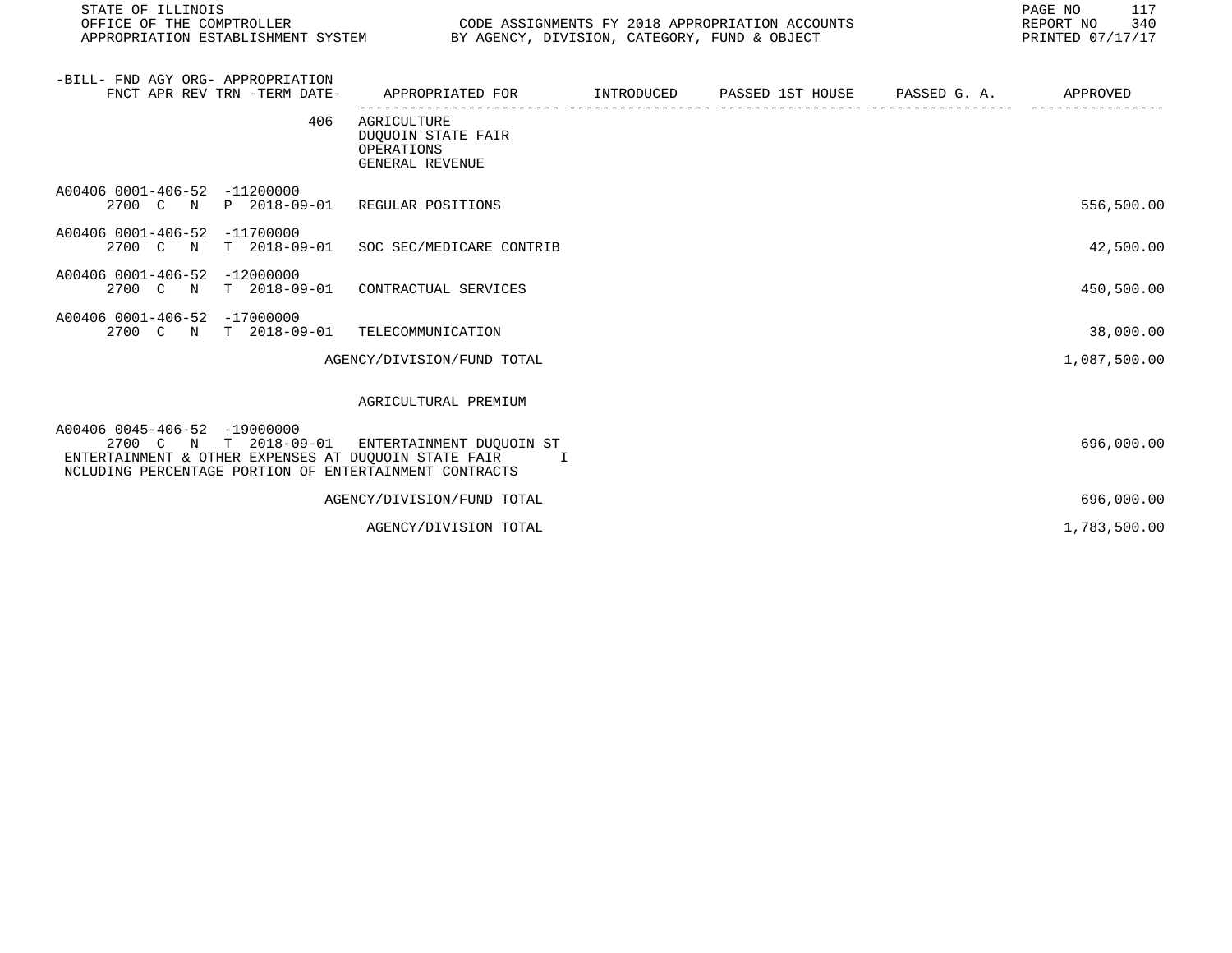| STATE OF ILLINOIS<br>OFFICE OF THE COMPTROLLER                                 | CODE ASSIGNMENTS FY 2018 APPROPRIATION ACCOUNTS<br>APPROPRIATION ESTABLISHMENT SYSTEM BY AGENCY, DIVISION, CATEGORY, FUND & OBJECT |            |                                        |                | PAGE NO<br>118<br>REPORT NO<br>340<br>PRINTED 07/17/17 |
|--------------------------------------------------------------------------------|------------------------------------------------------------------------------------------------------------------------------------|------------|----------------------------------------|----------------|--------------------------------------------------------|
| -BILL- FND AGY ORG- APPROPRIATION<br>FNCT APR REV TRN -TERM DATE-              | APPROPRIATED FOR                                                                                                                   | INTRODUCED | PASSED 1ST HOUSE PASSED G. A. APPROVED | _____ ________ |                                                        |
| 406                                                                            | AGRICULTURE<br>COUNTY FAIRS & HORSE RAC<br>OPERATIONS<br>GENERAL REVENUE                                                           |            |                                        |                |                                                        |
| A00406 0001-406-53 -19000000<br>2700 C N T 2018-09-01 COUNTY FAIRS & AG SOCIET |                                                                                                                                    |            |                                        |                | 5,000,000.00                                           |
|                                                                                | AGENCY/DIVISION/FUND TOTAL                                                                                                         |            |                                        |                | 5,000,000.00                                           |
|                                                                                | AGRICULTURAL PREMIUM                                                                                                               |            |                                        |                |                                                        |
| A00406 0045-406-53 -11200000<br>P 2018-09-01<br>2700 C N                       | REGULAR POSITIONS                                                                                                                  |            |                                        |                | 87,900.00                                              |
| A00406 0045-406-53 -11610000<br>2700 C N<br>P 2018-09-01                       | STATE EMPLOYEE RETIREMEN                                                                                                           |            |                                        |                | 45,000.00                                              |
| A00406 0045-406-53 -11700000<br>T 2018-09-01<br>2700 C N                       | SOC SEC/MEDICARE CONTRIB                                                                                                           |            |                                        |                | 9,000.00                                               |
| A00406 0045-406-53 -12000000<br>2700 C N<br>T 2018-09-01                       | CONTRACTUAL SERVICES                                                                                                               |            |                                        |                | 20,000.00                                              |
| A00406 0045-406-53 -12900000<br>2700 C N T 2018-09-01                          | TRAVEL                                                                                                                             |            |                                        |                | 300.00                                                 |
| A00406 0045-406-53 -13000000<br>2700 C N T 2018-09-01                          | COMMODITIES                                                                                                                        |            |                                        |                | 700.00                                                 |
| A00406 0045-406-53 -13020000<br>$T = 2018 - 09 - 01$<br>2700 C N               | PRINTING                                                                                                                           |            |                                        |                | 200.00                                                 |
| A00406 0045-406-53 -15000000<br>2750 C N<br>T 2018-09-01                       | EQUIPMENT                                                                                                                          |            |                                        |                | 500.00                                                 |
| A00406 0045-406-53 -17000000<br>2700 C N T 2018-09-01                          | TELECOMMUNICATION                                                                                                                  |            |                                        |                | 800.00                                                 |
| A00406 0045-406-53 -18000000<br>2700 C N T 2018-09-01 OPERATION OF AUTO EQUIPM |                                                                                                                                    |            |                                        |                | 500.00                                                 |
|                                                                                | AGENCY/DIVISION/FUND TOTAL                                                                                                         |            |                                        |                | 164,900.00                                             |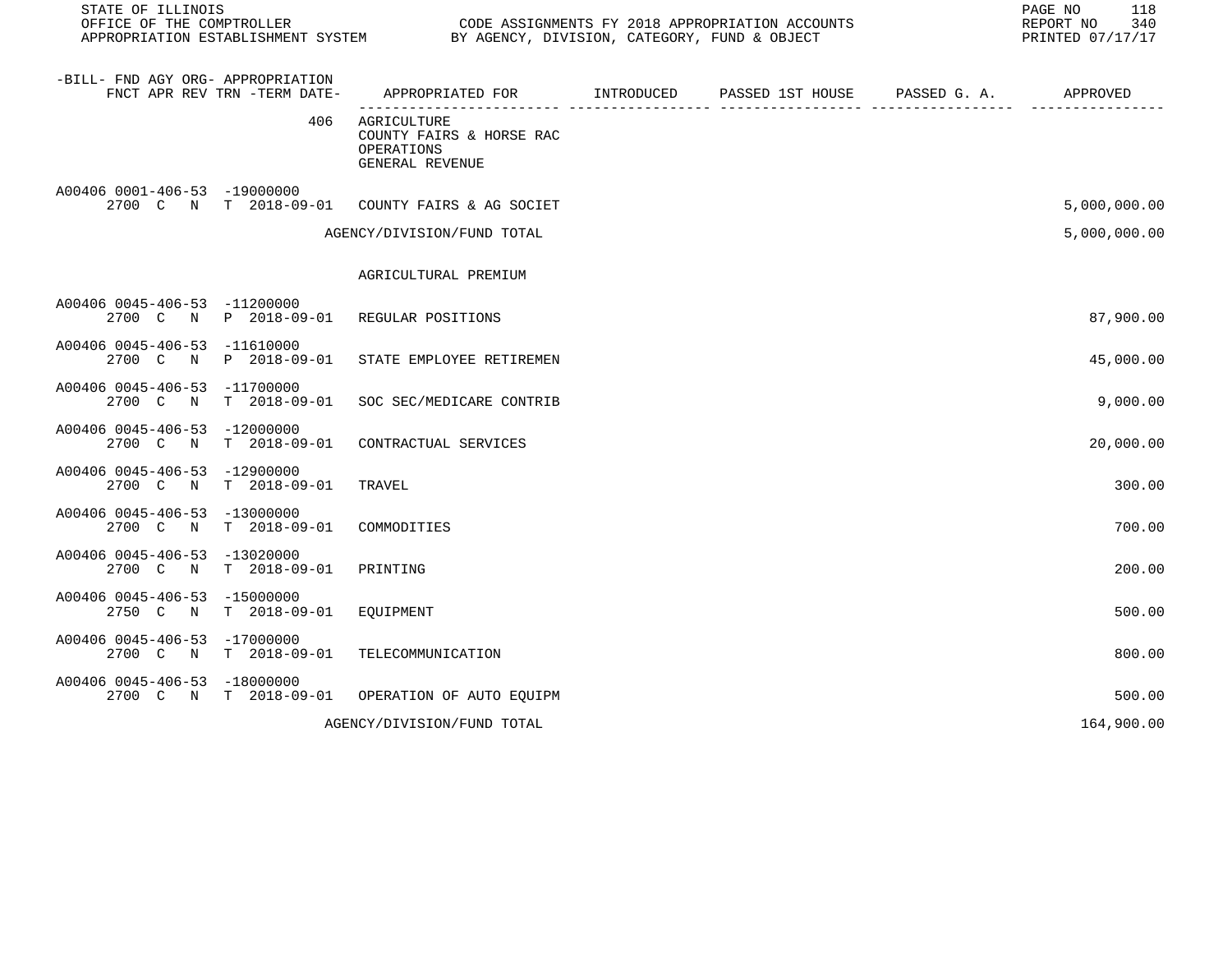| STATE OF ILLINOIS                           | OFFICE OF THE COMPTROLLER<br>CODE ASSIGNMENTS FY 2018 APPROPRIATION ACCOUNTS<br>APPROPRIATION ESTABLISHMENT SYSTEM BY AGENCY, DIVISION, CATEGORY, FUND & OBJECT |                                                                                   |  |  |  | 119<br>PAGE NO<br>REPORT NO<br>340<br>PRINTED 07/17/17 |
|---------------------------------------------|-----------------------------------------------------------------------------------------------------------------------------------------------------------------|-----------------------------------------------------------------------------------|--|--|--|--------------------------------------------------------|
| -BILL- FND AGY ORG- APPROPRIATION           | FNCT APR REV TRN -TERM DATE-                                                                                                                                    | APPROPRIATED FOR         INTRODUCED      PASSED 1ST HOUSE      PASSED G. A.       |  |  |  | APPROVED                                               |
|                                             | 406                                                                                                                                                             | AGRICULTURE<br>COUNTY FAIRS & HORSE RAC<br>OPERATIONS<br>IL STANDARDBRED BREEDERS |  |  |  |                                                        |
| A00406 0708-406-53 -11200000                | 2700 C N P 2018-09-01                                                                                                                                           | REGULAR POSITIONS                                                                 |  |  |  | 50,000.00                                              |
| A00406 0708-406-53 -11610000<br>2700 C N    | P 2018-09-01                                                                                                                                                    | STATE EMPLOYEE RETIREMEN                                                          |  |  |  | 23,200.00                                              |
| A00406 0708-406-53 -11700000<br>2700 C N    | $T = 2018 - 09 - 01$                                                                                                                                            | SOC SEC/MEDICARE CONTRIB                                                          |  |  |  | 5,500.00                                               |
| A00406 0708-406-53 -12000000<br>2700 C<br>N | $T = 2018 - 09 - 01$                                                                                                                                            | CONTRACTUAL SERVICES                                                              |  |  |  | 60,000.00                                              |
| A00406 0708-406-53<br>2700 C N              | -12900000<br>$T = 2018 - 09 - 01$                                                                                                                               | TRAVEL                                                                            |  |  |  | 2,000.00                                               |
| A00406 0708-406-53 -13000000<br>2700 C N    | $T = 2018 - 09 - 01$                                                                                                                                            | COMMODITIES                                                                       |  |  |  | 9,000.00                                               |
| A00406 0708-406-53 -13020000<br>2700 C N    | $T = 2018 - 09 - 01$                                                                                                                                            | PRINTING                                                                          |  |  |  | 500.00                                                 |
| A00406 0708-406-53 -18000000<br>2700 C N    | T 2018-09-01                                                                                                                                                    | OPERATION OF AUTO EQUIPM                                                          |  |  |  | 8,000.00                                               |
|                                             |                                                                                                                                                                 | AGENCY/DIVISION/FUND TOTAL                                                        |  |  |  | 158,200.00                                             |
|                                             |                                                                                                                                                                 | IL THOROUGHBRED BREEDERS                                                          |  |  |  |                                                        |
| A00406 0709-406-53 -11200000<br>2700 C N    | P 2018-09-01                                                                                                                                                    | REGULAR POSITIONS                                                                 |  |  |  | 238,200.00                                             |
| A00406 0709-406-53 -11610000                | 2700 C N P 2018-09-01                                                                                                                                           | STATE EMPLOYEE RETIREMEN                                                          |  |  |  | 110,800.00                                             |
| A00406 0709-406-53 -11700000                | 2700 C N T 2018-09-01                                                                                                                                           | SOC SEC/MEDICARE CONTRIB                                                          |  |  |  | 23,900.00                                              |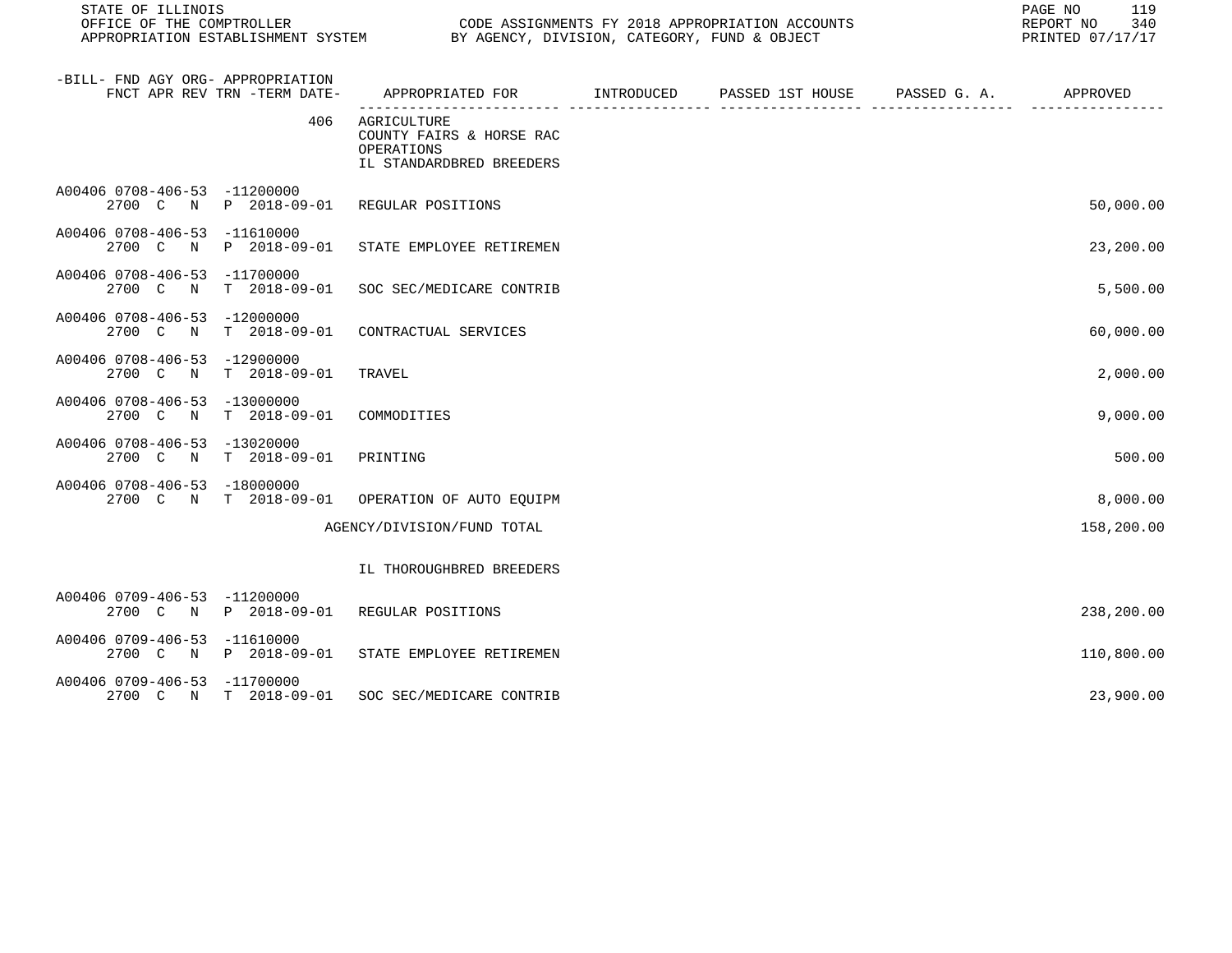| STATE OF ILLINOIS<br>OFFICE OF THE COMPTROLLER<br>APPROPRIATION ESTABLISHMENT SYSTEM BY AGENCY, DIVISION, CATEGORY, FUND & OBJECT                                     |                                                                                   | CODE ASSIGNMENTS FY 2018 APPROPRIATION ACCOUNTS |                       | PAGE NO<br>120<br>REPORT NO<br>340<br>PRINTED 07/17/17 |
|-----------------------------------------------------------------------------------------------------------------------------------------------------------------------|-----------------------------------------------------------------------------------|-------------------------------------------------|-----------------------|--------------------------------------------------------|
| -BILL- FND AGY ORG- APPROPRIATION<br>FNCT APR REV TRN -TERM DATE-                                                                                                     | APPROPRIATED FOR INTRODUCED                                                       | PASSED 1ST HOUSE                                | PASSED G. A. APPROVED |                                                        |
| 406                                                                                                                                                                   | AGRICULTURE<br>COUNTY FAIRS & HORSE RAC<br>OPERATIONS<br>IL THOROUGHBRED BREEDERS |                                                 |                       |                                                        |
| A00406 0709-406-53 -12000000<br>2700 C<br>$\mathbb N$                                                                                                                 | T 2018-09-01 CONTRACTUAL SERVICES                                                 |                                                 |                       | 60,000.00                                              |
| A00406 0709-406-53 -12900000<br>$T = 2018 - 09 - 01$<br>2700 C<br>$\mathbb N$                                                                                         | TRAVEL                                                                            |                                                 |                       | 1,500.00                                               |
| A00406 0709-406-53 -13000000<br>2700 C N<br>$T = 2018 - 09 - 01$                                                                                                      | COMMODITIES                                                                       |                                                 |                       | 2,000.00                                               |
| A00406 0709-406-53 -13020000<br>$T = 2018 - 09 - 01$<br>2700 C<br>$\mathbb N$                                                                                         | PRINTING                                                                          |                                                 |                       | 900.00                                                 |
| A00406 0709-406-53 -15000000<br>2750 C N<br>T 2018-09-01                                                                                                              | EQUIPMENT                                                                         |                                                 |                       | 1,000.00                                               |
| A00406 0709-406-53 -17000000<br>2700 C N<br>$T = 2018 - 09 - 01$                                                                                                      | TELECOMMUNICATION                                                                 |                                                 |                       | 7,000.00                                               |
| A00406 0709-406-53 -18000000<br>2700 C N T 2018-09-01                                                                                                                 | OPERATION OF AUTO EQUIPM                                                          |                                                 |                       | 7,000.00                                               |
|                                                                                                                                                                       | AGENCY/DIVISION/FUND TOTAL                                                        |                                                 |                       | 452,300.00                                             |
|                                                                                                                                                                       | AGRICULTURAL PREMIUM                                                              |                                                 |                       |                                                        |
| A00406 0045-406-53 -49000100<br>2700 C N N 2018-09-01<br>DISTRIBUTION TO ENCOURAGE AND AID COUNTY FAIRS AND OTHER A<br>GRICULTURAL SOCIETIES                          | ENCOURAGE & AID COUNTY F                                                          |                                                 |                       | 1,798,600.00                                           |
| A00406 0045-406-53 -49000200<br>2700 C N N 2018-09-01 PREMIUMS AG EXTENSION OR<br>PREMIUMS TO AGRICULTURAL EXTENSION OR 4-H CLUBS TO BE<br>ISTRIBUTED AT UNIFORM RATE | D                                                                                 |                                                 |                       | 786,400.00                                             |
| A00406 0045-406-53 -49000300<br>2700 C N N 2018-09-01 PREMIUMS VOC AGRICULTURE<br>PREMIUMS TO VOCATIONAL AGRICULTURE FAIR                                             |                                                                                   |                                                 |                       | 325,000.00                                             |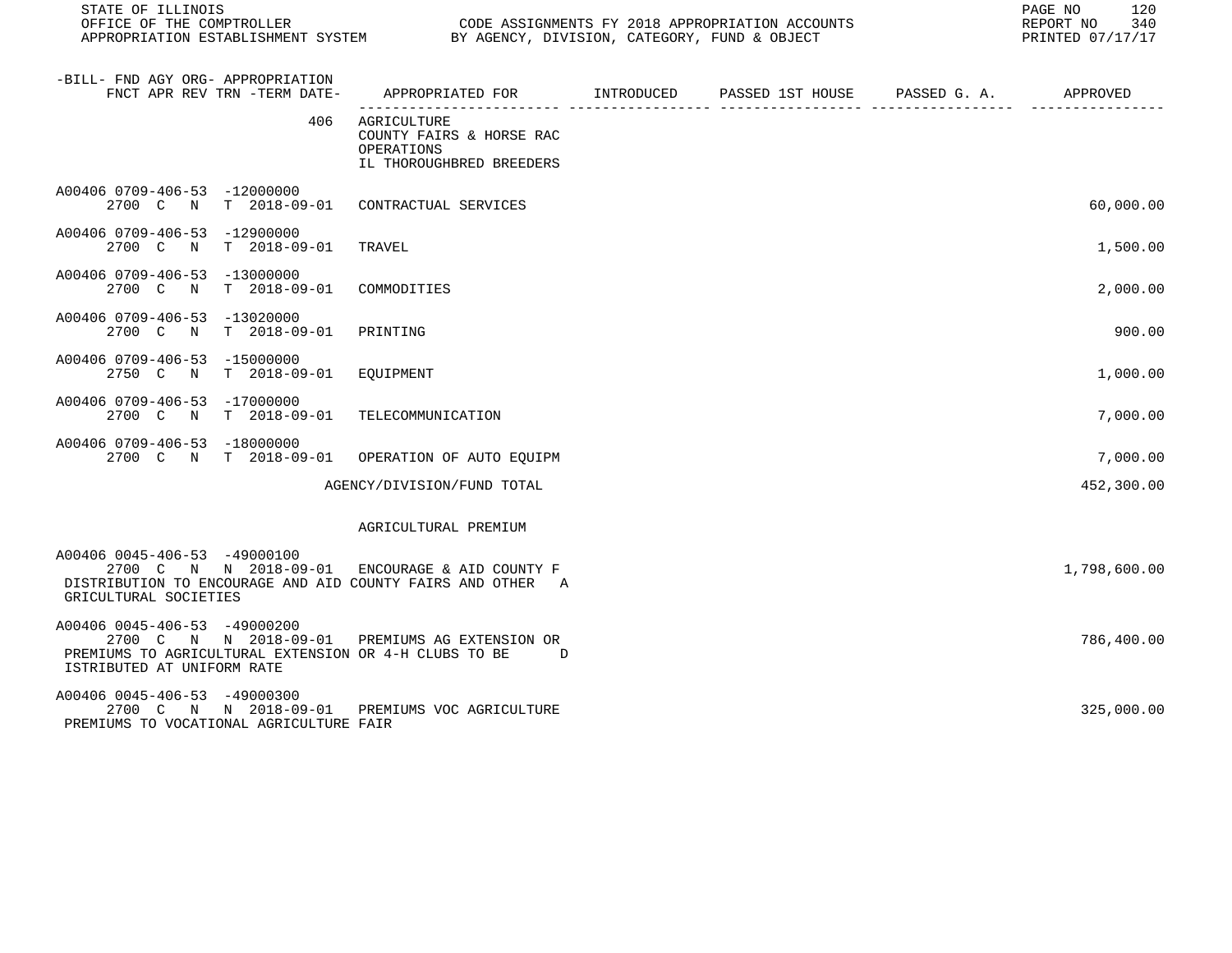| STATE OF ILLINOIS<br>OFFICE OF THE COMPTROLLER CONDUCTER CODE ASSIGNMENTS FY 2018 APPROPRIATION ACCOUNTS<br>APPROPRIATION ESTABLISHMENT SYSTEM BY AGENCY, DIVISION, CATEGORY, FUND & OBJECT |                                                                                           |  | PAGE NO<br>121<br>REPORT NO 340<br>PRINTED 07/17/17 |
|---------------------------------------------------------------------------------------------------------------------------------------------------------------------------------------------|-------------------------------------------------------------------------------------------|--|-----------------------------------------------------|
| -BILL- FND AGY ORG- APPROPRIATION<br>FNCT APR REV TRN -TERM DATE-                                                                                                                           | APPROPRIATED FOR        INTRODUCED     PASSED 1ST HOUSE     PASSED G. A.         APPROVED |  |                                                     |
|                                                                                                                                                                                             | 406 AGRICULTURE<br>COUNTY FAIRS & HORSE RAC<br>AWARDS & GRANTS<br>AGRICULTURAL PREMIUM    |  |                                                     |
| A00406 0045-406-53 -49000400<br>2700 C N N 2018-09-01 REHAB COUNTY FAIRGROUNDS<br>REHABILITATION OF COUNTY FAIRGROUNDS                                                                      |                                                                                           |  | 1,301,000.00                                        |
| A00406 0045-406-53 -49000700<br>2700 C N N 2018-09-01 GRANT CNTY & ST FAIR HOR<br>GRANTS AND OTHER PURPOSES FOR COUNTY FAIR AND STATE FAIR H<br>ORSE RACING                                 |                                                                                           |  | 329,300.00                                          |
|                                                                                                                                                                                             | AGENCY/DIVISION/FUND TOTAL                                                                |  | 4,540,300.00                                        |
|                                                                                                                                                                                             | FAIR & EXPOSITION                                                                         |  |                                                     |
| A00406 0245-406-53 -49000000<br>2700 C N N 2018-09-01 DISTRIBUTE TO COUNTY FAI<br>DISTRIBUTION TO COUNTY FAIRS AND FAIR AND EXPOSITION A<br><b>UTHORITIES</b>                               |                                                                                           |  | 900,000.00                                          |
|                                                                                                                                                                                             | AGENCY/DIVISION/FUND TOTAL                                                                |  | 900,000.00                                          |
|                                                                                                                                                                                             | IL RACING QUARTR HORSE B                                                                  |  |                                                     |
| A00406 0631-406-53 -49000000<br>2700 C N N 2018-09-01 PROMOTE HORSE RACNG & BR<br>PROMOTION OF ILLINOIS HORSE RACING AND BREEDING INDUSTRY                                                  |                                                                                           |  | 30,000.00                                           |
|                                                                                                                                                                                             | AGENCY/DIVISION/FUND TOTAL                                                                |  | 30,000.00                                           |
|                                                                                                                                                                                             | IL STANDARDBRED BREEDERS                                                                  |  |                                                     |
| A00406 0708-406-53 -49000000<br>2700 C N N 2018-09-01 GRANTS AND OTHER PURPOSE<br>GRANTS AND OTHER PURPOSES                                                                                 |                                                                                           |  | 2,533,400.00                                        |
|                                                                                                                                                                                             | AGENCY/DIVISION/FUND TOTAL                                                                |  | 2,533,400.00                                        |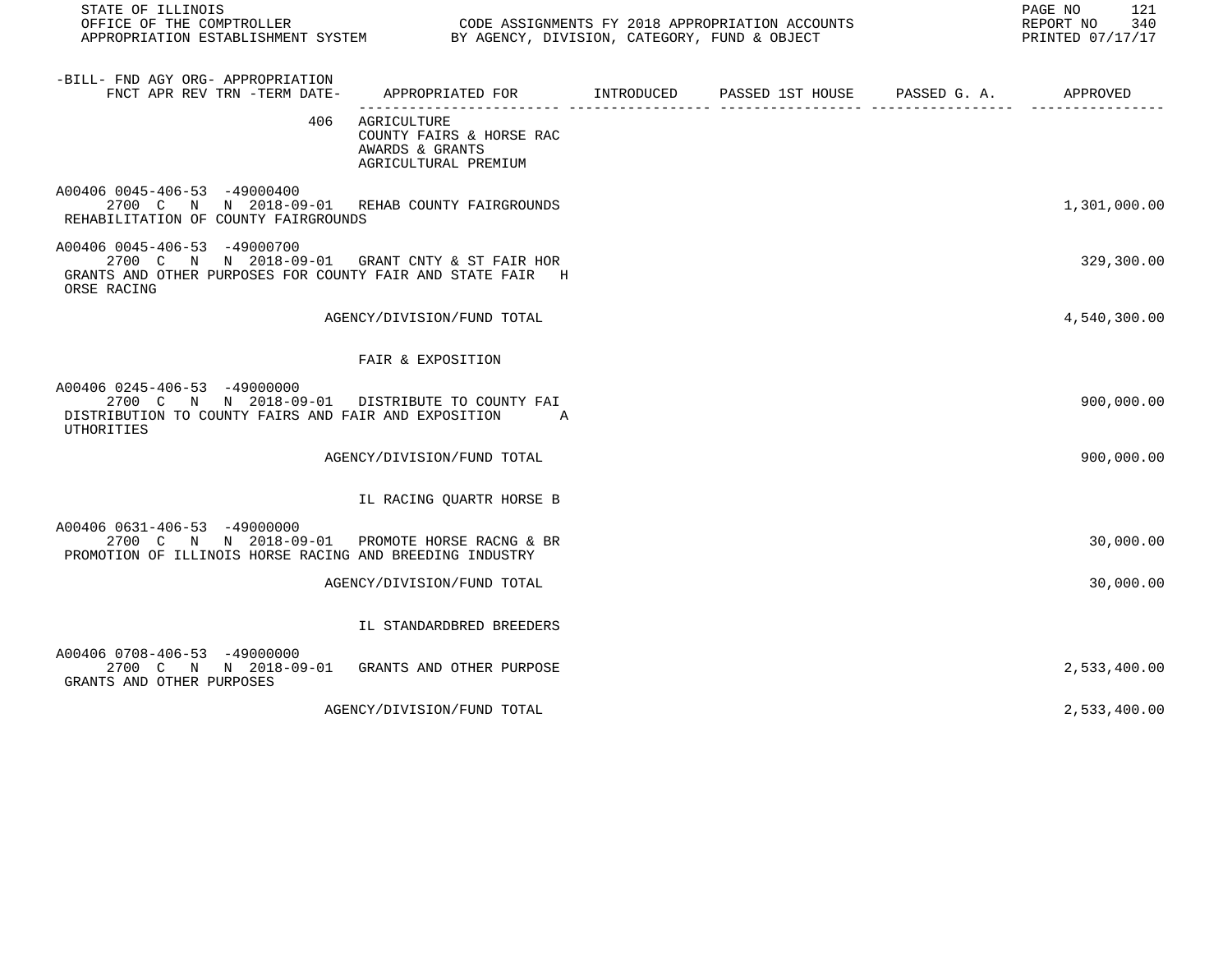| STATE OF ILLINOIS<br>OFFICE OF THE COMPTROLLER<br>CODE ASSIGNMENTS FY 2018 APPROPRIATION ACCOUNTS<br>APPROPRIATION ESTABLISHMENT SYSTEM<br>BY AGENCY, DIVISION, CATEGORY, FUND & OBJECT |                                                        |  |  |                  |                                                                                         |
|-----------------------------------------------------------------------------------------------------------------------------------------------------------------------------------------|--------------------------------------------------------|--|--|------------------|-----------------------------------------------------------------------------------------|
| APPROPRIATED FOR                                                                                                                                                                        | INTRODUCED                                             |  |  | APPROVED         |                                                                                         |
| AGRICULTURE<br>COUNTY FAIRS & HORSE RAC<br>AWARDS & GRANTS<br>IL THOROUGHBRED BREEDERS                                                                                                  |                                                        |  |  |                  |                                                                                         |
|                                                                                                                                                                                         |                                                        |  |  | 3,671,300.00     |                                                                                         |
|                                                                                                                                                                                         |                                                        |  |  | 3,671,300.00     |                                                                                         |
| AGENCY/DIVISION TOTAL                                                                                                                                                                   |                                                        |  |  | 17,450,400.00    |                                                                                         |
| AGENCY TOTAL                                                                                                                                                                            |                                                        |  |  | 121, 218, 100.00 |                                                                                         |
| FNCT APR REV TRN -TERM DATE-                                                                                                                                                            | GRANTS AND OTHER PURPOSE<br>AGENCY/DIVISION/FUND TOTAL |  |  |                  | PAGE NO<br>122<br>340<br>REPORT NO<br>PRINTED 07/17/17<br>PASSED 1ST HOUSE PASSED G. A. |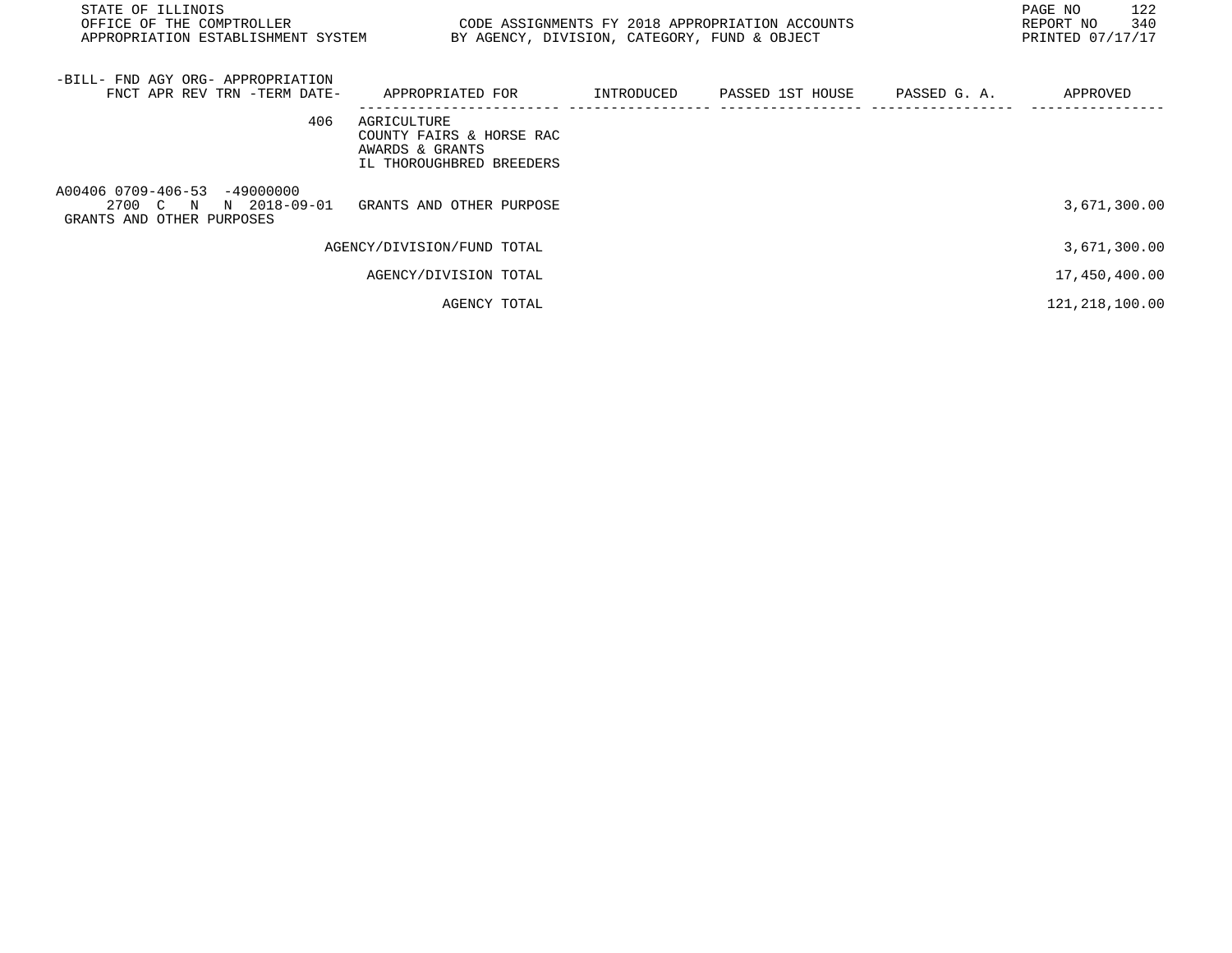| STATE OF ILLINOIS                        | OFFICE OF THE COMPTROLLER<br>CODE ASSIGNMENTS FY 2018 APPROPRIATION ACCOUNTS |                                                                                           |  |  |  | 123<br>PAGE NO<br>REPORT NO<br>340<br>PRINTED 07/17/17 |
|------------------------------------------|------------------------------------------------------------------------------|-------------------------------------------------------------------------------------------|--|--|--|--------------------------------------------------------|
| -BILL- FND AGY ORG- APPROPRIATION        | FNCT APR REV TRN -TERM DATE-                                                 | APPROPRIATED FOR        INTRODUCED     PASSED 1ST HOUSE     PASSED G. A.         APPROVED |  |  |  |                                                        |
|                                          | 416                                                                          | CENTRAL MANAGEMENT<br>BUREAU OF ADMIN OPERATIO<br>OPERATIONS<br>GENERAL REVENUE           |  |  |  |                                                        |
| A00416 0001-416-01 -19009900             |                                                                              | 7800 C N T 2018-09-01 ORDINARY & CONTINGENT EX                                            |  |  |  | 58,426,800.00                                          |
|                                          |                                                                              | AGENCY/DIVISION/FUND TOTAL                                                                |  |  |  | 58,426,800.00                                          |
|                                          |                                                                              | CAPITAL DEVELOPMENT                                                                       |  |  |  |                                                        |
| CAP416 0141-416-01 -19000000             |                                                                              | 7800 C C T 2018-09-01 INFO TECH, INCLUDING ERP                                            |  |  |  | 400,000,000.00                                         |
|                                          |                                                                              | AGENCY/DIVISION/FUND TOTAL                                                                |  |  |  | 400,000,000.00                                         |
|                                          |                                                                              | FACILITIES MANAGEMENT RE                                                                  |  |  |  |                                                        |
| A00416 0314-416-01 -11200000             |                                                                              | 7800 C N P 2018-09-01 REGULAR POSITIONS                                                   |  |  |  | 700,000.00                                             |
| A00416 0314-416-01 -11610000             |                                                                              | 7800 C N P 2018-09-01 STATE EMPLOYEE RETIREMEN                                            |  |  |  | 400,000.00                                             |
| A00416 0314-416-01 -11700000<br>7800 C N | T 2018-09-01                                                                 | SOC SEC/MEDICARE CONTRIB                                                                  |  |  |  | 50,000.00                                              |
| A00416 0314-416-01 -11800000             | 7800 C N P 2018-09-01                                                        | EMPLOYER CONTRB GRP INS                                                                   |  |  |  | 300,000.00                                             |
| A00416 0314-416-01 -12000000             | 7800 C N T 2018-09-01                                                        | CONTRACTUAL SERVICES                                                                      |  |  |  | 70,500.00                                              |
| A00416 0314-416-01 -12900000             | 7800 C N T 2018-09-01                                                        | TRAVEL                                                                                    |  |  |  | 9,000.00                                               |
| A00416 0314-416-01 -13000000             | 7800 C N T 2018-09-01                                                        | COMMODITIES                                                                               |  |  |  | 1,000.00                                               |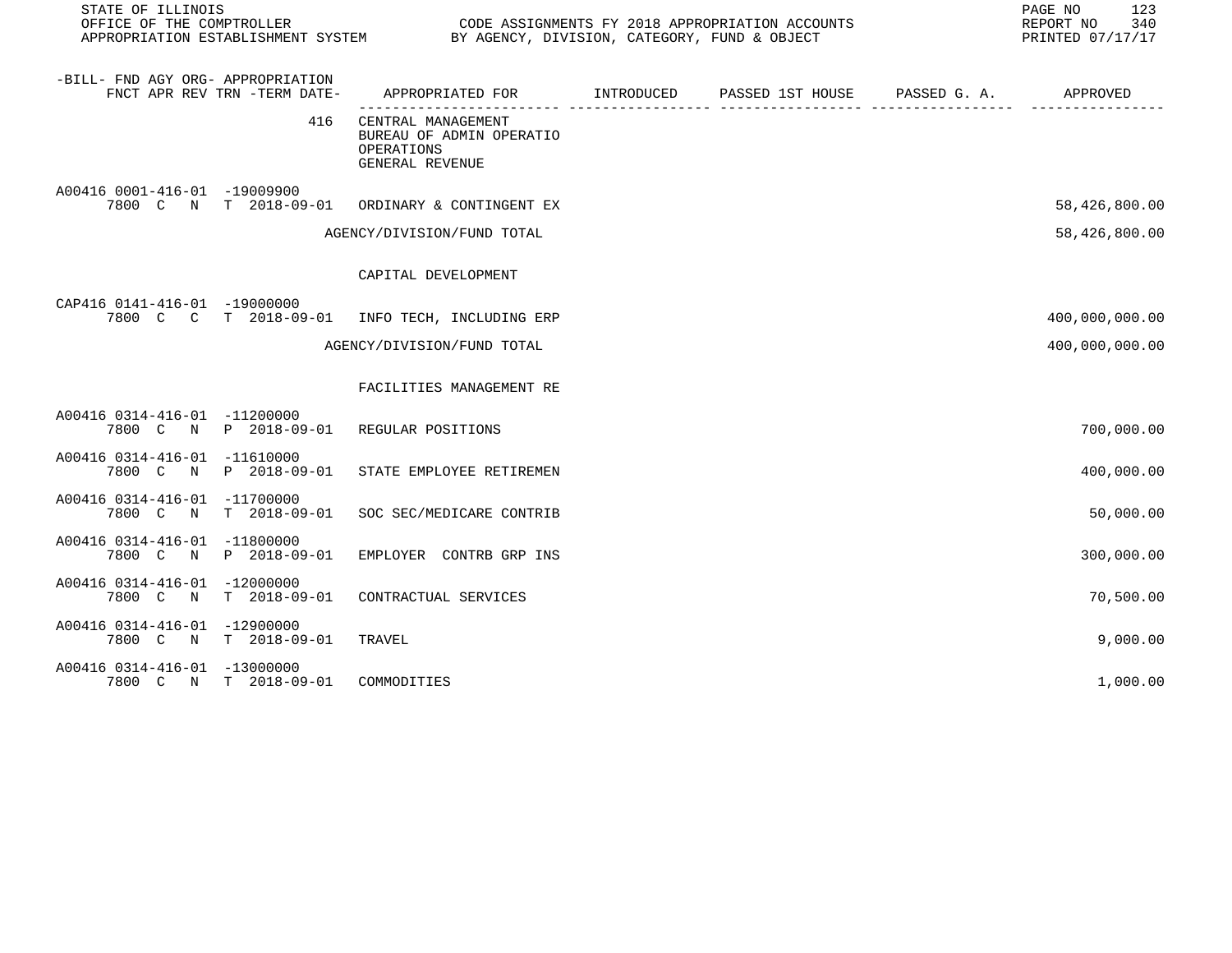| STATE OF ILLINOIS<br>OFFICE OF THE COMPTROLLER<br>APPROPRIATION ESTABLISHMENT SYSTEM BY AGENCY, DIVISION, CATEGORY, FUND & OBJECT | CODE ASSIGNMENTS FY 2018 APPROPRIATION ACCOUNTS                                          |  | PAGE NO<br>124<br>REPORT NO<br>340<br>PRINTED 07/17/17 |
|-----------------------------------------------------------------------------------------------------------------------------------|------------------------------------------------------------------------------------------|--|--------------------------------------------------------|
| -BILL- FND AGY ORG- APPROPRIATION<br>FNCT APR REV TRN -TERM DATE-                                                                 | APPROPRIATED FOR                                                                         |  | APPROVED                                               |
| 416                                                                                                                               | CENTRAL MANAGEMENT<br>BUREAU OF ADMIN OPERATIO<br>OPERATIONS<br>FACILITIES MANAGEMENT RE |  |                                                        |
| A00416 0314-416-01 -13020000<br>7800 C N<br>T 2018-09-01 PRINTING                                                                 |                                                                                          |  | 1,000.00                                               |
| A00416 0314-416-01 -15000000<br>T 2018-09-01 EQUIPMENT<br>7850 C N                                                                |                                                                                          |  | 1,000.00                                               |
| A00416 0314-416-01 -16000000<br>T 2018-09-01<br>7800 C N                                                                          | ELECTRONIC DATA PROCESSI                                                                 |  | 104,500.00                                             |
| A00416 0314-416-01 -17000000<br>7800 C N T 2018-09-01 TELECOMMUNICATION                                                           |                                                                                          |  | 9,500.00                                               |
|                                                                                                                                   | AGENCY/DIVISION/FUND TOTAL                                                               |  | 1,646,500.00                                           |
|                                                                                                                                   | PROFESSIONAL SERVICES                                                                    |  |                                                        |
| A00416 0317-416-01 -19000000<br>7800 C N T 2018-09-01<br>PROFESSIONAL SERVICES INCLUDING ADMINISTRATIVE AND RELATED C<br>OSTS     | PROFESSIONAL SERVICES                                                                    |  | 45,000,000.00                                          |
|                                                                                                                                   | AGENCY/DIVISION/FUND TOTAL                                                               |  | 45,000,000.00                                          |
|                                                                                                                                   | AGENCY/DIVISION TOTAL                                                                    |  | 505,073,300.00                                         |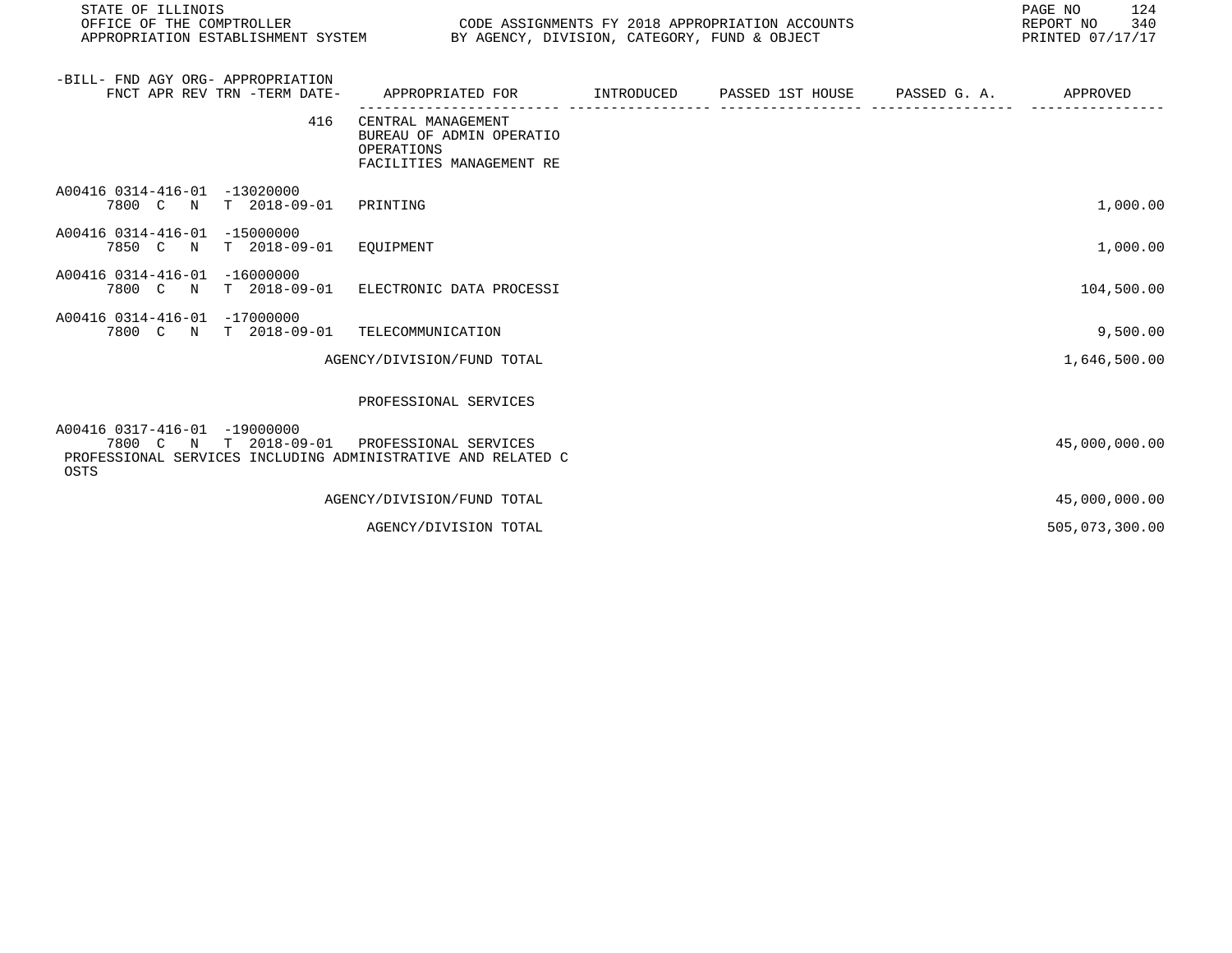| STATE OF ILLINOIS<br>OFFICE OF THE COMPTROLLER<br>APPROPRIATION ESTABLISHMENT SYSTEM BY AGENCY, DIVISION, CATEGORY, FUND & OBJECT                                                |                                                                                              | CODE ASSIGNMENTS FY 2018 APPROPRIATION ACCOUNTS | 125<br>PAGE NO<br>REPORT NO<br>340<br>PRINTED 07/17/17 |
|----------------------------------------------------------------------------------------------------------------------------------------------------------------------------------|----------------------------------------------------------------------------------------------|-------------------------------------------------|--------------------------------------------------------|
| -BILL- FND AGY ORG- APPROPRIATION<br>FNCT APR REV TRN -TERM DATE-                                                                                                                | APPROPRIATED FOR        INTRODUCED      PASSED 1ST HOUSE      PASSED G. A.          APPROVED |                                                 |                                                        |
| 416                                                                                                                                                                              | CENTRAL MANAGEMENT<br><b>BUREAU OF BENEFITS</b><br>OPERATIONS<br>GENERAL REVENUE             |                                                 |                                                        |
| B00416 0001-416-20 -11800000<br>7800 C N P 2018-09-01                                                                                                                            | GROUP INSURANCE                                                                              |                                                 | 1,858,000,000.00                                       |
|                                                                                                                                                                                  | AGENCY/DIVISION/FUND TOTAL                                                                   |                                                 | 1,858,000,000.00                                       |
|                                                                                                                                                                                  | <b>ROAD</b>                                                                                  |                                                 |                                                        |
| B00416 0011-416-20 -11800000<br>7800 C N P 2018-09-01 GROUP INSURANCE                                                                                                            |                                                                                              |                                                 | 124,992,000.00                                         |
|                                                                                                                                                                                  | AGENCY/DIVISION/FUND TOTAL                                                                   |                                                 | 124,992,000.00                                         |
|                                                                                                                                                                                  | WORKERS' COMPENSATION RE                                                                     |                                                 |                                                        |
| A00416 0332-416-20 -19000000<br>7800 C N T 2018-09-01<br>OF ANY STATE AGENCY OR UNIVERSITY EMPLOYEE                                                                              | ADMN COSTS & CLAIMS                                                                          |                                                 | 140,891,000.00                                         |
|                                                                                                                                                                                  | AGENCY/DIVISION/FUND TOTAL                                                                   |                                                 | 140,891,000.00                                         |
|                                                                                                                                                                                  | GROUP INSURANCE PREMIUM                                                                      |                                                 |                                                        |
| B00416 0457-416-20 -19001000<br>7800 C N T 2018-09-01 LIFE INSURANCE COVERAGE<br>LIFE INSURANCE COVERAGE AS ELECTED BY MEMBERS PER STATE<br>MPLOYEES GROUP INSURANCE ACT OF 1971 | Е                                                                                            |                                                 | 105,452,100.00                                         |
|                                                                                                                                                                                  | AGENCY/DIVISION/FUND TOTAL                                                                   |                                                 | 105, 452, 100.00                                       |
|                                                                                                                                                                                  | STATE EMPLOYEES DEF COMP                                                                     |                                                 |                                                        |
| A00416 0755-416-20 -19100000<br>7800 C N T 2018-09-01 ST EMPLOYEES DEF COMP PL<br>EXPENSES RELATED TO ADMINISTRATION OF STATE EMPLOYEES'<br>EFERRED COMPENSATION PLAN            | D                                                                                            |                                                 | 1,600,000.00                                           |
|                                                                                                                                                                                  | AGENCY/DIVISION/FUND TOTAL                                                                   |                                                 | 1,600,000.00                                           |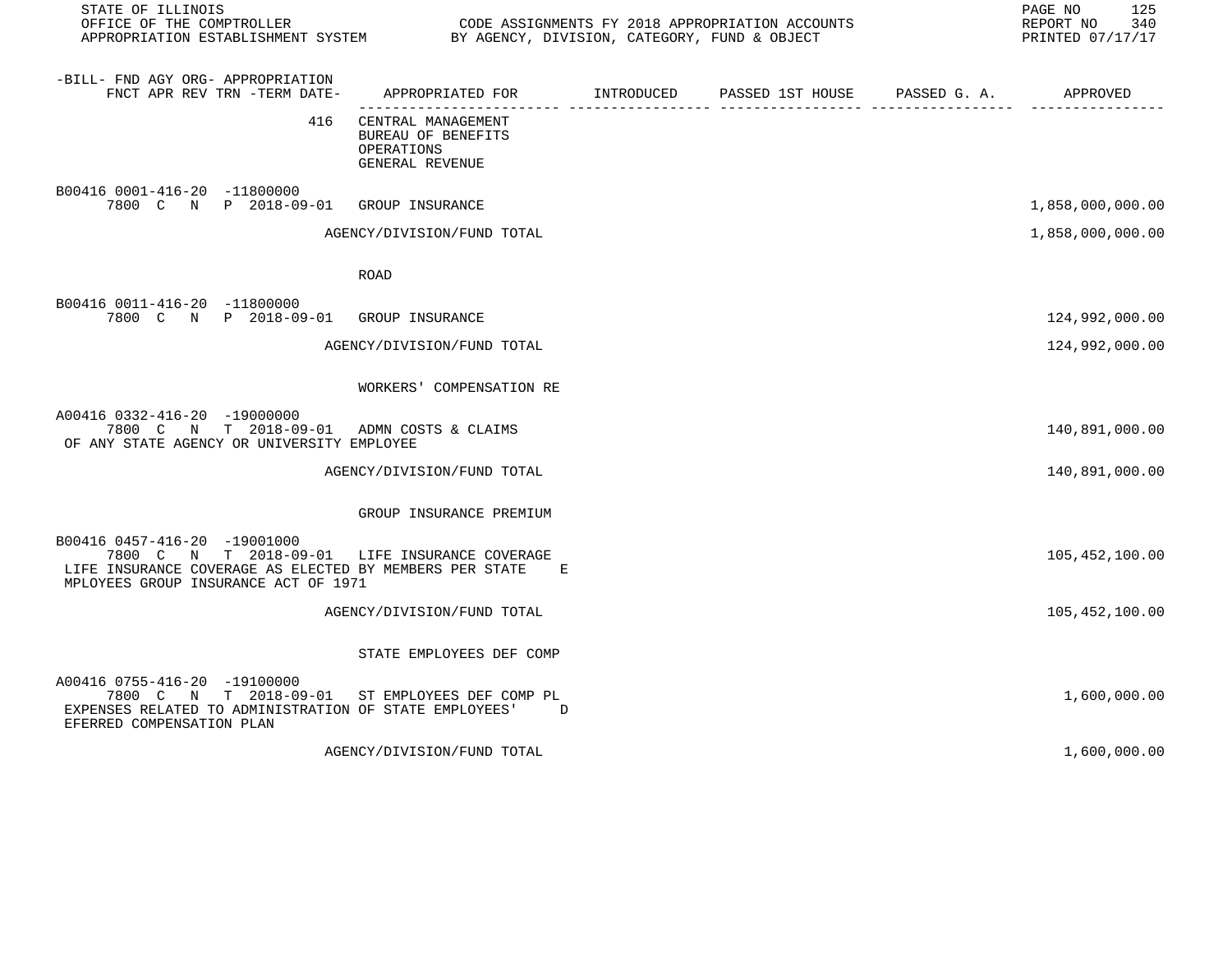| STATE OF ILLINOIS<br>OFFICE OF THE COMPTROLLER<br>APPROPRIATION ESTABLISHMENT SYSTEM BY AGENCY, DIVISION, CATEGORY, FUND & OBJECT                                                                          | CODE ASSIGNMENTS FY 2018 APPROPRIATION ACCOUNTS                                               |  | PAGE NO<br>126<br>340<br>REPORT NO<br>PRINTED 07/17/17 |
|------------------------------------------------------------------------------------------------------------------------------------------------------------------------------------------------------------|-----------------------------------------------------------------------------------------------|--|--------------------------------------------------------|
|                                                                                                                                                                                                            |                                                                                               |  |                                                        |
| -BILL- FND AGY ORG- APPROPRIATION<br>FNCT APR REV TRN -TERM DATE- APPROPRIATED FOR METRODUCED PASSED 1ST HOUSE PASSED G. A. APPROVED                                                                       |                                                                                               |  |                                                        |
|                                                                                                                                                                                                            | 416 CENTRAL MANAGEMENT<br><b>BUREAU OF BENEFITS</b><br>OPERATIONS<br>HEALTH INSURANCE RESERVE |  |                                                        |
| B00416 0907-416-20 -19000000<br>7800 C N T 2018-09-01 PROVISION HLTHCARE COVER<br>AS ELECTED BY ELIGIBLE MEMBERS PER STATE EMPLOYEES GROUP I<br>NSURANCE ACT OF 1971                                       |                                                                                               |  | 6,000,000,000.00                                       |
|                                                                                                                                                                                                            | AGENCY/DIVISION/FUND TOTAL                                                                    |  | 6,000,000,000.00                                       |
|                                                                                                                                                                                                            |                                                                                               |  |                                                        |
|                                                                                                                                                                                                            | GENERAL REVENUE                                                                               |  |                                                        |
| A00416 0001-416-20 -44000000<br>7800 C N N 2018-09-01 PAY CLAIMS CIVIL LAWSUIT<br>PAYMENT OF CLAIMS UNDER REPRESENTATION AND INDEMNIFICATION I<br>N CIVIL LAWSUITS ACT                                     |                                                                                               |  | 1,145,300.00                                           |
| A00416 0001-416-20 -49000000<br>7800 C N N 2018-09-01 AUTO LIABILITY CLAIMS<br>AUTO LIABILITY, ADJUSTING AND ADMINISTRATION OF CLAIMS,<br>OSS CONTROL AND PREVENTION SERVICES, AND AUTO LIABILITY<br>LAIMS | L.<br>C.                                                                                      |  | 1,360,300.00                                           |
|                                                                                                                                                                                                            | AGENCY/DIVISION/FUND TOTAL                                                                    |  | 2,505,600.00                                           |
|                                                                                                                                                                                                            | AGENCY/DIVISION TOTAL                                                                         |  | 8, 233, 440, 700.00                                    |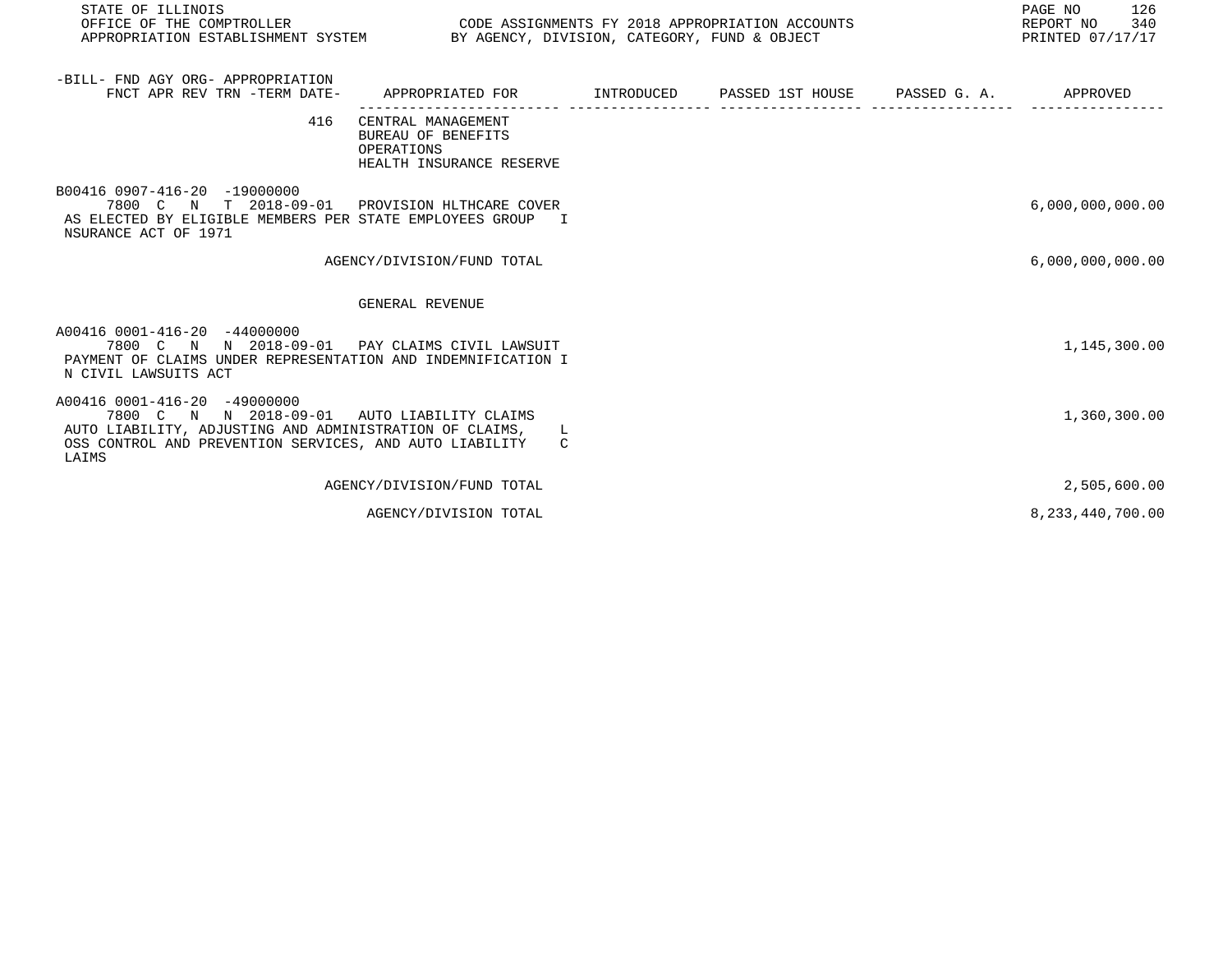| STATE OF ILLINOIS<br>OFFICE OF THE COMPTROLLER<br>APPROPRIATION ESTABLISHMENT SYSTEM BY AGENCY, DIVISION, CATEGORY, FUND & OBJECT | CODE ASSIGNMENTS FY 2018 APPROPRIATION ACCOUNTS                            |  | PAGE NO<br>127<br>REPORT NO<br>340<br>PRINTED 07/17/17 |
|-----------------------------------------------------------------------------------------------------------------------------------|----------------------------------------------------------------------------|--|--------------------------------------------------------|
| -BILL- FND AGY ORG- APPROPRIATION<br>FNCT APR REV TRN -TERM DATE-                                                                 | APPROPRIATED FOR                                                           |  | APPROVED                                               |
| 416                                                                                                                               | CENTRAL MANAGEMENT<br>BUREAU OF PERSONNEL<br>OPERATIONS<br>GENERAL REVENUE |  |                                                        |
| A00416 0001-416-30 -19000000<br>7800 C N T 2018-09-01<br>& EXPENSES OF EMPLOYEES SUGGESTION BOARD                                 | FOR AWARDS TO EMPLOYEES                                                    |  |                                                        |
| A00416 0001-416-30 -19000100<br>7800 C N<br>$T = 2018 - 09 - 01$<br>WAGE CLAIMS                                                   | WAGE CLAIMS                                                                |  | 2,000,000.00                                           |
| A00416 0001-416-30 -19100300<br>7800 C N<br>$T = 2018 - 09 - 01$                                                                  | UPWARD MOBILITY PROGRAM                                                    |  |                                                        |
| A00416 0001-416-30 -19100600<br>7800 C N T 2018-09-01 NURSES TUITION<br>NURSES' TUITION                                           |                                                                            |  | 85,000.00                                              |
| A00416 0001-416-30 -19100800<br>$T$ 2018-09-01<br>7800 C N<br>GOVERNOR'S AND VITO MARZULLO'S INTERNSHIP PROGRAM                   | GOV & MARZULLO INTERN PR                                                   |  |                                                        |
|                                                                                                                                   | AGENCY/DIVISION/FUND TOTAL                                                 |  | 2,085,000.00                                           |
|                                                                                                                                   | AGENCY/DIVISION TOTAL                                                      |  | 2,085,000.00                                           |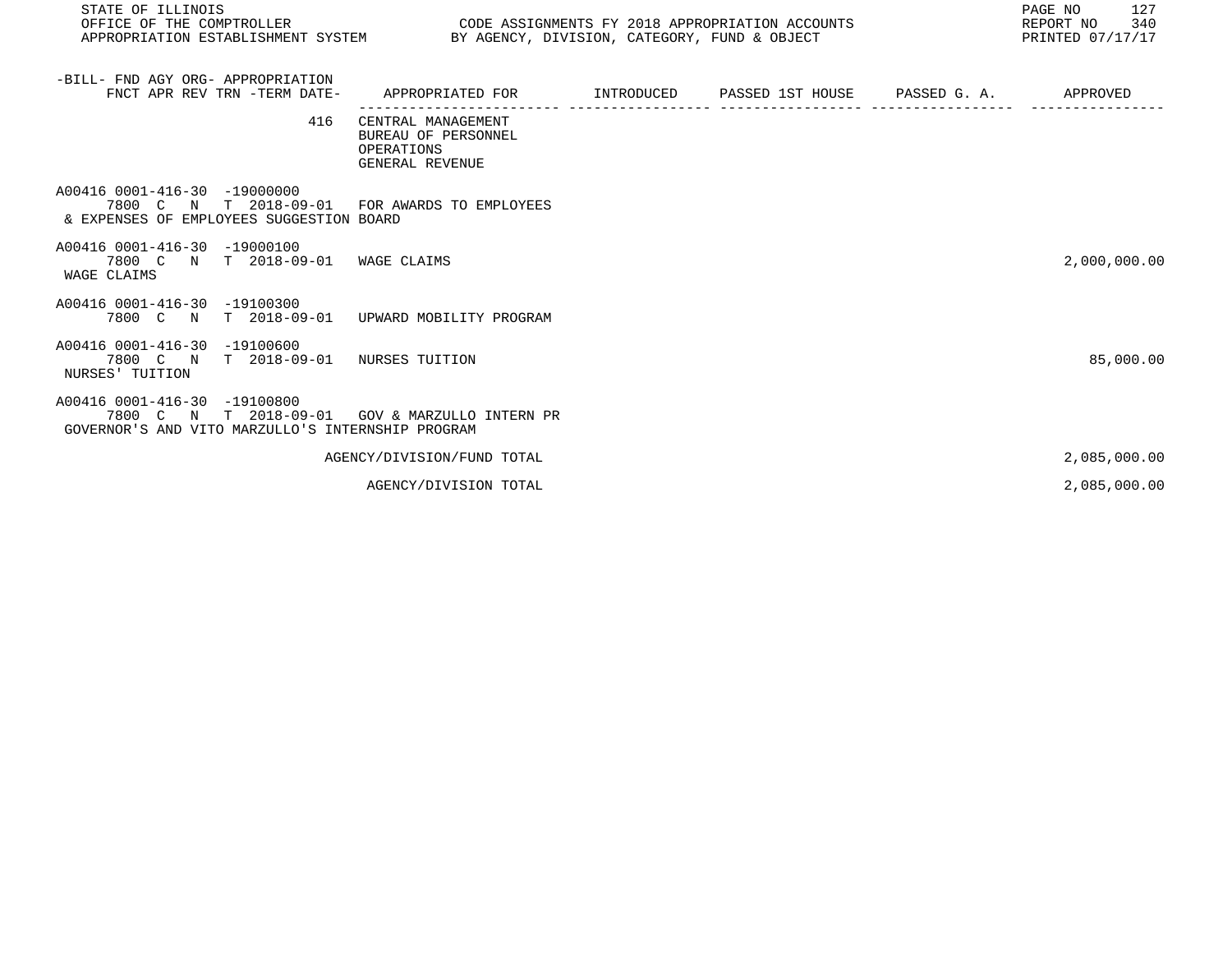| STATE OF ILLINOIS<br>OFFICE OF THE COMPTROLLER<br>APPROPRIATION ESTABLISHMENT SYSTEM BY AGENCY, DIVISION, CATEGORY, FUND & OBJECT |                                                                                             | CODE ASSIGNMENTS FY 2018 APPROPRIATION ACCOUNTS | 128<br>PAGE NO<br>340<br>REPORT NO<br>PRINTED 07/17/17 |
|-----------------------------------------------------------------------------------------------------------------------------------|---------------------------------------------------------------------------------------------|-------------------------------------------------|--------------------------------------------------------|
| -BILL- FND AGY ORG- APPROPRIATION<br>FNCT APR REV TRN -TERM DATE-                                                                 | APPROPRIATED FOR         INTRODUCED      PASSED 1ST HOUSE     PASSED G. A.         APPROVED |                                                 |                                                        |
| 416                                                                                                                               | CENTRAL MANAGEMENT<br>BUREAU OF PROPERTY MANAG<br>OPERATIONS<br>FACILITIES MANAGEMENT RE    |                                                 |                                                        |
| A00416 0314-416-40 -11200000<br>7800 C<br>N P 2018-09-01 REGULAR POSITIONS                                                        |                                                                                             |                                                 | 21, 173, 100.00                                        |
| A00416 0314-416-40 -11610000<br>7800 C<br>N<br>P 2018-09-01                                                                       | STATE EMPLOYEE RETIREMEN                                                                    |                                                 | 9,845,400.00                                           |
| A00416 0314-416-40 -11700000<br>7800 C<br>$T = 2018 - 09 - 01$<br>$\mathbb N$                                                     | SOC SEC/MEDICARE CONTRIB                                                                    |                                                 | 1,619,600.00                                           |
| A00416 0314-416-40 -11800000<br>P 2018-09-01<br>7800 C N                                                                          | EMPLOYER CONTRB GRP INS                                                                     |                                                 | 6,089,600.00                                           |
| A00416 0314-416-40 -12000000<br>$T = 2018 - 09 - 01$<br>7800 C N                                                                  | CONTRACTUAL SERVICES                                                                        |                                                 | 168,730,400.00                                         |
| A00416 0314-416-40 -12900000<br>7800 C N<br>$T = 2018 - 09 - 01$                                                                  | TRAVEL                                                                                      |                                                 | 38,700.00                                              |
| A00416 0314-416-40 -13000000<br>7800 C N<br>$T = 2018 - 09 - 01$                                                                  | COMMODITIES                                                                                 |                                                 | 397,900.00                                             |
| A00416 0314-416-40 -13020000<br>7800 C N<br>$T = 2018 - 09 - 01$                                                                  | PRINTING                                                                                    |                                                 | 100.00                                                 |
| A00416 0314-416-40 -15000000<br>7850 C N<br>$T = 2018 - 09 - 01$                                                                  | EQUIPMENT                                                                                   |                                                 | 65,200.00                                              |
| A00416 0314-416-40 -16000000<br>7800 C N<br>$T = 2018 - 09 - 01$                                                                  | ELECTRONIC DATA PROCESSI                                                                    |                                                 | 622,900.00                                             |
| A00416 0314-416-40 -17000000<br>7800 C N<br>$T = 2018 - 09 - 01$                                                                  | TELECOMMUNICATION                                                                           |                                                 | 273,500.00                                             |
| A00416 0314-416-40 -18000000<br>7800 C N<br>T 2018-09-01                                                                          | OPERATION OF AUTO EQUIPM                                                                    |                                                 | 149,000.00                                             |
| A00416 0314-416-40 -19000000<br>7800 C N T 2018-09-01<br>LUMP SUMS                                                                | LUMP SUMS & OTHER PURPOS                                                                    |                                                 | 45,514,000.00                                          |
|                                                                                                                                   | AGENCY/DIVISION/FUND TOTAL                                                                  |                                                 | 254,519,400.00                                         |
|                                                                                                                                   | AGENCY/DIVISION TOTAL                                                                       |                                                 | 254,519,400.00                                         |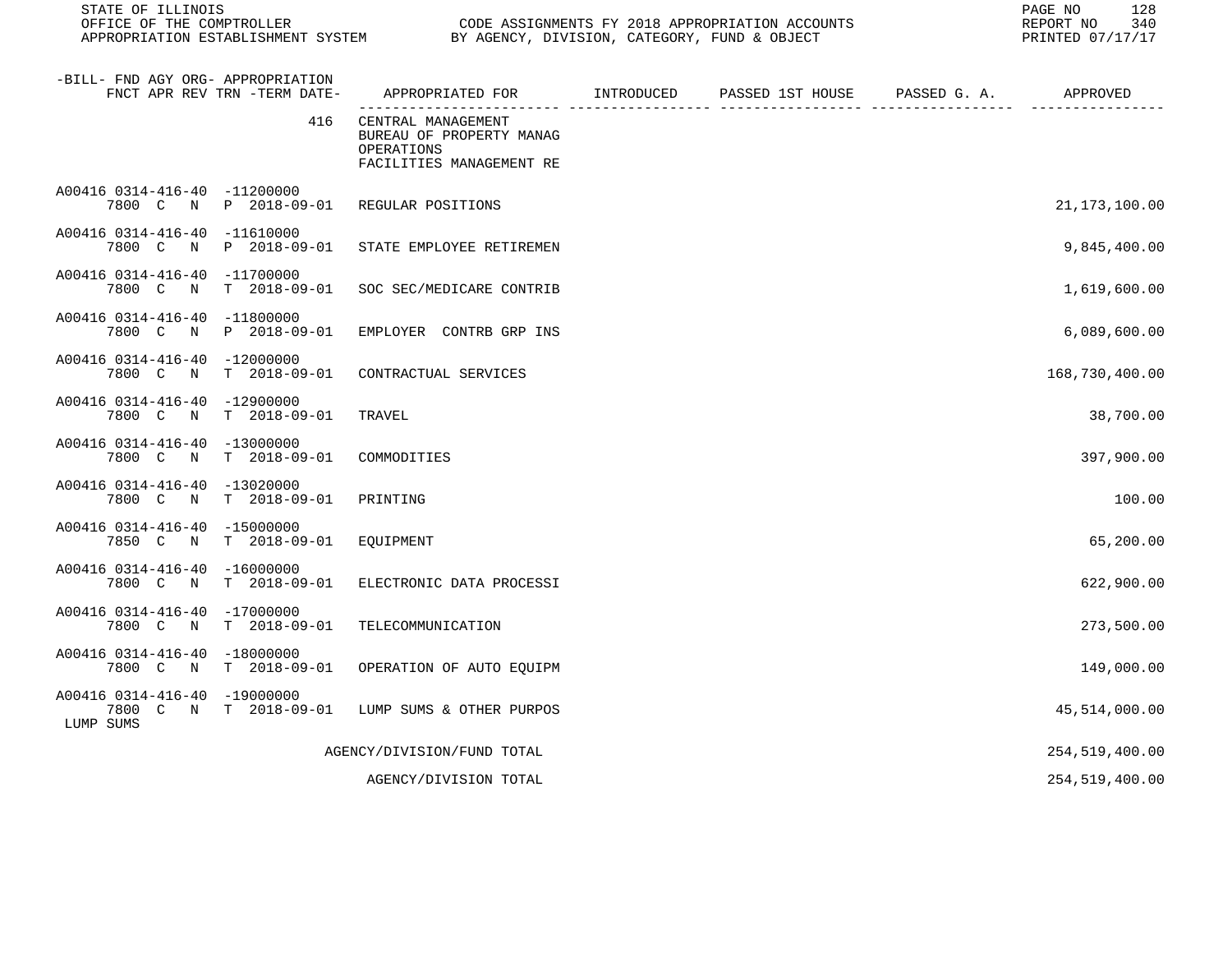| STATE OF ILLINOIS                                     | OFFICE OF THE COMPTROLLER<br>CODE ASSIGNMENTS FY 2018 APPROPRIATION ACCOUNTS<br>APPROPRIATION ESTABLISHMENT SYSTEM<br>BY AGENCY, DIVISION, CATEGORY, FUND & OBJECT |                                                                               |            |                  |              |                 |
|-------------------------------------------------------|--------------------------------------------------------------------------------------------------------------------------------------------------------------------|-------------------------------------------------------------------------------|------------|------------------|--------------|-----------------|
| -BILL- FND AGY ORG- APPROPRIATION                     | FNCT APR REV TRN -TERM DATE-                                                                                                                                       | APPROPRIATED FOR                                                              | INTRODUCED | PASSED 1ST HOUSE | PASSED G. A. | APPROVED        |
|                                                       | 416                                                                                                                                                                | CENTRAL MANAGEMENT<br>AGENCY SERVICES<br>OPERATIONS<br>STATE GARAGE REVOLVING |            |                  |              |                 |
| A00416 0303-416-45 -11200000<br>7800 C N              | P 2018-09-01                                                                                                                                                       | REGULAR POSITIONS                                                             |            |                  |              | 11,575,600.00   |
| A00416 0303-416-45<br>7800 C N                        | -11610000<br>P 2018-09-01                                                                                                                                          | STATE EMPLOYEE RETIREMEN                                                      |            |                  |              | 5,278,300.00    |
| A00416 0303-416-45 -11700000<br>7800 C N              | $T = 2018 - 09 - 01$                                                                                                                                               | SOC SEC/MEDICARE CONTRIB                                                      |            |                  |              | 885,600.00      |
| A00416 0303-416-45<br>7800 C<br>$\mathbb N$           | $-11800000$<br>P 2018-09-01                                                                                                                                        | EMPLOYER CONTRB GRP INS                                                       |            |                  |              | 4,060,000.00    |
| A00416 0303-416-45<br>7800 C N                        | $-12000000$<br>$T = 2018 - 09 - 01$                                                                                                                                | CONTRACTUAL SERVICES                                                          |            |                  |              | 2,350,000.00    |
| A00416 0303-416-45<br>7800 C<br>$\mathbb N$           | $-12900000$<br>$T = 2018 - 09 - 01$                                                                                                                                | TRAVEL                                                                        |            |                  |              | 20,000.00       |
| A00416 0303-416-45 -13000000<br>7800 C<br>$\mathbb N$ | $T = 2018 - 09 - 01$                                                                                                                                               | COMMODITIES                                                                   |            |                  |              | 85,000.00       |
| A00416 0303-416-45 -13020000<br>7800 C<br>$\mathbb N$ | $T = 2018 - 09 - 01$                                                                                                                                               | PRINTING                                                                      |            |                  |              | 15,000.00       |
| A00416 0303-416-45<br>7850 C<br>$\mathbb N$           | $-15000000$<br>$T = 2018 - 09 - 01$                                                                                                                                | EQUIPMENT                                                                     |            |                  |              | 12,946,500.00   |
| A00416 0303-416-45<br>7800 C N                        | $-16000000$<br>$T = 2018 - 09 - 01$                                                                                                                                | ELECTRONIC DATA PROCESSI                                                      |            |                  |              | 372,500.00      |
| A00416 0303-416-45<br>7800 C N                        | $-17000000$<br>$T = 2018 - 09 - 01$                                                                                                                                | TELECOMMUNICATION                                                             |            |                  |              | 160,000.00      |
| A00416 0303-416-45 -18000000<br>7800 C N              | $T = 2018 - 09 - 01$                                                                                                                                               | OPERATION OF AUTO EQUIPM                                                      |            |                  |              | 34, 158, 700.00 |
|                                                       |                                                                                                                                                                    | AGENCY/DIVISION/FUND TOTAL                                                    |            |                  |              | 71,907,200.00   |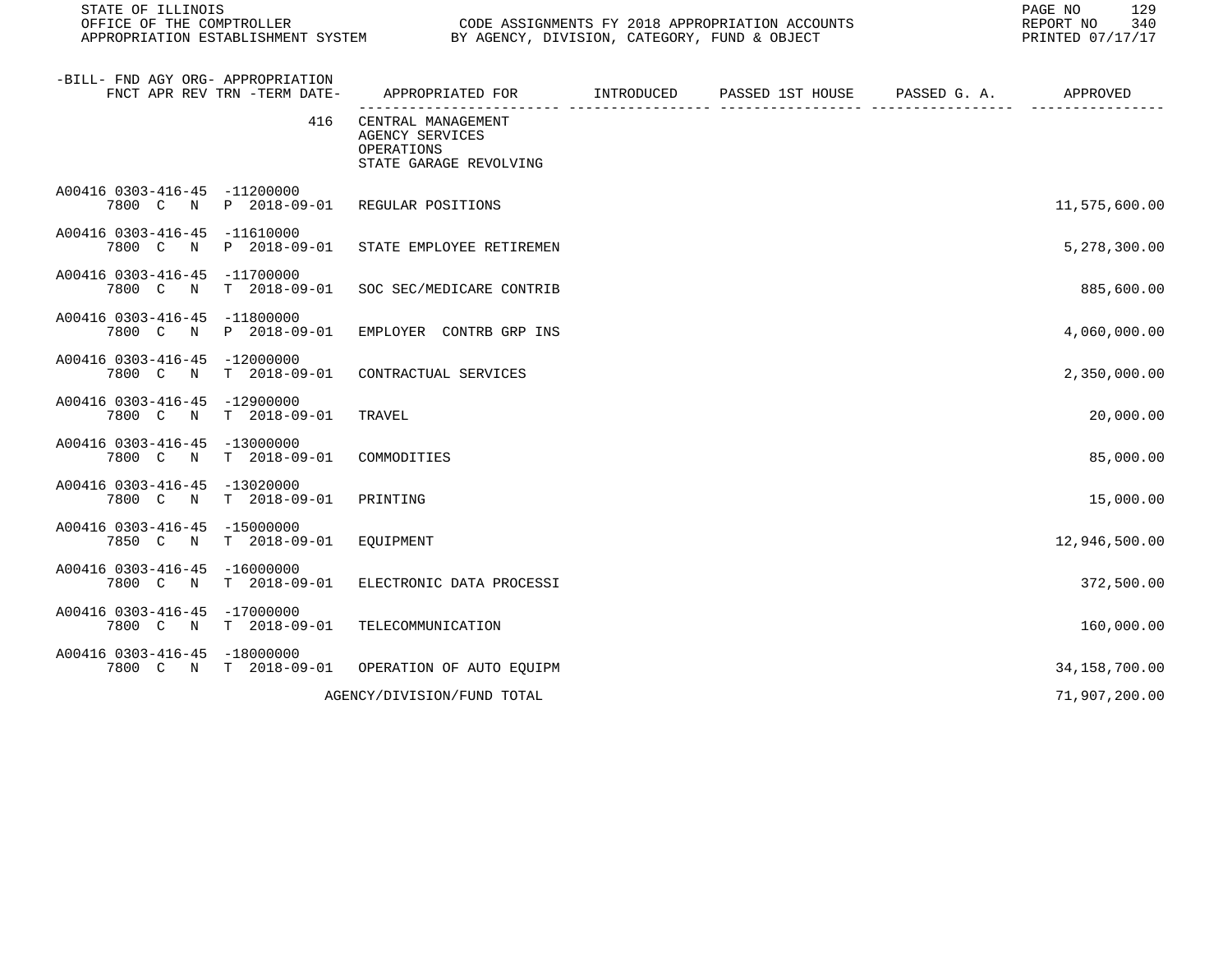| STATE OF ILLINOIS<br>OFFICE OF THE COMPTROLLER<br>APPROPRIATION ESTABLISHMENT SYSTEM |                                     | CODE ASSIGNMENTS FY 2018 APPROPRIATION ACCOUNTS<br>EUDE ASSIGNMENTS FI 2010 AFFINGENTITION AND | PAGE NO<br>130<br>REPORT NO<br>340<br>PRINTED 07/17/17 |  |            |
|--------------------------------------------------------------------------------------|-------------------------------------|------------------------------------------------------------------------------------------------|--------------------------------------------------------|--|------------|
| -BILL- FND AGY ORG- APPROPRIATION<br>FNCT APR REV TRN -TERM DATE-                    |                                     | APPROPRIATED FOR INTRODUCED                                                                    | PASSED 1ST HOUSE PASSED G. A.                          |  | APPROVED   |
|                                                                                      | 416                                 | CENTRAL MANAGEMENT<br>AGENCY SERVICES<br>OPERATIONS<br>FACILITIES MANAGEMENT RE                |                                                        |  |            |
| A00416 0314-416-45 -11200000<br>7800 C N P 2018-09-01                                |                                     | REGULAR POSITIONS                                                                              |                                                        |  | 287,100.00 |
| A00416 0314-416-45 -11610000<br>7800 C N                                             | P 2018-09-01                        | STATE EMPLOYEE RETIREMEN                                                                       |                                                        |  | 133,600.00 |
| A00416 0314-416-45 -11700000<br>7800 C<br>N                                          | $T = 2018 - 09 - 01$                | SOC SEC/MEDICARE CONTRIB                                                                       |                                                        |  | 22,000.00  |
| A00416 0314-416-45 -11800000<br>7800 C<br>$\mathbb N$                                | P 2018-09-01                        | EMPLOYER CONTRB GRP INS                                                                        |                                                        |  | 96,000.00  |
| A00416 0314-416-45 -12000000<br>7800 C N                                             | T 2018-09-01                        | CONTRACTUAL SERVICES                                                                           |                                                        |  | 10,000.00  |
| A00416 0314-416-45 -12900000<br>7800 C N                                             | $T = 2018 - 09 - 01$                | TRAVEL                                                                                         |                                                        |  | 5,000.00   |
| A00416 0314-416-45 -13000000<br>7800 C N                                             | $T = 2018 - 09 - 01$                | COMMODITIES                                                                                    |                                                        |  | 2,500.00   |
| A00416 0314-416-45<br>7800 C<br>$\mathbb N$                                          | -13020000<br>$T$ 2018-09-01         | PRINTING                                                                                       |                                                        |  | 2,500.00   |
| A00416 0314-416-45<br>7850 C N                                                       | -15000000<br>$T = 2018 - 09 - 01$   | EOUIPMENT                                                                                      |                                                        |  | 500.00     |
| A00416 0314-416-45<br>7800 C<br>N                                                    | $-16000000$<br>$T = 2018 - 09 - 01$ | ELECTRONIC DATA PROCESSI                                                                       |                                                        |  | 6,000.00   |
| A00416 0314-416-45 -17000000<br>7800 C N                                             | $T = 2018 - 09 - 01$                | TELECOMMUNICATION                                                                              |                                                        |  | 5,000.00   |
| A00416 0314-416-45<br>7800 C<br>$\mathbf N$                                          | $-18000000$<br>$T = 2018 - 09 - 01$ | OPERATION OF AUTO EQUIPM                                                                       |                                                        |  | 2,500.00   |
|                                                                                      |                                     | AGENCY/DIVISION/FUND TOTAL                                                                     |                                                        |  | 572,700.00 |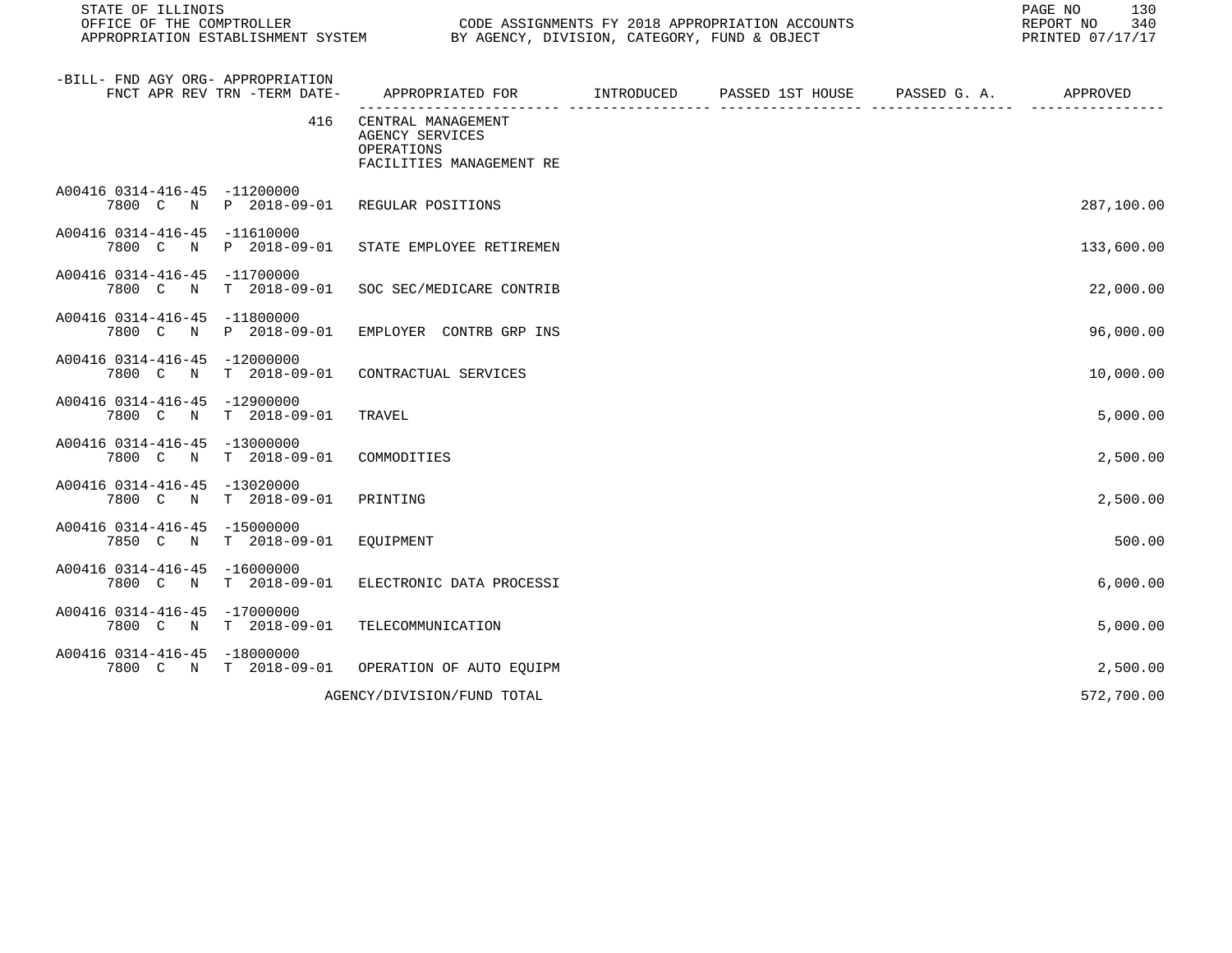| STATE OF ILLINOIS<br>OFFICE OF THE COMPTROLLER<br>APPROPRIATION ESTABLISHMENT SYSTEM BY AGENCY, DIVISION, CATEGORY, FUND & OBJECT | CODE ASSIGNMENTS FY 2018 APPROPRIATION ACCOUNTS                                 |            |                               | PAGE NO<br>131<br>REPORT NO 340<br>PRINTED 07/17/17 |
|-----------------------------------------------------------------------------------------------------------------------------------|---------------------------------------------------------------------------------|------------|-------------------------------|-----------------------------------------------------|
| -BILL- FND AGY ORG- APPROPRIATION<br>FNCT APR REV TRN -TERM DATE-                                                                 | APPROPRIATED FOR                                                                | INTRODUCED | PASSED 1ST HOUSE PASSED G. A. | APPROVED                                            |
| 416                                                                                                                               | CENTRAL MANAGEMENT<br>AGENCY SERVICES<br>OPERATIONS<br>STATE SURPLUS PROPERTY R |            |                               |                                                     |
| A00416 0903-416-45 -19100000<br>7800 C N T 2018-09-01                                                                             | EXPENSES RECYCLING PROGR                                                        |            |                               | 4,758,700.00                                        |
|                                                                                                                                   | AGENCY/DIVISION/FUND TOTAL                                                      |            |                               | 4,758,700.00                                        |
|                                                                                                                                   | STATE GARAGE REVOLVING                                                          |            |                               |                                                     |
| A00416 0303-416-45 -99390000<br>9700 C N T 2018-09-01                                                                             | REFUNDS, N.E.C.                                                                 |            |                               | 1,000.00                                            |
|                                                                                                                                   | AGENCY/DIVISION/FUND TOTAL                                                      |            |                               | 1,000.00                                            |
|                                                                                                                                   | AGENCY/DIVISION TOTAL                                                           |            |                               | 77,239,600.00                                       |
|                                                                                                                                   | AGENCY TOTAL                                                                    |            |                               | 9,072,358,000.00                                    |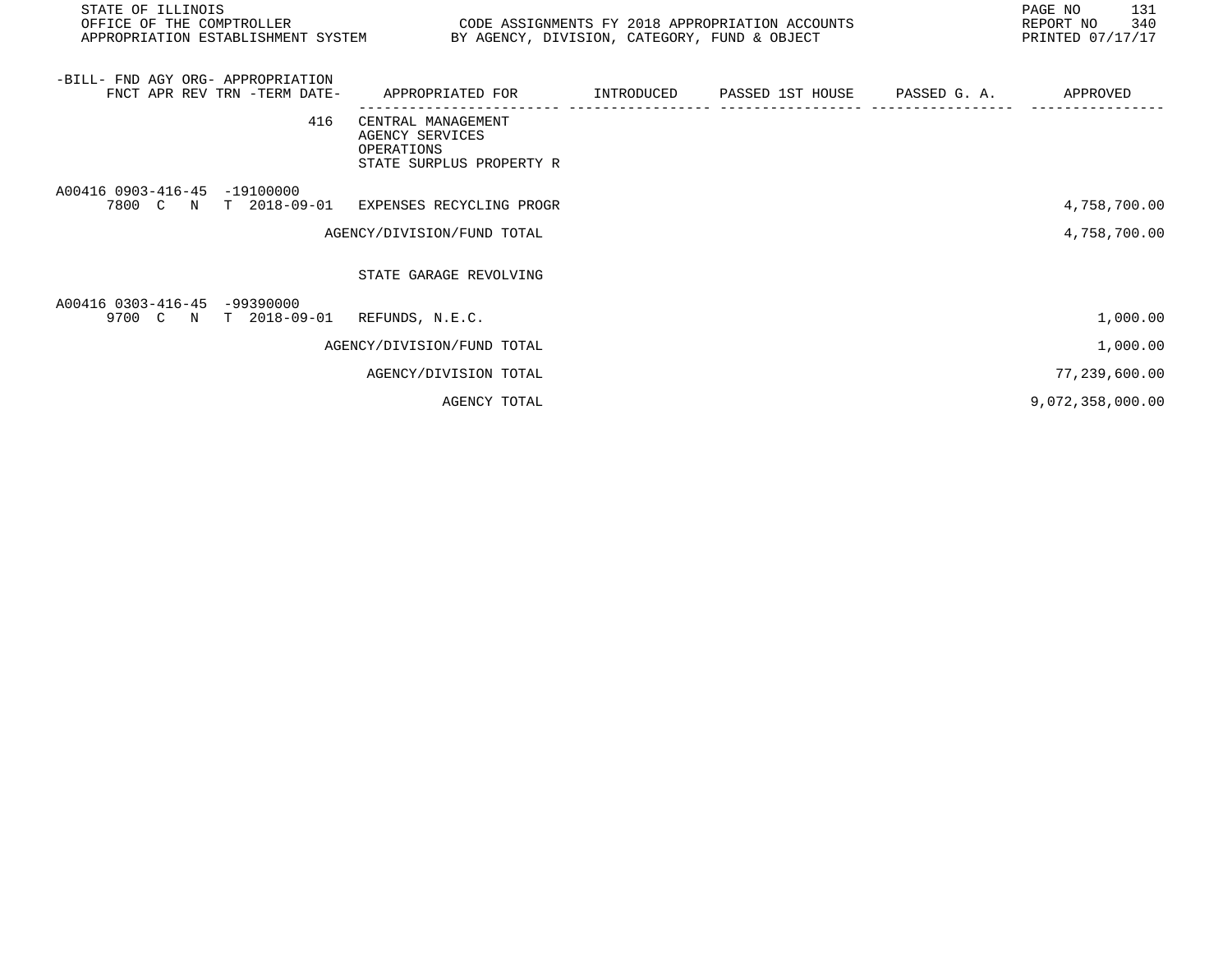STATE OF ILLINOIS PAGE NO 132

CODE ASSIGNMENTS FY 2018 APPROPRIATION ACCOUNTS FOR THE REPORT NO 340 (2018)<br>BY AGENCY, DIVISION, CATEGORY, FUND & OBJECT FOR REPORT THE PRINTED 07/17/17 APPROPRIATION ESTABLISHMENT SYSTEM BY AGENCY, DIVISION, CATEGORY, FUND & OBJECT

| -BILL- FND AGY ORG- APPROPRIATION<br>FNCT APR REV TRN -TERM DATE-                  | APPROPRIATED FOR TNTRODUCED PASSED 1ST HOUSE PASSED G. A.              |  |                  | APPROVED       |
|------------------------------------------------------------------------------------|------------------------------------------------------------------------|--|------------------|----------------|
| 418                                                                                | CHILDREN AND FAMILY SERV<br>LUMP SUMS<br>OPERATIONS<br>GENERAL REVENUE |  |                  |                |
| CDBH18 0001-418-01 -11200000<br>1700 C N<br>P 2018-09-01                           | CD, REGULAR POSITIONS                                                  |  | 203, 772, 600.00 |                |
| CDBH18 0001-418-01 -11700000<br>$T = 2018 - 09 - 01$<br>1700 C N                   | CD, SOC SEC/MEDICARE CONT                                              |  | 15,588,700.00    |                |
| CDBH18 0001-418-01<br>$-12000000$<br>1700 C<br>$T = 2018 - 09 - 01$<br>$\mathbb N$ | CD, CONTRACTUAL SERVICES                                               |  | 24,395,300.00    |                |
| CDBH18 0001-418-01 -12900000<br>1700 C N<br>$T = 2018 - 09 - 01$                   | CD, TRAVEL                                                             |  | 6,550,900.00     |                |
| CDBH18 0001-418-01 -13000000<br>1700 C<br>$T = 2018 - 09 - 01$<br>$\mathbb N$      | CD, COMMODITIES                                                        |  | 454,600.00       |                |
| CDBH18 0001-418-01 -13020000<br>1700 C N<br>$T = 2018 - 09 - 01$                   | CD, PRINTING                                                           |  | 453,300.00       |                |
| CDBH18 0001-418-01 -15000000<br>1750 C<br>$\mathbb N$<br>T 2018-09-01              | CD, EQUIPMENT                                                          |  | 46,300.00        |                |
| CDBH18 0001-418-01<br>$-16000000$<br>1700 C N<br>$T = 2018 - 09 - 01$              | CD, ELECTRONIC DATA PROCE                                              |  | 10,263,400.00    |                |
| CDBH18 0001-418-01<br>$-17000000$<br>1700 C<br>$T$ 2018-09-01<br>$\mathbb N$       | CD, TELECOMMUNICATION                                                  |  | 4,229,200.00     |                |
| CDBH18 0001-418-01<br>$-18000000$<br>$T$ 2018-09-01<br>1700 C N                    | CD, OPERATION OF AUTO EQU                                              |  | 170,100.00       |                |
| A00418 0001-418-01<br>-19109900<br>1700 C N<br>T 2018-09-01                        | OPERATIONAL EXPENSES                                                   |  |                  | 260,688,700.00 |
|                                                                                    | AGENCY/DIVISION/FUND TOTAL                                             |  | 265,924,400.00   | 260,688,700.00 |
|                                                                                    | AGENCY/DIVISION TOTAL                                                  |  | 265,924,400.00   | 260,688,700.00 |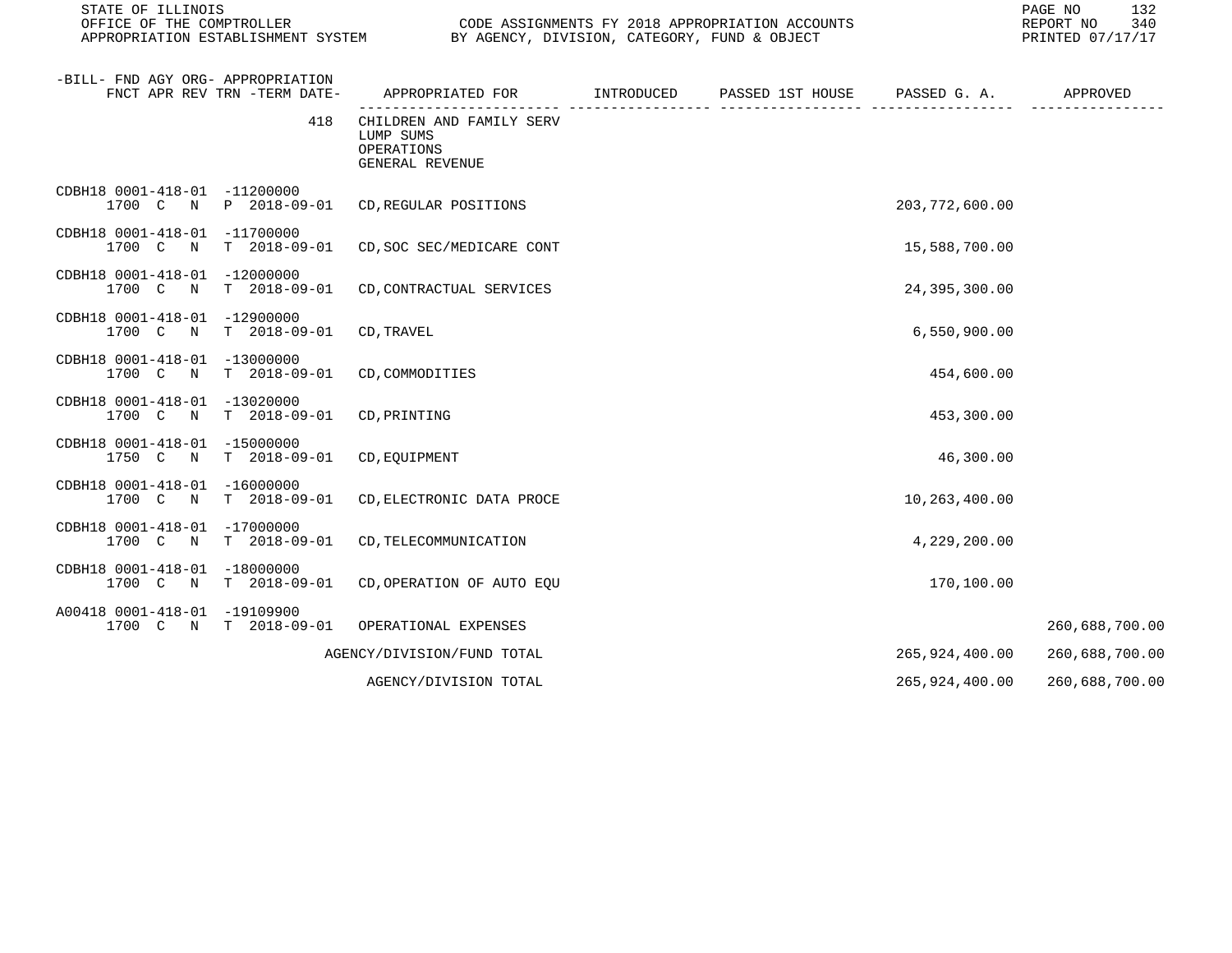| STATE OF ILLINOIS<br>OFFICE OF THE COMPTROLLER<br>OFFICE OF THE COMPTROLLER<br>APPROPRIATION ESTABLISHMENT SYSTEM BY AGENCY, DIVISION, CATEGORY, FUND & OBJECT                          |                                                                                         | CODE ASSIGNMENTS FY 2018 APPROPRIATION ACCOUNTS |              | 133<br>PAGE NO<br>340<br>REPORT NO<br>PRINTED 07/17/17 |
|-----------------------------------------------------------------------------------------------------------------------------------------------------------------------------------------|-----------------------------------------------------------------------------------------|-------------------------------------------------|--------------|--------------------------------------------------------|
| -BILL- FND AGY ORG- APPROPRIATION<br>FNCT APR REV TRN -TERM DATE-                                                                                                                       | APPROPRIATED FOR       INTRODUCED     PASSED 1ST HOUSE     PASSED G. A.        APPROVED |                                                 |              |                                                        |
| 418                                                                                                                                                                                     | CHILDREN AND FAMILY SERV<br>REGIONAL OFFICES<br>AWARDS & GRANTS<br>GENERAL REVENUE      |                                                 |              |                                                        |
| A00418 0001-418-17 -44000100<br>1700 C N N 2018-09-01 YOUTH IN TRANSITION PROG<br>YOUTH IN TRANSITION PROGRAM                                                                           |                                                                                         |                                                 |              | 866,800.00                                             |
| CDBH18 0001-418-17 -44000100<br>1700 C N N 2018-09-01 CD, YOUTH IN TRANSITION P<br>YOUTH IN TRANSITION PROGRAM                                                                          |                                                                                         |                                                 | 866,800.00   |                                                        |
| A00418 0001-418-17 -44000300<br>1700 C N N 2018-09-01 COUNSELING/AUXILIARY SRV<br>COUNSELING AND AUXILIARY SERVICES                                                                     |                                                                                         |                                                 |              | 8,505,100.00                                           |
| CDBH18 0001-418-17 -44000300<br>1700 C N N 2018-09-01 CD, COUNSELING/AUXILIARY<br>COUNSELING AND AUXILIARY SERVICES                                                                     |                                                                                         |                                                 | 8,505,100.00 |                                                        |
| A00418 0001-418-17 -49000100<br>1700 C N N 2018-09-01 CASH ASST & HOUSING LOCA<br>CASH ASSISTANCE AND HOUSING LOCATOR SERVICES TO FAMILIES IN<br>CLASS DEFINED IN NORMAN CONSENT ORDER  |                                                                                         |                                                 |              | 1,313,700.00                                           |
| CDBH18 0001-418-17 -49000100<br>1700 C N N 2018-09-01 CD, CASH ASST & HOUSING L<br>CASH ASSISTANCE AND HOUSING LOCATOR SERVICES TO FAMILIES IN<br>CLASS DEFINED IN NORMAN CONSENT ORDER |                                                                                         |                                                 | 1,313,700.00 |                                                        |
| A00418 0001-418-17 -49000200<br>1700 C N N 2018-09-01 MCO TECH ASST & PROG DEV<br>MCO TECHNICAL ASSISTANCE AND PROGRAM DEVELOPMENT                                                      |                                                                                         |                                                 |              | 1,376,100.00                                           |
| CDBH18 0001-418-17 -49000200<br>1700 C N N 2018-09-01 CD, MCO TECH ASST & PROG<br>MCO TECHNICAL ASSISTANCE AND PROGRAM DEVELOPMENT                                                      |                                                                                         |                                                 | 1,376,100.00 |                                                        |
| A00418 0001-418-17 -49000300<br>1700 C N N 2018-09-01 CD, PREADM/PST DSCHRG PSY<br>PRE ADMISSION/POST DISCHARGE PSYCHIATRIC SCREENING                                                   |                                                                                         |                                                 |              | 2,935,900.00                                           |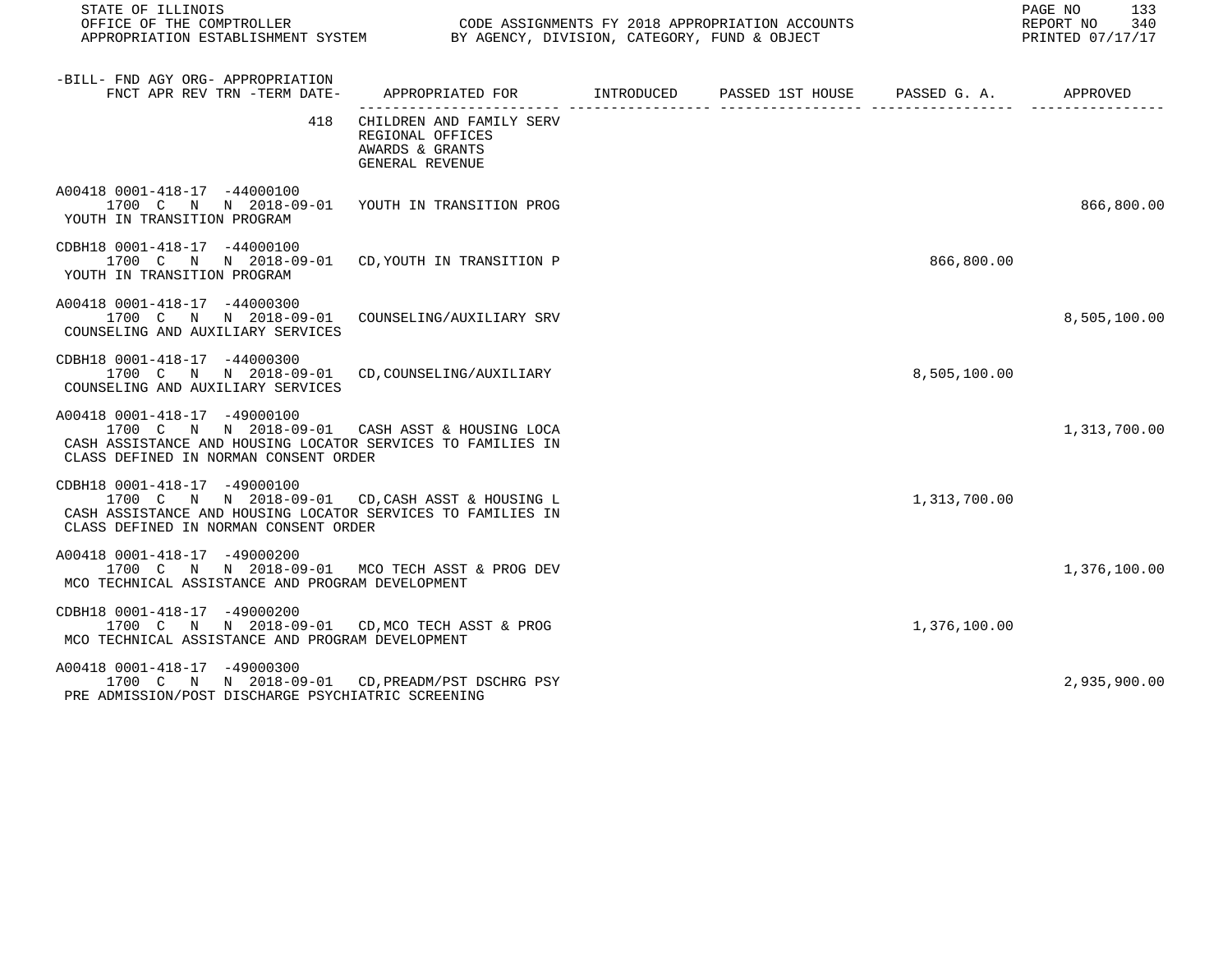| STATE OF ILLINOIS                                                                                                                          |                                                                                           |  |  |                | 134<br>PAGE NO<br>REPORT NO<br>340<br>PRINTED 07/17/17 |
|--------------------------------------------------------------------------------------------------------------------------------------------|-------------------------------------------------------------------------------------------|--|--|----------------|--------------------------------------------------------|
| -BILL- FND AGY ORG- APPROPRIATION<br>FNCT APR REV TRN -TERM DATE-                                                                          | APPROPRIATED FOR        INTRODUCED     PASSED 1ST HOUSE     PASSED G. A.         APPROVED |  |  |                |                                                        |
| 418                                                                                                                                        | CHILDREN AND FAMILY SERV<br>REGIONAL OFFICES<br>AWARDS & GRANTS<br>GENERAL REVENUE        |  |  |                |                                                        |
| CDBH18 0001-418-17 -49000300<br>1700 C N N 2018-09-01 CD, PREADM/PST DSCHRG PSY<br>PRE ADMISSION/POST DISCHARGE PSYCHIATRIC SCREENING      |                                                                                           |  |  | 2,935,900.00   |                                                        |
| A00418 0001-418-17 -49000500<br>1700 C N N 2018-09-01 CHILDRENS ADVOCACY CENTE<br>ASSISTING IN DEVELOPMENT OF CHILDREN'S ADVOCACY CENTERS  |                                                                                           |  |  |                | 1,898,600.00                                           |
| CDBH18 0001-418-17 -49000500<br>1700 C N N 2018-09-01 CD.CHILDRENS ADVOCACY CE<br>ASSISTING IN DEVELOPMENT OF CHILDREN'S ADVOCACY CENTERS  |                                                                                           |  |  | 1,898,600.00   |                                                        |
| A00418 0001-418-17 -49001000<br>1700 C N N 2018-09-01 FAMILY PRESERVATION SERV<br>FAMILY PRESERVATION SERVICES                             |                                                                                           |  |  |                | 2,413,100.00                                           |
| CDBH18 0001-418-17 -49001000<br>1700 C N N 2018-09-01 CD, FAMILY PRESERVATION S<br>FAMILY PRESERVATION SERVICES                            |                                                                                           |  |  | 2,143,100.00   |                                                        |
| A00418 0001-418-17 -49001300<br>1700 C N N 2018-09-01 HEALTH CARE NETWORK<br>HEALTH CARE NETWORK                                           |                                                                                           |  |  |                | 1,624,500.00                                           |
| CDBH18 0001-418-17 -49001300<br>1700 C N N 2018-09-01 CD, HEALTH CARE NETWORK<br>HEALTH CARE NETWORK                                       |                                                                                           |  |  | 1,624,500.00   |                                                        |
| A00418 0001-418-17 -49001800<br>1700 C N N 2018-09-01 FOSTER HOME/SPEC FSTER C<br>FOSTER HOMES AND SPECIALIZED FOSTER CARE AND PREVENTION  |                                                                                           |  |  |                | 195,614,900.00                                         |
| CDBH18 0001-418-17 -49001800<br>1700 C N N 2018-09-01 CD, FOSTER HOME/SPEC FSTE<br>FOSTER HOMES AND SPECIALIZED FOSTER CARE AND PREVENTION |                                                                                           |  |  | 195,614,900.00 |                                                        |
| A00418 0001-418-17 -49001900<br>1700 C N N 2018-09-01 PURCHASE ADOPTION/GUARD<br>PURCHASE ADOPTION AND GUARDIANSHIP SERVICES               |                                                                                           |  |  |                | 108,006,800.00                                         |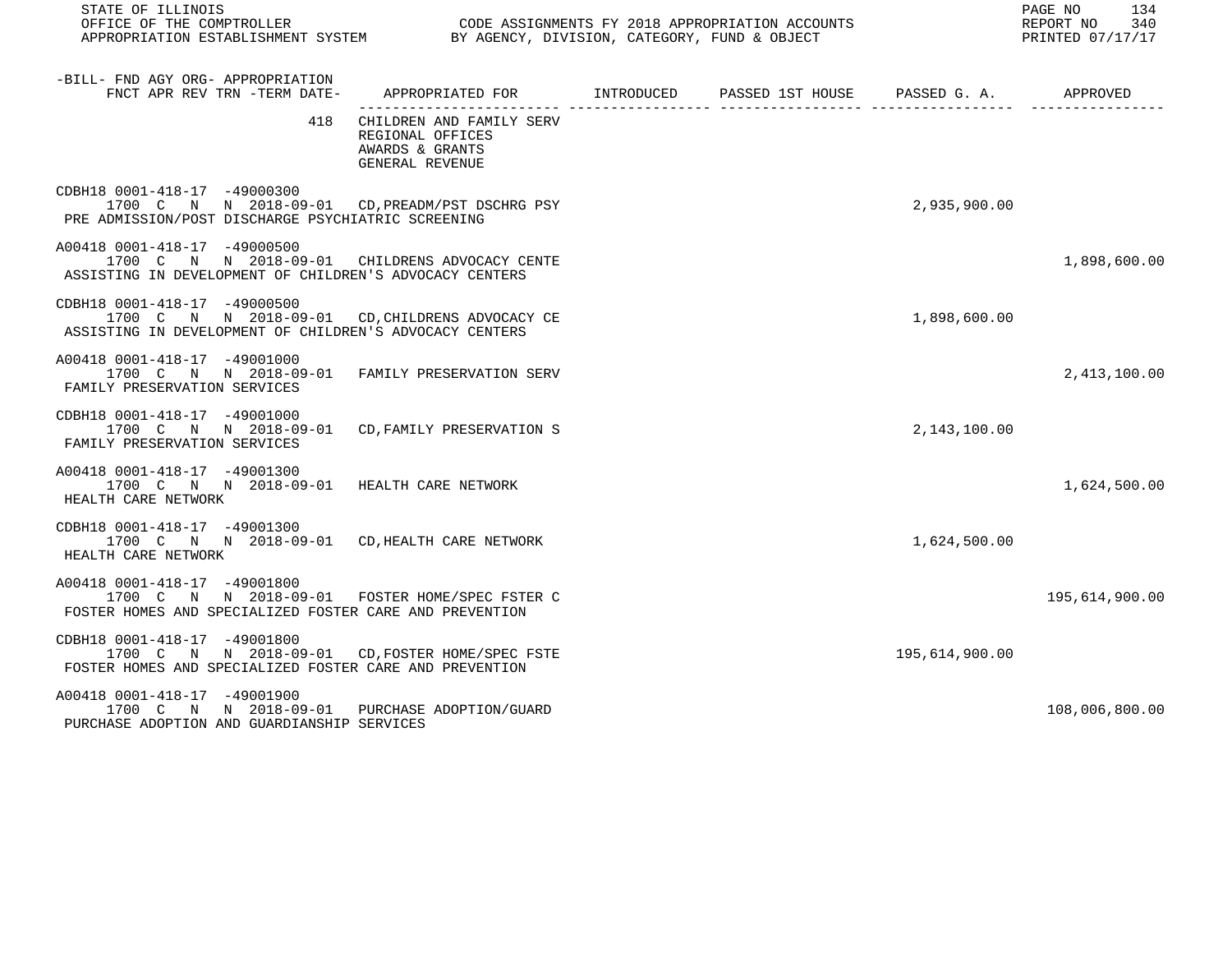| STATE OF ILLINOIS                                                                                                                  |                                                                                           |  |  | 135<br>PAGE NO<br>REPORT NO 340<br>PRINTED 07/17/17 |                               |
|------------------------------------------------------------------------------------------------------------------------------------|-------------------------------------------------------------------------------------------|--|--|-----------------------------------------------------|-------------------------------|
| -BILL- FND AGY ORG- APPROPRIATION<br>FNCT APR REV TRN -TERM DATE-                                                                  | APPROPRIATED FOR        INTRODUCED     PASSED 1ST HOUSE     PASSED G. A.         APPROVED |  |  |                                                     |                               |
| 418                                                                                                                                | CHILDREN AND FAMILY SERV<br>REGIONAL OFFICES<br>AWARDS & GRANTS<br>GENERAL REVENUE        |  |  |                                                     |                               |
| CDBH18 0001-418-17 -49001900<br>1700 C N N 2018-09-01 CD, PURCHASE ADOPTION/GUA<br>PURCHASE ADOPTION AND GUARDIANSHIP SERVICES     |                                                                                           |  |  | 108,006,800.00                                      |                               |
| A00418 0001-418-17 -49002000<br>1700 C N N 2018-09-01 INSTITUTION/GROUP HOME C<br>INSTITUTION AND GROUP HOME CARE PREVENTION       |                                                                                           |  |  |                                                     | 134,166,700.00                |
| CDBH18 0001-418-17 -49002000<br>1700 C N N 2018-09-01 CD, INSTITUTION/GROUP HOM<br>INSTITUTION AND GROUP HOME CARE PREVENTION      |                                                                                           |  |  | 134,166,700.00                                      |                               |
| A00418 0001-418-17 -49002200<br>1700 C N N 2018-09-01 SERVICE FOSTER CARE INIT<br>SERVICES ASSOCIATED WITH FOSTER CARE INITIATIVE  |                                                                                           |  |  |                                                     | 6,139,900.00                  |
| CDBH18 0001-418-17 -49002200<br>1700 C N N 2018-09-01 CD, SERVICE FOSTER CARE I<br>SERVICES ASSOCIATED WITH FOSTER CARE INITIATIVE |                                                                                           |  |  | 6,139,900.00                                        |                               |
|                                                                                                                                    | AGENCY/DIVISION/FUND TOTAL                                                                |  |  |                                                     | 464,592,100.00 464,862,100.00 |
|                                                                                                                                    | DCFS CHILDREN'S SERVICES                                                                  |  |  |                                                     |                               |
| A00418 0220-418-17 -44000300<br>1700 C N N 2018-09-01<br>COUNSELING AND AUXILIARY SERVICES                                         | COUNSELING & AUXILIARY S                                                                  |  |  |                                                     | 10,547,200.00                 |
| CDBH18 0220-418-17 -44000300<br>1700 C N N 2018-09-01<br>COUNSELING AND AUXILIARY SERVICES                                         | CD, COUNSELING & AUXILIAR                                                                 |  |  | 10,547,200.00                                       |                               |
| A00418 0220-418-17 -44000800<br>1700 C N N 2018-09-01 CHILD PERSONAL/PHYSICAL<br>CHILDREN'S PERSONAL AND PHYSICAL MAINTENANCE      |                                                                                           |  |  |                                                     | 2,856,100.00                  |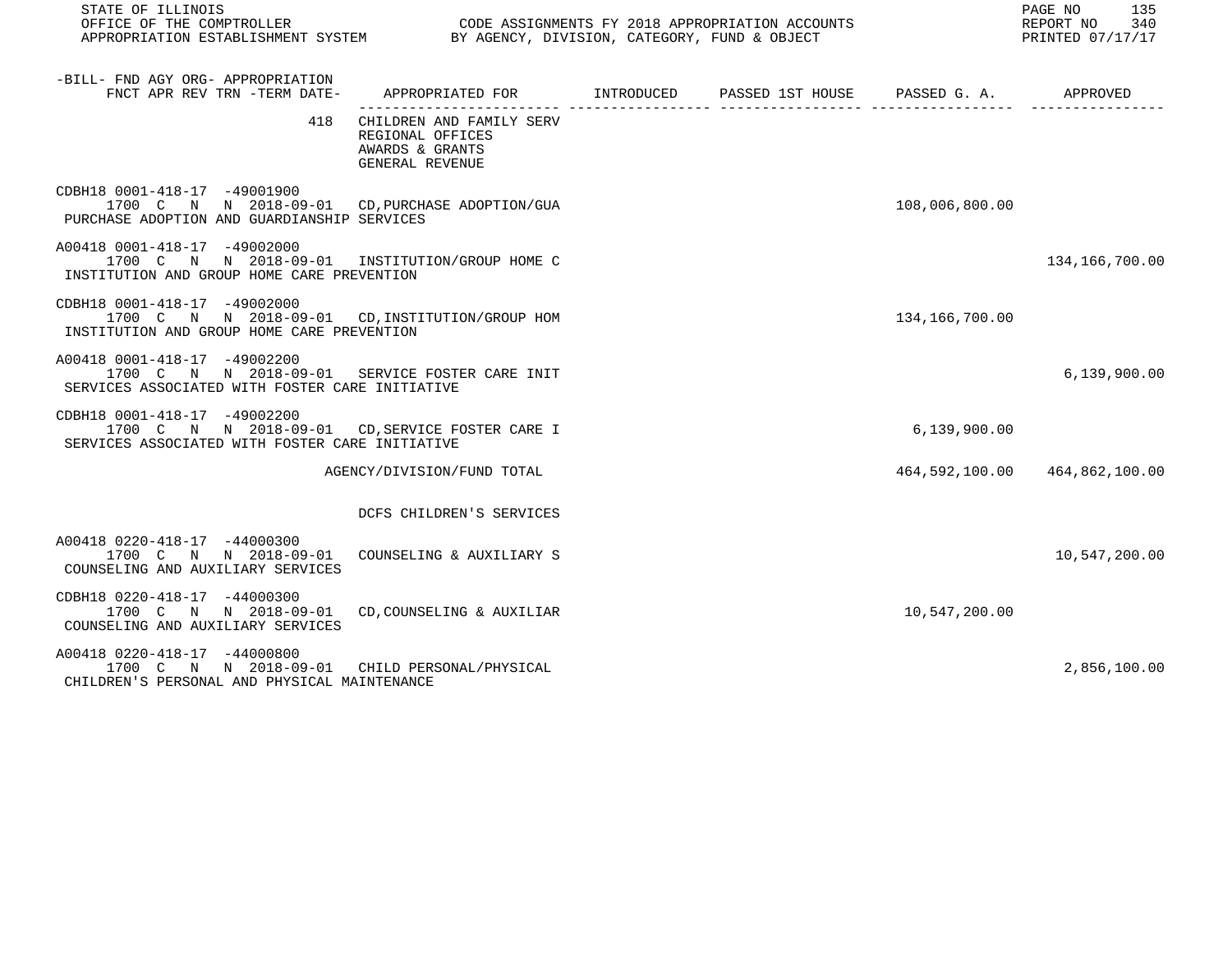| STATE OF ILLINOIS                                                                                                                                                                       |                                                                                             |  |  |               | PAGE NO<br>136<br>REPORT NO 340<br>REPORT NO 540<br>PRINTED 07/17/17 |
|-----------------------------------------------------------------------------------------------------------------------------------------------------------------------------------------|---------------------------------------------------------------------------------------------|--|--|---------------|----------------------------------------------------------------------|
| -BILL- FND AGY ORG- APPROPRIATION<br>FNCT APR REV TRN -TERM DATE-                                                                                                                       | APPROPRIATED FOR       INTRODUCED     PASSED 1ST HOUSE     PASSED G. A.         APPROVED    |  |  |               |                                                                      |
| 418                                                                                                                                                                                     | CHILDREN AND FAMILY SERV<br>REGIONAL OFFICES<br>AWARDS & GRANTS<br>DCFS CHILDREN'S SERVICES |  |  |               |                                                                      |
| CDBH18 0220-418-17 -44000800<br>1700 C N N 2018-09-01 CD, CHILD PRSNL & PHYS MA<br>CHILDREN'S PERSONAL AND PHYSICAL MAINTENANCE                                                         |                                                                                             |  |  | 2,856,100.00  |                                                                      |
| A00418 0220-418-17 -49000100<br>1700 C N N 2018-09-01 CASH ASSIST/HOUSING LOCA<br>CASH ASSISTANCE AND HOUSING LOCATOR SERVICES TO FAMILIES INC<br>LASS DEFINED IN NORMAN CONSENT ORDER  |                                                                                             |  |  |               | 2,071,300.00                                                         |
| CDBH18 0220-418-17 -49000100<br>1700 C N N 2018-09-01 CD, CASH ASSIST/HOUSING L<br>CASH ASSISTANCE AND HOUSING LOCATOR SERVICES TO FAMILIES INC<br>LASS DEFINED IN NORMAN CONSENT ORDER |                                                                                             |  |  | 2,071,300.00  |                                                                      |
| A00418 0220-418-17 -49000500<br>1700 C N N 2018-09-01 ASSIST DEV CHLD ADVCACY<br>ASSISTING IN DEVELOPMENT OF CHILDREN'S ADVOCACY CENTERS                                                |                                                                                             |  |  |               | 1,398,200.00                                                         |
| CDBH18 0220-418-17 -49000500<br>1700 C N N 2018-09-01 CD, ASSIST DEV CHLD ADVCA<br>ASSISTING IN DEVELOPMENT OF CHILDREN'S ADVOCACY CENTERS                                              |                                                                                             |  |  | 1,398,200.00  |                                                                      |
| A00418 0220-418-17 -49000900<br>1700 C N N 2018-09-01 PSYCHOLOGICAL ASSESSMENT<br>INCLUDING OPERATIONS & ADMINISTRATIVE EXPENSES                                                        |                                                                                             |  |  |               | 3,010,100.00                                                         |
| CDBH18 0220-418-17 -49000900<br>1700 C N N 2018-09-01 CD, PSYCHOLOGICAL ASSESSM<br>INCLUDING OPERATIONS & ADMINISTRATIVE EXPENSES                                                       |                                                                                             |  |  | 3,010,100.00  |                                                                      |
| A00418 0220-418-17 -49001000<br>1700 C N N 2018-09-01 FAMILY PRESERVATION SRVC<br>FAMILY PRESERVATION SERVICES                                                                          |                                                                                             |  |  |               | 25,098,700.00                                                        |
| CDBH18 0220-418-17 -49001000<br>1700 C N N 2018-09-01 CD. FAMILY PRESERVATION S<br>FAMILY PRESERVATION SERVICES                                                                         |                                                                                             |  |  | 25,098,700.00 |                                                                      |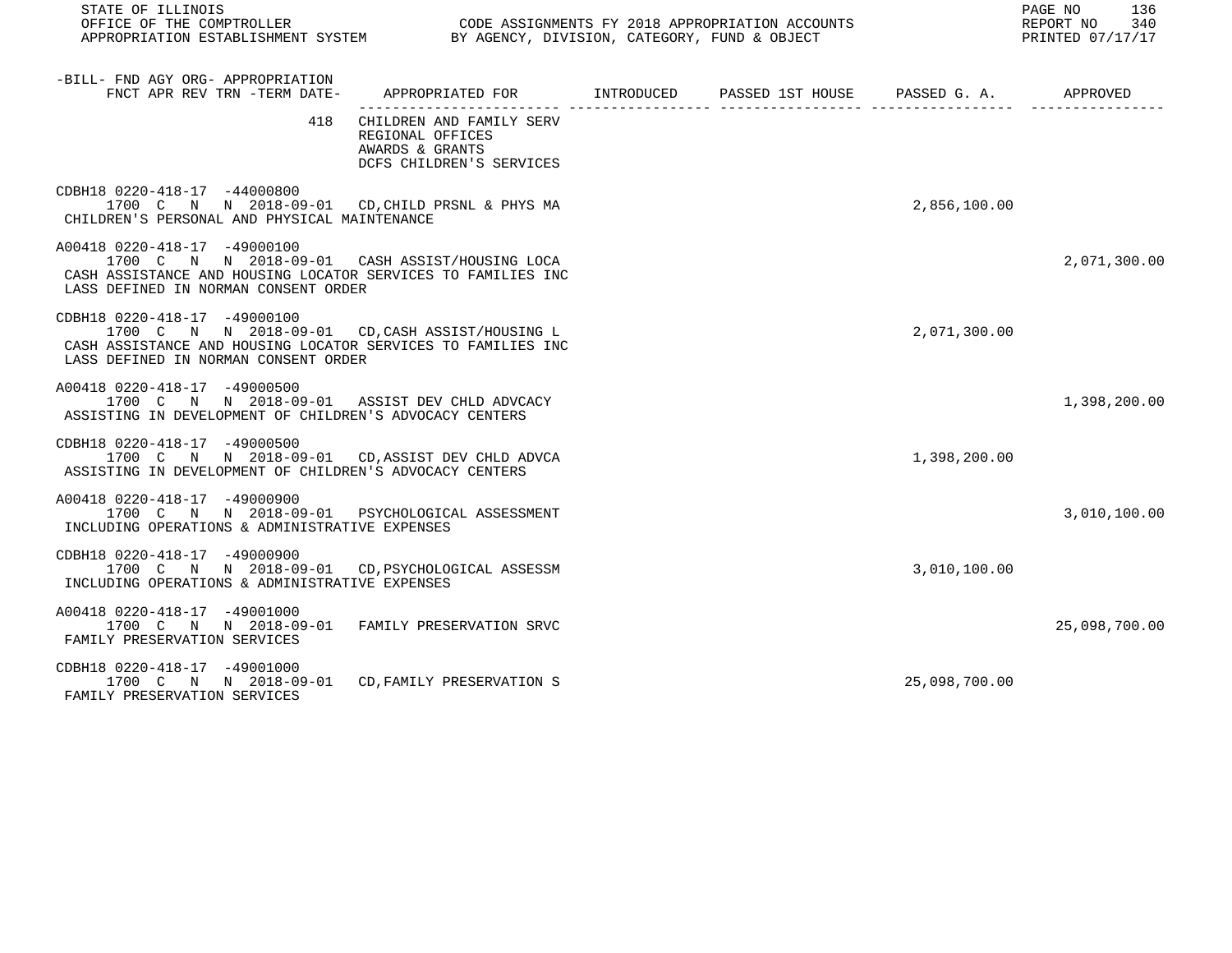| STATE OF ILLINOIS                                                                                                                          |                                                                                             |  | 137<br>PAGE NO<br>REPORT NO 340<br>PRINTED 07/17/17 |                 |
|--------------------------------------------------------------------------------------------------------------------------------------------|---------------------------------------------------------------------------------------------|--|-----------------------------------------------------|-----------------|
| -BILL- FND AGY ORG- APPROPRIATION<br>FNCT APR REV TRN -TERM DATE-                                                                          | APPROPRIATED FOR        INTRODUCED     PASSED 1ST HOUSE                                     |  | PASSED G. A. APPROVED                               |                 |
| 418                                                                                                                                        | CHILDREN AND FAMILY SERV<br>REGIONAL OFFICES<br>AWARDS & GRANTS<br>DCFS CHILDREN'S SERVICES |  |                                                     |                 |
| A00418 0220-418-17 -49001200<br>1700 C N N 2018-09-01 FAM CENTERED SER INITIAT<br>FAMILY CENTERED SERVICES INITIATIVE                      |                                                                                             |  |                                                     | 16,489,700.00   |
| CDBH18 0220-418-17 -49001200<br>1700 C N N 2018-09-01 CD, FAM CENTERED SER INIT<br>FAMILY CENTERED SERVICES INITIATIVE                     |                                                                                             |  | 16,489,700.00                                       |                 |
| A00418 0220-418-17 -49001300<br>1700 C N N 2018-09-01 HEALTH CARE NETWORK<br>HEALTH CARE NETWORK                                           |                                                                                             |  |                                                     | 2,361,400.00    |
| CDBH18 0220-418-17 -49001300<br>1700 C N N 2018-09-01 CD, HEALTH CARE NETWORK<br>HEALTH CARE NETWORK                                       |                                                                                             |  | 2,361,400.00                                        |                 |
| A00418 0220-418-17 -49001800<br>1700 C N N 2018-09-01 FOSTR HOMES/SPEC FOSTR C<br>FOSTER HOMES AND SPECIALIZED FOSTER CARE AND PREVENTION  |                                                                                             |  |                                                     | 147,551,200.00  |
| CDBH18 0220-418-17 -49001800<br>1700 C N N 2018-09-01 CD, FOSTR HOMES/SPEC FOST<br>FOSTER HOMES AND SPECIALIZED FOSTER CARE AND PREVENTION |                                                                                             |  | 147,551,200.00                                      |                 |
| A00418 0220-418-17 -49001900<br>1700 C N N 2018-09-01 PRCHASE ADOPT/GUARDSHIP<br>PURCHASE OF ADOPTION AND GUARDIANSHIP SERVICES            |                                                                                             |  |                                                     | 59, 263, 300.00 |
| CDBH18 0220-418-17 -49001900<br>1700 C N N 2018-09-01 CD, PRCHASE ADOPT/GUARDSH<br>PURCHASE OF ADOPTION AND GUARDIANSHIP SERVICES          |                                                                                             |  | 59, 263, 300.00                                     |                 |
| A00418 0220-418-17 -49002000<br>1700 C N N 2018-09-01 INST & GRP HME CARE & PR<br>INSTITUTION AND GROUP HOME CARE AND PREVENTION           |                                                                                             |  |                                                     | 69,811,800.00   |
| CDBH18 0220-418-17 -49002000<br>1700 C N N 2018-09-01 CD, INST & GRP HME CARE &<br>INSTITUTION AND GROUP HOME CARE AND PREVENTION          |                                                                                             |  | 69,811,800.00                                       |                 |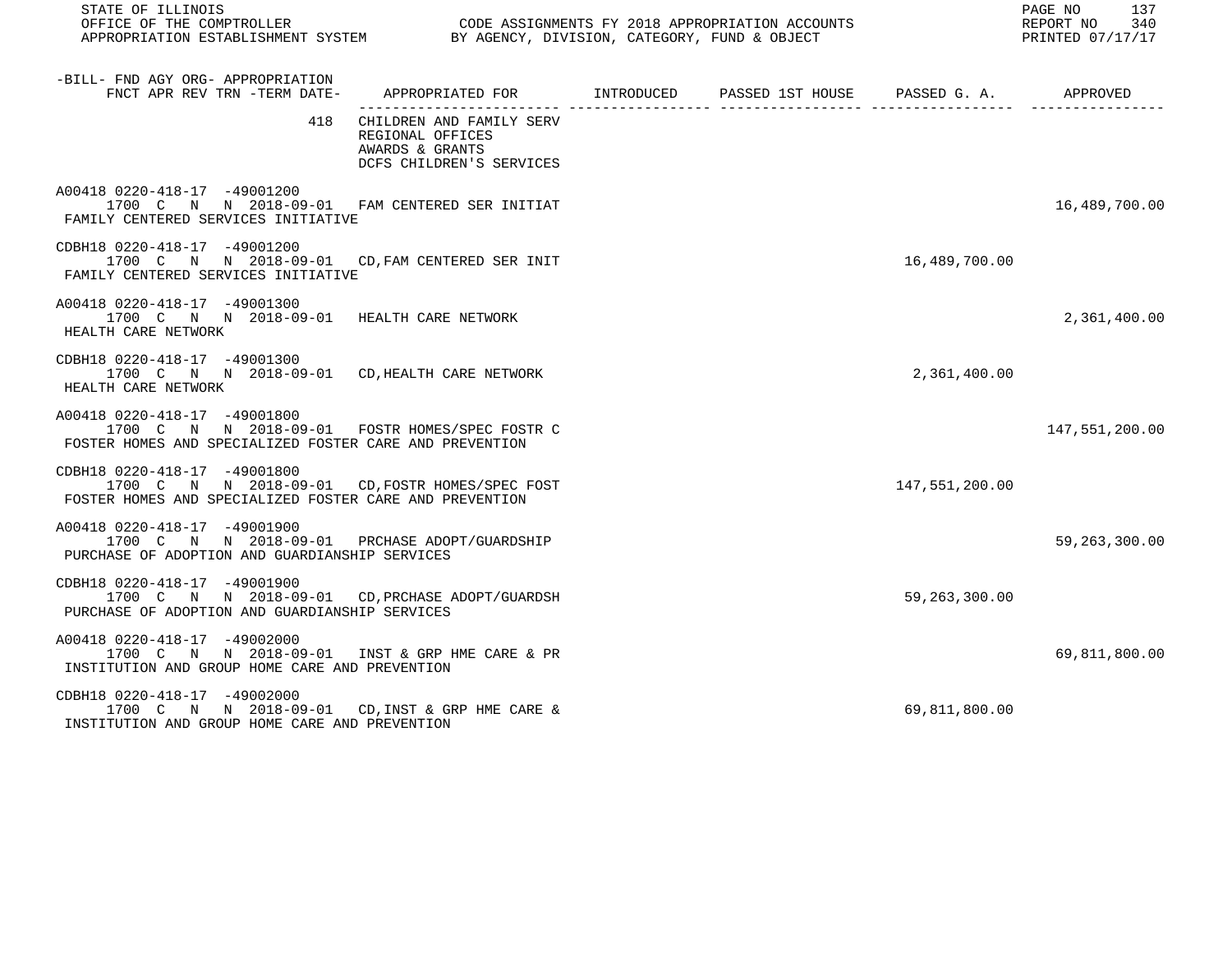| STATE OF ILLINOIS                                                               |                                                 |  |                | PAGE NO<br>138   |
|---------------------------------------------------------------------------------|-------------------------------------------------|--|----------------|------------------|
| OFFICE OF THE COMPTROLLER                                                       | CODE ASSIGNMENTS FY 2018 APPROPRIATION ACCOUNTS |  |                | REPORT NO<br>340 |
| APPROPRIATION ESTABLISHMENT SYSTEM BY AGENCY, DIVISION, CATEGORY, FUND & OBJECT |                                                 |  |                | PRINTED 07/17/17 |
|                                                                                 |                                                 |  |                |                  |
| -BILL- FND AGY ORG- APPROPRIATION                                               |                                                 |  |                |                  |
| FNCT APR REV TRN -TERM DATE-                                                    | APPROPRIATED FOR                                |  |                | APPROVED         |
|                                                                                 |                                                 |  |                |                  |
| 418                                                                             | CHILDREN AND FAMILY SERV                        |  |                |                  |
|                                                                                 | REGIONAL OFFICES                                |  |                |                  |
|                                                                                 | AWARDS & GRANTS<br>DCFS CHILDREN'S SERVICES     |  |                |                  |
|                                                                                 |                                                 |  |                |                  |
| A00418 0220-418-17 -49002200                                                    |                                                 |  |                |                  |
| N 2018-09-01<br>1700 C N                                                        | FOSTER CARE INITITAIVE                          |  |                | 1,477,100.00     |
| SERVICES ASSOCIATED WITH FOSTER CARE INITIATIVE                                 |                                                 |  |                |                  |
|                                                                                 |                                                 |  |                |                  |
| CDBH18 0220-418-17 -49002200<br>1700 C N                                        | N 2018-09-01 CD, FOSTER CARE INITITAIV          |  | 1,477,100.00   |                  |
| SERVICES ASSOCIATED WITH FOSTER CARE INITIATIVE                                 |                                                 |  |                |                  |
|                                                                                 |                                                 |  |                |                  |
|                                                                                 | AGENCY/DIVISION/FUND TOTAL                      |  | 341,936,100.00 | 341,936,100.00   |
|                                                                                 |                                                 |  |                |                  |
|                                                                                 | AGENCY/DIVISION TOTAL                           |  | 806,528,200.00 | 806,798,200.00   |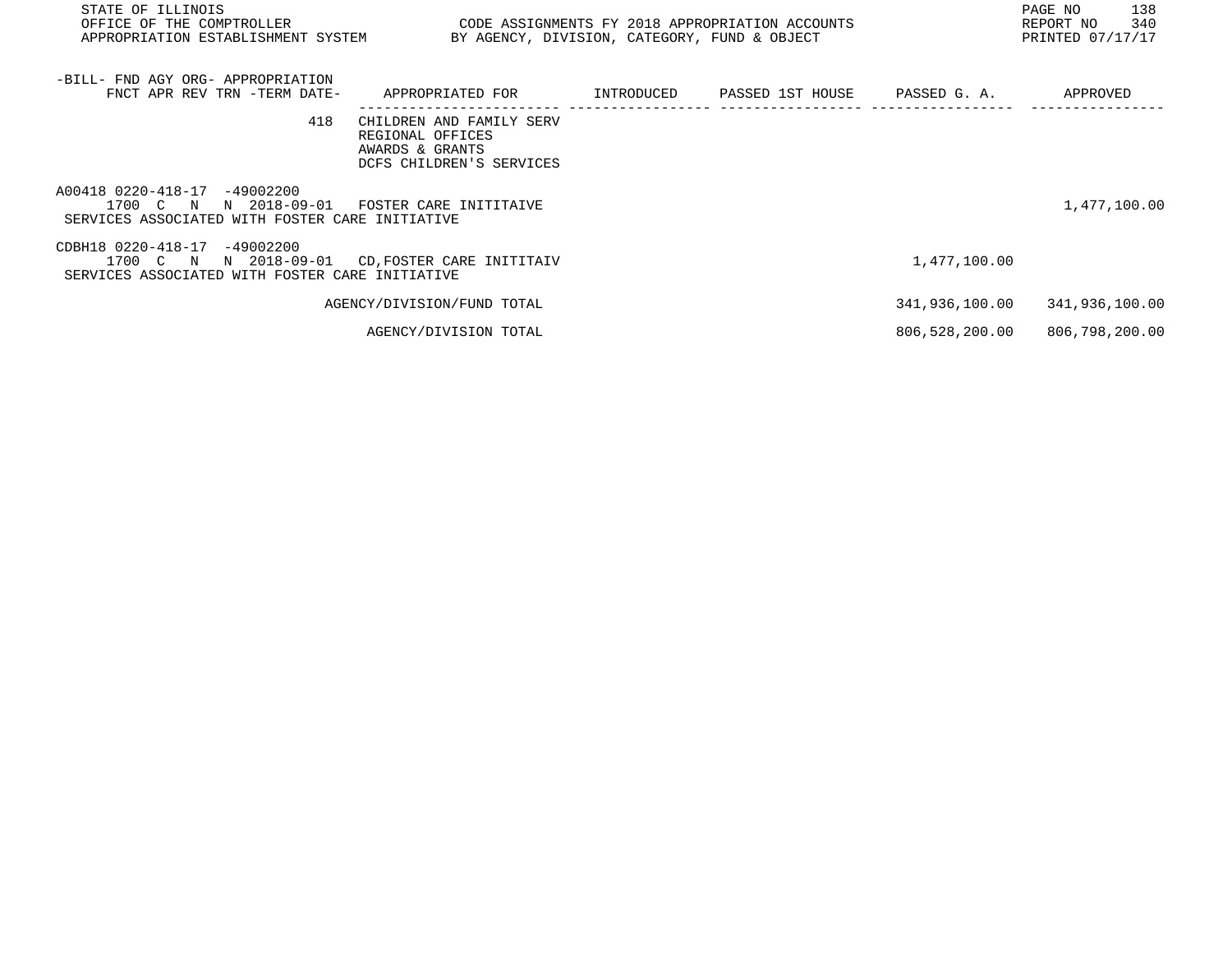| STATE OF ILLINOIS<br>OFFICE OF THE COMPTROLLER<br>APPROPRIATION ESTABLISHMENT SYSTEM BY AGENCY, DIVISION, CATEGORY, FUND & OBJECT                       |                                                                                         | CODE ASSIGNMENTS FY 2018 APPROPRIATION ACCOUNTS |               | 139<br>PAGE NO<br>REPORT NO<br>340<br>PRINTED 07/17/17 |
|---------------------------------------------------------------------------------------------------------------------------------------------------------|-----------------------------------------------------------------------------------------|-------------------------------------------------|---------------|--------------------------------------------------------|
| -BILL- FND AGY ORG- APPROPRIATION<br>FNCT APR REV TRN -TERM DATE-                                                                                       | APPROPRIATED FOR       INTRODUCED     PASSED 1ST HOUSE     PASSED G. A.        APPROVED |                                                 |               |                                                        |
| 418                                                                                                                                                     | CHILDREN AND FAMILY SERV<br>CENTRAL ADMINISTRATION<br>OPERATIONS<br>GENERAL REVENUE     |                                                 |               |                                                        |
| A00418 0001-418-30 -19100100<br>1700 C N T 2018-09-01 CHLD WLFRE LITIGATION IS<br>ATTORNEY GENERAL REPRESENTATION ON CHILD WELFARE<br>ITIGATION ISSUES  | and the state of the                                                                    |                                                 |               | 463,300.00                                             |
| CDBH18 0001-418-30 -19100100<br>1700 C N N 2018-09-01 CD, CHLD WLFRE LITIGATION<br>ATTORNEY GENERAL REPRESENTATION ON CHILD WELFARE<br>ITIGATION ISSUES | and the state of the Ta                                                                 |                                                 | 463,300.00    |                                                        |
|                                                                                                                                                         | AGENCY/DIVISION/FUND TOTAL                                                              |                                                 |               | 463,300.00 463,300.00                                  |
|                                                                                                                                                         | DCFS CHILDREN'S SERVICES                                                                |                                                 |               |                                                        |
| A00418 0220-418-30 -19000300<br>1700 C N T 2018-09-01 AFCARS/SACWIS INFO SYSTE<br>AFCARS/SACWIS INFORMATION SYSTEM                                      |                                                                                         |                                                 |               | 26,571,200.00                                          |
| CDBH18 0220-418-30 -19000300<br>1700 C N N 2018-09-01 CD, AFCARS/SACWIS INFO SY<br>AFCARS/SACWIS INFORMATION SYSTEM                                     |                                                                                         |                                                 | 28,571,200.00 |                                                        |
|                                                                                                                                                         | AGENCY/DIVISION/FUND TOTAL                                                              |                                                 |               | 28,571,200.00 26,571,200.00                            |
|                                                                                                                                                         | DCFS SPECIAL PURPOSE TRU                                                                |                                                 |               |                                                        |
| A00418 0582-418-30 -19000400<br>1700 C N T 2018-09-01 CHILD WELFARE IMPROVEMEN<br>EXPENDITURE OF PRIVATE FUNDS FOR CHILD WELFARE IMPROVEMENTS           |                                                                                         |                                                 |               | 1,389,100.00                                           |
| CDBH18 0582-418-30 -19000400<br>1700 C N N 2018-09-01 CD, CHILD WELFARE IMPROVE<br>EXPENDITURE OF PRIVATE FUNDS FOR CHILD WELFARE IMPROVEMENTS          |                                                                                         |                                                 | 1,389,100.00  |                                                        |
|                                                                                                                                                         | AGENCY/DIVISION/FUND TOTAL                                                              |                                                 |               | 1,389,100.00 1,389,100.00                              |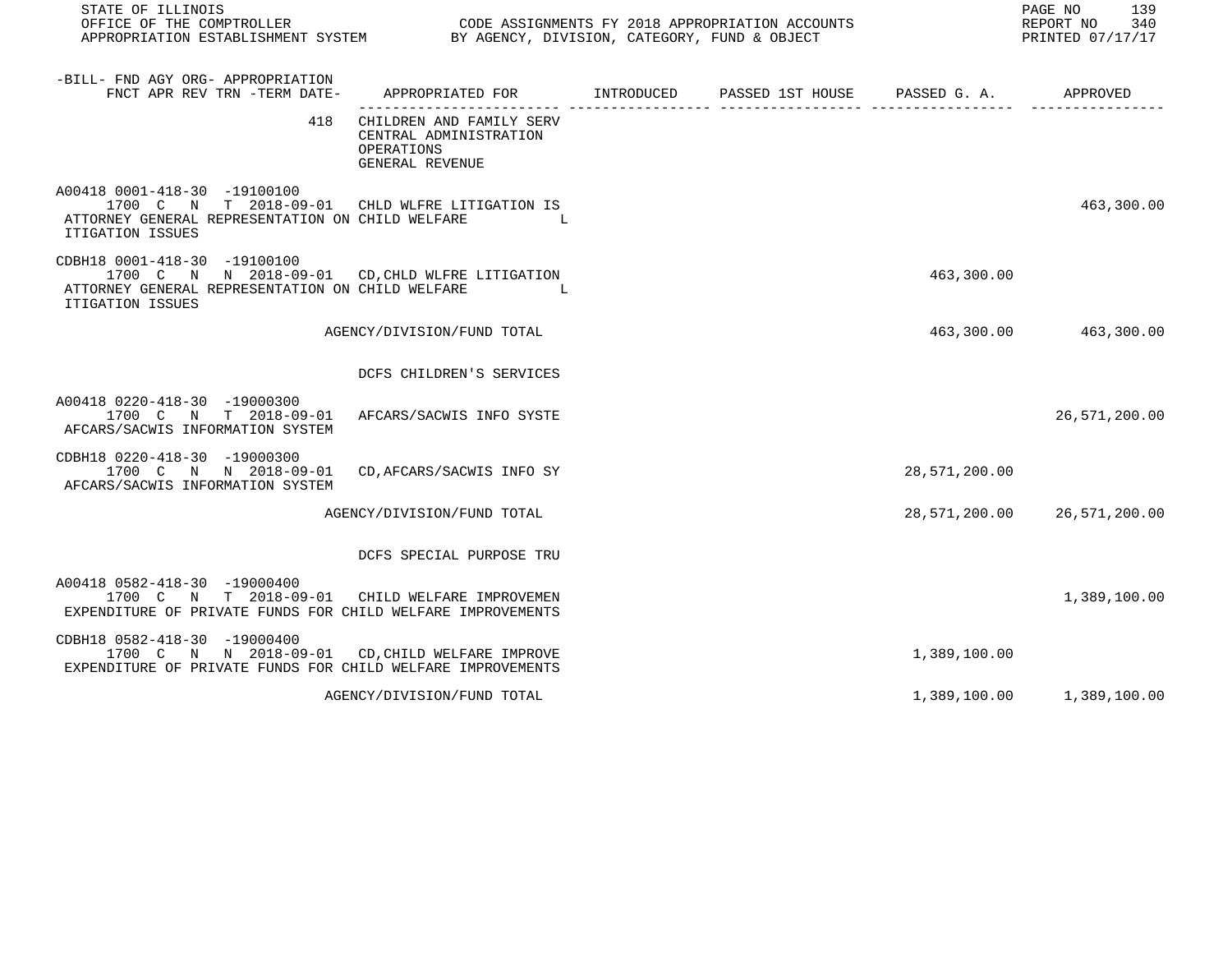| STATE OF ILLINOIS<br>OFFICE OF THE COMPTROLLER<br>APPROPRIATION ESTABLISHMENT SYSTEM          | BY AGENCY, DIVISION, CATEGORY, FUND & OBJECT                                             |            | CODE ASSIGNMENTS FY 2018 APPROPRIATION ACCOUNTS |               | PAGE NO<br>140<br>340<br>REPORT NO<br>PRINTED 07/17/17 |
|-----------------------------------------------------------------------------------------------|------------------------------------------------------------------------------------------|------------|-------------------------------------------------|---------------|--------------------------------------------------------|
| -BILL- FND AGY ORG- APPROPRIATION<br>FNCT APR REV TRN -TERM DATE-                             | APPROPRIATED FOR                                                                         | INTRODUCED | PASSED 1ST HOUSE                                | PASSED G. A.  | APPROVED                                               |
| 418                                                                                           | CHILDREN AND FAMILY SERV<br>CENTRAL ADMINISTRATION<br>AWARDS & GRANTS<br>GENERAL REVENUE |            |                                                 |               |                                                        |
| A00418 0001-418-30<br>-44750000<br>1700 C N<br>N 2018-09-01<br>DEPARTMENT SCHOLARSHIP PROGRAM | DEPARTMENT SCHOLARSHIP P                                                                 |            |                                                 |               | 1,212,800.00                                           |
| CDBH18 0001-418-30<br>-44750000<br>1700 C N<br>N 2018-09-01<br>DEPARTMENT SCHOLARSHIP PROGRAM | CD, DEPARTMENT SCHOLARSHI                                                                |            |                                                 | 1,212,800.00  |                                                        |
|                                                                                               | AGENCY/DIVISION/FUND TOTAL                                                               |            |                                                 | 1,212,800.00  | 1,212,800.00                                           |
|                                                                                               | AGENCY/DIVISION TOTAL                                                                    |            |                                                 | 31,636,400.00 | 29,636,400.00                                          |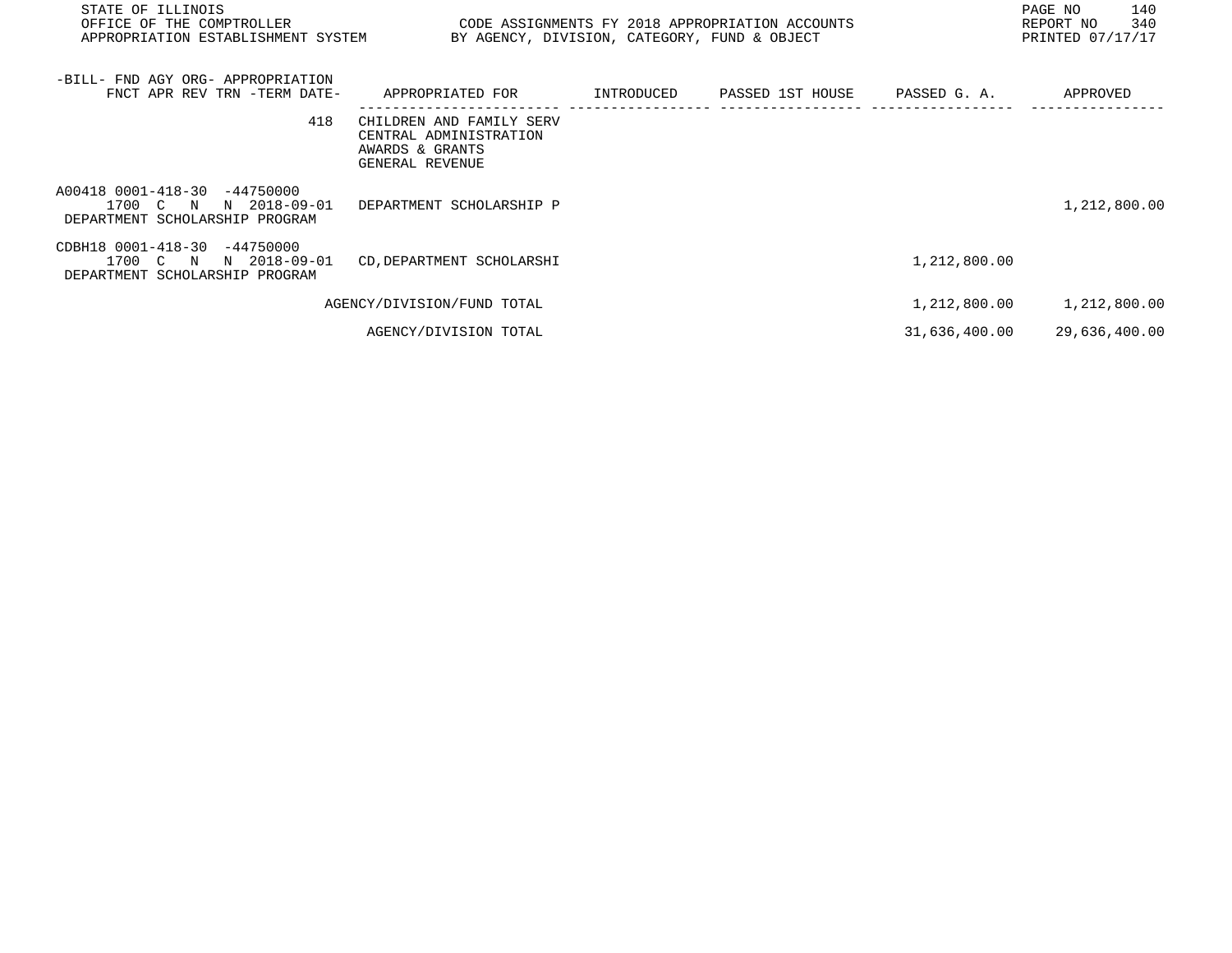| STATE OF ILLINOIS                                                                                                 | PAGE NO 141<br>REPORT NO 340<br>PRINTED 07/17/17                           |  |  |               |                              |
|-------------------------------------------------------------------------------------------------------------------|----------------------------------------------------------------------------|--|--|---------------|------------------------------|
| -BILL- FND AGY ORG- APPROPRIATION<br>FNCT APR REV TRN -TERM DATE-                                                 | APPROPRIATED FOR TINTRODUCED PASSED 1ST HOUSE PASSED G.A.                  |  |  |               | APPROVED                     |
| 418                                                                                                               | CHILDREN AND FAMILY SERV<br>CHILD WELFARE<br>OPERATIONS<br>GENERAL REVENUE |  |  |               |                              |
| A00418 0001-418-40 -19000000<br>1700 C N T 2018-09-01 TARGETED CASE MANAGEMENT<br>TARGETED CASE MANAGEMENT        |                                                                            |  |  |               | 9,684,800.00                 |
| CDBH18 0001-418-40 -19000000<br>1700 C N N 2018-09-01 CD, TARGETED CASE MANAGEM<br>TARGETED CASE MANAGEMENT       |                                                                            |  |  | 9,684,800.00  |                              |
|                                                                                                                   | AGENCY/DIVISION/FUND TOTAL                                                 |  |  |               | 9,684,800.00 9,684,800.00    |
|                                                                                                                   | DCFS CHILDREN'S SERVICES                                                   |  |  |               |                              |
| A00418 0220-418-40 -19001100<br>1700 C N T 2018-09-01<br>INDEPENDENT LIVING INITIATIVE                            | INDEPENDNT LVING INITIAT                                                   |  |  |               | 9,300,000.00                 |
| CDBH18 0220-418-40 -19001100<br>1700 C N N 2018-09-01<br>INDEPENDENT LIVING INITIATIVE                            | CD, INDEPENDNT LVING INIT                                                  |  |  | 9,300,000.00  |                              |
|                                                                                                                   | AGENCY/DIVISION/FUND TOTAL                                                 |  |  | 9,300,000.00  | 9,300,000.00                 |
|                                                                                                                   | DCFS FEDERAL PROJECTS                                                      |  |  |               |                              |
| A00418 0566-418-40 -19000100<br>1700 C N T 2018-09-01 FED CHILD WELFARE PROJEC<br>FEDERAL CHILD WELFARE PROJECTS  |                                                                            |  |  |               | 1,299,000.00                 |
| CDBH18 0566-418-40 -19000100<br>1700 C N N 2018-09-01 CD, FED CHILD WELFARE PRO<br>FEDERAL CHILD WELFARE PROJECTS |                                                                            |  |  | 1,299,000.00  |                              |
|                                                                                                                   | AGENCY/DIVISION/FUND TOTAL                                                 |  |  |               | 1,299,000.00    1,299,000.00 |
|                                                                                                                   | AGENCY/DIVISION TOTAL                                                      |  |  | 20,283,800.00 | 20,283,800.00                |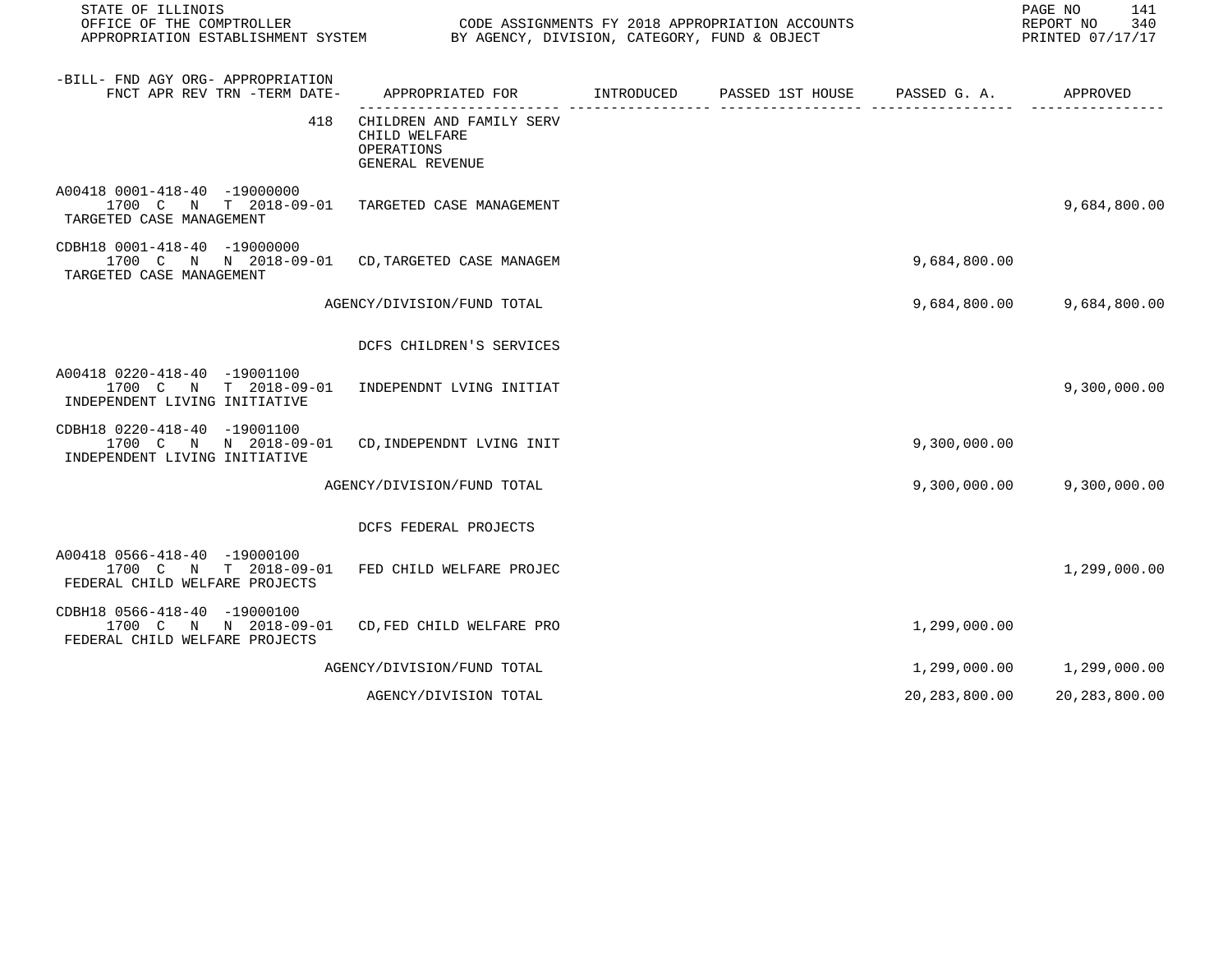| STATE OF ILLINOIS<br>OFFICE OF THE COMPTROLLER<br>APPROPRIATION ESTABLISHMENT SYSTEM BY AGENCY, DIVISION, CATEGORY, FUND & OBJECT | CODE ASSIGNMENTS FY 2018 APPROPRIATION ACCOUNTS                                                         |  |               | PAGE NO<br>142<br>REPORT NO<br>340<br>PRINTED 07/17/17 |
|-----------------------------------------------------------------------------------------------------------------------------------|---------------------------------------------------------------------------------------------------------|--|---------------|--------------------------------------------------------|
| -BILL- FND AGY ORG- APPROPRIATION<br>FNCT APR REV TRN -TERM DATE-                                                                 | APPROPRIATED FOR TINTRODUCED PASSED 1ST HOUSE PASSED G. A.<br>------------------ ------------------ --- |  |               | APPROVED                                               |
| 418                                                                                                                               | CHILDREN AND FAMILY SERV<br>CHILD PROTECTION<br>OPERATIONS<br>DCFS FEDERAL PROJECTS                     |  |               |                                                        |
| A00418 0566-418-50 -19000100<br>1700 C N T 2018-09-01 FED CHILD PROTECTION PRJ<br>FEDERAL CHILD PROTECTION PROJECTS               |                                                                                                         |  |               | 9,695,000.00                                           |
| CDBH18 0566-418-50 -19000100<br>1700 C N N 2018-09-01<br>FEDERAL CHILD PROTECTION PROJECTS                                        | CD, FED CHILD PROTECTION                                                                                |  | 9,695,000.00  |                                                        |
|                                                                                                                                   | AGENCY/DIVISION/FUND TOTAL                                                                              |  | 9,695,000.00  | 9,695,000.00                                           |
|                                                                                                                                   | GENERAL REVENUE                                                                                         |  |               |                                                        |
| A00418 0001-418-50 -49000100<br>1700 C N N 2018-09-01 PRTECTIVE/FAM MAINT DAYC<br>PROTECTIVE/FAMILY MAINTENANCE DAY CARE          |                                                                                                         |  |               | 23,786,900.00                                          |
| CDBH18 0001-418-50 -49000100<br>1700 C N N 2018-09-01 CD, PRTECTIVE/FAM MAINT D<br>PROTECTIVE/FAMILY MAINTENANCE DAY CARE         |                                                                                                         |  | 23,786,900.00 |                                                        |
|                                                                                                                                   | AGENCY/DIVISION/FUND TOTAL                                                                              |  |               | 23,786,900.00 23,786,900.00                            |
|                                                                                                                                   | CHILD ABUSE PREVENTION                                                                                  |  |               |                                                        |
| A00418 0934-418-50 -49000000<br>1700 C N N 2018-09-01 CHILD ABUSE PREVENTION<br>CHILD ABUSE PREVENTION                            |                                                                                                         |  |               | 300,000.00                                             |
| CDBH18 0934-418-50 -49000000<br>1700 C N N 2018-09-01 CD, CHILD ABUSE PREVENTIO<br>CHILD ABUSE PREVENTION                         |                                                                                                         |  | 300,000.00    |                                                        |
|                                                                                                                                   | AGENCY/DIVISION/FUND TOTAL                                                                              |  | 300,000.00    | 300,000.00                                             |
|                                                                                                                                   | AGENCY/DIVISION TOTAL                                                                                   |  | 33,781,900.00 | 33,781,900.00                                          |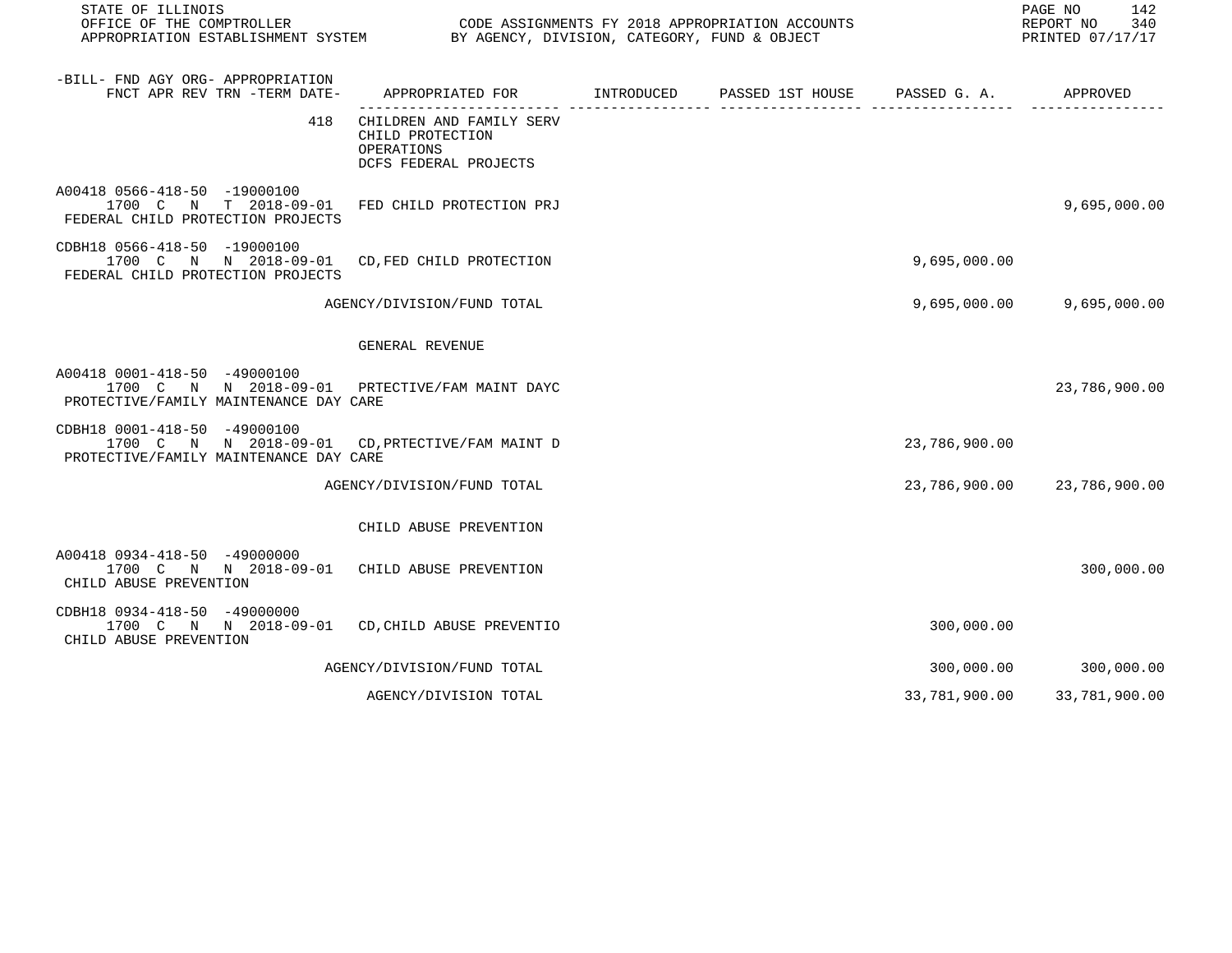|                                                                      | STATE OF ILLINOIS<br>OFFICE OF THE COMPTROLLER<br>CODE ASSIGNMENTS FY 2018 APPROPRIATION ACCOUNTS<br>APPROPRIATION ESTABLISHMENT SYSTEM BY AGENCY, DIVISION, CATEGORY, FUND & OBJECT |                                                                                                |  |  |              | PAGE NO<br>143<br>REPORT NO<br>340<br>PRINTED 07/17/17 |
|----------------------------------------------------------------------|--------------------------------------------------------------------------------------------------------------------------------------------------------------------------------------|------------------------------------------------------------------------------------------------|--|--|--------------|--------------------------------------------------------|
| -BILL- FND AGY ORG- APPROPRIATION                                    | FNCT APR REV TRN -TERM DATE-                                                                                                                                                         | APPROPRIATED FOR        INTRODUCED     PASSED 1ST HOUSE     PASSED G. A.         APPROVED      |  |  |              |                                                        |
|                                                                      | 418                                                                                                                                                                                  | CHILDREN AND FAMILY SERV<br>BUDGET, LEGAL & COMPLIAN<br>OPERATIONS<br>DCFS CHILDREN'S SERVICES |  |  |              |                                                        |
| A00418 0220-418-73 -19000000<br>TITLE IV-E REIMBURSEMENT ENHANCEMENT |                                                                                                                                                                                      | 1700 C N T 2018-09-01 TITLE IV-E REIMBRS ENHNC                                                 |  |  |              | 4,228,800.00                                           |
| CDBH18 0220-418-73 -19000000<br>TITLE IV-E REIMBURSEMENT ENHANCEMENT |                                                                                                                                                                                      | 1700 C N N 2018-09-01 CD, TITLE IV-E REIMBRS EN                                                |  |  | 4,228,800.00 |                                                        |
| A00418 0220-418-73 -19000200<br>SSI REIMBURSEMENT                    |                                                                                                                                                                                      | 1700 C N T 2018-09-01 SSI REIMBURSEMENT                                                        |  |  |              | 1,513,300.00                                           |
| CDBH18 0220-418-73 -19000200<br>SSI REIMBURSEMENT                    |                                                                                                                                                                                      | 1700 C N N 2018-09-01 CD, SSI REIMBURSEMENT                                                    |  |  | 1,513,300.00 |                                                        |
|                                                                      |                                                                                                                                                                                      | AGENCY/DIVISION/FUND TOTAL                                                                     |  |  | 5,742,100.00 | 5,742,100.00                                           |
|                                                                      |                                                                                                                                                                                      | GENERAL REVENUE                                                                                |  |  |              |                                                        |
| CDBH18 0001-418-73 -44290100<br>TORT CLAIMS                          | 1700 C N T 2018-09-01 CD, TORT CLAIMS                                                                                                                                                |                                                                                                |  |  | 73,300.00    |                                                        |
|                                                                      |                                                                                                                                                                                      | AGENCY/DIVISION/FUND TOTAL                                                                     |  |  | 73,300.00    |                                                        |
|                                                                      |                                                                                                                                                                                      | DCFS CHILDREN'S SERVICES                                                                       |  |  |              |                                                        |
| A00418 0220-418-73 -44290100<br>TORT CLAIMS                          | 1700 C N T 2018-09-01 TORT CLAIMS                                                                                                                                                    |                                                                                                |  |  |              | 2,800,000.00                                           |
| CDBH18 0220-418-73 -44290100<br>TORT CLAIMS                          | 1700 C N T 2018-09-01 CD, TORT CLAIMS                                                                                                                                                |                                                                                                |  |  | 2,800,000.00 |                                                        |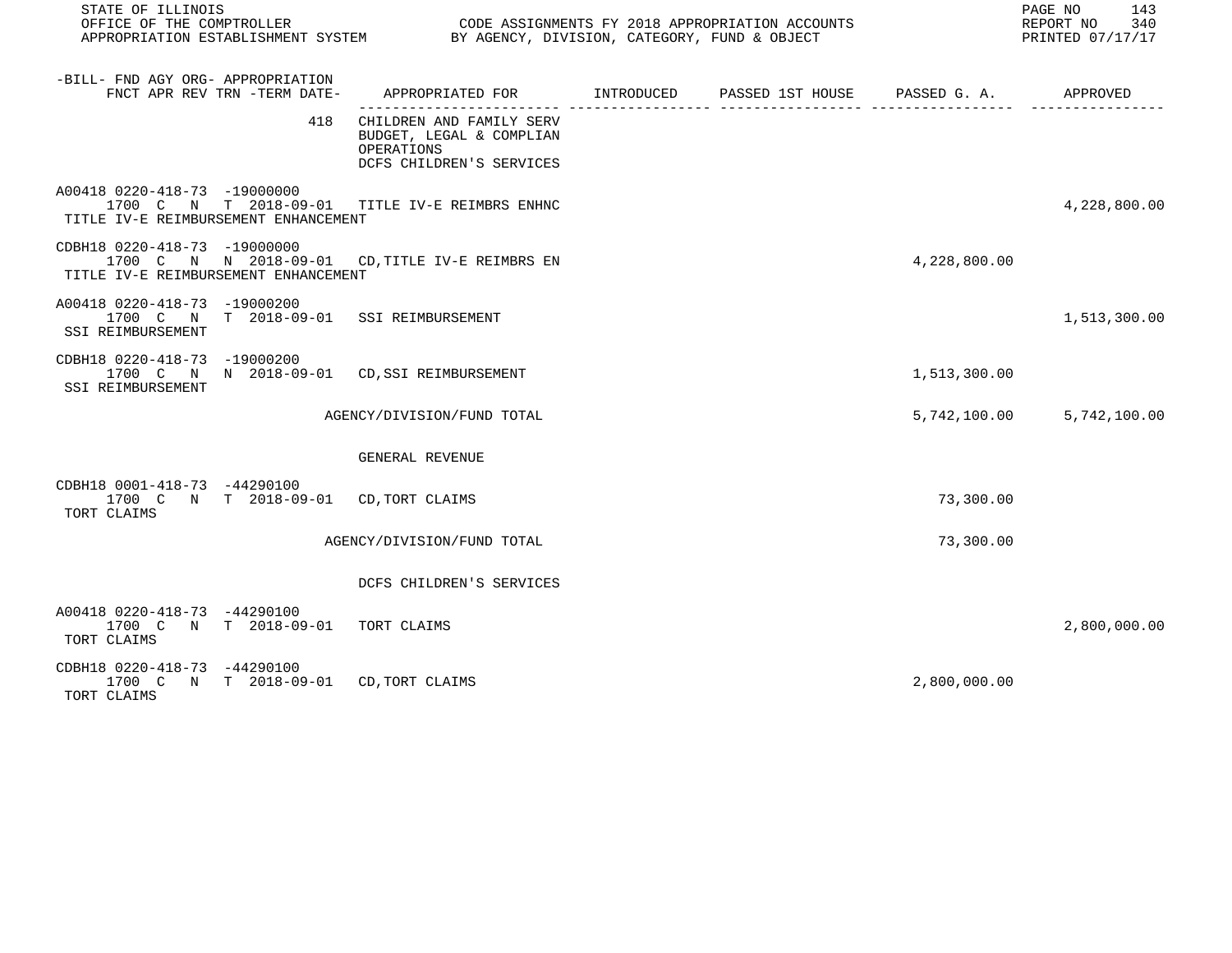| STATE OF ILLINOIS<br>OFFICE OF THE COMPTROLLER |                                       | PAGE NO<br>CODE ASSIGNMENTS FY 2018 APPROPRIATION ACCOUNTS<br>REPORT NO<br>APPROPRIATION ESTABLISHMENT SYSTEM BY AGENCY, DIVISION, CATEGORY, FUND & OBJECT<br>PRINTED 07/17/17 |  |  |               |               |
|------------------------------------------------|---------------------------------------|--------------------------------------------------------------------------------------------------------------------------------------------------------------------------------|--|--|---------------|---------------|
| -BILL- FND AGY ORG- APPROPRIATION              | FNCT APR REV TRN -TERM DATE-          | APPROPRIATED FOR         INTRODUCED      PASSED 1ST HOUSE      PASSED G. A.           APPROVED                                                                                 |  |  |               |               |
|                                                | 418                                   | CHILDREN AND FAMILY SERV<br>BUDGET, LEGAL & COMPLIAN<br>AWARDS & GRANTS<br>DCFS CHILDREN'S SERVICES                                                                            |  |  |               |               |
| A00418 0220-418-73 -49000000                   |                                       | 1700 C N N 2018-09-01 TITLE IV-E REIMBRS COUNT<br>COLLECTIONS AND DISTRIBUTION OF TITLE IV-E REIMBURSEMENTS                                                                    |  |  |               | 3,000,000.00  |
| CDBH18 0220-418-73 -49000000                   |                                       | 1700 C N N 2018-09-01 CD, TITLE IV-E REIMBRS CO<br>COLLECTIONS AND DISTRIBUTION OF TITLE IV-E REIMBURSEMENTS                                                                   |  |  | 3,000,000.00  |               |
|                                                |                                       | AGENCY/DIVISION/FUND TOTAL                                                                                                                                                     |  |  | 5,800,000.00  | 5,800,000.00  |
|                                                |                                       | <b>GENERAL REVENUE</b>                                                                                                                                                         |  |  |               |               |
| A00418 0001-418-73 -99390000                   | 9700 C N T 2018-09-01 FOR REFUNDS     |                                                                                                                                                                                |  |  |               | 11,200.00     |
| CDBH18 0001-418-73 -99390000                   | 9700 C N N 2018-09-01 CD, FOR REFUNDS |                                                                                                                                                                                |  |  | 11,200.00     |               |
|                                                |                                       | AGENCY/DIVISION/FUND TOTAL                                                                                                                                                     |  |  | 11,200.00     | 11,200.00     |
|                                                |                                       | AGENCY/DIVISION TOTAL                                                                                                                                                          |  |  | 11,626,600.00 | 11,553,300.00 |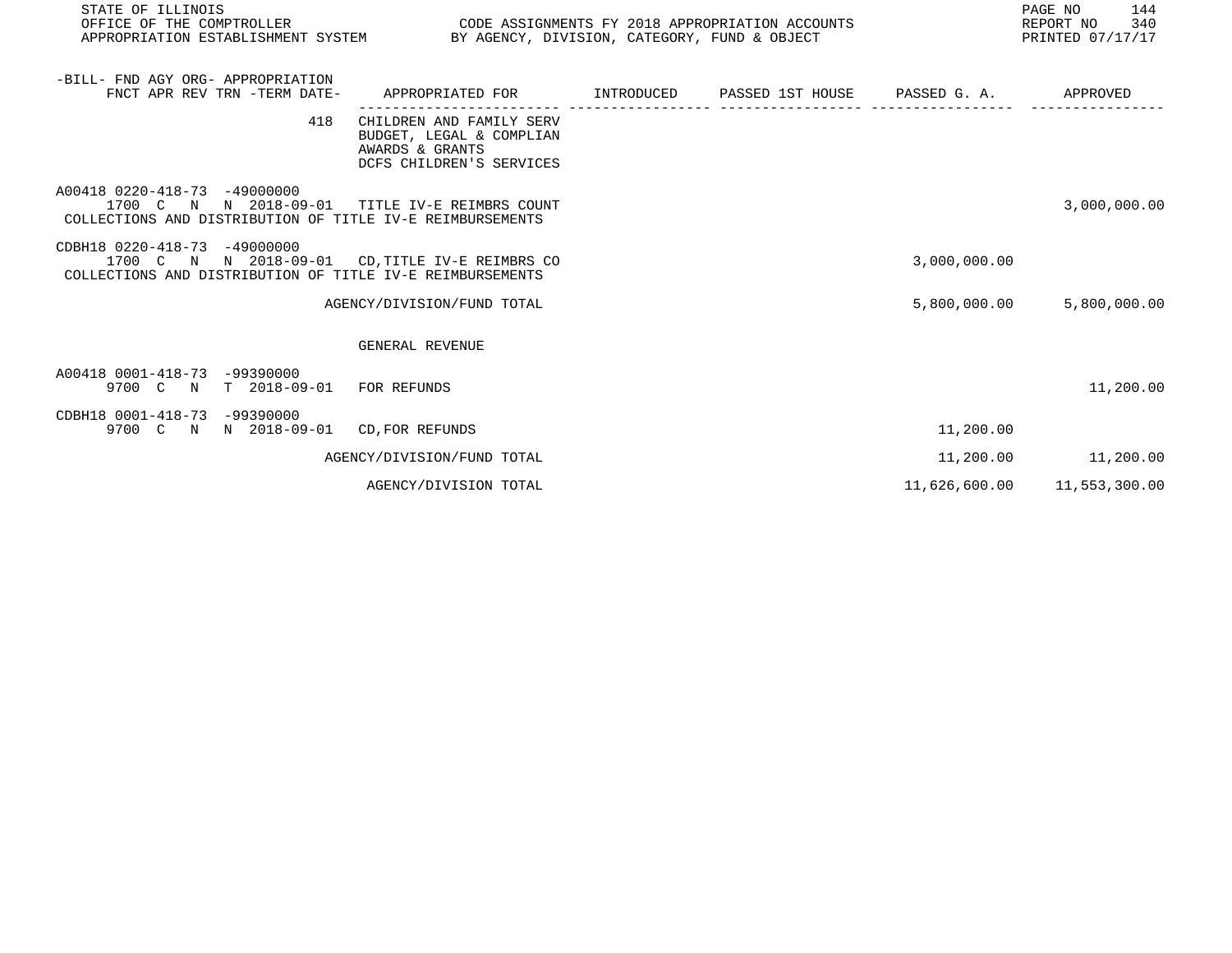| STATE OF ILLINOIS<br>OFFICE OF THE COMPTROLLER<br>APPROPRIATION ESTABLISHMENT SYSTEM               | PAGE NO<br>CODE ASSIGNMENTS FY 2018 APPROPRIATION ACCOUNTS<br>REPORT NO<br>PRINTED 07/17/17<br>BY AGENCY, DIVISION, CATEGORY, FUND & OBJECT |            |                  |               |               |
|----------------------------------------------------------------------------------------------------|---------------------------------------------------------------------------------------------------------------------------------------------|------------|------------------|---------------|---------------|
| -BILL- FND AGY ORG- APPROPRIATION<br>FNCT APR REV TRN -TERM DATE-                                  | APPROPRIATED FOR                                                                                                                            | INTRODUCED | PASSED 1ST HOUSE | PASSED G. A.  | APPROVED      |
| 418                                                                                                | CHILDREN AND FAMILY SERV<br>CLINICAL SERVICES<br>AWARDS & GRANTS<br>DCFS CHILDREN'S SERVICES                                                |            |                  |               |               |
| A00418 0220-418-74 -49000000<br>N 2018-09-01<br>1700 C N<br>FOSTER CARE AND ADOPTION CARE TRAINING | FOSTER & ADOPT CARE TRNI                                                                                                                    |            |                  |               | 10,237,000.00 |
| CDBH18 0220-418-74 -49000000<br>N 2018-09-01<br>1700 C N<br>FOSTER CARE AND ADOPTION CARE TRAINING | CD, FOSTER & ADOPT CARE T                                                                                                                   |            |                  | 10,237,000.00 |               |
|                                                                                                    | AGENCY/DIVISION/FUND TOTAL                                                                                                                  |            |                  | 10,237,000.00 | 10,237,000.00 |
|                                                                                                    | AGENCY/DIVISION TOTAL                                                                                                                       |            |                  | 10,237,000.00 | 10,237,000.00 |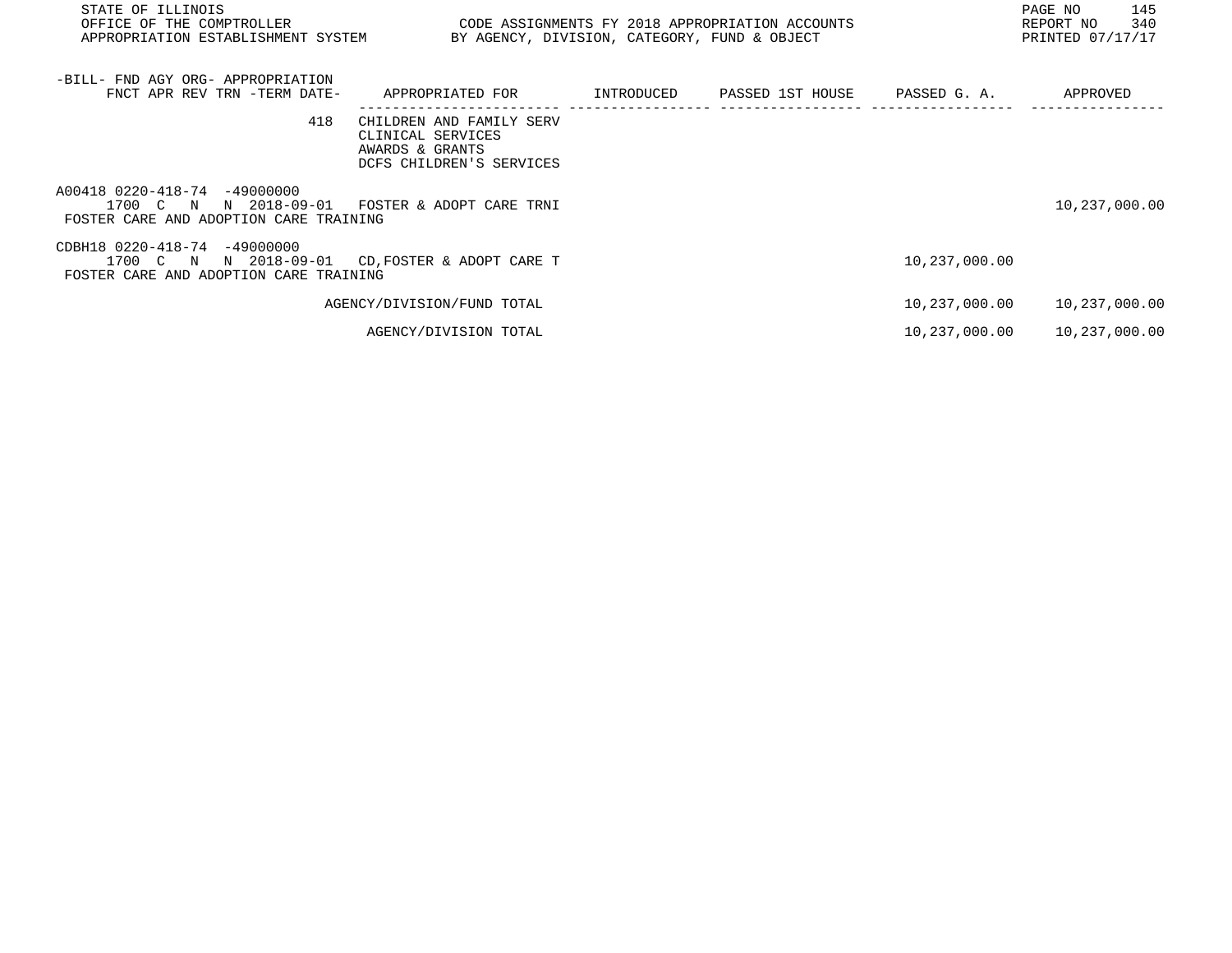| APPROPRIATION ESTABLISHMENT SYSTEM                                                    |            |                  |                                                                                                 | PAGE NO<br>146<br>340<br>REPORT NO<br>PRINTED 07/17/17 |
|---------------------------------------------------------------------------------------|------------|------------------|-------------------------------------------------------------------------------------------------|--------------------------------------------------------|
| FNCT APR REV TRN -TERM DATE-<br>APPROPRIATED FOR                                      | INTRODUCED | PASSED 1ST HOUSE | PASSED G. A.                                                                                    | APPROVED                                               |
| CHILDREN AND FAMILY SERV<br>REGULATION & OUALITY CON<br>OPERATIONS<br>GENERAL REVENUE |            |                  |                                                                                                 |                                                        |
| CHILD DEATH REVIEW TEAMS                                                              |            |                  |                                                                                                 | 104,000.00                                             |
| CD, CHILD DEATH REVIEW TE                                                             |            |                  | 104,000.00                                                                                      |                                                        |
| AGENCY/DIVISION/FUND TOTAL                                                            |            |                  | 104,000.00                                                                                      | 104,000.00                                             |
| AGENCY/DIVISION TOTAL                                                                 |            |                  | 104,000.00                                                                                      | 104,000.00                                             |
| AGENCY TOTAL                                                                          |            |                  |                                                                                                 | 1, 180, 122, 300.00 1, 173, 083, 300.00                |
|                                                                                       |            |                  | CODE ASSIGNMENTS FY 2018 APPROPRIATION ACCOUNTS<br>BY AGENCY, DIVISION, CATEGORY, FUND & OBJECT |                                                        |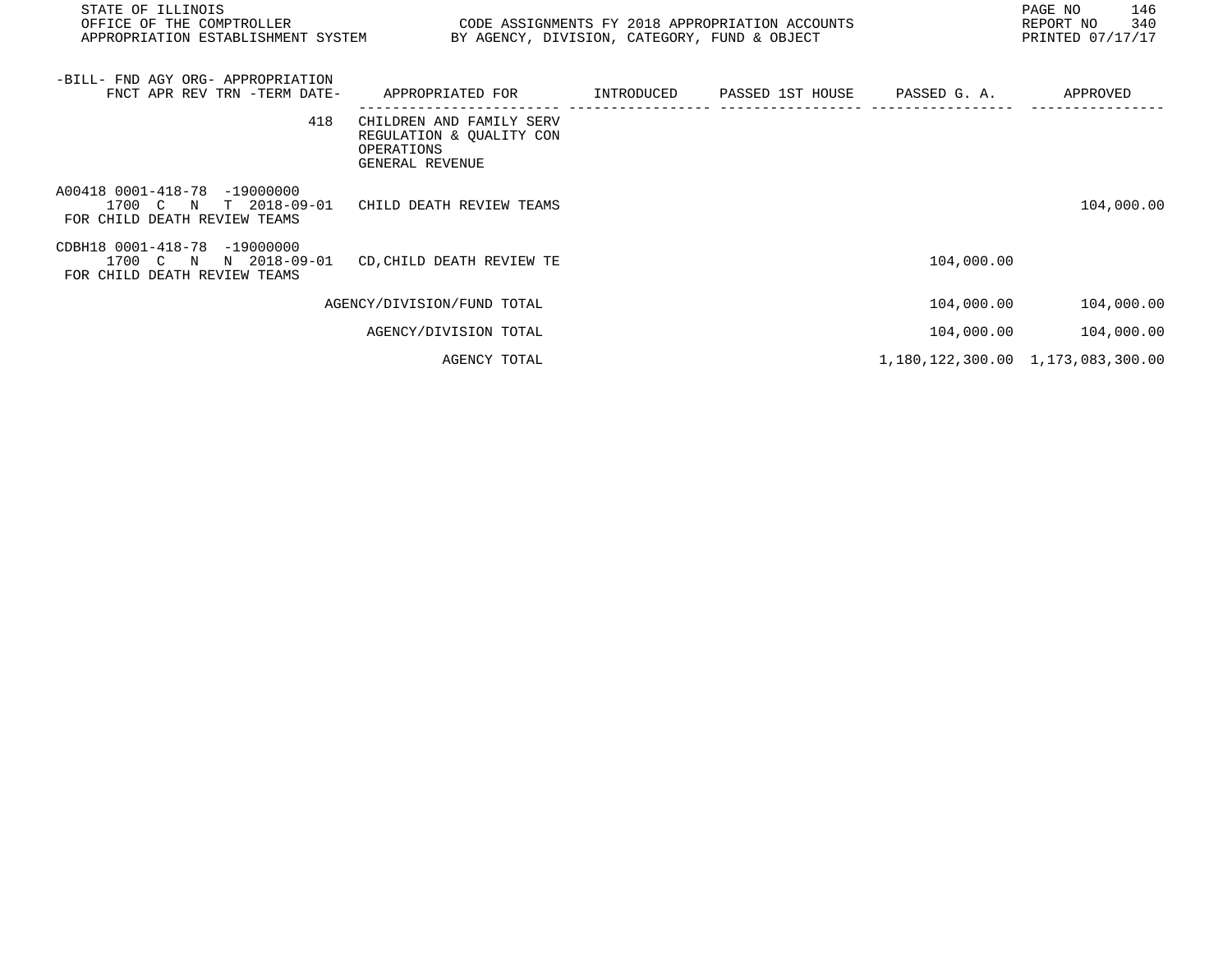| STATE OF ILLINOIS<br>OFFICE OF THE COMPTROLLER<br>APPROPRIATION ESTABLISHMENT SYSTEM | BY AGENCY, DIVISION, CATEGORY, FUND & OBJECT                                           |            | CODE ASSIGNMENTS FY 2018 APPROPRIATION ACCOUNTS |              | 147<br>PAGE NO<br>340<br>REPORT NO<br>PRINTED 07/17/17 |
|--------------------------------------------------------------------------------------|----------------------------------------------------------------------------------------|------------|-------------------------------------------------|--------------|--------------------------------------------------------|
| -BILL- FND AGY ORG- APPROPRIATION<br>FNCT APR REV TRN -TERM DATE-                    | APPROPRIATED FOR                                                                       | INTRODUCED | PASSED 1ST HOUSE                                | PASSED G. A. | APPROVED                                               |
| 420                                                                                  | COMMERCE AND ECONOMIC OP<br>OPERATIONAL EXPENSES<br>AWARDS & GRANTS<br>GENERAL REVENUE |            |                                                 |              |                                                        |
| A00420 0001-420-05 -49000000<br>2700 C N N 2018-09-01                                | OPERATIONAL EXPENSES                                                                   |            |                                                 |              | 9,917,700.00                                           |
|                                                                                      | AGENCY/DIVISION/FUND TOTAL                                                             |            |                                                 |              | 9,917,700.00                                           |
|                                                                                      | AGENCY/DIVISION TOTAL                                                                  |            |                                                 |              | 9,917,700.00                                           |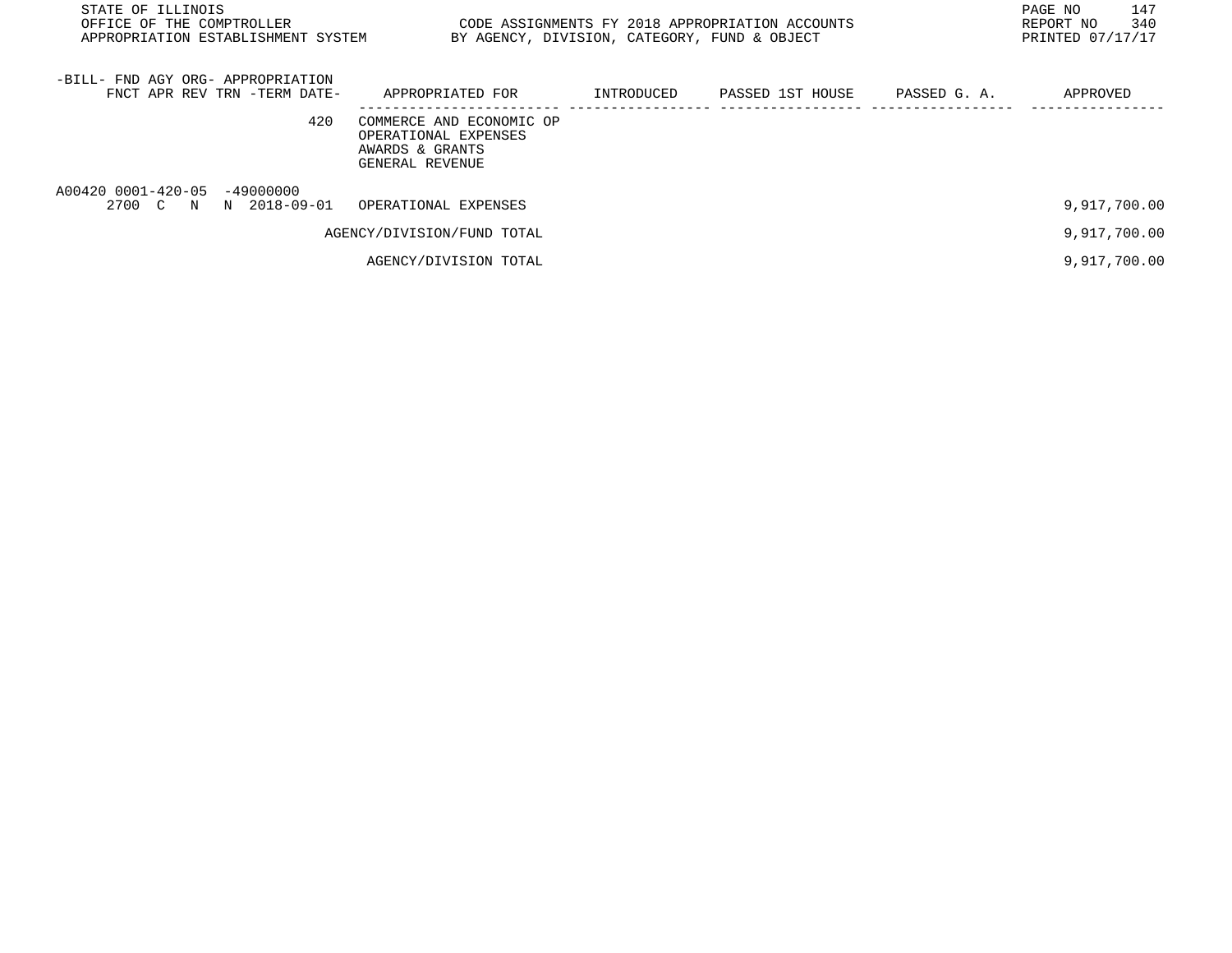| STATE OF ILLINOIS<br>OFFICE OF THE COMPTROLLER<br>APPROPRIATION ESTABLISHMENT SYSTEM | BY AGENCY, DIVISION, CATEGORY, FUND & OBJECT                                         |            | CODE ASSIGNMENTS FY 2018 APPROPRIATION ACCOUNTS |              | 148<br>PAGE NO<br>340<br>REPORT NO<br>PRINTED 07/17/17 |
|--------------------------------------------------------------------------------------|--------------------------------------------------------------------------------------|------------|-------------------------------------------------|--------------|--------------------------------------------------------|
| -BILL- FND AGY ORG- APPROPRIATION<br>FNCT APR REV TRN -TERM DATE-                    | APPROPRIATED FOR                                                                     | INTRODUCED | PASSED 1ST HOUSE                                | PASSED G. A. | APPROVED                                               |
| 420                                                                                  | COMMERCE AND ECONOMIC OP<br>LOCAL PROJECTS<br>AWARDS & GRANTS<br>BUILD ILLINOIS BOND |            |                                                 |              |                                                        |
| CAP420 0971-420-13 -49002400<br>N 2018-09-01<br>2700 C C                             | COMMUTER RAIL DIVISION                                                               |            |                                                 |              | 15,000,000.00                                          |
|                                                                                      | AGENCY/DIVISION/FUND TOTAL                                                           |            |                                                 |              | 15,000,000.00                                          |
|                                                                                      | AGENCY/DIVISION TOTAL                                                                |            |                                                 |              | 15,000,000.00                                          |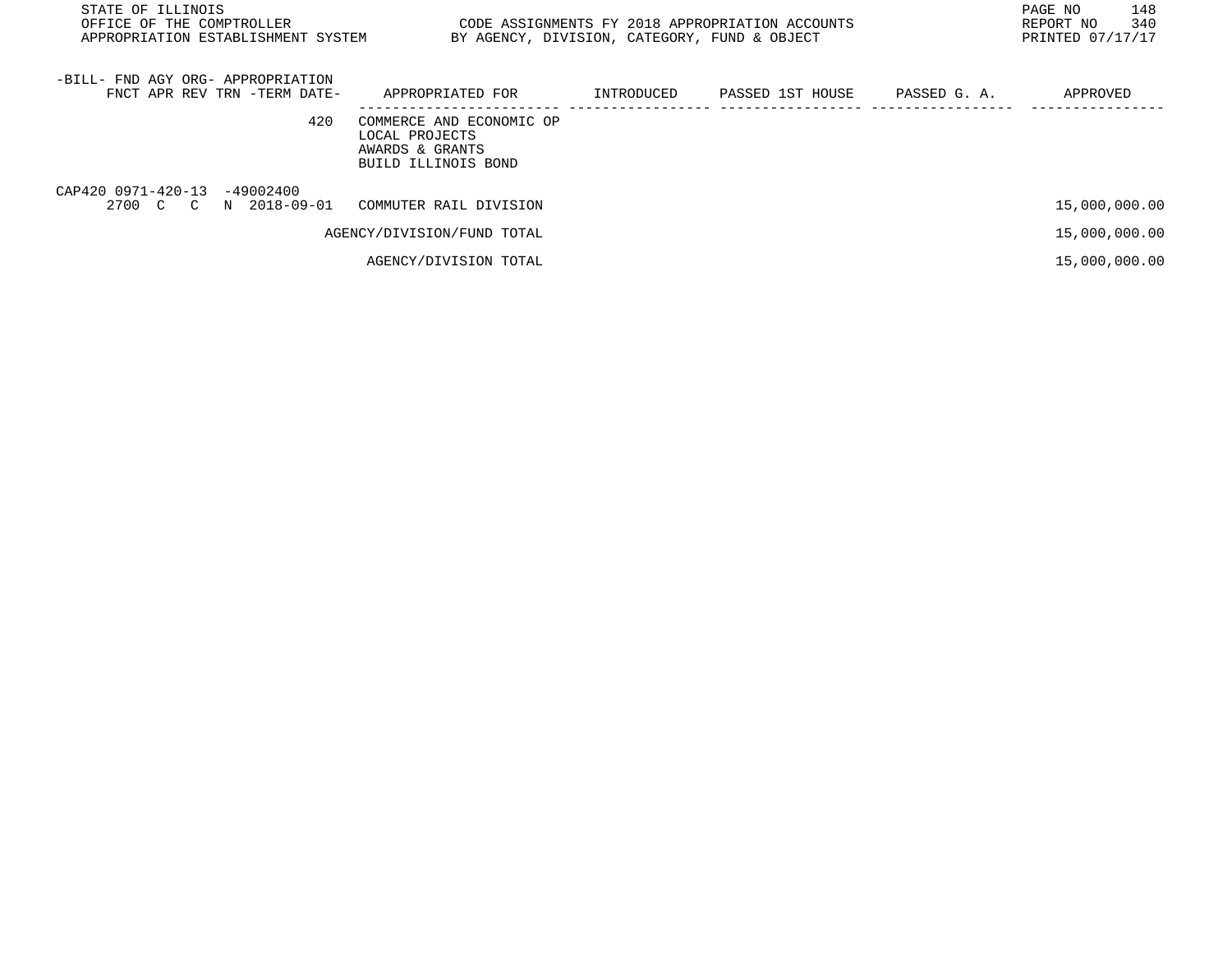| STATE OF ILLINOIS<br>OFFICE OF THE COMPTROLLER<br>APPROPRIATION ESTABLISHMENT SYSTEM BY AGENCY, DIVISION, CATEGORY, FUND & OBJECT   | CODE ASSIGNMENTS FY 2018 APPROPRIATION ACCOUNTS                                           |  | PAGE NO<br>149<br>REPORT NO 340<br>PRINTED 07/17/17 |
|-------------------------------------------------------------------------------------------------------------------------------------|-------------------------------------------------------------------------------------------|--|-----------------------------------------------------|
| -BILL- FND AGY ORG- APPROPRIATION<br>FNCT APR REV TRN -TERM DATE-                                                                   | APPROPRIATED FOR        INTRODUCED     PASSED 1ST HOUSE     PASSED G. A.         APPROVED |  |                                                     |
| 420                                                                                                                                 | COMMERCE AND ECONOMIC OP<br>GENERAL ADMINISTRATION<br>OPERATIONS<br>TOURISM PROMOTION     |  |                                                     |
| A00420 0763-420-15 -19000000<br>2700 C N T 2018-09-01 ORDINARY & CONTINGENT EX<br>ASSOCIATED WITH GENERAL ADMINISTRATION            |                                                                                           |  | 11,000,000.00                                       |
|                                                                                                                                     | AGENCY/DIVISION/FUND TOTAL                                                                |  | 11,000,000.00                                       |
|                                                                                                                                     | INTRA-AGENCY SERVICES                                                                     |  |                                                     |
| A00420 0883-420-15 -19000000<br>2700 C N T 2018-09-01 OVERHEAD COSTS/FED PROGR                                                      |                                                                                           |  | 19,209,200.00                                       |
|                                                                                                                                     | AGENCY/DIVISION/FUND TOTAL                                                                |  | 19,209,200.00                                       |
|                                                                                                                                     | BUILD ILLINOIS BOND                                                                       |  |                                                     |
| A00420 0971-420-15 -19000000<br>2700 C N T 2018-09-01 ORDINARY & CONTINGENT EX<br>ASSOCIATED WITH ADMINISTRATION OF CAPITAL PROGRAM |                                                                                           |  | 2,000,000.00                                        |
|                                                                                                                                     | AGENCY/DIVISION/FUND TOTAL                                                                |  | 2,000,000.00                                        |
|                                                                                                                                     | AGENCY/DIVISION TOTAL                                                                     |  | 32,209,200.00                                       |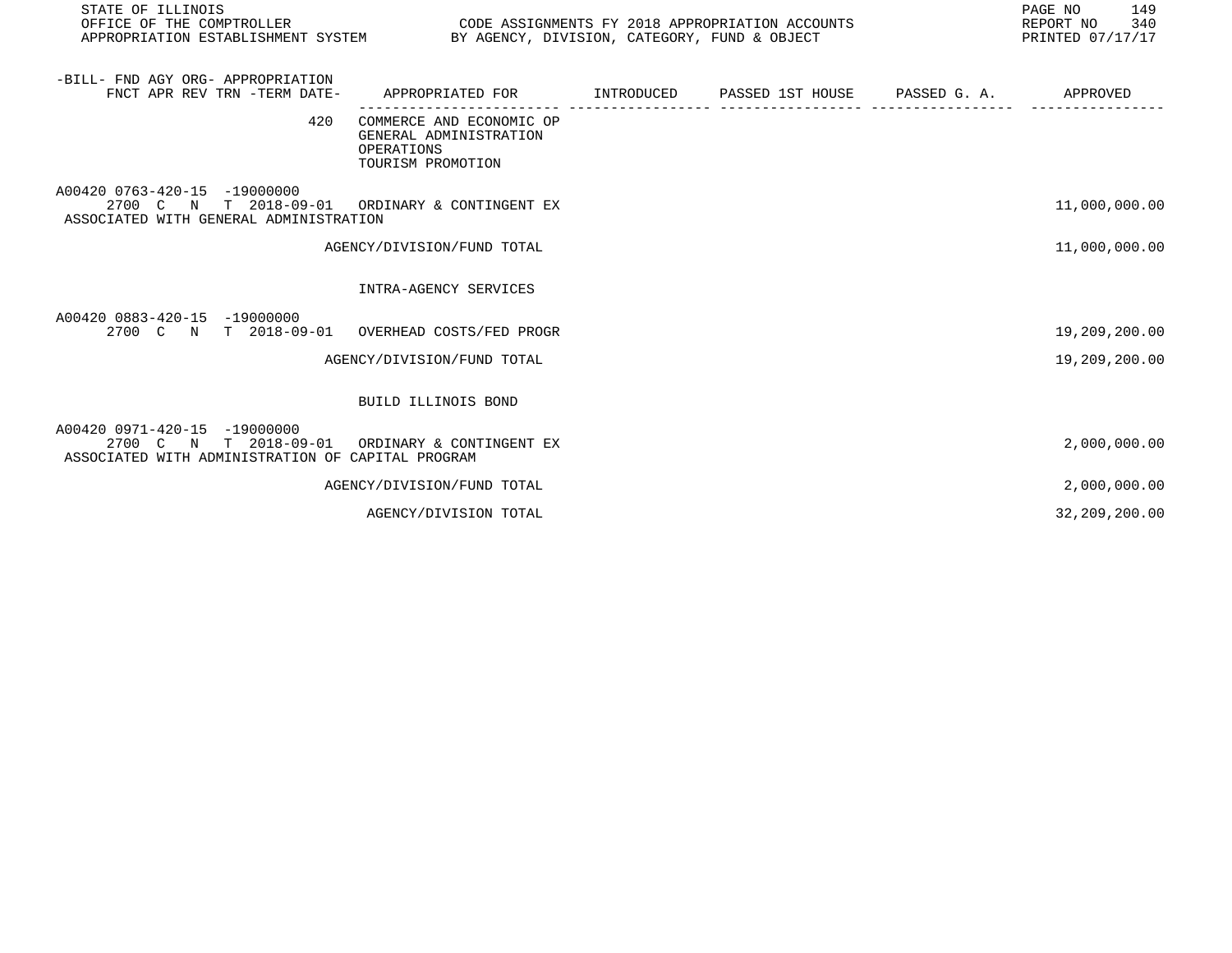| STATE OF ILLINOIS                                                                                                                                                                                                                        |                                                                                            |   | 150<br>PAGE NO<br>340<br>REPORT NO<br>PRINTED 07/17/17 |
|------------------------------------------------------------------------------------------------------------------------------------------------------------------------------------------------------------------------------------------|--------------------------------------------------------------------------------------------|---|--------------------------------------------------------|
| -BILL- FND AGY ORG- APPROPRIATION<br>FNCT APR REV TRN -TERM DATE-                                                                                                                                                                        | APPROPRIATED FOR        INTRODUCED      PASSED 1ST HOUSE     PASSED G. A.         APPROVED | . |                                                        |
| 420                                                                                                                                                                                                                                      | COMMERCE AND ECONOMIC OP<br>TOURISM<br>OPERATIONS<br>TOURISM PROMOTION                     |   |                                                        |
| A00420 0763-420-25 -19000200<br>2700 C N T 2018-09-01 ADVERTISING & PROMOTION<br>ADVERTISING AND PROMOTION OF TOURISM THROUGHOUT ILLINOIS U<br>NDER SUBSECTION (2) OF SECTION 4A OF ILLINOIS PROMOTION ACTI<br>NCLUDING PRIOR YEAR COSTS |                                                                                            |   | 22,400,000.00                                          |
| A00420 0763-420-25 -19000300<br>2700 C N T 2018-09-01 ADVERTISING & PROMOTION<br>ADVERTISING AND PROMOTION OF ILLINOIS TOURISM IN<br>NTERNATIONAL MARKETS INCLUDING PRIOR YEAR COSTS                                                     | $\mathbf{I}$ and $\mathbf{I}$                                                              |   | 8,000,000.00                                           |
|                                                                                                                                                                                                                                          | AGENCY/DIVISION/FUND TOTAL                                                                 |   | 30,400,000.00                                          |
|                                                                                                                                                                                                                                          | INTERNATIONAL TOURISM                                                                      |   |                                                        |
| A00420 0621-420-25 -49000000<br>2700 C N N 2018-09-01 GRANTS/CONTRACTS/ADMINE<br>ASSOCIATED WITH THE INTERNATIONAL TOURISM PROGRAM PURSUANT T<br>O 20 ILCS 605/605-707, INCLUDING PRIOR YEAR COSTS                                       |                                                                                            |   | 5,000,000.00                                           |
|                                                                                                                                                                                                                                          | AGENCY/DIVISION/FUND TOTAL                                                                 |   | 5,000,000.00                                           |
|                                                                                                                                                                                                                                          | TOURISM PROMOTION                                                                          |   |                                                        |
| A00420 0763-420-25 -44000000<br>2700 C N N 2018-09-01 AWARDS & GRANTS - LUMP S<br>TOURISM MATCHING GRANT PROGRAM PER 20 ILCS 665/8-1 FOR C<br>OUNTIES UNDER 1,000,000                                                                    |                                                                                            |   | 1,250,000.00                                           |
| A00420 0763-420-25 -44000100<br>2700 C N N 2018-09-01 AWARDS & GRANTS - LUMP S<br>TOURISM MATCHING GRANT PROGRAM PER 20 ILCS 665/8-1 FOR C<br>OUNTIES OVER 1,000,000                                                                     |                                                                                            |   | 750,000.00                                             |
| A00420 0763-420-25 -44000200<br>2700 C N N 2018-09-01 AWARDS & GRANTS - LUMP S                                                                                                                                                           |                                                                                            |   | 1,400,000.00                                           |

TOURIMS ATTRACTION DEVELOPMENT GRANT PROGRAM PER 2

0 ILCS 665/8A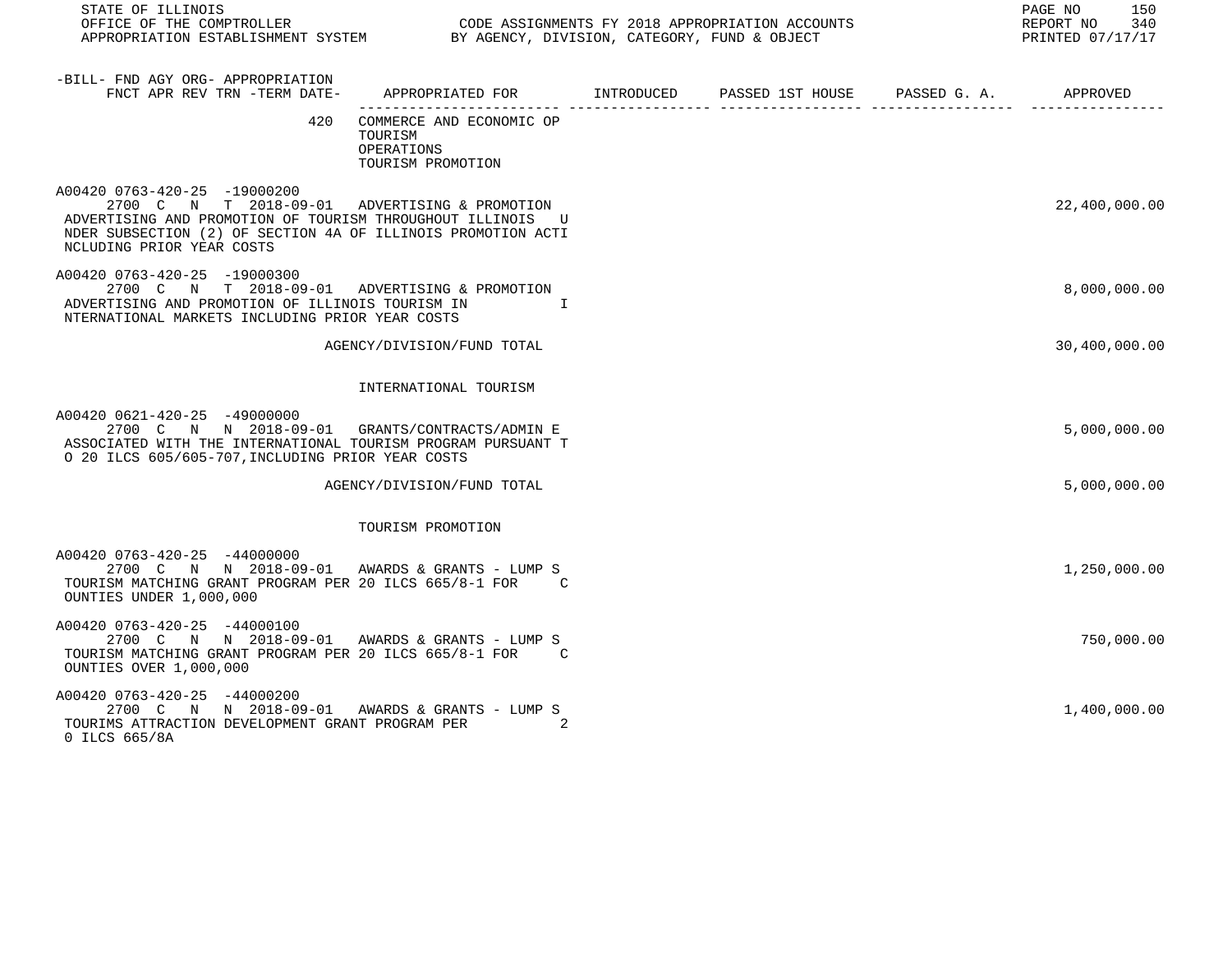| STATE OF ILLINOIS                                                                                                                                                                              |                                                                                            |  | PAGE NO<br>151<br>340<br>REPORT NO<br>PRINTED 07/17/17 |
|------------------------------------------------------------------------------------------------------------------------------------------------------------------------------------------------|--------------------------------------------------------------------------------------------|--|--------------------------------------------------------|
| -BILL- FND AGY ORG- APPROPRIATION<br>FNCT APR REV TRN -TERM DATE-                                                                                                                              | APPROPRIATED FOR        INTRODUCED      PASSED 1ST HOUSE     PASSED G. A.         APPROVED |  |                                                        |
|                                                                                                                                                                                                | 420 COMMERCE AND ECONOMIC OP<br>TOURISM<br>AWARDS & GRANTS<br>TOURISM PROMOTION            |  |                                                        |
| A00420 0763-420-25 -44000300<br>2700 C N N 2018-09-01 MUNICIPAL CONVENTION CNT<br>MUNICIPAL CONVENTION CENTER AND SPORTS FACILITIES GRANTS A<br>UTHORIZED BY PA 99-476                         |                                                                                            |  | 1,800,000.00                                           |
| A00420 0763-420-25 -44000400<br>2700 C N N 2018-09-01 AWARDS & GRANTS - LUMP S<br>PER ILLINOIS PROMOTION ACT 20 ILCS 665/4A-1 TO MATCH FUNDS F<br>ROM SOURCES IN PRIVATE SECTOR                |                                                                                            |  | 1,000,000.00                                           |
| A00420 0763-420-25 -49000000<br>2700 C N N 2018-09-01 ADMINISTRATIVE/GRANT EXP<br>STATEWIDE TOURISM PROMOTION AND DEVELOPMENT                                                                  |                                                                                            |  | 4,835,900.00                                           |
| A00420 0763-420-25 -49000200<br>2700 C N N 2018-09-01 GRANTS CONTRACTS & ADMN<br>ASSOCIATED WITH DEVELOPMENT OF ILLINOIS GRAPE AND WINE<br>INDUSTRY                                            |                                                                                            |  | 150,000.00                                             |
| A00420 0763-420-25 -49001000<br>2700 C N N 2018-09-01 ORDINARY & CONTINGENT EX<br>ORDINARY & CONTINGENT ADMINISTRATIVE EXPENSES OF TOURISM P<br>ROGRAM, AND GRANTS, INCLUDING PRIOR YEAR COSTS |                                                                                            |  | 4,200,000.00                                           |
|                                                                                                                                                                                                | AGENCY/DIVISION/FUND TOTAL                                                                 |  | 15,385,900.00                                          |
|                                                                                                                                                                                                | LOCAL TOURISM                                                                              |  |                                                        |
| A00420 0969-420-25 -44001100<br>2700 C N N 2018-09-01 AWARDS & GRANTS - LUMP S<br>GRANTS TO CONVENTION AND TOURISM BUREAUS OUTSIDE OF CHICAGO                                                  |                                                                                            |  | 15,061,800.00                                          |
| A00420 0969-420-25 -44001200<br>2700 C N N 2018-09-01 AWARDS & GRANTS - LUMP S<br>CHOOSE CHICAGO                                                                                               |                                                                                            |  | 3,306,200.00                                           |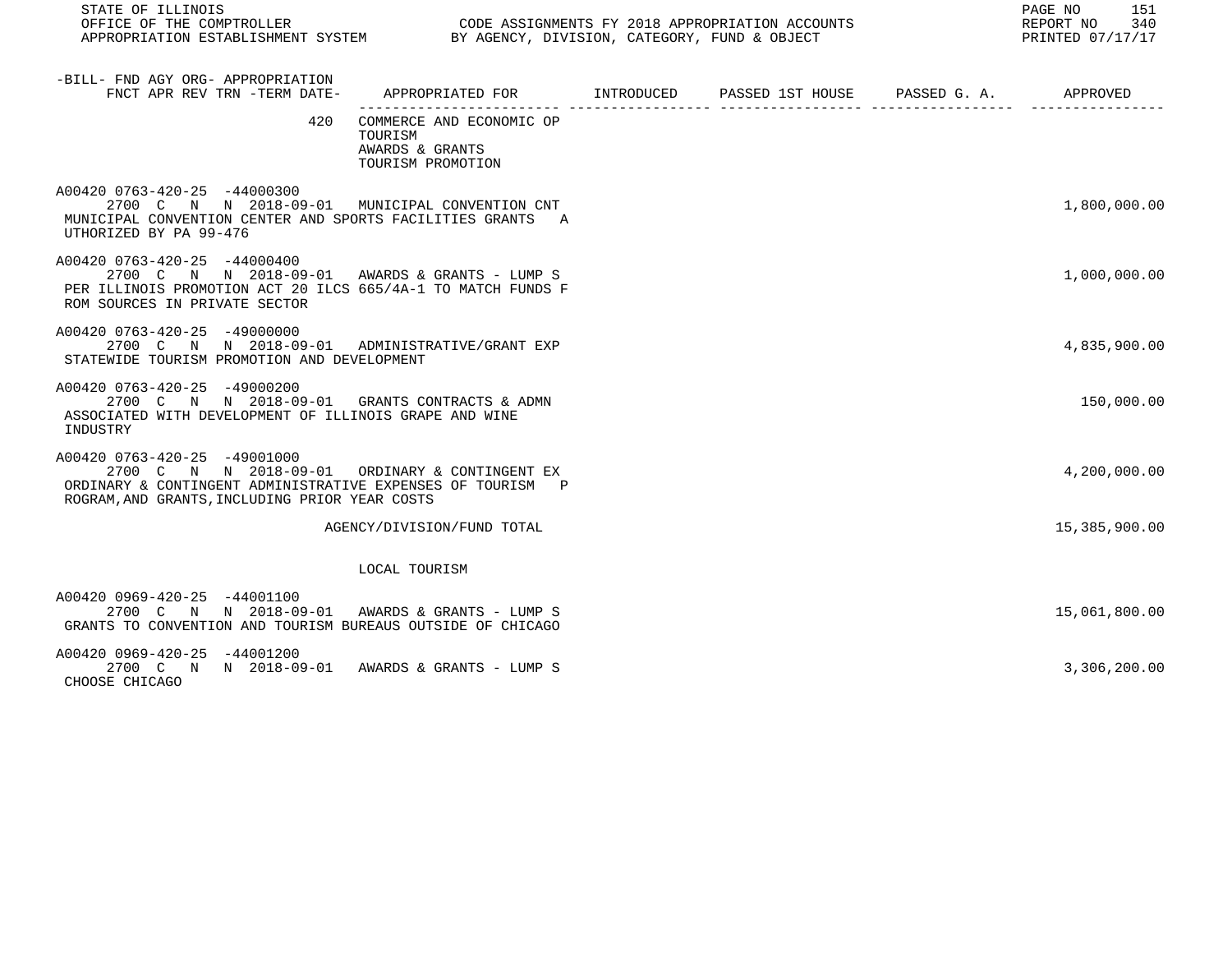| STATE OF ILLINOIS<br>OFFICE OF THE COMPTROLLER<br>APPROPRIATION ESTABLISHMENT SYSTEM BY AGENCY, DIVISION, CATEGORY, FUND & OBJECT                                                                  | CODE ASSIGNMENTS FY 2018 APPROPRIATION ACCOUNTS                         |            |                               | PAGE NO<br>152<br>340<br>REPORT NO<br>PRINTED 07/17/17 |
|----------------------------------------------------------------------------------------------------------------------------------------------------------------------------------------------------|-------------------------------------------------------------------------|------------|-------------------------------|--------------------------------------------------------|
| -BILL- FND AGY ORG- APPROPRIATION<br>FNCT APR REV TRN -TERM DATE-                                                                                                                                  | APPROPRIATED FOR                                                        | INTRODUCED | PASSED 1ST HOUSE PASSED G. A. | APPROVED                                               |
| 420                                                                                                                                                                                                | COMMERCE AND ECONOMIC OP<br>TOURISM<br>AWARDS & GRANTS<br>LOCAL TOURISM |            |                               |                                                        |
| A00420 0969-420-25 -49000000<br>N 2018-09-01<br>2700 C N<br>GRANTS, CONTRACTS AND ADMINISTRATIVE EXPENSES ASSOCIATED<br>ITH LOCAL TOURISM AND CONVENTION BUREAU PROGRAM PER 20 ILCS6<br>05/605-705 | AWARDS & GRANTS - LUMP S                                                |            |                               | 308,000.00                                             |
| A00420 0969-420-25 -49000100<br>2700 C N N 2018-09-01<br>GRANTS, CONTRACTS AND ADMINISTRATIVE EXPENSES ASSOCIATED<br>ITH LOCAL TOURISM AND CONVENTION BUREAU PROGRAM PER 20 ILCS6<br>05/605-705    | AWARDS AND GRANTS<br>W                                                  |            |                               | 1,836,800.00                                           |
|                                                                                                                                                                                                    | AGENCY/DIVISION/FUND TOTAL                                              |            |                               | 20,512,800.00                                          |

AGENCY/DIVISION TOTAL 2018 (2018) 2018 12:00:00 21,298,700.00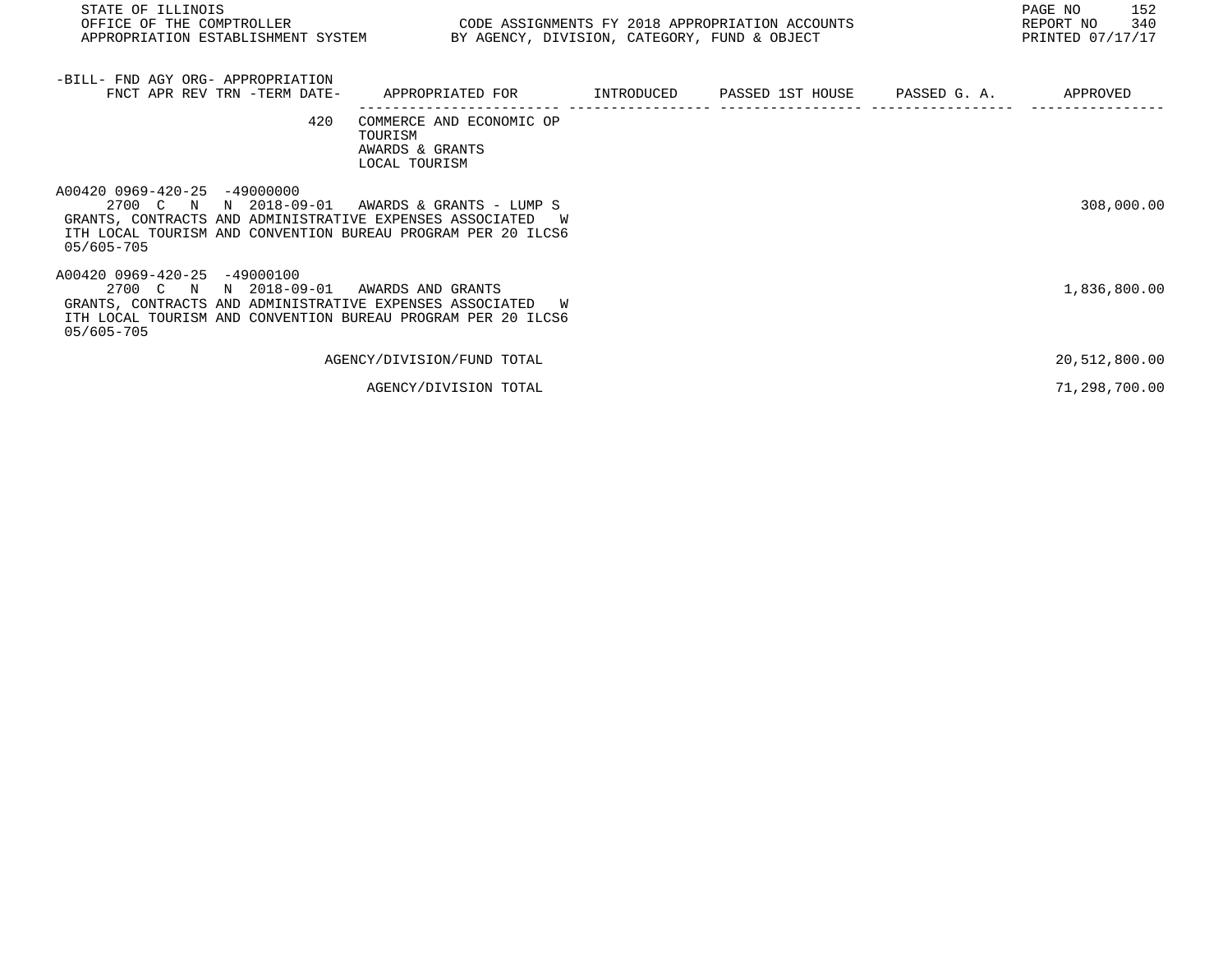| STATE OF ILLINOIS<br>OFFICE OF THE COMPTROLLER<br>APPROPRIATION ESTABLISHMENT SYSTEM                                                                                                         | CODE ASSIGNMENTS FY 2018 APPROPRIATION ACCOUNTS                                                  | BY AGENCY, DIVISION, CATEGORY, FUND & OBJECT |                               | PAGE NO<br>153<br>REPORT NO<br>340<br>PRINTED 07/17/17 |
|----------------------------------------------------------------------------------------------------------------------------------------------------------------------------------------------|--------------------------------------------------------------------------------------------------|----------------------------------------------|-------------------------------|--------------------------------------------------------|
| -BILL- FND AGY ORG- APPROPRIATION<br>FNCT APR REV TRN -TERM DATE-                                                                                                                            | APPROPRIATED FOR                                                                                 | INTRODUCED                                   | PASSED 1ST HOUSE PASSED G. A. | APPROVED                                               |
| 420                                                                                                                                                                                          | COMMERCE AND ECONOMIC OP<br>WORKFORCE DEVELOPMENT<br>AWARDS & GRANTS<br>FEDERAL WORKFORCE TRAINI |                                              |                               |                                                        |
| A00420 0913-420-30 -49000000<br>N 2018-09-01<br>2700 C N<br>GRANTS, CONTRACTS AND ADMINISTRATIVE EXPENSES ASSOCIATED<br>ITH WORKFORCE INVESTMENT ACT AND OTHER WORKFORCE TRAINING<br>ROGRAMS | AWARDS AND GRANTS<br>W<br>P                                                                      |                                              |                               | 275,000,000.00                                         |
|                                                                                                                                                                                              | AGENCY/DIVISION/FUND TOTAL                                                                       |                                              |                               | 275,000,000.00                                         |
|                                                                                                                                                                                              | AGENCY/DIVISION TOTAL                                                                            |                                              |                               | 275,000,000.00                                         |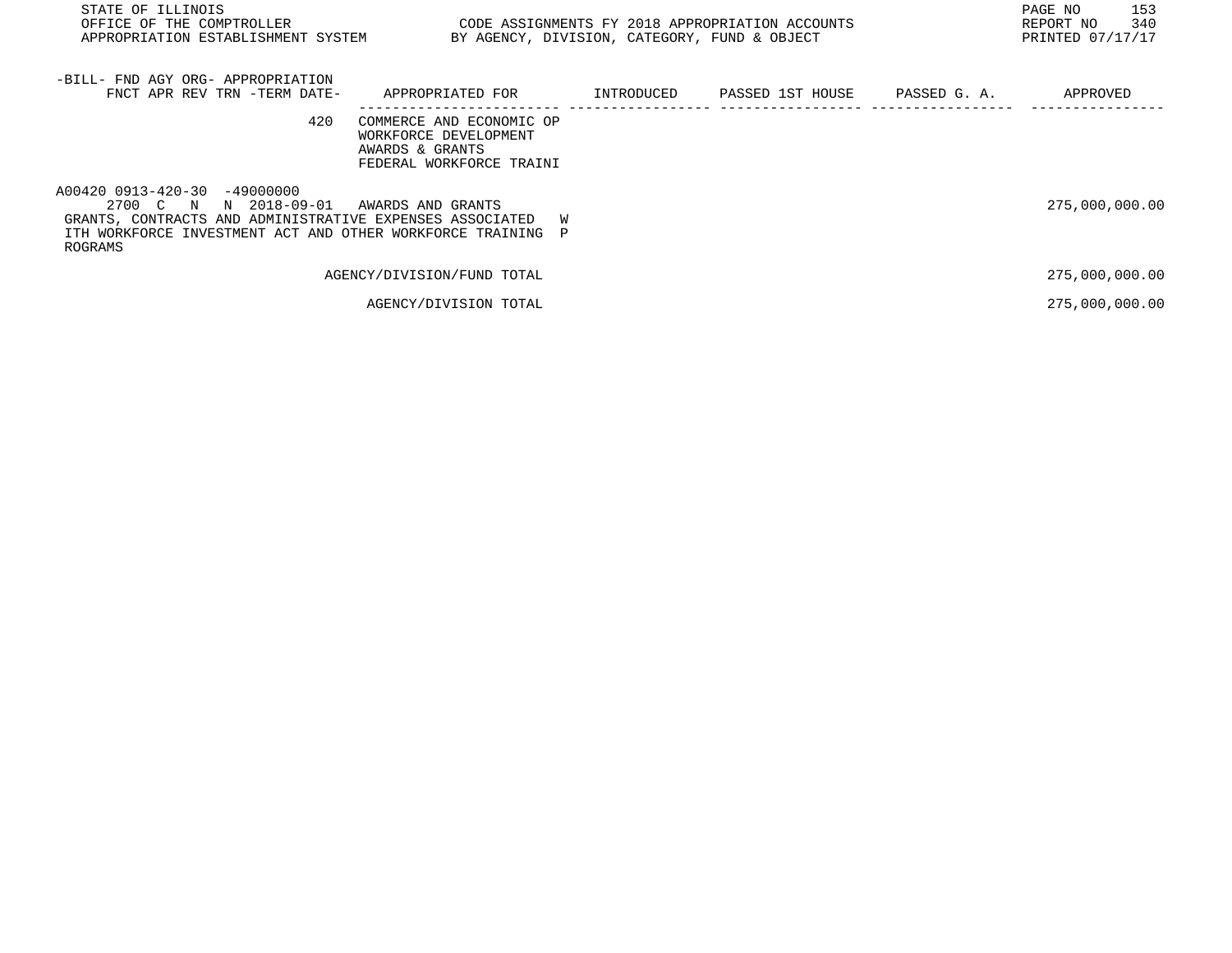| STATE OF ILLINOIS                                                                                                                                                                                   |                                                                                            |  | PAGE NO<br>154<br>REPORT NO<br>340<br>PRINTED 07/17/17 |
|-----------------------------------------------------------------------------------------------------------------------------------------------------------------------------------------------------|--------------------------------------------------------------------------------------------|--|--------------------------------------------------------|
| -BILL- FND AGY ORG- APPROPRIATION<br>FNCT APR REV TRN -TERM DATE-                                                                                                                                   | APPROPRIATED FOR INTRODUCED PASSED 1ST HOUSE PASSED G. A.                                  |  | APPROVED                                               |
| 420                                                                                                                                                                                                 | COMMERCE AND ECONOMIC OP<br>TECHNOLOGY&INDUSTRIAL CO<br>AWARDS & GRANTS<br>GENERAL REVENUE |  |                                                        |
| A00420 0001-420-35 -49000000<br>2300 C N N 2018-09-01 FOR GRANTS, CONTRACTS, & A<br>EXPENSES ASSOCIATED WITH IL OFFICE OF ENTREPRENEURSHIP, I<br>NNOVATION & TECHNOLOGY, INCLUDING PRIOR YEAR COSTS |                                                                                            |  | 1,425,000.00                                           |
|                                                                                                                                                                                                     | AGENCY/DIVISION/FUND TOTAL                                                                 |  | 1,425,000.00                                           |
|                                                                                                                                                                                                     | SMALL BUS ENVIRONMENTAL                                                                    |  |                                                        |
| A00420 0387-420-35 -49000000<br>2300 C N N 2018-09-01 AWARDS & GRANTS - LUMP S<br>GRANTS AND ADMINISTRATIVE EXPENSES OF SMALL BUSINESS<br>NVIRONMENTAL ASSISTANCE PROGRAM                           | <b>Example</b>                                                                             |  | 500,000.00                                             |
|                                                                                                                                                                                                     | AGENCY/DIVISION/FUND TOTAL                                                                 |  | 500,000.00                                             |
|                                                                                                                                                                                                     | WORKFORCE, TECHNOLOGY, A                                                                   |  |                                                        |
| A00420 0552-420-35 -49000000<br>2300 C N N 2018-09-01 AWARDS & GRANTS - LUMP S<br>GRANTS, CONTRACTS AND ADMINSTRATIVE EXPENSES PER 20 ILCS 6<br>05/605-420                                          |                                                                                            |  | 2,000,000.00                                           |
|                                                                                                                                                                                                     | AGENCY/DIVISION/FUND TOTAL                                                                 |  | 2,000,000.00                                           |
|                                                                                                                                                                                                     | COMMERCE & COMM AFFAIRS                                                                    |  |                                                        |
| A00420 0636-420-35 -49000000<br>2300 C N N 2018-09-01 AWARDS & GRANTS - LUMP S<br>GRANTS CONTRACTS AND ADMINISTRATIVE EXPENSES PER 20 ILCS 6<br>05/605-500                                          |                                                                                            |  | 13,000,000.00                                          |
| A00420 0636-420-35 -49000400<br>2300 C N N 2018-09-01<br>OF THE PROCUREMENT TECHNICAL ASSISTANCE CENTER PROGRAM,                                                                                    | GRNTS/CONTRACTS/ADMIN EX<br>$\mathbf{I}$                                                   |  | 750,000.00                                             |

NCLUDING PRIOR YEAR COSTS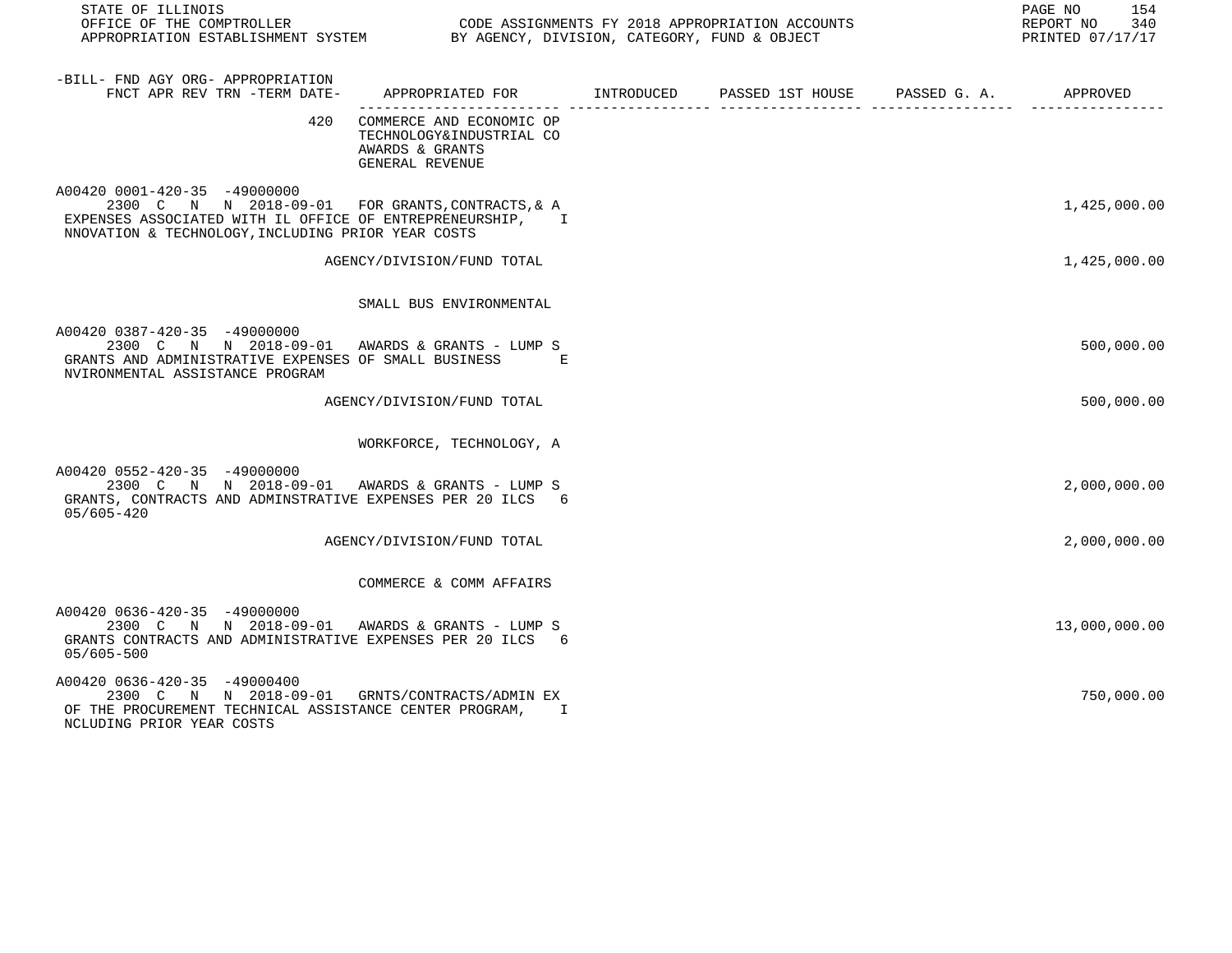| STATE OF ILLINOIS<br>OFFICE OF THE COMPTROLLER<br>APPROPRIATION ESTABLISHMENT SYSTEM                                                            |                                                                                                    |            | CODE ASSIGNMENTS FY 2018 APPROPRIATION ACCOUNTS<br>BY AGENCY, DIVISION, CATEGORY, FUND & OBJECT |              | PAGE NO<br>155<br>340<br>REPORT NO<br>PRINTED 07/17/17 |
|-------------------------------------------------------------------------------------------------------------------------------------------------|----------------------------------------------------------------------------------------------------|------------|-------------------------------------------------------------------------------------------------|--------------|--------------------------------------------------------|
| -BILL- FND AGY ORG- APPROPRIATION<br>FNCT APR REV TRN -TERM DATE-                                                                               | APPROPRIATED FOR                                                                                   | INTRODUCED | PASSED 1ST HOUSE                                                                                | PASSED G. A. | APPROVED                                               |
| 420                                                                                                                                             | COMMERCE AND ECONOMIC OP<br>TECHNOLOGY&INDUSTRIAL CO<br>AWARDS & GRANTS<br>COMMERCE & COMM AFFAIRS |            |                                                                                                 |              |                                                        |
| A00420 0636-420-35 -49000600<br>2300 C N<br>N 2018-09-01<br>FOR GRANTS, CONTRACTS, & ADMINISTRATIVE EXPENSES PURSUANT TO 2<br>0 ILCS 605/605-30 | AWARDS & GRANTS - LUMP S                                                                           |            |                                                                                                 |              | 3,000,000.00                                           |
|                                                                                                                                                 | AGENCY/DIVISION/FUND TOTAL                                                                         |            |                                                                                                 |              | 16,750,000.00                                          |
|                                                                                                                                                 | AGENCY/DIVISION TOTAL                                                                              |            |                                                                                                 |              | 20,675,000.00                                          |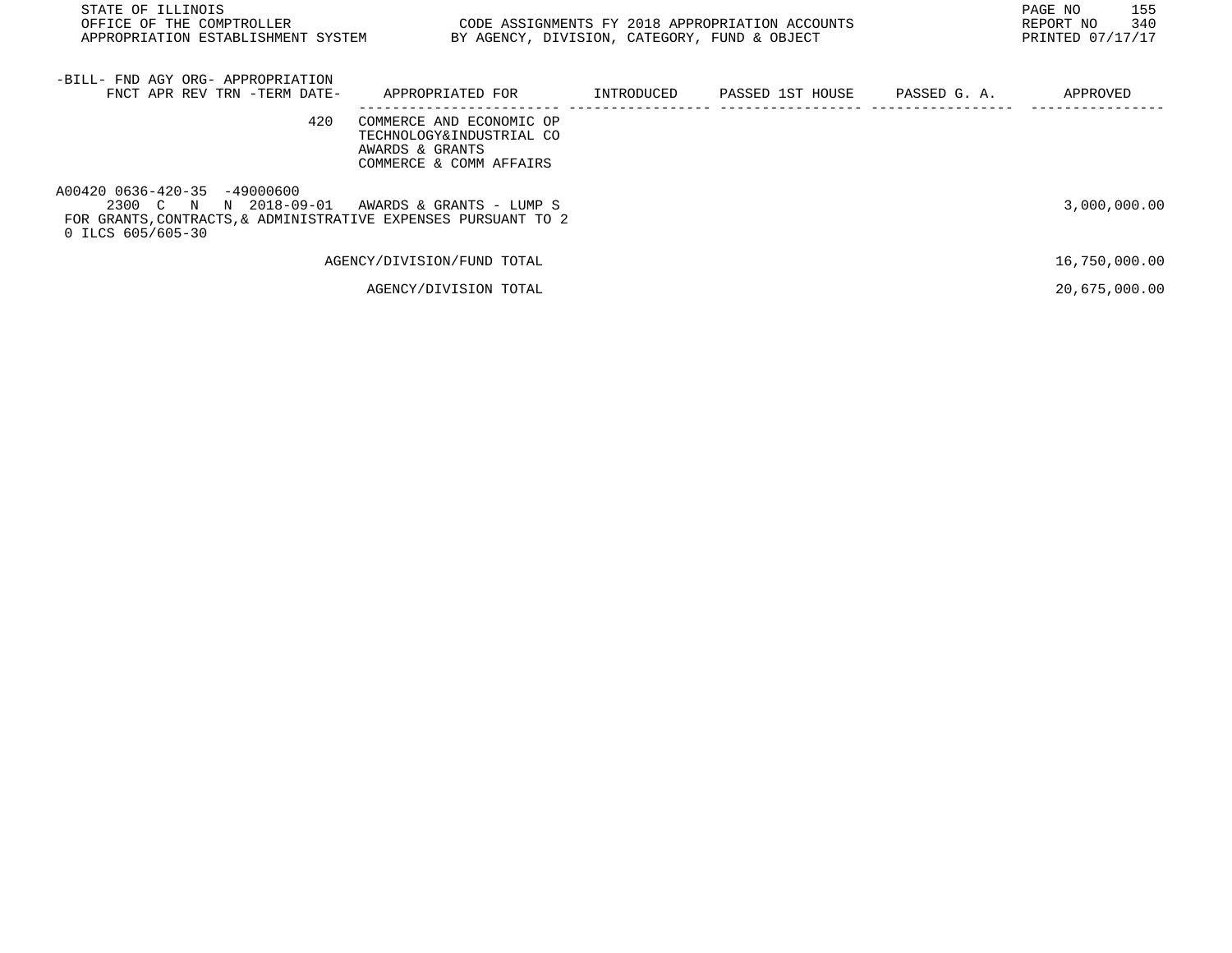| STATE OF ILLINOIS<br>OFFICE OF THE COMPTROLLER THE SERIES ON THE CODE ASSIGNMENTS FY 2018 APPROPRIATION ACCOUNTS<br>APPROPRIATION ESTABLISHMENT SYSTEM BY AGENCY, DIVISION, CATEGORY, FUND & OBJECT |                                                                                      |  | 156<br>PAGE NO<br>REPORT NO 340<br>PRINTED 07/17/17 |
|-----------------------------------------------------------------------------------------------------------------------------------------------------------------------------------------------------|--------------------------------------------------------------------------------------|--|-----------------------------------------------------|
| -BILL- FND AGY ORG- APPROPRIATION<br>FNCT APR REV TRN -TERM DATE-                                                                                                                                   | APPROPRIATED FOR        INTRODUCED     PASSED 1ST HOUSE     PASSED G. A.             |  | APPROVED                                            |
| 420                                                                                                                                                                                                 | COMMERCE AND ECONOMIC OP<br>LOCAL PROJECTS<br>AWARDS & GRANTS<br>BUILD ILLINOIS BOND |  |                                                     |
| CAP420 0971-420-44 -49003000<br>2700 C C N 2018-09-01                                                                                                                                               | CROSSING HEALTHCARE GRAN                                                             |  | 3,000,000.00                                        |
| CAP420 0971-420-44 -49003100<br>2700 C C N 2018-09-01                                                                                                                                               | LAWNDALE CHRISTIAN HEALT                                                             |  | 2,000,000.00                                        |
|                                                                                                                                                                                                     | AGENCY/DIVISION/FUND TOTAL                                                           |  | 5,000,000.00                                        |
|                                                                                                                                                                                                     | AGENCY/DIVISION TOTAL                                                                |  | 5,000,000.00                                        |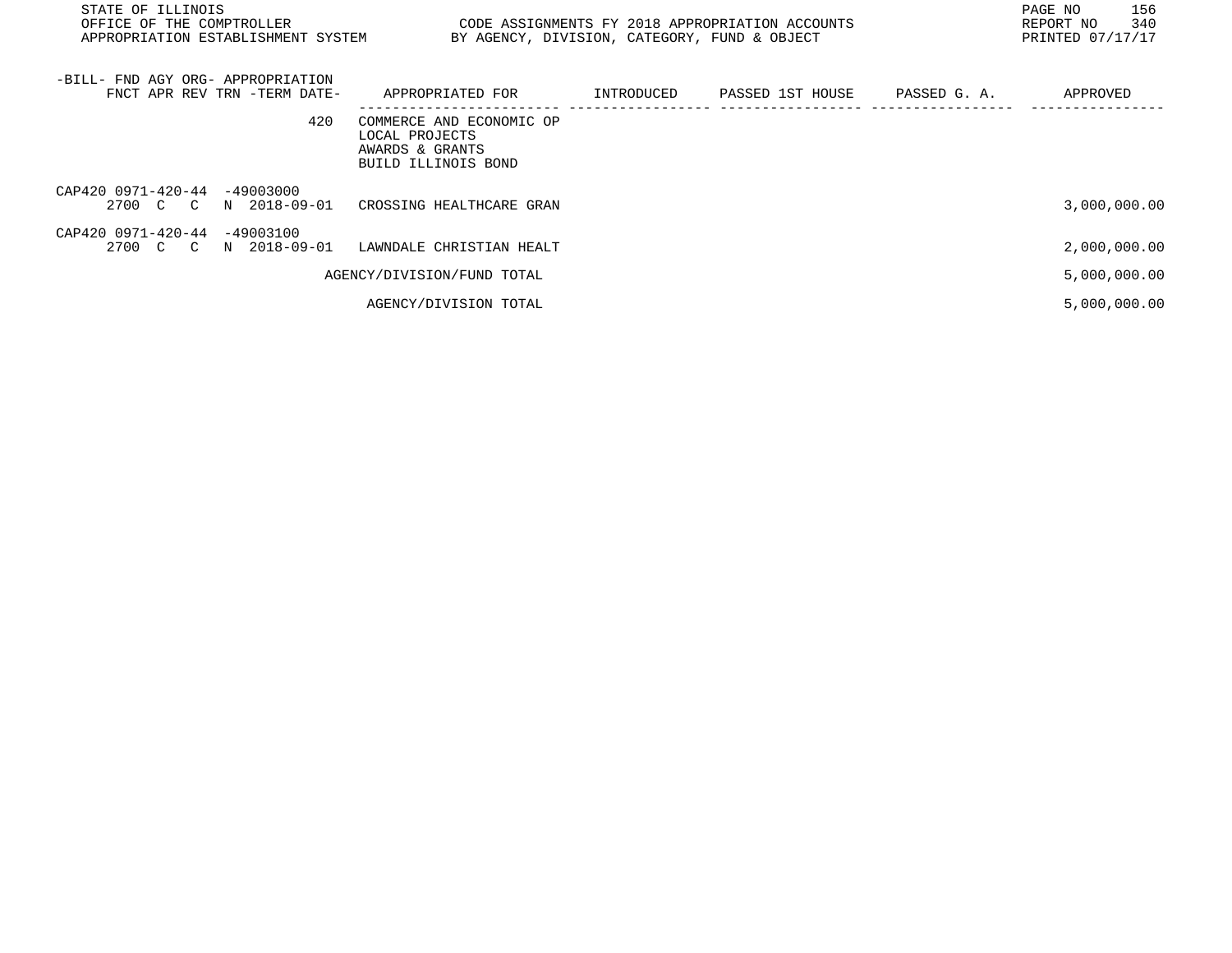| STATE OF ILLINOIS<br>OFFICE OF THE COMPTROLLER<br>APPROPRIATION ESTABLISHMENT SYSTEM BY AGENCY, DIVISION, CATEGORY, FUND & OBJECT                                                             |                                                                                            | CODE ASSIGNMENTS FY 2018 APPROPRIATION ACCOUNTS | 157<br>PAGE NO<br>REPORT NO<br>340<br>PRINTED 07/17/17 |
|-----------------------------------------------------------------------------------------------------------------------------------------------------------------------------------------------|--------------------------------------------------------------------------------------------|-------------------------------------------------|--------------------------------------------------------|
| -BILL- FND AGY ORG- APPROPRIATION<br>FNCT APR REV TRN -TERM DATE-                                                                                                                             | APPROPRIATED FOR       INTRODUCED     PASSED 1ST HOUSE     PASSED G. A.        APPROVED    |                                                 |                                                        |
| 420                                                                                                                                                                                           | COMMERCE AND ECONOMIC OP<br>BUSINESS DEVELOPMENT<br>OPERATIONS<br>ECONOMIC RESEARCH & INFO |                                                 |                                                        |
| A00420 0023-420-45 -19000000<br>2300 C N T 2018-09-01 ADMINISTRATIVE EXPENSES<br>PURPOSES SET FORTH IN SECTION 605-20 OF CIVIL ADMIN CODE O<br>F ILLINOIS (20 ILCS 605/605-20)                |                                                                                            |                                                 | 150,000.00                                             |
|                                                                                                                                                                                               | AGENCY/DIVISION/FUND TOTAL                                                                 |                                                 | 150,000.00                                             |
|                                                                                                                                                                                               | HISTORIC PROPERTY ADMIN                                                                    |                                                 |                                                        |
| A00420 0659-420-45 -19000000<br>2700 C N T 2018-09-01 LUMP SUMS & OTHER PURPOS<br>FOR ADMINISTRATIVE EXPENSES IN ACCORDANCE WITH HISTORIC T<br>AX CREDIT PROGRAM PURSUANT TO 35 ILCS 5/221(B) |                                                                                            |                                                 | 100,000.00                                             |
|                                                                                                                                                                                               | AGENCY/DIVISION/FUND TOTAL                                                                 |                                                 | 100,000.00                                             |
|                                                                                                                                                                                               | GENERAL REVENUE                                                                            |                                                 |                                                        |
| A00420 0001-420-45 -44000000<br>2700 C N N 2018-09-01 GRANT/IL MANUFACTURERS A<br>FOR GRANT ASSOCIATED WITH BUSINESS DEVELOPMENT TO IL<br>ANUFACTURERS ASSOCIATION                            | $M_{\odot}$                                                                                |                                                 | 1,466,300.00                                           |
| A00420 0001-420-45 -44000100<br>2700 C N N 2018-09-01 GRNT/CHICAGO FEDERATION<br>FOR GRANT TO CHICAGO FEDERATION OF LABOR                                                                     |                                                                                            |                                                 | 1,466,300.00                                           |
| A00420 0001-420-45 -44000200<br>2700 C N N 2018-09-01 IL MANUFACTURING EXTENSI<br>FOR IL MANUFACTURING EXCELLENCE CENTER INCLUDING PRIOR YEARC<br>OSTS                                        |                                                                                            |                                                 | 977,500.00                                             |
| A00420 0001-420-45 -44000300<br>2700 C N N 2018-09-01 CHICAGOLAND REG COLLEGE<br>FOR CHICAGOLAND REGIONAL COLLEGE PROGRAM INCLUDING PRIOR Y<br>EAR COSTS                                      |                                                                                            |                                                 | 1,955,000.00                                           |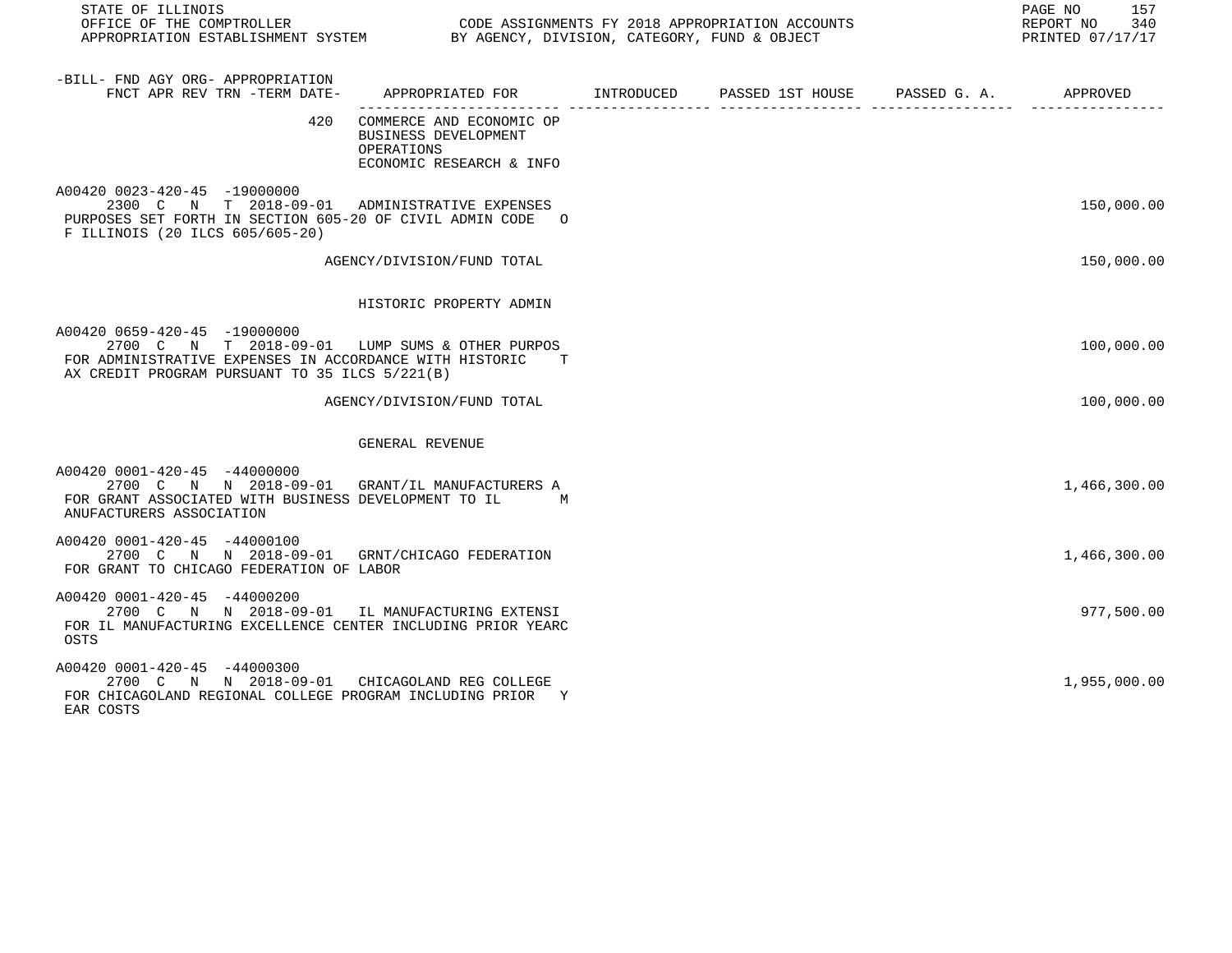| STATE OF ILLINOIS<br>OFFICE OF THE COMPTROLLER CODE ASSIGNMENTS FY 2018 APPROPRIATION ACCOUNTS<br>APPROPRIATION ESTABLISHMENT SYSTEM BY AGENCY, DIVISION, CATEGORY, FUND & OBJECT                                                                            |                                                                                        |                  |              | PAGE NO<br>158<br>REPORT NO<br>340<br>PRINTED 07/17/17 |
|--------------------------------------------------------------------------------------------------------------------------------------------------------------------------------------------------------------------------------------------------------------|----------------------------------------------------------------------------------------|------------------|--------------|--------------------------------------------------------|
| -BILL- FND AGY ORG- APPROPRIATION<br>FNCT APR REV TRN -TERM DATE-                                                                                                                                                                                            | APPROPRIATED FOR INTRODUCED                                                            | PASSED 1ST HOUSE | PASSED G. A. | APPROVED                                               |
| 420                                                                                                                                                                                                                                                          | COMMERCE AND ECONOMIC OP<br>BUSINESS DEVELOPMENT<br>AWARDS & GRANTS<br>GENERAL REVENUE |                  |              |                                                        |
| A00420 0001-420-45 -44000400<br>2700 C N N 2018-09-01 NEW START INC<br>FOR PURPOSE OF GRANTS, CONTRACTS, & ADMINISTRATIVE EXPENSES A<br>SSOCIATED WITH NEW START INC FOR BASIC NURSE ASSISTANT<br>RAINING PROGRAM IN LATINO COMMUNITIES                      | T                                                                                      |                  |              | 733,100.00                                             |
| A00420 0001-420-45 -44000500<br>2700 C N N 2018-09-01 BUSINESS & COMMUNITY DEV<br>FOR GRANTS                                                                                                                                                                 |                                                                                        |                  |              | 5,831,300.00                                           |
| A00420 0001-420-45 -44000600<br>2700 C N N 2018-09-01 JOB TRAINING TO HACIA<br>GRANT ASSOCIATED WITH JOB TRAINING TO HACIA                                                                                                                                   |                                                                                        |                  |              | 1,500,000.00                                           |
| A00420 0001-420-45 -49000000<br>2700 C N N 2018-09-01 FOR GRANTS, CONTRACTS & A<br>EXPENSES ASSOCIATED WITH DCEO JOB TRAINING PROGRAMS I<br>NCLUDING PRIOR YEAR COSTS                                                                                        |                                                                                        |                  |              | 4,275,000.00                                           |
|                                                                                                                                                                                                                                                              | AGENCY/DIVISION/FUND TOTAL                                                             |                  |              | 18,204,500.00                                          |
|                                                                                                                                                                                                                                                              | SMALL BUSINESS CREDIT IN                                                               |                  |              |                                                        |
| A00420 0506-420-45 -49000000<br>2700 C N N 2018-09-01 SMALL BSINESS CRDT INIT<br>FOR PURPOSE OF CONTRACTS, GRANTS, LOANS, INVESTMENTS, &<br>DMINISTRATIVE EXPENSES IN ACCORDANCE WITH STATE SMALL<br>USINESS CREDIT INITIATIVE PROGRAM INCLUDING PRIOR YEARS | Α<br>B                                                                                 |                  |              | 30,000,000.00                                          |
|                                                                                                                                                                                                                                                              | AGENCY/DIVISION/FUND TOTAL                                                             |                  |              | 30,000,000.00                                          |
|                                                                                                                                                                                                                                                              | IL CAPITAL REVOLVING LOA                                                               |                  |              |                                                        |
| A00420 0973-420-45 -49000000<br>2700 C N N 2018-09-01 AWARDS & GRANTS - LUMP S<br>CONTRACTS, GRANTS, LOANS, INVESTMENTS AND ADMINISTRATIVE E<br>XPENSES IN ACCORDANCE WITH PROVISIONS OF SMALL BUSINESS<br>EVELOPMENT ACT                                    | D                                                                                      |                  |              | 20,500,000.00                                          |
|                                                                                                                                                                                                                                                              | AGENCY/DIVISION/FUND TOTAL                                                             |                  |              | 20,500,000.00                                          |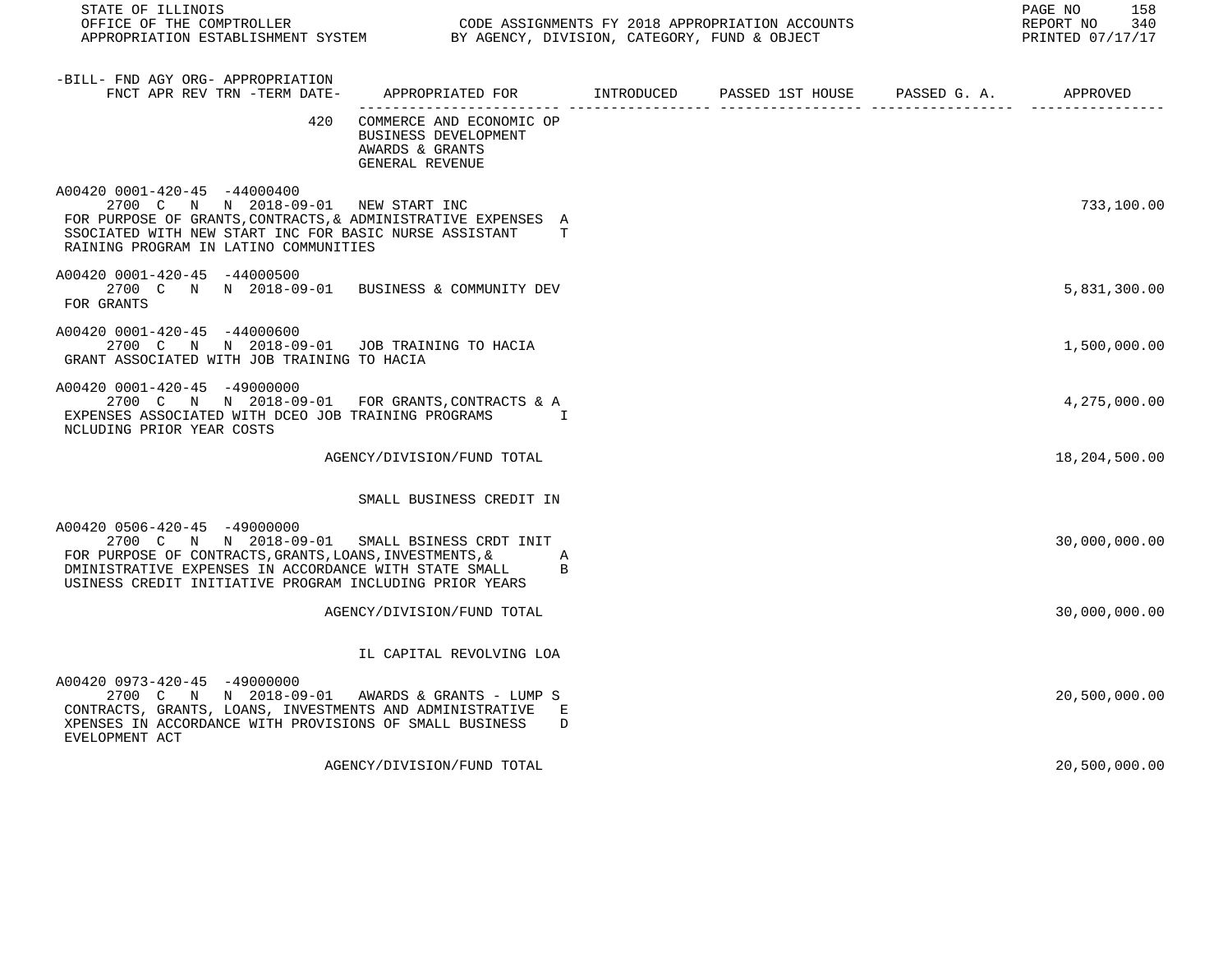| STATE OF ILLINOIS                                                                                                                                                                 |                                                                                            |  | PAGE NO<br>159<br>REPORT NO<br>340<br>PRINTED 07/17/17 |
|-----------------------------------------------------------------------------------------------------------------------------------------------------------------------------------|--------------------------------------------------------------------------------------------|--|--------------------------------------------------------|
| -BILL- FND AGY ORG- APPROPRIATION<br>FNCT APR REV TRN -TERM DATE-                                                                                                                 | APPROPRIATED FOR        INTRODUCED      PASSED 1ST HOUSE     PASSED G. A.         APPROVED |  |                                                        |
| 420                                                                                                                                                                               | COMMERCE AND ECONOMIC OP<br>BUSINESS DEVELOPMENT<br>AWARDS & GRANTS<br>IL EQUITY           |  |                                                        |
| A00420 0974-420-45 -49000000<br>2700 C N N 2018-09-01<br>GRANTS, LOANS AND INVESTMENTS IN ACCORDANCE WITH PROVISIONSO<br>F SMALL BUSINESS DEVELOPMENT ACT                         | AWARDS & GRANTS - LUMP S                                                                   |  | 300,000.00                                             |
|                                                                                                                                                                                   | AGENCY/DIVISION/FUND TOTAL                                                                 |  | 300,000.00                                             |
|                                                                                                                                                                                   | LARGE BUSINESS ATTRACTIO                                                                   |  |                                                        |
| A00420 0975-420-45 -49000000<br>2700 C N N 2018-09-01 AWARDS & GRANTS - LUMP S<br>GRANTS, LOANS, INVESTMENTS AND ADMINISTRATIVE EXPENSES PER A<br>RTICLE 10 OF BUILD ILLINOIS ACT |                                                                                            |  | 500,000.00                                             |
|                                                                                                                                                                                   | AGENCY/DIVISION/FUND TOTAL                                                                 |  | 500,000.00                                             |
|                                                                                                                                                                                   | PUBLIC INFRASTRUCTURE CO                                                                   |  |                                                        |
| A00420 0993-420-45 -49002500<br>2700 C N N 2018-09-01 AWARDS & GRANTS - LUMP S<br>GRANTS, LOANS, INVESTMENTS AND ADMINISTRATIVE EXPENSES PER A<br>RTICLE 8 OF BUILD ILLINOIS ACT  |                                                                                            |  | 2,250,000.00                                           |
|                                                                                                                                                                                   | AGENCY/DIVISION/FUND TOTAL                                                                 |  | 2,250,000.00                                           |
|                                                                                                                                                                                   | AGENCY/DIVISION TOTAL                                                                      |  | 72,004,500.00                                          |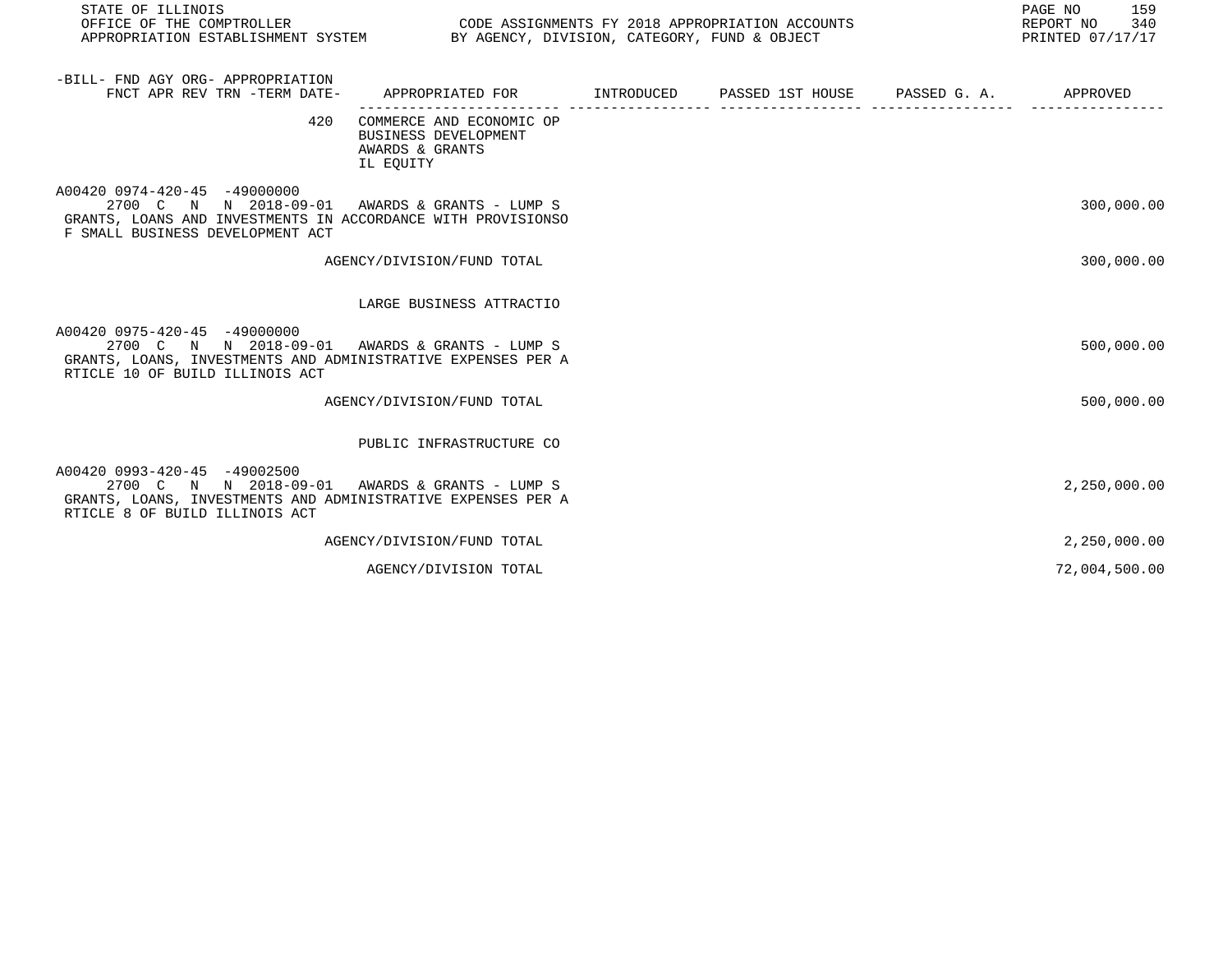| STATE OF ILLINOIS<br>OFFICE OF THE COMPTROLLER<br>APPROPRIATION ESTABLISHMENT SYSTEM BY AGENCY, DIVISION, CATEGORY, FUND & OBJECT                                                                        | CODE ASSIGNMENTS FY 2018 APPROPRIATION ACCOUNTS                             |  | 160<br>PAGE NO<br>340<br>REPORT NO<br>PRINTED 07/17/17 |
|----------------------------------------------------------------------------------------------------------------------------------------------------------------------------------------------------------|-----------------------------------------------------------------------------|--|--------------------------------------------------------|
| -BILL- FND AGY ORG- APPROPRIATION<br>FNCT APR REV TRN -TERM DATE-                                                                                                                                        | APPROPRIATED FOR         INTRODUCED      PASSED 1ST HOUSE      PASSED G. A. |  | APPROVED                                               |
| 420                                                                                                                                                                                                      | COMMERCE AND ECONOMIC OP<br>FILMS<br>OPERATIONS<br>TOURISM PROMOTION        |  |                                                        |
| A00420 0763-420-55 -19000000<br>2700 C N T 2018-09-01 LUMP SUMS AND OTHER PURP<br>ADMINISTRATIVE EXPENSES, GRANTS, & CONTRACTS ASSOCIATED WITH A<br>DVERTISING AND PROMOTION, INCLUDING PRIOR YEAR COSTS |                                                                             |  | 1,360,000.00                                           |
|                                                                                                                                                                                                          | AGENCY/DIVISION/FUND TOTAL                                                  |  | 1,360,000.00                                           |
|                                                                                                                                                                                                          | AGENCY/DIVISION TOTAL                                                       |  | 1,360,000.00                                           |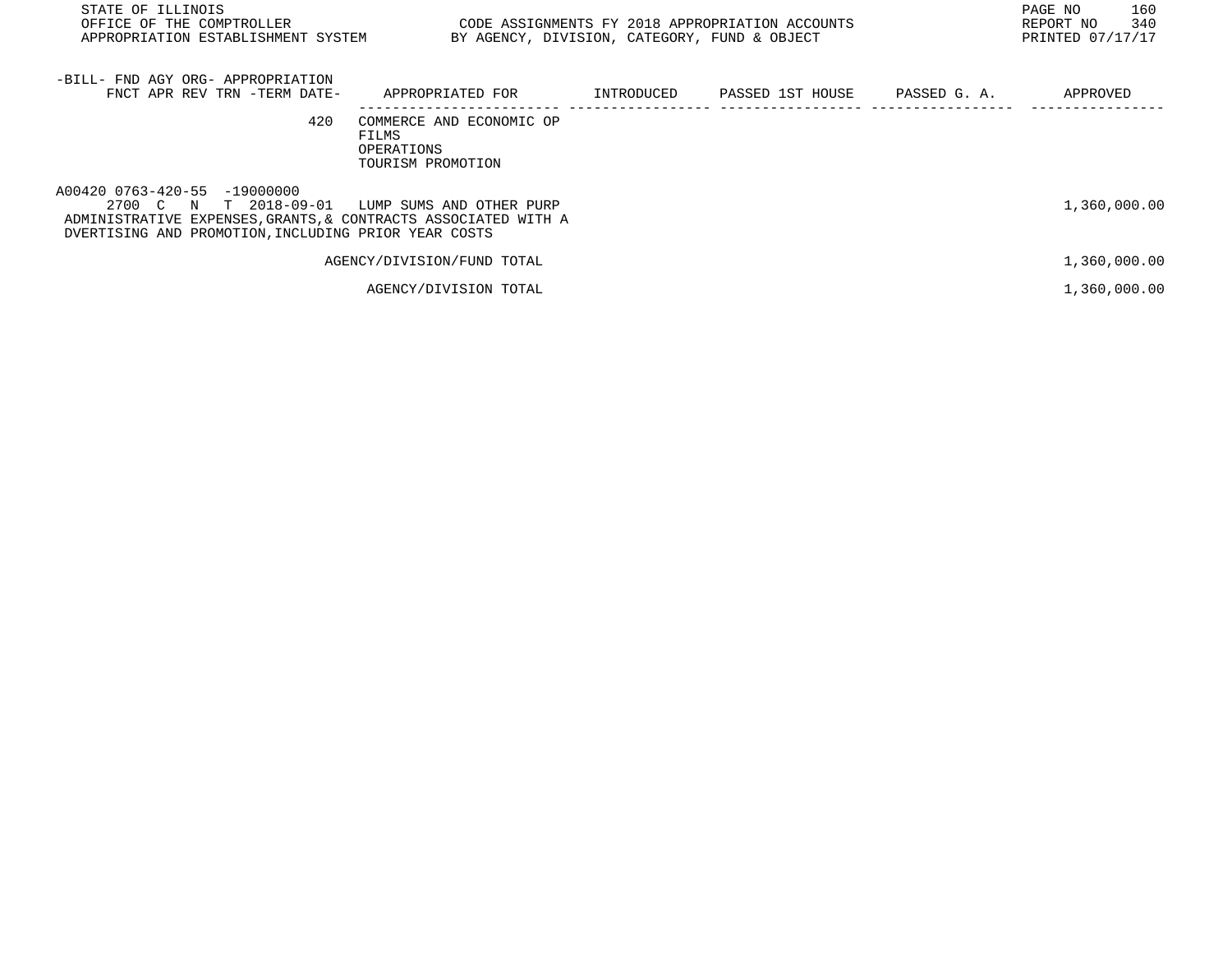| STATE OF ILLINOIS                                                                                                                                                          |                                                                                                                                 |  | PAGE NO<br>161<br>340<br>REPORT NO<br>PRINTED 07/17/17 |
|----------------------------------------------------------------------------------------------------------------------------------------------------------------------------|---------------------------------------------------------------------------------------------------------------------------------|--|--------------------------------------------------------|
| -BILL- FND AGY ORG- APPROPRIATION<br>FNCT APR REV TRN -TERM DATE-                                                                                                          | APPROPRIATED FOR         INTRODUCED      PASSED 1ST HOUSE     PASSED G. A.         APPROVED                                     |  |                                                        |
| 420                                                                                                                                                                        | ---------------- ------------------<br>COMMERCE AND ECONOMIC OP<br>ILLINOIS TRADE OFFICE<br>OPERATIONS<br>INTERNATIONAL TOURISM |  |                                                        |
| A00420 0621-420-65 -19000000<br>2700 C N T 2018-09-01 LUMP SUMS AND OTHER PURP<br>GRANTS, CONTRACTS, ADMINISTRATIVE EXPENSES ASSOCIATED WITH O<br>FFICE TRADE & INVESTMENT |                                                                                                                                 |  | 2,000,000.00                                           |
|                                                                                                                                                                            | AGENCY/DIVISION/FUND TOTAL                                                                                                      |  | 2,000,000.00                                           |
|                                                                                                                                                                            | INTERNATIONAL & PROMOTIO                                                                                                        |  |                                                        |
| A00420 0984-420-65 -19000000<br>2700 C N T 2018-09-01 LUMP SUMS AND OTHER PURP<br>GRANTS, CONTRACTS, ADMINISTRATIVE EXPENSES AND REFUNDS PER 2<br>0 ILCS 605/605-25        |                                                                                                                                 |  | 1,000,000.00                                           |
|                                                                                                                                                                            | AGENCY/DIVISION/FUND TOTAL                                                                                                      |  | 1,000,000.00                                           |
|                                                                                                                                                                            | TOURISM PROMOTION                                                                                                               |  |                                                        |
| A00420 0763-420-65 -49000000<br>2700 C N N 2018-09-01 FOR GRANTS, CONTRACTS & A<br>EXPENSES ASSOCIATED WITH IL OFFICE OF TRADE & INVESTMENT I<br>NCLUDING PRIOR YEAR COSTS |                                                                                                                                 |  | 3,000,000.00                                           |
|                                                                                                                                                                            | AGENCY/DIVISION/FUND TOTAL                                                                                                      |  | 3,000,000.00                                           |
|                                                                                                                                                                            | AGENCY/DIVISION TOTAL                                                                                                           |  | 6,000,000.00                                           |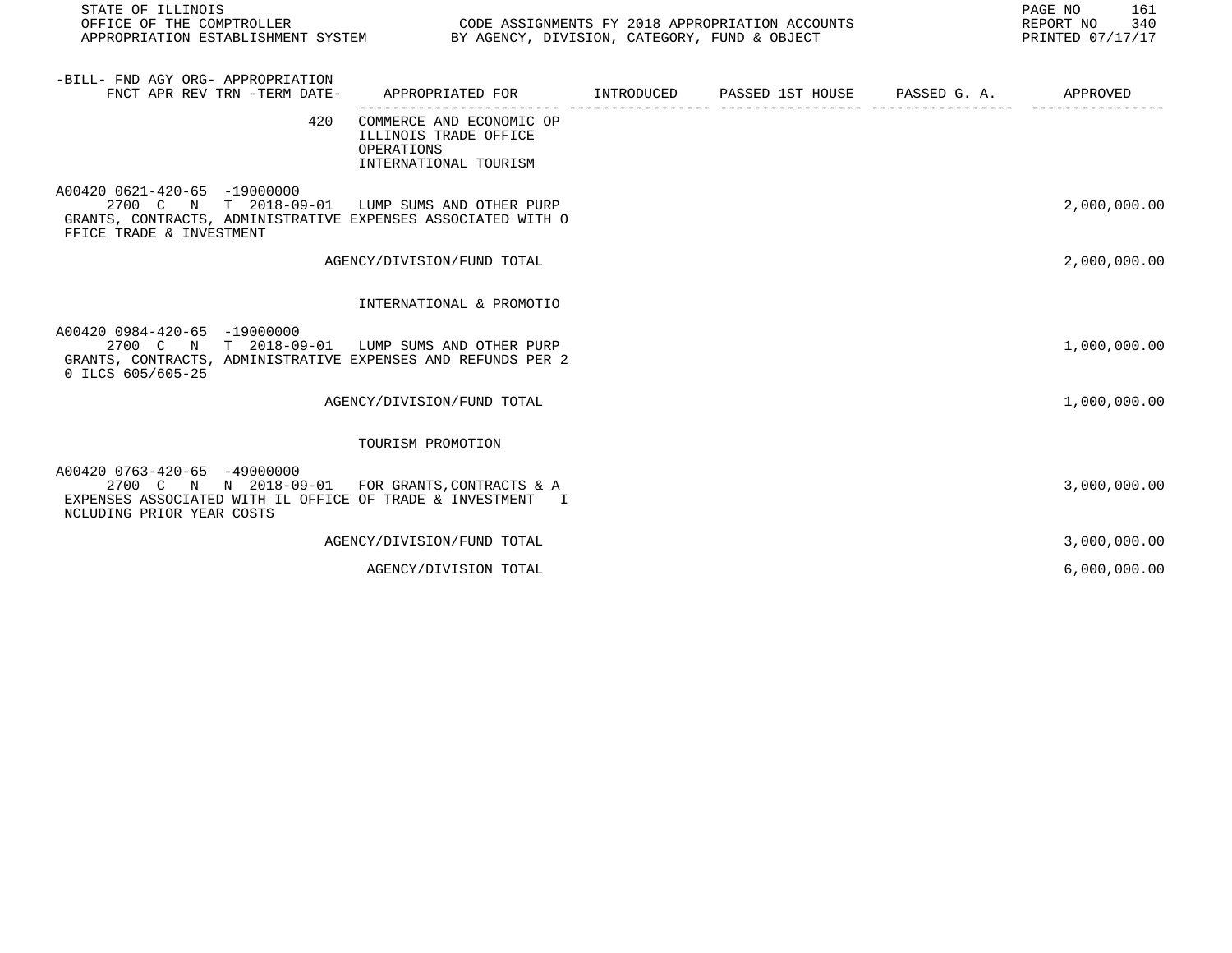| STATE OF ILLINOIS                                                                                                                                                  |                                                                                             |  | PAGE NO<br>162<br>REPORT NO<br>340<br>PRINTED 07/17/17 |
|--------------------------------------------------------------------------------------------------------------------------------------------------------------------|---------------------------------------------------------------------------------------------|--|--------------------------------------------------------|
| -BILL- FND AGY ORG- APPROPRIATION<br>FNCT APR REV TRN -TERM DATE-                                                                                                  | APPROPRIATED FOR TINTRODUCED PASSED 1ST HOUSE PASSED G.A. APPROVED                          |  |                                                        |
| 420                                                                                                                                                                | COMMERCE AND ECONOMIC OP<br>ENERGY ASSISTANCE<br>AWARDS & GRANTS<br>SUPPLEMENTAL LOW INCOME |  |                                                        |
| A00420 0550-420-70 -49000000<br>2700 C N N 2018-09-01 GRNTS & ADMNSTRATIVE EXP<br>ENERGY ASSISTANCE ACT OF 1989                                                    |                                                                                             |  | 165,000,000.00                                         |
|                                                                                                                                                                    | AGENCY/DIVISION/FUND TOTAL                                                                  |  | 165,000,000.00                                         |
|                                                                                                                                                                    | ENERGY ADMINISTRATION                                                                       |  |                                                        |
| A00420 0737-420-70 -49000000<br>2700 C N N 2018-09-01 DCEO WEATHERIZATION PROG<br>GRANTS CONTRACTS AND ADMIN EXPENSES OF DCEO WEATHERIZATION P<br>ROGRAM           |                                                                                             |  | 25,000,000.00                                          |
|                                                                                                                                                                    | AGENCY/DIVISION/FUND TOTAL                                                                  |  | 25,000,000.00                                          |
|                                                                                                                                                                    | LOW INC HOME ENERGY BLOC                                                                    |  |                                                        |
| A00420 0870-420-70 -49000000<br>2700 C N N 2018-09-01 GRNTS/ELIGIBLE RECIPIENT<br>UNDER LIHEAP ASSISTANCE ACT INCLUDING REIMBURSEMENT FOR C<br>OSTS IN PRIOR YEARS |                                                                                             |  | 330,000,000.00                                         |
|                                                                                                                                                                    | AGENCY/DIVISION/FUND TOTAL                                                                  |  | 330,000,000.00                                         |
|                                                                                                                                                                    | COMMUNITY SERVICES BLOCK                                                                    |  |                                                        |
| A00420 0871-420-70 -49000000<br>2700 C N N 2018-09-01 AWARDS AND GRANTS<br>GRANT TO ELIGIBLE RECIPIENTS AS DEFINED IN COMMUNITY SERV B<br>LOCK GRANT ACT           |                                                                                             |  | 60,000,000.00                                          |
|                                                                                                                                                                    | AGENCY/DIVISION/FUND TOTAL                                                                  |  | 60,000,000.00                                          |
|                                                                                                                                                                    | AGENCY/DIVISION TOTAL                                                                       |  | 580,000,000.00                                         |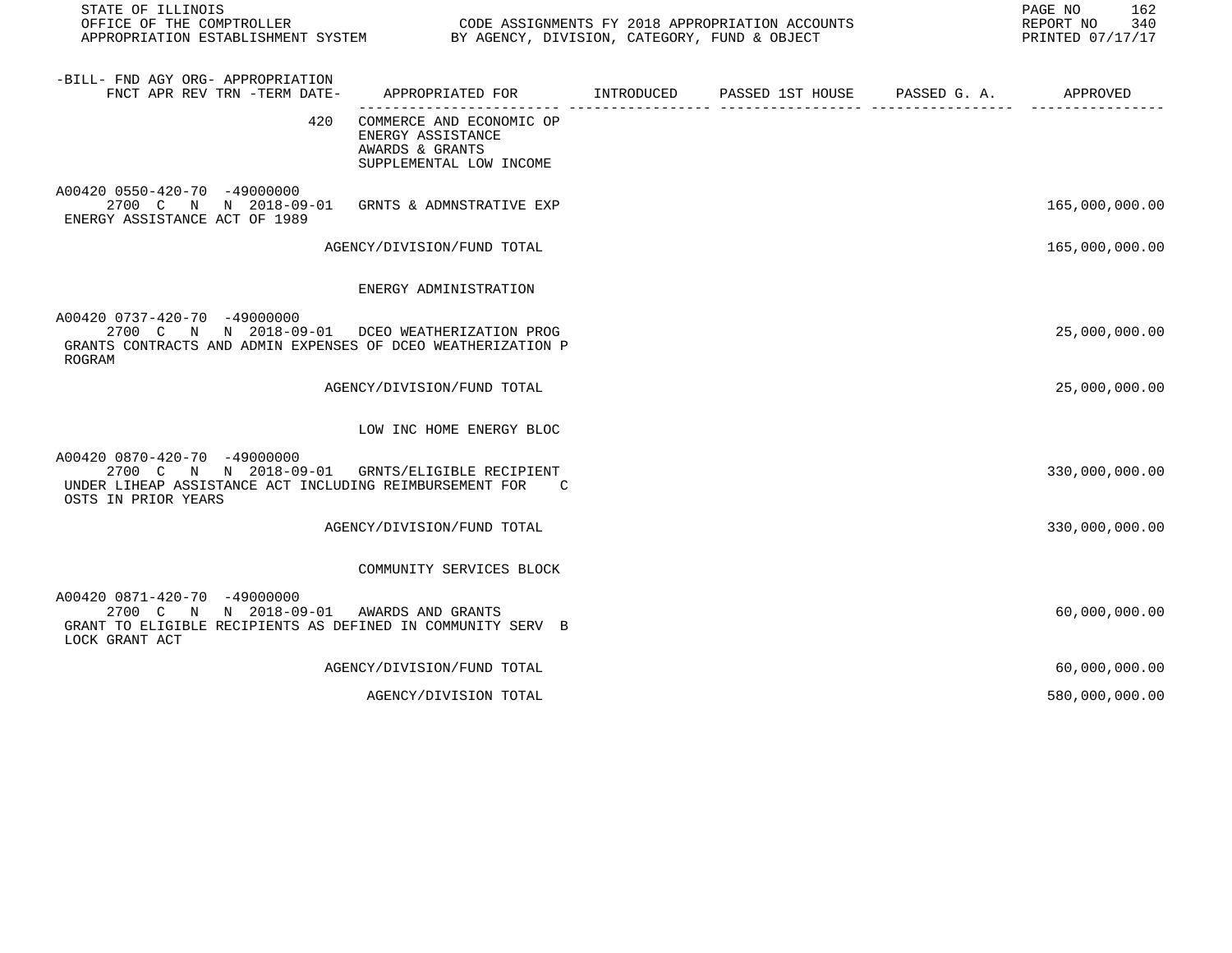| STATE OF ILLINOIS<br>OFFICE OF THE COMPTROLLER<br>APPROPRIATION ESTABLISHMENT SYSTEM BY AGENCY, DIVISION, CATEGORY, FUND & OBJECT                                                                                                                                       |                                                                                             | CODE ASSIGNMENTS FY 2018 APPROPRIATION ACCOUNTS | 163<br>PAGE NO<br>REPORT NO 340<br>PRINTED 07/17/17 |
|-------------------------------------------------------------------------------------------------------------------------------------------------------------------------------------------------------------------------------------------------------------------------|---------------------------------------------------------------------------------------------|-------------------------------------------------|-----------------------------------------------------|
| -BILL- FND AGY ORG- APPROPRIATION<br>FNCT APR REV TRN -TERM DATE-                                                                                                                                                                                                       | APPROPRIATED FOR       INTRODUCED       PASSED 1ST HOUSE      PASSED G. A.        APPROVED  |                                                 |                                                     |
|                                                                                                                                                                                                                                                                         | 420 COMMERCE AND ECONOMIC OP<br>COMMUNITY DEVELOPMENT<br>AWARDS & GRANTS<br>GENERAL REVENUE |                                                 |                                                     |
| A00420 0001-420-75 -49000100<br>2700 C N N 2018-09-01 NORTHEAST DUPAGE SPECRE<br>FOR GRANTS, CONTRACTS, & ADMINISTRATION ASSOCIATED WITH N<br>ORTHEAST DUPAGE SPECIAL RECREATION ASSOCIATION                                                                            |                                                                                             |                                                 | 244,400.00                                          |
| A00420 0001-420-75 -49000200<br>2700 C N N 2018-09-01 AFRICAN AMERICAN FAMILY<br>FOR COSTS DEVELOPING PROGRAMS, SERVICES, PUBLIC POLICIES & R<br>ESEARCH STRATEGIES THAT WILL EXPAND & ENHANCE SOCIAL & E<br>CONOMIC WELL-BEING OF AFRICAN AMERICAN CHILDREN & FAMILIES |                                                                                             |                                                 | 733,100.00                                          |
| A00420 0001-420-75 -49000300<br>2700 C N N 2018-09-01 COSTS ASSOC WITH EDUCATI<br>AND WORK CENTER IN HANOVER PARK                                                                                                                                                       |                                                                                             |                                                 | 225,000.00                                          |
|                                                                                                                                                                                                                                                                         | AGENCY/DIVISION/FUND TOTAL                                                                  |                                                 | 1,202,500.00                                        |
|                                                                                                                                                                                                                                                                         | AGRICULTURAL PREMIUM                                                                        |                                                 |                                                     |
| A00420 0045-420-75 -44790000<br>2700 C N N 2018-09-01 GRANTS TO OTHER STATE AG<br>ORDINARY AND CONTINGENT EXPENSES OF RURAL AFFAIRS INST A<br>T WESTERN ILLINOIS UNIV                                                                                                   |                                                                                             |                                                 | 160,000.00                                          |
|                                                                                                                                                                                                                                                                         | AGENCY/DIVISION/FUND TOTAL                                                                  |                                                 | 160,000.00                                          |
|                                                                                                                                                                                                                                                                         | COM DEV/SMALL CITY BLK G                                                                    |                                                 |                                                     |
| A00420 0875-420-75 -49000000<br>2700 C N N 2018-09-01 ADMINISTRATIVE AND GRANT<br>GOVERNMENT OR OTHER ELIGIBLE RECIPIENTS AS DEFINED IN<br>OMMUNITY DEVELOPMENT ACT OF 1974 OR BY US HUD NOTICE<br>PPROVING SUPPLEMENTAL ALLOCATIONS FOR IL CDBG PROGRAM                | $\mathcal{C}$<br>A                                                                          |                                                 | 100,000,000.00                                      |
| A00420 0875-420-75 -49000100<br>2700 C N N 2018-09-01 LOAN GUARANTEE PROGRAM<br>FOR GRANTS, CONTRACTS & ADMINISTRATIVE EXPENSES RELATED TO S                                                                                                                            |                                                                                             |                                                 | 40,000,000.00                                       |

ECTION 108,INCLUDING REFUNDS & PRIOR YEAR COSTS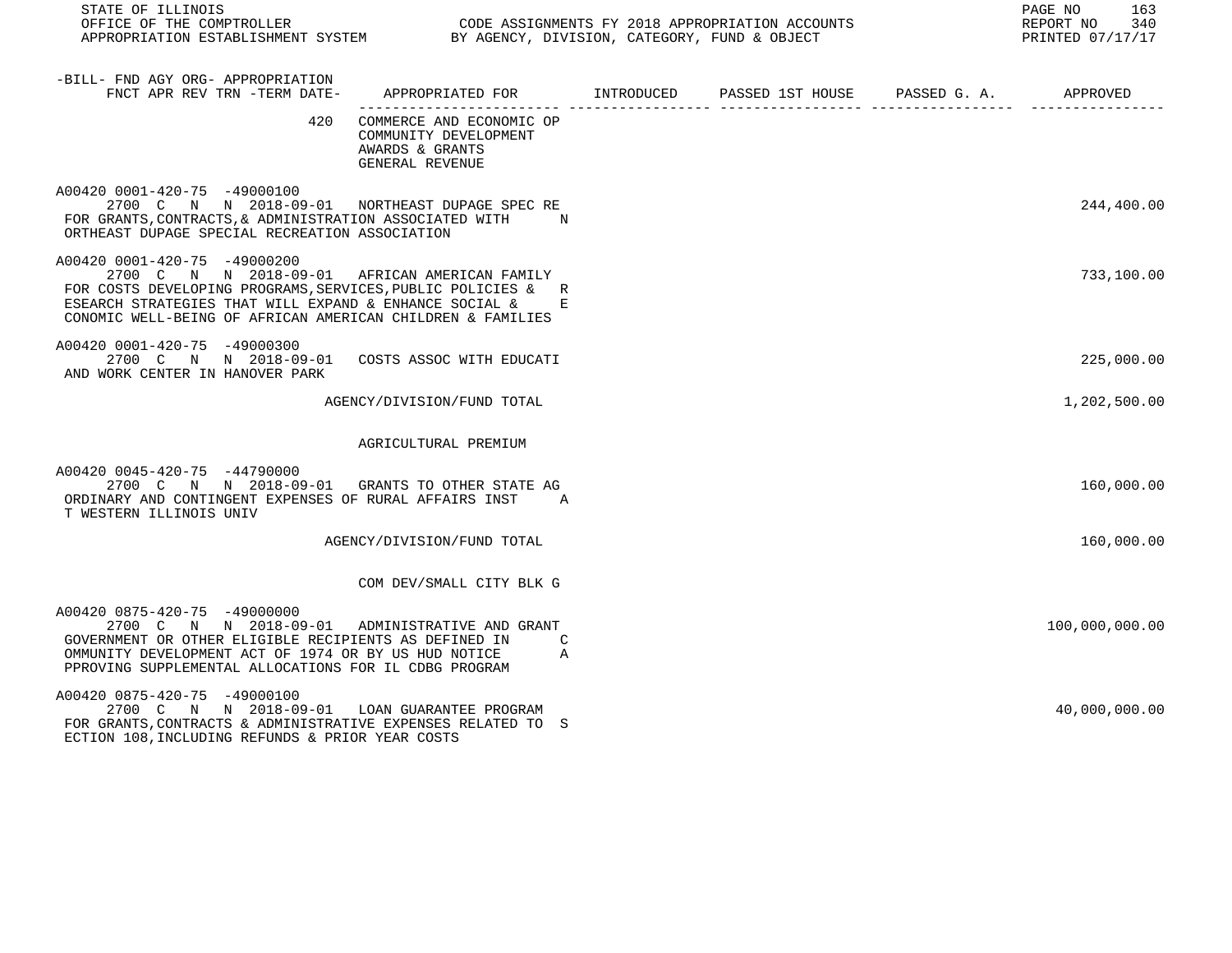| STATE OF ILLINOIS<br>OFFICE OF THE COMPTROLLER<br>APPROPRIATION ESTABLISHMENT SYSTEM                                                                                               | CODE ASSIGNMENTS FY 2018 APPROPRIATION ACCOUNTS                                                  | BY AGENCY, DIVISION, CATEGORY, FUND & OBJECT | PAGE NO<br>164<br>340<br>REPORT NO<br>PRINTED 07/17/17 |
|------------------------------------------------------------------------------------------------------------------------------------------------------------------------------------|--------------------------------------------------------------------------------------------------|----------------------------------------------|--------------------------------------------------------|
| -BILL- FND AGY ORG- APPROPRIATION<br>FNCT APR REV TRN -TERM DATE-                                                                                                                  | APPROPRIATED FOR      INTRODUCED   PASSED 1ST HOUSE    PASSED G.A.                               |                                              | APPROVED                                               |
| 420                                                                                                                                                                                | COMMERCE AND ECONOMIC OP<br>COMMUNITY DEVELOPMENT<br>AWARDS & GRANTS<br>COM DEV/SMALL CITY BLK G |                                              |                                                        |
| A00420 0875-420-75 -49001000<br>2700 C N N 2018-09-01<br>GOVERNMENT OR OTHER ELIGIBLE RECIPIENTS AS DEFINED IN<br>OMMUNITY DEVELOPMENT ACT OF 1974 WITH POPULATIONS UNDER<br>0,000 | GRANTS TO LOCAL UNITS OF                                                                         |                                              | 120,000,000.00                                         |
|                                                                                                                                                                                    | AGENCY/DIVISION/FUND TOTAL                                                                       |                                              | 260,000,000.00                                         |
|                                                                                                                                                                                    | AGENCY/DIVISION TOTAL                                                                            |                                              | 261, 362, 500.00                                       |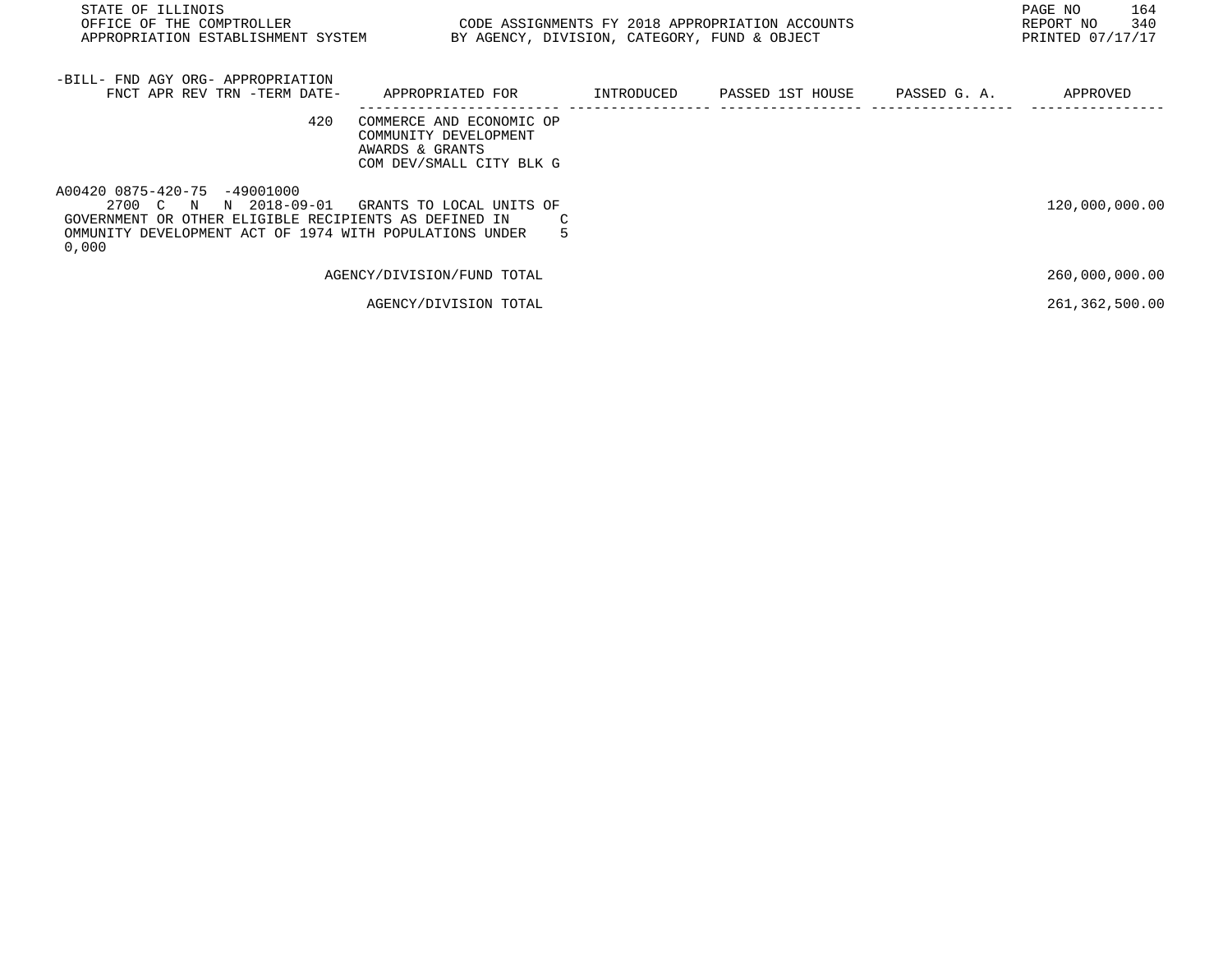| STATE OF ILLINOIS<br>CODE ASSIGNMENTS FY 2018 APPROPRIATION ACCOUNTS<br>OFFICE OF THE COMPTROLLER<br>APPROPRIATION ESTABLISHMENT SYSTEM<br>BY AGENCY, DIVISION, CATEGORY, FUND & OBJECT |                                                                                      |            |                  |              | 165<br>PAGE NO<br>340<br>REPORT NO<br>PRINTED 07/17/17 |
|-----------------------------------------------------------------------------------------------------------------------------------------------------------------------------------------|--------------------------------------------------------------------------------------|------------|------------------|--------------|--------------------------------------------------------|
| -BILL- FND AGY ORG- APPROPRIATION<br>FNCT APR REV TRN -TERM DATE-                                                                                                                       | APPROPRIATED FOR                                                                     | INTRODUCED | PASSED 1ST HOUSE | PASSED G. A. | APPROVED                                               |
| 420                                                                                                                                                                                     | COMMERCE AND ECONOMIC OP<br>LOCAL PROJECTS<br>AWARDS & GRANTS<br>BUILD ILLINOIS BOND |            |                  |              |                                                        |
| CAP420 0971-420-91 -49000700<br>2700 C C N 2018-09-01                                                                                                                                   | ROCKFORD DISTRICT 205                                                                |            |                  |              | 500,000.00                                             |
|                                                                                                                                                                                         | AGENCY/DIVISION/FUND TOTAL                                                           |            |                  |              | 500,000.00                                             |
|                                                                                                                                                                                         | AGENCY/DIVISION TOTAL                                                                |            |                  |              | 500,000.00                                             |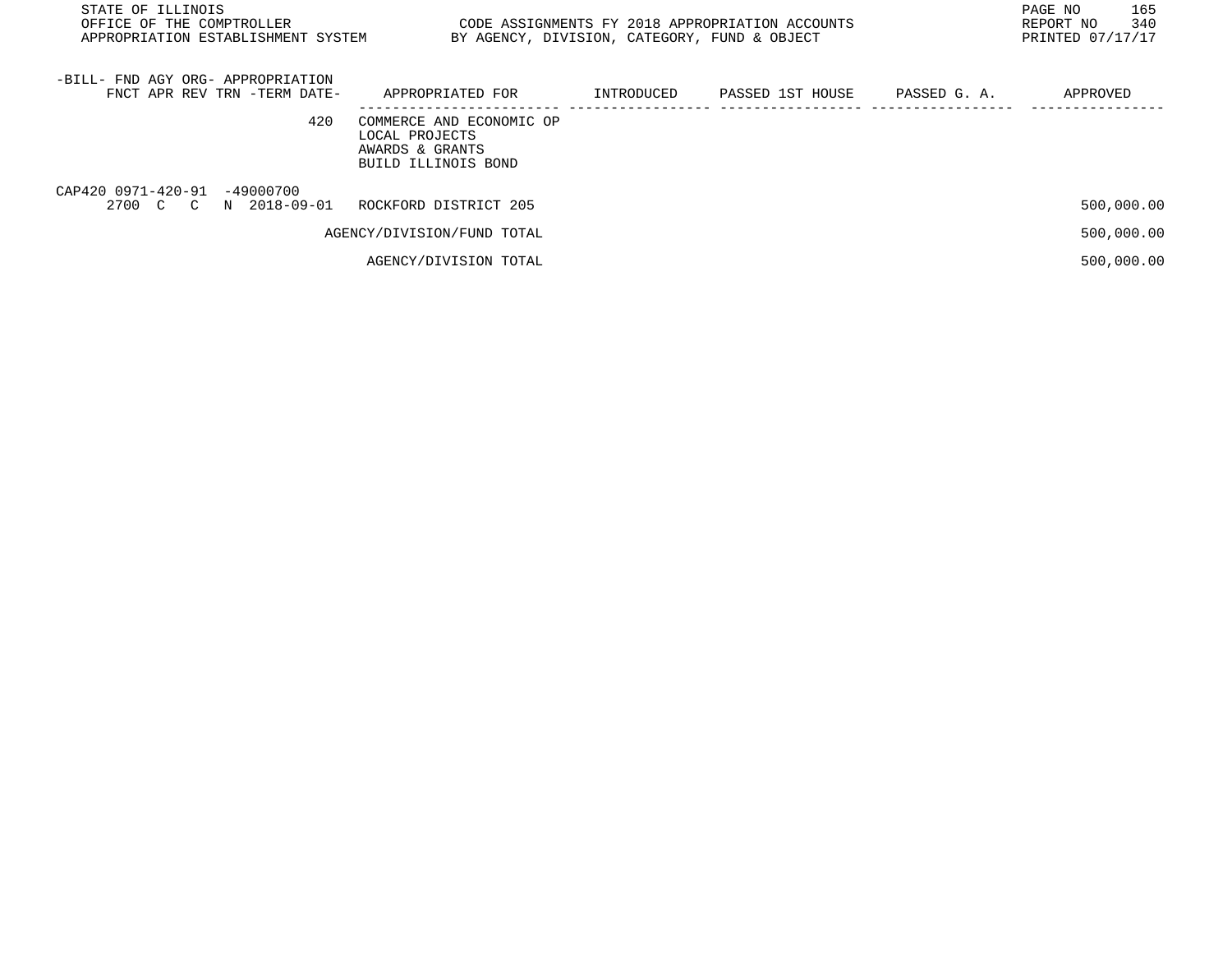| STATE OF ILLINOIS<br>OFFICE OF THE COMPTROLLER<br>APPROPRIATION ESTABLISHMENT SYSTEM | CODE ASSIGNMENTS FY 2018 APPROPRIATION ACCOUNTS                                      | BY AGENCY, DIVISION, CATEGORY, FUND & OBJECT |                               | PAGE NO<br>166<br>340<br>REPORT NO<br>PRINTED 07/17/17 |
|--------------------------------------------------------------------------------------|--------------------------------------------------------------------------------------|----------------------------------------------|-------------------------------|--------------------------------------------------------|
| -BILL- FND AGY ORG- APPROPRIATION<br>FNCT APR REV TRN -TERM DATE-                    | APPROPRIATED FOR                                                                     | INTRODUCED                                   | PASSED 1ST HOUSE PASSED G. A. | APPROVED                                               |
| 420                                                                                  | COMMERCE AND ECONOMIC OP<br>LOCAL PROJECTS<br>AWARDS & GRANTS<br>BUILD ILLINOIS BOND |                                              |                               |                                                        |
| CAP420 0971-420-96 -49007400<br>2700 C C N 2018-09-01                                | KANKAKEE COMM COLLEGE                                                                |                                              |                               | 3,750,000.00                                           |
|                                                                                      | AGENCY/DIVISION/FUND TOTAL                                                           |                                              |                               | 3,750,000.00                                           |
|                                                                                      | AGENCY/DIVISION TOTAL                                                                |                                              |                               | 3,750,000.00                                           |
|                                                                                      | AGENCY TOTAL                                                                         |                                              |                               | 1,354,077,600.00                                       |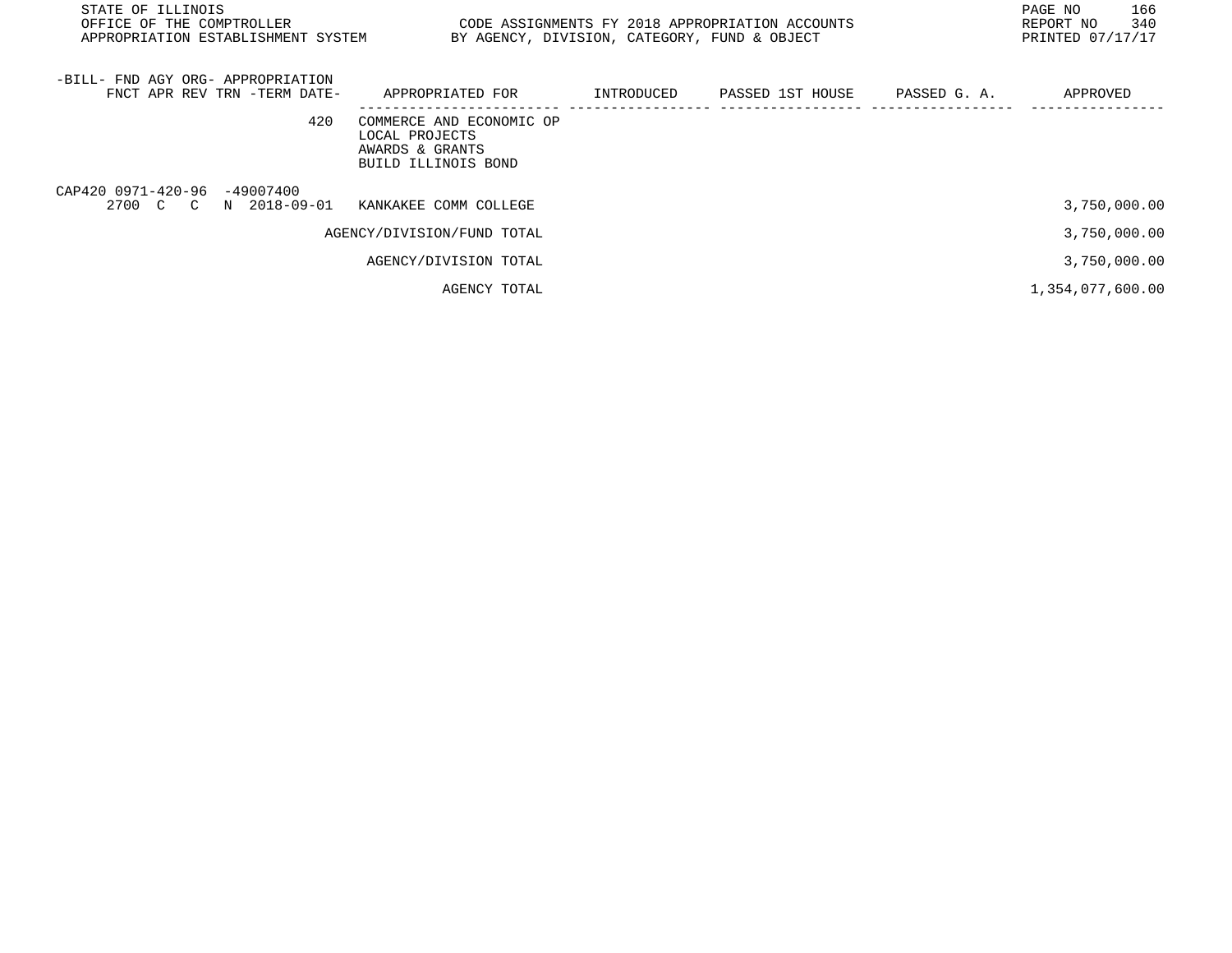| STATE OF ILLINOIS<br>OFFICE OF THE COMPTROLLER<br>APPROPRIATION ESTABLISHMENT SYSTEM | CODE ASSIGNMENTS FY 2018 APPROPRIATION ACCOUNTS<br>BY AGENCY, DIVISION, CATEGORY, FUND & OBJECT |            |                  |              |               |
|--------------------------------------------------------------------------------------|-------------------------------------------------------------------------------------------------|------------|------------------|--------------|---------------|
| -BILL- FND AGY ORG- APPROPRIATION<br>FNCT APR REV TRN -TERM DATE-                    | APPROPRIATED FOR                                                                                | INTRODUCED | PASSED 1ST HOUSE | PASSED G. A. | APPROVED      |
| 422                                                                                  | NATURAL RESOURCES<br>LUMP SUM GRF<br>OPERATIONS<br>GENERAL REVENUE                              |            |                  |              |               |
| A00422 0001-422-01 -19109900<br>5300 C N T 2018-09-01 OPERATIONAL EXPENSES           |                                                                                                 |            |                  |              | 37,495,400.00 |
|                                                                                      | AGENCY/DIVISION/FUND TOTAL                                                                      |            |                  |              | 37,495,400.00 |
|                                                                                      | AGENCY/DIVISION TOTAL                                                                           |            |                  |              | 37,495,400.00 |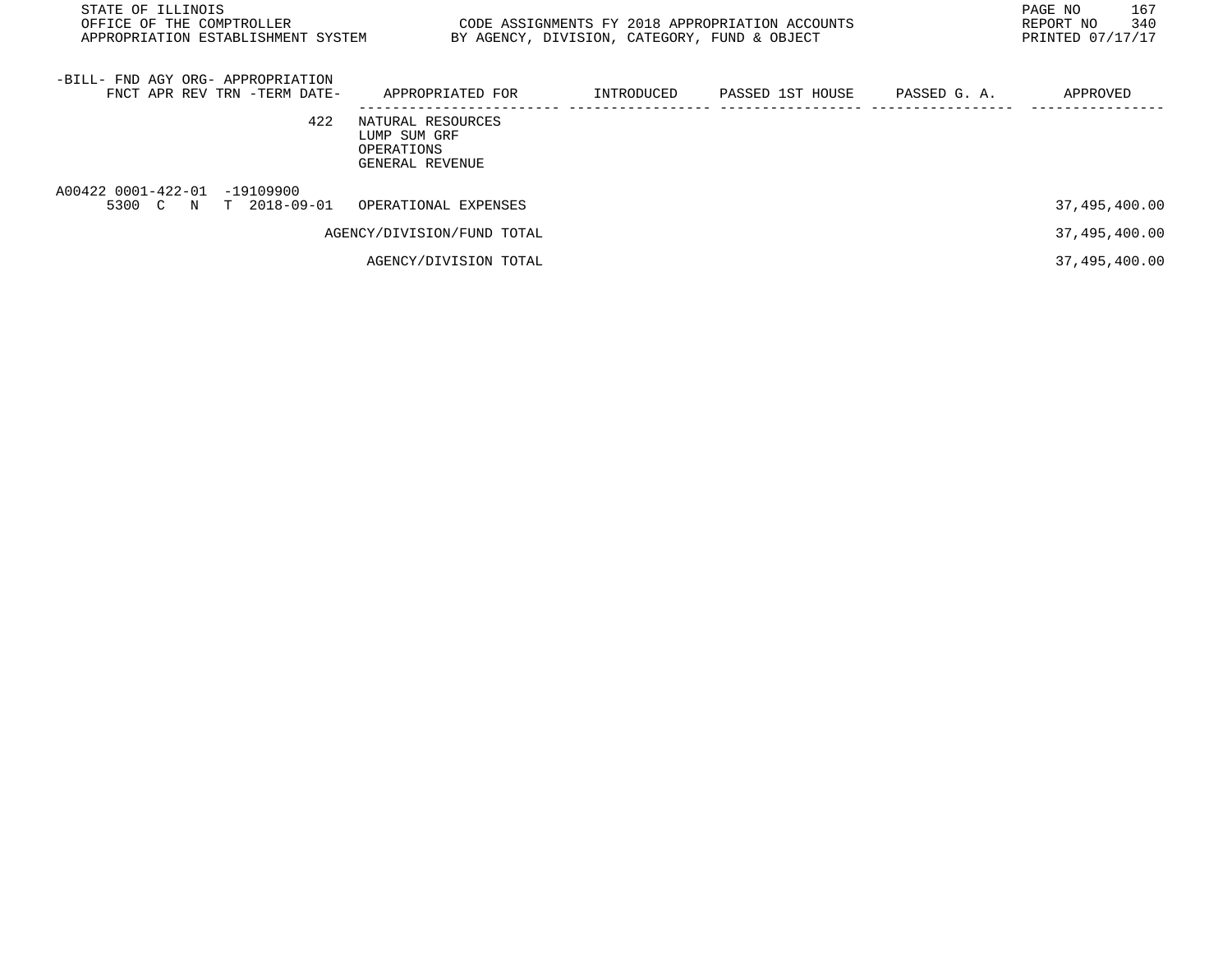| STATE OF ILLINOIS<br>OFFICE OF THE COMPTROLLER<br>APPROPRIATION ESTABLISHMENT SYSTEM |                              | CODE ASSIGNMENTS FY 2018 APPROPRIATION ACCOUNTS<br>BY AGENCY, DIVISION, CATEGORY, FUND & OBJECT | PAGE NO<br>168<br>REPORT NO<br>340<br>PRINTED 07/17/17 |                               |  |            |
|--------------------------------------------------------------------------------------|------------------------------|-------------------------------------------------------------------------------------------------|--------------------------------------------------------|-------------------------------|--|------------|
| -BILL- FND AGY ORG- APPROPRIATION                                                    | FNCT APR REV TRN -TERM DATE- | APPROPRIATED FOR                                                                                | INTRODUCED                                             | PASSED 1ST HOUSE PASSED G. A. |  | APPROVED   |
|                                                                                      | 422                          | NATURAL RESOURCES<br>GENERAL OFFICE OPERATION<br>OPERATIONS<br>STATE BOATING ACT                |                                                        |                               |  |            |
| A00422 0039-422-10 -11200000                                                         | 5300 C N P 2018-09-01        | REGULAR POSITIONS                                                                               |                                                        |                               |  |            |
|                                                                                      |                              | AGENCY/DIVISION/FUND TOTAL                                                                      |                                                        |                               |  |            |
|                                                                                      |                              | WILDLIFE & FISH                                                                                 |                                                        |                               |  |            |
| A00422 0041-422-10 -11200000                                                         | 5300 C N P 2018-09-01        | REGULAR POSITIONS                                                                               |                                                        |                               |  | 150,000.00 |
| A00422 0041-422-10 -11610000                                                         | 5300 C N P 2018-09-01        | STATE EMPLOYEE RETIREMEN                                                                        |                                                        |                               |  | 81,100.00  |
| A00422 0041-422-10 -11700000<br>5300 C<br>$\mathbb N$                                | $T = 2018 - 09 - 01$         | SOC SEC/MEDICARE CONTRIB                                                                        |                                                        |                               |  | 11,500.00  |
| A00422 0041-422-10 -11800000<br>5300 C<br>N                                          | P 2018-09-01                 | EMPLOYER CONTRB GRP INS                                                                         |                                                        |                               |  | 29,700.00  |
| A00422 0041-422-10 -12900000                                                         | 5300 C N P 2018-09-01        | TRAVEL                                                                                          |                                                        |                               |  | 5,000.00   |
| A00422 0041-422-10 -15000000<br>5350 C N                                             | T 2018-09-01                 | EQUIPMENT                                                                                       |                                                        |                               |  | 1,000.00   |
|                                                                                      |                              | AGENCY/DIVISION/FUND TOTAL                                                                      |                                                        |                               |  | 278,300.00 |
|                                                                                      |                              | PLUGGING & RESTORATION                                                                          |                                                        |                               |  |            |
| A00422 0137-422-10 -12000000                                                         | 5300 C N T 2018-09-01        | CONTRACTUAL SERVICES                                                                            |                                                        |                               |  | 32,800.00  |
|                                                                                      |                              | AGENCY/DIVISION/FUND TOTAL                                                                      |                                                        |                               |  | 32,800.00  |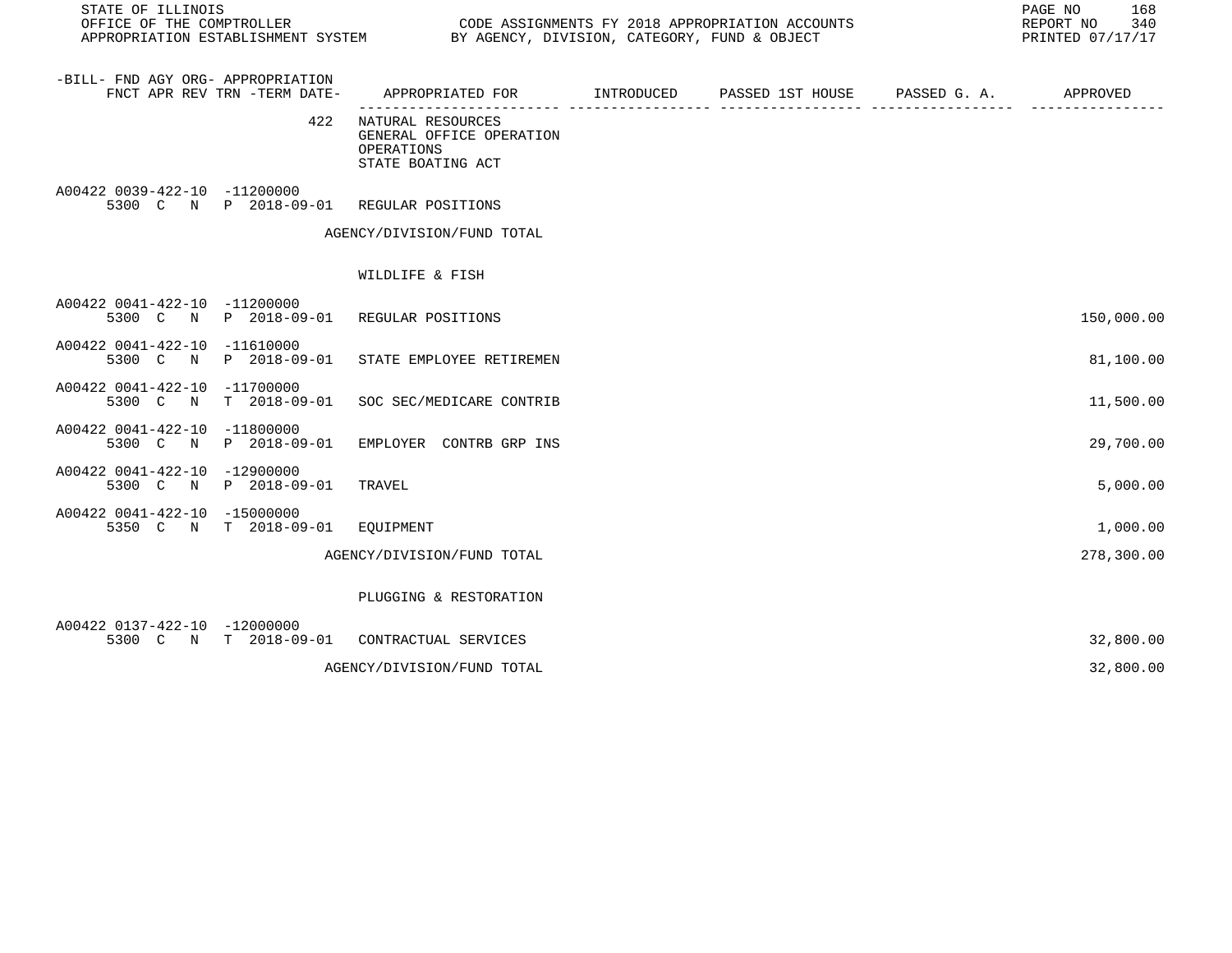| STATE OF ILLINOIS<br>OFFICE OF THE COMPTROLLER<br>APPROPRIATION ESTABLISHMENT SYSTEM BY AGENCY, DIVISION, CATEGORY, FUND & OBJECT             |                                                                                         | CODE ASSIGNMENTS FY 2018 APPROPRIATION ACCOUNTS | PAGE NO<br>169<br>REPORT NO 340<br>PRINTED 07/17/17 |
|-----------------------------------------------------------------------------------------------------------------------------------------------|-----------------------------------------------------------------------------------------|-------------------------------------------------|-----------------------------------------------------|
| -BILL- FND AGY ORG- APPROPRIATION<br>FNCT APR REV TRN -TERM DATE-                                                                             | APPROPRIATED FOR TINTRODUCED PASSED 1ST HOUSE PASSED G. A. THEROVED                     |                                                 |                                                     |
| 422                                                                                                                                           | NATURAL RESOURCES<br>GENERAL OFFICE OPERATION<br>OPERATIONS<br>AGGREGATE OPERATION REGU |                                                 |                                                     |
| A00422 0146-422-10 -17000000<br>5300 C N T 2018-09-01 TELECOMMUNICATION                                                                       |                                                                                         |                                                 |                                                     |
|                                                                                                                                               | AGENCY/DIVISION/FUND TOTAL                                                              |                                                 |                                                     |
|                                                                                                                                               | UNDERGROUND RESOURCE CON                                                                |                                                 |                                                     |
| A00422 0261-422-10 -19000000<br>5300 C N T 2018-09-01 ORDINARY & CONTINGENT EX                                                                |                                                                                         |                                                 | 68,000.00                                           |
|                                                                                                                                               | AGENCY/DIVISION/FUND TOTAL                                                              |                                                 | 68,000.00                                           |
|                                                                                                                                               | NATURAL AREAS ACQUISITIO                                                                |                                                 |                                                     |
| A00422 0298-422-10 -19000000<br>5300 C N T 2018-09-01 ORDINARY & CONTINGENT EX                                                                |                                                                                         |                                                 | 65,000.00                                           |
|                                                                                                                                               | AGENCY/DIVISION/FUND TOTAL                                                              |                                                 | 65,000.00                                           |
|                                                                                                                                               | FEDERAL SURFACE MINING C                                                                |                                                 |                                                     |
| A00422 0765-422-10 -12000000<br>5300 C N T 2018-09-01 CONTRACTUAL SERVICES                                                                    |                                                                                         |                                                 | 24,000.00                                           |
| A00422 0765-422-10 -19000000<br>N T 2018-09-01<br>5300 C<br>ORDINARY & CONTINGENT EXPENSES FOR THE SUPPORT OF THE LAND<br>RECLAMATION PROGRAM | ORDINARY & CONTINGENT EX                                                                |                                                 | 529,000.00                                          |
|                                                                                                                                               | AGENCY/DIVISION/FUND TOTAL                                                              |                                                 | 553,000.00                                          |

PARK & CONSERVATION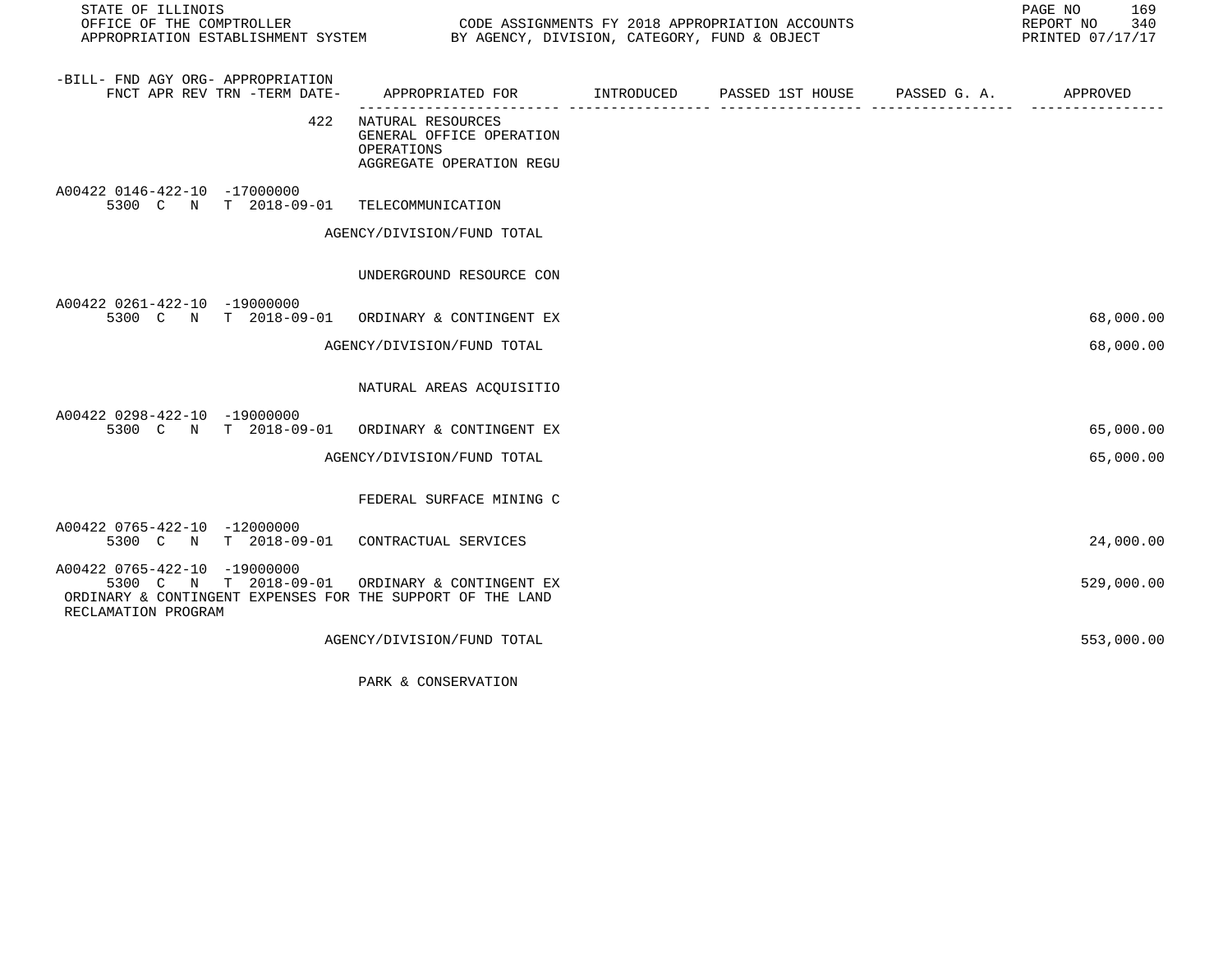| STATE OF ILLINOIS                                                                                                                                               | PAGE NO<br>REPORT NO<br>PRINTED 07/17/17                                           |            |                  |              |              |
|-----------------------------------------------------------------------------------------------------------------------------------------------------------------|------------------------------------------------------------------------------------|------------|------------------|--------------|--------------|
| -BILL- FND AGY ORG- APPROPRIATION<br>FNCT APR REV TRN -TERM DATE-                                                                                               | APPROPRIATED FOR                                                                   | INTRODUCED | PASSED 1ST HOUSE | PASSED G. A. | APPROVED     |
| 422                                                                                                                                                             | NATURAL RESOURCES<br>GENERAL OFFICE OPERATION<br>OPERATIONS<br>PARK & CONSERVATION |            |                  |              |              |
| A00422 0962-422-10 -12000000<br>5300 C N                                                                                                                        | T 2018-09-01 CONTRACTUAL SERVICES                                                  |            |                  |              | 587,900.00   |
| A00422 0962-422-10 -19000000<br>5300 C N T 2018-09-01 EXPENSES/PARK & CONSER P                                                                                  |                                                                                    |            |                  |              | 2,200,000.00 |
|                                                                                                                                                                 | AGENCY/DIVISION/FUND TOTAL                                                         |            |                  |              | 2,787,900.00 |
|                                                                                                                                                                 | ABANDONED MINED LANDS RE                                                           |            |                  |              |              |
| A00422 0991-422-10 -11200000<br>5300 C N<br>P 2018-09-01                                                                                                        | REGULAR POSITIONS                                                                  |            |                  |              | 45,000.00    |
| A00422 0991-422-10 -11610000<br>5300 C N<br>P 2018-09-01                                                                                                        | STATE EMPLOYEE RETIREMEN                                                           |            |                  |              | 24,400.00    |
| A00422 0991-422-10 -11700000<br>5300 C N<br>$T$ 2018-09-01                                                                                                      | SOC SEC/MEDICARE CONTRIB                                                           |            |                  |              | 3,500.00     |
| A00422 0991-422-10 -11800000<br>5300 C N<br>P 2018-09-01                                                                                                        | EMPLOYER CONTRB GRP INS                                                            |            |                  |              | 27,000.00    |
| A00422 0991-422-10 -12000000<br>5300 C N                                                                                                                        | T 2018-09-01 CONTRACTUAL SERVICES                                                  |            |                  |              | 17,000.00    |
| A00422 0991-422-10 -19000000<br>T 2018-09-01<br>5300 C<br>$\mathbb N$<br>ORDINARY & CONTINGENT EXPENSES FOR THE SUPPORT OF THE<br>ABANDONED MINED LANDS PROGRAM | ORDINARY & CONTINGENT EX                                                           |            |                  |              | 398,000.00   |
|                                                                                                                                                                 | AGENCY/DIVISION/FUND TOTAL                                                         |            |                  |              | 514,900.00   |
|                                                                                                                                                                 | AGENCY/DIVISION TOTAL                                                              |            |                  |              | 4,299,900.00 |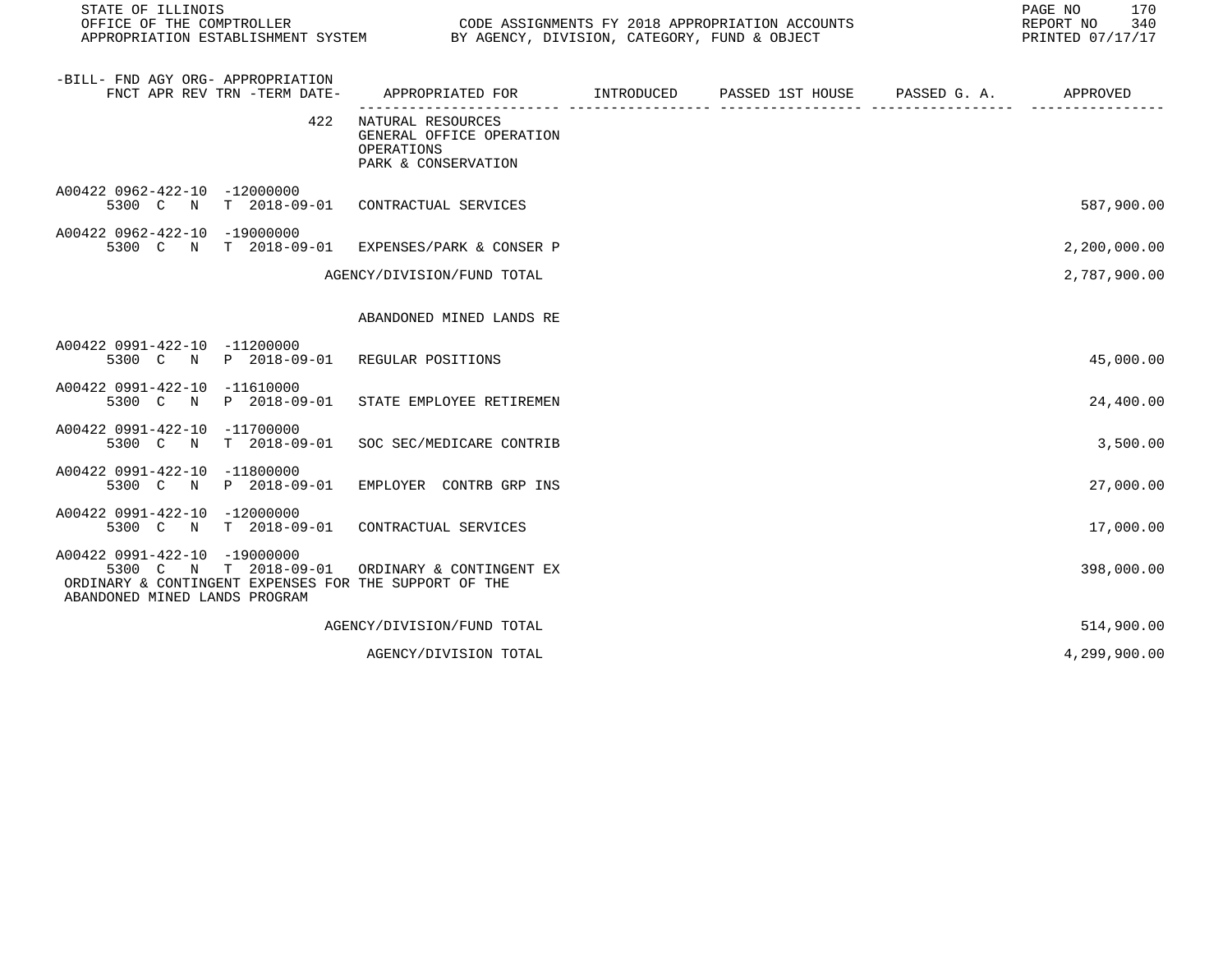| STATE OF ILLINOIS<br>OFFICE OF THE COMPTROLLER CONDUCTER CODE ASSIGNMENTS FY 2018 APPROPRIATION ACCOUNTS<br>APPROPRIATION ESTABLISHMENT SYSTEM BY AGENCY, DIVISION, CATEGORY, FUND & OBJECT    |                                                                                            |  | 171<br>PAGE NO<br>340<br>REPORT NO<br>PRINTED 07/17/17 |
|------------------------------------------------------------------------------------------------------------------------------------------------------------------------------------------------|--------------------------------------------------------------------------------------------|--|--------------------------------------------------------|
| -BILL- FND AGY ORG- APPROPRIATION<br>FNCT APR REV TRN -TERM DATE-                                                                                                                              | APPROPRIATED FOR        INTRODUCED      PASSED 1ST HOUSE     PASSED G. A.         APPROVED |  |                                                        |
| 422                                                                                                                                                                                            | NATURAL RESOURCES<br>GENERAL OFFICE CAPITAL<br>PERMANENT IMPROVEMENTS<br>STATE PARKS       |  |                                                        |
| CAP422 0040-422-11 -69000000<br>5350 C C N 2018-09-01 DEVELOPMENT AND MAINTENA<br>DEVELOPMENT AND MAINTENANCE AND OTHER RELATED EXPENSES OF R<br>ECREATIONAL TRAILS AND TRAIL RELATED PROJECTS |                                                                                            |  | 150,000.00                                             |
| CAP422 0040-422-11 -69000100<br>5350 C C N 2018-09-01 DEVELOPMENT AND MAINTENA<br>DEVELOPMENT AND MAINTENANCE AND OTHER RELATED EXPENSES OF R<br>ECREATIONAL TRAILS AND TRAIL RELATED PROJECTS |                                                                                            |  | 600,000.00                                             |
|                                                                                                                                                                                                | AGENCY/DIVISION/FUND TOTAL                                                                 |  | 750,000.00                                             |
|                                                                                                                                                                                                | PARK & CONSERVATION                                                                        |  |                                                        |
| CAP422 0962-422-11 -69000600<br>5350 C C N 2018-09-01 DEVELOPMENT AND MAINTENA<br>DEVELOPMENT AND MAINTENANCE AND OTHER RELATED EXPENSES OF R<br>ECREATIONAL TRAILS AND TRAIL RELATED PROJECTS |                                                                                            |  | 3,000,000.00                                           |
| CAP422 0962-422-11 -69000700<br>5350 C C N 2018-09-01 DEVELOPMENT AND MAINTENA<br>DEVELOPMENT AND MAINTENANCE AND OTHER RELATED EXPENSES OF R<br>ECREATIONAL TRAILS AND TRAIL RELATED PROJECTS |                                                                                            |  | 10,778,547.00                                          |
|                                                                                                                                                                                                | AGENCY/DIVISION/FUND TOTAL                                                                 |  | 13,778,547.00                                          |
|                                                                                                                                                                                                | AGENCY/DIVISION TOTAL                                                                      |  | 14,528,547.00                                          |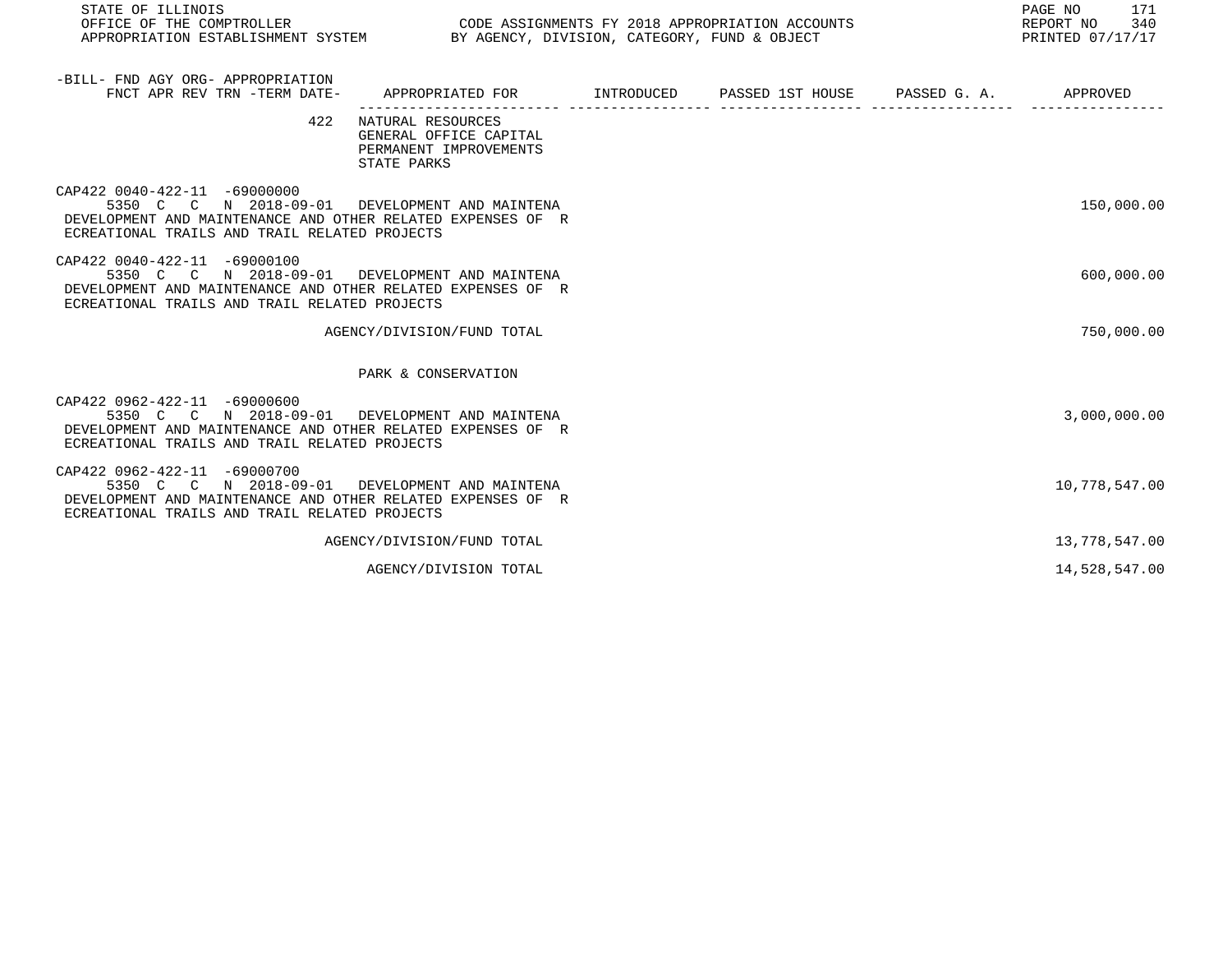| STATE OF ILLINOIS                                                                                                                       |                                                                                      |  | PAGE NO 172<br>REPORT NO 340<br>PRINTED 07/17/17 |
|-----------------------------------------------------------------------------------------------------------------------------------------|--------------------------------------------------------------------------------------|--|--------------------------------------------------|
| -BILL- FND AGY ORG- APPROPRIATION<br>FNCT APR REV TRN -TERM DATE-                                                                       |                                                                                      |  |                                                  |
|                                                                                                                                         | 422 NATURAL RESOURCES<br>REALTY & CAPITAL PLANNIN<br>OPERATIONS<br>STATE BOATING ACT |  |                                                  |
| A00422 0039-422-12 -19000000<br>5300 C N T 2018-09-01 HEAVY EQUIP DREDGING CRE                                                          |                                                                                      |  | 497,300.00                                       |
| A00422 0039-422-12 -19000100<br>5300 C N T 2018-09-01 OFC REALTY & CAPITAL PLA<br>FOR EXPENSES OF OFFICE OF REALTY AND CAPITAL PLANNING |                                                                                      |  | 263,700.00                                       |
|                                                                                                                                         | AGENCY/DIVISION/FUND TOTAL                                                           |  | 761,000.00                                       |
|                                                                                                                                         | STATE PARKS                                                                          |  |                                                  |
| A00422 0040-422-12 -13000000<br>5300 C N T 2018-09-01 COMMODITIES<br>COMMODITIES                                                        |                                                                                      |  | 8,100.00                                         |
| A00422 0040-422-12 -15000000<br>5350 C N T 2018-09-01 EQUIPMENT<br>EOUIPMENT                                                            |                                                                                      |  | 26,100.00                                        |
| A00422 0040-422-12 -19000000<br>5300 C N T 2018-09-01 OFC REALTY & CAPITAL PLA<br>FOR EXPENSES OF OFFICE OF REALTY AND CAPITAL PLANNING |                                                                                      |  | 200,000.00                                       |
|                                                                                                                                         | AGENCY/DIVISION/FUND TOTAL                                                           |  | 234,200.00                                       |
|                                                                                                                                         | WILDLIFE & FISH                                                                      |  |                                                  |
| A00422 0041-422-12 -11200000<br>5300 C N P 2018-09-01 REGULAR POSITIONS                                                                 |                                                                                      |  | 198,000.00                                       |
| A00422 0041-422-12 -11610000<br>5300 C N P 2018-09-01 STATE EMPLOYEE RETIREMEN                                                          |                                                                                      |  | 103,000.00                                       |
| A00422 0041-422-12 -11700000<br>5300 C N T 2018-09-01 SOC SEC/MEDICARE CONTRIB                                                          |                                                                                      |  | 15,200.00                                        |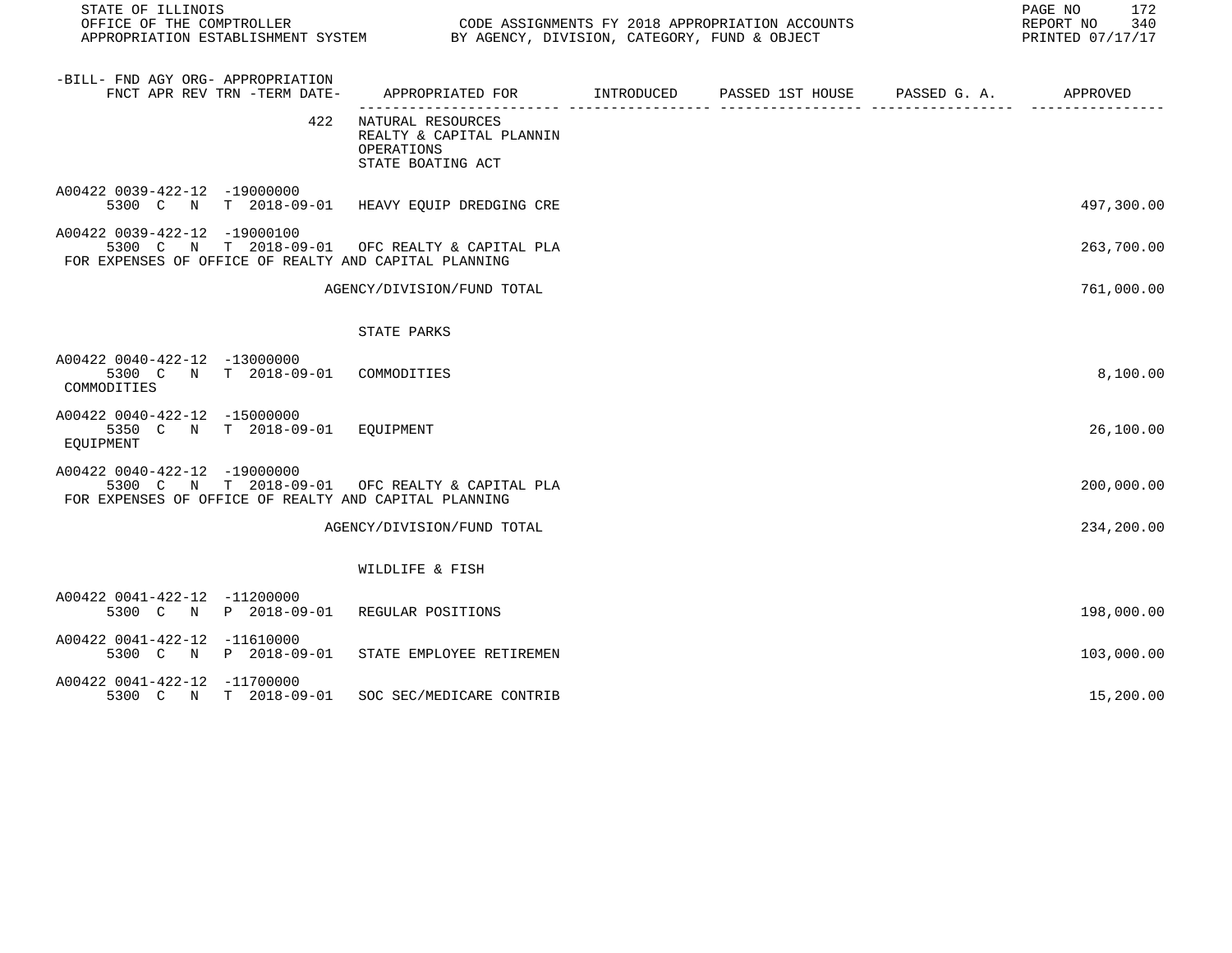| STATE OF ILLINOIS<br>OFFICE OF THE COMPTROLLER<br>CODE ASSIGNMENTS FY 2018 APPROPRIATION ACCOUNTS<br>APPROPRIATION ESTABLISHMENT SYSTEM BY AGENCY, DIVISION, CATEGORY, FUND & OBJECT |                                                                                |  |  | PAGE NO<br>173<br>REPORT NO<br>340<br>PRINTED 07/17/17 |            |
|--------------------------------------------------------------------------------------------------------------------------------------------------------------------------------------|--------------------------------------------------------------------------------|--|--|--------------------------------------------------------|------------|
| -BILL- FND AGY ORG- APPROPRIATION<br>FNCT APR REV TRN -TERM DATE-                                                                                                                    | APPROPRIATED FOR TINTRODUCED PASSED 1ST HOUSE PASSED G.A.                      |  |  |                                                        | APPROVED   |
| 422                                                                                                                                                                                  | NATURAL RESOURCES<br>REALTY & CAPITAL PLANNIN<br>OPERATIONS<br>WILDLIFE & FISH |  |  |                                                        |            |
| A00422 0041-422-12 -11800000<br>5300 C N P 2018-09-01 EMPLOYER CONTRB GRP INS                                                                                                        |                                                                                |  |  |                                                        | 48,000.00  |
| A00422 0041-422-12 -12900000<br>5300 C N T 2018-09-01                                                                                                                                | TRAVEL                                                                         |  |  |                                                        | 2,300.00   |
| A00422 0041-422-12 -15000000<br>5350 C N T 2018-09-01 EQUIPMENT                                                                                                                      |                                                                                |  |  |                                                        | 15,000.00  |
| A00422 0041-422-12 -19000000<br>5300 C N T 2018-09-01 EXPENSES/HEAVY EOUIPMENT<br>DREDGING CREW                                                                                      |                                                                                |  |  |                                                        | 195,500.00 |
| A00422 0041-422-12 -19000100<br>5300 C N T 2018-09-01 OFC REALTY & CAPITAL PLA<br>FOR EXPENSES OF OFFICE OF REALTY AND CAPITAL PLANNING                                              |                                                                                |  |  |                                                        | 75,000.00  |
|                                                                                                                                                                                      | AGENCY/DIVISION/FUND TOTAL                                                     |  |  |                                                        | 652,000.00 |
|                                                                                                                                                                                      | NATURAL AREAS ACQUISITIO                                                       |  |  |                                                        |            |
| A00422 0298-422-12 -19000000<br>5300 C N T 2018-09-01                                                                                                                                | NATURAL AREAS EXECUTION                                                        |  |  |                                                        | 207,800.00 |
|                                                                                                                                                                                      | AGENCY/DIVISION/FUND TOTAL                                                     |  |  |                                                        | 207,800.00 |
|                                                                                                                                                                                      | OPEN SPACE LANDS ACQUIS&                                                       |  |  |                                                        |            |
| A00422 0299-422-12 -19000000<br>5300 C N T 2018-09-01 EXPENSES OSLAD PROGRAM                                                                                                         |                                                                                |  |  |                                                        | 944,900.00 |
|                                                                                                                                                                                      | AGENCY/DIVISION/FUND TOTAL                                                     |  |  |                                                        | 944,900.00 |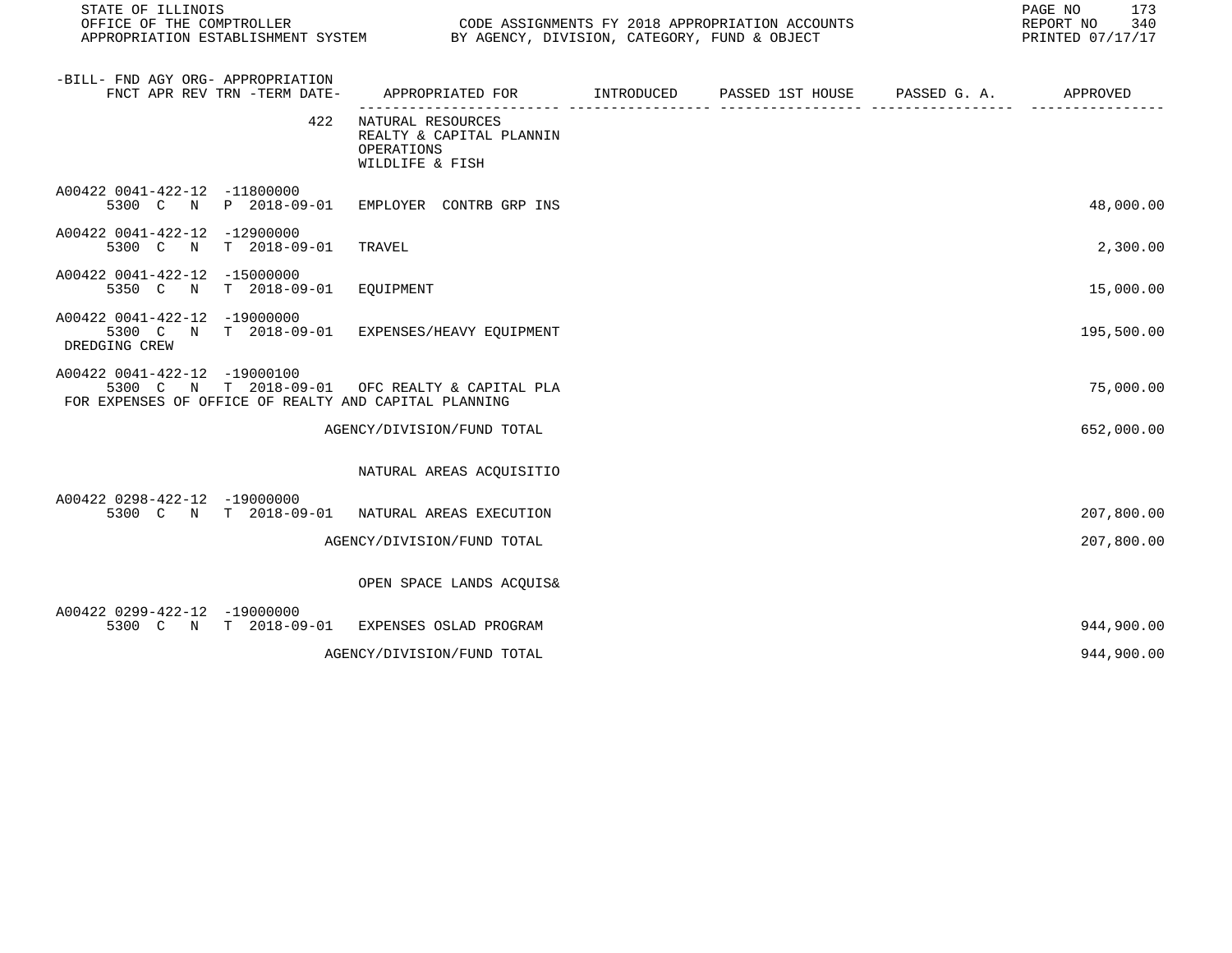| STATE OF ILLINOIS<br>OFFICE OF THE COMPTROLLER |                              | PAGE NO<br>CODE ASSIGNMENTS FY 2018 APPROPRIATION ACCOUNTS<br>REPORT NO<br>APPROPRIATION ESTABLISHMENT SYSTEM BY AGENCY, DIVISION, CATEGORY, FUND & OBJECT<br>PRINTED 07/17/17 |  |  |  |               |  |
|------------------------------------------------|------------------------------|--------------------------------------------------------------------------------------------------------------------------------------------------------------------------------|--|--|--|---------------|--|
| -BILL- FND AGY ORG- APPROPRIATION              | FNCT APR REV TRN -TERM DATE- | APPROPRIATED FOR        INTRODUCED     PASSED 1ST HOUSE     PASSED G. A.         APPROVED                                                                                      |  |  |  |               |  |
|                                                | 422                          | NATURAL RESOURCES<br>REALTY & CAPITAL PLANNIN<br>OPERATIONS<br>PARTNERS FOR CONSERVATIO                                                                                        |  |  |  |               |  |
| A00422 0608-422-12 -19000000                   | 5300 C N T 2018-09-01        | PARTNERS FOR CONSERVATIO                                                                                                                                                       |  |  |  | 1,771,900.00  |  |
|                                                |                              | AGENCY/DIVISION/FUND TOTAL                                                                                                                                                     |  |  |  | 1,771,900.00  |  |
|                                                |                              | IL WILDLIFE PRESERVATION                                                                                                                                                       |  |  |  |               |  |
| A00422 0909-422-12 -19000000                   | 5300 C N T 2018-09-01        | OPERATION OF CONSULTATIO                                                                                                                                                       |  |  |  | 500,000.00    |  |
|                                                |                              | AGENCY/DIVISION/FUND TOTAL                                                                                                                                                     |  |  |  | 500,000.00    |  |
|                                                |                              | PARK & CONSERVATION                                                                                                                                                            |  |  |  |               |  |
| A00422 0962-422-12 -19000000                   | 5300 C N T 2018-09-01        | ORDINARY & CONTINGENT EX                                                                                                                                                       |  |  |  | 5,027,000.00  |  |
| A00422 0962-422-12 -19000100                   | 5300 C N T 2018-09-01        | EXPENSES/BIKEWAYS PROGRA                                                                                                                                                       |  |  |  | 756,100.00    |  |
|                                                |                              | AGENCY/DIVISION/FUND TOTAL                                                                                                                                                     |  |  |  | 5,783,100.00  |  |
|                                                |                              | AGENCY/DIVISION TOTAL                                                                                                                                                          |  |  |  | 10,854,900.00 |  |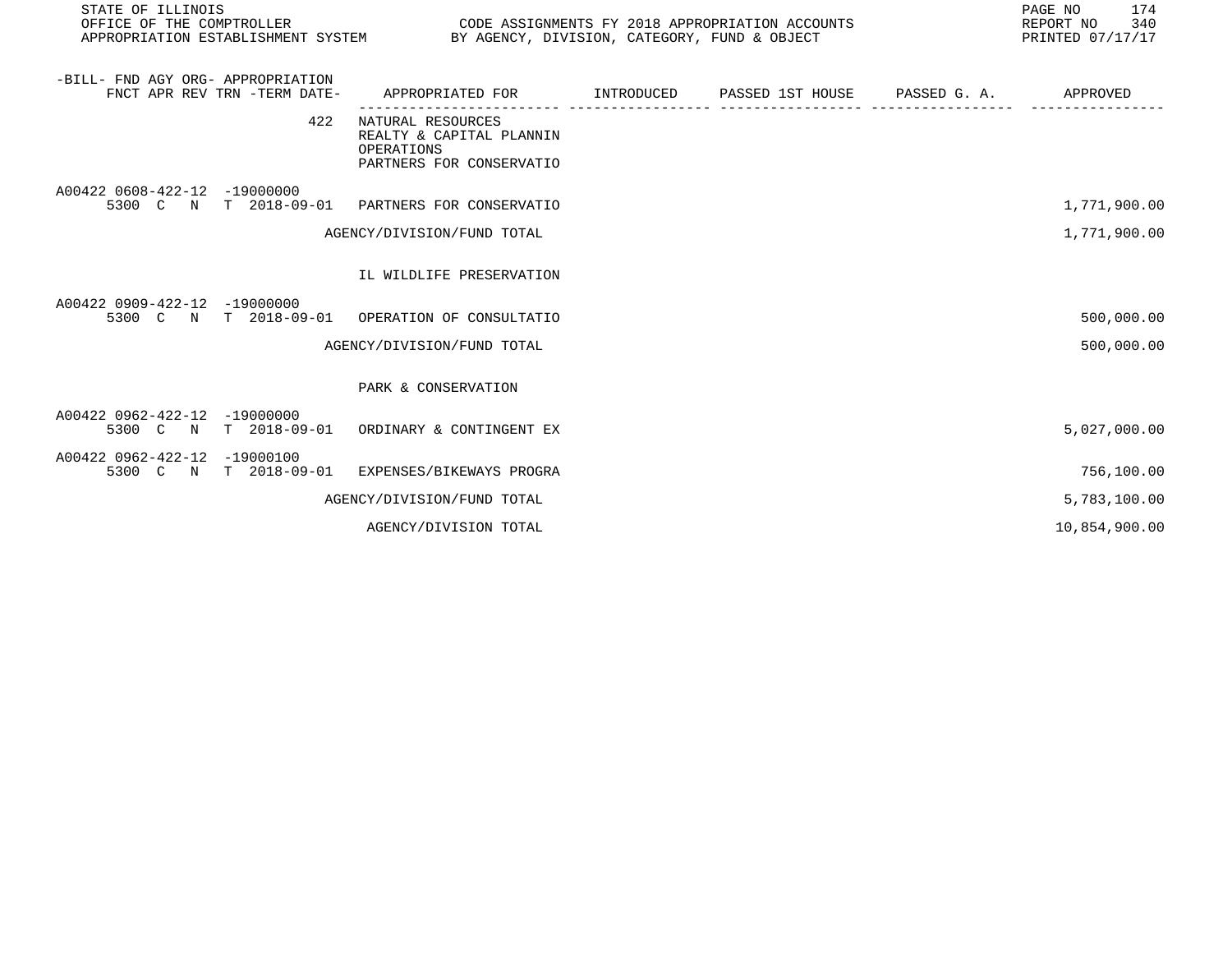| STATE OF ILLINOIS<br>OFFICE OF THE COMPTROLLER<br>APPROPRIATION ESTABLISHMENT SYSTEM                             | CODE ASSIGNMENTS FY 2018 APPROPRIATION ACCOUNTS<br>BY AGENCY, DIVISION, CATEGORY, FUND & OBJECT | PAGE NO<br>175<br>REPORT NO<br>340<br>PRINTED 07/17/17 |                  |                       |              |
|------------------------------------------------------------------------------------------------------------------|-------------------------------------------------------------------------------------------------|--------------------------------------------------------|------------------|-----------------------|--------------|
| -BILL- FND AGY ORG- APPROPRIATION<br>FNCT APR REV TRN -TERM DATE-                                                | APPROPRIATED FOR                                                                                | INTRODUCED                                             | PASSED 1ST HOUSE | PASSED G. A. APPROVED |              |
| 422                                                                                                              | NATURAL RESOURCES<br>STRATEGIC SERVICES<br>OPERATIONS<br>STATE BOATING ACT                      |                                                        |                  |                       |              |
| A00422 0039-422-14 -12000000<br>5300 C N<br>T 2018-09-01                                                         | CONTRACTUAL SERVICES                                                                            |                                                        |                  |                       | 196,000.00   |
| A00422 0039-422-14 -12610000<br>5300 C N<br>$T = 2018 - 09 - 01$                                                 | POSTAGE/DNR HEADQUARTERS                                                                        |                                                        |                  |                       | 35,000.00    |
| A00422 0039-422-14 -13000000<br>$T = 2018 - 09 - 01$<br>5300 C<br>$\mathbb N$                                    | COMMODITIES                                                                                     |                                                        |                  |                       | 120,000.00   |
| A00422 0039-422-14 -13020000<br>5300 C<br>N<br>$T = 2018 - 09 - 01$                                              | PRINTING                                                                                        |                                                        |                  |                       | 210,000.00   |
| A00422 0039-422-14 -16000000<br>$T = 2018 - 09 - 01$<br>5300 C<br>N                                              | ELECTRONIC DATA PROCESSI                                                                        |                                                        |                  |                       | 150,000.00   |
| A00422 0039-422-14 -18000000<br>5300 C<br>N<br>T 2018-09-01                                                      | OPERATION OF AUTO EQUIPM                                                                        |                                                        |                  |                       | 4,800.00     |
| A00422 0039-422-14 -19000000<br>N T 2018-09-01<br>5300 C                                                         | EXPENSES/WATERCRAFT TITL                                                                        |                                                        |                  |                       | 450,000.00   |
|                                                                                                                  | AGENCY/DIVISION/FUND TOTAL                                                                      |                                                        |                  |                       | 1,165,800.00 |
|                                                                                                                  | STATE PARKS                                                                                     |                                                        |                  |                       |              |
| A00422 0040-422-14 -16000000<br>5300 C N T 2018-09-01                                                            | ELECTRONIC DATA PROCESSI                                                                        |                                                        |                  |                       | 40,000.00    |
| A00422 0040-422-14 -19000000<br>T 2018-09-01<br>5300 C N<br>IMPLEMENTATION OF CAMPING/LODGING RESERVATION SYSTEM | RESERVATION SYSTEM                                                                              |                                                        |                  |                       | 200,000.00   |
| A00422 0040-422-14 -19001000<br>5300 C N T 2018-09-01 PUBLIC EVENTS & PROMOTIO                                   |                                                                                                 |                                                        |                  |                       | 47,100.00    |
| A00422 0040-422-14 -19002000<br>5300 C N T 2018-09-01<br>OF NEW SITES FACILITIES, INCLUDING SPARTA               | OPERATION & MAINTENANCE                                                                         |                                                        |                  |                       | 50,000.00    |
|                                                                                                                  | AGENCY/DIVISION/FUND TOTAL                                                                      |                                                        |                  |                       | 337,100.00   |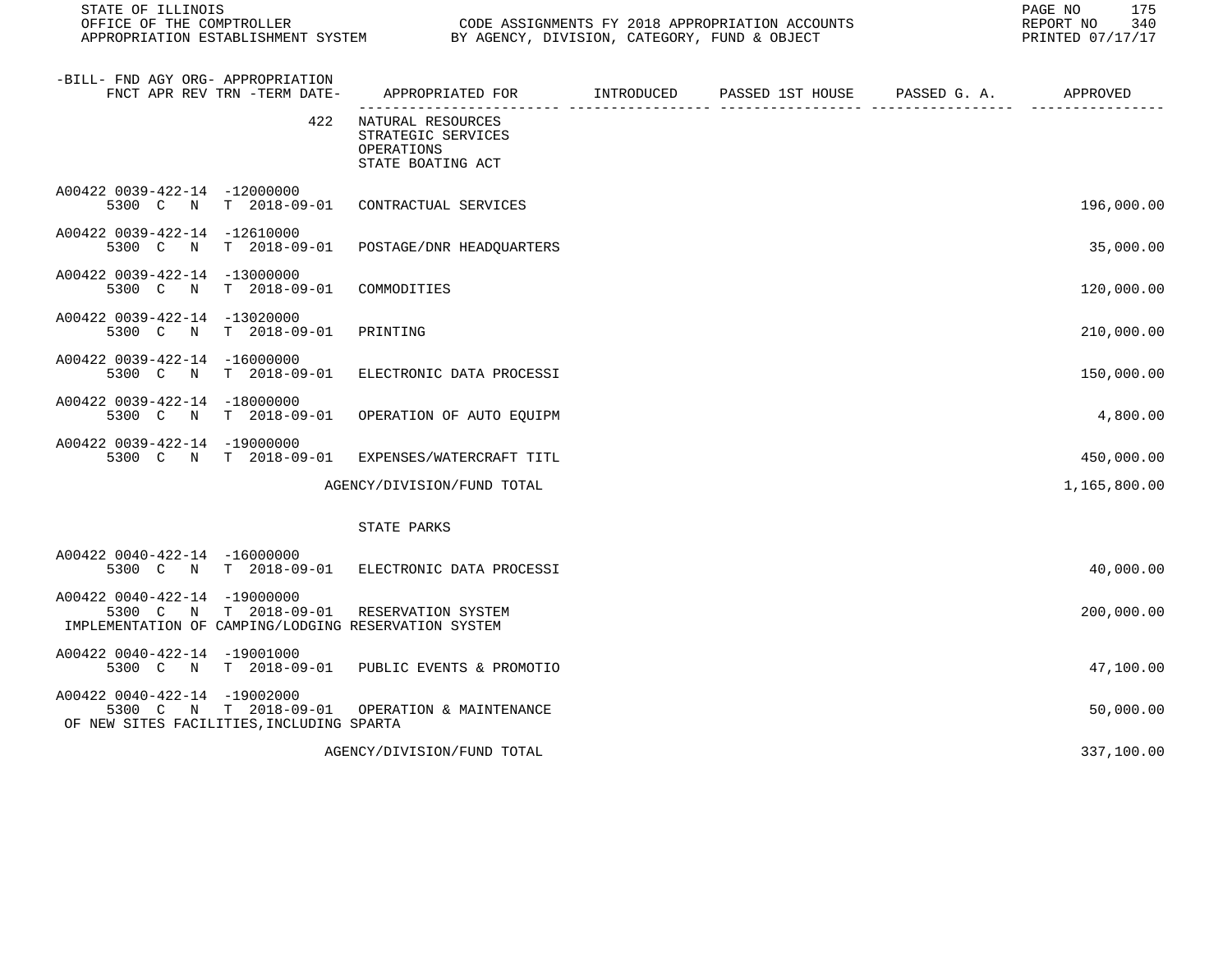| STATE OF ILLINOIS<br>OFFICE OF THE COMPTROLLER<br>APPROPRIATION ESTABLISHMENT SYSTEM BY AGENCY, DIVISION, CATEGORY, FUND & OBJECT |                                                                                                        |                | CODE ASSIGNMENTS FY 2018 APPROPRIATION ACCOUNTS | 176<br>PAGE NO<br>340<br>REPORT NO<br>PRINTED 07/17/17 |
|-----------------------------------------------------------------------------------------------------------------------------------|--------------------------------------------------------------------------------------------------------|----------------|-------------------------------------------------|--------------------------------------------------------|
| -BILL- FND AGY ORG- APPROPRIATION<br>FNCT APR REV TRN -TERM DATE-                                                                 | APPROPRIATED FOR INTRODUCED                                                                            |                | PASSED 1ST HOUSE PASSED G. A. APPROVED          |                                                        |
| 422                                                                                                                               | -------------------- -----<br>NATURAL RESOURCES<br>STRATEGIC SERVICES<br>OPERATIONS<br>WILDLIFE & FISH | ----------- -- |                                                 |                                                        |
| A00422 0041-422-14 -11200000<br>5300 C N P 2018-09-01 REGULAR POSITIONS                                                           |                                                                                                        |                |                                                 | 100,000.00                                             |
| A00422 0041-422-14 -11610000<br>5300 C                                                                                            | N P 2018-09-01 STATE EMPLOYEE RETIREMEN                                                                |                |                                                 | 54,100.00                                              |
| A00422 0041-422-14 -11700000<br>5300 C N T 2018-09-01 SOC SEC/MEDICARE CONTRIB                                                    |                                                                                                        |                |                                                 | 7,700.00                                               |
| A00422 0041-422-14 -11800000<br>5300 C N P 2018-09-01                                                                             | EMPLOYER CONTRB GRP INS                                                                                |                |                                                 | 24,000.00                                              |
| A00422 0041-422-14 -12000000<br>5300 C N T 2018-09-01                                                                             | CONTRACTUAL SERVICES                                                                                   |                |                                                 | 750,000.00                                             |
| A00422 0041-422-14 -12610000<br>5300 C N T 2018-09-01                                                                             | POSTAGE/DNR HEADQUARTERS                                                                               |                |                                                 | 35,000.00                                              |
| A00422 0041-422-14 -12900000<br>5300 C N T 2018-09-01                                                                             | TRAVEL                                                                                                 |                |                                                 | 20,000.00                                              |
| A00422 0041-422-14 -13000000<br>5300 C N T 2018-09-01                                                                             | COMMODITIES                                                                                            |                |                                                 | 170,000.00                                             |
| A00422 0041-422-14 -13020000<br>5300 C N T 2018-09-01                                                                             | PRINTING                                                                                               |                |                                                 | 170,000.00                                             |
| A00422 0041-422-14 -15000000<br>5350 C N T 2018-09-01 EQUIPMENT                                                                   |                                                                                                        |                |                                                 | 57,000.00                                              |
| A00422 0041-422-14 -16000000<br>5300 C N T 2018-09-01                                                                             | ELECTRONIC DATA PROCESSI                                                                               |                |                                                 | 940,000.00                                             |
| A00422 0041-422-14 -18000000<br>5300 C N T 2018-09-01 OPERATION OF AUTO EQUIPM                                                    |                                                                                                        |                |                                                 | 26,900.00                                              |
| A00422 0041-422-14 -19000000<br>5300 C N T 2018-09-01                                                                             | POINT OF SALE SYSTEM                                                                                   |                |                                                 | 3,000,000.00                                           |

EXPENSES POINT OF SALE SYSTEM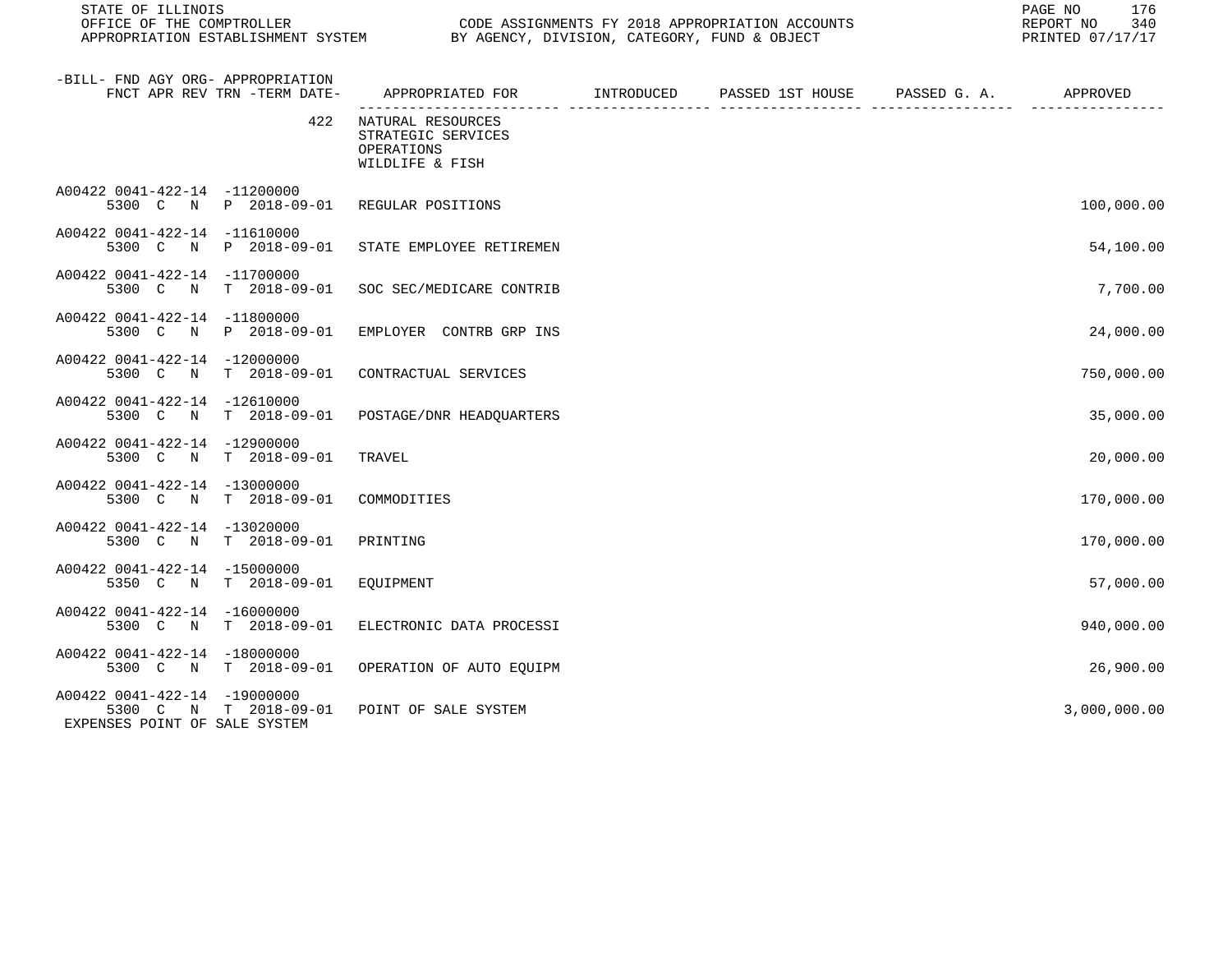| STATE OF ILLINOIS<br>OFFICE OF THE COMPTROLLER<br>APPROPRIATION ESTABLISHMENT SYSTEM |                              | CODE ASSIGNMENTS FY 2018 APPROPRIATION ACCOUNTS<br>BY AGENCY, DIVISION, CATEGORY, FUND & OBJECT             |  |                                                   |  | 177<br>PAGE NO<br>REPORT NO<br>340<br>PRINTED 07/17/17 |
|--------------------------------------------------------------------------------------|------------------------------|-------------------------------------------------------------------------------------------------------------|--|---------------------------------------------------|--|--------------------------------------------------------|
| -BILL- FND AGY ORG- APPROPRIATION                                                    | FNCT APR REV TRN -TERM DATE- | APPROPRIATED FOR                                                                                            |  | INTRODUCED PASSED 1ST HOUSE PASSED G. A. APPROVED |  |                                                        |
|                                                                                      | 422                          | NATURAL RESOURCES<br>STRATEGIC SERVICES<br>OPERATIONS<br>WILDLIFE & FISH                                    |  |                                                   |  |                                                        |
| A00422 0041-422-14 -19000200                                                         |                              | 5300 C N T 2018-09-01 EDUCATIONAL PUBLICATIONS<br>AND EXPENSES, CONTINGENT UPON REVENUES COLLECTED FOR SAME |  |                                                   |  | 20,000.00                                              |
| A00422 0041-422-14 -19000300                                                         |                              | 5300 C N T 2018-09-01 EXPENSES STATE FAIR                                                                   |  |                                                   |  | 15,500.00                                              |
| A00422 0041-422-14 -19001200                                                         |                              | 5300 C N T 2018-09-01 PUBLIC EVENTS & PROMOTIO                                                              |  |                                                   |  | 2,000.00                                               |
| A00422 0041-422-14 -19001300                                                         | 5300 C N T 2018-09-01        | SPORTSMAN AGAINST HUNGER                                                                                    |  |                                                   |  | 50,000.00                                              |
|                                                                                      |                              | AGENCY/DIVISION/FUND TOTAL                                                                                  |  |                                                   |  | 5,442,200.00                                           |
|                                                                                      |                              | AGGREGATE OPERATION REGU                                                                                    |  |                                                   |  |                                                        |
| A00422 0146-422-14 -13000000                                                         | 5300 C N T 2018-09-01        | COMMODITIES                                                                                                 |  |                                                   |  | 2,300.00                                               |
|                                                                                      |                              | AGENCY/DIVISION/FUND TOTAL                                                                                  |  |                                                   |  | 2,300.00                                               |
|                                                                                      |                              | NATURAL AREAS ACQUISITIO                                                                                    |  |                                                   |  |                                                        |
| A00422 0298-422-14 -16000000                                                         |                              | 5300 C N T 2018-09-01 ELECTRONIC DATA PROCESSI                                                              |  |                                                   |  | 50,000.00                                              |
|                                                                                      |                              | AGENCY/DIVISION/FUND TOTAL                                                                                  |  |                                                   |  | 50,000.00                                              |
|                                                                                      |                              | FEDERAL SURFACE MINING C                                                                                    |  |                                                   |  |                                                        |
| A00422 0765-422-14 -12000000                                                         | 5300 C N T 2018-09-01        | CONTRACTUAL SERVICES                                                                                        |  |                                                   |  | 5,400.00                                               |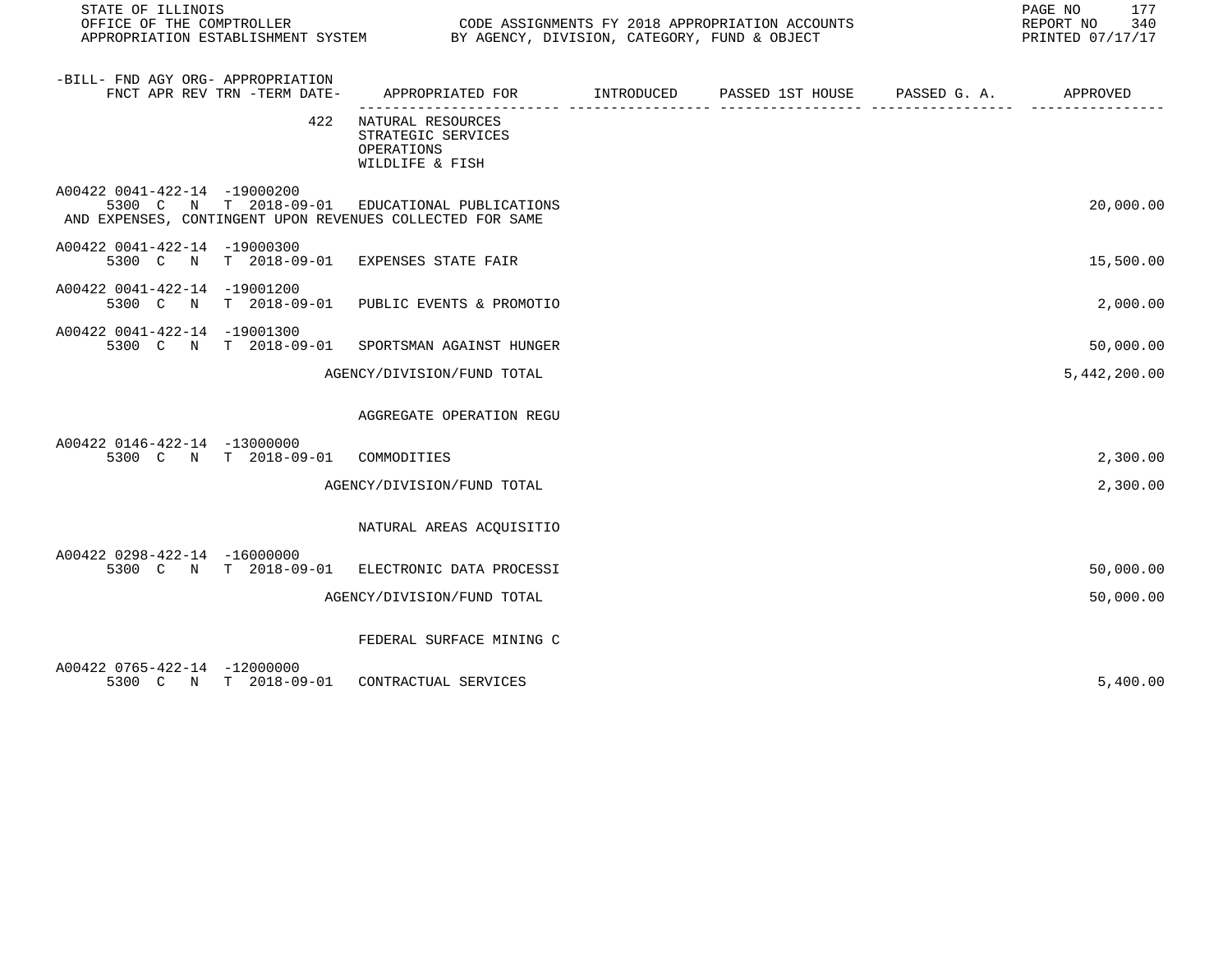| STATE OF ILLINOIS                 |                              |                                                                                             | PAGE NO<br>178<br>REPORT NO<br>340<br>PRINTED 07/17/17 |  |              |
|-----------------------------------|------------------------------|---------------------------------------------------------------------------------------------|--------------------------------------------------------|--|--------------|
| -BILL- FND AGY ORG- APPROPRIATION | FNCT APR REV TRN -TERM DATE- | APPROPRIATED FOR         INTRODUCED      PASSED 1ST HOUSE     PASSED G. A.         APPROVED |                                                        |  |              |
|                                   | 422                          | NATURAL RESOURCES<br>STRATEGIC SERVICES<br>OPERATIONS<br>FEDERAL SURFACE MINING C           |                                                        |  |              |
| A00422 0765-422-14 -12610000      |                              | 5300 C N T 2018-09-01 POSTAGE/DNR HEADQUARTERS                                              |                                                        |  | 25,000.00    |
| A00422 0765-422-14 -13000000      | 5300 C N T 2018-09-01        | COMMODITIES                                                                                 |                                                        |  | 1,000.00     |
| A00422 0765-422-14 -16000000      | 5300 C N T 2018-09-01        | ELECTRONIC DATA PROCESSI                                                                    |                                                        |  | 175,000.00   |
|                                   |                              | AGENCY/DIVISION/FUND TOTAL                                                                  |                                                        |  | 206,400.00   |
|                                   |                              | IL FORESTRY DEVELOPMENT                                                                     |                                                        |  |              |
| A00422 0905-422-14 -16000000      |                              | 5300 C N T 2018-09-01 ELECTRONIC DATA PROCESSI                                              |                                                        |  | 25,000.00    |
|                                   |                              | AGENCY/DIVISION/FUND TOTAL                                                                  |                                                        |  | 25,000.00    |
|                                   |                              | PARK & CONSERVATION                                                                         |                                                        |  |              |
| A00422 0962-422-14 -19000000      |                              | 5300 C N T 2018-09-01 ORDINARY & CONTINGENT EX                                              |                                                        |  | 2,684,000.00 |
| A00422 0962-422-14 -19000300      | 5300 C N T 2018-09-01        | EXPENSES STATE FAIR                                                                         |                                                        |  | 76,700.00    |
|                                   |                              | AGENCY/DIVISION/FUND TOTAL                                                                  |                                                        |  | 2,760,700.00 |
|                                   |                              | ABANDONED MINED LANDS RE                                                                    |                                                        |  |              |
| A00422 0991-422-14 -12000000      |                              | 5300 C N T 2018-09-01 CONTRACTUAL SERVICES                                                  |                                                        |  | 3,000.00     |
| A00422 0991-422-14 -12610000      | 5300 C N T 2018-09-01        | POSTAGE/DNR HEADOUARTERS                                                                    |                                                        |  | 25,000.00    |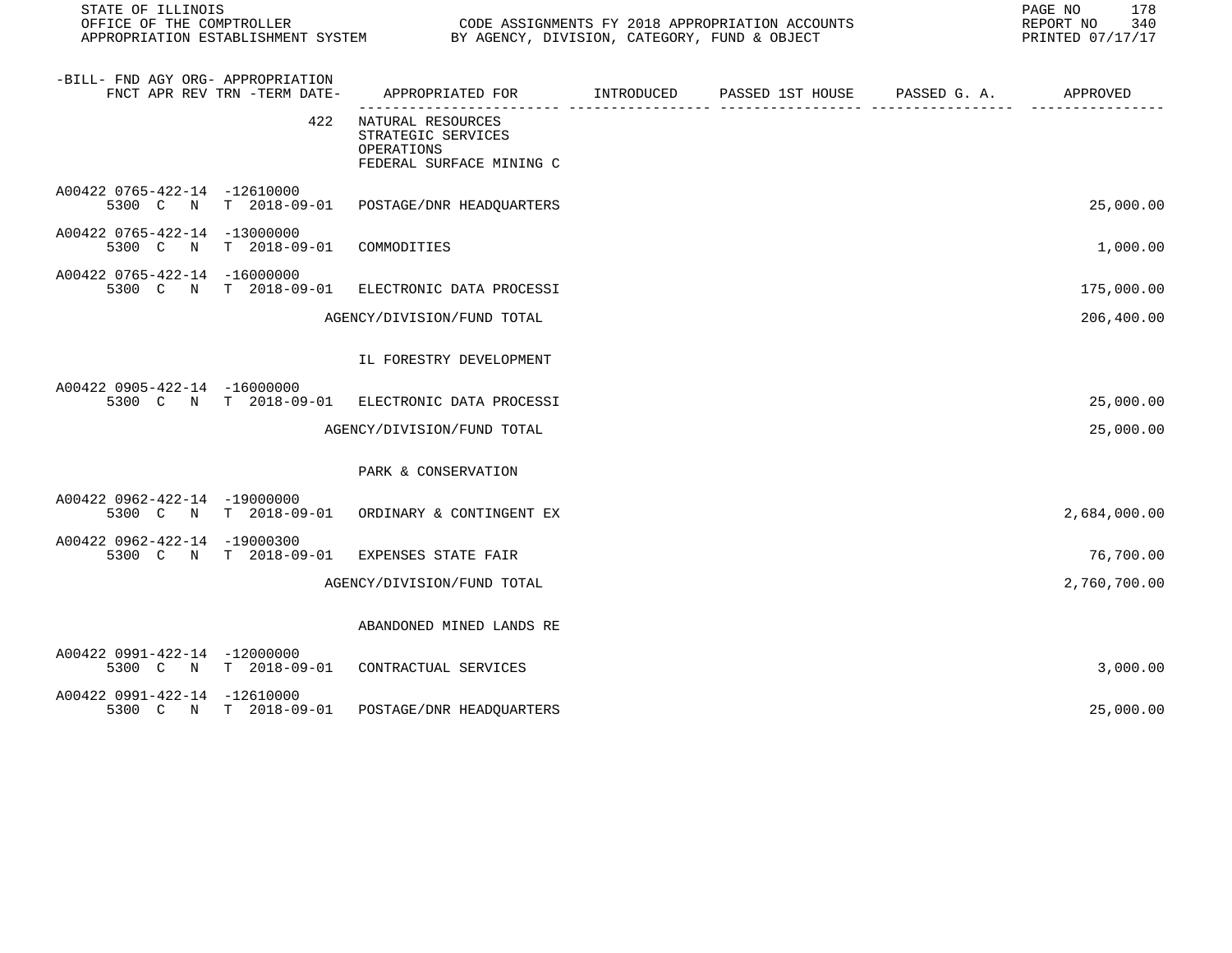| STATE OF ILLINOIS<br>OFFICE OF THE COMPTROLLER |                                     | CODE ASSIGNMENTS FY 2018 APPROPRIATION ACCOUNTS<br>APPROPRIATION ESTABLISHMENT SYSTEM BY AGENCY, DIVISION, CATEGORY, FUND & OBJECT | PAGE NO<br>179<br>REPORT NO<br>340<br>PRINTED 07/17/17 |                  |              |               |
|------------------------------------------------|-------------------------------------|------------------------------------------------------------------------------------------------------------------------------------|--------------------------------------------------------|------------------|--------------|---------------|
| -BILL- FND AGY ORG- APPROPRIATION              | FNCT APR REV TRN -TERM DATE-        | APPROPRIATED FOR                                                                                                                   | INTRODUCED                                             | PASSED 1ST HOUSE | PASSED G. A. | APPROVED      |
|                                                | 422                                 | NATURAL RESOURCES<br>STRATEGIC SERVICES<br>OPERATIONS<br>ABANDONED MINED LANDS RE                                                  |                                                        |                  |              |               |
| A00422 0991-422-14<br>5300 C N                 | $-13000000$<br>$T = 2018 - 09 - 01$ | COMMODITIES                                                                                                                        |                                                        |                  |              | 1,000.00      |
| A00422 0991-422-14<br>5300 C N                 | $-16000000$<br>$T = 2018 - 09 - 01$ | ELECTRONIC DATA PROCESSI                                                                                                           |                                                        |                  |              | 175,000.00    |
|                                                |                                     | AGENCY/DIVISION/FUND TOTAL                                                                                                         |                                                        |                  |              | 204,000.00    |
|                                                |                                     | STATE BOATING ACT                                                                                                                  |                                                        |                  |              |               |
| A00422 0039-422-14 -99390000<br>9700 C N       | $T = 2018 - 09 - 01$                | REFUNDS                                                                                                                            |                                                        |                  |              | 15,000.00     |
|                                                |                                     | AGENCY/DIVISION/FUND TOTAL                                                                                                         |                                                        |                  |              | 15,000.00     |
|                                                |                                     | WILDLIFE & FISH                                                                                                                    |                                                        |                  |              |               |
| A00422 0041-422-14 -99390000<br>9700 C N       | $T = 2018 - 09 - 01$                | REFUNDS                                                                                                                            |                                                        |                  |              | 600,000.00    |
|                                                |                                     | AGENCY/DIVISION/FUND TOTAL                                                                                                         |                                                        |                  |              | 600,000.00    |
|                                                |                                     | AGENCY/DIVISION TOTAL                                                                                                              |                                                        |                  |              | 10,808,500.00 |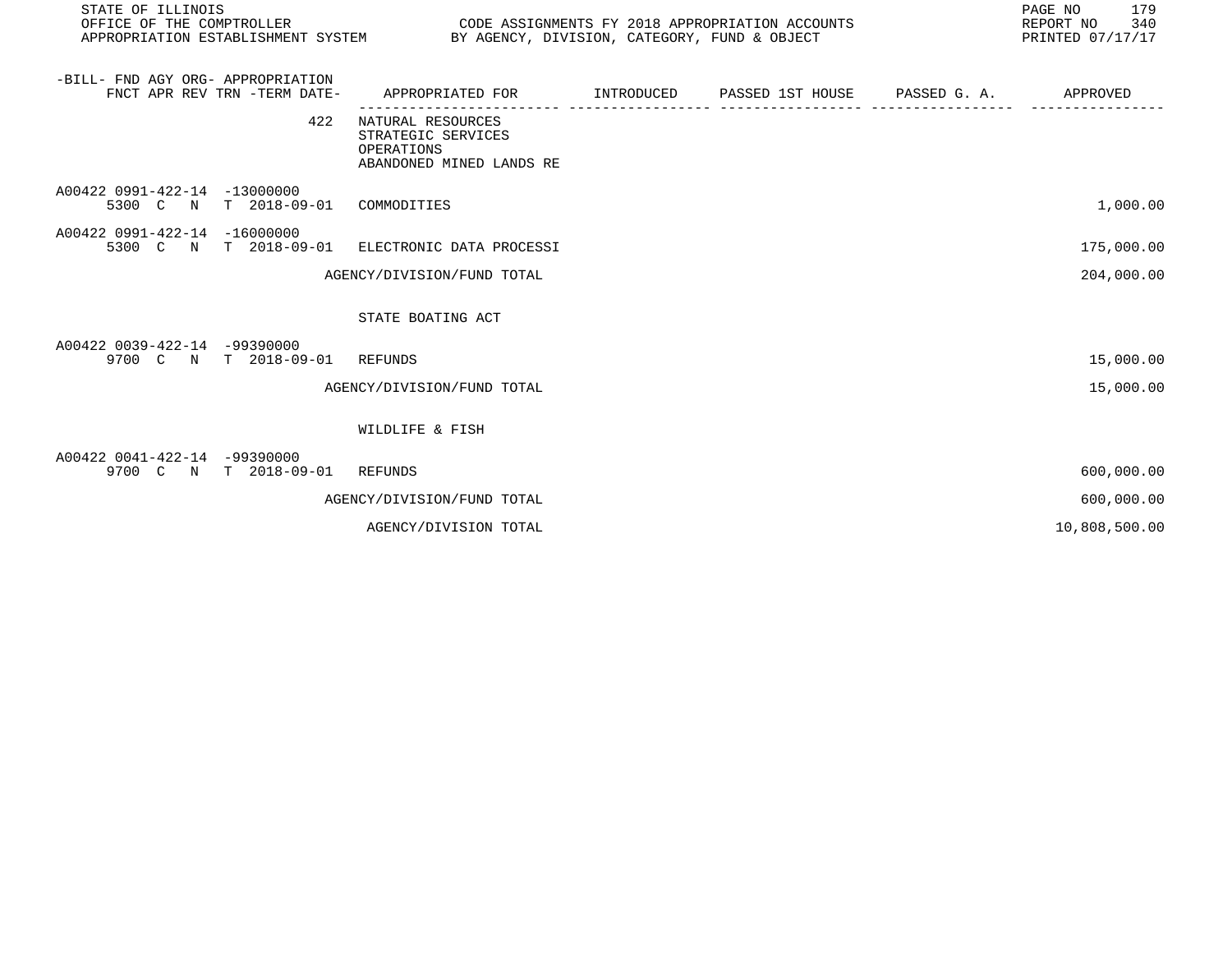| STATE OF ILLINOIS<br>OFFICE OF THE COMPTROLLER<br>APPROPRIATION ESTABLISHMENT SYSTEM       | CODE ASSIGNMENTS FY 2018 APPROPRIATION ACCOUNTS<br>BY AGENCY, DIVISION, CATEGORY, FUND & OBJECT |            |                  |              | PAGE NO<br>180<br>REPORT NO<br>340<br>PRINTED 07/17/17 |
|--------------------------------------------------------------------------------------------|-------------------------------------------------------------------------------------------------|------------|------------------|--------------|--------------------------------------------------------|
| -BILL- FND AGY ORG- APPROPRIATION<br>FNCT APR REV TRN -TERM DATE-                          | APPROPRIATED FOR                                                                                | INTRODUCED | PASSED 1ST HOUSE | PASSED G. A. | APPROVED                                               |
| 422                                                                                        | NATURAL RESOURCES<br>WORLD SHOOTING CMPLX AT<br>OPERATIONS<br>STATE PARKS                       |            |                  |              |                                                        |
| A00422 0040-422-16 -19000000<br>5300 C N T 2018-09-01<br>ORDINARY & CONTINGENT EXPENSES    | WORLD SHOOTING & REC COM                                                                        |            |                  |              | 1,308,200.00                                           |
| A00422 0040-422-16 -19000100<br>5300 C N T 2018-09-01<br>ORDINARY & CONTINGENT EXPENSES    | WORLD SHOOTING & REC COM                                                                        |            |                  |              | 350,000.00                                             |
| A00422 0040-422-16 -19000700<br>5300 C N T 2018-09-01 FOR SPARTA IMPREST ACCOU             |                                                                                                 |            |                  |              | 75,000.00                                              |
|                                                                                            | AGENCY/DIVISION/FUND TOTAL                                                                      |            |                  |              | 1,733,200.00                                           |
|                                                                                            | WILDLIFE & FISH                                                                                 |            |                  |              |                                                        |
| A00422 0041-422-16 -19000000<br>5300 C N<br>T 2018-09-01<br>ORDINARY & CONTINGENT EXPENSES | ORD & CONTNG EXP WORLD S                                                                        |            |                  |              | 1,475,200.00                                           |
|                                                                                            | AGENCY/DIVISION/FUND TOTAL                                                                      |            |                  |              | 1,475,200.00                                           |
|                                                                                            | AGENCY/DIVISION TOTAL                                                                           |            |                  |              | 3,208,400.00                                           |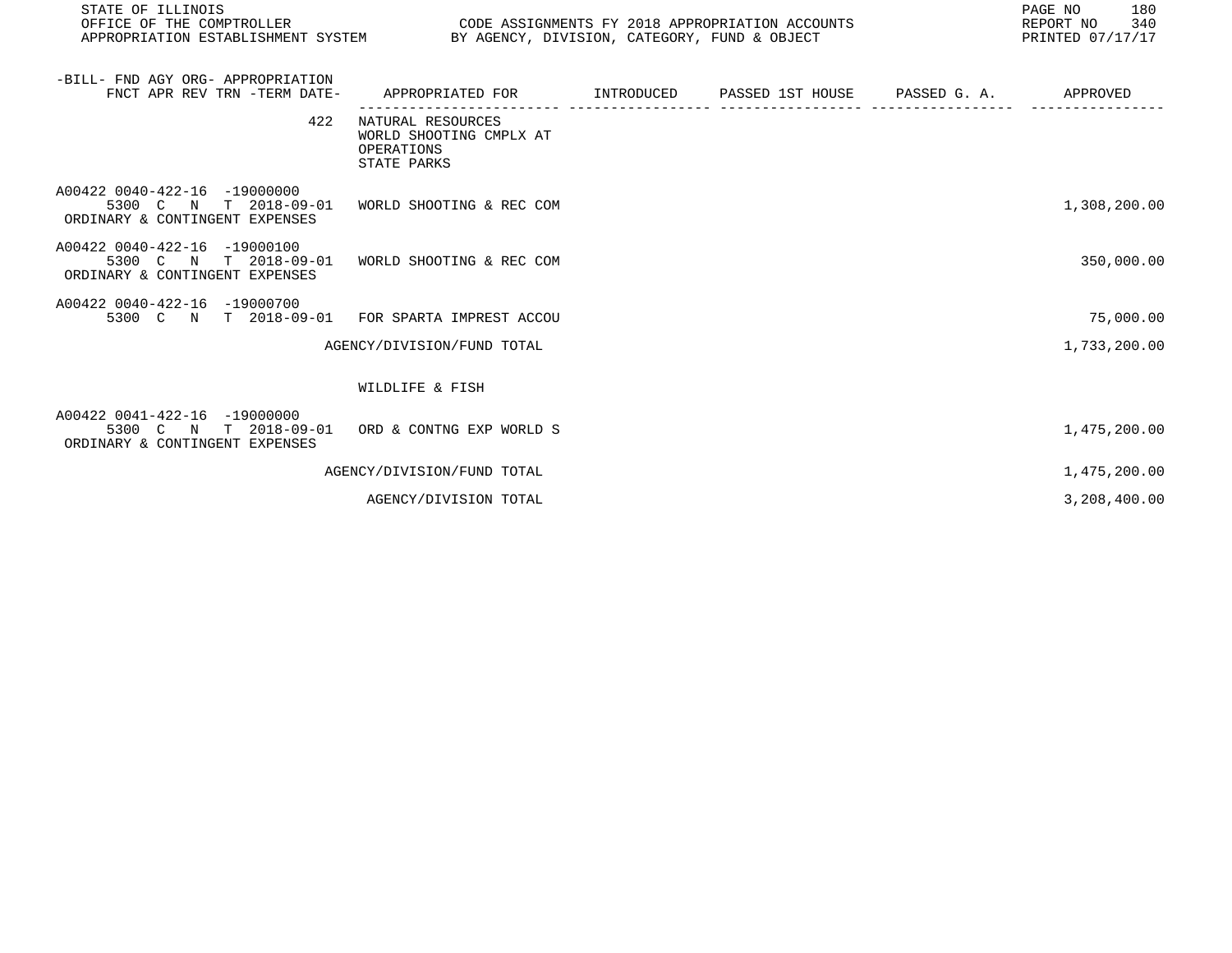| STATE OF ILLINOIS<br>OFFICE OF THE COMPTROLLER<br>OFFICE OF THE COMPTROLLER<br>APPROPRIATION ESTABLISHMENT SYSTEM THE BY AGENCY, DIVISION, CATEGORY, FUND & OBJECT |                                                                                         | CODE ASSIGNMENTS FY 2018 APPROPRIATION ACCOUNTS | 181<br>PAGE NO<br>REPORT NO<br>340<br>PRINTED 07/17/17 |
|--------------------------------------------------------------------------------------------------------------------------------------------------------------------|-----------------------------------------------------------------------------------------|-------------------------------------------------|--------------------------------------------------------|
| -BILL- FND AGY ORG- APPROPRIATION<br>FNCT APR REV TRN -TERM DATE-                                                                                                  | APPROPRIATED FOR       INTRODUCED     PASSED 1ST HOUSE     PASSED G. A.        APPROVED |                                                 |                                                        |
| 422                                                                                                                                                                | NATURAL RESOURCES<br>GRANT MANAGEMENT & ASSIS<br>OPERATIONS<br>GENERAL REVENUE          |                                                 |                                                        |
| A00422 0001-422-18 -19000000<br>5300 C N T 2018-09-01 OFFICE OF GRNT MNGMT & A<br>FOR EXPENSES OF OFFICE OF GRANT MANAGEMENT & ASSISTANCE                          |                                                                                         |                                                 | 285,000.00                                             |
|                                                                                                                                                                    | AGENCY/DIVISION/FUND TOTAL                                                              |                                                 | 285,000.00                                             |
|                                                                                                                                                                    | STATE BOATING ACT                                                                       |                                                 |                                                        |
| A00422 0039-422-18 -19000000<br>5300 C N T 2018-09-01 OFFICE OF GRNT MNGMT & A<br>FOR EXPENSES OF OFFICE OF GRANT MANAGEMENT & ASSISTANCE                          |                                                                                         |                                                 | 190,000.00                                             |
|                                                                                                                                                                    | AGENCY/DIVISION/FUND TOTAL                                                              |                                                 | 190,000.00                                             |
|                                                                                                                                                                    | WILDLIFE & FISH                                                                         |                                                 |                                                        |
| A00422 0041-422-18 -19000000<br>5300 C N T 2018-09-01 OFFICE OF GRNT MNGMT & A<br>FOR EXPENSES OF OFFICE OF GRANT MANAGEMENT & ASSISTANCE                          |                                                                                         |                                                 | 1,170,000.00                                           |
|                                                                                                                                                                    | AGENCY/DIVISION/FUND TOTAL                                                              |                                                 | 1,170,000.00                                           |
|                                                                                                                                                                    | OPEN SPACE LANDS ACQUIS&                                                                |                                                 |                                                        |
| A00422 0299-422-18 -19000000<br>5300 C N T 2018-09-01 OFFICE OF GRNT MNGMT & A<br>FOR EXPENSES OF OFFICE OF GRANT MANAGEMENT & ASSISTANCE                          |                                                                                         |                                                 | 1,000,000.00                                           |
|                                                                                                                                                                    | AGENCY/DIVISION/FUND TOTAL                                                              |                                                 | 1,000,000.00                                           |
|                                                                                                                                                                    | DNR FEDERAL PROJECTS                                                                    |                                                 |                                                        |
| A00422 0894-422-18 -19000000<br>5300 C N T 2018-09-01 OFFICE OF GRNT MNGMT & A<br>FOR EXPENSES OF OFFICE OF GRANT MANAGEMENT & ASSISTANCE                          |                                                                                         |                                                 | 80,000.00                                              |
|                                                                                                                                                                    | AGENCY/DIVISION/FUND TOTAL                                                              |                                                 | 80,000.00                                              |
|                                                                                                                                                                    | AGENCY/DIVISION TOTAL                                                                   |                                                 | 2,725,000.00                                           |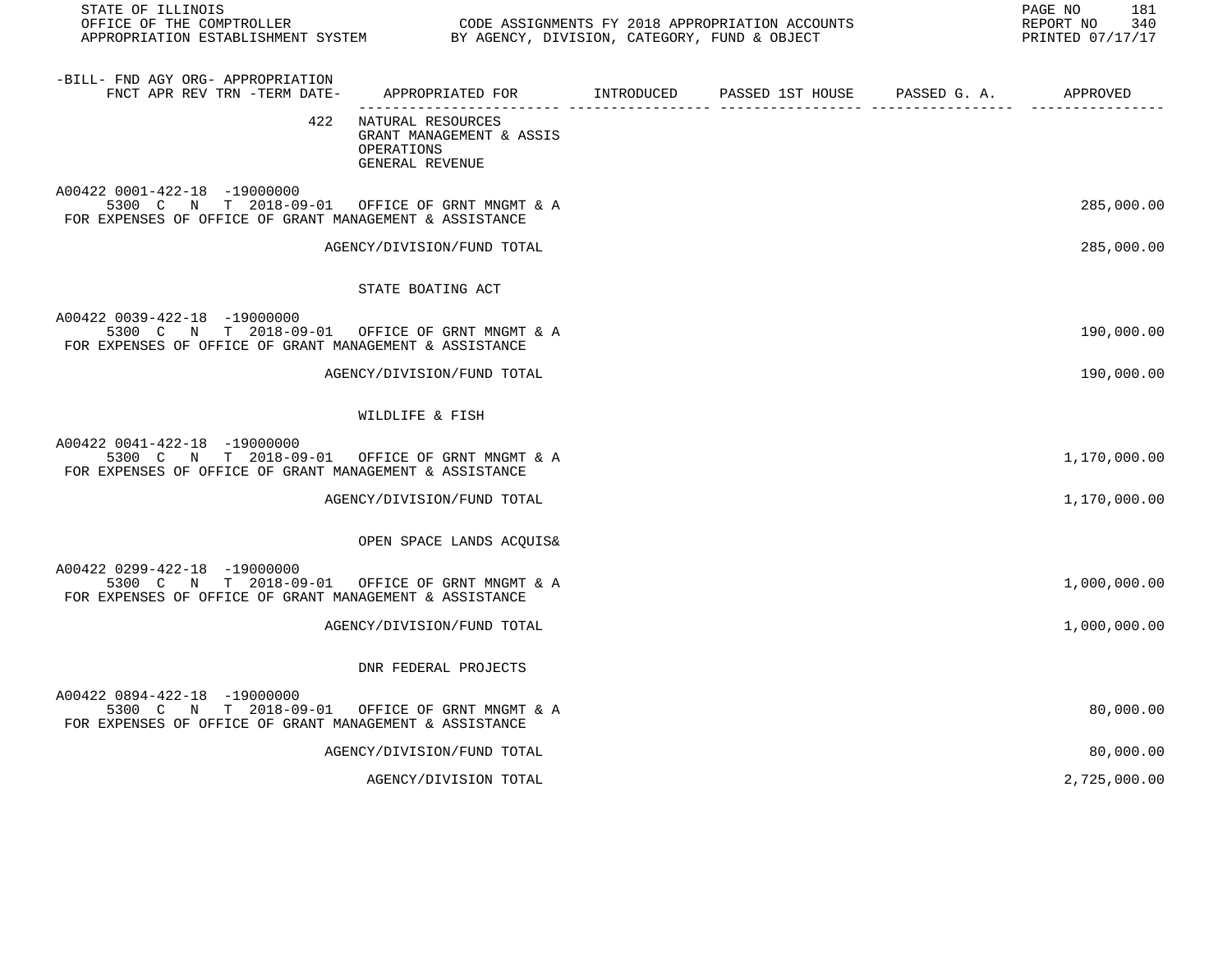| STATE OF ILLINOIS<br>OFFICE OF THE COMPTROLLER                                                                                |                                                                                          | PAGE NO<br>CODE ASSIGNMENTS FY 2018 APPROPRIATION ACCOUNTS<br>REPORT NO<br>APPROPRIATION ESTABLISHMENT SYSTEM BY AGENCY, DIVISION, CATEGORY, FUND & OBJECT<br>PRINTED 07/17/17 |  |  |               |
|-------------------------------------------------------------------------------------------------------------------------------|------------------------------------------------------------------------------------------|--------------------------------------------------------------------------------------------------------------------------------------------------------------------------------|--|--|---------------|
| -BILL- FND AGY ORG- APPROPRIATION<br>FNCT APR REV TRN -TERM DATE-                                                             | APPROPRIATED FOR        INTRODUCED     PASSED 1ST HOUSE     PASSED G. A.        APPROVED |                                                                                                                                                                                |  |  |               |
| 422                                                                                                                           | NATURAL RESOURCES<br>RESOURCE CONSERVATION<br>OPERATIONS<br>WILDLIFE & FISH              |                                                                                                                                                                                |  |  |               |
| A00422 0041-422-20 -11200000<br>5300 C N P 2018-09-01                                                                         | REGULAR POSITIONS                                                                        |                                                                                                                                                                                |  |  | 10,500,000.00 |
| A00422 0041-422-20 -11610000<br>N P 2018-09-01<br>5300 C                                                                      | STATE EMPLOYEE RETIREMEN                                                                 |                                                                                                                                                                                |  |  | 5,671,400.00  |
| A00422 0041-422-20 -11700000<br>5300 C N T 2018-09-01 SOC SEC/MEDICARE CONTRIB                                                |                                                                                          |                                                                                                                                                                                |  |  | 803,300.00    |
| A00422 0041-422-20 -11800000<br>5300 C N P 2018-09-01                                                                         | EMPLOYER CONTRB GRP INS                                                                  |                                                                                                                                                                                |  |  | 3,600,000.00  |
| A00422 0041-422-20 -12000000<br>5300 C N T 2018-09-01                                                                         | CONTRACTUAL SERVICES                                                                     |                                                                                                                                                                                |  |  | 2,292,400.00  |
| A00422 0041-422-20 -12900000<br>5300 C N T 2018-09-01                                                                         | TRAVEL                                                                                   |                                                                                                                                                                                |  |  | 91,900.00     |
| A00422 0041-422-20 -13000000<br>5300 C N T 2018-09-01                                                                         | COMMODITIES                                                                              |                                                                                                                                                                                |  |  | 1,443,800.00  |
| A00422 0041-422-20 -13020000<br>5300 C N T 2018-09-01                                                                         | PRINTING                                                                                 |                                                                                                                                                                                |  |  | 211,100.00    |
| A00422 0041-422-20 -15000000<br>5350 C N T 2018-09-01                                                                         | EOUIPMENT                                                                                |                                                                                                                                                                                |  |  | 284,200.00    |
| A00422 0041-422-20 -17000000<br>5300 C N T 2018-09-01                                                                         | TELECOMMUNICATION                                                                        |                                                                                                                                                                                |  |  | 121,800.00    |
| A00422 0041-422-20 -18000000<br>5300 C N T 2018-09-01                                                                         | OPERATION OF AUTO EOUIPM                                                                 |                                                                                                                                                                                |  |  | 319,700.00    |
| A00422 0041-422-20 -19000100<br>5300 C N T 2018-09-01 NON-FEDERAL COST SHARE<br>OF A CONSERVATION RESERVE ENHANCEMENT PROGRAM |                                                                                          |                                                                                                                                                                                |  |  | 250,000.00    |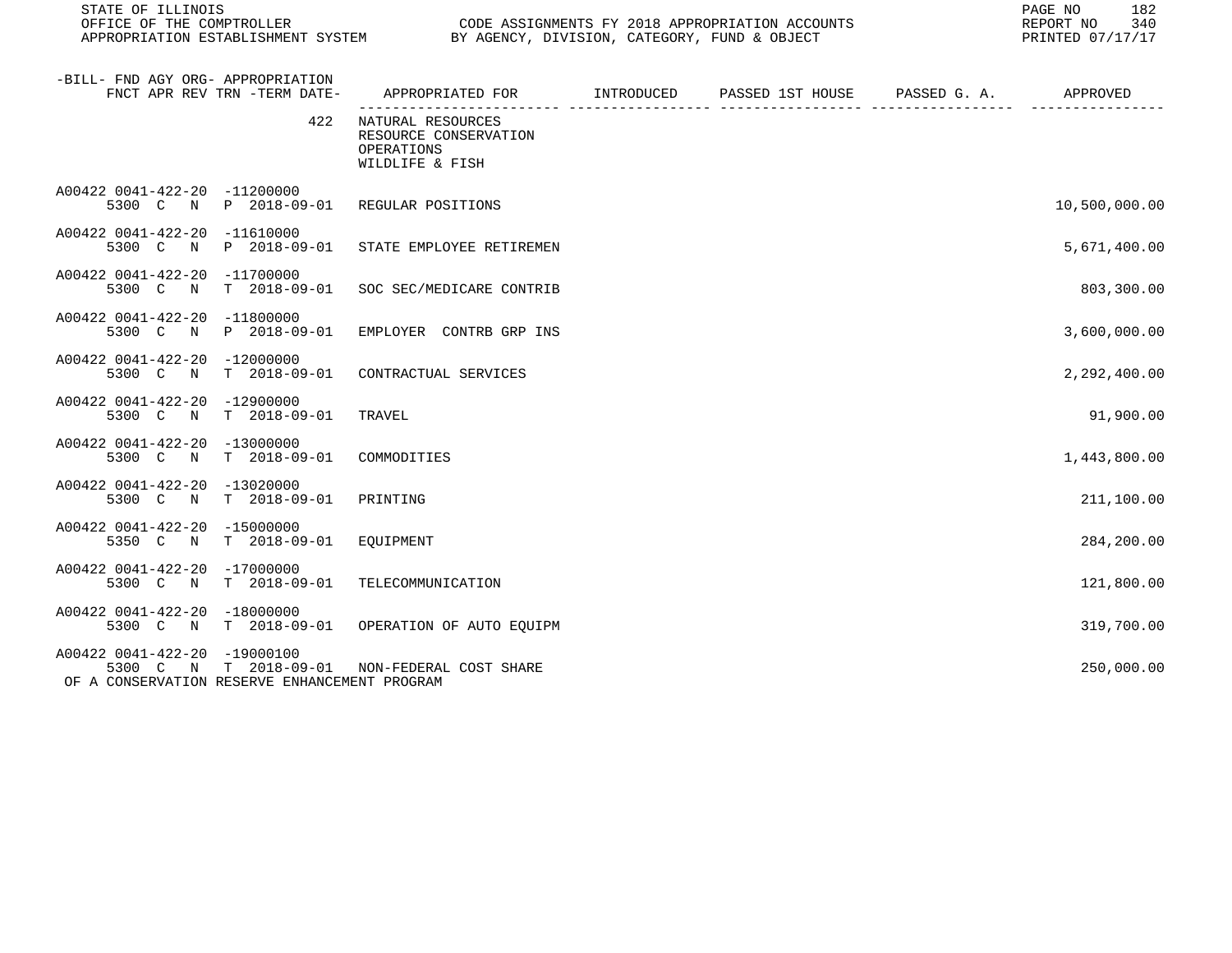STATE OF ILLINOIS PAGE NO 183

CODE ASSIGNMENTS FY 2018 APPROPRIATION ACCOUNTS FOR THE REPORT NO 340 CODE ASSIGNMENTS FY 2018 APPROPRIATION ACCOUNTS APPROPRIATION ESTABLISHMENT SYSTEM BY AGENCY, DIVISION, CATEGORY, FUND & OBJECT

| -BILL- FND AGY ORG- APPROPRIATION<br>FNCT APR REV TRN -TERM DATE-                                                                                                                                                                                                 | APPROPRIATED FOR INTRODUCED                                                 | PASSED 1ST HOUSE PASSED G. A. | APPROVED      |
|-------------------------------------------------------------------------------------------------------------------------------------------------------------------------------------------------------------------------------------------------------------------|-----------------------------------------------------------------------------|-------------------------------|---------------|
| 422                                                                                                                                                                                                                                                               | NATURAL RESOURCES<br>RESOURCE CONSERVATION<br>OPERATIONS<br>WILDLIFE & FISH |                               |               |
| CAP422 0041-422-20 -19000200<br>5300 C                                                                                                                                                                                                                            | C T 2018-09-01 EXPENSES OF SUBGRANTEE P                                     |                               | 1,545,949.00  |
| A00422 0041-422-20 -19000300<br>5300 C N T 2018-09-01 ORDINARY & CONTINGENT EX<br>OF CHRONIC WASTING DISEASE PROGRAM & CONTROL OF FERAL SWINEP<br>OPULATION                                                                                                       |                                                                             |                               | 1,700,000.00  |
| A00422 0041-422-20 -19000500<br>5300 C N T 2018-09-01 (I) REALLOCATION OF WILD<br>& FISH GRANT REIMBURSEMENTS, (II) WILDLIFE CONSERVATION & R<br>ESTORATION PLANS & PROGRAMS FROM FEDERAL AND/OR STATE FUNDSP<br>ORVIDED FOR SUCH PURPOSES OR (III) BOTH PURPOSES |                                                                             |                               | 15,000,000.00 |
| CAP422 0041-422-20 -19000600<br>5300 C C T 2018-09-01 (I) REALLOCATION OF WILD<br>& FISH GRANT REIMBURSEMENTS, (II) WILDLIFE CONSERVATION & R<br>ESTORATION PLANS & PROGRAMS FROM FEDERAL AND/OR STATE FUNDSP<br>ORVIDED FOR SUCH PURPOSES OR (III) BOTH PURPOSES |                                                                             |                               | 26,746,068.00 |
| A00422 0041-422-20 -19000700<br>5300 C N T 2018-09-01 EXPENSES OF SUBGRANTEE P                                                                                                                                                                                    |                                                                             |                               | 1,500,000.00  |
| CAP422 0041-422-20 -19000800<br>5300 C<br>$\overline{C}$                                                                                                                                                                                                          | T 2018-09-01 EXPENSES OF SUBGRANTEE P                                       |                               | 4,258,907.00  |
| A00422 0041-422-20 -19100000<br>5300 C N T 2018-09-01 URBAN FISHING PROGRAM<br>IN CONJUNCTION WITH THE CHICAGO PARK DISTRICT TO PROVIDE<br>ISHING AND RESOURCE MANAGEMENT AT THE PARK DISTRICT<br><b>AGOONS</b>                                                   | F<br>- L                                                                    |                               | 285,000.00    |
| A00422 0041-422-20 -19100100<br>5300 C N T 2018-09-01 WORKSHOPS, TRAINING & OTH<br>TO IMPROVE THE ADMINISTRATION OF FISH AND WILDLIFE FEDERAL A<br>ID PROGRAMS                                                                                                    |                                                                             |                               | 10,000.00     |
|                                                                                                                                                                                                                                                                   | AGENCY/DIVISION/FUND TOTAL                                                  |                               | 76,635,524.00 |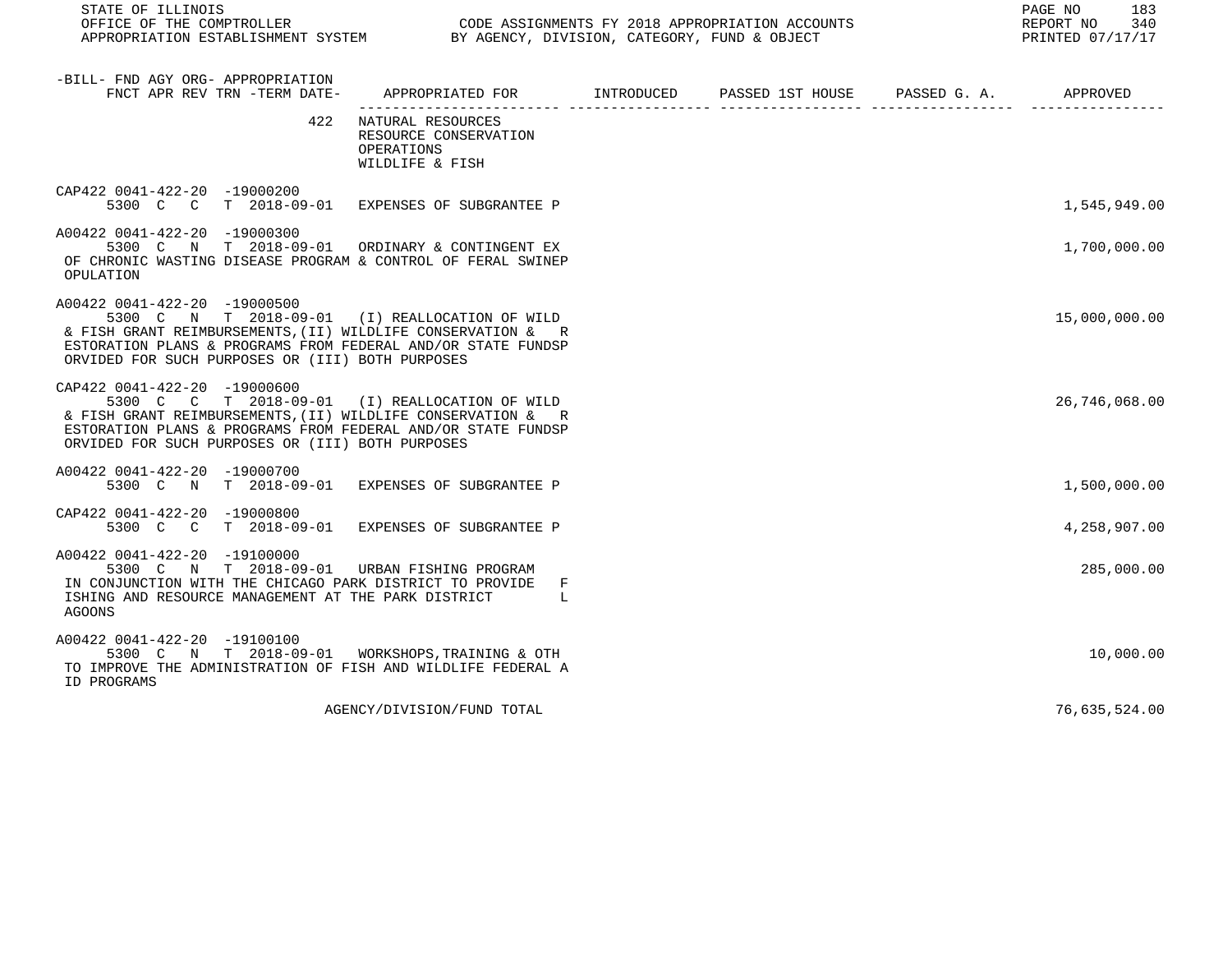| STATE OF ILLINOIS<br>OFFICE OF THE COMPTROLLER                                    |              | APPROPRIATION ESTABLISHMENT SYSTEM BY AGENCY, DIVISION, CATEGORY, FUND & OBJECT | CODE ASSIGNMENTS FY 2018 APPROPRIATION ACCOUNTS | PAGE NO<br>184<br>340<br>REPORT NO<br>PRINTED 07/17/17 |
|-----------------------------------------------------------------------------------|--------------|---------------------------------------------------------------------------------|-------------------------------------------------|--------------------------------------------------------|
| -BILL- FND AGY ORG- APPROPRIATION<br>FNCT APR REV TRN -TERM DATE-                 |              | APPROPRIATED FOR TINTRODUCED PASSED 1ST HOUSE PASSED G. A. APPROVED             |                                                 |                                                        |
|                                                                                   | 422          | NATURAL RESOURCES<br>RESOURCE CONSERVATION<br>OPERATIONS<br>SALMON              |                                                 |                                                        |
| A00422 0042-422-20 -11200000<br>5300 C N P 2018-09-01                             |              | REGULAR POSITIONS                                                               |                                                 | 209,000.00                                             |
| A00422 0042-422-20 -11610000<br>5300 C<br>$\mathbb N$                             | P 2018-09-01 | STATE EMPLOYEE RETIREMEN                                                        |                                                 | 112,900.00                                             |
| A00422 0042-422-20 -11700000<br>5300 C N T 2018-09-01                             |              | SOC SEC/MEDICARE CONTRIB                                                        |                                                 | 16,100.00                                              |
| A00422 0042-422-20 -11800000<br>5300 C N P 2018-09-01                             |              | EMPLOYER CONTRB GRP INS                                                         |                                                 | 50,000.00                                              |
|                                                                                   |              | AGENCY/DIVISION/FUND TOTAL                                                      |                                                 | 388,000.00                                             |
|                                                                                   |              | ILLINOIS FISHERIES MANAG                                                        |                                                 |                                                        |
| A00422 0199-422-20 -19100000<br>5300 C N T 2018-09-01<br>TO DIVISION OF FISHERIES |              | OPERATIONAL EXPS RELATED                                                        |                                                 | 2,200,000.00                                           |
|                                                                                   |              | AGENCY/DIVISION/FUND TOTAL                                                      |                                                 | 2,200,000.00                                           |
|                                                                                   |              | NATURAL AREAS ACQUISITIO                                                        |                                                 |                                                        |
| A00422 0298-422-20 -11200000                                                      |              | 5300 C N P 2018-09-01 REGULAR POSITIONS                                         |                                                 | 1,650,000.00                                           |
| A00422 0298-422-20 -11610000<br>5300 C N P 2018-09-01                             |              | STATE EMPLOYEE RETIREMEN                                                        |                                                 | 891,300.00                                             |
| A00422 0298-422-20 -11700000<br>5300 C N T 2018-09-01                             |              | SOC SEC/MEDICARE CONTRIB                                                        |                                                 | 126,300.00                                             |
| A00422 0298-422-20 -11800000<br>5300 C N P 2018-09-01                             |              | EMPLOYER CONTRB GRP INS                                                         |                                                 | 555,000.00                                             |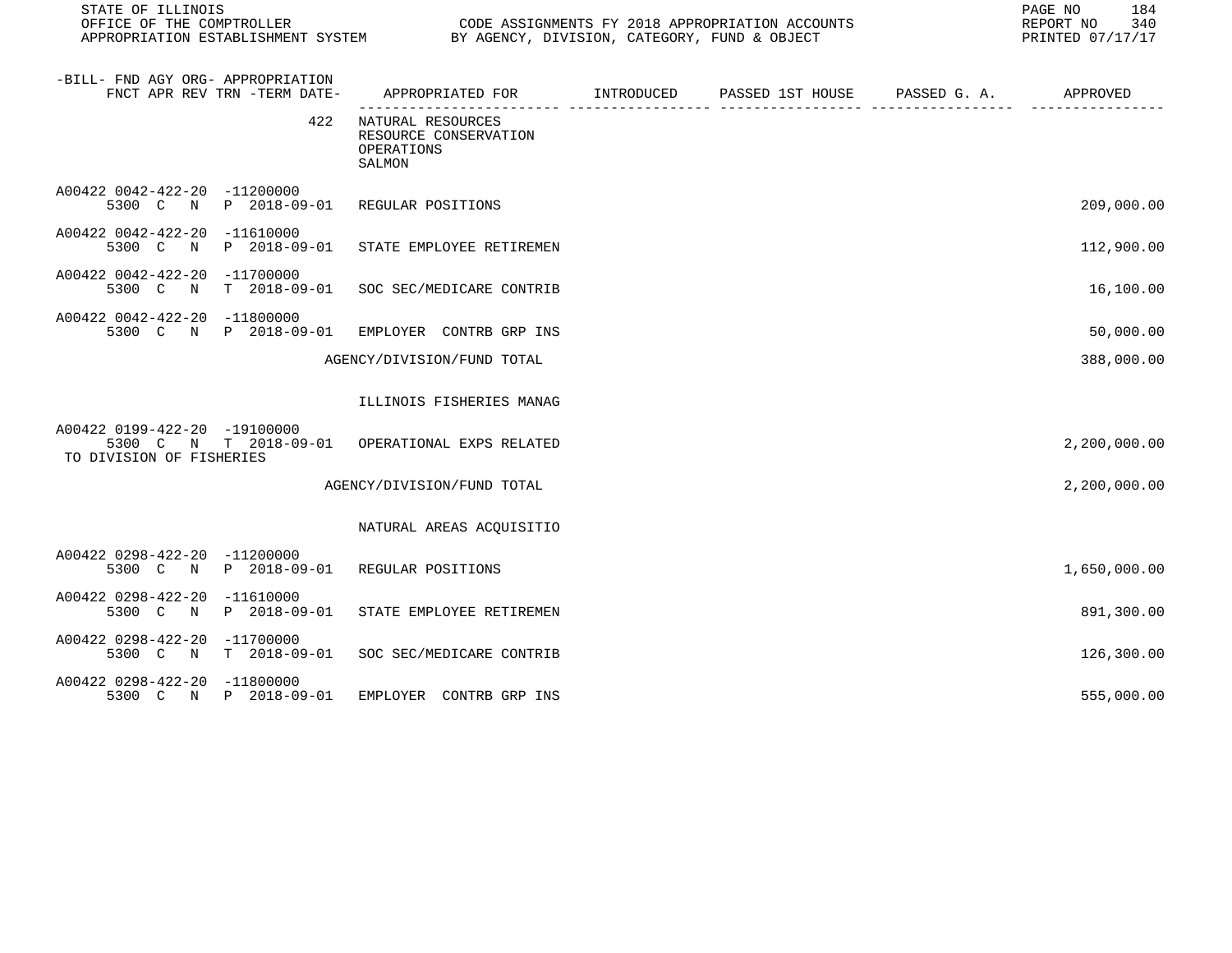| OFFICE OF THE COMPTROLLER<br>APPROPRIATION ESTABLISHMENT SYSTEM BY AGENCY, DIVISION, CATEGORY, FUND & OBJECT                                                                                                                        | CODE ASSIGNMENTS FY 2018 APPROPRIATION ACCOUNTS                                        |  | REPORT NO 340<br>PRINTED 07/17/17 |
|-------------------------------------------------------------------------------------------------------------------------------------------------------------------------------------------------------------------------------------|----------------------------------------------------------------------------------------|--|-----------------------------------|
| -BILL- FND AGY ORG- APPROPRIATION<br>FNCT APR REV TRN -TERM DATE-                                                                                                                                                                   | APPROPRIATED FOR       INTRODUCED     PASSED 1ST HOUSE    PASSED G. A.        APPROVED |  |                                   |
| 422                                                                                                                                                                                                                                 | NATURAL RESOURCES<br>RESOURCE CONSERVATION<br>OPERATIONS<br>NATURAL AREAS ACQUISITIO   |  |                                   |
| A00422 0298-422-20 -12000000<br>5300 C N T 2018-09-01                                                                                                                                                                               | CONTRACTUAL SERVICES                                                                   |  | 190,700.00                        |
| A00422 0298-422-20 -12900000<br>5300 C N T 2018-09-01                                                                                                                                                                               | TRAVEL                                                                                 |  | 27,900.00                         |
| A00422 0298-422-20 -13000000<br>5300 C N<br>T 2018-09-01                                                                                                                                                                            | COMMODITIES                                                                            |  | 43,800.00                         |
| A00422 0298-422-20 -13020000<br>$T = 2018 - 09 - 01$<br>5300 C N                                                                                                                                                                    | PRINTING                                                                               |  | 11,800.00                         |
| A00422 0298-422-20 -15000000<br>5350 C<br>N<br>T 2018-09-01                                                                                                                                                                         | EOUIPMENT                                                                              |  | 86,300.00                         |
| A00422 0298-422-20 -17000000<br>T 2018-09-01<br>5300 C N                                                                                                                                                                            | TELECOMMUNICATION                                                                      |  | 38,100.00                         |
| A00422 0298-422-20 -18000000<br>5300 C N T 2018-09-01                                                                                                                                                                               | OPERATION OF AUTO EQUIPM                                                               |  | 70,200.00                         |
| A00422 0298-422-20 -19000000<br>5300 C N T 2018-09-01<br>FOR EXPENSES OF THE NATURAL AREAS STEWARDSHIP PROGRAM                                                                                                                      | EXPENSES                                                                               |  | 2,200,100.00                      |
| A00422 0298-422-20 -19100000<br>5300 C N T 2018-09-01 ADMIN/IL NTRL AREAS PRE                                                                                                                                                       |                                                                                        |  | 2,798,400.00                      |
|                                                                                                                                                                                                                                     | AGENCY/DIVISION/FUND TOTAL                                                             |  | 8,689,900.00                      |
|                                                                                                                                                                                                                                     | ROADSIDE MONARCH HABITAT                                                               |  |                                   |
| A00422 0489-422-20 -19000000<br>5300 C N T 2018-09-01 ORDINARY & CONTINGENT EX<br>ORDINARY & CONTINGENT EXPENSES RELATED TO THE DEVELOPMENT, E<br>NHANCEMENT AND RESTORATION OF MONARCH BUTTERFLY AND OTHER P<br>OLLINATOR HABITAT. |                                                                                        |  | 25,000.00                         |
|                                                                                                                                                                                                                                     | AGENCY/DIVISION/FUND TOTAL                                                             |  | 25,000.00                         |

STATE OF ILLINOIS PAGE NO 35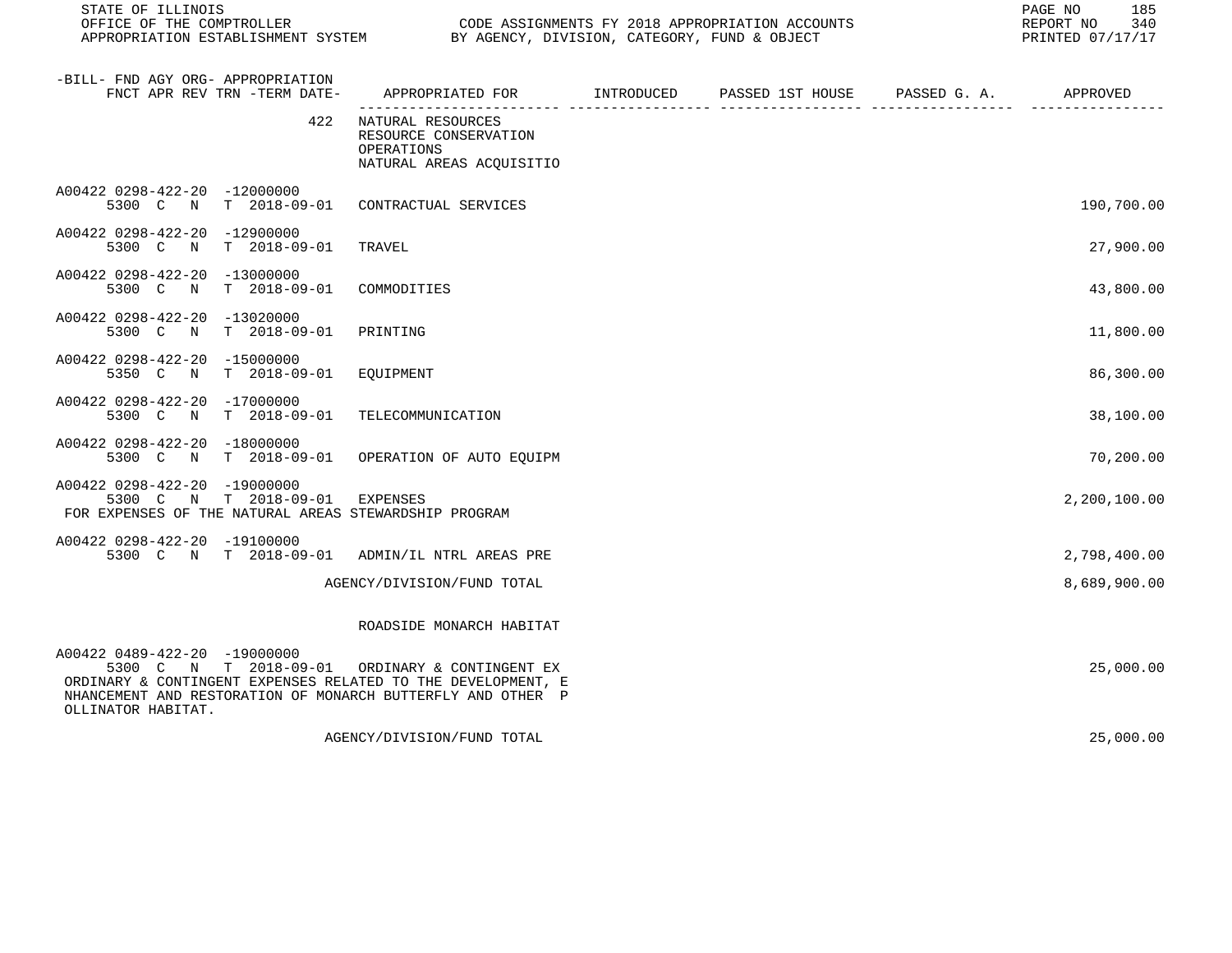| STATE OF ILLINOIS                                                                                                                                                                                                          |                                                                                      |  | 186<br>PAGE NO<br>REPORT NO<br>340<br>PRINTED 07/17/17 |
|----------------------------------------------------------------------------------------------------------------------------------------------------------------------------------------------------------------------------|--------------------------------------------------------------------------------------|--|--------------------------------------------------------|
| -BILL- FND AGY ORG- APPROPRIATION<br>FNCT APR REV TRN -TERM DATE- APPROPRIATED FOR TINTRODUCED PASSED 1ST HOUSE PASSED G. A. APPROVED                                                                                      |                                                                                      |  |                                                        |
| 422                                                                                                                                                                                                                        | NATURAL RESOURCES<br>RESOURCE CONSERVATION<br>OPERATIONS<br>PARTNERS FOR CONSERVATIO |  |                                                        |
| A00422 0608-422-20 -19000000<br>5300 C N T 2018-09-01 ORDINARY & CONTINGENT EX<br>OF OPERATING PARTNERS FOR CONSERVATION PROGRAM                                                                                           |                                                                                      |  | 2,010,000.00                                           |
| A00422 0608-422-20 -19000100<br>5300 C N T 2018-09-01 PARTNERS FOR CONSERVATIO<br>EXPENSES ASSOCIATED WITH PARTNERS FOR CONSERVATION PROGRAM T<br>O IMPLEMENT ECOSYSTEM-BASED MANAGEMENT FOR IL NATURAL<br><b>ESOURCES</b> | R                                                                                    |  | 650,000.00                                             |
|                                                                                                                                                                                                                            | AGENCY/DIVISION/FUND TOTAL                                                           |  | 2,660,000.00                                           |
|                                                                                                                                                                                                                            | IL FORESTRY DEVELOPMENT                                                              |  |                                                        |
| A00422 0905-422-20 -19000000<br>5300 C N T 2018-09-01 URBAN FORESTRY PROGRAM<br>FOR ORDINARY & CONTINGENT EXPENSES OF URBAN FORESTRY<br>ROGRAM                                                                             | $\mathbb P$                                                                          |  | 4,760,000.00                                           |
| A00422 0905-422-20 -19000100<br>5300 C N T 2018-09-01 TIMBER BUYERS BND FORFEI<br>FOR PAYMENT OF                                                                                                                           |                                                                                      |  | 140,200.00                                             |
| A00422 0905-422-20 -19100000<br>5300 C N T 2018-09-01 EXPNSES OF IL FORSTRY DE                                                                                                                                             |                                                                                      |  | 118,500.00                                             |
|                                                                                                                                                                                                                            | AGENCY/DIVISION/FUND TOTAL                                                           |  | 5,018,700.00                                           |
|                                                                                                                                                                                                                            | STATE MIGRATORY WATERFOW                                                             |  |                                                        |
| A00422 0953-422-20 -19100000<br>5300 C N T 2018-09-01 FOR STAMP FUND OPERATION                                                                                                                                             |                                                                                      |  | 350,000.00                                             |
|                                                                                                                                                                                                                            | AGENCY/DIVISION/FUND TOTAL                                                           |  | 350,000.00                                             |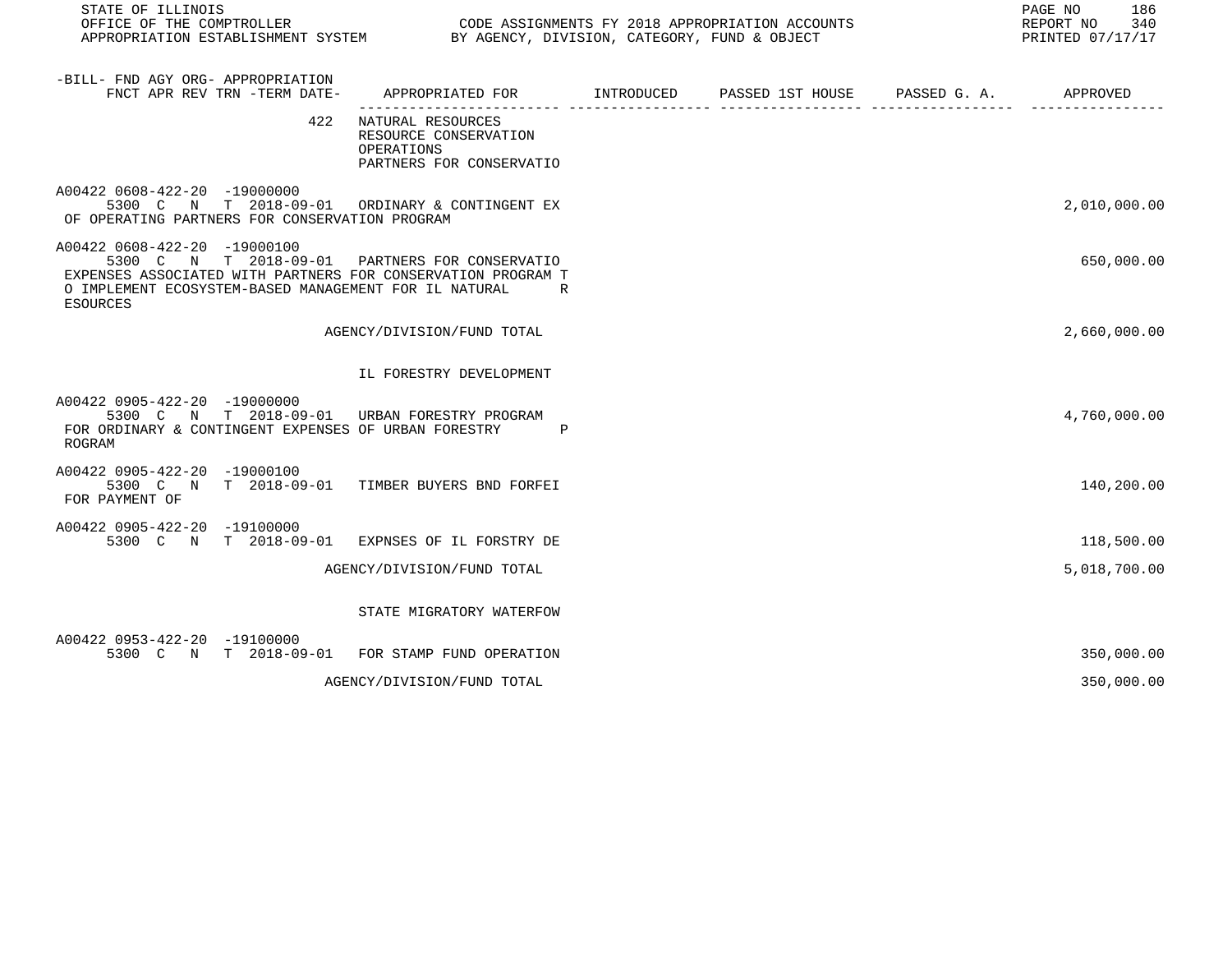| STATE OF ILLINOIS<br>OFFICE OF THE COMPTROLLER<br>APPROPRIATION ESTABLISHMENT SYSTEM |                                                                                 |            | CODE ASSIGNMENTS FY 2018 APPROPRIATION ACCOUNTS<br>BY AGENCY, DIVISION, CATEGORY, FUND & OBJECT |              | 187<br>PAGE NO<br>340<br>REPORT NO<br>PRINTED 07/17/17 |
|--------------------------------------------------------------------------------------|---------------------------------------------------------------------------------|------------|-------------------------------------------------------------------------------------------------|--------------|--------------------------------------------------------|
| -BILL- FND AGY ORG- APPROPRIATION<br>FNCT APR REV TRN -TERM DATE-                    | APPROPRIATED FOR                                                                | INTRODUCED | PASSED 1ST HOUSE                                                                                | PASSED G. A. | APPROVED                                               |
| 422                                                                                  | NATURAL RESOURCES<br>RESOURCE CONSERVATION<br>OPERATIONS<br>PARK & CONSERVATION |            |                                                                                                 |              |                                                        |
| A00422 0962-422-20 -19000000<br>5300 C N T 2018-09-01<br>FOR ALL EXPENSES            | DEPT YOUTH EMPLOYMENT PR                                                        |            |                                                                                                 |              | 5,000,000.00                                           |
|                                                                                      | AGENCY/DIVISION/FUND TOTAL                                                      |            |                                                                                                 |              | 5,000,000.00                                           |
|                                                                                      | AGENCY/DIVISION TOTAL                                                           |            |                                                                                                 |              | 100,967,124.00                                         |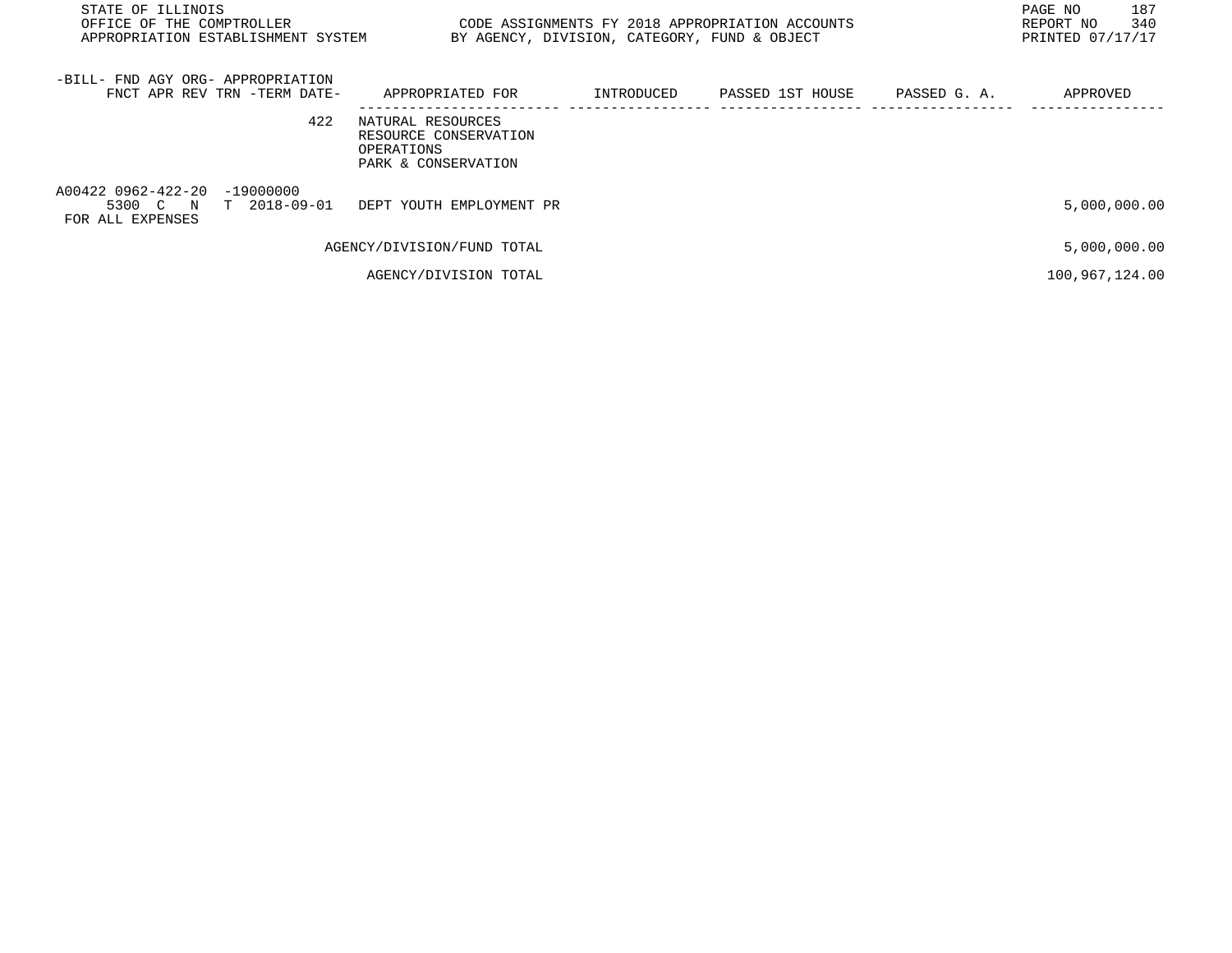| STATE OF ILLINOIS<br>CODE ASSIGNMENTS FY 2018 APPROPRIATION ACCOUNTS<br>OFFICE OF THE COMPTROLLER<br>APPROPRIATION ESTABLISHMENT SYSTEM<br>BY AGENCY, DIVISION, CATEGORY, FUND & OBJECT |                                                                                     |            |                  |              | 188<br>PAGE NO<br>340<br>REPORT NO<br>PRINTED 07/17/17 |
|-----------------------------------------------------------------------------------------------------------------------------------------------------------------------------------------|-------------------------------------------------------------------------------------|------------|------------------|--------------|--------------------------------------------------------|
| -BILL- FND AGY ORG- APPROPRIATION<br>FNCT APR REV TRN -TERM DATE-                                                                                                                       | APPROPRIATED FOR                                                                    | INTRODUCED | PASSED 1ST HOUSE | PASSED G. A. | APPROVED                                               |
| 422                                                                                                                                                                                     | NATURAL RESOURCES<br>OFFICE OF COASTAL MANAGE<br>OPERATIONS<br>DNR FEDERAL PROJECTS |            |                  |              |                                                        |
| A00422 0894-422-30 -19000200<br>5300 C N T 2018-09-01<br>FOR EXPENSES                                                                                                                   | COASTAL MANAGEMENT PROGR                                                            |            |                  |              | 700,000.00                                             |
|                                                                                                                                                                                         | AGENCY/DIVISION/FUND TOTAL                                                          |            |                  |              | 700,000.00                                             |
|                                                                                                                                                                                         | AGENCY/DIVISION TOTAL                                                               |            |                  |              | 700,000.00                                             |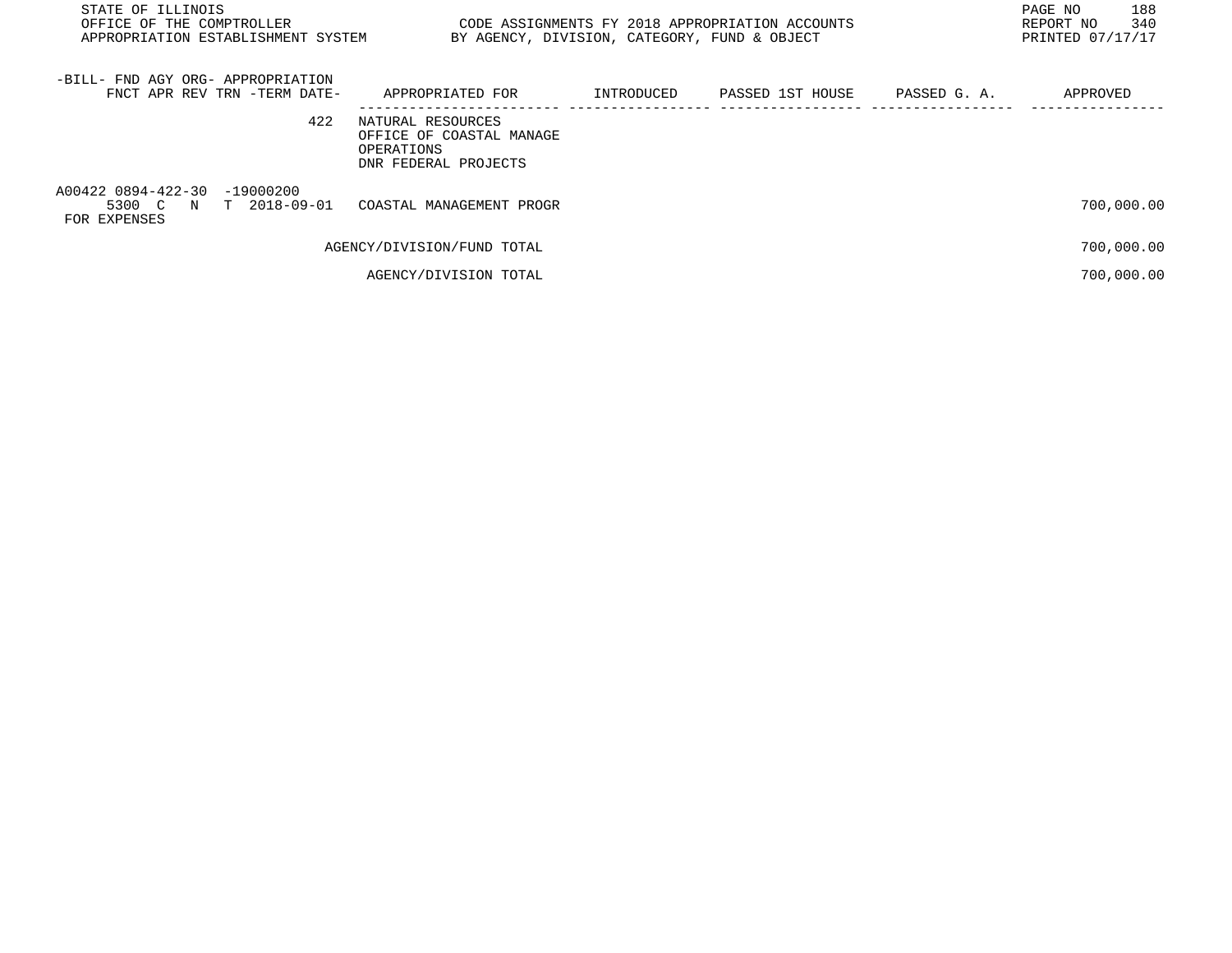| STATE OF ILLINOIS<br>OFFICE OF THE COMPTROLLER<br>CODE ASSIGNMENTS FY 2018 APPROPRIATION ACCOUNTS<br>APPROPRIATION ESTABLISHMENT SYSTEM BY AGENCY, DIVISION, CATEGORY, FUND & OBJECT |                                      |                                                                         |  | PAGE NO<br>189<br>REPORT NO<br>340<br>PRINTED 07/17/17 |  |              |
|--------------------------------------------------------------------------------------------------------------------------------------------------------------------------------------|--------------------------------------|-------------------------------------------------------------------------|--|--------------------------------------------------------|--|--------------|
| -BILL- FND AGY ORG- APPROPRIATION                                                                                                                                                    | FNCT APR REV TRN -TERM DATE-         | APPROPRIATED FOR INTRODUCED                                             |  | PASSED 1ST HOUSE PASSED G. A. APPROVED                 |  |              |
|                                                                                                                                                                                      | 422                                  | NATURAL RESOURCES<br>LAW ENFORCEMENT<br>OPERATIONS<br>STATE BOATING ACT |  |                                                        |  |              |
| A00422 0039-422-40 -11200000                                                                                                                                                         | 5300 C N P 2018-09-01                | REGULAR POSITIONS                                                       |  |                                                        |  | 1,356,600.00 |
| A00422 0039-422-40 -11610000<br>5300 C N                                                                                                                                             | P 2018-09-01                         | STATE EMPLOYEE RETIREMEN                                                |  |                                                        |  | 702,300.00   |
| A00422 0039-422-40 -11700000<br>5300 C<br>$\mathbb N$                                                                                                                                | T 2018-09-01                         | SOC SEC/MEDICARE CONTRIB                                                |  |                                                        |  | 99,500.00    |
| A00422 0039-422-40<br>5300 C N                                                                                                                                                       | -11800000<br>P 2018-09-01            | EMPLOYER CONTRB GRP INS                                                 |  |                                                        |  | 408,000.00   |
| A00422 0039-422-40<br>5300 C<br>$\mathbb N$                                                                                                                                          | $-12000000$<br>T 2018-09-01          | CONTRACTUAL SERVICES                                                    |  |                                                        |  | 398,000.00   |
| A00422 0039-422-40 -12900000<br>5300 C N                                                                                                                                             | T 2018-09-01                         | TRAVEL                                                                  |  |                                                        |  | 63,700.00    |
| A00422 0039-422-40 -13000000                                                                                                                                                         | 5300 C N T 2018-09-01                | COMMODITIES                                                             |  |                                                        |  | 198,500.00   |
| A00422 0039-422-40<br>5350 C N                                                                                                                                                       | $-15000000$<br>T 2018-09-01          | EQUIPMENT                                                               |  |                                                        |  | 170,700.00   |
| A00422 0039-422-40 -15000100<br>5350 C N                                                                                                                                             | T 2018-09-01                         | EXPENSES OF DUI/OUI EQUI                                                |  |                                                        |  | 20,000.00    |
| A00422 0039-422-40 -17000000<br>5300 C N                                                                                                                                             | T 2018-09-01                         | TELECOMMUNICATION                                                       |  |                                                        |  | 186,300.00   |
| A00422 0039-422-40 -18000000<br>5300 C N                                                                                                                                             | T 2018-09-01                         | OPERATION OF AUTO EQUIPM                                                |  |                                                        |  | 337,100.00   |
| A00422 0039-422-40 -19000000<br>5300 C<br>$\mathbb N$                                                                                                                                | T 2018-09-01                         | EXPENSES OF ALCOHOL ENFO                                                |  |                                                        |  | 20,000.00    |
| A00422 0039-422-40                                                                                                                                                                   | $-19100000$<br>5350 C N T 2018-09-01 | EXPENSES OF DUI/OUI EQUI                                                |  |                                                        |  | 35,000.00    |
|                                                                                                                                                                                      |                                      | AGENCY/DIVISION/FUND TOTAL                                              |  |                                                        |  | 3,995,700.00 |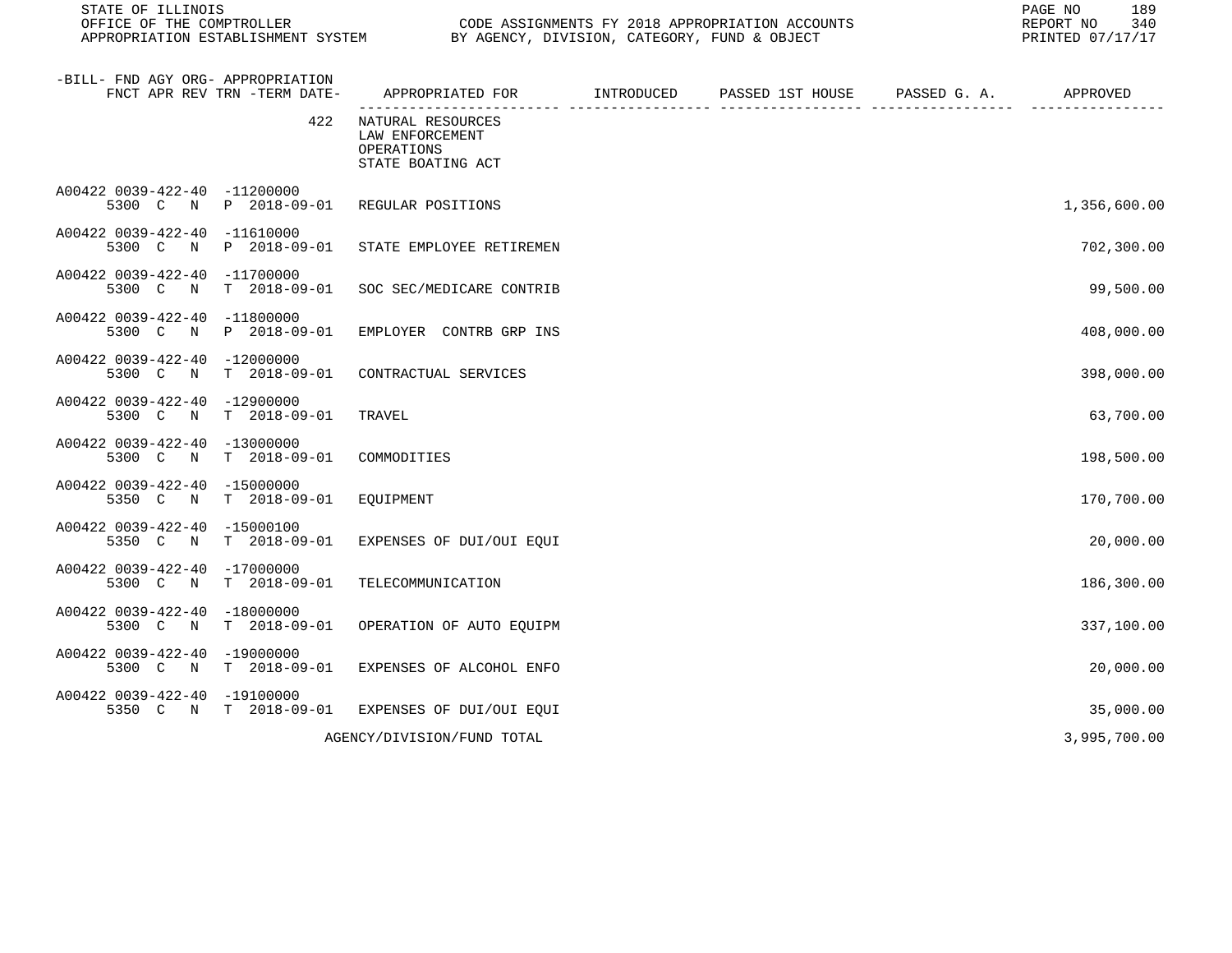STATE OF ILLINOIS PAGE NO 190 CODE ASSIGNMENTS FY 2018 APPROPRIATION ACCOUNTS FOR THE REPORT NO 340 REPORT NO 340 SAN AGENCY, DIVISION, CATEGORY, FUND & OBJECT APPROPRIATION ESTABLISHMENT SYSTEM BY AGENCY, DIVISION, CATEGORY, FUND & OBJECT -BILL- FND AGY ORG- APPROPRIATION

|                                                       | FNCT APR REV TRN -TERM DATE-         | APPROPRIATED FOR                                                  | INTRODUCED | PASSED 1ST HOUSE | PASSED G. A. | APPROVED     |
|-------------------------------------------------------|--------------------------------------|-------------------------------------------------------------------|------------|------------------|--------------|--------------|
|                                                       | 422                                  | NATURAL RESOURCES<br>LAW ENFORCEMENT<br>OPERATIONS<br>STATE PARKS |            |                  |              |              |
| A00422 0040-422-40 -11200000<br>5300 C<br>$\mathbb N$ | P 2018-09-01                         | REGULAR POSITIONS                                                 |            |                  |              | 710,000.00   |
| A00422 0040-422-40<br>5300 C<br>$\mathbb N$           | $-11610000$<br>P 2018-09-01          | STATE EMPLOYEE RETIREMEN                                          |            |                  |              | 383,500.00   |
| A00422 0040-422-40<br>5300 C<br>$\mathbb N$           | $-11700000$<br>$T$ 2018-09-01        | SOC SEC/MEDICARE CONTRIB                                          |            |                  |              | 55,000.00    |
| A00422 0040-422-40<br>5300 C N                        | $-11800000$<br>P 2018-09-01          | EMPLOYER CONTRB GRP INS                                           |            |                  |              | 265,000.00   |
| A00422 0040-422-40<br>5350 C N                        | $-15000000$<br>$T = 2018 - 09 - 01$  | EOUIPMENT                                                         |            |                  |              | 85,600.00    |
|                                                       |                                      | AGENCY/DIVISION/FUND TOTAL                                        |            |                  |              | 1,499,100.00 |
|                                                       |                                      | WILDLIFE & FISH                                                   |            |                  |              |              |
| A00422 0041-422-40 -11200000<br>5300 C N              | P 2018-09-01                         | REGULAR POSITIONS                                                 |            |                  |              | 4,807,400.00 |
| A00422 0041-422-40<br>5300 C N                        | $-11610000$<br>P 2018-09-01          | STATE EMPLOYEE RETIREMEN                                          |            |                  |              | 2,596,700.00 |
| A00422 0041-422-40<br>5300 C<br>$\mathbb N$           | $-11700000$<br>$T = 2018 - 09 - 01$  | SOC SEC/MEDICARE CONTRIB                                          |            |                  |              | 367,800.00   |
| A00422 0041-422-40<br>5300 C N                        | $-11800000$<br>P 2018-09-01          | EMPLOYER CONTRB GRP INS                                           |            |                  |              | 1,320,000.00 |
| A00422 0041-422-40<br>5300 C N                        | $-12000000$<br>$T$ 2018-09-01        | CONTRACTUAL SERVICES                                              |            |                  |              | 672,200.00   |
| A00422 0041-422-40                                    | $-12900000$<br>5300 C N T 2018-09-01 | TRAVEL                                                            |            |                  |              | 53,100.00    |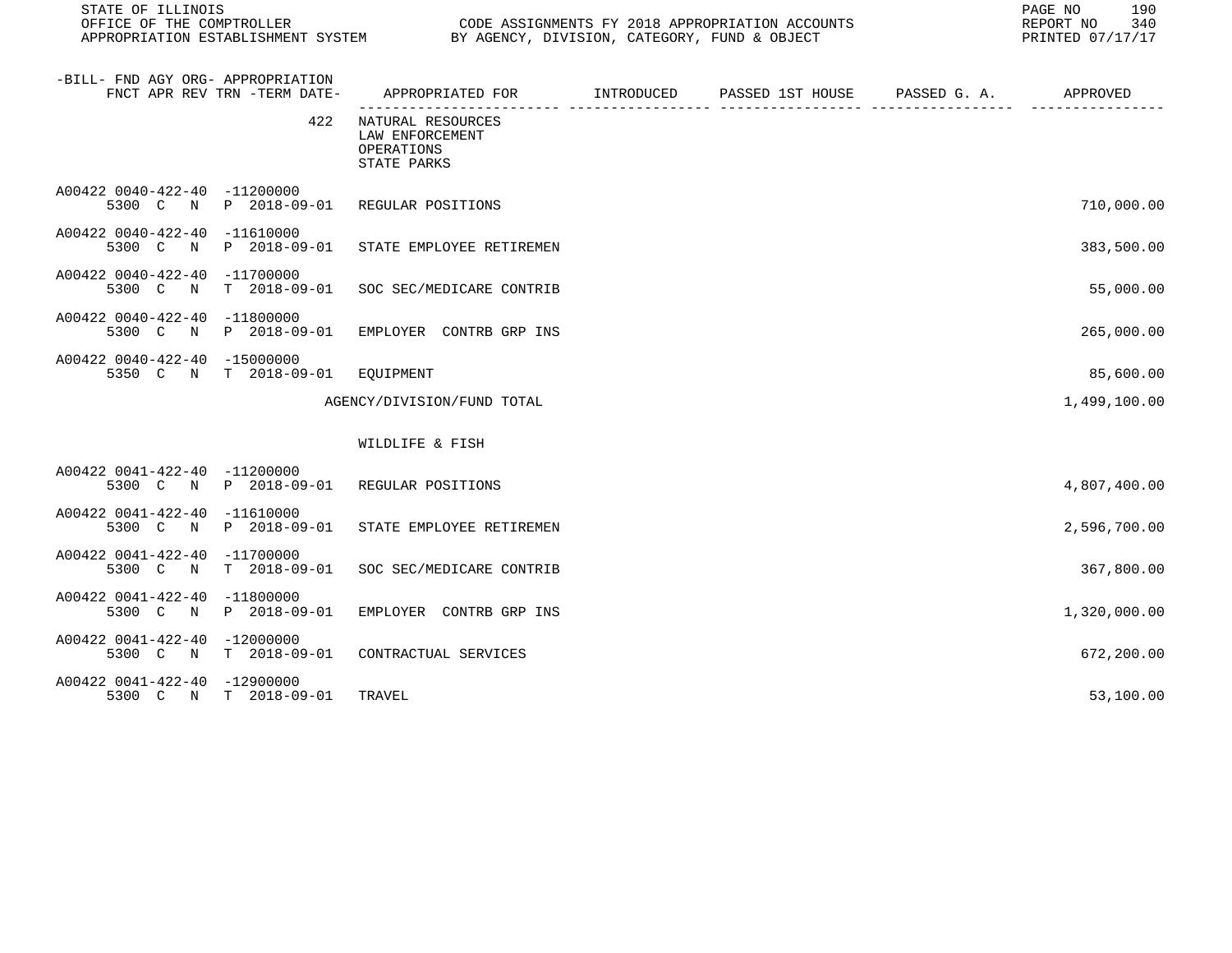| STATE OF ILLINOIS<br>OFFICE OF THE COMPTROLLER<br>APPROPRIATION ESTABLISHMENT SYSTEM                                                          | CODE ASSIGNMENTS FY 2018 APPROPRIATION ACCOUNTS<br>BY AGENCY, DIVISION, CATEGORY, FUND & OBJECT |            | PAGE NO<br>191<br>340<br>REPORT NO<br>PRINTED 07/17/17 |              |               |
|-----------------------------------------------------------------------------------------------------------------------------------------------|-------------------------------------------------------------------------------------------------|------------|--------------------------------------------------------|--------------|---------------|
| -BILL- FND AGY ORG- APPROPRIATION<br>FNCT APR REV TRN -TERM DATE-                                                                             | APPROPRIATED FOR                                                                                | INTRODUCED | PASSED 1ST HOUSE                                       | PASSED G. A. | APPROVED      |
| 422                                                                                                                                           | NATURAL RESOURCES<br>LAW ENFORCEMENT<br>OPERATIONS<br>WILDLIFE & FISH                           |            |                                                        |              |               |
| A00422 0041-422-40 -13000000<br>$T = 2018 - 09 - 01$<br>5300 C N                                                                              | COMMODITIES                                                                                     |            |                                                        |              | 135,600.00    |
| A00422 0041-422-40<br>-13020000<br>5300 C N<br>T 2018-09-01                                                                                   | PRINTING                                                                                        |            |                                                        |              | 57,000.00     |
| A00422 0041-422-40 -15000000<br>5350 C N<br>$T = 2018 - 09 - 01$                                                                              | EQUIPMENT                                                                                       |            |                                                        |              | 125,500.00    |
| A00422 0041-422-40 -17000000<br>5300 C N<br>T 2018-09-01                                                                                      | TELECOMMUNICATION                                                                               |            |                                                        |              | 255,100.00    |
| A00422 0041-422-40 -18000000<br>5300 C N T 2018-09-01                                                                                         | OPERATION OF AUTO EQUIPM                                                                        |            |                                                        |              | 166,600.00    |
|                                                                                                                                               | AGENCY/DIVISION/FUND TOTAL                                                                      |            |                                                        |              | 10,557,000.00 |
|                                                                                                                                               | CONSRV POLICE OPS ASSIST                                                                        |            |                                                        |              |               |
| A00422 0547-422-40 -19100000<br>5300 C N T 2018-09-01<br>FOR EXPENSES ASSOCIATED WITH CONSERVATION POLICE OFFICERS                            | CONSERVATION POLICE OFFI                                                                        |            |                                                        |              | 1,250,000.00  |
|                                                                                                                                               | AGENCY/DIVISION/FUND TOTAL                                                                      |            |                                                        |              | 1,250,000.00  |
|                                                                                                                                               | DRUG TRAFFIC PREVENTION                                                                         |            |                                                        |              |               |
| A00422 0878-422-40 -19000000<br>5300 C N T 2018-09-01<br>REGULATING CONTROLLED SUBSTANCES AND CANNABIS ON DNR<br>EGULATED LANDS AND WATERWAYS | ENFORCING LAWS<br>R                                                                             |            |                                                        |              | 25,000.00     |
|                                                                                                                                               | AGENCY/DIVISION/FUND TOTAL                                                                      |            |                                                        |              | 25,000.00     |
|                                                                                                                                               | AGENCY/DIVISION TOTAL                                                                           |            |                                                        |              | 17,326,800.00 |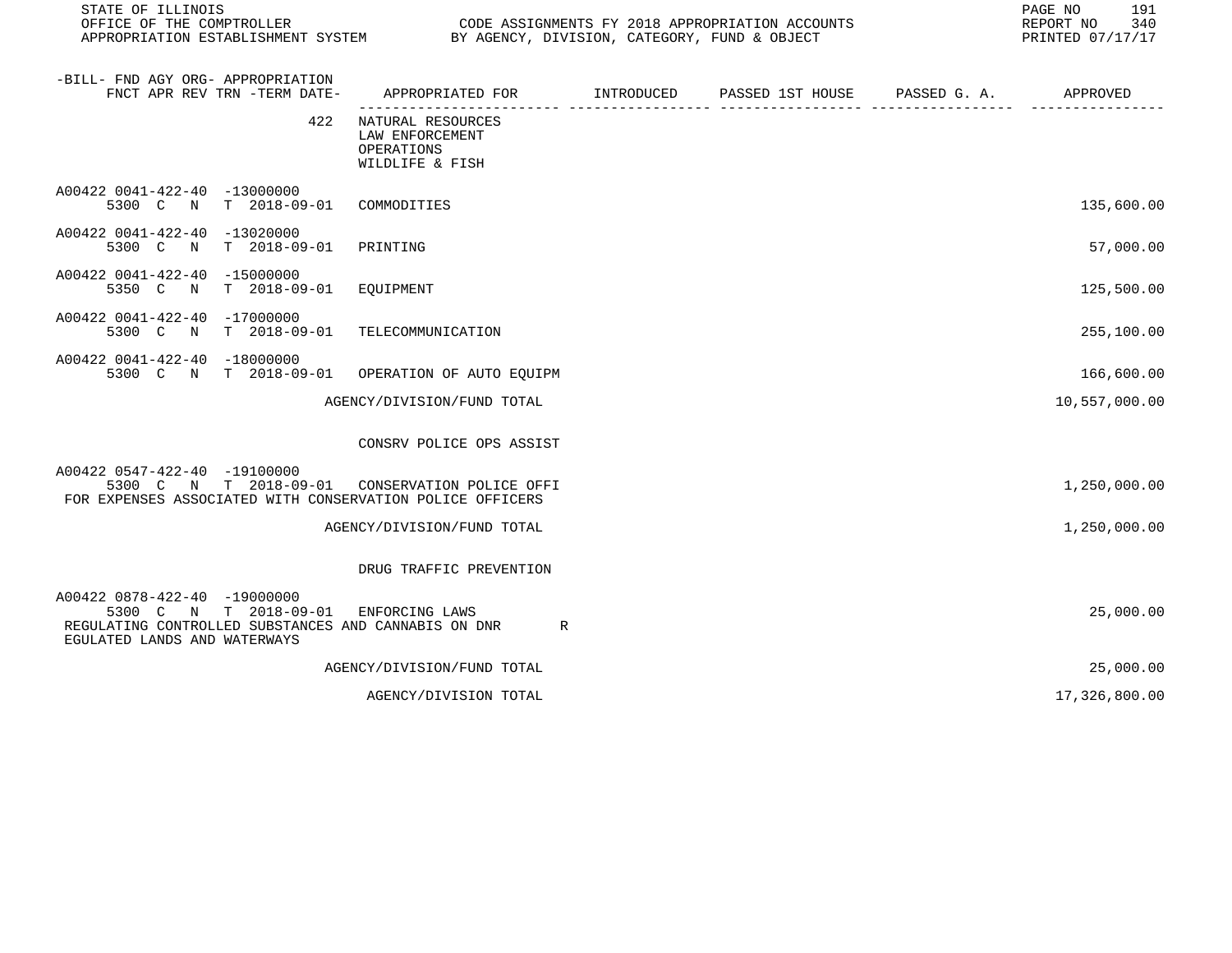| STATE OF ILLINOIS<br>OFFICE OF THE COMPTROLLER                    |                       | CODE ASSIGNMENTS FY 2018 APPROPRIATION ACCOUNTS<br>APPROPRIATION ESTABLISHMENT SYSTEM BY AGENCY, DIVISION, CATEGORY, FUND & OBJECT |  |  |  | 192<br>PAGE NO<br>REPORT NO<br>340<br>PRINTED 07/17/17 |
|-------------------------------------------------------------------|-----------------------|------------------------------------------------------------------------------------------------------------------------------------|--|--|--|--------------------------------------------------------|
| -BILL- FND AGY ORG- APPROPRIATION<br>FNCT APR REV TRN -TERM DATE- |                       | APPROPRIATED FOR         INTRODUCED      PASSED 1ST HOUSE      PASSED G. A.          APPROVED                                      |  |  |  |                                                        |
|                                                                   | 422                   | NATURAL RESOURCES<br>LAND MANAGEMENT & EDUCAT<br>OPERATIONS<br>STATE BOATING ACT                                                   |  |  |  |                                                        |
| A00422 0039-422-50 -11200000                                      |                       | 5300 C N P 2018-09-01 REGULAR POSITIONS                                                                                            |  |  |  | 3,398,300.00                                           |
| A00422 0039-422-50 -11610000<br>5300 C N                          | P 2018-09-01          | STATE EMPLOYEE RETIREMEN                                                                                                           |  |  |  | 1,835,600.00                                           |
| A00422 0039-422-50 -11700000<br>5300 C N                          | T 2018-09-01          | SOC SEC/MEDICARE CONTRIB                                                                                                           |  |  |  | 260,100.00                                             |
| A00422 0039-422-50 -11800000<br>5300 C N                          | P 2018-09-01          | EMPLOYER CONTRB GRP INS                                                                                                            |  |  |  | 1,195,100.00                                           |
| A00422 0039-422-50 -12000000                                      | 5300 C N T 2018-09-01 | CONTRACTUAL SERVICES                                                                                                               |  |  |  | 700,000.00                                             |
| A00422 0039-422-50 -12900000<br>5300 C N T 2018-09-01             |                       | TRAVEL                                                                                                                             |  |  |  |                                                        |
| A00422 0039-422-50 -13000000<br>5300 C N T 2018-09-01             |                       | COMMODITIES                                                                                                                        |  |  |  | 175,000.00                                             |
| A00422 0039-422-50 -19000000<br>5300 C N N 2018-09-01             |                       | SNOWMOBILE PROGRAMS                                                                                                                |  |  |  | 53,000.00                                              |
|                                                                   |                       | AGENCY/DIVISION/FUND TOTAL                                                                                                         |  |  |  | 7,617,100.00                                           |
|                                                                   |                       | STATE PARKS                                                                                                                        |  |  |  |                                                        |
| A00422 0040-422-50 -11200000                                      |                       | 5300 C N P 2018-09-01 REGULAR POSITIONS                                                                                            |  |  |  | 3,781,000.00                                           |
| A00422 0040-422-50 -11610000                                      |                       | 5300 C N P 2018-09-01 STATE EMPLOYEE RETIREMEN                                                                                     |  |  |  | 2,042,300.00                                           |
| A00422 0040-422-50 -11700000<br>5300 C N T 2018-09-01             |                       | SOC SEC/MEDICARE CONTRIB                                                                                                           |  |  |  | 289,300.00                                             |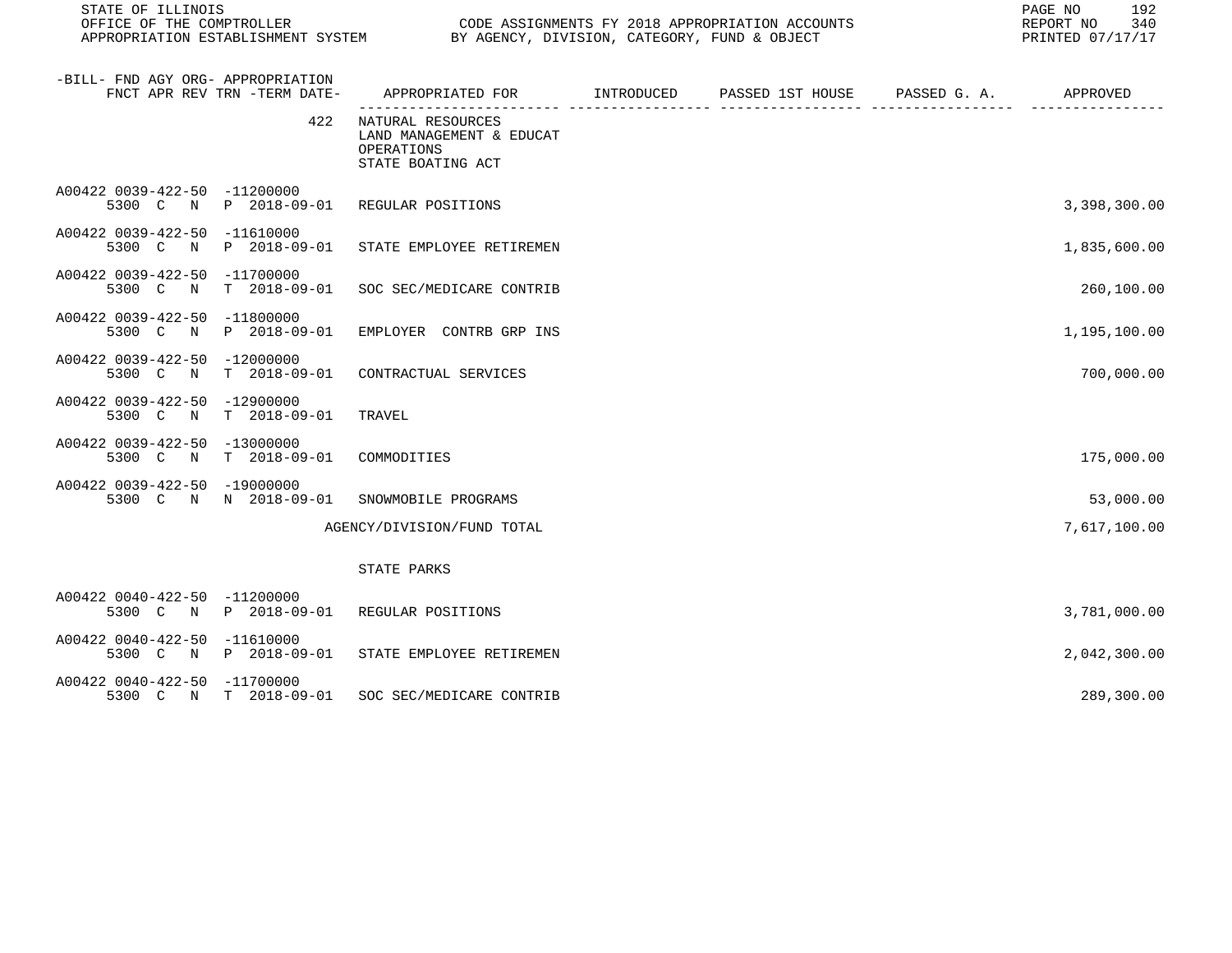| STATE OF ILLINOIS<br>OFFICE OF THE COMPTROLLER<br>APPROPRIATION ESTABLISHMENT SYSTEM                                                                 | CODE ASSIGNMENTS FY 2018 APPROPRIATION ACCOUNTS AND SALE AND SUBJECT       | CODE ASSIGNMENTS FY 2018 APPROPRIATION ACCOUNTS | 193<br>PAGE NO<br>REPORT NO<br>340<br>PRINTED 07/17/17 |
|------------------------------------------------------------------------------------------------------------------------------------------------------|----------------------------------------------------------------------------|-------------------------------------------------|--------------------------------------------------------|
| -BILL- FND AGY ORG- APPROPRIATION<br>FNCT APR REV TRN -TERM DATE-                                                                                    | APPROPRIATED FOR TINTRODUCED PASSED 1ST HOUSE PASSED G.A.                  |                                                 | APPROVED                                               |
| 422                                                                                                                                                  | NATURAL RESOURCES<br>LAND MANAGEMENT & EDUCAT<br>OPERATIONS<br>STATE PARKS |                                                 |                                                        |
| A00422 0040-422-50 -11800000<br>5300 C N P 2018-09-01 EMPLOYER CONTRB GRP INS                                                                        |                                                                            |                                                 | 1,332,400.00                                           |
| A00422 0040-422-50 -12000000<br>$T = 2018 - 09 - 01$<br>5300 C<br>N                                                                                  | CONTRACTUAL SERVICES                                                       |                                                 | 2,200,000.00                                           |
| A00422 0040-422-50 -12900000<br>$T = 2018 - 09 - 01$<br>5300 C<br>$\mathbb N$                                                                        | TRAVEL                                                                     |                                                 | 38,000.00                                              |
| A00422 0040-422-50 -13000000<br>5300 C N T 2018-09-01                                                                                                | COMMODITIES                                                                |                                                 | 525,000.00                                             |
| A00422 0040-422-50 -15000000<br>T 2018-09-01<br>5350 C<br>N                                                                                          | EOUIPMENT                                                                  |                                                 | 200,000.00                                             |
| A00422 0040-422-50 -17000000<br>5300 C<br>T 2018-09-01<br>N                                                                                          | TELECOMMUNICATION                                                          |                                                 | 345,000.00                                             |
| A00422 0040-422-50 -18000000<br>5300 C N<br>$T = 2018 - 09 - 01$                                                                                     | OPERATION OF AUTO EOUIPM                                                   |                                                 | 510,000.00                                             |
| A00422 0040-422-50 -19000000<br>5300 C N T 2018-09-01                                                                                                | ILLINOIS-MICHIGAN CANAL                                                    |                                                 | 120,000.00                                             |
| A00422 0040-422-50 -19000100<br>5300 C N T 2018-09-01                                                                                                | HISTORIC PRES/SITE MANGM                                                   |                                                 | 3,000,000.00                                           |
| A00422 0040-422-50 -19000200<br>T 2018-09-01<br>5300 C<br>$\mathbb N$<br>FROM REVENUES DERIVED FROM THE SALE OF SURPLUS CROPS AND T<br>IMBER HARVEST | OPERATIONS & MAINTENANCE                                                   |                                                 | 1,100,000.00                                           |
|                                                                                                                                                      | AGENCY/DIVISION/FUND TOTAL                                                 |                                                 | 15,483,000.00                                          |

WILDLIFE & FISH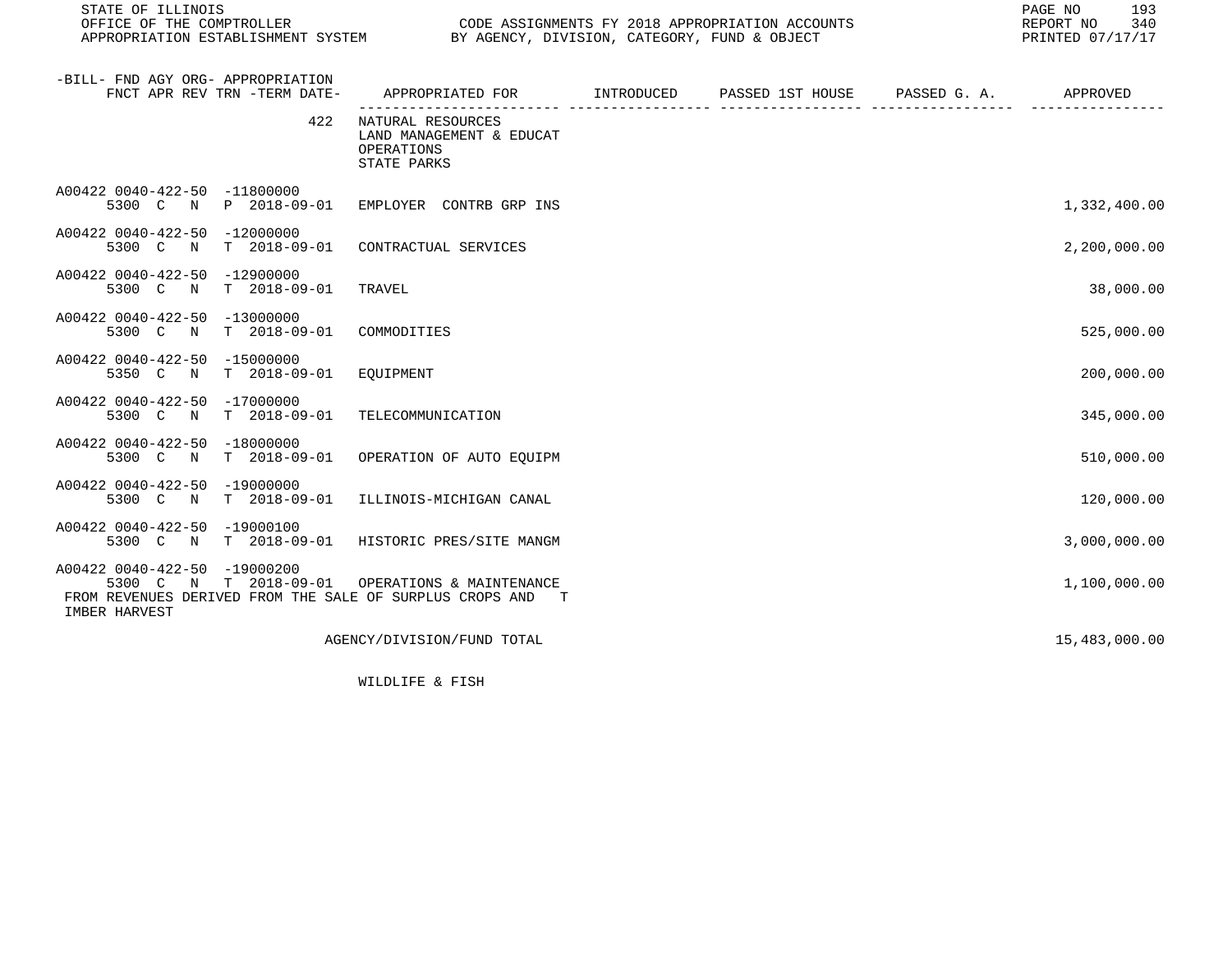| STATE OF ILLINOIS<br>OFFICE OF THE COMPTROLLER<br>CODE ASSIGNMENTS FY 2018 APPROPRIATION ACCOUNTS<br>OFFICE OF THE COMPTROLLER                                   CODE ASSIGNMENTS FY 2018 APPROPRIATION ACCON<br>APPROPRIATION ESTABLISHMENT SYSTEM            BY AGENCY, DIVISION, CATEGORY, FUND & OBJECT |                                                                                |  |                                        | 194<br>PAGE NO<br>REPORT NO<br>340<br>PRINTED 07/17/17 |
|-------------------------------------------------------------------------------------------------------------------------------------------------------------------------------------------------------------------------------------------------------------------------------------------------------------|--------------------------------------------------------------------------------|--|----------------------------------------|--------------------------------------------------------|
| -BILL- FND AGY ORG- APPROPRIATION<br>FNCT APR REV TRN -TERM DATE-                                                                                                                                                                                                                                           | APPROPRIATED FOR INTRODUCED                                                    |  | PASSED 1ST HOUSE PASSED G. A. APPROVED |                                                        |
| 422                                                                                                                                                                                                                                                                                                         | NATURAL RESOURCES<br>LAND MANAGEMENT & EDUCAT<br>OPERATIONS<br>WILDLIFE & FISH |  |                                        |                                                        |
| A00422 0041-422-50 -11200000<br>5300 C N P 2018-09-01                                                                                                                                                                                                                                                       | REGULAR POSITIONS                                                              |  |                                        | 35,000.00                                              |
| A00422 0041-422-50 -11610000<br>5300 C N P 2018-09-01                                                                                                                                                                                                                                                       | STATE EMPLOYEE RETIREMEN                                                       |  |                                        | 540,200.00                                             |
| A00422 0041-422-50 -11700000<br>$T = 2018 - 09 - 01$<br>5300 C<br>$\mathbb N$                                                                                                                                                                                                                               | SOC SEC/MEDICARE CONTRIB                                                       |  |                                        | 76,500.00                                              |
| A00422 0041-422-50 -11800000<br>5300 C N<br>P 2018-09-01                                                                                                                                                                                                                                                    | EMPLOYER CONTRB GRP INS                                                        |  |                                        | 275,000.00                                             |
| A00422 0041-422-50 -12000000<br>5300 C N<br>T 2018-09-01                                                                                                                                                                                                                                                    | CONTRACTUAL SERVICES                                                           |  |                                        | 1,375,000.00                                           |
| A00422 0041-422-50 -12900000<br>5300 C N T 2018-09-01                                                                                                                                                                                                                                                       | TRAVEL                                                                         |  |                                        | 8,000.00                                               |
| A00422 0041-422-50 -13000000<br>5300 C N T 2018-09-01                                                                                                                                                                                                                                                       | COMMODITIES                                                                    |  |                                        | 600,000.00                                             |
| A00422 0041-422-50 -15000000<br>5350 C N T 2018-09-01                                                                                                                                                                                                                                                       | EQUIPMENT                                                                      |  |                                        | 200,000.00                                             |
| A00422 0041-422-50 -17000000<br>5300 C N T 2018-09-01                                                                                                                                                                                                                                                       | TELECOMMUNICATION                                                              |  |                                        | 35,000.00                                              |
| A00422 0041-422-50 -18000000<br>5300 C N T 2018-09-01                                                                                                                                                                                                                                                       | OPERATION OF AUTO EQUIPM                                                       |  |                                        | 225,000.00                                             |
| A00422 0041-422-50 -19000100<br>5300 C N T 2018-09-01 UNION CNTY & HORSESHOE L<br>CONSERVATION AREAS, FARMING AND WILDLIFE OPERATIONS                                                                                                                                                                       |                                                                                |  |                                        | 450,000.00                                             |
| A00422 0041-422-50 -19000200<br>5300 C N T 2018-09-01<br>FROM REVENUES DERIVED FROM THE SALE OF SURPLUS CROPS AND T<br>IMBER HARVEST                                                                                                                                                                        | OPERATIONS & MAINTENANCE                                                       |  |                                        | 3,600,000.00                                           |
|                                                                                                                                                                                                                                                                                                             | AGENCY/DIVISION/FUND TOTAL                                                     |  |                                        | 7,419,700.00                                           |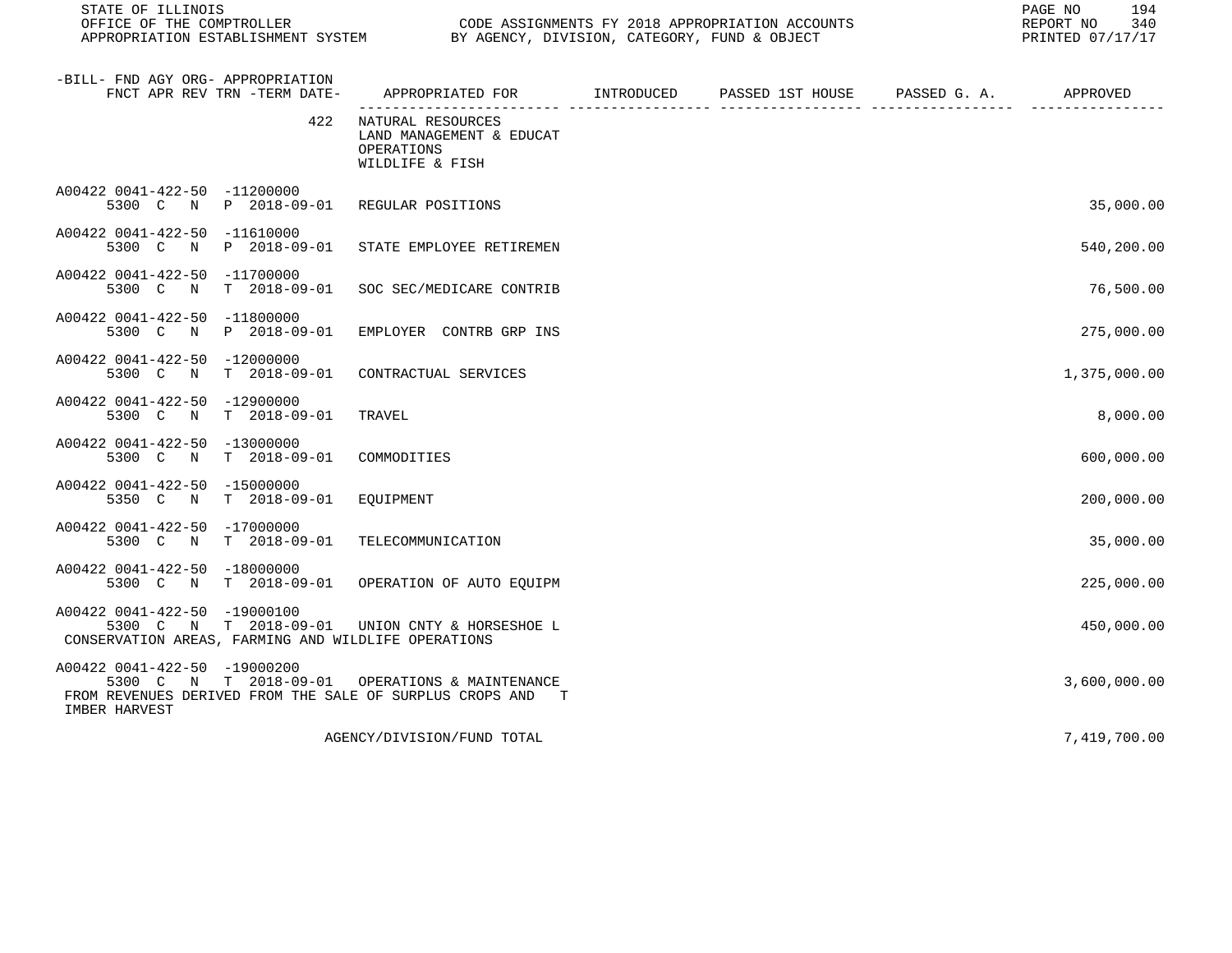| STATE OF ILLINOIS<br>OFFICE OF THE COMPTROLLER CONDUCTER CODE ASSIGNMENTS FY 2018 APPROPRIATION ACCOUNTS<br>APPROPRIATION ESTABLISHMENT SYSTEM BY AGENCY, DIVISION, CATEGORY, FUND & OBJECT |                                                                                           |  | 195<br>PAGE NO<br>REPORT NO<br>340<br>PRINTED 07/17/17 |
|---------------------------------------------------------------------------------------------------------------------------------------------------------------------------------------------|-------------------------------------------------------------------------------------------|--|--------------------------------------------------------|
| -BILL- FND AGY ORG- APPROPRIATION<br>FNCT APR REV TRN -TERM DATE-                                                                                                                           | APPROPRIATED FOR        INTRODUCED     PASSED 1ST HOUSE     PASSED G. A.         APPROVED |  |                                                        |
|                                                                                                                                                                                             | 422 NATURAL RESOURCES<br>LAND MANAGEMENT & EDUCAT<br>OPERATIONS<br>WILDLIFE PRAIRIE PARK  |  |                                                        |
| A00422 0504-422-50 -19000000<br>5300 C N T 2018-09-01 WILDLIFE PRAIRIE PARK<br>OPERATIONS & IMPROVEMENTS                                                                                    |                                                                                           |  | 70,000.00                                              |
|                                                                                                                                                                                             | AGENCY/DIVISION/FUND TOTAL                                                                |  | 70,000.00                                              |
|                                                                                                                                                                                             | IL HISTORIC SITES                                                                         |  |                                                        |
| A00422 0538-422-50 -19000000<br>5300 C N T 2018-09-01 HISTORIC PRES/SITE MANAG                                                                                                              |                                                                                           |  | 4,921,600.00                                           |
|                                                                                                                                                                                             | AGENCY/DIVISION/FUND TOTAL                                                                |  | 4,921,600.00                                           |
|                                                                                                                                                                                             | IL & MICHIGAN CANAL                                                                       |  |                                                        |
| A00422 0570-422-50 -19000000<br>5300 C N T 2018-09-01 ILLINOIS-MICHIGAN CANAL                                                                                                               |                                                                                           |  | 30,000.00                                              |
|                                                                                                                                                                                             | AGENCY/DIVISION/FUND TOTAL                                                                |  | 30,000.00                                              |
|                                                                                                                                                                                             | PARTNERS FOR CONSERVATIO                                                                  |  |                                                        |
| A00422 0608-422-50 -19000000<br>5300 C N T 2018-09-01 PARTNERS FOR CONSERVATIO                                                                                                              |                                                                                           |  | 106,500.00                                             |
|                                                                                                                                                                                             | AGENCY/DIVISION/FUND TOTAL                                                                |  | 106,500.00                                             |
|                                                                                                                                                                                             | HISTORIC PROPERTY ADMIN                                                                   |  |                                                        |
| A00422 0659-422-50 -19100000<br>5300 C N T 2018-09-01 HISTORIC TAX CREDIT PROG                                                                                                              |                                                                                           |  | 150,000.00                                             |
|                                                                                                                                                                                             | AGENCY/DIVISION/FUND TOTAL                                                                |  | 150,000.00                                             |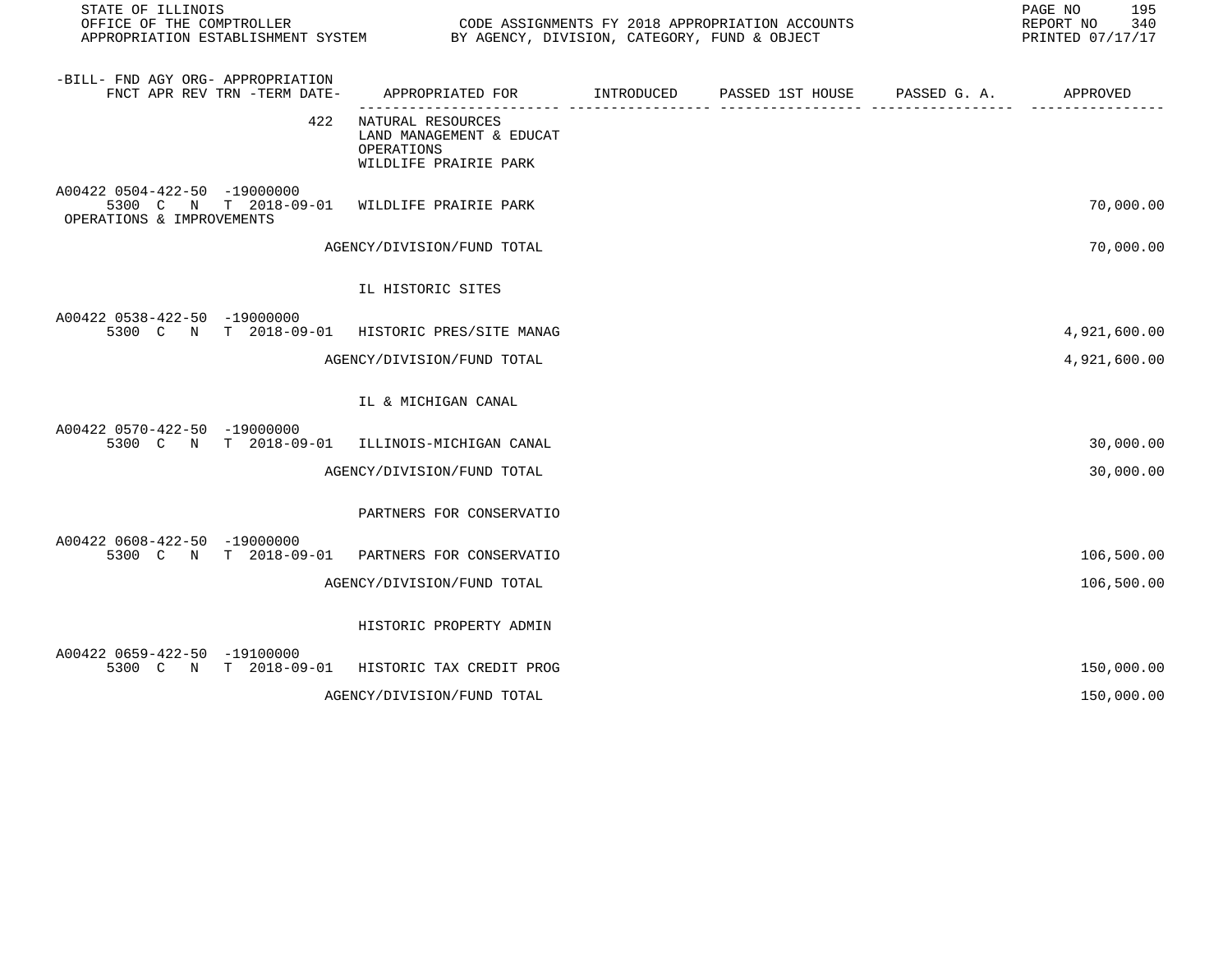| STATE OF ILLINOIS<br>OFFICE OF THE COMPTROLLER<br>CODE ASSIGNMENTS FY 2018 APPROPRIATION ACCOUNTS<br>BY AGENCY, DIVISION, CATEGORY, FUND & OBJECT<br>APPROPRIATION ESTABLISHMENT SYSTEM |                              |                                                                                  |            |                  |              | PAGE NO<br>196<br>REPORT NO<br>340<br>PRINTED 07/17/17 |
|-----------------------------------------------------------------------------------------------------------------------------------------------------------------------------------------|------------------------------|----------------------------------------------------------------------------------|------------|------------------|--------------|--------------------------------------------------------|
| -BILL- FND AGY ORG- APPROPRIATION                                                                                                                                                       | FNCT APR REV TRN -TERM DATE- | APPROPRIATED FOR                                                                 | INTRODUCED | PASSED 1ST HOUSE | PASSED G. A. | APPROVED                                               |
|                                                                                                                                                                                         | 422                          | NATURAL RESOURCES<br>LAND MANAGEMENT & EDUCAT<br>OPERATIONS<br>TOURISM PROMOTION |            |                  |              |                                                        |
| A00422 0763-422-50 -19000000                                                                                                                                                            |                              | 5300 C N T 2018-09-01 HISTORIC PRES/SITE MANGM                                   |            |                  |              | 4,000,000.00                                           |
|                                                                                                                                                                                         |                              | AGENCY/DIVISION/FUND TOTAL                                                       |            |                  |              | 4,000,000.00                                           |
|                                                                                                                                                                                         |                              | NATURAL RESOURCES RESTOR                                                         |            |                  |              |                                                        |
| A00422 0831-422-50 -19000000                                                                                                                                                            | 5300 C N T 2018-09-01        | NATURAL RES TRUSTEE PROG                                                         |            |                  |              | 1,000,000.00                                           |
|                                                                                                                                                                                         |                              | AGENCY/DIVISION/FUND TOTAL                                                       |            |                  |              | 1,000,000.00                                           |
|                                                                                                                                                                                         |                              | PARK & CONSERVATION                                                              |            |                  |              |                                                        |
| A00422 0962-422-50 -19000000<br>5300 C N                                                                                                                                                |                              | T 2018-09-01 EXPS/PARK & CONSERV PROG                                            |            |                  |              | 19,000,000.00                                          |
| A00422 0962-422-50 -19000100<br>5300 C N                                                                                                                                                | $T = 2018 - 09 - 01$         | BIKEWAY PROGRAMS                                                                 |            |                  |              | 1,700,000.00                                           |
| A00422 0962-422-50 -19000200                                                                                                                                                            | 5300 C N T 2018-09-01        | EXPENSES RELATED TO FEMA                                                         |            |                  |              | 500,000.00                                             |
| A00422 0962-422-50 -19000300                                                                                                                                                            | 5300 C N T 2018-09-01        | EXPNS PARK & CONSERVATIO                                                         |            |                  |              | 9,500,000.00                                           |
| A00422 0962-422-50 -19000400                                                                                                                                                            | 5300 C N T 2018-09-01        | HISTORIC PRES/SITE MANGM                                                         |            |                  |              | 4,000,000.00                                           |
|                                                                                                                                                                                         |                              | AGENCY/DIVISION/FUND TOTAL                                                       |            |                  |              | 34,700,000.00                                          |
|                                                                                                                                                                                         |                              | ADELINE JAY GEO-KARIS IL                                                         |            |                  |              |                                                        |
| A00422 0982-422-50 -19100000                                                                                                                                                            |                              | 5300 C N T 2018-09-01 N PT MARINA/WINTHROP HAR                                   |            |                  |              | 50,000.00                                              |
|                                                                                                                                                                                         |                              | AGENCY/DIVISION/FUND TOTAL                                                       |            |                  |              | 50,000.00                                              |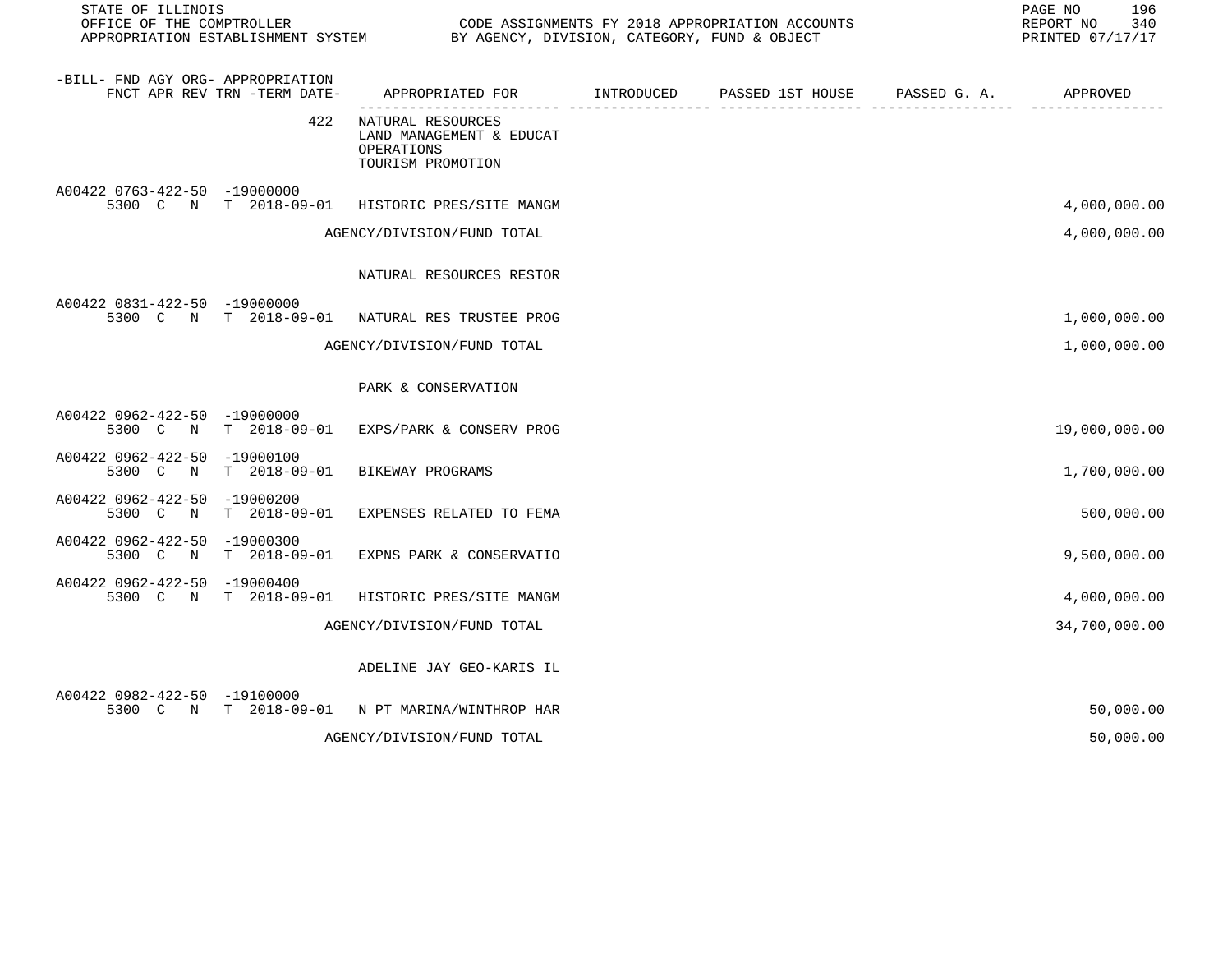| STATE OF ILLINOIS<br>OFFICE OF THE COMPTROLLER<br>APPROPRIATION ESTABLISHMENT SYSTEM | CODE ASSIGNMENTS FY 2018 APPROPRIATION ACCOUNTS<br>BY AGENCY, DIVISION, CATEGORY, FUND & OBJECT |  | 197<br>PAGE NO<br>340<br>REPORT NO<br>PRINTED 07/17/17 |
|--------------------------------------------------------------------------------------|-------------------------------------------------------------------------------------------------|--|--------------------------------------------------------|
| -BILL- FND AGY ORG- APPROPRIATION<br>FNCT APR REV TRN -TERM DATE-                    | APPROPRIATED FOR        INTRODUCED     PASSED 1ST HOUSE     PASSED G. A.                        |  | APPROVED                                               |
| 422                                                                                  | NATURAL RESOURCES<br>LAND MANAGEMENT & EDUCAT<br>REFUNDS<br>STATE PARKS                         |  |                                                        |
| A00422 0040-422-50 -99390000<br>9700 C N T 2018-09-01                                | REFUNDS, N.E.C.<br>AGENCY/DIVISION/FUND TOTAL                                                   |  | 35,000.00<br>35,000.00                                 |
|                                                                                      | ADELINE JAY GEO-KARIS IL                                                                        |  |                                                        |
| A00422 0982-422-50 -99390000<br>9700 C N<br>T 2018-09-01                             | REFUNDS, N.E.C.                                                                                 |  | 25,000.00                                              |
|                                                                                      | AGENCY/DIVISION/FUND TOTAL                                                                      |  | 25,000.00                                              |
|                                                                                      | AGENCY/DIVISION TOTAL                                                                           |  | 75,607,900.00                                          |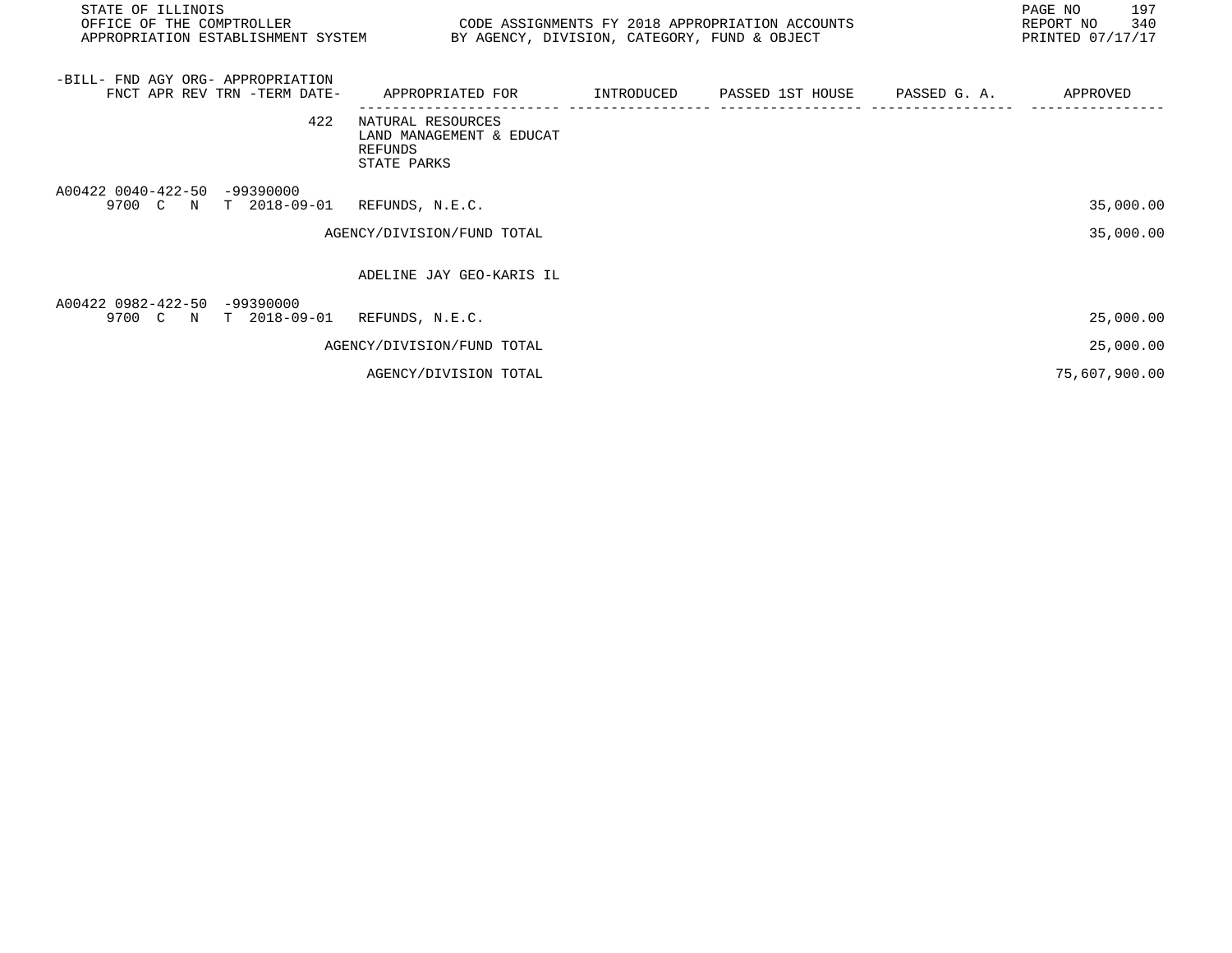| STATE OF ILLINOIS                                                                                                                |                                                                                           |  |  |  |              |  |
|----------------------------------------------------------------------------------------------------------------------------------|-------------------------------------------------------------------------------------------|--|--|--|--------------|--|
| -BILL- FND AGY ORG- APPROPRIATION<br>FNCT APR REV TRN -TERM DATE-                                                                | APPROPRIATED FOR        INTRODUCED     PASSED 1ST HOUSE     PASSED G. A.         APPROVED |  |  |  |              |  |
| 422                                                                                                                              | NATURAL RESOURCES<br>MINES AND MINERALS<br>OPERATIONS<br>EXPLOSIVES REGULATORY            |  |  |  |              |  |
| A00422 0145-422-60 -19000000<br>5300 C N T 2018-09-01 EXPLOSIVE REGULATION                                                       |                                                                                           |  |  |  | 232,000.00   |  |
|                                                                                                                                  | AGENCY/DIVISION/FUND TOTAL                                                                |  |  |  | 232,000.00   |  |
|                                                                                                                                  | AGGREGATE OPERATION REGU                                                                  |  |  |  |              |  |
| A00422 0146-422-60 -19000000                                                                                                     | 5300 C N T 2018-09-01 AGGREGATE MINING REGULAT                                            |  |  |  | 350,000.00   |  |
|                                                                                                                                  | AGENCY/DIVISION/FUND TOTAL                                                                |  |  |  | 350,000.00   |  |
|                                                                                                                                  | COAL MINING REGULATORY                                                                    |  |  |  |              |  |
| A00422 0147-422-60 -19000000<br>PROGRAMS FOR MINERS AND LABORATORY ANALYSIS AND TESTING OF C<br>OAL SAMPLES AND MINE ATMOSPHERES | 5300 C N T 2018-09-01 COORDINATING TRAINING &                                             |  |  |  | 75,000.00    |  |
| A00422 0147-422-60 -19000100                                                                                                     | 5300 C N T 2018-09-01 SURFACE COAL MINING REG                                             |  |  |  | 110,000.00   |  |
| A00422 0147-422-60 -19000200<br>5300 C N T 2018-09-01                                                                            | MINING SAFETY PROGRAM                                                                     |  |  |  | 20,000.00    |  |
|                                                                                                                                  | AGENCY/DIVISION/FUND TOTAL                                                                |  |  |  | 205,000.00   |  |
|                                                                                                                                  | FEDERAL SURFACE MINING C                                                                  |  |  |  |              |  |
| A00422 0765-422-60 -11200000<br>5300 C N P 2018-09-01 REGULAR POSITIONS                                                          |                                                                                           |  |  |  | 1,325,000.00 |  |
| A00422 0765-422-60 -11610000<br>5300 C N P 2018-09-01                                                                            | STATE EMPLOYEE RETIREMEN                                                                  |  |  |  | 715,700.00   |  |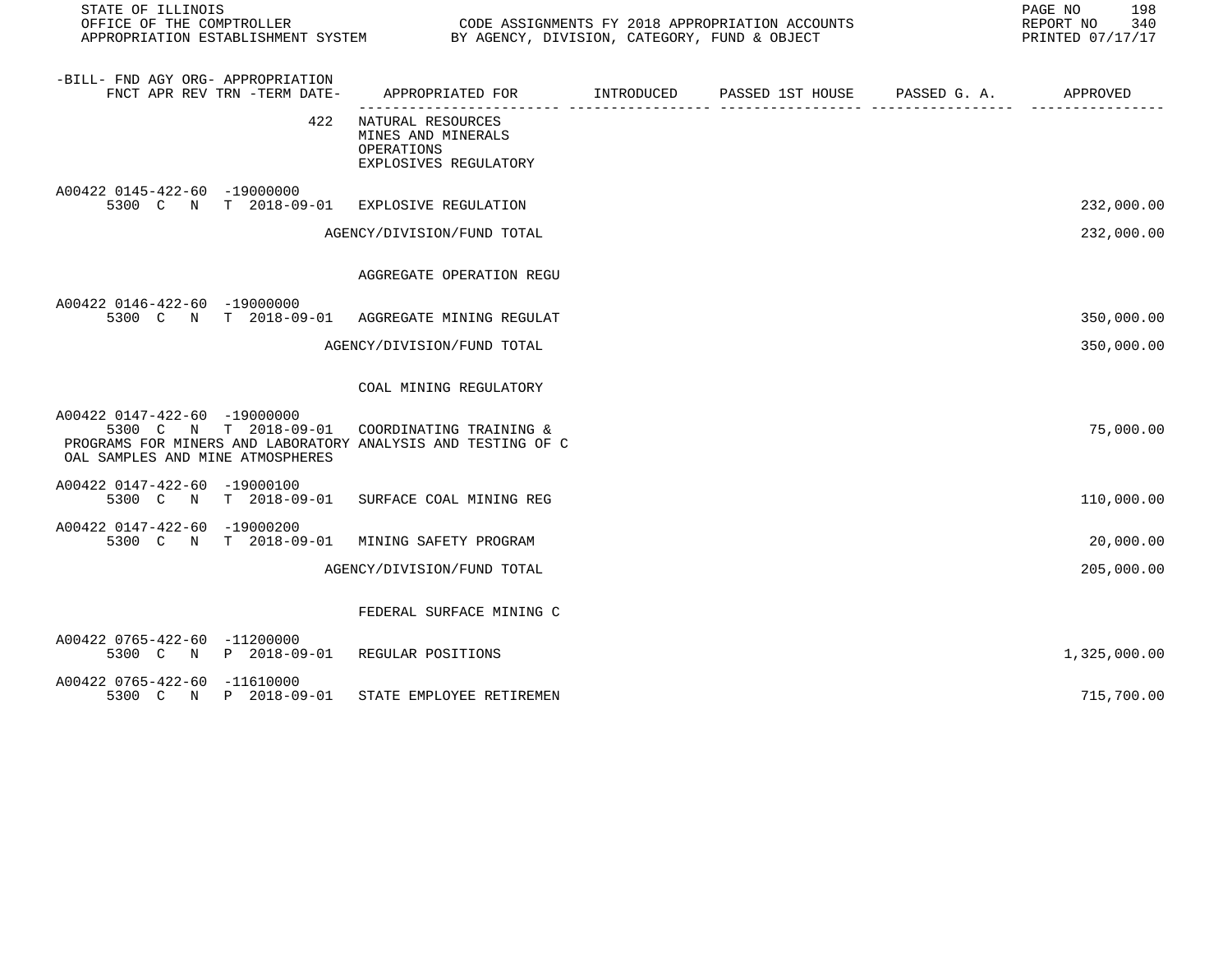| STATE OF ILLINOIS                                                 |     |                                                                                                               |  | 199<br>PAGE NO<br>REPORT NO<br>340<br>PRINTED 07/17/17 |
|-------------------------------------------------------------------|-----|---------------------------------------------------------------------------------------------------------------|--|--------------------------------------------------------|
| -BILL- FND AGY ORG- APPROPRIATION<br>FNCT APR REV TRN -TERM DATE- |     | APPROPRIATED FOR        INTRODUCED      PASSED 1ST HOUSE     PASSED G. A.        APPROVED                     |  |                                                        |
|                                                                   | 422 | NATURAL RESOURCES<br>MINES AND MINERALS<br>OPERATIONS<br>FEDERAL SURFACE MINING C                             |  |                                                        |
| A00422 0765-422-60 -11700000                                      |     | 5300 C N T 2018-09-01 SOC SEC/MEDICARE CONTRIB                                                                |  | 101,400.00                                             |
| A00422 0765-422-60 -11800000<br>5300 C N P 2018-09-01             |     | EMPLOYER CONTRB GRP INS                                                                                       |  | 450,000.00                                             |
| A00422 0765-422-60 -12000000                                      |     | 5300 C N T 2018-09-01 CONTRACTUAL SERVICES                                                                    |  | 400,000.00                                             |
| A00422 0765-422-60 -12440000                                      |     | 5300 C N T 2018-09-01 LITIGATION/MINING REGULA                                                                |  |                                                        |
| A00422 0765-422-60 -12900000<br>5300 C N T 2018-09-01             |     | TRAVEL                                                                                                        |  | 16,000.00                                              |
| A00422 0765-422-60 -13000000<br>5300 C N T 2018-09-01             |     | COMMODITIES                                                                                                   |  | 2,000.00                                               |
| A00422 0765-422-60 -13020000<br>5300 C N T 2018-09-01             |     | PRINTING                                                                                                      |  | 1,000.00                                               |
| A00422 0765-422-60 -15000000<br>5350 C N T 2018-09-01 EQUIPMENT   |     |                                                                                                               |  | 30,000.00                                              |
| A00422 0765-422-60 -16000000                                      |     | 5300 C N T 2018-09-01 ELECTRONIC DATA PROCESSI                                                                |  | 50,000.00                                              |
| A00422 0765-422-60 -17000000<br>5300 C N T 2018-09-01             |     | TELECOMMUNICATION                                                                                             |  | 30,000.00                                              |
| A00422 0765-422-60 -18000000                                      |     | 5300 C N T 2018-09-01 OPERATION OF AUTO EOUIPM                                                                |  | 40,000.00                                              |
| A00422 0765-422-60 -19000000<br>OAL SAMPLES AND MINE ATMOSPHERES  |     | 5300 C N T 2018-09-01 COORDINATING TRAINING &<br>PROGRAMS FOR MINERS AND LABORATORY ANALYSIS AND TESTING OF C |  | 250,000.00                                             |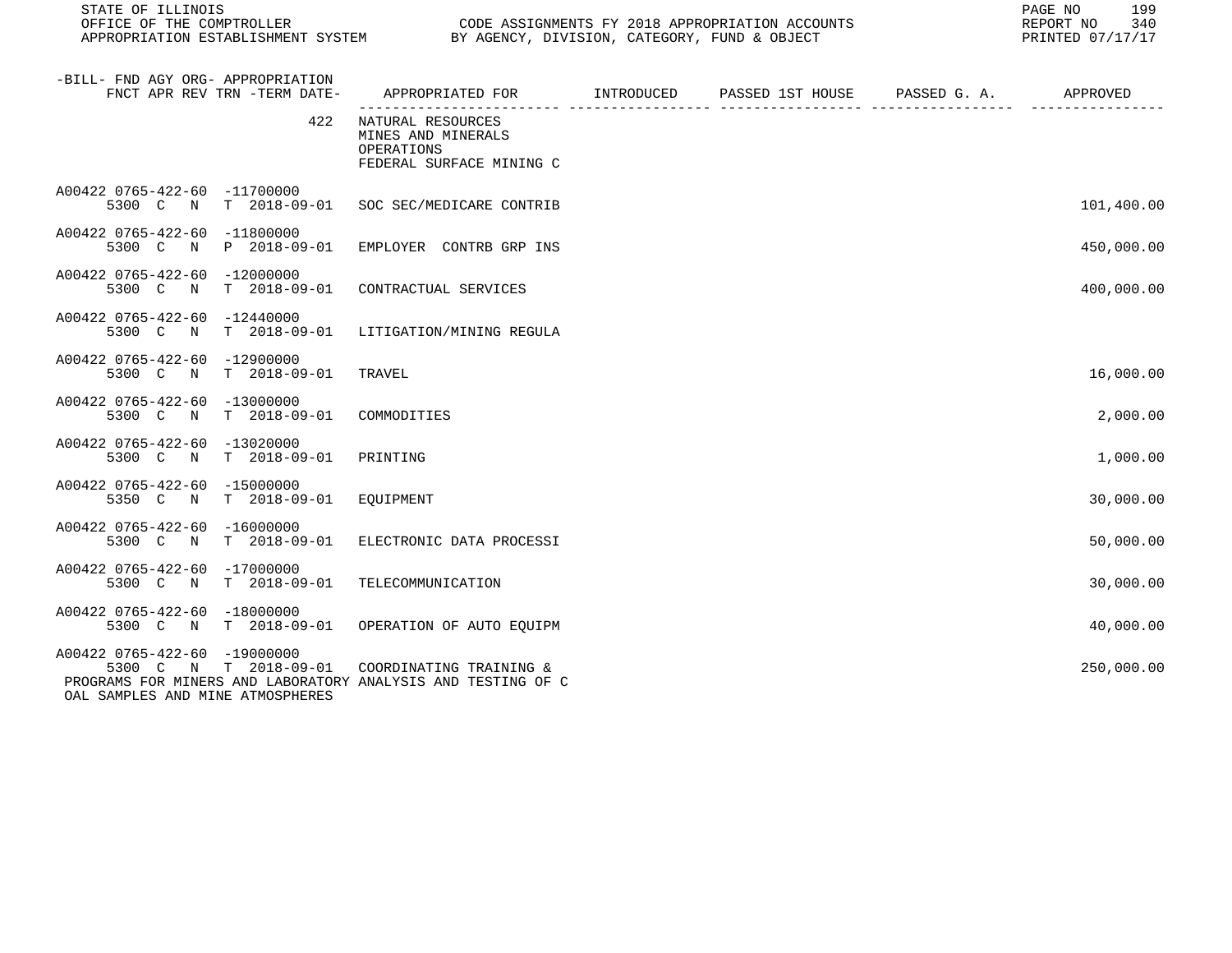| STATE OF ILLINOIS<br>OFFICE OF THE COMPTROLLER<br>APPROPRIATION ESTABLISHMENT SYSTEM |                | CODE ASSIGNMENTS FY 2018 APPROPRIATION ACCOUNTS<br>BY AGENCY, DIVISION, CATEGORY, FUND & OBJECT |            |                  |              | PAGE NO<br>200<br>REPORT NO<br>340<br>PRINTED 07/17/17 |
|--------------------------------------------------------------------------------------|----------------|-------------------------------------------------------------------------------------------------|------------|------------------|--------------|--------------------------------------------------------|
| -BILL- FND AGY ORG- APPROPRIATION<br>FNCT APR REV TRN -TERM DATE-                    |                | APPROPRIATED FOR                                                                                | INTRODUCED | PASSED 1ST HOUSE | PASSED G. A. | APPROVED                                               |
|                                                                                      | 422            | NATURAL RESOURCES<br>MINES AND MINERALS<br>OPERATIONS<br>FEDERAL SURFACE MINING C               |            |                  |              |                                                        |
| A00422 0765-422-60 -19000100<br>5300 C N T 2018-09-01                                |                | SMALL OPERATORS ASSIST P                                                                        |            |                  |              |                                                        |
| A00422 0765-422-60 -19000200<br>5300 C                                               | N T 2018-09-01 | LAND RECLAMATION PROGRAM                                                                        |            |                  |              | 340,000.00                                             |
|                                                                                      |                | AGENCY/DIVISION/FUND TOTAL                                                                      |            |                  |              | 3,751,100.00                                           |
|                                                                                      |                | LAND RECLAMATION                                                                                |            |                  |              |                                                        |
| A00422 0858-422-60 -19000000<br>WITH RESPECT TO WHICH A BOND HAS BEEN FORFEITED      |                | 5300 C N T 2018-09-01 RECLAIMING SURFACE MINED                                                  |            |                  |              | 4,000,000.00                                           |
|                                                                                      |                | AGENCY/DIVISION/FUND TOTAL                                                                      |            |                  |              | 4,000,000.00                                           |
|                                                                                      |                | COAL TECHNOLOGY DEV ASSI                                                                        |            |                  |              |                                                        |
| A00422 0925-422-60 -19000000                                                         |                | 5300 C N T 2018-09-01 EXPNSES/COAL MINING REGU                                                  |            |                  |              | 3,000,000.00                                           |
|                                                                                      |                | AGENCY/DIVISION/FUND TOTAL                                                                      |            |                  |              | 3,000,000.00                                           |
|                                                                                      |                | ABANDONED MINED LANDS RE                                                                        |            |                  |              |                                                        |
| A00422 0991-422-60 -11200000<br>5300 C N P 2018-09-01                                |                | REGULAR POSITIONS                                                                               |            |                  |              | 2,525,000.00                                           |
| A00422 0991-422-60 -11610000<br>5300 C<br>$\mathbb N$                                | P 2018-09-01   | STATE EMPLOYEE RETIREMEN                                                                        |            |                  |              | 1,363,900.00                                           |
| A00422 0991-422-60 -11700000<br>5300 C N T 2018-09-01                                |                | SOC SEC/MEDICARE CONTRIB                                                                        |            |                  |              | 206,000.00                                             |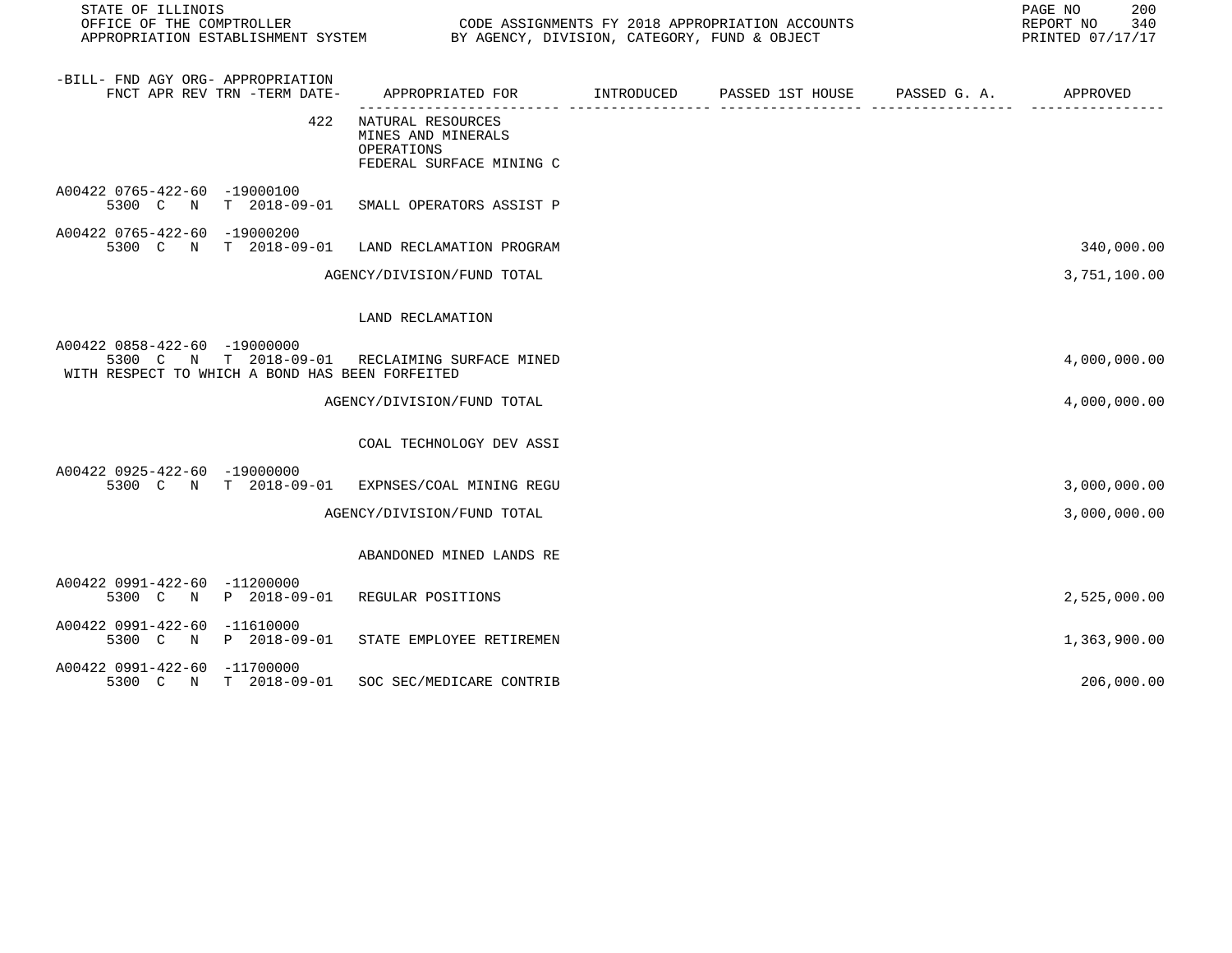| STATE OF ILLINOIS                                                                                                                                                                                                                                                 |                   |                                                                     |                                                                                           | PAGE NO<br>201<br>340<br>REPORT NO<br>PRINTED 07/17/17 |
|-------------------------------------------------------------------------------------------------------------------------------------------------------------------------------------------------------------------------------------------------------------------|-------------------|---------------------------------------------------------------------|-------------------------------------------------------------------------------------------|--------------------------------------------------------|
| -BILL- FND AGY ORG- APPROPRIATION<br>FNCT APR REV TRN -TERM DATE-                                                                                                                                                                                                 |                   |                                                                     | APPROPRIATED FOR        INTRODUCED     PASSED 1ST HOUSE     PASSED G. A.         APPROVED |                                                        |
|                                                                                                                                                                                                                                                                   | 422<br>OPERATIONS | NATURAL RESOURCES<br>MINES AND MINERALS<br>ABANDONED MINED LANDS RE |                                                                                           |                                                        |
| A00422 0991-422-60 -11800000<br>5300 C N P 2018-09-01 EMPLOYER CONTRB GRP INS                                                                                                                                                                                     |                   |                                                                     |                                                                                           | 725,000.00                                             |
| A00422 0991-422-60 -12000000<br>5300 C N T 2018-09-01 CONTRACTUAL SERVICES                                                                                                                                                                                        |                   |                                                                     |                                                                                           | 278,200.00                                             |
| A00422 0991-422-60 -12900000<br>5300 C N T 2018-09-01                                                                                                                                                                                                             | TRAVEL            |                                                                     |                                                                                           | 30,700.00                                              |
| A00422 0991-422-60 -13000000<br>5300 C N T 2018-09-01                                                                                                                                                                                                             | COMMODITIES       |                                                                     |                                                                                           | 25,800.00                                              |
| A00422 0991-422-60 -13020000<br>5300 C N T 2018-09-01                                                                                                                                                                                                             | PRINTING          |                                                                     |                                                                                           | 1,000.00                                               |
| A00422 0991-422-60 -15000000<br>T 2018-09-01<br>5350 C N                                                                                                                                                                                                          | EOUIPMENT         |                                                                     |                                                                                           | 81,300.00                                              |
| A00422 0991-422-60 -16000000<br>5300 C N T 2018-09-01                                                                                                                                                                                                             |                   | ELECTRONIC DATA PROCESSI                                            |                                                                                           | 146,400.00                                             |
| A00422 0991-422-60 -17000000<br>5300 C N T 2018-09-01                                                                                                                                                                                                             |                   | TELECOMMUNICATION                                                   |                                                                                           | 45,000.00                                              |
| A00422 0991-422-60 -18000000<br>5300 C N T 2018-09-01 OPERATION OF AUTO EQUIPM                                                                                                                                                                                    |                   |                                                                     |                                                                                           | 75,000.00                                              |
| A00422 0991-422-60 -19000000<br>5300 C N T 2018-09-01 ENVIRONMENTAL MITIGATN P<br>STUDIES, RESEARCH, AND ADMINISTRATIVE SUPPORT                                                                                                                                   |                   |                                                                     |                                                                                           | 2,000,000.00                                           |
| CAP422 0991-422-60 -49000000<br>5300 C C N 2018-09-01 GRNTS&CONTRACTS CONDUCT<br>GRANTS AND CONTRACTS TO CONDUCT RESEARCH, PLANNING AND<br>ONSTRUCTION TO ELIMINATE HAZARDS CREATED BY ABANDONED MINESA<br>ND ANY OTHER EXPENSES NECESSARY FOR EMERGENCY RESPONSE |                   |                                                                     |                                                                                           | 13,000,000.00                                          |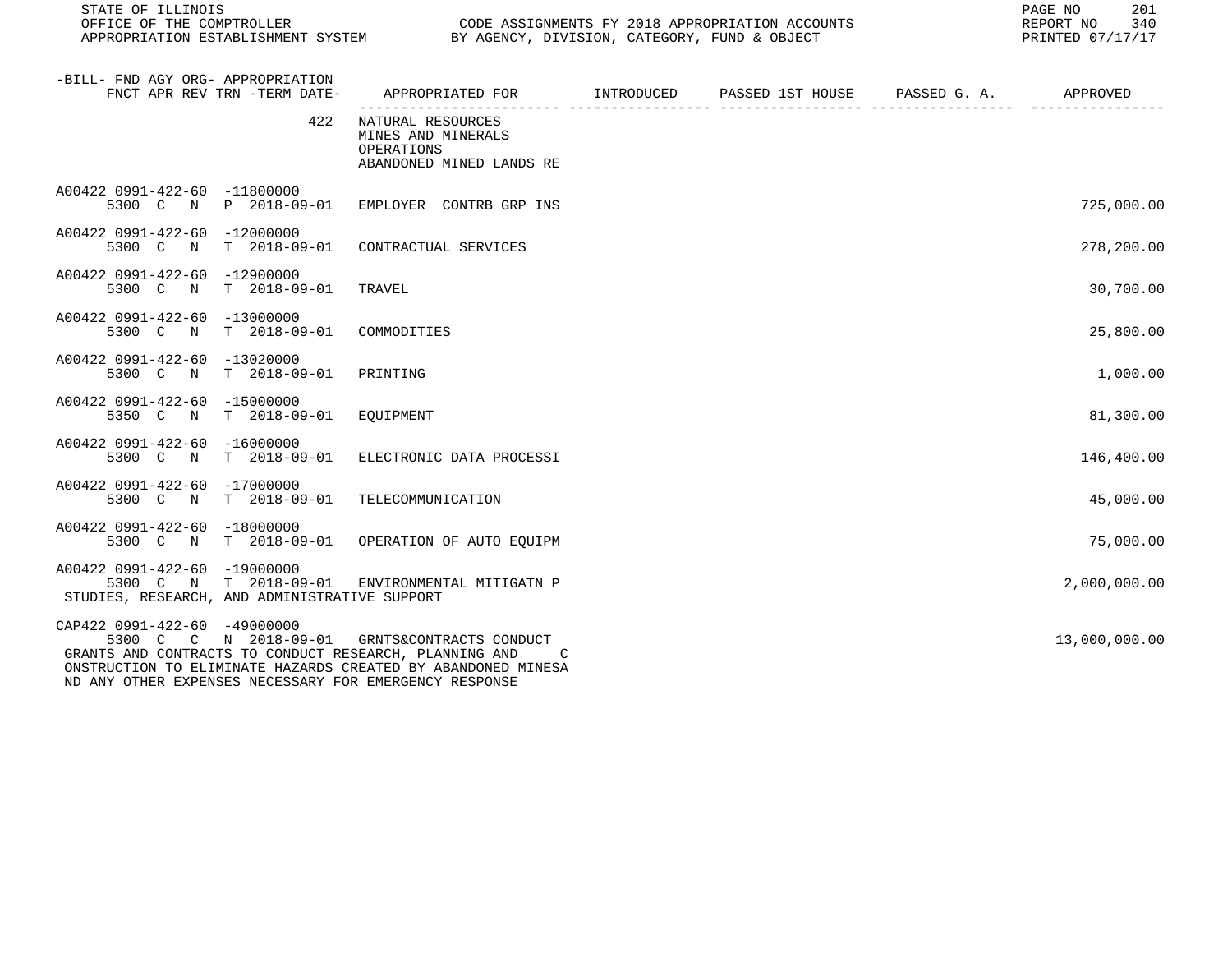| STATE OF ILLINOIS<br>OFFICE OF THE COMPTROLLER<br>APPROPRIATION ESTABLISHMENT SYSTEM                                                                                                                                                         | CODE ASSIGNMENTS FY 2018 APPROPRIATION ACCOUNTS                                        | BY AGENCY, DIVISION, CATEGORY, FUND & OBJECT | PAGE NO<br>202<br>340<br>REPORT NO<br>PRINTED 07/17/17 |
|----------------------------------------------------------------------------------------------------------------------------------------------------------------------------------------------------------------------------------------------|----------------------------------------------------------------------------------------|----------------------------------------------|--------------------------------------------------------|
| -BILL- FND AGY ORG- APPROPRIATION<br>FNCT APR REV TRN -TERM DATE-                                                                                                                                                                            | APPROPRIATED FOR                                                                       | INTRODUCED PASSED 1ST HOUSE PASSED G. A.     | APPROVED                                               |
| 422                                                                                                                                                                                                                                          | NATURAL RESOURCES<br>MINES AND MINERALS<br>AWARDS & GRANTS<br>ABANDONED MINED LANDS RE |                                              |                                                        |
| CAP422 0991-422-60 -49000100<br>N 2018-09-01<br>5300 C C<br>GRANTS AND CONTRACTS TO CONDUCT RESEARCH, PLANNING AND<br>ONSTRUCTION TO ELIMINATE HAZARDS CREATED BY ABANDONED MINESA<br>ND ANY OTHER EXPENSES NECESSARY FOR EMERGENCY RESPONSE | GRNTS&CONTRACTS CONDUCT                                                                |                                              | 22,260,390.00                                          |
|                                                                                                                                                                                                                                              | AGENCY/DIVISION/FUND TOTAL                                                             |                                              | 42,763,690.00                                          |
|                                                                                                                                                                                                                                              | AGENCY/DIVISION TOTAL                                                                  |                                              | 54,301,790.00                                          |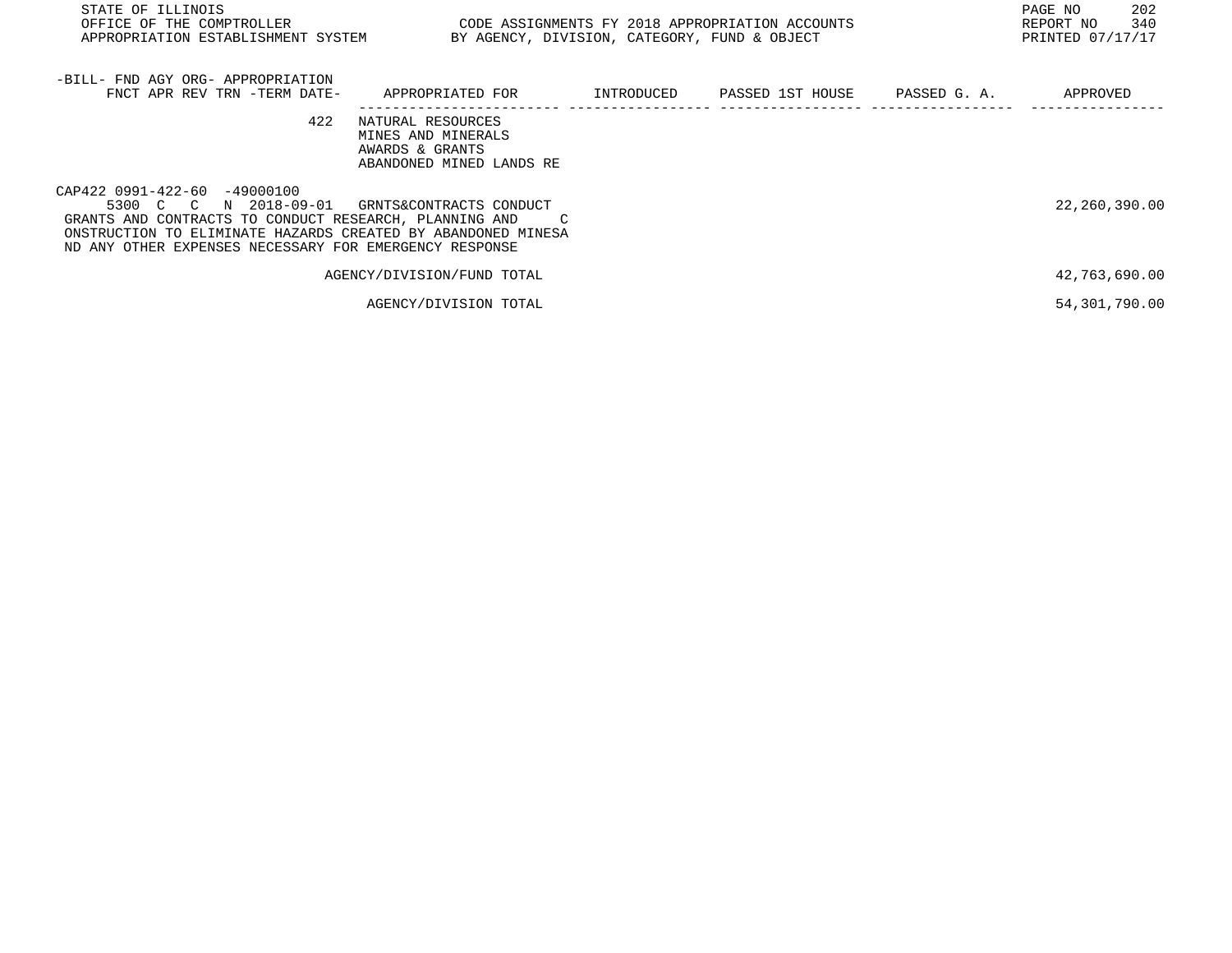| STATE OF ILLINOIS                                                 |                                                                                              | 203<br>PAGE NO<br>REPORT NO 340<br>PRINTED 07/17/17 |
|-------------------------------------------------------------------|----------------------------------------------------------------------------------------------|-----------------------------------------------------|
| -BILL- FND AGY ORG- APPROPRIATION<br>FNCT APR REV TRN -TERM DATE- | APPROPRIATED FOR         INTRODUCED      PASSED 1ST HOUSE      PASSED G. A.         APPROVED |                                                     |
|                                                                   | 422 NATURAL RESOURCES<br>OFFICE OF OIL AND GAS<br>OPERATIONS<br>MINES & MINERALS UIC         |                                                     |
| A00422 0077-422-70 -11200000                                      | 5300 C N P 2018-09-01 REGULAR POSITIONS                                                      |                                                     |
| A00422 0077-422-70 -11610000                                      | 5300 C N P 2018-09-01 STATE EMPLOYEE RETIREMEN                                               |                                                     |
| A00422 0077-422-70 -11700000                                      | 5300 C N T 2018-09-01 SOC SEC/MEDICARE CONTRIB                                               |                                                     |
| A00422 0077-422-70 -11800000                                      | 5300 C N P 2018-09-01 EMPLOYER CONTRB GRP INS                                                |                                                     |
| A00422 0077-422-70 -12900000<br>5300 C N T 2018-09-01             | TRAVEL                                                                                       |                                                     |
| A00422 0077-422-70 -15000000<br>5350 C N T 2018-09-01 EQUIPMENT   |                                                                                              |                                                     |
| A00422 0077-422-70 -19000000                                      | 5300 C N T 2018-09-01 EXPENSES OIL & GAS REGUL                                               | 345,000.00                                          |
|                                                                   | AGENCY/DIVISION/FUND TOTAL                                                                   | 345,000.00                                          |
|                                                                   | PLUGGING & RESTORATION                                                                       |                                                     |
| A00422 0137-422-70 -11200000                                      | 5300 C N P 2018-09-01 REGULAR POSITIONS                                                      | 520,000.00                                          |
| A00422 0137-422-70 -11610000                                      | 5300 C N P 2018-09-01 STATE EMPLOYEE RETIREMEN                                               | 280,900.00                                          |
| A00422 0137-422-70 -11700000                                      |                                                                                              |                                                     |

5300 C N T 2018-09-01 SOC SEC/MEDICARE CONTRIB 40,000.00

5300 C N P 2018-09-01 EMPLOYER CONTRB GRP INS 185,000.00

A00422 0137-422-70 -11800000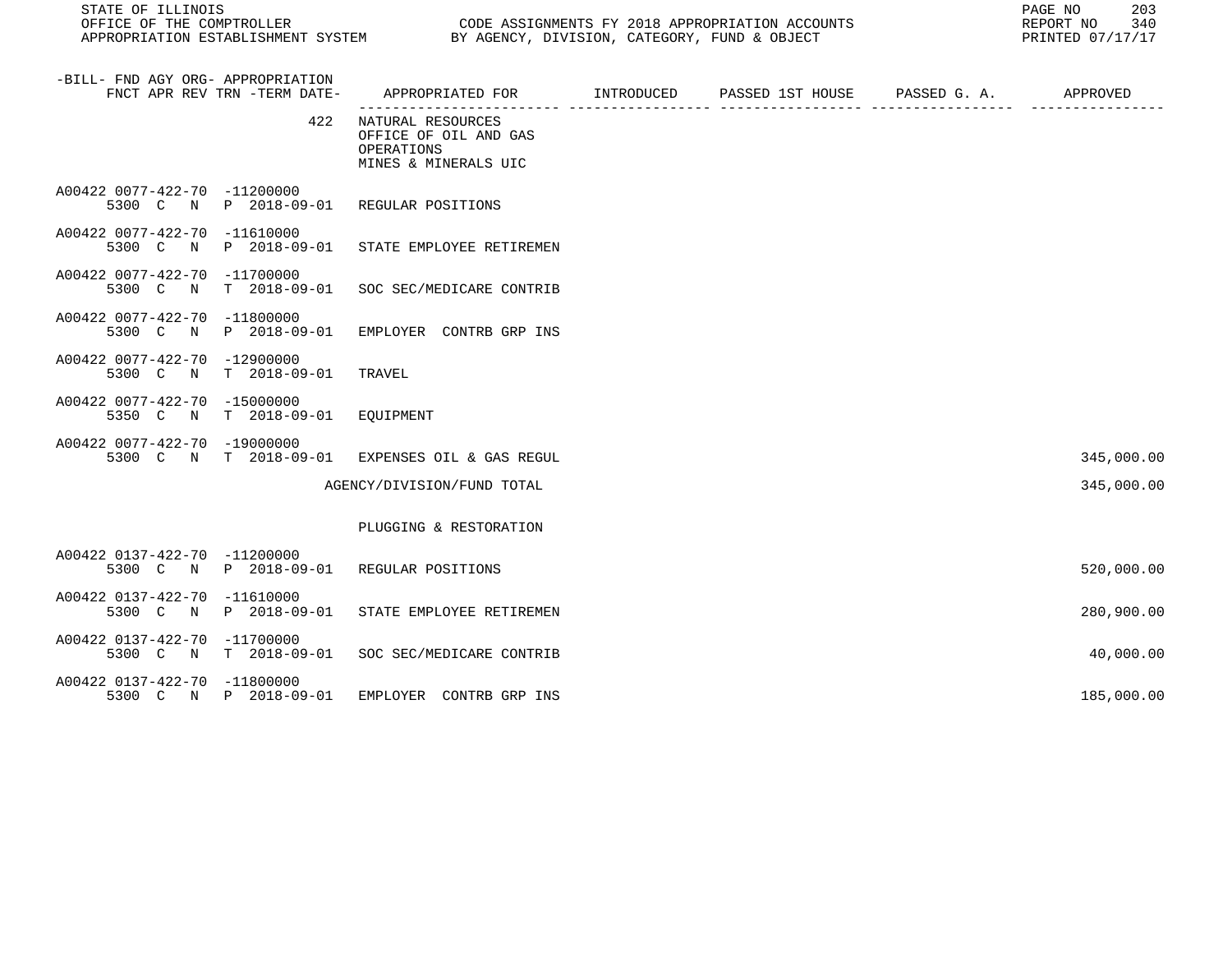| STATE OF ILLINOIS                                                                                |                                                                                    |            |                  |              |              |  |
|--------------------------------------------------------------------------------------------------|------------------------------------------------------------------------------------|------------|------------------|--------------|--------------|--|
| -BILL- FND AGY ORG- APPROPRIATION<br>FNCT APR REV TRN -TERM DATE-                                | APPROPRIATED FOR                                                                   | INTRODUCED | PASSED 1ST HOUSE | PASSED G. A. | APPROVED     |  |
| 422                                                                                              | NATURAL RESOURCES<br>OFFICE OF OIL AND GAS<br>OPERATIONS<br>PLUGGING & RESTORATION |            |                  |              |              |  |
| A00422 0137-422-70 -12000000<br>$T = 2018 - 09 - 01$<br>5300 C<br>$\mathbb N$                    | CONTRACTUAL SERVICES                                                               |            |                  |              | 10,000.00    |  |
| A00422 0137-422-70<br>-12900000<br>5300 C<br>$\mathbb N$<br>T 2018-09-01                         | TRAVEL                                                                             |            |                  |              | 2,000.00     |  |
| A00422 0137-422-70 -13000000<br>5300 C N<br>T 2018-09-01                                         | COMMODITIES                                                                        |            |                  |              | 2,500.00     |  |
| A00422 0137-422-70 -15000000<br>$T = 2018 - 09 - 01$<br>5350 C N                                 | EOUIPMENT                                                                          |            |                  |              | 5,000.00     |  |
| A00422 0137-422-70 -16000000<br>5300 C N<br>$T = 2018 - 09 - 01$                                 | ELECTRONIC DATA PROCESSI                                                           |            |                  |              | 6,000.00     |  |
| A00422 0137-422-70<br>-17000000<br>$T = 2018 - 09 - 01$<br>5300 C<br>$\mathbb N$                 | TELECOMMUNICATIONS                                                                 |            |                  |              | 10,000.00    |  |
| A00422 0137-422-70 -18000000<br>5300 C N<br>T 2018-09-01                                         | OPERATION OF AUTO EQUIPM                                                           |            |                  |              | 20,000.00    |  |
| A00422 0137-422-70 -19000000<br>$T = 2018 - 09 - 01$<br>5300 C N                                 | PLUGGING & RESTORATION P                                                           |            |                  |              | 750,000.00   |  |
|                                                                                                  | AGENCY/DIVISION/FUND TOTAL                                                         |            |                  |              | 1,831,400.00 |  |
|                                                                                                  | OIL AND GAS RESOURCE MAN                                                           |            |                  |              |              |  |
| A00422 0231-422-70 -19100000<br>5300 C N T 2018-09-01<br>FOR EXPENSES ASSOCIATED WITH OPERATIONS | OFFICE OF MINES & MINERA                                                           |            |                  |              | 500,000.00   |  |
|                                                                                                  | AGENCY/DIVISION/FUND TOTAL                                                         |            |                  |              | 500,000.00   |  |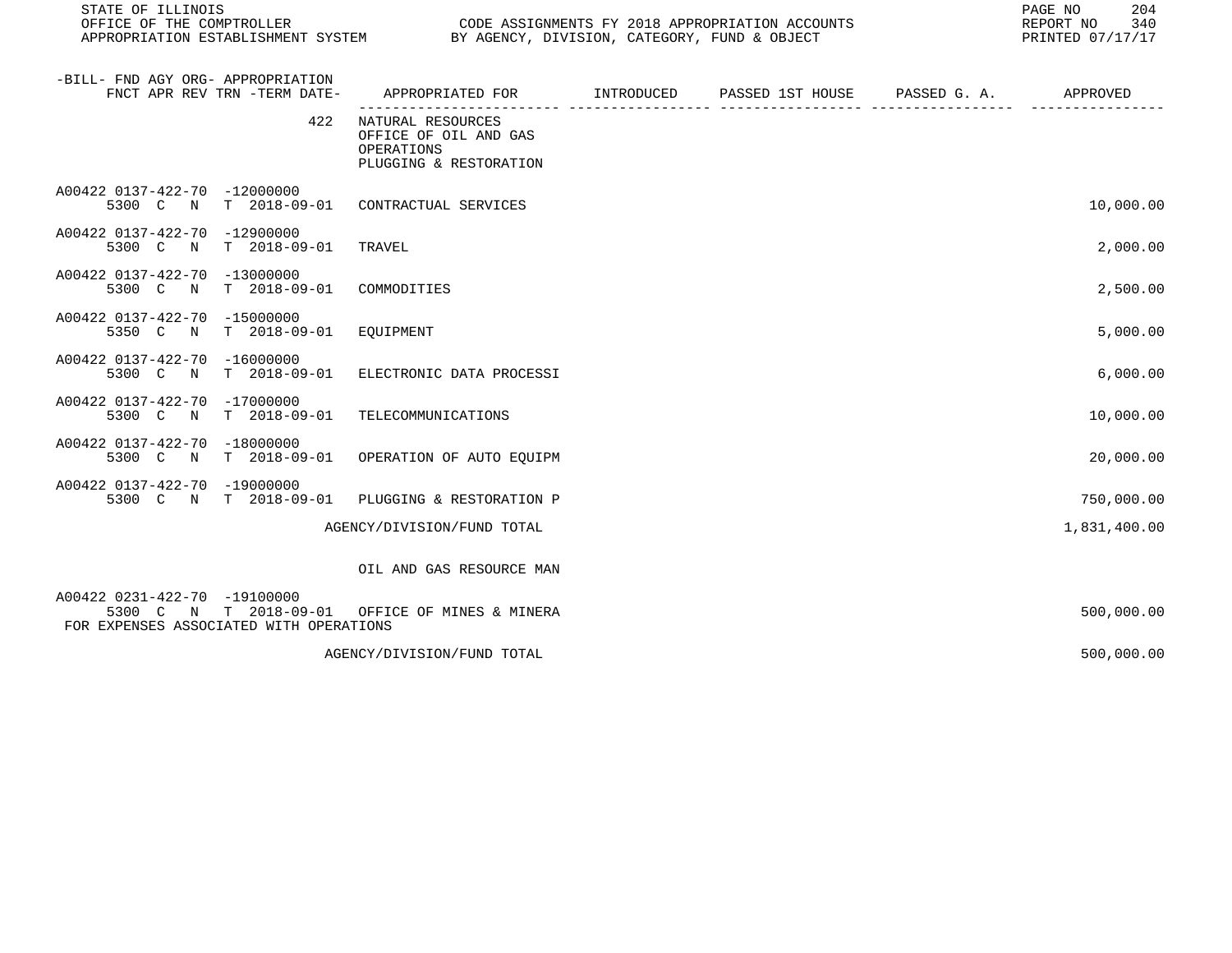| STATE OF ILLINOIS<br>OFFICE OF THE COMPTROLLER                                 |                                                                                      | CODE ASSIGNMENTS FY 2018 APPROPRIATION ACCOUNTS | 205<br>PAGE NO<br>REPORT NO<br>340<br>PRINTED 07/17/17 |
|--------------------------------------------------------------------------------|--------------------------------------------------------------------------------------|-------------------------------------------------|--------------------------------------------------------|
| -BILL- FND AGY ORG- APPROPRIATION<br>FNCT APR REV TRN -TERM DATE-              | APPROPRIATED FOR INTRODUCED                                                          | PASSED 1ST HOUSE PASSED G. A. APPROVED          |                                                        |
| 422                                                                            | NATURAL RESOURCES<br>OFFICE OF OIL AND GAS<br>OPERATIONS<br>UNDERGROUND RESOURCE CON |                                                 |                                                        |
| A00422 0261-422-70 -11200000<br>5300 C N P 2018-09-01                          | REGULAR POSITIONS                                                                    |                                                 | 398,000.00                                             |
| A00422 0261-422-70 -11610000<br>5300 C N<br>P 2018-09-01                       | STATE EMPLOYEE RETIREMEN                                                             |                                                 | 215,000.00                                             |
| A00422 0261-422-70 -11700000<br>5300 C<br>$\mathbb N$                          | T 2018-09-01 SOC SEC/MEDICARE CONTRIB                                                |                                                 | 30,500.00                                              |
| A00422 0261-422-70 -11800000<br>5300 C N P 2018-09-01                          | EMPLOYER CONTRB GRP INS                                                              |                                                 | 180,000.00                                             |
| A00422 0261-422-70 -12000000<br>5300 C N T 2018-09-01                          | CONTRACTUAL SERVICES                                                                 |                                                 | 152,500.00                                             |
| A00422 0261-422-70 -12900000<br>5300 C N T 2018-09-01                          | TRAVEL                                                                               |                                                 | 7,000.00                                               |
| A00422 0261-422-70 -13000000<br>5300 C N T 2018-09-01                          | COMMODITIES                                                                          |                                                 | 7,500.00                                               |
| A00422 0261-422-70 -13020000<br>5300 C N<br>T 2018-09-01                       | PRINTING                                                                             |                                                 | 2,000.00                                               |
| A00422 0261-422-70 -15000000<br>5350 C N<br>$T = 2018 - 09 - 01$               | EQUIPMENT                                                                            |                                                 | 20,000.00                                              |
| A00422 0261-422-70 -16000000<br>5300 C N<br>T 2018-09-01                       | ELECTRONIC DATA PROCESSI                                                             |                                                 | 5,000.00                                               |
| A00422 0261-422-70 -17000000<br>5300 C N T 2018-09-01                          | TELECOMMUNICATION                                                                    |                                                 | 28,000.00                                              |
| A00422 0261-422-70 -18000000<br>5300 C N T 2018-09-01 OPERATION OF AUTO EQUIPM |                                                                                      |                                                 | 78,000.00                                              |
| A00422 0261-422-70 -19940000<br>5300 C N N 2018-09-01                          | INTEREST PENALTY ESCROW                                                              |                                                 | 500.00                                                 |
|                                                                                | AGENCY/DIVISION/FUND TOTAL                                                           |                                                 | 1,124,000.00                                           |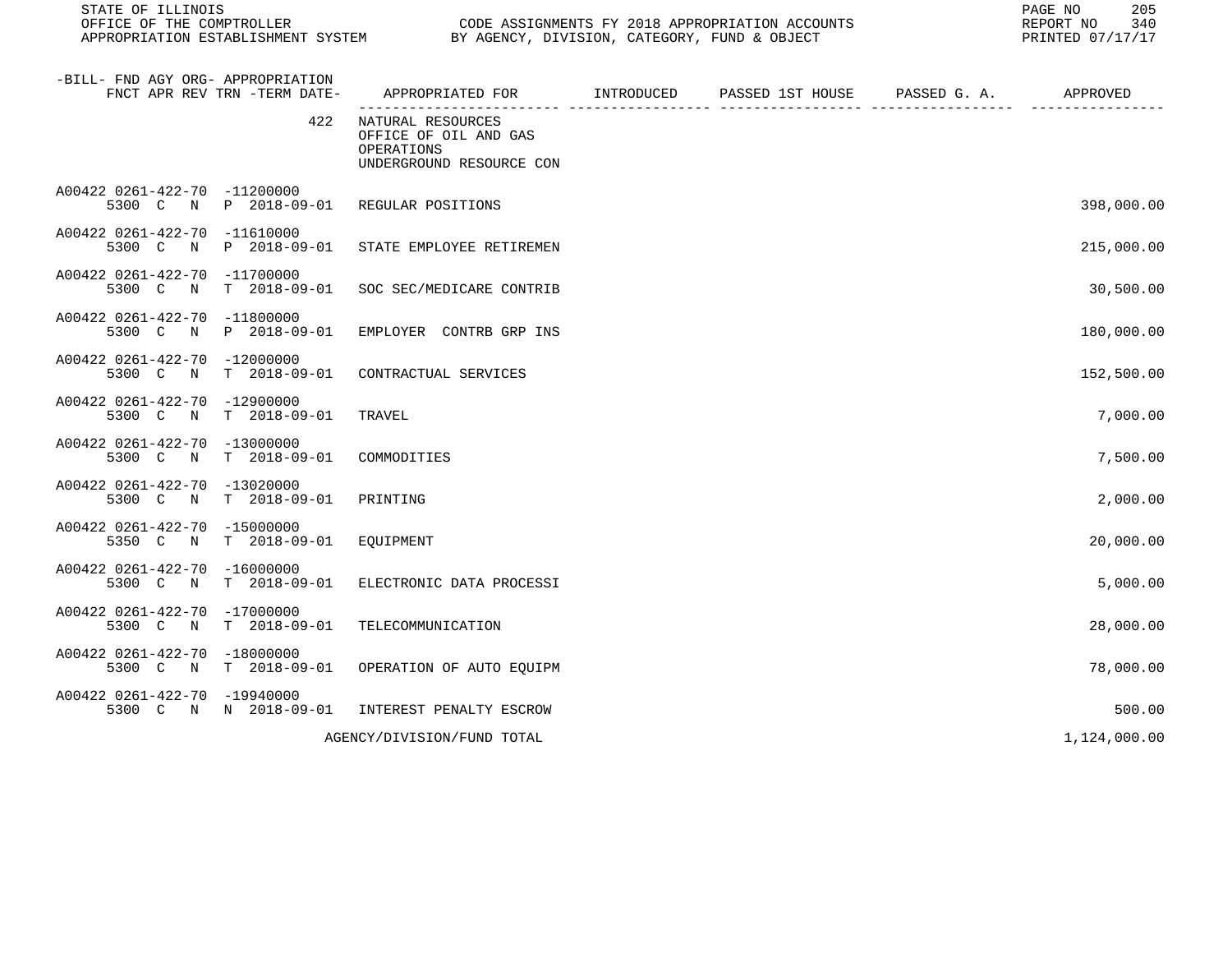| STATE OF ILLINOIS<br>OFFICE OF THE COMPTROLLER<br>APPROPRIATION ESTABLISHMENT SYSTEM BY AGENCY, DIVISION, CATEGORY, FUND & OBJECT | CODE ASSIGNMENTS FY 2018 APPROPRIATION ACCOUNTS                                 |  | 206<br>PAGE NO<br>340<br>REPORT NO<br>PRINTED 07/17/17 |
|-----------------------------------------------------------------------------------------------------------------------------------|---------------------------------------------------------------------------------|--|--------------------------------------------------------|
| -BILL- FND AGY ORG- APPROPRIATION<br>FNCT APR REV TRN -TERM DATE-                                                                 | APPROPRIATED FOR                                                                |  | APPROVED                                               |
| 422                                                                                                                               | NATURAL RESOURCES<br>OFFICE OF OIL AND GAS<br>REFUNDS<br>PLUGGING & RESTORATION |  |                                                        |
| A00422 0137-422-70 -99390000<br>9700 C N T 2018-09-01 REFUNDS, N.E.C.                                                             |                                                                                 |  | 25,000.00                                              |
|                                                                                                                                   | AGENCY/DIVISION/FUND TOTAL                                                      |  | 25,000.00                                              |
|                                                                                                                                   | UNDERGROUND RESOURCE CON                                                        |  |                                                        |
| A00422 0261-422-70 -99390000<br>9700 C N T 2018-09-01                                                                             | REFUNDS, N.E.C.                                                                 |  | 500,000.00                                             |
|                                                                                                                                   | AGENCY/DIVISION/FUND TOTAL                                                      |  | 500,000.00                                             |
|                                                                                                                                   | AGENCY/DIVISION TOTAL                                                           |  | 4,325,400.00                                           |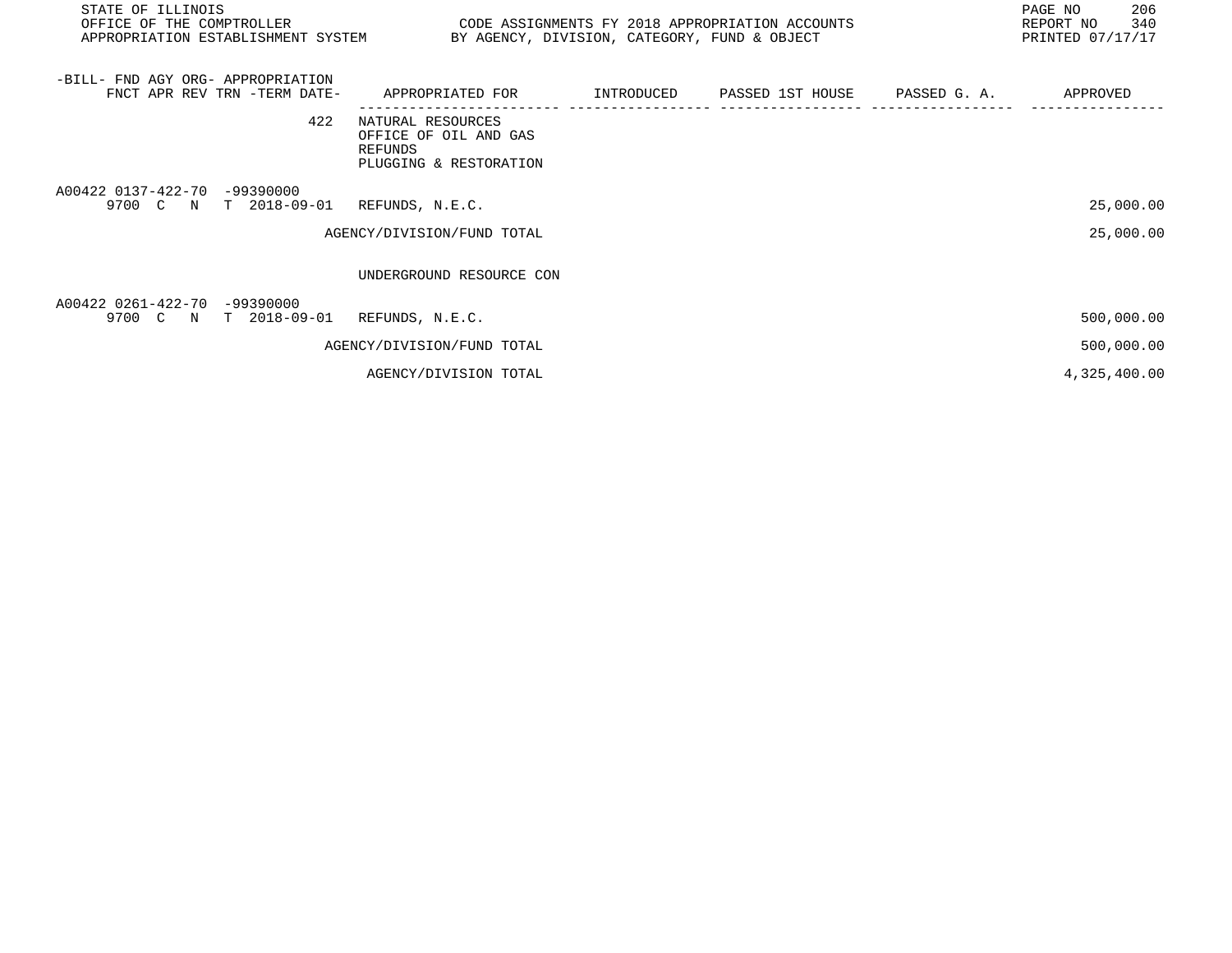| STATE OF ILLINOIS                                       |                              |                                                                                           | PAGE NO<br>207<br>340<br>REPORT NO<br>PRINTED 07/17/17 |  |              |
|---------------------------------------------------------|------------------------------|-------------------------------------------------------------------------------------------|--------------------------------------------------------|--|--------------|
| -BILL- FND AGY ORG- APPROPRIATION                       | FNCT APR REV TRN -TERM DATE- | APPROPRIATED FOR        INTRODUCED     PASSED 1ST HOUSE     PASSED G. A.         APPROVED |                                                        |  |              |
|                                                         | 422                          | NATURAL RESOURCES<br>WATER RESOURCES OPERATIO<br>OPERATIONS<br>STATE BOATING ACT          |                                                        |  |              |
| A00422 0039-422-80 -11200000                            | 5300 C N P 2018-09-01        | REGULAR POSITIONS                                                                         |                                                        |  | 405,700.00   |
| A00422 0039-422-80 -11610000                            | 5300 C N P 2018-09-01        | STATE EMPLOYEE RETIREMEN                                                                  |                                                        |  | 219,200.00   |
| A00422 0039-422-80 -11700000<br>5300 C<br>$\mathbb N$   | T 2018-09-01                 | SOC SEC/MEDICARE CONTRIB                                                                  |                                                        |  | 31,000.00    |
| A00422 0039-422-80 -11800000                            | 5300 C N P 2018-09-01        | EMPLOYER CONTRB GRP INS                                                                   |                                                        |  | 156,700.00   |
| A00422 0039-422-80 -12000000                            | 5300 C N T 2018-09-01        | CONTRACTUAL SERVICES                                                                      |                                                        |  | 1,100,000.00 |
| A00422 0039-422-80 -12900000<br>5300 C N                | T 2018-09-01                 | TRAVEL                                                                                    |                                                        |  | 70,000.00    |
| A00422 0039-422-80 -13000000                            | 5300 C N T 2018-09-01        | COMMODITIES                                                                               |                                                        |  | 26,800.00    |
| A00422 0039-422-80 -15000000                            | 5350 C N T 2018-09-01        | EQUIPMENT                                                                                 |                                                        |  | 30,000.00    |
| A00422 0039-422-80 -17000000                            | 5300 C N T 2018-09-01        | TELECOMMUNICATION                                                                         |                                                        |  | 45,000.00    |
| A00422 0039-422-80 -18000000                            | 5300 C N T 2018-09-01        | OPERATION OF AUTO EOUIPM                                                                  |                                                        |  | 38,000.00    |
| A00422 0039-422-80 -19000000                            | 5300 C N T 2018-09-01        | BOAT GRANT MATCH                                                                          |                                                        |  | 130,000.00   |
| A00422 0039-422-80 -19000100<br>OPERATION & MAINTENANCE | 5300 C N T 2018-09-01        | FOR PAYMENT TO CORPS FOR                                                                  |                                                        |  |              |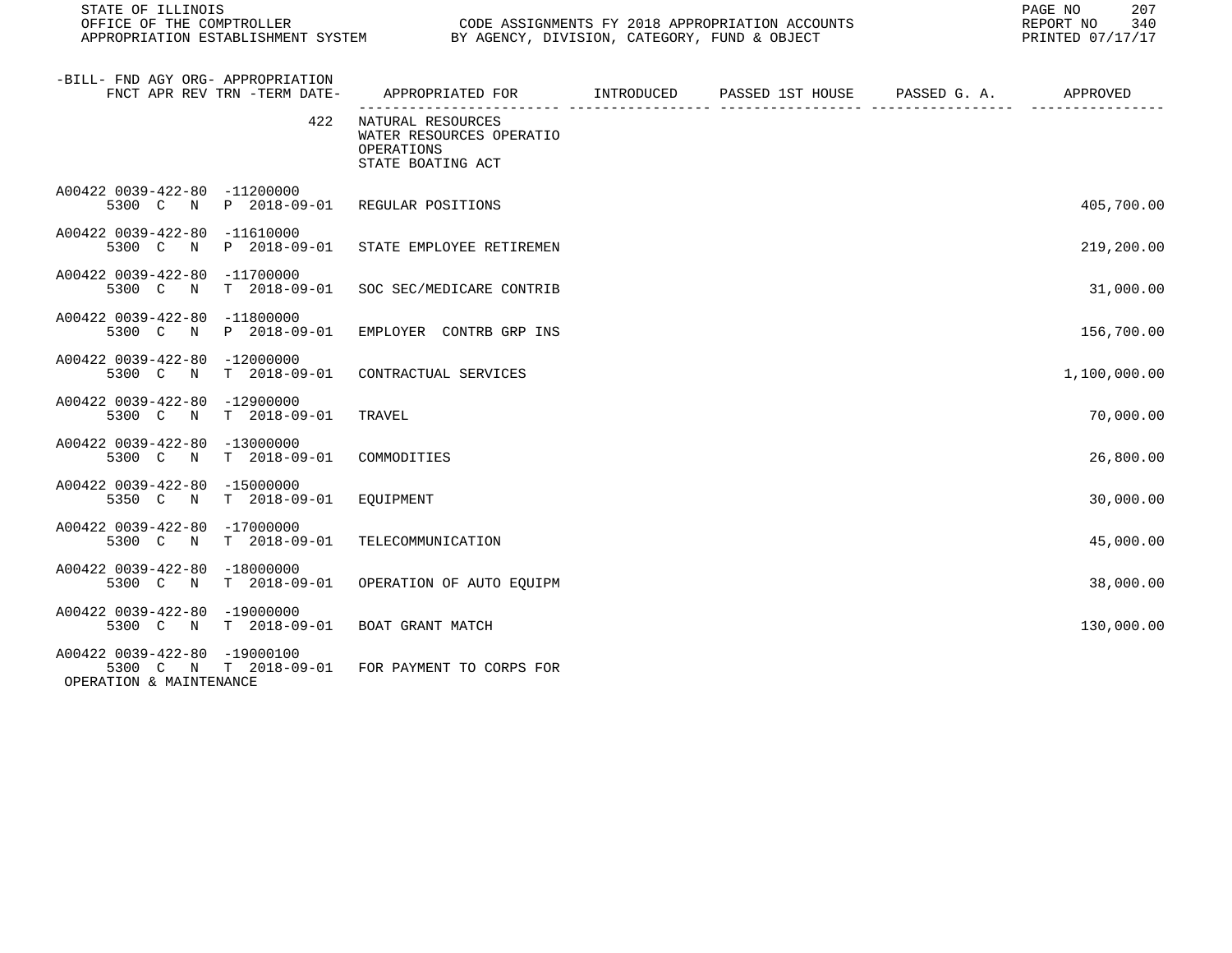| STATE OF ILLINOIS<br>OFFICE OF THE COMPTROLLER                                                                                                                                                               |                                                                                  | CODE ASSIGNMENTS FY 2018 APPROPRIATION ACCOUNTS |                  |                                                   |              |  |
|--------------------------------------------------------------------------------------------------------------------------------------------------------------------------------------------------------------|----------------------------------------------------------------------------------|-------------------------------------------------|------------------|---------------------------------------------------|--------------|--|
| -BILL- FND AGY ORG- APPROPRIATION<br>FNCT APR REV TRN -TERM DATE-                                                                                                                                            | APPROPRIATED FOR INTRODUCED<br>______________________                            |                                                 | PASSED 1ST HOUSE | PASSED G. A.<br>-------------- ------------------ | APPROVED     |  |
| 422                                                                                                                                                                                                          | NATURAL RESOURCES<br>WATER RESOURCES OPERATIO<br>OPERATIONS<br>STATE BOATING ACT |                                                 |                  |                                                   |              |  |
| A00422 0039-422-80 -19100000<br>5300 C N T 2018-09-01                                                                                                                                                        | REPAIRS/MODIFICATIONS FA                                                         |                                                 |                  |                                                   | 53,900.00    |  |
|                                                                                                                                                                                                              | AGENCY/DIVISION/FUND TOTAL                                                       |                                                 |                  |                                                   | 2,306,300.00 |  |
|                                                                                                                                                                                                              | WILDLIFE & FISH                                                                  |                                                 |                  |                                                   |              |  |
| A00422 0041-422-80 -19000000<br>5300 C N T 2018-09-01 OPERATION & MAINTENANCE<br>OF STATEWIDE STREAM GAUGING NETWORK, WATER DATA STORAGE ANDR<br>ETRIEVAL SYSTEM, IN COOPERATION WITH U.S. GEOLOGICAL SURVEY |                                                                                  |                                                 |                  |                                                   | 375,000.00   |  |
|                                                                                                                                                                                                              | AGENCY/DIVISION/FUND TOTAL                                                       |                                                 |                  |                                                   | 375,000.00   |  |
|                                                                                                                                                                                                              | CAPITAL DEVELOPMENT                                                              |                                                 |                  |                                                   |              |  |
| A00422 0141-422-80 -11200000<br>5300 C N P 2018-09-01                                                                                                                                                        | REGULAR POSITIONS                                                                |                                                 |                  |                                                   | 700,000.00   |  |
| A00422 0141-422-80 -11610000<br>5300 C N<br>P 2018-09-01                                                                                                                                                     | STATE EMPLOYEE RETIREMEN                                                         |                                                 |                  |                                                   | 378,100.00   |  |
| A00422 0141-422-80 -11700000<br>$T = 2018 - 09 - 01$<br>5300 C<br>$\mathbb N$                                                                                                                                | SOC SEC/MEDICARE CONTRIB                                                         |                                                 |                  |                                                   | 53,600.00    |  |
| A00422 0141-422-80 -11800000<br>5300 C N<br>P 2018-09-01                                                                                                                                                     | EMPLOYER CONTRB GRP INS                                                          |                                                 |                  |                                                   | 168,000.00   |  |
|                                                                                                                                                                                                              | AGENCY/DIVISION/FUND TOTAL                                                       |                                                 |                  |                                                   | 1,299,700.00 |  |
|                                                                                                                                                                                                              | NATIONAL FLOOD INSURANCE                                                         |                                                 |                  |                                                   |              |  |
| A00422 0855-422-80 -19000000<br>5300 C N T 2018-09-01<br>AND THE NATIONAL DAM SAFETY PROGRAM AS APPROVED BY FEMA                                                                                             | IMPROVE THE ADMIN OF NFI                                                         |                                                 |                  |                                                   | 650,000.00   |  |
|                                                                                                                                                                                                              | AGENCY/DIVISION/FUND TOTAL                                                       |                                                 |                  |                                                   | 650,000.00   |  |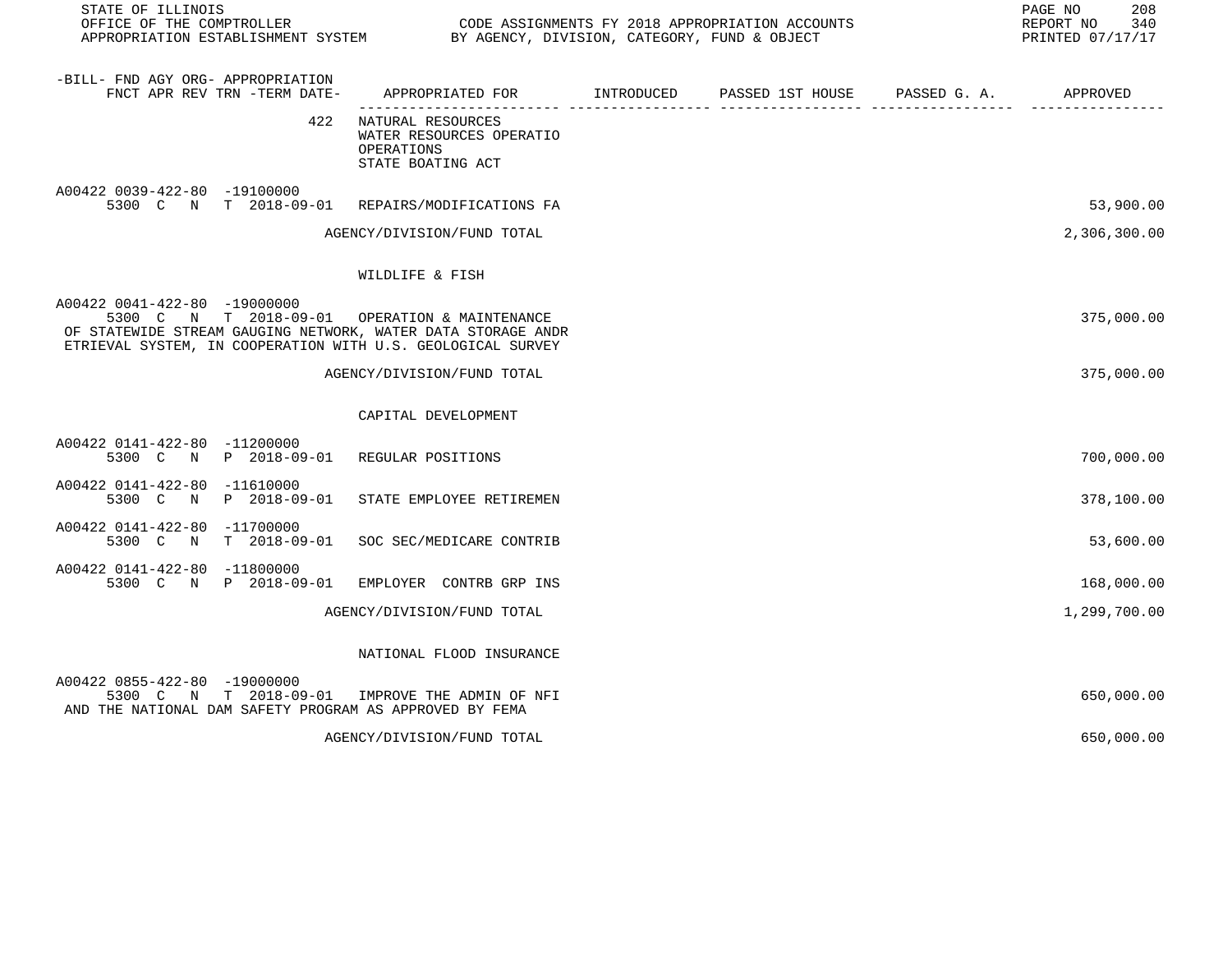| STATE OF ILLINOIS<br>OFFICE OF THE COMPTROLLER<br>APPROPRIATION ESTABLISHMENT SYSTEM | CODE ASSIGNMENTS FY 2018 APPROPRIATION ACCOUNTS<br>BY AGENCY, DIVISION, CATEGORY, FUND & OBJECT |            |                  |              | 209<br>PAGE NO<br>340<br>REPORT NO<br>PRINTED 07/17/17 |
|--------------------------------------------------------------------------------------|-------------------------------------------------------------------------------------------------|------------|------------------|--------------|--------------------------------------------------------|
| -BILL- FND AGY ORG- APPROPRIATION<br>FNCT APR REV TRN -TERM DATE-                    | APPROPRIATED FOR                                                                                | INTRODUCED | PASSED 1ST HOUSE | PASSED G. A. | APPROVED                                               |
| 422                                                                                  | NATURAL RESOURCES<br>WATER RESOURCES OPERATIO<br>OPERATIONS<br>DNR FEDERAL PROJECTS             |            |                  |              |                                                        |
| A00422 0894-422-80 -19000000<br>5300 C N T 2018-09-01                                | FLOODPLAIN MAP MODERNZAT                                                                        |            |                  |              | 100,000.00                                             |
| A00422 0894-422-80 -44000000<br>5300 C N N 2018-09-01                                | FOR FEMA MAPPING GRANT                                                                          |            |                  |              |                                                        |
|                                                                                      | AGENCY/DIVISION/FUND TOTAL                                                                      |            |                  |              | 100,000.00                                             |
|                                                                                      | AGENCY/DIVISION TOTAL                                                                           |            |                  |              | 4,731,000.00                                           |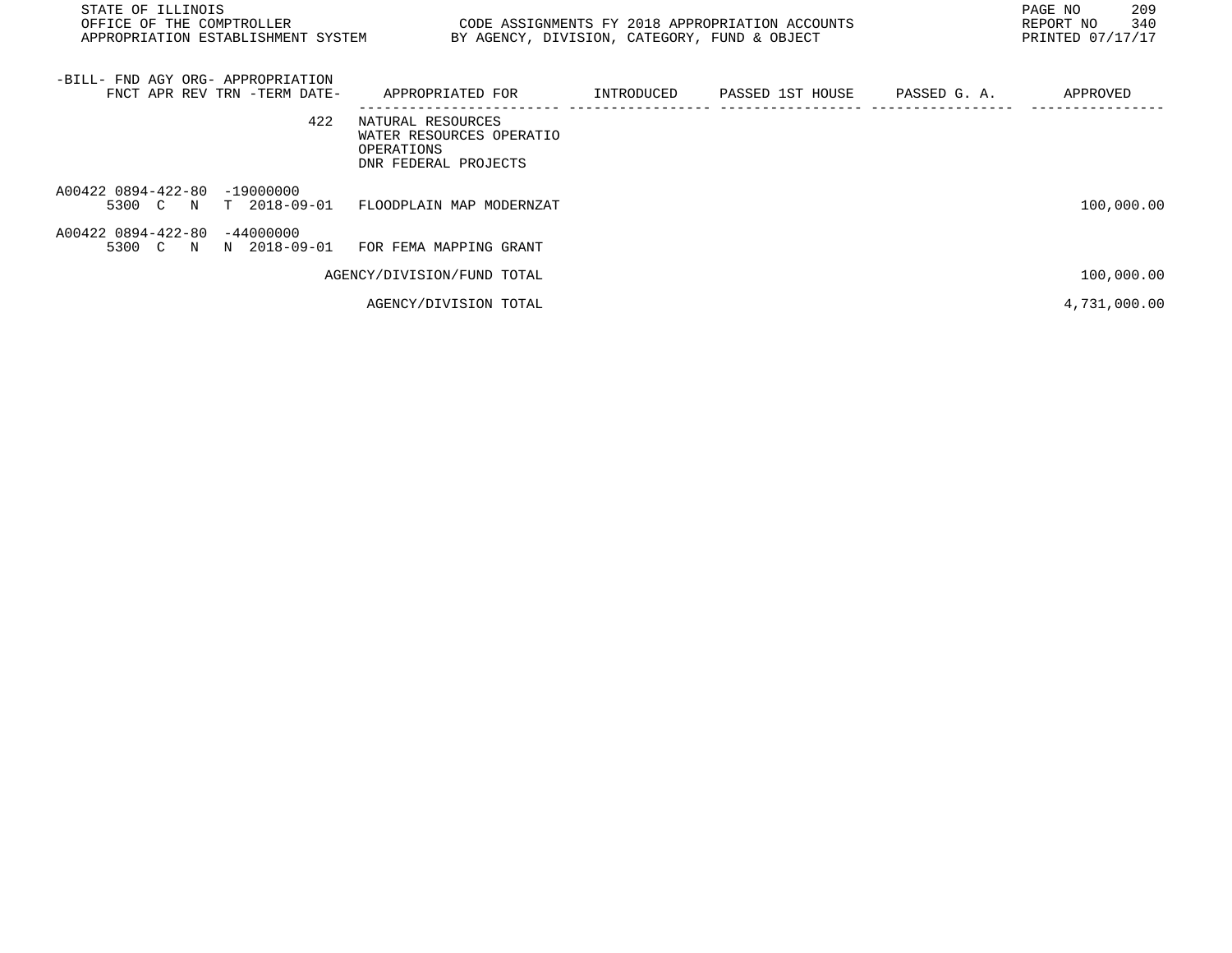| STATE OF ILLINOIS                                                                                                                                                                                                                                                   |                                                                                      |  | PAGE NO<br>210<br>REPORT NO<br>340<br>PRINTED 07/17/17 |
|---------------------------------------------------------------------------------------------------------------------------------------------------------------------------------------------------------------------------------------------------------------------|--------------------------------------------------------------------------------------|--|--------------------------------------------------------|
| -BILL- FND AGY ORG- APPROPRIATION<br>FNCT APR REV TRN -TERM DATE- APPROPRIATED FOR TINTRODUCED PASSED 1ST HOUSE PASSED G. A. APPROVED                                                                                                                               |                                                                                      |  |                                                        |
| 422                                                                                                                                                                                                                                                                 | NATURAL RESOURCES<br>WATER RESOURCES CAPITAL<br>OPERATIONS<br><b>GENERAL REVENUE</b> |  |                                                        |
| A00422 0001-422-81 -19000000<br>5300 C N T 2018-09-01 EXPS BY WATER RESOURCES                                                                                                                                                                                       |                                                                                      |  | 997,500.00                                             |
|                                                                                                                                                                                                                                                                     | AGENCY/DIVISION/FUND TOTAL                                                           |  | 997,500.00                                             |
|                                                                                                                                                                                                                                                                     | CAPITAL DEVELOPMENT                                                                  |  |                                                        |
| CAP422 0141-422-81 -77001200<br>5300 C C N 2018-09-01 FOR WATER DEVELOPMENT PR                                                                                                                                                                                      |                                                                                      |  | 24,541,832.00                                          |
| CAP422 0141-422-81 -77001300<br>5300 C C N 2018-09-01 FOR UPGRADING & REHAB DA<br>SPILLWAYS & SUPPORTING FACILITIES, INCLUDING DAM REMOVALS & R<br>EQUIRED GEOTECHNICAL INVESTIGATIONS, PREPARATION OF PLANS & S<br>PECIFICATIONS, & CONSTRUCTION OF PROPOSED REHAB |                                                                                      |  | 25,602,298.00                                          |
| CAP422 0141-422-81 -77001400<br>5300 C C N 2018-09-01 FOR UPGRADING & REHAB DA<br>SPILLWAYS & SUPPORTING FACILITIES, INCLUDING DAM REMOVALS & R<br>EOUIRED GEOTECHNICAL INVESTIGATIONS, PREPARATION OF PLANS & S<br>PECIFICATIONS, & CONSTRUCTION OF PROPOSED REHAB |                                                                                      |  | 7,034,360.00                                           |
|                                                                                                                                                                                                                                                                     | AGENCY/DIVISION/FUND TOTAL                                                           |  | 57,178,490.00                                          |
|                                                                                                                                                                                                                                                                     | AGENCY/DIVISION TOTAL                                                                |  | 58,175,990.00                                          |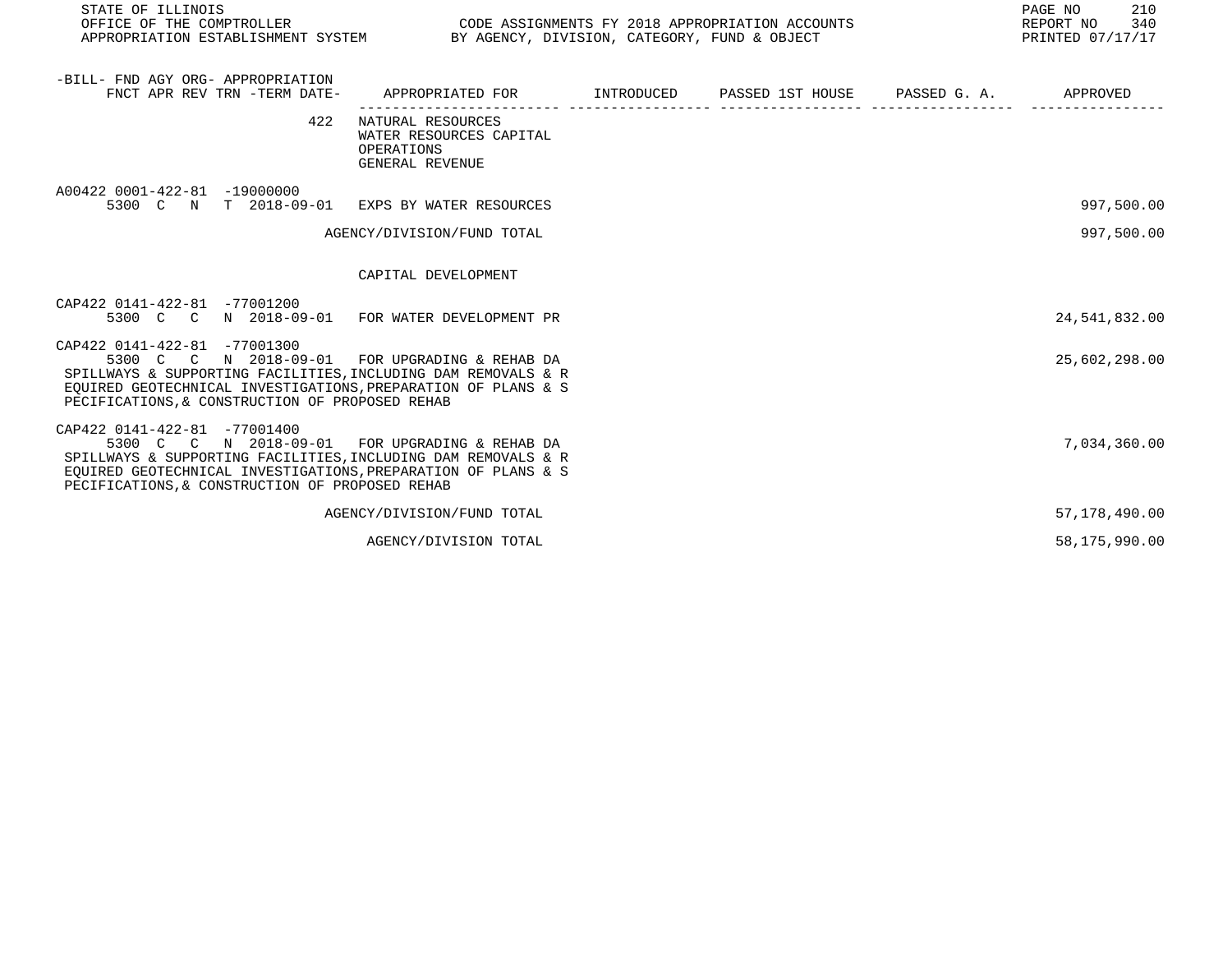| STATE OF ILLINOIS<br>OFFICE OF THE COMPTROLLER<br>APPROPRIATION ESTABLISHMENT SYSTEM |                                                                     | BY AGENCY, DIVISION, CATEGORY, FUND & OBJECT | CODE ASSIGNMENTS FY 2018 APPROPRIATION ACCOUNTS |              | 211<br>PAGE NO<br>340<br>REPORT NO<br>PRINTED 07/17/17 |
|--------------------------------------------------------------------------------------|---------------------------------------------------------------------|----------------------------------------------|-------------------------------------------------|--------------|--------------------------------------------------------|
| -BILL- FND AGY ORG- APPROPRIATION<br>FNCT APR REV TRN -TERM DATE-                    | APPROPRIATED FOR                                                    | INTRODUCED                                   | PASSED 1ST HOUSE                                | PASSED G. A. | APPROVED                                               |
| 422                                                                                  | NATURAL RESOURCES<br>MUSEUMS<br>OPERATIONS<br>ILLINOIS STATE MUSEUM |                                              |                                                 |              |                                                        |
| A00422 0194-422-94 -19000000<br>5300 C N T 2018-09-01                                | ORD AND CONT EXP OF IL S                                            |                                              |                                                 |              | 100,000.00                                             |
|                                                                                      | AGENCY/DIVISION/FUND TOTAL                                          |                                              |                                                 |              | 100,000.00                                             |
|                                                                                      | AGENCY/DIVISION TOTAL                                               |                                              |                                                 |              | 100,000.00                                             |
|                                                                                      | AGENCY TOTAL                                                        |                                              |                                                 |              | 400,156,651.00                                         |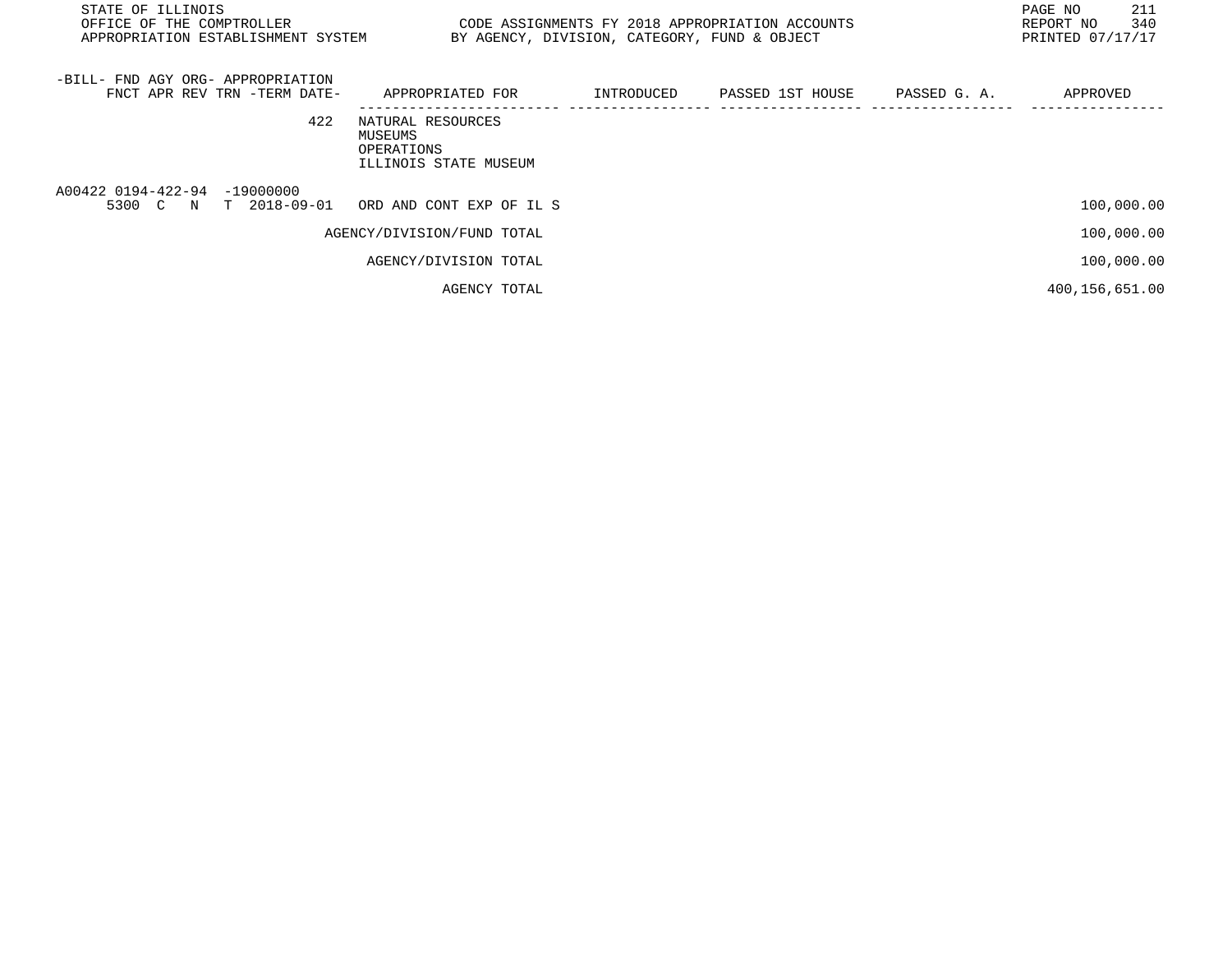| STATE OF ILLINOIS<br>OFFICE OF THE COMPTROLLER<br>APPROPRIATION ESTABLISHMENT SYSTEM BY AGENCY, DIVISION, CATEGORY, FUND & OBJECT                                                                                                               |                                                                                          | CODE ASSIGNMENTS FY 2018 APPROPRIATION ACCOUNTS |                | 212<br>PAGE NO<br>REPORT NO<br>340<br>PRINTED 07/17/17 |
|-------------------------------------------------------------------------------------------------------------------------------------------------------------------------------------------------------------------------------------------------|------------------------------------------------------------------------------------------|-------------------------------------------------|----------------|--------------------------------------------------------|
| -BILL- FND AGY ORG- APPROPRIATION<br>FNCT APR REV TRN -TERM DATE-                                                                                                                                                                               | APPROPRIATED FOR       INTRODUCED     PASSED 1ST HOUSE     PASSED G. A.         APPROVED |                                                 |                |                                                        |
| 425                                                                                                                                                                                                                                             | JUVENILE JUSTICE<br>GENERAL OFFICE<br>OPERATIONS<br>GENERAL REVENUE                      |                                                 |                |                                                        |
| A00425 0001-425-01 -19000100<br>6500 C N T 2018-09-01 PYMNT STATEWIDE HOSPITAL                                                                                                                                                                  |                                                                                          |                                                 |                | 48,300.00                                              |
| CDRJ18 0001-425-01 -19000100<br>6500 C N N 2018-09-01 PYMNT STATEWIDE HOSPITAL                                                                                                                                                                  |                                                                                          |                                                 | 39,200.00      |                                                        |
| A00425 0001-425-01 -19000200<br>6500 C N T 2018-09-01<br>EVALUATING POLICIES & PROCEDURES & SECURING RIGHTS OF YOUTHC<br>OMMITTED TO JUVENILE JUSTICE INCLUDING YOUTH RELEASED ON A<br>FTERCARE BEFORE FINAL DISCHARGE                          | INVESTIGATING COMPLAINTS                                                                 |                                                 |                | 183,600.00                                             |
| CDRJ18 0001-425-01 -19000200<br>6500 C N N 2018-09-01 INVESTIGATING COMPLAINTS<br>EVALUATING POLICIES & PROCEDURES & SECURING RIGHTS OF YOUTHC<br>OMMITTED TO JUVENILE JUSTICE INCLUDING YOUTH RELEASED ON A<br>FTERCARE BEFORE FINAL DISCHARGE |                                                                                          |                                                 | 190,000.00     |                                                        |
| A00425 0001-425-01 -19009900<br>6500 C N T 2018-09-01 OPERATIONAL EXPENSES                                                                                                                                                                      |                                                                                          |                                                 |                | 111,279,400.00                                         |
| CDRJ18 0001-425-01 -19009900<br>6500 C N N 2018-09-01 OPERATIONAL EXPENSES                                                                                                                                                                      |                                                                                          |                                                 | 117,061,900.00 |                                                        |
|                                                                                                                                                                                                                                                 | AGENCY/DIVISION/FUND TOTAL                                                               |                                                 |                | 117, 291, 100.00 111, 511, 300.00                      |
|                                                                                                                                                                                                                                                 | DEPT OF CORRECTIONS REIM                                                                 |                                                 |                |                                                        |
| A00425 0523-425-01 -19000000<br>6500 C N T 2018-09-01 LUMP SUMS AND OTHER PURP<br>PAYMENT OF EXPENSES ASSOCIATED WITH SCHOOL DISTRICT PROGRAM                                                                                                   |                                                                                          |                                                 |                | 5,000,000.00                                           |
| CDRJ18 0523-425-01 -19000000<br>6500 C N N 2018-09-01 LUMP SUMS AND OTHER PURP<br>PAYMENT OF EXPENSES ASSOCIATED WITH SCHOOL DISTRICT PROGRAM                                                                                                   |                                                                                          |                                                 | 5,000,000.00   |                                                        |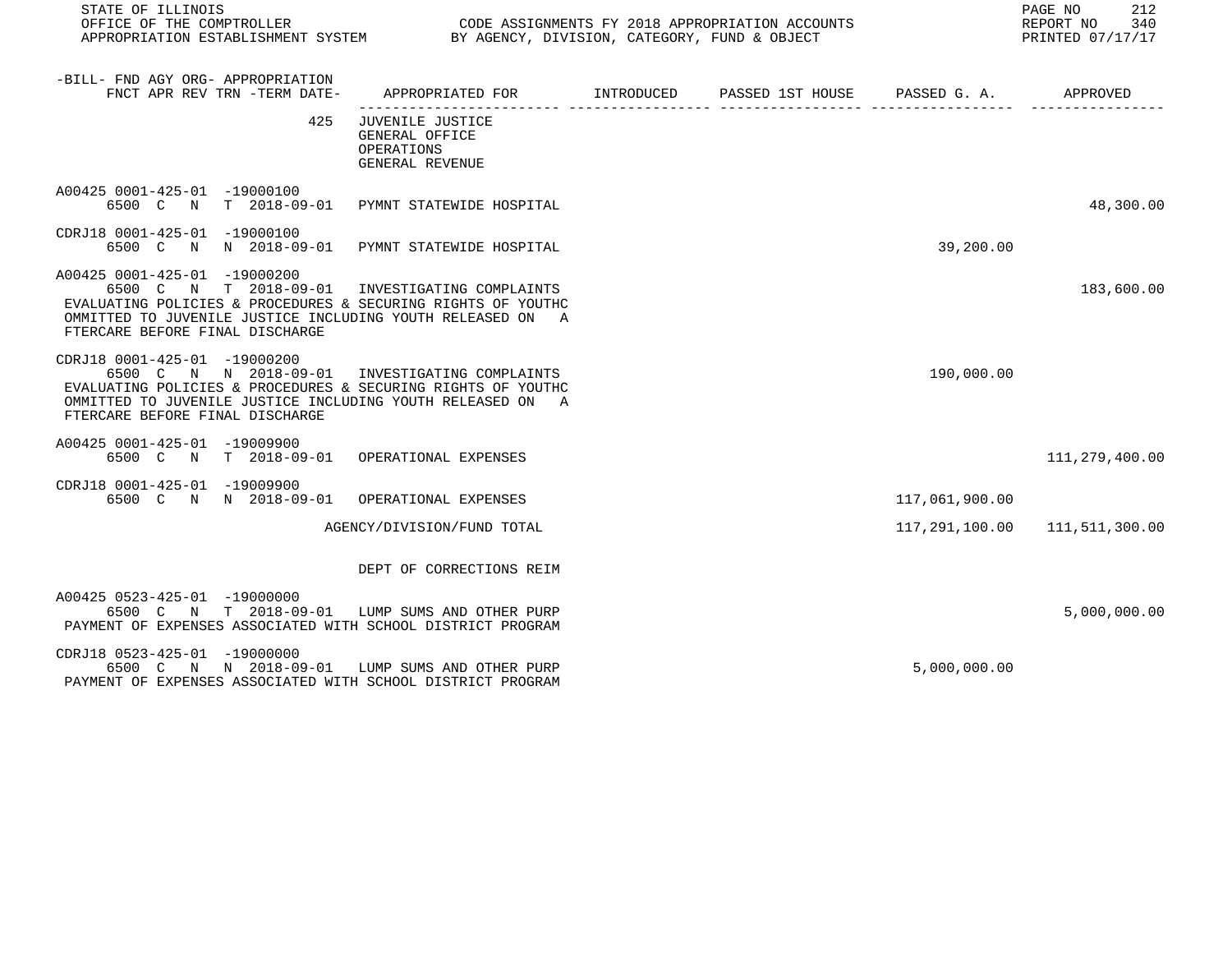| STATE OF ILLINOIS<br>OFFICE OF THE COMPTROLLER<br>APPROPRIATION ESTABLISHMENT SYSTEM                                                         | PAGE NO<br>213<br>340<br>REPORT NO<br>PRINTED 07/17/17                       |                                        |                |                |
|----------------------------------------------------------------------------------------------------------------------------------------------|------------------------------------------------------------------------------|----------------------------------------|----------------|----------------|
| -BILL- FND AGY ORG- APPROPRIATION<br>FNCT APR REV TRN -TERM DATE-                                                                            | APPROPRIATED FOR INTRODUCED                                                  | PASSED 1ST HOUSE PASSED G. A. APPROVED |                |                |
| 425                                                                                                                                          | JUVENILE JUSTICE<br>GENERAL OFFICE<br>OPERATIONS<br>DEPT OF CORRECTIONS REIM |                                        |                |                |
| A00425 0523-425-01 -19000100<br>6500 C N T 2018-09-01 LUMP SUMS AND OTHER PURP<br>PAYMENT OF EXPENSES ASSOCIATED WITH FEDERAL PROGRAMS       |                                                                              |                                        |                | 3,000,000.00   |
| CDRJ18 0523-425-01 -19000100<br>6500 C N N 2018-09-01 LUMP SUMS AND OTHER PURP<br>PAYMENT OF EXPENSES ASSOCIATED WITH FEDERAL PROGRAMS       |                                                                              |                                        | 3,000,000.00   |                |
| A00425 0523-425-01 -19000200<br>6500 C N T 2018-09-01 LUMP SUMS AND OTHER PURP<br>PAYMENT OF EXPENSES ASSOCIATED WITH MISCELLANEOUS PROGRAMS |                                                                              |                                        |                | 5,000,000.00   |
| CDRJ18 0523-425-01 -19000200<br>6500 C N N 2018-09-01 LUMP SUMS AND OTHER PURP<br>PAYMENT OF EXPENSES ASSOCIATED WITH MISCELLANEOUS PROGRAMS |                                                                              |                                        | 5,000,000.00   |                |
|                                                                                                                                              | AGENCY/DIVISION/FUND TOTAL                                                   |                                        | 13,000,000.00  | 13,000,000.00  |
|                                                                                                                                              | GENERAL REVENUE                                                              |                                        |                |                |
| A00425 0001-425-01 -44710000<br>6500 C N N 2018-09-01                                                                                        | SHERIFFS' FEES FOR CONVE                                                     |                                        |                | 5,800.00       |
| A00425 0001-425-01 -69000200<br>6550 C C N 2018-09-01<br>CAPITAL IMPROVEMENTS                                                                | REPAIRS, MAINTENANCE & OT                                                    |                                        |                | 483,000.00     |
| CDRJ18 0001-425-01 -69000200<br>6550 C C N 2018-09-01<br>CAPITAL IMPROVEMENTS                                                                | REPAIRS, MAINTENANCE & OT                                                    |                                        | 342,100.00     |                |
|                                                                                                                                              | AGENCY/DIVISION/FUND TOTAL                                                   |                                        | 342,100.00     | 488,800.00     |
|                                                                                                                                              | AGENCY/DIVISION TOTAL                                                        |                                        | 130,633,200.00 | 125,000,100.00 |
|                                                                                                                                              | AGENCY TOTAL                                                                 |                                        | 130,633,200.00 | 125,000,100.00 |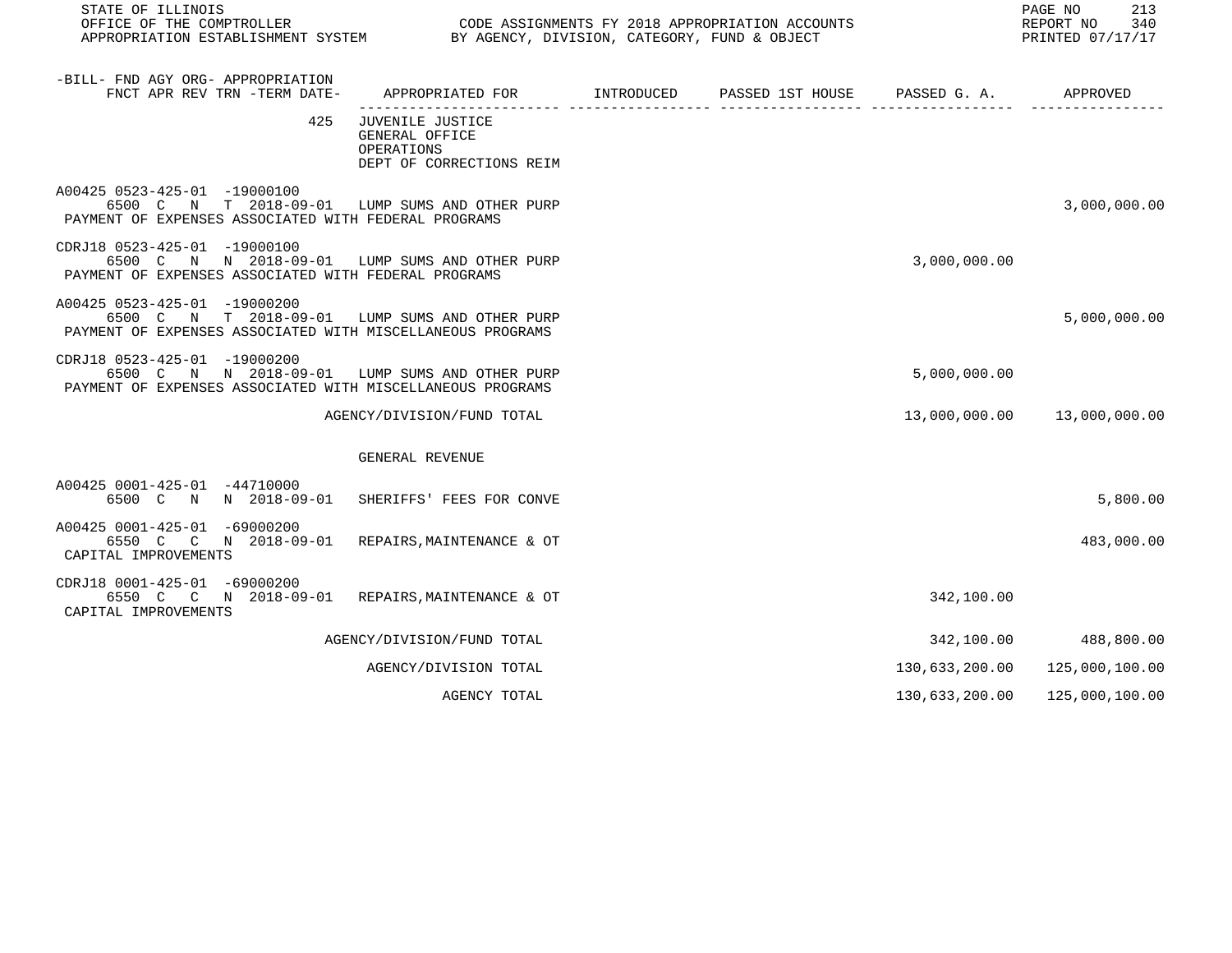| STATE OF ILLINOIS                                                                                                                                                                                                       |                                                                |            |                               |                  | PAGE NO<br>214<br>REPORT NO<br>340<br>PRINTED 07/17/17 |
|-------------------------------------------------------------------------------------------------------------------------------------------------------------------------------------------------------------------------|----------------------------------------------------------------|------------|-------------------------------|------------------|--------------------------------------------------------|
| -BILL- FND AGY ORG- APPROPRIATION<br>FNCT APR REV TRN -TERM DATE-                                                                                                                                                       | APPROPRIATED FOR                                               | INTRODUCED | PASSED 1ST HOUSE PASSED G. A. |                  | APPROVED                                               |
| 426                                                                                                                                                                                                                     | CORRECTIONS<br>GENERAL OFFICE<br>OPERATIONS<br>GENERAL REVENUE |            |                               |                  |                                                        |
| A00426 0001-426-01 -19009900<br>6500 C N                                                                                                                                                                                | T 2018-09-01 ORDINARY AND CONTINGENT                           |            |                               |                  | 1,450,028,700.00                                       |
| CDRA18 0001-426-01 -19109900<br>6500 C N N 2018-09-01                                                                                                                                                                   | CO, OPERATIONAL EXPENSES                                       |            |                               | 1,005,354,800.00 |                                                        |
|                                                                                                                                                                                                                         | AGENCY/DIVISION/FUND TOTAL                                     |            |                               |                  | 1,005,354,800.00 1,450,028,700.00                      |
|                                                                                                                                                                                                                         | DEPT OF CORRECTIONS REIM                                       |            |                               |                  |                                                        |
| A00426 0523-426-01 -19000000<br>6500 C N T 2018-09-01 LUMP SUMS & OTHER PURPOS<br>PAYMENT OF EXPENSES ASSOCIATED WITH SCHOOL DISTRICT PRGRMS                                                                            |                                                                |            |                               |                  | 5,000,000.00                                           |
| A00426 0523-426-01 -19000100<br>6500 C N T 2018-09-01 EXPNS WITH FEDERAL PROGR<br>PAYMENT OF EXPENSES ASSOCIATED WITH FEDERAL PROGRAMS<br>ONSTRUCTION OF ADDITIONAL BEDS, TREATMENT PROGRAMS AND<br>UVENILE SUPERVISION | C<br>ਾ ਹ                                                       |            |                               |                  | 5,000,000.00                                           |
| A00426 0523-426-01 -19000200<br>6500 C N T 2018-09-01 MISCELLANEOUS PROGRAMS E<br>PAYMENT OF EXPENSES ASSOCIATED WITH MISCELLANEOUS PROGRAMS                                                                            |                                                                |            |                               |                  | 37,000,000.00                                          |
|                                                                                                                                                                                                                         | AGENCY/DIVISION/FUND TOTAL                                     |            |                               |                  | 47,000,000.00                                          |
|                                                                                                                                                                                                                         | AGENCY/DIVISION TOTAL                                          |            |                               |                  | 1,005,354,800.00 1,497,028,700.00                      |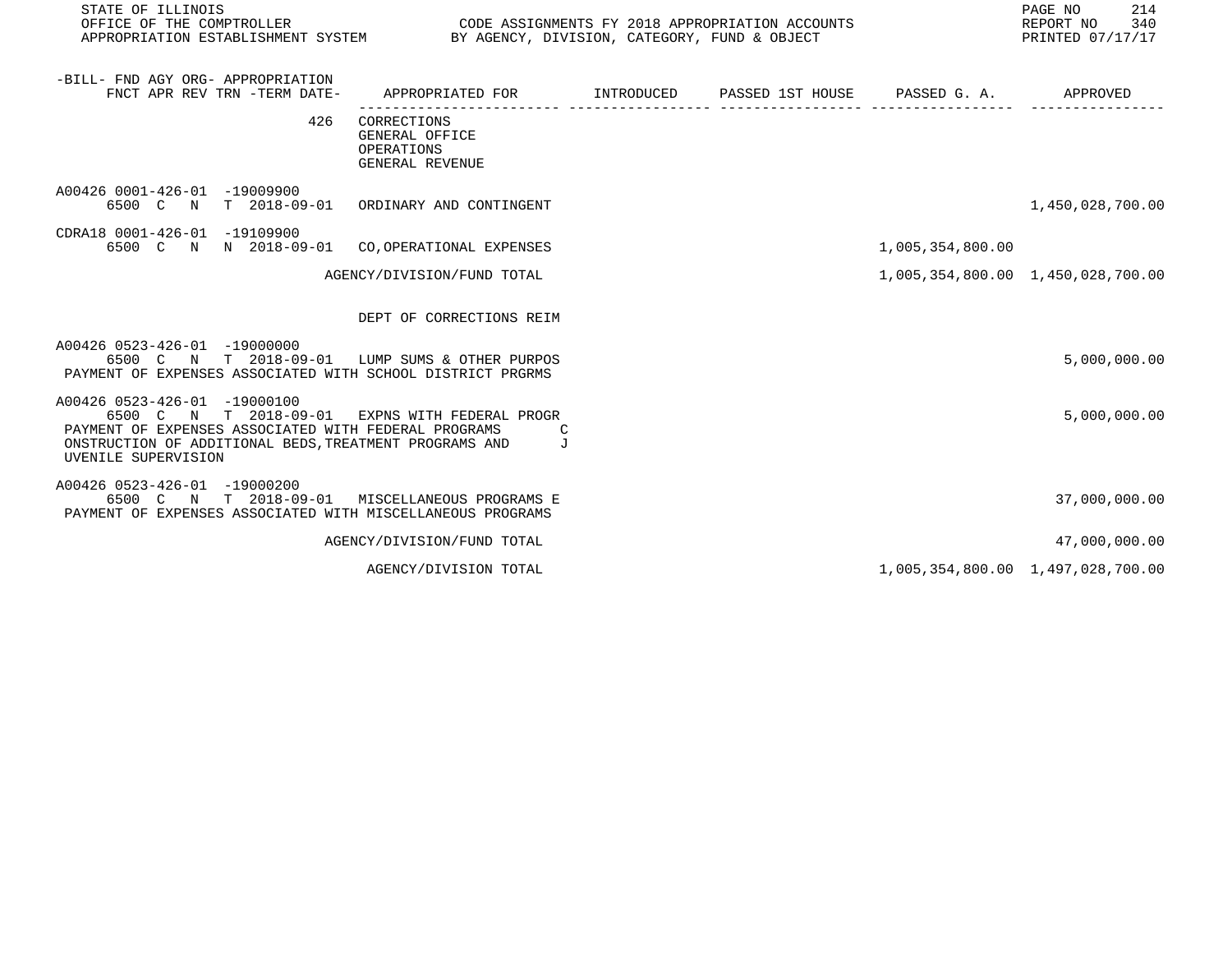| STATE OF ILLINOIS<br>OFFICE OF THE COMPTROLLER<br>APPROPRIATION ESTABLISHMENT SYSTEM                                 | BY AGENCY, DIVISION, CATEGORY, FUND & OBJECT                              |            | CODE ASSIGNMENTS FY 2018 APPROPRIATION ACCOUNTS |              | 215<br>PAGE NO<br>340<br>REPORT NO<br>PRINTED 07/17/17 |
|----------------------------------------------------------------------------------------------------------------------|---------------------------------------------------------------------------|------------|-------------------------------------------------|--------------|--------------------------------------------------------|
| -BILL- FND AGY ORG- APPROPRIATION<br>FNCT APR REV TRN -TERM DATE-                                                    | APPROPRIATED FOR                                                          | INTRODUCED | PASSED 1ST HOUSE                                | PASSED G. A. | APPROVED                                               |
| 426                                                                                                                  | CORRECTIONS<br>ADULT FIELD SERVICES<br>AWARDS & GRANTS<br>GENERAL REVENUE |            |                                                 |              |                                                        |
| B00426 0001-426-09 -49000100<br>6500 C N<br>N 2018-09-01<br>FOR GRANT TO ILLINOIS SENTENCING POLICY ADVISORY COUNCIL | SENTENCING POLICY ADV CN                                                  |            |                                                 |              | 775,000.00                                             |
|                                                                                                                      | AGENCY/DIVISION/FUND TOTAL                                                |            |                                                 |              | 775,000.00                                             |
|                                                                                                                      | AGENCY/DIVISION TOTAL                                                     |            |                                                 |              | 775,000.00                                             |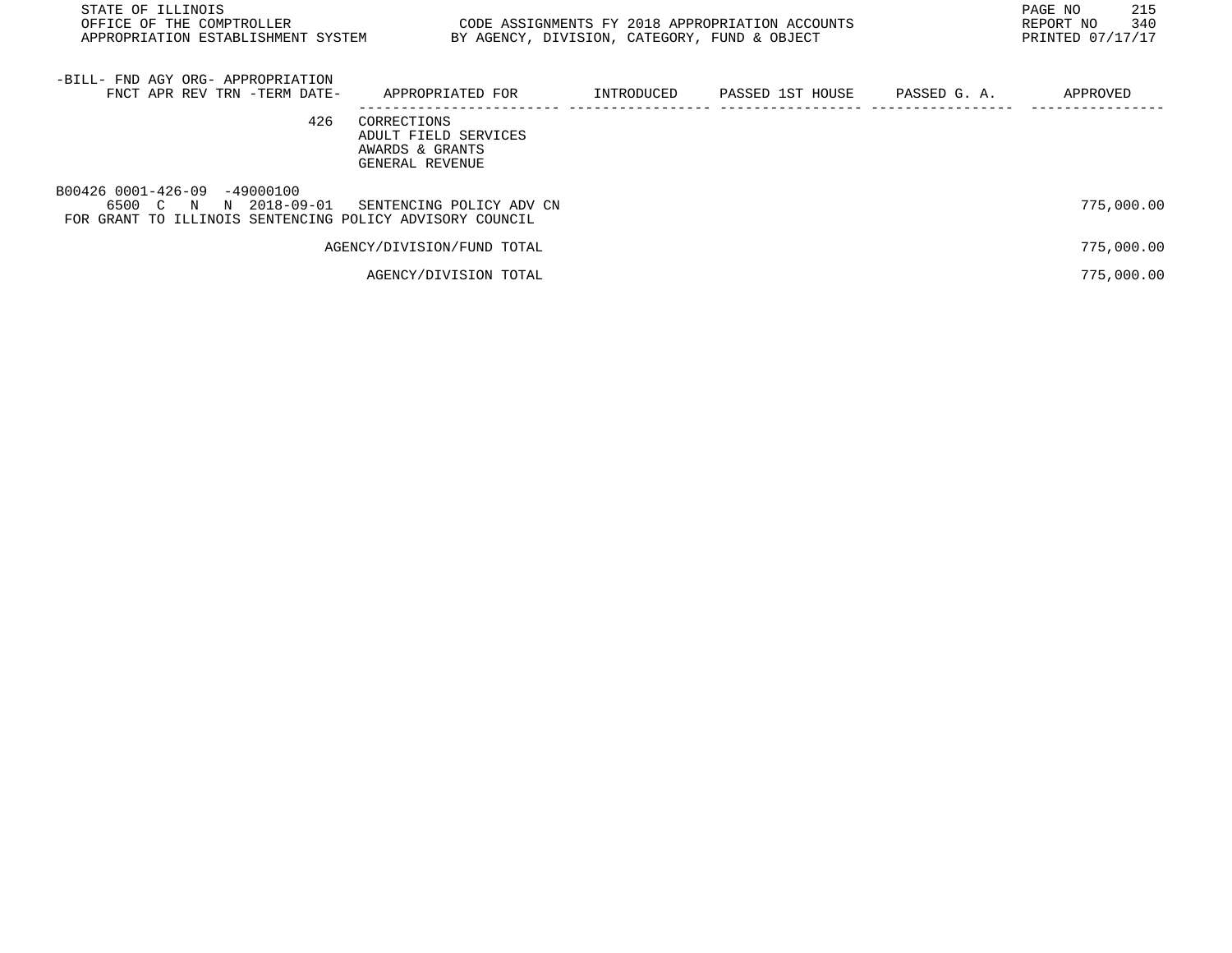| STATE OF ILLINOIS<br>OFFICE OF THE COMPTROLLER                                | CODE ASSIGNMENTS FY 2018 APPROPRIATION ACCOUNTS<br>APPROPRIATION ESTABLISHMENT SYSTEM BY AGENCY, DIVISION, CATEGORY, FUND & OBJECT |  |                               |  | 216<br>PAGE NO<br>340<br>REPORT NO<br>PRINTED 07/17/17 |
|-------------------------------------------------------------------------------|------------------------------------------------------------------------------------------------------------------------------------|--|-------------------------------|--|--------------------------------------------------------|
| -BILL- FND AGY ORG- APPROPRIATION<br>FNCT APR REV TRN -TERM DATE-             | APPROPRIATED FOR INTRODUCED                                                                                                        |  | PASSED 1ST HOUSE PASSED G. A. |  | APPROVED                                               |
| 426                                                                           | CORRECTIONS<br>CORRECTIONAL INDUSTRIES<br>OPERATIONS<br>WORKING CAPITAL REVOLVIN                                                   |  |                               |  |                                                        |
| A00426 0301-426-98 -11200000<br>6500 C<br>P 2018-09-01<br>N                   | REGULAR POSITIONS                                                                                                                  |  |                               |  | 9,690,900.00                                           |
| A00426 0301-426-98 -11400000<br>6500 C N T 2018-09-01                         | STUDENT MEMBER/INMATE CO                                                                                                           |  |                               |  | 2,177,400.00                                           |
| A00426 0301-426-98 -11610000<br>6500 C N P 2018-09-01                         | STATE EMPLOYEE RETIREMEN                                                                                                           |  |                               |  | 5,234,400.00                                           |
| A00426 0301-426-98 -11700000<br>6500 C N<br>$T = 2018 - 09 - 01$              | SOC SEC/MEDICARE CONTRIB                                                                                                           |  |                               |  | 741,400.00                                             |
| A00426 0301-426-98 -11800000<br>N P 2018-09-01<br>6500 C                      | EMPLOYER CONTRB GRP INS                                                                                                            |  |                               |  | 2,760,000.00                                           |
| A00426 0301-426-98 -12000000<br>$T = 2018 - 09 - 01$<br>6500 C<br>$\mathbb N$ | CONTRACTUAL SERVICES                                                                                                               |  |                               |  | 3,250,000.00                                           |
| A00426 0301-426-98 -12900000<br>6500 C N T 2018-09-01                         | TRAVEL                                                                                                                             |  |                               |  | 89,500.00                                              |
| A00426 0301-426-98 -13000000<br>6500 C N<br>T 2018-09-01                      | COMMODITIES                                                                                                                        |  |                               |  | 33,020,500.00                                          |
| A00426 0301-426-98 -13020000<br>T 2018-09-01<br>6500 C N                      | PRINTING                                                                                                                           |  |                               |  | 4,800.00                                               |
| A00426 0301-426-98 -15000000<br>6550 C<br>T 2018-09-01<br>N                   | EOUIPMENT                                                                                                                          |  |                               |  | 2,770,700.00                                           |
| A00426 0301-426-98 -17000000<br>6500 C N<br>T 2018-09-01                      | TELECOMMUNICATION                                                                                                                  |  |                               |  | 64,400.00                                              |
| A00426 0301-426-98 -18000000<br>6500 C N T 2018-09-01                         | OPERATION OF AUTO EQUIPM                                                                                                           |  |                               |  | 1,361,400.00                                           |
| A00426 0301-426-98 -19000000<br>6500 C N T 2018-09-01                         | GREEN RECYCLING INITIATI                                                                                                           |  |                               |  | 250,000.00                                             |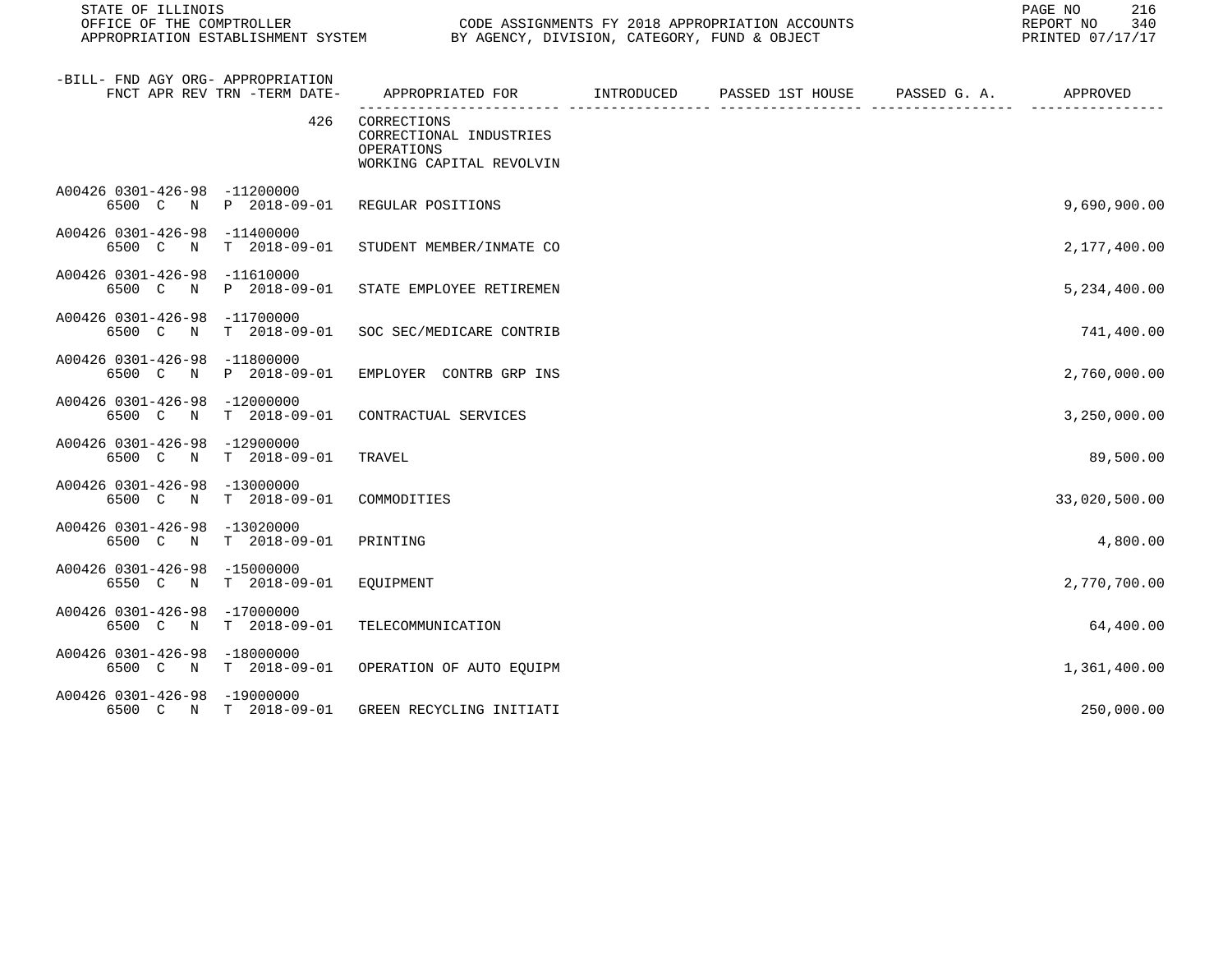| STATE OF ILLINOIS<br>OFFICE OF THE COMPTROLLER<br>APPROPRIATION ESTABLISHMENT SYSTEM                                                       | CODE ASSIGNMENTS FY 2018 APPROPRIATION ACCOUNTS<br>BY AGENCY, DIVISION, CATEGORY, FUND & OBJECT |  | 217<br>PAGE NO<br>340<br>REPORT NO<br>PRINTED 07/17/17 |
|--------------------------------------------------------------------------------------------------------------------------------------------|-------------------------------------------------------------------------------------------------|--|--------------------------------------------------------|
| -BILL- FND AGY ORG- APPROPRIATION<br>FNCT APR REV TRN -TERM DATE-                                                                          | APPROPRIATED FOR                                                                                |  | APPROVED                                               |
| 426                                                                                                                                        | CORRECTIONS<br>CORRECTIONAL INDUSTRIES<br>PERMANENT IMPROVEMENTS<br>WORKING CAPITAL REVOLVIN    |  |                                                        |
| A00426 0301-426-98<br>$-69000000$<br>6550 C C N 2018-09-01 PERMANENT IMPROVEMENT-LU<br>REPAIRS, MAINTENANCE AND OTHER CAPITAL IMPROVEMENTS |                                                                                                 |  | 147,000.00                                             |
| A00426 0301-426-98<br>$-99390000$<br>9700 C N T 2018-09-01                                                                                 | REFUNDS, N.E.C.                                                                                 |  | 7,400.00                                               |
|                                                                                                                                            | AGENCY/DIVISION/FUND TOTAL                                                                      |  | 61,569,800.00                                          |
|                                                                                                                                            | AGENCY/DIVISION TOTAL                                                                           |  | 61,569,800.00                                          |
|                                                                                                                                            | AGENCY TOTAL                                                                                    |  | 1,005,354,800.00 1,559,373,500.00                      |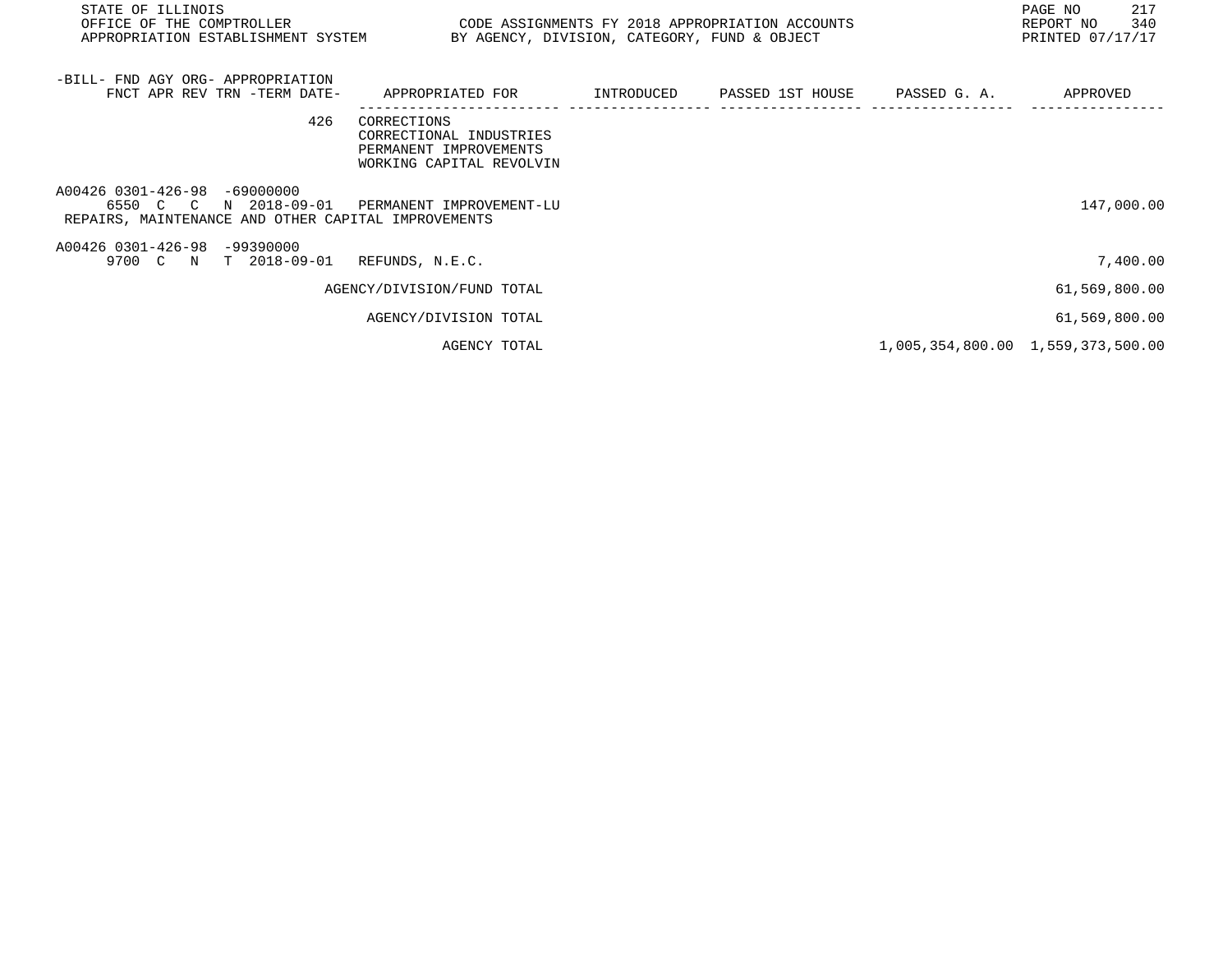| STATE OF ILLINOIS<br>OFFICE OF THE COMPTROLLER<br>APPROPRIATION ESTABLISHMENT SYSTEM                                                                | CODE ASSIGNMENTS FY 2018 APPROPRIATION ACCOUNTS<br>BY AGENCY, DIVISION, CATEGORY, FUND & OBJECT | 218<br>PAGE NO<br>REPORT NO<br>340<br>PRINTED 07/17/17 |                               |  |               |
|-----------------------------------------------------------------------------------------------------------------------------------------------------|-------------------------------------------------------------------------------------------------|--------------------------------------------------------|-------------------------------|--|---------------|
| -BILL- FND AGY ORG- APPROPRIATION<br>FNCT APR REV TRN -TERM DATE-                                                                                   | APPROPRIATED FOR                                                                                | INTRODUCED                                             | PASSED 1ST HOUSE PASSED G. A. |  | APPROVED      |
| 427                                                                                                                                                 | EMPLOYMENT SECURITY<br>TRUST FUND UNIT<br>AWARDS & GRANTS<br>GENERAL REVENUE                    |                                                        |                               |  |               |
| A00427 0001-427-59 -44320000<br>2300 C N N 2018-09-01 UNEMPLOYMENT COMPENSATIO<br>UNEMPLOYMENT COMPENSATION BENEFITS                                |                                                                                                 |                                                        |                               |  | 21,000,000.00 |
|                                                                                                                                                     | AGENCY/DIVISION/FUND TOTAL                                                                      |                                                        |                               |  | 21,000,000.00 |
|                                                                                                                                                     | ROAD                                                                                            |                                                        |                               |  |               |
| A00427 0011-427-59 -44320000<br>2300 C N N 2018-09-01<br>BENEFITS PAID ON BASIS OF WAGES PAID FOR INSURED WORK FOR D<br>EPARTMENT OF TRANSPORTATION | UNEMPLOYMENT COMPENSATIO                                                                        |                                                        |                               |  | 4,000,000.00  |
|                                                                                                                                                     | AGENCY/DIVISION/FUND TOTAL                                                                      |                                                        |                               |  | 4,000,000.00  |
|                                                                                                                                                     | IL MATH & SCIENCE ACAD I                                                                        |                                                        |                               |  |               |
| A00427 0768-427-59 -44320000<br>2300 C N N 2018-09-01<br>UNEMPLOYMENT COMPENSATION BENEFITS                                                         | UNEMPLOYMENT COMPENSATIO                                                                        |                                                        |                               |  | 1,734,300.00  |
|                                                                                                                                                     | AGENCY/DIVISION/FUND TOTAL                                                                      |                                                        |                               |  | 1,734,300.00  |
|                                                                                                                                                     | AGENCY/DIVISION TOTAL                                                                           |                                                        |                               |  | 26,734,300.00 |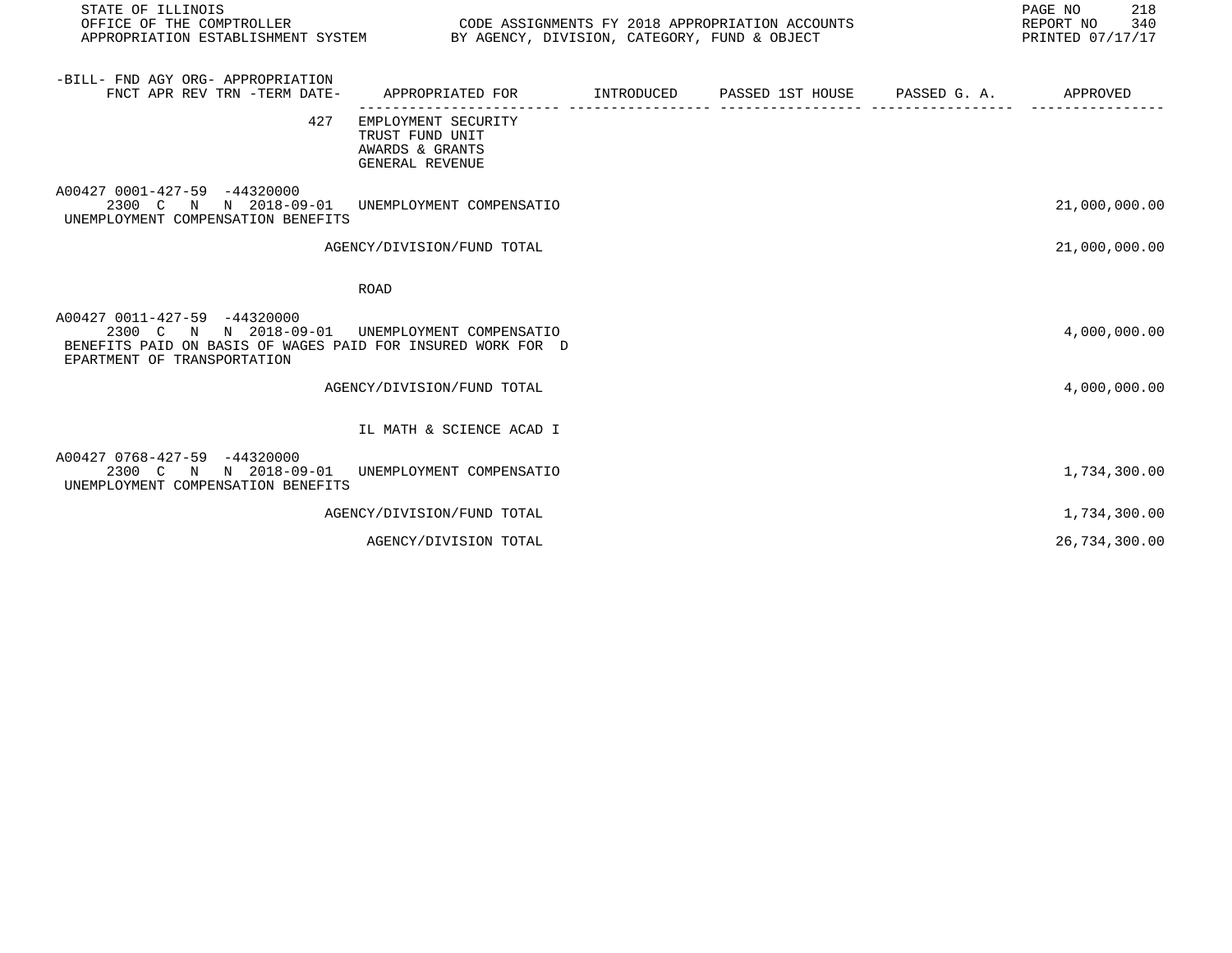| STATE OF ILLINOIS<br>OFFICE OF THE COMPTROLLER                                                                                                         |                                                                                             | CODE ASSIGNMENTS FY 2018 APPROPRIATION ACCOUNTS | PAGE NO<br>219<br>REPORT NO<br>340<br>PRINTED 07/17/17 |
|--------------------------------------------------------------------------------------------------------------------------------------------------------|---------------------------------------------------------------------------------------------|-------------------------------------------------|--------------------------------------------------------|
| -BILL- FND AGY ORG- APPROPRIATION<br>FNCT APR REV TRN -TERM DATE-                                                                                      | APPROPRIATED FOR         INTRODUCED      PASSED 1ST HOUSE     PASSED G. A.         APPROVED |                                                 |                                                        |
| 427                                                                                                                                                    | EMPLOYMENT SECURITY<br>WORKFORCE DEVELOPMENT<br>OPERATIONS<br>FEDERAL TITLE III SS & E      |                                                 |                                                        |
| A00427 0052-427-62 -19000000<br>2300 C N T 2018-09-01<br>GRANTS, & PERMANENT IMPROVEMENTS                                                              | OPERATIONAL EXPNS, AWARDS                                                                   |                                                 | 225,617,400.00                                         |
| A00427 0052-427-62 -19000100<br>2300 C N T 2018-09-01<br>DEVELOPMENT OF TRAINING PROGRAMS                                                              | LUMP SUMS AND OTHER PURP                                                                    |                                                 | 100,000.00                                             |
| A00427 0052-427-62 -19000200<br>2300 C N T 2018-09-01 LUMP SUMS AND OTHER PURP<br>EXPENSES RELATED TO EMPLOYMENT SECURITY AUTOMATION                   |                                                                                             |                                                 | 7,000,000.00                                           |
| A00427 0052-427-62 -19000300<br>2300 C N T 2018-09-01 LUMP SUMS AND OTHER PURP<br>EXPENSES RELATED TO BENEFIT INFORMATION SYSTEM REDEFINITION          |                                                                                             |                                                 | 4,500,000.00                                           |
|                                                                                                                                                        | AGENCY/DIVISION/FUND TOTAL                                                                  |                                                 | 237, 217, 400.00                                       |
|                                                                                                                                                        | FEDERAL UNEMPLOYMENT COM                                                                    |                                                 |                                                        |
| A00427 0055-427-62 -19100000<br>2300 C N T 2018-09-01 LUMP SUM, OPERATIONS<br>EXPENSES RELATED TO LEGAL ASSISTANCE                                     |                                                                                             |                                                 | 2,000,000.00                                           |
| A00427 0055-427-62 -19930000<br>2300 C N N 2018-09-01 INTERFUND CASH TRANSFERS<br>DEPOSIT INTO TITLE III SOCIAL SECURITY AND EMPLOYMENT FUND           |                                                                                             |                                                 |                                                        |
| A00427 0055-427-62 -19940000<br>2300 C N N 2018-09-01 INTEREST PENALTY<br>INTEREST ON REFUNDS ERRONEOUSLY PAID CONTRIBUTIONS,<br>ENALTIES AND INTEREST | $\mathbf{P}$                                                                                |                                                 | 100,000.00                                             |
|                                                                                                                                                        | AGENCY/DIVISION/FUND TOTAL                                                                  |                                                 | 2,100,000.00                                           |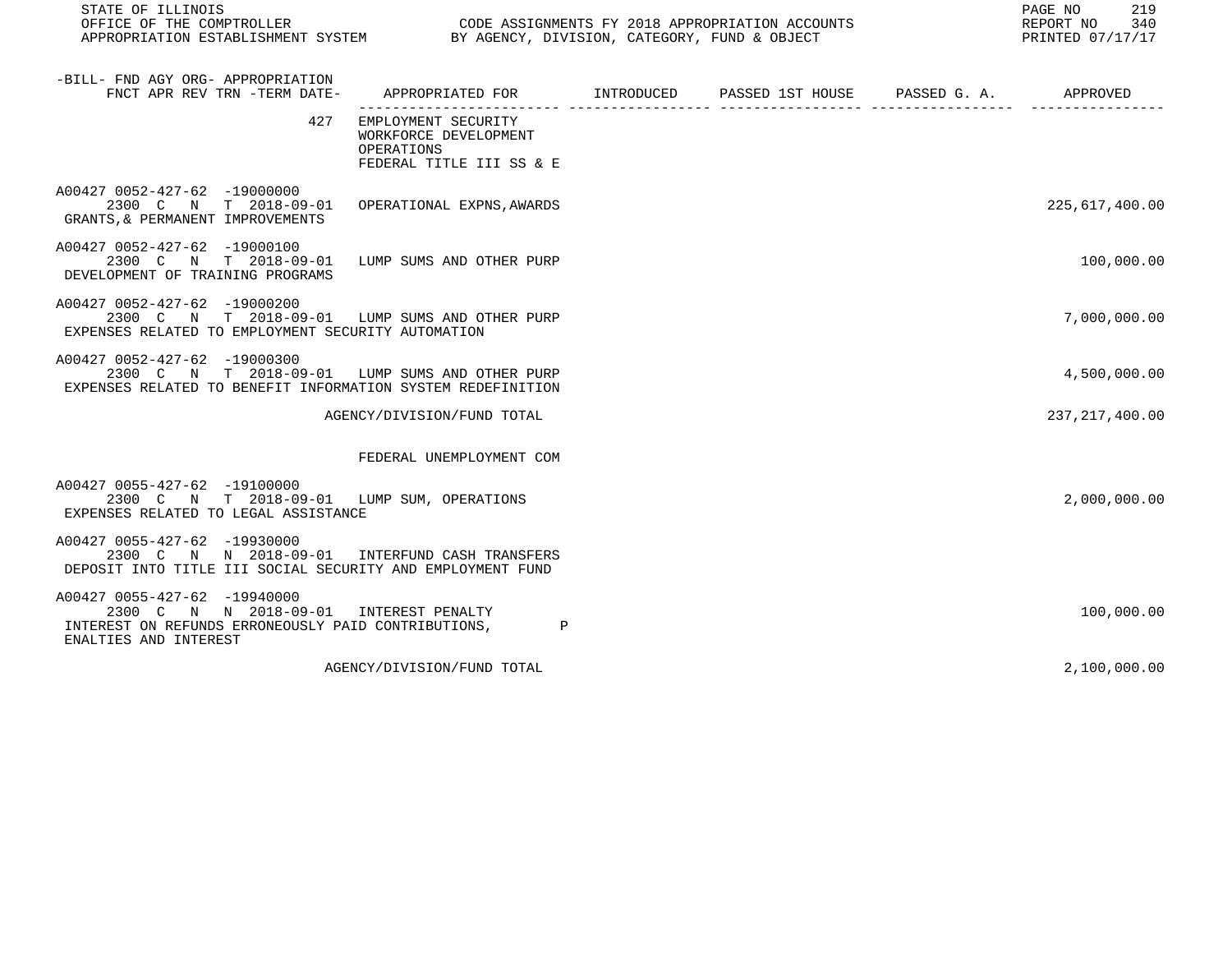| STATE OF ILLINOIS<br>OFFICE OF THE COMPTROLLER<br>APPROPRIATION ESTABLISHMENT SYSTEM | CODE ASSIGNMENTS FY 2018 APPROPRIATION ACCOUNTS                                             | BY AGENCY, DIVISION, CATEGORY, FUND & OBJECT |                             |              | PAGE NO<br>220<br>340<br>REPORT NO<br>PRINTED 07/17/17 |
|--------------------------------------------------------------------------------------|---------------------------------------------------------------------------------------------|----------------------------------------------|-----------------------------|--------------|--------------------------------------------------------|
| -BILL- FND AGY ORG- APPROPRIATION<br>FNCT APR REV TRN -TERM DATE-                    | APPROPRIATED FOR                                                                            |                                              | INTRODUCED PASSED 1ST HOUSE | PASSED G. A. | APPROVED                                               |
| 427                                                                                  | EMPLOYMENT SECURITY<br>WORKFORCE DEVELOPMENT<br>AWARDS & GRANTS<br>FEDERAL TITLE III SS & E |                                              |                             |              |                                                        |
| A00427 0052-427-62 -44290000<br>2300 C N T 2018-09-01<br>TORT CLAIMS                 | TORT CLAIMS                                                                                 |                                              |                             |              | 675,000.00                                             |
|                                                                                      | AGENCY/DIVISION/FUND TOTAL                                                                  |                                              |                             |              | 675,000.00                                             |
|                                                                                      | AGENCY/DIVISION TOTAL                                                                       |                                              |                             |              | 239,992,400.00                                         |
|                                                                                      | AGENCY TOTAL                                                                                |                                              |                             |              | 266,726,700.00                                         |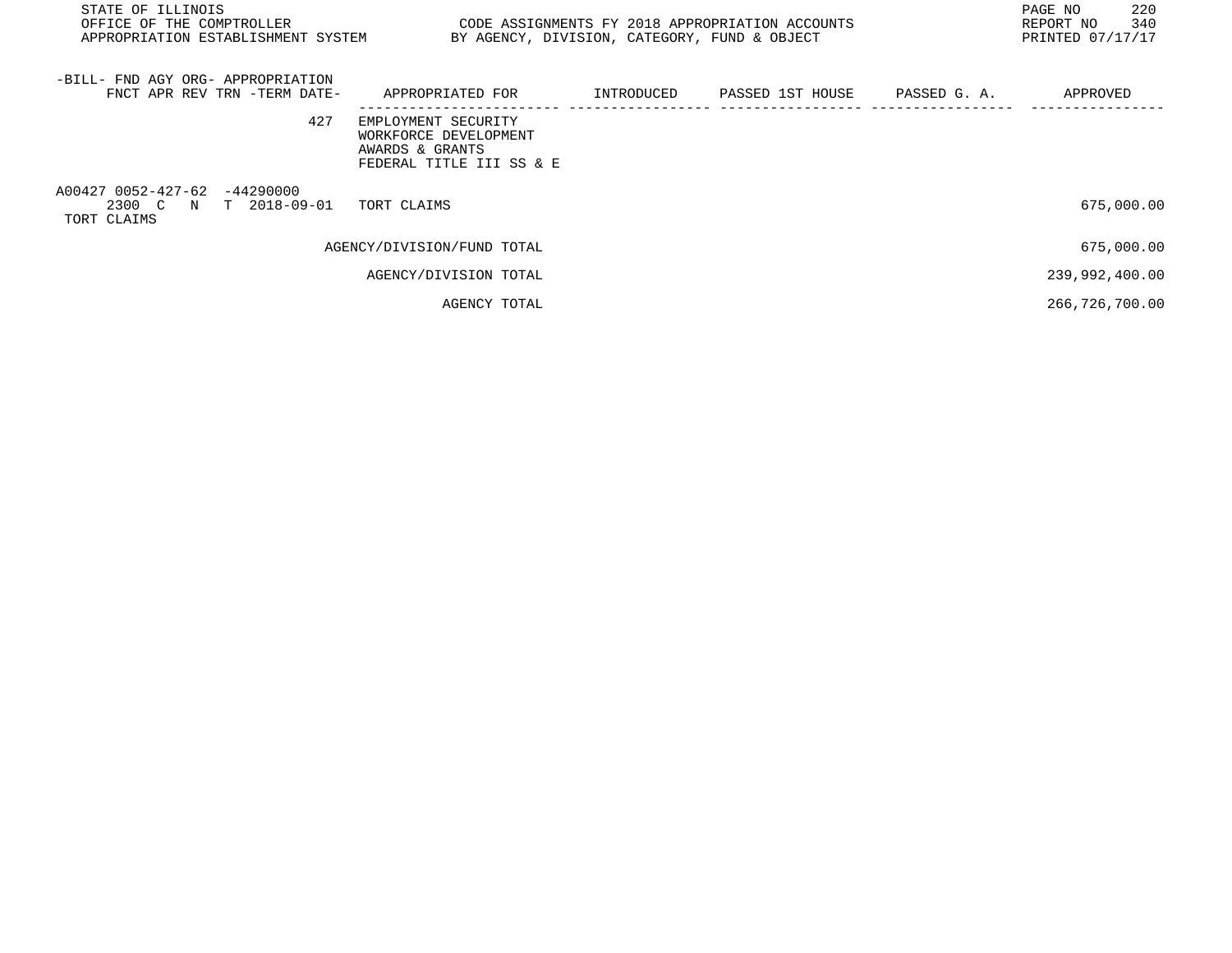| STATE OF ILLINOIS<br>OFFICE OF THE COMPTROLLER<br>APPROPRIATION ESTABLISHMENT SYSTEM BY AGENCY, DIVISION, CATEGORY, FUND & OBJECT | CODE ASSIGNMENTS FY 2018 APPROPRIATION ACCOUNTS                                           |                                       |  | PAGE NO<br>221<br>REPORT NO 340<br>PRINTED 07/17/17 |
|-----------------------------------------------------------------------------------------------------------------------------------|-------------------------------------------------------------------------------------------|---------------------------------------|--|-----------------------------------------------------|
| -BILL- FND AGY ORG- APPROPRIATION<br>FNCT APR REV TRN -TERM DATE-                                                                 | APPROPRIATED FOR        INTRODUCED     PASSED 1ST HOUSE     PASSED G. A.         APPROVED | _____________________________________ |  |                                                     |
| 440                                                                                                                               | FINANCIAL AND PROFESSION<br>ADMINISTRAITIVE-FI<br>OPERATIONS<br>FINANCIAL INSTITUTION     |                                       |  |                                                     |
| A00440 0021-440-01 -11200000<br>5700 C N P 2018-09-01 REGULAR POSITIONS                                                           |                                                                                           |                                       |  | 3,691,500.00                                        |
| A00440 0021-440-01 -11610000<br>5700 C N P 2018-09-01 STATE EMPLOYEE RETIREMEN                                                    |                                                                                           |                                       |  | 1,993,900.00                                        |
| A00440 0021-440-01 -11700000<br>5700 C N T 2018-09-01 SOC SEC/MEDICARE CONTRIB                                                    |                                                                                           |                                       |  | 282,400.00                                          |
| A00440 0021-440-01 -11800000<br>5700 C N P 2018-09-01 EMPLOYER CONTRB GRP INS                                                     |                                                                                           |                                       |  | 984,000.00                                          |
| A00440 0021-440-01 -12000000<br>5700 C N T 2018-09-01 CONTRACTUAL SERVICES                                                        |                                                                                           |                                       |  | 15,000.00                                           |
| A00440 0021-440-01 -12900000<br>5700 C N T 2018-09-01 TRAVEL                                                                      |                                                                                           |                                       |  | 228,300.00                                          |
| A00440 0021-440-01 -99390000<br>9700 C N T 2018-09-01 REFUNDS, N.E.C.                                                             |                                                                                           |                                       |  | 3,400.00                                            |
|                                                                                                                                   | AGENCY/DIVISION/FUND TOTAL                                                                |                                       |  | 7,198,500.00                                        |

AGENCY/DIVISION TOTAL 7,198,500.00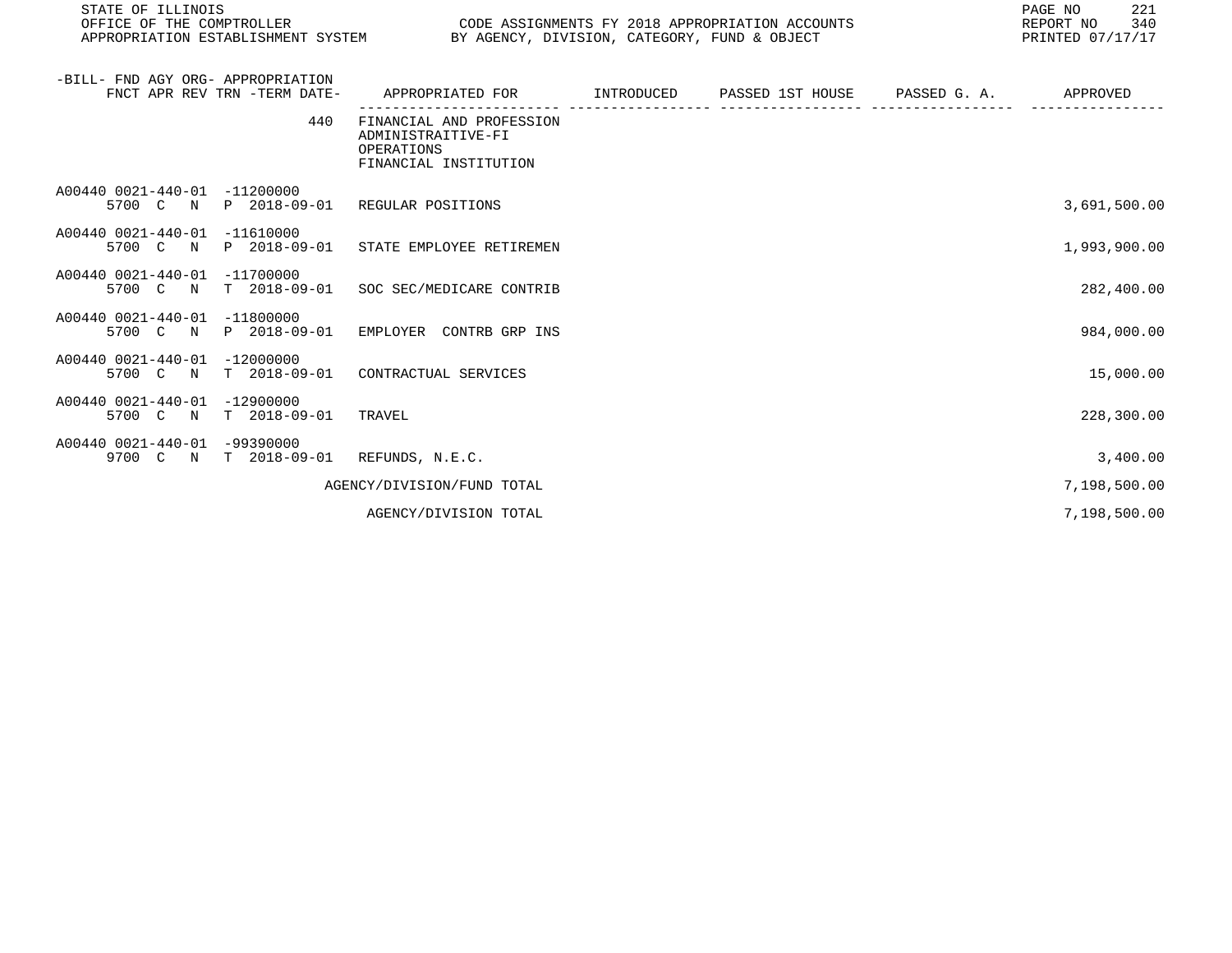| STATE OF ILLINOIS                  |                                                 | 222<br>PAGE NO   |
|------------------------------------|-------------------------------------------------|------------------|
| OFFICE OF THE COMPTROLLER          | CODE ASSIGNMENTS FY 2018 APPROPRIATION ACCOUNTS | 340<br>REPORT NO |
| APPROPRIATION ESTABLISHMENT SYSTEM | BY AGENCY, DIVISION, CATEGORY, FUND & OBJECT    | PRINTED 07/17/17 |

| -BILL- FND AGY ORG- APPROPRIATION           | FNCT APR REV TRN -TERM DATE-        | APPROPRIATED FOR                                                          | INTRODUCED | PASSED 1ST HOUSE PASSED G. A. | APPROVED     |
|---------------------------------------------|-------------------------------------|---------------------------------------------------------------------------|------------|-------------------------------|--------------|
|                                             | 440                                 | FINANCIAL AND PROFESSION<br>CREDIT UNION-FI<br>OPERATIONS<br>CREDIT UNION |            |                               |              |
| A00440 0243-440-03<br>5700 C N              | $-11200000$<br>P 2018-09-01         | REGULAR POSITIONS                                                         |            |                               | 2,175,700.00 |
| A00440 0243-440-03<br>5700 C N              | $-11610000$<br>P 2018-09-01         | STATE EMPLOYEE RETIREMEN                                                  |            |                               | 1,175,200.00 |
| A00440 0243-440-03<br>5700 C N              | $-11700000$<br>$T = 2018 - 09 - 01$ | SOC SEC/MEDICARE CONTRIB                                                  |            |                               | 166,500.00   |
| A00440 0243-440-03<br>5700 C N              | $-11800000$<br>P 2018-09-01         | EMPLOYER CONTRB GRP INS                                                   |            |                               | 600,000.00   |
| A00440 0243-440-03<br>5700 C<br>$\mathbb N$ | $-12000000$<br>$T = 2018 - 09 - 01$ | CONTRACTUAL SERVICES                                                      |            |                               | 40,000.00    |
| A00440 0243-440-03<br>5700 C N              | $-12900000$<br>$T = 2018 - 09 - 01$ | TRAVEL                                                                    |            |                               | 240,700.00   |
| A00440 0243-440-03<br>9700 C N              | $-99390000$<br>$T$ 2018-09-01       | REFUNDS, N.E.C.                                                           |            |                               | 1,000.00     |
|                                             |                                     | AGENCY/DIVISION/FUND TOTAL                                                |            |                               | 4,399,100.00 |
|                                             |                                     | AGENCY/DIVISION TOTAL                                                     |            |                               | 4,399,100.00 |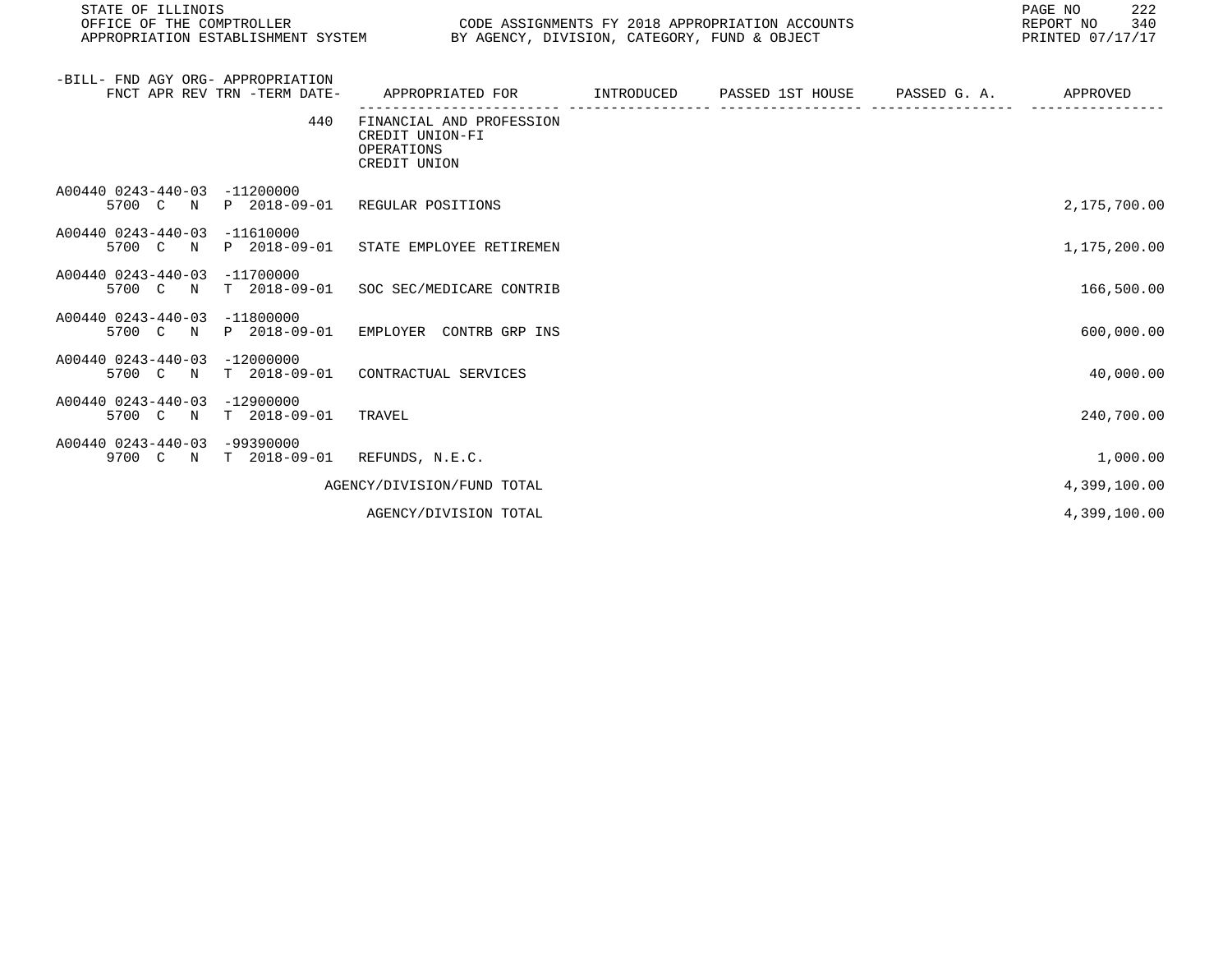| STATE OF ILLINOIS<br>OFFICE OF THE COMPTROLLER<br>APPROPRIATION ESTABLISHMENT SYSTEM | CODE ASSIGNMENTS FY 2018 APPROPRIATION ACCOUNTS                                        | BY AGENCY, DIVISION, CATEGORY, FUND & OBJECT |                  |              | 223<br>PAGE NO<br>340<br>REPORT NO<br>PRINTED 07/17/17 |
|--------------------------------------------------------------------------------------|----------------------------------------------------------------------------------------|----------------------------------------------|------------------|--------------|--------------------------------------------------------|
| -BILL- FND AGY ORG- APPROPRIATION<br>FNCT APR REV TRN -TERM DATE-                    | APPROPRIATED FOR                                                                       | INTRODUCED                                   | PASSED 1ST HOUSE | PASSED G. A. | APPROVED                                               |
| 440                                                                                  | FINANCIAL AND PROFESSION<br>THRIFT REGULATION<br>OPERATIONS<br>SAVINGS BANK REGULATORY |                                              |                  |              |                                                        |
| A00440 0579-440-39 -19100000<br>5700 C N T 2018-09-01                                | ORDINARY & CONTINGENT EX                                                               |                                              |                  |              | 600,000.00                                             |
|                                                                                      | AGENCY/DIVISION/FUND TOTAL                                                             |                                              |                  |              | 600,000.00                                             |
|                                                                                      | AGENCY/DIVISION TOTAL                                                                  |                                              |                  |              | 600,000.00                                             |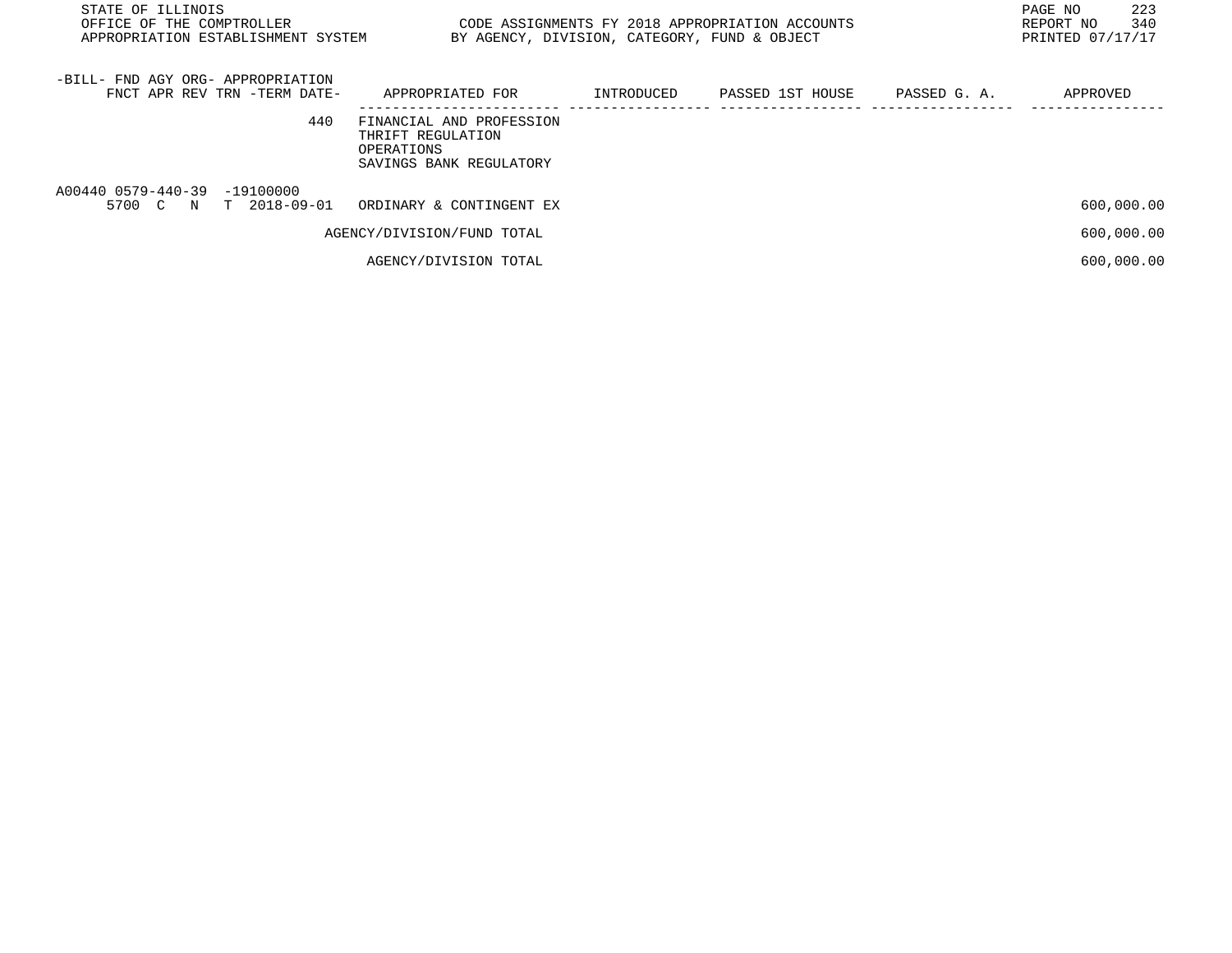| STATE OF ILLINOIS<br>OFFICE OF THE COMPTROLLER                                                                       | CODE ASSIGNMENTS FY 2018 APPROPRIATION ACCOUNTS<br>APPROPRIATION ESTABLISHMENT SYSTEM<br>BY AGENCY, DIVISION, CATEGORY, FUND & OBJECT<br>PRINTED 07/17/17 |            |                  |              |               |
|----------------------------------------------------------------------------------------------------------------------|-----------------------------------------------------------------------------------------------------------------------------------------------------------|------------|------------------|--------------|---------------|
| -BILL- FND AGY ORG- APPROPRIATION<br>FNCT APR REV TRN -TERM DATE-                                                    | APPROPRIATED FOR                                                                                                                                          | INTRODUCED | PASSED 1ST HOUSE | PASSED G. A. | APPROVED      |
| 440                                                                                                                  | FINANCIAL AND PROFESSION<br>BANK&TRUST COMPANY-BRE<br>OPERATIONS<br>BANK & TRUST COMPANY                                                                  |            |                  |              |               |
| A00440 0795-440-40 -11200000<br>P 2018-09-01<br>5700 C N                                                             | REGULAR POSITIONS                                                                                                                                         |            |                  |              | 9,288,400.00  |
| A00440 0795-440-40<br>-11610000<br>5700 C<br>P 2018-09-01<br>$\mathbb N$                                             | STATE EMPLOYEE RETIREMEN                                                                                                                                  |            |                  |              | 5,017,000.00  |
| A00440 0795-440-40<br>$-11700000$<br>T 2018-09-01<br>5700 C N                                                        | SOC SEC/MEDICARE CONTRIB                                                                                                                                  |            |                  |              | 710,600.00    |
| A00440 0795-440-40<br>-11800000<br>5700 C<br>P 2018-09-01<br>$\mathbb N$                                             | EMPLOYER CONTRB GRP INS                                                                                                                                   |            |                  |              | 2,304,000.00  |
| A00440 0795-440-40<br>$-12000000$<br>$T = 2018 - 09 - 01$<br>5700 C<br>$\mathbb N$                                   | CONTRACTUAL SERVICES                                                                                                                                      |            |                  |              | 230,000.00    |
| A00440 0795-440-40 -12900000<br>5700 C<br>T 2018-09-01<br>$\mathbb N$                                                | TRAVEL                                                                                                                                                    |            |                  |              | 1,008,400.00  |
| A00440 0795-440-40<br>-19000000<br>$T = 2018 - 09 - 01$<br>5700 C<br>$\mathbb N$<br>CORPORATE FIDUCIARY RECEIVERSHIP | LUMP SUMS AND OTHER PURP                                                                                                                                  |            |                  |              | 235,000.00    |
| A00440 0795-440-40 -19100000<br>5700 C N T 2018-09-01<br>OF DIVISION OF BANKING                                      | OPERATIONAL EXPENSES                                                                                                                                      |            |                  |              | 250,000.00    |
| A00440 0795-440-40 -99390000<br>9700 C N T 2018-09-01                                                                | REFUNDS, N.E.C.                                                                                                                                           |            |                  |              | 2,900.00      |
|                                                                                                                      | AGENCY/DIVISION/FUND TOTAL                                                                                                                                |            |                  |              | 19,046,300.00 |
|                                                                                                                      | AGENCY/DIVISION TOTAL                                                                                                                                     |            |                  |              | 19,046,300.00 |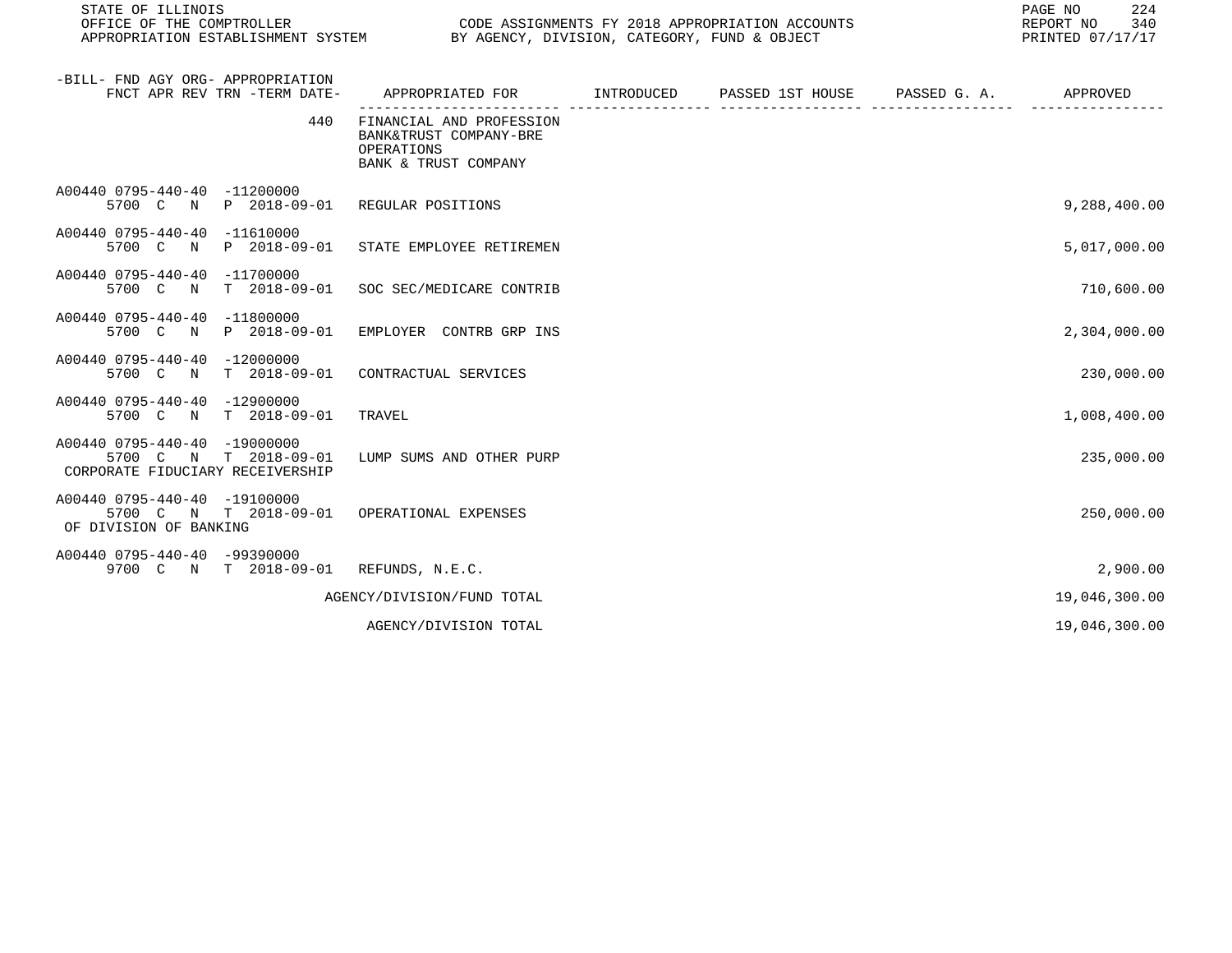| STATE OF ILLINOIS<br>OFFICE OF THE COMPTROLLER<br>APPROPRIATION ESTABLISHMENT SYSTEM BY AGENCY, DIVISION, CATEGORY, FUND & OBJECT | CODE ASSIGNMENTS FY 2018 APPROPRIATION ACCOUNTS                                               |  | 225<br>PAGE NO<br>REPORT NO<br>340<br>PRINTED 07/17/17 |
|-----------------------------------------------------------------------------------------------------------------------------------|-----------------------------------------------------------------------------------------------|--|--------------------------------------------------------|
| -BILL- FND AGY ORG- APPROPRIATION<br>FNCT APR REV TRN -TERM DATE-                                                                 | APPROPRIATED FOR         INTRODUCED      PASSED 1ST HOUSE      PASSED G. A.          APPROVED |  |                                                        |
| 440                                                                                                                               | FINANCIAL AND PROFESSION<br>PAWNBROKER REGULATION-BR<br>OPERATIONS<br>PAWNBROKER REGULATION   |  |                                                        |
| A00440 0562-440-41 -11200000<br>5700 C N P 2018-09-01 REGULAR POSITIONS                                                           |                                                                                               |  | 108,000.00                                             |
| A00440 0562-440-41 -11610000<br>5700 C N P 2018-09-01 STATE EMPLOYEE RETIREMEN                                                    |                                                                                               |  | 58,400.00                                              |
| A00440 0562-440-41 -11700000<br>5700 C N T 2018-09-01 SOC SEC/MEDICARE CONTRIB                                                    |                                                                                               |  | 8,300.00                                               |
| A00440 0562-440-41 -11800000<br>5700 C N P 2018-09-01                                                                             | EMPLOYER CONTRB GRP INS                                                                       |  | 24,000.00                                              |
| A00440 0562-440-41 -12000000<br>T 2018-09-01<br>5700 C N                                                                          | CONTRACTUAL SERVICES                                                                          |  | 2,000.00                                               |
| A00440 0562-440-41 -12900000<br>T 2018-09-01<br>5700 C N                                                                          | TRAVEL                                                                                        |  | 5,000.00                                               |
| A00440 0562-440-41 -99390000<br>9700 C N T 2018-09-01 REFUNDS, N.E.C.                                                             |                                                                                               |  | 1,000.00                                               |
|                                                                                                                                   | AGENCY/DIVISION/FUND TOTAL                                                                    |  | 206,700.00                                             |

AGENCY/DIVISION TOTAL 206,700.00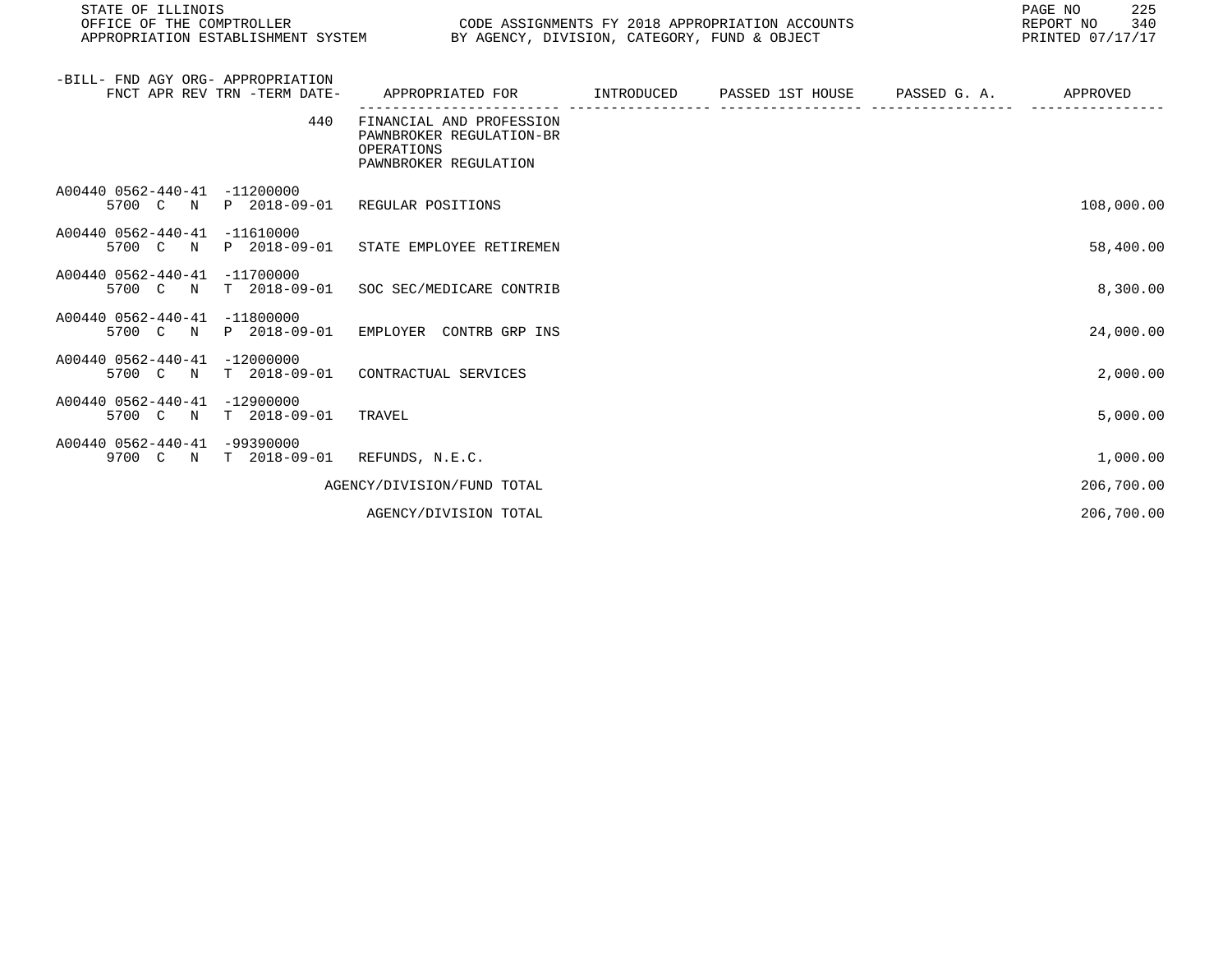| STATE OF ILLINOIS<br>OFFICE OF THE COMPTROLLER<br>APPROPRIATION ESTABLISHMENT SYSTEM BY AGENCY, DIVISION, CATEGORY, FUND & OBJECT |                                                                                                | CODE ASSIGNMENTS FY 2018 APPROPRIATION ACCOUNTS | PAGE NO<br>226<br>REPORT NO<br>340<br>PRINTED 07/17/17 |
|-----------------------------------------------------------------------------------------------------------------------------------|------------------------------------------------------------------------------------------------|-------------------------------------------------|--------------------------------------------------------|
| -BILL- FND AGY ORG- APPROPRIATION<br>FNCT APR REV TRN -TERM DATE-                                                                 | APPROPRIATED FOR      INTRODUCED   PASSED 1ST HOUSE   PASSED G.A.     APPROVED                 |                                                 |                                                        |
| 440                                                                                                                               | FINANCIAL AND PROFESSION<br>SAVINGS&RESIDENT'L FIN R<br>OPERATIONS<br>RESIDENTIAL FINANCE REGU |                                                 |                                                        |
| A00440 0244-440-42 -11200000<br>5700 C N                                                                                          | P 2018-09-01 REGULAR POSITIONS                                                                 |                                                 | 1,899,700.00                                           |
| A00440 0244-440-42 -11610000<br>5700 C N                                                                                          | P 2018-09-01 STATE EMPLOYEE RETIREMEN                                                          |                                                 | 1,026,100.00                                           |
| A00440 0244-440-42 -11700000<br>5700 C N                                                                                          | T 2018-09-01 SOC SEC/MEDICARE CONTRIB                                                          |                                                 | 145,400.00                                             |
| A00440 0244-440-42 -11800000<br>5700 C N P 2018-09-01 EMPLOYER CONTRB GRP INS                                                     |                                                                                                |                                                 | 552,000.00                                             |
| A00440 0244-440-42 -12000000<br>5700 C N                                                                                          | T 2018-09-01 CONTRACTUAL SERVICES                                                              |                                                 | 60,000.00                                              |
| A00440 0244-440-42 -12900000<br>5700 C N T 2018-09-01                                                                             | TRAVEL                                                                                         |                                                 | 60,000.00                                              |
| A00440 0244-440-42 -99390000<br>9700 C N T 2018-09-01 REFUNDS, N.E.C.                                                             |                                                                                                |                                                 | 4,900.00                                               |
|                                                                                                                                   | AGENCY/DIVISION/FUND TOTAL                                                                     |                                                 | 3,748,100.00                                           |
|                                                                                                                                   | AGENCY/DIVISION TOTAL                                                                          |                                                 | 3,748,100.00                                           |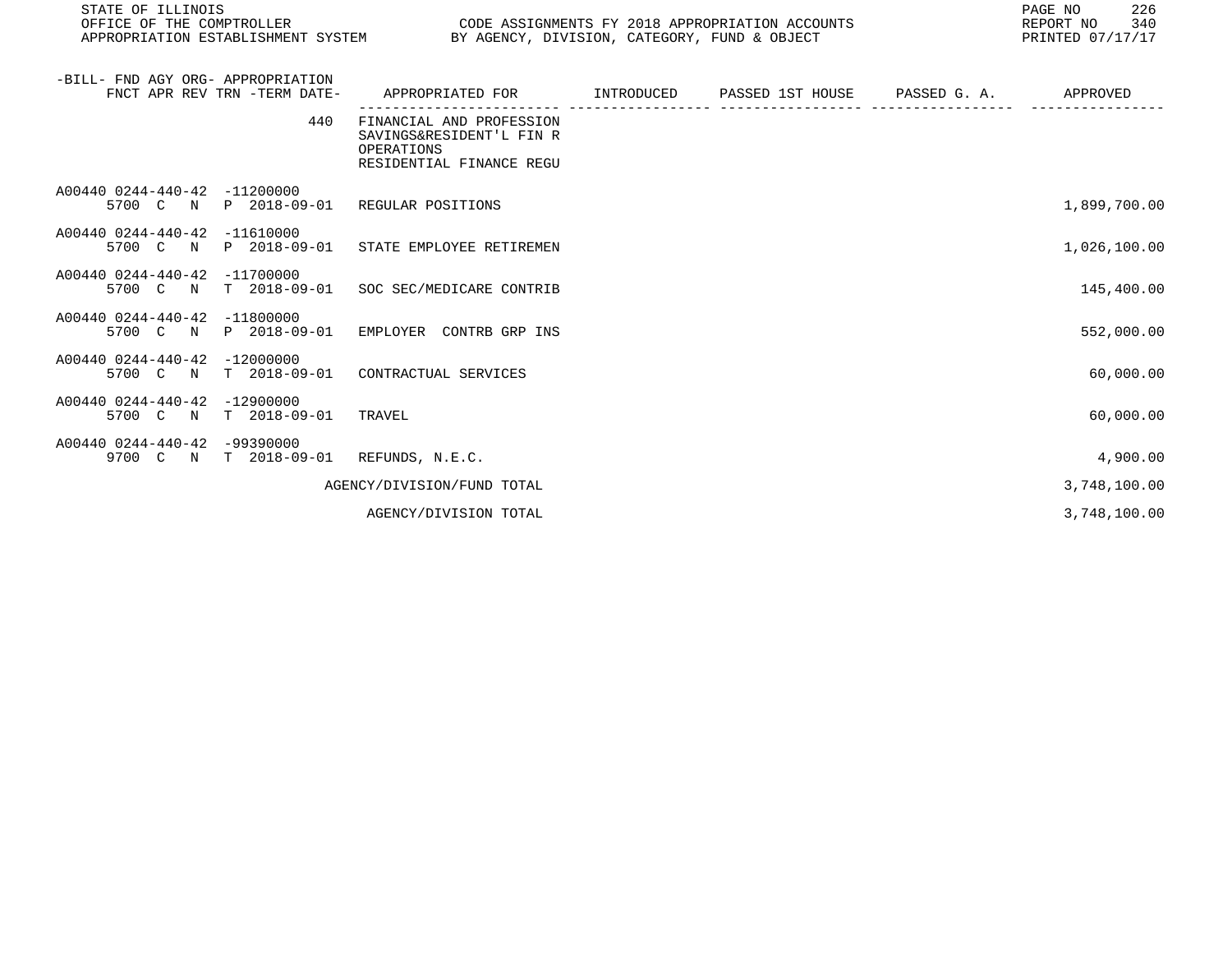| STATE OF ILLINOIS<br>OFFICE OF THE COMPTROLLER<br>APPROPRIATION ESTABLISHMENT SYSTEM BY AGENCY, DIVISION, CATEGORY, FUND & OBJECT |                                                                                                | CODE ASSIGNMENTS FY 2018 APPROPRIATION ACCOUNTS | 227<br>PAGE NO<br>REPORT NO<br>340<br>PRINTED 07/17/17 |
|-----------------------------------------------------------------------------------------------------------------------------------|------------------------------------------------------------------------------------------------|-------------------------------------------------|--------------------------------------------------------|
| -BILL- FND AGY ORG- APPROPRIATION<br>FNCT APR REV TRN -TERM DATE-                                                                 | APPROPRIATED FOR                                                                               |                                                 | APPROVED                                               |
| 440                                                                                                                               | FINANCIAL AND PROFESSION<br>REAL ESTATE LICENSE ADM-<br>OPERATIONS<br>REAL ESTATE LICENSE ADMI |                                                 |                                                        |
| A00440 0850-440-43 -11200000<br>5700 C N P 2018-09-01 REGULAR POSITIONS                                                           |                                                                                                |                                                 | 3,354,300.00                                           |
| A00440 0850-440-43 -11610000<br>5700 C N P 2018-09-01 STATE EMPLOYEE RETIREMEN                                                    |                                                                                                |                                                 | 1,811,800.00                                           |
| A00440 0850-440-43 -11700000<br>5700 C N                                                                                          | T 2018-09-01 SOC SEC/MEDICARE CONTRIB                                                          |                                                 | 256,700.00                                             |
| A00440 0850-440-43 -11800000<br>5700 C N P 2018-09-01                                                                             | EMPLOYER CONTRB GRP INS                                                                        |                                                 | 936,000.00                                             |
| A00440 0850-440-43<br>$-12000000$<br>$T$ 2018-09-01<br>5700 C N                                                                   | CONTRACTUAL SERVICES                                                                           |                                                 | 40,000.00                                              |
| A00440 0850-440-43<br>$-12900000$<br>T 2018-09-01<br>5700 C N                                                                     | TRAVEL                                                                                         |                                                 | 65,000.00                                              |
| A00440 0850-440-43<br>$-99390000$<br>9700 C N T 2018-09-01 REFUNDS, N.E.C.                                                        |                                                                                                |                                                 | 7,800.00                                               |
|                                                                                                                                   | AGENCY/DIVISION/FUND TOTAL                                                                     |                                                 | 6,471,600.00                                           |
|                                                                                                                                   | AGENCY/DIVISION TOTAL                                                                          |                                                 | 6,471,600.00                                           |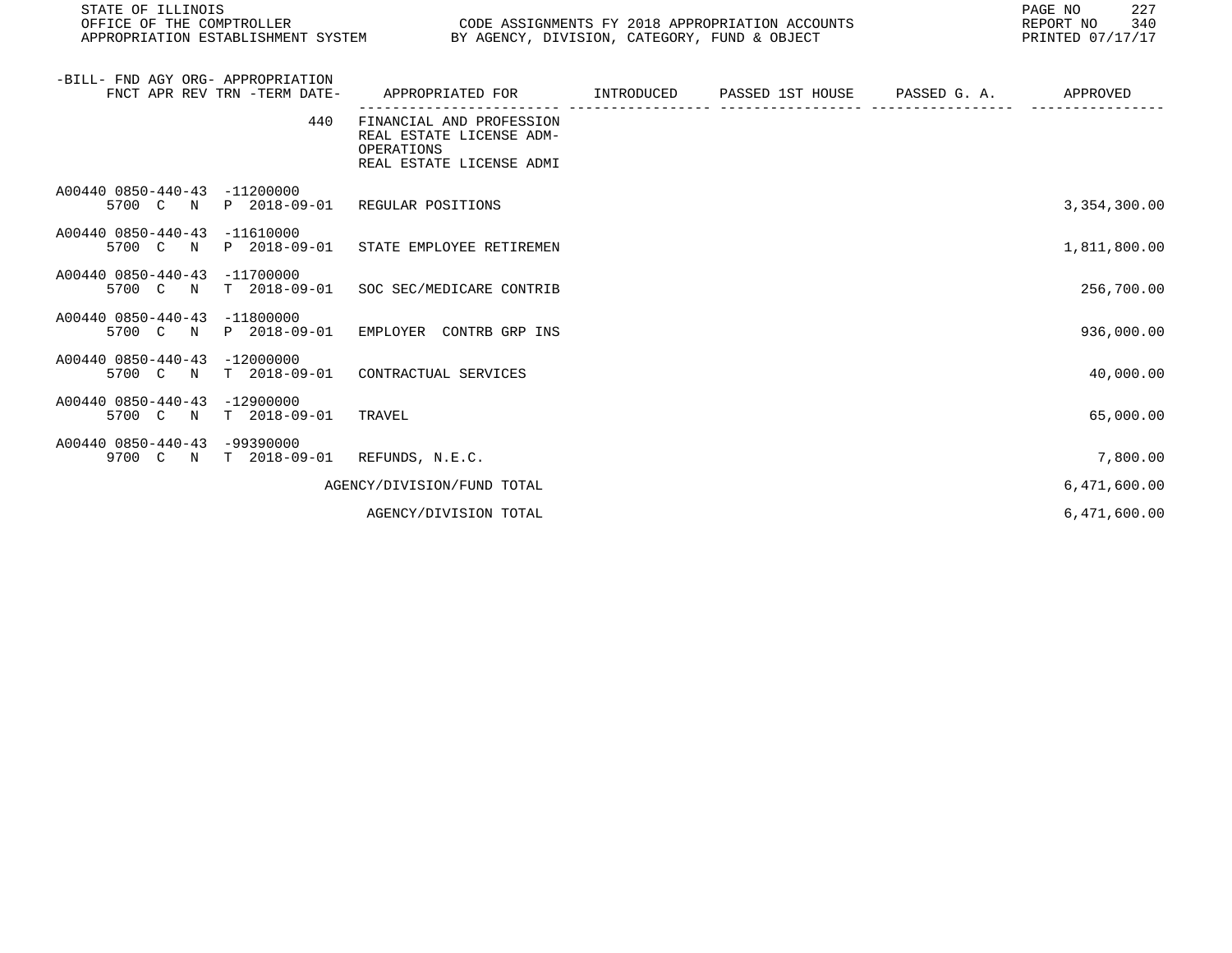| STATE OF ILLINOIS<br>OFFICE OF THE COMPTROLLER<br>APPROPRIATION ESTABLISHMENT SYSTEM                                 | PAGE NO<br>CODE ASSIGNMENTS FY 2018 APPROPRIATION ACCOUNTS<br>REPORT NO<br>BY AGENCY, DIVISION, CATEGORY, FUND & OBJECT<br>PRINTED 07/17/17 |  |  |  |              |
|----------------------------------------------------------------------------------------------------------------------|---------------------------------------------------------------------------------------------------------------------------------------------|--|--|--|--------------|
| -BILL- FND AGY ORG- APPROPRIATION<br>FNCT APR REV TRN -TERM DATE-                                                    | APPROPRIATED FOR TINTRODUCED PASSED 1ST HOUSE PASSED G. A.                                                                                  |  |  |  | APPROVED     |
| 440                                                                                                                  | FINANCIAL AND PROFESSION<br>APPRAISAL ADMINISTRATION<br>OPERATIONS<br>APPRAISAL ADMINISTRATION                                              |  |  |  |              |
| A00440 0386-440-44 -11200000<br>P 2018-09-01<br>5700 C N                                                             | REGULAR POSITIONS                                                                                                                           |  |  |  | 382,900.00   |
| A00440 0386-440-44 -11610000<br>P 2018-09-01<br>5700 C N                                                             | STATE EMPLOYEE RETIREMEN                                                                                                                    |  |  |  | 206,900.00   |
| A00440 0386-440-44 -11700000<br>5700 C N T 2018-09-01                                                                | SOC SEC/MEDICARE CONTRIB                                                                                                                    |  |  |  | 29,300.00    |
| A00440 0386-440-44 -11800000<br>P 2018-09-01<br>5700 C N                                                             | EMPLOYER CONTRB GRP INS                                                                                                                     |  |  |  | 120,000.00   |
| A00440 0386-440-44 -12000000<br>5700 C<br>T 2018-09-01<br>$\mathbb N$                                                | CONTRACTUAL SERVICES                                                                                                                        |  |  |  | 20,000.00    |
| A00440 0386-440-44 -12900000<br>5700 C N T 2018-09-01                                                                | TRAVEL                                                                                                                                      |  |  |  | 11,000.00    |
| A00440 0386-440-44 -44910000<br>5700 C N N 2018-09-01<br>FORWARDING REAL ESTATE APPRAISAL FEES TO FEDERAL GOVERNMENT | SHARED REVENUE PAYMENTS                                                                                                                     |  |  |  | 330,000.00   |
| A00440 0386-440-44 -99390000<br>9700 C N T 2018-09-01 REFUNDS, N.E.C.                                                |                                                                                                                                             |  |  |  | 2,900.00     |
|                                                                                                                      | AGENCY/DIVISION/FUND TOTAL                                                                                                                  |  |  |  | 1,103,000.00 |
|                                                                                                                      | AGENCY/DIVISION TOTAL                                                                                                                       |  |  |  | 1,103,000.00 |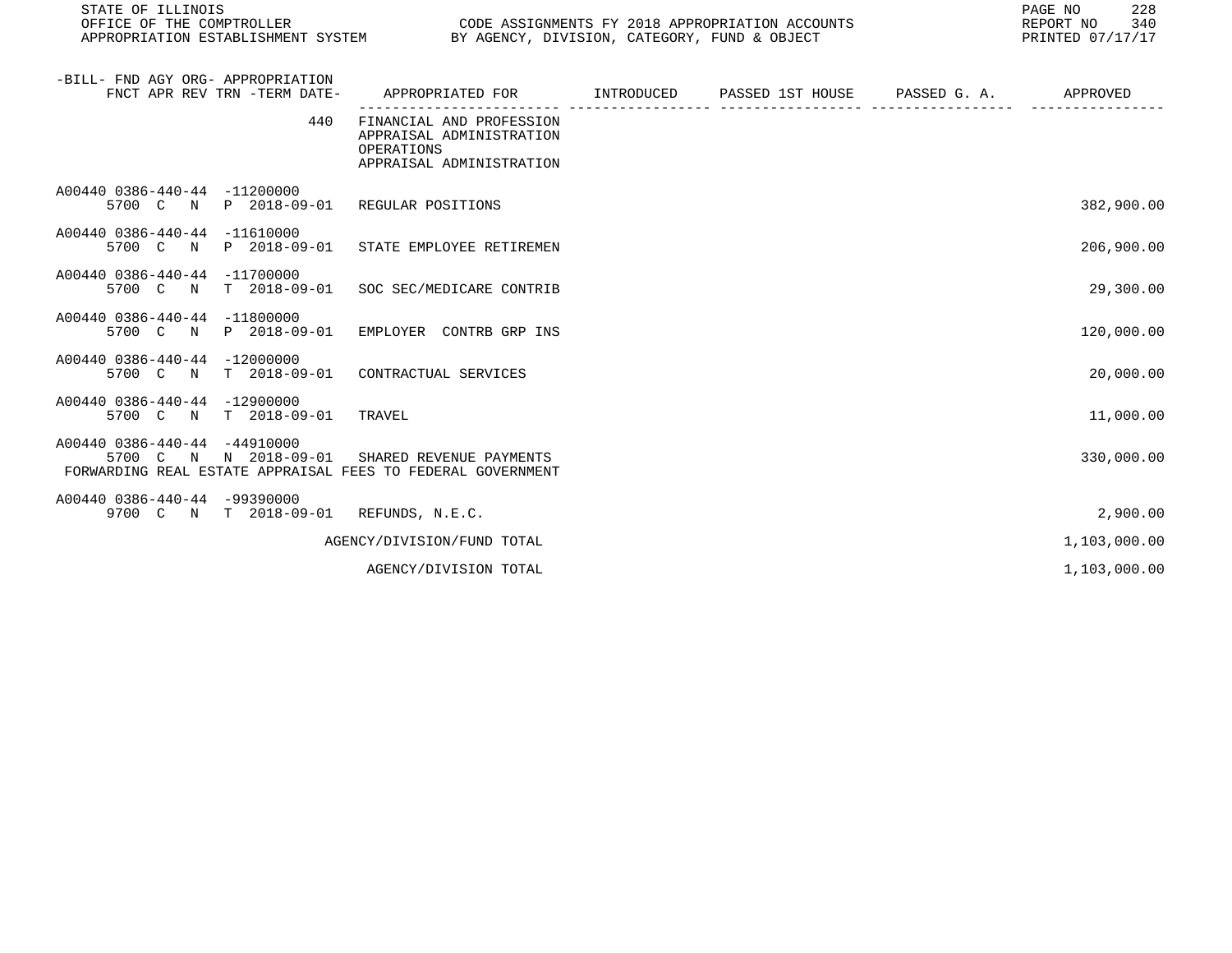| STATE OF ILLINOIS<br>OFFICE OF THE COMPTROLLER<br>APPROPRIATION ESTABLISHMENT SYSTEM | CODE ASSIGNMENTS FY 2018 APPROPRIATION ACCOUNTS<br>BY AGENCY, DIVISION, CATEGORY, FUND & OBJECT |            |                               | 229<br>PAGE NO<br>340<br>REPORT NO<br>PRINTED 07/17/17 |
|--------------------------------------------------------------------------------------|-------------------------------------------------------------------------------------------------|------------|-------------------------------|--------------------------------------------------------|
| -BILL- FND AGY ORG- APPROPRIATION<br>FNCT APR REV TRN -TERM DATE-                    | APPROPRIATED FOR                                                                                | INTRODUCED | PASSED 1ST HOUSE PASSED G. A. | APPROVED                                               |
| 440                                                                                  | FINANCIAL AND PROFESSION<br>REAL ESTATE RESEARCH & E<br>OPERATIONS<br>REAL ESTATE RESEARCH & E  |            |                               |                                                        |
| A00440 0849-440-45 -19000000<br>T 2018-09-01<br>5700 C N                             | ORDINARY & CONTINGENT EX                                                                        |            |                               | 19,000.00                                              |
|                                                                                      | AGENCY/DIVISION/FUND TOTAL                                                                      |            |                               | 19,000.00                                              |
|                                                                                      | AGENCY/DIVISION TOTAL                                                                           |            |                               | 19,000.00                                              |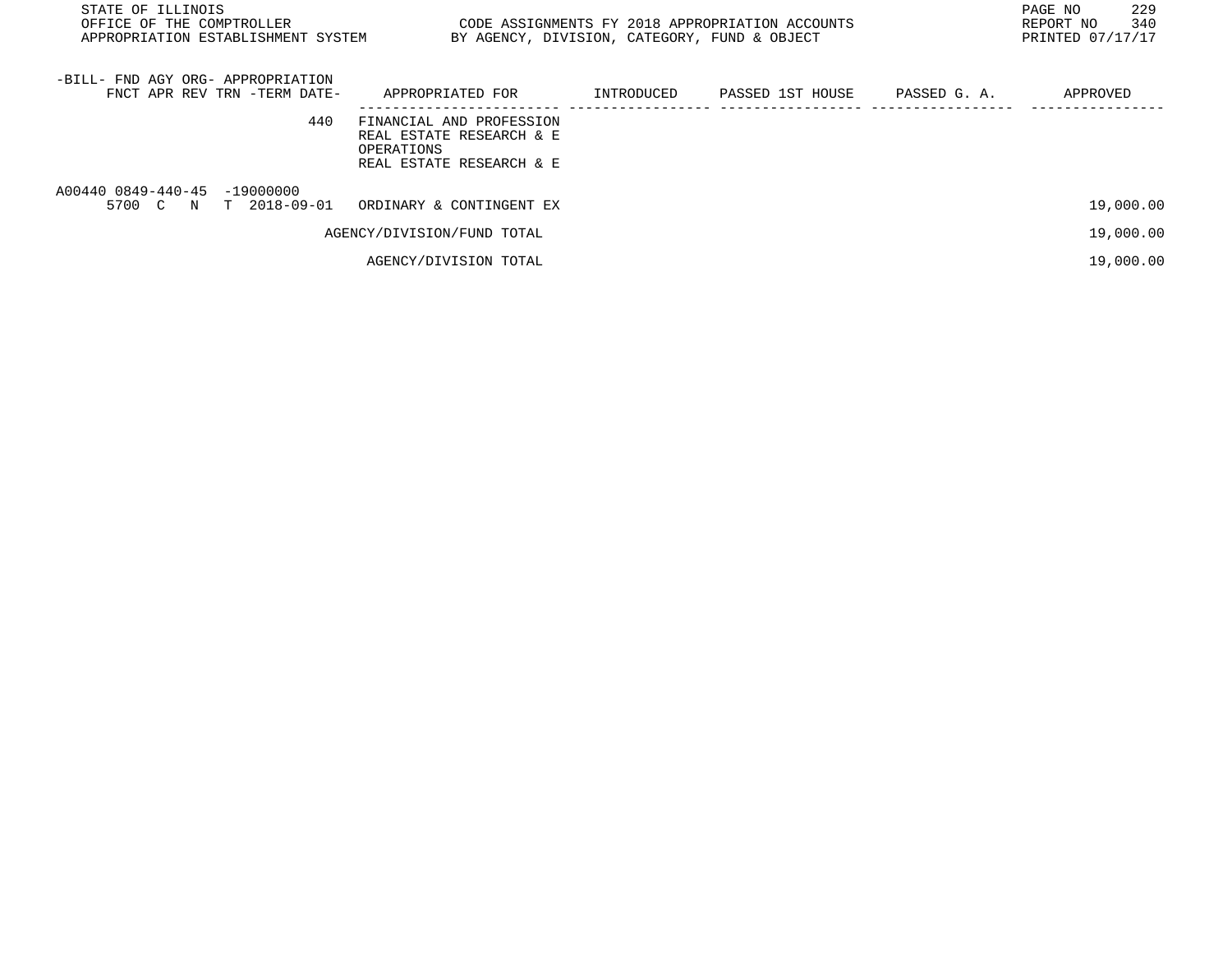| STATE OF ILLINOIS<br>OFFICE OF THE COMPTROLLER                        |                                                                                              | PAGE NO<br>CODE ASSIGNMENTS FY 2018 APPROPRIATION ACCOUNTS<br>REPORT NO<br>APPROPRIATION ESTABLISHMENT SYSTEM BY AGENCY, DIVISION, CATEGORY, FUND & OBJECT<br>PRINTED 07/17/17 |  |  |            |  |
|-----------------------------------------------------------------------|----------------------------------------------------------------------------------------------|--------------------------------------------------------------------------------------------------------------------------------------------------------------------------------|--|--|------------|--|
| -BILL- FND AGY ORG- APPROPRIATION<br>FNCT APR REV TRN -TERM DATE-     | APPROPRIATED FOR         INTRODUCED      PASSED 1ST HOUSE      PASSED G. A.                  |                                                                                                                                                                                |  |  | APPROVED   |  |
| 440                                                                   | FINANCIAL AND PROFESSION<br>HOME INSPECTOR ADM-BRE<br>OPERATIONS<br>HOME INSPECTOR ADMINISTR |                                                                                                                                                                                |  |  |            |  |
| A00440 0746-440-47<br>$-11200000$<br>5700 C N                         | P 2018-09-01 REGULAR POSITIONS                                                               |                                                                                                                                                                                |  |  | 53,400.00  |  |
| A00440 0746-440-47<br>$-11610000$<br>5700 C N                         | P 2018-09-01 STATE EMPLOYEE RETIREMEN                                                        |                                                                                                                                                                                |  |  | 28,900.00  |  |
| A00440 0746-440-47<br>$-11700000$<br>5700 C N                         | T 2018-09-01 SOC SEC/MEDICARE CONTRIB                                                        |                                                                                                                                                                                |  |  | 4,100.00   |  |
| A00440 0746-440-47<br>$-11800000$<br>5700 C N P 2018-09-01            | EMPLOYER CONTRB GRP INS                                                                      |                                                                                                                                                                                |  |  | 24,000.00  |  |
| A00440 0746-440-47<br>$-12000000$<br>$T = 2018 - 09 - 01$<br>5700 C N | CONTRACTUAL SERVICES                                                                         |                                                                                                                                                                                |  |  | 3,000.00   |  |
| A00440 0746-440-47<br>$-12900000$<br>$T$ 2018-09-01<br>5700 C N       | TRAVEL                                                                                       |                                                                                                                                                                                |  |  | 2,000.00   |  |
| A00440 0746-440-47<br>$-99390000$<br>9700 C N<br>T 2018-09-01         | REFUNDS, N.E.C.                                                                              |                                                                                                                                                                                |  |  | 1,000.00   |  |
|                                                                       | AGENCY/DIVISION/FUND TOTAL                                                                   |                                                                                                                                                                                |  |  | 116,400.00 |  |

AGENCY/DIVISION TOTAL 116,400.00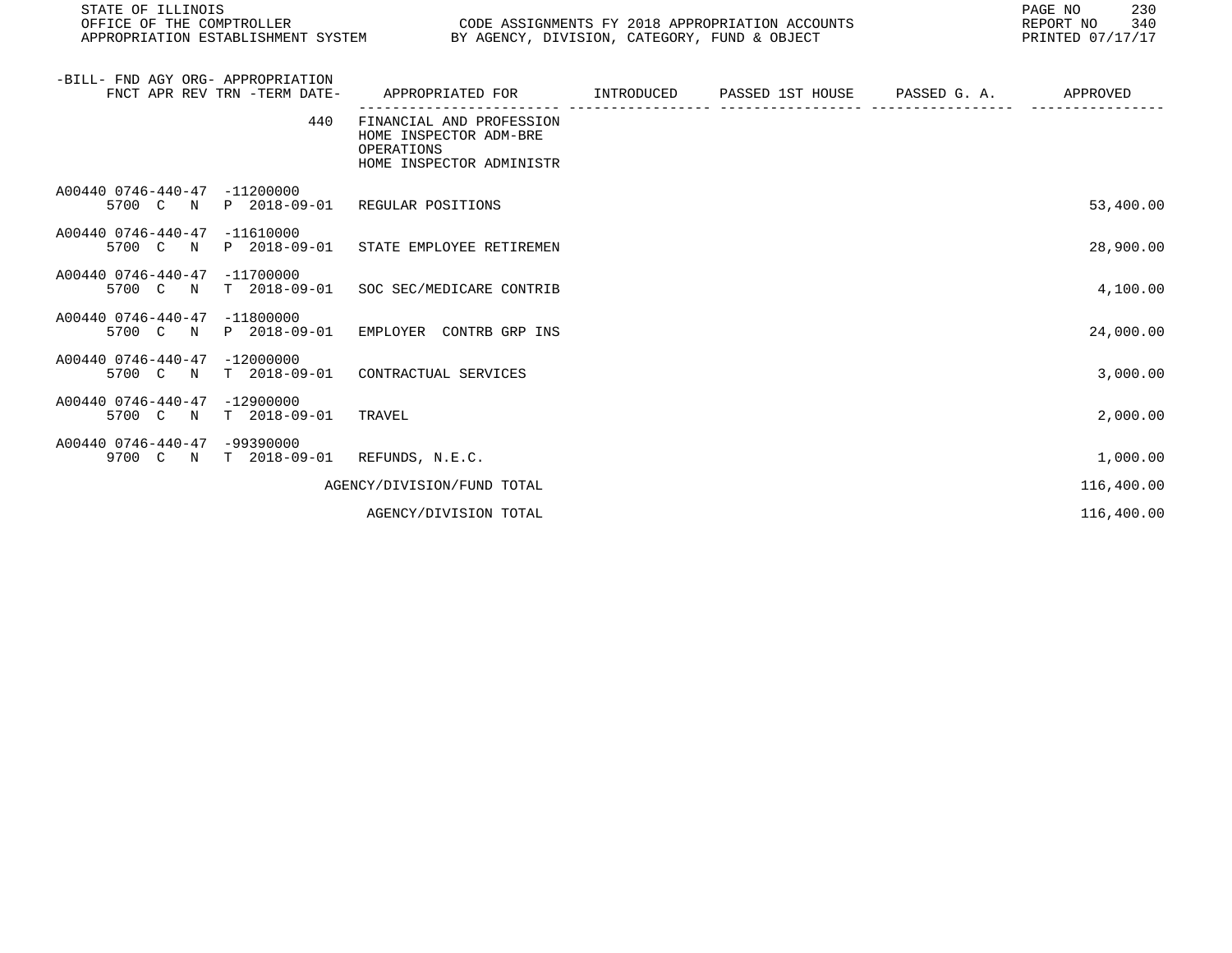| STATE OF ILLINOIS<br>OFFICE OF THE COMPTROLLER<br>APPROPRIATION ESTABLISHMENT SYSTEM                                                                                       | CODE ASSIGNMENTS FY 2018 APPROPRIATION ACCOUNTS                                        | BY AGENCY, DIVISION, CATEGORY, FUND & OBJECT |                  |              | 231<br>PAGE NO<br>340<br>REPORT NO<br>PRINTED 07/17/17 |
|----------------------------------------------------------------------------------------------------------------------------------------------------------------------------|----------------------------------------------------------------------------------------|----------------------------------------------|------------------|--------------|--------------------------------------------------------|
| -BILL- FND AGY ORG- APPROPRIATION<br>FNCT APR REV TRN -TERM DATE-                                                                                                          | APPROPRIATED FOR                                                                       | INTRODUCED                                   | PASSED 1ST HOUSE | PASSED G. A. | APPROVED                                               |
| 440                                                                                                                                                                        | FINANCIAL AND PROFESSION<br>MEDICAL CANNABIS<br>OPERATIONS<br>COMPASSION USE MED CANNA |                                              |                  |              |                                                        |
| A00440 0075-440-53 -19100000<br>5700 C N T 2018-09-01<br>FOR ALL COSTS ASSOCIATED WITH OPERATIONAL EXPENSES OF<br>EPARTMENT IN RELATION TO REGULATION OF MEDICAL MARIJUANA | MEDICAL MARIJUANA<br>D                                                                 |                                              |                  |              | 1,200,000.00                                           |
|                                                                                                                                                                            | AGENCY/DIVISION/FUND TOTAL                                                             |                                              |                  |              | 1,200,000.00                                           |
|                                                                                                                                                                            | AGENCY/DIVISION TOTAL                                                                  |                                              |                  |              | 1,200,000.00                                           |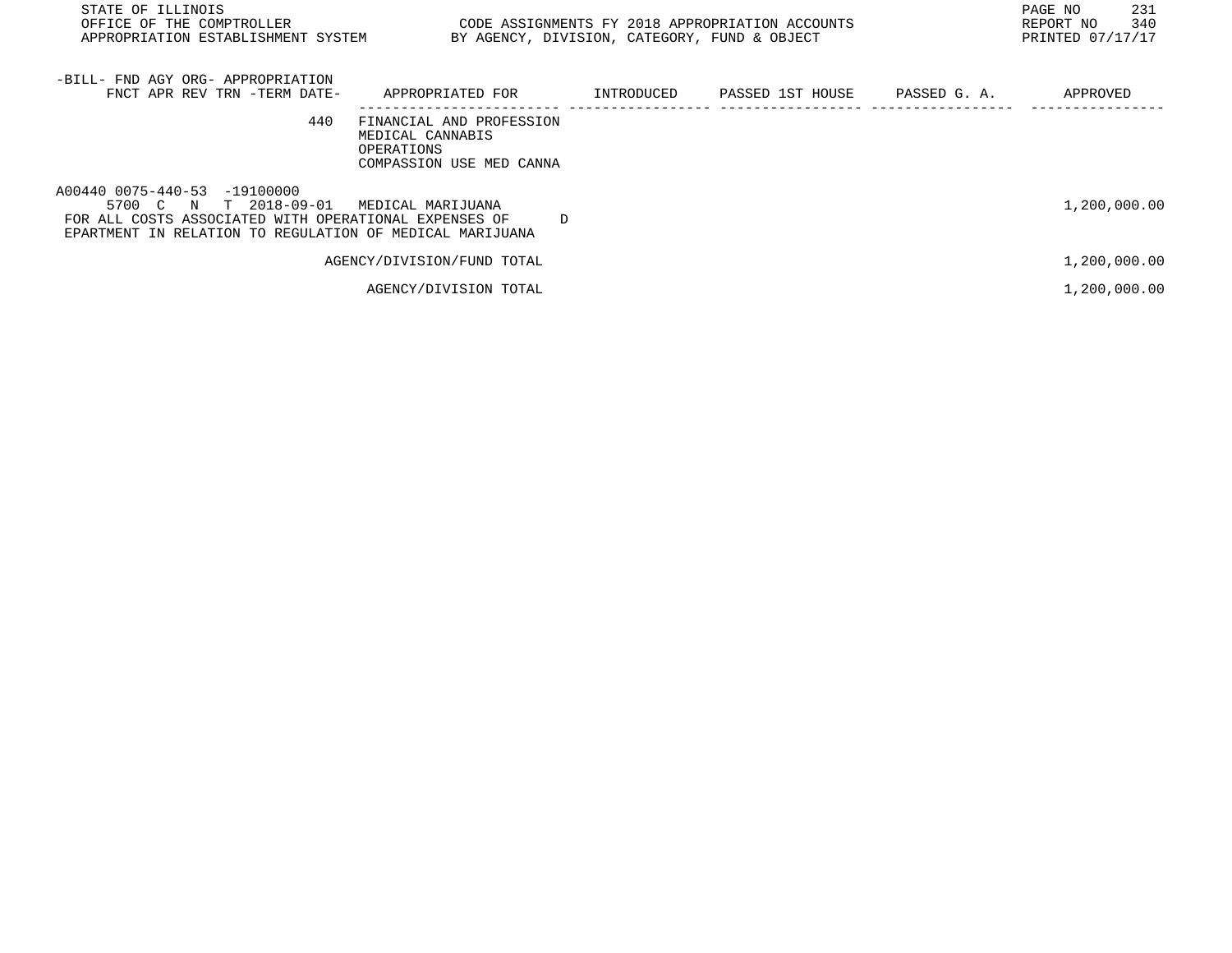| STATE OF ILLINOIS<br>OFFICE OF THE COMPTROLLER THE STATE STATE OF ASSIGNMENTS FY 2018 APPROPRIATION ACCOUNTS<br>APPROPRIATION ESTABLISHMENT SYSTEM | BY AGENCY, DIVISION, CATEGORY, FUND & OBJECT                                             |                             |              | 232<br>PAGE NO<br>340<br>REPORT NO<br>PRINTED 07/17/17 |
|----------------------------------------------------------------------------------------------------------------------------------------------------|------------------------------------------------------------------------------------------|-----------------------------|--------------|--------------------------------------------------------|
| -BILL- FND AGY ORG- APPROPRIATION<br>FNCT APR REV TRN -TERM DATE-                                                                                  | APPROPRIATED FOR                                                                         | INTRODUCED PASSED 1ST HOUSE | PASSED G. A. | APPROVED                                               |
| 440                                                                                                                                                | FINANCIAL AND PROFESSION<br>CEMETERY OVERSIGHT<br>OPERATIONS<br>CEMETERY OVERSIGHT LCNS& |                             |              |                                                        |
| A00440 0792-440-54 -19000000<br>5700 C N T 2018-09-01 CEMETERY OVERSIGHT ACT<br>COSTS OF ADMINISTRATION                                            |                                                                                          |                             |              | 1,200,000.00                                           |
|                                                                                                                                                    | AGENCY/DIVISION/FUND TOTAL                                                               |                             |              | 1,200,000.00                                           |
|                                                                                                                                                    | AGENCY/DIVISION TOTAL                                                                    |                             |              | 1,200,000.00                                           |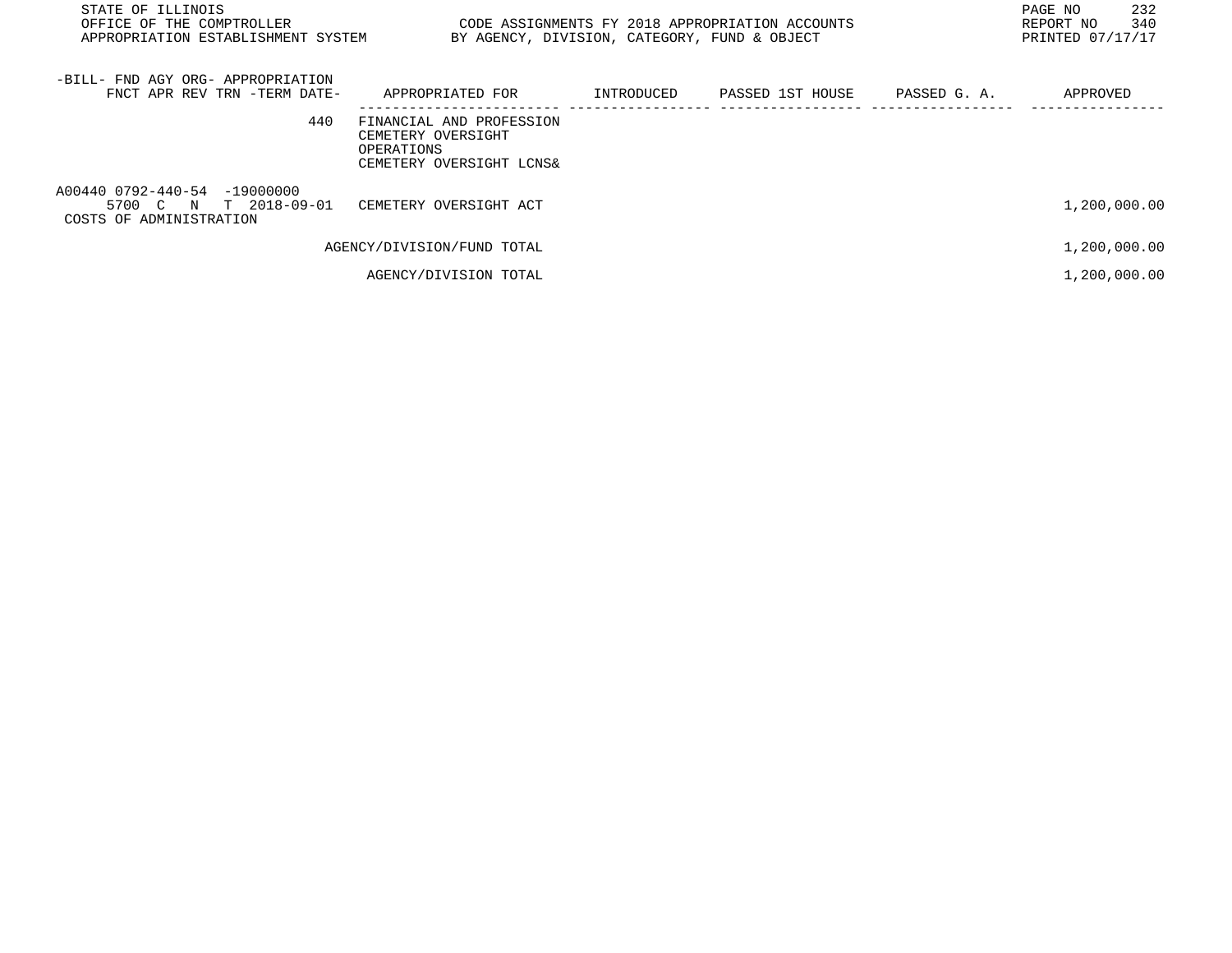| STATE OF ILLINOIS<br>OFFICE OF THE COMPTROLLER<br>APPROPRIATION ESTABLISHMENT SYSTEM                                                               | BY AGENCY, DIVISION, CATEGORY, FUND & OBJECT                                               |            | CODE ASSIGNMENTS FY 2018 APPROPRIATION ACCOUNTS | 233<br>PAGE NO<br>340<br>REPORT NO<br>PRINTED 07/17/17 |
|----------------------------------------------------------------------------------------------------------------------------------------------------|--------------------------------------------------------------------------------------------|------------|-------------------------------------------------|--------------------------------------------------------|
| -BILL- FND AGY ORG- APPROPRIATION<br>FNCT APR REV TRN -TERM DATE-                                                                                  | APPROPRIATED FOR                                                                           | INTRODUCED | PASSED 1ST HOUSE PASSED G. A.                   | APPROVED                                               |
| 440                                                                                                                                                | FINANCIAL AND PROFESSION<br>COMM ASSOC LICSN&DISP<br>OPERATIONS<br>COMM ASSOC MANAGER LCNS |            |                                                 |                                                        |
| A00440 0829-440-56 -19000000<br>5700 C N T 2018-09-01<br>COSTS OF ADMINISTRATION OF COMMUNITY ASSOCIATION MANAGER L<br>ICENSING & DISCIPLINARY ACT | CMNTY ASOC MGR LIC/DISC                                                                    |            |                                                 | 393,700.00                                             |
|                                                                                                                                                    | AGENCY/DIVISION/FUND TOTAL                                                                 |            |                                                 | 393,700.00                                             |
|                                                                                                                                                    | AGENCY/DIVISION TOTAL                                                                      |            |                                                 | 393,700.00                                             |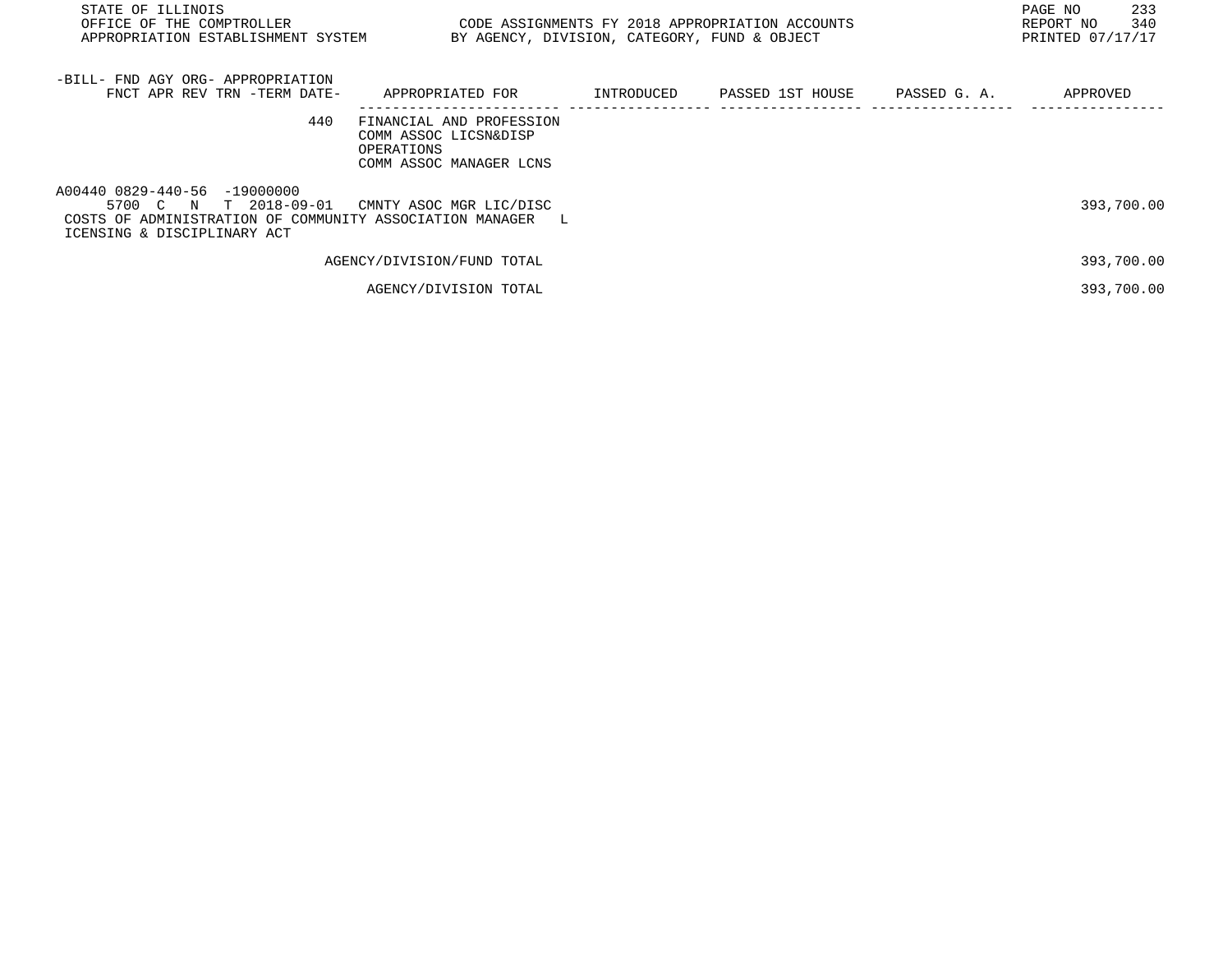| STATE OF ILLINOIS<br>OFFICE OF THE COMPTROLLER<br>APPROPRIATION ESTABLISHMENT SYSTEM                     | CODE ASSIGNMENTS FY 2018 APPROPRIATION ACCOUNTS                                 |            | BY AGENCY, DIVISION, CATEGORY, FUND & OBJECT |              | 234<br>PAGE NO<br>340<br>REPORT NO<br>PRINTED 07/17/17 |
|----------------------------------------------------------------------------------------------------------|---------------------------------------------------------------------------------|------------|----------------------------------------------|--------------|--------------------------------------------------------|
| -BILL- FND AGY ORG- APPROPRIATION<br>FNCT APR REV TRN -TERM DATE-                                        | APPROPRIATED FOR                                                                | INTRODUCED | PASSED 1ST HOUSE                             | PASSED G. A. | APPROVED                                               |
| 440                                                                                                      | FINANCIAL AND PROFESSION<br>ATHLETICS<br>OPERATIONS<br>ATHLETICS SUPERVISION AN |            |                                              |              |                                                        |
| A00440 0505-440-57 -19000000<br>T 2018-09-01<br>5700 C N<br>ACT/ALL COSTS ASSOCIATED WITH ADMINISTRATION | BXNG/FULL CNTCT MRTIAL A                                                        |            |                                              |              | 225,000.00                                             |
|                                                                                                          | AGENCY/DIVISION/FUND TOTAL                                                      |            |                                              |              | 225,000.00                                             |
|                                                                                                          | AGENCY/DIVISION TOTAL                                                           |            |                                              |              | 225,000.00                                             |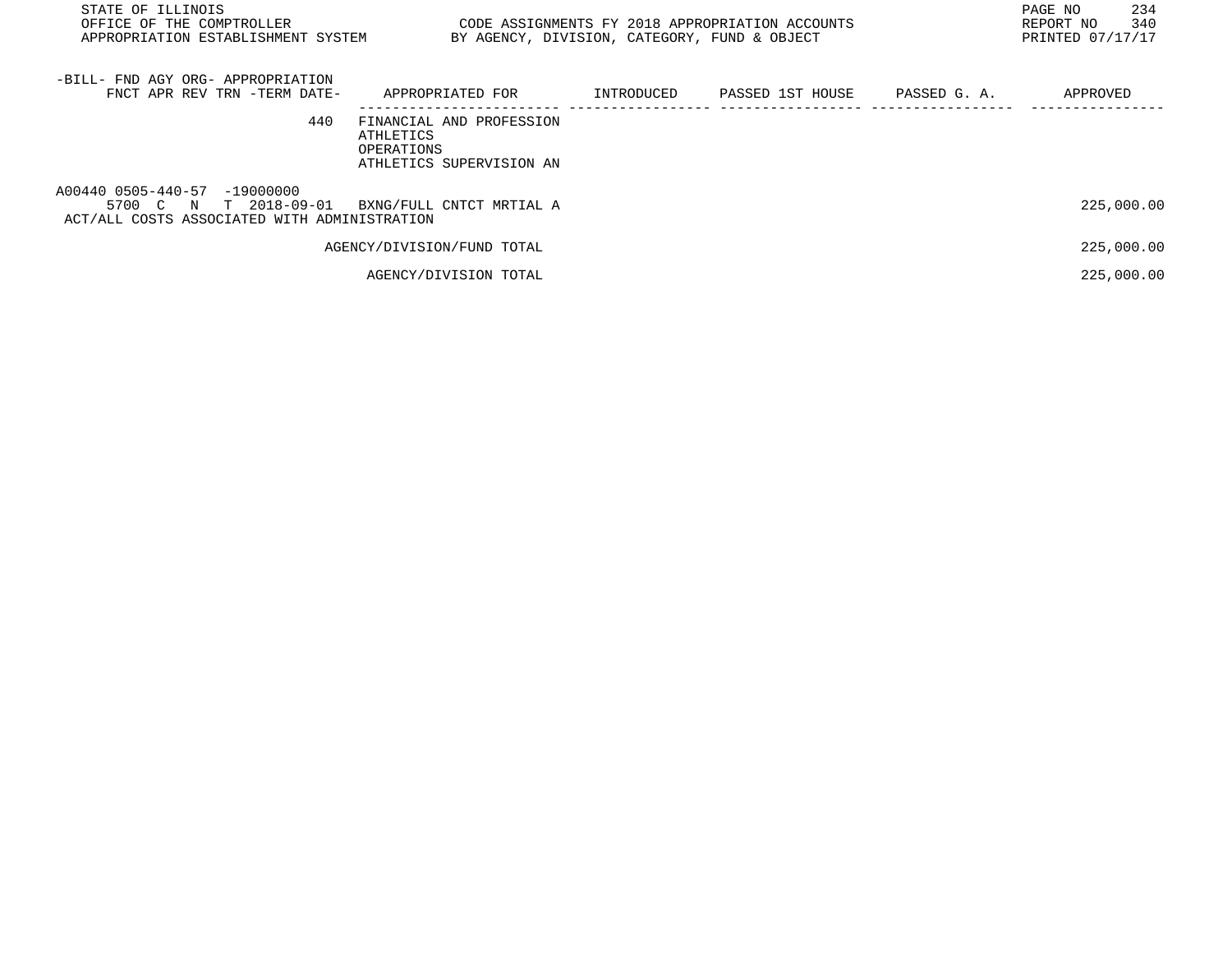| STATE OF ILLINOIS<br>OFFICE OF THE COMPTROLLER<br>APPROPRIATION ESTABLISHMENT SYSTEM BY AGENCY, DIVISION, CATEGORY, FUND & OBJECT | CODE ASSIGNMENTS FY 2018 APPROPRIATION ACCOUNTS                                               | 235<br>PAGE NO<br>340<br>REPORT NO<br>PRINTED 07/17/17 |  |              |
|-----------------------------------------------------------------------------------------------------------------------------------|-----------------------------------------------------------------------------------------------|--------------------------------------------------------|--|--------------|
| -BILL- FND AGY ORG- APPROPRIATION<br>FNCT APR REV TRN -TERM DATE-                                                                 | APPROPRIATED FOR         INTRODUCED      PASSED 1ST HOUSE      PASSED G. A.                   |                                                        |  | APPROVED     |
| 440                                                                                                                               | FINANCIAL AND PROFESSION<br>GENERAL PROFESSIONS-DPR<br>OPERATIONS<br>GENERAL PROFESSIONS DEDI |                                                        |  |              |
| A00440 0022-440-60 -11200000<br>5700 C N                                                                                          | P 2018-09-01 REGULAR POSITIONS                                                                |                                                        |  | 1,965,300.00 |
| A00440 0022-440-60<br>$-11610000$<br>5700 C N                                                                                     | P 2018-09-01 STATE EMPLOYEE RETIREMEN                                                         |                                                        |  | 1,061,600.00 |
| A00440 0022-440-60 -11700000<br>5700 C N T 2018-09-01 SOC SEC/MEDICARE CONTRIB                                                    |                                                                                               |                                                        |  | 150,400.00   |
| A00440 0022-440-60 -11800000<br>5700 C N                                                                                          | P 2018-09-01 EMPLOYER CONTRB GRP INS                                                          |                                                        |  | 624,000.00   |
| A00440 0022-440-60 -12000000<br>5700 C N T 2018-09-01 CONTRACTUAL SERVICES                                                        |                                                                                               |                                                        |  | 150,000.00   |
| A00440 0022-440-60<br>$-12900000$<br>5700 C N T 2018-09-01                                                                        | TRAVEL                                                                                        |                                                        |  | 25,000.00    |
| A00440 0022-440-60 -99390000<br>9700 C N T 2018-09-01                                                                             | REFUNDS, N.E.C.                                                                               |                                                        |  | 30,100.00    |
|                                                                                                                                   | AGENCY/DIVISION/FUND TOTAL                                                                    |                                                        |  | 4,006,400.00 |

AGENCY/DIVISION TOTAL  $4,006,400.00$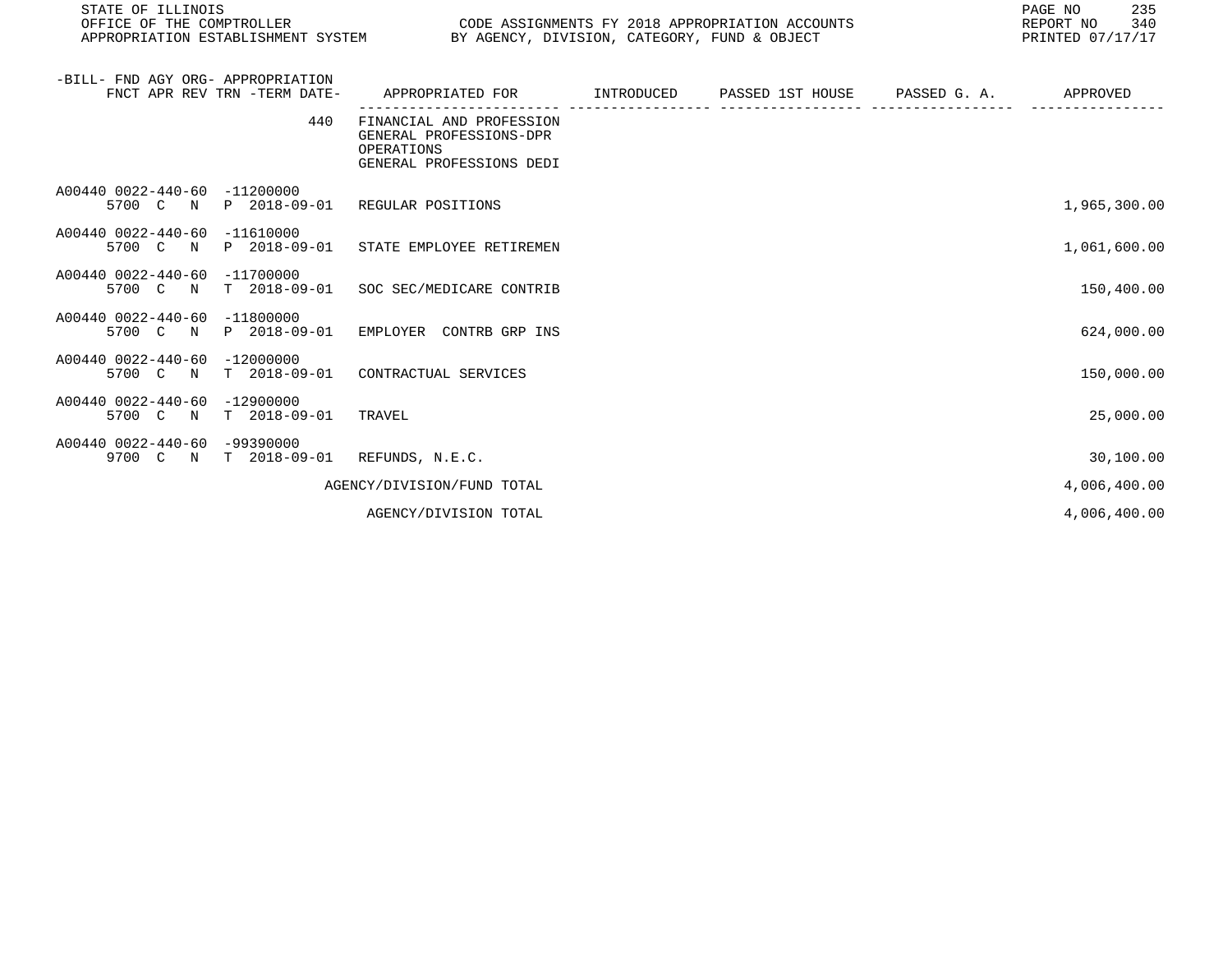| STATE OF ILLINOIS<br>OFFICE OF THE COMPTROLLER<br>APPROPRIATION ESTABLISHMENT SYSTEM  | CODE ASSIGNMENTS FY 2018 APPROPRIATION ACCOUNTS                                  | BY AGENCY, DIVISION, CATEGORY, FUND & OBJECT | 236<br>PAGE NO<br>340<br>REPORT NO<br>PRINTED 07/17/17 |
|---------------------------------------------------------------------------------------|----------------------------------------------------------------------------------|----------------------------------------------|--------------------------------------------------------|
| -BILL- FND AGY ORG- APPROPRIATION<br>FNCT APR REV TRN -TERM DATE-                     | APPROPRIATED FOR         INTRODUCED                                              | PASSED 1ST HOUSE PASSED G. A.                | APPROVED                                               |
| 440                                                                                   | FINANCIAL AND PROFESSION<br>DENTAL-DPR<br>OPERATIONS<br>IL STATE DENTAL DISCIPLI |                                              |                                                        |
| A00440 0823-440-61 -11200000<br>5700 C N<br>P 2018-09-01                              | REGULAR POSITIONS                                                                |                                              | 606,000.00                                             |
| A00440 0823-440-61 -11610000<br>5700 C N<br>P 2018-09-01                              | STATE EMPLOYEE RETIREMEN                                                         |                                              | 327,400.00                                             |
| A00440 0823-440-61 -11700000<br>5700<br>T 2018-09-01<br>$\overline{C}$<br>$\mathbf N$ | SOC SEC/MEDICARE CONTRIB                                                         |                                              | 46,400.00                                              |

A00440 0823-440-61 -11800000

A00440 0823-440-61 -12000000 5700 C N T 2018-09-01 CONTRACTUAL SERVICES 80,000.00 A00440 0823-440-61 -12900000 5700 C N T 2018-09-01 TRAVEL 9,600.00

5700 C N P 2018-09-01 EMPLOYER CONTRB GRP INS 192,000.00

A00440 0823-440-61 -99390000 9700 C N T 2018-09-01 REFUNDS, N.E.C. 2,400.00 AGENCY/DIVISION/FUND TOTAL  $1,263,800.00$ 

AGENCY/DIVISION TOTAL 1, 263, 800.00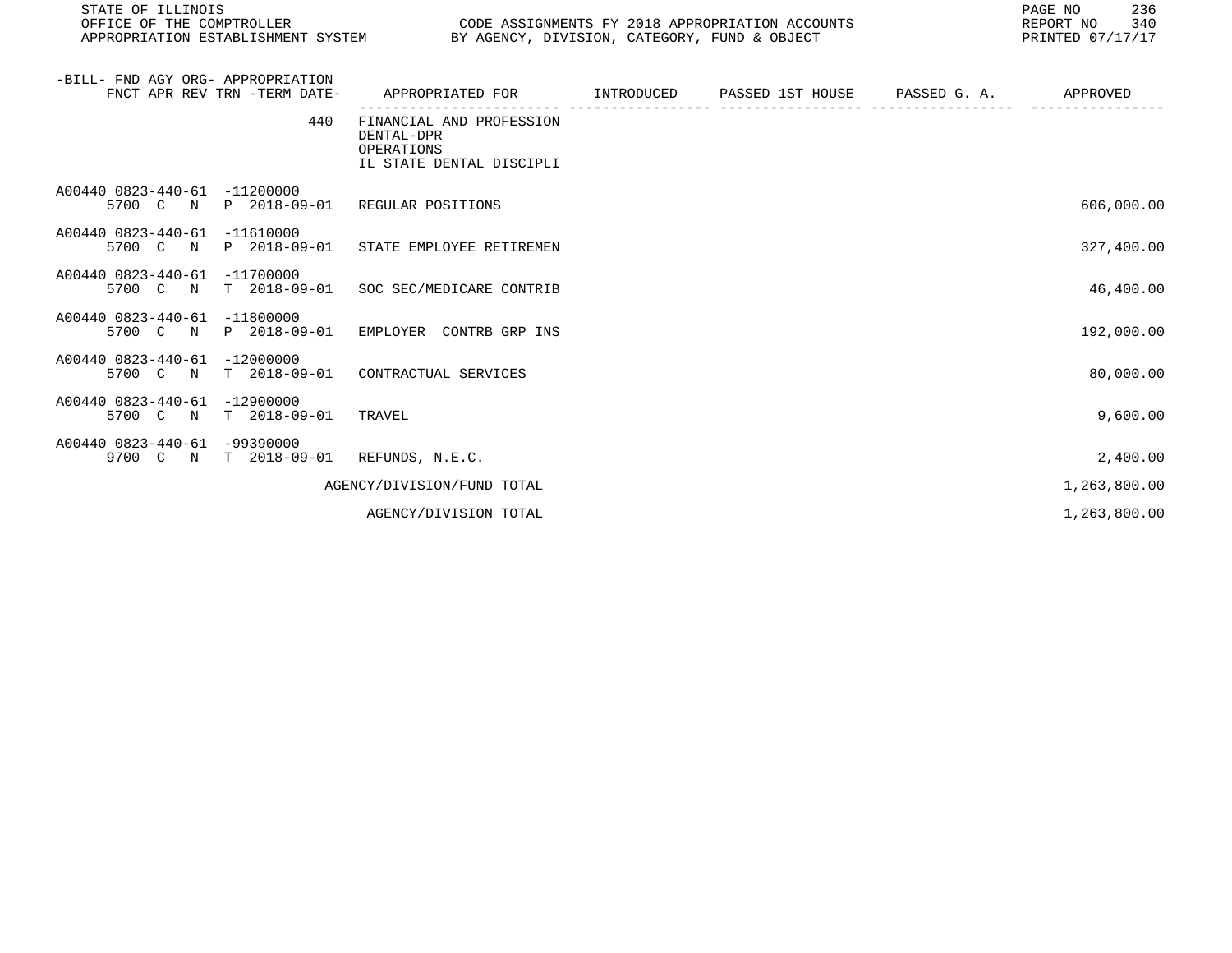| STATE OF ILLINOIS<br>OFFICE OF THE COMPTROLLER                    |                             | CODE ASSIGNMENTS FY 2018 APPROPRIATION ACCOUNTS<br>APPROPRIATION ESTABLISHMENT SYSTEM BY AGENCY, DIVISION, CATEGORY, FUND & OBJECT |  | 237<br>PAGE NO<br>340<br>REPORT NO<br>PRINTED 07/17/17 |
|-------------------------------------------------------------------|-----------------------------|------------------------------------------------------------------------------------------------------------------------------------|--|--------------------------------------------------------|
| -BILL- FND AGY ORG- APPROPRIATION<br>FNCT APR REV TRN -TERM DATE- |                             | APPROPRIATED FOR TINTRODUCED PASSED 1ST HOUSE PASSED G.A.                                                                          |  | APPROVED                                               |
|                                                                   | 440                         | FINANCIAL AND PROFESSION<br>MEDICAL-DPR<br>OPERATIONS<br>IL STATE MEDICAL DISCIPL                                                  |  |                                                        |
| A00440 0093-440-62<br>5700 C<br>N                                 | $-11200000$<br>P 2018-09-01 | REGULAR POSITIONS                                                                                                                  |  | 2,110,500.00                                           |
| A00440 0093-440-62<br>5700 C N                                    | $-11610000$                 | P 2018-09-01 STATE EMPLOYEE RETIREMEN                                                                                              |  | 1,140,000.00                                           |
| A00440 0093-440-62<br>5700 C N                                    | $-11700000$                 | T 2018-09-01 SOC SEC/MEDICARE CONTRIB                                                                                              |  | 161,500.00                                             |
| A00440 0093-440-62<br>5700 C N                                    | $-11800000$<br>P 2018-09-01 | EMPLOYER CONTRB GRP INS                                                                                                            |  | 600,000.00                                             |
| A00440 0093-440-62<br>5700 C N                                    | $-12000000$<br>T 2018-09-01 | CONTRACTUAL SERVICES                                                                                                               |  | 300,000.00                                             |
| A00440 0093-440-62<br>5700 C N                                    | $-12900000$<br>T 2018-09-01 | CONTRACTUAL SERVICES                                                                                                               |  | 20,000.00                                              |
| A00440 0093-440-62 -99390000<br>9700 C<br>$\mathbf N$             | T 2018-09-01                | REFUNDS, N.E.C.                                                                                                                    |  | 25,000.00                                              |
|                                                                   |                             | AGENCY/DIVISION/FUND TOTAL                                                                                                         |  | 4,357,000.00                                           |

AGENCY/DIVISION TOTAL 4, 357, 000.00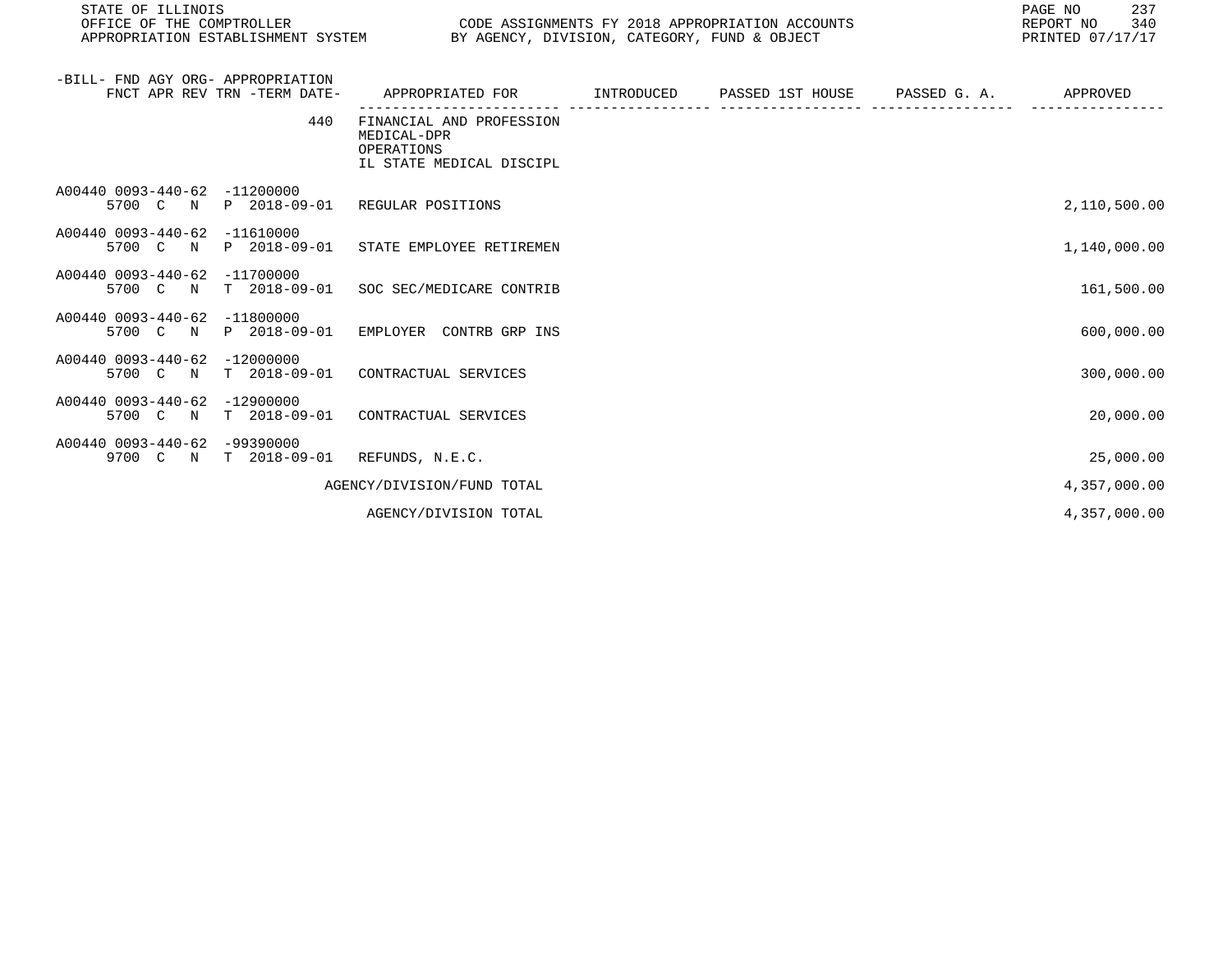| STATE OF ILLINOIS<br>OFFICE OF THE COMPTROLLER CODE ASSIGNMENTS FY 2018 APPROPRIATION ACCOUNTS<br>APPROPRIATION ESTABLISHMENT SYSTEM BY AGENCY, DIVISION, CATEGORY, FUND & OBJECT |                                                                                      |  | 238<br>PAGE NO<br>340<br>REPORT NO<br>PRINTED 07/17/17 |
|-----------------------------------------------------------------------------------------------------------------------------------------------------------------------------------|--------------------------------------------------------------------------------------|--|--------------------------------------------------------|
| -BILL- FND AGY ORG- APPROPRIATION<br>FNCT APR REV TRN -TERM DATE-                                                                                                                 | APPROPRIATED FOR         INTRODUCED      PASSED 1ST HOUSE      PASSED G. A.          |  | APPROVED                                               |
| 440                                                                                                                                                                               | FINANCIAL AND PROFESSION<br>OPTOMETRIC-DPR<br>OPERATIONS<br>OPTOMETRIC LICN & DISC B |  |                                                        |
| A00440 0259-440-63 -11200000<br>5700 C N                                                                                                                                          | P 2018-09-01 REGULAR POSITIONS                                                       |  | 130,600.00                                             |
| A00440 0259-440-63 -11610000<br>5700 C N                                                                                                                                          | P 2018-09-01 STATE EMPLOYEE RETIREMEN                                                |  | 70,600.00                                              |
| A00440 0259-440-63 -11700000<br>5700 C N                                                                                                                                          | T 2018-09-01 SOC SEC/MEDICARE CONTRIB                                                |  | 10,000.00                                              |
| A00440 0259-440-63<br>$-11800000$<br>5700 C N                                                                                                                                     | P 2018-09-01 EMPLOYER CONTRB GRP INS                                                 |  | 48,000.00                                              |
|                                                                                                                                                                                   |                                                                                      |  |                                                        |

- A00440 0259-440-63 -12000000 5700 C N T 2018-09-01 CONTRACTUAL SERVICES 60,000.00 A00440 0259-440-63 -12900000 5700 C N T 2018-09-01 TRAVEL 5,000.00
- A00440 0259-440-63 -99390000 9700 C N T 2018-09-01 REFUNDS, N.E.C. 2,400.00 AGENCY/DIVISION/FUND TOTAL 326,600.00
	- AGENCY/DIVISION TOTAL 326,600.00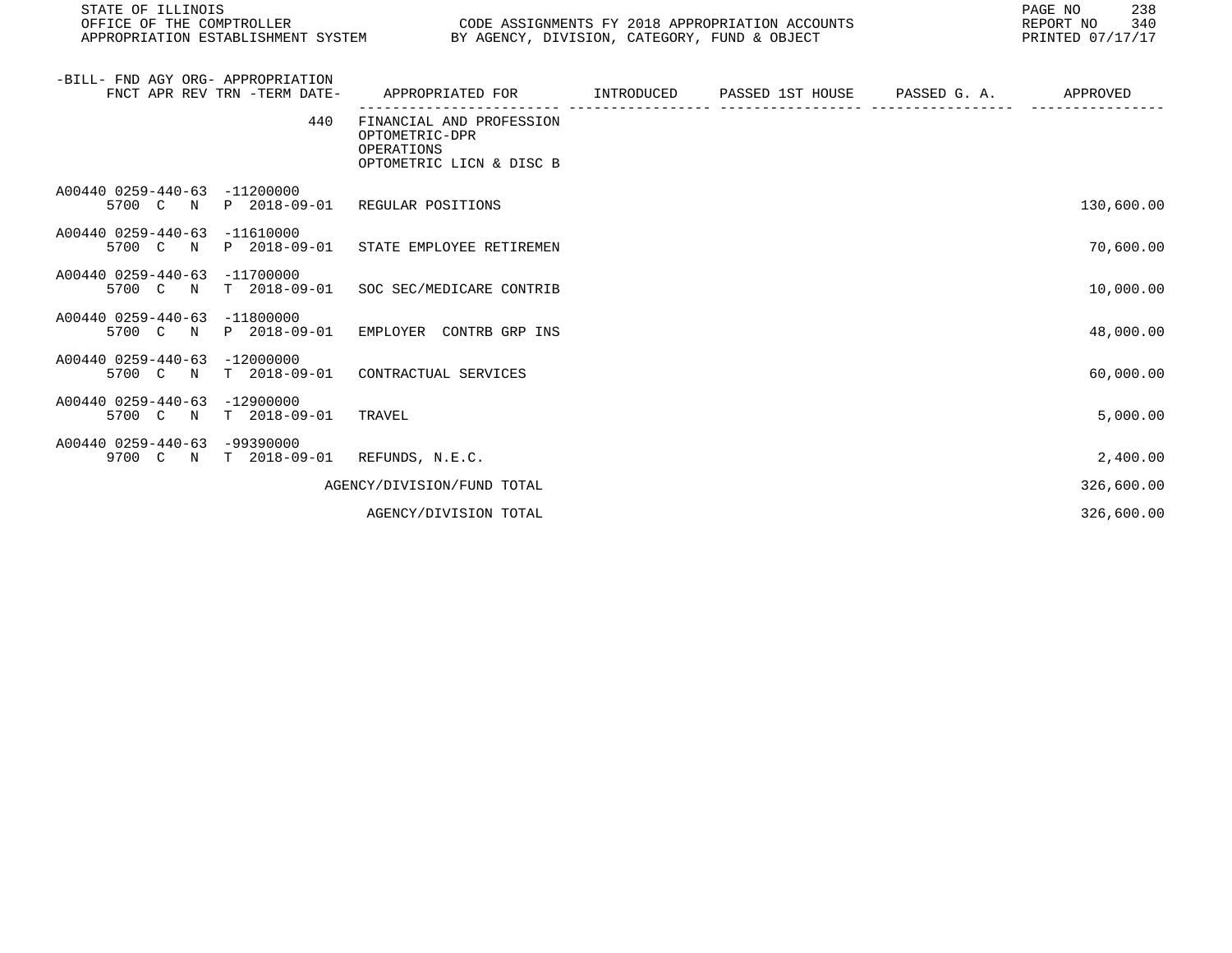| STATE OF ILLINOIS<br>OFFICE OF THE COMPTROLLER THE SERIES ON THE CODE ASSIGNMENTS FY 2018 APPROPRIATION ACCOUNTS<br>APPROPRIATION ESTABLISHMENT SYSTEM BY AGENCY, DIVISION, CATEGORY, FUND & OBJECT |                                                                                             |  | PAGE NO<br>239<br>REPORT NO 340<br>PRINTED 07/17/17 |
|-----------------------------------------------------------------------------------------------------------------------------------------------------------------------------------------------------|---------------------------------------------------------------------------------------------|--|-----------------------------------------------------|
| -BILL- FND AGY ORG- APPROPRIATION<br>FNCT APR REV TRN -TERM DATE-                                                                                                                                   | APPROPRIATED FOR        INTRODUCED      PASSED 1ST HOUSE     PASSED G. A.          APPROVED |  |                                                     |
| 440                                                                                                                                                                                                 | FINANCIAL AND PROFESSION<br>DESIGN-DPR<br>OPERATIONS<br>DESIGN PROFESSIONAL ADMI            |  |                                                     |
| A00440 0888-440-64 -11200000<br>5700 C N P 2018-09-01 REGULAR POSITIONS                                                                                                                             |                                                                                             |  | 482,800.00                                          |
| A00440 0888-440-64 -11610000<br>5700 C N P 2018-09-01 STATE EMPLOYEE RETIREMEN                                                                                                                      |                                                                                             |  | 260,800.00                                          |
| A00440 0888-440-64 -11700000<br>5700 C N T 2018-09-01 SOC SEC/MEDICARE CONTRIB                                                                                                                      |                                                                                             |  | 37,000.00                                           |
| A00440 0888-440-64 -11800000<br>5700 C N P 2018-09-01 EMPLOYER CONTRB GRP INS                                                                                                                       |                                                                                             |  | 168,000.00                                          |
| A00440 0888-440-64 -12000000<br>5700 C N T 2018-09-01 CONTRACTUAL SERVICES                                                                                                                          |                                                                                             |  | 70,000.00                                           |
| A00440 0888-440-64 -12900000<br>5700 C N T 2018-09-01                                                                                                                                               | TRAVEL                                                                                      |  | 10,000.00                                           |

A00440 0888-440-64 -99390000 9700 C N T 2018-09-01 REFUNDS, N.E.C. 2,400.00

AGENCY/DIVISION/FUND TOTAL  $1,031,000.00$ 

AGENCY/DIVISION TOTAL 1,031,000.00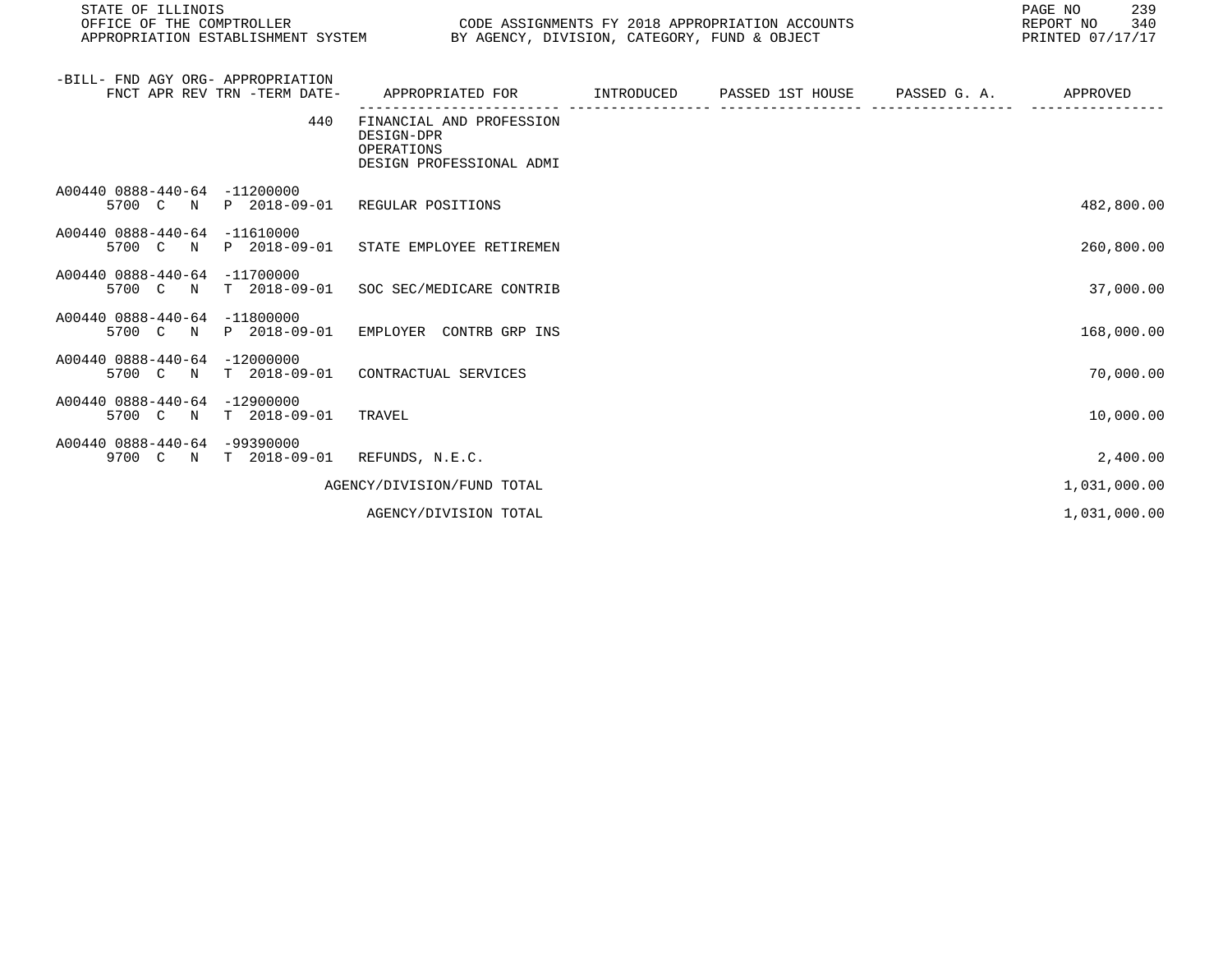| STATE OF ILLINOIS<br>OFFICE OF THE COMPTROLLER<br>APPROPRIATION ESTABLISHMENT SYSTEM BY AGENCY, DIVISION, CATEGORY, FUND & OBJECT | CODE ASSIGNMENTS FY 2018 APPROPRIATION ACCOUNTS                                    |  | PAGE NO<br>240<br>340<br>REPORT NO<br>PRINTED 07/17/17 |
|-----------------------------------------------------------------------------------------------------------------------------------|------------------------------------------------------------------------------------|--|--------------------------------------------------------|
| -BILL- FND AGY ORG- APPROPRIATION<br>FNCT APR REV TRN -TERM DATE-                                                                 | APPROPRIATED FOR      INTRODUCED   PASSED 1ST HOUSE    PASSED G.A.     APPROVED    |  |                                                        |
| 440                                                                                                                               | FINANCIAL AND PROFESSION<br>PHARMACY-DPR<br>OPERATIONS<br>IL STATE PHARMACY DISCIP |  |                                                        |
| A00440 0057-440-65 -11200000<br>5700 C N                                                                                          | P 2018-09-01 REGULAR POSITIONS                                                     |  | 860,500.00                                             |
| A00440 0057-440-65 -11610000<br>5700 C N P 2018-09-01 STATE EMPLOYEE RETIREMEN                                                    |                                                                                    |  | 464,800.00                                             |
| A00440 0057-440-65 -11700000<br>5700 C N                                                                                          | T 2018-09-01 SOC SEC/MEDICARE CONTRIB                                              |  | 65,900.00                                              |
| A00440 0057-440-65 -11800000<br>5700 C N                                                                                          | P 2018-09-01 EMPLOYER CONTRB GRP INS                                               |  | 216,000.00                                             |
| A00440 0057-440-65 -12000000<br>5700 C N                                                                                          | T 2018-09-01 CONTRACTUAL SERVICES                                                  |  | 112,500.00                                             |
| A00440 0057-440-65 -12900000<br>5700 C N<br>T 2018-09-01 TRAVEL                                                                   |                                                                                    |  | 10,000.00                                              |
| A00440 0057-440-65 -99390000<br>9700 C N T 2018-09-01 REFUNDS, N.E.C.                                                             |                                                                                    |  | 11,600.00                                              |

AGENCY/DIVISION/FUND TOTAL 1,741,300.00

AGENCY/DIVISION TOTAL 1, 1999.00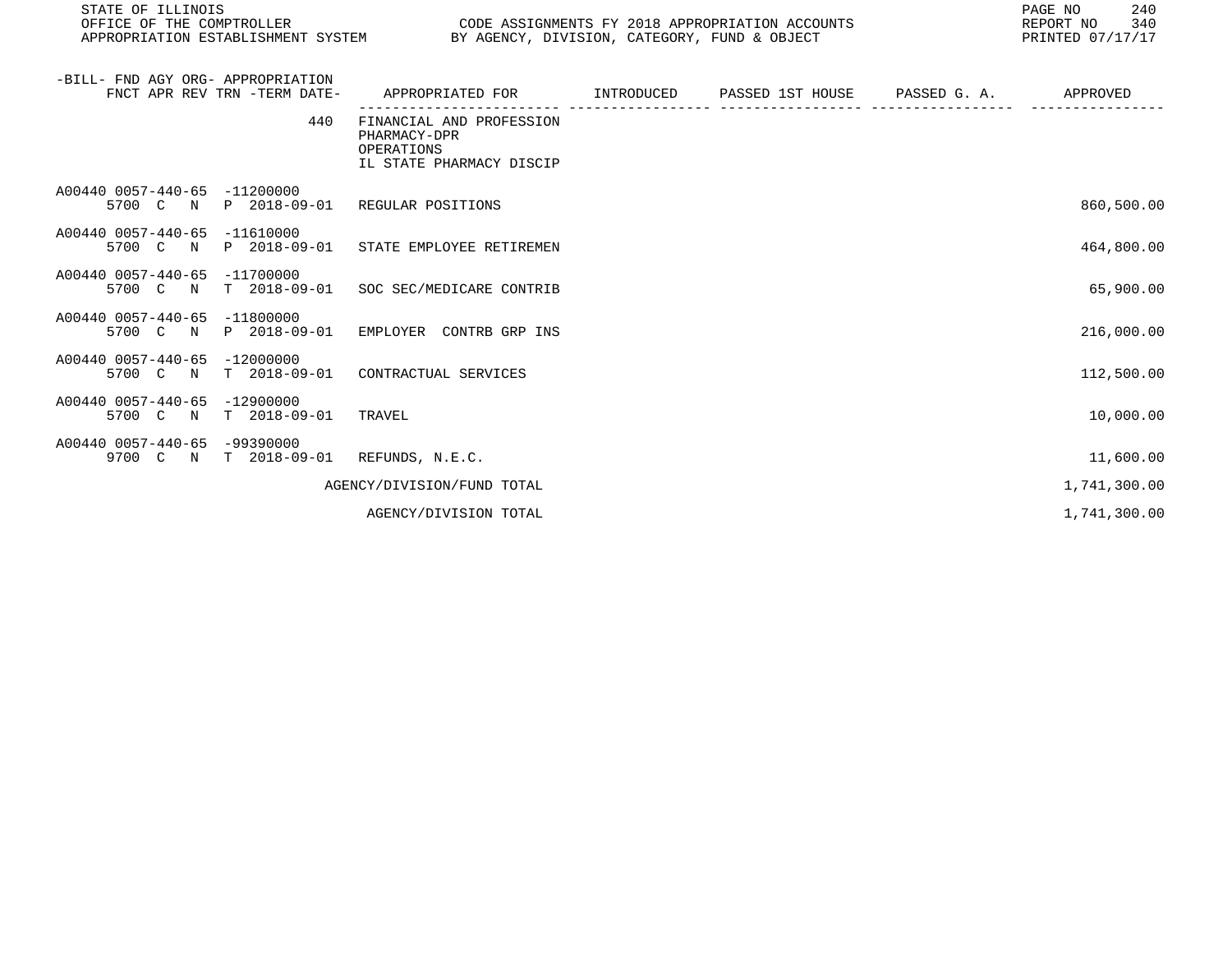| STATE OF ILLINOIS<br>OFFICE OF THE COMPTROLLER<br>APPROPRIATION ESTABLISHMENT SYSTEM | CODE ASSIGNMENTS FY 2018 APPROPRIATION ACCOUNTS                                    | BY AGENCY, DIVISION, CATEGORY, FUND & OBJECT |  | PAGE NO<br>241<br>340<br>REPORT NO<br>PRINTED 07/17/17 |
|--------------------------------------------------------------------------------------|------------------------------------------------------------------------------------|----------------------------------------------|--|--------------------------------------------------------|
| -BILL- FND AGY ORG- APPROPRIATION<br>FNCT APR REV TRN -TERM DATE-                    | APPROPRIATED FOR       INTRODUCED     PASSED 1ST HOUSE     PASSED G. A.            |                                              |  | APPROVED                                               |
| 440                                                                                  | FINANCIAL AND PROFESSION<br>PODIATRY-DPR<br>OPERATIONS<br>IL STATE PODIATRIC DISCI |                                              |  |                                                        |
| A00440 0954-440-66 -12000000<br>5700 C N<br>T 2018-09-01                             | CONTRACTUAL SERVICES                                                               |                                              |  | 2,000.00                                               |
| A00440 0954-440-66 -12900000<br>5700 C N T 2018-09-01                                | TRAVEL                                                                             |                                              |  | 2,000.00                                               |
| A00440 0954-440-66 -99390000<br>9700 C N<br>T 2018-09-01                             | REFUNDS, N.E.C.                                                                    |                                              |  | 1,000.00                                               |
|                                                                                      | AGENCY/DIVISION/FUND TOTAL                                                         |                                              |  | 5,000.00                                               |
|                                                                                      | AGENCY/DIVISION TOTAL                                                              |                                              |  | 5,000.00                                               |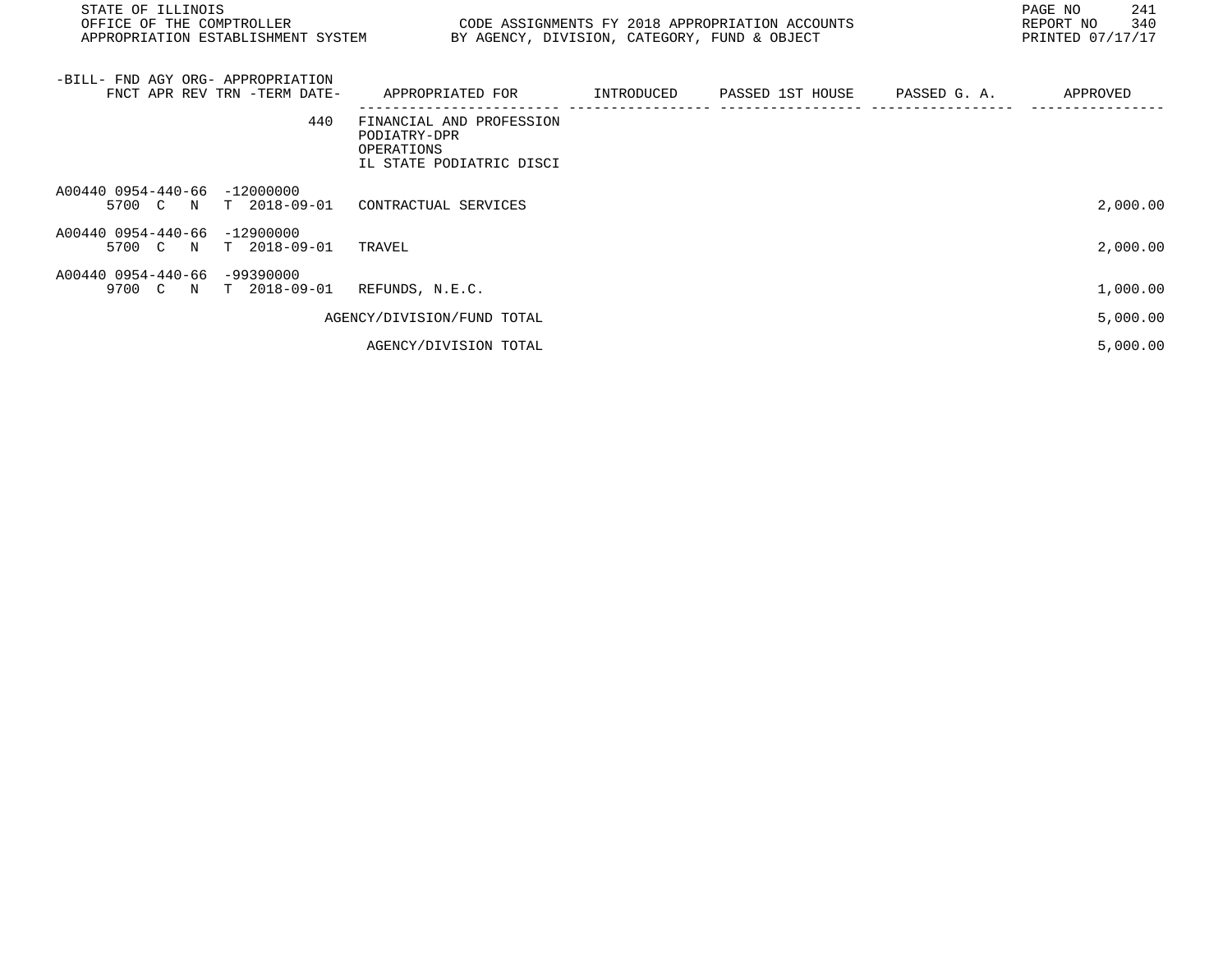| STATE OF ILLINOIS<br>OFFICE OF THE COMPTROLLER<br>APPROPRIATION ESTABLISHMENT SYSTEM                 | CODE ASSIGNMENTS FY 2018 APPROPRIATION ACCOUNTS<br>BY AGENCY, DIVISION, CATEGORY, FUND & OBJECT |            |                  |              | 242<br>PAGE NO<br>340<br>REPORT NO<br>PRINTED 07/17/17 |
|------------------------------------------------------------------------------------------------------|-------------------------------------------------------------------------------------------------|------------|------------------|--------------|--------------------------------------------------------|
| -BILL- FND AGY ORG- APPROPRIATION<br>FNCT APR REV TRN -TERM DATE-                                    | APPROPRIATED FOR                                                                                | INTRODUCED | PASSED 1ST HOUSE | PASSED G. A. | APPROVED                                               |
| 440                                                                                                  | FINANCIAL AND PROFESSION<br>CERTIFIED PUBLIC ACCOUNT<br>OPERATIONS<br>REG CPA ADMIN & DISCIPLI  |            |                  |              |                                                        |
| A00440 0151-440-67 -19000000<br>T 2018-09-01<br>5700 C N<br>ADMINISTRATION OF REGISTERED CPA PROGRAM | LUMP SUMS & OTHER PURPOS                                                                        |            |                  |              | 650,000.00                                             |
|                                                                                                      | AGENCY/DIVISION/FUND TOTAL                                                                      |            |                  |              | 650,000.00                                             |
|                                                                                                      | AGENCY/DIVISION TOTAL                                                                           |            |                  |              | 650,000.00                                             |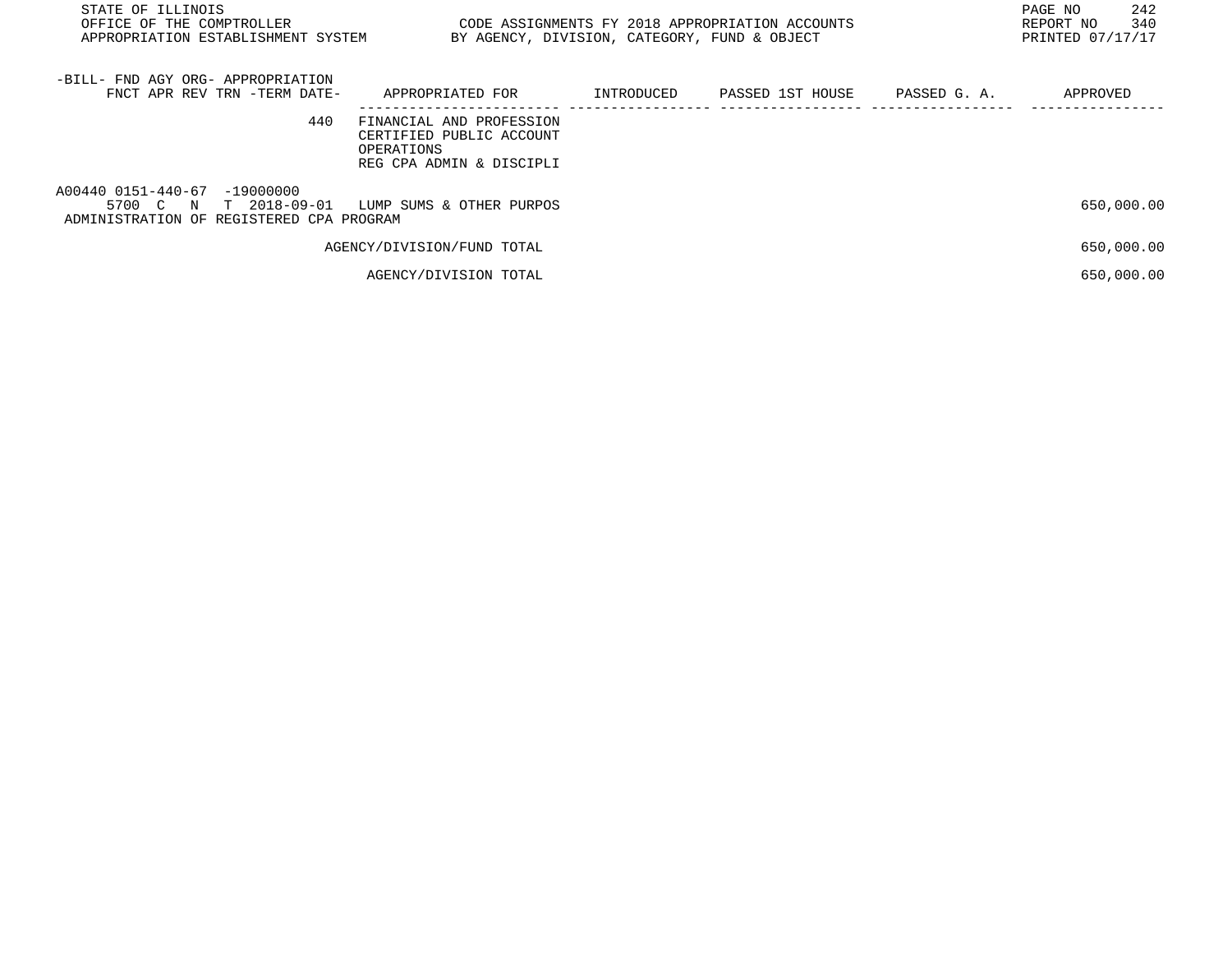STATE OF ILLINOIS PAGE NO 243

CODE ASSIGNMENTS FY 2018 APPROPRIATION ACCOUNTS FOR THE REPORT NO 340 (2018)<br>BY AGENCY, DIVISION, CATEGORY, FUND & OBJECT APPROPRIATION ESTABLISHMENT SYSTEM BY AGENCY, DIVISION, CATEGORY, FUND & OBJECT

| -BILL- FND AGY ORG- APPROPRIATION<br>FNCT APR REV TRN -TERM DATE-                                                                                | APPROPRIATED FOR                                                                | INTRODUCED | PASSED 1ST HOUSE PASSED G. A. | APPROVED     |
|--------------------------------------------------------------------------------------------------------------------------------------------------|---------------------------------------------------------------------------------|------------|-------------------------------|--------------|
| 440                                                                                                                                              | FINANCIAL AND PROFESSION<br>NURSE-DPR<br>OPERATIONS<br>NURSING DEDICATED & PROF |            |                               |              |
| A00440 0258-440-68<br>$-11200000$<br>P 2018-09-01<br>5700 C N                                                                                    | REGULAR POSITIONS                                                               |            |                               | 979,800.00   |
| A00440 0258-440-68<br>$-11610000$<br>5700 C<br>P 2018-09-01<br>$\mathbf N$                                                                       | STATE EMPLOYEE RETIREMEN                                                        |            |                               | 529,300.00   |
| A00440 0258-440-68<br>$-11700000$<br>5700 C<br>$\mathbf N$                                                                                       | T 2018-09-01 SOC SEC/MEDICARE CONTRIB                                           |            |                               | 75,000.00    |
| A00440 0258-440-68<br>$-11800000$<br>5700 C<br>P 2018-09-01<br>$\mathbb N$                                                                       | EMPLOYER CONTRB GRP INS                                                         |            |                               | 288,000.00   |
| A00440 0258-440-68<br>$-12000000$<br>5700 C<br>$\mathbb N$                                                                                       | T 2018-09-01 CONTRACTUAL SERVICES                                               |            |                               | 127,100.00   |
| A00440 0258-440-68<br>$-12900000$<br>T 2018-09-01 TRAVEL<br>5700 C N                                                                             |                                                                                 |            |                               | 12,000.00    |
| A00440 0258-440-68<br>$-19000000$<br>5700 C<br>$T = 2018 - 09 - 01$<br>$\mathbf N$<br>ESTABLISHMENT AND OPERATION OF ILLINOIS CENTER FOR NURSING | LUMP SUMS & OTHER PURPOS                                                        |            |                               | 500,000.00   |
| A00440 0258-440-68<br>-99390000<br>9700 C N T 2018-09-01 REFUNDS, N.E.C.                                                                         |                                                                                 |            |                               | 9,700.00     |
|                                                                                                                                                  | AGENCY/DIVISION/FUND TOTAL                                                      |            |                               | 2,520,900.00 |
|                                                                                                                                                  | AGENCY/DIVISION TOTAL                                                           |            |                               | 2,520,900.00 |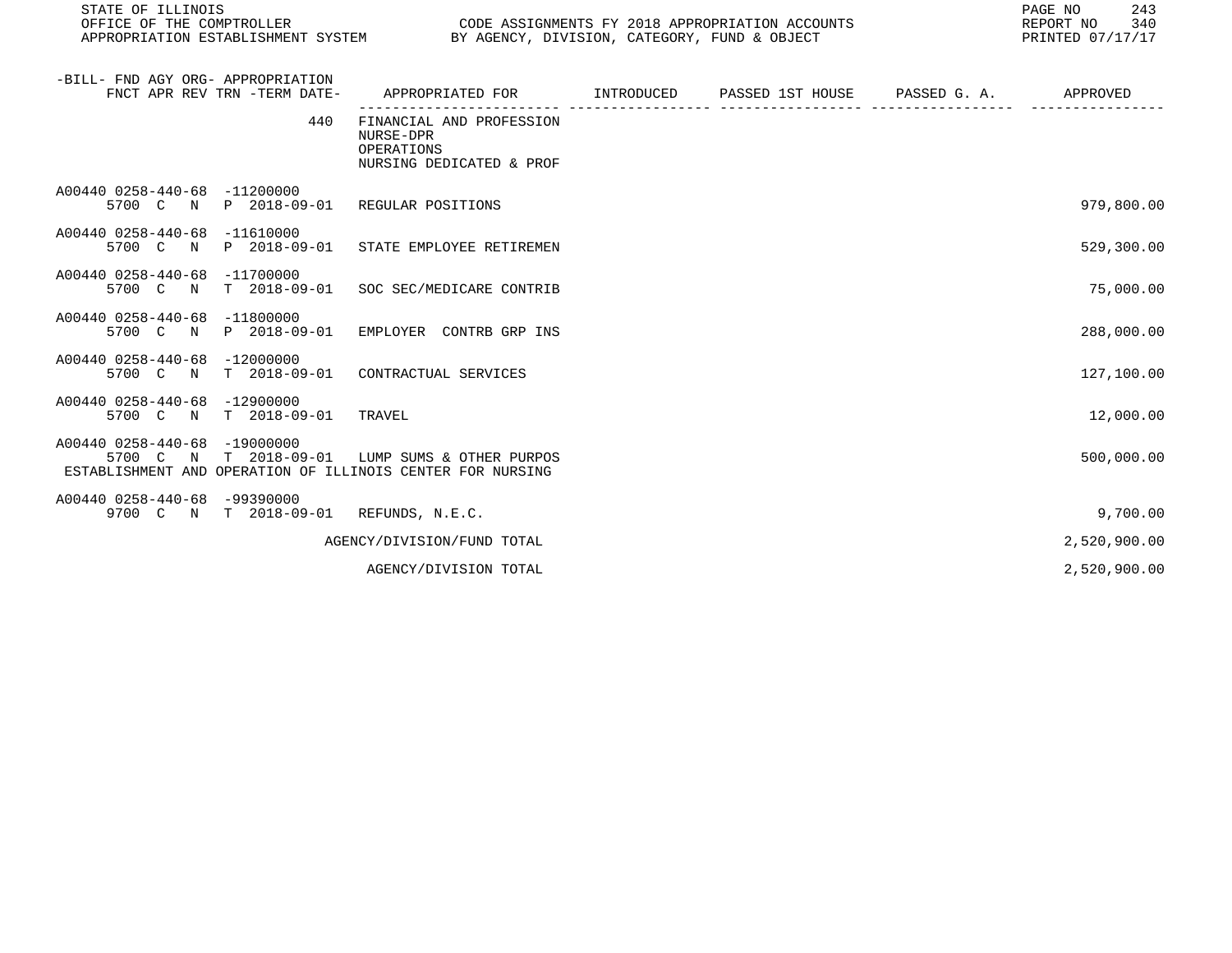| STATE OF ILLINOIS<br>OFFICE OF THE COMPTROLLER THE STATE STATE OF ASSIGNMENTS FY 2018 APPROPRIATION ACCOUNTS<br>APPROPRIATION ESTABLISHMENT SYSTEM |                                                                                                |            | BY AGENCY, DIVISION, CATEGORY, FUND & OBJECT | PAGE NO<br>244<br>340<br>REPORT NO<br>PRINTED 07/17/17 |
|----------------------------------------------------------------------------------------------------------------------------------------------------|------------------------------------------------------------------------------------------------|------------|----------------------------------------------|--------------------------------------------------------|
| -BILL- FND AGY ORG- APPROPRIATION<br>FNCT APR REV TRN -TERM DATE-                                                                                  | APPROPRIATED FOR                                                                               | INTRODUCED | PASSED 1ST HOUSE PASSED G. A.                | APPROVED                                               |
| 440                                                                                                                                                | FINANCIAL AND PROFESSION<br>PROFESSIONAL EVIDENCE-DP<br>OPERATIONS<br>PROFESSIONAL REGUL EVIDE |            |                                              |                                                        |
| A00440 0192-440-69 -19000000<br>5700 C N T 2018-09-01<br>INCLUDING EOUIPMENT & OTHER OPERATION EXPENSES                                            | CONDUCTING COVERT ACTIVI                                                                       |            |                                              | 300.00                                                 |
|                                                                                                                                                    | AGENCY/DIVISION/FUND TOTAL                                                                     |            |                                              | 300.00                                                 |
|                                                                                                                                                    | AGENCY/DIVISION TOTAL                                                                          |            |                                              | 300.00                                                 |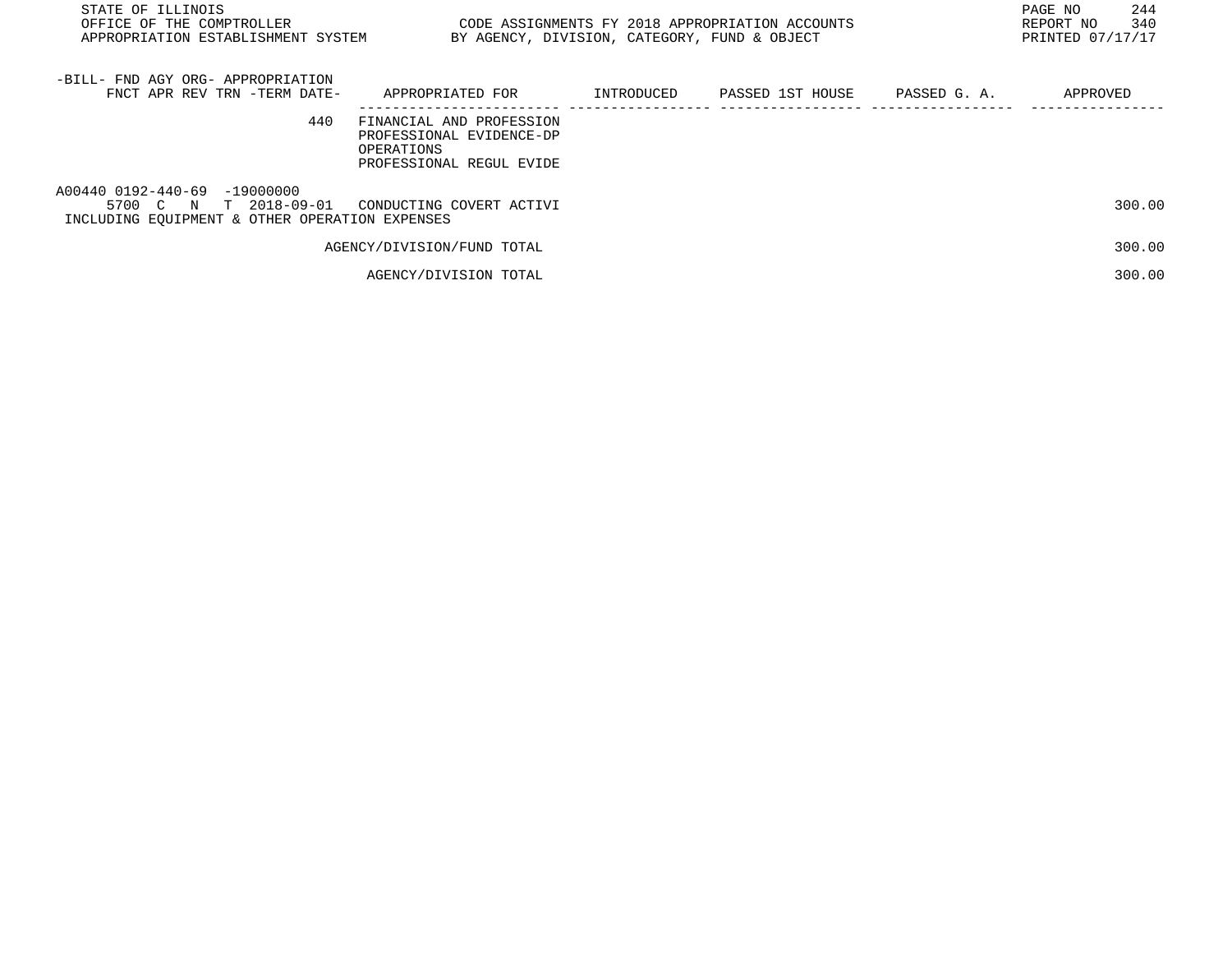| STATE OF ILLINOIS<br>OFFICE OF THE COMPTROLLER<br>APPROPRIATION ESTABLISHMENT SYSTEM BY AGENCY, DIVISION, CATEGORY, FUND & OBJECT |                              |                                                                                                | CODE ASSIGNMENTS FY 2018 APPROPRIATION ACCOUNTS | 245<br>PAGE NO<br>REPORT NO<br>340<br>PRINTED 07/17/17 |
|-----------------------------------------------------------------------------------------------------------------------------------|------------------------------|------------------------------------------------------------------------------------------------|-------------------------------------------------|--------------------------------------------------------|
| -BILL- FND AGY ORG- APPROPRIATION                                                                                                 | FNCT APR REV TRN -TERM DATE- | APPROPRIATED FOR         INTRODUCED      PASSED 1ST HOUSE     PASSED G. A.         APPROVED    |                                                 |                                                        |
|                                                                                                                                   | 440                          | FINANCIAL AND PROFESSION<br>PROFESSIONL INDIRECT COS<br>OPERATIONS<br>PROFESSIONS INDIRECT COS |                                                 |                                                        |
| A00440 0218-440-70 -11200000                                                                                                      |                              | 5700 C N P 2018-09-01 REGULAR POSITIONS                                                        |                                                 | 9,568,100.00                                           |
| A00440 0218-440-70 -11610000<br>5700 C                                                                                            | N P 2018-09-01               | STATE EMPLOYEE RETIREMEN                                                                       |                                                 | 5,168,100.00                                           |
| A00440 0218-440-70 -11700000<br>5700 C<br>$\mathbb N$                                                                             | T 2018-09-01                 | SOC SEC/MEDICARE CONTRIB                                                                       |                                                 | 732,000.00                                             |
| A00440 0218-440-70 -11800000                                                                                                      | 5700 C N P 2018-09-01        | EMPLOYER CONTRB GRP INS                                                                        |                                                 | 3,000,000.00                                           |
| A00440 0218-440-70 -12000000<br>5700 C N                                                                                          | T 2018-09-01                 | CONTRACTUAL SERVICES                                                                           |                                                 | 8,492,700.00                                           |
| A00440 0218-440-70 -12900000<br>5700 C N                                                                                          | T 2018-09-01                 | TRAVEL                                                                                         |                                                 | 60,000.00                                              |
| A00440 0218-440-70 -13000000<br>5700 C N                                                                                          | T 2018-09-01                 | COMMODITIES                                                                                    |                                                 | 60,000.00                                              |
| A00440 0218-440-70 -13020000<br>5700 C N                                                                                          | T 2018-09-01                 | PRINTING                                                                                       |                                                 | 20,000.00                                              |
| A00440 0218-440-70 -15000000<br>5750 C N                                                                                          | T 2018-09-01                 | EQUIPMENT                                                                                      |                                                 | 20,000.00                                              |
| A00440 0218-440-70 -16000000<br>5700 C N                                                                                          | T 2018-09-01                 | ELECTRONIC DATA PROCESSI                                                                       |                                                 |                                                        |
| A00440 0218-440-70 -17000000<br>5700 C N                                                                                          | T 2018-09-01                 | TELECOMMUNICATION                                                                              |                                                 | 577,600.00                                             |
| A00440 0218-440-70 -18000000<br>5700 C                                                                                            | N T 2018-09-01               | OPERATION OF AUTO EQUIPM                                                                       |                                                 | 50,000.00                                              |
| A00440 0218-440-70 -19000000<br>5700 C N                                                                                          | T 2018-09-01                 | ORDINARY & CONTINGENT EX                                                                       |                                                 | 7,286,800.00                                           |
|                                                                                                                                   |                              | AGENCY/DIVISION/FUND TOTAL                                                                     |                                                 | 35,035,300.00                                          |
|                                                                                                                                   |                              | AGENCY/DIVISION TOTAL                                                                          |                                                 | 35,035,300.00                                          |
|                                                                                                                                   |                              | AGENCY TOTAL                                                                                   |                                                 | 96,865,000.00                                          |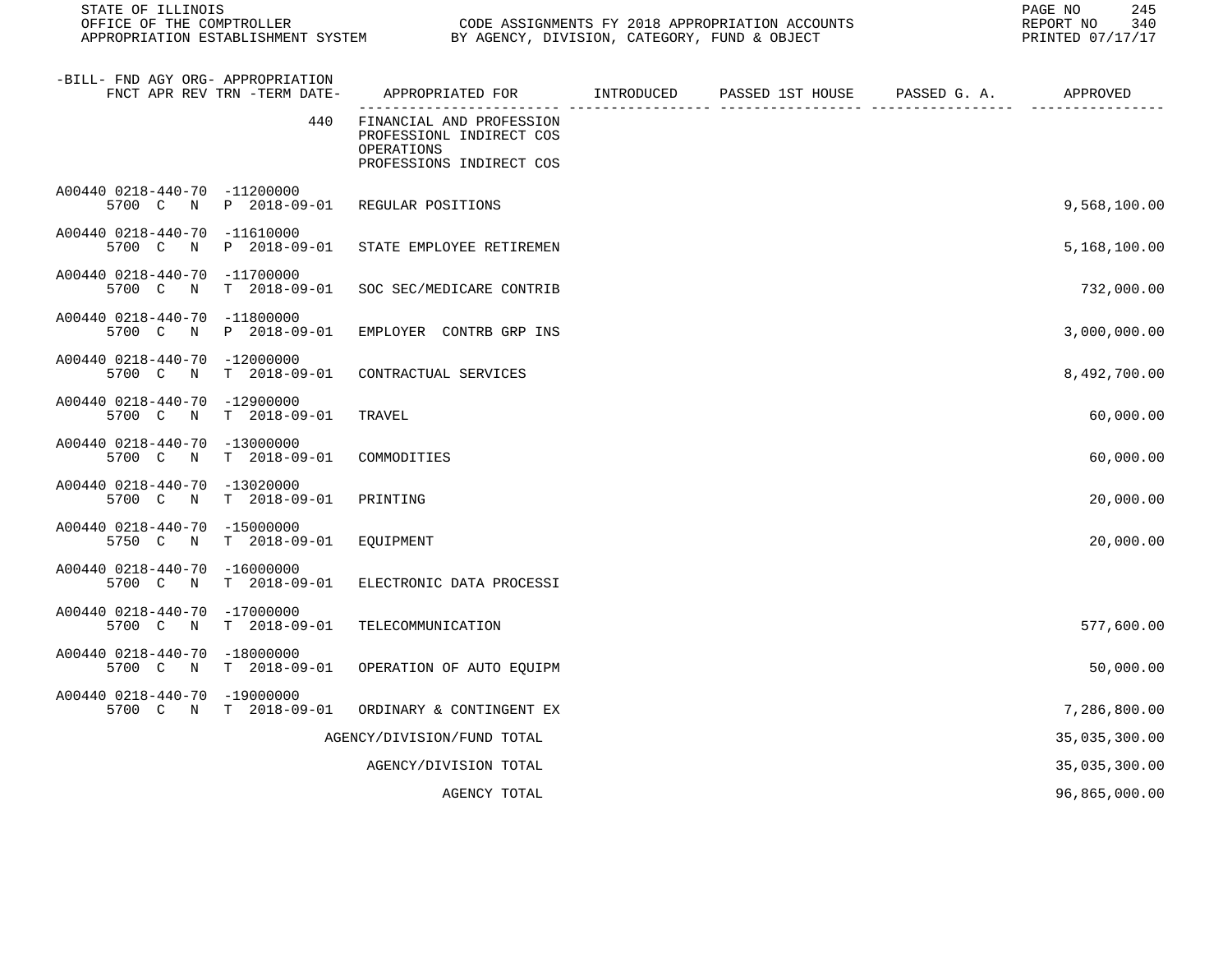| STATE OF ILLINOIS<br>OFFICE OF THE COMPTROLLER<br>APPROPRIATION ESTABLISHMENT SYSTEM BY AGENCY, DIVISION, CATEGORY, FUND & OBJECT |                                                                 | CODE ASSIGNMENTS FY 2018 APPROPRIATION ACCOUNTS | PAGE NO<br>246<br>340<br>REPORT NO<br>PRINTED 07/17/17 |
|-----------------------------------------------------------------------------------------------------------------------------------|-----------------------------------------------------------------|-------------------------------------------------|--------------------------------------------------------|
| -BILL- FND AGY ORG- APPROPRIATION<br>FNCT APR REV TRN -TERM DATE-                                                                 | APPROPRIATED FOR                                                |                                                 | APPROVED                                               |
| 442                                                                                                                               | HUMAN RIGHTS<br>ADMINISTRATION<br>OPERATIONS<br>GENERAL REVENUE |                                                 |                                                        |
| A00442 0001-442-01 -19109900<br>5700 C N T 2018-09-01 OPERATIONAL EXPENSES                                                        |                                                                 |                                                 | 8,594,400.00                                           |
|                                                                                                                                   | AGENCY/DIVISION/FUND TOTAL                                      |                                                 | 8,594,400.00                                           |
|                                                                                                                                   | DHR TRAINING AND DEVELOP                                        |                                                 |                                                        |
| A00442 0778-442-01 -19000000<br>5700 C N T 2018-09-01                                                                             | ADMINISTRATION EXPENSES                                         |                                                 | 100,000.00                                             |
|                                                                                                                                   | AGENCY/DIVISION/FUND TOTAL                                      |                                                 | 100,000.00                                             |
|                                                                                                                                   | DEPT HUMAN RIGHTS SPECIA                                        |                                                 |                                                        |
| A00442 0797-442-01 -19100000<br>5700 C N T 2018-09-01                                                                             | FILING EXPENSES OF DEPAR                                        |                                                 | 500,000.00                                             |
|                                                                                                                                   | AGENCY/DIVISION/FUND TOTAL                                      |                                                 | 500,000.00                                             |
|                                                                                                                                   | AGENCY/DIVISION TOTAL                                           |                                                 | 9,194,400.00                                           |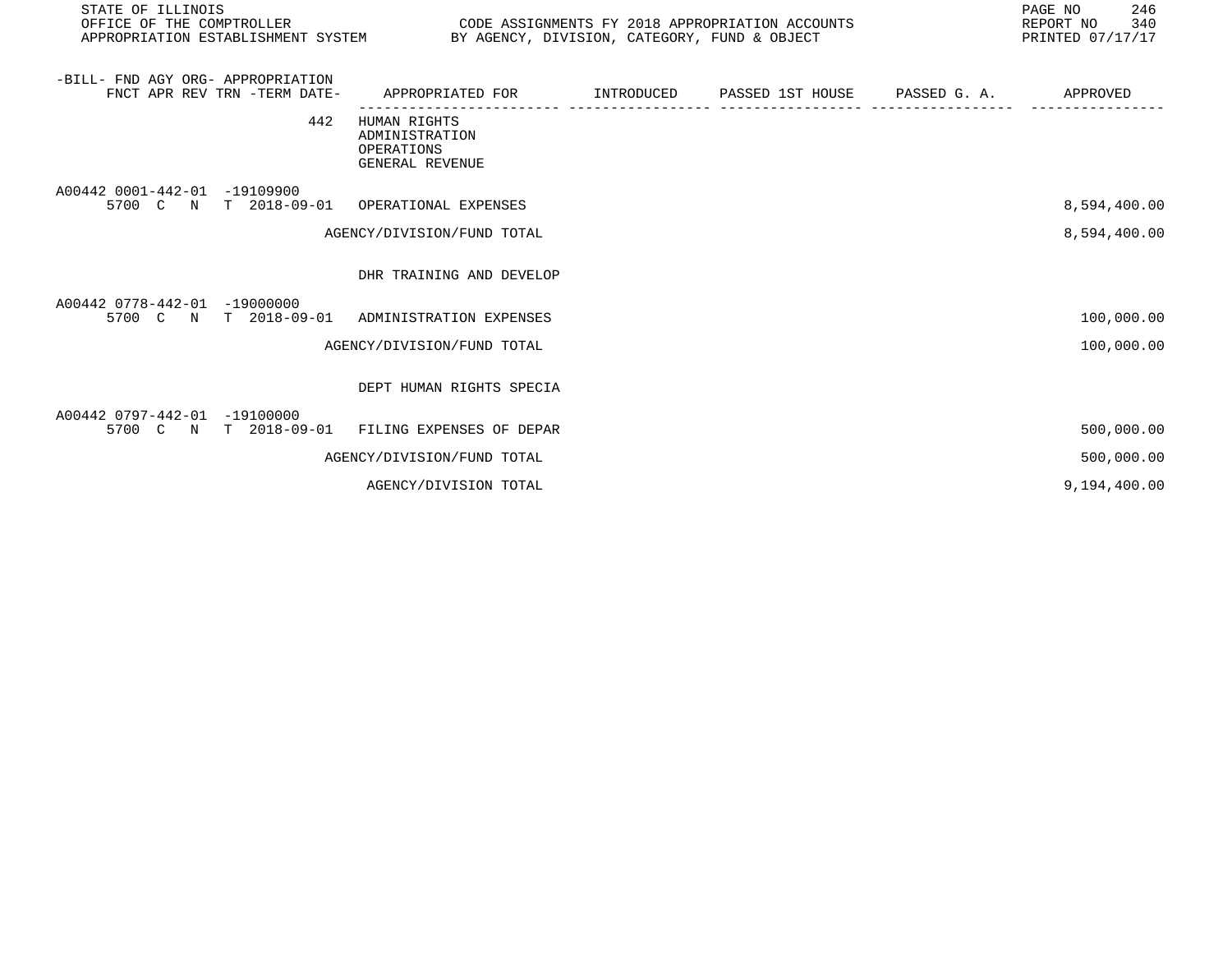| STATE OF ILLINOIS<br>OFFICE OF THE COMPTROLLER<br>APPROPRIATION ESTABLISHMENT SYSTEM BY AGENCY, DIVISION, CATEGORY, FUND & OBJECT |     |                                                                    |            | CODE ASSIGNMENTS FY 2018 APPROPRIATION ACCOUNTS |                                                   | PAGE NO<br>247<br>REPORT NO<br>340<br>PRINTED 07/17/17 |
|-----------------------------------------------------------------------------------------------------------------------------------|-----|--------------------------------------------------------------------|------------|-------------------------------------------------|---------------------------------------------------|--------------------------------------------------------|
| -BILL- FND AGY ORG- APPROPRIATION<br>FNCT APR REV TRN -TERM DATE-                                                                 |     | APPROPRIATED FOR<br>------------------------- ----                 | INTRODUCED | PASSED 1ST HOUSE                                | PASSED G. A.<br>------------- ------------------- | APPROVED                                               |
|                                                                                                                                   | 442 | HUMAN RIGHTS<br>CHARGE PROCESSING<br>OPERATIONS<br>GENERAL REVENUE |            |                                                 |                                                   |                                                        |
| A00442 0001-442-10 -19000000<br>5700 C N T 2018-09-01<br>INVESTIGATION AND PROCESSING                                             |     | HUMAN RIGHTS CASES                                                 |            |                                                 |                                                   | 929,300.00                                             |
|                                                                                                                                   |     | AGENCY/DIVISION/FUND TOTAL                                         |            |                                                 |                                                   | 929,300.00                                             |
|                                                                                                                                   |     | SPECIAL PROJECTS DIVISIO                                           |            |                                                 |                                                   |                                                        |
| A00442 0607-442-10 -11200000<br>5700 C N P 2018-09-01                                                                             |     | REGULAR POSITIONS                                                  |            |                                                 |                                                   | 2,377,600.00                                           |
| A00442 0607-442-10 -11610000<br>5700 C N P 2018-09-01                                                                             |     | STATE EMPLOYEE RETIREMEN                                           |            |                                                 |                                                   | 1,284,200.00                                           |
| A00442 0607-442-10 -11700000<br>5700 C N T 2018-09-01                                                                             |     | SOC SEC/MEDICARE CONTRIB                                           |            |                                                 |                                                   | 181,900.00                                             |
| A00442 0607-442-10 -11800000<br>5700 C N P 2018-09-01                                                                             |     | EMPLOYER CONTRB GRP INS                                            |            |                                                 |                                                   | 464,000.00                                             |
| A00442 0607-442-10 -12000000<br>5700 C N T 2018-09-01                                                                             |     | CONTRACTUAL SERVICES                                               |            |                                                 |                                                   | 177,000.00                                             |
| A00442 0607-442-10 -12900000<br>5700 C N T 2018-09-01                                                                             |     | TRAVEL                                                             |            |                                                 |                                                   | 37,000.00                                              |
| A00442 0607-442-10 -13000000<br>5700 C N T 2018-09-01                                                                             |     | COMMODITIES                                                        |            |                                                 |                                                   | 6,800.00                                               |
| A00442 0607-442-10 -13020000<br>5700 C N T 2018-09-01                                                                             |     | PRINTING                                                           |            |                                                 |                                                   | 9,300.00                                               |
| A00442 0607-442-10 -15000000<br>5750 C N T 2018-09-01                                                                             |     | EQUIPMENT                                                          |            |                                                 |                                                   |                                                        |
| A00442 0607-442-10 -17000000<br>5700 C N T 2018-09-01                                                                             |     | TELECOMMUNICATION                                                  |            |                                                 |                                                   |                                                        |
|                                                                                                                                   |     | AGENCY/DIVISION/FUND TOTAL                                         |            |                                                 |                                                   | 4,537,800.00                                           |
|                                                                                                                                   |     | AGENCY/DIVISION TOTAL                                              |            |                                                 |                                                   | 5,467,100.00                                           |
|                                                                                                                                   |     |                                                                    |            |                                                 |                                                   |                                                        |

AGENCY TOTAL 14,661,500.00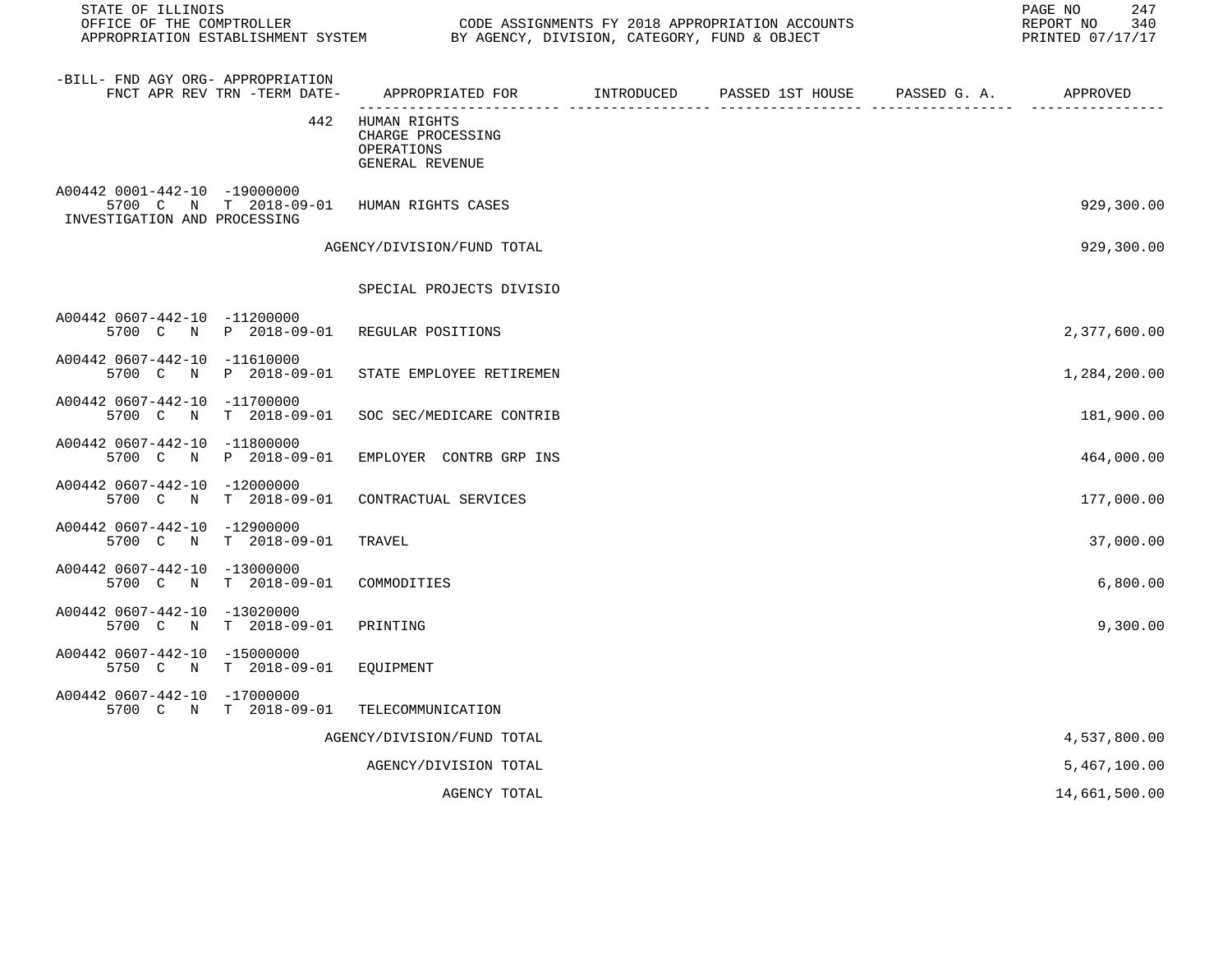| STATE OF ILLINOIS<br>OFFICE OF THE COMPTROLLER                                                                                                                                                                                                   |                                                                                           |  |                | PAGE NO<br>248<br>REPORT NO<br>340<br>PRINTED 07/17/17 |
|--------------------------------------------------------------------------------------------------------------------------------------------------------------------------------------------------------------------------------------------------|-------------------------------------------------------------------------------------------|--|----------------|--------------------------------------------------------|
| -BILL- FND AGY ORG- APPROPRIATION<br>FNCT APR REV TRN -TERM DATE-                                                                                                                                                                                | APPROPRIATED FOR        INTRODUCED      PASSED 1ST HOUSE     PASSED G. A.        APPROVED |  |                |                                                        |
|                                                                                                                                                                                                                                                  | 444 HUMAN SERVICES<br>DISTRIBUTIVE ITEMS<br>AWARDS & GRANTS<br>GENERAL REVENUE            |  |                |                                                        |
| A00444 0001-444-01 -44000100<br>1900 C N N 2018-09-01 AID TO AGED BLIND/DISABL<br>AID TO AGED, BLIND OR DISABLED UNDER ARTICLE III                                                                                                               |                                                                                           |  |                | 28,504,700.00                                          |
| CDBE18 0001-444-01 -44000100<br>1900 C N N 2018-09-01 CD, AID TO AGED BLIND/DIS<br>AID TO AGED, BLIND OR DISABLED UNDER ARTICLE III                                                                                                              |                                                                                           |  | 28,504,700.00  |                                                        |
| A00444 0001-444-01 -44000200<br>1900 C N N 2018-09-01 TEMP ASSIST NEEDY FAMILI<br>TEMPORARY ASSISTANCE FOR NEEDY FAMILIES UNDER ARTICLE IV A<br>ND OTHER SOCIAL SERVICES INCLUDING EMERGENCY ASSISTANCE FORF<br>AMILIES WITH DEPENDENT CHILDREN  |                                                                                           |  |                | 148,771,200.00                                         |
| CDBE18 0001-444-01 -44000200<br>1900 C N N 2018-09-01 CD, TEMP ASSIST NEEDY FAM<br>TEMPORARY ASSISTANCE FOR NEEDY FAMILIES UNDER ARTICLE IV A<br>ND OTHER SOCIAL SERVICES INCLUDING EMERGENCY ASSISTANCE FORF<br>AMILIES WITH DEPENDENT CHILDREN |                                                                                           |  | 143,771,200.00 |                                                        |
| A00444 0001-444-01 -44000700<br>1900 C N N 2018-09-01 REFUGEES<br>REFUGEES                                                                                                                                                                       |                                                                                           |  |                | 1,126,700.00                                           |
| CDBE18 0001-444-01 -44000700<br>1900 C N N 2018-09-01 CD, REFUGEES<br><b>REFUGEES</b>                                                                                                                                                            |                                                                                           |  | 1,126,700.00   |                                                        |
| A00444 0001-444-01 -44620000<br>1900 C N N 2018-09-01 FUNERAL AND BURIAL EXPEN<br>FUNERAL AND BURIAL EXPENSES UNDER ARTICLES III, IV AND V I<br>NCLUDING PRIOR YEAR COSTS                                                                        |                                                                                           |  |                | 9,271,600.00                                           |
| A00444 0001-444-01 -49000100<br>1900 C N N 2018-09-01 CHILD CARE SERVICES<br>CHILD CARE SERVICES GRANTS                                                                                                                                          |                                                                                           |  |                | 376,790,900.00                                         |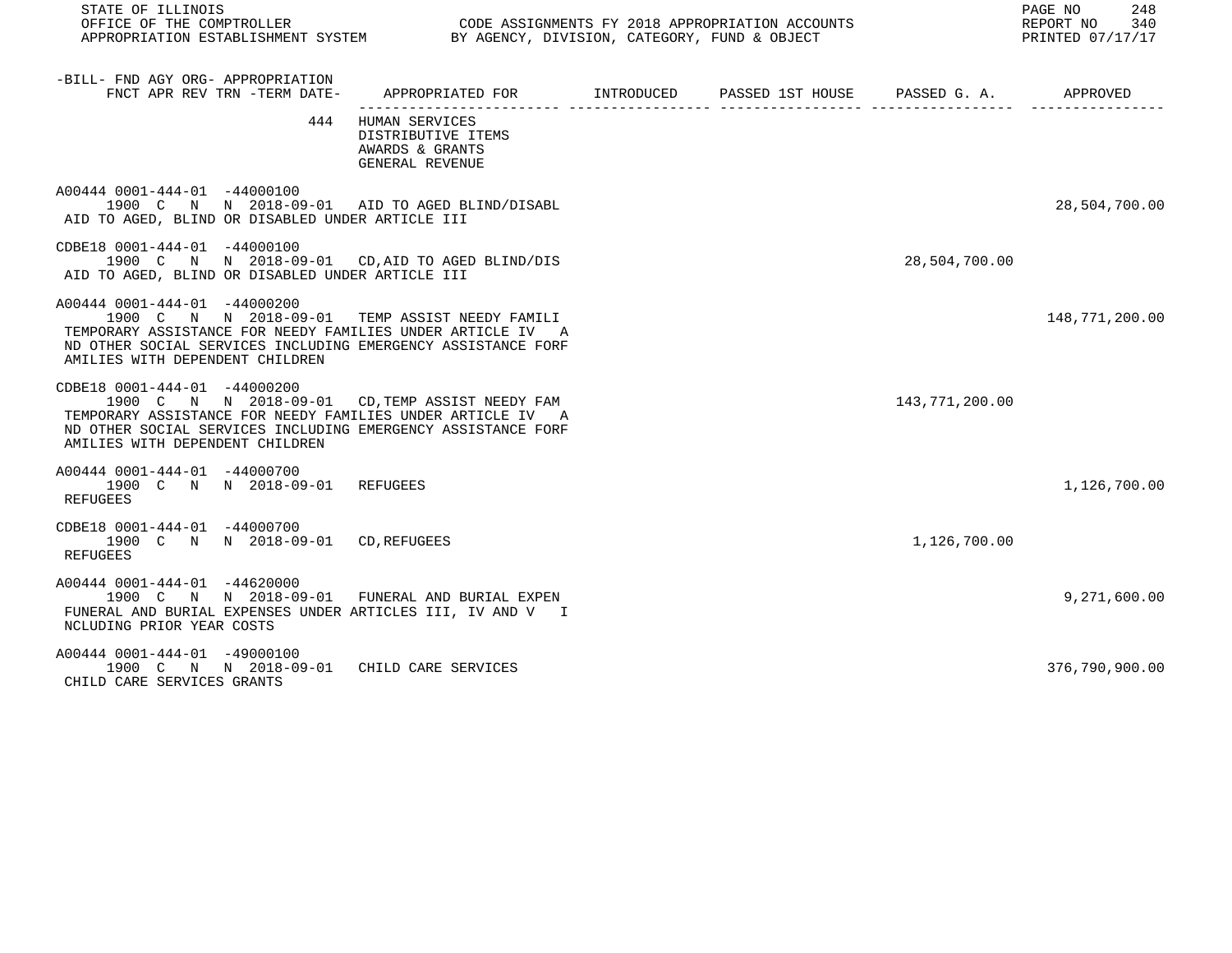| STATE OF ILLINOIS                                                                                                                                                 |                                                                                   |  |                | PAGE NO<br>249<br>REPORT NO<br>340<br>PRINTED 07/17/17 |
|-------------------------------------------------------------------------------------------------------------------------------------------------------------------|-----------------------------------------------------------------------------------|--|----------------|--------------------------------------------------------|
| -BILL- FND AGY ORG- APPROPRIATION<br>FNCT APR REV TRN -TERM DATE-                                                                                                 | APPROPRIATED FOR TINTRODUCED PASSED 1ST HOUSE PASSED G. A. APPROVED               |  |                |                                                        |
| 444                                                                                                                                                               | HUMAN SERVICES<br>DISTRIBUTIVE ITEMS<br>AWARDS & GRANTS<br><b>GENERAL REVENUE</b> |  |                |                                                        |
| A00444 0001-444-01 -49000200<br>1900 C N N 2018-09-01 REFUGEE SOCIAL SERVICES<br>FOR GRANTS AND ADMINISTRATIVE EXPENSES ASSOCIATED WITH<br>EFUGEE SOCIAL SERVICES | R.                                                                                |  |                | 204,000.00                                             |
| A00444 0001-444-01 -49000300<br>1900 C N N 2018-09-01 IMMIGRANT INTEGRATION SE                                                                                    |                                                                                   |  |                | 6,035,000.00                                           |
| A00444 0001-444-01 -49000400<br>1900 C N N 2018-09-01 COSTS/IL WELCOMING CENTE                                                                                    |                                                                                   |  |                | 1,499,000.00                                           |
|                                                                                                                                                                   | AGENCY/DIVISION/FUND TOTAL                                                        |  |                | 173,402,600.00 572,203,100.00                          |
|                                                                                                                                                                   | COMMITMENT TO HUMAN SERV                                                          |  |                |                                                        |
| A00444 0644-444-01 -49000000<br>1900 C N N 2018-09-01 CHILD CARE SERVICES                                                                                         |                                                                                   |  |                | 100,000,000.00                                         |
|                                                                                                                                                                   | AGENCY/DIVISION/FUND TOTAL                                                        |  |                | 100,000,000.00                                         |
|                                                                                                                                                                   | AGENCY/DIVISION TOTAL                                                             |  | 173,402,600.00 | 672, 203, 100.00                                       |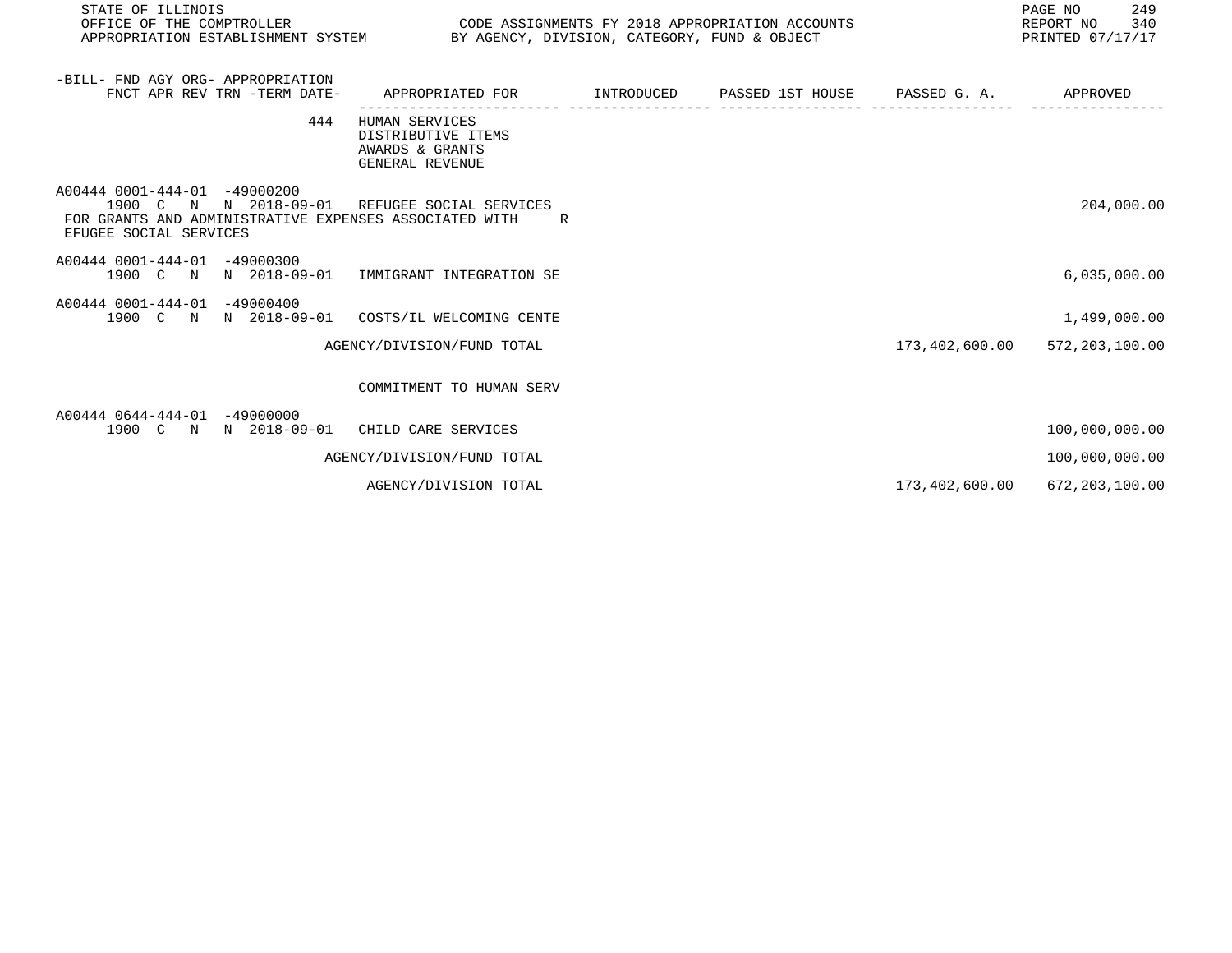| STATE OF ILLINOIS<br>OFFICE OF THE COMPTROLLER<br>APPROPRIATION ESTABLISHMENT SYSTEM BY AGENCY, DIVISION, CATEGORY, FUND & OBJECT    |                                                                                            | CODE ASSIGNMENTS FY 2018 APPROPRIATION ACCOUNTS |               | 250<br>PAGE NO<br>REPORT NO 340<br>PRINTED 07/17/17 |
|--------------------------------------------------------------------------------------------------------------------------------------|--------------------------------------------------------------------------------------------|-------------------------------------------------|---------------|-----------------------------------------------------|
| -BILL- FND AGY ORG- APPROPRIATION<br>FNCT APR REV TRN -TERM DATE-                                                                    | APPROPRIATED FOR        INTRODUCED      PASSED 1ST HOUSE     PASSED G. A.         APPROVED |                                                 |               |                                                     |
| 444                                                                                                                                  | HUMAN SERVICES<br>ADMIN & PROGRAM SUPPORT<br>OPERATIONS<br>GENERAL REVENUE                 |                                                 |               |                                                     |
| CDBE18 0001-444-15 -12000000<br>1700 C N T 2018-09-01 CONTRACTUAL SERVICES<br>CONTRACTUAL SERVICES                                   |                                                                                            |                                                 | 1,575,700.00  |                                                     |
| CDBE18 0001-444-15 -12000100<br>1700 C N T 2018-09-01 CD, CNTRCT SERV: LEASE PRP<br>CONTRACTUAL SERVICES: LEASED PROPERTY MANAGEMENT |                                                                                            |                                                 | 32,000,000.00 |                                                     |
| CDBE18 0001-444-15 -13000000<br>1700 C N T 2018-09-01 CD, COMMODITIES<br>COMMODITIES                                                 |                                                                                            |                                                 | 100,000.00    |                                                     |
| CDBE18 0001-444-15 -13020000<br>1700 C N T 2018-09-01 CD, PRINTING<br>PRINTING                                                       |                                                                                            |                                                 | 1,150,000.00  |                                                     |
|                                                                                                                                      | AGENCY/DIVISION/FUND TOTAL                                                                 |                                                 | 34,825,700.00 |                                                     |
|                                                                                                                                      | PREVENT & TREAT ALCOHOL                                                                    |                                                 |               |                                                     |
| A00444 0013-444-15 -12000000<br>1700 C N T 2018-09-01 LEASED PROPERTY MANAGEME<br>CONTRACTUAL SERVICES: LEASED PROPERTY MANAGEMENT   |                                                                                            |                                                 |               |                                                     |
|                                                                                                                                      | AGENCY/DIVISION/FUND TOTAL                                                                 |                                                 |               |                                                     |
|                                                                                                                                      | MENTAL HEALTH                                                                              |                                                 |               |                                                     |
| A00444 0050-444-15 -19000000<br>1700 C N T 2018-09-01 BEHAVIORAL HLTH SPECIAL                                                        |                                                                                            |                                                 |               | 6,000,000.00                                        |
| A00444 0050-444-15 -19000100<br>1700 C N T 2018-09-01 INTER-AGENCY SUPPORT SER                                                       |                                                                                            |                                                 |               | 3,000,000.00                                        |
|                                                                                                                                      | AGENCY/DIVISION/FUND TOTAL                                                                 |                                                 |               | 9,000,000.00                                        |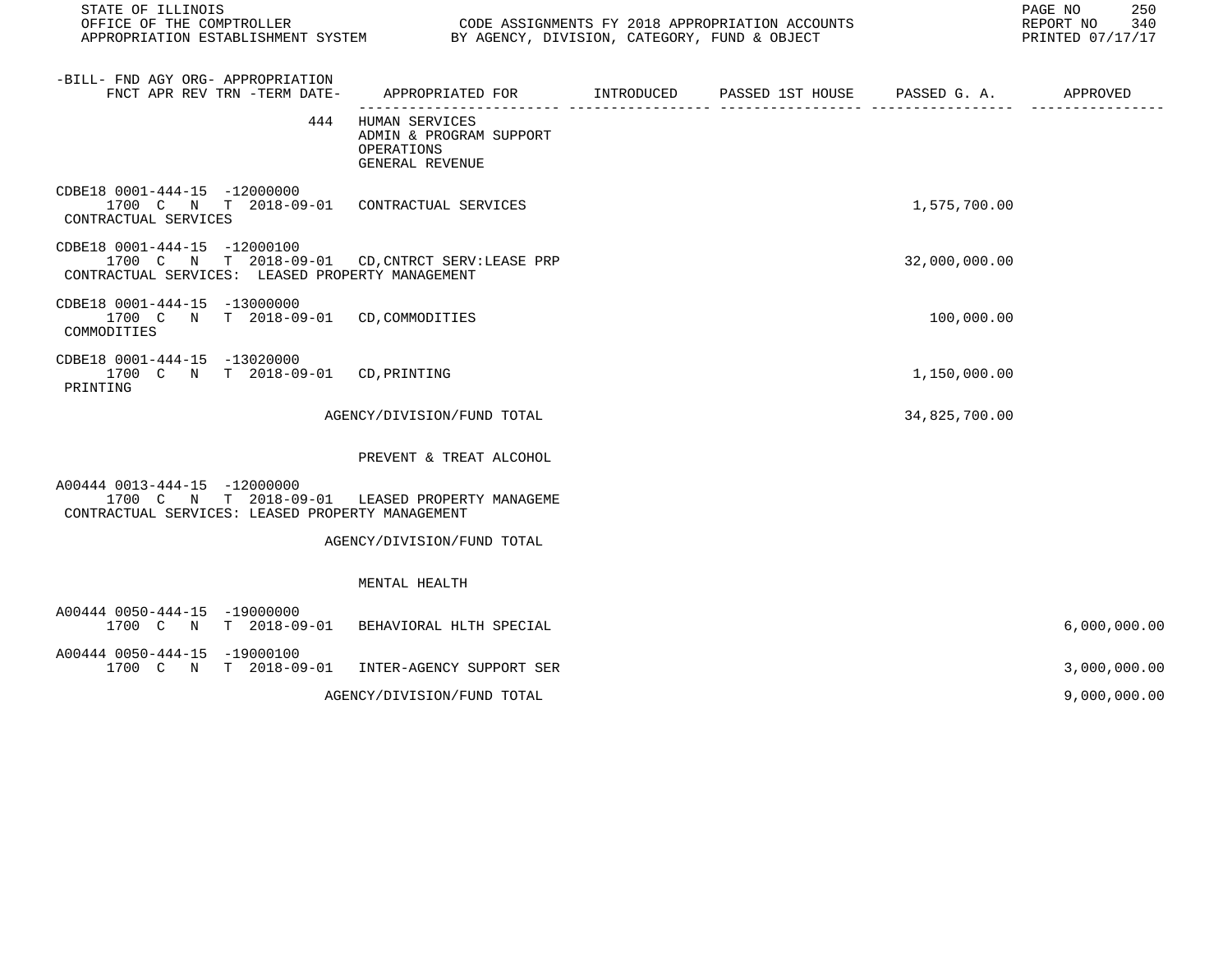| STATE OF ILLINOIS                                                                                                                  |                                                                                     |                                                                    | 251<br>PAGE NO<br>REPORT NO<br>340<br>PRINTED 07/17/17 |
|------------------------------------------------------------------------------------------------------------------------------------|-------------------------------------------------------------------------------------|--------------------------------------------------------------------|--------------------------------------------------------|
| -BILL- FND AGY ORG- APPROPRIATION<br>FNCT APR REV TRN -TERM DATE-                                                                  | APPROPRIATED FOR INTRODUCED                                                         | PASSED 1ST HOUSE PASSED G. A. APPROVED<br>-------------- --------- |                                                        |
| 444                                                                                                                                | HUMAN SERVICES<br>ADMIN & PROGRAM SUPPORT<br>OPERATIONS<br>VOCATIONAL REHABILITATIO |                                                                    |                                                        |
| A00444 0081-444-15 -11200000<br>1700 C N P 2018-09-01 REGULAR POSITIONS<br>PERSONAL SERVICES                                       |                                                                                     |                                                                    | 4,331,800.00                                           |
| A00444 0081-444-15 -11600000<br>1700 C N P 2018-09-01 RETIREMENT<br>RETIREMENT CONTRIBUTIONS                                       |                                                                                     |                                                                    | 2,339,800.00                                           |
| A00444 0081-444-15 -11700000<br>1700 C N T 2018-09-01 SOC SEC/MEDICARE CONTRIB<br>STATE CONTRIBUTION TO SOCIAL SECURITY            |                                                                                     |                                                                    | 331,400.00                                             |
| A00444 0081-444-15 -11800000<br>1700 C N P 2018-09-01 EMPLOYER CONTRB GRP INS<br>GROUP INSURANCE                                   |                                                                                     |                                                                    | 1,560,000.00                                           |
| A00444 0081-444-15 -12000000<br>1700 C N T 2018-09-01 CONTRACTUAL SERVICES<br>CONTRACTUAL SERVICES                                 |                                                                                     |                                                                    | 831,000.00                                             |
| A00444 0081-444-15 -12000100<br>1700 C N T 2018-09-01 LEASED PROPERTY MANAGEME<br>CONTRACTUAL SERVICES: LEASED PROPERTY MANAGEMENT |                                                                                     |                                                                    | 5,076,200.00                                           |
| A00444 0081-444-15 -12900000<br>1700 C N T 2018-09-01<br>TRAVEL                                                                    | TRAVEL                                                                              |                                                                    | 61,000.00                                              |
| A00444 0081-444-15 -13000000<br>1700 C N T 2018-09-01 COMMODITIES<br>COMMODITIES                                                   |                                                                                     |                                                                    | 136,500.00                                             |
| A00444 0081-444-15 -13020000<br>1700 C N T 2018-09-01<br>PRINTING                                                                  | PRINTING                                                                            |                                                                    | 37,000.00                                              |
| A00444 0081-444-15 -15000000<br>1750 C N T 2018-09-01 EOUIPMENT<br>EOUIPMENT                                                       |                                                                                     |                                                                    | 48,600.00                                              |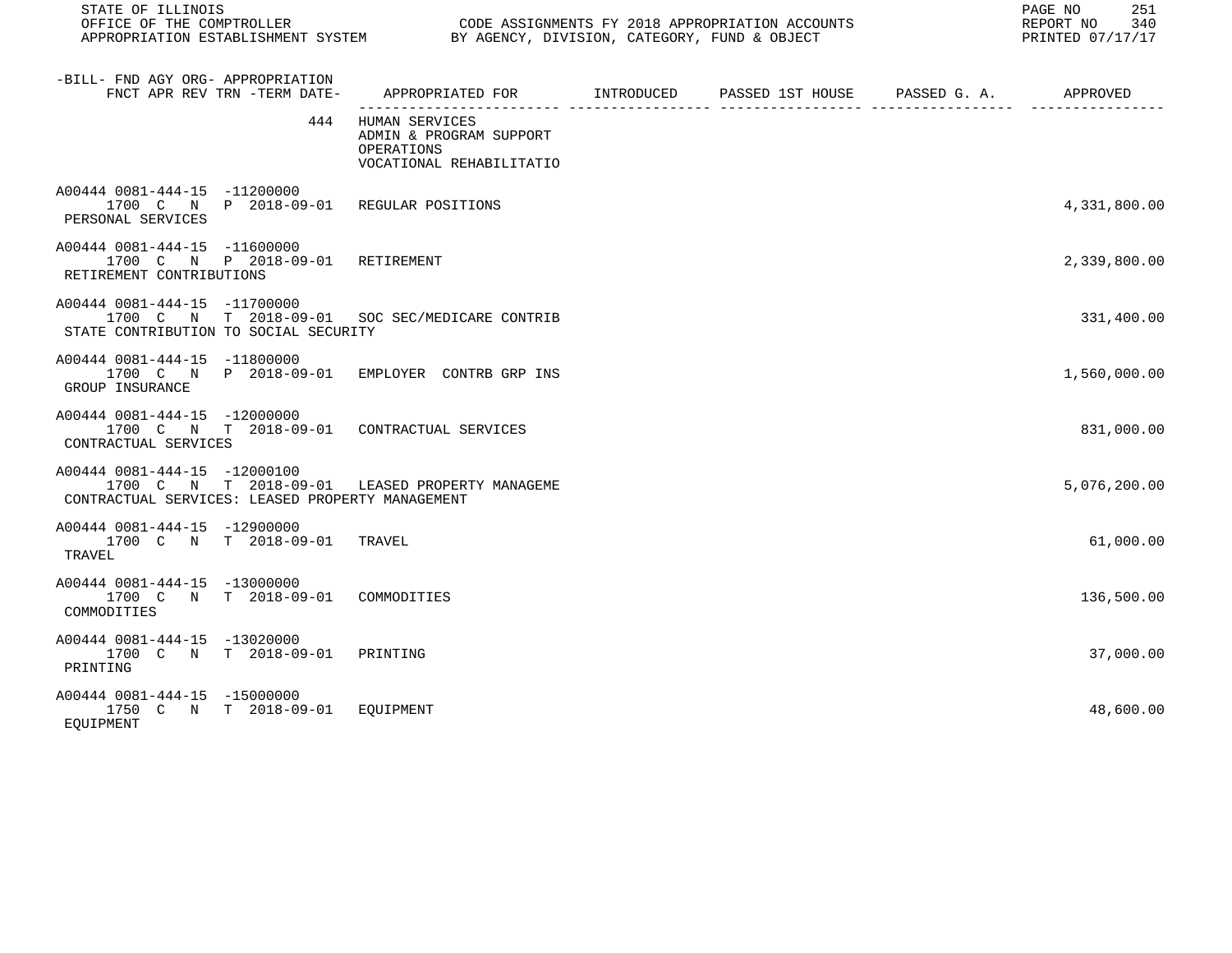| STATE OF ILLINOIS<br>OFFICE OF THE COMPTROLLER<br>APPROPRIATION ESTABLISHMENT SYSTEM BY AGENCY, DIVISION, CATEGORY, FUND & OBJECT |                                                                                     | CODE ASSIGNMENTS FY 2018 APPROPRIATION ACCOUNTS | 252<br>PAGE NO<br>REPORT NO<br>340<br>PRINTED 07/17/17 |
|-----------------------------------------------------------------------------------------------------------------------------------|-------------------------------------------------------------------------------------|-------------------------------------------------|--------------------------------------------------------|
| -BILL- FND AGY ORG- APPROPRIATION<br>FNCT APR REV TRN -TERM DATE-                                                                 | APPROPRIATED FOR TINTRODUCED PASSED 1ST HOUSE PASSED G.A.                           |                                                 | APPROVED                                               |
| 444                                                                                                                               | HUMAN SERVICES<br>ADMIN & PROGRAM SUPPORT<br>OPERATIONS<br>VOCATIONAL REHABILITATIO |                                                 |                                                        |
| A00444 0081-444-15 -17000000<br>1700 C N T 2018-09-01 TELECOMMUNICATION<br>TELECOMMUNICATION SERVICES                             |                                                                                     |                                                 | 1,226,500.00                                           |
| A00444 0081-444-15 -18000000<br>1700 C N T 2018-09-01<br>OPERATION AUTOMOTIVE EQUIPMENT                                           | OPERATION OF AUTO EOUIPM                                                            |                                                 | 28,500.00                                              |
|                                                                                                                                   | AGENCY/DIVISION/FUND TOTAL                                                          |                                                 | 16,008,300.00                                          |
|                                                                                                                                   | DHS TECHNOLOGY INITIATIV                                                            |                                                 |                                                        |
| A00444 0211-444-15 -19000000<br>1700 C N T 2018-09-01 EXPENSES OF FRAMEWORK PR                                                    |                                                                                     |                                                 | 10,000,000.00                                          |
|                                                                                                                                   | AGENCY/DIVISION/FUND TOTAL                                                          |                                                 | 10,000,000.00                                          |
|                                                                                                                                   | FEDERAL NATNL COMM SERVI                                                            |                                                 |                                                        |
| A00444 0343-444-15 -19930000<br>1700 C N N 2018-09-01 DEP INTO PUBLIC HEALTH S                                                    |                                                                                     |                                                 | 500,000.00                                             |
|                                                                                                                                   | AGENCY/DIVISION/FUND TOTAL                                                          |                                                 | 500,000.00                                             |
|                                                                                                                                   | DHS SPECIAL PURPOSE TRUS                                                            |                                                 |                                                        |
| A00444 0408-444-15 -12000000<br>N T 2018-09-01<br>1700 C<br>CONTRACTUAL SERVICES: LEASED PROPERTY MANAGEMENT                      | LEASED PROPERTY MANAGEME                                                            |                                                 | 200,000.00                                             |
|                                                                                                                                   | AGENCY/DIVISION/FUND TOTAL                                                          |                                                 | 200,000.00                                             |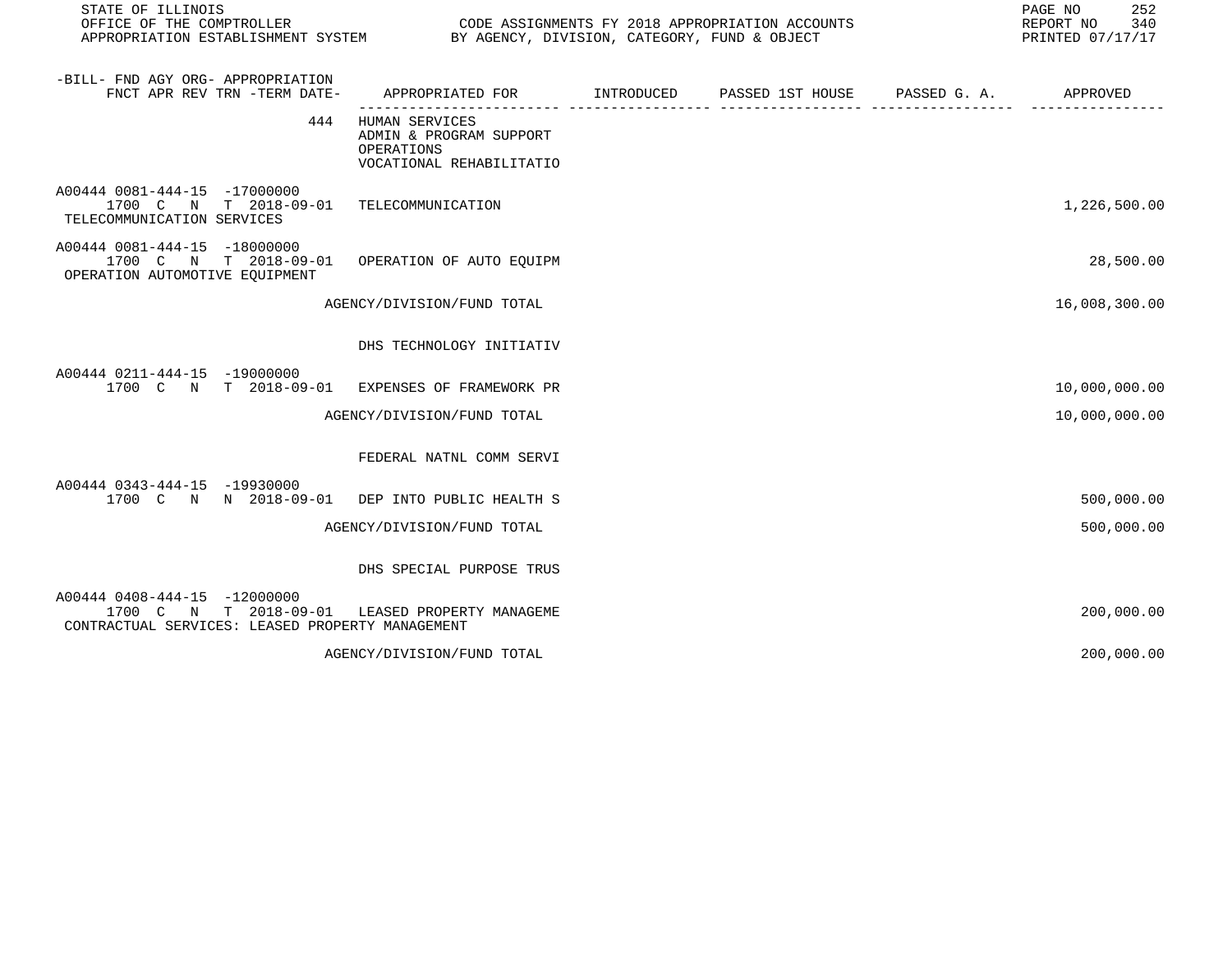| STATE OF ILLINOIS                                                                                                                                 |                                                                                     |  | 253<br>PAGE NO<br>REPORT NO<br>340<br>PRINTED 07/17/17 |
|---------------------------------------------------------------------------------------------------------------------------------------------------|-------------------------------------------------------------------------------------|--|--------------------------------------------------------|
| -BILL- FND AGY ORG- APPROPRIATION<br>FNCT APR REV TRN -TERM DATE-                                                                                 |                                                                                     |  |                                                        |
| 444                                                                                                                                               | HUMAN SERVICES<br>ADMIN & PROGRAM SUPPORT<br>OPERATIONS<br>OLD AGE SURVIVORS INSURA |  |                                                        |
| A00444 0495-444-15 -12000000<br>1700 C N T 2018-09-01 LEASED PROPERTY MANAGEME<br>CONTRACTUAL SERVICES: LEASED PROPERTY MANAGEMENT                |                                                                                     |  | 2,878,600.00                                           |
|                                                                                                                                                   | AGENCY/DIVISION/FUND TOTAL                                                          |  | 2,878,600.00                                           |
|                                                                                                                                                   | DHS STATE PROJECTS                                                                  |  |                                                        |
| A00444 0642-444-15 -19000000<br>1700 C N T 2018-09-01 ENERGY CONSERVATION &<br>EFFICIENCY PROGRAMS                                                |                                                                                     |  | 1,000,000.00                                           |
|                                                                                                                                                   | AGENCY/DIVISION/FUND TOTAL                                                          |  | 1,000,000.00                                           |
|                                                                                                                                                   | DHS PRIVATE RESOURCE                                                                |  |                                                        |
| A00444 0690-444-15 -19000000<br>1700 C N T 2018-09-01 PRIVATE RESOURCES<br>DONATIONS FOR COSTS ASSOCIATED WITH HUMAN SERVICES<br><b>CTIVITIES</b> | A                                                                                   |  | 10,000.00                                              |
|                                                                                                                                                   | AGENCY/DIVISION/FUND TOTAL                                                          |  | 10,000.00                                              |
|                                                                                                                                                   | USDA WOMEN, INFANTS & CH                                                            |  |                                                        |
| A00444 0700-444-15 -12000000<br>1700 C N T 2018-09-01<br>CONTRACTUAL SERVICES: LEASED PROPERTY MANAGEMENT                                         | LEASED PROPERTY MANAGEME                                                            |  | 80,000.00                                              |
|                                                                                                                                                   | AGENCY/DIVISION/FUND TOTAL                                                          |  | 80,000.00                                              |
|                                                                                                                                                   |                                                                                     |  |                                                        |

LOCAL INITIATIVE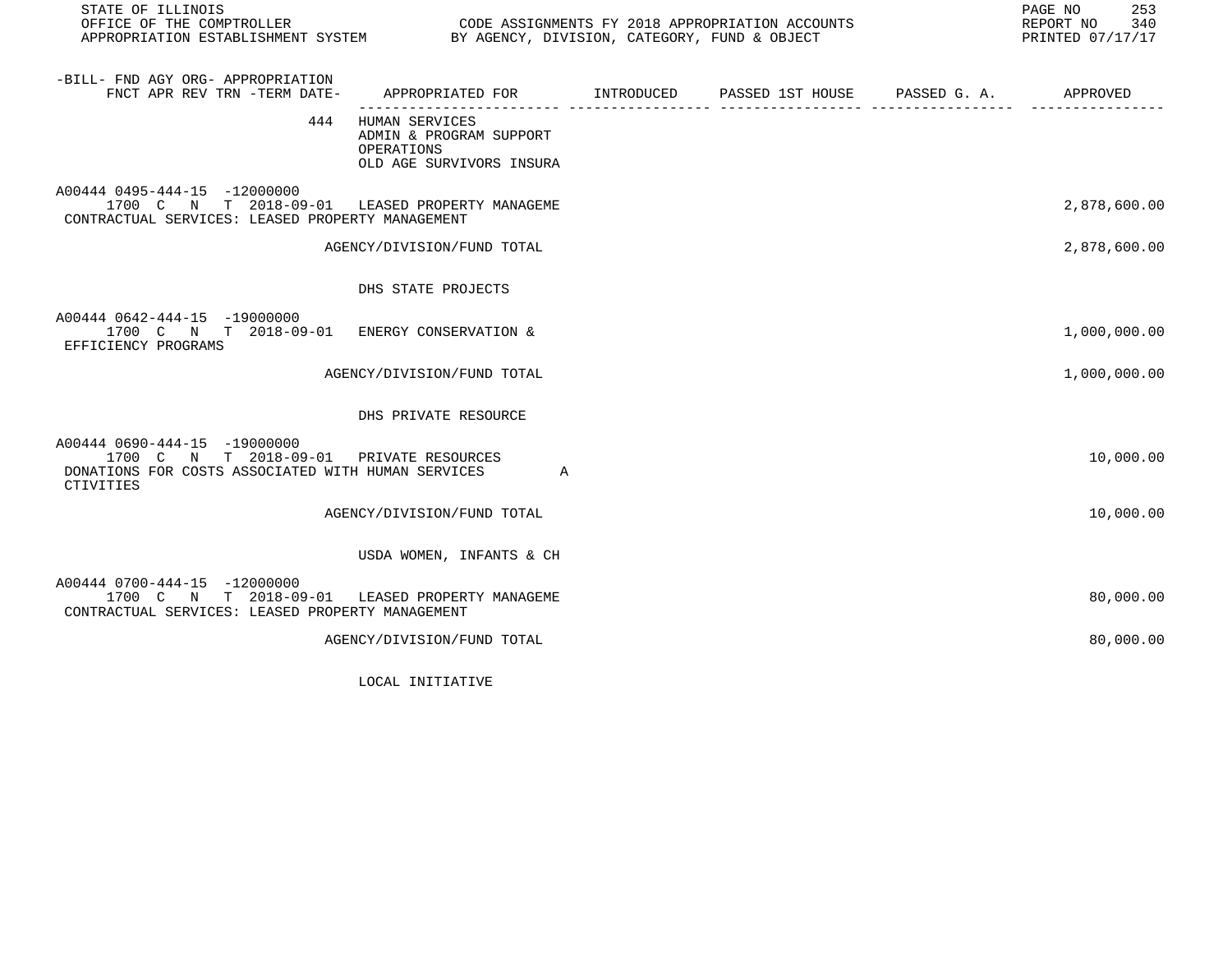| STATE OF ILLINOIS<br>OFFICE OF THE COMPTROLLER CONDUCTER CODE ASSIGNMENTS FY 2018 APPROPRIATION ACCOUNTS<br>APPROPRIATION ESTABLISHMENT SYSTEM BY AGENCY, DIVISION, CATEGORY, FUND & OBJECT |                                                                                 |  | PAGE NO<br>254<br>REPORT NO 340<br>PRINTED 07/17/17 |
|---------------------------------------------------------------------------------------------------------------------------------------------------------------------------------------------|---------------------------------------------------------------------------------|--|-----------------------------------------------------|
| -BILL- FND AGY ORG- APPROPRIATION<br>FNCT APR REV TRN -TERM DATE-                                                                                                                           | APPROPRIATED FOR         INTRODUCED      PASSED 1ST HOUSE      PASSED G. A.     |  | APPROVED                                            |
|                                                                                                                                                                                             | 444 HUMAN SERVICES<br>ADMIN & PROGRAM SUPPORT<br>OPERATIONS<br>LOCAL INITIATIVE |  |                                                     |
| A00444 0762-444-15 -12000000<br>1700 C N T 2018-09-01 LEASED PROPERTY MANAGEME<br>CONTRACTUAL SERVICES: LEASED PROPERTY MANAGEMENT                                                          |                                                                                 |  | 25,000.00                                           |
|                                                                                                                                                                                             | AGENCY/DIVISION/FUND TOTAL                                                      |  | 25,000.00                                           |
|                                                                                                                                                                                             | MATERNAL & CHILD HLTH SE                                                        |  |                                                     |
| A00444 0872-444-15 -12000000<br>1700 C N T 2018-09-01 LEASED PROPERTY MANAGEME<br>CONTRACTUAL SERVICES: LEASED PROPERTY MANAGEMENT                                                          |                                                                                 |  | 40,000.00                                           |
|                                                                                                                                                                                             | AGENCY/DIVISION/FUND TOTAL                                                      |  | 40,000.00                                           |
|                                                                                                                                                                                             | COMMUNITY MH SERVS BLOCK                                                        |  |                                                     |
| A00444 0876-444-15 -12000000<br>1700 C N T 2018-09-01 LEASED PROPERTY MANAGEME<br>CONTRACTUAL SERVICES: LEASED PROPERTY MANAGEMENT                                                          |                                                                                 |  |                                                     |
|                                                                                                                                                                                             | AGENCY/DIVISION/FUND TOTAL                                                      |  |                                                     |
|                                                                                                                                                                                             | DHS RECOVERIES TRUST                                                            |  |                                                     |
| A00444 0921-444-15 -12000000<br>1700 C N T 2018-09-01 LEASED PROPERTY MANAGEME<br>CONTRACTUAL SERVICES: LEASED PROPERTY MANAGEMENT                                                          |                                                                                 |  | 300,000.00                                          |
| A00444 0921-444-15 -19100000<br>1700 C N T 2018-09-01 ORDINARY & CONTINGENT EX                                                                                                              |                                                                                 |  | 16,263,000.00                                       |
| A00444 0921-444-15 -19100100<br>1700 C N T 2018-09-01 GRANT ACCNTABLITY EFFORT                                                                                                              |                                                                                 |  | 5,000,000.00                                        |
|                                                                                                                                                                                             | AGENCY/DIVISION/FUND TOTAL                                                      |  | 21,563,000.00                                       |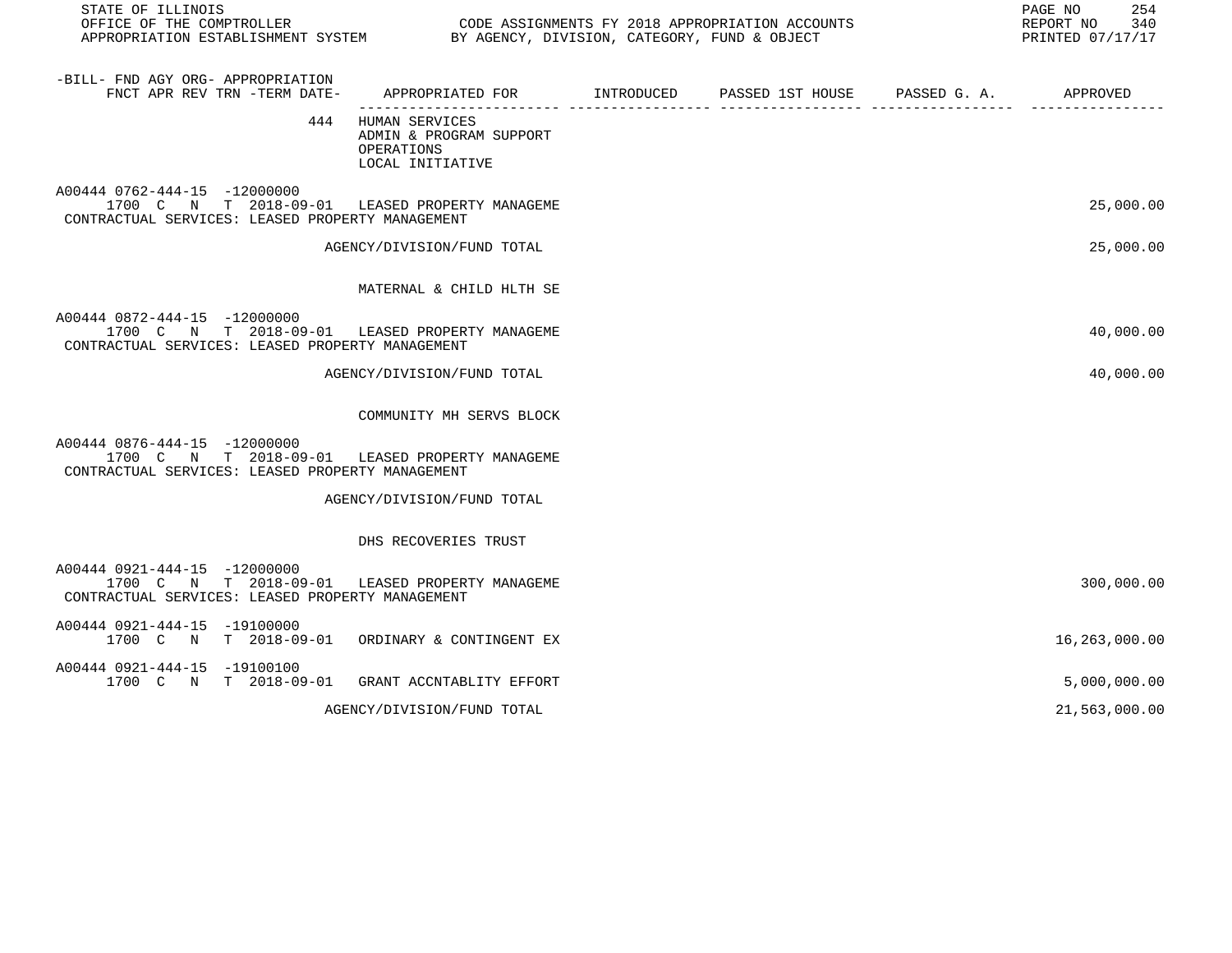| STATE OF ILLINOIS                                                                                                                                 |                                                                                          |  | PAGE NO<br>255<br>REPORT NO<br>340<br>PRINTED 07/17/17 |
|---------------------------------------------------------------------------------------------------------------------------------------------------|------------------------------------------------------------------------------------------|--|--------------------------------------------------------|
| -BILL- FND AGY ORG- APPROPRIATION<br>FNCT APR REV TRN -TERM DATE-                                                                                 | APPROPRIATED FOR       INTRODUCED     PASSED 1ST HOUSE     PASSED G. A.        APPROVED  |  |                                                        |
| 444                                                                                                                                               | HUMAN SERVICES<br>ADMIN & PROGRAM SUPPORT<br>AWARDS & GRANTS<br>VOCATIONAL REHABILITATIO |  |                                                        |
| A00444 0081-444-15 -44290000<br>1700 C N T 2018-09-01 TORT CLAIMS<br>TORT CLAIMS                                                                  |                                                                                          |  | 10,000.00                                              |
|                                                                                                                                                   | AGENCY/DIVISION/FUND TOTAL                                                               |  | 10,000.00                                              |
|                                                                                                                                                   | DHS PRIVATE RESOURCE                                                                     |  |                                                        |
| A00444 0690-444-15 -49000000<br>1700 C N N 2018-09-01 OPEN DOOR PROJECT<br>GRANTS & ADMINISTRATIVE EXPENSES ASSOCIATED WITH OPEN DOOR P<br>ROJECT |                                                                                          |  | 315,500.00                                             |
|                                                                                                                                                   | AGENCY/DIVISION/FUND TOTAL                                                               |  | 315,500.00                                             |
|                                                                                                                                                   | MENTAL HEALTH                                                                            |  |                                                        |
| A00444 0050-444-15 -99300000<br>9700 C N T 2018-09-01 OTHER REFUNDS<br>REFUNDS                                                                    |                                                                                          |  | 2,000,000.00                                           |
|                                                                                                                                                   | AGENCY/DIVISION/FUND TOTAL                                                               |  | 2,000,000.00                                           |
|                                                                                                                                                   | VOCATIONAL REHABILITATIO                                                                 |  |                                                        |
| A00444 0081-444-15 -99300000<br>9700 C N T 2018-09-01 OTHER REFUNDS<br>REFUNDS                                                                    |                                                                                          |  | 5,000.00                                               |
|                                                                                                                                                   | AGENCY/DIVISION/FUND TOTAL                                                               |  | 5,000.00                                               |

DRUG TREATMENT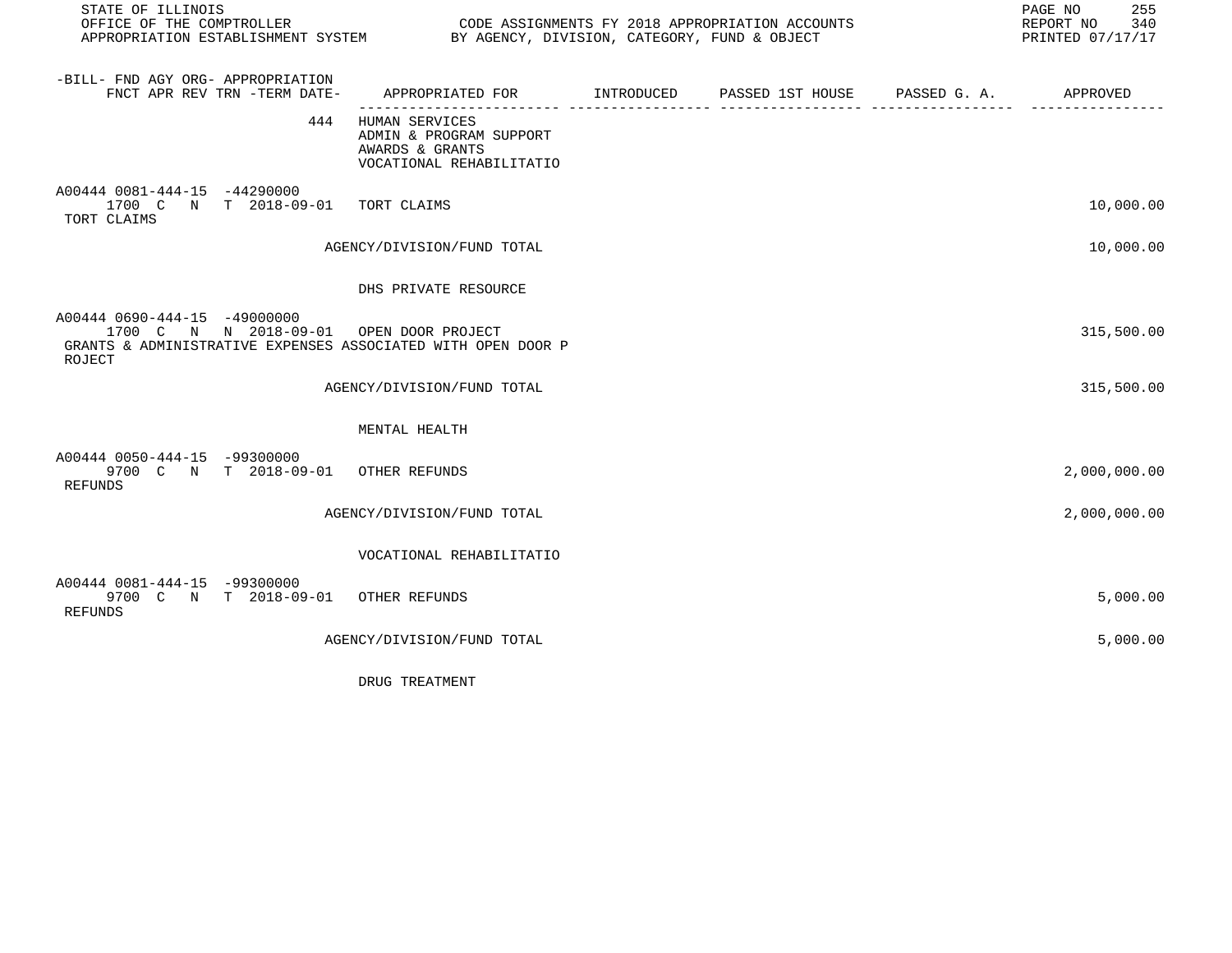| STATE OF ILLINOIS<br>OFFICE OF THE COMPTROLLER<br>APPROPRIATION ESTABLISHMENT SYSTEM |                                     | BY AGENCY, DIVISION, CATEGORY, FUND & OBJECT                           | CODE ASSIGNMENTS FY 2018 APPROPRIATION ACCOUNTS |                       | PAGE NO<br>256<br>REPORT NO<br>340<br>PRINTED 07/17/17 |
|--------------------------------------------------------------------------------------|-------------------------------------|------------------------------------------------------------------------|-------------------------------------------------|-----------------------|--------------------------------------------------------|
| -BILL- FND AGY ORG- APPROPRIATION                                                    | FNCT APR REV TRN -TERM DATE-        | APPROPRIATED FOR INTRODUCED                                            | PASSED 1ST HOUSE                                | PASSED G. A. APPROVED |                                                        |
|                                                                                      | 444                                 | HUMAN SERVICES<br>ADMIN & PROGRAM SUPPORT<br>REFUNDS<br>DRUG TREATMENT |                                                 |                       |                                                        |
| A00444 0368-444-15 -99300000<br>REFUNDS                                              | 9700 C N T 2018-09-01               | OTHER REFUNDS                                                          |                                                 |                       | 5,000.00                                               |
|                                                                                      |                                     | AGENCY/DIVISION/FUND TOTAL                                             |                                                 |                       | 5,000.00                                               |
|                                                                                      |                                     | SEXUAL ASSAULT SERVICES                                                |                                                 |                       |                                                        |
| A00444 0389-444-15 -99300000<br>REFUNDS                                              | 9700 C N T 2018-09-01               | OTHER REFUNDS                                                          |                                                 |                       | 400.00                                                 |
|                                                                                      |                                     | AGENCY/DIVISION/FUND TOTAL                                             |                                                 |                       | 400.00                                                 |
|                                                                                      |                                     | EARLY INTERVENTION SERVI                                               |                                                 |                       |                                                        |
| A00444 0502-444-15 -99300000<br>REFUNDS                                              | 9700 C N T 2018-09-01 OTHER REFUNDS |                                                                        |                                                 |                       | 300,000.00                                             |
|                                                                                      |                                     | AGENCY/DIVISION/FUND TOTAL                                             |                                                 |                       | 300,000.00                                             |
|                                                                                      |                                     | DHS FEDERAL PROJECTS                                                   |                                                 |                       |                                                        |
| A00444 0592-444-15 -99300000<br><b>REFUNDS</b>                                       | 9700 C N T 2018-09-01               | OTHER REFUNDS                                                          |                                                 |                       | 25,000.00                                              |
|                                                                                      |                                     | AGENCY/DIVISION/FUND TOTAL                                             |                                                 |                       | 25,000.00                                              |
|                                                                                      |                                     | USDA WOMEN, INFANTS & CH                                               |                                                 |                       |                                                        |
| A00444 0700-444-15 -99300000<br>REFUNDS                                              | 9700 C N T 2018-09-01               | OTHER REFUNDS                                                          |                                                 |                       | 200,000.00                                             |
|                                                                                      |                                     | AGENCY/DIVISION/FUND TOTAL                                             |                                                 |                       | 200,000.00                                             |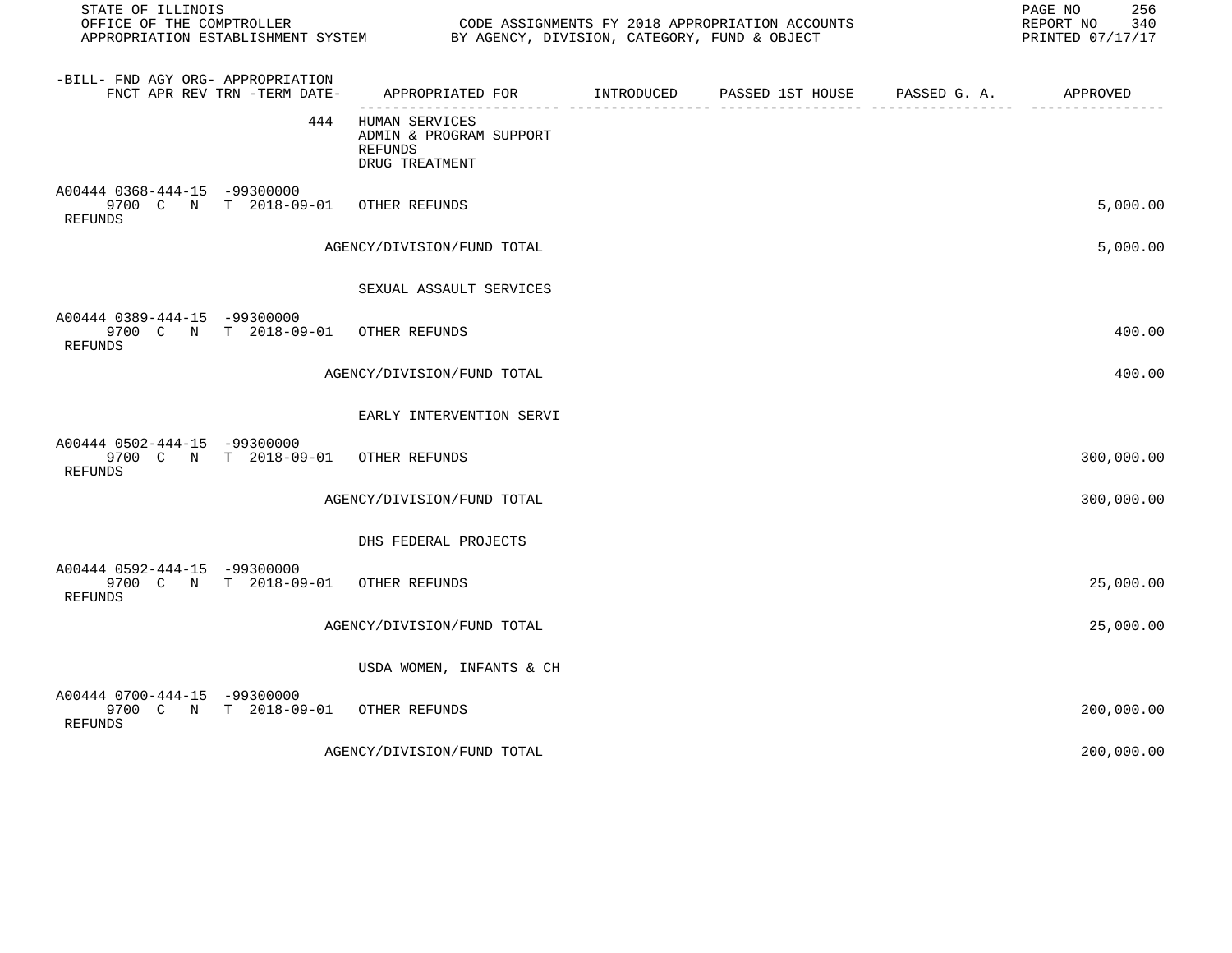| STATE OF ILLINOIS<br>OFFICE OF THE COMPTROLLER<br>CODE ASSIGNMENTS FY 2018 APPROPRIATION ACCOUNTS<br>APPROPRIATION ESTABLISHMENT SYSTEM BY AGENCY, DIVISION, CATEGORY, FUND & OBJECT |                                                                                              |  |  |  | PAGE NO<br>257<br>340<br>REPORT NO<br>PRINTED 07/17/17 |
|--------------------------------------------------------------------------------------------------------------------------------------------------------------------------------------|----------------------------------------------------------------------------------------------|--|--|--|--------------------------------------------------------|
| -BILL- FND AGY ORG- APPROPRIATION<br>FNCT APR REV TRN -TERM DATE-                                                                                                                    | APPROPRIATED FOR         INTRODUCED      PASSED 1ST HOUSE     PASSED G. A.          APPROVED |  |  |  |                                                        |
| 444                                                                                                                                                                                  | HUMAN SERVICES<br>ADMIN & PROGRAM SUPPORT<br><b>REFUNDS</b><br>MATERNAL & CHILD HLTH SE      |  |  |  |                                                        |
| A00444 0872-444-15 -99300000<br>9700 C N T 2018-09-01<br><b>REFUNDS</b>                                                                                                              | OTHER REFUNDS                                                                                |  |  |  | 5,000.00                                               |
|                                                                                                                                                                                      | AGENCY/DIVISION/FUND TOTAL                                                                   |  |  |  | 5,000.00                                               |
|                                                                                                                                                                                      | YOUTH DRUG ABUSE PREVENT                                                                     |  |  |  |                                                        |
| A00444 0910-444-15 -99300000<br>9700 C N T 2018-09-01<br>REFUNDS                                                                                                                     | OTHER REFUNDS                                                                                |  |  |  | 30,000.00                                              |
|                                                                                                                                                                                      | AGENCY/DIVISION/FUND TOTAL                                                                   |  |  |  | 30,000.00                                              |
|                                                                                                                                                                                      | AGENCY/DIVISION TOTAL                                                                        |  |  |  | 34,825,700.00 64,200,800.00                            |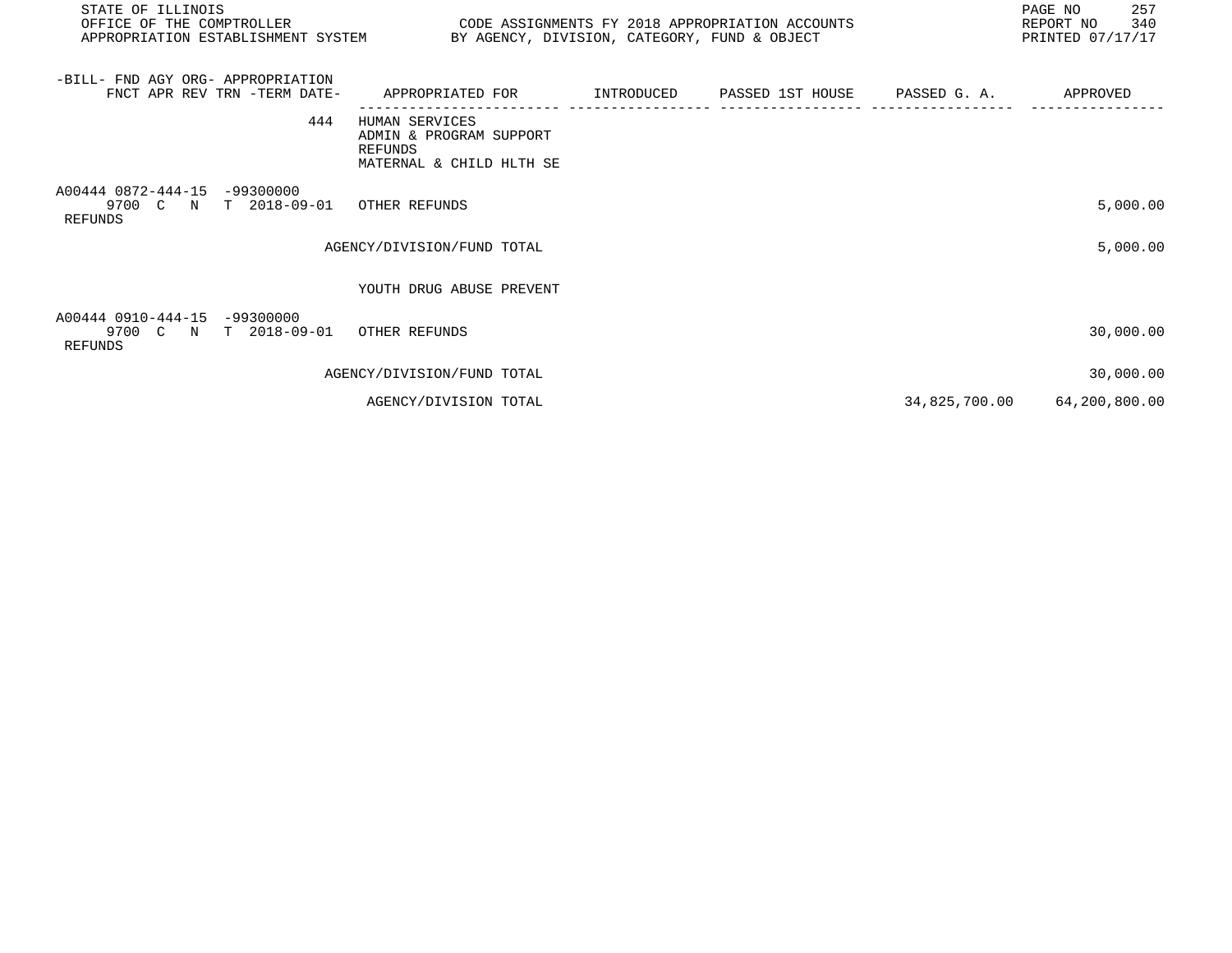| STATE OF ILLINOIS                                                                                                                         |                                                                           | 258<br>PAGE NO<br>REPORT NO<br>340<br>PRINTED 07/17/17 |  |              |
|-------------------------------------------------------------------------------------------------------------------------------------------|---------------------------------------------------------------------------|--------------------------------------------------------|--|--------------|
| -BILL- FND AGY ORG- APPROPRIATION<br>FNCT APR REV TRN -TERM DATE-                                                                         |                                                                           |                                                        |  |              |
| 444                                                                                                                                       | HUMAN SERVICES<br>MANAGEMENT INFORMATION S<br>OPERATIONS<br>MENTAL HEALTH |                                                        |  |              |
| A00444 0050-444-16 -19000100<br>1700 C N T 2018-09-01 MIS TECH ASSIST & SUPPRT<br>MIS TECHNOLOGY ASSISTANCE & SUPPORT                     |                                                                           |                                                        |  | 6,636,600.00 |
|                                                                                                                                           | AGENCY/DIVISION/FUND TOTAL                                                |                                                        |  | 6,636,600.00 |
|                                                                                                                                           | VOCATIONAL REHABILITATIO                                                  |                                                        |  |              |
| A00444 0081-444-16 -11200000<br>1700 C N P 2018-09-01 REGULAR POSITIONS<br>PERSONAL SERVICES                                              |                                                                           |                                                        |  | 316,900.00   |
| A00444 0081-444-16 -11600000<br>1700 C N P 2018-09-01 RETIREMENT<br>RETIREMENT CONTRIBUTIONS                                              |                                                                           |                                                        |  | 171,200.00   |
| A00444 0081-444-16 -11700000<br>1700 C N T 2018-09-01 SOC SEC/MEDICARE CONTRIB<br>STATE CONTRIBUTION TO SOCIAL SECURITY                   |                                                                           |                                                        |  | 24,200.00    |
| A00444 0081-444-16 -11800000<br>1700 C N P 2018-09-01 EMPLOYER CONTRB GRP INS<br>GROUP INSURANCE                                          |                                                                           |                                                        |  | 72,000.00    |
| A00444 0081-444-16 -12000000<br>1700 C N T 2018-09-01 CONTRACTUAL SERVICES<br>CONTRACTUAL SERVICES                                        |                                                                           |                                                        |  | 705,000.00   |
| A00444 0081-444-16 -12000100<br>1700 C N T 2018-09-01 INFORMATION TECH MANAGEM<br>CONTRACTUAL SERVICES: INFORMATION TECHNOLOGY MANAGEMENT |                                                                           |                                                        |  | 2,280,700.00 |
| A00444 0081-444-16 -12900000<br>1700 C N T 2018-09-01<br>TRAVEL                                                                           | TRAVEL                                                                    |                                                        |  | 10,000.00    |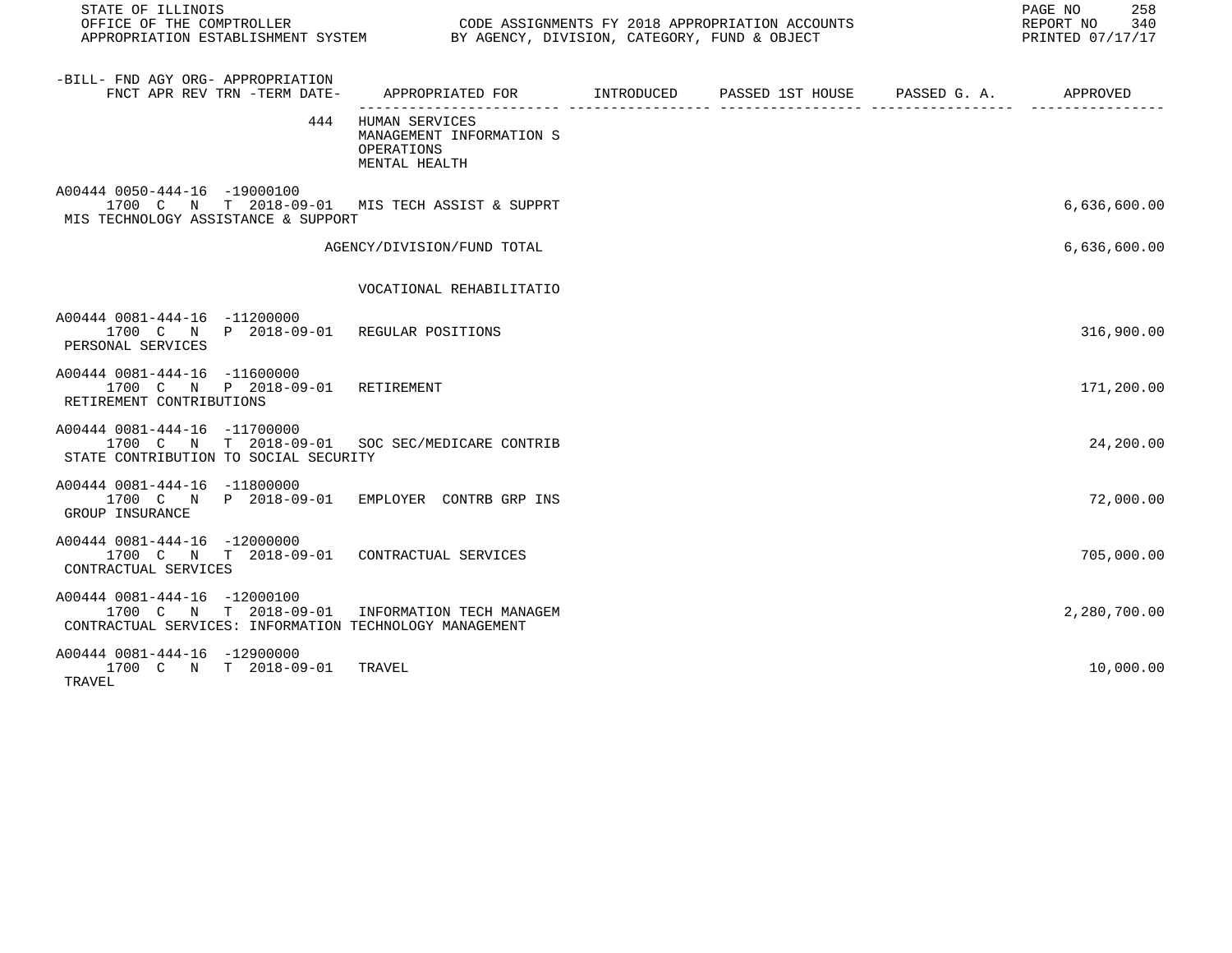| STATE OF ILLINOIS                                                                                                       |                                                                                      | 259<br>PAGE NO<br>REPORT NO<br>340<br>PRINTED 07/17/17 |  |              |
|-------------------------------------------------------------------------------------------------------------------------|--------------------------------------------------------------------------------------|--------------------------------------------------------|--|--------------|
| -BILL- FND AGY ORG- APPROPRIATION<br>FNCT APR REV TRN -TERM DATE-                                                       |                                                                                      |                                                        |  |              |
| 444                                                                                                                     | HUMAN SERVICES<br>MANAGEMENT INFORMATION S<br>OPERATIONS<br>VOCATIONAL REHABILITATIO |                                                        |  |              |
| A00444 0081-444-16 -13000000<br>1700 C N T 2018-09-01<br>COMMODITIES                                                    | COMMODITIES                                                                          |                                                        |  | 30,600.00    |
| A00444 0081-444-16 -13020000<br>1700 C N T 2018-09-01<br>PRINTING                                                       | PRINTING                                                                             |                                                        |  | 5,800.00     |
| A00444 0081-444-16 -15000000<br>1750 C N T 2018-09-01<br>EQUIPMENT                                                      | EOUIPMENT                                                                            |                                                        |  | 50,000.00    |
| A00444 0081-444-16 -17000000<br>1700 C N T 2018-09-01<br>TELECOMMUNICATION SERVICES                                     | TELECOMMUNICATION                                                                    |                                                        |  | 1,550,000.00 |
| A00444 0081-444-16 -18000000<br>1700 C N T 2018-09-01<br>OPERATION AUTOMOTIVE EQUIPMENT                                 | OPERATION OF AUTO EOUIPM                                                             |                                                        |  | 2,800.00     |
|                                                                                                                         | AGENCY/DIVISION/FUND TOTAL                                                           |                                                        |  | 5,219,200.00 |
|                                                                                                                         | USDA WOMEN, INFANTS & CH                                                             |                                                        |  |              |
| A00444 0700-444-16 -11200000<br>1700 C N P 2018-09-01 REGULAR POSITIONS<br>PERSONAL SERVICES                            |                                                                                      |                                                        |  | 236,800.00   |
| A00444 0700-444-16 -11600000<br>1700 C N P 2018-09-01 RETIREMENT<br>RETIREMENT CONTRIBUTIONS                            |                                                                                      |                                                        |  | 127,900.00   |
| A00444 0700-444-16 -11700000<br>1700 C N T 2018-09-01 SOC SEC/MEDICARE CONTRIB<br>STATE CONTRIBUTION TO SOCIAL SECURITY |                                                                                      |                                                        |  | 18,100.00    |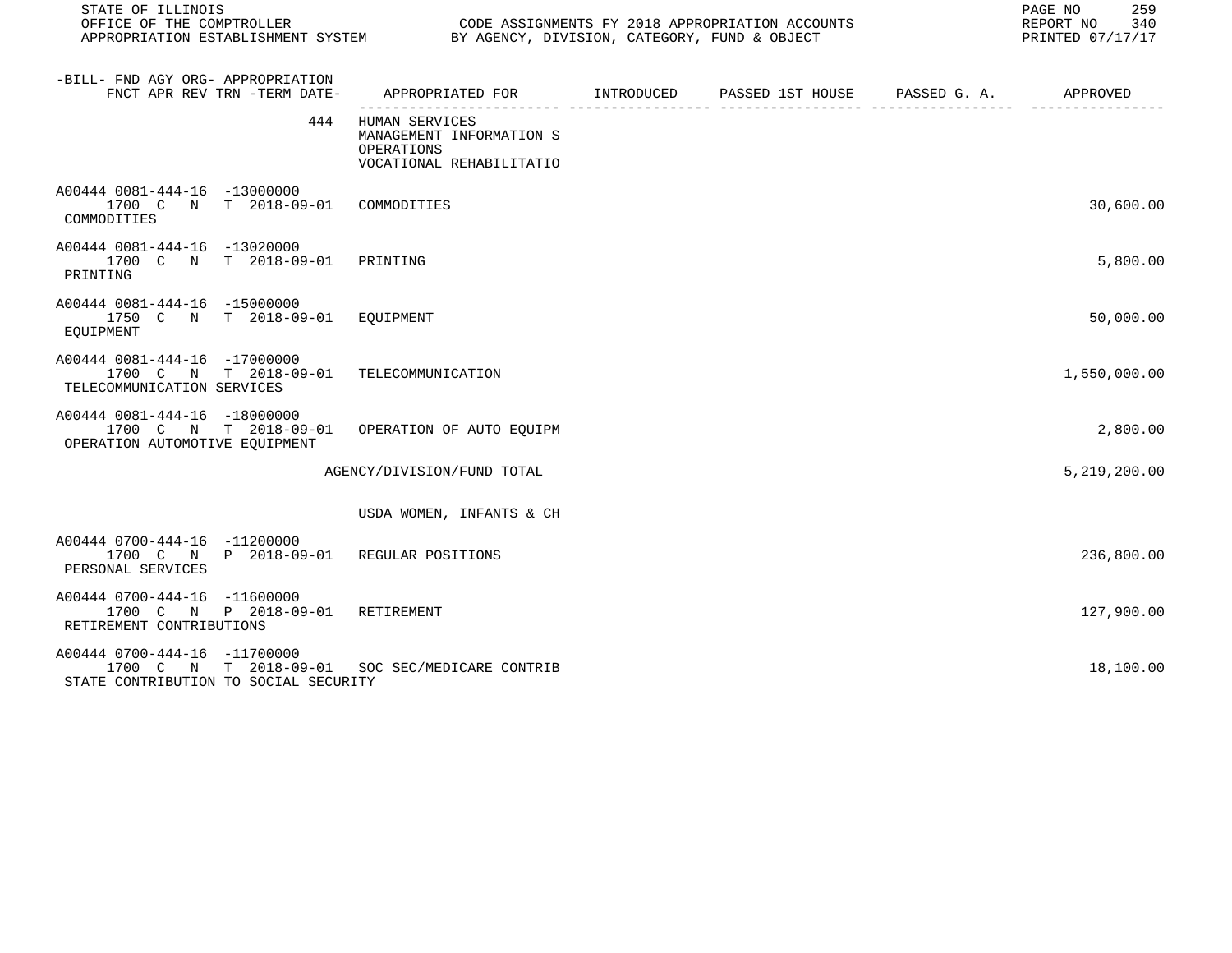| STATE OF ILLINOIS<br>OFFICE OF THE COMPTROLLER<br>CODE ASSIGNMENTS FY 2018 APPROPRIATION ACCOUNTS<br>APPROPRIATION ESTABLISHMENT SYSTEM BY AGENCY, DIVISION, CATEGORY, FUND & OBJECT |                                                                                      |  |  |  | PAGE NO<br>260<br>REPORT NO<br>340<br>PRINTED 07/17/17 |
|--------------------------------------------------------------------------------------------------------------------------------------------------------------------------------------|--------------------------------------------------------------------------------------|--|--|--|--------------------------------------------------------|
| -BILL- FND AGY ORG- APPROPRIATION<br>FNCT APR REV TRN -TERM DATE-                                                                                                                    | APPROPRIATED FOR      INTRODUCED   PASSED 1ST HOUSE    PASSED G. A.     APPROVED     |  |  |  |                                                        |
| 444                                                                                                                                                                                  | HUMAN SERVICES<br>MANAGEMENT INFORMATION S<br>OPERATIONS<br>USDA WOMEN, INFANTS & CH |  |  |  |                                                        |
| A00444 0700-444-16 -11800000<br>1700 C N P 2018-09-01 EMPLOYER CONTRB GRP INS<br>GROUP INSURANCE                                                                                     |                                                                                      |  |  |  | 48,000.00                                              |
| A00444 0700-444-16 -12000000<br>1700 C N T 2018-09-01 CONTRACTUAL SERVICES<br>CONTRACTUAL SERVICES                                                                                   |                                                                                      |  |  |  | 25,400.00                                              |
| A00444 0700-444-16 -12000100<br>1700 C N T 2018-09-01 INFORMATION TECH MANAGEM<br>CONTRACTUAL SERVICES: INFORMATION TECHNOLOGY MANAGEMENT                                            |                                                                                      |  |  |  | 11,900.00                                              |
| A00444 0700-444-16 -16000000<br>1700 C N T 2018-09-01 ELECTRONIC DATA PROCESSI<br>ELECTRONIC DATA PROCESSING                                                                         |                                                                                      |  |  |  |                                                        |
|                                                                                                                                                                                      | AGENCY/DIVISION/FUND TOTAL                                                           |  |  |  | 468,100.00                                             |
|                                                                                                                                                                                      | MATERNAL & CHILD HLTH SE                                                             |  |  |  |                                                        |
| A00444 0872-444-16 -19100000<br>1700 C N T 2018-09-01 OPERATIONAL EXPENSES<br>OPERATIONAL EXPENSES ASSOCIATED WITH SUPPORT OF MATERNAL A<br>ND CHILD HEALTH PROGRAMS                 |                                                                                      |  |  |  | 458,100.00                                             |
|                                                                                                                                                                                      | AGENCY/DIVISION/FUND TOTAL                                                           |  |  |  | 458,100.00                                             |
|                                                                                                                                                                                      | AGENCY/DIVISION TOTAL                                                                |  |  |  | 12,782,000.00                                          |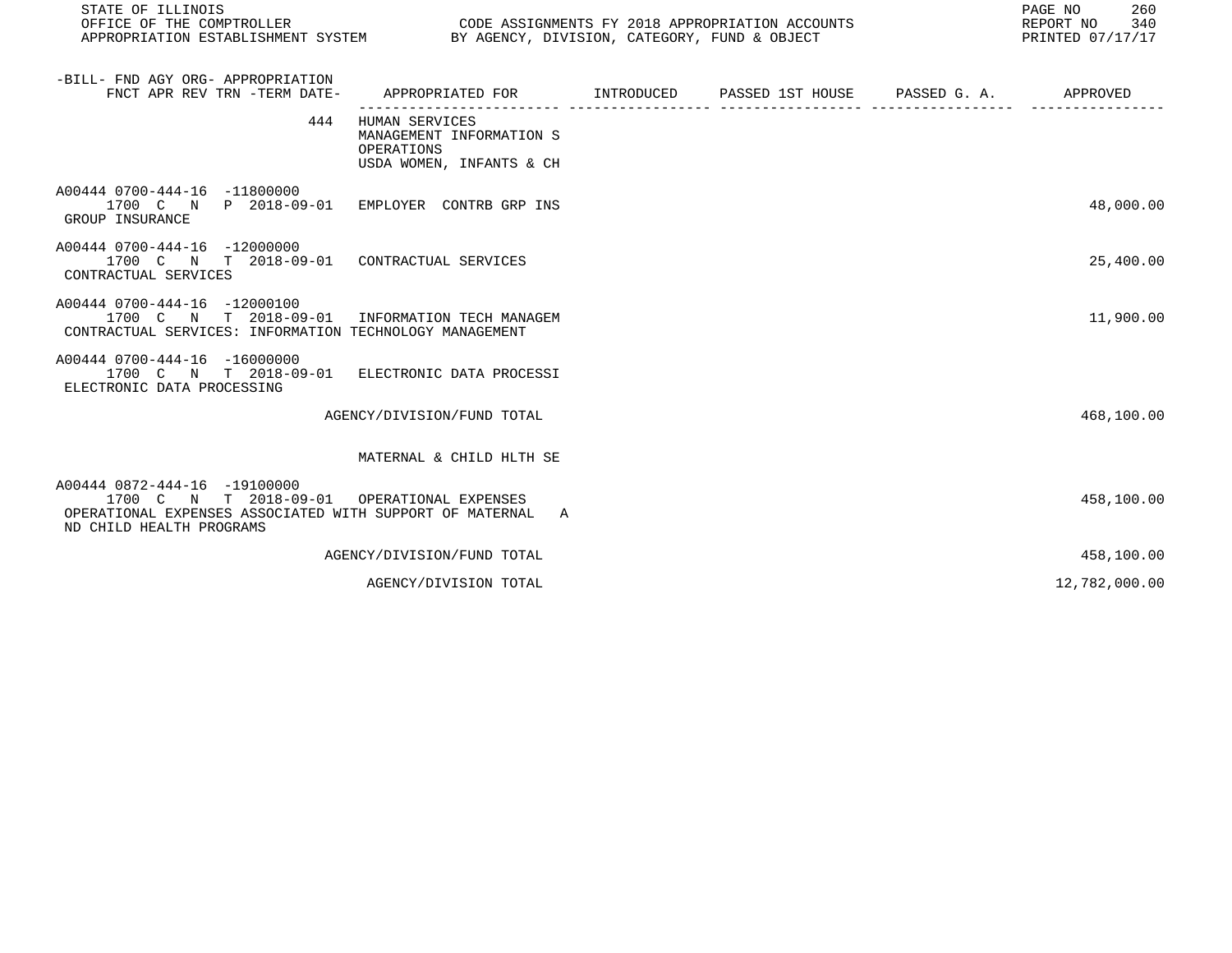| STATE OF ILLINOIS<br>CODE ASSIGNMENTS FY 2018 APPROPRIATION ACCOUNTS<br>OFFICE OF THE COMPTROLLER<br>APPROPRIATION ESTABLISHMENT SYSTEM<br>BY AGENCY, DIVISION, CATEGORY, FUND & OBJECT |                                                                             |            |                  |              | PAGE NO<br>261<br>340<br>REPORT NO<br>PRINTED 07/17/17 |
|-----------------------------------------------------------------------------------------------------------------------------------------------------------------------------------------|-----------------------------------------------------------------------------|------------|------------------|--------------|--------------------------------------------------------|
| -BILL- FND AGY ORG- APPROPRIATION<br>FNCT APR REV TRN -TERM DATE-                                                                                                                       | APPROPRIATED FOR                                                            | INTRODUCED | PASSED 1ST HOUSE | PASSED G. A. | APPROVED                                               |
| 444                                                                                                                                                                                     | HUMAN SERVICES<br>AGGREGATED PER SERV & FR<br>OPERATIONS<br>GENERAL REVENUE |            |                  |              |                                                        |
| A00444 0001-444-17 -19109900<br>1700 C N T 2018-09-01                                                                                                                                   | OPERATIONAL EXPENSES                                                        |            |                  |              | 551,666,500.00                                         |
|                                                                                                                                                                                         | AGENCY/DIVISION/FUND TOTAL                                                  |            |                  |              | 551,666,500.00                                         |
|                                                                                                                                                                                         | AGENCY/DIVISION TOTAL                                                       |            |                  |              | 551,666,500.00                                         |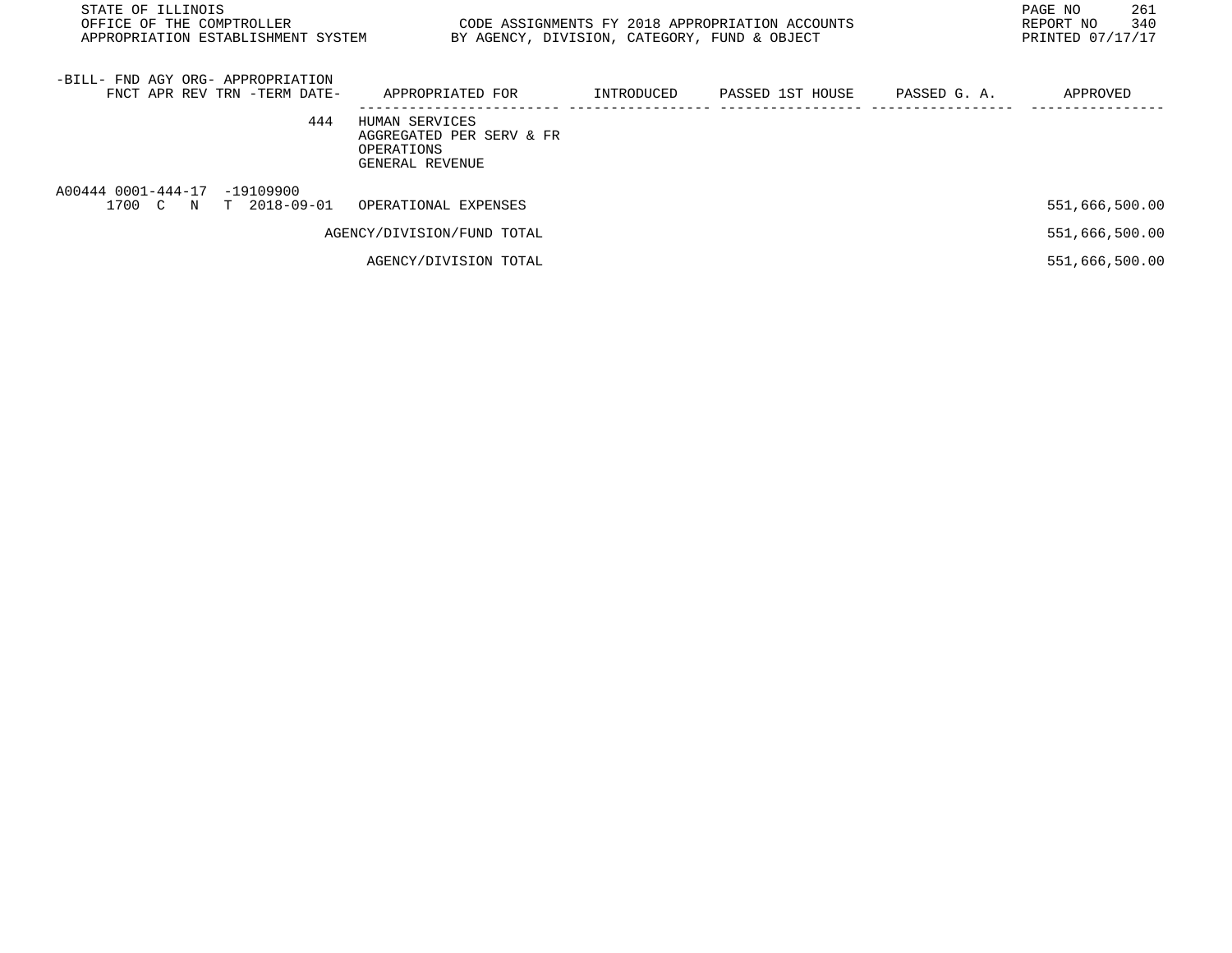| STATE OF ILLINOIS                                                                                                       |                                                                                     | PAGE NO<br>262<br>REPORT NO<br>340<br>PRINTED 07/17/17 |  |                 |
|-------------------------------------------------------------------------------------------------------------------------|-------------------------------------------------------------------------------------|--------------------------------------------------------|--|-----------------|
| -BILL- FND AGY ORG- APPROPRIATION<br>FNCT APR REV TRN -TERM DATE-                                                       | APPROPRIATED FOR INTRODUCED                                                         | PASSED 1ST HOUSE PASSED G. A. APPROVED                 |  |                 |
| 444                                                                                                                     | HUMAN SERVICES<br>DISABILITY DET SERVICES<br>OPERATIONS<br>OLD AGE SURVIVORS INSURA |                                                        |  |                 |
| A00444 0495-444-20 -11200000<br>1700 C N P 2018-09-01 REGULAR POSITIONS<br>PERSONAL SERVICES                            |                                                                                     |                                                        |  | 35,753,400.00   |
| A00444 0495-444-20 -11600000<br>1700 C N P 2018-09-01 RETIREMENT<br>RETIREMENT CONTRIBUTIONS                            |                                                                                     |                                                        |  | 19, 311, 500.00 |
| A00444 0495-444-20 -11700000<br>1700 C N T 2018-09-01 SOC SEC/MEDICARE CONTRIB<br>STATE CONTRIBUTION TO SOCIAL SECURITY |                                                                                     |                                                        |  | 3,347,100.00    |
| A00444 0495-444-20 -11800000<br>1700 C N P 2018-09-01 EMPLOYER CONTRB GRP INS<br>GROUP INSURANCE                        |                                                                                     |                                                        |  | 11,040,000.00   |
| A00444 0495-444-20 -12000000<br>1700 C N T 2018-09-01 CONTRACTUAL SERVICES<br>CONTRACTUAL SERVICES                      |                                                                                     |                                                        |  | 11,601,800.00   |
| A00444 0495-444-20 -12900000<br>1700 C N T 2018-09-01<br>TRAVEL                                                         | TRAVEL                                                                              |                                                        |  | 198,000.00      |
| A00444 0495-444-20 -13000000<br>1700 C N T 2018-09-01<br>COMMODITIES                                                    | COMMODITIES                                                                         |                                                        |  | 379,100.00      |
| A00444 0495-444-20 -13020000<br>1700 C N T 2018-09-01<br>PRINTING                                                       | PRINTING                                                                            |                                                        |  | 384,000.00      |
| A00444 0495-444-20 -15000000<br>1750 C N T 2018-09-01 EQUIPMENT<br>EOUIPMENT                                            |                                                                                     |                                                        |  | 1,600,900.00    |
| A00444 0495-444-20 -17000000<br>1700 C N T 2018-09-01<br>TELECOMMUNICATION SERVICES                                     | TELECOMMUNICATION                                                                   |                                                        |  | 1,404,700.00    |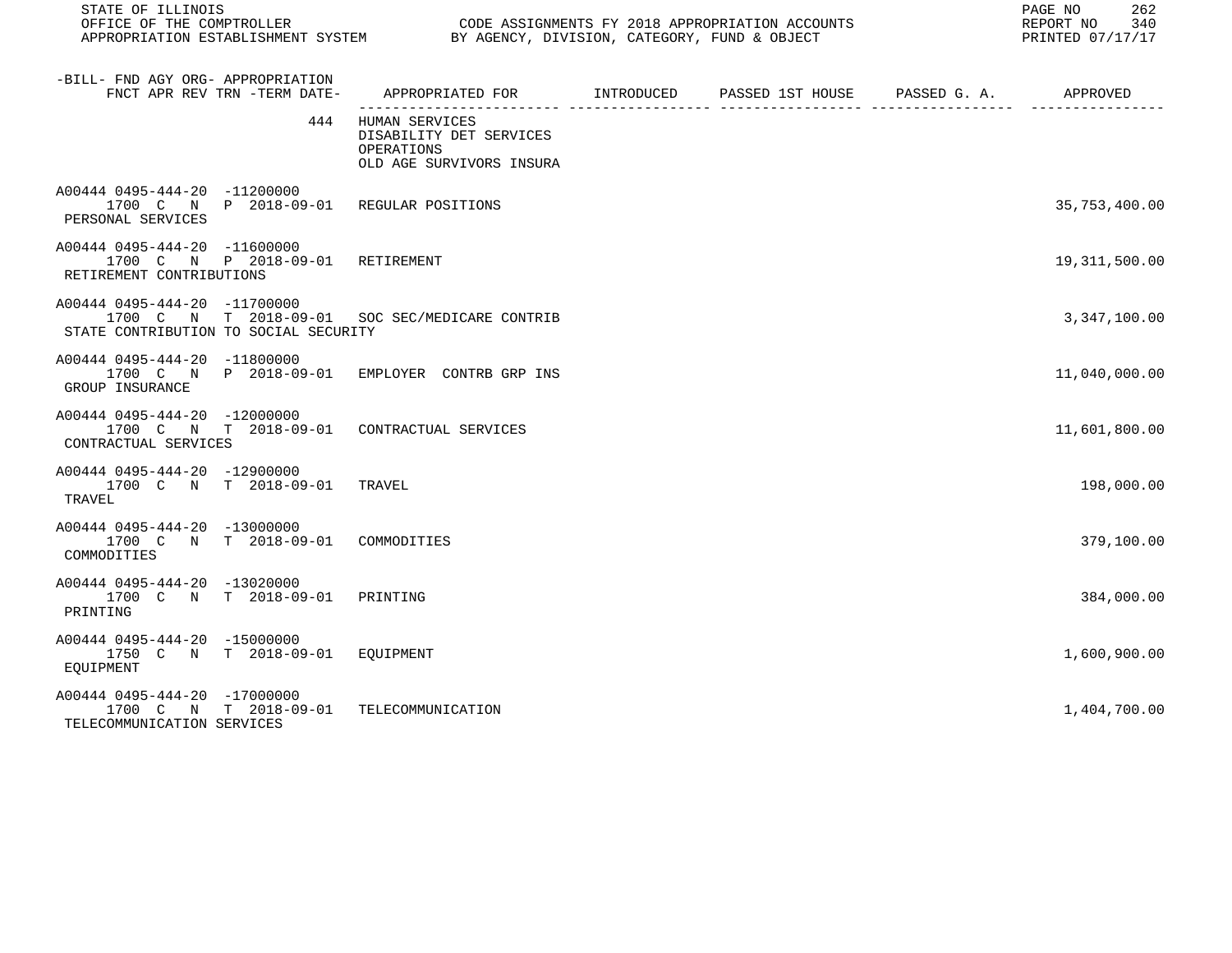| STATE OF ILLINOIS<br>OFFICE OF THE COMPTROLLER<br>APPROPRIATION ESTABLISHMENT SYSTEM         | BY AGENCY, DIVISION, CATEGORY, FUND & OBJECT                                        |            | CODE ASSIGNMENTS FY 2018 APPROPRIATION ACCOUNTS |              | PAGE NO<br>263<br>340<br>REPORT NO<br>PRINTED 07/17/17 |
|----------------------------------------------------------------------------------------------|-------------------------------------------------------------------------------------|------------|-------------------------------------------------|--------------|--------------------------------------------------------|
| -BILL- FND AGY ORG- APPROPRIATION<br>FNCT APR REV TRN -TERM DATE-                            | APPROPRIATED FOR                                                                    | INTRODUCED | PASSED 1ST HOUSE                                | PASSED G. A. | APPROVED                                               |
| 444                                                                                          | HUMAN SERVICES<br>DISABILITY DET SERVICES<br>OPERATIONS<br>OLD AGE SURVIVORS INSURA |            |                                                 |              |                                                        |
| A00444 0495-444-20 -18000000<br>1700 C N<br>T 2018-09-01<br>OPERATION AUTOMOTIVE EQUIPMENT   | OPERATION OF AUTO EQUIPM                                                            |            |                                                 |              | 100.00                                                 |
| A00444 0495-444-20 -44000000<br>1700 C N<br>N 2018-09-01<br>SERVICES TO DISABLED INDIVIDUALS | SERVICE DISABLED INDIVID                                                            |            |                                                 |              | 25,000,000.00                                          |
|                                                                                              | AGENCY/DIVISION/FUND TOTAL                                                          |            |                                                 |              | 110,020,600.00                                         |
|                                                                                              | AGENCY/DIVISION TOTAL                                                               |            |                                                 |              | 110,020,600.00                                         |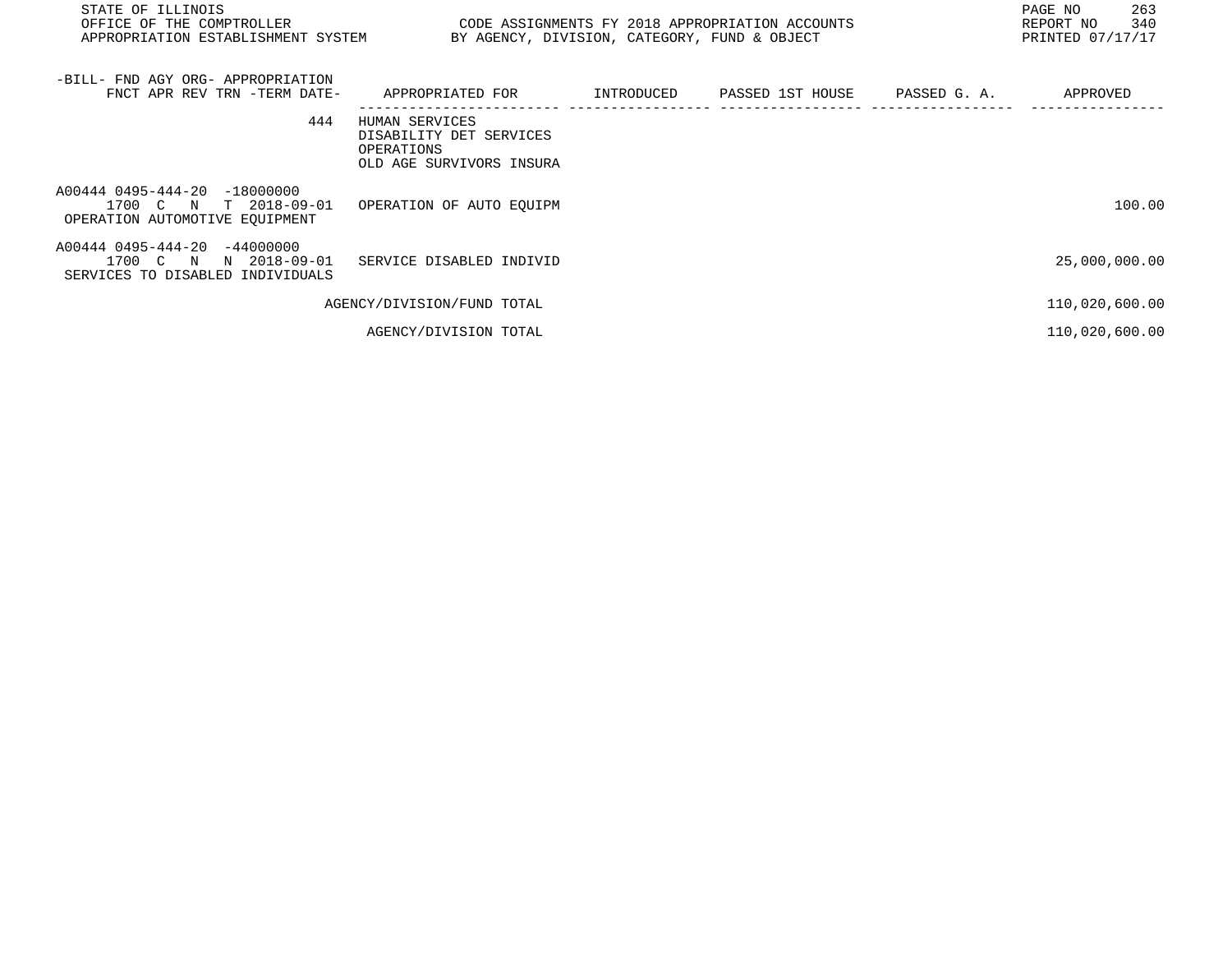| STATE OF ILLINOIS<br>OFFICE OF THE COMPTROLLER<br>APPROPRIATION ESTABLISHMENT SYSTEM BY AGENCY, DIVISION, CATEGORY, FUND & OBJECT                                                  |                                                                                             |         | CODE ASSIGNMENTS FY 2018 APPROPRIATION ACCOUNTS |                | 264<br>PAGE NO<br>REPORT NO 340<br>PRINTED 07/17/17 |
|------------------------------------------------------------------------------------------------------------------------------------------------------------------------------------|---------------------------------------------------------------------------------------------|---------|-------------------------------------------------|----------------|-----------------------------------------------------|
| -BILL- FND AGY ORG- APPROPRIATION<br>FNCT APR REV TRN -TERM DATE-                                                                                                                  | APPROPRIATED FOR         INTRODUCED      PASSED 1ST HOUSE     PASSED G. A.         APPROVED |         |                                                 |                |                                                     |
| 444                                                                                                                                                                                | HUMAN SERVICES<br>HOME SERVICES PROGRAM<br>AWARDS & GRANTS<br>GENERAL REVENUE               |         |                                                 |                |                                                     |
| A00444 0001-444-21 -49000300<br>1700 C N N 2018-09-01 COMMNTY REINTEGRATION PR                                                                                                     |                                                                                             |         |                                                 |                | 1,262,700.00                                        |
| CDBE18 0001-444-21 -49000300<br>1700 C N N 2018-09-01 CD, COMMNTY REINTEGRATION                                                                                                    |                                                                                             |         |                                                 | 1,234,300.00   |                                                     |
| A00444 0001-444-21 -49000500<br>1700 C N N 2018-09-01 HOME SERVICES PROGRAM<br>HOME SERVICES PROGRAM PER 20 ILCS 2405/3, INCLUDING<br>PERATING, ADMINISTRATIVE, & PRIOR YEAR COSTS |                                                                                             | $\circ$ |                                                 |                | 366,774,500.00                                      |
| CDBE18 0001-444-21 -49000500<br>1700 C N N 2018-09-01 HOME SERVICES PROGRAM<br>HOME SERVICES PROGRAM PER 20 ILCS 2405/3, INCLUDING<br>PERATING, ADMINISTRATIVE, & PRIOR YEAR COSTS |                                                                                             | $\circ$ |                                                 | 344,015,700.00 |                                                     |
| A00444 0001-444-21 -49000800<br>1700 C N N 2018-09-01 RATE INC HOME SERVICES P                                                                                                     |                                                                                             |         |                                                 |                | 12,695,800.00                                       |
|                                                                                                                                                                                    | AGENCY/DIVISION/FUND TOTAL                                                                  |         |                                                 |                | 345, 250, 000.00 380, 733, 000.00                   |
|                                                                                                                                                                                    | HOME SERVICES MEDICAID T                                                                    |         |                                                 |                |                                                     |
| A00444 0120-444-21 -49000500<br>1700 C N N 2018-09-01 HOME SERVICES PROGRAM<br>HOME SERVICES PROGRAM PER 20 ILCS 2405/3, INCLUDING<br>PERATING, ADMINISTRATIVE, & PRIOR YEAR COSTS |                                                                                             | $\circ$ |                                                 |                | 246,000,000.00                                      |
| CDBE18 0120-444-21 -49000500<br>1700 C N N 2018-09-01 HOME SERVICES PROGRAM<br>HOME SERVICES PROGRAM PER 20 ILCS 2405/3, INCLUDING<br>PERATING, ADMINISTRATIVE, & PRIOR YEAR COSTS |                                                                                             | $\circ$ |                                                 | 246,000,000.00 |                                                     |
|                                                                                                                                                                                    | AGENCY/DIVISION/FUND TOTAL                                                                  |         |                                                 |                | 246,000,000.00 246,000,000.00                       |
|                                                                                                                                                                                    | AGENCY/DIVISION TOTAL                                                                       |         |                                                 | 591,250,000.00 | 626,733,000.00                                      |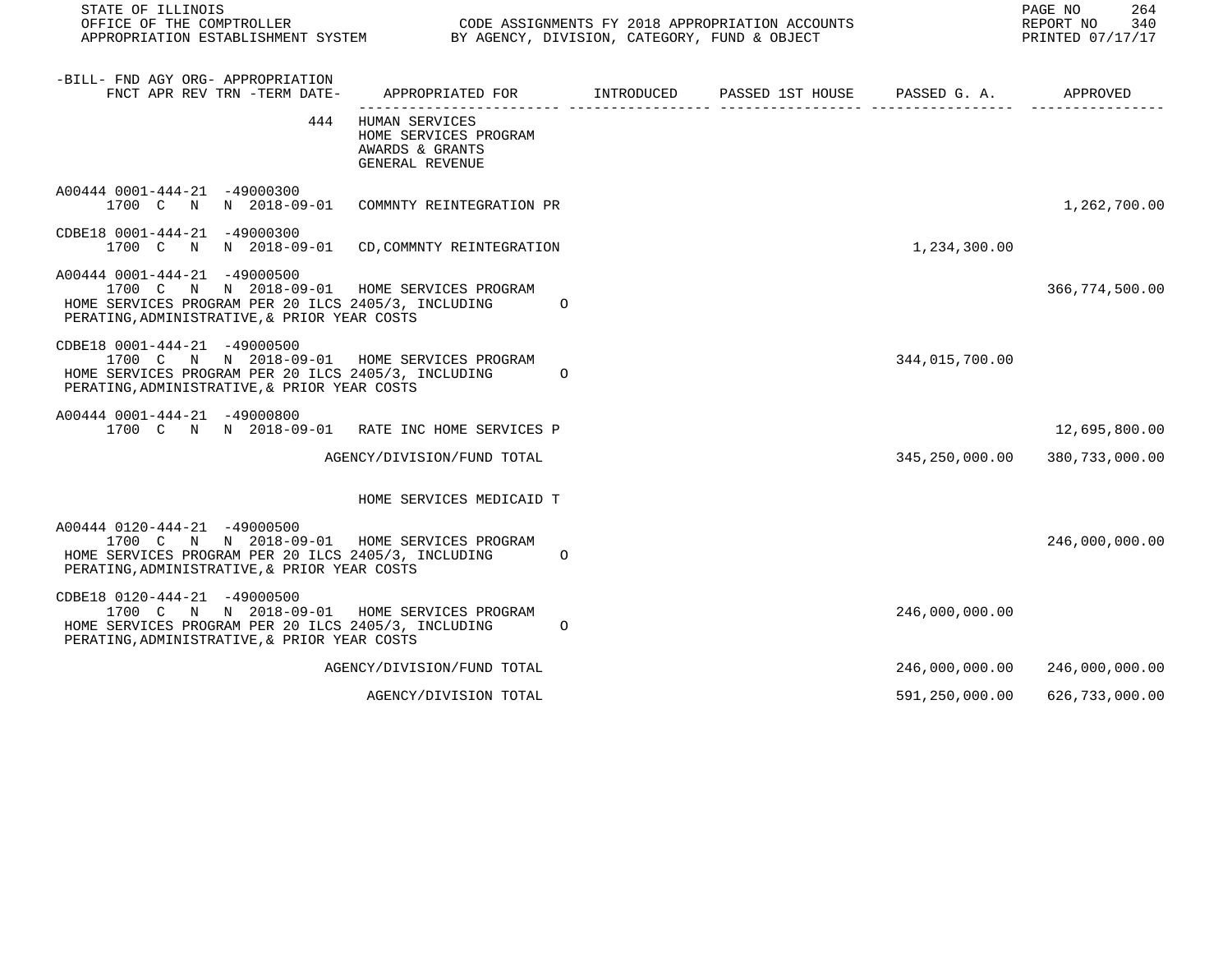| STATE OF ILLINOIS<br>OFFICE OF THE COMPTROLLER CODE ASSIGNMENTS FY 2018 APPROPRIATION ACCOUNTS<br>APPROPRIATION ESTABLISHMENT SYSTEM BY AGENCY, DIVISION, CATEGORY, FUND & OBJECT                                  |                                                                                 |  | 265<br>PAGE NO<br>REPORT NO 340<br>PRINTED 07/17/17 |
|--------------------------------------------------------------------------------------------------------------------------------------------------------------------------------------------------------------------|---------------------------------------------------------------------------------|--|-----------------------------------------------------|
| -BILL- FND AGY ORG- APPROPRIATION<br>FNCT APR REV TRN -TERM DATE-                                                                                                                                                  |                                                                                 |  |                                                     |
|                                                                                                                                                                                                                    | 444 HUMAN SERVICES<br>MH GRNTS-IN AID&PURCHASE<br>OPERATIONS<br>GENERAL REVENUE |  |                                                     |
| A00444 0001-444-22 -19000000<br>1700 C N T 2018-09-01 ST OPERATED MH FACILITIE<br>FOR COSTS ASSOCIATED WITH OR COSTS ASSOCIATED WITH SERVICESF<br>OR TRANSITION OF RESIDENTS TO ALTERNATIVE COMMUNITY S<br>ETTINGS |                                                                                 |  | 214,925,600.00                                      |
|                                                                                                                                                                                                                    | AGENCY/DIVISION/FUND TOTAL                                                      |  | 214,925,600.00                                      |
|                                                                                                                                                                                                                    | COMMUNITY MH SERVS BLOCK                                                        |  |                                                     |
| A00444 0876-444-22 -11200000<br>1700 C N P 2018-09-01 REGULAR POSITIONS<br>PERSONAL SERVICES                                                                                                                       |                                                                                 |  | 512,000.00                                          |
| A00444 0876-444-22 -11600000<br>1700 C N P 2018-09-01 RETIREMENT<br>RETIREMENT CONTRIBUTIONS                                                                                                                       |                                                                                 |  | 276,600.00                                          |
| A00444 0876-444-22 -11700000<br>1700 C N T 2018-09-01 SOC SEC/MEDICARE CONTRIB<br>STATE CONTRIBUTION TO SOCIAL SECURITY                                                                                            |                                                                                 |  | 39,200.00                                           |
| A00444 0876-444-22 -11800000<br>1700 C N P 2018-09-01 EMPLOYER CONTRB GRP INS<br>GROUP INSURANCE                                                                                                                   |                                                                                 |  | 120,000.00                                          |
| A00444 0876-444-22 -12000000<br>1700 C N T 2018-09-01 CONTRACTUAL SERVICES<br>CONTRACTUAL SERVICES                                                                                                                 |                                                                                 |  | 119,400.00                                          |
| A00444 0876-444-22 -12900000<br>1700 C N T 2018-09-01 TRAVEL<br>TRAVEL                                                                                                                                             |                                                                                 |  | 10,000.00                                           |
| A00444 0876-444-22 -13000000<br>1700 C N T 2018-09-01 COMMODITIES<br>COMMODITIES                                                                                                                                   |                                                                                 |  | 5,000.00                                            |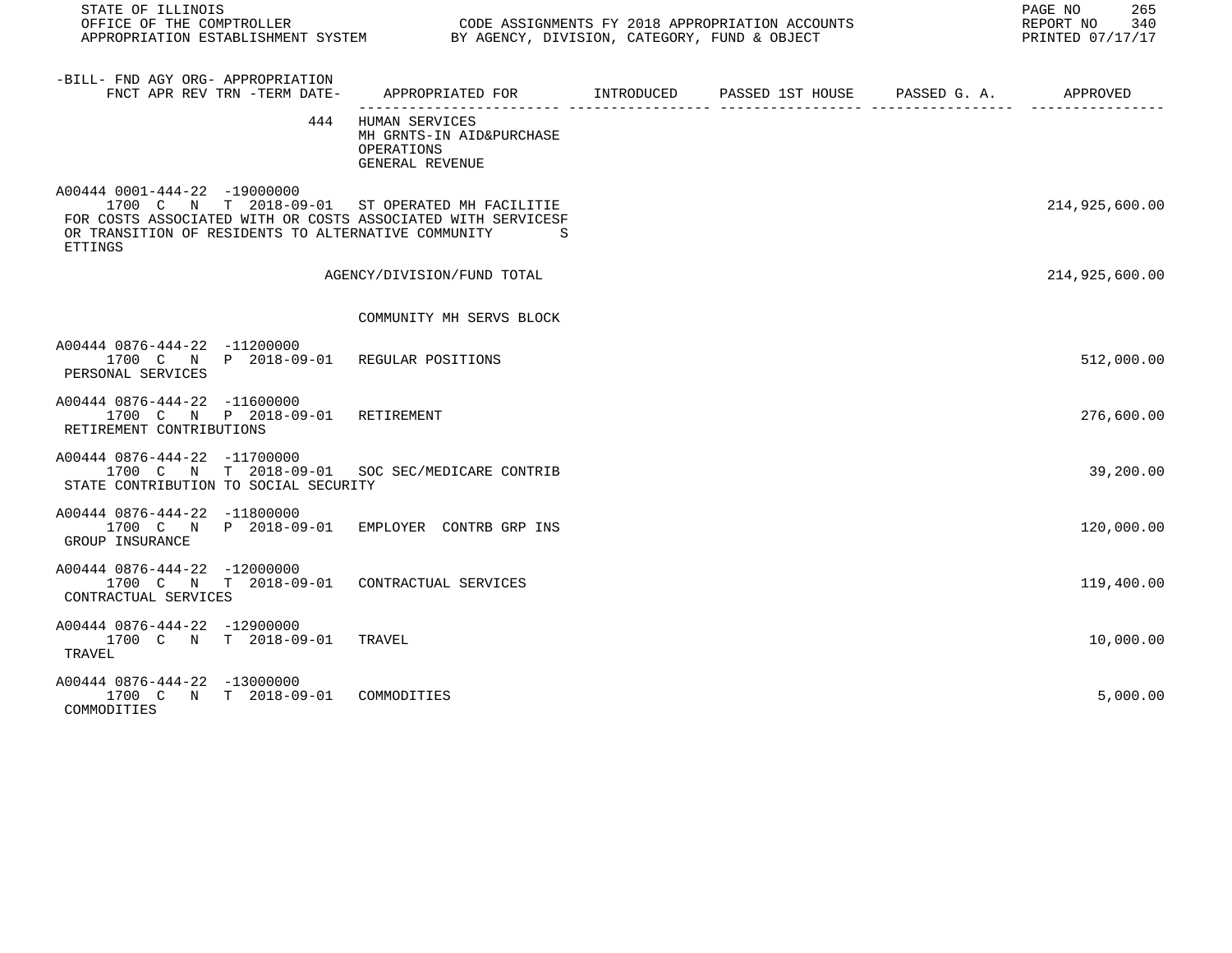| STATE OF ILLINOIS<br>OFFICE OF THE COMPTROLLER CODE ASSIGNMENTS FY 2018 APPROPRIATION ACCOUNTS<br>APPROPRIATION ESTABLISHMENT SYSTEM BY AGENCY, DIVISION, CATEGORY, FUND & OBJECT                           |                                                                                            |  |               | PAGE NO<br>266<br>REPORT NO 340<br>PRINTED 07/17/17 |
|-------------------------------------------------------------------------------------------------------------------------------------------------------------------------------------------------------------|--------------------------------------------------------------------------------------------|--|---------------|-----------------------------------------------------|
| -BILL- FND AGY ORG- APPROPRIATION<br>FNCT APR REV TRN -TERM DATE-                                                                                                                                           | APPROPRIATED FOR        INTRODUCED      PASSED 1ST HOUSE     PASSED G. A.         APPROVED |  |               |                                                     |
| 444                                                                                                                                                                                                         | HUMAN SERVICES<br>MH GRNTS-IN AID&PURCHASE<br>OPERATIONS<br>COMMUNITY MH SERVS BLOCK       |  |               |                                                     |
| A00444 0876-444-22 -15000000<br>1750 C N T 2018-09-01 EQUIPMENT<br>EOUIPMENT                                                                                                                                |                                                                                            |  |               | 5,000.00                                            |
|                                                                                                                                                                                                             | AGENCY/DIVISION/FUND TOTAL                                                                 |  |               | 1,087,200.00                                        |
|                                                                                                                                                                                                             | GENERAL REVENUE                                                                            |  |               |                                                     |
| A00444 0001-444-22 -49000100<br>1700 C N N 2018-09-01 MENTAL HLTH PSYCHOTROPIC<br>COSTS ASSOCIATED WITH PURCHASE AND DISBURSEMENT OF<br>SYCHOTROPIC MEDICATIONS FOR MENTALLY ILL CLIENTS IN THE<br>OMMUNITY | C                                                                                          |  |               | 1,881,800.00                                        |
| A00444 0001-444-22 -49000300<br>1700 C N N 2018-09-01 COMMUNITY TRANSITIONS &<br>SYSTEMS REBALANCING                                                                                                        |                                                                                            |  |               | 44,592,900.00                                       |
| CDWI18 0001-444-22 -49000300<br>1700 C N N 2018-09-01 COMMUNITY TRANSITIONS &<br>SYSTEMS REBALANCING                                                                                                        |                                                                                            |  | 37,092,100.00 |                                                     |
| A00444 0001-444-22 -49000600<br>1700 C N N 2018-09-01 EVAL DETERMNTN, DISP, AS                                                                                                                              |                                                                                            |  |               | 1,200,000.00                                        |
| A00444 0001-444-22 -49000700<br>1700 C N N 2018-09-01                                                                                                                                                       | COMM SERVICE RATE INCREA                                                                   |  |               | 3,511,600.00                                        |
| A00444 0001-444-22 -49004400<br>1700 C N N 2018-09-01 CD, SUPPORTIVE MI HOUSING<br>SUPPORTIVE MI HOUSING                                                                                                    |                                                                                            |  |               | 15,915,800.00                                       |
| CDBE18 0001-444-22 -49004400<br>1700 C N N 2018-09-01 CD, SUPPORTIVE MI HOUSING<br>SUPPORTIVE MI HOUSING                                                                                                    |                                                                                            |  | 7,200,000.00  |                                                     |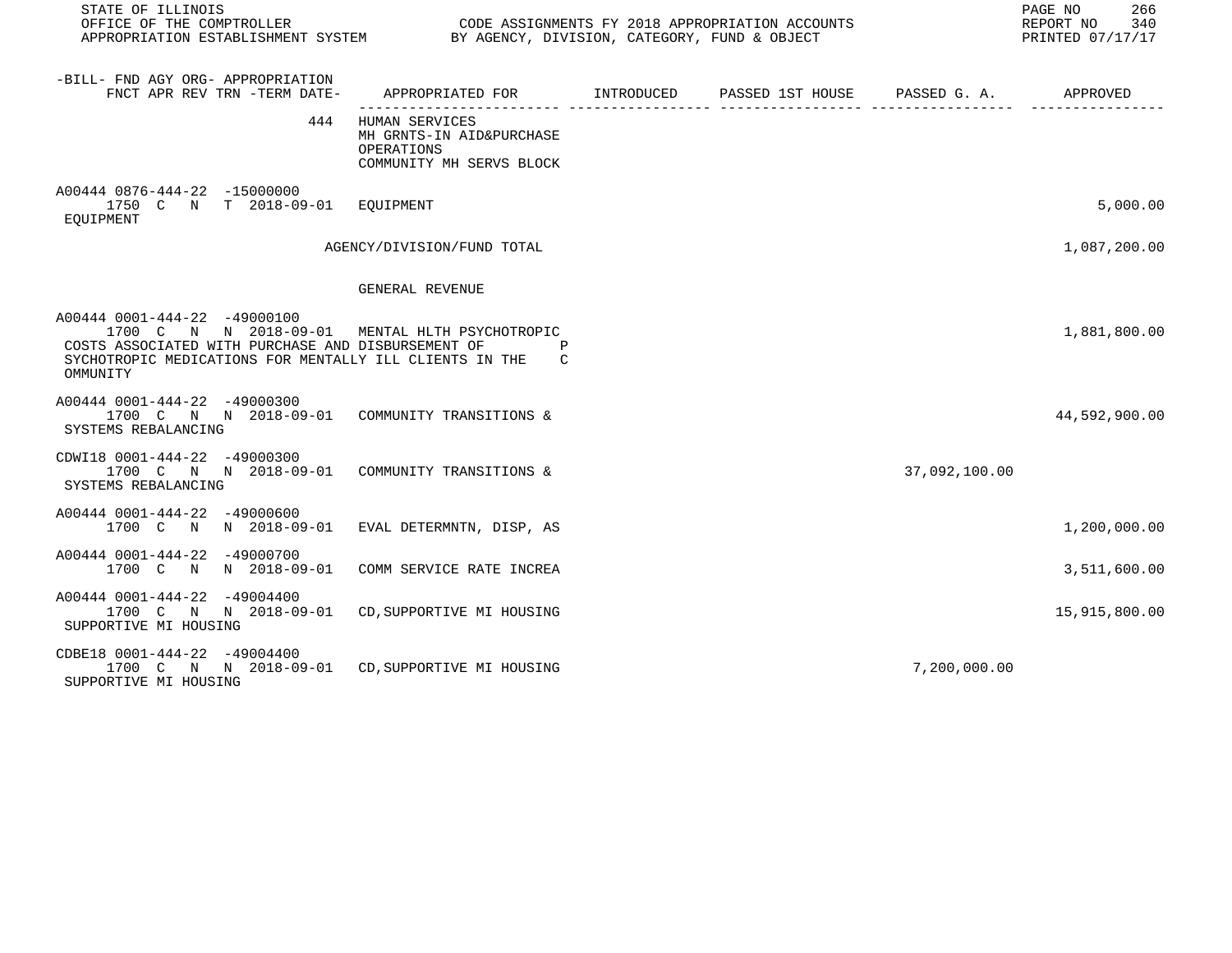| STATE OF ILLINOIS<br>OFFICE OF THE COMPTROLLER                                                                                                                                                                                                             |                                                                                         | CODE ASSIGNMENTS FY 2018 APPROPRIATION ACCOUNTS |                 | PAGE NO<br>267<br>REPORT NO<br>340<br>PRINTED 07/17/17 |
|------------------------------------------------------------------------------------------------------------------------------------------------------------------------------------------------------------------------------------------------------------|-----------------------------------------------------------------------------------------|-------------------------------------------------|-----------------|--------------------------------------------------------|
| -BILL- FND AGY ORG- APPROPRIATION<br>FNCT APR REV TRN -TERM DATE-                                                                                                                                                                                          | APPROPRIATED FOR       INTRODUCED     PASSED 1ST HOUSE     PASSED G. A.        APPROVED |                                                 |                 |                                                        |
|                                                                                                                                                                                                                                                            | 444 HUMAN SERVICES<br>MH GRNTS-IN AID&PURCHASE<br>AWARDS & GRANTS<br>GENERAL REVENUE    |                                                 |                 |                                                        |
| A00444 0001-444-22 -49008000<br>1700 C N N 2018-09-01 FOR COMMUNITY SERVICE PR<br>FOR PERSONS WITH MENTAL ILLNESS, SPECIALIZED MENTAL HEALTH R<br>EHABILITATIVE FACILITY COMMUNITY PROGRAMS, CHILD &<br>DOLESCENT MNTL HLTH PRGRMS & MNTL HLTH TRANSITIONS | A                                                                                       |                                                 |                 | 151,488,100.00                                         |
| CDWI18 0001-444-22 -49008000<br>1700 C N N 2018-09-01 FOR COMMUNITY SERVICE PR<br>FOR PERSONS WITH MENTAL ILLNESS, SPECIALIZED MENTAL HEALTH R<br>EHABILITATIVE FACILITY COMMUNITY PROGRAMS, CHILD &<br>DOLESCENT MNTL HLTH PRGRMS & MNTL HLTH TRANSITIONS | A                                                                                       |                                                 | 54, 133, 300.00 |                                                        |
|                                                                                                                                                                                                                                                            | AGENCY/DIVISION/FUND TOTAL                                                              |                                                 |                 | 98,425,400.00 218,590,200.00                           |
|                                                                                                                                                                                                                                                            | MENTAL HEALTH REPORTING                                                                 |                                                 |                 |                                                        |
| A00444 0148-444-22 -44000000<br>1700 C N N 2018-09-01                                                                                                                                                                                                      | MENTAL HEALTH TREATMENT                                                                 |                                                 |                 | 2,000,000.00                                           |
|                                                                                                                                                                                                                                                            | AGENCY/DIVISION/FUND TOTAL                                                              |                                                 |                 | 2,000,000.00                                           |
|                                                                                                                                                                                                                                                            | DHS COMMUNITY SERVICES                                                                  |                                                 |                 |                                                        |
| A00444 0509-444-22 -49000000<br>1700 C N N 2018-09-01 COMMUNITY SERVICES GRANT<br>PERSONS WITH MENTAL ILLNESS INCLUDING ADMINISTRATIVE COSTS                                                                                                               |                                                                                         |                                                 |                 | 15,000,000.00                                          |
| CDC018 0509-444-22 -49000000<br>1700 C N N 2018-09-01 COMMUNITY SERVICES GRANT<br>PERSONS WITH MENTAL ILLNESS INCLUDING ADMINISTRATIVE COSTS                                                                                                               |                                                                                         |                                                 | 15,000,000.00   |                                                        |
|                                                                                                                                                                                                                                                            | AGENCY/DIVISION/FUND TOTAL                                                              |                                                 |                 | 15,000,000.00  15,000,000.00                           |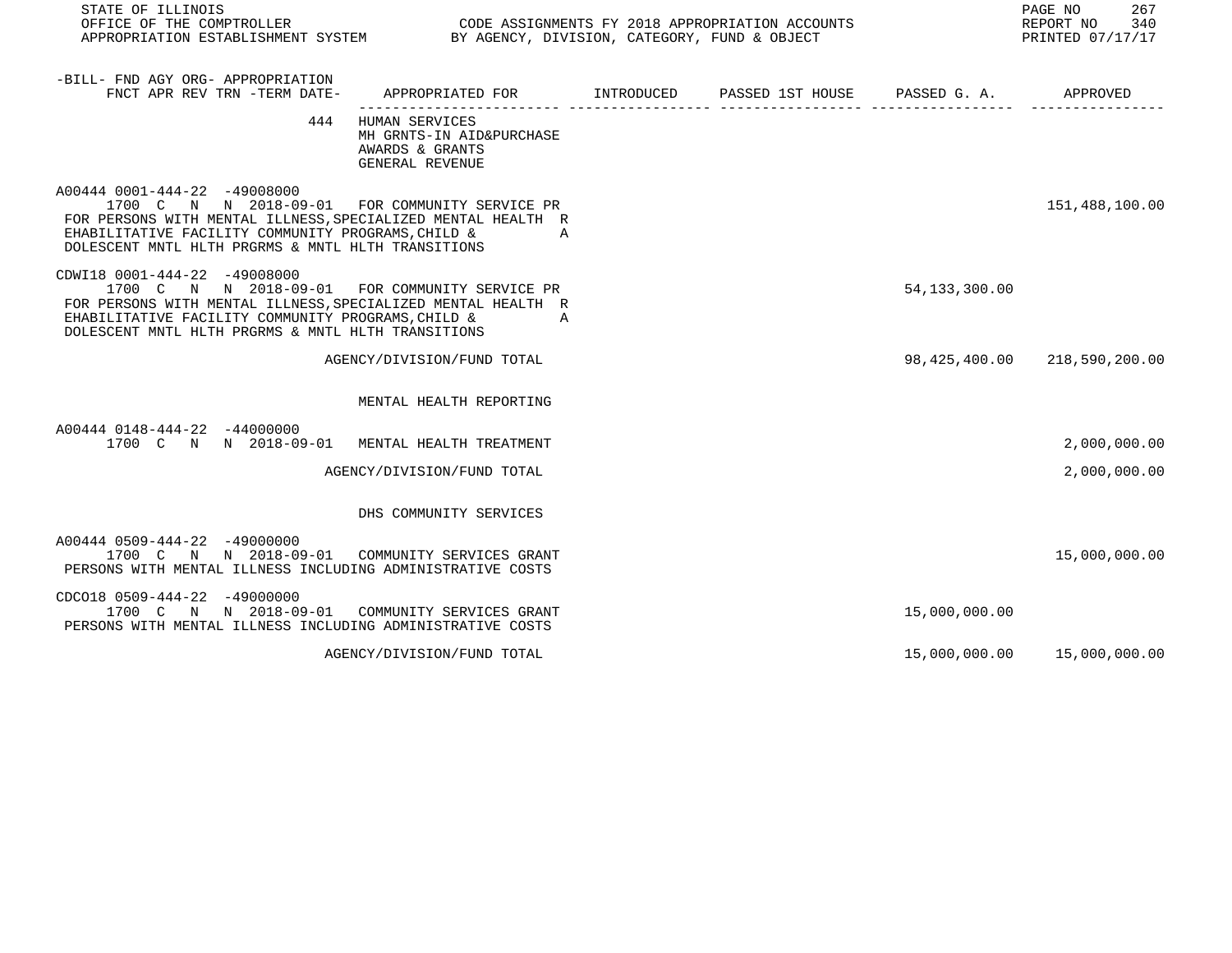| STATE OF ILLINOIS<br>OFFICE OF THE COMPTROLLER<br>APPROPRIATION ESTABLISHMENT SYSTEM BY AGENCY, DIVISION, CATEGORY, FUND & OBJECT            |                                                                                               | CODE ASSIGNMENTS FY 2018 APPROPRIATION ACCOUNTS |                  | PAGE NO<br>268<br>REPORT NO<br>340<br>PRINTED 07/17/17 |
|----------------------------------------------------------------------------------------------------------------------------------------------|-----------------------------------------------------------------------------------------------|-------------------------------------------------|------------------|--------------------------------------------------------|
| -BILL- FND AGY ORG- APPROPRIATION<br>FNCT APR REV TRN -TERM DATE-                                                                            | APPROPRIATED FOR         INTRODUCED      PASSED 1ST HOUSE      PASSED G. A.          APPROVED |                                                 |                  |                                                        |
|                                                                                                                                              | 444 HUMAN SERVICES<br>MH GRNTS-IN AID&PURCHASE<br>AWARDS & GRANTS<br>DHS FEDERAL PROJECTS     |                                                 |                  |                                                        |
| A00444 0592-444-22 -49004000<br>1700 C N N 2018-09-01 AWARDS & GRANTS - LUMP S<br>PERSONS WITH MENTAL ILLNESS INCLUDING ADMINISTRATIVE COSTS |                                                                                               |                                                 |                  | 16,036,100.00                                          |
|                                                                                                                                              | AGENCY/DIVISION/FUND TOTAL                                                                    |                                                 |                  | 16,036,100.00                                          |
|                                                                                                                                              | COMMUNITY MENTAL HEALTH                                                                       |                                                 |                  |                                                        |
| A00444 0718-444-22 -49004200<br>1700 C N N 2018-09-01 MEDICAID SERV-PRSNS W/ME<br>MEDICAID SERVICES FOR PERSONS WITH MENTAL ILLNESS          |                                                                                               |                                                 |                  | 92,902,400.00                                          |
| CDBE18 0718-444-22 -49004200<br>1700 C N N 2018-09-01 MEDICAID SERV-PRSNS W/ME<br>MEDICAID SERVICES FOR PERSONS WITH MENTAL ILLNESS          |                                                                                               |                                                 | 92,902,400.00    |                                                        |
|                                                                                                                                              | AGENCY/DIVISION/FUND TOTAL                                                                    |                                                 |                  | 92,902,400.00 92,902,400.00                            |
|                                                                                                                                              | COMMUNITY MH SERVS BLOCK                                                                      |                                                 |                  |                                                        |
| A00444 0876-444-22 -44000700<br>1700 C N N 2018-09-01 CHILD/ADOLS WITH MENTAL                                                                |                                                                                               |                                                 |                  | 4,341,800.00                                           |
| A00444 0876-444-22 -44004000<br>1700 C N N 2018-09-01<br>COMMUNITY SERVICE GRANT PROGRAMS FOR PERSONS WITH MENTAL<br>LLNESS                  | MENTAL HEALTH GRANTS<br>$\mathbb{I}$                                                          |                                                 |                  | 18,025,400.00                                          |
|                                                                                                                                              | AGENCY/DIVISION/FUND TOTAL                                                                    |                                                 |                  | 22,367,200.00                                          |
|                                                                                                                                              | AGENCY/DIVISION TOTAL                                                                         |                                                 | 206, 327, 800.00 | 582,908,700.00                                         |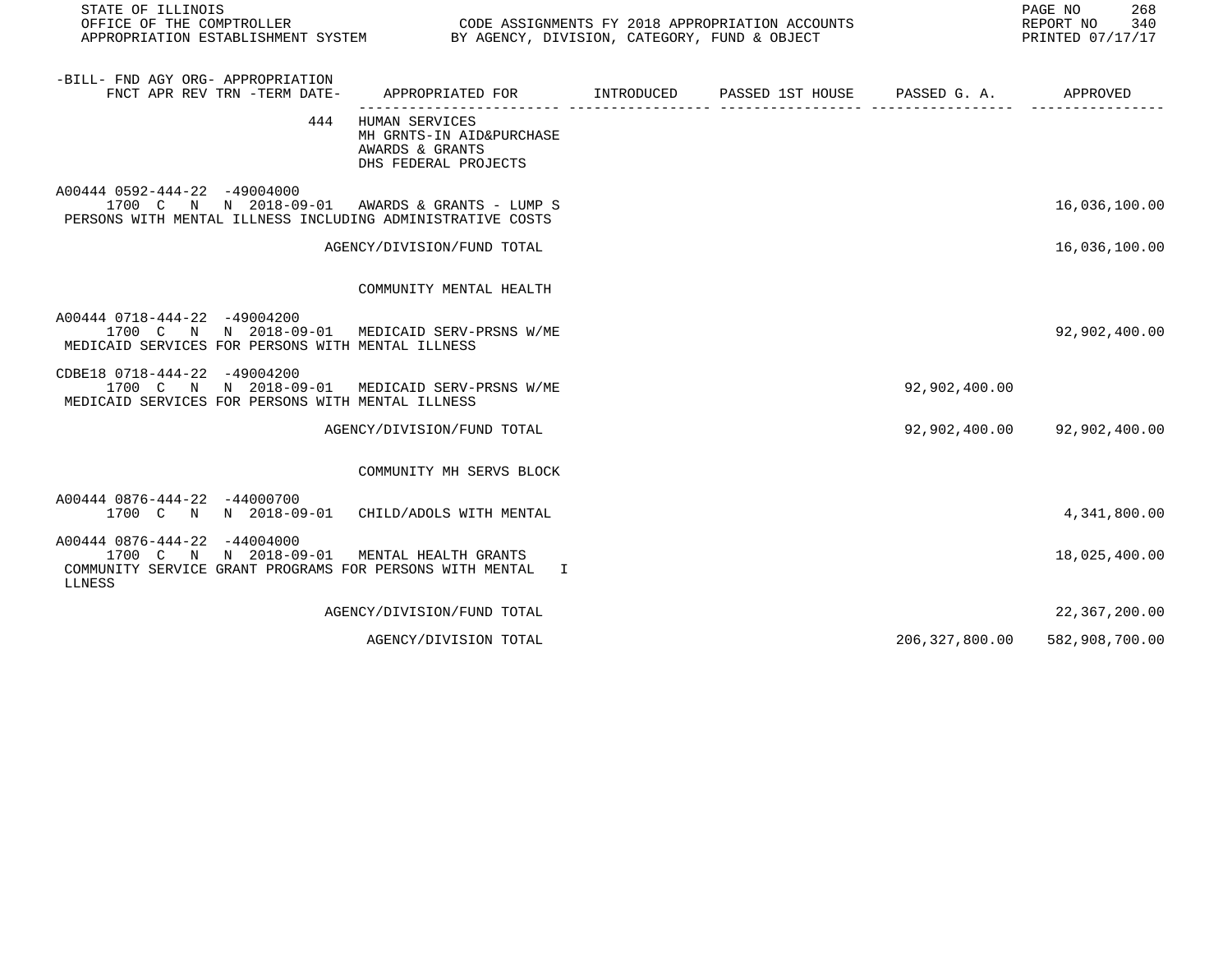| STATE OF ILLINOIS<br>OFFICE OF THE COMPTROLLER<br>APPROPRIATION ESTABLISHMENT SYSTEM |                                                                      | BY AGENCY, DIVISION, CATEGORY, FUND & OBJECT | CODE ASSIGNMENTS FY 2018 APPROPRIATION ACCOUNTS |            | 269<br>PAGE NO<br>340<br>REPORT NO<br>PRINTED 07/17/17 |
|--------------------------------------------------------------------------------------|----------------------------------------------------------------------|----------------------------------------------|-------------------------------------------------|------------|--------------------------------------------------------|
| -BILL- FND AGY ORG- APPROPRIATION<br>FNCT APR REV TRN -TERM DATE-                    | APPROPRIATED FOR                                                     |                                              | INTRODUCED PASSED 1ST HOUSE PASSED G.A.         |            | APPROVED                                               |
| 444                                                                                  | HUMAN SERVICES<br>INSPECTOR GENERAL<br>OPERATIONS<br>GENERAL REVENUE |                                              |                                                 |            |                                                        |
| CDBE18 0001-444-23 -12900000<br>1700 C N T 2018-09-01<br>TRAVEL                      | CD, TRAVEL                                                           |                                              |                                                 | 136,900.00 |                                                        |
|                                                                                      | AGENCY/DIVISION/FUND TOTAL                                           |                                              |                                                 | 136,900.00 |                                                        |
|                                                                                      | AGENCY/DIVISION TOTAL                                                |                                              |                                                 | 136,900.00 |                                                        |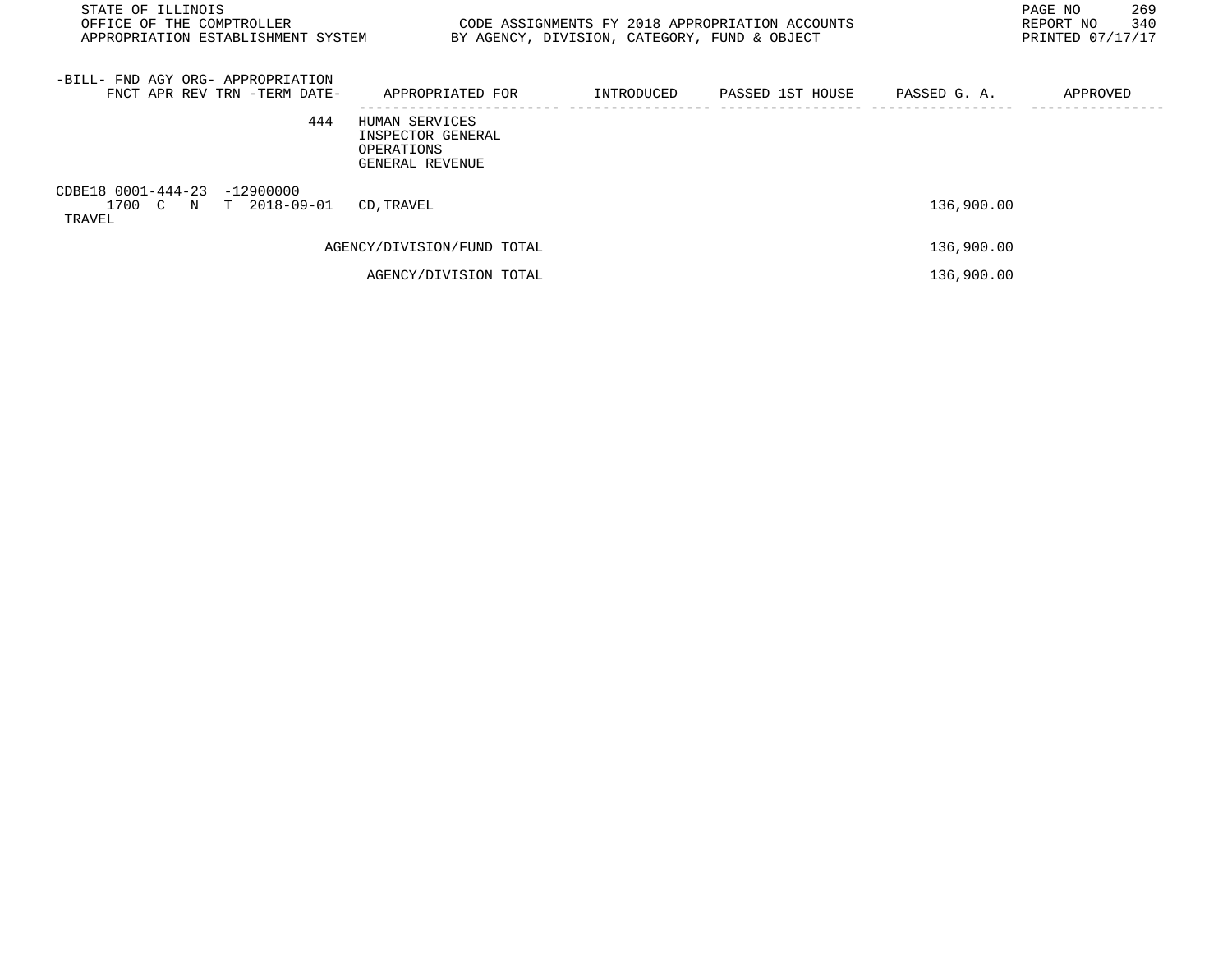| STATE OF ILLINOIS                                                                                                                                                                                      |                                                                            |  |                | PAGE NO<br>270<br>REPORT NO 340<br>PRINTED 07/17/17 |
|--------------------------------------------------------------------------------------------------------------------------------------------------------------------------------------------------------|----------------------------------------------------------------------------|--|----------------|-----------------------------------------------------|
| -BILL- FND AGY ORG- APPROPRIATION<br>FNCT APR REV TRN -TERM DATE- APPROPRIATED FOR NITRODUCED PASSED 1ST HOUSE PASSED G. A.                                                                            |                                                                            |  |                | APPROVED                                            |
| 444                                                                                                                                                                                                    | HUMAN SERVICES<br>DD GRANTS-IN-AID&PUR OF<br>OPERATIONS<br>GENERAL REVENUE |  |                |                                                     |
| CDBE18 0001-444-24 -12000000<br>1700 C N T 2018-09-01 CONTRACTUAL SERVICES<br>CONTRACTUAL SERVICES                                                                                                     |                                                                            |  | 131,300.00     |                                                     |
| CDBE18 0001-444-24 -12900000<br>1700 C N T 2018-09-01 CD, TRAVEL<br>TRAVEL                                                                                                                             |                                                                            |  | 163,000.00     |                                                     |
| CDBE18 0001-444-24 -13000000<br>1700 C N T 2018-09-01 CD, COMMODITIES<br>COMMODITIES                                                                                                                   |                                                                            |  | 16,400.00      |                                                     |
| CDBE18 0001-444-24 -15000000<br>1750 C N T 2018-09-01 CD, EOUIPMENT<br>EOUIPMENT                                                                                                                       |                                                                            |  | 247,600.00     |                                                     |
| CDBE18 0001-444-24 -17000000<br>1700 C N T 2018-09-01 CD, TELECOMMUNICATION<br>TELECOMMUNICATION SERVICES                                                                                              |                                                                            |  | 64,800.00      |                                                     |
| A00444 0001-444-24 -19000000<br>1700 C N T 2018-09-01 STATE OPERATED DEVELPMNT<br>FOR COSTS ASSOCIATED WITH OPERATION OR WITH SERVICES FOR<br>RANSITION OF RESIDENTS TO ALTERNATIVE COMMUNITY SETTINGS | T                                                                          |  |                | 269,698,900.00                                      |
| CDBE18 0001-444-24 -19000000<br>1700 C N N 2018-09-01 STATE OPERATED DEVELPMNT<br>FOR COSTS ASSOCIATED WITH OPERATION OR WITH SERVICES FOR<br>RANSITION OF RESIDENTS TO ALTERNATIVE COMMUNITY SETTINGS |                                                                            |  | 274,585,800.00 |                                                     |
|                                                                                                                                                                                                        | AGENCY/DIVISION/FUND TOTAL                                                 |  |                | 275, 208, 900.00 269, 698, 900.00                   |
|                                                                                                                                                                                                        | DHS STATE PROJECTS                                                         |  |                |                                                     |
| A00444 0642-444-24 -19100000<br>1700 C N T 2018-09-01 STATE OP FAC SPECIAL PRO                                                                                                                         |                                                                            |  |                | 10,000,000.00                                       |
|                                                                                                                                                                                                        | AGENCY/DIVISION/FUND TOTAL                                                 |  |                | 10,000,000.00                                       |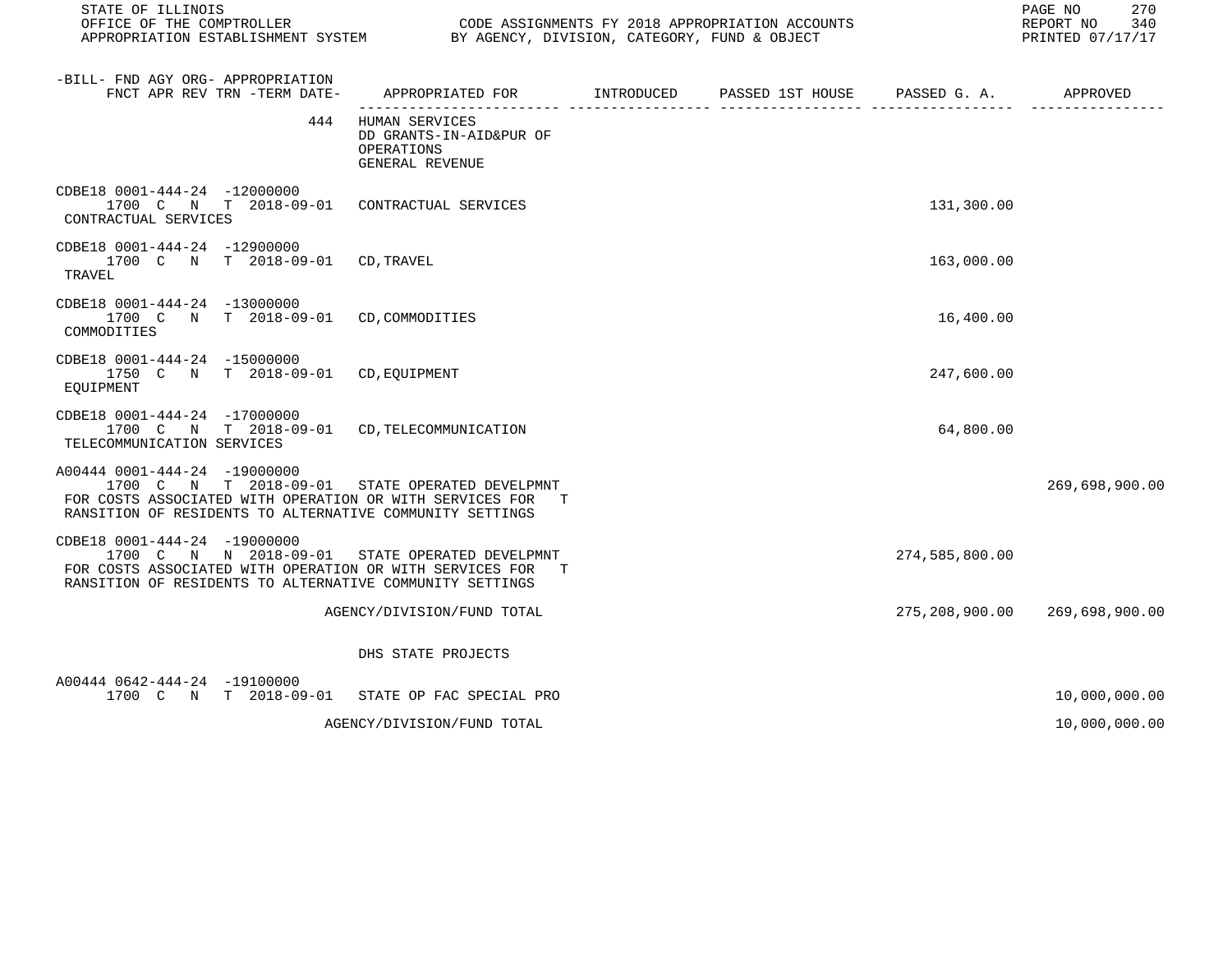| STATE OF ILLINOIS<br>OFFICE OF THE COMPTROLLER CODE ASSIGNMENTS FY 2018 APPROPRIATION ACCOUNTS<br>APPROPRIATION ESTABLISHMENT SYSTEM BY AGENCY, DIVISION, CATEGORY, FUND & OBJECT |                                                                                     |  |                | PAGE NO 271<br>REPORT NO 340<br>PRINTED 07/17/17 |
|-----------------------------------------------------------------------------------------------------------------------------------------------------------------------------------|-------------------------------------------------------------------------------------|--|----------------|--------------------------------------------------|
| -BILL- FND AGY ORG- APPROPRIATION<br>FNCT APR REV TRN -TERM DATE-                                                                                                                 |                                                                                     |  |                |                                                  |
|                                                                                                                                                                                   | 444 HUMAN SERVICES<br>DD GRANTS-IN-AID&PUR OF<br>AWARDS & GRANTS<br>GENERAL REVENUE |  |                |                                                  |
| A00444 0001-444-24 -44000200<br>1700 C N N 2018-09-01 GRANT<br>TO ARC OF ILLINOIS FOR LIFE SPAN PROJECT                                                                           |                                                                                     |  |                | 471,400.00                                       |
| A00444 0001-444-24 -44000300<br>1700 C N N 2018-09-01 GRANT BEST BUDDIES                                                                                                          |                                                                                     |  |                | 977,500.00                                       |
| A00444 0001-444-24 -44000500<br>1700 C N N 2018-09-01 DENTAL GRANTS FOR PPL WI                                                                                                    |                                                                                     |  |                | 986,000.00                                       |
| A00444 0001-444-24 -44000600<br>1700 C N N 2018-09-01 EPILEPSY SERVICES                                                                                                           |                                                                                     |  |                | 2,075,000.00                                     |
| A00444 0001-444-24 -44000700<br>1700 C N N 2018-09-01 RESPITE CARE SERVICES                                                                                                       |                                                                                     |  |                | 8,778,000.00                                     |
| A00444 0001-444-24 -44009200<br>1700 C N N 2018-09-01 GRANT TO AUTISM PROGRAM<br>GRANT TO AUTISM PROGRAM FOR AUTISM DIAGNOSIS EDUCATION P<br>ROGRAM FOR INDIVIDUALS               |                                                                                     |  |                | 4,300,000.00                                     |
| A00444 0001-444-24 -49000500<br>1700 C N N 2018-09-01 DD RATE INCREASE                                                                                                            |                                                                                     |  |                | 53, 417, 100.00                                  |
| A00444 0001-444-24 -49001800<br>1700 C N N 2018-09-01 COMM BASED SRV FOR PERSO<br>COMMUNITY BASED SERVICES FOR PERSONS WITH DEVELOPMENTAL D<br>ISABILITIES                        |                                                                                     |  |                | 1,160,297,300.00                                 |
| CDBE18 0001-444-24 -49001800<br>1700 C N N 2018-09-01 COMM BASED SRV FOR PERSO<br>COMMUNITY BASED SERVICES FOR PERSONS WITH DEVELOPMENTAL D<br>ISABILITIES                        |                                                                                     |  | 637,723,800.00 |                                                  |
| A00444 0001-444-24 -49002000<br>1700 C N N 2018-09-01 SPECIALIZED SERV PERSONS<br>SPECIALIZED SERVICES FOR PERSONS WITH DEVELOPMENTAL<br>ISABILITIES                              | $\overline{D}$                                                                      |  |                | 7,667,100.00                                     |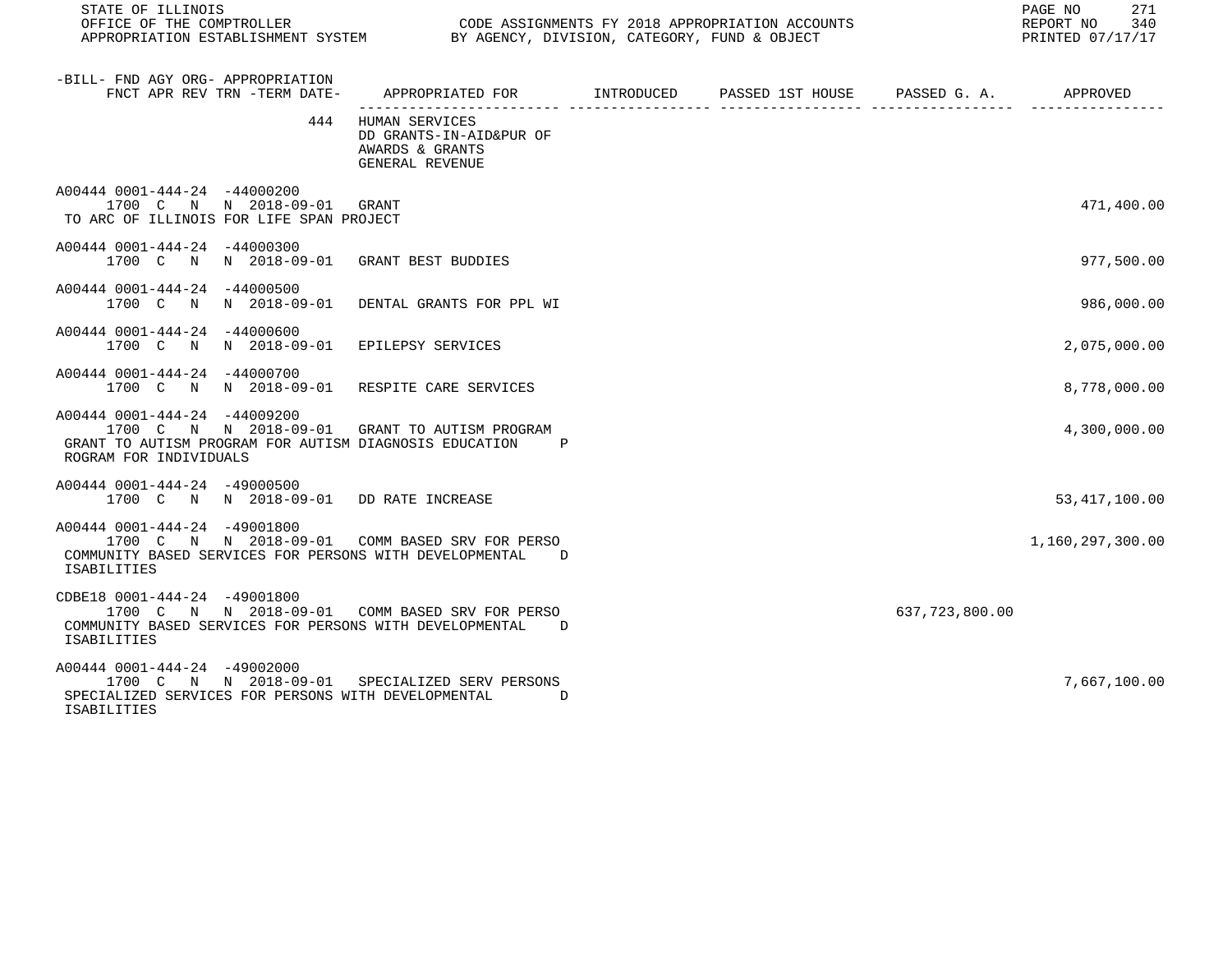| STATE OF ILLINOIS<br>OFFICE OF THE COMPTROLLER<br>OUDE ASSIGNMENTS FT 2016 APPROPRIATION ACCORDINATION ESTABLISHMENT SYSTEM BY AGENCY, DIVISION, CATEGORY, FUND & OBJECT |                                                                                           | CODE ASSIGNMENTS FY 2018 APPROPRIATION ACCOUNTS |              | PAGE NO<br>272<br>REPORT NO 340<br>PRINTED 07/17/17 |
|--------------------------------------------------------------------------------------------------------------------------------------------------------------------------|-------------------------------------------------------------------------------------------|-------------------------------------------------|--------------|-----------------------------------------------------|
| -BILL- FND AGY ORG- APPROPRIATION<br>FNCT APR REV TRN -TERM DATE-                                                                                                        | APPROPRIATED FOR        INTRODUCED     PASSED 1ST HOUSE     PASSED G. A.         APPROVED |                                                 |              |                                                     |
|                                                                                                                                                                          | 444 HUMAN SERVICES<br>DD GRANTS-IN-AID&PUR OF<br>AWARDS & GRANTS<br>GENERAL REVENUE       |                                                 |              |                                                     |
| CDBE18 0001-444-24 -49002000<br>1700 C N N 2018-09-01 SPECIALIZED SERV PERSONS<br>SPECIALIZED SERVICES FOR PERSONS WITH DEVELOPMENTAL D<br>ISABILITIES                   |                                                                                           |                                                 | 7,494,600.00 |                                                     |
| A00444 0001-444-24 -49009100<br>1700 C N N 2018-09-01 DD OUALITY ASSURANCE WAI<br>DEVELOPMENTAL DISABILITY OUALITY ASSURANCE WAIVER                                      |                                                                                           |                                                 |              | 480,600.00                                          |
| A00444 0001-444-24 -49009200<br>1700 C N N 2018-09-01 DD COMMUNTY TRANS/ST OP<br>DEVELOPMENTAL DISABILITY COMMUNITY TRANSITIONS OR STATE 0<br>PERATED FACILITIES         |                                                                                           |                                                 |              | 5,201,600.00                                        |
| CDBE18 0001-444-24 -49009200<br>1700 C N N 2018-09-01 CD, DD COMMUNTY TRANS/ST<br>DEVELOPMENTAL DISABILITY COMMUNITY TRANSITIONS OR STATE O<br>PERATED FACILITIES        |                                                                                           |                                                 | 5,201,600.00 |                                                     |
| A00444 0001-444-24 -49009300<br>1700 C N N 2018-09-01 TRNS FRM DCFS TO DD SER<br>TRANSITION FROM DCFS TO DEVELOPMENTAL DISABILITY SERVICE S<br>YSTEM                     |                                                                                           |                                                 |              | 2,471,600.00                                        |
| CDBE18  0001-444-24  -49009300<br>1700 C N N 2018-09-01 CD, TRNS FRM DCFS TO DD S<br>TRANSITION FROM DCFS TO DEVELOPMENTAL DISABILITY SERVICE S<br>YSTEM                 |                                                                                           |                                                 | 2,393,084.00 |                                                     |
|                                                                                                                                                                          | AGENCY/DIVISION/FUND TOTAL                                                                |                                                 |              | 652,813,084.00 1,247,123,200.00                     |
|                                                                                                                                                                          | MENTAL HEALTH                                                                             |                                                 |              |                                                     |
| A00444 0050-444-24 -44001200<br>1700 C N N 2018-09-01 COMM BASED SRV FOR PRSON<br>COMMUNITY BASED SERVICES FOR PERSONS WITH DEVELOPMENTAL                                | D.                                                                                        |                                                 |              | 9,965,600.00                                        |

ISABILITIES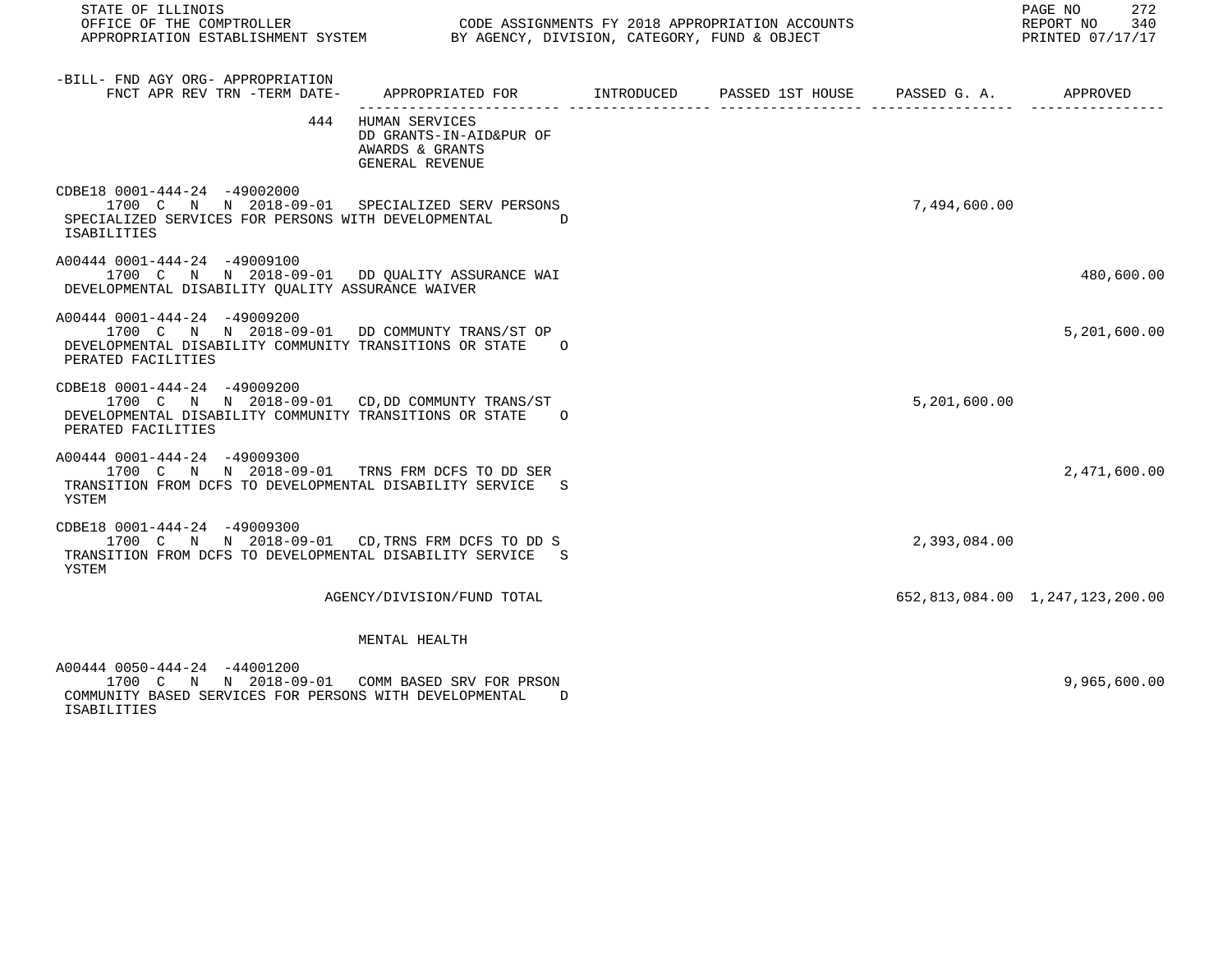| STATE OF ILLINOIS                                                                                                                                               |                                                                               |  |               | PAGE NO<br>273<br>REPORT NO<br>340<br>PRINTED 07/17/17 |
|-----------------------------------------------------------------------------------------------------------------------------------------------------------------|-------------------------------------------------------------------------------|--|---------------|--------------------------------------------------------|
| -BILL- FND AGY ORG- APPROPRIATION<br>FNCT APR REV TRN -TERM DATE- APPROPRIATED FOR NITRODUCED PASSED 1ST HOUSE PASSED G. A.                                     |                                                                               |  |               | APPROVED                                               |
| 444                                                                                                                                                             | HUMAN SERVICES<br>DD GRANTS-IN-AID&PUR OF<br>AWARDS & GRANTS<br>MENTAL HEALTH |  |               |                                                        |
| CDBE18 0050-444-24 -44001200<br>1700 C N N 2018-09-01 COMM BASED SRV FOR PRSON<br>COMMUNITY BASED SERVICES FOR PERSONS WITH DEVELOPMENTAL<br><b>ISABILITIES</b> | $\Gamma$                                                                      |  | 9,965,600.00  |                                                        |
|                                                                                                                                                                 | AGENCY/DIVISION/FUND TOTAL                                                    |  |               | 9,965,600.00 9,965,600.00                              |
|                                                                                                                                                                 | SPEC. OLYMPICS/CHLD. CHA                                                      |  |               |                                                        |
| A00444 0073-444-24 -49000000<br>1700 C N N 2018-09-01 GRANTS TO SPECIAL OLYMPI<br>& SPECIAL CHILDREN'S CHARITIES                                                |                                                                               |  |               | 2,000,000.00                                           |
|                                                                                                                                                                 | AGENCY/DIVISION/FUND TOTAL                                                    |  |               | 2,000,000.00                                           |
|                                                                                                                                                                 | COMMUNITY DD SRVCS MEDIC                                                      |  |               |                                                        |
| A00444 0142-444-24 -49000000<br>1700 C N N 2018-09-01 COMM BASED SRV FOR PRSON<br>COMMUNITY BASED SERVICES FOR PERSONS WITH DEVELOPMENTAL<br>ISABILITIES        | D                                                                             |  |               | 75,000,000.00                                          |
| CDBE18 0142-444-24 -49000000<br>1700 C N N 2018-09-01 COMM BASED SRV FOR PRSON<br>COMMUNITY BASED SERVICES FOR PERSONS WITH DEVELOPMENTAL<br><b>ISABILITIES</b> | D                                                                             |  | 50,000,000.00 |                                                        |
|                                                                                                                                                                 | AGENCY/DIVISION/FUND TOTAL                                                    |  |               | 50,000,000.00 75,000,000.00                            |
|                                                                                                                                                                 | AUTISM RESEARCH CHECKOFF                                                      |  |               |                                                        |
| A00444 0228-444-24 -49000000<br>1700 C N N 2018-09-01 COSTS ASSOC W/AUSTIMRES<br>COSTS ASSOCIATED WITH AUTISM RESEARCH                                          |                                                                               |  |               | 100,000.00                                             |
|                                                                                                                                                                 | AGENCY/DIVISION/FUND TOTAL                                                    |  |               | 100,000.00                                             |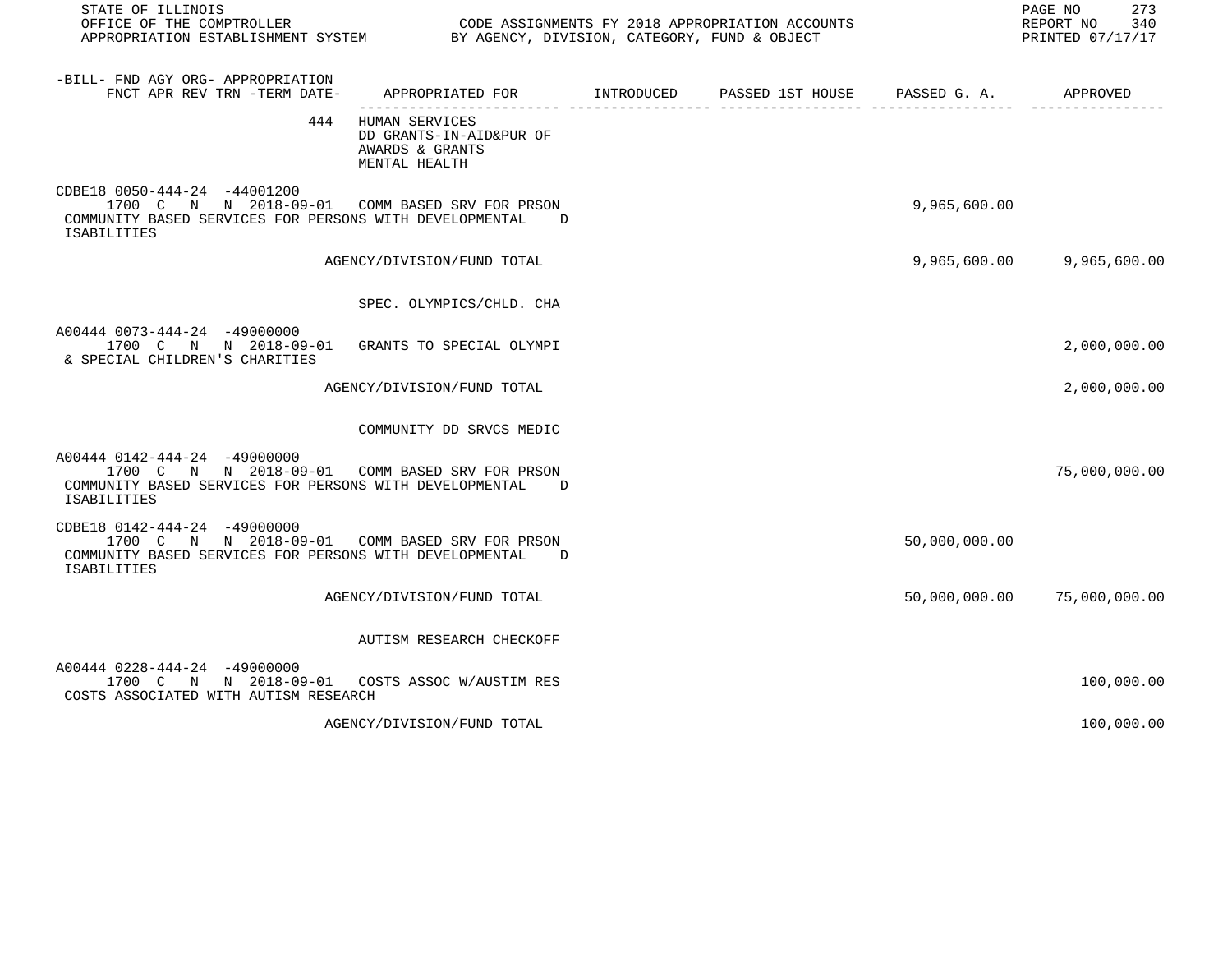| STATE OF ILLINOIS<br>OFFICE OF THE COMPTROLLER<br>APPROPRIATION ESTABLISHMENT SYSTEM BY AGENCY, DIVISION, CATEGORY, FUND & OBJECT                                     | CODE ASSIGNMENTS FY 2018 APPROPRIATION ACCOUNTS                                              |  |               | 274<br>PAGE NO<br>REPORT NO 340<br>PRINTED 07/17/17 |
|-----------------------------------------------------------------------------------------------------------------------------------------------------------------------|----------------------------------------------------------------------------------------------|--|---------------|-----------------------------------------------------|
| -BILL- FND AGY ORG- APPROPRIATION<br>FNCT APR REV TRN -TERM DATE-                                                                                                     | APPROPRIATED FOR TINTRODUCED PASSED 1ST HOUSE PASSED G. A. APPROVED                          |  |               |                                                     |
|                                                                                                                                                                       | 444 HUMAN SERVICES<br>DD GRANTS-IN-AID&PUR OF<br>AWARDS & GRANTS<br>CARE PROV FOR PERSONS WI |  |               |                                                     |
| A00444 0344-444-24 -49001800<br>1700 C N N 2018-09-01 INTERMEDIATE CARE FACLIT<br>FOR MENTALLY RETARDED & ALTERNATIVE COMMUNITY PROGRAMS<br>NCLUDING PRIOR YEAR COSTS | $\mathbf{I}$                                                                                 |  |               | 45,000,000.00                                       |
| CDBE18 0344-444-24 -49001800<br>1700 C N N 2018-09-01 INTERMEDIATE CARE FACLIT<br>FOR MENTALLY RETARDED & ALTERNATIVE COMMUNITY PROGRAMS<br>NCLUDING PRIOR YEAR COSTS | $\mathbf{I}$                                                                                 |  | 45,000,000.00 |                                                     |
|                                                                                                                                                                       | AGENCY/DIVISION/FUND TOTAL                                                                   |  |               | 45,000,000.00 45,000,000.00                         |
|                                                                                                                                                                       | HEALTH&HUMAN SERV MEDICA                                                                     |  |               |                                                     |
| A00444 0365-444-24 -49008300<br>1700 C N N 2018-09-01 AWARDS & GRANTS<br>DEVELOPMENTAL DISABILITIES PROGRAMS                                                          |                                                                                              |  |               | 23,700,000.00                                       |
| CDBE18 0365-444-24 -49008300<br>1700 C N N 2018-09-01 AWARDS & GRANTS<br>DEVELOPMENTAL DISABILITIES PROGRAMS                                                          |                                                                                              |  | 23,700,000.00 |                                                     |
|                                                                                                                                                                       | AGENCY/DIVISION/FUND TOTAL                                                                   |  |               | 23,700,000.00 23,700,000.00                         |
|                                                                                                                                                                       | AUTISM CARE                                                                                  |  |               |                                                     |
| A00444 0399-444-24 -44000000<br>1700 C N N 2018-09-01 GRANTS TO AUTISM SOCIETY                                                                                        |                                                                                              |  |               | 100,000.00                                          |
|                                                                                                                                                                       | AGENCY/DIVISION/FUND TOTAL                                                                   |  |               | 100,000.00                                          |
|                                                                                                                                                                       | <b>AUTISM AWARENESS</b>                                                                      |  |               |                                                     |
| A00444 0458-444-24 -49000000<br>1700 C N N 2018-09-01 COSTS ASSOC W/AUSTIM AWA<br>COSTS ASSOCIATED WITH AUTISM AWARENESS                                              |                                                                                              |  |               | 100,000.00                                          |
|                                                                                                                                                                       | AGENCY/DIVISION/FUND TOTAL                                                                   |  |               | 100,000.00                                          |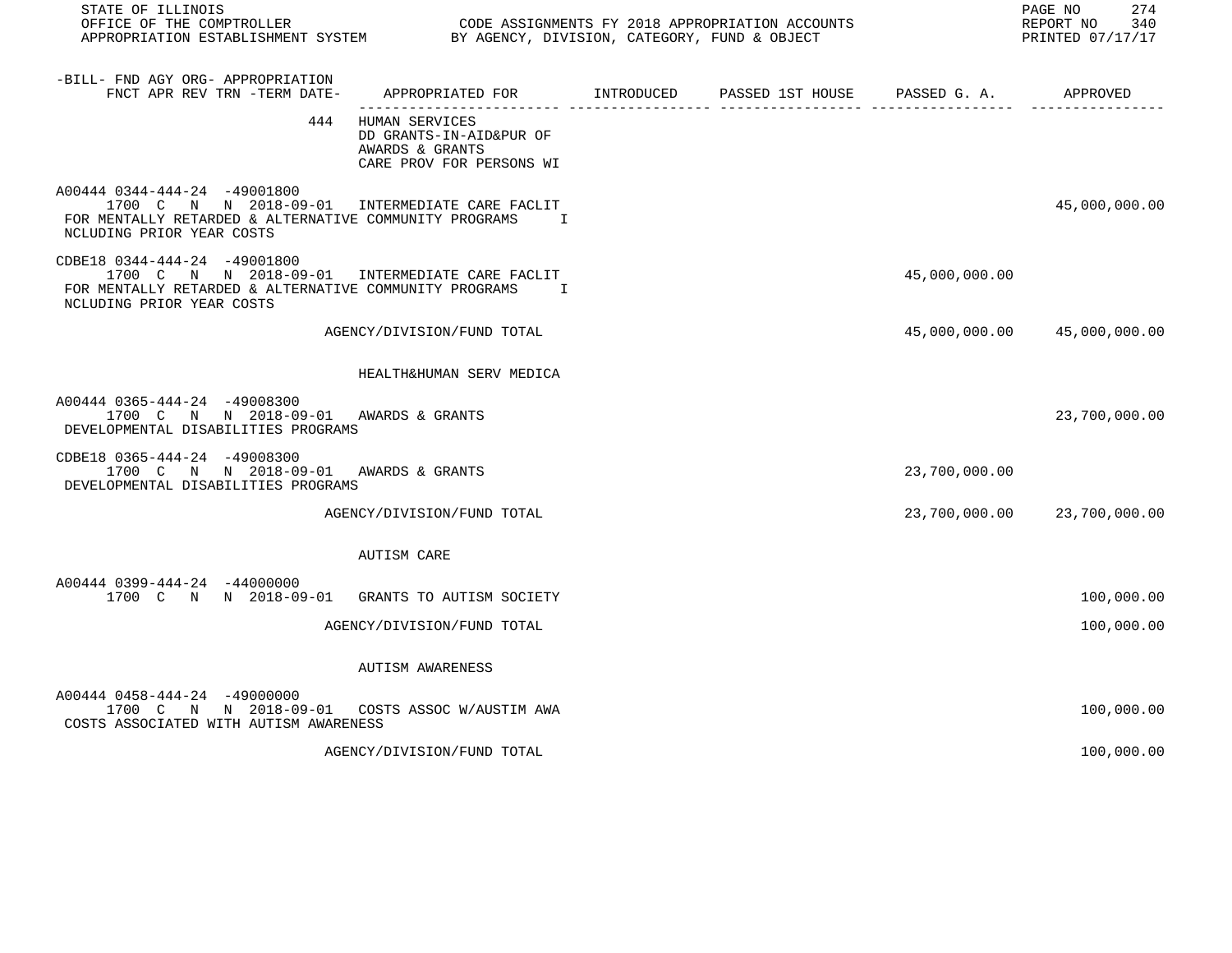| STATE OF ILLINOIS<br>OFFICE OF THE COMPTROLLER<br>APPROPRIATION ESTABLISHMENT SYSTEM BY AGENCY, DIVISION, CATEGORY, FUND & OBJECT | CODE ASSIGNMENTS FY 2018 APPROPRIATION ACCOUNTS                                        |                                         |               | PAGE NO<br>275<br>REPORT NO<br>340<br>PRINTED 07/17/17 |
|-----------------------------------------------------------------------------------------------------------------------------------|----------------------------------------------------------------------------------------|-----------------------------------------|---------------|--------------------------------------------------------|
| -BILL- FND AGY ORG- APPROPRIATION<br>FNCT APR REV TRN -TERM DATE-                                                                 | APPROPRIATED FOR                                                                       | INTRODUCED PASSED 1ST HOUSE PASSED G.A. |               | APPROVED                                               |
| 444                                                                                                                               | HUMAN SERVICES<br>DD GRANTS-IN-AID&PUR OF<br>AWARDS & GRANTS<br>DHS COMMUNITY SERVICES |                                         |               |                                                        |
| A00444 0509-444-24<br>$-49000000$<br>N 2018-09-01<br>1700 C N                                                                     | DD GRNTS & LONG TERM CAR                                                               |                                         |               | 27,000,000.00                                          |
| CDBE18 0509-444-24<br>$-49000000$<br>N 2018-09-01<br>1700 C N                                                                     | DD GRNTS & LONG TERM CAR                                                               |                                         | 25,000,000.00 |                                                        |
|                                                                                                                                   | AGENCY/DIVISION/FUND TOTAL                                                             |                                         | 25,000,000.00 | 27,000,000.00                                          |
|                                                                                                                                   | SPECIAL OLYMPIC ILLINOIS                                                               |                                         |               |                                                        |
| A00444 0623-444-24<br>$-49000000$<br>1700 C<br>N 2018-09-01<br>$\mathbf N$                                                        | SPCL OLYMPIC/SP CHILDRN                                                                |                                         |               | 100,000.00                                             |
|                                                                                                                                   | AGENCY/DIVISION/FUND TOTAL                                                             |                                         |               | 100,000.00                                             |
|                                                                                                                                   | AGENCY/DIVISION TOTAL                                                                  |                                         |               | 1,081,687,584.00 1,709,887,700.00                      |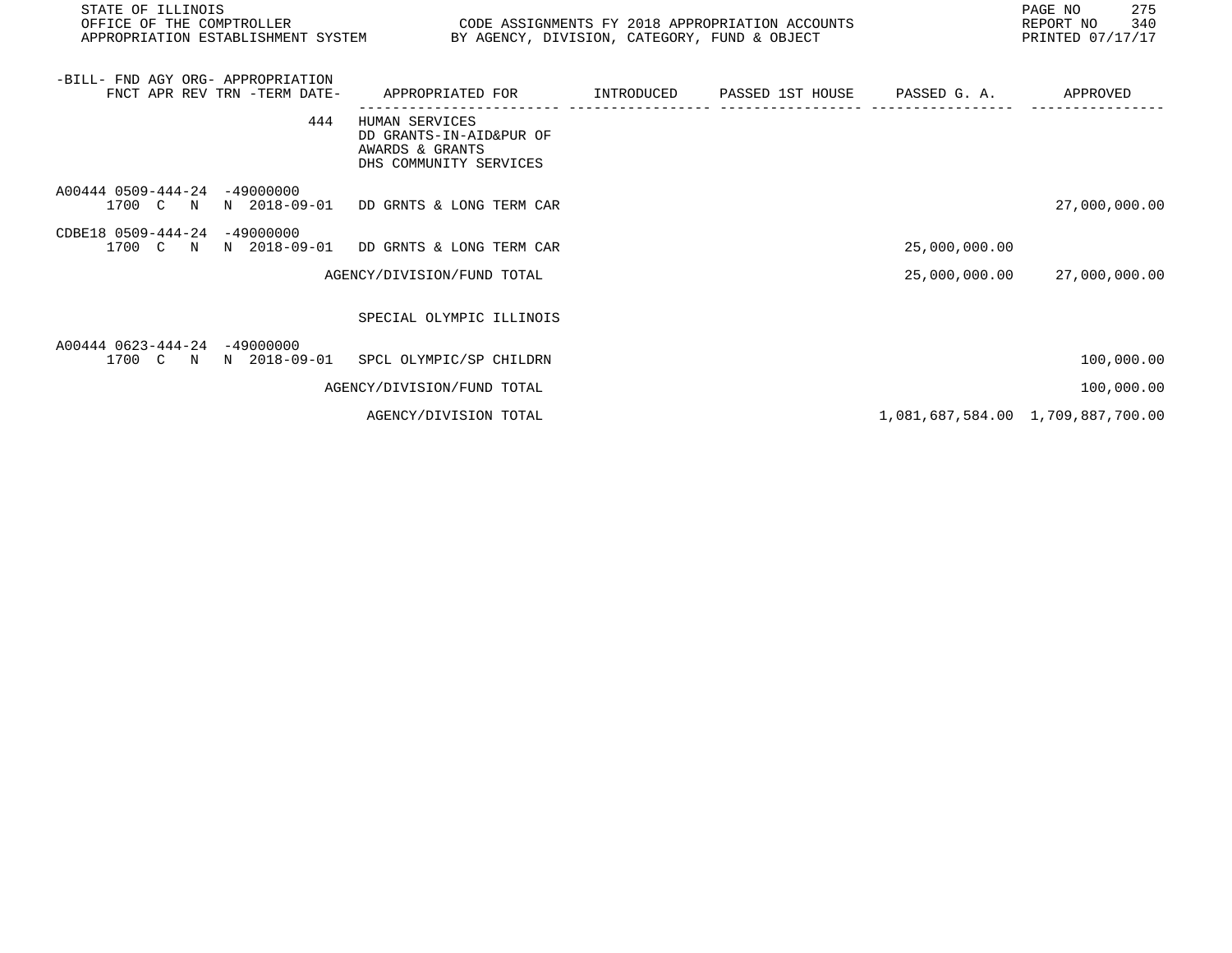| STATE OF ILLINOIS                                                                                                       |                                                                                         |  | PAGE NO<br>276<br>REPORT NO<br>340<br>PRINTED 07/17/17 |
|-------------------------------------------------------------------------------------------------------------------------|-----------------------------------------------------------------------------------------|--|--------------------------------------------------------|
| -BILL- FND AGY ORG- APPROPRIATION<br>FNCT APR REV TRN -TERM DATE-                                                       | APPROPRIATED FOR       INTRODUCED     PASSED 1ST HOUSE     PASSED G. A.        APPROVED |  |                                                        |
| 444                                                                                                                     | HUMAN SERVICES<br>ADDICTION TREATMENT<br>OPERATIONS<br>PREVENT & TREAT ALCOHOL          |  |                                                        |
| A00444 0013-444-26 -11200000<br>1700 C N P 2018-09-01 REGULAR POSITIONS<br>PERSONAL SERVICES                            |                                                                                         |  | 2,787,200.00                                           |
| A00444 0013-444-26 -11600000<br>1700 C N P 2018-09-01 RETIREMENT<br>RETIREMENT CONTRIBUTIONS                            |                                                                                         |  | 1,505,500.00                                           |
| A00444 0013-444-26 -11700000<br>1700 C N T 2018-09-01 SOC SEC/MEDICARE CONTRIB<br>STATE CONTRIBUTION TO SOCIAL SECURITY |                                                                                         |  | 236,900.00                                             |
| A00444 0013-444-26 -11800000<br>1700 C N P 2018-09-01<br>GROUP INSURANCE                                                | EMPLOYER CONTRB GRP INS                                                                 |  | 672,000.00                                             |
| A00444 0013-444-26 -12000000<br>1700 C N T 2018-09-01 CONTRACTUAL SERVICES<br>CONTRACTUAL SERVICES                      |                                                                                         |  | 1,227,700.00                                           |
| A00444 0013-444-26 -12900000<br>1700 C N T 2018-09-01 TRAVEL<br>TRAVEL                                                  |                                                                                         |  | 200,000.00                                             |
| A00444 0013-444-26 -13000000<br>1700 C N T 2018-09-01<br>COMMODITIES                                                    | COMMODITIES                                                                             |  | 53,800.00                                              |
| A00444 0013-444-26 -13020000<br>1700 C N T 2018-09-01<br>PRINTING                                                       | PRINTING                                                                                |  | 35,000.00                                              |
| A00444 0013-444-26 -15000000<br>1750 C N T 2018-09-01 EOUIPMENT<br>EOUIPMENT                                            |                                                                                         |  | 14,300.00                                              |
| A00444 0013-444-26 -16000000<br>1700 C N T 2018-09-01<br>ELECTRONIC DATA PROCESSING                                     | ELECTRONIC DATA PROCESSI                                                                |  | 300,000.00                                             |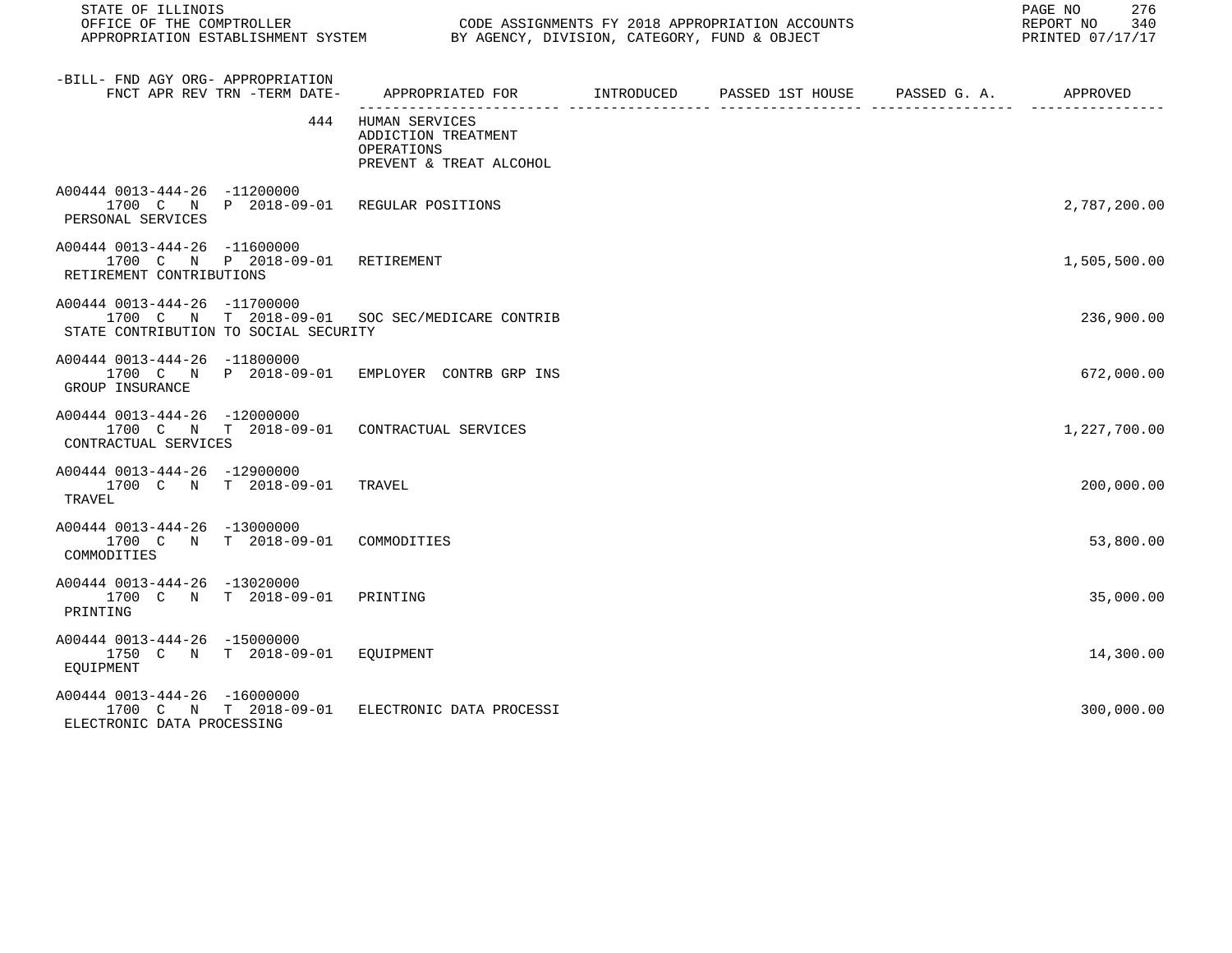| STATE OF ILLINOIS<br>OFFICE OF THE COMPTROLLER<br>APPROPRIATION ESTABLISHMENT SYSTEM BY AGENCY, DIVISION, CATEGORY, FUND & OBJECT                                                               |                                                                                            | CODE ASSIGNMENTS FY 2018 APPROPRIATION ACCOUNTS |               | 277<br>PAGE NO<br>340<br>REPORT NO<br>PRINTED 07/17/17 |
|-------------------------------------------------------------------------------------------------------------------------------------------------------------------------------------------------|--------------------------------------------------------------------------------------------|-------------------------------------------------|---------------|--------------------------------------------------------|
| -BILL- FND AGY ORG- APPROPRIATION<br>FNCT APR REV TRN -TERM DATE-                                                                                                                               | APPROPRIATED FOR        INTRODUCED      PASSED 1ST HOUSE     PASSED G. A.         APPROVED |                                                 |               |                                                        |
| 444                                                                                                                                                                                             | HUMAN SERVICES<br>ADDICTION TREATMENT<br>OPERATIONS<br>PREVENT & TREAT ALCOHOL             |                                                 |               |                                                        |
| A00444 0013-444-26 -17000000<br>1700 C N T 2018-09-01 TELECOMMUNICATION<br>TELECOMMUNICATION SERVICES                                                                                           |                                                                                            |                                                 |               | 117,800.00                                             |
| A00444 0013-444-26 -18000000<br>1700 C N T 2018-09-01 OPERATION OF AUTO EQUIPM<br>OPERATION AUTOMOTIVE EQUIPMENT                                                                                |                                                                                            |                                                 |               | 20,000.00                                              |
| A00444 0013-444-26 -19100000<br>1700 C N T 2018-09-01 ALCOHOL & SUB ABUSE PREV<br>ALCOHOL AND SUBSTANCE ABUSE PREVENTION AND TREATMENT<br><b>ROGRAMS</b>                                        |                                                                                            |                                                 |               | 215,000.00                                             |
|                                                                                                                                                                                                 | AGENCY/DIVISION/FUND TOTAL                                                                 |                                                 |               | 7,385,200.00                                           |
|                                                                                                                                                                                                 | GENERAL REVENUE                                                                            |                                                 |               |                                                        |
| A00444 0001-444-26 -44000100<br>1700 C N N 2018-09-01 COMM BASE ADDICTN TREATM<br>COMMUNITY BASED ADDICTION TREATMENT TO MEDICAID ELIGIBLE A<br>ND KIDCARE CLIENTS, INCLUDING PRIOR YEAR COSTS  |                                                                                            |                                                 |               | 43, 379, 700.00                                        |
| CDBE18 0001-444-26 -44000100<br>1700 C N N 2018-09-01 CD, COMM BASE ADDICTN TRE<br>COMMUNITY BASED ADDICTION TREATMENT TO MEDICAID ELIGIBLE A<br>ND KIDCARE CLIENTS, INCLUDING PRIOR YEAR COSTS |                                                                                            |                                                 | 41,572,500.00 |                                                        |
| A00444 0001-444-26 -44000400<br>1700 C N N 2018-09-01 ADDICTION TRTMNT RATE IN                                                                                                                  |                                                                                            |                                                 |               | 1,080,500.00                                           |
| A00444 0001-444-26 -44001000<br>1700 C N N 2018-09-01 COMM BASED ADDICTION TRE<br>COMMUNITY BASED ADDICTION TREATMENT SERVICES                                                                  |                                                                                            |                                                 |               | 38,676,000.00                                          |
| A00444 0001-444-26 -44001100<br>1700 C N N 2018-09-01 ADDCTN TREATMNT SV/DCFS<br>ADDICTION TREATMENT SERVICES FOR DCFS CLIENTS                                                                  |                                                                                            |                                                 |               | 7,365,100.00                                           |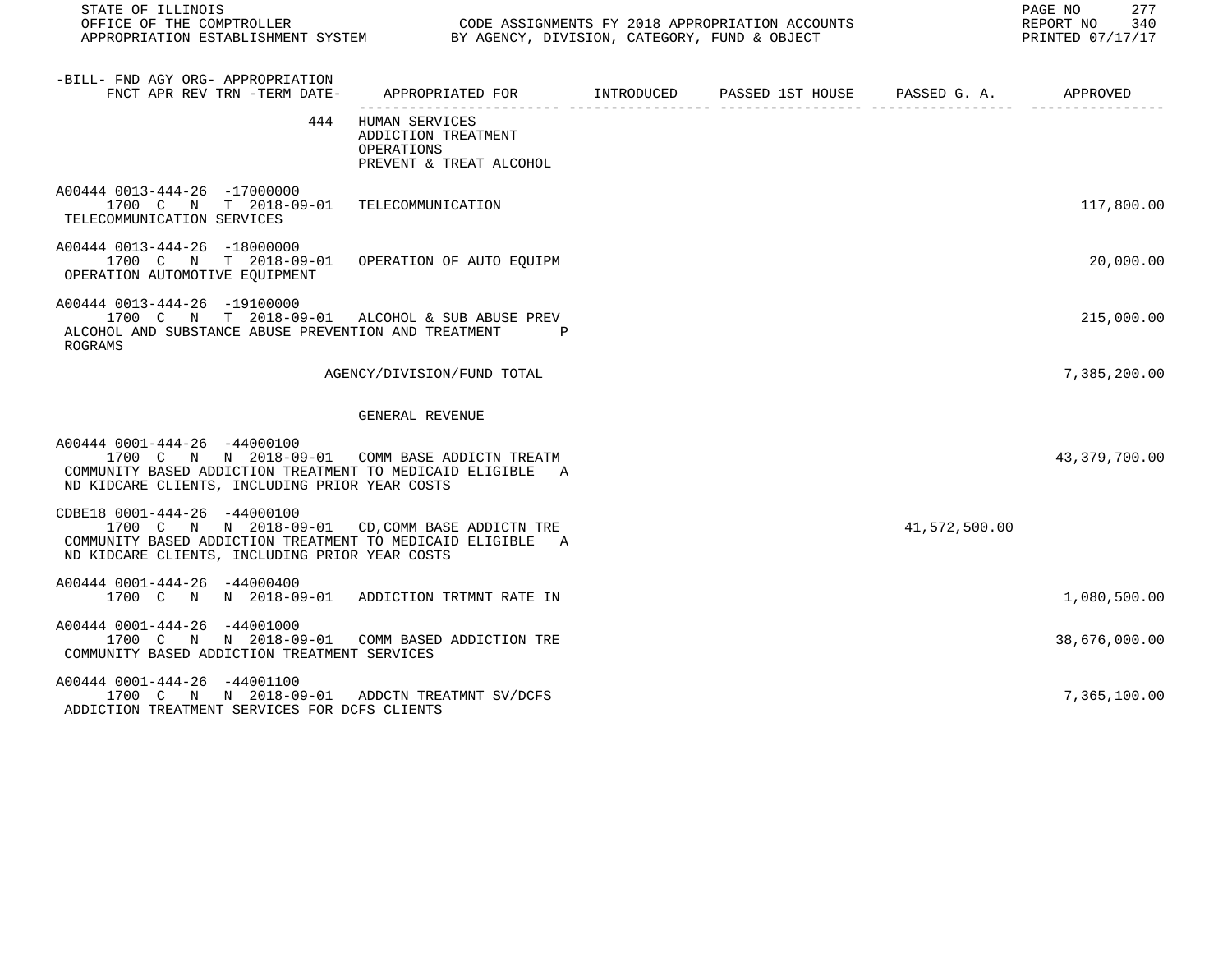| STATE OF ILLINOIS<br>OFFICE OF THE COMPTROLLER<br>APPROPRIATION ESTABLISHMENT SYSTEM BY AGENCY, DIVISION, CATEGORY, FUND & OBJECT                                                                                                          |                                                                                            | CODE ASSIGNMENTS FY 2018 APPROPRIATION ACCOUNTS | 278<br>PAGE NO<br>REPORT NO 340<br>PRINTED 07/17/17 |
|--------------------------------------------------------------------------------------------------------------------------------------------------------------------------------------------------------------------------------------------|--------------------------------------------------------------------------------------------|-------------------------------------------------|-----------------------------------------------------|
| -BILL- FND AGY ORG- APPROPRIATION<br>FNCT APR REV TRN -TERM DATE-                                                                                                                                                                          | APPROPRIATED FOR        INTRODUCED      PASSED 1ST HOUSE     PASSED G. A.         APPROVED |                                                 |                                                     |
|                                                                                                                                                                                                                                            | 444 HUMAN SERVICES<br>ADDICTION TREATMENT<br>AWARDS & GRANTS<br>GENERAL REVENUE            |                                                 |                                                     |
| A00444 0001-444-26 -49000200<br>1700 C N N 2018-09-01 ADDICTION TREATMENT SRVC<br>ADDICTION TREATMENT SERVICES FOR SPECIAL POPULATION                                                                                                      |                                                                                            |                                                 | 5,824,700.00                                        |
| A00444 0001-444-26 -49000300<br>1700 C N N 2018-09-01 PILOT PROGRAM<br>TO STUDY USES & EFFECTS OF MEDICATION ASSISTED TREATMENTS F<br>OR ADDICTION & FOR PREVENTION OF RELAPSE TO OPIOID<br>EPENDENCE IN PUBLICLY-FUNDED TREATMENT PROGRAM | $\Box$                                                                                     |                                                 | 500,000.00                                          |
|                                                                                                                                                                                                                                            | AGENCY/DIVISION/FUND TOTAL                                                                 |                                                 | 41,572,500.00 96,826,000.00                         |
|                                                                                                                                                                                                                                            | PREVENT & TREAT ALCOHOL                                                                    |                                                 |                                                     |
| A00444 0013-444-26 -44001000<br>1700 C N N 2018-09-01 ADDICTION TREATMNT & REL<br>ADDICTION TREATMENT AND RELATED SERVICES                                                                                                                 |                                                                                            |                                                 | 60,000,000.00                                       |
|                                                                                                                                                                                                                                            | AGENCY/DIVISION/FUND TOTAL                                                                 |                                                 | 60,000,000.00                                       |
|                                                                                                                                                                                                                                            | GROUP HOME LOAN REVOLVIN                                                                   |                                                 |                                                     |
| A00444 0025-444-26 -44000000<br>1700 C N N 2018-09-01 GROUP HOME LOANS<br>GROUP HOME LOANS                                                                                                                                                 |                                                                                            |                                                 | 200,000.00                                          |
|                                                                                                                                                                                                                                            | AGENCY/DIVISION/FUND TOTAL                                                                 |                                                 | 200,000.00                                          |
|                                                                                                                                                                                                                                            | STATE GAMING                                                                               |                                                 |                                                     |
| A00444 0129-444-26 -49000000<br>1700 C N N 2018-09-01<br>TREATMENT OF COMPULSIVE GAMBLERS                                                                                                                                                  | TREATMENT COMPULSIVE GMB                                                                   |                                                 | 1,029,500.00                                        |
|                                                                                                                                                                                                                                            | AGENCY/DIVISION/FUND TOTAL                                                                 |                                                 | 1,029,500.00                                        |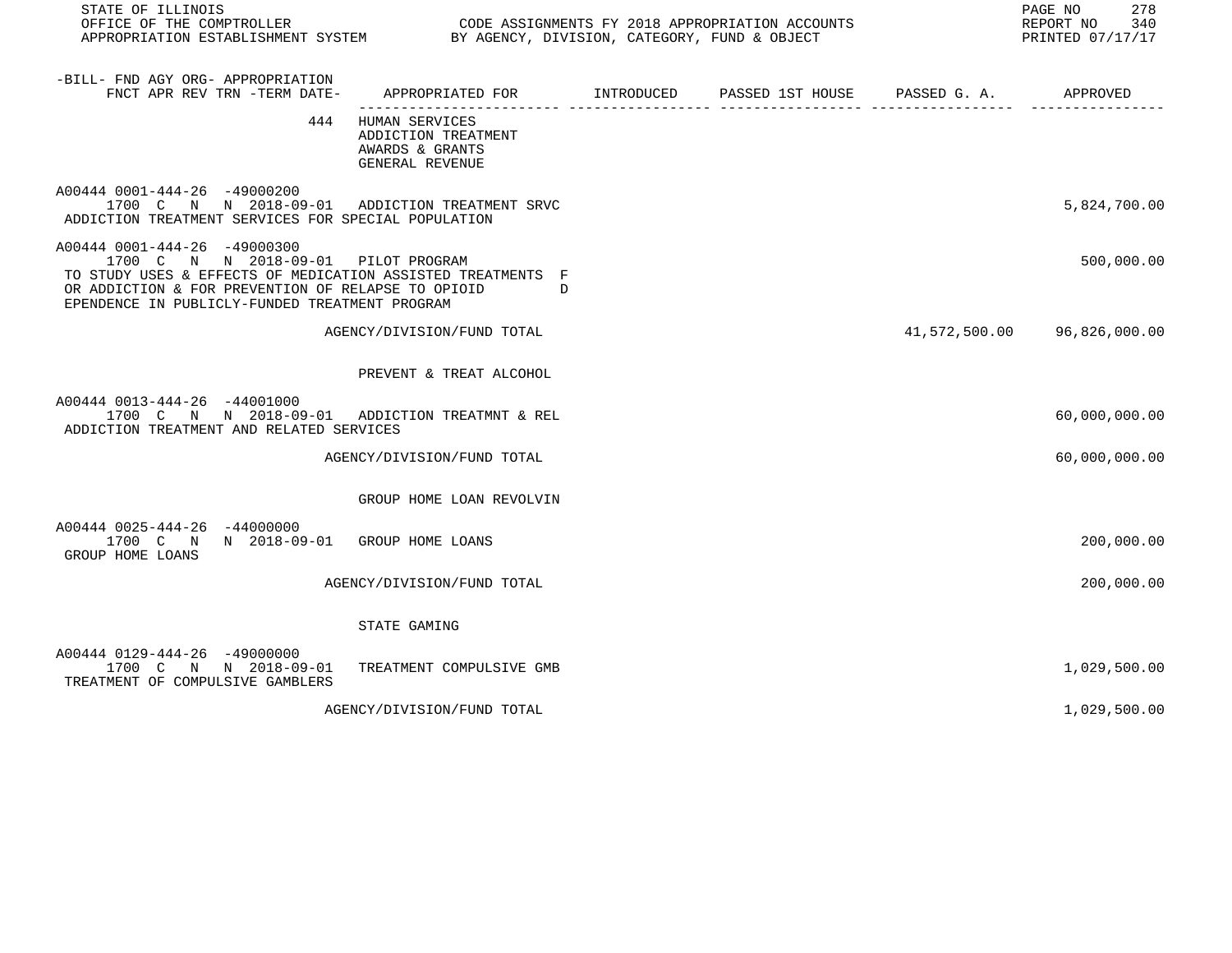| STATE OF ILLINOIS                                                                                                          |                                                                                      |  |               | 279<br>PAGE NO<br>REPORT NO<br>340<br>PRINTED 07/17/17 |
|----------------------------------------------------------------------------------------------------------------------------|--------------------------------------------------------------------------------------|--|---------------|--------------------------------------------------------|
| -BILL- FND AGY ORG- APPROPRIATION<br>FNCT APR REV TRN -TERM DATE-                                                          | APPROPRIATED FOR TINTRODUCED PASSED 1ST HOUSE PASSED G.A. APPROVED                   |  |               |                                                        |
| 444                                                                                                                        | HUMAN SERVICES<br>ADDICTION TREATMENT<br>AWARDS & GRANTS<br>DRUNK&DRUGGED DRIVING PR |  |               |                                                        |
| A00444 0276-444-26 -49001200<br>1700 C N N 2018-09-01 ADDICTION TRTMNT&RELATED<br>ADDICTION TREATMENT AND RELATED SERVICES |                                                                                      |  |               | 3, 212, 200.00                                         |
|                                                                                                                            | AGENCY/DIVISION/FUND TOTAL                                                           |  |               | 3, 212, 200.00                                         |
|                                                                                                                            | DRUG TREATMENT                                                                       |  |               |                                                        |
| A00444 0368-444-26 -49001200<br>1700 C N N 2018-09-01 ADDICTION TRTMNT &RELATE<br>ADDICTION TREATMENT AND RELATED SERVICES |                                                                                      |  |               | 5,105,800.00                                           |
|                                                                                                                            | AGENCY/DIVISION/FUND TOTAL                                                           |  |               | 5,105,800.00                                           |
|                                                                                                                            | ALCOHOLISM & SUBSTANCE A                                                             |  |               |                                                        |
| A00444 0646-444-26 -49001200<br>1700 C N N 2018-09-01 ADDICTION TRTMNT &RELATE<br>ADDICTION TREATMENT AND RELATED SERVICES |                                                                                      |  |               | 31,000,000.00                                          |
|                                                                                                                            | AGENCY/DIVISION/FUND TOTAL                                                           |  |               | 31,000,000.00                                          |
|                                                                                                                            | DRAM SHOP                                                                            |  |               |                                                        |
| A00444 0821-444-26 -49000000<br>1700 C N N 2018-09-01 TOBACCO ENFORCEMENT PROG                                             |                                                                                      |  |               | 1,000,000.00                                           |
|                                                                                                                            | AGENCY/DIVISION/FUND TOTAL                                                           |  |               | 1,000,000.00                                           |
|                                                                                                                            | YOUTH DRUG ABUSE PREVENT                                                             |  |               |                                                        |
| A00444 0910-444-26 -44001000<br>1700 C N N 2018-09-01 ADDICTION TREATMNT & REL<br>ADDICTION TREATMENT AND RELATED SERVICES |                                                                                      |  |               | 530,000.00                                             |
|                                                                                                                            | AGENCY/DIVISION/FUND TOTAL                                                           |  |               | 530,000.00                                             |
|                                                                                                                            | AGENCY/DIVISION TOTAL                                                                |  | 41,572,500.00 | 206,288,700.00                                         |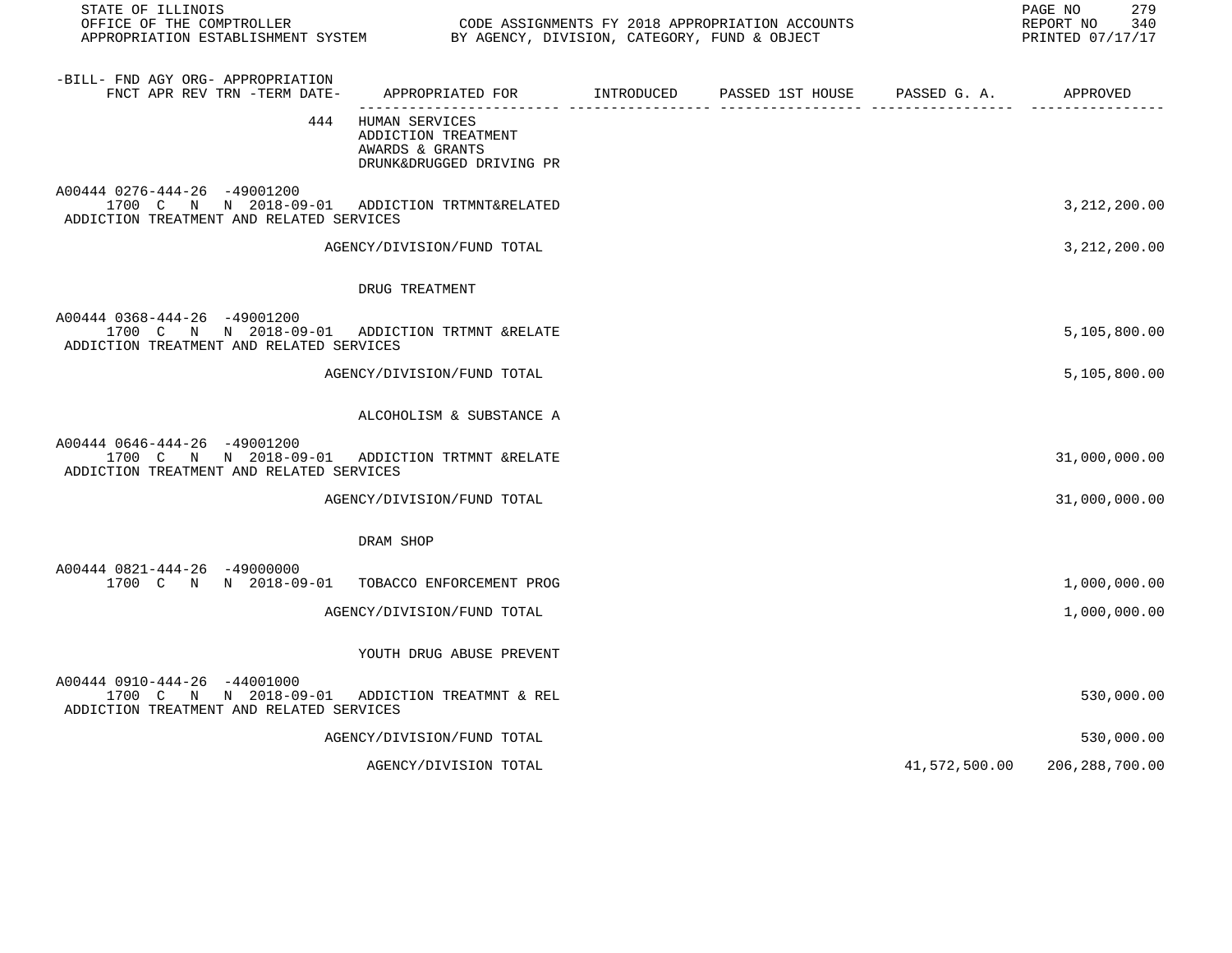| STATE OF ILLINOIS                                                                                                       |                                                                                         |  | 280<br>PAGE NO<br>REPORT NO<br>340<br>PRINTED 07/17/17 |
|-------------------------------------------------------------------------------------------------------------------------|-----------------------------------------------------------------------------------------|--|--------------------------------------------------------|
| -BILL- FND AGY ORG- APPROPRIATION<br>FNCT APR REV TRN -TERM DATE-                                                       | APPROPRIATED FOR       INTRODUCED     PASSED 1ST HOUSE     PASSED G. A.        APPROVED |  |                                                        |
| 444                                                                                                                     | HUMAN SERVICES<br>REHABILITATION SERVICE B<br>OPERATIONS<br>IL VETERANS' REHABILITAT    |  |                                                        |
| A00444 0036-444-30 -11200000<br>1700 C N P 2018-09-01 REGULAR POSITIONS<br>PERSONAL SERVICES                            |                                                                                         |  | 1,952,300.00                                           |
| A00444 0036-444-30 -11600000<br>1700 C N P 2018-09-01 RETIREMENT<br>RETIREMENT CONTRIBUTIONS                            |                                                                                         |  | 1,054,500.00                                           |
| A00444 0036-444-30 -11700000<br>1700 C N T 2018-09-01 SOC SEC/MEDICARE CONTRIB<br>STATE CONTRIBUTION TO SOCIAL SECURITY |                                                                                         |  | 149,400.00                                             |
| A00444 0036-444-30 -11800000<br>1700 C N P 2018-09-01 EMPLOYER CONTRB GRP INS<br>GROUP INSURANCE                        |                                                                                         |  | 528,000.00                                             |
| A00444 0036-444-30 -12900000<br>1700 C N T 2018-09-01 TRAVEL<br>TRAVEL                                                  |                                                                                         |  | 12,200.00                                              |
| A00444 0036-444-30 -13000000<br>1700 C N T 2018-09-01 COMMODITIES<br>COMMODITIES                                        |                                                                                         |  | 5,600.00                                               |
| A00444 0036-444-30 -15000000<br>1750 C N T 2018-09-01 EQUIPMENT<br>EOUIPMENT                                            |                                                                                         |  | 7,000.00                                               |
| A00444 0036-444-30 -17000000<br>1700 C N T 2018-09-01 TELECOMMUNICATION<br>TELECOMMUNICATION SERVICES                   |                                                                                         |  | 19,500.00                                              |
|                                                                                                                         | AGENCY/DIVISION/FUND TOTAL                                                              |  | 3,728,500.00                                           |

VOCATIONAL REHABILITATIO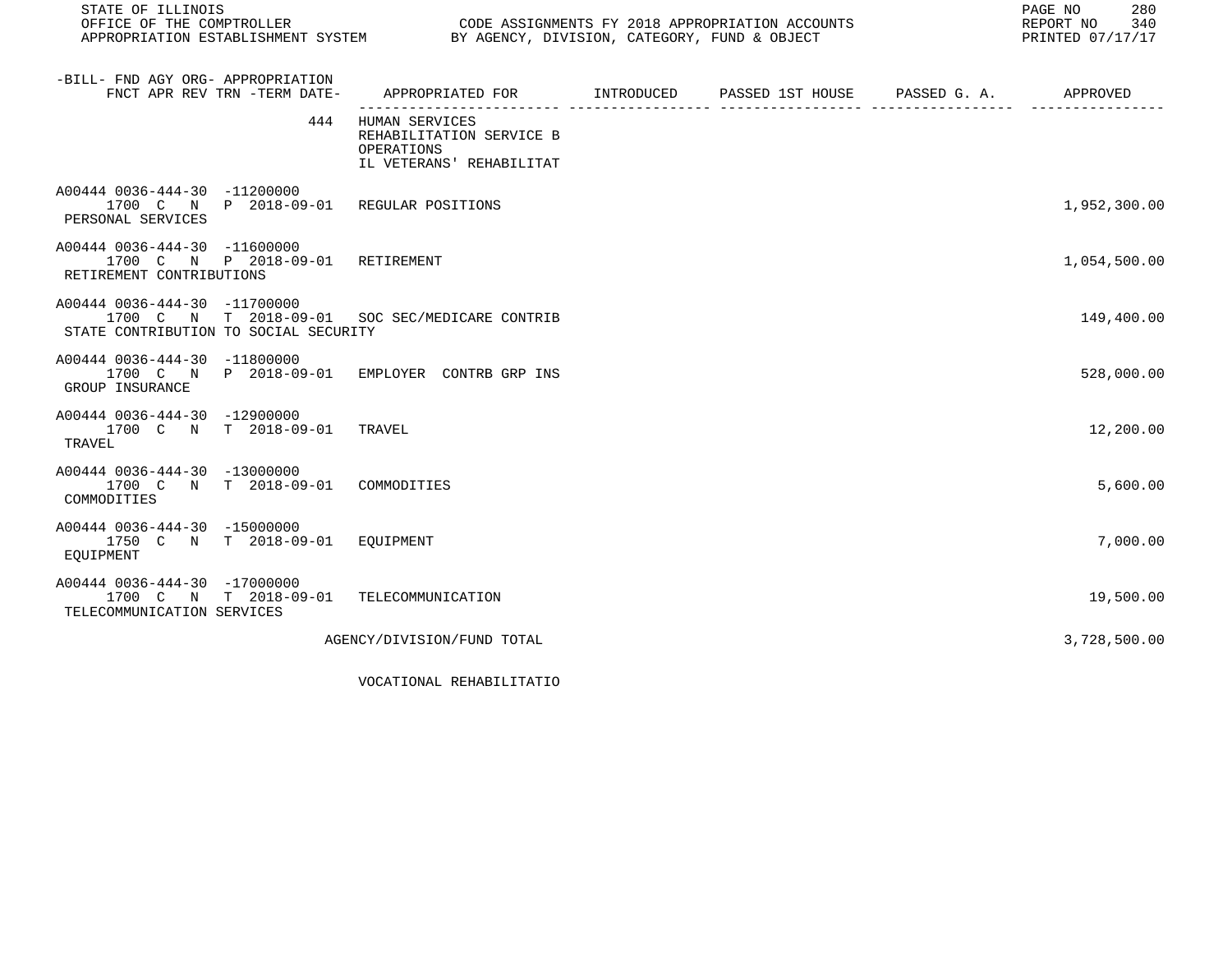| STATE OF ILLINOIS                                                                                                       |                                                                                            |  | 281<br>PAGE NO<br>REPORT NO<br>340<br>PRINTED 07/17/17 |
|-------------------------------------------------------------------------------------------------------------------------|--------------------------------------------------------------------------------------------|--|--------------------------------------------------------|
| -BILL- FND AGY ORG- APPROPRIATION<br>FNCT APR REV TRN -TERM DATE-                                                       | APPROPRIATED FOR        INTRODUCED      PASSED 1ST HOUSE     PASSED G. A.         APPROVED |  |                                                        |
| 444                                                                                                                     | HUMAN SERVICES<br>REHABILITATION SERVICE B<br>OPERATIONS<br>VOCATIONAL REHABILITATIO       |  |                                                        |
| A00444 0081-444-30 -11200000<br>1700 C N P 2018-09-01 REGULAR POSITIONS<br>PERSONAL SERVICES                            |                                                                                            |  | 40,854,200.00                                          |
| A00444 0081-444-30 -11600000<br>1700 C N P 2018-09-01 RETIREMENT<br>RETIREMENT CONTRIBUTIONS                            |                                                                                            |  | 22,066,600.00                                          |
| A00444 0081-444-30 -11700000<br>1700 C N T 2018-09-01 SOC SEC/MEDICARE CONTRIB<br>STATE CONTRIBUTION TO SOCIAL SECURITY |                                                                                            |  | 3,225,800.00                                           |
| A00444 0081-444-30 -11800000<br>1700 C N P 2018-09-01 EMPLOYER CONTRB GRP INS<br>GROUP INSURANCE                        |                                                                                            |  | 12,763,200.00                                          |
| A00444 0081-444-30 -12000000<br>1700 C N T 2018-09-01 CONTRACTUAL SERVICES<br>CONTRACTUAL SERVICES                      |                                                                                            |  | 8,689,800.00                                           |
| A00444 0081-444-30 -12900000<br>1700 C N T 2018-09-01 TRAVEL<br>TRAVEL                                                  |                                                                                            |  | 1,455,900.00                                           |
| A00444 0081-444-30 -13000000<br>1700 C N T 2018-09-01 COMMODITIES<br>COMMODITIES                                        |                                                                                            |  | 313,200.00                                             |
| A00444 0081-444-30 -13020000<br>1700 C N T 2018-09-01<br>PRINTING                                                       | PRINTING                                                                                   |  | 150,100.00                                             |
| A00444 0081-444-30 -15000000<br>1750 C N T 2018-09-01 EQUIPMENT<br>EOUIPMENT                                            |                                                                                            |  | 669,900.00                                             |
| A00444 0081-444-30 -17000000<br>1700 C N T 2018-09-01<br>TELECOMMUNICATION SERVICES                                     | TELECOMMUNICATION                                                                          |  | 1,493,200.00                                           |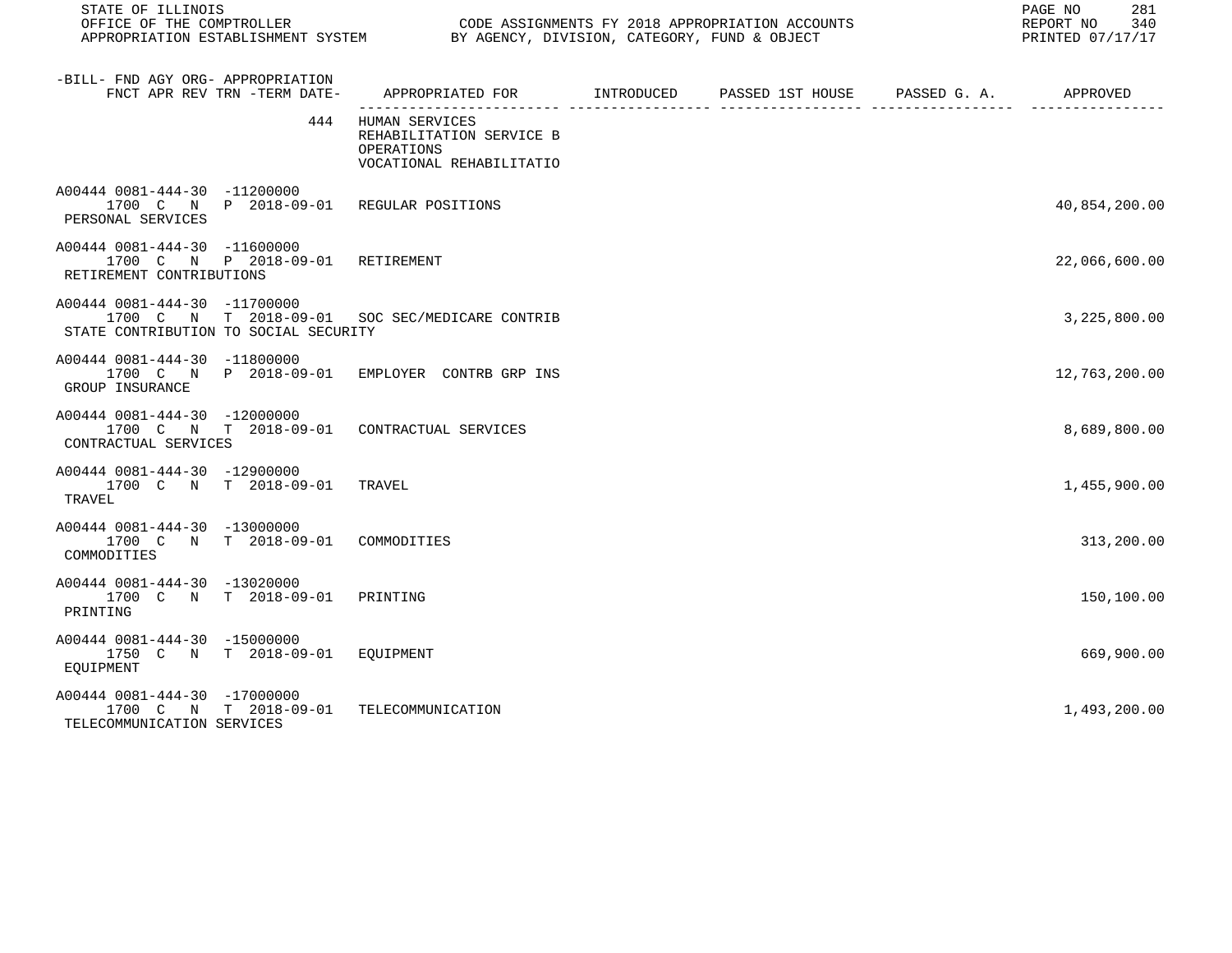| STATE OF ILLINOIS                                                                                                                     | PAGE NO<br>OFFICE OF THE COMPTROLLER<br>APPROPRIATION ESTABLISHMENT SYSTEM BY AGENCY, DIVISION, CATEGORY, FUND & OBJECT<br>CODE ASSIGNMENTS FY 2018 APPROPRIATION ACCOUNTS<br>REPORT NO 340<br>PRINTED 07/17/17 |  |  |  |               |  |
|---------------------------------------------------------------------------------------------------------------------------------------|-----------------------------------------------------------------------------------------------------------------------------------------------------------------------------------------------------------------|--|--|--|---------------|--|
| -BILL- FND AGY ORG- APPROPRIATION<br>FNCT APR REV TRN -TERM DATE-                                                                     | APPROPRIATED FOR        INTRODUCED     PASSED 1ST HOUSE     PASSED G. A.         APPROVED                                                                                                                       |  |  |  |               |  |
|                                                                                                                                       | 444 HUMAN SERVICES<br>REHABILITATION SERVICE B<br>OPERATIONS<br>VOCATIONAL REHABILITATIO                                                                                                                        |  |  |  |               |  |
| A00444 0081-444-30 -18000000<br>1700 C N T 2018-09-01 OPERATION OF AUTO EOUIPM<br>OPERATION AUTOMOTIVE EQUIPMENT                      |                                                                                                                                                                                                                 |  |  |  | 5,700.00      |  |
| A00444 0081-444-30 -19100000<br>1700 C N T 2018-09-01<br>STATEWIDE DEAF EVALUATION CENTER                                             | STATEWIDE DEAF EVALUATIO                                                                                                                                                                                        |  |  |  |               |  |
| A00444 0081-444-30 -19100100<br>1700 C N T 2018-09-01 IN-SERVICE TRAINING<br>FOR SUPPORT SERVICES IN-SERVICE TRAINING                 |                                                                                                                                                                                                                 |  |  |  | 366,700.00    |  |
|                                                                                                                                       | AGENCY/DIVISION/FUND TOTAL                                                                                                                                                                                      |  |  |  | 92,054,300.00 |  |
|                                                                                                                                       | GENERAL REVENUE                                                                                                                                                                                                 |  |  |  |               |  |
| A00444 0001-444-30 -44000000<br>1700 C N N 2018-09-01 CASE SERVICES TO INDIVID<br>CASE SERVICES TO INDIVIDUALS                        |                                                                                                                                                                                                                 |  |  |  | 8,950,900.00  |  |
| A00444 0001-444-30 -44000600<br>1700 C N N 2018-09-01<br>CASE SERVICES TO MIGRANT WORKERS                                             | CASE SERVICES MIGRANT WO                                                                                                                                                                                        |  |  |  | 18,400.00     |  |
| A00444 0001-444-30 -44000700<br>1700 C N N 2018-09-01 GRANTS INDEPENDENT LIVIN<br>GRANTS TO INDEPENDENT LIVING CENTERS                |                                                                                                                                                                                                                 |  |  |  | 4,296,500.00  |  |
| A00444 0001-444-30 -49000900<br>1700 C N N 2018-09-01 SUPPORTED EMPLOYMENT PRO<br>FOR FEDERAL MATCH FOR SUPPORTED EMPLOYMENT PROGRAMS |                                                                                                                                                                                                                 |  |  |  | 102,000.00    |  |
| A00444 0001-444-30 -49005000<br>1700 C N N 2018-09-01 INDEPENDNT LIVING OLDER                                                         |                                                                                                                                                                                                                 |  |  |  | 134,100.00    |  |
|                                                                                                                                       | AGENCY/DIVISION/FUND TOTAL                                                                                                                                                                                      |  |  |  | 13,501,900.00 |  |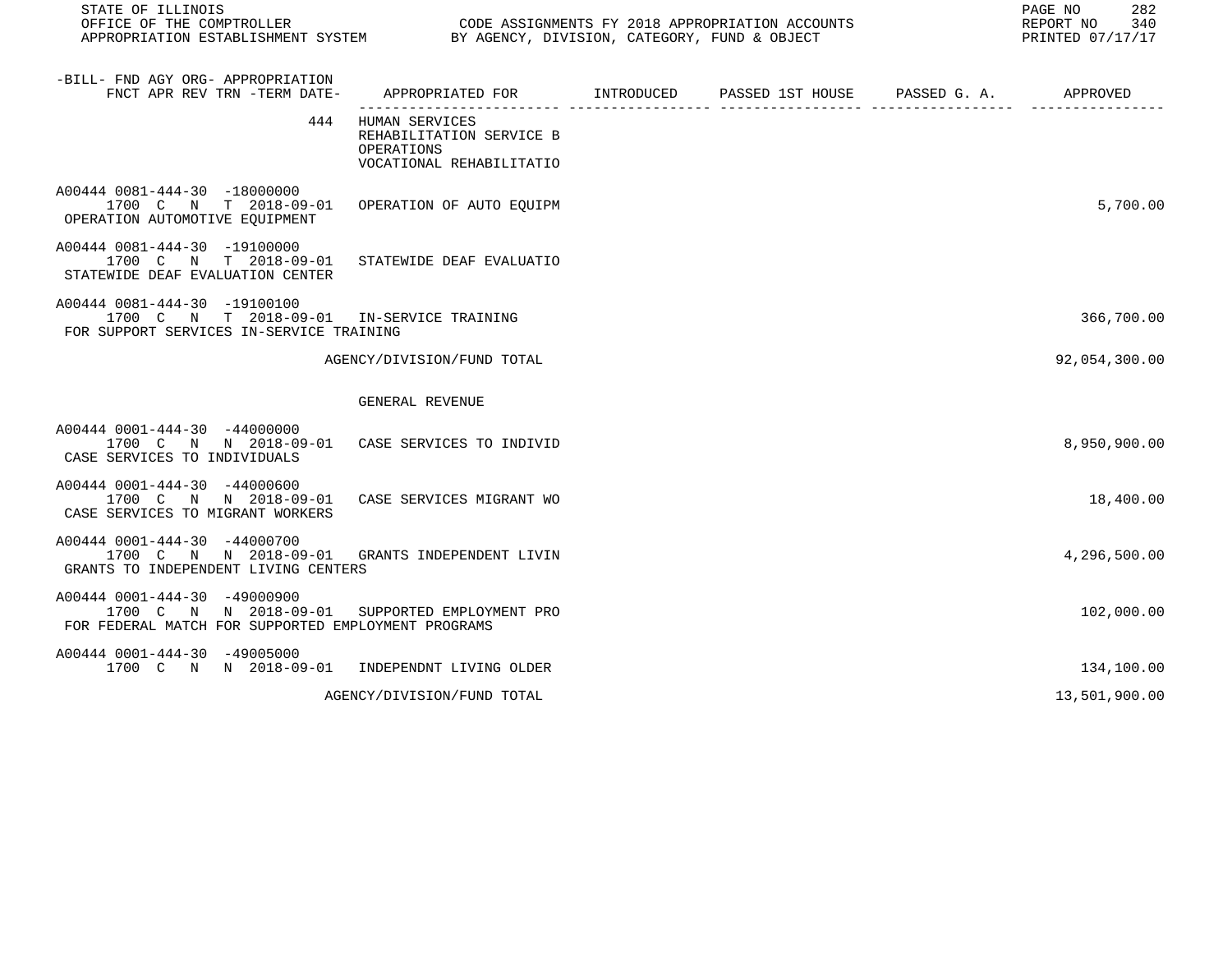| STATE OF ILLINOIS                                                                                                                                                                             |                                                                                               |  | PAGE NO<br>283<br>REPORT NO<br>340<br>PRINTED 07/17/17 |
|-----------------------------------------------------------------------------------------------------------------------------------------------------------------------------------------------|-----------------------------------------------------------------------------------------------|--|--------------------------------------------------------|
| -BILL- FND AGY ORG- APPROPRIATION<br>FNCT APR REV TRN -TERM DATE- APPROPRIATED FOR MINTRODUCED PASSED 1ST HOUSE PASSED G. A. APPROVED                                                         |                                                                                               |  |                                                        |
|                                                                                                                                                                                               | 444 HUMAN SERVICES<br>REHABILITATION SERVICE B<br>AWARDS & GRANTS<br>IL VETERANS' REHABILITAT |  |                                                        |
| A00444 0036-444-30 -44000000<br>1700 C N N 2018-09-01 CASE SERVICES TO INDIVID<br>CASE SERVICES TO INDIVIDUALS                                                                                |                                                                                               |  | 2,413,700.00                                           |
|                                                                                                                                                                                               | AGENCY/DIVISION/FUND TOTAL                                                                    |  | 2,413,700.00                                           |
|                                                                                                                                                                                               | VOCATIONAL REHABILITATIO                                                                      |  |                                                        |
| A00444 0081-444-30 -44000000<br>1700 C N N 2018-09-01 CASE SERVICES TO INDIVID<br>CASE SERVICES TO INDIVIDUALS                                                                                |                                                                                               |  | 55,000,000.00                                          |
| A00444 0081-444-30 -44000200<br>1700 C N N 2018-09-01 SUPPORTED EMPLOYMENT<br>IMPLEMENTATION OF TITLE VI, PART C OF VOCATIONAL<br>EHABILITATION ACT OF 1973 AS AMENDED - SUPPORTED EMPLOYMENT | R                                                                                             |  | 1,900,000.00                                           |
| A00444 0081-444-30 -44000600<br>1700 C N N 2018-09-01 CASE SERVICES MIGRANT WO<br>CASE SERVICES TO MIGRANT WORKERS                                                                            |                                                                                               |  | 210,000.00                                             |
| A00444 0081-444-30 -44000700<br>1700 C N N 2018-09-01 GRANTS INDEPENDNT LIVING<br>GRANTS TO INDEPENDENT LIVING CENTERS                                                                        |                                                                                               |  | 2,077,200.00                                           |
| A00444 0081-444-30 -44004000<br>1700 C N N 2018-09-01 GRANTS INDEPENDNT LIVING<br>GRANTS TO INDEPENDENT LIVING CENTERS                                                                        |                                                                                               |  |                                                        |
| A00444 0081-444-30 -49000100<br>1700 C N N 2018-09-01 PRJ INDIVALLAGES W/DIS<br>PROJECT FOR INDIVIDUALS OF ALL AGES WITH DISABILITIES                                                         |                                                                                               |  | 1,050,000.00                                           |
| A00444 0081-444-30 -49000400<br>1700 C N N 2018-09-01 SMALL BUSINESS ENTERPRIS<br>SMALL BUSINESS ENTERPRISE PROGRAM                                                                           |                                                                                               |  | 3,527,300.00                                           |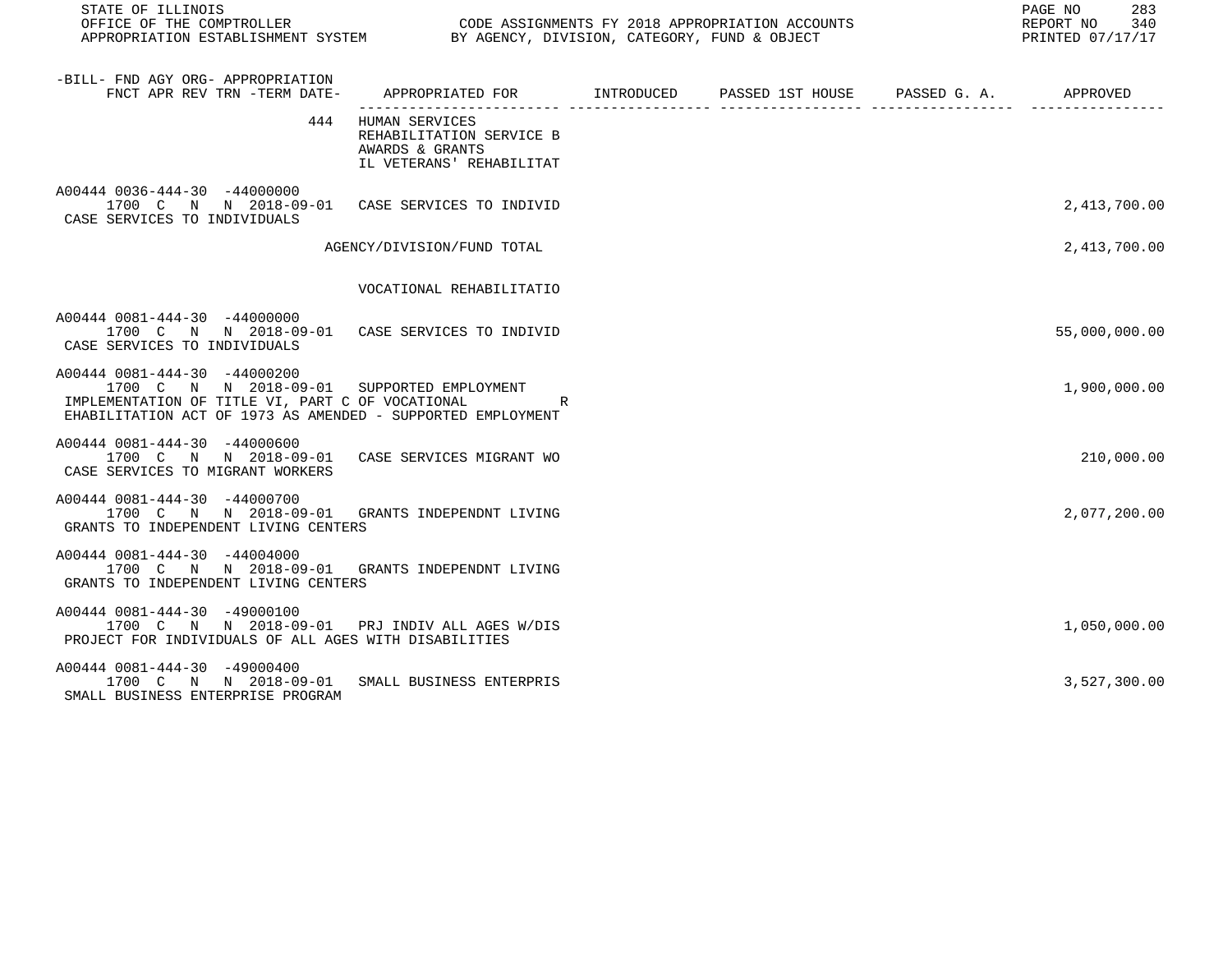| STATE OF ILLINOIS<br>OFFICE OF THE COMPTROLLER<br>APPROPRIATION ESTABLISHMENT SYSTEM               | BY AGENCY, DIVISION, CATEGORY, FUND & OBJECT                                              |            | CODE ASSIGNMENTS FY 2018 APPROPRIATION ACCOUNTS |              | 284<br>PAGE NO<br>340<br>REPORT NO<br>PRINTED 07/17/17 |
|----------------------------------------------------------------------------------------------------|-------------------------------------------------------------------------------------------|------------|-------------------------------------------------|--------------|--------------------------------------------------------|
| -BILL- FND AGY ORG- APPROPRIATION<br>FNCT APR REV TRN -TERM DATE-                                  | APPROPRIATED FOR                                                                          | INTRODUCED | PASSED 1ST HOUSE                                | PASSED G. A. | APPROVED                                               |
| 444                                                                                                | HUMAN SERVICES<br>REHABILITATION SERVICE B<br>AWARDS & GRANTS<br>VOCATIONAL REHABILITATIO |            |                                                 |              |                                                        |
| A00444 0081-444-30 -49000600<br>1700 C N<br>N 2018-09-01<br>INDEPENDENT LIVING OLDER BLIND FORMULA | INDEPND LIVNG OLD/BLIND                                                                   |            |                                                 |              |                                                        |
| A00444 0081-444-30 -49005000<br>1700 C N N 2018-09-01                                              | INDEPENDNT LIVING OLDER                                                                   |            |                                                 |              | 1,745,500.00                                           |
|                                                                                                    | AGENCY/DIVISION/FUND TOTAL                                                                |            |                                                 |              | 65,510,000.00                                          |
|                                                                                                    | AGENCY/DIVISION TOTAL                                                                     |            |                                                 |              | 177,208,400.00                                         |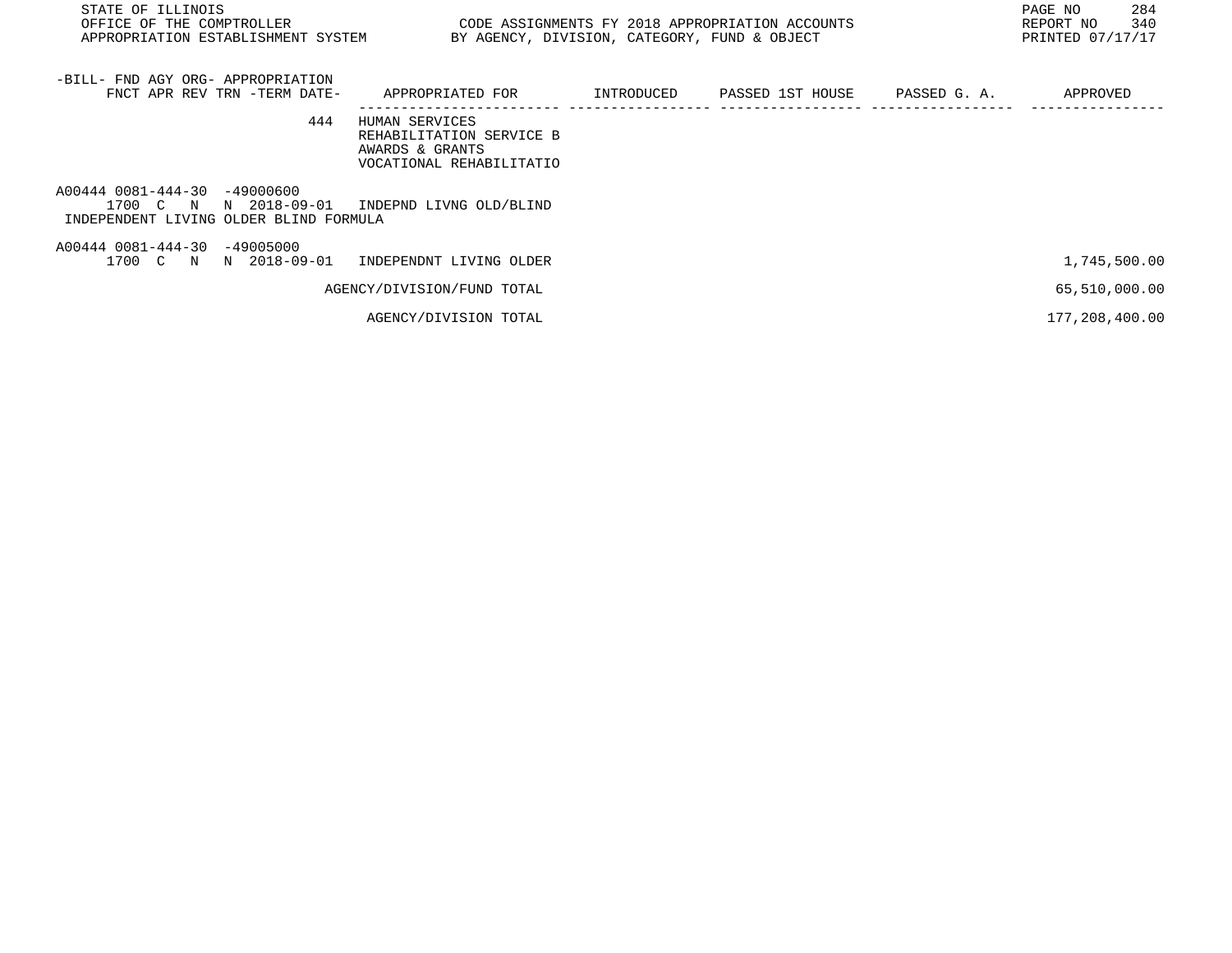| STATE OF ILLINOIS<br>OFFICE OF THE COMPTROLLER<br>APPROPRIATION ESTABLISHMENT SYSTEM | BY AGENCY, DIVISION, CATEGORY, FUND & OBJECT                                              | CODE ASSIGNMENTS FY 2018 APPROPRIATION ACCOUNTS             | PAGE NO<br>285<br>340<br>REPORT NO<br>PRINTED 07/17/17 |
|--------------------------------------------------------------------------------------|-------------------------------------------------------------------------------------------|-------------------------------------------------------------|--------------------------------------------------------|
| -BILL- FND AGY ORG- APPROPRIATION<br>FNCT APR REV TRN -TERM DATE-                    | APPROPRIATED FOR                                                                          | INTRODUCED        PASSED  1ST  HOUSE         PASSED  G.  A. | APPROVED                                               |
| 444                                                                                  | HUMAN SERVICES<br>CLIENT ASSISTANCE PROJEC<br>AWARDS & GRANTS<br>VOCATIONAL REHABILITATIO |                                                             |                                                        |
| A00444 0081-444-31 -49000000<br>1700 C N N 2018-09-01<br>CLIENT ASSISTANCE PROJECTS  | GRANTS & ADMIN COSTS                                                                      |                                                             | 1,179,200.00                                           |
|                                                                                      | AGENCY/DIVISION/FUND TOTAL                                                                |                                                             | 1,179,200.00                                           |
|                                                                                      | AGENCY/DIVISION TOTAL                                                                     |                                                             | 1,179,200.00                                           |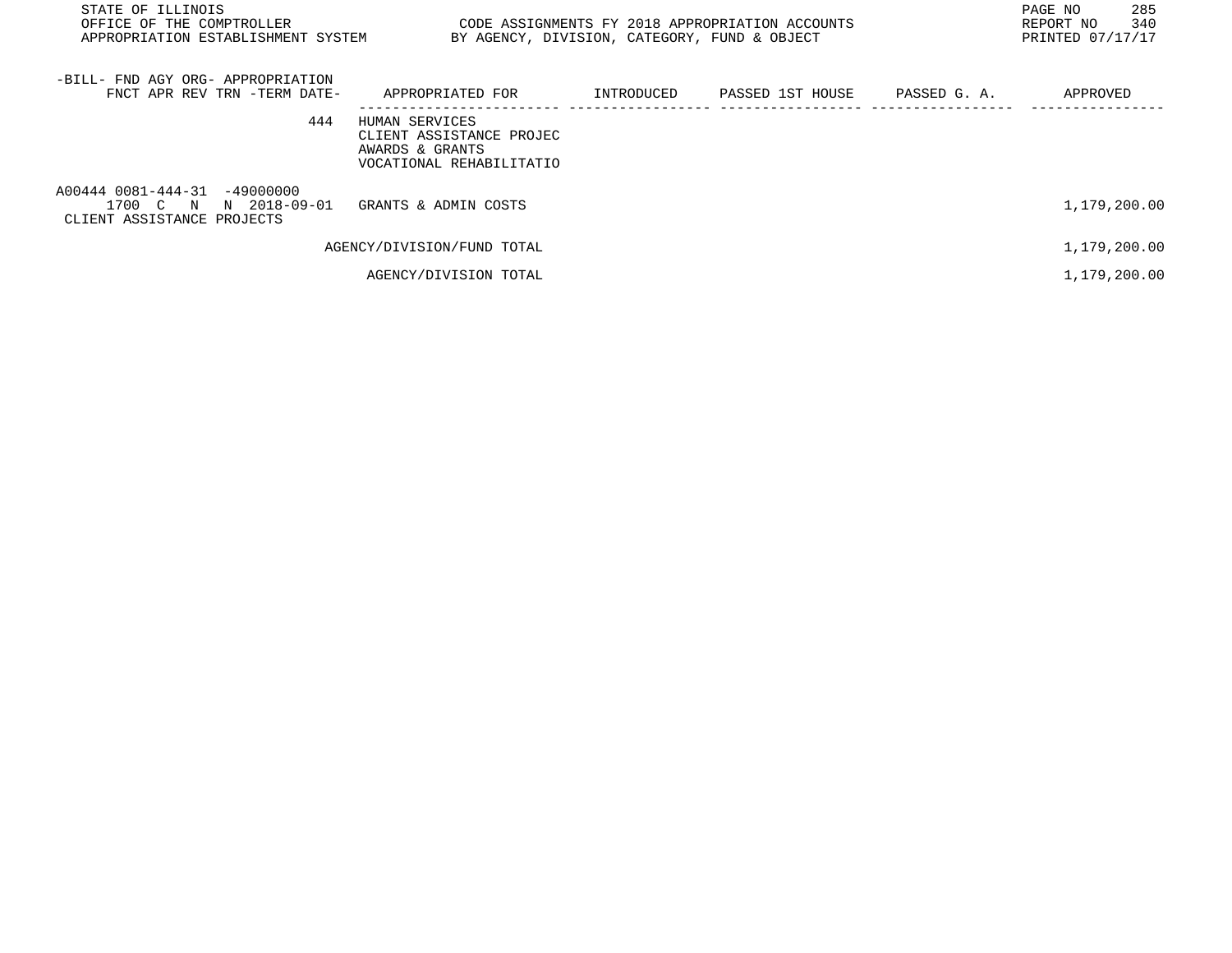| STATE OF ILLINOIS<br>OFFICE OF THE COMPTROLLER<br>APPROPRIATION ESTABLISHMENT SYSTEM  | BY AGENCY, DIVISION, CATEGORY, FUND & OBJECT                                  |            | CODE ASSIGNMENTS FY 2018 APPROPRIATION ACCOUNTS |              | 286<br>PAGE NO<br>340<br>REPORT NO<br>PRINTED 07/17/17 |
|---------------------------------------------------------------------------------------|-------------------------------------------------------------------------------|------------|-------------------------------------------------|--------------|--------------------------------------------------------|
| -BILL- FND AGY ORG- APPROPRIATION<br>FNCT APR REV TRN -TERM DATE-                     | APPROPRIATED FOR                                                              | INTRODUCED | PASSED 1ST HOUSE                                | PASSED G. A. | APPROVED                                               |
| 444                                                                                   | HUMAN SERVICES<br>DHS ADMINISTRATION<br>OPERATIONS<br>REHAB SERVS EL & SECOND |            |                                                 |              |                                                        |
| A00444 0798-444-32 -19100000<br>1700 C N T 2018-09-01<br>FEDERALLY ASSISSTED PROGRAMS | FEDERALLY ASSISTED PROGR                                                      |            |                                                 |              | 1,384,100.00                                           |
|                                                                                       | AGENCY/DIVISION/FUND TOTAL                                                    |            |                                                 |              | 1,384,100.00                                           |
|                                                                                       | AGENCY/DIVISION TOTAL                                                         |            |                                                 |              | 1,384,100.00                                           |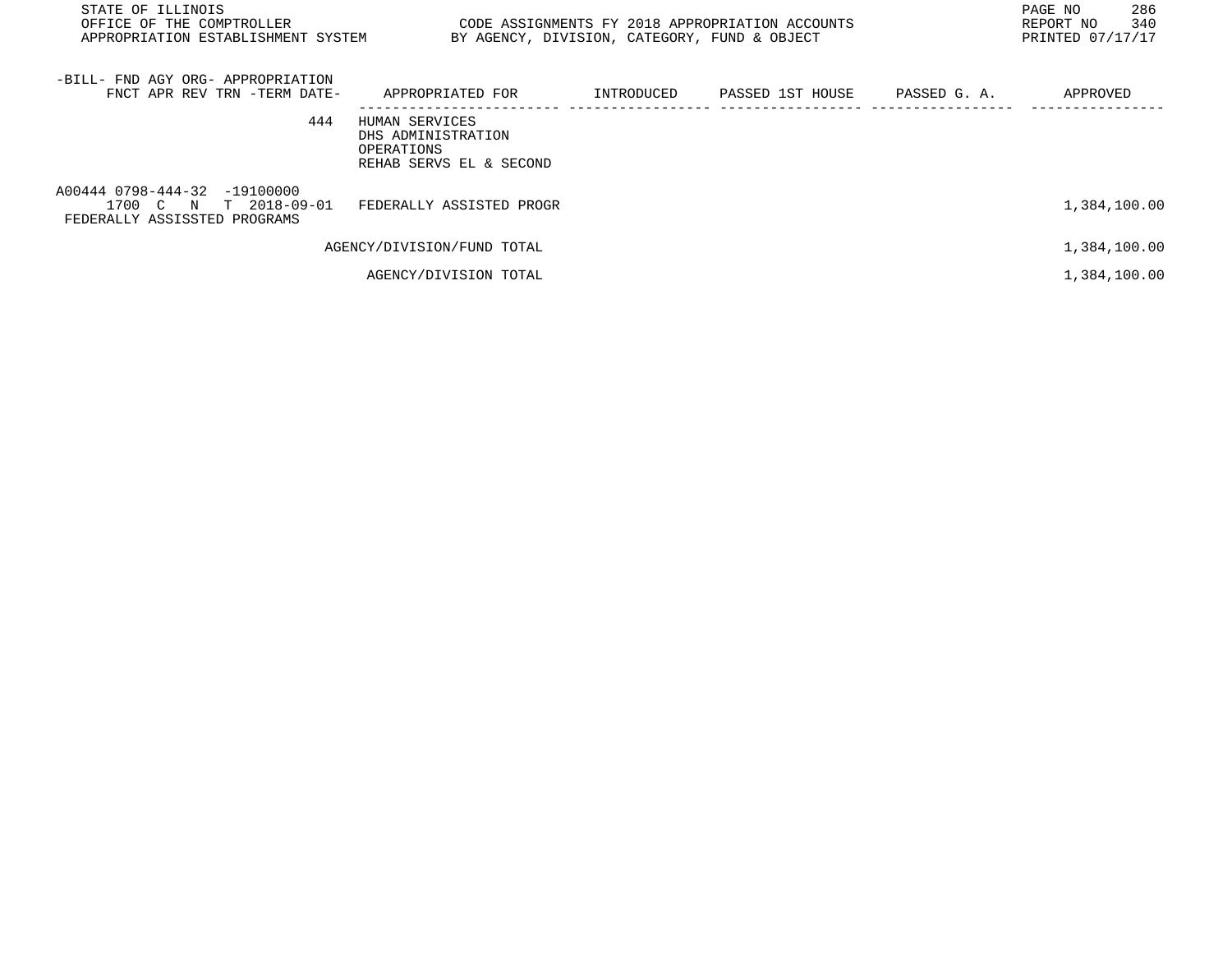| STATE OF ILLINOIS<br>OFFICE OF THE COMPTROLLER CONDUCTER CODE ASSIGNMENTS FY 2018 APPROPRIATION ACCOUNTS<br>APPROPRIATION ESTABLISHMENT SYSTEM BY AGENCY, DIVISION, CATEGORY, FUND & OBJECT      |                                                                             |            |                               |               | PAGE NO<br>287<br>REPORT NO<br>340<br>PRINTED 07/17/17 |
|--------------------------------------------------------------------------------------------------------------------------------------------------------------------------------------------------|-----------------------------------------------------------------------------|------------|-------------------------------|---------------|--------------------------------------------------------|
| -BILL- FND AGY ORG- APPROPRIATION<br>FNCT APR REV TRN -TERM DATE-                                                                                                                                | APPROPRIATED FOR                                                            | INTRODUCED | PASSED 1ST HOUSE PASSED G. A. |               | APPROVED                                               |
| 444                                                                                                                                                                                              | HUMAN SERVICES<br>DIS/BEHAV HEALTH PROG AD<br>OPERATIONS<br>GENERAL REVENUE |            |                               |               |                                                        |
| CDBE18 0001-444-40 -12900000<br>1700 C N T 2018-09-01 CD, TRAVEL<br>TRAVEL                                                                                                                       |                                                                             |            |                               | 36,000.00     |                                                        |
| CDBE18 0001-444-40 -13000000<br>1700 C N T 2018-09-01 CD, COMMODITIES<br>COMMODITIES                                                                                                             |                                                                             |            |                               | 7,326,500.00  |                                                        |
|                                                                                                                                                                                                  | AGENCY/DIVISION/FUND TOTAL                                                  |            |                               | 7,362,500.00  |                                                        |
|                                                                                                                                                                                                  | MENTAL HEALTH                                                               |            |                               |               |                                                        |
| A00444 0050-444-40 -19000200<br>1700 C N T 2018-09-01 MEDICARE PART D                                                                                                                            |                                                                             |            |                               |               | 1,507,900.00                                           |
| A00444 0050-444-40 -19100300<br>1700 C N T 2018-09-01 COSTS RELATD TO SUPPRT S<br>COSTS RELATED TO PROVISION OF SUPPORT SERVICES PROVIDED TO D<br>EPARTMENTAL AND NON-DEPARTMENTAL ORGANIZATIONS |                                                                             |            |                               |               | 9,043,800.00                                           |
| A00444 0050-444-40 -19100400<br>1700 C N T 2018-09-01 DRUGS & COSTS ASSOC WITH<br>PHARMACY SERVICES                                                                                              |                                                                             |            |                               |               | 12,300,000.00                                          |
| CDBE18 0050-444-40 -19100400<br>1700 C N N 2018-09-01 DRUGS & COSTS ASSOC WITH<br>PHARMACY SERVICES                                                                                              |                                                                             |            |                               | 12,300,000.00 |                                                        |
|                                                                                                                                                                                                  | AGENCY/DIVISION/FUND TOTAL                                                  |            |                               |               | 12,300,000.00 22,851,700.00                            |
|                                                                                                                                                                                                  | MENTAL HEALTH REPORTING                                                     |            |                               |               |                                                        |
| A00444 0148-444-40 -19000000<br>1700 C N T 2018-09-01 FIREARM CONCEAL CARRY AC<br>FOR EXPENSES FOR IMPLEMENTING                                                                                  |                                                                             |            |                               |               | 2,500,000.00                                           |
|                                                                                                                                                                                                  | AGENCY/DIVISION/FUND TOTAL                                                  |            |                               |               | 2,500,000.00                                           |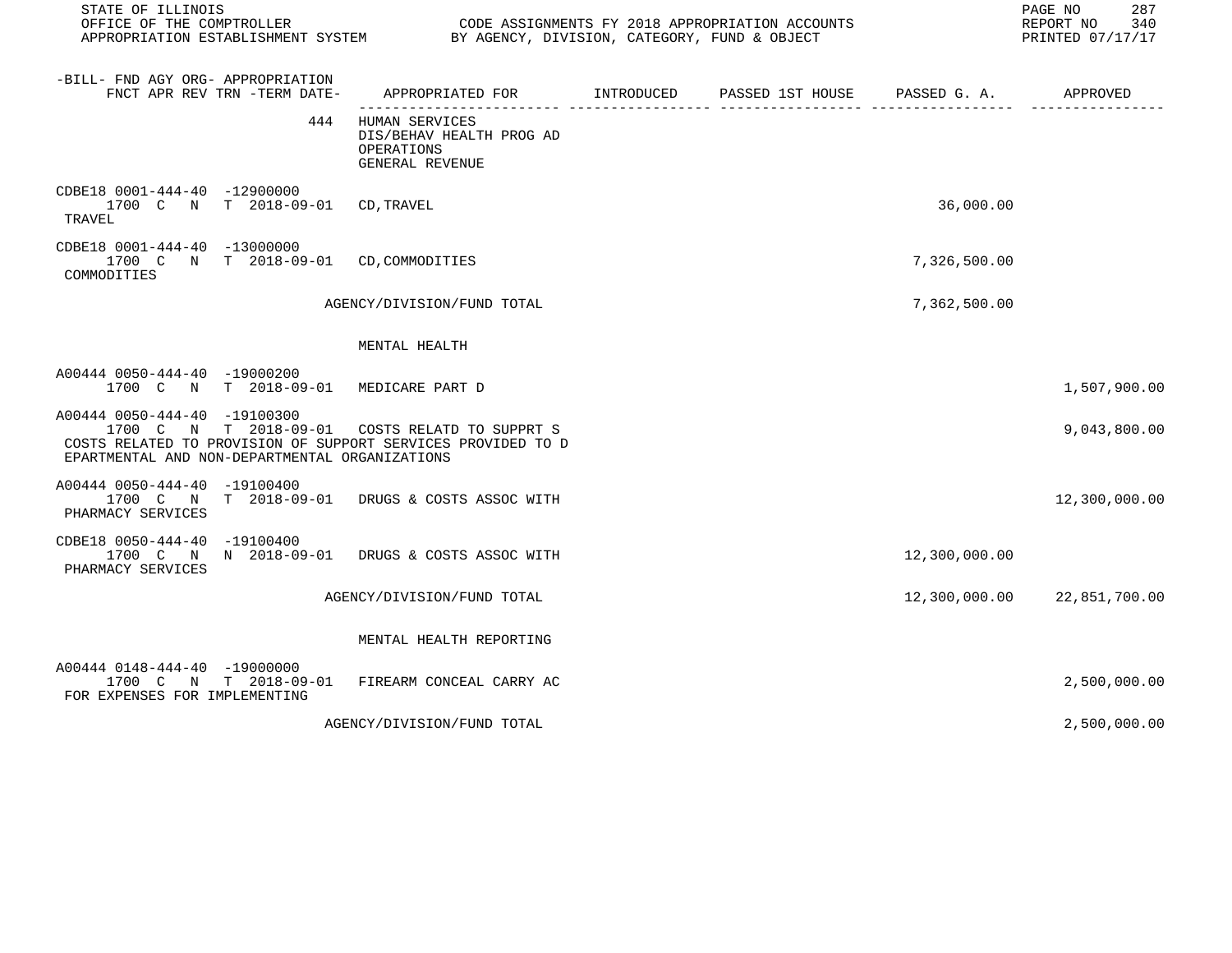| STATE OF ILLINOIS<br>OFFICE OF THE COMPTROLLER<br>APPROPRIATION ESTABLISHMENT SYSTEM | BY AGENCY, DIVISION, CATEGORY, FUND & OBJECT                                     |            | CODE ASSIGNMENTS FY 2018 APPROPRIATION ACCOUNTS |               | 288<br>PAGE NO<br>340<br>REPORT NO<br>PRINTED 07/17/17 |
|--------------------------------------------------------------------------------------|----------------------------------------------------------------------------------|------------|-------------------------------------------------|---------------|--------------------------------------------------------|
| -BILL- FND AGY ORG- APPROPRIATION<br>FNCT APR REV TRN -TERM DATE-                    | APPROPRIATED FOR                                                                 | INTRODUCED | PASSED 1ST HOUSE                                | PASSED G. A.  | APPROVED                                               |
| 444                                                                                  | HUMAN SERVICES<br>DIS/BEHAV HEALTH PROG AD<br>OPERATIONS<br>DHS FEDERAL PROJECTS |            |                                                 |               |                                                        |
| A00444 0592-444-40 -19100000<br>1700 C N T 2018-09-01<br>FEDERALLY ASSISTED PROGRAMS | FEDERALLY ASSISTED PROGR                                                         |            |                                                 |               | 6,004,200.00                                           |
|                                                                                      | AGENCY/DIVISION/FUND TOTAL                                                       |            |                                                 |               | 6,004,200.00                                           |
|                                                                                      | AGENCY/DIVISION TOTAL                                                            |            |                                                 | 19,662,500.00 | 31,355,900.00                                          |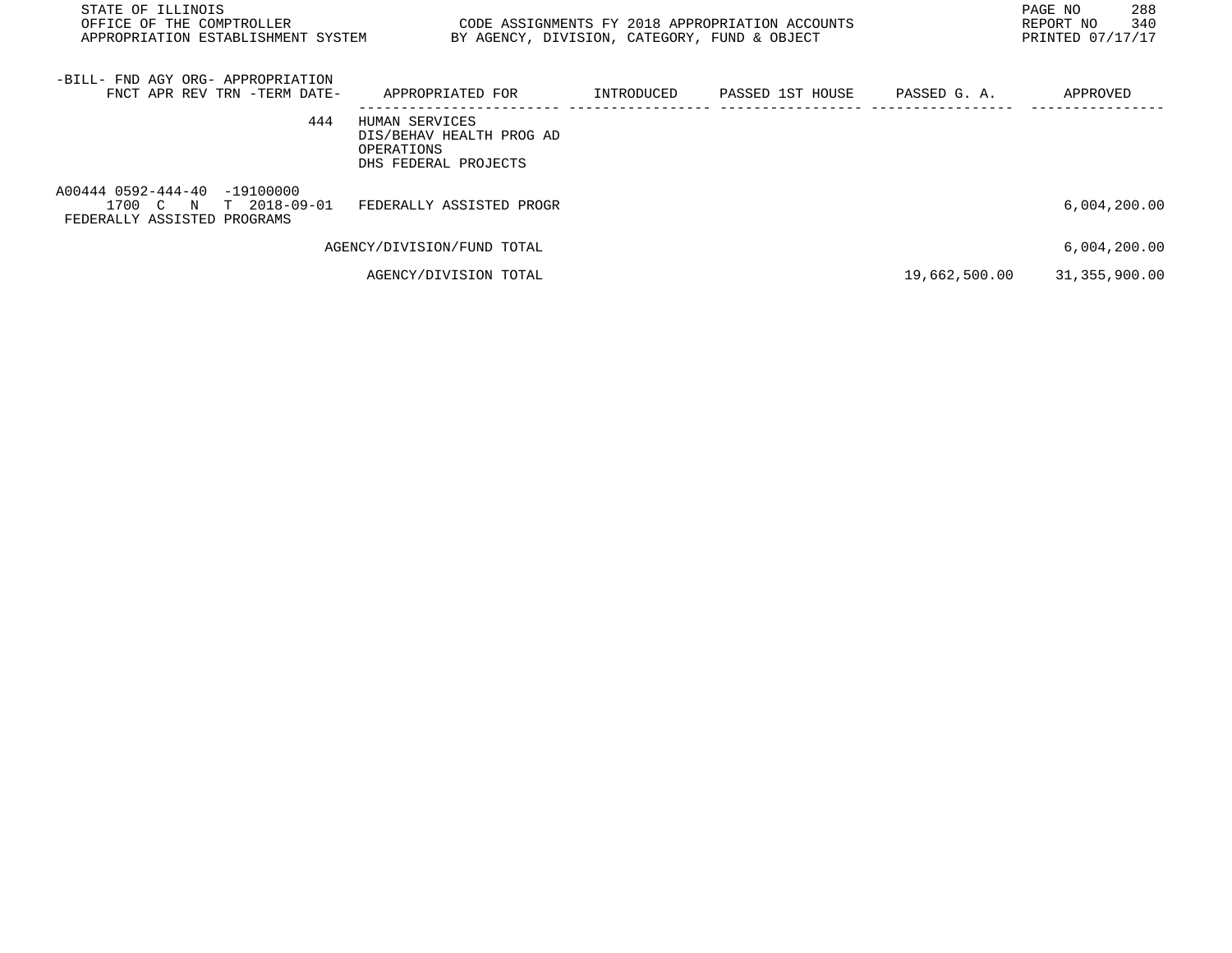| STATE OF ILLINOIS<br>OFFICE OF THE COMPTROLLER<br>APPROPRIATION ESTABLISHMENT SYSTEM      | CODE ASSIGNMENTS FY 2018 APPROPRIATION ACCOUNTS<br>BY AGENCY, DIVISION, CATEGORY, FUND & OBJECT | 289<br>PAGE NO<br>340<br>REPORT NO<br>PRINTED 07/17/17 |                  |              |              |
|-------------------------------------------------------------------------------------------|-------------------------------------------------------------------------------------------------|--------------------------------------------------------|------------------|--------------|--------------|
| -BILL- FND AGY ORG- APPROPRIATION<br>FNCT APR REV TRN -TERM DATE-                         | APPROPRIATED FOR                                                                                | INTRODUCED                                             | PASSED 1ST HOUSE | PASSED G. A. | APPROVED     |
| 444                                                                                       | HUMAN SERVICES<br>TREAT/DETENT SXLLY VLNT<br>OPERATIONS<br>GENERAL REVENUE                      |                                                        |                  |              |              |
| A00444 0001-444-41 -19000000<br>1700 C N T 2018-09-01<br>SEXUALLY VIOLENT PERSONS PROGRAM | SEXUALLY VIOLENT PERSONS                                                                        |                                                        |                  |              | 2,269,400.00 |
|                                                                                           | AGENCY/DIVISION/FUND TOTAL                                                                      |                                                        |                  |              | 2,269,400.00 |
|                                                                                           | AGENCY/DIVISION TOTAL                                                                           |                                                        |                  |              | 2,269,400.00 |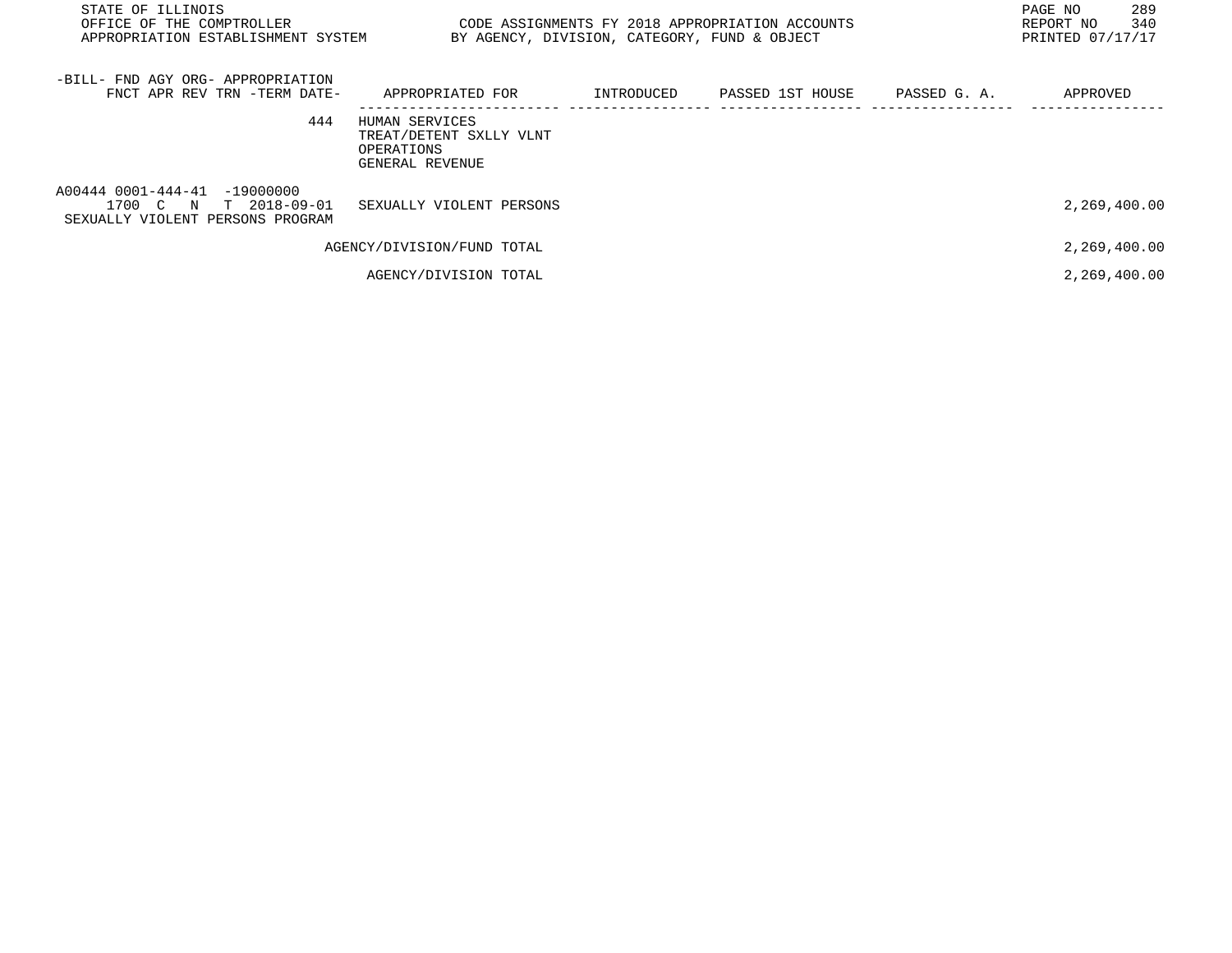| STATE OF ILLINOIS<br>OFFICE OF THE COMPTROLLER<br>APPROPRIATION ESTABLISHMENT SYSTEM                  | CODE ASSIGNMENTS FY 2018 APPROPRIATION ACCOUNTS                                 |            | BY AGENCY, DIVISION, CATEGORY, FUND & OBJECT |              | 290<br>PAGE NO<br>340<br>REPORT NO<br>PRINTED 07/17/17 |
|-------------------------------------------------------------------------------------------------------|---------------------------------------------------------------------------------|------------|----------------------------------------------|--------------|--------------------------------------------------------|
| -BILL- FND AGY ORG- APPROPRIATION<br>FNCT APR REV TRN -TERM DATE-                                     | APPROPRIATED FOR                                                                | INTRODUCED | PASSED 1ST HOUSE                             | PASSED G. A. | APPROVED                                               |
| 444                                                                                                   | HUMAN SERVICES<br>SCHOOL FOR THE DEAF<br>OPERATIONS<br>VOCATIONAL REHABILITATIO |            |                                              |              |                                                        |
| A00444 0081-444-50 -19000000<br>1700 C N<br>T 2018-09-01<br>SECONDARY TRANSITIONAL EXPERIENCE PROGRAM | SECONDRY TRANSITION EXPE                                                        |            |                                              |              | 50,000.00                                              |
|                                                                                                       | AGENCY/DIVISION/FUND TOTAL                                                      |            |                                              |              | 50,000.00                                              |
|                                                                                                       | AGENCY/DIVISION TOTAL                                                           |            |                                              |              | 50,000.00                                              |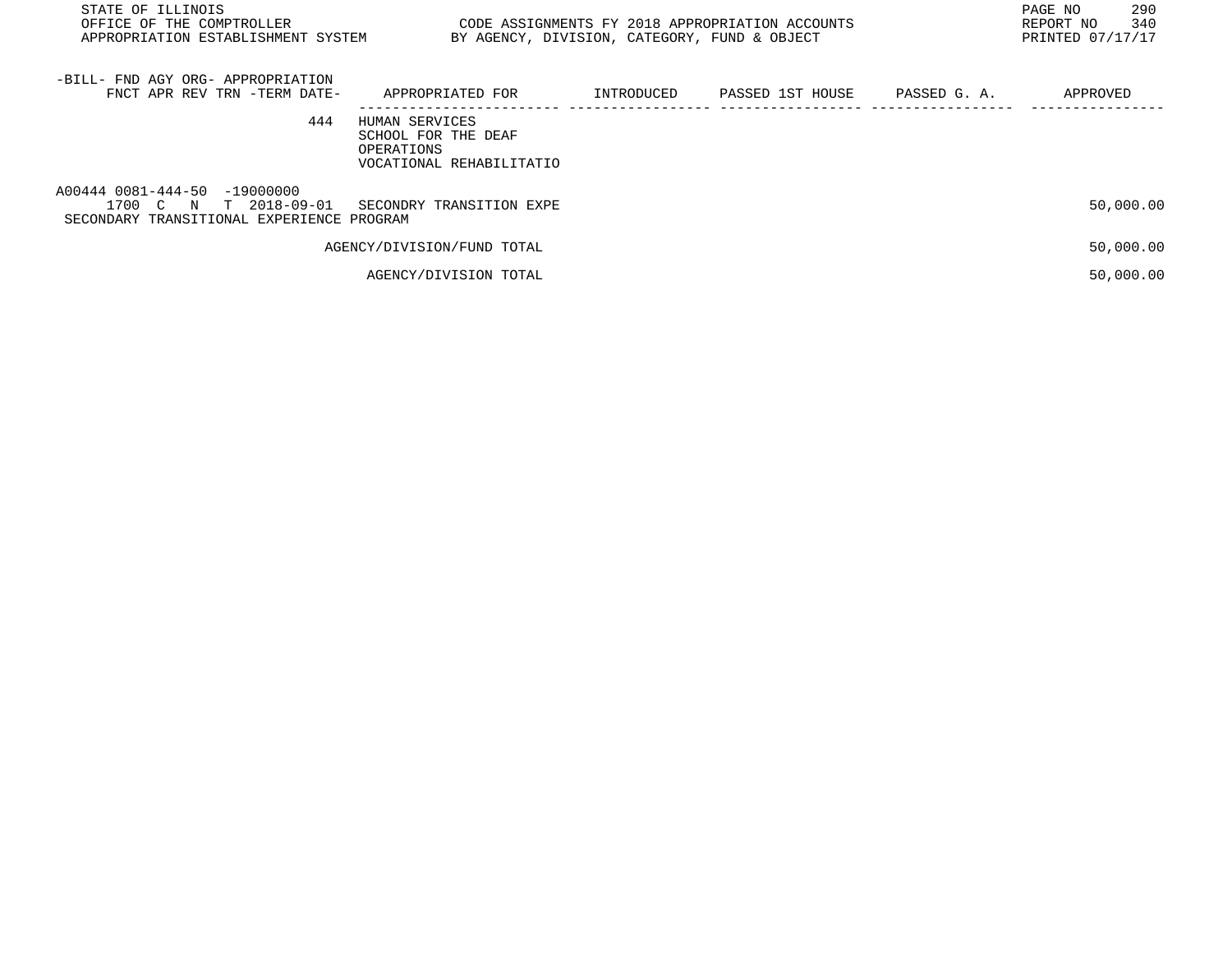| STATE OF ILLINOIS<br>OFFICE OF THE COMPTROLLER<br>APPROPRIATION ESTABLISHMENT SYSTEM                  | BY AGENCY, DIVISION, CATEGORY, FUND & OBJECT                                         |            | CODE ASSIGNMENTS FY 2018 APPROPRIATION ACCOUNTS |              | 291<br>PAGE NO<br>340<br>REPORT NO<br>PRINTED 07/17/17 |
|-------------------------------------------------------------------------------------------------------|--------------------------------------------------------------------------------------|------------|-------------------------------------------------|--------------|--------------------------------------------------------|
| -BILL- FND AGY ORG- APPROPRIATION<br>FNCT APR REV TRN -TERM DATE-                                     | APPROPRIATED FOR                                                                     | INTRODUCED | PASSED 1ST HOUSE                                | PASSED G. A. | APPROVED                                               |
| 444                                                                                                   | HUMAN SERVICES<br>SCHOOL FOR VISUALLY IMPA<br>OPERATIONS<br>VOCATIONAL REHABILITATIO |            |                                                 |              |                                                        |
| A00444 0081-444-51 -19000000<br>T 2018-09-01<br>1700 C N<br>SECONDARY TRANSITIONAL EXPERIENCE PROGRAM | SECONDRY TRANSITION EXPE                                                             |            |                                                 |              | 42,900.00                                              |
|                                                                                                       | AGENCY/DIVISION/FUND TOTAL                                                           |            |                                                 |              | 42,900.00                                              |
|                                                                                                       | AGENCY/DIVISION TOTAL                                                                |            |                                                 |              | 42,900.00                                              |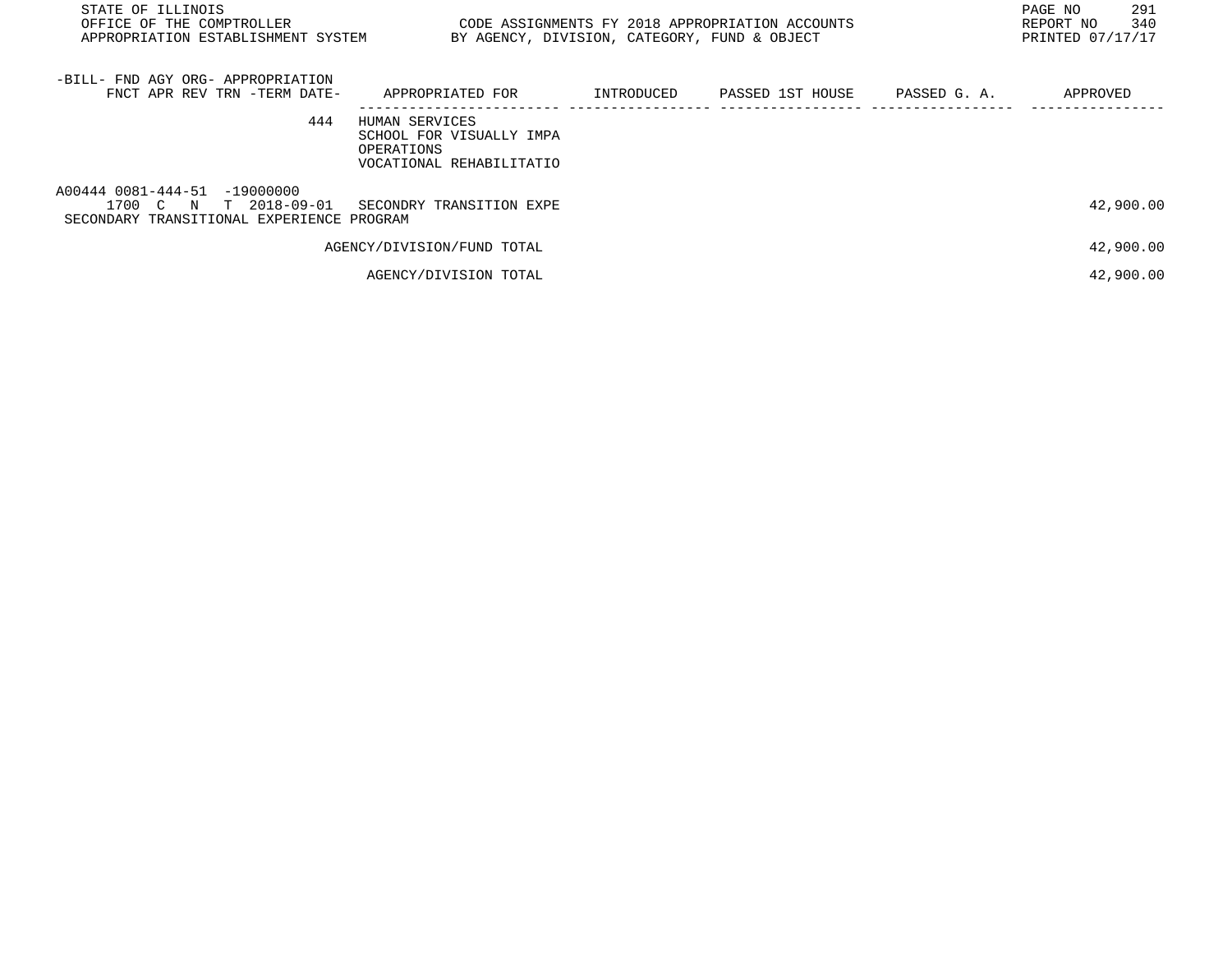| STATE OF ILLINOIS<br>OFFICE OF THE COMPTROLLER<br>APPROPRIATION ESTABLISHMENT SYSTEM                  | CODE ASSIGNMENTS FY 2018 APPROPRIATION ACCOUNTS<br>BY AGENCY, DIVISION, CATEGORY, FUND & OBJECT |            |                  |              | 292<br>PAGE NO<br>340<br>REPORT NO<br>PRINTED 07/17/17 |
|-------------------------------------------------------------------------------------------------------|-------------------------------------------------------------------------------------------------|------------|------------------|--------------|--------------------------------------------------------|
| -BILL- FND AGY ORG- APPROPRIATION<br>FNCT APR REV TRN -TERM DATE-                                     | APPROPRIATED FOR                                                                                | INTRODUCED | PASSED 1ST HOUSE | PASSED G. A. | APPROVED                                               |
| 444                                                                                                   | HUMAN SERVICES<br>REHABILITATION & EDUCATI<br>OPERATIONS<br>VOCATIONAL REHABILITATIO            |            |                  |              |                                                        |
| A00444 0081-444-70 -19000000<br>1700 C N<br>T 2018-09-01<br>SECONDARY TRANSITIONAL EXPERIENCE PROGRAM | SECONDARY TRANS EXPERIEN                                                                        |            |                  |              | 60,000.00                                              |
|                                                                                                       | AGENCY/DIVISION/FUND TOTAL                                                                      |            |                  |              | 60,000.00                                              |
|                                                                                                       | AGENCY/DIVISION TOTAL                                                                           |            |                  |              | 60,000.00                                              |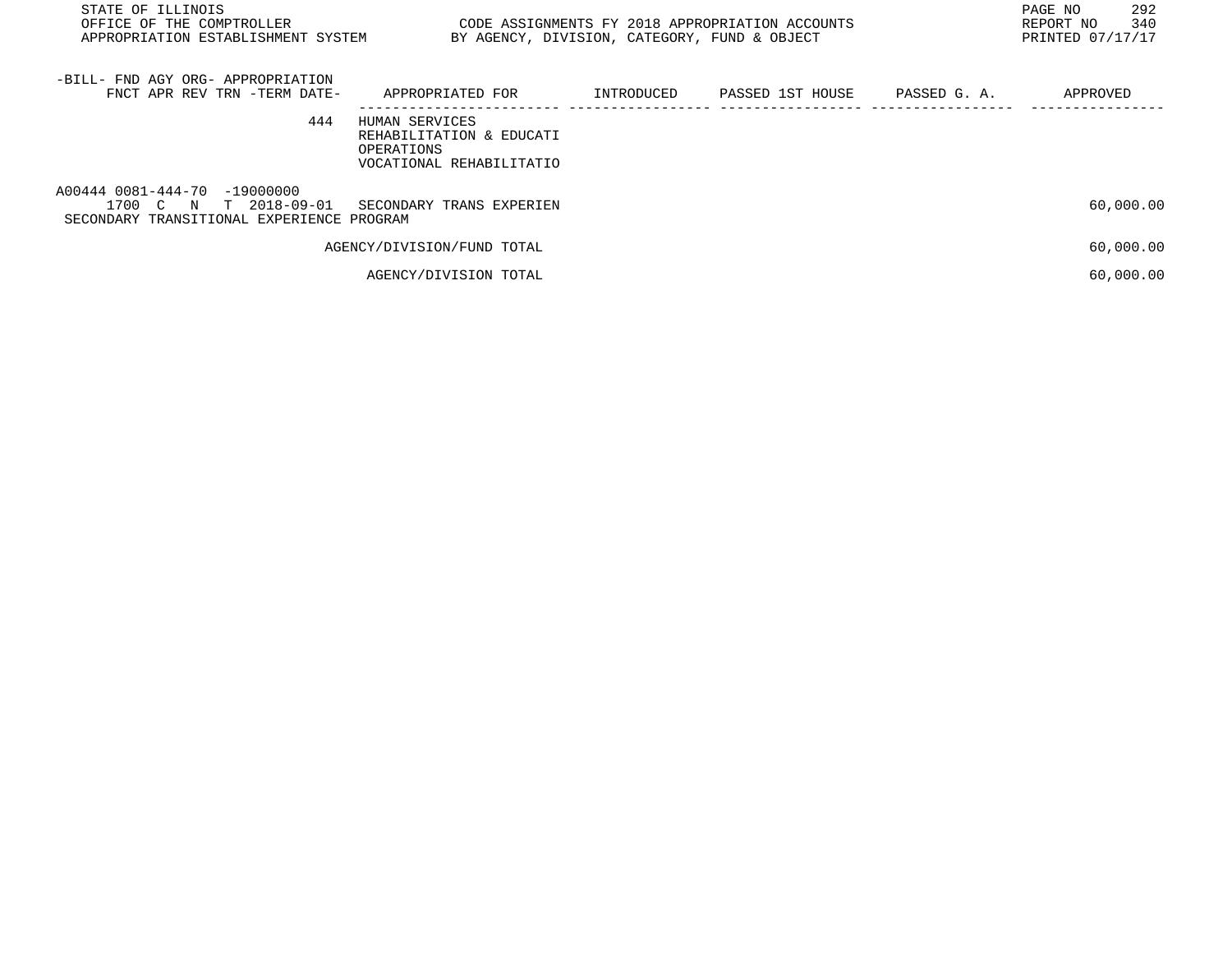| STATE OF ILLINOIS<br>OFFICE OF THE COMPTROLLER CODE ASSIGNMENTS FY 2018 APPROPRIATION ACCOUNTS<br>APPROPRIATION ESTABLISHMENT SYSTEM BY AGENCY, DIVISION, CATEGORY, FUND & OBJECT |                                                                             |  |               | 293<br>PAGE NO<br>REPORT NO 340<br>PRINTED 07/17/17 |
|-----------------------------------------------------------------------------------------------------------------------------------------------------------------------------------|-----------------------------------------------------------------------------|--|---------------|-----------------------------------------------------|
| -BILL- FND AGY ORG- APPROPRIATION<br>FNCT APR REV TRN -TERM DATE-                                                                                                                 | APPROPRIATED FOR TINTRODUCED PASSED 1ST HOUSE PASSED G. A.                  |  |               | APPROVED                                            |
| 444                                                                                                                                                                               | HUMAN SERVICES<br>FAMILY AND COMMUNITY SER<br>OPERATIONS<br>GENERAL REVENUE |  |               |                                                     |
| CDBE18 0001-444-80 -12000000<br>1700 C N T 2018-09-01 CONTRACTUAL SERVICES<br>CONTRACTUAL SERVICES                                                                                |                                                                             |  | 9,744,400.00  |                                                     |
| CDBE18 0001-444-80 -12000100<br>1700 C N T 2018-09-01 CD, CONTRACTUAL SERVICES<br>CONTRACTUAL SERVICES<br>LECTRONIC BENEFIT TRANSFER ADMINISTRATION                               | E                                                                           |  | 9,000,000.00  |                                                     |
| CDBE18 0001-444-80 -12900000<br>1700 C N T 2018-09-01<br>TRAVEL                                                                                                                   | TRAVEL                                                                      |  | 300,000.00    |                                                     |
| CDBE18 0001-444-80 -17000000<br>1700 C N T 2018-09-01 TELECOMMUNICATION<br>TELECOMMUNICATION SERVICES                                                                             |                                                                             |  | 2,000,000.00  |                                                     |
|                                                                                                                                                                                   | AGENCY/DIVISION/FUND TOTAL                                                  |  | 21,044,400.00 |                                                     |
|                                                                                                                                                                                   | YOUTH ALCOHOL&SUBSTANCE                                                     |  |               |                                                     |
| A00444 0128-444-80 -19000000<br>1700 C N T 2018-09-01 COMMUNITY-BASED ALCOHOL<br>OTHER DRUG ABUSE PREVENTION SERVICES                                                             |                                                                             |  |               | 150,000.00                                          |
|                                                                                                                                                                                   | AGENCY/DIVISION/FUND TOTAL                                                  |  |               | 150,000.00                                          |
|                                                                                                                                                                                   | DHS SPECIAL PURPOSE TRUS                                                    |  |               |                                                     |
| A00444 0408-444-80 -19000000<br>N T 2018-09-01<br>1700 C<br>OPERATION OF FEDERAL EMPLOYMENT PROGRAMS                                                                              | FEDERAL EMPLOYMENT PROGR                                                    |  |               | 10,783,700.00                                       |
|                                                                                                                                                                                   | AGENCY/DIVISION/FUND TOTAL                                                  |  |               | 10,783,700.00                                       |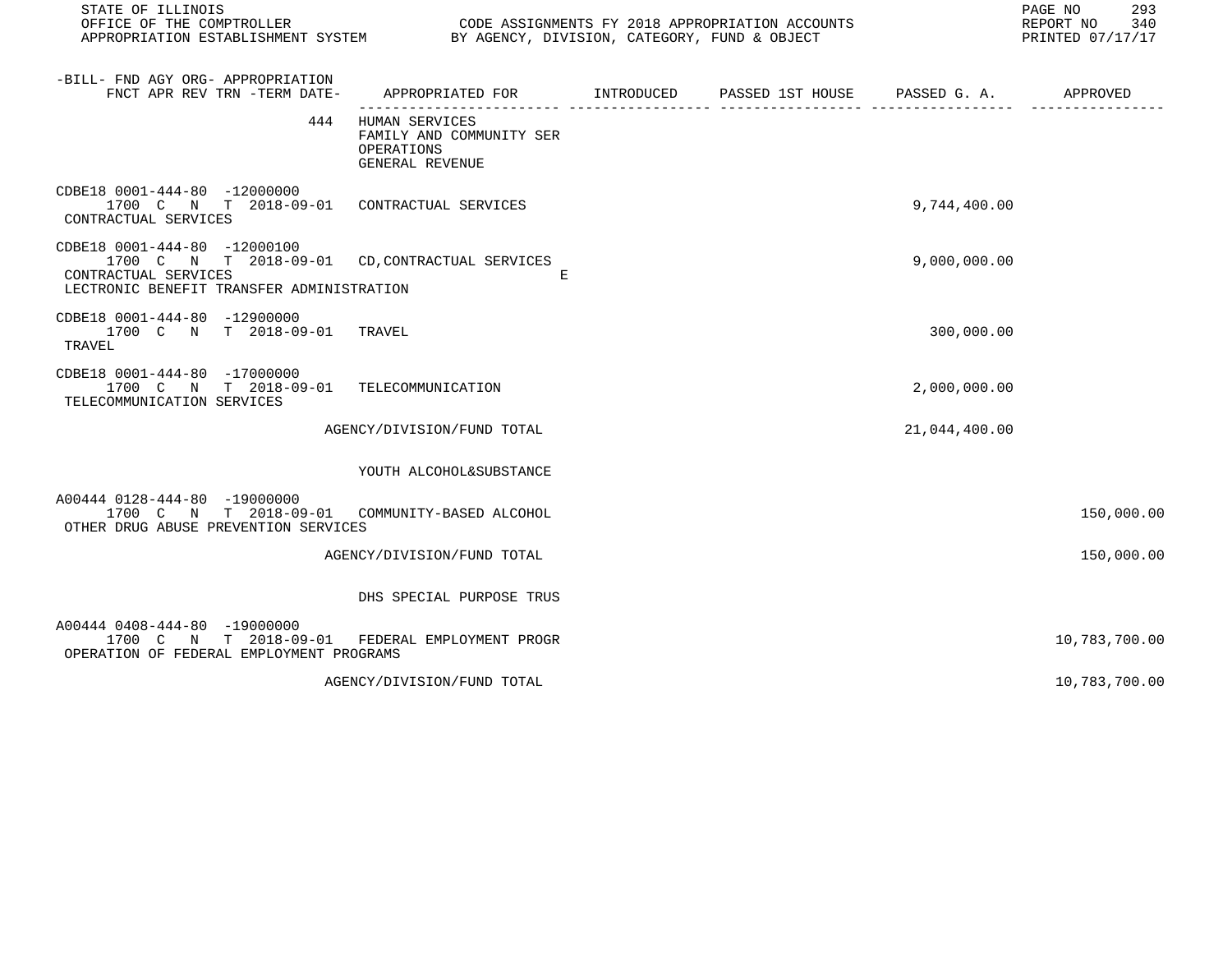| STATE OF ILLINOIS<br>OFFICE OF THE COMPTROLLER<br>OFFICE OF THE COMPTROLLER<br>APPROPRIATION ESTABLISHMENT SYSTEM BY AGENCY, DIVISION, CATEGORY, FUND & OBJECT                                           |                                                                                    |                                        |               | PAGE NO 294<br>REPORT NO 340<br>PRINTED 07/17/17 |
|----------------------------------------------------------------------------------------------------------------------------------------------------------------------------------------------------------|------------------------------------------------------------------------------------|----------------------------------------|---------------|--------------------------------------------------|
| -BILL- FND AGY ORG- APPROPRIATION<br>FNCT APR REV TRN -TERM DATE- APPROPRIATED FOR INTRODUCED                                                                                                            |                                                                                    | PASSED 1ST HOUSE PASSED G. A. APPROVED |               |                                                  |
|                                                                                                                                                                                                          | 444 HUMAN SERVICES<br>FAMILY AND COMMUNITY SER<br>OPERATIONS<br>DHS STATE PROJECTS |                                        |               |                                                  |
| A00444 0642-444-80 -19100000<br>1700 C N T 2018-09-01 PUBLIC HEALTH PROGRAMS<br>OPERATIONAL EXPENSES                                                                                                     |                                                                                    |                                        |               | 368,000.00                                       |
|                                                                                                                                                                                                          | AGENCY/DIVISION/FUND TOTAL                                                         |                                        |               | 368,000.00                                       |
|                                                                                                                                                                                                          | GENERAL REVENUE                                                                    |                                        |               |                                                  |
| A00444 0001-444-80 -44000100<br>1700 C N N 2018-09-01 GRANT TO CHILDREN'S PLAC<br>GRANT TO CHLDREN'S PLACE FOR COSTS ASSOCIATED WITH<br>PECIALIZED CHILD CARE FOR FAMILIES AFFECTED BY HIV/AIDS          |                                                                                    |                                        |               | 381,200.00                                       |
| A00444 0001-444-80 -44000200<br>1700 C N N 2018-09-01 SEXUAL ASSAULT PRV/VICTM<br>SEXUAL ASSAULT PREVENTION/VICTIMS ASSISTANCE                                                                           |                                                                                    |                                        |               | 6,159,700.00                                     |
| A00444 0001-444-80 -44000900<br>1700 C N N 2018-09-01 EARLY INTERVENTION<br>EARLY INTERVENTION                                                                                                           |                                                                                    |                                        |               | 96,691,900.00                                    |
| CDBE18 0001-444-80 -44000900<br>1700 C N N 2018-09-01 CD, EARLY INTERVENTION<br>EARLY INTERVENTION                                                                                                       |                                                                                    |                                        | 85,718,700.00 |                                                  |
| A00444 0001-444-80 -44003000<br>1700 C N N 2018-09-01 GRANTS FOR YOUTH EMPLYMN<br>FOR GRANTS TO COMMUNITY PROVIDERS AND LOCAL GOVERNMENTS FORY<br>OUTH EMPLOYMENT PROGRAMS                               |                                                                                    |                                        |               | 15,000,000.00                                    |
| A00444 0001-444-80 -49000000<br>1700 C N N 2018-09-01 EMPLOYABILITY DEVELOPMEN<br>EMPLOYABILITY DEVELOPMENT SERVICES INCLUDING OPERATING AND A<br>DMINISTRATIVE COSTS AND RELATED DISTRIBUTIVE PPURPOSES |                                                                                    |                                        |               | 9,145,700.00                                     |
| CDBE18 0001-444-80 -49000000<br>1700 C N N 2018-09-01 EMPLOYABILITY DEVELOPMEN<br>EMPLOYABILITY DEVELOPMENT SERVICES INCLUDING OPERATING AND A<br>DMINISTRATIVE COSTS AND RELATED DISTRIBUTIVE PPURPOSES |                                                                                    |                                        | 9,145,700.00  |                                                  |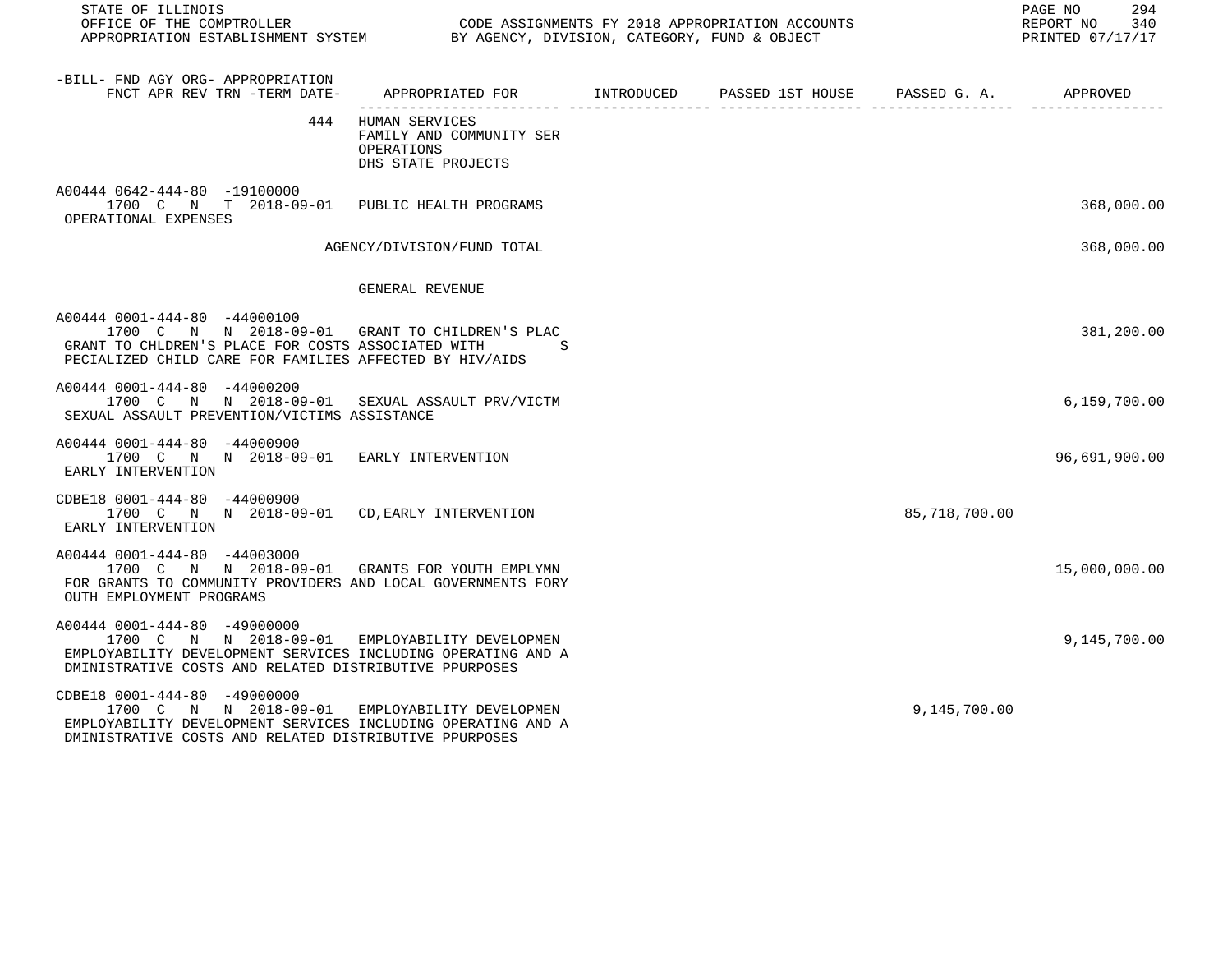| STATE OF ILLINOIS<br>OFFICE OF THE COMPTROLLER CONDE ASSIGNMENTS FY 2018 APPROPRIATION ACCOUNTS<br>APPROPRIATION ESTABLISHMENT SYSTEM BY AGENCY, DIVISION, CATEGORY, FUND & OBJECT                       |                                                                                      | NTS<br>T |              | PAGE NO 295<br>REPORT NO 340<br>PRINTED 07/17/17 |
|----------------------------------------------------------------------------------------------------------------------------------------------------------------------------------------------------------|--------------------------------------------------------------------------------------|----------|--------------|--------------------------------------------------|
| -BILL- FND AGY ORG- APPROPRIATION<br>FNCT APR REV TRN -TERM DATE-                                                                                                                                        | APPROPRIATED FOR TINTRODUCED PASSED 1ST HOUSE PASSED G.A. APPROVED                   |          |              |                                                  |
|                                                                                                                                                                                                          | 444 HUMAN SERVICES<br>FAMILY AND COMMUNITY SER<br>AWARDS & GRANTS<br>GENERAL REVENUE |          |              |                                                  |
| A00444 0001-444-80 -49000200<br>1700 C N N 2018-09-01 FOOD STAMP EMPLOY & TRAI<br>FOOD STAMP EMPLOYMENT AND TRAINING INCLUDING OPERATING AND A<br>DMINISTRATIVE COSTS AND RELATED DISTRIBUTIVE PURPOSES  |                                                                                      |          |              | 3,651,000.00                                     |
| CDBE18 0001-444-80 -49000200<br>1700 C N N 2018-09-01 CD, FOOD STAMP EMPLOY & T<br>FOOD STAMP EMPLOYMENT AND TRAINING INCLUDING OPERATING AND A<br>DMINISTRATIVE COSTS AND RELATED DISTRIBUTIVE PURPOSES |                                                                                      |          | 3,568,900.00 |                                                  |
| A00444 0001-444-80 -49000300<br>1700 C N N 2018-09-01 TEEN PARENT SERVICES<br>TEEN PARENT SERVICES                                                                                                       |                                                                                      |          |              | 1,394,800.00                                     |
| A00444 0001-444-80 -49000500<br>1700 C N N 2018-09-01 EMERGENCY FOOD PROGRAM<br>EMERGENCY FOOD PROGRAM INCLUDING OPERATION AND AND<br>DMINISTRATIVE COSTS                                                |                                                                                      |          |              | 215,400.00                                       |
| A00444 0001-444-80 -49000600<br>1700 C N N 2018-09-01 DOMSTC VILNCE SHLTR&SVC<br>COSTS ASSOCIATED WITH DOMESTIC VIOLENCE SHELTERS AND S<br>ERVICES PROGRAM                                               |                                                                                      |          |              | 18,635,000.00                                    |
| A00444 0001-444-80 -49000700<br>1700 C N N 2018-09-01 PARENTS TOO SOON PROGRAM<br>PARENTS TOO SOON PROGRAM                                                                                               |                                                                                      |          |              | 6,870,300.00                                     |
| A00444 0001-444-80 -49000800<br>1700 C N N 2018-09-01 HEALTH FAMILIES PROGRAM<br>GRANTS AND ADMINISTRATIVE EXPENSES FOR HEALTHY FAMILIES P<br>ROGRAMS                                                    |                                                                                      |          |              | 10,040,000.00                                    |
| A00444 0001-444-80 -49000900<br>1700 C N N 2018-09-01 HOMELESS YOUTH SERVICES<br>HOMELESS YOUTH SERVICES                                                                                                 |                                                                                      |          |              | 4,550,000.00                                     |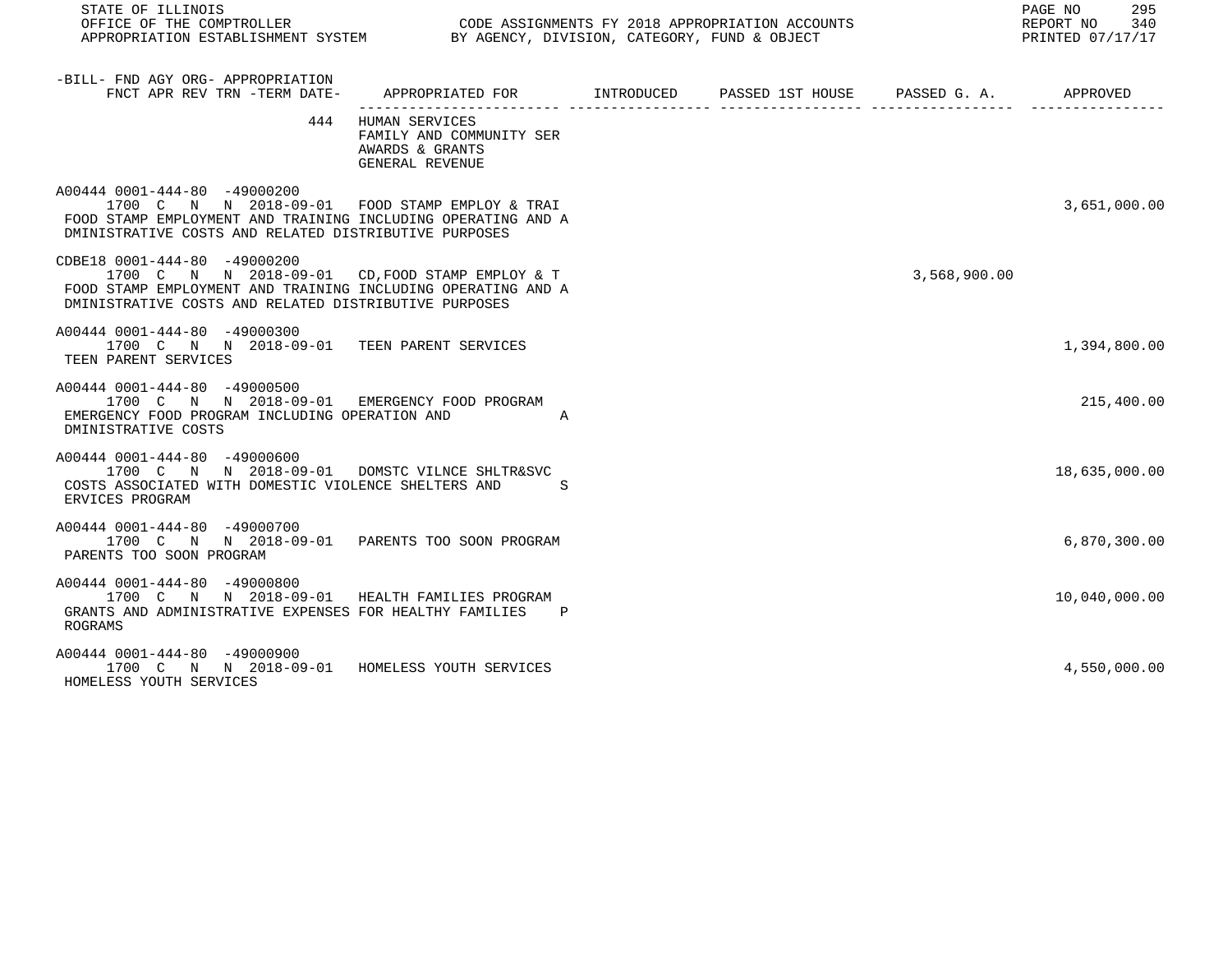| STATE OF ILLINOIS<br>OFFICE OF THE COMPTROLLER CONNER CODE ASSIGNMENTS FY 2018 APPROPRIATION ACCOUNTS CONNERT MODER PORT NO 340<br>APPROPRIATION ESTABLISHMENT SYSTEM BY AGENCY, DIVISION, CATEGORY, FUND & OBJECT AND SOME ARESTANTED 07/17/17 |                                                                                      |  | 296<br>PAGE NO |
|-------------------------------------------------------------------------------------------------------------------------------------------------------------------------------------------------------------------------------------------------|--------------------------------------------------------------------------------------|--|----------------|
| -BILL- FND AGY ORG- APPROPRIATION<br>FNCT APR REV TRN -TERM DATE- APPROPRIATED FOR INTRODUCED PASSED 1ST HOUSE PASSED G. A. APPROVED                                                                                                            |                                                                                      |  |                |
|                                                                                                                                                                                                                                                 | 444 HUMAN SERVICES<br>FAMILY AND COMMUNITY SER<br>AWARDS & GRANTS<br>GENERAL REVENUE |  |                |
| A00444 0001-444-80 -49001100<br>1700 C N N 2018-09-01 W SIDE HLTH AUTH CRISIS<br>WEST SIDE HEALTH AUTHORITY CRISIS INTERVENTION FOR GRANTS &<br>ADMINISTRATIVE EXPENSES                                                                         |                                                                                      |  | 793,300.00     |
| A00444 0001-444-80 -49001200<br>1700 C N N 2018-09-01 ADDICTION PRVNTION/RELAT<br>ADDICTION PREVENTION & RELATED SERVICES                                                                                                                       |                                                                                      |  | 1,001,900.00   |
| A00444 0001-444-80 -49001300<br>1700 C N N 2018-09-01 COMP COMM-BASED SRVCS TO<br>FOR GRANTS & ADMINISTRATIVE EXPENSES OF COMPREHENSIVE C<br>OMMUNITY-BASED SERVICES TO YOUTH                                                                   |                                                                                      |  | 16,546,400.00  |
| A00444 0001-444-80 -49001400<br>1700 C N N 2018-09-01 REDEPLOY ILLINOIS<br>FOR GRANTS & ADMINISTRATIVE EXPENSES OF REDEPLOY ILLINOIS                                                                                                            |                                                                                      |  | 8,885,100.00   |
| A00444 0001-444-80 -49001500<br>1700 C N N 2018-09-01 HOMELESS PREVENTION<br>HOMELESS PREVENTION                                                                                                                                                |                                                                                      |  | 977,500.00     |
| A00444 0001-444-80 -49001800<br>1700 C N N 2018-09-01 SUPPORTIVE HOUSING SERVI<br>FOR GRANTS & ADMINISTRATIVE EXPENSES                                                                                                                          |                                                                                      |  | 13,429,400.00  |
| A00444 0001-444-80 -49002000<br>1700 C N N 2018-09-01 GRANTS FOR COMMUNITY SER<br>INCLUDING OPERATING & ADMINISTRATIVE COSTS                                                                                                                    |                                                                                      |  | 5,518,400.00   |
| A00444 0001-444-80 -49002100<br>1700 C N N 2018-09-01 AFTER SCHOOL YOUTH SUPRT<br>FOR GRANTS & ADMINISTRATIVE EXPENSES FOR AFTER SCHOOL YOUTHS<br>UPPORT PROGRAMS - TEEN REACH                                                                  |                                                                                      |  | 19,489,500.00  |
| A00444 0001-444-80 -49002200<br>1700 C N N 2018-09-01 SSI ADVOCACY SERVICES<br>SSI ADVOCACY SERVICES                                                                                                                                            |                                                                                      |  | 1,286,500.00   |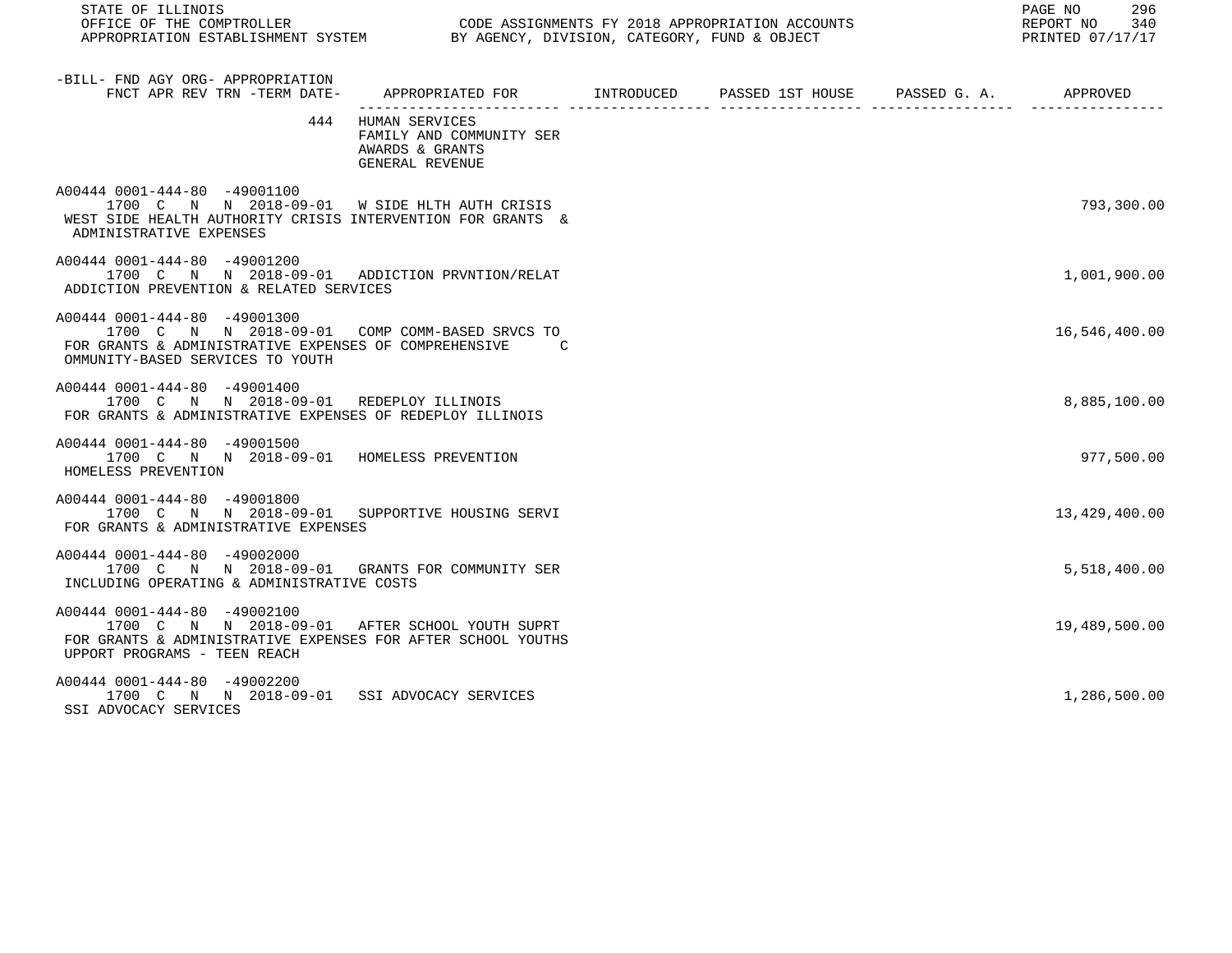| STATE OF ILLINOIS<br>OFFICE OF THE COMPTROLLER<br>APPROPRIATION ESTABLISHMENT SYSTEM BY AGENCY, DIVISION, CATEGORY, FUND & OBJECT                                                                                                  |                                                                                                | CODE ASSIGNMENTS FY 2018 APPROPRIATION ACCOUNTS |               | PAGE NO<br>297<br>REPORT NO 340<br>PRINTED 07/17/17 |
|------------------------------------------------------------------------------------------------------------------------------------------------------------------------------------------------------------------------------------|------------------------------------------------------------------------------------------------|-------------------------------------------------|---------------|-----------------------------------------------------|
| -BILL- FND AGY ORG- APPROPRIATION<br>FNCT APR REV TRN -TERM DATE-                                                                                                                                                                  | APPROPRIATED FOR         INTRODUCED      PASSED 1ST HOUSE      PASSED G. A.           APPROVED |                                                 |               |                                                     |
|                                                                                                                                                                                                                                    | 444 HUMAN SERVICES<br>FAMILY AND COMMUNITY SER<br>AWARDS & GRANTS<br>GENERAL REVENUE           |                                                 |               |                                                     |
| A00444 0001-444-80 -49002400<br>1700 C N N 2018-09-01 GRNTS/REDUCE INFANT MORT<br>GRANTS FOR PROGRAMS TO REDUCE INFANT MORTALITY, PROVIDE CASEM<br>ANAGEMENT & OUTREACH SERVICES, & FOR INTENSIVE PRENATAL<br>ERFORMANCE PROJECT   | $\mathbf{P}$                                                                                   |                                                 |               | 33,965,000.00                                       |
| CDBE18 0001-444-80 -49002400<br>1700 C N N 2018-09-01 GRNTS/REDUCE INFANT MORT<br>GRANTS FOR PROGRAMS TO REDUCE INFANT MORTALITY, PROVIDE CASEM<br>ANAGEMENT & OUTREACH SERVICES, & FOR INTENSIVE PRENATAL P<br>ERFORMANCE PROJECT |                                                                                                |                                                 | 33,965,000.00 |                                                     |
|                                                                                                                                                                                                                                    | AGENCY/DIVISION/FUND TOTAL                                                                     |                                                 |               | 132,398,300.00 274,628,000.00                       |
|                                                                                                                                                                                                                                    | PREVENT & TREAT ALCOHOL                                                                        |                                                 |               |                                                     |
| A00444 0013-444-80 -44001500<br>1700 C N N 2018-09-01 EARLY INTERVENTION SERV<br>GRANTS ASSOCIATED WITH EARLY INTERVENTION SERVICES PROGRAM I<br>NCLUDING OPERATING AND ADMINISTRATIVE COSTS IN PRIOR YEARS                        |                                                                                                |                                                 |               | 16,000,000.00                                       |
|                                                                                                                                                                                                                                    | AGENCY/DIVISION/FUND TOTAL                                                                     |                                                 |               | 16,000,000.00                                       |
|                                                                                                                                                                                                                                    | ASSISTANCE TO THE HOMELE                                                                       |                                                 |               |                                                     |
| A00444 0100-444-80 -49000000<br>1700 C N N 2018-09-01 ASSISTANCE TO HOMELESS<br>FOR COSTS RELATED TO PROVIDING ASSISTANCE TO HOMELESS<br>NCLUDING OPERATING & ADMINISTRATIVE COSTS & GRANTS                                        | $\mathbb{I}$                                                                                   |                                                 |               | 300,000.00                                          |
|                                                                                                                                                                                                                                    | AGENCY/DIVISION/FUND TOTAL                                                                     |                                                 |               | 300,000.00                                          |

YOUTH ALCOHOL&SUBSTANCE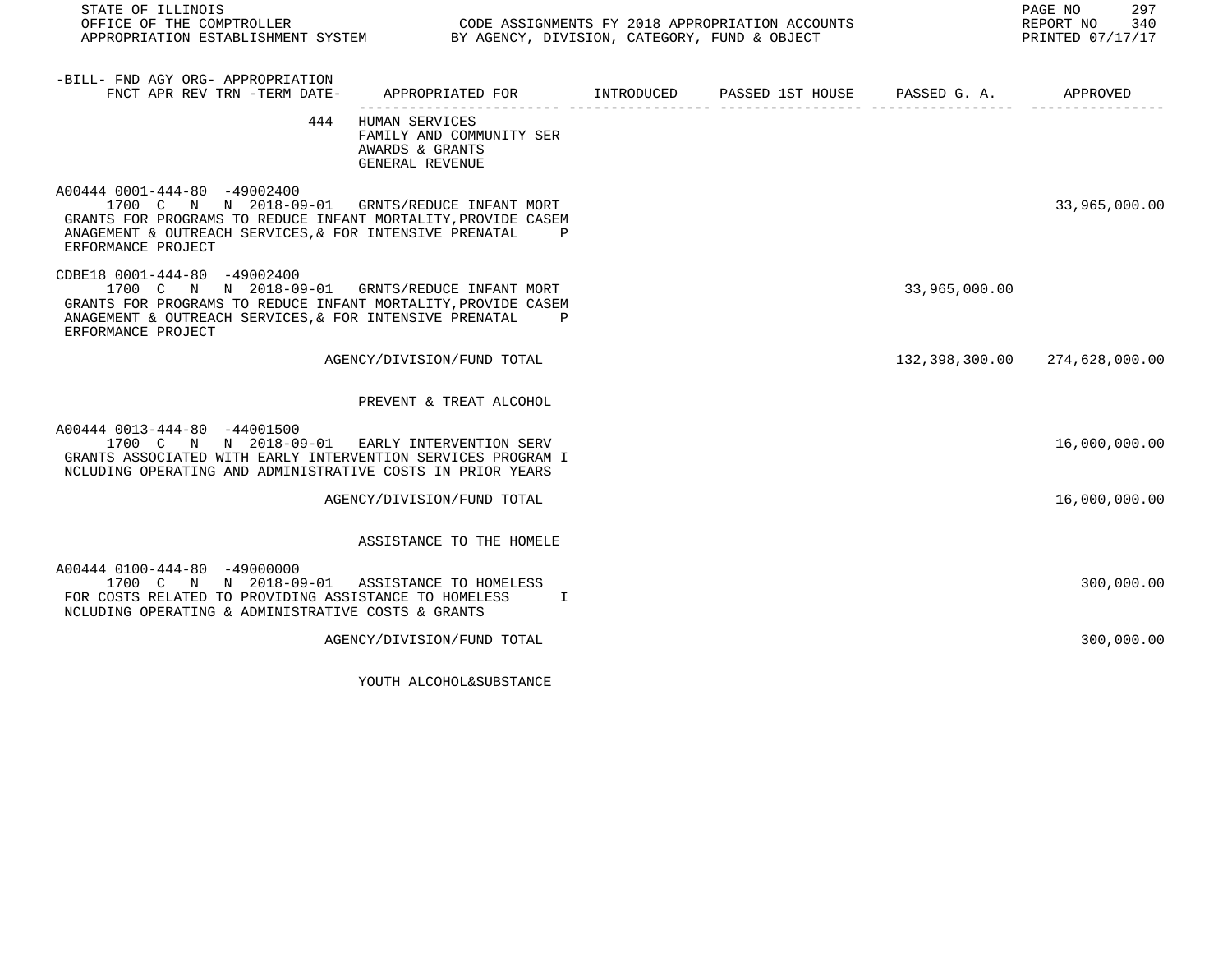| STATE OF ILLINOIS                                                                                                               |                                                                                          |                                                                              | 298<br>PAGE NO<br>REPORT NO<br>340<br>PRINTED 07/17/17 |
|---------------------------------------------------------------------------------------------------------------------------------|------------------------------------------------------------------------------------------|------------------------------------------------------------------------------|--------------------------------------------------------|
| -BILL- FND AGY ORG- APPROPRIATION<br>FNCT APR REV TRN -TERM DATE-                                                               | APPROPRIATED FOR INTRODUCED<br>-------------------- ---                                  | PASSED 1ST HOUSE PASSED G. A. APPROVED<br>. Se se se se se se se se se se se |                                                        |
| 444                                                                                                                             | HUMAN SERVICES<br>FAMILY AND COMMUNITY SER<br>AWARDS & GRANTS<br>YOUTH ALCOHOL&SUBSTANCE |                                                                              |                                                        |
| A00444 0128-444-80 -44001500<br>1700 C N N 2018-09-01 ADDICTION PREVENT RELATE<br>FOR ADDICTION PREVENTION AND RELATED SERVICES |                                                                                          |                                                                              | 1,050,000.00                                           |
|                                                                                                                                 | AGENCY/DIVISION/FUND TOTAL                                                               |                                                                              | 1,050,000.00                                           |
|                                                                                                                                 | SP SV SURVIVORS HUMAN TR                                                                 |                                                                              |                                                        |
| A00444 0132-444-80 -44000000<br>1700 C N N 2018-09-01 FOR GRANTS TO ORGANIZATI<br>PREVENT PROSTITUTION & HUMAN TRAFFICKING      |                                                                                          |                                                                              | 100,000.00                                             |
|                                                                                                                                 | AGENCY/DIVISION/FUND TOTAL                                                               |                                                                              | 100,000.00                                             |
|                                                                                                                                 | SEXUAL ASSAULT SERVICES                                                                  |                                                                              |                                                        |
| A00444 0158-444-80 -49000000<br>1700 C N N 2018-09-01<br>PREVENTION PROGRAM/GRANTS & ADMINISTRATIVE EXPENSES                    | SEXUAL ASSAULT SERVICES                                                                  |                                                                              | 600,000.00                                             |
|                                                                                                                                 | AGENCY/DIVISION/FUND TOTAL                                                               |                                                                              | 600,000.00                                             |
|                                                                                                                                 | CHILDREN'S WELLNESS CHAR                                                                 |                                                                              |                                                        |
| A00444 0178-444-80 -44000000<br>1700 C N N 2018-09-01 CHILDRENS WELLNESS CHARI<br>GRANTS TO CHILDRENS WELLNESS CHARITIES        |                                                                                          |                                                                              | 100,000.00                                             |
|                                                                                                                                 | AGENCY/DIVISION/FUND TOTAL                                                               |                                                                              | 100,000.00                                             |
|                                                                                                                                 | HOUSING FOR FAMILIES                                                                     |                                                                              |                                                        |
| A00444 0181-444-80 -44000000<br>1700 C N N 2018-09-01                                                                           | GRANTS/HOUSING FOR FAMIL                                                                 |                                                                              | 100,000.00                                             |
|                                                                                                                                 | AGENCY/DIVISION/FUND TOTAL                                                               |                                                                              | 100,000.00                                             |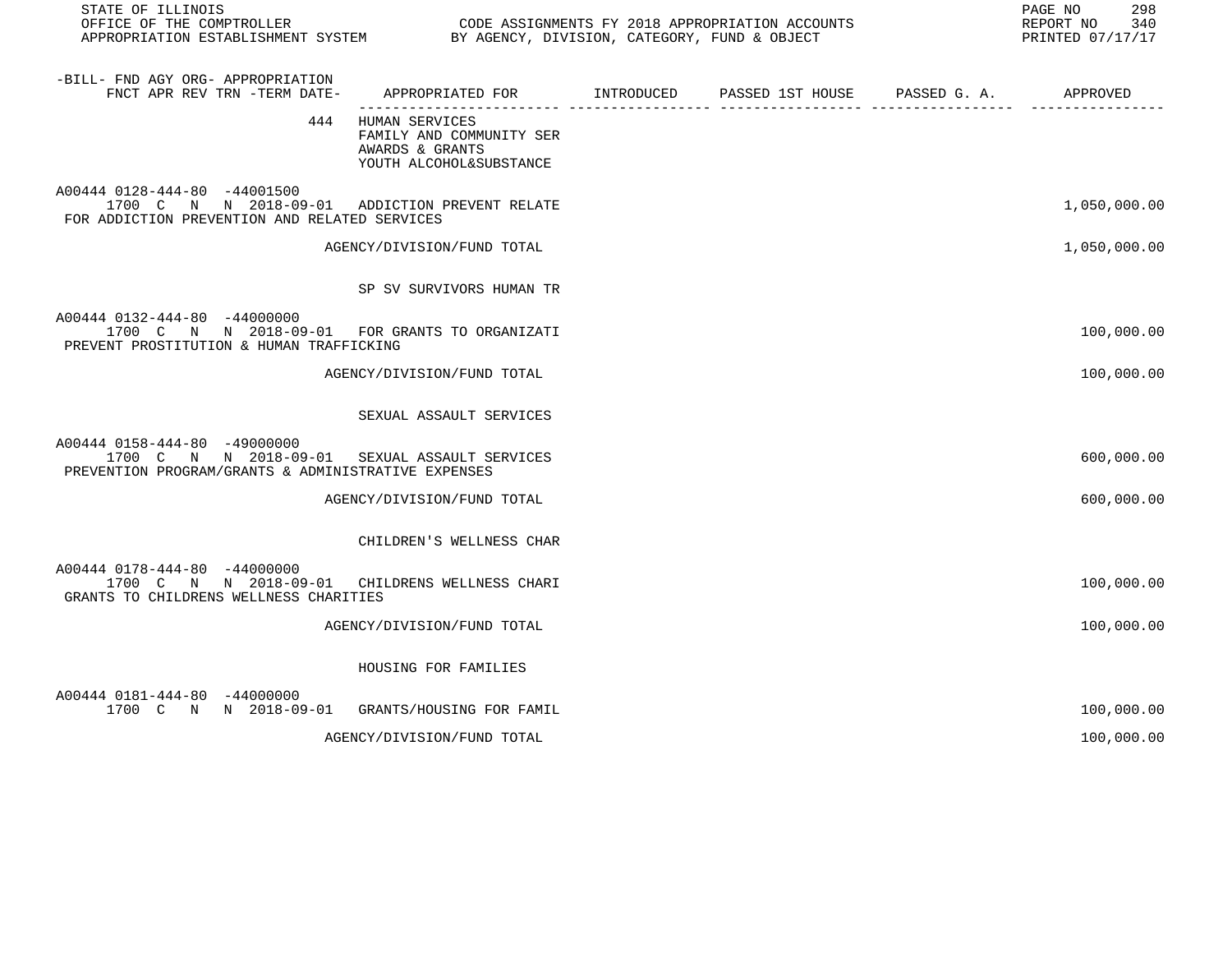|          |                                                                                                                                                                                                                                                                                                                                                                                                                                                                                                                                                                                                                                                                                                                                              |                                                                                                                                    | PAGE NO<br>299<br>REPORT NO<br>340<br>PRINTED 07/17/17                                          |
|----------|----------------------------------------------------------------------------------------------------------------------------------------------------------------------------------------------------------------------------------------------------------------------------------------------------------------------------------------------------------------------------------------------------------------------------------------------------------------------------------------------------------------------------------------------------------------------------------------------------------------------------------------------------------------------------------------------------------------------------------------------|------------------------------------------------------------------------------------------------------------------------------------|-------------------------------------------------------------------------------------------------|
|          |                                                                                                                                                                                                                                                                                                                                                                                                                                                                                                                                                                                                                                                                                                                                              |                                                                                                                                    |                                                                                                 |
|          |                                                                                                                                                                                                                                                                                                                                                                                                                                                                                                                                                                                                                                                                                                                                              |                                                                                                                                    |                                                                                                 |
|          |                                                                                                                                                                                                                                                                                                                                                                                                                                                                                                                                                                                                                                                                                                                                              |                                                                                                                                    | 1,000,000.00                                                                                    |
| <b>P</b> |                                                                                                                                                                                                                                                                                                                                                                                                                                                                                                                                                                                                                                                                                                                                              |                                                                                                                                    | 4,000,000.00                                                                                    |
| T        |                                                                                                                                                                                                                                                                                                                                                                                                                                                                                                                                                                                                                                                                                                                                              |                                                                                                                                    | 9,383,700.00                                                                                    |
|          |                                                                                                                                                                                                                                                                                                                                                                                                                                                                                                                                                                                                                                                                                                                                              |                                                                                                                                    | 14,383,700.00                                                                                   |
|          |                                                                                                                                                                                                                                                                                                                                                                                                                                                                                                                                                                                                                                                                                                                                              |                                                                                                                                    |                                                                                                 |
| $\Omega$ |                                                                                                                                                                                                                                                                                                                                                                                                                                                                                                                                                                                                                                                                                                                                              |                                                                                                                                    | 485,000,000.00                                                                                  |
|          |                                                                                                                                                                                                                                                                                                                                                                                                                                                                                                                                                                                                                                                                                                                                              |                                                                                                                                    | 485,000,000.00                                                                                  |
|          |                                                                                                                                                                                                                                                                                                                                                                                                                                                                                                                                                                                                                                                                                                                                              |                                                                                                                                    |                                                                                                 |
|          |                                                                                                                                                                                                                                                                                                                                                                                                                                                                                                                                                                                                                                                                                                                                              |                                                                                                                                    | 3,382,500.00                                                                                    |
|          |                                                                                                                                                                                                                                                                                                                                                                                                                                                                                                                                                                                                                                                                                                                                              |                                                                                                                                    | 3,382,500.00                                                                                    |
|          | 444 HUMAN SERVICES<br>FAMILY AND COMMUNITY SER<br>AWARDS & GRANTS<br>IL AFFORDABLE HOUSING TR<br>1700 C N N 2018-09-01 FOR HOMELESS YOUTH SERVI<br>1700 C N N 2018-09-01 HOMELESSNESS PREVENTION<br>FOR GRANTS & ADMINISTRATIVE EXPENSES FOR HOMELESSNESS<br>1700 C N N 2018-09-01 EMRGNCY & TRANSITIONAL H<br>FOR GRANTS & ADMINISTRATIVE EXPENSES FOR EMERGENCY &<br>AGENCY/DIVISION/FUND TOTAL<br>EMPLOYMENT & TRAINING<br>1700 C N N 2018-09-01 EMPLOYMENT & TRAINING PR<br>GRANTS ASSOCIATED WITH EMPLOYMENT AND TRAINING PROGRAMS, I<br>NCOME ASSISTANCE AND OTHER SOCIAL SERVICES INCLUDING<br>AGENCY/DIVISION/FUND TOTAL<br>HEALTH&HUMAN SERV MEDICA<br>1700 C N N 2018-09-01 GRNTS/SUPPORTIVE HOUSING<br>AGENCY/DIVISION/FUND TOTAL | CODE ASSIGNMENTS FY 2018 APPROPRIATION ACCOUNTS<br>APPROPRIATION ESTABLISHMENT SYSTEM BY AGENCY, DIVISION, CATEGORY, FUND & OBJECT | FNCT APR REV TRN -TERM DATE- APPROPRIATED FOR METRODUCED PASSED 1ST HOUSE PASSED G. A. APPROVED |

SEXUAL ASSAULT SERVICES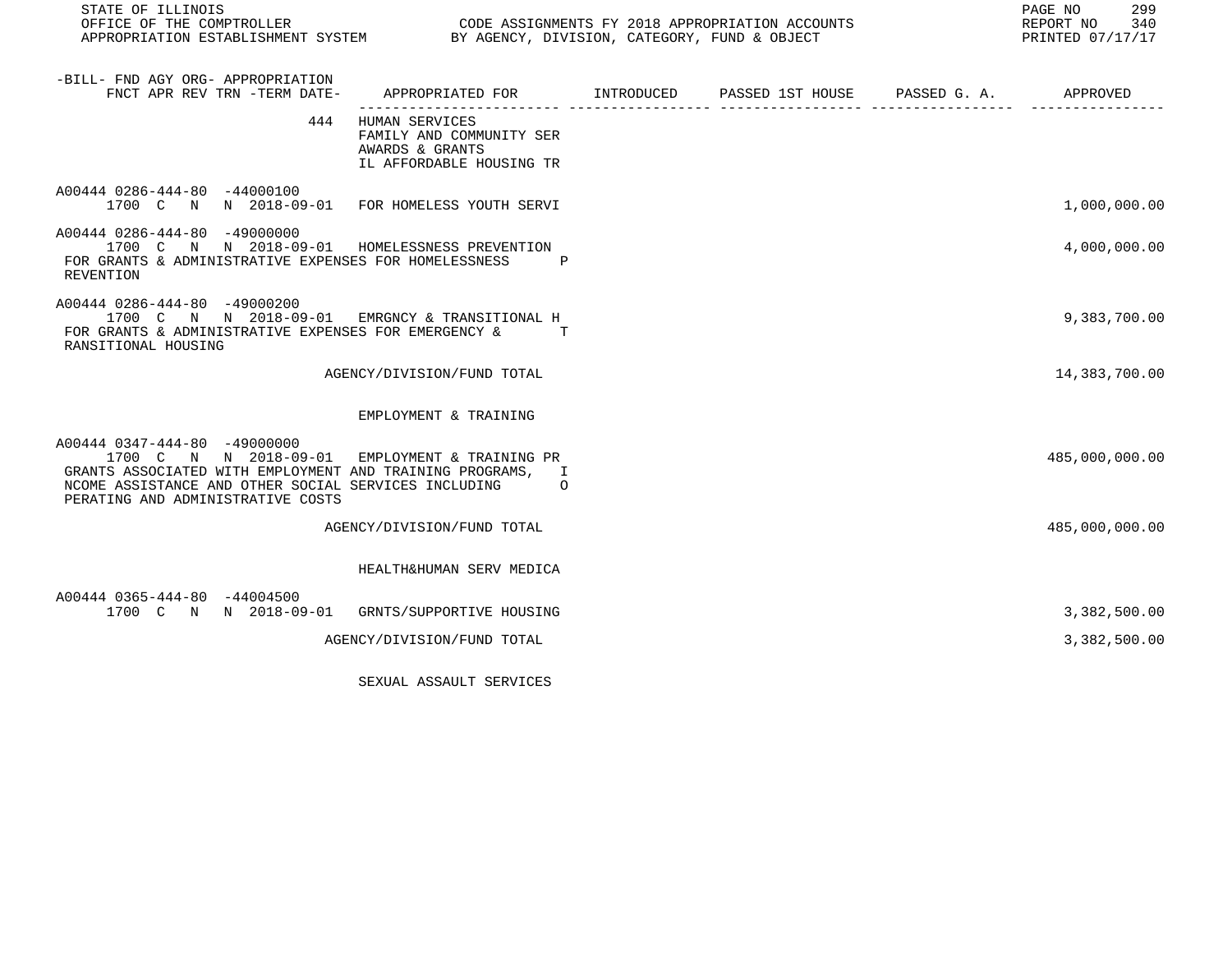| STATE OF ILLINOIS                                                                                                                                    |                                                                                               |  | PAGE NO<br>300<br>REPORT NO 340<br>PRINTED 07/17/17 |
|------------------------------------------------------------------------------------------------------------------------------------------------------|-----------------------------------------------------------------------------------------------|--|-----------------------------------------------------|
| -BILL- FND AGY ORG- APPROPRIATION<br>FNCT APR REV TRN -TERM DATE-                                                                                    | APPROPRIATED FOR         INTRODUCED      PASSED 1ST HOUSE      PASSED G. A.          APPROVED |  |                                                     |
| 444                                                                                                                                                  | HUMAN SERVICES<br>FAMILY AND COMMUNITY SER<br>AWARDS & GRANTS<br>SEXUAL ASSAULT SERVICES      |  |                                                     |
| A00444 0389-444-80 -44000000<br>1700 C N N 2018-09-01 SEXUAL ASSAULT SERVICES                                                                        |                                                                                               |  | 100,000.00                                          |
|                                                                                                                                                      | AGENCY/DIVISION/FUND TOTAL                                                                    |  | 100,000.00                                          |
|                                                                                                                                                      | GAINING EARLY AWARENESS                                                                       |  |                                                     |
| A00444 0394-444-80 -49000000<br>1700 C N N 2018-09-01 G.E.A.R.U.P. GRANTS & ADM<br>G.E.A.R.U.P. GRANTS & ADMINISTRATION                              |                                                                                               |  | 3,516,800.00                                        |
|                                                                                                                                                      | AGENCY/DIVISION/FUND TOTAL                                                                    |  | 3,516,800.00                                        |
|                                                                                                                                                      | DHS SPECIAL PURPOSE TRUS                                                                      |  |                                                     |
| A00444 0408-444-80 -44000000<br>1700 C N N 2018-09-01 COMMUNITY GRANTS<br>COMMUNITY GRANTS                                                           |                                                                                               |  | 7,257,800.00                                        |
| A00444 0408-444-80 -49000000<br>1700 C N N 2018-09-01 VIOLENCE PREVENTION SRVC<br>VIOLENCE PREVENTION SERVICES                                       |                                                                                               |  | 5,018,200.00                                        |
| A00444 0408-444-80 -49000100<br>1700 C N N 2018-09-01 PARENTS TOO SOON PROGRAM<br>PARENTS TOO SOON PROGRAM INCLUDING GRANTS AND OPERATIONS           |                                                                                               |  | 2,505,000.00                                        |
| A00444 0408-444-80 -49000500<br>1700 C N N 2018-09-01<br>EMERGENCY FOOD PROGRAM TRANSPORTATION AND DISTRIBUTION, I<br>NCLUDING GRANTS AND OPERATIONS | EMERGENCY FOOD PROGRAM                                                                        |  | 5,163,800.00                                        |
| A00444 0408-444-80 -49000700<br>1700 C N N 2018-09-01                                                                                                | SNAP OUTREACH                                                                                 |  | 2,000,000.00                                        |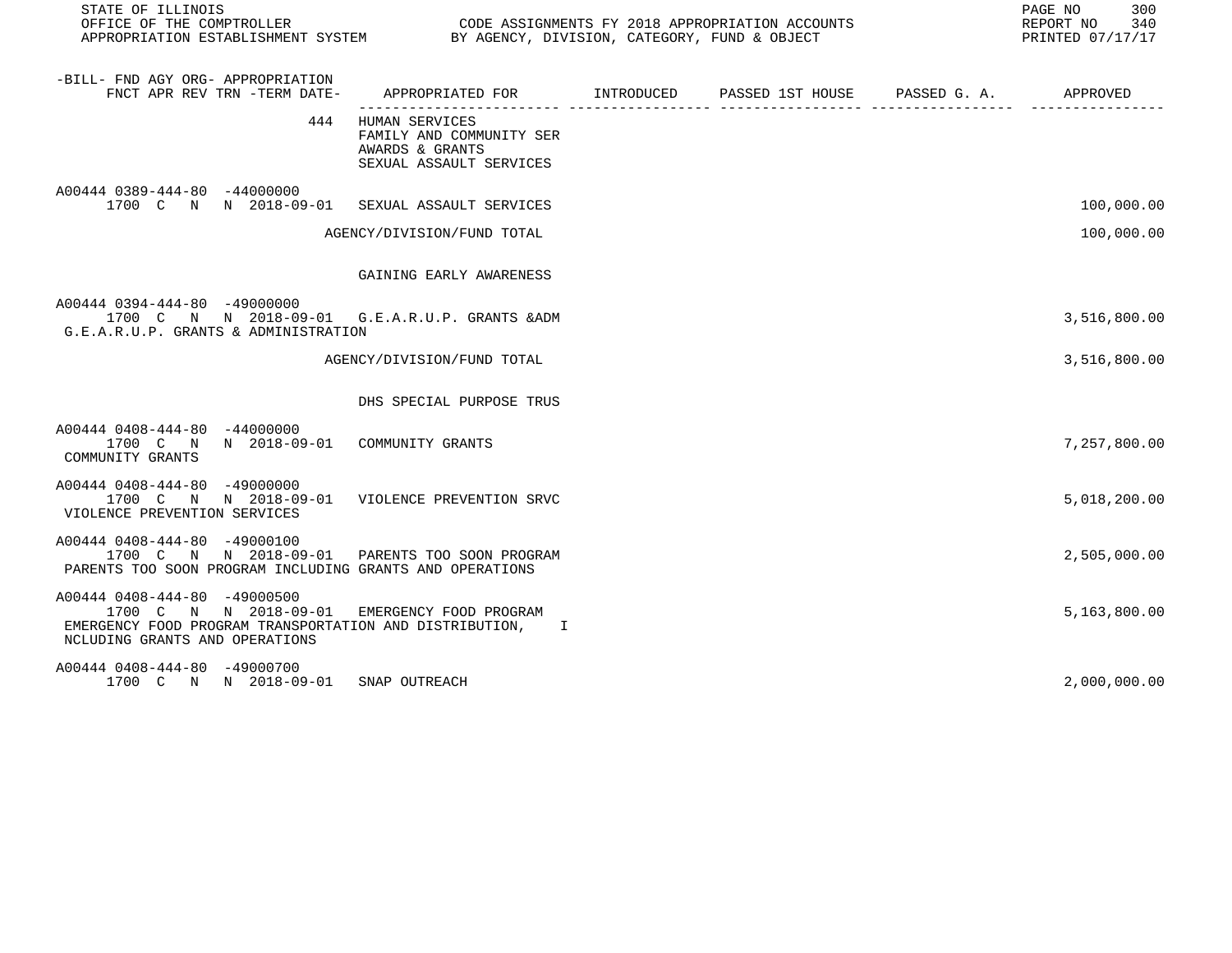| STATE OF ILLINOIS<br>OFFICE OF THE COMPTROLLER COLOR OF ASSIGNMENTS FY 2018 APPROPRIATION ACCOUNTS<br>APPROPRIATION ESTABLISHMENT SYSTEM BY AGENCY, DIVISION, CATEGORY, FUND & OBJECT |                                                                                               |  | PAGE NO 301<br>REPORT NO 340<br>PRINTED 07/17/17 |
|---------------------------------------------------------------------------------------------------------------------------------------------------------------------------------------|-----------------------------------------------------------------------------------------------|--|--------------------------------------------------|
| -BILL- FND AGY ORG- APPROPRIATION<br>FNCT APR REV TRN -TERM DATE- APPROPRIATED FOR MITRODUCED PASSED 1ST HOUSE PASSED G. A. APPROVED PASSE PASSE A                                    |                                                                                               |  |                                                  |
|                                                                                                                                                                                       | 444 HUMAN SERVICES<br>FAMILY AND COMMUNITY SER<br>AWARDS & GRANTS<br>DHS SPECIAL PURPOSE TRUS |  |                                                  |
| A00444 0408-444-80 -49000800<br>1700 C N N 2018-09-01 SSI ADVOCACY SERVICES<br>SSI ADVOCACY SERVICES                                                                                  |                                                                                               |  | 1,009,400.00                                     |
| A00444 0408-444-80 -49000900<br>1700 C N N 2018-09-01 SNAP EDUCATION                                                                                                                  |                                                                                               |  | 18,000,000.00                                    |
| A00444 0408-444-80 -49001200<br>1700 C N N 2018-09-01 FED/STATE EMPLOYMENT PRO<br>FEDERAL/STATE EMPLOYMENT PROGRAMS AND RELATED SERVICES                                              |                                                                                               |  | 5,000,000.00                                     |
| A00444 0408-444-80 -49001300<br>1700 C N N 2018-09-01 GRANTS FOR GREAT START P<br>GRANTS ASSOCIATED WITH THE GREAT START PROGRAM INCLUDING O<br>PERATION AND ADMINISTRATIVE COSTS     |                                                                                               |  | 5,200,000.00                                     |
| A00444 0408-444-80 -49001400<br>1700 C N N 2018-09-01 GRANTS FOR CHILD CARE SR<br>GRANTS ASSOCIATED WITH CHILD CARE SERVICES INCLUDING<br>PERATION AND ADMINISTRATIVE COSTS           | $\overline{O}$                                                                                |  | 215,800,000.00                                   |
| A00444 0408-444-80 -49001500<br>1700 C N N 2018-09-01 MIGRANT CHILD CARE SERV<br>MIGRANT CHILD CARE SERVICES INCLUDING OPERATION AND A<br>DMINISTRATIVE COSTS                         |                                                                                               |  | 3,422,400.00                                     |
| A00444 0408-444-80 -49001600<br>1700 C N N 2018-09-01 REFUGEE RESETTLEMENT SRV<br>REFUGEE RESETTLEMENT PURCHASE OF SERVICE, INCLUDING<br>PERATION AND ADMINISTRATIVE COSTS            | $\overline{O}$                                                                                |  | 10,611,200.00                                    |
| A00444 0408-444-80 -49002100<br>1700 C N N 2018-09-01 MIEC HOME VISITING PROGR<br>GRANTS & ADMINISTRATIVE COSTS ASSOCIATED WITH MIEC HOME<br>ISITING PROGRAM                          | $\mathbf{V}$                                                                                  |  | 14,006,800.00                                    |
| A00444 0408-444-80 -49002300<br>1700 C N N 2018-09-01 GRNTS/RACE TO THE TOP PR                                                                                                        |                                                                                               |  | 16,000,000.00                                    |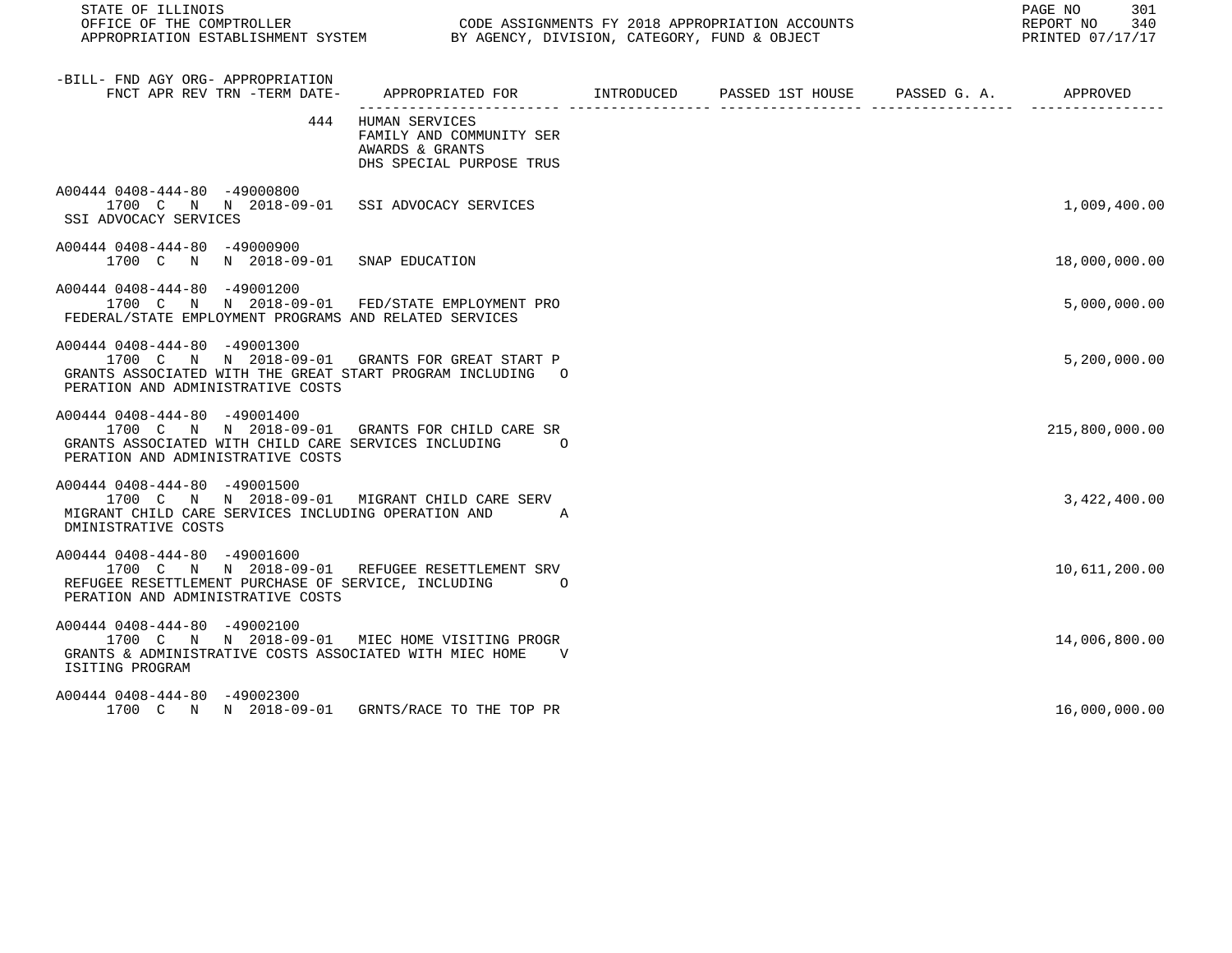| STATE OF ILLINOIS<br>OFFICE OF THE COMPTROLLER<br>APPROPRIATION ESTABLISHMENT SYSTEM BY AGENCY, DIVISION, CATEGORY, FUND & OBJECT                                                                           |                                                                                             | CODE ASSIGNMENTS FY 2018 APPROPRIATION ACCOUNTS |                | 302<br>PAGE NO<br>REPORT NO<br>340<br>PRINTED 07/17/17 |
|-------------------------------------------------------------------------------------------------------------------------------------------------------------------------------------------------------------|---------------------------------------------------------------------------------------------|-------------------------------------------------|----------------|--------------------------------------------------------|
| -BILL- FND AGY ORG- APPROPRIATION<br>FNCT APR REV TRN -TERM DATE-                                                                                                                                           | APPROPRIATED FOR         INTRODUCED      PASSED 1ST HOUSE     PASSED G. A.         APPROVED |                                                 |                |                                                        |
| 444                                                                                                                                                                                                         | HUMAN SERVICES<br>FAMILY AND COMMUNITY SER<br>AWARDS & GRANTS<br>DHS SPECIAL PURPOSE TRUS   |                                                 |                |                                                        |
| A00444 0408-444-80 -49002400<br>1700 C N N 2018-09-01 JTED-SNAP PILOT EMPLOYME<br>TRAINING PROGRAM                                                                                                          |                                                                                             |                                                 |                | 21,857,600.00                                          |
| A00444 0408-444-80 -49009900<br>1700 C N N 2018-09-01 HEAD START STATE COLLBRT<br>HEAD START STATE COLLABORATION INCLUDING OPERATING AND<br>DMINISTRATIVE COSTS                                             | A                                                                                           |                                                 |                | 500,000.00                                             |
|                                                                                                                                                                                                             | AGENCY/DIVISION/FUND TOTAL                                                                  |                                                 |                | 333, 352, 200.00                                       |
|                                                                                                                                                                                                             | EARLY INTERVENTION SERVI                                                                    |                                                 |                |                                                        |
| A00444 0502-444-80 -49000000<br>1700 C N N 2018-09-01 EARLY INTERVENTION SERV<br>GRANTS ASSOCIATED WITH EARLY INTERVENTION SERVICES PROGRAM I<br>NCLUDING OPERATING AND ADMINISTRATIVE COSTS IN PRIOR YEARS |                                                                                             |                                                 |                | 180,000,000.00                                         |
| CDBE18 0502-444-80 -49000000<br>1700 C N N 2018-09-01<br>GRANTS ASSOCIATED WITH EARLY INTERVENTION SERVICES PROGRAM I<br>NCLUDING OPERATING AND ADMINISTRATIVE COSTS IN PRIOR YEARS                         | EARLY INTERVENTION SERV                                                                     |                                                 | 180,000,000.00 |                                                        |
|                                                                                                                                                                                                             | AGENCY/DIVISION/FUND TOTAL                                                                  |                                                 |                | 180,000,000.00 180,000,000.00                          |
|                                                                                                                                                                                                             | DOMESTIC VIOLENCE ABUSER                                                                    |                                                 |                |                                                        |
| A00444 0528-444-80 -49000000<br>1700 C N N 2018-09-01<br>DOMESTIC VIOLENCE ABUSER SERVICES                                                                                                                  | DOMESTIC VIOLENCE ABUSER                                                                    |                                                 |                | 100,000.00                                             |
|                                                                                                                                                                                                             | AGENCY/DIVISION/FUND TOTAL                                                                  |                                                 |                | 100,000.00                                             |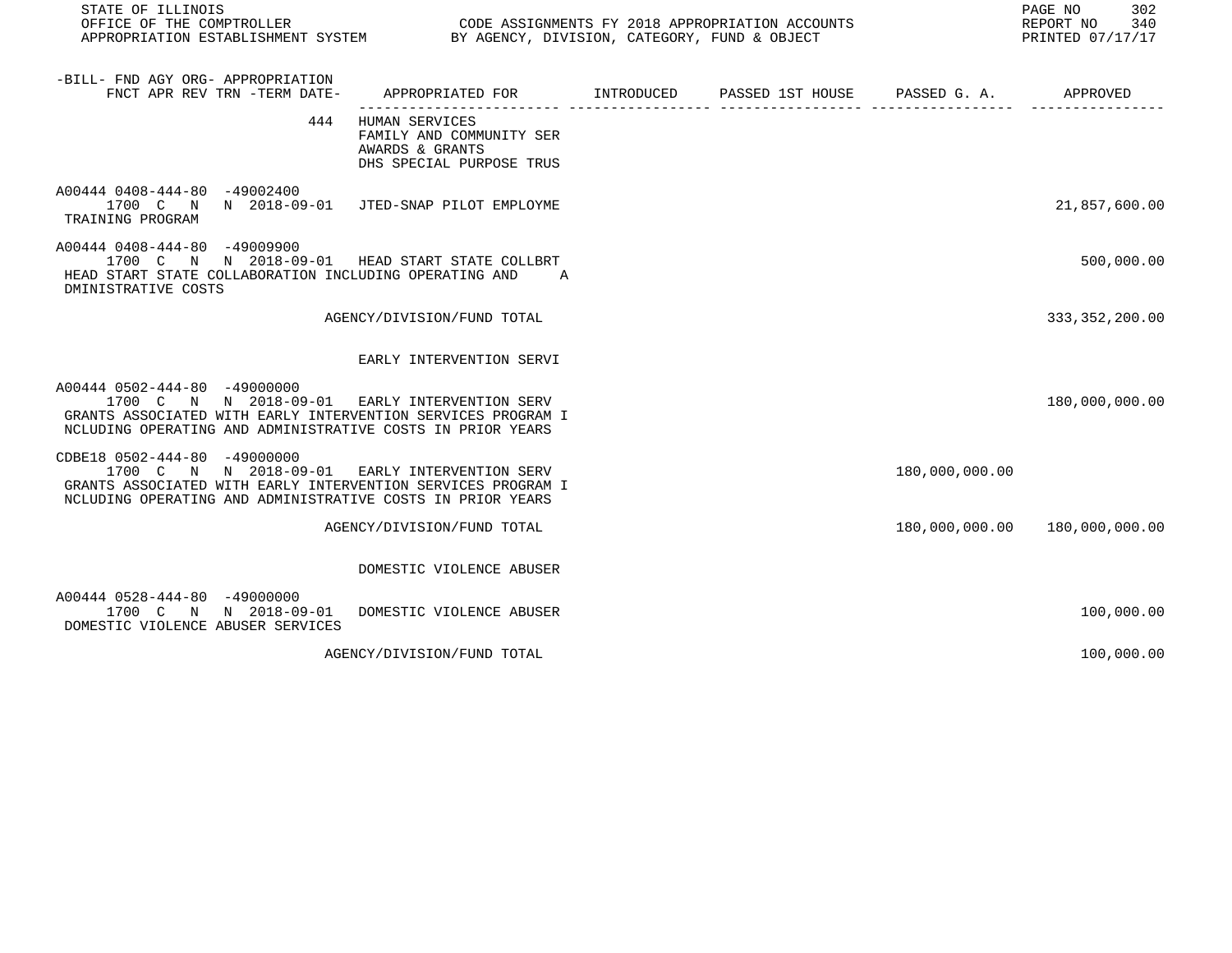| STATE OF ILLINOIS                                                                                                                                                    |                                                                                              |  | PAGE NO<br>303<br>REPORT NO<br>340<br>PRINTED 07/17/17 |
|----------------------------------------------------------------------------------------------------------------------------------------------------------------------|----------------------------------------------------------------------------------------------|--|--------------------------------------------------------|
| -BILL- FND AGY ORG- APPROPRIATION<br>FNCT APR REV TRN -TERM DATE-                                                                                                    | APPROPRIATED FOR        INTRODUCED      PASSED 1ST HOUSE     PASSED G. A.         APPROVED   |  |                                                        |
|                                                                                                                                                                      | 444 HUMAN SERVICES<br>FAMILY AND COMMUNITY SER<br>AWARDS & GRANTS<br>JUVENILE ACCT INCENTIVE |  |                                                        |
| A00444 0581-444-80 -49000000<br>1700 C N N 2018-09-01 JUVNL ACCNT BLOCK GRNT P<br>GRANTS & OPERATIONAL EXPENSES OF JUVENILE ACCOUNTABILITY B<br>LOCK GRANT PROGRAM   |                                                                                              |  | 5,000,000.00                                           |
|                                                                                                                                                                      | AGENCY/DIVISION/FUND TOTAL                                                                   |  | 5,000,000.00                                           |
|                                                                                                                                                                      | DHS FEDERAL PROJECTS                                                                         |  |                                                        |
| A00444 0592-444-80 -49000000<br>1700 C N N 2018-09-01 PARTNERSHIP FOR SUCCESS<br>FOR GRANTS & ADMINISTRATIVE EXPENSES                                                |                                                                                              |  | 5,000,000.00                                           |
| A00444 0592-444-80 -49000300<br>1700 C N N 2018-09-01 GRANTS PUBLIC HEALTH PRO<br>GRANTS FOR PUBLIC HEALTH PROGRAMS                                                  |                                                                                              |  | 10,742,300.00                                          |
| A00444 0592-444-80 -49000400<br>1700 C N N 2018-09-01 EMRGNCY SOLUTNS GRNTS PR<br>FOR ALL COSTS                                                                      |                                                                                              |  | 12,000,000.00                                          |
|                                                                                                                                                                      | AGENCY/DIVISION/FUND TOTAL                                                                   |  | 27,742,300.00                                          |
|                                                                                                                                                                      | COMMITMENT TO HUMAN SERV                                                                     |  |                                                        |
| A00444 0644-444-80 -44000317<br>1700 C N N 2018-09-01 FOR YOUTH EMPLOYMENT PRO<br>GRANTS TO COMMUNITY PROVIDERS & LOCAL GOVERNMENTS FOR YOUTHE<br>MPLOYMENT PROGRAMS |                                                                                              |  | 12,187,500.00                                          |
|                                                                                                                                                                      | AGENCY/DIVISION/FUND TOTAL                                                                   |  | 12,187,500.00                                          |

ALCOHOLISM & SUBSTANCE A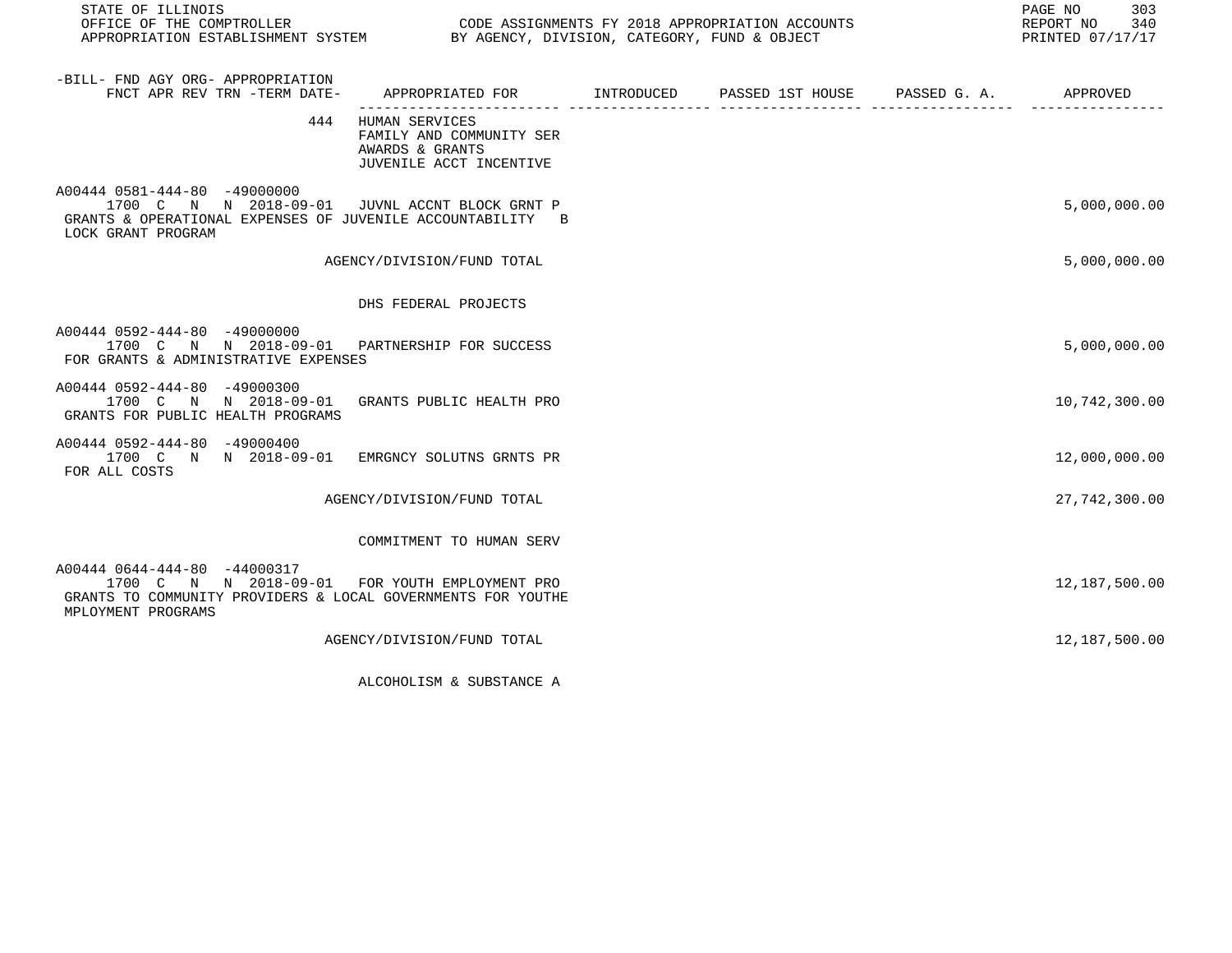| STATE OF ILLINOIS<br>OFFICE OF THE COMPTROLLER CONGRESS CODE ASSIGNMENTS FY 2018 APPROPRIATION ACCOUNTS<br>APPROPRIATION ESTABLISHMENT SYSTEM BY AGENCY, DIVISION, CATEGORY, FUND & OBJECT             |                                                                                               |  |                | PAGE NO 304<br>REPORT NO 340<br>PRINTED 07/17/17 |
|--------------------------------------------------------------------------------------------------------------------------------------------------------------------------------------------------------|-----------------------------------------------------------------------------------------------|--|----------------|--------------------------------------------------|
| -BILL- FND AGY ORG- APPROPRIATION<br>FNCT APR REV TRN -TERM DATE- APPROPRIATED FOR INTRODUCED PASSED 1ST HOUSE PASSED G. A. APPROVED                                                                   |                                                                                               |  |                |                                                  |
|                                                                                                                                                                                                        | 444 HUMAN SERVICES<br>FAMILY AND COMMUNITY SER<br>AWARDS & GRANTS<br>ALCOHOLISM & SUBSTANCE A |  |                |                                                  |
| A00444 0646-444-80 -49001500<br>1700 C N N 2018-09-01 ADDICTION PRVNT RELATED<br>FOR ADDICTION PREVENTION AND RELATED SERVICES                                                                         |                                                                                               |  |                | 2,500,000.00                                     |
|                                                                                                                                                                                                        | AGENCY/DIVISION/FUND TOTAL                                                                    |  |                | 2,500,000.00                                     |
|                                                                                                                                                                                                        | USDA WOMEN, INFANTS & CH                                                                      |  |                |                                                  |
| A00444 0700-444-80 -44001500<br>1700 C N N 2018-09-01 SUPPORTIVE FOOD PROG WIC<br>GRANTS FOR FEDERAL COMMODITY SUPPLEMENTAL FOOD PROGRAM                                                               |                                                                                               |  |                | 1,400,000.00                                     |
| CDBE18 0700-444-80 -44001500<br>1700 C N N 2018-09-01 SUPPORTIVE FOOD PROG WIC<br>GRANTS FOR FEDERAL COMMODITY SUPPLEMENTAL FOOD PROGRAM                                                               |                                                                                               |  | 1,400,000.00   |                                                  |
| A00444 0700-444-80 -44630100<br>1700 C N N 2018-09-01 FREE DISTRIBTN FD SUPPLI<br>GRANTS FOR FREE DISTRIBUTION OF FOOD SUPPLIES AND NUTRITIONP<br>ROGRAM FOOD CENTERS UNDER USDA WIC NUTRITION PROGRAM |                                                                                               |  |                | 251,000,000.00                                   |
| CDBE18 0700-444-80 -44630100<br>1700 C N N 2018-09-01 FREE DISTRIBTN FD SUPPLI<br>GRANTS FOR FREE DISTRIBUTION OF FOOD SUPPLIES AND NUTRITIONP<br>ROGRAM FOOD CENTERS UNDER USDA WIC NUTRITION PROGRAM |                                                                                               |  | 251,000,000.00 |                                                  |
| A00444 0700-444-80 -49000000<br>1700 C N N 2018-09-01 USDA FRMRS MRKT NUTRTN P<br>FOR GRANTS & ADMINISTRATIVE EXPENSES OF USDA FARMERS MARKETN<br>UTRITION PROGRAM                                     |                                                                                               |  |                | 500,000.00                                       |
| CDBE18 0700-444-80 -49000000<br>1700 C N N 2018-09-01 USDA FRMRS MRKT NUTRTN P<br>FOR GRANTS & ADMINISTRATIVE EXPENSES OF USDA FARMERS MARKETN<br>UTRITION PROGRAM                                     |                                                                                               |  | 500,000.00     |                                                  |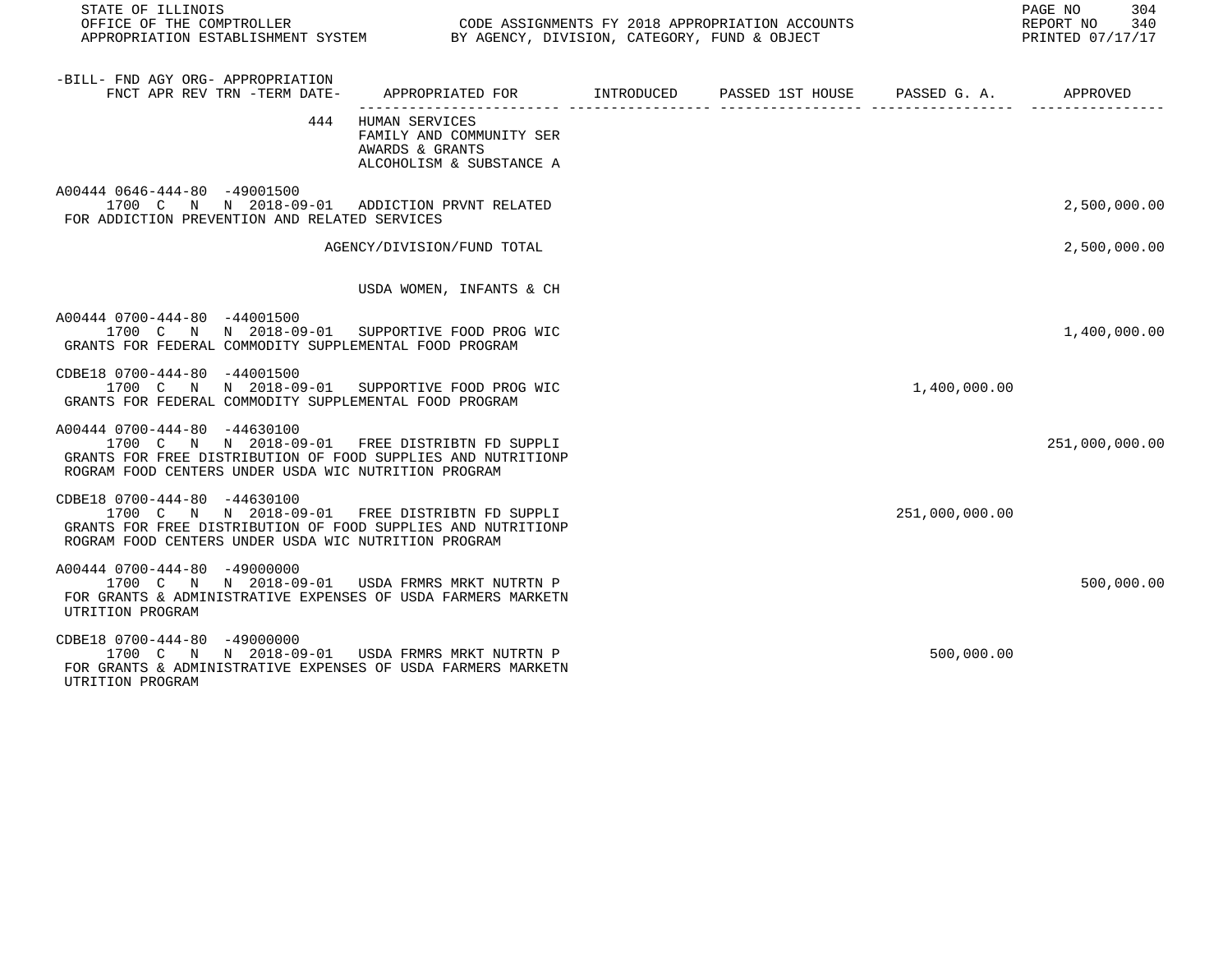| STATE OF ILLINOIS<br>OFFICE OF THE COMPTROLLER<br>OUDE ASSIGNMENTS FT 2016 APPROPRIATION ACCORDINATION ESTABLISHMENT SYSTEM BY AGENCY, DIVISION, CATEGORY, FUND & OBJECT                                               |                                                                                               | CODE ASSIGNMENTS FY 2018 APPROPRIATION ACCOUNTS |               | 305<br>PAGE NO<br>REPORT NO 340<br>PRINTED 07/17/17 |
|------------------------------------------------------------------------------------------------------------------------------------------------------------------------------------------------------------------------|-----------------------------------------------------------------------------------------------|-------------------------------------------------|---------------|-----------------------------------------------------|
| -BILL- FND AGY ORG- APPROPRIATION<br>FNCT APR REV TRN -TERM DATE-                                                                                                                                                      | APPROPRIATED FOR        INTRODUCED      PASSED 1ST HOUSE     PASSED G. A.         APPROVED    |                                                 |               |                                                     |
|                                                                                                                                                                                                                        | 444 HUMAN SERVICES<br>FAMILY AND COMMUNITY SER<br>AWARDS & GRANTS<br>USDA WOMEN, INFANTS & CH |                                                 |               |                                                     |
| A00444 0700-444-80 -49001400<br>1700 C N N 2018-09-01 ADMINISTRATVE WIC NUTRIT<br>GRANTS TO PUBLIC AND PRIVATE AGENCIES FOR COSTS OF<br>DMINISTERING USDA WIC NUTRITION PROGRAM                                        | A                                                                                             |                                                 |               | 70,049,000.00                                       |
| CDBE18 0700-444-80 -49001400<br>1700 C N N 2018-09-01 ADMINISTRATVE WIC NUTRIT<br>GRANTS TO PUBLIC AND PRIVATE AGENCIES FOR COSTS OF<br>DMINISTERING USDA WIC NUTRITION PROGRAM                                        | $\overline{A}$                                                                                |                                                 | 70,049,000.00 |                                                     |
|                                                                                                                                                                                                                        | AGENCY/DIVISION/FUND TOTAL                                                                    |                                                 |               | 322,949,000.00 322,949,000.00                       |
|                                                                                                                                                                                                                        | HUNGER RELIEF                                                                                 |                                                 |               |                                                     |
| A00444 0706-444-80 -44000000<br>1700 C N N 2018-09-01 HUNGER RELIEF CHECKOFF<br>HUNGER RELIEF CHECKOFF                                                                                                                 |                                                                                               |                                                 |               | 300,000.00                                          |
|                                                                                                                                                                                                                        | AGENCY/DIVISION/FUND TOTAL                                                                    |                                                 |               | 300,000.00                                          |
|                                                                                                                                                                                                                        | TOBACCO SETTLEMENT RECOV                                                                      |                                                 |               |                                                     |
| A00444 0733-444-80 -44000100<br>1700 C N N 2018-09-01 COALITION F/TECH ASSIST-<br>GRANT FOR THE COALITION FOR TECHNICAL ASSISTANCE AND<br>RAINING                                                                      |                                                                                               |                                                 |               | 250,000.00                                          |
| A00444 0733-444-80 -49000000<br>1700 C N N 2018-09-01 CHILDRENS HEALTH PROGRAM<br>ALL COSTS ASSOCIATED WITH CHILDRENS HEALTH PROGRAMS<br>NCLUDING GRANTS, CONTRACTS, EQUIPMENT, VEHICLES AND<br>DMINISTRATIVE EXPENSES | I<br>$\overline{A}$                                                                           |                                                 |               | 1,138,800.00                                        |
|                                                                                                                                                                                                                        | AGENCY/DIVISION/FUND TOTAL                                                                    |                                                 |               | 1,388,800.00                                        |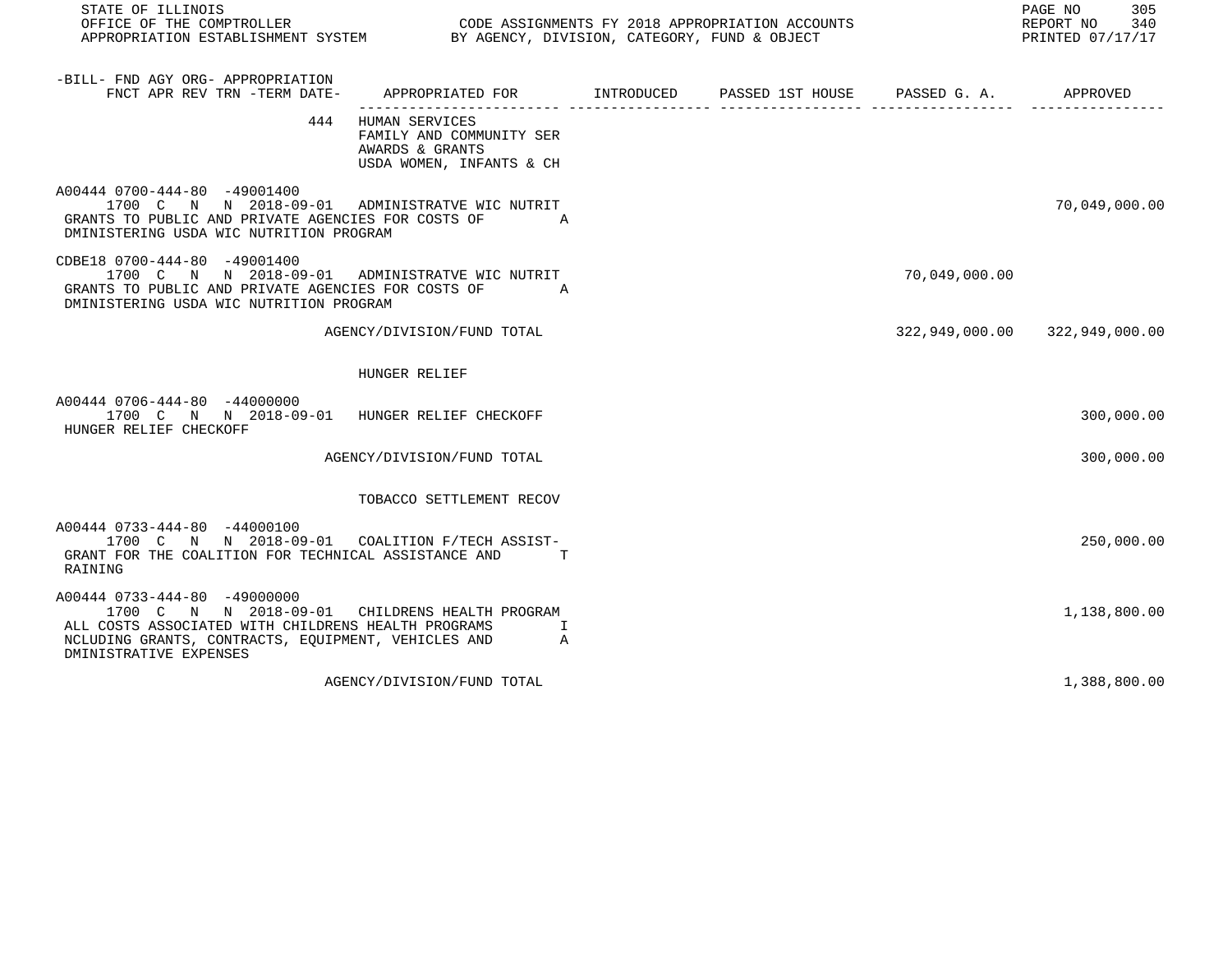| STATE OF ILLINOIS<br>OFFICE OF THE COMPTROLLER<br>APPROPRIATION ESTABLISHMENT SYSTEM BY AGENCY, DIVISION, CATEGORY, FUND & OBJECT                                                                                          |                                                                                       | CODE ASSIGNMENTS FY 2018 APPROPRIATION ACCOUNTS | 306<br>PAGE NO<br>REPORT NO<br>340<br>PRINTED 07/17/17 |
|----------------------------------------------------------------------------------------------------------------------------------------------------------------------------------------------------------------------------|---------------------------------------------------------------------------------------|-------------------------------------------------|--------------------------------------------------------|
| -BILL- FND AGY ORG- APPROPRIATION<br>FNCT APR REV TRN -TERM DATE-                                                                                                                                                          | APPROPRIATED FOR INTRODUCED                                                           | PASSED 1ST HOUSE PASSED G. A. APPROVED          |                                                        |
|                                                                                                                                                                                                                            | 444 HUMAN SERVICES<br>FAMILY AND COMMUNITY SER<br>AWARDS & GRANTS<br>LOCAL INITIATIVE |                                                 |                                                        |
| A00444 0762-444-80 -49000000<br>1700 C N N 2018-09-01 DONATED FUNDS INTIATV PR<br>PURCHASE OF SERVICES UNDER DONATED FUNDS INIATIVE PROGRAM I<br>NCLUDING OPERATION AND ADMINISTRATIVE COSTS                               |                                                                                       |                                                 | 22,729,400.00                                          |
|                                                                                                                                                                                                                            | AGENCY/DIVISION/FUND TOTAL                                                            |                                                 | 22,729,400.00                                          |
|                                                                                                                                                                                                                            | FARMERS' MARKET TECH IMP                                                              |                                                 |                                                        |
| A00444 0864-444-80 -49000000<br>1700 C N N 2018-09-01 FARMERS MARKET TECHNOLOG                                                                                                                                             |                                                                                       |                                                 | 1,000,000.00                                           |
|                                                                                                                                                                                                                            | AGENCY/DIVISION/FUND TOTAL                                                            |                                                 | 1,000,000.00                                           |
|                                                                                                                                                                                                                            | DOMESTIC VIOLENCE SHELTE                                                              |                                                 |                                                        |
| A00444 0865-444-80 -49000000<br>1700 C N N 2018-09-01 DOMESTIC VIOLENCE SHELTE<br>DOMESTIC VIOLENCE SHELTERS AND SERVICES PROGRAM                                                                                          |                                                                                       |                                                 | 952,200.00                                             |
|                                                                                                                                                                                                                            | AGENCY/DIVISION/FUND TOTAL                                                            |                                                 | 952,200.00                                             |
|                                                                                                                                                                                                                            | MATERNAL & CHILD HLTH SE                                                              |                                                 |                                                        |
| A00444 0872-444-80 -49000200<br>1700 C N N 2018-09-01 MATERNAL/CHILD HEALTH PR                                                                                                                                             |                                                                                       |                                                 | 9,401,200.00                                           |
|                                                                                                                                                                                                                            | AGENCY/DIVISION/FUND TOTAL                                                            |                                                 | 9,401,200.00                                           |
|                                                                                                                                                                                                                            | JUVENILE JUSTICE TRUST                                                                |                                                 |                                                        |
| A00444 0911-444-80 -49000000<br>1700 C N N 2018-09-01 JUVENILE JUSTICE PLANNIN<br>JUVENILE JUSTICE PLANNING AND ACTION GRANTS FOR LOCAL UNITSO<br>F GOVERNMENT AND NON-PROFIT ORGANIZATIONS INCLUDING PRIOR Y<br>EAR COSTS |                                                                                       |                                                 | 4,000,000.00                                           |
|                                                                                                                                                                                                                            | AGENCY/DIVISION/FUND TOTAL                                                            |                                                 | 4,000,000.00                                           |
|                                                                                                                                                                                                                            | AGENCY/DIVISION TOTAL                                                                 |                                                 | 656, 391, 700.00 1, 734, 165, 300.00                   |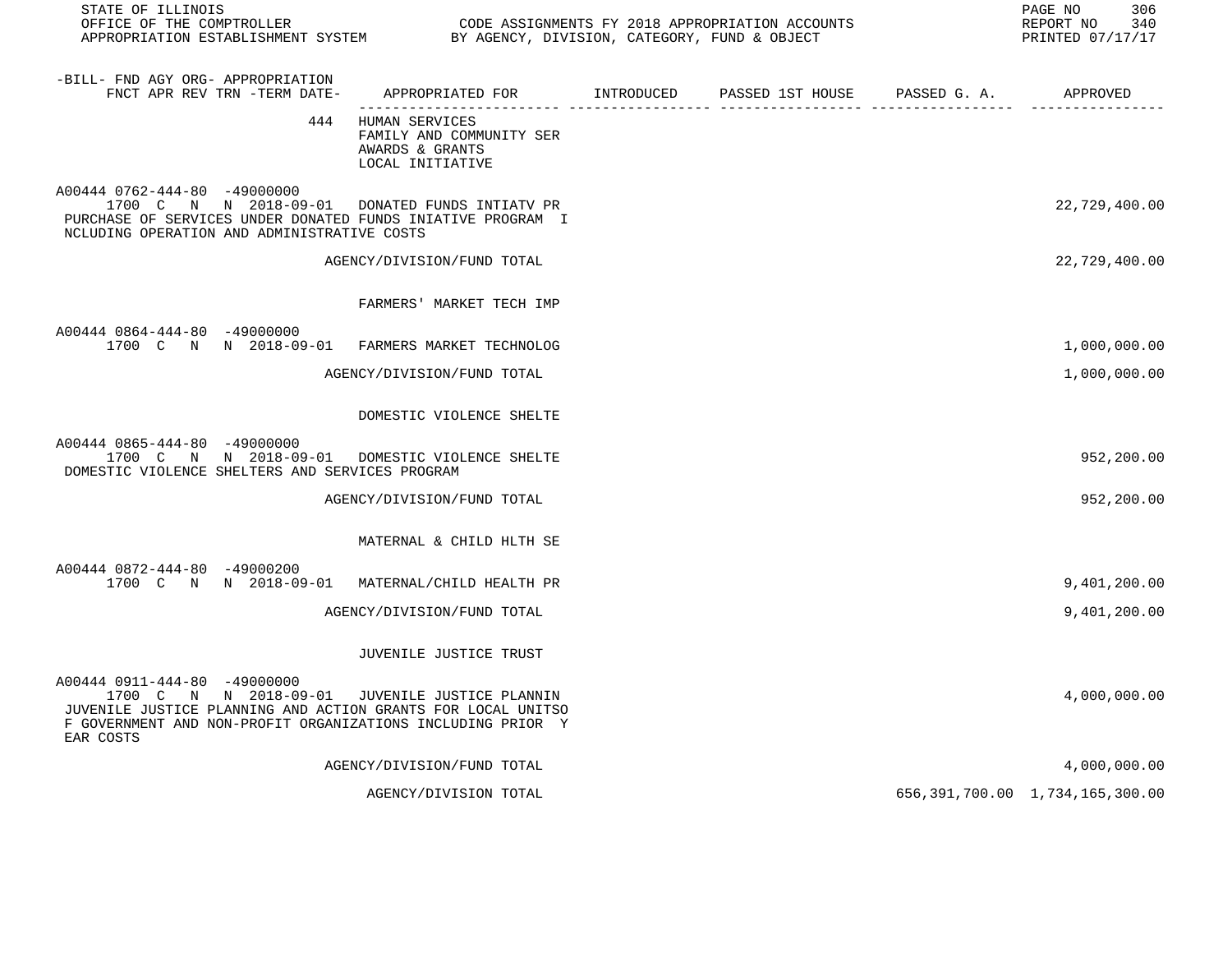| STATE OF ILLINOIS<br>OFFICE OF THE COMPTROLLER<br>APPROPRIATION ESTABLISHMENT SYSTEM      | BY AGENCY, DIVISION, CATEGORY, FUND & OBJECT                                          |            | CODE ASSIGNMENTS FY 2018 APPROPRIATION ACCOUNTS |                                   | PAGE NO<br>REPORT NO<br>PRINTED 07/17/17 | 307<br>340 |
|-------------------------------------------------------------------------------------------|---------------------------------------------------------------------------------------|------------|-------------------------------------------------|-----------------------------------|------------------------------------------|------------|
| -BILL- FND AGY ORG- APPROPRIATION<br>FNCT APR REV TRN -TERM DATE-                         | APPROPRIATED FOR                                                                      | INTRODUCED | PASSED 1ST HOUSE                                | PASSED G. A.                      | APPROVED                                 |            |
| 444                                                                                       | HUMAN SERVICES<br>FEDERAL STIMULUS - ARRA<br>AWARDS & GRANTS<br>EMPLOYMENT & TRAINING |            |                                                 |                                   |                                          |            |
| A00444 0347-444-87 -44001100<br>1900 C N<br>N 2018-09-01<br>TANF & OTHER SOCIAL SVCS-ARRA | TANF & OTHER SOCIAL SVCS                                                              |            |                                                 |                                   | 20,000,000.00                            |            |
|                                                                                           | AGENCY/DIVISION/FUND TOTAL                                                            |            |                                                 |                                   | 20,000,000.00                            |            |
|                                                                                           | AGENCY/DIVISION TOTAL                                                                 |            |                                                 |                                   | 20,000,000.00                            |            |
|                                                                                           | AGENCY TOTAL                                                                          |            |                                                 | 2,805,257,284.00 6,504,406,300.00 |                                          |            |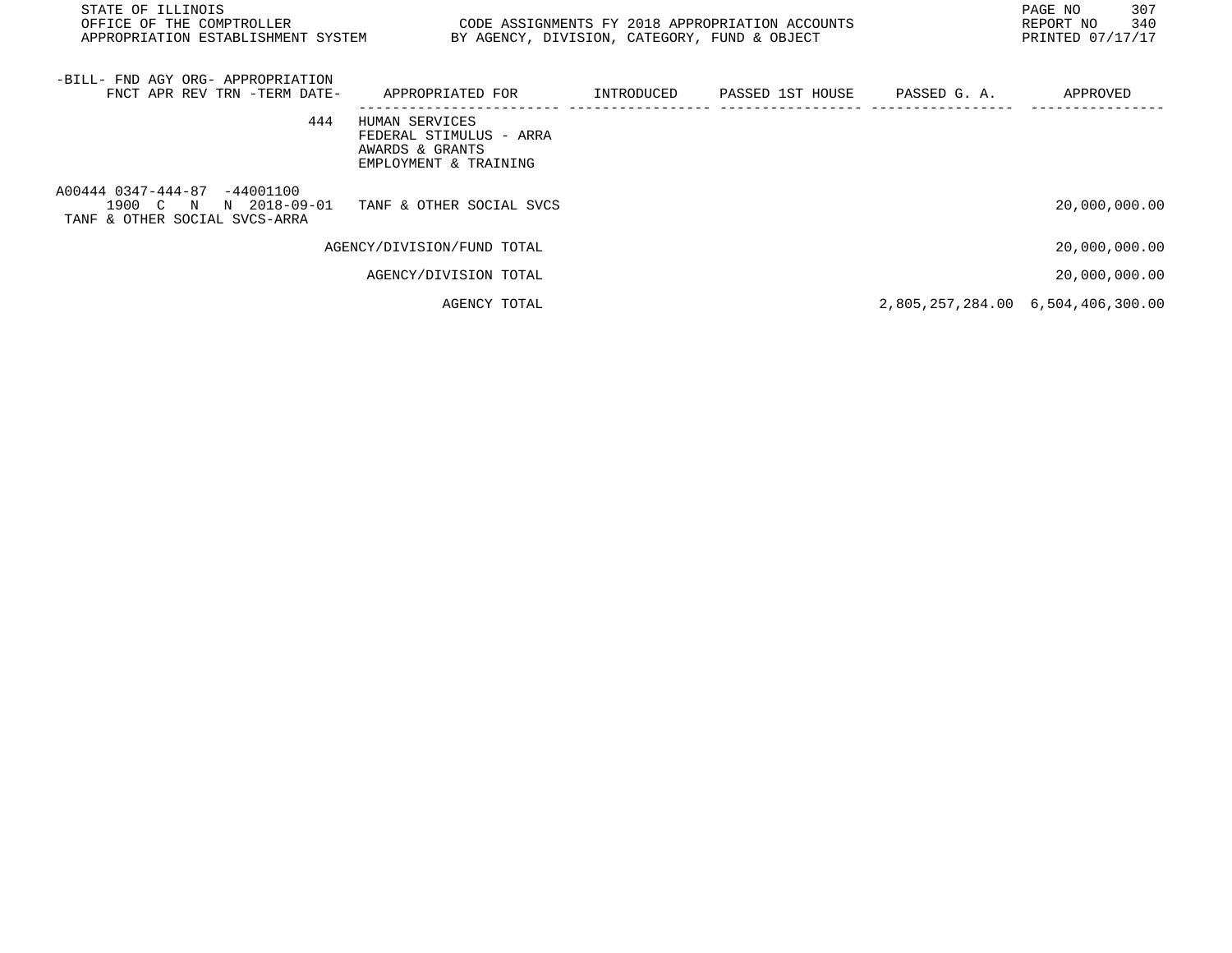| STATE OF ILLINOIS<br>OFFICE OF THE COMPTROLLER<br>APPROPRIATION ESTABLISHMENT SYSTEM BY AGENCY, DIVISION, CATEGORY, FUND & OBJECT                                                                                    |                                                                                      | CODE ASSIGNMENTS FY 2018 APPROPRIATION ACCOUNTS | 308<br>PAGE NO<br>REPORT NO<br>340<br>PRINTED 07/17/17 |
|----------------------------------------------------------------------------------------------------------------------------------------------------------------------------------------------------------------------|--------------------------------------------------------------------------------------|-------------------------------------------------|--------------------------------------------------------|
| -BILL- FND AGY ORG- APPROPRIATION<br>FNCT APR REV TRN -TERM DATE-                                                                                                                                                    | APPROPRIATED FOR TINTRODUCED PASSED 1ST HOUSE PASSED G. A. APPROVED                  |                                                 |                                                        |
| 445                                                                                                                                                                                                                  | ILLINOIS POWER AGENCY<br>ADMINISTRATIVE COSTS<br>OPERATIONS<br>IL POWER AGENCY TRUST |                                                 |                                                        |
| A00445 0424-445-01 -19930000<br>2700 C N N 2018-09-01 FOR DEPOSIT<br>INTO IL POWER AGENCY OPERATIONS FUND PURSUANT TO<br>UBSECTION (C) OF SECTION 6Z-75 OF STATE FINANCE ACT                                         | S                                                                                    |                                                 | 1,125,223.00                                           |
|                                                                                                                                                                                                                      | AGENCY/DIVISION/FUND TOTAL                                                           |                                                 | 1,125,223.00                                           |
|                                                                                                                                                                                                                      | IL POWER AGENCY OPERATIO                                                             |                                                 |                                                        |
| A00445 0425-445-01 -19000000<br>2700 C N T 2018-09-01 ORDINARY & CONTINGENT EX<br>AND FOR CURRENT AND PRIOR YEAR REFUNDS                                                                                             |                                                                                      |                                                 | 4,797,930.00                                           |
|                                                                                                                                                                                                                      | AGENCY/DIVISION/FUND TOTAL                                                           |                                                 | 4,797,930.00                                           |
|                                                                                                                                                                                                                      | IL POWER AGENCY RENWBL E                                                             |                                                 |                                                        |
| A00445 0836-445-01 -19000000<br>2700 C N T 2018-09-01<br>RESOURCES & RELATED EXPENSES, INCLUDING REFUND OF BIDDER<br>EPOSIT FEES & OVERPAYMENTS OF ALTERNATIVE COMPLIANCE<br>AYMENTS FOR CURRENT & PRIOR FISCAL YEAR | PURCHASES OF RENEWABLE E<br>D<br>P                                                   |                                                 | 50,000,000.00                                          |
|                                                                                                                                                                                                                      | AGENCY/DIVISION/FUND TOTAL                                                           |                                                 | 50,000,000.00                                          |
|                                                                                                                                                                                                                      | AGENCY/DIVISION TOTAL                                                                |                                                 | 55, 923, 153.00                                        |
|                                                                                                                                                                                                                      | AGENCY TOTAL                                                                         |                                                 | 55, 923, 153.00                                        |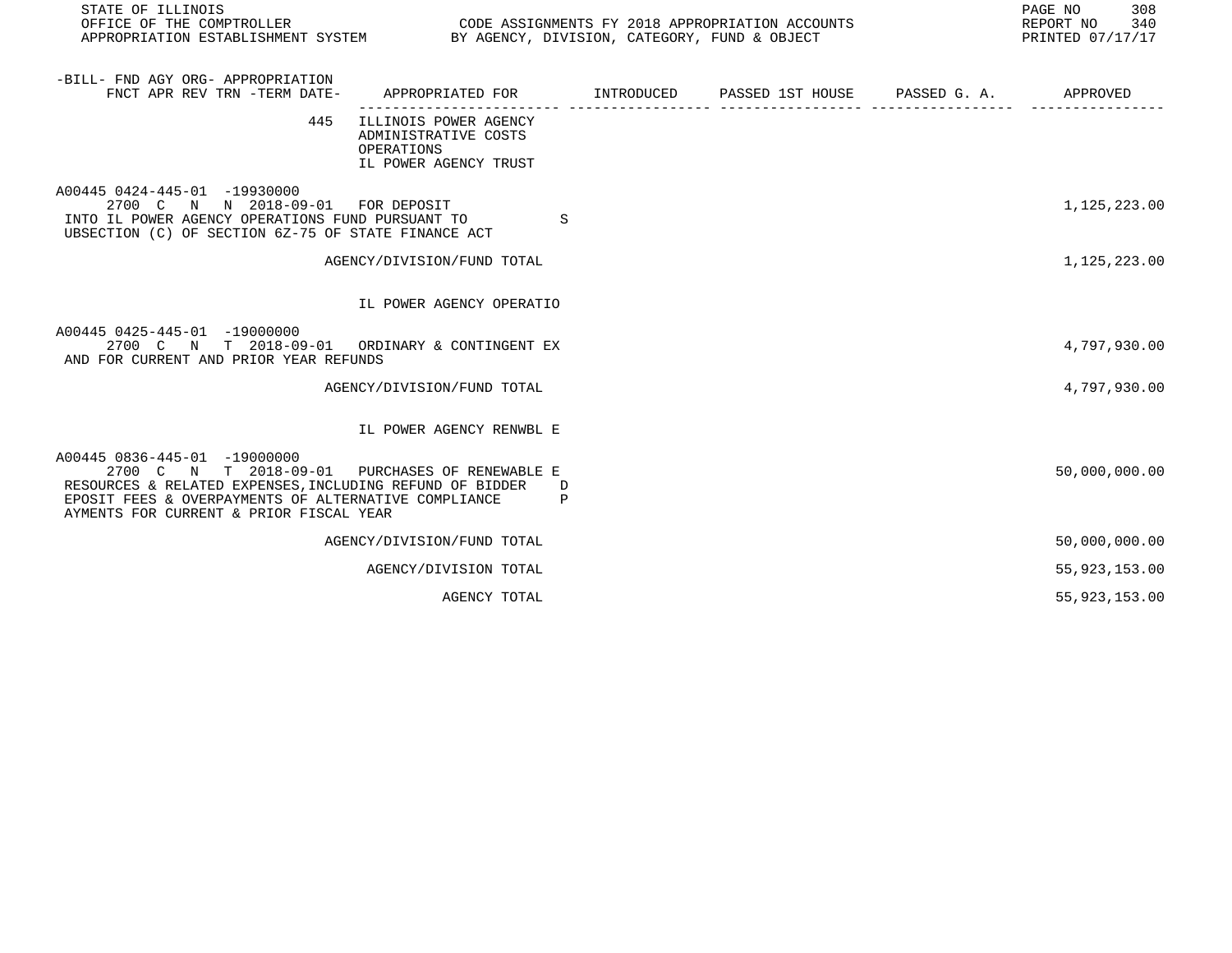| STATE OF ILLINOIS<br>OFFICE OF THE COMPTROLLER                        |                                | CODE ASSIGNMENTS FY 2018 APPROPRIATION ACCOUNTS<br>APPROPRIATION ESTABLISHMENT SYSTEM BY AGENCY, DIVISION, CATEGORY, FUND & OBJECT |  |                                                           |  |              |
|-----------------------------------------------------------------------|--------------------------------|------------------------------------------------------------------------------------------------------------------------------------|--|-----------------------------------------------------------|--|--------------|
| -BILL- FND AGY ORG- APPROPRIATION<br>FNCT APR REV TRN -TERM DATE-     |                                |                                                                                                                                    |  | APPROPRIATED FOR TINTRODUCED PASSED 1ST HOUSE PASSED G.A. |  | APPROVED     |
|                                                                       | 446<br>INSURANCE<br>OPERATIONS | PRODUCER ADMINISTRATION<br>INSURANCE PRODUCER ADMIN                                                                                |  |                                                           |  |              |
| A00446 0922-446-20 -11200000<br>5700 C<br>$\mathbf N$                 | P 2018-09-01 REGULAR POSITIONS |                                                                                                                                    |  |                                                           |  | 8,222,000.00 |
| A00446 0922-446-20 -11610000<br>5700 C N P 2018-09-01                 |                                | STATE EMPLOYEE RETIREMEN                                                                                                           |  |                                                           |  | 4,441,000.00 |
| A00446 0922-446-20 -11700000<br>T 2018-09-01<br>5700 C N              |                                | SOC SEC/MEDICARE CONTRIB                                                                                                           |  |                                                           |  | 629,000.00   |
| A00446 0922-446-20 -11800000<br>5700 C N<br>P 2018-09-01              |                                | EMPLOYER CONTRB GRP INS                                                                                                            |  |                                                           |  | 2,952,000.00 |
| A00446 0922-446-20 -12000000<br>T 2018-09-01<br>5700 C<br>$\mathbb N$ |                                | CONTRACTUAL SERVICES                                                                                                               |  |                                                           |  | 1,850,000.00 |
| A00446 0922-446-20 -12900000<br>5700 C N<br>T 2018-09-01              | TRAVEL                         |                                                                                                                                    |  |                                                           |  | 125,000.00   |
| A00446 0922-446-20 -13000000<br>5700 C N T 2018-09-01                 | COMMODITIES                    |                                                                                                                                    |  |                                                           |  | 17,500.00    |
| A00446 0922-446-20 -13020000<br>T 2018-09-01<br>5700 C N              | PRINTING                       |                                                                                                                                    |  |                                                           |  | 17,500.00    |
| A00446 0922-446-20 -15000000<br>T 2018-09-01<br>5750 C N              | EQUIPMENT                      |                                                                                                                                    |  |                                                           |  | 47,500.00    |
| A00446 0922-446-20 -16000000<br>5700 C<br>T 2018-09-01<br>$\mathbb N$ |                                | ELECTRONIC DATA PROCESSI                                                                                                           |  |                                                           |  | 2,571,300.00 |
| A00446 0922-446-20 -17000000<br>5700 C N<br>T 2018-09-01              |                                | TELECOMMUNICATIONS SERVI                                                                                                           |  |                                                           |  | 230,000.00   |
| A00446 0922-446-20 -18000000<br>5700 C N T 2018-09-01                 |                                | OPERATION OF AUTO EQUIPM                                                                                                           |  |                                                           |  | 5,000.00     |
| A00446 0922-446-20 -19000000<br>5700 C N T 2018-09-01                 |                                | GET COVERED ILLINOIS EXP                                                                                                           |  |                                                           |  | 1,000,000.00 |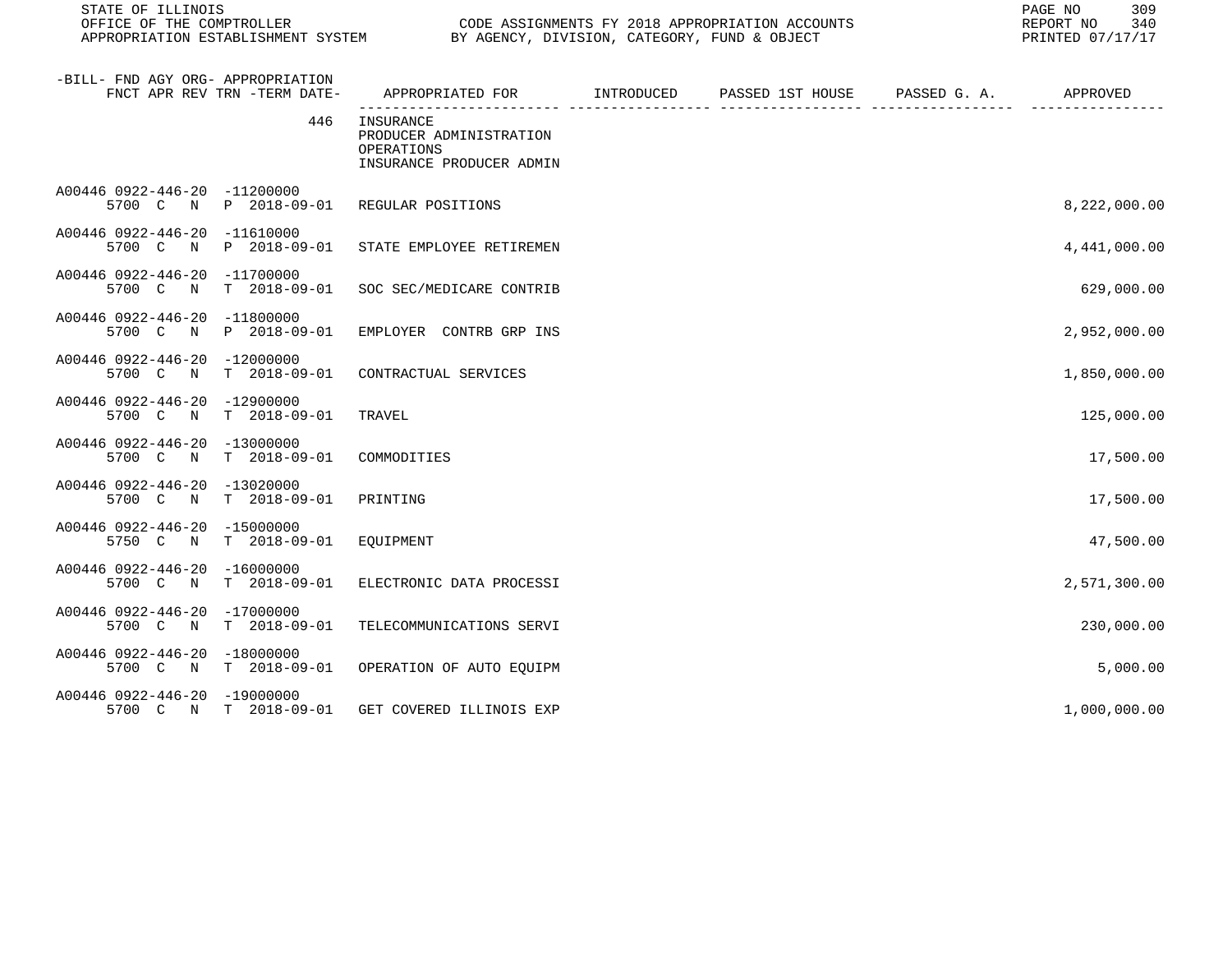| STATE OF ILLINOIS<br>OFFICE OF THE COMPTROLLER<br>APPROPRIATION ESTABLISHMENT SYSTEM |                                                                                | BY AGENCY, DIVISION, CATEGORY, FUND & OBJECT | CODE ASSIGNMENTS FY 2018 APPROPRIATION ACCOUNTS |              | PAGE NO<br>310<br>REPORT NO<br>340<br>PRINTED 07/17/17 |
|--------------------------------------------------------------------------------------|--------------------------------------------------------------------------------|----------------------------------------------|-------------------------------------------------|--------------|--------------------------------------------------------|
| -BILL- FND AGY ORG- APPROPRIATION<br>FNCT APR REV TRN -TERM DATE-                    | APPROPRIATED FOR                                                               | INTRODUCED                                   | PASSED 1ST HOUSE                                | PASSED G. A. | APPROVED                                               |
| 446                                                                                  | INSURANCE<br>PRODUCER ADMINISTRATION<br>OPERATIONS<br>INSURANCE PRODUCER ADMIN |                                              |                                                 |              |                                                        |
| A00446 0922-446-20<br>$-19100000$<br>5700 C N T 2018-09-01                           | OPERATIONAL COSTS & EXPE                                                       |                                              |                                                 |              | 500,000.00                                             |
| A00446 0922-446-20<br>$-99390000$<br>9700 C N T 2018-09-01                           | REFUNDS                                                                        |                                              |                                                 |              | 100,000.00                                             |
|                                                                                      | AGENCY/DIVISION/FUND TOTAL                                                     |                                              |                                                 |              | 22,707,800.00                                          |
|                                                                                      | AGENCY/DIVISION TOTAL                                                          |                                              |                                                 |              | 22,707,800.00                                          |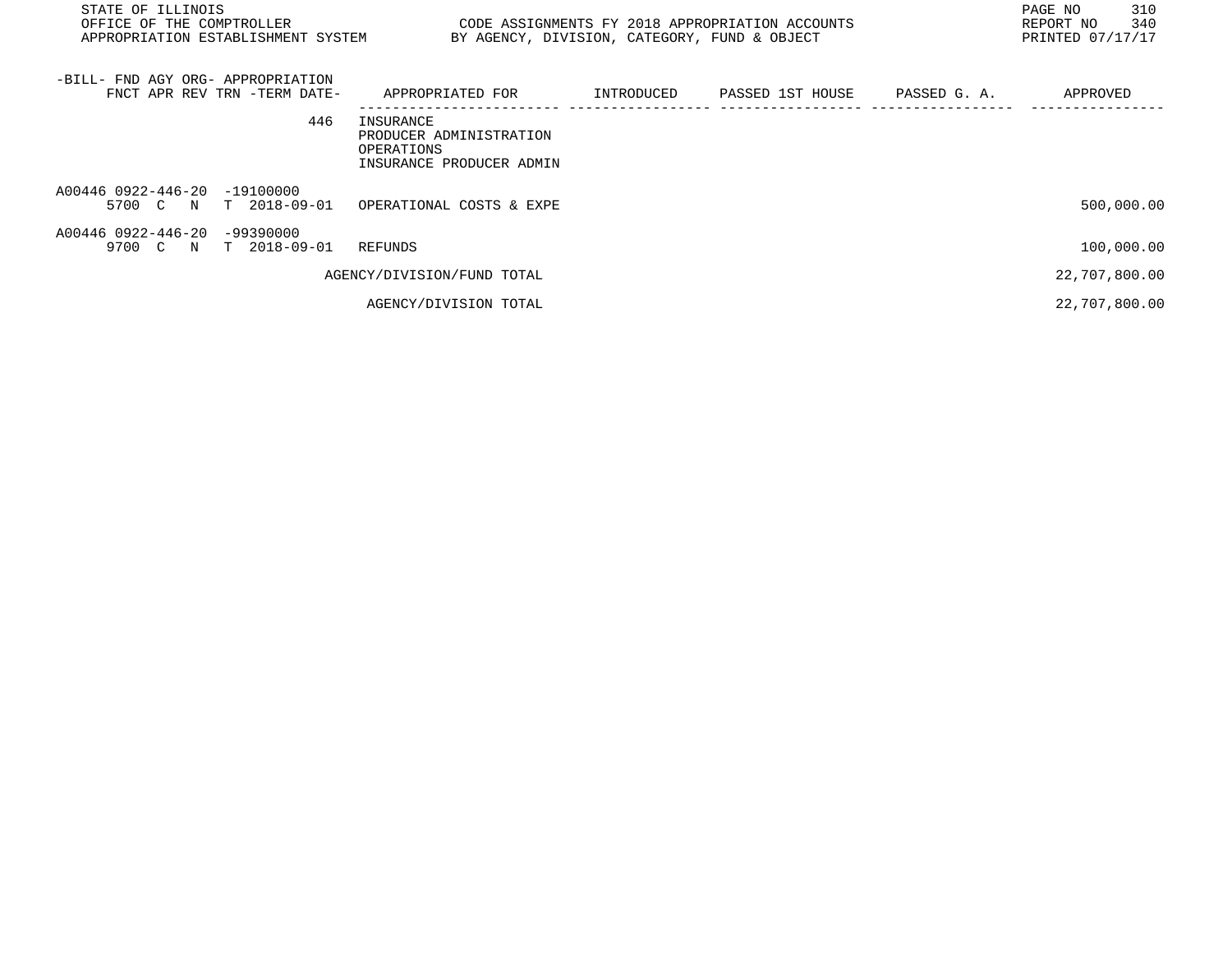| STATE OF ILLINOIS<br>OFFICE OF THE COMPTROLLER<br>APPROPRIATION ESTABLISHMENT SYSTEM BY AGENCY, DIVISION, CATEGORY, FUND & OBJECT                          |                                |                                                  | CODE ASSIGNMENTS FY 2018 APPROPRIATION ACCOUNTS | 311<br>PAGE NO<br>REPORT NO<br>340<br>PRINTED 07/17/17 |
|------------------------------------------------------------------------------------------------------------------------------------------------------------|--------------------------------|--------------------------------------------------|-------------------------------------------------|--------------------------------------------------------|
| -BILL- FND AGY ORG- APPROPRIATION<br>FNCT APR REV TRN -TERM DATE-                                                                                          |                                |                                                  |                                                 |                                                        |
|                                                                                                                                                            | 446<br>INSURANCE<br>OPERATIONS | FINANCIAL REGULATION<br>INSURANCE FINANCIAL REGU |                                                 |                                                        |
| A00446 0997-446-22 -11200000<br>5700 C N P 2018-09-01 REGULAR POSITIONS                                                                                    |                                |                                                  |                                                 | 10,150,000.00                                          |
| A00446 0997-446-22 -11610000<br>5700 C N P 2018-09-01 STATE EMPLOYEE RETIREMEN                                                                             |                                |                                                  |                                                 | 5,482,000.00                                           |
| A00446 0997-446-22 -11700000<br>5700 C N T 2018-09-01 SOC SEC/MEDICARE CONTRIB                                                                             |                                |                                                  |                                                 | 776,000.00                                             |
| A00446 0997-446-22 -11800000<br>5700 C N P 2018-09-01 EMPLOYER CONTRB GRP INS                                                                              |                                |                                                  |                                                 | 2,880,000.00                                           |
| A00446 0997-446-22 -12000000<br>5700 C N T 2018-09-01 CONTRACTUAL SERVICES                                                                                 |                                |                                                  |                                                 | 1,850,000.00                                           |
| A00446 0997-446-22 -12900000<br>5700 C N T 2018-09-01                                                                                                      | TRAVEL                         |                                                  |                                                 | 150,000.00                                             |
| A00446 0997-446-22 -13000000<br>5700 C N T 2018-09-01 COMMODITIES                                                                                          |                                |                                                  |                                                 | 17,500.00                                              |
| A00446 0997-446-22 -13020000<br>5700 C N T 2018-09-01                                                                                                      | PRINTING                       |                                                  |                                                 | 17,500.00                                              |
| A00446 0997-446-22 -15000000<br>5750 C N T 2018-09-01                                                                                                      | EQUIPMENT                      |                                                  |                                                 | 47,500.00                                              |
| A00446 0997-446-22 -16000000<br>5700 C N T 2018-09-01                                                                                                      |                                | ELECTRONIC DATA PROCESSI                         |                                                 | 1,391,300.00                                           |
| A00446 0997-446-22 -17000000<br>5700 C N T 2018-09-01                                                                                                      |                                | TELECOMMUNICATIONS SERVI                         |                                                 | 215,000.00                                             |
| A00446 0997-446-22 -18000000<br>5700 C N T 2018-09-01 OPERATION OF AUTO EQUIPM                                                                             |                                |                                                  |                                                 | 5,000.00                                               |
| A00446 0997-446-22 -19000000<br>5700 C N T 2018-09-01 COSTS & EXPENSES AGENCY<br>COSTS AND EXPENSES RELATED TO OR IN SUPPORT OF THE AGENCY'SO<br>PERATIONS |                                |                                                  |                                                 | 250,000.00                                             |

AGENCY/DIVISION/FUND TOTAL 23, 231, 800.00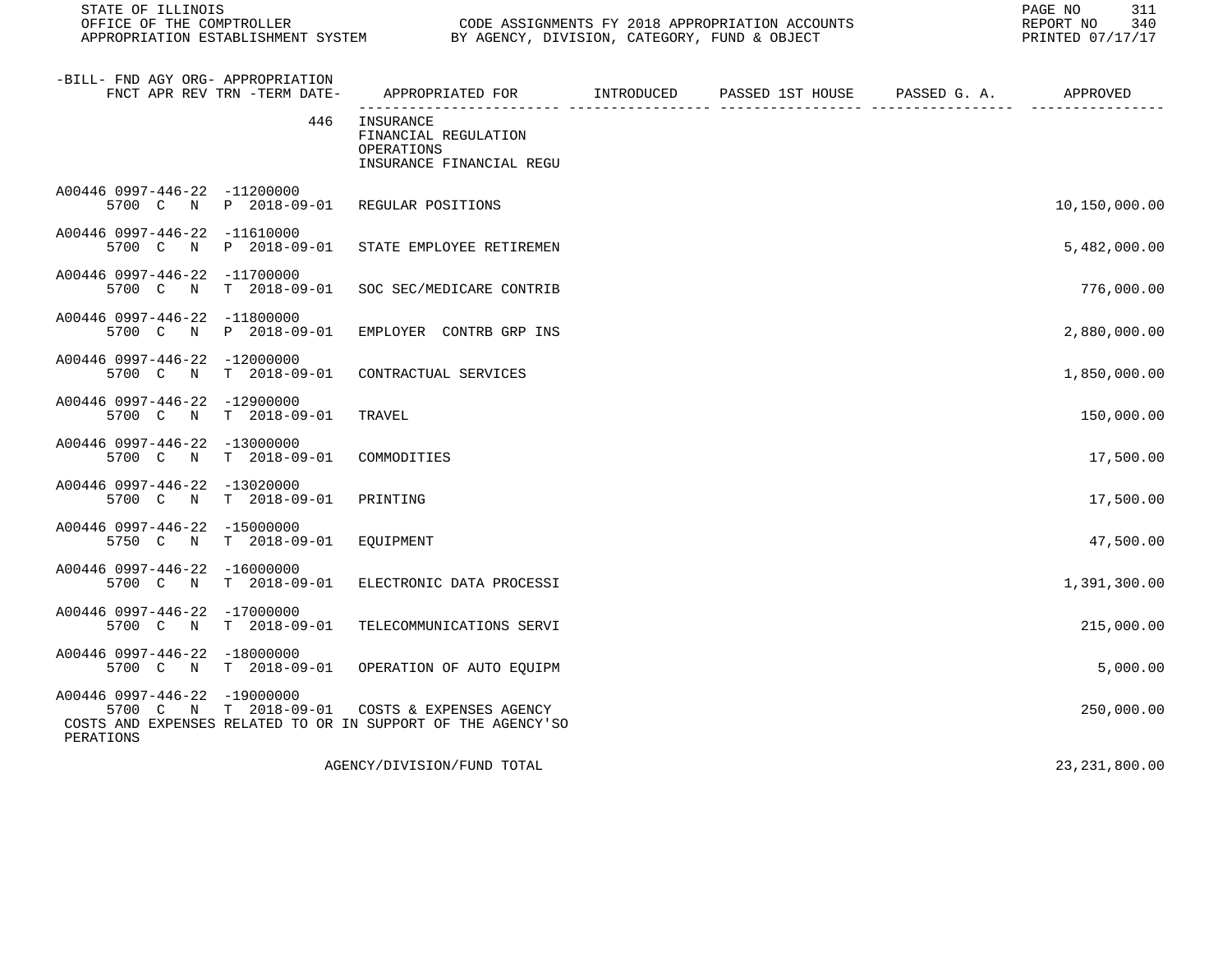| STATE OF ILLINOIS<br>OFFICE OF THE COMPTROLLER<br>APPROPRIATION ESTABLISHMENT SYSTEM BY AGENCY, DIVISION, CATEGORY, FUND & OBJECT                                        | CODE ASSIGNMENTS FY 2018 APPROPRIATION ACCOUNTS                                            |  | PAGE NO<br>312<br>REPORT NO<br>340<br>PRINTED 07/17/17 |
|--------------------------------------------------------------------------------------------------------------------------------------------------------------------------|--------------------------------------------------------------------------------------------|--|--------------------------------------------------------|
| -BILL- FND AGY ORG- APPROPRIATION<br>FNCT APR REV TRN -TERM DATE-                                                                                                        | APPROPRIATED FOR        INTRODUCED      PASSED 1ST HOUSE     PASSED G. A.         APPROVED |  |                                                        |
| 446                                                                                                                                                                      | INSURANCE<br>FINANCIAL REGULATION<br>AWARDS & GRANTS<br>GEORGE BAILEY MEMORIAL             |  |                                                        |
| A00446 0409-446-22 -49000000<br>5700 C N N 2018-09-01 GRANTS & EXPENSES RELATE<br>GRANTS AND EXPENSES RELATED TO OR IN SUPPORT OF THE GEORGE B<br>AILEY MEMORIAL PROGRAM |                                                                                            |  | 100,000.00                                             |
|                                                                                                                                                                          | AGENCY/DIVISION/FUND TOTAL                                                                 |  | 100,000.00                                             |
|                                                                                                                                                                          | INSURANCE FINANCIAL REGU                                                                   |  |                                                        |
| A00446 0997-446-22 -99390000<br>9700 C N<br>$T = 2018 - 09 - 01$                                                                                                         | REFUNDS                                                                                    |  | 49,000.00                                              |
|                                                                                                                                                                          | AGENCY/DIVISION/FUND TOTAL                                                                 |  | 49,000.00                                              |
|                                                                                                                                                                          | AGENCY/DIVISION TOTAL                                                                      |  | 23,380,800.00                                          |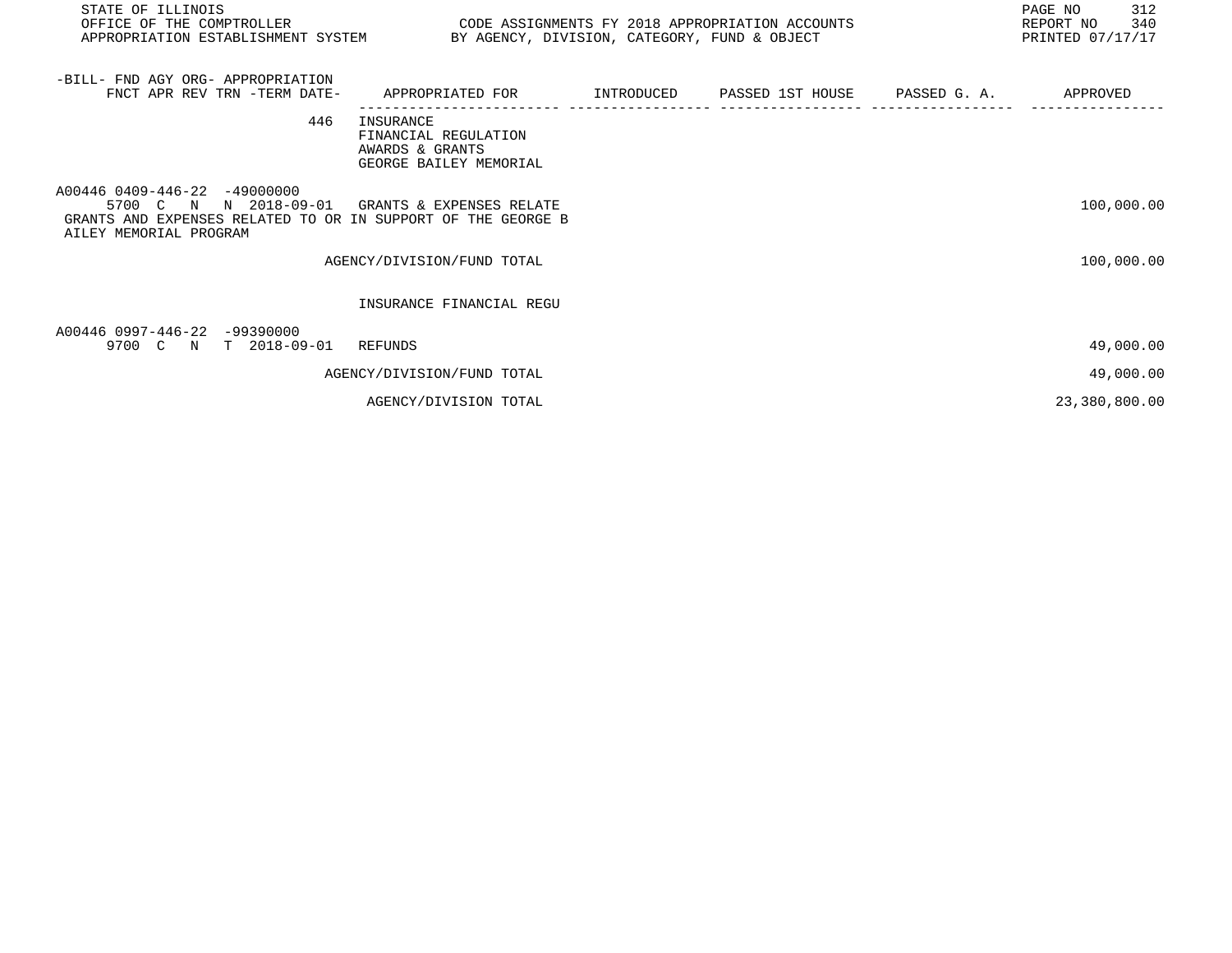| STATE OF ILLINOIS<br>OFFICE OF THE COMPTROLLER<br>APPROPRIATION ESTABLISHMENT SYSTEM | BY AGENCY, DIVISION, CATEGORY, FUND & OBJECT                            |            | CODE ASSIGNMENTS FY 2018 APPROPRIATION ACCOUNTS |              | 313<br>PAGE NO<br>340<br>REPORT NO<br>PRINTED 07/17/17 |
|--------------------------------------------------------------------------------------|-------------------------------------------------------------------------|------------|-------------------------------------------------|--------------|--------------------------------------------------------|
| -BILL- FND AGY ORG- APPROPRIATION<br>FNCT APR REV TRN -TERM DATE-                    | APPROPRIATED FOR                                                        | INTRODUCED | PASSED 1ST HOUSE                                | PASSED G. A. | APPROVED                                               |
| 446                                                                                  | INSURANCE<br>PENSION DIVISION<br>OPERATIONS<br>PUBLIC PENSION REGULATIO |            |                                                 |              |                                                        |
| A00446 0546-446-25 -11200000<br>P 2018-09-01<br>5700 C<br>$\mathbb N$                | REGULAR POSITIONS                                                       |            |                                                 |              | 962,000.00                                             |
| A00446 0546-446-25<br>$-11610000$<br>5700 C<br>N<br>P 2018-09-01                     | STATE EMPLOYEE RETIREMEN                                                |            |                                                 |              | 520,000.00                                             |
| A00446 0546-446-25<br>$-11700000$<br>5700 C<br>T 2018-09-01<br>$_{\rm N}$            | SOC SEC/MEDICARE CONTRIB                                                |            |                                                 |              | 74,000.00                                              |
| A00446 0546-446-25 -11800000<br>P 2018-09-01<br>5700 C<br>N                          | EMPLOYER CONTRB GRP INS                                                 |            |                                                 |              | 360,000.00                                             |
| A00446 0546-446-25 -12000000<br>5700 C N<br>T 2018-09-01                             | CONTRACTUAL SERVICES                                                    |            |                                                 |              | 25,000.00                                              |
| A00446 0546-446-25<br>$-12900000$<br>$T$ 2018-09-01<br>5700 C<br>$\mathbb N$         | TRAVEL                                                                  |            |                                                 |              | 30,000.00                                              |
| A00446 0546-446-25<br>-13000000<br>$\mathbb N$<br>$T = 2018 - 09 - 01$<br>5700 C     | COMMODITIES                                                             |            |                                                 |              | 2,500.00                                               |
| A00446 0546-446-25<br>-13020000<br>5700 C N<br>$T = 2018 - 09 - 01$                  | PRINTING                                                                |            |                                                 |              | 2,500.00                                               |
| A00446 0546-446-25 -15000000<br>$T = 2018 - 09 - 01$<br>5750 C N                     | EQUIPMENT                                                               |            |                                                 |              | 5,000.00                                               |
| A00446 0546-446-25 -17000000<br>$T = 2018 - 09 - 01$<br>5700 C<br>N                  | TELECOMMUNICATIONS SERVI                                                |            |                                                 |              | 2,500.00                                               |
| A00446 0546-446-25 -19100000<br>5700 C N T 2018-09-01<br>FOR COSTS & EXPENSES        | SUPPORT OF AGENCY'S OPER                                                |            |                                                 |              | 500,000.00                                             |
|                                                                                      | AGENCY/DIVISION/FUND TOTAL                                              |            |                                                 |              | 2,483,500.00                                           |
|                                                                                      | AGENCY/DIVISION TOTAL                                                   |            |                                                 |              | 2,483,500.00                                           |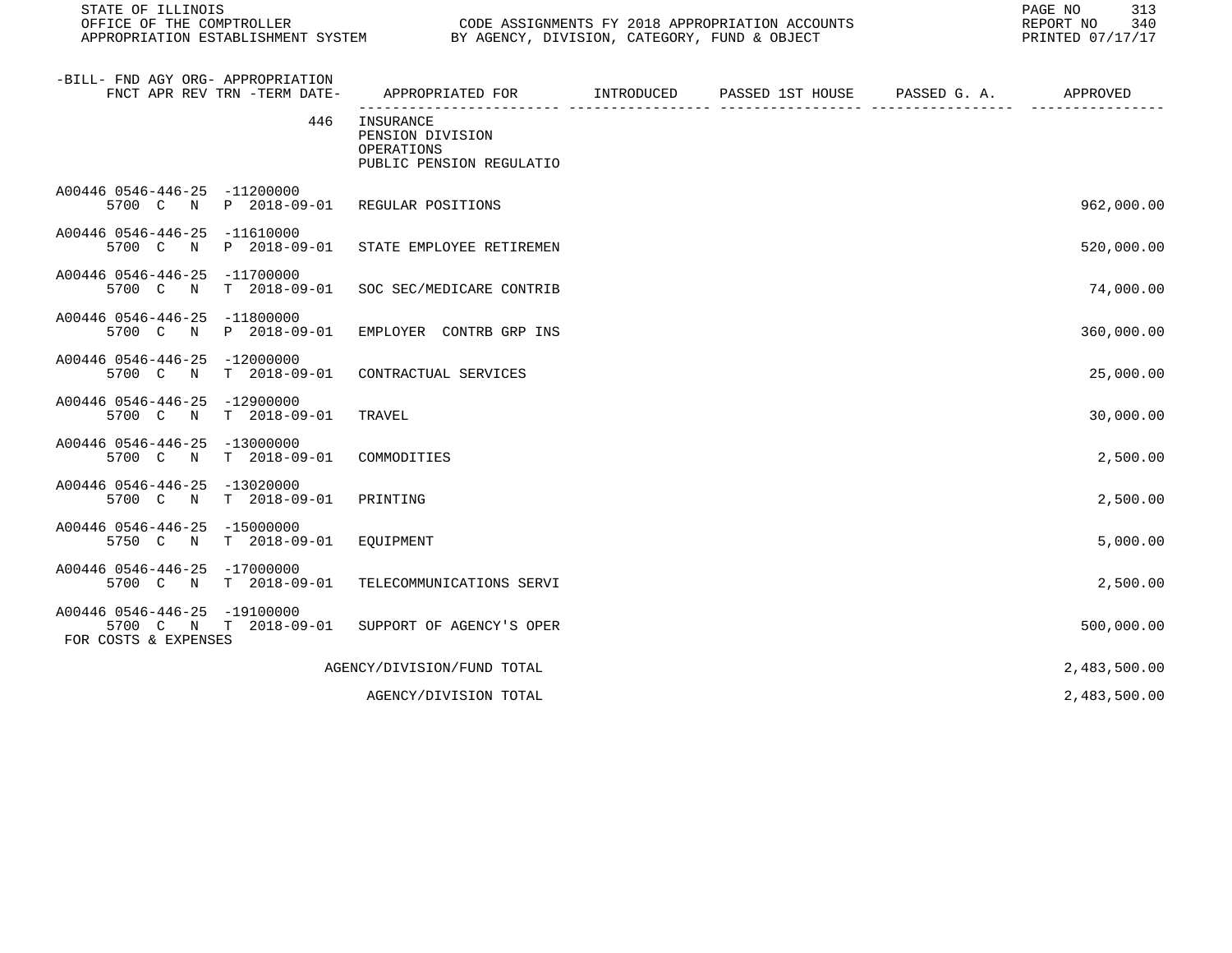| STATE OF ILLINOIS<br>OFFICE OF THE COMPTROLLER<br>APPROPRIATION ESTABLISHMENT SYSTEM                                                                    | CODE ASSIGNMENTS FY 2018 APPROPRIATION ACCOUNTS                                               | BY AGENCY, DIVISION, CATEGORY, FUND & OBJECT |  | 314<br>PAGE NO<br>340<br>REPORT NO<br>PRINTED 07/17/17 |
|---------------------------------------------------------------------------------------------------------------------------------------------------------|-----------------------------------------------------------------------------------------------|----------------------------------------------|--|--------------------------------------------------------|
| -BILL- FND AGY ORG- APPROPRIATION<br>FNCT APR REV TRN -TERM DATE-                                                                                       | APPROPRIATED FOR          INTRODUCED      PASSED 1ST HOUSE     PASSED G. A.          APPROVED |                                              |  |                                                        |
| 446                                                                                                                                                     | INSURANCE<br>WORKERS' COMPENSATION<br>OPERATIONS<br>IL WORKERS' COMP COMM OP                  |                                              |  |                                                        |
| A00446 0534-446-27 -19000000<br>5700 C N T 2018-09-01<br>OPERATIONS OF INSURANCE FRAUD DIVISION OF IL WORKERS'<br>OMPENSATION COMM'S ANTI-FRAUD PROGRAM | COSTS WITH ADMINISTRATIO                                                                      |                                              |  | 950,000.00                                             |
|                                                                                                                                                         | AGENCY/DIVISION/FUND TOTAL                                                                    |                                              |  | 950,000.00                                             |
|                                                                                                                                                         | AGENCY/DIVISION TOTAL                                                                         |                                              |  | 950,000.00                                             |
|                                                                                                                                                         | AGENCY TOTAL                                                                                  |                                              |  | 49,522,100.00                                          |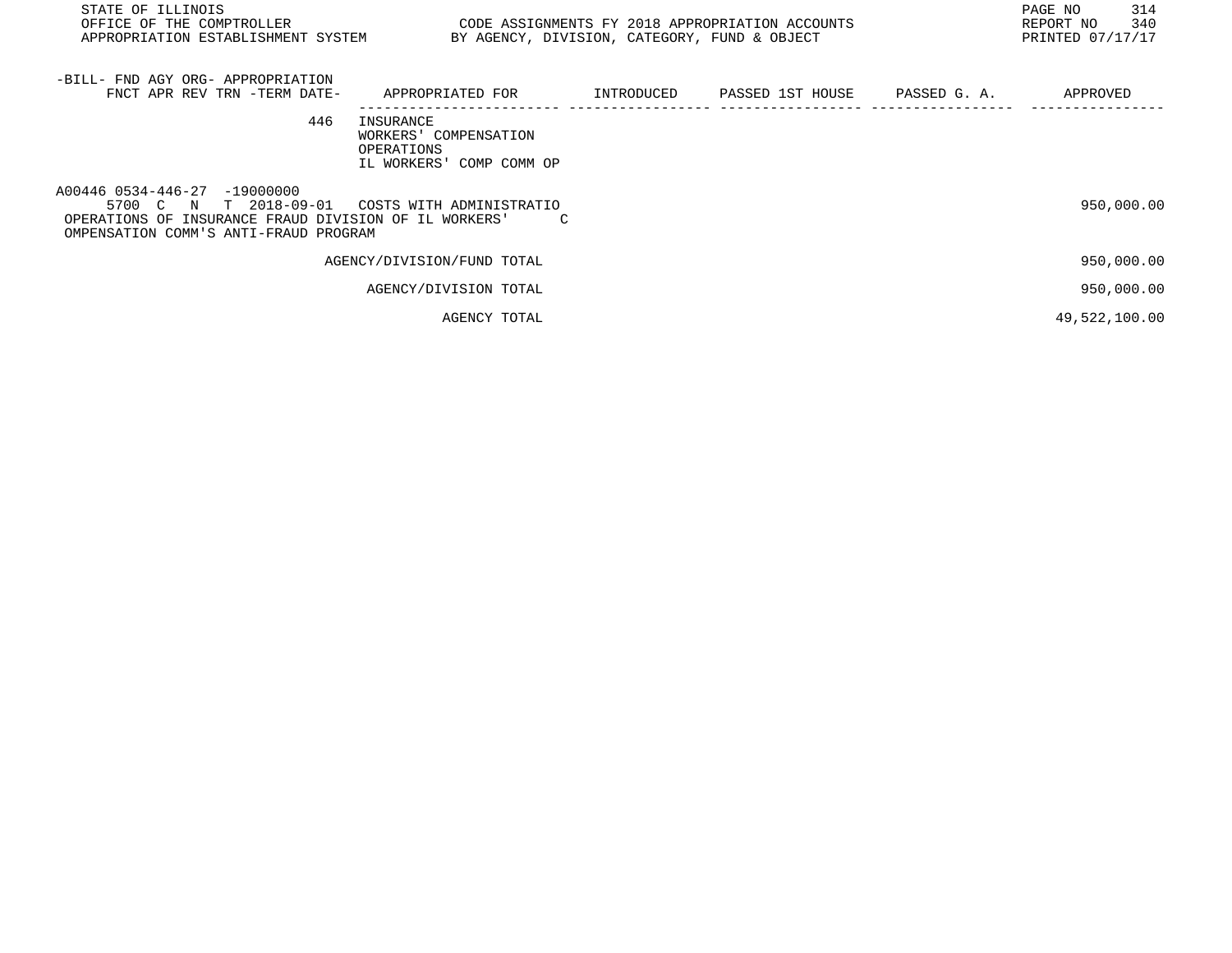| STATE OF ILLINOIS<br>OFFICE OF THE COMPTROLLER<br>APPROPRIATION ESTABLISHMENT SYSTEM | CODE ASSIGNMENTS FY 2018 APPROPRIATION ACCOUNTS<br>BY AGENCY, DIVISION, CATEGORY, FUND & OBJECT |            |                  |              | PAGE NO<br>315<br>340<br>REPORT NO<br>PRINTED 07/17/17 |
|--------------------------------------------------------------------------------------|-------------------------------------------------------------------------------------------------|------------|------------------|--------------|--------------------------------------------------------|
| -BILL- FND AGY ORG- APPROPRIATION<br>FNCT APR REV TRN -TERM DATE-                    | APPROPRIATED FOR                                                                                | INTRODUCED | PASSED 1ST HOUSE | PASSED G. A. | APPROVED                                               |
| 448                                                                                  | INNOVATION AND TECHNOLOG<br>CENTRAL OFFICE<br>OPERATIONS<br>STATISTICAL SERVS REVOLV            |            |                  |              |                                                        |
| A00448 0304-448-01 -19000000<br>7800 C N T 2018-09-01                                | ADM PRGM EXPENSES                                                                               |            |                  |              | 300,000,000.00                                         |
|                                                                                      | AGENCY/DIVISION/FUND TOTAL                                                                      |            |                  |              | 300,000,000.00                                         |
|                                                                                      | AGENCY/DIVISION TOTAL                                                                           |            |                  |              | 300,000,000.00                                         |
|                                                                                      | AGENCY TOTAL                                                                                    |            |                  |              | 300,000,000.00                                         |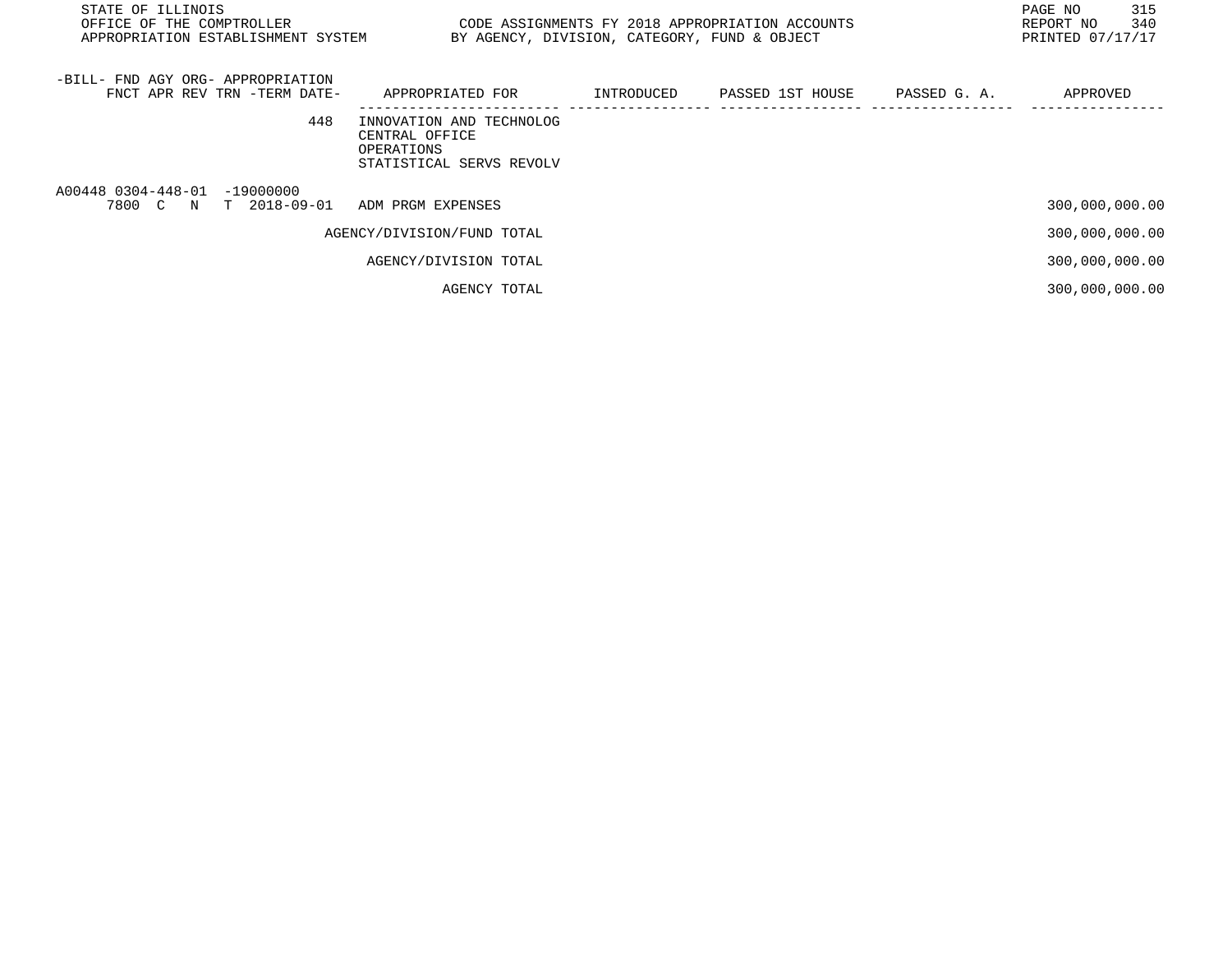STATE OF ILLINOIS PAGE NO 316

| -BILL- FND AGY ORG- APPROPRIATION<br>FNCT APR REV TRN -TERM DATE-                                                                                 | APPROPRIATED FOR                                         | INTRODUCED | PASSED 1ST HOUSE | PASSED G. A. | APPROVED     |
|---------------------------------------------------------------------------------------------------------------------------------------------------|----------------------------------------------------------|------------|------------------|--------------|--------------|
| 452                                                                                                                                               | LABOR<br>GENERAL OFFICE<br>OPERATIONS<br>GENERAL REVENUE |            |                  |              |              |
| A00452 0001-452-01 -11200000<br>P 2018-09-01<br>5700 C<br>N                                                                                       | REGULAR POSITIONS                                        |            |                  |              | 4,720,500.00 |
| A00452 0001-452-01 -11700000<br>$T = 2018 - 09 - 01$<br>5700 C<br>N                                                                               | SOC SEC/MEDICARE CONTRIB                                 |            |                  |              | 331,500.00   |
| A00452 0001-452-01<br>-12000000<br>5700 C<br>$T = 2018 - 09 - 01$<br>N                                                                            | CONTRACTUAL SERVICES                                     |            |                  |              | 319,300.00   |
| A00452 0001-452-01 -12900000<br>5700 C<br>$\mathbb N$<br>$T = 2018 - 09 - 01$                                                                     | TRAVEL                                                   |            |                  |              | 57,000.00    |
| A00452 0001-452-01<br>$-13000000$<br>5700 C<br>$T = 2018 - 09 - 01$<br>$\mathbb N$                                                                | COMMODITIES                                              |            |                  |              | 9,500.00     |
| A00452 0001-452-01<br>$-13020000$<br>5700 C<br>$T = 2018 - 09 - 01$<br>$\mathbb N$                                                                | PRINTING                                                 |            |                  |              | 1,800.00     |
| A00452 0001-452-01 -15000000<br>5750 C<br>$T = 2018 - 09 - 01$<br>N                                                                               | EQUIPMENT                                                |            |                  |              | 6, 200.00    |
| A00452 0001-452-01<br>$-16000000$<br>5700 C<br>$T = 2018 - 09 - 01$<br>N                                                                          | ELECTRONIC DATA PROCESSI                                 |            |                  |              | 427,100.00   |
| A00452 0001-452-01<br>$-17000000$<br>$T = 2018 - 09 - 01$<br>5700 C<br>$\mathbf N$                                                                | TELECOMMUNICATION                                        |            |                  |              | 23,200.00    |
| A00452 0001-452-01<br>$-18000000$<br>5700 C N<br>$T = 2018 - 09 - 01$                                                                             | OPERATION OF AUTO EQUIPM                                 |            |                  |              | 7,600.00     |
|                                                                                                                                                   | AGENCY/DIVISION/FUND TOTAL                               |            |                  |              | 5,903,700.00 |
|                                                                                                                                                   | WAGE THEFT ENFORCEMENT                                   |            |                  |              |              |
| A00452 0885-452-01 -19100000<br>N T 2018-09-01<br>5700 C<br>ASSOCIATED WITH THE ADMINISTRATION OF THE ILLINOIS WAGE<br>PAYMENT AND COLLECTION ACT | OPERATIONAL EXPENSES                                     |            |                  |              | 100,000.00   |
|                                                                                                                                                   | AGENCY/DIVISION/FUND TOTAL                               |            |                  |              | 100,000.00   |
|                                                                                                                                                   | AGENCY/DIVISION TOTAL                                    |            |                  |              | 6,003,700.00 |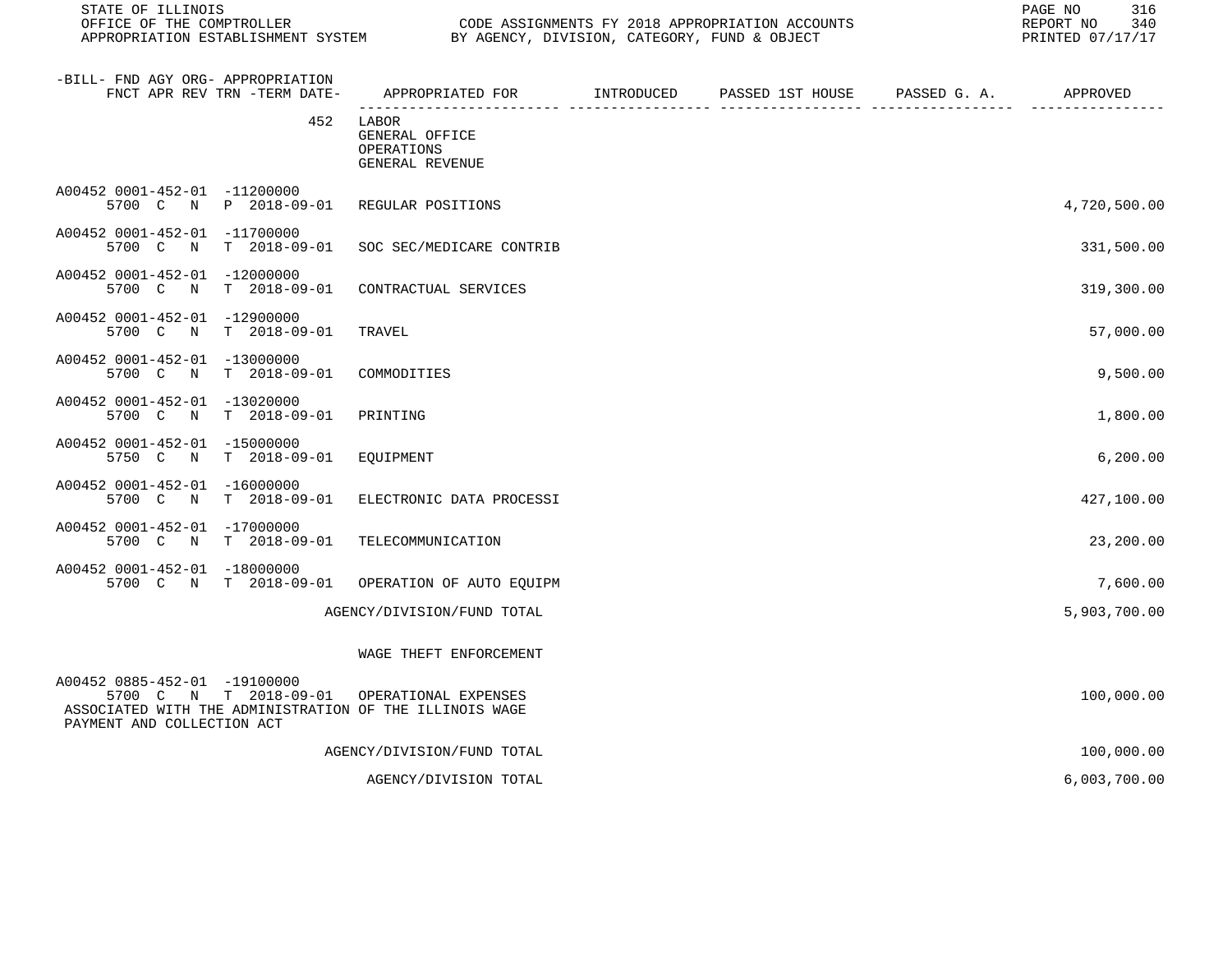| STATE OF ILLINOIS<br>OFFICE OF THE COMPTROLLER<br>APPROPRIATION ESTABLISHMENT SYSTEM                                        | BY AGENCY, DIVISION, CATEGORY, FUND & OBJECT                    | CODE ASSIGNMENTS FY 2018 APPROPRIATION ACCOUNTS | 317<br>PAGE NO<br>REPORT NO<br>340<br>PRINTED 07/17/17 |
|-----------------------------------------------------------------------------------------------------------------------------|-----------------------------------------------------------------|-------------------------------------------------|--------------------------------------------------------|
| -BILL- FND AGY ORG- APPROPRIATION<br>FNCT APR REV TRN -TERM DATE-                                                           | APPROPRIATED FOR TINTRODUCED PASSED 1ST HOUSE PASSED G.A.       |                                                 | APPROVED                                               |
| 452                                                                                                                         | LABOR<br>PUBLIC SAFETY<br>OPERATIONS<br>AMUSEMENT RIDE & PATRON |                                                 |                                                        |
| A00452 0051-452-10 -19100000<br>T 2018-09-01<br>5700 C N<br>ASSOCIATED WITH THE AMUSEMENT RIDE AND ATTRACTION SAFETY<br>ACT | OPERATIONAL EXPENSES                                            |                                                 | 338,400.00                                             |
|                                                                                                                             | AGENCY/DIVISION/FUND TOTAL                                      |                                                 | 338,400.00                                             |
|                                                                                                                             | DEPT OF LABOR FEDERAL PR                                        |                                                 |                                                        |
| A00452 0724-452-10 -19000000<br>5700 C N T 2018-09-01                                                                       | COSTS OF PROMOTING OCC S                                        |                                                 | 2,000,000.00                                           |
|                                                                                                                             | AGENCY/DIVISION/FUND TOTAL                                      |                                                 | 2,000,000.00                                           |
|                                                                                                                             | FEDERAL INDUSTRIAL SERVI                                        |                                                 |                                                        |
| A00452 0726-452-10 -12000000<br>$T = 2018 - 09 - 01$<br>5700 C N                                                            | CONTRACTUAL EXPENSES                                            |                                                 | 30,000.00                                              |
| A00452 0726-452-10 -19000000<br>5700 C N<br>$T = 2018 - 09 - 01$<br>FOR THE OCCUPATIONAL SAFETY AND HELTH ADMIN PROGRAM     | ADMIN AND OTHER EXPENSES                                        |                                                 | 2,970,000.00                                           |
|                                                                                                                             | AGENCY/DIVISION/FUND TOTAL                                      |                                                 | 3,000,000.00                                           |
|                                                                                                                             | AGENCY/DIVISION TOTAL                                           |                                                 | 5,338,400.00                                           |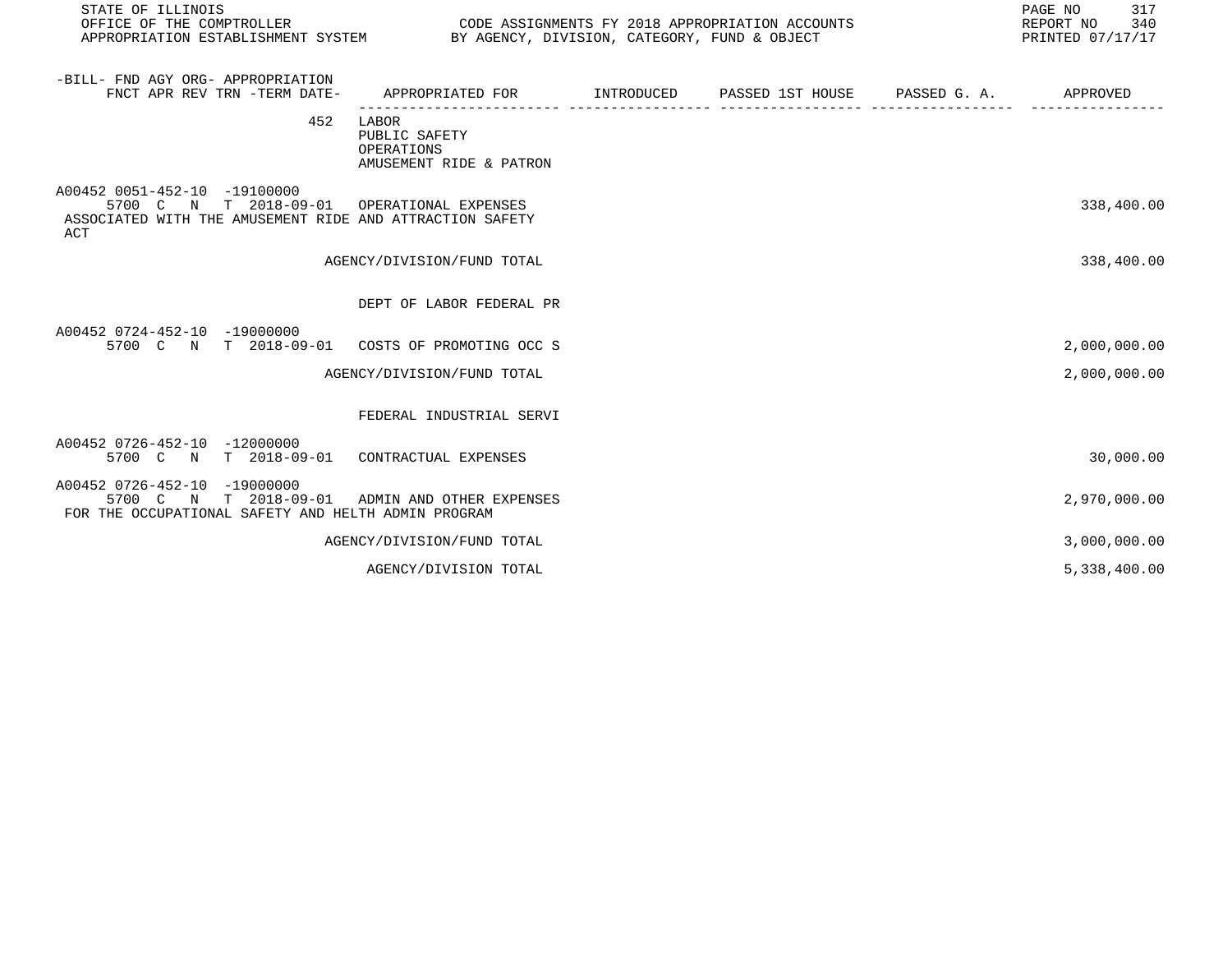| STATE OF ILLINOIS<br>OFFICE OF THE COMPTROLLER                                                                                                               | CODE ASSIGNMENTS FY 2018 APPROPRIATION ACCOUNTS<br>APPROPRIATION ESTABLISHMENT SYSTEM BY AGENCY, DIVISION, CATEGORY, FUND & OBJECT |  |  |  | 318<br>PAGE NO<br>REPORT NO 340<br>PRINTED 07/17/17 |
|--------------------------------------------------------------------------------------------------------------------------------------------------------------|------------------------------------------------------------------------------------------------------------------------------------|--|--|--|-----------------------------------------------------|
| -BILL- FND AGY ORG- APPROPRIATION<br>FNCT APR REV TRN -TERM DATE-                                                                                            | APPROPRIATED FOR                                                                                                                   |  |  |  |                                                     |
| 452                                                                                                                                                          | LABOR<br>FAIR LABOR STANDARDS<br>OPERATIONS<br>CHILD LABOR ENFORCEMENT                                                             |  |  |  |                                                     |
| A00452 0357-452-20 -19100000<br>5700 C N T 2018-09-01 OPERATIONAL EXPENSES<br>ASSOCIATED WITH THE CHILD LABOR LAW ACT AND DAY AND TEMP<br>LABOR SERVICES ACT |                                                                                                                                    |  |  |  | 623,100.00                                          |
|                                                                                                                                                              | AGENCY/DIVISION/FUND TOTAL                                                                                                         |  |  |  | 623,100.00                                          |
|                                                                                                                                                              | EMPLOYEE CLASSIFICATION                                                                                                            |  |  |  |                                                     |
| A00452 0446-452-20 -19100000<br>5700 C N T 2018-09-01 OPERATIONAL EXPENSES<br>ASSOCIATED WITH THE ADMINISTRATION OF THE EMPLOYEE<br>CLASSIFICATION ACT       |                                                                                                                                    |  |  |  | 348,300.00                                          |
|                                                                                                                                                              | AGENCY/DIVISION/FUND TOTAL                                                                                                         |  |  |  | 348,300.00                                          |
|                                                                                                                                                              | AGENCY/DIVISION TOTAL                                                                                                              |  |  |  | 971,400.00                                          |
|                                                                                                                                                              | AGENCY TOTAL                                                                                                                       |  |  |  | 12,313,500.00                                       |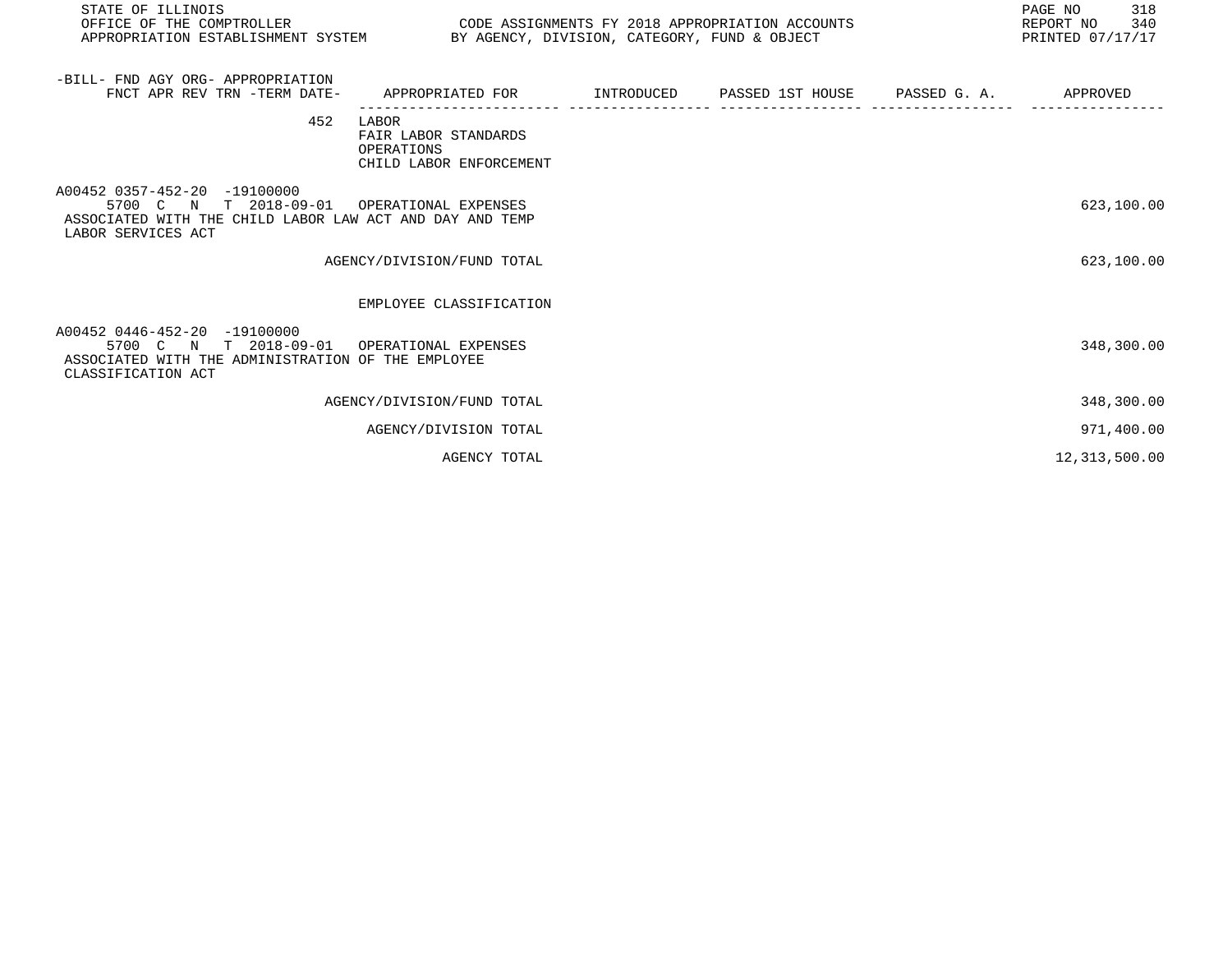STATE OF ILLINOIS PAGE NO 319 OFFICE OF THE COMPTROLLER CODE CODE ASSIGNMENTS FY 2018 APPROPRIATION ACCOUNTS CONNECT CONFINER OF 240<br>APPROPRIATION ESTABLISHMENT SYSTEM BY AGENCY, DIVISION, CATEGORY, FUND & OBJECT BY AGENCY, DIVISION, CATEGORY, FUND & OBJECT

| -BILL- FND AGY ORG- APPROPRIATION<br>FNCT APR REV TRN -TERM DATE-                                              | APPROPRIATED FOR                                           | INTRODUCED | PASSED 1ST HOUSE | PASSED G. A. | APPROVED       |
|----------------------------------------------------------------------------------------------------------------|------------------------------------------------------------|------------|------------------|--------------|----------------|
| 458                                                                                                            | STATE LOTTERY<br>OPERATIONS<br>OPERATIONS<br>STATE LOTTERY |            |                  |              |                |
| A00458 0711-458-01 -11200000<br>7800 C N<br>P 2018-09-01                                                       | PERSONAL SERVICES                                          |            |                  |              | 5,579,900.00   |
| A00458 0711-458-01<br>$-11610000$<br>7800 C<br>P 2018-09-01<br>N                                               | EMPLOYEES' RETIREMENT SY                                   |            |                  |              | 3,013,900.00   |
| A00458 0711-458-01 -11700000<br>$T$ 2018-09-01<br>7800 C<br>$\mathbb N$                                        | SOCIAL SECURITY                                            |            |                  |              | 393,200.00     |
| A00458 0711-458-01 -11800000<br>7800 C N<br>P 2018-09-01                                                       | GROUP INSURANCE                                            |            |                  |              | 1,776,000.00   |
| A00458 0711-458-01 -12000000<br>$T = 2018 - 09 - 01$<br>7800 C<br>$\mathbb N$                                  | CONTRACTUAL SERVICES                                       |            |                  |              | 4,627,000.00   |
| A00458 0711-458-01 -12900000<br>7800 C N<br>$T$ 2018-09-01                                                     | TRAVEL                                                     |            |                  |              | 42,400.00      |
| A00458 0711-458-01<br>$-13000000$<br>7800 C<br>T 2018-09-01<br>$\mathbb N$                                     | COMMODITIES                                                |            |                  |              | 36,500.00      |
| A00458 0711-458-01 -13020000<br>7800 C N<br>$T$ 2018-09-01                                                     | PRINTING                                                   |            |                  |              | 11,600.00      |
| A00458 0711-458-01<br>$-15000000$<br>7850 C N<br>$T$ 2018-09-01                                                | EOUIPMENT                                                  |            |                  |              | 9,500.00       |
| A00458 0711-458-01 -16000000<br>7800 C N<br>$T$ 2018-09-01                                                     | ELECTRONIC DATA PROCESSI                                   |            |                  |              | 3,372,400.00   |
| A00458 0711-458-01<br>$-17000000$<br>7800 C N<br>$T$ 2018-09-01                                                | TELECOMMUNICATIONS SERVI                                   |            |                  |              | 348,400.00     |
| A00458 0711-458-01<br>$-18000000$<br>7800 C N<br>$T$ 2018-09-01                                                | OPERATION OF AUTO EQUIPM                                   |            |                  |              | 222,600.00     |
| A00458 0711-458-01 -19100000<br>$T$ 2018-09-01<br>7800 C N<br>EXPENSES OF DEVELOPING & PROMOTING LOTTERY GAMES | EXPENSES OF LOTTERY GAME                                   |            |                  |              | 174,832,900.00 |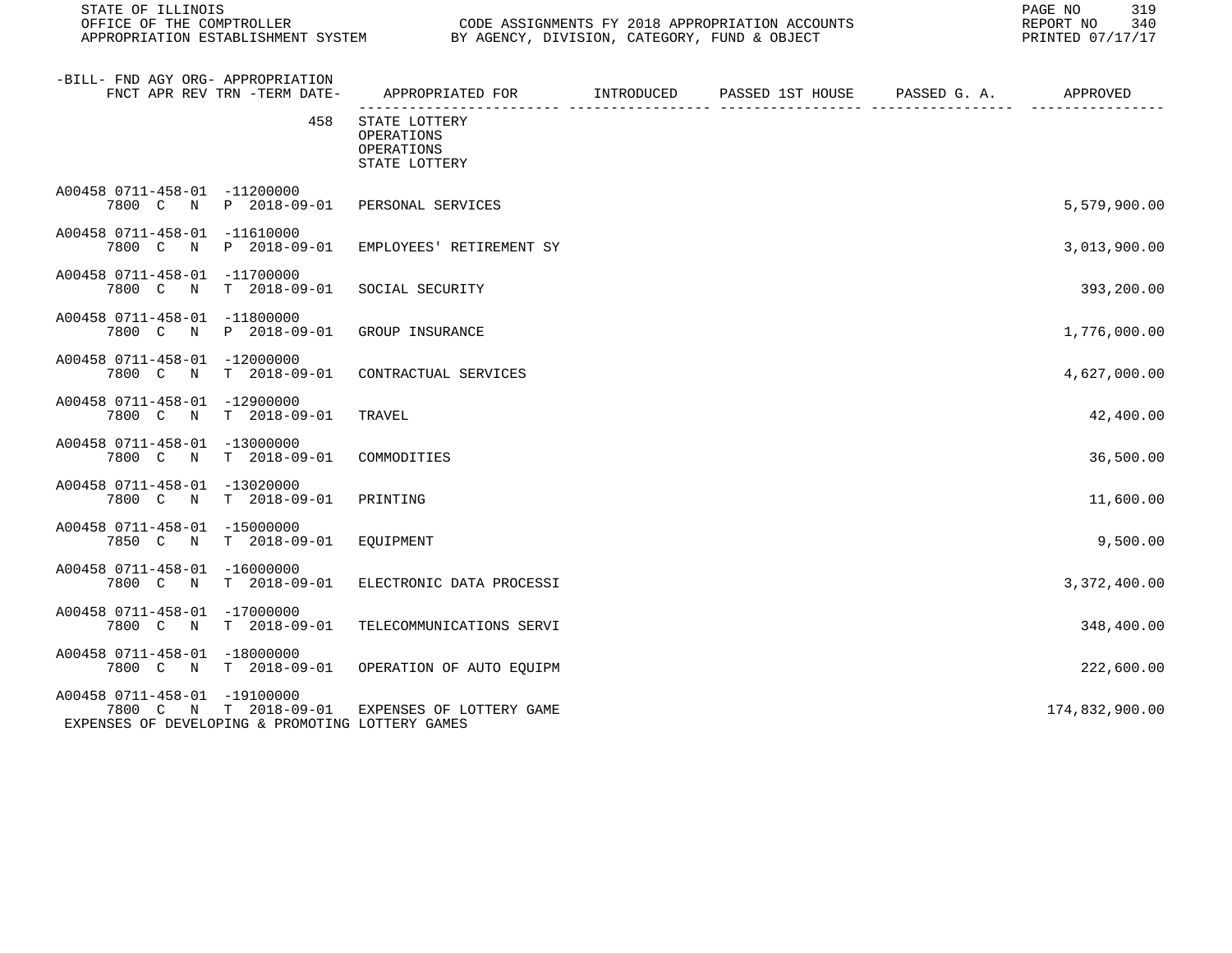| STATE OF ILLINOIS<br>OFFICE OF THE COMPTROLLER<br>APPROPRIATION ESTABLISHMENT SYSTEM BY AGENCY, DIVISION, CATEGORY, FUND & OBJECT                                                                                                                                | CODE ASSIGNMENTS FY 2018 APPROPRIATION ACCOUNTS            |            |                  |              | PAGE NO<br>320<br>REPORT NO<br>340<br>PRINTED 07/17/17 |
|------------------------------------------------------------------------------------------------------------------------------------------------------------------------------------------------------------------------------------------------------------------|------------------------------------------------------------|------------|------------------|--------------|--------------------------------------------------------|
| -BILL- FND AGY ORG- APPROPRIATION<br>FNCT APR REV TRN -TERM DATE-                                                                                                                                                                                                | APPROPRIATED FOR                                           | INTRODUCED | PASSED 1ST HOUSE | PASSED G. A. | APPROVED                                               |
| 458                                                                                                                                                                                                                                                              | STATE LOTTERY<br>OPERATIONS<br>OPERATIONS<br>STATE LOTTERY |            |                  |              |                                                        |
| A00458 0711-458-01 -19100100<br>7800 C N T 2018-09-01                                                                                                                                                                                                            | EXPENSES OF LOTTERY BOAR                                   |            |                  |              | 8,300.00                                               |
| A00458 0711-458-01 -49000000<br>7800 C N N 2018-09-01 FOR PAYMENT OF PRIZES TO<br>HOLDERS OF WINNING LOTTERY TICKETS OR SHARES, INCLUDING<br>RIZES RELATED TO MULTI-STATE GAMES, & PAYMENT OF PROMOTIONALO<br>R INCENTIVE PRIZES ASSOCIATED WITH SALE OF TICKETS |                                                            |            |                  |              | 1,000,000,000.00                                       |
| A00458 0711-458-01 -99390000<br>9700 C N T 2018-09-01 REFUNDS                                                                                                                                                                                                    |                                                            |            |                  |              | 100,000.00                                             |
|                                                                                                                                                                                                                                                                  | AGENCY/DIVISION/FUND TOTAL                                 |            |                  |              | 1, 194, 374, 600.00                                    |
|                                                                                                                                                                                                                                                                  | AGENCY/DIVISION TOTAL                                      |            |                  |              | 1,194,374,600.00                                       |
|                                                                                                                                                                                                                                                                  | AGENCY TOTAL                                               |            |                  |              | 1,194,374,600.00                                       |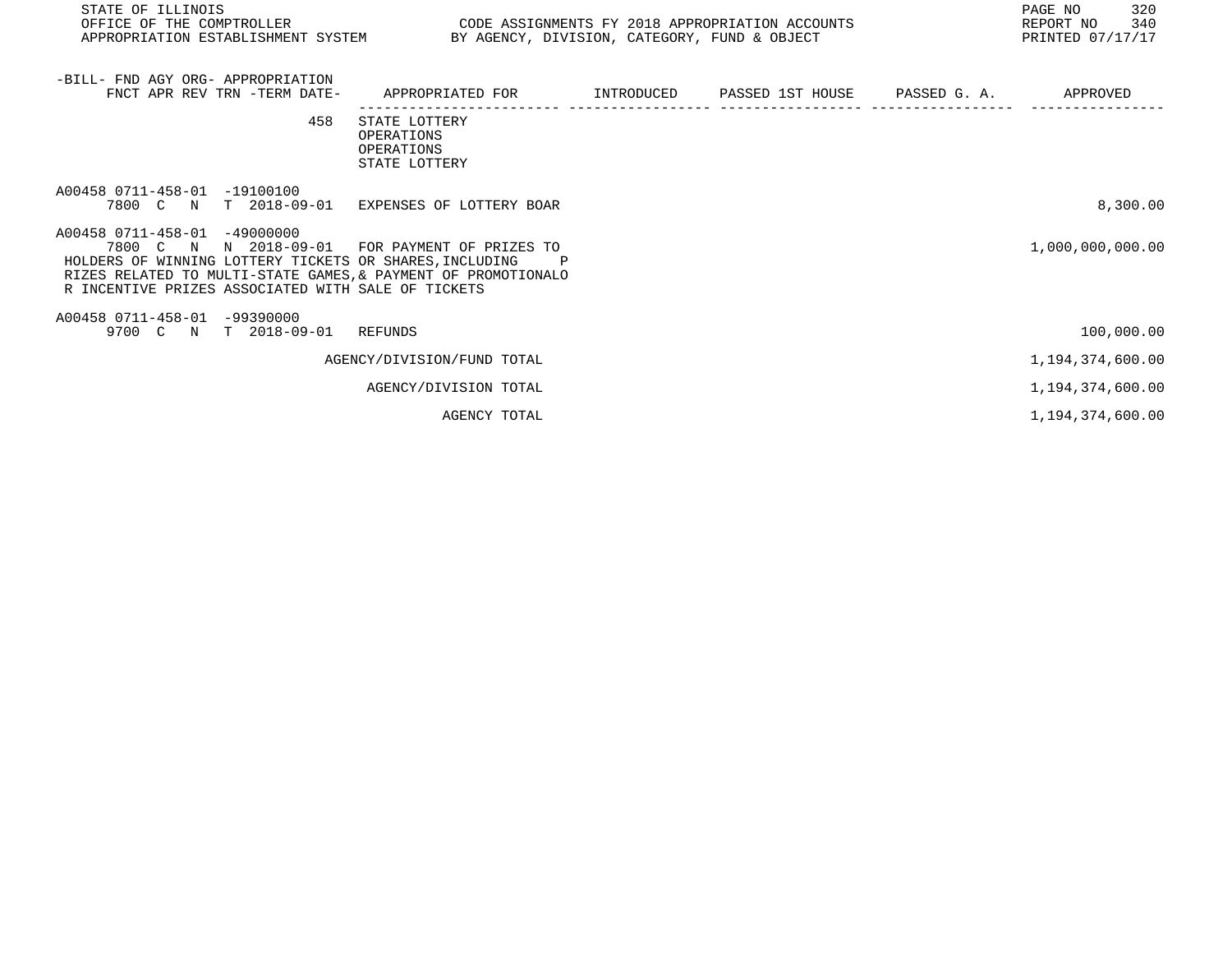| STATE OF ILLINOIS<br>OFFICE OF THE COMPTROLLER                                                                                                             | CODE ASSIGNMENTS FY 2018 APPROPRIATION ACCOUNTS<br>APPROPRIATION ESTABLISHMENT SYSTEM BY AGENCY, DIVISION, CATEGORY, FUND & OBJECT<br>PRINTED 07/17/17 |  |  |  |                 |
|------------------------------------------------------------------------------------------------------------------------------------------------------------|--------------------------------------------------------------------------------------------------------------------------------------------------------|--|--|--|-----------------|
| -BILL- FND AGY ORG- APPROPRIATION<br>FNCT APR REV TRN -TERM DATE-                                                                                          | APPROPRIATED FOR        INTRODUCED     PASSED 1ST HOUSE    PASSED G. A.        APPROVED                                                                |  |  |  |                 |
| 466                                                                                                                                                        | MILITARY AFFAIRS<br>OFFICE OF THE ADJUTANT G<br>OPERATIONS<br>GENERAL REVENUE                                                                          |  |  |  |                 |
| A00466 0001-466-01 -19000000<br>6200 C N T 2018-09-01 LINCOLNS CHALLENGE<br>LINCOLNS CHALLENGE                                                             |                                                                                                                                                        |  |  |  | 2,765,200.00    |
| A00466 0001-466-01 -19100000<br>6200 C N T 2018-09-01 ST OFFICERS CANDIDATE SC<br>STATE OFFICERS CANDIDATE SCHOOL                                          |                                                                                                                                                        |  |  |  | 1,500.00        |
| A00466 0001-466-01 -19100100<br>6200 C N T 2018-09-01 EXPNS/CARE & PRESERVATIO<br>CARE AND PRESERVATION OF HISTORIC ARTIFACTS                              |                                                                                                                                                        |  |  |  | 10,000.00       |
| A00466 0001-466-01 -19109900<br>6200 C N T 2018-09-01 OPERATIONAL EXPENSES                                                                                 |                                                                                                                                                        |  |  |  | 12, 273, 050.00 |
| A00466 0001-466-01 -19930100<br>6200 C N N 2018-09-01 DEP INTO FED SUPP AGRMNT<br>FOR DEPOSIT INTO THE FEDERAL SUPPORT AGREEMENT REVOLVING F<br><b>UND</b> |                                                                                                                                                        |  |  |  | 1,350,000.00    |
|                                                                                                                                                            | AGENCY/DIVISION/FUND TOTAL                                                                                                                             |  |  |  | 16,399,750.00   |
|                                                                                                                                                            | MILITARY AFFAIRS TRUST                                                                                                                                 |  |  |  |                 |
| A00466 0043-466-01 -19000000<br>6200 C N T 2018-09-01 LUMP SUMS AND OTHER PURP<br>SUPPORT OF YOUTH PROGRAMS                                                |                                                                                                                                                        |  |  |  | 1,000,000.00    |
|                                                                                                                                                            | AGENCY/DIVISION/FUND TOTAL                                                                                                                             |  |  |  | 1,000,000.00    |
|                                                                                                                                                            | FEDERAL SUPPORT AGREEMEN                                                                                                                               |  |  |  |                 |
| A00466 0333-466-01 -19000100<br>6200 C N T 2018-09-01 LUMP SUMS AND OTHER PURP<br>LINCOLNS CHALLENGE                                                       |                                                                                                                                                        |  |  |  | 8,600,000.00    |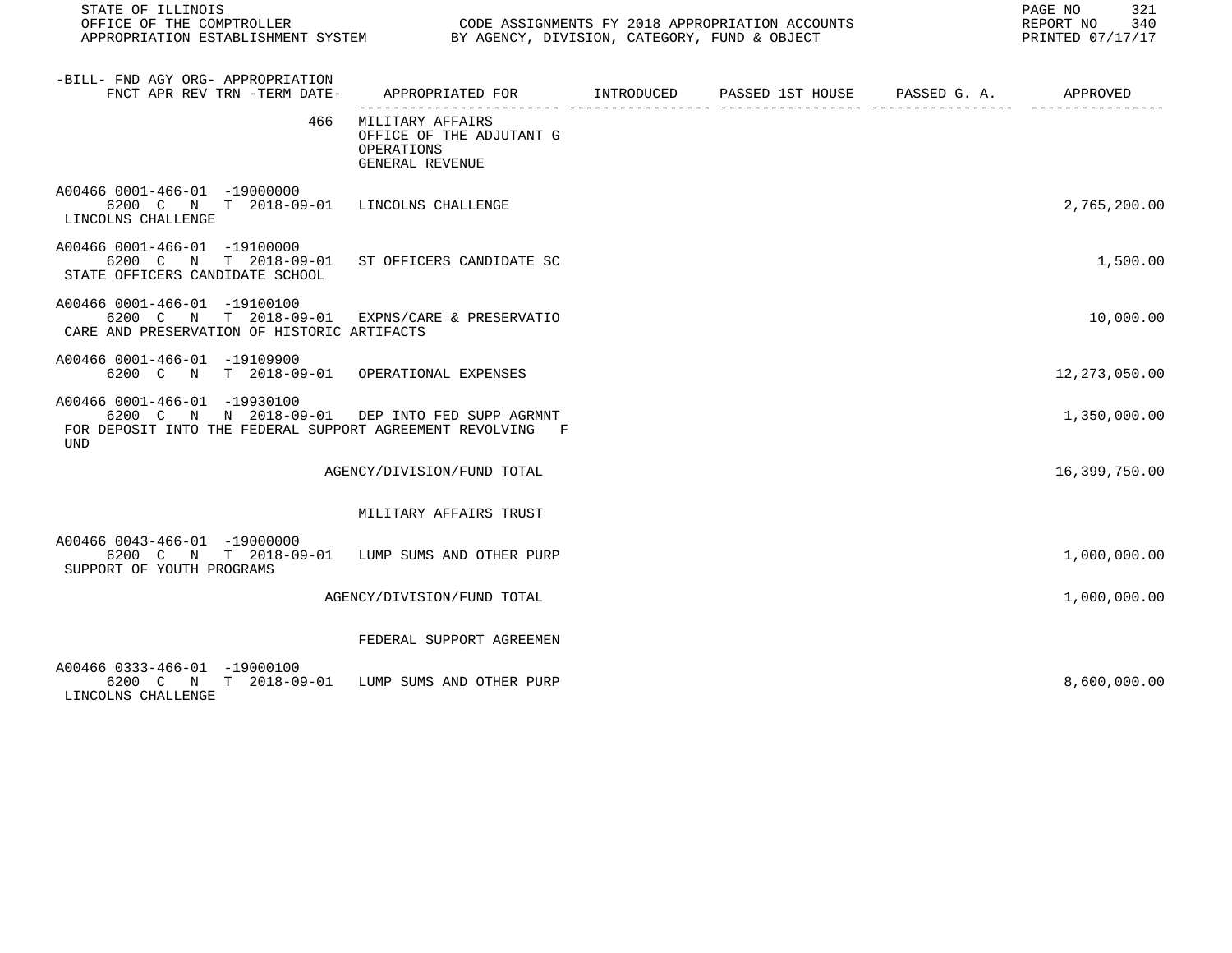| STATE OF ILLINOIS<br>OFFICE OF THE COMPTROLLER<br>CODE ASSIGNMENTS FY 2018 APPROPRIATION ACCOUNTS<br>BY AGENCY, DIVISION, CATEGORY, FUND & OBJECT<br>APPROPRIATION ESTABLISHMENT SYSTEM                          |                                                                                             |  |  |  | PAGE NO<br>322<br>340<br>REPORT NO<br>PRINTED 07/17/17 |  |
|------------------------------------------------------------------------------------------------------------------------------------------------------------------------------------------------------------------|---------------------------------------------------------------------------------------------|--|--|--|--------------------------------------------------------|--|
| -BILL- FND AGY ORG- APPROPRIATION<br>FNCT APR REV TRN -TERM DATE-                                                                                                                                                | APPROPRIATED FOR         INTRODUCED      PASSED 1ST HOUSE      PASSED G. A.                 |  |  |  | APPROVED                                               |  |
| 466                                                                                                                                                                                                              | MILITARY AFFAIRS<br>OFFICE OF THE ADJUTANT G<br>AWARDS & GRANTS<br>FEDERAL SUPPORT AGREEMEN |  |  |  |                                                        |  |
| A00466 0333-466-01 -44000000<br>6200 C N N 2018-09-01                                                                                                                                                            | LINCOLNS CHALLANGE ALLOW                                                                    |  |  |  | 1,200,000.00                                           |  |
|                                                                                                                                                                                                                  | AGENCY/DIVISION/FUND TOTAL                                                                  |  |  |  | 9,800,000.00                                           |  |
|                                                                                                                                                                                                                  | U.S.S. ILLINOIS COMMISSI                                                                    |  |  |  |                                                        |  |
| A00466 0395-466-01 -44000000<br>6200 C N N 2018-09-01<br>TO MAKE GRANTS TO U.S.S. ILLINOIS COMMISSIONING COMMITTEE                                                                                               | USS IL COMMISSIONING COM                                                                    |  |  |  | 100,000.00                                             |  |
|                                                                                                                                                                                                                  | AGENCY/DIVISION/FUND TOTAL                                                                  |  |  |  | 100,000.00                                             |  |
|                                                                                                                                                                                                                  | IL MILITARY FAMILY RELIE                                                                    |  |  |  |                                                        |  |
| A00466 0725-466-01 -44000000<br>6200 C N N 2018-09-01<br>GRANTS TO PERSONS OR FAMILIES OF PERSONS WHO ARE MEMEBERS O<br>F NATIONAL GUARD OR MILITARY THAT HAVE BEEN CALLED TO DUTY A<br>S RESULT OF SEPTEMBER 11 | AWARDS AND GRANTS                                                                           |  |  |  | 5,000,000.00                                           |  |
|                                                                                                                                                                                                                  | AGENCY/DIVISION/FUND TOTAL                                                                  |  |  |  | 5,000,000.00                                           |  |
|                                                                                                                                                                                                                  | AGENCY/DIVISION TOTAL                                                                       |  |  |  | 32,299,750.00                                          |  |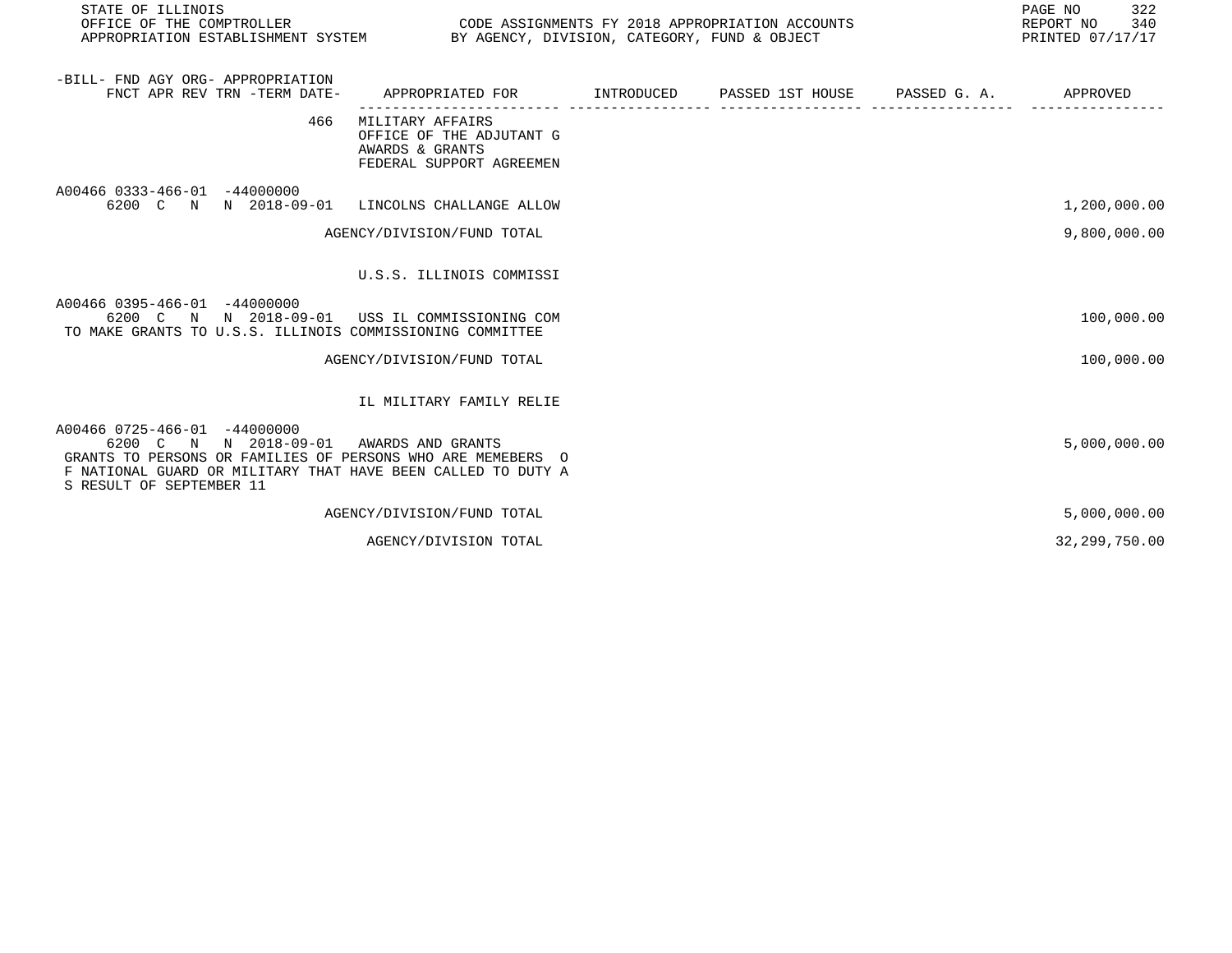| STATE OF ILLINOIS<br>OFFICE OF THE COMPTROLLER<br>APPROPRIATION ESTABLISHMENT SYSTEM BY AGENCY, DIVISION, CATEGORY, FUND & OBJECT | CODE ASSIGNMENTS FY 2018 APPROPRIATION ACCOUNTS                                              |  | 323<br>PAGE NO<br>340<br>REPORT NO<br>PRINTED 07/17/17 |
|-----------------------------------------------------------------------------------------------------------------------------------|----------------------------------------------------------------------------------------------|--|--------------------------------------------------------|
| -BILL- FND AGY ORG- APPROPRIATION<br>FNCT APR REV TRN -TERM DATE-                                                                 | APPROPRIATED FOR         INTRODUCED      PASSED 1ST HOUSE     PASSED G. A.          APPROVED |  |                                                        |
| 466                                                                                                                               | MILITARY AFFAIRS<br>FACILITIES OPERATIONS<br>OPERATIONS<br>FEDERAL SUPPORT AGREEMEN          |  |                                                        |
| A00466 0333-466-15 -19000000<br>6200 C N T 2018-09-01<br>ARMY NATIONAL GUARD FACILITIES OPERATIONS AND MAINTENANCE                | LUMP SUMS & OTHER PURPOS                                                                     |  | 16,000,000.00                                          |
| A00466 0333-466-15 -19000200<br>6200 C N T 2018-09-01<br>ARMY/AIR REIMBURSABLE POSITIONS                                          | LUMP SUMS & OTHER PURPOS                                                                     |  | 14,610,700.00                                          |
|                                                                                                                                   | AGENCY/DIVISION/FUND TOTAL                                                                   |  | 30,610,700.00                                          |
|                                                                                                                                   | AGENCY/DIVISION TOTAL                                                                        |  | 30,610,700.00                                          |
|                                                                                                                                   | AGENCY TOTAL                                                                                 |  | 62,910,450.00                                          |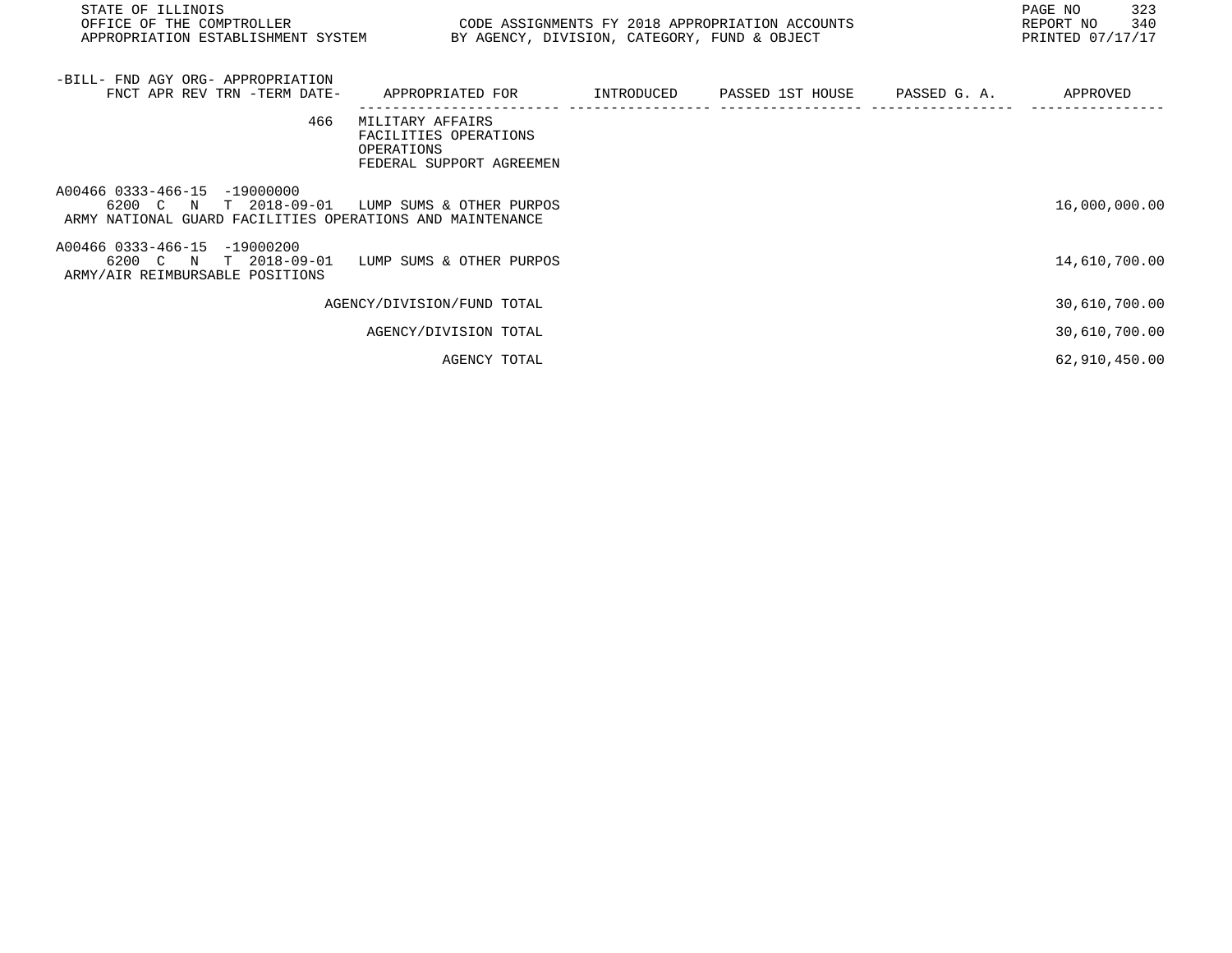| STATE OF ILLINOIS                                                                                                                                                                                                                 |                                                                                           |  | PAGE NO<br>324<br>REPORT NO<br>340<br>PRINTED 07/17/17 |
|-----------------------------------------------------------------------------------------------------------------------------------------------------------------------------------------------------------------------------------|-------------------------------------------------------------------------------------------|--|--------------------------------------------------------|
| -BILL- FND AGY ORG- APPROPRIATION<br>FNCT APR REV TRN -TERM DATE-                                                                                                                                                                 | APPROPRIATED FOR        INTRODUCED     PASSED 1ST HOUSE     PASSED G. A.         APPROVED |  |                                                        |
| 478                                                                                                                                                                                                                               | HEALTHCARE & FAMILY SERV<br>PROGRAM ADMINISTRATION<br>OPERATIONS<br>GENERAL REVENUE       |  |                                                        |
| A00478 0001-478-05 -19109900<br>1300 C N T 2018-09-01 OPERATIONAL EXPENSES<br>OPERATIONAL EXPENSES, AMOUNTS APPROPRIATED MAY BE USED FOR D<br>EPOSITS INTO THE CHILD SUPPORT ADMIN FUND AND MEDICAL<br>PECIAL PURPOSES TRUST FUND | S                                                                                         |  | 71,980,700.00                                          |
|                                                                                                                                                                                                                                   | AGENCY/DIVISION/FUND TOTAL                                                                |  | 71,980,700.00                                          |
|                                                                                                                                                                                                                                   | PUBLIC AID RECOVERIES TR                                                                  |  |                                                        |
| A00478 0421-478-05 -11200000<br>1300 C N P 2018-09-01 REGULAR POSITIONS                                                                                                                                                           |                                                                                           |  | 273,500.00                                             |
| A00478 0421-478-05 -11610000<br>1300 C N P 2018-09-01                                                                                                                                                                             | RETIREMENT                                                                                |  | 147,800.00                                             |
| A00478 0421-478-05 -11700000<br>$T = 2018 - 09 - 01$<br>1300 C<br>$\mathbb N$                                                                                                                                                     | SOC SEC/MEDICARE CONTRIB                                                                  |  | 20,900.00                                              |
| A00478 0421-478-05 -11800000<br>1300 C N P 2018-09-01                                                                                                                                                                             | GROUP INSURANCE                                                                           |  | 124,800.00                                             |
| A00478 0421-478-05 -12000000<br>1300 C N T 2018-09-01                                                                                                                                                                             | CONTRACTUAL SERVICES                                                                      |  | 5,294,400.00                                           |
| A00478 0421-478-05 -13000000<br>1300 C N<br>T 2018-09-01                                                                                                                                                                          | COMMODITIES                                                                               |  | 227,900.00                                             |
| A00478 0421-478-05 -13020000<br>T 2018-09-01<br>1300 C N                                                                                                                                                                          | PRINTING                                                                                  |  | 351,100.00                                             |
| A00478 0421-478-05 -15000000<br>1350 C N T 2018-09-01                                                                                                                                                                             | EQUIPMENT                                                                                 |  | 873,900.00                                             |
| A00478 0421-478-05 -16000000<br>1300 C N T 2018-09-01                                                                                                                                                                             | ELECTRONIC DATA PROCESSI                                                                  |  | 2,432,200.00                                           |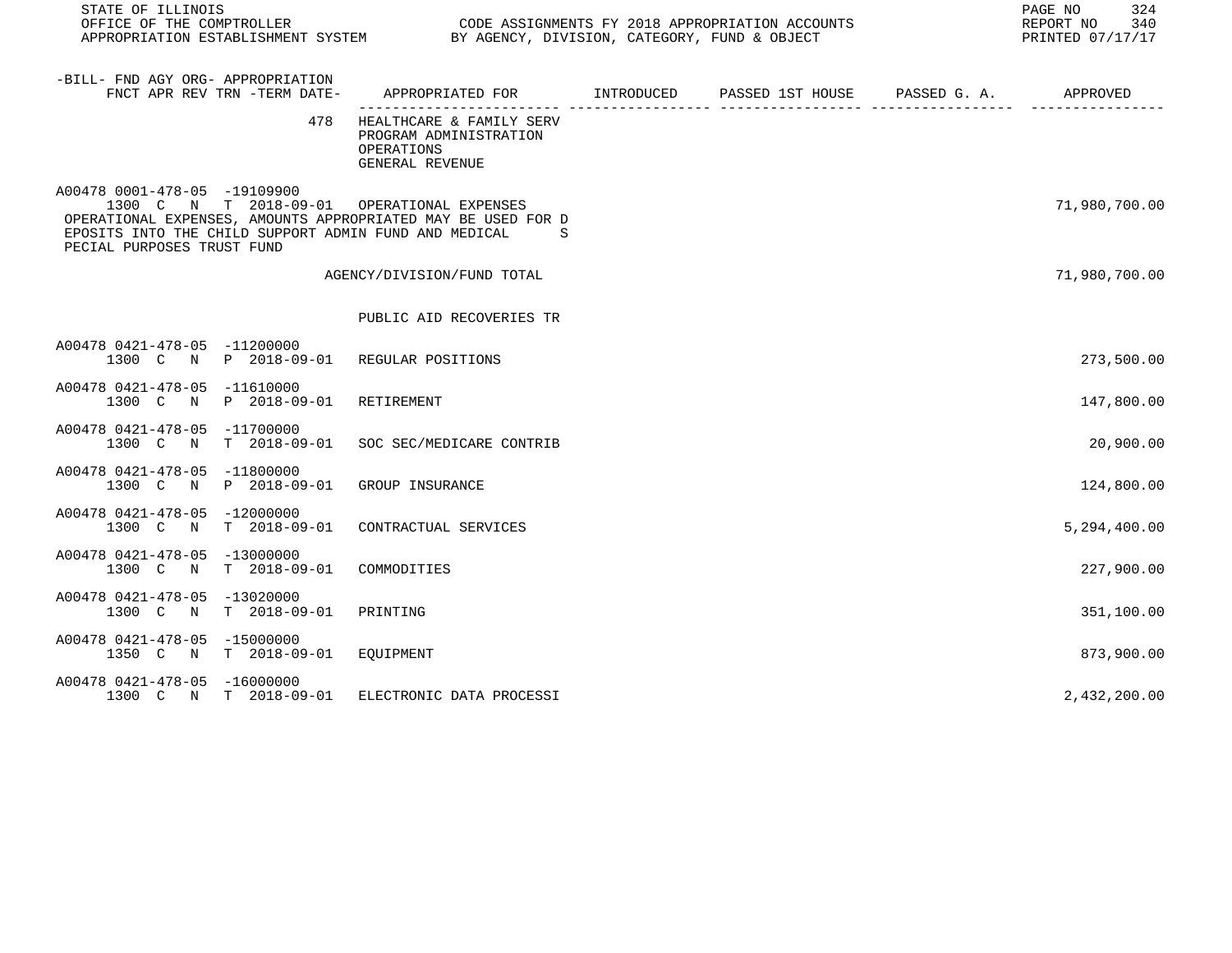| STATE OF ILLINOIS<br>OFFICE OF THE COMPTROLLER<br>APPROPRIATION ESTABLISHMENT SYSTEM                                               | CODE ASSIGNMENTS FY 2018 APPROPRIATION ACCOUNTS<br>BY AGENCY, DIVISION, CATEGORY, FUND & OBJECT |            |                  |              | PAGE NO<br>325<br>340<br>REPORT NO<br>PRINTED 07/17/17 |
|------------------------------------------------------------------------------------------------------------------------------------|-------------------------------------------------------------------------------------------------|------------|------------------|--------------|--------------------------------------------------------|
| -BILL- FND AGY ORG- APPROPRIATION<br>FNCT APR REV TRN -TERM DATE-                                                                  | APPROPRIATED FOR                                                                                | INTRODUCED | PASSED 1ST HOUSE | PASSED G. A. | APPROVED                                               |
| 478                                                                                                                                | HEALTHCARE & FAMILY SERV<br>PROGRAM ADMINISTRATION<br>OPERATIONS<br>PUBLIC AID RECOVERIES TR    |            |                  |              |                                                        |
| A00478 0421-478-05 -17000000<br>1300 C N<br>T 2018-09-01                                                                           | TELECOMMUNICATION                                                                               |            |                  |              | 1,155,000.00                                           |
| A00478 0421-478-05<br>$-19000000$<br>1300 C N<br>T 2018-09-01<br>FOR COSTS ASSOCIATED WITH INFORMATION TECHNOLOGY<br>NFRASTRUCTURE | COSTS/INFO TECH INFRASTR                                                                        |            |                  |              | 47,447,000.00                                          |
|                                                                                                                                    | AGENCY/DIVISION/FUND TOTAL                                                                      |            |                  |              | 58,348,500.00                                          |
|                                                                                                                                    | AGENCY/DIVISION TOTAL                                                                           |            |                  |              | 130,329,200.00                                         |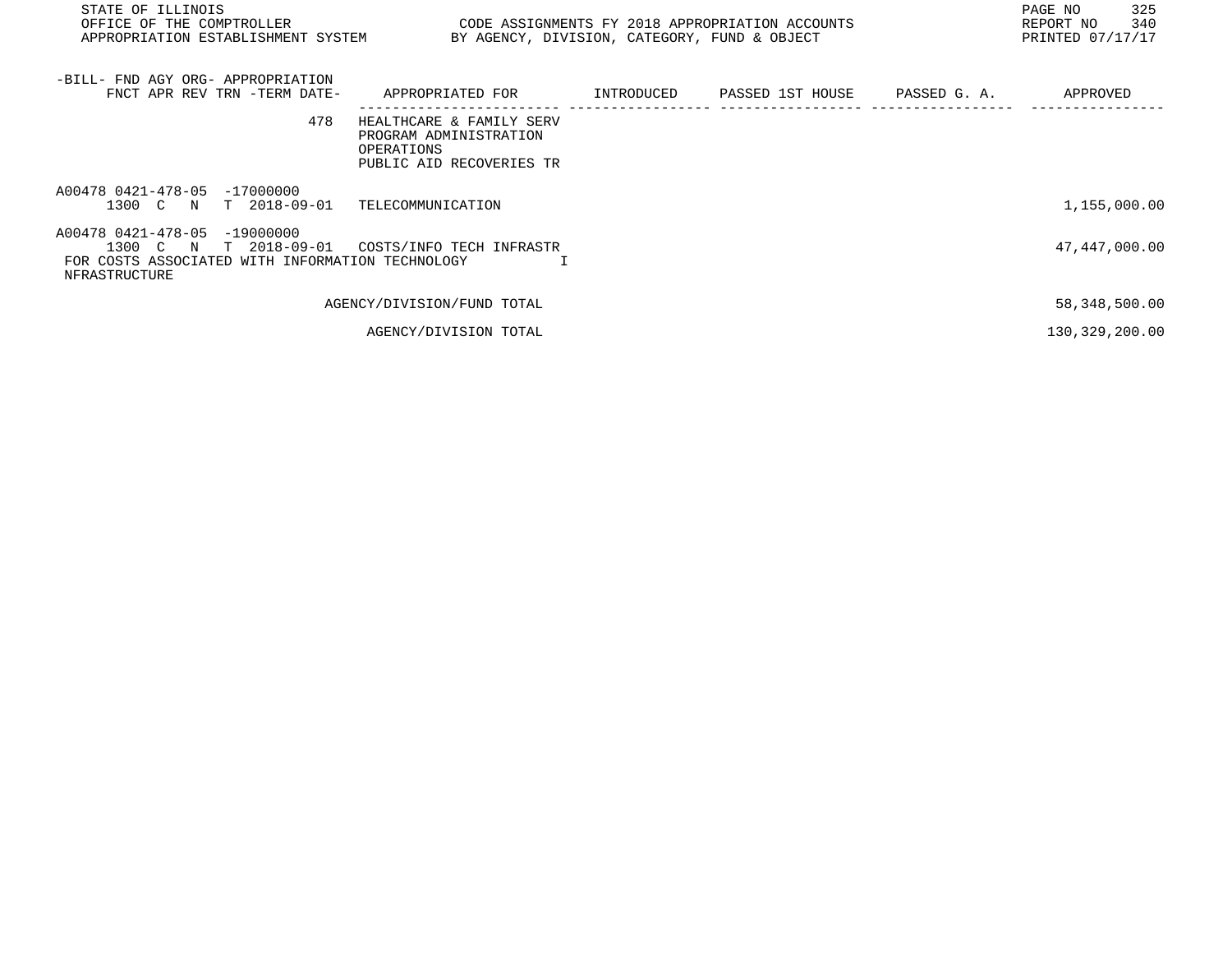| STATE OF ILLINOIS                                                                                     |                                                                                        | PAGE NO<br>CODE ASSIGNMENTS FY 2018 APPROPRIATION ACCOUNTS<br>REPORT NO<br>PRINTED 07/17/17 |                                        |  |               |
|-------------------------------------------------------------------------------------------------------|----------------------------------------------------------------------------------------|---------------------------------------------------------------------------------------------|----------------------------------------|--|---------------|
| -BILL- FND AGY ORG- APPROPRIATION<br>FNCT APR REV TRN -TERM DATE-                                     | APPROPRIATED FOR INTRODUCED                                                            |                                                                                             | PASSED 1ST HOUSE PASSED G. A. APPROVED |  |               |
| 478                                                                                                   | HEALTHCARE & FAMILY SERV<br>INSPECTOR GENERAL<br>OPERATIONS<br>LONG TERM CARE PROVIDER |                                                                                             |                                        |  |               |
| A00478 0345-478-15 -19100000<br>1300 C N T 2018-09-01 LUMP SUM, OPERATIONS<br>ADMINISTRATIVE EXPENSES |                                                                                        |                                                                                             |                                        |  | 233,000.00    |
|                                                                                                       | AGENCY/DIVISION/FUND TOTAL                                                             |                                                                                             |                                        |  | 233,000.00    |
|                                                                                                       | PUBLIC AID RECOVERIES TR                                                               |                                                                                             |                                        |  |               |
| A00478 0421-478-15 -11200000<br>1300 C N P 2018-09-01 REGULAR POSITIONS                               |                                                                                        |                                                                                             |                                        |  | 8,399,700.00  |
| A00478 0421-478-15 -11610000<br>1300 C N P 2018-09-01                                                 | RETIREMENT                                                                             |                                                                                             |                                        |  | 4,536,900.00  |
| A00478 0421-478-15 -11700000<br>1300 C N T 2018-09-01                                                 | SOC SEC/MEDICARE CONTRIB                                                               |                                                                                             |                                        |  | 642,600.00    |
| A00478 0421-478-15 -11800000<br>1300 C N P 2018-09-01                                                 | GROUP INSURANCE                                                                        |                                                                                             |                                        |  | 2,398,000.00  |
| A00478 0421-478-15 -12000000<br>1300 C N T 2018-09-01                                                 | CONTRACTUAL SERVICES                                                                   |                                                                                             |                                        |  | 4,018,500.00  |
| A00478 0421-478-15 -12900000<br>1300 C N T 2018-09-01                                                 | TRAVEL                                                                                 |                                                                                             |                                        |  | 78,800.00     |
| A00478 0421-478-15 -13000000<br>1300 C N T 2018-09-01                                                 | COMMODITIES                                                                            |                                                                                             |                                        |  |               |
| A00478 0421-478-15 -13020000<br>1300 C N T 2018-09-01                                                 | PRINTING                                                                               |                                                                                             |                                        |  |               |
| A00478 0421-478-15 -15000000<br>1350 C N T 2018-09-01                                                 | EQUIPMENT                                                                              |                                                                                             |                                        |  |               |
| A00478 0421-478-15 -17000000<br>1300 C N T 2018-09-01                                                 | TELECOMMUNICATIONS SERVI                                                               |                                                                                             |                                        |  |               |
|                                                                                                       | AGENCY/DIVISION/FUND TOTAL                                                             |                                                                                             |                                        |  | 20,074,500.00 |
|                                                                                                       | AGENCY/DIVISION TOTAL                                                                  |                                                                                             |                                        |  | 20,307,500.00 |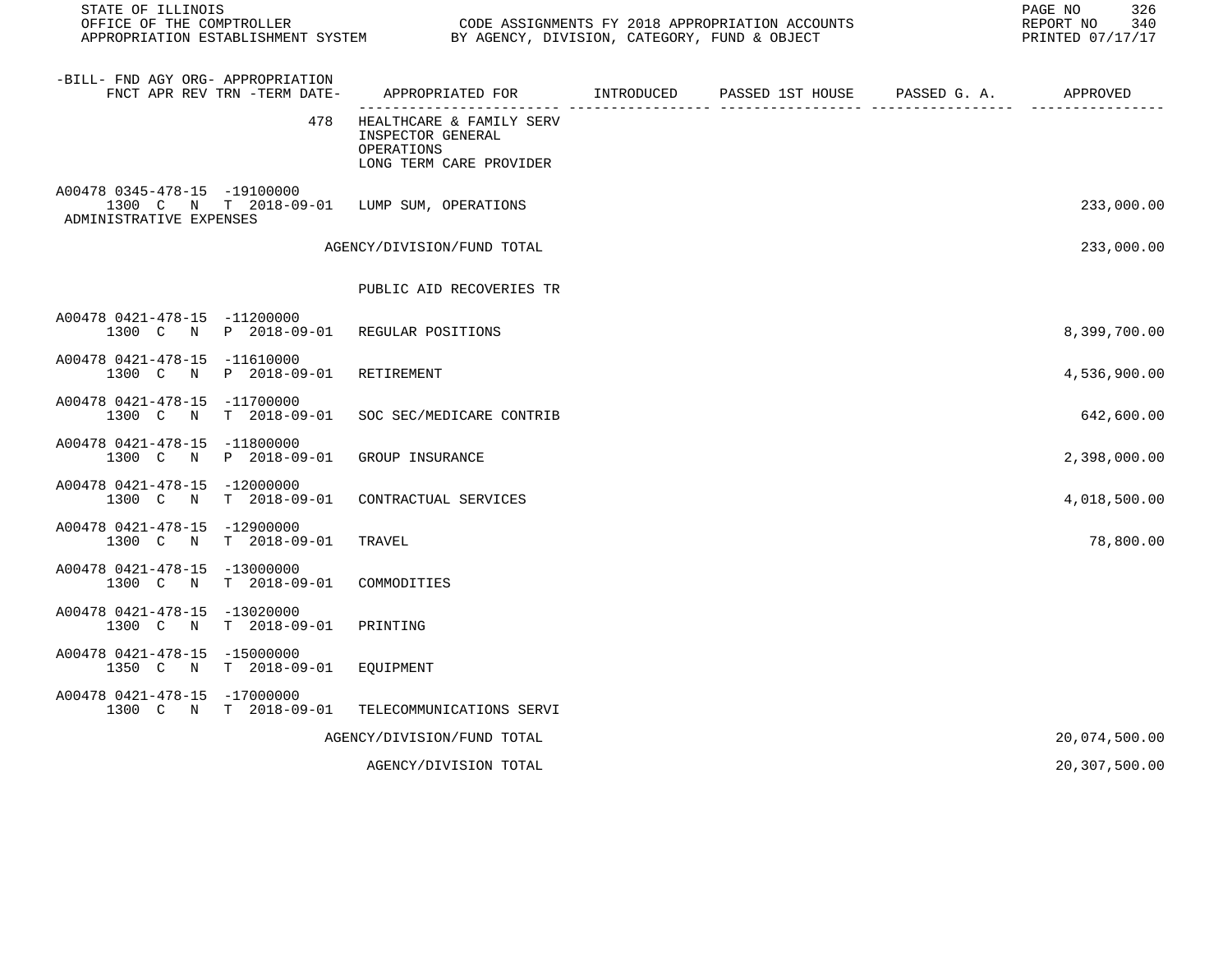| STATE OF ILLINOIS<br>OFFICE OF THE COMPTROLLER                          | CODE ASSIGNMENTS FY 2018 APPROPRIATION ACCOUNTS<br>APPROPRIATION ESTABLISHMENT SYSTEM BY AGENCY, DIVISION, CATEGORY, FUND & OBJECT |            |                  | 327<br>PAGE NO<br>REPORT NO<br>340<br>PRINTED 07/17/17 |               |
|-------------------------------------------------------------------------|------------------------------------------------------------------------------------------------------------------------------------|------------|------------------|--------------------------------------------------------|---------------|
| -BILL- FND AGY ORG- APPROPRIATION<br>FNCT APR REV TRN -TERM DATE-       | APPROPRIATED FOR                                                                                                                   | INTRODUCED | PASSED 1ST HOUSE | PASSED G. A.<br>---- ------                            | APPROVED      |
|                                                                         | 478<br>HEALTHCARE & FAMILY SERV<br>CHILD SUPPORT ENFORCEMEN<br>OPERATIONS<br>CHILD SUPPORT ADMINISTRA                              |            |                  |                                                        |               |
| A00478 0757-478-55 -11200000<br>1300 C N P 2018-09-01 REGULAR POSITIONS |                                                                                                                                    |            |                  |                                                        | 51,110,900.00 |
| A00478 0757-478-55 -11290000<br>1300 C<br>N<br>P 2018-09-01             | RETIREMENT                                                                                                                         |            |                  |                                                        | 20,800.00     |
| A00478 0757-478-55 -11610000<br>1300 C N P 2018-09-01                   | RETIREMENT                                                                                                                         |            |                  |                                                        | 27,606,500.00 |
| A00478 0757-478-55 -11700000<br>1300 C N T 2018-09-01                   | SOC SEC/MEDICARE CONTRIB                                                                                                           |            |                  |                                                        | 3,909,900.00  |
| A00478 0757-478-55 -11800000<br>1300 C N P 2018-09-01                   | GROUP INSURANCE                                                                                                                    |            |                  |                                                        | 18,470,400.00 |
| A00478 0757-478-55 -12000000<br>1700 C N T 2018-09-01                   | CONTRACTUAL SERVICES                                                                                                               |            |                  |                                                        | 56,000,000.00 |
| A00478 0757-478-55 -12900000<br>1700 C N T 2018-09-01                   | TRAVEL                                                                                                                             |            |                  |                                                        | 233,000.00    |
| A00478 0757-478-55 -13000000<br>T 2018-09-01<br>1700 C N                | COMMODITIES                                                                                                                        |            |                  |                                                        | 292,000.00    |
| A00478 0757-478-55 -13020000<br>1700 C N T 2018-09-01                   | PRINTING                                                                                                                           |            |                  |                                                        | 180,000.00    |
| A00478 0757-478-55 -15000000<br>1750 C N T 2018-09-01                   | EQUIPMENT                                                                                                                          |            |                  |                                                        | 1,500,000.00  |
| A00478 0757-478-55 -16000000<br>1750 C N T 2018-09-01                   | ELECTRONIC DATA PROCESSI                                                                                                           |            |                  |                                                        | 12,215,100.00 |
| A00478 0757-478-55 -17000000<br>1700 C N T 2018-09-01                   | TELECOMMUNICATION                                                                                                                  |            |                  |                                                        | 1,900,000.00  |
| A00478 0757-478-55 -19000000<br>CHILD SUPPORT ENFORCEMENT DEMO PROJECTS | 1700 C N T 2018-09-01 LUMP SUMS AND OTHER PURP                                                                                     |            |                  |                                                        | 500,000.00    |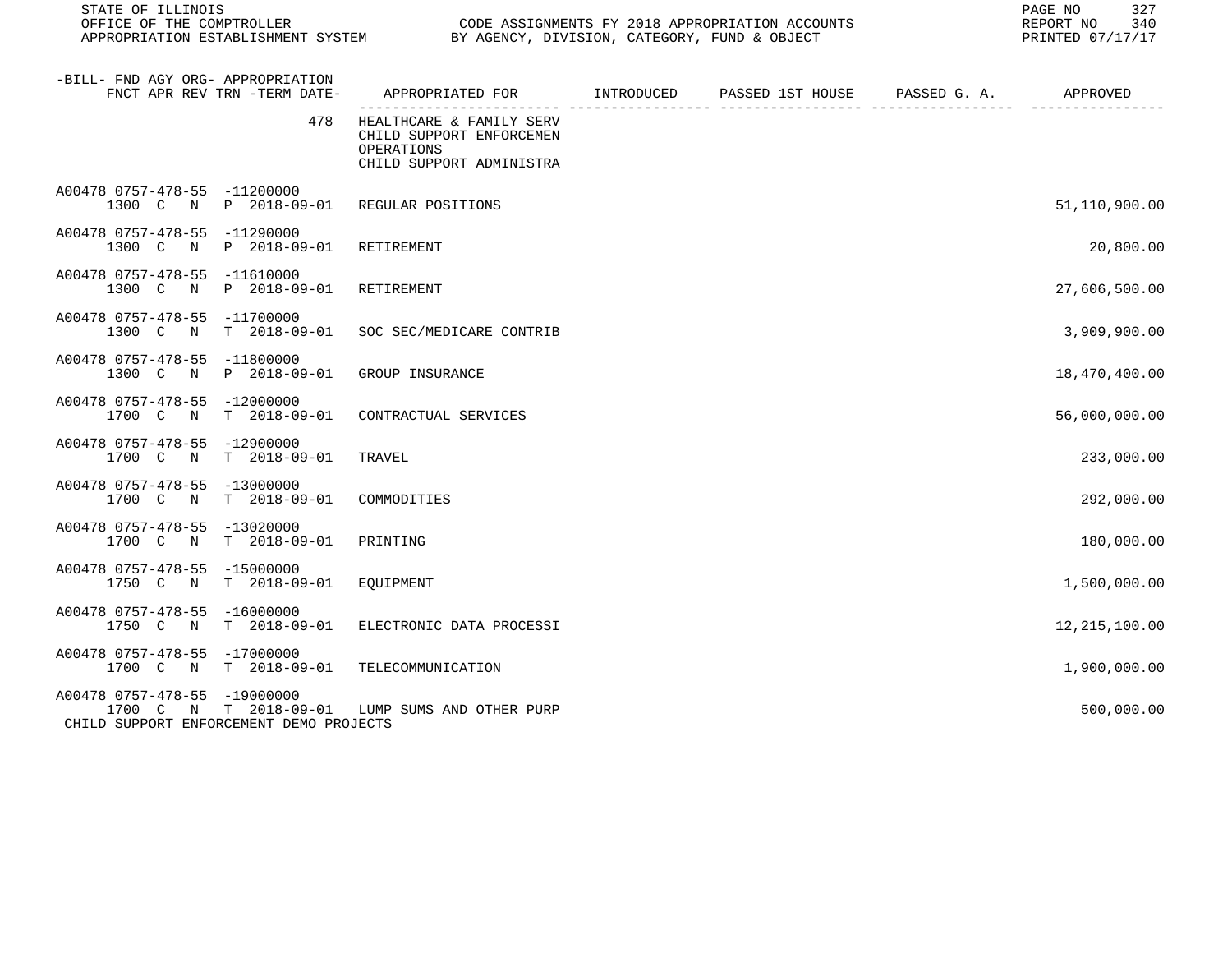| STATE OF ILLINOIS<br>OFFICE OF THE COMPTROLLER<br>APPROPRIATION ESTABLISHMENT SYSTEM    | CODE ASSIGNMENTS FY 2018 APPROPRIATION ACCOUNTS<br>BY AGENCY, DIVISION, CATEGORY, FUND & OBJECT |            |                  |              | PAGE NO<br>328<br>340<br>REPORT NO<br>PRINTED 07/17/17 |
|-----------------------------------------------------------------------------------------|-------------------------------------------------------------------------------------------------|------------|------------------|--------------|--------------------------------------------------------|
| -BILL- FND AGY ORG- APPROPRIATION<br>FNCT APR REV TRN -TERM DATE-                       | APPROPRIATED FOR                                                                                | INTRODUCED | PASSED 1ST HOUSE | PASSED G. A. | APPROVED                                               |
| 478                                                                                     | HEALTHCARE & FAMILY SERV<br>CHILD SUPPORT ENFORCEMEN<br>OPERATIONS<br>CHILD SUPPORT ADMINISTRA  |            |                  |              |                                                        |
| A00478 0757-478-55 -19100000<br>1700 C N<br>T 2018-09-01<br>ENHANCED COLLECTION EFFORTS | LUMP SUM, OPERATIONS                                                                            |            |                  |              | 7,000,000.00                                           |
| A00478 0757-478-55 -19100100<br>1700 C N<br>T 2018-09-01<br>STATE DISBURSEMENT UNIT     | LUMP SUMS AND OTHER PURP                                                                        |            |                  |              | 11,850,000.00                                          |
|                                                                                         | AGENCY/DIVISION/FUND TOTAL                                                                      |            |                  |              | 192,788,600.00                                         |
|                                                                                         | AGENCY/DIVISION TOTAL                                                                           |            |                  |              | 192,788,600.00                                         |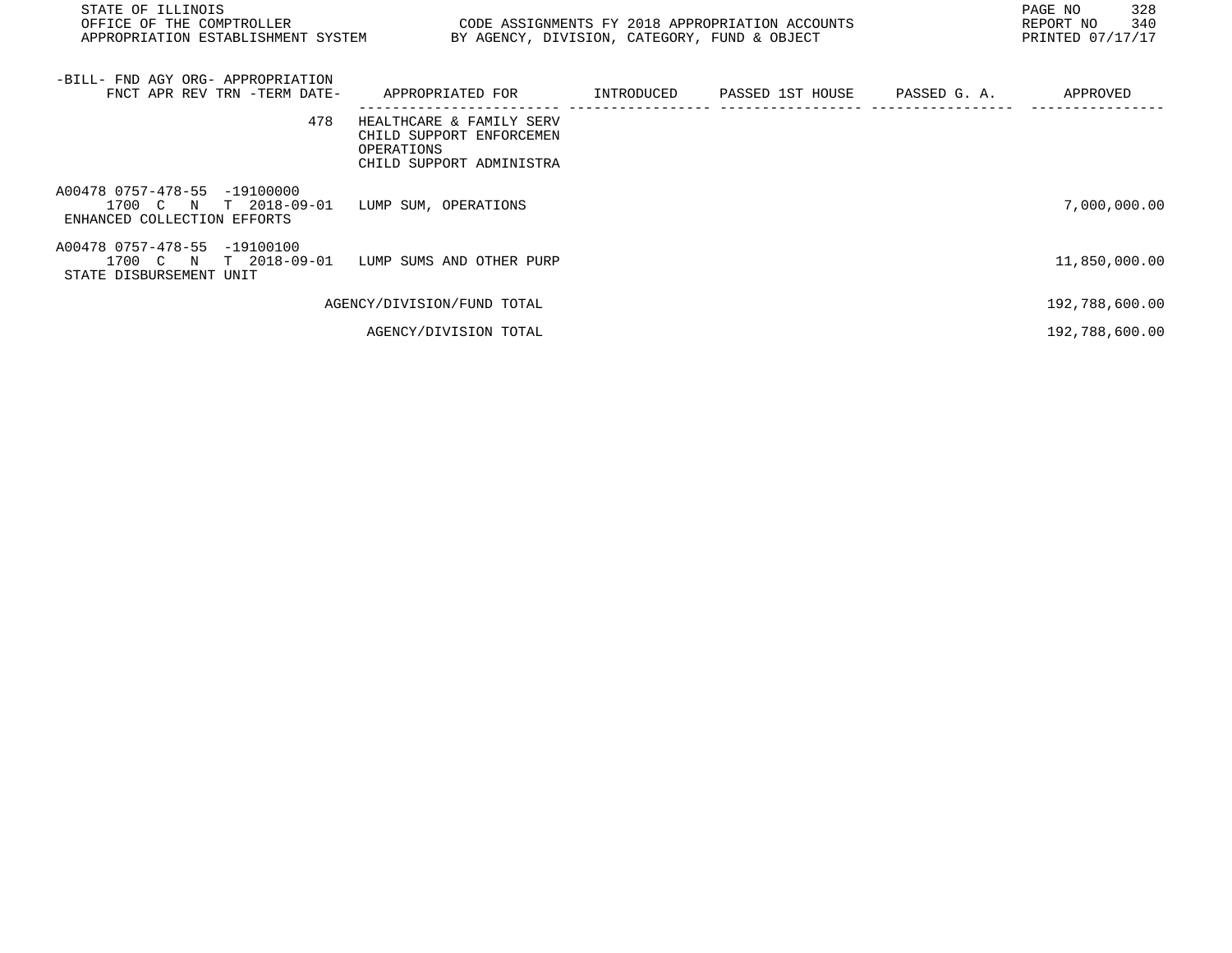| STATE OF ILLINOIS<br>OFFICE OF THE COMPTROLLER<br>APPROPRIATION ESTABLISHMENT SYSTEM | CODE ASSIGNMENTS FY 2018 APPROPRIATION ACCOUNTS<br>BY AGENCY, DIVISION, CATEGORY, FUND & OBJECT | 329<br>PAGE NO<br>REPORT NO<br>340<br>PRINTED 07/17/17 |  |               |
|--------------------------------------------------------------------------------------|-------------------------------------------------------------------------------------------------|--------------------------------------------------------|--|---------------|
| -BILL- FND AGY ORG- APPROPRIATION<br>FNCT APR REV TRN -TERM DATE-                    | APPROPRIATED FOR TINTRODUCED PASSED 1ST HOUSE PASSED G.A.                                       |                                                        |  | APPROVED      |
| 478                                                                                  | HEALTHCARE & FAMILY SERV<br>PA RECOVERY TRUST OPERAT<br>OPERATIONS<br>PUBLIC AID RECOVERIES TR  |                                                        |  |               |
| A00478 0421-478-60 -11200000<br>1300 C N P 2018-09-01                                | REGULAR POSITIONS                                                                               |                                                        |  | 6,966,700.00  |
| A00478 0421-478-60 -11610000<br>P 2018-09-01<br>1300 C<br>$\mathbb N$                | RETIREMENT                                                                                      |                                                        |  | 3,762,900.00  |
| A00478 0421-478-60<br>$-11700000$<br>1300 C<br>$T = 2018 - 09 - 01$<br>$\mathbb N$   | SOC SEC/MEDICARE CONTRIB                                                                        |                                                        |  | 533,000.00    |
| A00478 0421-478-60 -11800000<br>P 2018-09-01<br>1300 C<br>$\mathbb N$                | GROUP INSURANCE                                                                                 |                                                        |  | 2,073,900.00  |
| A00478 0421-478-60 -12000000<br>1300 C<br>$\mathbf N$<br>$T = 2018 - 09 - 01$        | CONTRACTUAL SERVICES                                                                            |                                                        |  | 13,650,000.00 |
| A00478 0421-478-60<br>$-12900000$<br>$T = 2018 - 09 - 01$<br>1300 C N                | TRAVEL                                                                                          |                                                        |  | 67,200.00     |
| A00478 0421-478-60<br>$-13000000$<br>$T = 2018 - 09 - 01$<br>1300 C<br>$\mathbb N$   | COMMODITIES                                                                                     |                                                        |  |               |
| A00478 0421-478-60<br>-13020000<br>$T = 2018 - 09 - 01$<br>1300 C<br>$\mathbb N$     | PRINTING                                                                                        |                                                        |  |               |
| A00478 0421-478-60 -15000000<br>1350 C<br>$T = 2018 - 09 - 01$<br>$\mathbb N$        | EQUIPMENT                                                                                       |                                                        |  |               |
| A00478 0421-478-60 -17000000<br>1300 C N<br>T 2018-09-01                             | TELECOMMUNICATION                                                                               |                                                        |  |               |
|                                                                                      | AGENCY/DIVISION/FUND TOTAL                                                                      |                                                        |  | 27,053,700.00 |
|                                                                                      | AGENCY/DIVISION TOTAL                                                                           |                                                        |  | 27,053,700.00 |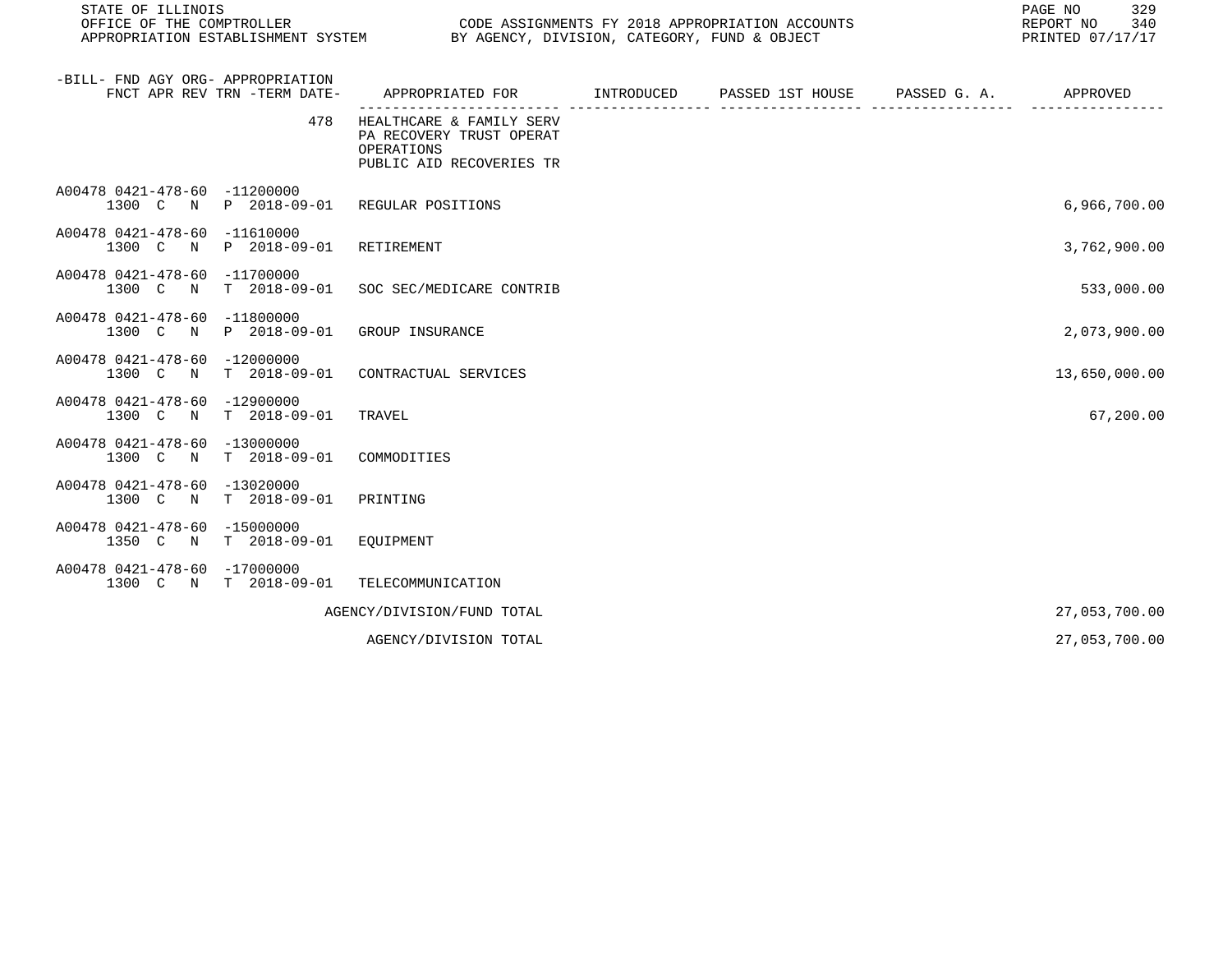| STATE OF ILLINOIS<br>OFFICE OF THE COMPTROLLER<br>APPROPRIATION ESTABLISHMENT SYSTEM BY AGENCY, DIVISION, CATEGORY, FUND & OBJECT  | CODE ASSIGNMENTS FY 2018 APPROPRIATION ACCOUNTS                                            |  | 330<br>PAGE NO<br>REPORT NO 340<br>PRINTED 07/17/17 |
|------------------------------------------------------------------------------------------------------------------------------------|--------------------------------------------------------------------------------------------|--|-----------------------------------------------------|
| -BILL- FND AGY ORG- APPROPRIATION<br>FNCT APR REV TRN -TERM DATE-                                                                  | APPROPRIATED FOR        INTRODUCED      PASSED 1ST HOUSE     PASSED G. A.         APPROVED |  |                                                     |
| 478                                                                                                                                | HEALTHCARE & FAMILY SERV<br>MEDICAL<br>OPERATIONS<br>GENERAL REVENUE                       |  |                                                     |
| A00478 0001-478-65 -19930000<br>1300 C N T 2018-09-01 HEALTHCARE PROVIDER RELI<br>FOR DEPOSIT INTO HEALTHCARE PROVIDER RELIEF FUND |                                                                                            |  | 664, 232, 900.00                                    |
|                                                                                                                                    | AGENCY/DIVISION/FUND TOTAL                                                                 |  | 664, 232, 900.00                                    |
|                                                                                                                                    | COUNTY PROVIDER TRUST                                                                      |  |                                                     |
| A00478 0329-478-65 -19000000<br>1300 C N T 2018-09-01 ADMINISTRATIVE EXPENDITU<br>INCLUDING PASS-THROUGH OF FEDERAL MATCHING FUNDS |                                                                                            |  | 25,000,000.00                                       |
|                                                                                                                                    | AGENCY/DIVISION/FUND TOTAL                                                                 |  | 25,000,000.00                                       |
|                                                                                                                                    | CARE PROV FOR PERSONS WI                                                                   |  |                                                     |
| A00478 0344-478-65 -19100000<br>1300 C N T 2018-09-01 ADMINISTRATIVE EXPENDITU<br>FOR PERSONS WITH A DEVELOPMENTAL DISABILITY      |                                                                                            |  | 191,500.00                                          |
|                                                                                                                                    | AGENCY/DIVISION/FUND TOTAL                                                                 |  | 191,500.00                                          |
|                                                                                                                                    | LONG TERM CARE PROVIDER                                                                    |  |                                                     |
| A00478 0345-478-65 -19100000<br>1300 C N T 2018-09-01 ADMINISTRATIVE EXPENDITU                                                     |                                                                                            |  | 1,090,500.00                                        |
|                                                                                                                                    | AGENCY/DIVISION/FUND TOTAL                                                                 |  | 1,090,500.00                                        |
|                                                                                                                                    | PUBLIC AID RECOVERIES TR                                                                   |  |                                                     |
| A00478 0421-478-65 -11200000<br>1300 C N P 2018-09-01 REGULAR POSITIONS                                                            |                                                                                            |  | 5,186,300.00                                        |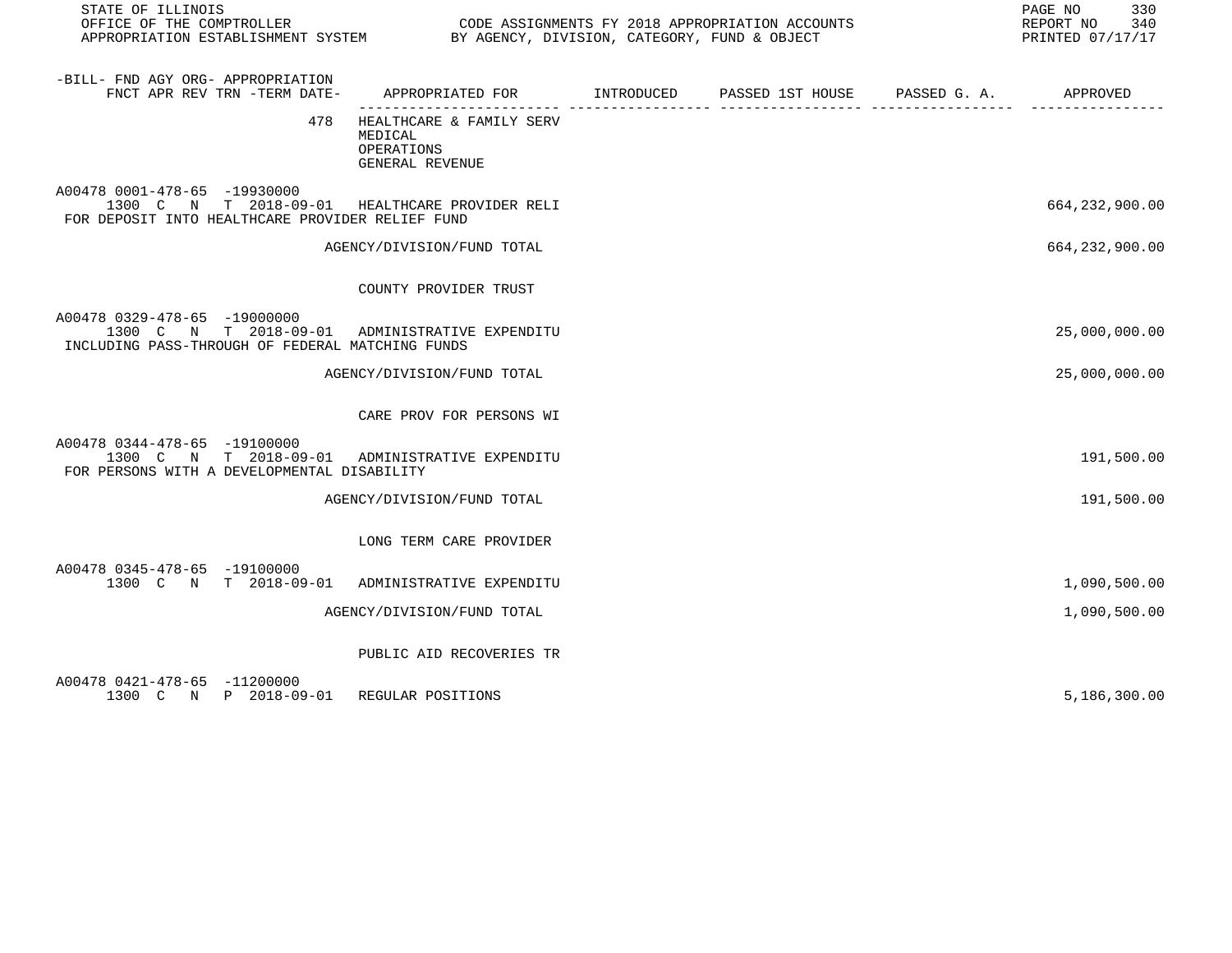| STATE OF ILLINOIS                                                                                                                         |                                                                               | 331<br>PAGE NO<br>REPORT NO<br>340<br>PRINTED 07/17/17 |  |                 |
|-------------------------------------------------------------------------------------------------------------------------------------------|-------------------------------------------------------------------------------|--------------------------------------------------------|--|-----------------|
| -BILL- FND AGY ORG- APPROPRIATION<br>FNCT APR REV TRN -TERM DATE-                                                                         | APPROPRIATED FOR INTRODUCED                                                   | PASSED 1ST HOUSE PASSED G. A. APPROVED                 |  |                 |
| 478                                                                                                                                       | HEALTHCARE & FAMILY SERV<br>MEDICAL<br>OPERATIONS<br>PUBLIC AID RECOVERIES TR |                                                        |  |                 |
| A00478 0421-478-65 -11610000<br>1300 C N P 2018-09-01                                                                                     | RETIREMENT                                                                    |                                                        |  | 2,801,300.00    |
| A00478 0421-478-65 -11700000<br>1300 C N T 2018-09-01 SOC SEC/MEDICARE CONTRIB                                                            |                                                                               |                                                        |  | 396,800.00      |
| A00478 0421-478-65 -11800000<br>1300 C N P 2018-09-01                                                                                     | GROUP INSURANCE                                                               |                                                        |  | 1,420,800.00    |
| A00478 0421-478-65 -12000000<br>T 2018-09-01<br>1300 C N                                                                                  | CONTRACTUAL SERVICES                                                          |                                                        |  | 42,000,000.00   |
| A00478 0421-478-65 -13000000<br>1300 C N T 2018-09-01                                                                                     | COMMODITIES                                                                   |                                                        |  |                 |
| A00478 0421-478-65 -13020000<br>T 2018-09-01<br>1300 C<br>N                                                                               | PRINTING                                                                      |                                                        |  |                 |
| A00478 0421-478-65 -15000000<br>1350 C N T 2018-09-01                                                                                     | EOUIPMENT                                                                     |                                                        |  |                 |
| A00478 0421-478-65 -17000000<br>1300 C N T 2018-09-01                                                                                     | TELECOMMUNICATIONS SERVI                                                      |                                                        |  |                 |
| A00478 0421-478-65 -19000000<br>1300 C<br>FOR COSTS ASSOCIATED WITH DEVELOPMENT, IMPLEMENTATION &<br>PERATION OF A MEDICAL DATA WAREHOUSE | N T 2018-09-01 MEDICAL DATA WAREHOUSE<br>$\circ$                              |                                                        |  | 6, 259, 100.00  |
| A00478 0421-478-65 -19930000<br>1300 C N T 2018-09-01 FOR DEPOSIT INTO MEDICAL<br>SPECIAL PURPOSES TRUST FUND                             |                                                                               |                                                        |  | 6,259,100.00    |
|                                                                                                                                           | AGENCY/DIVISION/FUND TOTAL                                                    |                                                        |  | 64, 323, 400.00 |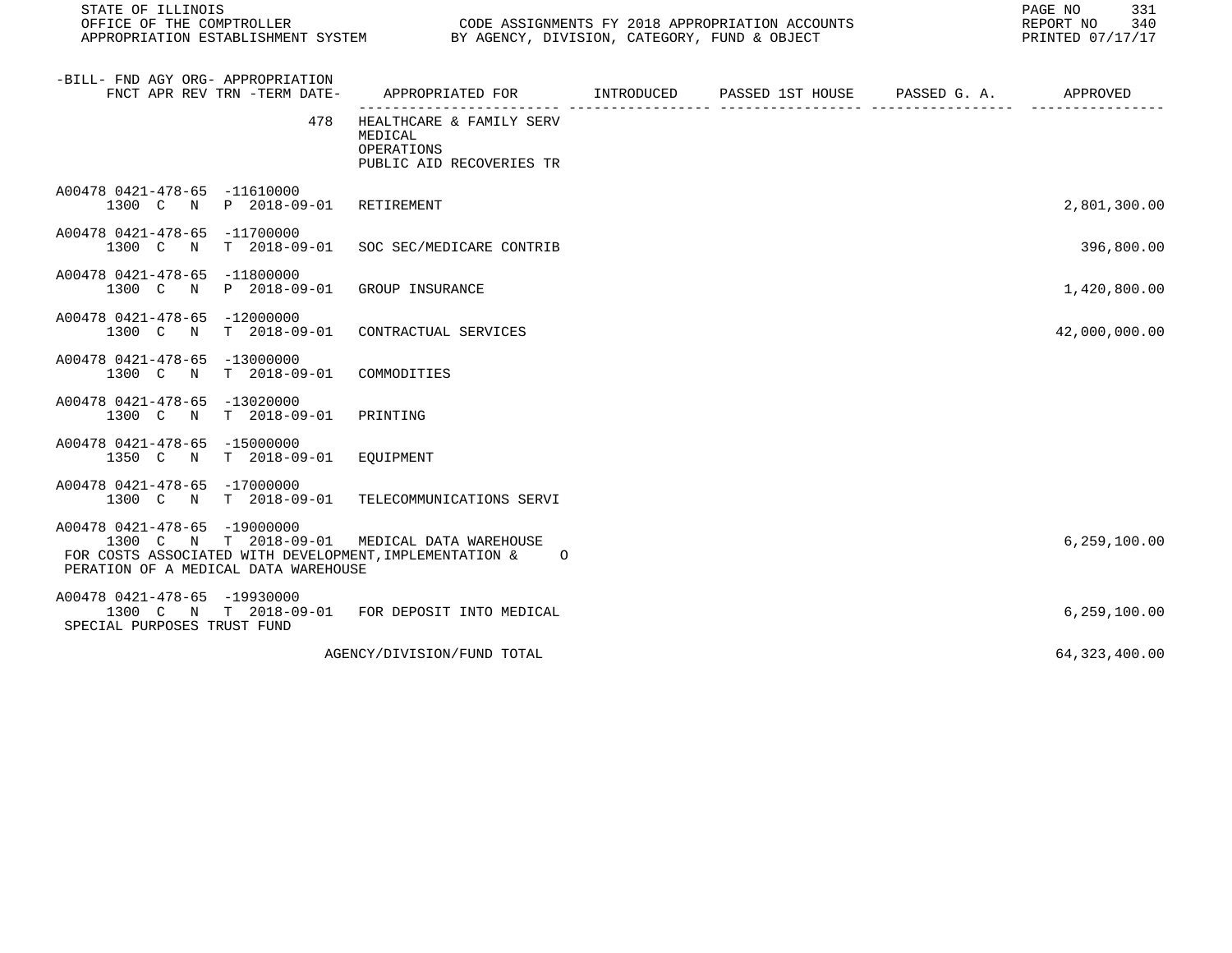| STATE OF ILLINOIS                                                                                                                                                                                                              |                                                                                                                         |  | 332<br>PAGE NO<br>340<br>REPORT NO<br>PRINTED 07/17/17 |
|--------------------------------------------------------------------------------------------------------------------------------------------------------------------------------------------------------------------------------|-------------------------------------------------------------------------------------------------------------------------|--|--------------------------------------------------------|
| -BILL- FND AGY ORG- APPROPRIATION<br>FNCT APR REV TRN -TERM DATE-                                                                                                                                                              | APPROPRIATED FOR        INTRODUCED      PASSED 1ST HOUSE     PASSED G. A.         APPROVED                              |  |                                                        |
| 478                                                                                                                                                                                                                            | ------------------ -------------------<br>HEALTHCARE & FAMILY SERV<br>MEDICAL<br>OPERATIONS<br>HEALTHCARE PROVIDER RELI |  |                                                        |
| A00478 0793-478-65 -19000000<br>1300 C N T 2018-09-01 OPERATIONAL EXPENSES                                                                                                                                                     |                                                                                                                         |  | 3,000,000.00                                           |
| A00478 0793-478-65 -19100000<br>1300 C N T 2018-09-01 OPERATIONAL EXPENSES                                                                                                                                                     |                                                                                                                         |  | 53,361,800.00                                          |
|                                                                                                                                                                                                                                | AGENCY/DIVISION/FUND TOTAL                                                                                              |  | 56, 361, 800.00                                        |
|                                                                                                                                                                                                                                | MEDICAL SPECIAL PURPOSE                                                                                                 |  |                                                        |
| A00478 0808-478-65 -19000000<br>1300 C N T 2018-09-01 FOR MEDICAL DEMONSTRATIO<br>PROJECTS AND COSTS ASSOCIATED WITH IMPLEMENT OF FED HEALTH I<br>NSURANCE PROTABILITY AND ACCOUNTABILITY ACT MANDATES                         |                                                                                                                         |  | 10,000,000.00                                          |
|                                                                                                                                                                                                                                | AGENCY/DIVISION/FUND TOTAL                                                                                              |  | 10,000,000.00                                          |
|                                                                                                                                                                                                                                | GENERAL REVENUE                                                                                                         |  |                                                        |
| A00478 0001-478-65 -49000000<br>1300 C N N 2018-09-01 COMMTY TRANSTN & LONG TE<br>COMMUNITY TRANSITIONS AND LONG-TERM CARE SYSTEM REBALANCING<br>INCLUDING GRANTS, SERVICES AND RELATED OPERATING AND A<br>DMINISTRATIVE COSTS |                                                                                                                         |  | 11,500,000.00                                          |
| A00478 0001-478-65 -49007000<br>1300 C N N 2018-09-01 MEDICAL ASSISTANCE PROVI<br>MEDICAL ASSISTANCE PROVIDERS AND RELATED OPERATING AND A<br>DMINISTRATIVE COSTS                                                              |                                                                                                                         |  | 6,371,254,700.00                                       |
|                                                                                                                                                                                                                                | AGENCY/DIVISION/FUND TOTAL                                                                                              |  | 6,382,754,700.00                                       |
|                                                                                                                                                                                                                                | UNIVERSITY OF IL HOSPITA                                                                                                |  |                                                        |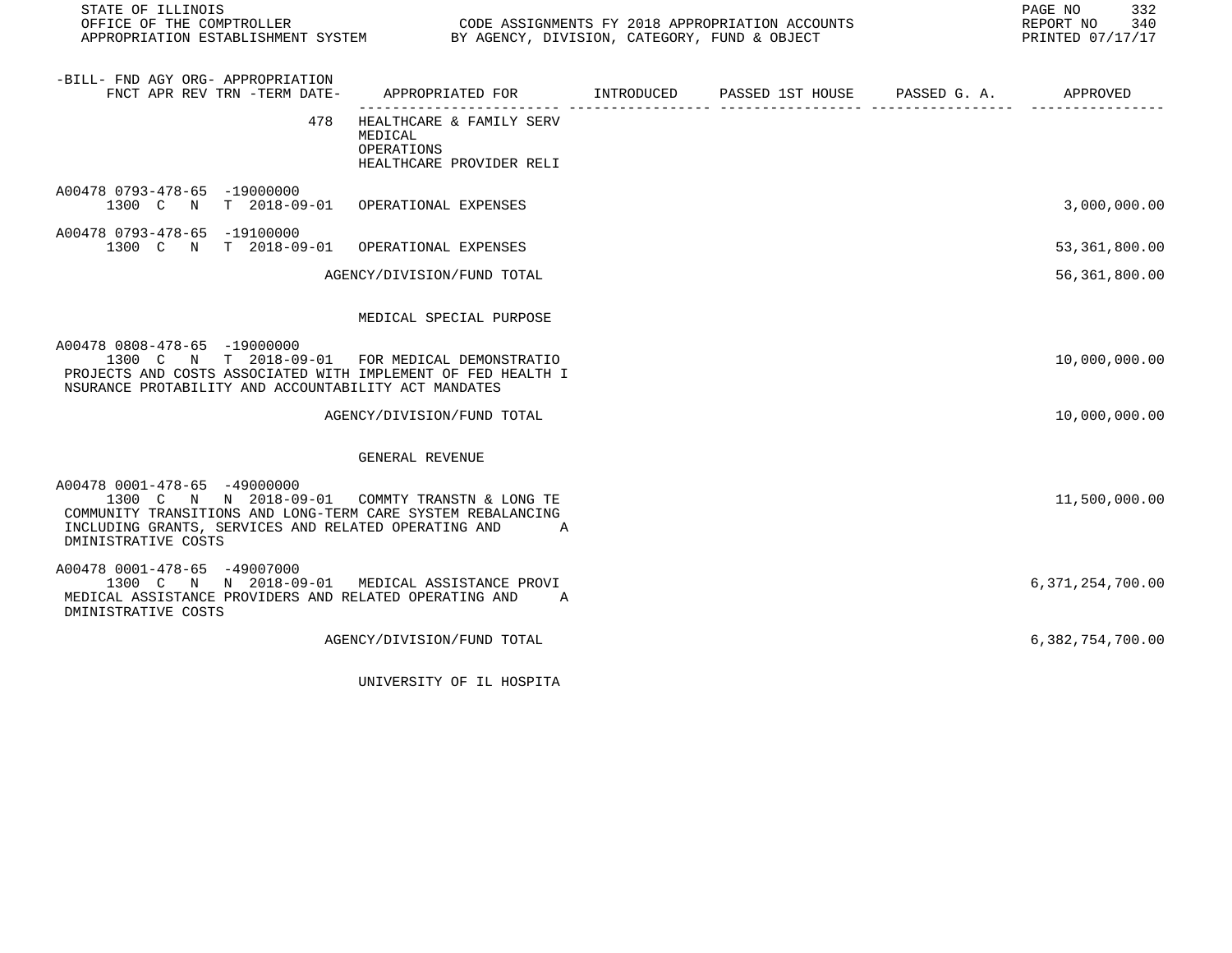| STATE OF ILLINOIS                                                                                                                                                                                                                                     |                                                                                    |                                        | 333<br>PAGE NO<br>REPORT NO<br>340<br>PRINTED 07/17/17 |
|-------------------------------------------------------------------------------------------------------------------------------------------------------------------------------------------------------------------------------------------------------|------------------------------------------------------------------------------------|----------------------------------------|--------------------------------------------------------|
| -BILL- FND AGY ORG- APPROPRIATION<br>FNCT APR REV TRN -TERM DATE-                                                                                                                                                                                     | APPROPRIATED FOR INTRODUCED                                                        | PASSED 1ST HOUSE PASSED G. A. APPROVED |                                                        |
| 478                                                                                                                                                                                                                                                   | HEALTHCARE & FAMILY SERV<br>MEDICAL<br>AWARDS & GRANTS<br>UNIVERSITY OF IL HOSPITA |                                        |                                                        |
| A00478 0136-478-65 -44000000<br>1300 C N N 2018-09-01                                                                                                                                                                                                 | TO REIMBURSE U OF I HOSP                                                           |                                        | 375,000,000.00                                         |
|                                                                                                                                                                                                                                                       | AGENCY/DIVISION/FUND TOTAL                                                         |                                        | 375,000,000.00                                         |
|                                                                                                                                                                                                                                                       | COUNTY PROVIDER TRUST                                                              |                                        |                                                        |
| A00478 0329-478-65 -44000000<br>1300 C N N 2018-09-01 FOR MEDICAL SERVICES                                                                                                                                                                            |                                                                                    |                                        | 2,500,000,000.00                                       |
|                                                                                                                                                                                                                                                       | AGENCY/DIVISION/FUND TOTAL                                                         |                                        | 2,500,000,000.00                                       |
|                                                                                                                                                                                                                                                       | PROVIDER INQUIRY TRUST                                                             |                                        |                                                        |
| A00478 0341-478-65 -49000000<br>1300 C N N 2018-09-01 EXPENSES FOR PROVIDING A<br>AND UTILIZATION OF DEPARTMENT ELIGIBILITY FILES                                                                                                                     |                                                                                    |                                        | 1,700,000.00                                           |
|                                                                                                                                                                                                                                                       | AGENCY/DIVISION/FUND TOTAL                                                         |                                        | 1,700,000.00                                           |
|                                                                                                                                                                                                                                                       | LONG TERM CARE PROVIDER                                                            |                                        |                                                        |
| A00478 0345-478-65 -44000000<br>1300 C N N 2018-09-01 FOR SKILLED, INTERMEDIATE<br>OTHER RELATED LONG TERM CARE SERVICES                                                                                                                              |                                                                                    |                                        | 550,000,000.00                                         |
|                                                                                                                                                                                                                                                       | AGENCY/DIVISION/FUND TOTAL                                                         |                                        | 550,000,000.00                                         |
|                                                                                                                                                                                                                                                       | HOSPITAL PROVIDER                                                                  |                                        |                                                        |
| A00478 0346-478-65 -44000000<br>1300 C N N 2018-09-01 FOR HOSPITALS<br>FOR HOSPITALS, CAPITATED MANAGED CARE ORGINIZATIONS AS<br>ESCRIBED IN SUBSECTIONS S AND T OF SECT 5A-12.2 OF IL<br>UBLIC AID CODE AND RELATED OPERATING & ADMINISTRATIVE COSTS | D<br>P                                                                             |                                        | 3,100,000,000.00                                       |

AGENCY/DIVISION/FUND TOTAL 3,100,000.00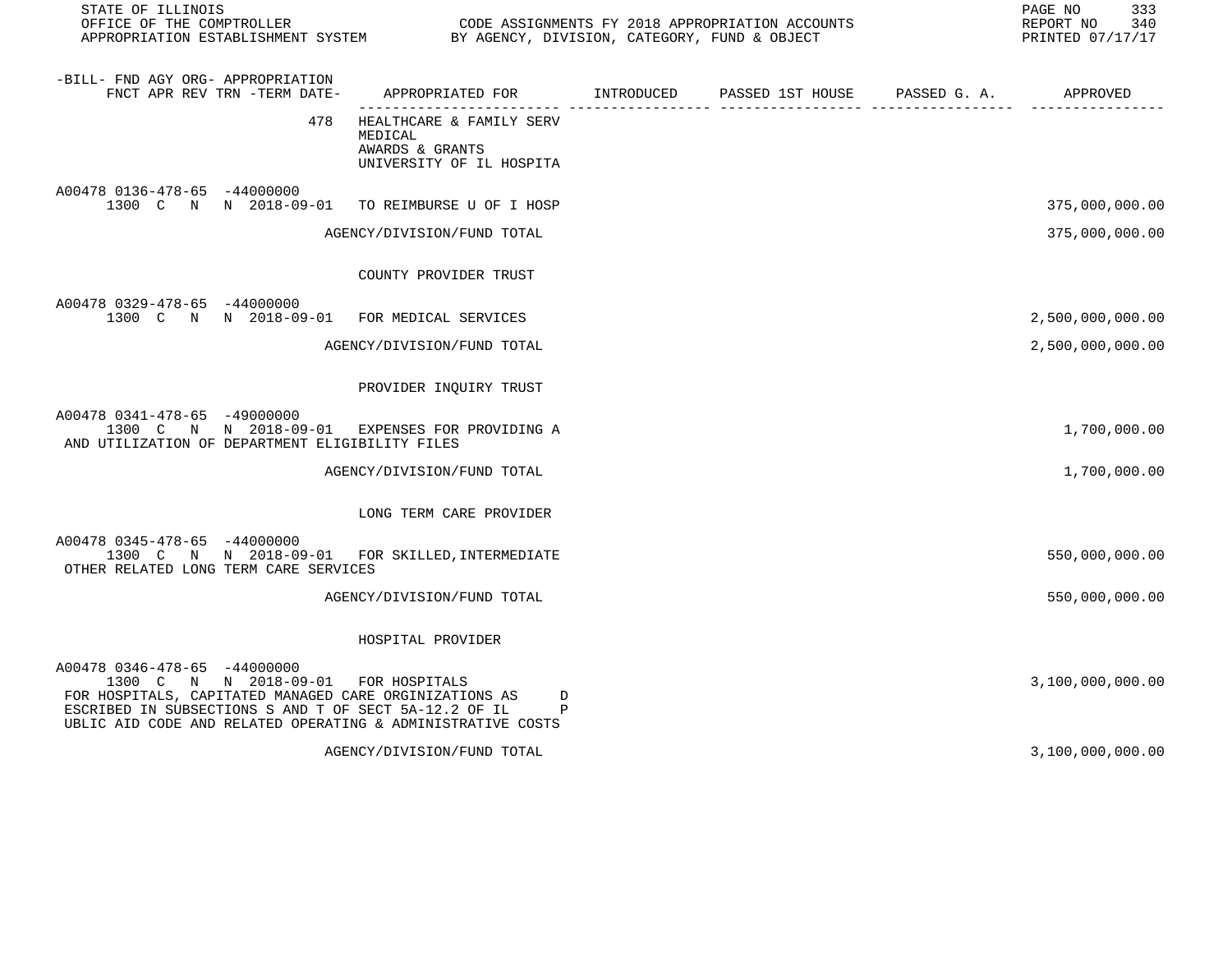| STATE OF ILLINOIS                                                                                                                                                                                                                                                    |                                                                                           |  | PAGE NO<br>334<br>REPORT NO 340<br>PRINTED 07/17/17 |
|----------------------------------------------------------------------------------------------------------------------------------------------------------------------------------------------------------------------------------------------------------------------|-------------------------------------------------------------------------------------------|--|-----------------------------------------------------|
| -BILL- FND AGY ORG- APPROPRIATION<br>FNCT APR REV TRN -TERM DATE-                                                                                                                                                                                                    | APPROPRIATED FOR        INTRODUCED     PASSED 1ST HOUSE     PASSED G. A.         APPROVED |  |                                                     |
| 478                                                                                                                                                                                                                                                                  | HEALTHCARE & FAMILY SERV<br>MEDICAL<br>AWARDS & GRANTS<br>SPECIAL ED MEDICAID MATC        |  |                                                     |
| A00478 0355-478-65 -44000000<br>1300 C N N 2018-09-01 GRANTS TO LOCAL EDUCATIO                                                                                                                                                                                       |                                                                                           |  | 200,000,000.00                                      |
|                                                                                                                                                                                                                                                                      | AGENCY/DIVISION/FUND TOTAL                                                                |  | 200,000,000.00                                      |
|                                                                                                                                                                                                                                                                      | TRAUMA CENTER                                                                             |  |                                                     |
| A00478 0397-478-65 -44000000<br>1300 C N N 2018-09-01 FOR ADJUSTMENT PAYMENTS<br>CERTAIN LEVEL I AND II TRAUMA CNTRS                                                                                                                                                 |                                                                                           |  | 12,000,000.00                                       |
|                                                                                                                                                                                                                                                                      | AGENCY/DIVISION/FUND TOTAL                                                                |  | 12,000,000.00                                       |
|                                                                                                                                                                                                                                                                      | ELECTRONIC HEALTH RECORD                                                                  |  |                                                     |
| A00478 0503-478-65 -44000000<br>1300 C N N 2018-09-01 PAYMENTS HEALTH CARE PRO<br>PAYMENTS TO QUALIFYING HEALTH CARE PROVIDERS TO ENCOURAGE A<br>DOPTION & USE OF CERTIFIED ELECTRONIC HEALTH RECORDS<br>ECHNOLOGY PURSUANT TO PARAGRAPH 1903 (T) (1) OF SOC SEC ACT |                                                                                           |  | 100,000,000.00                                      |
|                                                                                                                                                                                                                                                                      | AGENCY/DIVISION/FUND TOTAL                                                                |  | 100,000,000.00                                      |
|                                                                                                                                                                                                                                                                      | MONEY FOLLOWS PRSN BDGT                                                                   |  |                                                     |
| A00478 0522-478-65 -49000000<br>1300 C N N 2018-09-01 SUPPORT OF FEDERALLY-APP<br>MONEY FOLLOWS PERSON DEMONSTRATION PROJECT                                                                                                                                         |                                                                                           |  | 11,000,000.00                                       |
|                                                                                                                                                                                                                                                                      | AGENCY/DIVISION/FUND TOTAL                                                                |  | 11,000,000.00                                       |
|                                                                                                                                                                                                                                                                      |                                                                                           |  |                                                     |

JUVENILE REHAB SERV MEDI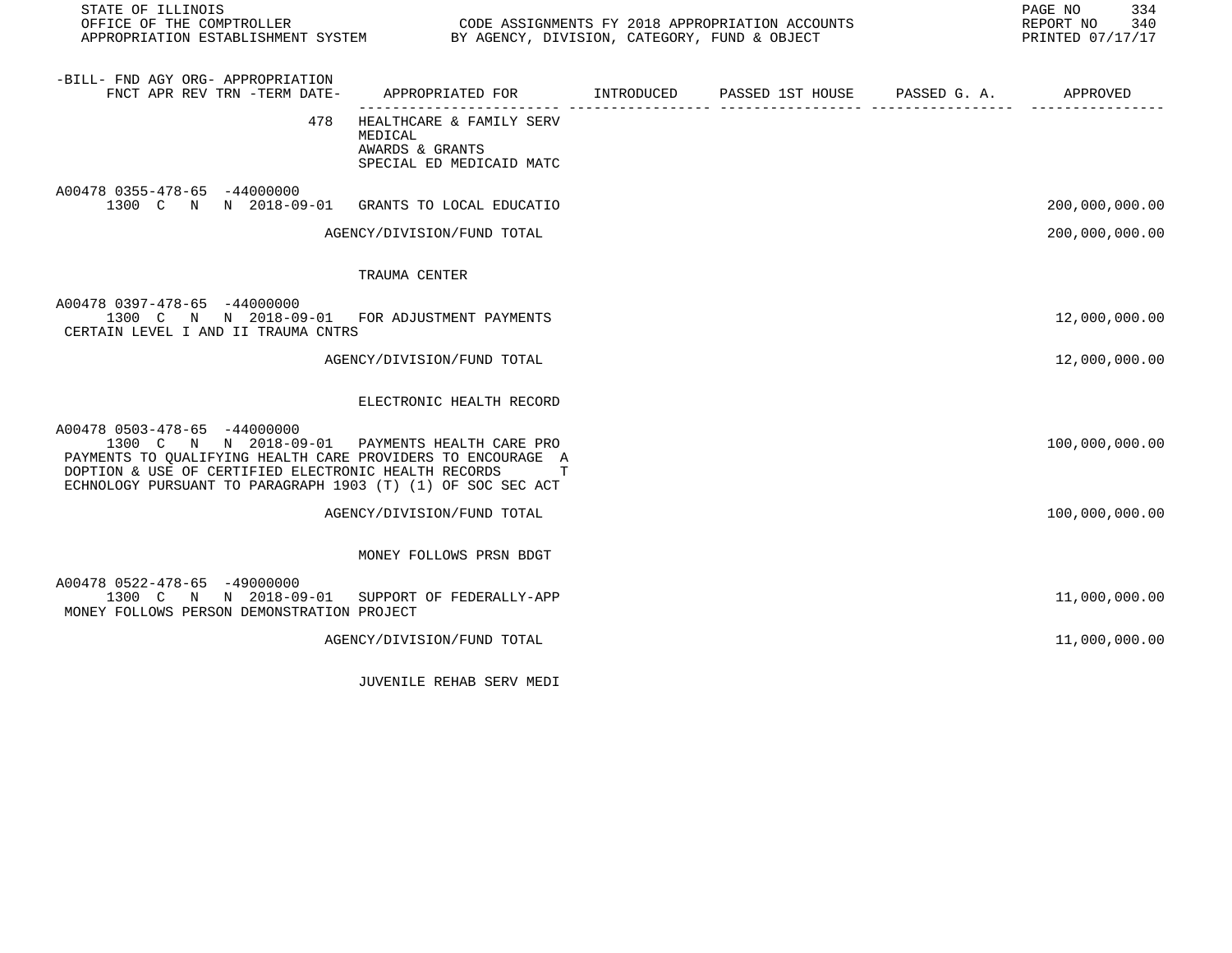| STATE OF ILLINOIS<br>OFFICE OF THE COMPTROLLER<br>APPROPRIATION ESTABLISHMENT SYSTEM BY AGENCY, DIVISION, CATEGORY, FUND & OBJECT                                                                                                                               | CODE ASSIGNMENTS FY 2018 APPROPRIATION ACCOUNTS                                    |                               | PAGE NO<br>335<br>REPORT NO<br>340<br>PRINTED 07/17/17 |
|-----------------------------------------------------------------------------------------------------------------------------------------------------------------------------------------------------------------------------------------------------------------|------------------------------------------------------------------------------------|-------------------------------|--------------------------------------------------------|
| -BILL- FND AGY ORG- APPROPRIATION<br>FNCT APR REV TRN -TERM DATE-                                                                                                                                                                                               | APPROPRIATED FOR INTRODUCED                                                        | PASSED 1ST HOUSE PASSED G. A. | APPROVED                                               |
| 478                                                                                                                                                                                                                                                             | HEALTHCARE & FAMILY SERV<br>MEDICAL<br>AWARDS & GRANTS<br>JUVENILE REHAB SERV MEDI |                               |                                                        |
| A00478 0575-478-65 -44000000<br>1300 C N N 2018-09-01 GRANT TO DEPT OF JUVENIL<br>JUSTICE AND COUNTIES FOR COURT-ORDERED JUVENILE BEHAVIORAL H<br>EALTH SERVICES UNDER MEDICAID REHAB OPTIO AND CHILDRENS<br>EALTH INSURANCE PROGRAM ACT                        | H                                                                                  |                               | 1,000,000.00                                           |
|                                                                                                                                                                                                                                                                 | AGENCY/DIVISION/FUND TOTAL                                                         |                               | 1,000,000.00                                           |
|                                                                                                                                                                                                                                                                 | MEDICAL INTERAGENCY PROG                                                           |                               |                                                        |
| A00478 0720-478-65 -49000000<br>1300 C N N 2018-09-01 MEDICAL ASSISTANCE PAYME<br>INDIVIDUALS ELIGIBLE FOR MEDICAL ASSISTANCE PROGRAMS<br>EDICAL SERVICES & OTHER COSTS ASSOCIATED WITH PROGRAMS<br>DMIN BY ANOTHER AGENCY OF GOV, INCLUDING OPER & ADMIN COSTS | M<br>Α                                                                             |                               | 70,000,000.00                                          |
|                                                                                                                                                                                                                                                                 | AGENCY/DIVISION/FUND TOTAL                                                         |                               | 70,000,000.00                                          |
|                                                                                                                                                                                                                                                                 | DRUG REBATE                                                                        |                               |                                                        |
| A00478 0728-478-65 -49002000<br>1300 C N N 2018-09-01 MEDICAL ASSISTANCE                                                                                                                                                                                        |                                                                                    |                               | 980,000,000.00                                         |
|                                                                                                                                                                                                                                                                 | AGENCY/DIVISION/FUND TOTAL                                                         |                               | 980,000,000.00                                         |
|                                                                                                                                                                                                                                                                 | TOBACCO SETTLEMENT RECOV                                                           |                               |                                                        |
| A00478 0733-478-65 -49002000<br>1300 C N N 2018-09-01                                                                                                                                                                                                           | MEDICAL ASSISTANCE                                                                 |                               | 200,600,000.00                                         |
|                                                                                                                                                                                                                                                                 | AGENCY/DIVISION/FUND TOTAL                                                         |                               | 200,600,000.00                                         |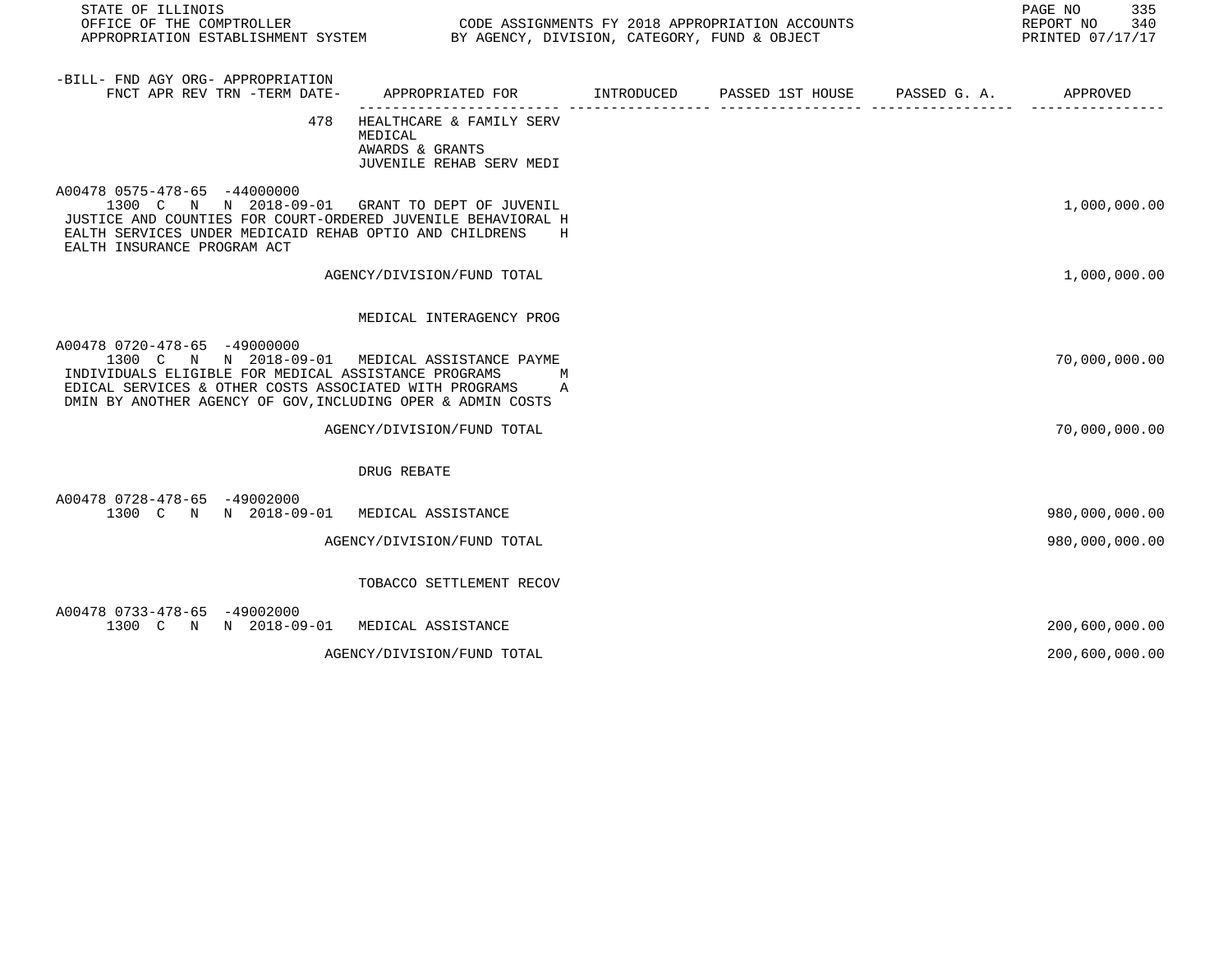| STATE OF ILLINOIS<br>OFFICE OF THE COMPTROLLER CODE ASSIGNMENTS FY 2018 APPROPRIATION ACCOUNTS<br>APPROPRIATION ESTABLISHMENT SYSTEM BY AGENCY, DIVISION, CATEGORY, FUND & OBJECT                                                                                    |                                                                                            |  | PAGE NO<br>336<br>REPORT NO 340<br>PRINTED 07/17/17 |
|----------------------------------------------------------------------------------------------------------------------------------------------------------------------------------------------------------------------------------------------------------------------|--------------------------------------------------------------------------------------------|--|-----------------------------------------------------|
| -BILL- FND AGY ORG- APPROPRIATION<br>FNCT APR REV TRN -TERM DATE-                                                                                                                                                                                                    | APPROPRIATED FOR        INTRODUCED      PASSED 1ST HOUSE     PASSED G. A.         APPROVED |  |                                                     |
| 478                                                                                                                                                                                                                                                                  | HEALTHCARE & FAMILY SERV<br>MEDICAL<br>AWARDS & GRANTS<br>MEDICAID BUY IN PROGRAM          |  |                                                     |
| A00478 0740-478-65 -49002000<br>1300 C N N 2018-09-01 MEDICAL ASSISTANCE                                                                                                                                                                                             |                                                                                            |  | 636,900.00                                          |
|                                                                                                                                                                                                                                                                      | AGENCY/DIVISION/FUND TOTAL                                                                 |  | 636,900.00                                          |
|                                                                                                                                                                                                                                                                      | HEALTHCARE PROVIDER RELI                                                                   |  |                                                     |
| A00478 0793-478-65 -49000000<br>1300 C N N 2018-09-01 MEDICAL ASSISTANCE PROVI<br>& RELATED ADMINISTRATIVE EXPENSES                                                                                                                                                  |                                                                                            |  | 6,370,000,000.00                                    |
|                                                                                                                                                                                                                                                                      | AGENCY/DIVISION/FUND TOTAL                                                                 |  | 6,370,000,000.00                                    |
|                                                                                                                                                                                                                                                                      | MEDICAL SPECIAL PURPOSE                                                                    |  |                                                     |
| A00478 0808-478-65 -49000000<br>1300 C N N 2018-09-01 ELIGIBLE VERIFY & ENROLL<br>AS REQUIRED BY PA 96-1501 & FEDERAL PATIENT PROTECTION & A<br>FFORDABLE CARE ACT, INCLUDING GRANT EXPENDITURES, OPERATING &A<br>DMINSTRATIVE COSTS & RELATED DISTRIBUTIVE PURPOSES |                                                                                            |  | 50,000,000.00                                       |
|                                                                                                                                                                                                                                                                      | AGENCY/DIVISION/FUND TOTAL                                                                 |  | 50,000,000.00                                       |
|                                                                                                                                                                                                                                                                      | COUNTY PROVIDER TRUST                                                                      |  |                                                     |
| A00478 0329-478-65 -99390000<br>9700 C N T 2018-09-01 FOR REFUNDS OF OVERPAYME<br>INTER-GOVERNMENTAL TRANSFERS MADE BY PROVIDERS                                                                                                                                     |                                                                                            |  | 1,000,000.00                                        |
|                                                                                                                                                                                                                                                                      | AGENCY/DIVISION/FUND TOTAL                                                                 |  | 1,000,000.00                                        |

CARE PROV FOR PERSONS WI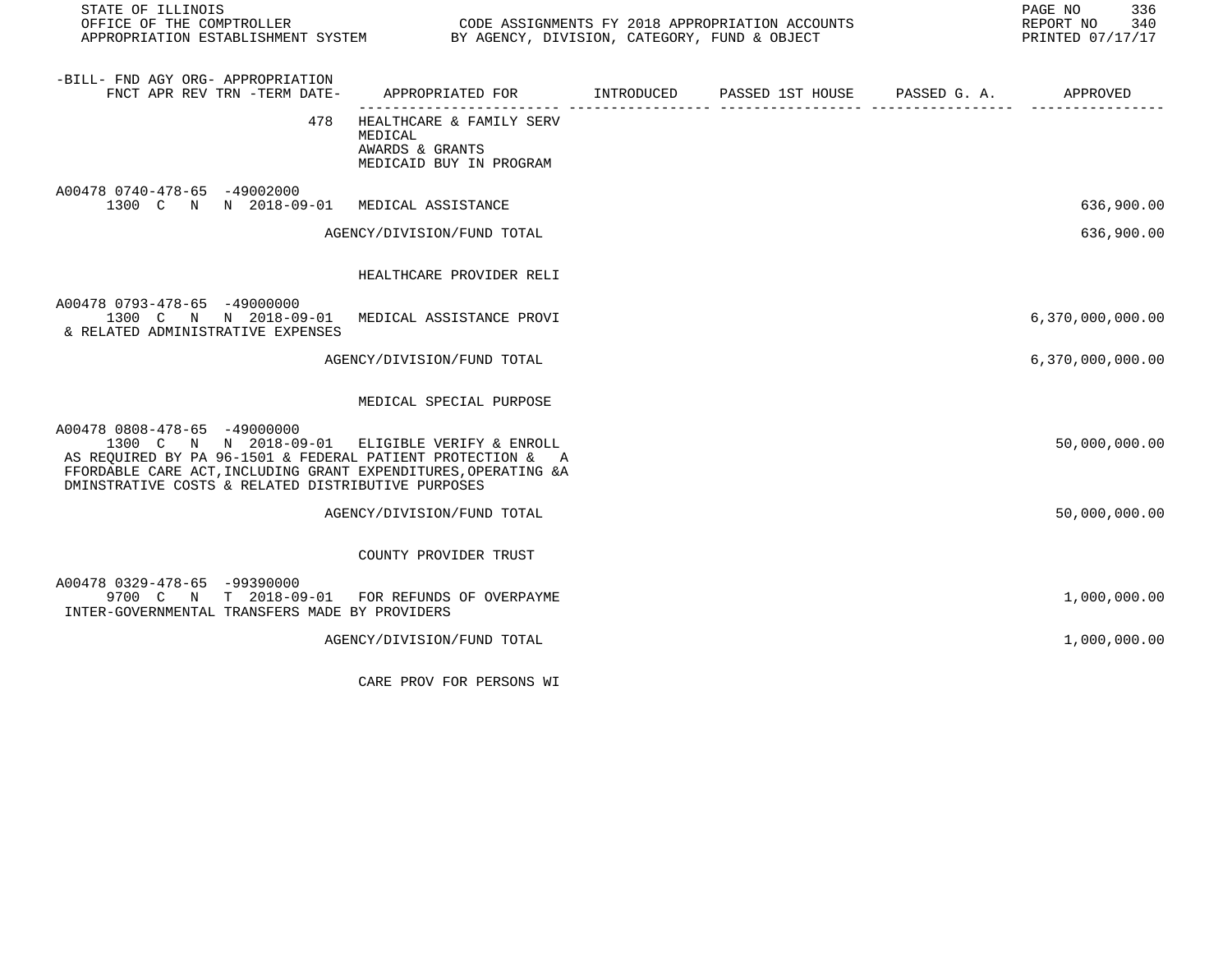| STATE OF ILLINOIS                                                                                                                |                                                                                           |  | PAGE NO<br>337<br>REPORT NO 340<br>PRINTED 07/17/17 |
|----------------------------------------------------------------------------------------------------------------------------------|-------------------------------------------------------------------------------------------|--|-----------------------------------------------------|
| -BILL- FND AGY ORG- APPROPRIATION<br>FNCT APR REV TRN -TERM DATE-                                                                | APPROPRIATED FOR        INTRODUCED     PASSED 1ST HOUSE     PASSED G. A.         APPROVED |  |                                                     |
| 478                                                                                                                              | HEALTHCARE & FAMILY SERV<br>MEDICAL<br>REFUNDS<br>CARE PROV FOR PERSONS WI                |  |                                                     |
| A00478 0344-478-65 -99390000<br>9700 C N T 2018-09-01 FOR REFUNDS OF OVERPAYME<br>INTER-GOVERNMENTAL TRANSFERS MADE BY PROVIDERS |                                                                                           |  | 1,000,000.00                                        |
|                                                                                                                                  | AGENCY/DIVISION/FUND TOTAL                                                                |  | 1,000,000.00                                        |
|                                                                                                                                  | LONG TERM CARE PROVIDER                                                                   |  |                                                     |
| A00478 0345-478-65 -99390000<br>9700 C N T 2018-09-01 FOR REFUNDS OR OVERPAYME<br>INTERGOVERMENTAL TRANSFERS MADE BY PROVIDERS   |                                                                                           |  | 2,750,000.00                                        |
|                                                                                                                                  | AGENCY/DIVISION/FUND TOTAL                                                                |  | 2,750,000.00                                        |
|                                                                                                                                  | HOSPITAL PROVIDER                                                                         |  |                                                     |
| A00478 0346-478-65 -99390000<br>9700 C N T 2018-09-01 FOR REFUNDS OF OVERPAYME<br>INTER-GOVERNMENTAL TRANSFERS MADE BY PROVIDERS |                                                                                           |  | 5,000,000.00                                        |
|                                                                                                                                  | AGENCY/DIVISION/FUND TOTAL                                                                |  | 5,000,000.00                                        |
|                                                                                                                                  | AGENCY/DIVISION TOTAL                                                                     |  | 21, 735, 641, 700.00                                |
|                                                                                                                                  | AGENCY TOTAL                                                                              |  | 22,106,120,700.00                                   |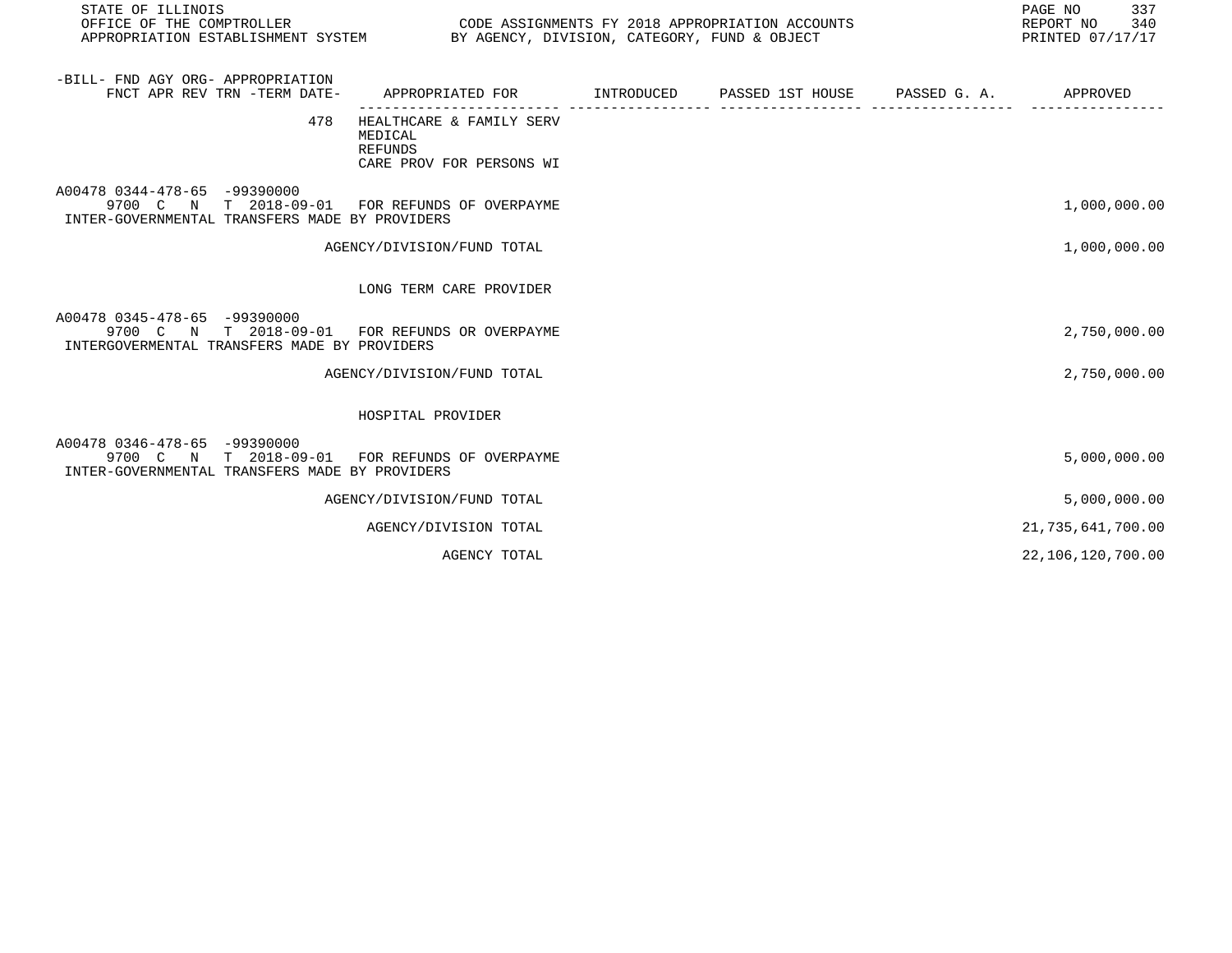| STATE OF ILLINOIS                                                                                                                    |                                                                                          |  | 338<br>PAGE NO<br>REPORT NO<br>340<br>PRINTED 07/17/17 |
|--------------------------------------------------------------------------------------------------------------------------------------|------------------------------------------------------------------------------------------|--|--------------------------------------------------------|
| -BILL- FND AGY ORG- APPROPRIATION<br>FNCT APR REV TRN -TERM DATE-                                                                    | APPROPRIATED FOR       INTRODUCED     PASSED 1ST HOUSE     PASSED G. A.         APPROVED |  |                                                        |
| 482                                                                                                                                  | PUBLIC HEALTH<br>DIRECTORS OFFICE OPERATI<br>OPERATIONS<br>GENERAL REVENUE               |  |                                                        |
| A00482 0001-482-01 -11200000<br>1300 C N P 2018-09-01 REGULAR POSITIONS                                                              |                                                                                          |  | 37,821,000.00                                          |
| A00482 0001-482-01 -11700000<br>T 2018-09-01<br>1300 C<br>$\mathbb N$                                                                | SOC SEC/MEDICARE CONTRIB                                                                 |  | 2,885,900.00                                           |
| A00482 0001-482-01 -19100000<br>1300 C N T 2018-09-01                                                                                | OPERATING EXPENSES                                                                       |  | 13,943,300.00                                          |
|                                                                                                                                      | AGENCY/DIVISION/FUND TOTAL                                                               |  | 54,650,200.00                                          |
|                                                                                                                                      | PUBLIC HEALTH SERVICES                                                                   |  |                                                        |
| A00482 0063-482-01 -19000000<br>1300 C N T 2018-09-01 IL HLTH INSRNC MARKETPLA<br>& RELATED ACTIVITIES                               |                                                                                          |  | 5,000,000.00                                           |
| A00482 0063-482-01 -19000400<br>1300 C N T 2018-09-01 LUMP SUMS AND OTHER PURP<br>SUPPORT OF FEDERALLY FUNDED PUBLIC HEALTH PROGRAMS |                                                                                          |  | 300,000.00                                             |
| A00482 0063-482-01 -19100500<br>1300 C N T 2018-09-01 OPERATIONAL EXPENSES TO<br>SUPPORT REFUGEE HEALTH CARE                         |                                                                                          |  | 514,000.00                                             |
|                                                                                                                                      | AGENCY/DIVISION/FUND TOTAL                                                               |  | 5,814,000.00                                           |
|                                                                                                                                      | PUBLIC HEALTH SPEC STATE                                                                 |  |                                                        |
| A00482 0896-482-01 -19000000<br>1300 C N T 2018-09-01 EXPENSES/PUBLIC HLTH PRG                                                       |                                                                                          |  | 750,000.00                                             |
|                                                                                                                                      | AGENCY/DIVISION/FUND TOTAL                                                               |  | 750,000.00                                             |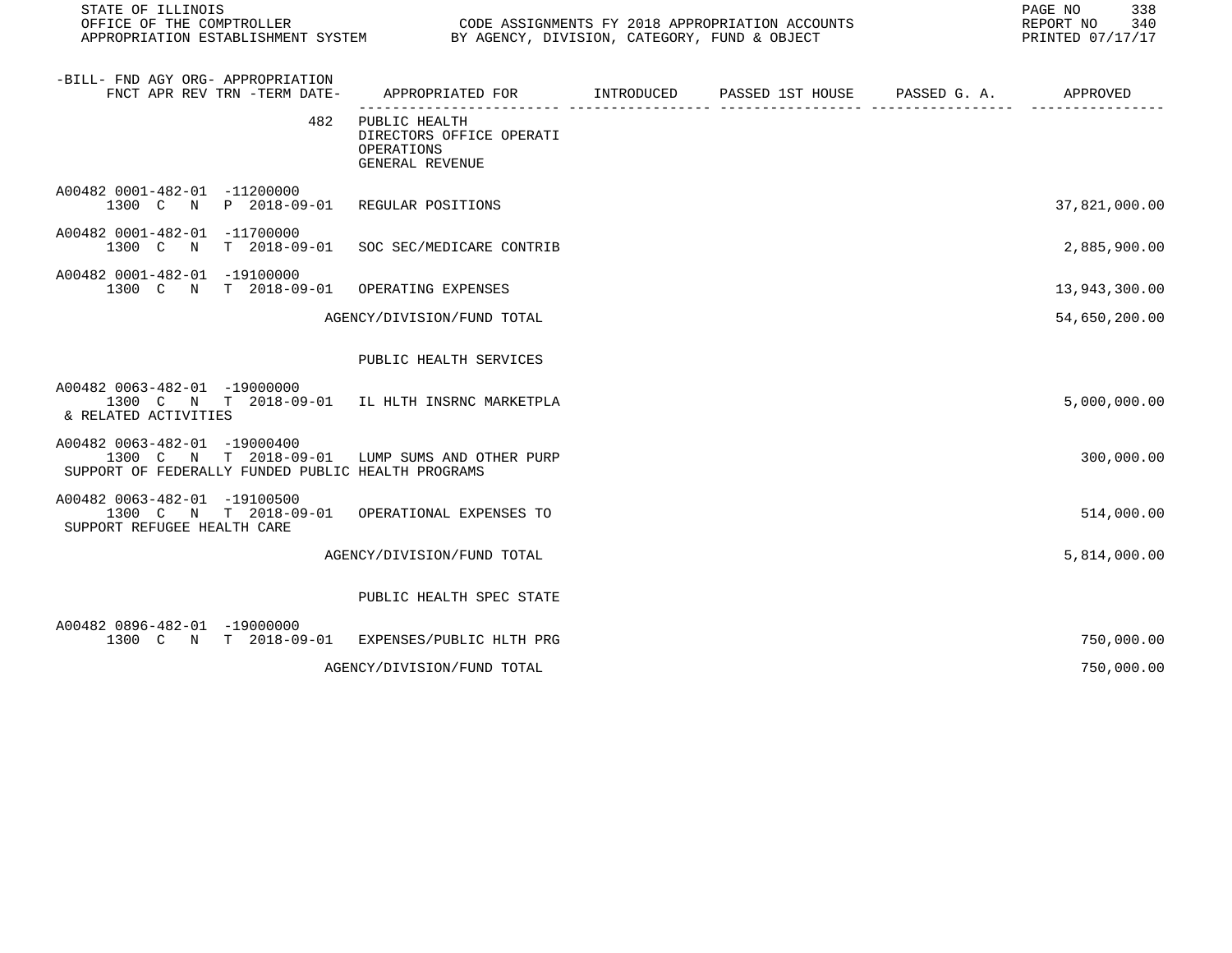| STATE OF ILLINOIS<br>OFFICE OF THE COMPTROLLER<br>APPROPRIATION ESTABLISHMENT SYSTEM        | CODE ASSIGNMENTS FY 2018 APPROPRIATION ACCOUNTS<br>BY AGENCY, DIVISION, CATEGORY, FUND & OBJECT |            | 339<br>PAGE NO<br>340<br>REPORT NO<br>PRINTED 07/17/17 |              |               |
|---------------------------------------------------------------------------------------------|-------------------------------------------------------------------------------------------------|------------|--------------------------------------------------------|--------------|---------------|
| -BILL- FND AGY ORG- APPROPRIATION<br>FNCT APR REV TRN -TERM DATE-                           | APPROPRIATED FOR                                                                                | INTRODUCED | PASSED 1ST HOUSE                                       | PASSED G. A. | APPROVED      |
| 482                                                                                         | PUBLIC HEALTH<br>DIRECTORS OFFICE OPERATI<br>AWARDS & GRANTS<br>PUBLIC HEALTH SERVICES          |            |                                                        |              |               |
| A00482 0063-482-01 -44000300<br>1300 C N N 2018-09-01<br>DEVELOPMENT OF REFUGEE HEALTH CARE | AWARDS AND GRANTS                                                                               |            |                                                        |              | 1,950,000.00  |
|                                                                                             | AGENCY/DIVISION/FUND TOTAL                                                                      |            |                                                        |              | 1,950,000.00  |
|                                                                                             | AGENCY/DIVISION TOTAL                                                                           |            |                                                        |              | 63,164,200.00 |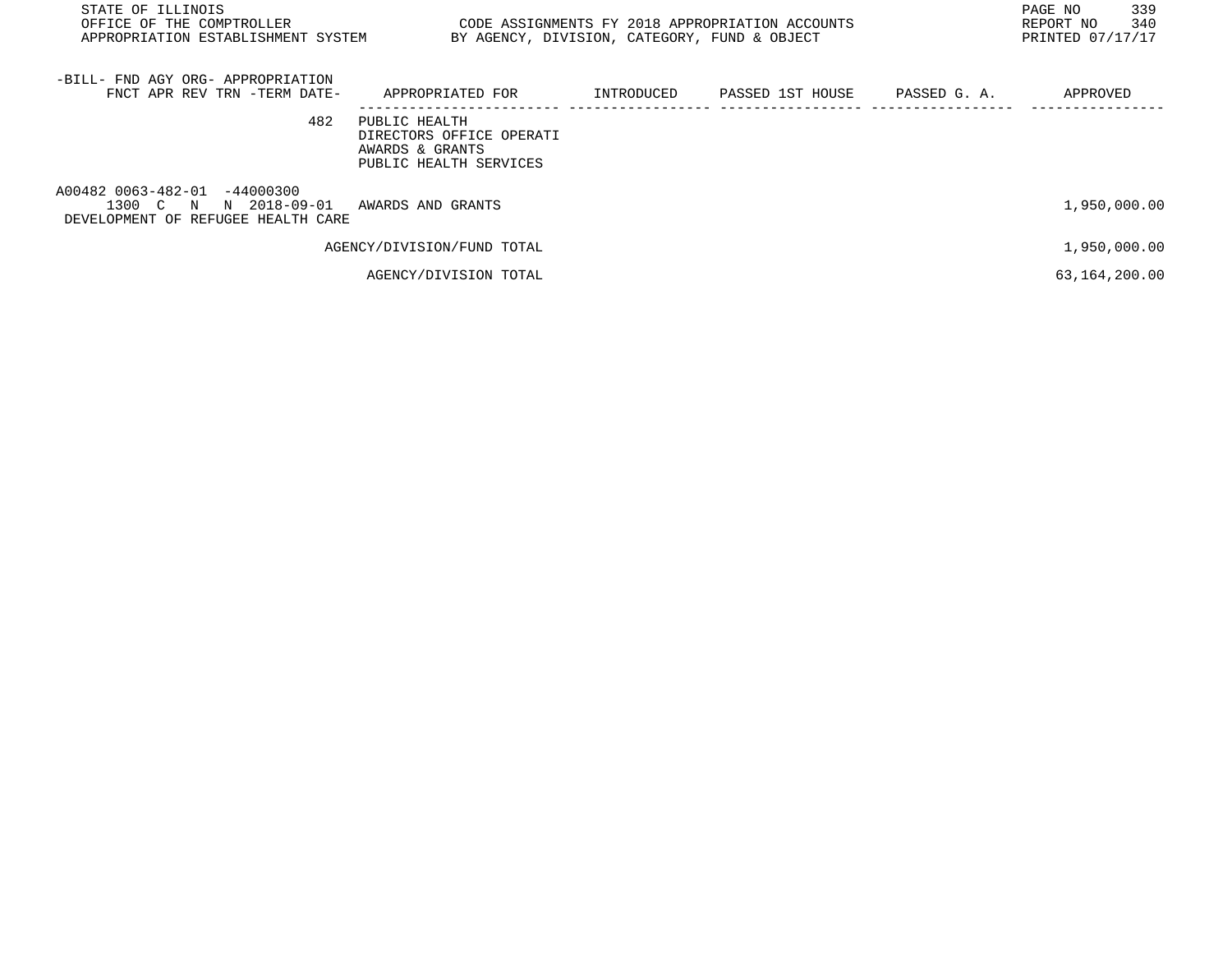| STATE OF ILLINOIS<br>OFFICE OF THE COMPTROLLER<br>APPROPRIATION ESTABLISHMENT SYSTEM                                    |                                                                                   | 340<br>PAGE NO<br>REPORT NO<br>340<br>PRINTED 07/17/17 |              |              |
|-------------------------------------------------------------------------------------------------------------------------|-----------------------------------------------------------------------------------|--------------------------------------------------------|--------------|--------------|
| -BILL- FND AGY ORG- APPROPRIATION<br>FNCT APR REV TRN -TERM DATE-                                                       | APPROPRIATED FOR INTRODUCED                                                       | PASSED 1ST HOUSE                                       | PASSED G. A. | APPROVED     |
| 482                                                                                                                     | PUBLIC HEALTH<br>OFFICE OF FINANCE AND AD<br>OPERATIONS<br>PUBLIC HEALTH SERVICES |                                                        |              |              |
| A00482 0063-482-10 -11200000<br>1300 C N<br>P 2018-09-01                                                                | REGULAR POSITIONS                                                                 |                                                        |              | 271,700.00   |
| A00482 0063-482-10<br>-11610000<br>P 2018-09-01<br>1300 C<br>$\mathbb N$                                                | STATE EMPLOYEE RETIREMEN                                                          |                                                        |              | 146,800.00   |
| A00482 0063-482-10<br>$-11700000$<br>1300 C<br>T 2018-09-01<br>$\mathbb N$                                              | SOC SEC/MEDICARE CONTRIB                                                          |                                                        |              | 21,100.00    |
| A00482 0063-482-10 -11800000<br>1300 C<br>P 2018-09-01<br>N                                                             | EMPLOYER CONTRB GRP INS                                                           |                                                        |              | 80,000.00    |
| A00482 0063-482-10<br>$-12000000$<br>1300 C<br>$\mathbb N$<br>$T = 2018 - 09 - 01$                                      | CONTRACTUAL SERVICES                                                              |                                                        |              | 485,000.00   |
| A00482 0063-482-10<br>$-12900000$<br>1300 C<br>T 2018-09-01<br>$\mathbb N$                                              | TRAVEL                                                                            |                                                        |              | 20,000.00    |
| A00482 0063-482-10 -13000000<br>$T = 2018 - 09 - 01$<br>1300 C N                                                        | COMMODITIES                                                                       |                                                        |              | 6,000.00     |
| A00482 0063-482-10<br>$-13020000$<br>1300 C<br>$\mathbb N$<br>$T = 2018 - 09 - 01$                                      | PRINTING                                                                          |                                                        |              | 21,000.00    |
| A00482 0063-482-10<br>$-15000000$<br>1350 C<br>T 2018-09-01<br>$\mathbb N$                                              | EQUIPMENT                                                                         |                                                        |              | 80,000.00    |
| A00482 0063-482-10 -17000000<br>$T = 2018 - 09 - 01$<br>1300 C N                                                        | TELECOMMUNICATION                                                                 |                                                        |              | 250,000.00   |
| A00482 0063-482-10<br>-19100000<br>$T = 2018 - 09 - 01$<br>1300 C<br>$\mathbb N$<br>OF MAINTAINING VITAL RECORDS SYSTEM | OPERATIONAL EXPENSES                                                              |                                                        |              | 400,000.00   |
|                                                                                                                         | AGENCY/DIVISION/FUND TOTAL                                                        |                                                        |              | 1,781,600.00 |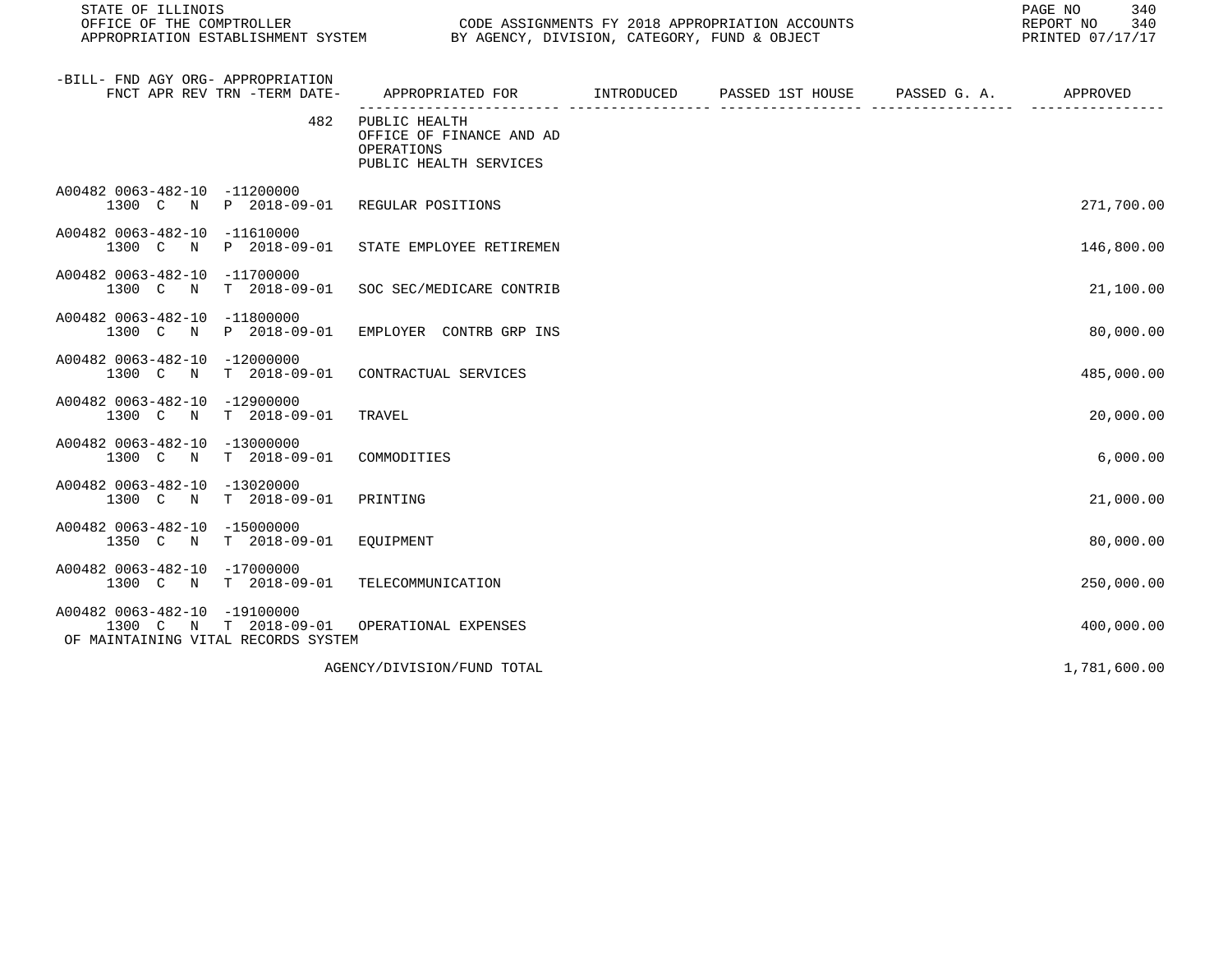| STATE OF ILLINOIS<br>OFFICE OF THE COMPTROLLER<br>APPROPRIATION ESTABLISHMENT SYSTEM BY AGENCY, DIVISION, CATEGORY, FUND & OBJECT                                                          | CODE ASSIGNMENTS FY 2018 APPROPRIATION ACCOUNTS                                      | 341<br>PAGE NO<br>REPORT NO<br>340<br>PRINTED 07/17/17 |                               |              |
|--------------------------------------------------------------------------------------------------------------------------------------------------------------------------------------------|--------------------------------------------------------------------------------------|--------------------------------------------------------|-------------------------------|--------------|
| -BILL- FND AGY ORG- APPROPRIATION<br>FNCT APR REV TRN -TERM DATE-                                                                                                                          | APPROPRIATED FOR TINTRODUCED PASSED 1ST HOUSE PASSED G. A. TAPPROVED                 |                                                        |                               |              |
| 482                                                                                                                                                                                        | PUBLIC HEALTH<br>OFFICE OF FINANCE AND AD<br>OPERATIONS<br>LEAD POISONING, SCREENING |                                                        | _____________________________ |              |
| A00482 0360-482-10 -19100000<br>1300 C N T 2018-09-01 OPERATIONAL EXPENSES<br>FOR MAINTAINING BILLINGS AND RECEIVABLES FOR LEAD TESTING                                                    |                                                                                      |                                                        |                               | 110,000.00   |
|                                                                                                                                                                                            | AGENCY/DIVISION/FUND TOTAL                                                           |                                                        |                               | 110,000.00   |
|                                                                                                                                                                                            | DEATH CERTIFICATE SURCHA                                                             |                                                        |                               |              |
| A00482 0635-482-10 -19000000<br>1300 C N T 2018-09-01 LUMP SUMS & OTHER PURPOS<br>EXPENSES OF STATEWIDE DATABASE OF DEATH CERTIFICATES AND D<br>ISTRIBUTION OF FUNDS TO GOVERNMENTAL UNITS |                                                                                      |                                                        |                               | 2,500,000.00 |
|                                                                                                                                                                                            | AGENCY/DIVISION/FUND TOTAL                                                           |                                                        |                               | 2,500,000.00 |
|                                                                                                                                                                                            | IL ADOPT REGISTRY & MED                                                              |                                                        |                               |              |
| A00482 0638-482-10 -19000000<br>1300 C N T 2018-09-01 ADOPTION RGSTRY/MED INFO<br>FOR EXPENSES ASSOCIATED WITH ADOPTION REGISTRY & MEDICAL I<br>NFORMATION EXCHANGE                        |                                                                                      |                                                        |                               | 200,000.00   |
|                                                                                                                                                                                            | AGENCY/DIVISION/FUND TOTAL                                                           |                                                        |                               | 200,000.00   |
|                                                                                                                                                                                            | PUBLIC HEALTH SPEC STATE                                                             |                                                        |                               |              |
| A00482 0896-482-10 -19100000<br>1300 C N T 2018-09-01 REGIONAL/CENTRAL OFFICE<br>REGIONAL & CENTRAL OFFICE FACILITIES OPERATIONAL EXPENSES                                                 |                                                                                      |                                                        |                               | 750,000.00   |
|                                                                                                                                                                                            | AGENCY/DIVISION/FUND TOTAL                                                           |                                                        |                               | 750,000.00   |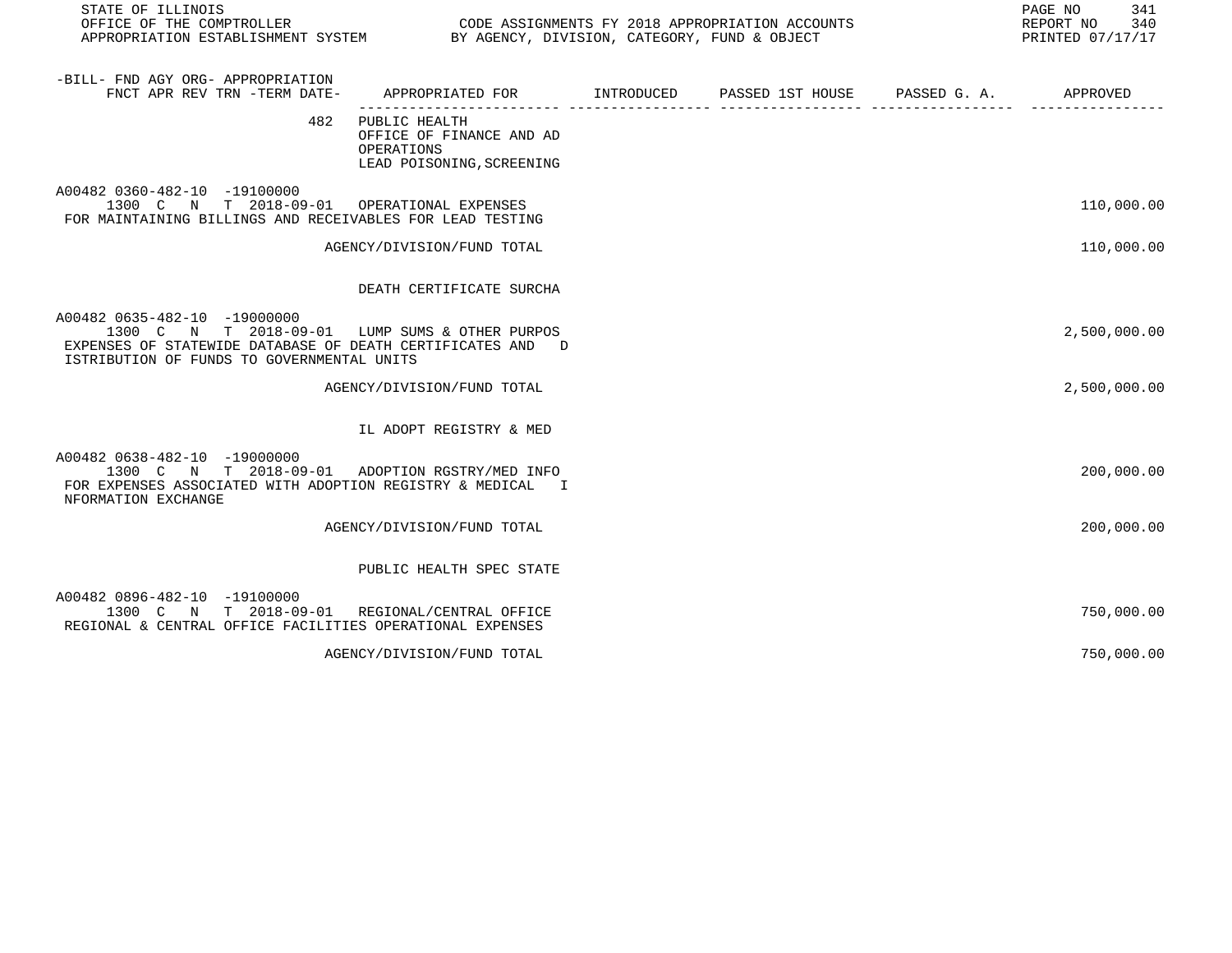| STATE OF ILLINOIS<br>OFFICE OF THE COMPTROLLER<br>APPROPRIATION ESTABLISHMENT SYSTEM                                                                     | BY AGENCY, DIVISION, CATEGORY, FUND & OBJECT                                        | CODE ASSIGNMENTS FY 2018 APPROPRIATION ACCOUNTS | 342<br>PAGE NO<br>REPORT NO<br>340<br>PRINTED 07/17/17 |
|----------------------------------------------------------------------------------------------------------------------------------------------------------|-------------------------------------------------------------------------------------|-------------------------------------------------|--------------------------------------------------------|
| -BILL- FND AGY ORG- APPROPRIATION<br>FNCT APR REV TRN -TERM DATE-                                                                                        | APPROPRIATED FOR INTRODUCED                                                         | PASSED 1ST HOUSE PASSED G. A. APPROVED          |                                                        |
| 482                                                                                                                                                      | PUBLIC HEALTH<br>OFFICE OF FINANCE AND AD<br>OPERATIONS<br>METABOLIC SCREENING & TR |                                                 |                                                        |
| A00482 0920-482-10 -19100000<br>1300 C N T 2018-09-01 OPERATIONAL EXPENSES<br>OPERATIONAL EXPENSES FOR MAINTAINING LABORATORY BILLINGS<br>ND RECEIVABLES | A                                                                                   |                                                 | 80,000.00                                              |
|                                                                                                                                                          | AGENCY/DIVISION/FUND TOTAL                                                          |                                                 | 80,000.00                                              |
|                                                                                                                                                          | GENERAL REVENUE                                                                     |                                                 |                                                        |
| A00482 0001-482-10 -99340000<br>9700 C N T 2018-09-01 REFUNDS OF FEDERAL GRANT                                                                           |                                                                                     |                                                 | 13,800.00                                              |
|                                                                                                                                                          | AGENCY/DIVISION/FUND TOTAL                                                          |                                                 | 13,800.00                                              |
|                                                                                                                                                          | PUBLIC HEALTH SERVICES                                                              |                                                 |                                                        |
| A00482 0063-482-10 -99340000<br>9700 C N T 2018-09-01                                                                                                    | REFUNDS OF FEDERAL GRANT                                                            |                                                 | 75,000.00                                              |
|                                                                                                                                                          | AGENCY/DIVISION/FUND TOTAL                                                          |                                                 | 75,000.00                                              |
|                                                                                                                                                          | MATERNAL & CHILD HLTH SE                                                            |                                                 |                                                        |
| A00482 0872-482-10 -99340000<br>9700 C N T 2018-09-01 REFUNDS OF FEDERAL GRANT                                                                           |                                                                                     |                                                 | 5,000.00                                               |
|                                                                                                                                                          | AGENCY/DIVISION/FUND TOTAL                                                          |                                                 | 5,000.00                                               |
|                                                                                                                                                          | PREVENTIVE HEALTH&HLTH S                                                            |                                                 |                                                        |
| A00482 0873-482-10 -99340000<br>9700 C N T 2018-09-01                                                                                                    | REFUNDS OF FEDERAL GRANT                                                            |                                                 | 5,000.00                                               |
|                                                                                                                                                          | AGENCY/DIVISION/FUND TOTAL                                                          |                                                 | 5,000.00                                               |
|                                                                                                                                                          | AGENCY/DIVISION TOTAL                                                               |                                                 | 5,520,400.00                                           |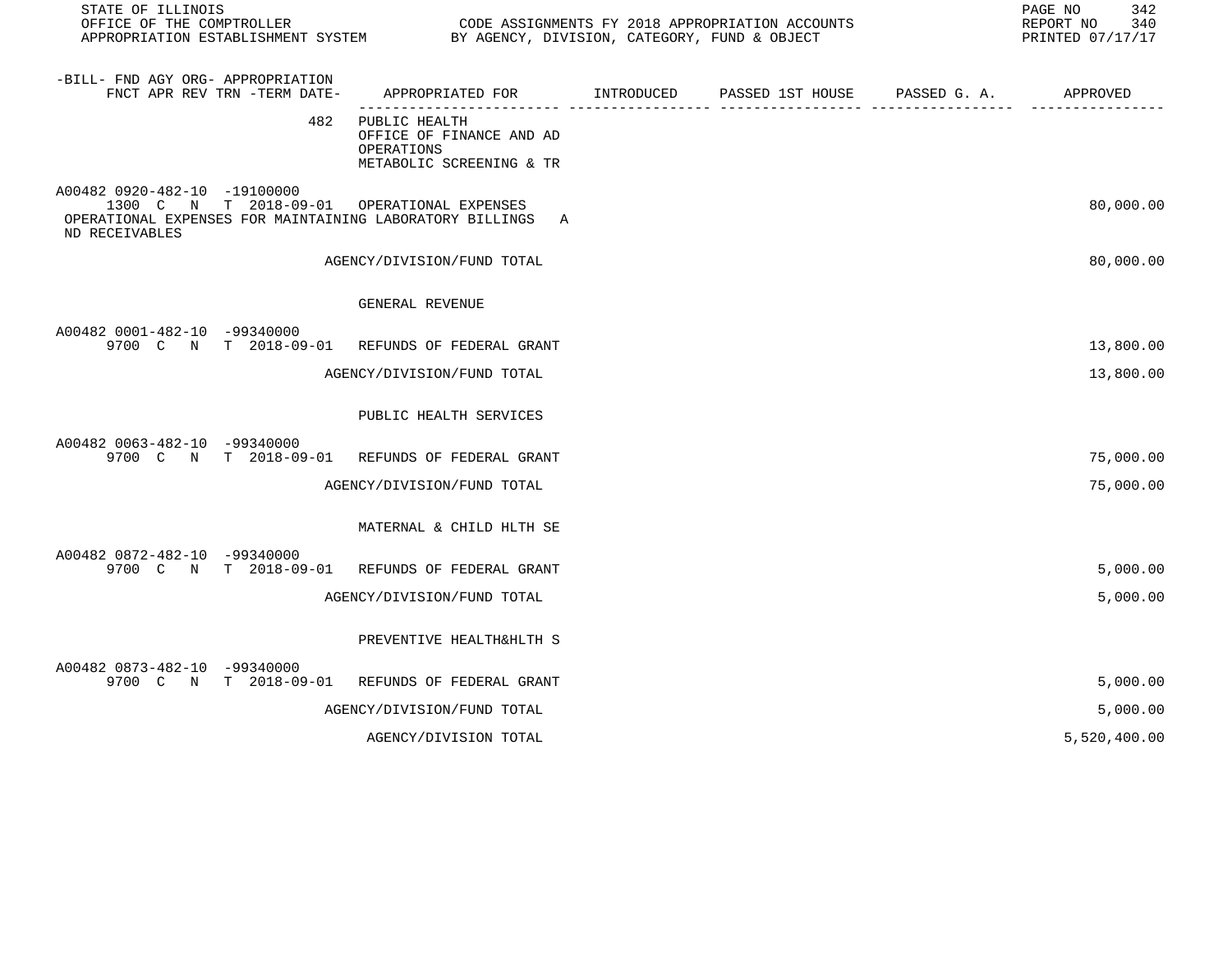| STATE OF ILLINOIS<br>OFFICE OF THE COMPTROLLER CODE ASSIGNMENTS FY 2018 APPROPRIATION ACCOUNTS<br>APPROPRIATION ESTABLISHMENT SYSTEM BY AGENCY, DIVISION, CATEGORY, FUND & OBJECT |                                                                           |  | PAGE NO<br>343<br>340<br>REPORT NO<br>PRINTED 07/17/17 |
|-----------------------------------------------------------------------------------------------------------------------------------------------------------------------------------|---------------------------------------------------------------------------|--|--------------------------------------------------------|
| -BILL- FND AGY ORG- APPROPRIATION<br>FNCT APR REV TRN -TERM DATE- APPROPRIATED FOR TINTRODUCED PASSED 1ST HOUSE PASSED G. A. APPROVED                                             |                                                                           |  |                                                        |
| 482                                                                                                                                                                               | PUBLIC HEALTH<br>DIVISION OF INFORMATION<br>OPERATIONS<br>GENERAL REVENUE |  |                                                        |
| A00482 0001-482-15 -19000100<br>1300 C N T 2018-09-01 CO, LUMP SUMS & OTHER PUR<br>EXPENSES ASSOCIATED WITH CHILDHOOD IMMUNIZATION PROGRAM                                        |                                                                           |  | 138,300.00                                             |
|                                                                                                                                                                                   | AGENCY/DIVISION/FUND TOTAL                                                |  | 138,300.00                                             |
|                                                                                                                                                                                   | PUBLIC HEALTH SERVICES                                                    |  |                                                        |
| A00482 0063-482-15 -19000000<br>1300 C N T 2018-09-01 LUMP SUMS & OTHER PURPOS<br>EXPENSES ASSOCIATED WITH SUPPORT OF FEDERALLY FUNDED PUBLICH<br>EALTH PROGRAMS                  |                                                                           |  | 1,450,000.00                                           |
|                                                                                                                                                                                   | AGENCY/DIVISION/FUND TOTAL                                                |  | 1,450,000.00                                           |
|                                                                                                                                                                                   | PUBLIC HEALTH SPEC STATE                                                  |  |                                                        |
| A00482 0896-482-15 -19000000<br>1300 C N T 2018-09-01 LUMP SUMS & OTHER PURPOS<br>EXPENSES OF EPSDT AND OTHER PUBLIC HEALTH PROGRAMS                                              |                                                                           |  | 200,000.00                                             |
|                                                                                                                                                                                   | AGENCY/DIVISION/FUND TOTAL                                                |  | 200,000.00                                             |
|                                                                                                                                                                                   | AGENCY/DIVISION TOTAL                                                     |  | 1,788,300.00                                           |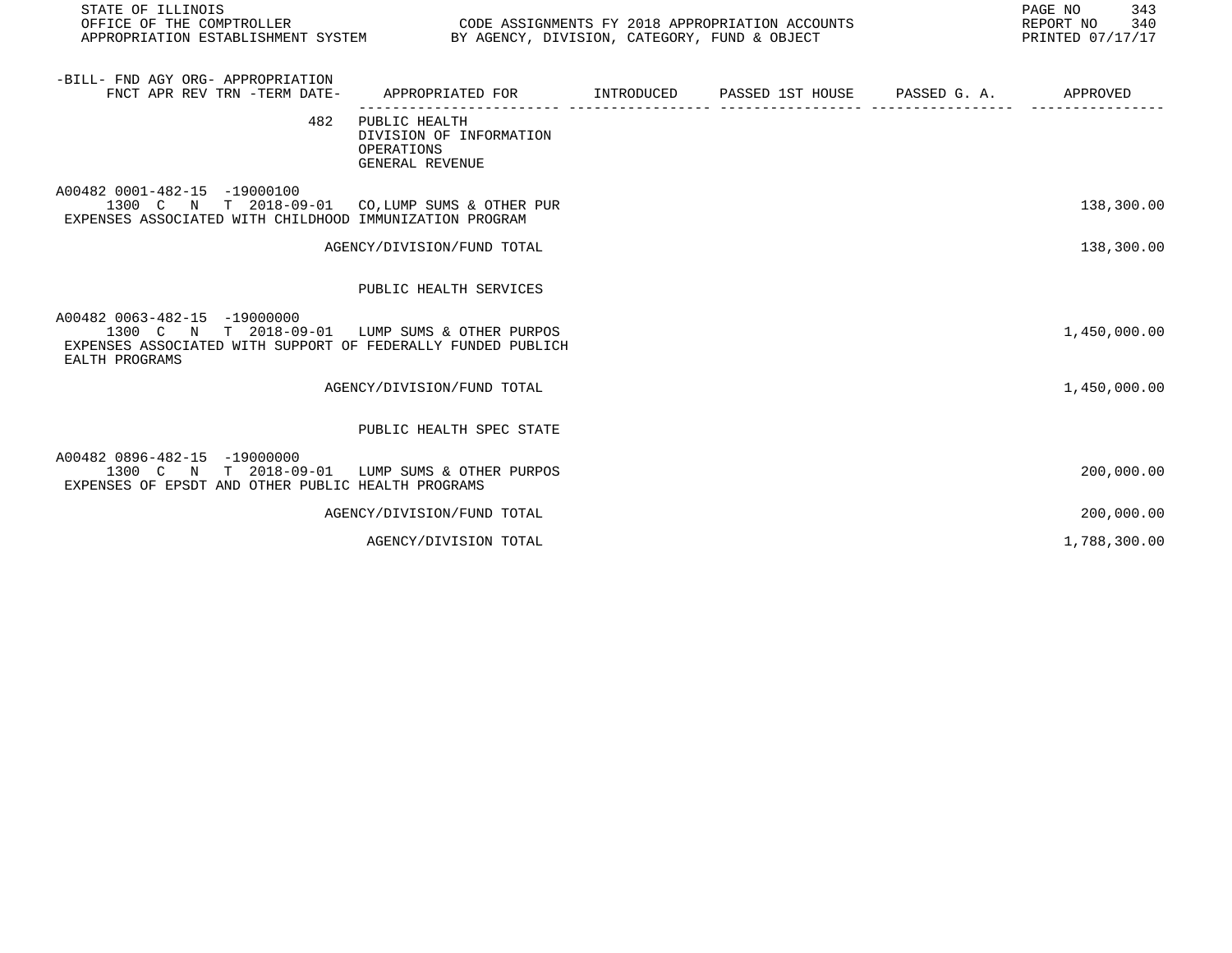| STATE OF ILLINOIS<br>OFFICE OF THE COMPTROLLER CODE ASSIGNMENTS FY 2018 APPROPRIATION ACCOUNTS<br>APPROPRIATION ESTABLISHMENT SYSTEM BY AGENCY, DIVISION, CATEGORY, FUND & OBJECT |                                                                            | 344<br>PAGE NO<br>REPORT NO 340<br>PRINTED 07/17/17 |  |               |
|-----------------------------------------------------------------------------------------------------------------------------------------------------------------------------------|----------------------------------------------------------------------------|-----------------------------------------------------|--|---------------|
| -BILL- FND AGY ORG- APPROPRIATION<br>FNCT APR REV TRN -TERM DATE-                                                                                                                 |                                                                            |                                                     |  |               |
| 482                                                                                                                                                                               | PUBLIC HEALTH<br>OFFICE OF POLICY PLANNIN<br>OPERATIONS<br>GENERAL REVENUE |                                                     |  |               |
| A00482 0001-482-20 -19000000<br>1300 C N T 2018-09-01 CO, LUMP SUMS & OTHER PUR<br>EXPENSES OF ADVERSE PREGNANCY OUTCOMES REPORTING SYSTEM (<br>APORS) PROGRAM                    |                                                                            |                                                     |  | 986,600.00    |
| A00482 0001-482-20 -19000200<br>1300 C N T 2018-09-01 CO, LUMP SUMS & OTHER PUR<br>EXPENSES OF STATE CANCER REGISTRY                                                              |                                                                            |                                                     |  | 147,400.00    |
|                                                                                                                                                                                   | AGENCY/DIVISION/FUND TOTAL                                                 |                                                     |  | 1,134,000.00  |
|                                                                                                                                                                                   | RURAL/DOWNSTATE HEALTH A                                                   |                                                     |  |               |
| A00482 0048-482-20 -19100000<br>1300 C N T 2018-09-01 J1 WAVER APPLICATIONS EX                                                                                                    |                                                                            |                                                     |  | 100,000.00    |
|                                                                                                                                                                                   | AGENCY/DIVISION/FUND TOTAL                                                 |                                                     |  | 100,000.00    |
|                                                                                                                                                                                   | PUBLIC HEALTH SERVICES                                                     |                                                     |  |               |
| A00482 0063-482-20 -19000000<br>1300 C N T 2018-09-01 LUMP SUMS & OTHER PURPOS<br>EXPENSES OF EPIDEMIOLOGICAL HEALTH OUTCOMES INVESTIGATIONS A<br>ND DATABASE DEVELOPMENT         |                                                                            |                                                     |  | 12,110,000.00 |
| A00482 0063-482-20 -19000100<br>1300 C N T 2018-09-01 LUMP SUMS & OTHER PURPOS<br>EXPENSES OF RURAL HEALTH CENTER TO EXPAND AVAILABILITY OF P<br>RIMARY HEALTH CARE               |                                                                            |                                                     |  | 2,000,000.00  |
| A00482 0063-482-20 -19100000<br>1300 C N T 2018-09-01 LUMP SUMS & OTHER PURPOS<br>OPERATIONAL EXPENSES TO DEVELOP HEALTH CARE PROVIDER R<br>ECRUITMENT AND RETENTION PROGRAM      |                                                                            |                                                     |  | 300,000.00    |
|                                                                                                                                                                                   | AGENCY/DIVISION/FUND TOTAL                                                 |                                                     |  | 14,410,000.00 |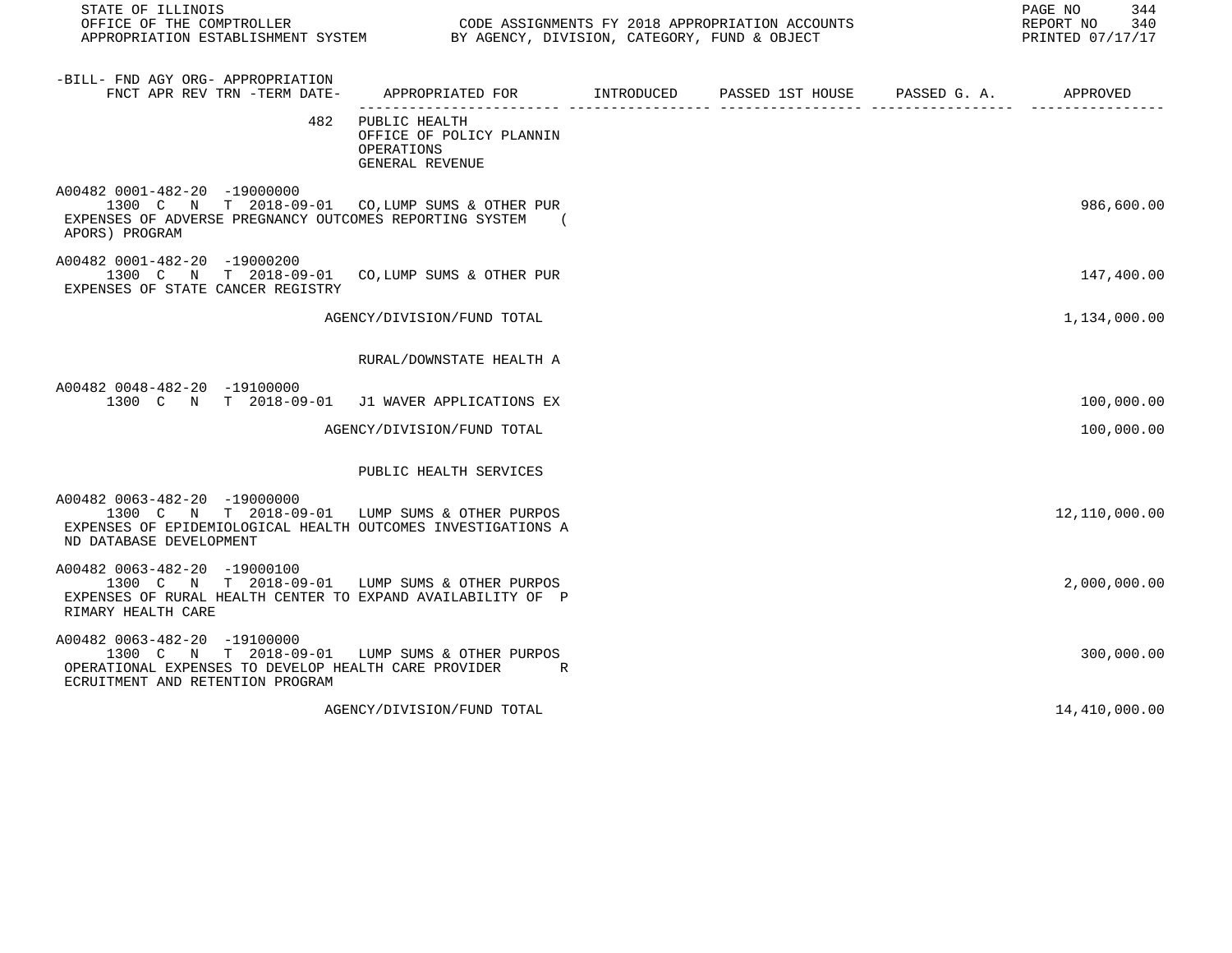| STATE OF ILLINOIS                                                                                                                                                  |                                                                               |  | 345<br>PAGE NO<br>REPORT NO<br>340<br>PRINTED 07/17/17 |
|--------------------------------------------------------------------------------------------------------------------------------------------------------------------|-------------------------------------------------------------------------------|--|--------------------------------------------------------|
| -BILL- FND AGY ORG- APPROPRIATION<br>FNCT APR REV TRN -TERM DATE-                                                                                                  | APPROPRIATED FOR TINTRODUCED PASSED 1ST HOUSE PASSED G. A.                    |  | APPROVED                                               |
| 482                                                                                                                                                                | PUBLIC HEALTH<br>OFFICE OF POLICY PLANNIN<br>OPERATIONS<br>HOSPITAL LICENSURE |  |                                                        |
| A00482 0068-482-20 -19000000<br>1300 C N T 2018-09-01 EXPENSE IL ADVRSE HEALTH<br>EVENTS REPORTING LAW FOR AN ADVERSE HEALTH CARE EVENT<br>EPORTING SYSTEM         | R.                                                                            |  | 1,500,000.00                                           |
|                                                                                                                                                                    | AGENCY/DIVISION/FUND TOTAL                                                    |  | 1,500,000.00                                           |
|                                                                                                                                                                    | COMMUNITY HEALTH CENTER                                                       |  |                                                        |
| A00482 0113-482-20 -19000000<br>1300 C N T 2018-09-01<br>EXPENSES FOR ACCESS TO PRIMARY HEALTH CARE SERVICES PROGRAM                                               | LUMP SUMS AND OTHER PURP                                                      |  | 350,000.00                                             |
|                                                                                                                                                                    | AGENCY/DIVISION/FUND TOTAL                                                    |  | 350,000.00                                             |
|                                                                                                                                                                    | IL HEALTH FACILITIES PLA                                                      |  |                                                        |
| A00482 0238-482-20 -19000000<br>1300 C N T 2018-09-01 LUMP SUMS & OTHER PURPOS<br>EXPENSES OF HEALTH FACILITIES & SVCS REVIEW BOARD                                |                                                                               |  | 1,200,000.00                                           |
| A00482 0238-482-20 -19000100<br>1300 C N T 2018-09-01 LUMP SUMS & OTHER PURPOS<br>DEPT EXPENSES IN SUPPORT OF HEALTH FACILITIES & SERVICES R<br><b>EVIEW BOARD</b> |                                                                               |  | 2,500,000.00                                           |
|                                                                                                                                                                    | AGENCY/DIVISION/FUND TOTAL                                                    |  | 3,700,000.00                                           |
|                                                                                                                                                                    | NURSING DEDICATED & PROF                                                      |  |                                                        |
| A00482 0258-482-20 -19000000<br>1300 C N T 2018-09-01 LUMP SUMS AND OTHER PURP<br>EXPENSES OF NURSING EDUCATION SCHOLARSHIP LAW                                    |                                                                               |  | 2,000,000.00                                           |
|                                                                                                                                                                    | AGENCY/DIVISION/FUND TOTAL                                                    |  | 2,000,000.00                                           |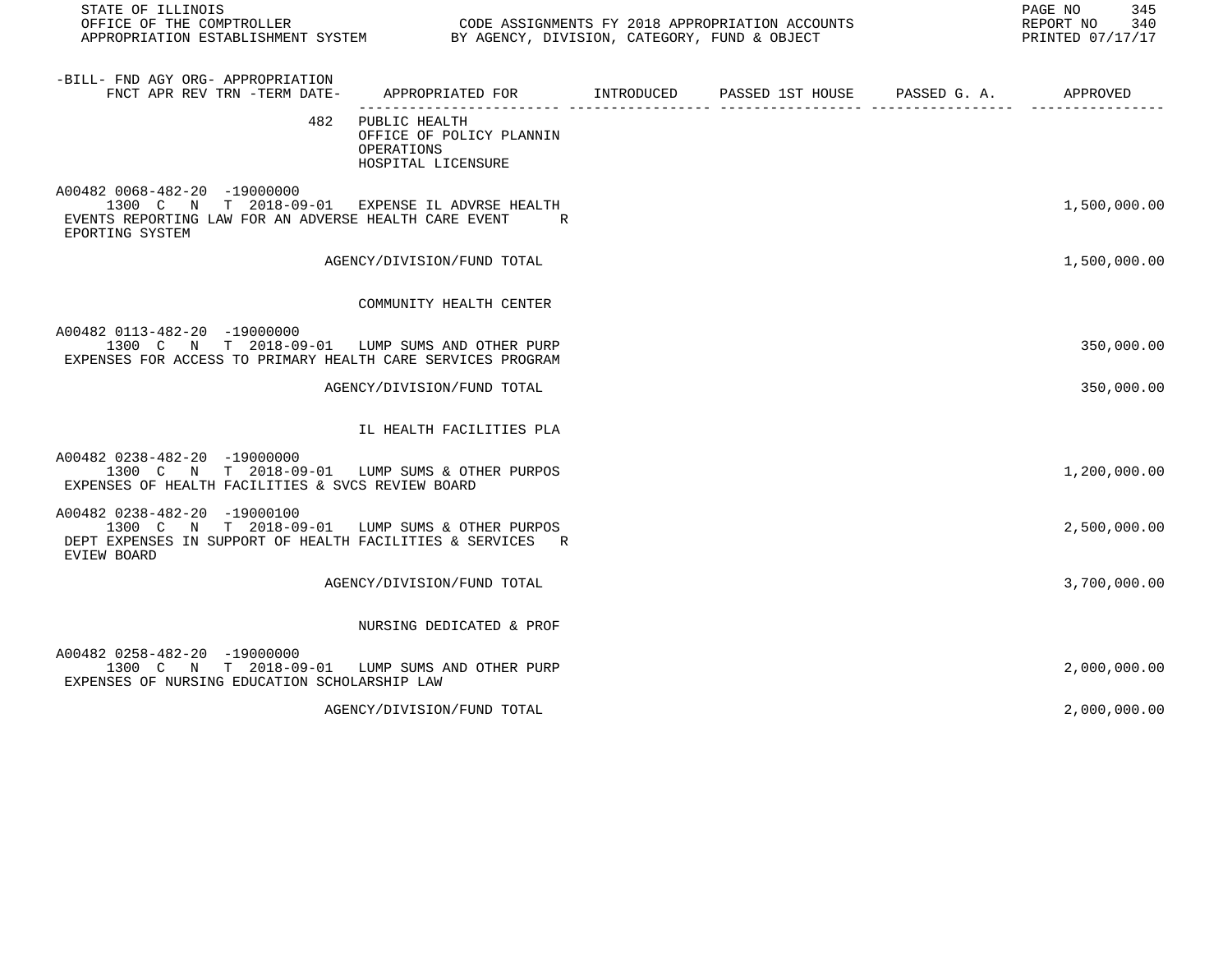| STATE OF ILLINOIS<br>OFFICE OF THE COMPTROLLER<br>APPROPRIATION ESTABLISHMENT SYSTEM BY AGENCY, DIVISION, CATEGORY, FUND & OBJECT                 | CODE ASSIGNMENTS FY 2018 APPROPRIATION ACCOUNTS                                          |  | PAGE NO<br>346<br>REPORT NO<br>340<br>PRINTED 07/17/17 |
|---------------------------------------------------------------------------------------------------------------------------------------------------|------------------------------------------------------------------------------------------|--|--------------------------------------------------------|
| -BILL- FND AGY ORG- APPROPRIATION<br>FNCT APR REV TRN -TERM DATE-                                                                                 | APPROPRIATED FOR       INTRODUCED     PASSED 1ST HOUSE     PASSED G. A.         APPROVED |  |                                                        |
| 482                                                                                                                                               | PUBLIC HEALTH<br>OFFICE OF POLICY PLANNIN<br>OPERATIONS<br>LONG TERM CARE PROVIDER       |  |                                                        |
| A00482 0345-482-20 -19000000<br>1300 C N T 2018-09-01<br>EXPENSES OF IDENTIFIED OFFENDERS ASSESSMENT & OTHER PUBLIC<br>HEALTH & SAFETY ACTIVITIES | IDNTIFIED OFFNDRS ASSESS                                                                 |  | 2,000,000.00                                           |
|                                                                                                                                                   | AGENCY/DIVISION/FUND TOTAL                                                               |  | 2,000,000.00                                           |
|                                                                                                                                                   | REGUL EVAL & BASIC ENFOR                                                                 |  |                                                        |
| A00482 0388-482-20 -19000000<br>1300 C N T 2018-09-01 LUMP SUMS AND OTHER PURP<br>EXPENSE OF ALTERNATIVE HLTH CARE DELIVERY SYSTEM PROGRAM        |                                                                                          |  | 75,000.00                                              |
|                                                                                                                                                   | AGENCY/DIVISION/FUND TOTAL                                                               |  | 75,000.00                                              |
|                                                                                                                                                   | PUBLIC HEALTH FEDERAL PR                                                                 |  |                                                        |
| A00482 0838-482-20 -19000000<br>1300 C N T 2018-09-01 LUMP SUMS & OTHER PURPOS<br>HEALTH OUTCOMES, RESEARCH, POLICY AND SURVEILLANCE              |                                                                                          |  | 612,000.00                                             |
|                                                                                                                                                   | AGENCY/DIVISION/FUND TOTAL                                                               |  | 612,000.00                                             |
|                                                                                                                                                   | PREVENTIVE HEALTH&HLTH S                                                                 |  |                                                        |
| A00482 0873-482-20 -19000000<br>1300 C N T 2018-09-01<br>EXPENSES OF PREVENTIVE HEALTH AND HEALTH SERVICES NEEDS A<br>SSESSMENT                   | LUMP SUMS & OTHER PURPOS                                                                 |  | 1,600,000.00                                           |
|                                                                                                                                                   | AGENCY/DIVISION/FUND TOTAL                                                               |  | 1,600,000.00                                           |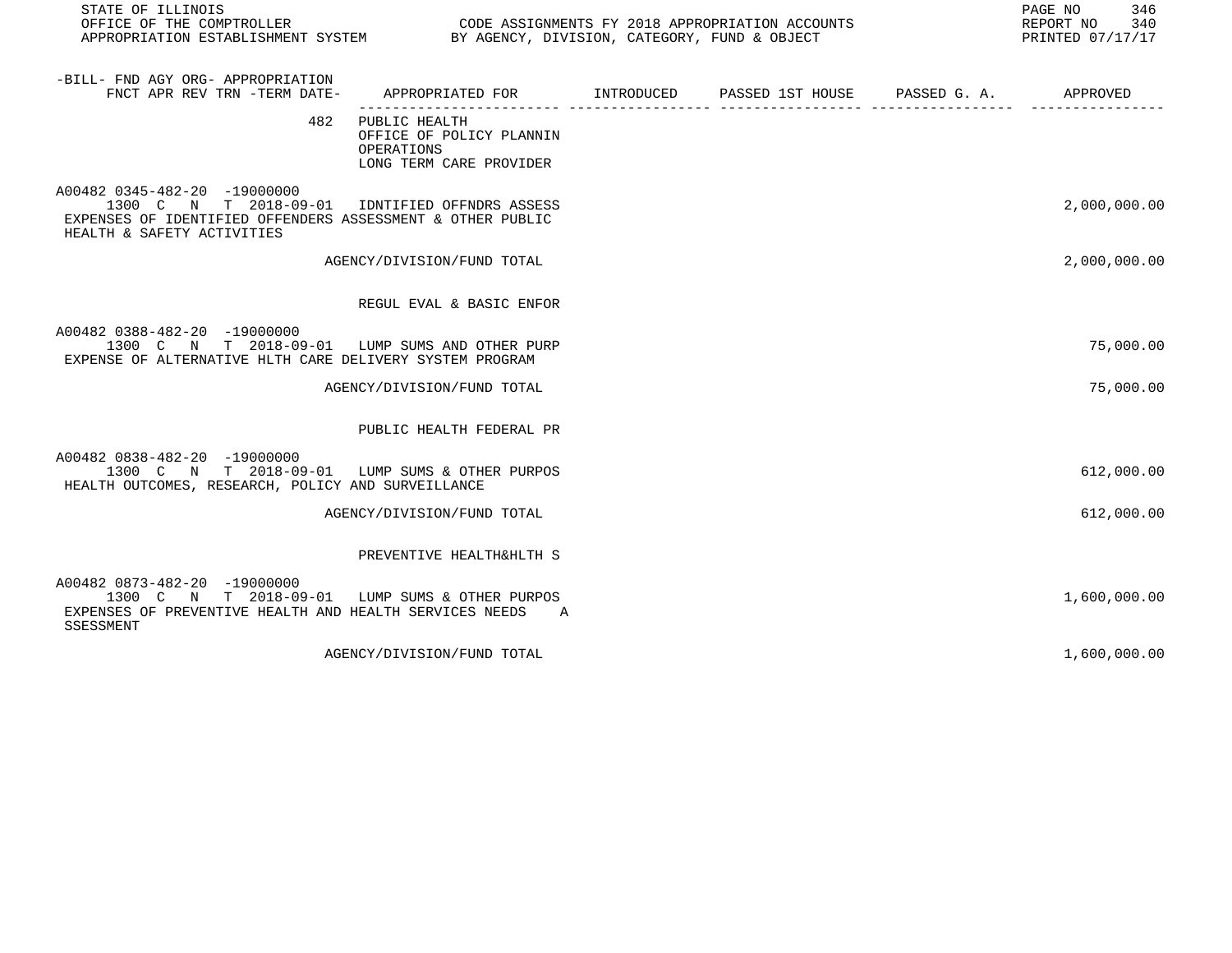| STATE OF ILLINOIS                                                                                                                                                                                          |                                                                                     |  |                       | PAGE NO<br>347<br>REPORT NO<br>340<br>PRINTED 07/17/17 |
|------------------------------------------------------------------------------------------------------------------------------------------------------------------------------------------------------------|-------------------------------------------------------------------------------------|--|-----------------------|--------------------------------------------------------|
| -BILL- FND AGY ORG- APPROPRIATION<br>FNCT APR REV TRN -TERM DATE-                                                                                                                                          | APPROPRIATED FOR TINTRODUCED PASSED 1ST HOUSE                                       |  | PASSED G. A. APPROVED |                                                        |
| 482                                                                                                                                                                                                        | PUBLIC HEALTH<br>OFFICE OF POLICY PLANNIN<br>OPERATIONS<br>PUBLIC HEALTH SPEC STATE |  |                       |                                                        |
| A00482 0896-482-20 -19000000<br>1300 C N T 2018-09-01 LUMP SUMS & OTHER PURPOS<br>EXPENSES ASSOCIATED WITH HEALTH OUTCOMES INVESTIGATIONS ANDO<br>THER PUBLIC HEALTH PROGRAMS                              |                                                                                     |  |                       | 2,500,000.00                                           |
|                                                                                                                                                                                                            | AGENCY/DIVISION/FUND TOTAL                                                          |  |                       | 2,500,000.00                                           |
|                                                                                                                                                                                                            | IL STATE PODIATRIC DISCI                                                            |  |                       |                                                        |
| A00482 0954-482-20 -19000000<br>1300 C N T 2018-09-01 LUMP SUMS AND OTHER PURP<br>EXPENSES OF PODIATRIC SCHOLARSHIP AND RESIDENCY ACT                                                                      |                                                                                     |  |                       | 100,000.00                                             |
|                                                                                                                                                                                                            | AGENCY/DIVISION/FUND TOTAL                                                          |  |                       | 100,000.00                                             |
|                                                                                                                                                                                                            | PUBLIC HEALTH SERVICES                                                              |  |                       |                                                        |
| A00482 0063-482-20 -44000000<br>1300 C N N 2018-09-01 AWARDS AND GRANTS<br>GRANTS TO DEVELOP HEALTH CARE PROVIDER RECRUITMENT AND<br>ETENTION PROGRAM                                                      | R                                                                                   |  |                       | 450,000.00                                             |
| A00482 0063-482-20 -44000100<br>1300 C N N 2018-09-01 AWARDS AND GRANTS<br>GRANTS TO DEVELOP HEALTH PROFESSIONAL EDUCATIONAL LOAN<br>EPAYMENT PROGRAM                                                      | R                                                                                   |  |                       | 1,364,600.00                                           |
|                                                                                                                                                                                                            | AGENCY/DIVISION/FUND TOTAL                                                          |  |                       | 1,814,600.00                                           |
|                                                                                                                                                                                                            | TOBACCO SETTLEMENT RECOV                                                            |  |                       |                                                        |
| A00482 0733-482-20 -49000000<br>1300 C N N 2018-09-01 FOR GRANTS & ADMIN EXPEN<br>FOR COMMUNITY HEALTH CENTER EXPANSION PROGRAM & HEALTHCARE W<br>ORKFORCE PROVIDERS IN HEALTH PROFESSIONAL SHORTAGE AREAS |                                                                                     |  |                       | 1,364,600.00                                           |
|                                                                                                                                                                                                            | AGENCY/DIVISION/FUND TOTAL                                                          |  |                       | 1,364,600.00                                           |
|                                                                                                                                                                                                            | AGENCY/DIVISION TOTAL                                                               |  |                       | 33,260,200.00                                          |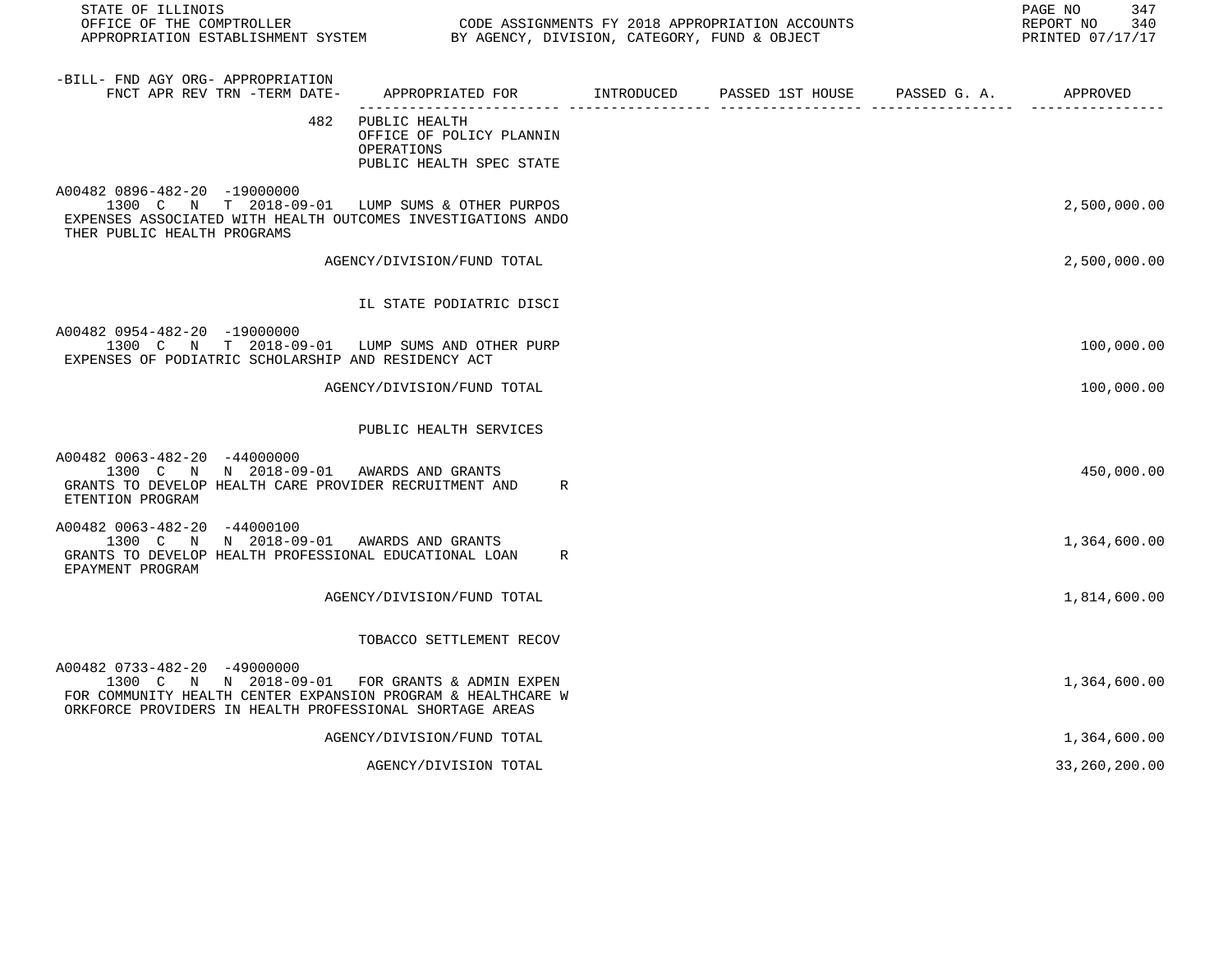| STATE OF ILLINOIS                            |                              |                                                                            | PAGE NO<br>348<br>REPORT NO<br>340<br>PRINTED 07/17/17 |  |              |
|----------------------------------------------|------------------------------|----------------------------------------------------------------------------|--------------------------------------------------------|--|--------------|
| -BILL- FND AGY ORG- APPROPRIATION            | FNCT APR REV TRN -TERM DATE- |                                                                            |                                                        |  |              |
|                                              | 482                          | PUBLIC HEALTH<br>OFFICE OF HEALTH PROMOTI<br>OPERATIONS<br>GENERAL REVENUE |                                                        |  |              |
| A00482 0001-482-30 -19000000                 |                              | 1300 C N T 2018-09-01 EXP SID PROGRAM                                      |                                                        |  | 244,400.00   |
| A00482 0001-482-30 -19000300<br>FOR EXPENSES |                              | 1300 C N T 2018-09-01 VIOLENCE PREVENTION TASK                             |                                                        |  | 97,800.00    |
| A00482 0001-482-30 -19000500<br>FOR EXPENSES |                              | 1300 C N T 2018-09-01 U OF I SICKLE CELL CLINI                             |                                                        |  | 483,900.00   |
|                                              |                              | AGENCY/DIVISION/FUND TOTAL                                                 |                                                        |  | 826,100.00   |
|                                              |                              | PUBLIC HEALTH SERVICES                                                     |                                                        |  |              |
| A00482 0063-482-30 -11200000                 |                              | 1300 C N P 2018-09-01 REGULAR POSITIONS                                    |                                                        |  | 1,427,300.00 |
| A00482 0063-482-30 -11610000                 |                              | 1300 C N P 2018-09-01 STATE EMPLOYEE RETIREMEN                             |                                                        |  | 771,000.00   |
| A00482 0063-482-30 -11700000                 | 1300 C N T 2018-09-01        | SOC SEC/MEDICARE CONTRIB                                                   |                                                        |  | 109,200.00   |
| A00482 0063-482-30 -11800000                 | 1300 C N P 2018-09-01        | EMPLOYER CONTRB GRP INS                                                    |                                                        |  | 381,000.00   |
| A00482 0063-482-30 -12000000<br>1300 C N     | T 2018-09-01                 | CONTRACTUAL SERVICES                                                       |                                                        |  | 650,000.00   |
| A00482 0063-482-30 -12900000<br>1300 C N     | T 2018-09-01                 | TRAVEL                                                                     |                                                        |  | 160,000.00   |
| A00482 0063-482-30 -13000000                 | 1300 C N T 2018-09-01        | COMMODITIES                                                                |                                                        |  | 13,000.00    |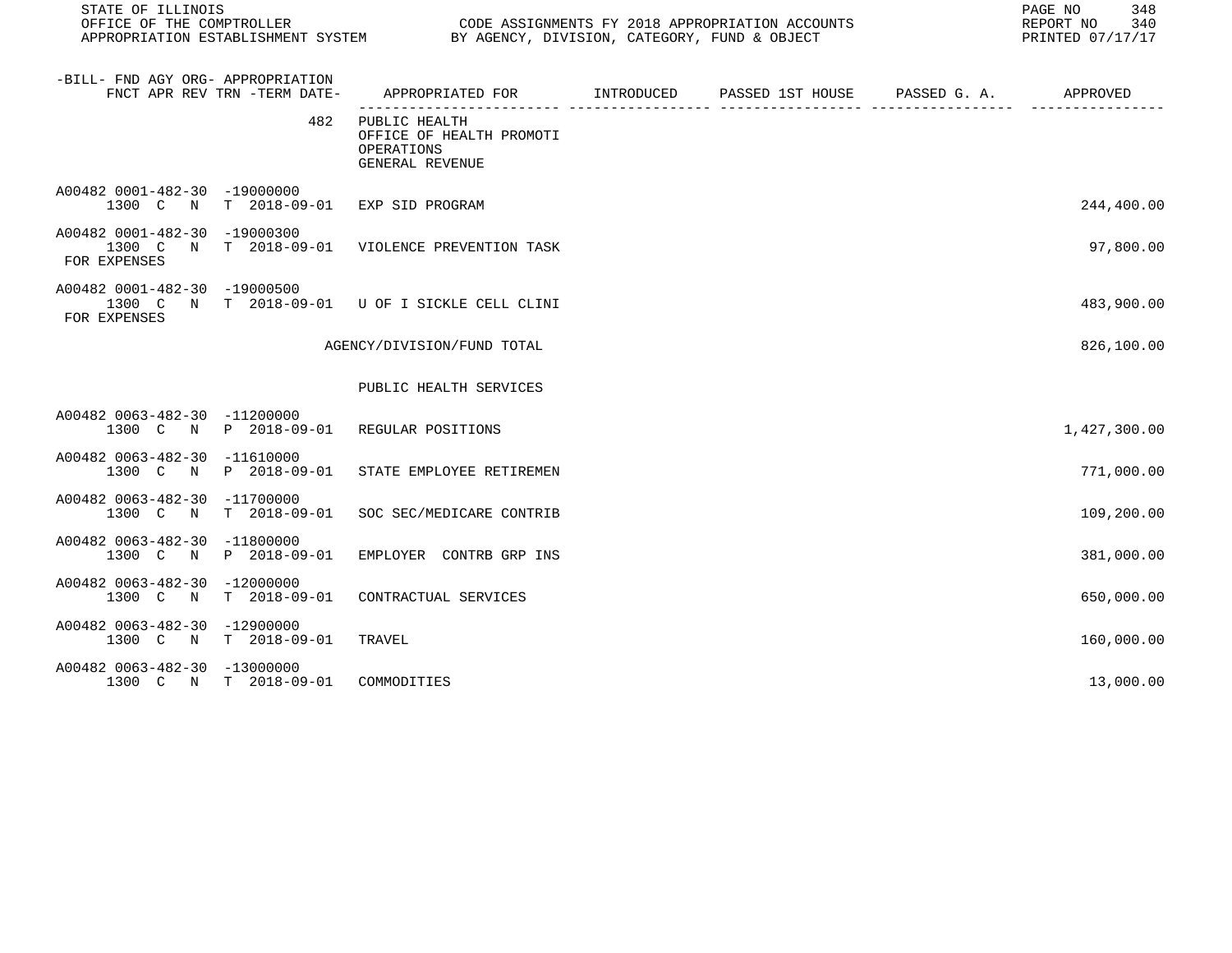| STATE OF ILLINOIS                                                                                                                 |                                                                                   |                               | PAGE NO<br>349<br>REPORT NO<br>340<br>PRINTED 07/17/17 |
|-----------------------------------------------------------------------------------------------------------------------------------|-----------------------------------------------------------------------------------|-------------------------------|--------------------------------------------------------|
| -BILL- FND AGY ORG- APPROPRIATION<br>FNCT APR REV TRN -TERM DATE-                                                                 | APPROPRIATED FOR INTRODUCED                                                       | PASSED 1ST HOUSE PASSED G. A. | APPROVED                                               |
| 482                                                                                                                               | PUBLIC HEALTH<br>OFFICE OF HEALTH PROMOTI<br>OPERATIONS<br>PUBLIC HEALTH SERVICES |                               |                                                        |
| A00482 0063-482-30 -13020000<br>1300 C N T 2018-09-01 PRINTING                                                                    |                                                                                   |                               | 44,000.00                                              |
| A00482 0063-482-30 -15000000<br>T 2018-09-01 EQUIPMENT<br>1350 C N                                                                |                                                                                   |                               | 50,000.00                                              |
| A00482 0063-482-30 -17000000<br>1300 C N T 2018-09-01 TELECOMMUNICATION                                                           |                                                                                   |                               | 65,000.00                                              |
|                                                                                                                                   | AGENCY/DIVISION/FUND TOTAL                                                        |                               | 3,670,500.00                                           |
|                                                                                                                                   | COMPASSION USE MED CANNA                                                          |                               |                                                        |
| A00482 0075-482-30 -19000000<br>1300 C N T 2018-09-01 MEDICAL CANNABIS PROGRAM<br>FOR EXPENDITURES TO IMPLEMENT                   |                                                                                   |                               | 5,000,000.00                                           |
|                                                                                                                                   | AGENCY/DIVISION/FUND TOTAL                                                        |                               | 5,000,000.00                                           |
|                                                                                                                                   | EPILEPSY TRTMT&EDUC GRAN                                                          |                               |                                                        |
| A00482 0197-482-30 -19000000<br>1300 C N T 2018-09-01 EXPNS ED & TREATMNT EPIL<br>EXPENSES OF EDUCATION AND TREATMENT OF EPILEPSY |                                                                                   |                               | 30,000.00                                              |
|                                                                                                                                   | AGENCY/DIVISION/FUND TOTAL                                                        |                               | 30,000.00                                              |
|                                                                                                                                   | HEALTHY SMILES                                                                    |                               |                                                        |
| A00482 0654-482-30 -19000000<br>1300 C N T 2018-09-01 EXPNS HEALTHY SMILES PRG                                                    |                                                                                   |                               | 400,000.00                                             |
|                                                                                                                                   | AGENCY/DIVISION/FUND TOTAL                                                        |                               | 400,000.00                                             |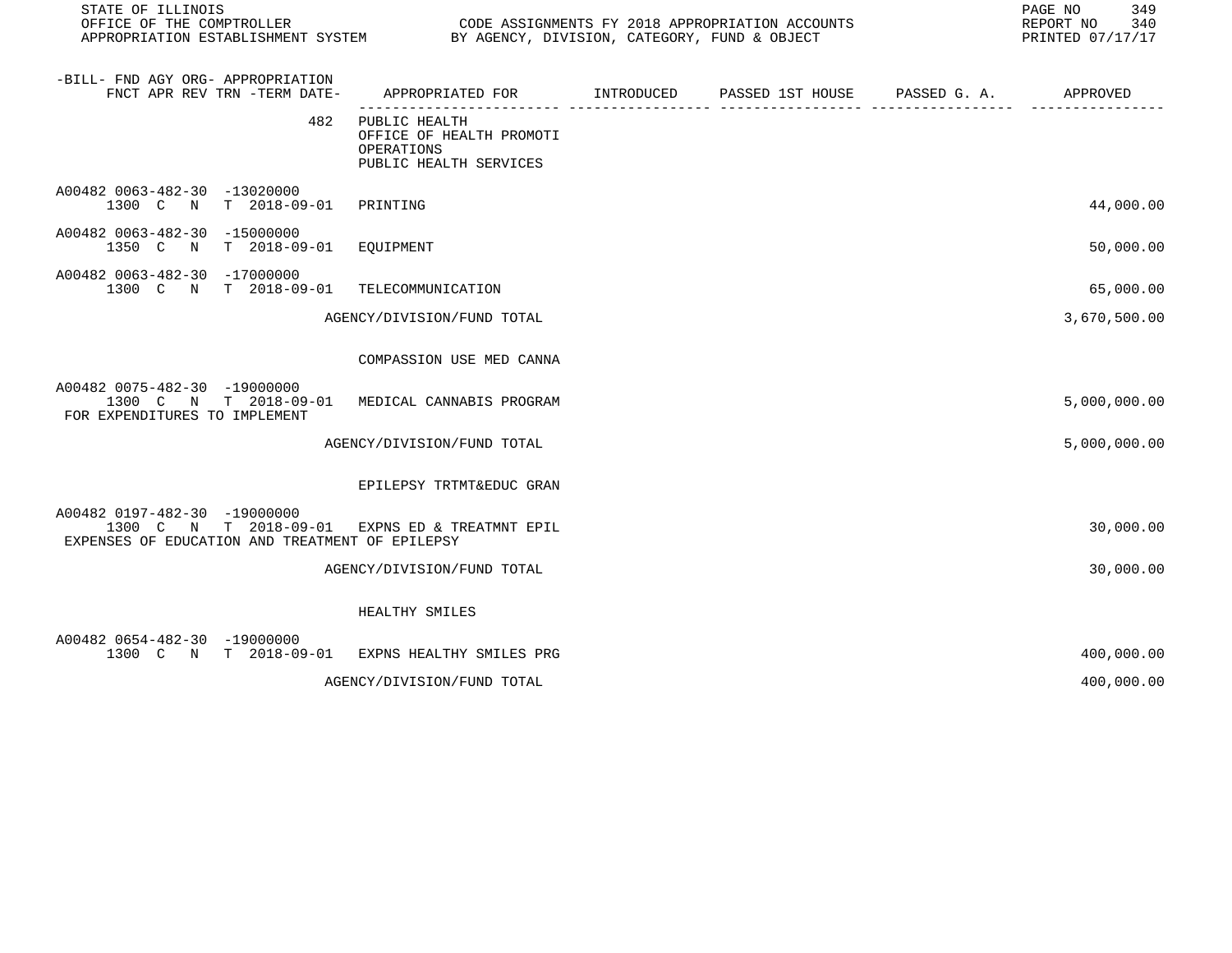| STATE OF ILLINOIS                                                                                                                        |                                                                                 |                                        | 350<br>PAGE NO<br>REPORT NO<br>340<br>PRINTED 07/17/17 |
|------------------------------------------------------------------------------------------------------------------------------------------|---------------------------------------------------------------------------------|----------------------------------------|--------------------------------------------------------|
| -BILL- FND AGY ORG- APPROPRIATION<br>FNCT APR REV TRN -TERM DATE-                                                                        | APPROPRIATED FOR INTRODUCED<br>-------------------- ----                        | PASSED 1ST HOUSE PASSED G. A. APPROVED |                                                        |
| 482                                                                                                                                      | PUBLIC HEALTH<br>OFFICE OF HEALTH PROMOTI<br>OPERATIONS<br>DHS PRIVATE RESOURCE |                                        |                                                        |
| A00482 0690-482-30 -19000000<br>1300 C N T 2018-09-01 EXPENSES OF DIABETES RSR<br>EXPENSES OF DIABETES RESEARCH TREATMENT AND PROGRAMS   |                                                                                 |                                        | 700,000.00                                             |
|                                                                                                                                          | AGENCY/DIVISION/FUND TOTAL                                                      |                                        | 700,000.00                                             |
|                                                                                                                                          | MATERNAL & CHILD HLTH SE                                                        |                                        |                                                        |
| A00482 0872-482-30 -19100000<br>1300 C N T 2018-09-01 OPERATIONAL EXPENSES<br>OPERATIONAL EXPENSES OF MATERNAL AND CHILD HEALTH PROGRAMS |                                                                                 |                                        | 500,000.00                                             |
|                                                                                                                                          | AGENCY/DIVISION/FUND TOTAL                                                      |                                        | 500,000.00                                             |
|                                                                                                                                          | PREVENTIVE HEALTH&HLTH S                                                        |                                        |                                                        |
| A00482 0873-482-30 -19000000<br>1300 C N T 2018-09-01<br>PREVENTIVE HEALTH AND HEALTH SERVICES PROGRAMS                                  | EXPENSES OF                                                                     |                                        | 1,226,800.00                                           |
|                                                                                                                                          | AGENCY/DIVISION/FUND TOTAL                                                      |                                        | 1,226,800.00                                           |
|                                                                                                                                          | PUBLIC HEALTH SPEC STATE                                                        |                                        |                                                        |
| A00482 0896-482-30 -19000000<br>1300 C N T 2018-09-01 EXPENSES/PUBLIC HLTH PRG                                                           |                                                                                 |                                        | 1,500,000.00                                           |
|                                                                                                                                          | AGENCY/DIVISION/FUND TOTAL                                                      |                                        | 1,500,000.00                                           |
|                                                                                                                                          | METABOLIC SCREENING & TR                                                        |                                        |                                                        |
| A00482 0920-482-30 -19100200<br>1300 C N T 2018-09-01<br>METABOLIC SCREENING FOLLOW-UP SERVICES                                          | LUMP SUM, OPERATIONS                                                            |                                        | 3,297,000.00                                           |
|                                                                                                                                          | AGENCY/DIVISION/FUND TOTAL                                                      |                                        | 3,297,000.00                                           |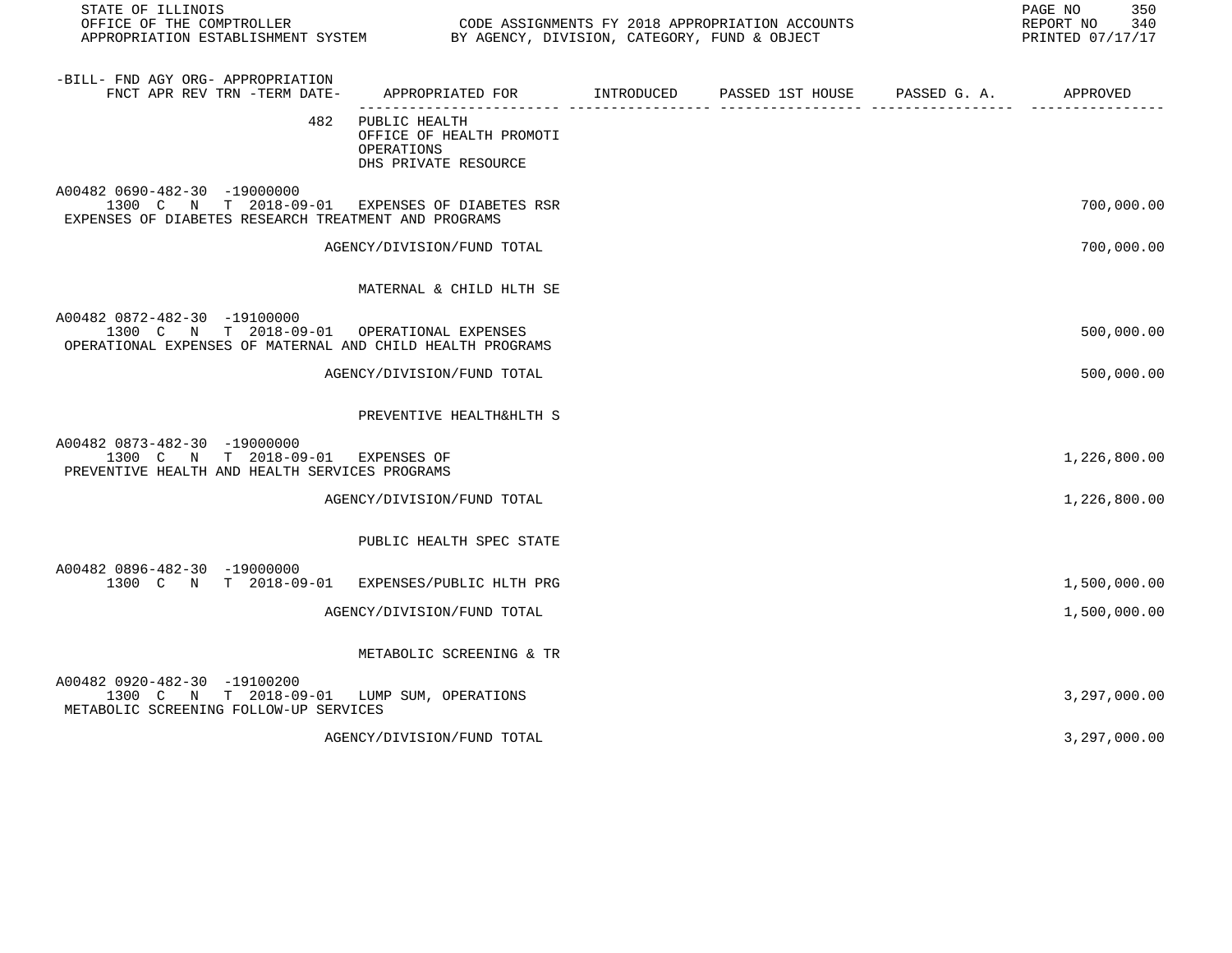| STATE OF ILLINOIS<br>OFFICE OF THE COMPTROLLER<br>APPROPRIATION ESTABLISHMENT SYSTEM BY AGENCY, DIVISION, CATEGORY, FUND & OBJECT                                                                                                        |                                                                                         | CODE ASSIGNMENTS FY 2018 APPROPRIATION ACCOUNTS | 351<br>PAGE NO<br>REPORT NO 340<br>PRINTED 07/17/17 |
|------------------------------------------------------------------------------------------------------------------------------------------------------------------------------------------------------------------------------------------|-----------------------------------------------------------------------------------------|-------------------------------------------------|-----------------------------------------------------|
| -BILL- FND AGY ORG- APPROPRIATION<br>FNCT APR REV TRN -TERM DATE- APPROPRIATED FOR NITRODUCED PASSED 1ST HOUSE PASSED G.A. APPROVED                                                                                                      |                                                                                         |                                                 |                                                     |
|                                                                                                                                                                                                                                          | 482 PUBLIC HEALTH<br>OFFICE OF HEALTH PROMOTI<br>OPERATIONS<br>HEARING INSTRUMENT DISPE |                                                 |                                                     |
| A00482 0938-482-30 -19000000<br>1300 C N T 2018-09-01 LUMP SUMS & OTHER PURPOS<br>HEARING AID CONSUMER PROTECTION ACT                                                                                                                    |                                                                                         |                                                 | 100,000.00                                          |
|                                                                                                                                                                                                                                          | AGENCY/DIVISION/FUND TOTAL                                                              |                                                 | 100,000.00                                          |
|                                                                                                                                                                                                                                          | GENERAL REVENUE                                                                         |                                                 |                                                     |
| A00482 0001-482-30 -44000100<br>1300 C N N 2018-09-01 IL VIOLENT DEATH REPORTI<br>GRANTS TO CHILDREN'S MEMORIAL HOSPITAL FOR IL VIOLENT DEATH<br>REPORTING SYSTEM TO ANALYZE DATA, IDENTIFY RISK FACTORS &<br>DEVELOP PREVENTION EFFORTS |                                                                                         |                                                 | 76,700.00                                           |
| A00482 0001-482-30 -44000200<br>1300 C N N 2018-09-01 PROSTRATE CANCER AWARENE                                                                                                                                                           |                                                                                         |                                                 | 146,600.00                                          |
| A00482 0001-482-30 -44670400<br>1300 C N N 2018-09-01 FOR GRANTS<br>FOR VISION & HEARING SCREENING PROGRAMS                                                                                                                              |                                                                                         |                                                 | 341,700.00                                          |
|                                                                                                                                                                                                                                          | AGENCY/DIVISION/FUND TOTAL                                                              |                                                 | 565,000.00                                          |
|                                                                                                                                                                                                                                          | ALZHEIMER'S DISEASE RESE                                                                |                                                 |                                                     |
| A00482 0060-482-30 -44000700<br>1300 C N N 2018-09-01 AWARDS AND GRANTS<br>GRANTS PER ALZHEIMER'S DISEASE RESEARCH ACT                                                                                                                   |                                                                                         |                                                 | 250,000.00                                          |
|                                                                                                                                                                                                                                          | AGENCY/DIVISION/FUND TOTAL                                                              |                                                 | 250,000.00                                          |
|                                                                                                                                                                                                                                          | PUBLIC HEALTH SERVICES                                                                  |                                                 |                                                     |
| A00482 0063-482-30 -49000200<br>1300 C N N 2018-09-01 AWARDS & GRANTS - LUMP S<br>GRANTS FOR PUBLIC HEALTH PROGRAMS                                                                                                                      |                                                                                         |                                                 | 9,530,000.00                                        |
|                                                                                                                                                                                                                                          | AGENCY/DIVISION/FUND TOTAL                                                              |                                                 | 9,530,000.00                                        |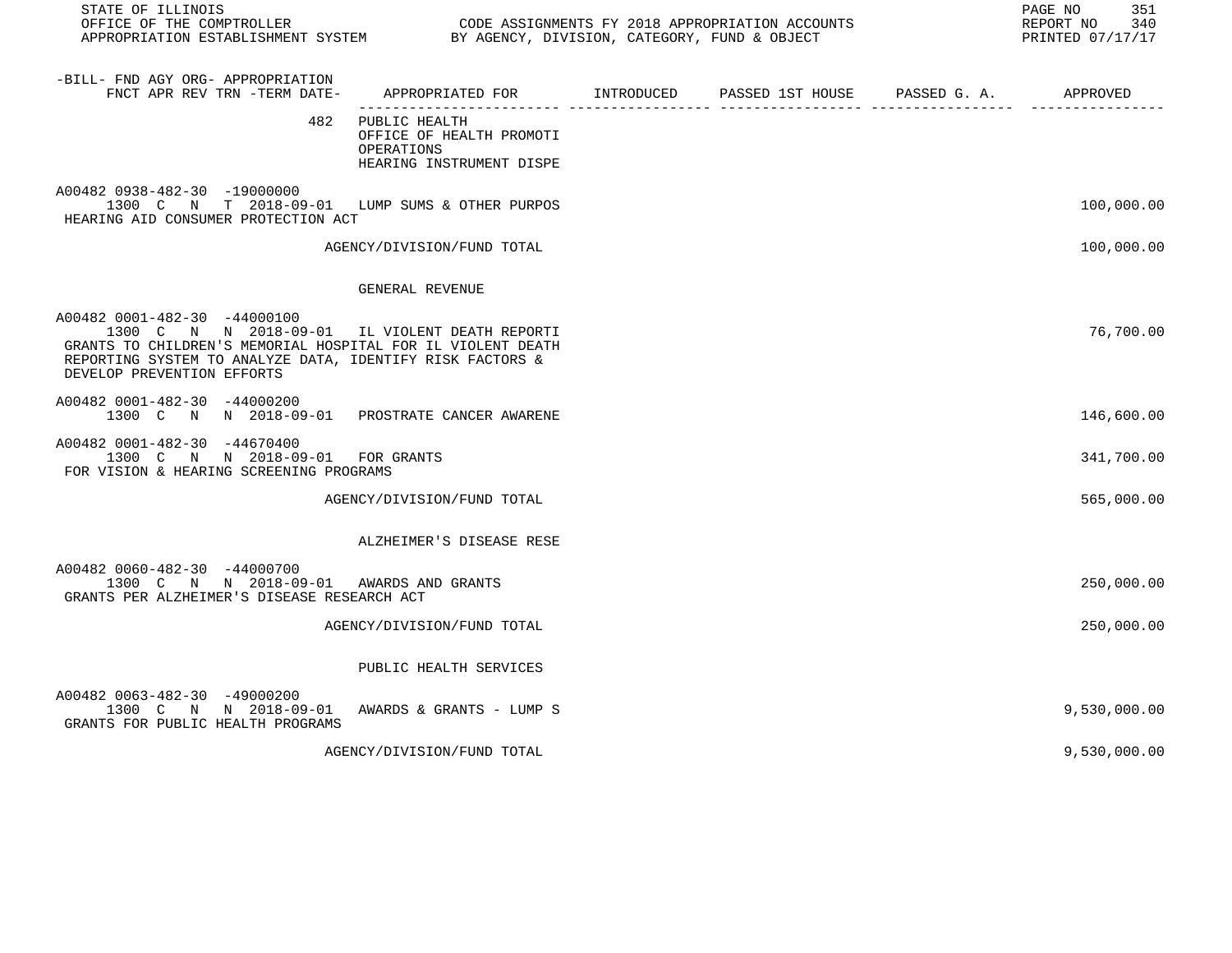| STATE OF ILLINOIS<br>OFFICE OF THE COMPTROLLER<br>OFFICE OF THE COMPTROLLER<br>APPROPRIATION ESTABLISHMENT SYSTEM BY AGENCY, DIVISION, CATEGORY, FUND & OBJECT |                                                                                          | CODE ASSIGNMENTS FY 2018 APPROPRIATION ACCOUNTS | 352<br>PAGE NO<br>REPORT NO<br>340<br>PRINTED 07/17/17 |
|----------------------------------------------------------------------------------------------------------------------------------------------------------------|------------------------------------------------------------------------------------------|-------------------------------------------------|--------------------------------------------------------|
| -BILL- FND AGY ORG- APPROPRIATION<br>FNCT APR REV TRN -TERM DATE-                                                                                              | APPROPRIATED FOR INTRODUCED<br>------------------- ----                                  | PASSED 1ST HOUSE PASSED G. A. APPROVED          |                                                        |
| 482                                                                                                                                                            | PUBLIC HEALTH<br>OFFICE OF HEALTH PROMOTI<br>AWARDS & GRANTS<br>CHILDHOOD CANCER RESEARC |                                                 |                                                        |
| A00482 0172-482-30 -44000000<br>1300 C N N 2018-09-01                                                                                                          | GRNTS/CHILDHOOD CANCER R                                                                 |                                                 | 75,000.00                                              |
|                                                                                                                                                                | AGENCY/DIVISION/FUND TOTAL                                                               |                                                 | 75,000.00                                              |
|                                                                                                                                                                | DIABETES RESEARCH CHECKO                                                                 |                                                 |                                                        |
| A00482 0198-482-30 -44000200<br>1300 C N N 2018-09-01<br>GRANTS FOR DIABETES RESEARCH                                                                          | AWARDS & GRANTS - LUMP S                                                                 |                                                 | 250,000.00                                             |
|                                                                                                                                                                | AGENCY/DIVISION/FUND TOTAL                                                               |                                                 | 250,000.00                                             |
|                                                                                                                                                                | MULTIPLE SCLEROSIS RESEA                                                                 |                                                 |                                                        |
| A00482 0429-482-30 -44000000<br>1300 C N N 2018-09-01                                                                                                          | GRANT MULTPLE SCLEROSIS                                                                  |                                                 | 2,500,000.00                                           |
|                                                                                                                                                                | AGENCY/DIVISION/FUND TOTAL                                                               |                                                 | 2,500,000.00                                           |
|                                                                                                                                                                | AUTOIMMUNE DISEASE RESEA                                                                 |                                                 |                                                        |
| A00482 0469-482-30 -44000000<br>1300 C N N 2018-09-01<br>FOR AUTOIMMUNE DISEASE RESEARCH & TREATMENT                                                           | GRANTS                                                                                   |                                                 | 50,000.00                                              |
|                                                                                                                                                                | AGENCY/DIVISION/FUND TOTAL                                                               |                                                 | 50,000.00                                              |
|                                                                                                                                                                | PROSTATE CANCER RESEARCH                                                                 |                                                 |                                                        |
| A00482 0626-482-30 -44000000<br>1300 C N N 2018-09-01 AWARDS AND GRANTS<br>GRANTS TO PUBLIC AND PRIVATE ENTITIES IN ILLINOIS FOR<br>ROSTATE CANCER RESEARCH    | P                                                                                        |                                                 | 30,000.00                                              |
|                                                                                                                                                                | AGENCY/DIVISION/FUND TOTAL                                                               |                                                 | 30,000.00                                              |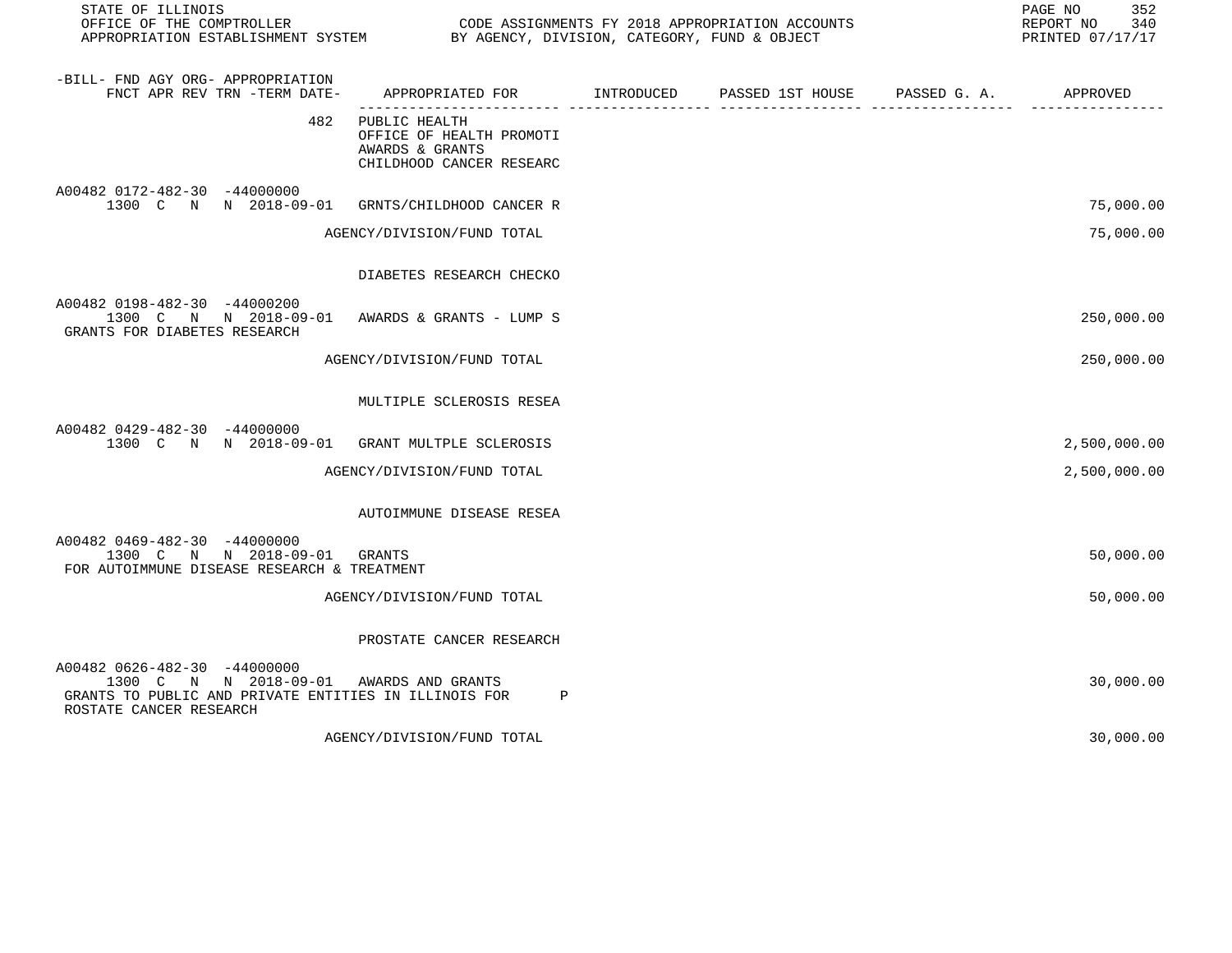| STATE OF ILLINOIS<br>OFFICE OF THE COMPTROLLER CODE ASSIGNMENTS FY 2018 APPROPRIATION ACCOUNTS<br>APPROPRIATION ESTABLISHMENT SYSTEM BY AGENCY, DIVISION, CATEGORY, FUND & OBJECT                |                                                                                              |  | PAGE NO 353<br>REPORT NO 340<br>PRINTED 07/17/17 |
|--------------------------------------------------------------------------------------------------------------------------------------------------------------------------------------------------|----------------------------------------------------------------------------------------------|--|--------------------------------------------------|
| -BILL- FND AGY ORG- APPROPRIATION<br>FNCT APR REV TRN -TERM DATE-                                                                                                                                | APPROPRIATED FOR TINTRODUCED PASSED 1ST HOUSE PASSED G.A. APPROVED                           |  |                                                  |
|                                                                                                                                                                                                  | 482 PUBLIC HEALTH<br>OFFICE OF HEALTH PROMOTI<br>AWARDS & GRANTS<br>TOBACCO SETTLEMENT RECOV |  |                                                  |
| A00482 0733-482-30 -44000000<br>1300 C N N 2018-09-01 AWARDS AND GRANTS<br>CERTIFIED LOCAL HEALTH DEPARTMENT GRANTS FOR ANTI-SMOKING P<br>ROGRAMS                                                |                                                                                              |  | 5,000,000.00                                     |
| A00482 0733-482-30 -44000100<br>1300 C N N 2018-09-01 AWARDS AND GRANTS<br>AMERICAN LUNG ASSOCIATION FOR OPERATIONS OF QUITLINE                                                                  |                                                                                              |  | 3,100,000.00                                     |
| A00482 0733-482-30 -49000000<br>1300 C N N 2018-09-01 AWARDS & GRANTS - LUMP S<br>GRANTS AND ADMINISTRATIVE EXPENSES FOR TOBACCO USE<br>REVENTION PROGRAM, BASUAH PROGRAM, AND ASTHMA PREVENTION | $\mathbf{P}$                                                                                 |  | 1,000,000.00                                     |
|                                                                                                                                                                                                  | AGENCY/DIVISION/FUND TOTAL                                                                   |  | 9,100,000.00                                     |
|                                                                                                                                                                                                  | MATERNAL & CHILD HLTH SE                                                                     |  |                                                  |
| A00482 0872-482-30 -44001300<br>1300 C N N 2018-09-01 AWARDS AND GRANTS<br>GRANTS FOR MATERNAL AND CHILD HEALTH PROGRAMS                                                                         |                                                                                              |  | 495,000.00                                       |
|                                                                                                                                                                                                  | AGENCY/DIVISION/FUND TOTAL                                                                   |  | 495,000.00                                       |
|                                                                                                                                                                                                  | PREVENTIVE HEALTH&HLTH S                                                                     |  |                                                  |
| A00482 0873-482-30 -49002300<br>1300 C N N 2018-09-01 AWARDS & GRANTS - LUMP S<br>GRANTS FOR PREVENTION PROGRAMS                                                                                 |                                                                                              |  | 1,000,000.00                                     |
|                                                                                                                                                                                                  | AGENCY/DIVISION/FUND TOTAL                                                                   |  | 1,000,000.00                                     |

METABOLIC SCREENING & TR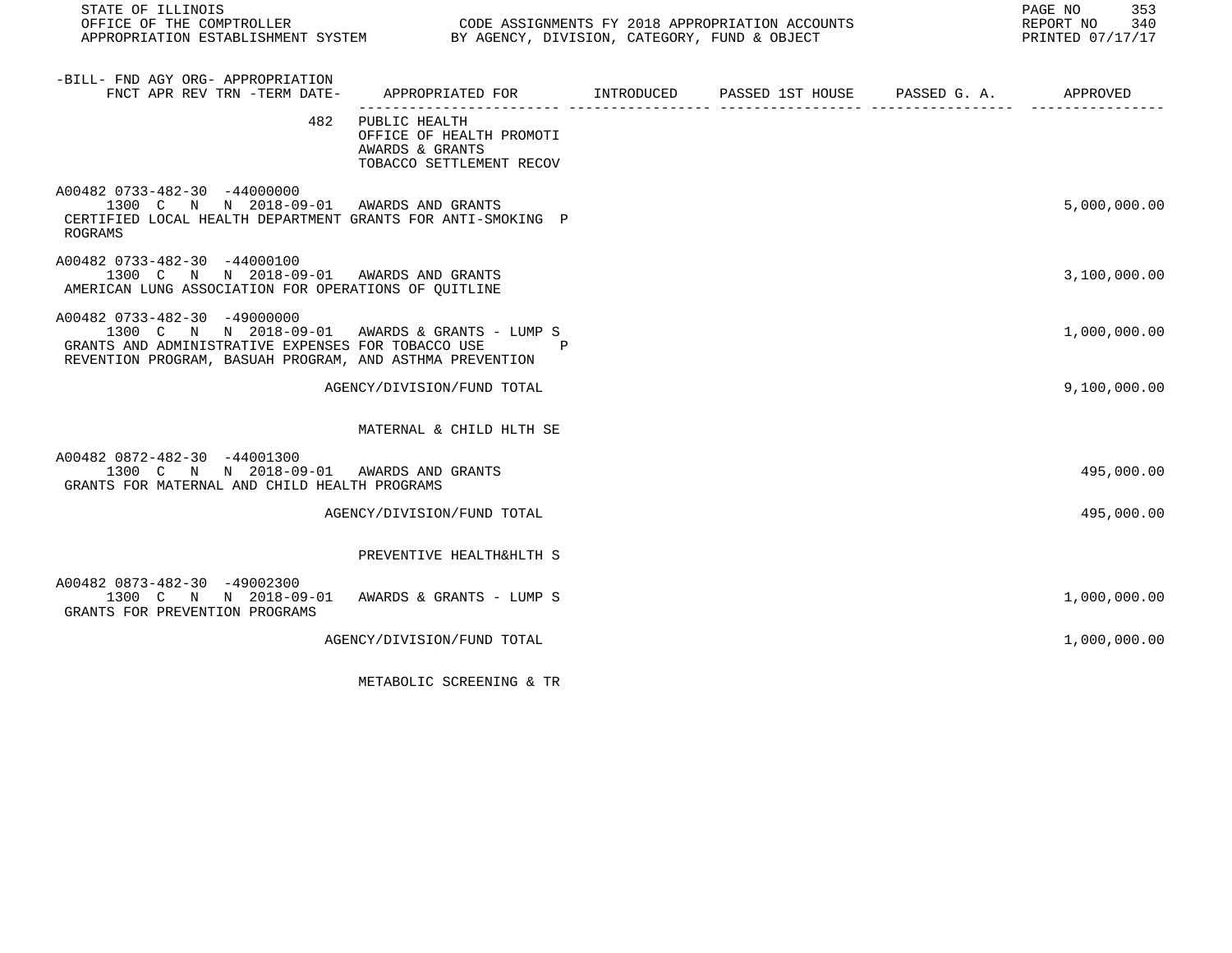| STATE OF ILLINOIS<br>OFFICE OF THE COMPTROLLER                                                                                      | CODE ASSIGNMENTS FY 2018 APPROPRIATION ACCOUNTS                                          |  |  |  | 354<br>PAGE NO<br>340<br>REPORT NO |
|-------------------------------------------------------------------------------------------------------------------------------------|------------------------------------------------------------------------------------------|--|--|--|------------------------------------|
| APPROPRIATION ESTABLISHMENT SYSTEM                                                                                                  | BY AGENCY, DIVISION, CATEGORY, FUND & OBJECT                                             |  |  |  | PRINTED 07/17/17                   |
|                                                                                                                                     |                                                                                          |  |  |  |                                    |
| -BILL- FND AGY ORG- APPROPRIATION                                                                                                   |                                                                                          |  |  |  |                                    |
| FNCT APR REV TRN -TERM DATE-                                                                                                        | APPROPRIATED FOR                                                                         |  |  |  | APPROVED                           |
| 482                                                                                                                                 | PUBLIC HEALTH<br>OFFICE OF HEALTH PROMOTI<br>AWARDS & GRANTS<br>METABOLIC SCREENING & TR |  |  |  |                                    |
| A00482 0920-482-30 -44001700<br>1300 C N<br>N 2018-09-01<br>GRANTS FOR METABOLIC SCREENING FOLLOW-UP SERVICES                       | AWARDS AND GRANTS                                                                        |  |  |  | 3,250,000.00                       |
| A00482 0920-482-30 -44630000<br>1300 C N N 2018-09-01<br>GRANTS FOR FREE DISTRIBUTION OF MEDICAL PREPARATIONS AND F<br>OOD SUPPLIES | MEDICAL/FOOD SUPPLY, FREE                                                                |  |  |  | 2,875,000.00                       |
|                                                                                                                                     | AGENCY/DIVISION/FUND TOTAL                                                               |  |  |  | 6, 125, 000.00                     |
|                                                                                                                                     | AGENCY/DIVISION TOTAL                                                                    |  |  |  | 47,220,400.00                      |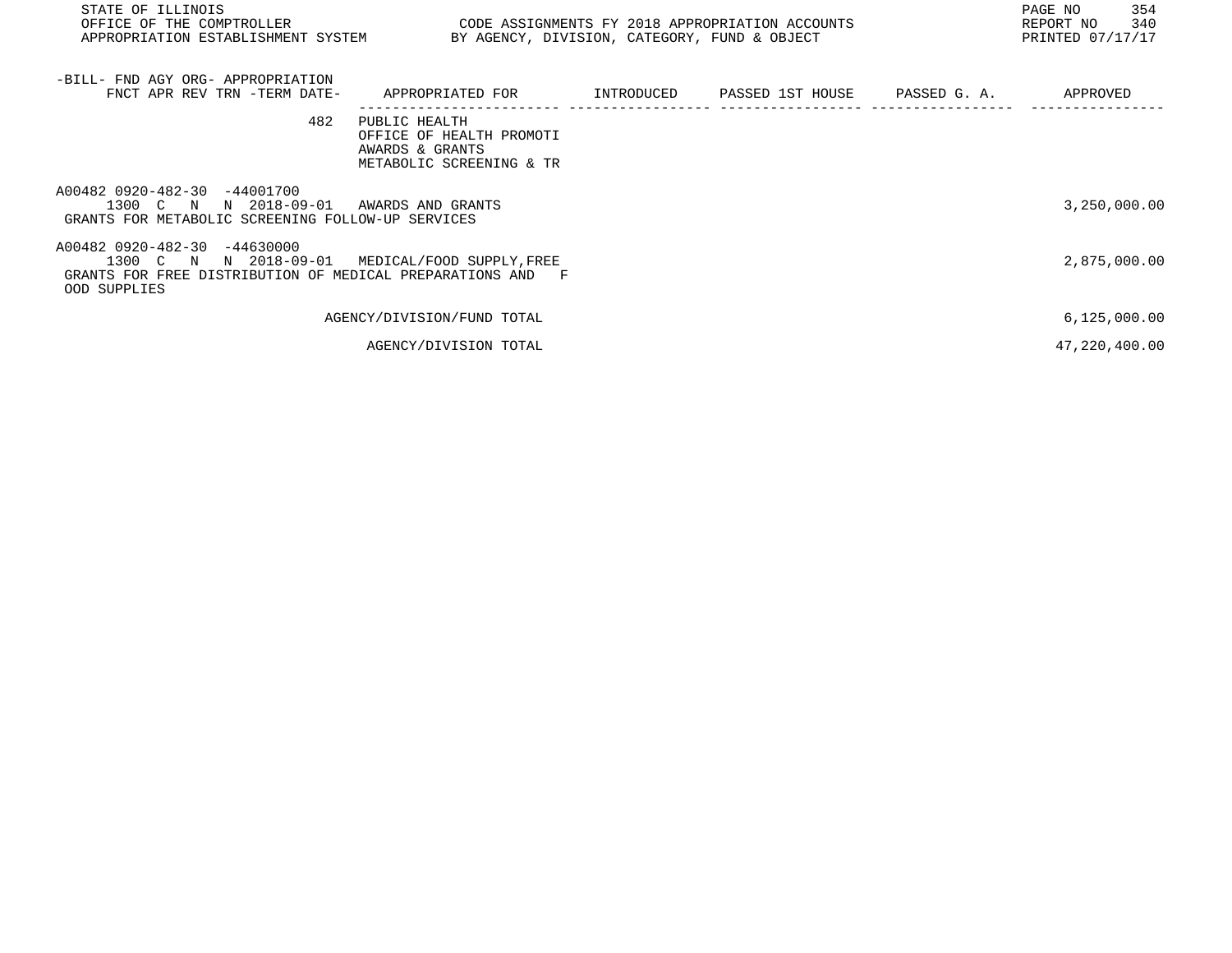| STATE OF ILLINOIS                                                                                                                  |                                                                                           |  |  |  |               | PAGE NO<br>REPORT NO |  |  | 355<br>340<br>PRINTED 07/17/17 |
|------------------------------------------------------------------------------------------------------------------------------------|-------------------------------------------------------------------------------------------|--|--|--|---------------|----------------------|--|--|--------------------------------|
| -BILL- FND AGY ORG- APPROPRIATION<br>FNCT APR REV TRN -TERM DATE-                                                                  | APPROPRIATED FOR        INTRODUCED     PASSED 1ST HOUSE     PASSED G. A.         APPROVED |  |  |  |               |                      |  |  |                                |
| 482                                                                                                                                | PUBLIC HEALTH<br>OFFICE OF HEALTH CARE RE<br>OPERATIONS<br>PUBLIC HEALTH SERVICES         |  |  |  |               |                      |  |  |                                |
| A00482 0063-482-40 -11200000<br>1300 C N P 2018-09-01 REGULAR POSITIONS                                                            |                                                                                           |  |  |  | 9,348,000.00  |                      |  |  |                                |
| A00482 0063-482-40 -11610000<br>1300 C N P 2018-09-01                                                                              | STATE EMPLOYEE RETIREMEN                                                                  |  |  |  | 5,049,100.00  |                      |  |  |                                |
| A00482 0063-482-40 -11700000<br>1300 C N T 2018-09-01                                                                              | SOC SEC/MEDICARE CONTRIB                                                                  |  |  |  | 708,600.00    |                      |  |  |                                |
| A00482 0063-482-40 -11800000<br>1300 C N P 2018-09-01                                                                              | EMPLOYER CONTRB GRP INS                                                                   |  |  |  | 2,476,900.00  |                      |  |  |                                |
| A00482 0063-482-40 -12000000<br>T 2018-09-01<br>1300 C<br>$\mathbb N$                                                              | CONTRACTUAL SERVICES                                                                      |  |  |  | 1,000,000.00  |                      |  |  |                                |
| A00482 0063-482-40 -12900000<br>1300 C N T 2018-09-01                                                                              | TRAVEL                                                                                    |  |  |  | 1,100,000.00  |                      |  |  |                                |
| A00482 0063-482-40 -13000000<br>1300 C N T 2018-09-01                                                                              | COMMODITIES                                                                               |  |  |  | 8,200.00      |                      |  |  |                                |
| A00482 0063-482-40 -13020000<br>1300 C N T 2018-09-01                                                                              | PRINTING                                                                                  |  |  |  | 10,000.00     |                      |  |  |                                |
| A00482 0063-482-40 -15000000<br>1350 C N T 2018-09-01                                                                              | EQUIPMENT                                                                                 |  |  |  | 440,000.00    |                      |  |  |                                |
| A00482 0063-482-40 -16000000<br>N T 2018-09-01<br>1300 C                                                                           | ELECTRONIC DATA PROCESSI                                                                  |  |  |  | 148,800.00    |                      |  |  |                                |
| A00482 0063-482-40 -17000000<br>1300 C N T 2018-09-01                                                                              | TELECOMMUNICATION                                                                         |  |  |  | 48,500.00     |                      |  |  |                                |
| A00482 0063-482-40 -19000000<br>1300 C N T 2018-09-01 LUMP SUMS AND OTHER PURP<br>EXPENSES OF MONITORING LONG TERM CARE FACILITIES |                                                                                           |  |  |  | 2,000,000.00  |                      |  |  |                                |
|                                                                                                                                    | AGENCY/DIVISION/FUND TOTAL                                                                |  |  |  | 22,338,100.00 |                      |  |  |                                |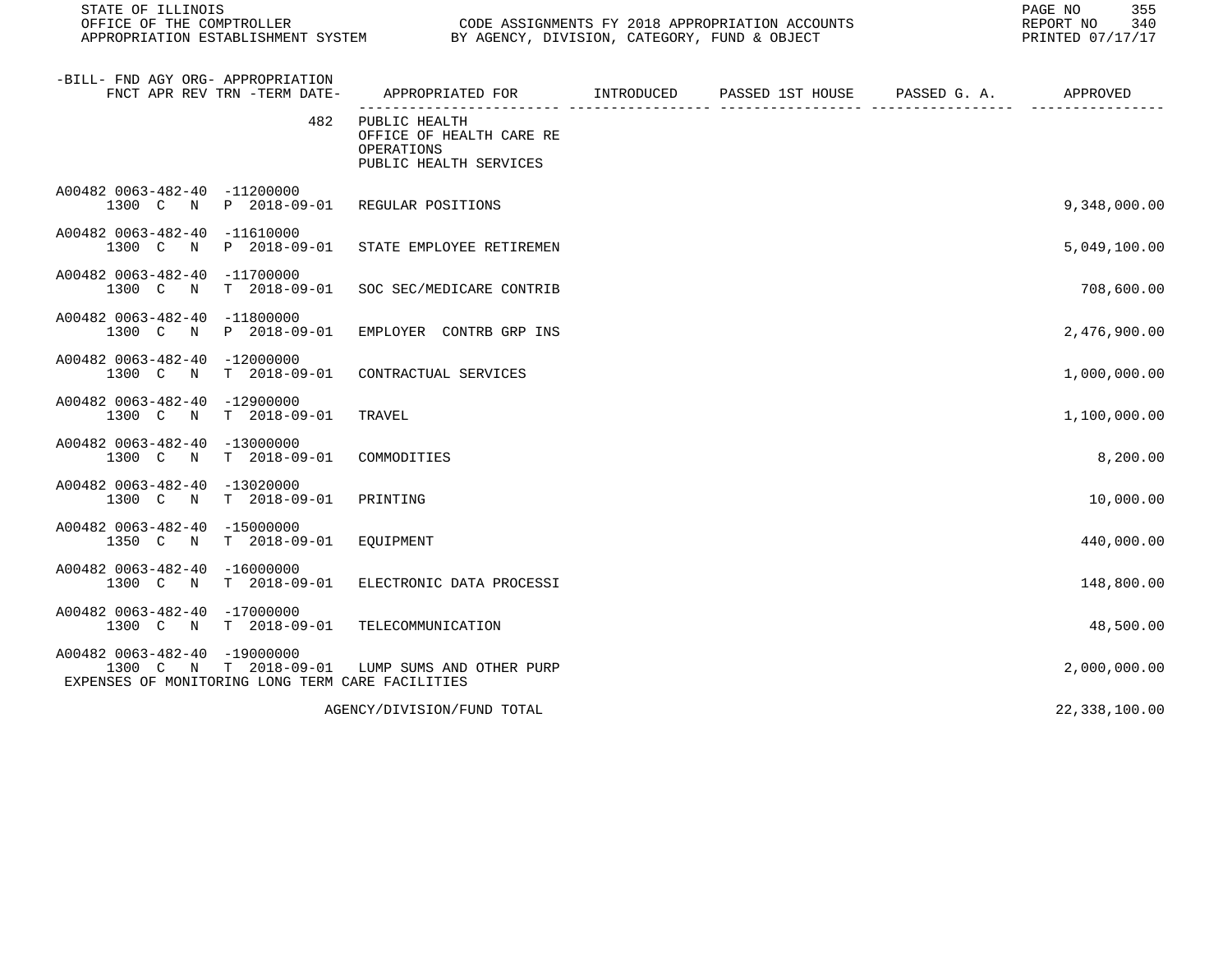| STATE OF ILLINOIS<br>OFFICE OF THE COMPTROLLER                                                                                                        |                                                                               | CODE ASSIGNMENTS FY 2018 APPROPRIATION ACCOUNTS |                       | 356<br>PAGE NO<br>REPORT NO<br>340<br>PRINTED 07/17/17 |
|-------------------------------------------------------------------------------------------------------------------------------------------------------|-------------------------------------------------------------------------------|-------------------------------------------------|-----------------------|--------------------------------------------------------|
| -BILL- FND AGY ORG- APPROPRIATION<br>FNCT APR REV TRN -TERM DATE-                                                                                     | APPROPRIATED FOR INTRODUCED                                                   | PASSED 1ST HOUSE                                | PASSED G. A. APPROVED |                                                        |
| 482                                                                                                                                                   | PUBLIC HEALTH<br>OFFICE OF HEALTH CARE RE<br>OPERATIONS<br>HOSPITAL LICENSURE |                                                 |                       |                                                        |
| A00482 0068-482-40 -19000000<br>1300 C N T 2018-09-01<br>FOR EXPENSES                                                                                 | HOSPITAL LICENSING PROGR                                                      |                                                 |                       | 900,000.00                                             |
|                                                                                                                                                       | AGENCY/DIVISION/FUND TOTAL                                                    |                                                 |                       | 900,000.00                                             |
|                                                                                                                                                       | LONG TERM CARE MONITOR/R                                                      |                                                 |                       |                                                        |
| A00482 0285-482-40 -19000000<br>1300 C N T 2018-09-01 LUMP SUMS & OTHER PURPOS<br>APPOINTMENT OF LONG TERM CARE MONITORS AND RECEIVERS                |                                                                               |                                                 |                       | 28,000,000.00                                          |
|                                                                                                                                                       | AGENCY/DIVISION/FUND TOTAL                                                    |                                                 |                       | 28,000,000.00                                          |
|                                                                                                                                                       | HOME CARE SERVCS AGY LIC                                                      |                                                 |                       |                                                        |
| A00482 0287-482-40 -19000000<br>1300 C N T 2018-09-01 EXPS HOME CARE SVCS LCNS                                                                        |                                                                               |                                                 |                       | 1,400,000.00                                           |
|                                                                                                                                                       | AGENCY/DIVISION/FUND TOTAL                                                    |                                                 |                       | 1,400,000.00                                           |
|                                                                                                                                                       | REGUL EVAL & BASIC ENFOR                                                      |                                                 |                       |                                                        |
| A00482 0388-482-40 -19000000<br>1300 C N T 2018-09-01 EXPS HOME CARE SVCS LCNS                                                                        |                                                                               |                                                 |                       | 75,000.00                                              |
|                                                                                                                                                       | AGENCY/DIVISION/FUND TOTAL                                                    |                                                 |                       | 75,000.00                                              |
|                                                                                                                                                       | HEALTH FACILITY PLAN REV                                                      |                                                 |                       |                                                        |
| A00482 0524-482-40 -19000000<br>1300 C N T 2018-09-01 LUMP SUMS & OTHER PURPOS<br>HEALTH FACILITY PLAN REVIEW PROGRAM AND HOSPITAL NETWORK S<br>YSTEM |                                                                               |                                                 |                       | 2,227,000.00                                           |
|                                                                                                                                                       | AGENCY/DIVISION/FUND TOTAL                                                    |                                                 |                       | 2,227,000.00                                           |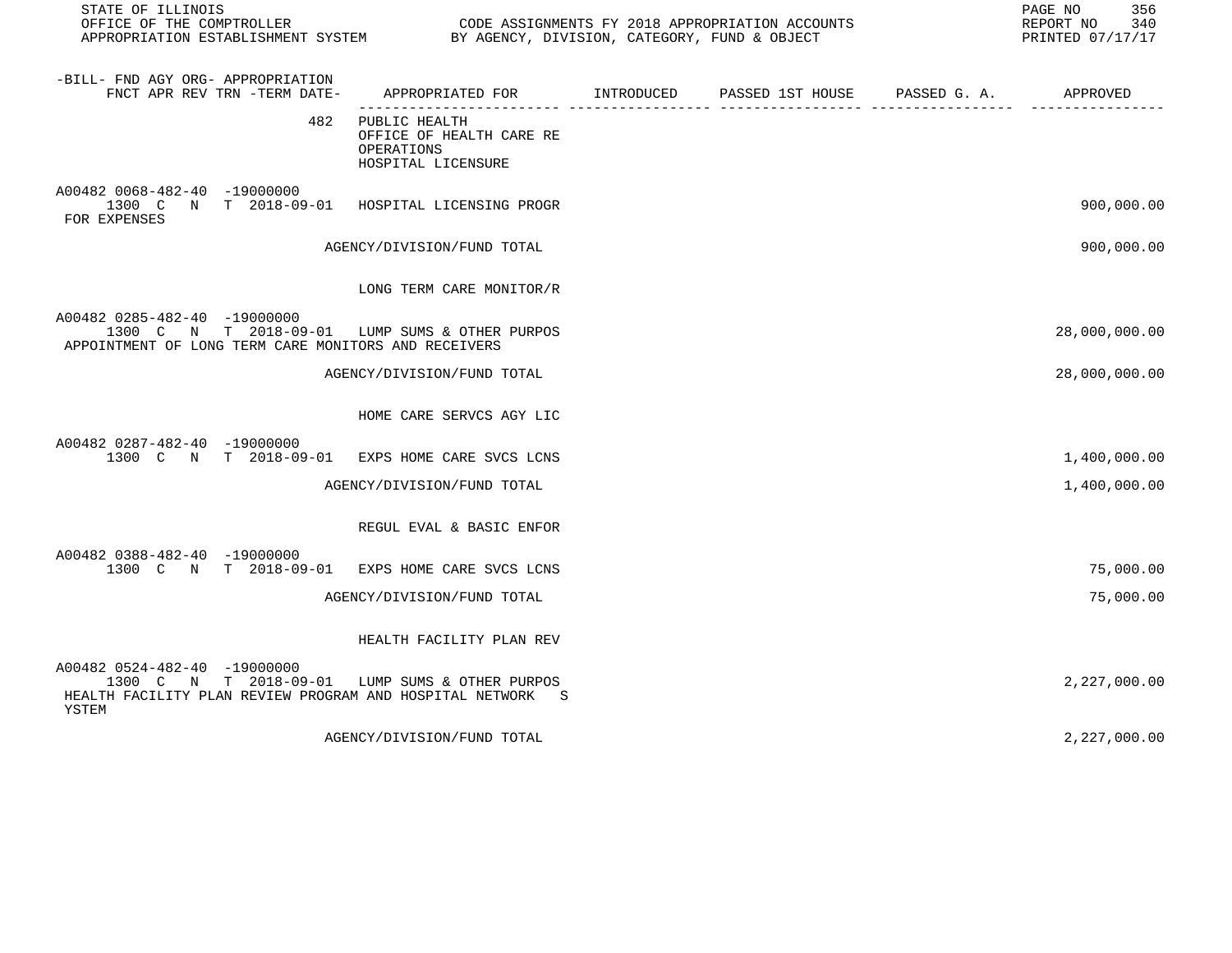| STATE OF ILLINOIS<br>OFFICE OF THE COMPTROLLER<br>APPROPRIATION ESTABLISHMENT SYSTEM                                     | CODE ASSIGNMENTS FY 2018 APPROPRIATION ACCOUNTS<br>BY AGENCY, DIVISION, CATEGORY, FUND & OBJECT |  | PAGE NO<br>357<br>REPORT NO<br>340<br>PRINTED 07/17/17 |
|--------------------------------------------------------------------------------------------------------------------------|-------------------------------------------------------------------------------------------------|--|--------------------------------------------------------|
| -BILL- FND AGY ORG- APPROPRIATION<br>FNCT APR REV TRN -TERM DATE-                                                        | APPROPRIATED FOR TINTRODUCED PASSED 1ST HOUSE PASSED G. A. APPROVED                             |  |                                                        |
| 482                                                                                                                      | PUBLIC HEALTH<br>OFFICE OF HEALTH CARE RE<br>OPERATIONS<br>ASSIST LIVING & SHARED H             |  |                                                        |
| A00482 0702-482-40 -19100000<br>1300 C N T 2018-09-01 LUMP SUM, OPERATIONS<br>ASSISTED LIVING AND SHARED HOUSING PROGRAM |                                                                                                 |  | 950,000.00                                             |
|                                                                                                                          | AGENCY/DIVISION/FUND TOTAL                                                                      |  | 950,000.00                                             |
|                                                                                                                          | PUBLIC HEALTH SPEC STATE                                                                        |  |                                                        |
| A00482 0896-482-40 -19000000<br>1300 C N T 2018-09-01                                                                    | HLTH CARE FCLITY REGULAT                                                                        |  | 900,000.00                                             |
|                                                                                                                          | AGENCY/DIVISION/FUND TOTAL                                                                      |  | 900,000.00                                             |
|                                                                                                                          | EQUITY IN LNG-TRM CARE Q                                                                        |  |                                                        |
| A00482 0371-482-40 -44000000<br>1300 C N N 2018-09-01<br>FACILITIES LICENSED UNDER NURSING HOME CARE ACT                 | GRANTS TO ASSIST RESIDEN                                                                        |  | 3,500,000.00                                           |
|                                                                                                                          | AGENCY/DIVISION/FUND TOTAL                                                                      |  | 3,500,000.00                                           |
|                                                                                                                          | HOSPICE                                                                                         |  |                                                        |
| A00482 0586-482-40 -44000000<br>1300 C N N 2018-09-01<br>GRANTS FOR HOSPICE SERVICES                                     | AWARDS AND GRANTS                                                                               |  | 30,000.00                                              |
|                                                                                                                          | AGENCY/DIVISION/FUND TOTAL                                                                      |  | 30,000.00                                              |
|                                                                                                                          | AGENCY/DIVISION TOTAL                                                                           |  | 60,320,100.00                                          |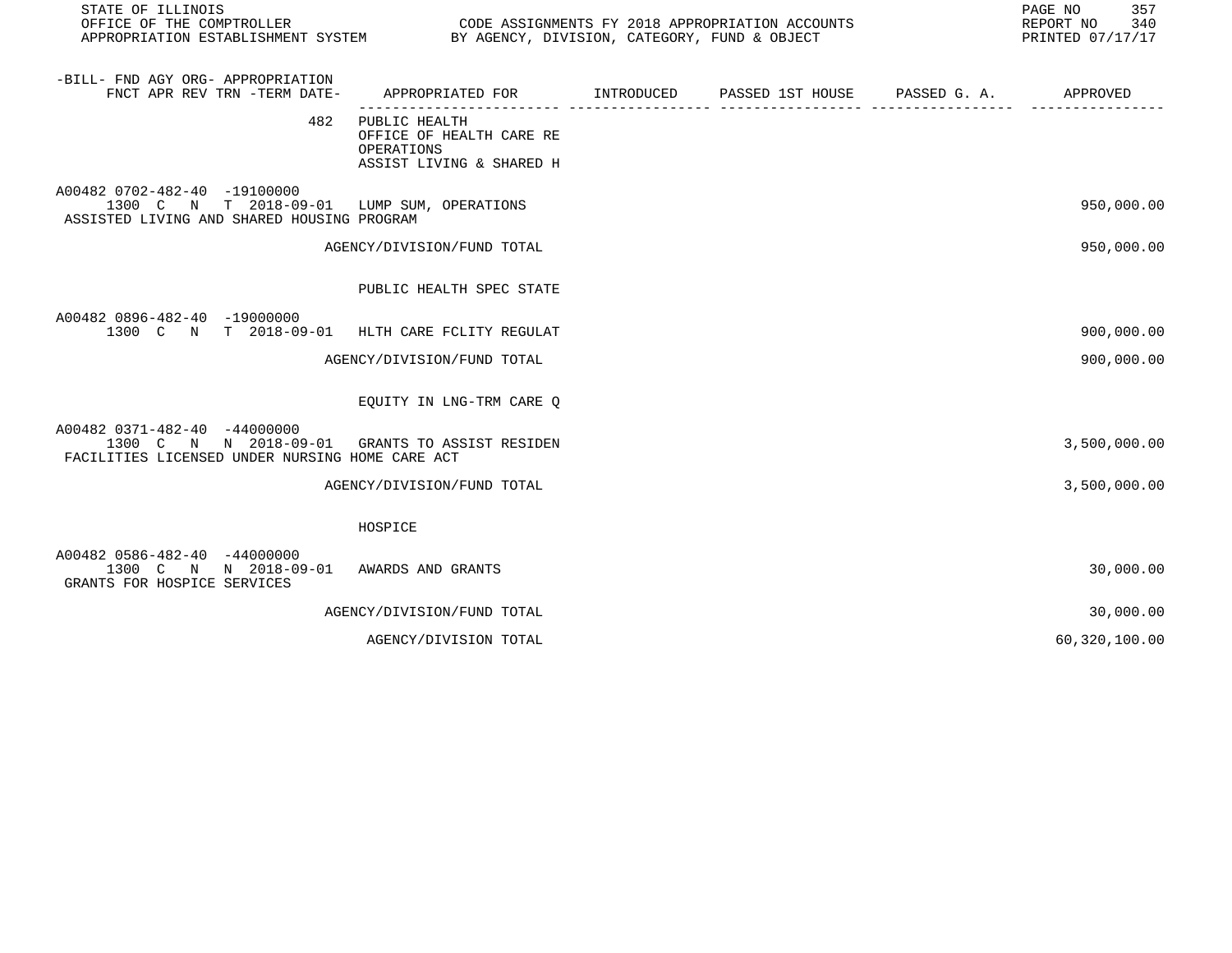| STATE OF ILLINOIS<br>OFFICE OF THE COMPTROLLER<br>APPROPRIATION ESTABLISHMENT SYSTEM BY AGENCY, DIVISION, CATEGORY, FUND & OBJECT                                                                |                                                                                         | CODE ASSIGNMENTS FY 2018 APPROPRIATION ACCOUNTS | 358<br>PAGE NO<br>REPORT NO<br>340<br>PRINTED 07/17/17 |
|--------------------------------------------------------------------------------------------------------------------------------------------------------------------------------------------------|-----------------------------------------------------------------------------------------|-------------------------------------------------|--------------------------------------------------------|
| -BILL- FND AGY ORG- APPROPRIATION<br>FNCT APR REV TRN -TERM DATE-                                                                                                                                | APPROPRIATED FOR       INTRODUCED     PASSED 1ST HOUSE     PASSED G. A.        APPROVED |                                                 |                                                        |
| 482                                                                                                                                                                                              | PUBLIC HEALTH<br>OFFICE OF HEALTH PROTECT<br>OPERATIONS<br>GENERAL REVENUE              |                                                 |                                                        |
| A00482 0001-482-50 -19000200<br>1300 C N T 2018-09-01 CO, LUMP SUMS & OTHER PUR<br>EXPENSES INCURRED FOR RAPID INVESTIGATION AND CONTROL OF D<br>ISEASE OR INJURY                                |                                                                                         |                                                 | 448,500.00                                             |
| A00482 0001-482-50 -19000300<br>1300 C N T 2018-09-01 CO, LUMP SUMS & OTHER PUR<br>ENVIRONMENTAL HEALTH SURVEILLANCE AND PREVENTION ACTIVITIES                                                   |                                                                                         |                                                 | 299,200.00                                             |
| A00482 0001-482-50 -19000400<br>1300 C N T 2018-09-01 CO, LUMP SUMS & OTHER PUR<br>EXPANDED LAB CAPACITY AND ENHANCED STATEWIDE COMMUNICATION C<br>APABILITIES ASSOCIATED WITH HOMELAND SECURITY |                                                                                         |                                                 | 322,600.00                                             |
| A00482 0001-482-50 -19930000<br>1300 C N T 2018-09-01 FOR DEPOSIT/LEAD POISONI<br>FOR DEPOSIT INTO LEAD POISONING SCREENING, PREVENTION, AND<br>ABATEMENT FUND                                   |                                                                                         |                                                 |                                                        |
|                                                                                                                                                                                                  | AGENCY/DIVISION/FUND TOTAL                                                              |                                                 | 1,070,300.00                                           |
|                                                                                                                                                                                                  | FOOD & DRUG SAFETY                                                                      |                                                 |                                                        |
| A00482 0014-482-50 -19000000<br>1300 C N T 2018-09-01 LUMP SUMS & OTHER PURPOS<br>ADMINISTERING FOOD AND DRUG SAFETY PROGRAM                                                                     |                                                                                         |                                                 | 2,000,000.00                                           |
|                                                                                                                                                                                                  | AGENCY/DIVISION/FUND TOTAL                                                              |                                                 | 2,000,000.00                                           |
|                                                                                                                                                                                                  | PUBLIC HEALTH SERVICES                                                                  |                                                 |                                                        |
| A00482 0063-482-50 -11200000<br>1300 C N P 2018-09-01                                                                                                                                            | REGULAR POSITIONS                                                                       |                                                 | 5,789,600.00                                           |
| A00482 0063-482-50 -11610000<br>1300 C N P 2018-09-01                                                                                                                                            | STATE EMPLOYEE RETIREMEN                                                                |                                                 | 3,127,200.00                                           |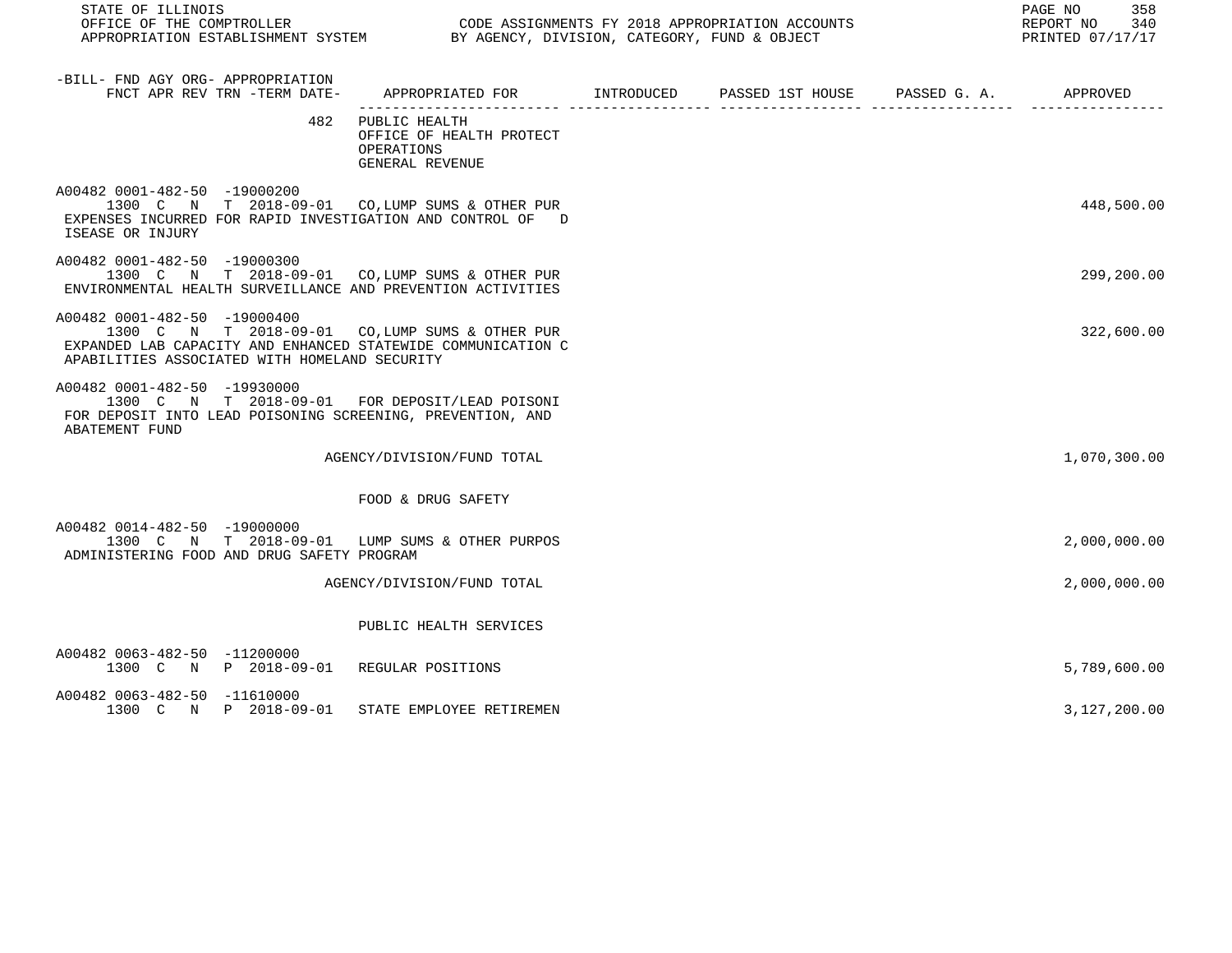| STATE OF ILLINOIS<br>OFFICE OF THE COMPTROLLER<br>APPROPRIATION ESTABLISHMENT SYSTEM | CODE ASSIGNMENTS FY 2018 APPROPRIATION ACCOUNTS<br>CODE ASSIGNMENTS FY 2018 APPROPRIATION ACCO<br>BY AGENCY, DIVISION, CATEGORY, FUND & OBJECT | PAGE NO<br>359<br>REPORT NO<br>340<br>PRINTED 07/17/17 |                       |               |
|--------------------------------------------------------------------------------------|------------------------------------------------------------------------------------------------------------------------------------------------|--------------------------------------------------------|-----------------------|---------------|
| -BILL- FND AGY ORG- APPROPRIATION<br>FNCT APR REV TRN -TERM DATE-                    | APPROPRIATED FOR INTRODUCED                                                                                                                    | PASSED 1ST HOUSE                                       | PASSED G. A. APPROVED |               |
| 482                                                                                  | PUBLIC HEALTH<br>OFFICE OF HEALTH PROTECT<br>OPERATIONS<br>PUBLIC HEALTH SERVICES                                                              |                                                        |                       |               |
| A00482 0063-482-50 -11700000<br>1300 C N T 2018-09-01 SOC SEC/MEDICARE CONTRIB       |                                                                                                                                                |                                                        |                       | 438,900.00    |
| A00482 0063-482-50 -11800000<br>1300 C<br>$\mathbb N$<br>P 2018-09-01                | EMPLOYER CONTRB GRP INS                                                                                                                        |                                                        |                       | 1,202,000.00  |
| A00482 0063-482-50 -12000000<br>1300 C N T 2018-09-01                                | CONTRACTUAL SERVICES                                                                                                                           |                                                        |                       | 3,182,800.00  |
| A00482 0063-482-50 -12900000<br>T 2018-09-01<br>1300 C<br>$\mathbf N$                | TRAVEL                                                                                                                                         |                                                        |                       | 345,700.00    |
| A00482 0063-482-50 -13000000<br>1300 C N T 2018-09-01                                | COMMODITIES                                                                                                                                    |                                                        |                       | 405,000.00    |
| A00482 0063-482-50 -13020000<br>1300 C N T 2018-09-01                                | PRINTING                                                                                                                                       |                                                        |                       | 70,800.00     |
| A00482 0063-482-50 -15000000<br>T 2018-09-01<br>1350 C<br>$\mathbb N$                | EQUIPMENT                                                                                                                                      |                                                        |                       | 365,000.00    |
| A00482 0063-482-50 -16000000<br>1300 C N T 2018-09-01                                | ELECTRONIC DATA PROCESSI                                                                                                                       |                                                        |                       | 290,500.00    |
| A00482 0063-482-50 -17000000<br>1300 C N T 2018-09-01                                | TELECOMMUNICATION                                                                                                                              |                                                        |                       | 286,800.00    |
| A00482 0063-482-50 -18000000<br>1300 C<br>N T 2018-09-01                             | OPERATION AUTO EQUIPMENT                                                                                                                       |                                                        |                       | 40,000.00     |
| A00482 0063-482-50 -19000000<br>1300 C N T 2018-09-01<br>IMPLEMENTING FEDERAL AWARDS | LUMP SUMS & OTHER PURPOS                                                                                                                       |                                                        |                       | 5,795,000.00  |
|                                                                                      | AGENCY/DIVISION/FUND TOTAL                                                                                                                     |                                                        |                       | 21,339,300.00 |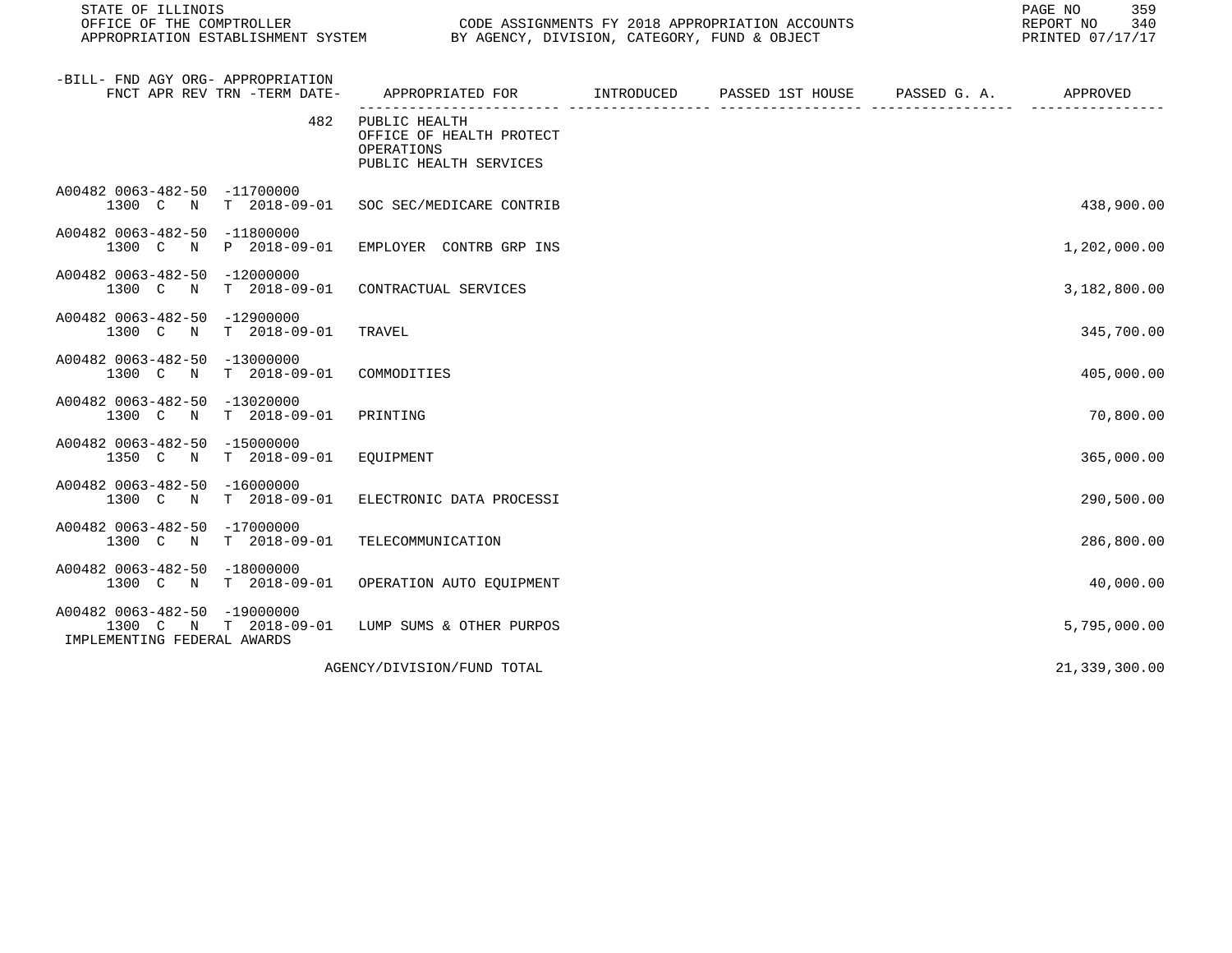| STATE OF ILLINOIS                                                                                                                                                           |                                                                               |  | 360<br>PAGE NO<br>REPORT NO 340<br>PRINTED 07/17/17 |
|-----------------------------------------------------------------------------------------------------------------------------------------------------------------------------|-------------------------------------------------------------------------------|--|-----------------------------------------------------|
| -BILL- FND AGY ORG- APPROPRIATION<br>FNCT APR REV TRN -TERM DATE-                                                                                                           |                                                                               |  |                                                     |
| 482                                                                                                                                                                         | PUBLIC HEALTH<br>OFFICE OF HEALTH PROTECT<br>OPERATIONS<br>SAFE BOTTLED WATER |  |                                                     |
| A00482 0115-482-50 -19000000<br>1300 C N T 2018-09-01 LUMP SUMS AND OTHER PURP<br>SAFE BOTTLED WATER PROGRAM                                                                |                                                                               |  | 50,000.00                                           |
|                                                                                                                                                                             | AGENCY/DIVISION/FUND TOTAL                                                    |  | 50,000.00                                           |
|                                                                                                                                                                             | FACILITY LICENSING                                                            |  |                                                     |
| A00482 0118-482-50 -19000000<br>1300 C N T 2018-09-01 LUMP SUMS & OTHER PURPOS<br>ENVIRONMENTAL HEALTH PROGRAMS                                                             |                                                                               |  | 3,000,000.00                                        |
|                                                                                                                                                                             | AGENCY/DIVISION/FUND TOTAL                                                    |  | 3,000,000.00                                        |
|                                                                                                                                                                             | IL SCHOOL ASBESTOS ABAT                                                       |  |                                                     |
| A00482 0175-482-50 -19000000<br>1300 C N T 2018-09-01 LUMP SUMS & OTHER PURPOS<br>ASBESTOS ABATEMENT ACT AND FED ASBESTOS HAZARD EMERGENCY R<br>ESPONSE ACT OF 1986 (AHERA) |                                                                               |  | 1,200,000.00                                        |
|                                                                                                                                                                             | AGENCY/DIVISION/FUND TOTAL                                                    |  | 1,200,000.00                                        |
|                                                                                                                                                                             | EMERGENCY PUBLIC HEALTH                                                       |  |                                                     |
| A00482 0240-482-50 -19000000<br>1300 C N T 2018-09-01 LUMP SUMS & OTHER PURPOS<br>EXPENSES OF MOSQUITO ABATEMENT TO CURB WEST NILE VIRUS                                    |                                                                               |  | 5,100,000.00                                        |
|                                                                                                                                                                             | AGENCY/DIVISION/FUND TOTAL                                                    |  | 5,100,000.00                                        |
|                                                                                                                                                                             |                                                                               |  |                                                     |

PUBLIC HEALTH WATER PERM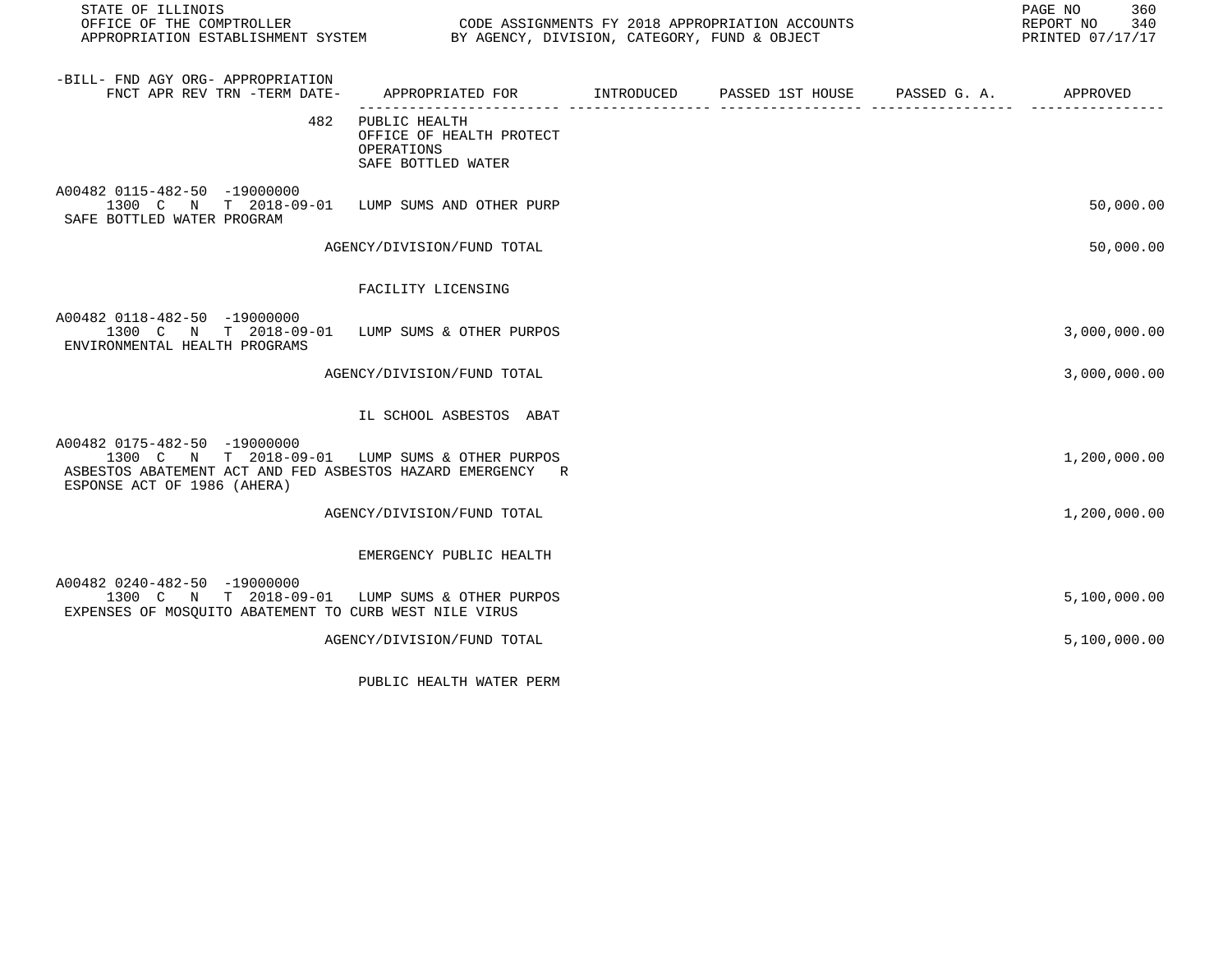| STATE OF ILLINOIS                                                                                                                             |                                                                                           |  | 361<br>PAGE NO<br>340<br>REPORT NO<br>PRINTED 07/17/17 |
|-----------------------------------------------------------------------------------------------------------------------------------------------|-------------------------------------------------------------------------------------------|--|--------------------------------------------------------|
| -BILL- FND AGY ORG- APPROPRIATION<br>FNCT APR REV TRN -TERM DATE-                                                                             | APPROPRIATED FOR        INTRODUCED     PASSED 1ST HOUSE     PASSED G. A.         APPROVED |  |                                                        |
| 482                                                                                                                                           | PUBLIC HEALTH<br>OFFICE OF HEALTH PROTECT<br>OPERATIONS<br>PUBLIC HEALTH WATER PERM       |  |                                                        |
| A00482 0256-482-50 -19000000<br>1300 C N T 2018-09-01 LUMP SUMS AND OTHER PURP<br>ADMINISTERING GROUNDWATER PROTECTION ACT                    |                                                                                           |  | 100,000.00                                             |
|                                                                                                                                               | AGENCY/DIVISION/FUND TOTAL                                                                |  | 100,000.00                                             |
|                                                                                                                                               | USED TIRE MANAGEMENT                                                                      |  |                                                        |
| A00482 0294-482-50 -19000000<br>1300 C N T 2018-09-01 LUMP SUMS & OTHER PURPOS<br>EXPENSES OF VECTOR CONTROL PROGRAM                          |                                                                                           |  | 500,000.00                                             |
|                                                                                                                                               | AGENCY/DIVISION/FUND TOTAL                                                                |  | 500,000.00                                             |
|                                                                                                                                               | TATOO & BODY PRCNG ESTAB                                                                  |  |                                                        |
| A00482 0327-482-50 -19000000<br>1300 C N T 2018-09-01 EXPENSES OF ADMINISTERIN<br>TATTOO & BODY PIERCING ESTABLISHMENT REGISTRATION PROGRAM   |                                                                                           |  | 300,000.00                                             |
|                                                                                                                                               | AGENCY/DIVISION/FUND TOTAL                                                                |  | 300,000.00                                             |
|                                                                                                                                               | LEAD POISONING, SCREENING                                                                 |  |                                                        |
| A00482 0360-482-50 -19000000<br>1300 C N T 2018-09-01 LUMP SUMS & OTHER PURPOS<br>EXPENSES OF LEAD POISONING SCREENING AND PREVENTION PROGRAM |                                                                                           |  | 6,997,100.00                                           |
|                                                                                                                                               | AGENCY/DIVISION/FUND TOTAL                                                                |  | 6,997,100.00                                           |
|                                                                                                                                               | TANNING FACILITY PERMIT                                                                   |  |                                                        |
| A00482 0370-482-50 -19000000<br>1300 C N T 2018-09-01 LUMP SUMS & OTHER PURPOS<br>ADMINISTER TANNING FACILITY PERMIT ACT                      |                                                                                           |  | 300,000.00                                             |
|                                                                                                                                               | AGENCY/DIVISION/FUND TOTAL                                                                |  | 300,000.00                                             |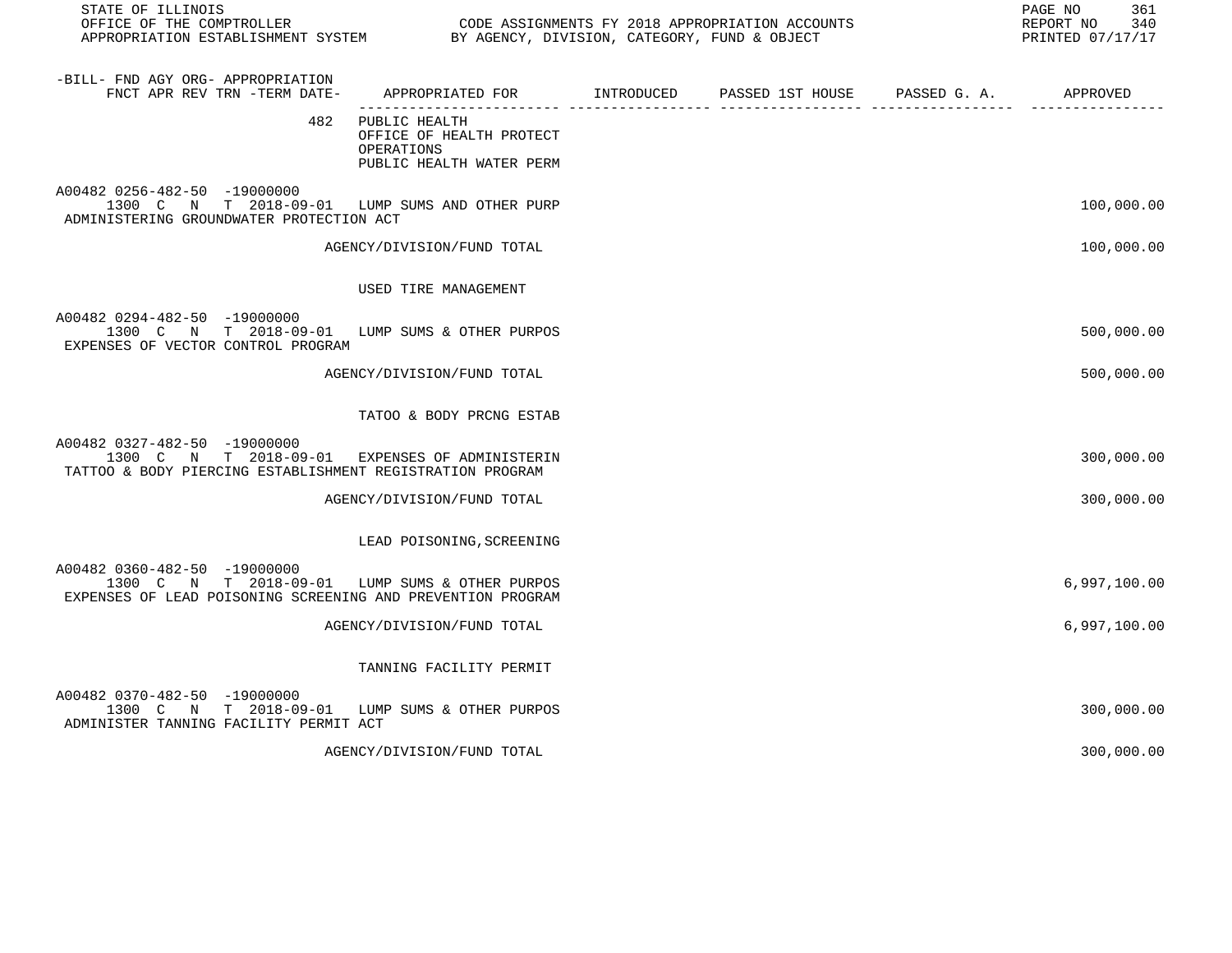| STATE OF ILLINOIS<br>OFFICE OF THE COMPTROLLER<br>OFFICE OF THE COMPTROLLER<br>APPROPRIATION ESTABLISHMENT SYSTEM BY AGENCY, DIVISION, CATEGORY, FUND & OBJECT  |                                                                                           | CODE ASSIGNMENTS FY 2018 APPROPRIATION ACCOUNTS |                          | PAGE NO<br>362<br>REPORT NO 340<br>PRINTED 07/17/17 |
|-----------------------------------------------------------------------------------------------------------------------------------------------------------------|-------------------------------------------------------------------------------------------|-------------------------------------------------|--------------------------|-----------------------------------------------------|
| -BILL- FND AGY ORG- APPROPRIATION<br>FNCT APR REV TRN -TERM DATE-                                                                                               | APPROPRIATED FOR        INTRODUCED     PASSED 1ST HOUSE     PASSED G. A.         APPROVED |                                                 | ________________________ |                                                     |
| 482                                                                                                                                                             | PUBLIC HEALTH<br>OFFICE OF HEALTH PROTECT<br>OPERATIONS<br>PLUMBING LICENSURE & PRO       |                                                 |                          |                                                     |
| A00482 0372-482-50 -19000000<br>1300 C N T 2018-09-01 LUMP SUMS & OTHER PURPOS<br>ADMINISTER AND ENFORCE IL PLUMBING LICENSE LAW                                |                                                                                           |                                                 |                          | 3,950,000.00                                        |
|                                                                                                                                                                 | AGENCY/DIVISION/FUND TOTAL                                                                |                                                 |                          | 3,950,000.00                                        |
|                                                                                                                                                                 | RENEWABLE ENERGY RESOURC                                                                  |                                                 |                          |                                                     |
| A00482 0564-482-50 -19930000<br>1300 C N N 2018-09-01 AWARDS & GRANTS - LUMP S<br>GRANTS FOR DIABETES RESEARCH                                                  |                                                                                           |                                                 |                          | 4,000,000.00                                        |
|                                                                                                                                                                 | AGENCY/DIVISION/FUND TOTAL                                                                |                                                 |                          | 4,000,000.00                                        |
|                                                                                                                                                                 | PESTICIDE CONTROL                                                                         |                                                 |                          |                                                     |
| A00482 0576-482-50 -19000000<br>1300 C N T 2018-09-01 LUMP SUMS & OTHER PURPOS<br>PUBLIC EDUCATION, RESEARCH AND ENFORCEMENT OF STRUCTURAL P<br>EST CONTROL ACT |                                                                                           |                                                 |                          | 420,000.00                                          |
|                                                                                                                                                                 | AGENCY/DIVISION/FUND TOTAL                                                                |                                                 |                          | 420,000.00                                          |
|                                                                                                                                                                 | PET POPULATION CONTROL                                                                    |                                                 |                          |                                                     |
| A00482 0764-482-50 -19000000<br>1300 C N T 2018-09-01 LUMP SUMS AND OTHER PURP<br>IL PUBLIC HEALTH AND SAFETY ANIMAL POPULATION CONTROL ACT                     |                                                                                           |                                                 |                          | 250,000.00                                          |
|                                                                                                                                                                 | AGENCY/DIVISION/FUND TOTAL                                                                |                                                 |                          | 250,000.00                                          |

PRIVATE SEWAGE DISPOSAL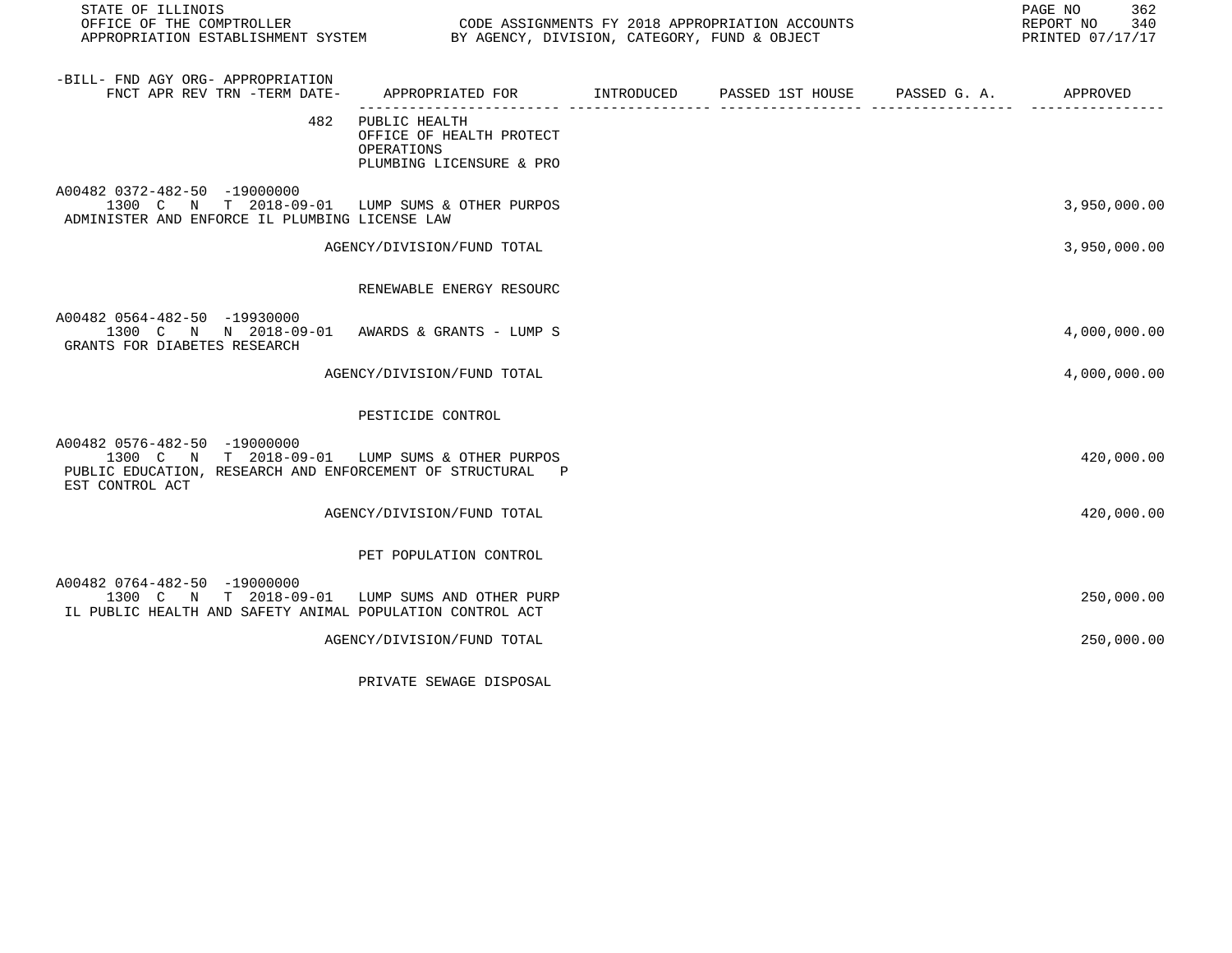| STATE OF ILLINOIS<br>OFFICE OF THE COMPTROLLER<br>APPROPRIATION ESTABLISHMENT SYSTEM BY AGENCY, DIVISION, CATEGORY, FUND & OBJECT                                                                                                                                     |                                                                                    | CODE ASSIGNMENTS FY 2018 APPROPRIATION ACCOUNTS | 363<br>PAGE NO<br>REPORT NO<br>340<br>PRINTED 07/17/17 |
|-----------------------------------------------------------------------------------------------------------------------------------------------------------------------------------------------------------------------------------------------------------------------|------------------------------------------------------------------------------------|-------------------------------------------------|--------------------------------------------------------|
| -BILL- FND AGY ORG- APPROPRIATION<br>FNCT APR REV TRN -TERM DATE-                                                                                                                                                                                                     | APPROPRIATED FOR INTRODUCED                                                        | PASSED 1ST HOUSE PASSED G. A. APPROVED          |                                                        |
| 482                                                                                                                                                                                                                                                                   | PUBLIC HEALTH<br>OFFICE OF HEALTH PROTECT<br>OPERATIONS<br>PRIVATE SEWAGE DISPOSAL |                                                 |                                                        |
| A00482 0790-482-50 -19000000<br>1300 C N T 2018-09-01<br>PRIVATE SEWAGE DISPOSAL PROGRAM                                                                                                                                                                              | EXPENSES OF ADMINISTERIN                                                           |                                                 | 250,000.00                                             |
|                                                                                                                                                                                                                                                                       | AGENCY/DIVISION/FUND TOTAL                                                         |                                                 | 250,000.00                                             |
|                                                                                                                                                                                                                                                                       | PUBLIC HEALTH SPEC STATE                                                           |                                                 |                                                        |
| A00482 0896-482-50 -19000000<br>1300 C N T 2018-09-01 EXPNSE CONDUCT EPSDT<br>CODUCTING EPSDT AND OTHER HEALTH PROTECTION PROGRAMS                                                                                                                                    |                                                                                    |                                                 | 14,200,000.00                                          |
|                                                                                                                                                                                                                                                                       | AGENCY/DIVISION/FUND TOTAL                                                         |                                                 | 14,200,000.00                                          |
|                                                                                                                                                                                                                                                                       | GENERAL REVENUE                                                                    |                                                 |                                                        |
| A00482 0001-482-50 -44000000<br>1300 C N N 2018-09-01 AWARDS AND GRANTS<br>GRANTS FOR IMMUNIZATIONS AND OUTREACH ACTIVITIES                                                                                                                                           |                                                                                    |                                                 | 4,157,100.00                                           |
|                                                                                                                                                                                                                                                                       | AGENCY/DIVISION/FUND TOTAL                                                         |                                                 | 4,157,100.00                                           |
|                                                                                                                                                                                                                                                                       | LEAD POISONING, SCREENING                                                          |                                                 |                                                        |
| A00482 0360-482-50 -44002100<br>1300 C N N 2018-09-01 GRANTS FOR LEAD POISONIN<br>GRANTS FOR LEAD POISONING SCREENING & PREVENTION PROGRAM                                                                                                                            |                                                                                    |                                                 | 1,500,000.00                                           |
|                                                                                                                                                                                                                                                                       | AGENCY/DIVISION/FUND TOTAL                                                         |                                                 | 1,500,000.00                                           |
|                                                                                                                                                                                                                                                                       | PERSONAL PROPERTY TAX RE                                                           |                                                 |                                                        |
| A00482 0802-482-50 -44000000<br>1300 C N N 2018-09-01 AWARDS AND GRANTS<br>LOCAL HEALTH GRANTS TO CERTIFIED LOCAL HEALTH DEPARTMENTS F<br>OR HEALTH PROTECTION PROGRAMS INCLUDING, BUT NOT LIMITED TOI<br>NFECTIOUS DISEASES, FOOD SANITATION POTABLE WATER & PRV SEW |                                                                                    |                                                 | 18,098,500.00                                          |
|                                                                                                                                                                                                                                                                       | AGENCY/DIVISION/FUND TOTAL                                                         |                                                 | 18,098,500.00                                          |
|                                                                                                                                                                                                                                                                       | AGENCY/DIVISION TOTAL                                                              |                                                 | 88,782,300.00                                          |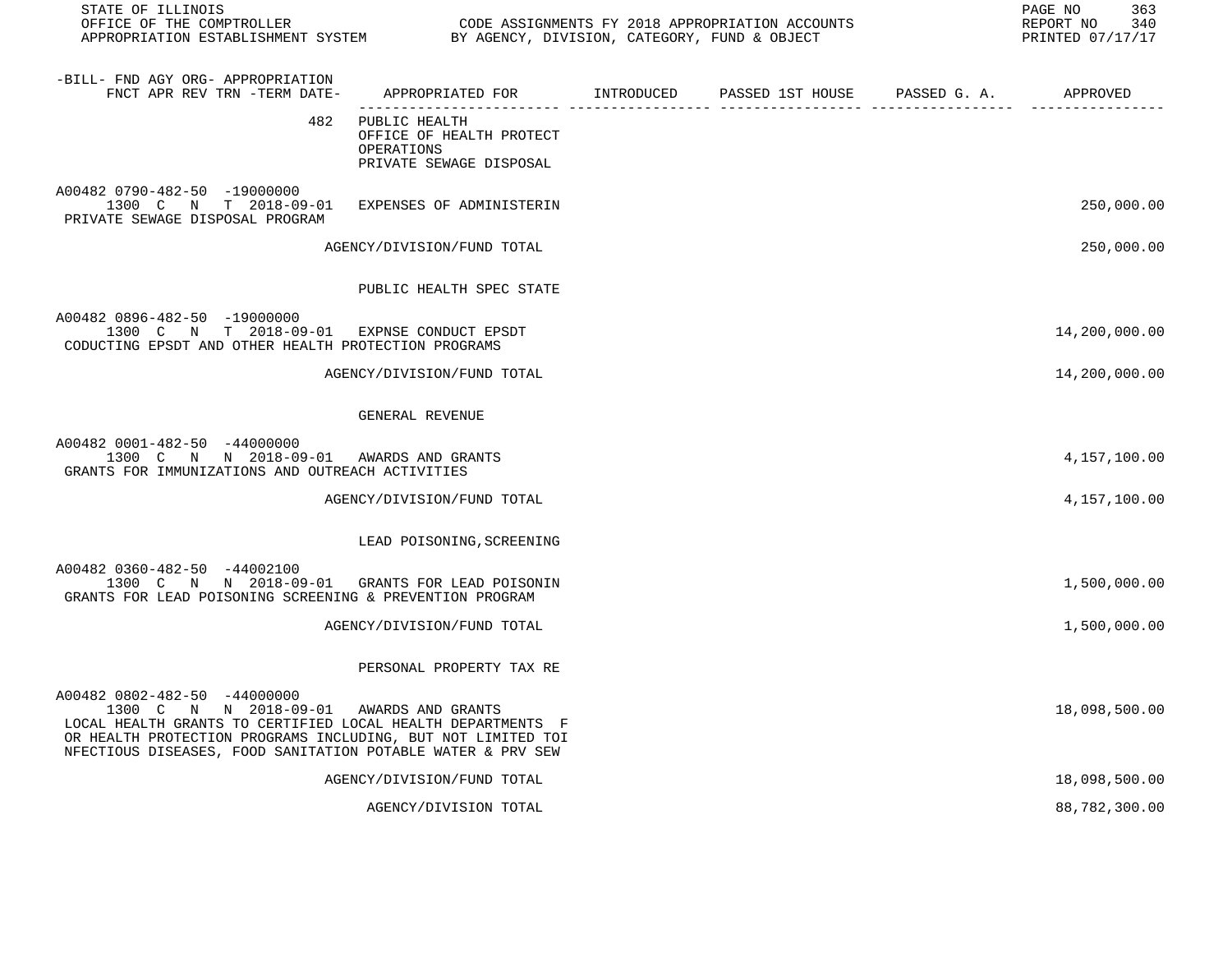| STATE OF ILLINOIS                                                                                                                                                                                                                           |                                                                                           |  | PAGE NO<br>364<br>REPORT NO<br>340<br>PRINTED 07/17/17 |
|---------------------------------------------------------------------------------------------------------------------------------------------------------------------------------------------------------------------------------------------|-------------------------------------------------------------------------------------------|--|--------------------------------------------------------|
| -BILL- FND AGY ORG- APPROPRIATION<br>FNCT APR REV TRN -TERM DATE-                                                                                                                                                                           | APPROPRIATED FOR        INTRODUCED     PASSED 1ST HOUSE     PASSED G. A.         APPROVED |  |                                                        |
| 482                                                                                                                                                                                                                                         | PUBLIC HEALTH<br>HEALTH PROTECTION: AIDS<br>OPERATIONS<br>GENERAL REVENUE                 |  |                                                        |
| A00482 0001-482-51 -19000100<br>1300 C N T 2018-09-01 EXPNS OF AIDS/HIV EDUCAT<br>EXPENSES OF AIDS/HIV EDUCATION, DRUGS, SERVICES,<br>OUNSELING, TESTING, REFERRAL AND PARTNER NOTIFICATION (<br>CTRPN) AND PATIENT AND WORKER NOTIFICATION | C                                                                                         |  | 25, 415, 000.00                                        |
|                                                                                                                                                                                                                                             | AGENCY/DIVISION/FUND TOTAL                                                                |  | 25, 415, 000.00                                        |
|                                                                                                                                                                                                                                             | PUBLIC HEALTH SERVICES                                                                    |  |                                                        |
| A00482 0063-482-51 -19001000<br>1300 C N T 2018-09-01 EXPS/PREVENTION OF AIDS/<br>EXPENSES OF PROGRAMS FOR PREVENTION OF AIDS/HIV                                                                                                           |                                                                                           |  | 6, 250, 000.00                                         |
| A00482 0063-482-51 -19001100<br>1300 C N T 2018-09-01 EXPS/SURVEILLANCE PROGRA<br>EXPENSES FOR SURVEILLANCE PROGRAMS AND SEROPREVALENCE<br>TUDIES OF AIDS/HIV                                                                               | - S                                                                                       |  | 1,750,000.00                                           |
| A00482 0063-482-51 -19001200<br>1300 C N T 2018-09-01 EXPENSES/RYAN WHITE (CAR<br>EXPENSES OF RYAN WHITE COMPREHENSIVE AIDS RESOURCE<br>MERGENCY ACT OF 1990 (CARE)                                                                         | E                                                                                         |  | 55,000,000.00                                          |
|                                                                                                                                                                                                                                             | AGENCY/DIVISION/FUND TOTAL                                                                |  | 63,000,000.00                                          |
|                                                                                                                                                                                                                                             | GENERAL REVENUE                                                                           |  |                                                        |
| A00482 0001-482-51 -49000000<br>1300 C N N 2018-09-01 GRANTS AND OTHER EXPENSE<br>GRANTS FOR PREVENTION AND TREATMENT OF HIV/AIDS AND<br>REATION OF HIV/AIDS SERVICE DELIVERY SYSTEM                                                        | C                                                                                         |  | 1,218,000.00                                           |
|                                                                                                                                                                                                                                             | AGENCY/DIVISION/FUND TOTAL                                                                |  | 1,218,000.00                                           |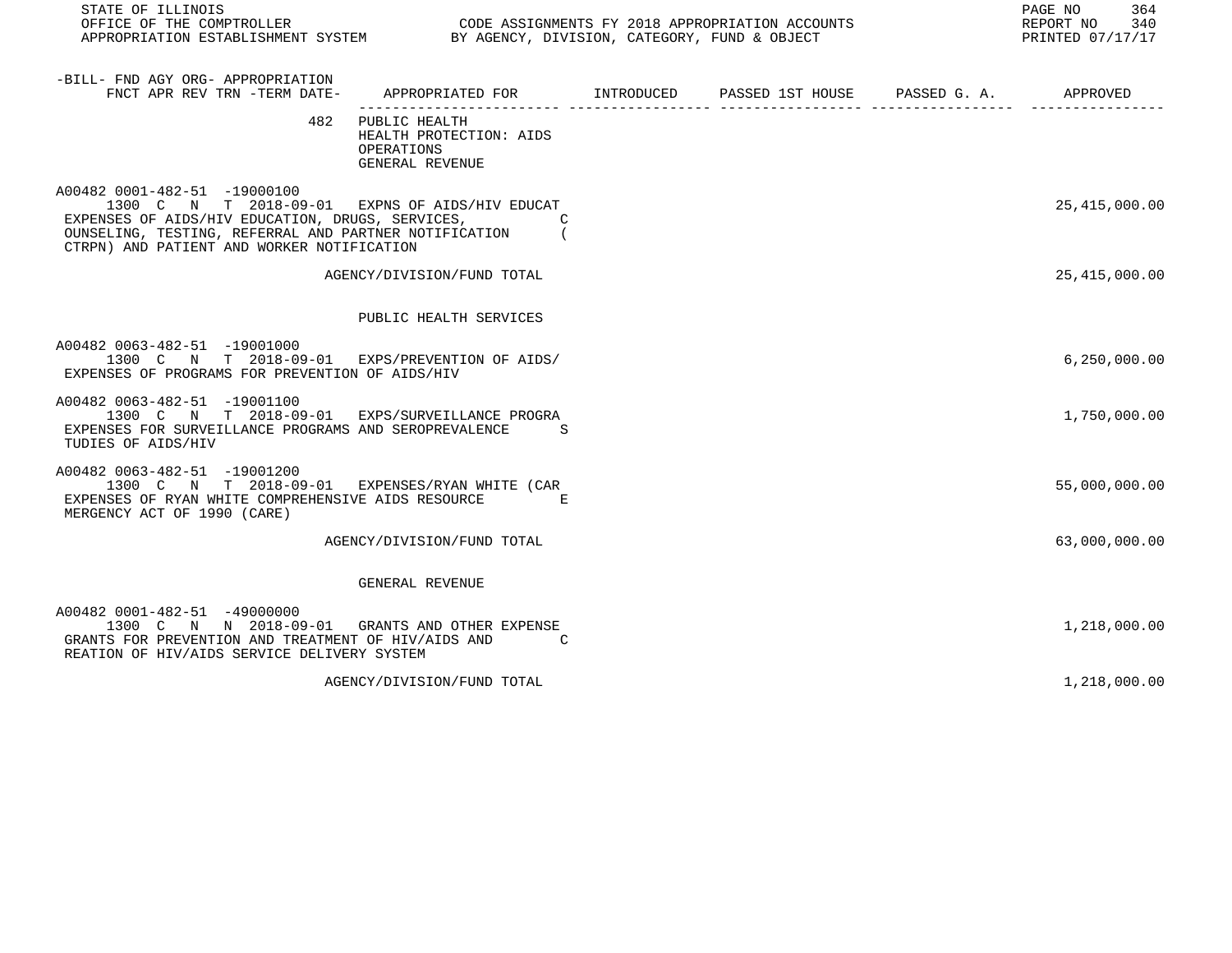| STATE OF ILLINOIS                                                                                                                                           |                                                                                         |  | PAGE NO<br>365<br>REPORT NO 340<br>PRINTED 07/17/17 |
|-------------------------------------------------------------------------------------------------------------------------------------------------------------|-----------------------------------------------------------------------------------------|--|-----------------------------------------------------|
| -BILL- FND AGY ORG- APPROPRIATION<br>FNCT APR REV TRN -TERM DATE-                                                                                           | APPROPRIATED FOR      INTRODUCED   PASSED 1ST HOUSE   PASSED G. A.                      |  | APPROVED                                            |
| 482                                                                                                                                                         | PUBLIC HEALTH<br>HEALTH PROTECTION: AIDS<br>AWARDS & GRANTS<br>AFRICAN-AMERICAN HIV/AID |  |                                                     |
| A00482 0326-482-51 -49000000<br>1300 C N N 2018-09-01<br>GRANTS FOR PREVENTION AND TREATMENT OF HIV/AIDS AND<br>REATION OF HIV/AIDS SERVICE DELIVERY SYSTEM | GRANTS AND OTHER EXPENSE                                                                |  | 200,000.00                                          |
|                                                                                                                                                             | AGENCY/DIVISION/FUND TOTAL                                                              |  | 200,000.00                                          |
|                                                                                                                                                             | OUALITY OF LIFE ENDOWMEN                                                                |  |                                                     |
| A00482 0437-482-51 -49000000<br>1300 C N N 2018-09-01<br>ASSOCIATED WITH HIV/AIDS PREVENTION AND EDUCATION                                                  | FOR GRANTS AND EXPENSES                                                                 |  | 1,500,000.00                                        |
|                                                                                                                                                             | AGENCY/DIVISION/FUND TOTAL                                                              |  | 1,500,000.00                                        |
|                                                                                                                                                             | AGENCY/DIVISION TOTAL                                                                   |  | 91,333,000.00                                       |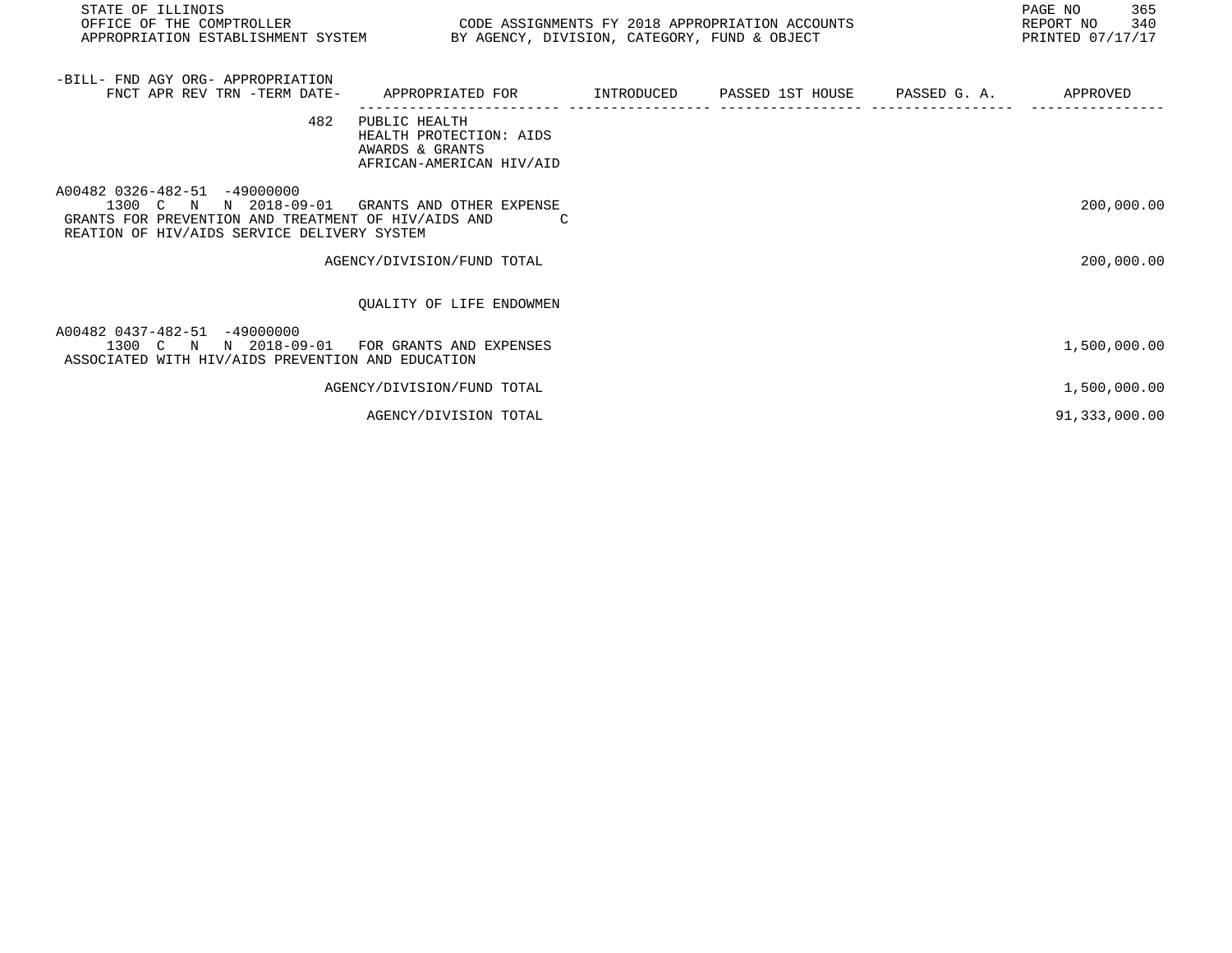| STATE OF ILLINOIS                                                                                                                                                                  |                                                                                           | REPORT NO<br>PRINTED 07/17/17 |  |  |              |  |
|------------------------------------------------------------------------------------------------------------------------------------------------------------------------------------|-------------------------------------------------------------------------------------------|-------------------------------|--|--|--------------|--|
| -BILL- FND AGY ORG- APPROPRIATION<br>FNCT APR REV TRN -TERM DATE-                                                                                                                  | APPROPRIATED FOR        INTRODUCED      PASSED 1ST HOUSE     PASSED G. A.        APPROVED |                               |  |  |              |  |
| 482                                                                                                                                                                                | PUBLIC HEALTH<br>PUBLIC HEALTH LABORATORI<br>OPERATIONS<br>GENERAL REVENUE                |                               |  |  |              |  |
| A00482 0001-482-58 -19100000<br>1300 C N T 2018-09-01 CO, OPERATIONAL EXPENSES<br>OPERATIONAL EXPENSES TO PROVIDE CLINICAL AND ENVIRONMENTAL P<br>UBLIC HEALTH LABORATORY SERVICES |                                                                                           |                               |  |  | 3,338,700.00 |  |
|                                                                                                                                                                                    | AGENCY/DIVISION/FUND TOTAL                                                                |                               |  |  | 3,338,700.00 |  |
|                                                                                                                                                                                    | PUBLIC HEALTH SERVICES                                                                    |                               |  |  |              |  |
| A00482 0063-482-58 -11200000<br>1300 C N P 2018-09-01 REGULAR POSITIONS                                                                                                            |                                                                                           |                               |  |  | 1,635,800.00 |  |
| A00482 0063-482-58 -11610000                                                                                                                                                       | 1300 C N P 2018-09-01 STATE EMPLOYEE RETIREMEN                                            |                               |  |  | 883,500.00   |  |
| A00482 0063-482-58 -11700000<br>1300 C N T 2018-09-01                                                                                                                              | SOC SEC/MEDICARE CONTRIB                                                                  |                               |  |  | 125,200.00   |  |
| A00482 0063-482-58 -11800000<br>1300 C                                                                                                                                             | N P 2018-09-01 EMPLOYER CONTRB GRP INS                                                    |                               |  |  | 315,700.00   |  |
| A00482 0063-482-58 -12000000<br>1300 C N T 2018-09-01 CONTRACTUAL SERVICES                                                                                                         |                                                                                           |                               |  |  | 535,000.00   |  |
| A00482 0063-482-58 -12900000<br>T 2018-09-01<br>1300 C N                                                                                                                           | TRAVEL                                                                                    |                               |  |  | 27,000.00    |  |
| A00482 0063-482-58 -13000000<br>T 2018-09-01<br>1300 C N                                                                                                                           | COMMODITIES                                                                               |                               |  |  | 1,624,900.00 |  |
| A00482 0063-482-58 -13020000<br>T 2018-09-01<br>1300 C N                                                                                                                           | PRINTING                                                                                  |                               |  |  | 10,000.00    |  |
| A00482 0063-482-58 -15000000<br>1350 C N T 2018-09-01 EQUIPMENT                                                                                                                    |                                                                                           |                               |  |  | 500,000.00   |  |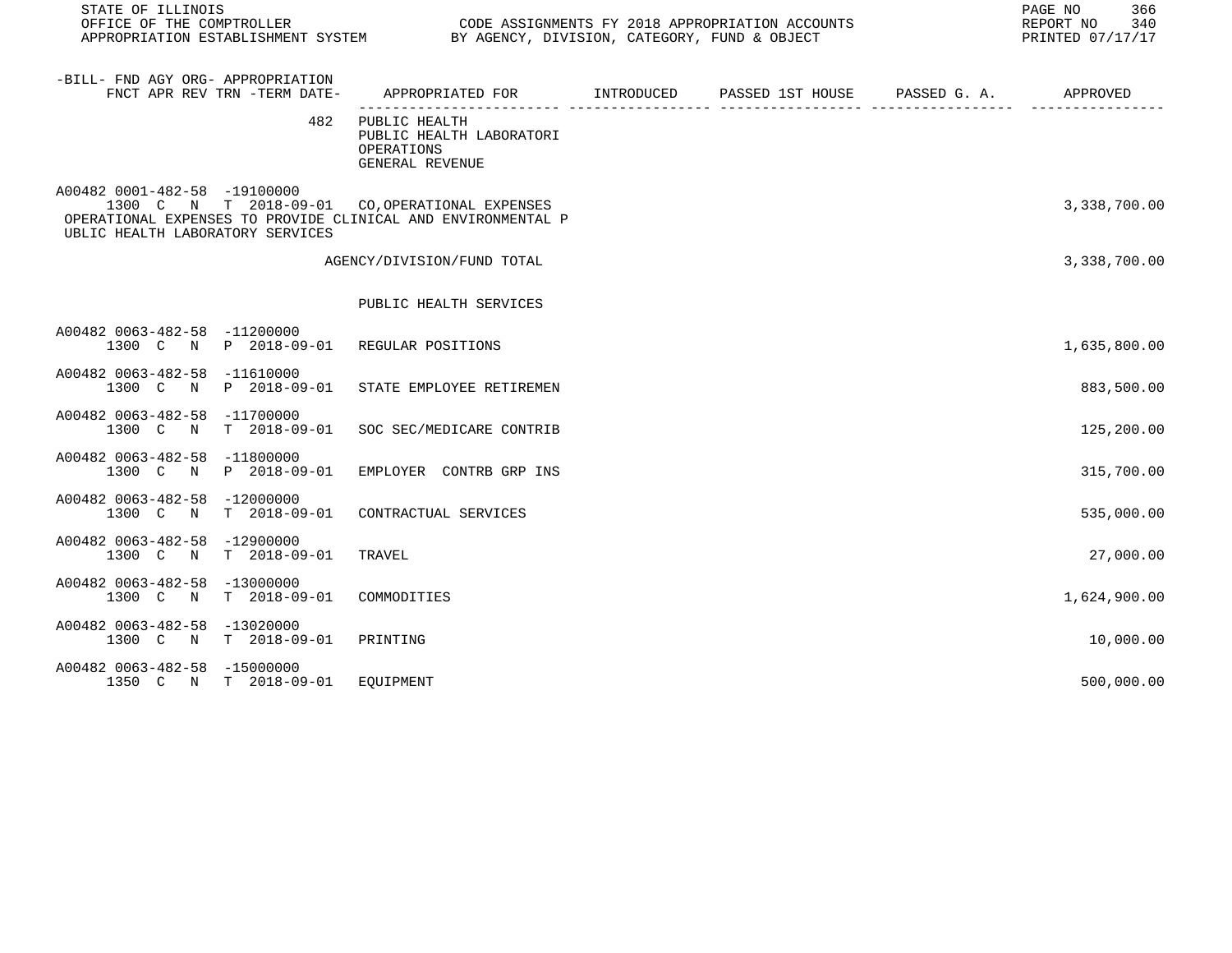| STATE OF ILLINOIS<br>OFFICE OF THE COMPTROLLER<br>APPROPRIATION ESTABLISHMENT SYSTEM BY AGENCY, DIVISION, CATEGORY, FUND & OBJECT                          |                                                                                   | CODE ASSIGNMENTS FY 2018 APPROPRIATION ACCOUNTS | 367<br>PAGE NO<br>340<br>REPORT NO<br>PRINTED 07/17/17 |
|------------------------------------------------------------------------------------------------------------------------------------------------------------|-----------------------------------------------------------------------------------|-------------------------------------------------|--------------------------------------------------------|
| -BILL- FND AGY ORG- APPROPRIATION<br>FNCT APR REV TRN -TERM DATE-                                                                                          | APPROPRIATED FOR INTRODUCED PASSED 1ST HOUSE PASSED G. A.                         |                                                 | APPROVED                                               |
| 482                                                                                                                                                        | PUBLIC HEALTH<br>PUBLIC HEALTH LABORATORI<br>OPERATIONS<br>PUBLIC HEALTH SERVICES |                                                 |                                                        |
| A00482 0063-482-58 -17000000<br>1300 C N T 2018-09-01 TELECOMMUNICATION                                                                                    |                                                                                   |                                                 | 9,500.00                                               |
|                                                                                                                                                            | AGENCY/DIVISION/FUND TOTAL                                                        |                                                 | 5,666,600.00                                           |
|                                                                                                                                                            | PUBLIC HEALTH LAB SERVS                                                           |                                                 |                                                        |
| A00482 0340-482-58 -19000000<br>1300 C N T 2018-09-01 EXPENSES INCLUDING REFUN<br>TO ADMINISTER PUBLIC HEALTH LABORATORY PROGRAMS & SERVICES               |                                                                                   |                                                 | 5,000,000.00                                           |
|                                                                                                                                                            | AGENCY/DIVISION/FUND TOTAL                                                        |                                                 | 5,000,000.00                                           |
|                                                                                                                                                            | LEAD POISONING, SCREENING                                                         |                                                 |                                                        |
| A00482 0360-482-58 -19000000<br>1300 C N T 2018-09-01 EXPENSES INCLUDING REFUN<br>EXPENSES OF LEAD POISONING SCREENING, PREVENTION AND<br>BATEMENT PROGRAM | <b>A</b>                                                                          |                                                 | 1,398,100.00                                           |
|                                                                                                                                                            | AGENCY/DIVISION/FUND TOTAL                                                        |                                                 | 1,398,100.00                                           |
|                                                                                                                                                            | PUBLIC HEALTH SPEC STATE                                                          |                                                 |                                                        |
| A00482 0896-482-58 -19100000<br>1300 C N T 2018-09-01 OFFICE FACILITIES OPER.<br>OPERATIONAL EXPENSES OF REGIONAL/CENTRAL OFFICE FACILITIES                |                                                                                   |                                                 | 2,200,000.00                                           |
|                                                                                                                                                            | AGENCY/DIVISION/FUND TOTAL                                                        |                                                 | 2,200,000.00                                           |
|                                                                                                                                                            | METABOLIC SCREENING & TR                                                          |                                                 |                                                        |
| A00482 0920-482-58 -19000000<br>1300 C N T 2018-09-01 EXPENSES INCLUDING REFUN<br>EXPENSES OF TESTING AND SCREENING FOR METABOLIC DISEASES                 |                                                                                   |                                                 | 9,983,800.00                                           |
|                                                                                                                                                            | AGENCY/DIVISION/FUND TOTAL                                                        |                                                 | 9,983,800.00                                           |
|                                                                                                                                                            | AGENCY/DIVISION TOTAL                                                             |                                                 | 27,587,200.00                                          |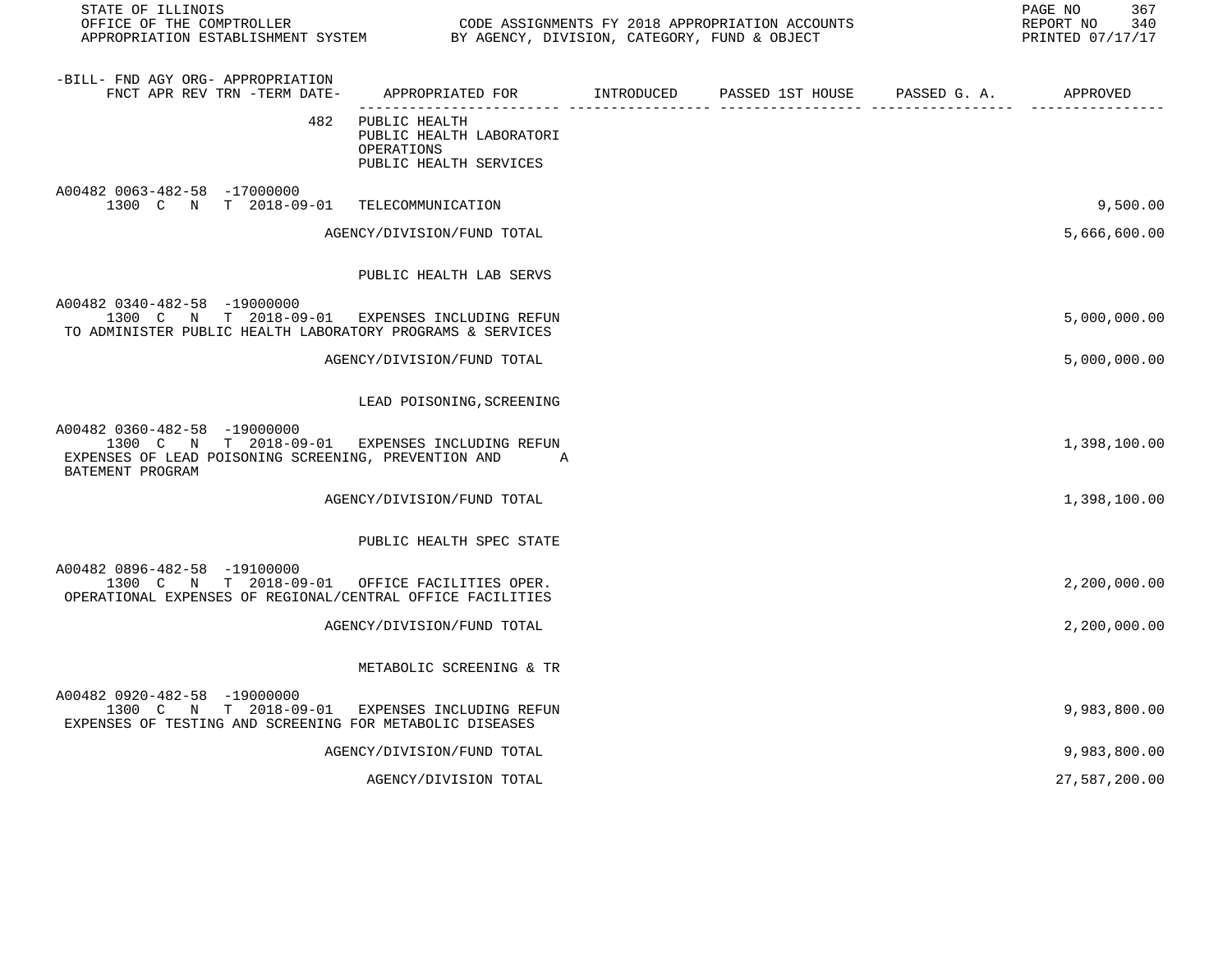| STATE OF ILLINOIS<br>OFFICE OF THE COMPTROLLER<br>APPROPRIATION ESTABLISHMENT SYSTEM BY AGENCY, DIVISION, CATEGORY, FUND & OBJECT                                      |                                                                                             |  | 368<br>PAGE NO<br>340<br>REPORT NO<br>PRINTED 07/17/17 |
|------------------------------------------------------------------------------------------------------------------------------------------------------------------------|---------------------------------------------------------------------------------------------|--|--------------------------------------------------------|
| -BILL- FND AGY ORG- APPROPRIATION<br>FNCT APR REV TRN -TERM DATE-                                                                                                      | APPROPRIATED FOR        INTRODUCED      PASSED 1ST HOUSE     PASSED G. A.          APPROVED |  |                                                        |
| 482                                                                                                                                                                    | PUBLIC HEALTH<br><b>WOMENS HEALTH</b><br>OPERATIONS<br>GENERAL REVENUE                      |  |                                                        |
| A00482 0001-482-60 -19000000<br>1300 C N T 2018-09-01 EXPNS/FOR CANCER SCREENI<br>EXPENSES FOR BREAST AND CERVICAL CANCER SCREENINGS AND 0<br>THER RELATEED ACTIVITIES |                                                                                             |  | 13,512,400.00                                          |
| A00482 0001-482-60 -19000100<br>1300 C N T 2018-09-01 EXPENSES/PROMOTION PROGR<br>FOR EXPENSES OF WOMEN'S HEALTH PROMOTION PROGRAMS                                    |                                                                                             |  | 13,512,400.00                                          |
| A00482 0001-482-60 -19000200<br>1300 C N T 2018-09-01 EXPENSES/SCHOOL HEALTH C                                                                                         |                                                                                             |  | 1,151,100.00                                           |
|                                                                                                                                                                        | AGENCY/DIVISION/FUND TOTAL                                                                  |  | 28,175,900.00                                          |
|                                                                                                                                                                        | PUBLIC HEALTH SERVICES                                                                      |  |                                                        |
| A00482 0063-482-60 -11200000<br>1300 C N P 2018-09-01 REGULAR POSITIONS                                                                                                |                                                                                             |  | 710,100.00                                             |
| A00482 0063-482-60 -11610000<br>1300 C N P 2018-09-01 STATE EMPLOYEE RETIREMEN                                                                                         |                                                                                             |  | 383,500.00                                             |
| A00482 0063-482-60 -11700000<br>1300 C N T 2018-09-01 SOC SEC/MEDICARE CONTRIB                                                                                         |                                                                                             |  | 54,400.00                                              |
| A00482 0063-482-60 -11800000<br>1300 C N P 2018-09-01 EMPLOYER CONTRB GRP INS                                                                                          |                                                                                             |  | 250,000.00                                             |
| A00482 0063-482-60 -12000000<br>1300 C N T 2018-09-01 CONTRACTUAL SERVICES                                                                                             |                                                                                             |  | 500,000.00                                             |
| A00482 0063-482-60 -12900000<br>1300 C N T 2018-09-01 TRAVEL                                                                                                           |                                                                                             |  | 50,000.00                                              |
| A00482 0063-482-60 -13000000<br>1300 C N T 2018-09-01 COMMODITIES                                                                                                      |                                                                                             |  | 53,200.00                                              |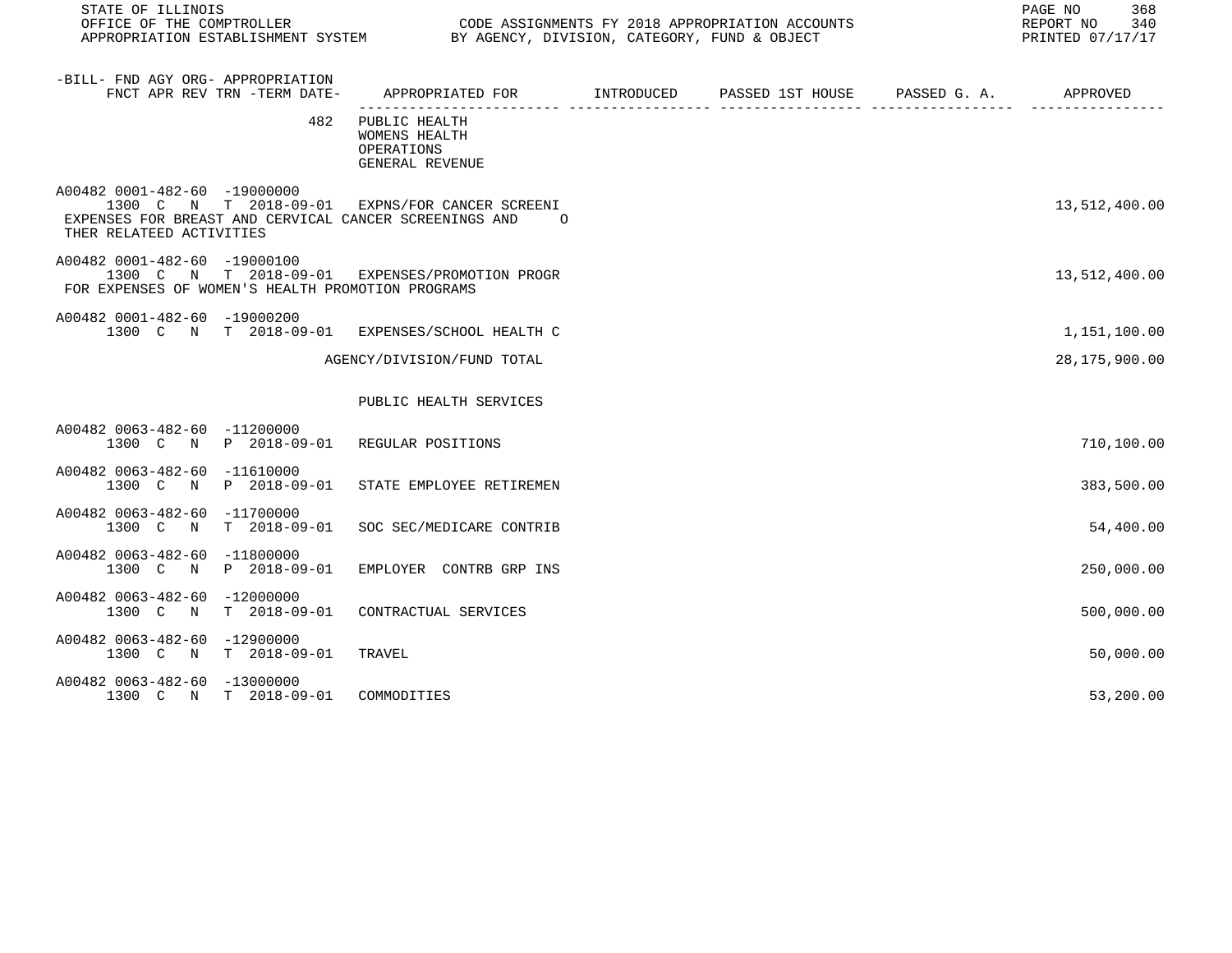| STATE OF ILLINOIS<br>OFFICE OF THE COMPTROLLER |                                 |                                                                                                        | CODE ASSIGNMENTS FY 2018 APPROPRIATION ACCOUNTS<br>APPROPRIATION ESTABLISHMENT SYSTEM BY AGENCY, DIVISION, CATEGORY, FUND & OBJECT |                               |  |                |  |
|------------------------------------------------|---------------------------------|--------------------------------------------------------------------------------------------------------|------------------------------------------------------------------------------------------------------------------------------------|-------------------------------|--|----------------|--|
| -BILL- FND AGY ORG- APPROPRIATION              | FNCT APR REV TRN -TERM DATE-    | APPROPRIATED FOR                                                                                       | <b>INTRODUCED</b>                                                                                                                  | PASSED 1ST HOUSE PASSED G. A. |  | APPROVED       |  |
|                                                | 482                             | PUBLIC HEALTH<br>WOMENS HEALTH<br>OPERATIONS<br>PUBLIC HEALTH SERVICES                                 |                                                                                                                                    |                               |  |                |  |
| A00482 0063-482-60 -13020000                   | 1300 C N T 2018-09-01 PRINTING  |                                                                                                        |                                                                                                                                    |                               |  | 34,500.00      |  |
| A00482 0063-482-60 -15000000                   | 1350 C N T 2018-09-01 EQUIPMENT |                                                                                                        |                                                                                                                                    |                               |  | 50,000.00      |  |
| A00482 0063-482-60 -17000000                   | 1300 C N T 2018-09-01           | TELECOMMUNICATION                                                                                      |                                                                                                                                    |                               |  | 10,000.00      |  |
| A00482 0063-482-60 -19000000                   |                                 | 1300 C N T 2018-09-01 EXPENSES/WOMENS HLTH PRG<br>EXPENSES OF FEDERALLY FUNDED WOMEN'S HEALTH PROGRAMS |                                                                                                                                    |                               |  | 3,000,000.00   |  |
| A00482 0063-482-60 -19000100                   |                                 | 1300 C N T 2018-09-01 MATERNAL & CHILD HLTH PR                                                         |                                                                                                                                    |                               |  | 15,000,000.00  |  |
|                                                |                                 | AGENCY/DIVISION/FUND TOTAL                                                                             |                                                                                                                                    |                               |  | 20,095,700.00  |  |
|                                                |                                 | TOBACCO SETTLEMENT RECOV                                                                               |                                                                                                                                    |                               |  |                |  |
| A00482 0733-482-60 -19000000                   | 1300 C N T 2018-09-01           | CHILDRENS HEALTH PROGRAM                                                                               |                                                                                                                                    |                               |  | 1,229,700.00   |  |
|                                                |                                 | AGENCY/DIVISION/FUND TOTAL                                                                             |                                                                                                                                    |                               |  | 1,229,700.00   |  |
|                                                |                                 | MATERNAL & CHILD HLTH SE                                                                               |                                                                                                                                    |                               |  |                |  |
| A00482 0872-482-60 -19000000                   | 1300 C N T 2018-09-01           | MATERNAL & CHILD HLTH PR                                                                               |                                                                                                                                    |                               |  | 6, 250, 000.00 |  |
|                                                |                                 | AGENCY/DIVISION/FUND TOTAL                                                                             |                                                                                                                                    |                               |  | 6, 250, 000.00 |  |
|                                                |                                 |                                                                                                        |                                                                                                                                    |                               |  |                |  |

PUBLIC HEALTH SPEC STATE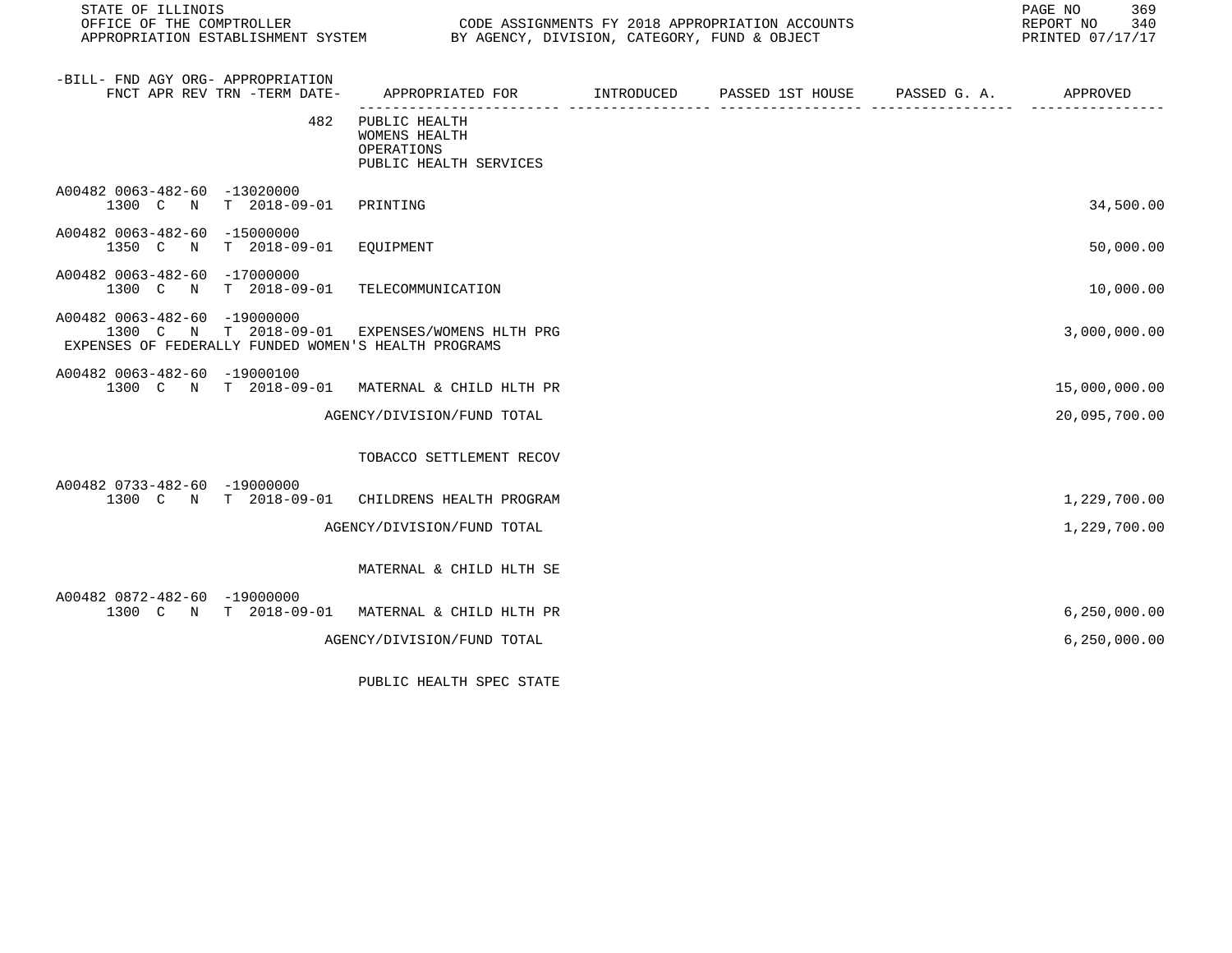| STATE OF ILLINOIS<br>OFFICE OF THE COMPTROLLER CONDUCTED SOLUTION CODE ASSIGNMENTS FY 2018 APPROPRIATION ACCOUNTS<br>APPROPRIATION ESTABLISHMENT SYSTEM BY AGENCY, DIVISION, CATEGORY, FUND & OBJECT |                                                                                           |  | PAGE NO<br>370<br>REPORT NO 340<br>PRINTED 07/17/17 |
|------------------------------------------------------------------------------------------------------------------------------------------------------------------------------------------------------|-------------------------------------------------------------------------------------------|--|-----------------------------------------------------|
| -BILL- FND AGY ORG- APPROPRIATION<br>FNCT APR REV TRN -TERM DATE-                                                                                                                                    | APPROPRIATED FOR        INTRODUCED      PASSED 1ST HOUSE     PASSED G. A.        APPROVED |  |                                                     |
| 482                                                                                                                                                                                                  | PUBLIC HEALTH<br>WOMENS HEALTH<br>OPERATIONS<br>PUBLIC HEALTH SPEC STATE                  |  |                                                     |
| A00482 0896-482-60 -19000000<br>1300 C N T 2018-09-01 EXPENSES/WOMENS HLTH PRO<br>WOMENS HEALTH PROGRAMS                                                                                             |                                                                                           |  | 200,000.00                                          |
|                                                                                                                                                                                                      | AGENCY/DIVISION/FUND TOTAL                                                                |  | 200,000.00                                          |
|                                                                                                                                                                                                      | GENERAL REVENUE                                                                           |  |                                                     |
| A00482 0001-482-60 -44000000<br>1300 C N N 2018-09-01 GRNTS/FAMILY PLANNING PR<br>FOR CONTRACEPTIVE SERVICES                                                                                         |                                                                                           |  | 423,400.00                                          |
| A00482 0001-482-60 -44000100<br>1300 C N N 2018-09-01 GRANTS FOR PERINATAL SER<br>GRANTS FOR EXTENSION & PROVISION OF PERINATAL SERVICES FOR P<br>REMATURE & HIGH-RISK INFANTS & THEIR MOTHERS       |                                                                                           |  | 1,002,700.00                                        |
|                                                                                                                                                                                                      | AGENCY/DIVISION/FUND TOTAL                                                                |  | 1,426,100.00                                        |
|                                                                                                                                                                                                      | P SEVERNS BREAST&CERVICA                                                                  |  |                                                     |
| A00482 0015-482-60 -44000000<br>1300 C N N 2018-09-01 AWARDS AND GRANTS<br>GRANTS FOR BREAST AND CERVICAL CANCER RESEARCH                                                                            |                                                                                           |  | 600,000.00                                          |
|                                                                                                                                                                                                      | AGENCY/DIVISION/FUND TOTAL                                                                |  | 600,000.00                                          |
|                                                                                                                                                                                                      | PUBLIC HEALTH SERVICES                                                                    |  |                                                     |
| A00482 0063-482-60 -44000000<br>1300 C N N 2018-09-01 GRNT BRST & CERVIC CNCR<br>FY18                                                                                                                |                                                                                           |  | 7,000,000.00                                        |
|                                                                                                                                                                                                      | AGENCY/DIVISION/FUND TOTAL                                                                |  | 7,000,000.00                                        |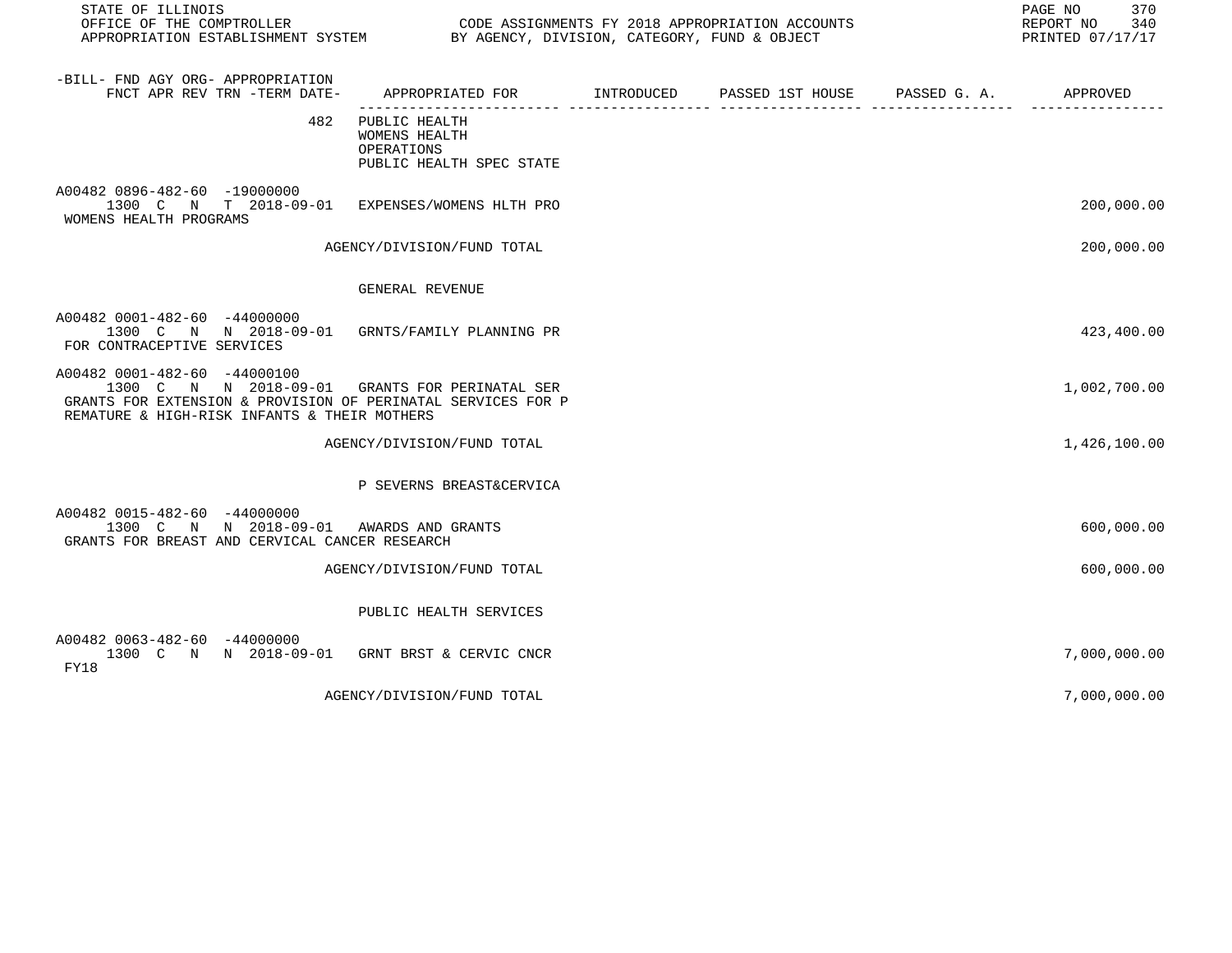| STATE OF ILLINOIS<br>OFFICE OF THE COMPTROLLER CONDUCTER CODE ASSIGNMENTS FY 2018 APPROPRIATION ACCOUNTS<br>APPROPRIATION ESTABLISHMENT SYSTEM BY AGENCY, DIVISION, CATEGORY, FUND & OBJECT    |                                                                                          |  | PAGE NO<br>371<br>REPORT NO<br>340<br>PRINTED 07/17/17 |
|------------------------------------------------------------------------------------------------------------------------------------------------------------------------------------------------|------------------------------------------------------------------------------------------|--|--------------------------------------------------------|
| -BILL- FND AGY ORG- APPROPRIATION<br>FNCT APR REV TRN -TERM DATE-                                                                                                                              | APPROPRIATED FOR        INTRODUCED     PASSED 1ST HOUSE     PASSED G. A.        APPROVED |  |                                                        |
| 482                                                                                                                                                                                            | PUBLIC HEALTH<br><b>WOMENS HEALTH</b><br>AWARDS & GRANTS<br>CAROLYN ADMS TCKT FOR CU     |  |                                                        |
| A00482 0208-482-60 -44000000<br>1300 C N N 2018-09-01 GRANTS AND RELATED EXPEN<br>GRANTS FOR FUNDING RESEARCH CONCERNING BREAST CANCER AND F<br>UNDING SERVICES FOR BREAST CANCER VICTIMS      |                                                                                          |  | 2,000,000.00                                           |
|                                                                                                                                                                                                | AGENCY/DIVISION/FUND TOTAL                                                               |  | 2,000,000.00                                           |
|                                                                                                                                                                                                | MATERNAL & CHILD HLTH SE                                                                 |  |                                                        |
| A00482 0872-482-60 -44000000<br>1300 C N N 2018-09-01 CHICGO DEPT HLTH MATRNL<br>HEALTH SERVICES                                                                                               |                                                                                          |  | 5,000,000.00                                           |
| A00482 0872-482-60 -44000100<br>1300 C N N 2018-09-01 U OF I DIV OF SPEC CARE<br>GRANTS TO BOARD OF TRUSTEES OF U OF I DIVISION OF<br>PECIALIZED CARE FOR CHILDREN                             | $\mathbb S$                                                                              |  | 7,000,000.00                                           |
| A00482 0872-482-60 -44000200<br>1300 C N N 2018-09-01 GRANTS FOR PERINATAL SER<br>GRANTS FOR EXTENSION & PROVISION OF PERINATAL SERVICES FOR P<br>REMATURE & HIGH-RISK INFANTS & THEIR MOTHERS |                                                                                          |  | 2,500,000.00                                           |
|                                                                                                                                                                                                | AGENCY/DIVISION/FUND TOTAL                                                               |  | 14,500,000.00                                          |
|                                                                                                                                                                                                | AGENCY/DIVISION TOTAL                                                                    |  | 81, 477, 400.00                                        |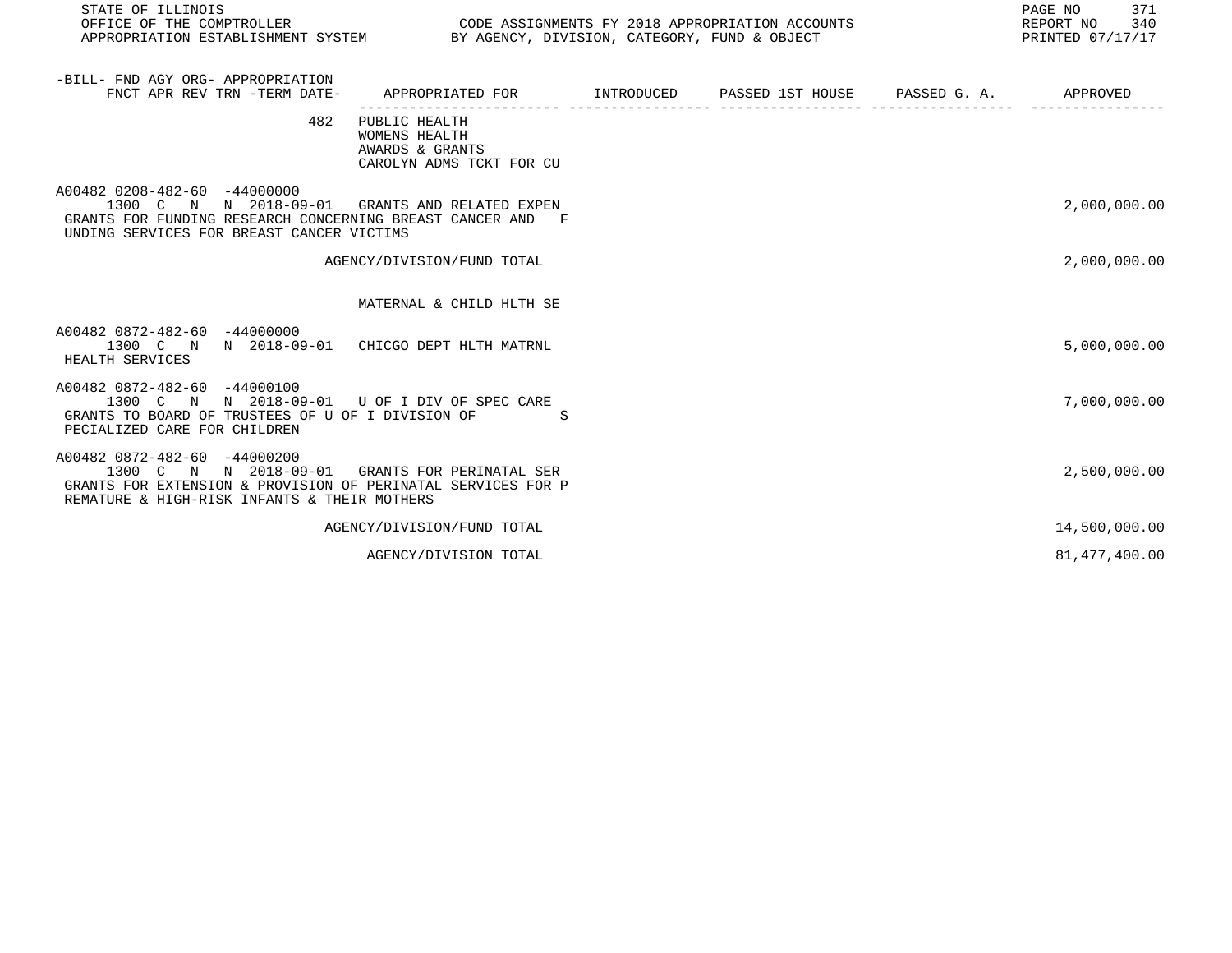| STATE OF ILLINOIS<br>OFFICE OF THE COMPTROLLER<br>APPROPRIATION ESTABLISHMENT SYSTEM BY AGENCY, DIVISION, CATEGORY, FUND & OBJECT                                                                  |                                                                                              | CODE ASSIGNMENTS FY 2018 APPROPRIATION ACCOUNTS | PAGE NO<br>372<br>REPORT NO<br>340<br>PRINTED 07/17/17 |
|----------------------------------------------------------------------------------------------------------------------------------------------------------------------------------------------------|----------------------------------------------------------------------------------------------|-------------------------------------------------|--------------------------------------------------------|
| -BILL- FND AGY ORG- APPROPRIATION<br>FNCT APR REV TRN -TERM DATE-                                                                                                                                  | APPROPRIATED FOR        INTRODUCED      PASSED 1ST HOUSE      PASSED G. A.          APPROVED |                                                 |                                                        |
|                                                                                                                                                                                                    | 482 PUBLIC HEALTH<br>OFFC PREPARDNSS AND RESP<br>OPERATIONS<br>PUBLIC HEALTH SERVICES        |                                                 |                                                        |
| A00482 0063-482-70 -19000200<br>1300 C N T 2018-09-01 EXPNSE FED FUND BIOTERRO<br>EXPENSES OF FEDERALLY FUNDED BIOTERRORISM PREPAREDNESS<br>CTIVITIES & OTHER PUBLIC HEALTH EMERGENCY PREPAREDNESS | A                                                                                            |                                                 | 70,000,000.00                                          |
| A00482 0063-482-70 -19000300<br>1300 C N T 2018-09-01 COMMUNITY SERV & VOLUNTE<br>ACTIVITIES/FOR EXPENSES ASSOCIATED WITH, INCLUDING PRIOR Y<br>EAR COSTS                                          |                                                                                              |                                                 | 15,000,000.00                                          |
|                                                                                                                                                                                                    | AGENCY/DIVISION/FUND TOTAL                                                                   |                                                 | 85,000,000.00                                          |
|                                                                                                                                                                                                    | STROKE DATA COLLECTION                                                                       |                                                 |                                                        |
| A00482 0104-482-70 -19000000<br>1300 C N T 2018-09-01 STROKE DATA COLLECTION E                                                                                                                     |                                                                                              |                                                 | 150,000.00                                             |
|                                                                                                                                                                                                    | AGENCY/DIVISION/FUND TOTAL                                                                   |                                                 | 150,000.00                                             |
|                                                                                                                                                                                                    | HEARTSAVER AED                                                                               |                                                 |                                                        |
| A00482 0135-482-70 -19000000<br>1300 C N T 2018-09-01 HEARTSAVER AED PROG. EXP<br>FOR HEARTSAVER AED PROGRAM EXPENSES                                                                              |                                                                                              |                                                 | 50,000.00                                              |
|                                                                                                                                                                                                    | AGENCY/DIVISION/FUND TOTAL                                                                   |                                                 | 50,000.00                                              |
|                                                                                                                                                                                                    | TRAUMA CENTER                                                                                |                                                 |                                                        |
| A00482 0397-482-70 -19000000<br>1300 C N T 2018-09-01 EXPS/PYMNTS TO TRAUMA CN<br>ADMINISTERING DISTRIBUTION OF PAYMENTS TO TRAUMA CENTERS                                                         |                                                                                              |                                                 | 7,000,000.00                                           |
|                                                                                                                                                                                                    | AGENCY/DIVISION/FUND TOTAL                                                                   |                                                 | 7,000,000.00                                           |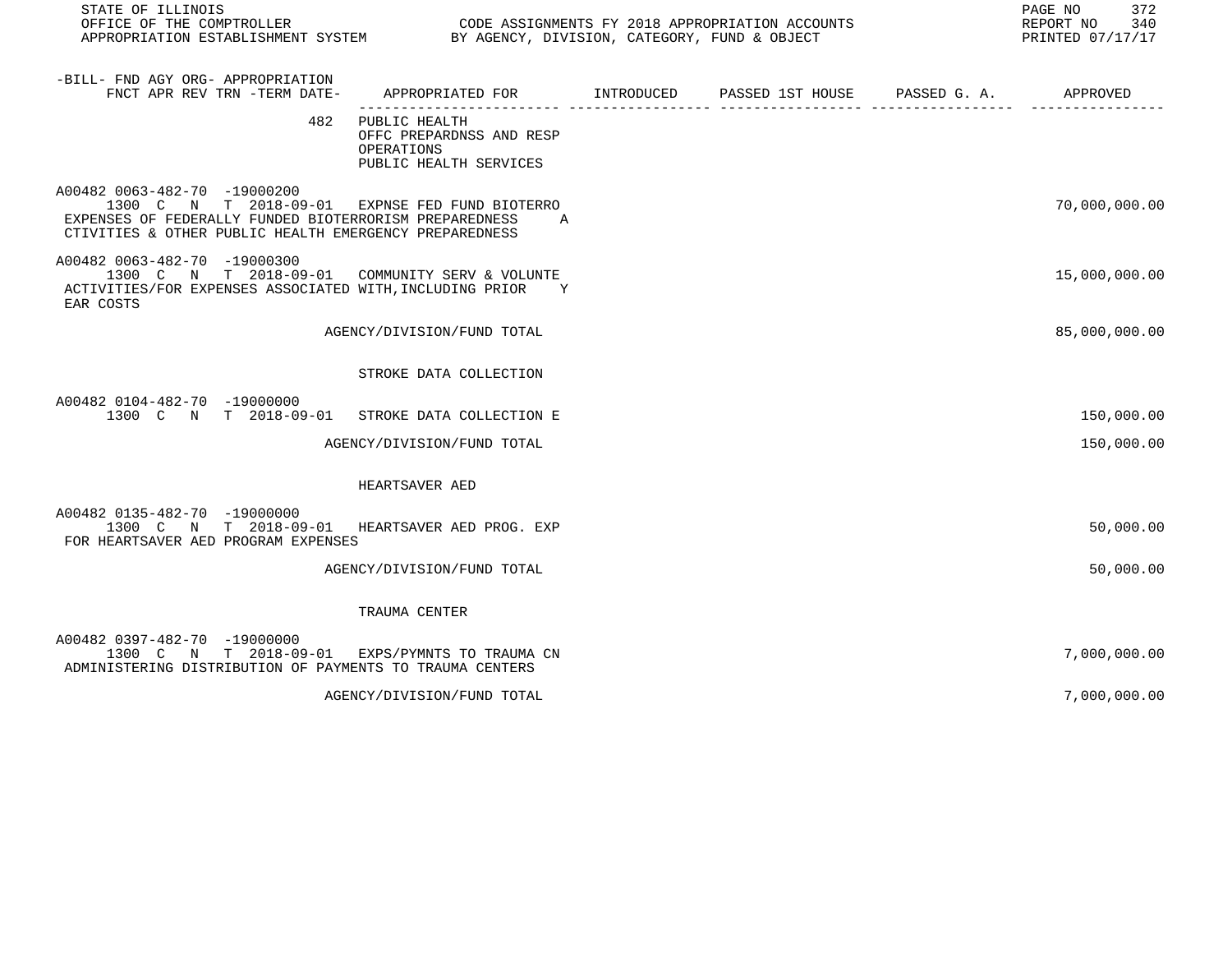| STATE OF ILLINOIS<br>OFFICE OF THE COMPTROLLER<br>APPROPRIATION ESTABLISHMENT SYSTEM BY AGENCY, DIVISION, CATEGORY, FUND & OBJECT                                                      |                                                                           | CODE ASSIGNMENTS FY 2018 APPROPRIATION ACCOUNTS | PAGE NO<br>373<br>REPORT NO 340<br>PRINTED 07/17/17 |
|----------------------------------------------------------------------------------------------------------------------------------------------------------------------------------------|---------------------------------------------------------------------------|-------------------------------------------------|-----------------------------------------------------|
| -BILL- FND AGY ORG- APPROPRIATION<br>FNCT APR REV TRN -TERM DATE-                                                                                                                      | APPROPRIATED FOR                                                          | INTRODUCED PASSED 1ST HOUSE PASSED G. A.        | APPROVED                                            |
| 482                                                                                                                                                                                    | PUBLIC HEALTH<br>OFFC PREPARDNSS AND RESP<br>OPERATIONS<br>EMS ASSISTANCE |                                                 |                                                     |
| A00482 0398-482-70 -19000000<br>1300 C N T 2018-09-01 EXPENSES/EMS ASSISTANCE<br>EXPENSES OF ADMINISTERING THE DISTRIBUTION OF PAYMENTS FROME<br>MS ASSISTANCE FUND, INCLUDING REFUNDS |                                                                           |                                                 | 1,500,000.00                                        |
|                                                                                                                                                                                        | AGENCY/DIVISION/FUND TOTAL                                                |                                                 | 1,500,000.00                                        |
|                                                                                                                                                                                        | PUBLIC HEALTH SPEC STATE                                                  |                                                 |                                                     |
| A00482 0896-482-70 -19000000<br>1300 C N T 2018-09-01 FOR ALL COSTS ASSOCIATED<br>PUBLIC HEALTH PREPAREDNESS INCLUDING FIRST-AID STATIONS & A<br>NTI-VIRAL PURCHASES                   |                                                                           |                                                 | 450,000.00                                          |
|                                                                                                                                                                                        | AGENCY/DIVISION/FUND TOTAL                                                |                                                 | 450,000.00                                          |
|                                                                                                                                                                                        | SPINAL CORD INJURY PARAL                                                  |                                                 |                                                     |
| A00482 0714-482-70 -44000000<br>1300 C N N 2018-09-01 GRNTS/SPINAL CORD INJURY                                                                                                         |                                                                           |                                                 | 800,000.00                                          |
|                                                                                                                                                                                        | AGENCY/DIVISION/FUND TOTAL                                                |                                                 | 800,000.00                                          |
|                                                                                                                                                                                        | AGENCY/DIVISION TOTAL                                                     |                                                 | 94,950,000.00                                       |
|                                                                                                                                                                                        | AGENCY TOTAL                                                              |                                                 | 595,403,500.00                                      |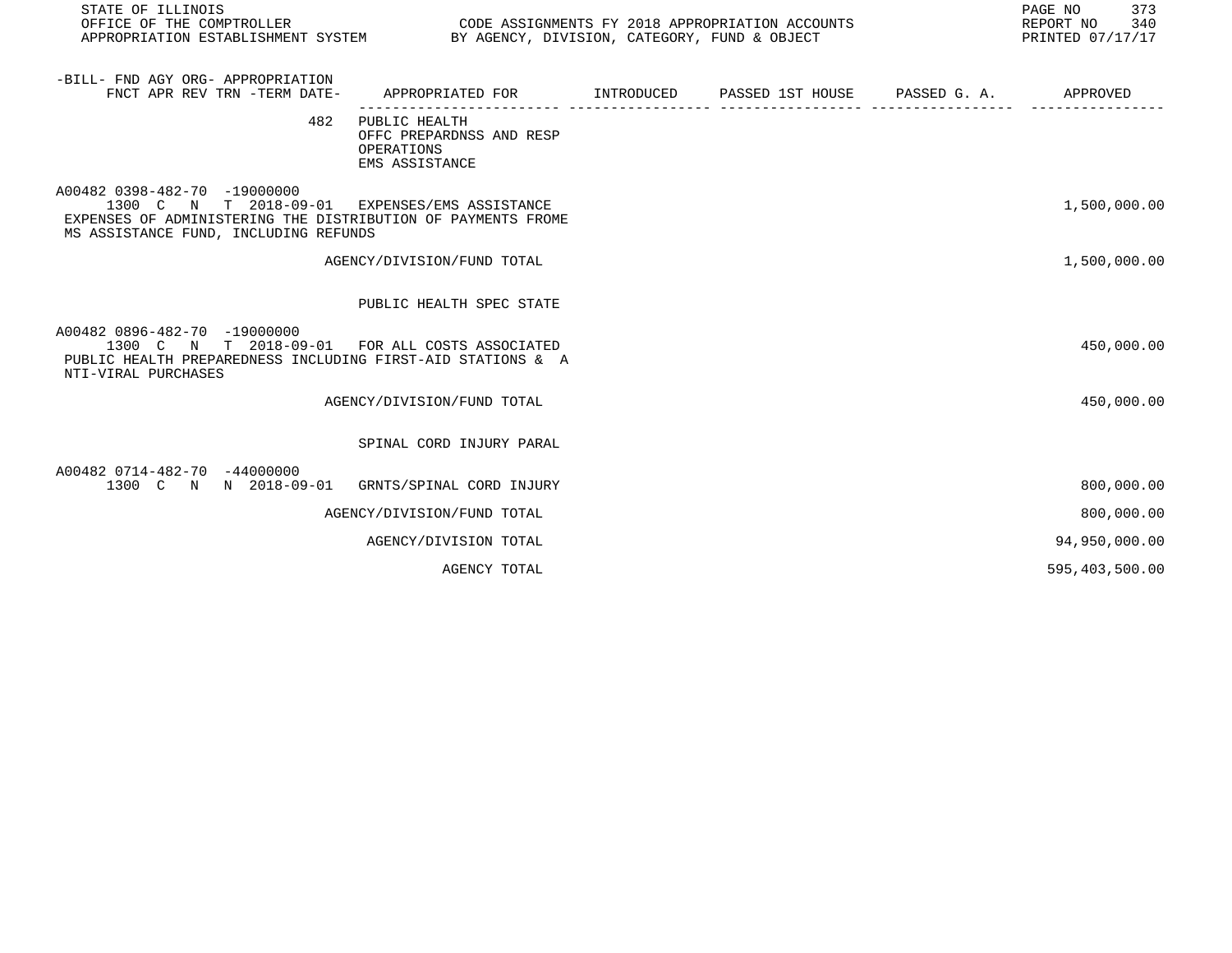| STATE OF ILLINOIS<br>OFFICE OF THE COMPTROLLER                                  | CODE ASSIGNMENTS FY 2018 APPROPRIATION ACCOUNTS<br>APPROPRIATION ESTABLISHMENT SYSTEM BY AGENCY, DIVISION, CATEGORY, FUND & OBJECT |  |                                          |  | 374<br>PAGE NO<br>340<br>REPORT NO<br>PRINTED 07/17/17 |  |
|---------------------------------------------------------------------------------|------------------------------------------------------------------------------------------------------------------------------------|--|------------------------------------------|--|--------------------------------------------------------|--|
| -BILL- FND AGY ORG- APPROPRIATION<br>FNCT APR REV TRN -TERM DATE-               | APPROPRIATED FOR                                                                                                                   |  | INTRODUCED PASSED 1ST HOUSE PASSED G. A. |  | APPROVED                                               |  |
| 492                                                                             | REVENUE<br>OPERATING<br>OPERATIONS<br>GENERAL REVENUE                                                                              |  |                                          |  |                                                        |  |
| A00492 0001-492-01<br>$-19109900$<br>7800 C N T 2018-09-01 OPERATIONAL EXPENSES |                                                                                                                                    |  |                                          |  | 59,650,300.00                                          |  |
|                                                                                 | AGENCY/DIVISION/FUND TOTAL                                                                                                         |  |                                          |  | 59,650,300.00                                          |  |
|                                                                                 | TAX COMPLIANCE & ADMIN                                                                                                             |  |                                          |  |                                                        |  |
| A00492 0384-492-01<br>$-19100000$<br>7800 C N T 2018-09-01 OPERATIONAL EXPENSES |                                                                                                                                    |  |                                          |  | 82,000,000.00                                          |  |
|                                                                                 | AGENCY/DIVISION/FUND TOTAL                                                                                                         |  |                                          |  | 82,000,000.00                                          |  |
|                                                                                 | AGENCY/DIVISION TOTAL                                                                                                              |  |                                          |  | 141,650,300.00                                         |  |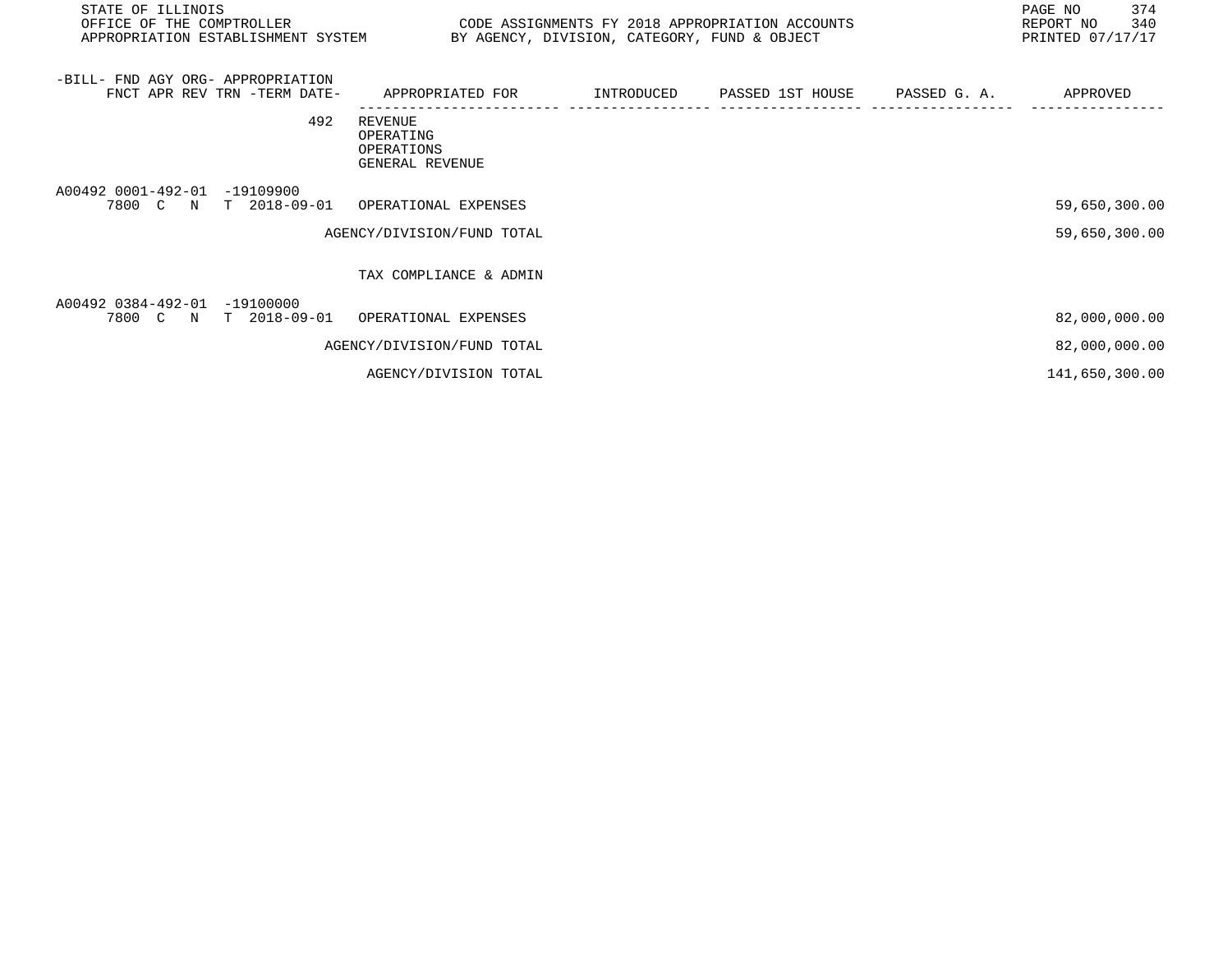| STATE OF ILLINOIS<br>OFFICE OF THE COMPTROLLER<br>APPROPRIATION ESTABLISHMENT SYSTEM BY AGENCY, DIVISION, CATEGORY, FUND & OBJECT                                                                                          | CODE ASSIGNMENTS FY 2018 APPROPRIATION ACCOUNTS                          |                                        | PAGE NO<br>375<br>REPORT NO<br>340<br>PRINTED 07/17/17 |
|----------------------------------------------------------------------------------------------------------------------------------------------------------------------------------------------------------------------------|--------------------------------------------------------------------------|----------------------------------------|--------------------------------------------------------|
| -BILL- FND AGY ORG- APPROPRIATION<br>FNCT APR REV TRN -TERM DATE-                                                                                                                                                          | APPROPRIATED FOR INTRODUCED                                              | PASSED 1ST HOUSE PASSED G. A. APPROVED |                                                        |
| 492                                                                                                                                                                                                                        | REVENUE<br>GOVERNMENT SERVICES<br>OPERATIONS<br>RENTAL HOUSING SUPPORT P |                                        |                                                        |
| A00492 0150-492-10 -19100000<br>7800 C N T 2018-09-01 ADMIN RENTL HOUSING SUP<br>ADMINISTRATION OF RENTAL HOUSING SUPPORT PROGRAM                                                                                          |                                                                          |                                        | 1,960,000.00                                           |
|                                                                                                                                                                                                                            | AGENCY/DIVISION/FUND TOTAL                                               |                                        | 1,960,000.00                                           |
|                                                                                                                                                                                                                            | IL AFFORDABLE HOUSING TR                                                 |                                        |                                                        |
| A00492 0286-492-10 -19100000<br>7800 C N T 2018-09-01 ADMIN IL AFFORDBLE HOUSI<br>ADMINISTRATION OF ILLINOIS AFFORDABLE HOUSING ACT                                                                                        |                                                                          |                                        | 4,100,000.00                                           |
|                                                                                                                                                                                                                            | AGENCY/DIVISION/FUND TOTAL                                               |                                        | 4,100,000.00                                           |
|                                                                                                                                                                                                                            | MOTOR FUEL TAX                                                           |                                        |                                                        |
| A00492 0012-492-10 -44530000<br>7800 C N N 2018-09-01 REIMBURSE INTL FUEL TAX<br>REIMBURSEMENT TO INTERNATIONAL FUEL TAX AGREEMENT MEMBER S<br>TATES                                                                       |                                                                          |                                        | 20,000,000.00                                          |
|                                                                                                                                                                                                                            | AGENCY/DIVISION/FUND TOTAL                                               |                                        | 20,000,000.00                                          |
|                                                                                                                                                                                                                            | IL GAMING LAW ENFORCEMEN                                                 |                                        |                                                        |
| A00492 0085-492-10 -44700000<br>7800 C N N 2018-09-01<br>GRANT FOR ALLOCATION TO LOCAL LAW ENFORCEMENT AGENCIES FOR J<br>OINT STATE AND LOCAL EFFORTS IN ADMINISTRATION OF<br>HARITABLE GAMES, PULL TABS AND JAR GAMES ACT | GRNT LAW ENFORCE CHARTBL<br>C                                            |                                        | 900,000.00                                             |
|                                                                                                                                                                                                                            | AGENCY/DIVISION/FUND TOTAL                                               |                                        | 900,000.00                                             |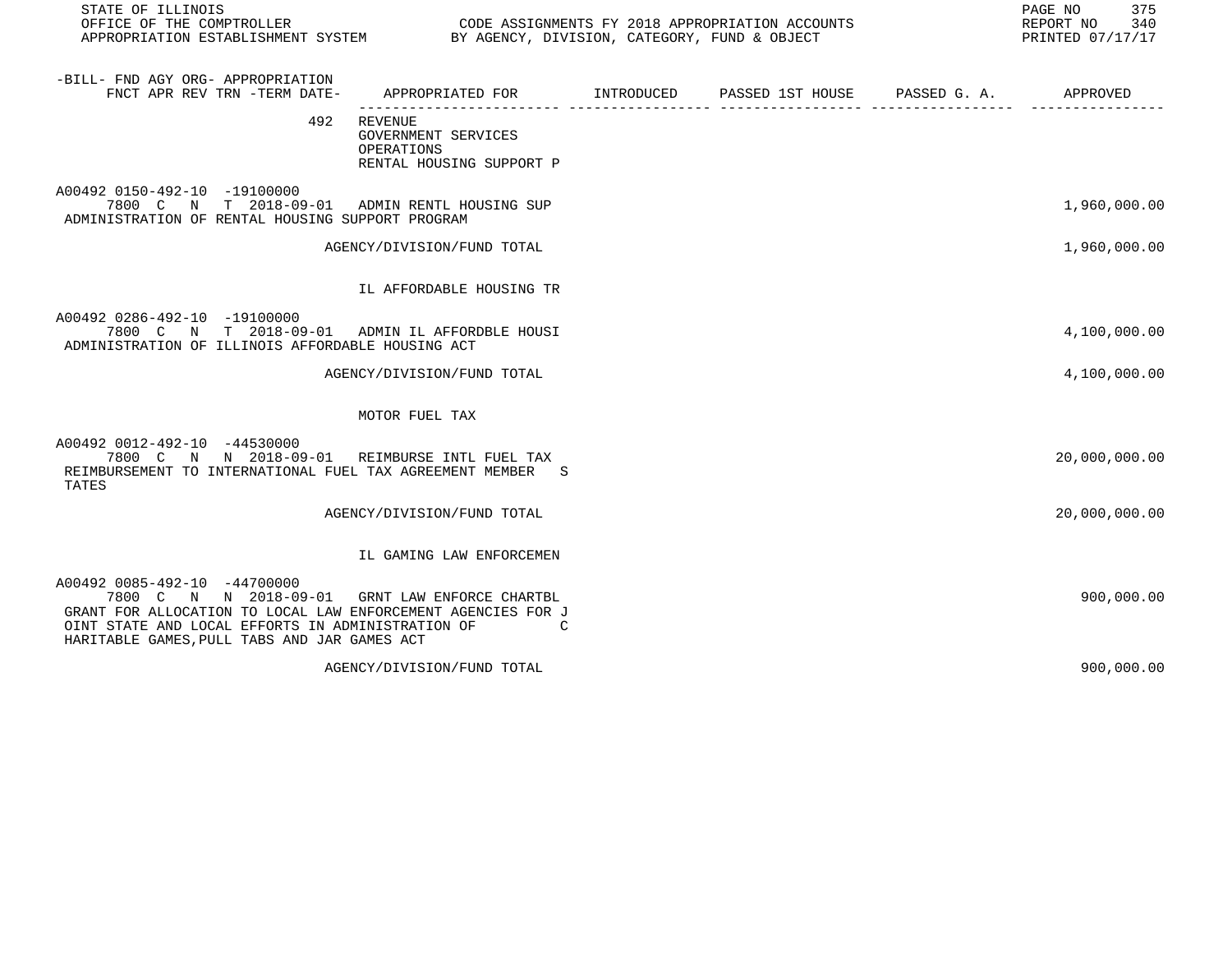STATE OF ILLINOIS<br>
STATE OF THE COMPTROLLER
OULLER
OULLER
OULLER
OULLER
OULLER
SURFICE OF THE COMPTROLLER
SURFICE OF THE COMPTROLLER
OULLER
OULLERIELLER
SURFICE OF THE COMPTROLLER
SURFICE OF THE COMPTROLLER
SURFICE OF THE

CODE ASSIGNMENTS FY 2018 APPROPRIATION ACCOUNTS FOR THE REPORT NO 340 (2018)<br>BY AGENCY, DIVISION, CATEGORY, FUND & OBJECT APPROPRIATION ESTABLISHMENT SYSTEM BY AGENCY, DIVISION, CATEGORY, FUND & OBJECT

| -BILL- FND AGY ORG- APPROPRIATION<br>FNCT APR REV TRN -TERM DATE-                                                                                                                                     | APPROPRIATED FOR TINTRODUCED PASSED 1ST HOUSE PASSED G. A.                           |  | APPROVED       |
|-------------------------------------------------------------------------------------------------------------------------------------------------------------------------------------------------------|--------------------------------------------------------------------------------------|--|----------------|
| 492                                                                                                                                                                                                   | <b>REVENUE</b><br>GOVERNMENT SERVICES<br>AWARDS & GRANTS<br>FORECLOSURE PREVENT PROG |  |                |
| A00492 0119-492-10 -49000000<br>7800 C N N 2018-09-01                                                                                                                                                 | GRNTS & ADMIN EXPNS FOR                                                              |  | 6,000,000.00   |
|                                                                                                                                                                                                       | AGENCY/DIVISION/FUND TOTAL                                                           |  | 6,000,000.00   |
|                                                                                                                                                                                                       | RENTAL HOUSING SUPPORT P                                                             |  |                |
| A00492 0150-492-10 -49000000<br>7800 C N N 2018-09-01<br>RENTAL ASSISTANCE TO RENTAL HOUSING SUPPORT FOR CURRENT & A<br>LL PRIOR YEARS COSTS                                                          | RENTAL ASSISTANCE                                                                    |  | 28,000,000.00  |
|                                                                                                                                                                                                       | AGENCY/DIVISION/FUND TOTAL                                                           |  | 28,000,000.00  |
|                                                                                                                                                                                                       | STATE AND LOCAL SALES TX                                                             |  |                |
| A00492 0186-492-10 -44700000<br>7800 C N N 2018-09-01 CHICAGO ADDITONL 1.25% U<br>ALLOCATION TO CHICAGO FOR ADDITIONAL 1.25% USE TAX PER<br>A 86-0928                                                 | Ρ                                                                                    |  | 99,000,000.00  |
| A00492 0186-492-10 -44700100<br>7800 C N N 2018-09-01 GRANT TO MADISON COUNTY<br>FOR PURPOSE STATED IN SECTION 6Z-17 OF STATE FINANCE ACT & S<br>ECTION 2-2.04 OF DOWNSTATE PUBLIC TRANSPORTATION ACT |                                                                                      |  | 3,000,000.00   |
|                                                                                                                                                                                                       | AGENCY/DIVISION/FUND TOTAL                                                           |  | 102,000,000.00 |
|                                                                                                                                                                                                       | IL AFFORDABLE HOUSING TR                                                             |  |                |
| A00492 0286-492-10 -44790000<br>7800 C N N 2018-09-01<br>GRANTS TO OTHER STATE AGENCIES FOR RENTAL ASSISTANCE,<br>UPPORTIVE LIVING AND ADAPTIVE HOUSING                                               | GRANTS RENTAL ASSISTANCE<br>.S                                                       |  | 3,000,000.00   |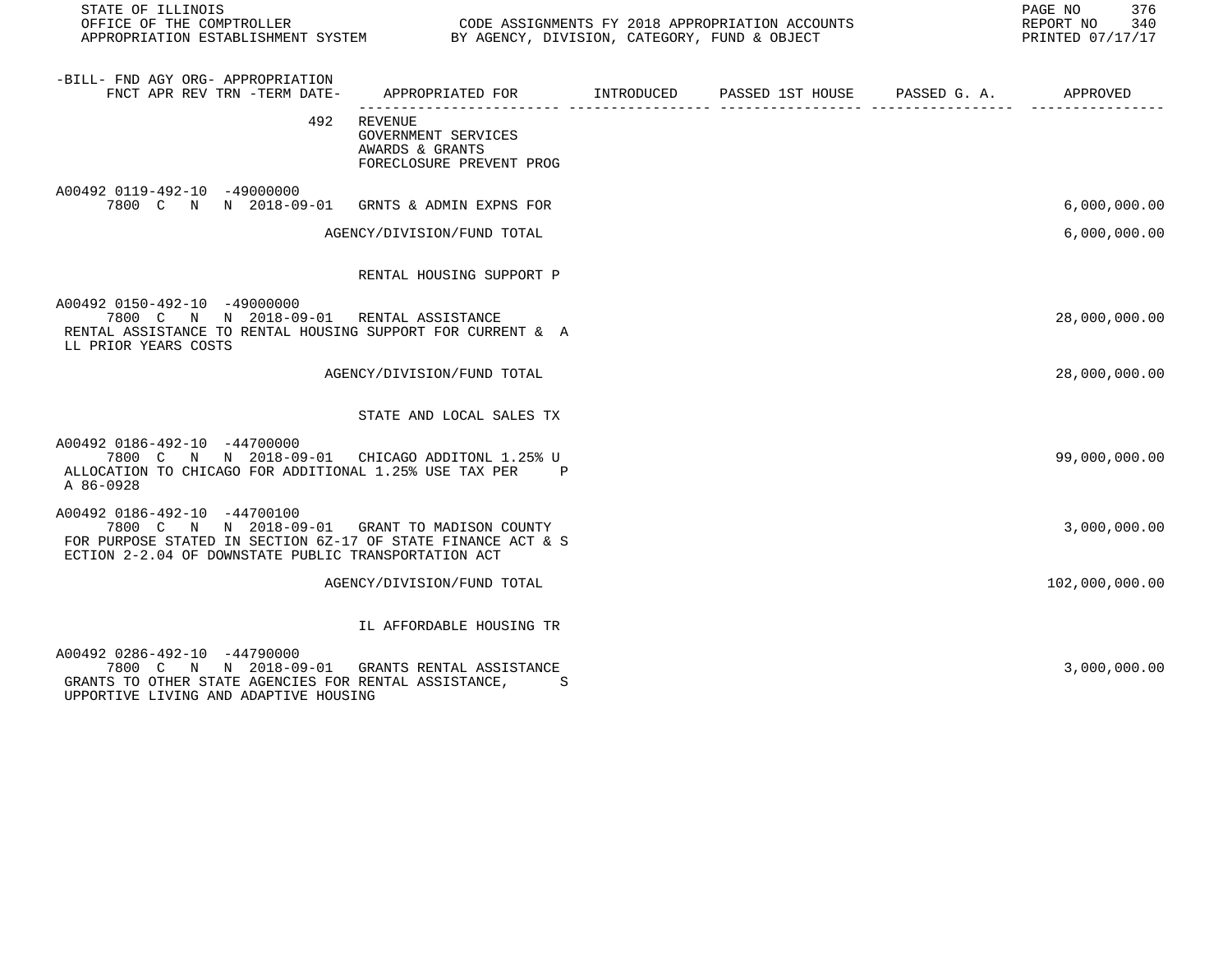| STATE OF ILLINOIS<br>OFFICE OF THE COMPTROLLER<br>APPROPRIATION ESTABLISHMENT SYSTEM BY AGENCY, DIVISION, CATEGORY, FUND & OBJECT                                                       |                                                                                   | CODE ASSIGNMENTS FY 2018 APPROPRIATION ACCOUNTS | PAGE NO 377<br>REPORT NO 340<br>PRINTED 07/17/17 |
|-----------------------------------------------------------------------------------------------------------------------------------------------------------------------------------------|-----------------------------------------------------------------------------------|-------------------------------------------------|--------------------------------------------------|
| -BILL- FND AGY ORG- APPROPRIATION<br>FNCT APR REV TRN -TERM DATE- APPROPRIATED FOR MITRODUCED PASSED 1ST HOUSE PASSED G. A. APPROVED PASSE PASSED G. A. APPROVED                        |                                                                                   |                                                 |                                                  |
|                                                                                                                                                                                         | 492 REVENUE<br>GOVERNMENT SERVICES<br>AWARDS & GRANTS<br>IL AFFORDABLE HOUSING TR |                                                 |                                                  |
| A00492 0286-492-10 -49000000<br>7800 C N N 2018-09-01 GRANTS IL AFFRDBLE HOUSI<br>GRANTS, MORTGAGES, LOANS OR FOR THE PURPOSE OF SECURING B<br>ONDS PER ILLINOIS AFFORDABLE HOUSING ACT |                                                                                   |                                                 | 55,000,000.00                                    |
|                                                                                                                                                                                         | AGENCY/DIVISION/FUND TOTAL                                                        |                                                 | 58,000,000.00                                    |
|                                                                                                                                                                                         | LOCAL GOVERNMENT DISTRIB                                                          |                                                 |                                                  |
| A00492 0515-492-10 -44700100<br>7800 C N N 2018-09-01 LOC GOVS ADDITNL 1.25% U<br>ALLOCATION TO LOCAL GOVERNMENTS FOR ADDITIONAL 1.25% USE T<br>AX PER PA 86-0928                       |                                                                                   |                                                 | 305,100,000.00                                   |
|                                                                                                                                                                                         | AGENCY/DIVISION/FUND TOTAL                                                        |                                                 | 305,100,000.00                                   |
|                                                                                                                                                                                         | PERSONAL PROPERTY TAX RE                                                          |                                                 |                                                  |
| A00492 0802-492-10 -44710000<br>7800 C N N 2018-09-01 ADDTL COMP LOCAL ASSESSO<br>AS PROVIDED BY SECTION 2.7 OF REVENUE ACT OF 1939                                                     |                                                                                   |                                                 | 510,000.00                                       |
| A00492 0802-492-10 -44710100<br>7800 C N N 2018-09-01 ST SHARE CNTY SUPVSRS AS<br>OR COUNTY ASSESSORS SALARIES                                                                          |                                                                                   |                                                 | 3,300,000.00                                     |
| A00492 0802-492-10 -44710200<br>7800 C N N 2018-09-01 ADDTL COMP LOCAL ASSESSO<br>AS PROVIDED BY SECTIONS 2.3 & 2.6 OF REVENUE ACT OF 1939                                              |                                                                                   |                                                 | 350,000.00                                       |
| A00492 0802-492-10 -44710300<br>7800 C N N 2018-09-01 ADDTL COMP COUNTY TREASU<br>PURSUANT TO PUBLIC ACT 84-1432                                                                        |                                                                                   |                                                 | 663,000.00                                       |
| A00492 0802-492-10 -44710400<br>7800 C N N 2018-09-01 ST SHARE OF ST ATTORNEYS<br>STATE'S SHARE OF STATE'S ATTORNEYS' AND ASSISTANT STATE'S A<br>TTORNEYS' SALARIES                     |                                                                                   |                                                 | 13,875,000.00                                    |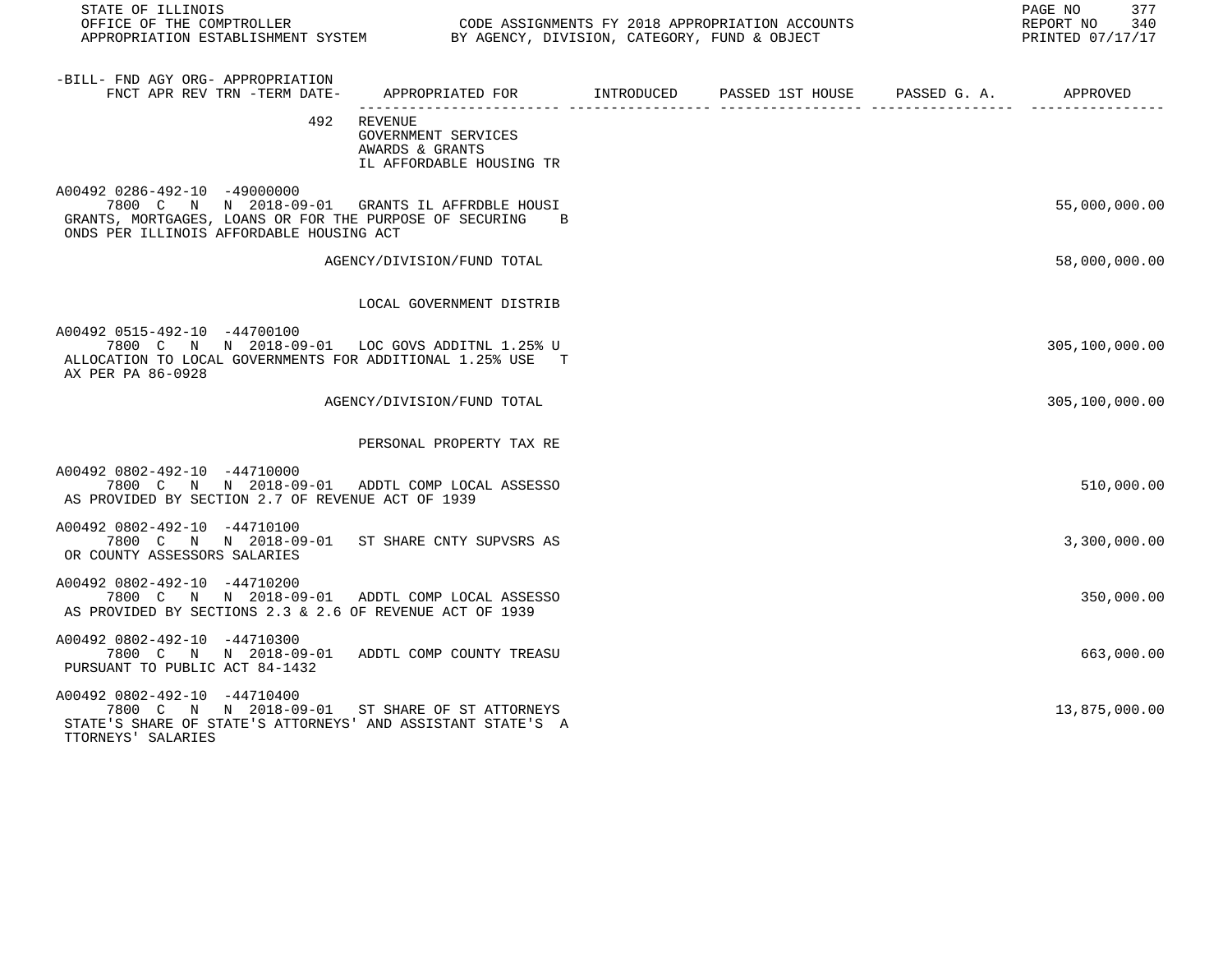| STATE OF ILLINOIS                                                                                                                                                      |                                                                                   |  | 378<br>PAGE NO<br>REPORT NO 340<br>PRINTED 07/17/17 |
|------------------------------------------------------------------------------------------------------------------------------------------------------------------------|-----------------------------------------------------------------------------------|--|-----------------------------------------------------|
| -BILL- FND AGY ORG- APPROPRIATION<br>FNCT APR REV TRN -TERM DATE-                                                                                                      |                                                                                   |  |                                                     |
|                                                                                                                                                                        | 492 REVENUE<br>GOVERNMENT SERVICES<br>AWARDS & GRANTS<br>PERSONAL PROPERTY TAX RE |  |                                                     |
| A00492 0802-492-10 -44710500<br>7800 C N N 2018-09-01 ANNUAL STIPEND SHERIFFS<br>AS PROVIDED IN SUBSECTION (D) OF SECTION 4-6300 & SECTION 4<br>-8002 OF COUNTIES CODE |                                                                                   |  | 663,000.00                                          |
| A00492 0802-492-10 -44710600<br>7800 C N N 2018-09-01 ST SHARE CO PUBL DEFNDR<br>STATE'S SHARE OF COUNTY PUBLIC DEFENDERS' SALARIES PER 5<br>5 ILCS 5/3-4007           |                                                                                   |  | 7,200,000.00                                        |
| A00492 0802-492-10 -44710700<br>7800 C N N 2018-09-01 ANNUAL STIPEND CNTY CORO<br>PURSUANT TO 55 ILCS 5/4-6002 INCLUDING PRIOR YEAR COSTS                              |                                                                                   |  | 663,000.00                                          |
| A00492 0802-492-10 -44710800<br>7800 C N N 2018-09-01 ADDTL COMP COUNTY AUDITO<br>PURSUANT TO PUBLIC ACT 95-0782, INCLUDING PRIOR YEAR COSTS                           |                                                                                   |  | 123,500.00                                          |
|                                                                                                                                                                        | AGENCY/DIVISION/FUND TOTAL                                                        |  | 27, 347, 500.00                                     |
|                                                                                                                                                                        | LOCAL GOV'T VIDEO GAMING                                                          |  |                                                     |
| A00492 0842-492-10 -44700000<br>7800 C N N 2018-09-01 ALLOCATION TO LOCAL GOVE<br>OF NET TERMINAL INCOME TAX PER VIDEO GAMING ACT                                      |                                                                                   |  | 65,000,000.00                                       |
|                                                                                                                                                                        | AGENCY/DIVISION/FUND TOTAL                                                        |  | 65,000,000.00                                       |
|                                                                                                                                                                        | FORECLOSURE PREVENTION P                                                          |  |                                                     |
| A00492 0891-492-10 -49000000<br>7800 C N N 2018-09-01 GRNTS & ADMIN EXPNS FOR                                                                                          |                                                                                   |  | 4,500,000.00                                        |

AGENCY/DIVISION/FUND TOTAL  $4,500,000.00$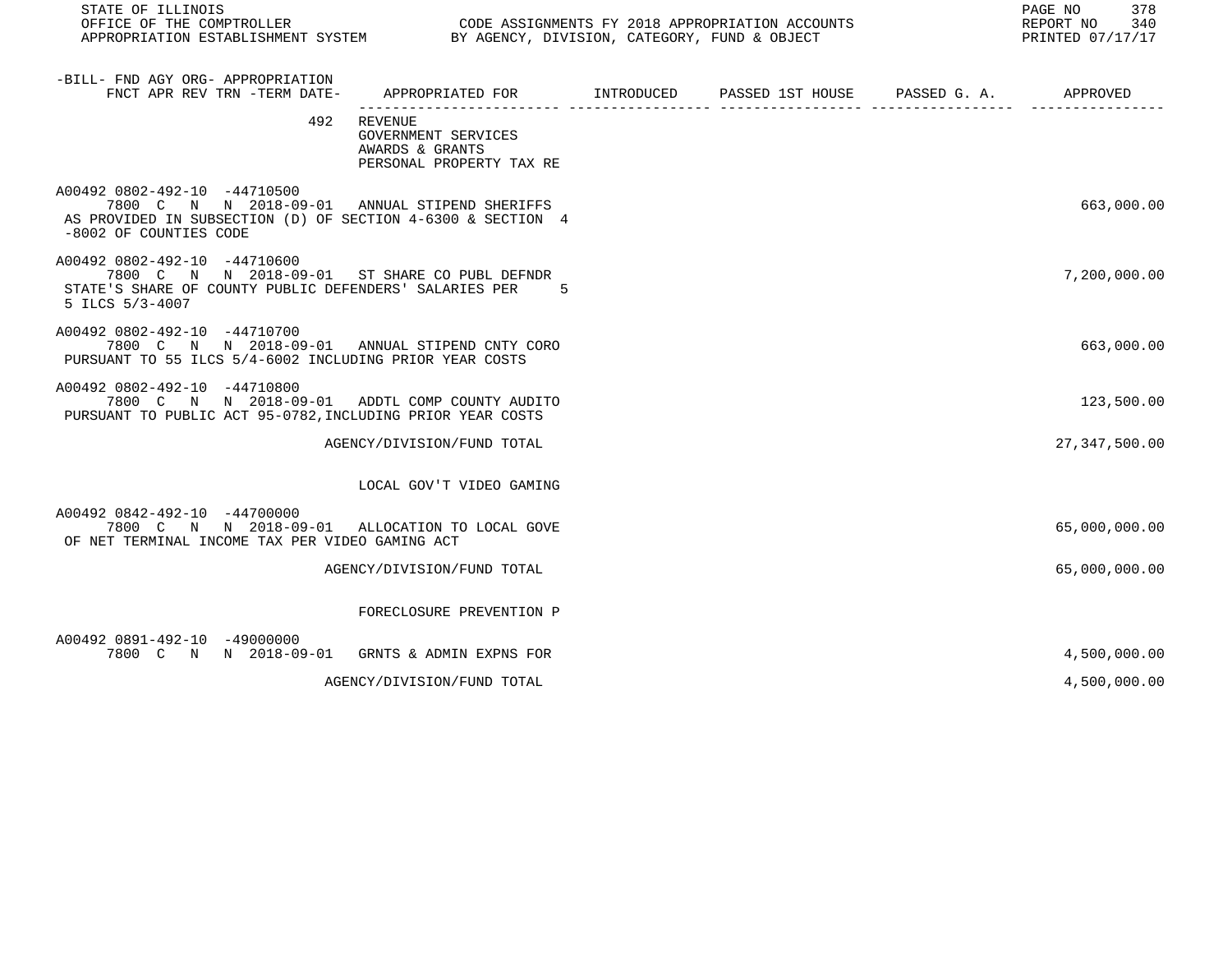| STATE OF ILLINOIS<br>OFFICE OF THE COMPTROLLER<br>APPROPRIATION ESTABLISHMENT SYSTEM BY AGENCY, DIVISION, CATEGORY, FUND & OBJECT                                      | CODE ASSIGNMENTS FY 2018 APPROPRIATION ACCOUNTS                                   | 379<br>PAGE NO<br>REPORT NO 340<br>PRINTED 07/17/17 |  |               |
|------------------------------------------------------------------------------------------------------------------------------------------------------------------------|-----------------------------------------------------------------------------------|-----------------------------------------------------|--|---------------|
| -BILL- FND AGY ORG- APPROPRIATION<br>FNCT APR REV TRN -TERM DATE-                                                                                                      |                                                                                   |                                                     |  |               |
|                                                                                                                                                                        | 492 REVENUE<br>GOVERNMENT SERVICES<br>AWARDS & GRANTS<br>ABANDONED RES PROP MUN R |                                                     |  |               |
| A00492 0892-492-10 -49000000<br>7800 C N N 2018-09-01 GRNTS & ADMIN EXPNS FOR                                                                                          |                                                                                   |                                                     |  | 15,000,000.00 |
|                                                                                                                                                                        | AGENCY/DIVISION/FUND TOTAL                                                        |                                                     |  | 15,000,000.00 |
|                                                                                                                                                                        | SENIOR CITIZEN REAL EST                                                           |                                                     |  |               |
| A00492 0930-492-10 -44530000<br>7800 C N N 2018-09-01 PAY TO COUNTY BY SR CITZ<br>PAYMENTS TO COUNTIES AS REQUIRED BY SENIOR CITIZENS REAL E<br>STATE TAX DEFERRAL ACT |                                                                                   |                                                     |  | 6,500,000.00  |
|                                                                                                                                                                        | AGENCY/DIVISION/FUND TOTAL                                                        |                                                     |  | 6,500,000.00  |
|                                                                                                                                                                        | GENERAL REVENUE                                                                   |                                                     |  |               |
| A00492 0001-492-10 -99250000<br>9700 C N T 2018-09-01 OTHER TAX REFUNDS<br>REFUND OF CERTAIN TAXES IN LIEU OF CREDIT MEMORANDA                                         |                                                                                   |                                                     |  | 4,750,000.00  |
|                                                                                                                                                                        | AGENCY/DIVISION/FUND TOTAL                                                        |                                                     |  | 4,750,000.00  |
|                                                                                                                                                                        | MOTOR FUEL TAX                                                                    |                                                     |  |               |
| A00492 0012-492-10 -99230000<br>9700 C N T 2018-09-01 MOTOR FUEL TAX REFUNDS<br><b>REFUNDS</b>                                                                         |                                                                                   |                                                     |  | 22,000,000.00 |
|                                                                                                                                                                        | AGENCY/DIVISION/FUND TOTAL                                                        |                                                     |  | 22,000,000.00 |
|                                                                                                                                                                        | UNDERGROUND STORAGE TANK                                                          |                                                     |  |               |
| A00492 0072-492-10 -99230000<br>9700 C N T 2018-09-01 MOTOR FUEL TAX REFUNDS<br>REFUNDS AS PROVIDED FOR IN SECTION 13A.8 OF MOTOR FUEL<br>AX ACT                       | T                                                                                 |                                                     |  | 12,000.00     |

AGENCY/DIVISION/FUND TOTAL 12,000.00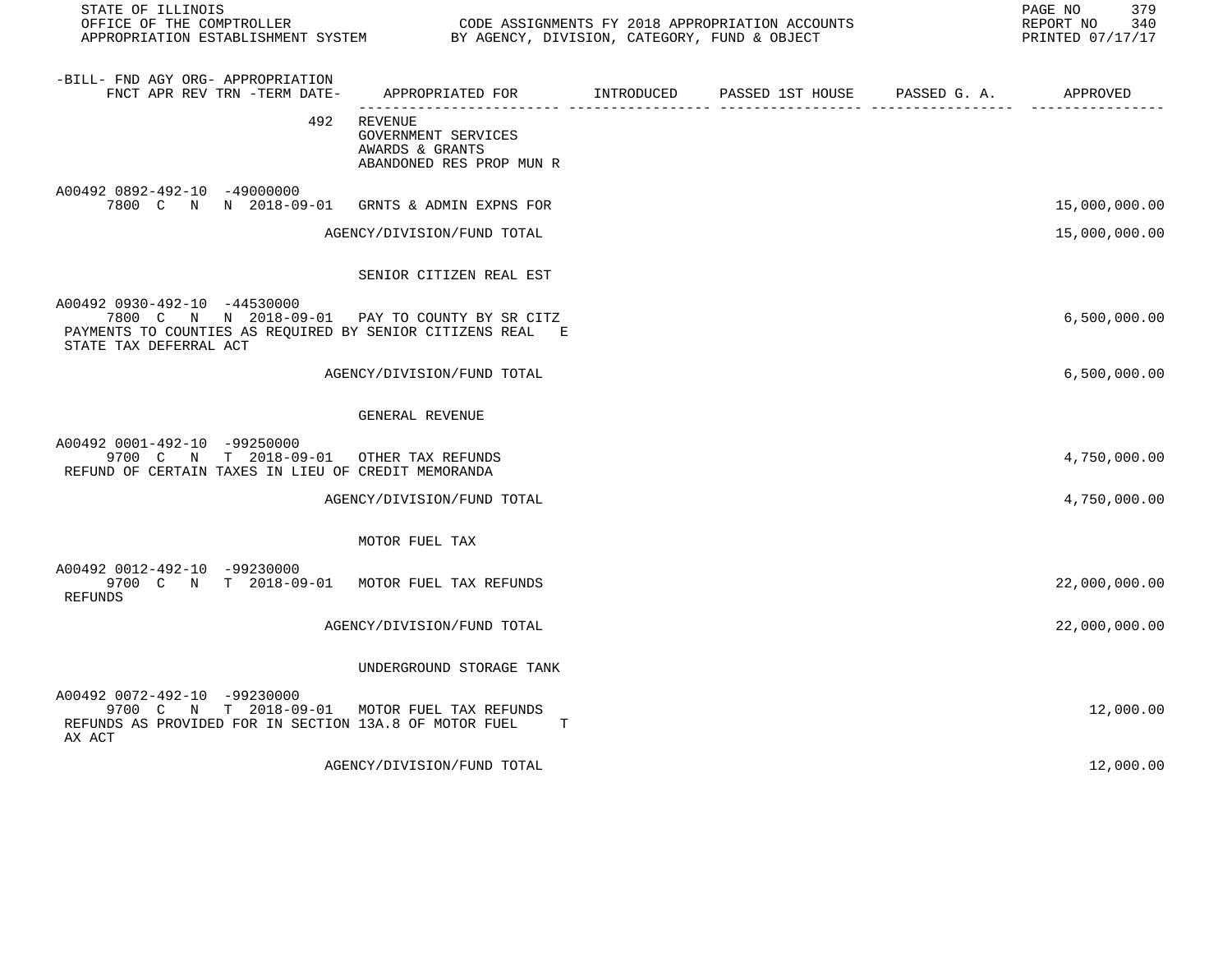| STATE OF ILLINOIS<br>OFFICE OF THE COMPTROLLER<br>APPROPRIATION ESTABLISHMENT SYSTEM BY AGENCY, DIVISION, CATEGORY, FUND & OBJECT                     | CODE ASSIGNMENTS FY 2018 APPROPRIATION ACCOUNTS                            |            |                  |              | PAGE NO<br>380<br>REPORT NO 340<br>PRINTED 07/17/17 |
|-------------------------------------------------------------------------------------------------------------------------------------------------------|----------------------------------------------------------------------------|------------|------------------|--------------|-----------------------------------------------------|
| -BILL- FND AGY ORG- APPROPRIATION<br>FNCT APR REV TRN -TERM DATE-                                                                                     | APPROPRIATED FOR                                                           | INTRODUCED | PASSED 1ST HOUSE | PASSED G. A. | APPROVED                                            |
| 492                                                                                                                                                   | <b>REVENUE</b><br>GOVERNMENT SERVICES<br>REFUNDS<br>TAX COMPLIANCE & ADMIN |            |                  |              |                                                     |
| A00492 0384-492-10 -99390000<br>9700 C N T 2018-09-01 REFUNDS<br>ASSOCIATED WITH ILLINOIS SECURE CHOICE SAVINGS PROGRAM ACT                           |                                                                            |            |                  |              | 250,000.00                                          |
|                                                                                                                                                       | AGENCY/DIVISION/FUND TOTAL                                                 |            |                  |              | 250,000.00                                          |
|                                                                                                                                                       | MUNICIPAL TELECOMMUNICAT                                                   |            |                  |              |                                                     |
| A00492 0719-492-10 -99230000<br>9700 C N T 2018-09-01 MOTOR FUEL TAX REFUNDS<br>REFUNDS ASSOCIATED WITH SIMPLIFIED MUNICIPAL<br>ELECOMMUNICATIONS ACT |                                                                            | T          |                  |              | 12,000.00                                           |
|                                                                                                                                                       | AGENCY/DIVISION/FUND TOTAL                                                 |            |                  |              | 12,000.00                                           |
|                                                                                                                                                       | AGENCY/DIVISION TOTAL                                                      |            |                  |              | 671,431,500.00                                      |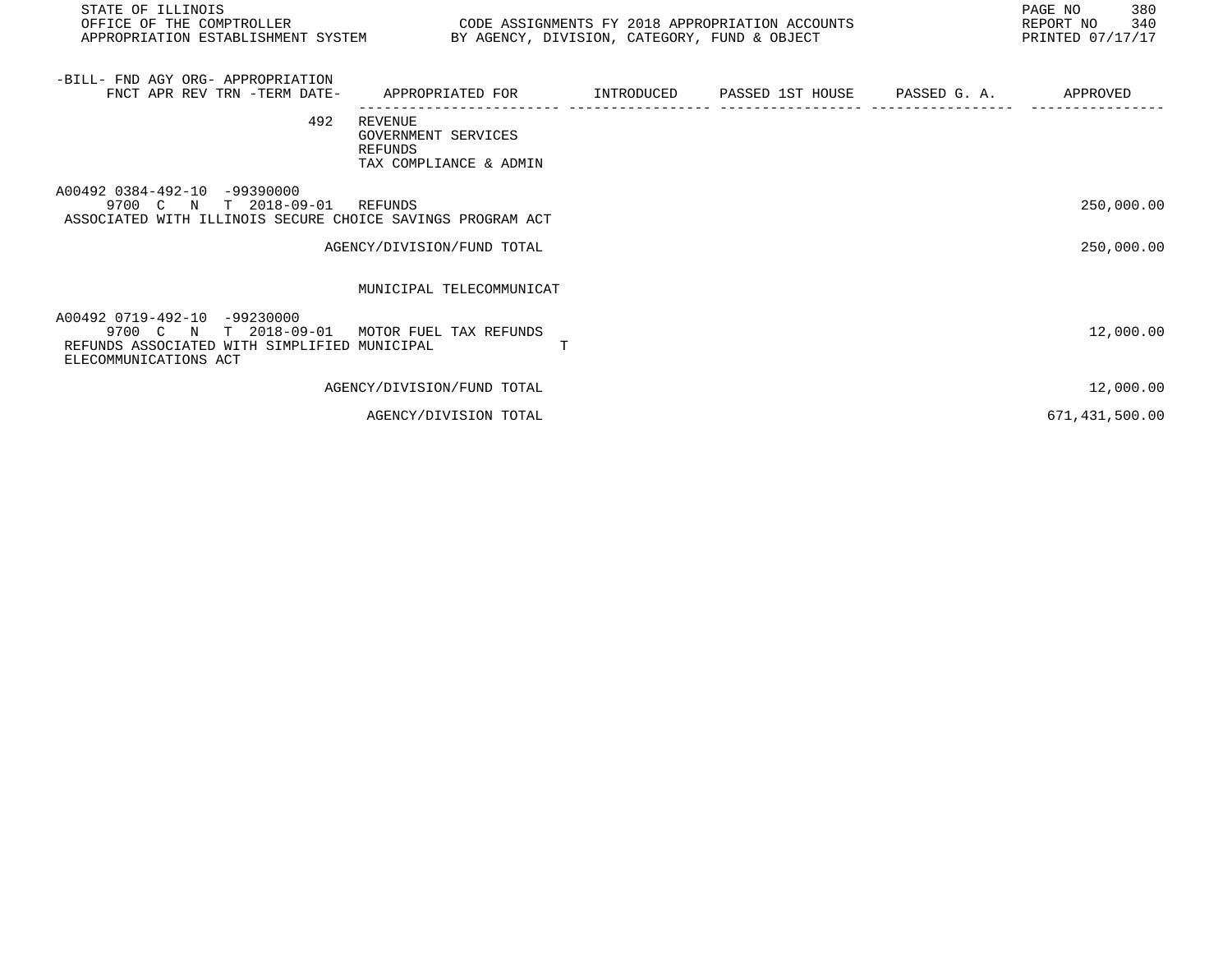| STATE OF ILLINOIS                                                                                                                           | PAGE NO<br>REPORT NO<br>PRINTED 07/17/17                                                   |  |  |  |               |
|---------------------------------------------------------------------------------------------------------------------------------------------|--------------------------------------------------------------------------------------------|--|--|--|---------------|
| -BILL- FND AGY ORG- APPROPRIATION<br>FNCT APR REV TRN -TERM DATE-                                                                           | APPROPRIATED FOR        INTRODUCED      PASSED 1ST HOUSE     PASSED G. A.         APPROVED |  |  |  |               |
| 492                                                                                                                                         | REVENUE<br>TAX ADMINISTRATION & ENF<br>OPERATIONS<br>MOTOR FUEL TAX                        |  |  |  |               |
| A00492 0012-492-27 -11200000<br>7800 C N P 2018-09-01 REGULAR POSITIONS<br>PERSONAL SERVICES                                                |                                                                                            |  |  |  | 18,487,100.00 |
| A00492 0012-492-27 -11610000<br>7800 C N P 2018-09-01 STATE EMPLOYEE RETIREMEN<br>STATE CONTRIBUTIONS TO STATE EMPLOYEES' RETIREMENT SYSTEM |                                                                                            |  |  |  | 9,985,400.00  |
| A00492 0012-492-27 -11700000<br>7800 C N T 2018-09-01 SOC SEC/MEDICARE CONTRIB<br>STATE CONTRIBUTION TO SOCIAL SECURITY                     |                                                                                            |  |  |  | 1,414,300.00  |
| A00492 0012-492-27 -11800000<br>7800 C N P 2018-09-01 EMPLOYER CONTRB GRP INS<br>GROUP INSURANCE                                            |                                                                                            |  |  |  | 4,752,000.00  |
| A00492 0012-492-27 -12000000<br>7800 C N T 2018-09-01 CONTRACTUAL SERVICES<br>CONTRACTUAL SERVICES                                          |                                                                                            |  |  |  | 2,277,400.00  |
| A00492 0012-492-27 -12900000<br>7800 C N T 2018-09-01 TRAVEL<br>TRAVEL                                                                      |                                                                                            |  |  |  | 786,200.00    |
| A00492 0012-492-27 -13000000<br>7800 C N T 2018-09-01 COMMODITIES<br>COMMODITIES                                                            |                                                                                            |  |  |  | 58,400.00     |
| A00492 0012-492-27 -13020000<br>7800 C N T 2018-09-01 PRINTING<br>PRINTING                                                                  |                                                                                            |  |  |  | 169,800.00    |
| A00492 0012-492-27 -15000000<br>7850 C N T 2018-09-01 EOUIPMENT<br>EOUIPMENT                                                                |                                                                                            |  |  |  | 45,000.00     |
| A00492 0012-492-27 -16000000<br>7800 C N T 2018-09-01<br>ELECTRONIC DATA PROCESSING                                                         | ELECTRONIC DATA PROCESSI                                                                   |  |  |  | 8,111,700.00  |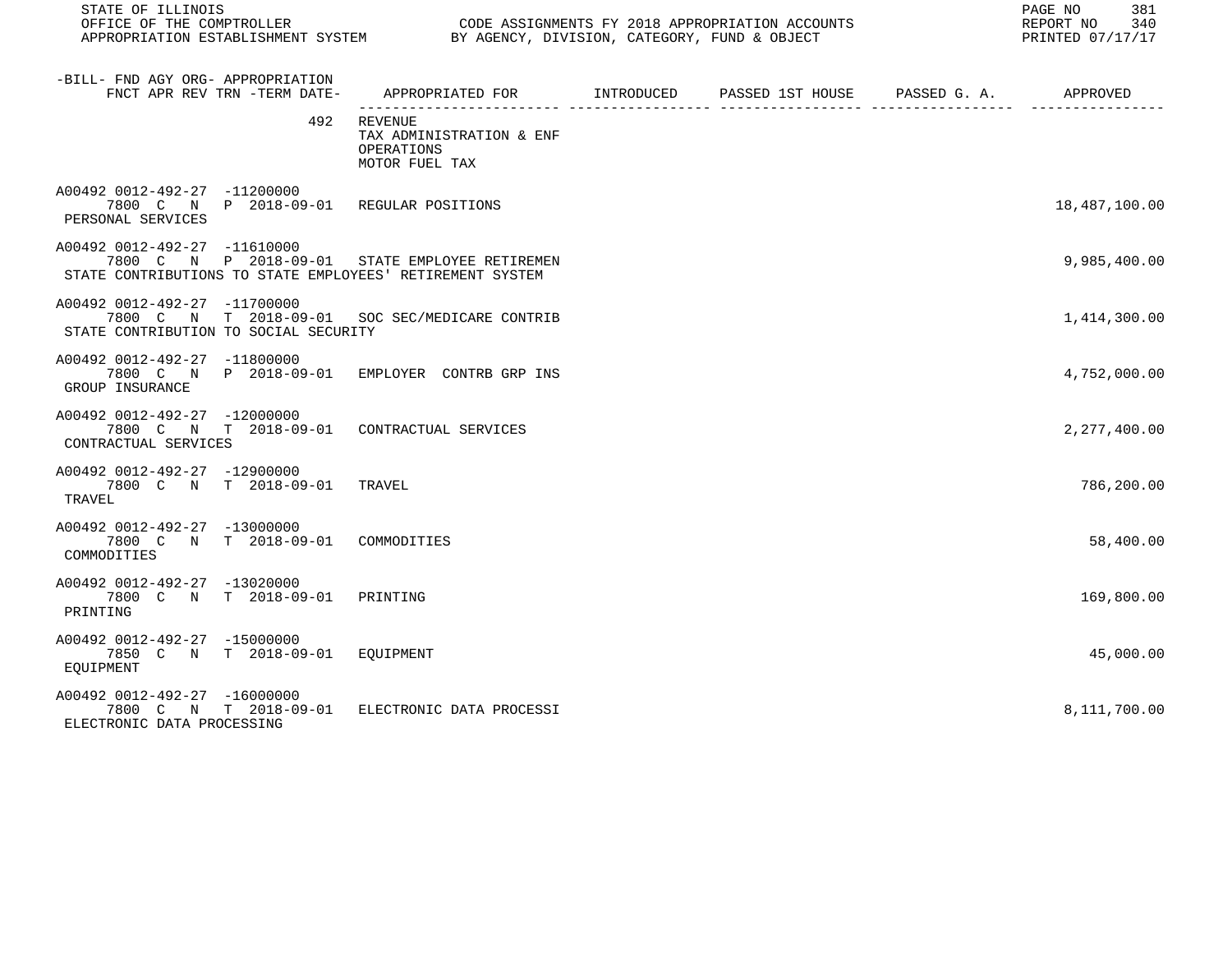| STATE OF ILLINOIS<br>OFFICE OF THE COMPTROLLER<br>UP ASSIGNMENTS FT 2018 APPROPRIATION ACCOUNTED TO DETERMINE AND RESTABLISHMENT SYSTEM BY AGENCY, DIVISION, CATEGORY, FUND & OBJECT | CODE ASSIGNMENTS FY 2018 APPROPRIATION ACCOUNTS                                 | PAGE NO<br>382<br>REPORT NO 340<br>PRINTED 07/17/17 |  |               |
|--------------------------------------------------------------------------------------------------------------------------------------------------------------------------------------|---------------------------------------------------------------------------------|-----------------------------------------------------|--|---------------|
| -BILL- FND AGY ORG- APPROPRIATION<br>FNCT APR REV TRN -TERM DATE-                                                                                                                    | APPROPRIATED FOR      INTRODUCED   PASSED 1ST HOUSE    PASSED G.A.     APPROVED |                                                     |  |               |
|                                                                                                                                                                                      | 492 REVENUE<br>TAX ADMINISTRATION & ENF<br>OPERATIONS<br>MOTOR FUEL TAX         |                                                     |  |               |
| A00492 0012-492-27 -17000000<br>7800 C N T 2018-09-01 TELECOMMUNICATION<br>TELECOMMUNICATION SERVICES                                                                                |                                                                                 |                                                     |  | 787,000.00    |
| A00492 0012-492-27 -18000000<br>7800 C N T 2018-09-01 OPERATION OF AUTO EQUIPM<br>OPERATION AUTOMOTIVE EQUIPMENT                                                                     |                                                                                 |                                                     |  | 43,200.00     |
| A00492 0012-492-27 -19100100<br>7800 C N T 2018-09-01 ADMINISTRATIVE COSTS<br>ASSOCIATED WITH MOTOR FUEL TAX ENFORCEMENT GRANT FROM USDOT                                            |                                                                                 |                                                     |  | 150,000.00    |
|                                                                                                                                                                                      | AGENCY/DIVISION/FUND TOTAL                                                      |                                                     |  | 47,067,500.00 |
|                                                                                                                                                                                      | UNDERGROUND STORAGE TANK                                                        |                                                     |  |               |
| A00492 0072-492-27 -11200000<br>7800 C N P 2018-09-01 REGULAR POSITIONS<br>PERSONAL SERVICES                                                                                         |                                                                                 |                                                     |  | 869,600.00    |
| A00492 0072-492-27 -11610000<br>7800 C N P 2018-09-01 STATE EMPLOYEE RETIREMEN<br>STATE CONTRIBUTIONS TO STATE EMPLOYEES' RETIREMENT SYSTEM                                          |                                                                                 |                                                     |  | 469,700.00    |
| A00492 0072-492-27 -11700000<br>7800 C N T 2018-09-01 SOC SEC/MEDICARE CONTRIB<br>STATE CONTRIBUTION TO SOCIAL SECURITY                                                              |                                                                                 |                                                     |  | 66,500.00     |
| A00492 0072-492-27 -11800000<br>7800 C N P 2018-09-01 EMPLOYER CONTRB GRP INS<br>GROUP INSURANCE                                                                                     |                                                                                 |                                                     |  | 264,000.00    |
| A00492 0072-492-27 -12900000<br>7800 C N T 2018-09-01 TRAVEL<br>TRAVEL                                                                                                               |                                                                                 |                                                     |  | 30,200.00     |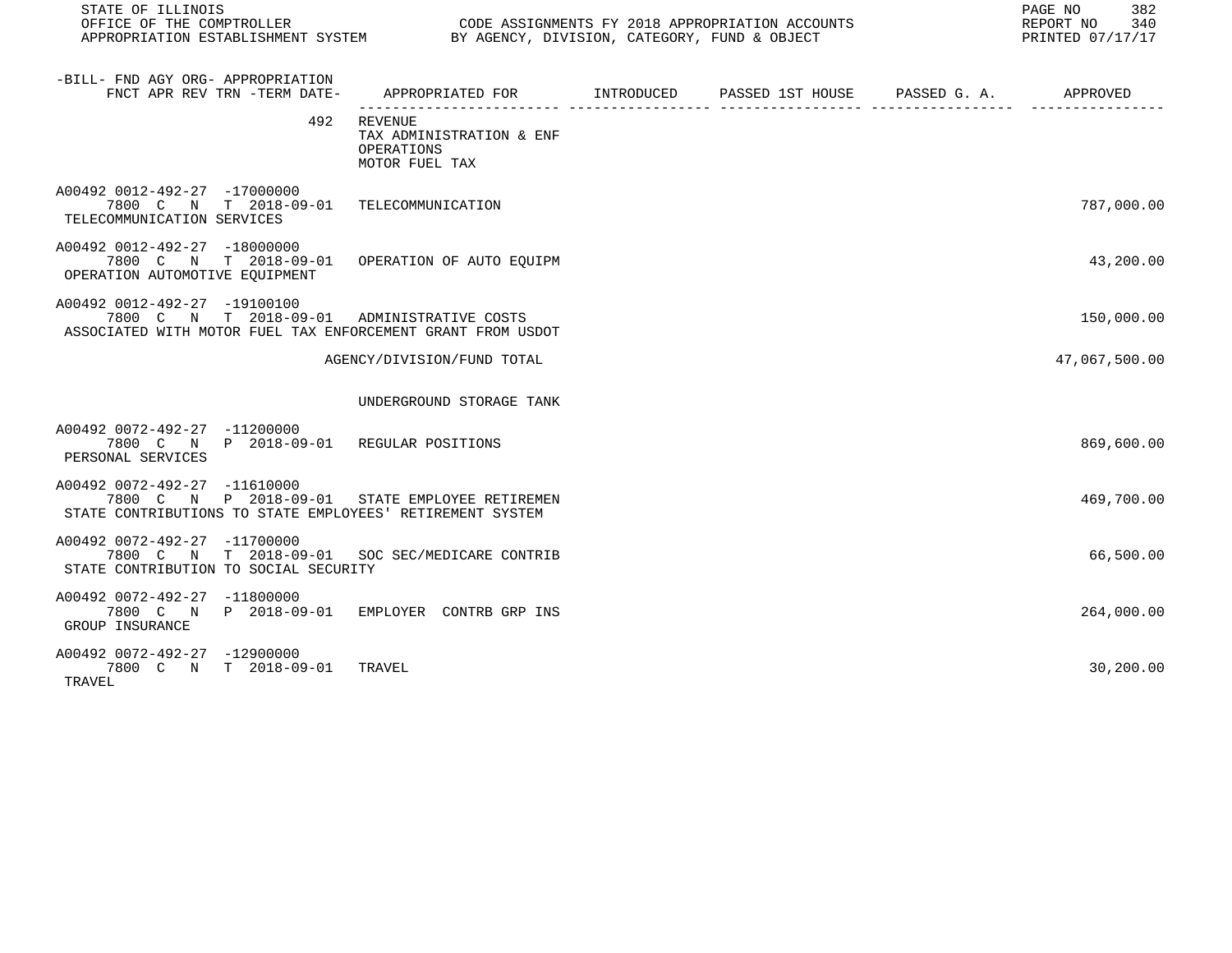| STATE OF ILLINOIS                                                                                                                           |                                                                               | PAGE NO<br>383<br>REPORT NO<br>340<br>PRINTED 07/17/17 |                               |  |              |
|---------------------------------------------------------------------------------------------------------------------------------------------|-------------------------------------------------------------------------------|--------------------------------------------------------|-------------------------------|--|--------------|
| -BILL- FND AGY ORG- APPROPRIATION<br>FNCT APR REV TRN -TERM DATE-                                                                           | APPROPRIATED FOR                                                              | INTRODUCED                                             | PASSED 1ST HOUSE PASSED G. A. |  | APPROVED     |
| 492                                                                                                                                         | REVENUE<br>TAX ADMINISTRATION & ENF<br>OPERATIONS<br>UNDERGROUND STORAGE TANK |                                                        |                               |  |              |
| A00492 0072-492-27 -13000000<br>7800 C N T 2018-09-01 COMMODITIES<br>COMMODITIES                                                            |                                                                               |                                                        |                               |  | 2,100.00     |
| A00492 0072-492-27 -13020000<br>7800 C N T 2018-09-01<br>PRINTING                                                                           | PRINTING                                                                      |                                                        |                               |  | 1,500.00     |
| A00492 0072-492-27 -16000000<br>7800 C N T 2018-09-01 ELECTRONIC DATA PROCESSI                                                              |                                                                               |                                                        |                               |  | 252,000.00   |
| A00492 0072-492-27 -17000000<br>7800 C N T 2018-09-01<br>TELECOMMUNICATION SERVICES                                                         | TELECOMMUNICATION                                                             |                                                        |                               |  | 61,400.00    |
|                                                                                                                                             | AGENCY/DIVISION/FUND TOTAL                                                    |                                                        |                               |  | 2,017,000.00 |
|                                                                                                                                             | IL GAMING LAW ENFORCEMEN                                                      |                                                        |                               |  |              |
| A00492 0085-492-27 -11200000<br>7800 C N P 2018-09-01 REGULAR POSITIONS<br>PERSONAL SERVICES                                                |                                                                               |                                                        |                               |  | 180,900.00   |
| A00492 0085-492-27 -11610000<br>7800 C N P 2018-09-01 STATE EMPLOYEE RETIREMEN<br>STATE CONTRIBUTIONS TO STATE EMPLOYEES' RETIREMENT SYSTEM |                                                                               |                                                        |                               |  | 97,700.00    |
| A00492 0085-492-27 -11700000<br>7800 C N T 2018-09-01<br>STATE CONTRIBUTION TO SOCIAL SECURITY                                              | SOC SEC/MEDICARE CONTRIB                                                      |                                                        |                               |  | 13,800.00    |
| A00492 0085-492-27 -11800000<br>7800 C N P 2018-09-01 EMPLOYER CONTRB GRP INS<br>GROUP INSURANCE                                            |                                                                               |                                                        |                               |  | 96,000.00    |
| A00492 0085-492-27 -17000000<br>7800 C N T 2018-09-01                                                                                       | TELECOMMUNICATIONS SERVI                                                      |                                                        |                               |  | 2,000.00     |
|                                                                                                                                             | AGENCY/DIVISION/FUND TOTAL                                                    |                                                        |                               |  | 390,400.00   |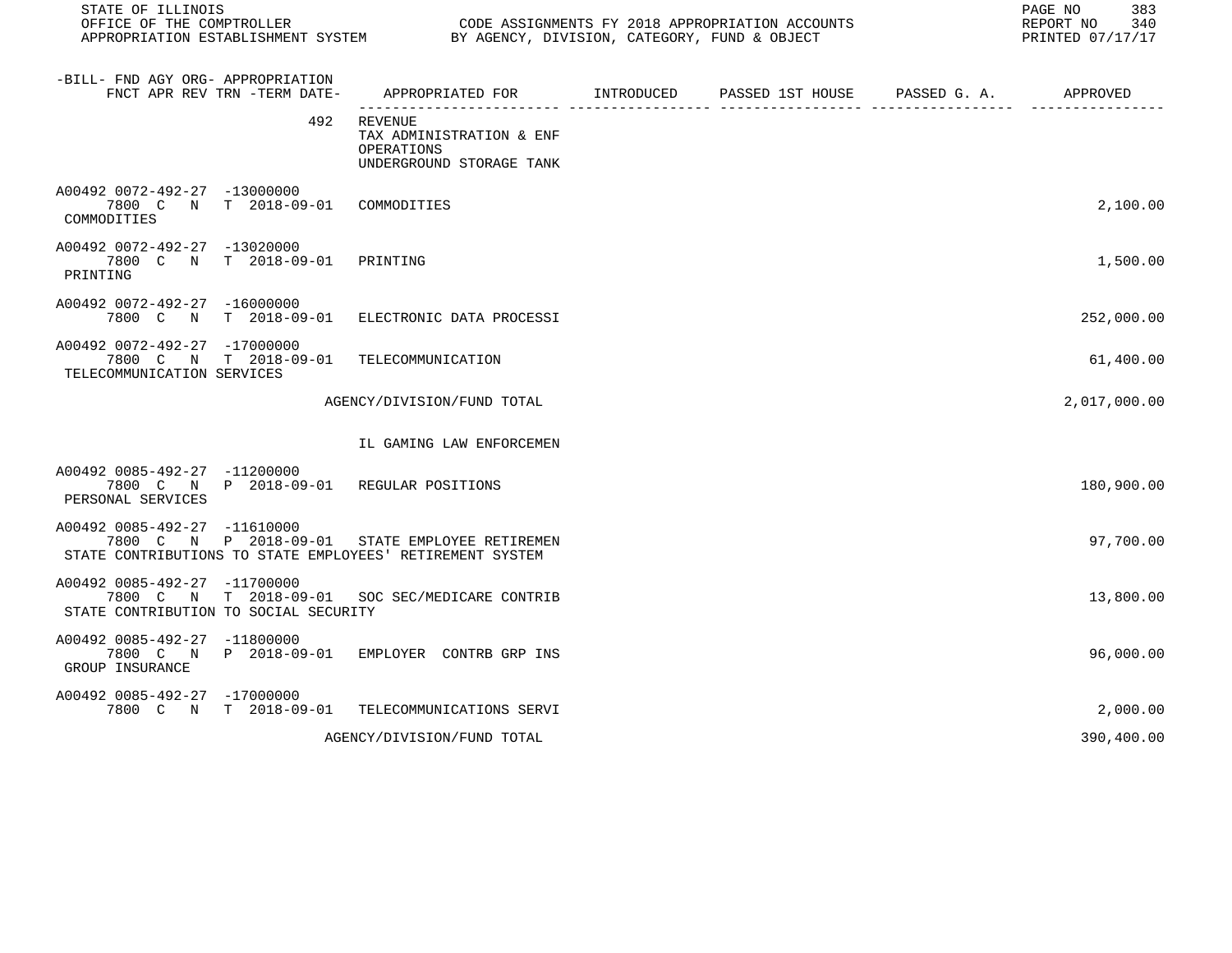| STATE OF ILLINOIS<br>OFFICE OF THE COMPTROLLER                                                                                                                |                                                                                              | CODE ASSIGNMENTS FY 2018 APPROPRIATION ACCOUNTS | 384<br>PAGE NO<br>REPORT NO<br>340<br>PRINTED 07/17/17 |
|---------------------------------------------------------------------------------------------------------------------------------------------------------------|----------------------------------------------------------------------------------------------|-------------------------------------------------|--------------------------------------------------------|
| -BILL- FND AGY ORG- APPROPRIATION<br>FNCT APR REV TRN -TERM DATE-                                                                                             | APPROPRIATED FOR        INTRODUCED      PASSED 1ST HOUSE      PASSED G. A.          APPROVED |                                                 |                                                        |
| 492                                                                                                                                                           | REVENUE<br>TAX ADMINISTRATION & ENF<br>OPERATIONS<br>IL DEPT OF REVENUE FEDRL                |                                                 |                                                        |
| A00492 0140-492-27 -19100000<br>7800 C N T 2018-09-01 ADMIN COSTS<br>ADMIN COSTS ASSOCIATED WITH IDOR FEDERAL TRUST FUND                                      |                                                                                              |                                                 | 250,000.00                                             |
|                                                                                                                                                               | AGENCY/DIVISION/FUND TOTAL                                                                   |                                                 | 250,000.00                                             |
|                                                                                                                                                               | TAX COMPLIANCE & ADMIN                                                                       |                                                 |                                                        |
| A00492 0384-492-27 -19100000<br>7800 C N T 2018-09-01 DRY CLN ENVRO RESPONSE T<br>ADMINISTRATION OF DRY CLEANERS ENVIRONMENTAL RESPONSE TRUSTF<br>UND ACT     |                                                                                              |                                                 | 144,100.00                                             |
| A00492 0384-492-27 -19100200<br>7800 C N T 2018-09-01 SIMPLIFIED TELECOMM ACT<br>ADMINISTRATION OF SIMPLIFIED TELECOMMUNICATION ACT                           |                                                                                              |                                                 | 2,830,600.00                                           |
| A00492 0384-492-27 -19100300<br>7800 C N T 2018-09-01 MUNICIPALITY SALES TAX<br>ADMINISTRATIVE COSTS ASSOCIATED WITH MUNICIPALITY SALES TAXP<br>ER PA 93-1053 |                                                                                              |                                                 | 189,700.00                                             |
| A00492 0384-492-27 -19100400<br>7800 C N T 2018-09-01 CIG RETAILER ENFORCEMNT<br>FOR ADMINISTRATION OF CIGARETTE RETAILER ENFORCEMENT ACT                     |                                                                                              |                                                 | 881,000.00                                             |
|                                                                                                                                                               | AGENCY/DIVISION/FUND TOTAL                                                                   |                                                 | 4,045,400.00                                           |
|                                                                                                                                                               | PERSONAL PROPERTY TAX RE                                                                     |                                                 |                                                        |
| A00492 0802-492-27 -11200000<br>7800 C N P 2018-09-01 REGULAR POSITIONS<br>PERSONAL SERVICES                                                                  |                                                                                              |                                                 | 12,628,000.00                                          |
| A00492 0802-492-27 -11610000<br>7800 C N P 2018-09-01 STATE EMPLOYEE RETIREMEN<br>STATE CONTRIBUTIONS TO STATE EMPLOYEES' RETIREMENT SYSTEM                   |                                                                                              |                                                 | 6,820,800.00                                           |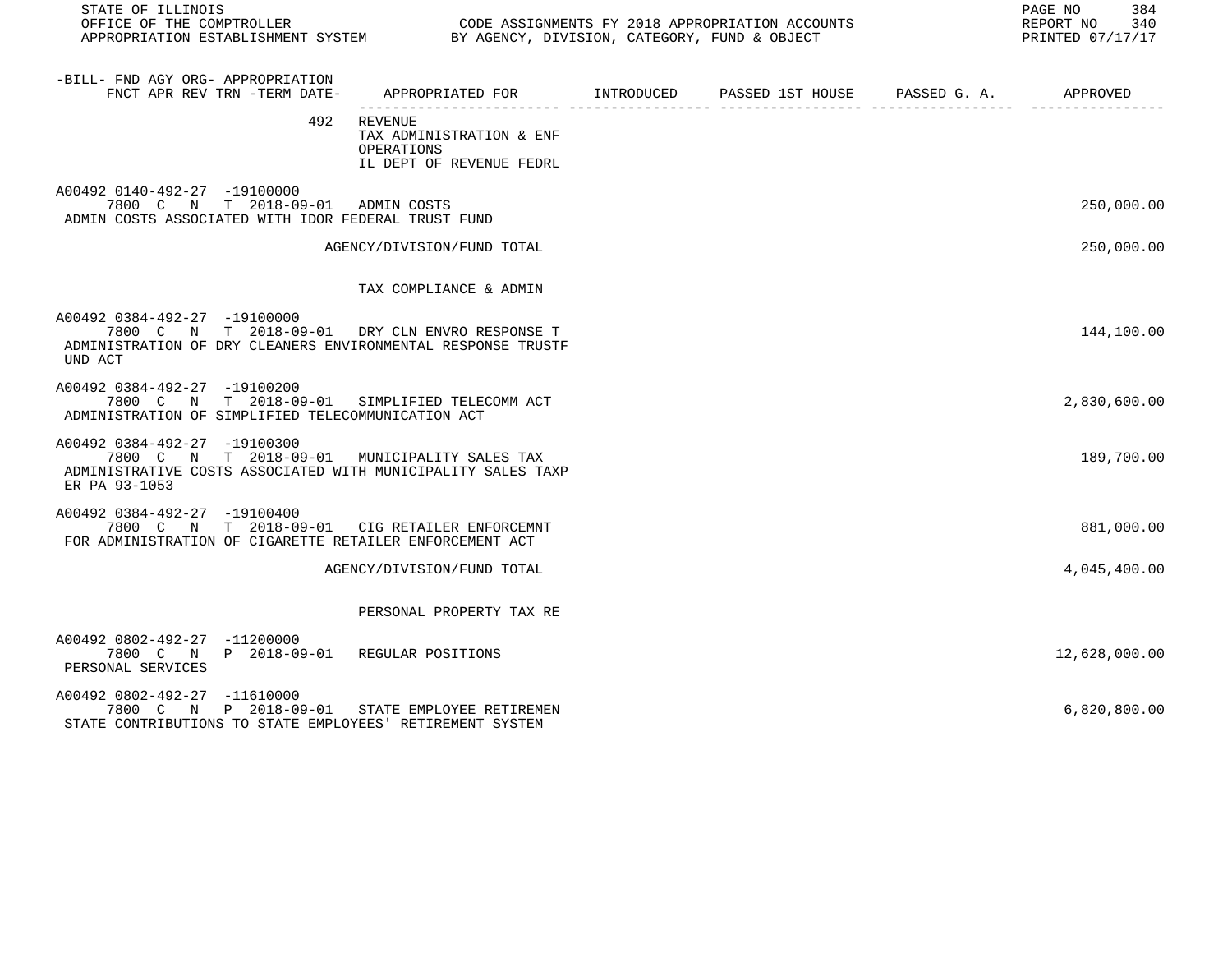| STATE OF ILLINOIS<br>OFFICE OF THE COMPTROLLER CONDUCTER CODE ASSIGNMENTS FY 2018 APPROPRIATION ACCOUNTS<br>APPROPRIATION ESTABLISHMENT SYSTEM BY AGENCY, DIVISION, CATEGORY, FUND & OBJECT |                                                                                            |  | 385<br>PAGE NO<br>REPORT NO 340<br>PRINTED 07/17/17 |
|---------------------------------------------------------------------------------------------------------------------------------------------------------------------------------------------|--------------------------------------------------------------------------------------------|--|-----------------------------------------------------|
| -BILL- FND AGY ORG- APPROPRIATION<br>FNCT APR REV TRN -TERM DATE-                                                                                                                           | APPROPRIATED FOR         INTRODUCED     PASSED 1ST HOUSE     PASSED G. A.         APPROVED |  |                                                     |
| 492                                                                                                                                                                                         | REVENUE<br>TAX ADMINISTRATION & ENF<br>OPERATIONS<br>PERSONAL PROPERTY TAX RE              |  |                                                     |
| A00492 0802-492-27 -11700000<br>7800 C N T 2018-09-01 SOC SEC/MEDICARE CONTRIB<br>STATE CONTRIBUTION TO SOCIAL SECURITY                                                                     |                                                                                            |  | 966,100.00                                          |
| A00492 0802-492-27 -11800000<br>7800 C N P 2018-09-01 EMPLOYER CONTRB GRP INS<br>GROUP INSURANCE                                                                                            |                                                                                            |  | 3,864,000.00                                        |
| A00492 0802-492-27 -12000000<br>7800 C N T 2018-09-01 CONTRACTUAL SERVICES<br>CONTRACTUAL SERVICES                                                                                          |                                                                                            |  | 1,049,900.00                                        |
| A00492 0802-492-27 -12900000<br>7800 C N T 2018-09-01<br>TRAVEL                                                                                                                             | TRAVEL                                                                                     |  | 243,900.00                                          |
| A00492 0802-492-27 -13000000<br>7800 C N T 2018-09-01 COMMODITIES<br>COMMODITIES                                                                                                            |                                                                                            |  | 52,500.00                                           |
| A00492 0802-492-27 -13020000<br>7800 C N T 2018-09-01 PRINTING<br>PRINTING                                                                                                                  |                                                                                            |  | 27,100.00                                           |
| A00492 0802-492-27 -15000000<br>7850 C N T 2018-09-01                                                                                                                                       | EQUIPMENT                                                                                  |  | 30,000.00                                           |
| A00492 0802-492-27 -16000000<br>7800 C N T 2018-09-01<br>ELECTRONIC DATA PROCESSING                                                                                                         | ELECTRONIC DATA PROCESSI                                                                   |  | 6, 564, 500.00                                      |
| A00492 0802-492-27 -17000000<br>7800 C N T 2018-09-01 TELECOMMUNICATION<br>TELECOMMUNICATION SERVICES                                                                                       |                                                                                            |  | 561,100.00                                          |
| A00492 0802-492-27 -18000000<br>7800 C N T 2018-09-01<br>OPERATION AUTOMOTIVE EOUIPMENT                                                                                                     | OPERATION OF AUTO EQUIPM                                                                   |  | 27,800.00                                           |
|                                                                                                                                                                                             | AGENCY/DIVISION/FUND TOTAL                                                                 |  | 32,835,700.00                                       |
|                                                                                                                                                                                             | AGENCY/DIVISION TOTAL                                                                      |  | 86,606,000.00                                       |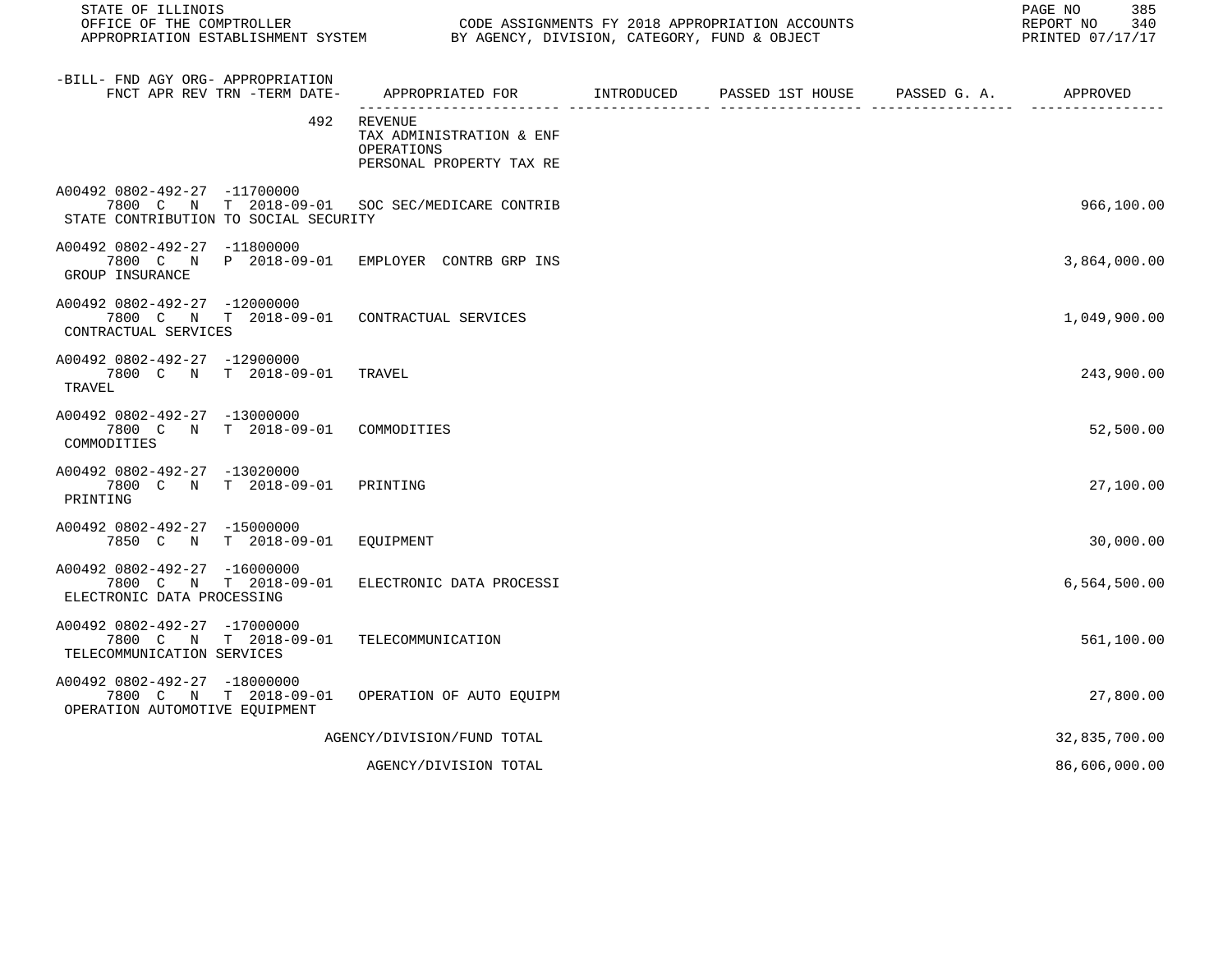| STATE OF ILLINOIS<br>OFFICE OF THE COMPTROLLER                                                                                                                                  | PAGE NO<br>CODE ASSIGNMENTS FY 2018 APPROPRIATION ACCOUNTS<br>REPORT NO<br>APPROPRIATION ESTABLISHMENT SYSTEM BY AGENCY, DIVISION, CATEGORY, FUND & OBJECT<br>PRINTED 07/17/17 |  |  |  |                  |
|---------------------------------------------------------------------------------------------------------------------------------------------------------------------------------|--------------------------------------------------------------------------------------------------------------------------------------------------------------------------------|--|--|--|------------------|
| -BILL- FND AGY ORG- APPROPRIATION<br>FNCT APR REV TRN -TERM DATE-                                                                                                               | APPROPRIATED FOR        INTRODUCED      PASSED 1ST HOUSE     PASSED G. A.         APPROVED                                                                                     |  |  |  |                  |
| 492                                                                                                                                                                             | REVENUE<br>LIQUOR CONTROL-GENERAL O<br>OPERATIONS<br>DRAM SHOP                                                                                                                 |  |  |  |                  |
| A00492 0821-492-35 -19100000<br>5700 C N T 2018-09-01 TOBACCO STUDY PROGRAM<br>EXPENSES RELATED TO TOBACCO STUDY                                                                |                                                                                                                                                                                |  |  |  | 1,101,600.00     |
| A00492 0821-492-35 -19100300<br>5700 C N T 2018-09-01 BASSET PROGRAM<br>OPERATING BEVERAGE ALCOHOL SELLERS AND SERVERS EDUCATION A<br>ND TRAINING (BASSET) PROGRAM              |                                                                                                                                                                                |  |  |  | 294,800.00       |
| A00492 0821-492-35 -19100400<br>5700 C N T 2018-09-01 RETAILER EDUCATION PROGR<br>EXPENSES RELATED TO RETAILER EDUCATION PROGRAM                                                |                                                                                                                                                                                |  |  |  | 263,500.00       |
| A00492 0821-492-35 -19100600<br>7800 C N T 2018-09-01 OPERATIONAL EXPENSES                                                                                                      |                                                                                                                                                                                |  |  |  | 6,908,600.00     |
| A00492 0821-492-35 -49000000<br>5700 C N N 2018-09-01 GRANTS TO LOCAL GOVERNME<br>UNITS TO ESTABLISH ENFORCEMENT PROGRAMS THAT WILL REDUCE Y<br>OUTH ACCESS TO TOBACCO PRODUCTS |                                                                                                                                                                                |  |  |  | 1,000,000.00     |
| A00492 0821-492-35 -99390000<br>9700 C N T 2018-09-01 REFUNDS, N.E.C.<br><b>REFUNDS</b>                                                                                         |                                                                                                                                                                                |  |  |  | 5,000.00         |
|                                                                                                                                                                                 | AGENCY/DIVISION/FUND TOTAL                                                                                                                                                     |  |  |  | 9,573,500.00     |
|                                                                                                                                                                                 | AGENCY/DIVISION TOTAL                                                                                                                                                          |  |  |  | 9,573,500.00     |
|                                                                                                                                                                                 | AGENCY TOTAL                                                                                                                                                                   |  |  |  | 909, 261, 300.00 |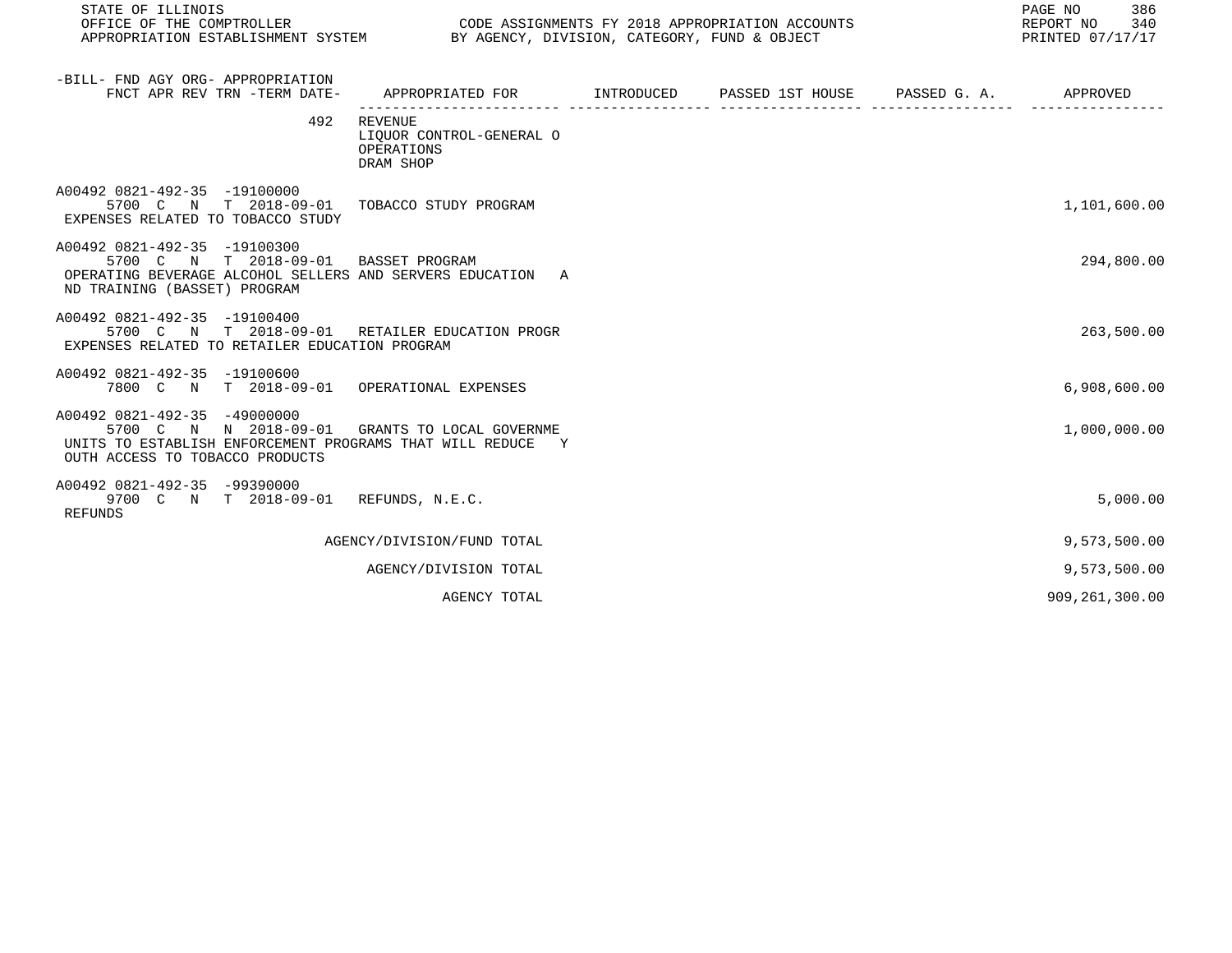| STATE OF ILLINOIS<br>OFFICE OF THE COMPTROLLER                                                                                                                                   |                                                                           | CODE ASSIGNMENTS FY 2018 APPROPRIATION ACCOUNTS | 387<br>PAGE NO<br>REPORT NO<br>340<br>PRINTED 07/17/17 |
|----------------------------------------------------------------------------------------------------------------------------------------------------------------------------------|---------------------------------------------------------------------------|-------------------------------------------------|--------------------------------------------------------|
| -BILL- FND AGY ORG- APPROPRIATION<br>FNCT APR REV TRN -TERM DATE-                                                                                                                | APPROPRIATED FOR INTRODUCED                                               | PASSED 1ST HOUSE PASSED G. A. APPROVED          |                                                        |
| 493                                                                                                                                                                              | STATE POLICE<br>DIVISION OF ADMINISTRATI<br>OPERATIONS<br>GENERAL REVENUE |                                                 |                                                        |
| A00493 0001-493-02 -19000000<br>6200 C N T 2018-09-01                                                                                                                            | ORDINARY AND CONTINGENT                                                   |                                                 | 28,522,900.00                                          |
|                                                                                                                                                                                  | AGENCY/DIVISION/FUND TOTAL                                                |                                                 | 28,522,900.00                                          |
|                                                                                                                                                                                  | STATE POLICE VEHICLE                                                      |                                                 |                                                        |
| A00493 0246-493-02 -19000000<br>6200 C N T 2018-09-01 LUMP SUMS AND OTHER PURP<br>PURCHASE OF VEHICLES AND ACCESSORIES                                                           |                                                                           |                                                 | 20,000,000.00                                          |
|                                                                                                                                                                                  | AGENCY/DIVISION/FUND TOTAL                                                |                                                 | 20,000,000.00                                          |
|                                                                                                                                                                                  | STATE POLICE VEHICLE MNT                                                  |                                                 |                                                        |
| A00493 0328-493-02 -18000000<br>6200 C N T 2018-09-01                                                                                                                            | OPERATION OF AUTO EQUIPM                                                  |                                                 | 700,000.00                                             |
|                                                                                                                                                                                  | AGENCY/DIVISION/FUND TOTAL                                                |                                                 | 700,000.00                                             |
|                                                                                                                                                                                  | STATE ASSET FORFEITURE                                                    |                                                 |                                                        |
| A00493 0514-493-02 -19000000<br>6200 C N T 2018-09-01 EXP OUTLND IN IL DRUG AS<br>FORFEITURE PROCEDURE, CANNABIS CONTROL, CONTROLLED<br>UBSTANCES, AND ENVIRONMENTAL SAFETY ACTS | .S                                                                        |                                                 | 4,000,000.00                                           |
|                                                                                                                                                                                  | AGENCY/DIVISION/FUND TOTAL                                                |                                                 | 4,000,000.00                                           |
|                                                                                                                                                                                  | FEDERAL ASSET FORFEITURE                                                  |                                                 |                                                        |
| A00493 0520-493-02 -19000000<br>6200 C N T 2018-09-01<br>ACCORDANCE WITH FEDERAL EQUITABLE SHARING GUIDELINES                                                                    | PAYMENT OF EXPENDITURES                                                   |                                                 | 2,500,000.00                                           |
|                                                                                                                                                                                  | AGENCY/DIVISION/FUND TOTAL                                                |                                                 | 2,500,000.00                                           |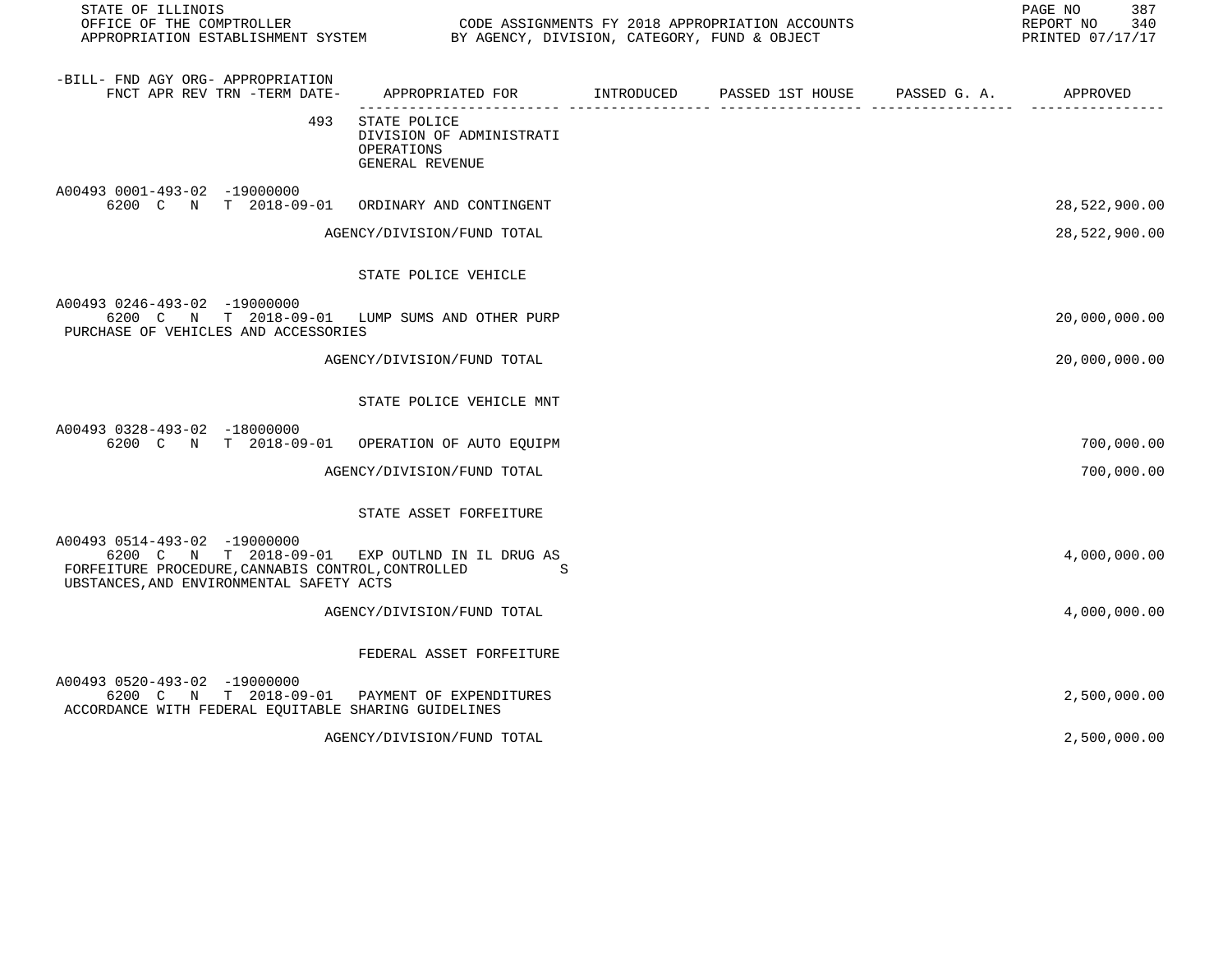| STATE OF ILLINOIS                                                                                                                                    |                                                                             |  |                       | PAGE NO<br>388<br>REPORT NO<br>340<br>PRINTED 07/17/17 |
|------------------------------------------------------------------------------------------------------------------------------------------------------|-----------------------------------------------------------------------------|--|-----------------------|--------------------------------------------------------|
| -BILL- FND AGY ORG- APPROPRIATION<br>FNCT APR REV TRN -TERM DATE-                                                                                    | APPROPRIATED FOR INTRODUCED PASSED 1ST HOUSE                                |  | PASSED G. A. APPROVED |                                                        |
| 493                                                                                                                                                  | STATE POLICE<br>DIVISION OF ADMINISTRATI<br>OPERATIONS<br>LEADS MAINTENANCE |  |                       |                                                        |
| A00493 0536-493-02 -19000000<br>6200 C N T 2018-09-01 ORDINARY & CONTINGENT EX<br>LEADS SYSTEM                                                       |                                                                             |  |                       | 3,000,000.00                                           |
|                                                                                                                                                      | AGENCY/DIVISION/FUND TOTAL                                                  |  |                       | 3,000,000.00                                           |
|                                                                                                                                                      | STATEWIDE 911                                                               |  |                       |                                                        |
| A00493 0612-493-02 -19000000<br>6200 C N T 2018-09-01 911 ADMINISTRATOR PROGRA<br>EXPENSES INCURRED PURSUANT TO THE EMERGENCY TELEPHONE<br>YSTEM ACT | -S                                                                          |  |                       | 140,000,000.00                                         |
|                                                                                                                                                      | AGENCY/DIVISION/FUND TOTAL                                                  |  |                       | 140,000,000.00                                         |
|                                                                                                                                                      | STATE POLICE WIRELESS SE                                                    |  |                       |                                                        |
| A00493 0637-493-02 -19000000<br>6200 C N T 2018-09-01 LUMP SUMS AND OTHER PURP<br>EXPENSES INCURRED FOR THE STATEWIDE 911 ADMINISTRATOR PROG         |                                                                             |  |                       | 700,000.00                                             |
|                                                                                                                                                      | AGENCY/DIVISION/FUND TOTAL                                                  |  |                       | 700,000.00                                             |
|                                                                                                                                                      | MONEY LAUNDERING ASSET R                                                    |  |                       |                                                        |
| A00493 0816-493-02 -19000000<br>6200 C N T 2018-09-01 ORDINARY & CONTINGENT EX                                                                       |                                                                             |  |                       | 2,000,000.00                                           |
|                                                                                                                                                      | AGENCY/DIVISION/FUND TOTAL                                                  |  |                       | 2,000,000.00                                           |
|                                                                                                                                                      | AGENCY/DIVISION TOTAL                                                       |  |                       | 201,422,900.00                                         |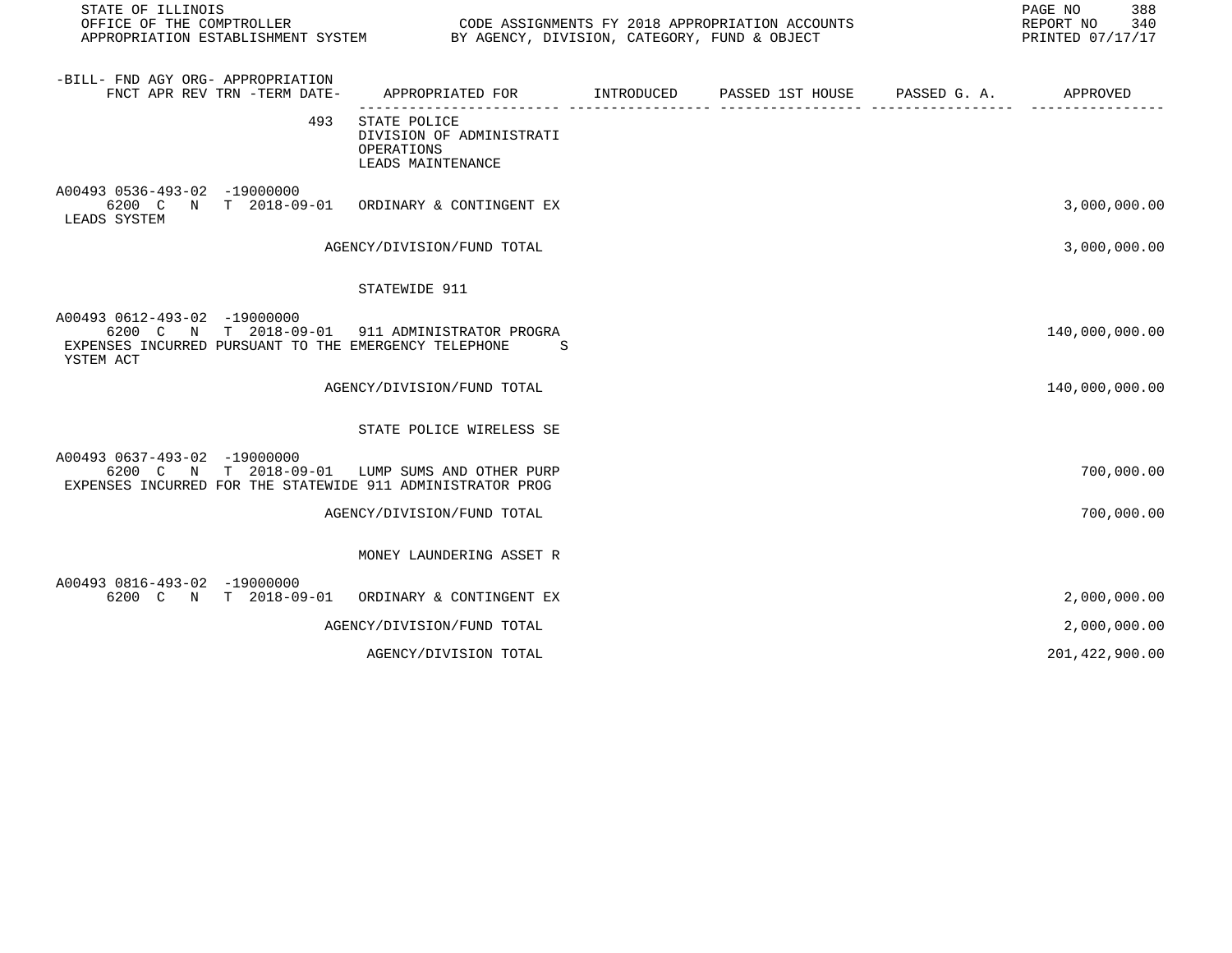| STATE OF ILLINOIS                                                                                                                                                                   |                                                                                           |  | PAGE NO<br>389<br>REPORT NO<br>340<br>PRINTED 07/17/17 |
|-------------------------------------------------------------------------------------------------------------------------------------------------------------------------------------|-------------------------------------------------------------------------------------------|--|--------------------------------------------------------|
| -BILL- FND AGY ORG- APPROPRIATION<br>FNCT APR REV TRN -TERM DATE-                                                                                                                   | APPROPRIATED FOR        INTRODUCED     PASSED 1ST HOUSE     PASSED G. A.         APPROVED |  |                                                        |
| 493                                                                                                                                                                                 | STATE POLICE<br>DIVISION OF OPERATIONS<br>OPERATIONS<br>GENERAL REVENUE                   |  |                                                        |
| A00493 0001-493-60 -19000000<br>6200 C N T 2018-09-01 ORDINARY & CONTINGENT EX                                                                                                      |                                                                                           |  | 172,097,800.00                                         |
| A00493 0001-493-60 -19000100<br>6200 C N T 2018-09-01 STATE POLICE CADET CLASS                                                                                                      |                                                                                           |  | 6,460,000.00                                           |
|                                                                                                                                                                                     | AGENCY/DIVISION/FUND TOTAL                                                                |  | 178,557,800.00                                         |
|                                                                                                                                                                                     | COMPASSION USE MED CANNA                                                                  |  |                                                        |
| A00493 0075-493-60 -19000000<br>6200 C N T 2018-09-01 MEDICAL CANNABIS PILOT P                                                                                                      |                                                                                           |  | 1,200,000.00                                           |
|                                                                                                                                                                                     | AGENCY/DIVISION/FUND TOTAL                                                                |  | 1,200,000.00                                           |
|                                                                                                                                                                                     | STATE POLICE DUI                                                                          |  |                                                        |
| A00493 0222-493-60 -19100000<br>6200 C N T 2018-09-01 EQUIPMENT PURCHASES<br>TO ASSIST IN PREVENTION OF DRIVING WHILE UNDER INFLUENCE<br>F ALCOHOL, DRUGS OR INTOXICATION COMPOUNDS | $\circ$                                                                                   |  | 2,250,000.00                                           |
|                                                                                                                                                                                     | AGENCY/DIVISION/FUND TOTAL                                                                |  | 2,250,000.00                                           |
|                                                                                                                                                                                     | MEDICAID FRAUD&ABUSE PRE                                                                  |  |                                                        |
| A00493 0237-493-60 -19100000<br>6200 C N T 2018-09-01                                                                                                                               | VENDOR FRAUD                                                                              |  | 100,000.00                                             |
|                                                                                                                                                                                     | AGENCY/DIVISION/FUND TOTAL                                                                |  | 100,000.00                                             |
|                                                                                                                                                                                     |                                                                                           |  |                                                        |

SEX OFFENDER INVESTIGATI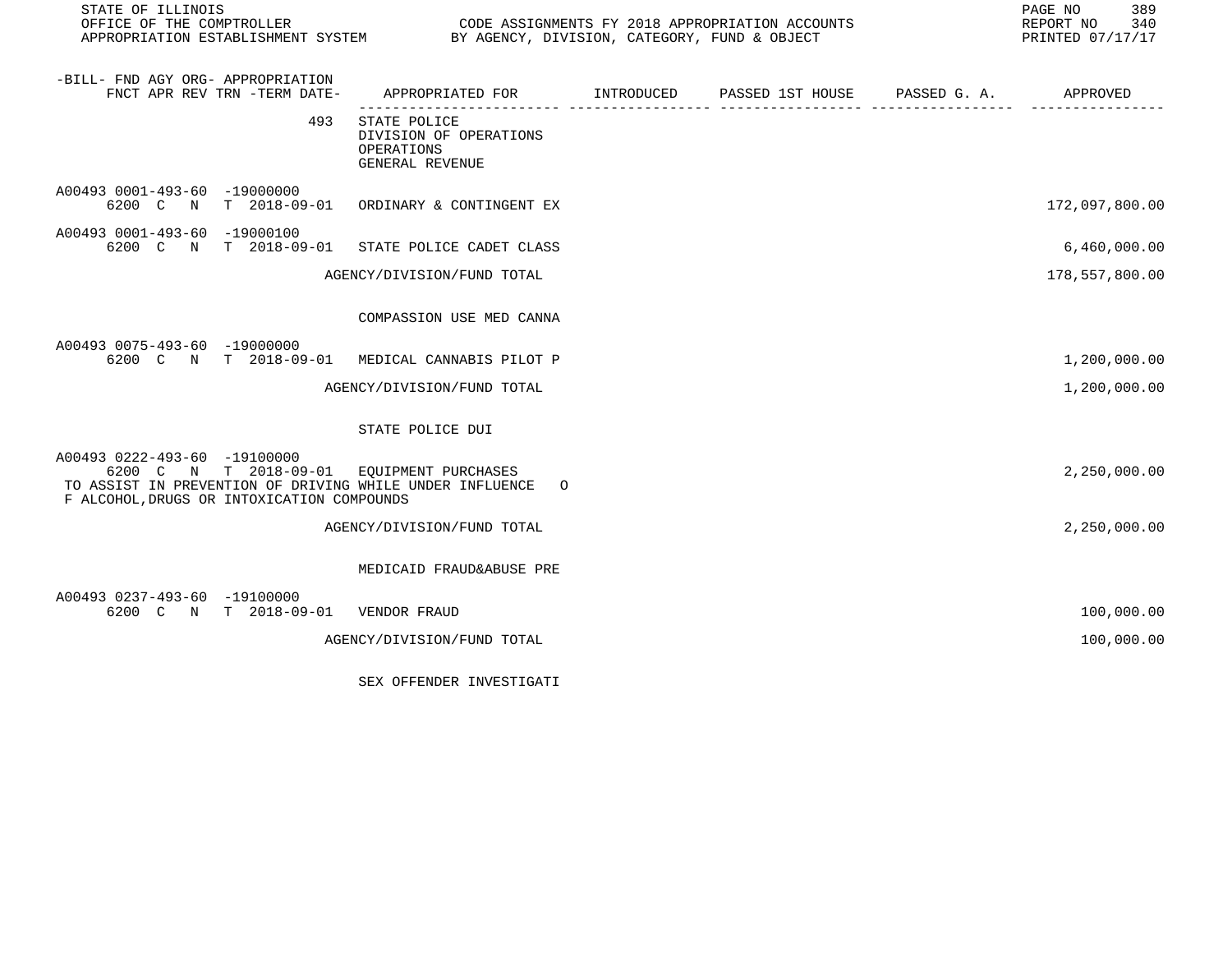| STATE OF ILLINOIS<br>OFFICE OF THE COMPTROLLER<br>APPROPRIATION ESTABLISHMENT SYSTEM BY AGENCY, DIVISION, CATEGORY, FUND & OBJECT |                                                                                  | CODE ASSIGNMENTS FY 2018 APPROPRIATION ACCOUNTS | 390<br>PAGE NO<br>340<br>REPORT NO<br>PRINTED 07/17/17 |
|-----------------------------------------------------------------------------------------------------------------------------------|----------------------------------------------------------------------------------|-------------------------------------------------|--------------------------------------------------------|
| -BILL- FND AGY ORG- APPROPRIATION<br>FNCT APR REV TRN -TERM DATE-                                                                 | APPROPRIATED FOR INTRODUCED                                                      | PASSED 1ST HOUSE PASSED G. A. APPROVED          |                                                        |
| 493                                                                                                                               | STATE POLICE<br>DIVISION OF OPERATIONS<br>OPERATIONS<br>SEX OFFENDER INVESTIGATI |                                                 |                                                        |
| A00493 0445-493-60 -19000000<br>6200 C N T 2018-09-01<br>SEX OFFENDER INVESTIGATIONS                                              | LUMP SUMS AND OTHER PURP                                                         |                                                 | 150,000.00                                             |
|                                                                                                                                   | AGENCY/DIVISION/FUND TOTAL                                                       |                                                 | 150,000.00                                             |
|                                                                                                                                   | SEX OFFENDER REGISTRATIO                                                         |                                                 |                                                        |
| A00493 0535-493-60 -19000000<br>6200 C N T 2018-09-01<br>SEX OFFENDER REGISTRATION PROGRAM                                        | SEX OFFENDER REGISTRTN P                                                         |                                                 | 350,000.00                                             |
|                                                                                                                                   | AGENCY/DIVISION/FUND TOTAL                                                       |                                                 | 350,000.00                                             |
|                                                                                                                                   | MOTOR CARRIER SAFETY INS                                                         |                                                 |                                                        |
| A00493 0649-493-60 -19100000<br>6200 C N T 2018-09-01 FED MOTOR CARRIER SFTY R<br>& RELATED IL MOTOR CARRIER SAFETY LAWS          |                                                                                  |                                                 | 2,600,000.00                                           |
|                                                                                                                                   | AGENCY/DIVISION/FUND TOTAL                                                       |                                                 | 2,600,000.00                                           |
|                                                                                                                                   | OVER DIMNSNL LOAD POLICE                                                         |                                                 |                                                        |
| A00493 0652-493-60 -19000000<br>6200 C N T 2018-09-01 LUMP SUM, OPERATIONS<br>PROVIDING POLICE ESCORTS FOR OVER-DIMENSIONAL LOADS |                                                                                  |                                                 | 1,000,000.00                                           |
|                                                                                                                                   | AGENCY/DIVISION/FUND TOTAL                                                       |                                                 | 1,000,000.00                                           |
|                                                                                                                                   | STATE POLICE WHISTLEBLOW                                                         |                                                 |                                                        |
| A00493 0705-493-60 -19000000<br>6200 C N T 2018-09-01 ST WHISTLEBLOWR PROTECT<br>STATE WHISTLEBLOWER PROTECTION ACT               |                                                                                  |                                                 | 14,000,000.00                                          |
|                                                                                                                                   | AGENCY/DIVISION/FUND TOTAL                                                       |                                                 | 14,000,000.00                                          |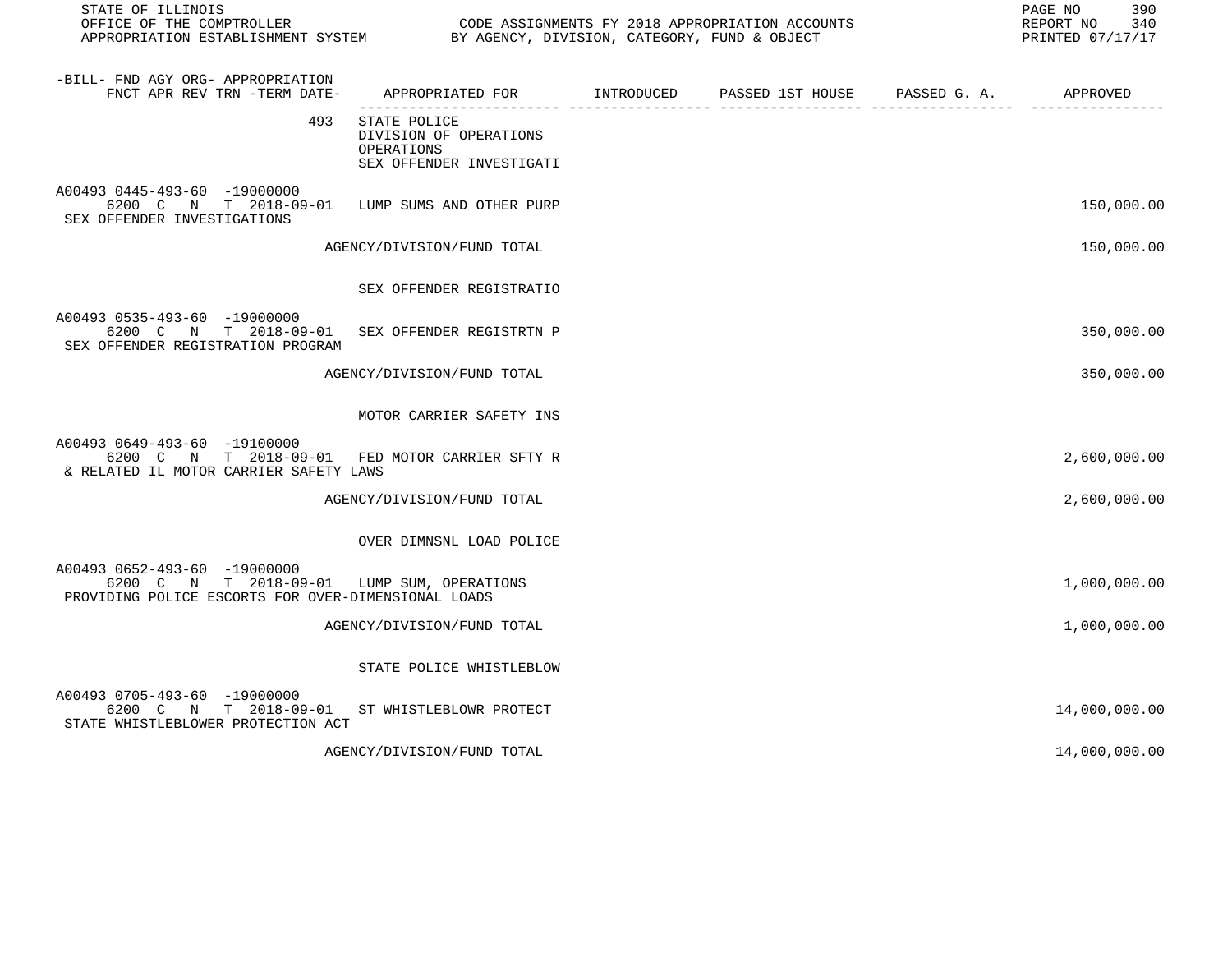| STATE OF ILLINOIS<br>OFFICE OF THE COMPTROLLER<br>APPROPRIATION ESTABLISHMENT SYSTEM BY AGENCY, DIVISION, CATEGORY, FUND & OBJECT                                   |                                                                                 |  | PAGE NO<br>391<br>REPORT NO 340<br>PRINTED 07/17/17 |
|---------------------------------------------------------------------------------------------------------------------------------------------------------------------|---------------------------------------------------------------------------------|--|-----------------------------------------------------|
| -BILL- FND AGY ORG- APPROPRIATION<br>FNCT APR REV TRN -TERM DATE-                                                                                                   | APPROPRIATED FOR TNTRODUCED PASSED 1ST HOUSE PASSED G.A.                        |  | APPROVED                                            |
| 493                                                                                                                                                                 | STATE POLICE<br>DIVISION OF OPERATIONS<br>OPERATIONS<br>STATE POLICE OPERATIONS |  |                                                     |
| A00493 0817-493-60 -19000000<br>6200 C N T 2018-09-01 ORDINARY & CONTINGENT EX<br>INCLUDING, BUT NOT LIMITED TO, COSTS ASSOCIATED WITH STATE C<br>RIME LABORATORIES |                                                                                 |  | 22,000,000.00                                       |
|                                                                                                                                                                     | AGENCY/DIVISION/FUND TOTAL                                                      |  | 22,000,000.00                                       |
|                                                                                                                                                                     | STATE POLICE STREETGANG                                                         |  |                                                     |
| A00493 0846-493-60 -19100000<br>6200 C N T 2018-09-01 OPERATIONS/STREETGANG-RE<br>CRIME INITIATIVES                                                                 |                                                                                 |  | 10,000.00                                           |
|                                                                                                                                                                     | AGENCY/DIVISION/FUND TOTAL                                                      |  | 10,000.00                                           |
|                                                                                                                                                                     | IL STATE POLICE FEDERAL                                                         |  |                                                     |
| A00493 0904-493-60 -19000000<br>6200 C N T 2018-09-01 PAYMENT OF EXPENSES<br>PAYMENT OF EXPENSES                                                                    |                                                                                 |  | 20,000,000.00                                       |
|                                                                                                                                                                     | AGENCY/DIVISION/FUND TOTAL                                                      |  | 20,000,000.00                                       |
|                                                                                                                                                                     | STATE POLICE SERVICES                                                           |  |                                                     |
| A00493 0906-493-60 -19000100<br>6200 C N T 2018-09-01 FEDERAL & IDOT PROGRAMS<br>FEDERAL & IDOT PROGRAMS                                                            |                                                                                 |  | 8,400,000.00                                        |
| A00493 0906-493-60 -19000300<br>6200 C N T 2018-09-01 MISCELLANEOUS PROGRAMS<br>MISCELLANEOUS PROGRAMS                                                              |                                                                                 |  | 6,300,000.00                                        |
| A00493 0906-493-60 -19100000<br>6200 C N T 2018-09-01 FINGERPRINT PROGRAM<br>FINGERPRINT PROGRAM                                                                    |                                                                                 |  | 20,000,000.00                                       |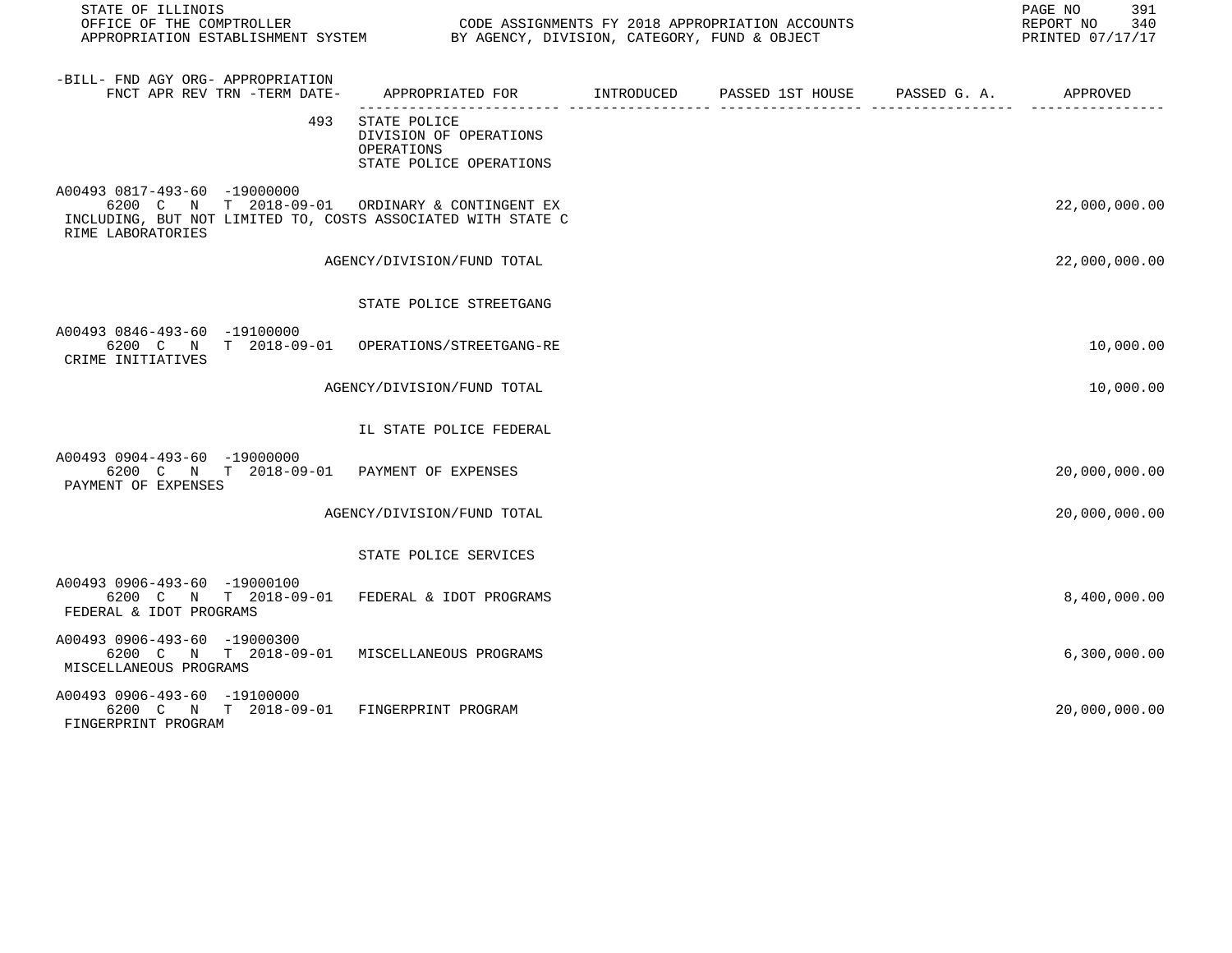| STATE OF ILLINOIS                                                                              | PAGE NO<br>REPORT NO 340<br>OFFICE OF THE COMPTROLLER THE COMPROLLER CODE ASSIGNMENTS FY 2018 APPROPRIATION ACCOUNTS<br>APPROPRIATION ESTABLISHMENT SYSTEM BY AGENCY, DIVISION, CATEGORY, FUND & OBJECT<br>PRINTED 07/17/17 |  |  |  |                |
|------------------------------------------------------------------------------------------------|-----------------------------------------------------------------------------------------------------------------------------------------------------------------------------------------------------------------------------|--|--|--|----------------|
| -BILL- FND AGY ORG- APPROPRIATION<br>FNCT APR REV TRN -TERM DATE-                              | APPROPRIATED FOR       INTRODUCED     PASSED 1ST HOUSE     PASSED G. A.         APPROVED                                                                                                                                    |  |  |  |                |
| 493                                                                                            | STATE POLICE<br>DIVISION OF OPERATIONS<br><b>OPERATIONS</b><br>STATE POLICE SERVICES                                                                                                                                        |  |  |  |                |
| A00493 0906-493-60 -19100200<br>6200 C N T 2018-09-01 RIVERBOAT GAMBLING<br>RIVERBOAT GAMBLING |                                                                                                                                                                                                                             |  |  |  | 1,500,000.00   |
|                                                                                                | AGENCY/DIVISION/FUND TOTAL                                                                                                                                                                                                  |  |  |  | 36,200,000.00  |
|                                                                                                | DRUG TRAFFIC PREVENTION                                                                                                                                                                                                     |  |  |  |                |
| A00493 0878-493-60 -44700000<br>6200 C N<br>N 2018-09-01<br>GRANTS TO METROPOLITAN GROUPS      | GRANTS TO LOC GOVERNMENT                                                                                                                                                                                                    |  |  |  | 500,000.00     |
|                                                                                                | AGENCY/DIVISION/FUND TOTAL                                                                                                                                                                                                  |  |  |  | 500,000.00     |
|                                                                                                | AGENCY/DIVISION TOTAL                                                                                                                                                                                                       |  |  |  | 278,917,800.00 |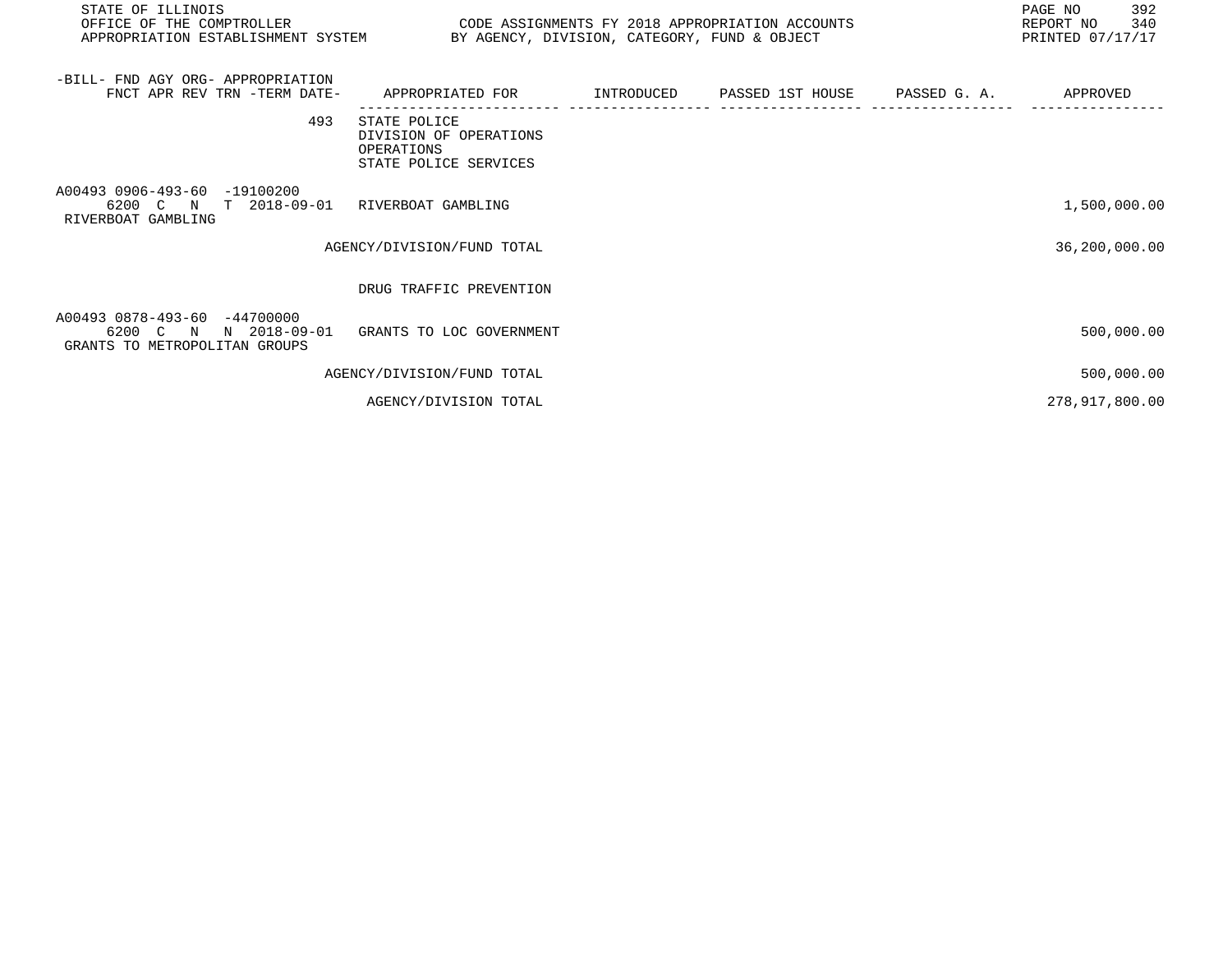| STATE OF ILLINOIS                                                                                                                                  |                                                                           |                                                               | 393<br>PAGE NO<br>REPORT NO<br>340<br>PRINTED 07/17/17 |
|----------------------------------------------------------------------------------------------------------------------------------------------------|---------------------------------------------------------------------------|---------------------------------------------------------------|--------------------------------------------------------|
| -BILL- FND AGY ORG- APPROPRIATION<br>FNCT APR REV TRN -TERM DATE-                                                                                  | APPROPRIATED FOR INTRODUCED                                               | PASSED 1ST HOUSE PASSED G. A. APPROVED<br>-------------- ---- |                                                        |
| 493                                                                                                                                                | STATE POLICE<br>FORENSIC SERV & IDENTIFI<br>OPERATIONS<br>GENERAL REVENUE |                                                               |                                                        |
| A00493 0001-493-80 -19000000<br>6200 C N T 2018-09-01                                                                                              | ORDINARY AND CONTINGENT                                                   |                                                               | 44, 425, 400.00                                        |
| A00493 0001-493-80 -19100000<br>6200 C N<br>T 2018-09-01                                                                                           | SEX ASSAULT EVIDENCE COL                                                  |                                                               | 55,300.00                                              |
| A00493 0001-493-80 -19100100<br>6200 C N T 2018-09-01<br>COMBINED DNA INDEX SYSTEM                                                                 | COMBINED DNA INDEX SYSTE                                                  |                                                               | 2,142,100.00                                           |
|                                                                                                                                                    | AGENCY/DIVISION/FUND TOTAL                                                |                                                               | 46,622,800.00                                          |
|                                                                                                                                                    | MENTAL HEALTH REPORTING                                                   |                                                               |                                                        |
| A00493 0148-493-80 -19000000<br>6200 C N T 2018-09-01<br>CONCEALED CARRY ACT & FIREARM OWNERS IDENTIFICATION CARD A<br>CT.                         | EXPENSES OUTLNED IN FIRE                                                  |                                                               | 6, 250, 000.00                                         |
|                                                                                                                                                    | AGENCY/DIVISION/FUND TOTAL                                                |                                                               | 6, 250, 000.00                                         |
|                                                                                                                                                    | STATE CRIME LABORATORY                                                    |                                                               |                                                        |
| A00493 0152-493-80 -19100000<br>6200 C N T 2018-09-01 STATE CRIME LABORATORIES<br>ADMINISTRATION & OPERATION OF STATE CRIME LABORATORIES           |                                                                           |                                                               | 11,000,000.00                                          |
|                                                                                                                                                    | AGENCY/DIVISION/FUND TOTAL                                                |                                                               | 11,000,000.00                                          |
|                                                                                                                                                    | STATE POLICE FIREARM SER                                                  |                                                               |                                                        |
| A00493 0209-493-80 -19000000<br>6200 C N T 2018-09-01 EXPENSES OUTLNED IN FIRE<br>CONCEALED CARRY ACT & FIREARM OWNERS IDENTIFICATION CARD A<br>СT |                                                                           |                                                               | 22,000,000.00                                          |
|                                                                                                                                                    | AGENCY/DIVISION/FUND TOTAL                                                |                                                               | 22,000,000.00                                          |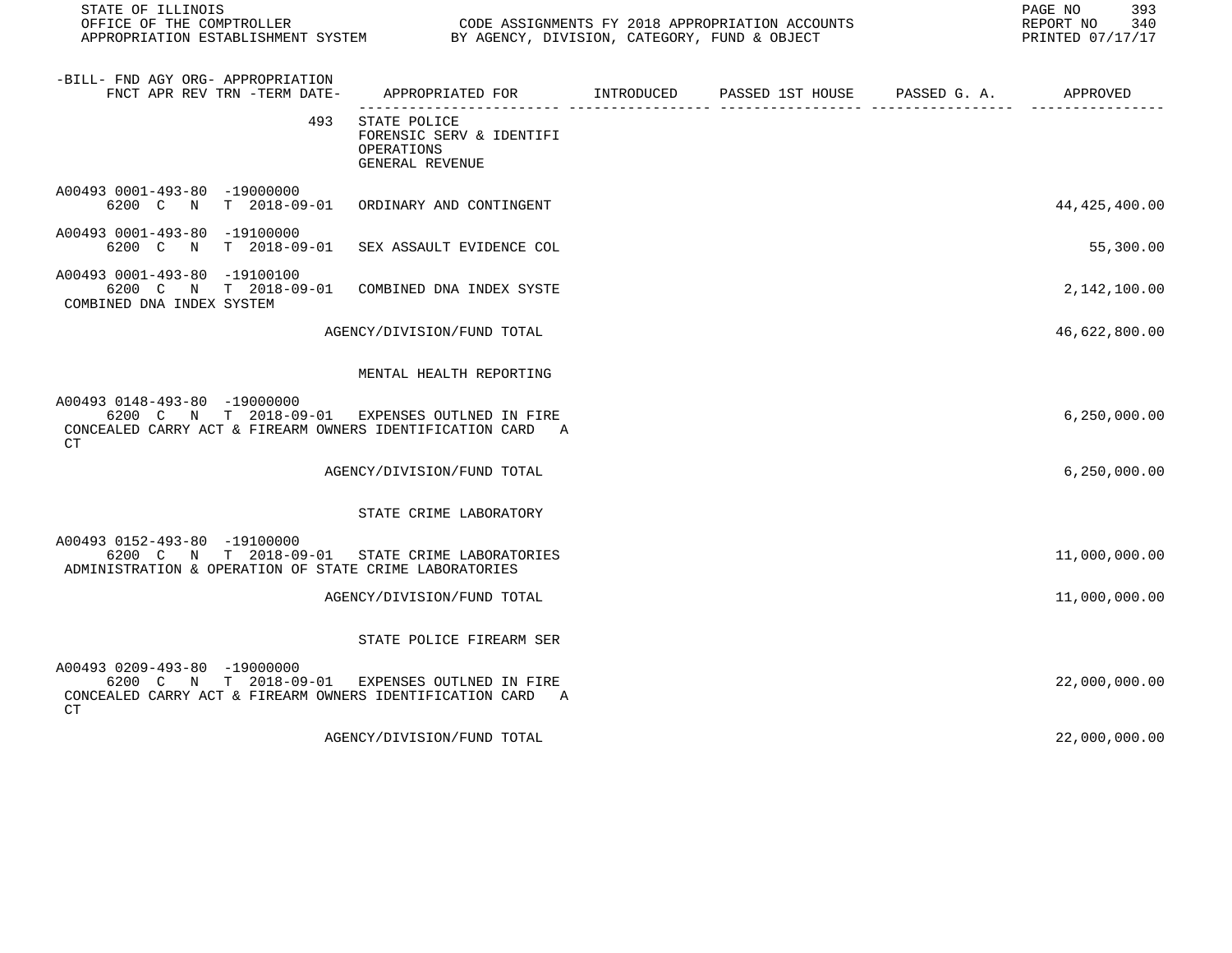| STATE OF ILLINOIS<br>OFFICE OF THE COMPTROLLER<br>APPROPRIATION ESTABLISHMENT SYSTEM BY AGENCY, DIVISION, CATEGORY, FUND & OBJECT | CODE ASSIGNMENTS FY 2018 APPROPRIATION ACCOUNTS                            |  | PAGE NO<br>394<br>REPORT NO 340<br>PRINTED 07/17/17 |
|-----------------------------------------------------------------------------------------------------------------------------------|----------------------------------------------------------------------------|--|-----------------------------------------------------|
| -BILL- FND AGY ORG- APPROPRIATION<br>FNCT APR REV TRN -TERM DATE-                                                                 | APPROPRIATED FOR       INTRODUCED      PASSED 1ST HOUSE      PASSED G. A.  |  | APPROVED                                            |
| 493                                                                                                                               | STATE POLICE<br>FORENSIC SERV & IDENTIFI<br>OPERATIONS<br>STATE POLICE DUI |  |                                                     |
| A00493 0222-493-80 -19100000<br>6200 C N T 2018-09-01 STATE CRIME LABORATORIES<br>STATE CRIME LABORATORIES                        |                                                                            |  | 200,000.00                                          |
|                                                                                                                                   | AGENCY/DIVISION/FUND TOTAL                                                 |  | 200,000.00                                          |
|                                                                                                                                   | STATE OFFENDER DNA IDENT                                                   |  |                                                     |
| A00493 0537-493-80 -19100000<br>6200 C N T 2018-09-01 STATE CRIME LABORATORIES<br>STATE CRIME LABORATORIES                        |                                                                            |  | 3,400,000.00                                        |
|                                                                                                                                   | AGENCY/DIVISION/FUND TOTAL                                                 |  | 3,400,000.00                                        |
|                                                                                                                                   | AGENCY/DIVISION TOTAL                                                      |  | 89, 472, 800.00                                     |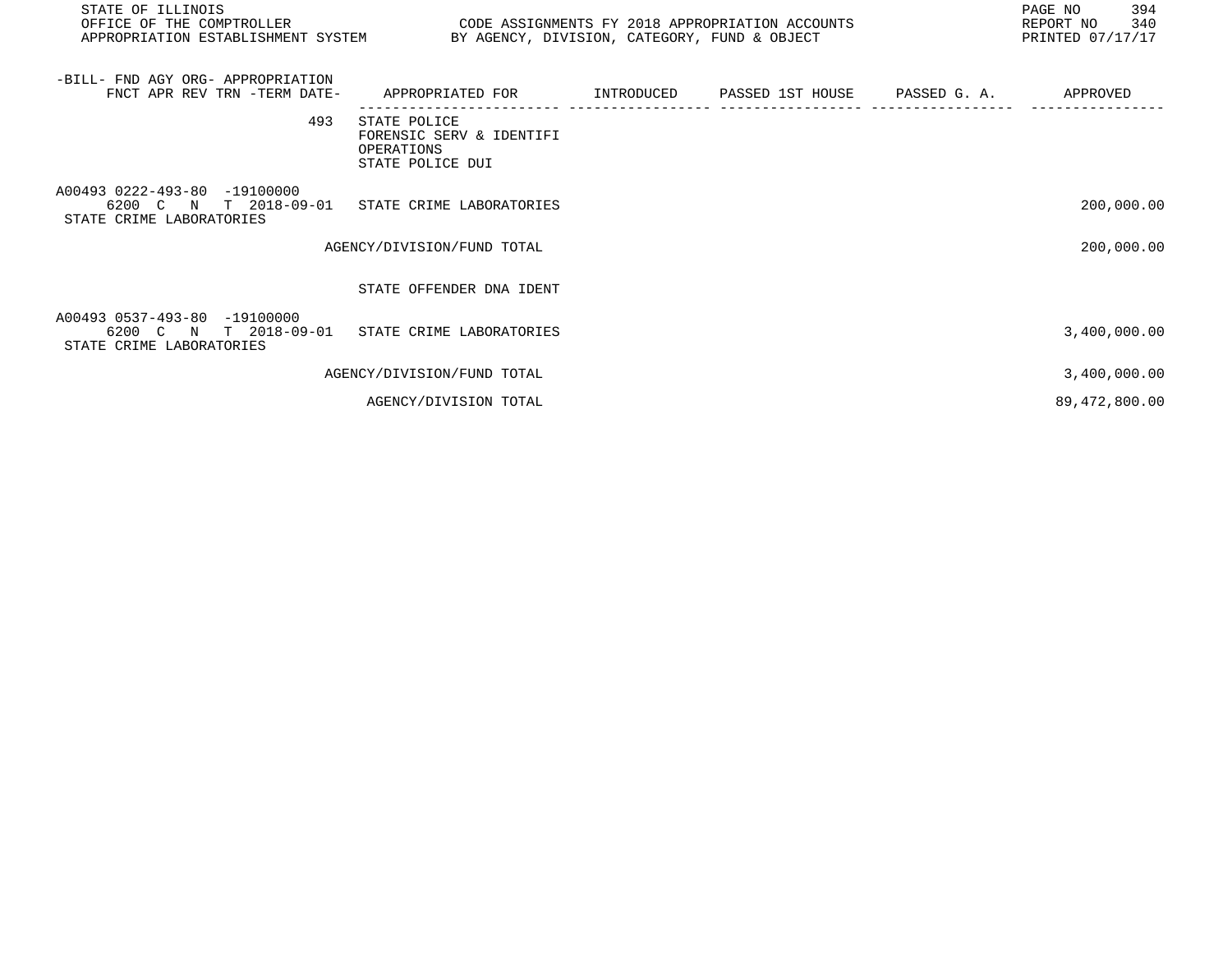| STATE OF ILLINOIS<br>OFFICE OF THE COMPTROLLER<br>APPROPRIATION ESTABLISHMENT SYSTEM |                                                                          | BY AGENCY, DIVISION, CATEGORY, FUND & OBJECT | CODE ASSIGNMENTS FY 2018 APPROPRIATION ACCOUNTS |              | 395<br>PAGE NO<br>340<br>REPORT NO<br>PRINTED 07/17/17 |
|--------------------------------------------------------------------------------------|--------------------------------------------------------------------------|----------------------------------------------|-------------------------------------------------|--------------|--------------------------------------------------------|
| -BILL- FND AGY ORG- APPROPRIATION<br>FNCT APR REV TRN -TERM DATE-                    | APPROPRIATED FOR                                                         | INTRODUCED                                   | PASSED 1ST HOUSE                                | PASSED G. A. | APPROVED                                               |
| 493                                                                                  | STATE POLICE<br>INTERNAL INVESTIGATIONS<br>OPERATIONS<br>GENERAL REVENUE |                                              |                                                 |              |                                                        |
| A00493 0001-493-85 -19000000<br>6200 C N<br>T 2018-09-01                             | NRSNG HME IDNTFD OFFNDR                                                  |                                              |                                                 |              | 717,900.00                                             |
| A00493 0001-493-85<br>$-19000100$<br>6200 C N<br>$T$ 2018-09-01                      | ORDINARY AND CONTINGENT                                                  |                                              |                                                 |              | 2,705,600.00                                           |
|                                                                                      | AGENCY/DIVISION/FUND TOTAL                                               |                                              |                                                 |              | 3,423,500.00                                           |
|                                                                                      | AGENCY/DIVISION TOTAL                                                    |                                              |                                                 |              | 3,423,500.00                                           |
|                                                                                      | AGENCY TOTAL                                                             |                                              |                                                 |              | 573, 237, 000.00                                       |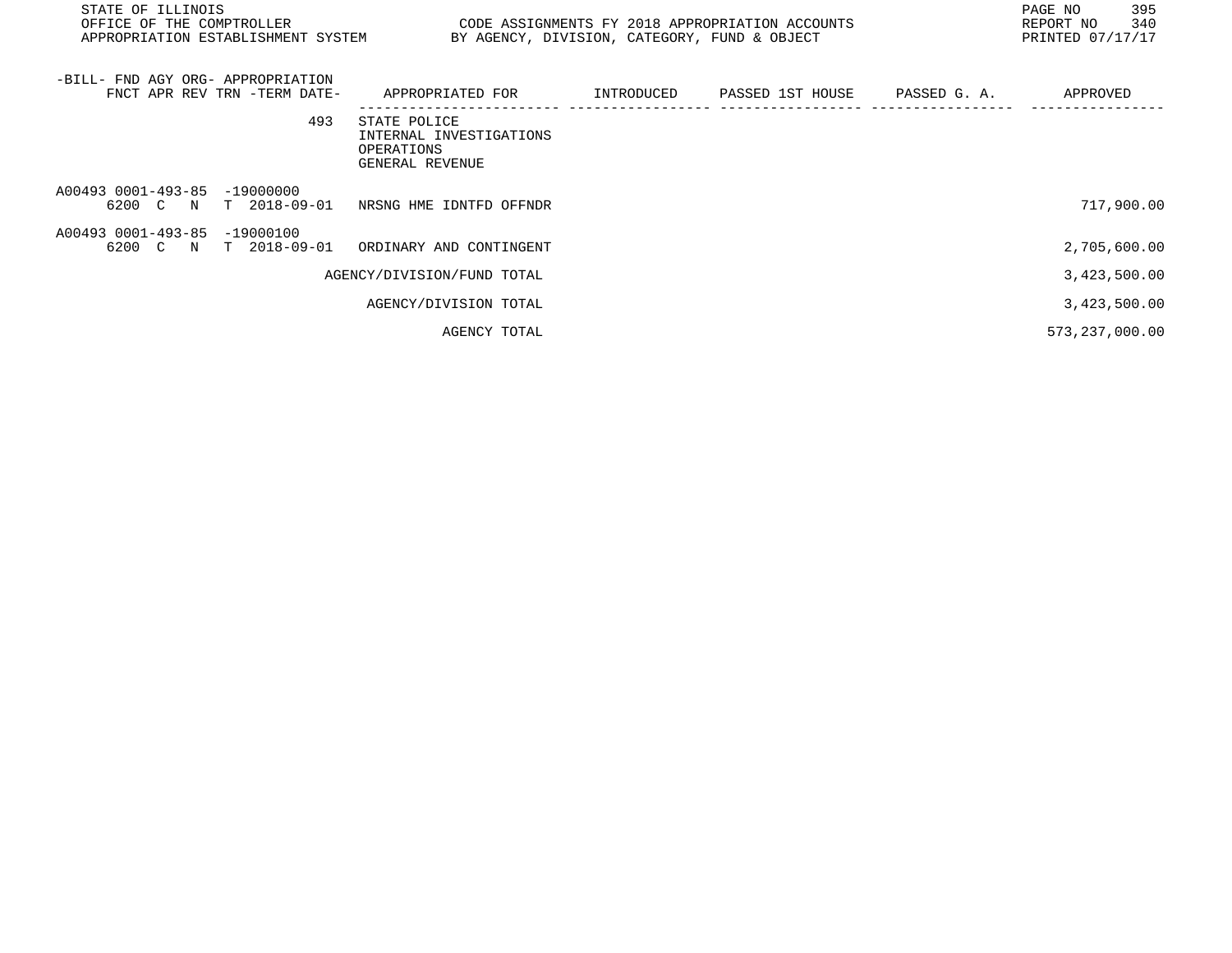| STATE OF ILLINOIS                                                                                                        |                                                                         | PAGE NO<br>396<br>REPORT NO 340<br>PRINTED 07/17/17 |  |               |
|--------------------------------------------------------------------------------------------------------------------------|-------------------------------------------------------------------------|-----------------------------------------------------|--|---------------|
| -BILL- FND AGY ORG- APPROPRIATION<br>FNCT APR REV TRN -TERM DATE-                                                        | APPROPRIATED FOR INTRODUCED                                             | PASSED 1ST HOUSE PASSED G. A. APPROVED              |  |               |
| 494                                                                                                                      | TRANSPORTATION<br>CENTRAL ADM & PLANNINGOF<br>OPERATIONS<br><b>ROAD</b> |                                                     |  |               |
| A00494 0011-494-01 -12000000<br>4200 C N T 2018-09-01 CONTRACTUAL SERVICES<br>CONTRACTUAL SERVICES                       |                                                                         |                                                     |  | 16,004,400.00 |
| A00494 0011-494-01 -12900000<br>4200 C N T 2018-09-01 TRAVEL<br>TRAVEL                                                   |                                                                         |                                                     |  | 298,400.00    |
| A00494 0011-494-01 -13000000<br>4200 C N T 2018-09-01 COMMODITIES<br>COMMODITIES                                         |                                                                         |                                                     |  | 306,300.00    |
| A00494 0011-494-01 -13020000<br>4200 C N T 2018-09-01 PRINTING<br>PRINTING                                               |                                                                         |                                                     |  | 339,800.00    |
| A00494 0011-494-01 -15000000<br>4250 C N T 2018-09-01 EQUIPMENT<br>EQUIPMENT                                             |                                                                         |                                                     |  | 173,600.00    |
| A00494 0011-494-01 -15000100<br>4250 C N T 2018-09-01 EQUIPMENT PURCHASE CARS&<br>EQUIPMENT: PURCHASE OF CARS AND TRUCKS |                                                                         |                                                     |  | 111,300.00    |
| A00494 0011-494-01 -17000000<br>4200 C N T 2018-09-01 TELECOMMUNICATION<br>TELECOMMUNICATION SERVICES                    |                                                                         |                                                     |  | 331,500.00    |
| A00494 0011-494-01 -18000000<br>4200 C N T 2018-09-01 OPERATION OF AUTO EQUIPM<br>OPERATION AUTOMOTIVE EQUIPMENT         |                                                                         |                                                     |  | 750,000.00    |
| A00494 0011-494-01 -19000100<br>4200 C N T 2018-09-01 HAZARDOUS MATERIAL ABATE                                           |                                                                         |                                                     |  | 600,000.00    |
| A00494 0011-494-01 -19000300<br>4200 C N T 2018-09-01 AUDITING CONSULTANTS                                               |                                                                         |                                                     |  | 1,750,000.00  |
|                                                                                                                          | AGENCY/DIVISION/FUND TOTAL                                              |                                                     |  | 20,665,300.00 |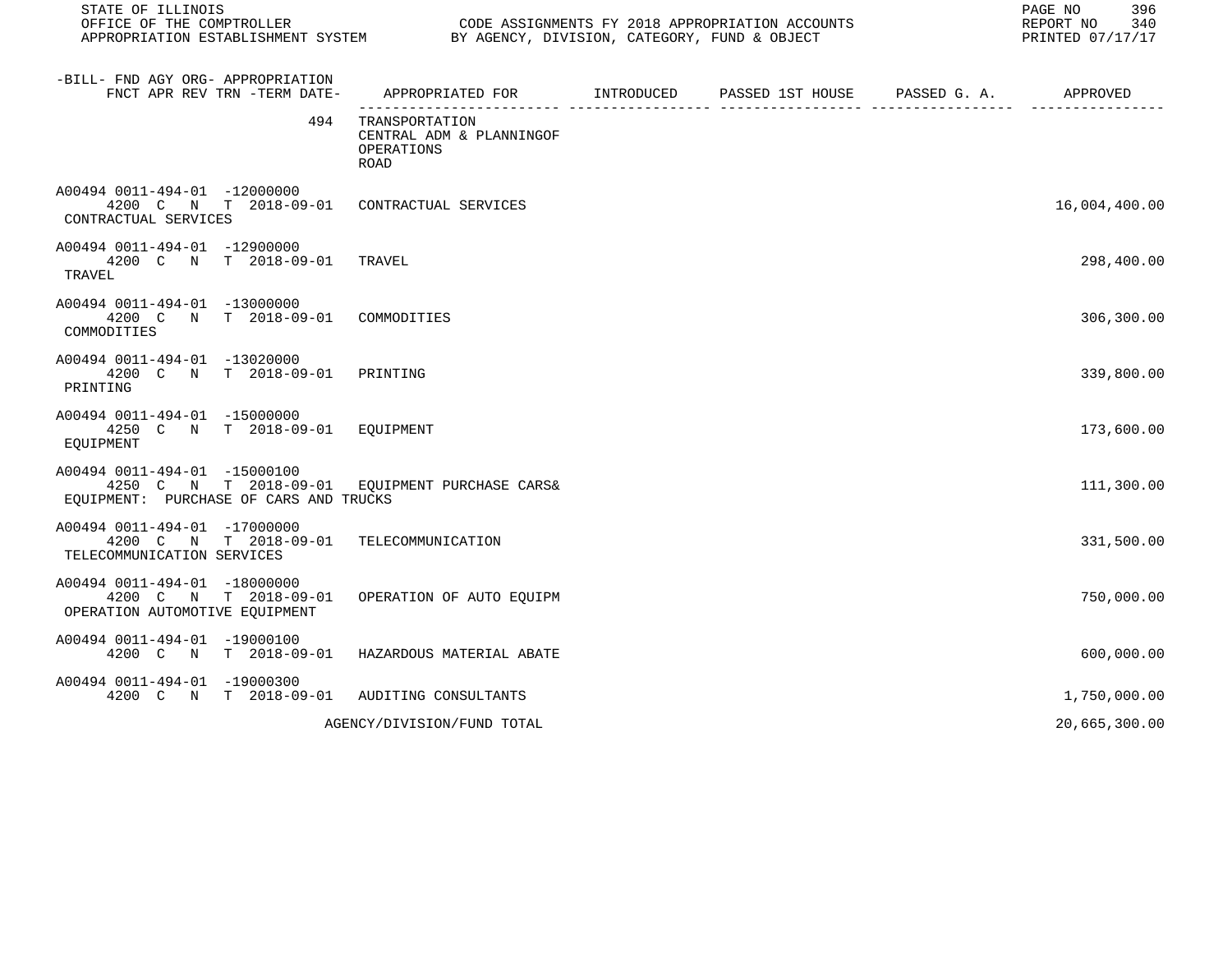| STATE OF ILLINOIS                                                                                                                                                                                                                                                 |                                                                                         |  | PAGE NO<br>397<br>REPORT NO 340<br>PRINTED 07/17/17 |
|-------------------------------------------------------------------------------------------------------------------------------------------------------------------------------------------------------------------------------------------------------------------|-----------------------------------------------------------------------------------------|--|-----------------------------------------------------|
| -BILL- FND AGY ORG- APPROPRIATION<br>FNCT APR REV TRN -TERM DATE-                                                                                                                                                                                                 | APPROPRIATED FOR       INTRODUCED     PASSED 1ST HOUSE     PASSED G. A.        APPROVED |  |                                                     |
| 494                                                                                                                                                                                                                                                               | TRANSPORTATION<br>CENTRAL ADM & PLANNINGOF<br>AWARDS & GRANTS<br>GENERAL REVENUE        |  |                                                     |
| A00494 0001-494-01 -44000000<br>4200 C N N 2018-09-01 GRANT/LATINO FAMILY COMM<br>COSTS ASSISTING ST AGENCIES IN DEVELOPING PROGRAMS, SERVICESP<br>OLICIES & STRATEGIES THAT WILL EXPAND & ENHANCE SOCIAL & E<br>CONOMIC WELL-BEING OF LATINO CHILDREN & FAMILIES |                                                                                         |  | 733,100.00                                          |
|                                                                                                                                                                                                                                                                   | AGENCY/DIVISION/FUND TOTAL                                                              |  | 733,100.00                                          |
|                                                                                                                                                                                                                                                                   | ROAD                                                                                    |  |                                                     |
| A00494 0011-494-01 -44000100<br>4200 C N N 2018-09-01 REPRESENT & INDEMNIFICAT<br>REPRESENTATION AND INDEMNIFICATION FOR DOT, ISP AND SOS<br>ROVIDED THAT THE REPRESENTATION REQUIRED RESULTED FROM<br>OAD FUND PORTION OF THEIR NORMAL OPERATIONS                | $_{\rm P}$<br>R                                                                         |  | 225,000.00                                          |
| A00494 0011-494-01 -44290000<br>4200 C N T 2018-09-01 TORT CLAIMS<br>TORT CLAIMS INCLUDING PAYMENT PURSUANT TO PA 80-1078                                                                                                                                         |                                                                                         |  | 850,000.00                                          |
| A00494 0011-494-01 -49000100<br>4200 C N N 2018-09-01 AUTO LIAB PAYMNTS DOT, IS<br>AUTO LIABILITY PAYMENT FOR DOT, ISP AND SOS PROVIDED THAT T<br>HE LIABILITY RESULTED FROM ROAD FUND PORTION OF THEIR<br>ORMAL OPERATIONS                                       | $_{\rm N}$                                                                              |  | 3,500,000.00                                        |
|                                                                                                                                                                                                                                                                   | AGENCY/DIVISION/FUND TOTAL                                                              |  | 4,575,000.00                                        |
|                                                                                                                                                                                                                                                                   | WORKING CAPITAL REVOLVIN                                                                |  |                                                     |
| B00494 0307-494-01 -49000000<br>4200 C N N 2018-09-01 MAKING LOANS<br>TO DISADVANTAGED BUSINESS ENTERPRISES CERTIFIED BY IDOT                                                                                                                                     |                                                                                         |  | 2,000,000.00                                        |
| CAP494 0307-494-01 -49000017<br>4200 C N N 2018-09-01 MAKING LOANS<br>TO DISADVANTAGED BUSINESS ENTERPRISES CERTIFIED BY IDOT                                                                                                                                     |                                                                                         |  | 16,165,341.00                                       |
|                                                                                                                                                                                                                                                                   | AGENCY/DIVISION/FUND TOTAL                                                              |  | 18,165,341.00                                       |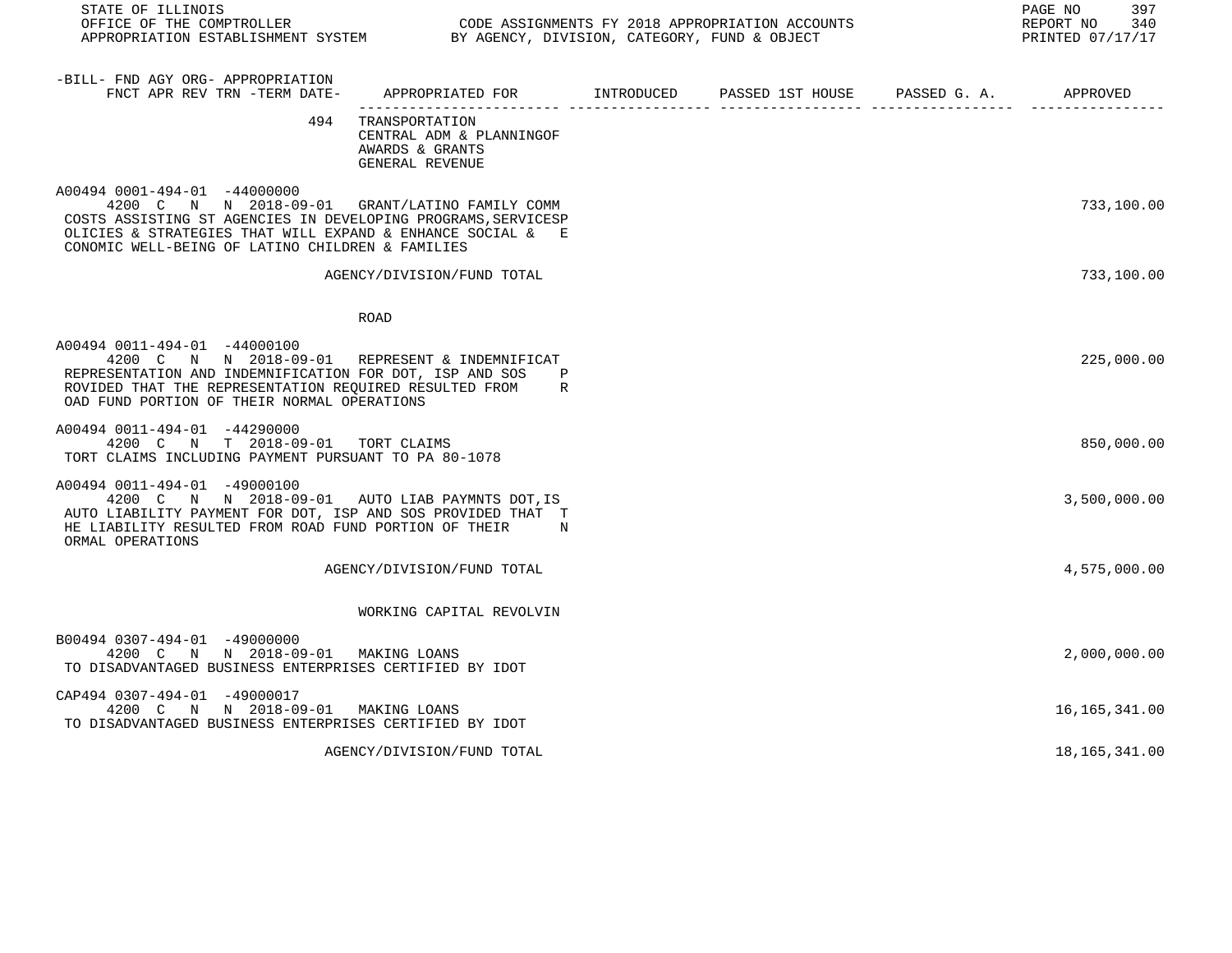| STATE OF ILLINOIS<br>OFFICE OF THE COMPTROLLER<br>APPROPRIATION ESTABLISHMENT SYSTEM | CODE ASSIGNMENTS FY 2018 APPROPRIATION ACCOUNTS<br>BY AGENCY, DIVISION, CATEGORY, FUND & OBJECT |            |                  |              |               |
|--------------------------------------------------------------------------------------|-------------------------------------------------------------------------------------------------|------------|------------------|--------------|---------------|
| -BILL- FND AGY ORG- APPROPRIATION<br>FNCT APR REV TRN -TERM DATE-                    | APPROPRIATED FOR                                                                                | INTRODUCED | PASSED 1ST HOUSE | PASSED G. A. | APPROVED      |
| 494                                                                                  | TRANSPORTATION<br>CENTRAL ADM & PLANNINGOF<br>REFUNDS<br>ROAD                                   |            |                  |              |               |
| A00494 0011-494-01 -99390000<br>9700 C N T 2018-09-01                                | REFUNDS                                                                                         |            |                  |              | 20,000.00     |
|                                                                                      | AGENCY/DIVISION/FUND TOTAL                                                                      |            |                  |              | 20,000.00     |
|                                                                                      | AGENCY/DIVISION TOTAL                                                                           |            |                  |              | 44,158,741.00 |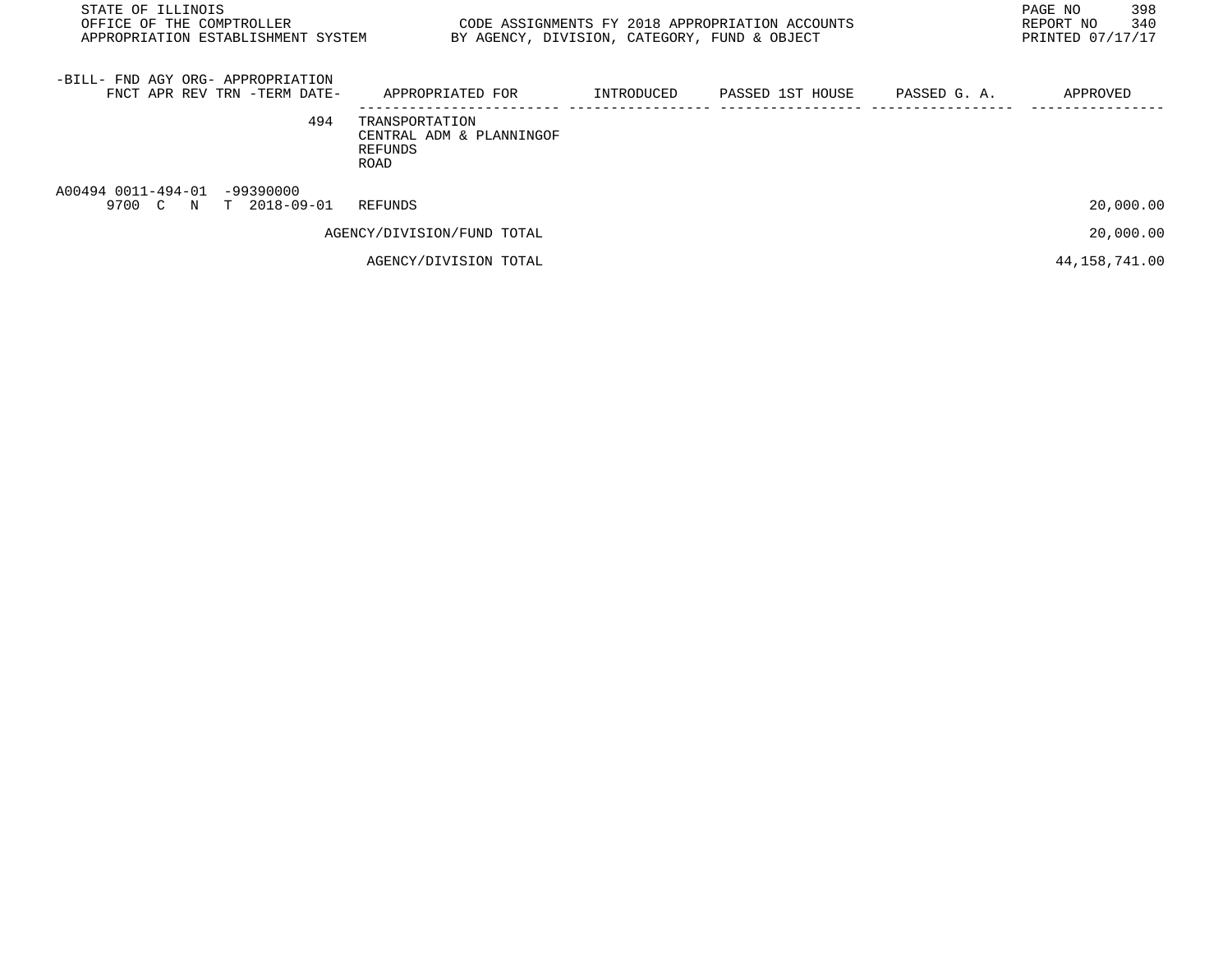| STATE OF ILLINOIS<br>OFFICE OF THE COMPTROLLER<br>CODE ASSIGNMENTS FY 2018 APPROPRIATION ACCOUNTS<br>BY AGENCY, DIVISION, CATEGORY, FUND & OBJECT<br>APPROPRIATION ESTABLISHMENT SYSTEM |                                                                              |            |                               | PAGE NO<br>399<br>REPORT NO<br>340<br>PRINTED 07/17/17 |               |
|-----------------------------------------------------------------------------------------------------------------------------------------------------------------------------------------|------------------------------------------------------------------------------|------------|-------------------------------|--------------------------------------------------------|---------------|
| -BILL- FND AGY ORG- APPROPRIATION<br>FNCT APR REV TRN -TERM DATE-                                                                                                                       | APPROPRIATED FOR                                                             | INTRODUCED | PASSED 1ST HOUSE PASSED G. A. |                                                        | APPROVED      |
| 494                                                                                                                                                                                     | TRANSPORTATION<br>CAPITAL IMPROVEMENTS, HI<br>PERMANENT IMPROVEMENTS<br>ROAD |            |                               |                                                        |               |
| B00494 0011-494-02<br>$-69000000$<br>4250 C C<br>N 2018-09-01<br>TO IDOT FACILITIES                                                                                                     | FOR PERMANENT IMPROVEMEN                                                     |            |                               |                                                        | 16,660,000.00 |
| CAP494 0011-494-02<br>-69000017<br>4250 C N<br>N 2018-09-01<br>TO IDOT FACILITIES                                                                                                       | FOR PERMANENT IMPROVEMEN                                                     |            |                               |                                                        | 42,531,260.00 |
| CAP494 0011-494-02<br>-69000117<br>4250 C N N 2018-09-01<br>TO IDOT FACILITIES                                                                                                          | FOR PERMANENT IMPROVEMEN                                                     |            |                               |                                                        | 12,000,000.00 |
|                                                                                                                                                                                         | AGENCY/DIVISION/FUND TOTAL                                                   |            |                               |                                                        | 71,191,260.00 |
|                                                                                                                                                                                         | AGENCY/DIVISION TOTAL                                                        |            |                               |                                                        | 71,191,260.00 |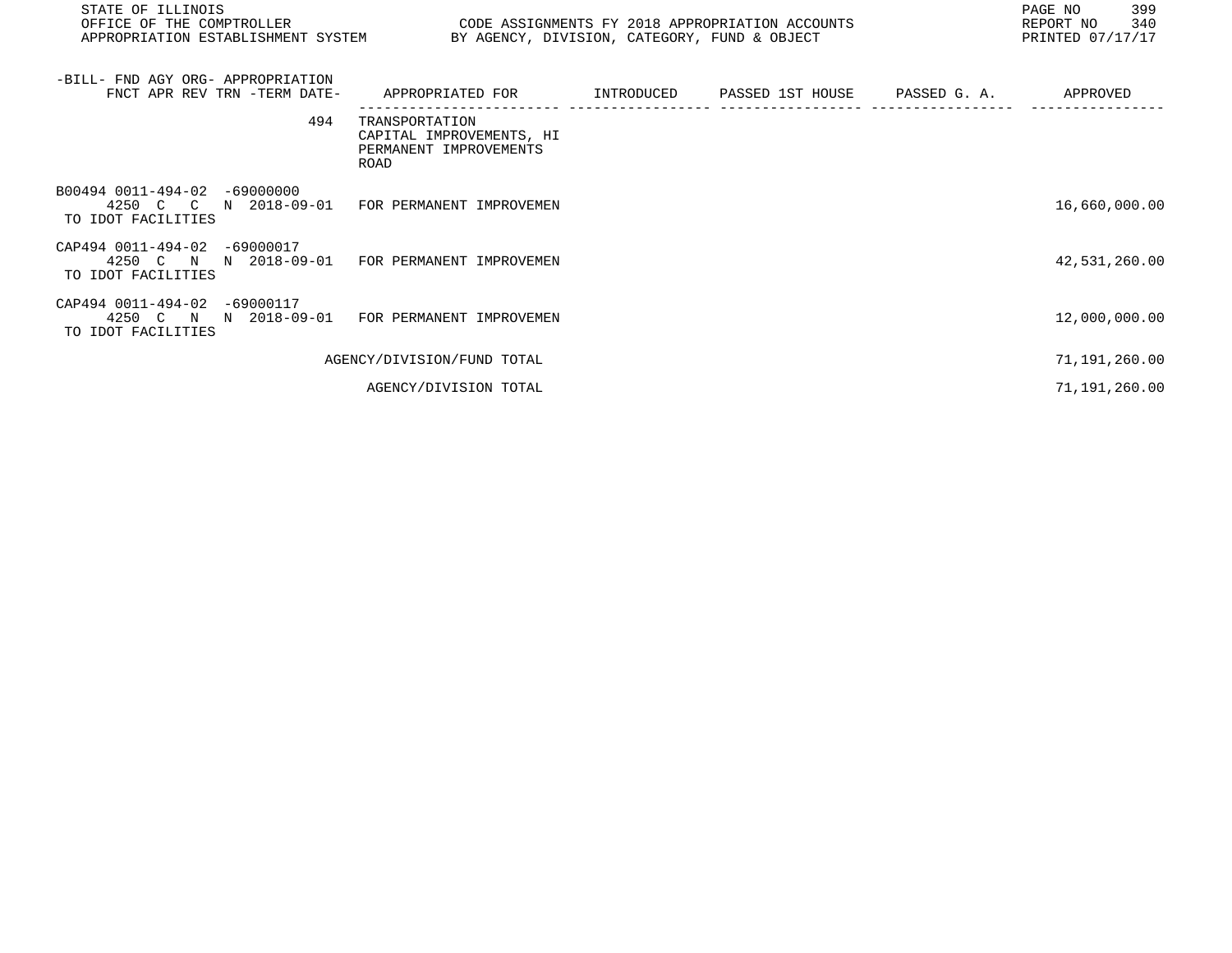| STATE OF ILLINOIS<br>CODE ASSIGNMENTS FY 2018 APPROPRIATION ACCOUNTS<br>OFFICE OF THE COMPTROLLER<br>APPROPRIATION ESTABLISHMENT SYSTEM BY AGENCY, DIVISION, CATEGORY, FUND & OBJECT |                                                                |  |                  |              | PAGE NO<br>400<br>REPORT NO<br>340<br>PRINTED 07/17/17 |
|--------------------------------------------------------------------------------------------------------------------------------------------------------------------------------------|----------------------------------------------------------------|--|------------------|--------------|--------------------------------------------------------|
| -BILL- FND AGY ORG- APPROPRIATION<br>FNCT APR REV TRN -TERM DATE-                                                                                                                    | APPROPRIATED FOR INTRODUCED                                    |  | PASSED 1ST HOUSE | PASSED G. A. | APPROVED                                               |
| 494                                                                                                                                                                                  | TRANSPORTATION<br>INFORMATION PROCESSING<br>OPERATIONS<br>ROAD |  |                  |              |                                                        |
| A00494 0011-494-03 -12000000<br>4200 C N T 2018-09-01 CONTRACTUAL SERVICES<br>CONTRACTUAL SERVICES                                                                                   |                                                                |  |                  |              | 9,887,200.00                                           |
| A00494 0011-494-03 -12900000<br>4200 C N T 2018-09-01 TRAVEL<br>TRAVEL                                                                                                               |                                                                |  |                  |              | 15,000.00                                              |
| A00494 0011-494-03 -13000000<br>4200 C N T 2018-09-01<br>COMMODITIES                                                                                                                 | COMMODITIES                                                    |  |                  |              | 28,700.00                                              |
| A00494 0011-494-03 -15000000<br>4250 C N T 2018-09-01 EOUIPMENT<br>EOUIPMENT                                                                                                         |                                                                |  |                  |              | 4,000.00                                               |
| A00494 0011-494-03 -16000000<br>4200 C N T 2018-09-01 ELECTRONIC DATA PROCESSI<br>ELECTRONIC DATA PROCESSING                                                                         |                                                                |  |                  |              | 27,500,000.00                                          |
| A00494 0011-494-03 -17000000<br>4200 C N T 2018-09-01<br>TELECOMMUNICATION SERVICES                                                                                                  | TELECOMMUNICATION                                              |  |                  |              | 407,100.00                                             |
|                                                                                                                                                                                      | AGENCY/DIVISION/FUND TOTAL                                     |  |                  |              | 37,842,000.00                                          |
|                                                                                                                                                                                      | AGENCY/DIVISION TOTAL                                          |  |                  |              | 37,842,000.00                                          |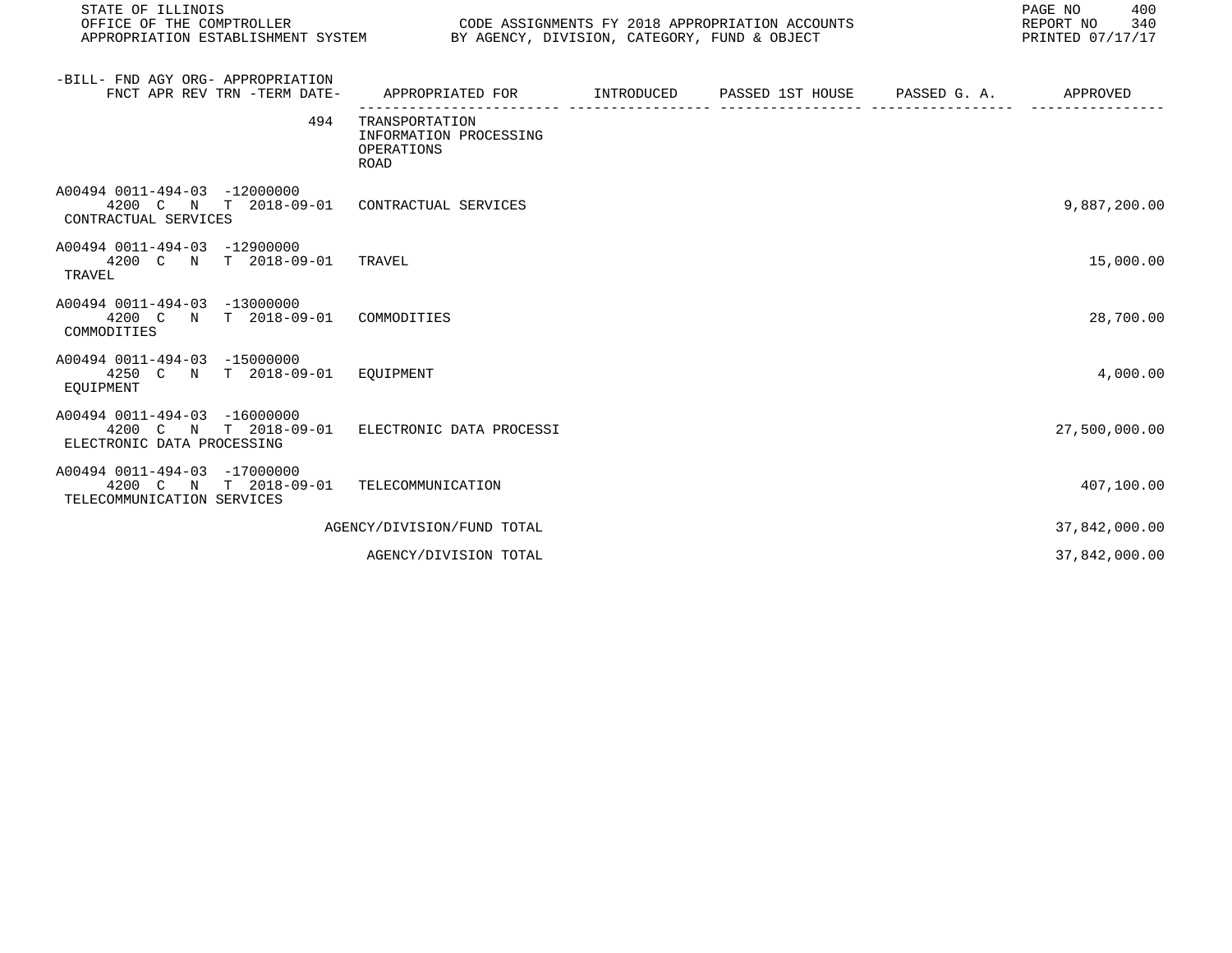| STATE OF ILLINOIS<br>OFFICE OF THE COMPTROLLER<br>APPROPRIATION ESTABLISHMENT SYSTEM | CODE ASSIGNMENTS FY 2018 APPROPRIATION ACCOUNTS<br>BY AGENCY, DIVISION, CATEGORY, FUND & OBJECT |                                         | PAGE NO<br>401<br>340<br>REPORT NO<br>PRINTED 07/17/17 |
|--------------------------------------------------------------------------------------|-------------------------------------------------------------------------------------------------|-----------------------------------------|--------------------------------------------------------|
| -BILL- FND AGY ORG- APPROPRIATION<br>FNCT APR REV TRN -TERM DATE-                    | APPROPRIATED FOR                                                                                | INTRODUCED PASSED 1ST HOUSE PASSED G.A. | APPROVED                                               |
| 494                                                                                  | TRANSPORTATION<br>HIGHWAYS CENTRAL OFFICES<br>HIGHWAY/WATERWAY IMPRVMT<br>ROAD                  |                                         |                                                        |
| CAP494 0011-494-05 -77000026<br>4200 C<br>N 2018-09-01<br>$\mathbb N$                | ENGINEERING/CONSULTANT C                                                                        |                                         | 4,216,065.00                                           |
|                                                                                      | AGENCY/DIVISION/FUND TOTAL                                                                      |                                         | 4,216,065.00                                           |
|                                                                                      | STATE CONSTRUCTION ACCOU                                                                        |                                         |                                                        |
| CAP494 0902-494-05 -77000025<br>N 2018-09-01<br>4200 C N                             | ENGINEERING/CONSULTANT C                                                                        |                                         | 4, 225, 933.00                                         |
|                                                                                      | AGENCY/DIVISION/FUND TOTAL                                                                      |                                         | 4,225,933.00                                           |
|                                                                                      | AGENCY/DIVISION TOTAL                                                                           |                                         | 8,441,998.00                                           |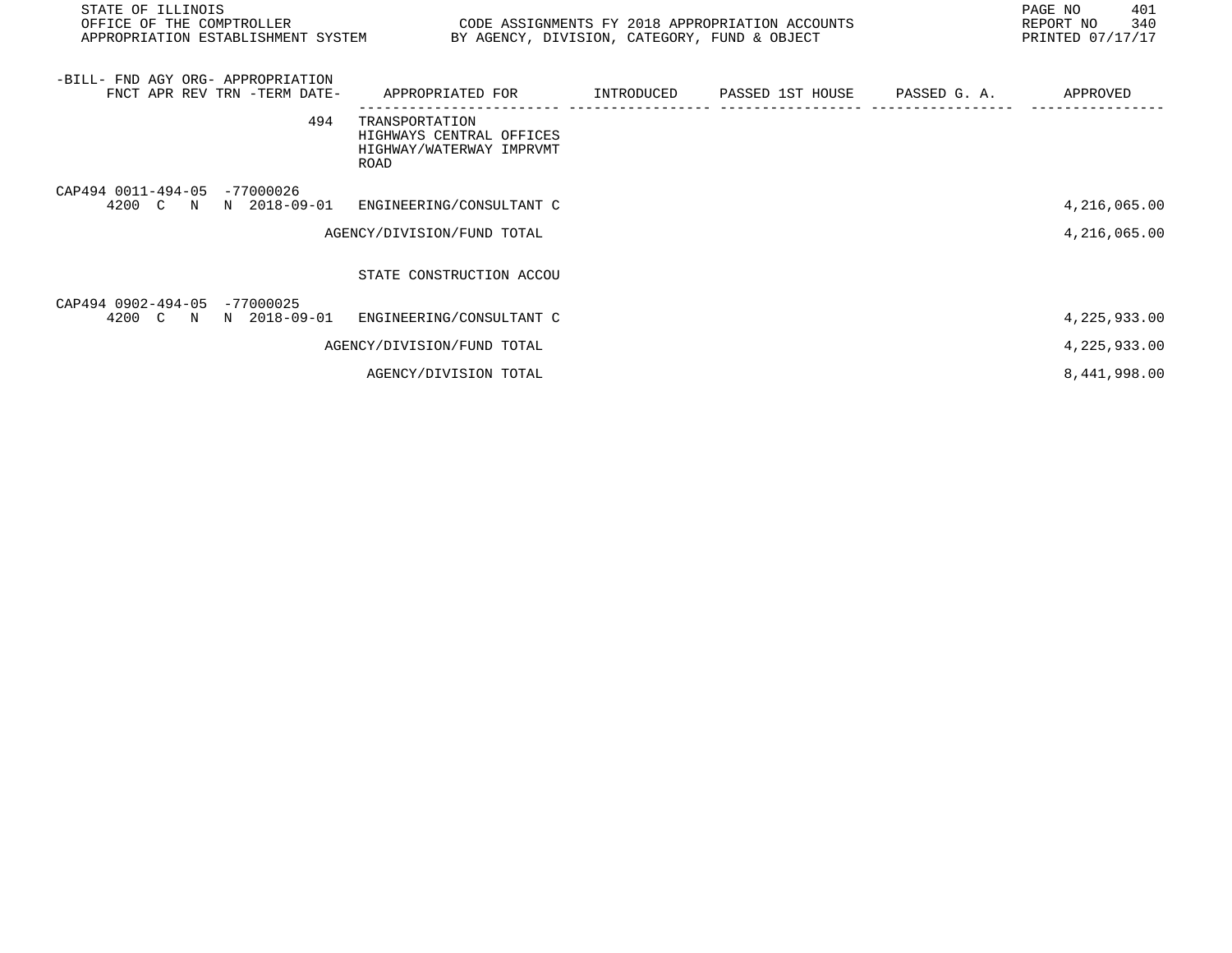| STATE OF ILLINOIS<br>OFFICE OF THE COMPTROLLER<br>APPROPRIATION ESTABLISHMENT SYSTEM BY AGENCY, DIVISION, CATEGORY, FUND & OBJECT | CODE ASSIGNMENTS FY 2018 APPROPRIATION ACCOUNTS        |  | PAGE NO<br>402<br>340<br>REPORT NO<br>PRINTED 07/17/17 |
|-----------------------------------------------------------------------------------------------------------------------------------|--------------------------------------------------------|--|--------------------------------------------------------|
| -BILL- FND AGY ORG- APPROPRIATION<br>FNCT APR REV TRN -TERM DATE-                                                                 | APPROPRIATED FOR                                       |  | APPROVED                                               |
| 494                                                                                                                               | TRANSPORTATION<br>DEPARTMENTWIDE<br>OPERATIONS<br>ROAD |  |                                                        |
| A00494 0011-494-06 -11200000<br>4200 C N<br>P 2018-09-01<br>PERSONAL SERVICES                                                     | REGULAR POSITIONS                                      |  | 421,687,800.00                                         |
| A00494 0011-494-06 -11300000<br>4200 C N<br>T 2018-09-01                                                                          | EXTRA HELP                                             |  | 41,300,000.00                                          |
| A00494 0011-494-06 -11610000<br>4200 C N<br>P 2018-09-01<br>STATE CONTRIBUTION TO STATE EMPLOYEES' RETIREMENT SYSTEM              | STATE EMPLOYEE RETIREMEN                               |  | 250,073,700.00                                         |
| A00494 0011-494-06 -11700000<br>4200 C N T 2018-09-01<br>STATE CONTRIBUTION TO SOCIAL SECURITY                                    | SOC SEC/MEDICARE CONTRIB                               |  | 35,449,100.00                                          |
|                                                                                                                                   | AGENCY/DIVISION/FUND TOTAL                             |  | 748,510,600.00                                         |
|                                                                                                                                   | AGENCY/DIVISION TOTAL                                  |  | 748,510,600.00                                         |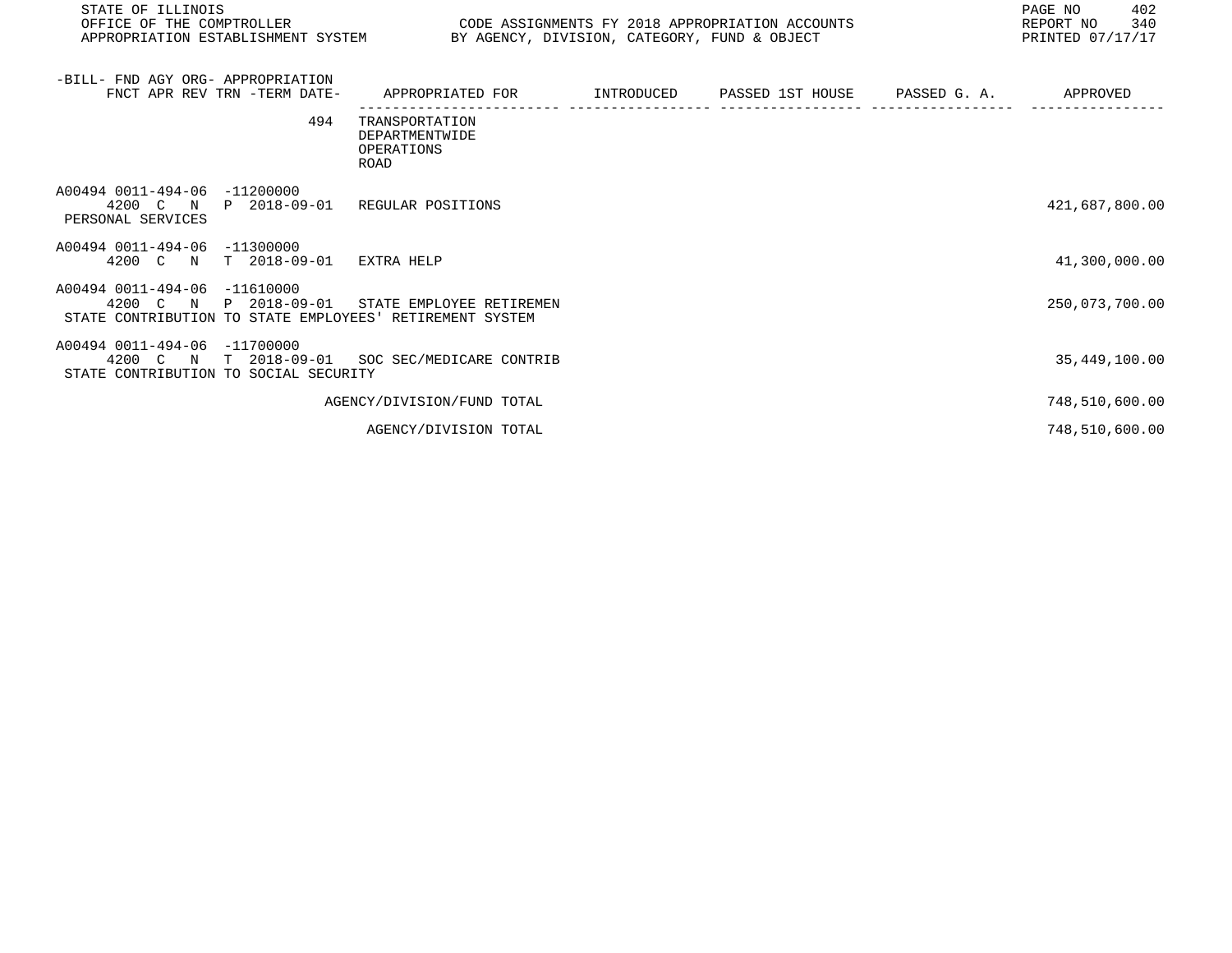| STATE OF ILLINOIS<br>OFFICE OF THE COMPTROLLER                                | CODE ASSIGNMENTS FY 2018 APPROPRIATION ACCOUNTS<br>APPROPRIATION ESTABLISHMENT SYSTEM BY AGENCY, DIVISION, CATEGORY, FUND & OBJECT |  |  |  | PAGE NO<br>403<br>340<br>REPORT NO<br>PRINTED 07/17/17 |
|-------------------------------------------------------------------------------|------------------------------------------------------------------------------------------------------------------------------------|--|--|--|--------------------------------------------------------|
| -BILL- FND AGY ORG- APPROPRIATION<br>FNCT APR REV TRN -TERM DATE-             | APPROPRIATED FOR TINTRODUCED PASSED 1ST HOUSE PASSED G.A.                                                                          |  |  |  | APPROVED                                               |
| 494                                                                           | TRANSPORTATION<br>PLANNING & PROGRAMMING<br>OPERATIONS<br><b>ROAD</b>                                                              |  |  |  |                                                        |
| A00494 0011-494-07 -12000000<br>4200 C<br>T 2018-09-01<br>N                   | CONTRACTUAL SERVICES                                                                                                               |  |  |  | 937,400.00                                             |
| A00494 0011-494-07 -12900000<br>4200 C N<br>T 2018-09-01                      | TRAVEL                                                                                                                             |  |  |  | 100,000.00                                             |
| A00494 0011-494-07 -13000000<br>$T = 2018 - 09 - 01$<br>4200 C N              | COMMODITIES                                                                                                                        |  |  |  | 70,500.00                                              |
| A00494 0011-494-07 -13020000<br>$T = 2018 - 09 - 01$<br>4200 C<br>$\mathbb N$ | PRINTING                                                                                                                           |  |  |  | 282,500.00                                             |
| A00494 0011-494-07 -15000000<br>T 2018-09-01<br>4250 C<br>$\mathbb N$         | EQUIPMENT                                                                                                                          |  |  |  | 31,400.00                                              |
| A00494 0011-494-07 -17000000<br>4200 C<br>$T = 2018 - 09 - 01$<br>$\mathbb N$ | TELECOMMUNICATIONS                                                                                                                 |  |  |  | 196,000.00                                             |
| A00494 0011-494-07 -18000000<br>4200 C N<br>T 2018-09-01                      | EQUIPMENT                                                                                                                          |  |  |  | 90,000.00                                              |
| A00494 0011-494-07 -19000000<br>4200 C N<br>$T = 2018 - 09 - 01$              | PLANNING, RESEARCH, DEV                                                                                                            |  |  |  | 2,950,000.00                                           |
| A00494 0011-494-07 -19001000<br>$T = 2018 - 09 - 01$<br>4200 C<br>$\mathbb N$ | METRO PLANNING AND RESEA                                                                                                           |  |  |  | 97,000,000.00                                          |
| A00494 0011-494-07 -19002000<br>4200 C<br>$T = 2018 - 09 - 01$<br>$\mathbb N$ | METRO PLANNING AND RESEA                                                                                                           |  |  |  | 22,000,000.00                                          |
| A00494 0011-494-07 -19002200<br>4200 C N<br>$T = 2018 - 09 - 01$              | FED REIMB OF PLANNING AC                                                                                                           |  |  |  | 2,160,000.00                                           |
| A00494 0011-494-07 -19003200<br>4200 C N<br>T 2018-09-01                      | IDOT ITS PROGRAM                                                                                                                   |  |  |  | 7,500,000.00                                           |
| A00494 0011-494-07 -19003300<br>4200 C N T 2018-09-01                         | STATE SHARE IDOT ITS PRO                                                                                                           |  |  |  | 27,000.00                                              |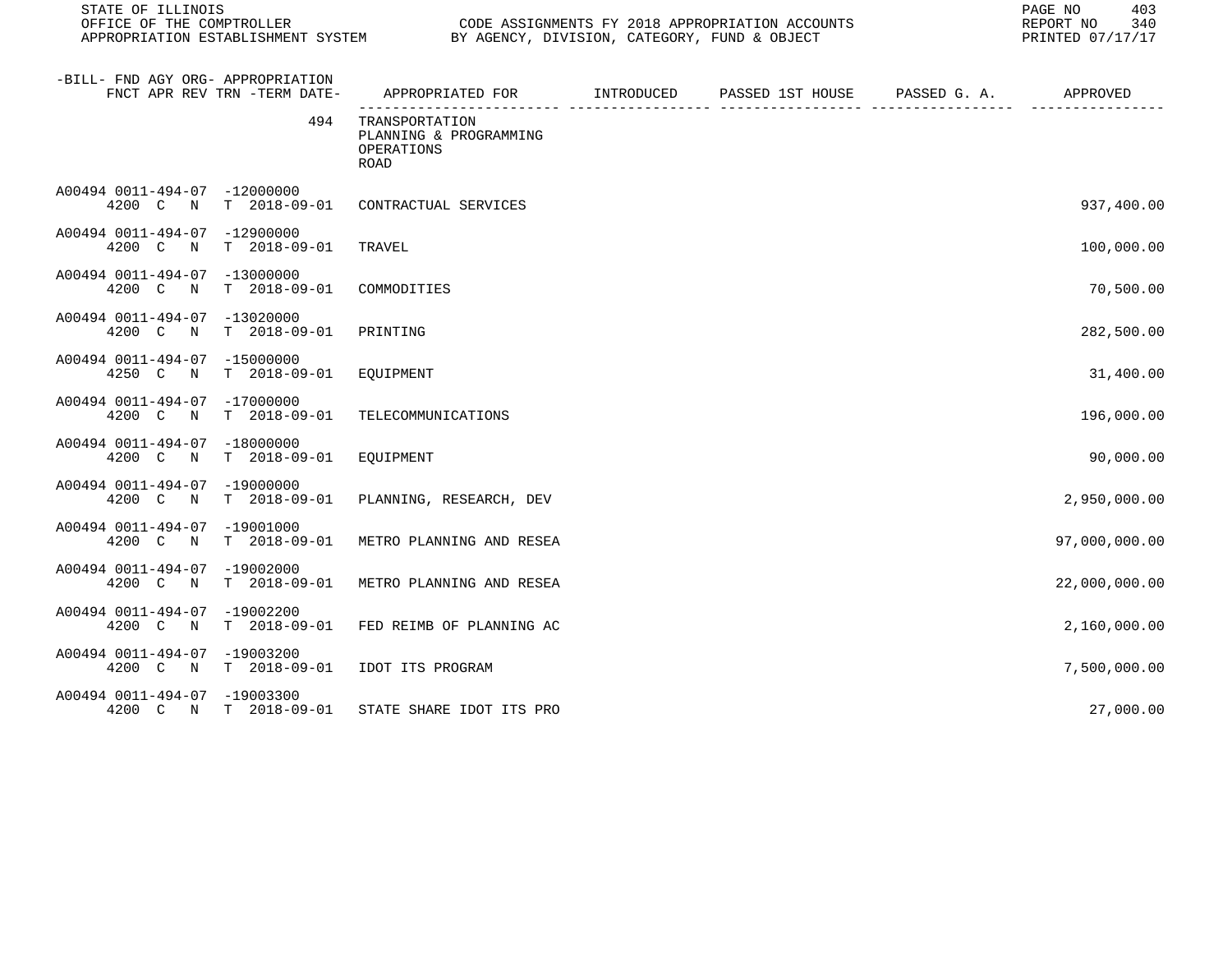| STATE OF ILLINOIS<br>OFFICE OF THE COMPTROLLER<br>APPROPRIATION ESTABLISHMENT SYSTEM                                                                                                                                                     | CODE ASSIGNMENTS FY 2018 APPROPRIATION ACCOUNTS<br>BY AGENCY, DIVISION, CATEGORY, FUND & OBJECT |            |                               | 404<br>PAGE NO<br>340<br>REPORT NO<br>PRINTED 07/17/17 |
|------------------------------------------------------------------------------------------------------------------------------------------------------------------------------------------------------------------------------------------|-------------------------------------------------------------------------------------------------|------------|-------------------------------|--------------------------------------------------------|
| -BILL- FND AGY ORG- APPROPRIATION<br>FNCT APR REV TRN -TERM DATE-                                                                                                                                                                        | APPROPRIATED FOR                                                                                | INTRODUCED | PASSED 1ST HOUSE PASSED G. A. | APPROVED                                               |
| 494                                                                                                                                                                                                                                      | TRANSPORTATION<br>PLANNING & PROGRAMMING<br>AWARDS & GRANTS<br>ROAD                             |            |                               |                                                        |
| B00494 0011-494-07 -49000000<br>N 2018-09-01<br>4200 C N<br>TRANSPORTATION ENHANCEMENT, CONGESTION MITIGATIO, AIR<br>UALITY, HIGH PRIORITY AND SCENIC BY-WAT PROJECTS NOT<br>LIGIBLE FOR INCLUSION IN HIGHWAY IMPROVEMENT PROGRAM APPROP | TRANSPORTATION ENHANCEME                                                                        |            |                               | 37,500,000.00                                          |
|                                                                                                                                                                                                                                          | AGENCY/DIVISION/FUND TOTAL                                                                      |            |                               | 170,844,800.00                                         |
|                                                                                                                                                                                                                                          | AGENCY/DIVISION TOTAL                                                                           |            |                               | 170,844,800.00                                         |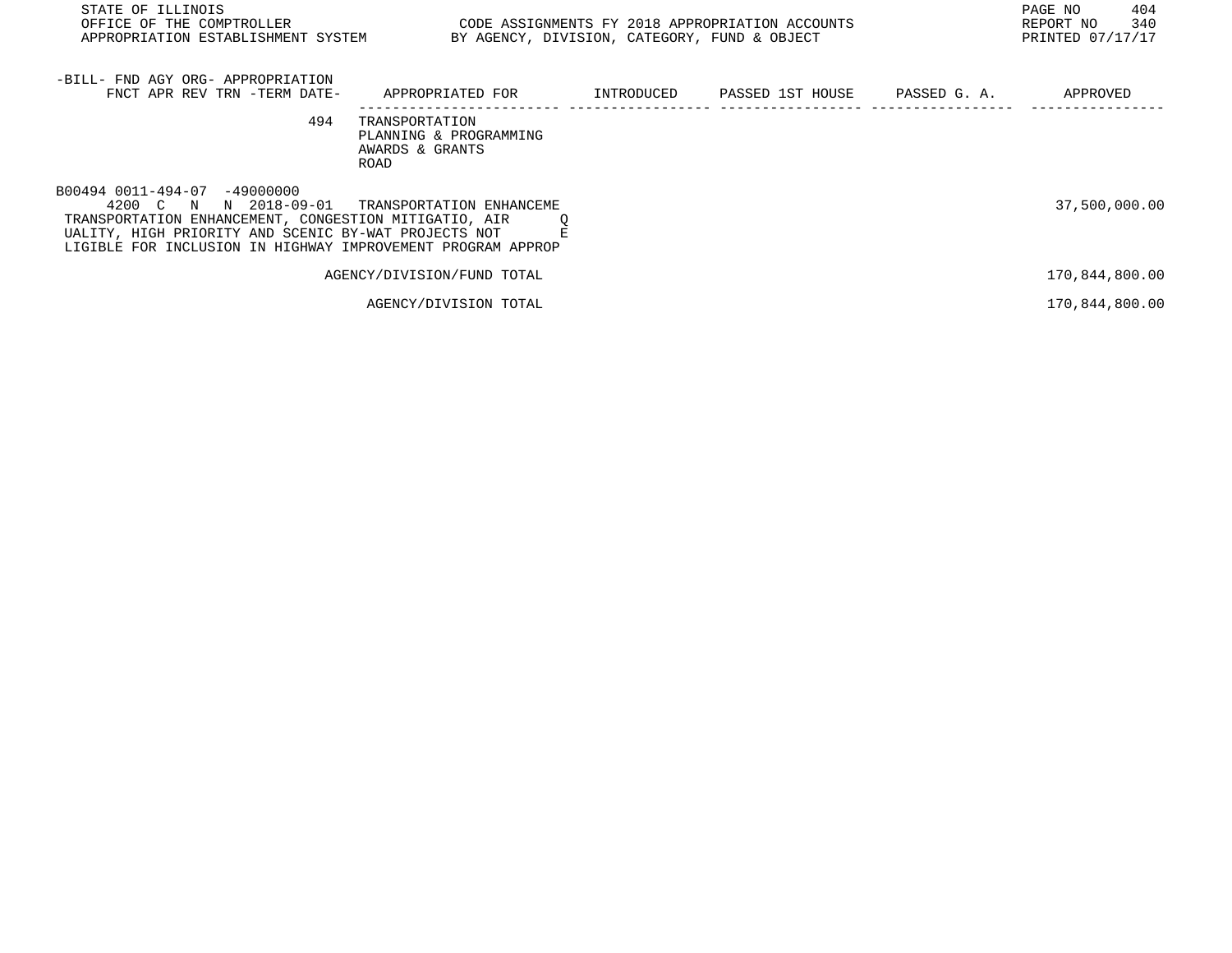| STATE OF ILLINOIS<br>OFFICE OF THE COMPTROLLER                                     | CODE ASSIGNMENTS FY 2018 APPROPRIATION ACCOUNTS<br>APPROPRIATION ESTABLISHMENT SYSTEM BY AGENCY, DIVISION, CATEGORY, FUND & OBJECT |  |  |              | 405<br>PAGE NO<br>340<br>REPORT NO<br>PRINTED 07/17/17 |
|------------------------------------------------------------------------------------|------------------------------------------------------------------------------------------------------------------------------------|--|--|--------------|--------------------------------------------------------|
| -BILL- FND AGY ORG- APPROPRIATION<br>FNCT APR REV TRN -TERM DATE-                  | APPROPRIATED FOR TINTRODUCED PASSED 1ST HOUSE                                                                                      |  |  | PASSED G. A. | APPROVED                                               |
| 494                                                                                | TRANSPORTATION<br>HIGHWAY PROJECT IMPLEMEN<br>OPERATIONS<br><b>ROAD</b>                                                            |  |  |              |                                                        |
| A00494 0011-494-08 -12000000<br>4200 C<br>$T = 2018 - 09 - 01$<br>$\mathbf N$      | CONTRACTUAL SERVICES                                                                                                               |  |  |              | 4,279,600.00                                           |
| A00494 0011-494-08<br>-12900000<br>4200 C N<br>T 2018-09-01                        | TRAVEL                                                                                                                             |  |  |              | 150,000.00                                             |
| A00494 0011-494-08<br>$-13000000$<br>$T = 2018 - 09 - 01$<br>4200 C<br>$\mathbb N$ | COMMODITIES                                                                                                                        |  |  |              | 170,000.00                                             |
| A00494 0011-494-08 -15000000<br>4250 C<br>$T = 2018 - 09 - 01$<br>$\mathbb N$      | EQUIPMENT                                                                                                                          |  |  |              | 1,099,600.00                                           |
| A00494 0011-494-08<br>$-15000100$<br>4250 C<br>$\mathbb N$<br>T 2018-09-01         | EQUIPMENT                                                                                                                          |  |  |              | 128,600.00                                             |
| A00494 0011-494-08<br>-17000000<br>$T = 2018 - 09 - 01$<br>4200 C<br>$\mathbb N$   | TELECOMMUNICATIONS                                                                                                                 |  |  |              | 1,634,100.00                                           |
| A00494 0011-494-08<br>$-18000000$<br>4200 C N<br>T 2018-09-01                      | OPERATION OF AUTO                                                                                                                  |  |  |              | 318,000.00                                             |
| A00494 0011-494-08 -19000100<br>$T = 2018 - 09 - 01$<br>4200 C N                   | REIMBURSE LOCAL TRAF SIG                                                                                                           |  |  |              | 11,800,000.00                                          |
| A00494 0011-494-08 -19000200<br>4200 C<br>$T = 2018 - 09 - 01$<br>N                | REIMBURSE CTY, CNTY, ST                                                                                                            |  |  |              | 23,500,000.00                                          |
| A00494 0011-494-08<br>$-19000300$<br>4200 C<br>$T = 2018 - 09 - 01$<br>$\mathbb N$ | REPAIR OF DAMAGES BY MOT                                                                                                           |  |  |              | 5,300,000.00                                           |
| A00494 0011-494-08<br>$-19000400$<br>4200 C<br>$T = 2018 - 09 - 01$<br>$\mathbb N$ | STARCOM EXPENSES                                                                                                                   |  |  |              | 5,300,000.00                                           |
| A00494 0011-494-08<br>-19000500<br>4200 C N<br>T 2018-09-01                        | IL TERRORISM TASK FORCE                                                                                                            |  |  |              | 200,000.00                                             |
| A00494 0011-494-08 -19000600<br>4200 C N<br>T 2018-09-01                           | RESPONSE TO NATURAL DISA                                                                                                           |  |  |              | 1,000,000.00                                           |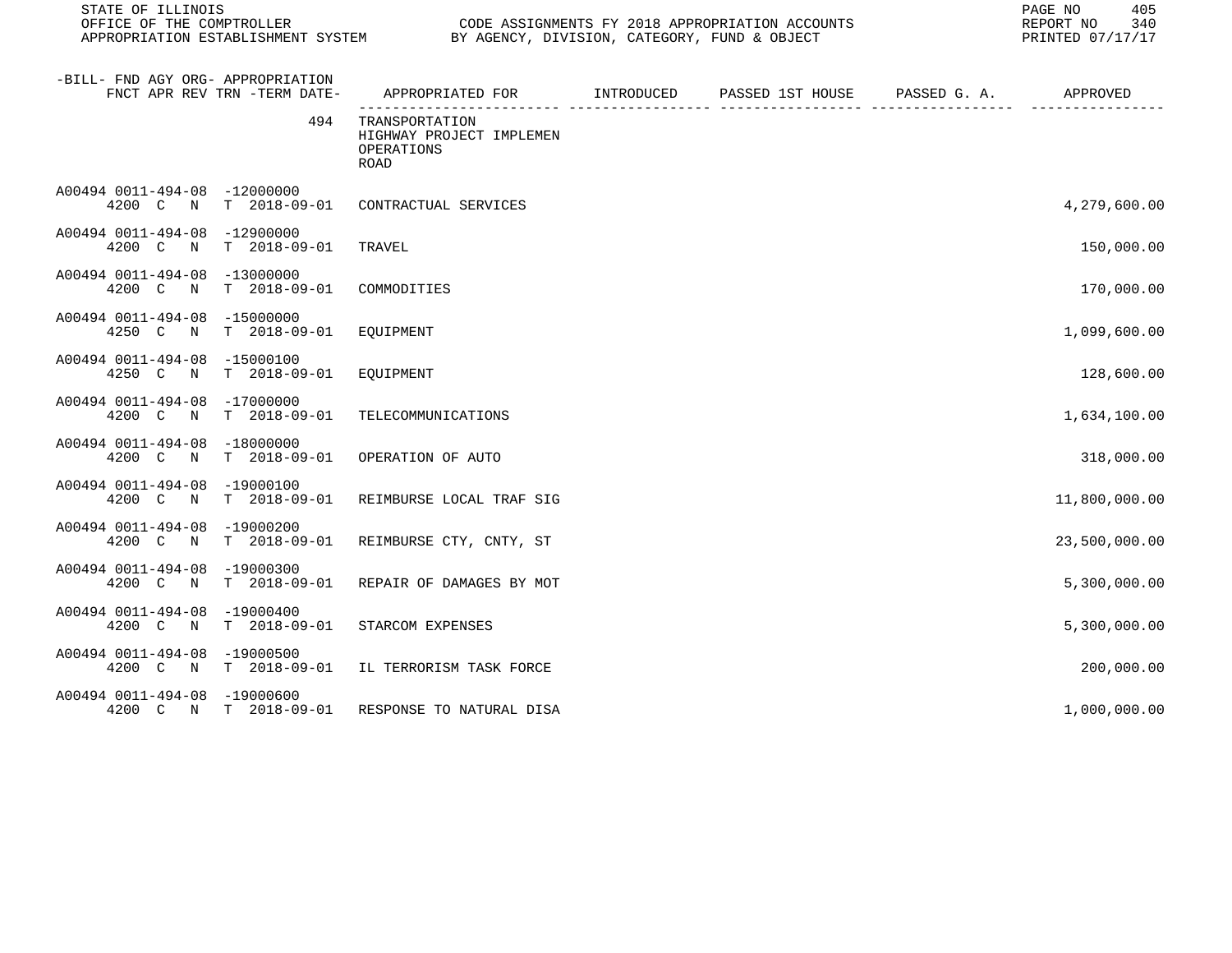| STATE OF ILLINOIS<br>OFFICE OF THE COMPTROLLER<br>APPROPRIATION ESTABLISHMENT SYSTEM BY AGENCY, DIVISION, CATEGORY, FUND & OBJECT       | CODE ASSIGNMENTS FY 2018 APPROPRIATION ACCOUNTS                                |  | PAGE NO<br>406<br>REPORT NO 340<br>PRINTED 07/17/17 |
|-----------------------------------------------------------------------------------------------------------------------------------------|--------------------------------------------------------------------------------|--|-----------------------------------------------------|
| -BILL- FND AGY ORG- APPROPRIATION<br>FNCT APR REV TRN -TERM DATE-                                                                       | APPROPRIATED FOR TINTRODUCED PASSED 1ST HOUSE PASSED G.A. APPROVED             |  |                                                     |
| 494                                                                                                                                     | TRANSPORTATION<br>HIGHWAY PROJECT IMPLEMEN<br>HIGHWAY/WATERWAY IMPRVMT<br>ROAD |  |                                                     |
| B00494 0011-494-08 -79000000<br>4200 C N N 2018-09-01 IDENTIFICATION CORRECT A<br>DISPOSAL OF HAZARDOUS MATERIALS AT STORAGE FACILITIES |                                                                                |  | 6,600,000.00                                        |
| B00494 0011-494-08 -79000100<br>4200 C N N 2018-09-01<br>AND PHYSICAL RESEARCH PURPOSES                                                 | FOR MAINTENANCE, TRAFFIC                                                       |  | 79,600,000.00                                       |
| B00494 0011-494-08 -79000200<br>4200 C N N 2018-09-01 REPAIR OF DAMAGES BY MOT                                                          |                                                                                |  | 16,500,000.00                                       |
| B00494 0011-494-08 -79001100<br>4200 C N N 2018-09-01<br>AND PHYSICAL RESEARCH PURPOSES                                                 | FOR MAINTENANCE, TRAFFIC                                                       |  | 14,000,000.00                                       |
| A00494 0011-494-08 -99390000<br>9700 C N T 2018-09-01 REFUNDS                                                                           |                                                                                |  | 45,000.00                                           |
|                                                                                                                                         | AGENCY/DIVISION/FUND TOTAL                                                     |  | 171,624,900.00                                      |
|                                                                                                                                         | AGENCY/DIVISION TOTAL                                                          |  | 171,624,900.00                                      |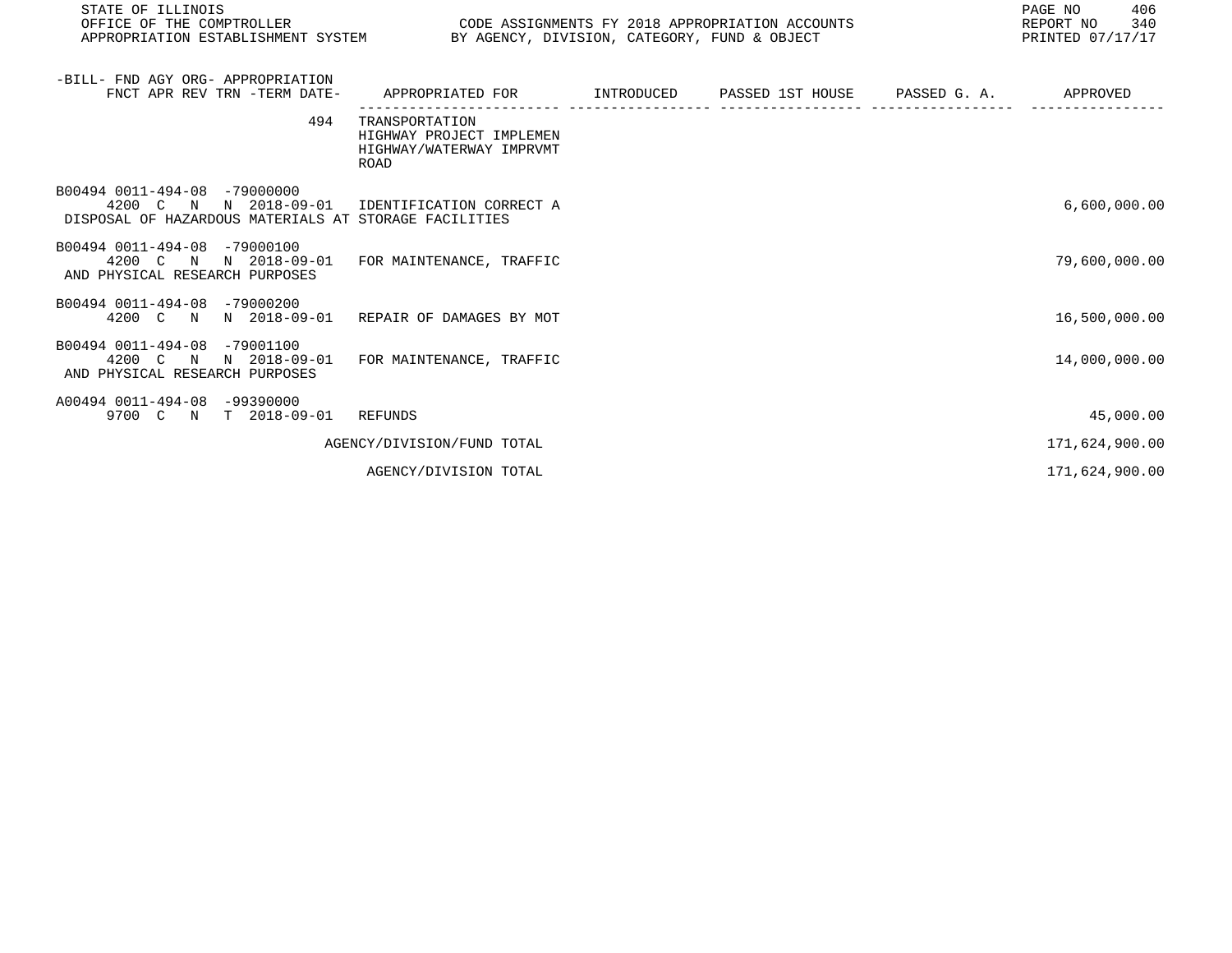| STATE OF ILLINOIS<br>OFFICE OF THE COMPTROLLER<br>APPROPRIATION ESTABLISHMENT SYSTEM BY AGENCY, DIVISION, CATEGORY, FUND & OBJECT |                                                             |            | CODE ASSIGNMENTS FY 2018 APPROPRIATION ACCOUNTS | PAGE NO<br>407<br>REPORT NO<br>340<br>PRINTED 07/17/17 |
|-----------------------------------------------------------------------------------------------------------------------------------|-------------------------------------------------------------|------------|-------------------------------------------------|--------------------------------------------------------|
| -BILL- FND AGY ORG- APPROPRIATION<br>FNCT APR REV TRN -TERM DATE-                                                                 | APPROPRIATED FOR                                            | INTRODUCED | PASSED 1ST HOUSE PASSED G. A.                   | APPROVED                                               |
| 494                                                                                                                               | TRANSPORTATION<br>PROGRAM DEVELOPMENT<br>OPERATIONS<br>ROAD |            |                                                 |                                                        |
| A00494 0011-494-09 -12000000<br>4200 C N T 2018-09-01 CONTRACTUAL SERVICES<br>CONTRACTUAL SERVICES                                |                                                             |            |                                                 | 2,115,400.00                                           |
| A00494 0011-494-09 -12900000<br>4200 C N T 2018-09-01                                                                             | TRAVEL                                                      |            |                                                 | 260,900.00                                             |
| A00494 0011-494-09 -13000000<br>4200 C N T 2018-09-01                                                                             | COMMODITIES                                                 |            |                                                 | 149,800.00                                             |
| A00494 0011-494-09 -13020000<br>4200 C N T 2018-09-01                                                                             | PRINTING                                                    |            |                                                 | 197,300.00                                             |
| A00494 0011-494-09 -15000000<br>4250 C<br>N T 2018-09-01                                                                          | EQUIPMENT                                                   |            |                                                 | 3,794,000.00                                           |
| A00494 0011-494-09 -15000100<br>4250 C N T 2018-09-01                                                                             | EOUIPMENT                                                   |            |                                                 | 168,200.00                                             |
| A00494 0011-494-09 -17000000<br>4200 C N T 2018-09-01                                                                             | TELECOMMUNICATIONS                                          |            |                                                 | 263,200.00                                             |
| A00494 0011-494-09 -18000000<br>4200 C N T 2018-09-01                                                                             | OPERATION OF AUTO                                           |            |                                                 | 500,000.00                                             |
| A00494 0011-494-09 -19000100<br>4200 C N T 2018-09-01                                                                             | TECHNOLOGY TRANSFER CENT                                    |            |                                                 | 200,000.00                                             |
| A00494 0011-494-09 -19000200<br>4200 C N T 2018-09-01                                                                             | DISTRACTED DRIVING PROGR                                    |            |                                                 | 1,200,000.00                                           |
| A00494 0011-494-09 -19000300<br>4200 C N T 2018-09-01 HIGHWAY SAFETY MEDIA CAM                                                    |                                                             |            |                                                 | 7,400,000.00                                           |
|                                                                                                                                   | AGENCY/DIVISION/FUND TOTAL                                  |            |                                                 | 16,248,800.00                                          |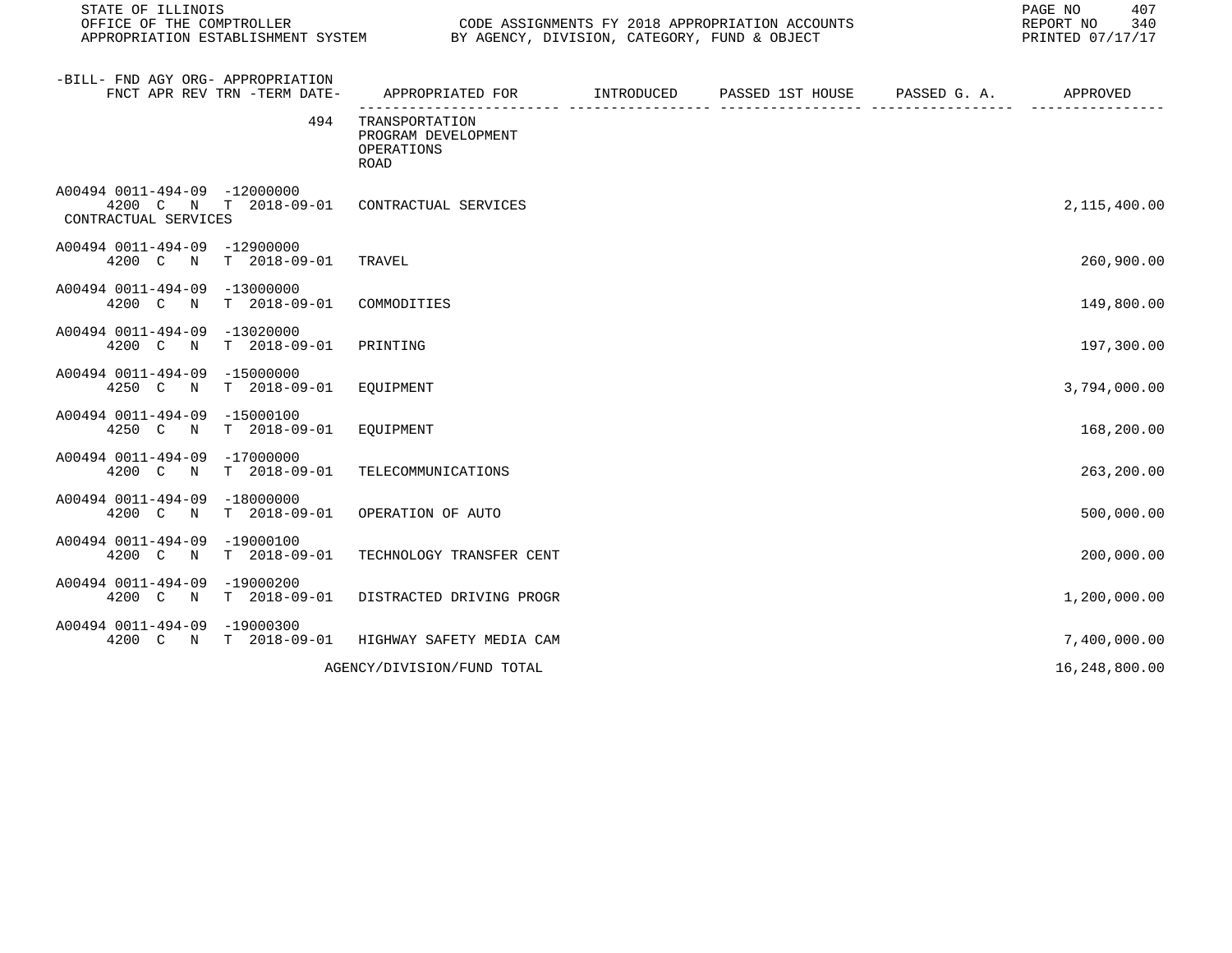| STATE OF ILLINOIS<br>OFFICE OF THE COMPTROLLER    |                                      | CODE ASSIGNMENTS FY 2018 APPROPRIATION ACCOUNTS<br>OFFICE OF THE COMPTROLLER<br>APPROPRIATION ESTABLISHMENT SYSTEM BY AGENCY, DIVISION, CATEGORY, FUND & OBJECT | 408<br>PAGE NO<br>REPORT NO<br>340<br>PRINTED 07/17/17 |  |            |
|---------------------------------------------------|--------------------------------------|-----------------------------------------------------------------------------------------------------------------------------------------------------------------|--------------------------------------------------------|--|------------|
| -BILL- FND AGY ORG- APPROPRIATION                 | FNCT APR REV TRN -TERM DATE-         | APPROPRIATED FOR TINTRODUCED PASSED 1ST HOUSE PASSED G. A.                                                                                                      |                                                        |  | APPROVED   |
|                                                   | 494                                  | TRANSPORTATION<br>PROGRAM DEVELOPMENT<br>OPERATIONS<br>TRANS SAFETY HIGHWAY HIR                                                                                 |                                                        |  |            |
| A00494 0589-494-09 -19000000                      | 4200 C N T 2018-09-01                | ISP AGREEMENTS FOR WORK                                                                                                                                         |                                                        |  | 600,000.00 |
|                                                   |                                      | AGENCY/DIVISION/FUND TOTAL                                                                                                                                      |                                                        |  | 600,000.00 |
|                                                   |                                      | CYCLE RIDER SAFETY TRAIN                                                                                                                                        |                                                        |  |            |
| A00494 0863-494-09 -11200000<br>PERSONAL SERVICES |                                      | 4200 C N P 2018-09-01 REGULAR POSITIONS                                                                                                                         |                                                        |  | 299,100.00 |
| A00494 0863-494-09                                | $-11610000$<br>4200 C N P 2018-09-01 | RETIREMENT                                                                                                                                                      |                                                        |  | 161,600.00 |
| A00494 0863-494-09 -11700000<br>4200 C N          | $T = 2018 - 09 - 01$                 | SOC SEC/MEDICARE                                                                                                                                                |                                                        |  | 22,900.00  |
| A00494 0863-494-09 -11800000<br>4200 C N          | P 2018-09-01                         | GROUP INSURANCE                                                                                                                                                 |                                                        |  | 72,000.00  |
| A00494 0863-494-09<br>4200 C N                    | $-12000000$<br>$T = 2018 - 09 - 01$  | CONTRACTUAL SERVICES                                                                                                                                            |                                                        |  | 10,600.00  |
| A00494 0863-494-09<br>4200 C N                    | -12900000<br>T 2018-09-01            | TRAVEL                                                                                                                                                          |                                                        |  | 4,600.00   |
| A00494 0863-494-09 -13000000<br>4200 C N          | $T = 2018 - 09 - 01$                 | COMMODITIES                                                                                                                                                     |                                                        |  | 1,000.00   |
| A00494 0863-494-09 -13020000<br>4200 C N          | T 2018-09-01                         | PRINTING                                                                                                                                                        |                                                        |  | 1,500.00   |
| A00494 0863-494-09                                | $-15000000$<br>4250 C N T 2018-09-01 | EQUIPMENT                                                                                                                                                       |                                                        |  | 1,000.00   |
|                                                   |                                      | AGENCY/DIVISION/FUND TOTAL                                                                                                                                      |                                                        |  | 574,300.00 |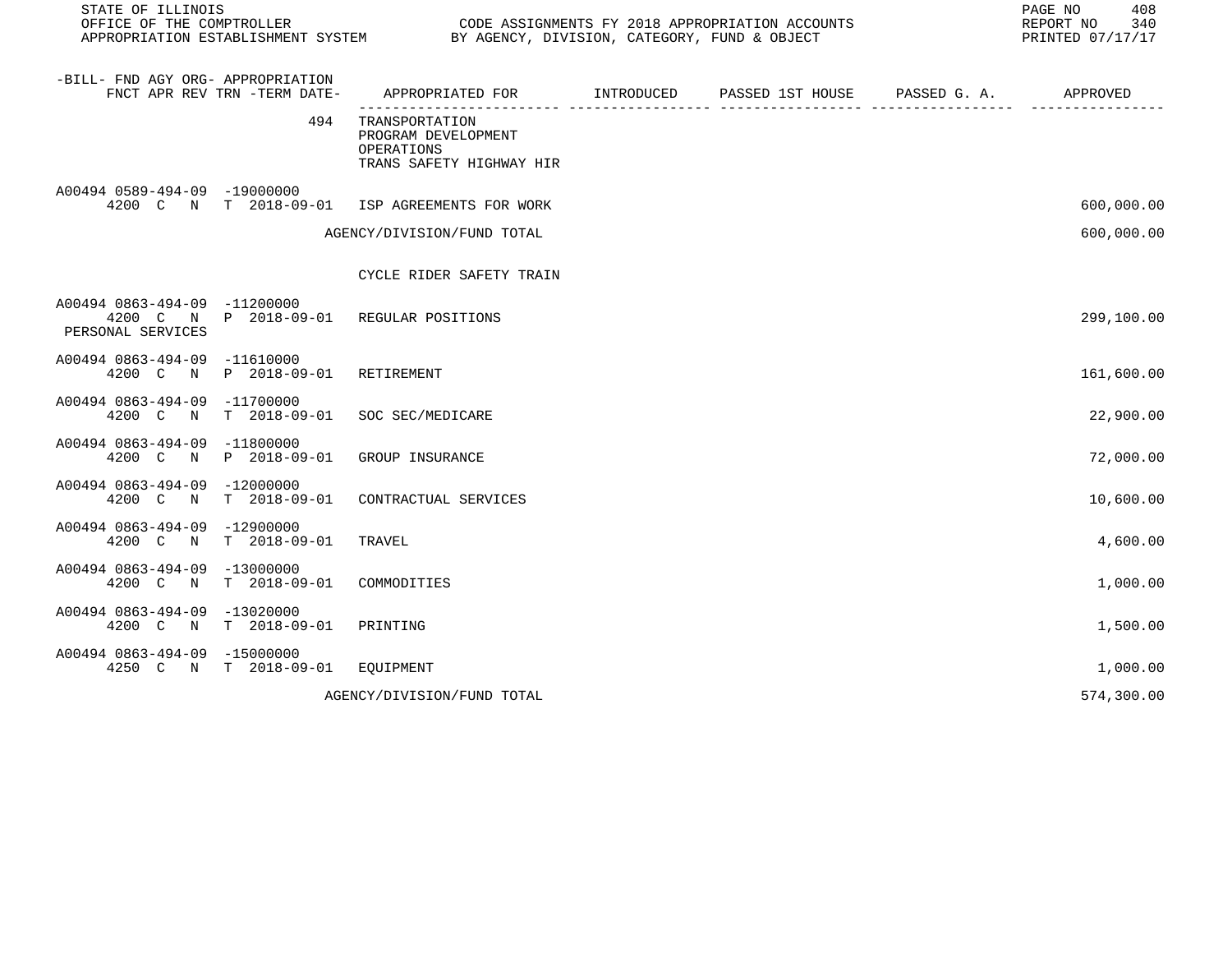| STATE OF ILLINOIS<br>OFFICE OF THE COMPTROLLER<br>CODE ASSIGNMENTS FY 2018 APPROPRIATION ACCOUNTS<br>APPROPRIATION ESTABLISHMENT SYSTEM BY AGENCY, DIVISION, CATEGORY, FUND & OBJECT |                              |                                                                                           |  |  | PAGE NO<br>409<br>340<br>REPORT NO<br>PRINTED 07/17/17 |               |
|--------------------------------------------------------------------------------------------------------------------------------------------------------------------------------------|------------------------------|-------------------------------------------------------------------------------------------|--|--|--------------------------------------------------------|---------------|
| -BILL- FND AGY ORG- APPROPRIATION                                                                                                                                                    | FNCT APR REV TRN -TERM DATE- | APPROPRIATED FOR        INTRODUCED     PASSED 1ST HOUSE     PASSED G. A.         APPROVED |  |  |                                                        |               |
|                                                                                                                                                                                      | 494                          | TRANSPORTATION<br>PROGRAM DEVELOPMENT<br>AWARDS & GRANTS<br><b>ROAD</b>                   |  |  |                                                        |               |
| A00494 0011-494-09 -44000000                                                                                                                                                         |                              | 4200 C N N 2018-09-01 REIMBURSEMENT FOR CEC PR                                            |  |  |                                                        | 3,747,000.00  |
|                                                                                                                                                                                      |                              | AGENCY/DIVISION/FUND TOTAL                                                                |  |  |                                                        | 3,747,000.00  |
|                                                                                                                                                                                      |                              | CYCLE RIDER SAFETY TRAIN                                                                  |  |  |                                                        |               |
| A00494 0863-494-09 -49000000                                                                                                                                                         |                              | 4200 C N N 2018-09-01 REIMBURS CYCLE RIDER SAF                                            |  |  |                                                        | 12,800,000.00 |
|                                                                                                                                                                                      |                              | AGENCY/DIVISION/FUND TOTAL                                                                |  |  |                                                        | 12,800,000.00 |
|                                                                                                                                                                                      |                              | <b>ROAD</b>                                                                               |  |  |                                                        |               |
| A00494 0011-494-09 -99390000                                                                                                                                                         | 9700 C N T 2018-09-01        | REFUNDS                                                                                   |  |  |                                                        | 10,000.00     |
|                                                                                                                                                                                      |                              | AGENCY/DIVISION/FUND TOTAL                                                                |  |  |                                                        | 10,000.00     |
|                                                                                                                                                                                      |                              | AGENCY/DIVISION TOTAL                                                                     |  |  |                                                        | 33,980,100.00 |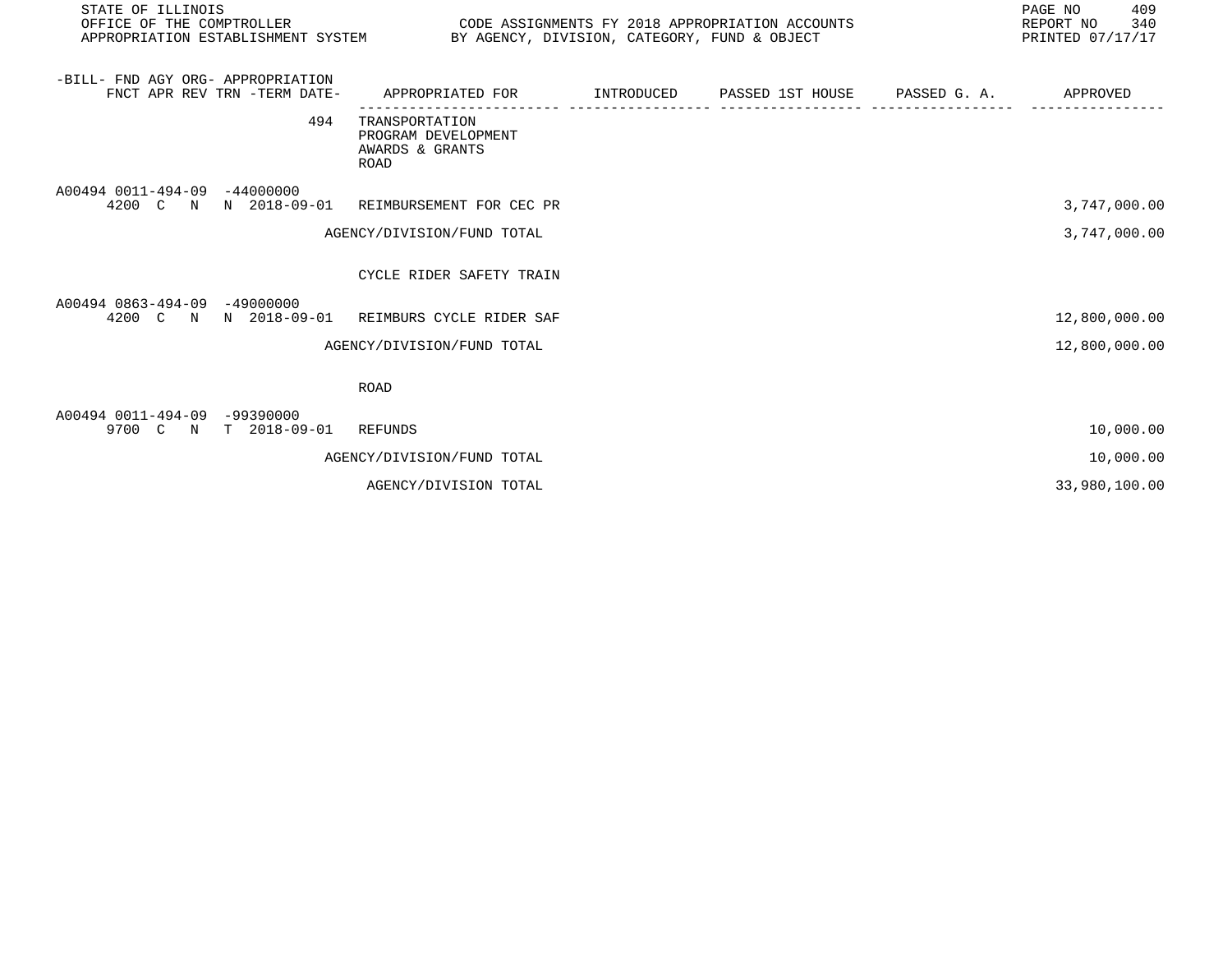| STATE OF ILLINOIS<br>OFFICE OF THE COMPTROLLER<br>APPROPRIATION ESTABLISHMENT SYSTEM                                                                                                                        | CODE ASSIGNMENTS FY 2018 APPROPRIATION ACCOUNTS                  | BY AGENCY, DIVISION, CATEGORY, FUND & OBJECT |                  |              | 410<br>PAGE NO<br>340<br>REPORT NO<br>PRINTED 07/17/17 |
|-------------------------------------------------------------------------------------------------------------------------------------------------------------------------------------------------------------|------------------------------------------------------------------|----------------------------------------------|------------------|--------------|--------------------------------------------------------|
| -BILL- FND AGY ORG- APPROPRIATION<br>FNCT APR REV TRN -TERM DATE-                                                                                                                                           | APPROPRIATED FOR                                                 | INTRODUCED                                   | PASSED 1ST HOUSE | PASSED G. A. | APPROVED                                               |
| 494                                                                                                                                                                                                         | TRANSPORTATION<br>HWY SAFETY PROG.LIQUOR C<br>OPERATIONS<br>ROAD |                                              |                  |              |                                                        |
| A00494 0011-494-16 -19000000<br>T 2018-09-01<br>4200 C N<br>FOR COSTS ASSOCIATED WITH IMPLEMENTATION OF IL HIGHWAY<br>AFETY PROGRAM UNDER PROVISIONS OF NATIONAL HIGHWAY SAFETY A<br>CT OF 1966, AS AMENDED | HIGHWAY SAFETY PROGRAM<br>S                                      |                                              |                  |              | 37,000.00                                              |
|                                                                                                                                                                                                             | AGENCY/DIVISION/FUND TOTAL                                       |                                              |                  |              | 37,000.00                                              |
|                                                                                                                                                                                                             | AGENCY/DIVISION TOTAL                                            |                                              |                  |              | 37,000.00                                              |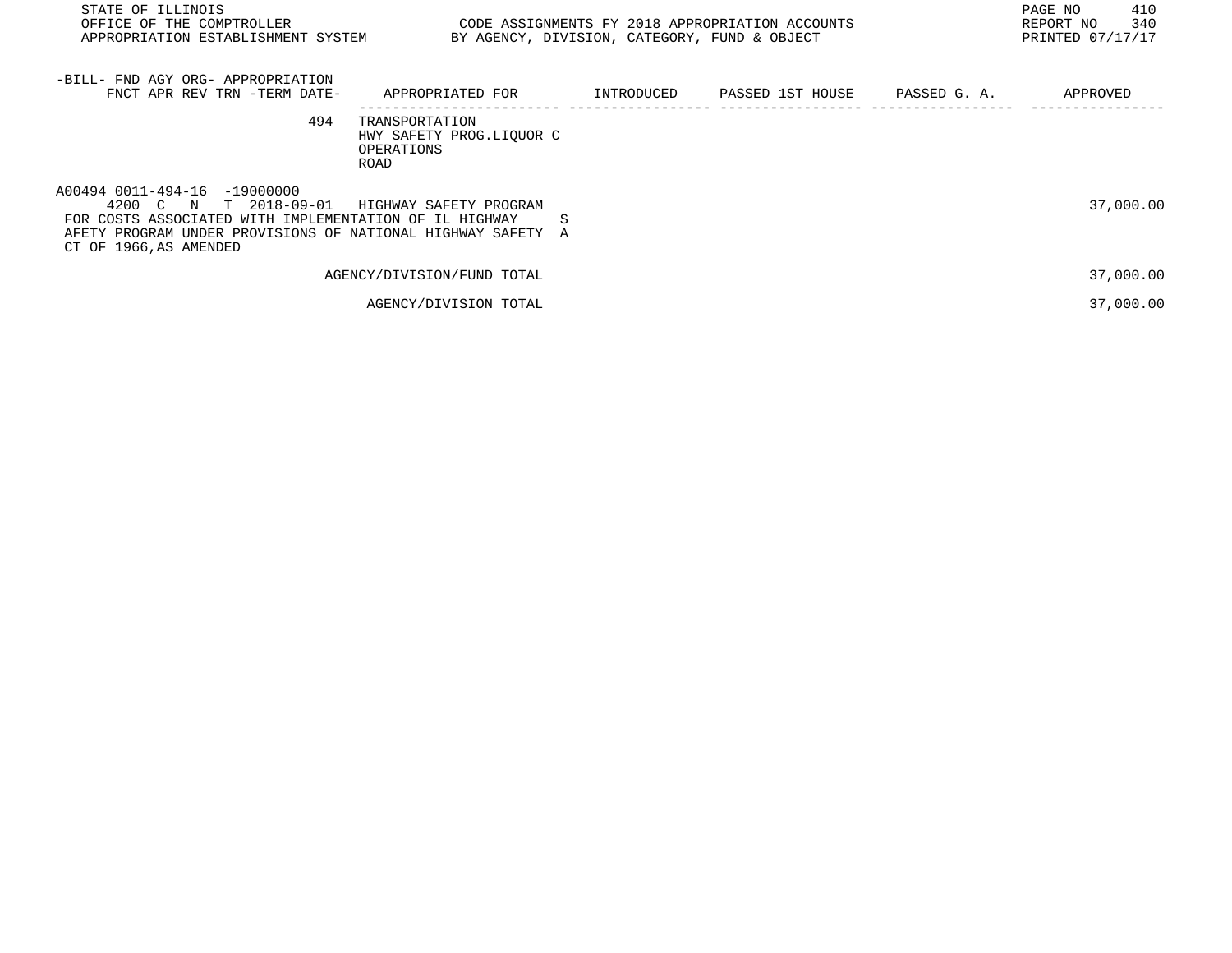| STATE OF ILLINOIS<br>OFFICE OF THE COMPTROLLER<br>APPROPRIATION ESTABLISHMENT SYSTEM                                                                                                                        | CODE ASSIGNMENTS FY 2018 APPROPRIATION ACCOUNTS                  | BY AGENCY, DIVISION, CATEGORY, FUND & OBJECT |                  |              | 411<br>PAGE NO<br>340<br>REPORT NO<br>PRINTED 07/17/17 |
|-------------------------------------------------------------------------------------------------------------------------------------------------------------------------------------------------------------|------------------------------------------------------------------|----------------------------------------------|------------------|--------------|--------------------------------------------------------|
| -BILL- FND AGY ORG- APPROPRIATION<br>FNCT APR REV TRN -TERM DATE-                                                                                                                                           | APPROPRIATED FOR                                                 | INTRODUCED                                   | PASSED 1ST HOUSE | PASSED G. A. | APPROVED                                               |
| 494                                                                                                                                                                                                         | TRANSPORTATION<br>HWY SAFETY PROG. NATURAL<br>OPERATIONS<br>ROAD |                                              |                  |              |                                                        |
| A00494 0011-494-17 -19000000<br>T 2018-09-01<br>4200 C N<br>FOR COSTS ASSOCIATED WITH IMPLEMENTATION OF IL HIGHWAY<br>AFETY PROGRAM UNDER PROVISIONS OF NATIONAL HIGHWAY SAFETY A<br>CT OF 1966, AS AMENDED | HIGHWAY SAFETY PROGRAM                                           | S                                            |                  |              | 101,900.00                                             |
|                                                                                                                                                                                                             | AGENCY/DIVISION/FUND TOTAL                                       |                                              |                  |              | 101,900.00                                             |
|                                                                                                                                                                                                             | AGENCY/DIVISION TOTAL                                            |                                              |                  |              | 101,900.00                                             |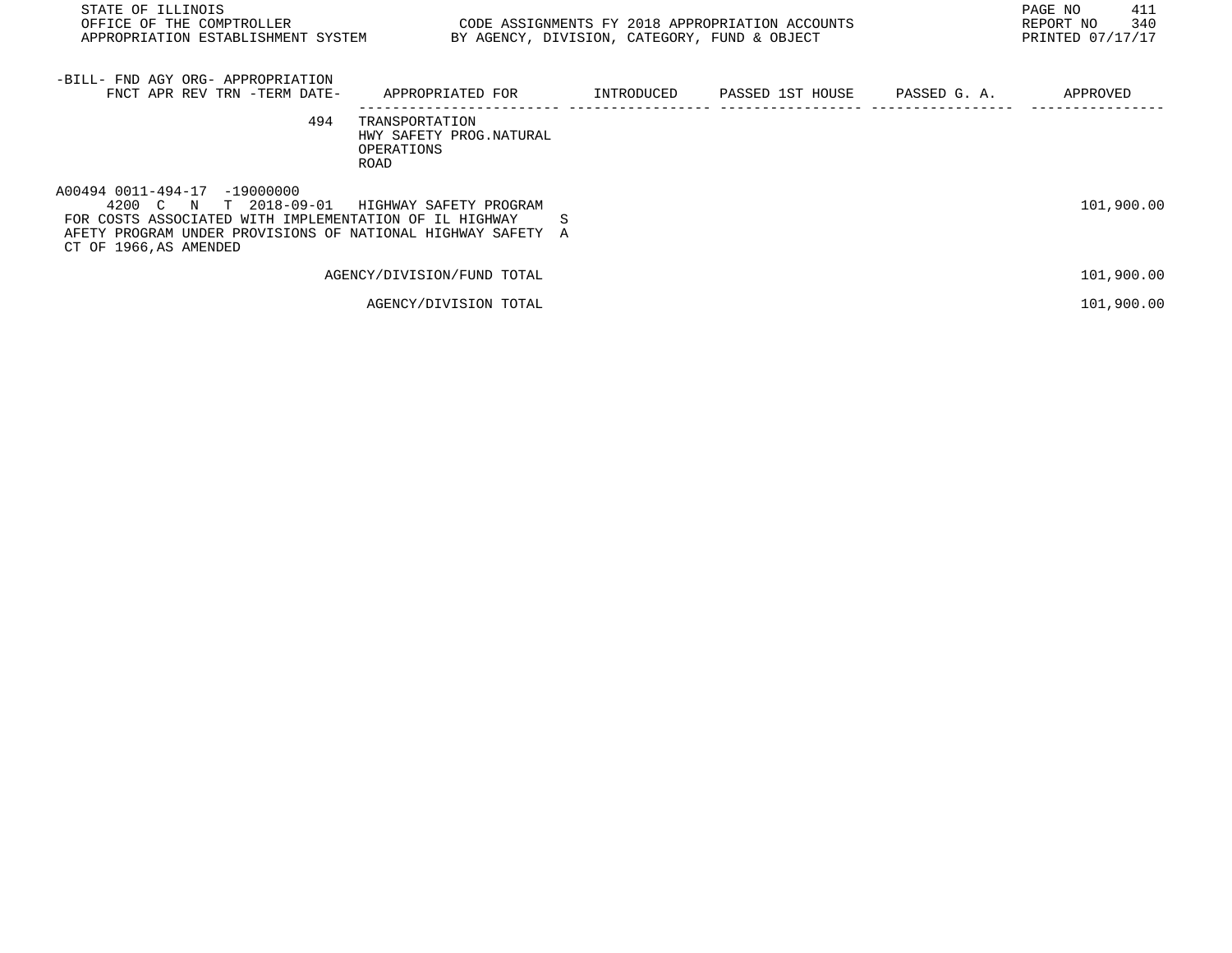| STATE OF ILLINOIS<br>OFFICE OF THE COMPTROLLER                                             | CODE ASSIGNMENTS FY 2018 APPROPRIATION ACCOUNTS<br>APPROPRIATION ESTABLISHMENT SYSTEM BY AGENCY, DIVISION, CATEGORY, FUND & OBJECT |  |  | PAGE NO<br>412<br>REPORT NO<br>340<br>PRINTED 07/17/17 |  |
|--------------------------------------------------------------------------------------------|------------------------------------------------------------------------------------------------------------------------------------|--|--|--------------------------------------------------------|--|
| -BILL- FND AGY ORG- APPROPRIATION<br>FNCT APR REV TRN -TERM DATE-                          | APPROPRIATED FOR         INTRODUCED      PASSED 1ST HOUSE     PASSED G. A.         APPROVED                                        |  |  |                                                        |  |
| 494                                                                                        | TRANSPORTATION<br>DAY LABOR<br>OPERATIONS<br><b>ROAD</b>                                                                           |  |  |                                                        |  |
| A00494 0011-494-18 -12000000<br>4200 C N T 2018-09-01<br>CONTRACTUAL SERVICES              | CONTRACTUAL SERVICES                                                                                                               |  |  | 4,170,000.00                                           |  |
| A00494 0011-494-18 -12900000<br>4200 C N T 2018-09-01 TRAVEL<br>TRAVEL                     |                                                                                                                                    |  |  | 107,600.00                                             |  |
| A00494 0011-494-18 -13000000<br>4200 C N T 2018-09-01<br>COMMODITIES                       | COMMODITIES                                                                                                                        |  |  | 150,000.00                                             |  |
| A00494 0011-494-18 -15000000<br>4250 C N T 2018-09-01 EOUIPMENT<br>EOUIPMENT               |                                                                                                                                    |  |  | 400,000.00                                             |  |
| A00494 0011-494-18 -15000100<br>4250 C N T 2018-09-01<br>EQUIPMENT: CARS AND TRUCKS        | EOUIPMENT: CARS & TRUCKS                                                                                                           |  |  | 441,600.00                                             |  |
| A00494 0011-494-18 -17000000<br>4200 C N T 2018-09-01<br>TELECOMMUNICATION SERVICES        | TELECOMMUNICATION                                                                                                                  |  |  | 35,000.00                                              |  |
| A00494 0011-494-18 -18000000<br>N T 2018-09-01<br>4200 C<br>OPERATION AUTOMOTIVE EQUIPMENT | OPERATION OF AUTO EOUIPM                                                                                                           |  |  | 575,000.00                                             |  |
|                                                                                            | AGENCY/DIVISION/FUND TOTAL                                                                                                         |  |  | 5,879,200.00                                           |  |
|                                                                                            | AGENCY/DIVISION TOTAL                                                                                                              |  |  | 5,879,200.00                                           |  |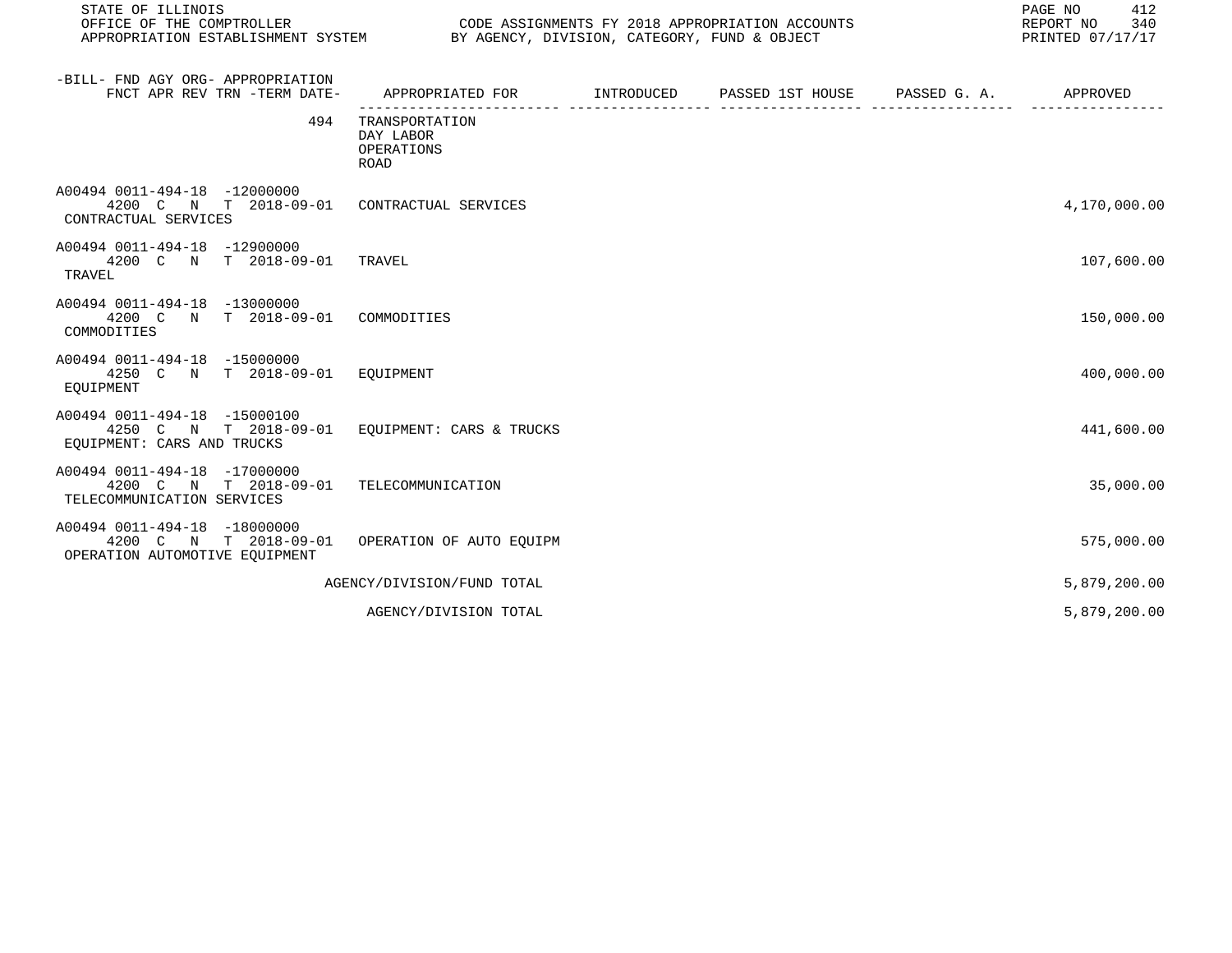| STATE OF ILLINOIS<br>OFFICE OF THE COMPTROLLER<br>CODE ASSIGNMENTS FY 2018 APPROPRIATION ACCOUNTS<br>APPROPRIATION ESTABLISHMENT SYSTEM BY AGENCY, DIVISION, CATEGORY, FUND & OBJECT |                                                                                         |  | PAGE NO<br>413<br>REPORT NO<br>340<br>PRINTED 07/17/17 |               |
|--------------------------------------------------------------------------------------------------------------------------------------------------------------------------------------|-----------------------------------------------------------------------------------------|--|--------------------------------------------------------|---------------|
| -BILL- FND AGY ORG- APPROPRIATION<br>FNCT APR REV TRN -TERM DATE-                                                                                                                    | APPROPRIATED FOR       INTRODUCED     PASSED 1ST HOUSE     PASSED G. A.        APPROVED |  |                                                        |               |
| 494                                                                                                                                                                                  | TRANSPORTATION<br>DISTRICT 1, SCHAUMBURG O<br>OPERATIONS<br><b>ROAD</b>                 |  |                                                        |               |
| A00494 0011-494-21 -12000000<br>4200 C N T 2018-09-01<br>CONTRACTUAL SERVICES                                                                                                        | CONTRACTUAL SERVICES                                                                    |  |                                                        | 18,196,400.00 |
| A00494 0011-494-21 -12900000<br>4200 C N T 2018-09-01<br>TRAVEL                                                                                                                      | TRAVEL                                                                                  |  |                                                        | 280,000.00    |
| A00494 0011-494-21 -13000000<br>4200 C N T 2018-09-01<br>COMMODITIES                                                                                                                 | COMMODITIES                                                                             |  |                                                        | 20,923,700.00 |
| A00494 0011-494-21 -15000000<br>4250 C N T 2018-09-01 EQUIPMENT<br>EOUIPMENT                                                                                                         |                                                                                         |  |                                                        | 2,770,600.00  |
| A00494 0011-494-21 -15000100<br>4250 C N T 2018-09-01<br>EQUIPMENT: CARS AND TRUCKS                                                                                                  | EOUIPMENT: CARS & TRUCKS                                                                |  |                                                        | 10,262,900.00 |
| A00494 0011-494-21 -17000000<br>4200 C N T 2018-09-01<br>TELECOMMUNICATION SERVICES                                                                                                  | TELECOMMUNICATION                                                                       |  |                                                        | 4,000,000.00  |
| A00494 0011-494-21 -18000000<br>4200 C N T 2018-09-01<br>OPERATION AUTOMOTIVE EOUIPMENT                                                                                              | OPERATION OF AUTO EOUIPM                                                                |  |                                                        | 14,500,000.00 |
|                                                                                                                                                                                      | AGENCY/DIVISION/FUND TOTAL                                                              |  |                                                        | 70,933,600.00 |
|                                                                                                                                                                                      | AGENCY/DIVISION TOTAL                                                                   |  |                                                        | 70,933,600.00 |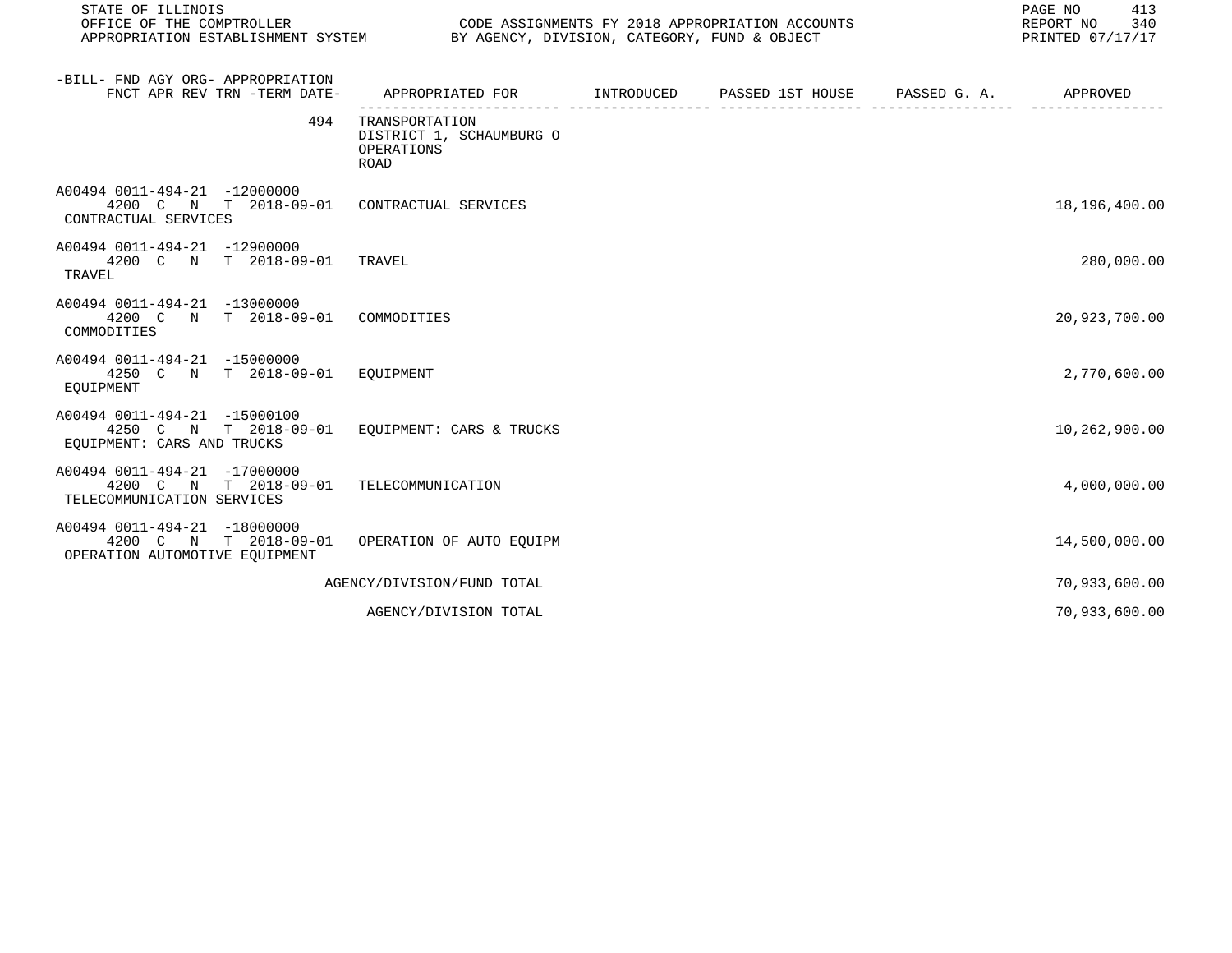| STATE OF ILLINOIS<br>OFFICE OF THE COMPTROLLER                                                     | CODE ASSIGNMENTS FY 2018 APPROPRIATION ACCOUNTS<br>APPROPRIATION ESTABLISHMENT SYSTEM BY AGENCY, DIVISION, CATEGORY, FUND & OBJECT |  |  |  | PAGE NO<br>414<br>340<br>REPORT NO<br>PRINTED 07/17/17 |  |  |
|----------------------------------------------------------------------------------------------------|------------------------------------------------------------------------------------------------------------------------------------|--|--|--|--------------------------------------------------------|--|--|
| -BILL- FND AGY ORG- APPROPRIATION<br>FNCT APR REV TRN -TERM DATE-                                  | APPROPRIATED FOR       INTRODUCED     PASSED 1ST HOUSE     PASSED G. A.         APPROVED                                           |  |  |  |                                                        |  |  |
| 494                                                                                                | TRANSPORTATION<br>DISTRICT 2, DIXON OFFICE<br>OPERATIONS<br><b>ROAD</b>                                                            |  |  |  |                                                        |  |  |
| A00494 0011-494-22 -12000000<br>4200 C N T 2018-09-01 CONTRACTUAL SERVICES<br>CONTRACTUAL SERVICES |                                                                                                                                    |  |  |  | 4,722,100.00                                           |  |  |
| A00494 0011-494-22 -12900000<br>4200 C N T 2018-09-01<br>TRAVEL                                    | TRAVEL                                                                                                                             |  |  |  | 60,000.00                                              |  |  |
| A00494 0011-494-22 -13000000<br>4200 C N T 2018-09-01<br>COMMODITIES                               | COMMODITIES                                                                                                                        |  |  |  | 7,304,000.00                                           |  |  |
| A00494 0011-494-22 -15000000<br>4250 C N T 2018-09-01 EOUIPMENT<br>EOUIPMENT                       |                                                                                                                                    |  |  |  | 1,243,600.00                                           |  |  |
| A00494 0011-494-22 -15000100<br>4250 C N T 2018-09-01<br>EQUIPMENT: CARS AND TRUCKS                | EOUIPMENT: CARS & TRUCKS                                                                                                           |  |  |  | 3,065,600.00                                           |  |  |
| A00494 0011-494-22 -17000000<br>4200 C N T 2018-09-01<br>TELECOMMUNICATION SERVICES                | TELECOMMUNICATION                                                                                                                  |  |  |  | 271,700.00                                             |  |  |
| A00494 0011-494-22 -18000000<br>4200 C N T 2018-09-01<br>OPERATION AUTOMOTIVE EQUIPMENT            | OPERATION OF AUTO EOUIPM                                                                                                           |  |  |  | 5,750,000.00                                           |  |  |
|                                                                                                    | AGENCY/DIVISION/FUND TOTAL                                                                                                         |  |  |  | 22, 417, 000.00                                        |  |  |
|                                                                                                    | AGENCY/DIVISION TOTAL                                                                                                              |  |  |  | 22, 417, 000.00                                        |  |  |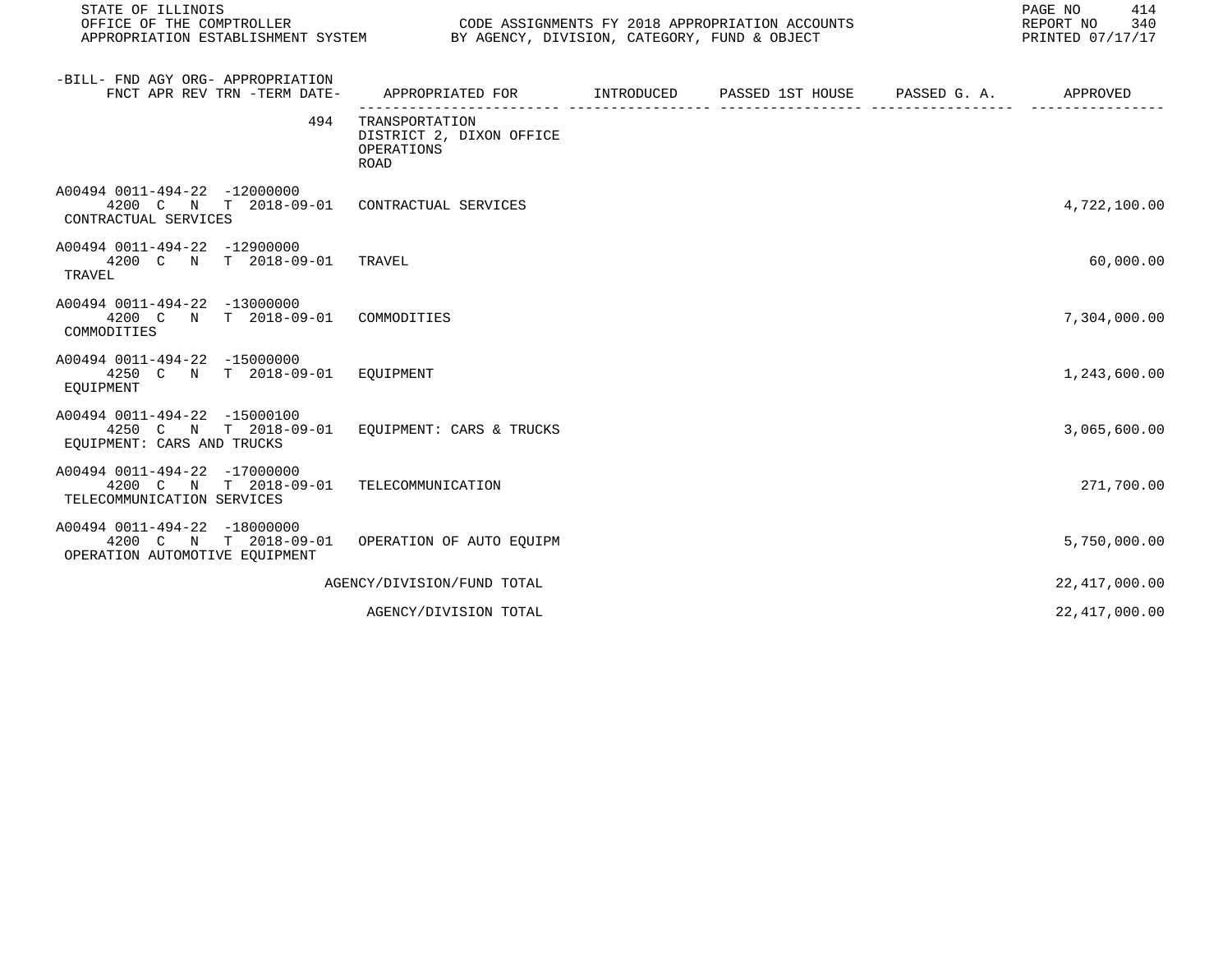| STATE OF ILLINOIS<br>OFFICE OF THE COMPTROLLER                                                     | CODE ASSIGNMENTS FY 2018 APPROPRIATION ACCOUNTS<br>APPROPRIATION ESTABLISHMENT SYSTEM BY AGENCY, DIVISION, CATEGORY, FUND & OBJECT |  |  | PAGE NO<br>415<br>REPORT NO<br>340<br>PRINTED 07/17/17 |  |  |
|----------------------------------------------------------------------------------------------------|------------------------------------------------------------------------------------------------------------------------------------|--|--|--------------------------------------------------------|--|--|
| -BILL- FND AGY ORG- APPROPRIATION<br>FNCT APR REV TRN -TERM DATE-                                  | APPROPRIATED FOR       INTRODUCED     PASSED 1ST HOUSE     PASSED G. A.         APPROVED                                           |  |  |                                                        |  |  |
| 494                                                                                                | TRANSPORTATION<br>DISTRICT 3, OTTAWA OFFIC<br>OPERATIONS<br><b>ROAD</b>                                                            |  |  |                                                        |  |  |
| A00494 0011-494-23 -12000000<br>4200 C N T 2018-09-01 CONTRACTUAL SERVICES<br>CONTRACTUAL SERVICES |                                                                                                                                    |  |  | 4,778,900.00                                           |  |  |
| A00494 0011-494-23 -12900000<br>4200 C N T 2018-09-01 TRAVEL<br>TRAVEL                             |                                                                                                                                    |  |  | 50,000.00                                              |  |  |
| A00494 0011-494-23 -13000000<br>4200 C N T 2018-09-01<br>COMMODITIES                               | COMMODITIES                                                                                                                        |  |  | 6,426,500.00                                           |  |  |
| A00494 0011-494-23 -15000000<br>4250 C N T 2018-09-01 EOUIPMENT<br>EOUIPMENT                       |                                                                                                                                    |  |  | 1,243,600.00                                           |  |  |
| A00494 0011-494-23 -15000100<br>4250 C N T 2018-09-01<br>EQUIPMENT: CARS AND TRUCKS                | EOUIPMENT: CARS & TRUCKS                                                                                                           |  |  | 2,696,800.00                                           |  |  |
| A00494 0011-494-23 -17000000<br>4200 C N T 2018-09-01<br>TELECOMMUNICATION SERVICES                | TELECOMMUNICATION                                                                                                                  |  |  | 270,000.00                                             |  |  |
| A00494 0011-494-23 -18000000<br>4200 C N T 2018-09-01<br>OPERATION AUTOMOTIVE EQUIPMENT            | OPERATION OF AUTO EQUIPM                                                                                                           |  |  | 5,400,000.00                                           |  |  |
|                                                                                                    | AGENCY/DIVISION/FUND TOTAL                                                                                                         |  |  | 20,865,800.00                                          |  |  |
|                                                                                                    | AGENCY/DIVISION TOTAL                                                                                                              |  |  | 20,865,800.00                                          |  |  |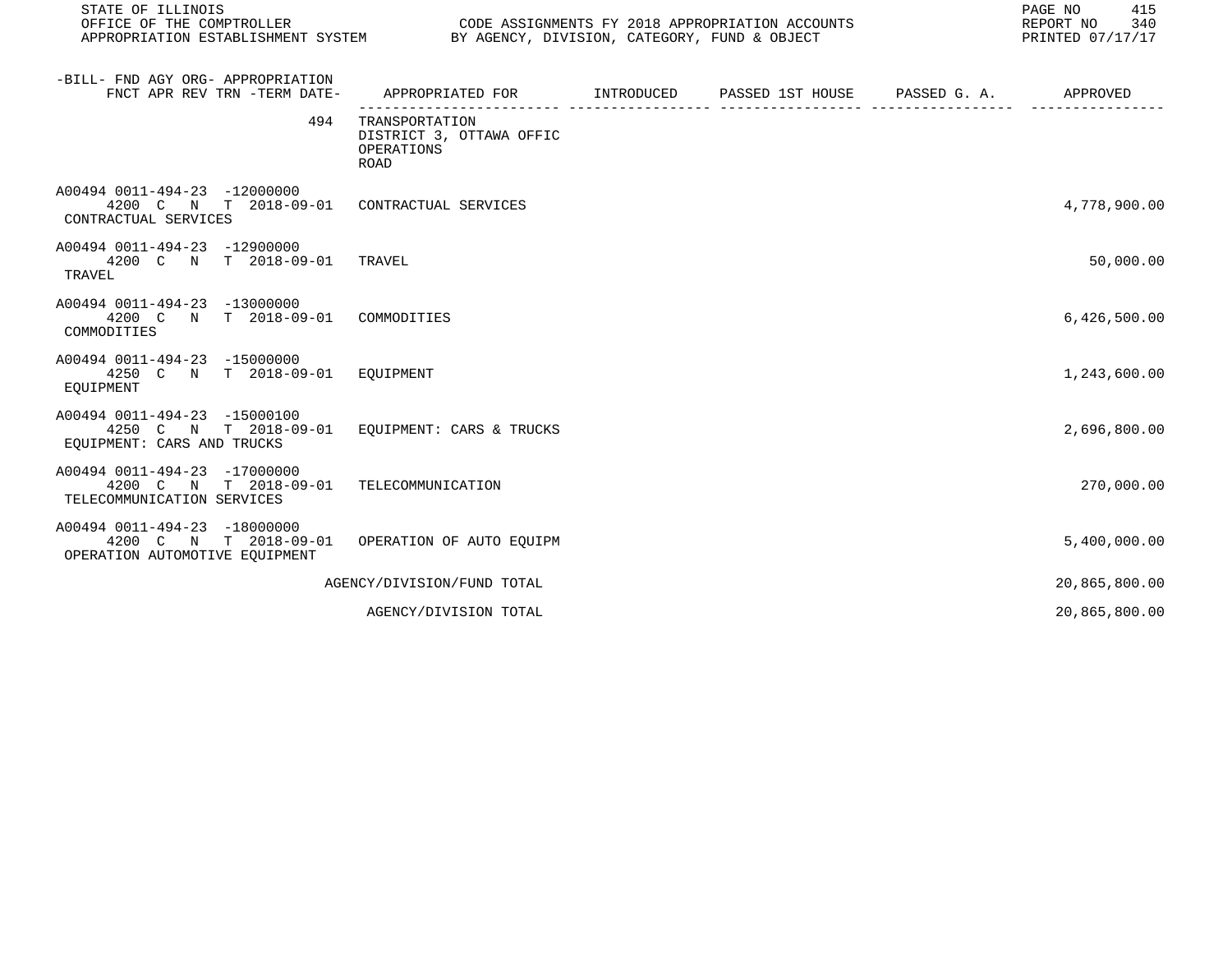| STATE OF ILLINOIS<br>OFFICE OF THE COMPTROLLER                                          | CODE ASSIGNMENTS FY 2018 APPROPRIATION ACCOUNTS<br>APPROPRIATION ESTABLISHMENT SYSTEM BY AGENCY, DIVISION, CATEGORY, FUND & OBJECT |  |  | PAGE NO<br>416<br>REPORT NO<br>340<br>PRINTED 07/17/17 |  |  |
|-----------------------------------------------------------------------------------------|------------------------------------------------------------------------------------------------------------------------------------|--|--|--------------------------------------------------------|--|--|
| -BILL- FND AGY ORG- APPROPRIATION<br>FNCT APR REV TRN -TERM DATE-                       | APPROPRIATED FOR        INTRODUCED     PASSED 1ST HOUSE     PASSED G. A.         APPROVED                                          |  |  |                                                        |  |  |
| 494                                                                                     | TRANSPORTATION<br>DISTRICT 4, PEORIA OFFIC<br>OPERATIONS<br><b>ROAD</b>                                                            |  |  |                                                        |  |  |
| A00494 0011-494-24 -12000000<br>4200 C N T 2018-09-01<br>CONTRACTUAL SERVICES           | CONTRACTUAL SERVICES                                                                                                               |  |  | 4,680,800.00                                           |  |  |
| A00494 0011-494-24 -12900000<br>4200 C N T 2018-09-01 TRAVEL<br>TRAVEL                  |                                                                                                                                    |  |  | 50,000.00                                              |  |  |
| A00494 0011-494-24 -13000000<br>4200 C N T 2018-09-01<br>COMMODITIES                    | COMMODITIES                                                                                                                        |  |  | 4,048,400.00                                           |  |  |
| A00494 0011-494-24 -15000000<br>4250 C N T 2018-09-01 EQUIPMENT<br>EOUIPMENT            |                                                                                                                                    |  |  | 1,243,600.00                                           |  |  |
| A00494 0011-494-24 -15000100<br>4250 C N T 2018-09-01<br>EQUIPMENT: CARS AND TRUCKS     | EOUIPMENT: CARS & TRUCKS                                                                                                           |  |  | 3,262,800.00                                           |  |  |
| A00494 0011-494-24 -17000000<br>4200 C N T 2018-09-01<br>TELECOMMUNICATION SERVICES     | TELECOMMUNICATION                                                                                                                  |  |  | 270,000.00                                             |  |  |
| A00494 0011-494-24 -18000000<br>4200 C N T 2018-09-01<br>OPERATION AUTOMOTIVE EQUIPMENT | OPERATION OF AUTO EOUIPM                                                                                                           |  |  | 5,300,000.00                                           |  |  |
|                                                                                         | AGENCY/DIVISION/FUND TOTAL                                                                                                         |  |  | 18,855,600.00                                          |  |  |
|                                                                                         | AGENCY/DIVISION TOTAL                                                                                                              |  |  | 18,855,600.00                                          |  |  |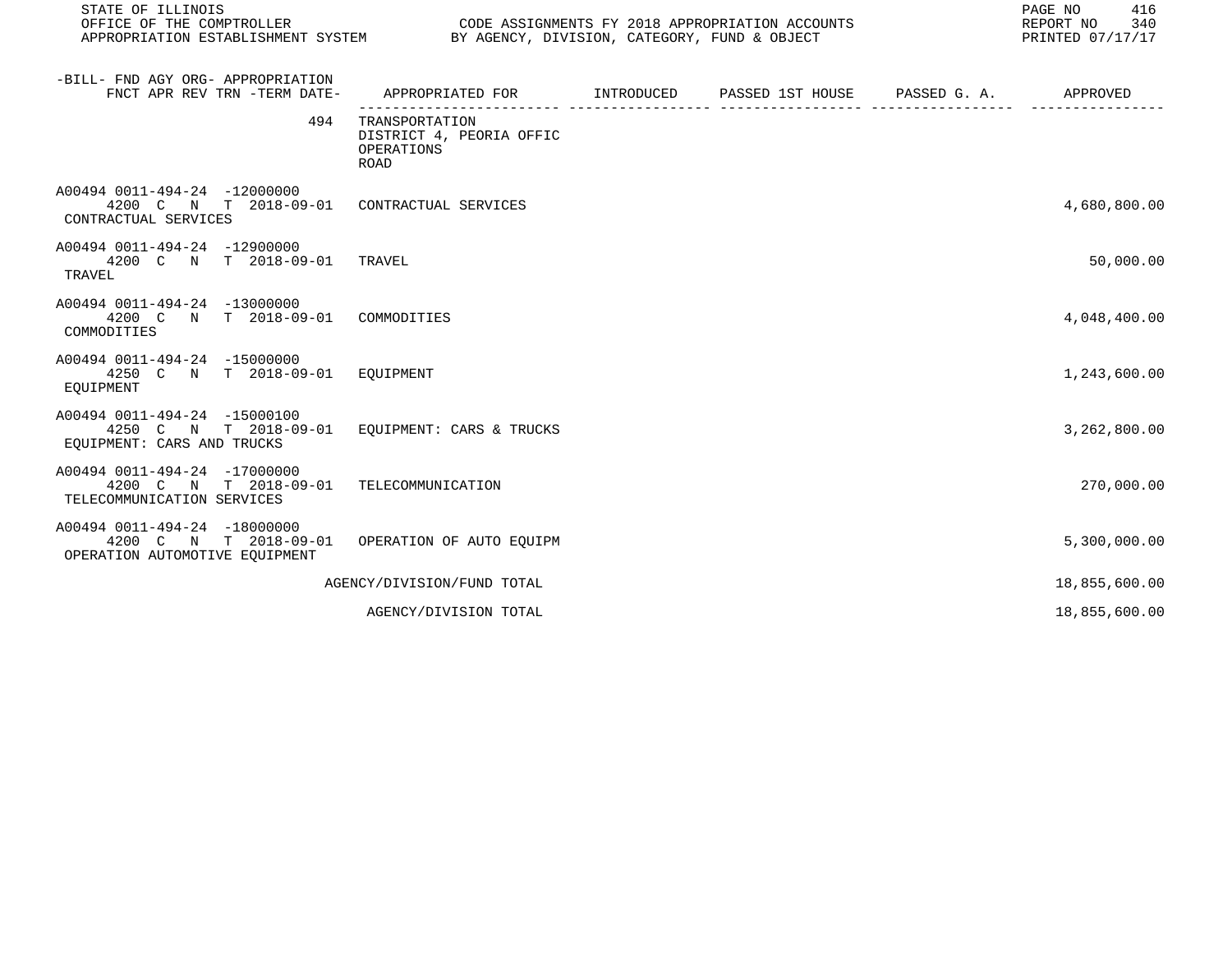| STATE OF ILLINOIS<br>OFFICE OF THE COMPTROLLER                                          | CODE ASSIGNMENTS FY 2018 APPROPRIATION ACCOUNTS<br>APPROPRIATION ESTABLISHMENT SYSTEM BY AGENCY, DIVISION, CATEGORY, FUND & OBJECT |  |  | PAGE NO<br>417<br>REPORT NO<br>340<br>PRINTED 07/17/17 |  |  |
|-----------------------------------------------------------------------------------------|------------------------------------------------------------------------------------------------------------------------------------|--|--|--------------------------------------------------------|--|--|
| -BILL- FND AGY ORG- APPROPRIATION<br>FNCT APR REV TRN -TERM DATE-                       | APPROPRIATED FOR        INTRODUCED     PASSED 1ST HOUSE     PASSED G. A.         APPROVED                                          |  |  |                                                        |  |  |
| 494                                                                                     | TRANSPORTATION<br>DISTRICT 5, PARIS OFFICE<br>OPERATIONS<br><b>ROAD</b>                                                            |  |  |                                                        |  |  |
| A00494 0011-494-25 -12000000<br>4200 C N T 2018-09-01<br>CONTRACTUAL SERVICES           | CONTRACTUAL SERVICES                                                                                                               |  |  | 4,085,600.00                                           |  |  |
| A00494 0011-494-25 -12900000<br>4200 C N T 2018-09-01 TRAVEL<br>TRAVEL                  |                                                                                                                                    |  |  | 50,000.00                                              |  |  |
| A00494 0011-494-25 -13000000<br>4200 C N T 2018-09-01<br>COMMODITIES                    | COMMODITIES                                                                                                                        |  |  | 2,881,800.00                                           |  |  |
| A00494 0011-494-25 -15000000<br>4250 C N T 2018-09-01 EQUIPMENT<br>EOUIPMENT            |                                                                                                                                    |  |  | 1,243,600.00                                           |  |  |
| A00494 0011-494-25 -15000100<br>4250 C N T 2018-09-01<br>EQUIPMENT: CARS AND TRUCKS     | EOUIPMENT: CARS & TRUCKS                                                                                                           |  |  | 2,831,800.00                                           |  |  |
| A00494 0011-494-25 -17000000<br>4200 C N T 2018-09-01<br>TELECOMMUNICATION SERVICES     | TELECOMMUNICATION                                                                                                                  |  |  | 195,000.00                                             |  |  |
| A00494 0011-494-25 -18000000<br>4200 C N T 2018-09-01<br>OPERATION AUTOMOTIVE EQUIPMENT | OPERATION OF AUTO EOUIPM                                                                                                           |  |  | 4,030,000.00                                           |  |  |
|                                                                                         | AGENCY/DIVISION/FUND TOTAL                                                                                                         |  |  | 15,317,800.00                                          |  |  |
|                                                                                         | AGENCY/DIVISION TOTAL                                                                                                              |  |  | 15,317,800.00                                          |  |  |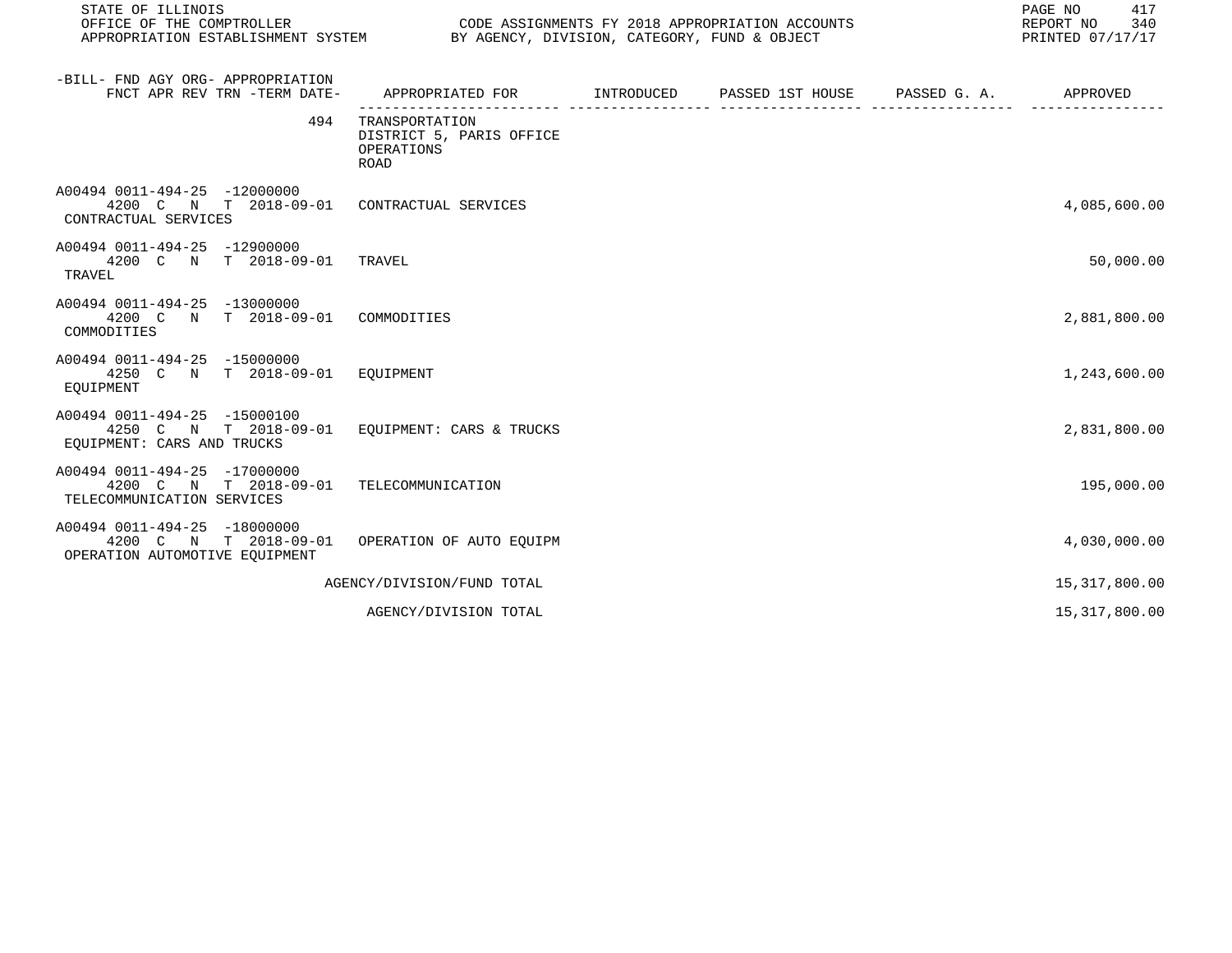| STATE OF ILLINOIS<br>OFFICE OF THE COMPTROLLER<br>CODE ASSIGNMENTS FY 2018 APPROPRIATION ACCOUNTS<br>APPROPRIATION ESTABLISHMENT SYSTEM BY AGENCY, DIVISION, CATEGORY, FUND & OBJECT |                                                                                           |  |  | PAGE NO<br>418<br>340<br>REPORT NO<br>PRINTED 07/17/17 |
|--------------------------------------------------------------------------------------------------------------------------------------------------------------------------------------|-------------------------------------------------------------------------------------------|--|--|--------------------------------------------------------|
| -BILL- FND AGY ORG- APPROPRIATION<br>FNCT APR REV TRN -TERM DATE-                                                                                                                    | APPROPRIATED FOR        INTRODUCED     PASSED 1ST HOUSE     PASSED G. A.         APPROVED |  |  |                                                        |
| 494                                                                                                                                                                                  | TRANSPORTATION<br>DISTRICT 6, SPRINGFIELD<br>OPERATIONS<br><b>ROAD</b>                    |  |  |                                                        |
| A00494 0011-494-26 -12000000<br>4200 C N T 2018-09-01 CONTRACTUAL SERVICES<br>CONTRACTUAL SERVICES                                                                                   |                                                                                           |  |  | 6,947,200.00                                           |
| A00494 0011-494-26 -12900000<br>4200 C N T 2018-09-01 TRAVEL<br>TRAVEL                                                                                                               |                                                                                           |  |  | 50,000.00                                              |
| A00494 0011-494-26 -13000000<br>4200 C N T 2018-09-01<br>COMMODITIES                                                                                                                 | COMMODITIES                                                                               |  |  | 3,534,500.00                                           |
| A00494 0011-494-26 -15000000<br>4250 C N T 2018-09-01 EOUIPMENT<br>EOUIPMENT                                                                                                         |                                                                                           |  |  | 1,393,200.00                                           |
| A00494 0011-494-26 -15000100<br>4250 C N T 2018-09-01<br>EOUIPMENT: CARS AND TRUCKS                                                                                                  | EQUIPMENT: CARS & TRUCKS                                                                  |  |  | 3,584,400.00                                           |
| A00494 0011-494-26 -17000000<br>4200 C N T 2018-09-01<br>TELECOMMUNICATION SERVICES                                                                                                  | TELECOMMUNICATION                                                                         |  |  | 797,300.00                                             |
| A00494 0011-494-26 -18000000<br>4200 C N T 2018-09-01<br>OPERATION AUTOMOTIVE EOUIPMENT                                                                                              | OPERATION OF AUTO EOUIPM                                                                  |  |  | 4,525,000.00                                           |
|                                                                                                                                                                                      | AGENCY/DIVISION/FUND TOTAL                                                                |  |  | 20,831,600.00                                          |
|                                                                                                                                                                                      | AGENCY/DIVISION TOTAL                                                                     |  |  | 20,831,600.00                                          |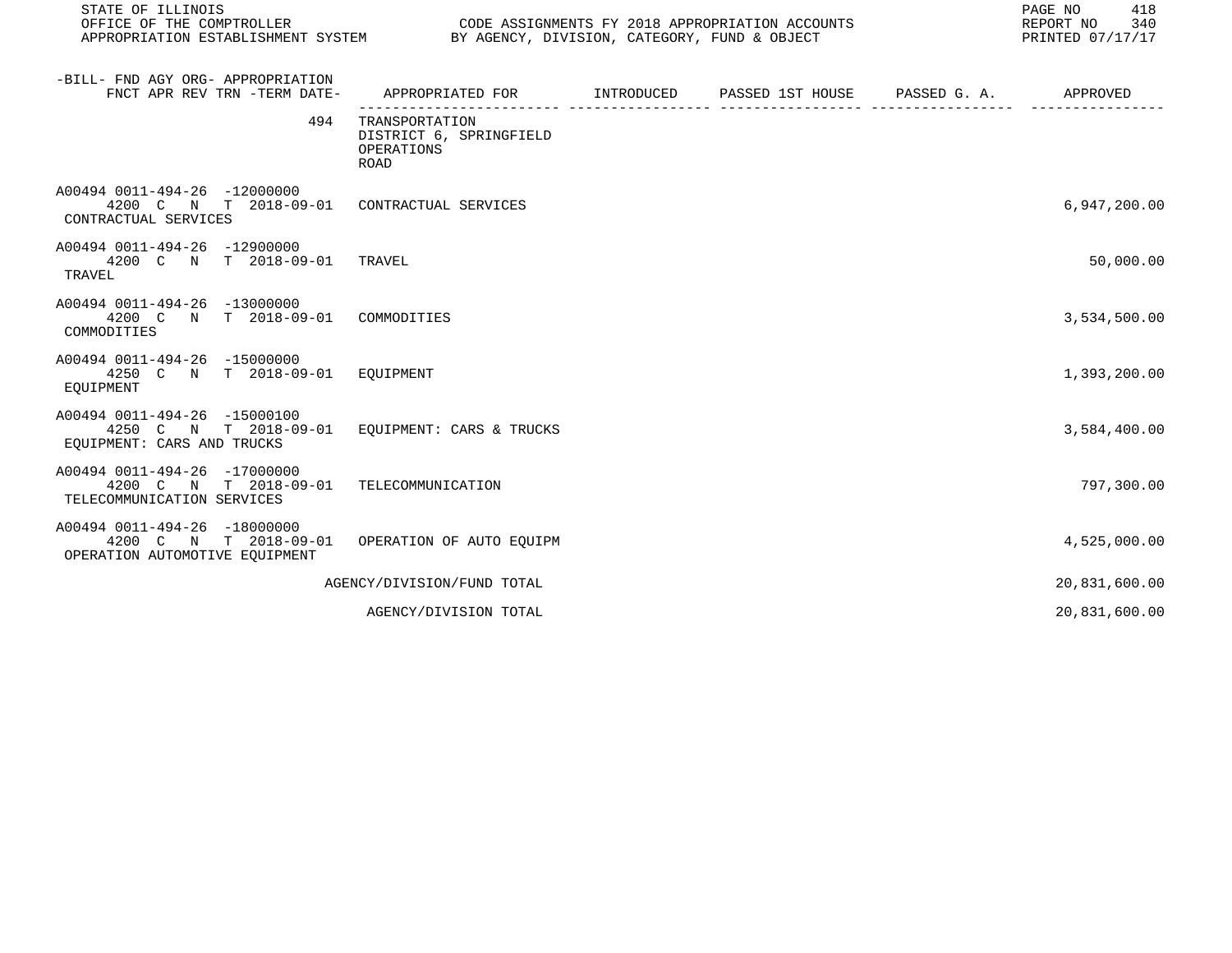| STATE OF ILLINOIS<br>OFFICE OF THE COMPTROLLER<br>APPROPRIATION ESTABLISHMENT SYSTEM BY AGENCY, DIVISION, CATEGORY, FUND & OBJECT |                                                                                          | CODE ASSIGNMENTS FY 2018 APPROPRIATION ACCOUNTS | PAGE NO<br>419<br>REPORT NO<br>340<br>PRINTED 07/17/17 |
|-----------------------------------------------------------------------------------------------------------------------------------|------------------------------------------------------------------------------------------|-------------------------------------------------|--------------------------------------------------------|
| -BILL- FND AGY ORG- APPROPRIATION<br>FNCT APR REV TRN -TERM DATE-                                                                 | APPROPRIATED FOR        INTRODUCED     PASSED 1ST HOUSE     PASSED G. A.        APPROVED |                                                 |                                                        |
| 494                                                                                                                               | TRANSPORTATION<br>DISTRICT 7, EFFINGHAM OF<br>OPERATIONS<br><b>ROAD</b>                  |                                                 |                                                        |
| A00494 0011-494-27 -12000000<br>4200 C N T 2018-09-01<br>CONTRACTUAL SERVICES                                                     | CONTRACTUAL SERVICES                                                                     |                                                 | 4,000,000.00                                           |
| A00494 0011-494-27 -12900000<br>4200 C N T 2018-09-01<br>TRAVEL                                                                   | TRAVEL                                                                                   |                                                 | 50,000.00                                              |
| A00494 0011-494-27 -13000000<br>4200 C N T 2018-09-01<br>COMMODITIES                                                              | COMMODITIES                                                                              |                                                 | 2,435,800.00                                           |
| A00494 0011-494-27 -15000000<br>4250 C N T 2018-09-01 EQUIPMENT<br>EOUIPMENT                                                      |                                                                                          |                                                 | 1,243,600.00                                           |
| A00494 0011-494-27 -15000100<br>4250 C N T 2018-09-01<br>EQUIPMENT: CARS AND TRUCKS                                               | EOUIPMENT: CARS & TRUCKS                                                                 |                                                 | 1,980,500.00                                           |
| A00494 0011-494-27 -17000000<br>4200 C N T 2018-09-01<br>TELECOMMUNICATION SERVICES                                               | TELECOMMUNICATION                                                                        |                                                 | 180,000.00                                             |
| A00494 0011-494-27 -18000000<br>4200 C N T 2018-09-01<br>OPERATION AUTOMOTIVE EOUIPMENT                                           | OPERATION OF AUTO EOUIPM                                                                 |                                                 | 4,000,000.00                                           |
|                                                                                                                                   | AGENCY/DIVISION/FUND TOTAL                                                               |                                                 | 13,889,900.00                                          |
|                                                                                                                                   | AGENCY/DIVISION TOTAL                                                                    |                                                 | 13,889,900.00                                          |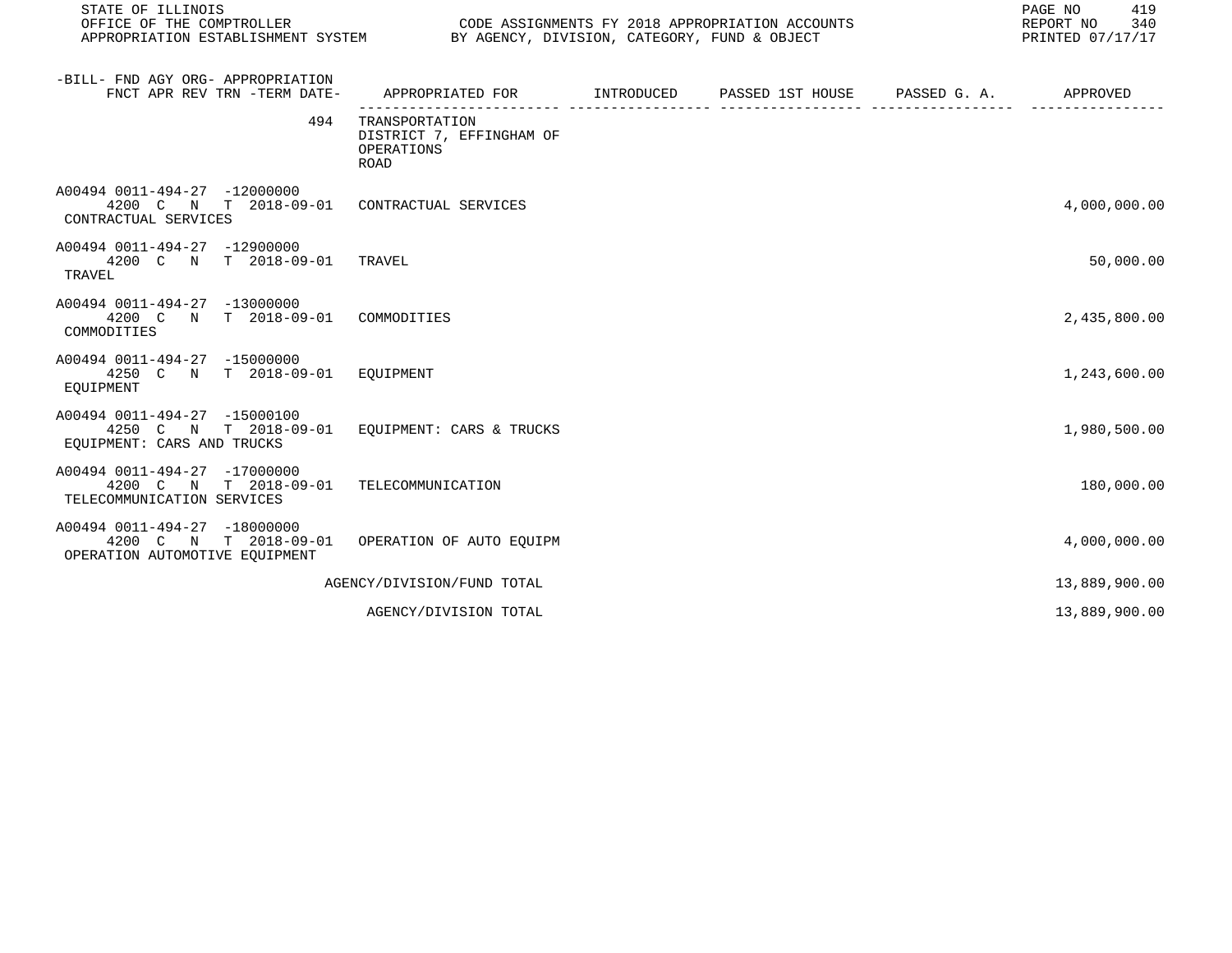| STATE OF ILLINOIS<br>OFFICE OF THE COMPTROLLER                                          | CODE ASSIGNMENTS FY 2018 APPROPRIATION ACCOUNTS<br>APPROPRIATION ESTABLISHMENT SYSTEM BY AGENCY, DIVISION, CATEGORY, FUND & OBJECT |  |  |  | PAGE NO<br>420<br>REPORT NO<br>340<br>PRINTED 07/17/17 |  |  |
|-----------------------------------------------------------------------------------------|------------------------------------------------------------------------------------------------------------------------------------|--|--|--|--------------------------------------------------------|--|--|
| -BILL- FND AGY ORG- APPROPRIATION<br>FNCT APR REV TRN -TERM DATE-                       | APPROPRIATED FOR        INTRODUCED     PASSED 1ST HOUSE     PASSED G. A.         APPROVED                                          |  |  |  |                                                        |  |  |
| 494                                                                                     | TRANSPORTATION<br>DIST 8, COLLINSVILLE OFF<br>OPERATIONS<br>ROAD                                                                   |  |  |  |                                                        |  |  |
| A00494 0011-494-28 -12000000<br>4200 C N T 2018-09-01<br>CONTRACTUAL SERVICES           | CONTRACTUAL SERVICES                                                                                                               |  |  |  | 8,285,900.00                                           |  |  |
| A00494 0011-494-28 -12900000<br>4200 C N T 2018-09-01<br>TRAVEL                         | TRAVEL                                                                                                                             |  |  |  | 80,000.00                                              |  |  |
| A00494 0011-494-28 -13000000<br>4200 C N T 2018-09-01<br>COMMODITIES                    | COMMODITIES                                                                                                                        |  |  |  | 3,530,300.00                                           |  |  |
| A00494 0011-494-28 -15000000<br>4250 C N T 2018-09-01 EQUIPMENT<br>EOUIPMENT            |                                                                                                                                    |  |  |  | 1,779,000.00                                           |  |  |
| A00494 0011-494-28 -15000100<br>4250 C N T 2018-09-01<br>EQUIPMENT: CARS AND TRUCKS     | EQUIPMENT: CARS & TRUCKS                                                                                                           |  |  |  | 2,215,600.00                                           |  |  |
| A00494 0011-494-28 -17000000<br>4200 C N T 2018-09-01<br>TELECOMMUNICATION SERVICES     | TELECOMMUNICATION                                                                                                                  |  |  |  | 530,000.00                                             |  |  |
| A00494 0011-494-28 -18000000<br>4200 C N T 2018-09-01<br>OPERATION AUTOMOTIVE EQUIPMENT | OPERATION OF AUTO EOUIPM                                                                                                           |  |  |  | 5,300,000.00                                           |  |  |
|                                                                                         | AGENCY/DIVISION/FUND TOTAL                                                                                                         |  |  |  | 21,720,800.00                                          |  |  |
|                                                                                         | AGENCY/DIVISION TOTAL                                                                                                              |  |  |  | 21,720,800.00                                          |  |  |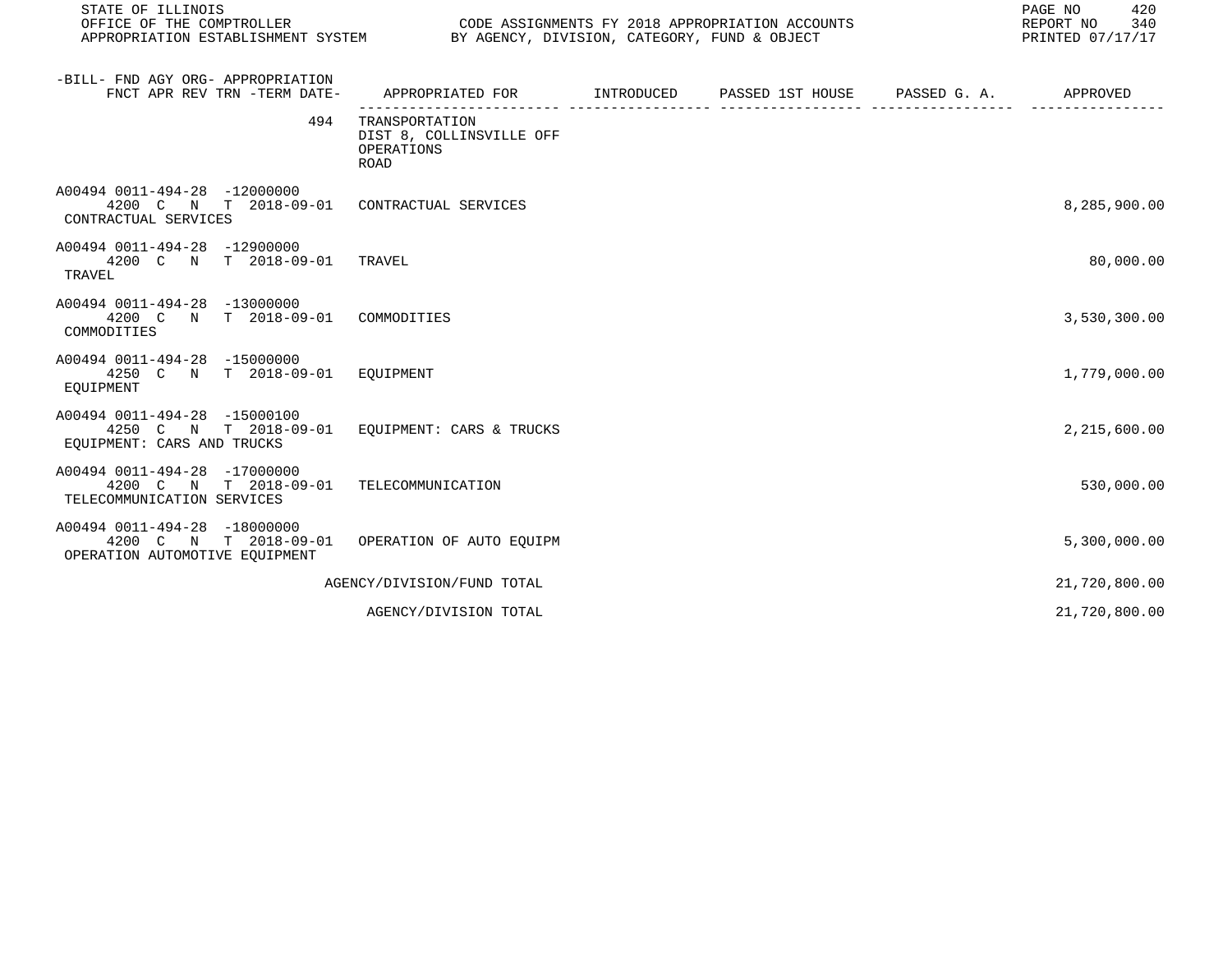| STATE OF ILLINOIS<br>OFFICE OF THE COMPTROLLER                                                     |                                                                                          | CODE ASSIGNMENTS FY 2018 APPROPRIATION ACCOUNTS<br>APPROPRIATION ESTABLISHMENT SYSTEM BY AGENCY, DIVISION, CATEGORY, FUND & OBJECT |  |  |               |  |
|----------------------------------------------------------------------------------------------------|------------------------------------------------------------------------------------------|------------------------------------------------------------------------------------------------------------------------------------|--|--|---------------|--|
| -BILL- FND AGY ORG- APPROPRIATION<br>FNCT APR REV TRN -TERM DATE-                                  | APPROPRIATED FOR       INTRODUCED     PASSED 1ST HOUSE     PASSED G. A.         APPROVED |                                                                                                                                    |  |  |               |  |
| 494                                                                                                | TRANSPORTATION<br>DISTRICT 9, CARBONDALE O<br>OPERATIONS<br><b>ROAD</b>                  |                                                                                                                                    |  |  |               |  |
| A00494 0011-494-29 -12000000<br>4200 C N T 2018-09-01 CONTRACTUAL SERVICES<br>CONTRACTUAL SERVICES |                                                                                          |                                                                                                                                    |  |  | 4,116,000.00  |  |
| A00494 0011-494-29 -12900000<br>4200 C N T 2018-09-01<br>TRAVEL                                    | TRAVEL                                                                                   |                                                                                                                                    |  |  | 45,000.00     |  |
| A00494 0011-494-29 -13000000<br>4200 C N T 2018-09-01<br>COMMODITIES                               | COMMODITIES                                                                              |                                                                                                                                    |  |  | 2,335,600.00  |  |
| A00494 0011-494-29 -15000000<br>4250 C N T 2018-09-01 EOUIPMENT<br>EOUIPMENT                       |                                                                                          |                                                                                                                                    |  |  | 1,243,600.00  |  |
| A00494 0011-494-29 -15000100<br>4250 C N T 2018-09-01<br>EOUIPMENT: CARS AND TRUCKS                | EOUIPMENT: CARS & TRUCKS                                                                 |                                                                                                                                    |  |  | 2,249,900.00  |  |
| A00494 0011-494-29 -17000000<br>4200 C N T 2018-09-01<br>TELECOMMUNICATION SERVICES                | TELECOMMUNICATION                                                                        |                                                                                                                                    |  |  | 150,000.00    |  |
| A00494 0011-494-29 -18000000<br>4200 C N T 2018-09-01<br>OPERATION AUTOMOTIVE EQUIPMENT            | OPERATION OF AUTO EOUIPM                                                                 |                                                                                                                                    |  |  | 3,900,000.00  |  |
|                                                                                                    | AGENCY/DIVISION/FUND TOTAL                                                               |                                                                                                                                    |  |  | 14,040,100.00 |  |
|                                                                                                    | AGENCY/DIVISION TOTAL                                                                    |                                                                                                                                    |  |  | 14,040,100.00 |  |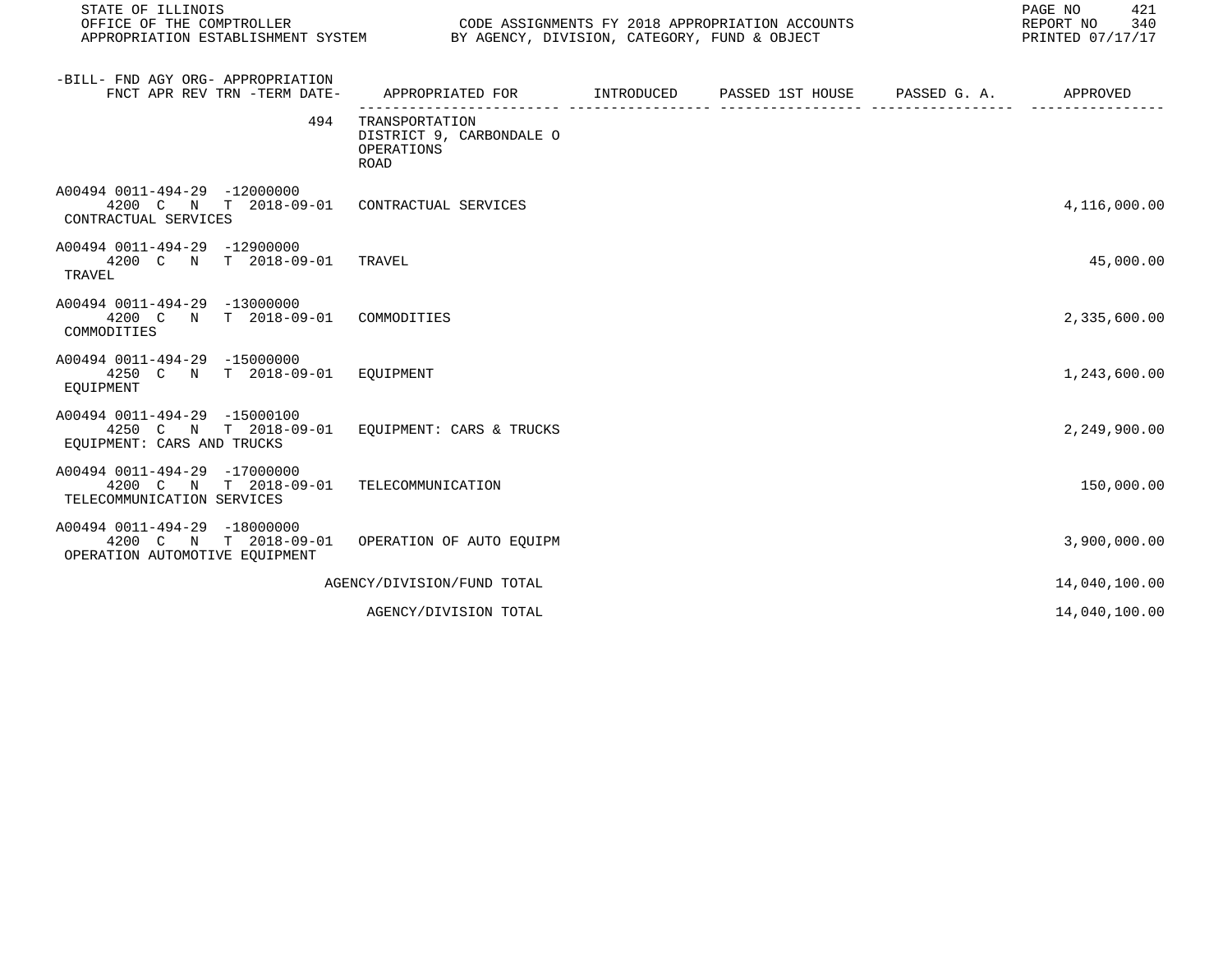| STATE OF ILLINOIS<br>OFFICE OF THE COMPTROLLER<br>APPROPRIATION ESTABLISHMENT SYSTEM                                                                                                                      |                                                     | BY AGENCY, DIVISION, CATEGORY, FUND & OBJECT | CODE ASSIGNMENTS FY 2018 APPROPRIATION ACCOUNTS | 422<br>PAGE NO<br>340<br>REPORT NO<br>PRINTED 07/17/17 |
|-----------------------------------------------------------------------------------------------------------------------------------------------------------------------------------------------------------|-----------------------------------------------------|----------------------------------------------|-------------------------------------------------|--------------------------------------------------------|
| -BILL- FND AGY ORG- APPROPRIATION<br>FNCT APR REV TRN -TERM DATE-                                                                                                                                         | APPROPRIATED FOR                                    | INTRODUCED                                   | PASSED 1ST HOUSE PASSED G. A.                   | APPROVED                                               |
| 494                                                                                                                                                                                                       | TRANSPORTATION<br>CORRECTIONS<br>OPERATIONS<br>ROAD |                                              |                                                 |                                                        |
| A00494 0011-494-33 -19000000<br>T 2018-09-01<br>4200 C N<br>FOR COSTS ASSOCIATED WITH IMPLEMENTATION OF IL HIGHWAY<br>AFETY PROGRAM UNDER PROVISIONS OF NATIONAL HIGHWAY SAFETY<br>CT OF 1966, AS AMENDED | HIGHWAY SAFETY PROGRAM                              | S<br>A                                       |                                                 | 175,000.00                                             |
|                                                                                                                                                                                                           | AGENCY/DIVISION/FUND TOTAL                          |                                              |                                                 | 175,000.00                                             |
|                                                                                                                                                                                                           | AGENCY/DIVISION TOTAL                               |                                              |                                                 | 175,000.00                                             |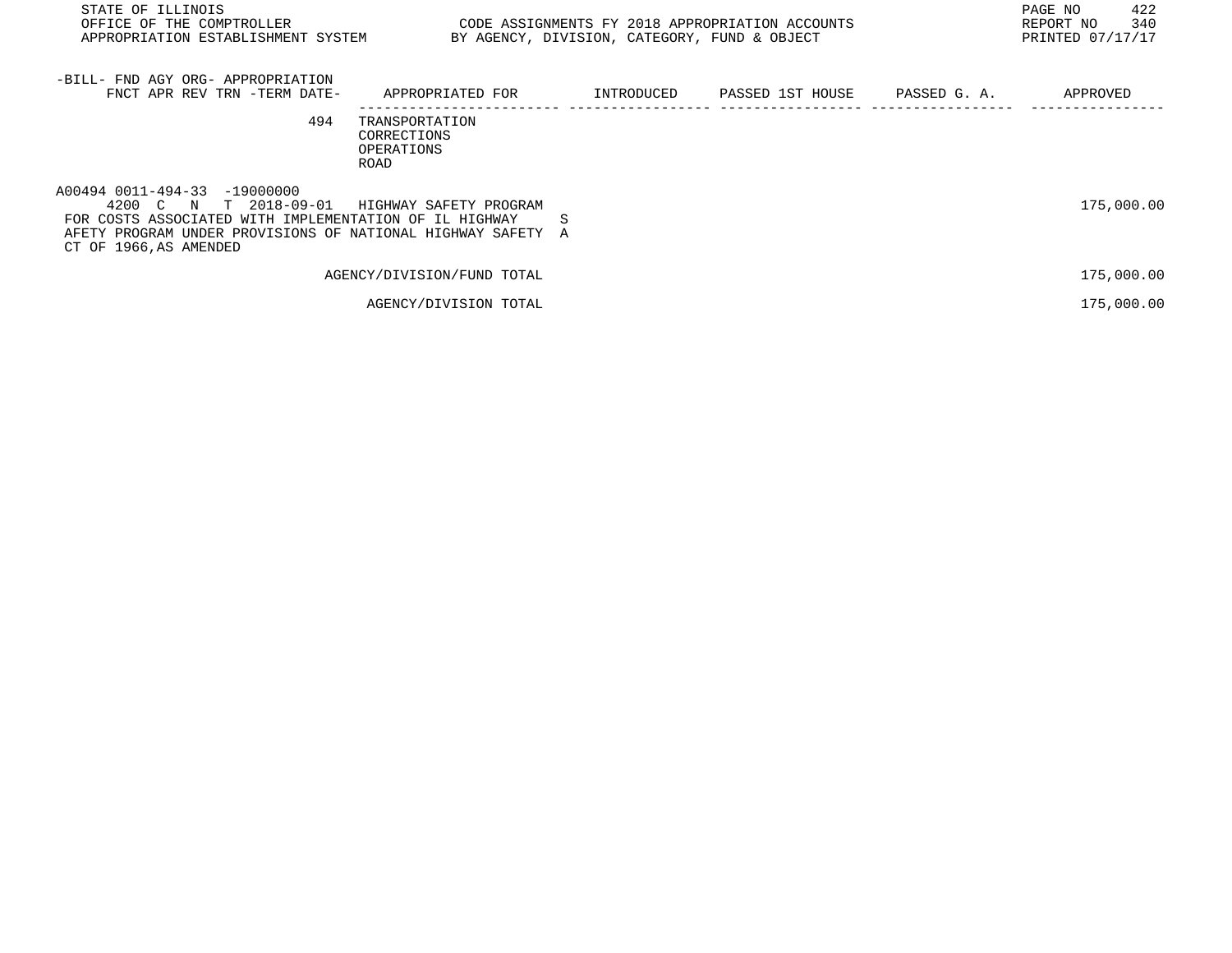| STATE OF ILLINOIS<br>OFFICE OF THE COMPTROLLER<br>APPROPRIATION ESTABLISHMENT SYSTEM BY AGENCY, DIVISION, CATEGORY, FUND & OBJECT                                                                                                                 |                                                                           |  | PAGE NO 423<br>REPORT NO 340<br>PRINTED 07/17/17 |
|---------------------------------------------------------------------------------------------------------------------------------------------------------------------------------------------------------------------------------------------------|---------------------------------------------------------------------------|--|--------------------------------------------------|
| -BILL- FND AGY ORG- APPROPRIATION<br>FNCT APR REV TRN -TERM DATE- APPROPRIATED FOR INTRODUCED PASSED 1ST HOUSE PASSED G. A. APPROVED                                                                                                              |                                                                           |  |                                                  |
|                                                                                                                                                                                                                                                   | 494 TRANSPORTATION<br>CONSTRUCTION&LAND ACQUIS<br>AWARDS & GRANTS<br>ROAD |  |                                                  |
| B00494 0011-494-42 -44721000<br>4200 C N N 2018-09-01 FOR APPORTIONMENT TO COU<br>FOR CONSTRUCTION OF TOWNSHIP BRIDGES 20 FEET OR MORE IN L<br>ENGTH                                                                                              |                                                                           |  | 15,000,000.00                                    |
| CAP494 0011-494-42 -44721017<br>4200 C N N 2018-09-01 FOR APPORTIONMENT TO COU<br>FOR CONSTRUCTION OF TOWNSHIP BRIDGES 20 FEET OR MORE IN L<br>ENGTH                                                                                              |                                                                           |  | 37,048,726.00                                    |
| B00494 0011-494-42 -44913000<br>4200 C N N 2018-09-01 APPORTIONMENT/NEEDY TOWN<br>AND ROAD DISTRICTS                                                                                                                                              |                                                                           |  | 10,014,300.00                                    |
| B00494 0011-494-42 -44916000<br>4200 C N N 2018-09-01 APPORTIONMENT/HIGH-GROWT<br>OVER 5,000 IN POPULATION                                                                                                                                        |                                                                           |  | 4,000,000.00                                     |
| B00494 0011-494-42 -44917000<br>4200 C N N 2018-09-01 APPORTIONMENT TO COUNTIE<br>UNDER 1,000,000 IN POPULATION                                                                                                                                   |                                                                           |  | 21,800,000.00                                    |
| CAP494 0011-494-42 -77000026<br>4200 C N N 2018-09-01 ALL ENGINEERING CONSTRUC<br>AND OTHER COSTS PROVIDED BY THE IL HIGHWAY CODE TITLE 23 OFU<br>S CODE, BIKEWAYS, ETC                                                                           |                                                                           |  | 35,969,006.00                                    |
| CAP494 0011-494-42 -77002027<br>4200 C N N 2018-09-01 HIGH PRIORITY PROJECTS<br>AND TRANSPORTATION IMPROVEMENT PROJECTS PERTAINING TO LOCALG<br>OVERNMENTS PROVIDED SUCH AMOUNTS DO NOT EXCEED FUNDS MADE A<br>VAILABLE BY THE FEDERAL GOVERNMENT |                                                                           |  | 77,543,619.00                                    |
| CAP494 0011-494-42 -77002029<br>4200 C N N 2018-09-01 TRANSPORTATION, COMMUNITY<br>SYSTEM PRESERVATION, DISCRETIONARY INTERSTATE MAINTENANCE & S<br>URFACE TRANSPORTATION PRIORITIES                                                              |                                                                           |  | 6,464,296.00                                     |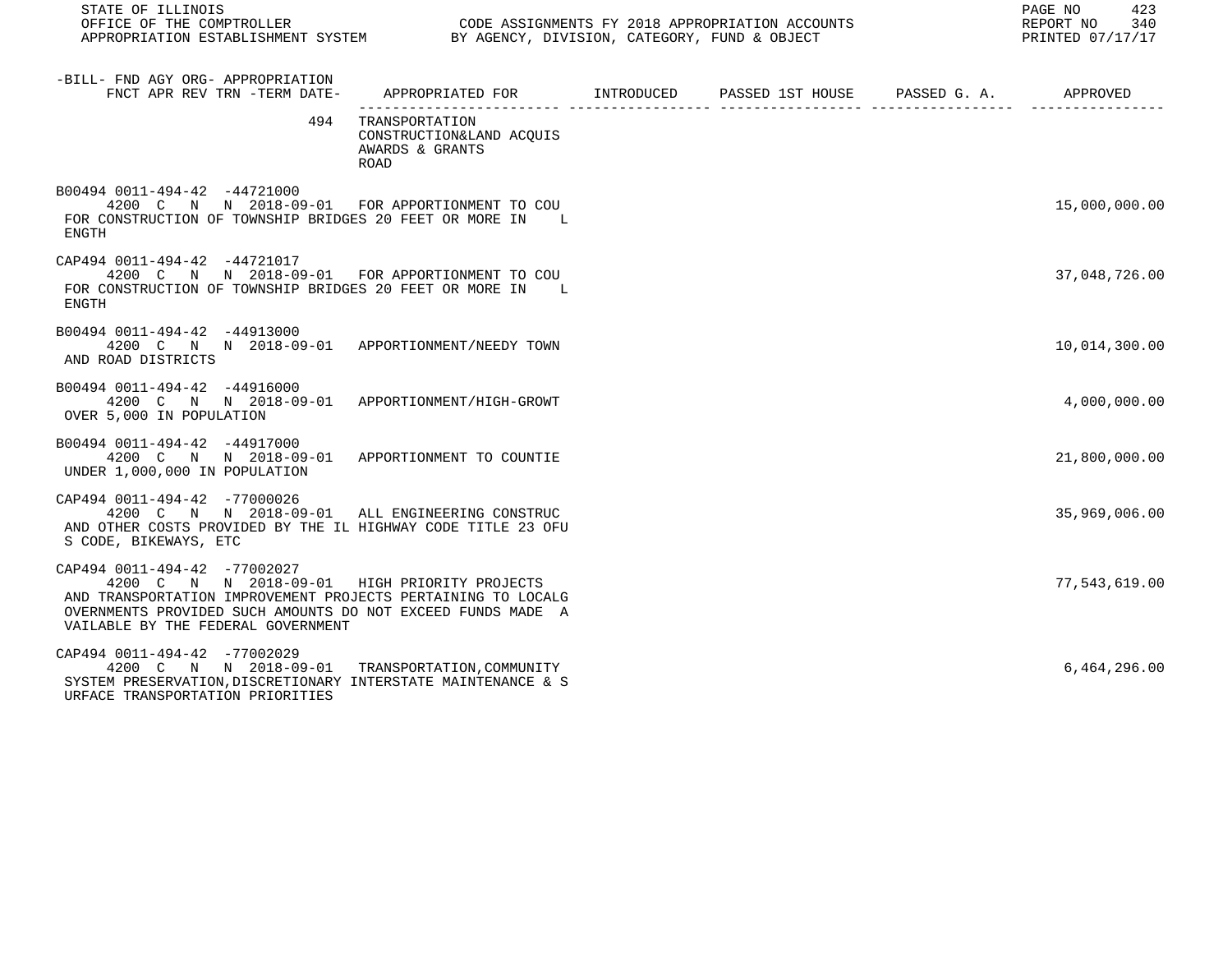| STATE OF ILLINOIS                                                                                                                                                                                                                                                        |                                                                                           |  | 424<br>PAGE NO<br>REPORT NO 340<br>PRINTED 07/17/17 |
|--------------------------------------------------------------------------------------------------------------------------------------------------------------------------------------------------------------------------------------------------------------------------|-------------------------------------------------------------------------------------------|--|-----------------------------------------------------|
| -BILL- FND AGY ORG- APPROPRIATION<br>FNCT APR REV TRN -TERM DATE- APPROPRIATED FOR MINTRODUCED PASSED 1ST HOUSE PASSED G. A. APPROVED                                                                                                                                    |                                                                                           |  |                                                     |
|                                                                                                                                                                                                                                                                          | 494 TRANSPORTATION<br>CONSTRUCTION&LAND ACOUIS<br>HIGHWAY/WATERWAY IMPRVMT<br><b>ROAD</b> |  |                                                     |
| CAP494 0011-494-42 -77002110<br>4200 C N N 2018-09-01 LAND ACQUISITION EXPENSE<br>FOR A SOUTH SUBURBAN AIRPORT                                                                                                                                                           |                                                                                           |  | 9,613,060.00                                        |
| CAP494 0011-494-42 -77002210<br>4200 C N N 2018-09-01 FOR TCSP<br>FOR TRANSPORTATION, COMMUNITY & SYSTEM PRESERVATION,<br>ISCRETIONARY INTERSTATE MAINTENANCE, & SURFACE TRANSPORTATIOP<br>RIORITIES EARMARKS PERTAINING TO STATE & LOCAL GOVT'S                         |                                                                                           |  | 4,225,093.00                                        |
| CAP494 0011-494-42 -77004125<br>4200 C N N 2018-09-01 US 51 CHRISTIAN/SHELBY C                                                                                                                                                                                           |                                                                                           |  | 116,412.00                                          |
| CAP494 0011-494-42 -77005125<br>4200 C N N 2018-09-01 CICERO AVE LIGHTING/UNIV                                                                                                                                                                                           |                                                                                           |  | 104,146.00                                          |
| CAP494 0011-494-42 -77005425<br>4200 C N N 2018-09-01 I-290 CAP OAK PARK                                                                                                                                                                                                 |                                                                                           |  | 938,426.00                                          |
| CAP494 0011-494-42 -77006625<br>4200 C N N 2018-09-01 US 41/I-176 INTERCHANGE<br>IMPROVEMENTS PHASE I STUDY                                                                                                                                                              |                                                                                           |  | 262,206.00                                          |
| CAP494 0011-494-42 -77006813<br>4200 C N N 2018-09-01 FED DISCRETIONARY PRGRM<br>PROVIDED FOR IN DEPT OF DEFENSE & FULL-YEAR CONTINUING A<br>PPROPRIATIONS ACT, 2011 PROVIDED SUCH AMOUNTS DO NOT EXCEED F<br>UNDS MADE AVAILABLE BY FED GOV THROUGH ANY FED LIMITATIONS |                                                                                           |  | 7,541,934.00                                        |
| CAP494 0011-494-42 -77007113<br>4200 C N N 2018-09-01 FEDERAL DISCRETIONARY PR                                                                                                                                                                                           |                                                                                           |  | 6,007,780.00                                        |
| B00494 0011-494-42 -79000000<br>4200 C C N 2018-09-01 ROAD IMPROVEMENT PROGRAM                                                                                                                                                                                           |                                                                                           |  | 1,081,000,000.00                                    |
| CAP494 0011-494-42 -79000013<br>4200 C N N 2018-09-01 PRELIMINARY ENGINEERING<br>CONSTRUCTION ENGINEERING & CONTRACT COSTS OF CONSTRUCTION O<br>F STATE & LOCAL ROADS & BRIDGES, FRINGE PARKING FACILITIES &S<br>UCH OTHER PURPOSES AS PROVIDED BY IL HIGHWAY CODE       |                                                                                           |  | 294, 924, 799.00                                    |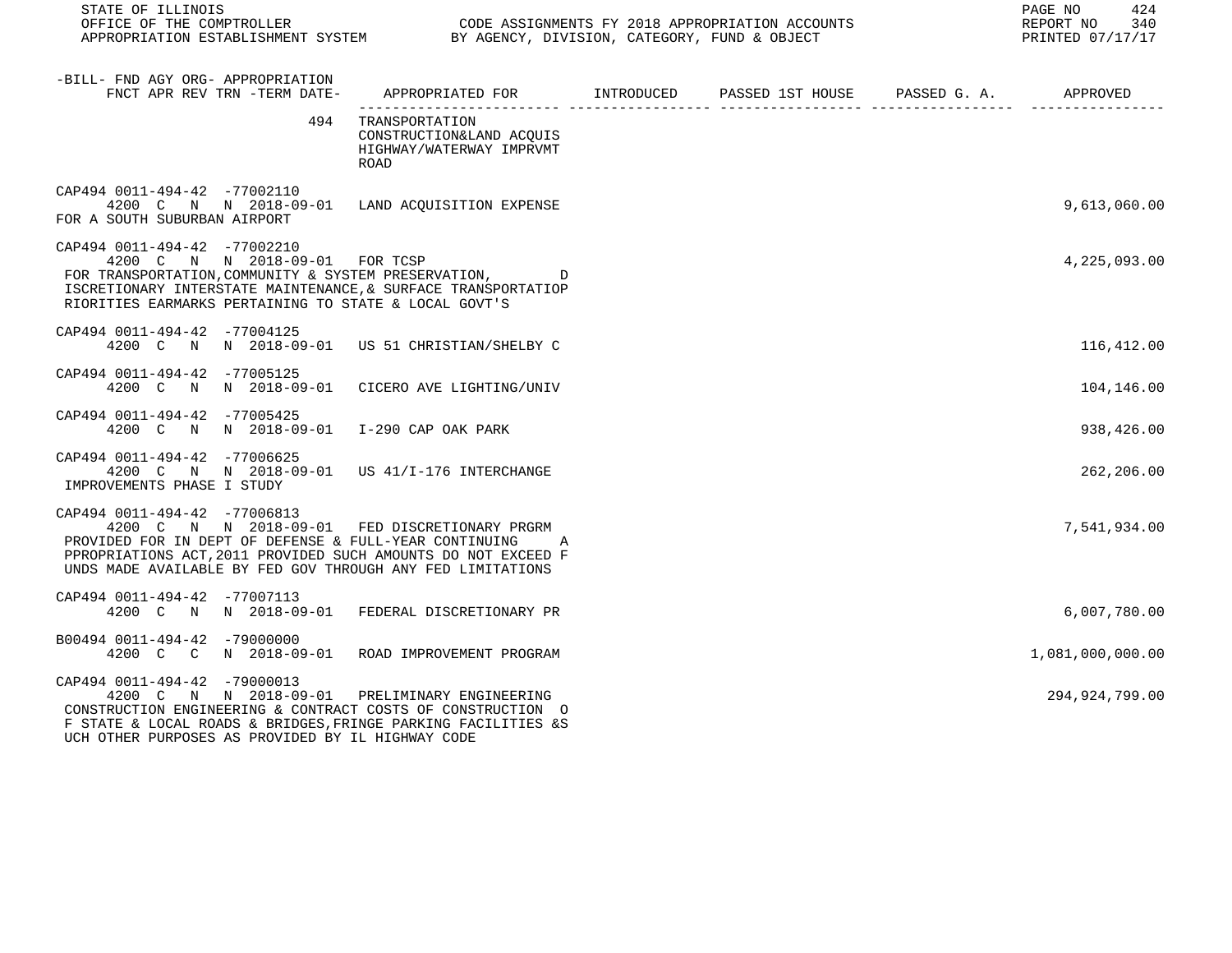| STATE OF ILLINOIS                                                                                                                                                                                                                                             |                                                                                           |  | 425<br>PAGE NO<br>REPORT NO<br>340<br>PRINTED 07/17/17 |
|---------------------------------------------------------------------------------------------------------------------------------------------------------------------------------------------------------------------------------------------------------------|-------------------------------------------------------------------------------------------|--|--------------------------------------------------------|
| -BILL- FND AGY ORG- APPROPRIATION<br>FNCT APR REV TRN -TERM DATE-                                                                                                                                                                                             | APPROPRIATED FOR        INTRODUCED     PASSED 1ST HOUSE     PASSED G. A.         APPROVED |  |                                                        |
| 494                                                                                                                                                                                                                                                           | TRANSPORTATION<br>CONSTRUCTION&LAND ACQUIS<br>HIGHWAY/WATERWAY IMPRVMT<br>ROAD            |  |                                                        |
| CAP494 0011-494-42 -79000014<br>4200 C N N 2018-09-01                                                                                                                                                                                                         | ROAD IMPROVEMENT PROGRAM                                                                  |  | 96,124,297.00                                          |
| CAP494 0011-494-42 -79000015<br>4200 C N N 2018-09-01                                                                                                                                                                                                         | ROAD IMPROVEMENT PROGRAM                                                                  |  | 86,594,751.00                                          |
| CAP494 0011-494-42 -79000016<br>4200 C N N 2018-09-01                                                                                                                                                                                                         | ROAD IMPROVEMENT PROGRAM                                                                  |  | 58,033,365.00                                          |
| CAP494 0011-494-42 -79000017<br>4200 C                                                                                                                                                                                                                        | N N 2018-09-01 ROAD IMPROVEMENT PROGRAM                                                   |  | 840,188,270.00                                         |
| B00494 0011-494-42 -79000200<br>4200 C N N 2018-09-01 PUBLIC PRIVATE PARTNERSH<br>ANY COSTS ASSOCIATED WITH THE PROCUREMENT OF PUBLIC PRIVATEP<br>ARTNERSHIP AGREEMENTS                                                                                       |                                                                                           |  | 18,000,000.00                                          |
| CAP494 0011-494-42 -79000213<br>4200 C N N 2018-09-01 PUBLIC PRIVATE AGREEMENT<br>FOR ALL COSTS ASSOCIATED WITH PROCUREMENT PURSUANT TO<br>ROVISIONS OF PUBLIC PRIVATE AGREEMENTS FOR ILLIANA<br>XPRESSWAY ACT AS AMENDED                                     | $\mathbf{P}$<br>E                                                                         |  | 2,647,810.00                                           |
| B00494 0011-494-42 -79000400<br>4200 C N N 2018-09-01 ENABLE MANAGED LANES<br>COSTS ASSOCIATED WITH PROCUREMENT OF AGREEMENTS THAT ENABLE<br>MANAGED LANES TO BE DEVELOPED, FINANCED, CONSTRUCTED,<br>ANAGED OR OPERATED IN ENTREPRENEURIAL AND BUSINESS-LIKE | M                                                                                         |  | 10,000,000.00                                          |
| CAP494 0011-494-42 -79000417<br>4200 C N N 2018-09-01 ALL COSTS OF PROC OF AGR                                                                                                                                                                                |                                                                                           |  | 18,000,000.00                                          |
| CAP494 0011-494-42 -79000517<br>4200 C N N 2018-09-01                                                                                                                                                                                                         | VARIOUS ST PROJ IN CHMPG                                                                  |  | 22,000,000.00                                          |
| CAP494 0011-494-42 -79000617<br>4200 C N N 2018-09-01                                                                                                                                                                                                         | FUND 41ST PEDESTRIAN BRI                                                                  |  | 18,760,000.00                                          |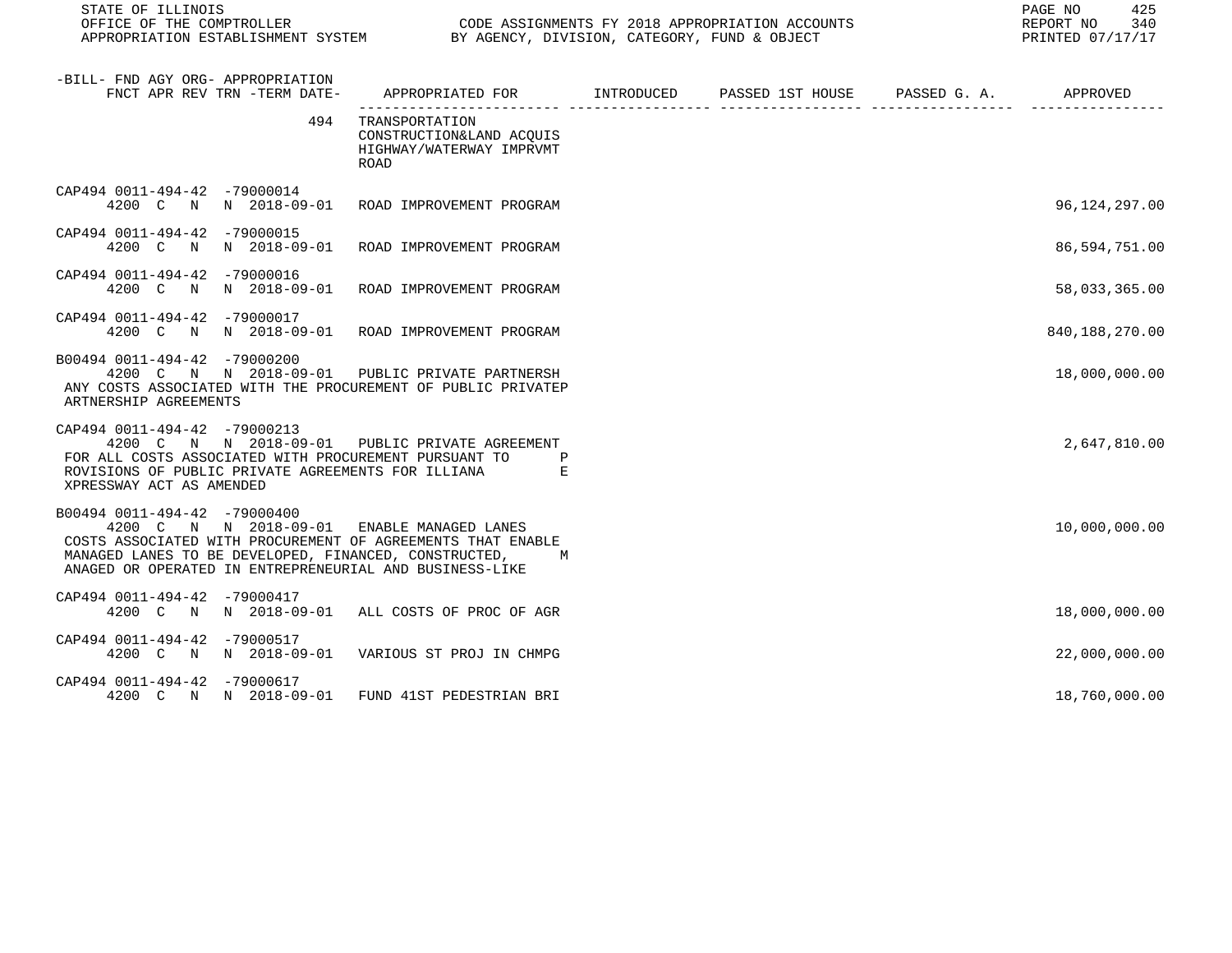| STATE OF ILLINOIS<br>OFFICE OF THE COMPTROLLER<br>OFFICE OF THE COMPTROLLER<br>APPROPRIATION ESTABLISHMENT SYSTEM BY AGENCY, DIVISION, CATEGORY, FUND & OBJECT                                                                                                                |                                                                                            | CODE ASSIGNMENTS FY 2018 APPROPRIATION ACCOUNTS | PAGE NO<br>426<br>340<br>REPORT NO<br>PRINTED 07/17/17 |
|-------------------------------------------------------------------------------------------------------------------------------------------------------------------------------------------------------------------------------------------------------------------------------|--------------------------------------------------------------------------------------------|-------------------------------------------------|--------------------------------------------------------|
| -BILL- FND AGY ORG- APPROPRIATION<br>FNCT APR REV TRN -TERM DATE-                                                                                                                                                                                                             | APPROPRIATED FOR        INTRODUCED      PASSED 1ST HOUSE     PASSED G. A.         APPROVED |                                                 |                                                        |
| 494                                                                                                                                                                                                                                                                           | TRANSPORTATION<br>CONSTRUCTION&LAND ACQUIS<br>HIGHWAY/WATERWAY IMPRVMT<br>ROAD             |                                                 |                                                        |
| B00494 0011-494-42 -79001000<br>4200 C N N 2018-09-01 PRELIMINARY & CONSTRUCTI<br>ENGINEERING & CONTRACT COSTS OF CONSTRUCTION, INCLUDING<br>ECONSTRUCTION, EXTENSION & IMPROVEMENT OF STATE & ARTERIAL H<br>IGHWAYS, ROADS, ACCESS AREAS, ROADSIDE SHELTERS, REST AREAS, ETC | R                                                                                          |                                                 | 606,185,700.00                                         |
| CAP494 0011-494-42 -79001013<br>4200 C N N 2018-09-01 PRELIMINARY & CONSTRUCTI<br>ENGINEERING & CONTRACT COSTS OF CONSTRUCTION, INCLUDING<br>ECONSTRUCTION, EXTENSION & IMPROVEMENT OF STATE & ARTERIAL H<br>IGHWAYS, ROADS, ACCESS AREAS, ROADSIDE SHELTERS, REST AREAS, ETC | R                                                                                          |                                                 | 198,806,964.00                                         |
| CAP494 0011-494-42 -79001014<br>4200 C N N 2018-09-01 PRELIMINARY & CONSTRUCTI<br>ENGINEERING & CONTRACT COSTS OF CONSTRUCTION, INCLUDING<br>ECONSTRUCTION, EXTENSION & IMPROVEMENT OF STATE & ARTERIAL H<br>IGHWAYS, ROADS, ACCESS AREAS, ROADSIDE SHELTERS, REST AREAS, ETC | R                                                                                          |                                                 | 66,593,110.00                                          |
| CAP494 0011-494-42 -79001015<br>4200 C N N 2018-09-01 PRELIMINARY & CONSTRUCTI<br>ENGINEERING & CONTRACT COSTS OF CONSTRUCTION, INCLUDING<br>ECONSTRUCTION, EXTENSION & IMPROVEMENT OF STATE & ARTERIAL H<br>IGHWAYS, ROADS, ACCESS AREAS, ROADSIDE SHELTERS, REST AREAS, ETC | R                                                                                          |                                                 | 171,617,204.00                                         |
| CAP494 0011-494-42 -79001016<br>4200 C N N 2018-09-01 PRELIMINARY & CONSTRUCTI<br>ENGINEERING & CONTRACT COSTS OF CONSTRUCTION, INCLUDING<br>ECONSTRUCTION, EXTENSION & IMPROVEMENT OF STATE & ARTERIAL H<br>IGHWAYS, ROADS, ACCESS AREAS, ROADSIDE SHELTERS, REST AREAS, ETC | R                                                                                          |                                                 | 311, 322, 054.00                                       |
| CAP494 0011-494-42 -79001017<br>4200 C N N 2018-09-01 PRELIMINARY & CONSTRUCTI<br>ENGINEERING & CONTRACT COSTS OF CONSTRUCTION, INCLUDING<br>ECONSTRUCTION, EXTENSION & IMPROVEMENT OF STATE & ARTERIAL H<br>IGHWAYS, ROADS, ACCESS AREAS, ROADSIDE SHELTERS, REST AREAS, ETC | R                                                                                          |                                                 | 573,510,396.00                                         |
| CAP494 0011-494-42 -79002027<br>4200 C N N 2018-09-01 HIGH PRIORITY PROJECTS<br>AND TRANSPORTATION IMPROVEMENT PROJECTS PROVIDED THAT SUCH A<br>MOUNTS DO NOT EXCEED FUNDS MADE AVAILABLE BY LOCAL                                                                            | G                                                                                          |                                                 | 30,404,465.00                                          |

**OVERNMENTS**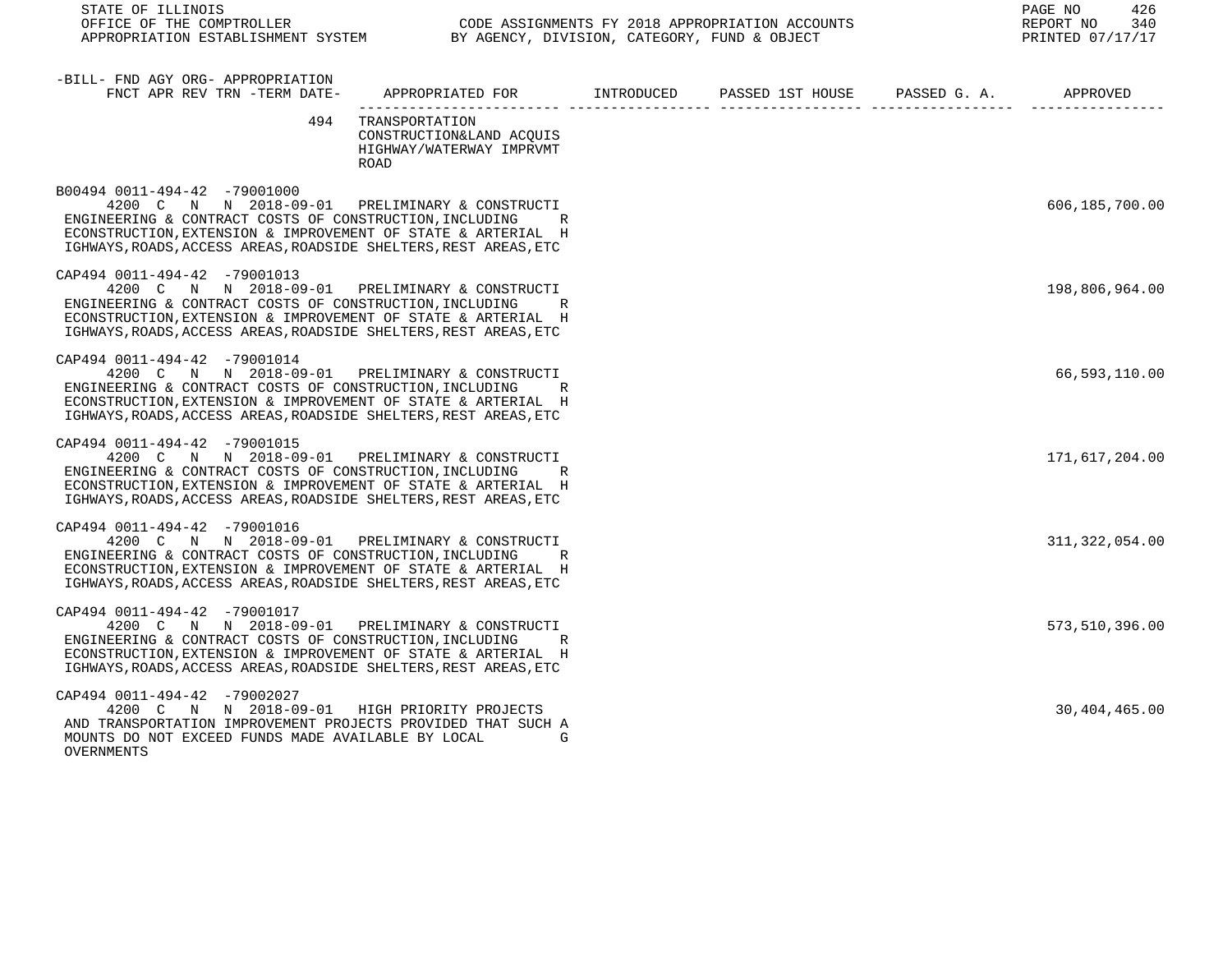| STATE OF ILLINOIS<br>OFFICE OF THE COMPTROLLER<br>APPROPRIATION ESTABLISHMENT SYSTEM BY AGENCY, DIVISION, CATEGORY, FUND & OBJECT                                                                                                                                 |                                                                                             | 427<br>PAGE NO<br>REPORT NO 340<br>PRINTED 07/17/17 |  |               |
|-------------------------------------------------------------------------------------------------------------------------------------------------------------------------------------------------------------------------------------------------------------------|---------------------------------------------------------------------------------------------|-----------------------------------------------------|--|---------------|
| -BILL- FND AGY ORG- APPROPRIATION<br>FNCT APR REV TRN -TERM DATE-                                                                                                                                                                                                 | APPROPRIATED FOR       INTRODUCED       PASSED 1ST HOUSE      PASSED G. A.         APPROVED |                                                     |  |               |
| 494                                                                                                                                                                                                                                                               | TRANSPORTATION<br>CONSTRUCTION&LAND ACQUIS<br>HIGHWAY/WATERWAY IMPRVMT<br><b>ROAD</b>       |                                                     |  |               |
| CAP494 0011-494-42 -79002029<br>4200 C N N 2018-09-01 LOCAL MATCH OF ALL OTHER<br>FEDERALLY REIMBURSED EXPENSES ASSOCIATED WITH TRANSPORTATINC<br>OMMUNITY & SYSTEM PRESERVATION & DISCRETIONARY INTERSTATE M<br>AINTENANCE EARMARKS                              |                                                                                             |                                                     |  | 763,397.00    |
| CAP494 0011-494-42 -79002110<br>4200 C N N 2018-09-01 LOCAL MATCH OF ALL OTHER<br>NON-FEDERALLY REIMBURSED EXPENSES ASSOCIATED WITH THE TRANS-P<br>ORTATION, COMMUNITY AND SYSTEM PRESERVATION (TCSP) AND D<br>ISCRETIONARY INTERSTATE MAINTENANCE                |                                                                                             |                                                     |  | 1,829,109.00  |
| CAP494 0011-494-42 -79002210<br>4200 C N N 2018-09-01 FOR LOCAL MATCH OF ALL O<br>NON-FEDERALLY REIMBURSED EXPENSES ASSOCIATED WITH TCSP & D<br>ISCRETIONARY INTERSTATE MAINTENANCE EARMARKS SPECIFICALLY I<br>DENTIFIED IN ART 50, SECT 16 OF PUBLIC ACT 96-0035 |                                                                                             |                                                     |  | 391,060.00    |
| CAP494 0011-494-42 -79003029<br>4200 C N N 2018-09-01 PRELIMINARY & CONSTRUCTI<br>ENGINEERING & CONTRACT COSTS                                                                                                                                                    |                                                                                             |                                                     |  | 25,011,641.00 |
| CAP494 0011-494-42 -79004012<br>4200 C N N 2018-09-01 FOR TIGER II EARMARKS<br>PERTAINING TO STATE & LOCAL GOVERNMENTS AS DESIGNATED IN D<br>IVISION A OF CONSOLIDATED APPROP ACT, 2010, PUBLIC LAW<br>$11 - 117$                                                 | <sup>1</sup>                                                                                |                                                     |  | 901,717.00    |
| CAP494 0011-494-42 -79004112<br>4200 C N N 2018-09-01 TIGER II EARMARKS<br>FOR LOCAL MATCH OF ALL OTHER NON-FEDERALLY REIMBURSED<br>XPENSES ASSOCIATED WITH TIGER II EARMARKS SPECIFICALLY<br>DENTIFIED IN SECTION X OF THIS ARTICLE OF THIS ACT                  | Е<br>$\mathbf{I}$                                                                           |                                                     |  | 717,232.00    |
| CAP494 0011-494-42 -79006813<br>4200 C N N 2018-09-01 FOR LOCAL MATCH OF ALL O<br>NON-FEDERALLY REIMBURSED EXPENSES ASSOCIATED WITH FED<br>ISCRETIONARY PROGRAM AWARDS PROVIDED FOR IN DEPT OF DEFENSE&<br>FULL-YEAR CONTINUING APPROPRIATIONS ACT                | $\overline{D}$                                                                              |                                                     |  | 491,722.00    |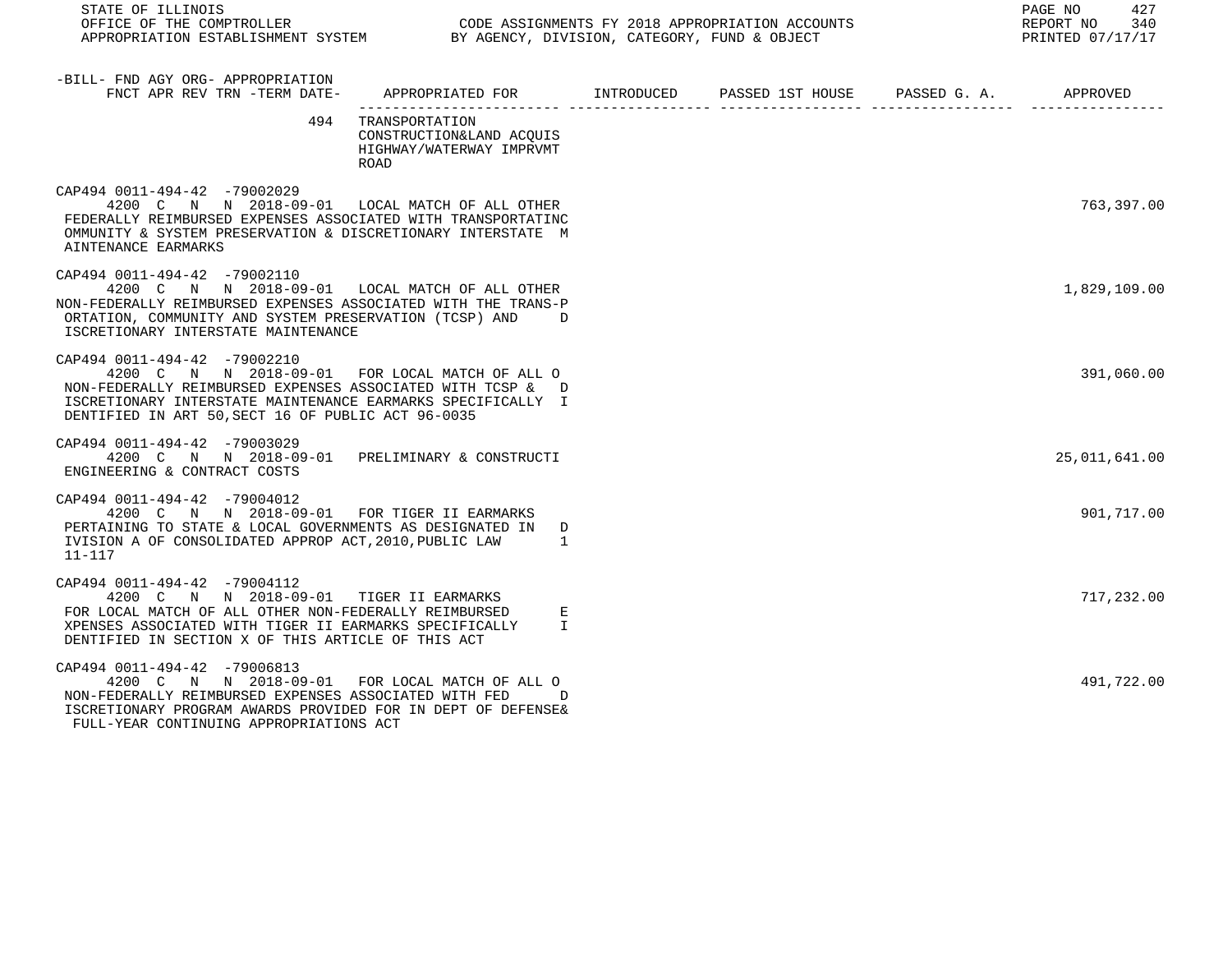| STATE OF ILLINOIS<br>OFFICE OF THE COMPTROLLER<br>OFFICE OF THE COMPTROLLER CONGRESS CODE ASSIGNMENTS FY 2018 APPROPRIATION ACCOUNTS<br>APPROPRIATION ESTABLISHMENT SYSTEM BY AGENCY, DIVISION, CATEGORY, FUND & OBJECT                         |                                                                                            |  | PAGE NO<br>428<br>340<br>REPORT NO<br>PRINTED 07/17/17 |
|-------------------------------------------------------------------------------------------------------------------------------------------------------------------------------------------------------------------------------------------------|--------------------------------------------------------------------------------------------|--|--------------------------------------------------------|
| -BILL- FND AGY ORG- APPROPRIATION<br>FNCT APR REV TRN -TERM DATE-                                                                                                                                                                               | APPROPRIATED FOR        INTRODUCED      PASSED 1ST HOUSE     PASSED G. A.         APPROVED |  |                                                        |
|                                                                                                                                                                                                                                                 | 494 TRANSPORTATION<br>CONSTRUCTION&LAND ACQUIS<br>HIGHWAY/WATERWAY IMPRVMT<br>ROAD         |  |                                                        |
| CAP494 0011-494-42 -79007113<br>4200 C N N 2018-09-01 FEDERAL DISCRETIONARY PR<br>FOR LOCAL MATCH OF ALL OTHER NON-FEDERALLY REIMBURSED E<br>XPENSES                                                                                            |                                                                                            |  | 689,442.00                                             |
| CAP494 0011-494-42 -79007214<br>4200 C N N 2018-09-01 CONSTRUCTION OF MILBURN<br>FOR LAND ACOUISITION, CONSTRUCTION ENGINEERING PROVIDED SUCHA<br>MOUNTS DO NOT EXCEED AMOUNTS REIMBURSED BY LOCAL AGENCY U<br>SING LAKE COUNTY CHALLENGE BONDS |                                                                                            |  | 28,658,055.00                                          |
|                                                                                                                                                                                                                                                 | AGENCY/DIVISION/FUND TOTAL                                                                 |  | 4,800,815,564.00                                       |
|                                                                                                                                                                                                                                                 | TRANSPORTATION BOND SERI                                                                   |  |                                                        |
| CAP494 0695-494-42 -77000115<br>4200 C N N 2018-09-01 VARIOUS IMPROVEMENT PROJ<br>VARIOUS IMPROVEMENT PROJECTS                                                                                                                                  |                                                                                            |  | 407, 240, 277.00                                       |
| CAP494 0695-494-42 -77000117<br>4200 C N N 2018-09-01 PRELIMINARY ENGINEERING<br>AND CONSTRUCTION ENGINEERING AND CONTRACT COSTS OF CONSTRUCTI<br>ON, EXTENSION AND IMPROVEMENT OF STATE HIGHWAYS, ETC                                          |                                                                                            |  | 554, 581, 454.00                                       |
|                                                                                                                                                                                                                                                 | AGENCY/DIVISION/FUND TOTAL                                                                 |  | 961,821,731.00                                         |
|                                                                                                                                                                                                                                                 | STATE CONSTRUCTION ACCOU                                                                   |  |                                                        |
| B00494 0902-494-42 -77000000<br>4200 C N N 2018-09-01 ROAD IMPROVEMENT PROGRAM                                                                                                                                                                  |                                                                                            |  | 462,000,000.00                                         |
| CAP494 0902-494-42 -77000013<br>4200 C N N 2018-09-01 ROAD IMPROVEMENT PROGRAM                                                                                                                                                                  |                                                                                            |  | 71,756,822.00                                          |
| CAP494 0902-494-42 -77000014<br>4200 C N N 2018-09-01                                                                                                                                                                                           | ROAD IMPROVEMENT PROGRAM                                                                   |  | 25,723,150.00                                          |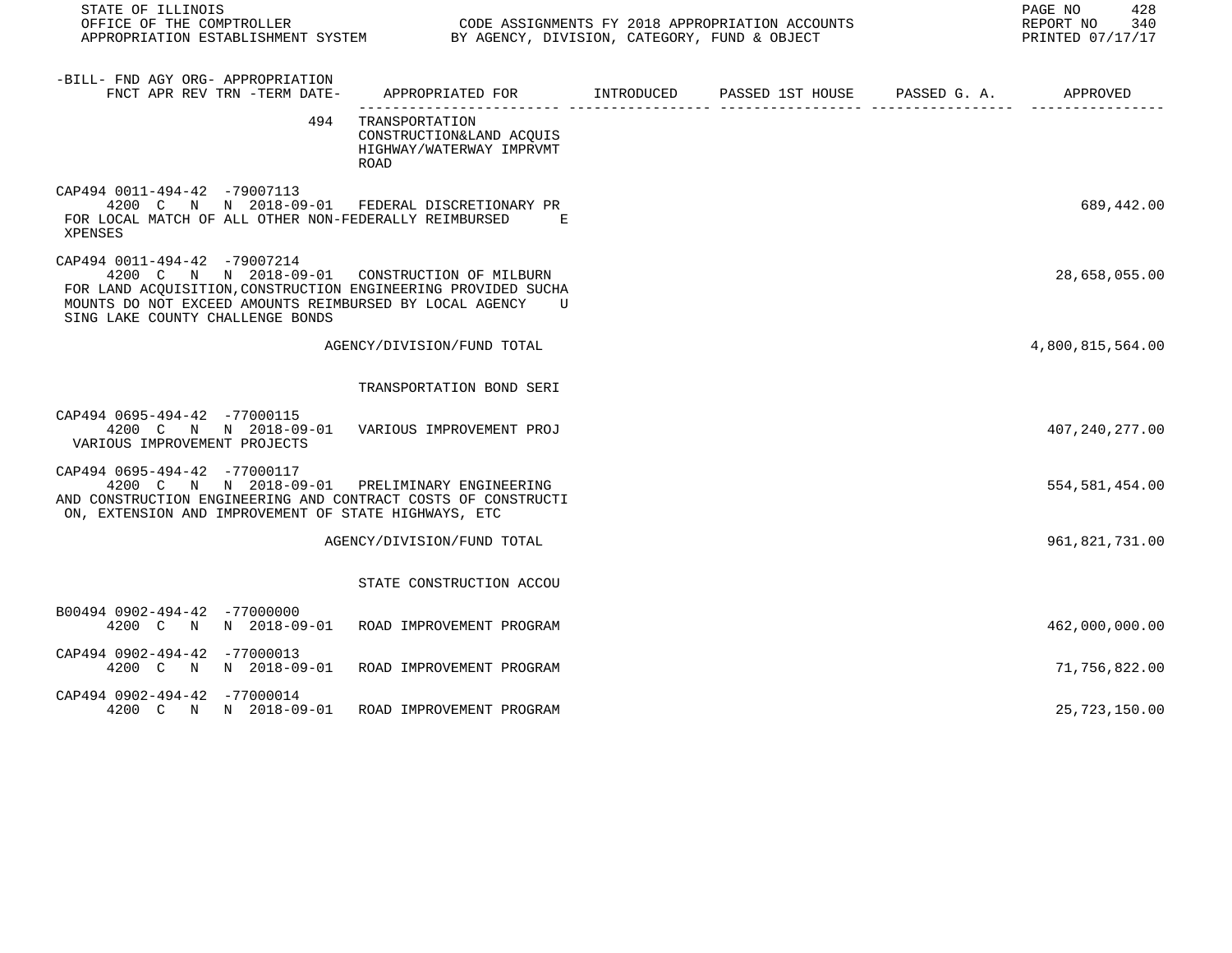| STATE OF ILLINOIS<br>OFFICE OF THE COMPTROLLER<br>APPROPRIATION ESTABLISHMENT SYSTEM BY AGENCY, DIVISION, CATEGORY, FUND & OBJECT | CODE ASSIGNMENTS FY 2018 APPROPRIATION ACCOUNTS                                                    |            |                  |              | PAGE NO<br>429<br>340<br>REPORT NO<br>PRINTED 07/17/17 |
|-----------------------------------------------------------------------------------------------------------------------------------|----------------------------------------------------------------------------------------------------|------------|------------------|--------------|--------------------------------------------------------|
| -BILL- FND AGY ORG- APPROPRIATION<br>FNCT APR REV TRN -TERM DATE-                                                                 | APPROPRIATED FOR                                                                                   | INTRODUCED | PASSED 1ST HOUSE | PASSED G. A. | APPROVED                                               |
| 494                                                                                                                               | TRANSPORTATION<br>CONSTRUCTION&LAND ACQUIS<br>HIGHWAY/WATERWAY IMPRVMT<br>STATE CONSTRUCTION ACCOU |            |                  |              |                                                        |
| CAP494 0902-494-42 -77000015<br>4200 C N<br>N 2018-09-01                                                                          | ROAD IMPROVEMENT PROGRAM                                                                           |            |                  |              | 163,852,398.00                                         |
| CAP494 0902-494-42<br>$-77000016$<br>N 2018-09-01<br>4200 C N                                                                     | ROAD IMPROVEMENT PROGRAM                                                                           |            |                  |              | 566,925,295.00                                         |
| CAP494 0902-494-42 -77000017<br>N 2018-09-01<br>4200 C N                                                                          | ROAD IMPROVEMENT PROGRAM                                                                           |            |                  |              | 466, 152, 874.00                                       |
| CAP494 0902-494-42<br>$-77000128$<br>N 2018-09-01<br>4200 C N<br>INTERCHANGE IN COUNTY OF COOK                                    | PHASE II OF I-57/294                                                                               |            |                  |              | 200,258.00                                             |
|                                                                                                                                   | AGENCY/DIVISION/FUND TOTAL                                                                         |            |                  |              | 1,756,610,797.00                                       |
|                                                                                                                                   | AGENCY/DIVISION TOTAL                                                                              |            |                  |              | 7,519,248,092.00                                       |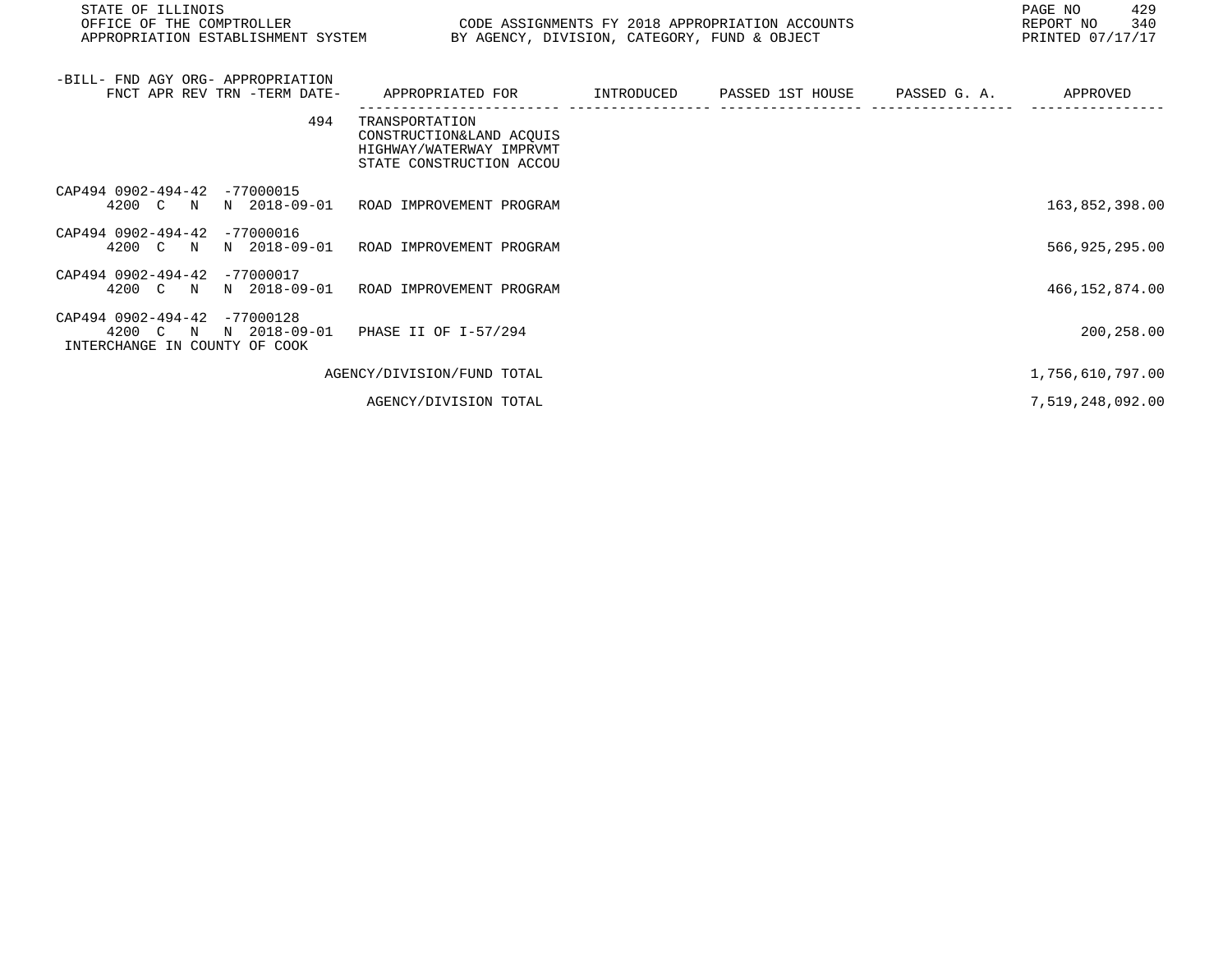| STATE OF ILLINOIS<br>OFFICE OF THE COMPTROLLER<br>APPROPRIATION ESTABLISHMENT SYSTEM                                                                                                                                                                    | CODE ASSIGNMENTS FY 2018 APPROPRIATION ACCOUNTS<br>BY AGENCY, DIVISION, CATEGORY, FUND & OBJECT   |            |                               | PAGE NO<br>430<br>340<br>REPORT NO<br>PRINTED 07/17/17 |
|---------------------------------------------------------------------------------------------------------------------------------------------------------------------------------------------------------------------------------------------------------|---------------------------------------------------------------------------------------------------|------------|-------------------------------|--------------------------------------------------------|
| -BILL- FND AGY ORG- APPROPRIATION<br>FNCT APR REV TRN -TERM DATE-                                                                                                                                                                                       | APPROPRIATED FOR                                                                                  | INTRODUCED | PASSED 1ST HOUSE PASSED G. A. | APPROVED                                               |
| 494                                                                                                                                                                                                                                                     | TRANSPORTATION<br>CONSTRUCTION, BOND FUND<br>HIGHWAY/WATERWAY IMPRVMT<br>TRANSPORTATION BOND SERI |            |                               |                                                        |
| CAP494 0553-494-44 -77000017<br>4200 C N<br>N 2018-09-01<br>ENGINEERING & CONTRACT COSTS OF CONSTRUCTION, INCLUDING<br>ECONSTRUCTION, EXTENSION & IMPROVEMENT OF STATE & ARTERIAL H<br>IGHWAYS, ROADS, ACCESS AREAS, ROADSIDE SHELTERS, REST AREAS, ETC | PRELIMINARY & CONSTRUCTI<br>R                                                                     |            |                               | 84,611,284.00                                          |
|                                                                                                                                                                                                                                                         | AGENCY/DIVISION/FUND TOTAL                                                                        |            |                               | 84,611,284.00                                          |
|                                                                                                                                                                                                                                                         | AGENCY/DIVISION TOTAL                                                                             |            |                               | 84,611,284.00                                          |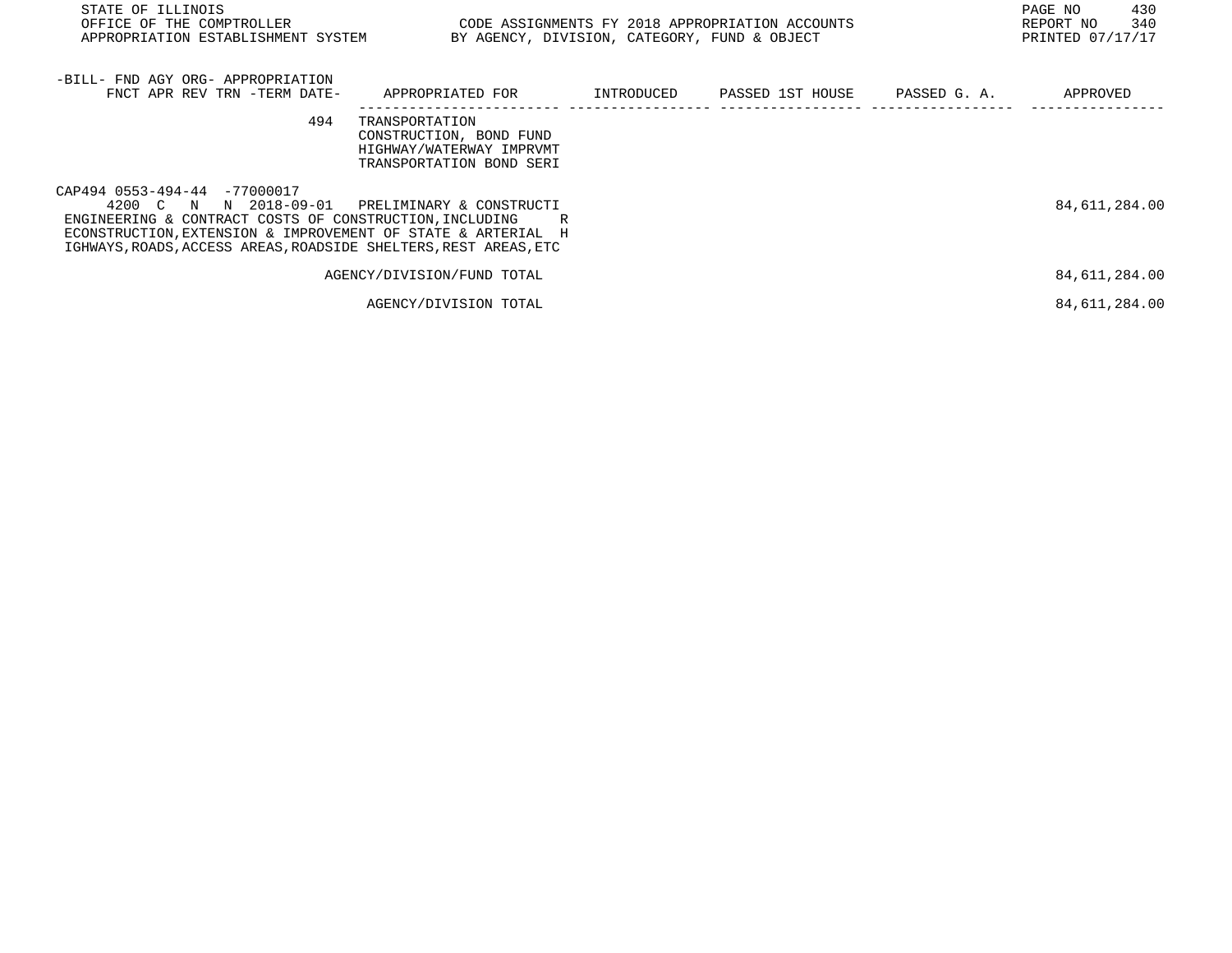| STATE OF ILLINOIS<br>OFFICE OF THE COMPTROLLER<br>APPROPRIATION ESTABLISHMENT SYSTEM                                                            | CODE ASSIGNMENTS FY 2018 APPROPRIATION ACCOUNTS<br>BY AGENCY, DIVISION, CATEGORY, FUND & OBJECT    |  | PAGE NO<br>431<br>340<br>REPORT NO<br>PRINTED 07/17/17 |
|-------------------------------------------------------------------------------------------------------------------------------------------------|----------------------------------------------------------------------------------------------------|--|--------------------------------------------------------|
| -BILL- FND AGY ORG- APPROPRIATION<br>FNCT APR REV TRN -TERM DATE-                                                                               | APPROPRIATED FOR          INTRODUCED      PASSED 1ST HOUSE     PASSED G. A.         APPROVED       |  |                                                        |
| 494                                                                                                                                             | TRANSPORTATION<br>GRADE CROSSING PROTECTIO<br>HIGHWAY/WATERWAY IMPRVMT<br>GRADE CROSSING PROTECTIO |  |                                                        |
| B00494 0019-494-46 -77000000<br>4200 C N<br>OR GRADE SEPARATIONS AT PLACES WHERE A PUBLIC HIGHWAY<br>ROSSES A RAILROAD AT GRADE                 | N 2018-09-01 INSTALL/GRADE CROSSING P                                                              |  | 39,000,000.00                                          |
| CAP494 0019-494-46 -77000017<br>N 2018-09-01<br>4200 C N<br>OR GRADE SEPARATIONS AT PLACES WHERE A PUBLIC HIGHWAY<br>ROSSES A RAILROAD AT GRADE | INSTALL/GRADE CROSSING P                                                                           |  | 92,486,970.00                                          |
|                                                                                                                                                 | AGENCY/DIVISION/FUND TOTAL                                                                         |  | 131,486,970.00                                         |
|                                                                                                                                                 | AGENCY/DIVISION TOTAL                                                                              |  | 131,486,970.00                                         |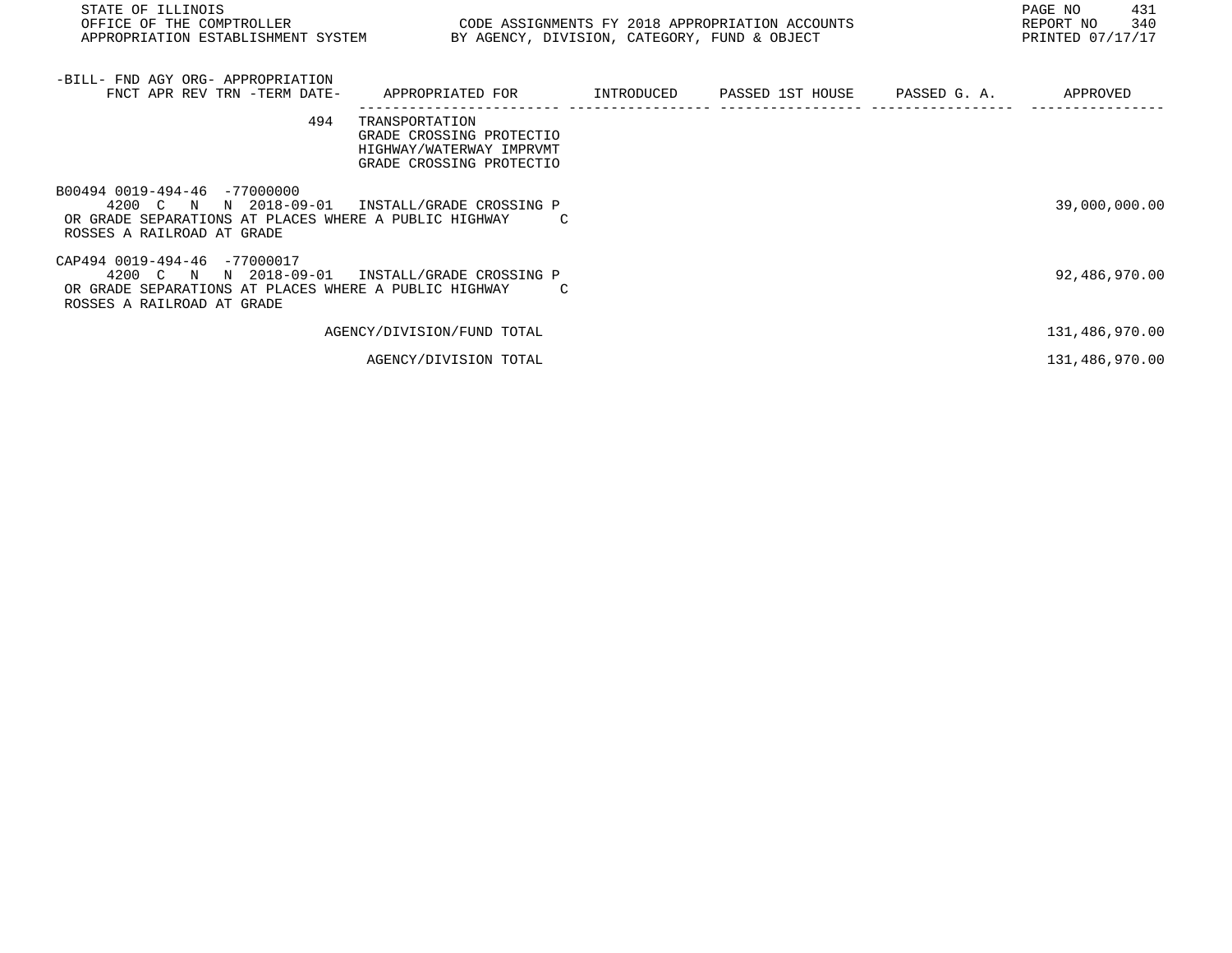| STATE OF ILLINOIS<br>OFFICE OF THE COMPTROLLER<br>APPROPRIATION ESTABLISHMENT SYSTEM BY AGENCY, DIVISION, CATEGORY, FUND & OBJECT |                                                                  | CODE ASSIGNMENTS FY 2018 APPROPRIATION ACCOUNTS | PAGE NO<br>432<br>REPORT NO<br>340<br>PRINTED 07/17/17 |
|-----------------------------------------------------------------------------------------------------------------------------------|------------------------------------------------------------------|-------------------------------------------------|--------------------------------------------------------|
| -BILL- FND AGY ORG- APPROPRIATION<br>FNCT APR REV TRN -TERM DATE-                                                                 | APPROPRIATED FOR TINTRODUCED PASSED 1ST HOUSE PASSED G.A.        |                                                 | APPROVED                                               |
| 494                                                                                                                               | TRANSPORTATION<br>AERONAUTICS, GENERAL OFF<br>OPERATIONS<br>ROAD |                                                 |                                                        |
| A00494 0011-494-60 -12000000<br>4800 C N T 2018-09-01<br>CONTRACTUAL SERVICES                                                     | CONTRACTUAL SERVICES                                             |                                                 | 2,256,600.00                                           |
| A00494 0011-494-60 -12900000<br>4800 C N T 2018-09-01 TRAVEL<br><b>TRAVEL</b>                                                     |                                                                  |                                                 | 80,000.00                                              |
| A00494 0011-494-60 -13000000<br>4800 C N T 2018-09-01<br>COMMODITIES                                                              | COMMODITIES                                                      |                                                 | 245,000.00                                             |
| A00494 0011-494-60 -15000000<br>4850 C N T 2018-09-01<br>EQUIPMENT                                                                | EOUIPMENT                                                        |                                                 | 80,000.00                                              |
| A00494 0011-494-60 -17000000<br>4800 C N T 2018-09-01<br>TELECOMMUNICATION SERVICES                                               | TELECOMMUNICATION                                                |                                                 | 100,000.00                                             |
| A00494 0011-494-60 -18000000<br>4800 C N T 2018-09-01<br>OPERATION AUTOMOTIVE EOUIPMENT                                           | OPERATION OF AUTO EQUIPM                                         |                                                 | 62,000.00                                              |
|                                                                                                                                   | AGENCY/DIVISION/FUND TOTAL                                       |                                                 | 2,823,600.00                                           |
|                                                                                                                                   | AERONAUTICS                                                      |                                                 |                                                        |
| A00494 0046-494-60 -13000000<br>N T 2018-09-01 COMMODITIES<br>4800 C<br>COMMODITIES                                               |                                                                  |                                                 | 299,500.00                                             |
|                                                                                                                                   | AGENCY/DIVISION/FUND TOTAL                                       |                                                 | 299,500.00                                             |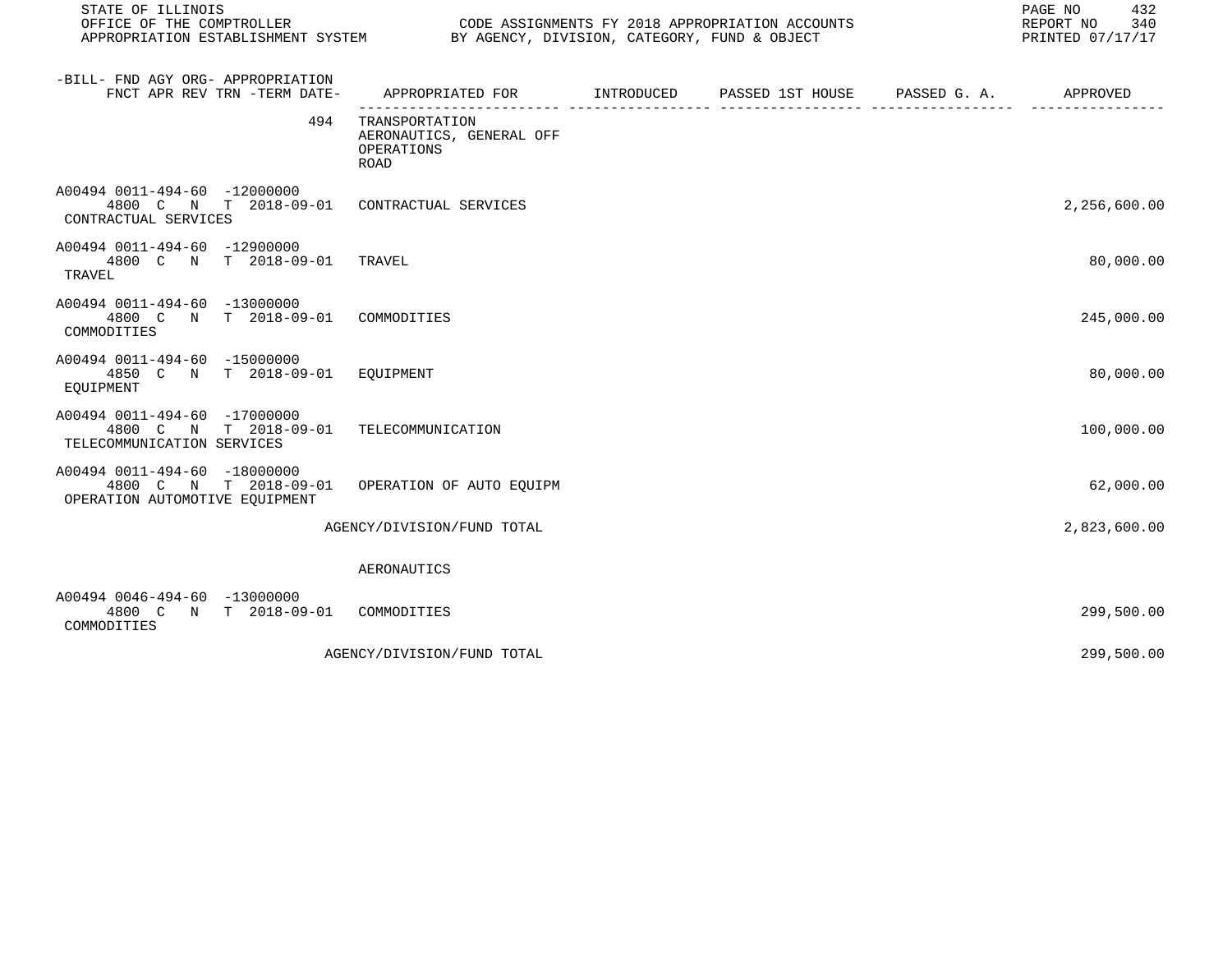| STATE OF ILLINOIS                                                                                                                            |                                                                                      |                               | 433<br>PAGE NO<br>REPORT NO<br>340<br>PRINTED 07/17/17 |
|----------------------------------------------------------------------------------------------------------------------------------------------|--------------------------------------------------------------------------------------|-------------------------------|--------------------------------------------------------|
| -BILL- FND AGY ORG- APPROPRIATION<br>FNCT APR REV TRN -TERM DATE-                                                                            | APPROPRIATED FOR INTRODUCED                                                          | PASSED 1ST HOUSE PASSED G. A. | APPROVED                                               |
| 494                                                                                                                                          | TRANSPORTATION<br>AERONAUTICS, GENERAL OFF<br>OPERATIONS<br>AIR TRANSPORTATION REVOL |                               |                                                        |
| A00494 0309-494-60 -12000000<br>4800 C N T 2018-09-01 CONTRACTUAL SERVICES<br>CONTRACTUAL SERVICES                                           |                                                                                      |                               | 500,000.00                                             |
|                                                                                                                                              | AGENCY/DIVISION/FUND TOTAL                                                           |                               | 500,000.00                                             |
|                                                                                                                                              | TAX RECOVERY                                                                         |                               |                                                        |
| A00494 0310-494-60 -19000000<br>4800 C N T 2018-09-01 IN LIEU LEASEHOLD TAXES<br>IN LIEU OF LEASEHOLD TAXES LOST DUE TO GOVERNMENT OWNERSHIP |                                                                                      |                               | 1,500,000.00                                           |
|                                                                                                                                              | AGENCY/DIVISION/FUND TOTAL                                                           |                               | 1,500,000.00                                           |
|                                                                                                                                              | <b>ROAD</b>                                                                          |                               |                                                        |
| B00494 0011-494-60 -49000000<br>4800 C N N 2018-09-01 PURSUANT TO SECTS 31 & 3<br>IL AERONAUTICS ACT                                         |                                                                                      |                               | 4,000,000.00                                           |
| CAP494 0011-494-60 -49000017<br>4800 C N N 2018-09-01<br>IL AERONAUTICS ACT                                                                  | PURSUANT TO SECTS 31 & 3                                                             |                               | 5,464,029.00                                           |
|                                                                                                                                              | AGENCY/DIVISION/FUND TOTAL                                                           |                               | 9,464,029.00                                           |
|                                                                                                                                              | FEDERAL/STATE/LOCAL AIRP                                                             |                               |                                                        |
| B00494 0095-494-60 -49000000<br>4800 C N N 2018-09-01<br>OF AIRPORT IMPROVEMENT PROJECTS                                                     | FUNDING/LOCAL OR FEDERAL                                                             |                               | 100,000,000.00                                         |
| CAP494 0095-494-60 -49000017<br>4800 C N N 2018-09-01<br>OF AIRPORT IMPROVEMENT PROJECTS                                                     | FUNDING/LOCAL OR FEDERAL                                                             |                               | 747, 752, 460.00                                       |
|                                                                                                                                              | AGENCY/DIVISION/FUND TOTAL                                                           |                               | 847,752,460.00                                         |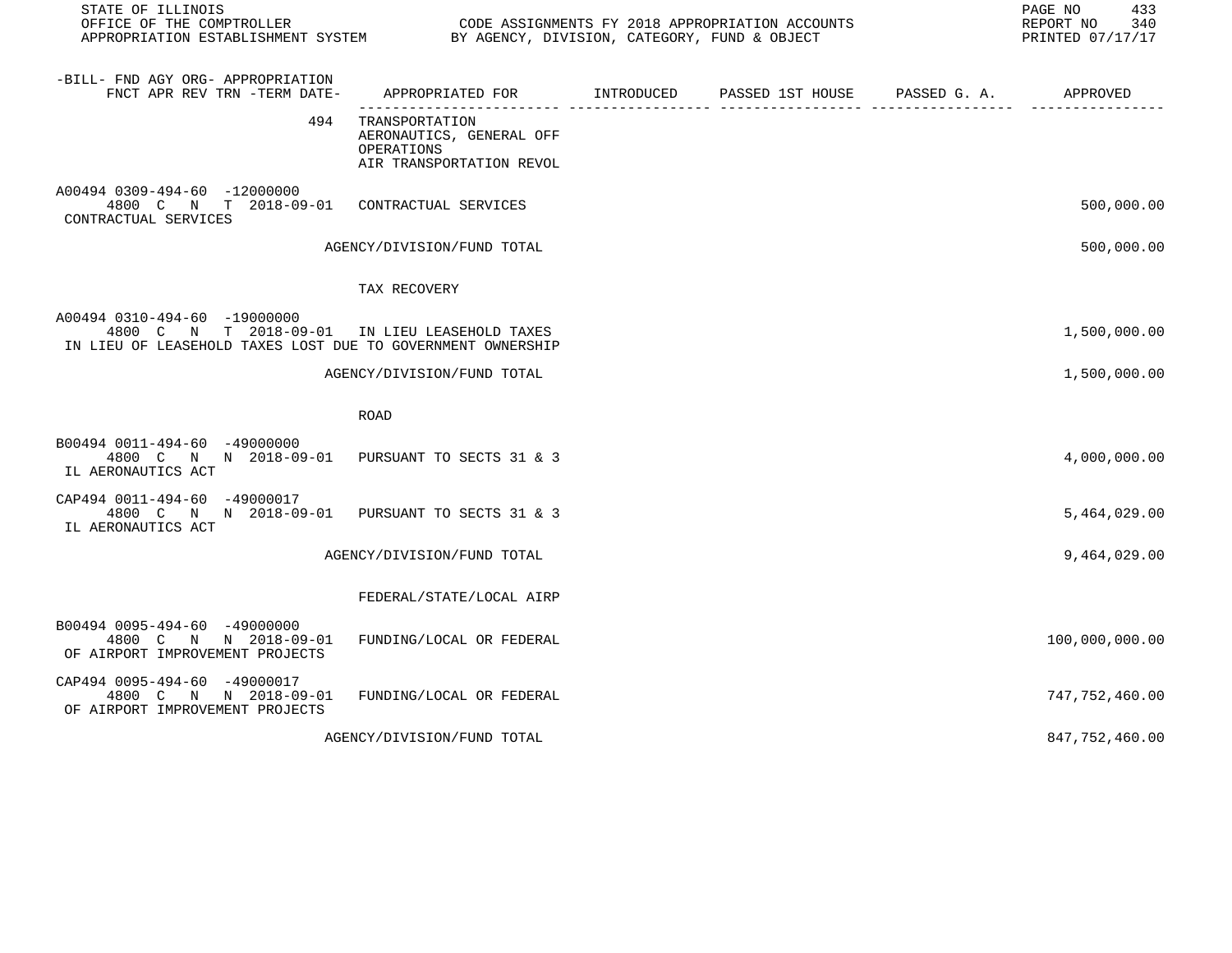| STATE OF ILLINOIS<br>OFFICE OF THE COMPTROLLER CODE ASSIGNMENTS FY 2018 APPROPRIATION ACCOUNTS<br>APPROPRIATION ESTABLISHMENT SYSTEM BY AGENCY, DIVISION, CATEGORY, FUND & OBJECT                                                                                    |                                                                                               |  | PAGE NO<br>434<br>REPORT NO<br>340<br>PRINTED 07/17/17 |
|----------------------------------------------------------------------------------------------------------------------------------------------------------------------------------------------------------------------------------------------------------------------|-----------------------------------------------------------------------------------------------|--|--------------------------------------------------------|
| -BILL- FND AGY ORG- APPROPRIATION<br>FNCT APR REV TRN -TERM DATE-                                                                                                                                                                                                    | APPROPRIATED FOR TINTRODUCED PASSED 1ST HOUSE PASSED G. A.                                    |  | APPROVED                                               |
|                                                                                                                                                                                                                                                                      | 494 TRANSPORTATION<br>AERONAUTICS, GENERAL OFF<br>AWARDS & GRANTS<br>TRANSPORTATION BOND SERI |  |                                                        |
| CAP494 0554-494-60 -49000012<br>4800 C N N 2018-09-01 FOR CONSTRUCTION COSTS,<br>MAKING GRANTS, & PROVIDING PROJECT ASSISTANCE TO AIRPORTS<br>FOR AIRPORT ACQUISITION & DEVELOPMENT WITHOUT REGARD TO F<br>ISCAL YEAR IN WHICH SERVICE WAS RENDERED OR COST INCURRED | &.                                                                                            |  | 11,714,283.00                                          |
| CAP494 0554-494-60 -49000117<br>4800 C N N 2018-09-01 STATES SHARE OF AIRPORT                                                                                                                                                                                        |                                                                                               |  | 11,000,000.00                                          |
|                                                                                                                                                                                                                                                                      | AGENCY/DIVISION/FUND TOTAL                                                                    |  | 22,714,283.00                                          |
|                                                                                                                                                                                                                                                                      | SO SUBURBAN AIRPORT IMPR                                                                      |  |                                                        |
| B00494 0249-494-60 -79000000<br>4800 C N N 2018-09-01 SOUTH SUBURBAN AIRPORT<br>FOR COSTS ASSOCIATED WITH DEVELOPMENT, FINANCING, & OPERATIONA<br>S AUTHORIZED UNDER PUBLIC-PRIVATE AGREEMENTS                                                                       |                                                                                               |  | 1,000,000.00                                           |
|                                                                                                                                                                                                                                                                      | AGENCY/DIVISION/FUND TOTAL                                                                    |  | 1,000,000.00                                           |
|                                                                                                                                                                                                                                                                      | TRANSPORTATION BOND SERI                                                                      |  |                                                        |
| CAP494 0554-494-60 -77000014<br>4800 C N N 2018-09-01<br>FOR A SOUTH SUBURBAN AIRPORT                                                                                                                                                                                | LAND ACQUISITION EXPENSE                                                                      |  | 2,973,411.00                                           |
|                                                                                                                                                                                                                                                                      | AGENCY/DIVISION/FUND TOTAL                                                                    |  | 2,973,411.00                                           |
|                                                                                                                                                                                                                                                                      | AERONAUTICS                                                                                   |  |                                                        |
| A00494 0046-494-60 -99390000<br>9700 C N T 2018-09-01 REFUNDS, N.E.C.<br>REFUNDS                                                                                                                                                                                     |                                                                                               |  | 500.00                                                 |
|                                                                                                                                                                                                                                                                      | AGENCY/DIVISION/FUND TOTAL                                                                    |  | 500.00                                                 |
|                                                                                                                                                                                                                                                                      | AGENCY/DIVISION TOTAL                                                                         |  | 889,027,783.00                                         |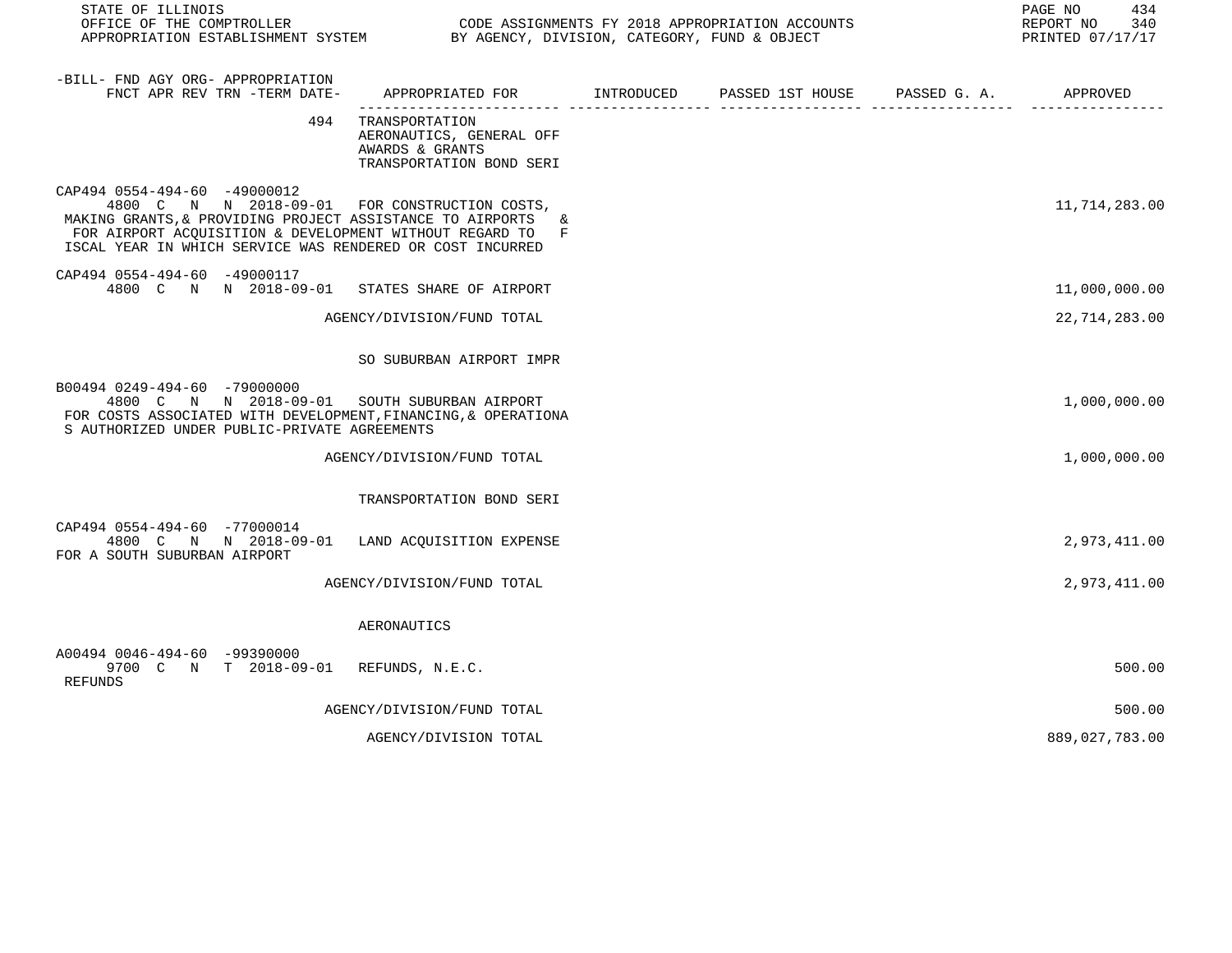| STATE OF ILLINOIS                                                                                                                           |                                                                                           | 435<br>PAGE NO<br>REPORT NO<br>340<br>PRINTED 07/17/17 |  |              |
|---------------------------------------------------------------------------------------------------------------------------------------------|-------------------------------------------------------------------------------------------|--------------------------------------------------------|--|--------------|
| -BILL- FND AGY ORG- APPROPRIATION<br>FNCT APR REV TRN -TERM DATE-                                                                           | APPROPRIATED FOR        INTRODUCED     PASSED 1ST HOUSE     PASSED G. A.         APPROVED |                                                        |  |              |
| 494                                                                                                                                         | TRANSPORTATION<br>HIGHWAY SAFETY PROGRAM -<br>OPERATIONS<br><b>ROAD</b>                   |                                                        |  |              |
| A00494 0011-494-70 -11200000<br>4200 C N P 2018-09-01 REGULAR POSITIONS<br>PERSONAL SERVICES                                                |                                                                                           |                                                        |  | 1,631,800.00 |
| A00494 0011-494-70 -11200200<br>4200 C N P 2018-09-01 REGULAR POSITIONS<br>PERSONAL SERVICES                                                |                                                                                           |                                                        |  | 3,109,300.00 |
| A00494 0011-494-70 -11610000<br>4200 C N P 2018-09-01 STATE EMPLOYEE RETIREMEN<br>STATE CONTRIBUTIONS TO STATE EMPLOYEES' RETIREMENT SYSTEM |                                                                                           |                                                        |  | 881,400.00   |
| A00494 0011-494-70 -11610200<br>4200 C N P 2018-09-01<br>STATE CONTRIBUTIONS TO STATE EMPLOYEES' RETIREMENT SYSTEM                          | STATE EMPLOYEE RETIREMEN                                                                  |                                                        |  | 1,679,400.00 |
| A00494 0011-494-70 -11700000<br>4200 C N T 2018-09-01 SOC SEC/MEDICARE CONTRIB<br>STATE CONTRIBUTIONS TO SOCIAL SECURITY                    |                                                                                           |                                                        |  | 124,800.00   |
| A00494 0011-494-70 -11700200<br>4200 C N T 2018-09-01 SOC SEC/MEDICARE CONTRIB<br>STATE CONTRIBUTIONS TO SOCIAL SECURITY                    |                                                                                           |                                                        |  | 237,900.00   |
| A00494 0011-494-70 -12000000<br>4200 C N T 2018-09-01 CONTRACTUAL SERVICES<br>CONTRACTUAL SERVICES                                          |                                                                                           |                                                        |  | 783,200.00   |
| A00494 0011-494-70 -12000200<br>4200 C N T 2018-09-01 CONTRACTUAL SERVICES<br>CONTRACTUAL SERVICES                                          |                                                                                           |                                                        |  | 677,600.00   |
| A00494 0011-494-70 -12900000<br>4200 C N T 2018-09-01 TRAVEL<br>TRAVEL                                                                      |                                                                                           |                                                        |  | 71,900.00    |
| A00494 0011-494-70 -12900200<br>4200 C N T 2018-09-01<br>TRAVEL                                                                             | TRAVEL                                                                                    |                                                        |  | 154,900.00   |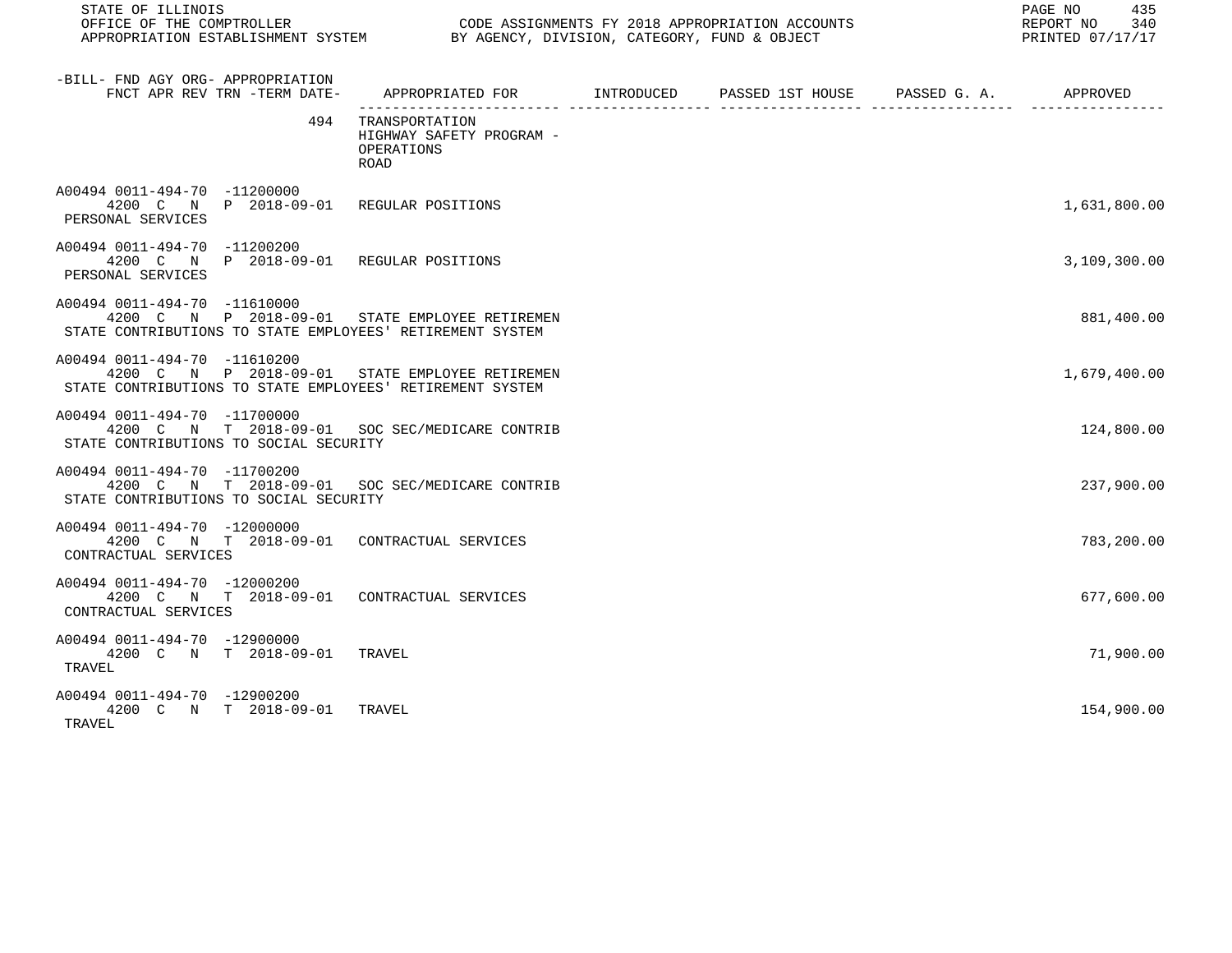| STATE OF ILLINOIS<br>OFFICE OF THE COMPTROLLER CONDE ASSIGNMENTS FY 2018 APPROPRIATION ACCOUNTS<br>APPROPRIATION ESTABLISHMENT SYSTEM BY AGENCY, DIVISION, CATEGORY, FUND & OBJECT                                 |                                                                                           |  | 436<br>PAGE NO<br>REPORT NO<br>340<br>PRINTED 07/17/17 |
|--------------------------------------------------------------------------------------------------------------------------------------------------------------------------------------------------------------------|-------------------------------------------------------------------------------------------|--|--------------------------------------------------------|
| -BILL- FND AGY ORG- APPROPRIATION<br>FNCT APR REV TRN -TERM DATE-                                                                                                                                                  | APPROPRIATED FOR        INTRODUCED     PASSED 1ST HOUSE     PASSED G. A.         APPROVED |  |                                                        |
| 494                                                                                                                                                                                                                | TRANSPORTATION<br>HIGHWAY SAFETY PROGRAM -<br>OPERATIONS<br><b>ROAD</b>                   |  |                                                        |
| A00494 0011-494-70 -13000000<br>4200 C N T 2018-09-01 COMMODITIES<br>COMMODITIES                                                                                                                                   |                                                                                           |  | 210,900.00                                             |
| A00494 0011-494-70 -13000200<br>4200 C N T 2018-09-01<br>COMMODITIES                                                                                                                                               | COMMODITIES                                                                               |  | 68,000.00                                              |
| A00494 0011-494-70 -13020000<br>4200 C N T 2018-09-01 PRINTING<br>PRINTING                                                                                                                                         |                                                                                           |  | 113,700.00                                             |
| A00494 0011-494-70 -13020200<br>4200 C N T 2018-09-01 PRINTING<br>PRINTING                                                                                                                                         |                                                                                           |  | 10,500.00                                              |
| A00494 0011-494-70 -15000000<br>4250 C N T 2018-09-01 EQUIPMENT<br>EOUIPMENT                                                                                                                                       |                                                                                           |  | 204,000.00                                             |
| A00494 0011-494-70 -15000200<br>4250 C N T 2018-09-01 EQUIPMENT<br>EOUIPMENT                                                                                                                                       |                                                                                           |  | 50,000.00                                              |
| A00494 0011-494-70 -15000300<br>4250 C N T 2018-09-01 EQUIPMENT PURCHASE CARS&                                                                                                                                     |                                                                                           |  | 335,000.00                                             |
| A00494 0011-494-70 -17000200<br>4200 C N T 2018-09-01<br>TELECOMMUNICATION SERVICES                                                                                                                                | TELECOMMUNICATION                                                                         |  | 72,600.00                                              |
| A00494 0011-494-70 -18000200<br>4200 C N T 2018-09-01 OPERATION OF AUTO EQUIPM<br>OPERATION AUTOMOTIVE EQUIPMENT                                                                                                   |                                                                                           |  | 175,000.00                                             |
| A00494 0011-494-70 -49000000<br>4200 C N N 2018-09-01 LOCAL HIGHWAY SAFETY PRO<br>LOCAL HIGHWAY SAFETY PROJECTS BY COUNTY AND MUNICIPAL<br>OVERNMENTS, STATE AND PRIVATE UNIVERSITIES AND OTHER<br>RIVATE ENTITIES | G<br>$\mathbf{P}$                                                                         |  | 11,500,000.00                                          |
|                                                                                                                                                                                                                    | AGENCY/DIVISION/FUND TOTAL                                                                |  | 22,091,900.00                                          |
|                                                                                                                                                                                                                    | AGENCY/DIVISION TOTAL                                                                     |  | 22,091,900.00                                          |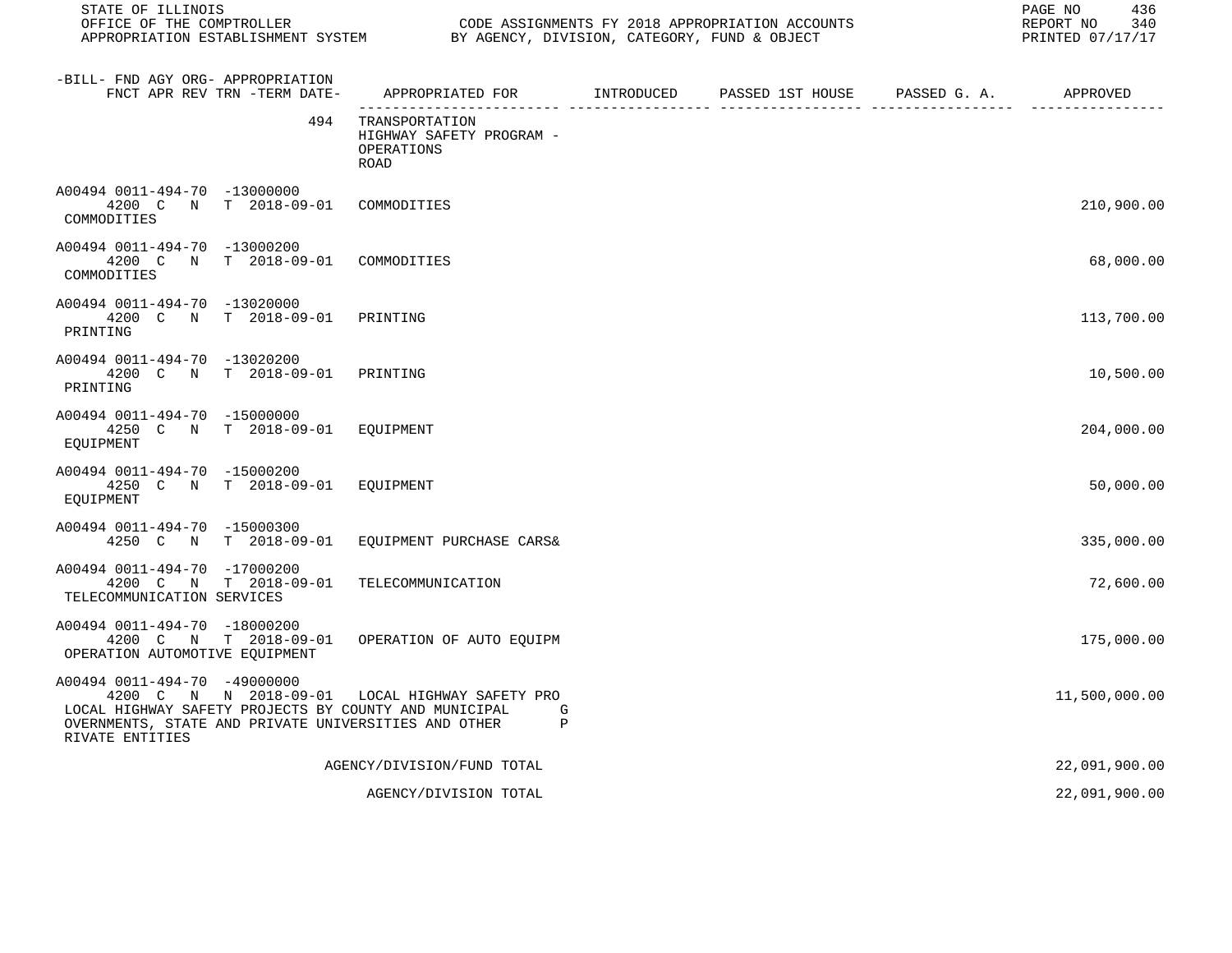| STATE OF ILLINOIS<br>OFFICE OF THE COMPTROLLER<br>APPROPRIATION ESTABLISHMENT SYSTEM                                                                                                                      | CODE ASSIGNMENTS FY 2018 APPROPRIATION ACCOUNTS                  | BY AGENCY, DIVISION, CATEGORY, FUND & OBJECT |                  |              | 437<br>PAGE NO<br>340<br>REPORT NO<br>PRINTED 07/17/17 |
|-----------------------------------------------------------------------------------------------------------------------------------------------------------------------------------------------------------|------------------------------------------------------------------|----------------------------------------------|------------------|--------------|--------------------------------------------------------|
| -BILL- FND AGY ORG- APPROPRIATION<br>FNCT APR REV TRN -TERM DATE-                                                                                                                                         | APPROPRIATED FOR                                                 | INTRODUCED                                   | PASSED 1ST HOUSE | PASSED G. A. | APPROVED                                               |
| 494                                                                                                                                                                                                       | TRANSPORTATION<br>HIGHWAY SAFETY PROGRAM -<br>OPERATIONS<br>ROAD |                                              |                  |              |                                                        |
| A00494 0011-494-72 -19000000<br>T 2018-09-01<br>4200 C N<br>FOR COSTS ASSOCIATED WITH IMPLEMENTATION OF IL HIGHWAY<br>AFETY PROGRAM UNDER PROVISIONS OF NATIONAL HIGHWAY SAFETY<br>CT OF 1966, AS AMENDED | HIGHWAY SAFETY PROGRAM<br>A                                      | S                                            |                  |              | 1,286,600.00                                           |
|                                                                                                                                                                                                           | AGENCY/DIVISION/FUND TOTAL                                       |                                              |                  |              | 1,286,600.00                                           |
|                                                                                                                                                                                                           | AGENCY/DIVISION TOTAL                                            |                                              |                  |              | 1,286,600.00                                           |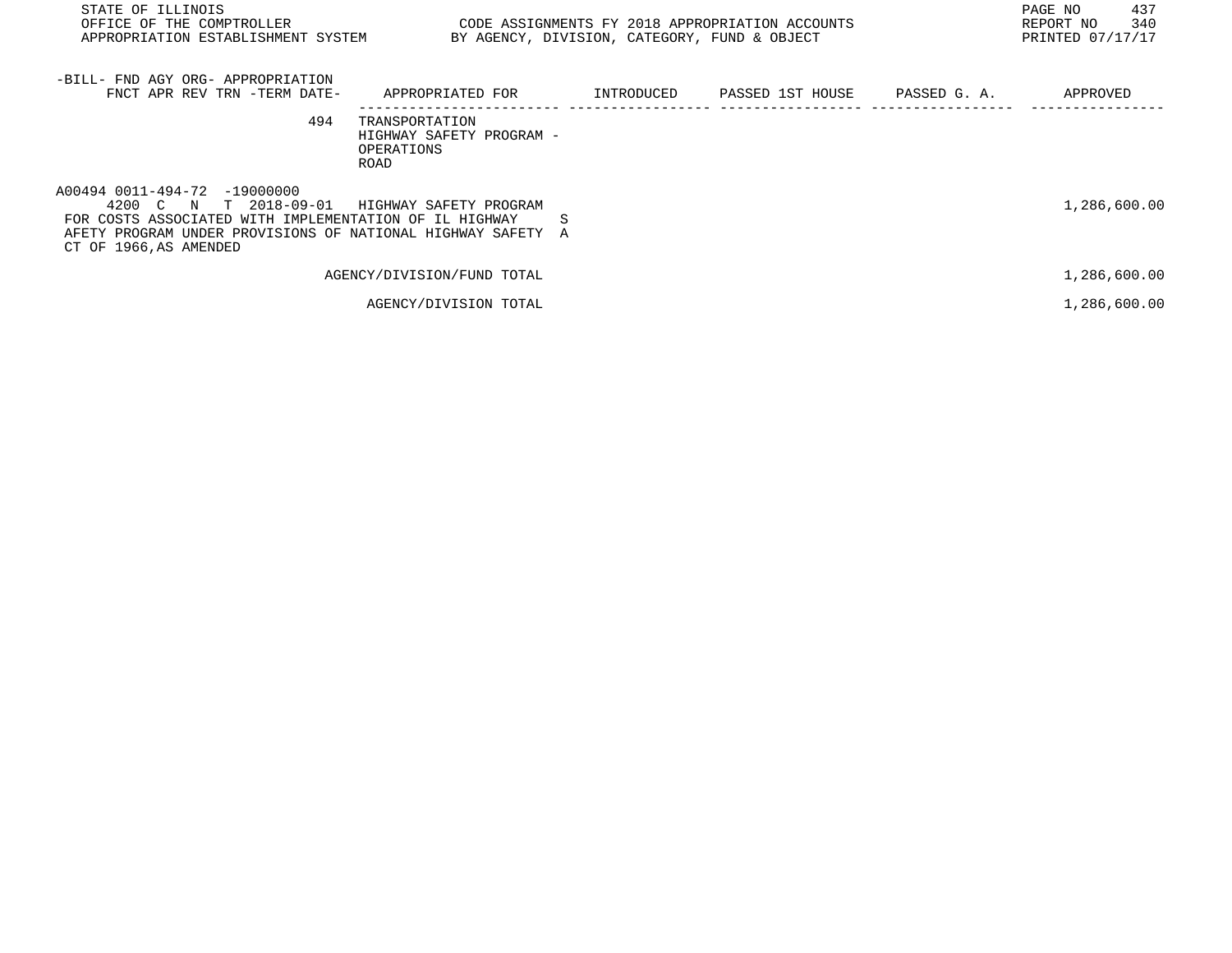| STATE OF ILLINOIS<br>OFFICE OF THE COMPTROLLER<br>APPROPRIATION ESTABLISHMENT SYSTEM                                                                                                                        | CODE ASSIGNMENTS FY 2018 APPROPRIATION ACCOUNTS                  | BY AGENCY, DIVISION, CATEGORY, FUND & OBJECT |                  |              | 438<br>PAGE NO<br>340<br>REPORT NO<br>PRINTED 07/17/17 |
|-------------------------------------------------------------------------------------------------------------------------------------------------------------------------------------------------------------|------------------------------------------------------------------|----------------------------------------------|------------------|--------------|--------------------------------------------------------|
| -BILL- FND AGY ORG- APPROPRIATION<br>FNCT APR REV TRN -TERM DATE-                                                                                                                                           | APPROPRIATED FOR                                                 | INTRODUCED                                   | PASSED 1ST HOUSE | PASSED G. A. | APPROVED                                               |
| 494                                                                                                                                                                                                         | TRANSPORTATION<br>HIGHWAY SAFETY PROGRAM -<br>OPERATIONS<br>ROAD |                                              |                  |              |                                                        |
| A00494 0011-494-74 -19000000<br>4200 C N<br>T 2018-09-01<br>FOR COSTS ASSOCIATED WITH IMPLEMENTATION OF IL HIGHWAY<br>AFETY PROGRAM UNDER PROVISIONS OF NATIONAL HIGHWAY SAFETY A<br>CT OF 1966, AS AMENDED | HIGHWAY SAFETY PROGRAM<br>S                                      |                                              |                  |              | 150,000.00                                             |
|                                                                                                                                                                                                             | AGENCY/DIVISION/FUND TOTAL                                       |                                              |                  |              | 150,000.00                                             |
|                                                                                                                                                                                                             | AGENCY/DIVISION TOTAL                                            |                                              |                  |              | 150,000.00                                             |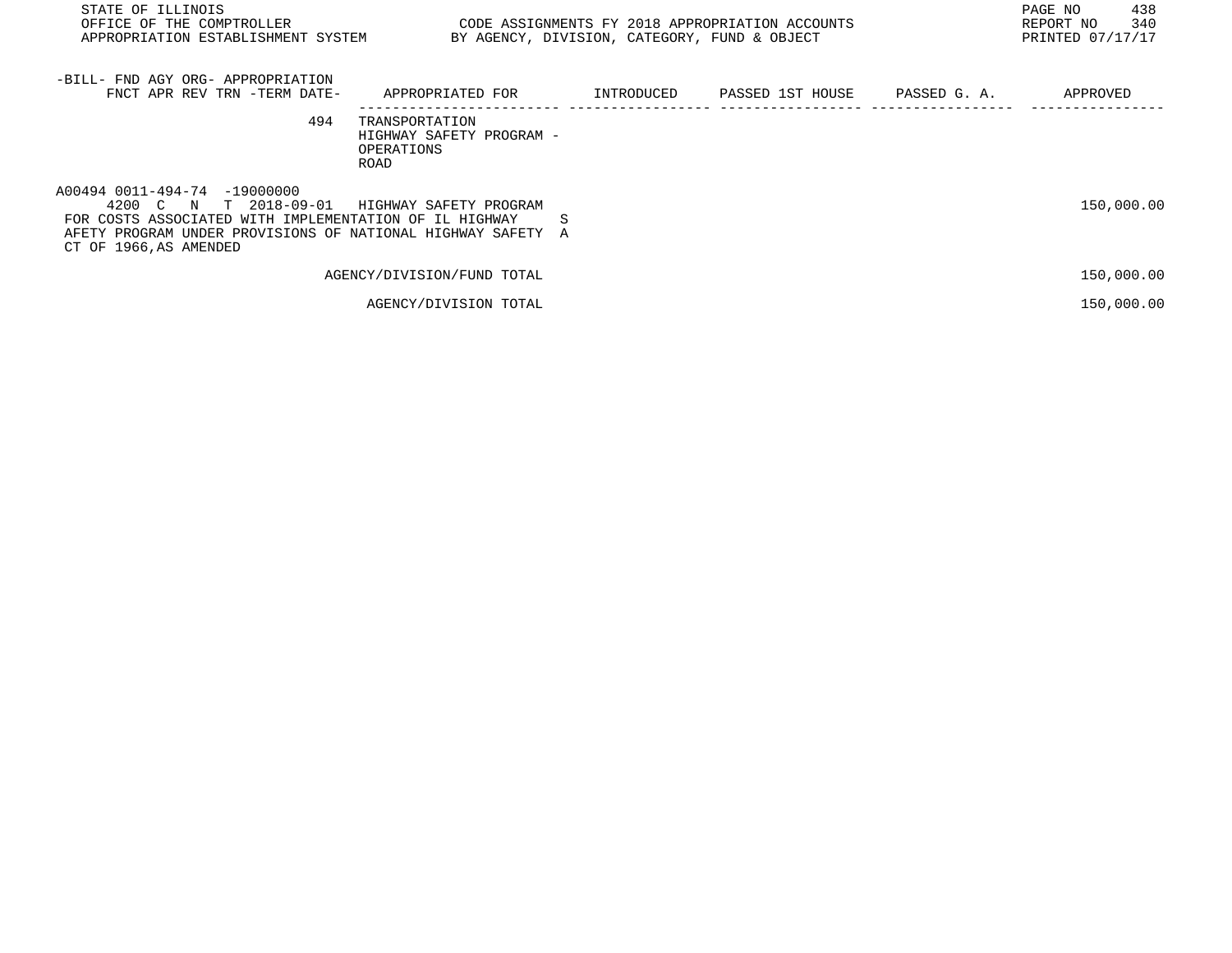| STATE OF ILLINOIS<br>OFFICE OF THE COMPTROLLER<br>APPROPRIATION ESTABLISHMENT SYSTEM BY AGENCY, DIVISION, CATEGORY, FUND & OBJECT                                                                                                  | CODE ASSIGNMENTS FY 2018 APPROPRIATION ACCOUNTS                  |            |                  |              | PAGE NO<br>439<br>340<br>REPORT NO<br>PRINTED 07/17/17 |
|------------------------------------------------------------------------------------------------------------------------------------------------------------------------------------------------------------------------------------|------------------------------------------------------------------|------------|------------------|--------------|--------------------------------------------------------|
| -BILL- FND AGY ORG- APPROPRIATION<br>FNCT APR REV TRN -TERM DATE-                                                                                                                                                                  | APPROPRIATED FOR                                                 | INTRODUCED | PASSED 1ST HOUSE | PASSED G. A. | APPROVED                                               |
| 494                                                                                                                                                                                                                                | TRANSPORTATION<br>HIGHWAY SAFETY PROGRAM -<br>OPERATIONS<br>ROAD |            |                  |              |                                                        |
| A00494 0011-494-75 -19000000<br>T 2018-09-01<br>4200 C N<br>FOR COSTS ASSOCIATED WITH IMPLEMENTATION OF IL HIGHWAY<br>AFETY PROGRAM UNDER PROVISIONS OF NATIONAL HIGHWAY SAFETY A<br>CT OF 1966, AS AMENDED                        | HIGHWAY SAFETY PROGRAM<br>S                                      |            |                  |              | 6,152,800.00                                           |
| A00494 0011-494-75 -19000300<br>T 2018-09-01<br>4200 C N<br>FOR COSTS ASSOCIATED WITH IMPLEMENTATION OF COMMERCIAL<br>OTOR VEHICLE SAFETY PROGRAM UNDER PROVISIONS OF TITLE IV OFS<br>URFACE TRANSPORTATION ASSISTANCE ACT OF 1982 | COMMERCIAL MTR CARRIER S<br>M                                    |            |                  |              | 10,665,100.00                                          |
|                                                                                                                                                                                                                                    | AGENCY/DIVISION/FUND TOTAL                                       |            |                  |              | 16,817,900.00                                          |

AGENCY/DIVISION TOTAL 16,817,900.00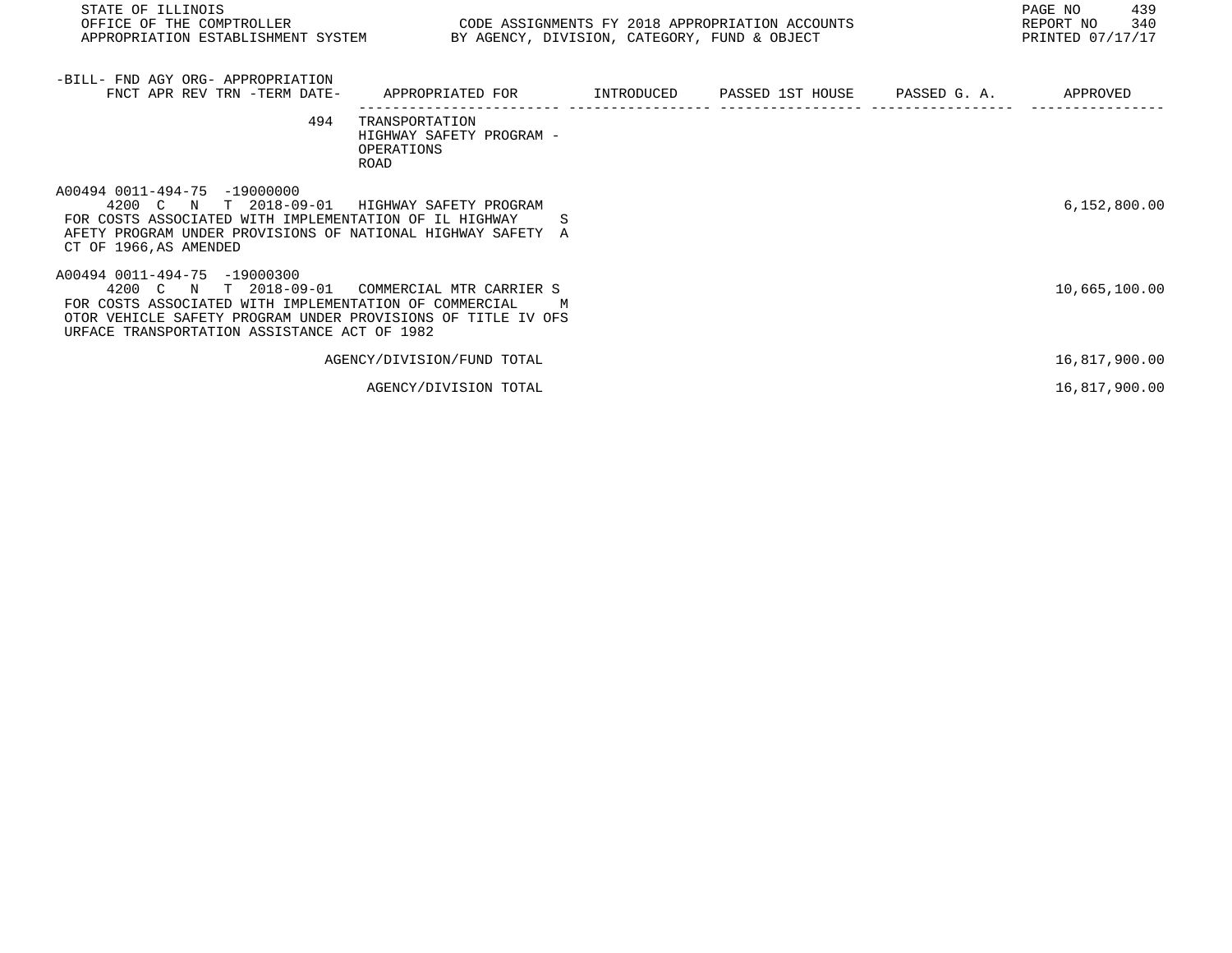| STATE OF ILLINOIS<br>OFFICE OF THE COMPTROLLER<br>APPROPRIATION ESTABLISHMENT SYSTEM                                                                                                                        | CODE ASSIGNMENTS FY 2018 APPROPRIATION ACCOUNTS                  | BY AGENCY, DIVISION, CATEGORY, FUND & OBJECT |                  |              | 440<br>PAGE NO<br>340<br>REPORT NO<br>PRINTED 07/17/17 |
|-------------------------------------------------------------------------------------------------------------------------------------------------------------------------------------------------------------|------------------------------------------------------------------|----------------------------------------------|------------------|--------------|--------------------------------------------------------|
| -BILL- FND AGY ORG- APPROPRIATION<br>FNCT APR REV TRN -TERM DATE-                                                                                                                                           | APPROPRIATED FOR                                                 | INTRODUCED                                   | PASSED 1ST HOUSE | PASSED G. A. | APPROVED                                               |
| 494                                                                                                                                                                                                         | TRANSPORTATION<br>HIGHWAY SAFETY PROGRAM -<br>OPERATIONS<br>ROAD |                                              |                  |              |                                                        |
| A00494 0011-494-77 -19000000<br>4200 C N<br>T 2018-09-01<br>FOR COSTS ASSOCIATED WITH IMPLEMENTATION OF IL HIGHWAY<br>AFETY PROGRAM UNDER PROVISIONS OF NATIONAL HIGHWAY SAFETY A<br>CT OF 1966, AS AMENDED | HIGHWAY SAFETY PROGRAM<br>S                                      |                                              |                  |              | 405,300.00                                             |
|                                                                                                                                                                                                             | AGENCY/DIVISION/FUND TOTAL                                       |                                              |                  |              | 405,300.00                                             |
|                                                                                                                                                                                                             | AGENCY/DIVISION TOTAL                                            |                                              |                  |              | 405,300.00                                             |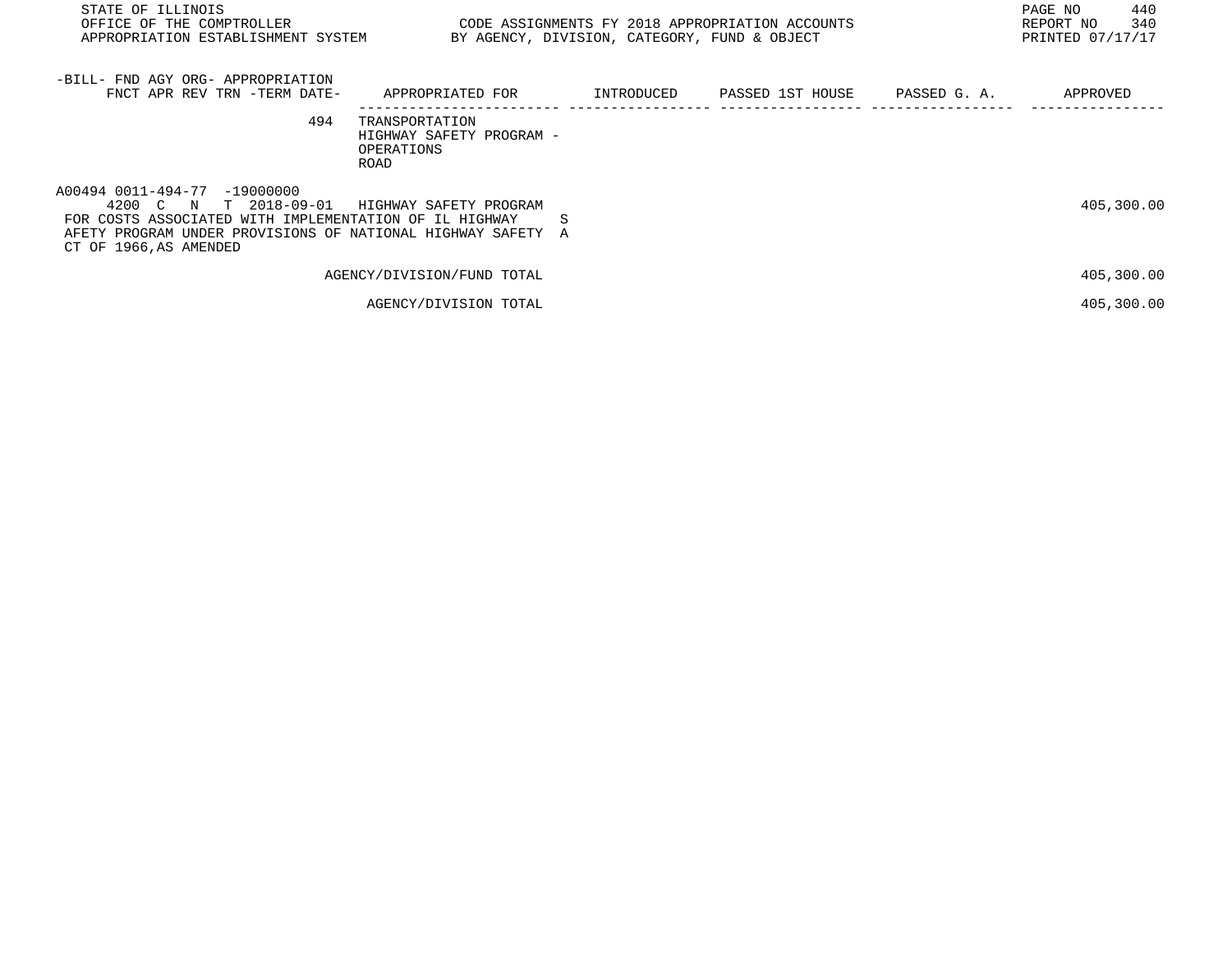| STATE OF ILLINOIS<br>OFFICE OF THE COMPTROLLER<br>APPROPRIATION ESTABLISHMENT SYSTEM                                                                                                                      | CODE ASSIGNMENTS FY 2018 APPROPRIATION ACCOUNTS                  | BY AGENCY, DIVISION, CATEGORY, FUND & OBJECT |                  |              | 441<br>PAGE NO<br>340<br>REPORT NO<br>PRINTED 07/17/17 |
|-----------------------------------------------------------------------------------------------------------------------------------------------------------------------------------------------------------|------------------------------------------------------------------|----------------------------------------------|------------------|--------------|--------------------------------------------------------|
| -BILL- FND AGY ORG- APPROPRIATION<br>FNCT APR REV TRN -TERM DATE-                                                                                                                                         | APPROPRIATED FOR                                                 | INTRODUCED                                   | PASSED 1ST HOUSE | PASSED G. A. | APPROVED                                               |
| 494                                                                                                                                                                                                       | TRANSPORTATION<br>HIGHWAY SAFETY PROG - S.<br>OPERATIONS<br>ROAD |                                              |                  |              |                                                        |
| A00494 0011-494-79 -19000000<br>T 2018-09-01<br>4200 C N<br>FOR COSTS ASSOCIATED WITH IMPLEMENTATION OF IL HIGHWAY<br>AFETY PROGRAM UNDER PROVISIONS OF NATIONAL HIGHWAY SAFETY<br>CT OF 1966, AS AMENDED | HIGHWAY SAFETY PROGRAM<br>S<br>A                                 |                                              |                  |              | 70,000.00                                              |
|                                                                                                                                                                                                           | AGENCY/DIVISION/FUND TOTAL                                       |                                              |                  |              | 70,000.00                                              |
|                                                                                                                                                                                                           | AGENCY/DIVISION TOTAL                                            |                                              |                  |              | 70,000.00                                              |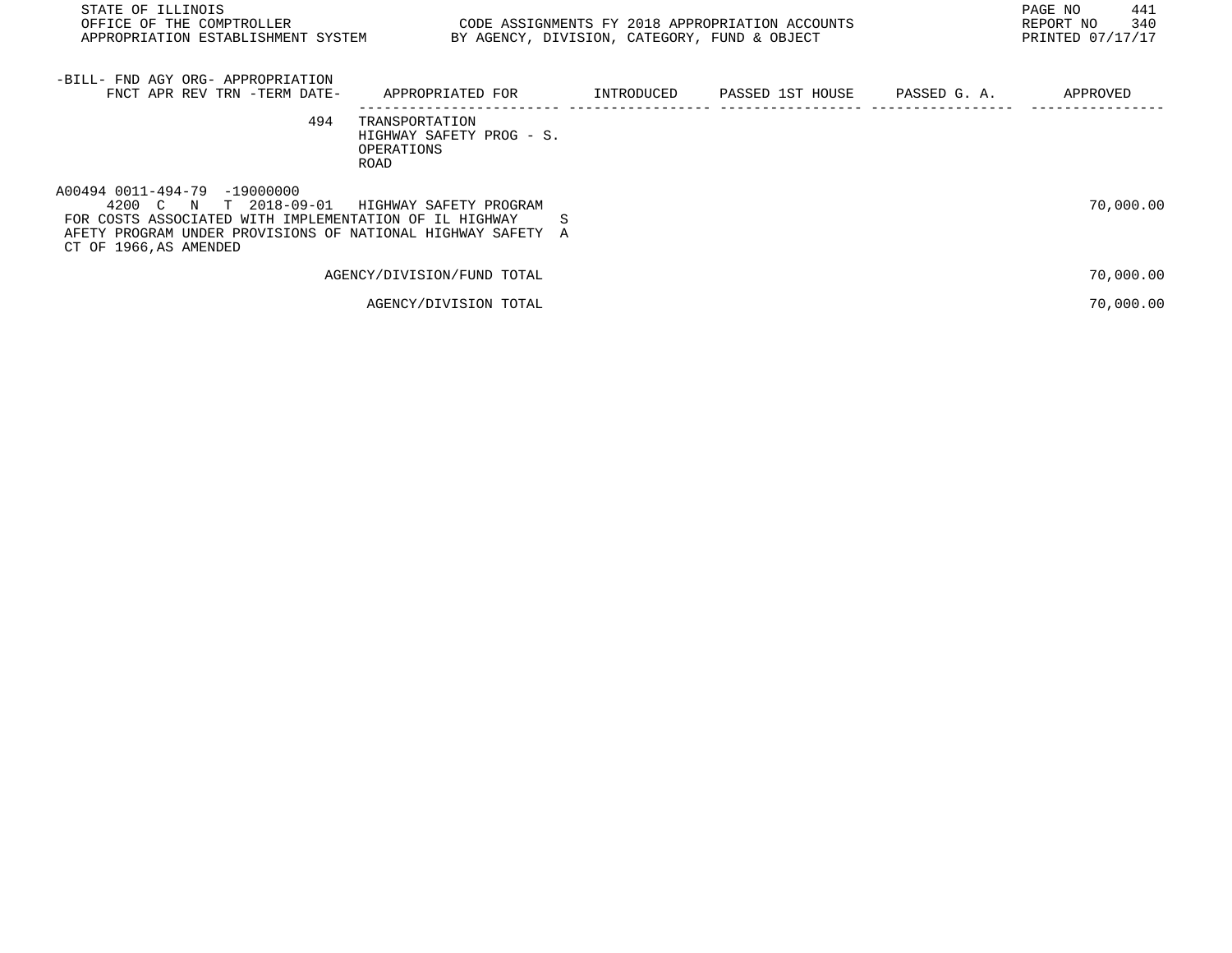| STATE OF ILLINOIS                                                                                                                     |                                                                  | PAGE NO<br>442<br>REPORT NO<br>340<br>PRINTED 07/17/17 |  |              |
|---------------------------------------------------------------------------------------------------------------------------------------|------------------------------------------------------------------|--------------------------------------------------------|--|--------------|
| -BILL- FND AGY ORG- APPROPRIATION<br>FNCT APR REV TRN -TERM DATE-                                                                     | APPROPRIATED FOR INTRODUCED                                      | PASSED 1ST HOUSE PASSED G. A.                          |  | APPROVED     |
| 494                                                                                                                                   | TRANSPORTATION<br>PUBLC & INTRMODAL TRANSP<br>OPERATIONS<br>ROAD |                                                        |  |              |
| A00494 0011-494-80 -12000000<br>4500 C N T 2018-09-01 CONTRACTUAL SERVICES<br>CONTRACTUAL SERVICES                                    |                                                                  |                                                        |  | 52,100.00    |
| A00494 0011-494-80 -12900000<br>4500 C N T 2018-09-01 TRAVEL<br>TRAVEL                                                                |                                                                  |                                                        |  | 45,200.00    |
| A00494 0011-494-80 -13000000<br>4500 C N T 2018-09-01 COMMODITIES<br>COMMODITIES                                                      |                                                                  |                                                        |  | 4,000.00     |
| A00494 0011-494-80 -15000000<br>4550 C N T 2018-09-01 EQUIPMENT<br>EQUIPMENT                                                          |                                                                  |                                                        |  | 4,000.00     |
| A00494 0011-494-80 -17000000<br>4500 C N T 2018-09-01<br>TELECOMMUNICATION SERVICES                                                   | TELECOMMUNICATION                                                |                                                        |  | 50,000.00    |
| A00494 0011-494-80 -18000000<br>4500 C N T 2018-09-01 OPERATION OF AUTO EQUIPM<br>OPERATION AUTOMOTIVE EOUIPMENT                      |                                                                  |                                                        |  |              |
| A00494 0011-494-80 -19000100<br>4500 C N T 2018-09-01 PUBLIC TRANSPORTATION<br>TECHNICAL STUDIES                                      |                                                                  |                                                        |  | 259,400.00   |
| A00494 0011-494-80 -19001200<br>4200 C N T 2018-09-01<br>COSTS ASSOCIATED WITH SAFETY & SECURITY OVERSIGHT AS SET F<br>ORTH IN MAP-21 | SAFETY & SECURITY OVERSI                                         |                                                        |  | 800,000.00   |
|                                                                                                                                       | AGENCY/DIVISION/FUND TOTAL                                       |                                                        |  | 1,214,700.00 |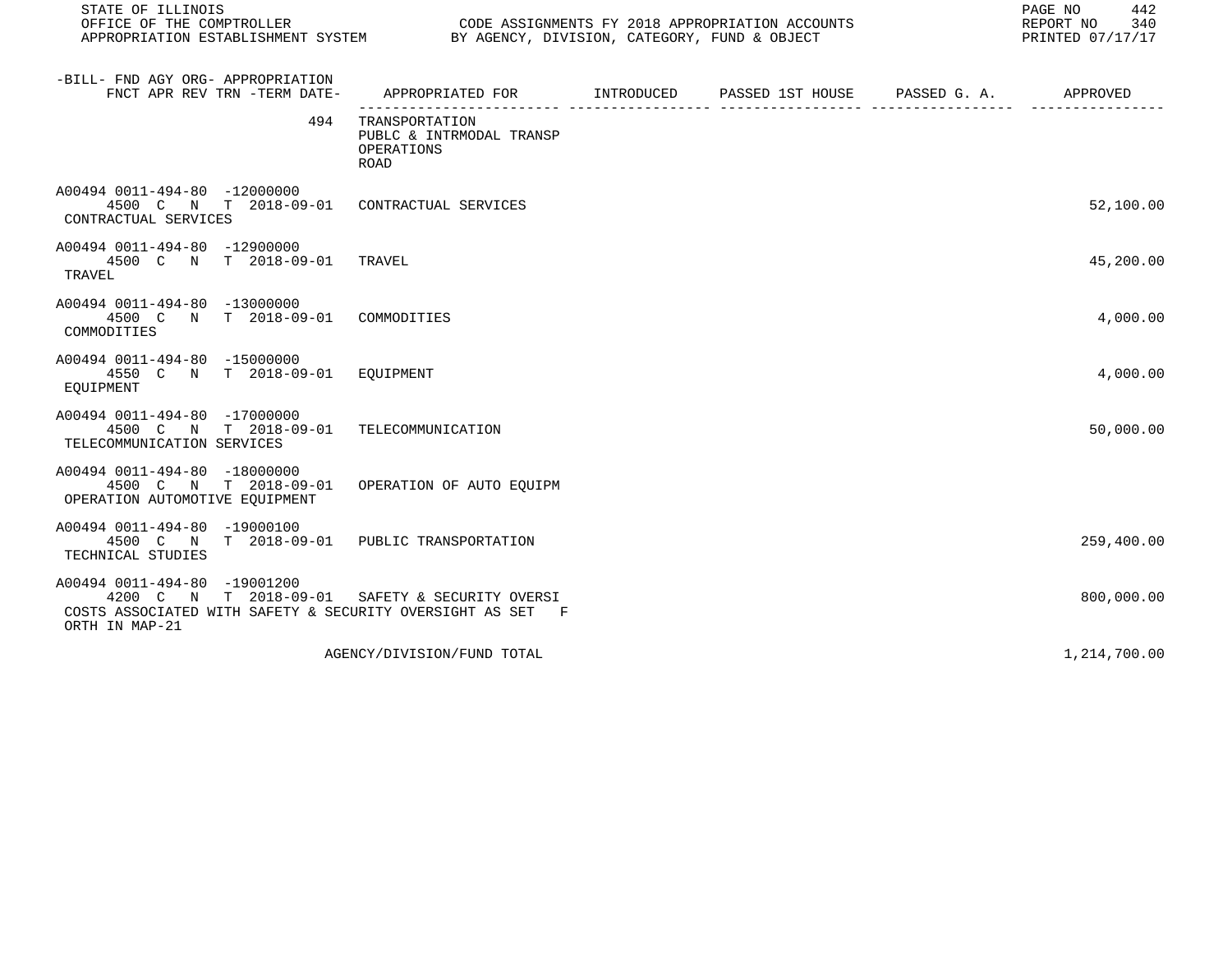| STATE OF ILLINOIS                                                                                                                                                                                                                                                            |                                                                                      | OFFICE OF THE COMPTROLLER<br>APPROPRIATION ESTABLISHMENT SYSTEM BY AGENCY, DIVISION, CATEGORY, FUND & OBJECT |                               |  |                |
|------------------------------------------------------------------------------------------------------------------------------------------------------------------------------------------------------------------------------------------------------------------------------|--------------------------------------------------------------------------------------|--------------------------------------------------------------------------------------------------------------|-------------------------------|--|----------------|
| -BILL- FND AGY ORG- APPROPRIATION<br>FNCT APR REV TRN -TERM DATE-                                                                                                                                                                                                            | APPROPRIATED FOR INTRODUCED                                                          |                                                                                                              | PASSED 1ST HOUSE PASSED G. A. |  | APPROVED       |
| 494                                                                                                                                                                                                                                                                          | TRANSPORTATION<br>PUBLC & INTRMODAL TRANSP<br>OPERATIONS<br>FEDERAL MASS TRANSIT TRU |                                                                                                              |                               |  |                |
| A00494 0853-494-80 -19000000<br>4500 C N T 2018-09-01                                                                                                                                                                                                                        | SAFETY & SECURITY OVERSI                                                             |                                                                                                              |                               |  | 4,000,000.00   |
| A00494 0853-494-80 -19000100<br>4500 C N T 2018-09-01 TRANSIT STUDIES<br>TRANSIT STUDIES                                                                                                                                                                                     |                                                                                      |                                                                                                              |                               |  | 1,037,400.00   |
|                                                                                                                                                                                                                                                                              | AGENCY/DIVISION/FUND TOTAL                                                           |                                                                                                              |                               |  | 5,037,400.00   |
|                                                                                                                                                                                                                                                                              | GENERAL REVENUE                                                                      |                                                                                                              |                               |  |                |
| A00494 0001-494-80 -49000000<br>4500 C C N 2018-09-01 GRANT TO RTA FOR ADA PAR<br>SERVICE AND OTHER COSTS AND SERVICES                                                                                                                                                       |                                                                                      |                                                                                                              |                               |  | 4,569,800.00   |
|                                                                                                                                                                                                                                                                              | AGENCY/DIVISION/FUND TOTAL                                                           |                                                                                                              |                               |  | 4,569,800.00   |
|                                                                                                                                                                                                                                                                              | ROAD                                                                                 |                                                                                                              |                               |  |                |
| A00494 0011-494-80 -44720000<br>4500 C N N 2018-09-01 GRANT TO REG TRANS AUTHO                                                                                                                                                                                               |                                                                                      |                                                                                                              |                               |  | 3,825,000.00   |
| A00494 0011-494-80 -44720200<br>4500 C N N 2018-09-01 GRNTS REGIONAL TRANS AUT<br>INTENDED TO REIMBURSE SERVICE BOARDS FOR PROVIDING REDUCED F<br>ARES ON MASS TRANS SERVICES FOR STUDENTS, HANDICAPPED PERSNS&<br>ELDERLY, TO BE ALLOCATED PROPORTIONALLY AMONG SRVC BOARDS |                                                                                      |                                                                                                              |                               |  | 17,570,000.00  |
| A00494 0011-494-80 -44720400<br>4500 C N N 2018-09-01 PURPOSE SEC 4.09 OF RTA<br>PURPOSE STATED IN SECTION 4.09 OF REGIONAL TRANSPORTATION A<br>UTHORITY ACT WITH RESPECT TO STATEGIC CAPITAL IMP BONDS                                                                      |                                                                                      |                                                                                                              |                               |  | 40,000,000.00  |
| A00494 0011-494-80 -44720500<br>4500 C N N 2018-09-01 PURPOSE SEC 4.09 OF RTA<br>PURPOSE STATED IN SECTION 4.09 OF REGIONAL TRANSPORTATION A<br>UTHORITY ACT WITH RESPECT TO STATEGIC CAPITAL IMP BONDS                                                                      |                                                                                      |                                                                                                              |                               |  | 91,000,000.00  |
|                                                                                                                                                                                                                                                                              | AGENCY/DIVISION/FUND TOTAL                                                           |                                                                                                              |                               |  | 152,395,000.00 |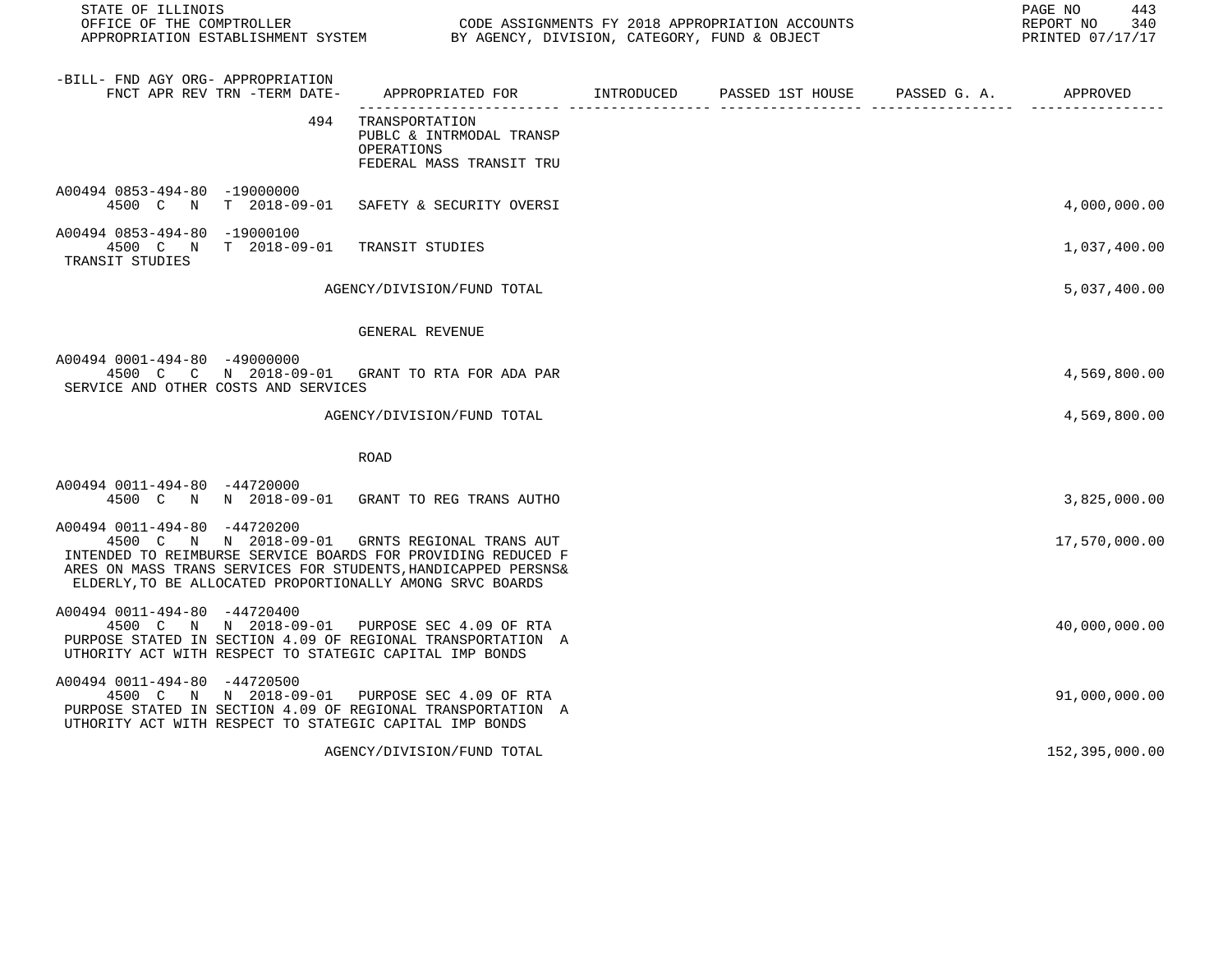| STATE OF ILLINOIS                                                                                                                                                                                                                                                      | OFFICE OF THE COMPTROLLER CONDE ASSIGNMENTS FY 2018 APPROPRIATION ACCOUNTS<br>APPROPRIATION ESTABLISHMENT SYSTEM BY AGENCY, DIVISION, CATEGORY, FUND & OBJECT<br>REPORT NO 340<br>PRINTED 07/17/17 |  |  |  |                 |
|------------------------------------------------------------------------------------------------------------------------------------------------------------------------------------------------------------------------------------------------------------------------|----------------------------------------------------------------------------------------------------------------------------------------------------------------------------------------------------|--|--|--|-----------------|
| -BILL- FND AGY ORG- APPROPRIATION<br>FNCT APR REV TRN -TERM DATE- APPROPRIATED FOR INTRODUCED PASSED 1ST HOUSE PASSED G. A. APPROVED                                                                                                                                   |                                                                                                                                                                                                    |  |  |  |                 |
|                                                                                                                                                                                                                                                                        | 494 TRANSPORTATION<br>PUBLC & INTRMODAL TRANSP<br>AWARDS & GRANTS<br>TRANSPORTATION BOND SERI                                                                                                      |  |  |  |                 |
| CAP494 0554-494-80 -44720124<br>4500 C N N 2018-09-01 PURSUANT TO SECTION 4 (B<br>OF THE GENERAL OBLIGATION BOND ACT, AS AMENDED                                                                                                                                       |                                                                                                                                                                                                    |  |  |  | 13, 134, 608.00 |
| CAP494 0554-494-80 -44720284<br>4500 C N N 2018-09-01 FOR THE COUNTIES OF COOK<br>DUPAGE, LAKE, MCHENRY AND WILL, PURSUANT TO SECTION 4 (B) (<br>2) OF THE GENERAL OBLIGATION BOND ACT, AS AMENDED                                                                     |                                                                                                                                                                                                    |  |  |  | 368,962.00      |
| CAP494 0554-494-80 -44720323<br>4500 C N N 2018-09-01 FOR THE COUNTIES OUTSIDE<br>DUPAGE, KANE, MCHENRY AND WILL, PURSUANT TO SECTION 4 (B) (<br>1) OF THE GENERAL OBLIGATION BOND ACT, AS AMENDED                                                                     |                                                                                                                                                                                                    |  |  |  | 600,327.00      |
| CAP494 0554-494-80 -44720423<br>4500 C N N 2018-09-01 FOR DOT'S GREENLIGHT PRO<br>PURSUANT TO SECTION 4 (B) (1) OF THE GENERAL OBLIGATION B<br>OND ACT, AS AMENDED                                                                                                     |                                                                                                                                                                                                    |  |  |  | 5,521,013.00    |
| CAP494 0554-494-80 -44720626<br>4500 C N N 2018-09-01 CONSTRUCTION COSTS, MAKIN<br>GRANTS & PROVIDING PROJECT ASSISTANCE TO MUNICIPALITIES, S<br>PECIAL TRANSPORTATION DISTRICTS, PRIVATE NON-PROFIT CARRIERSM<br>ASS TRANSPORTATION CARRIERS & INTERCITY RAIL PROGRAM |                                                                                                                                                                                                    |  |  |  | 11,104,725.00   |
| CAP494 0554-494-80 -49000010<br>4500 C N N 2018-09-01 CONSTRUCTION COSTS, MAKIN<br>GRANTS & PROVIDING PROJECT ASSISTANCE TO RTA                                                                                                                                        |                                                                                                                                                                                                    |  |  |  | 476,579,477.00  |
| CAP494 0554-494-80 -49000029<br>4200 C N N 2018-09-01 CONSTRUCTION COSTS, MAKIN<br>GRANTS & PROVIDING PROJECT ASSISTANCE TO REGIONAL TT<br>RANSPORTATION AUTHORITY                                                                                                     |                                                                                                                                                                                                    |  |  |  | 713,385,621.00  |
| CAP494 0554-494-80 -49000110<br>4500 C N N 2018-09-01 CONSTRUCTION COSTS, MAKIN<br>GRANTS & PROVIDING PROJECT ASSISTANCE TO MUNICIPALITIES,<br>PECIAL TRANSPORTATION DISTRICTS, PRIVATE NON-PROFIT CARRIERSM<br>ASS TRANSPORTATION CARRIERS & INTERCITY RAIL PROGRAM   |                                                                                                                                                                                                    |  |  |  | 152,236,040.00  |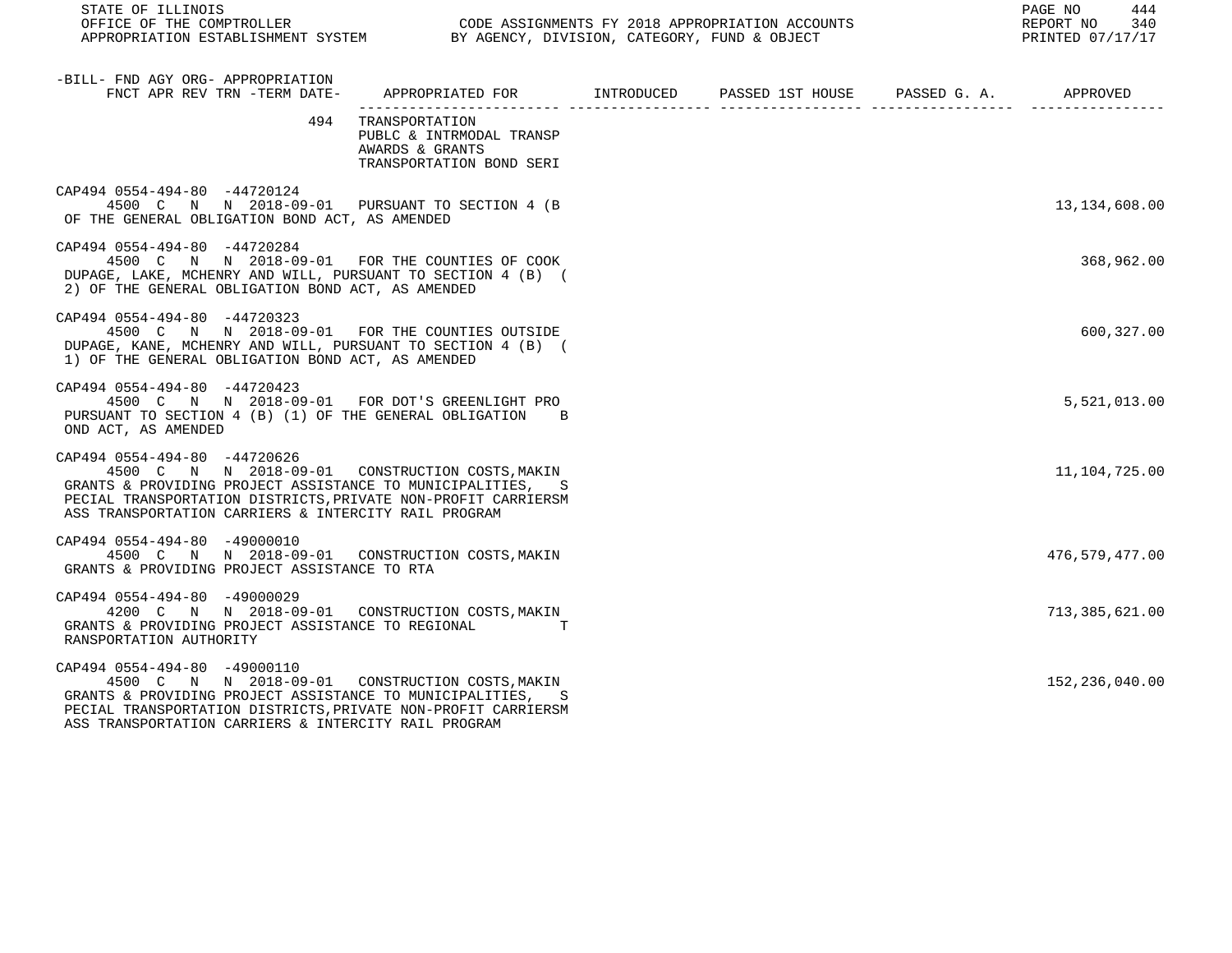| STATE OF ILLINOIS<br>OFFICE OF THE COMPTROLLER<br>APPROPRIATION ESTABLISHMENT SYSTEM BY AGENCY, DIVISION, CATEGORY, FUND & OBJECT                                                                                                                                       | CODE ASSIGNMENTS FY 2018 APPROPRIATION ACCOUNTS                                               | PAGE NO<br>445<br>REPORT NO 340<br>PRINTED 07/17/17 |  |                  |
|-------------------------------------------------------------------------------------------------------------------------------------------------------------------------------------------------------------------------------------------------------------------------|-----------------------------------------------------------------------------------------------|-----------------------------------------------------|--|------------------|
| -BILL- FND AGY ORG- APPROPRIATION<br>FNCT APR REV TRN -TERM DATE- APPROPRIATED FOR TINTRODUCED PASSED 1ST HOUSE PASSED G.A. APPROVED                                                                                                                                    |                                                                                               |                                                     |  |                  |
|                                                                                                                                                                                                                                                                         | 494 TRANSPORTATION<br>PUBLC & INTRMODAL TRANSP<br>AWARDS & GRANTS<br>TRANSPORTATION BOND SERI |                                                     |  |                  |
| CAP494 0554-494-80 -49000129<br>4500 C N N 2018-09-01 CONSTRUCTION COSTS, MAKI<br>GRANTS & PROVIDING PROJECT ASSISTANCE FOR ACOUISITION, C<br>ONSTRUCTION, EXTENSION, RECONSTRUCTION, & IMPROVEMENT OF MASS T<br>RANSPORTATION FACILITIES, INCLUDING RAPID TRANSIT, ETC |                                                                                               |                                                     |  | 100,000,000.00   |
| CAP494 0554-494-80 -49000217<br>4500 C N N 2018-09-01 PURPOSES UNDER SECT 4 (B<br>PURPOSES AUTHORIZED UNDER SECTION 4 (B)(1) OF GENERAL<br>BLIGATION BOND ACT, AS AMENDED (30 ILCS 330/4(B)(1)                                                                          | $\Omega$                                                                                      |                                                     |  | 96,000,540.00    |
| CAP494 0554-494-80 -49000300<br>4500 C C N 2018-09-01 CONSTRUCT METRA STATION<br>CONSTRUCTION OF METRA STATION LOCATED AT INTERSECTION OF 7<br>9TH STREET AND LOWE AVENUE IN CHICAGO                                                                                    |                                                                                               |                                                     |  | 20,000,000.00    |
|                                                                                                                                                                                                                                                                         | AGENCY/DIVISION/FUND TOTAL                                                                    |                                                     |  | 1,588,931,313.00 |
|                                                                                                                                                                                                                                                                         | DOWNSTATE TRANSIT IMPROV                                                                      |                                                     |  |                  |
| B00494 0559-494-80 -44720000<br>4500 C N N 2018-09-01 COMPETITIVE CAPITAL GRAN<br>PURSUANT TO SECTION 2-15 OF DOWNSTATE PUBLIC TRANSPORTATIONA<br>CT (30 ILCS 740/2-15)                                                                                                 |                                                                                               |                                                     |  | 30,000,000.00    |
| CAP494 0559-494-80 -44720017<br>4500 C N N 2018-09-01 COMPETITIVE CAPITAL GRAN<br>PURSUANT TO SECTION 2-15                                                                                                                                                              |                                                                                               |                                                     |  | 103,002,309.00   |
|                                                                                                                                                                                                                                                                         | AGENCY/DIVISION/FUND TOTAL                                                                    |                                                     |  | 133,002,309.00   |
|                                                                                                                                                                                                                                                                         | PUBLIC TRANSPORTATION                                                                         |                                                     |  |                  |
| A00494 0627-494-80 -44720000<br>4500 C N N 2018-09-01 PURPOSE SEC 4.09 OF RTA<br>PURPOSE STATED IN SECTION 4.09 OF REGIONAL TRANSPORTATION A<br>UTHORITY ACT                                                                                                            |                                                                                               |                                                     |  | 424,360,000.00   |
|                                                                                                                                                                                                                                                                         | AGENCY/DIVISION/FUND TOTAL                                                                    |                                                     |  | 424,360,000.00   |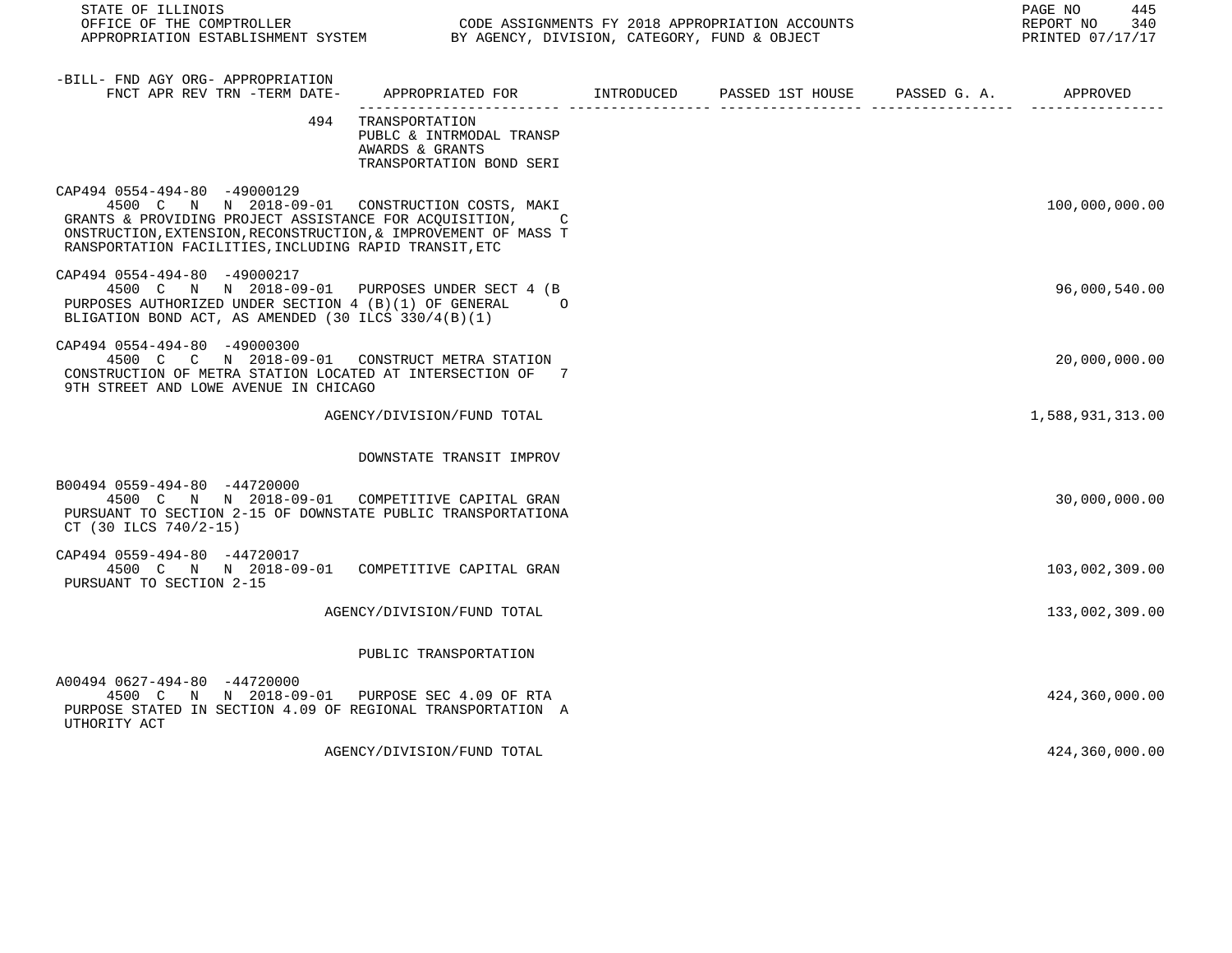| STATE OF ILLINOIS                                                                                                                    |                                                                                            |  | PAGE NO<br>446<br>REPORT NO<br>340<br>PRINTED 07/17/17 |
|--------------------------------------------------------------------------------------------------------------------------------------|--------------------------------------------------------------------------------------------|--|--------------------------------------------------------|
| -BILL- FND AGY ORG- APPROPRIATION<br>FNCT APR REV TRN -TERM DATE-                                                                    | APPROPRIATED FOR        INTRODUCED      PASSED 1ST HOUSE     PASSED G. A.         APPROVED |  |                                                        |
| 494                                                                                                                                  | TRANSPORTATION<br>PUBLC & INTRMODAL TRANSP<br>AWARDS & GRANTS<br>DOWNSTATE PUBL TRANSPORT  |  |                                                        |
| A00494 0648-494-80 -44720100<br>4500 C N N 2018-09-01 CHAMPAIGN-URBANA MASS TR<br>CHAMPAIGN-URBANA MASS TRANSIT DISTRICT             |                                                                                            |  | 40, 213, 900.00                                        |
| A00494 0648-494-80 -44720200<br>4500 C N N 2018-09-01 GREATER PEORIA MASS TRAN<br>GREATER PEORIA MASS TRANSIT DISTRICT               |                                                                                            |  | 31,141,200.00                                          |
| A00494 0648-494-80 -44720300<br>4500 C N N 2018-09-01 ROCK ISLAND COMETROMTD<br>ROCK ISLAN COUNTY METROPOLITAN MASS TRANSIT DISTRICT |                                                                                            |  | 25, 356, 400.00                                        |
| A00494 0648-494-80 -44720400<br>4500 C N N 2018-09-01 ROCKFORD MASS TRANSIT DI<br>ROCKFORD MASS TRANSIT DISTRICT                     |                                                                                            |  | 21,046,200.00                                          |
| A00494 0648-494-80 -44720500<br>4500 C N N 2018-09-01 SPRINGFIELD MASS TRANSIT<br>SPRINGFIELD MASS TRANSIT DISTRICT                  |                                                                                            |  | 20,466,900.00                                          |
| A00494 0648-494-80 -44720600<br>4500 C N N 2018-09-01 BLOOMINGTON-NORMAL MASS<br>BLOOMINGTON-NORMAL MASS TRANSIT DISTRICT            |                                                                                            |  | 11,479,700.00                                          |
| A00494 0648-494-80 -44720700<br>4500 C N N 2018-09-01 CITY OF DECATUR<br>CITY OF DECATUR                                             |                                                                                            |  | 10,051,800.00                                          |
| A00494 0648-494-80 -44721000<br>4500 C N N 2018-09-01 CITY OF QUINCY<br>CITY OF QUINCY                                               |                                                                                            |  | 5,026,200.00                                           |
| A00494 0648-494-80 -44721100<br>4500 C N N 2018-09-01 CITY OF GALESBURG<br>CITY OF GALESBURG                                         |                                                                                            |  | 2,285,200.00                                           |
| A00494 0648-494-80 -44721200<br>4500 C N N 2018-09-01 CITY OF SOUTH BELOIT<br>CITY OF SOUTH BELOIT                                   |                                                                                            |  | 536,000.00                                             |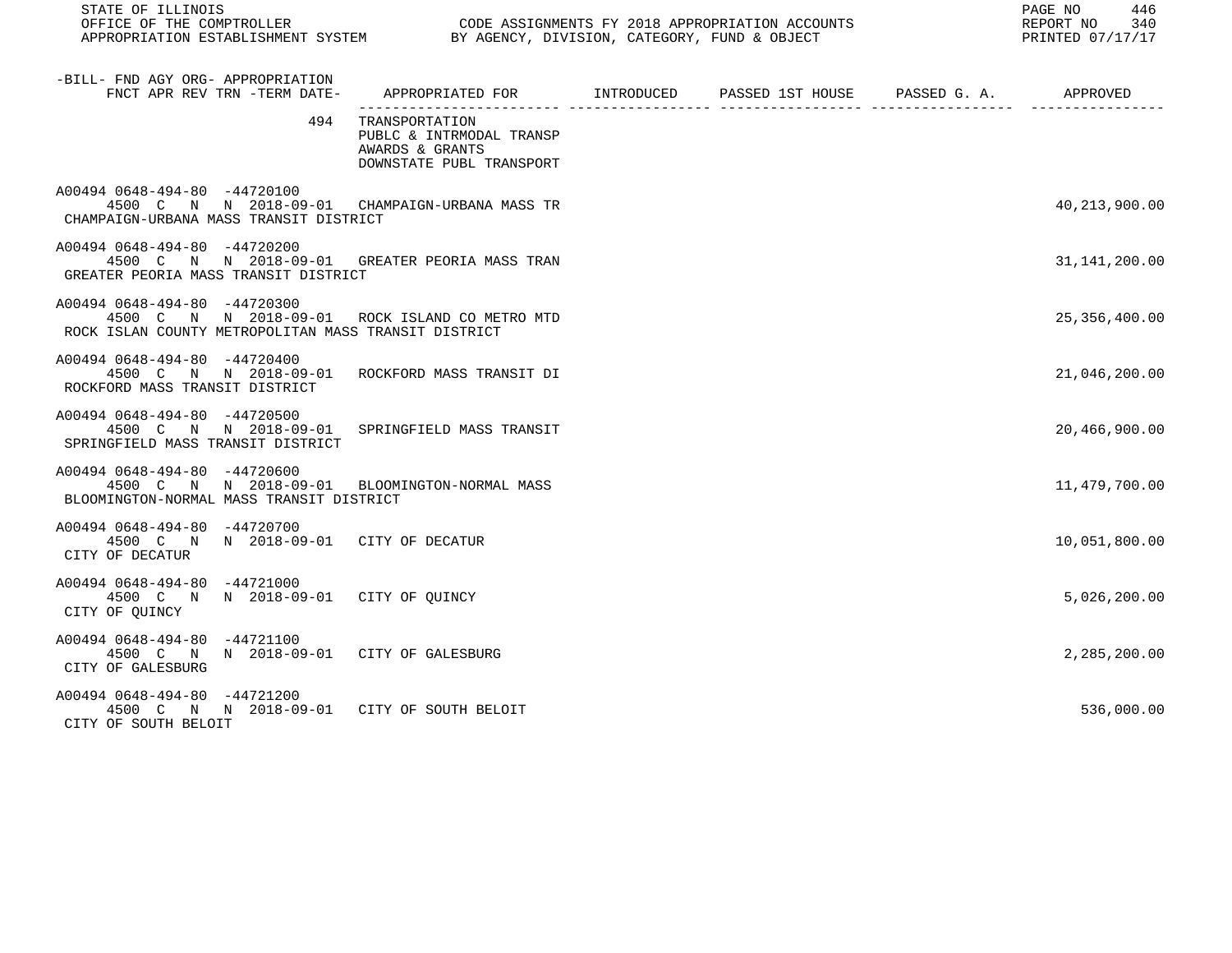| STATE OF ILLINOIS                                                                                                                                                 |                                                                                           | 447<br>PAGE NO<br>REPORT NO<br>340<br>PRINTED 07/17/17 |  |              |
|-------------------------------------------------------------------------------------------------------------------------------------------------------------------|-------------------------------------------------------------------------------------------|--------------------------------------------------------|--|--------------|
| -BILL- FND AGY ORG- APPROPRIATION<br>FNCT APR REV TRN -TERM DATE-                                                                                                 |                                                                                           |                                                        |  |              |
| 494                                                                                                                                                               | TRANSPORTATION<br>PUBLC & INTRMODAL TRANSP<br>AWARDS & GRANTS<br>DOWNSTATE PUBL TRANSPORT |                                                        |  |              |
| A00494 0648-494-80 -44721300<br>4500 C N N 2018-09-01 CITY OF DANVILLE<br>CITY OF DANVILLE                                                                        |                                                                                           |                                                        |  | 3,656,200.00 |
| A00494 0648-494-80 -44721400<br>4500 C N N 2018-09-01 AUDIT ADJUSTMENTS<br>IN ACCORDANCE WITH SECTION 15.1 OF "DOWNSTATE PUBLIC<br>RANSPORTATION ACT", AS AMENDED | T                                                                                         |                                                        |  | 1,808,600.00 |
| A00494 0648-494-80 -44721500<br>4500 C N N 2018-09-01 RIDES MASS TRANSIT DISTR<br>RIDES MASS TRANSIT DISTRICT                                                     |                                                                                           |                                                        |  | 9,802,300.00 |
| A00494 0648-494-80 -44721600<br>4500 C N N 2018-09-01 SO CENTRAL IL MASS TRANS<br>SOUTH CENTRAL ILLINOIS MASS TRANSIT DISTRICT                                    |                                                                                           |                                                        |  | 7,639,600.00 |
| A00494 0648-494-80 -44721700<br>4500 C N N 2018-09-01 RIVER VALLEY METRO MASS<br>RIVER VALLEY METRO MASS TRANSIT DISTRICT                                         |                                                                                           |                                                        |  | 6,744,400.00 |
| A00494 0648-494-80 -44721800<br>4500 C N N 2018-09-01 JACKSON CO MASS TRANS DI<br>JACKSON COUNTY MASS TRANSIT DISTRICT                                            |                                                                                           |                                                        |  | 623,200.00   |
| A00494 0648-494-80 -44721900<br>4500 C N N 2018-09-01 CITY OF DEKALB<br>CITY OF DEKALB                                                                            |                                                                                           |                                                        |  | 4,720,400.00 |
| A00494 0648-494-80 -44722000<br>4500 C N N 2018-09-01 CITY OF MACOMB<br>CITY OF MACOMB                                                                            |                                                                                           |                                                        |  | 3,154,800.00 |
| A00494 0648-494-80 -44722100<br>4500 C N N 2018-09-01<br>SHAWNEE MASS TRANSIT DISTRICT                                                                            | SHAWNEE MASS TRANSIT DIS                                                                  |                                                        |  | 2,907,200.00 |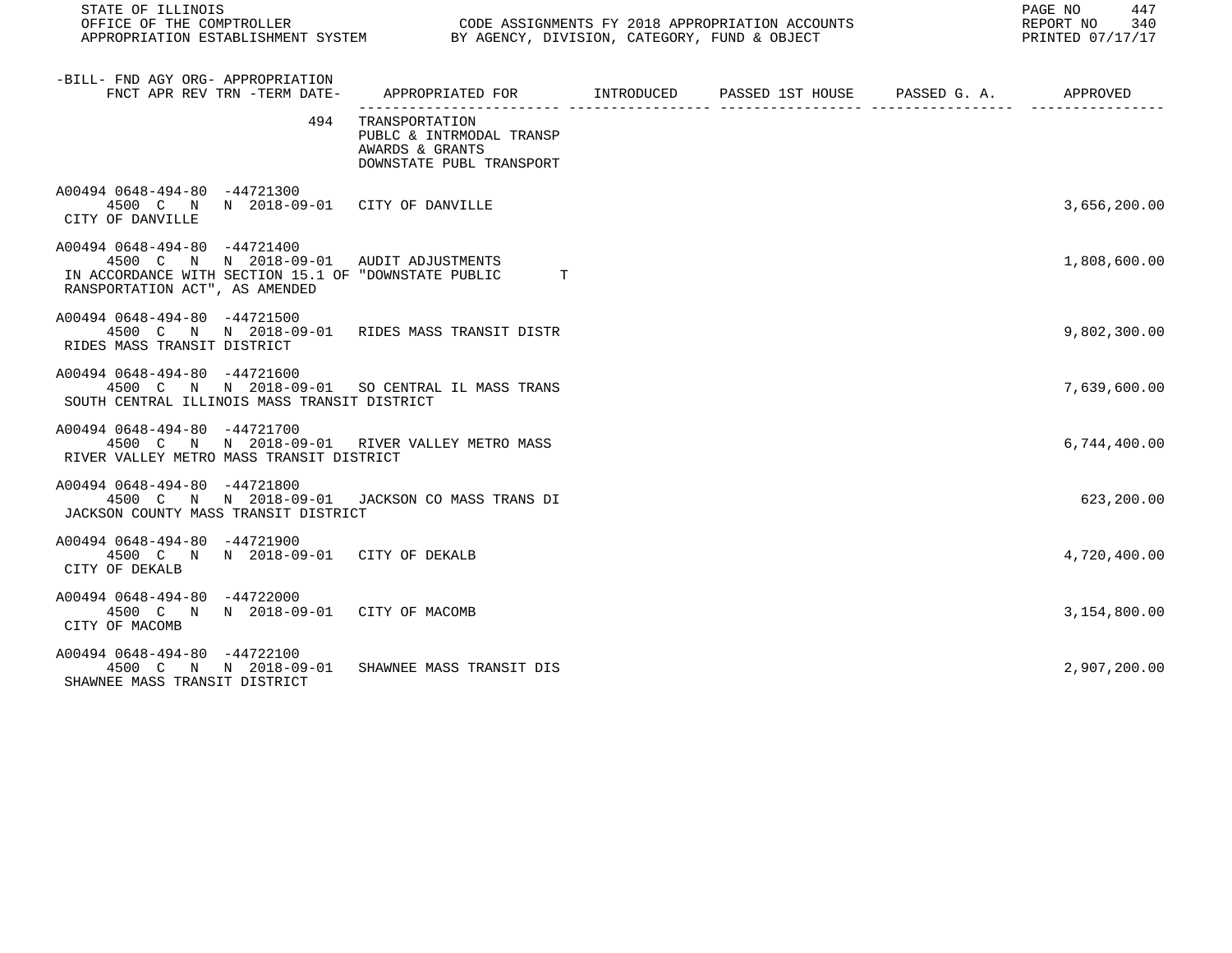| STATE OF ILLINOIS                                                                                                      |                                                                                            | 448<br>PAGE NO<br>REPORT NO<br>340<br>PRINTED 07/17/17 |  |               |
|------------------------------------------------------------------------------------------------------------------------|--------------------------------------------------------------------------------------------|--------------------------------------------------------|--|---------------|
| -BILL- FND AGY ORG- APPROPRIATION<br>FNCT APR REV TRN -TERM DATE-                                                      | APPROPRIATED FOR        INTRODUCED      PASSED 1ST HOUSE     PASSED G. A.         APPROVED |                                                        |  |               |
| 494                                                                                                                    | TRANSPORTATION<br>PUBLC & INTRMODAL TRANSP<br>AWARDS & GRANTS<br>DOWNSTATE PUBL TRANSPORT  |                                                        |  |               |
| A00494 0648-494-80 -44722200<br>4500 C N N 2018-09-01 ST CLAIR CO TRANSIT DIST<br>ST CLAIR COUNTY TRANSIT DISTRICT     |                                                                                            |                                                        |  | 74,858,500.00 |
| A00494 0648-494-80 -44722300<br>4500 C N N 2018-09-01<br>WEST CENTRAL MASS TRANSIT DISTRICT                            | WEST CENTRAL MASS TRANS                                                                    |                                                        |  | 1,707,400.00  |
| A00494 0648-494-80 -44722400<br>4500 C N N 2018-09-01 MONROE-RANDOLPH<br>MONROE-RANDOLPH                               |                                                                                            |                                                        |  | 1,298,400.00  |
| A00494 0648-494-80 -44722500<br>4500 C N N 2018-09-01 MADISON CNTY MASS TRANSI<br>MADISON COUNTY MASS TRANSIT DISTRICT |                                                                                            |                                                        |  | 29,828,000.00 |
| A00494 0648-494-80 -44722600<br>4500 C N N 2018-09-01 BOND COUNTY<br>BOND COUNTY                                       |                                                                                            |                                                        |  | 460,000.00    |
| A00494 0648-494-80 -44722700<br>4500 C N N 2018-09-01 BUREAU COUNTY<br>BUREAU COUNTY                                   |                                                                                            |                                                        |  | 1,046,500.00  |
| A00494 0648-494-80 -44722800<br>4500 C N N 2018-09-01 COLES COUNTY<br>COLES COUNTY                                     |                                                                                            |                                                        |  | 703,700.00    |
| A00494 0648-494-80 -44723000<br>4500 C N N 2018-09-01<br>STEPHENSON COUNTY/CITY OF FREEPORT                            | STEPHENSON COUNTY                                                                          |                                                        |  | 1,226,000.00  |
| A00494 0648-494-80 -44723100<br>4500 C N N 2018-09-01 HENRY COUNTY<br>HENRY COUNTY                                     |                                                                                            |                                                        |  | 1,226,000.00  |
| A00494 0648-494-80 -44723200<br>4500 C N N 2018-09-01 JO DAVIESS COUNTY<br>JO DAVIESS COUNTY                           |                                                                                            |                                                        |  | 738,900.00    |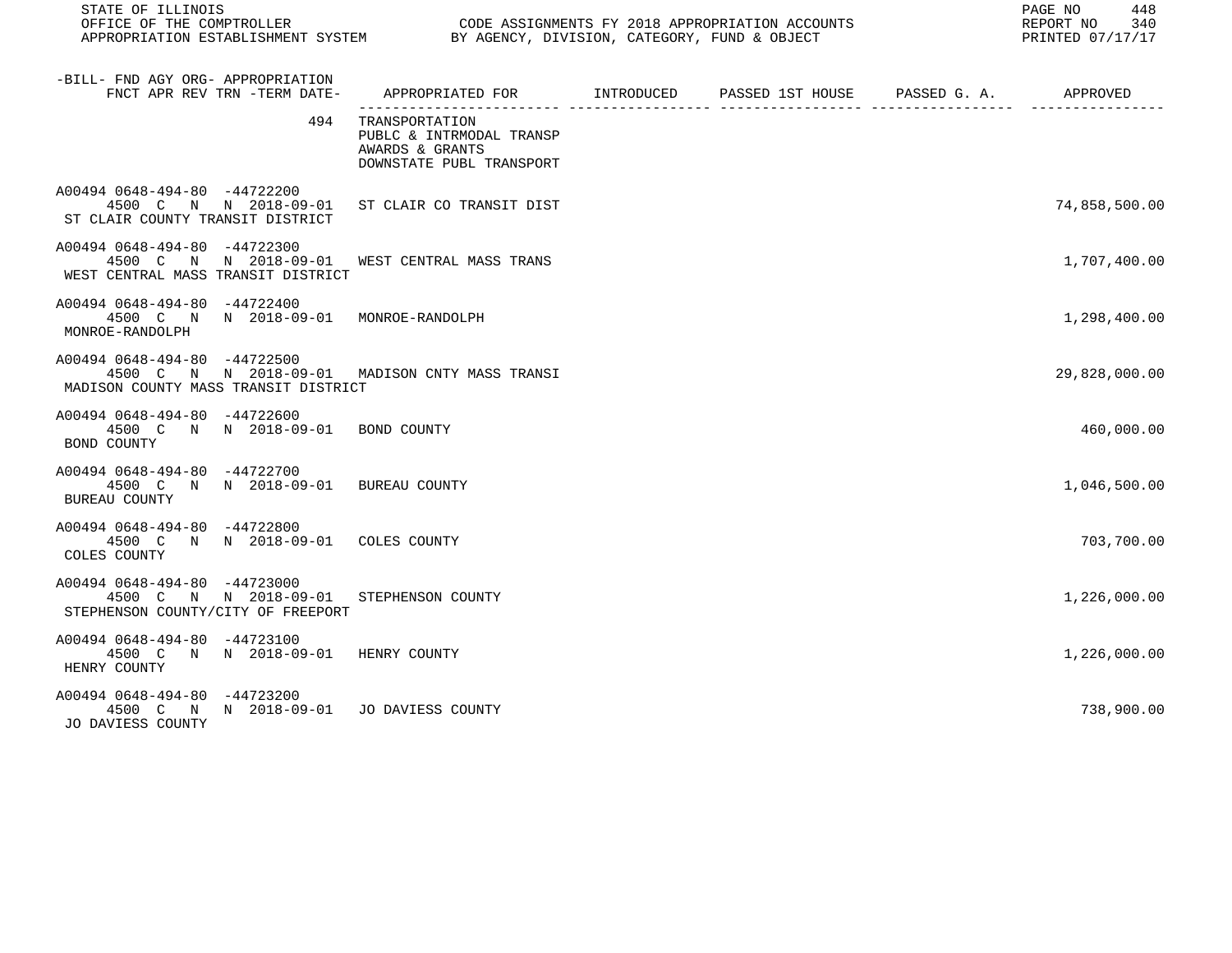| STATE OF ILLINOIS<br>OFFICE OF THE COMPTROLLER CONDUCTER CODE ASSIGNMENTS FY 2018 APPROPRIATION ACCOUNTS<br>APPROPRIATION ESTABLISHMENT SYSTEM BY AGENCY, DIVISION, CATEGORY, FUND & OBJECT |                                                                                              | PAGE NO<br>449<br>REPORT NO<br>340<br>PRINTED 07/17/17 |  |              |
|---------------------------------------------------------------------------------------------------------------------------------------------------------------------------------------------|----------------------------------------------------------------------------------------------|--------------------------------------------------------|--|--------------|
| -BILL- FND AGY ORG- APPROPRIATION<br>FNCT APR REV TRN -TERM DATE-                                                                                                                           | APPROPRIATED FOR        INTRODUCED       PASSED 1ST HOUSE      PASSED G. A.         APPROVED |                                                        |  |              |
| 494                                                                                                                                                                                         | TRANSPORTATION<br>PUBLC & INTRMODAL TRANSP<br>AWARDS & GRANTS<br>DOWNSTATE PUBL TRANSPORT    |                                                        |  |              |
| A00494 0648-494-80 -44723300<br>4500 C N N 2018-09-01 KANKAKEE/MCLEAN COUNTIES<br>KANKAKEE/MCLEAN COUNTIES                                                                                  |                                                                                              |                                                        |  | 960,900.00   |
| A00494 0648-494-80 -44723400<br>4500 C N N 2018-09-01 PEORIA COUNTY<br>PEORIA COUNTY                                                                                                        |                                                                                              |                                                        |  | 670,000.00   |
| A00494 0648-494-80 -44723500<br>4500 C N N 2018-09-01 PIATT COUNTY<br>PIATT COUNTY                                                                                                          |                                                                                              |                                                        |  | 643,700.00   |
| A00494 0648-494-80 -44723600<br>4500 C N N 2018-09-01 SHELBY COUNTY<br>SHELBY COUNTY                                                                                                        |                                                                                              |                                                        |  | 1,275,500.00 |
| A00494 0648-494-80 -44723700<br>4500 C N N 2018-09-01<br>TAZEWELL/WOODFORD COUNTIES                                                                                                         | TAZEWELL/WOODFORD COUNTI                                                                     |                                                        |  | 990,000.00   |
| A00494 0648-494-80 -44723800<br>4500 C N N 2018-09-01 CRIS RURAL MASS TRANSIT<br>CRIS RURAL MASS TRANSIT DIST                                                                               |                                                                                              |                                                        |  | 990,100.00   |
| A00494 0648-494-80 -44724000<br>4500 C N N 2018-09-01 KENDALL COUNTY<br>KENDALL COUNTY                                                                                                      |                                                                                              |                                                        |  | 2,299,100.00 |
| A00494 0648-494-80 -44724100<br>4500 C N N 2018-09-01 MCLEAN COUNTY<br>MCLEAN COUNTY (WITH SERVICE TO MACON, DEWITT, FORD, IROOUOIS &<br>LIVINGSTON COUNTIES)                               |                                                                                              |                                                        |  | 2,198,900.00 |
| A00494 0648-494-80 -44724200<br>4500 C N N 2018-09-01 WOODFORD COUNTY<br>WOODFORD COUNTY                                                                                                    |                                                                                              |                                                        |  | 434,600.00   |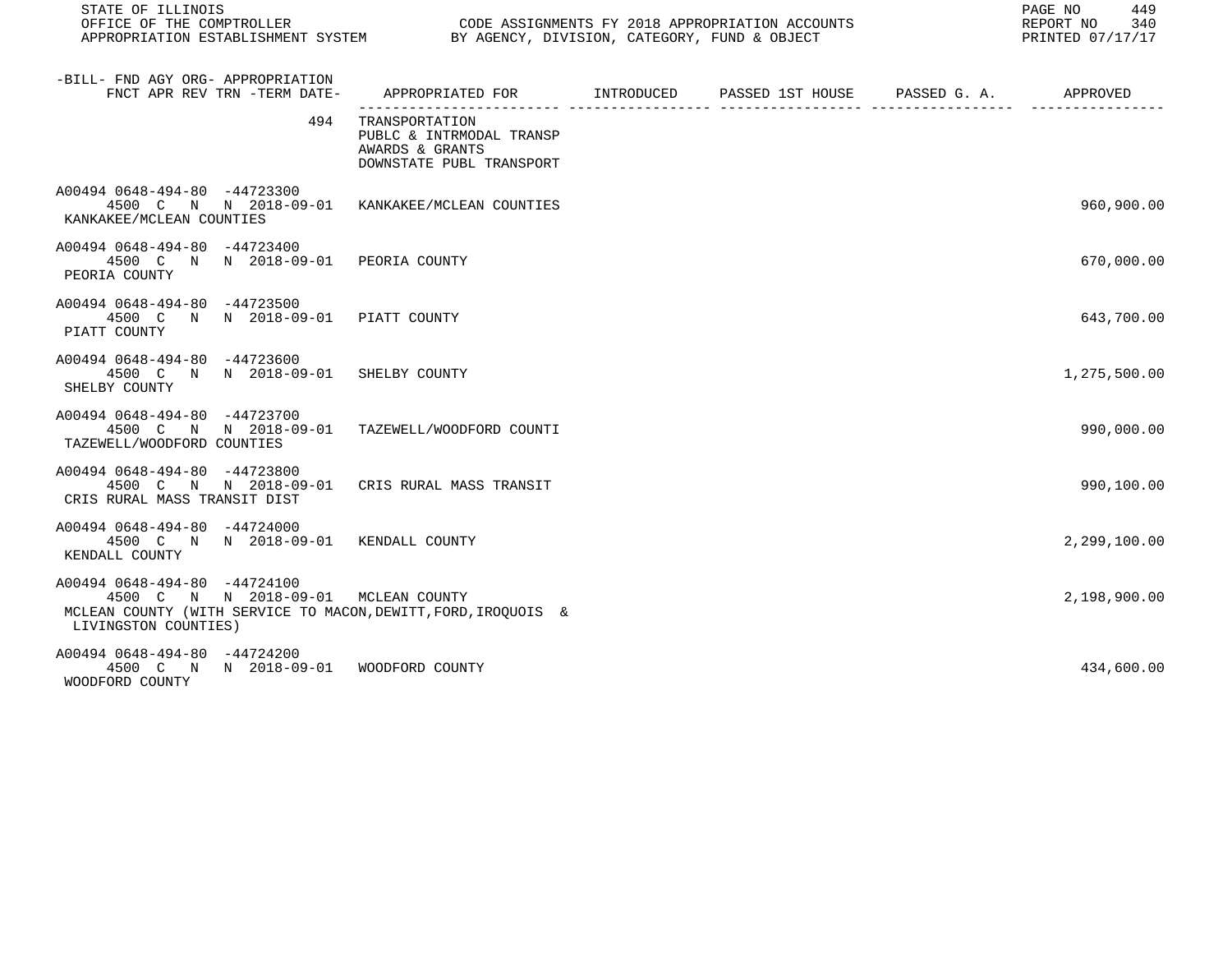| STATE OF ILLINOIS                                                                                             |                                                                                            | PAGE NO<br>450<br>REPORT NO<br>340<br>PRINTED 07/17/17 |  |              |
|---------------------------------------------------------------------------------------------------------------|--------------------------------------------------------------------------------------------|--------------------------------------------------------|--|--------------|
| -BILL- FND AGY ORG- APPROPRIATION<br>FNCT APR REV TRN -TERM DATE-                                             | APPROPRIATED FOR        INTRODUCED      PASSED 1ST HOUSE     PASSED G. A.         APPROVED |                                                        |  |              |
| 494                                                                                                           | TRANSPORTATION<br>PUBLC & INTRMODAL TRANSP<br>AWARDS & GRANTS<br>DOWNSTATE PUBL TRANSPORT  |                                                        |  |              |
| A00494 0648-494-80 -44724300<br>4500 C N N 2018-09-01 LEE-OGLE TRANSIT DISTRIC<br>LEE-OGLE TRANSIT DISTRICT   |                                                                                            |                                                        |  | 1,062,600.00 |
| A00494 0648-494-80 -44724400<br>4500 C N N 2018-09-01 WHITESIDE COUNTY<br>WHITESIDE COUNTY                    |                                                                                            |                                                        |  | 877,000.00   |
| A00494 0648-494-80 -44724500<br>4500 C N N 2018-09-01 CHAMPAIGN COUNTY<br>CHAMPAIGN COUNTY                    |                                                                                            |                                                        |  | 845,700.00   |
| A00494 0648-494-80 -44724600<br>4500 C N N 2018-09-01 BOONE COUNTY<br>BOONE COUNTY                            |                                                                                            |                                                        |  | 177,100.00   |
| A00494 0648-494-80 -44724700<br>4500 C N N 2018-09-01 DEKALB COUNTY<br>DEKALB COUNTY                          |                                                                                            |                                                        |  | 664,400.00   |
| A00494 0648-494-80 -44724800<br>4500 C N N 2018-09-01 GRUNDY COUNTY<br>GRUNDY COUNTY                          |                                                                                            |                                                        |  | 627,000.00   |
| A00494 0648-494-80 -44725100<br>4500 C N N 2018-09-01 WARREN COUNTY<br>WARREN COUNTY                          |                                                                                            |                                                        |  | 247,900.00   |
| A00494 0648-494-80 -44725200<br>4500 C N N 2018-09-01 ROCK ISLAND/MERCER COUNT<br>ROCK ISLAND/MERCER COUNTIES |                                                                                            |                                                        |  | 407,400.00   |
| A00494 0648-494-80 -44725300<br>4500 C N N 2018-09-01 HANCOCK COUNTY<br>HANCOCK COUNTY                        |                                                                                            |                                                        |  | 257,000.00   |
| A00494 0648-494-80 -44725400<br>4500 C N N 2018-09-01<br>MACOUPIN COUNTY                                      | MACOUPIN COUNTY                                                                            |                                                        |  | 531,400.00   |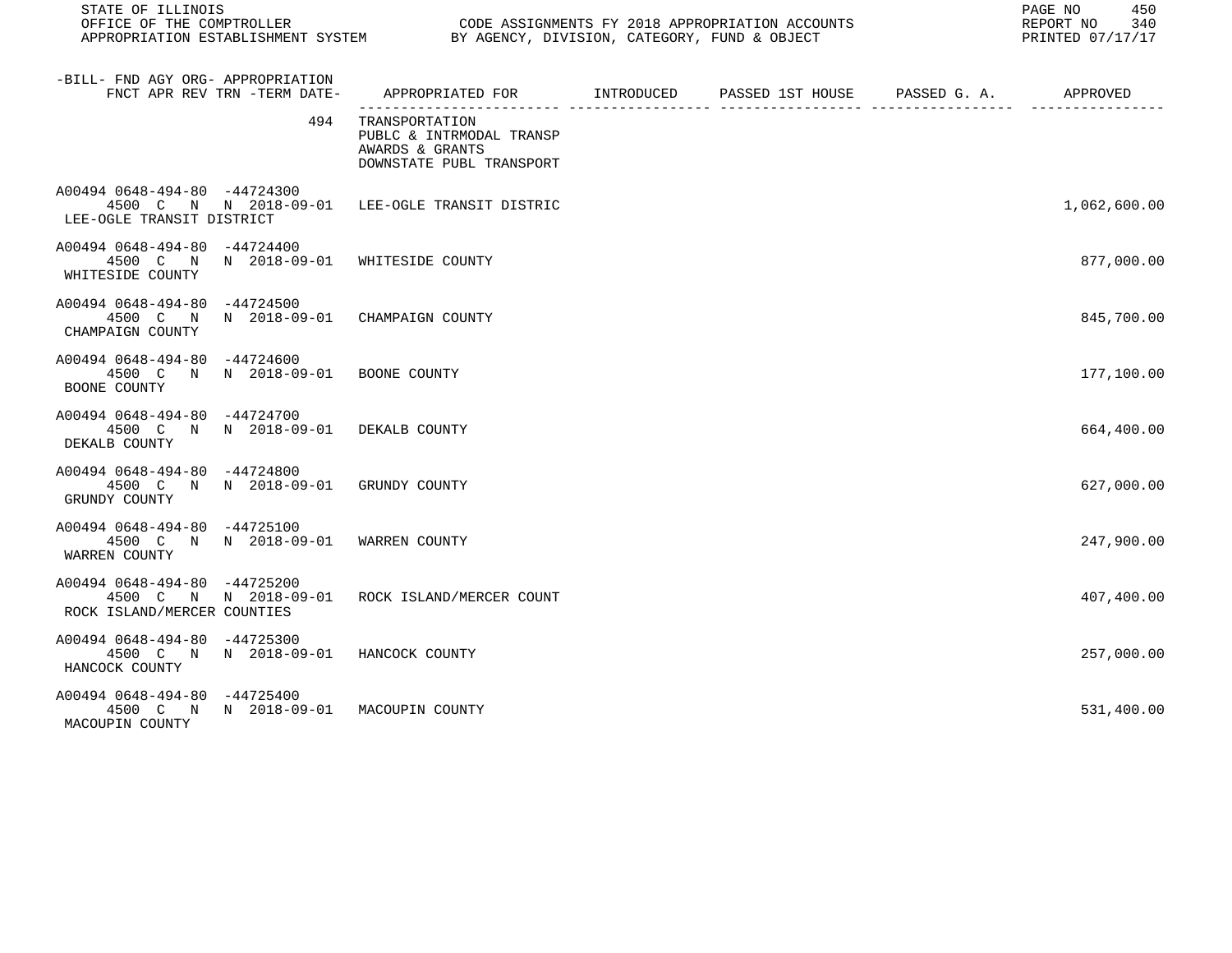| STATE OF ILLINOIS                                                                          |     |                                                                                           |  |  |  |                  |  |
|--------------------------------------------------------------------------------------------|-----|-------------------------------------------------------------------------------------------|--|--|--|------------------|--|
| -BILL- FND AGY ORG- APPROPRIATION<br>FNCT APR REV TRN -TERM DATE-                          |     | APPROPRIATED FOR TINTRODUCED PASSED 1ST HOUSE PASSED G.A. APPROVED                        |  |  |  |                  |  |
|                                                                                            | 494 | TRANSPORTATION<br>PUBLC & INTRMODAL TRANSP<br>AWARDS & GRANTS<br>DOWNSTATE PUBL TRANSPORT |  |  |  |                  |  |
| A00494 0648-494-80 -44725500<br>4500 C N N 2018-09-01 FULTON COUNTY<br>FULTON COUNTY       |     |                                                                                           |  |  |  | 354,300.00       |  |
| A00494 0648-494-80 -44725600<br>4500 C N N 2018-09-01 EFFINGHAM COUNTY<br>EFFINGHAM COUNTY |     |                                                                                           |  |  |  | 531,400.00       |  |
| A00494 0648-494-80 -44725700<br>4500 C N N 2018-09-01 CITY OF OTTAWA<br>CITY OF OTTAWA     |     |                                                                                           |  |  |  | 1,417,200.00     |  |
| A00494 0648-494-80 -44725900<br>4500 C N N 2018-09-01 CARROLL COUNTY<br>CARROLL COUNTY     |     |                                                                                           |  |  |  | 212,600.00       |  |
| A00494 0648-494-80 -44726200<br>4500 C N N 2018-09-01 LOGAN COUNTY<br>LOGAN COUNTY         |     |                                                                                           |  |  |  | 566,900.00       |  |
| A00494 0648-494-80 -44726700<br>4500 C N N 2018-09-01 SANGAMON COUNTY<br>SANGAMON COUNTY   |     |                                                                                           |  |  |  | 585,600.00       |  |
| A00494 0648-494-80 -44726900<br>4500 C N N 2018-09-01 JERSEY COUNTY<br>JERSEY COUNTY       |     |                                                                                           |  |  |  | 399,300.00       |  |
| A00494 0648-494-80 -44727000<br>4500 C N N 2018-09-01 MARSHALL COUNTY<br>MARSHALL COUNTY   |     |                                                                                           |  |  |  | 177,100.00       |  |
| A00494 0648-494-80 -44727100<br>4500 C N N 2018-09-01 DOUGLAS COUNTY<br>DOUGLAS COUNTY     |     |                                                                                           |  |  |  | 157,200.00       |  |
|                                                                                            |     | AGENCY/DIVISION/FUND TOTAL                                                                |  |  |  | 342, 315, 500.00 |  |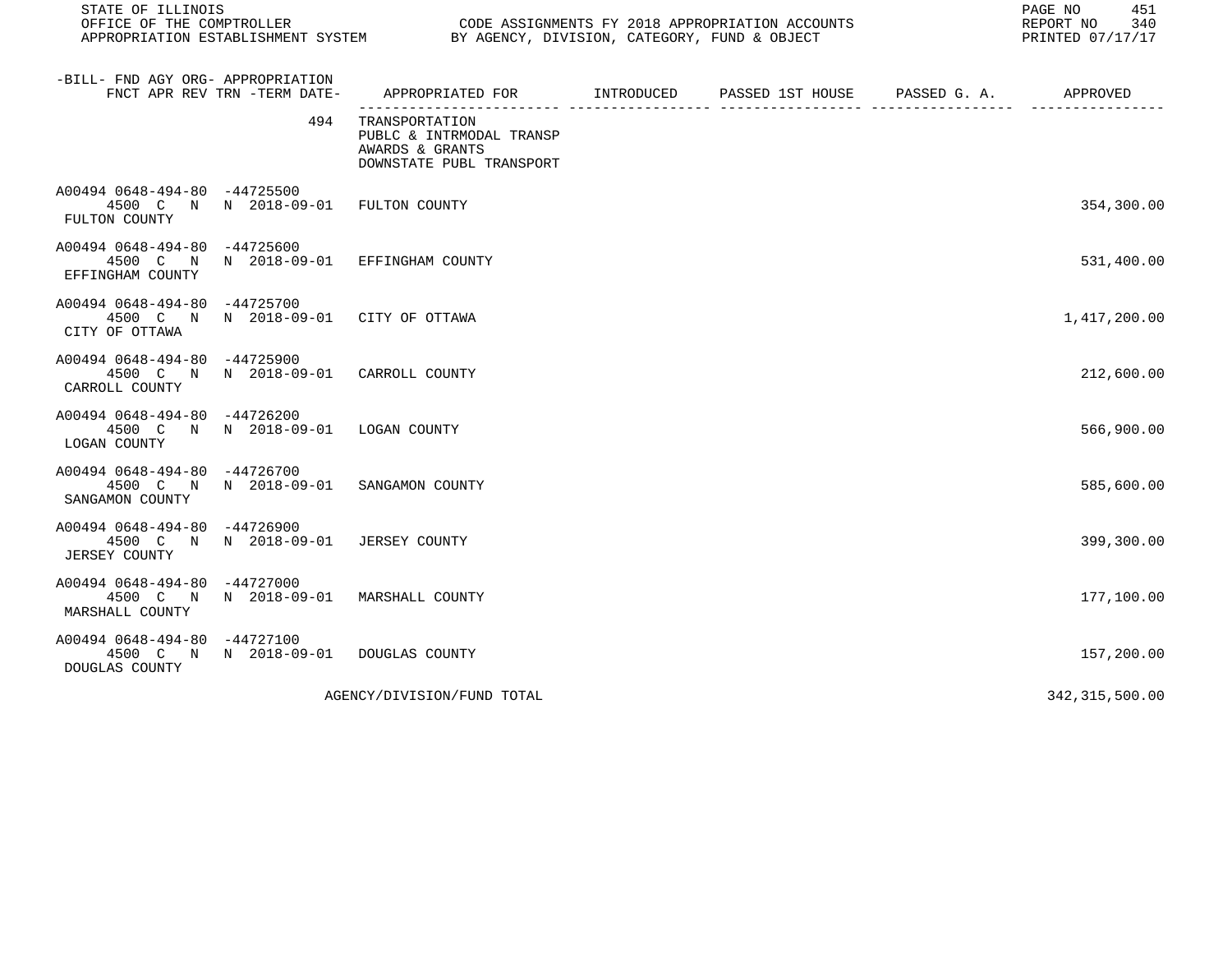| STATE OF ILLINOIS                                                                                                                                                                                            |                                                                                           | PRINTED 07/17/17 |  |  |                  |  |
|--------------------------------------------------------------------------------------------------------------------------------------------------------------------------------------------------------------|-------------------------------------------------------------------------------------------|------------------|--|--|------------------|--|
| -BILL- FND AGY ORG- APPROPRIATION<br>FNCT APR REV TRN -TERM DATE-                                                                                                                                            | APPROPRIATED FOR INTRODUCED                                                               |                  |  |  |                  |  |
| 494                                                                                                                                                                                                          | TRANSPORTATION<br>PUBLC & INTRMODAL TRANSP<br>AWARDS & GRANTS<br>FEDERAL MASS TRANSIT TRU |                  |  |  |                  |  |
| B00494 0853-494-80 -49000200<br>4500 C N N 2018-09-01 FOR FEDERAL SHARE OF CAP<br>OPERATING, CONSULTANT SERVICES, AND TECHNICAL ASSISTANCE G<br>RANTS                                                        |                                                                                           |                  |  |  | 20,000,000.00    |  |
| CAP494 0853-494-80 -49000217<br>4500 C N N 2018-09-01 FOR FEDERAL SHARE OF CAP<br>OPERATING, CONSULTANT SERVICES, AND TECHNICAL ASSISTANCE G<br><b>RANTS</b>                                                 |                                                                                           |                  |  |  | 68,485,209.00    |  |
|                                                                                                                                                                                                              | AGENCY/DIVISION/FUND TOTAL                                                                |                  |  |  | 88,485,209.00    |  |
|                                                                                                                                                                                                              | ROAD                                                                                      |                  |  |  |                  |  |
| CAP494 0011-494-80 -79000010<br>4500 C N N 2018-09-01 FOR GRANTS/ROAD CONSTRUC<br>AND ALL OTHER COSTS RELATING TO TO CHICAGO REGION<br>NVIRONMENTAL AND TRANSPORTATION EFFICIENCY (CREATE) P<br>ROGRAM       | Е                                                                                         |                  |  |  | 9,731,124.00     |  |
| CAP494 0011-494-80 -79000017<br>4500 C N N 2018-09-01 GRANTS, RD CONST, CREATE                                                                                                                               |                                                                                           |                  |  |  | 4,000,000.00     |  |
| CAP494 0011-494-80 -79000313<br>4500 C N N 2018-09-01 CREATE PROGRAM<br>FOR GRANTS, ROAD CONSTRUCTION & ALL OTHER COSTS RELATING TO C<br>HICAGO REGION ENVIRONMENTAL & TRANSPORTATION EFFICIENCY P<br>ROGRAM |                                                                                           |                  |  |  | 5,922,681.00     |  |
|                                                                                                                                                                                                              | AGENCY/DIVISION/FUND TOTAL                                                                |                  |  |  | 19,653,805.00    |  |
|                                                                                                                                                                                                              | TRANSPORTATION BOND SERI                                                                  |                  |  |  |                  |  |
| CAP494 0554-494-80 -79000210<br>4500 C N N 2018-09-01 GRANTS, ROAD CONSTRUCTION<br>OTHER COSTS RELATING TO CHICAGO REGION ENVIRONMENTAL &<br>RANSPORTATION EFFICIENCY PROGRAM                                | T                                                                                         |                  |  |  | 189,864,091.00   |  |
|                                                                                                                                                                                                              | AGENCY/DIVISION/FUND TOTAL                                                                |                  |  |  | 189,864,091.00   |  |
|                                                                                                                                                                                                              | AGENCY/DIVISION TOTAL                                                                     |                  |  |  | 2,949,829,127.00 |  |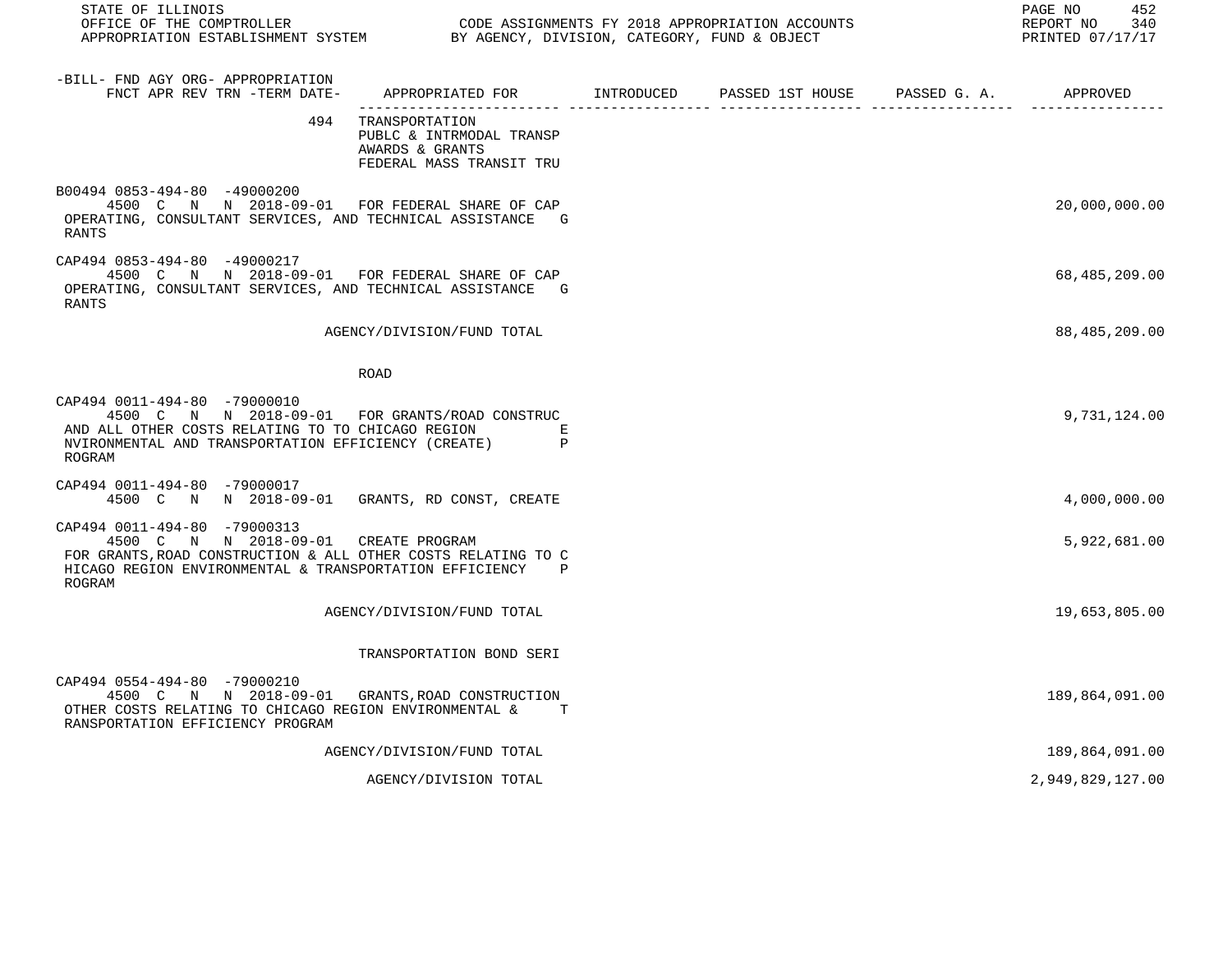| STATE OF ILLINOIS                                                                                                                                                                                                          | CODE ASSIGNMENTS FY 2018 APPROPRIATION ACCOUNTS                                           |  |  |  |                 |  |  |  |  | 453<br>PAGE NO<br>REPORT NO<br>340<br>PRINTED 07/17/17 |
|----------------------------------------------------------------------------------------------------------------------------------------------------------------------------------------------------------------------------|-------------------------------------------------------------------------------------------|--|--|--|-----------------|--|--|--|--|--------------------------------------------------------|
| -BILL- FND AGY ORG- APPROPRIATION<br>FNCT APR REV TRN -TERM DATE-                                                                                                                                                          | APPROPRIATED FOR        INTRODUCED     PASSED 1ST HOUSE     PASSED G. A.         APPROVED |  |  |  |                 |  |  |  |  |                                                        |
| 494                                                                                                                                                                                                                        | TRANSPORTATION<br>INTERCITY RAIL PASSENGER<br>AWARDS & GRANTS<br><b>ROAD</b>              |  |  |  |                 |  |  |  |  |                                                        |
| A00494 0011-494-81 -49000100<br>4500 C N N 2018-09-01 ST SHARE INTERCITY RAIL<br>SERVICE AND MAKING NECESSARY EXPENDITURES FOR SERVICES AND O<br>THER PROGRAM IMPROVEMENTS                                                 |                                                                                           |  |  |  | 52,000,000.00   |  |  |  |  |                                                        |
| CAP494 0011-494-81 -49000214<br>4500 C N N 2018-09-01 RAIL PROJECTS<br>FOR GRANTS, CONSTRUCTION, & ALL OTHER COSTS, PROVIDED SUCH A<br>MOUNTS NOT EXCEED FUNDS MADE AVAILABLE BY FED GOVERNMENT F<br>OR THIS PURPOSE       |                                                                                           |  |  |  | 10,000,000.00   |  |  |  |  |                                                        |
|                                                                                                                                                                                                                            | AGENCY/DIVISION/FUND TOTAL                                                                |  |  |  | 62,000,000.00   |  |  |  |  |                                                        |
|                                                                                                                                                                                                                            | STATE RAIL FREIGHT LOAN                                                                   |  |  |  |                 |  |  |  |  |                                                        |
| B00494 0265-494-81 -49000000<br>4500 C N N 2018-09-01 STATE RAIL FREIGHT LOAN                                                                                                                                              |                                                                                           |  |  |  | 1,700,000.00    |  |  |  |  |                                                        |
| CAP494 0265-494-81 -49000017<br>4500 C N N 2018-09-01 STATE RAIL FREIGHT LOAN                                                                                                                                              |                                                                                           |  |  |  | 21,665,463.00   |  |  |  |  |                                                        |
|                                                                                                                                                                                                                            | AGENCY/DIVISION/FUND TOTAL                                                                |  |  |  | 23, 365, 463.00 |  |  |  |  |                                                        |
|                                                                                                                                                                                                                            | FEDERAL HIGH SPEED RAIL                                                                   |  |  |  |                 |  |  |  |  |                                                        |
| CAP494 0433-494-81 -49002114<br>4500 C N N 2018-09-01 HIGH SPEED RAIL PROJECTS<br>FOR GRANTS, CONSTRUCTION, & ALL OTHER COSTS, PROVIDED SUCH<br>MOUNTS NOT EXCEED FUNDS MADE AVAILABLE BY FEDERAL GOV'T<br>OR THIS PURPOSE | A<br>$_{\rm F}$                                                                           |  |  |  | 964,880,567.00  |  |  |  |  |                                                        |
|                                                                                                                                                                                                                            | AGENCY/DIVISION/FUND TOTAL                                                                |  |  |  | 964,880,567.00  |  |  |  |  |                                                        |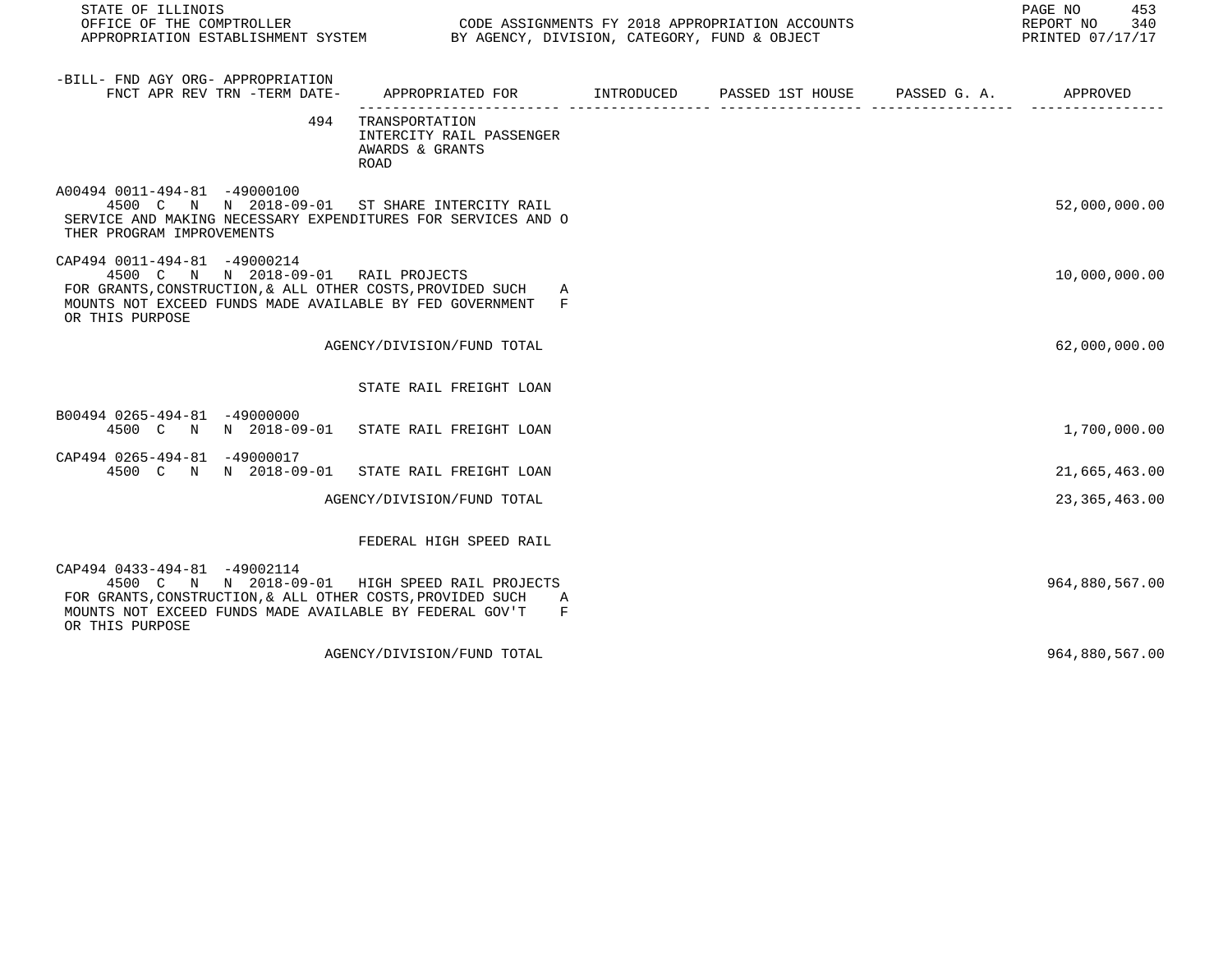| STATE OF ILLINOIS                                                                                                                                                                                                                                           |                                                                                           | PAGE NO<br>454<br>REPORT NO 340<br>PRINTED 07/17/17 |  |                  |
|-------------------------------------------------------------------------------------------------------------------------------------------------------------------------------------------------------------------------------------------------------------|-------------------------------------------------------------------------------------------|-----------------------------------------------------|--|------------------|
| -BILL- FND AGY ORG- APPROPRIATION<br>FNCT APR REV TRN -TERM DATE-                                                                                                                                                                                           | APPROPRIATED FOR        INTRODUCED      PASSED 1ST HOUSE     PASSED G. A.                 |                                                     |  | APPROVED         |
| 494                                                                                                                                                                                                                                                         | TRANSPORTATION<br>INTERCITY RAIL PASSENGER<br>AWARDS & GRANTS<br>TRANSPORTATION BOND SERI |                                                     |  |                  |
| CAP494 0554-494-81 -49000024<br>4500 C N N 2018-09-01 IMPROVEMENTS<br>RAIL PASSENGER AND RAIL FREIGHT                                                                                                                                                       |                                                                                           |                                                     |  | 10,139,357.00    |
| CAP494 0554-494-81 -49000110<br>4500 C N N 2018-09-01 TRACK & SIGNAL IMPROVEME<br>AMTRAK STATION IMPROVEMENTS, RAIL PASSENGER EQUIPMENT, & RAILF<br>REIGHT FACILITY IMPROVEMENTS                                                                            |                                                                                           |                                                     |  | 99,938,552.00    |
| CAP494 0554-494-81 -49000210<br>4500 C N N 2018-09-01 LEVERAGE FEDERAL FUNDING<br>FOR HIGH SPEED RAIL CORRIDORS AND INTERCITY PASSENGER RAIL S<br>ERVICE PROGRAM AND ANY OTHER FEDERAL GRANT PROGRAMS                                                       |                                                                                           |                                                     |  | 176,376,596.00   |
|                                                                                                                                                                                                                                                             | AGENCY/DIVISION/FUND TOTAL                                                                |                                                     |  | 286, 454, 505.00 |
|                                                                                                                                                                                                                                                             | RAIL FREIGHT LOAN REPAYM                                                                  |                                                     |  |                  |
| B00494 0936-494-81 -49000000<br>4500 C C N 2018-09-01 RAIL FREIGHT SERV ASSIST                                                                                                                                                                              |                                                                                           |                                                     |  | 250,000.00       |
| CAP494 0936-494-81 -49000017<br>4500 C N N 2018-09-01 RAIL FREIGHT SERV ASSIST                                                                                                                                                                              |                                                                                           |                                                     |  | 5,262,749.00     |
|                                                                                                                                                                                                                                                             | AGENCY/DIVISION/FUND TOTAL                                                                |                                                     |  | 5,512,749.00     |
|                                                                                                                                                                                                                                                             | <b>ROAD</b>                                                                               |                                                     |  |                  |
| CAP494 0011-494-81 -79000014<br>4500 C N N 2018-09-01 LOCALLY-OWNED UTILITIES<br>FOR COSTS ASSOCIATED WITH RELOCATION ALONG FEDERALLY-<br>ESIGNATED HIGH SPEED RAIL CORRIDORS IN IL, PROVIDED SUCH<br>MOUNTS DO NOT EXCEED FUNDS MADE & PAID INTO ROAD FUND | D<br>A                                                                                    |                                                     |  | 1,300,000.00     |
| B00494 0011-494-81 -79000100<br>4500 C C N 2018-09-01 FOR HIGH SPEED RAIL TRAC                                                                                                                                                                              |                                                                                           |                                                     |  | 20,000,000.00    |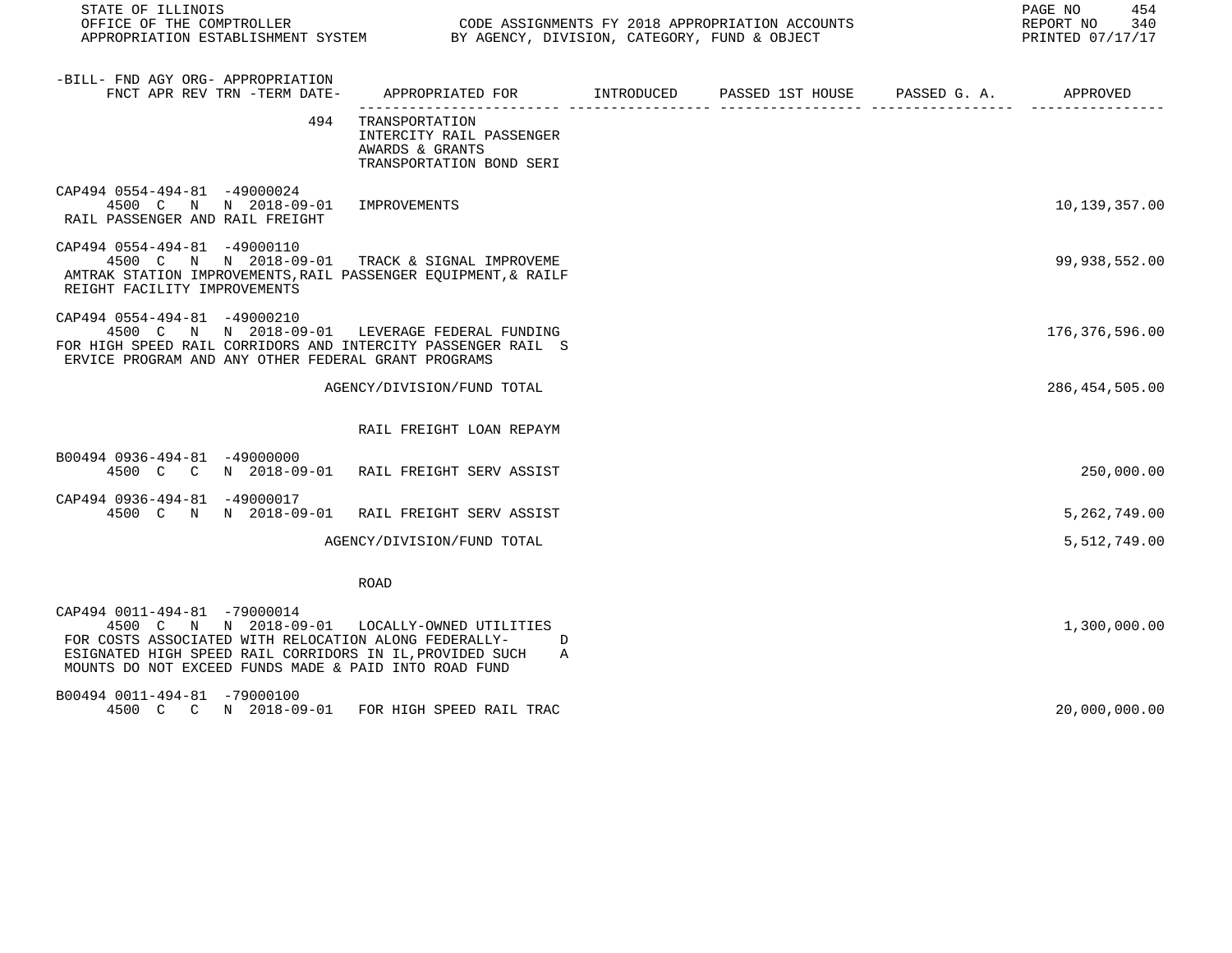| PAGE NO<br>STATE OF ILLINOIS<br>OFFICE OF THE COMPTROLLER<br>REPORT NO<br>CODE ASSIGNMENTS FY 2018 APPROPRIATION ACCOUNTS<br>PRINTED 07/17/17<br>APPROPRIATION ESTABLISHMENT SYSTEM<br>BY AGENCY, DIVISION, CATEGORY, FUND & OBJECT |                                                                                |            |                  |              |                  |
|-------------------------------------------------------------------------------------------------------------------------------------------------------------------------------------------------------------------------------------|--------------------------------------------------------------------------------|------------|------------------|--------------|------------------|
| -BILL- FND AGY ORG- APPROPRIATION<br>FNCT APR REV TRN -TERM DATE-                                                                                                                                                                   | APPROPRIATED FOR                                                               | INTRODUCED | PASSED 1ST HOUSE | PASSED G. A. | APPROVED         |
| 494                                                                                                                                                                                                                                 | TRANSPORTATION<br>INTERCITY RAIL PASSENGER<br>HIGHWAY/WATERWAY IMPRVMT<br>ROAD |            |                  |              |                  |
| CAP494 0011-494-81<br>$-79000117$<br>4500 C N<br>N 2018-09-01                                                                                                                                                                       | FOR HIGH SPEED RAIL TRAC                                                       |            |                  |              | 10,000,000.00    |
| CAP494 0011-494-81<br>$-79000217$<br>4200 C N N 2018-09-01                                                                                                                                                                          | COSTS ASSC WITH HIGH SPD                                                       |            |                  |              | 5,000,000.00     |
|                                                                                                                                                                                                                                     | AGENCY/DIVISION/FUND TOTAL                                                     |            |                  |              | 36,300,000.00    |
|                                                                                                                                                                                                                                     | AGENCY/DIVISION TOTAL                                                          |            |                  |              | 1,378,513,284.00 |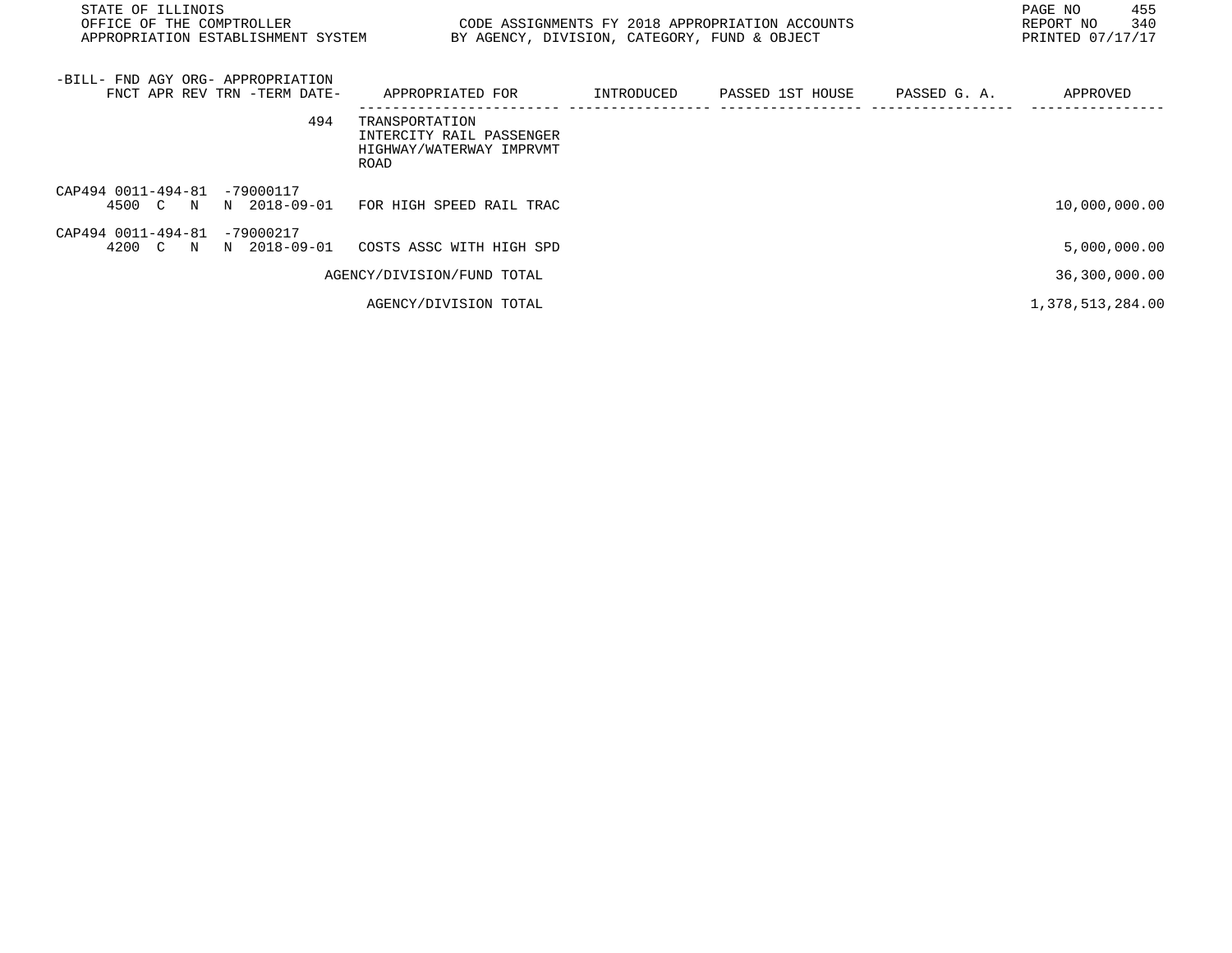| STATE OF ILLINOIS<br>OFFICE OF THE COMPTROLLER<br>APPROPRIATION ESTABLISHMENT SYSTEM BY AGENCY, DIVISION, CATEGORY, FUND & OBJECT                                                                                             | CODE ASSIGNMENTS FY 2018 APPROPRIATION ACCOUNTS                      |  | PAGE NO<br>456<br>340<br>REPORT NO<br>PRINTED 07/17/17 |
|-------------------------------------------------------------------------------------------------------------------------------------------------------------------------------------------------------------------------------|----------------------------------------------------------------------|--|--------------------------------------------------------|
| -BILL- FND AGY ORG- APPROPRIATION<br>FNCT APR REV TRN -TERM DATE-                                                                                                                                                             | APPROPRIATED FOR      INTRODUCED   PASSED 1ST HOUSE   PASSED G.A.    |  | APPROVED                                               |
| 494                                                                                                                                                                                                                           | TRANSPORTATION<br>FEDERAL STIMULUS - ARRA<br>AWARDS & GRANTS<br>ROAD |  |                                                        |
| CAP494 0011-494-87 -49003129<br>4200 C N N 2018-09-01<br>& ALL OTHER COSTS RELATING TO CHICAGO REGION ENVIRONMENTAL &<br>TRANSPORTATION EFFICIENCY PROGRAM                                                                    | GRANTS, ROAD CONSTRUCTION                                            |  | 19,859,629.00                                          |
|                                                                                                                                                                                                                               | AGENCY/DIVISION/FUND TOTAL                                           |  | 19,859,629.00                                          |
|                                                                                                                                                                                                                               | FEDERAL HIGH SPEED RAIL                                              |  |                                                        |
| CAP494 0433-494-87 -49004210<br>4200 C N N 2018-09-01<br>FOR GRANTS, CONSTRUCTION, & ALL OTHER COSTS IN COMPLIANCE<br>ITH ARRA OF 2009, PROVIDED SUCH AMOUNTS NOT EXCEED FUNDS<br>ADE AVAILABLE BY FED GOV'T FOR THIS PURPOSE | HIGH SPEED RAIL PROJECTS<br>W<br>M                                   |  | 423,736,360.00                                         |
|                                                                                                                                                                                                                               | AGENCY/DIVISION/FUND TOTAL                                           |  | 423,736,360.00                                         |
|                                                                                                                                                                                                                               | AGENCY/DIVISION TOTAL                                                |  | 443,595,989.00                                         |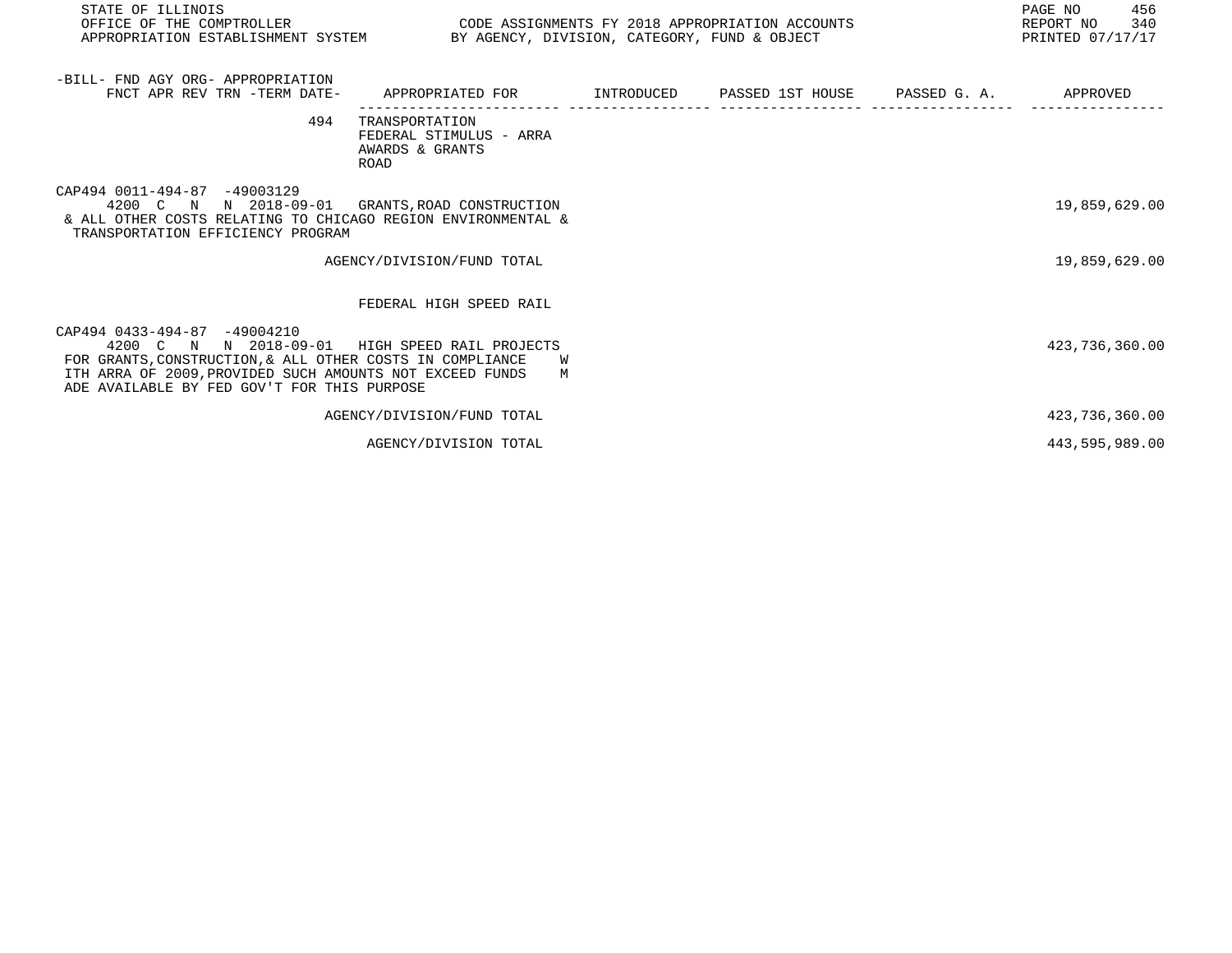| STATE OF ILLINOIS                                                                                                                           |                                                                                         |  | PAGE NO<br>457<br>REPORT NO<br>340<br>PRINTED 07/17/17 |
|---------------------------------------------------------------------------------------------------------------------------------------------|-----------------------------------------------------------------------------------------|--|--------------------------------------------------------|
| -BILL- FND AGY ORG- APPROPRIATION<br>FNCT APR REV TRN -TERM DATE-                                                                           | APPROPRIATED FOR       INTRODUCED     PASSED 1ST HOUSE     PASSED G. A.        APPROVED |  |                                                        |
| 494                                                                                                                                         | TRANSPORTATION<br>MOTOR FUEL TAX ADMINISTR<br>OPERATIONS<br>MOTOR FUEL TAX              |  |                                                        |
| A00494 0012-494-90 -11200000<br>4200 C N P 2018-09-01 REGULAR POSITIONS<br>PERSONAL SERVICES                                                |                                                                                         |  | 9,657,700.00                                           |
| A00494 0012-494-90 -11610000<br>4200 C N P 2018-09-01 STATE EMPLOYEE RETIREMEN<br>STATE CONTRIBUTIONS TO STATE EMPLOYEES' RETIREMENT SYSTEM |                                                                                         |  | 5,216,500.00                                           |
| A00494 0012-494-90 -11700000<br>4200 C N T 2018-09-01 SOC SEC/MEDICARE CONTRIB<br>STATE CONTRIBUTIONS TO SOCIAL SECURITY                    |                                                                                         |  | 734,100.00                                             |
| A00494 0012-494-90 -11800000<br>4200 C N P 2018-09-01 EMPLOYER CONTRB GRP INS<br>GROUP INSURANCE                                            |                                                                                         |  | 2,712,000.00                                           |
| A00494 0012-494-90 -12000000<br>4200 C N T 2018-09-01 CONTRACTUAL SERVICES<br>CONTRACTUAL SERVICES                                          |                                                                                         |  | 819,500.00                                             |
| A00494 0012-494-90 -12900000<br>4200 C N T 2018-09-01 TRAVEL<br>TRAVEL                                                                      |                                                                                         |  | 82,600.00                                              |
| A00494 0012-494-90 -13000000<br>4200 C N T 2018-09-01 COMMODITIES<br>COMMODITIES                                                            |                                                                                         |  | 14,600.00                                              |
| A00494 0012-494-90 -13020000<br>4200 C N T 2018-09-01<br>PRINTING                                                                           | PRINTING                                                                                |  | 36,300.00                                              |
| A00494 0012-494-90 -15000000<br>4250 C N T 2018-09-01 EOUIPMENT<br>EOUIPMENT                                                                |                                                                                         |  | 7,500.00                                               |
| A00494 0012-494-90 -17000000<br>4200 C N T 2018-09-01<br>TELECOMMUNICATION SERVICES                                                         | TELECOMMUNICATION                                                                       |  | 24,500.00                                              |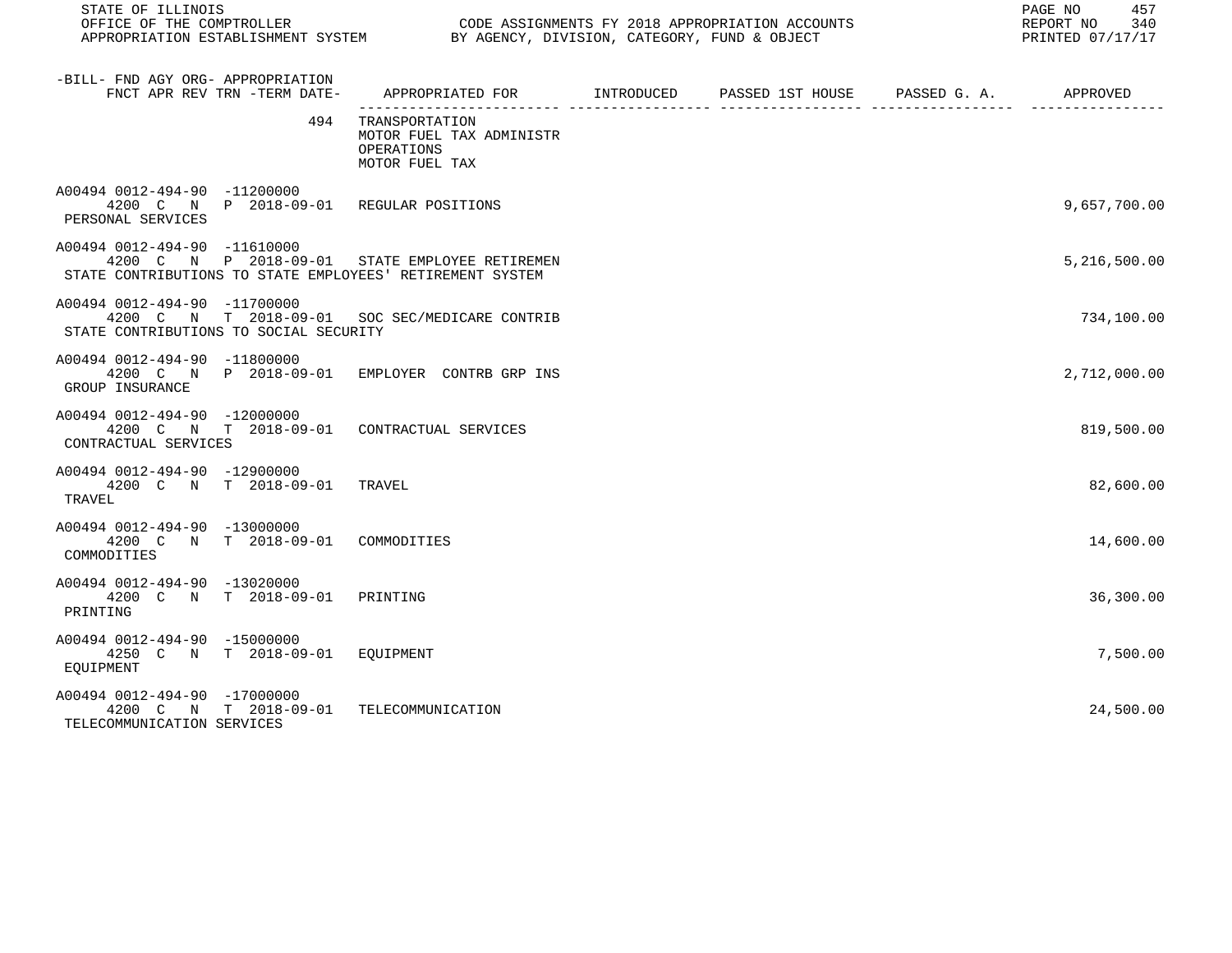| STATE OF ILLINOIS                                                                                                                   |                                                                            |  | PAGE NO<br>458<br>REPORT NO 340<br>PRINTED 07/17/17 |
|-------------------------------------------------------------------------------------------------------------------------------------|----------------------------------------------------------------------------|--|-----------------------------------------------------|
| -BILL- FND AGY ORG- APPROPRIATION<br>FNCT APR REV TRN -TERM DATE-                                                                   |                                                                            |  |                                                     |
| 494                                                                                                                                 | TRANSPORTATION<br>MOTOR FUEL TAX ADMINISTR<br>OPERATIONS<br>MOTOR FUEL TAX |  |                                                     |
| A00494 0012-494-90 -18000000<br>4200 C N T 2018-09-01<br>OPERATION AUTOMOTIVE EOUIPMENT                                             | OPERATION OF AUTO EQUIPM                                                   |  | 6,700.00                                            |
|                                                                                                                                     | AGENCY/DIVISION/FUND TOTAL                                                 |  | 19,312,000.00                                       |
|                                                                                                                                     | MOTOR FUEL TAX-COUNTIES                                                    |  |                                                     |
| A00494 0413-494-90 -44910000<br>4200 C N N 2018-09-01 DISTRIBUTIVE ITEMS: COUN<br>DISTRIBUTIVE ITEMS: TO COUNTIES                   |                                                                            |  | 216,825,000.00                                      |
|                                                                                                                                     | AGENCY/DIVISION/FUND TOTAL                                                 |  | 216,825,000.00                                      |
|                                                                                                                                     | MOTOR FUEL TAX-MUNICIPAL                                                   |  |                                                     |
| A00494 0414-494-90 -44910000<br>4200 C N N 2018-09-01 DISTRB ITEMS: MUNICIPALI<br>DISTRIBUTIVE ITEMS: TO MUNICIPALITIES             |                                                                            |  | 302, 375, 000.00                                    |
|                                                                                                                                     | AGENCY/DIVISION/FUND TOTAL                                                 |  | 302, 375, 000.00                                    |
|                                                                                                                                     | MOTOR FUEL TAX-TOWN & RO                                                   |  |                                                     |
| A00494 0415-494-90 -44910000<br>4200 C N N 2018-09-01 DISTRB ITEMS: CO FOR ROA<br>DISTRIBUTIVE ITEMS: TO COUNTIES TO ROAD DISTRICTS |                                                                            |  | 98,300,000.00                                       |
|                                                                                                                                     | AGENCY/DIVISION/FUND TOTAL                                                 |  | 98,300,000.00                                       |
|                                                                                                                                     | AGENCY/DIVISION TOTAL                                                      |  | 636,812,000.00                                      |
|                                                                                                                                     | AGENCY TOTAL                                                               |  | 15,585,605,928.00                                   |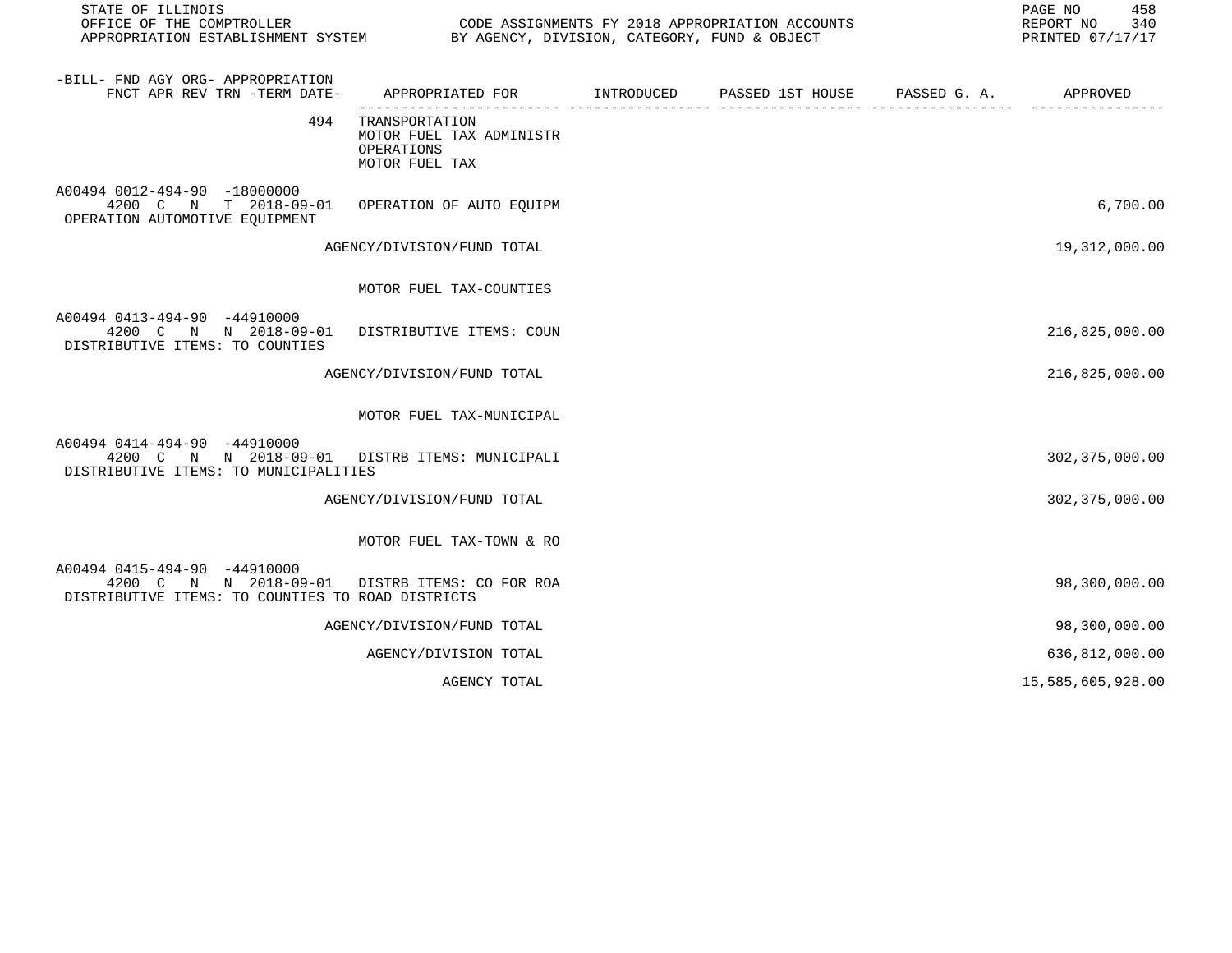| STATE OF ILLINOIS<br>OFFICE OF THE COMPTROLLER<br>APPROPRIATION ESTABLISHMENT SYSTEM | BY AGENCY, DIVISION, CATEGORY, FUND & OBJECT                         | CODE ASSIGNMENTS FY 2018 APPROPRIATION ACCOUNTS | 459<br>PAGE NO<br>REPORT NO<br>340<br>PRINTED 07/17/17 |
|--------------------------------------------------------------------------------------|----------------------------------------------------------------------|-------------------------------------------------|--------------------------------------------------------|
| -BILL- FND AGY ORG- APPROPRIATION<br>FNCT APR REV TRN -TERM DATE-                    | APPROPRIATED FOR TINTRODUCED PASSED 1ST HOUSE PASSED G. A.           |                                                 | APPROVED                                               |
| 497                                                                                  | VETERANS' AFFAIRS<br>GENERAL OFFICE<br>OPERATIONS<br>GENERAL REVENUE |                                                 |                                                        |
| A00497 0001-497-01 -11200000<br>1700 C N P 2018-09-01                                | REGULAR POSITIONS                                                    |                                                 | 2,877,400.00                                           |
| A00497 0001-497-01 -11700000<br>T 2018-09-01<br>1700 C N                             | SOC SEC/MEDICARE                                                     |                                                 | 220,100.00                                             |
| A00497 0001-497-01 -12000000<br>1700 C N<br>$T = 2018 - 09 - 01$                     | CONTRACTUAL SERVICES                                                 |                                                 | 720,000.00                                             |
| A00497 0001-497-01 -12900000<br>1700 C N<br>$T = 2018 - 09 - 01$                     | TRAVEL                                                               |                                                 | 25,400.00                                              |
| A00497 0001-497-01 -13000000<br>1700 C N T 2018-09-01                                | COMMODITIES                                                          |                                                 | 5,400.00                                               |
| A00497 0001-497-01 -13020000<br>1700 C N<br>T 2018-09-01                             | PRINTING                                                             |                                                 | 7,000.00                                               |
| A00497 0001-497-01 -15000000<br>1750 C N T 2018-09-01                                | EQUIPMENT                                                            |                                                 | 1,000.00                                               |
| A00497 0001-497-01 -16000000<br>1700 C N<br>T 2018-09-01                             | ELECTRONIC DATA PROCESSI                                             |                                                 | 4,273,600.00                                           |
| A00497 0001-497-01 -17000000<br>1700 C N T 2018-09-01                                | TELECOMMUNICATIONS                                                   |                                                 | 5,400.00                                               |
| A00497 0001-497-01 -18000000<br>T 2018-09-01<br>1700 C N                             | OPERATION OF AUTO                                                    |                                                 | 9,200.00                                               |
| A00497 0001-497-01 -19000300<br>1700 C N T 2018-09-01                                | IL WARRIOR ASSISTANCE PR                                             |                                                 | 250,000.00                                             |
| A00497 0001-497-01 -19000500<br>1700 C N T 2018-09-01                                | COSTS OF VETS HOME AT CH                                             |                                                 | 4,109,400.00                                           |
|                                                                                      | AGENCY/DIVISION/FUND TOTAL                                           |                                                 | 12,503,900.00                                          |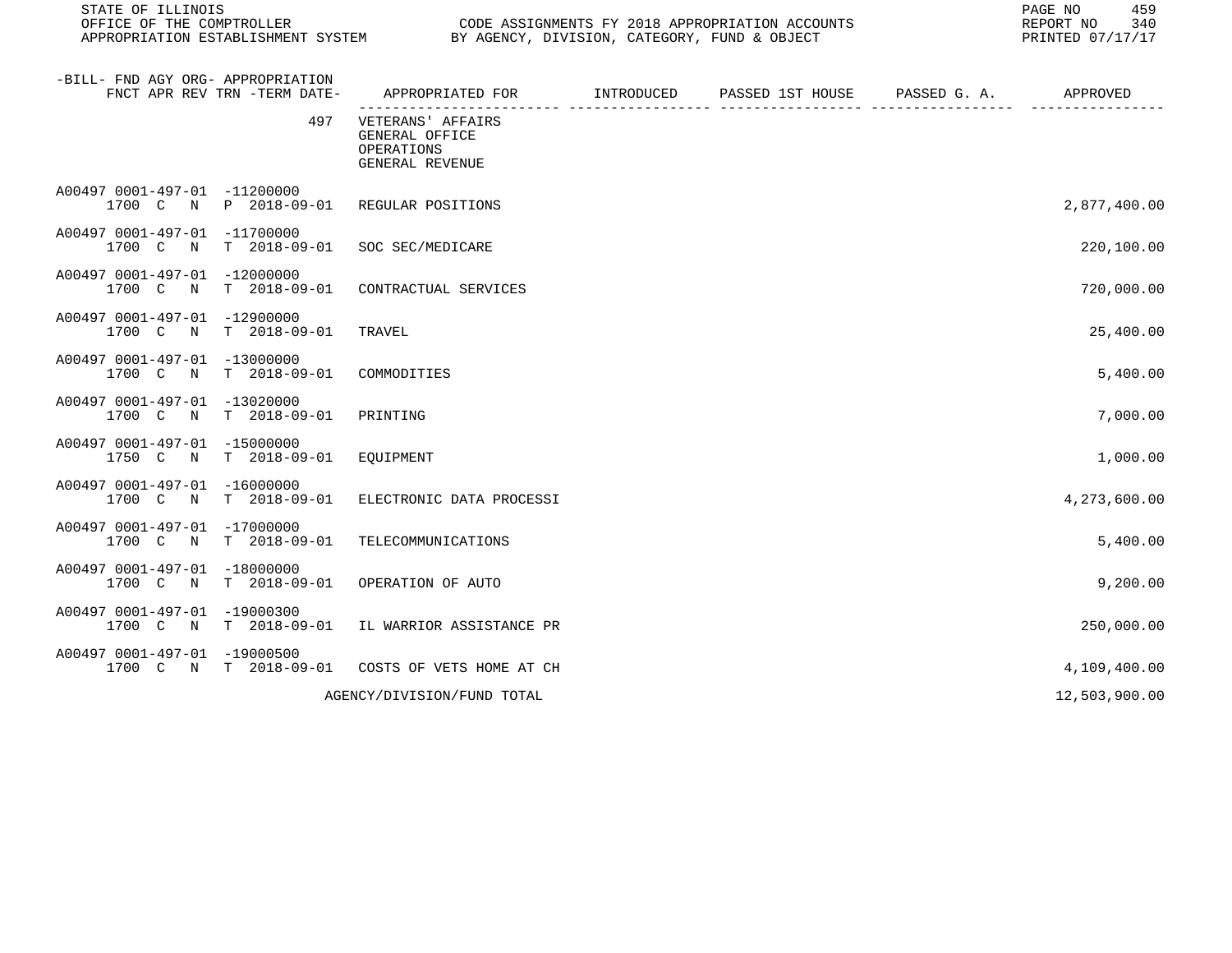| STATE OF ILLINOIS<br>OODE ASSIGNMENTS FY 2018 APPROPRIATION ACCOUNTS<br>APPROPRIATION ESTABLISHMENT SYSTEM BY AGENCY, DIVISION, CATEGORY, FUND & OBJECT                                                           |                                                                                   |  | PAGE NO<br>460<br>REPORT NO 340<br>PRINTED 07/17/17 |
|-------------------------------------------------------------------------------------------------------------------------------------------------------------------------------------------------------------------|-----------------------------------------------------------------------------------|--|-----------------------------------------------------|
| -BILL- FND AGY ORG- APPROPRIATION                                                                                                                                                                                 |                                                                                   |  |                                                     |
|                                                                                                                                                                                                                   | 497 VETERANS' AFFAIRS<br>GENERAL OFFICE<br>OPERATIONS<br>IL AFFORDABLE HOUSING TR |  |                                                     |
| A00497 0286-497-01 -19000000<br>1700 C N T 2018-09-01 LUMP SUMS AND OTHER PURP<br>SPECIALLY ADAPTED HOUSING FOR VETERANS                                                                                          |                                                                                   |  | 223,000.00                                          |
|                                                                                                                                                                                                                   | AGENCY/DIVISION/FUND TOTAL                                                        |  | 223,000.00                                          |
|                                                                                                                                                                                                                   | GENERAL REVENUE                                                                   |  |                                                     |
| A00497 0001-497-01 -44820100<br>1700 C N N 2018-09-01 GRANT TO/ON BEHALF OF VE<br>BONUS PAYMENTS TO WAR VETERANS AND PEACETIME CRISIS<br>URVIVORS                                                                 | S                                                                                 |  | 198,000.00                                          |
| A00497 0001-497-01 -44820200<br>1700 C N N 2018-09-01 GRANT TO/ON BEHALF OF VE<br>EDUCATIONAL OPPORTUNITIES FOR CHILDREN OF CERTAIN VETERANS                                                                      |                                                                                   |  | 50,000.00                                           |
|                                                                                                                                                                                                                   | AGENCY/DIVISION/FUND TOTAL                                                        |  | 248,000.00                                          |
|                                                                                                                                                                                                                   | IL VETERANS ASSISTANCE                                                            |  |                                                     |
| A00497 0236-497-01 -49000000<br>1700 C N N 2018-09-01 MAKING GRNTS/FUNDING ADD<br>GRANTS, FUNDING ADDITIONAL SERVICES OR CONDUCTING<br>DDITIONAL RESEARCH PROJECTS RELATING TO VARIOUS VETERANS I<br><b>SSUES</b> | $\overline{A}$                                                                    |  | 4,000,000.00                                        |
|                                                                                                                                                                                                                   | AGENCY/DIVISION/FUND TOTAL                                                        |  | 4,000,000.00                                        |
|                                                                                                                                                                                                                   | ROADSIDE MEMORIAL                                                                 |  |                                                     |
| A00497 0697-497-01 -44820500<br>1700 C N N 2018-09-01 CARTAGE & ERECT VETS HEA<br>CARTAGE AND ERECTION OF VETERANS' HEADSTONES, INCLUDING<br>RIOR YEAR COST                                                       | $\mathbf{P}$                                                                      |  | 425,000.00                                          |

AGENCY/DIVISION/FUND TOTAL 425,000.00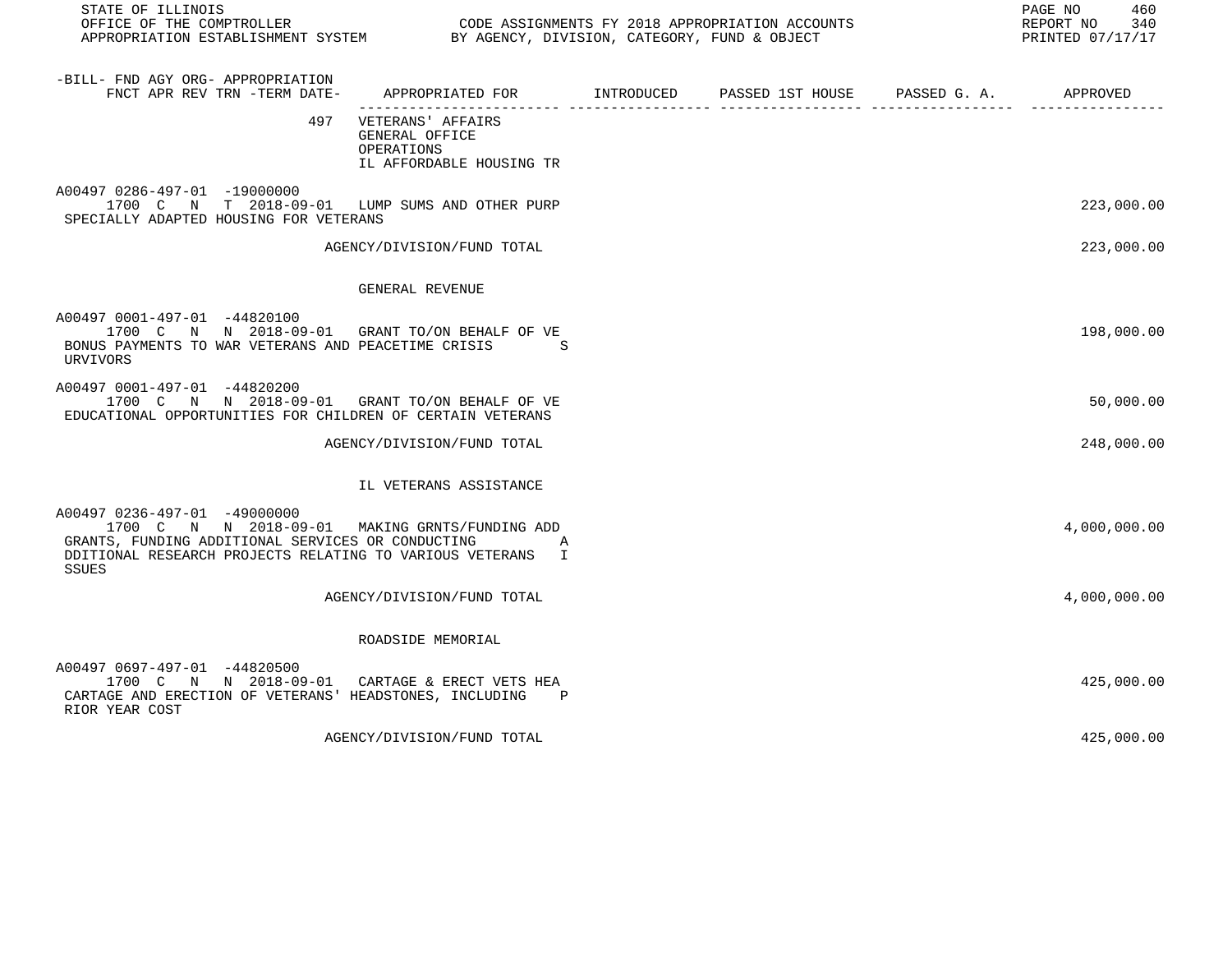| STATE OF ILLINOIS<br>OFFICE OF THE COMPTROLLER<br>APPROPRIATION ESTABLISHMENT SYSTEM                                                |                                                                                    | BY AGENCY, DIVISION, CATEGORY, FUND & OBJECT | CODE ASSIGNMENTS FY 2018 APPROPRIATION ACCOUNTS |              | PAGE NO<br>461<br>340<br>REPORT NO<br>PRINTED 07/17/17 |
|-------------------------------------------------------------------------------------------------------------------------------------|------------------------------------------------------------------------------------|----------------------------------------------|-------------------------------------------------|--------------|--------------------------------------------------------|
| -BILL- FND AGY ORG- APPROPRIATION<br>FNCT APR REV TRN -TERM DATE-                                                                   | APPROPRIATED FOR                                                                   | INTRODUCED                                   | PASSED 1ST HOUSE                                | PASSED G. A. | APPROVED                                               |
| 497                                                                                                                                 | VETERANS' AFFAIRS<br>GENERAL OFFICE<br>AWARDS & GRANTS<br>IL MILITARY FAMILY RELIE |                                              |                                                 |              |                                                        |
| A00497 0725-497-01<br>$-44000000$<br>N 2018-09-01<br>1700 C N<br>PAYMENT OF BENEFITS AUTHORIZED UNDER SURVIVOR'S<br>OMPENSATION ACT | AWARDS AND GRANTS                                                                  | C                                            |                                                 |              | 250,000.00                                             |
|                                                                                                                                     | AGENCY/DIVISION/FUND TOTAL                                                         |                                              |                                                 |              | 250,000.00                                             |
|                                                                                                                                     | AGENCY/DIVISION TOTAL                                                              |                                              |                                                 |              | 17,649,900.00                                          |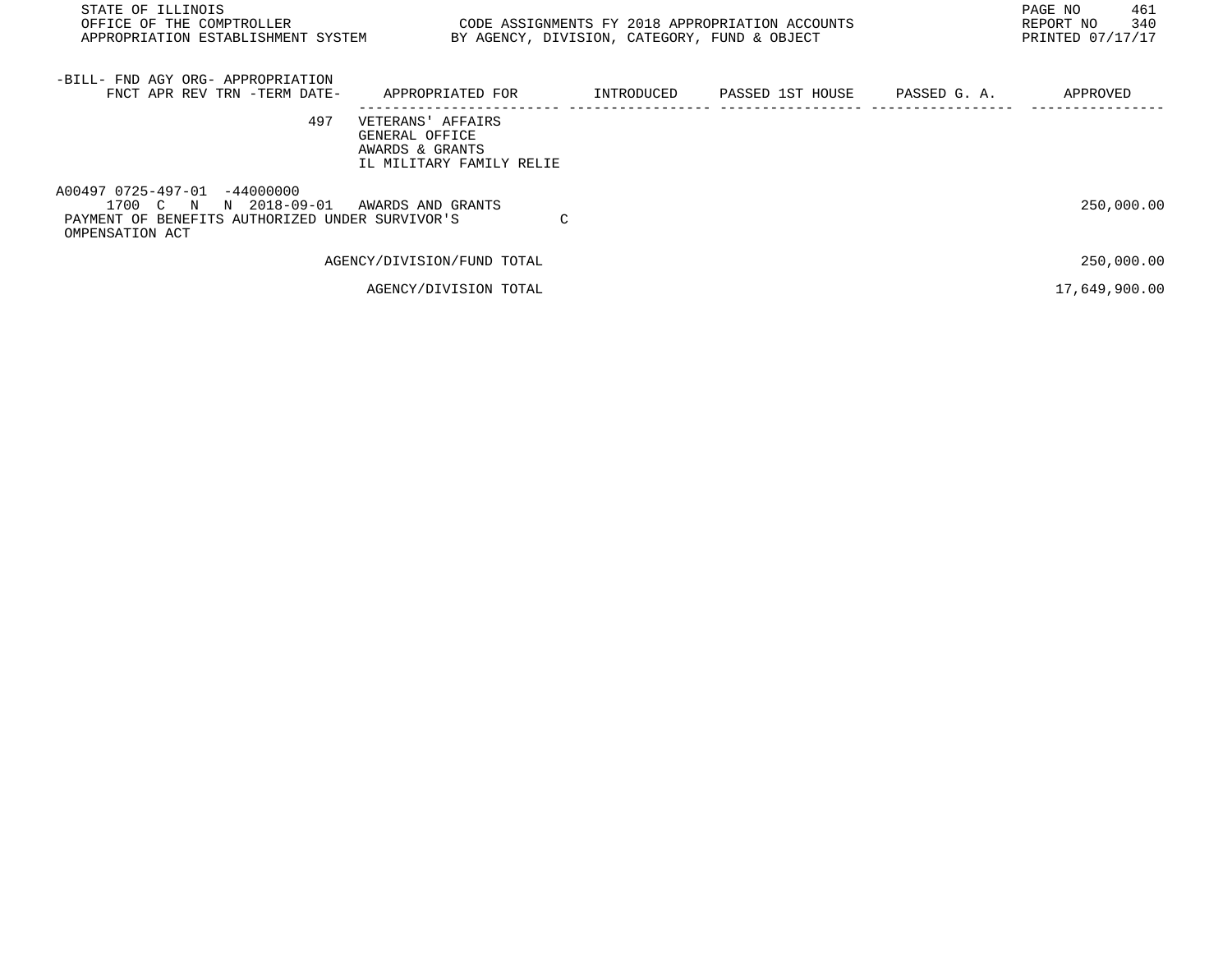| STATE OF ILLINOIS<br>OFFICE OF THE COMPTROLLER<br>APPROPRIATION ESTABLISHMENT SYSTEM | BY AGENCY, DIVISION, CATEGORY, FUND & OBJECT                                   |            | CODE ASSIGNMENTS FY 2018 APPROPRIATION ACCOUNTS | PAGE NO<br>462<br>REPORT NO<br>340<br>PRINTED 07/17/17 |
|--------------------------------------------------------------------------------------|--------------------------------------------------------------------------------|------------|-------------------------------------------------|--------------------------------------------------------|
| -BILL- FND AGY ORG- APPROPRIATION<br>FNCT APR REV TRN -TERM DATE-                    | APPROPRIATED FOR                                                               | INTRODUCED | PASSED 1ST HOUSE PASSED G. A.                   | APPROVED                                               |
| 497                                                                                  | VETERANS' AFFAIRS<br>VETERANS' FIELD SERVICES<br>OPERATIONS<br>GENERAL REVENUE |            |                                                 |                                                        |
| A00497 0001-497-15 -11200000<br>1700 C N P 2018-09-01                                | REGULAR POSITIONS                                                              |            |                                                 | 4,243,300.00                                           |
| A00497 0001-497-15 -11700000<br>T 2018-09-01<br>1700 C<br>$\mathbb N$                | SOC SEC/MEDICARE CONTRIB                                                       |            |                                                 | 324,600.00                                             |
| A00497 0001-497-15 -12000000<br>$T = 2018 - 09 - 01$<br>1700 C<br>$\mathbb N$        | CONTRACTUAL SERVICES                                                           |            |                                                 | 332,000.00                                             |
| A00497 0001-497-15 -12900000<br>T 2018-09-01<br>1700 C N                             | TRAVEL                                                                         |            |                                                 | 68,600.00                                              |
| A00497 0001-497-15<br>$-13000000$<br>$T = 2018 - 09 - 01$<br>1700 C<br>$\mathbb N$   | COMMODITIES                                                                    |            |                                                 | 8,600.00                                               |
| A00497 0001-497-15<br>$-13020000$<br>T 2018-09-01<br>1700 C<br>$\mathbb N$           | PRINTING                                                                       |            |                                                 | 9,000.00                                               |
| A00497 0001-497-15 -15000000<br>1750 C<br>T 2018-09-01<br>N                          | EQUIPMENT                                                                      |            |                                                 | 100.00                                                 |
| A00497 0001-497-15 -16000000<br>1700 C N<br>T 2018-09-01                             | ELECTRONIC DATA PROCESSI                                                       |            |                                                 |                                                        |
| A00497 0001-497-15 -17000000<br>1700 C N<br>T 2018-09-01                             | TELECOMMUNICATION                                                              |            |                                                 | 130,000.00                                             |
| A00497 0001-497-15 -18000000<br>1700 C N T 2018-09-01                                | OPERATION OF AUTO EQUIPM                                                       |            |                                                 | 19,800.00                                              |
|                                                                                      | AGENCY/DIVISION/FUND TOTAL                                                     |            |                                                 | 5,136,000.00                                           |
|                                                                                      | AGENCY/DIVISION TOTAL                                                          |            |                                                 | 5,136,000.00                                           |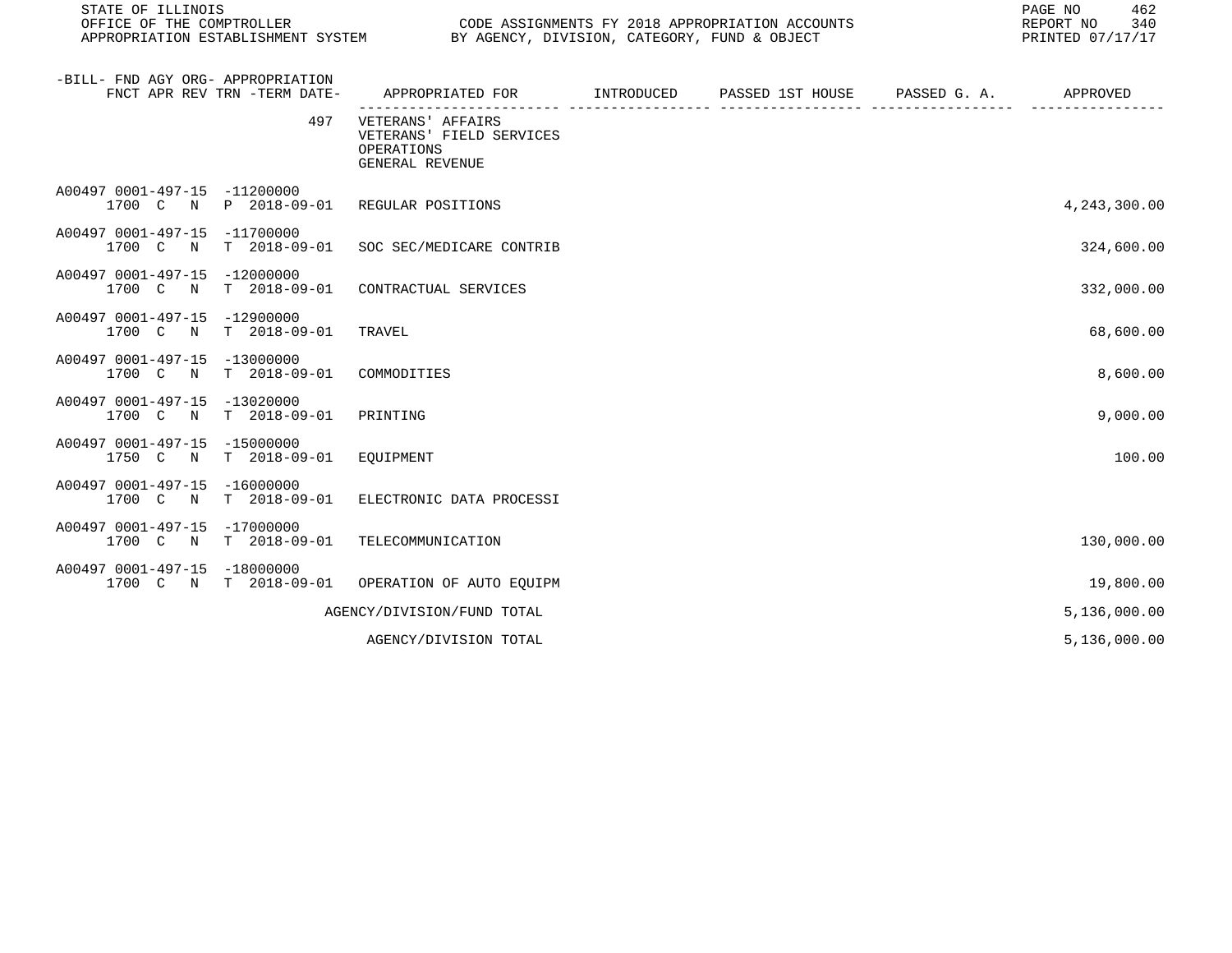| STATE OF ILLINOIS                                                       |                                                                                               | CODE ASSIGNMENTS FY 2018 APPROPRIATION ACCOUNTS<br>REPORT NO<br>PRINTED 07/17/17 |  |  |              |  |
|-------------------------------------------------------------------------|-----------------------------------------------------------------------------------------------|----------------------------------------------------------------------------------|--|--|--------------|--|
| -BILL- FND AGY ORG- APPROPRIATION<br>FNCT APR REV TRN -TERM DATE-       | APPROPRIATED FOR         INTRODUCED      PASSED 1ST HOUSE      PASSED G. A.          APPROVED |                                                                                  |  |  |              |  |
| 497                                                                     | VETERANS' AFFAIRS<br>ANNA VETERANS' HOME<br>OPERATIONS<br>GENERAL REVENUE                     |                                                                                  |  |  |              |  |
| A00497 0001-497-18 -11200000<br>1700 C N P 2018-09-01 REGULAR POSITIONS |                                                                                               |                                                                                  |  |  | 1,421,700.00 |  |
| A00497 0001-497-18 -11700000<br>1700 C N<br>$T = 2018 - 09 - 01$        | SOC SEC/MEDICARE CONTRIB                                                                      |                                                                                  |  |  | 108,800.00   |  |
| A00497 0001-497-18 -12000000<br>1700 C N<br>$T = 2018 - 09 - 01$        | CONTRACTUAL SERVICES                                                                          |                                                                                  |  |  |              |  |
| A00497 0001-497-18 -13000000<br>1700 C N<br>$T = 2018 - 09 - 01$        | COMMODITIES                                                                                   |                                                                                  |  |  |              |  |
| A00497 0001-497-18 -16000000<br>1700 C N T 2018-09-01                   | ELECTRONIC DATA PROCESSI                                                                      |                                                                                  |  |  |              |  |
|                                                                         | AGENCY/DIVISION/FUND TOTAL                                                                    |                                                                                  |  |  | 1,530,500.00 |  |
|                                                                         | ANNA VETERANS HOME                                                                            |                                                                                  |  |  |              |  |
| A00497 0273-497-18 -11200000<br>1700 C N P 2018-09-01 REGULAR POSITIONS |                                                                                               |                                                                                  |  |  | 2,951,300.00 |  |
| A00497 0273-497-18 -11610000<br>1700 C N<br>P 2018-09-01                | STATE EMPLOYEE RETIREMEN                                                                      |                                                                                  |  |  | 1,594,100.00 |  |
| A00497 0273-497-18 -11700000<br>1700 C N<br>$T = 2018 - 09 - 01$        | SOC SEC/MEDICARE CONTRIB                                                                      |                                                                                  |  |  | 225,800.00   |  |
| A00497 0273-497-18 -12000000<br>$T$ 2018-09-01<br>1700 C N              | CONTRACTUAL SERVICES                                                                          |                                                                                  |  |  | 874,400.00   |  |
| A00497 0273-497-18 -12900000<br>1700 C N T 2018-09-01                   | TRAVEL                                                                                        |                                                                                  |  |  | 5,000.00     |  |
| A00497 0273-497-18 -13000000<br>1700 C N T 2018-09-01                   | COMMODITIES                                                                                   |                                                                                  |  |  | 420,100.00   |  |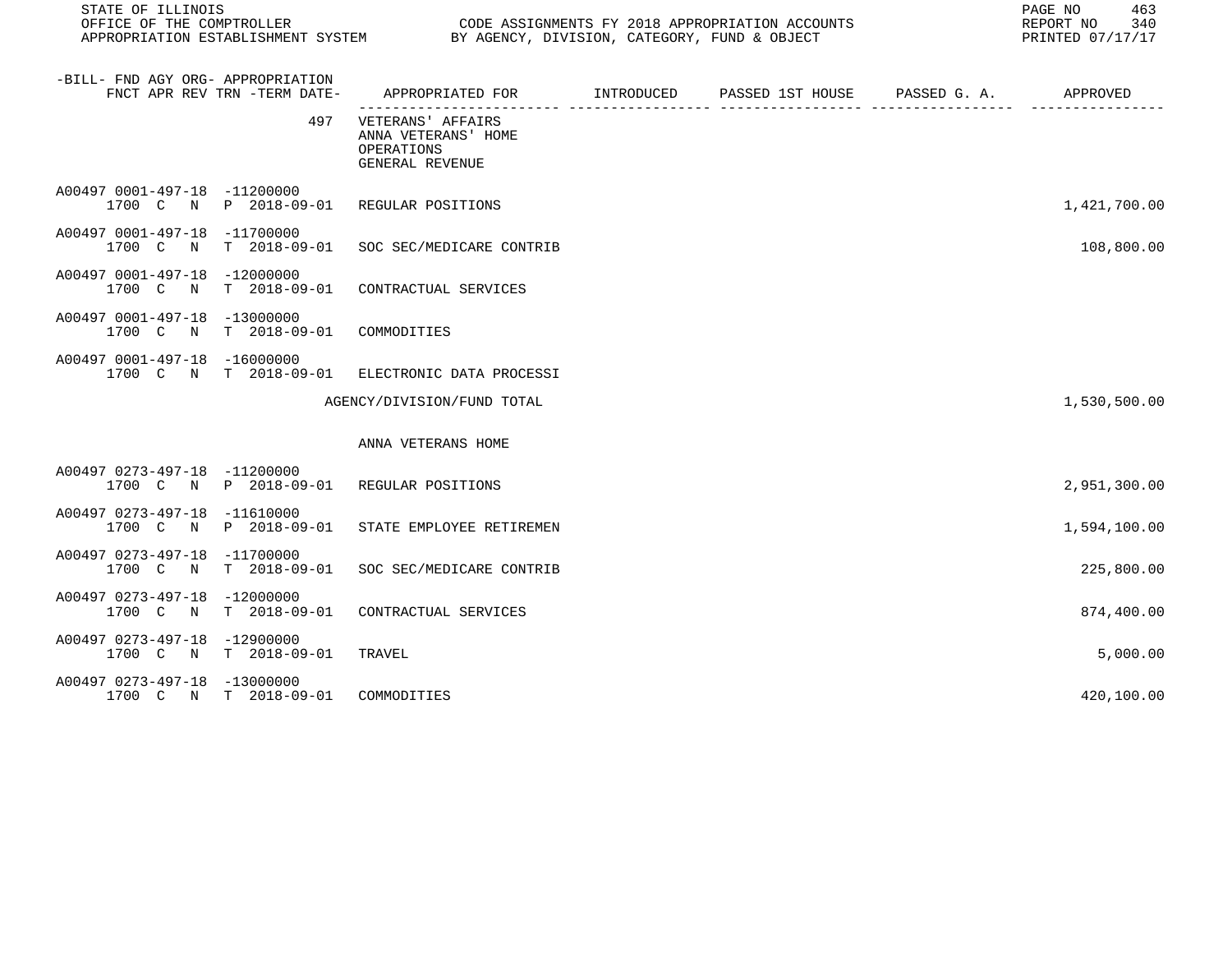| STATE OF ILLINOIS<br>OFFICE OF THE COMPTROLLER<br>APPROPRIATION ESTABLISHMENT SYSTEM | BY AGENCY, DIVISION, CATEGORY, FUND & OBJECT                                        |                   | CODE ASSIGNMENTS FY 2018 APPROPRIATION ACCOUNTS | PAGE NO<br>464<br>REPORT NO<br>340<br>PRINTED 07/17/17 |
|--------------------------------------------------------------------------------------|-------------------------------------------------------------------------------------|-------------------|-------------------------------------------------|--------------------------------------------------------|
| -BILL- FND AGY ORG- APPROPRIATION<br>FNCT APR REV TRN -TERM DATE-                    | APPROPRIATED FOR                                                                    | <b>INTRODUCED</b> | PASSED 1ST HOUSE PASSED G. A.                   | APPROVED                                               |
|                                                                                      | 497<br>VETERANS' AFFAIRS<br>ANNA VETERANS' HOME<br>OPERATIONS<br>ANNA VETERANS HOME |                   |                                                 |                                                        |
| A00497 0273-497-18<br>$-13020000$<br>$T = 2018 - 09 - 01$<br>1700 C<br>$\mathbf N$   | PRINTING                                                                            |                   |                                                 | 4,000.00                                               |
| A00497 0273-497-18<br>$-15000000$<br>$T$ 2018-09-01<br>1750 C N                      | EOUIPMENT                                                                           |                   |                                                 | 50,000.00                                              |
| $-16000000$<br>A00497 0273-497-18<br>$T$ 2018-09-01<br>1700 C N                      | ELECTRONIC DATA PROCESSI                                                            |                   |                                                 | 9,000.00                                               |
| $-17000000$<br>A00497 0273-497-18<br>$T = 2018 - 09 - 01$<br>1700 C N                | TELECOMMUNICATION                                                                   |                   |                                                 | 18,300.00                                              |
| A00497 0273-497-18<br>$-18000000$<br>$T = 2018 - 09 - 01$<br>1700 C N                | OPERATION OF AUTO EOUIPM                                                            |                   |                                                 | 10,200.00                                              |
| $-66000000$<br>A00497 0273-497-18<br>N 2018-09-01<br>1750 C N                        | PERMANENT IMPROVEMENTS                                                              |                   |                                                 | 10,000.00                                              |
| A00497 0273-497-18<br>$-99390000$<br>9700 C N<br>$T = 2018 - 09 - 01$                | REFUNDS, N.E.C.                                                                     |                   |                                                 | 42,700.00                                              |
|                                                                                      | AGENCY/DIVISION/FUND TOTAL                                                          |                   |                                                 | 6,214,900.00                                           |
|                                                                                      | AGENCY/DIVISION TOTAL                                                               |                   |                                                 | 7,745,400.00                                           |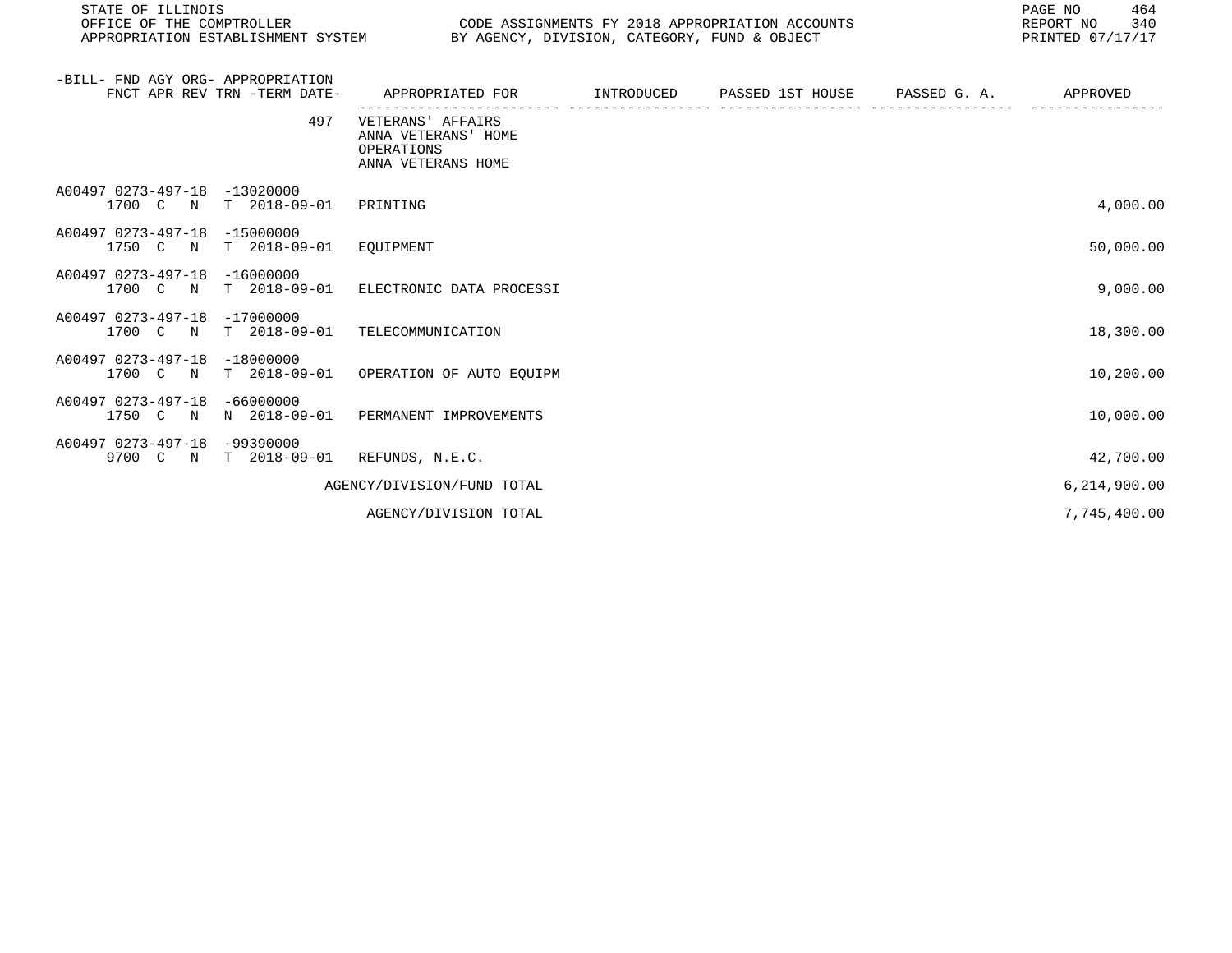| STATE OF ILLINOIS<br>OFFICE OF THE COMPTROLLER |                              | CODE ASSIGNMENTS FY 2018 APPROPRIATION ACCOUNTS<br>APPROPRIATION ESTABLISHMENT SYSTEM BY AGENCY, DIVISION, CATEGORY, FUND & OBJECT |  | 465<br>PAGE NO<br>REPORT NO 340<br>PRINTED 07/17/17 |
|------------------------------------------------|------------------------------|------------------------------------------------------------------------------------------------------------------------------------|--|-----------------------------------------------------|
| -BILL- FND AGY ORG- APPROPRIATION              | FNCT APR REV TRN -TERM DATE- | APPROPRIATED FOR        INTRODUCED     PASSED 1ST HOUSE     PASSED G. A.         APPROVED                                          |  |                                                     |
|                                                | 497                          | VETERANS' AFFAIRS<br>QUINCY VETERANS' HOME<br>OPERATIONS<br>GENERAL REVENUE                                                        |  |                                                     |
| A00497 0001-497-20 -11200000                   | 1700 C N P 2018-09-01        | REGULAR POSITIONS                                                                                                                  |  | 20, 222, 500.00                                     |
| A00497 0001-497-20 -11700000<br>1700 C N       | $T = 2018 - 09 - 01$         | SOC SEC/MEDICARE                                                                                                                   |  | 1,547,000.00                                        |
| A00497 0001-497-20 -12000000<br>1700 C<br>N    | $T = 2018 - 09 - 01$         | CONTRACTUAL SERVICES                                                                                                               |  |                                                     |
| A00497 0001-497-20 -13000000<br>1700 C N       | $T = 2018 - 09 - 01$         | COMMODITIES                                                                                                                        |  |                                                     |
| A00497 0001-497-20 -16000000                   | 1700 C N T 2018-09-01        | ELECTRONIC DATA PROCESSI                                                                                                           |  |                                                     |
|                                                |                              | AGENCY/DIVISION/FUND TOTAL                                                                                                         |  | 21,769,500.00                                       |
|                                                |                              | QUINCY VETERAN HOME                                                                                                                |  |                                                     |
| A00497 0619-497-20 -11200000                   | 1700 C N P 2018-09-01        | REGULAR POSITIONS                                                                                                                  |  | 13,276,500.00                                       |
| A00497 0619-497-20 -11400000<br>1700 C N       | $T = 2018 - 09 - 01$         | FOR MEMBER COMPENSATION                                                                                                            |  | 28,000.00                                           |
| A00497 0619-497-20 -11610000<br>1700 C N       | P 2018-09-01                 | STATE EMPLOYEE RETIREMEN                                                                                                           |  | 7,171,000.00                                        |
| A00497 0619-497-20 -11700000<br>1700 C N       | $T = 2018 - 09 - 01$         | SOC SEC/MEDICARE CONTRIB                                                                                                           |  | 1,015,600.00                                        |
| A00497 0619-497-20 -12000000                   | 1700 C N T 2018-09-01        | CONTRACTUAL SERVICES                                                                                                               |  | 3,886,100.00                                        |
| A00497 0619-497-20 -12900000                   | 1700 C N T 2018-09-01        | TRAVEL                                                                                                                             |  | 6,000.00                                            |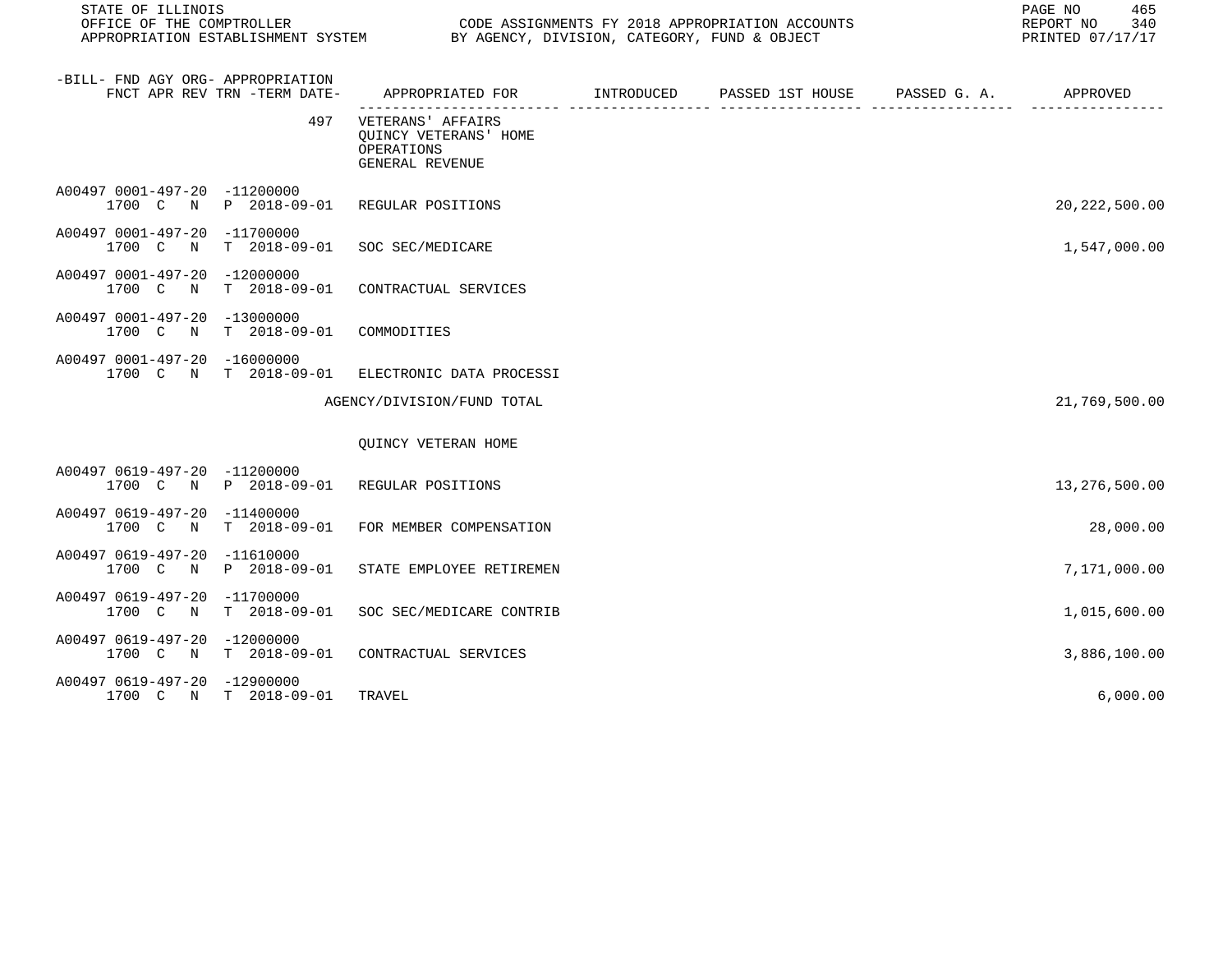| STATE OF ILLINOIS<br>OFFICE OF THE COMPTROLLER<br>APPROPRIATION ESTABLISHMENT SYSTEM BY AGENCY, DIVISION, CATEGORY, FUND & OBJECT |                                                                                 |                                      | CODE ASSIGNMENTS FY 2018 APPROPRIATION ACCOUNTS | PAGE NO<br>466<br>REPORT NO<br>340<br>PRINTED 07/17/17 |
|-----------------------------------------------------------------------------------------------------------------------------------|---------------------------------------------------------------------------------|--------------------------------------|-------------------------------------------------|--------------------------------------------------------|
| -BILL- FND AGY ORG- APPROPRIATION<br>FNCT APR REV TRN -TERM DATE-                                                                 | APPROPRIATED FOR                                                                | INTRODUCED<br>---------------------- | PASSED 1ST HOUSE PASSED G. A.                   | APPROVED                                               |
| 497                                                                                                                               | VETERANS' AFFAIRS<br>OUINCY VETERANS' HOME<br>OPERATIONS<br>QUINCY VETERAN HOME |                                      |                                                 |                                                        |
| A00497 0619-497-20 -13000000<br>1700 C N T 2018-09-01 COMMODITIES                                                                 |                                                                                 |                                      |                                                 | 4,879,600.00                                           |
| A00497 0619-497-20 -13020000<br>1700 C N<br>T 2018-09-01                                                                          | PRINTING                                                                        |                                      |                                                 | 25,000.00                                              |
| A00497 0619-497-20 -15000000<br>1750 C N T 2018-09-01                                                                             | EQUIPMENT                                                                       |                                      |                                                 | 653,700.00                                             |
| A00497 0619-497-20 -16000000<br>1700 C N T 2018-09-01 ELECTRONIC DATA PROCESSI                                                    |                                                                                 |                                      |                                                 | 14,000.00                                              |
| A00497 0619-497-20 -17000000<br>1700 C N T 2018-09-01                                                                             | TELECOMMUNICATION                                                               |                                      |                                                 | 143,300.00                                             |
| A00497 0619-497-20 -18000000<br>1700 C N<br>T 2018-09-01                                                                          | OPERATION OF AUTO EQUIPM                                                        |                                      |                                                 | 49,400.00                                              |
| A00497 0619-497-20 -66000000<br>1750 C N N 2018-09-01 PERMANENT IMPROVEMENTS                                                      |                                                                                 |                                      |                                                 | 270,000.00                                             |
| A00497 0619-497-20 -99390000<br>9700 C N T 2018-09-01 REFUNDS, N.E.C.                                                             |                                                                                 |                                      |                                                 | 60,000.00                                              |
|                                                                                                                                   | AGENCY/DIVISION/FUND TOTAL                                                      |                                      |                                                 | 31,478,200.00                                          |
|                                                                                                                                   | AGENCY/DIVISION TOTAL                                                           |                                      |                                                 | 53, 247, 700.00                                        |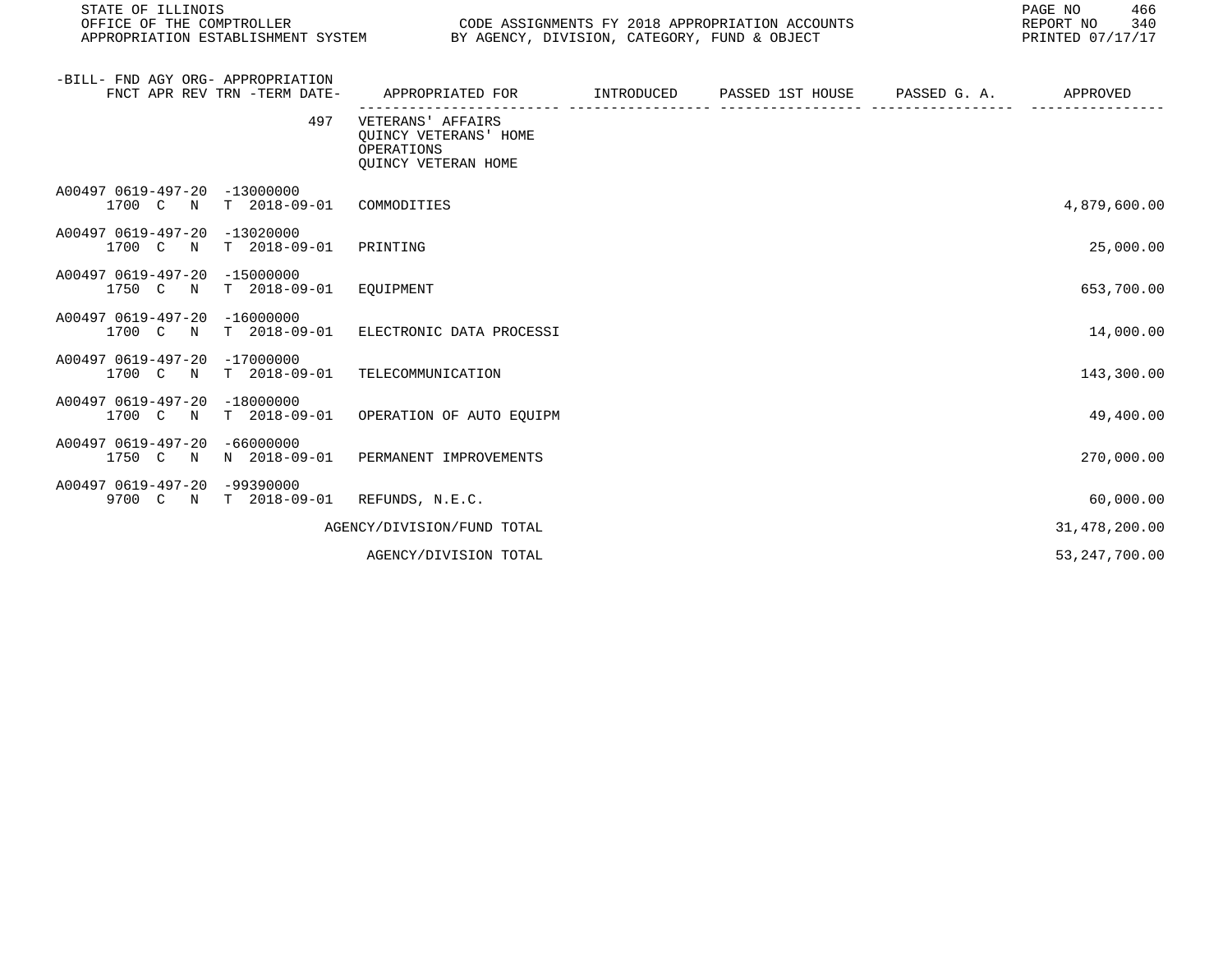| STATE OF ILLINOIS<br>OFFICE OF THE COMPTROLLER |                                   | CODE ASSIGNMENTS FY 2018 APPROPRIATION ACCOUNTS<br>APPROPRIATION ESTABLISHMENT SYSTEM BY AGENCY, DIVISION, CATEGORY, FUND & OBJECT |  | PAGE NO 467<br>REPORT NO 340<br>PRINTED 07/17/17 |
|------------------------------------------------|-----------------------------------|------------------------------------------------------------------------------------------------------------------------------------|--|--------------------------------------------------|
| -BILL- FND AGY ORG- APPROPRIATION              | FNCT APR REV TRN -TERM DATE-      |                                                                                                                                    |  |                                                  |
|                                                | 497                               | VETERANS' AFFAIRS<br>LASALLE VETERANS' HOME<br>OPERATIONS<br>GENERAL REVENUE                                                       |  |                                                  |
| A00497 0001-497-23 -11200000                   |                                   | 1700 C N P 2018-09-01 REGULAR POSITIONS                                                                                            |  | 6, 250, 800.00                                   |
| A00497 0001-497-23 -11700000                   | 1700 C N T 2018-09-01             | SOC SEC/MEDICARE                                                                                                                   |  | 478,200.00                                       |
| A00497 0001-497-23 -12000000<br>1700 C         |                                   | N T 2018-09-01 CONTRACTUAL SERVICES                                                                                                |  |                                                  |
| A00497 0001-497-23 -13000000                   | 1700 C N T 2018-09-01 COMMODITIES |                                                                                                                                    |  |                                                  |
| A00497 0001-497-23 -16000000                   |                                   | 1700 C N T 2018-09-01 ELECTRONIC DATA PROCESSI                                                                                     |  |                                                  |
|                                                |                                   | AGENCY/DIVISION/FUND TOTAL                                                                                                         |  | 6,729,000.00                                     |
|                                                |                                   | LASALLE VETERANS HOME                                                                                                              |  |                                                  |
| A00497 0272-497-23 -11200000                   |                                   | 1700 C N P 2018-09-01 REGULAR POSITIONS                                                                                            |  | 7,762,000.00                                     |
| A00497 0272-497-23 -11610000                   | 1700 C N P 2018-09-01             | STATE EMPLOYEE RETIREMEN                                                                                                           |  | 4,192,500.00                                     |
| A00497 0272-497-23 -11700000                   | 1700 C N T 2018-09-01             | SOC SEC/MEDICARE CONTRIB                                                                                                           |  | 593,800.00                                       |
| A00497 0272-497-23 -12000000                   | 1700 C N T 2018-09-01             | CONTRACTUAL SERVICES                                                                                                               |  | 2,318,700.00                                     |
| A00497 0272-497-23 -12900000                   | 1700 C N T 2018-09-01             | TRAVEL                                                                                                                             |  | 5,000.00                                         |
| A00497 0272-497-23 -13000000                   | 1700 C N T 2018-09-01             | COMMODITIES                                                                                                                        |  | 1,460,600.00                                     |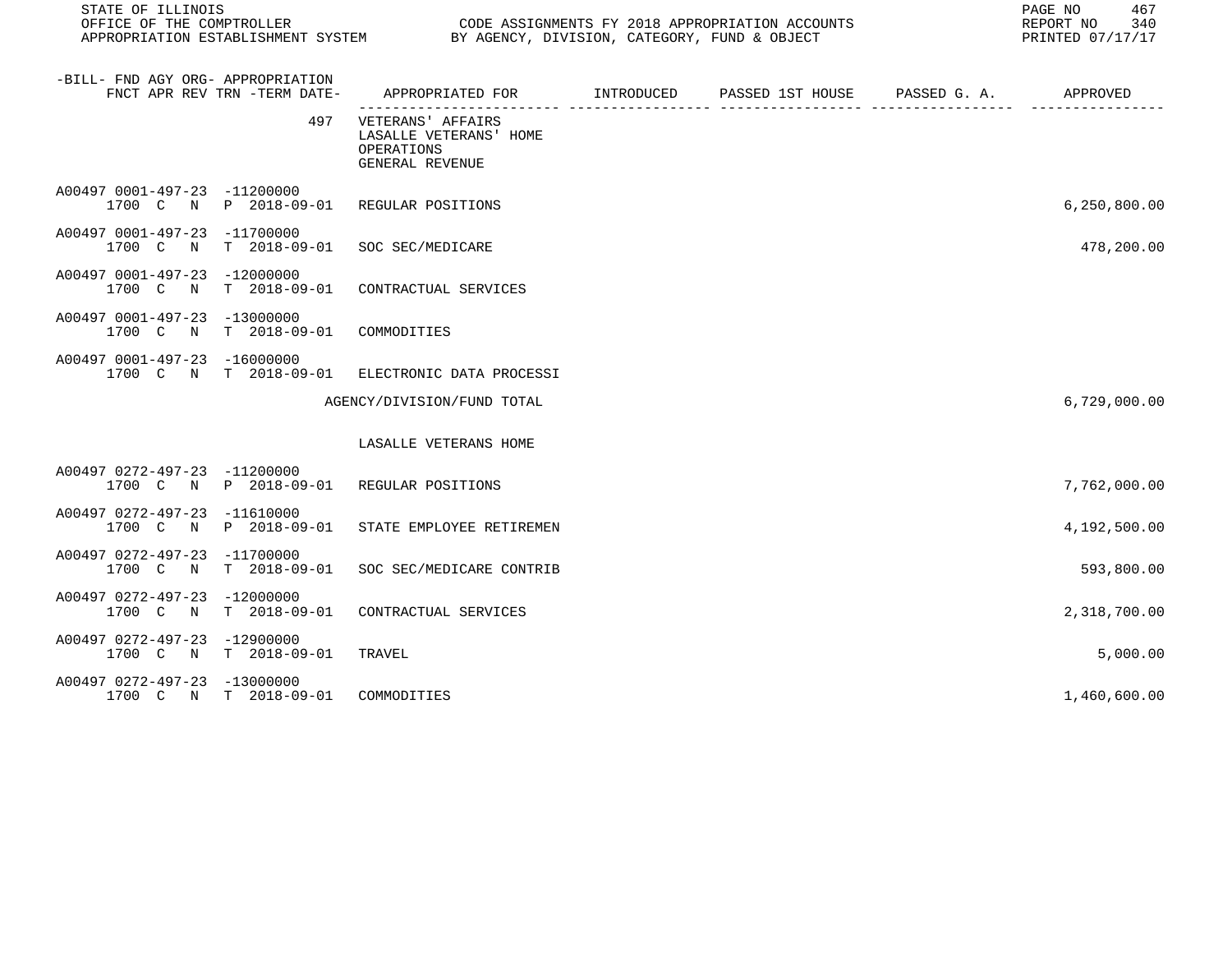| STATE OF ILLINOIS<br>OFFICE OF THE COMPTROLLER<br>APPROPRIATION ESTABLISHMENT SYSTEM |     | BY AGENCY, DIVISION, CATEGORY, FUND & OBJECT                                       |            | CODE ASSIGNMENTS FY 2018 APPROPRIATION ACCOUNTS | PAGE NO<br>468<br>REPORT NO<br>340<br>PRINTED 07/17/17 |
|--------------------------------------------------------------------------------------|-----|------------------------------------------------------------------------------------|------------|-------------------------------------------------|--------------------------------------------------------|
| -BILL- FND AGY ORG- APPROPRIATION<br>FNCT APR REV TRN -TERM DATE-                    |     | APPROPRIATED FOR                                                                   | INTRODUCED | PASSED 1ST HOUSE PASSED G. A.                   | APPROVED                                               |
|                                                                                      | 497 | VETERANS' AFFAIRS<br>LASALLE VETERANS' HOME<br>OPERATIONS<br>LASALLE VETERANS HOME |            |                                                 |                                                        |
| A00497 0272-497-23<br>$-13020000$<br>$T$ 2018-09-01<br>1700 C<br>N                   |     | PRINTING                                                                           |            |                                                 | 15,500.00                                              |
| A00497 0272-497-23 -15000000<br>$T = 2018 - 09 - 01$<br>1750 C<br>$\mathbb N$        |     | EOUIPMENT                                                                          |            |                                                 | 115,000.00                                             |
| A00497 0272-497-23 -16000000<br>$T = 2018 - 09 - 01$<br>1700 C N                     |     | ELECTRONIC DATA PROCESSI                                                           |            |                                                 | 11,500.00                                              |
| A00497 0272-497-23 -17000000<br>$T$ 2018-09-01<br>1700 C N                           |     | TELECOMMUNICATION                                                                  |            |                                                 | 60,000.00                                              |
| A00497 0272-497-23 -18000000<br>T 2018-09-01<br>1700 C N                             |     | OPERATION OF AUTO EOUIPM                                                           |            |                                                 | 13,000.00                                              |
| $-66000000$<br>A00497 0272-497-23<br>N 2018-09-01<br>1750 C N                        |     | PERMANENT IMPROVEMENTS                                                             |            |                                                 | 50,000.00                                              |
| A00497 0272-497-23<br>$-99390000$<br>9700 C N<br>T 2018-09-01                        |     | REFUNDS, N.E.C.                                                                    |            |                                                 | 40,500.00                                              |
|                                                                                      |     | AGENCY/DIVISION/FUND TOTAL                                                         |            |                                                 | 16,638,100.00                                          |
|                                                                                      |     | AGENCY/DIVISION TOTAL                                                              |            |                                                 | 23, 367, 100.00                                        |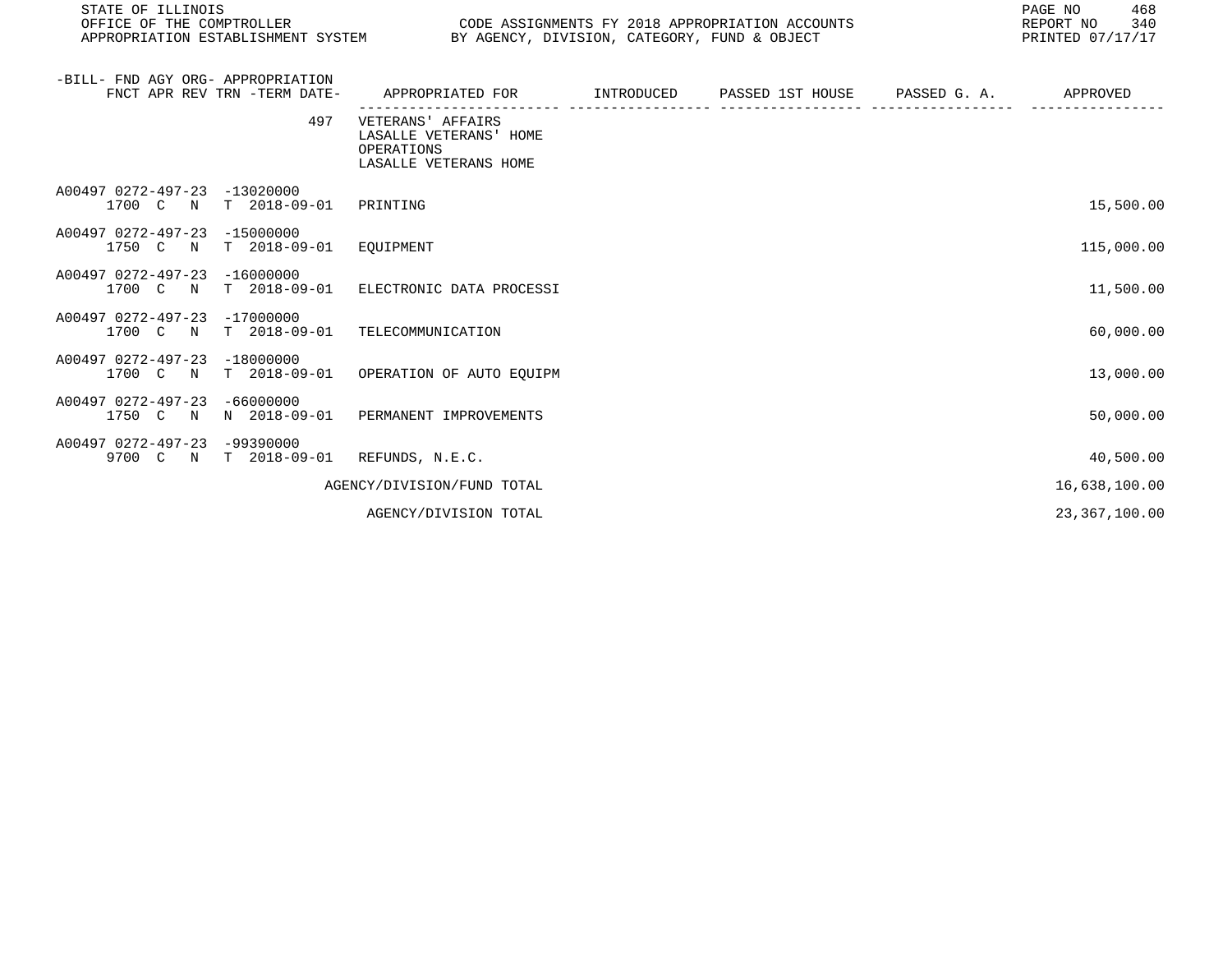| STATE OF ILLINOIS                                                                                                                                                |                                                                                            |  |  | PAGE NO 469<br>REPORT NO 340<br>PRINTED 07/17/17 |               |
|------------------------------------------------------------------------------------------------------------------------------------------------------------------|--------------------------------------------------------------------------------------------|--|--|--------------------------------------------------|---------------|
| -BILL- FND AGY ORG- APPROPRIATION<br>FNCT APR REV TRN -TERM DATE-                                                                                                | APPROPRIATED FOR        INTRODUCED      PASSED 1ST HOUSE     PASSED G. A.         APPROVED |  |  |                                                  |               |
| 497                                                                                                                                                              | VETERANS' AFFAIRS<br>MANTENO VETERAN'S HOME<br>OPERATIONS<br>GENERAL REVENUE               |  |  |                                                  |               |
| A00497 0001-497-25 -11200000<br>1700 C N P 2018-09-01 REGULAR POSITIONS                                                                                          |                                                                                            |  |  |                                                  | 17,600,500.00 |
| A00497 0001-497-25 -11700000<br>1700 C N T 2018-09-01 SOC SEC/MEDICARE                                                                                           |                                                                                            |  |  |                                                  | 1,346,500.00  |
| A00497 0001-497-25 -12000000<br>1700 C N T 2018-09-01 CONTRACTUAL SERVICES                                                                                       |                                                                                            |  |  |                                                  |               |
| A00497 0001-497-25 -13000000<br>1700 C N T 2018-09-01                                                                                                            | COMMODITIES                                                                                |  |  |                                                  |               |
| A00497 0001-497-25 -16000000<br>1700 C N T 2018-09-01 ELECTRONIC DATA PROCESSI                                                                                   |                                                                                            |  |  |                                                  |               |
| A00497 0001-497-25 -19000000<br>1700 C N T 2018-09-01 COSTS/ASSOC WITH OPERATI<br>OF A PROGRAM FOR HOMELESS VETERANS AT THE ILLINOIS<br>ETERANS' HOME AT MANTENO | <b>V</b>                                                                                   |  |  |                                                  | 759,300.00    |
|                                                                                                                                                                  | AGENCY/DIVISION/FUND TOTAL                                                                 |  |  |                                                  | 19,706,300.00 |
|                                                                                                                                                                  | MANTENO VETERANS HOME                                                                      |  |  |                                                  |               |
| A00497 0980-497-25 -11200000<br>1700 C N P 2018-09-01 REGULAR POSITIONS                                                                                          |                                                                                            |  |  |                                                  | 5,586,300.00  |
| A00497 0980-497-25 -11400000<br>1700 C N T 2018-09-01 STUDENT MEMBER/INMATE CO                                                                                   |                                                                                            |  |  |                                                  | 30,000.00     |
| A00497 0980-497-25 -11610000<br>1700 C N P 2018-09-01 STATE EMPLOYEE RETIREMEN                                                                                   |                                                                                            |  |  |                                                  | 3,017,300.00  |
| A00497 0980-497-25 -11700000<br>1700 C N T 2018-09-01 SOC SEC/MEDICARE CONTRIB                                                                                   |                                                                                            |  |  |                                                  | 427,200.00    |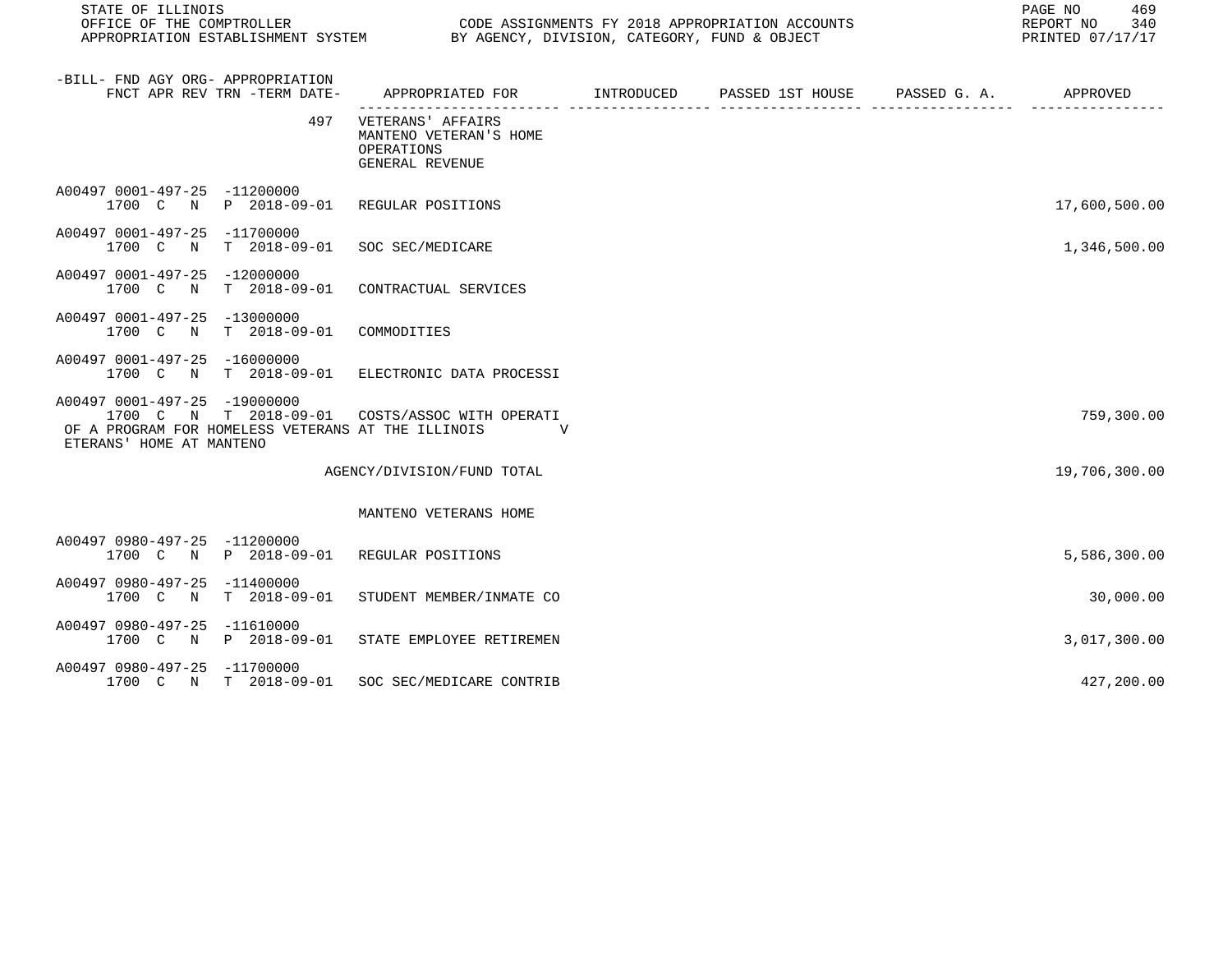| STATE OF ILLINOIS<br>OFFICE OF THE COMPTROLLER                                                                                          | CODE ASSIGNMENTS FY 2018 APPROPRIATION ACCOUNTS<br>BY AGENCY, DIVISION, CATEGORY, FUND & OBJECT<br>APPROPRIATION ESTABLISHMENT SYSTEM |  |  |  | 470<br>PAGE NO<br>340<br>REPORT NO<br>PRINTED 07/17/17 |
|-----------------------------------------------------------------------------------------------------------------------------------------|---------------------------------------------------------------------------------------------------------------------------------------|--|--|--|--------------------------------------------------------|
| -BILL- FND AGY ORG- APPROPRIATION<br>FNCT APR REV TRN -TERM DATE-                                                                       | APPROPRIATED FOR         INTRODUCED      PASSED 1ST HOUSE      PASSED G. A.                                                           |  |  |  | APPROVED                                               |
| 497                                                                                                                                     | VETERANS' AFFAIRS<br>MANTENO VETERAN'S HOME<br>OPERATIONS<br>MANTENO VETERANS HOME                                                    |  |  |  |                                                        |
| A00497 0980-497-25 -12000000<br>T 2018-09-01<br>1700 C<br>$\mathbb N$                                                                   | CONTRACTUAL SERVICES                                                                                                                  |  |  |  | 6,523,900.00                                           |
| A00497 0980-497-25 -12900000<br>1700 C N T 2018-09-01                                                                                   | TRAVEL                                                                                                                                |  |  |  | 5,500.00                                               |
| A00497 0980-497-25 -13000000<br>N T 2018-09-01<br>1700 C                                                                                | COMMODITIES                                                                                                                           |  |  |  | 1,802,200.00                                           |
| A00497 0980-497-25 -13020000<br>1700 C N T 2018-09-01                                                                                   | PRINTING                                                                                                                              |  |  |  | 25,000.00                                              |
| A00497 0980-497-25 -15000000<br>1750 C<br>N T 2018-09-01                                                                                | EQUIPMENT                                                                                                                             |  |  |  | 244,000.00                                             |
| A00497 0980-497-25 -16000000<br>1700 C<br>N<br>T 2018-09-01                                                                             | ELECTRONIC DATA PROCESSI                                                                                                              |  |  |  | 44,000.00                                              |
| A00497 0980-497-25 -17000000<br>1700 C N T 2018-09-01                                                                                   | TELECOMMUNICATION                                                                                                                     |  |  |  | 111,400.00                                             |
| A00497 0980-497-25 -18000000<br>1700 C N T 2018-09-01                                                                                   | OPERATION OF AUTO EOUIPM                                                                                                              |  |  |  | 63,300.00                                              |
| A00497 0980-497-25 -19000000<br>1700 C N T 2018-09-01<br>OF A PROGRAM FOR HOMELESS VETERANS AT THE ILLINOIS<br>ETERANS' HOME AT MANTENO | COSTS/ASSOC WITH OPERATI<br><b>V</b>                                                                                                  |  |  |  | 50,000.00                                              |
| A00497 0980-497-25 -66000000<br>1750 C N N 2018-09-01                                                                                   | PERMANENT IMPROVEMENTS                                                                                                                |  |  |  | 430,000.00                                             |
| A00497 0980-497-25 -99390000<br>9700 C N T 2018-09-01                                                                                   | REFUNDS, N.E.C.                                                                                                                       |  |  |  | 50,000.00                                              |
|                                                                                                                                         | AGENCY/DIVISION/FUND TOTAL                                                                                                            |  |  |  | 18,410,100.00                                          |
|                                                                                                                                         | AGENCY/DIVISION TOTAL                                                                                                                 |  |  |  | 38,116,400.00                                          |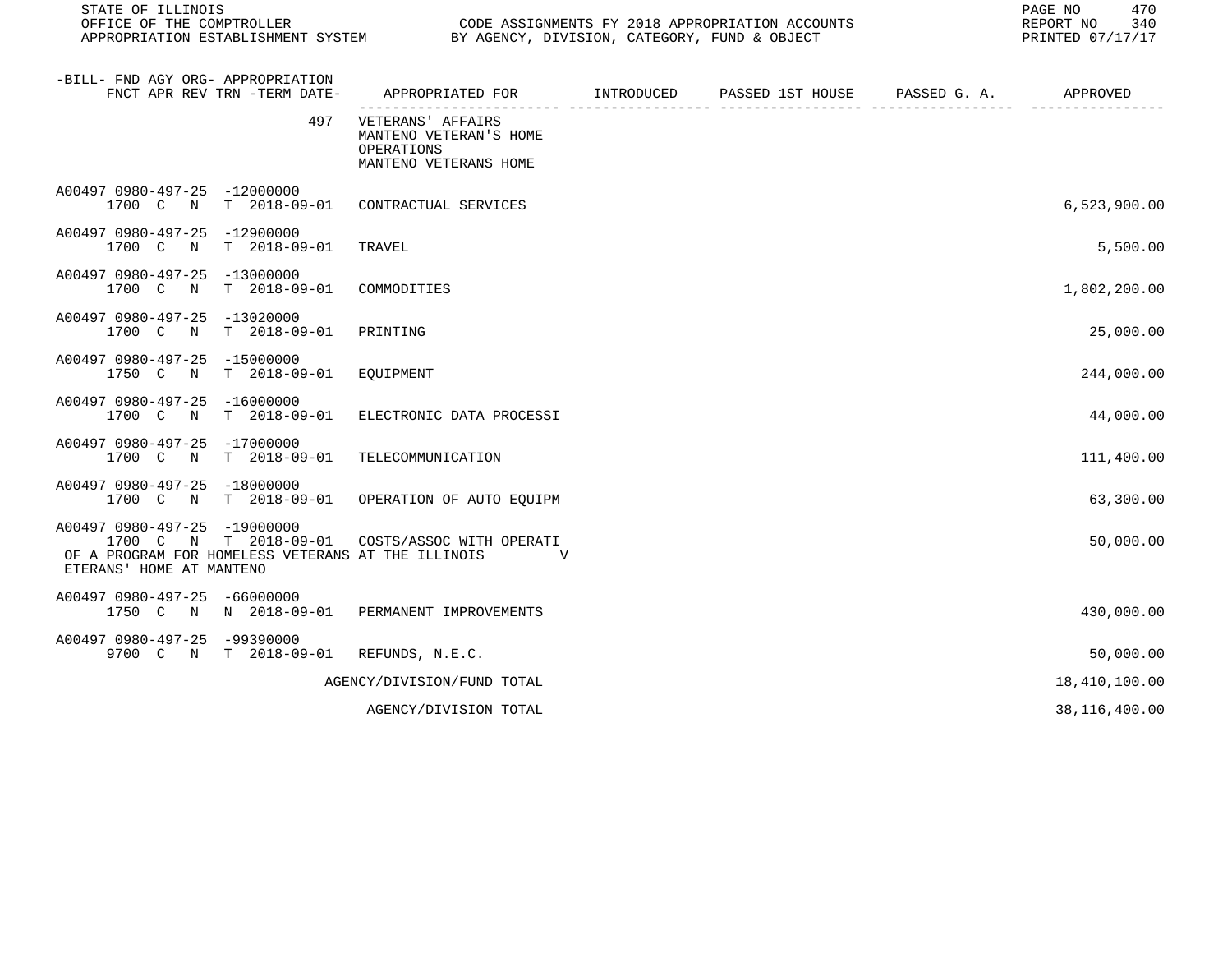| STATE OF ILLINOIS                                                          |                                                                                            | PAGE NO<br>REPORT NO<br>PRINTED 07/17/17 |  |  |              |  |
|----------------------------------------------------------------------------|--------------------------------------------------------------------------------------------|------------------------------------------|--|--|--------------|--|
| -BILL- FND AGY ORG- APPROPRIATION<br>FNCT APR REV TRN -TERM DATE-          | APPROPRIATED FOR        INTRODUCED      PASSED 1ST HOUSE     PASSED G. A.         APPROVED |                                          |  |  |              |  |
| 497                                                                        | VETERANS' AFFAIRS<br>STATE APPROVING AGENCY<br>OPERATIONS<br>GI EDUCATION                  |                                          |  |  |              |  |
| A00497 0447-497-30 -11200000<br>1700 C N P 2018-09-01 REGULAR POSITIONS    |                                                                                            |                                          |  |  | 625,900.00   |  |
| A00497 0447-497-30 -11610000<br>1700 C N P 2018-09-01                      | STATE EMPLOYEE RETIREMEN                                                                   |                                          |  |  | 338,100.00   |  |
| A00497 0447-497-30 -11700000<br>1700 C                                     | N T 2018-09-01 SOC SEC/MEDICARE CONTRIB                                                    |                                          |  |  | 47,900.00    |  |
| A00497 0447-497-30 -11800000                                               | 1700 C N P 2018-09-01 EMPLOYER CONTRB GRP INS                                              |                                          |  |  | 154,000.00   |  |
| A00497 0447-497-30 -12000000<br>1700 C N T 2018-09-01 CONTRACTUAL SERVICES |                                                                                            |                                          |  |  | 77,900.00    |  |
| A00497 0447-497-30 -12900000<br>1700 C N T 2018-09-01                      | TRAVEL                                                                                     |                                          |  |  | 53,300.00    |  |
| A00497 0447-497-30 -13000000<br>1700 C N T 2018-09-01 COMMODITIES          |                                                                                            |                                          |  |  | 11,500.00    |  |
| A00497 0447-497-30 -13020000<br>1700 C N T 2018-09-01 PRINTING             |                                                                                            |                                          |  |  | 12,000.00    |  |
| A00497 0447-497-30 -15000000<br>1750 C N T 2018-09-01 EQUIPMENT            |                                                                                            |                                          |  |  | 72,300.00    |  |
| A00497 0447-497-30 -16000000<br>1700 C N T 2018-09-01                      | ELECTRONIC DATA PROCESSI                                                                   |                                          |  |  | 45,600.00    |  |
| A00497 0447-497-30 -17000000<br>1700 C N T 2018-09-01                      | TELECOMMUNICATION                                                                          |                                          |  |  | 23,000.00    |  |
| A00497 0447-497-30 -18000000                                               | 1700 C N T 2018-09-01 OPERATION OF AUTO EOUIPM                                             |                                          |  |  | 21,300.00    |  |
|                                                                            | AGENCY/DIVISION/FUND TOTAL                                                                 |                                          |  |  | 1,482,800.00 |  |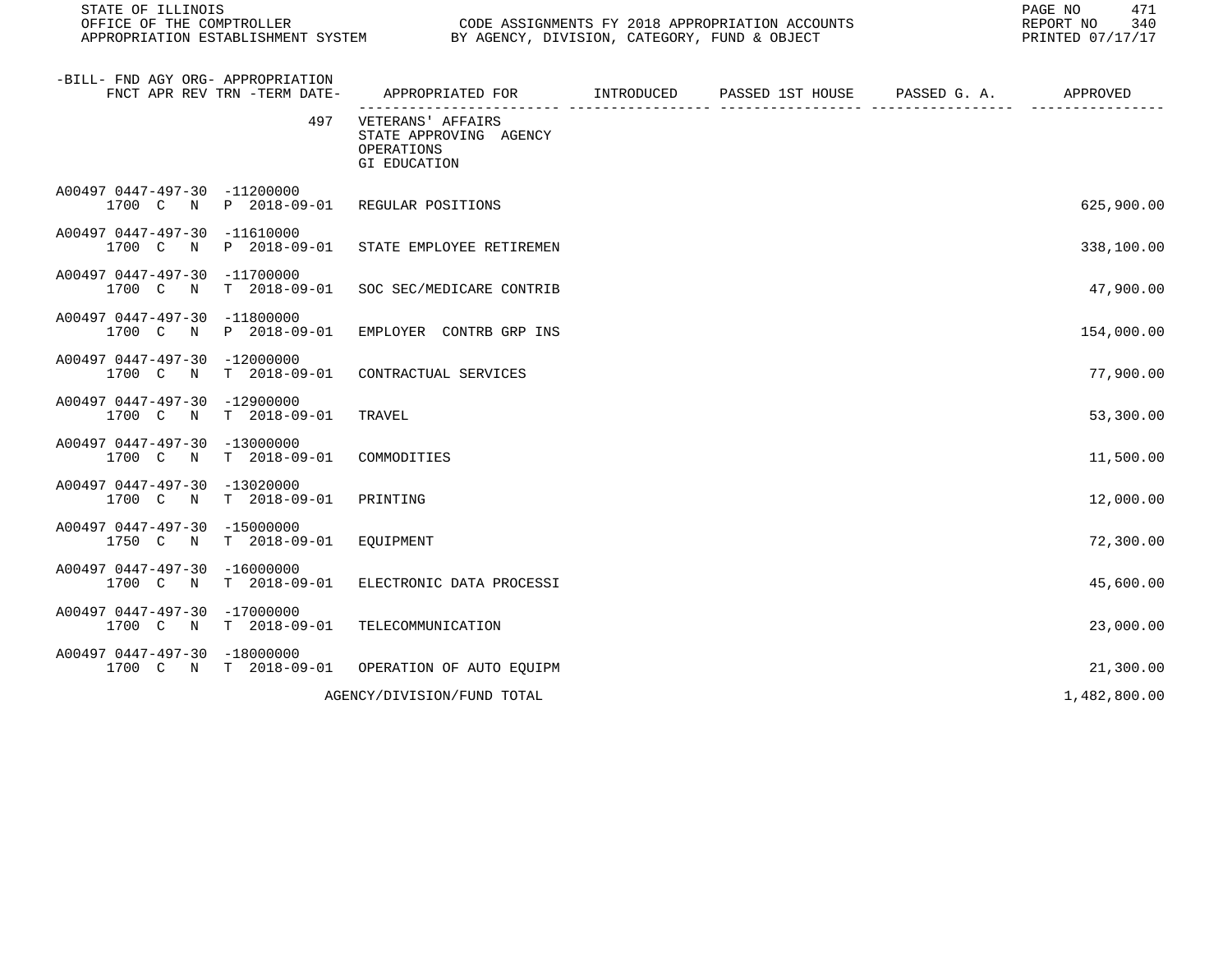| STATE OF ILLINOIS<br>OFFICE OF THE COMPTROLLER<br>APPROPRIATION ESTABLISHMENT SYSTEM BY AGENCY, DIVISION, CATEGORY, FUND & OBJECT                                   | CODE ASSIGNMENTS FY 2018 APPROPRIATION ACCOUNTS                                       |  | 472<br>PAGE NO<br>340<br>REPORT NO<br>PRINTED 07/17/17 |
|---------------------------------------------------------------------------------------------------------------------------------------------------------------------|---------------------------------------------------------------------------------------|--|--------------------------------------------------------|
| -BILL- FND AGY ORG- APPROPRIATION<br>FNCT APR REV TRN -TERM DATE- APPROPRIATED FOR TINTRODUCED PASSED 1ST HOUSE PASSED G.A. THE APPROVED                            |                                                                                       |  |                                                        |
| 497                                                                                                                                                                 | VETERANS' AFFAIRS<br>STATE APPROVING AGENCY<br>OPERATIONS<br>VETERANS' AFFAIRS FED PR |  |                                                        |
| A00497 0897-497-30 -19000100<br>1700 C N T 2018-09-01 TROOPS TO TEACHERS PROGR<br>OPERATING AND ADMINISTRATIVE COSTS ASSOCIATED WITH TROOPS T<br>O TEACHERS PROGRAM |                                                                                       |  | 220,500.00                                             |
|                                                                                                                                                                     | AGENCY/DIVISION/FUND TOTAL                                                            |  | 220,500.00                                             |
|                                                                                                                                                                     | AGENCY/DIVISION TOTAL                                                                 |  | 1,703,300.00                                           |
|                                                                                                                                                                     |                                                                                       |  |                                                        |

AGENCY TOTAL 146,965,800.00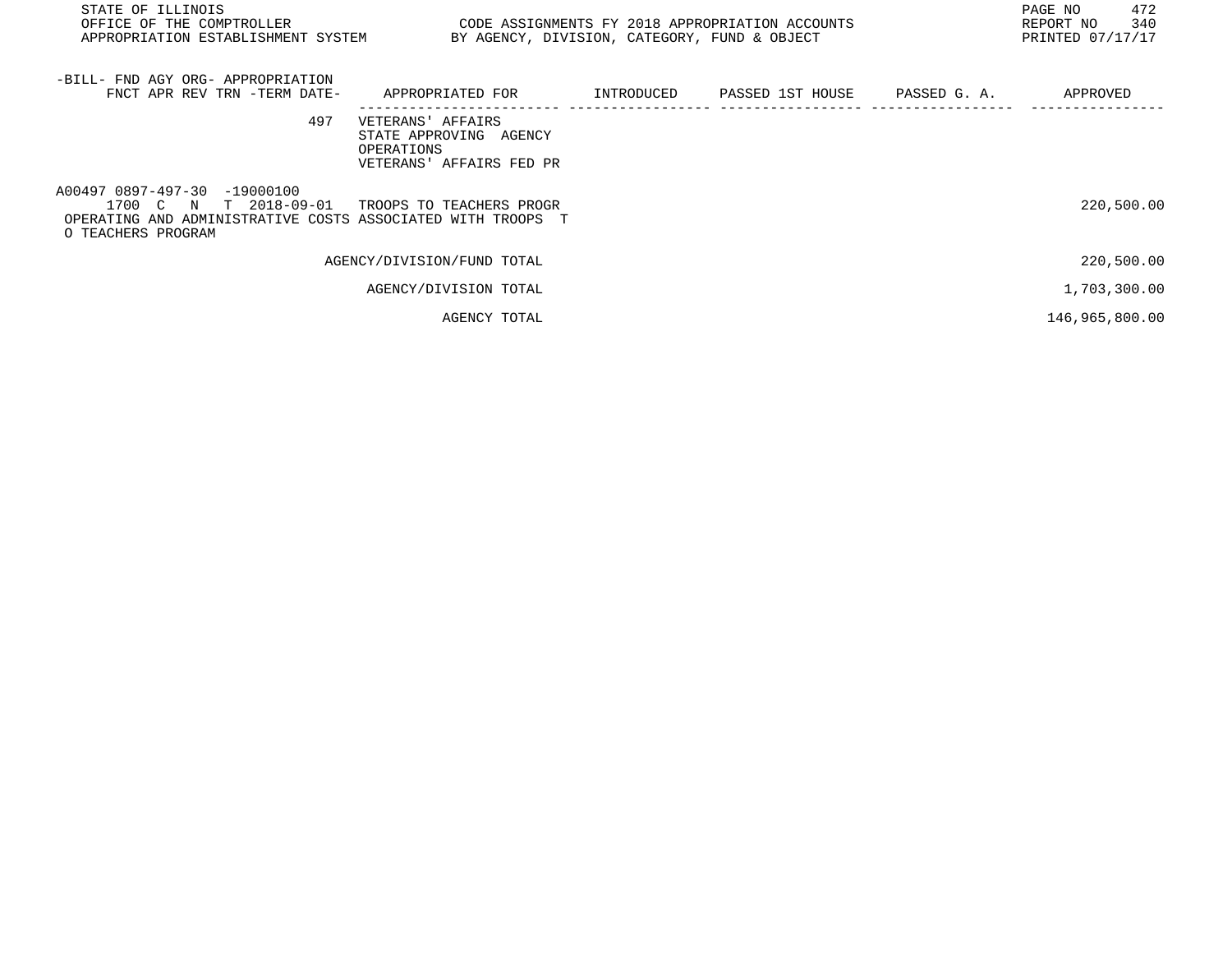| STATE OF ILLINOIS                                                                                                                                                                                                            |                                                                     |  | PAGE NO<br>473<br>REPORT NO<br>340<br>PRINTED 07/17/17 |
|------------------------------------------------------------------------------------------------------------------------------------------------------------------------------------------------------------------------------|---------------------------------------------------------------------|--|--------------------------------------------------------|
| -BILL- FND AGY ORG- APPROPRIATION<br>FNCT APR REV TRN -TERM DATE-                                                                                                                                                            | APPROPRIATED FOR TINTRODUCED PASSED 1ST HOUSE PASSED G. A. APPROVED |  |                                                        |
| 503                                                                                                                                                                                                                          | IL ARTS COUNCIL<br>GENERAL OFFICE<br>OPERATIONS<br>GENERAL REVENUE  |  |                                                        |
| A00503 0001-503-01 -19000000<br>2700 C N T 2018-09-01 ARTS & FOREIGN LANG PROG                                                                                                                                               |                                                                     |  | 500,000.00                                             |
| A00503 0001-503-01 -19109900<br>2700 C N T 2018-09-01 OPERATIONAL EXPENSES                                                                                                                                                   |                                                                     |  | 1,395,400.00                                           |
| A00503 0001-503-01 -44000000<br>2700 C N N 2018-09-01 AWARDS AND GRANTS<br>GRANTS AND FINANCIAL ASSISTANCE FOR CREATIVE SECTOR (ARTS O<br>RGANIZATIONS & INDIVIDUAL ARTISTS                                                  |                                                                     |  | 4,124,800.00                                           |
| A00503 0001-503-01 -44000100<br>2700 C N N 2018-09-01 AWARDS AND GRANTS<br>GRNTS & FINANCIAL ASSISTANCE FOR UNDERSERVED CONSTITUENCIES                                                                                       |                                                                     |  | 370,000.00                                             |
| A00503 0001-503-01 -44000200<br>2700 C N N 2018-09-01 AWARDS AND GRANTS<br>GRANTS AND FINANCIAL ASSISTANCE FOR ARTS EDUCATION                                                                                                |                                                                     |  | 582,500.00                                             |
| A00503 0001-503-01 -44000300<br>2700 C N N 2018-09-01 GRANT FROM IL ARTS COUNC<br>IL HUMANITIES COUNCIL                                                                                                                      |                                                                     |  | 417,000.00                                             |
| A00503 0001-503-01 -49000000<br>2700 C N N 2018-09-01 AWARDS AND GRANTS<br>ADMINISTRATIVE AND GRANT EXPENSES ASSOCIATED WITH<br>ROGRAMS SUPPORTING VISUAL ARTS, PERFORMING ARTS, LANGUAGES & R<br>ELATED ACTIVITIES          |                                                                     |  | 1,000,000.00                                           |
| A00503 0001-503-01 -49000100<br>2700 C N N 2018-09-01 AWARDS AND GRANTS<br>GRANTS TO CERTAIN PUBLIC RADIO AND TELEVISION STATIONS & R<br>ELATED ADMINISTRATIVE EXPENSES, PURSUANT TO PUBLIC RADIO & T<br>ELEVISION GRANT ACT |                                                                     |  | 1,507,100.00                                           |
|                                                                                                                                                                                                                              | AGENCY/DIVISION/FUND TOTAL                                          |  | 9,896,800.00                                           |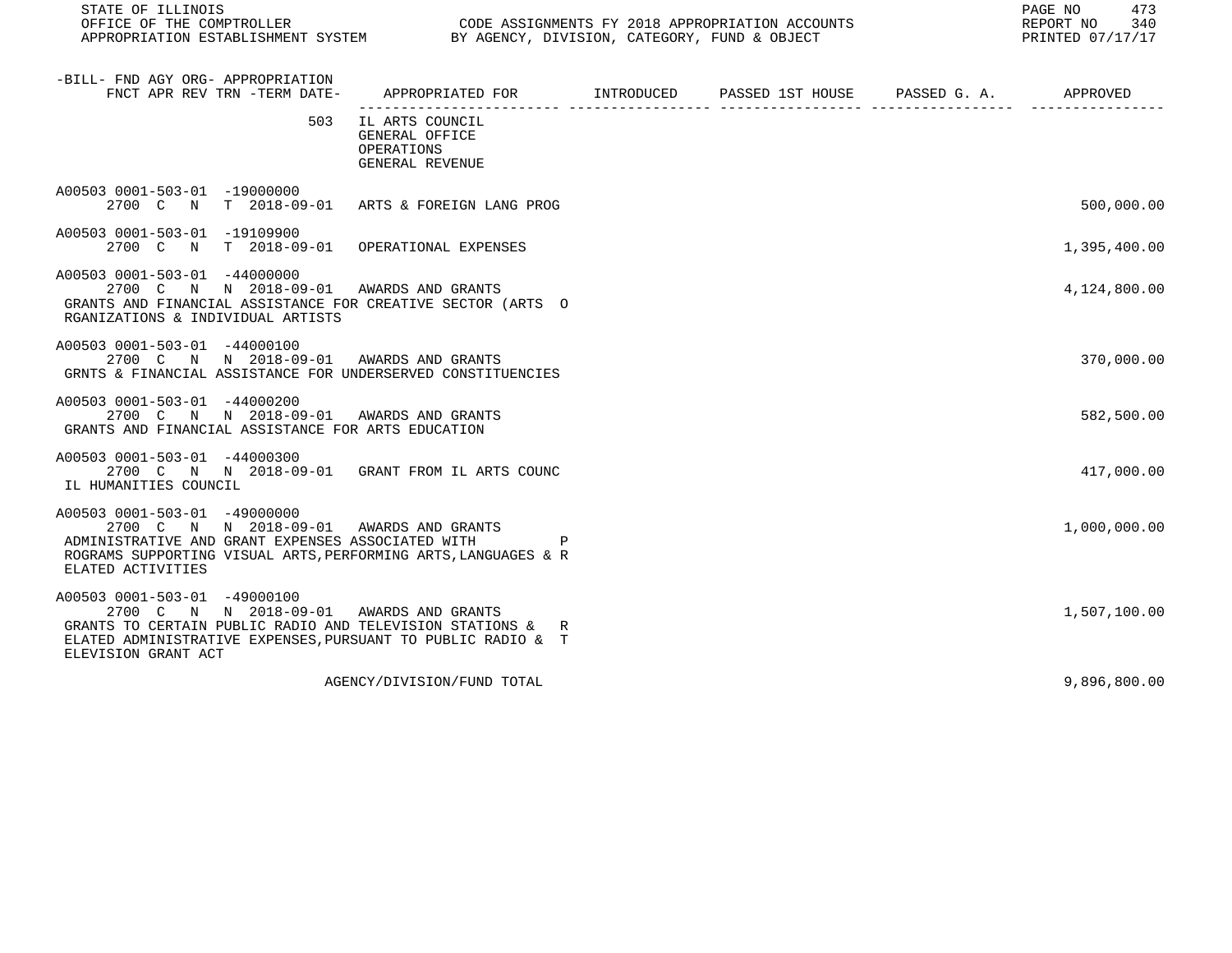| STATE OF ILLINOIS<br>OFFICE OF THE COMPTROLLER THE SERIES CODE ASSIGNMENTS FY 2018 APPROPRIATION ACCOUNTS<br>APPROPRIATION ESTABLISHMENT SYSTEM BY AGENCY, DIVISION, CATEGORY, FUND & OBJECT |                                                                                 |            |                  |              | PAGE NO<br>474<br>REPORT NO<br>340<br>PRINTED 07/17/17 |
|----------------------------------------------------------------------------------------------------------------------------------------------------------------------------------------------|---------------------------------------------------------------------------------|------------|------------------|--------------|--------------------------------------------------------|
| -BILL- FND AGY ORG- APPROPRIATION<br>FNCT APR REV TRN -TERM DATE-                                                                                                                            | APPROPRIATED FOR                                                                | INTRODUCED | PASSED 1ST HOUSE | PASSED G. A. | APPROVED                                               |
| 503                                                                                                                                                                                          | IL ARTS COUNCIL<br>GENERAL OFFICE<br>AWARDS & GRANTS<br>IL ARTS COUNCIL FEDERAL |            |                  |              |                                                        |
| A00503 0657-503-01 -44000000<br>2700 C N<br>N 2018-09-01<br>GRANTS AND PROGRAMS TO ENHANCE CULTURAL ENVIRONMENT                                                                              | AWARDS AND GRANTS                                                               |            |                  |              | 935,000.00                                             |
| A00503 0657-503-01 -49000100<br>2700 C N N 2018-09-01<br>GRANTS AND PROGRAMS TO ENHANCE CULTURAL ENVIRONMENT<br>ASSOCIATED ADMINISTRATIVE COSTS                                              | AWARDS AND GRANTS                                                               | ିଧ         |                  |              | 65,000.00                                              |
|                                                                                                                                                                                              | AGENCY/DIVISION/FUND TOTAL                                                      |            |                  |              | 1,000,000.00                                           |
|                                                                                                                                                                                              | AGENCY/DIVISION TOTAL                                                           |            |                  |              | 10,896,800.00                                          |
|                                                                                                                                                                                              | AGENCY TOTAL                                                                    |            |                  |              | 10,896,800.00                                          |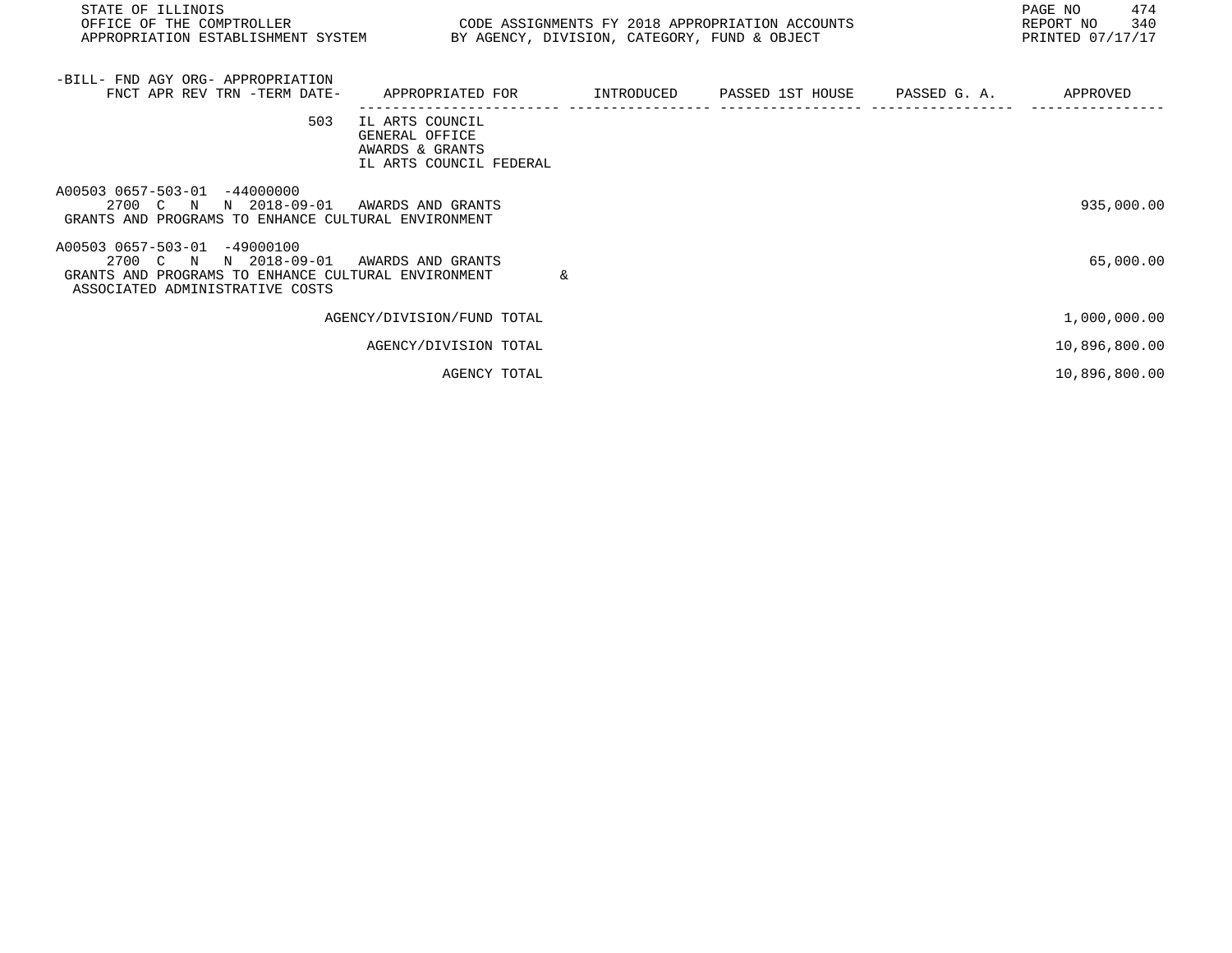| STATE OF ILLINOIS                                | OFFICE OF THE COMPTROLLER<br>CODE ASSIGNMENTS FY 2018 APPROPRIATION ACCOUNTS<br>BY AGENCY, DIVISION, CATEGORY, FUND & OBJECT<br>APPROPRIATION ESTABLISHMENT SYSTEM |                                                                             |  |                             |                       | 475<br>PAGE NO<br>REPORT NO 340<br>PRINTED 07/17/17 |
|--------------------------------------------------|--------------------------------------------------------------------------------------------------------------------------------------------------------------------|-----------------------------------------------------------------------------|--|-----------------------------|-----------------------|-----------------------------------------------------|
| -BILL- FND AGY ORG- APPROPRIATION                | FNCT APR REV TRN -TERM DATE-                                                                                                                                       | APPROPRIATED FOR                                                            |  | INTRODUCED PASSED 1ST HOUSE | PASSED G. A. APPROVED |                                                     |
|                                                  | 506                                                                                                                                                                | ABE LINCOLN PRES LIBRARY<br>GENERAL OFFICE<br>OPERATIONS<br>GENERAL REVENUE |  |                             |                       |                                                     |
| A00506 0001-506-01<br>INCLUDING GRANTS           | $-19000000$                                                                                                                                                        | 2700 C N T 2018-09-01 ORDINARY & CONTINGENT EX                              |  |                             |                       | 7,871,900.00                                        |
|                                                  |                                                                                                                                                                    | AGENCY/DIVISION/FUND TOTAL                                                  |  |                             |                       | 7,871,900.00                                        |
|                                                  |                                                                                                                                                                    | PRES LIBR & MUSEUM OPERA                                                    |  |                             |                       |                                                     |
| A00506 0776-506-01 -19000000<br>INCLUDING GRANTS |                                                                                                                                                                    | 2700 C N T 2018-09-01 ORDINARY & CONTINGENT EX                              |  |                             |                       | 2,500,000.00                                        |
|                                                  |                                                                                                                                                                    | AGENCY/DIVISION/FUND TOTAL                                                  |  |                             |                       | 2,500,000.00                                        |
|                                                  |                                                                                                                                                                    | AGENCY/DIVISION TOTAL                                                       |  |                             |                       | 10,371,900.00                                       |
|                                                  |                                                                                                                                                                    | AGENCY TOTAL                                                                |  |                             |                       | 10,371,900.00                                       |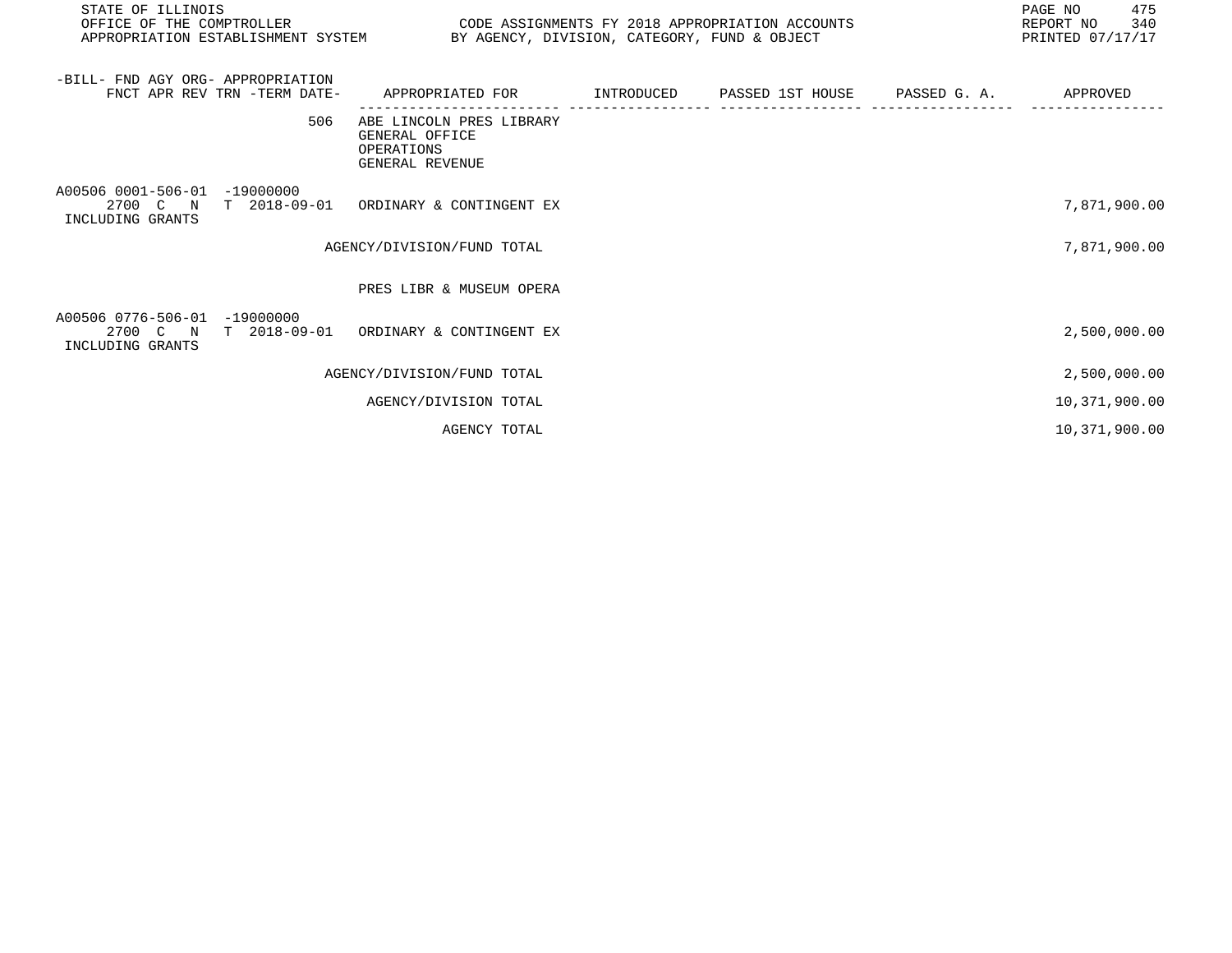| STATE OF ILLINOIS                                                                                                                                                                          |                                                                                            |  | PAGE NO<br>476<br>340<br>REPORT NO<br>PRINTED 07/17/17 |
|--------------------------------------------------------------------------------------------------------------------------------------------------------------------------------------------|--------------------------------------------------------------------------------------------|--|--------------------------------------------------------|
| -BILL- FND AGY ORG- APPROPRIATION<br>FNCT APR REV TRN -TERM DATE-                                                                                                                          | APPROPRIATED FOR        INTRODUCED      PASSED 1ST HOUSE     PASSED G. A.         APPROVED |  |                                                        |
| 507                                                                                                                                                                                        | GOVERNOR'S OFF OF MGT &<br>OPERATIONS<br>OPERATIONS<br>GENERAL REVENUE                     |  |                                                        |
| A00507 0001-507-01 -19109900<br>7800 C N T 2018-09-01 OPERATIONAL EXPENSES                                                                                                                 |                                                                                            |  | 1,311,100.00                                           |
|                                                                                                                                                                                            | AGENCY/DIVISION/FUND TOTAL                                                                 |  | 1,311,100.00                                           |
|                                                                                                                                                                                            | CAPITAL DEVELOPMENT                                                                        |  |                                                        |
| A00507 0141-507-01 -19100000<br>7800 C C T 2018-09-01 ORDINARY & CONTINGENT EX<br>ORDINARY AND CONTINGENT EXPENSES ASSOCIATED WITH SALE AND A<br>DMINISTRATION OF GENERAL OBLIGATION BONDS |                                                                                            |  | 1,590,000.00                                           |
|                                                                                                                                                                                            | AGENCY/DIVISION/FUND TOTAL                                                                 |  | 1,590,000.00                                           |
|                                                                                                                                                                                            | GRANT ACCOUNTABILITY/TRA                                                                   |  |                                                        |
| A00507 0407-507-01 -19000000<br>7800 C N T 2018-09-01 COST IN SUPPORT OF GAAT                                                                                                              |                                                                                            |  | 4,000,000.00                                           |
|                                                                                                                                                                                            | AGENCY/DIVISION/FUND TOTAL                                                                 |  | 4,000,000.00                                           |
|                                                                                                                                                                                            | SCHOOL INFRASTRUCTURE                                                                      |  |                                                        |
| A00507 0568-507-01 -19100000<br>7800 C N T 2018-09-01 OPERATIONAL EXPENSES<br>OPERATIONAL EXPENSES RELATED TO SCHOOL INFRASTRUCTURE<br>ROGRAM                                              | $\mathbf{P}$                                                                               |  | 113,400.00                                             |
|                                                                                                                                                                                            | AGENCY/DIVISION/FUND TOTAL                                                                 |  | 113,400.00                                             |
|                                                                                                                                                                                            | BUILD ILLINOIS BOND                                                                        |  |                                                        |
| A00507 0971-507-01 -19100000<br>7800 C C T 2018-09-01 ORDINARY & CONTINGENT EX<br>ORDINARY AND CONTINGENT EXPENSES ASSOCIATED WITH SALE AND A<br>DMINISTRATION OF BUILD ILLINOIS BONDS     |                                                                                            |  | 650,000.00                                             |

AGENCY/DIVISION/FUND TOTAL 650,000.00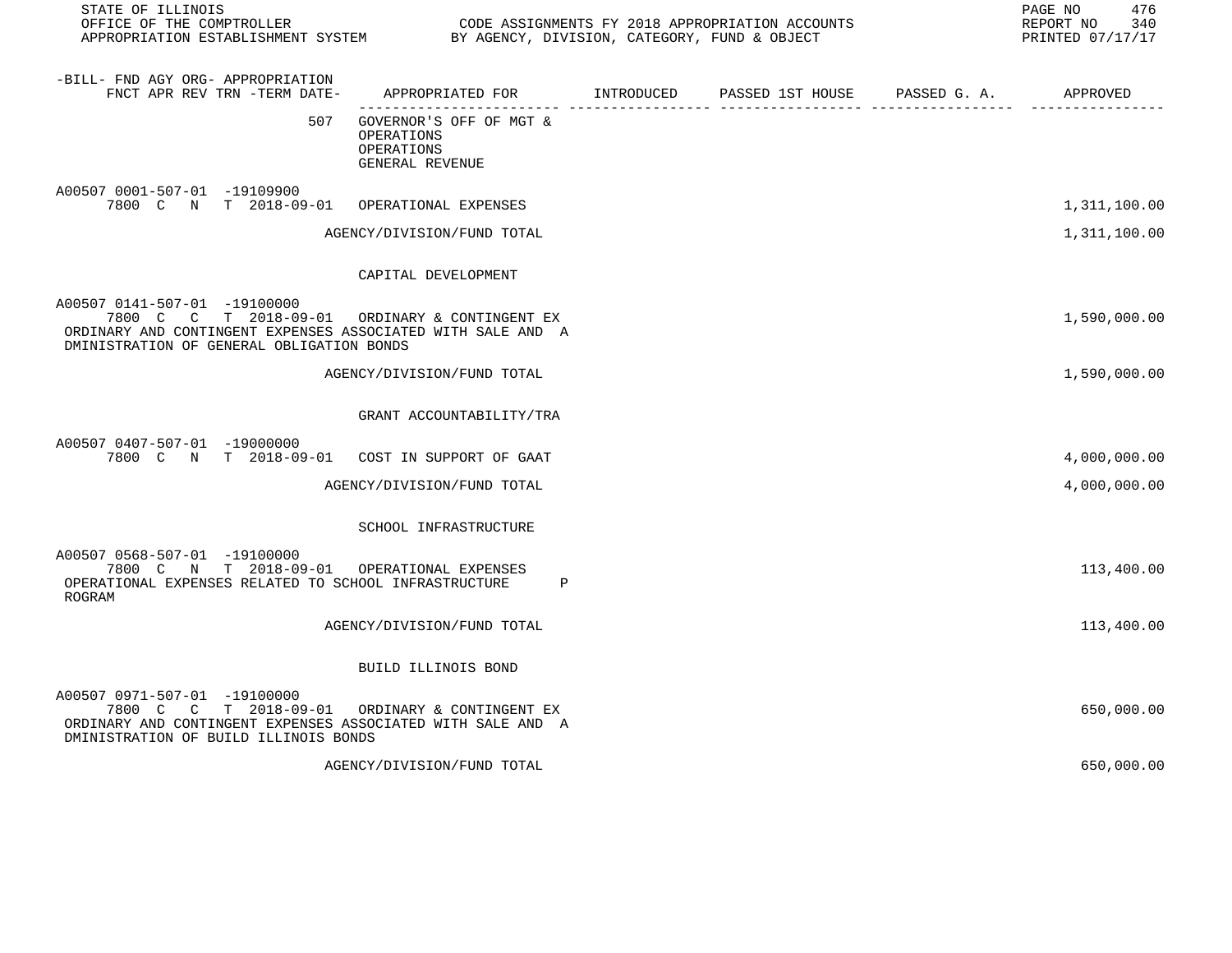| STATE OF ILLINOIS<br>OFFICE OF THE COMPTROLLER                                                                                                                                      |                                                                               | PAGE NO<br>CODE ASSIGNMENTS FY 2018 APPROPRIATION ACCOUNTS<br>REPORT NO<br>APPROPRIATION ESTABLISHMENT SYSTEM BY AGENCY, DIVISION, CATEGORY, FUND & OBJECT<br>PRINTED 07/17/17 |  |  |                |
|-------------------------------------------------------------------------------------------------------------------------------------------------------------------------------------|-------------------------------------------------------------------------------|--------------------------------------------------------------------------------------------------------------------------------------------------------------------------------|--|--|----------------|
| -BILL- FND AGY ORG- APPROPRIATION<br>FNCT APR REV TRN -TERM DATE-                                                                                                                   | APPROPRIATED FOR         INTRODUCED      PASSED 1ST HOUSE      PASSED G. A.   |                                                                                                                                                                                |  |  | APPROVED       |
| 507                                                                                                                                                                                 | GOVERNOR'S OFF OF MGT &<br>OPERATIONS<br>DEBT SERVICE<br>IL CIVIC CENTER BR&I |                                                                                                                                                                                |  |  |                |
| A00507 0105-507-01 -88000000<br>8900 C N N 2018-09-01<br>PRINCIPAL, INTEREST AND PREMIUM ON LIMITED OBLIGATION<br>EVENUE BONDS ISSUED PER METROPOLITAN CIVIC CENTER SUPPORT A<br>CT | DEBT SERVICE<br>R                                                             |                                                                                                                                                                                |  |  | 14,500,000.00  |
|                                                                                                                                                                                     | AGENCY/DIVISION/FUND TOTAL                                                    |                                                                                                                                                                                |  |  | 14,500,000.00  |
|                                                                                                                                                                                     | BUILD ILLINOIS B R & I                                                        |                                                                                                                                                                                |  |  |                |
| A00507 0970-507-01 -88000000<br>8900 C C N 2018-09-01<br>PAYMENTS TO TRUSTEES UNDER MASTER INDENTURE PER BUILD T<br>LLINOIS BOND ACT                                                | DEBT SERVICE                                                                  |                                                                                                                                                                                |  |  | 480,000,000.00 |
|                                                                                                                                                                                     | AGENCY/DIVISION/FUND TOTAL                                                    |                                                                                                                                                                                |  |  | 480,000,000.00 |
|                                                                                                                                                                                     | AGENCY/DIVISION TOTAL                                                         |                                                                                                                                                                                |  |  | 502,164,500.00 |
|                                                                                                                                                                                     | AGENCY TOTAL                                                                  |                                                                                                                                                                                |  |  | 502,164,500.00 |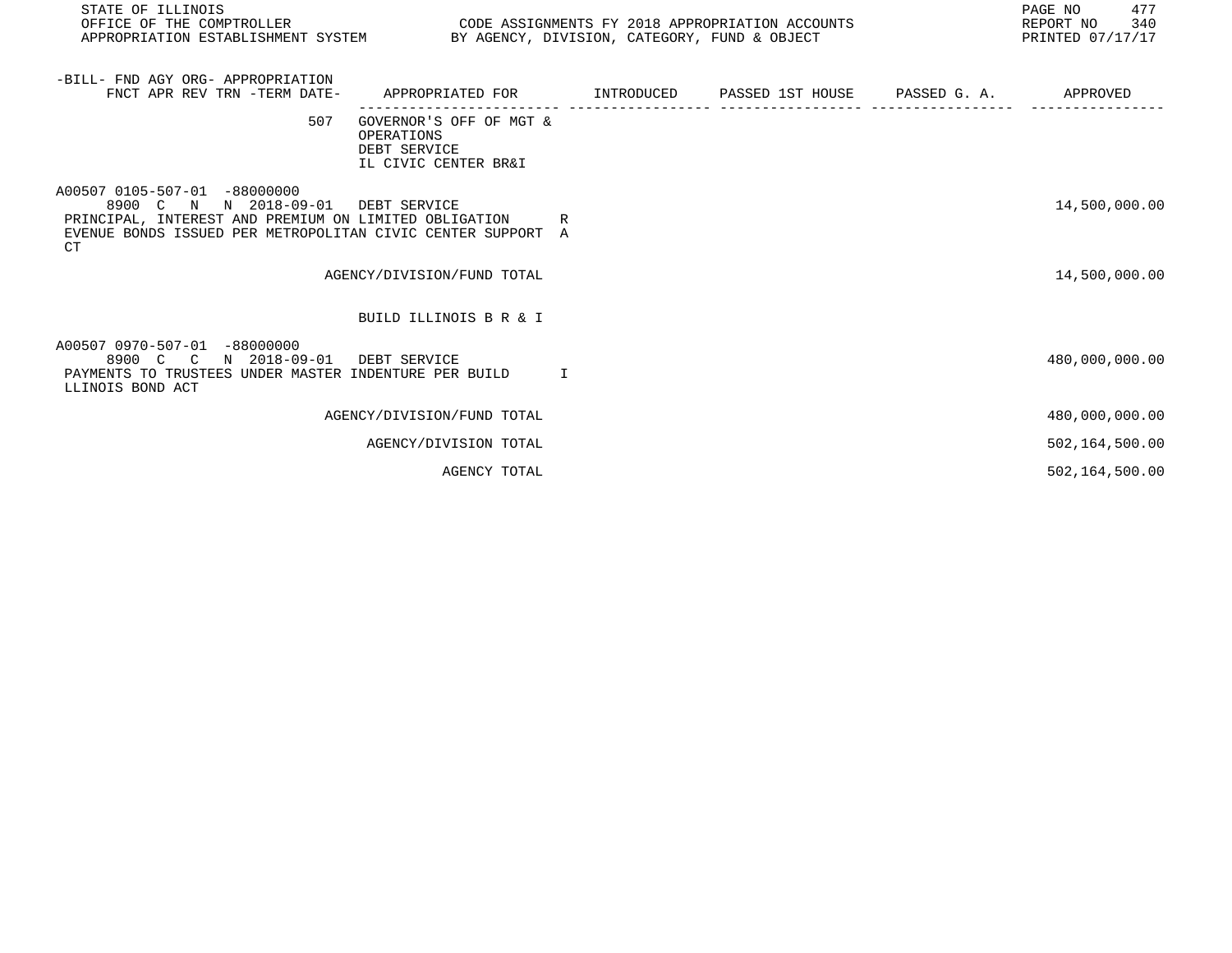| STATE OF ILLINOIS<br>OFFICE OF THE COMPTROLLER<br>APPROPRIATION ESTABLISHMENT SYSTEM BY AGENCY, DIVISION, CATEGORY, FUND & OBJECT | CODE ASSIGNMENTS FY 2018 APPROPRIATION ACCOUNTS                             |                                                                                     | 478<br>PAGE NO<br>340<br>REPORT NO<br>PRINTED 07/17/17 |
|-----------------------------------------------------------------------------------------------------------------------------------|-----------------------------------------------------------------------------|-------------------------------------------------------------------------------------|--------------------------------------------------------|
| -BILL- FND AGY ORG- APPROPRIATION<br>FNCT APR REV TRN -TERM DATE-                                                                 | APPROPRIATED FOR                                                            | INTRODUCED        PASSED  1ST  HOUSE         PASSED  G.  A.                APPROVED |                                                        |
| 509                                                                                                                               | OFFICE OF INSPECTOR GENE<br>GENERAL OFFICE<br>OPERATIONS<br>GENERAL REVENUE |                                                                                     |                                                        |
| A00509 0001-509-01 -19109900<br>7800 C N T 2018-09-01 OPERATIONAL EXPENSES                                                        |                                                                             |                                                                                     | 6,130,900.00                                           |
|                                                                                                                                   | AGENCY/DIVISION/FUND TOTAL                                                  |                                                                                     | 6,130,900.00                                           |
|                                                                                                                                   | PUBLIC TRANSPORTATION                                                       |                                                                                     |                                                        |
| A00509 0627-509-01 -19100000<br>7800 C N T 2018-09-01 OPERATIONAL EXPENSES                                                        |                                                                             |                                                                                     | 1,610,800.00                                           |
|                                                                                                                                   | AGENCY/DIVISION/FUND TOTAL                                                  |                                                                                     | 1,610,800.00                                           |
|                                                                                                                                   | AGENCY/DIVISION TOTAL                                                       |                                                                                     | 7,741,700.00                                           |
|                                                                                                                                   | AGENCY TOTAL                                                                |                                                                                     | 7,741,700.00                                           |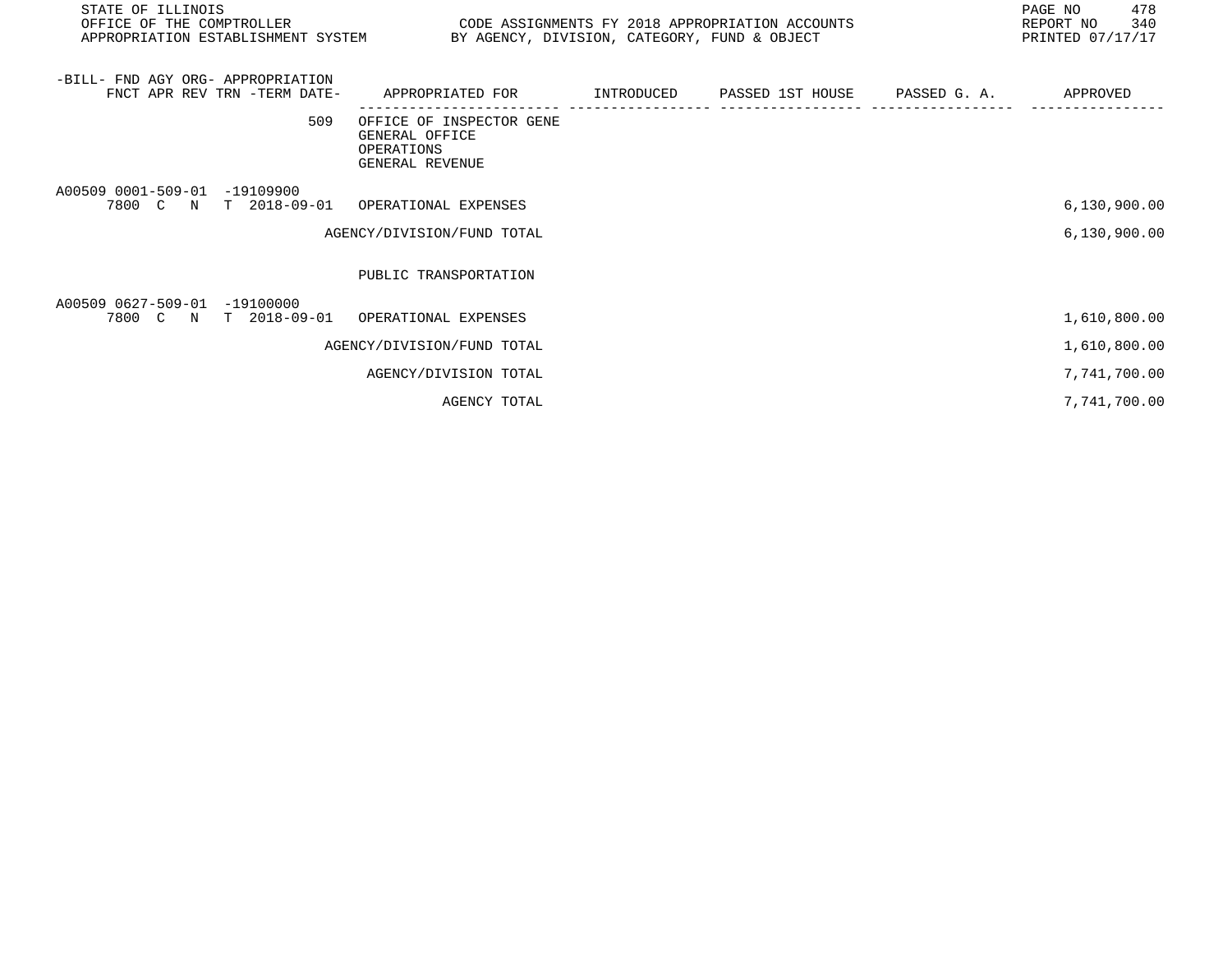| STATE OF ILLINOIS<br>OFFICE OF THE COMPTROLLER<br>APPROPRIATION ESTABLISHMENT SYSTEM | BY AGENCY, DIVISION, CATEGORY, FUND & OBJECT                            |            | CODE ASSIGNMENTS FY 2018 APPROPRIATION ACCOUNTS |              | 479<br>PAGE NO<br>340<br>REPORT NO<br>PRINTED 07/17/17 |
|--------------------------------------------------------------------------------------|-------------------------------------------------------------------------|------------|-------------------------------------------------|--------------|--------------------------------------------------------|
| -BILL- FND AGY ORG- APPROPRIATION<br>FNCT APR REV TRN -TERM DATE-                    | APPROPRIATED FOR                                                        | INTRODUCED | PASSED 1ST HOUSE                                | PASSED G. A. | APPROVED                                               |
| 510                                                                                  | EXECUTIVE ETHICS COMMISS<br>OPERATIONS<br>OPERATIONS<br>GENERAL REVENUE |            |                                                 |              |                                                        |
| A00510 0001-510-01 -19009900<br>7800 C N<br>T 2018-09-01                             | ORDINARY AND CONTINGENT                                                 |            |                                                 |              | 6,118,900.00                                           |
|                                                                                      | AGENCY/DIVISION/FUND TOTAL                                              |            |                                                 |              | 6,118,900.00                                           |
|                                                                                      | AGENCY/DIVISION TOTAL                                                   |            |                                                 |              | 6,118,900.00                                           |
|                                                                                      | AGENCY TOTAL                                                            |            |                                                 |              | 6,118,900.00                                           |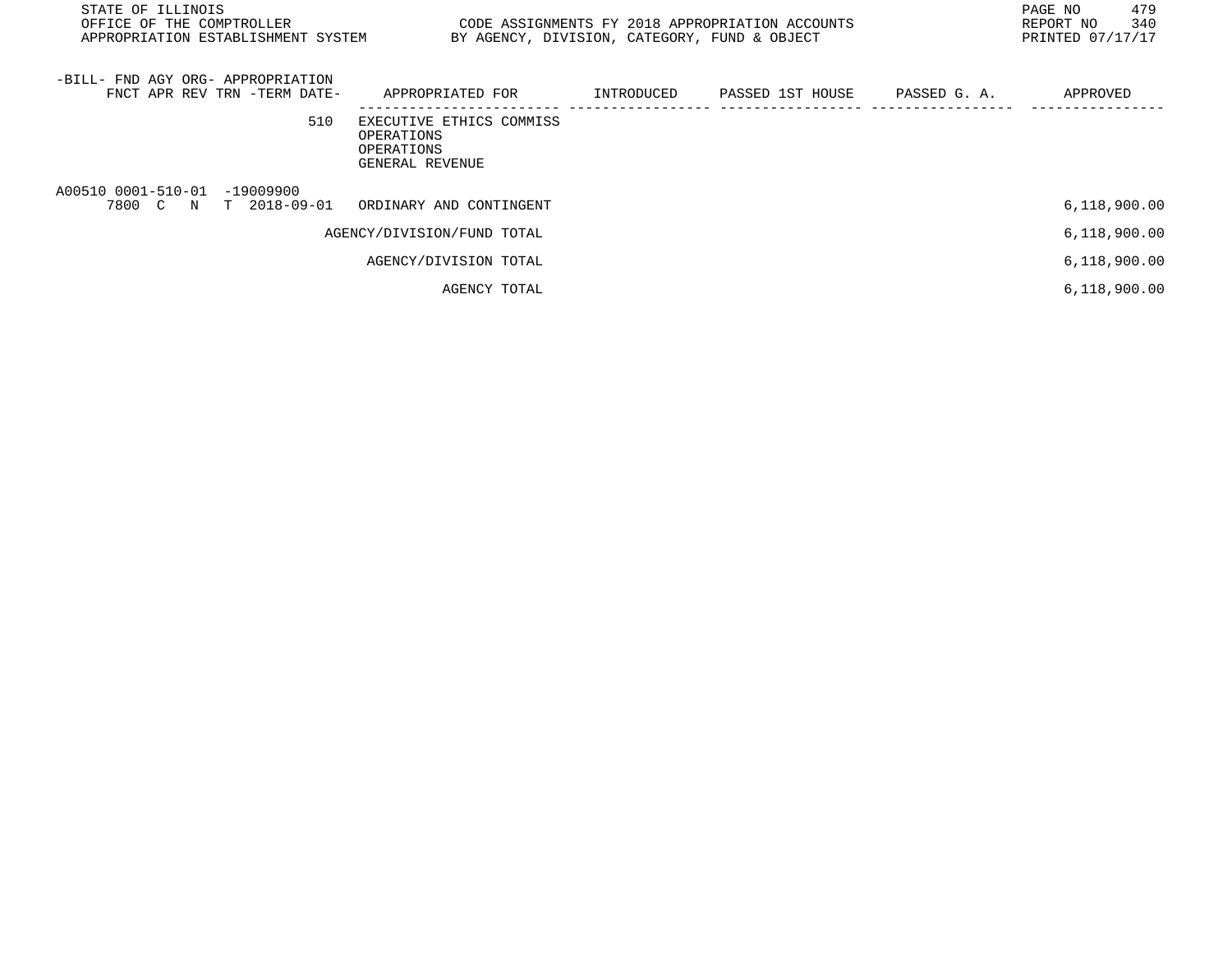| STATE OF ILLINOIS<br>OFFICE OF THE COMPTROLLER<br>APPROPRIATION ESTABLISHMENT SYSTEM |                              | CODE ASSIGNMENTS FY 2018 APPROPRIATION ACCOUNTS<br>BY AGENCY, DIVISION, CATEGORY, FUND & OBJECT |            |                  |              | 480<br>PAGE NO<br>REPORT NO<br>340<br>PRINTED 07/17/17 |
|--------------------------------------------------------------------------------------|------------------------------|-------------------------------------------------------------------------------------------------|------------|------------------|--------------|--------------------------------------------------------|
| -BILL- FND AGY ORG- APPROPRIATION                                                    | FNCT APR REV TRN -TERM DATE- | APPROPRIATED FOR                                                                                | INTRODUCED | PASSED 1ST HOUSE | PASSED G. A. | APPROVED                                               |
|                                                                                      | 511                          | CAPITAL DEVELOPMENT BOAR<br>GENERAL OFFICE<br>OPERATIONS<br>CAPITAL DEVELOPMENT                 |            |                  |              |                                                        |
| A00511 0141-511-01 -11200000                                                         | 7800 C N P 2018-09-01        | REGULAR POSITIONS                                                                               |            |                  |              | 11,500,000.00                                          |
| A00511 0141-511-01 -11610000<br>7800 C<br>$\mathbb N$                                | P 2018-09-01                 | STATE EMPLOYEE RETIREMEN                                                                        |            |                  |              | 6,211,500.00                                           |
| A00511 0141-511-01 -11700000<br>7800 C N T 2018-09-01                                |                              | SOC SEC/MEDICARE CONTRIB                                                                        |            |                  |              | 862,500.00                                             |
| A00511 0141-511-01 -11800000<br>7800 C N P 2018-09-01                                |                              | GROUP INSURANCE                                                                                 |            |                  |              | 3,336,000.00                                           |
| A00511 0141-511-01 -12000000<br>7800 C N                                             | $T$ 2018-09-01               | CONTRACTUAL SERVICES                                                                            |            |                  |              | 462,500.00                                             |
| A00511 0141-511-01 -12900000<br>7800 C N T 2018-09-01                                |                              | TRAVEL                                                                                          |            |                  |              | 152,700.00                                             |
| A00511 0141-511-01 -13000000<br>7800 C N T 2018-09-01                                |                              | COMMODITIES                                                                                     |            |                  |              | 25,900.00                                              |
| A00511 0141-511-01 -13020000<br>7800 C<br>$\mathbb N$                                | $T = 2018 - 09 - 01$         | PRINTING                                                                                        |            |                  |              | 14,500.00                                              |
| A00511 0141-511-01 -15000000<br>7850 C N T 2018-09-01                                |                              | EQUIPMENT                                                                                       |            |                  |              | 10,000.00                                              |
| A00511 0141-511-01 -16000000<br>7800 C N T 2018-09-01                                |                              | ELECTRONIC DATA PROCESSI                                                                        |            |                  |              | 282,100.00                                             |
| A00511 0141-511-01 -17000000<br>7800 C N                                             | T 2018-09-01                 | TELECOMMUNICATION                                                                               |            |                  |              | 163,600.00                                             |
| A00511 0141-511-01 -18000000<br>7800 C N T 2018-09-01                                |                              | OPERATION OF AUTO EQUIPM                                                                        |            |                  |              | 18,500.00                                              |
| A00511 0141-511-01 -19000000<br>7800 C N T 2018-09-01<br>& ASSESSMENTS               |                              | FACILITIES CONDITIONS AN                                                                        |            |                  |              | 1,268,500.00                                           |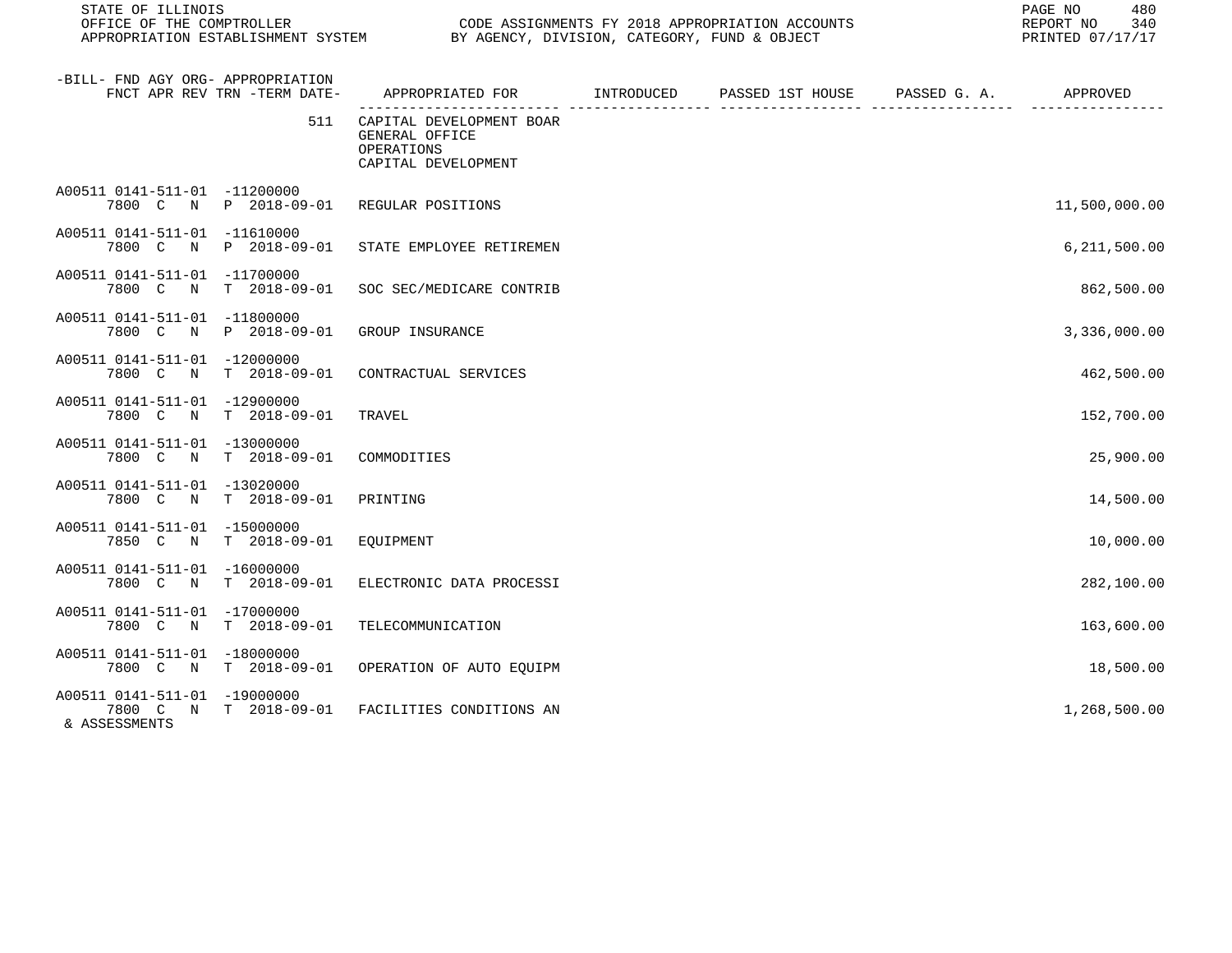| STATE OF ILLINOIS                                                                                                                            |                                                                                           |  | PAGE NO<br>481<br>REPORT NO<br>340<br>PRINTED 07/17/17 |
|----------------------------------------------------------------------------------------------------------------------------------------------|-------------------------------------------------------------------------------------------|--|--------------------------------------------------------|
| -BILL- FND AGY ORG- APPROPRIATION<br>FNCT APR REV TRN -TERM DATE-                                                                            | APPROPRIATED FOR        INTRODUCED     PASSED 1ST HOUSE     PASSED G. A.         APPROVED |  |                                                        |
| 511                                                                                                                                          | CAPITAL DEVELOPMENT BOAR<br>GENERAL OFFICE<br>OPERATIONS<br>CAPITAL DEVELOPMENT           |  |                                                        |
| A00511 0141-511-01 -19000100<br>7800 C N T 2018-09-01 PROJECT MANAGEMENT TRACK                                                               |                                                                                           |  | 1,000,000.00                                           |
| A00511 0141-511-01 -19100000<br>7800 C N T 2018-09-01 OPERATIONAL EXPENSES<br>OPERATIONAL EXPENSES                                           |                                                                                           |  | 727,000.00                                             |
|                                                                                                                                              | AGENCY/DIVISION/FUND TOTAL                                                                |  | 26,035,300.00                                          |
|                                                                                                                                              | CAPITAL DEVELOP BRD REVO                                                                  |  |                                                        |
| A00511 0215-511-01 -19100000<br>7800 C N T 2018-09-01 OPERATIONAL EXPENSES                                                                   |                                                                                           |  | 2,000,000.00                                           |
|                                                                                                                                              | AGENCY/DIVISION/FUND TOTAL                                                                |  | 2,000,000.00                                           |
|                                                                                                                                              | SCHOOL INFRASTRUCTURE                                                                     |  |                                                        |
| A00511 0568-511-01 -19100000<br>7800 C N T 2018-09-01 SCHOOL INFRASTRUCTURE PR<br>OPERATIONAL PURPOSES RELATED TO SCHOOL INFRASTRUCTURE PROG |                                                                                           |  | 600,000.00                                             |
|                                                                                                                                              | AGENCY/DIVISION/FUND TOTAL                                                                |  | 600,000.00                                             |
|                                                                                                                                              | CAPITAL DEVELOPMENT                                                                       |  |                                                        |
| CAP511 0141-511-01 -69000100<br>7850 C N N 2018-09-01 COMPLETE NEARLY FINSHD P                                                               |                                                                                           |  | 7,500,000.00                                           |
|                                                                                                                                              | AGENCY/DIVISION/FUND TOTAL                                                                |  | 7,500,000.00                                           |
|                                                                                                                                              | AGENCY/DIVISION TOTAL                                                                     |  | 36, 135, 300.00                                        |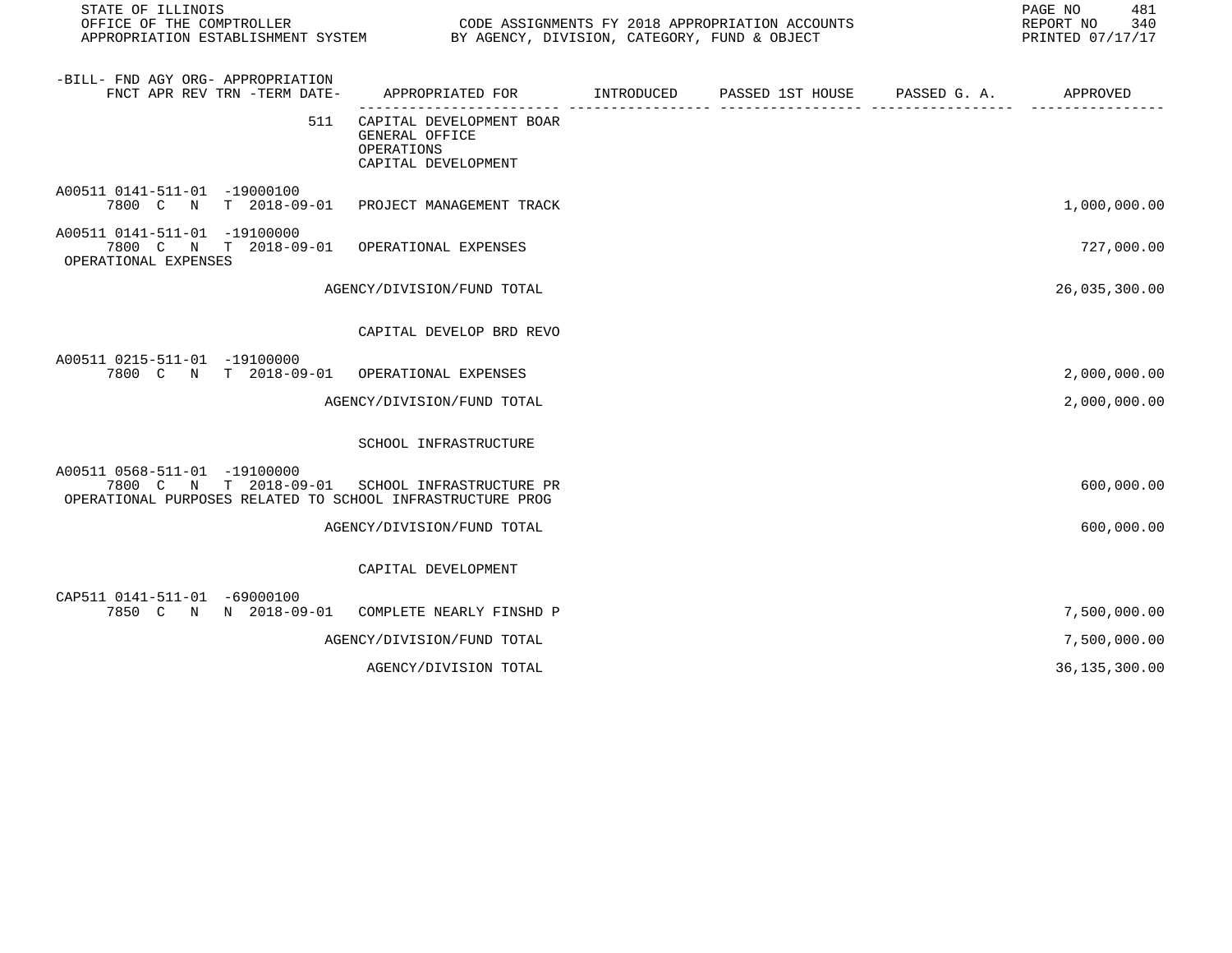| STATE OF ILLINOIS<br>OFFICE OF THE COMPTROLLER<br>APPROPRIATION ESTABLISHMENT SYSTEM | BY AGENCY, DIVISION, CATEGORY, FUND & OBJECT                                                          |            | CODE ASSIGNMENTS FY 2018 APPROPRIATION ACCOUNTS |              | 482<br>PAGE NO<br>340<br>REPORT NO<br>PRINTED 07/17/17 |
|--------------------------------------------------------------------------------------|-------------------------------------------------------------------------------------------------------|------------|-------------------------------------------------|--------------|--------------------------------------------------------|
| -BILL- FND AGY ORG- APPROPRIATION<br>FNCT APR REV TRN -TERM DATE-                    | APPROPRIATED FOR                                                                                      | INTRODUCED | PASSED 1ST HOUSE                                | PASSED G. A. | APPROVED                                               |
| 511                                                                                  | CAPITAL DEVELOPMENT BOAR<br>CENTRAL MANAGEMENT SERVI<br>PERMANENT IMPROVEMENTS<br>CAPITAL DEVELOPMENT |            |                                                 |              |                                                        |
| CAP511 0141-511-05 -66000100<br>7850 C N N 2018-09-01 CMS - REPLACING HALON AN       |                                                                                                       |            |                                                 |              | 162,614.00                                             |
|                                                                                      | AGENCY/DIVISION/FUND TOTAL                                                                            |            |                                                 |              | 162,614.00                                             |
|                                                                                      | AGENCY/DIVISION TOTAL                                                                                 |            |                                                 |              | 162,614.00                                             |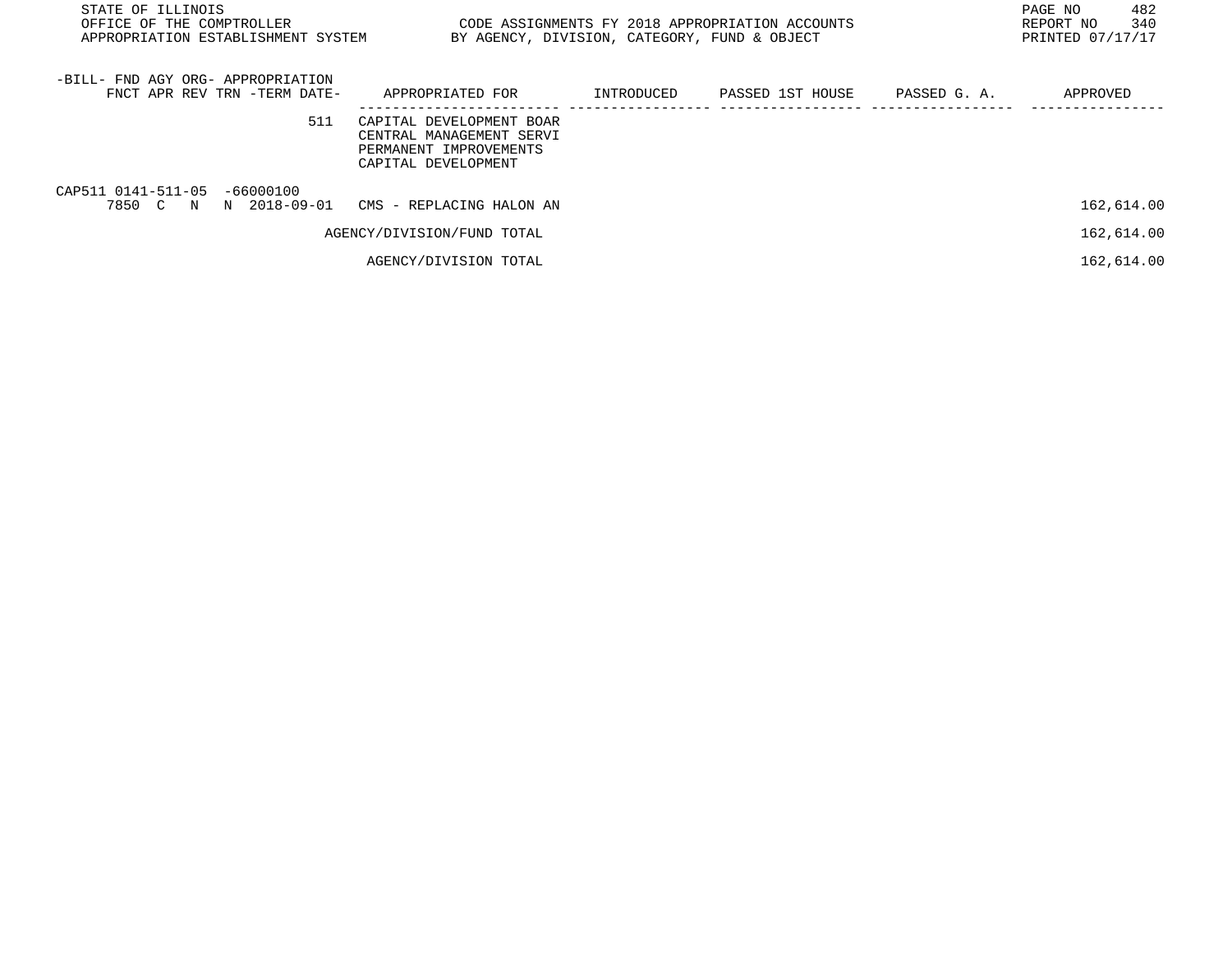| STATE OF ILLINOIS<br>OFFICE OF THE COMPTROLLER<br>APPROPRIATION ESTABLISHMENT SYSTEM BY AGENCY, DIVISION, CATEGORY, FUND & OBJECT     | CODE ASSIGNMENTS FY 2018 APPROPRIATION ACCOUNTS                                                       |  | 483<br>PAGE NO<br>340<br>REPORT NO<br>PRINTED 07/17/17 |
|---------------------------------------------------------------------------------------------------------------------------------------|-------------------------------------------------------------------------------------------------------|--|--------------------------------------------------------|
| -BILL- FND AGY ORG- APPROPRIATION<br>FNCT APR REV TRN -TERM DATE- APPROPRIATED FOR TINTRODUCED PASSED 1ST HOUSE PASSED G. A. APPROVED |                                                                                                       |  |                                                        |
| 511                                                                                                                                   | CAPITAL DEVELOPMENT BOAR<br>EASTERN ILLINOIS UNIVERS<br>PERMANENT IMPROVEMENTS<br>CAPITAL DEVELOPMENT |  |                                                        |
| CAP511 0141-511-12 -66000000<br>3750 C N<br>N 2018-09-01                                                                              | IBHE - EASTERN - HVAC RE                                                                              |  | 4,757,100.00                                           |
| CAP511 0141-511-12<br>-66000100<br>3750 C N N 2018-09-01                                                                              | IBHE - EASTERN - ELECTRI                                                                              |  | 59,282.00                                              |
| CAP511 0141-511-12<br>-66000200<br>N 2018-09-01<br>3750 C N                                                                           | IBHE - EASTERN - FINE AR                                                                              |  | 10,790.00                                              |
|                                                                                                                                       | AGENCY/DIVISION/FUND TOTAL                                                                            |  | 4,827,172.00                                           |
|                                                                                                                                       | AGENCY/DIVISION TOTAL                                                                                 |  | 4,827,172.00                                           |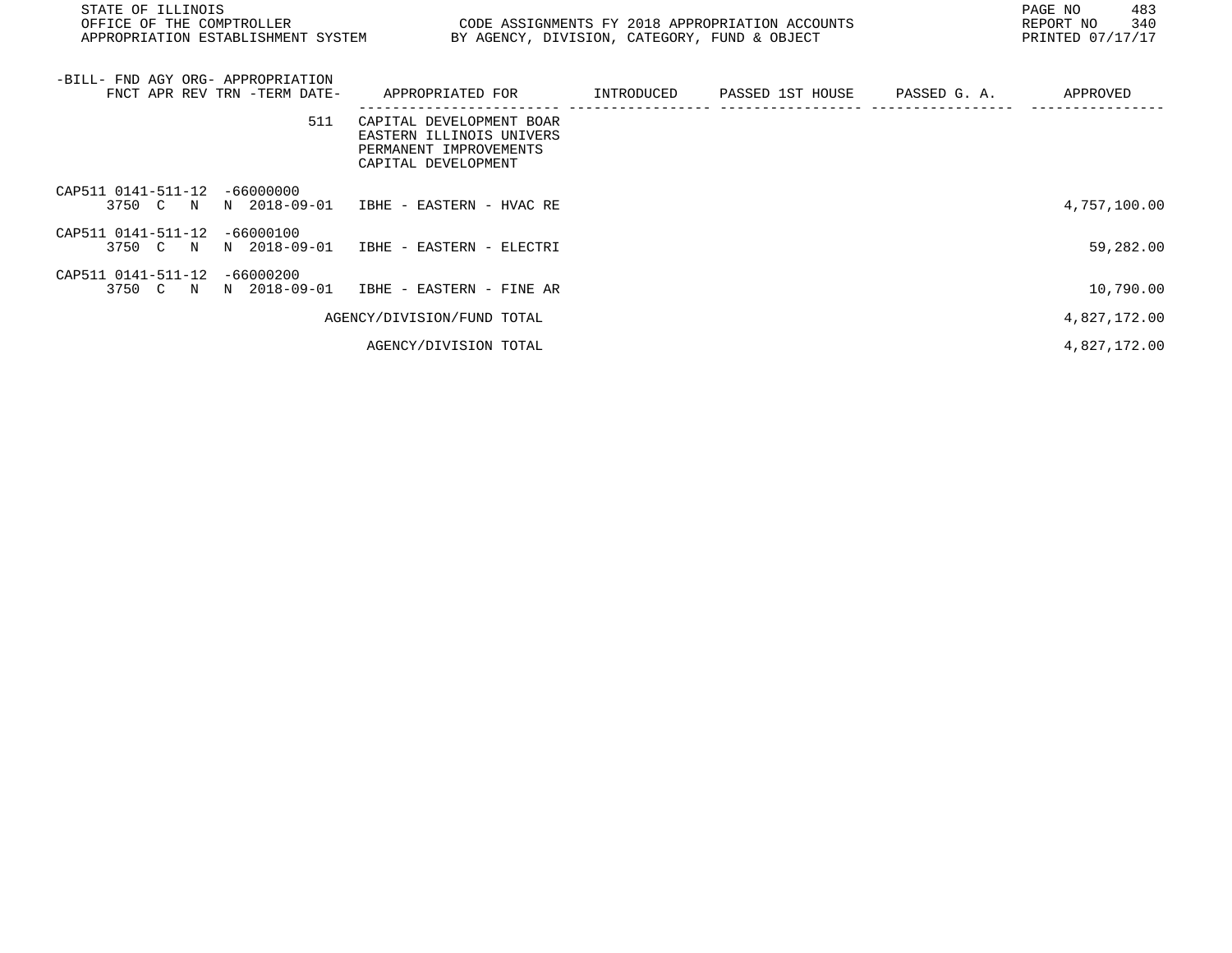| STATE OF ILLINOIS<br>OFFICE OF THE COMPTROLLER<br>APPROPRIATION ESTABLISHMENT SYSTEM | BY AGENCY, DIVISION, CATEGORY, FUND & OBJECT                                                          |            | CODE ASSIGNMENTS FY 2018 APPROPRIATION ACCOUNTS |              | PAGE NO<br>484<br>340<br>REPORT NO<br>PRINTED 07/17/17 |
|--------------------------------------------------------------------------------------|-------------------------------------------------------------------------------------------------------|------------|-------------------------------------------------|--------------|--------------------------------------------------------|
| -BILL- FND AGY ORG- APPROPRIATION<br>FNCT APR REV TRN -TERM DATE-                    | APPROPRIATED FOR                                                                                      | INTRODUCED | PASSED 1ST HOUSE                                | PASSED G. A. | APPROVED                                               |
| 511                                                                                  | CAPITAL DEVELOPMENT BOAR<br>NATURAL RESOURCES/CONSER<br>PERMANENT IMPROVEMENTS<br>CAPITAL DEVELOPMENT |            |                                                 |              |                                                        |
| CAP511 0141-511-22<br>$-66000200$<br>5350 C N N 2018-09-01                           | DNR - I & M CANAL AND OT                                                                              |            |                                                 |              | 1,750,000.00                                           |
|                                                                                      | AGENCY/DIVISION/FUND TOTAL                                                                            |            |                                                 |              | 1,750,000.00                                           |
|                                                                                      | AGENCY/DIVISION TOTAL                                                                                 |            |                                                 |              | 1,750,000.00                                           |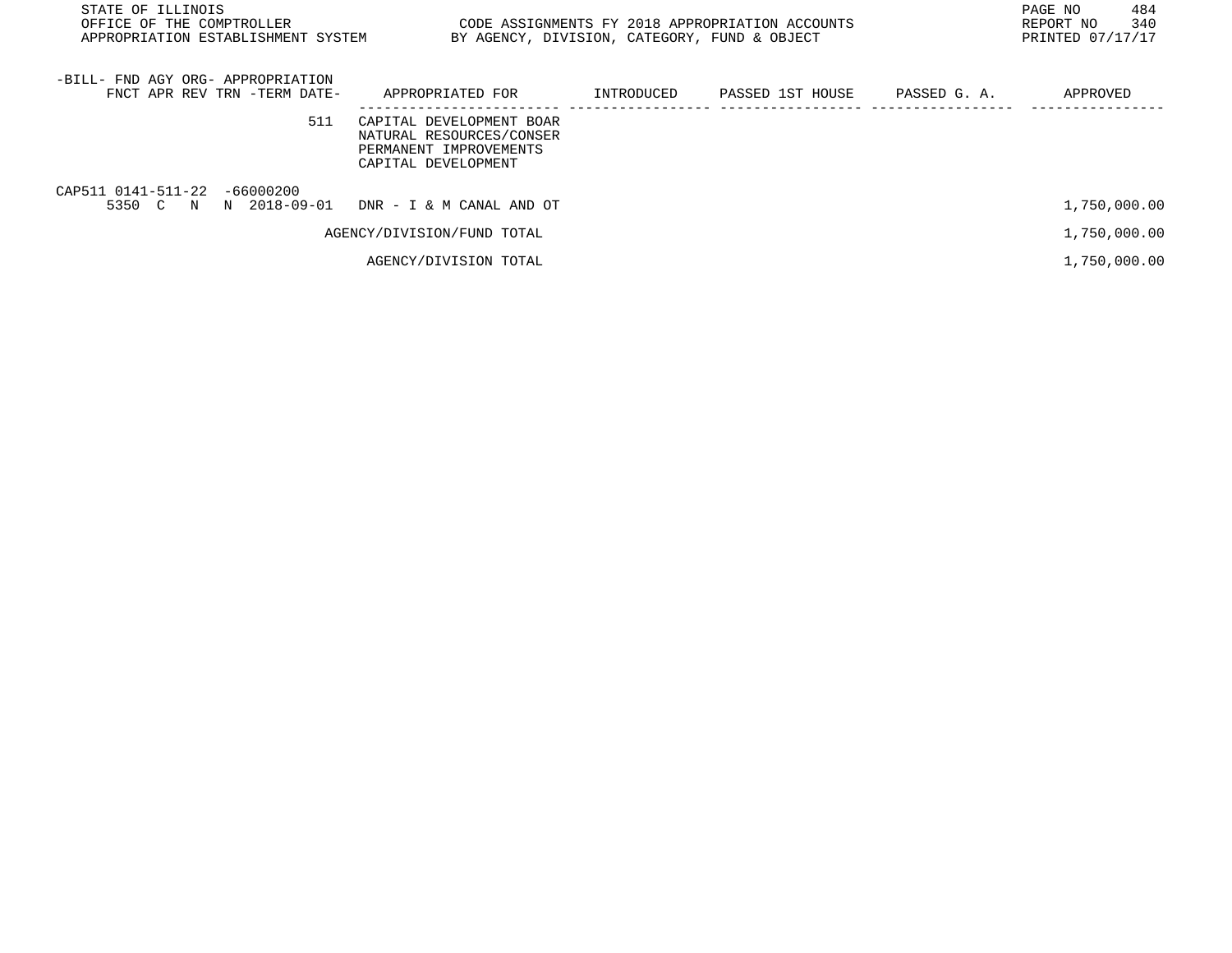| STATE OF ILLINOIS<br>OFFICE OF THE COMPTROLLER<br>APPROPRIATION ESTABLISHMENT SYSTEM | BY AGENCY, DIVISION, CATEGORY, FUND & OBJECT                                             |            | CODE ASSIGNMENTS FY 2018 APPROPRIATION ACCOUNTS |              | 485<br>PAGE NO<br>340<br>REPORT NO<br>PRINTED 07/17/17 |
|--------------------------------------------------------------------------------------|------------------------------------------------------------------------------------------|------------|-------------------------------------------------|--------------|--------------------------------------------------------|
| -BILL- FND AGY ORG- APPROPRIATION<br>FNCT APR REV TRN -TERM DATE-                    | APPROPRIATED FOR                                                                         | INTRODUCED | PASSED 1ST HOUSE                                | PASSED G. A. | APPROVED                                               |
| 511                                                                                  | CAPITAL DEVELOPMENT BOAR<br>CORRECTIONS<br>PERMANENT IMPROVEMENTS<br>BUILD ILLINOIS BOND |            |                                                 |              |                                                        |
| CAP511 0971-511-26 -66000100<br>6550 C N N 2018-09-01                                | MENARD CORRECTIONAL CENT                                                                 |            |                                                 |              | 3,000,000.00                                           |
|                                                                                      | AGENCY/DIVISION/FUND TOTAL                                                               |            |                                                 |              | 3,000,000.00                                           |
|                                                                                      | AGENCY/DIVISION TOTAL                                                                    |            |                                                 |              | 3,000,000.00                                           |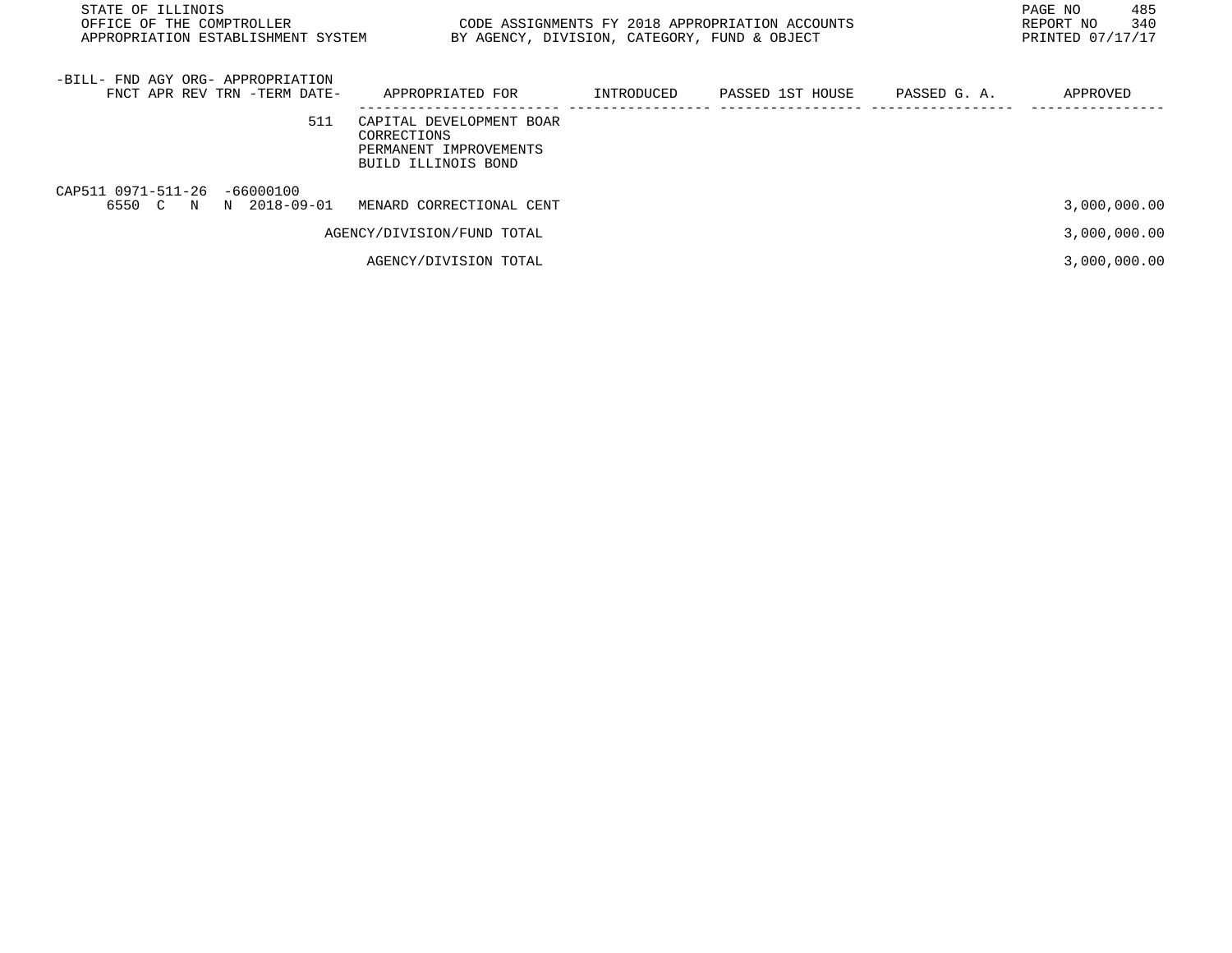| STATE OF ILLINOIS<br>OFFICE OF THE COMPTROLLER<br>APPROPRIATION ESTABLISHMENT SYSTEM |                                                                                                       | PAGE NO<br>CODE ASSIGNMENTS FY 2018 APPROPRIATION ACCOUNTS<br>REPORT NO<br>PRINTED 07/17/17<br>BY AGENCY, DIVISION, CATEGORY, FUND & OBJECT |                  |              |              |  |
|--------------------------------------------------------------------------------------|-------------------------------------------------------------------------------------------------------|---------------------------------------------------------------------------------------------------------------------------------------------|------------------|--------------|--------------|--|
| -BILL- FND AGY ORG- APPROPRIATION<br>FNCT APR REV TRN -TERM DATE-                    | APPROPRIATED FOR                                                                                      | INTRODUCED                                                                                                                                  | PASSED 1ST HOUSE | PASSED G. A. | APPROVED     |  |
| 511                                                                                  | CAPITAL DEVELOPMENT BOAR<br>NORTHERN ILLINOIS UNIVER<br>PERMANENT IMPROVEMENTS<br>CAPITAL DEVELOPMENT |                                                                                                                                             |                  |              |              |  |
| CAP511 0141-511-44 -66000100<br>3700 C                                               | N N 2018-09-01 NIU - STEVENS BUILDING A                                                               |                                                                                                                                             |                  |              | 1,000,000.00 |  |
|                                                                                      | AGENCY/DIVISION/FUND TOTAL                                                                            |                                                                                                                                             |                  |              | 1,000,000.00 |  |
|                                                                                      | AGENCY/DIVISION TOTAL                                                                                 |                                                                                                                                             |                  |              | 1,000,000.00 |  |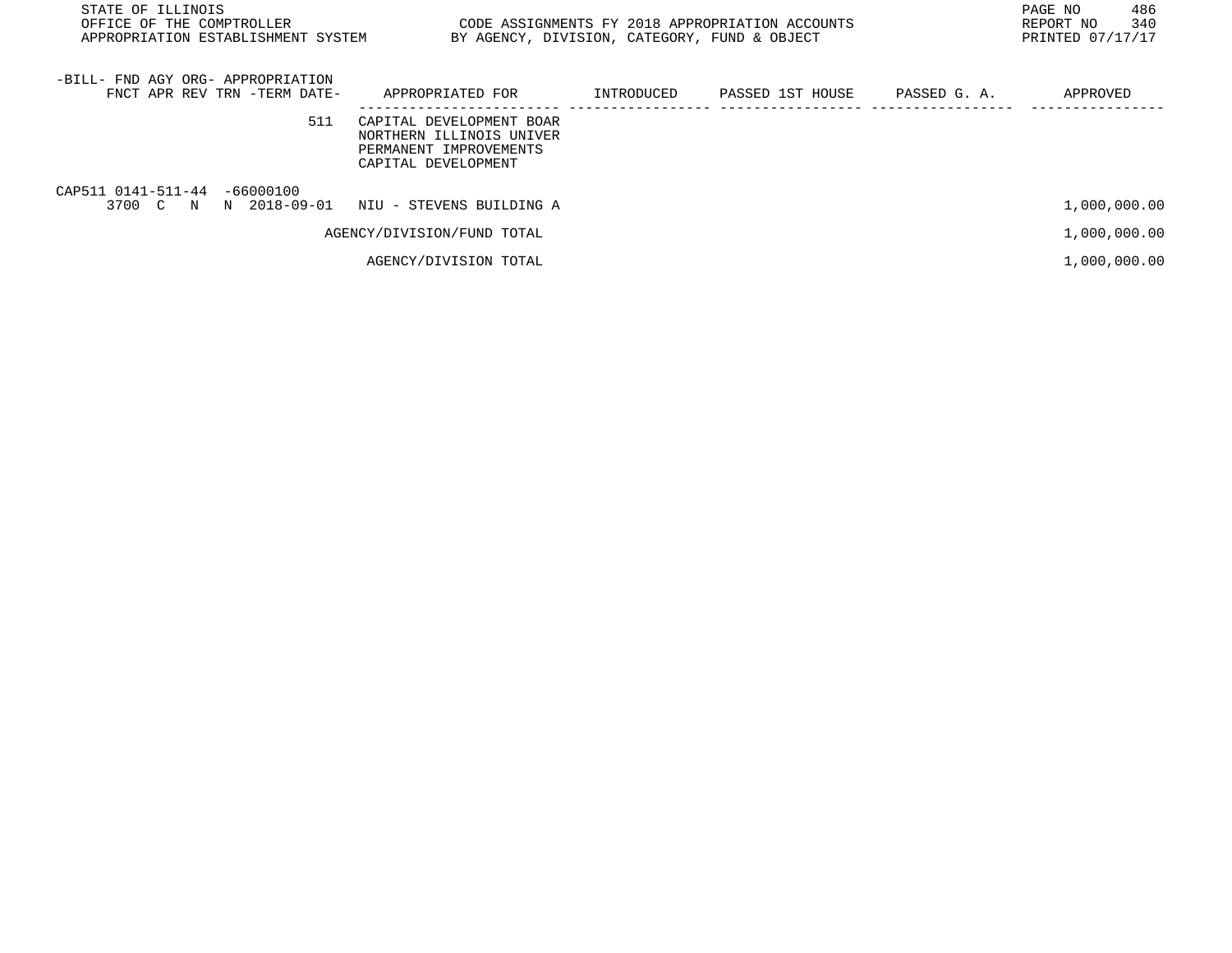| STATE OF ILLINOIS<br>OFFICE OF THE COMPTROLLER<br>APPROPRIATION ESTABLISHMENT SYSTEM | BY AGENCY, DIVISION, CATEGORY, FUND & OBJECT                                                        |            | CODE ASSIGNMENTS FY 2018 APPROPRIATION ACCOUNTS |              | 487<br>PAGE NO<br>340<br>REPORT NO<br>PRINTED 07/17/17 |
|--------------------------------------------------------------------------------------|-----------------------------------------------------------------------------------------------------|------------|-------------------------------------------------|--------------|--------------------------------------------------------|
| -BILL- FND AGY ORG- APPROPRIATION<br>FNCT APR REV TRN -TERM DATE-                    | APPROPRIATED FOR                                                                                    | INTRODUCED | PASSED 1ST HOUSE                                | PASSED G. A. | APPROVED                                               |
| 511                                                                                  | CAPITAL DEVELOPMENT BOAR<br>UNIVERSITY OF ILLINOIS<br>PERMANENT IMPROVEMENTS<br>CAPITAL DEVELOPMENT |            |                                                 |              |                                                        |
| CAP511 0141-511-76 -66000500<br>3750 C N N 2018-09-01 U OF I - COLL OF DENTIST       |                                                                                                     |            |                                                 |              | 2,000,000.00                                           |
|                                                                                      | AGENCY/DIVISION/FUND TOTAL                                                                          |            |                                                 |              | 2,000,000.00                                           |
|                                                                                      | AGENCY/DIVISION TOTAL                                                                               |            |                                                 |              | 2,000,000.00                                           |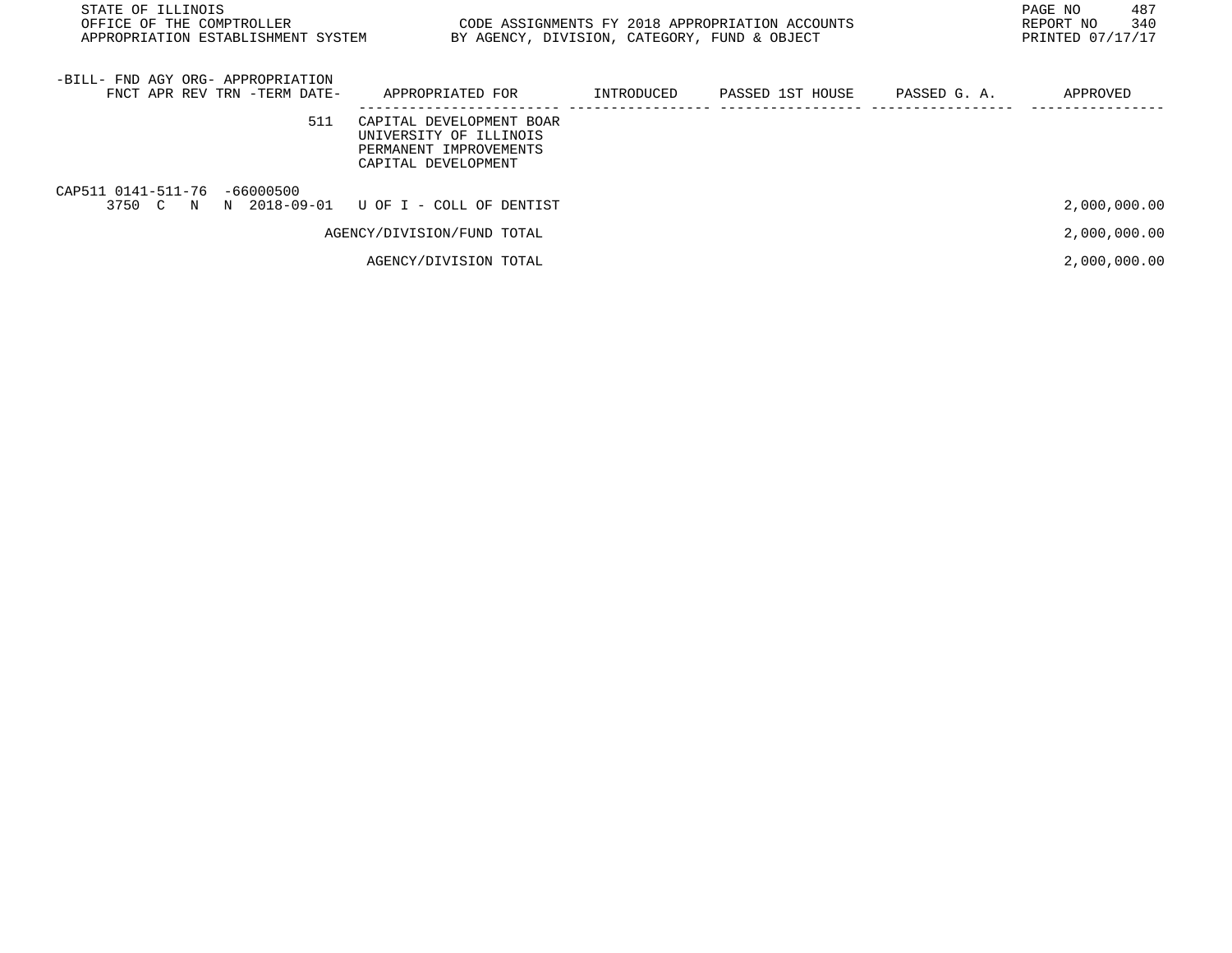| STATE OF ILLINOIS<br>OFFICE OF THE COMPTROLLER<br>CODE ASSIGNMENTS FY 2018 APPROPRIATION ACCOUNTS<br>APPROPRIATION ESTABLISHMENT SYSTEM BY AGENCY, DIVISION, CATEGORY, FUND & OBJECT |                                                                                                       |  |  | 488<br>PAGE NO<br>340<br>REPORT NO<br>PRINTED 07/17/17 |
|--------------------------------------------------------------------------------------------------------------------------------------------------------------------------------------|-------------------------------------------------------------------------------------------------------|--|--|--------------------------------------------------------|
| -BILL- FND AGY ORG- APPROPRIATION<br>FNCT APR REV TRN -TERM DATE-                                                                                                                    | APPROPRIATED FOR        INTRODUCED     PASSED 1ST HOUSE     PASSED G. A.                              |  |  | APPROVED                                               |
| 511                                                                                                                                                                                  | CAPITAL DEVELOPMENT BOAR<br>IL COMMUNITY COLLEGE BOA<br>PERMANENT IMPROVEMENTS<br>CAPITAL DEVELOPMENT |  |  |                                                        |
| CAP511 0141-511-84 -69000500<br>3700 C N N 2018-09-01 OLIVE HARVEY COLLEGE<br>TO CONSTRUCT A NEW BUILDING                                                                            |                                                                                                       |  |  | 8,000,000.00                                           |
| CAP511 0141-511-84 -69000600<br>3700 C N                                                                                                                                             | N 2018-09-01 RICHLAND CC - STUD SUCCS                                                                 |  |  | 400,000.00                                             |
| CAP511 0141-511-84 -69000700<br>3750 C N<br>N 2018-09-01                                                                                                                             | ICCB - COLLEGE OF LAKE C                                                                              |  |  | 35, 273, 957.00                                        |
| CAP511 0141-511-84 -69000800<br>3750 C N N 2018-09-01 ICCB - LEWIS AND CLARK C                                                                                                       |                                                                                                       |  |  | 875,000.00                                             |
|                                                                                                                                                                                      | AGENCY/DIVISION/FUND TOTAL                                                                            |  |  | 44,548,957.00                                          |
|                                                                                                                                                                                      | AGENCY/DIVISION TOTAL                                                                                 |  |  | 44,548,957.00                                          |
|                                                                                                                                                                                      | AGENCY TOTAL                                                                                          |  |  | 93, 424, 043.00                                        |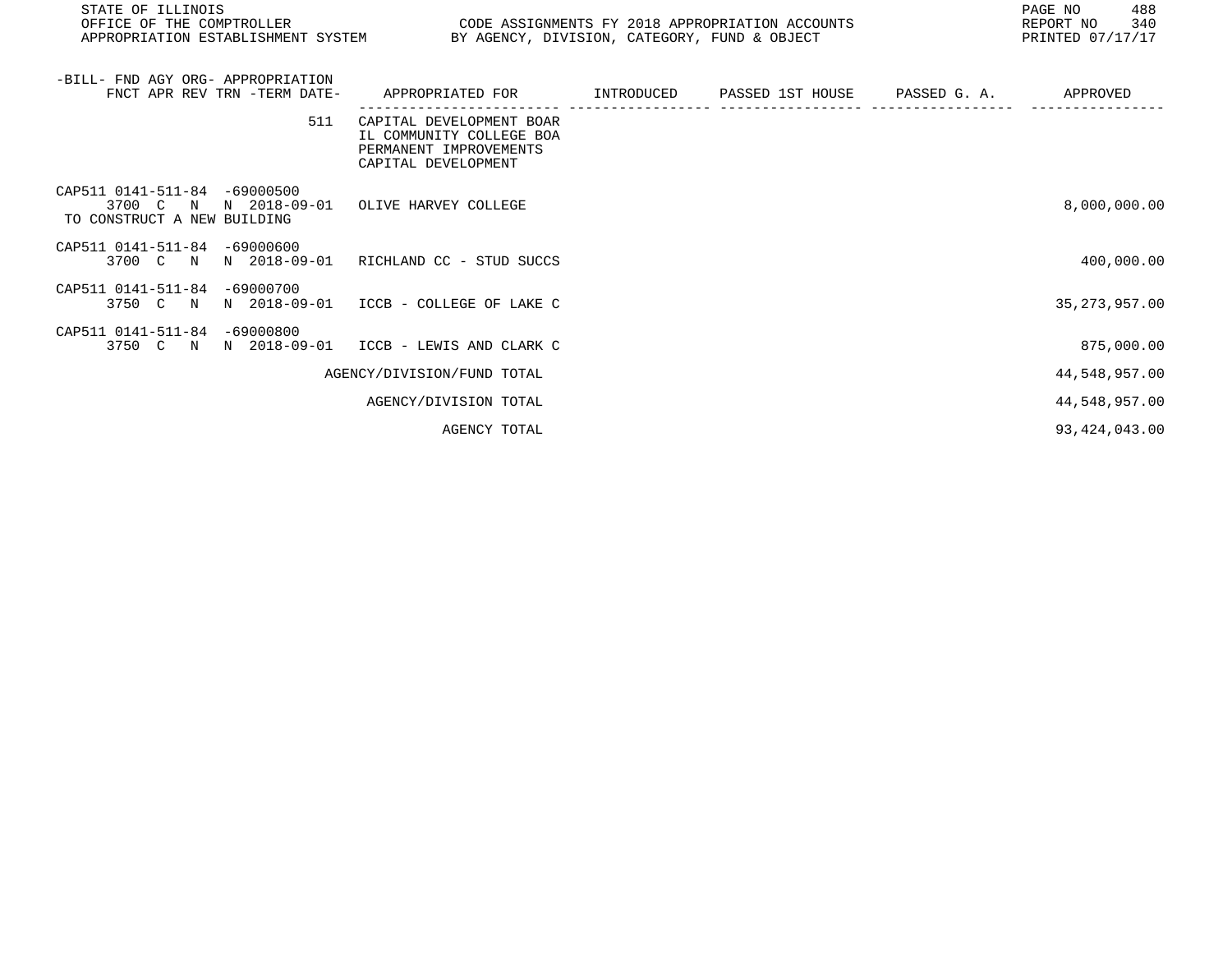| STATE OF ILLINOIS<br>OFFICE OF THE COMPTROLLER<br>CODE ASSIGNMENTS FY 2018 APPROPRIATION ACCOUNTS<br>APPROPRIATION ESTABLISHMENT SYSTEM<br>BY AGENCY, DIVISION, CATEGORY, FUND & OBJECT |                                                                             |            |                  |              | 489<br>PAGE NO<br>340<br>REPORT NO<br>PRINTED 07/17/17 |
|-----------------------------------------------------------------------------------------------------------------------------------------------------------------------------------------|-----------------------------------------------------------------------------|------------|------------------|--------------|--------------------------------------------------------|
| -BILL- FND AGY ORG- APPROPRIATION<br>FNCT APR REV TRN -TERM DATE-                                                                                                                       | APPROPRIATED FOR                                                            | INTRODUCED | PASSED 1ST HOUSE | PASSED G. A. | APPROVED                                               |
| 517                                                                                                                                                                                     | CIVIL SERVICE COMMISSION<br>GENERAL OFFICE<br>OPERATIONS<br>GENERAL REVENUE |            |                  |              |                                                        |
| A00517 0001-517-01 -19100000<br>T 2018-09-01<br>7800 C N                                                                                                                                | OPERATIONAL EXPENSES                                                        |            |                  |              | 416,900.00                                             |
|                                                                                                                                                                                         | AGENCY/DIVISION/FUND TOTAL                                                  |            |                  |              | 416,900.00                                             |
|                                                                                                                                                                                         | AGENCY/DIVISION TOTAL                                                       |            |                  |              | 416,900.00                                             |
|                                                                                                                                                                                         | AGENCY TOTAL                                                                |            |                  |              | 416,900.00                                             |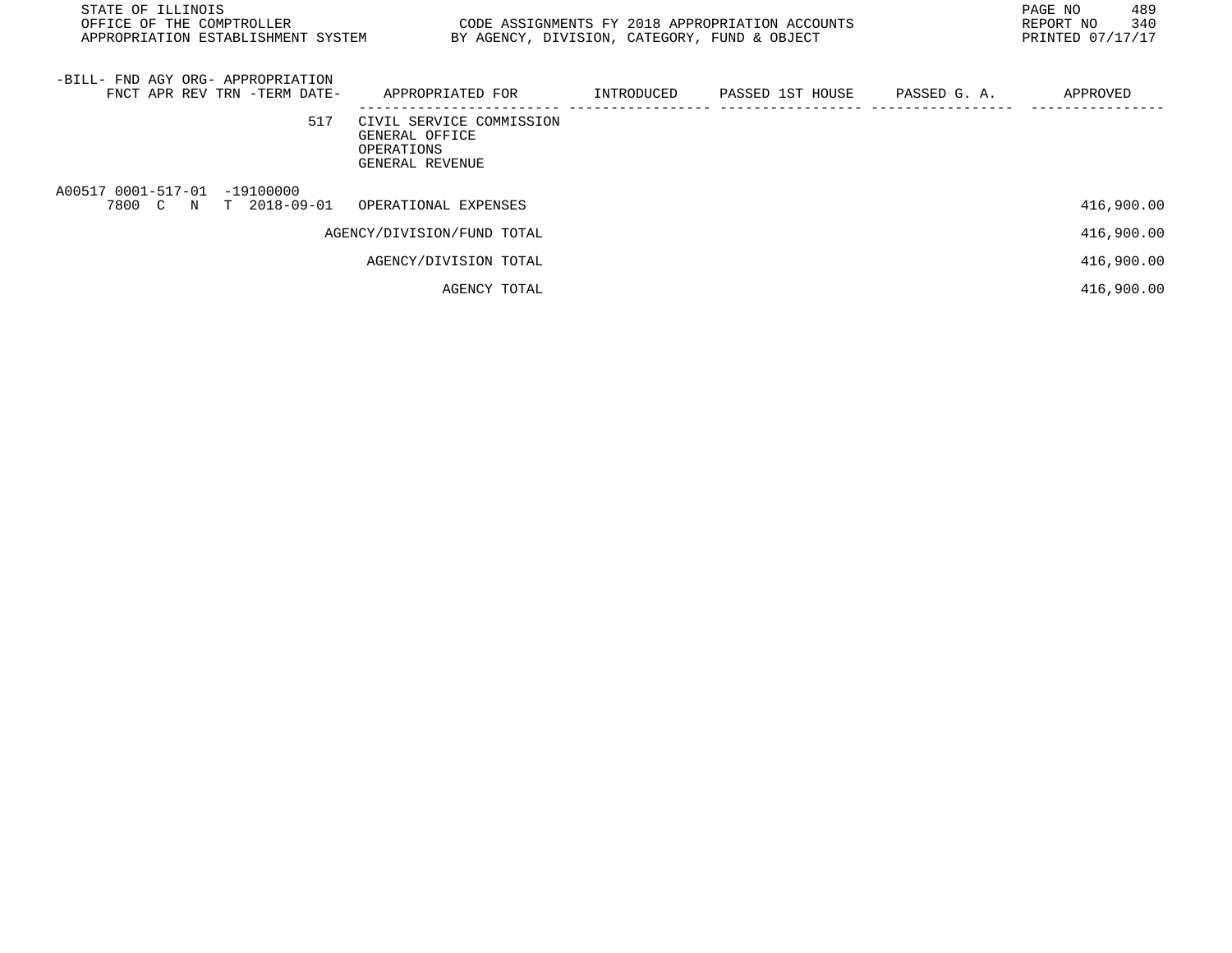| STATE OF ILLINOIS<br>OFFICE OF THE COMPTROLLER CODE ASSIGNMENTS FY 2018 APPROPRIATION ACCOUNTS<br>APPROPRIATION ESTABLISHMENT SYSTEM BY AGENCY, DIVISION, CATEGORY, FUND & OBJECT |                                                                                    |  | 490<br>PAGE NO<br>340<br>REPORT NO<br>PRINTED 07/17/17 |
|-----------------------------------------------------------------------------------------------------------------------------------------------------------------------------------|------------------------------------------------------------------------------------|--|--------------------------------------------------------|
| -BILL- FND AGY ORG- APPROPRIATION<br>FNCT APR REV TRN -TERM DATE- APPROPRIATED FOR TINTRODUCED PASSED 1ST HOUSE PASSED G.A.                                                       |                                                                                    |  | APPROVED                                               |
| 520                                                                                                                                                                               | CORONER TRAINING BOARD<br>GENERAL OFFICE<br>OPERATIONS<br>DEATH CERTIFICATE SURCHA |  |                                                        |
| A00520 0635-520-01 -19000000<br>1300 C N T 2018-09-01 EXPNSES OF THE BOARD<br>EXPENSES OF THE CORONER TRAINING BOARD PURSUANT TO P.A<br>99-0408                                   |                                                                                    |  | 450,000.00                                             |
|                                                                                                                                                                                   | AGENCY/DIVISION/FUND TOTAL                                                         |  | 450,000.00                                             |
|                                                                                                                                                                                   | AGENCY/DIVISION TOTAL                                                              |  | 450,000.00                                             |
|                                                                                                                                                                                   | AGENCY TOTAL                                                                       |  | 450,000.00                                             |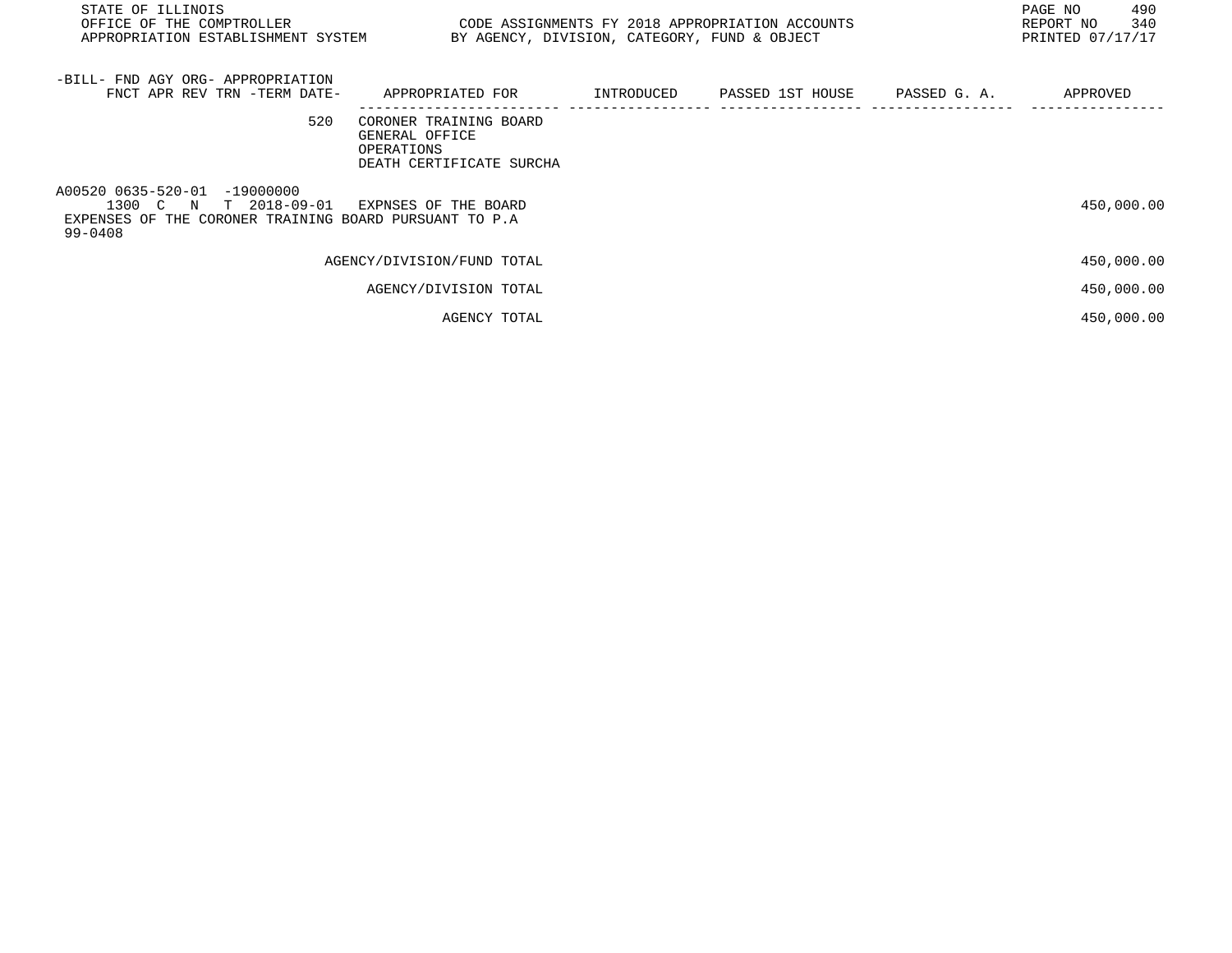| STATE OF ILLINOIS<br>OFFICE OF THE COMPTROLLER        |                              | PAGE NO<br>CODE ASSIGNMENTS FY 2018 APPROPRIATION ACCOUNTS<br>REPORT NO<br>OUDE ASSIGNMENTS FI 2016 APPROPRIATION ACCORDINATION ECONOMIC SYSTEM CODE ASSIGNMENTS FI 2016 APPROPRIATION ACCOR<br>PRINTED 07/17/17 |  |  |  |            |
|-------------------------------------------------------|------------------------------|------------------------------------------------------------------------------------------------------------------------------------------------------------------------------------------------------------------|--|--|--|------------|
| -BILL- FND AGY ORG- APPROPRIATION                     | FNCT APR REV TRN -TERM DATE- | APPROPRIATED FOR TINTRODUCED PASSED 1ST HOUSE PASSED G. A.                                                                                                                                                       |  |  |  | APPROVED   |
|                                                       | 524                          | IL COMMERCE COMMISSION<br>CHAIRMAN & COMMISSIONER<br>OPERATIONS<br>TRANSPORTATION REGULATOR                                                                                                                      |  |  |  |            |
| A00524 0018-524-20 -11200000                          | 5700 C N P 2018-09-01        | REGULAR POSITIONS                                                                                                                                                                                                |  |  |  | 68,800.00  |
| A00524 0018-524-20 -11610000                          | 5700 C N P 2018-09-01        | STATE EMPLOYEE RETIREMEN                                                                                                                                                                                         |  |  |  | 37,200.00  |
| A00524 0018-524-20 -11700000<br>5700 C<br>N           | $T = 2018 - 09 - 01$         | SOC SEC/MEDICARE CONTRIB                                                                                                                                                                                         |  |  |  | 5,300.00   |
| A00524 0018-524-20 -11800000<br>5700 C<br>$\mathbb N$ | P 2018-09-01                 | EMPLOYER CONTRB GRP INS                                                                                                                                                                                          |  |  |  | 29,000.00  |
| A00524 0018-524-20 -12000000<br>5700 C N              | T 2018-09-01                 | CONTRACTUAL SERVICES                                                                                                                                                                                             |  |  |  | 1,000.00   |
| A00524 0018-524-20 -12900000<br>5700 C<br>N           | $T = 2018 - 09 - 01$         | TRAVEL                                                                                                                                                                                                           |  |  |  | 1,500.00   |
| A00524 0018-524-20 -15000000<br>5750 C<br>N           | $T = 2018 - 09 - 01$         | EQUIPMENT                                                                                                                                                                                                        |  |  |  | 500.00     |
| A00524 0018-524-20 -17000000<br>5700 C<br>N           | T 2018-09-01                 | TELECOMMUNICATION                                                                                                                                                                                                |  |  |  | 4,000.00   |
| A00524 0018-524-20 -18000000                          | 5700 C N T 2018-09-01        | OPERATION OF AUTO EQUIPM                                                                                                                                                                                         |  |  |  |            |
|                                                       |                              | AGENCY/DIVISION/FUND TOTAL                                                                                                                                                                                       |  |  |  | 147,300.00 |
|                                                       |                              | PUBLIC UTILITY                                                                                                                                                                                                   |  |  |  |            |
| A00524 0059-524-20 -11200000                          | 5700 C N P 2018-09-01        | REGULAR POSITIONS                                                                                                                                                                                                |  |  |  | 795,000.00 |
| A00524 0059-524-20 -11610000                          | 5700 C N P 2018-09-01        | STATE EMPLOYEE RETIREMEN                                                                                                                                                                                         |  |  |  | 429,400.00 |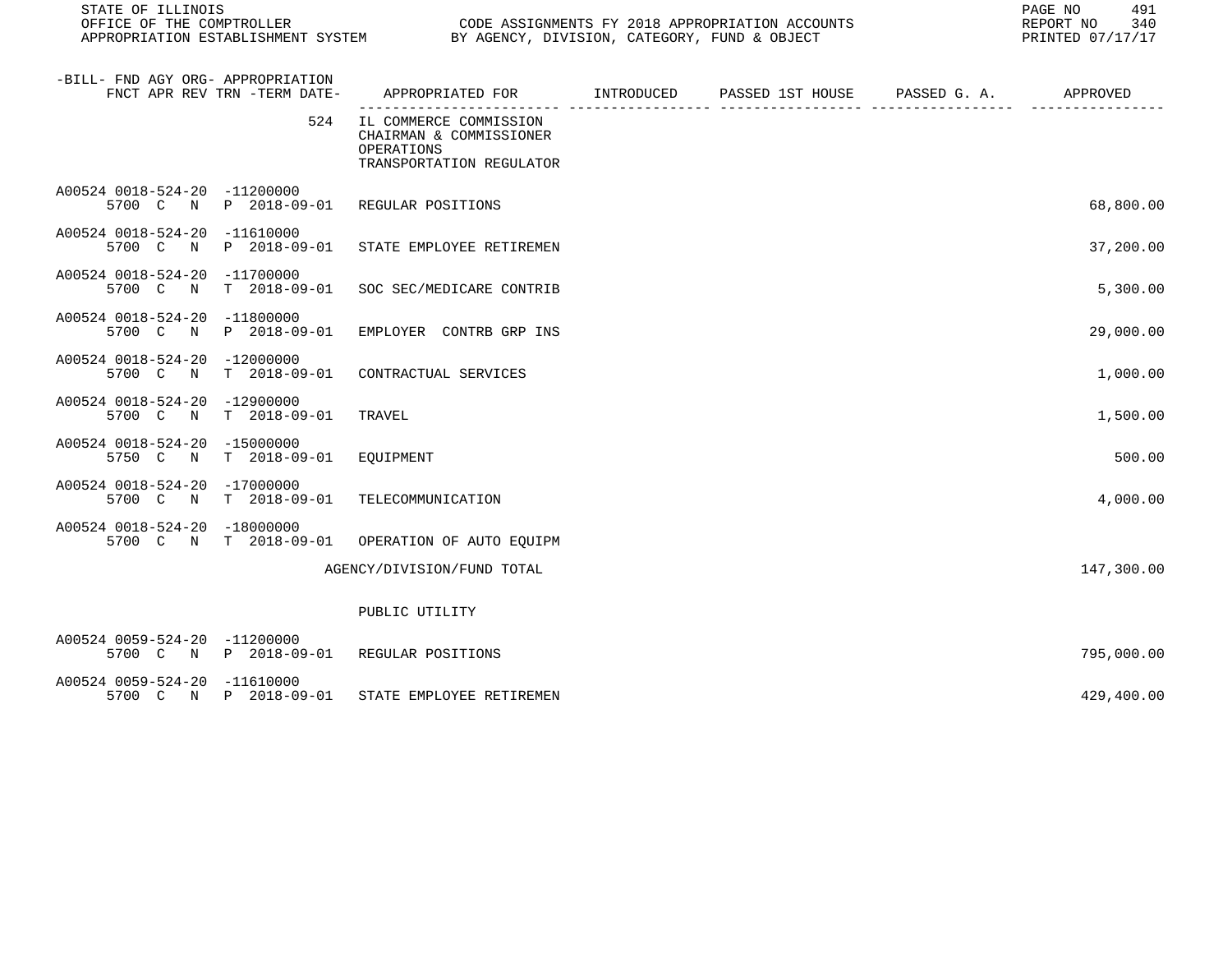| STATE OF ILLINOIS<br>OFFICE OF THE COMPTROLLER<br>APPROPRIATION ESTABLISHMENT SYSTEM BY AGENCY, DIVISION, CATEGORY, FUND & OBJECT |                                                                                   | CODE ASSIGNMENTS FY 2018 APPROPRIATION ACCOUNTS |                       | 492<br>PAGE NO<br>340<br>REPORT NO<br>PRINTED 07/17/17 |
|-----------------------------------------------------------------------------------------------------------------------------------|-----------------------------------------------------------------------------------|-------------------------------------------------|-----------------------|--------------------------------------------------------|
| -BILL- FND AGY ORG- APPROPRIATION<br>FNCT APR REV TRN -TERM DATE-                                                                 | APPROPRIATED FOR                                                                  | INTRODUCED PASSED 1ST HOUSE                     | PASSED G. A. APPROVED |                                                        |
| 524                                                                                                                               | IL COMMERCE COMMISSION<br>CHAIRMAN & COMMISSIONER<br>OPERATIONS<br>PUBLIC UTILITY |                                                 |                       |                                                        |
| A00524 0059-524-20 -11700000<br>5700 C                                                                                            | N T 2018-09-01 SOC SEC/MEDICARE CONTRIB                                           |                                                 |                       | 60,800.00                                              |
| A00524 0059-524-20 -11800000<br>5700 C N P 2018-09-01 EMPLOYER CONTRB GRP INS                                                     |                                                                                   |                                                 |                       | 264,000.00                                             |
| A00524 0059-524-20<br>$-12000000$<br>$T$ 2018-09-01<br>5700 C N                                                                   | CONTRACTUAL SERVICES                                                              |                                                 |                       | 27,400.00                                              |
| A00524 0059-524-20 -12900000<br>T 2018-09-01<br>5700 C N                                                                          | TRAVEL                                                                            |                                                 |                       | 55,000.00                                              |
| A00524 0059-524-20 -13000000<br>5700 C N T 2018-09-01 COMMODITIES                                                                 |                                                                                   |                                                 |                       | 1,000.00                                               |
| A00524 0059-524-20 -15000000<br>T 2018-09-01 EQUIPMENT<br>5750 C N                                                                |                                                                                   |                                                 |                       | 500.00                                                 |
| A00524 0059-524-20 -17000000<br>5700 C N                                                                                          | T 2018-09-01 TELECOMMUNICATION                                                    |                                                 |                       | 14,000.00                                              |
| A00524 0059-524-20<br>$-18000000$<br>5700 C N T 2018-09-01 OPERATION OF AUTO EQUIPM                                               |                                                                                   |                                                 |                       | 500.00                                                 |
|                                                                                                                                   | AGENCY/DIVISION/FUND TOTAL                                                        |                                                 |                       | 1,647,600.00                                           |
|                                                                                                                                   | AGENCY/DIVISION TOTAL                                                             |                                                 |                       | 1,794,900.00                                           |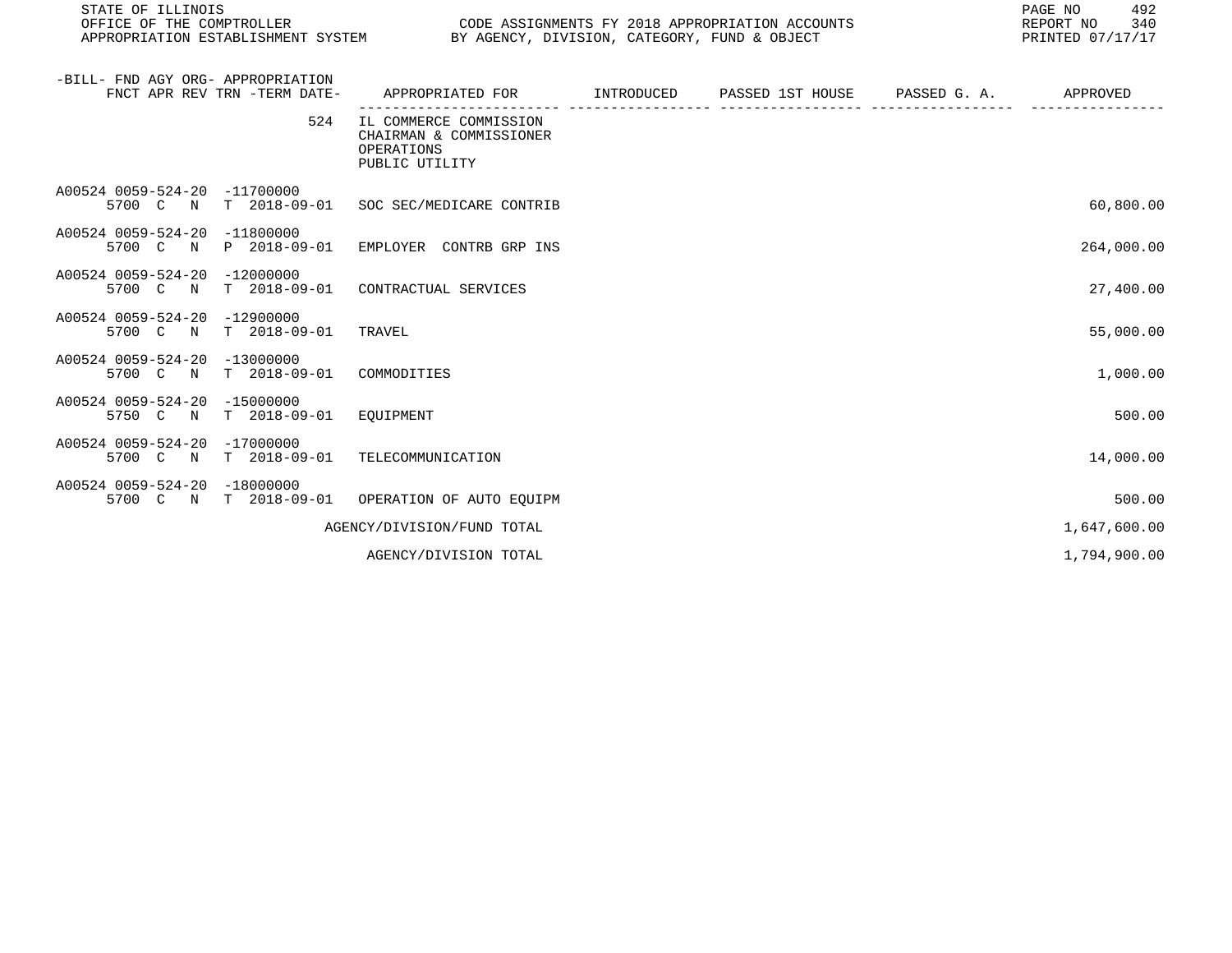STATE OF ILLINOIS PAGE NO 493 OFFICE OF THE COMPTROLLER CODE CODE ASSIGNMENTS FY 2018 APPROPRIATION ACCOUNTS CONNECT CONFINER OF 240<br>APPROPRIATION ESTABLISHMENT SYSTEM BY AGENCY, DIVISION, CATEGORY, FUND & OBJECT

| -BILL- FND AGY ORG- APPROPRIATION<br>FNCT APR REV TRN -TERM DATE-                  | APPROPRIATED FOR                                                           | INTRODUCED | PASSED 1ST HOUSE | PASSED G. A. | APPROVED        |
|------------------------------------------------------------------------------------|----------------------------------------------------------------------------|------------|------------------|--------------|-----------------|
| 524                                                                                | IL COMMERCE COMMISSION<br>PUBLIC UTILITIES<br>OPERATIONS<br>PUBLIC UTILITY |            |                  |              |                 |
| A00524 0059-524-30 -11200000<br>P 2018-09-01<br>5700 C N                           | REGULAR POSITIONS                                                          |            |                  |              | 12,797,900.00   |
| A00524 0059-524-30 -11610000<br>5700 C<br>P 2018-09-01<br>N                        | STATE EMPLOYEE RETIREMEN                                                   |            |                  |              | 6,912,500.00    |
| A00524 0059-524-30<br>$-11700000$<br>$T = 2018 - 09 - 01$<br>5700 C N              | SOC SEC/MEDICARE CONTRIB                                                   |            |                  |              | 976,900.00      |
| A00524 0059-524-30 -11800000<br>5700 C N<br>P 2018-09-01                           | EMPLOYER CONTRB GRP INS                                                    |            |                  |              | 3,382,200.00    |
| A00524 0059-524-30<br>$-12000000$<br>$T$ 2018-09-01<br>5700 C N                    | CONTRACTUAL SERVICES                                                       |            |                  |              | 1,752,400.00    |
| A00524 0059-524-30<br>$-12900000$<br>5700 C N<br>$T$ 2018-09-01                    | TRAVEL                                                                     |            |                  |              | 95,000.00       |
| A00524 0059-524-30<br>$-13000000$<br>5700 C N<br>$T = 2018 - 09 - 01$              | COMMODITIES                                                                |            |                  |              | 24,000.00       |
| A00524 0059-524-30<br>$-13020000$<br>$T = 2018 - 09 - 01$<br>5700 C<br>$\mathbb N$ | PRINTING                                                                   |            |                  |              | 22,000.00       |
| A00524 0059-524-30<br>$-15000000$<br>$T$ 2018-09-01<br>5750 C<br>$\mathbb N$       | EQUIPMENT                                                                  |            |                  |              | 91,300.00       |
| A00524 0059-524-30<br>$-16000000$<br>5700 C<br>$T = 2018 - 09 - 01$<br>$\mathbb N$ | ELECTRONIC DATA PROCESSI                                                   |            |                  |              | 758,200.00      |
| A00524 0059-524-30<br>$-17000000$<br>5700 C<br>$T$ 2018-09-01<br>N                 | TELECOMMUNICATION                                                          |            |                  |              | 450,000.00      |
| A00524 0059-524-30<br>$-18000000$<br>5700 C N T 2018-09-01                         | OPERATION OF AUTO EQUIPM                                                   |            |                  |              | 50,000.00       |
|                                                                                    | AGENCY/DIVISION/FUND TOTAL                                                 |            |                  |              | 27, 312, 400.00 |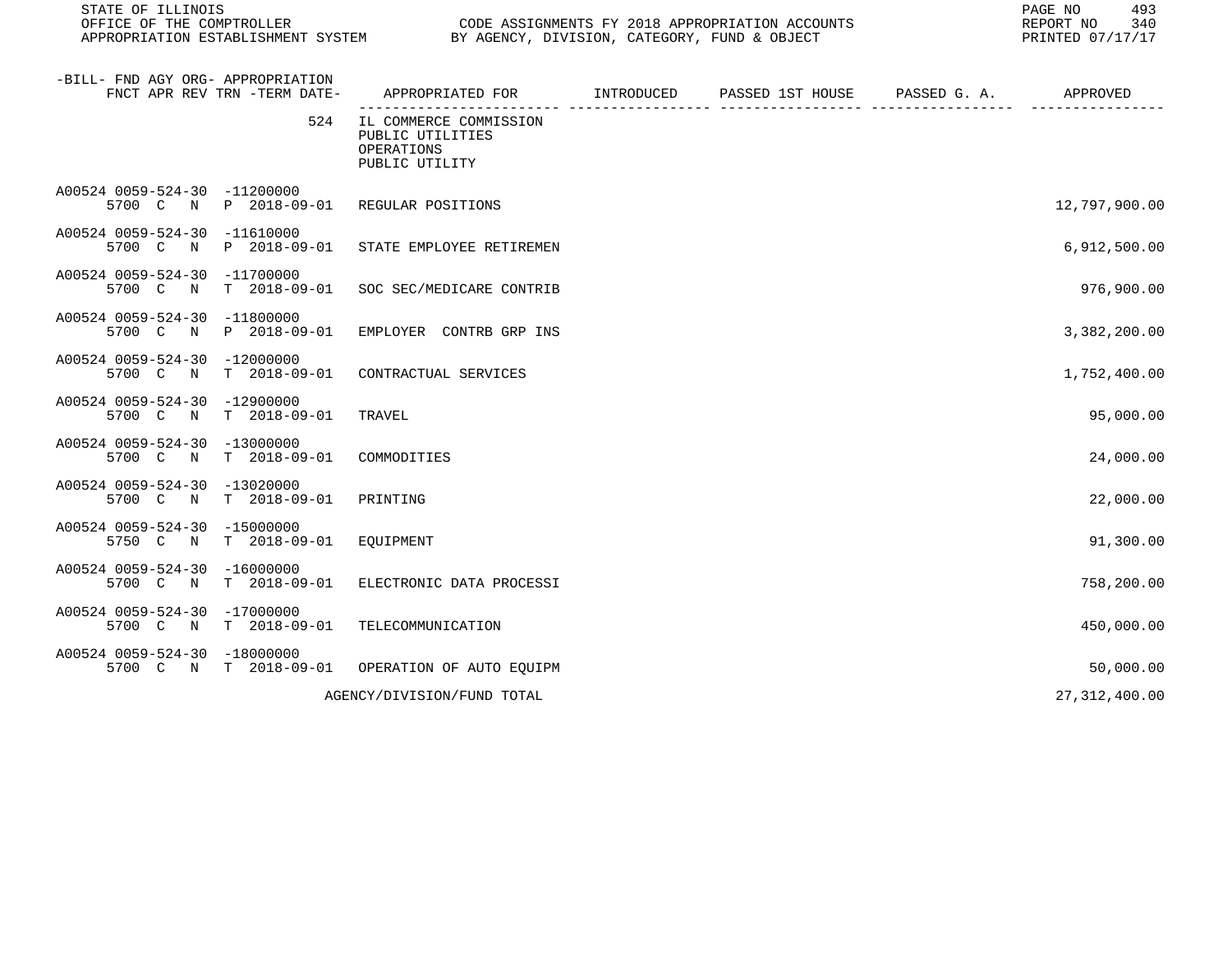| STATE OF ILLINOIS                                                                                                                                                                                                                                                        |                                                                                           |  | 494<br>PAGE NO<br>REPORT NO 340<br>PRINTED 07/17/17 |
|--------------------------------------------------------------------------------------------------------------------------------------------------------------------------------------------------------------------------------------------------------------------------|-------------------------------------------------------------------------------------------|--|-----------------------------------------------------|
| -BILL- FND AGY ORG- APPROPRIATION<br>FNCT APR REV TRN -TERM DATE-                                                                                                                                                                                                        | APPROPRIATED FOR        INTRODUCED     PASSED 1ST HOUSE     PASSED G. A.         APPROVED |  |                                                     |
| 524                                                                                                                                                                                                                                                                      | IL COMMERCE COMMISSION<br>PUBLIC UTILITIES<br>AWARDS & GRANTS<br>IL UNDERGROUND UTL FAC D |  |                                                     |
| A00524 0127-524-30 -44000000<br>5700 C N N 2018-09-01 AWARDS AND GRANTS<br>GRANT TO STATEWIDE ONE-CALL NOTICE SYSTEM                                                                                                                                                     |                                                                                           |  | 150,000.00                                          |
|                                                                                                                                                                                                                                                                          | AGENCY/DIVISION/FUND TOTAL                                                                |  | 150,000.00                                          |
|                                                                                                                                                                                                                                                                          | IL TELECOM ACCESS CORPOR                                                                  |  |                                                     |
| A00524 0364-524-30 -49000000<br>5700 C N N 2018-09-01 ADMIN COSTS AND DISTRIBU<br>FOR ILLINOIS TELECOMMUNICATIONS ACCESS CORPORATION, AS<br>EQUIRED IN ILLINOIS PUBLIC UTILITIES ACT, SECT 13-703                                                                        | R                                                                                         |  | 4,400,000.00                                        |
|                                                                                                                                                                                                                                                                          | AGENCY/DIVISION/FUND TOTAL                                                                |  | 4,400,000.00                                        |
|                                                                                                                                                                                                                                                                          | WIRELESS CARRIER REIMBUR                                                                  |  |                                                     |
| A00524 0613-524-30 -49000000<br>5700 C N N 2018-09-01 AWARDS & GRANTS - LUMP S<br>REIMBURSEMENT OF WIRELESS CARRIERS FOR COSTS INCURRED IN C<br>OMPLYING WITH APPLICABLE PROVISIONS OF FCC WIRELESS ENHANCD9<br>11 SERVICES MANDATES & ADMIN.COSTS OF ICC ADMIN. PROGRAM |                                                                                           |  | 5,000,000.00                                        |
|                                                                                                                                                                                                                                                                          | AGENCY/DIVISION/FUND TOTAL                                                                |  | 5,000,000.00                                        |
|                                                                                                                                                                                                                                                                          | PUBLIC UTILITY                                                                            |  |                                                     |
| A00524 0059-524-30 -99390000<br>9700 C N T 2018-09-01 REFUNDS, N.E.C.                                                                                                                                                                                                    |                                                                                           |  | 26,500.00                                           |
|                                                                                                                                                                                                                                                                          | AGENCY/DIVISION/FUND TOTAL                                                                |  | 26,500.00                                           |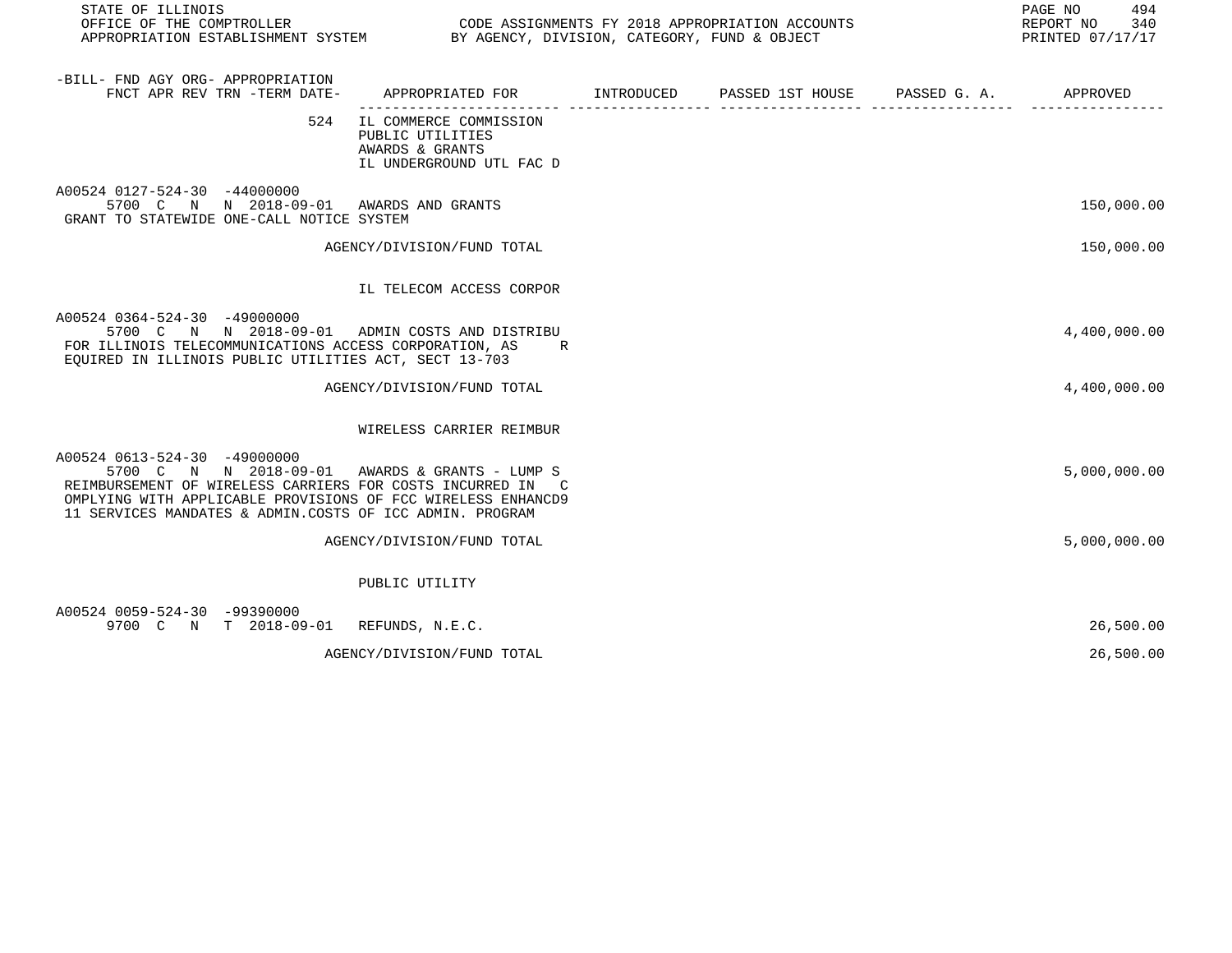| STATE OF ILLINOIS<br>OFFICE OF THE COMPTROLLER<br>APPROPRIATION ESTABLISHMENT SYSTEM | BY AGENCY, DIVISION, CATEGORY, FUND & OBJECT                                      |            | CODE ASSIGNMENTS FY 2018 APPROPRIATION ACCOUNTS |              | 495<br>PAGE NO<br>340<br>REPORT NO<br>PRINTED 07/17/17 |
|--------------------------------------------------------------------------------------|-----------------------------------------------------------------------------------|------------|-------------------------------------------------|--------------|--------------------------------------------------------|
| -BILL- FND AGY ORG- APPROPRIATION<br>FNCT APR REV TRN -TERM DATE-                    | APPROPRIATED FOR                                                                  | INTRODUCED | PASSED 1ST HOUSE                                | PASSED G. A. | APPROVED                                               |
| 524                                                                                  | IL COMMERCE COMMISSION<br>PUBLIC UTILITIES<br>REFUNDS<br>IL UNDERGROUND UTL FAC D |            |                                                 |              |                                                        |
| A00524 0127-524-30 -99390000<br>9700 C N T 2018-09-01                                | REFUNDS, N.E.C.                                                                   |            |                                                 |              | 1,000.00                                               |
|                                                                                      | AGENCY/DIVISION/FUND TOTAL                                                        |            |                                                 |              | 1,000.00                                               |
|                                                                                      | AGENCY/DIVISION TOTAL                                                             |            |                                                 |              | 36,889,900.00                                          |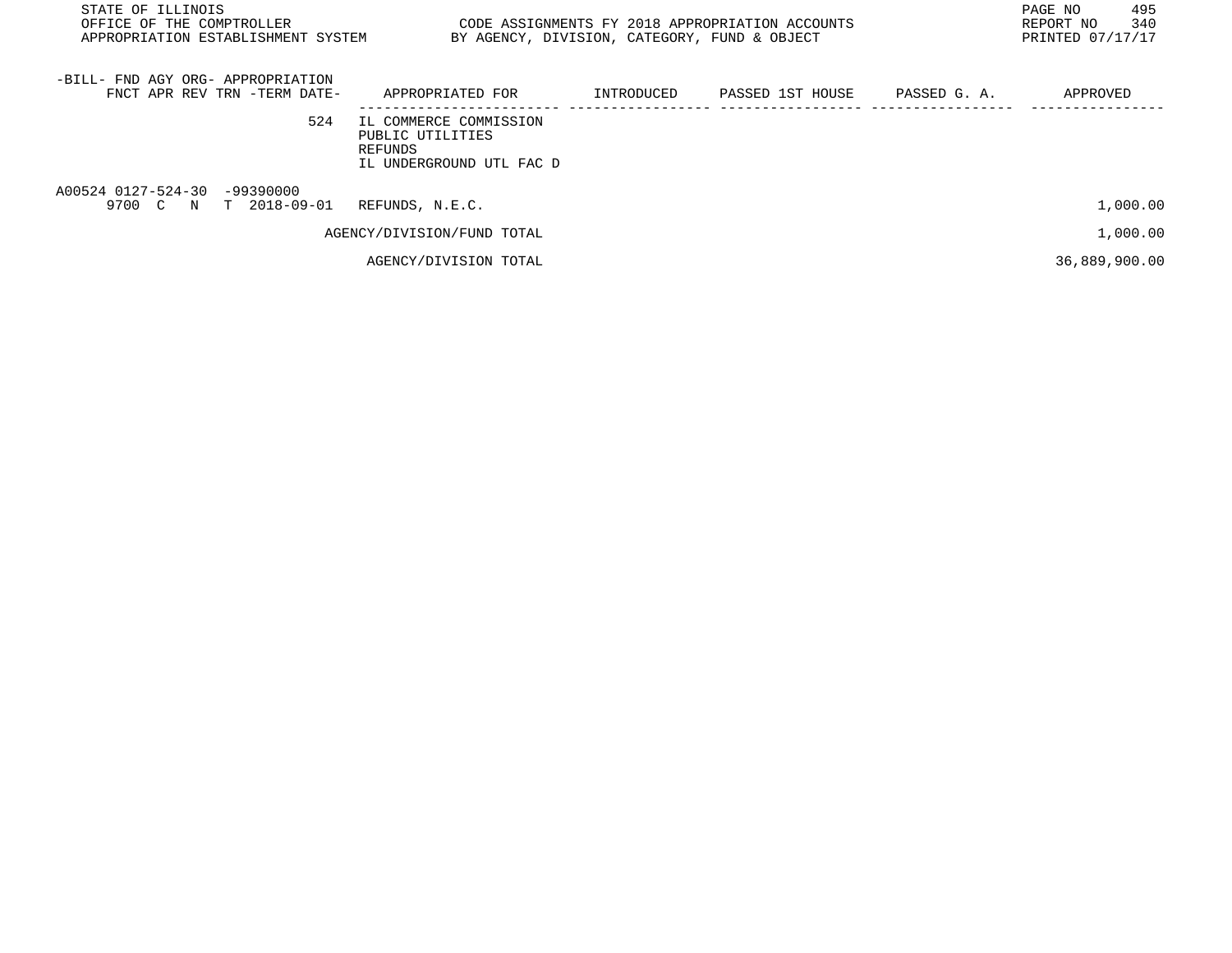| STATE OF ILLINOIS<br>OFFICE OF THE COMPTROLLER<br>OFFICE OF THE COMPTROLLER<br>APPROPRIATION ESTABLISHMENT SYSTEM THE BY AGENCY, DIVISION, CATEGORY, FUND & OBJECT |                                                                                           | CODE ASSIGNMENTS FY 2018 APPROPRIATION ACCOUNTS | 496<br>PAGE NO<br>REPORT NO<br>340<br>PRINTED 07/17/17 |
|--------------------------------------------------------------------------------------------------------------------------------------------------------------------|-------------------------------------------------------------------------------------------|-------------------------------------------------|--------------------------------------------------------|
| -BILL- FND AGY ORG- APPROPRIATION<br>FNCT APR REV TRN -TERM DATE-                                                                                                  | APPROPRIATED FOR        INTRODUCED     PASSED 1ST HOUSE     PASSED G. A.         APPROVED |                                                 |                                                        |
| 524                                                                                                                                                                | IL COMMERCE COMMISSION<br>TRANSPORTATION<br>OPERATIONS<br>TRANSPORTATION REGULATOR        |                                                 |                                                        |
| A00524 0018-524-40 -11200000<br>5700 C N P 2018-09-01                                                                                                              | REGULAR POSITIONS                                                                         |                                                 | 6,014,100.00                                           |
| A00524 0018-524-40 -11610000<br>5700 C N<br>P 2018-09-01                                                                                                           | STATE EMPLOYEE RETIREMEN                                                                  |                                                 | 3,248,400.00                                           |
| A00524 0018-524-40 -11700000<br>5700 C N<br>$T = 2018 - 09 - 01$                                                                                                   | SOC SEC/MEDICARE CONTRIB                                                                  |                                                 | 455,800.00                                             |
| A00524 0018-524-40 -11800000<br>P 2018-09-01<br>5700 C<br>$\mathbb N$                                                                                              | EMPLOYER CONTRB GRP INS                                                                   |                                                 | 1,652,100.00                                           |
| A00524 0018-524-40 -12000000<br>5700 C N T 2018-09-01                                                                                                              | CONTRACTUAL SERVICES                                                                      |                                                 | 950,300.00                                             |
| A00524 0018-524-40 -12900000<br>5700 C N T 2018-09-01                                                                                                              | TRAVEL                                                                                    |                                                 | 80,000.00                                              |
| A00524 0018-524-40 -13000000<br>5700 C N T 2018-09-01                                                                                                              | COMMODITIES                                                                               |                                                 | 35,000.00                                              |
| A00524 0018-524-40 -13020000<br>5700 C N T 2018-09-01                                                                                                              | PRINTING                                                                                  |                                                 | 54,000.00                                              |
| A00524 0018-524-40 -15000000<br>5750 C N T 2018-09-01                                                                                                              | EQUIPMENT                                                                                 |                                                 | 114,800.00                                             |
| A00524 0018-524-40 -16000000<br>5700 C N T 2018-09-01                                                                                                              | ELECTRONIC DATA PROCESSI                                                                  |                                                 | 526,900.00                                             |
| A00524 0018-524-40 -17000000<br>5700 C N T 2018-09-01                                                                                                              | TELECOMMUNICATION                                                                         |                                                 | 318,000.00                                             |
| A00524 0018-524-40 -18000000<br>5700 C N T 2018-09-01                                                                                                              | OPERATION OF AUTO EQUIPM                                                                  |                                                 | 160,000.00                                             |
| A00524 0018-524-40 -49000000<br>5700 C N N 2018-09-01<br>DISBURSING FUNDS COLLECTED FOR SINGLE STATE INSURANCE<br>EGISTRATION PROGRAM                              | AWARDS & GRANTS - LUMP S<br>R                                                             |                                                 | 4,240,000.00                                           |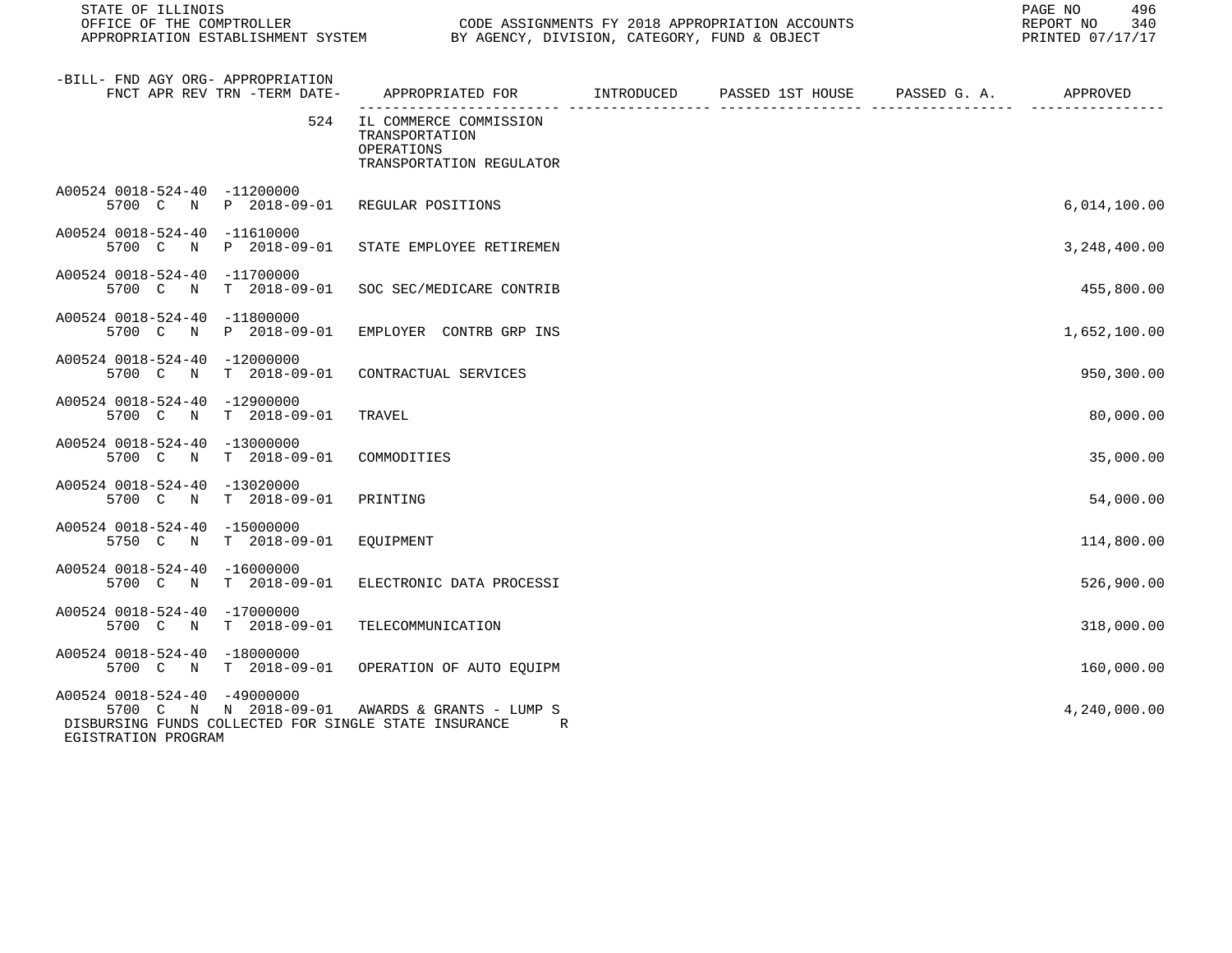| STATE OF ILLINOIS<br>OFFICE OF THE COMPTROLLER<br>APPROPRIATION ESTABLISHMENT SYSTEM BY AGENCY, DIVISION, CATEGORY, FUND & OBJECT | CODE ASSIGNMENTS FY 2018 APPROPRIATION ACCOUNTS                                 |  | 497<br>PAGE NO<br>340<br>REPORT NO<br>PRINTED 07/17/17 |  |
|-----------------------------------------------------------------------------------------------------------------------------------|---------------------------------------------------------------------------------|--|--------------------------------------------------------|--|
| -BILL- FND AGY ORG- APPROPRIATION<br>FNCT APR REV TRN -TERM DATE-                                                                 | APPROPRIATED FOR                                                                |  | APPROVED                                               |  |
| 524                                                                                                                               | IL COMMERCE COMMISSION<br>TRANSPORTATION<br>REFUNDS<br>TRANSPORTATION REGULATOR |  |                                                        |  |
| A00524 0018-524-40 -99390000<br>9700 C N T 2018-09-01                                                                             | REFUNDS, N.E.C.                                                                 |  | 24,700.00                                              |  |
|                                                                                                                                   | AGENCY/DIVISION/FUND TOTAL                                                      |  | 17,874,100.00                                          |  |
|                                                                                                                                   | AGENCY/DIVISION TOTAL                                                           |  | 17,874,100.00                                          |  |
|                                                                                                                                   | AGENCY TOTAL                                                                    |  | 56,558,900.00                                          |  |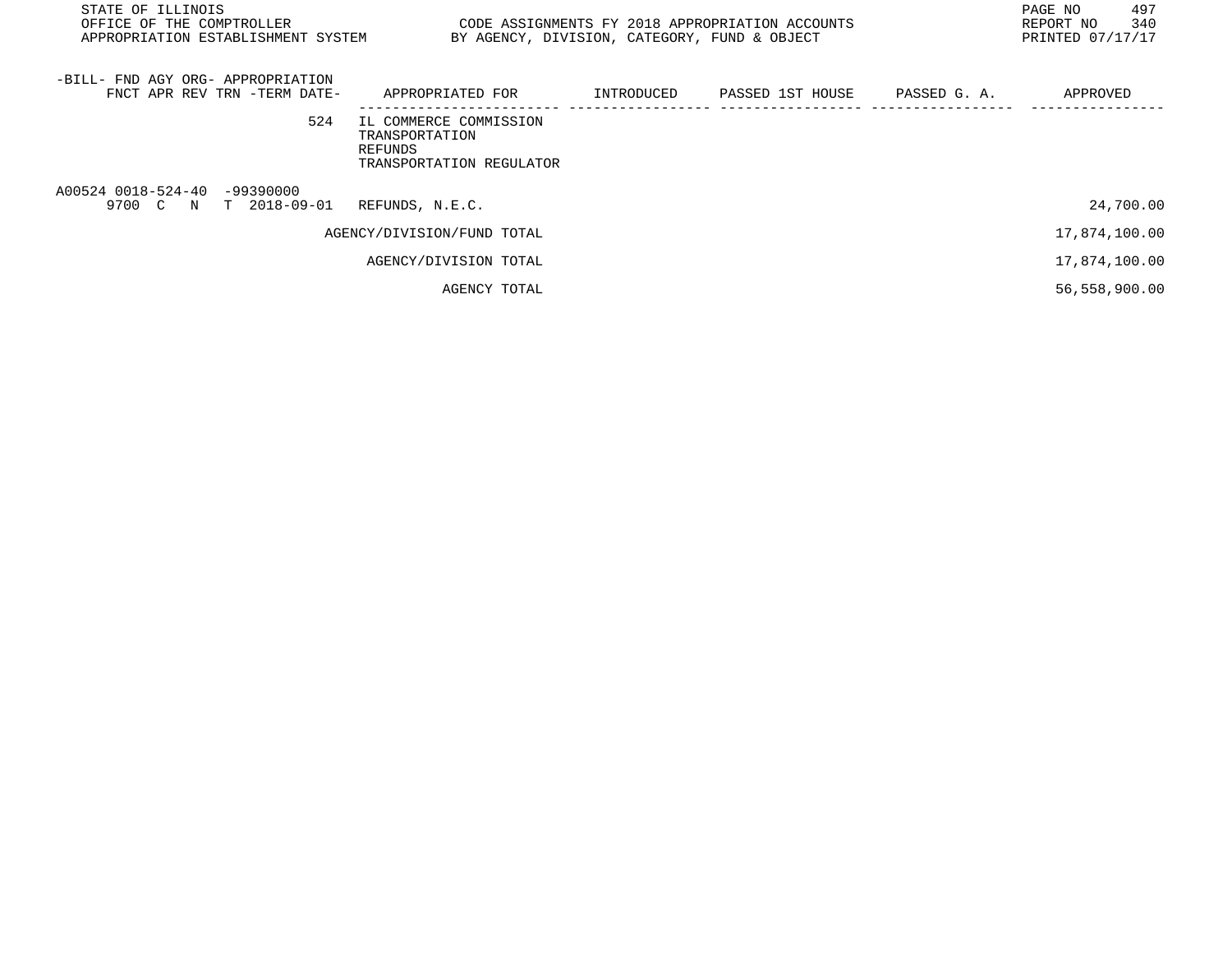| STATE OF ILLINOIS<br>OFFICE OF THE COMPTROLLER<br>APPROPRIATION ESTABLISHMENT SYSTEM                                                  | CODE ASSIGNMENTS FY 2018 APPROPRIATION ACCOUNTS                                | BY AGENCY, DIVISION, CATEGORY, FUND & OBJECT |  | 498<br>PAGE NO<br>340<br>REPORT NO<br>PRINTED 07/17/17 |
|---------------------------------------------------------------------------------------------------------------------------------------|--------------------------------------------------------------------------------|----------------------------------------------|--|--------------------------------------------------------|
| -BILL- FND AGY ORG- APPROPRIATION<br>FNCT APR REV TRN -TERM DATE-                                                                     | APPROPRIATED FOR       INTRODUCED     PASSED 1ST HOUSE     PASSED G. A.        |                                              |  | APPROVED                                               |
| 525                                                                                                                                   | DRYCLEANER COUNCIL<br>ADMINISTRATION<br>OPERATIONS<br>DRYCLEANER ENVIRON RESPO |                                              |  |                                                        |
| A00525 0548-525-01 -19000000<br>T 2018-09-01<br>5300 C N<br>USE IN ACCORDANCE WITH DRYCLEANER ENVIRONMENTAL RESPONSE<br>RUST FUND ACT | FOR USE IN ACCORDANCE                                                          | T.                                           |  | 4,100,000.00                                           |
|                                                                                                                                       | AGENCY/DIVISION/FUND TOTAL                                                     |                                              |  | 4,100,000.00                                           |
|                                                                                                                                       | AGENCY/DIVISION TOTAL                                                          |                                              |  | 4,100,000.00                                           |
|                                                                                                                                       | AGENCY TOTAL                                                                   |                                              |  | 4,100,000.00                                           |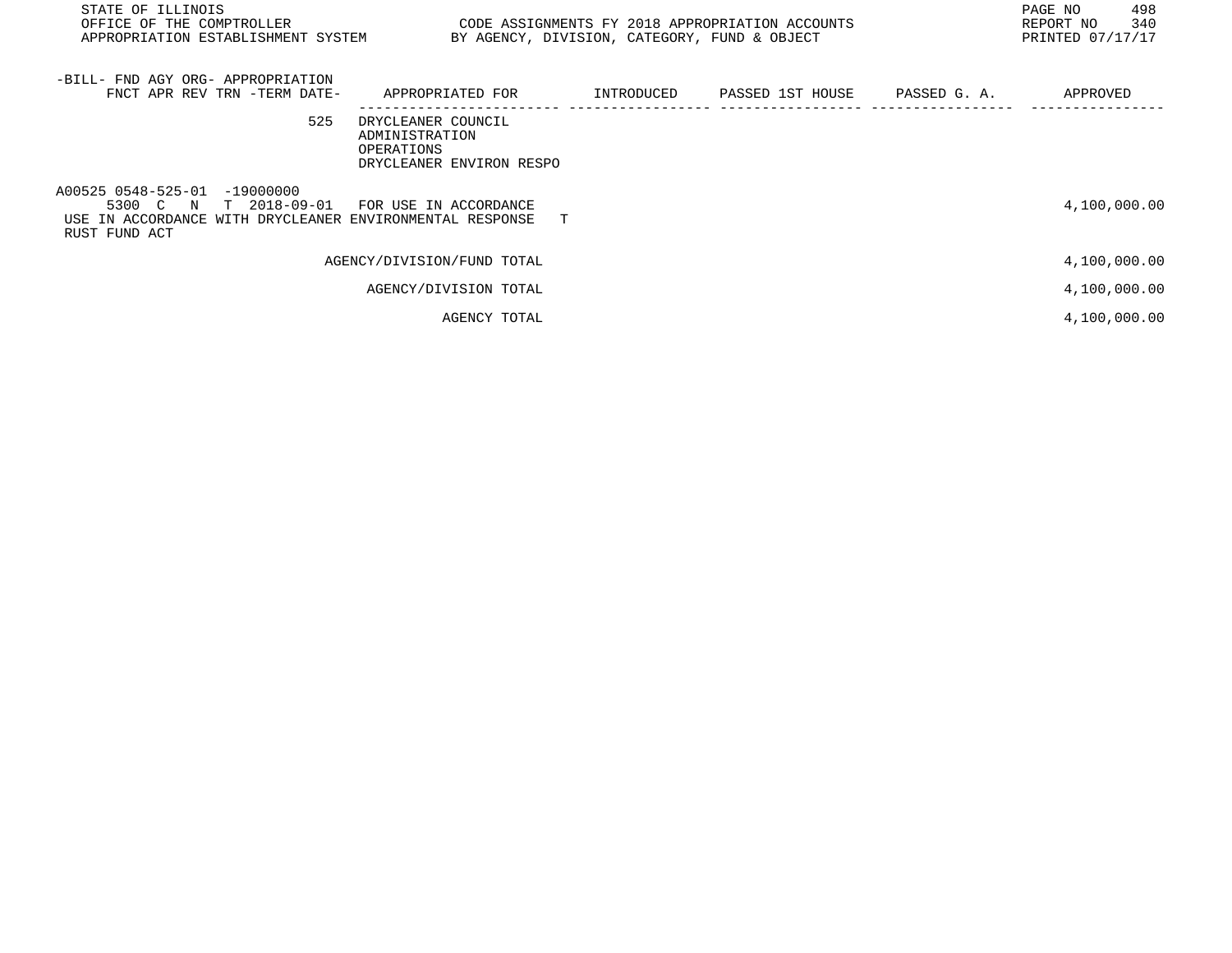| STATE OF ILLINOIS<br>OFFICE OF THE COMPTROLLER<br>APPROPRIATION ESTABLISHMENT SYSTEM BY AGENCY, DIVISION, CATEGORY, FUND & OBJECT | CODE ASSIGNMENTS FY 2018 APPROPRIATION ACCOUNTS                                            |  | PAGE NO<br>499<br>340<br>REPORT NO<br>PRINTED 07/17/17 |
|-----------------------------------------------------------------------------------------------------------------------------------|--------------------------------------------------------------------------------------------|--|--------------------------------------------------------|
| -BILL- FND AGY ORG- APPROPRIATION<br>FNCT APR REV TRN -TERM DATE-                                                                 | APPROPRIATED FOR        INTRODUCED     PASSED 1ST HOUSE     PASSED G. A.          APPROVED |  |                                                        |
| 526                                                                                                                               | DEAF & HARD OF HEARING C<br>OPERATIONS<br>OPERATIONS<br>GENERAL REVENUE                    |  |                                                        |
| A00526 0001-526-01 -19109900<br>1700 C N T 2018-09-01                                                                             | OPERATIONAL EXPENSES                                                                       |  | 611,990.00                                             |
|                                                                                                                                   | AGENCY/DIVISION/FUND TOTAL                                                                 |  | 611,990.00                                             |
|                                                                                                                                   | INTERPRETERS FOR THE DEA                                                                   |  |                                                        |
| A00526 0449-526-01 -19000000<br>1700 C N T 2018-09-01<br>OF INTERPRETER FOR DEAF LICENSURE ACT OF 2007                            | ADMINISTRATION & ENFORCE                                                                   |  | 200,000.00                                             |
|                                                                                                                                   | AGENCY/DIVISION/FUND TOTAL                                                                 |  | 200,000.00                                             |
|                                                                                                                                   | AGENCY/DIVISION TOTAL                                                                      |  | 811,990.00                                             |
|                                                                                                                                   | AGENCY TOTAL                                                                               |  | 811,990.00                                             |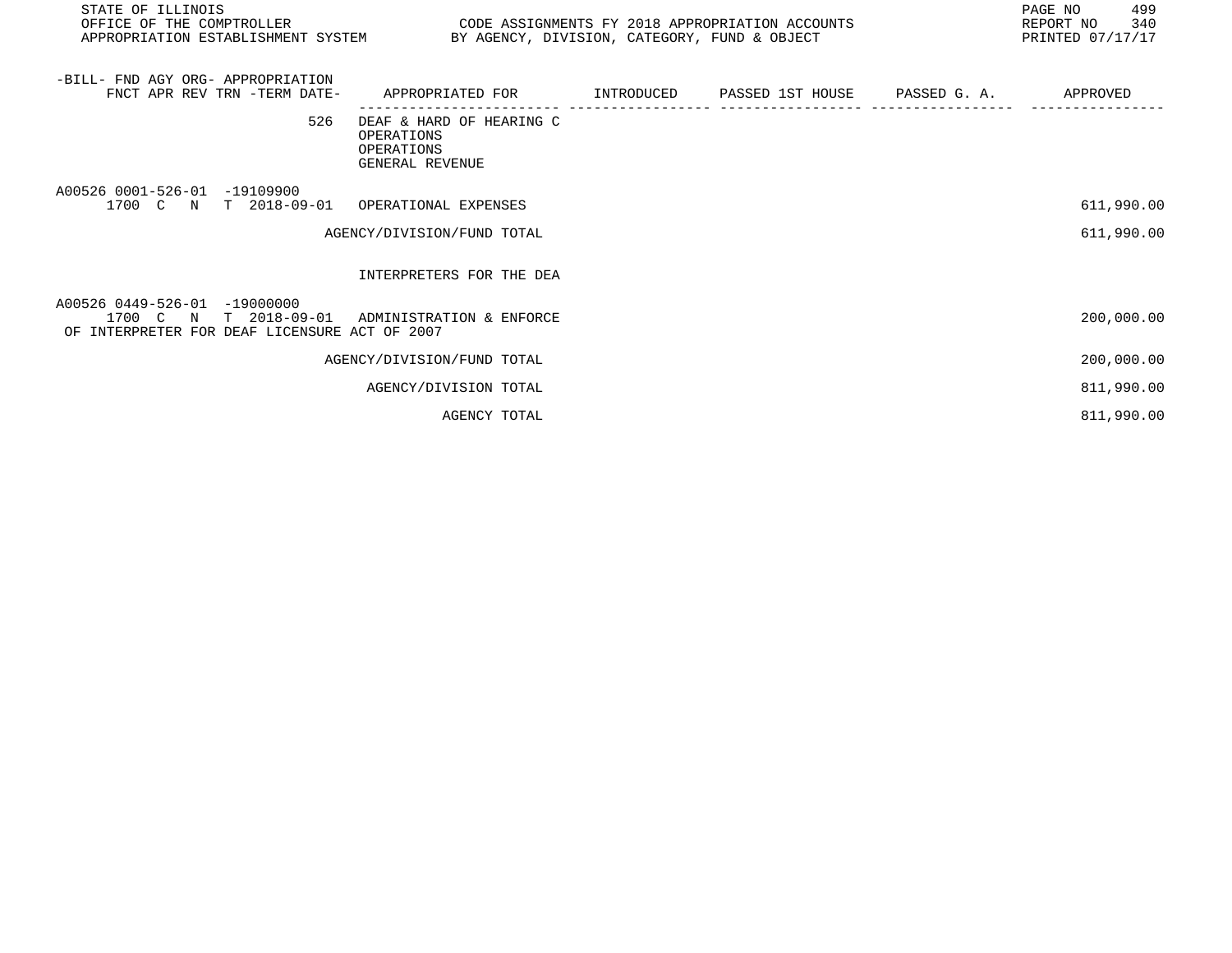| STATE OF ILLINOIS<br>OFFICE OF THE COMPTROLLER<br>APPROPRIATION ESTABLISHMENT SYSTEM                                                       | BY AGENCY, DIVISION, CATEGORY, FUND & OBJECT                                             | CODE ASSIGNMENTS FY 2018 APPROPRIATION ACCOUNTS | 500<br>PAGE NO<br>340<br>REPORT NO<br>PRINTED 07/17/17 |
|--------------------------------------------------------------------------------------------------------------------------------------------|------------------------------------------------------------------------------------------|-------------------------------------------------|--------------------------------------------------------|
| -BILL- FND AGY ORG- APPROPRIATION<br>FNCT APR REV TRN -TERM DATE-                                                                          | APPROPRIATED FOR       INTRODUCED     PASSED 1ST HOUSE     PASSED G. A.         APPROVED |                                                 |                                                        |
| 528                                                                                                                                        | COURT OF CLAIMS<br>CLAIMS ADJUDICATION<br>OPERATIONS<br>GENERAL REVENUE                  | ------------- ----                              |                                                        |
| A00528 0001-528-01 -11200000<br>7800 C N P 2018-09-01                                                                                      | REGULAR POSITIONS                                                                        |                                                 | 1,153,100.00                                           |
| A00528 0001-528-01 -11290000<br>P 2018-09-01<br>7800 C N                                                                                   | ST PAID RETIREMENT CONTR                                                                 |                                                 | 46,200.00                                              |
| A00528 0001-528-01 -11700000<br>7800 C N<br>$T = 2018 - 09 - 01$                                                                           | SOC SEC/MEDICARE CONTRIB                                                                 |                                                 | 88,500.00                                              |
| A00528 0001-528-01 -12000000<br>7800 C N<br>T 2018-09-01                                                                                   | CONTRACTUAL SERVICES                                                                     |                                                 | 39,800.00                                              |
| A00528 0001-528-01 -12900000<br>7800 C N<br>T 2018-09-01                                                                                   | TRAVEL                                                                                   |                                                 | 22,500.00                                              |
| A00528 0001-528-01 -13000000<br>7800 C<br>N<br>$T = 2018 - 09 - 01$                                                                        | COMMODITIES                                                                              |                                                 | 8,600.00                                               |
| A00528 0001-528-01 -13020000<br>7800 C N<br>T 2018-09-01                                                                                   | PRINTING                                                                                 |                                                 | 10,200.00                                              |
| A00528 0001-528-01 -15000000<br>7850 C<br>$\mathbb N$<br>T 2018-09-01                                                                      | EOUIPMENT                                                                                |                                                 | 21,900.00                                              |
| A00528 0001-528-01 -17000000<br>7800 C N T 2018-09-01                                                                                      | TELECOMMUNICATION                                                                        |                                                 | 7,500.00                                               |
| A00528 0001-528-01 -19100000<br>7800 C N T 2018-09-01<br>REIMBURSEMENT FOR INCIDENTAL EXPENSES INCURRED BY JUDGES                          | LUMP SUM, OPERATIONS                                                                     |                                                 | 90,000.00                                              |
|                                                                                                                                            | AGENCY/DIVISION/FUND TOTAL                                                               |                                                 | 1,488,300.00                                           |
|                                                                                                                                            | COURT OF CLAIMS ADMIN &                                                                  |                                                 |                                                        |
| A00528 0434-528-01 -19100000<br>7800 C N T 2018-09-01 LUMP SUM, OPERATIONS<br>ADMINISTRATIVE EXPENSES UNDER CRIME VICTIMS COMPENSATION ACT |                                                                                          |                                                 | 450,000.00                                             |
|                                                                                                                                            | AGENCY/DIVISION/FUND TOTAL                                                               |                                                 | 450,000.00                                             |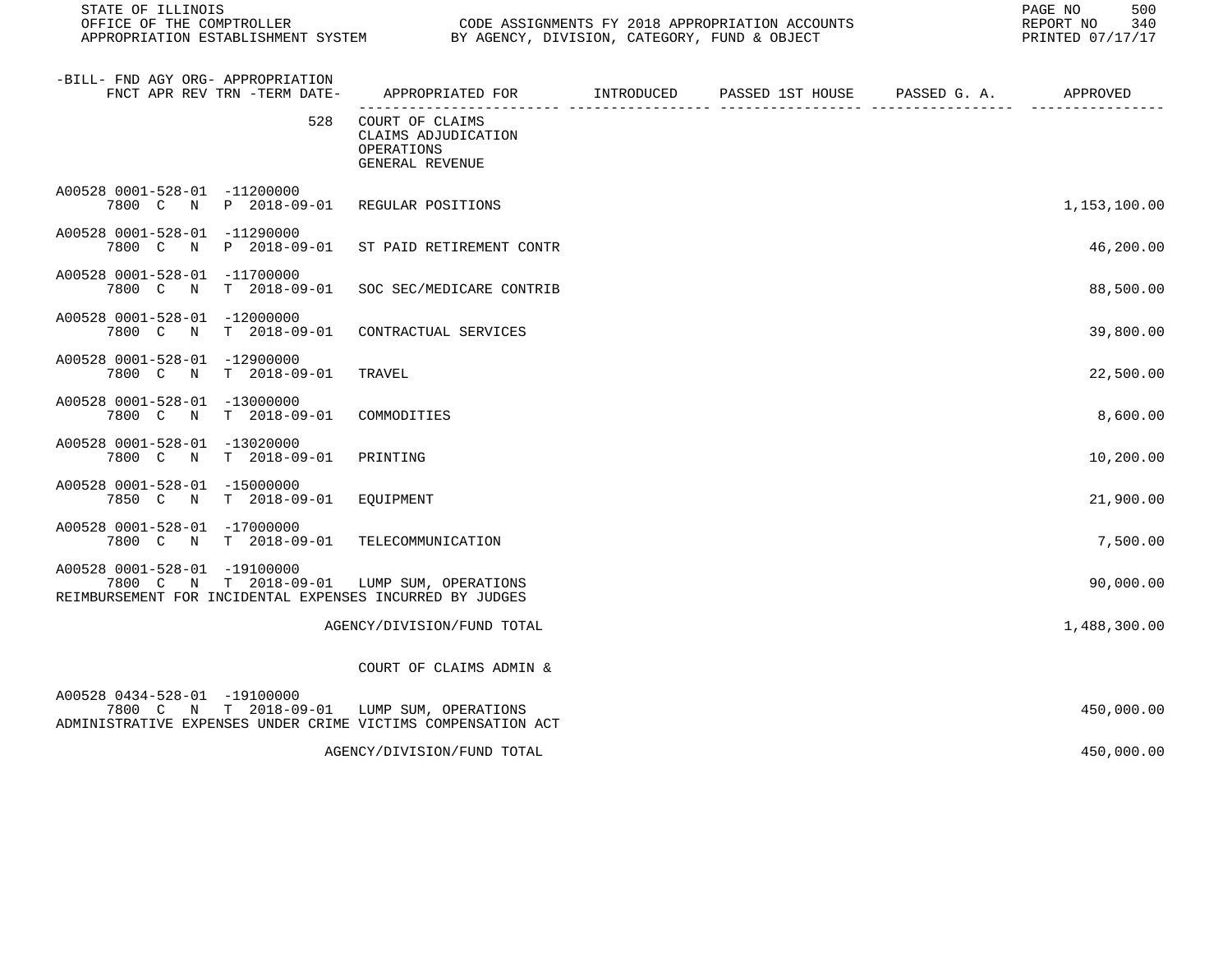| STATE OF ILLINOIS<br>OFFICE OF THE COMPTROLLER THE SERIES CODE ASSIGNMENTS FY 2018 APPROPRIATION ACCOUNTS<br>APPROPRIATION ESTABLISHMENT SYSTEM BY AGENCY, DIVISION, CATEGORY, FUND & OBJECT |                                                                                             |  | PAGE NO<br>501<br>REPORT NO<br>340<br>PRINTED 07/17/17 |
|----------------------------------------------------------------------------------------------------------------------------------------------------------------------------------------------|---------------------------------------------------------------------------------------------|--|--------------------------------------------------------|
| -BILL- FND AGY ORG- APPROPRIATION<br>FNCT APR REV TRN -TERM DATE-                                                                                                                            | APPROPRIATED FOR         INTRODUCED      PASSED 1ST HOUSE     PASSED G. A.         APPROVED |  |                                                        |
| 528                                                                                                                                                                                          | COURT OF CLAIMS<br>CLAIMS ADJUDICATION<br>AWARDS & GRANTS<br>GENERAL REVENUE                |  |                                                        |
| A00528 0001-528-01 -44000000<br>7800 C N N 2018-09-01 PAYMENT OF LINE OF DUTY                                                                                                                |                                                                                             |  | 6,650,000.00                                           |
| A00528 0001-528-01 -44000100<br>7800 C<br>FOR CLAIMS UNDER CRIME VICTIMS COMPENSATION ACT                                                                                                    | N N 2018-09-01 CRIME VICTIMS COMPENSATI                                                     |  | 5,700,000.00                                           |
| A00528 0001-528-01 -44000200<br>7800 C N N 2018-09-01 CLAIMS OTHER THAN CRIME<br>FOR CLAIMS UNDER OTHER THAN CRIME VICTIMS                                                                   |                                                                                             |  | 9,317,100.00                                           |
| A00528 0001-528-01 -44000400<br>7800 C N N 2018-09-01 PMT OF AWARDS FROM LAPSE                                                                                                               |                                                                                             |  | 950,000.00                                             |
|                                                                                                                                                                                              | AGENCY/DIVISION/FUND TOTAL                                                                  |  | 22,617,100.00                                          |
|                                                                                                                                                                                              | <b>ROAD</b>                                                                                 |  |                                                        |
| A00528 0011-528-01 -44000000<br>7800 C N N 2018-09-01 AWARDS AND GRANTS<br>CLAIMS OTHER THAN CRIME VICTIMS                                                                                   |                                                                                             |  | 1,000,000.00                                           |
|                                                                                                                                                                                              | AGENCY/DIVISION/FUND TOTAL                                                                  |  | 1,000,000.00                                           |
|                                                                                                                                                                                              | VOCATIONAL REHABILITATIO                                                                    |  |                                                        |
| A00528 0081-528-01 -44000000<br>7800 C N N 2018-09-01<br>CLAIMS OTHER THAN CRIME VICTIMS                                                                                                     | AWARDS AND GRANTS                                                                           |  | 125,000.00                                             |
|                                                                                                                                                                                              | AGENCY/DIVISION/FUND TOTAL                                                                  |  | 125,000.00                                             |

DCFS CHILDREN'S SERVICES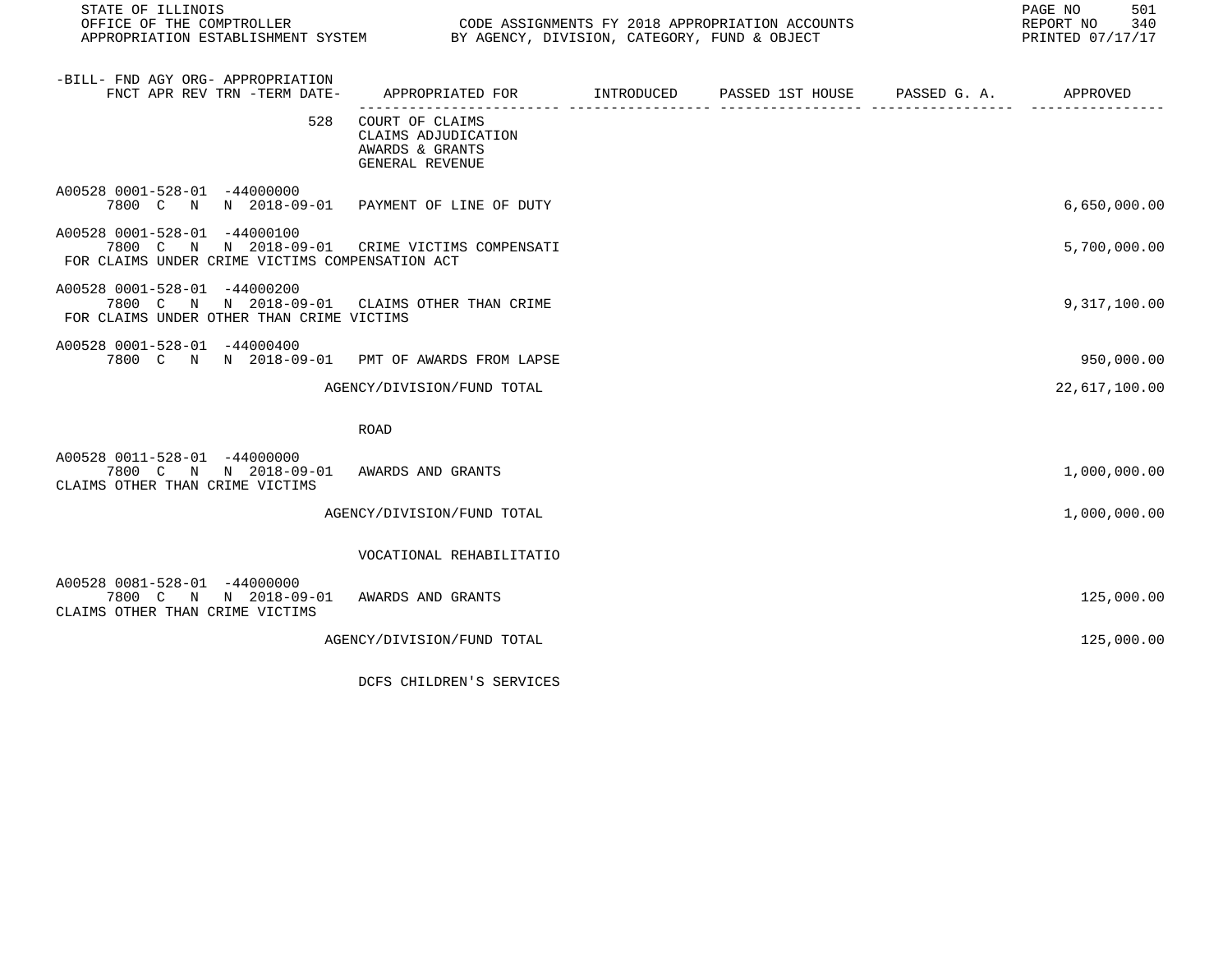| STATE OF ILLINOIS<br>OFFICE OF THE COMPTROLLER                                                             |                                                                                       | CODE ASSIGNMENTS FY 2018 APPROPRIATION ACCOUNTS | 502<br>PAGE NO<br>REPORT NO<br>340<br>PRINTED 07/17/17 |
|------------------------------------------------------------------------------------------------------------|---------------------------------------------------------------------------------------|-------------------------------------------------|--------------------------------------------------------|
| -BILL- FND AGY ORG- APPROPRIATION<br>FNCT APR REV TRN -TERM DATE-                                          | APPROPRIATED FOR INTRODUCED<br>------------------------ -----                         | PASSED 1ST HOUSE PASSED G. A. APPROVED          |                                                        |
| 528                                                                                                        | COURT OF CLAIMS<br>CLAIMS ADJUDICATION<br>AWARDS & GRANTS<br>DCFS CHILDREN'S SERVICES |                                                 |                                                        |
| A00528 0220-528-01 -44000000<br>7800 C N N 2018-09-01 AWARDS AND GRANTS<br>CLAIMS OTHER THAN CRIME VICTIMS |                                                                                       |                                                 | 1,500,000.00                                           |
|                                                                                                            | AGENCY/DIVISION/FUND TOTAL                                                            |                                                 | 1,500,000.00                                           |
|                                                                                                            | STATE GARAGE REVOLVING                                                                |                                                 |                                                        |
| A00528 0303-528-01 -44000000<br>7800 C N N 2018-09-01 AWARDS AND GRANTS<br>CLAIMS OTHER THAN CRIME VICTIMS |                                                                                       |                                                 | 50,000.00                                              |
|                                                                                                            | AGENCY/DIVISION/FUND TOTAL                                                            |                                                 | 50,000.00                                              |
|                                                                                                            | COURT OF CLAIMS FEDERAL                                                               |                                                 |                                                        |
| A00528 0687-528-01 -44009900<br>7800 C N T 2018-09-01 FOR CLAIMS PER CRIME VIC<br>COMPENSATION ACT         |                                                                                       |                                                 | 10,000,000.00                                          |
|                                                                                                            | AGENCY/DIVISION/FUND TOTAL                                                            |                                                 | 10,000,000.00                                          |
|                                                                                                            | TRAFFIC & CRIM CONVICTIO                                                              |                                                 |                                                        |
| A00528 0879-528-01 -44000000<br>7800 C N N 2018-09-01 AWARDS AND GRANTS<br>CLAIMS OTHER THAN CRIME VICTIMS |                                                                                       |                                                 | 100,000.00                                             |
|                                                                                                            | AGENCY/DIVISION/FUND TOTAL                                                            |                                                 | 100,000.00                                             |
|                                                                                                            | GENERAL REVENUE                                                                       |                                                 |                                                        |
| A00528 0001-528-01 -99390000<br>9700 C N T 2018-09-01 REFUNDS, N.E.C.                                      |                                                                                       |                                                 | 400.00                                                 |
|                                                                                                            | AGENCY/DIVISION/FUND TOTAL                                                            |                                                 | 400.00                                                 |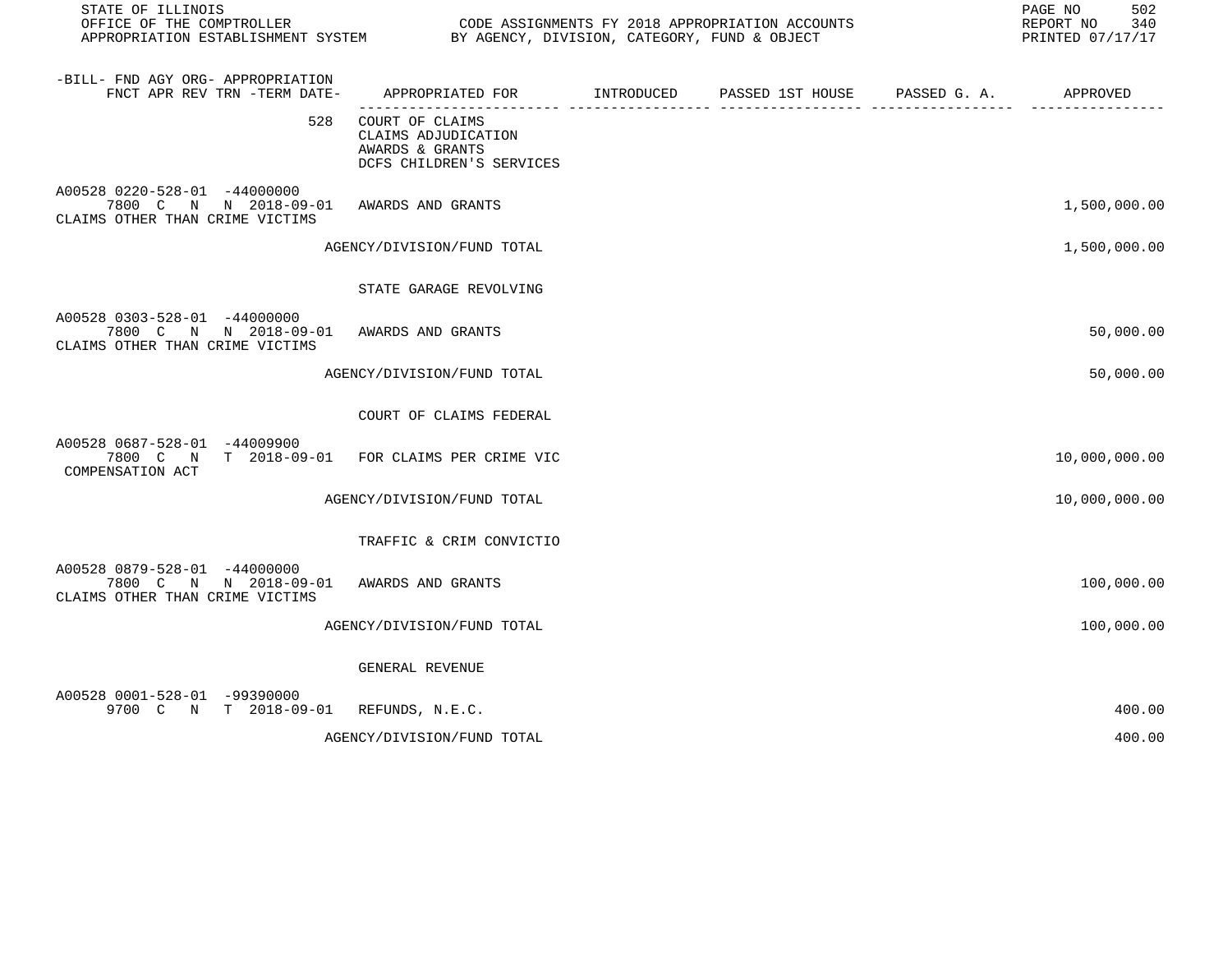| STATE OF ILLINOIS<br>OFFICE OF THE COMPTROLLER<br>APPROPRIATION ESTABLISHMENT SYSTEM | CODE ASSIGNMENTS FY 2018 APPROPRIATION ACCOUNTS                              | BY AGENCY, DIVISION, CATEGORY, FUND & OBJECT |                  |              | PAGE NO<br>503<br>340<br>REPORT NO<br>PRINTED 07/17/17 |  |
|--------------------------------------------------------------------------------------|------------------------------------------------------------------------------|----------------------------------------------|------------------|--------------|--------------------------------------------------------|--|
| -BILL- FND AGY ORG- APPROPRIATION<br>FNCT APR REV TRN -TERM DATE-                    | APPROPRIATED FOR                                                             | INTRODUCED                                   | PASSED 1ST HOUSE | PASSED G. A. | APPROVED                                               |  |
| 528                                                                                  | COURT OF CLAIMS<br>CLAIMS ADJUDICATION<br>REFUNDS<br>COURT OF CLMS FD RC VIC |                                              |                  |              |                                                        |  |
| A00528 0843-528-01 -99390000<br>9700 C N T 2018-09-01                                | REFUND FEDERAL GOVT                                                          |                                              |                  |              | 1,000.00                                               |  |
|                                                                                      | AGENCY/DIVISION/FUND TOTAL                                                   |                                              |                  |              | 1,000.00                                               |  |
|                                                                                      | AGENCY/DIVISION TOTAL                                                        |                                              |                  |              | 37, 331, 800.00                                        |  |
|                                                                                      | AGENCY TOTAL                                                                 |                                              |                  |              | 37, 331, 800.00                                        |  |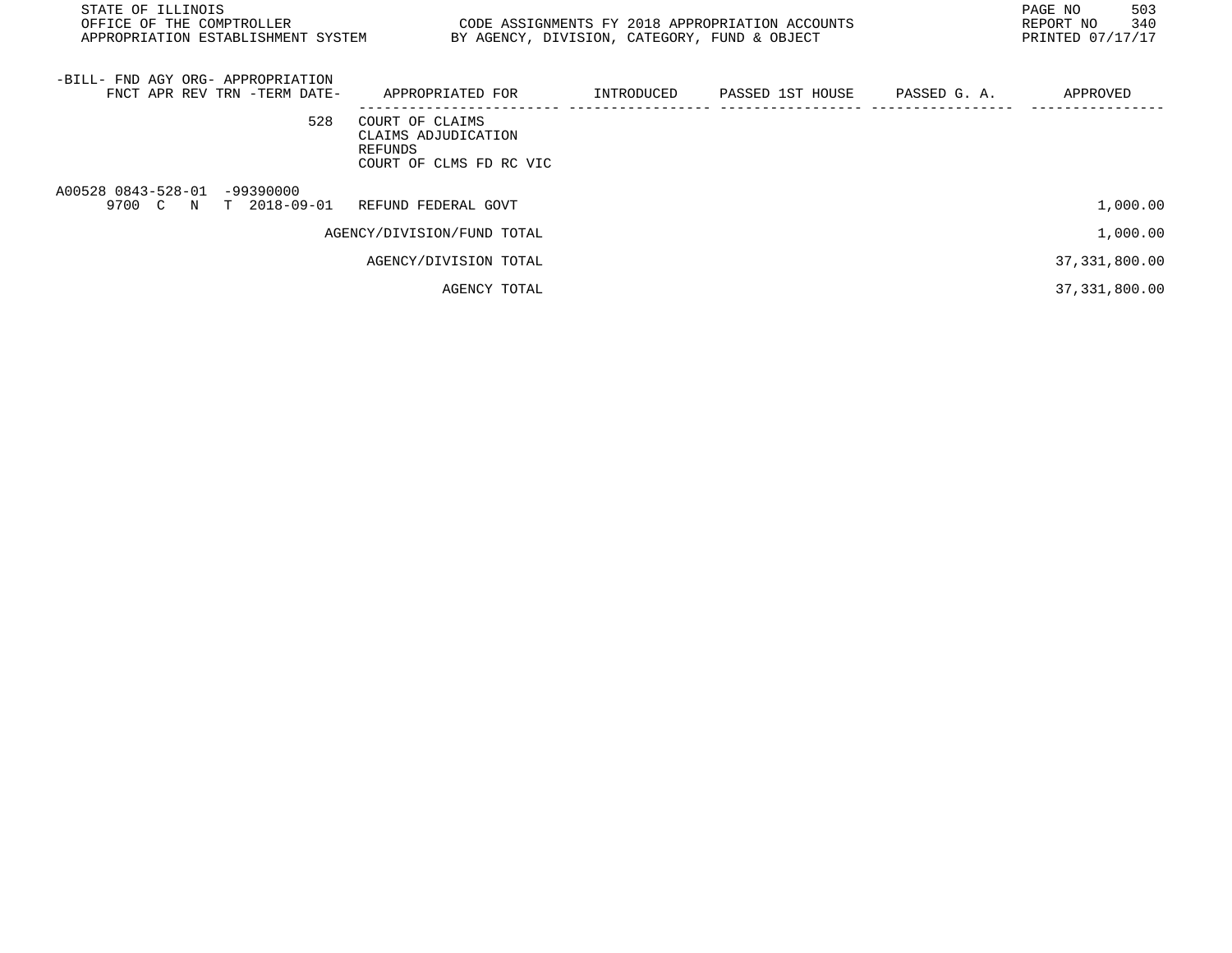STATE OF ILLINOIS PAGE NO 504

CODE ASSIGNMENTS FY 2018 APPROPRIATION ACCOUNTS FOR THE REPORT NO 340 REPORT NO 340 SAN AGENCY, DIVISION, CATEGORY, FUND & OBJECT APPROPRIATION ESTABLISHMENT SYSTEM BY AGENCY, DIVISION, CATEGORY, FUND & OBJECT

| -BILL- FND AGY ORG- APPROPRIATION<br>FNCT APR REV TRN -TERM DATE-                                                                                         | APPROPRIATED FOR                                                           | INTRODUCED | PASSED 1ST HOUSE | PASSED G. A. | APPROVED      |
|-----------------------------------------------------------------------------------------------------------------------------------------------------------|----------------------------------------------------------------------------|------------|------------------|--------------|---------------|
| 532                                                                                                                                                       | ENVIRONMENTAL PROTECT AG<br>ADMINISTRATION<br>OPERATIONS<br>MOTOR FUEL TAX |            |                  |              |               |
| A00532 0012-532-01 -19930000<br>5300 C N N 2018-09-01 DEPOSIT/VEHICLE INSPECTI                                                                            |                                                                            |            |                  |              | 30,000,000.00 |
|                                                                                                                                                           | AGENCY/DIVISION/FUND TOTAL                                                 |            |                  |              | 30,000,000.00 |
|                                                                                                                                                           | U S ENVIRONMENTAL PROTEC                                                   |            |                  |              |               |
| A00532 0065-532-01 -12000000<br>5300 C N T 2018-09-01                                                                                                     | CONTRACTUAL SERVICES                                                       |            |                  |              | 1,491,100.00  |
| A00532 0065-532-01 -16000000<br>$T = 2018 - 09 - 01$<br>5300 C<br>$\mathbb N$                                                                             | ELECTRONIC DATA PROCESSI                                                   |            |                  |              | 1,252,500.00  |
| A00532 0065-532-01 -19000000<br>5300 C<br>N<br>T 2018-09-01<br>ALL COSTS ASSOCIATED WITH ENVIRONMENTAL PROJECTS AS<br>EFINED BY FEDERAL ASSISTANCE AWARDS | ALL COSTS ASSOC WITH PRO<br>D                                              |            |                  |              | 400,000.00    |
|                                                                                                                                                           | AGENCY/DIVISION/FUND TOTAL                                                 |            |                  |              | 3,143,600.00  |
|                                                                                                                                                           | UNDERGROUND STORAGE TANK                                                   |            |                  |              |               |
| A00532 0072-532-01 -12000000<br>$T$ 2018-09-01<br>5300 C N                                                                                                | CONTRACTUAL SERVICES                                                       |            |                  |              | 385,300.00    |
| A00532 0072-532-01<br>-16000000<br>5300 C N<br>$T = 2018 - 09 - 01$                                                                                       | ELECTRONIC DATA PROCESSI                                                   |            |                  |              | 209,500.00    |
|                                                                                                                                                           | AGENCY/DIVISION/FUND TOTAL                                                 |            |                  |              | 594,800.00    |
|                                                                                                                                                           | EPA SPEC STATE PROJ TRUS                                                   |            |                  |              |               |
| A00532 0074-532-01 -19000000<br>5300 C N<br>$T = 2018 - 09 - 01$<br>FUNDING ENVIRONMENTAL PROGRAMS FUNDED BY ADVANCED CONTRB                              | LUMP SUMS & OTHER PURPOS                                                   |            |                  |              | 1,450,000.00  |
|                                                                                                                                                           | AGENCY/DIVISION/FUND TOTAL                                                 |            |                  |              | 1,450,000.00  |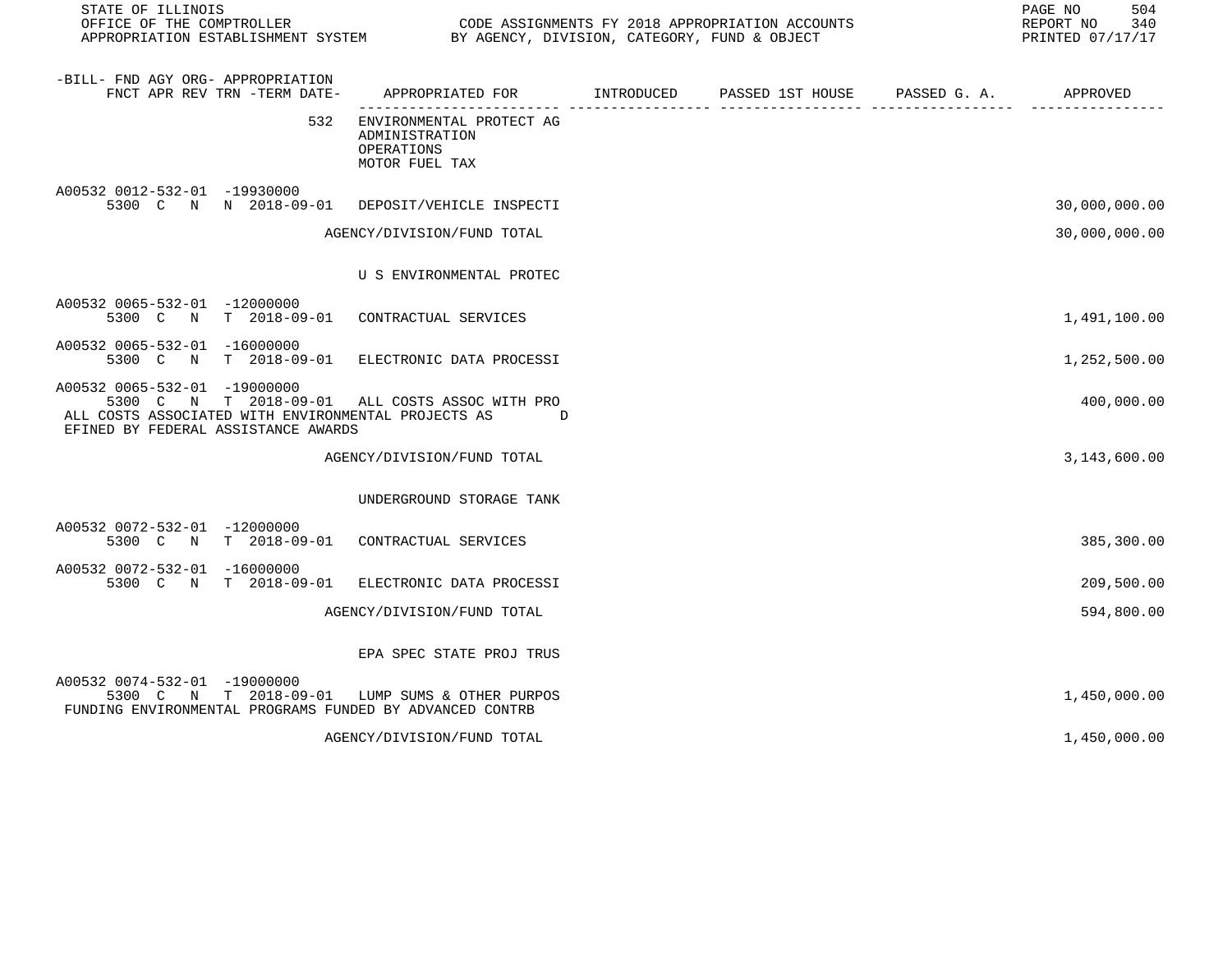| STATE OF ILLINOIS<br>OFFICE OF THE COMPTROLLER        |                              | APPROPRIATION ESTABLISHMENT SYSTEM BY AGENCY, DIVISION, CATEGORY, FUND & OBJECT    | CODE ASSIGNMENTS FY 2018 APPROPRIATION ACCOUNTS                | 505<br>PAGE NO<br>REPORT NO<br>340<br>PRINTED 07/17/17 |
|-------------------------------------------------------|------------------------------|------------------------------------------------------------------------------------|----------------------------------------------------------------|--------------------------------------------------------|
| -BILL- FND AGY ORG- APPROPRIATION                     | FNCT APR REV TRN -TERM DATE- | APPROPRIATED FOR INTRODUCED<br>------------------- ----                            | PASSED 1ST HOUSE PASSED G. A. APPROVED<br>--------------- ---- |                                                        |
|                                                       | 532                          | ENVIRONMENTAL PROTECT AG<br>ADMINISTRATION<br>OPERATIONS<br>SOLID WASTE MANAGEMENT |                                                                |                                                        |
| A00532 0078-532-01 -12000000<br>5300 C<br>$\mathbb N$ | $T = 2018 - 09 - 01$         | CONTRACTUAL SERVICES                                                               |                                                                | 593,000.00                                             |
| A00532 0078-532-01 -16000000                          | 5300 C N T 2018-09-01        | ELECTRONIC DATA PROCESSI                                                           |                                                                | 820,600.00                                             |
|                                                       |                              | AGENCY/DIVISION/FUND TOTAL                                                         |                                                                | 1,413,600.00                                           |
|                                                       |                              | SUBTITLE D MANAGEMENT                                                              |                                                                |                                                        |
| A00532 0089-532-01 -12000000                          | 5300 C N T 2018-09-01        | CONTRACTUAL SERVICES                                                               |                                                                | 121,400.00                                             |
| A00532 0089-532-01 -16000000<br>5300 C N              | T 2018-09-01                 | ELECTRONIC DATA PROCESSI                                                           |                                                                | 68,400.00                                              |
|                                                       |                              | AGENCY/DIVISION/FUND TOTAL                                                         |                                                                | 189,800.00                                             |
|                                                       |                              | CLEAN AIR ACT PERMIT                                                               |                                                                |                                                        |
| A00532 0091-532-01 -12000000                          | 5300 C N T 2018-09-01        | CONTRACTUAL SERVICES                                                               |                                                                | 1,005,900.00                                           |
| A00532 0091-532-01 -16000000                          | 5300 C N T 2018-09-01        | ELECTRONIC DATA PROCESSI                                                           |                                                                | 402,600.00                                             |
|                                                       |                              | AGENCY/DIVISION/FUND TOTAL                                                         |                                                                | 1,408,500.00                                           |
|                                                       |                              | WATER REVOLVING                                                                    |                                                                |                                                        |
| A00532 0270-532-01 -12000000<br>5300 C N              |                              | T 2018-09-01 CONTRACTUAL SERVICES                                                  |                                                                | 942,600.00                                             |
| A00532 0270-532-01 -16000000                          | 5300 C N T 2018-09-01        | ELECTRONIC DATA PROCESSI                                                           |                                                                | 638,400.00                                             |
|                                                       |                              | AGENCY/DIVISION/FUND TOTAL                                                         |                                                                | 1,581,000.00                                           |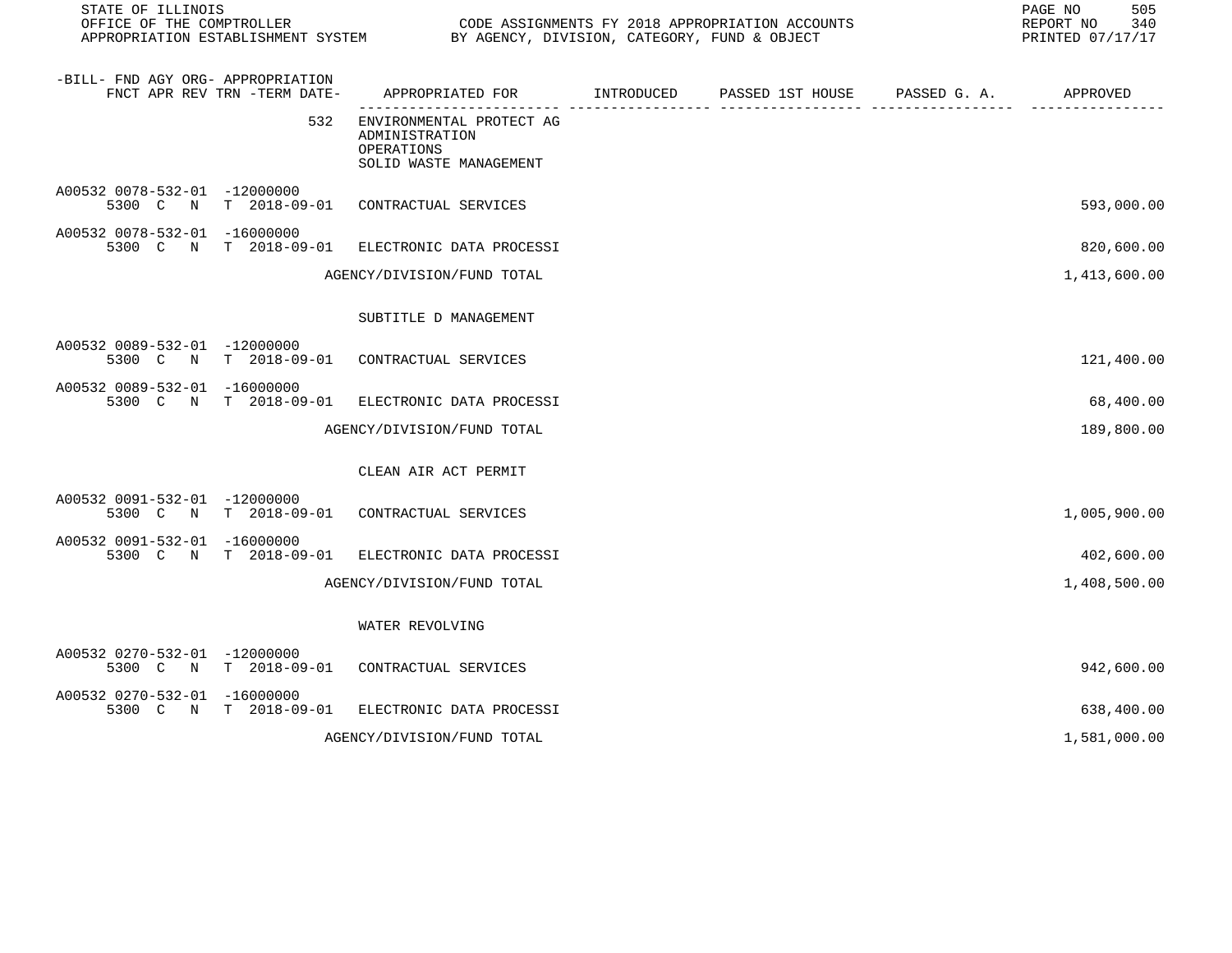| STATE OF ILLINOIS                 |                              | CODE ASSIGNMENTS FY 2018 APPROPRIATION ACCOUNTS                                  |  |  |  | 506<br>PAGE NO<br>REPORT NO<br>340<br>PRINTED 07/17/17 |
|-----------------------------------|------------------------------|----------------------------------------------------------------------------------|--|--|--|--------------------------------------------------------|
| -BILL- FND AGY ORG- APPROPRIATION | FNCT APR REV TRN -TERM DATE- | APPROPRIATED FOR TINTRODUCED PASSED 1ST HOUSE PASSED G. A.                       |  |  |  | APPROVED                                               |
|                                   | 532                          | ENVIRONMENTAL PROTECT AG<br>ADMINISTRATION<br>OPERATIONS<br>USED TIRE MANAGEMENT |  |  |  |                                                        |
| A00532 0294-532-01 -12000000      | 5300 C N T 2018-09-01        | CONTRACTUAL SERVICES                                                             |  |  |  | 390,200.00                                             |
| A00532 0294-532-01 -16000000      | 5300 C N T 2018-09-01        | ELECTRONIC DATA PROCESSI                                                         |  |  |  | 184,600.00                                             |
|                                   |                              | AGENCY/DIVISION/FUND TOTAL                                                       |  |  |  | 574,800.00                                             |
|                                   |                              | IL CLEAN WATER FUND                                                              |  |  |  |                                                        |
| A00532 0731-532-01 -11200000      | 5300 C N P 2018-09-01        | PERSONAL SERVICES                                                                |  |  |  | 945,000.00                                             |
| A00532 0731-532-01 -11610000      | 5300 C N P 2018-09-01        | RETIREMENT                                                                       |  |  |  | 510,400.00                                             |
| A00532 0731-532-01 -11700000      | 5300 C N T 2018-09-01        | SOCIAL SECURITY                                                                  |  |  |  | 72,300.00                                              |
| A00532 0731-532-01 -11800000      | 5300 C N P 2018-09-01        | GROUP INSURANCE                                                                  |  |  |  | 216,000.00                                             |
| A00532 0731-532-01 -12000000      | 5300 C N T 2018-09-01        | CONTRACTUAL SERVICES                                                             |  |  |  | 210,000.00                                             |
| A00532 0731-532-01 -12900000      | 5300 C N T 2018-09-01        | TRAVEL                                                                           |  |  |  | 15,000.00                                              |
| A00532 0731-532-01 -13000000      | 5300 C N T 2018-09-01        | COMMODITIES                                                                      |  |  |  | 30,000.00                                              |
| A00532 0731-532-01 -15000000      | 5350 C N T 2018-09-01        | EQUIPMENT                                                                        |  |  |  | 50,000.00                                              |
| A00532 0731-532-01 -16000000      | 5300 C N T 2018-09-01        | ELECTRONIC DATA PROCESSI                                                         |  |  |  | 1,849,700.00                                           |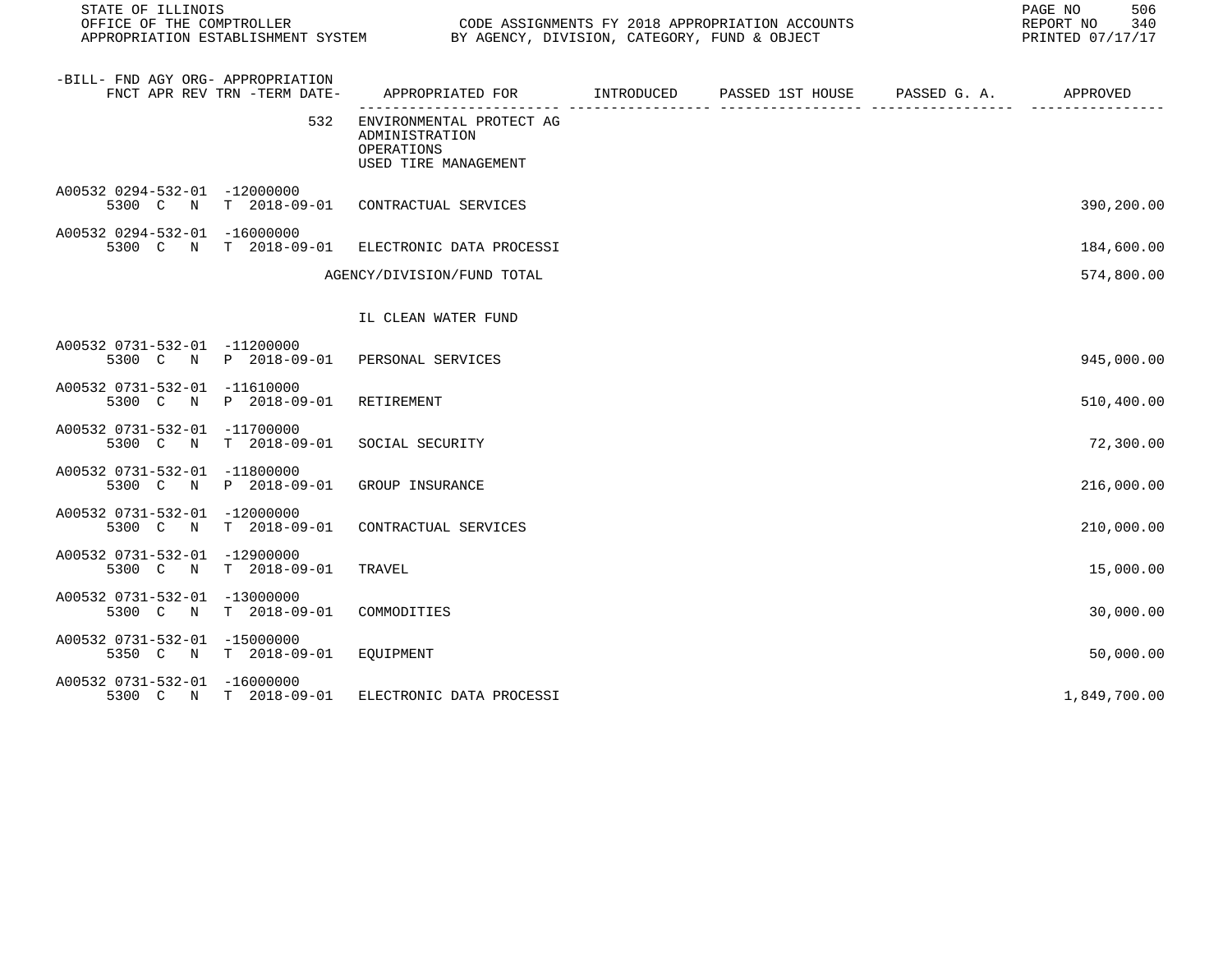| STATE OF ILLINOIS<br>OFFICE OF THE COMPTROLLER                                                      |                              | APPROPRIATION ESTABLISHMENT SYSTEM BY AGENCY, DIVISION, CATEGORY, FUND & OBJECT | CODE ASSIGNMENTS FY 2018 APPROPRIATION ACCOUNTS | 507<br>PAGE NO<br>REPORT NO 340<br>PRINTED 07/17/17 |
|-----------------------------------------------------------------------------------------------------|------------------------------|---------------------------------------------------------------------------------|-------------------------------------------------|-----------------------------------------------------|
| -BILL- FND AGY ORG- APPROPRIATION                                                                   | FNCT APR REV TRN -TERM DATE- | APPROPRIATED FOR INTRODUCED PASSED 1ST HOUSE PASSED G. A.                       |                                                 | APPROVED                                            |
|                                                                                                     | 532                          | ENVIRONMENTAL PROTECT AG<br>ADMINISTRATION<br>OPERATIONS<br>IL CLEAN WATER FUND |                                                 |                                                     |
| A00532 0731-532-01 -17000000                                                                        |                              | 5300 C N T 2018-09-01 TELECOMMUNICATIONS SERVI                                  |                                                 | 50,000.00                                           |
| A00532 0731-532-01 -18000000                                                                        |                              | 5300 C N T 2018-09-01 OPERATION AUTO EOUIPMENT                                  |                                                 | 37,000.00                                           |
|                                                                                                     |                              | AGENCY/DIVISION/FUND TOTAL                                                      |                                                 | 3,985,400.00                                        |
|                                                                                                     |                              | OIL SPILL RESPONSE                                                              |                                                 |                                                     |
| A00532 0774-532-01 -19000000<br>USE IN ACCORDANCE WITH SECT 25C-1 OF ENVIRONMENTAL<br>ROTECTION ACT |                              | 5300 C N T 2018-09-01 LUMP SUMS AND OTHER PURP<br>$\mathbf{P}$                  |                                                 | 30,000.00                                           |
|                                                                                                     |                              | AGENCY/DIVISION/FUND TOTAL                                                      |                                                 | 30,000.00                                           |
|                                                                                                     |                              | HAZARDOUS WASTE                                                                 |                                                 |                                                     |
| A00532 0828-532-01 -12000000                                                                        |                              | 5300 C N T 2018-09-01 CONTRACTUAL SERVICES                                      |                                                 | 489,200.00                                          |
| A00532 0828-532-01 -16000000                                                                        |                              | 5300 C N T 2018-09-01 ELECTRONIC DATA PROCESSI                                  |                                                 | 215,800.00                                          |
|                                                                                                     |                              | AGENCY/DIVISION/FUND TOTAL                                                      |                                                 | 705,000.00                                          |
|                                                                                                     |                              | ENVIRO PROTECT PERMIT &                                                         |                                                 |                                                     |
| A00532 0944-532-01 -12000000                                                                        |                              | 5300 C N T 2018-09-01 CONTRACTUAL SERVICES                                      |                                                 | 376,100.00                                          |
| A00532 0944-532-01 -16000000                                                                        |                              | 5300 C N T 2018-09-01 ELECTRONIC DATA PROCESSI                                  |                                                 | 216,700.00                                          |
|                                                                                                     |                              | AGENCY/DIVISION/FUND TOTAL                                                      |                                                 | 592,800.00                                          |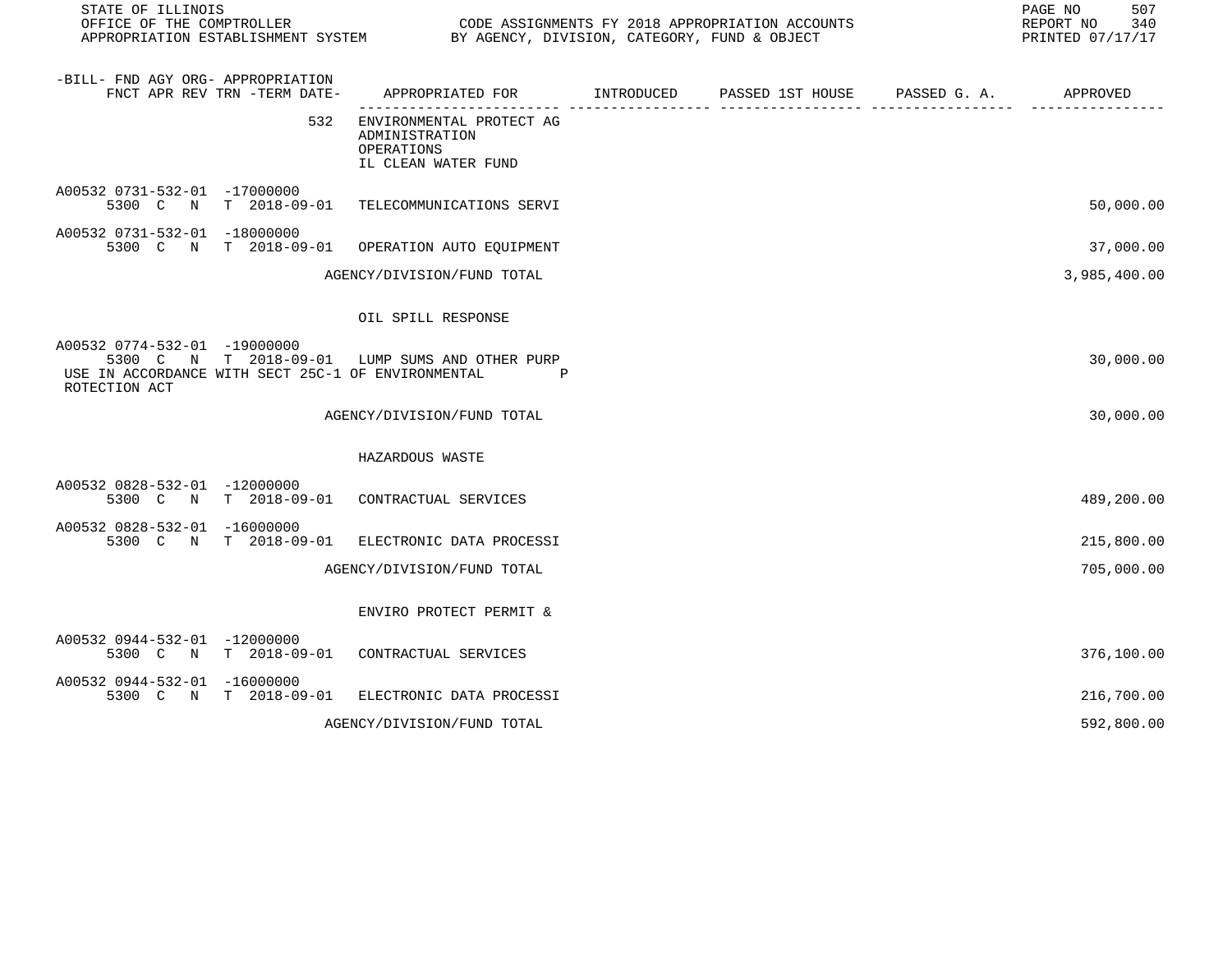| STATE OF ILLINOIS<br>OFFICE OF THE COMPTROLLER                                                                                                                        | PAGE NO<br>CODE ASSIGNMENTS FY 2018 APPROPRIATION ACCOUNTS<br>REPORT NO<br>APPROPRIATION ESTABLISHMENT SYSTEM BY AGENCY, DIVISION, CATEGORY, FUND & OBJECT<br>PRINTED 07/17/17 |  |  |  |               |  |
|-----------------------------------------------------------------------------------------------------------------------------------------------------------------------|--------------------------------------------------------------------------------------------------------------------------------------------------------------------------------|--|--|--|---------------|--|
| -BILL- FND AGY ORG- APPROPRIATION<br>FNCT APR REV TRN -TERM DATE-                                                                                                     | APPROPRIATED FOR        INTRODUCED      PASSED 1ST HOUSE      PASSED G. A.          APPROVED                                                                                   |  |  |  |               |  |
| 532                                                                                                                                                                   | ENVIRONMENTAL PROTECT AG<br>ADMINISTRATION<br>OPERATIONS<br>VEHICLE INSPECTION                                                                                                 |  |  |  |               |  |
| A00532 0963-532-01 -12000000<br>5300 C N T 2018-09-01 CONTRACTUAL SERVICES                                                                                            |                                                                                                                                                                                |  |  |  | 709,200.00    |  |
| A00532 0963-532-01 -16000000<br>5300 C N T 2018-09-01 ELECTRONIC DATA PROCESSI                                                                                        |                                                                                                                                                                                |  |  |  | 1,260,700.00  |  |
|                                                                                                                                                                       | AGENCY/DIVISION/FUND TOTAL                                                                                                                                                     |  |  |  | 1,969,900.00  |  |
|                                                                                                                                                                       | ENVIRONMENTAL PROTECTION                                                                                                                                                       |  |  |  |               |  |
| A00532 0845-532-01 -44000000<br>5300 C N N 2018-09-01 GRANTS TO OTHER STATE AG<br>AWARDS AND GRANTS AS DIRECTED BY ENVIRONMENTAL PROTECTION T<br>RUST FUND COMMISSION |                                                                                                                                                                                |  |  |  | 4,000,000.00  |  |
|                                                                                                                                                                       | AGENCY/DIVISION/FUND TOTAL                                                                                                                                                     |  |  |  | 4,000,000.00  |  |
|                                                                                                                                                                       | ENVIRO PROTECT PERMIT &                                                                                                                                                        |  |  |  |               |  |
| A00532 0944-532-01 -99390000<br>9700 C N T 2018-09-01 REFUNDS                                                                                                         |                                                                                                                                                                                |  |  |  | 100,000.00    |  |
|                                                                                                                                                                       | AGENCY/DIVISION/FUND TOTAL                                                                                                                                                     |  |  |  | 100,000.00    |  |
|                                                                                                                                                                       | AGENCY/DIVISION TOTAL                                                                                                                                                          |  |  |  | 51,739,200.00 |  |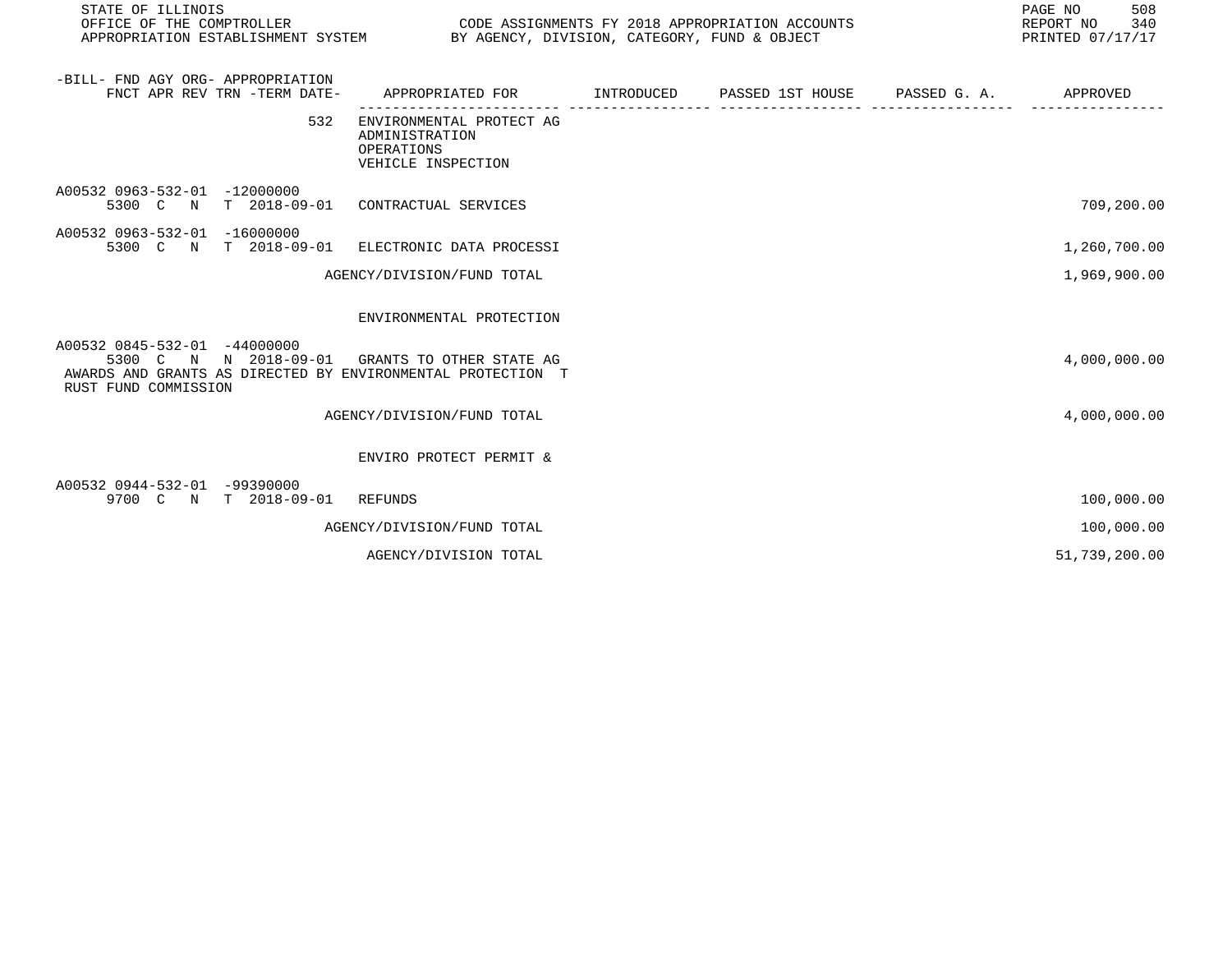| STATE OF ILLINOIS                 |                              |                                                                                    |  |  | 509<br>PAGE NO<br>REPORT NO 340<br>PRINTED 07/17/17 |              |
|-----------------------------------|------------------------------|------------------------------------------------------------------------------------|--|--|-----------------------------------------------------|--------------|
| -BILL- FND AGY ORG- APPROPRIATION | FNCT APR REV TRN -TERM DATE- | APPROPRIATED FOR TINTRODUCED PASSED 1ST HOUSE PASSED G.A. APPROVED                 |  |  |                                                     |              |
|                                   | 532                          | ENVIRONMENTAL PROTECT AG<br>AIR-POLLUTION CONTROL<br>OPERATIONS<br>GENERAL REVENUE |  |  |                                                     |              |
| A00532 0001-532-10 -19000000      |                              | 5300 C N T 2018-09-01 ETHANOL RESEARCH                                             |  |  |                                                     | 500,000.00   |
|                                   |                              | AGENCY/DIVISION/FUND TOTAL                                                         |  |  |                                                     | 500,000.00   |
|                                   |                              | U S ENVIRONMENTAL PROTEC                                                           |  |  |                                                     |              |
| A00532 0065-532-10 -11200000      |                              | 5300 C N P 2018-09-01 PERSONAL SERVICES                                            |  |  |                                                     | 4,264,500.00 |
| A00532 0065-532-10 -11610000      | 5300 C N P 2018-09-01        | RETIREMENT                                                                         |  |  |                                                     | 2,303,400.00 |
| A00532 0065-532-10 -11700000      |                              | 5300 C N T 2018-09-01 SOCIAL SECURITY                                              |  |  |                                                     | 326,200.00   |
| A00532 0065-532-10 -11800000      |                              | 5300 C N P 2018-09-01 GROUP INSURANCE                                              |  |  |                                                     | 1,152,000.00 |
| A00532 0065-532-10 -12000000      |                              | 5300 C N T 2018-09-01 CONTRACTUAL SERVICES                                         |  |  |                                                     | 2,704,000.00 |
| A00532 0065-532-10 -12900000      | 5300 C N T 2018-09-01        | TRAVEL                                                                             |  |  |                                                     | 31,600.00    |
| A00532 0065-532-10 -13000000      | 5300 C N T 2018-09-01        | COMMODITIES                                                                        |  |  |                                                     | 132,000.00   |
| A00532 0065-532-10 -13020000      | 5300 C N T 2018-09-01        | PRINTING                                                                           |  |  |                                                     | 15,000.00    |
| A00532 0065-532-10 -15000000      | 5350 C N T 2018-09-01        | EOUIPMENT                                                                          |  |  |                                                     | 355,000.00   |
| A00532 0065-532-10 -17000000      | 5300 C N T 2018-09-01        | TELECOMMUNICATION                                                                  |  |  |                                                     | 215,000.00   |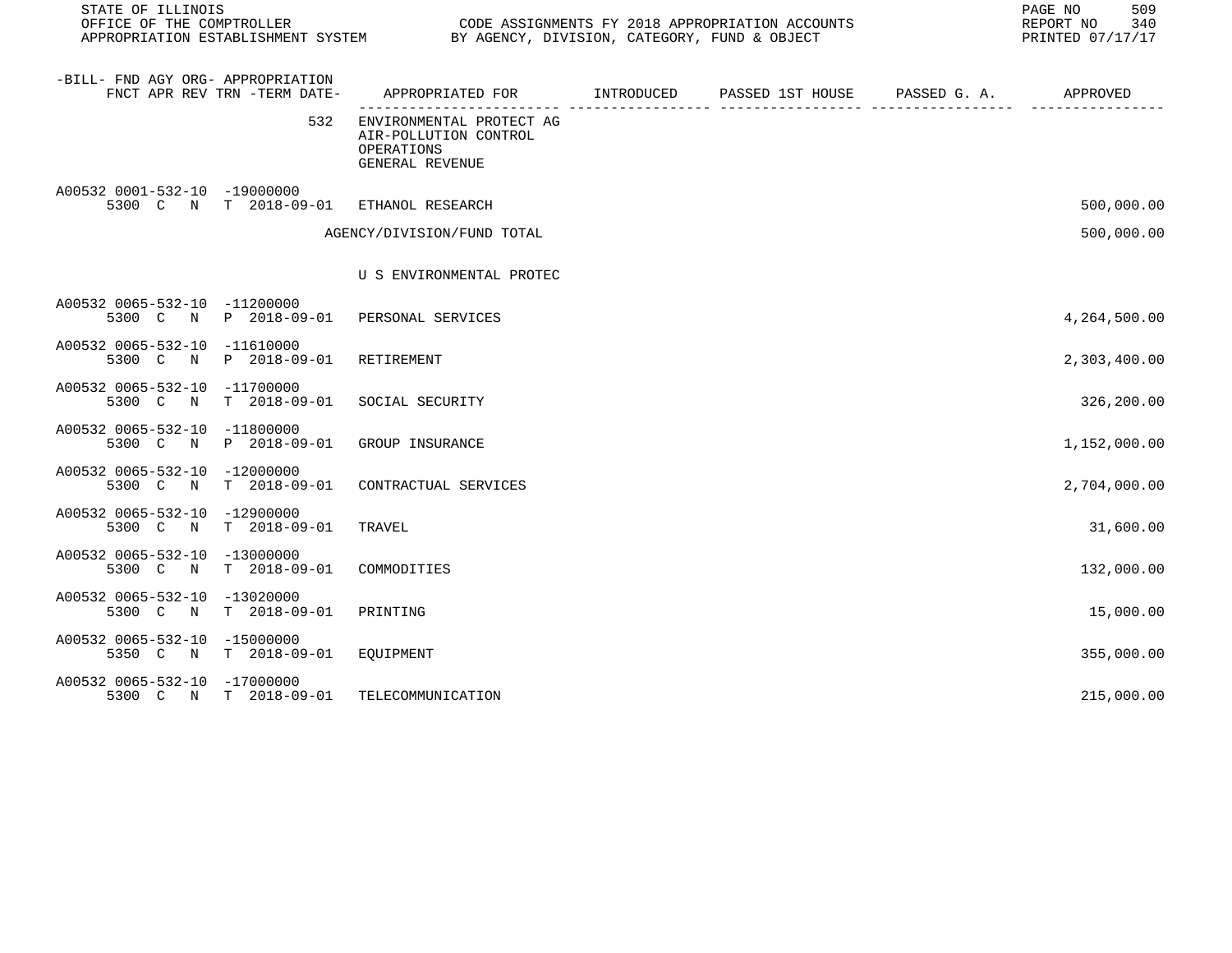| STATE OF ILLINOIS                                                                                                                                                                | PAGE NO<br>CODE ASSIGNMENTS FY 2018 APPROPRIATION ACCOUNTS<br>REPORT NO<br>PRINTED 07/17/17 |             |                                        |                                   |               |  |
|----------------------------------------------------------------------------------------------------------------------------------------------------------------------------------|---------------------------------------------------------------------------------------------|-------------|----------------------------------------|-----------------------------------|---------------|--|
| -BILL- FND AGY ORG- APPROPRIATION<br>FNCT APR REV TRN -TERM DATE-                                                                                                                | APPROPRIATED FOR INTRODUCED<br>----------------- ----                                       | --------- - | PASSED 1ST HOUSE PASSED G. A. APPROVED | __________ ______________________ |               |  |
| 532                                                                                                                                                                              | ENVIRONMENTAL PROTECT AG<br>AIR-POLLUTION CONTROL<br>OPERATIONS<br>U S ENVIRONMENTAL PROTEC |             |                                        |                                   |               |  |
| A00532 0065-532-10 -18000000<br>5300 C N T 2018-09-01                                                                                                                            | OPERATION OF AUTO EQUIPM                                                                    |             |                                        |                                   | 52,000.00     |  |
| A00532 0065-532-10 -19000100<br>5300 C N T 2018-09-01<br>USE BY CHICAGO                                                                                                          | LUMP SUMS AND OTHER PURP                                                                    |             |                                        |                                   | 374,600.00    |  |
| A00532 0065-532-10 -19000400<br>5300 C N T 2018-09-01 EXPENSES/CLEAN AIR ACTIV<br>EXPENSES RELATED TO CLEAN AIR ACTIVITIES                                                       |                                                                                             |             |                                        |                                   | 4,950,000.00  |  |
|                                                                                                                                                                                  | AGENCY/DIVISION/FUND TOTAL                                                                  |             |                                        |                                   | 16,875,300.00 |  |
|                                                                                                                                                                                  | CLEAN AIR ACT PERMIT                                                                        |             |                                        |                                   |               |  |
| A00532 0091-532-10 -19000000<br>5300 C N T 2018-09-01<br>ACTIVITIES IN ACCORDANCE WITH CLEAN AIR ACT AMENDMENTS OF 1<br>990. FOR PERSONAL SERVICES AND OTHER EXPENSES OF PROGRAM | FNDNG CLEAN AIR ACT TITL                                                                    |             |                                        |                                   | 18,000,000.00 |  |
|                                                                                                                                                                                  | AGENCY/DIVISION/FUND TOTAL                                                                  |             |                                        |                                   | 18,000,000.00 |  |
|                                                                                                                                                                                  | ALTERNATE FUELS                                                                             |             |                                        |                                   |               |  |
| A00532 0422-532-10 -19100000<br>5300 C N T 2018-09-01 ADMINISTERING ALTERNATE<br>REBATE PROGRAM AND ETHANOL FUEL RESEARCH PROGRAM. FOR<br>ERSONAL SERVICES AND OTHER EXPENSES    | $\mathbf{P}$                                                                                |             |                                        |                                   | 225,000.00    |  |
|                                                                                                                                                                                  | AGENCY/DIVISION/FUND TOTAL                                                                  |             |                                        |                                   | 225,000.00    |  |
|                                                                                                                                                                                  | ALTERNATIVE COMPLIANCE M                                                                    |             |                                        |                                   |               |  |
| A00532 0738-532-10 -19000000<br>5300 C N T 2018-09-01<br>COSTS ASSOCIATED WITH EMISSIONS REDUCTION MARKET PROGRAM                                                                | LUMP SUMS AND OTHER PURP                                                                    |             |                                        |                                   | 150,000.00    |  |
|                                                                                                                                                                                  | AGENCY/DIVISION/FUND TOTAL                                                                  |             |                                        |                                   | 150,000.00    |  |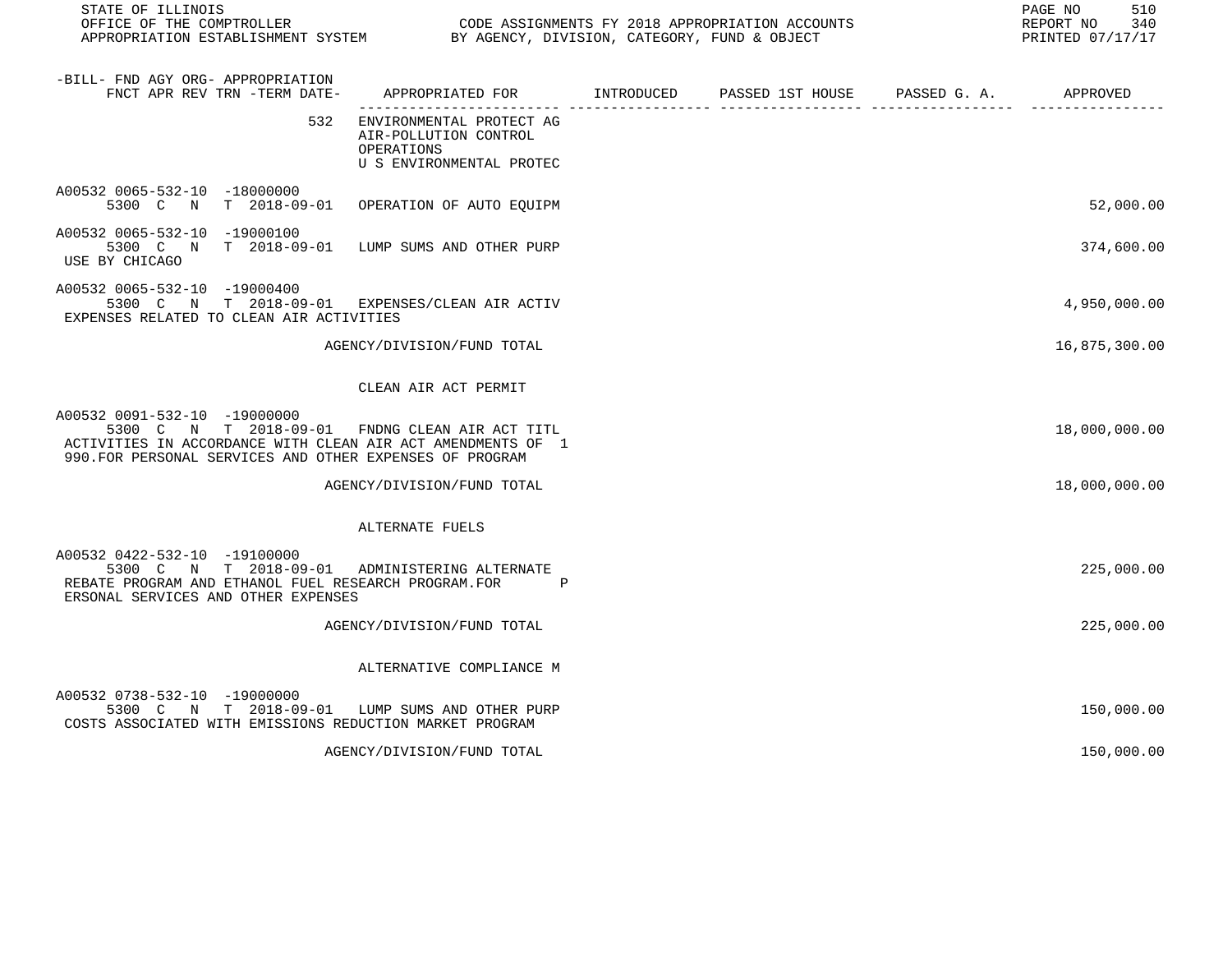| STATE OF ILLINOIS                                                                                        |                                                                                               |  |  |  | 511<br>PAGE NO<br>340<br>REPORT NO<br>PRINTED 07/17/17 |
|----------------------------------------------------------------------------------------------------------|-----------------------------------------------------------------------------------------------|--|--|--|--------------------------------------------------------|
| -BILL- FND AGY ORG- APPROPRIATION<br>FNCT APR REV TRN -TERM DATE-                                        | APPROPRIATED FOR         INTRODUCED      PASSED 1ST HOUSE      PASSED G. A.          APPROVED |  |  |  |                                                        |
| 532                                                                                                      | ENVIRONMENTAL PROTECT AG<br>AIR-POLLUTION CONTROL<br>OPERATIONS<br>ENVIRO PROTECT PERMIT &    |  |  |  |                                                        |
| A00532 0944-532-10 -11200000<br>5300 C N P 2018-09-01 PERSONAL SERVICES                                  |                                                                                               |  |  |  | 2,390,000.00                                           |
| A00532 0944-532-10 -19200000<br>5300 C N T 2018-09-01 LUMP SUM, EXCEPT PRSNL S<br>OTHER EXPENSES         |                                                                                               |  |  |  | 2,498,200.00                                           |
|                                                                                                          | AGENCY/DIVISION/FUND TOTAL                                                                    |  |  |  | 4,888,200.00                                           |
|                                                                                                          | VEHICLE INSPECTION                                                                            |  |  |  |                                                        |
| A00532 0963-532-10 -11200000<br>5300 C N P 2018-09-01 PERSONAL SERVICES                                  |                                                                                               |  |  |  | 4,063,000.00                                           |
| A00532 0963-532-10 -11610000<br>5300 C N P 2018-09-01 RETIREMENT                                         |                                                                                               |  |  |  | 2,194,500.00                                           |
| A00532 0963-532-10 -11700000<br>5300 C N T 2018-09-01                                                    | SOCIAL SECURITY                                                                               |  |  |  | 310,900.00                                             |
| A00532 0963-532-10 -11800000<br>5300 C N P 2018-09-01                                                    | GROUP INSURANCE                                                                               |  |  |  | 1,488,000.00                                           |
| A00532 0963-532-10 -12000000<br>5300 C N T 2018-09-01 CONTRACTUAL SERVICES<br>INCLUDING PRIOR YEAR COSTS |                                                                                               |  |  |  | 12,600,000.00                                          |
| A00532 0963-532-10 -12900000<br>5300 C N T 2018-09-01 TRAVEL                                             |                                                                                               |  |  |  | 10,000.00                                              |
| A00532 0963-532-10 -13000000<br>5300 C N T 2018-09-01 COMMODITIES                                        |                                                                                               |  |  |  | 15,000.00                                              |
| A00532 0963-532-10 -13020000<br>5300 C N T 2018-09-01                                                    | PRINTING                                                                                      |  |  |  | 30,000.00                                              |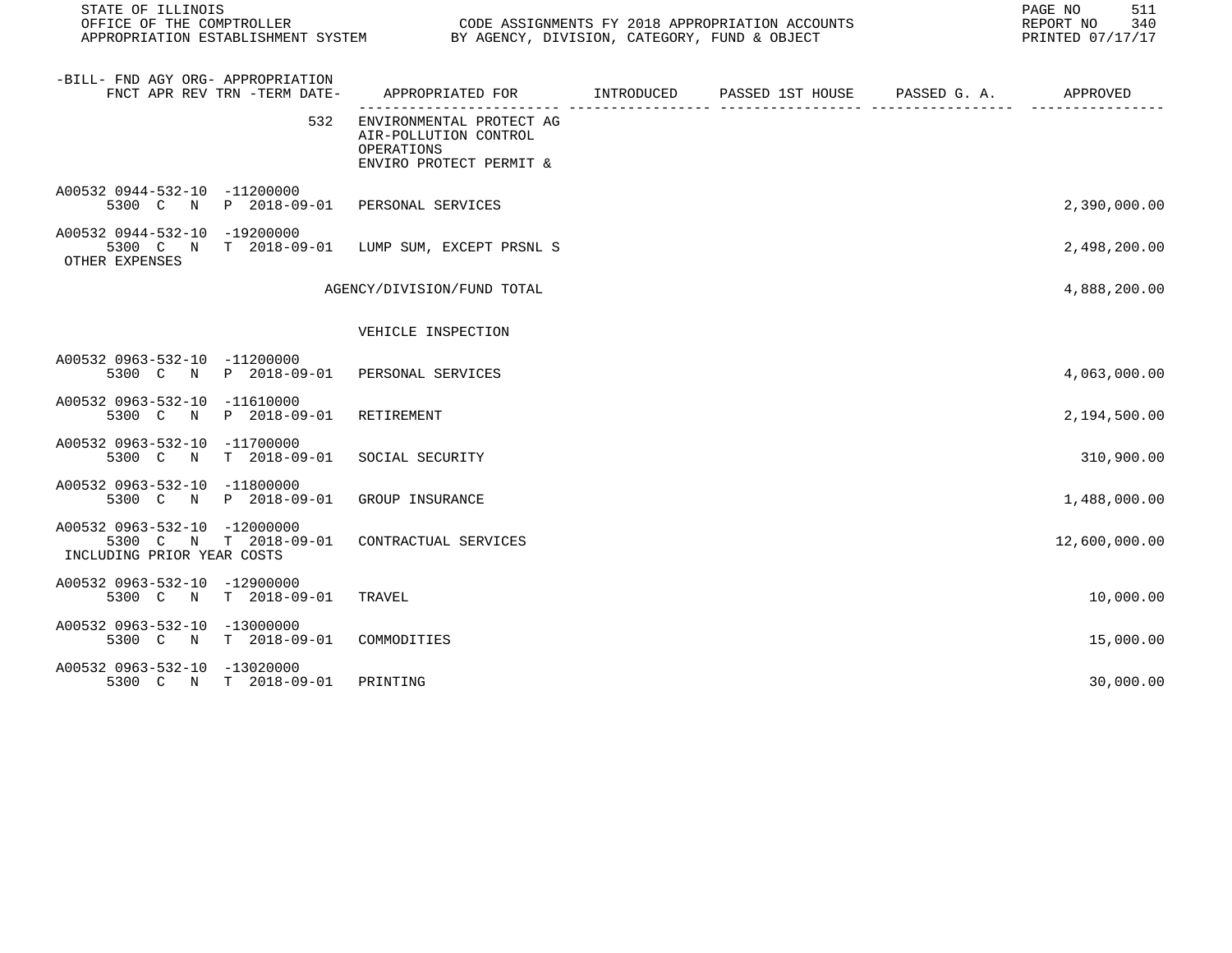| STATE OF ILLINOIS<br>OFFICE OF THE COMPTROLLER<br>APPROPRIATION ESTABLISHMENT SYSTEM BY AGENCY, DIVISION, CATEGORY, FUND & OBJECT                                                                                                                                            |                                                                                           |  | 512<br>PAGE NO<br>REPORT NO 340<br>PRINTED 07/17/17 |
|------------------------------------------------------------------------------------------------------------------------------------------------------------------------------------------------------------------------------------------------------------------------------|-------------------------------------------------------------------------------------------|--|-----------------------------------------------------|
| -BILL- FND AGY ORG- APPROPRIATION<br>FNCT APR REV TRN -TERM DATE-                                                                                                                                                                                                            | APPROPRIATED FOR        INTRODUCED     PASSED 1ST HOUSE     PASSED G. A.         APPROVED |  |                                                     |
| 532                                                                                                                                                                                                                                                                          | ENVIRONMENTAL PROTECT AG<br>AIR-POLLUTION CONTROL<br>OPERATIONS<br>VEHICLE INSPECTION     |  |                                                     |
| A00532 0963-532-10 -15000000<br>5350 C N T 2018-09-01 EQUIPMENT                                                                                                                                                                                                              |                                                                                           |  | 50,000.00                                           |
| A00532 0963-532-10 -17000000<br>5300 C N T 2018-09-01                                                                                                                                                                                                                        | TELECOMMUNICATION                                                                         |  | 150,000.00                                          |
| A00532 0963-532-10 -18000000<br>5300 C N T 2018-09-01 OPERATION OF AUTO EQUIPM                                                                                                                                                                                               |                                                                                           |  | 20,000.00                                           |
| A00532 0963-532-10 -19000000<br>5300 C N T 2018-09-01 LUMP SUMS AND OTHER PURP<br>ALL COSTS ASSOCIATED WITH FUND ELIGIBLE MITIGATION ACTIONS T<br>HAT ACHIEVE REDUCTIONS OF EMISSIONS RELATING TO THE PARTIAL<br>CONSENT DECREE BETWEEN U.S.D.J, VOLKSWAGO, AND OTHER DEFEND |                                                                                           |  | 10,000,000.00                                       |
|                                                                                                                                                                                                                                                                              | AGENCY/DIVISION/FUND TOTAL                                                                |  | 30,931,400.00                                       |
|                                                                                                                                                                                                                                                                              | ALTERNATE FUELS                                                                           |  |                                                     |
| A00532 0422-532-10 -49000000<br>5300 C N N 2018-09-01 ADMINISTERING ALTERNATE<br>REBATE PROGRAM AND ETHANOL FUEL RESEARCH PROGRAM. FOR<br>RANTS AND REBATES, INCLUDING COSTS IN PRIOR YEARS                                                                                  | die G                                                                                     |  | 3,000,000.00                                        |
|                                                                                                                                                                                                                                                                              | AGENCY/DIVISION/FUND TOTAL                                                                |  | 3,000,000.00                                        |
|                                                                                                                                                                                                                                                                              | VEHICLE INSPECTION                                                                        |  |                                                     |
| A00532 0963-532-10 -49000000<br>5300 C N N 2018-09-01 ALTERNATE FUELS REBATE &<br>PROGRAM, INCLUDING REBATES FROM PRIOR YEARS                                                                                                                                                |                                                                                           |  | 5,000,000.00                                        |
|                                                                                                                                                                                                                                                                              | AGENCY/DIVISION/FUND TOTAL                                                                |  | 5,000,000.00                                        |
|                                                                                                                                                                                                                                                                              | AGENCY/DIVISION TOTAL                                                                     |  | 79,569,900.00                                       |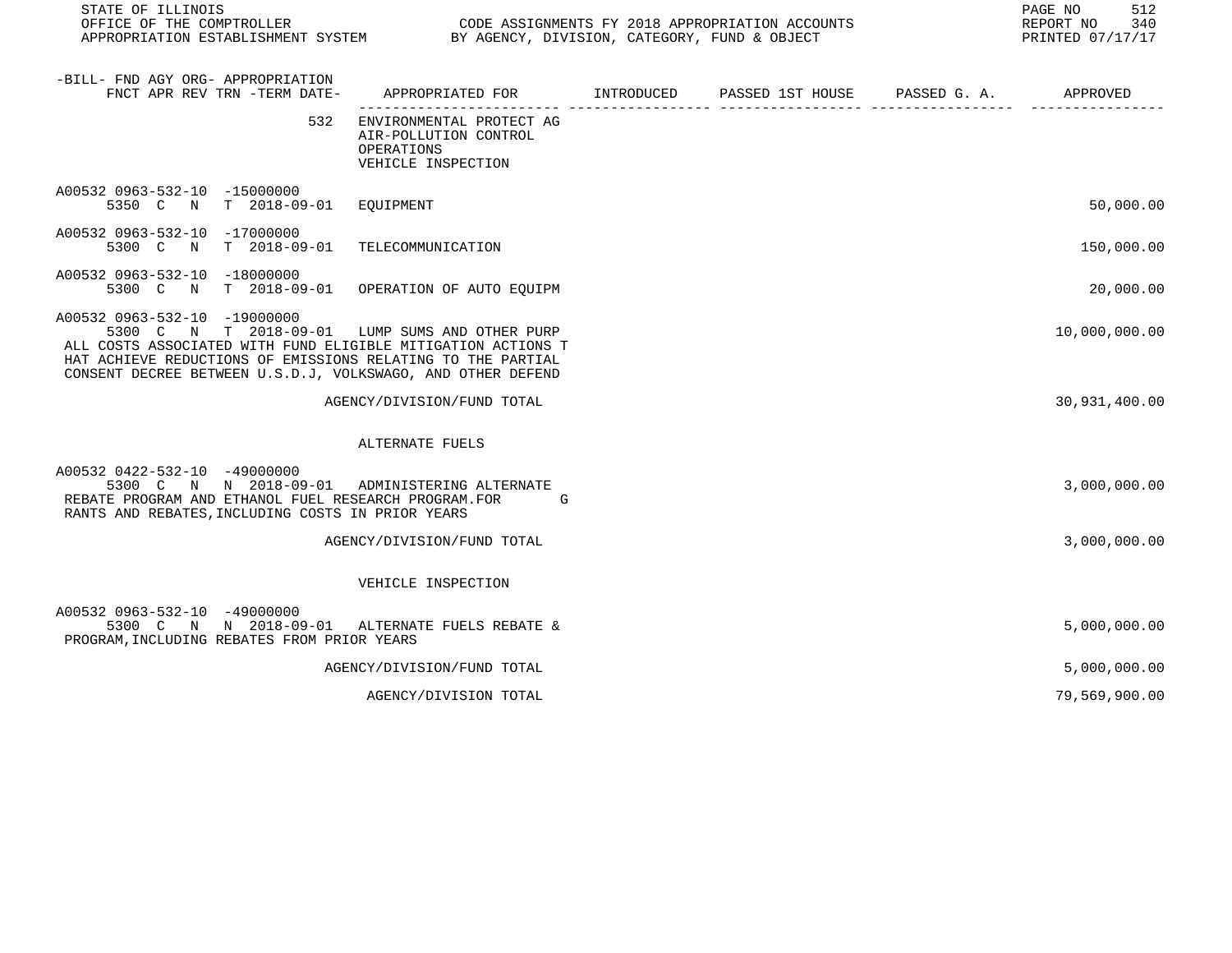| STATE OF ILLINOIS<br>OFFICE OF THE COMPTROLLER<br>CODE ASSIGNMENTS FY 2018 APPROPRIATION ACCOUNTS<br>APPROPRIATION ESTABLISHMENT SYSTEM BY AGENCY, DIVISION, CATEGORY, FUND & OBJECT                       |                                                                                           |  |  | PAGE NO<br>513<br>REPORT NO<br>340<br>PRINTED 07/17/17 |              |
|------------------------------------------------------------------------------------------------------------------------------------------------------------------------------------------------------------|-------------------------------------------------------------------------------------------|--|--|--------------------------------------------------------|--------------|
| -BILL- FND AGY ORG- APPROPRIATION<br>FNCT APR REV TRN -TERM DATE-                                                                                                                                          | APPROPRIATED FOR TINTRODUCED PASSED 1ST HOUSE                                             |  |  | PASSED G. A.                                           | APPROVED     |
| 532                                                                                                                                                                                                        | ENVIRONMENTAL PROTECT AG<br>LABORATORY SERVICES<br>OPERATIONS<br>COMMUNITY WATER SUPPLY L |  |  |                                                        |              |
| A00532 0288-532-20 -19000000<br>5300 C N T 2018-09-01<br>LABORATORY TESTING OF SAMPLES FROM COMMUNITY WATER<br>UPPLIES AND FOR ADMINISTRATIVE COSTS OF AGENCY AND<br>OMMUNITY WATER SUPPLY TESTING COUNCIL | FOR PURPOSE OF PERFORMIN<br>S<br>C                                                        |  |  |                                                        | 1,200,000.00 |
|                                                                                                                                                                                                            | AGENCY/DIVISION/FUND TOTAL                                                                |  |  |                                                        | 1,200,000.00 |
|                                                                                                                                                                                                            | ENVIRONMENTAL LAB CERTIF                                                                  |  |  |                                                        |              |
| A00532 0336-532-20 -19100000<br>5300 C N T 2018-09-01 LUMP SUM, OPERATIONS<br>ADMINISTERING ENVIRONMENTAL LABORATORIES CERTIFICATION PRGM                                                                  |                                                                                           |  |  |                                                        | 540,000.00   |
|                                                                                                                                                                                                            | AGENCY/DIVISION/FUND TOTAL                                                                |  |  |                                                        | 540,000.00   |
|                                                                                                                                                                                                            | IL CLEAN WATER FUND                                                                       |  |  |                                                        |              |
| A00532 0731-532-20 -19000000<br>5300 C N T 2018-09-01 LAB ANALYSIS OF SAMPLES                                                                                                                              |                                                                                           |  |  |                                                        | 1,455,700.00 |
|                                                                                                                                                                                                            | AGENCY/DIVISION/FUND TOTAL                                                                |  |  |                                                        | 1,455,700.00 |
|                                                                                                                                                                                                            | AGENCY/DIVISION TOTAL                                                                     |  |  |                                                        | 3,195,700.00 |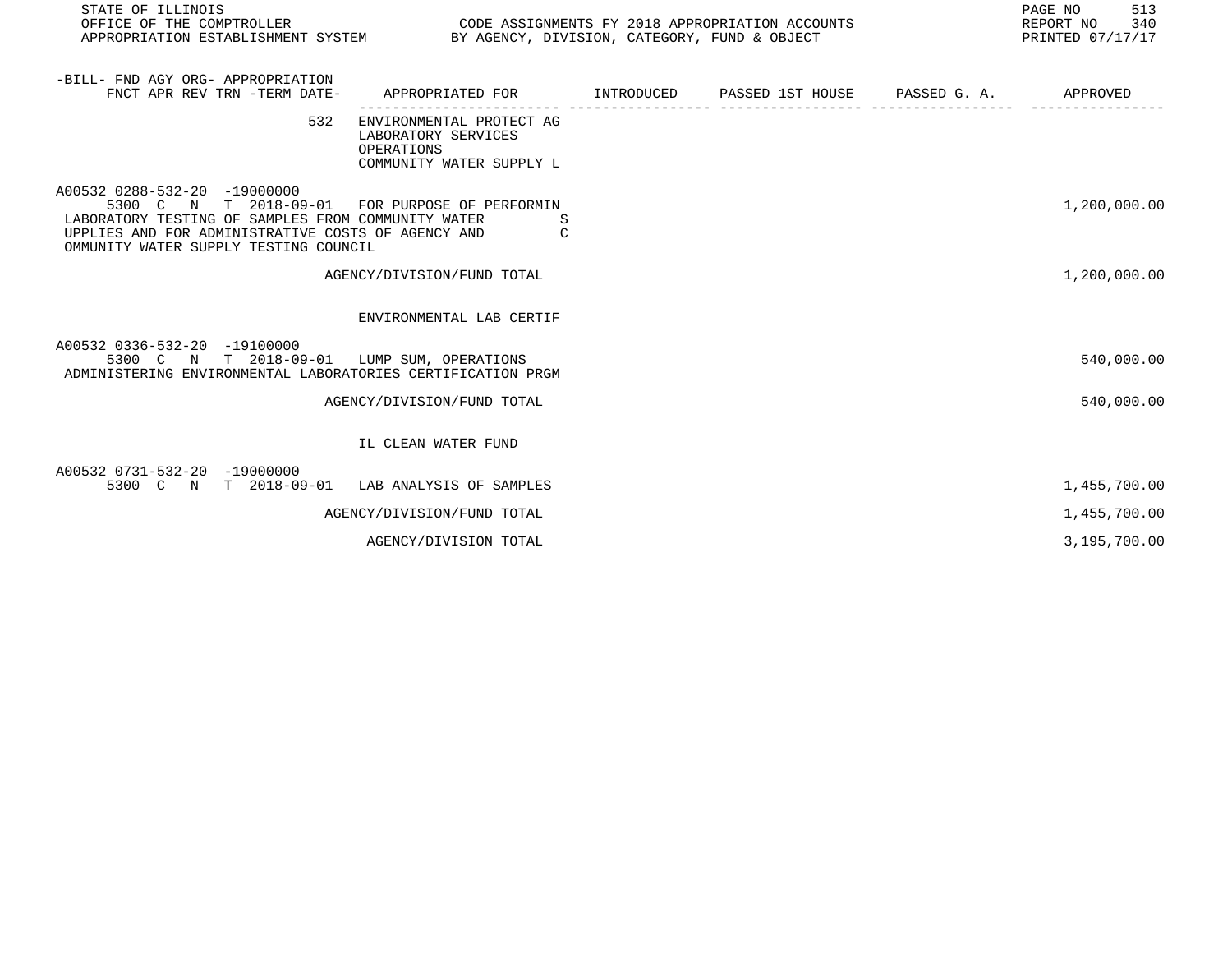| STATE OF ILLINOIS                                     |                              | CODE ASSIGNMENTS FY 2018 APPROPRIATION ACCOUNTS                                                                                                                               |  |  |  | 514<br>PAGE NO<br>340<br>REPORT NO<br>PRINTED 07/17/17 |  |
|-------------------------------------------------------|------------------------------|-------------------------------------------------------------------------------------------------------------------------------------------------------------------------------|--|--|--|--------------------------------------------------------|--|
| -BILL- FND AGY ORG- APPROPRIATION                     | FNCT APR REV TRN -TERM DATE- | APPROPRIATED FOR TINTRODUCED PASSED 1ST HOUSE PASSED G. A.                                                                                                                    |  |  |  | APPROVED                                               |  |
|                                                       | 532                          | ENVIRONMENTAL PROTECT AG<br>LAND POLLUTION CONTROL<br>OPERATIONS<br>U S ENVIRONMENTAL PROTEC                                                                                  |  |  |  |                                                        |  |
| A00532 0065-532-30 -11200000<br>5300 C                | N P 2018-09-01               | PERSONAL SERVICES                                                                                                                                                             |  |  |  | 3,330,000.00                                           |  |
| A00532 0065-532-30 -11610000<br>5300 C N P 2018-09-01 |                              | RETIREMENT                                                                                                                                                                    |  |  |  | 1,798,600.00                                           |  |
| A00532 0065-532-30 -11700000<br>5300 C N T 2018-09-01 |                              | SOCIAL SECURITY                                                                                                                                                               |  |  |  | 254,900.00                                             |  |
| A00532 0065-532-30 -11800000<br>5300 C N P 2018-09-01 |                              | GROUP INSURANCE                                                                                                                                                               |  |  |  | 984,000.00                                             |  |
| A00532 0065-532-30 -12000000<br>5300 C N T 2018-09-01 |                              | CONTRACTUAL SERVICES                                                                                                                                                          |  |  |  | 340,000.00                                             |  |
| A00532 0065-532-30 -12900000<br>5300 C N              | $T = 2018 - 09 - 01$         | TRAVEL                                                                                                                                                                        |  |  |  | 60,000.00                                              |  |
| A00532 0065-532-30 -13000000<br>5300 C N T 2018-09-01 |                              | COMMODITIES                                                                                                                                                                   |  |  |  | 50,000.00                                              |  |
| A00532 0065-532-30 -13020000<br>5300 C N T 2018-09-01 |                              | PRINTING                                                                                                                                                                      |  |  |  | 30,000.00                                              |  |
| A00532 0065-532-30 -15000000<br>5350 C N T 2018-09-01 |                              | EOUIPMENT                                                                                                                                                                     |  |  |  | 75,000.00                                              |  |
| A00532 0065-532-30 -17000000<br>5300 C N T 2018-09-01 |                              | TELECOMMUNICATION                                                                                                                                                             |  |  |  | 150,000.00                                             |  |
| A00532 0065-532-30 -18000000<br>5300 C N T 2018-09-01 |                              | OPERATION OF AUTO EQUIPM                                                                                                                                                      |  |  |  | 50,000.00                                              |  |
| A00532 0065-532-30 -19000000<br>IABILITY ACT OF 1980  |                              | 5300 C N T 2018-09-01 REMEDIAL, PREV, OR CORRT<br>EXPENSES RELATED TO REMEDIAL, PREVENTATIVE, OR CORRECTIVE A<br>CTIONS IN ACCORDANCE WITH THE FEDERAL COMPREHENSIVE AND<br>L |  |  |  | 10,500,000.00                                          |  |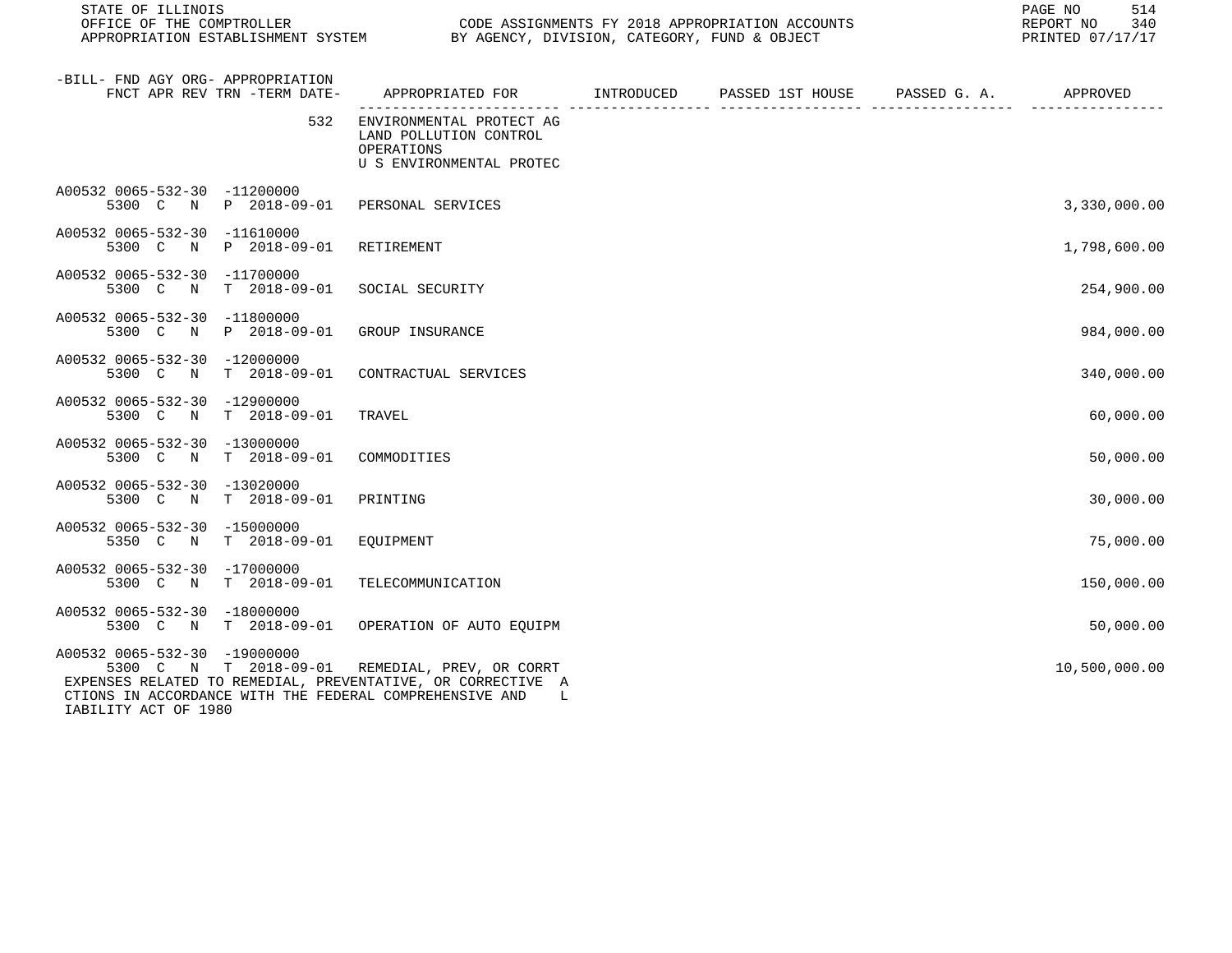| STATE OF ILLINOIS<br>OFFICE OF THE COMPTROLLER<br>APPROPRIATION ESTABLISHMENT SYSTEM BY AGENCY, DIVISION, CATEGORY, FUND & OBJECT | CODE ASSIGNMENTS FY 2018 APPROPRIATION ACCOUNTS                                              |                  |                       | PAGE NO<br>515<br>REPORT NO<br>340<br>PRINTED 07/17/17 |
|-----------------------------------------------------------------------------------------------------------------------------------|----------------------------------------------------------------------------------------------|------------------|-----------------------|--------------------------------------------------------|
| -BILL- FND AGY ORG- APPROPRIATION<br>FNCT APR REV TRN -TERM DATE-                                                                 | APPROPRIATED FOR INTRODUCED                                                                  | PASSED 1ST HOUSE | PASSED G. A. APPROVED |                                                        |
| 532                                                                                                                               | ENVIRONMENTAL PROTECT AG<br>LAND POLLUTION CONTROL<br>OPERATIONS<br>U S ENVIRONMENTAL PROTEC |                  |                       |                                                        |
| A00532 0065-532-30 -19000200<br>5300 C N T 2018-09-01<br>USE BY OFFICE OF ATTORNEY GENERAL                                        | LUMP SUMS AND OTHER PURP                                                                     |                  |                       |                                                        |
| A00532 0065-532-30 -19000300<br>5300 C N T 2018-09-01<br>UNDERGROUND STORAGE TANK PROGRAM                                         | LUMP SUMS & OTHER PURPOS                                                                     |                  |                       | 2,600,000.00                                           |
|                                                                                                                                   | AGENCY/DIVISION/FUND TOTAL                                                                   |                  |                       | 20, 222, 500.00                                        |
|                                                                                                                                   | UNDERGROUND STORAGE TANK                                                                     |                  |                       |                                                        |
| A00532 0072-532-30 -11200000<br>5300 C N P 2018-09-01 PERSONAL SERVICES                                                           |                                                                                              |                  |                       | 2,950,700.00                                           |
| A00532 0072-532-30 -11610000<br>P 2018-09-01<br>5300 C N                                                                          | RETIREMENT                                                                                   |                  |                       | 1,593,800.00                                           |
| A00532 0072-532-30 -11700000<br>5300 C N<br>T 2018-09-01                                                                          | SOCIAL SECURITY                                                                              |                  |                       | 225,700.00                                             |
| A00532 0072-532-30 -11800000<br>5300 C N P 2018-09-01                                                                             | GROUP INSURANCE                                                                              |                  |                       | 864,000.00                                             |
| A00532 0072-532-30 -12000000<br>5300 C N<br>T 2018-09-01                                                                          | CONTRACTUAL SERVICES                                                                         |                  |                       | 320,000.00                                             |
| A00532 0072-532-30 -12900000<br>$T = 2018 - 09 - 01$<br>5300 C N                                                                  | TRAVEL                                                                                       |                  |                       | 8,000.00                                               |
| A00532 0072-532-30 -13000000<br>$T$ 2018-09-01<br>5300 C N                                                                        | COMMODITIES                                                                                  |                  |                       | 20,000.00                                              |
| A00532 0072-532-30 -13020000<br>5300 C N T 2018-09-01                                                                             | PRINTING                                                                                     |                  |                       | 5,000.00                                               |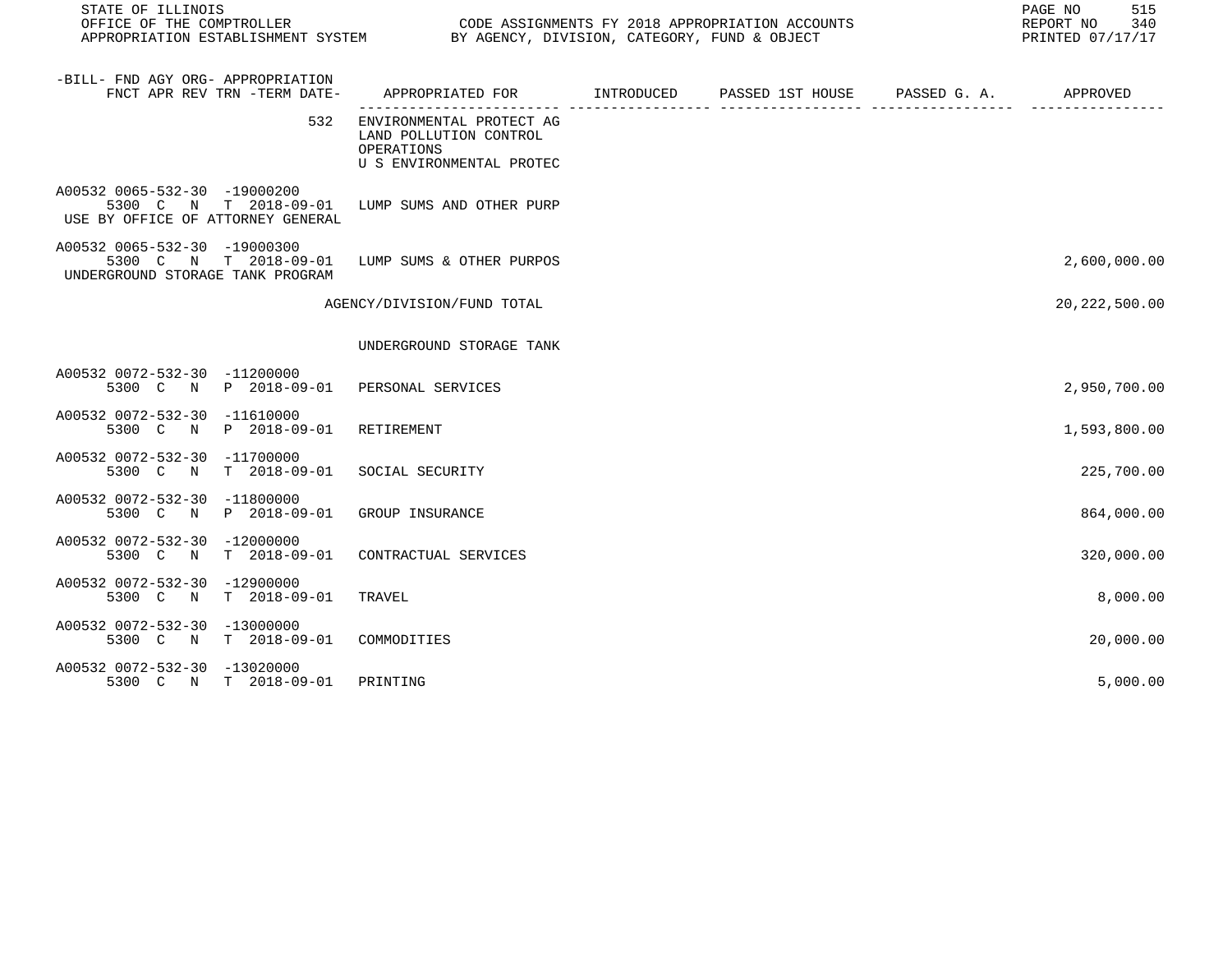| STATE OF ILLINOIS                           |                              |                                                                                              | PAGE NO<br>516<br>REPORT NO<br>340<br>PRINTED 07/17/17 |  |                |
|---------------------------------------------|------------------------------|----------------------------------------------------------------------------------------------|--------------------------------------------------------|--|----------------|
| -BILL- FND AGY ORG- APPROPRIATION           | FNCT APR REV TRN -TERM DATE- | APPROPRIATED FOR        INTRODUCED      PASSED 1ST HOUSE      PASSED G. A.          APPROVED |                                                        |  |                |
|                                             | 532                          | ENVIRONMENTAL PROTECT AG<br>LAND POLLUTION CONTROL<br>OPERATIONS<br>UNDERGROUND STORAGE TANK |                                                        |  |                |
| A00532 0072-532-30 -15000000                | 5350 C N T 2018-09-01        | EQUIPMENT                                                                                    |                                                        |  | 100,000.00     |
| A00532 0072-532-30 -17000000<br>5300 C N    | T 2018-09-01                 | TELECOMMUNICATION                                                                            |                                                        |  | 50,000.00      |
| A00532 0072-532-30 -18000000<br>5300 C N    | $T = 2018 - 09 - 01$         | TELECOMMUNICATION                                                                            |                                                        |  | 16,300.00      |
|                                             |                              | AGENCY/DIVISION/FUND TOTAL                                                                   |                                                        |  | 6, 153, 500.00 |
|                                             |                              | SOLID WASTE MANAGEMENT                                                                       |                                                        |  |                |
| A00532 0078-532-30 -11200000                | 5300 C N P 2018-09-01        | PERSONAL SERVICES                                                                            |                                                        |  | 4,030,000.00   |
| A00532 0078-532-30 -11610000<br>5300 C<br>N | P 2018-09-01                 | RETIREMENT                                                                                   |                                                        |  | 2,176,700.00   |
| A00532 0078-532-30 -11700000<br>5300 C<br>N | $T = 2018 - 09 - 01$         | SOCIAL SECURITY                                                                              |                                                        |  | 308,300.00     |
| A00532 0078-532-30 -11800000<br>5300 C N    | P 2018-09-01                 | GROUP INSURANCE                                                                              |                                                        |  | 1,224,000.00   |
| A00532 0078-532-30 -12000000<br>5300 C N    | $T = 2018 - 09 - 01$         | CONTRACTUAL SERVICES                                                                         |                                                        |  | 122,000.00     |
| A00532 0078-532-30 -12900000<br>5300 C N    | $T = 2018 - 09 - 01$         | TRAVEL                                                                                       |                                                        |  | 25,000.00      |
| A00532 0078-532-30 -13000000<br>5300 C N    | $T$ 2018-09-01               | COMMODITIES                                                                                  |                                                        |  | 10,000.00      |
| A00532 0078-532-30 -13020000                | 5300 C N T 2018-09-01        | PRINTING                                                                                     |                                                        |  | 25,000.00      |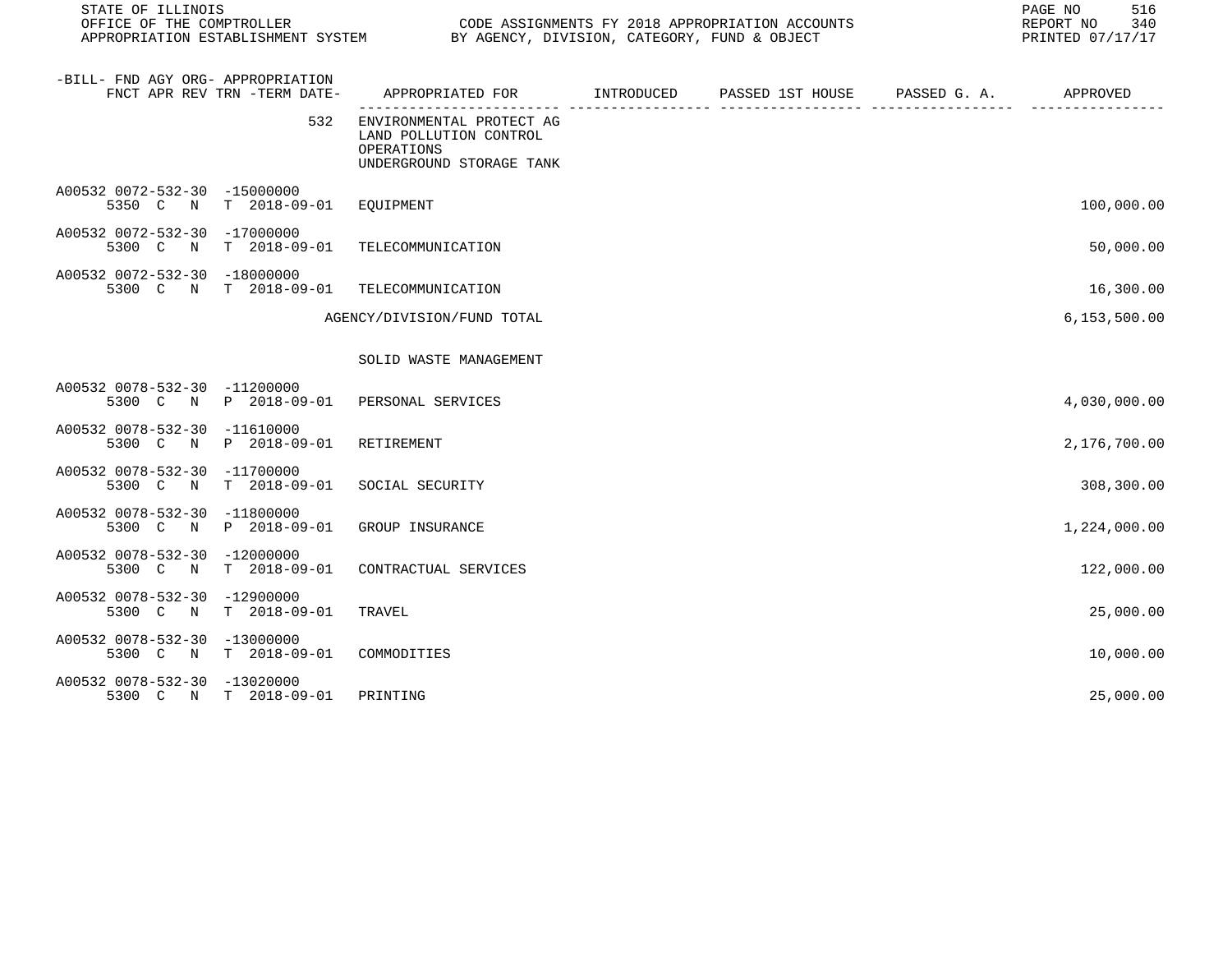| STATE OF ILLINOIS                                                                                                                                        |                                                                                            |  | 517<br>PAGE NO<br>340<br>REPORT NO<br>PRINTED 07/17/17 |
|----------------------------------------------------------------------------------------------------------------------------------------------------------|--------------------------------------------------------------------------------------------|--|--------------------------------------------------------|
| -BILL- FND AGY ORG- APPROPRIATION<br>FNCT APR REV TRN -TERM DATE-                                                                                        | APPROPRIATED FOR        INTRODUCED     PASSED 1ST HOUSE     PASSED G. A.        APPROVED   |  |                                                        |
| 532                                                                                                                                                      | ENVIRONMENTAL PROTECT AG<br>LAND POLLUTION CONTROL<br>OPERATIONS<br>SOLID WASTE MANAGEMENT |  |                                                        |
| A00532 0078-532-30 -15000000<br>5350 C N T 2018-09-01 EQUIPMENT                                                                                          |                                                                                            |  | 12,500.00                                              |
| A00532 0078-532-30 -17000000<br>5300 C<br>N                                                                                                              | T 2018-09-01 TELECOMMUNICATION                                                             |  | 50,000.00                                              |
| A00532 0078-532-30 -18000000<br>5300 C<br>N                                                                                                              | T 2018-09-01 OPERATION OF AUTO EQUIPM                                                      |  | 15,000.00                                              |
| A00532 0078-532-30 -19000100<br>5300 C N T 2018-09-01<br>ALL COSTS ASSOCIATED WITH SOLID WASTE MANAGEMENT ACTIVITIESI<br>NCLUDING COSTS FROM PRIOR YEARS | SOLID WASTE MNGMNT ACTIV                                                                   |  | 3,000,000.00                                           |
|                                                                                                                                                          | AGENCY/DIVISION/FUND TOTAL                                                                 |  | 10,998,500.00                                          |
|                                                                                                                                                          | SUBTITLE D MANAGEMENT                                                                      |  |                                                        |
| A00532 0089-532-30 -11200000<br>5300 C N P 2018-09-01 PERSONAL SERVICES                                                                                  |                                                                                            |  | 915,600.00                                             |
| A00532 0089-532-30 -11610000<br>5300 C N P 2018-09-01                                                                                                    | RETIREMENT                                                                                 |  | 494,600.00                                             |
| A00532 0089-532-30 -11700000<br>T 2018-09-01<br>5300 C N                                                                                                 | SOCIAL SECURITY                                                                            |  | 70,100.00                                              |
| A00532 0089-532-30 -11800000<br>5300 C N P 2018-09-01                                                                                                    | GROUP INSURANCE                                                                            |  | 264,000.00                                             |
| A00532 0089-532-30 -12000000<br>T 2018-09-01<br>5300 C<br>$\mathbb N$                                                                                    | CONTRACTUAL SERVICES                                                                       |  | 257,000.00                                             |
| A00532 0089-532-30 -12900000<br>5300 C N T 2018-09-01                                                                                                    | TRAVEL                                                                                     |  | 8,000.00                                               |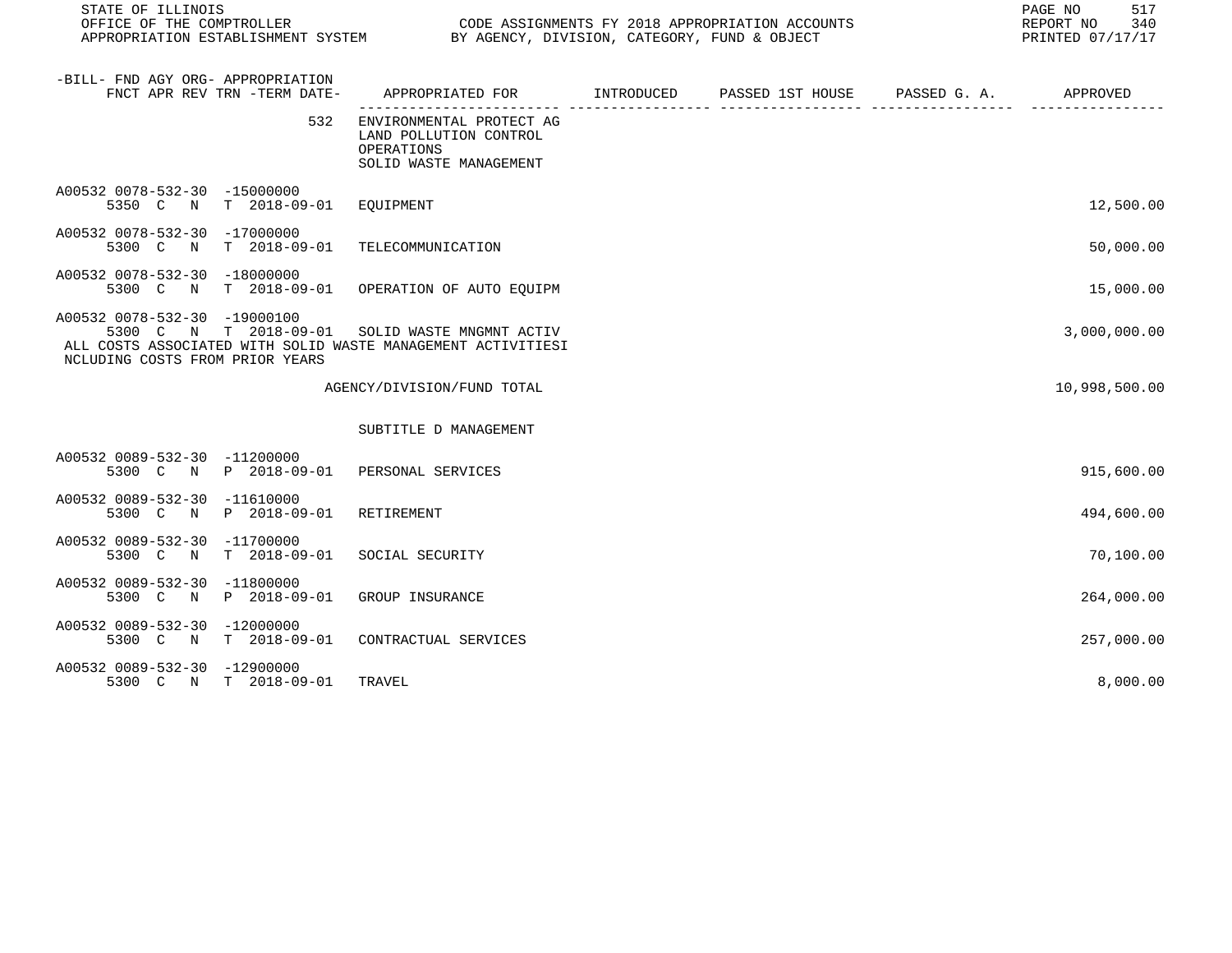| STATE OF ILLINOIS                                                                                                        |                                                                                           |                               | PAGE NO<br>518<br>340<br>REPORT NO<br>PRINTED 07/17/17 |
|--------------------------------------------------------------------------------------------------------------------------|-------------------------------------------------------------------------------------------|-------------------------------|--------------------------------------------------------|
| -BILL- FND AGY ORG- APPROPRIATION<br>FNCT APR REV TRN -TERM DATE-                                                        | APPROPRIATED FOR INTRODUCED                                                               | PASSED 1ST HOUSE PASSED G. A. | APPROVED                                               |
| 532                                                                                                                      | ENVIRONMENTAL PROTECT AG<br>LAND POLLUTION CONTROL<br>OPERATIONS<br>SUBTITLE D MANAGEMENT |                               |                                                        |
| A00532 0089-532-30 -13000000<br>5300 C N T 2018-09-01                                                                    | COMMODITIES                                                                               |                               | 20,000.00                                              |
| A00532 0089-532-30 -13020000<br>T 2018-09-01<br>5300 C<br>$\mathbb N$                                                    | PRINTING                                                                                  |                               | 25,000.00                                              |
| A00532 0089-532-30 -15000000<br>5350 C<br>T 2018-09-01 EQUIPMENT<br>$\mathbb N$                                          |                                                                                           |                               | 25,000.00                                              |
| A00532 0089-532-30 -17000000<br>N T 2018-09-01<br>5300 C                                                                 | TELECOMMUNICATION                                                                         |                               | 75,000.00                                              |
| A00532 0089-532-30 -18000000<br>5300 C N T 2018-09-01 OPERATION OF AUTO EQUIPM                                           |                                                                                           |                               | 18,000.00                                              |
|                                                                                                                          | AGENCY/DIVISION/FUND TOTAL                                                                |                               | 2,172,300.00                                           |
|                                                                                                                          | BROWNFIELDS REDEVELOPMEN                                                                  |                               |                                                        |
| A00532 0214-532-30 -19100000<br>5300 C N T 2018-09-01 BROWNFIELDS REDVLOPMNT P<br>FOR PERSONAL SERVICES & OTHER EXPENSES |                                                                                           |                               | 1,656,700.00                                           |
|                                                                                                                          | AGENCY/DIVISION/FUND TOTAL                                                                |                               | 1,656,700.00                                           |
|                                                                                                                          | USED TIRE MANAGEMENT                                                                      |                               |                                                        |
| A00532 0294-532-30 -11200000<br>5300 C N P 2018-09-01 PERSONAL SERVICES                                                  |                                                                                           |                               | 3,080,000.00                                           |
| A00532 0294-532-30 -11610000<br>5300 C N P 2018-09-01                                                                    | RETIREMENT                                                                                |                               | 1,663,600.00                                           |
| A00532 0294-532-30 -11700000<br>5300 C N T 2018-09-01                                                                    | SOCIAL SECURITY                                                                           |                               | 235,600.00                                             |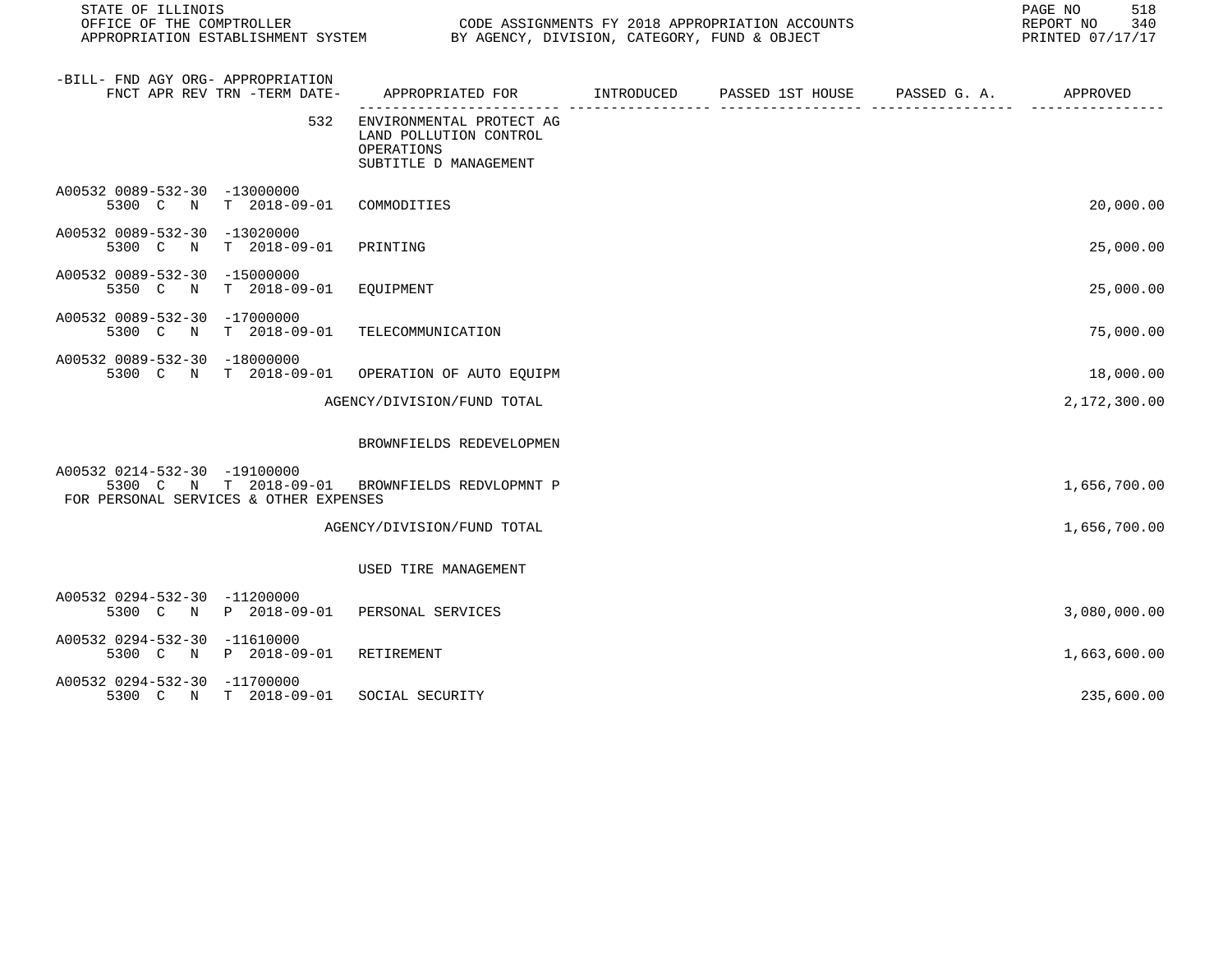| STATE OF ILLINOIS<br>OFFICE OF THE COMPTROLLER<br>OFFICE OF THE COMPTROLLER<br>APPROPRIATION ESTABLISHMENT SYSTEM BY AGENCY, DIVISION, CATEGORY, FUND & OBJECT | CODE ASSIGNMENTS FY 2018 APPROPRIATION ACCOUNTS                                          | 519<br>PAGE NO<br>REPORT NO<br>340<br>PRINTED 07/17/17 |                                                                                            |              |              |
|----------------------------------------------------------------------------------------------------------------------------------------------------------------|------------------------------------------------------------------------------------------|--------------------------------------------------------|--------------------------------------------------------------------------------------------|--------------|--------------|
| -BILL- FND AGY ORG- APPROPRIATION<br>FNCT APR REV TRN -TERM DATE-                                                                                              | APPROPRIATED FOR                                                                         | INTRODUCED                                             | PASSED 1ST HOUSE<br>.comune concerted contrary concerted concerted concerted concerted and | PASSED G. A. | APPROVED     |
| 532                                                                                                                                                            | ENVIRONMENTAL PROTECT AG<br>LAND POLLUTION CONTROL<br>OPERATIONS<br>USED TIRE MANAGEMENT |                                                        |                                                                                            |              |              |
| A00532 0294-532-30 -11800000<br>P 2018-09-01<br>5300 C<br>N                                                                                                    | GROUP INSURANCE                                                                          |                                                        |                                                                                            |              | 936,000.00   |
| A00532 0294-532-30<br>-12000000<br>5300 C<br>$\mathbb N$<br>T 2018-09-01                                                                                       | CONTRACTUAL SERVICES                                                                     |                                                        |                                                                                            |              | 3,500,000.00 |
| A00532 0294-532-30 -12900000<br>5300 C N<br>T 2018-09-01                                                                                                       | TRAVEL                                                                                   |                                                        |                                                                                            |              | 20,000.00    |
| A00532 0294-532-30 -13000000<br>5300 C N<br>$T = 2018 - 09 - 01$                                                                                               | COMMODITIES                                                                              |                                                        |                                                                                            |              | 10,000.00    |
| A00532 0294-532-30 -13020000<br>5300 C N<br>$T = 2018 - 09 - 01$                                                                                               | PRINTING                                                                                 |                                                        |                                                                                            |              | 10,000.00    |
| A00532 0294-532-30<br>$-15000000$<br>$T$ 2018-09-01<br>5350 C<br>$\mathbb N$                                                                                   | EQUIPMENT                                                                                |                                                        |                                                                                            |              | 20,000.00    |
| A00532 0294-532-30 -17000000<br>T 2018-09-01<br>5300 C N                                                                                                       | TELECOMMUNICATION                                                                        |                                                        |                                                                                            |              | 40,000.00    |
| A00532 0294-532-30 -18000000<br>5300 C N T 2018-09-01                                                                                                          | OPERATION OF AUTO EQUIPM                                                                 |                                                        |                                                                                            |              | 25,000.00    |
|                                                                                                                                                                | AGENCY/DIVISION/FUND TOTAL                                                               |                                                        |                                                                                            |              | 9,540,200.00 |
|                                                                                                                                                                | ELECTRONICS RECYCLING                                                                    |                                                        |                                                                                            |              |              |
| A00532 0675-532-30 -19000000<br>5300 C<br>ELECTRONIC PRODUCTS RECYCLING & REUSE ACT                                                                            | N T 2018-09-01 FOR USE PER P.A. 95-0959                                                  |                                                        |                                                                                            |              | 750,000.00   |
|                                                                                                                                                                | AGENCY/DIVISION/FUND TOTAL                                                               |                                                        |                                                                                            |              | 750,000.00   |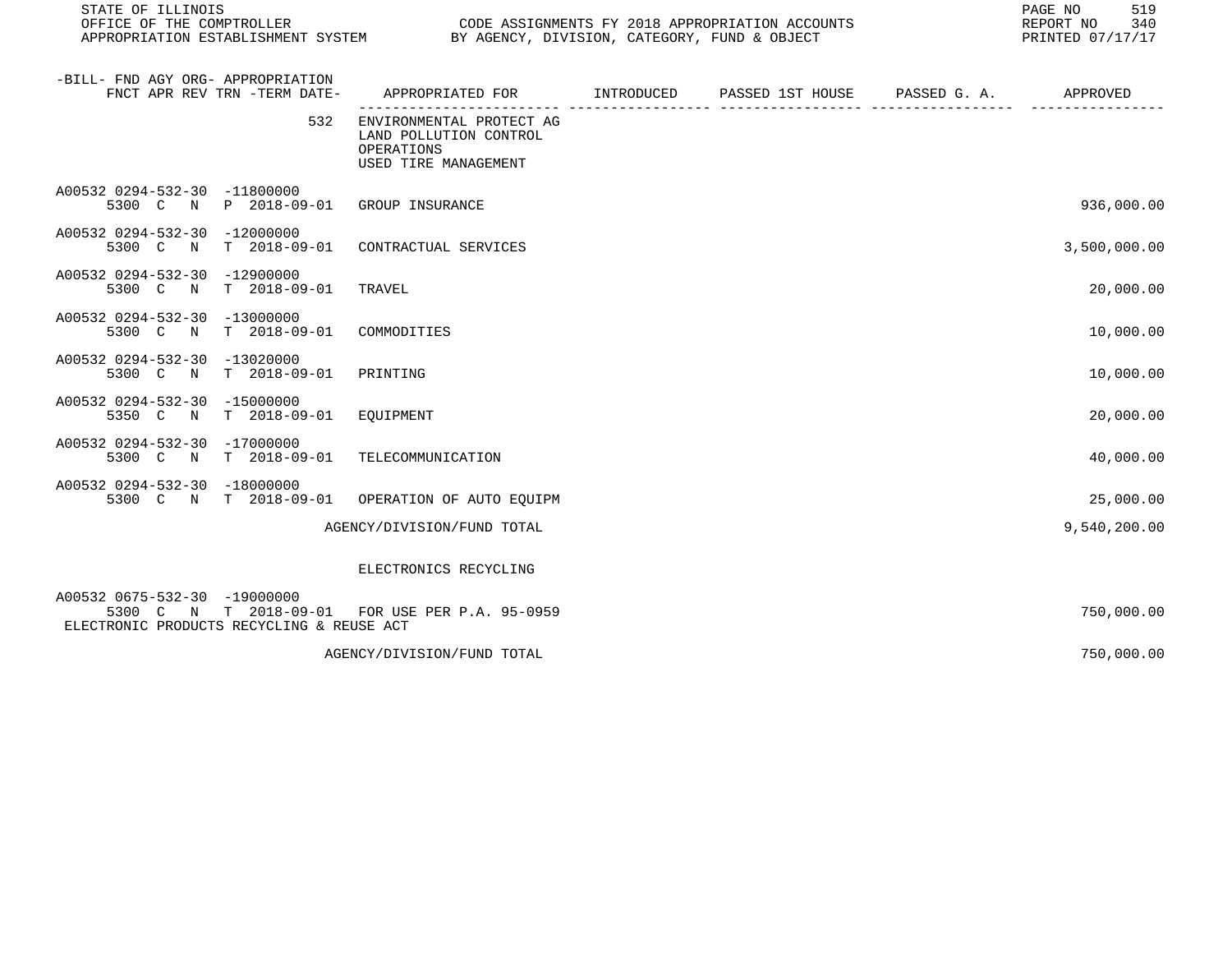| STATE OF ILLINOIS<br>OFFICE OF THE COMPTROLLER<br>APPROPRIATION ESTABLISHMENT SYSTEM BY AGENCY, DIVISION, CATEGORY, FUND & OBJECT | CODE ASSIGNMENTS FY 2018 APPROPRIATION ACCOUNTS                                     | 520<br>PAGE NO<br>340<br>REPORT NO<br>PRINTED 07/17/17 |  |              |
|-----------------------------------------------------------------------------------------------------------------------------------|-------------------------------------------------------------------------------------|--------------------------------------------------------|--|--------------|
| -BILL- FND AGY ORG- APPROPRIATION<br>FNCT APR REV TRN -TERM DATE-                                                                 | APPROPRIATED FOR TINTRODUCED PASSED 1ST HOUSE PASSED G.A.                           |                                                        |  | APPROVED     |
| 532                                                                                                                               | ENVIRONMENTAL PROTECT AG<br>LAND POLLUTION CONTROL<br>OPERATIONS<br>HAZARDOUS WASTE |                                                        |  |              |
| A00532 0828-532-30 -11200000<br>5300 C N P 2018-09-01 PERSONAL SERVICES                                                           |                                                                                     |                                                        |  | 2,820,500.00 |
| A00532 0828-532-30 -11610000<br>5300 C N P 2018-09-01                                                                             | RETIREMENT                                                                          |                                                        |  | 1,523,400.00 |
| A00532 0828-532-30 -11700000<br>5300 C N T 2018-09-01                                                                             | SOCIAL SECURITY                                                                     |                                                        |  | 215,800.00   |
| A00532 0828-532-30 -11800000<br>5300 C N P 2018-09-01                                                                             | GROUP INSURANCE                                                                     |                                                        |  | 864,000.00   |
| A00532 0828-532-30 -12000000<br>5300 C N T 2018-09-01                                                                             | CONTRACTUAL SERVICES                                                                |                                                        |  | 442,500.00   |
| A00532 0828-532-30 -12000100<br>5300 C N T 2018-09-01<br>CONTRACTUAL SERVICES FOR SITE REMEDIATION                                | CONTRACTUAL SERVICES                                                                |                                                        |  | 3,000,000.00 |
| A00532 0828-532-30 -12900000<br>T 2018-09-01<br>5300 C N                                                                          | TRAVEL                                                                              |                                                        |  | 30,000.00    |
| A00532 0828-532-30 -13000000<br>5300 C N T 2018-09-01                                                                             | COMMODITIES                                                                         |                                                        |  | 15,000.00    |
| A00532 0828-532-30 -13020000<br>5300 C N T 2018-09-01                                                                             | PRINTING                                                                            |                                                        |  | 25,000.00    |
| A00532 0828-532-30 -15000000<br>T 2018-09-01<br>5350 C N                                                                          | EOUIPMENT                                                                           |                                                        |  | 40,000.00    |
| A00532 0828-532-30 -17000000<br>5300 C N T 2018-09-01                                                                             | TELECOMMUNICATION                                                                   |                                                        |  | 29,100.00    |
| A00532 0828-532-30 -18000000<br>5300 C N T 2018-09-01                                                                             | OPERATION OF AUTO EOUIPM                                                            |                                                        |  | 37,500.00    |
|                                                                                                                                   | AGENCY/DIVISION/FUND TOTAL                                                          |                                                        |  | 9,042,800.00 |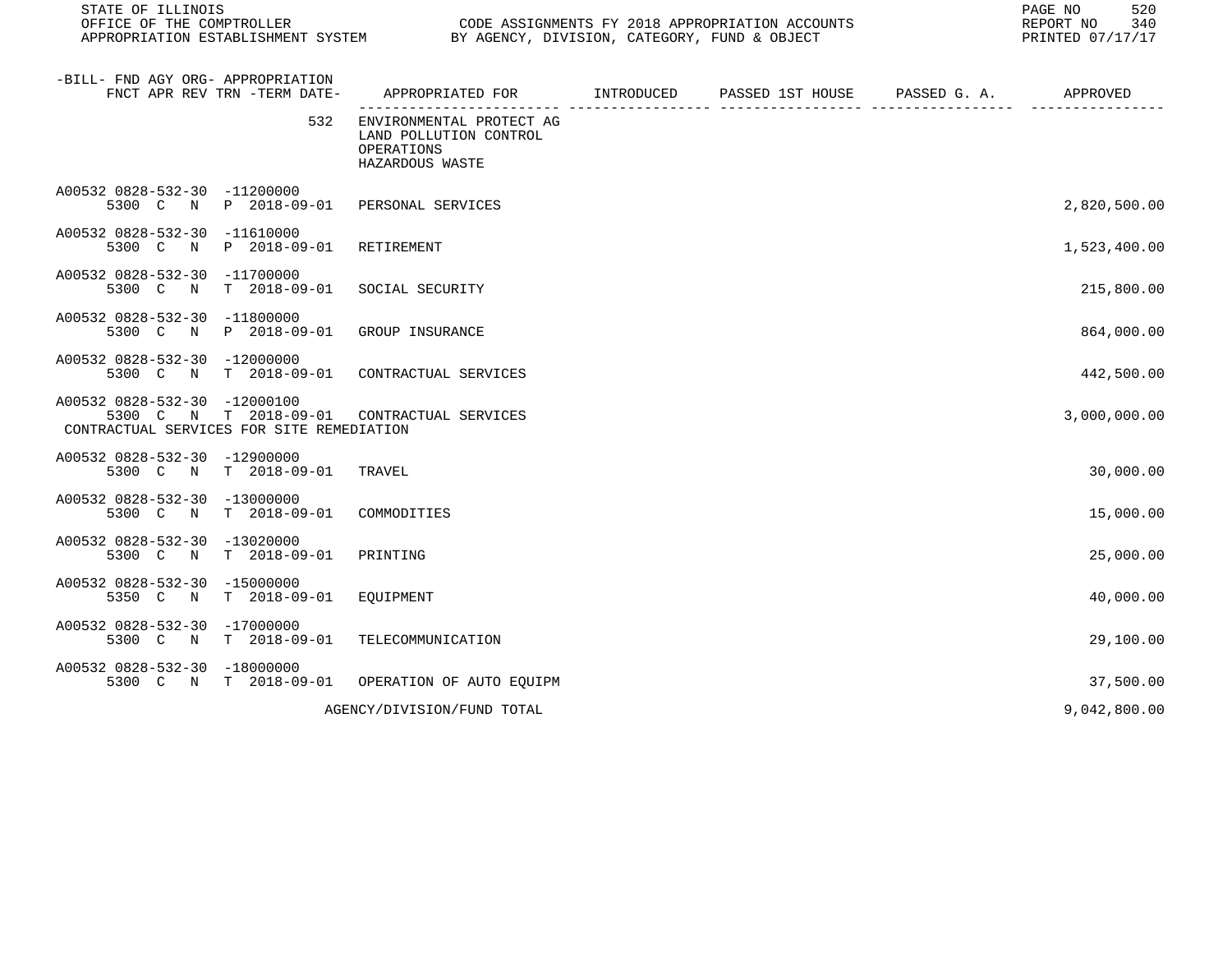| STATE OF ILLINOIS<br>OFFICE OF THE COMPTROLLER<br>OFFICE OF THE COMPTROLLER<br>APPROPRIATION ESTABLISHMENT SYSTEM BY AGENCY, DIVISION, CATEGORY, FUND & OBJECT | CODE ASSIGNMENTS FY 2018 APPROPRIATION ACCOUNTS                                             | 521<br>PAGE NO<br>REPORT NO<br>340<br>PRINTED 07/17/17 |              |              |
|----------------------------------------------------------------------------------------------------------------------------------------------------------------|---------------------------------------------------------------------------------------------|--------------------------------------------------------|--------------|--------------|
| -BILL- FND AGY ORG- APPROPRIATION<br>FNCT APR REV TRN -TERM DATE-                                                                                              | APPROPRIATED FOR INTRODUCED                                                                 | PASSED 1ST HOUSE                                       | PASSED G. A. | APPROVED     |
| 532                                                                                                                                                            | ENVIRONMENTAL PROTECT AG<br>LAND POLLUTION CONTROL<br>OPERATIONS<br>ENVIRO PROTECT PERMIT & |                                                        |              |              |
| A00532 0944-532-30 -11200000<br>5300 C<br>P 2018-09-01<br>N                                                                                                    | PERSONAL SERVICES                                                                           |                                                        |              | 2,065,000.00 |
| A00532 0944-532-30<br>$-11610000$<br>5300 C<br>P 2018-09-01<br>$\mathbb N$                                                                                     | RETIREMENT                                                                                  |                                                        |              | 1,115,400.00 |
| A00532 0944-532-30 -11700000<br>5300 C N<br>T 2018-09-01                                                                                                       | SOCIAL SECURITY                                                                             |                                                        |              | 158,000.00   |
| A00532 0944-532-30 -11800000<br>5300 C N<br>P 2018-09-01                                                                                                       | GROUP INSURANCE                                                                             |                                                        |              | 576,000.00   |
| A00532 0944-532-30 -12000000<br>5300 C N<br>$T = 2018 - 09 - 01$                                                                                               | CONTRACTUAL SERVICES                                                                        |                                                        |              | 30,000.00    |
| A00532 0944-532-30 -12900000<br>$T = 2018 - 09 - 01$<br>5300 C<br>$\mathbb N$                                                                                  | TRAVEL                                                                                      |                                                        |              | 6,500.00     |
| A00532 0944-532-30 -13000000<br>5300 C N<br>T 2018-09-01                                                                                                       | COMMODITIES                                                                                 |                                                        |              | 5,000.00     |
| A00532 0944-532-30 -13020000<br>$T = 2018 - 09 - 01$<br>5300 C N                                                                                               | PRINTING                                                                                    |                                                        |              | 5,000.00     |
| A00532 0944-532-30<br>-15000000<br>$T = 2018 - 09 - 01$<br>5350 C<br>$\mathbb N$                                                                               | EOUIPMENT                                                                                   |                                                        |              | 5,000.00     |
| A00532 0944-532-30 -17000000<br>$T$ 2018-09-01<br>5300 C N                                                                                                     | TELECOMMUNICATION                                                                           |                                                        |              | 15,000.00    |
| A00532 0944-532-30 -18000000<br>5300 C N T 2018-09-01                                                                                                          | OPERATION OF AUTO EOUIPM                                                                    |                                                        |              | 5,000.00     |
|                                                                                                                                                                | AGENCY/DIVISION/FUND TOTAL                                                                  |                                                        |              | 3,985,900.00 |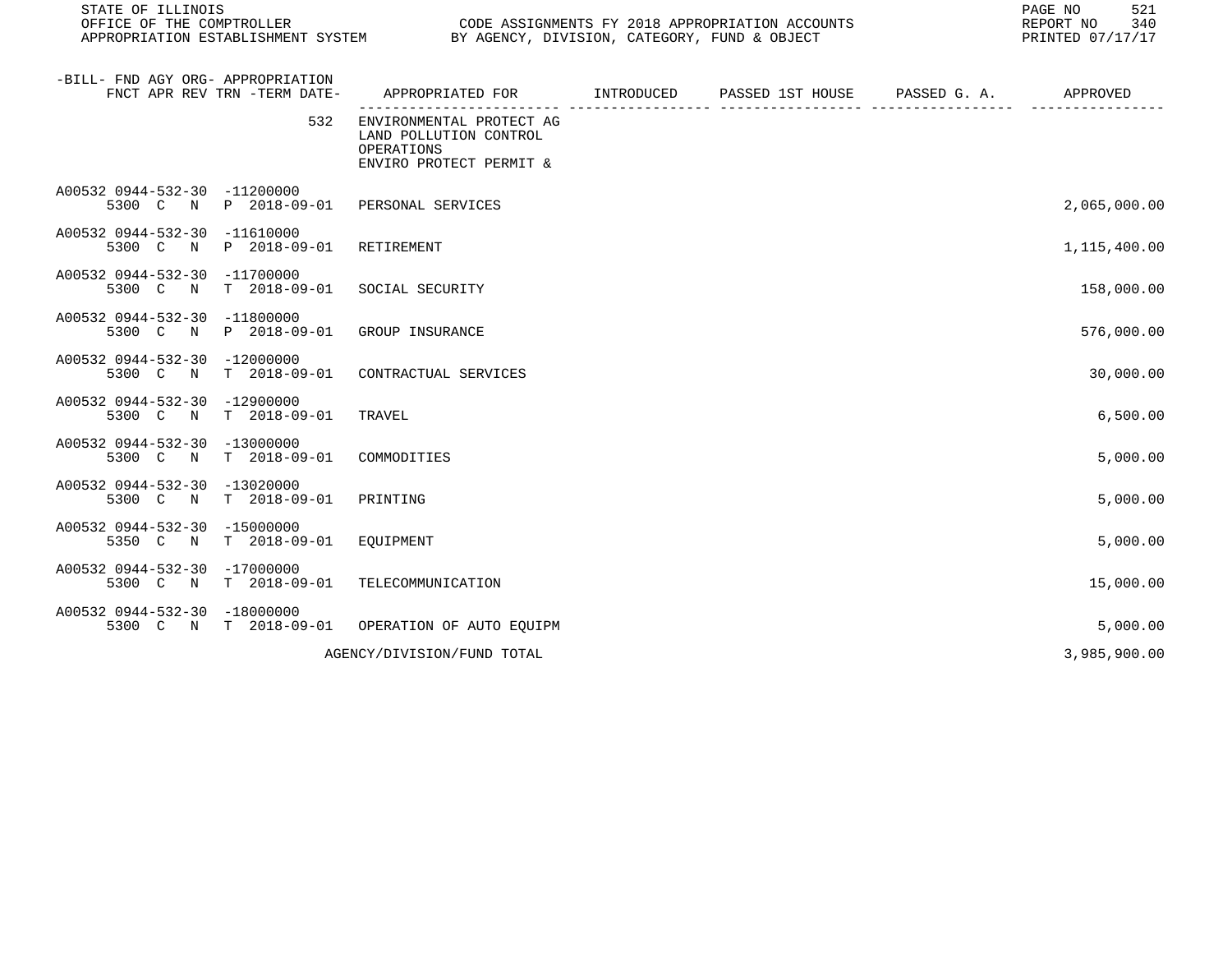| STATE OF ILLINOIS<br>OFFICE OF THE COMPTROLLER<br>APPROPRIATION ESTABLISHMENT SYSTEM BY AGENCY, DIVISION, CATEGORY, FUND & OBJECT                                                                  | CODE ASSIGNMENTS FY 2018 APPROPRIATION ACCOUNTS                                              |  | PAGE NO<br>522<br>REPORT NO 340<br>PRINTED 07/17/17 |
|----------------------------------------------------------------------------------------------------------------------------------------------------------------------------------------------------|----------------------------------------------------------------------------------------------|--|-----------------------------------------------------|
| -BILL- FND AGY ORG- APPROPRIATION<br>FNCT APR REV TRN -TERM DATE-                                                                                                                                  | APPROPRIATED FOR TINTRODUCED PASSED 1ST HOUSE PASSED G.A.                                    |  | APPROVED                                            |
| 532                                                                                                                                                                                                | ENVIRONMENTAL PROTECT AG<br>LAND POLLUTION CONTROL<br>OPERATIONS<br>LANDFILL CLOSURE & POST- |  |                                                     |
| A00532 0945-532-30 -19000000<br>5300 C N T 2018-09-01 LUMP SUMS AND OTHER PURP<br>FUNDING CLOSURE ACTIVITIES PER SECTION 22.17 OF ENVIRO<br>ROTECTION ACT                                          | $\overline{P}$                                                                               |  | 400,000.00                                          |
|                                                                                                                                                                                                    | AGENCY/DIVISION/FUND TOTAL                                                                   |  | 400,000.00                                          |
|                                                                                                                                                                                                    | UNDERGROUND STORAGE TANK                                                                     |  |                                                     |
| A00532 0072-532-30 -49000100<br>5300 C N N 2018-09-01 CONTRACTUAL SERVICES<br>CONTRACTS FOR SITE REMEDIATION & REIMBURSEMENTS TO ELIGIBLEO<br>WNERS/OPERATORS OF LEAKING UNDERGROUND STORAGE TANKS |                                                                                              |  | 45,100,000.00                                       |
|                                                                                                                                                                                                    | AGENCY/DIVISION/FUND TOTAL                                                                   |  | 45,100,000.00                                       |
|                                                                                                                                                                                                    | SOLID WASTE MANAGEMENT                                                                       |  |                                                     |
| A00532 0078-532-30 -44700100<br>5300 C N N 2018-09-01<br>FINANCIAL ASSISTANCE TO UNITS OF LOCAL GOVERNMENT FOR<br>PERATIONS UNDER DELEGATION AGREEMENTS                                            | GRANTS TO LOC GOVERNMENT<br>$\Omega$                                                         |  | 2,200,000.00                                        |
|                                                                                                                                                                                                    | AGENCY/DIVISION/FUND TOTAL                                                                   |  | 2,200,000.00                                        |
|                                                                                                                                                                                                    | CAPITAL DEVELOPMENT                                                                          |  |                                                     |
| CAP532 0141-532-30 -44000000<br>5300 C C N 2018-09-01 BROWNFIELDS REDEVELOPMEN                                                                                                                     |                                                                                              |  | 500,000.00                                          |
|                                                                                                                                                                                                    | AGENCY/DIVISION/FUND TOTAL                                                                   |  | 500,000.00                                          |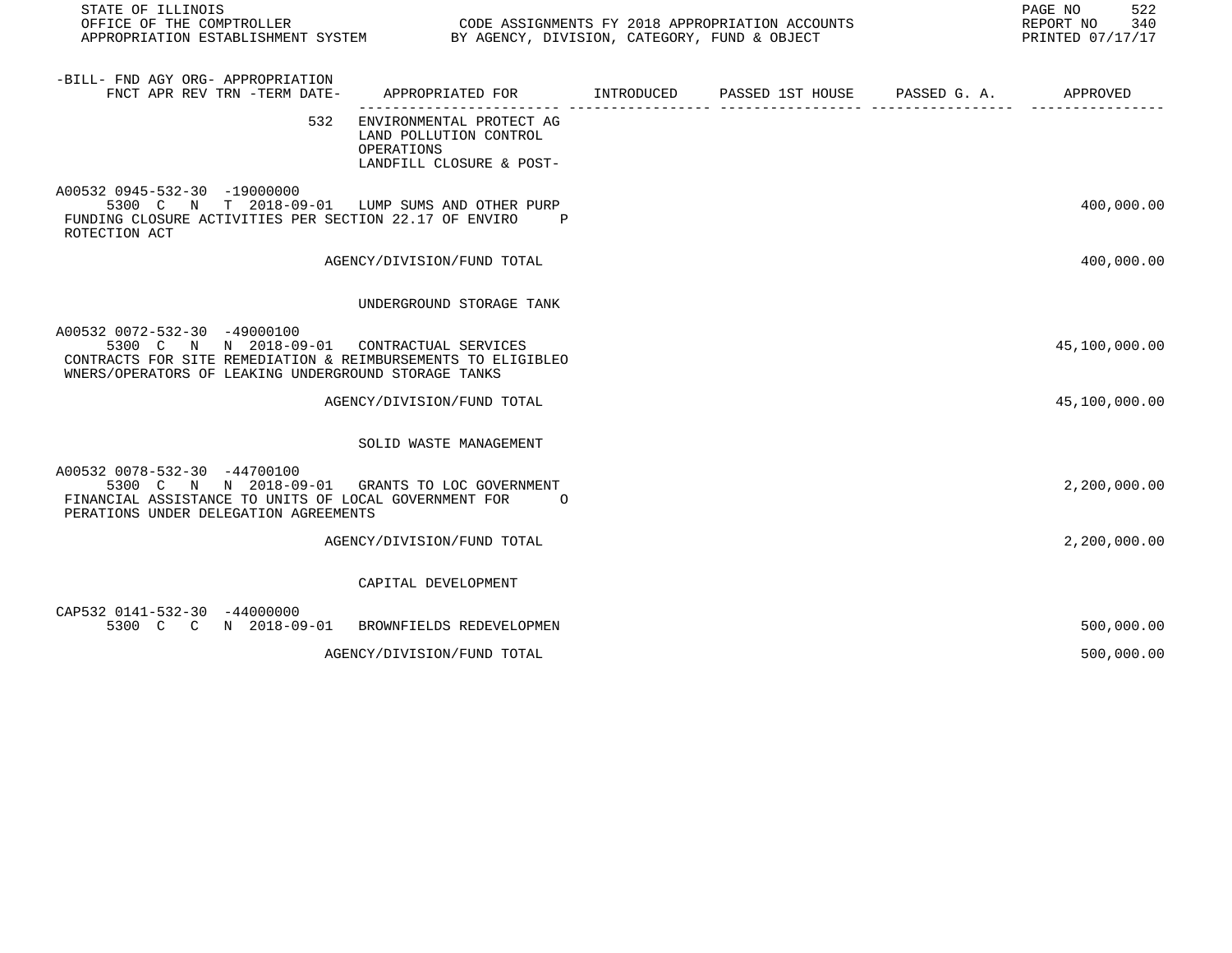| STATE OF ILLINOIS<br>OFFICE OF THE COMPTROLLER<br>APPROPRIATION ESTABLISHMENT SYSTEM BY AGENCY, DIVISION, CATEGORY, FUND & OBJECT                                                                                           |                                                                                                   | CODE ASSIGNMENTS FY 2018 APPROPRIATION ACCOUNTS | 523<br>PAGE NO<br>REPORT NO<br>340<br>PRINTED 07/17/17 |
|-----------------------------------------------------------------------------------------------------------------------------------------------------------------------------------------------------------------------------|---------------------------------------------------------------------------------------------------|-------------------------------------------------|--------------------------------------------------------|
| -BILL- FND AGY ORG- APPROPRIATION<br>FNCT APR REV TRN -TERM DATE-                                                                                                                                                           | APPROPRIATED FOR INTRODUCED                                                                       | PASSED 1ST HOUSE PASSED G. A. APPROVED          |                                                        |
| 532                                                                                                                                                                                                                         | ENVIRONMENTAL PROTECT AG<br>LAND POLLUTION CONTROL<br>AWARDS & GRANTS<br>BROWNFIELDS REDEVELOPMEN |                                                 |                                                        |
| A00532 0214-532-30 -49000000<br>5300 C N N 2018-09-01 AWARDS & GRANTS - LUMP S<br>FINANCIAL ASSISTANCE FOR BROWNFIELDS DEVELOPMENT IN<br>CCORDANCE WITH $58.3(5)$ , $58.13$ AND $58.15$ OF ENVIRONMENTAL P<br>ROTECTION ACT | A                                                                                                 |                                                 | 4,500,000.00                                           |
|                                                                                                                                                                                                                             | AGENCY/DIVISION/FUND TOTAL                                                                        |                                                 | 4,500,000.00                                           |
|                                                                                                                                                                                                                             | DCEO ENERGY PROJECTS                                                                              |                                                 |                                                        |
| A00532 0820-532-30 -49000000<br>5300 C N N 2018-09-01 EXP AND GRANTS OF ENERGY                                                                                                                                              |                                                                                                   |                                                 | 15,000,000.00                                          |
|                                                                                                                                                                                                                             | AGENCY/DIVISION/FUND TOTAL                                                                        |                                                 | 15,000,000.00                                          |
|                                                                                                                                                                                                                             | ENVIRONMENTAL PROTECTION                                                                          |                                                 |                                                        |
| A00532 0845-532-30 -49000000<br>5300 C N N 2018-09-01 REMOVAL OR MEDIATION ACT<br>AT WORTHY PARK, COOK COUNTY, HAZARDOUS WASTE SITE                                                                                         |                                                                                                   |                                                 | 1,300,000.00                                           |
|                                                                                                                                                                                                                             | AGENCY/DIVISION/FUND TOTAL                                                                        |                                                 | 1,300,000.00                                           |
|                                                                                                                                                                                                                             | FEDERAL ENERGY                                                                                    |                                                 |                                                        |
| A00532 0859-532-30 -49000000<br>5300 C N N 2018-09-01                                                                                                                                                                       | EXP/GRANTS OF STATE ENRG                                                                          |                                                 | 3,000,000.00                                           |
|                                                                                                                                                                                                                             | AGENCY/DIVISION/FUND TOTAL                                                                        |                                                 | 3,000,000.00                                           |
|                                                                                                                                                                                                                             | SOLID WASTE MANAGEMENT                                                                            |                                                 |                                                        |
| A00532 0078-532-30 -99390000<br>9700 C N T 2018-09-01 REFUNDS, N.E.C.                                                                                                                                                       |                                                                                                   |                                                 | 5,000.00                                               |
|                                                                                                                                                                                                                             | AGENCY/DIVISION/FUND TOTAL                                                                        |                                                 | 5,000.00                                               |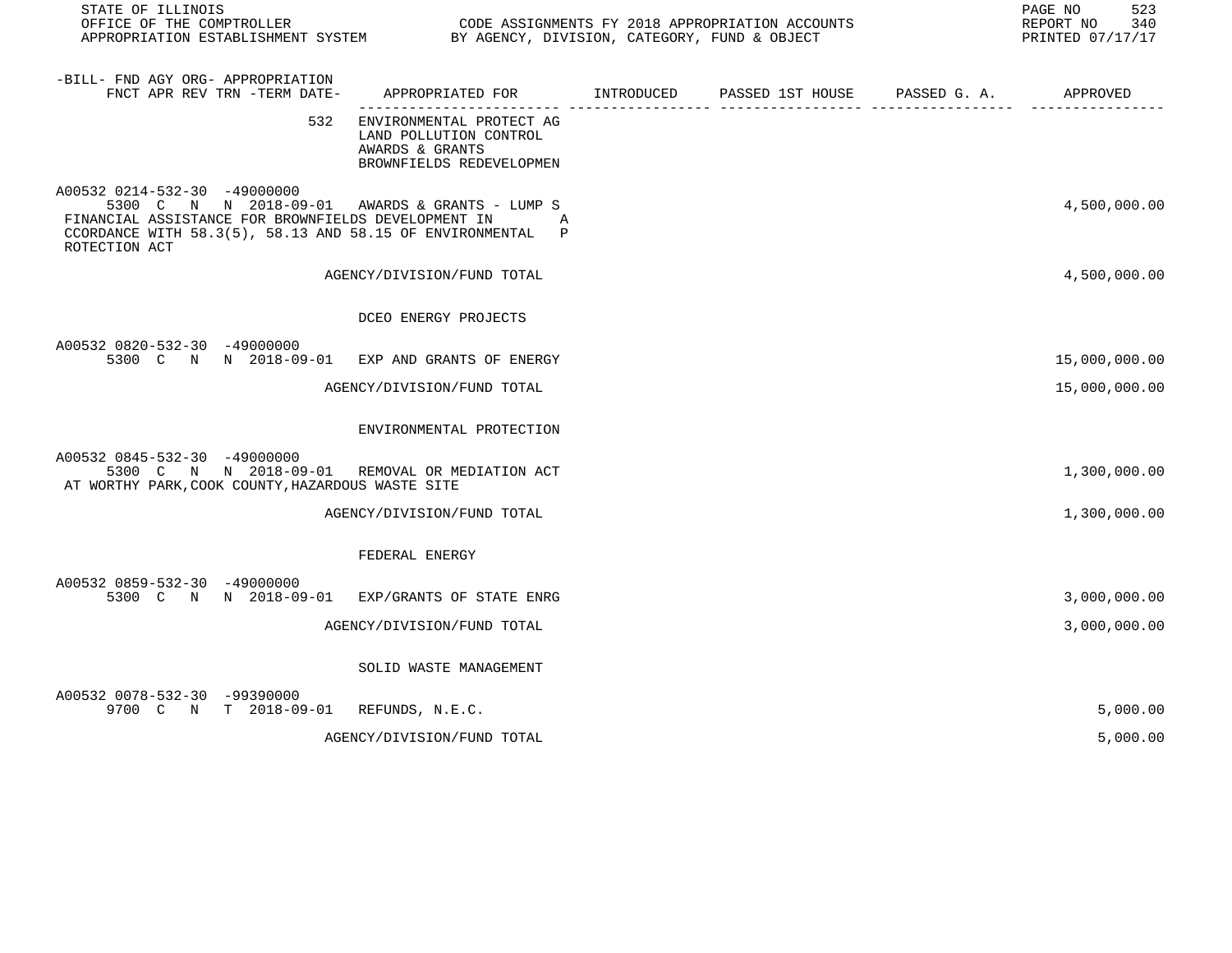| STATE OF ILLINOIS<br>OFFICE OF THE COMPTROLLER<br>APPROPRIATION ESTABLISHMENT SYSTEM | BY AGENCY, DIVISION, CATEGORY, FUND & OBJECT                                     |            | CODE ASSIGNMENTS FY 2018 APPROPRIATION ACCOUNTS |              | 524<br>PAGE NO<br>340<br>REPORT NO<br>PRINTED 07/17/17 |
|--------------------------------------------------------------------------------------|----------------------------------------------------------------------------------|------------|-------------------------------------------------|--------------|--------------------------------------------------------|
| -BILL- FND AGY ORG- APPROPRIATION<br>FNCT APR REV TRN -TERM DATE-                    | APPROPRIATED FOR                                                                 | INTRODUCED | PASSED 1ST HOUSE                                | PASSED G. A. | APPROVED                                               |
| 532                                                                                  | ENVIRONMENTAL PROTECT AG<br>LAND POLLUTION CONTROL<br>REFUNDS<br>HAZARDOUS WASTE |            |                                                 |              |                                                        |
| A00532 0828-532-30<br>$-99390000$<br>9700 C<br>T 2018-09-01<br>N                     | REFUNDS                                                                          |            |                                                 |              | 50,000.00                                              |
|                                                                                      | AGENCY/DIVISION/FUND TOTAL                                                       |            |                                                 |              | 50,000.00                                              |
|                                                                                      | AGENCY/DIVISION TOTAL                                                            |            |                                                 |              | 136,577,400.00                                         |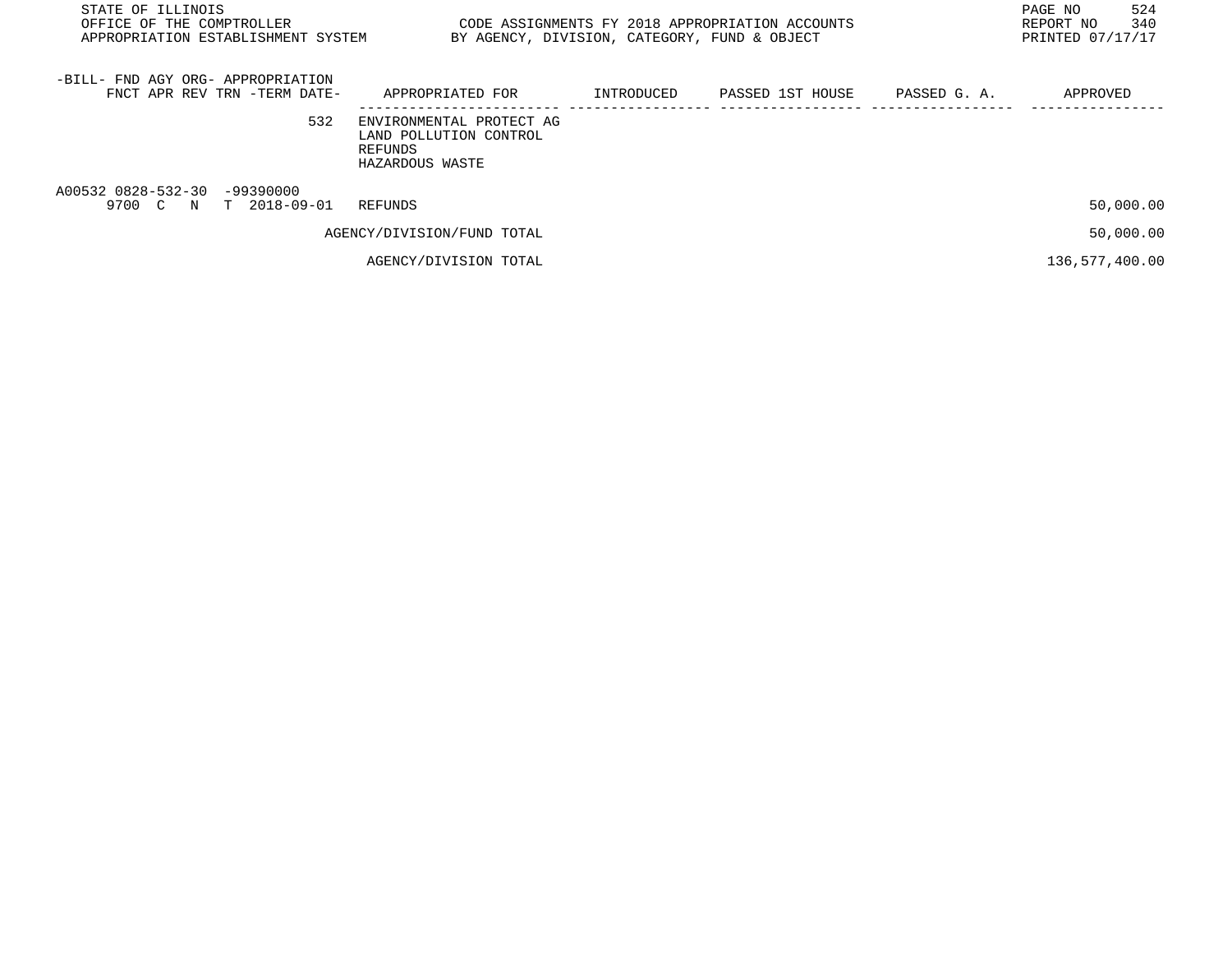| STATE OF ILLINOIS                                                                                                                                               |                                                                                           | REPORT NO<br>PRINTED 07/17/17 |  |  |              |  |
|-----------------------------------------------------------------------------------------------------------------------------------------------------------------|-------------------------------------------------------------------------------------------|-------------------------------|--|--|--------------|--|
| -BILL- FND AGY ORG- APPROPRIATION<br>FNCT APR REV TRN -TERM DATE-                                                                                               | APPROPRIATED FOR        INTRODUCED      PASSED 1ST HOUSE     PASSED G. A.        APPROVED |                               |  |  |              |  |
| 532                                                                                                                                                             | ENVIRONMENTAL PROTECT AG<br>BUREAU OF WATER<br>OPERATIONS<br>U S ENVIRONMENTAL PROTEC     |                               |  |  |              |  |
| A00532 0065-532-60 -11200000<br>5300 C N P 2018-09-01 PERSONAL SERVICES                                                                                         |                                                                                           |                               |  |  | 5,642,900.00 |  |
| A00532 0065-532-60 -11610000<br>5300 C N P 2018-09-01                                                                                                           | RETIREMENT                                                                                |                               |  |  | 3,047,900.00 |  |
| A00532 0065-532-60 -11700000<br>5300 C N T 2018-09-01 SOCIAL SECURITY                                                                                           |                                                                                           |                               |  |  | 431,700.00   |  |
| A00532 0065-532-60 -11800000<br>5300 C N P 2018-09-01                                                                                                           | GROUP INSURANCE                                                                           |                               |  |  | 1,608,000.00 |  |
| A00532 0065-532-60 -12000000<br>5300 C N T 2018-09-01 CONTRACTUAL SERVICES                                                                                      |                                                                                           |                               |  |  | 1,800,000.00 |  |
| A00532 0065-532-60 -12900000<br>5300 C N T 2018-09-01                                                                                                           | TRAVEL                                                                                    |                               |  |  | 113,900.00   |  |
| A00532 0065-532-60 -13000000<br>5300 C N T 2018-09-01 COMMODITIES                                                                                               |                                                                                           |                               |  |  | 30,500.00    |  |
| A00532 0065-532-60 -13020000<br>5300 C N T 2018-09-01                                                                                                           | PRINTING                                                                                  |                               |  |  | 48,100.00    |  |
| A00532 0065-532-60 -15000000<br>5350 C N T 2018-09-01                                                                                                           | EQUIPMENT                                                                                 |                               |  |  | 140,000.00   |  |
| A00532 0065-532-60 -17000000<br>5300 C N T 2018-09-01                                                                                                           | TELECOMMUNICATION                                                                         |                               |  |  | 106,400.00   |  |
| A00532 0065-532-60 -18000000<br>5300 C N T 2018-09-01 OPERATION OF AUTO EQUIPM                                                                                  |                                                                                           |                               |  |  | 34,800.00    |  |
| A00532 0065-532-60 -19000000<br>5300 C N T 2018-09-01 LUMP SUMS AND OTHER PURP<br>NON-POINT SOURCE POLLUTION MANAGEMENT AND SPECIAL WATER P<br>OLLUTION STUDIES |                                                                                           |                               |  |  | 8,950,000.00 |  |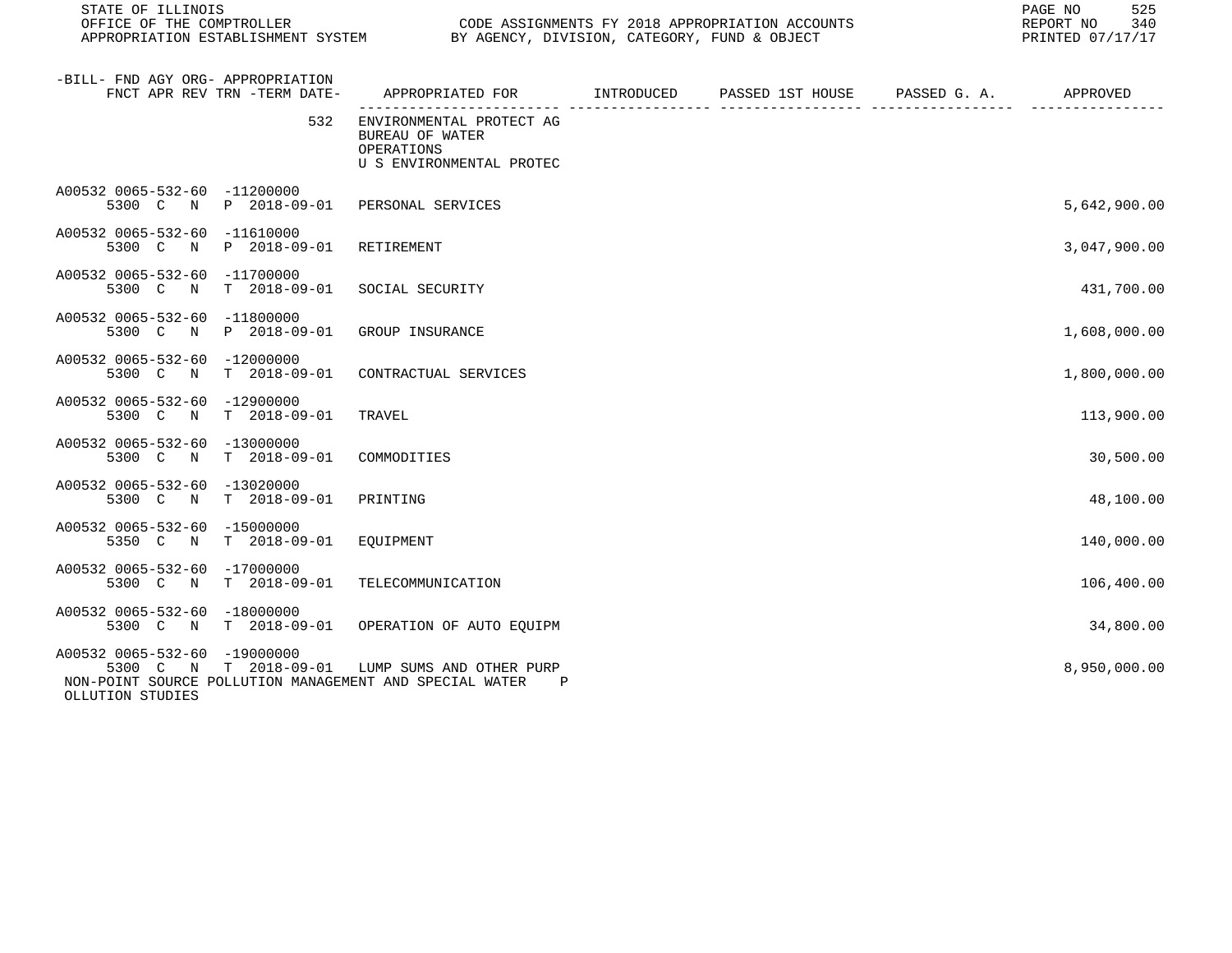| STATE OF ILLINOIS<br>OFFICE OF THE COMPTROLLER CODE ASSIGNMENTS FY 2018 APPROPRIATION ACCOUNTS<br>APPROPRIATION ESTABLISHMENT SYSTEM BY AGENCY, DIVISION, CATEGORY, FUND & OBJECT |                                                                                           |  | 526<br>PAGE NO<br>REPORT NO 340<br>PRINTED 07/17/17 |
|-----------------------------------------------------------------------------------------------------------------------------------------------------------------------------------|-------------------------------------------------------------------------------------------|--|-----------------------------------------------------|
| -BILL- FND AGY ORG- APPROPRIATION<br>FNCT APR REV TRN -TERM DATE-                                                                                                                 | APPROPRIATED FOR        INTRODUCED     PASSED 1ST HOUSE     PASSED G. A.         APPROVED |  |                                                     |
| 532                                                                                                                                                                               | ENVIRONMENTAL PROTECT AG<br>BUREAU OF WATER<br>OPERATIONS<br>U S ENVIRONMENTAL PROTEC     |  |                                                     |
| A00532 0065-532-60 -19000100<br>5300 C N T 2018-09-01 LUMP SUMS AND OTHER PURP<br>USE BY DEPARTMENT OF PUBLIC HEALTH                                                              |                                                                                           |  | 830,000.00                                          |
| A00532 0065-532-60 -19000500<br>5300 C N T 2018-09-01 LUMP SUMS AND OTHER PURP<br>WATER QUALITY PLANNING                                                                          |                                                                                           |  | 900,000.00                                          |
| A00532 0065-532-60 -19000800<br>5300 C N T 2018-09-01 LUMP SUMS AND OTHER PURP<br>USE BY DEPARTMENT OF AGRICULTURE                                                                |                                                                                           |  | 160,000.00                                          |
|                                                                                                                                                                                   | AGENCY/DIVISION/FUND TOTAL                                                                |  | 23,844,200.00                                       |
|                                                                                                                                                                                   | WATER REVOLVING                                                                           |  |                                                     |
| A00532 0270-532-60 -19100000<br>5300 C N T 2018-09-01 FOR ADMINISTRATIVE COSTS<br>ADMINISTRATIVE COSTS OF WATER POLLUTION CONTROL REVOLVING L<br>OAN PROGRAM                      |                                                                                           |  | 8,000,000.00                                        |
| A00532 0270-532-60 -19100100<br>5300 C N T 2018-09-01 FOR PROGRAM SUPPORT COST<br>PROGRAM SUPPORT COSTS OF WATER POLLUTION CONTROL PROGRAM                                        |                                                                                           |  | 20,500,000.00                                       |
| A00532 0270-532-60 -19100200<br>5300 C N T 2018-09-01 FOR ADMINISTRATIVE COSTS<br>ADMINISTRATIVE COSTS OF DRINKING WATER REVOLVING LOAN<br>ROGRAM                                 |                                                                                           |  | 1,550,000.00                                        |
| A00532 0270-532-60 -19100400<br>5300 C N T 2018-09-01 FOR PROGRAM SUPPORT COST<br>PROGRAM SUPPORT COSTS OF DRINKING WATER PROGRAM                                                 |                                                                                           |  | 10,000,000.00                                       |
| A00532 0270-532-60 -19100500<br>5300 C N T 2018-09-01 FOR TECHNICAL ASSISTANCE<br>SMALL SYSTEMS                                                                                   |                                                                                           |  | 735,000.00                                          |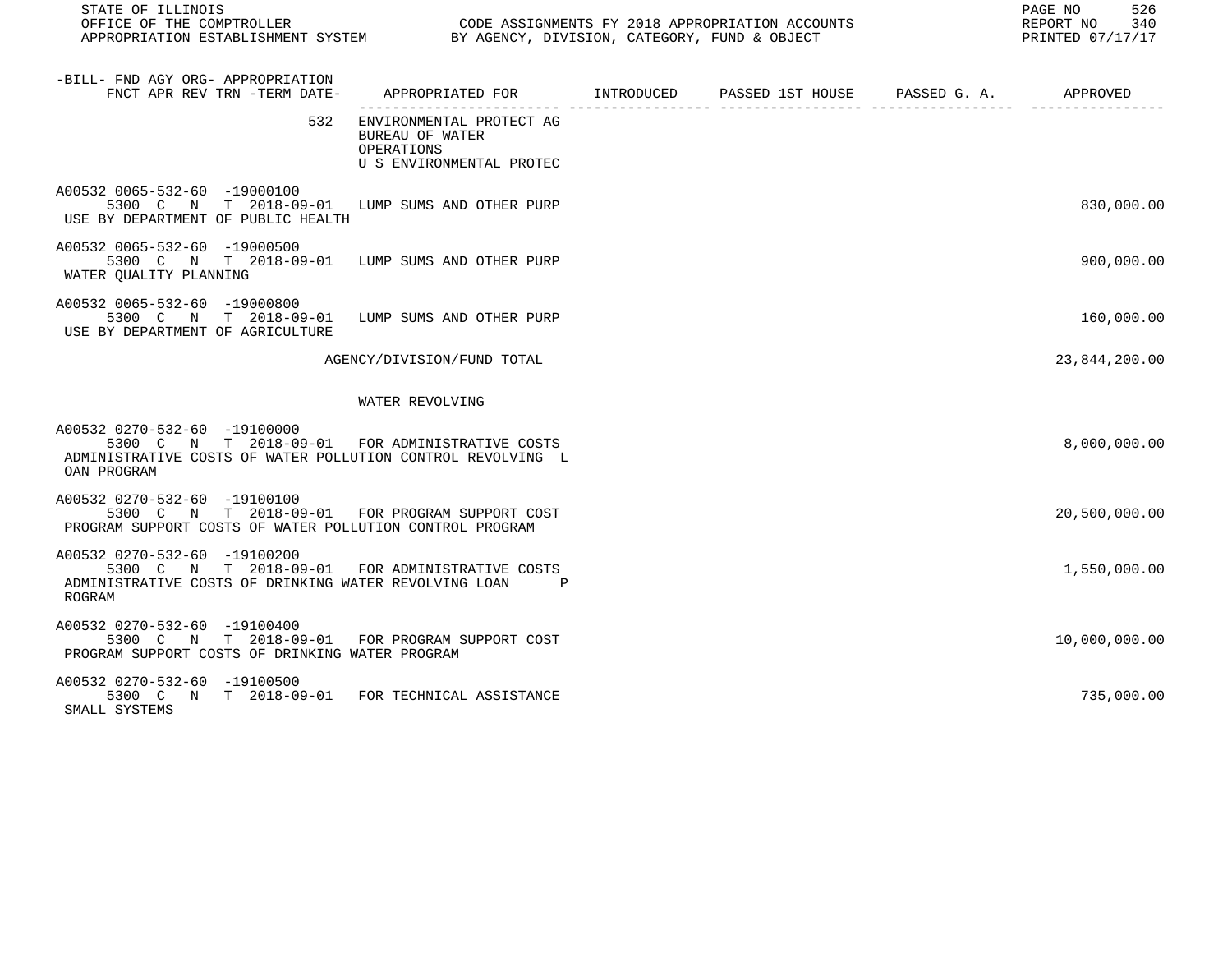| STATE OF ILLINOIS<br>OFFICE OF THE COMPTROLLER<br>OFFICE OF THE COMPTROLLER<br>APPROPRIATION ESTABLISHMENT SYSTEM BY AGENCY, DIVISION, CATEGORY, FUND & OBJECT                                                                               |                                                                                          | CODE ASSIGNMENTS FY 2018 APPROPRIATION ACCOUNTS                       | 527<br>PAGE NO<br>REPORT NO<br>340<br>PRINTED 07/17/17 |
|----------------------------------------------------------------------------------------------------------------------------------------------------------------------------------------------------------------------------------------------|------------------------------------------------------------------------------------------|-----------------------------------------------------------------------|--------------------------------------------------------|
| -BILL- FND AGY ORG- APPROPRIATION<br>FNCT APR REV TRN -TERM DATE-                                                                                                                                                                            | APPROPRIATED FOR        INTRODUCED     PASSED 1ST HOUSE     PASSED G. A.        APPROVED |                                                                       |                                                        |
|                                                                                                                                                                                                                                              | 532 ENVIRONMENTAL PROTECT AG<br>BUREAU OF WATER<br>OPERATIONS<br>WATER REVOLVING         | .coordeceptible.com/deceptible.com/interference/accessive-coordinate- |                                                        |
| A00532 0270-532-60 -19100600<br>5300 C N T 2018-09-01 FOR ADMINISTRATION OF PU<br>WATER SUPERVISION (PWSS) PROGRAM, SOURCE WATER PROTECTION, D<br>EVELOPMENT & IMPLEMENTATION OF CAPACITY DEVELOPMENT, & 0<br>PERATOR CERTIFICATION PROGRAMS |                                                                                          |                                                                       | 3,600,000.00                                           |
| A00532 0270-532-60 -19100700<br>5300 C N T 2018-09-01 FOR LOCAL ASSISTANCE & O<br>1452(K) ACTIVITIES                                                                                                                                         |                                                                                          |                                                                       | 5,500,000.00                                           |
| A00532 0270-532-60 -19100800<br>5300 C N T 2018-09-01 FOR CLEAN WATER ADMINIST<br>LOAN ELIGIBLE ACTIVITIES                                                                                                                                   |                                                                                          |                                                                       | 10,000,000.00                                          |
|                                                                                                                                                                                                                                              | AGENCY/DIVISION/FUND TOTAL                                                               |                                                                       | 59,885,000.00                                          |
|                                                                                                                                                                                                                                              | IL CLEAN WATER FUND                                                                      |                                                                       |                                                        |
| A00532 0731-532-60 -19000000<br>5300 C N T 2018-09-01 FOR ALL COSTS<br>ASSOCIATED WITH CLEAN WATER ACTIVITIES                                                                                                                                |                                                                                          |                                                                       | 13,056,000.00                                          |
|                                                                                                                                                                                                                                              | AGENCY/DIVISION/FUND TOTAL                                                               |                                                                       | 13,056,000.00                                          |
|                                                                                                                                                                                                                                              | ENVIRO PROTECT PERMIT &                                                                  |                                                                       |                                                        |
| A00532 0944-532-60 -11200000<br>5300 C N P 2018-09-01 PERSONAL SERVICES                                                                                                                                                                      |                                                                                          |                                                                       | 265,000.00                                             |
| A00532 0944-532-60 -11610000<br>5300 C N P 2018-09-01 RETIREMENT                                                                                                                                                                             |                                                                                          |                                                                       | 143,100.00                                             |
| A00532 0944-532-60 -11700000<br>5300 C N T 2018-09-01 SOCIAL SECURITY                                                                                                                                                                        |                                                                                          |                                                                       | 20,300.00                                              |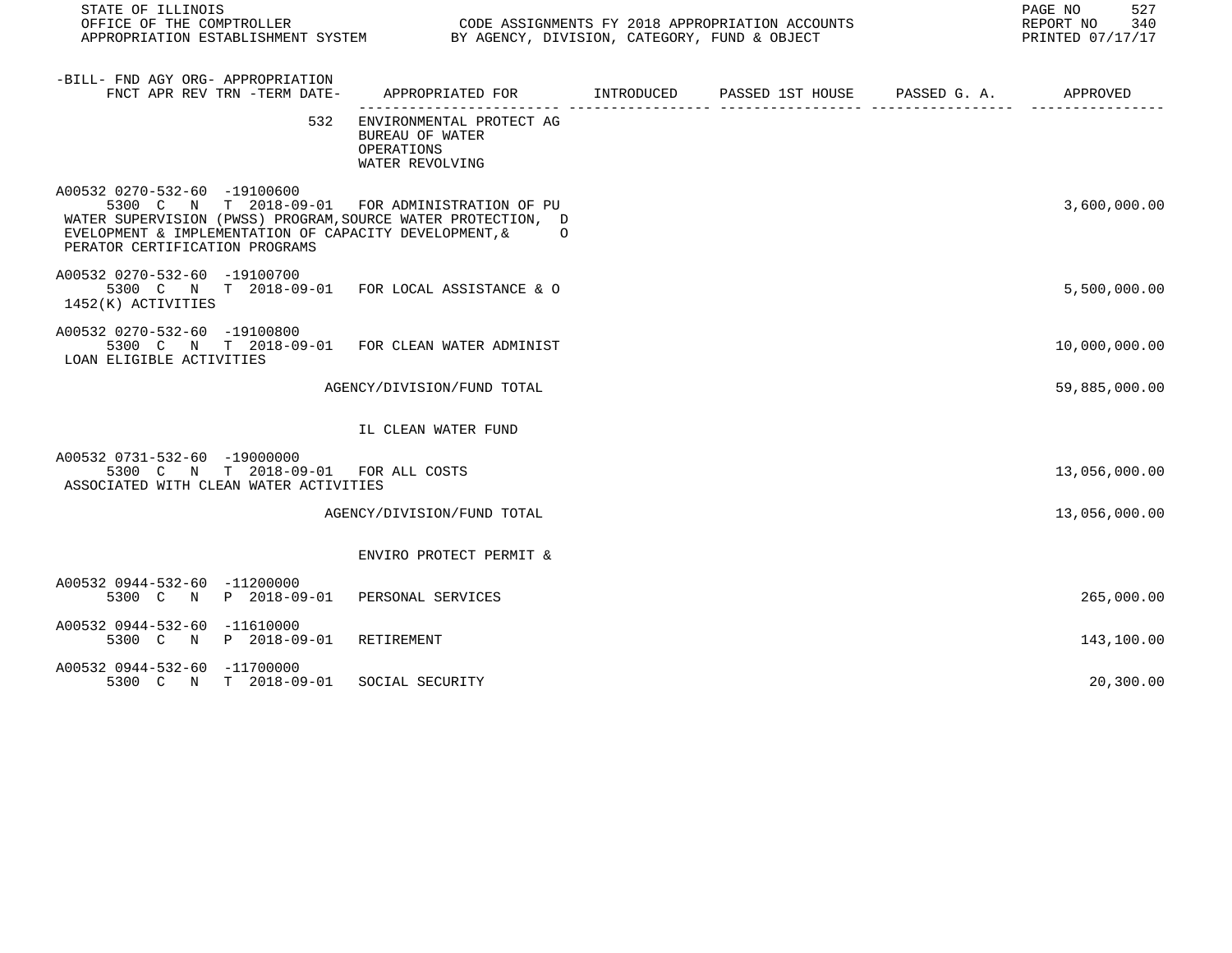| STATE OF ILLINOIS                                                                                                                                                                                                                                                        |                                                                                      |  |  |  |              |
|--------------------------------------------------------------------------------------------------------------------------------------------------------------------------------------------------------------------------------------------------------------------------|--------------------------------------------------------------------------------------|--|--|--|--------------|
| -BILL- FND AGY ORG- APPROPRIATION<br>FNCT APR REV TRN -TERM DATE-                                                                                                                                                                                                        | APPROPRIATED FOR TINTRODUCED PASSED 1ST HOUSE PASSED G.A.                            |  |  |  | APPROVED     |
| 532                                                                                                                                                                                                                                                                      | ENVIRONMENTAL PROTECT AG<br>BUREAU OF WATER<br>OPERATIONS<br>ENVIRO PROTECT PERMIT & |  |  |  |              |
| A00532 0944-532-60 -11800000<br>5300 C N P 2018-09-01 GROUP INSURANCE                                                                                                                                                                                                    |                                                                                      |  |  |  | 72,000.00    |
| A00532 0944-532-60 -12000000<br>T 2018-09-01<br>5300 C N                                                                                                                                                                                                                 | CONTRACTUAL SERVICES                                                                 |  |  |  | 10,000.00    |
| A00532 0944-532-60 -12900000<br>$T = 2018 - 09 - 01$<br>5300 C N                                                                                                                                                                                                         | TRAVEL                                                                               |  |  |  | 10,000.00    |
| A00532 0944-532-60<br>$-13000000$<br>T 2018-09-01<br>5300 C N                                                                                                                                                                                                            | COMMODITIES                                                                          |  |  |  | 10,000.00    |
| A00532 0944-532-60 -15000000<br>5350 C N<br>T 2018-09-01 EQUIPMENT                                                                                                                                                                                                       |                                                                                      |  |  |  | 20,000.00    |
| A00532 0944-532-60 -17000000<br>5300 C N T 2018-09-01 TELECOMMUNICATION                                                                                                                                                                                                  |                                                                                      |  |  |  | 15,000.00    |
| A00532 0944-532-60 -18000000<br>5300 C N T 2018-09-01 OPERATION OF AUTO EQUIPM                                                                                                                                                                                           |                                                                                      |  |  |  | 10,000.00    |
|                                                                                                                                                                                                                                                                          | AGENCY/DIVISION/FUND TOTAL                                                           |  |  |  | 575,400.00   |
|                                                                                                                                                                                                                                                                          | ANTI-POLLUTION                                                                       |  |  |  |              |
| CAP532 0551-532-60 -49000100<br>5300 C C N 2018-09-01 GRANTS OR LOANS TO LOCAL<br>FOR PLANNING, FINANCING, & CONSTRUCTION OF MUNICIPAL SEWAGE T<br>REATMENT WORKS & SOLID WASTE DISPOSAL FACILITIES & FOR<br>AKING OF DEPOSITS INTO WATER REVOLVING FND & OTHER PURPOSES | M                                                                                    |  |  |  | 5,973,646.00 |
|                                                                                                                                                                                                                                                                          | AGENCY/DIVISION/FUND TOTAL                                                           |  |  |  | 5,973,646.00 |

BUILD ILLINOIS BOND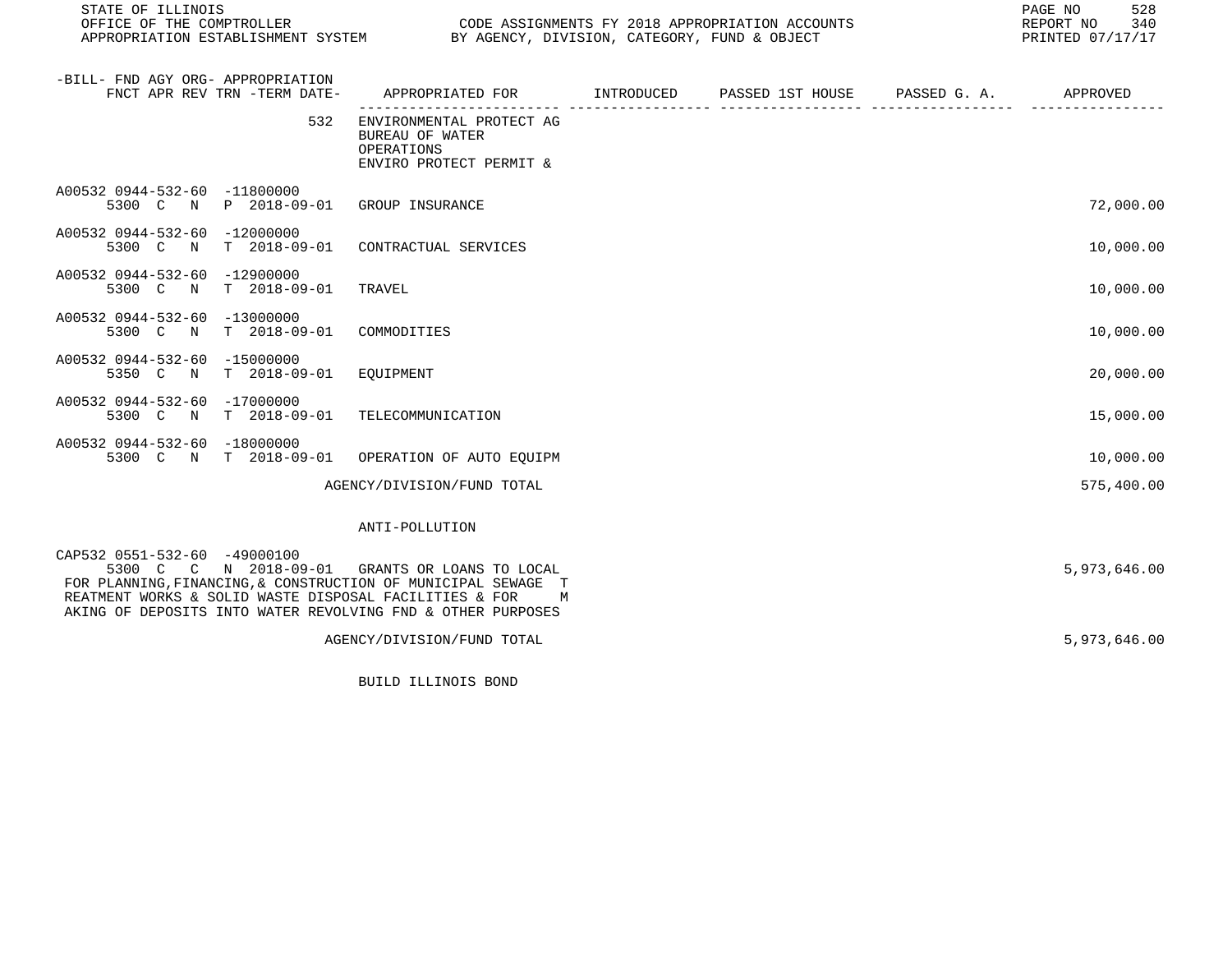| STATE OF ILLINOIS<br>OFFICE OF THE COMPTROLLER<br>APPROPRIATION ESTABLISHMENT SYSTEM BY AGENCY, DIVISION, CATEGORY, FUND & OBJECT                                                                                                                                 | CODE ASSIGNMENTS FY 2018 APPROPRIATION ACCOUNTS                                       |  | 529<br>PAGE NO<br>340<br>REPORT NO<br>PRINTED 07/17/17 |
|-------------------------------------------------------------------------------------------------------------------------------------------------------------------------------------------------------------------------------------------------------------------|---------------------------------------------------------------------------------------|--|--------------------------------------------------------|
| -BILL- FND AGY ORG- APPROPRIATION<br>FNCT APR REV TRN -TERM DATE- APPROPRIATED FOR METRODUCED PASSED 1ST HOUSE PASSED G. A. APPROVED                                                                                                                              |                                                                                       |  |                                                        |
| 532                                                                                                                                                                                                                                                               | ENVIRONMENTAL PROTECT AG<br>BUREAU OF WATER<br>AWARDS & GRANTS<br>BUILD ILLINOIS BOND |  |                                                        |
| CAP532 0971-532-60 -44000000<br>5300 C C N 2018-09-01<br>& PRIVATELY OWNED COMMUNITY WATER SUPPLIES FOR SEWER SYSTMSW<br>ASTEWATER TREATMENT FACILITIES & DRINKING WATER<br>NFRASTRUCTURE PROJECTS                                                                | GRANTS TO UNITS OF LOCAL                                                              |  | 5,000,000.00                                           |
| CAP532 0971-532-60 -49000000<br>5300 C C N 2018-09-01 FOR PROTECTION, PRESERVA<br>RESTORATION & CONSERVATION OF ENVIRONMENTAL & NATURAL<br>ESOURCES, FOR DEPOSITS INTO THE WATER REVOLV FUND AND FOR O<br>THER PURPOSES AUTH IN SS (D) OF SEC 4/BUILD IL BOND ACT |                                                                                       |  | 9,619,599.00                                           |
|                                                                                                                                                                                                                                                                   | AGENCY/DIVISION/FUND TOTAL                                                            |  | 14,619,599.00                                          |
|                                                                                                                                                                                                                                                                   | AGENCY/DIVISION TOTAL                                                                 |  | 117,953,845.00                                         |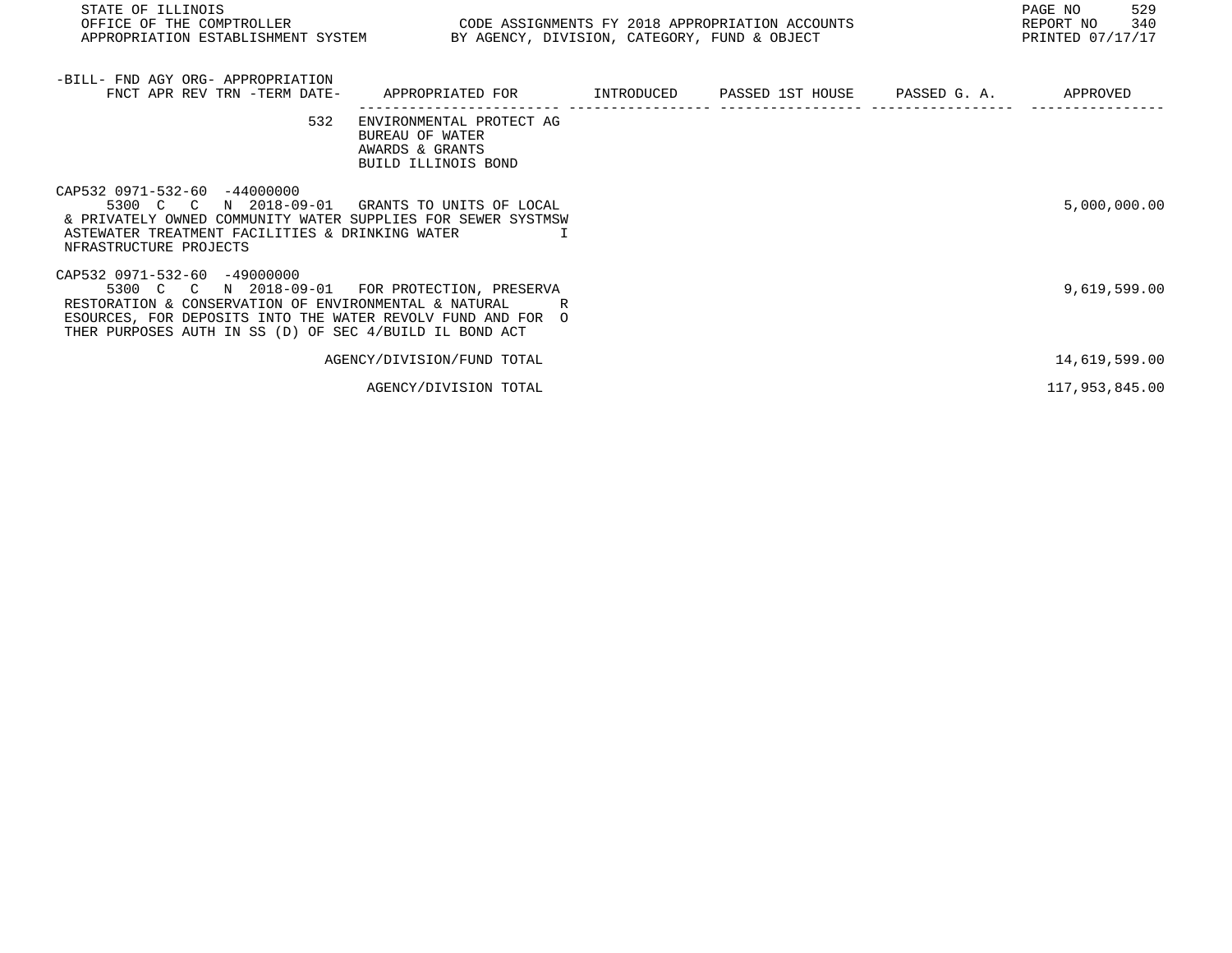| STATE OF ILLINOIS<br>OFFICE OF THE COMPTROLLER<br>APPROPRIATION ESTABLISHMENT SYSTEM BY AGENCY, DIVISION, CATEGORY, FUND & OBJECT  |                                                                                               |            | CODE ASSIGNMENTS FY 2018 APPROPRIATION ACCOUNTS |               | 530<br>PAGE NO<br>REPORT NO<br>340<br>PRINTED 07/17/17 |
|------------------------------------------------------------------------------------------------------------------------------------|-----------------------------------------------------------------------------------------------|------------|-------------------------------------------------|---------------|--------------------------------------------------------|
| -BILL- FND AGY ORG- APPROPRIATION<br>FNCT APR REV TRN -TERM DATE-                                                                  | APPROPRIATED FOR                                                                              | INTRODUCED | PASSED 1ST HOUSE PASSED G. A.                   | ---- -------- | APPROVED                                               |
| 532                                                                                                                                | ENVIRONMENTAL PROTECT AG<br>POLLUTION CONTROL BOARD<br>OPERATIONS<br>UNDERGROUND STORAGE TANK |            |                                                 |               |                                                        |
| A00532 0072-532-70 -19000000<br>5700 C N T 2018-09-01 CASE PROCESSING OF LEAKI<br>UNDERGROUND STORAGE TANK PERMIT & CLAIMS APPEALS |                                                                                               |            |                                                 |               | 1,551,000.00                                           |
|                                                                                                                                    | AGENCY/DIVISION/FUND TOTAL                                                                    |            |                                                 |               | 1,551,000.00                                           |
|                                                                                                                                    | CLEAN AIR ACT PERMIT                                                                          |            |                                                 |               |                                                        |
| A00532 0091-532-70 -11200000<br>5300 C N P 2018-09-01                                                                              | PERSONAL SERVICES                                                                             |            |                                                 |               | 281,500.00                                             |
| A00532 0091-532-70 -11610000<br>P 2018-09-01<br>5300 C N                                                                           | RETIREMENT                                                                                    |            |                                                 |               | 152,100.00                                             |
| A00532 0091-532-70 -11700000<br>5300 C N<br>$T = 2018 - 09 - 01$                                                                   | SOCIAL SECURITY                                                                               |            |                                                 |               | 21,600.00                                              |
| A00532 0091-532-70 -11800000<br>5300 C N P 2018-09-01                                                                              | GROUP INSURANCE                                                                               |            |                                                 |               | 96,000.00                                              |
| A00532 0091-532-70 -12000000<br>5700 C N T 2018-09-01 CONTRACTUAL SERVICES                                                         |                                                                                               |            |                                                 |               | 10,000.00                                              |
|                                                                                                                                    | AGENCY/DIVISION/FUND TOTAL                                                                    |            |                                                 |               | 561,200.00                                             |
|                                                                                                                                    | POLLUTION CONTROL BOARD                                                                       |            |                                                 |               |                                                        |
| A00532 0277-532-70 -12000000<br>5700 C N<br>T 2018-09-01                                                                           | CONTRACTUAL SERVICES                                                                          |            |                                                 |               |                                                        |
| A00532 0277-532-70 -17000000<br>$T = 2018 - 09 - 01$<br>5700 C N                                                                   | TELECOMMUNICATION                                                                             |            |                                                 |               |                                                        |
| A00532 0277-532-70 -19100000<br>9700 C N T 2018-09-01                                                                              | FOR LUMP SUMS                                                                                 |            |                                                 |               | 48,000.00                                              |
|                                                                                                                                    | AGENCY/DIVISION/FUND TOTAL                                                                    |            |                                                 |               | 48,000.00                                              |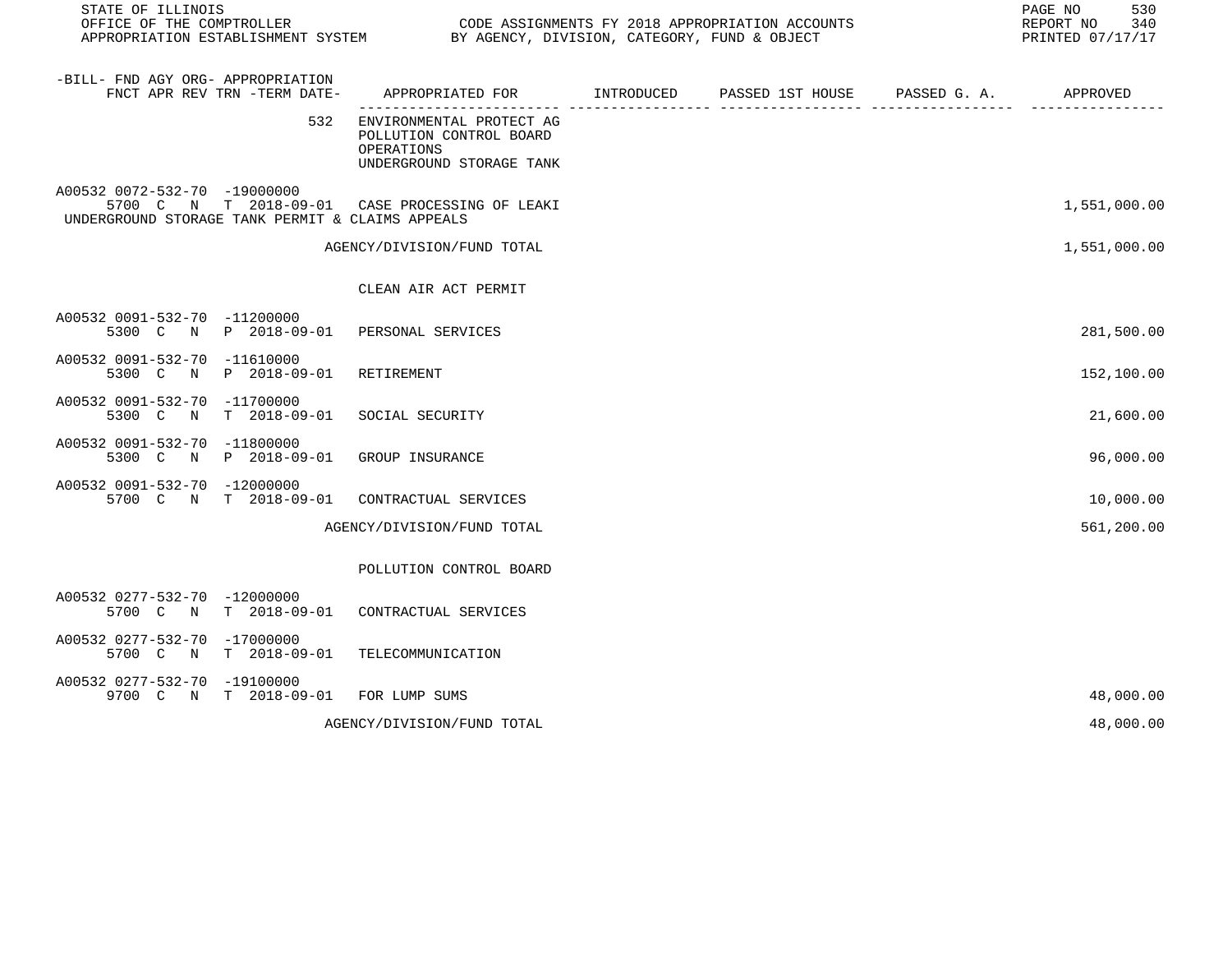| STATE OF ILLINOIS<br>OFFICE OF THE COMPTROLLER<br>APPROPRIATION ESTABLISHMENT SYSTEM |                              | BY AGENCY, DIVISION, CATEGORY, FUND & OBJECT                                                                | CODE ASSIGNMENTS FY 2018 APPROPRIATION ACCOUNTS | 531<br>PAGE NO<br>340<br>REPORT NO<br>PRINTED 07/17/17 |
|--------------------------------------------------------------------------------------|------------------------------|-------------------------------------------------------------------------------------------------------------|-------------------------------------------------|--------------------------------------------------------|
| -BILL- FND AGY ORG- APPROPRIATION                                                    | FNCT APR REV TRN -TERM DATE- | APPROPRIATED FOR TINTRODUCED PASSED 1ST HOUSE PASSED G.A.                                                   |                                                 | APPROVED                                               |
|                                                                                      | 532                          | ENVIRONMENTAL PROTECT AG<br>POLLUTION CONTROL BOARD<br>OPERATIONS<br>USED TIRE MANAGEMENT                   |                                                 |                                                        |
| A00532 0294-532-70 -19000000                                                         |                              | 5700 C N T 2018-09-01 PURPOSES PROVIDED/SECT 5<br>PURPOSES PER SECTION 55.6 OF ENVIRONMENTAL PROTECTION ACT |                                                 | 379,000.00                                             |
|                                                                                      |                              | AGENCY/DIVISION/FUND TOTAL                                                                                  |                                                 | 379,000.00                                             |
|                                                                                      |                              | ENVIRO PROTECT PERMIT &                                                                                     |                                                 |                                                        |
| A00532 0944-532-70 -11200000                                                         | 5300 C N P 2018-09-01        | PERSONAL SERVICES                                                                                           |                                                 | 548,800.00                                             |
| A00532 0944-532-70 -11610000                                                         | 5300 C N P 2018-09-01        | RETIREMENT                                                                                                  |                                                 | 296,500.00                                             |
| A00532 0944-532-70 -11700000                                                         | 5300 C N T 2018-09-01        | SOCIAL SECURITY                                                                                             |                                                 | 42,000.00                                              |
| A00532 0944-532-70 -11800000                                                         | 5300 C N P 2018-09-01        | GROUP INSURANCE                                                                                             |                                                 | 144,000.00                                             |
| A00532 0944-532-70 -12000000                                                         | 5700 C N T 2018-09-01        | CONTRACTUAL SERVICES                                                                                        |                                                 |                                                        |
| A00532 0944-532-70 -12900000                                                         | 5700 C N T 2018-09-01        | TRAVEL                                                                                                      |                                                 |                                                        |
| A00532 0944-532-70 -17000000                                                         | 5700 C N T 2018-09-01        | TELECOMMUNICATION                                                                                           |                                                 |                                                        |
|                                                                                      |                              | AGENCY/DIVISION/FUND TOTAL                                                                                  |                                                 | 1,031,300.00                                           |
|                                                                                      |                              | POLLUTION CONTROL BOARD                                                                                     |                                                 |                                                        |
| A00532 0277-532-70 -99390000                                                         |                              | 9700 C N T 2018-09-01 REFUNDS, N.E.C.                                                                       |                                                 | 2,000.00                                               |
|                                                                                      |                              | AGENCY/DIVISION/FUND TOTAL                                                                                  |                                                 | 2,000.00                                               |
|                                                                                      |                              | AGENCY/DIVISION TOTAL                                                                                       |                                                 | 3,572,500.00                                           |
|                                                                                      |                              | AGENCY TOTAL                                                                                                |                                                 | 392,608,545.00                                         |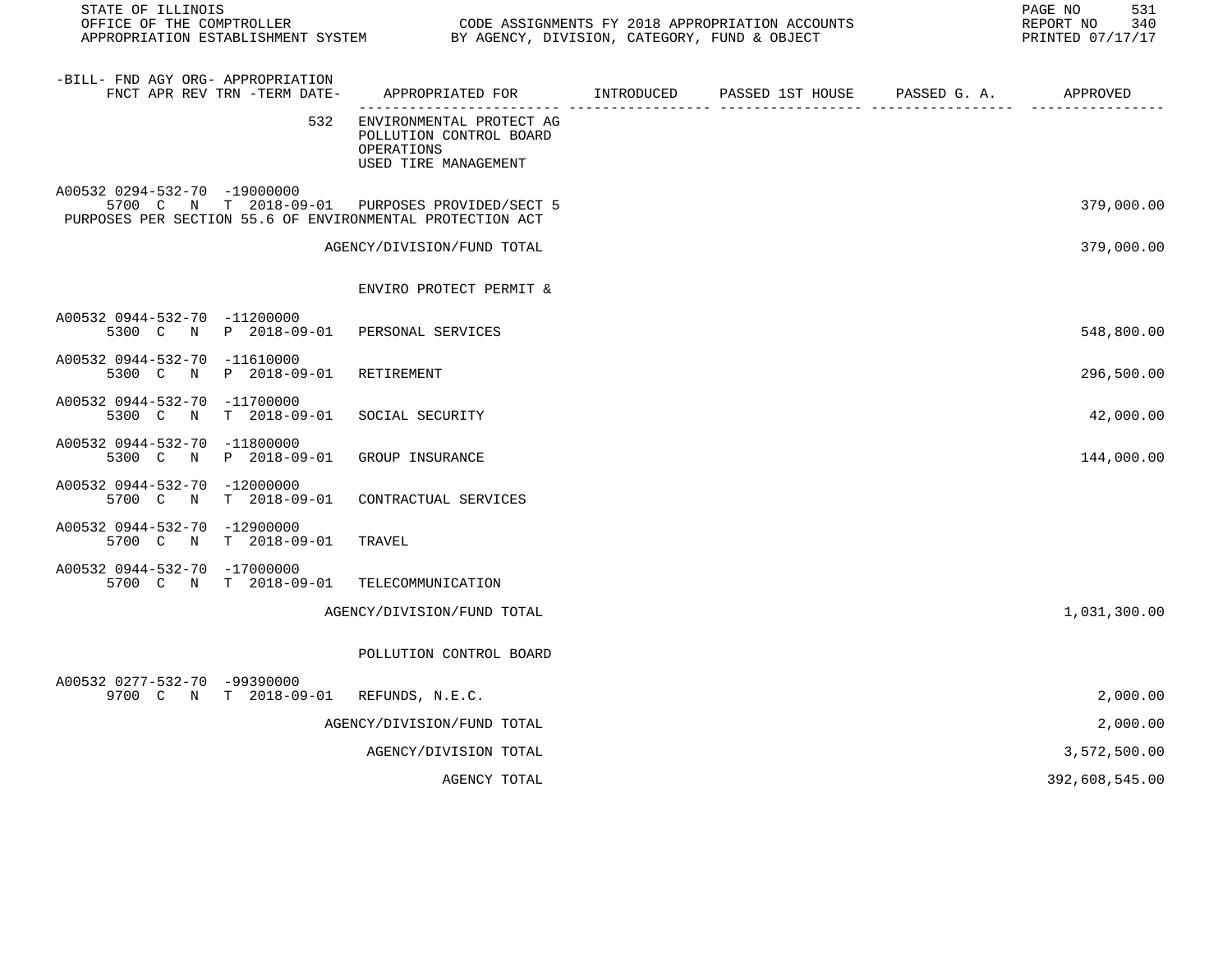| STATE OF ILLINOIS<br>OFFICE OF THE COMPTROLLER<br>APPROPRIATION ESTABLISHMENT SYSTEM BY AGENCY, DIVISION, CATEGORY, FUND & OBJECT | CODE ASSIGNMENTS FY 2018 APPROPRIATION ACCOUNTS                                        |  | 532<br>PAGE NO<br>340<br>REPORT NO<br>PRINTED 07/17/17 |
|-----------------------------------------------------------------------------------------------------------------------------------|----------------------------------------------------------------------------------------|--|--------------------------------------------------------|
| -BILL- FND AGY ORG- APPROPRIATION<br>FNCT APR REV TRN -TERM DATE-                                                                 | APPROPRIATED FOR       INTRODUCED     PASSED 1ST HOUSE     PASSED G. A.       APPROVED |  |                                                        |
| 537                                                                                                                               | GUARDIAN & ADVOCACY COMM<br>GENERAL OFFICE<br>OPERATIONS<br>GENERAL REVENUE            |  |                                                        |
| A00537 0001-537-01 -19109900<br>1700 C N T 2018-09-01 OPERATIONAL EXPENSES                                                        |                                                                                        |  | 9,041,200.00                                           |
|                                                                                                                                   | AGENCY/DIVISION/FUND TOTAL                                                             |  | 9,041,200.00                                           |
|                                                                                                                                   | GUARDIANSHIP & ADVOCACY                                                                |  |                                                        |
| A00537 0297-537-01 -19000000<br>1700 C N T 2018-09-01 SERVICES PURSUANT TO SEC<br>OF GUARDIANSHIP & ADVOCACY ACT                  |                                                                                        |  | 2,177,400.00                                           |
|                                                                                                                                   | AGENCY/DIVISION/FUND TOTAL                                                             |  | 2,177,400.00                                           |
|                                                                                                                                   | AGENCY/DIVISION TOTAL                                                                  |  | 11,218,600.00                                          |
|                                                                                                                                   | AGENCY TOTAL                                                                           |  | 11,218,600.00                                          |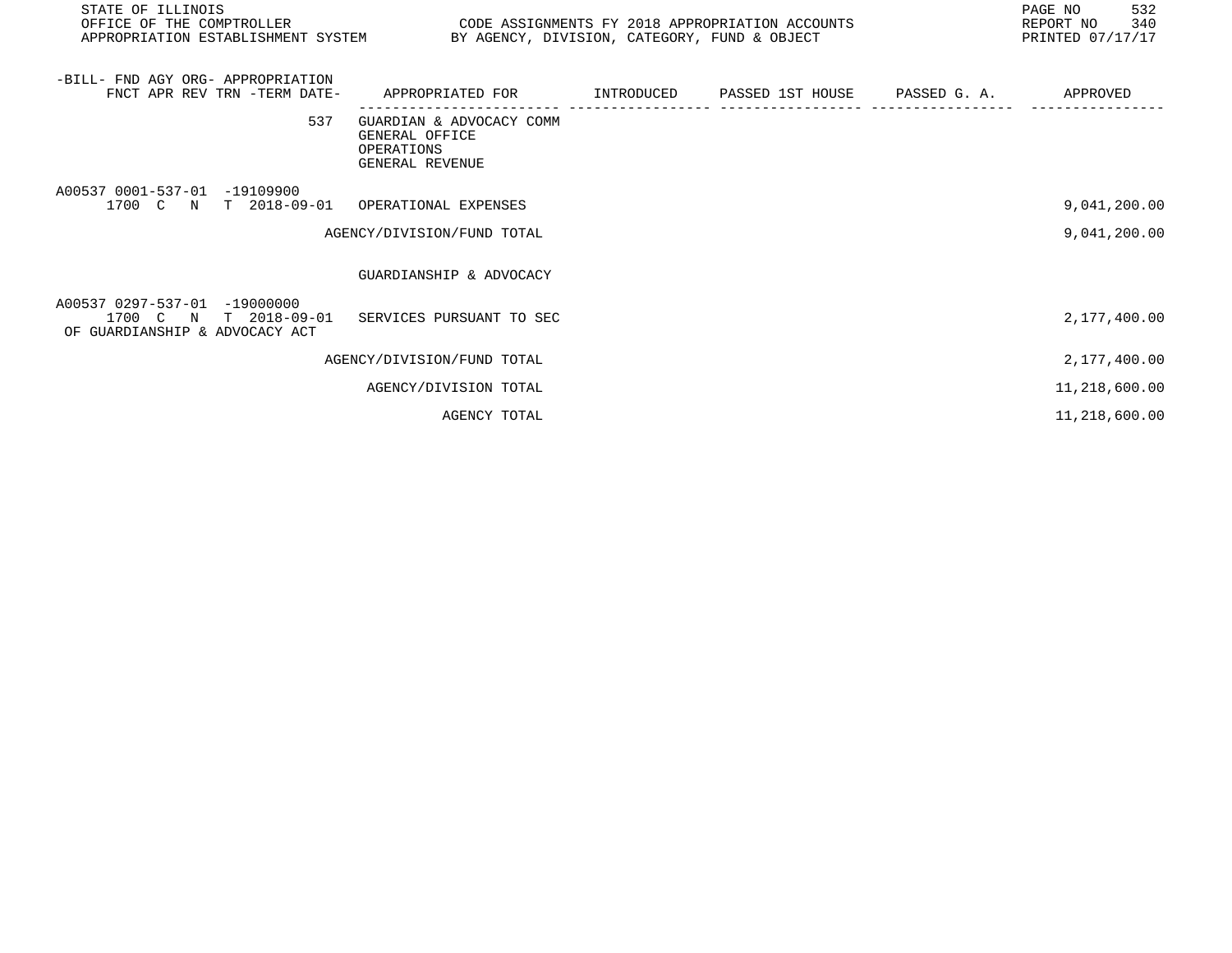| STATE OF ILLINOIS<br>OFFICE OF THE COMPTROLLER<br>APPROPRIATION ESTABLISHMENT SYSTEM                                                      | CODE ASSIGNMENTS FY 2018 APPROPRIATION ACCOUNTS                             | BY AGENCY, DIVISION, CATEGORY, FUND & OBJECT | 533<br>PAGE NO<br>REPORT NO 340<br>PRINTED 07/17/17 |
|-------------------------------------------------------------------------------------------------------------------------------------------|-----------------------------------------------------------------------------|----------------------------------------------|-----------------------------------------------------|
| -BILL- FND AGY ORG- APPROPRIATION<br>FNCT APR REV TRN -TERM DATE- APPROPRIATED FOR TINTRODUCED PASSED 1ST HOUSE PASSED G. A. THE APPROVED |                                                                             |                                              |                                                     |
| 542                                                                                                                                       | COMMISSION ON HUMAN RIGH<br>GENERAL OFFICE<br>OPERATIONS<br>GENERAL REVENUE |                                              |                                                     |
| A00542 0001-542-01 -19100000<br>5700 C N T 2018-09-01<br>EXPENSES                                                                         | TORTURE INQUIRY/RELIEF C                                                    |                                              | 294,500.00                                          |
| A00542 0001-542-01 -19109900<br>5700 C N T 2018-09-01<br>OPERATIONAL EXPENSES OF THE COMMISSION                                           | OPERATIONAL EXPENSES                                                        |                                              | 1,770,300.00                                        |
|                                                                                                                                           | AGENCY/DIVISION/FUND TOTAL                                                  |                                              | 2,064,800.00                                        |
|                                                                                                                                           | AGENCY/DIVISION TOTAL                                                       |                                              | 2,064,800.00                                        |
|                                                                                                                                           | AGENCY TOTAL                                                                |                                              | 2,064,800.00                                        |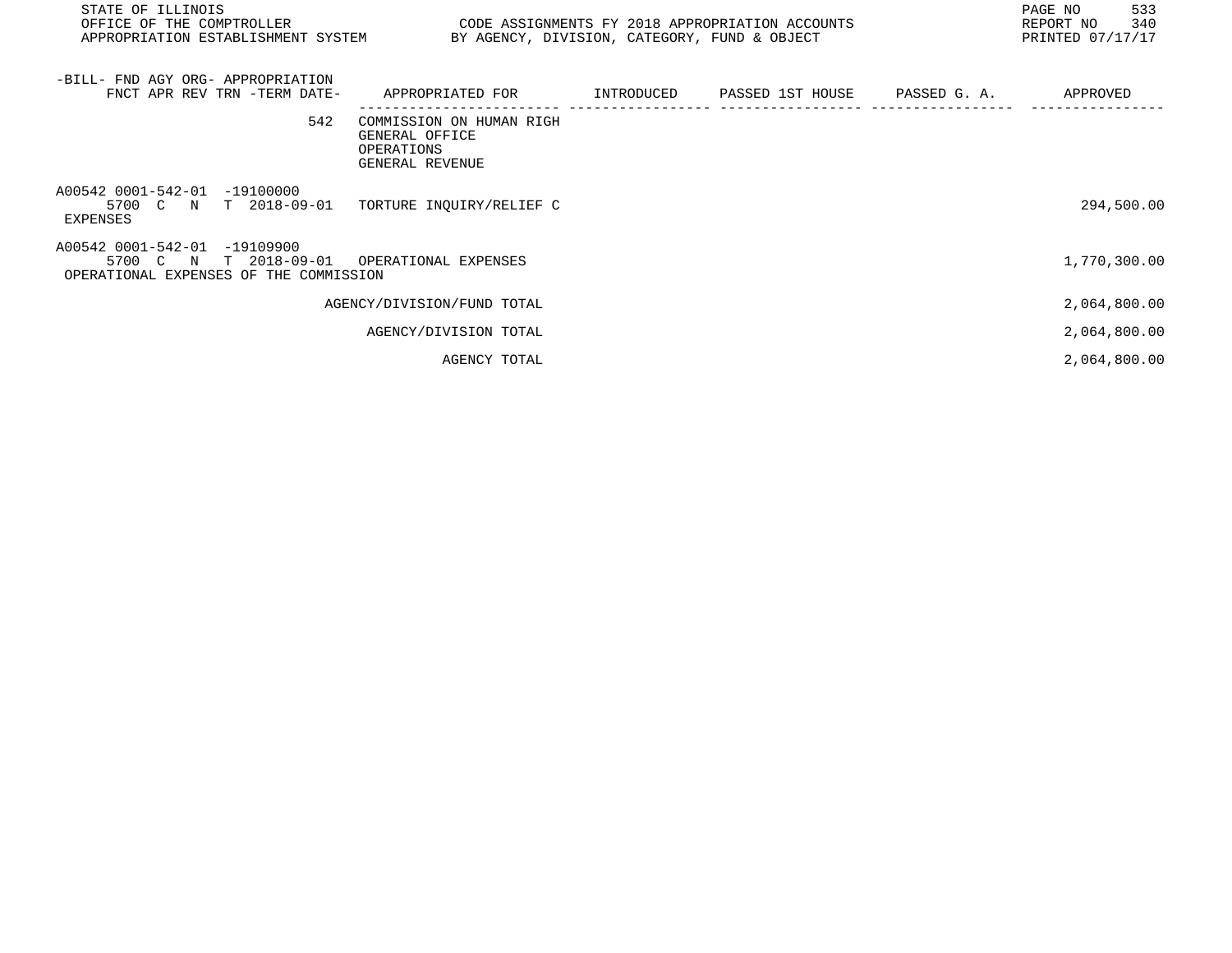| STATE OF ILLINOIS<br>OFFICE OF THE COMPTROLLER              |                              | APPROPRIATION ESTABLISHMENT SYSTEM BY AGENCY, DIVISION, CATEGORY, FUND & OBJECT            | CODE ASSIGNMENTS FY 2018 APPROPRIATION ACCOUNTS |                       | 534<br>PAGE NO<br>REPORT NO<br>340<br>PRINTED 07/17/17 |
|-------------------------------------------------------------|------------------------------|--------------------------------------------------------------------------------------------|-------------------------------------------------|-----------------------|--------------------------------------------------------|
| -BILL- FND AGY ORG- APPROPRIATION                           | FNCT APR REV TRN -TERM DATE- | APPROPRIATED FOR INTRODUCED PASSED 1ST HOUSE<br>----------------- ------------------ -- -- |                                                 | PASSED G. A. APPROVED |                                                        |
|                                                             | 546                          | IL CRIMINAL JUSTICE INFO<br>OPERATIONS<br>OPERATIONS<br>GENERAL REVENUE                    |                                                 |                       |                                                        |
| A00546 0001-546-01 -11200000                                | 6200 C N P 2018-09-01        | REGULAR POSITIONS                                                                          |                                                 |                       | 1,084,500.00                                           |
| A00546 0001-546-01 -11700000<br>6200 C N                    | T 2018-09-01                 | SOC SEC/MEDICARE CONTRIB                                                                   |                                                 |                       | 83,000.00                                              |
| A00546 0001-546-01 -12000000<br>6200 C N                    | T 2018-09-01                 | CONTRACTUAL SERVICES                                                                       |                                                 |                       | 368,600.00                                             |
| A00546 0001-546-01 -12900000<br>6200 C N                    | T 2018-09-01                 | TRAVEL                                                                                     |                                                 |                       | 5,700.00                                               |
| A00546 0001-546-01 -13000000<br>6200 C<br>$\mathbb N$       | T 2018-09-01                 | COMMODITIES                                                                                |                                                 |                       | 1,500.00                                               |
| A00546 0001-546-01<br>6200 C<br>$\mathbb N$                 | $-13020000$<br>T 2018-09-01  | PRINTING                                                                                   |                                                 |                       | 4,800.00                                               |
| A00546 0001-546-01 -15000000                                | 6250 C N T 2018-09-01        | EQUIPMENT                                                                                  |                                                 |                       |                                                        |
| A00546 0001-546-01 -16000000                                | 6200 C N T 2018-09-01        | ELECTRONIC DATA PROCESSI                                                                   |                                                 |                       | 111,900.00                                             |
| A00546 0001-546-01 -17000000<br>6200 C N                    | T 2018-09-01                 | TELECOMMUNICATION                                                                          |                                                 |                       | 27,100.00                                              |
| A00546 0001-546-01 -18000000<br>6200 C N                    | T 2018-09-01                 | OPERATION OF AUTO EQUIPM                                                                   |                                                 |                       | 1,900.00                                               |
| A00546 0001-546-01 -19000100<br>6200 C N<br>COUNCIL PROGRAM | T 2018-09-01                 | FAMILY VIOLENCE COORDINA                                                                   |                                                 |                       | 525,000.00                                             |
| A00546 0001-546-01 -19000200                                | 6200 C N T 2018-09-01        | BULLYING PREVENTION/ALL                                                                    |                                                 |                       | 443,000.00                                             |
|                                                             |                              | AGENCY/DIVISION/FUND TOTAL                                                                 |                                                 |                       | 2,657,000.00                                           |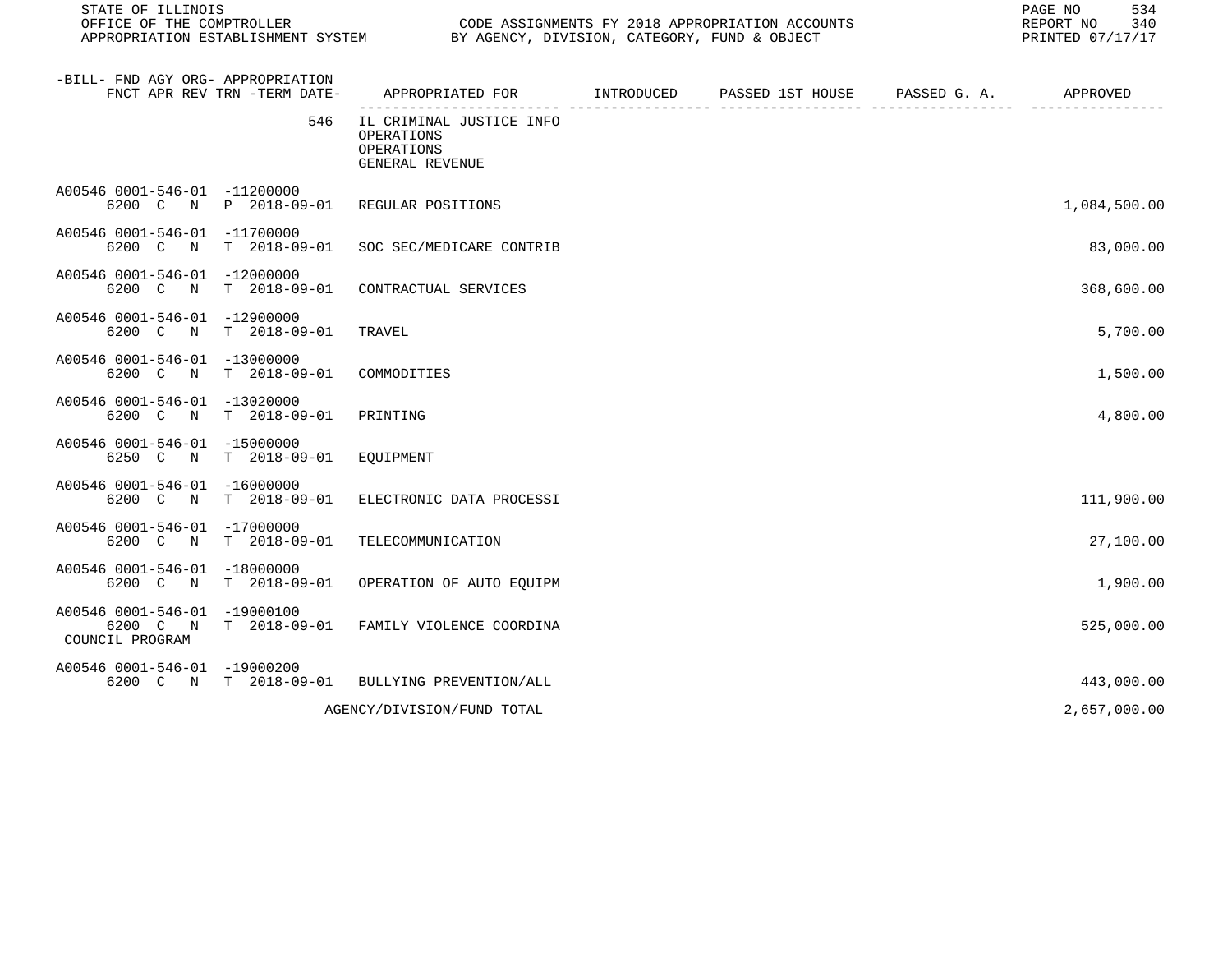| STATE OF ILLINOIS<br>OFFICE OF THE COMPTROLLER<br>CODE ASSIGNMENTS FY 2018 APPROPRIATION ACCOUNTS |                                                                                  |  |                               | 535<br>PAGE NO<br>340<br>REPORT NO<br>PRINTED 07/17/17 |            |
|---------------------------------------------------------------------------------------------------|----------------------------------------------------------------------------------|--|-------------------------------|--------------------------------------------------------|------------|
| -BILL- FND AGY ORG- APPROPRIATION<br>FNCT APR REV TRN -TERM DATE-                                 | APPROPRIATED FOR INTRODUCED                                                      |  | PASSED 1ST HOUSE PASSED G. A. |                                                        | APPROVED   |
| 546                                                                                               | IL CRIMINAL JUSTICE INFO<br>OPERATIONS<br>OPERATIONS<br>MOTOR VEHICLE THEFT PREV |  |                               |                                                        |            |
| A00546 0156-546-01 -11200000<br>6200 C<br>P 2018-09-01<br>$\mathbf N$                             | REGULAR POSITIONS                                                                |  |                               |                                                        | 296,600.00 |
| A00546 0156-546-01 -19200000<br>6200 C<br>N T 2018-09-01<br>ORDINARY AND CONTINGENT EXPENSES      | ORDINARY & CONTINGENT EX                                                         |  |                               |                                                        | 307,000.00 |
|                                                                                                   | AGENCY/DIVISION/FUND TOTAL                                                       |  |                               |                                                        | 603,600.00 |
|                                                                                                   | ICJIA VIOLENCE PREVENTIO                                                         |  |                               |                                                        |            |
| A00546 0184-546-01 -11200000<br>N P 2018-09-01 REGULAR POSITIONS<br>6200 C                        |                                                                                  |  |                               |                                                        | 181,300.00 |
| A00546 0184-546-01 -11610000<br>P 2018-09-01<br>6200 C<br>$\mathbb N$                             | RETIREMENT                                                                       |  |                               |                                                        | 98,000.00  |
| A00546 0184-546-01 -11700000<br>6200 C N<br>T 2018-09-01                                          | SOC SEC/MEDICARE CONTRIB                                                         |  |                               |                                                        | 13,900.00  |
| A00546 0184-546-01 -11800000<br>P 2018-09-01<br>6200 C N                                          | GROUP INSURANCE                                                                  |  |                               |                                                        | 66,000.00  |
| A00546 0184-546-01 -12000000<br>$T = 2018 - 09 - 01$<br>6200 C N                                  | CONTRACTUAL SERVICES                                                             |  |                               |                                                        | 9,500.00   |
| A00546 0184-546-01 -12900000<br>6200 C<br>T 2018-09-01<br>N                                       | TRAVEL                                                                           |  |                               |                                                        | 4,000.00   |
| A00546 0184-546-01 -13000000<br>6200 C<br>N<br>$T = 2018 - 09 - 01$                               | COMMODITIES                                                                      |  |                               |                                                        | 1,000.00   |
| A00546 0184-546-01 -13020000<br>6200 C N T 2018-09-01                                             | PRINTING                                                                         |  |                               |                                                        |            |
| A00546 0184-546-01 -15000000<br>6250 C N T 2018-09-01                                             | EOUIPMENT                                                                        |  |                               |                                                        |            |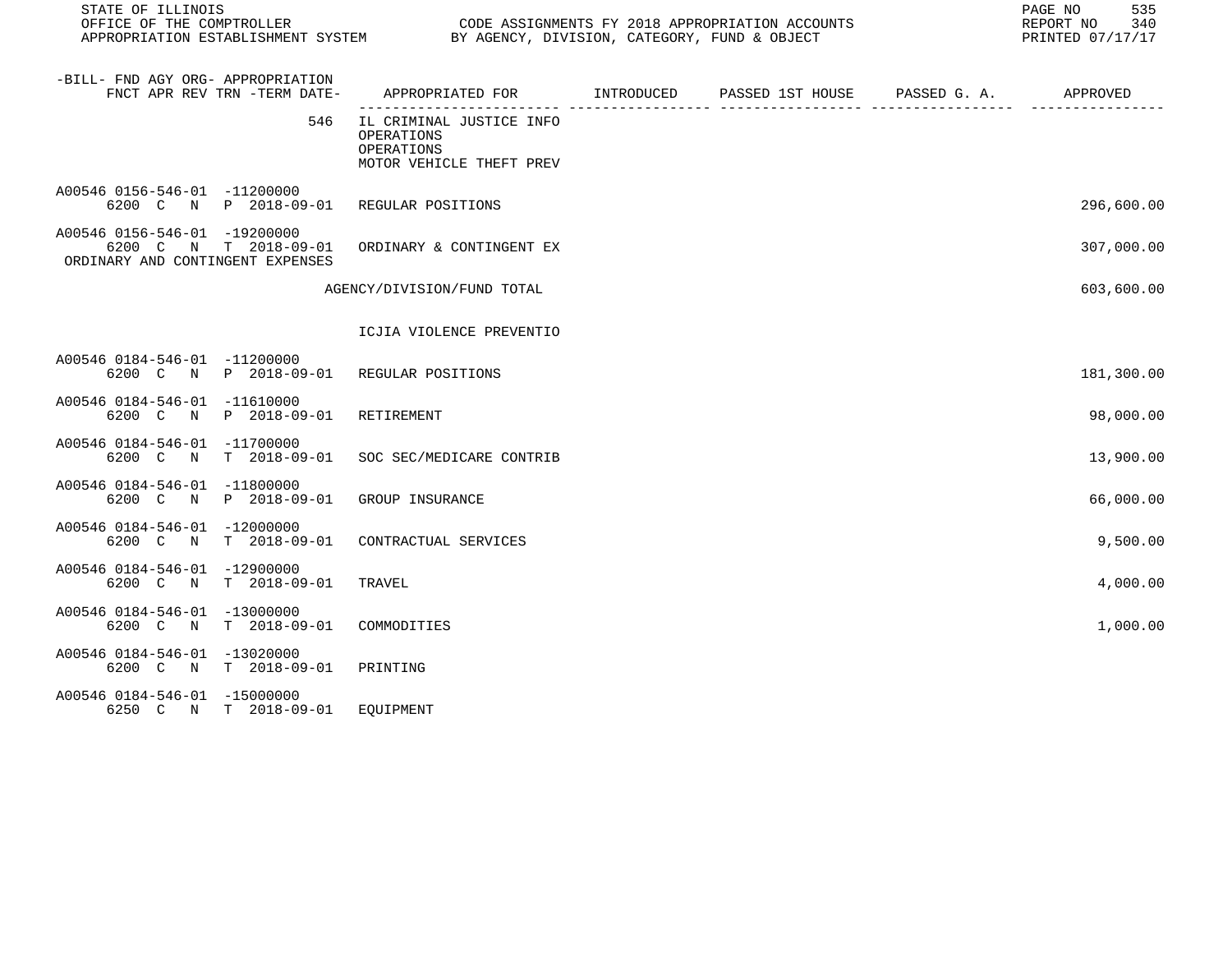| STATE OF ILLINOIS                                                                                                                                                                            | OFFICE OF THE COMPTROLLER<br>CODE ASSIGNMENTS FY 2018 APPROPRIATION ACCOUNTS<br>APPROPRIATION ESTABLISHMENT SYSTEM BY AGENCY, DIVISION, CATEGORY, FUND & OBJECT |  |  |  | 536<br>PAGE NO<br>REPORT NO<br>340<br>PRINTED 07/17/17 |  |
|----------------------------------------------------------------------------------------------------------------------------------------------------------------------------------------------|-----------------------------------------------------------------------------------------------------------------------------------------------------------------|--|--|--|--------------------------------------------------------|--|
| -BILL- FND AGY ORG- APPROPRIATION<br>FNCT APR REV TRN -TERM DATE-                                                                                                                            | APPROPRIATED FOR        INTRODUCED     PASSED 1ST HOUSE    PASSED G. A.        APPROVED                                                                         |  |  |  |                                                        |  |
| 546                                                                                                                                                                                          | IL CRIMINAL JUSTICE INFO<br>OPERATIONS<br>OPERATIONS<br>ICJIA VIOLENCE PREVENTIO                                                                                |  |  |  |                                                        |  |
| A00546 0184-546-01 -16000000<br>6200 C N T 2018-09-01 ELECTRONIC DATA PROCESSI                                                                                                               |                                                                                                                                                                 |  |  |  | 2,000.00                                               |  |
| A00546 0184-546-01 -17000000<br>6200 C N T 2018-09-01                                                                                                                                        | TELECOMMUNICATION                                                                                                                                               |  |  |  | 5,800.00                                               |  |
|                                                                                                                                                                                              | AGENCY/DIVISION/FUND TOTAL                                                                                                                                      |  |  |  | 381,500.00                                             |  |
|                                                                                                                                                                                              | CRIMINAL JUSTICE INFO PR                                                                                                                                        |  |  |  |                                                        |  |
| A00546 0335-546-01 -19000100<br>6200 C N T 2018-09-01 LUMP SUMS & OTHER PURPOS<br>FOR AWARDS AND GRANTS FROM VARIOUS AGENCIES FOR UNDERTAKING<br>OTHER CRIMINAL JUSTICE INFORMATION PROJECTS |                                                                                                                                                                 |  |  |  | 1,000,000.00                                           |  |
|                                                                                                                                                                                              | AGENCY/DIVISION/FUND TOTAL                                                                                                                                      |  |  |  | 1,000,000.00                                           |  |
|                                                                                                                                                                                              | CRIMINAL JUSTICE TRUST                                                                                                                                          |  |  |  |                                                        |  |
| A00546 0488-546-01 -19000000<br>6200 C N T 2018-09-01 SUPPORT OF FED ASSIST PR<br>ADMINISTERED BY UNITS OF STATE & LOCAL GOVERNMENT & NON- P<br>ROFIT ORGANIZATIONS                          |                                                                                                                                                                 |  |  |  | 7,900,000.00                                           |  |
| A00546 0488-546-01 -19000100<br>6200 C N T 2018-09-01 LUMP SUMS & OTHER PURPOS<br>FOR AWARDS AND GRANTS FROM VARIOUS AGENCIES FOR UNDERTAKING<br>OTHER CRIMINAL JUSTICE INFORMATION PROJECTS |                                                                                                                                                                 |  |  |  | 1,700,000.00                                           |  |
|                                                                                                                                                                                              | AGENCY/DIVISION/FUND TOTAL                                                                                                                                      |  |  |  | 9,600,000.00                                           |  |
|                                                                                                                                                                                              | DEATH PENALTY ABOLITION                                                                                                                                         |  |  |  |                                                        |  |
| A00546 0539-546-01 -11200000<br>6200 C N P 2018-09-01 REGULAR POSITIONS                                                                                                                      |                                                                                                                                                                 |  |  |  | 291,400.00                                             |  |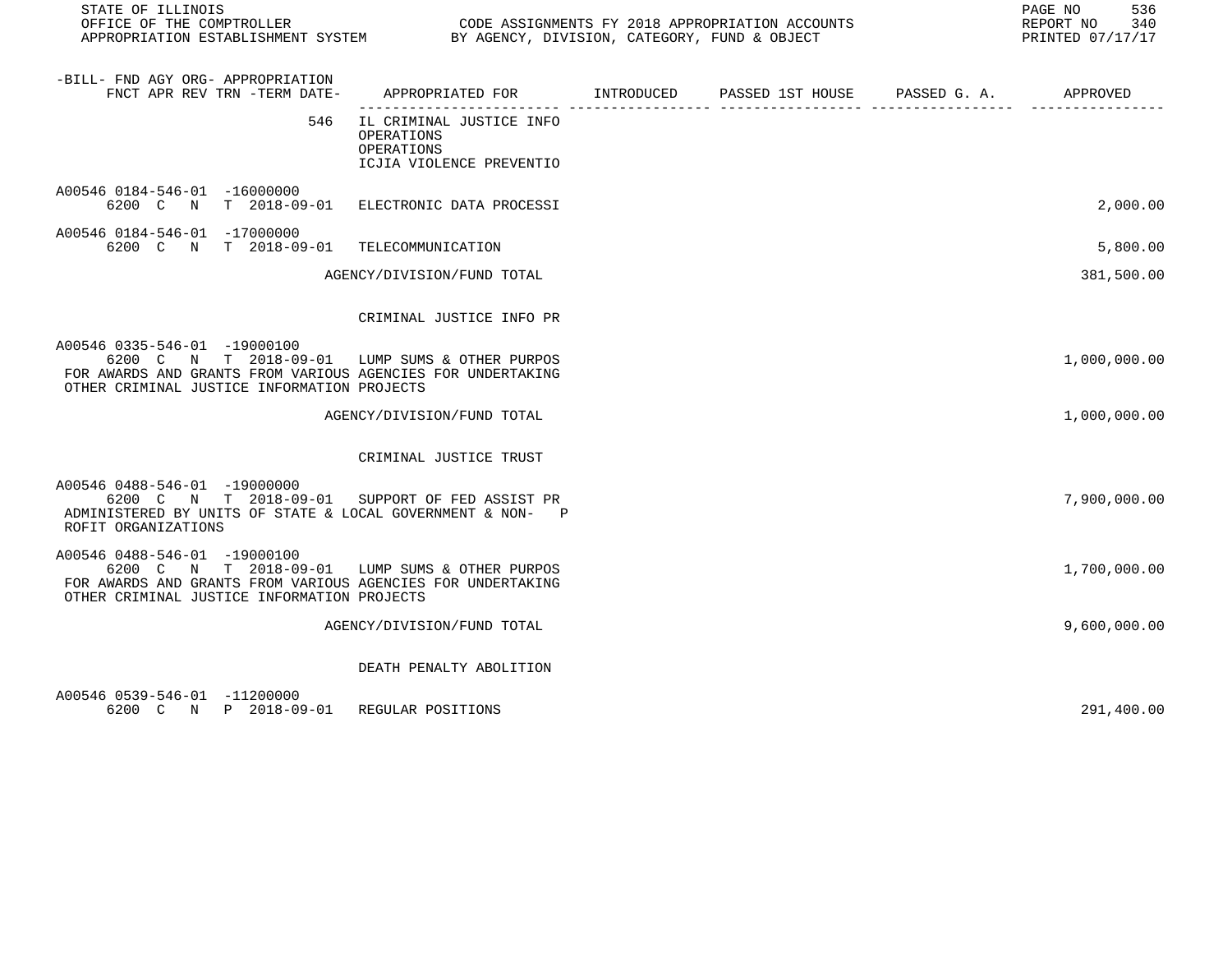| STATE OF ILLINOIS                                                                                                                                                                                          |                                                                                     |  | 537<br>PAGE NO                    |
|------------------------------------------------------------------------------------------------------------------------------------------------------------------------------------------------------------|-------------------------------------------------------------------------------------|--|-----------------------------------|
| OFFICE OF THE COMPTROLLER<br>OFFICE OF THE COMPTROLLER<br>APPROPRIATION ESTABLISHMENT SYSTEM BY AGENCY, DIVISION, CATEGORY, FUND & OBJECT                                                                  |                                                                                     |  | REPORT NO 340<br>PRINTED 07/17/17 |
|                                                                                                                                                                                                            |                                                                                     |  |                                   |
| -BILL- FND AGY ORG- APPROPRIATION<br>FNCT APR REV TRN -TERM DATE- APPROPRIATED FOR TINTRODUCED PASSED 1ST HOUSE PASSED G. A. APPROVED                                                                      |                                                                                     |  |                                   |
|                                                                                                                                                                                                            | 546 IL CRIMINAL JUSTICE INFO<br>OPERATIONS<br>OPERATIONS<br>DEATH PENALTY ABOLITION |  |                                   |
| A00546 0539-546-01 -19200000<br>6200 C N T 2018-09-01 ORDINARY & CONTINGENT EX<br>ORDINARY AND CONTINGENT EXPENSES                                                                                         |                                                                                     |  | 582,900.00                        |
|                                                                                                                                                                                                            | AGENCY/DIVISION/FUND TOTAL                                                          |  | 874,300.00                        |
|                                                                                                                                                                                                            | PRESCRIPT PILL & DRUG DI                                                            |  |                                   |
| A00546 0665-546-01 -19000000<br>6200 C N T 2018-09-01 FOR PURPOSE OF COLLECTIO<br>TRANSPORTATION & INCINERATION OF PHARMACEUTICALS BY LOCAL L<br>AW ENFORCEMENT AGENCIES                                   |                                                                                     |  | 150,000.00                        |
|                                                                                                                                                                                                            | AGENCY/DIVISION/FUND TOTAL                                                          |  | 150,000.00                        |
|                                                                                                                                                                                                            | GENERAL REVENUE                                                                     |  |                                   |
| A00546 0001-546-01 -49000000<br>6200 C N N 2018-09-01 OPERATIONAL EXPNS & AWAR                                                                                                                             |                                                                                     |  | 594,700.00                        |
| A00546 0001-546-01 -49000100<br>6200 C N N 2018-09-01 ADULT REDEPLOY PROGRAM<br>AWARDS & GRANTS AS WELL AS ACTIVITIES IN SUPPORT OF A<br>DMINISTRATION FOR ADULT REDEPLOY & DIVERSION PROGRAMS             |                                                                                     |  | 8,174,700.00                      |
| A00546 0001-546-01 -49000700<br>6200 C N N 2018-09-01 OPERATION CEASEFIRE<br>FOR GRANTS & ADMINISTRATIVE EXPENSES                                                                                          |                                                                                     |  | 6,094,300.00                      |
| A00546 0001-546-01 -49000900<br>6200 C N N 2018-09-01 SAFE FROM THE START PROG<br>FOR PURPOSE OF AWARDING GRANTS, CONTRACTS, ADMINISTRATIVE<br>XPENSES & ALL RELATED COSTS FOR SAFE FROM THE START PROGRAM |                                                                                     |  | 1,200,000.00                      |
| A00546 0001-546-01 -49001000<br>6200 C N N 2018-09-01 COMMUNITY BASED VIOL PRE                                                                                                                             |                                                                                     |  | 8,000,000.00                      |

AGENCY/DIVISION/FUND TOTAL 24,063,700.00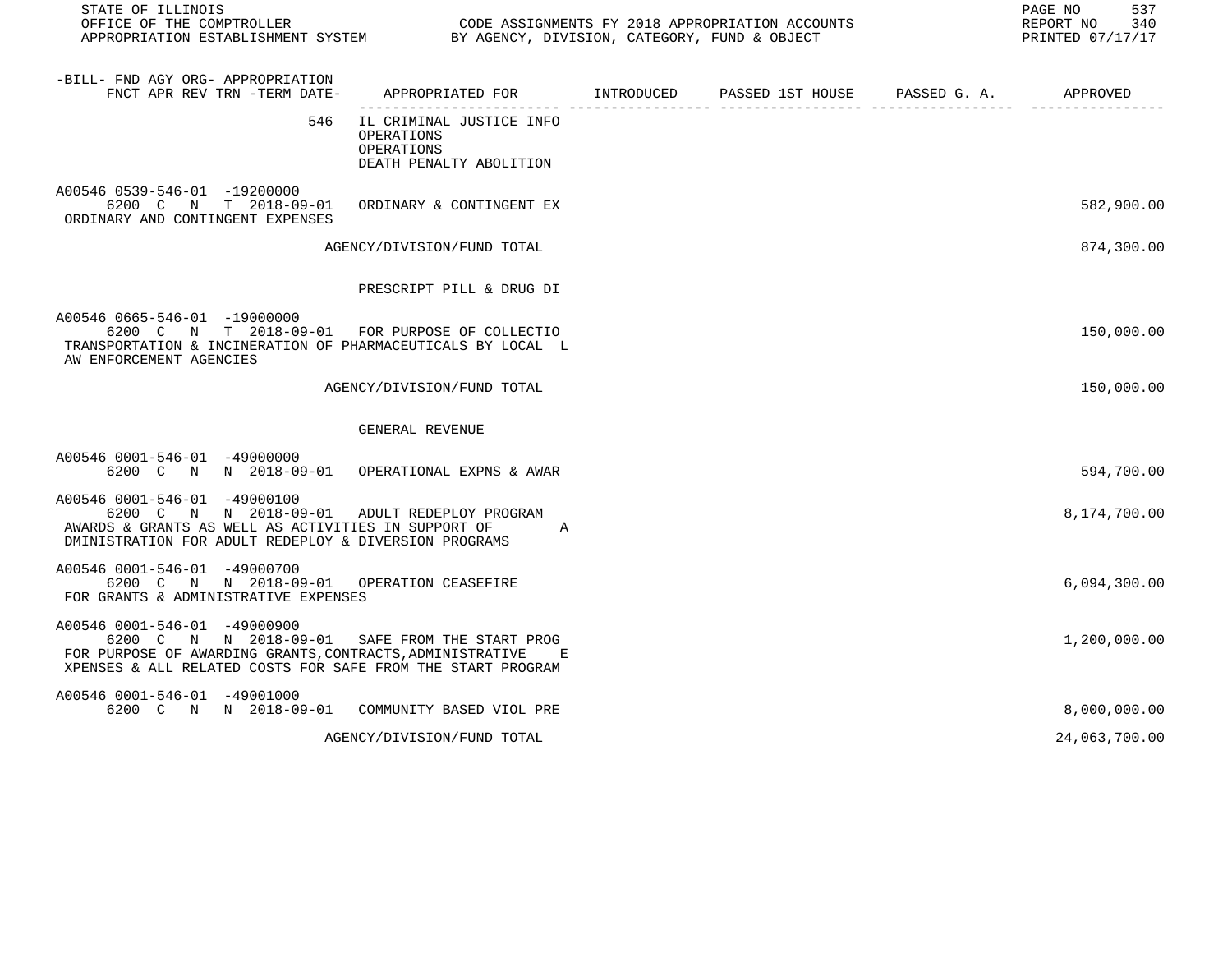| STATE OF ILLINOIS                                                                                                                                                                                         |                                                                                       |  | 538<br>PAGE NO<br>REPORT NO<br>340<br>PRINTED 07/17/17 |
|-----------------------------------------------------------------------------------------------------------------------------------------------------------------------------------------------------------|---------------------------------------------------------------------------------------|--|--------------------------------------------------------|
| -BILL- FND AGY ORG- APPROPRIATION<br>FNCT APR REV TRN -TERM DATE-                                                                                                                                         | APPROPRIATED FOR INTRODUCED PASSED 1ST HOUSE PASSED G. A.                             |  | APPROVED                                               |
| 546                                                                                                                                                                                                       | IL CRIMINAL JUSTICE INFO<br>OPERATIONS<br>AWARDS & GRANTS<br>ICJIA VIO PREVENT SP PRJ |  |                                                        |
| A00546 0318-546-01 -49000000<br>6200 C N N 2018-09-01 ADULT REDEPLOY AND DIVER                                                                                                                            |                                                                                       |  | 2,000,000.00                                           |
|                                                                                                                                                                                                           | AGENCY/DIVISION/FUND TOTAL                                                            |  | 2,000,000.00                                           |
|                                                                                                                                                                                                           | CRIMINAL JUSTICE TRUST                                                                |  |                                                        |
| A00546 0488-546-01 -44000000<br>6200 C N N 2018-09-01<br>FOR LOCAL UNITS OF GOVERNMENT AND NON-PROFIT ORGANIZATIONS                                                                                       | AWARDS AND GRANTS                                                                     |  | 80,000,000.00                                          |
| A00546 0488-546-01 -44790000<br>6200 C N N 2018-09-01 AWARDS & GRANTS/STATE AG                                                                                                                            |                                                                                       |  | 10,000,000.00                                          |
|                                                                                                                                                                                                           | AGENCY/DIVISION/FUND TOTAL                                                            |  | 90,000,000.00                                          |
|                                                                                                                                                                                                           | IL STATE CRIME STOPPERS                                                               |  |                                                        |
| A00546 0513-546-01 -44000000<br>6200 C N N 2018-09-01 CRIME STOPPERS PROGRAMS<br>FOR GRANTS TO ENHANCE & DEVELOP CRIME STOPPERS PROGRAMS IN I<br>T.                                                       |                                                                                       |  | 10,000.00                                              |
|                                                                                                                                                                                                           | AGENCY/DIVISION/FUND TOTAL                                                            |  | 10,000.00                                              |
|                                                                                                                                                                                                           | DEATH PENALTY ABOLITION                                                               |  |                                                        |
| A00546 0539-546-01 -44000000<br>6200 C N N 2018-09-01<br>GOVERNMENT & NON PROFIT ORGANIZATIONS FOR TRAINING OF LAW E<br>NFORCEMENT PERSONNEL & SERVICES FOR FAMILIES OF VICTIMS OF H<br>OMICIDE OR MURDER | AWARDS & GRANTS TO UNITS                                                              |  | 6,500,000.00                                           |
|                                                                                                                                                                                                           | AGENCY/DIVISION/FUND TOTAL                                                            |  | 6,500,000.00                                           |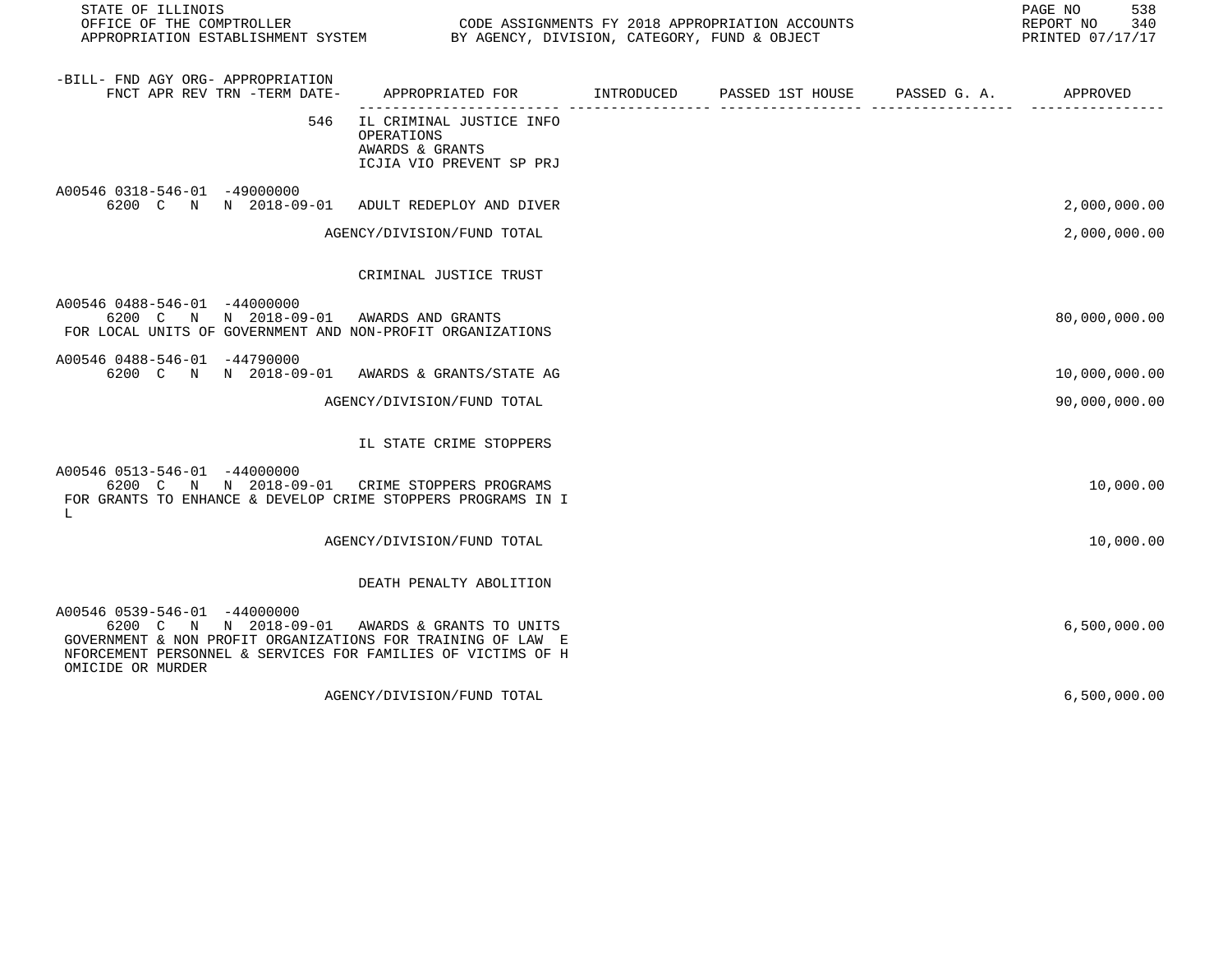| STATE OF ILLINOIS<br>OFFICE OF THE COMPTROLLER<br>APPROPRIATION ESTABLISHMENT SYSTEM BY AGENCY, DIVISION, CATEGORY, FUND & OBJECT | CODE ASSIGNMENTS FY 2018 APPROPRIATION ACCOUNTS                               |  | PAGE NO<br>REPORT NO<br>PRINTED 07/17/17 | 539<br>340 |
|-----------------------------------------------------------------------------------------------------------------------------------|-------------------------------------------------------------------------------|--|------------------------------------------|------------|
| -BILL- FND AGY ORG- APPROPRIATION<br>FNCT APR REV TRN -TERM DATE-                                                                 | APPROPRIATED FOR                                                              |  | APPROVED                                 |            |
| 546                                                                                                                               | IL CRIMINAL JUSTICE INFO<br>OPERATIONS<br>REFUNDS<br>MOTOR VEHICLE THEFT PREV |  |                                          |            |
| A00546 0156-546-01 -99390000<br>9700 C N T 2018-09-01                                                                             | REFUNDS, N.E.C.                                                               |  | 60,300.00                                |            |
|                                                                                                                                   | AGENCY/DIVISION/FUND TOTAL                                                    |  | 60,300.00                                |            |
|                                                                                                                                   | AGENCY/DIVISION TOTAL                                                         |  | 137,900,400.00                           |            |
|                                                                                                                                   | AGENCY TOTAL                                                                  |  | 137,900,400.00                           |            |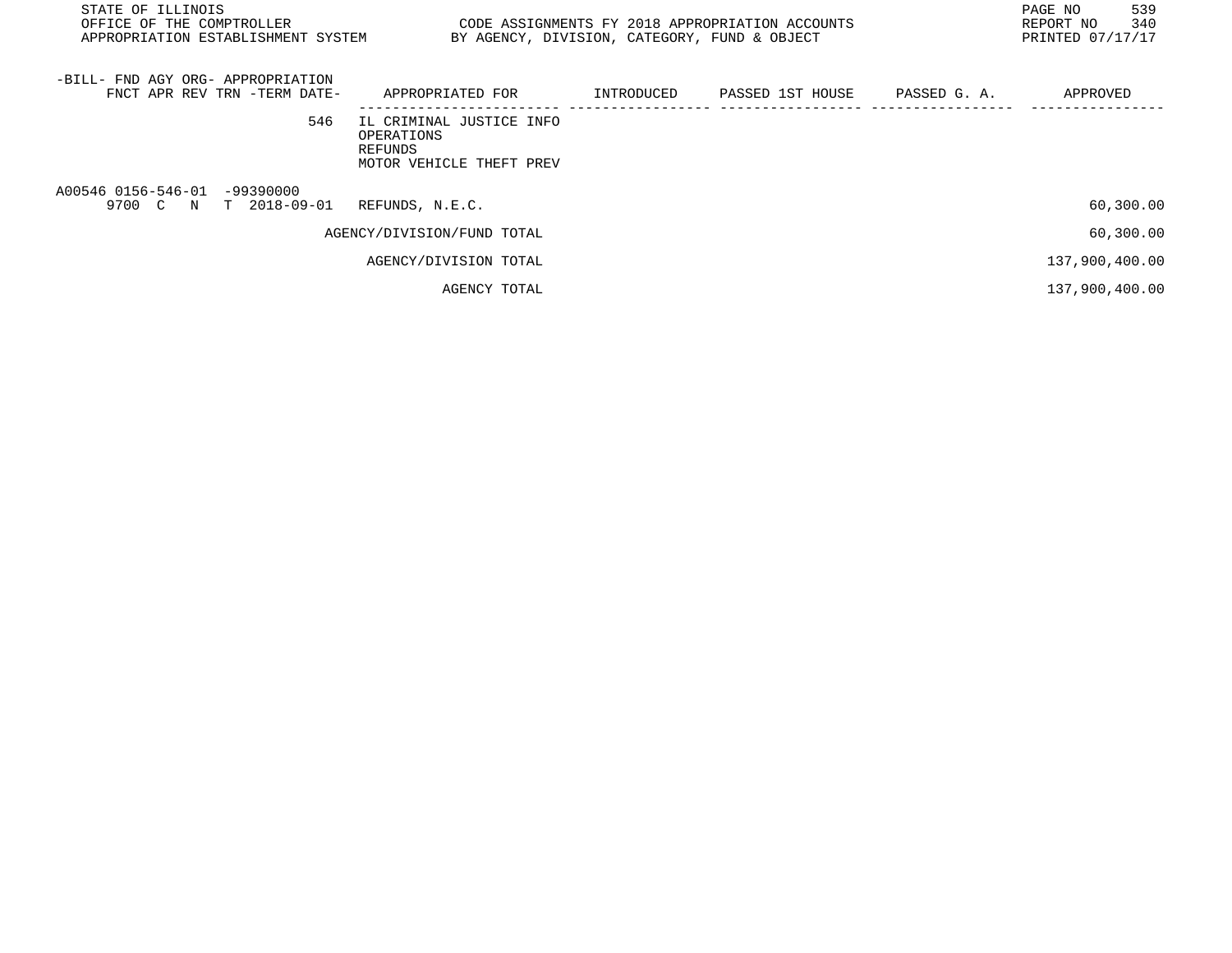| STATE OF ILLINOIS<br>OFFICE OF THE COMPTROLLER<br>APPROPRIATION ESTABLISHMENT SYSTEM |                              | BY AGENCY, DIVISION, CATEGORY, FUND & OBJECT                                         | CODE ASSIGNMENTS FY 2018 APPROPRIATION ACCOUNTS | 540<br>PAGE NO<br>340<br>REPORT NO<br>PRINTED 07/17/17 |
|--------------------------------------------------------------------------------------|------------------------------|--------------------------------------------------------------------------------------|-------------------------------------------------|--------------------------------------------------------|
| -BILL- FND AGY ORG- APPROPRIATION                                                    | FNCT APR REV TRN -TERM DATE- | APPROPRIATED FOR TINTRODUCED PASSED 1ST HOUSE PASSED G. A. APPROVED                  |                                                 |                                                        |
|                                                                                      | 548                          | IL EDUCAT LABOR RELATION<br>GENERAL OFFICE<br>OPERATIONS<br>PERSONAL PROPERTY TAX RE |                                                 |                                                        |
| A00548 0802-548-01 -11200000                                                         | 3300 C N P 2018-09-01        | REGULAR POSITIONS                                                                    |                                                 | 823,600.00                                             |
| A00548 0802-548-01 -11610000<br>3300 C N                                             | P 2018-09-01                 | RETIREMENT                                                                           |                                                 | 445,000.00                                             |
| A00548 0802-548-01 -11700000<br>3300 C<br>$\mathbb N$                                | $T = 2018 - 09 - 01$         | SOC SEC/MEDICARE CONTRIB                                                             |                                                 | 63,000.00                                              |
| A00548 0802-548-01 -11800000<br>3300 C<br>$\mathbb N$                                | P 2018-09-01                 | GROUP INSURANCE                                                                      |                                                 | 264,000.00                                             |
| A00548 0802-548-01 -12000000<br>3300 C<br>$\mathbb N$                                | T 2018-09-01                 | CONTRACTUAL SERVICES                                                                 |                                                 | 128,600.00                                             |
| A00548 0802-548-01 -12900000<br>3300 C<br>$\mathbb N$                                | T 2018-09-01                 | TRAVEL                                                                               |                                                 | 10,400.00                                              |
| A00548 0802-548-01 -13000000<br>3300 C<br>N                                          | T 2018-09-01                 | COMMODITIES                                                                          |                                                 | 3,000.00                                               |
| A00548 0802-548-01 -13020000<br>$\mathbb N$<br>3300 C                                | $T = 2018 - 09 - 01$         | PRINTING                                                                             |                                                 | 2,000.00                                               |
| A00548 0802-548-01 -15000000<br>3350 C N                                             | T 2018-09-01                 | EQUIPMENT                                                                            |                                                 | 1,000.00                                               |
| A00548 0802-548-01 -16000000                                                         | 3300 C N T 2018-09-01        | ELECTRONIC DATA PROCESSI                                                             |                                                 | 1,800.00                                               |
| A00548 0802-548-01 -17000000                                                         | 3300 C N T 2018-09-01        | TELECOMMUNICATION                                                                    |                                                 | 17,000.00                                              |
| A00548 0802-548-01 -18000000                                                         | 3300 C N T 2018-09-01        | OPERATION OF AUTO EQUIPM                                                             |                                                 | 1,000.00                                               |
|                                                                                      |                              | AGENCY/DIVISION/FUND TOTAL                                                           |                                                 | 1,760,400.00                                           |
|                                                                                      |                              | AGENCY/DIVISION TOTAL                                                                |                                                 | 1,760,400.00                                           |
|                                                                                      |                              | AGENCY TOTAL                                                                         |                                                 | 1,760,400.00                                           |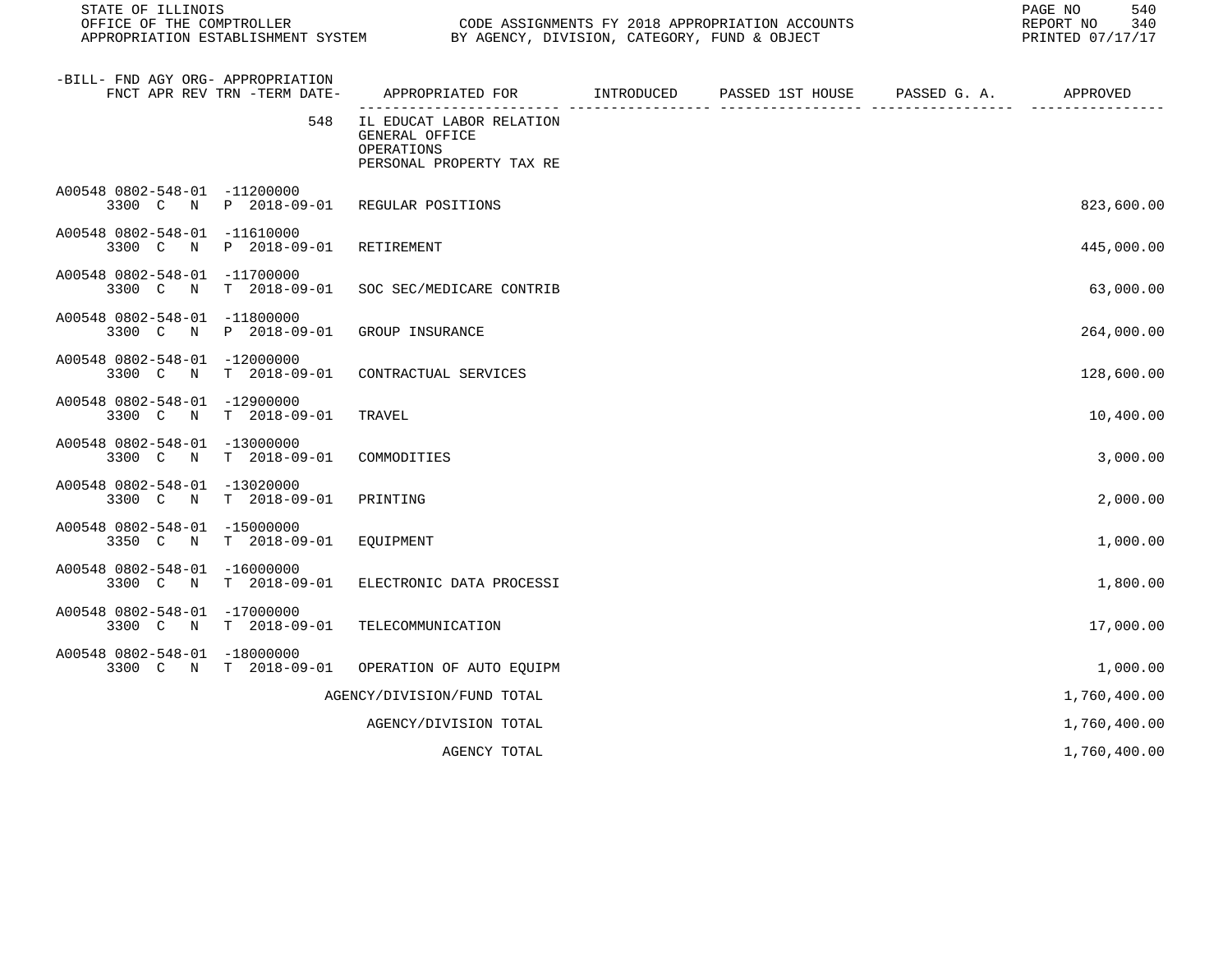| STATE OF ILLINOIS<br>OFFICE OF THE COMPTROLLER<br>CODE ASSIGNMENTS FY 2018 APPROPRIATION ACCOUNTS<br>APPROPRIATION ESTABLISHMENT SYSTEM<br>BY AGENCY, DIVISION, CATEGORY, FUND & OBJECT |                                                                                       |            |                  |              |               | 541<br>340<br>PRINTED 07/17/17 |
|-----------------------------------------------------------------------------------------------------------------------------------------------------------------------------------------|---------------------------------------------------------------------------------------|------------|------------------|--------------|---------------|--------------------------------|
| -BILL- FND AGY ORG- APPROPRIATION<br>FNCT APR REV TRN -TERM DATE-                                                                                                                       | APPROPRIATED FOR                                                                      | INTRODUCED | PASSED 1ST HOUSE | PASSED G. A. | APPROVED      |                                |
| 554                                                                                                                                                                                     | IL SPORTS FACILITIES AUT<br>GENERAL OFFICE<br>AWARDS & GRANTS<br>IL SPORTS FACILITIES |            |                  |              |               |                                |
| A00554 0225-554-01 -44000000<br>2700 C N N 2018-09-01<br>FOR CORPORATE PURPOSES                                                                                                         | FOR CORPORATE PURPOSES                                                                |            |                  |              | 60,942,000.00 |                                |
|                                                                                                                                                                                         | AGENCY/DIVISION/FUND TOTAL                                                            |            |                  |              | 60,942,000.00 |                                |
|                                                                                                                                                                                         | AGENCY/DIVISION TOTAL                                                                 |            |                  |              | 60,942,000.00 |                                |
|                                                                                                                                                                                         | AGENCY TOTAL                                                                          |            |                  |              | 60,942,000.00 |                                |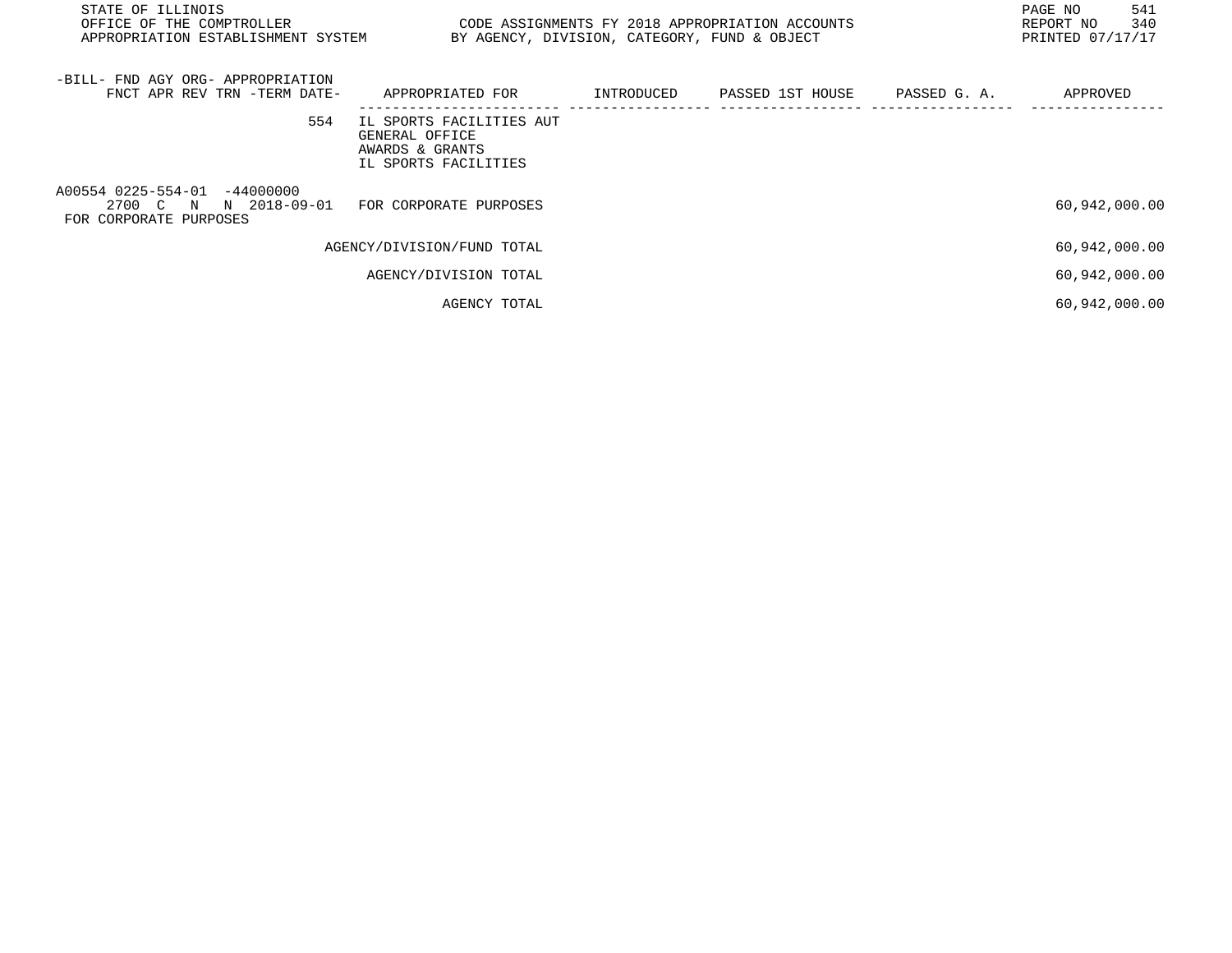| STATE OF ILLINOIS<br>OFFICE OF THE COMPTROLLER<br>APPROPRIATION ESTABLISHMENT SYSTEM BY AGENCY, DIVISION, CATEGORY, FUND & OBJECT  |                                                                                      | CODE ASSIGNMENTS FY 2018 APPROPRIATION ACCOUNTS | 542<br>PAGE NO<br>340<br>REPORT NO<br>PRINTED 07/17/17 |
|------------------------------------------------------------------------------------------------------------------------------------|--------------------------------------------------------------------------------------|-------------------------------------------------|--------------------------------------------------------|
| -BILL- FND AGY ORG- APPROPRIATION<br>FNCT APR REV TRN -TERM DATE-                                                                  | APPROPRIATED FOR INTRODUCED PASSED 1ST HOUSE PASSED G. A. APPROVED                   |                                                 |                                                        |
| 558                                                                                                                                | COUNCIL ON DEVELOPMENTAL<br>GENERAL OFFICE<br>OPERATIONS<br>COUNCIL ON DEV DISABILIT |                                                 |                                                        |
| A00558 0131-558-01 -11200000<br>P 2018-09-01<br>1700 C N                                                                           | REGULAR POSITIONS                                                                    |                                                 | 842,200.00                                             |
| A00558 0131-558-01 -11610000<br>1700 C N<br>P 2018-09-01                                                                           | STATE EMPLOYEE RETIREMEN                                                             |                                                 | 454,900.00                                             |
| A00558 0131-558-01 -11700000<br>1700 C N<br>T 2018-09-01                                                                           | SOC SEC/MEDICARE CONTRIB                                                             |                                                 | 64,400.00                                              |
| A00558 0131-558-01 -11800000<br>P 2018-09-01<br>1700 C N                                                                           | EMPLOYER CONTRB GRP INS                                                              |                                                 | 276,000.00                                             |
| A00558 0131-558-01 -12000000<br>T 2018-09-01<br>1700 C N                                                                           | CONTRACTUAL SERVICES                                                                 |                                                 | 469,700.00                                             |
| A00558 0131-558-01 -12900000<br>T 2018-09-01<br>1700 C N                                                                           | TRAVEL                                                                               |                                                 | 43,000.00                                              |
| A00558 0131-558-01 -13000000<br>T 2018-09-01<br>1700 C N                                                                           | COMMODITIES                                                                          |                                                 | 30,000.00                                              |
| A00558 0131-558-01 -13020000<br>1700 C N<br>T 2018-09-01                                                                           | PRINTING                                                                             |                                                 | 37,500.00                                              |
| A00558 0131-558-01 -15000000<br>T 2018-09-01<br>1750 C N                                                                           | EQUIPMENT                                                                            |                                                 | 15,000.00                                              |
| A00558 0131-558-01 -16000000<br>1700 C N<br>T 2018-09-01                                                                           | ELECTRONIC DATA PROCESSI                                                             |                                                 | 25,000.00                                              |
| A00558 0131-558-01 -17000000<br>1700 C N<br>T 2018-09-01                                                                           | TELECOMMUNICATION                                                                    |                                                 | 45,000.00                                              |
| A00558 0131-558-01 -44000000<br>1700 C N N 2018-09-01<br>AWARDS AND GRANTS TO COMMUNITY AGENCIES AND OTHER STATE<br><b>GENCIES</b> | AWARDS AND GRANTS<br>A                                                               |                                                 | 2,500,000.00                                           |
|                                                                                                                                    | AGENCY/DIVISION/FUND TOTAL                                                           |                                                 | 4,802,700.00                                           |
|                                                                                                                                    | AGENCY/DIVISION TOTAL                                                                |                                                 | 4,802,700.00                                           |
|                                                                                                                                    | AGENCY TOTAL                                                                         |                                                 | 4,802,700.00                                           |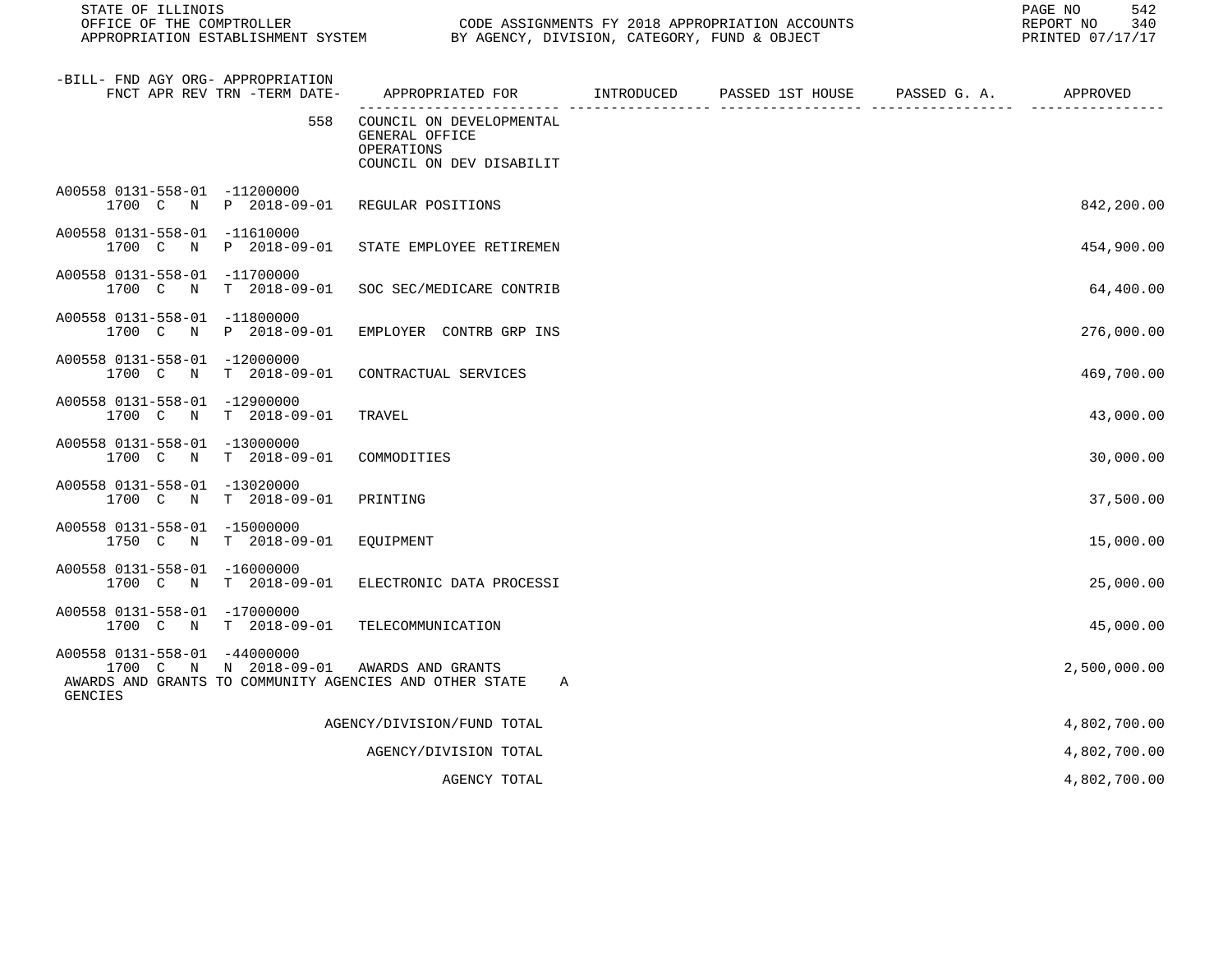| STATE OF ILLINOIS<br>OFFICE OF THE COMPTROLLER<br>APPROPRIATION ESTABLISHMENT SYSTEM | CODE ASSIGNMENTS FY 2018 APPROPRIATION ACCOUNTS<br>BY AGENCY, DIVISION, CATEGORY, FUND & OBJECT |            |                  |              | 543<br>PAGE NO<br>340<br>REPORT NO<br>PRINTED 07/17/17 |
|--------------------------------------------------------------------------------------|-------------------------------------------------------------------------------------------------|------------|------------------|--------------|--------------------------------------------------------|
| -BILL- FND AGY ORG- APPROPRIATION<br>FNCT APR REV TRN -TERM DATE-                    | APPROPRIATED FOR                                                                                | INTRODUCED | PASSED 1ST HOUSE | PASSED G. A. | APPROVED                                               |
| 562                                                                                  | PROCUREMENT POLICY BOARD<br>OPERATIONS<br>OPERATIONS<br>GENERAL REVENUE                         |            |                  |              |                                                        |
| A00562 0001-562-01 -19109900<br>7800 C N<br>T 2018-09-01                             | OPERATIONAL EXPENSES                                                                            |            |                  |              | 452,700.00                                             |
|                                                                                      | AGENCY/DIVISION/FUND TOTAL                                                                      |            |                  |              | 452,700.00                                             |
|                                                                                      | AGENCY/DIVISION TOTAL                                                                           |            |                  |              | 452,700.00                                             |
|                                                                                      | AGENCY TOTAL                                                                                    |            |                  |              | 452,700.00                                             |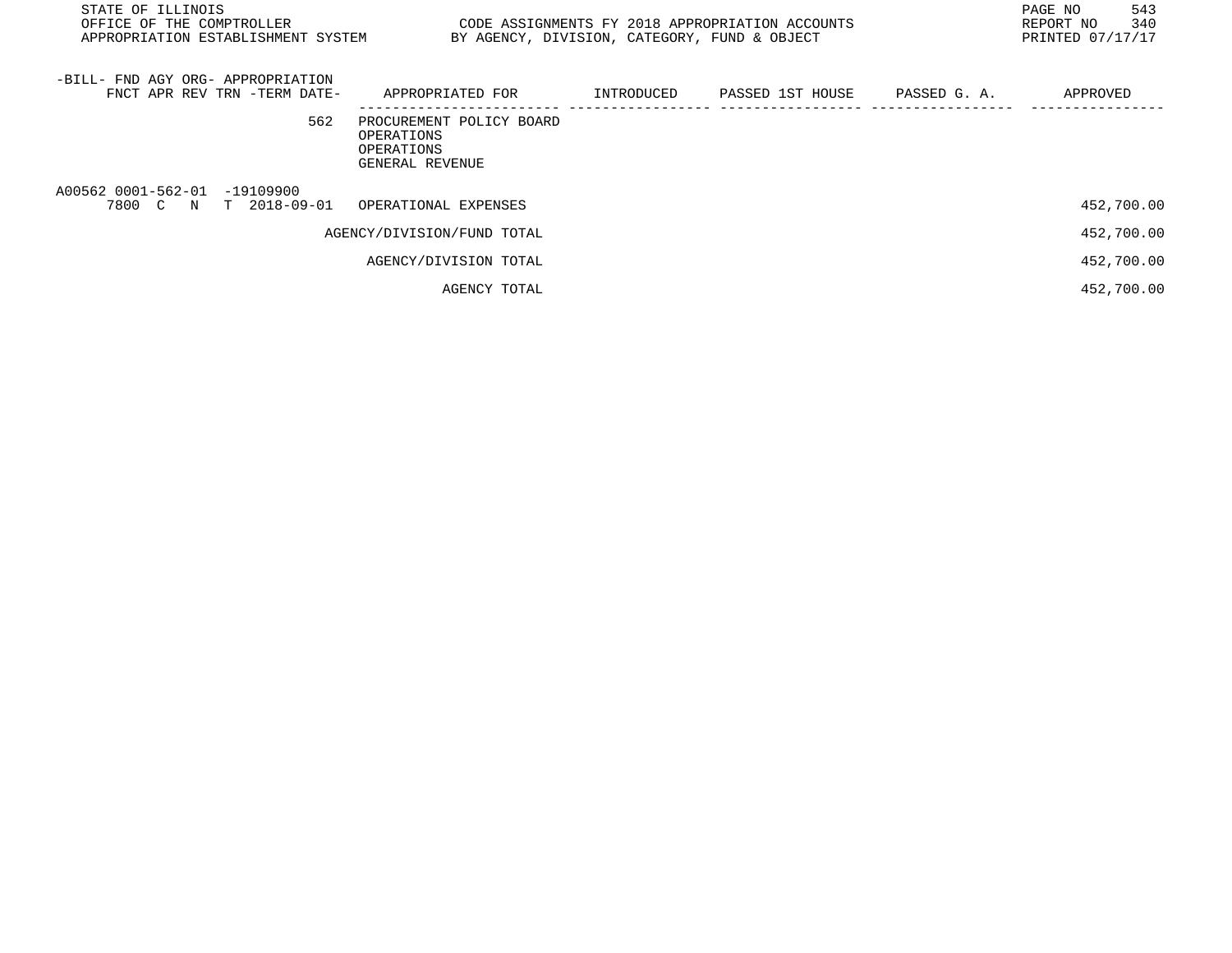| STATE OF ILLINOIS<br>OFFICE OF THE COMPTROLLER |                              | CODE ASSIGNMENTS FY 2018 APPROPRIATION ACCOUNTS<br>APPROPRIATION ESTABLISHMENT SYSTEM BY AGENCY, DIVISION, CATEGORY, FUND & OBJECT |  |  |  | PAGE NO<br>544<br>REPORT NO 340<br>PRINTED 07/17/17 |
|------------------------------------------------|------------------------------|------------------------------------------------------------------------------------------------------------------------------------|--|--|--|-----------------------------------------------------|
| -BILL- FND AGY ORG- APPROPRIATION              | FNCT APR REV TRN -TERM DATE- | APPROPRIATED FOR        INTRODUCED     PASSED 1ST HOUSE     PASSED G. A.         APPROVED                                          |  |  |  |                                                     |
|                                                | 563                          | IL WORKERS' COMPENSATION<br>GENERAL OFFICE<br>OPERATIONS<br>IL WORKERS' COMP COMM OP                                               |  |  |  |                                                     |
| A00563 0534-563-01 -11200000                   | 5700 C N P 2018-09-01        | REGULAR POSITIONS                                                                                                                  |  |  |  | 8,248,100.00                                        |
| A00563 0534-563-01 -11200100                   | 5700 C N P 2018-09-01        | REGULAR POSITIONS                                                                                                                  |  |  |  | 3,938,600.00                                        |
| A00563 0534-563-01 -11610000                   | 5700 C N P 2018-09-01        | STATE EMPLOYEE RETIREMEN                                                                                                           |  |  |  | 4,455,000.00                                        |
| A00563 0534-563-01 -11610100<br>5700 C         | N P 2018-09-01               | STATE EMPLOYEE RETIREMEN                                                                                                           |  |  |  | 2,127,400.00                                        |
| A00563 0534-563-01 -11700000<br>5700 C N       | T 2018-09-01                 | SOC SEC/MEDICARE CONTRIB                                                                                                           |  |  |  | 934,700.00                                          |
| A00563 0534-563-01 -11800000                   | 5700 C N P 2018-09-01        | EMPLOYER CONTRB GRP INS                                                                                                            |  |  |  | 3,552,000.00                                        |
| A00563 0534-563-01 -12000000                   | 5700 C N T 2018-09-01        | CONTRACTUAL SERVICES                                                                                                               |  |  |  | 1,784,100.00                                        |
| A00563 0534-563-01 -12900000                   | 5700 C N T 2018-09-01        | TRAVEL                                                                                                                             |  |  |  | 320,000.00                                          |
| A00563 0534-563-01 -13000000                   | 5700 C N T 2018-09-01        | COMMODITIES                                                                                                                        |  |  |  | 60,000.00                                           |
| A00563 0534-563-01 -13020000<br>5700 C N       | T 2018-09-01                 | PRINTING                                                                                                                           |  |  |  | 30,000.00                                           |
| A00563 0534-563-01 -15000000                   | 5750 C N T 2018-09-01        | EOUIPMENT                                                                                                                          |  |  |  | 30,000.00                                           |
| A00563 0534-563-01 -16000000                   | 5700 C N T 2018-09-01        | ELECTRONIC DATA PROCESSI                                                                                                           |  |  |  | 2,916,400.00                                        |
| A00563 0534-563-01 -17000000                   | 5700 C N T 2018-09-01        | TELECOMMUNICATION                                                                                                                  |  |  |  | 85,000.00                                           |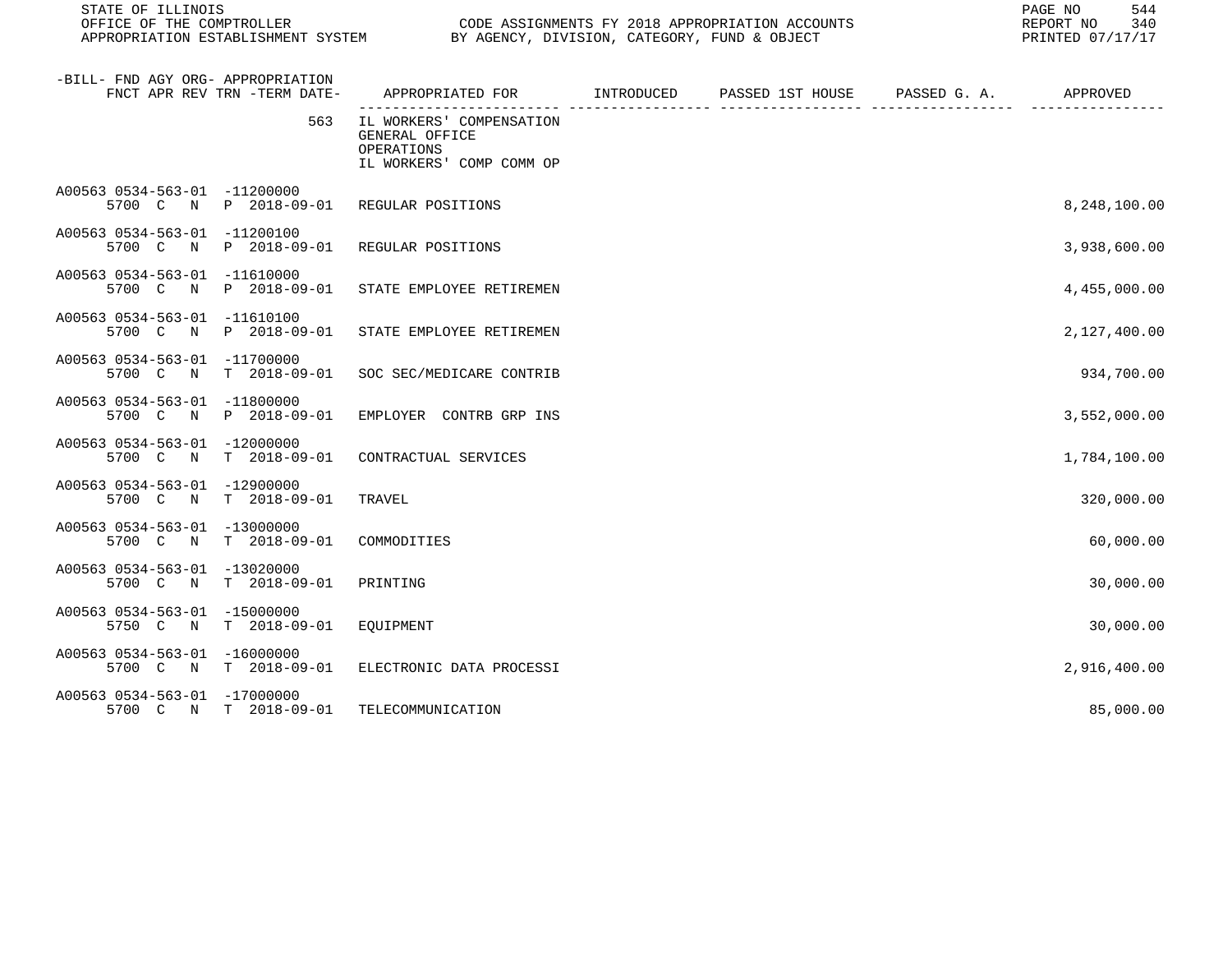| STATE OF ILLINOIS<br>OFFICE OF THE COMPTROLLER CODE ASSIGNMENTS FY 2018 APPROPRIATION ACCOUNTS<br>APPROPRIATION ESTABLISHMENT SYSTEM BY AGENCY, DIVISION, CATEGORY, FUND & OBJECT                   |                                                                                      |  | 545<br>PAGE NO<br>REPORT NO<br>340<br>PRINTED 07/17/17 |
|-----------------------------------------------------------------------------------------------------------------------------------------------------------------------------------------------------|--------------------------------------------------------------------------------------|--|--------------------------------------------------------|
| -BILL- FND AGY ORG- APPROPRIATION<br>FNCT APR REV TRN -TERM DATE- APPROPRIATED FOR TINTRODUCED PASSED 1ST HOUSE PASSED G.A.                                                                         |                                                                                      |  | APPROVED                                               |
| 563                                                                                                                                                                                                 | IL WORKERS' COMPENSATION<br>GENERAL OFFICE<br>OPERATIONS<br>IL WORKERS' COMP COMM OP |  |                                                        |
| A00563 0534-563-01 -19100200<br>5700 C N T 2018-09-01 INSURANCE COMPLIANCE DIV<br>FOR COSTS ASSOCIATED WITH ESTABLISHMENT, ADMINISTRATION & 0<br>PERATIONS/WORKERS' COMPENSATION ANTI-FRAUD PROGRAM |                                                                                      |  | 2,041,500.00                                           |
| A00563 0534-563-01 -19100500<br>5700 C N T 2018-09-01 ESTAB/MEDICAL FEE SCHEDU<br>& OTHER PROVISIONS OF WORKERS' COMPENSATION ACT                                                                   |                                                                                      |  | 60,000.00                                              |
|                                                                                                                                                                                                     | AGENCY/DIVISION/FUND TOTAL                                                           |  | 30,582,800.00                                          |
|                                                                                                                                                                                                     | AGENCY/DIVISION TOTAL                                                                |  | 30,582,800.00                                          |
|                                                                                                                                                                                                     |                                                                                      |  |                                                        |

AGENCY TOTAL 30,582,800.00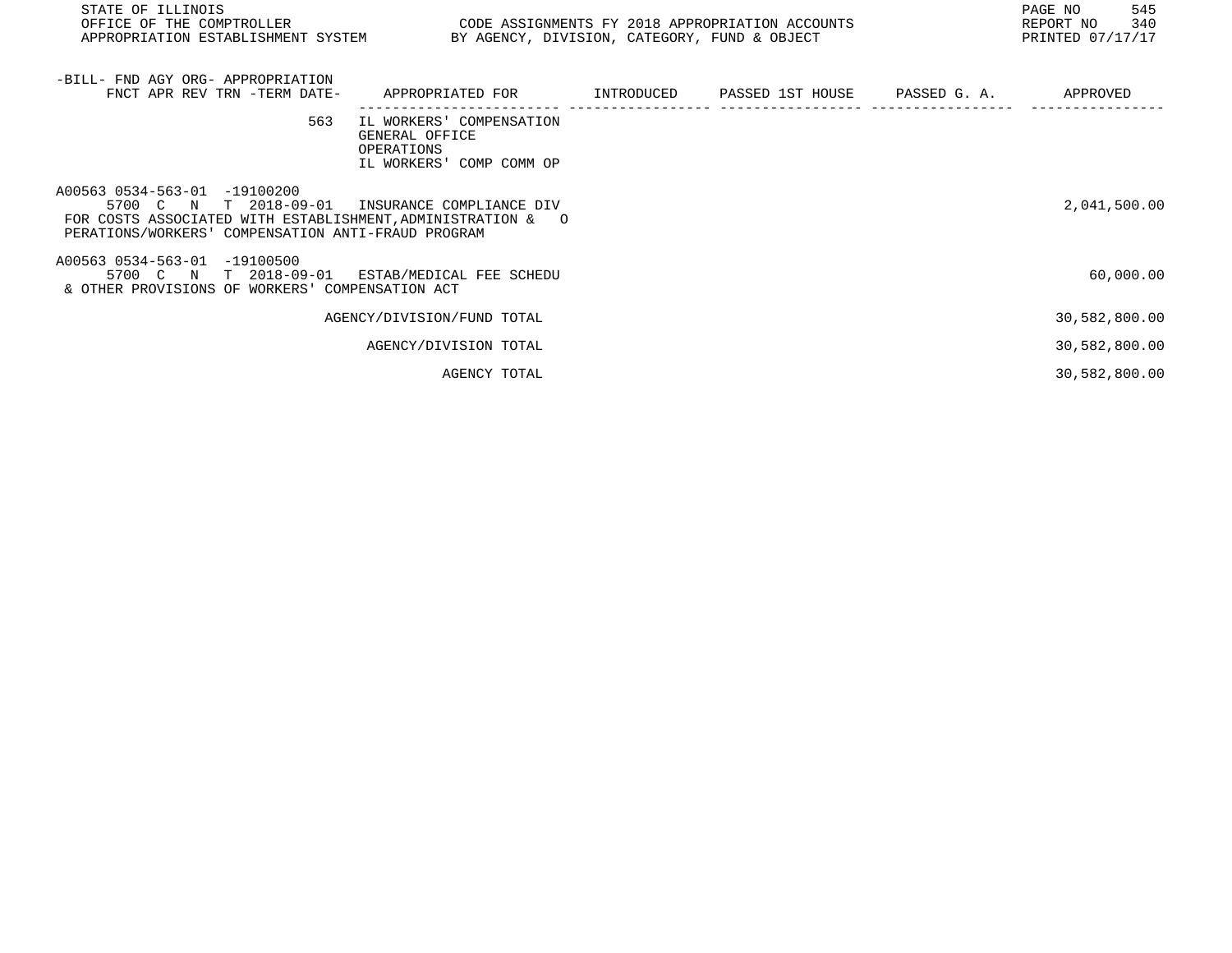| STATE OF ILLINOIS<br>OFFICE OF THE COMPTROLLER<br>APPROPRIATION ESTABLISHMENT SYSTEM | CODE ASSIGNMENTS FY 2018 APPROPRIATION ACCOUNTS<br>BY AGENCY, DIVISION, CATEGORY, FUND & OBJECT |                                         | 546<br>PAGE NO<br>REPORT NO 340<br>PRINTED 07/17/17 |
|--------------------------------------------------------------------------------------|-------------------------------------------------------------------------------------------------|-----------------------------------------|-----------------------------------------------------|
| -BILL- FND AGY ORG- APPROPRIATION<br>FNCT APR REV TRN -TERM DATE-                    | APPROPRIATED FOR                                                                                | INTRODUCED PASSED 1ST HOUSE PASSED G.A. | APPROVED                                            |
| 564                                                                                  | IL INDEPENDENT TAX TRIBU<br>GENERAL OFFICE<br>OPERATIONS<br>GENERAL REVENUE                     |                                         |                                                     |
| A00564 0001-564-01 -19100000<br>7800 C N T 2018-09-01 OPERATIONAL EXPENSES           | AGENCY/DIVISION/FUND TOTAL                                                                      |                                         | 607,000.00<br>607,000.00                            |
|                                                                                      | IL INDEPENDENT TAX TRIBU                                                                        |                                         |                                                     |
| A00564 0169-564-01 -19100000<br>7800 C N T 2018-09-01                                | OPERATIONAL EXPENSES                                                                            |                                         | 168,700.00                                          |
|                                                                                      | AGENCY/DIVISION/FUND TOTAL                                                                      |                                         | 168,700.00                                          |
|                                                                                      | AGENCY/DIVISION TOTAL                                                                           |                                         | 775,700.00                                          |
|                                                                                      | AGENCY TOTAL                                                                                    |                                         | 775,700.00                                          |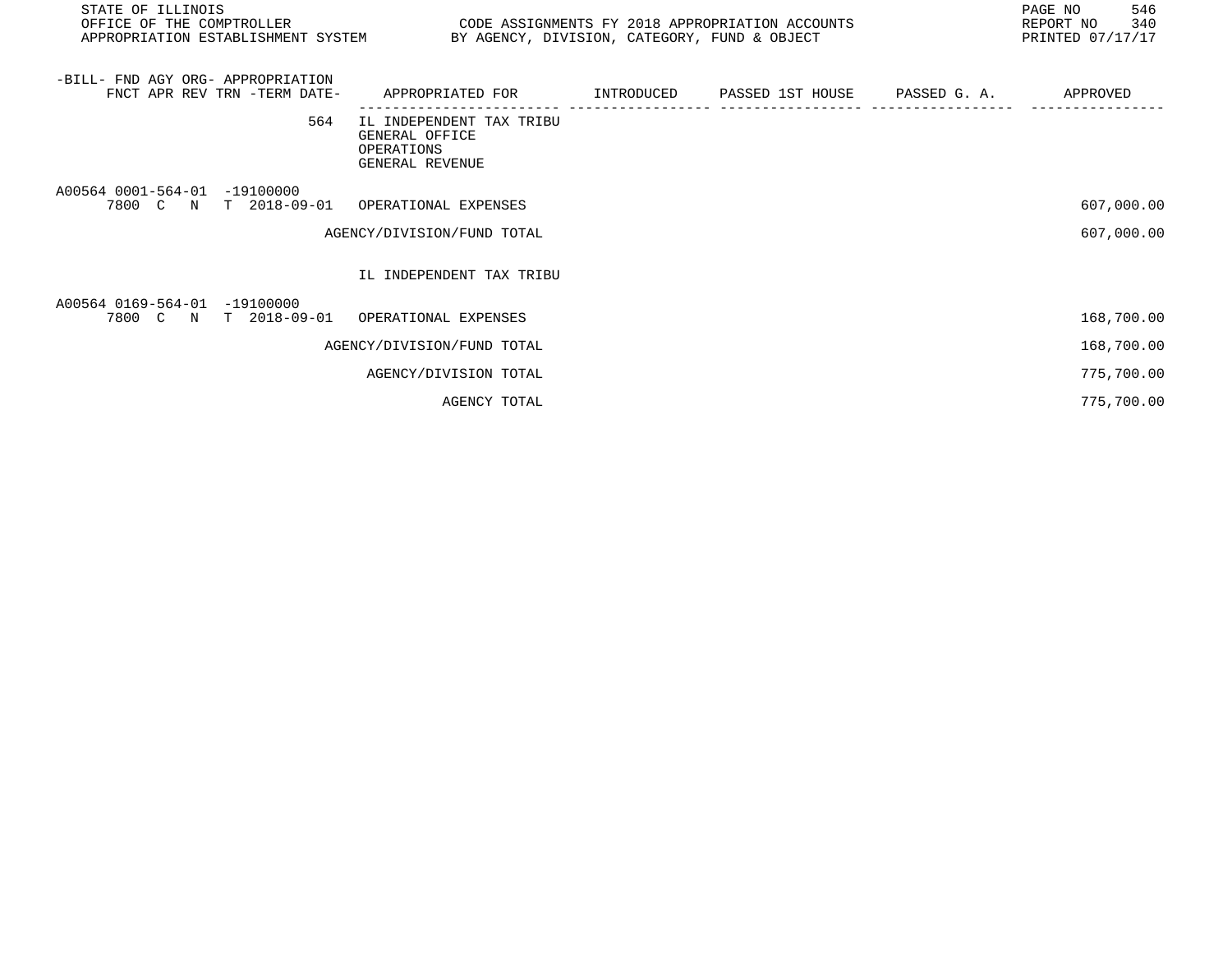| STATE OF ILLINOIS<br>CODE ASSIGNMENTS FY 2018 APPROPRIATION ACCOUNTS<br>OFFICE OF THE COMPTROLLER<br>APPROPRIATION ESTABLISHMENT SYSTEM BY AGENCY, DIVISION, CATEGORY, FUND & OBJECT |                                                                           |  |  | 547<br>PAGE NO<br>340<br>REPORT NO<br>PRINTED 07/17/17 |
|--------------------------------------------------------------------------------------------------------------------------------------------------------------------------------------|---------------------------------------------------------------------------|--|--|--------------------------------------------------------|
| -BILL- FND AGY ORG- APPROPRIATION<br>FNCT APR REV TRN -TERM DATE-                                                                                                                    | APPROPRIATED FOR TINTRODUCED PASSED 1ST HOUSE PASSED G.A.                 |  |  | APPROVED                                               |
| 565                                                                                                                                                                                  | ILLINOIS GAMING BOARD<br>OPERATING EXPENSES<br>OPERATIONS<br>STATE GAMING |  |  |                                                        |
| A00565 0129-565-01 -11200000<br>P 2018-09-01<br>7800 C<br>$\mathbb N$                                                                                                                | PERSONAL SERVICES                                                         |  |  | 9,921,000.00                                           |
| A00565 0129-565-01 -11610000<br>7800 C N P 2018-09-01                                                                                                                                | SERS/STATE CONTRIBUTIONS                                                  |  |  | 5,364,900.00                                           |
| A00565 0129-565-01 -11700000<br>T 2018-09-01<br>7800 C N                                                                                                                             | SOC SEC/STATE CONTRIBUTI                                                  |  |  | 410,000.00                                             |
| A00565 0129-565-01 -11800000<br>7800 C N P 2018-09-01                                                                                                                                | GROUP INSURANCE                                                           |  |  | 2,592,000.00                                           |
| A00565 0129-565-01 -12000000<br>7800 C<br>N<br>T 2018-09-01                                                                                                                          | CONTRACTUAL SERVICES                                                      |  |  | 702,000.00                                             |
| A00565 0129-565-01 -12900000<br>7800 C<br>$\mathbb N$<br>$T = 2018 - 09 - 01$                                                                                                        | TRAVEL                                                                    |  |  | 60,500.00                                              |
| A00565 0129-565-01 -13000000<br>7800 C N T 2018-09-01                                                                                                                                | COMMODITIES                                                               |  |  | 15,000.00                                              |
| A00565 0129-565-01 -13020000<br>$T = 2018 - 09 - 01$<br>7800 C N                                                                                                                     | PRINTING                                                                  |  |  | 2,500.00                                               |
| A00565 0129-565-01 -15000000<br>7850 C N<br>$T = 2018 - 09 - 01$                                                                                                                     | EQUIPMENT                                                                 |  |  | 50,000.00                                              |
| A00565 0129-565-01 -16000000<br>7800 C N<br>T 2018-09-01                                                                                                                             | ELECTRONIC DATA PROCESSI                                                  |  |  | 1,881,400.00                                           |
| A00565 0129-565-01 -17000000<br>T 2018-09-01<br>7800 C<br>N                                                                                                                          | TELECOMMUNICATIONS                                                        |  |  | 207,800.00                                             |
| A00565 0129-565-01 -18000000<br>7800 C N T 2018-09-01                                                                                                                                | OPERATION OF AUTO EQUIPM                                                  |  |  | 100,000.00                                             |
| A00565 0129-565-01 -19000000<br>7800 C N T 2018-09-01                                                                                                                                | EXPENSES/IL STATE POLICE                                                  |  |  | 14,461,500.00                                          |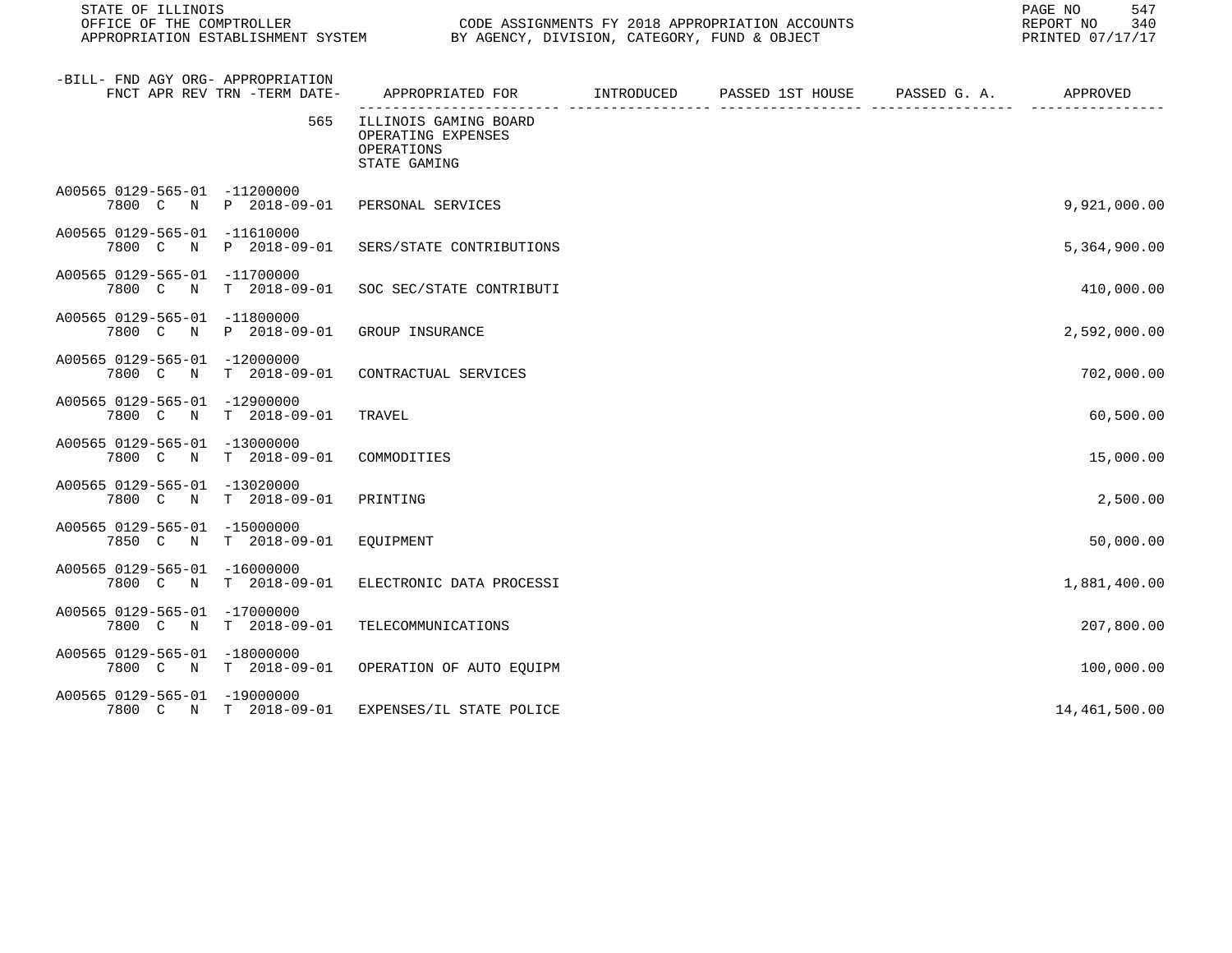| STATE OF ILLINOIS<br>OFFICE OF THE COMPTROLLER<br>APPROPRIATION ESTABLISHMENT SYSTEM BY AGENCY, DIVISION, CATEGORY, FUND & OBJECT | CODE ASSIGNMENTS FY 2018 APPROPRIATION ACCOUNTS                           |            |                  |              | PAGE NO<br>548<br>340<br>REPORT NO<br>PRINTED 07/17/17 |
|-----------------------------------------------------------------------------------------------------------------------------------|---------------------------------------------------------------------------|------------|------------------|--------------|--------------------------------------------------------|
| -BILL- FND AGY ORG- APPROPRIATION<br>FNCT APR REV TRN -TERM DATE-                                                                 | APPROPRIATED FOR                                                          | INTRODUCED | PASSED 1ST HOUSE | PASSED G. A. | APPROVED                                               |
| 565                                                                                                                               | ILLINOIS GAMING BOARD<br>OPERATING EXPENSES<br>OPERATIONS<br>STATE GAMING |            |                  |              |                                                        |
| A00565 0129-565-01<br>$-19000100$<br>7800 C N                                                                                     | T 2018-09-01 IMP & ADMIN/VIDEO GMING                                      |            |                  |              | 21, 218, 600.00                                        |
| A00565 0129-565-01<br>$-44700000$<br>7800 C N<br>N 2018-09-01                                                                     | ADMISSIONS & WAGERING TA                                                  |            |                  |              | 100,000,000.00                                         |
| A00565 0129-565-01<br>-99390000<br>9700 C N<br>T 2018-09-01                                                                       | REFUNDS                                                                   |            |                  |              | 50,000.00                                              |
|                                                                                                                                   | AGENCY/DIVISION/FUND TOTAL                                                |            |                  |              | 157,037,200.00                                         |
|                                                                                                                                   | AGENCY/DIVISION TOTAL                                                     |            |                  |              | 157,037,200.00                                         |
|                                                                                                                                   | AGENCY TOTAL                                                              |            |                  |              | 157,037,200.00                                         |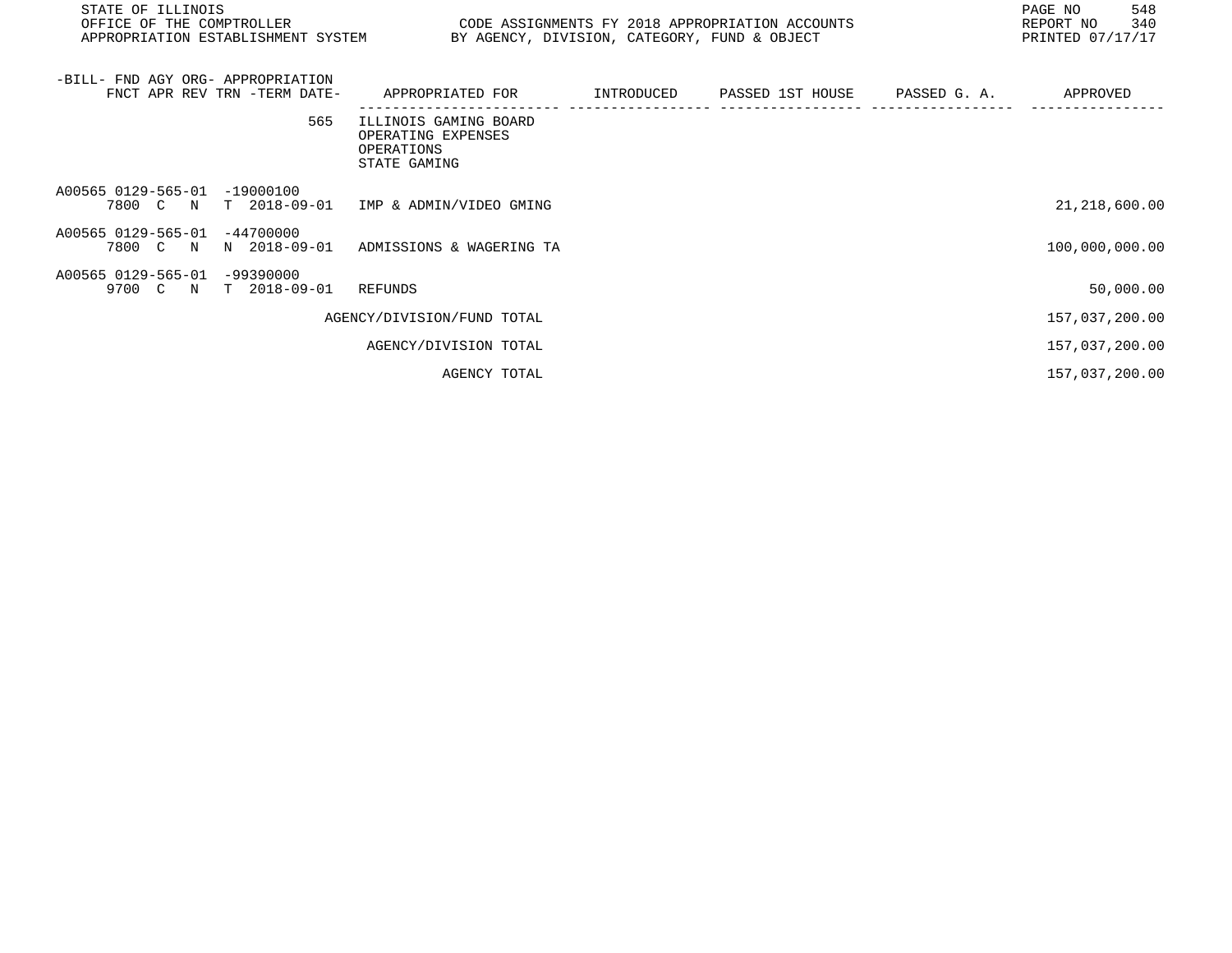| STATE OF ILLINOIS<br>OFFICE OF THE COMPTROLLER<br>APPROPRIATION ESTABLISHMENT SYSTEM BY AGENCY, DIVISION, CATEGORY, FUND & OBJECT                                    |                                                                                      | CODE ASSIGNMENTS FY 2018 APPROPRIATION ACCOUNTS | 549<br>PAGE NO<br>REPORT NO<br>340<br>PRINTED 07/17/17 |
|----------------------------------------------------------------------------------------------------------------------------------------------------------------------|--------------------------------------------------------------------------------------|-------------------------------------------------|--------------------------------------------------------|
| -BILL- FND AGY ORG- APPROPRIATION<br>FNCT APR REV TRN -TERM DATE-                                                                                                    | APPROPRIATED FOR INTRODUCED                                                          | PASSED 1ST HOUSE PASSED G. A.                   | APPROVED                                               |
| 569                                                                                                                                                                  | IL LAW ENFORCE TRAIN & S<br>GENERAL OFFICE<br>OPERATIONS<br>POLICE TRAINING BOARD SE |                                                 |                                                        |
| A00569 0517-569-01 -19000000<br>6200 C N T 2018-09-01 LAW ENFORCEMENT TRAINING<br>IN ACCORDANCE WITH STATUTORY PROVISIONS OF LAW ENFORCEMENT I<br>NTERN TRAINING ACT |                                                                                      |                                                 | 100,000.00                                             |
|                                                                                                                                                                      | AGENCY/DIVISION/FUND TOTAL                                                           |                                                 | 100,000.00                                             |
|                                                                                                                                                                      | DEATH CERTIFICATE SURCHA                                                             |                                                 |                                                        |
| A00569 0635-569-01 -19000000<br>6200 C N T 2018-09-01 COST OF DEATH INVESTIGAT<br>IN ACCORDANCE WITH STATUTORY PROVISIONS OF VITAL RECORDS A<br>CT                   |                                                                                      |                                                 |                                                        |
|                                                                                                                                                                      | AGENCY/DIVISION/FUND TOTAL                                                           |                                                 |                                                        |
|                                                                                                                                                                      | TRAFFIC & CRIM CONVICTIO                                                             |                                                 |                                                        |
| A00569 0879-569-01 -11200000<br>6200 C N P 2018-09-01 REGULAR POSITIONS                                                                                              |                                                                                      |                                                 | 2,045,000.00                                           |
| A00569 0879-569-01 -11610000<br>6200 C N P 2018-09-01                                                                                                                | STATE EMPLOYEE RETIREMEN                                                             |                                                 | 1,104,600.00                                           |
| A00569 0879-569-01 -11700000<br>6200 C N T 2018-09-01 SOC SEC/MEDICARE CONTRIB                                                                                       |                                                                                      |                                                 | 156,500.00                                             |
| A00569 0879-569-01 -11800000<br>6200 C N P 2018-09-01 GROUP INSURANCE                                                                                                |                                                                                      |                                                 | 648,000.00                                             |
| A00569 0879-569-01 -12000000<br>6200 C N T 2018-09-01 CONTRACTUAL SERVICES                                                                                           |                                                                                      |                                                 | 361,500.00                                             |
| A00569 0879-569-01 -12900000<br>6200 C N T 2018-09-01                                                                                                                | TRAVEL                                                                               |                                                 | 40,000.00                                              |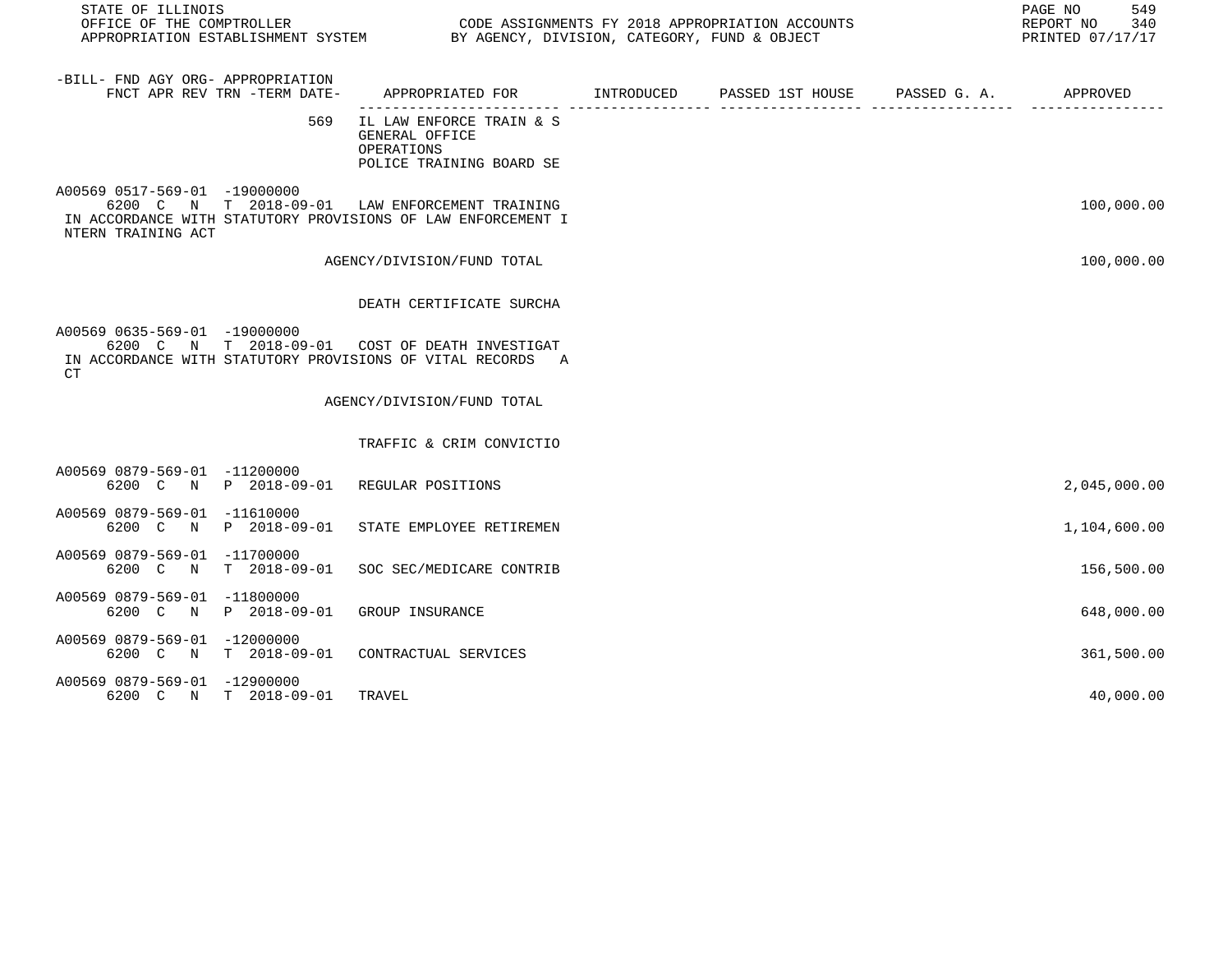| STATE OF ILLINOIS<br>OFFICE OF THE COMPTROLLER                                                                                                                                                                                          |                                                                                          | CODE ASSIGNMENTS FY 2018 APPROPRIATION ACCOUNTS | 550<br>PAGE NO<br>340<br>REPORT NO<br>PRINTED 07/17/17 |
|-----------------------------------------------------------------------------------------------------------------------------------------------------------------------------------------------------------------------------------------|------------------------------------------------------------------------------------------|-------------------------------------------------|--------------------------------------------------------|
| -BILL- FND AGY ORG- APPROPRIATION<br>FNCT APR REV TRN -TERM DATE-                                                                                                                                                                       | APPROPRIATED FOR        INTRODUCED     PASSED 1ST HOUSE     PASSED G. A.        APPROVED |                                                 |                                                        |
| 569                                                                                                                                                                                                                                     | IL LAW ENFORCE TRAIN & S<br>GENERAL OFFICE<br>OPERATIONS<br>TRAFFIC & CRIM CONVICTIO     |                                                 |                                                        |
| A00569 0879-569-01 -13000000<br>6200 C N T 2018-09-01                                                                                                                                                                                   | COMMODITIES                                                                              |                                                 | 10,000.00                                              |
| A00569 0879-569-01 -13020000<br>6200 C<br>$\mathbb N$<br>T 2018-09-01                                                                                                                                                                   | PRINTING                                                                                 |                                                 | 5,000.00                                               |
| A00569 0879-569-01 -15000000<br>6250 C<br>N<br>T 2018-09-01                                                                                                                                                                             | EQUIPMENT                                                                                |                                                 | 4,000.00                                               |
| A00569 0879-569-01 -16000000<br>6200 C N<br>T 2018-09-01                                                                                                                                                                                | ELECTRONIC DATA PROCESSI                                                                 |                                                 | 68,800.00                                              |
| A00569 0879-569-01 -17000000<br>6200 C N T 2018-09-01 TELECOMMUNICATION                                                                                                                                                                 |                                                                                          |                                                 | 34,900.00                                              |
| A00569 0879-569-01 -18000000<br>6200 C N T 2018-09-01 OPERATION OF AUTO EQUIPM                                                                                                                                                          |                                                                                          |                                                 | 22,000.00                                              |
|                                                                                                                                                                                                                                         | AGENCY/DIVISION/FUND TOTAL                                                               |                                                 | 4,500,300.00                                           |
|                                                                                                                                                                                                                                         | LAW ENFORCEMENT CAMERA G                                                                 |                                                 |                                                        |
| A00569 0356-569-01 -44700000<br>6200 C N N 2018-09-01 GRANTS/TO UNITS OF LOCAL<br>IN ILLINOIS RELATED TO INSTALLING VIDEO CAMERAS IN LAW<br>NFORCEMENT VEHICLES & TRAINING LAW ENFORCEMENT OFFICERS IN T<br>HE OPERATION OF THE CAMERAS | Ε                                                                                        |                                                 | 3,400,000.00                                           |
|                                                                                                                                                                                                                                         | AGENCY/DIVISION/FUND TOTAL                                                               |                                                 | 3,400,000.00                                           |
|                                                                                                                                                                                                                                         | TRAFFIC & CRIM CONVICTIO                                                                 |                                                 |                                                        |
| A00569 0879-569-01 -49000000<br>6200 C N N 2018-09-01 TRAINING & TRAINING SERV<br>IN ACCORDANCE WITH STATUTORY PROVISIONS                                                                                                               |                                                                                          |                                                 | 1,600,000.00                                           |
|                                                                                                                                                                                                                                         | AGENCY/DIVISION/FUND TOTAL                                                               |                                                 | 1,600,000.00                                           |
|                                                                                                                                                                                                                                         | AGENCY/DIVISION TOTAL                                                                    |                                                 | 9,600,300.00                                           |
|                                                                                                                                                                                                                                         | AGENCY TOTAL                                                                             |                                                 | 9,600,300.00                                           |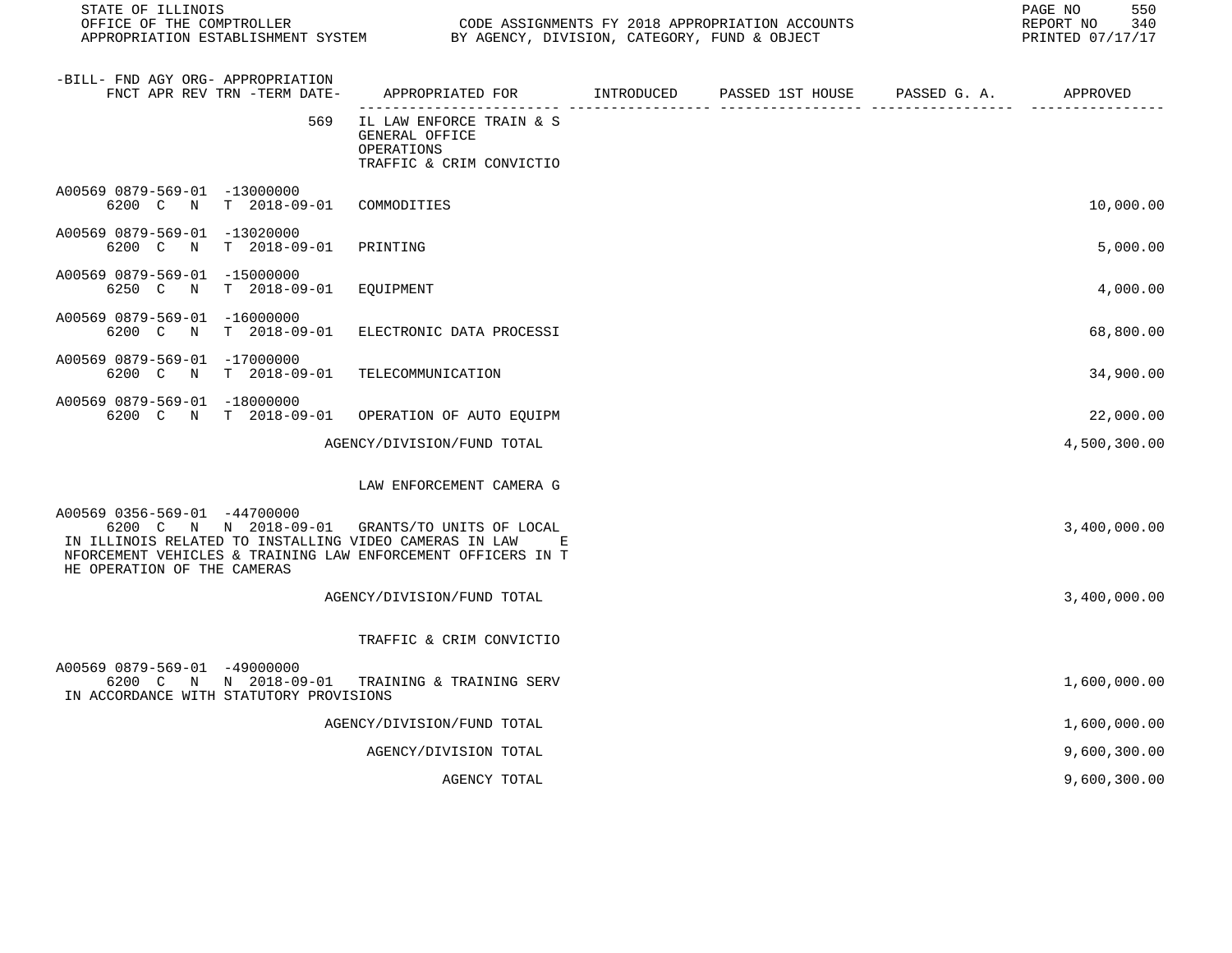| STATE OF ILLINOIS<br>OFFICE OF THE COMPTROLLER<br>APPROPRIATION ESTABLISHMENT SYSTEM BY AGENCY, DIVISION, CATEGORY, FUND & OBJECT                                                                                      | CODE ASSIGNMENTS FY 2018 APPROPRIATION ACCOUNTS                                     |  | 551<br>PAGE NO<br>REPORT NO<br>340<br>PRINTED 07/17/17 |
|------------------------------------------------------------------------------------------------------------------------------------------------------------------------------------------------------------------------|-------------------------------------------------------------------------------------|--|--------------------------------------------------------|
| -BILL- FND AGY ORG- APPROPRIATION<br>FNCT APR REV TRN -TERM DATE-                                                                                                                                                      | APPROPRIATED FOR TNTRODUCED PASSED 1ST HOUSE PASSED G. A.                           |  | APPROVED                                               |
| 574                                                                                                                                                                                                                    | METRO PIER & EXPOSITION<br>GENERAL OFFICE<br>OPERATIONS<br>METRO PIER AND EXPO INCE |  |                                                        |
| A00574 0814-574-01 -19000000<br>2700 C N T 2018-09-01 FOR CERTIFIED INCENTIVES<br>TO CONVENTIONS, MEETINGS & TRADE SHOWS HELD AT MCCORMICK<br>LACE CONVENTION CENTER & NAVY PIER COMPLEXES DURING FISCAL Y<br>EAR 2015 |                                                                                     |  | 15,000,000.00                                          |
|                                                                                                                                                                                                                        | AGENCY/DIVISION/FUND TOTAL                                                          |  | 15,000,000.00                                          |
|                                                                                                                                                                                                                        | MCCORMICK PLACE EXPANSIO                                                            |  |                                                        |
| A00574 0377-574-01 -44700000<br>2700 C N N 2018-09-01<br>FOR DEBT SERVICE ON THE AUTHORITY'S MCCORMICK PLACE<br>XPANSION PROJECT BONDS, AND RELATED TRUSTEE & LEGAL<br>XPENSES                                         | FOR DEBT SERVICE<br>Е<br>E                                                          |  | 192,828,000.00                                         |
|                                                                                                                                                                                                                        | AGENCY/DIVISION/FUND TOTAL                                                          |  | 192,828,000.00                                         |
|                                                                                                                                                                                                                        | CHICAGO TRAVEL INDUSTRY                                                             |  |                                                        |
| A00574 0624-574-01 -44000100<br>2700 C N N 2018-09-01                                                                                                                                                                  | GRANT TO CHOOSE CHICAGO                                                             |  | 14,200,000.00                                          |
|                                                                                                                                                                                                                        | AGENCY/DIVISION/FUND TOTAL                                                          |  | 14,200,000.00                                          |
|                                                                                                                                                                                                                        | AGENCY/DIVISION TOTAL                                                               |  | 222,028,000.00                                         |
|                                                                                                                                                                                                                        | AGENCY TOTAL                                                                        |  | 222,028,000.00                                         |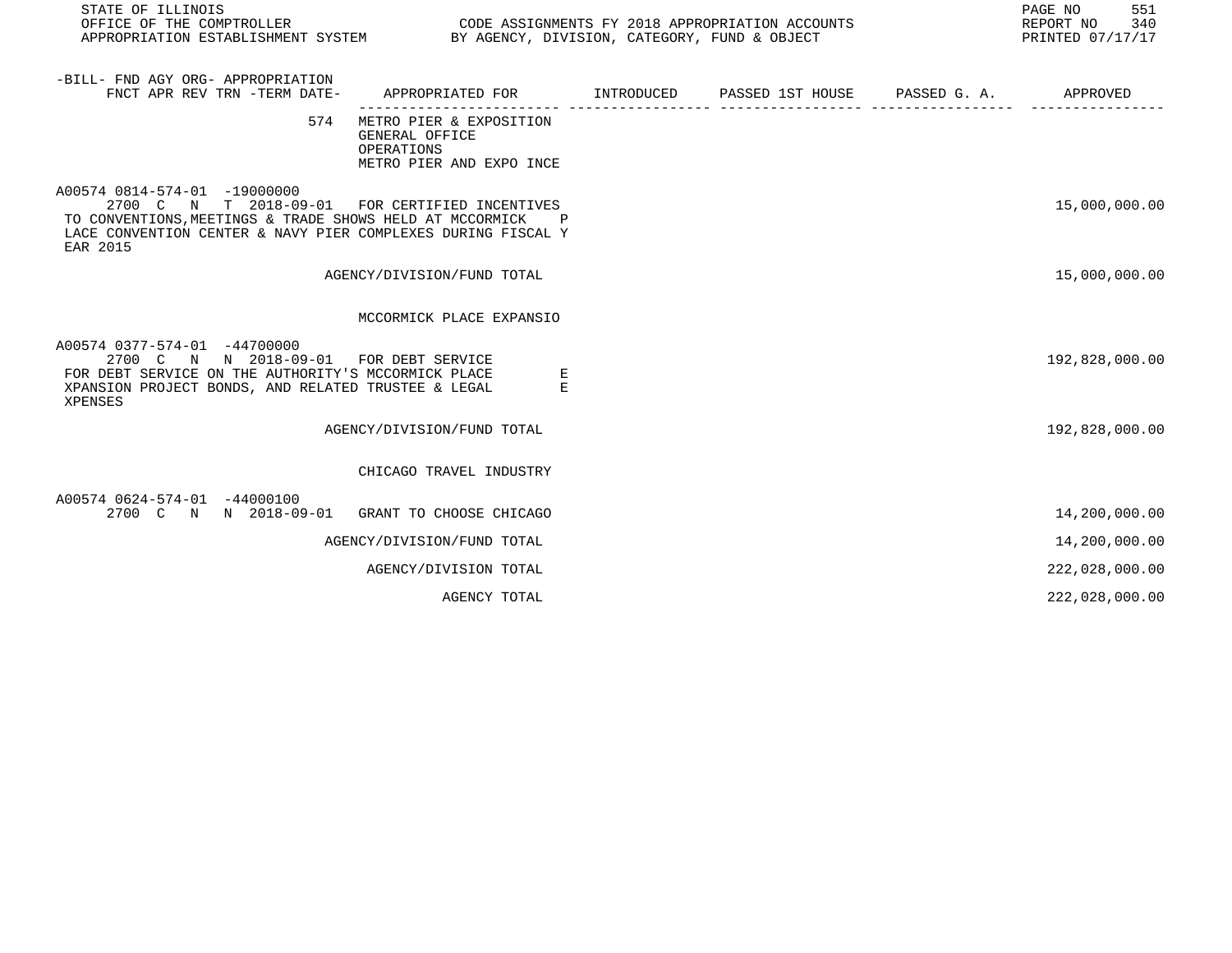| STATE OF ILLINOIS<br>OFFICE OF THE COMPTROLLER                      | APPROPRIATION ESTABLISHMENT SYSTEM | BY AGENCY, DIVISION, CATEGORY, FUND & OBJECT                             |              | CODE ASSIGNMENTS FY 2018 APPROPRIATION ACCOUNTS | 552<br>PAGE NO<br>340<br>REPORT NO<br>PRINTED 07/17/17 |
|---------------------------------------------------------------------|------------------------------------|--------------------------------------------------------------------------|--------------|-------------------------------------------------|--------------------------------------------------------|
| -BILL- FND AGY ORG- APPROPRIATION                                   | FNCT APR REV TRN -TERM DATE-       | APPROPRIATED FOR INTRODUCED                                              |              | PASSED 1ST HOUSE PASSED G. A.                   | APPROVED                                               |
|                                                                     | 578                                | PRISONER REVIEW BOARD<br>GENERAL OFFICE<br>OPERATIONS<br>GENERAL REVENUE | ---------- - | ------------- ----                              |                                                        |
| A00578 0001-578-01 -11200000                                        | 6500 C N P 2018-09-01              | REGULAR POSITIONS                                                        |              |                                                 | 1,023,200.00                                           |
| A00578 0001-578-01 -11700000<br>6500 C N                            | T 2018-09-01                       | SOC SEC/MEDICARE CONTRIB                                                 |              |                                                 | 78,300.00                                              |
| A00578 0001-578-01 -12000000<br>6500 C N                            | $T = 2018 - 09 - 01$               | CONTRACTUAL SERVICES                                                     |              |                                                 | 204,300.00                                             |
| A00578 0001-578-01 -12900000<br>6500 C N                            | T 2018-09-01                       | TRAVEL                                                                   |              |                                                 | 73,300.00                                              |
| A00578 0001-578-01 -13000000<br>6500 C N                            | $T = 2018 - 09 - 01$               | COMMODITIES                                                              |              |                                                 | 3,800.00                                               |
| A00578 0001-578-01 -13020000<br>6500 C<br>N                         | T 2018-09-01                       | PRINTING                                                                 |              |                                                 | 2,400.00                                               |
| A00578 0001-578-01 -16000000<br>6500 C N                            | T 2018-09-01                       | ELECTRONIC DATA PROCESSI                                                 |              |                                                 | 56,100.00                                              |
| A00578 0001-578-01 -17000000<br>6500 C N                            | T 2018-09-01                       | TELECOMMUNICATION                                                        |              |                                                 | 20,000.00                                              |
| A00578 0001-578-01 -19109900                                        | 6500 C N T 2018-09-01              | OPERATING COSTS & EXPENS                                                 |              |                                                 | 2,375,000.00                                           |
|                                                                     |                                    | AGENCY/DIVISION/FUND TOTAL                                               |              |                                                 | 3,836,400.00                                           |
|                                                                     |                                    | PRISONER REVIEW BD VHCL                                                  |              |                                                 |                                                        |
| A00578 0366-578-01 -19000100<br>BUT NOT INCLUDING PERSONAL SERVICES |                                    | 6500 C N T 2018-09-01 ORDINARY & CONTINGENT SE                           |              |                                                 | 242,800.00                                             |
|                                                                     |                                    | AGENCY/DIVISION/FUND TOTAL                                               |              |                                                 | 242,800.00                                             |
|                                                                     |                                    | AGENCY/DIVISION TOTAL                                                    |              |                                                 | 4,079,200.00                                           |
|                                                                     |                                    | AGENCY TOTAL                                                             |              |                                                 | 4,079,200.00                                           |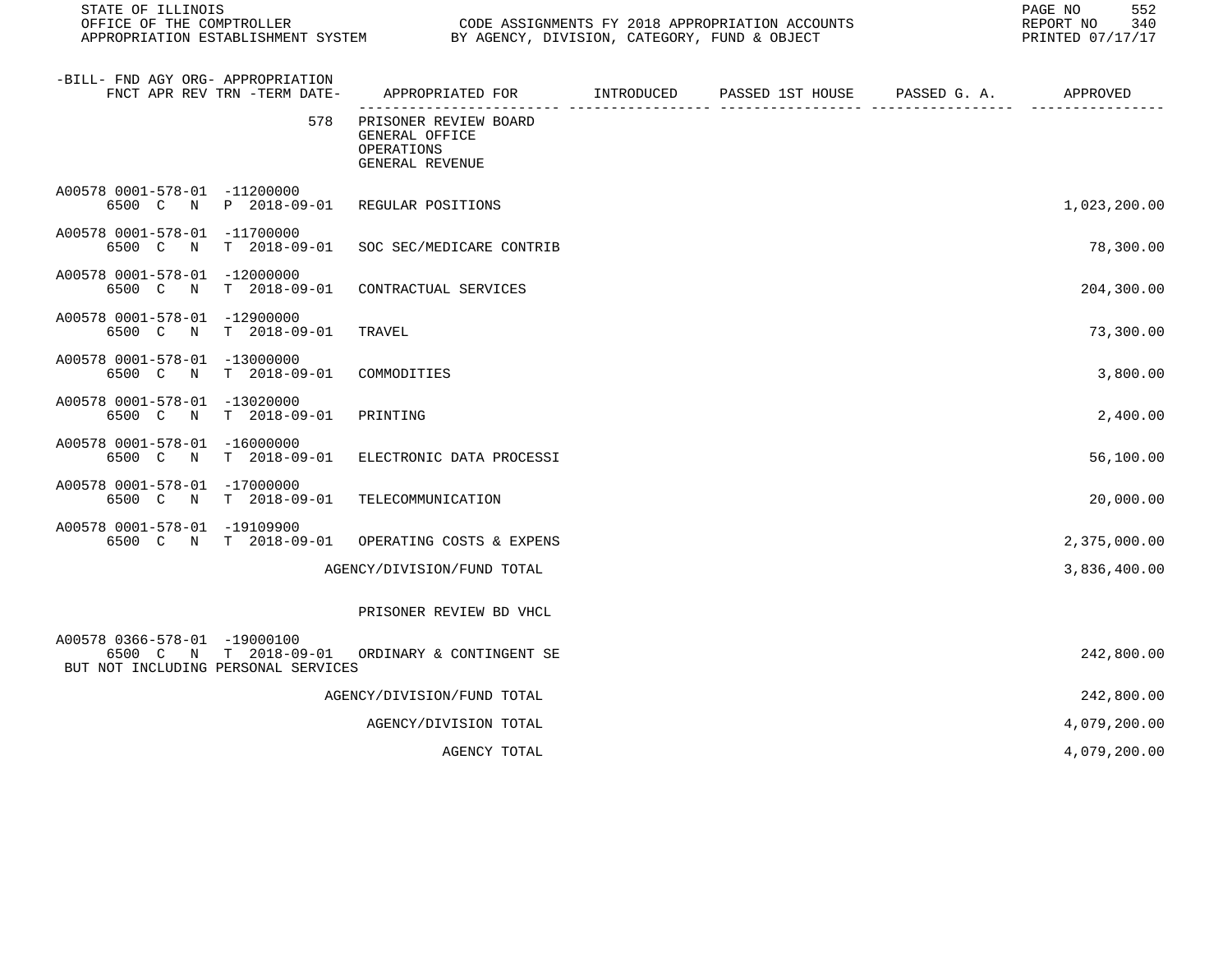| STATE OF ILLINOIS                        |                              |                                                                                             |  | 553<br>PAGE NO<br>REPORT NO<br>340<br>PRINTED 07/17/17 |              |
|------------------------------------------|------------------------------|---------------------------------------------------------------------------------------------|--|--------------------------------------------------------|--------------|
| -BILL- FND AGY ORG- APPROPRIATION        | FNCT APR REV TRN -TERM DATE- | APPROPRIATED FOR         INTRODUCED      PASSED 1ST HOUSE     PASSED G. A.         APPROVED |  |                                                        |              |
|                                          | 579                          | RACING BOARD<br>GENERAL OFFICE<br>OPERATIONS<br>HORSE RACING                                |  |                                                        |              |
| A00579 0632-579-01 -11200000             |                              | 5700 C N P 2018-09-01 PERSONAL SERVICES                                                     |  |                                                        | 1,125,400.00 |
| A00579 0632-579-01 -11610000             | 5700 C N P 2018-09-01        | SERS/STATE CONTRIBUTIONS                                                                    |  |                                                        | 607,900.00   |
| A00579 0632-579-01 -11700000<br>5700 C N | T 2018-09-01                 | SOC SEC/STATE CONTRIBUTI                                                                    |  |                                                        | 86,100.00    |
| A00579 0632-579-01 -11800000             | 5700 C N P 2018-09-01        | GROUP INSURANCE                                                                             |  |                                                        | 300,000.00   |
| A00579 0632-579-01 -12000000<br>5700 C N | T 2018-09-01                 | CONTRACTUAL SERVICES                                                                        |  |                                                        | 164,000.00   |
| A00579 0632-579-01 -12900000             | 5700 C N T 2018-09-01        | TRAVEL                                                                                      |  |                                                        | 15,000.00    |
| A00579 0632-579-01 -13000000             | 5700 C N T 2018-09-01        | COMMODITIES                                                                                 |  |                                                        | 1,500.00     |
| A00579 0632-579-01 -13020000             | 5700 C N T 2018-09-01        | PRINTING                                                                                    |  |                                                        | 1,000.00     |
| A00579 0632-579-01 -15000000             | 5750 C N T 2018-09-01        | EOUIPMENT                                                                                   |  |                                                        | 2,000.00     |
| A00579 0632-579-01 -16000000             | 5700 C N T 2018-09-01        | ELECTRONIC DATA PROCESSI                                                                    |  |                                                        | 62,000.00    |
| A00579 0632-579-01 -17000000<br>5700 C N | T 2018-09-01                 | TELECOMMUNICATIONS SERVI                                                                    |  |                                                        | 70,000.00    |
| A00579 0632-579-01 -18000000             | 5700 C N T 2018-09-01        | OPERATION OF AUTO EQUIPM                                                                    |  |                                                        | 10,000.00    |
| A00579 0632-579-01 -19100000             | 5700 C N T 2018-09-01        | EXPENSES/LABORATORY PROG                                                                    |  |                                                        | 1,104,000.00 |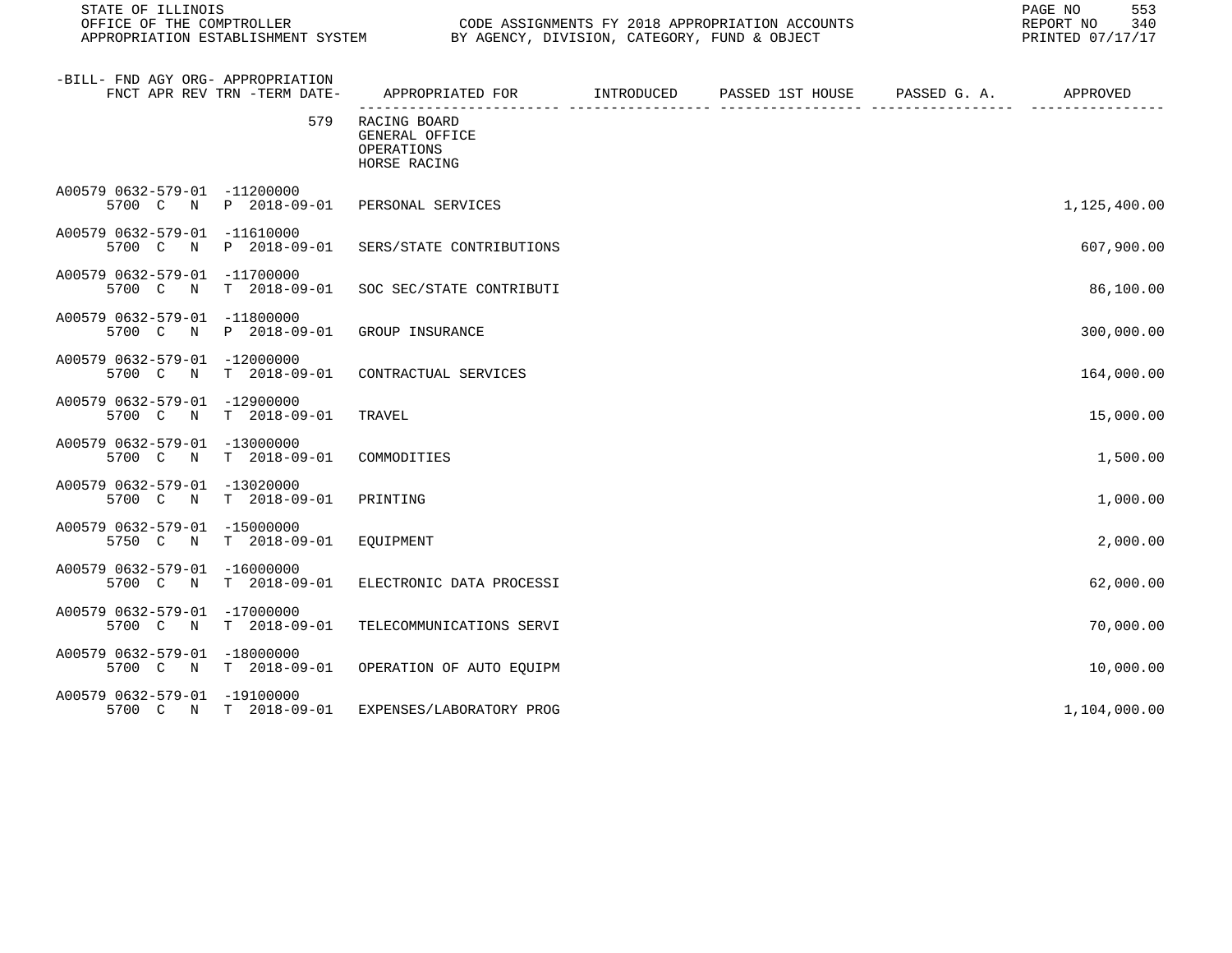| STATE OF ILLINOIS<br>OFFICE OF THE COMPTROLLER<br>APPROPRIATION ESTABLISHMENT SYSTEM BY AGENCY, DIVISION, CATEGORY, FUND & OBJECT | CODE ASSIGNMENTS FY 2018 APPROPRIATION ACCOUNTS                                 |  | 554<br>PAGE NO<br>340<br>REPORT NO<br>PRINTED 07/17/17 |
|-----------------------------------------------------------------------------------------------------------------------------------|---------------------------------------------------------------------------------|--|--------------------------------------------------------|
| -BILL- FND AGY ORG- APPROPRIATION<br>FNCT APR REV TRN -TERM DATE-                                                                 | APPROPRIATED FOR      INTRODUCED   PASSED 1ST HOUSE    PASSED G.A.     APPROVED |  |                                                        |
| 579                                                                                                                               | RACING BOARD<br>GENERAL OFFICE<br>AWARDS & GRANTS<br>HORSE RACING               |  |                                                        |
| A00579 0632-579-01 -44700000<br>5700 C N N 2018-09-01<br>FOR DISTRIBUTION TO LOCAL GOVERNMENTS FOR ADMISSIONS TAX                 | FOR ADMISSIONS TAX                                                              |  | 265,000.00                                             |
| A00579 0632-579-01 -49000000<br>N 2018-09-01<br>5700 C N                                                                          | EXPNS/REGULATION RACING                                                         |  | 2,487,600.00                                           |
| A00579 0632-579-01 -99390000<br>9700 C N T 2018-09-01                                                                             | REFUNDS                                                                         |  | 1,000.00                                               |
|                                                                                                                                   | AGENCY/DIVISION/FUND TOTAL                                                      |  | 6,302,500.00                                           |
|                                                                                                                                   | AGENCY/DIVISION TOTAL                                                           |  | 6,302,500.00                                           |
|                                                                                                                                   | AGENCY TOTAL                                                                    |  | 6,302,500.00                                           |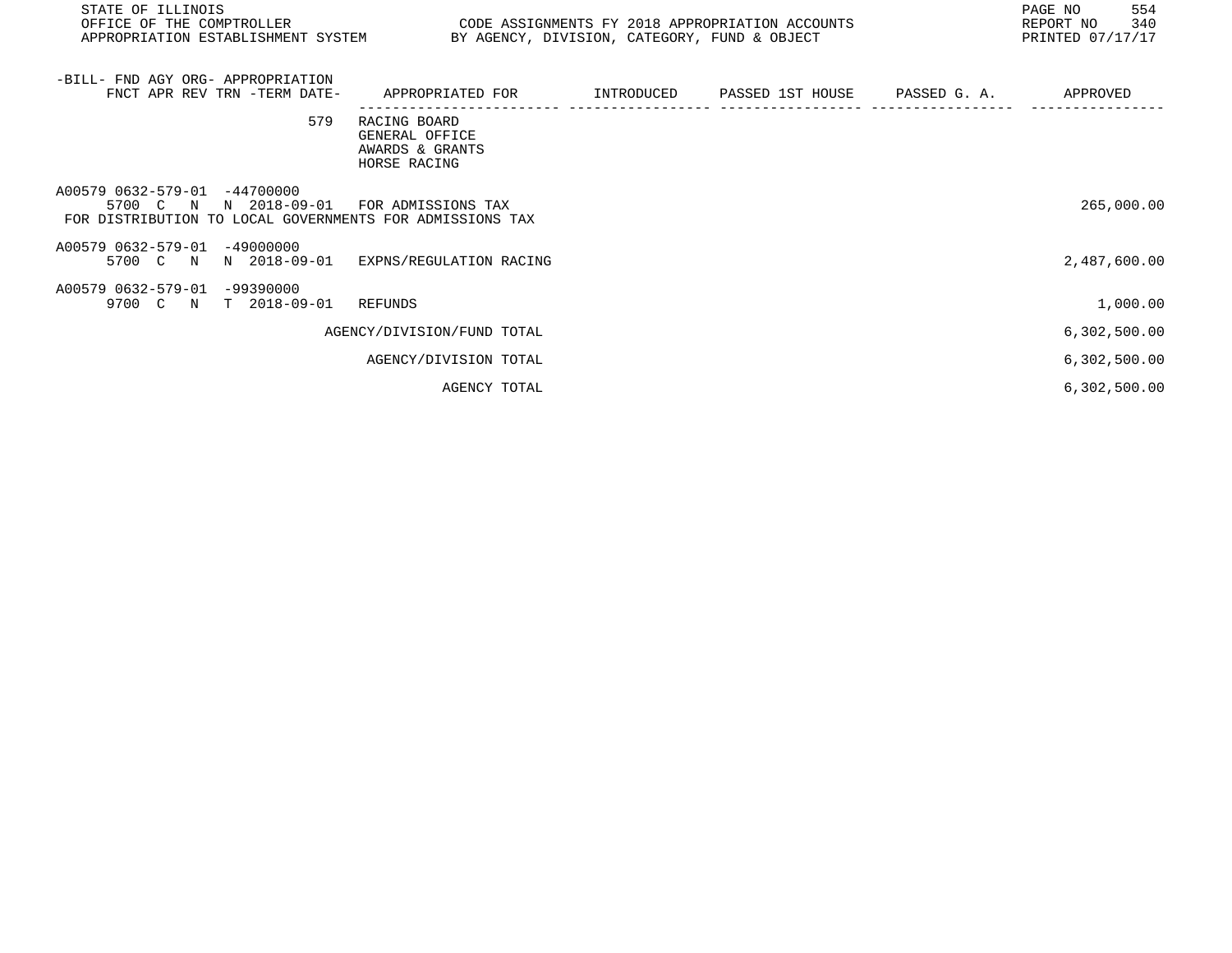| STATE OF ILLINOIS<br>OFFICE OF THE COMPTROLLER                                                                                             |                                                                                          | CODE ASSIGNMENTS FY 2018 APPROPRIATION ACCOUNTS | 555<br>PAGE NO<br>REPORT NO<br>340<br>PRINTED 07/17/17 |
|--------------------------------------------------------------------------------------------------------------------------------------------|------------------------------------------------------------------------------------------|-------------------------------------------------|--------------------------------------------------------|
| -BILL- FND AGY ORG- APPROPRIATION<br>FNCT APR REV TRN -TERM DATE-                                                                          | APPROPRIATED FOR INTRODUCED                                                              | PASSED 1ST HOUSE PASSED G. A. APPROVED          |                                                        |
| 580                                                                                                                                        | PROPERTY TAX APPEAL BOAR<br>DOWN STATE OFFICES<br>OPERATIONS<br>PERSONAL PROPERTY TAX RE |                                                 |                                                        |
| A00580 0802-580-10 -11200000<br>7800 C N P 2018-09-01                                                                                      | REGULAR POSITIONS                                                                        |                                                 | 2,814,800.00                                           |
| A00580 0802-580-10 -11610000<br>7800 C N<br>P 2018-09-01                                                                                   | CONTRIBUTIONS TO SERS                                                                    |                                                 | 1,297,400.00                                           |
| A00580 0802-580-10 -11700000<br>7800 C N<br>$T = 2018 - 09 - 01$                                                                           | SOC SEC/MEDICARE CONTRIB                                                                 |                                                 | 215,400.00                                             |
| A00580 0802-580-10 -11800000<br>P 2018-09-01<br>7800 C<br>$\mathbb N$                                                                      | GROUP INSURANCE                                                                          |                                                 | 864,000.00                                             |
| A00580 0802-580-10 -12000000<br>7800 C N<br>T 2018-09-01                                                                                   | CONTRACTUAL SERVICES                                                                     |                                                 | 67,900.00                                              |
| A00580 0802-580-10 -12900000<br>7800 C N T 2018-09-01                                                                                      | TRAVEL                                                                                   |                                                 | 30,000.00                                              |
| A00580 0802-580-10 -13000000<br>7800 C N T 2018-09-01                                                                                      | COMMODITIES                                                                              |                                                 | 9,600.00                                               |
| A00580 0802-580-10 -13020000<br>$T = 2018 - 09 - 01$<br>7800 C N                                                                           | PRINTING                                                                                 |                                                 | 4,200.00                                               |
| A00580 0802-580-10 -15000000<br>7850 C N<br>$T = 2018 - 09 - 01$                                                                           | EQUIPMENT                                                                                |                                                 | 4,400.00                                               |
| A00580 0802-580-10 -16000000<br>T 2018-09-01<br>7800 C N                                                                                   | ELECTRONIC DATA PROCESSI                                                                 |                                                 | 43,200.00                                              |
| A00580 0802-580-10 -17000000<br>7800 C N<br>T 2018-09-01                                                                                   | TELECOMMUNICATION                                                                        |                                                 | 30,000.00                                              |
| A00580 0802-580-10 -18000000<br>T 2018-09-01<br>7800 C N                                                                                   | OPERATION OF AUTO EQUIPM                                                                 |                                                 | 6,000.00                                               |
| A00580 0802-580-10 -19000000<br>7800 C N T 2018-09-01<br>COSTS ASSOCIATED WITH APPEAL PROCESS AND REESTABLISHMENT OFC<br>OOK COUNTY OFFICE | APPEAL PROCESS                                                                           |                                                 | 200,000.00                                             |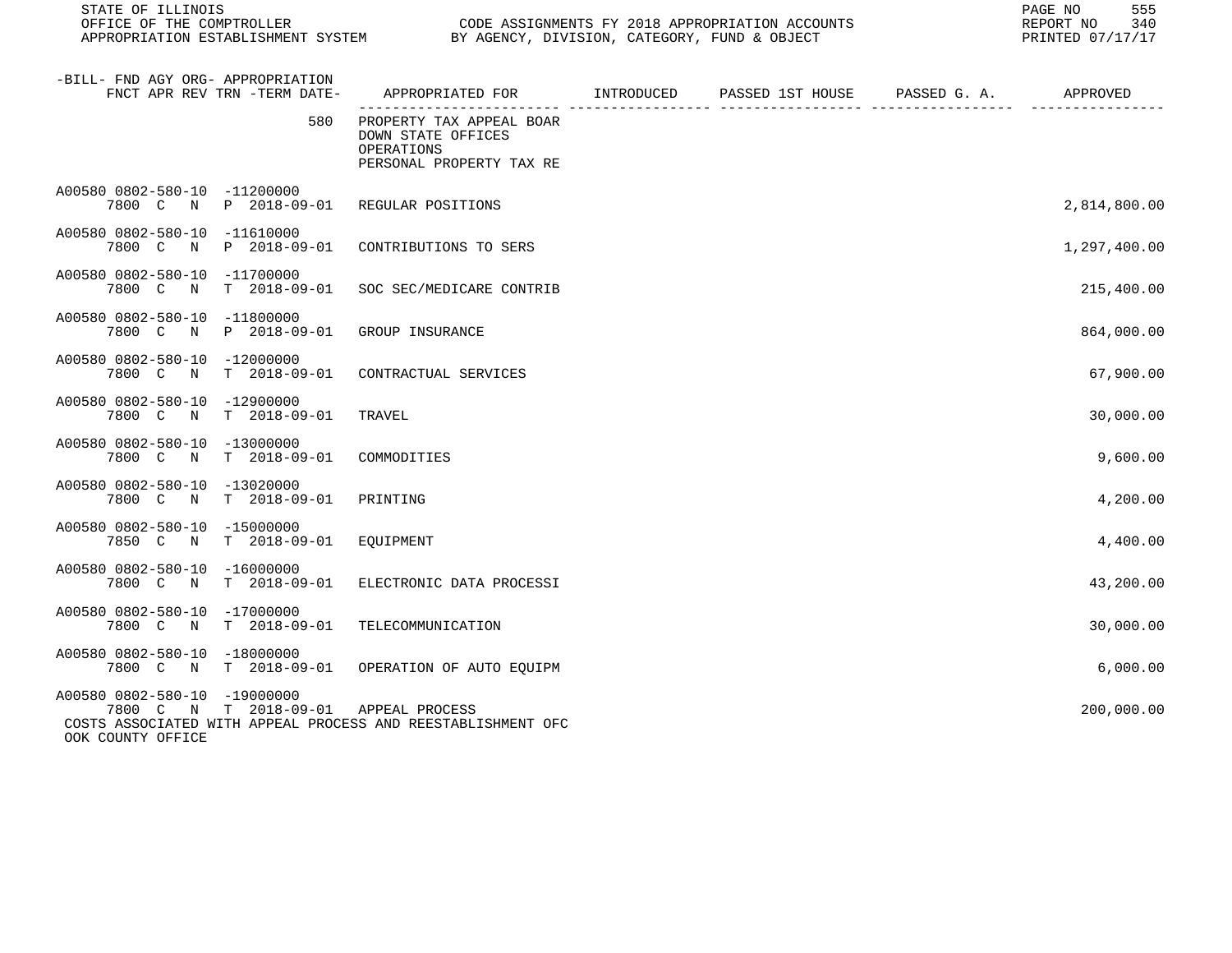| STATE OF ILLINOIS<br>OFFICE OF THE COMPTROLLER THE STATE STATE OF ASSIGNMENTS FY 2018 APPROPRIATION ACCOUNTS<br>APPROPRIATION ESTABLISHMENT SYSTEM | BY AGENCY, DIVISION, CATEGORY, FUND & OBJECT                                          | 556<br>PAGE NO<br>340<br>REPORT NO<br>PRINTED 07/17/17 |                               |  |              |
|----------------------------------------------------------------------------------------------------------------------------------------------------|---------------------------------------------------------------------------------------|--------------------------------------------------------|-------------------------------|--|--------------|
| -BILL- FND AGY ORG- APPROPRIATION<br>FNCT APR REV TRN -TERM DATE-                                                                                  | APPROPRIATED FOR                                                                      | INTRODUCED                                             | PASSED 1ST HOUSE PASSED G. A. |  | APPROVED     |
| 580                                                                                                                                                | PROPERTY TAX APPEAL BOAR<br>DOWN STATE OFFICES<br>REFUNDS<br>PERSONAL PROPERTY TAX RE |                                                        |                               |  |              |
| A00580 0802-580-10 -99390000<br>9700 C N T 2018-09-01                                                                                              | REFUNDS, N.E.C.                                                                       |                                                        |                               |  | 200.00       |
|                                                                                                                                                    | AGENCY/DIVISION/FUND TOTAL                                                            |                                                        |                               |  | 5,587,100.00 |
|                                                                                                                                                    | AGENCY/DIVISION TOTAL                                                                 |                                                        |                               |  | 5,587,100.00 |
|                                                                                                                                                    | AGENCY TOTAL                                                                          |                                                        |                               |  | 5,587,100.00 |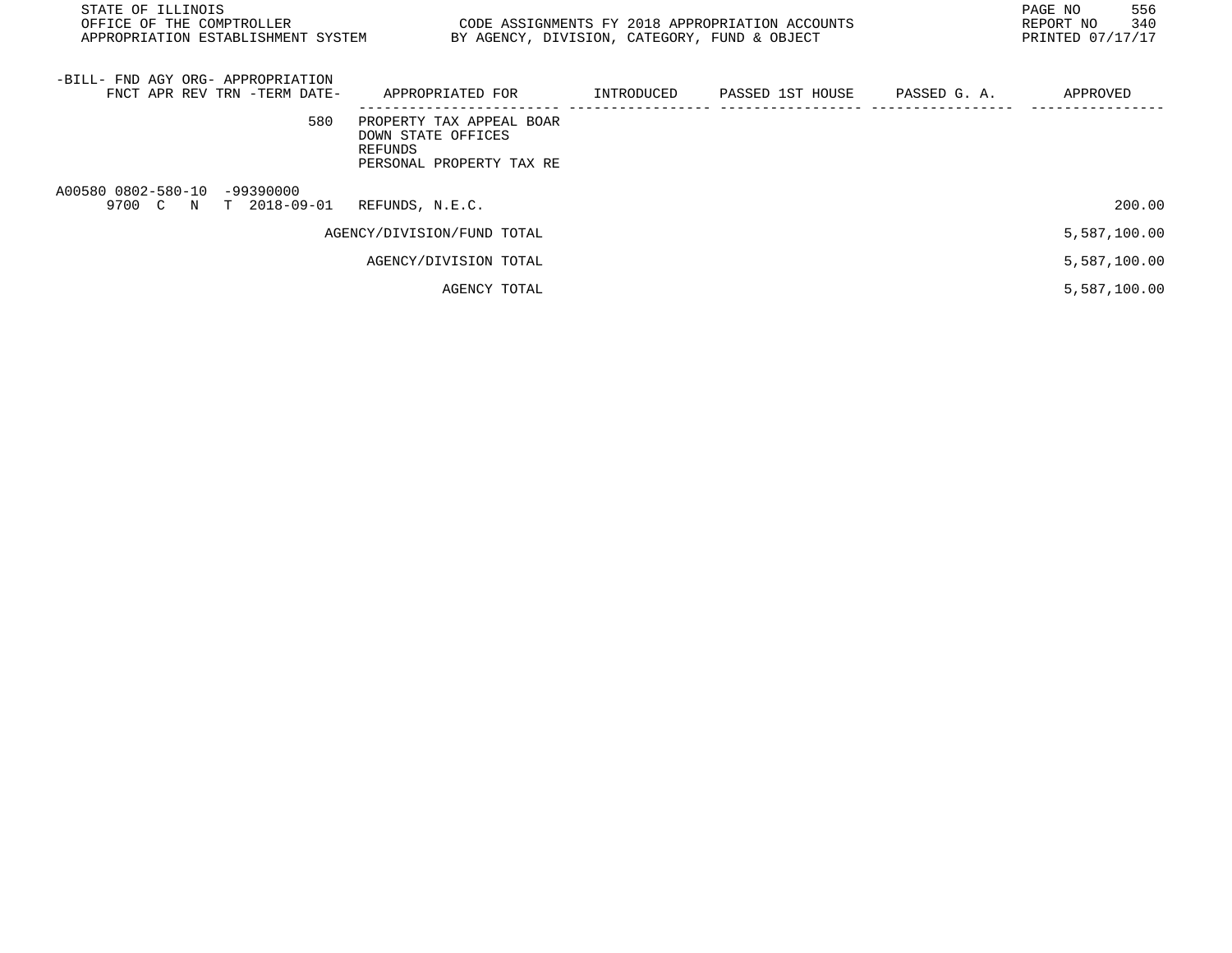| STATE OF ILLINOIS<br>OFFICE OF THE COMPTROLLER THE SERIES TO CODE ASSIGNMENTS FY 2018 APPROPRIATION ACCOUNTS<br>APPROPRIATION ESTABLISHMENT SYSTEM                                |                                                                                        | BY AGENCY, DIVISION, CATEGORY, FUND & OBJECT | 557<br>PAGE NO<br>340<br>REPORT NO<br>PRINTED 07/17/17 |
|-----------------------------------------------------------------------------------------------------------------------------------------------------------------------------------|----------------------------------------------------------------------------------------|----------------------------------------------|--------------------------------------------------------|
| -BILL- FND AGY ORG- APPROPRIATION<br>FNCT APR REV TRN -TERM DATE-                                                                                                                 | APPROPRIATED FOR       INTRODUCED     PASSED 1ST HOUSE     PASSED G. A.       APPROVED |                                              |                                                        |
| 583                                                                                                                                                                               | SEX OFFENDER MANAGEMENT<br>GENERAL OFFICE<br>OPERATIONS<br>SEX OFFENDER MANAGEMENT     |                                              |                                                        |
| A00583 0527-583-01 -19000000<br>7800 C N T 2018-09-01 AUTH BY SEX OFFEND MNG B<br>INCLUDING BUT NOT LIMITED TO SEX OFFENDER EVALUATION<br>REATMENT & MONITORING PROGRAMS & GRANTS |                                                                                        |                                              | 100,000.00                                             |
|                                                                                                                                                                                   | AGENCY/DIVISION/FUND TOTAL                                                             |                                              | 100,000.00                                             |
|                                                                                                                                                                                   | AGENCY/DIVISION TOTAL                                                                  |                                              | 100,000.00                                             |
|                                                                                                                                                                                   | AGENCY TOTAL                                                                           |                                              | 100,000.00                                             |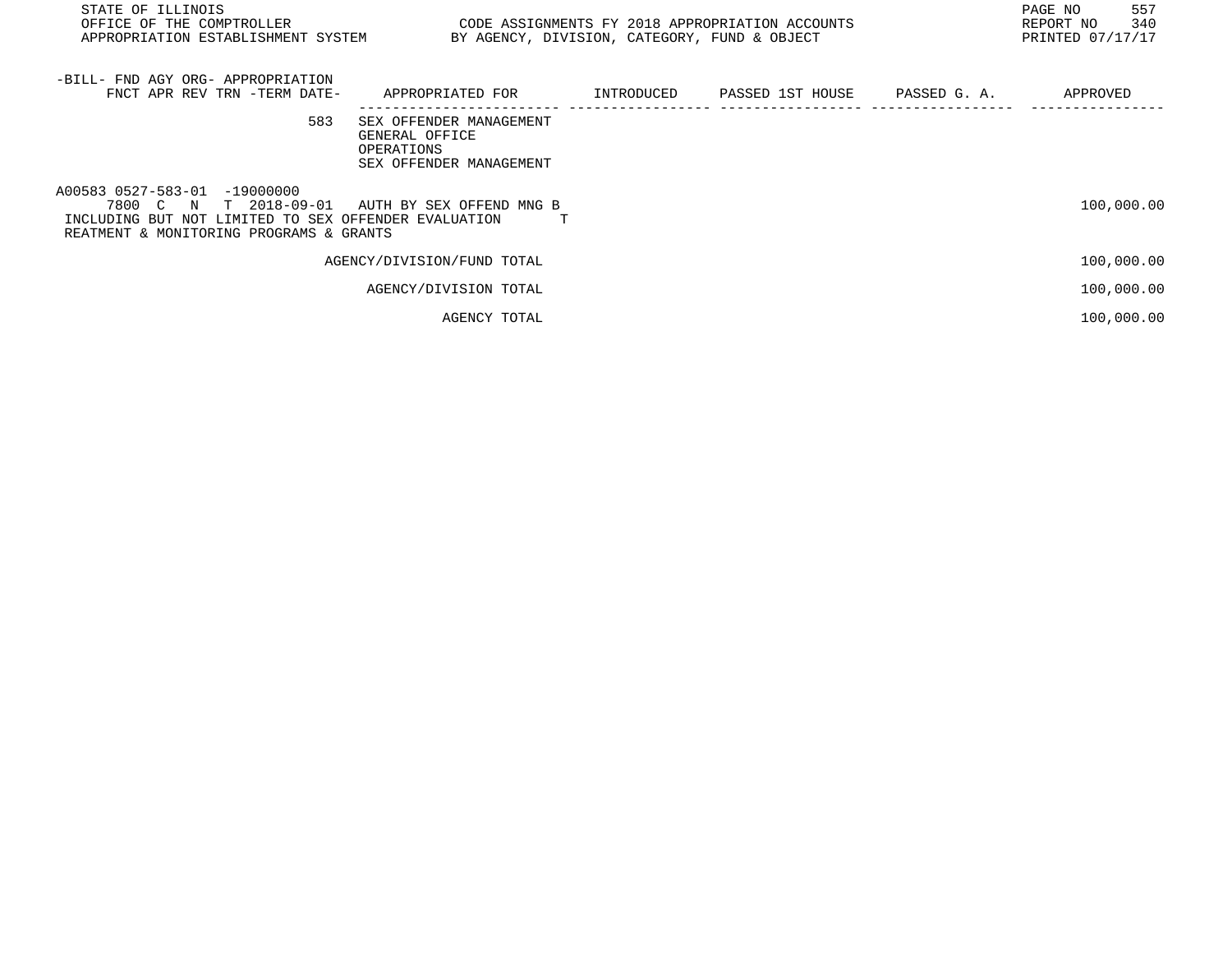| STATE OF ILLINOIS<br>OFFICE OF THE COMPTROLLER<br>APPROPRIATION ESTABLISHMENT SYSTEM                                                                                     | CODE ASSIGNMENTS FY 2018 APPROPRIATION ACCOUNTS<br>BY AGENCY, DIVISION, CATEGORY, FUND & OBJECT |  | 558<br>PAGE NO<br>340<br>REPORT NO<br>PRINTED 07/17/17 |
|--------------------------------------------------------------------------------------------------------------------------------------------------------------------------|-------------------------------------------------------------------------------------------------|--|--------------------------------------------------------|
| -BILL- FND AGY ORG- APPROPRIATION<br>FNCT APR REV TRN -TERM DATE-                                                                                                        | APPROPRIATED FOR      INTRODUCED    PASSED 1ST HOUSE    PASSED G. A.                            |  | APPROVED                                               |
| 585                                                                                                                                                                      | SW IL DEVELOPMENT AUTHOR<br>GENERAL OFFICE<br>AWARDS & GRANTS<br>GENERAL REVENUE                |  |                                                        |
| A00585 0001-585-01 -44700300<br>2700 C N N 2018-09-01<br>REPLENISHMENT OF DRAW ON DEBT SERVICE RESERVE FUND BACKING B<br>ONDS ISSUED ON BEHALF OF LACLEDE STEEL-ILLINOIS | REPLENISHMENT OF DRAW                                                                           |  | 1,361,500.00                                           |
|                                                                                                                                                                          | AGENCY/DIVISION/FUND TOTAL                                                                      |  | 1,361,500.00                                           |
|                                                                                                                                                                          | AGENCY/DIVISION TOTAL                                                                           |  | 1,361,500.00                                           |
|                                                                                                                                                                          | AGENCY TOTAL                                                                                    |  | 1,361,500.00                                           |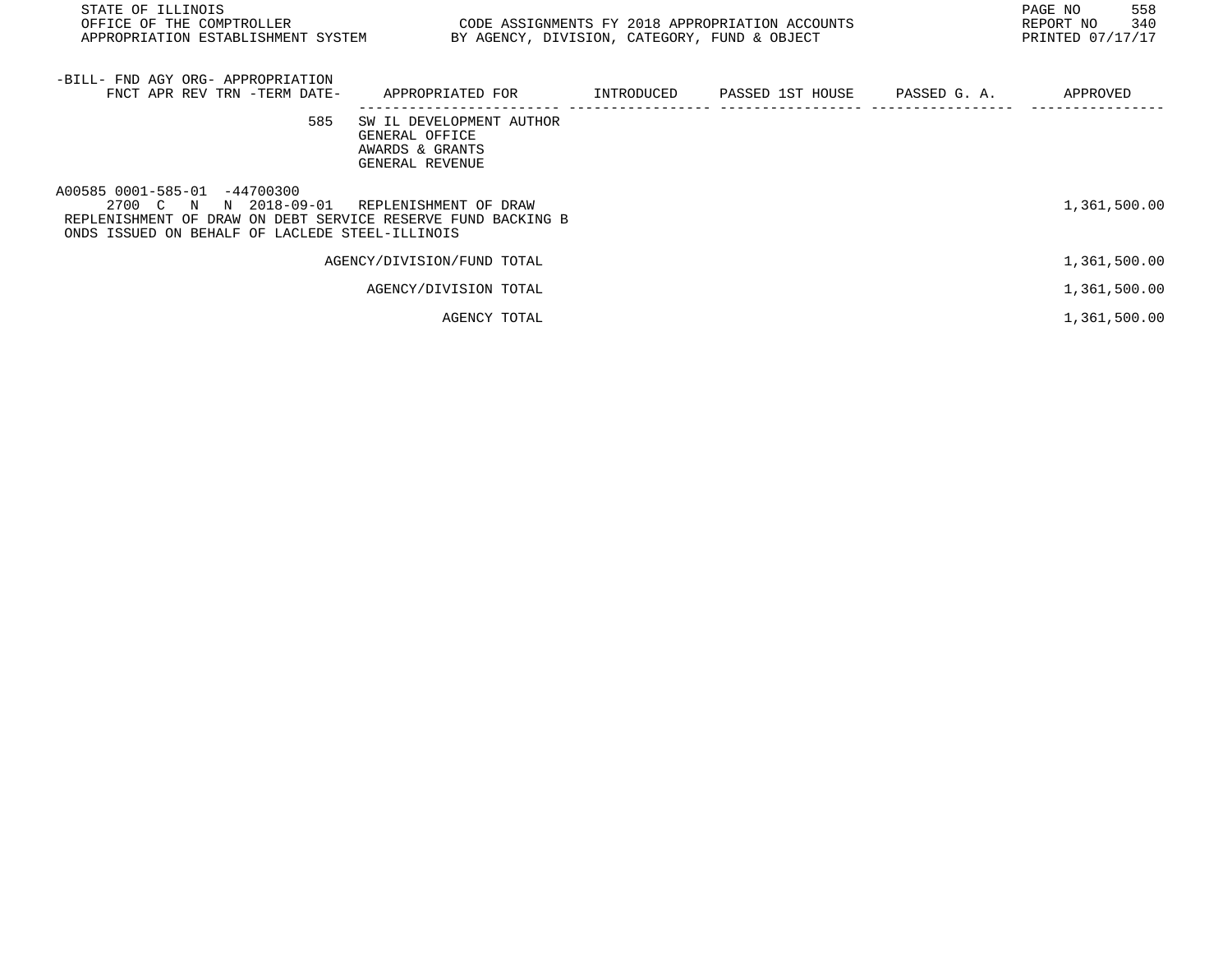| STATE OF ILLINOIS<br>OFFICE OF THE COMPTROLLER<br>APPROPRIATION ESTABLISHMENT SYSTEM BY AGENCY, DIVISION, CATEGORY, FUND & OBJECT |                                                                             | CODE ASSIGNMENTS FY 2018 APPROPRIATION ACCOUNTS | 559<br>PAGE NO<br>340<br>REPORT NO<br>PRINTED 07/17/17 |
|-----------------------------------------------------------------------------------------------------------------------------------|-----------------------------------------------------------------------------|-------------------------------------------------|--------------------------------------------------------|
| -BILL- FND AGY ORG- APPROPRIATION<br>FNCT APR REV TRN -TERM DATE-                                                                 | APPROPRIATED FOR      INTRODUCED   PASSED 1ST HOUSE   PASSED G. A.          |                                                 | APPROVED                                               |
| 586                                                                                                                               | STATE BOARD OF EDUCATION<br>GENERAL OFFICE<br>OPERATIONS<br>GENERAL REVENUE |                                                 |                                                        |
| A00586 0001-586-01 -19000200<br>3300 C N T 2018-09-01 EDUCATOR MISCONDUCT INVS                                                    |                                                                             |                                                 | 179,900.00                                             |
| A00586 0001-586-01 -19109900<br>3300 C N T 2018-09-01 OPERATIONAL EXPENSES                                                        |                                                                             |                                                 | 21,526,400.00                                          |
|                                                                                                                                   | AGENCY/DIVISION/FUND TOTAL                                                  |                                                 | 21,706,300.00                                          |
|                                                                                                                                   | AGENCY/DIVISION TOTAL                                                       |                                                 | 21,706,300.00                                          |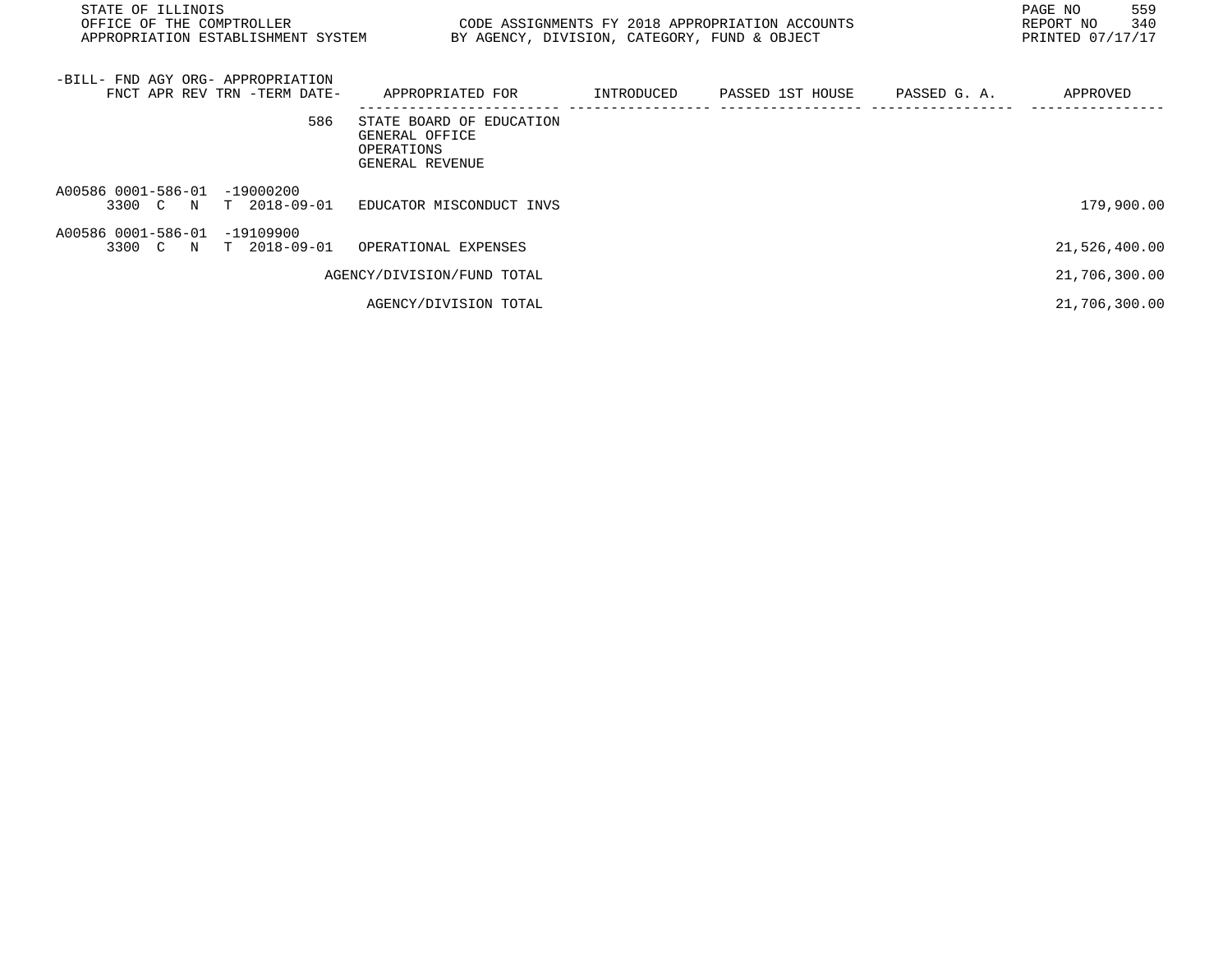| STATE OF ILLINOIS                                                                                                                    |                                                                                               |  | 560<br>PAGE NO<br>REPORT NO<br>340<br>PRINTED 07/17/17 |
|--------------------------------------------------------------------------------------------------------------------------------------|-----------------------------------------------------------------------------------------------|--|--------------------------------------------------------|
| -BILL- FND AGY ORG- APPROPRIATION<br>FNCT APR REV TRN -TERM DATE-                                                                    | APPROPRIATED FOR        INTRODUCED      PASSED 1ST HOUSE     PASSED G. A.         APPROVED    |  |                                                        |
| 586                                                                                                                                  | STATE BOARD OF EDUCATION<br>FISCAL SUPPORT SERVICES<br>OPERATIONS<br>SBE FEDERAL DEPT OF AGRI |  |                                                        |
| B00586 0410-586-05 -11200000<br>3300 C N P 2018-09-01 REGULAR POSITIONS<br>PERSONAL SERVICES                                         |                                                                                               |  | 334,800.00                                             |
| B00586 0410-586-05 -11290000<br>3300 C N P 2018-09-01 STATE PAID RETIREMENT CN<br>EMPLOYEE RETIREMENT CONTRIBUTIONS PAID BY EMPLOYER |                                                                                               |  | 5,300.00                                               |
| B00586 0410-586-05 -11600000<br>3300 C N P 2018-09-01<br>RETIREMENT CONTRIBUTIONS                                                    | RETIREMENT                                                                                    |  | 133,900.00                                             |
| B00586 0410-586-05 -11700000<br>3300 C N T 2018-09-01<br>SOCIAL SECURITY CONTRIBUTIONS                                               | SOC SEC/MEDICARE CONTRIB                                                                      |  | 30,900.00                                              |
| B00586 0410-586-05 -11800000<br>3300 C N P 2018-09-01 GROUP INSURANCE<br>GROUP INSURANCE                                             |                                                                                               |  | 128,800.00                                             |
| B00586 0410-586-05 -12000000<br>3300 C N T 2018-09-01 CONTRACTUAL SERVICES<br>CONTRACTUAL SERVICES                                   |                                                                                               |  | 2,100,000.00                                           |
| B00586 0410-586-05 -12900000<br>3300 C N T 2018-09-01<br>TRAVEL                                                                      | TRAVEL                                                                                        |  | 400,000.00                                             |
| B00586 0410-586-05 -13000000<br>3300 C N T 2018-09-01<br>COMMODITIES                                                                 | COMMODITIES                                                                                   |  | 85,000.00                                              |
| B00586 0410-586-05 -13020000<br>3300 C N T 2018-09-01 PRINTING<br>PRINTING                                                           |                                                                                               |  | 156,300.00                                             |
| B00586 0410-586-05 -15000000<br>3350 C N T 2018-09-01 EQUIPMENT<br>EOUIPMENT                                                         |                                                                                               |  | 310,000.00                                             |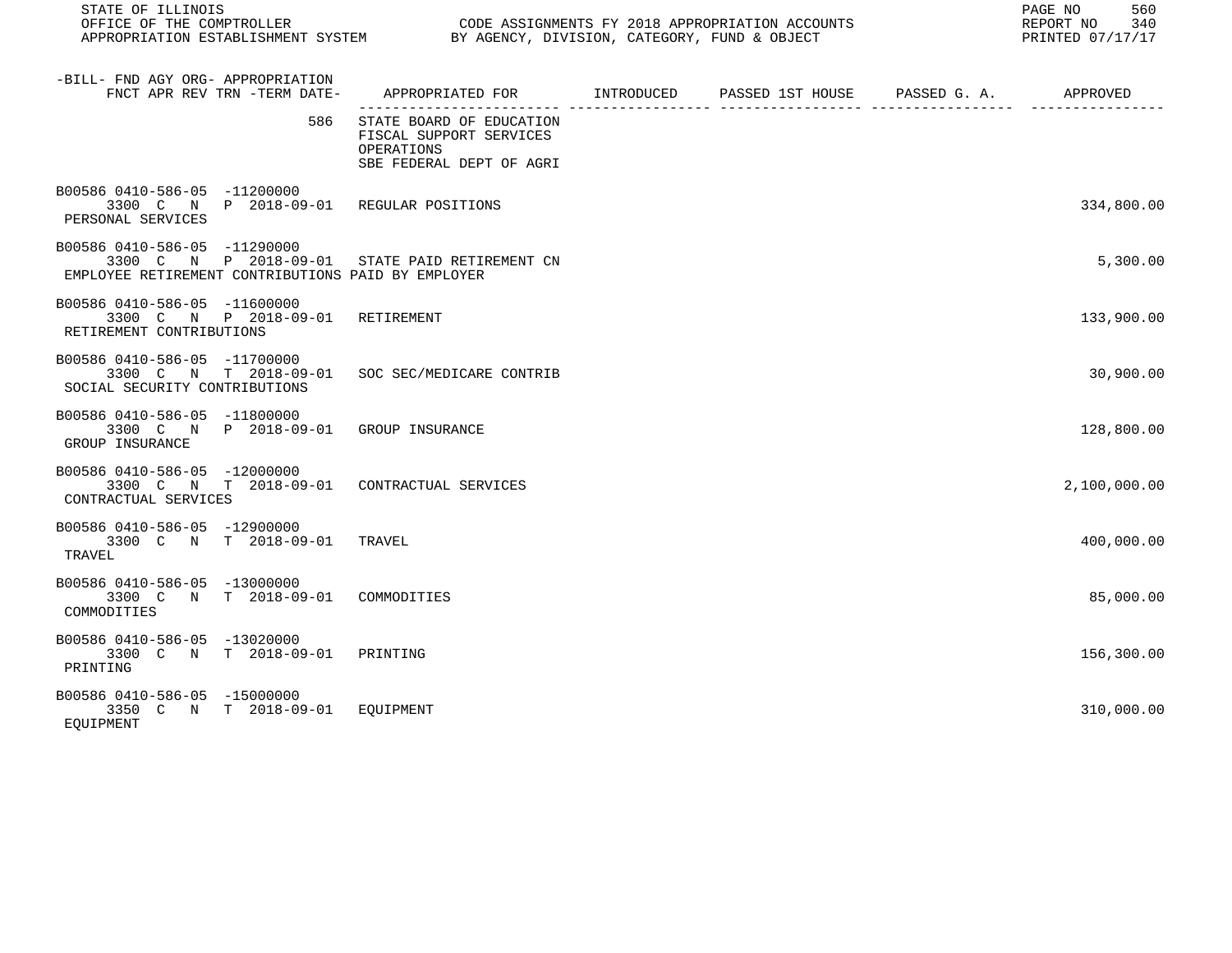| STATE OF ILLINOIS<br>OFFICE OF THE COMPTROLLER<br>APPROPRIATION ESTABLISHMENT SYSTEM               |                                                                                               |                  |              | 561<br>PAGE NO<br>REPORT NO<br>340<br>PRINTED 07/17/17 |
|----------------------------------------------------------------------------------------------------|-----------------------------------------------------------------------------------------------|------------------|--------------|--------------------------------------------------------|
| -BILL- FND AGY ORG- APPROPRIATION<br>FNCT APR REV TRN -TERM DATE-                                  | APPROPRIATED FOR INTRODUCED                                                                   | PASSED 1ST HOUSE | PASSED G. A. | APPROVED                                               |
| 586                                                                                                | STATE BOARD OF EDUCATION<br>FISCAL SUPPORT SERVICES<br>OPERATIONS<br>SBE FEDERAL DEPT OF AGRI |                  |              |                                                        |
| B00586 0410-586-05 -17000000<br>3300 C N T 2018-09-01<br>TELECOMMUNICATION SERVICES                | TELECOMMUNICATION                                                                             |                  |              | 50,000.00                                              |
|                                                                                                    | AGENCY/DIVISION/FUND TOTAL                                                                    |                  |              | 3,735,000.00                                           |
|                                                                                                    | SBE FEDERAL AGENCY SERVI                                                                      |                  |              |                                                        |
| B00586 0560-586-05 -12000000<br>3300 C N T 2018-09-01 CONTRACTUAL SERVICES<br>CONTRACTUAL SERVICES |                                                                                               |                  |              | 26,500.00                                              |
| B00586 0560-586-05 -12900000<br>3300 C N T 2018-09-01<br>TRAVEL                                    | TRAVEL                                                                                        |                  |              | 30,000.00                                              |
| B00586 0560-586-05 -13000000<br>3300 C N T 2018-09-01<br>COMMODITIES                               | COMMODITIES                                                                                   |                  |              | 40,000.00                                              |
| B00586 0560-586-05 -13020000<br>3300 C N T 2018-09-01<br>PRINTING                                  | PRINTING                                                                                      |                  |              | 700.00                                                 |
| B00586 0560-586-05 -15000000<br>3350 C N T 2018-09-01 EOUIPMENT<br>EOUIPMENT                       |                                                                                               |                  |              | 11,000.00                                              |
| B00586 0560-586-05 -17000000<br>T 2018-09-01<br>3300 C N<br>TELECOMMUNICATION SERVICES             | TELECOMMUNICATION                                                                             |                  |              | 9,000.00                                               |
|                                                                                                    | AGENCY/DIVISION/FUND TOTAL                                                                    |                  |              | 117,200.00                                             |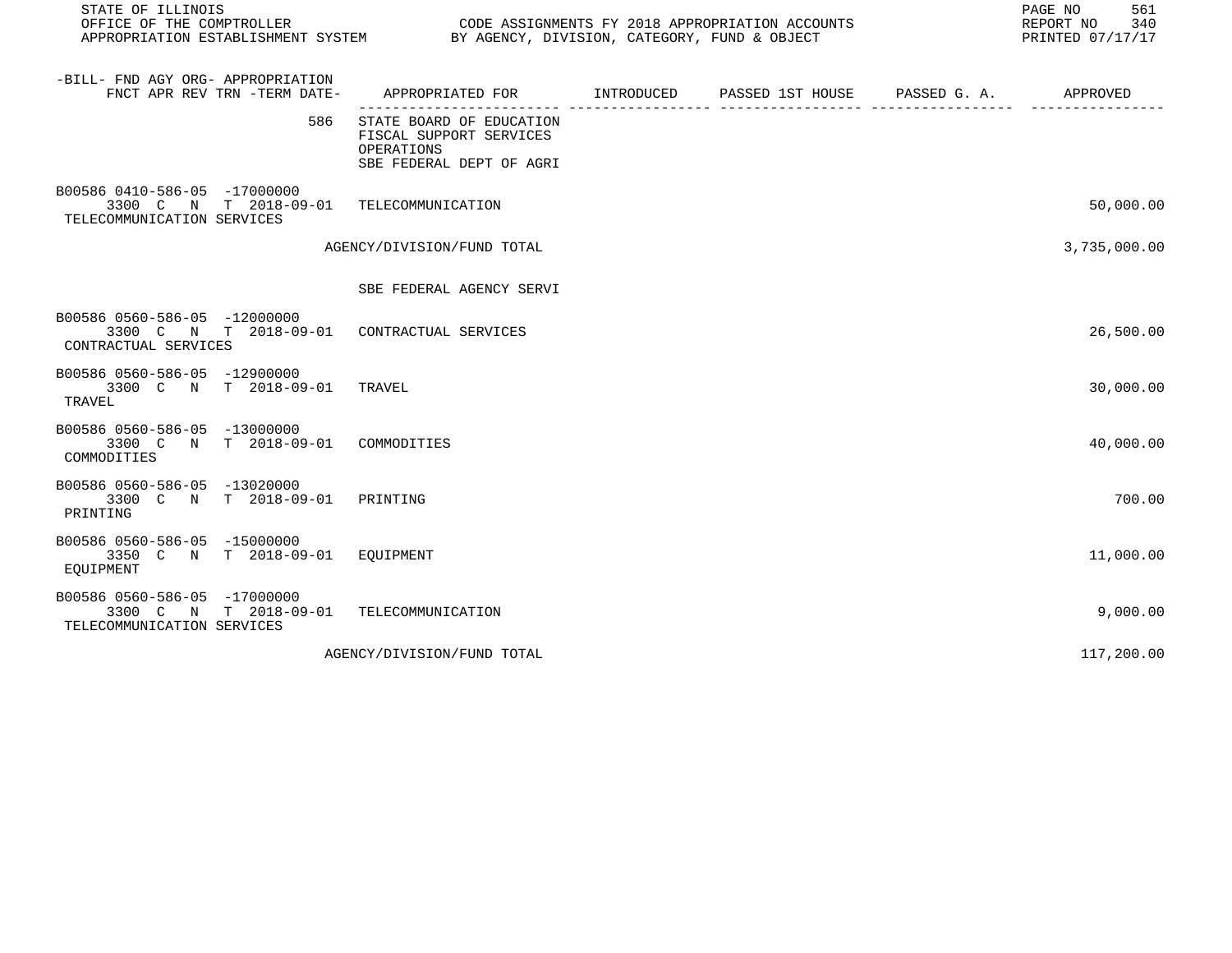| STATE OF ILLINOIS                                                                                                                    |                                                                                               |  | PAGE NO<br>562<br>REPORT NO<br>340<br>PRINTED 07/17/17 |
|--------------------------------------------------------------------------------------------------------------------------------------|-----------------------------------------------------------------------------------------------|--|--------------------------------------------------------|
| -BILL- FND AGY ORG- APPROPRIATION<br>FNCT APR REV TRN -TERM DATE-                                                                    | APPROPRIATED FOR       INTRODUCED     PASSED 1ST HOUSE     PASSED G. A.        APPROVED       |  |                                                        |
| 586                                                                                                                                  | STATE BOARD OF EDUCATION<br>FISCAL SUPPORT SERVICES<br>OPERATIONS<br>SBE FEDERAL DEPT OF EDUC |  |                                                        |
| B00586 0561-586-05 -11200000<br>3300 C N P 2018-09-01 REGULAR POSITIONS<br>PERSONAL SERVICES                                         |                                                                                               |  | 2,133,400.00                                           |
| B00586 0561-586-05 -11290000<br>3300 C N P 2018-09-01 STATE PAID RETIREMENT CN<br>EMPLOYEE RETIREMENT CONTRIBUTIONS PAID BY EMPLOYER |                                                                                               |  | 10,900.00                                              |
| B00586 0561-586-05 -11600000<br>3300 C N P 2018-09-01<br>RETIREMENT CONTRIBUTIONS                                                    | RETIREMENT                                                                                    |  | 793,100.00                                             |
| B00586 0561-586-05 -11700000<br>3300 C N T 2018-09-01<br>SOCIAL SECURITY CONTRIBUTIONS                                               | SOC SEC/MEDICARE CONTRIB                                                                      |  | 160,300.00                                             |
| B00586 0561-586-05 -11800000<br>3300 C N P 2018-09-01 GROUP INSURANCE<br>GROUP INSURANCE                                             |                                                                                               |  | 692,200.00                                             |
| B00586 0561-586-05 -12000000<br>3300 C N T 2018-09-01<br>CONTRACTUAL SERVICES                                                        | CONTRACTUAL SERVICES                                                                          |  | 3,150,000.00                                           |
| B00586 0561-586-05 -12900000<br>3300 C N T 2018-09-01<br>TRAVEL                                                                      | TRAVEL                                                                                        |  | 1,600,000.00                                           |
| B00586 0561-586-05 -13000000<br>T 2018-09-01<br>3300 C N<br>COMMODITIES                                                              | COMMODITIES                                                                                   |  | 305,000.00                                             |
| B00586 0561-586-05 -13020000<br>3300 C N T 2018-09-01<br>PRINTING                                                                    | PRINTING                                                                                      |  | 341,000.00                                             |
| B00586 0561-586-05 -15000000<br>3350 C N T 2018-09-01 EOUIPMENT<br>EOUIPMENT                                                         |                                                                                               |  | 679,000.00                                             |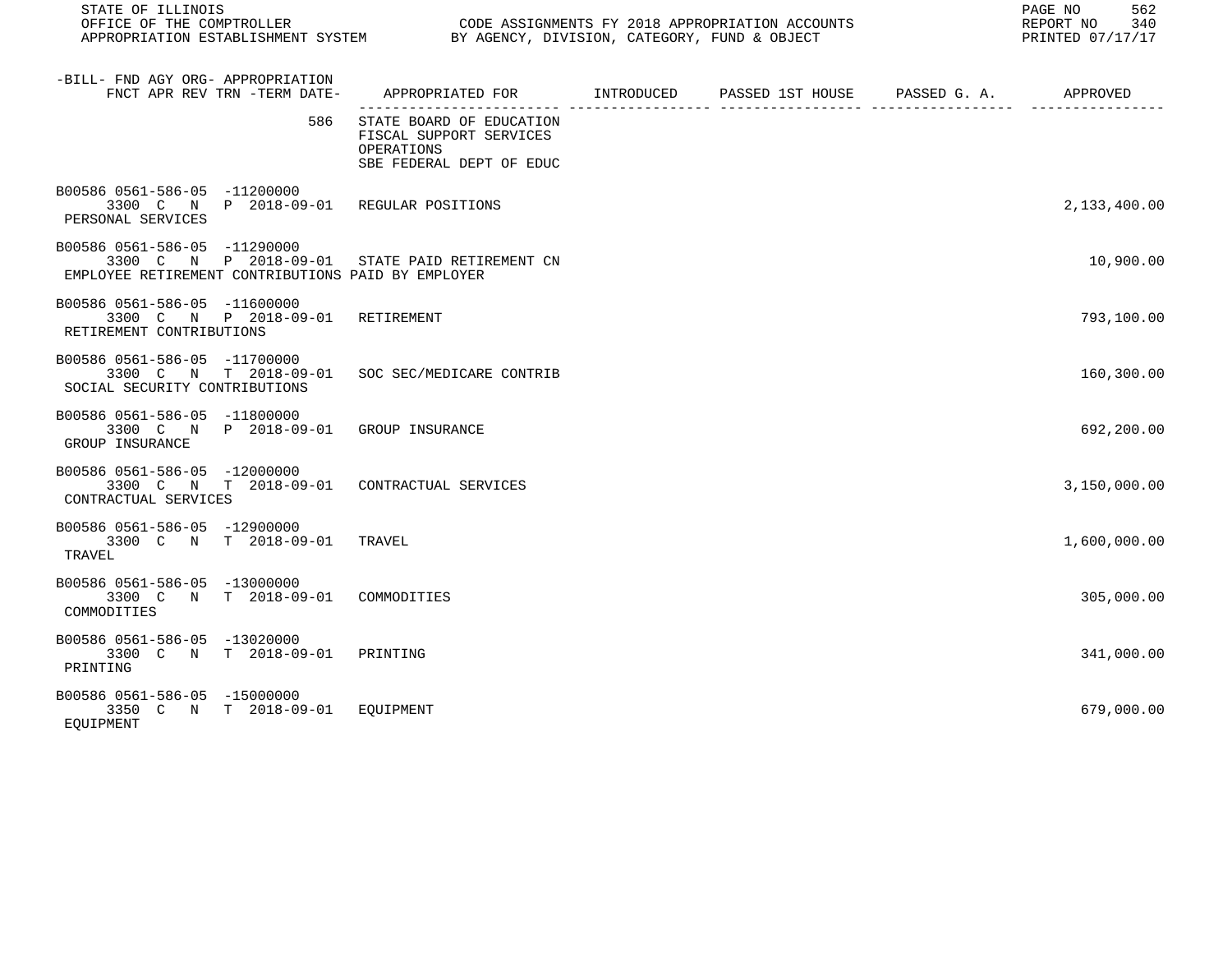| STATE OF ILLINOIS<br>OFFICE OF THE COMPTROLLER<br>APPROPRIATION ESTABLISHMENT SYSTEM     | CODE ASSIGNMENTS FY 2018 APPROPRIATION ACCOUNTS<br>BY AGENCY, DIVISION, CATEGORY, FUND & OBJECT |  | PAGE NO<br>563<br>340<br>REPORT NO<br>PRINTED 07/17/17 |
|------------------------------------------------------------------------------------------|-------------------------------------------------------------------------------------------------|--|--------------------------------------------------------|
| -BILL- FND AGY ORG- APPROPRIATION<br>FNCT APR REV TRN -TERM DATE-                        | APPROPRIATED FOR         INTRODUCED     PASSED 1ST HOUSE     PASSED G. A.                       |  | APPROVED                                               |
| 586                                                                                      | STATE BOARD OF EDUCATION<br>FISCAL SUPPORT SERVICES<br>OPERATIONS<br>SBE FEDERAL DEPT OF EDUC   |  |                                                        |
| B00586 0561-586-05 -17000000<br>$T$ 2018-09-01<br>3300 C N<br>TELECOMMUNICATION SERVICES | TELECOMMUNICATION                                                                               |  | 400,000.00                                             |
|                                                                                          | AGENCY/DIVISION/FUND TOTAL                                                                      |  | 10,264,900.00                                          |
|                                                                                          | SCHOOL INFRASTRUCTURE                                                                           |  |                                                        |
| B00586 0568-586-05 -19000000<br>3300 C N T 2018-09-01                                    | ORDINARY & CONTINGENT EX                                                                        |  | 600,000.00                                             |
|                                                                                          | AGENCY/DIVISION/FUND TOTAL                                                                      |  | 600,000.00                                             |
|                                                                                          | AGENCY/DIVISION TOTAL                                                                           |  | 14,717,100.00                                          |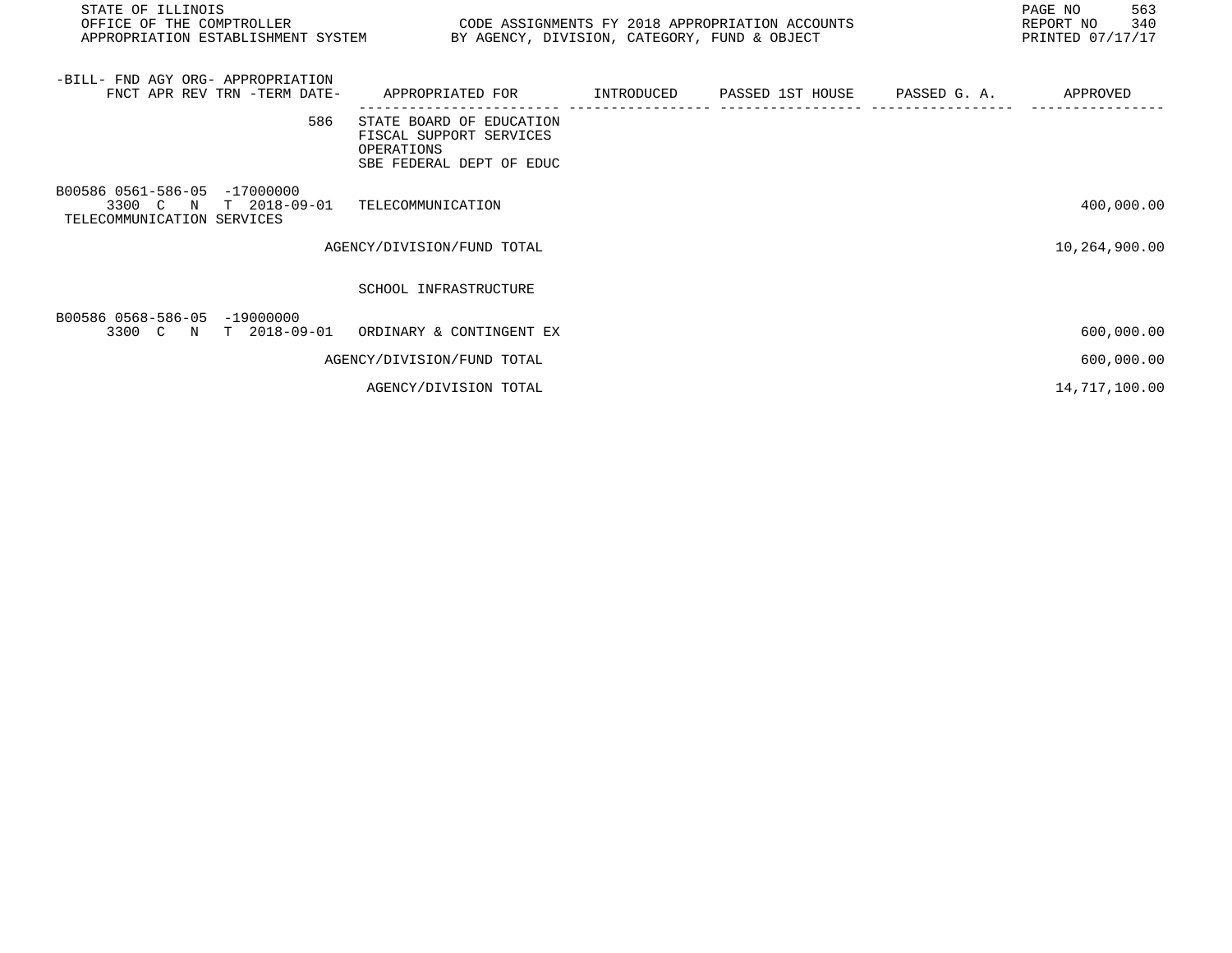| STATE OF ILLINOIS<br>OFFICE OF THE COMPTROLLER<br>APPROPRIATION ESTABLISHMENT SYSTEM | CODE ASSIGNMENTS FY 2018 APPROPRIATION ACCOUNTS<br>BY AGENCY, DIVISION, CATEGORY, FUND & OBJECT | PAGE NO<br>564<br>340<br>REPORT NO<br>PRINTED 07/17/17 |  |               |
|--------------------------------------------------------------------------------------|-------------------------------------------------------------------------------------------------|--------------------------------------------------------|--|---------------|
| -BILL- FND AGY ORG- APPROPRIATION<br>FNCT APR REV TRN -TERM DATE-                    | APPROPRIATED FOR                                                                                | INTRODUCED PASSED 1ST HOUSE PASSED G.A.                |  | APPROVED      |
| 586                                                                                  | STATE BOARD OF EDUCATION<br>DRIVER EDUCATION GRANTS<br>AWARDS & GRANTS<br>DRIVERS EDUCATION     |                                                        |  |               |
| B00586 0031-586-10 -44000000<br>3300 C N N 2018-09-01<br>DRIVERS EDUCATION           | DRIVERS EDUCATION                                                                               |                                                        |  | 18,750,000.00 |
|                                                                                      | AGENCY/DIVISION/FUND TOTAL                                                                      |                                                        |  | 18,750,000.00 |
|                                                                                      | AGENCY/DIVISION TOTAL                                                                           |                                                        |  | 18,750,000.00 |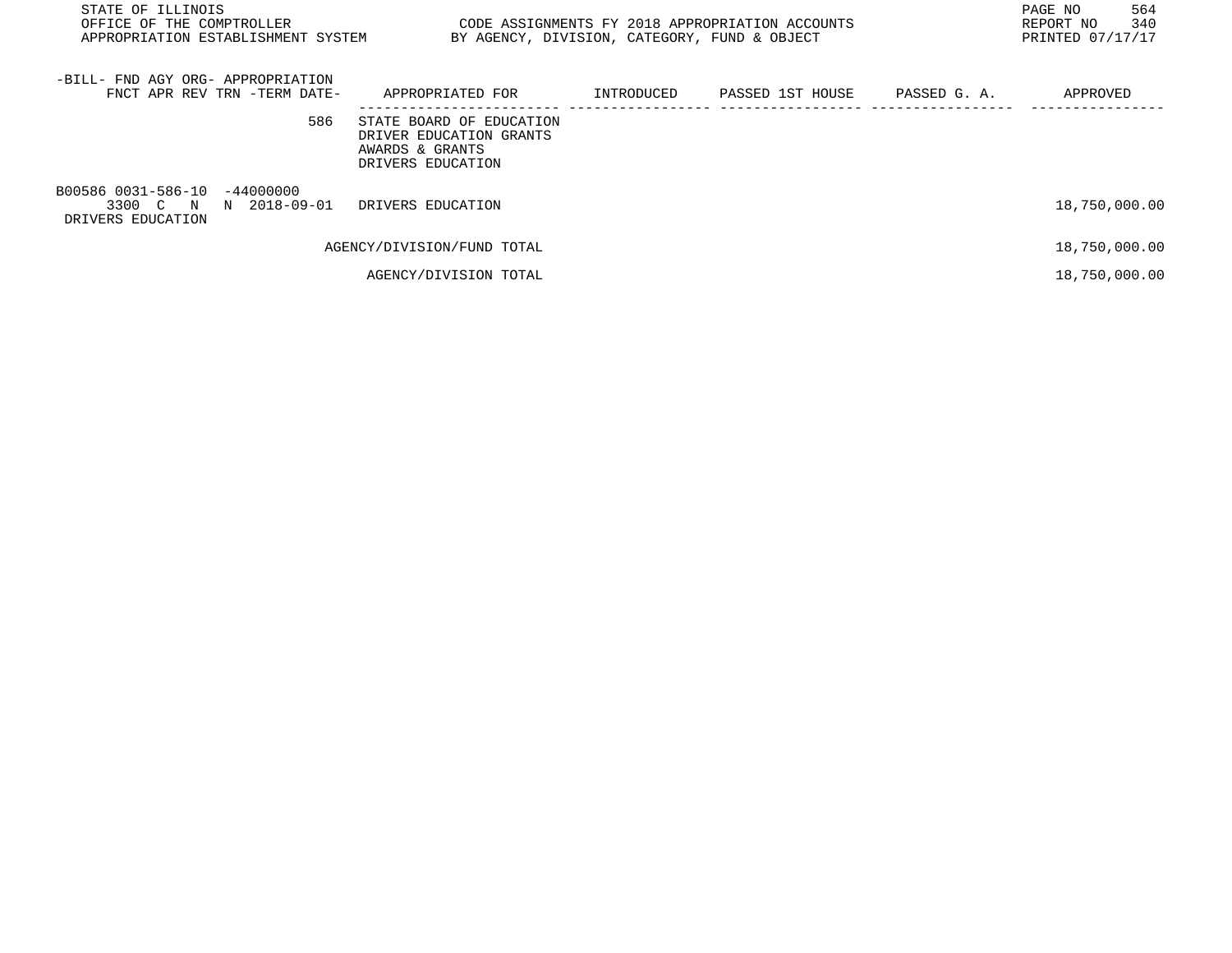| STATE OF ILLINOIS<br>CODE ASSIGNMENTS FY 2018 APPROPRIATION ACCOUNTS<br>OFFICE OF THE COMPTROLLER<br>APPROPRIATION ESTABLISHMENT SYSTEM<br>BY AGENCY, DIVISION, CATEGORY, FUND & OBJECT |                                                                                     |            |                  |              |              |
|-----------------------------------------------------------------------------------------------------------------------------------------------------------------------------------------|-------------------------------------------------------------------------------------|------------|------------------|--------------|--------------|
| -BILL- FND AGY ORG- APPROPRIATION<br>FNCT APR REV TRN -TERM DATE-                                                                                                                       | APPROPRIATED FOR                                                                    | INTRODUCED | PASSED 1ST HOUSE | PASSED G. A. | APPROVED     |
| 586                                                                                                                                                                                     | STATE BOARD OF EDUCATION<br>SPECIAL FUNDS<br>OPERATIONS<br>SBE TEACHER CERTIFICATIO |            |                  |              |              |
| B00586 0159-586-11 -19000000<br>3300 C N T 2018-09-01<br>FOR TEACHER CERTIFICATES                                                                                                       | FOR TEACHER CERTIFICATES                                                            |            |                  |              | 2,208,900.00 |
|                                                                                                                                                                                         | AGENCY/DIVISION/FUND TOTAL                                                          |            |                  |              | 2,208,900.00 |
|                                                                                                                                                                                         | AGENCY/DIVISION TOTAL                                                               |            |                  |              | 2,208,900.00 |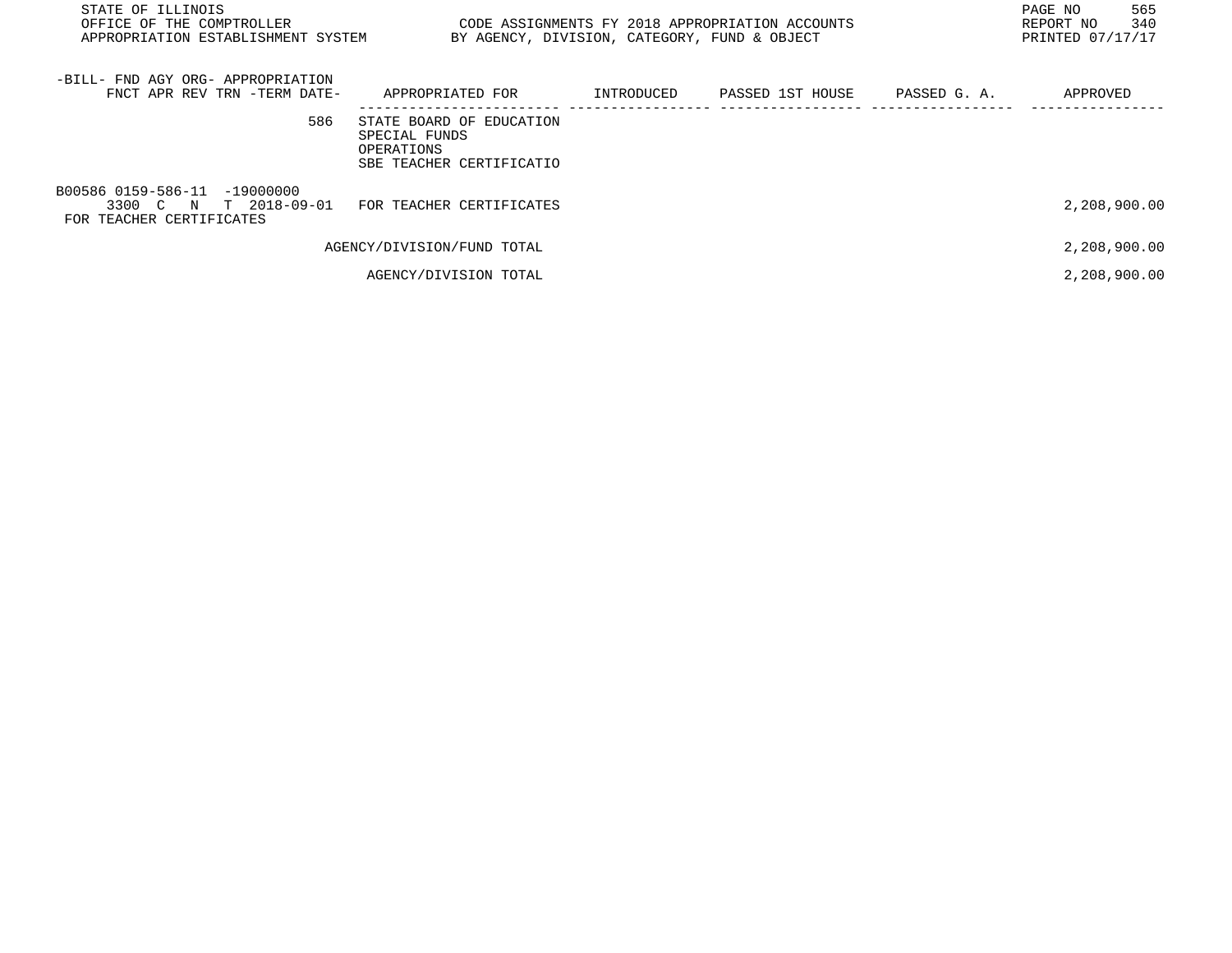| STATE OF ILLINOIS                                                              | OFFICE OF THE COMPTROLLER<br>CODE ASSIGNMENTS FY 2018 APPROPRIATION ACCOUNTS<br>APPROPRIATION ESTABLISHMENT SYSTEM BY AGENCY, DIVISION, CATEGORY, FUND & OBJECT |                                                                                                                                                                            |  |  |  | PAGE NO<br>566<br>REPORT NO 340<br>PRINTED 07/17/17 |
|--------------------------------------------------------------------------------|-----------------------------------------------------------------------------------------------------------------------------------------------------------------|----------------------------------------------------------------------------------------------------------------------------------------------------------------------------|--|--|--|-----------------------------------------------------|
| -BILL- FND AGY ORG- APPROPRIATION                                              | FNCT APR REV TRN -TERM DATE-                                                                                                                                    | APPROPRIATED FOR        INTRODUCED      PASSED 1ST HOUSE     PASSED G. A.         APPROVED                                                                                 |  |  |  |                                                     |
|                                                                                | 586                                                                                                                                                             | STATE BOARD OF EDUCATION<br>GRANTS<br>OPERATIONS<br>SBE SPECIAL PURPOSE TRUS                                                                                               |  |  |  |                                                     |
| B00586 0144-586-13 -19000000<br>PROJECTS WITHIN THE LAWFUL POWERS OF THE BOARD |                                                                                                                                                                 | 3300 C N T 2018-09-01 PRJCTS WITHIN POWERS OF                                                                                                                              |  |  |  | 8,484,800.00                                        |
| B00586 0144-586-13 -19001000                                                   |                                                                                                                                                                 | 3300 C N T 2018-09-01 ORDINARY & CONTINGENT EX                                                                                                                             |  |  |  | 7,015,200.00                                        |
|                                                                                |                                                                                                                                                                 | AGENCY/DIVISION/FUND TOTAL                                                                                                                                                 |  |  |  | 15,500,000.00                                       |
|                                                                                |                                                                                                                                                                 | SBE FEDERAL DEPT OF EDUC                                                                                                                                                   |  |  |  |                                                     |
| B00586 0561-586-13 -19001100                                                   |                                                                                                                                                                 | 3300 C N T 2018-09-01 EARLY LEARNING CHALLENGE<br>FOR ALL COSTS ASSOCIATED WITH RELATED ACTIVITIES FOR EARLY L<br>EARNING CHALLENGE FOR FISCAL YEAR BEGINNING JULY 1, 2013 |  |  |  | 35,000,000.00                                       |
|                                                                                |                                                                                                                                                                 | AGENCY/DIVISION/FUND TOTAL                                                                                                                                                 |  |  |  | 35,000,000.00                                       |
|                                                                                |                                                                                                                                                                 | PERSONAL PROPERTY TAX RE                                                                                                                                                   |  |  |  |                                                     |
| B00586 0802-586-13 -19000000                                                   |                                                                                                                                                                 | 3300 C N T 2018-09-01 BUS DRIVER TRNG - REG SI                                                                                                                             |  |  |  | 70,000.00                                           |
|                                                                                |                                                                                                                                                                 | AGENCY/DIVISION/FUND TOTAL                                                                                                                                                 |  |  |  | 70,000.00                                           |
|                                                                                |                                                                                                                                                                 | GENERAL REVENUE                                                                                                                                                            |  |  |  |                                                     |
| A00586 0001-586-13 -44003400                                                   |                                                                                                                                                                 | 3300 C N N 2018-09-01 TRUANT ALTRNTV & OP ED P                                                                                                                             |  |  |  | 11,500,000.00                                       |
| A00586 0001-586-13 -44007200                                                   |                                                                                                                                                                 | 3300 C N N 2018-09-01 NATIONAL BRD CERTIFIED T                                                                                                                             |  |  |  | 1,000,000.00                                        |
| A00586 0001-586-13 -49006300                                                   |                                                                                                                                                                 | 3300 C N N 2018-09-01 SOUTHWEST ORGANIZING PRO<br>PARENT MENTORING PROGRAM ORDINARY & CONTINGENT EXPENSES                                                                  |  |  |  | 1,466,300.00                                        |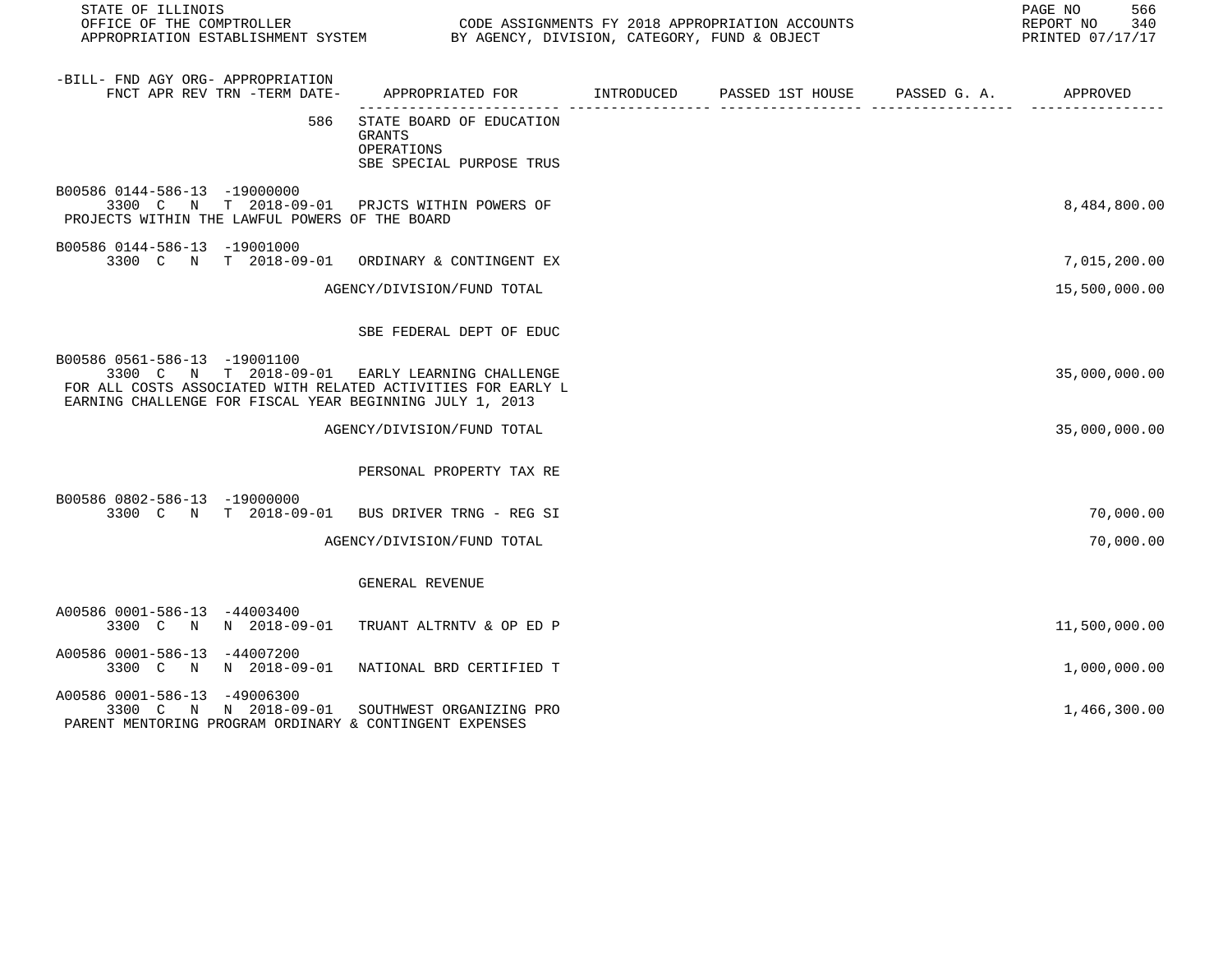| STATE OF ILLINOIS<br>OFFICE OF THE COMPTROLLER<br>APPROPRIATION ESTABLISHMENT SYSTEM BY AGENCY, DIVISION, CATEGORY, FUND & OBJECT | 567<br>PAGE NO<br>REPORT NO<br>340<br>PRINTED 07/17/17                          |              |                       |               |
|-----------------------------------------------------------------------------------------------------------------------------------|---------------------------------------------------------------------------------|--------------|-----------------------|---------------|
| -BILL- FND AGY ORG- APPROPRIATION<br>FNCT APR REV TRN -TERM DATE-                                                                 | APPROPRIATED FOR INTRODUCED PASSED 1ST HOUSE                                    | . <u>.</u> . | PASSED G. A. APPROVED |               |
| 586                                                                                                                               | STATE BOARD OF EDUCATION<br><b>GRANTS</b><br>AWARDS & GRANTS<br>GENERAL REVENUE |              |                       |               |
| A00586 0001-586-13 -49008900<br>3300 C N N 2018-09-01<br>ORDINARY & CONTINGENT EXPENSES                                           | DISTRICT INTERVENTION FU                                                        |              |                       | 6,560,200.00  |
| A00586 0001-586-13 -49009200<br>3300 C N N 2018-09-01 BILINGUAL EDUCATION                                                         |                                                                                 |              |                       | 15,000,000.00 |
|                                                                                                                                   | AGENCY/DIVISION/FUND TOTAL                                                      |              |                       | 35,526,500.00 |
|                                                                                                                                   | TEACHER CERTIFICATE FEE                                                         |              |                       |               |
| B00586 0016-586-13 -49000000<br>3300 C N N 2018-09-01 FOR TEACHER MENTORING PR                                                    |                                                                                 |              |                       | 750,000.00    |
|                                                                                                                                   | AGENCY/DIVISION/FUND TOTAL                                                      |              |                       | 750,000.00    |
|                                                                                                                                   | SBE FEDERAL DEPT OF EDUC                                                        |              |                       |               |
| B00586 0561-586-13 -44000000<br>3300 C N N 2018-09-01<br>TITLE VI, RURAL AND LOW INCOME STUDENTS                                  | TTLE VI RURL&LOW INCOME                                                         |              |                       | 2,000,000.00  |
|                                                                                                                                   | AGENCY/DIVISION/FUND TOTAL                                                      |              |                       | 2,000,000.00  |
|                                                                                                                                   | PERSONAL PROPERTY TAX RE                                                        |              |                       |               |
| B00586 0802-586-13 -49000100<br>3300 C N N 2018-09-01                                                                             | REGIONAL SUPERINTENDENTS                                                        |              |                       | 6,970,000.00  |
|                                                                                                                                   | AGENCY/DIVISION/FUND TOTAL                                                      |              |                       | 6,970,000.00  |
|                                                                                                                                   | AGENCY/DIVISION TOTAL                                                           |              |                       | 95,816,500.00 |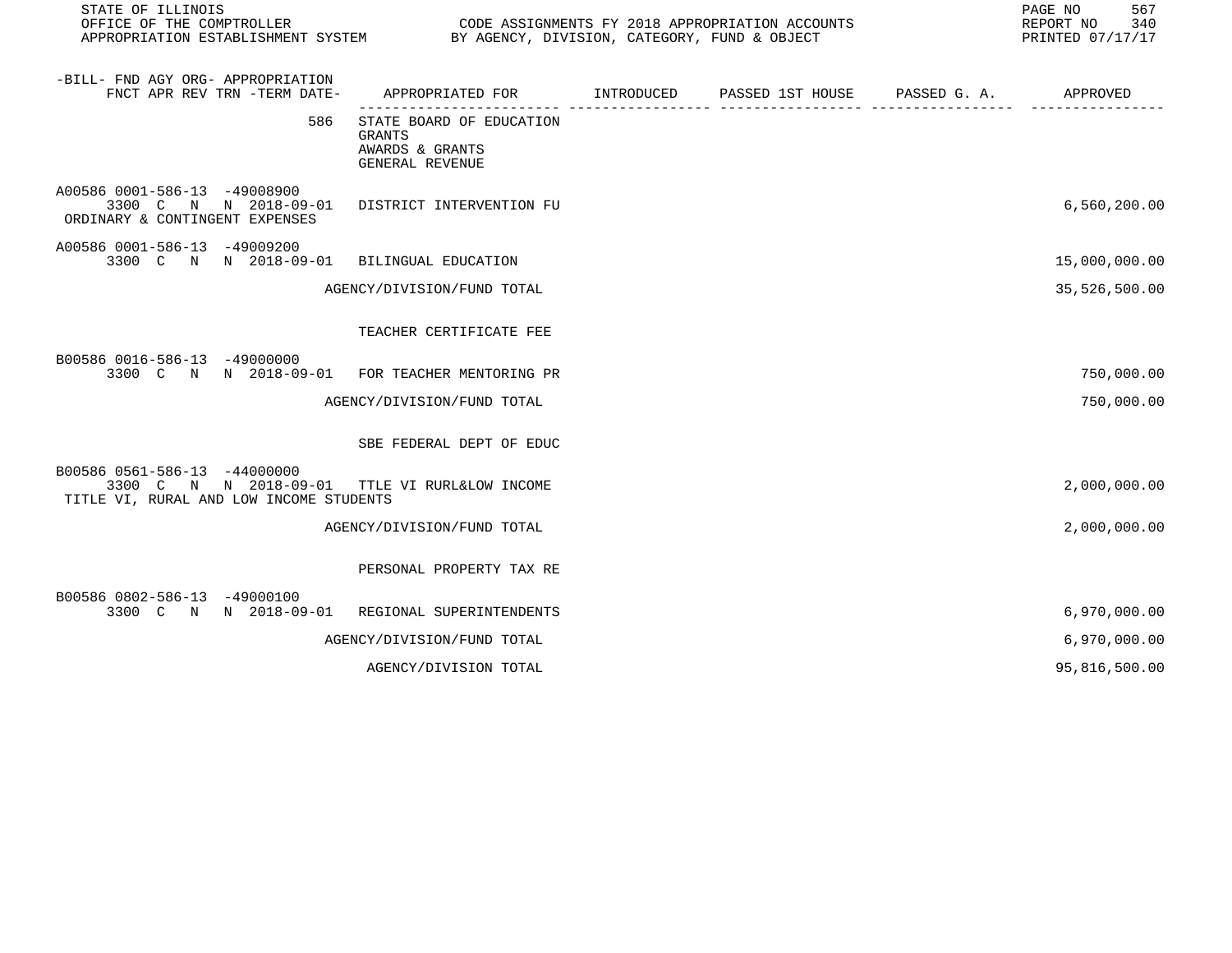| STATE OF ILLINOIS<br>OFFICE OF THE COMPTROLLER<br>APPROPRIATION ESTABLISHMENT SYSTEM                             | CODE ASSIGNMENTS FY 2018 APPROPRIATION ACCOUNTS<br>BY AGENCY, DIVISION, CATEGORY, FUND & OBJECT | 568<br>PAGE NO<br>340<br>REPORT NO<br>PRINTED 07/17/17 |                  |              |               |
|------------------------------------------------------------------------------------------------------------------|-------------------------------------------------------------------------------------------------|--------------------------------------------------------|------------------|--------------|---------------|
| -BILL- FND AGY ORG- APPROPRIATION<br>FNCT APR REV TRN -TERM DATE-                                                | APPROPRIATED FOR                                                                                | INTRODUCED                                             | PASSED 1ST HOUSE | PASSED G. A. | APPROVED      |
| 586                                                                                                              | STATE BOARD OF EDUCATION<br>GRANTS<br>OPERATIONS<br>TEACHER CERTIFICATE FEE                     |                                                        |                  |              |               |
| B00586 0016-586-14 -19000000<br>3300 C<br>$T = 2018 - 09 - 01$<br>$\mathbb N$<br>TEACHER CERTIFICATES PROCESSING | TEACHER CERTIFICT PRCESS                                                                        |                                                        |                  |              | 6,000,000.00  |
|                                                                                                                  | AGENCY/DIVISION/FUND TOTAL                                                                      |                                                        |                  |              | 6,000,000.00  |
|                                                                                                                  | SBE FEDERAL DEPT OF EDUC                                                                        |                                                        |                  |              |               |
| B00586 0561-586-14<br>-49000000<br>N 2018-09-01<br>3300 C<br>$\mathbb N$<br>FOR PRESCHOOL EXPANSION              | FOR PRESCHOOL EXPANSION                                                                         |                                                        |                  |              | 35,000,000.00 |
|                                                                                                                  | AGENCY/DIVISION/FUND TOTAL                                                                      |                                                        |                  |              | 35,000,000.00 |
|                                                                                                                  | AGENCY/DIVISION TOTAL                                                                           |                                                        |                  |              | 41,000,000.00 |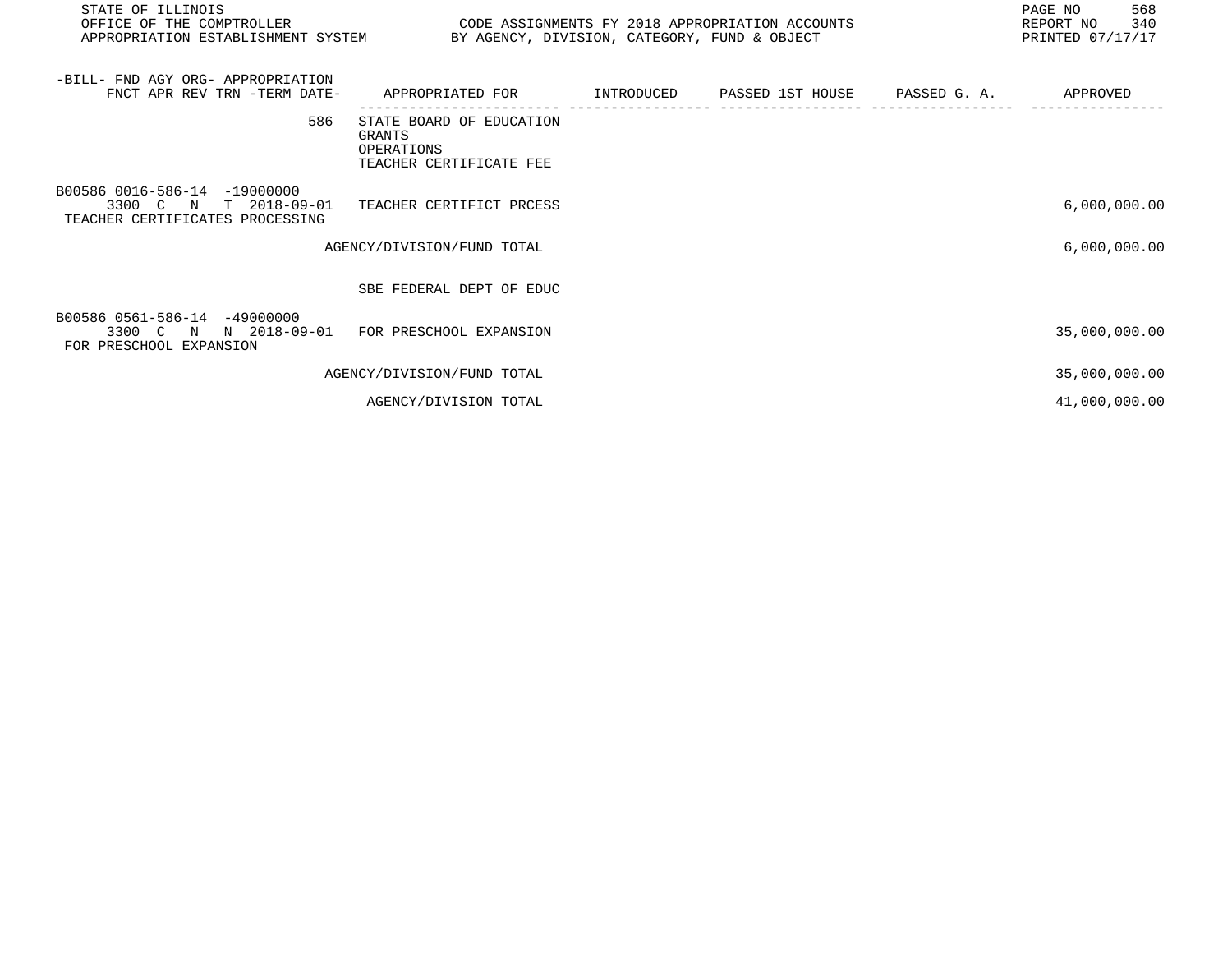STATE OF ILLINOIS<br>
STATE OF THE COMPTROLLER
OF THE COMPTROLLER

OFFICE OF THE COMPTROLLER

SHOPERING AND CODE ASSIGNMENTS FY 2018 APPROPRIATION ACCOUNTS

CODE ASSIGNMENTS FY 2018 APPROPRIATION ACCOUNTS FOR THE REPORT NO 340 (2018)<br>BY AGENCY, DIVISION, CATEGORY, FUND & OBJECT APPROPRIATION ESTABLISHMENT SYSTEM BY AGENCY, DIVISION, CATEGORY, FUND & OBJECT

| -BILL- FND AGY ORG- APPROPRIATION<br>FNCT APR REV TRN -TERM DATE-                                                           | APPROPRIATED FOR TNTRODUCED PASSED 1ST HOUSE PASSED G.A.                        |  | APPROVED       |
|-----------------------------------------------------------------------------------------------------------------------------|---------------------------------------------------------------------------------|--|----------------|
| 586                                                                                                                         | STATE BOARD OF EDUCATION<br><b>GRANTS</b><br>AWARDS & GRANTS<br>GENERAL REVENUE |  |                |
| A00586 0001-586-18 -44000100<br>3300 C N N 2018-09-01 PHILIP J ROCK CENTER & S                                              |                                                                                 |  | 3,577,800.00   |
| A00586 0001-586-18 -44000200<br>3300 C<br>MATERIALS COORDINATING UNIT, 14-11.01 OF SCHOOL CODE                              | N N 2018-09-01 VISUALLY IMPAIRED/EDUCAT                                         |  | 1,421,100.00   |
| A00586 0001-586-18 -44000500<br>3300 C N<br>PRIVATE TUITION                                                                 | N 2018-09-01 DISABLED STUDENT TUITION                                           |  | 135,265,500.00 |
| A00586 0001-586-18 -44000800<br>3300 C N N 2018-09-01 SPECIAL EDUCATION REIMBU<br>PER 14-7.03 OF SCHOOL CODE                |                                                                                 |  | 68,177,600.00  |
| A00586 0001-586-18 -44001300<br>3300 C<br>VOCATIONAL COMMON SCHOOL TRANSPORTATION REIMBURSEMENT<br>9-5 OF SCHOOL CODE       | N N 2018-09-01 TRANSPORTATION-REGULAR/<br>-2                                    |  | 262,909,800.00 |
| A00586 0001-586-18 -44001400<br>3300 C N N 2018-09-01 DISABLED STUDENT TRNSPOR<br>REIMBURSEMENT                             |                                                                                 |  | 387,682,600.00 |
| A00586 0001-586-18<br>$-44001500$<br>3300 C N<br>FOR REIMBURSEMENT                                                          | N 2018-09-01 FREE BREAKFAST/LUNCH PRO                                           |  | 9,000,000.00   |
| A00586 0001-586-18<br>-44003300<br>3300 C N                                                                                 | N 2018-09-01 TAX-EQUIVALENT GRANTS 18                                           |  | 222,600.00     |
| A00586 0001-586-18 -44003700<br>3300 C N                                                                                    | N 2018-09-01 FOR BLIND/DYSLEXIC PERSO                                           |  | 846,000.00     |
| A00586 0001-586-18 -44003800<br>3300 C N N 2018-09-01 GRNTS/LOCAL EDUCATION AG<br>TO CONDUCT AGRICULTURE EDUCATION PROGRAMS |                                                                                 |  | 5,000,000.00   |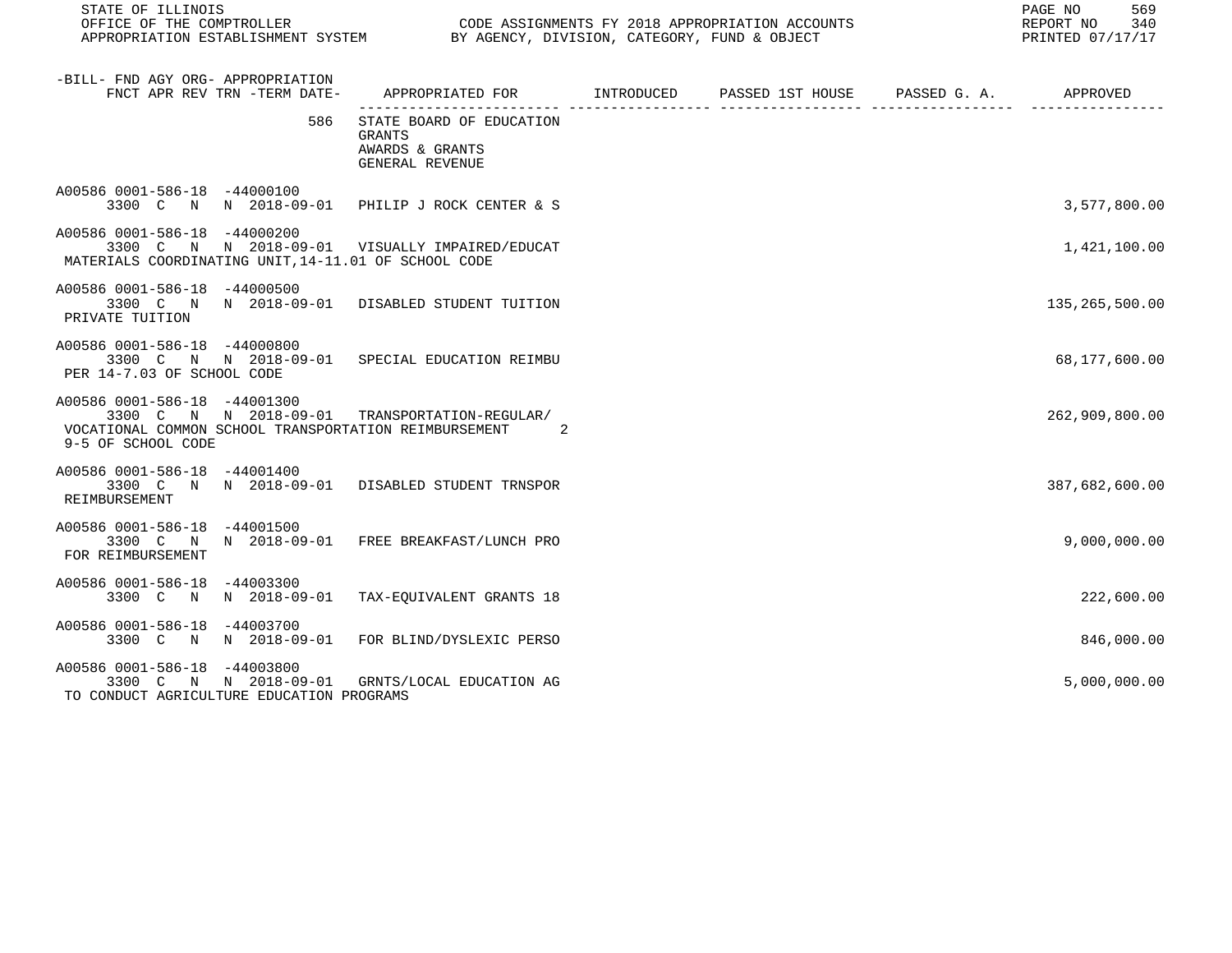STATE OF ILLINOIS<br>
STATE OF THE COMPTROLLER
OF THE COMPTROLLER

OFFICE OF THE COMPTROLLER

SHOPERING AND CODE ASSIGNMENTS FY 2018 APPROPRIATION ACCOUNTS

CODE ASSIGNMENTS FY 2018 APPROPRIATION ACCOUNTS FOR THE REPORT NO 340 REPORT NO 340 SAN AGENCY, DIVISION, CATEGORY, FUND & OBJECT APPROPRIATION ESTABLISHMENT SYSTEM BY AGENCY, DIVISION, CATEGORY, FUND & OBJECT

| -BILL- FND AGY ORG- APPROPRIATION<br>FNCT APR REV TRN -TERM DATE-                                                                                         |     | APPROPRIATED FOR INTRODUCED                                                     | PASSED 1ST HOUSE | PASSED G. A. | APPROVED         |
|-----------------------------------------------------------------------------------------------------------------------------------------------------------|-----|---------------------------------------------------------------------------------|------------------|--------------|------------------|
|                                                                                                                                                           | 586 | STATE BOARD OF EDUCATION<br><b>GRANTS</b><br>AWARDS & GRANTS<br>GENERAL REVENUE |                  |              |                  |
| A00586 0001-586-18 -44749300<br>3300 C N N 2018-09-01<br>PER 18-3 OF SCHOOL CODE                                                                          |     | REGULAR EDUCATION REIMBU                                                        |                  |              | 17,000,000.00    |
| A00586 0001-586-18<br>-49000400<br>N 2018-09-01<br>3300 C N                                                                                               |     | TECHNOLOGY FOR SUCCESS                                                          |                  |              | 2,443,800.00     |
| A00586 0001-586-18 -49002100<br>N 2018-09-01<br>3300 C<br>N                                                                                               |     | ADVANCED PLACEMENT CLASS                                                        |                  |              | 500,000.00       |
| A00586 0001-586-18<br>$-49002700$<br>3300 C N                                                                                                             |     | N 2018-09-01 CAREER & TECHNICAL EDUCA                                           |                  |              | 38,062,100.00    |
| A00586 0001-586-18<br>-49004100<br>3300 C N<br>N 2018-09-01                                                                                               |     | TEACH FOR AMERICA                                                               |                  |              | 977,500.00       |
| A00586 0001-586-18<br>-49004200<br>N 2018-09-01<br>3300 C N                                                                                               |     | LOWEST PERFORMING SCHOOL                                                        |                  |              | 1,002,800.00     |
| A00586 0001-586-18<br>-49005000<br>3300 C N<br>N 2018-09-01                                                                                               |     | AUTISM TRAINING & TECH A                                                        |                  |              | 100,000.00       |
| A00586 0001-586-18<br>-49005600<br>3300 C<br>FOR ALL COSTS                                                                                                |     | N N 2018-09-01 ALTRNTV ED/REGIONAL SAFE                                         |                  |              | 6,300,000.00     |
| A00586 0001-586-18 -49008800<br>3300 C N                                                                                                                  |     | N 2018-09-01 EARLY CHILDHOOD EDUCATIO                                           |                  |              | 443,738,100.00   |
| A00586 0001-586-18 -49009400<br>3300 C N N 2018-09-01<br>SUPPLEMENTAL PAYMENTS TO SCHOOL DISTRICTS, 18-8.2, 18-18.3, 1<br>8-8.5,18-8.05(1) OF SCHOOL CODE |     | DISTRICT CONSOLIDATION C                                                        |                  |              | 3,100,000.00     |
|                                                                                                                                                           |     | AGENCY/DIVISION/FUND TOTAL                                                      |                  |              | 1,387,327,300.00 |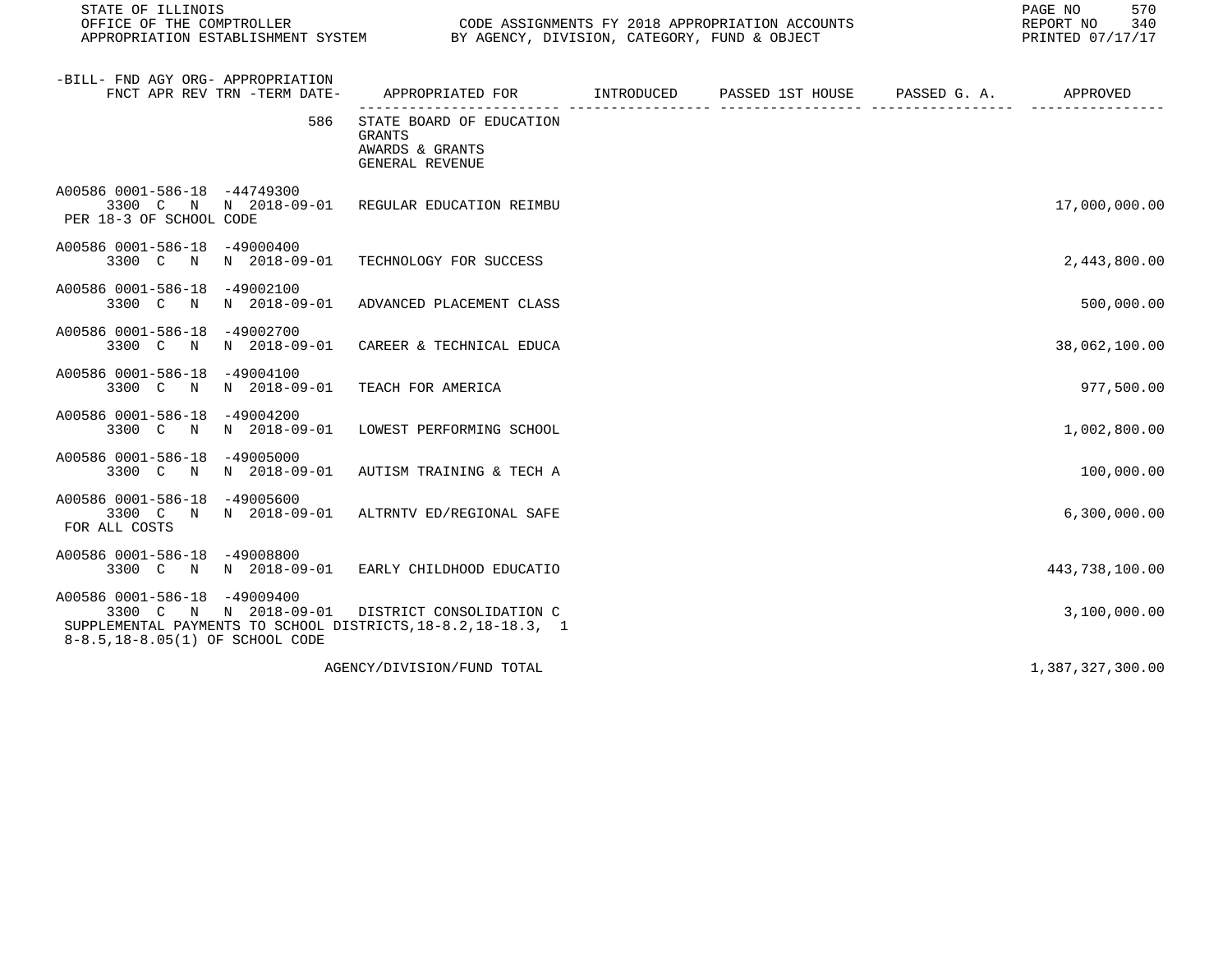| STATE OF ILLINOIS                                                                                                                           | OFFICE OF THE COMPTROLLER<br>APPROPRIATION ESTABLISHMENT SYSTEM BY AGENCY, DIVISION, CATEGORY, FUND & OBJECT |  |                  |                       |                  |
|---------------------------------------------------------------------------------------------------------------------------------------------|--------------------------------------------------------------------------------------------------------------|--|------------------|-----------------------|------------------|
| -BILL- FND AGY ORG- APPROPRIATION<br>FNCT APR REV TRN -TERM DATE-                                                                           | APPROPRIATED FOR INTRODUCED                                                                                  |  | PASSED 1ST HOUSE | PASSED G. A. APPROVED |                  |
| 586                                                                                                                                         | STATE BOARD OF EDUCATION<br><b>GRANTS</b><br>AWARDS & GRANTS<br>SCHOOL DIST EMERG FINANC                     |  |                  |                       |                  |
| B00586 0130-586-18 -44000000<br>3300 C N N 2018-09-01 EMERGENCY FINANCIAL ASSI<br>EMERGENCY FINANCIAL ASSISTANCE, 1B-8 SCHOOL CODE          |                                                                                                              |  |                  |                       | 1,000,000.00     |
|                                                                                                                                             | AGENCY/DIVISION/FUND TOTAL                                                                                   |  |                  |                       | 1,000,000.00     |
|                                                                                                                                             | SBE FEDERAL DEPT OF AGRI                                                                                     |  |                  |                       |                  |
| B00586 0410-586-18 -44000100<br>3300 C N N 2018-09-01 CHILD NUTRITION<br>CHILD NUTRITION                                                    |                                                                                                              |  |                  |                       | 1,062,500,000.00 |
|                                                                                                                                             | AGENCY/DIVISION/FUND TOTAL                                                                                   |  |                  |                       | 1,062,500,000.00 |
|                                                                                                                                             | SBE FEDERAL AGENCY SERVI                                                                                     |  |                  |                       |                  |
| B00586 0560-586-18 -49000100<br>3300 C N N 2018-09-01 ADOLESCENT HEALTH PROGRA<br>FOR ALL COSTS ASSOCIATED WITH ADOLESCENT HEALTH PROGRAM   |                                                                                                              |  |                  |                       | 500,000.00       |
| B00586 0560-586-18 -49000200<br>3300 C N N 2018-09-01 ABSTINENCE EDUCATION GRA<br>FOR ALL COSTS ASSOCIATED WITH ABSTINENCE EDUCATION GRANTS |                                                                                                              |  |                  |                       | 5,600,000.00     |
|                                                                                                                                             | AGENCY/DIVISION/FUND TOTAL                                                                                   |  |                  |                       | 6, 100, 000.00   |
|                                                                                                                                             | SBE FEDERAL DEPT OF EDUC                                                                                     |  |                  |                       |                  |
| B00586 0561-586-18 -44000300<br>3300 C N N 2018-09-01 TITLE III ENGLISH LANG A<br>TITLE III, ENGLISH LANGUAGE ACQUISITION                   |                                                                                                              |  |                  |                       | 50,400,000.00    |
| B00586 0561-586-18 -49000000<br>3300 C N N 2018-09-01 SUBSTANCE ABUSE AND MENT                                                              |                                                                                                              |  |                  |                       | 5,300,000.00     |
|                                                                                                                                             | AGENCY/DIVISION/FUND TOTAL                                                                                   |  |                  |                       | 55,700,000.00    |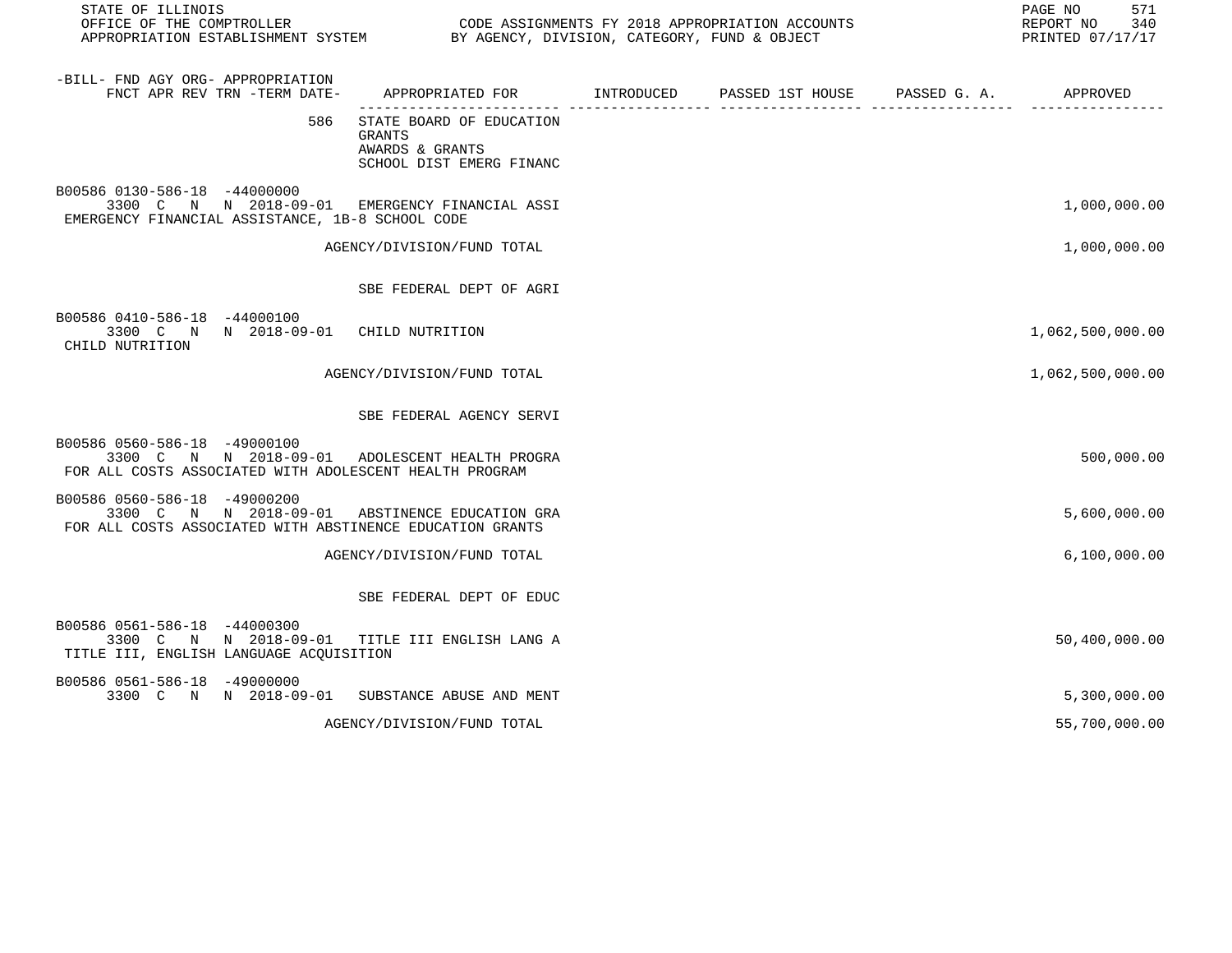| STATE OF ILLINOIS<br>OFFICE OF THE COMPTROLLER CODE ASSIGNMENTS FY 2018 APPROPRIATION ACCOUNTS<br>APPROPRIATION ESTABLISHMENT SYSTEM BY AGENCY, DIVISION, CATEGORY, FUND & OBJECT |                                                                                              |  | PAGE NO<br>572<br>REPORT NO 340<br>PRINTED 07/17/17 |
|-----------------------------------------------------------------------------------------------------------------------------------------------------------------------------------|----------------------------------------------------------------------------------------------|--|-----------------------------------------------------|
| -BILL- FND AGY ORG- APPROPRIATION<br>FNCT APR REV TRN -TERM DATE-                                                                                                                 | APPROPRIATED FOR        INTRODUCED      PASSED 1ST HOUSE      PASSED G. A.          APPROVED |  |                                                     |
| 586                                                                                                                                                                               | STATE BOARD OF EDUCATION<br>GRANTS<br>AWARDS & GRANTS<br>TEMPORARY RELOCATION EXP            |  |                                                     |
| B00586 0605-586-18 -44000000<br>3300 C N N 2018-09-01 SECTION 2-3.77 OF SCHOOL                                                                                                    |                                                                                              |  | 1,000,000.00                                        |
|                                                                                                                                                                                   | AGENCY/DIVISION/FUND TOTAL                                                                   |  | 1,000,000.00                                        |
|                                                                                                                                                                                   | PERSONAL PROPERTY TAX RE                                                                     |  |                                                     |
| B00586 0802-586-18 -44740100<br>3300 C N N 2018-09-01 COMPENSATION/RELATED BNF<br>FOR REGIONAL SUPERINTENDENTS & ASSISTANTS COMPENSATION & R<br>ELATED BENEFITS                   |                                                                                              |  | 10,800,000.00                                       |
|                                                                                                                                                                                   | AGENCY/DIVISION/FUND TOTAL                                                                   |  | 10,800,000.00                                       |
|                                                                                                                                                                                   | AGENCY/DIVISION TOTAL                                                                        |  | 2,524,427,300.00                                    |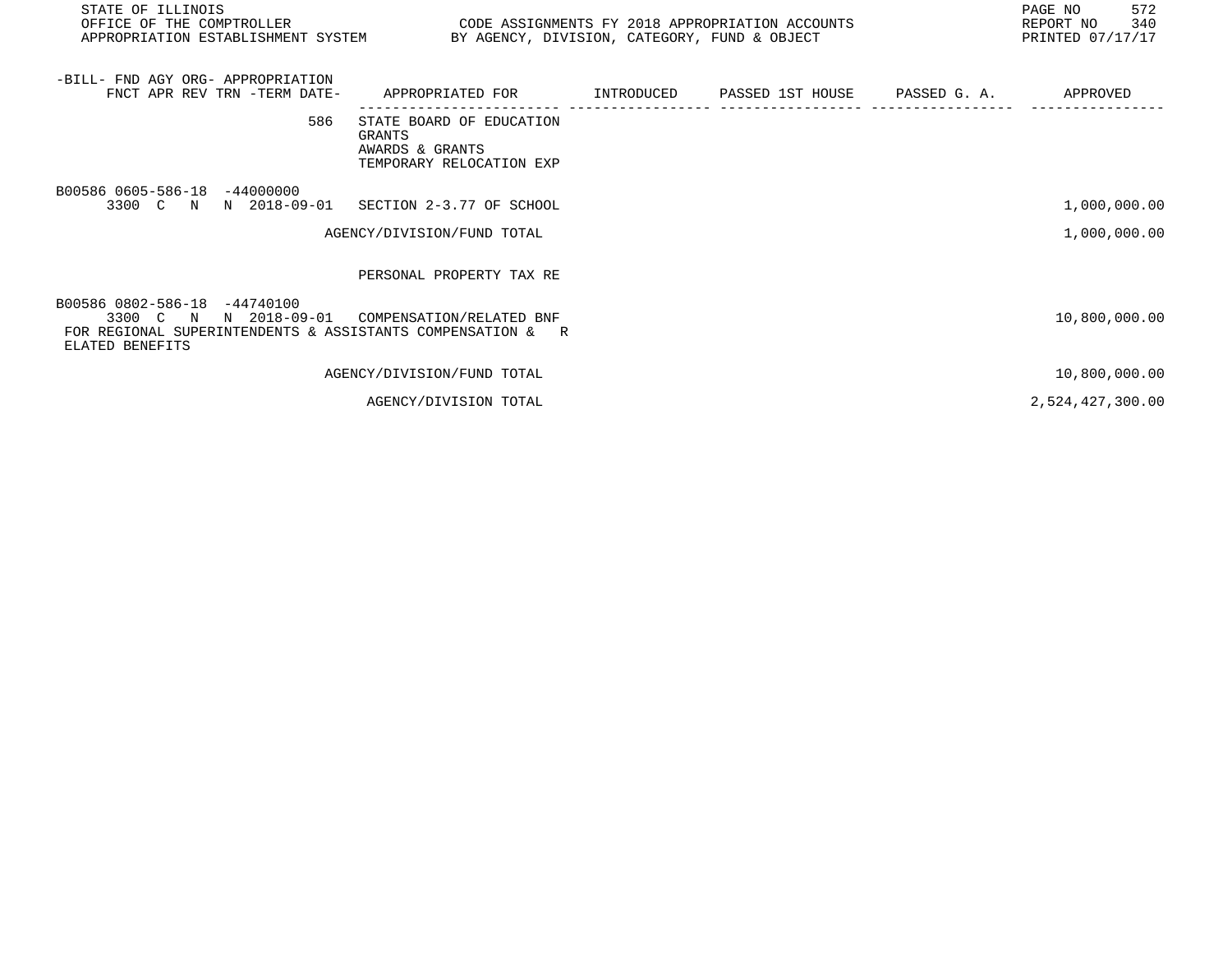| STATE OF ILLINOIS<br>OFFICE OF THE COMPTROLLER CODE ASSIGNMENTS FY 2018 APPROPRIATION ACCOUNTS<br>APPROPRIATION ESTABLISHMENT SYSTEM BY AGENCY, DIVISION, CATEGORY, FUND & OBJECT |                                                                                               |  | PAGE NO 573<br>REPORT NO 340<br>PRINTED 07/17/17 |
|-----------------------------------------------------------------------------------------------------------------------------------------------------------------------------------|-----------------------------------------------------------------------------------------------|--|--------------------------------------------------|
| -BILL- FND AGY ORG- APPROPRIATION<br>FNCT APR REV TRN -TERM DATE-                                                                                                                 | APPROPRIATED FOR        INTRODUCED      PASSED 1ST HOUSE     PASSED G. A.         APPROVED    |  |                                                  |
| 586                                                                                                                                                                               | STATE BOARD OF EDUCATION<br>SCHOOL SUPPORT SERVICES<br>OPERATIONS<br>SBE FEDERAL DEPT OF AGRI |  |                                                  |
| B00586 0410-586-20 -11200000<br>3300 C N P 2018-09-01 REGULAR POSITIONS<br>PERSONAL SERVICES                                                                                      |                                                                                               |  | 3,496,200.00                                     |
| B00586 0410-586-20 -11290000<br>3300 C N P 2018-09-01 STATE PAID RETIREMENT CN<br>EMPLOYEE RETIREMENT CONTRIBUTIONS PAID BY EMPLOYER                                              |                                                                                               |  | 11,500.00                                        |
| B00586 0410-586-20 -11600000<br>3300 C N P 2018-09-01 RETIREMENT<br>RETIREMENT CONTRIBUTIONS                                                                                      |                                                                                               |  | 1,472,900.00                                     |
| B00586 0410-586-20 -11700000<br>3300 C N T 2018-09-01 SOC SEC/MEDICARE CONTRIB<br>SOCIAL SECURITY CONTRIBUTIONS                                                                   |                                                                                               |  | 160,300.00                                       |
| B00586 0410-586-20 -11800000<br>3300 C N P 2018-09-01 GROUP INSURANCE<br>GROUP INSURANCE                                                                                          |                                                                                               |  | 1,028,800.00                                     |
| B00586 0410-586-20 -12000000<br>3300 C N T 2018-09-01 CONTRACTUAL SERVICES<br>CONTRACTUAL SERVICES                                                                                |                                                                                               |  | 10,000,000.00                                    |
|                                                                                                                                                                                   | AGENCY/DIVISION/FUND TOTAL                                                                    |  | 16,169,700.00                                    |
|                                                                                                                                                                                   | SBE FEDERAL DEPT OF EDUC                                                                      |  |                                                  |
| B00586 0561-586-20 -11200000<br>3300 C N P 2018-09-01 REGULAR POSITIONS<br>PERSONAL SERVICES                                                                                      |                                                                                               |  | 507,300.00                                       |
| B00586 0561-586-20 -11290000<br>3300 C N P 2018-09-01 STATE PAID RETIREMENT CN<br>EMPLOYEE RETIREMENT CONTRIBUTIONS PAID BY EMPLOYER                                              |                                                                                               |  | 6,400.00                                         |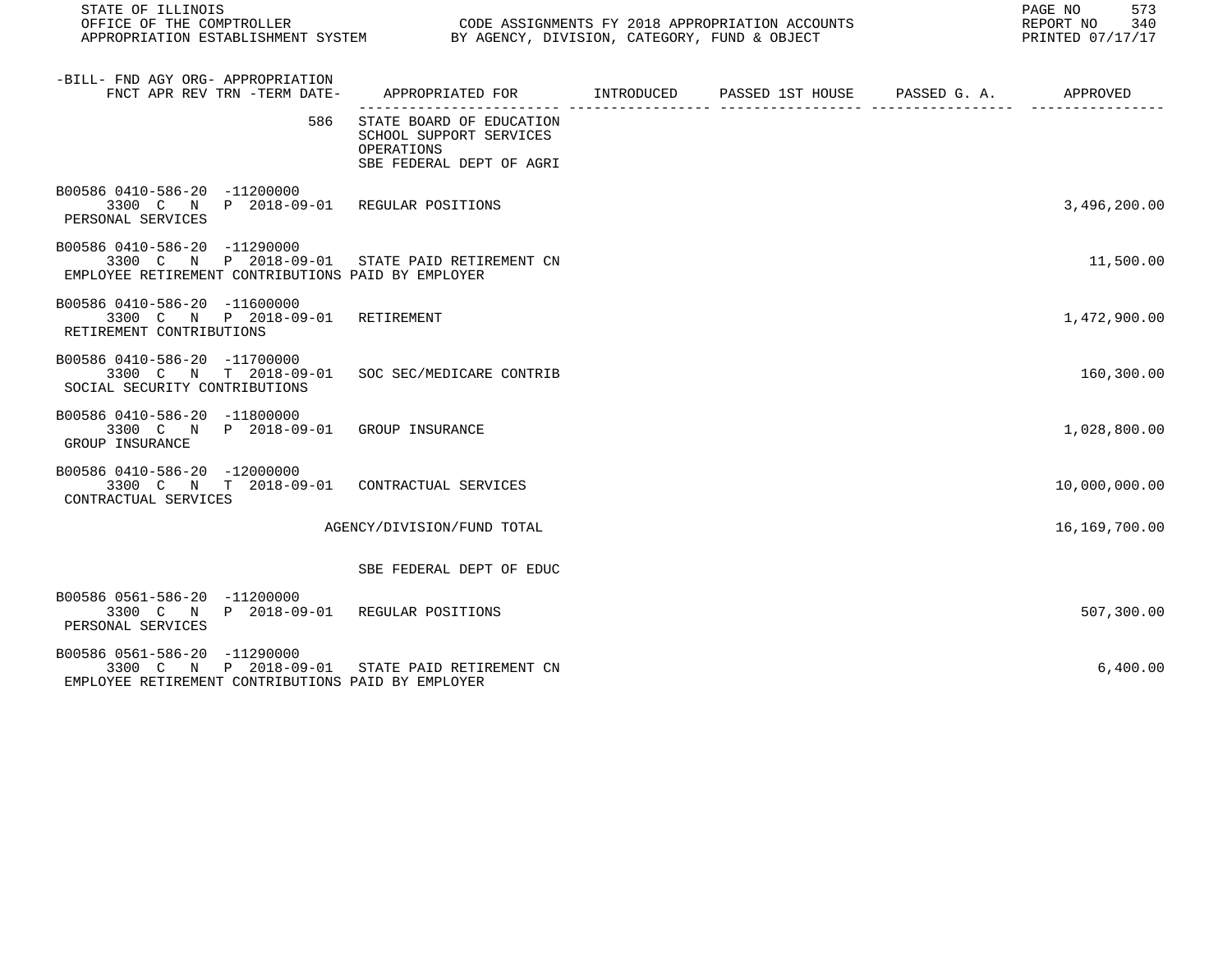| STATE OF ILLINOIS<br>OFFICE OF THE COMPTROLLER<br>APPROPRIATION ESTABLISHMENT SYSTEM BY AGENCY, DIVISION, CATEGORY, FUND & OBJECT | CODE ASSIGNMENTS FY 2018 APPROPRIATION ACCOUNTS                                               |  | PAGE NO<br>574<br>REPORT NO<br>340<br>PRINTED 07/17/17 |
|-----------------------------------------------------------------------------------------------------------------------------------|-----------------------------------------------------------------------------------------------|--|--------------------------------------------------------|
| -BILL- FND AGY ORG- APPROPRIATION<br>FNCT APR REV TRN -TERM DATE-                                                                 | APPROPRIATED FOR TINTRODUCED PASSED 1ST HOUSE PASSED G. A. THEROVED                           |  |                                                        |
| 586                                                                                                                               | STATE BOARD OF EDUCATION<br>SCHOOL SUPPORT SERVICES<br>OPERATIONS<br>SBE FEDERAL DEPT OF EDUC |  |                                                        |
| B00586 0561-586-20 -11600000<br>3300 C N P 2018-09-01<br>RETIREMENT CONTRIBUTIONS                                                 | RETIREMENT                                                                                    |  | 198,400.00                                             |
| B00586 0561-586-20 -11700000<br>3300 C N T 2018-09-01<br>SOCIAL SECURITY CONTRIBUTIONS                                            | SOC SEC/MEDICARE CONTRIB                                                                      |  | 80,100.00                                              |
| B00586 0561-586-20 -11800000<br>3300 C N P 2018-09-01 GROUP INSURANCE<br>GROUP INSURANCE                                          |                                                                                               |  | 113,100.00                                             |
| B00586 0561-586-20 -12000000<br>3300 C N T 2018-09-01<br>CONTRACTUAL SERVICES                                                     | CONTRACTUAL SERVICES                                                                          |  | 1,575,000.00                                           |
|                                                                                                                                   | AGENCY/DIVISION/FUND TOTAL                                                                    |  | 2,480,300.00                                           |
|                                                                                                                                   | AGENCY/DIVISION TOTAL                                                                         |  | 18,650,000.00                                          |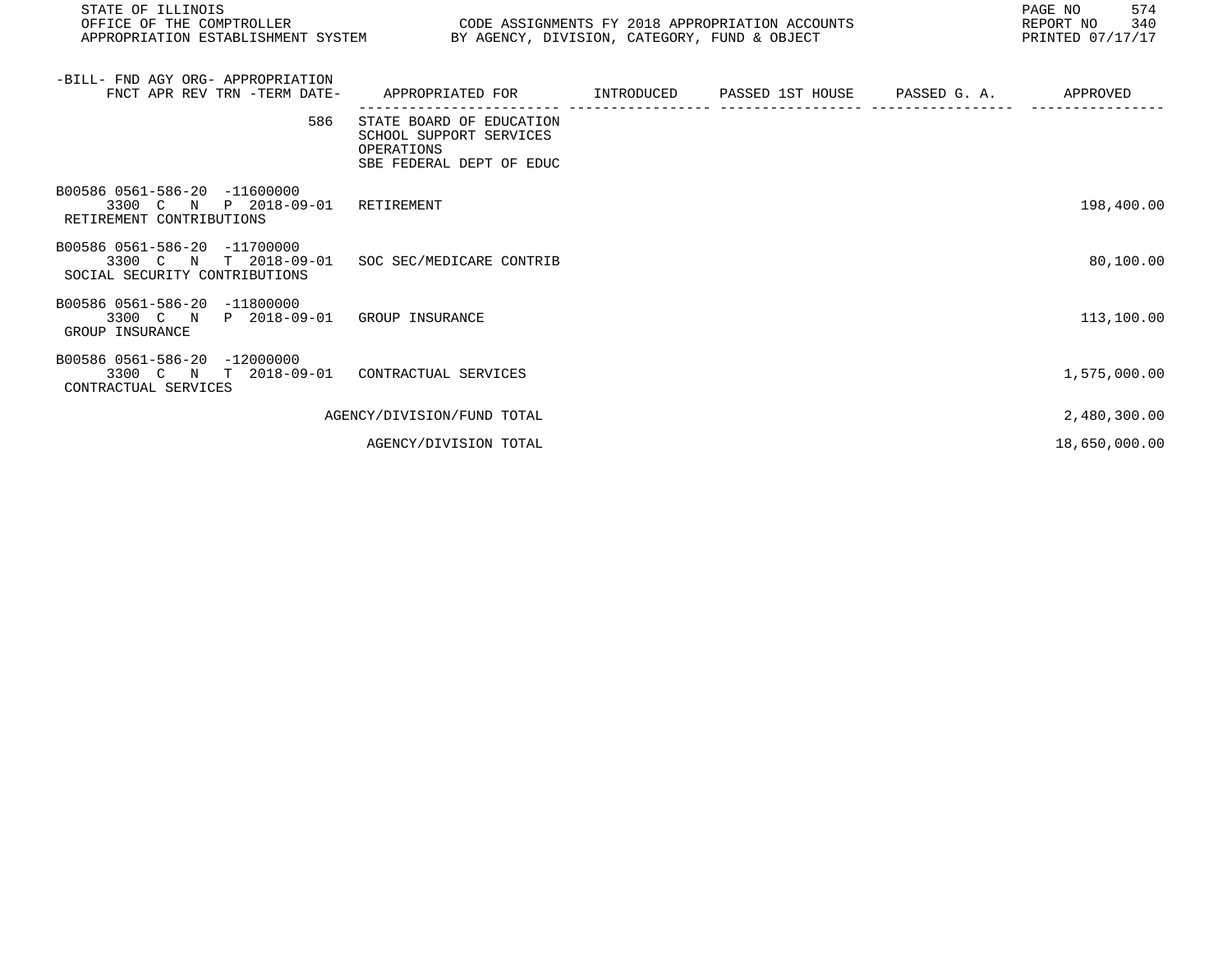| STATE OF ILLINOIS<br>OFFICE OF THE COMPTROLLER<br>APPROPRIATION ESTABLISHMENT SYSTEM                      | CODE ASSIGNMENTS FY 2018 APPROPRIATION ACCOUNTS<br>BY AGENCY, DIVISION, CATEGORY, FUND & OBJECT     |            |                               | PAGE NO<br>575<br>340<br>REPORT NO<br>PRINTED 07/17/17 |
|-----------------------------------------------------------------------------------------------------------|-----------------------------------------------------------------------------------------------------|------------|-------------------------------|--------------------------------------------------------|
| -BILL- FND AGY ORG- APPROPRIATION<br>FNCT APR REV TRN -TERM DATE-                                         | APPROPRIATED FOR                                                                                    | INTRODUCED | PASSED 1ST HOUSE PASSED G. A. | APPROVED                                               |
| 586                                                                                                       | STATE BOARD OF EDUCATION<br>SCHOOL TECHNOLOGY GRANTS<br>AWARDS & GRANTS<br>SCHOOL TECHNOLOGY REVOLV |            |                               |                                                        |
| B00586 0569-586-27 -44000100<br>3300 C N<br>N 2018-09-01<br>SCHOOL TECHNOLOGY LOANS, 2-3.117A SCHOOL CODE | SCHOOL TECHNOLOGY LOANS                                                                             |            |                               | 7,500,000.00                                           |
|                                                                                                           | AGENCY/DIVISION/FUND TOTAL                                                                          |            |                               | 7,500,000.00                                           |
|                                                                                                           | AGENCY/DIVISION TOTAL                                                                               |            |                               | 7,500,000.00                                           |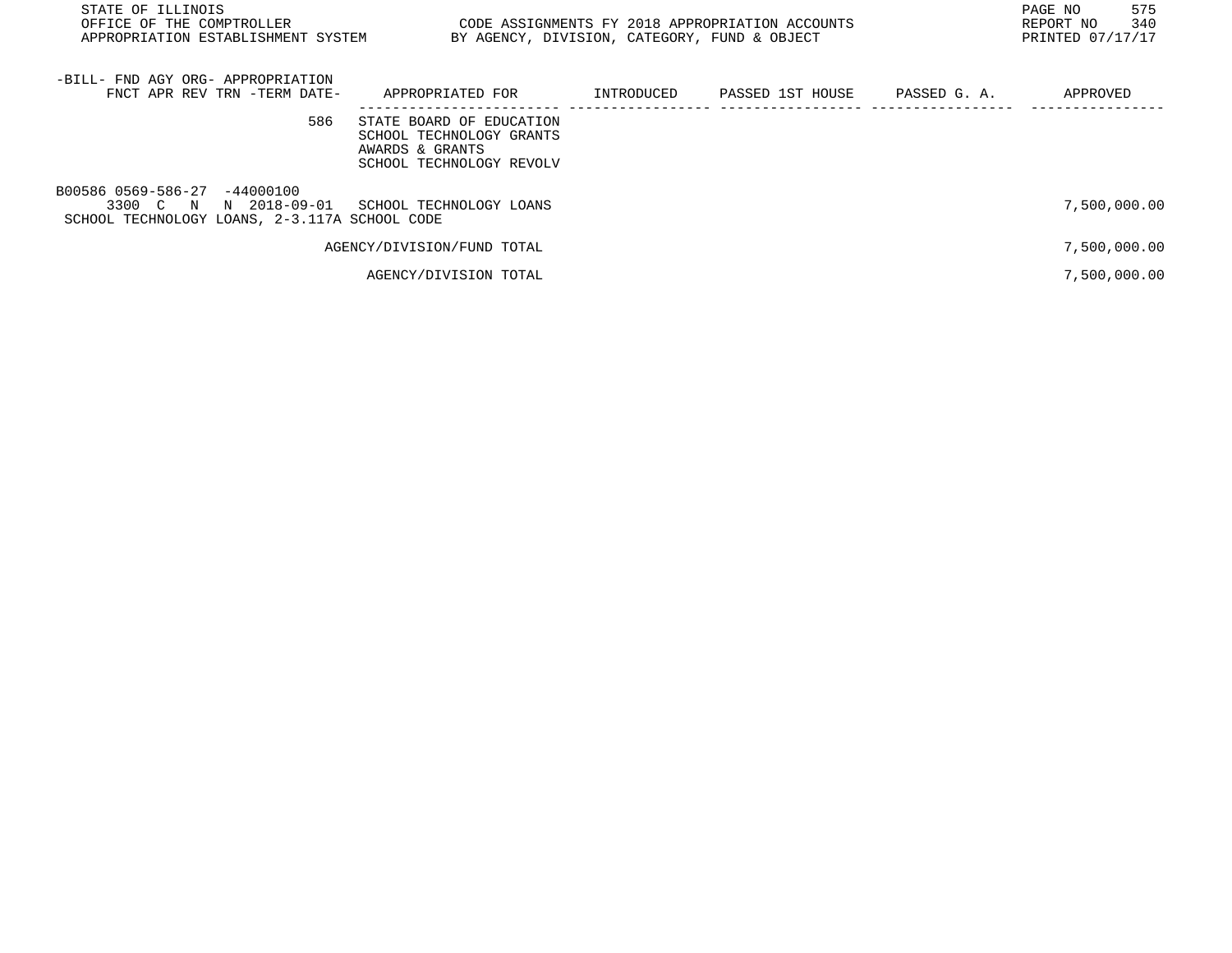| STATE OF ILLINOIS<br>OFFICE OF THE COMPTROLLER CODE ASSIGNMENTS FY 2018 APPROPRIATION ACCOUNTS<br>APPROPRIATION ESTABLISHMENT SYSTEM BY AGENCY, DIVISION, CATEGORY, FUND & OBJECT |                                                                                                   |  | 576<br>PAGE NO<br>REPORT NO 340<br>PRINTED 07/17/17 |
|-----------------------------------------------------------------------------------------------------------------------------------------------------------------------------------|---------------------------------------------------------------------------------------------------|--|-----------------------------------------------------|
| -BILL- FND AGY ORG- APPROPRIATION<br>FNCT APR REV TRN -TERM DATE-                                                                                                                 | APPROPRIATED FOR      INTRODUCED   PASSED 1ST HOUSE   PASSED G.A.     APPROVED                    |  |                                                     |
| 586                                                                                                                                                                               | STATE BOARD OF EDUCATION<br>CHARTER SCHOOLS GRANTS<br>AWARDS & GRANTS<br>SBE FEDERAL DEPT OF EDUC |  |                                                     |
| B00586 0561-586-32 -44000000<br>3300 C N N 2018-09-01<br>CHARTER SCHOOLS                                                                                                          | CHARTER SCHOOLS                                                                                   |  | 21,100,000.00                                       |
|                                                                                                                                                                                   | AGENCY/DIVISION/FUND TOTAL                                                                        |  | 21,100,000.00                                       |
|                                                                                                                                                                                   | CHARTER SCHOOLS REVOLVIN                                                                          |  |                                                     |
| B00586 0567-586-32 -44000000<br>3300 C N N 2018-09-01 CHARTER SCHOOLS LOANS<br>CHARTER SCHOOLS LOANS                                                                              |                                                                                                   |  | 200,000.00                                          |
|                                                                                                                                                                                   | AGENCY/DIVISION/FUND TOTAL                                                                        |  | 200,000.00                                          |
|                                                                                                                                                                                   | AGENCY/DIVISION TOTAL                                                                             |  | 21,300,000.00                                       |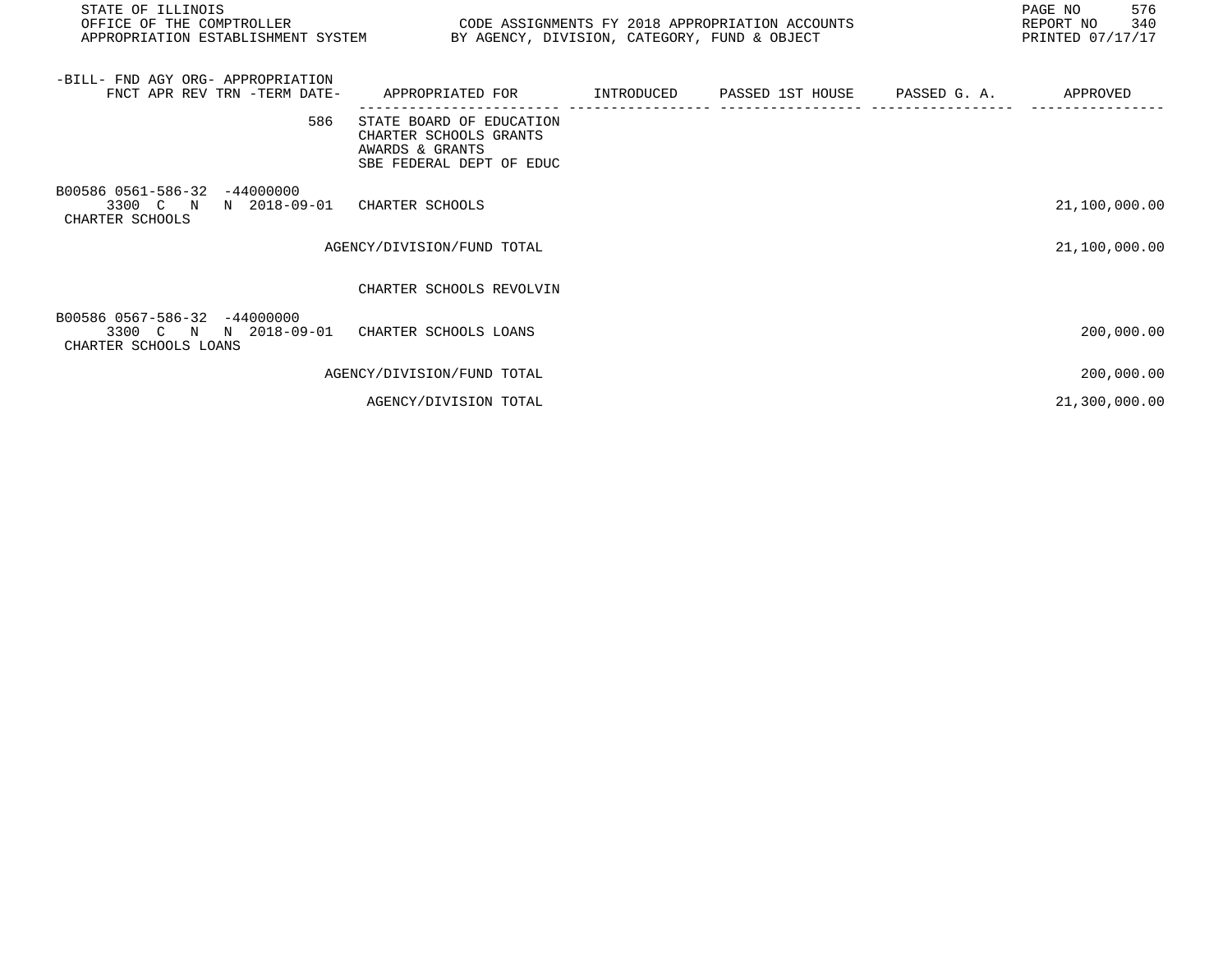| STATE OF ILLINOIS<br>OFFICE OF THE COMPTROLLER<br>APPROPRIATION ESTABLISHMENT SYSTEM | BY AGENCY, DIVISION, CATEGORY, FUND & OBJECT                                           |            | CODE ASSIGNMENTS FY 2018 APPROPRIATION ACCOUNTS |              | PAGE NO<br>577<br>340<br>REPORT NO<br>PRINTED 07/17/17 |
|--------------------------------------------------------------------------------------|----------------------------------------------------------------------------------------|------------|-------------------------------------------------|--------------|--------------------------------------------------------|
| -BILL- FND AGY ORG- APPROPRIATION<br>FNCT APR REV TRN -TERM DATE-                    | APPROPRIATED FOR                                                                       | INTRODUCED | PASSED 1ST HOUSE                                | PASSED G. A. | APPROVED                                               |
| 586                                                                                  | STATE BOARD OF EDUCATION<br>INTERNAL AUDITOR<br>OPERATIONS<br>SBE FEDERAL DEPT OF EDUC |            |                                                 |              |                                                        |
| B00586 0561-586-33 -12000000<br>3300 C N T 2018-09-01<br>CONTRACTUAL SERVICES        | CONTRACTUAL SERVICES                                                                   |            |                                                 |              | 210,000.00                                             |
|                                                                                      | AGENCY/DIVISION/FUND TOTAL                                                             |            |                                                 |              | 210,000.00                                             |
|                                                                                      | AGENCY/DIVISION TOTAL                                                                  |            |                                                 |              | 210,000.00                                             |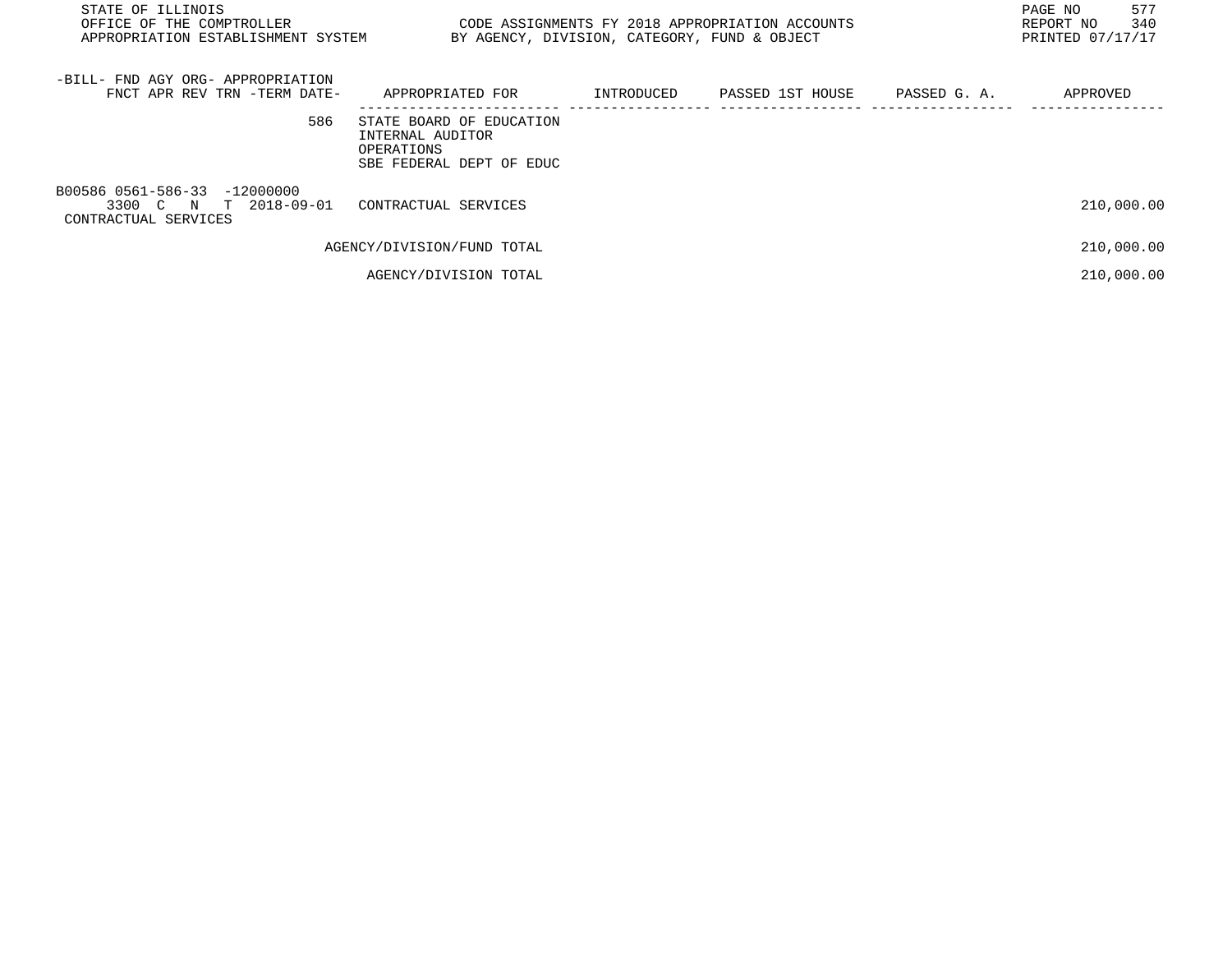| STATE OF ILLINOIS<br>OFFICE OF THE COMPTROLLER<br>APPROPRIATION ESTABLISHMENT SYSTEM | CODE ASSIGNMENTS FY 2018 APPROPRIATION ACCOUNTS<br>BY AGENCY, DIVISION, CATEGORY, FUND & OBJECT     |            |                  |              | 578<br>PAGE NO<br>340<br>REPORT NO<br>PRINTED 07/17/17 |
|--------------------------------------------------------------------------------------|-----------------------------------------------------------------------------------------------------|------------|------------------|--------------|--------------------------------------------------------|
| -BILL- FND AGY ORG- APPROPRIATION<br>FNCT APR REV TRN -TERM DATE-                    | APPROPRIATED FOR                                                                                    | INTRODUCED | PASSED 1ST HOUSE | PASSED G. A. | APPROVED                                               |
| 586                                                                                  | STATE BOARD OF EDUCATION<br>ADVANCED PLACEMENT GRANT<br>AWARDS & GRANTS<br>SBE FEDERAL DEPT OF EDUC |            |                  |              |                                                        |
| B00586 0561-586-37 -44000000<br>3300 C N N 2018-09-01<br>ADVANCED PLACEMENT FEE      | ADVANCED PLACEMENT FEE                                                                              |            |                  |              | 3,300,000.00                                           |
|                                                                                      | AGENCY/DIVISION/FUND TOTAL                                                                          |            |                  |              | 3,300,000.00                                           |
|                                                                                      | AGENCY/DIVISION TOTAL                                                                               |            |                  |              | 3,300,000.00                                           |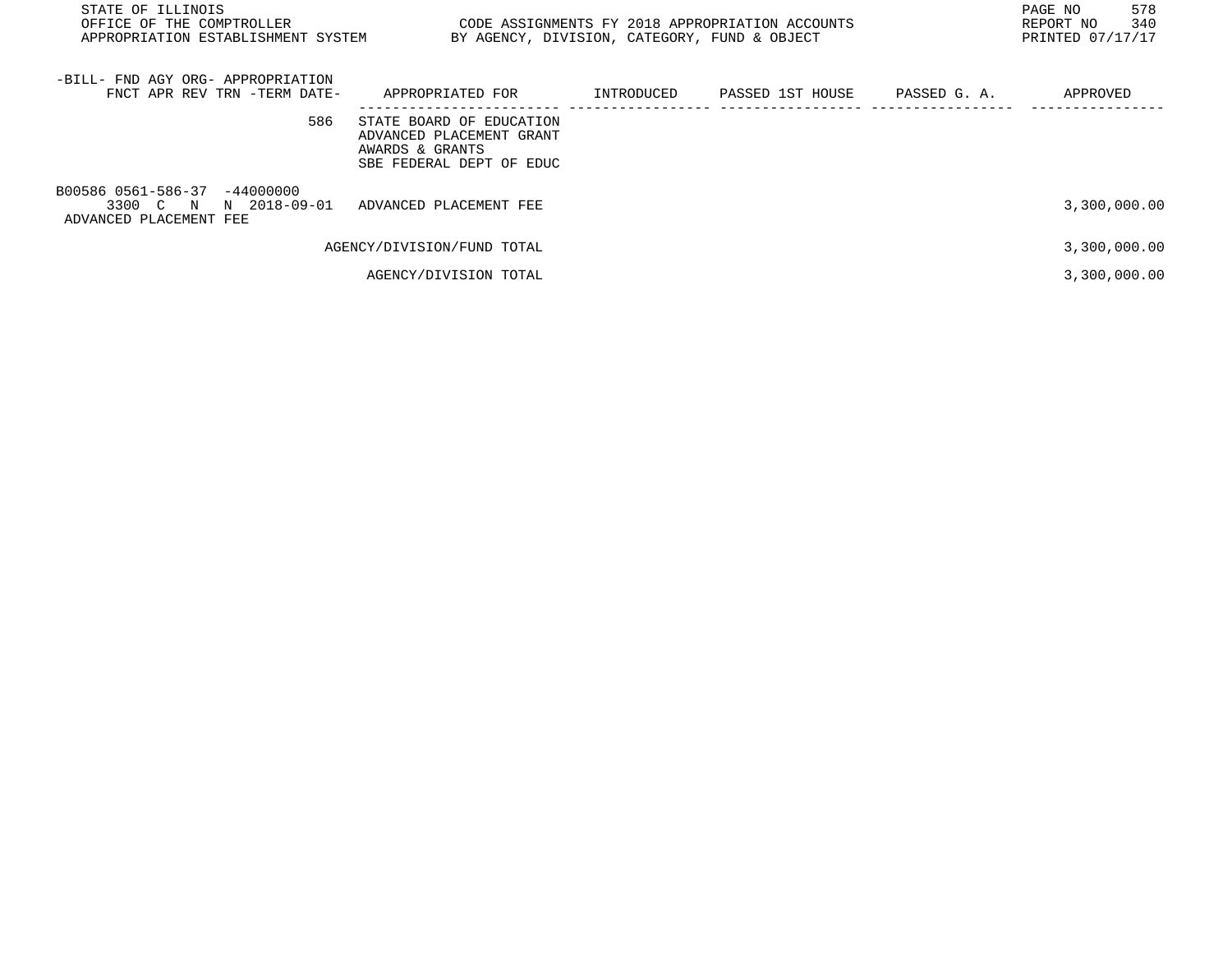| STATE OF ILLINOIS<br>OFFICE OF THE COMPTROLLER<br>APPROPRIATION ESTABLISHMENT SYSTEM | BY AGENCY, DIVISION, CATEGORY, FUND & OBJECT                                              | CODE ASSIGNMENTS FY 2018 APPROPRIATION ACCOUNTS |              | 579<br>PAGE NO<br>340<br>REPORT NO<br>PRINTED 07/17/17 |
|--------------------------------------------------------------------------------------|-------------------------------------------------------------------------------------------|-------------------------------------------------|--------------|--------------------------------------------------------|
| -BILL- FND AGY ORG- APPROPRIATION<br>FNCT APR REV TRN -TERM DATE-                    | APPROPRIATED FOR                                                                          | INTRODUCED PASSED 1ST HOUSE                     | PASSED G. A. | APPROVED                                               |
| 586                                                                                  | STATE BOARD OF EDUCATION<br>TITLE I GRANTS<br>AWARDS & GRANTS<br>SBE FEDERAL DEPT OF EDUC |                                                 |              |                                                        |
| B00586 0561-586-44 -44000100<br>3300 C N N 2018-09-01<br>TITLE I                     | TITLE I                                                                                   |                                                 |              | 1,090,000,000.00                                       |
|                                                                                      | AGENCY/DIVISION/FUND TOTAL                                                                |                                                 |              | 1,090,000,000.00                                       |
|                                                                                      | AGENCY/DIVISION TOTAL                                                                     |                                                 |              | 1,090,000,000.00                                       |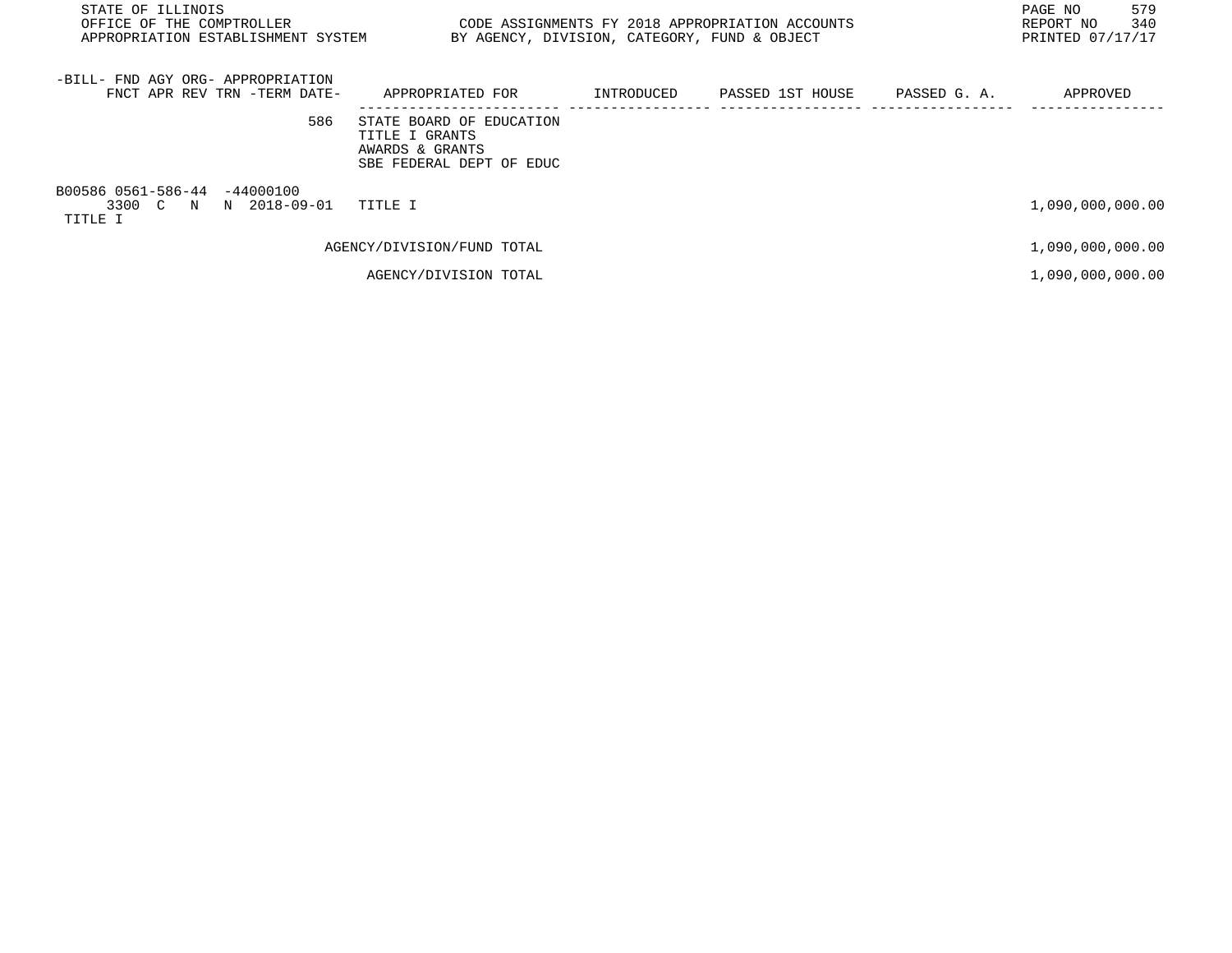| STATE OF ILLINOIS<br>OFFICE OF THE COMPTROLLER<br>APPROPRIATION ESTABLISHMENT SYSTEM                          | BY AGENCY, DIVISION, CATEGORY, FUND & OBJECT                                               |            | CODE ASSIGNMENTS FY 2018 APPROPRIATION ACCOUNTS |              | 580<br>PAGE NO<br>340<br>REPORT NO<br>PRINTED 07/17/17 |
|---------------------------------------------------------------------------------------------------------------|--------------------------------------------------------------------------------------------|------------|-------------------------------------------------|--------------|--------------------------------------------------------|
| -BILL- FND AGY ORG- APPROPRIATION<br>FNCT APR REV TRN -TERM DATE-                                             | APPROPRIATED FOR                                                                           | INTRODUCED | PASSED 1ST HOUSE                                | PASSED G. A. | APPROVED                                               |
| 586                                                                                                           | STATE BOARD OF EDUCATION<br>TITLE IV GRANTS<br>AWARDS & GRANTS<br>SBE FEDERAL DEPT OF EDUC |            |                                                 |              |                                                        |
| B00586 0561-586-46 -44000100<br>N 2018-09-01<br>3300 C N<br>TITLE IV, 21ST CENTURY/COMMUNITY SERVICE PROGRAMS | TITLE IV                                                                                   |            |                                                 |              | 200,000,000.00                                         |
|                                                                                                               | AGENCY/DIVISION/FUND TOTAL                                                                 |            |                                                 |              | 200,000,000.00                                         |
|                                                                                                               | AGENCY/DIVISION TOTAL                                                                      |            |                                                 |              | 200,000,000.00                                         |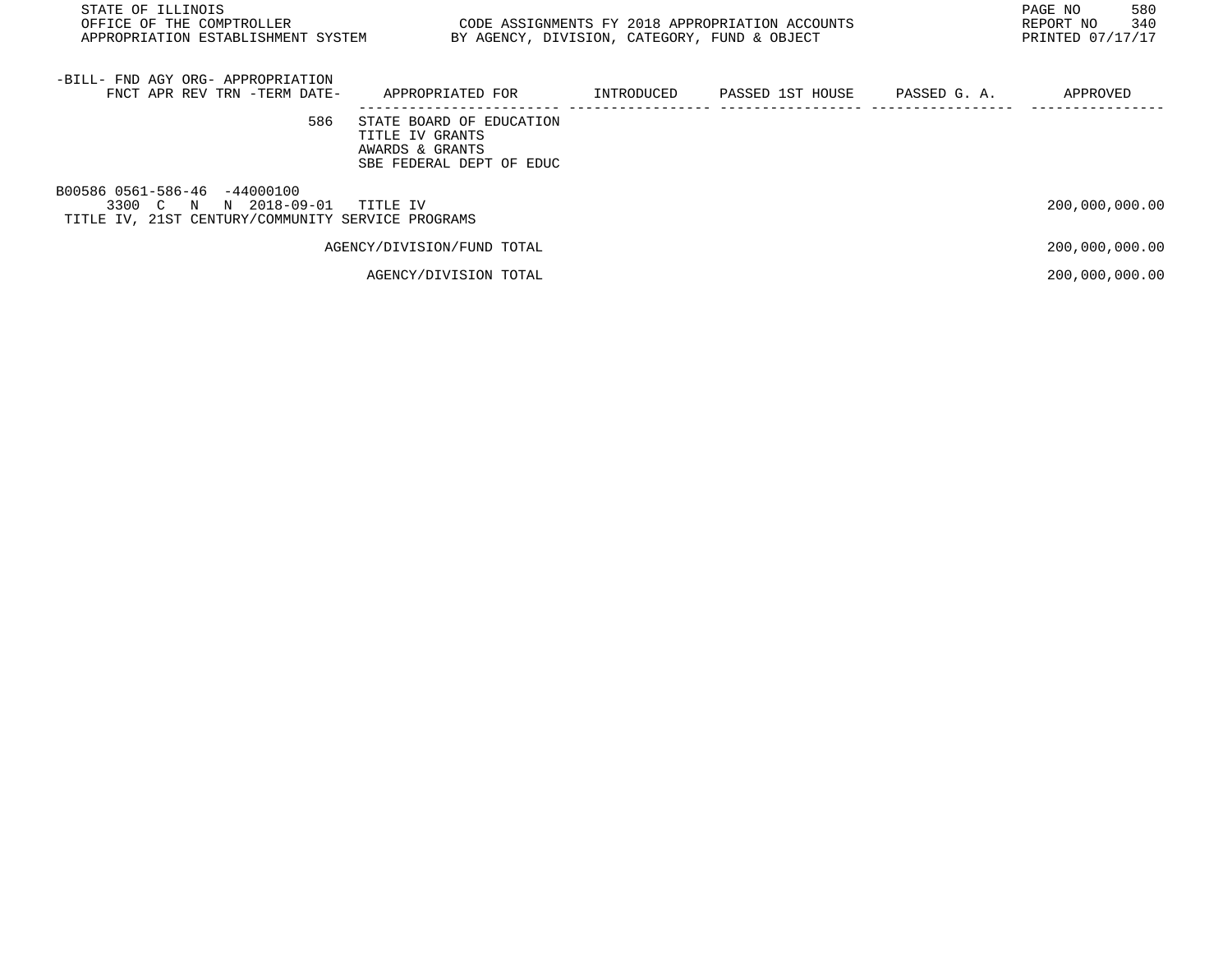| STATE OF ILLINOIS<br>OFFICE OF THE COMPTROLLER<br>APPROPRIATION ESTABLISHMENT SYSTEM             | CODE ASSIGNMENTS FY 2018 APPROPRIATION ACCOUNTS                                            |            | BY AGENCY, DIVISION, CATEGORY, FUND & OBJECT |              | PAGE NO<br>581<br>340<br>REPORT NO<br>PRINTED 07/17/17 |
|--------------------------------------------------------------------------------------------------|--------------------------------------------------------------------------------------------|------------|----------------------------------------------|--------------|--------------------------------------------------------|
| -BILL- FND AGY ORG- APPROPRIATION<br>FNCT APR REV TRN -TERM DATE-                                | APPROPRIATED FOR                                                                           | INTRODUCED | PASSED 1ST HOUSE                             | PASSED G. A. | APPROVED                                               |
| 586                                                                                              | STATE BOARD OF EDUCATION<br>TITLE II GRANTS<br>AWARDS & GRANTS<br>SBE FEDERAL DEPT OF EDUC |            |                                              |              |                                                        |
| B00586 0561-586-47 -44000100<br>3300 C N<br>N 2018-09-01<br>TITLE II, TEACHER/PRINICPAL TRAINING | TITLE II TEACHER/PRINCIP                                                                   |            |                                              |              | 160,000,000.00                                         |
| B00586 0561-586-47 -44000300<br>3300 C N<br>N 2018-09-01<br>MATH/SCIENCE PARTNERSHIP             | MATH/SCIENCE PARTNERSHIP                                                                   |            |                                              |              | 18,800,000.00                                          |
|                                                                                                  | AGENCY/DIVISION/FUND TOTAL                                                                 |            |                                              |              | 178,800,000.00                                         |
|                                                                                                  | AGENCY/DIVISION TOTAL                                                                      |            |                                              |              | 178,800,000.00                                         |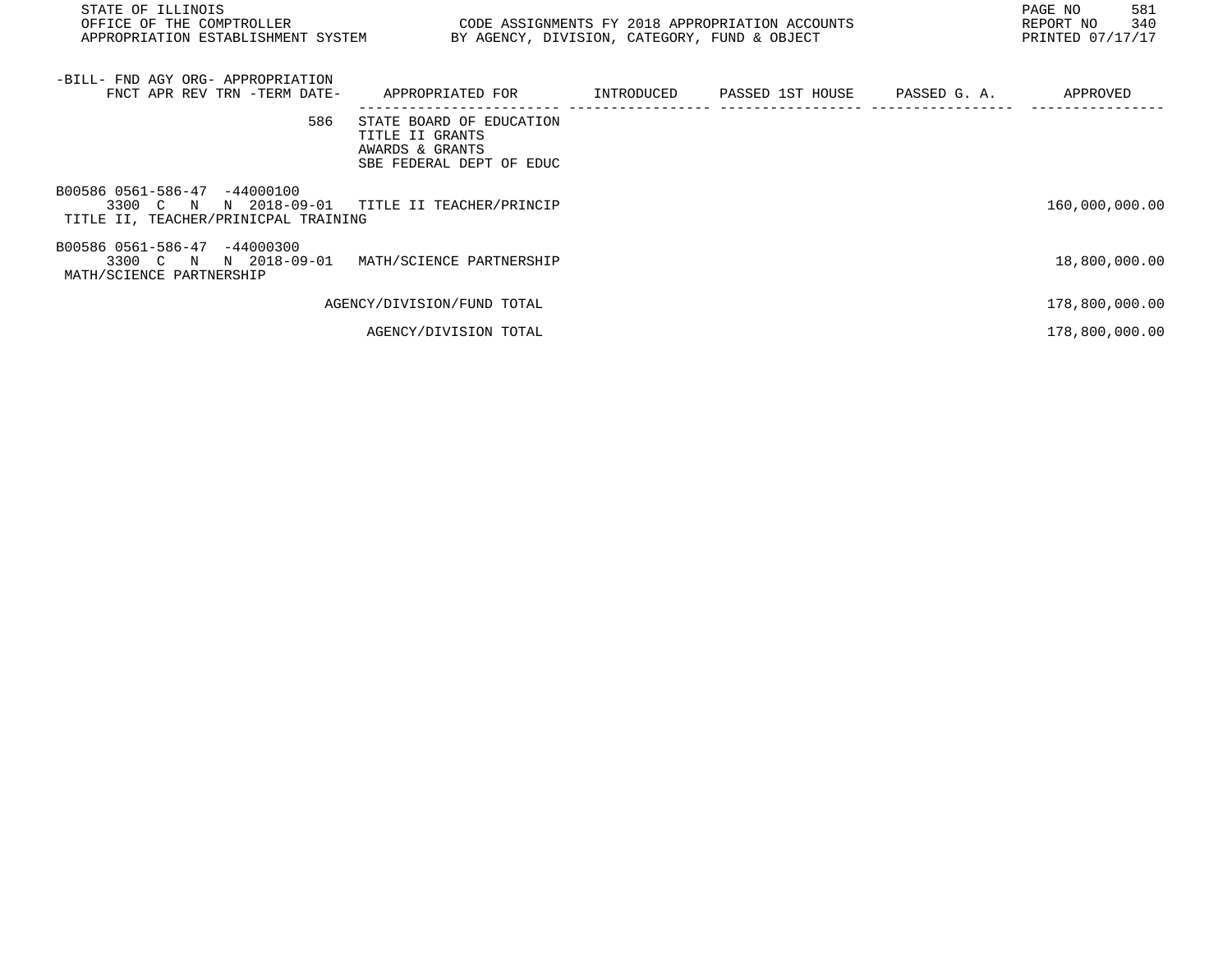| STATE OF ILLINOIS<br>OFFICE OF THE COMPTROLLER<br>APPROPRIATION ESTABLISHMENT SYSTEM | BY AGENCY, DIVISION, CATEGORY, FUND & OBJECT                                                        |            | CODE ASSIGNMENTS FY 2018 APPROPRIATION ACCOUNTS |              | 582<br>PAGE NO<br>340<br>REPORT NO<br>PRINTED 07/17/17 |
|--------------------------------------------------------------------------------------|-----------------------------------------------------------------------------------------------------|------------|-------------------------------------------------|--------------|--------------------------------------------------------|
| -BILL- FND AGY ORG- APPROPRIATION<br>FNCT APR REV TRN -TERM DATE-                    | APPROPRIATED FOR                                                                                    | INTRODUCED | PASSED 1ST HOUSE                                | PASSED G. A. | APPROVED                                               |
| 586                                                                                  | STATE BOARD OF EDUCATION<br>MCKINNEY HOMELESS GRANTS<br>AWARDS & GRANTS<br>SBE FEDERAL DEPT OF EDUC |            |                                                 |              |                                                        |
| B00586 0561-586-48 -44000000<br>3300 C N N 2018-09-01                                | TITLE X HOMELESS EDUCATI                                                                            |            |                                                 |              | 5,000,000.00                                           |
|                                                                                      | AGENCY/DIVISION/FUND TOTAL                                                                          |            |                                                 |              | 5,000,000.00                                           |
|                                                                                      | AGENCY/DIVISION TOTAL                                                                               |            |                                                 |              | 5,000,000.00                                           |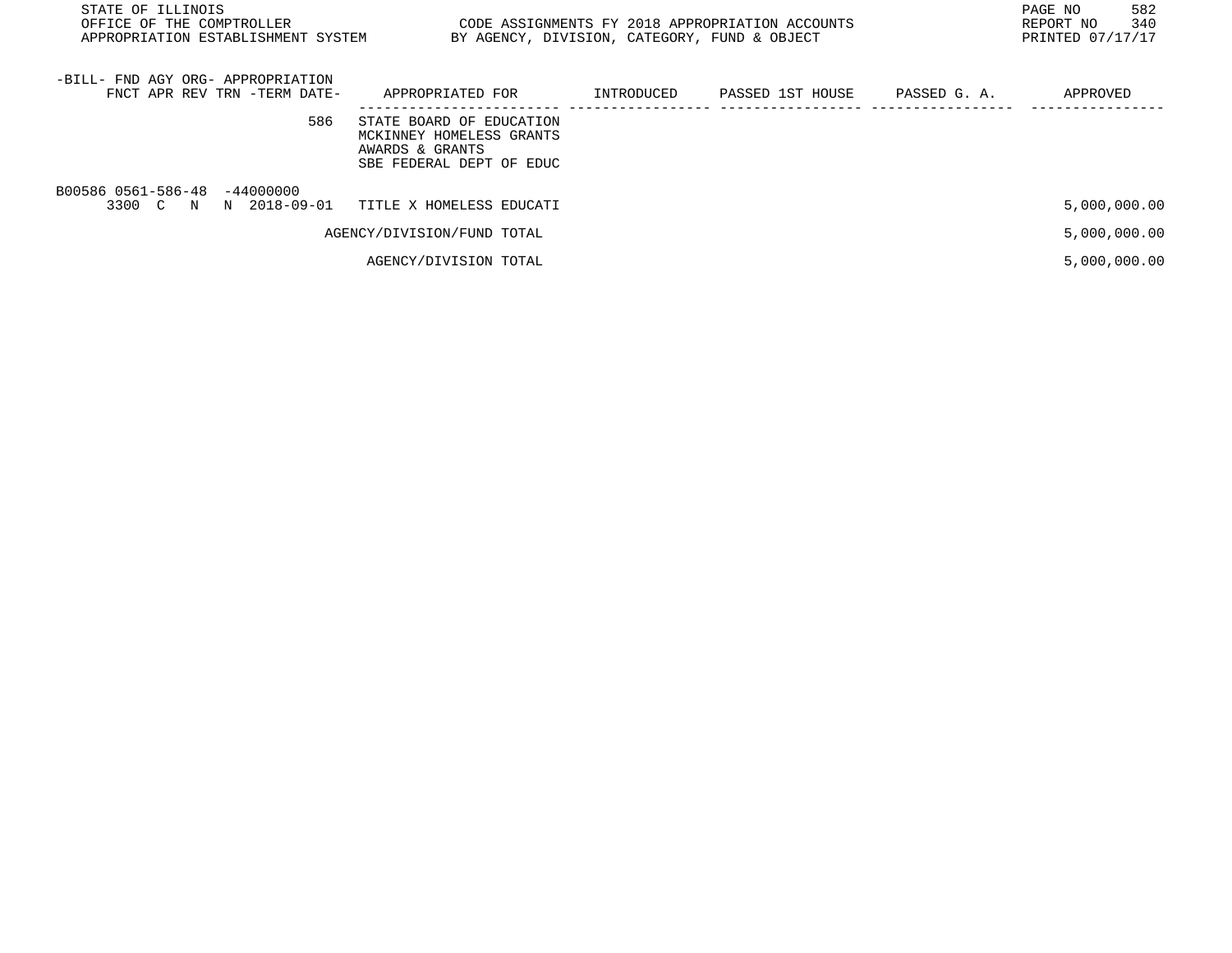| STATE OF ILLINOIS<br>OFFICE OF THE COMPTROLLER                                                                                       |                                                                                                | CODE ASSIGNMENTS FY 2018 APPROPRIATION ACCOUNTS<br>APPROPRIATION ESTABLISHMENT SYSTEM BY AGENCY, DIVISION, CATEGORY, FUND & OBJECT<br>PRINTED 07/17/17 |                  |                       |               |  |
|--------------------------------------------------------------------------------------------------------------------------------------|------------------------------------------------------------------------------------------------|--------------------------------------------------------------------------------------------------------------------------------------------------------|------------------|-----------------------|---------------|--|
| -BILL- FND AGY ORG- APPROPRIATION<br>FNCT APR REV TRN -TERM DATE-                                                                    | APPROPRIATED FOR INTRODUCED                                                                    |                                                                                                                                                        | PASSED 1ST HOUSE | PASSED G. A. APPROVED |               |  |
| 586                                                                                                                                  | STATE BOARD OF EDUCATION<br>SPECIAL EDUCATION SERVIC<br>OPERATIONS<br>SBE FEDERAL DEPT OF EDUC |                                                                                                                                                        |                  |                       |               |  |
| B00586 0561-586-50 -11200000<br>3300 C N P 2018-09-01 REGULAR POSITIONS<br>PERSONAL SERVICES                                         |                                                                                                |                                                                                                                                                        |                  |                       | 5,502,600.00  |  |
| B00586 0561-586-50 -11290000<br>3300 C N P 2018-09-01 STATE PAID RETIREMENT CN<br>EMPLOYEE RETIREMENT CONTRIBUTIONS PAID BY EMPLOYER |                                                                                                |                                                                                                                                                        |                  |                       | 26,500.00     |  |
| B00586 0561-586-50 -11600000<br>3300 C N P 2018-09-01 RETIREMENT<br>RETIREMENT CONTRIBUTIONS                                         |                                                                                                |                                                                                                                                                        |                  |                       | 2,832,500.00  |  |
| B00586 0561-586-50 -11700000<br>3300 C N T 2018-09-01 SOC SEC/MEDICARE CONTRIB<br>SOCIAL SECURITY CONTRIBUTIONS                      |                                                                                                |                                                                                                                                                        |                  |                       | 310,800.00    |  |
| B00586 0561-586-50 -11800000<br>3300 C N P 2018-09-01 GROUP INSURANCE<br>GROUP INSURANCE                                             |                                                                                                |                                                                                                                                                        |                  |                       | 1,670,000.00  |  |
| B00586 0561-586-50 -12000000<br>3300 C N T 2018-09-01 CONTRACTUAL SERVICES<br>CONTRACTUAL SERVICES                                   |                                                                                                |                                                                                                                                                        |                  |                       | 4,200,000.00  |  |
|                                                                                                                                      | AGENCY/DIVISION/FUND TOTAL                                                                     |                                                                                                                                                        |                  |                       | 14,542,400.00 |  |
|                                                                                                                                      | AGENCY/DIVISION TOTAL                                                                          |                                                                                                                                                        |                  |                       | 14,542,400.00 |  |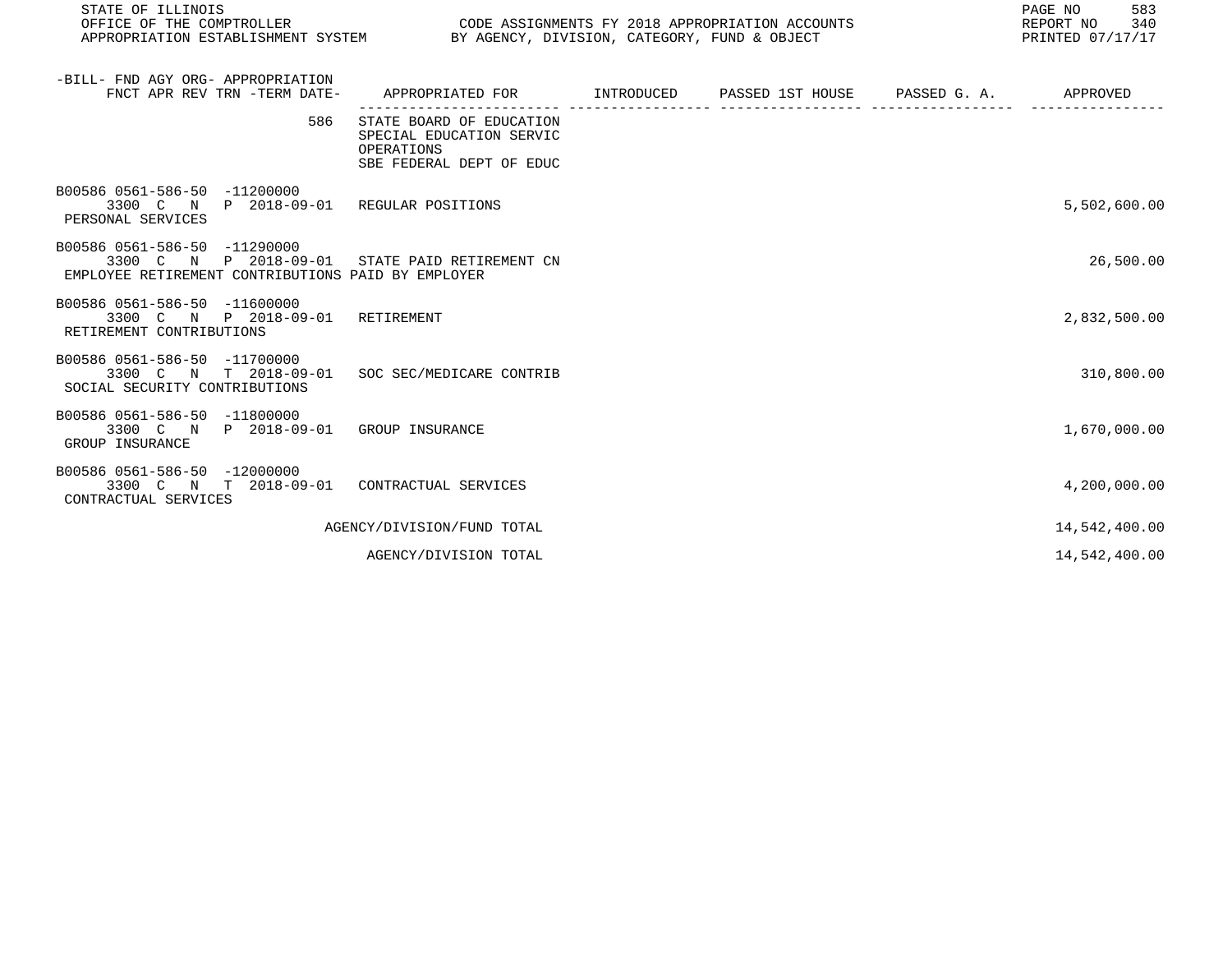| STATE OF ILLINOIS<br>OFFICE OF THE COMPTROLLER<br>APPROPRIATION ESTABLISHMENT SYSTEM |                                                                                                    | BY AGENCY, DIVISION, CATEGORY, FUND & OBJECT | CODE ASSIGNMENTS FY 2018 APPROPRIATION ACCOUNTS |              | PAGE NO<br>584<br>340<br>REPORT NO<br>PRINTED 07/17/17 |
|--------------------------------------------------------------------------------------|----------------------------------------------------------------------------------------------------|----------------------------------------------|-------------------------------------------------|--------------|--------------------------------------------------------|
| -BILL- FND AGY ORG- APPROPRIATION<br>FNCT APR REV TRN -TERM DATE-                    | APPROPRIATED FOR                                                                                   | INTRODUCED                                   | PASSED 1ST HOUSE                                | PASSED G. A. | APPROVED                                               |
| 586                                                                                  | STATE BOARD OF EDUCATION<br>LOGITUDINAL DATA SYSTEM<br>AWARDS & GRANTS<br>SBE FEDERAL DEPT OF EDUC |                                              |                                                 |              |                                                        |
| B00586 0561-586-55 -49000000<br>3300 C N N 2018-09-01<br>PROJECT                     | FOR LONGITUDINAL DATA SY                                                                           |                                              |                                                 |              | 5,200,000.00                                           |
|                                                                                      | AGENCY/DIVISION/FUND TOTAL                                                                         |                                              |                                                 |              | 5,200,000.00                                           |
|                                                                                      | AGENCY/DIVISION TOTAL                                                                              |                                              |                                                 |              | 5,200,000.00                                           |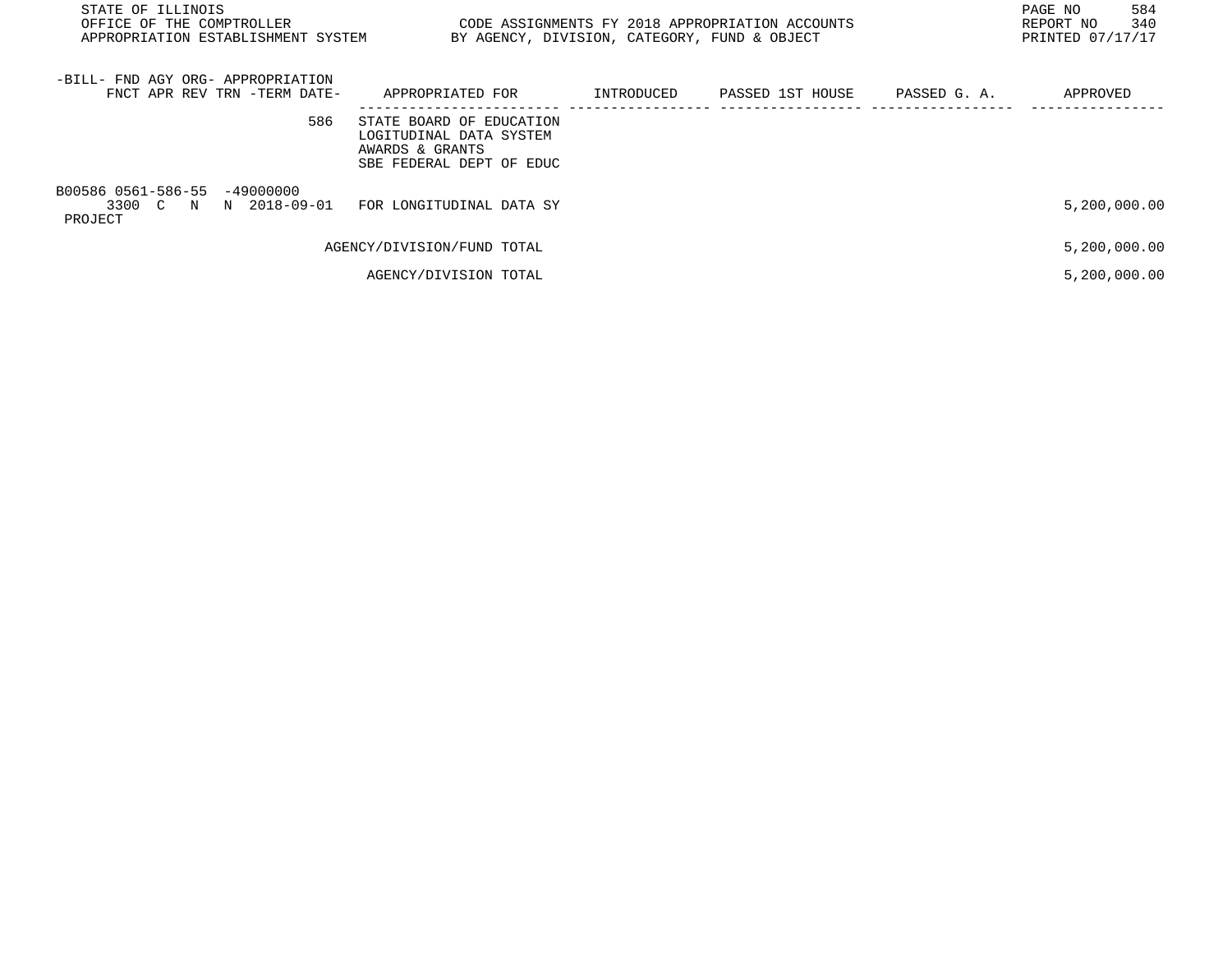| STATE OF ILLINOIS<br>OFFICE OF THE COMPTROLLER<br>APPROPRIATION ESTABLISHMENT SYSTEM  | BY AGENCY, DIVISION, CATEGORY, FUND & OBJECT                                                     |            | CODE ASSIGNMENTS FY 2018 APPROPRIATION ACCOUNTS |              | PAGE NO<br>585<br>340<br>REPORT NO<br>PRINTED 07/17/17 |
|---------------------------------------------------------------------------------------|--------------------------------------------------------------------------------------------------|------------|-------------------------------------------------|--------------|--------------------------------------------------------|
| -BILL- FND AGY ORG- APPROPRIATION<br>FNCT APR REV TRN -TERM DATE-                     | APPROPRIATED FOR                                                                                 | INTRODUCED | PASSED 1ST HOUSE                                | PASSED G. A. | APPROVED                                               |
| 586                                                                                   | STATE BOARD OF EDUCATION<br>IDEA PRESCHOOL GRANTS<br>AWARDS & GRANTS<br>SBE FEDERAL DEPT OF EDUC |            |                                                 |              |                                                        |
| B00586 0561-586-57 -44000000<br>3300 C N<br>INDIVIDUALS WITH DISABILITIES, PRE-SCHOOL | N 2018-09-01 IND WITH DISABLTY-PRE-SC                                                            |            |                                                 |              | 29,200,000.00                                          |
|                                                                                       | AGENCY/DIVISION/FUND TOTAL                                                                       |            |                                                 |              | 29,200,000.00                                          |
|                                                                                       | AGENCY/DIVISION TOTAL                                                                            |            |                                                 |              | 29,200,000.00                                          |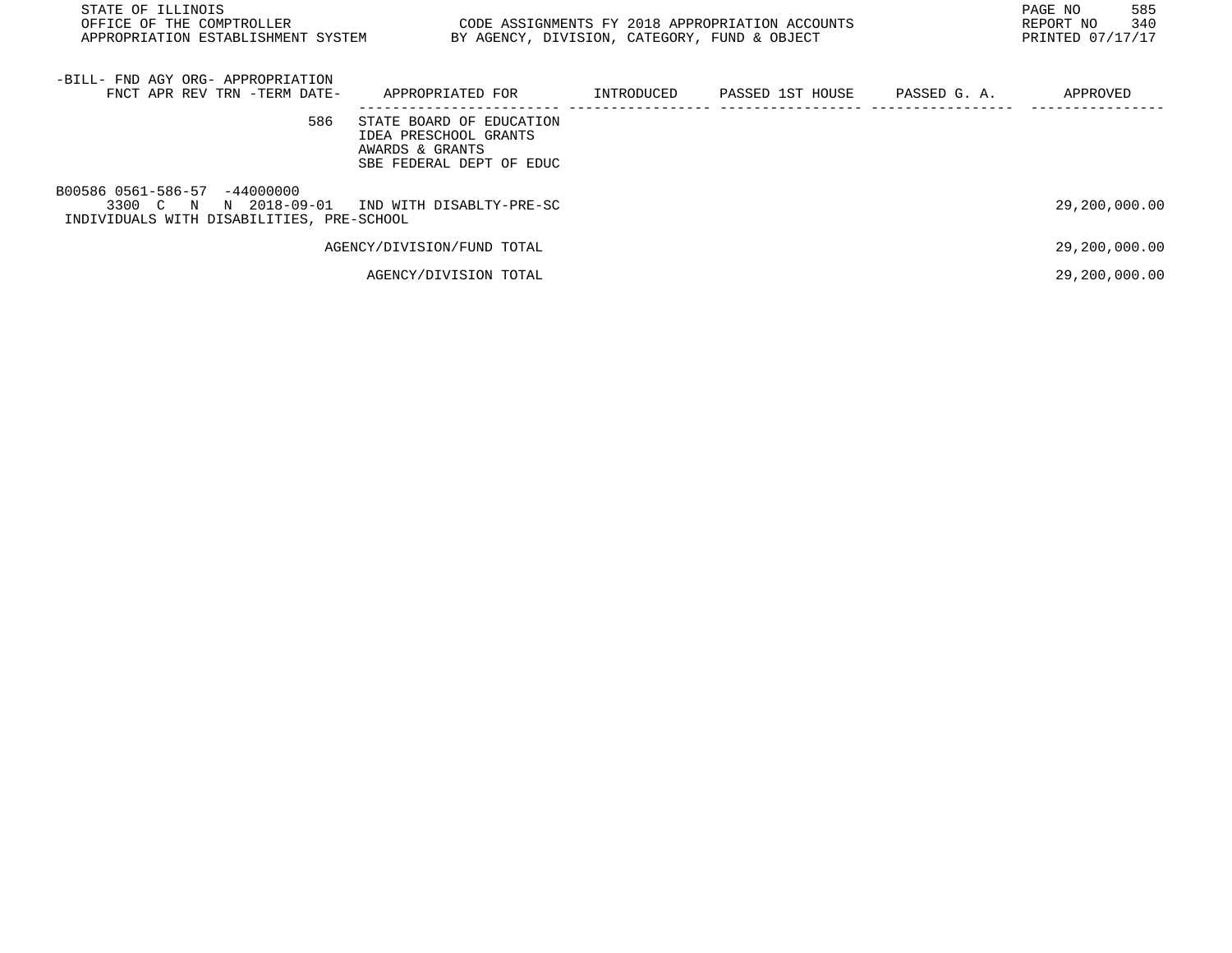| STATE OF ILLINOIS                                                                                                                    |                                                                                          |  | 586<br>PAGE NO<br>REPORT NO 340<br>PRINTED 07/17/17 |
|--------------------------------------------------------------------------------------------------------------------------------------|------------------------------------------------------------------------------------------|--|-----------------------------------------------------|
| -BILL- FND AGY ORG- APPROPRIATION<br>FNCT APR REV TRN -TERM DATE-                                                                    | APPROPRIATED FOR        INTRODUCED     PASSED 1ST HOUSE     PASSED G. A.        APPROVED |  |                                                     |
| 586                                                                                                                                  | STATE BOARD OF EDUCATION<br>TEACHING & LEARNING SERV<br>OPERATIONS<br>GENERAL REVENUE    |  |                                                     |
| A00586 0001-586-60 -19000100<br>3300 C N T 2018-09-01<br>INCLUDING BILINGUAL ASSESSMENTS                                             | STUDENT ASSESSMENTS                                                                      |  | 51,000,000.00                                       |
|                                                                                                                                      | AGENCY/DIVISION/FUND TOTAL                                                               |  | 51,000,000.00                                       |
|                                                                                                                                      | SBE FEDERAL AGENCY SERVI                                                                 |  |                                                     |
| B00586 0560-586-60 -11200000<br>3300 C N P 2018-09-01 REGULAR POSITIONS<br>PERSONAL SERVICES                                         |                                                                                          |  | 200,000.00                                          |
| B00586 0560-586-60 -11290000<br>3300 C N P 2018-09-01 STATE PAID RETIREMENT CN<br>EMPLOYEE RETIREMENT CONTRIBUTIONS PAID BY EMPLOYER |                                                                                          |  | 5,000.00                                            |
| B00586 0560-586-60 -11600000<br>3300 C N P 2018-09-01 RETIREMENT<br>RETIREMENT CONTRIBUTIONS                                         |                                                                                          |  | 56,700.00                                           |
| B00586 0560-586-60 -11700000<br>3300 C N T 2018-09-01<br>SOCIAL SECURITY CONTRIBUTIONS                                               | SOC SEC/MEDICARE CONTRIB                                                                 |  | 5,400.00                                            |
| B00586 0560-586-60 -11800000<br>3300 C N P 2018-09-01 GROUP INSURANCE<br>GROUP INSURANCE                                             |                                                                                          |  | 75,000.00                                           |
| B00586 0560-586-60 -12000000<br>3300 C N T 2018-09-01 CONTRACTUAL SERVICES<br>CONTRACTUAL SERVICES                                   |                                                                                          |  | 918,500.00                                          |
|                                                                                                                                      | AGENCY/DIVISION/FUND TOTAL                                                               |  | 1,260,600.00                                        |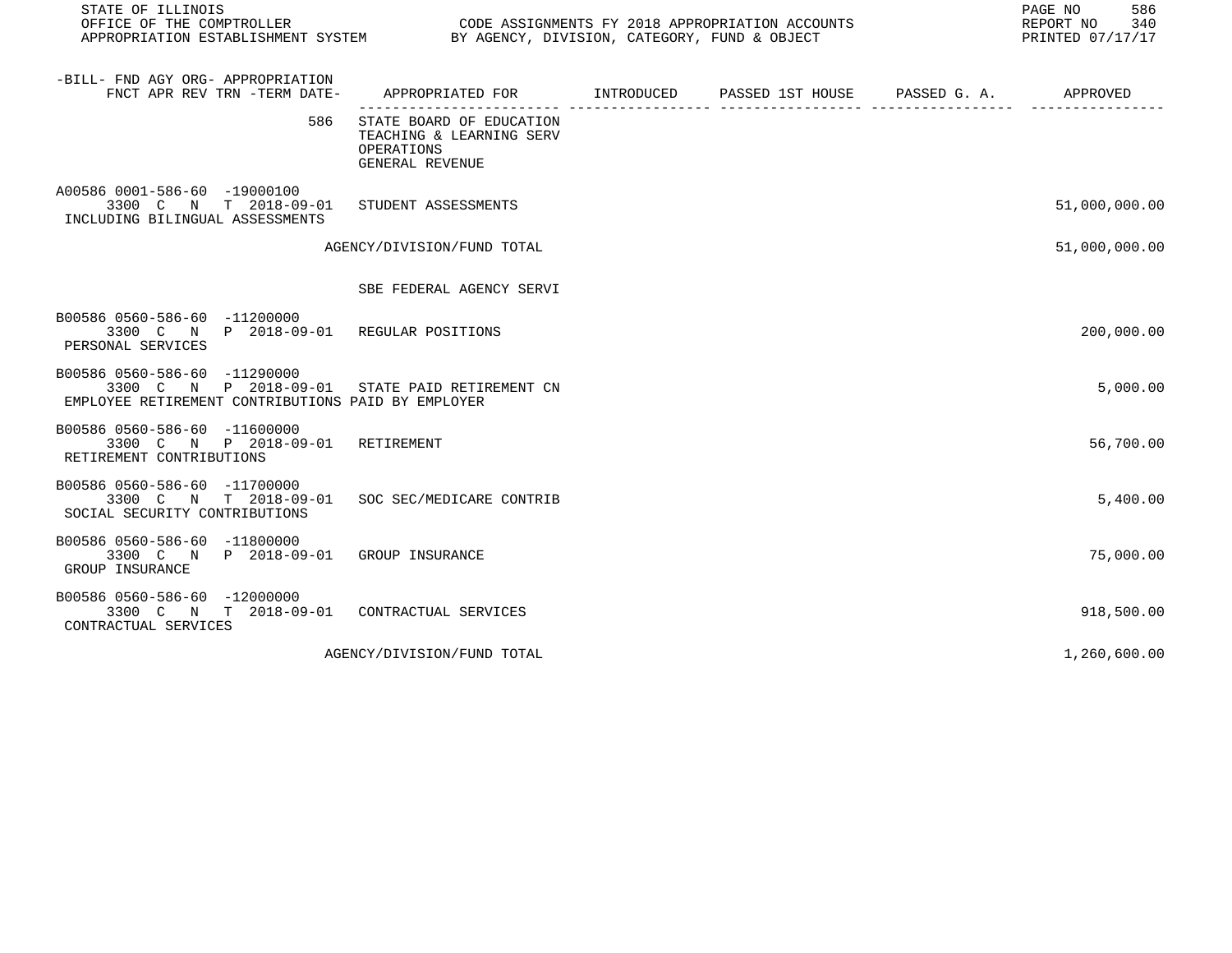| STATE OF ILLINOIS<br>OFFICE OF THE COMPTROLLER<br>CODE ASSIGNMENTS FY 2018 APPROPRIATION ACCOUNTS<br>APPROPRIATION ESTABLISHMENT SYSTEM BY AGENCY, DIVISION, CATEGORY, FUND & OBJECT |                                                                                                |  |  |  | 587<br>PAGE NO<br>REPORT NO<br>340<br>PRINTED 07/17/17 |
|--------------------------------------------------------------------------------------------------------------------------------------------------------------------------------------|------------------------------------------------------------------------------------------------|--|--|--|--------------------------------------------------------|
| -BILL- FND AGY ORG- APPROPRIATION<br>FNCT APR REV TRN -TERM DATE-                                                                                                                    | APPROPRIATED FOR       INTRODUCED     PASSED 1ST HOUSE    PASSED G. A.        APPROVED         |  |  |  |                                                        |
| 586                                                                                                                                                                                  | STATE BOARD OF EDUCATION<br>TEACHING & LEARNING SERV<br>OPERATIONS<br>SBE FEDERAL DEPT OF EDUC |  |  |  |                                                        |
| B00586 0561-586-60 -11200000<br>3300 C N P 2018-09-01 REGULAR POSITIONS<br>PERSONAL SERVICES                                                                                         |                                                                                                |  |  |  | 5,815,900.00                                           |
| B00586 0561-586-60 -11290000<br>3300 C N P 2018-09-01<br>EMPLOYEE RETIREMENT CONTRIBUTIONS PAID BY EMPLOYER                                                                          | STATE PAID RETIREMENT CN                                                                       |  |  |  | 54,300.00                                              |
| B00586 0561-586-60 -11600000<br>3300 C N P 2018-09-01<br>RETIREMENT CONTRIBUTIONS                                                                                                    | RETIREMENT                                                                                     |  |  |  | 2,245,200.00                                           |
| B00586 0561-586-60 -11700000<br>3300 C N T 2018-09-01<br>SOCIAL SECURITY CONTRIBUTIONS                                                                                               | SOC SEC/MEDICARE CONTRIB                                                                       |  |  |  | 511,500.00                                             |
| B00586 0561-586-60 -11800000<br>3300 C N P 2018-09-01 GROUP INSURANCE<br>GROUP INSURANCE                                                                                             |                                                                                                |  |  |  | 1,544,900.00                                           |
| B00586 0561-586-60 -12000000<br>3300 C N T 2018-09-01<br>CONTRACTUAL SERVICES                                                                                                        | CONTRACTUAL SERVICES                                                                           |  |  |  | 12,235,000.00                                          |
| B00586 0561-586-60 -19000100<br>3300 C N T 2018-09-01 STUDENT ASSESSMENTS<br>FOR STUDENT ASSESSMENTS                                                                                 |                                                                                                |  |  |  | 35,000,000.00                                          |
|                                                                                                                                                                                      | AGENCY/DIVISION/FUND TOTAL                                                                     |  |  |  | 57,406,800.00                                          |
|                                                                                                                                                                                      | AGENCY/DIVISION TOTAL                                                                          |  |  |  | 109,667,400.00                                         |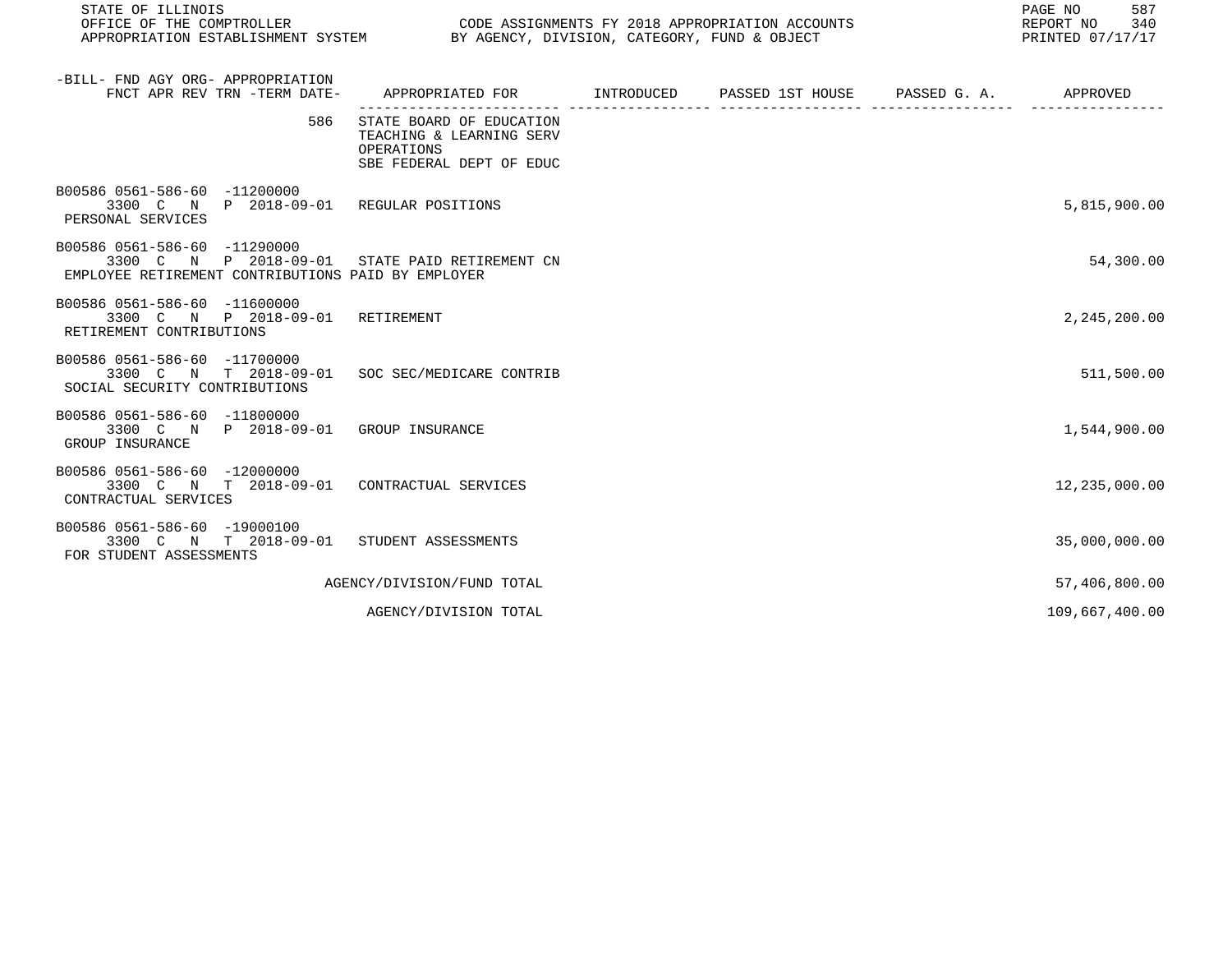| STATE OF ILLINOIS<br>OFFICE OF THE COMPTROLLER<br>APPROPRIATION ESTABLISHMENT SYSTEM                               | CODE ASSIGNMENTS FY 2018 APPROPRIATION ACCOUNTS<br>BY AGENCY, DIVISION, CATEGORY, FUND & OBJECT    |            |                  |              | PAGE NO<br>588<br>340<br>REPORT NO<br>PRINTED 07/17/17 |
|--------------------------------------------------------------------------------------------------------------------|----------------------------------------------------------------------------------------------------|------------|------------------|--------------|--------------------------------------------------------|
| -BILL- FND AGY ORG- APPROPRIATION<br>FNCT APR REV TRN -TERM DATE-                                                  | APPROPRIATED FOR                                                                                   | INTRODUCED | PASSED 1ST HOUSE | PASSED G. A. | APPROVED                                               |
| 586                                                                                                                | STATE BOARD OF EDUCATION<br>IDEA IMPROVEMENT GRANTS<br>AWARDS & GRANTS<br>SBE FEDERAL DEPT OF EDUC |            |                  |              |                                                        |
| B00586 0561-586-63 -44000000<br>3300 C N<br>N 2018-09-01<br>INDIVIDUALS WITH DISABILITIES ACT, IMPROVEMENT PROGRAM | IND W DISABLTY ACT, IMPR                                                                           |            |                  |              | 5,000,000.00                                           |
|                                                                                                                    | AGENCY/DIVISION/FUND TOTAL                                                                         |            |                  |              | 5,000,000.00                                           |
|                                                                                                                    | AGENCY/DIVISION TOTAL                                                                              |            |                  |              | 5,000,000.00                                           |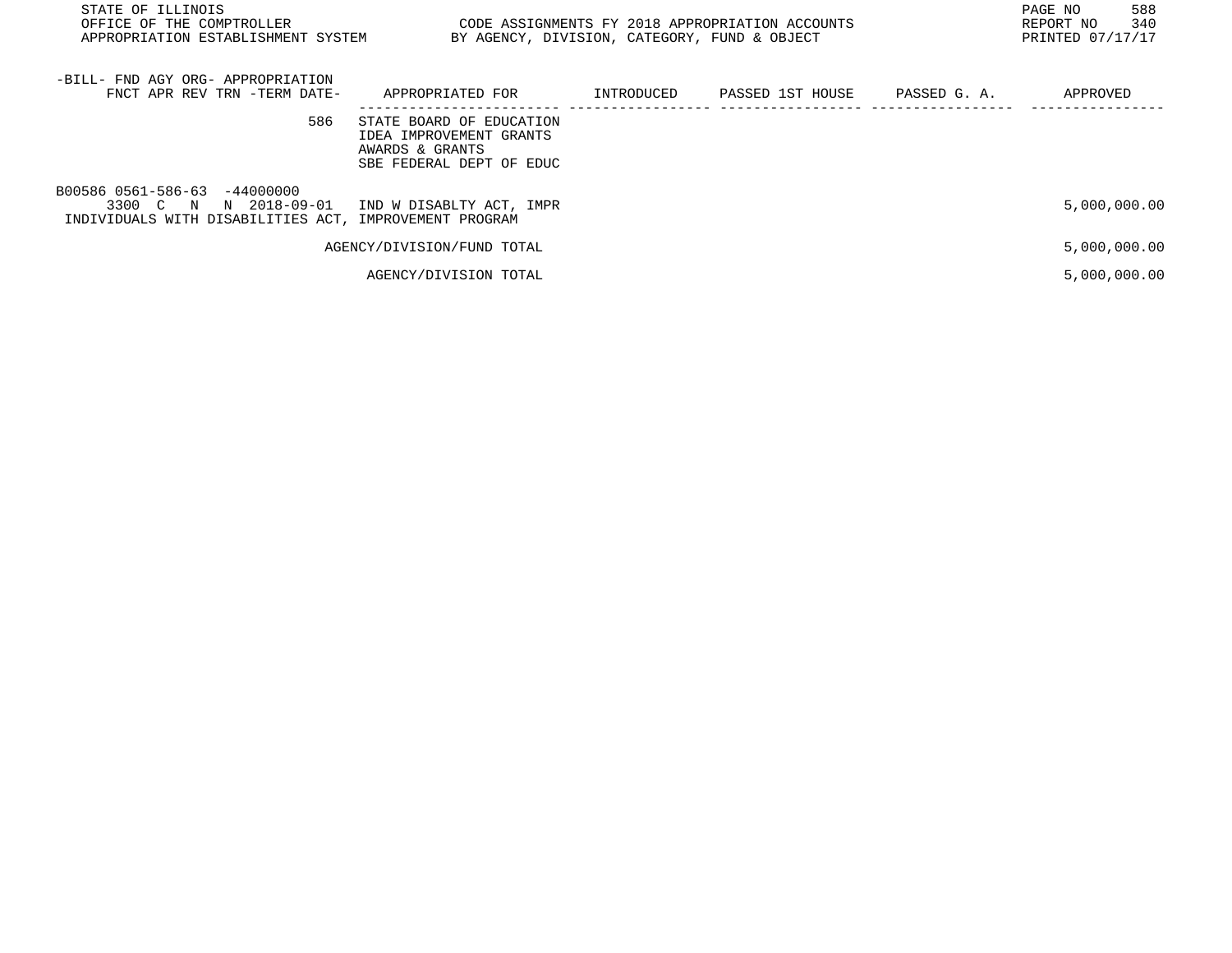| PAGE NO<br>STATE OF ILLINOIS<br>CODE ASSIGNMENTS FY 2018 APPROPRIATION ACCOUNTS<br>OFFICE OF THE COMPTROLLER<br>REPORT NO<br>PRINTED 07/17/17<br>BY AGENCY, DIVISION, CATEGORY, FUND & OBJECT<br>APPROPRIATION ESTABLISHMENT SYSTEM |                                                                                        |            |                  |              |                |
|-------------------------------------------------------------------------------------------------------------------------------------------------------------------------------------------------------------------------------------|----------------------------------------------------------------------------------------|------------|------------------|--------------|----------------|
| -BILL- FND AGY ORG- APPROPRIATION<br>FNCT APR REV TRN -TERM DATE-                                                                                                                                                                   | APPROPRIATED FOR                                                                       | INTRODUCED | PASSED 1ST HOUSE | PASSED G. A. | APPROVED       |
| 586                                                                                                                                                                                                                                 | STATE BOARD OF EDUCATION<br>IDEA GRANTS<br>AWARDS & GRANTS<br>SBE FEDERAL DEPT OF EDUC |            |                  |              |                |
| B00586 0561-586-64 -44000000<br>3300 C N N 2018-09-01<br>INDIVIDUALS WITH DISABILITIES ACT, IDEA                                                                                                                                    | IND WITH DISABLTY ACT, I                                                               |            |                  |              | 754,000,000.00 |
|                                                                                                                                                                                                                                     | AGENCY/DIVISION/FUND TOTAL                                                             |            |                  |              | 754,000,000.00 |
|                                                                                                                                                                                                                                     | AGENCY/DIVISION TOTAL                                                                  |            |                  |              | 754,000,000.00 |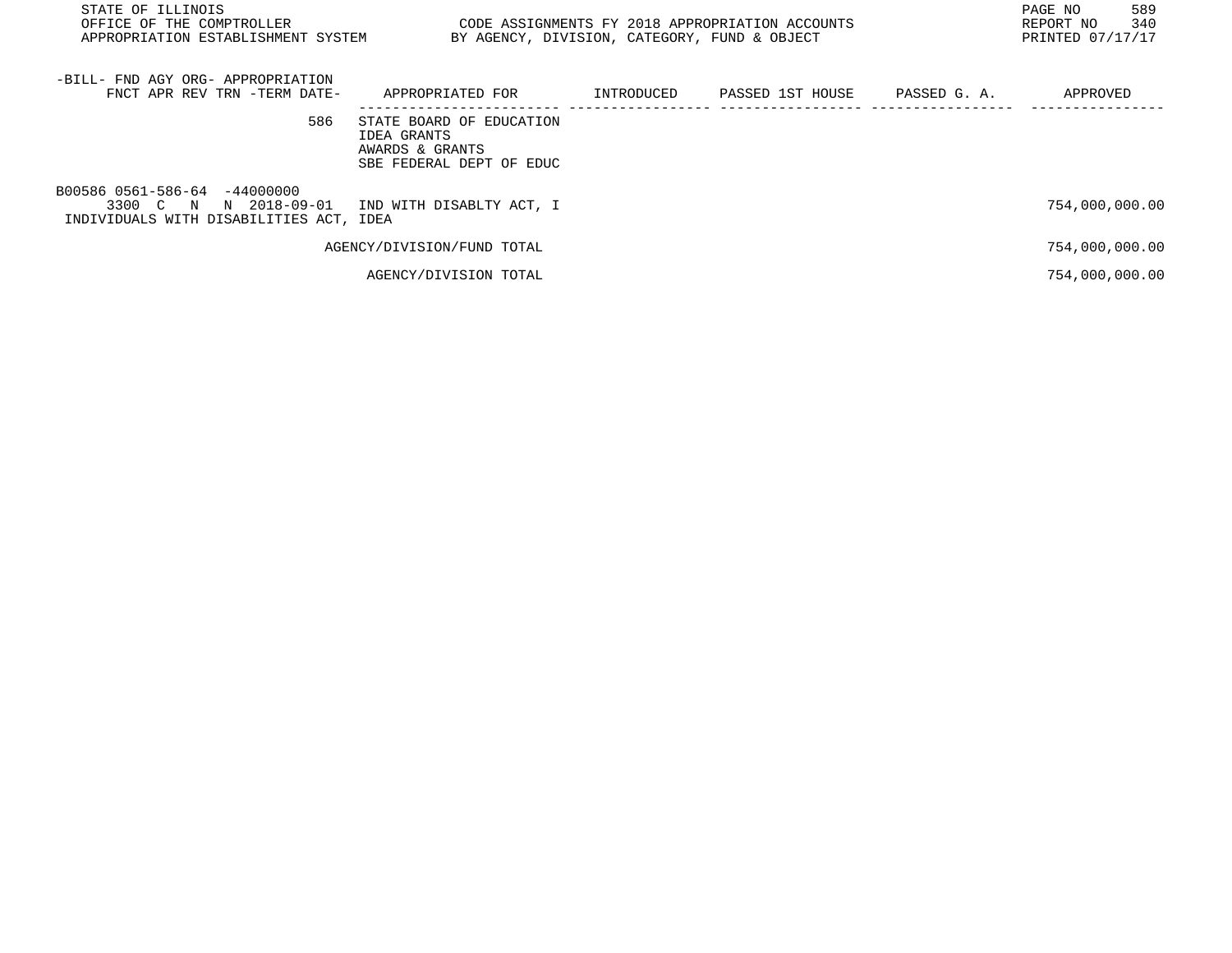| STATE OF ILLINOIS<br>OFFICE OF THE COMPTROLLER<br>APPROPRIATION ESTABLISHMENT SYSTEM           | CODE ASSIGNMENTS FY 2018 APPROPRIATION ACCOUNTS<br>BY AGENCY, DIVISION, CATEGORY, FUND & OBJECT |            |                  |              | PAGE NO<br>590<br>340<br>REPORT NO<br>PRINTED 07/17/17 |
|------------------------------------------------------------------------------------------------|-------------------------------------------------------------------------------------------------|------------|------------------|--------------|--------------------------------------------------------|
| -BILL- FND AGY ORG- APPROPRIATION<br>FNCT APR REV TRN -TERM DATE-                              | APPROPRIATED FOR                                                                                | INTRODUCED | PASSED 1ST HOUSE | PASSED G. A. | APPROVED                                               |
| 586                                                                                            | STATE BOARD OF EDUCATION<br>DEAF-BLIND GRANTS<br>AWARDS & GRANTS<br>SBE FEDERAL DEPT OF EDUC    |            |                  |              |                                                        |
| B00586 0561-586-66 -44000000<br>3300 C N<br>N 2018-09-01<br>INDIVIDUALS WITH DISABILITIES ACT. | IND W DISABLTY ACT DEAF/<br>DEAF/BLIND                                                          |            |                  |              | 500,000.00                                             |
|                                                                                                | AGENCY/DIVISION/FUND TOTAL                                                                      |            |                  |              | 500,000.00                                             |
|                                                                                                | AGENCY/DIVISION TOTAL                                                                           |            |                  |              | 500,000.00                                             |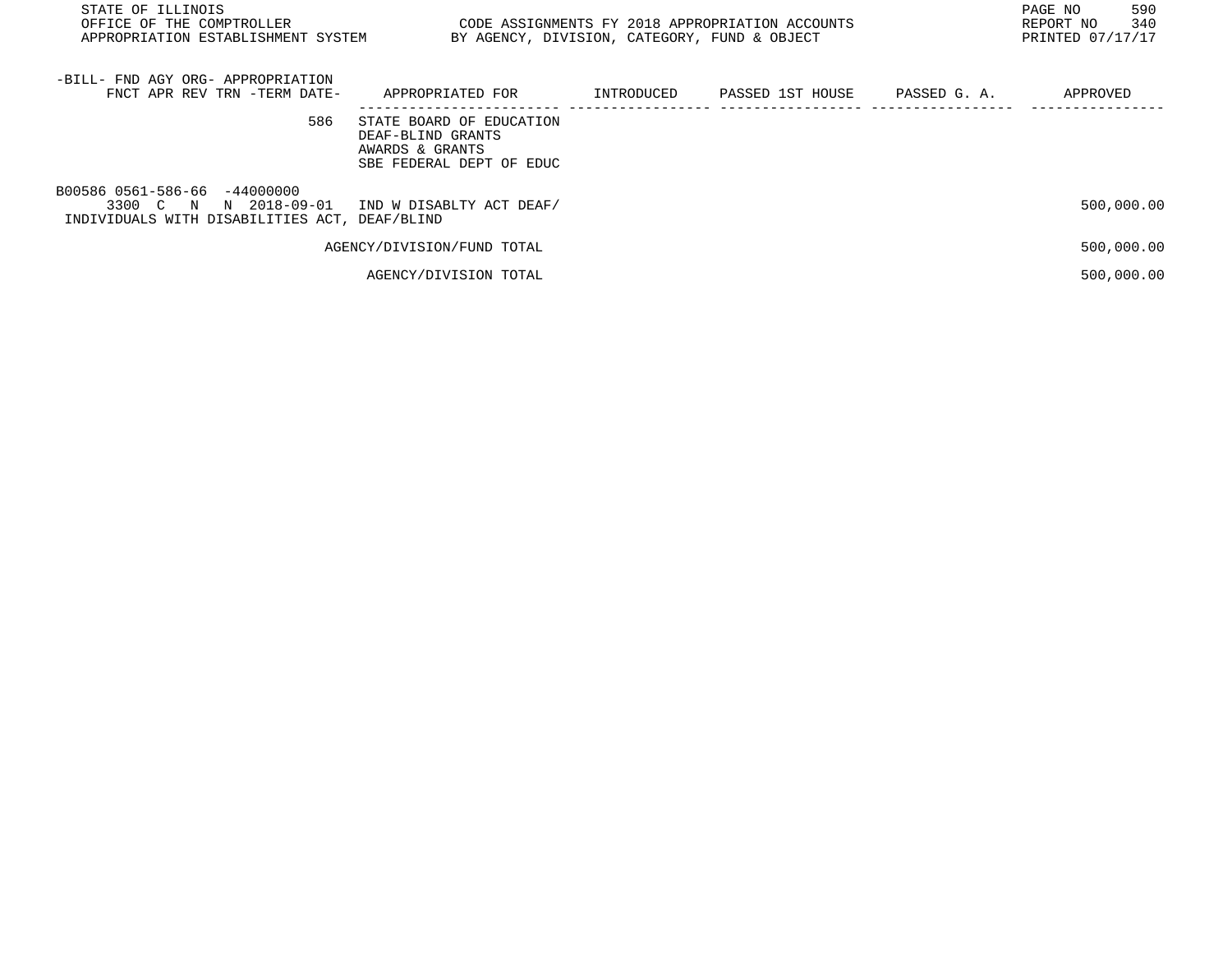| STATE OF ILLINOIS<br>OFFICE OF THE COMPTROLLER<br>APPROPRIATION ESTABLISHMENT SYSTEM BY AGENCY, DIVISION, CATEGORY, FUND & OBJECT | CODE ASSIGNMENTS FY 2018 APPROPRIATION ACCOUNTS                                 |  |              | PAGE NO<br>591<br>340<br>REPORT NO<br>PRINTED 07/17/17 |
|-----------------------------------------------------------------------------------------------------------------------------------|---------------------------------------------------------------------------------|--|--------------|--------------------------------------------------------|
| -BILL- FND AGY ORG- APPROPRIATION<br>FNCT APR REV TRN -TERM DATE-                                                                 | APPROPRIATED FOR          INTRODUCED      PASSED 1ST HOUSE                      |  | PASSED G. A. | APPROVED                                               |
| 586                                                                                                                               | STATE BOARD OF EDUCATION<br>LOCAL PROJECTS<br>OPERATIONS<br>AFTER SCHOOL RESCUE |  |              |                                                        |
| B00586 0512-586-68 -19006200<br>3300 C N T 2018-09-01                                                                             | ORDINARY & CONTINGENT EX                                                        |  |              | 200,000.00                                             |
|                                                                                                                                   | AGENCY/DIVISION/FUND TOTAL                                                      |  |              | 200,000.00                                             |
|                                                                                                                                   | GENERAL REVENUE                                                                 |  |              |                                                        |
| A00586 0001-586-68 -44006200<br>3300 C N N 2018-09-01 AFTER SCHOOL MATTERS/ALL                                                    |                                                                                 |  |              | 2,443,800.00                                           |
|                                                                                                                                   | AGENCY/DIVISION/FUND TOTAL                                                      |  |              | 2,443,800.00                                           |
|                                                                                                                                   | AGENCY/DIVISION TOTAL                                                           |  |              | 2,643,800.00                                           |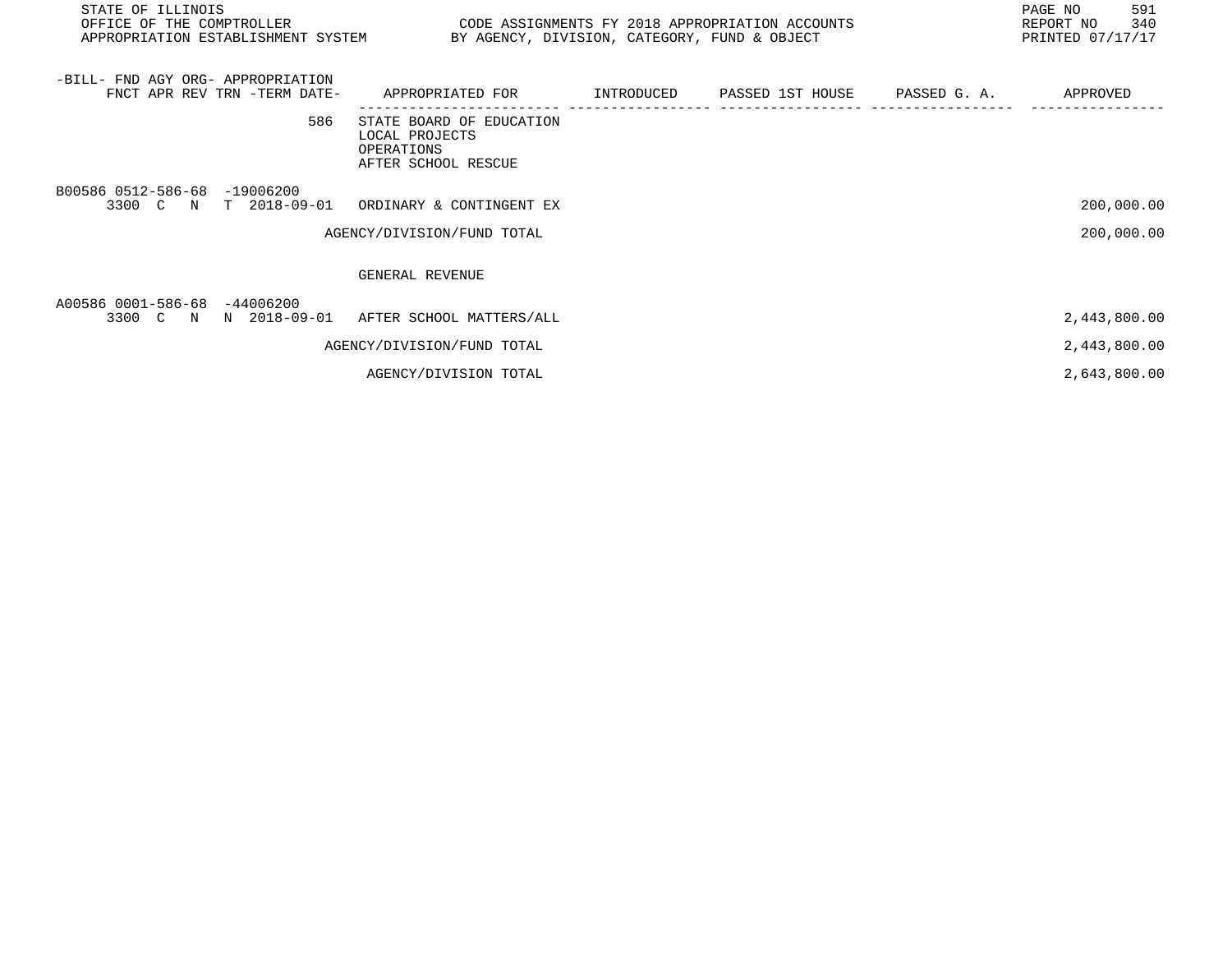| STATE OF ILLINOIS<br>OFFICE OF THE COMPTROLLER                                                      | CODE ASSIGNMENTS FY 2018 APPROPRIATION ACCOUNTS<br>APPROPRIATION ESTABLISHMENT SYSTEM<br>BY AGENCY, DIVISION, CATEGORY, FUND & OBJECT |            |                  |              |               |
|-----------------------------------------------------------------------------------------------------|---------------------------------------------------------------------------------------------------------------------------------------|------------|------------------|--------------|---------------|
| -BILL- FND AGY ORG- APPROPRIATION<br>FNCT APR REV TRN -TERM DATE-                                   | APPROPRIATED FOR                                                                                                                      | INTRODUCED | PASSED 1ST HOUSE | PASSED G. A. | APPROVED      |
| 586                                                                                                 | STATE BOARD OF EDUCATION<br>CAREER & TECHNICAL ED GR<br>AWARDS & GRANTS<br>SBE FEDERAL DEPT OF EDUC                                   |            |                  |              |               |
| B00586 0561-586-69 -44000100<br>3300 C N<br>N 2018-09-01<br>GRANTS FOR VOCATIONSL EDUCATION - BASIC | GRANTS FOR VOCATIONAL ED                                                                                                              |            |                  |              | 55,000,000.00 |
|                                                                                                     | AGENCY/DIVISION/FUND TOTAL                                                                                                            |            |                  |              | 55,000,000.00 |
|                                                                                                     | AGENCY/DIVISION TOTAL                                                                                                                 |            |                  |              | 55,000,000.00 |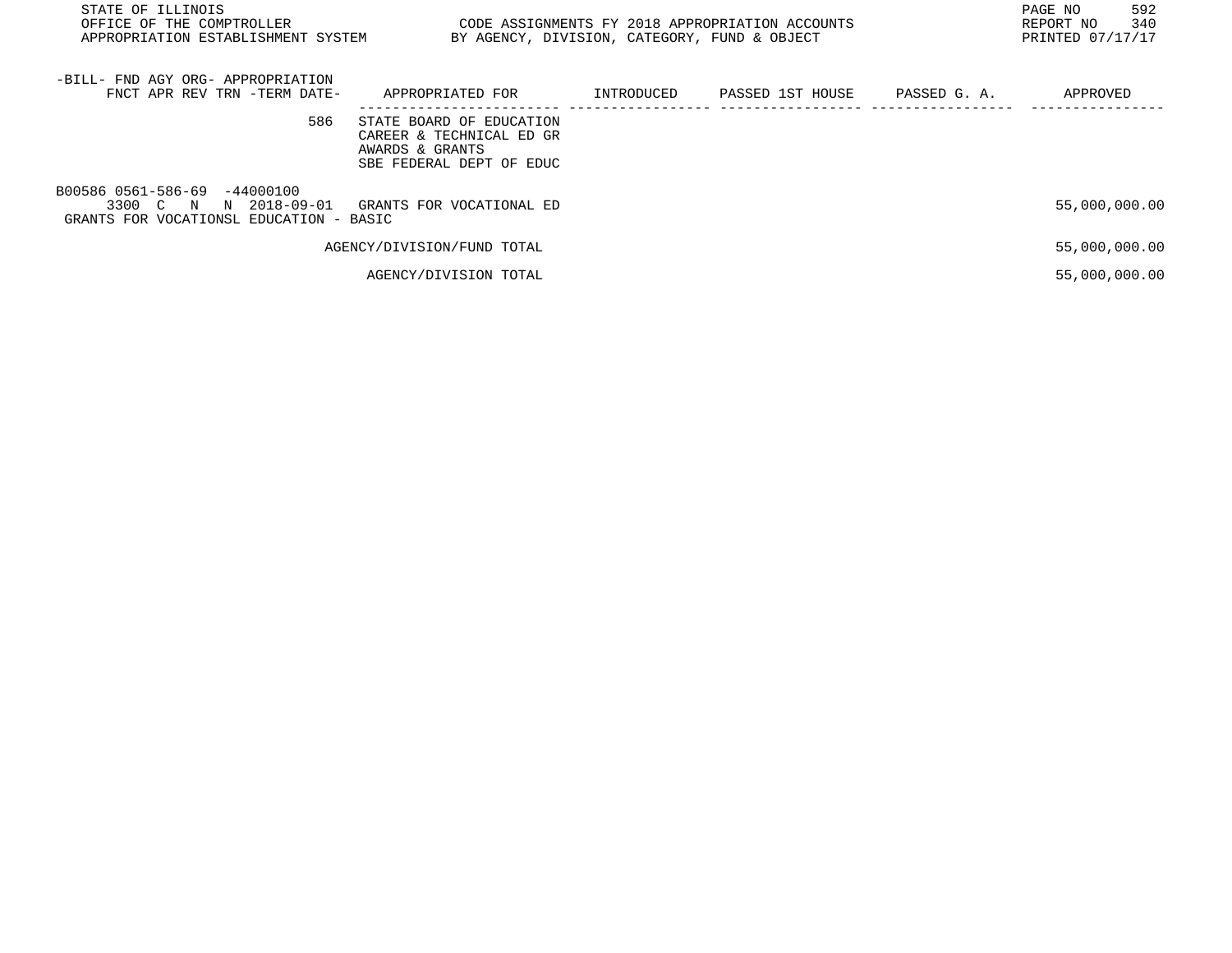| STATE OF ILLINOIS<br>CODE ASSIGNMENTS FY 2018 APPROPRIATION ACCOUNTS<br>OFFICE OF THE COMPTROLLER<br>APPROPRIATION ESTABLISHMENT SYSTEM<br>BY AGENCY, DIVISION, CATEGORY, FUND & OBJECT |                                                                                       |            |                  |              | 593<br>PAGE NO<br>340<br>REPORT NO<br>PRINTED 07/17/17 |
|-----------------------------------------------------------------------------------------------------------------------------------------------------------------------------------------|---------------------------------------------------------------------------------------|------------|------------------|--------------|--------------------------------------------------------|
| -BILL- FND AGY ORG- APPROPRIATION<br>FNCT APR REV TRN -TERM DATE-                                                                                                                       | APPROPRIATED FOR                                                                      | INTRODUCED | PASSED 1ST HOUSE | PASSED G. A. | APPROVED                                               |
| 586                                                                                                                                                                                     | STATE BOARD OF EDUCATION<br>COMMUNITY RES SVCS AUTHO<br>OPERATIONS<br>GENERAL REVENUE |            |                  |              |                                                        |
| A00586 0001-586-75 -19000000<br>3300 C N T 2018-09-01<br>ALL COSTS                                                                                                                      | COMNTY RESIDNTAL SRVS AU                                                              |            |                  |              | 579,000.00                                             |
|                                                                                                                                                                                         | AGENCY/DIVISION/FUND TOTAL                                                            |            |                  |              | 579,000.00                                             |
|                                                                                                                                                                                         | AGENCY/DIVISION TOTAL                                                                 |            |                  |              | 579,000.00                                             |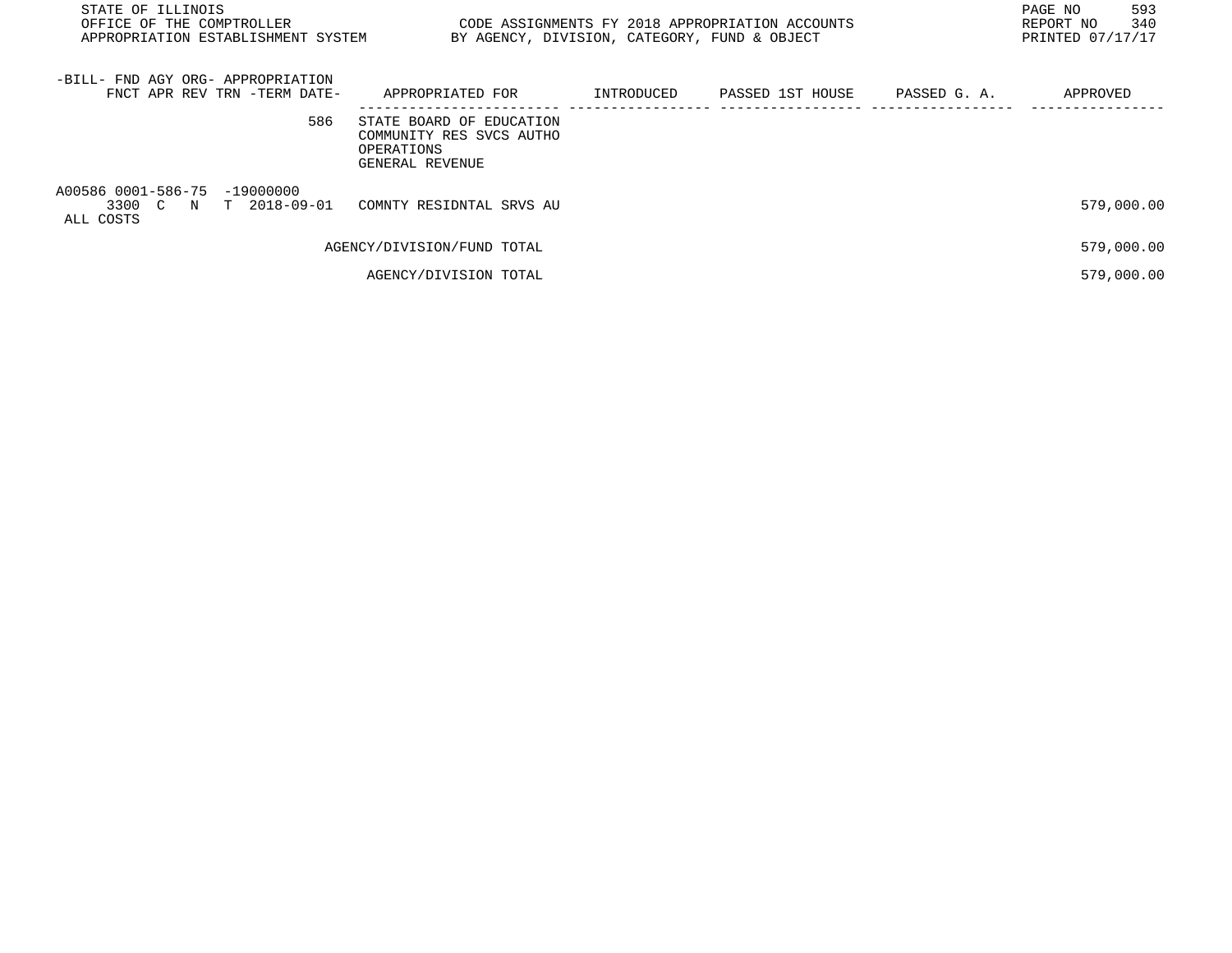| STATE OF ILLINOIS<br>OFFICE OF THE COMPTROLLER THE STATE STATE ON THE CODE ASSIGNMENTS FY 2018 APPROPRIATION ACCOUNTS<br>APPROPRIATION ESTABLISHMENT SYSTEM BY AGENCY, DIVISION, CATEGORY, FUND & OBJECT |                                                                                            |  | 594<br>PAGE NO<br>340<br>REPORT NO<br>PRINTED 07/17/17 |
|----------------------------------------------------------------------------------------------------------------------------------------------------------------------------------------------------------|--------------------------------------------------------------------------------------------|--|--------------------------------------------------------|
| -BILL- FND AGY ORG- APPROPRIATION<br>FNCT APR REV TRN -TERM DATE-                                                                                                                                        | APPROPRIATED FOR                                                                           |  | APPROVED                                               |
| 586                                                                                                                                                                                                      | STATE BOARD OF EDUCATION<br>STATE CHARTER SCHOOL<br>OPERATIONS<br>STATE CHARTER SCHOOL COM |  |                                                        |
| B00586 0674-586-77 -19000000<br>T 2018-09-01<br>3300 C N<br>FOR ALL COSTS ASSOCIATED WITH STATE CHARTER SCHOOL<br>OMMISSION                                                                              | STATE CHARTER SCHOOL COM                                                                   |  | 1,000,000.00                                           |
|                                                                                                                                                                                                          | AGENCY/DIVISION/FUND TOTAL                                                                 |  | 1,000,000.00                                           |
|                                                                                                                                                                                                          | AGENCY/DIVISION TOTAL                                                                      |  | 1,000,000.00                                           |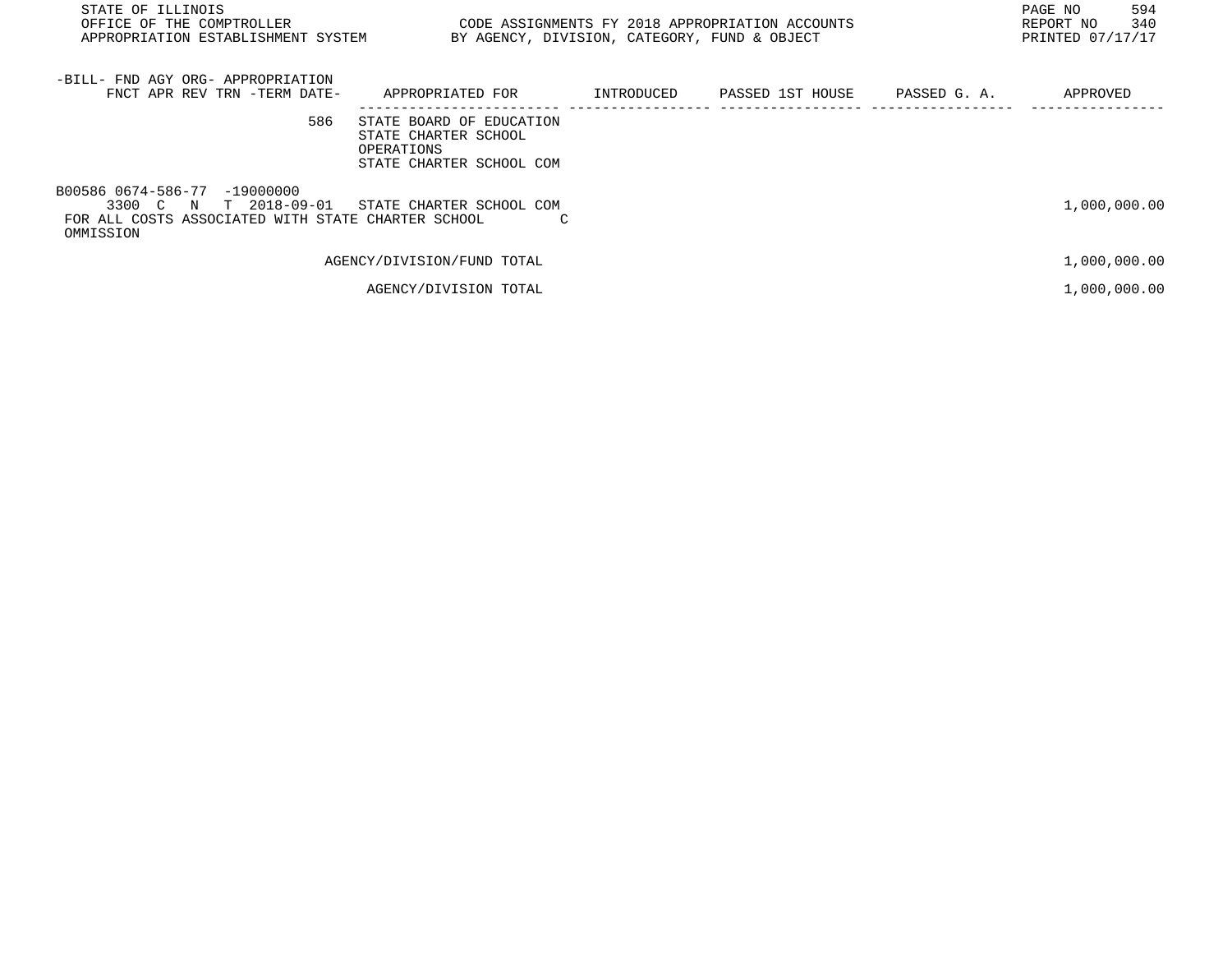| STATE OF ILLINOIS<br>OFFICE OF THE COMPTROLLER<br>APPROPRIATION ESTABLISHMENT SYSTEM            |                                                                                                   | BY AGENCY, DIVISION, CATEGORY, FUND & OBJECT | CODE ASSIGNMENTS FY 2018 APPROPRIATION ACCOUNTS | 595<br>PAGE NO<br>340<br>REPORT NO<br>PRINTED 07/17/17 |
|-------------------------------------------------------------------------------------------------|---------------------------------------------------------------------------------------------------|----------------------------------------------|-------------------------------------------------|--------------------------------------------------------|
| -BILL- FND AGY ORG- APPROPRIATION<br>FNCT APR REV TRN -TERM DATE-                               | APPROPRIATED FOR                                                                                  | INTRODUCED                                   | PASSED 1ST HOUSE PASSED G. A.                   | APPROVED                                               |
| 586                                                                                             | STATE BOARD OF EDUCATION<br>CONGRESSIONAL PROJECTS<br>AWARDS & GRANTS<br>SBE FEDERAL DEPT OF EDUC |                                              |                                                 |                                                        |
| B00586 0561-586-80 -49000000<br>3300 C N N 2018-09-01<br>SPECIAL FEDERAL CONGRESSIONAL PROJECTS | SP FED CONGRESSIONAL PRO                                                                          |                                              |                                                 | 5,000,000.00                                           |
|                                                                                                 | AGENCY/DIVISION/FUND TOTAL                                                                        |                                              |                                                 | 5,000,000.00                                           |
|                                                                                                 | AGENCY/DIVISION TOTAL                                                                             |                                              |                                                 | 5,000,000.00                                           |
|                                                                                                 | AGENCY TOTAL                                                                                      |                                              |                                                 | 5, 225, 718, 700.00                                    |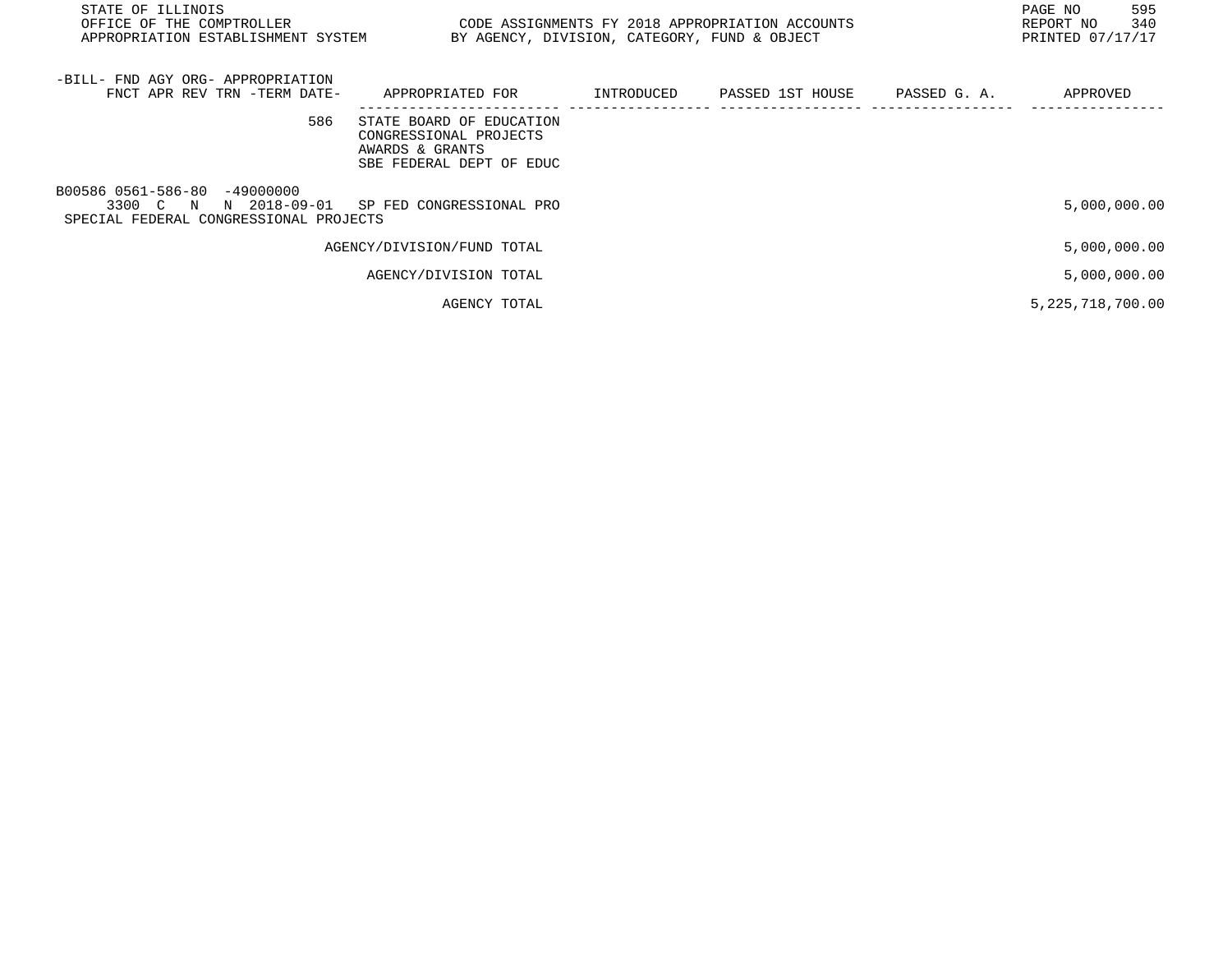| STATE OF ILLINOIS<br>OFFICE OF THE COMPTROLLER<br>APPROPRIATION ESTABLISHMENT SYSTEM |                                                                                  | BY AGENCY, DIVISION, CATEGORY, FUND & OBJECT | CODE ASSIGNMENTS FY 2018 APPROPRIATION ACCOUNTS |              | 596<br>PAGE NO<br>340<br>REPORT NO<br>PRINTED 07/17/17 |
|--------------------------------------------------------------------------------------|----------------------------------------------------------------------------------|----------------------------------------------|-------------------------------------------------|--------------|--------------------------------------------------------|
| -BILL- FND AGY ORG- APPROPRIATION<br>FNCT APR REV TRN -TERM DATE-                    | APPROPRIATED FOR                                                                 |                                              | INTRODUCED PASSED 1ST HOUSE                     | PASSED G. A. | APPROVED                                               |
| 587                                                                                  | STATE BOARD OF ELECTIONS<br>ADMINISTRATION<br>AWARDS & GRANTS<br>GENERAL REVENUE |                                              |                                                 |              |                                                        |
| A00587 0001-587-05 -49000000<br>7800 C N N 2018-09-01<br>REIMBURSEMENTS              | OPERATIONAL EXPENSES, GRA                                                        |                                              |                                                 |              | 13,492,100.00                                          |
|                                                                                      | AGENCY/DIVISION/FUND TOTAL                                                       |                                              |                                                 |              | 13,492,100.00                                          |
|                                                                                      | AGENCY/DIVISION TOTAL                                                            |                                              |                                                 |              | 13,492,100.00                                          |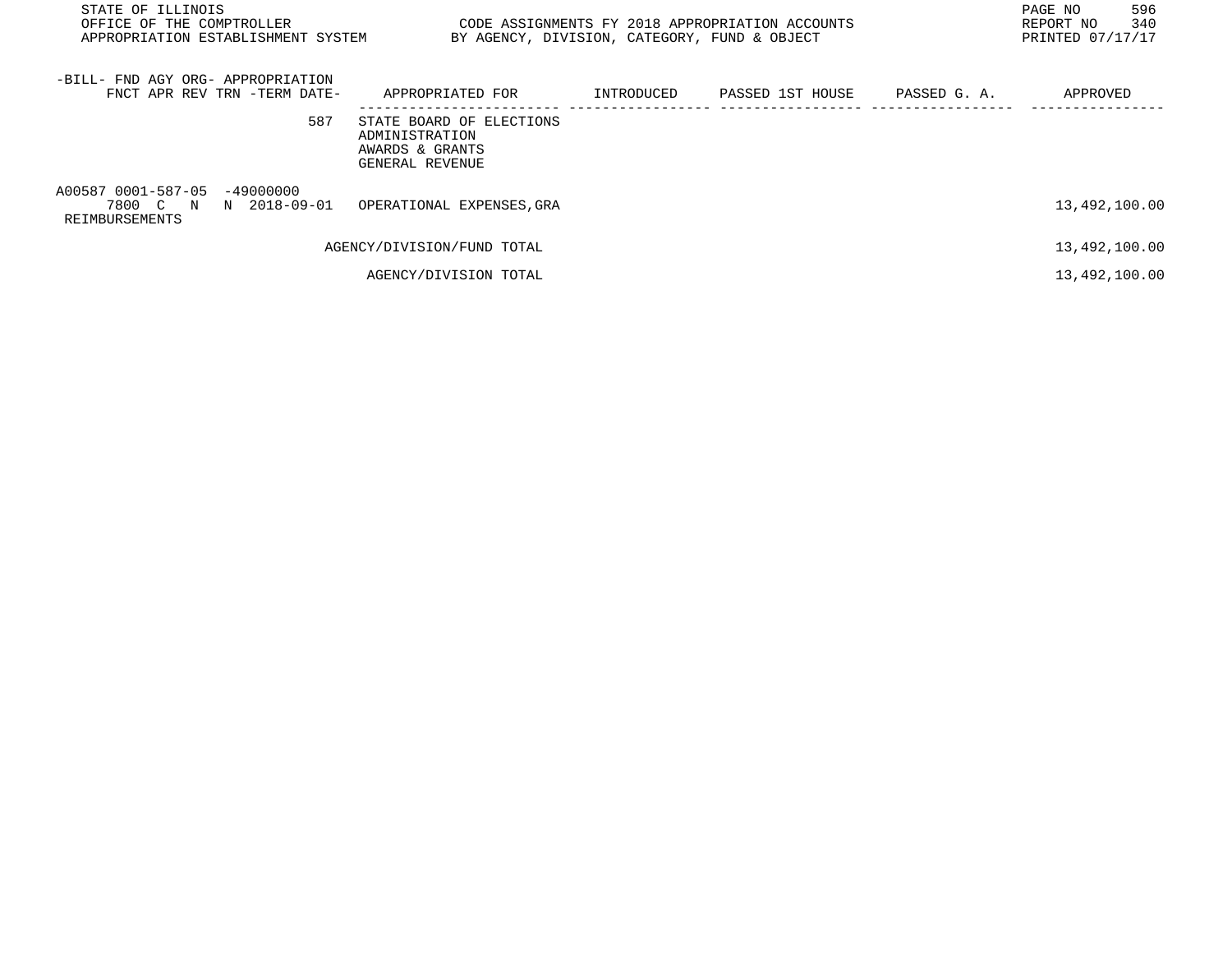| STATE OF ILLINOIS<br>OFFICE OF THE COMPTROLLER<br>CODE ASSIGNMENTS FY 2018 APPROPRIATION ACCOUNTS<br>APPROPRIATION ESTABLISHMENT SYSTEM BY AGENCY, DIVISION, CATEGORY, FUND & OBJECT                                       |                                                                                            |  |  |  |               |  |
|----------------------------------------------------------------------------------------------------------------------------------------------------------------------------------------------------------------------------|--------------------------------------------------------------------------------------------|--|--|--|---------------|--|
| -BILL- FND AGY ORG- APPROPRIATION<br>FNCT APR REV TRN -TERM DATE-                                                                                                                                                          | APPROPRIATED FOR        INTRODUCED      PASSED 1ST HOUSE     PASSED G. A.         APPROVED |  |  |  |               |  |
| 587                                                                                                                                                                                                                        | STATE BOARD OF ELECTIONS<br>ELECTIONS<br>OPERATIONS<br>HELP ILLINOIS VOTE                  |  |  |  |               |  |
| A00587 0206-587-10 -19000100<br>7800 C N T 2018-09-01 IMPLEMENTATION OF STATEW<br>VOTER REGISTRATION SYSTEM AS REOUIRED BY SECTION 1A-25 OF I<br>L ELECTION CODE, INCLUDING MAINTENANCE OF IDEA/VISTA PROGRAM              |                                                                                            |  |  |  | 1,779,700.00  |  |
| A00587 0206-587-10 -44000000<br>7800 C N N 2018-09-01 DISTRIBUTION TO LOCAL EL<br>AUTHORITIES UNDER SECTION 251 OF HELP AMERICA VOTE ACT                                                                                   |                                                                                            |  |  |  | 1,779,700.00  |  |
| A00587 0206-587-10 -49000000<br>7800 C N N 2018-09-01 FOR ADMINISTRATIVE COSTS<br>DISCRETIONARY GRANTS TO LOCAL ELECTION AUTHORITIES UNDER S<br>ECTION 101 OF HELP AMERICA VOTE ACT                                        |                                                                                            |  |  |  | 414,000.00    |  |
|                                                                                                                                                                                                                            | AGENCY/DIVISION/FUND TOTAL                                                                 |  |  |  | 3,973,400.00  |  |
|                                                                                                                                                                                                                            | PERSONAL PROPERTY TAX RE                                                                   |  |  |  |               |  |
| A00587 0802-587-10 -44710000<br>7800 C N N 2018-09-01 REIMBURSEMENT TO COUNTIE<br>INCREASED COMPENSATION TO JUDGES & OTHER ELECTION OFFICIALS&<br>90-672-ELECTION DAY JUDGES ONLY                                          |                                                                                            |  |  |  | 2,300,000.00  |  |
| A00587 0802-587-10 -44710100<br>7800 C N N 2018-09-01<br>COUNTY CLERKS, COUNTY RECORDERS, & CHIEF ELECTION CLERKS AS C<br>OMPENSATION FOR ADDITIONAL DUTIES REOUIRED OF SUCH OFFICIALB<br>Y CONSOLIDATION OF ELECTIONS LAW | PAYMENT OF LUMP SUM AWAR                                                                   |  |  |  | 799,500.00    |  |
|                                                                                                                                                                                                                            | AGENCY/DIVISION/FUND TOTAL                                                                 |  |  |  | 3,099,500.00  |  |
|                                                                                                                                                                                                                            | AGENCY/DIVISION TOTAL                                                                      |  |  |  | 7,072,900.00  |  |
|                                                                                                                                                                                                                            | AGENCY TOTAL                                                                               |  |  |  | 20,565,000.00 |  |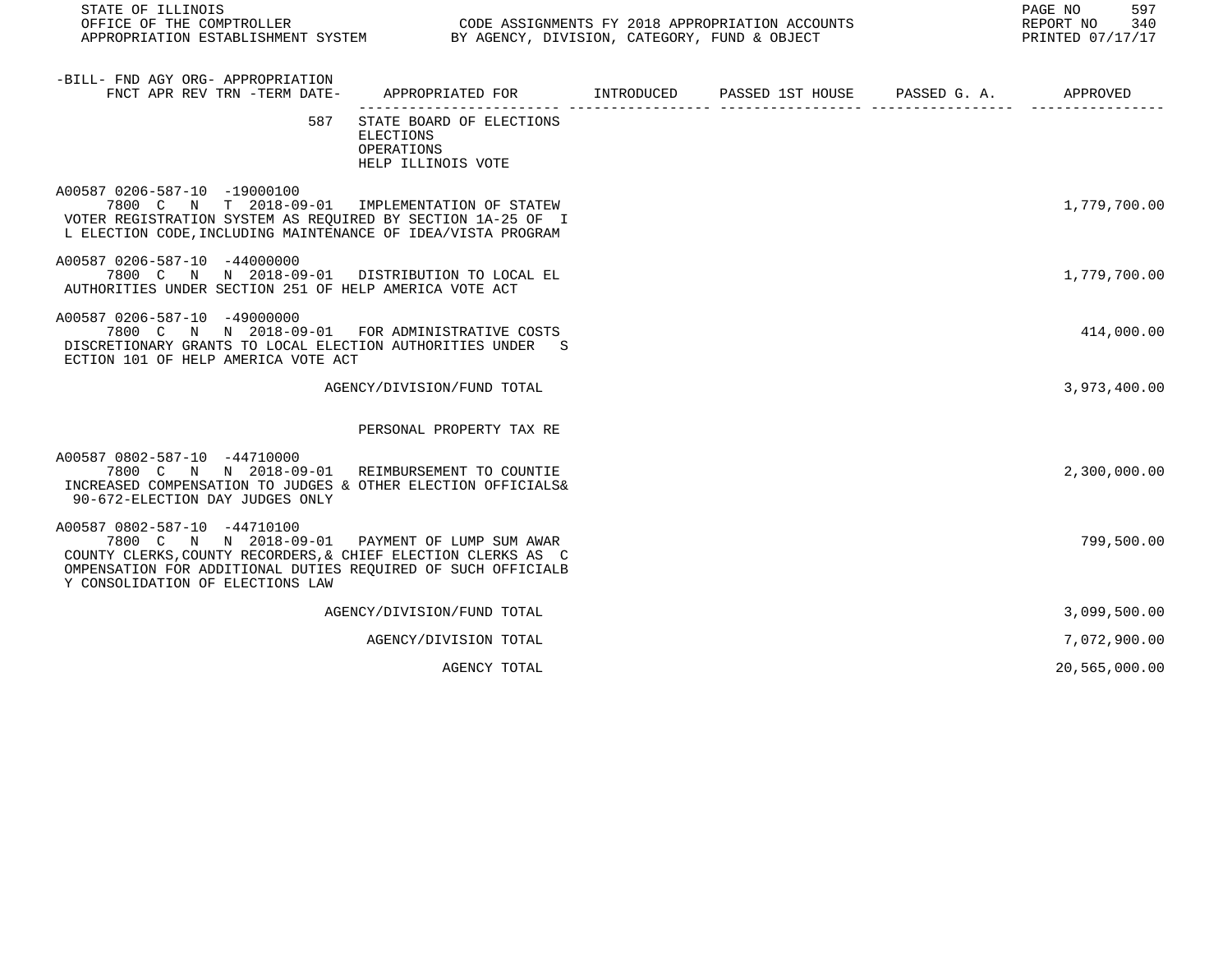| STATE OF ILLINOIS<br>OFFICE OF THE COMPTROLLER<br>APPROPRIATION ESTABLISHMENT SYSTEM | PAGE NO<br>CODE ASSIGNMENTS FY 2018 APPROPRIATION ACCOUNTS<br>REPORT NO<br>BY AGENCY, DIVISION, CATEGORY, FUND & OBJECT<br>PRINTED 07/17/17 |  |                                         |  |              |  |
|--------------------------------------------------------------------------------------|---------------------------------------------------------------------------------------------------------------------------------------------|--|-----------------------------------------|--|--------------|--|
| -BILL- FND AGY ORG- APPROPRIATION<br>FNCT APR REV TRN -TERM DATE-                    | APPROPRIATED FOR                                                                                                                            |  | INTRODUCED PASSED 1ST HOUSE PASSED G.A. |  | APPROVED     |  |
| 588                                                                                  | IL EMERGENCY MANAGEMENT<br>MNGMNT/ADMINISTRATIVE SU<br>OPERATIONS<br>RADIATION PROTECTION                                                   |  |                                         |  |              |  |
| A00588 0067-588-05 -11200000<br>6200 C N<br>P 2018-09-01                             | REGULAR POSITIONS                                                                                                                           |  |                                         |  | 120,000.00   |  |
| A00588 0067-588-05 -11610000<br>P 2018-09-01<br>6200 C<br>$\mathbb N$                | RETIREMENT                                                                                                                                  |  |                                         |  | 65,000.00    |  |
| A00588 0067-588-05 -11700000<br>$T = 2018 - 09 - 01$<br>6200 C<br>$\mathbb N$        | SOC SEC/MEDICARE CONTRIB                                                                                                                    |  |                                         |  | 9,200.00     |  |
| A00588 0067-588-05<br>$-11800000$<br>6200 C<br>$\mathbb N$<br>P 2018-09-01           | GROUP INSURANCE                                                                                                                             |  |                                         |  | 45,500.00    |  |
| A00588 0067-588-05<br>-12000000<br>$T = 2018 - 09 - 01$<br>6200 C N                  | CONTRACTUAL SERVICES                                                                                                                        |  |                                         |  | 1,024,900.00 |  |
| A00588 0067-588-05<br>-12900000<br>$T = 2018 - 09 - 01$<br>6200 C<br>$\mathbb N$     | TRAVEL                                                                                                                                      |  |                                         |  | 1,000.00     |  |
| A00588 0067-588-05 -13000000<br>$T = 2018 - 09 - 01$<br>6200 C<br>$\mathbb N$        | COMMODITIES                                                                                                                                 |  |                                         |  | 800.00       |  |
| A00588 0067-588-05<br>$-13020000$<br>6200 C<br>$\mathbf N$<br>$T = 2018 - 09 - 01$   | PRINTING                                                                                                                                    |  |                                         |  |              |  |
| A00588 0067-588-05<br>$-16000000$<br>$T = 2018 - 09 - 01$<br>6200 C N                | ELECTRONIC DATA PROCESSI                                                                                                                    |  |                                         |  | 296,900.00   |  |
| A00588 0067-588-05<br>$-17000000$<br>$T = 2018 - 09 - 01$<br>6200 C<br>$\mathbb N$   | TELECOMMUNICATION                                                                                                                           |  |                                         |  | 8,200.00     |  |
| A00588 0067-588-05 -18000000<br>6200 C<br>$T = 2018 - 09 - 01$<br>$\mathbb N$        | OPERATION OF AUTO EQUIPM                                                                                                                    |  |                                         |  | 5,400.00     |  |
| A00588 0067-588-05<br>$-19100000$<br>N T 2018-09-01<br>6200 C                        | ORDINARY & CONTINGENT EX                                                                                                                    |  |                                         |  | 49,000.00    |  |
|                                                                                      | AGENCY/DIVISION/FUND TOTAL                                                                                                                  |  |                                         |  | 1,625,900.00 |  |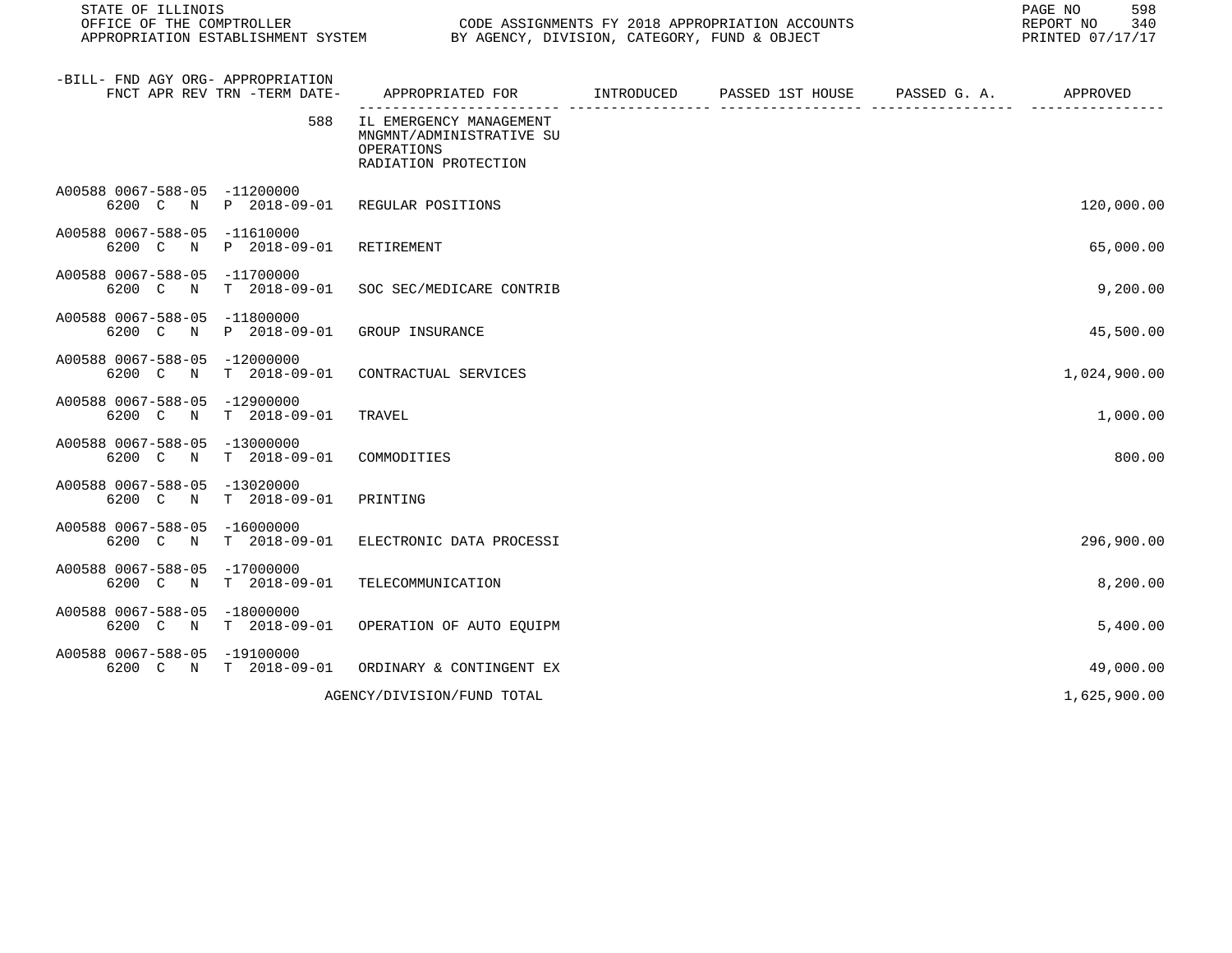| STATE OF ILLINOIS<br>OFFICE OF THE COMPTROLLER<br>CODE ASSIGNMENTS FY 2018 APPROPRIATION ACCOUNTS<br>APPROPRIATION ESTABLISHMENT SYSTEM BY AGENCY, DIVISION, CATEGORY, FUND & OBJECT |                                                                                               |  |  |  | 599<br>PAGE NO<br>REPORT NO<br>340<br>PRINTED 07/17/17 |
|--------------------------------------------------------------------------------------------------------------------------------------------------------------------------------------|-----------------------------------------------------------------------------------------------|--|--|--|--------------------------------------------------------|
| -BILL- FND AGY ORG- APPROPRIATION<br>FNCT APR REV TRN -TERM DATE-                                                                                                                    | APPROPRIATED FOR        INTRODUCED     PASSED 1ST HOUSE     PASSED G. A.         APPROVED     |  |  |  |                                                        |
| 588                                                                                                                                                                                  | IL EMERGENCY MANAGEMENT<br>MNGMNT/ADMINISTRATIVE SU<br>OPERATIONS<br>DISASTER RESPONSE AND RE |  |  |  |                                                        |
| A00588 0667-588-05 -19000000<br>6200 C N T 2018-09-01 DISASTER RESPONSE & RECO                                                                                                       |                                                                                               |  |  |  | 12,000,000.00                                          |
|                                                                                                                                                                                      | AGENCY/DIVISION/FUND TOTAL                                                                    |  |  |  | 12,000,000.00                                          |
|                                                                                                                                                                                      | NUC SAFETY EMERG PREPARE                                                                      |  |  |  |                                                        |
| A00588 0796-588-05 -11200000<br>6200 C N P 2018-09-01 REGULAR POSITIONS                                                                                                              |                                                                                               |  |  |  | 1,226,300.00                                           |
| A00588 0796-588-05 -11610000<br>6200 C N<br>P 2018-09-01                                                                                                                             | RETIREMENT                                                                                    |  |  |  | 662,400.00                                             |
| A00588 0796-588-05 -11700000<br>6200 C N<br>T 2018-09-01                                                                                                                             | SOC SEC/MEDICARE CONTRIB                                                                      |  |  |  | 96,200.00                                              |
| A00588 0796-588-05 -11800000<br>P 2018-09-01<br>6200 C<br>$\mathbb N$                                                                                                                | EMPLOYER CONTRB GRP INS                                                                       |  |  |  | 279,500.00                                             |
| A00588 0796-588-05 -12000000<br>6200 C N<br>T 2018-09-01                                                                                                                             | CONTRACTUAL SERVICES                                                                          |  |  |  | 1,771,800.00                                           |
| A00588 0796-588-05 -12900000<br>$T = 2018 - 09 - 01$<br>6200 C N                                                                                                                     | TRAVEL                                                                                        |  |  |  | 4,500.00                                               |
| A00588 0796-588-05 -13000000<br>6200 C N<br>T 2018-09-01                                                                                                                             | COMMODITIES                                                                                   |  |  |  | 3,200.00                                               |
| A00588 0796-588-05 -13020000<br>$T = 2018 - 09 - 01$<br>6200 C N                                                                                                                     | PRINTING                                                                                      |  |  |  | 10,500.00                                              |
| A00588 0796-588-05 -15000000<br>6250 C N<br>T 2018-09-01                                                                                                                             | EQUIPMENT                                                                                     |  |  |  | 5,500.00                                               |
| A00588 0796-588-05 -16000000<br>6200 C N T 2018-09-01                                                                                                                                | ELECTRONIC DATA PROCESSI                                                                      |  |  |  | 2,096,900.00                                           |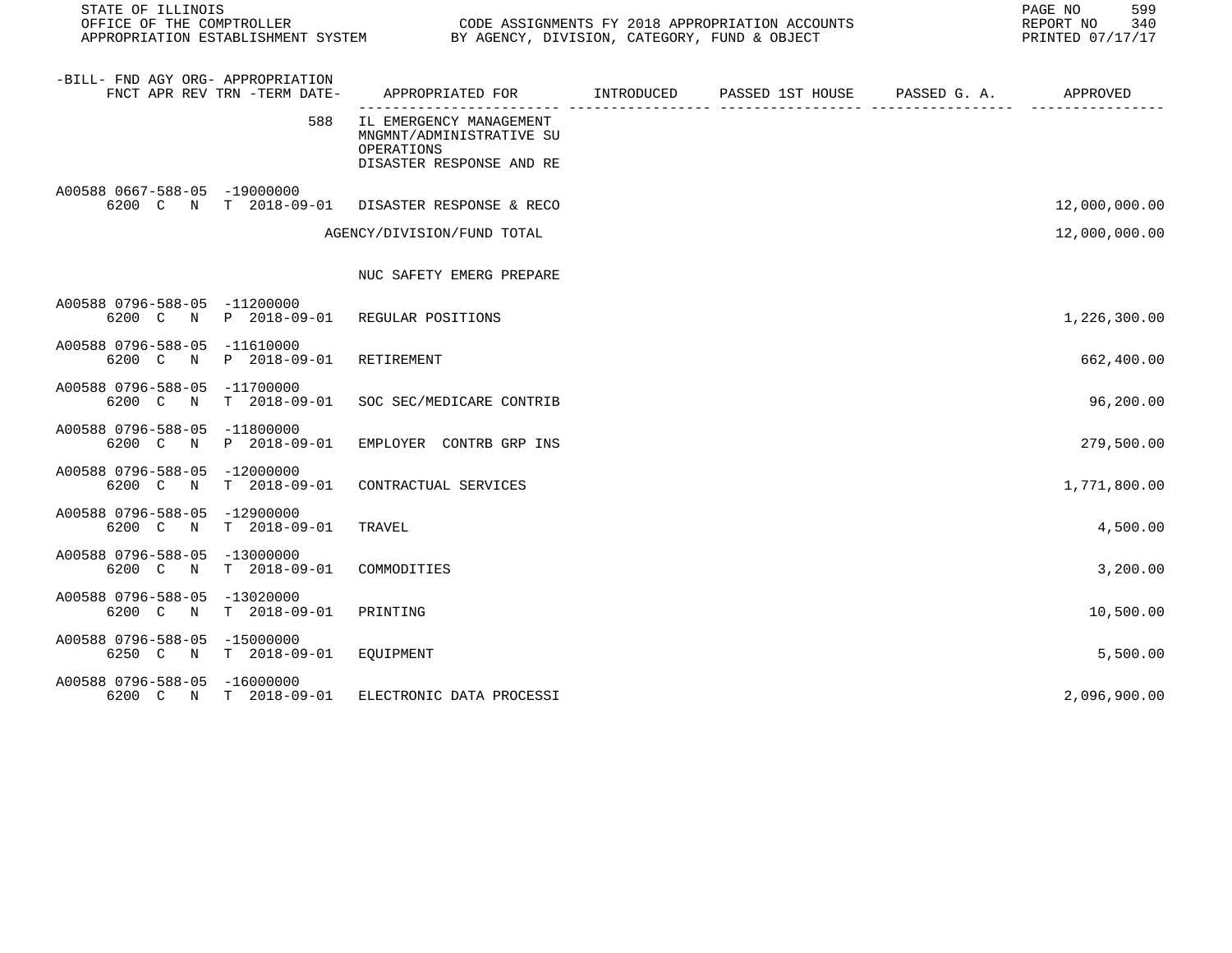| STATE OF ILLINOIS<br>OFFICE OF THE COMPTROLLER<br>CODE ASSIGNMENTS FY 2018 APPROPRIATION ACCOUNTS<br>BY AGENCY, DIVISION, CATEGORY, FUND & OBJECT<br>APPROPRIATION ESTABLISHMENT SYSTEM |                                     |                                                                                               |  |                             | PAGE NO<br>600<br>REPORT NO<br>340<br>PRINTED 07/17/17 |               |
|-----------------------------------------------------------------------------------------------------------------------------------------------------------------------------------------|-------------------------------------|-----------------------------------------------------------------------------------------------|--|-----------------------------|--------------------------------------------------------|---------------|
| -BILL- FND AGY ORG- APPROPRIATION                                                                                                                                                       | FNCT APR REV TRN -TERM DATE-        | APPROPRIATED FOR                                                                              |  | INTRODUCED PASSED 1ST HOUSE | PASSED G. A.                                           | APPROVED      |
|                                                                                                                                                                                         | 588                                 | IL EMERGENCY MANAGEMENT<br>MNGMNT/ADMINISTRATIVE SU<br>OPERATIONS<br>NUC SAFETY EMERG PREPARE |  |                             |                                                        |               |
| A00588 0796-588-05 -17000000<br>6200 C N                                                                                                                                                | $T = 2018 - 09 - 01$                | TELECOMMUNICATION                                                                             |  |                             |                                                        | 51,300.00     |
| A00588 0796-588-05<br>6200 C<br>$\mathbf N$                                                                                                                                             | $-18000000$<br>$T = 2018 - 09 - 01$ | OPERATION OF AUTO EQUIPM                                                                      |  |                             |                                                        | 162,600.00    |
| A00588 0796-588-05 -19000000<br>6200 C N                                                                                                                                                | $T$ 2018-09-01                      | ORDINARY & CONTINGENT EX                                                                      |  |                             |                                                        | 75,500.00     |
|                                                                                                                                                                                         |                                     | AGENCY/DIVISION/FUND TOTAL                                                                    |  |                             |                                                        | 6,446,200.00  |
|                                                                                                                                                                                         |                                     | <b>GENERAL REVENUE</b>                                                                        |  |                             |                                                        |               |
| A00588 0001-588-05 -49000000                                                                                                                                                            | 6200 C N N 2018-09-01               | OPS, GRANTS, AWARDS, ADM                                                                      |  |                             |                                                        | 1,948,450.00  |
|                                                                                                                                                                                         |                                     | AGENCY/DIVISION/FUND TOTAL                                                                    |  |                             |                                                        | 1,948,450.00  |
|                                                                                                                                                                                         |                                     | AGENCY/DIVISION TOTAL                                                                         |  |                             |                                                        | 22,020,550.00 |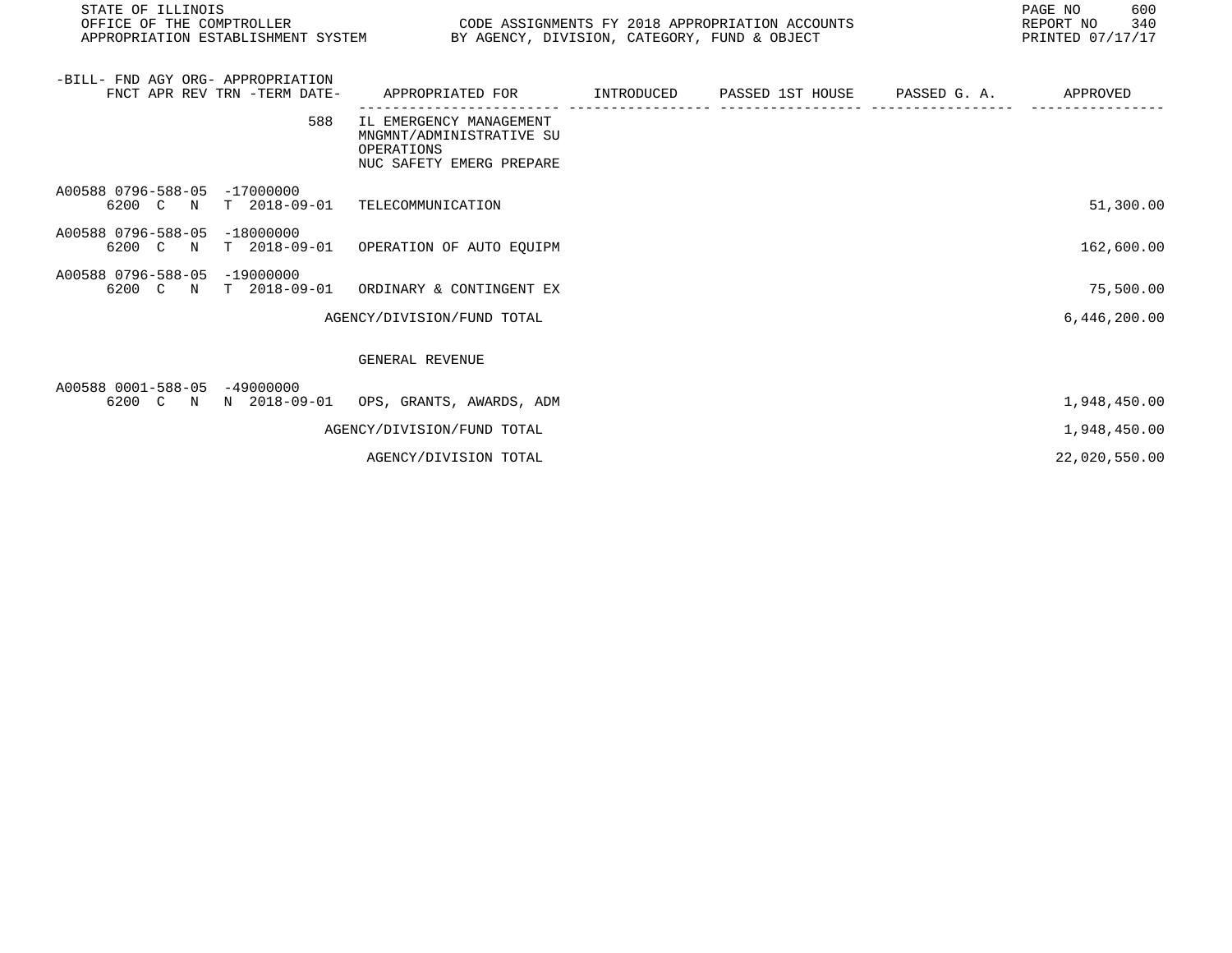| STATE OF ILLINOIS                                                                                                                                                                                 |                                                                                 | REPORT NO<br>PRINTED 07/17/17 |                               |  |              |  |
|---------------------------------------------------------------------------------------------------------------------------------------------------------------------------------------------------|---------------------------------------------------------------------------------|-------------------------------|-------------------------------|--|--------------|--|
| -BILL- FND AGY ORG- APPROPRIATION<br>FNCT APR REV TRN -TERM DATE-                                                                                                                                 | APPROPRIATED FOR<br>__________________________                                  | INTRODUCED                    | PASSED 1ST HOUSE PASSED G. A. |  | APPROVED     |  |
| 588                                                                                                                                                                                               | IL EMERGENCY MANAGEMENT<br>OPERATIONS<br>OPERATIONS<br>NUC SAFETY EMERG PREPARE |                               |                               |  |              |  |
| A00588 0796-588-15 -11200000<br>6200 C N P 2018-09-01 REGULAR POSITIONS                                                                                                                           |                                                                                 |                               |                               |  | 1,217,000.00 |  |
| A00588 0796-588-15 -11610000<br>P 2018-09-01<br>6200 C<br>N                                                                                                                                       | RETIREMENT                                                                      |                               |                               |  | 657,400.00   |  |
| A00588 0796-588-15 -11700000<br>6200 C N<br>T 2018-09-01                                                                                                                                          | SOC SEC/MEDICARE CONTRIB                                                        |                               |                               |  | 94,700.00    |  |
| A00588 0796-588-15 -11800000<br>5300 C N P 2018-09-01                                                                                                                                             | GROUP INSURANCE                                                                 |                               |                               |  | 356,600.00   |  |
| A00588 0796-588-15 -12000000<br>6200 C N T 2018-09-01                                                                                                                                             | CONTRACTUAL SERVICES                                                            |                               |                               |  | 169,600.00   |  |
| A00588 0796-588-15 -12900000<br>6200 C N<br>$T = 2018 - 09 - 01$                                                                                                                                  | TRAVEL                                                                          |                               |                               |  | 34,500.00    |  |
| A00588 0796-588-15 -13000000<br>6200 C N<br>T 2018-09-01                                                                                                                                          | COMMODITIES                                                                     |                               |                               |  | 11,900.00    |  |
| A00588 0796-588-15 -13020000<br>T 2018-09-01<br>6200 C N                                                                                                                                          | PRINTING                                                                        |                               |                               |  | 4,000.00     |  |
| A00588 0796-588-15<br>$-15000000$<br>6250 C N<br>T 2018-09-01                                                                                                                                     | EOUIPMENT                                                                       |                               |                               |  | 5,500.00     |  |
| A00588 0796-588-15 -17000000<br>6200 C N T 2018-09-01                                                                                                                                             | TELECOMMUNICATION                                                               |                               |                               |  | 235,500.00   |  |
| A00588 0796-588-15 -44700000<br>6200 C N N 2018-09-01<br>FOR EXPENSES ATTRIBUTABLE TO IMPLEMENTATION AND MAINTENANCE<br>OF PLANS AND PROGRAMS AUTHORIZED BY THE NUCLEAR SAFETY<br>REPAREDNESS ACT | COMP TO LOACAL GOVERNMEN<br>Ρ                                                   |                               |                               |  | 650,000.00   |  |
|                                                                                                                                                                                                   | AGENCY/DIVISION/FUND TOTAL                                                      |                               |                               |  | 3,436,700.00 |  |
|                                                                                                                                                                                                   | AGENCY/DIVISION TOTAL                                                           |                               |                               |  | 3,436,700.00 |  |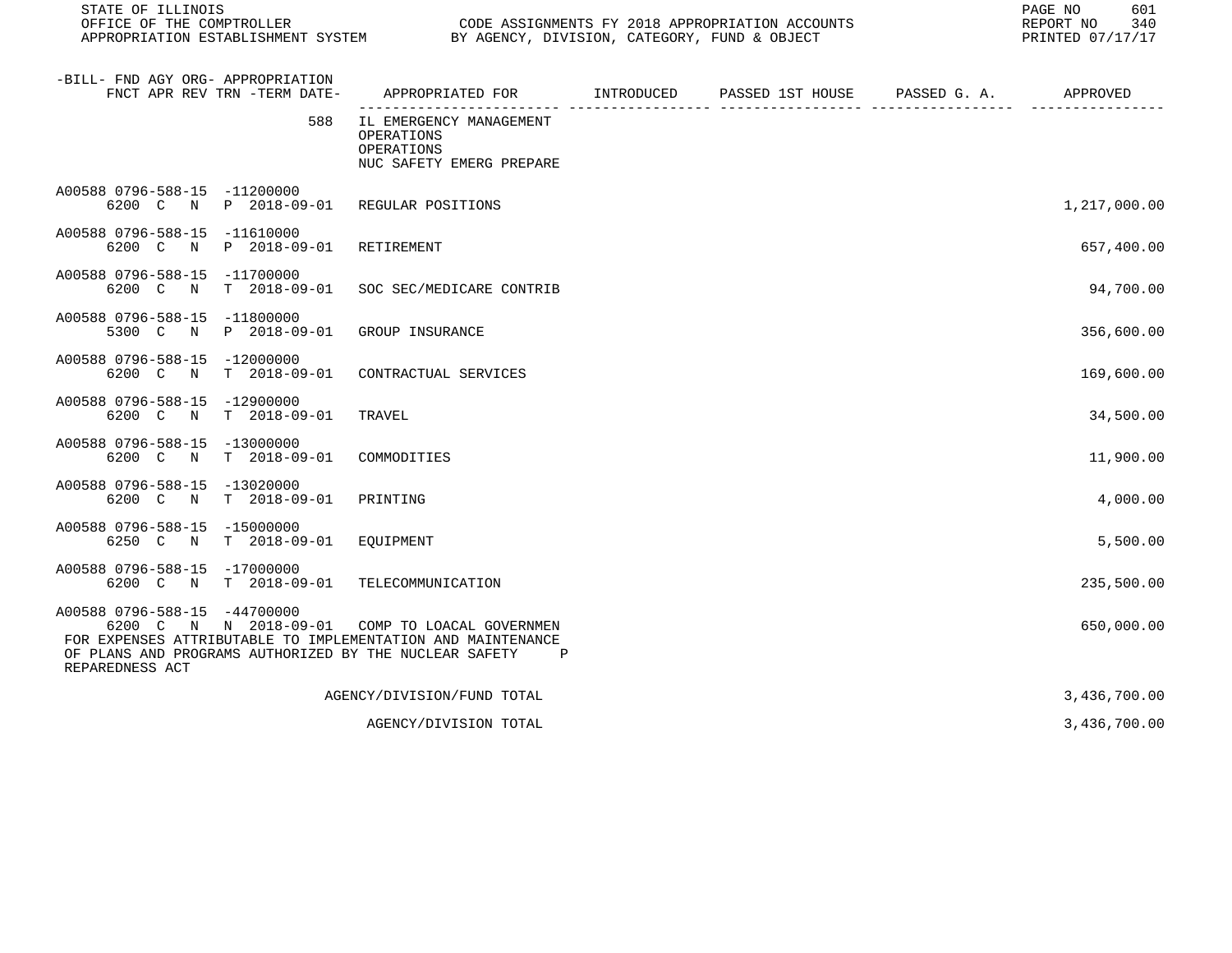| STATE OF ILLINOIS                                                                                                                                                                                                                                                  |                                                                                           |  |  | 602<br>PAGE NO<br>REPORT NO<br>340<br>PRINTED 07/17/17 |
|--------------------------------------------------------------------------------------------------------------------------------------------------------------------------------------------------------------------------------------------------------------------|-------------------------------------------------------------------------------------------|--|--|--------------------------------------------------------|
| -BILL- FND AGY ORG- APPROPRIATION<br>FNCT APR REV TRN -TERM DATE-                                                                                                                                                                                                  | APPROPRIATED FOR        INTRODUCED     PASSED 1ST HOUSE     PASSED G. A.         APPROVED |  |  |                                                        |
| 588                                                                                                                                                                                                                                                                | IL EMERGENCY MANAGEMENT<br>RADIATION SAFETY<br>OPERATIONS<br>RADIATION PROTECTION         |  |  |                                                        |
| A00588 0067-588-20 -11200000<br>6200 C N P 2018-09-01                                                                                                                                                                                                              | REGULAR POSITIONS                                                                         |  |  | 3,217,200.00                                           |
| A00588 0067-588-20 -11610000<br>6200 C<br>N<br>P 2018-09-01                                                                                                                                                                                                        | RETIREMENT                                                                                |  |  | 1,737,800.00                                           |
| A00588 0067-588-20<br>-11700000<br>6200 C<br>$T = 2018 - 09 - 01$<br>N                                                                                                                                                                                             | SOC SEC/MEDICARE CONTRIB                                                                  |  |  | 248,000.00                                             |
| A00588 0067-588-20 -11800000<br>P 2018-09-01<br>5300 C<br>$\mathbb N$                                                                                                                                                                                              | GROUP INSURANCE                                                                           |  |  | 756,500.00                                             |
| A00588 0067-588-20 -12000000<br>5300 C N T 2018-09-01                                                                                                                                                                                                              | CONTRACTUAL SERVICES                                                                      |  |  | 191,300.00                                             |
| A00588 0067-588-20 -12900000<br>5300 C N T 2018-09-01                                                                                                                                                                                                              | TRAVEL                                                                                    |  |  | 40,000.00                                              |
| A00588 0067-588-20 -13000000<br>$T$ 2018-09-01<br>5300 C N                                                                                                                                                                                                         | COMMODITIES                                                                               |  |  | 9,000.00                                               |
| A00588 0067-588-20 -13020000<br>5300 C N<br>$T = 2018 - 09 - 01$                                                                                                                                                                                                   | PRINTING                                                                                  |  |  |                                                        |
| A00588 0067-588-20 -15000000<br>$T$ 2018-09-01<br>5350 C N                                                                                                                                                                                                         | EOUIPMENT                                                                                 |  |  | 95,000.00                                              |
| A00588 0067-588-20 -17000000<br>5300 C N T 2018-09-01                                                                                                                                                                                                              | TELECOMMUNICATION                                                                         |  |  | 30,000.00                                              |
| A00588 0067-588-20 -19000000<br>5300 C N T 2018-09-01 LICENSING FACILITIES<br>FOR LICENSING FACILITIES WHERE RADIOACTIVE URANIUM AND<br>HORIUM MILL TAILINGS ARE GENERATED OR LOCATED AND RELATED C<br>OSTS FOR REGULATING THE DECONTAMINATION AND DECOMMISSIONING | Т                                                                                         |  |  | 525,000.00                                             |
| A00588 0067-588-20 -19000400<br>5300 C N T 2018-09-01 RECOVERY AND REMEDIATION<br>RECOVERY AND REMEDIATION OF RADIOACTIVE MATERIALS AND<br>ONTAMINATED FACILITIES OR PROPERTIES                                                                                    | C                                                                                         |  |  | 100,000.00                                             |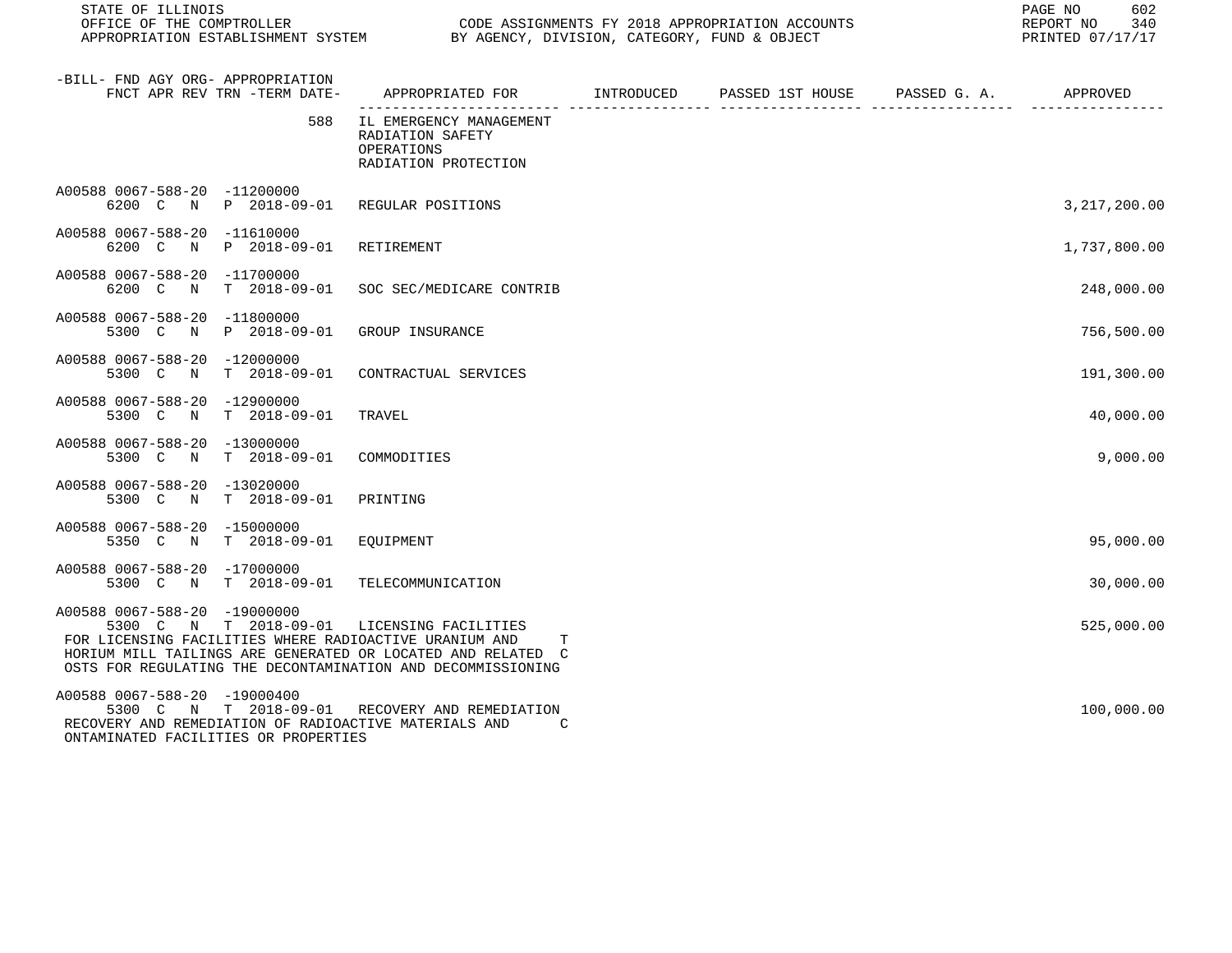| STATE OF ILLINOIS<br>OFFICE OF THE COMPTROLLER<br>APPROPRIATION ESTABLISHMENT SYSTEM BY AGENCY, DIVISION, CATEGORY, FUND & OBJECT                                                             | CODE ASSIGNMENTS FY 2018 APPROPRIATION ACCOUNTS                                            |  | 603<br>PAGE NO<br>REPORT NO 340<br>PRINTED 07/17/17 |
|-----------------------------------------------------------------------------------------------------------------------------------------------------------------------------------------------|--------------------------------------------------------------------------------------------|--|-----------------------------------------------------|
| -BILL- FND AGY ORG- APPROPRIATION<br>FNCT APR REV TRN -TERM DATE-                                                                                                                             | APPROPRIATED FOR        INTRODUCED      PASSED 1ST HOUSE     PASSED G. A.         APPROVED |  |                                                     |
| 588                                                                                                                                                                                           | IL EMERGENCY MANAGEMENT<br>RADIATION SAFETY<br>OPERATIONS<br>RADIATION PROTECTION          |  |                                                     |
| A00588 0067-588-20 -19000500<br>5300 C N T 2018-09-01 LOCAL RESPONDER TRAINING<br>DEMONSTRATIONS, RESEARCH, STUDIES & INVESTIGATIONS UNDER F<br>UNDING AGREEMENTS WITH THE FEDERAL GOVERNMENT |                                                                                            |  | 5,000.00                                            |
| A00588 0067-588-20 -19000600<br>5300 C N T 2018-09-01 RADIOCHEMISTRY LAB HOOD                                                                                                                 |                                                                                            |  | 800,000.00                                          |
|                                                                                                                                                                                               | AGENCY/DIVISION/FUND TOTAL                                                                 |  | 7,754,800.00                                        |
|                                                                                                                                                                                               | INDOOR RADON MITIGATION                                                                    |  |                                                     |
| A00588 0191-588-20 -19000000<br>5300 C N T 2018-09-01 STATE INDOOR RADON ABATE<br>FOR CURRENT AND PRIOR YEAR EXPENSES RELATING TO THE<br>EDERALLY FUNDED STATE INDOOR RADON ABATEMENT PROGRAM | $\mathbf{F}$ and $\mathbf{F}$                                                              |  | 600,000.00                                          |
|                                                                                                                                                                                               | AGENCY/DIVISION/FUND TOTAL                                                                 |  | 600,000.00                                          |
|                                                                                                                                                                                               | NUC SAFETY EMERG PREPARE                                                                   |  |                                                     |
| A00588 0796-588-20 -11200000<br>6200 C N P 2018-09-01 REGULAR POSITIONS                                                                                                                       |                                                                                            |  | 2,602,400.00                                        |
| A00588 0796-588-20 -11610000<br>6200 C N P 2018-09-01                                                                                                                                         | RETIREMENT                                                                                 |  | 1,405,700.00                                        |
| A00588 0796-588-20 -11700000<br>6200 C N<br>T 2018-09-01                                                                                                                                      | SOC SEC/MEDICARE CONTRIB                                                                   |  | 204,000.00                                          |
| A00588 0796-588-20 -11800000<br>5300 C N P 2018-09-01                                                                                                                                         | GROUP INSURANCE                                                                            |  | 646,400.00                                          |
| A00588 0796-588-20 -12000000<br>5300 C N T 2018-09-01                                                                                                                                         | CONTRACTUAL SERVICES                                                                       |  | 200,500.00                                          |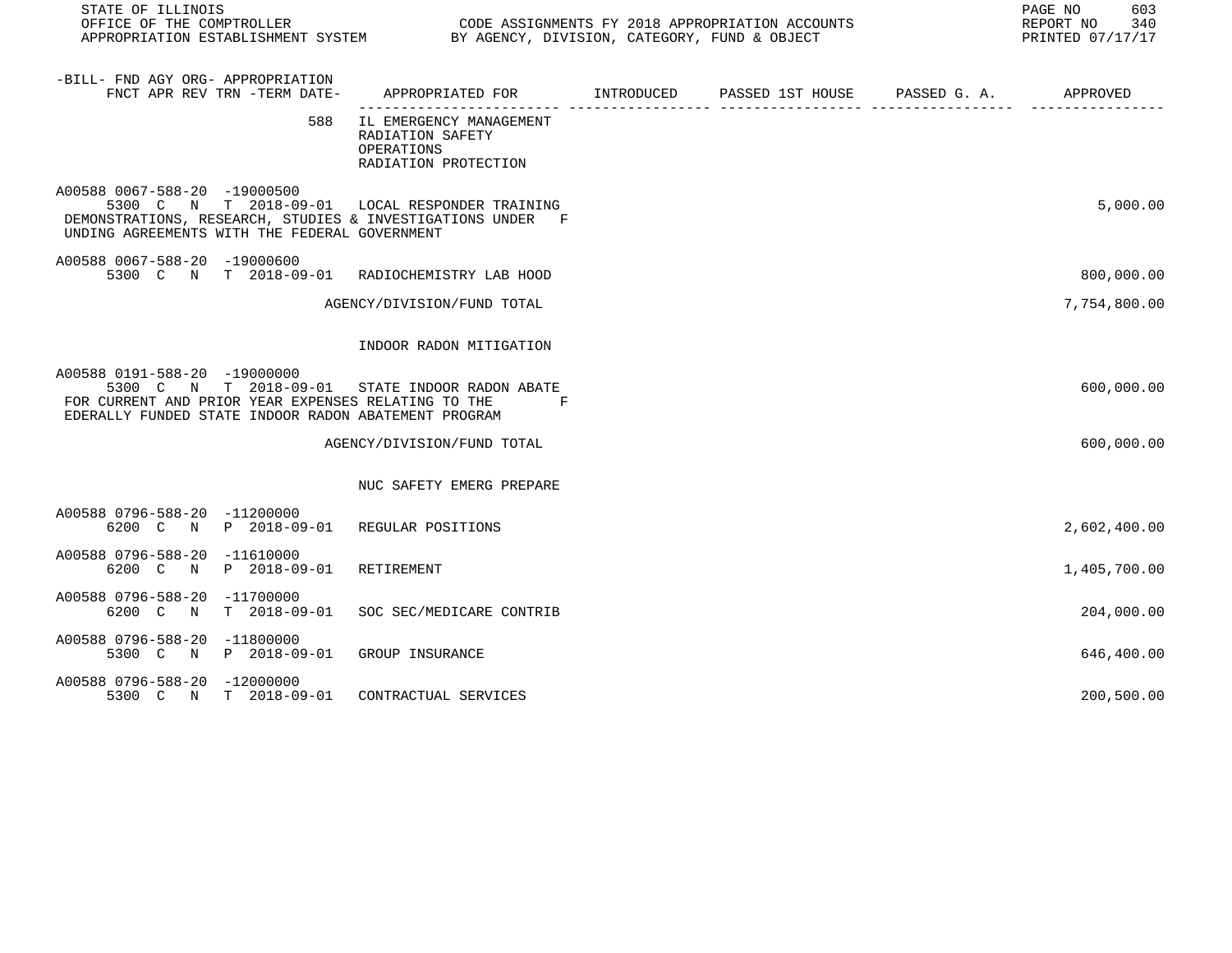| STATE OF ILLINOIS<br>OFFICE OF THE COMPTROLLER<br>APPROPRIATION ESTABLISHMENT SYSTEM                                                                                                                                                             |                                                                                       | CODE ASSIGNMENTS FY 2018 APPROPRIATION ACCOUNTS<br>BY AGENCY, DIVISION, CATEGORY, FUND & OBJECT |                  |              |              |  |
|--------------------------------------------------------------------------------------------------------------------------------------------------------------------------------------------------------------------------------------------------|---------------------------------------------------------------------------------------|-------------------------------------------------------------------------------------------------|------------------|--------------|--------------|--|
| -BILL- FND AGY ORG- APPROPRIATION<br>FNCT APR REV TRN -TERM DATE-                                                                                                                                                                                | APPROPRIATED FOR INTRODUCED                                                           |                                                                                                 | PASSED 1ST HOUSE | PASSED G. A. | APPROVED     |  |
| 588                                                                                                                                                                                                                                              | IL EMERGENCY MANAGEMENT<br>RADIATION SAFETY<br>OPERATIONS<br>NUC SAFETY EMERG PREPARE |                                                                                                 |                  |              |              |  |
| A00588 0796-588-20 -12900000<br>T 2018-09-01<br>5300 C<br>$\mathbb N$                                                                                                                                                                            | TRAVEL                                                                                |                                                                                                 |                  |              | 49,000.00    |  |
| A00588 0796-588-20 -13000000<br>$T = 2018 - 09 - 01$<br>5300 C<br>N                                                                                                                                                                              | COMMODITIES                                                                           |                                                                                                 |                  |              | 128,000.00   |  |
| A00588 0796-588-20<br>$-13020000$<br>T 2018-09-01<br>5300 C N                                                                                                                                                                                    | PRINTING                                                                              |                                                                                                 |                  |              |              |  |
| A00588 0796-588-20<br>$-15000000$<br>T 2018-09-01<br>5350 C<br>$\mathbb N$                                                                                                                                                                       | EQUIPMENT                                                                             |                                                                                                 |                  |              | 124,500.00   |  |
| A00588 0796-588-20 -17000000<br>T 2018-09-01<br>5300 C<br>$\mathbb N$                                                                                                                                                                            | TELECOMMUNICATION                                                                     |                                                                                                 |                  |              | 49,000.00    |  |
| A00588 0796-588-20 -19000000<br>5300 C N T 2018-09-01<br>TO REIMBURSE THE ISP AND THE ICC FOR COSTS INCURRED FOR<br>CTIVITIES RELATED TO INSPECTING AND ESCORTING SHIPMENTS OF S<br>PENT NUCLEAR FUEL, HIGH-LEVEL RADIOACTIVE & TRANSURANIC WAST | TRAINING AND TRAVEL EXPE<br>A                                                         |                                                                                                 |                  |              | 58,000.00    |  |
|                                                                                                                                                                                                                                                  | AGENCY/DIVISION/FUND TOTAL                                                            |                                                                                                 |                  |              | 5,467,500.00 |  |
|                                                                                                                                                                                                                                                  | SHEFFIELD 2/1982 AGREED                                                               |                                                                                                 |                  |              |              |  |
| A00588 0882-588-20 -19000000<br>5300 C N T 2018-09-01                                                                                                                                                                                            | SHEFFIELD SITE COSTS                                                                  |                                                                                                 |                  |              | 275,000.00   |  |
|                                                                                                                                                                                                                                                  | AGENCY/DIVISION/FUND TOTAL                                                            |                                                                                                 |                  |              | 275,000.00   |  |
|                                                                                                                                                                                                                                                  | LOW-LEVEL RAD WSTE FAC D                                                              |                                                                                                 |                  |              |              |  |
| A00588 0942-588-20 -49000000<br>5300 C N N 2018-09-01<br>LOW-LEVEL RADIO WASTE DISPOSAL FACILITY                                                                                                                                                 | LOW-LEVEL RAD WSTE DISP                                                               |                                                                                                 |                  |              | 650,000.00   |  |
|                                                                                                                                                                                                                                                  | AGENCY/DIVISION/FUND TOTAL                                                            |                                                                                                 |                  |              | 650,000.00   |  |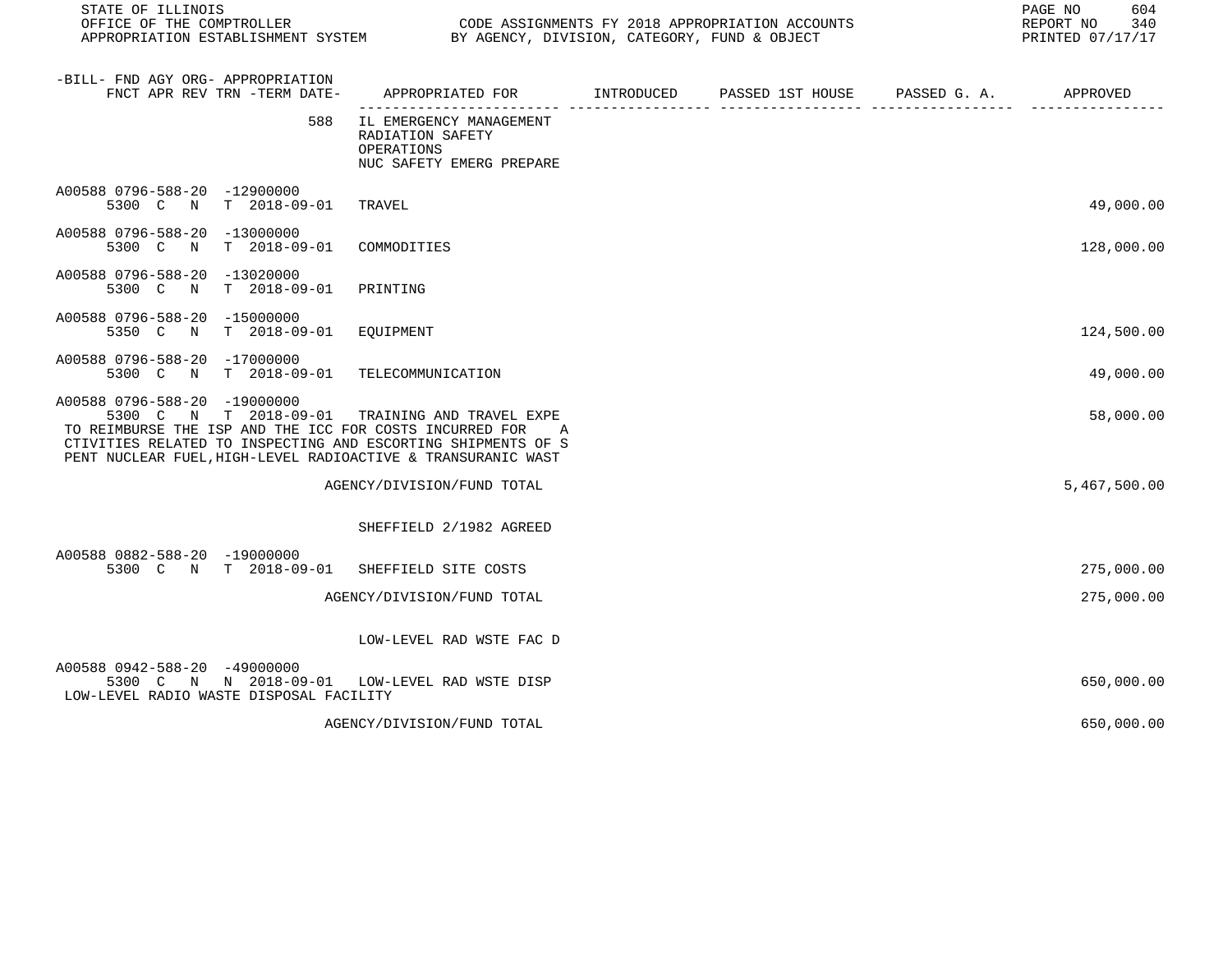| STATE OF ILLINOIS<br>OFFICE OF THE COMPTROLLER<br>APPROPRIATION ESTABLISHMENT SYSTEM |                                                                                | 605<br>PAGE NO<br>340<br>REPORT NO<br>PRINTED 07/17/17 |                  |              |               |
|--------------------------------------------------------------------------------------|--------------------------------------------------------------------------------|--------------------------------------------------------|------------------|--------------|---------------|
| -BILL- FND AGY ORG- APPROPRIATION<br>FNCT APR REV TRN -TERM DATE-                    | APPROPRIATED FOR                                                               | INTRODUCED                                             | PASSED 1ST HOUSE | PASSED G. A. | APPROVED      |
| 588                                                                                  | IL EMERGENCY MANAGEMENT<br>RADIATION SAFETY<br>REFUNDS<br>RADIATION PROTECTION |                                                        |                  |              |               |
| A00588 0067-588-20 -99390000<br>9700 C N T 2018-09-01                                | REFUNDS, N.E.C.                                                                |                                                        |                  |              | 3,000.00      |
|                                                                                      | AGENCY/DIVISION/FUND TOTAL                                                     |                                                        |                  |              | 3,000.00      |
|                                                                                      | AGENCY/DIVISION TOTAL                                                          |                                                        |                  |              | 14,750,300.00 |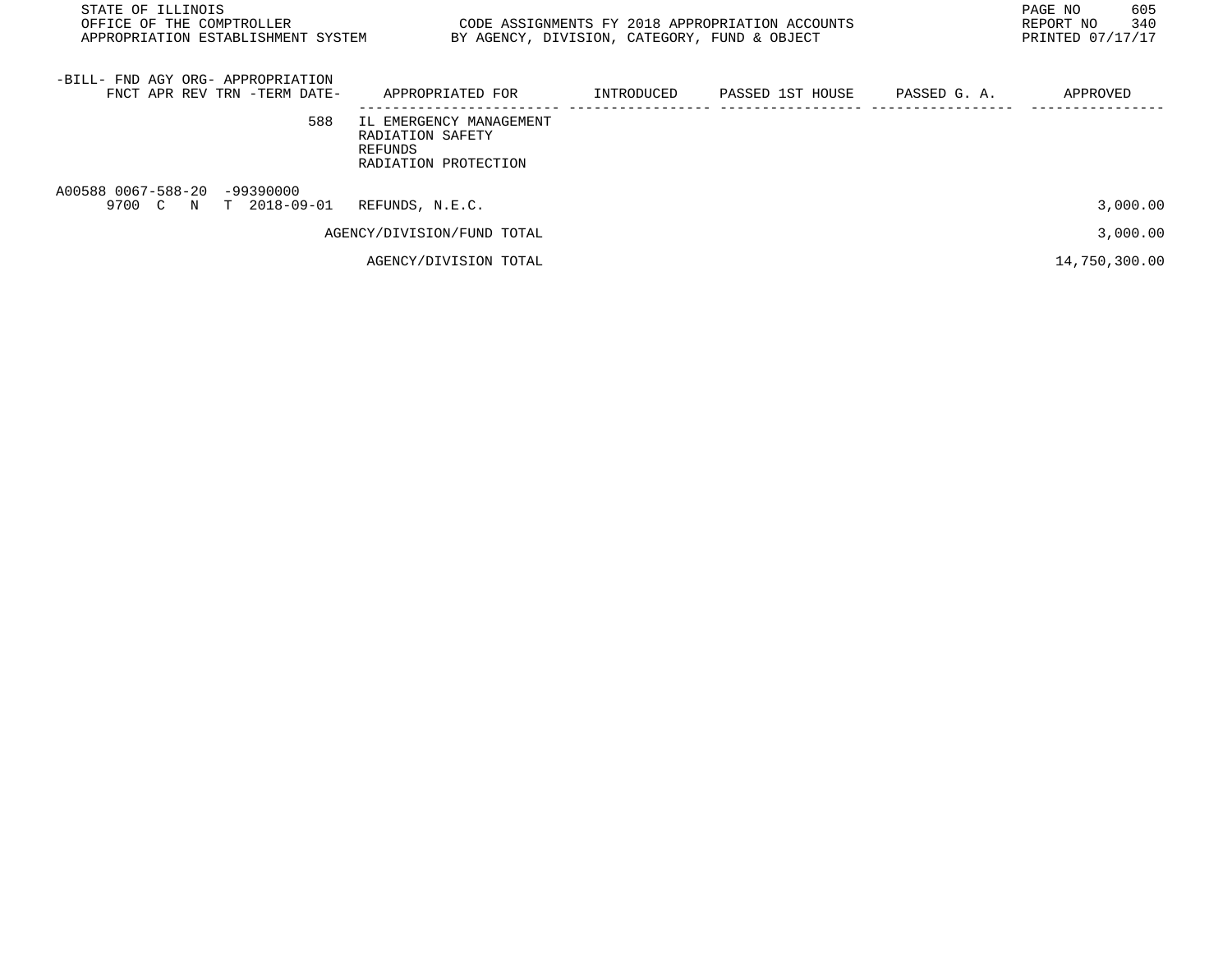| STATE OF ILLINOIS<br>OFFICE OF THE COMPTROLLER<br>CODE ASSIGNMENTS FY 2018 APPROPRIATION ACCOUNTS<br>APPROPRIATION ESTABLISHMENT SYSTEM<br>BY AGENCY, DIVISION, CATEGORY, FUND & OBJECT |                      |                                                                                              |  |                  |              | 606<br>PAGE NO<br>REPORT NO<br>340<br>PRINTED 07/17/17 |
|-----------------------------------------------------------------------------------------------------------------------------------------------------------------------------------------|----------------------|----------------------------------------------------------------------------------------------|--|------------------|--------------|--------------------------------------------------------|
| -BILL- FND AGY ORG- APPROPRIATION<br>FNCT APR REV TRN -TERM DATE-                                                                                                                       |                      | APPROPRIATED FOR INTRODUCED                                                                  |  | PASSED 1ST HOUSE | PASSED G. A. | APPROVED                                               |
|                                                                                                                                                                                         | 588                  | IL EMERGENCY MANAGEMENT<br>NUCLEAR FACILITY SAFETY<br>OPERATIONS<br>NUC SAFETY EMERG PREPARE |  |                  |              |                                                        |
| A00588 0796-588-35 -11200000<br>6200 C N                                                                                                                                                | P 2018-09-01         | REGULAR POSITIONS                                                                            |  |                  |              | 2,860,500.00                                           |
| A00588 0796-588-35 -11610000<br>6200 C<br>$\mathbb N$                                                                                                                                   | P 2018-09-01         | RETIREMENT                                                                                   |  |                  |              | 1,545,100.00                                           |
| A00588 0796-588-35<br>-11700000<br>6200 C<br>$\mathbb N$                                                                                                                                | $T = 2018 - 09 - 01$ | SOC SEC/MEDICARE CONTRIB                                                                     |  |                  |              | 224,200.00                                             |
| A00588 0796-588-35<br>$-11800000$<br>5300 C<br>$\mathbb N$                                                                                                                              | P 2018-09-01         | GROUP INSURANCE                                                                              |  |                  |              | 686,900.00                                             |
| A00588 0796-588-35<br>$-12000000$<br>5300 C<br>$\mathbb N$                                                                                                                              | $T = 2018 - 09 - 01$ | CONTRACTUAL SERVICES                                                                         |  |                  |              | 439,500.00                                             |
| A00588 0796-588-35<br>$-12900000$<br>5300 C<br>N                                                                                                                                        | $T = 2018 - 09 - 01$ | TRAVEL                                                                                       |  |                  |              | 59,500.00                                              |
| A00588 0796-588-35 -13000000<br>5300 C<br>$\mathbb N$                                                                                                                                   | $T = 2018 - 09 - 01$ | COMMODITIES                                                                                  |  |                  |              | 71,800.00                                              |
| A00588 0796-588-35<br>$-13020000$<br>5300 C N                                                                                                                                           | $T = 2018 - 09 - 01$ | PRINTING                                                                                     |  |                  |              |                                                        |
| A00588 0796-588-35 -15000000<br>5350 C<br>$\mathbb N$                                                                                                                                   | $T = 2018 - 09 - 01$ | EQUIPMENT                                                                                    |  |                  |              | 144,500.00                                             |
| A00588 0796-588-35<br>-17000000<br>5300 C<br>$\mathbf N$                                                                                                                                | T 2018-09-01         | TELECOMMUNICATION                                                                            |  |                  |              | 320,500.00                                             |
|                                                                                                                                                                                         |                      | AGENCY/DIVISION/FUND TOTAL                                                                   |  |                  |              | 6,352,500.00                                           |
|                                                                                                                                                                                         |                      | AGENCY/DIVISION TOTAL                                                                        |  |                  |              | 6,352,500.00                                           |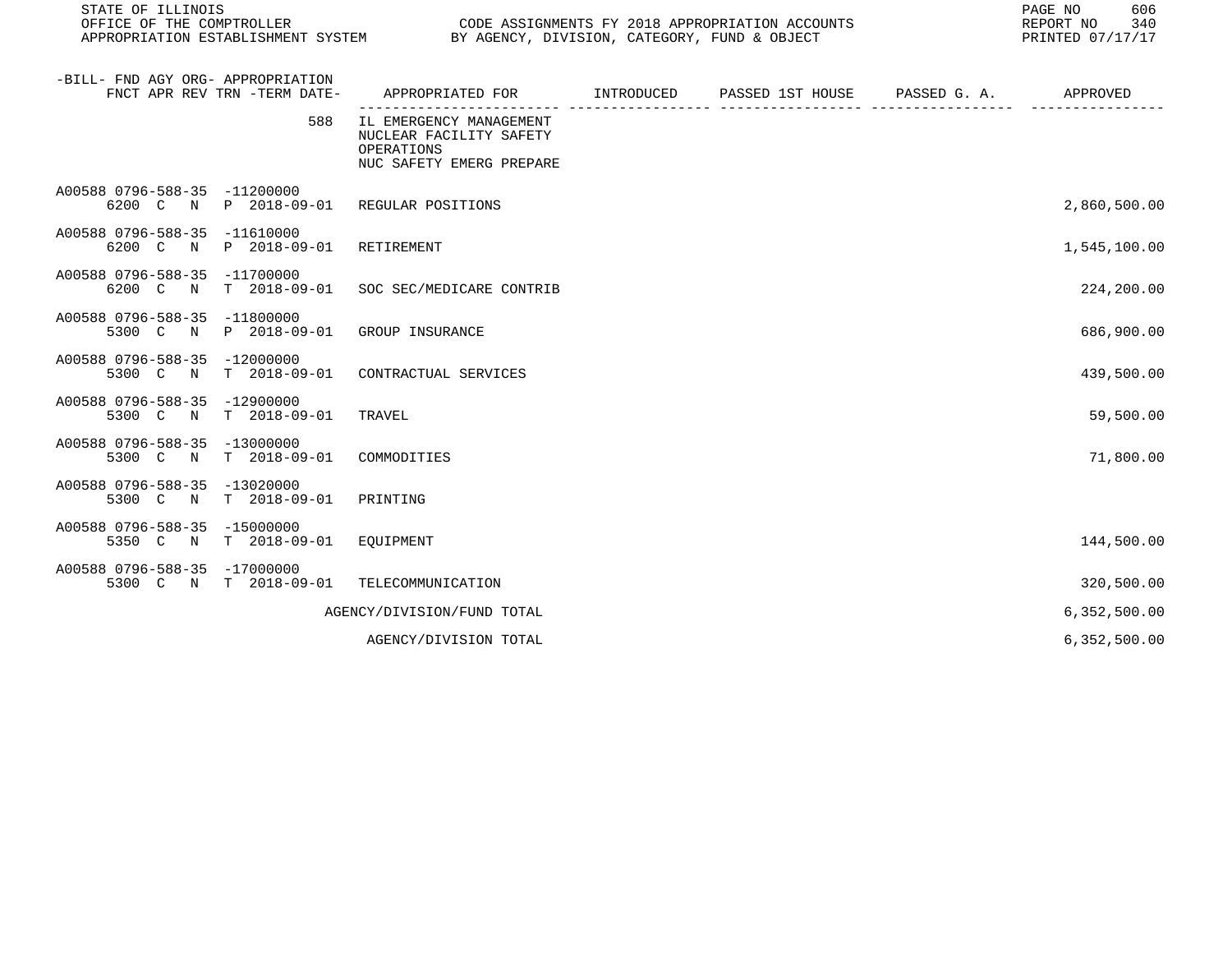| STATE OF ILLINOIS<br>OFFICE OF THE COMPTROLLER<br>APPROPRIATION ESTABLISHMENT SYSTEM BY AGENCY, DIVISION, CATEGORY, FUND & OBJECT                                                | CODE ASSIGNMENTS FY 2018 APPROPRIATION ACCOUNTS                                               |  | PAGE NO<br>607<br>REPORT NO 340<br>PRINTED 07/17/17 |
|----------------------------------------------------------------------------------------------------------------------------------------------------------------------------------|-----------------------------------------------------------------------------------------------|--|-----------------------------------------------------|
| -BILL- FND AGY ORG- APPROPRIATION<br>FNCT APR REV TRN -TERM DATE-                                                                                                                | APPROPRIATED FOR         INTRODUCED      PASSED 1ST HOUSE     PASSED G. A.         APPROVED   |  |                                                     |
| 588                                                                                                                                                                              | IL EMERGENCY MANAGEMENT<br>DISASTER ASSIST&PREPARED<br>OPERATIONS<br>EMERGENCY PLANNING & TRA |  |                                                     |
| A00588 0173-588-40 -19000000<br>5300 C N T 2018-09-01 COMMUNITY RIGHT TO KNOW<br>FOR ACTIVITIES AS A RESULT OF THE ILLINOIS EMERGENCY<br>LANNING AND COMMUNITY RIGHT TO KNOW ACT | $\mathbf P$                                                                                   |  | 35,000.00                                           |
|                                                                                                                                                                                  | AGENCY/DIVISION/FUND TOTAL                                                                    |  | 35,000.00                                           |
|                                                                                                                                                                                  | NUCLEAR CIVIL PROTECTION                                                                      |  |                                                     |
| A00588 0484-588-40 -19000400<br>5300 C N T 2018-09-01 FEDERAL PROJECTS<br>FOR FEDERAL PROJECTS                                                                                   |                                                                                               |  | 500,000.00                                          |
| A00588 0484-588-40 -19000500<br>5300 C N T 2018-09-01 MITIGATION ASSISTANCE<br>FOR MITIGATION ASSISTANCE                                                                         |                                                                                               |  | 3,000,000.00                                        |
|                                                                                                                                                                                  | AGENCY/DIVISION/FUND TOTAL                                                                    |  | 3,500,000.00                                        |
|                                                                                                                                                                                  | FEDERAL AID DISASTER                                                                          |  |                                                     |
| A00588 0491-588-40 -19000000<br>5300 C N T 2018-09-01<br>FOR STATE ADMINISTRATION OF THE FEDERAL DISASTER RELIEF<br>ROGRAM                                                       | FED DISASTER RELIEF PROG<br>P                                                                 |  | 1,000,000.00                                        |
| A00588 0491-588-40 -19000100<br>5300 C N T 2018-09-01 HAZARD MITIGATION PROGRA<br>FOR STATE ADMINISTRATION OF THE HAZARD MITIGATION PROGRAM                                      |                                                                                               |  | 1,000,000.00                                        |
|                                                                                                                                                                                  | AGENCY/DIVISION/FUND TOTAL                                                                    |  | 2,000,000.00                                        |

FEDERAL CIVIL PREPARED A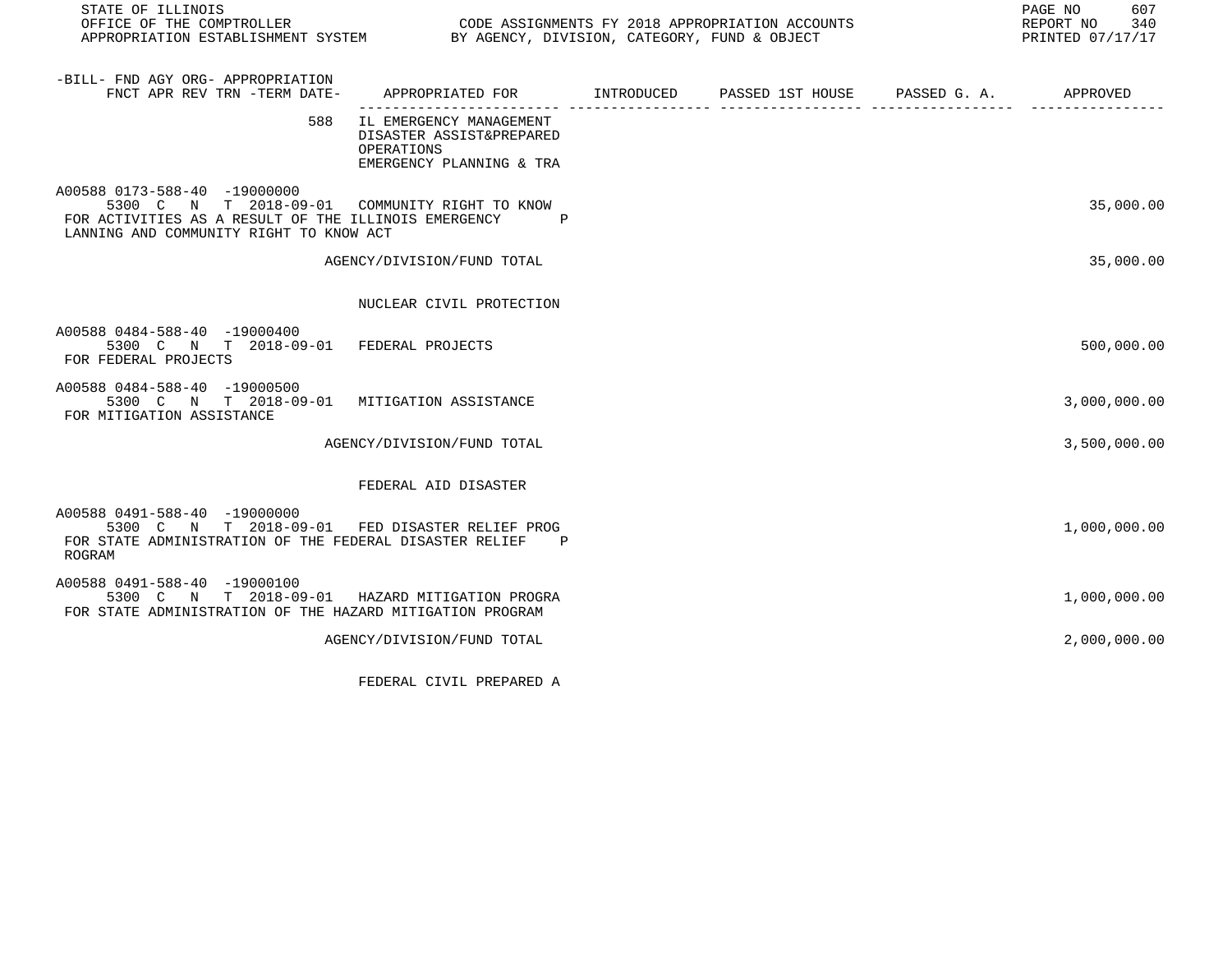| STATE OF ILLINOIS<br>OFFICE OF THE COMPTROLLER CODE ASSIGNMENTS FY 2018 APPROPRIATION ACCOUNTS<br>APPROPRIATION ESTABLISHMENT SYSTEM BY AGENCY, DIVISION, CATEGORY, FUND & OBJECT                 |                                                                                               | PAGE NO<br>608<br>REPORT NO 340<br>PRINTED 07/17/17 |  |                |
|---------------------------------------------------------------------------------------------------------------------------------------------------------------------------------------------------|-----------------------------------------------------------------------------------------------|-----------------------------------------------------|--|----------------|
| -BILL- FND AGY ORG- APPROPRIATION<br>FNCT APR REV TRN -TERM DATE-                                                                                                                                 | APPROPRIATED FOR TINTRODUCED PASSED 1ST HOUSE PASSED G.A. APPROVED                            |                                                     |  |                |
| 588                                                                                                                                                                                               | IL EMERGENCY MANAGEMENT<br>DISASTER ASSIST&PREPARED<br>OPERATIONS<br>FEDERAL CIVIL PREPARED A |                                                     |  |                |
| A00588 0497-588-40 -19000000<br>5300 C N T 2018-09-01 TRAINING AND EDUCATION<br>FOR TRAINING AND EDUCATION                                                                                        |                                                                                               |                                                     |  | 50,000.00      |
| A00588 0497-588-40 -19000100<br>6200 C N                                                                                                                                                          | T 2018-09-01 FOR HMEP TRAINING                                                                |                                                     |  | 1,341,200.00   |
| A00588 0497-588-40 -19000200<br>6200 C N T 2018-09-01 FOR HMEP PLANNING                                                                                                                           |                                                                                               |                                                     |  | 1,341,200.00   |
|                                                                                                                                                                                                   | AGENCY/DIVISION/FUND TOTAL                                                                    |                                                     |  | 2,732,400.00   |
|                                                                                                                                                                                                   | SEPTEMBER 11TH                                                                                |                                                     |  |                |
| A00588 0588-588-40 -19000100<br>6200 C N T 2018-09-01 GRANTS, CONTRACTS & ADMIN<br>FOR GRANTS, CONTRACTS AND ADMINISTRATIVE EXPENSES PURSUANT T<br>O 625 ILCS 5/3-653, INCLUDING PRIOR YEAR COSTS |                                                                                               |                                                     |  | 75,000.00      |
|                                                                                                                                                                                                   | AGENCY/DIVISION/FUND TOTAL                                                                    |                                                     |  | 75,000.00      |
|                                                                                                                                                                                                   | HOMELAND SEC EMERG PREPA                                                                      |                                                     |  |                |
| A00588 0710-588-40 -19000000<br>6200 C N T 2018-09-01 EMRGNCY PREPRDNESS GRNT                                                                                                                     |                                                                                               |                                                     |  | 23,010,400.00  |
| A00588 0710-588-40 -19000100<br>6200 C N T 2018-09-01 TERRORISM PREPARED/TRAIN<br>FOR TERRORISM PREPAREDNESS AND TRAINING COSTS IN THE<br>URRENT AND PRIOR YEARS                                  | $\overline{c}$                                                                                |                                                     |  | 53,817,000.00  |
| A00588 0710-588-40 -19000200<br>6200 C N T 2018-09-01 TERRORISM PREPARED/TRAIN<br>FOR TERRORISM PREPAREDNESS AND TRAINING COSTS IN THE C<br>URRENT AND PRIOR YEARS IN THE CHICAGO URBAN AREA      |                                                                                               |                                                     |  | 259,091,000.00 |
|                                                                                                                                                                                                   | AGENCY/DIVISION/FUND TOTAL                                                                    |                                                     |  | 335,918,400.00 |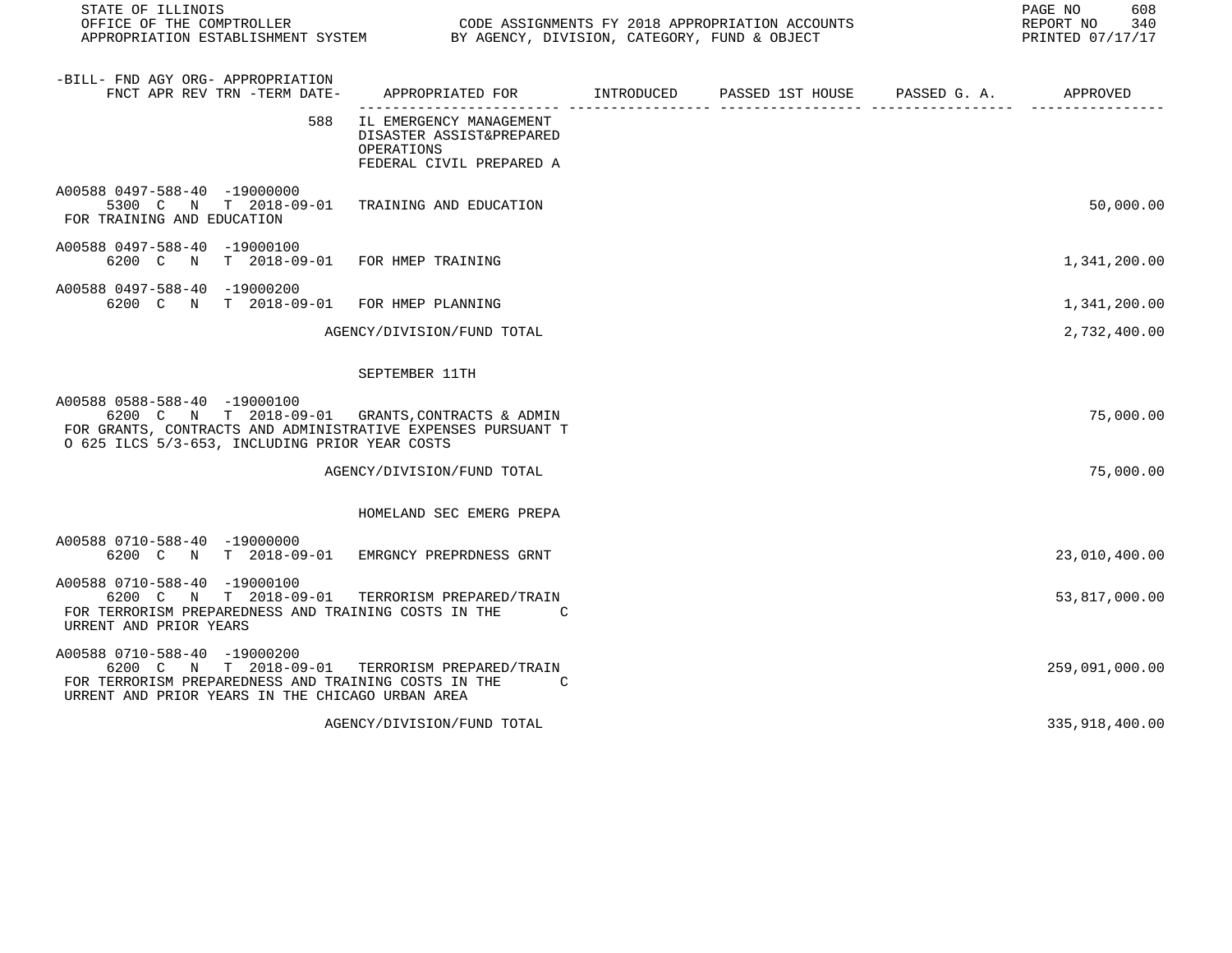| STATE OF ILLINOIS<br>OFFICE OF THE COMPTROLLER<br>OUDE ASSIGNMENTS FI 2016 APPROPRIATION ACCORDINATION ESTABLISHMENT SYSTEM BY AGENCY, DIVISION, CATEGORY, FUND & OBJECT | CODE ASSIGNMENTS FY 2018 APPROPRIATION ACCOUNTS                                               | 609<br>PAGE NO<br>REPORT NO<br>340<br>PRINTED 07/17/17 |  |               |
|--------------------------------------------------------------------------------------------------------------------------------------------------------------------------|-----------------------------------------------------------------------------------------------|--------------------------------------------------------|--|---------------|
| -BILL- FND AGY ORG- APPROPRIATION<br>FNCT APR REV TRN -TERM DATE-                                                                                                        | APPROPRIATED FOR        INTRODUCED     PASSED 1ST HOUSE     PASSED G. A.         APPROVED     |                                                        |  |               |
| 588                                                                                                                                                                      | IL EMERGENCY MANAGEMENT<br>DISASTER ASSIST&PREPARED<br>OPERATIONS<br>NUC SAFETY EMERG PREPARE |                                                        |  |               |
| A00588 0796-588-40 -11200000<br>6200 C N P 2018-09-01 REGULAR POSITIONS                                                                                                  |                                                                                               |                                                        |  | 31,600.00     |
| A00588 0796-588-40 -11610000<br>6200 C N<br>P 2018-09-01                                                                                                                 | RETIREMENT                                                                                    |                                                        |  | 17,100.00     |
| A00588 0796-588-40 -11700000<br>6200 C N<br>T 2018-09-01                                                                                                                 | SOC SEC/MEDICARE CONTRIB                                                                      |                                                        |  | 2,700.00      |
| A00588 0796-588-40 -11800000<br>P 2018-09-01<br>5300 C<br>$\mathbb N$                                                                                                    | GROUP INSURANCE                                                                               |                                                        |  | 8,300.00      |
| A00588 0796-588-40 -12000000<br>5300 C N<br>T 2018-09-01                                                                                                                 | CONTRACTUAL SERVICES                                                                          |                                                        |  | 1,000.00      |
| A00588 0796-588-40 -12900000<br>T 2018-09-01<br>5300 C N                                                                                                                 | TRAVEL                                                                                        |                                                        |  | 1,000.00      |
| A00588 0796-588-40 -13000000<br>T 2018-09-01<br>5300 C N                                                                                                                 | COMMODITIES                                                                                   |                                                        |  | 1,000.00      |
| A00588 0796-588-40 -13020000<br>T 2018-09-01<br>5300 C<br>$\mathbb N$                                                                                                    | PRINTING                                                                                      |                                                        |  |               |
| A00588 0796-588-40 -15000000<br>5350 C N T 2018-09-01                                                                                                                    | EQUIPMENT                                                                                     |                                                        |  |               |
| A00588 0796-588-40 -17000000<br>5300 C N T 2018-09-01                                                                                                                    | TELECOMMUNICATION                                                                             |                                                        |  | 12,000.00     |
|                                                                                                                                                                          | AGENCY/DIVISION/FUND TOTAL                                                                    |                                                        |  | 74,700.00     |
|                                                                                                                                                                          | FEDERAL AID DISASTER                                                                          |                                                        |  |               |
| A00588 0491-588-40 -44000100<br>5300 C N N 2018-09-01                                                                                                                    | FEDERAL DISASTER DECLARA                                                                      |                                                        |  | 70,000,000.00 |

FOR FEDERAL DISASTER DECLARATIONS IN CURRENT AND PRIOR Y

EARS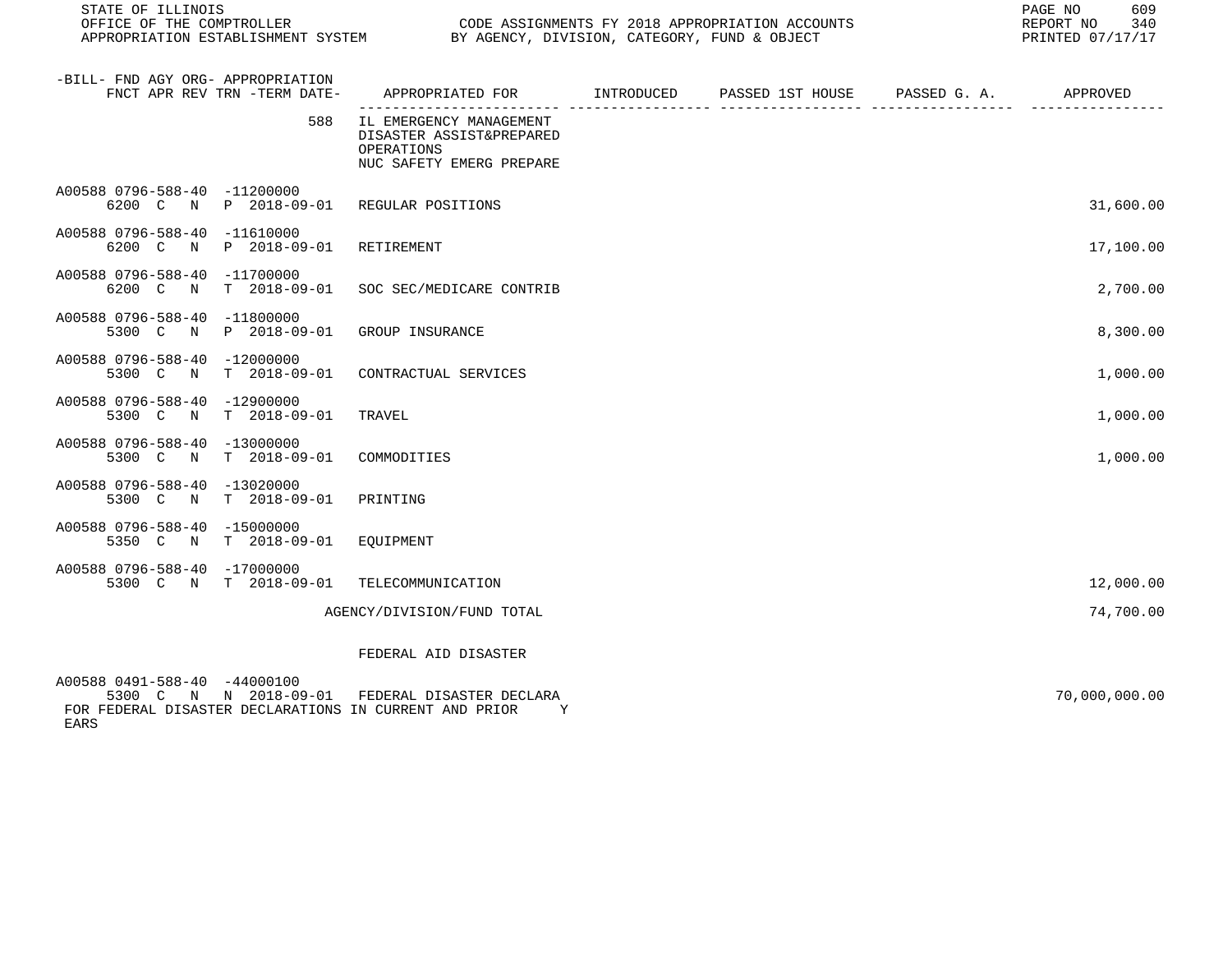| STATE OF ILLINOIS<br>OFFICE OF THE COMPTROLLER<br>APPROPRIATION ESTABLISHMENT SYSTEM                                       | CODE ASSIGNMENTS FY 2018 APPROPRIATION ACCOUNTS<br>BY AGENCY, DIVISION, CATEGORY, FUND & OBJECT |            |                               | 610<br>PAGE NO<br>340<br>REPORT NO<br>PRINTED 07/17/17 |
|----------------------------------------------------------------------------------------------------------------------------|-------------------------------------------------------------------------------------------------|------------|-------------------------------|--------------------------------------------------------|
| -BILL- FND AGY ORG- APPROPRIATION<br>FNCT APR REV TRN -TERM DATE-                                                          | APPROPRIATED FOR                                                                                | INTRODUCED | PASSED 1ST HOUSE PASSED G. A. | APPROVED                                               |
| 588                                                                                                                        | IL EMERGENCY MANAGEMENT<br>DISASTER ASSIST&PREPARED<br>AWARDS & GRANTS<br>FEDERAL AID DISASTER  |            |                               |                                                        |
| A00588 0491-588-40 -44000600<br>N 2018-09-01<br>5300 C N<br>DISASTER RELIEF-HAZARD MITIGATION IN CURRENT AND PRIOR<br>EARS | DISASTER RELIEF-HAZARD M<br>Y                                                                   |            |                               | 55,000,000.00                                          |
|                                                                                                                            | AGENCY/DIVISION/FUND TOTAL                                                                      |            |                               | 125,000,000.00                                         |
|                                                                                                                            | AGENCY/DIVISION TOTAL                                                                           |            |                               | 469, 335, 500.00                                       |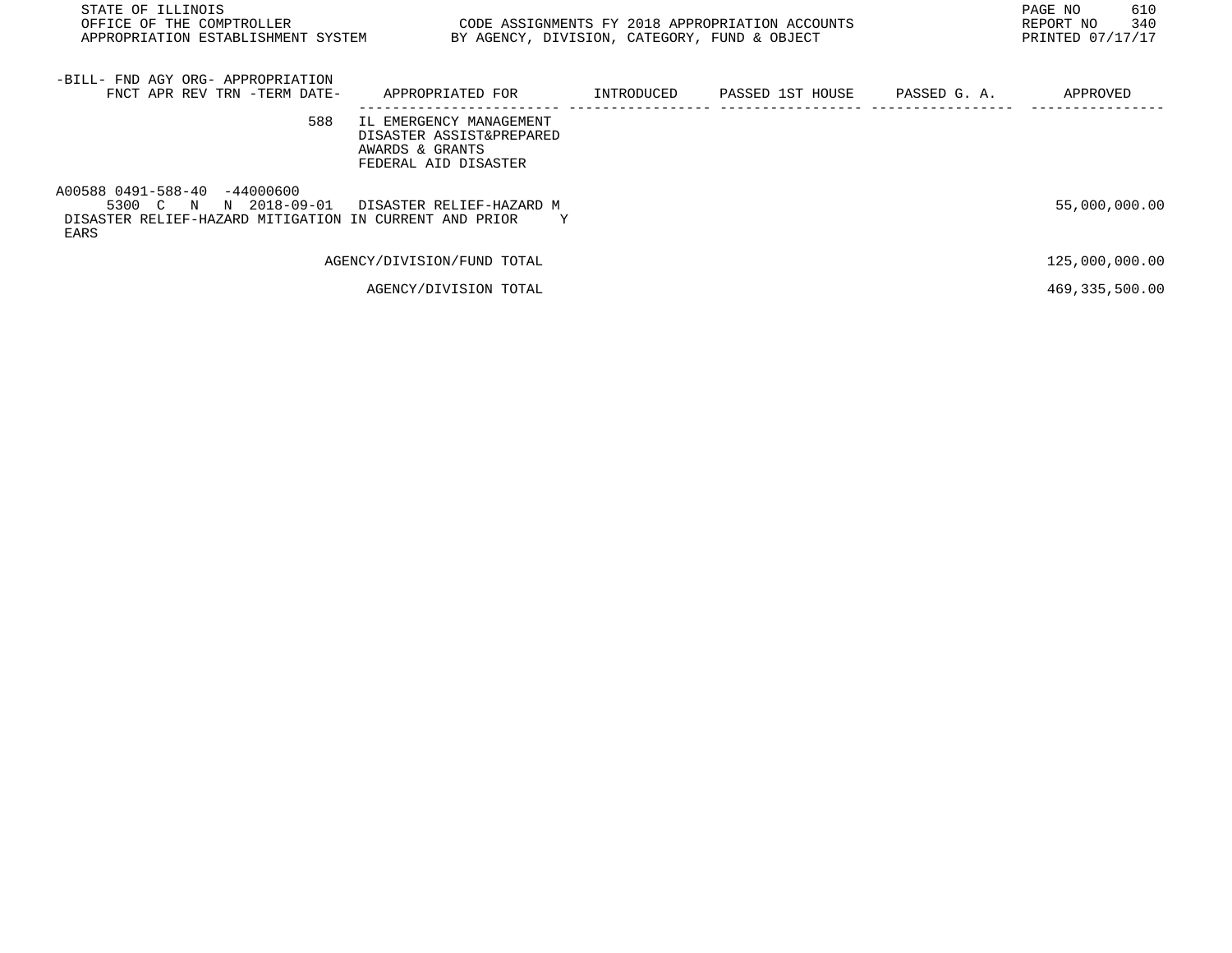| STATE OF ILLINOIS<br>OFFICE OF THE COMPTROLLER<br>APPROPRIATION ESTABLISHMENT SYSTEM | CODE ASSIGNMENTS FY 2018 APPROPRIATION ACCOUNTS                                      |            | BY AGENCY, DIVISION, CATEGORY, FUND & OBJECT |              | 611<br>PAGE NO<br>340<br>REPORT NO<br>PRINTED 07/17/17 |
|--------------------------------------------------------------------------------------|--------------------------------------------------------------------------------------|------------|----------------------------------------------|--------------|--------------------------------------------------------|
| -BILL- FND AGY ORG- APPROPRIATION<br>FNCT APR REV TRN -TERM DATE-                    | APPROPRIATED FOR                                                                     | INTRODUCED | PASSED 1ST HOUSE                             | PASSED G. A. | APPROVED                                               |
| 588                                                                                  | IL EMERGENCY MANAGEMENT<br>SHARED SERVICES<br>OPERATIONS<br>NUC SAFETY EMERG PREPARE |            |                                              |              |                                                        |
| A00588 0796-588-89 -19000000<br>5300 C N T 2018-09-01                                | ORDINARY & CONTINGENT EX                                                             |            |                                              |              | 240,000.00                                             |
|                                                                                      | AGENCY/DIVISION/FUND TOTAL                                                           |            |                                              |              | 240,000.00                                             |
|                                                                                      | AGENCY/DIVISION TOTAL                                                                |            |                                              |              | 240,000.00                                             |
|                                                                                      | AGENCY TOTAL                                                                         |            |                                              |              | 516,135,550.00                                         |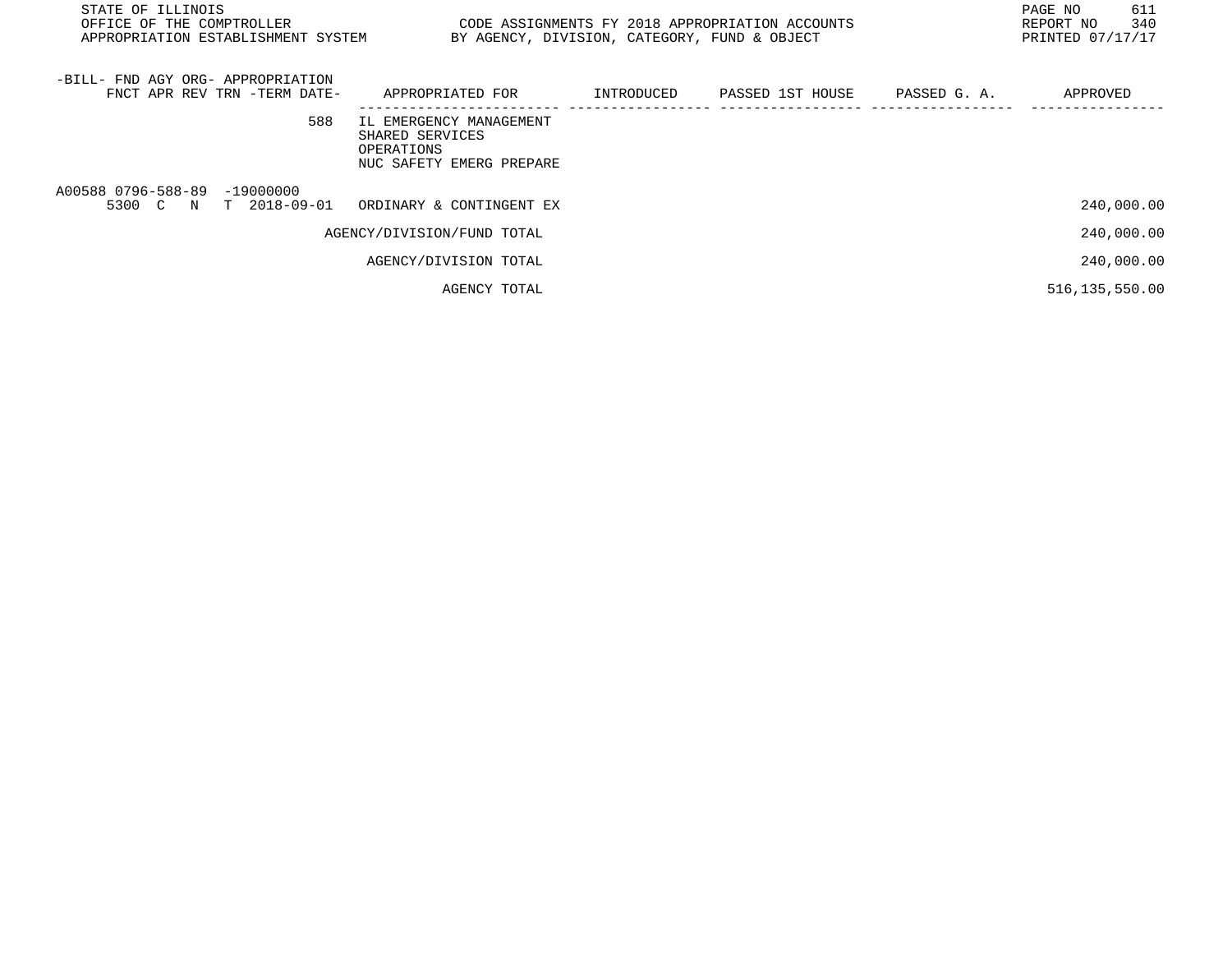| STATE OF ILLINOIS                                                                                                                                                   |                                                                                | PAGE NO<br>REPORT NO<br>PRINTED 07/17/17 |                  |                       |                  |  |
|---------------------------------------------------------------------------------------------------------------------------------------------------------------------|--------------------------------------------------------------------------------|------------------------------------------|------------------|-----------------------|------------------|--|
| -BILL- FND AGY ORG- APPROPRIATION<br>FNCT APR REV TRN -TERM DATE-                                                                                                   | APPROPRIATED FOR INTRODUCED                                                    |                                          | PASSED 1ST HOUSE | PASSED G. A. APPROVED |                  |  |
| 589                                                                                                                                                                 | STATE EMPLOYEES' RETIRE<br>GENERAL OPERATIONS<br>OPERATIONS<br>GENERAL REVENUE |                                          |                  |                       |                  |  |
| A00589 0001-589-01 -11200000<br>7800 C N P 2018-09-01 PERSONAL SERVICES                                                                                             |                                                                                |                                          |                  |                       | 54,200.00        |  |
| A00589 0001-589-01 -11290000<br>7800 C N P 2018-09-01 RETIREMENT CONTRIBUTIONS<br>FOR EMPLOYEE RETIREMENT CONTRIBUTIONS PAID BY EMPLOYER FOR P<br>RIOR FISCAL YEARS |                                                                                |                                          |                  |                       |                  |  |
| B00589 0001-589-01 -11610000<br>7800 C N P 2018-09-01 STATES CONTRIBUTION                                                                                           |                                                                                |                                          |                  |                       | 1,104,971,850.00 |  |
| A00589 0001-589-01 -11700000<br>7800 C N T 2018-09-01                                                                                                               | STATE CONTRIB TO SOC SEC                                                       |                                          |                  |                       | 4,200.00         |  |
| A00589 0001-589-01 -12000000<br>7800 C N<br>T 2018-09-01                                                                                                            | CONTRACTUAL SERVICES                                                           |                                          |                  |                       | 16,700.00        |  |
| A00589 0001-589-01 -12900000<br>$T = 2018 - 09 - 01$<br>7800 C N                                                                                                    | TRAVEL                                                                         |                                          |                  |                       | 1,200.00         |  |
| A00589 0001-589-01 -13000000<br>7800 C N<br>T 2018-09-01                                                                                                            | COMMODITIES                                                                    |                                          |                  |                       | 100.00           |  |
| A00589 0001-589-01 -13020000<br>7800 C N<br>T 2018-09-01                                                                                                            | PRINTING                                                                       |                                          |                  |                       |                  |  |
| A00589 0001-589-01 -15000000<br>7850 C N T 2018-09-01                                                                                                               | EOUIPMENT                                                                      |                                          |                  |                       |                  |  |
| A00589 0001-589-01 -16000000<br>7800 C N<br>T 2018-09-01                                                                                                            | ELECTRONIC DATA PROCESSI                                                       |                                          |                  |                       | 500.00           |  |
| A00589 0001-589-01 -17000000<br>7800 C N T 2018-09-01                                                                                                               | TELECOMMUNICATIONS SERVI                                                       |                                          |                  |                       | 300.00           |  |
|                                                                                                                                                                     | AGENCY/DIVISION/FUND TOTAL                                                     |                                          |                  |                       | 1,105,049,050.00 |  |
|                                                                                                                                                                     | AGENCY/DIVISION TOTAL                                                          |                                          |                  |                       | 1,105,049,050.00 |  |
|                                                                                                                                                                     | AGENCY TOTAL                                                                   |                                          |                  |                       | 1,105,049,050.00 |  |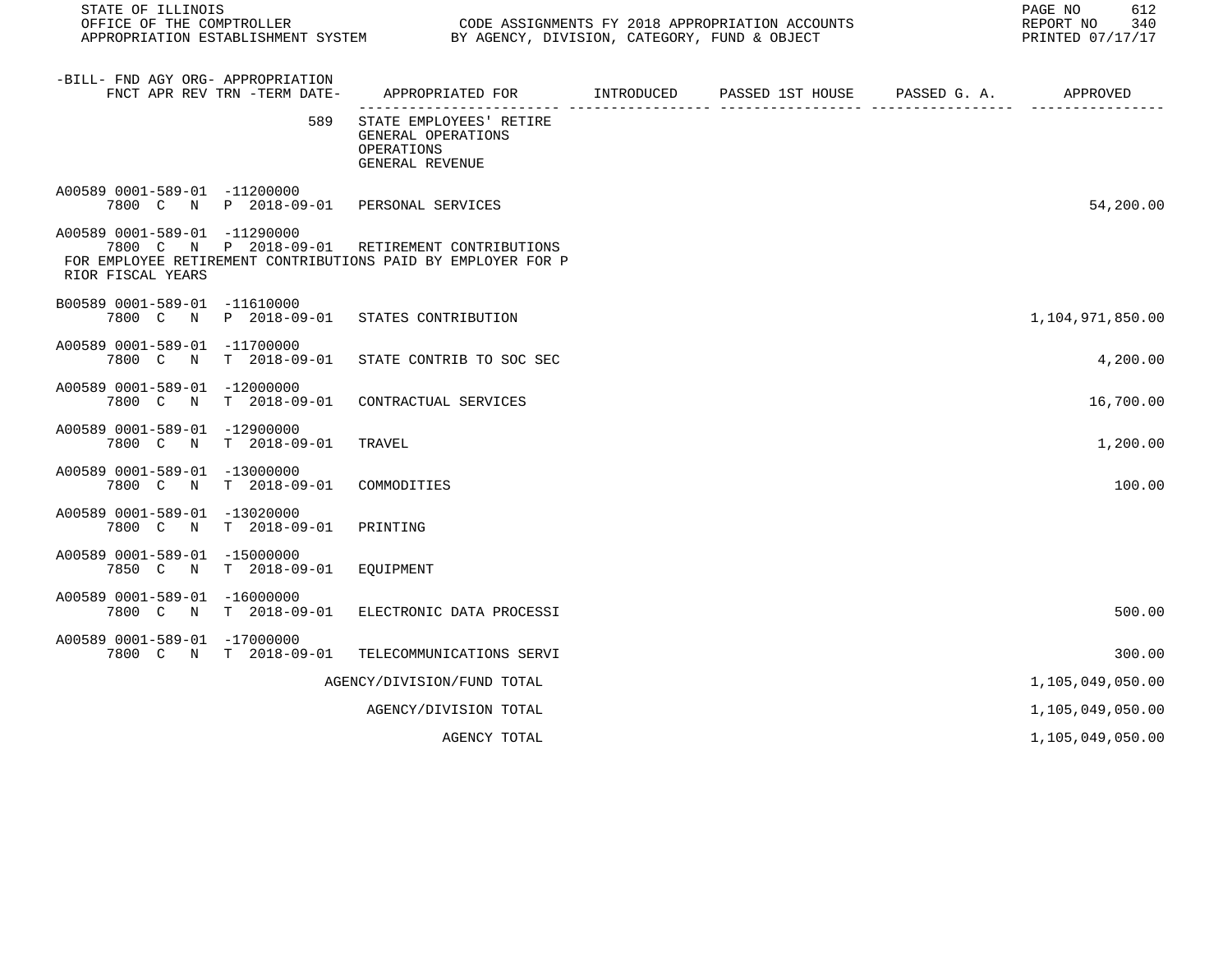| STATE OF ILLINOIS<br>OFFICE OF THE COMPTROLLER<br>APPROPRIATION ESTABLISHMENT SYSTEM | CODE ASSIGNMENTS FY 2018 APPROPRIATION ACCOUNTS                             | BY AGENCY, DIVISION, CATEGORY, FUND & OBJECT |                  |              | 613<br>PAGE NO<br>340<br>REPORT NO<br>PRINTED 07/17/17 |
|--------------------------------------------------------------------------------------|-----------------------------------------------------------------------------|----------------------------------------------|------------------|--------------|--------------------------------------------------------|
| -BILL- FND AGY ORG- APPROPRIATION<br>FNCT APR REV TRN -TERM DATE-                    | APPROPRIATED FOR                                                            | INTRODUCED                                   | PASSED 1ST HOUSE | PASSED G. A. | APPROVED                                               |
| 590                                                                                  | IL LABOR RELATIONS BOARD<br>GENERAL OFFICE<br>OPERATIONS<br>GENERAL REVENUE |                                              |                  |              |                                                        |
| A00590 0001-590-01 -19109900<br>7800 C N T 2018-09-01                                | OPERATIONAL EXPENSES                                                        |                                              |                  |              | 1,391,100.00                                           |
|                                                                                      | AGENCY/DIVISION/FUND TOTAL                                                  |                                              |                  |              | 1,391,100.00                                           |
|                                                                                      | AGENCY/DIVISION TOTAL                                                       |                                              |                  |              | 1,391,100.00                                           |
|                                                                                      | AGENCY TOTAL                                                                |                                              |                  |              | 1,391,100.00                                           |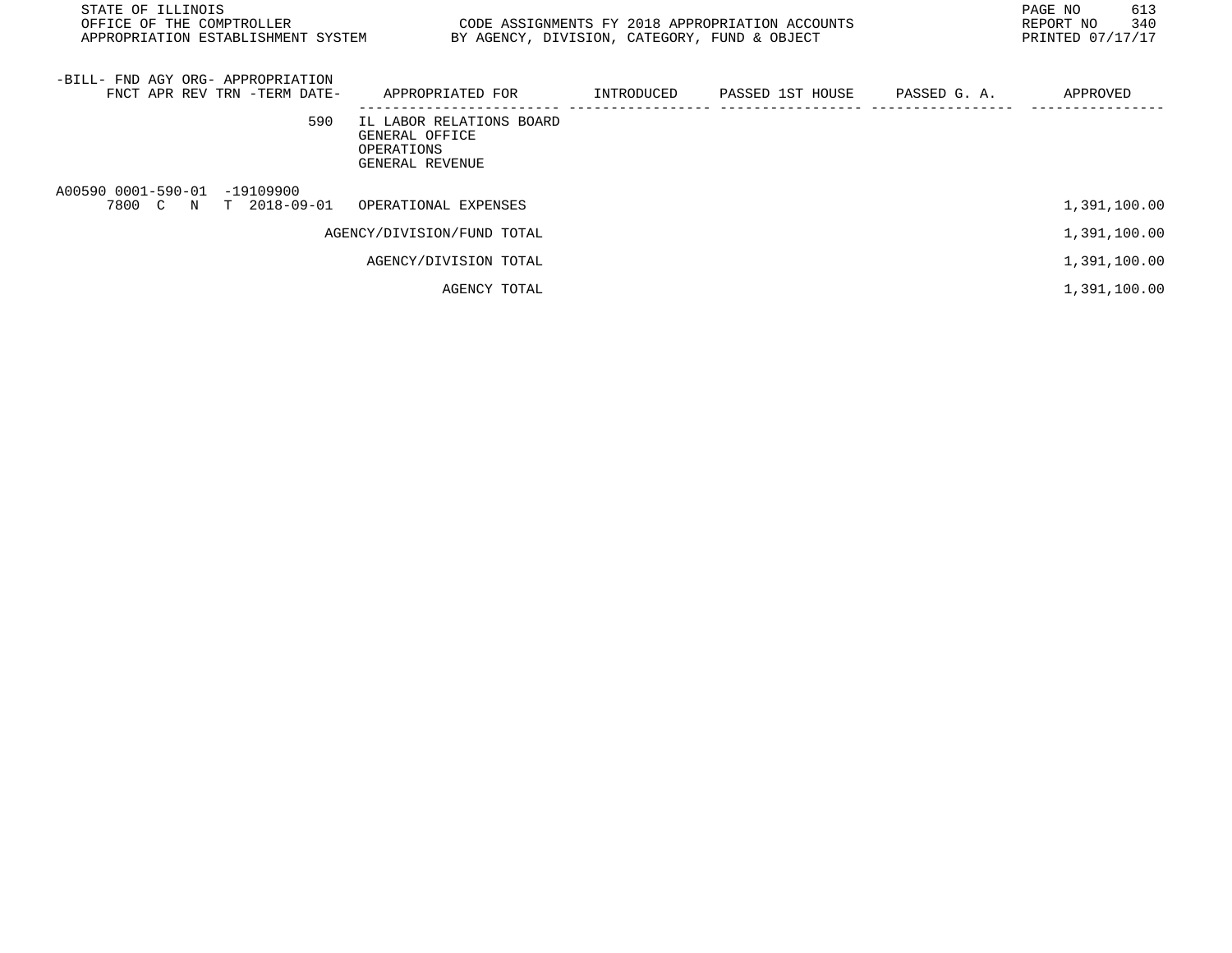| STATE OF ILLINOIS<br>OFFICE OF THE COMPTROLLER THE SERIES ON THE CODE ASSIGNMENTS FY 2018 APPROPRIATION ACCOUNTS<br>APPROPRIATION ESTABLISHMENT SYSTEM BY AGENCY, DIVISION, CATEGORY, FUND & OBJECT |                                                                                      |  | 614<br>PAGE NO<br>REPORT NO 340<br>PRINTED 07/17/17 |
|-----------------------------------------------------------------------------------------------------------------------------------------------------------------------------------------------------|--------------------------------------------------------------------------------------|--|-----------------------------------------------------|
| -BILL- FND AGY ORG- APPROPRIATION<br>FNCT APR REV TRN -TERM DATE-     APPROPRIATED FOR        INTRODUCED     PASSED 1ST HOUSE     PASSED G. A.                                                      |                                                                                      |  | APPROVED                                            |
| 591                                                                                                                                                                                                 | STATE POLICE MERIT BOARD<br>GENERAL OFFICE<br>OPERATIONS<br>ST POLICE MERIT BD PUB S |  |                                                     |
| A00591 0166-591-01 -19000000<br>6200 C N T 2018-09-01 ORDINARY & CONTINGENT EX                                                                                                                      |                                                                                      |  | 1,432,900.00                                        |
| A00591 0166-591-01 -19000100<br>6200 C N T 2018-09-01 CADET PROGRAM FOR STATE                                                                                                                       |                                                                                      |  | 5,500,000.00                                        |
|                                                                                                                                                                                                     | AGENCY/DIVISION/FUND TOTAL                                                           |  | 6,932,900.00                                        |
|                                                                                                                                                                                                     | AGENCY/DIVISION TOTAL                                                                |  | 6,932,900.00                                        |
|                                                                                                                                                                                                     | AGENCY TOTAL                                                                         |  | 6,932,900.00                                        |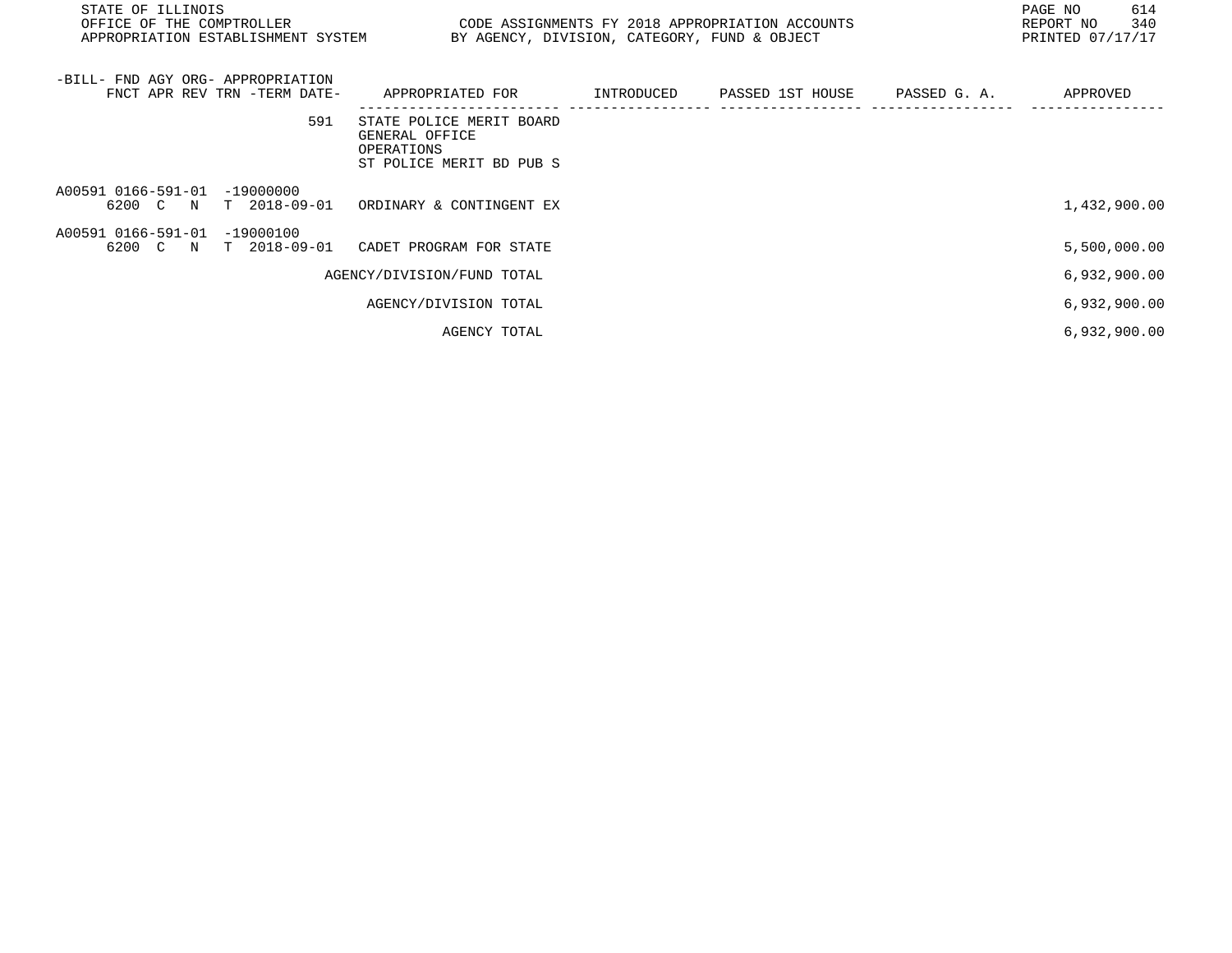| STATE OF ILLINOIS<br>OFFICE OF THE COMPTROLLER<br>OFFICE OF THE COMPTROLLER<br>APPROPRIATION ESTABLISHMENT SYSTEM BY AGENCY, DIVISION, CATEGORY, FUND & OBJECT | CODE ASSIGNMENTS FY 2018 APPROPRIATION ACCOUNTS                             | 615<br>PAGE NO<br>340<br>REPORT NO<br>PRINTED 07/17/17 |  |              |
|----------------------------------------------------------------------------------------------------------------------------------------------------------------|-----------------------------------------------------------------------------|--------------------------------------------------------|--|--------------|
| -BILL- FND AGY ORG- APPROPRIATION<br>FNCT APR REV TRN -TERM DATE-                                                                                              | APPROPRIATED FOR TINTRODUCED PASSED 1ST HOUSE PASSED G.A.                   |                                                        |  | APPROVED     |
| 592                                                                                                                                                            | OFFICE OF THE STATE FIRE<br>GENERAL OFFICE<br>OPERATIONS<br>FIRE PREVENTION |                                                        |  |              |
| A00592 0047-592-01 -11200000<br>6200 C N P 2018-09-01 REGULAR POSITIONS                                                                                        |                                                                             |                                                        |  | 8,788,300.00 |
| A00592 0047-592-01 -11610000<br>6200 C N P 2018-09-01 STATE EMPLOYEE RETIREMEN                                                                                 |                                                                             |                                                        |  | 4,746,800.00 |
| A00592 0047-592-01 -11700000<br>6200 C N T 2018-09-01                                                                                                          | SOC SEC/MEDICARE CONTRIB                                                    |                                                        |  | 597,500.00   |
| A00592 0047-592-01 -11800000<br>6200 C N P 2018-09-01                                                                                                          | GROUP INSURANCE                                                             |                                                        |  | 2,472,000.00 |
| A00592 0047-592-01 -12000000<br>6200 C N T 2018-09-01                                                                                                          | CONTRACTUAL SERVICES                                                        |                                                        |  | 1,150,100.00 |
| A00592 0047-592-01 -12900000<br>T 2018-09-01<br>6200 C N                                                                                                       | TRAVEL                                                                      |                                                        |  | 72,700.00    |
| A00592 0047-592-01 -13000000<br>6200 C N T 2018-09-01                                                                                                          | COMMODITIES                                                                 |                                                        |  | 53,700.00    |
| A00592 0047-592-01 -13020000<br>6200 C N T 2018-09-01                                                                                                          | PRINTING                                                                    |                                                        |  | 19,600.00    |
| A00592 0047-592-01 -15000000<br>6250 C N T 2018-09-01                                                                                                          | EOUIPMENT                                                                   |                                                        |  | 1,371,700.00 |
| A00592 0047-592-01 -16000000<br>6200 C N T 2018-09-01                                                                                                          | ELECTRONIC DATA PROCESSI                                                    |                                                        |  | 1,957,000.00 |
| A00592 0047-592-01 -17000000<br>6200 C N<br>T 2018-09-01                                                                                                       | TELECOMMUNICATION                                                           |                                                        |  | 193,400.00   |
| A00592 0047-592-01 -18000000<br>6200 C N T 2018-09-01                                                                                                          | OPERATION OF AUTO EQUIPM                                                    |                                                        |  | 181,200.00   |
| A00592 0047-592-01 -19000700<br>6200 C N T 2018-09-01                                                                                                          | SENIOR OFFICER TRAINING                                                     |                                                        |  | 55,000.00    |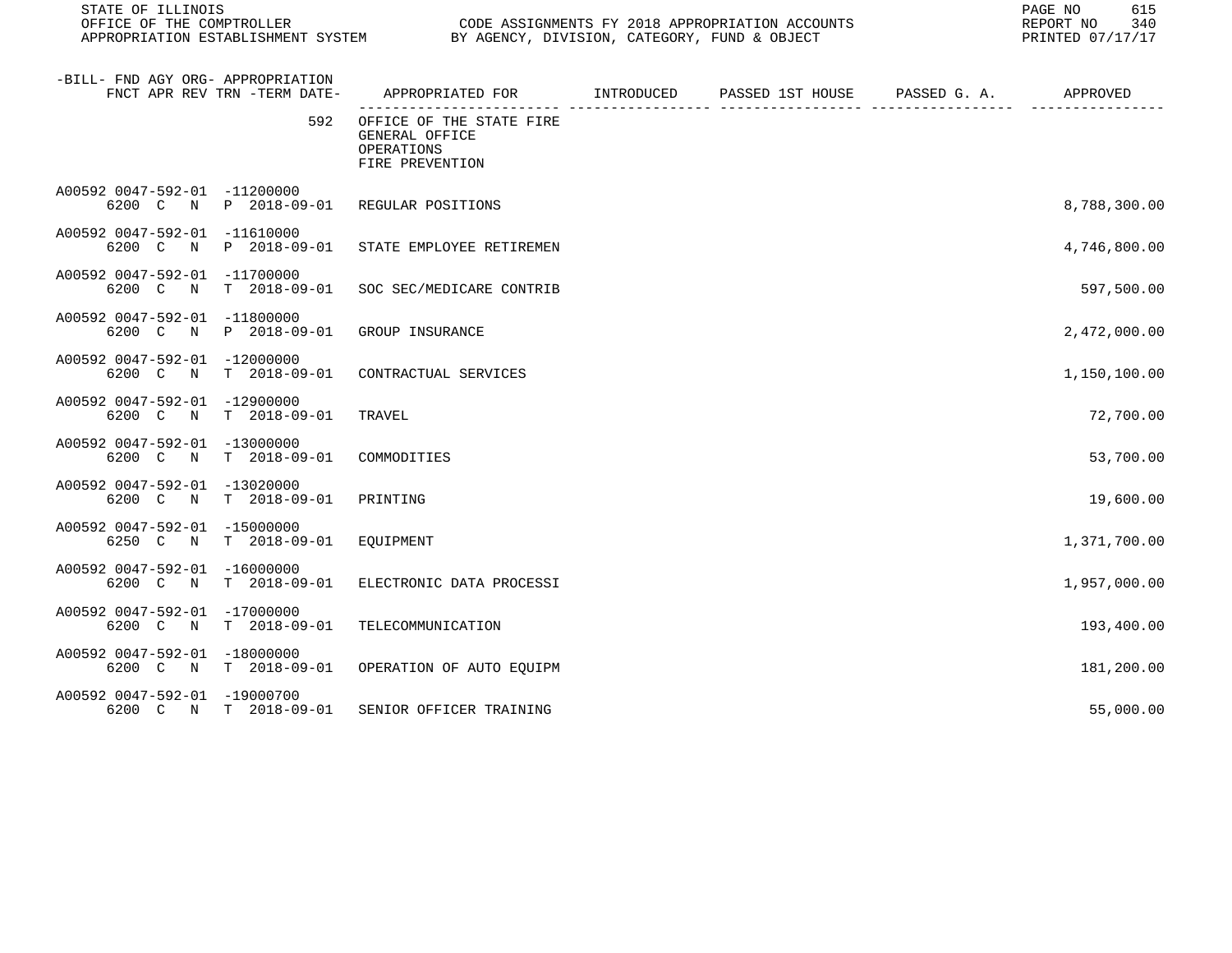| STATE OF ILLINOIS<br>OFFICE OF THE COMPTROLLER<br>APPROPRIATION ESTABLISHMENT SYSTEM BY AGENCY, DIVISION, CATEGORY, FUND & OBJECT                                 | CODE ASSIGNMENTS FY 2018 APPROPRIATION ACCOUNTS                             |  | PAGE NO<br>616<br>REPORT NO<br>340<br>PRINTED 07/17/17 |
|-------------------------------------------------------------------------------------------------------------------------------------------------------------------|-----------------------------------------------------------------------------|--|--------------------------------------------------------|
| -BILL- FND AGY ORG- APPROPRIATION<br>FNCT APR REV TRN -TERM DATE-                                                                                                 | APPROPRIATED FOR TNTRODUCED PASSED 1ST HOUSE PASSED G. A.                   |  | APPROVED                                               |
| 592                                                                                                                                                               | OFFICE OF THE STATE FIRE<br>GENERAL OFFICE<br>OPERATIONS<br>FIRE PREVENTION |  |                                                        |
| A00592 0047-592-01 -19000900<br>6200 C N T 2018-09-01 FIRE EXPLORER & CADET SC<br>FOR COSTS & EXPENSES RELATED TO OR IN SUPPORT OF FIRE<br>XPLORER & CADET SCHOOL | E                                                                           |  | 65,000.00                                              |
| A00592 0047-592-01 -19001000<br>6200 C N T 2018-09-01 CORNERSTONE PROGRAM                                                                                         |                                                                             |  | 350,000.00                                             |
| A00592 0047-592-01 -19001100<br>6200 C N T 2018-09-01                                                                                                             | FIREFIGHTER TRAINING PRO                                                    |  | 230,000.00                                             |
| A00592 0047-592-01 -19001200<br>T 2018-09-01<br>6200 C<br>$\mathbb N$                                                                                             | FIREFIGHTER ONLINE CERT                                                     |  | 590,000.00                                             |
| A00592 0047-592-01 -19930000<br>6200 C N N 2018-09-01                                                                                                             | DEPOSIT INTO FIRE TRUCK                                                     |  | 3,000,000.00                                           |
| A00592 0047-592-01 -19930100<br>6200 C N N 2018-09-01                                                                                                             | DEP INTO FIRE STATION RE                                                    |  | 2,000,000.00                                           |
|                                                                                                                                                                   | AGENCY/DIVISION/FUND TOTAL                                                  |  | 27,894,000.00                                          |
|                                                                                                                                                                   | UNDERGROUND STORAGE TANK                                                    |  |                                                        |
| A00592 0072-592-01 -11200000<br>6200 C N P 2018-09-01                                                                                                             | REGULAR POSITIONS                                                           |  | 1,856,100.00                                           |
| A00592 0072-592-01 -11610000<br>6200 C<br>P 2018-09-01<br>N                                                                                                       | STATE EMPLOYEE RETIREMEN                                                    |  | 1,002,500.00                                           |
| A00592 0072-592-01 -11700000<br>6200 C N T 2018-09-01                                                                                                             | SOC SEC/MEDICARE CONTRIB                                                    |  | 142,000.00                                             |
| A00592 0072-592-01 -11800000<br>6200 C N P 2018-09-01                                                                                                             | GROUP INSURANCE                                                             |  | 576,000.00                                             |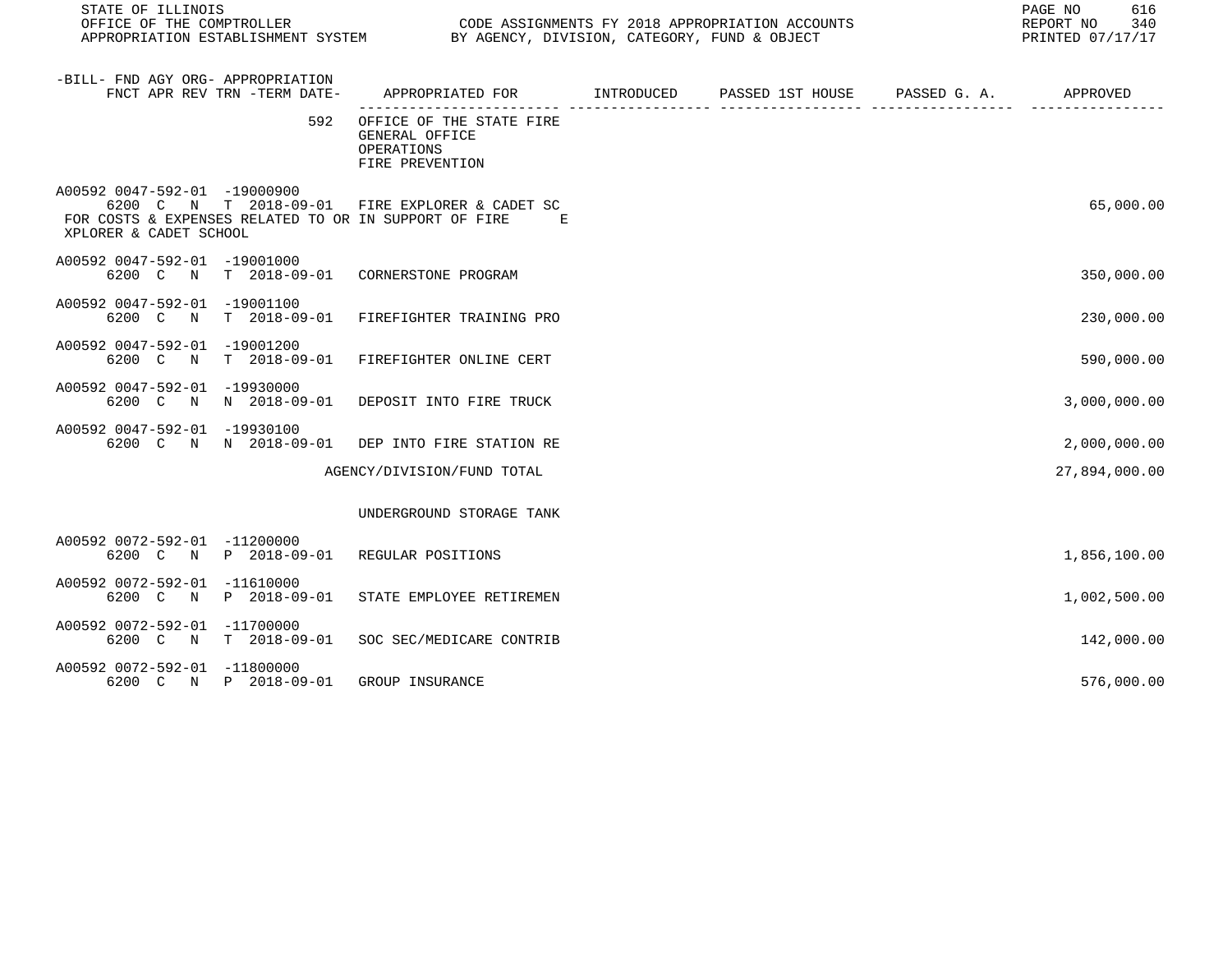| STATE OF ILLINOIS<br>OFFICE OF THE COMPTROLLER CONDUCTER CODE ASSIGNMENTS FY 2018 APPROPRIATION ACCOUNTS<br>APPROPRIATION ESTABLISHMENT SYSTEM BY AGENCY, DIVISION, CATEGORY, FUND & OBJECT                    |                                                                                          | 617<br>PAGE NO<br>REPORT NO<br>340<br>PRINTED 07/17/17 |  |              |
|----------------------------------------------------------------------------------------------------------------------------------------------------------------------------------------------------------------|------------------------------------------------------------------------------------------|--------------------------------------------------------|--|--------------|
| -BILL- FND AGY ORG- APPROPRIATION<br>FNCT APR REV TRN -TERM DATE-                                                                                                                                              | APPROPRIATED FOR       INTRODUCED     PASSED 1ST HOUSE     PASSED G. A.         APPROVED |                                                        |  |              |
| 592                                                                                                                                                                                                            | OFFICE OF THE STATE FIRE<br>GENERAL OFFICE<br>OPERATIONS<br>UNDERGROUND STORAGE TANK     |                                                        |  |              |
| A00592 0072-592-01 -12000000<br>6200 C N T 2018-09-01                                                                                                                                                          | CONTRACTUAL SERVICES                                                                     |                                                        |  | 231,800.00   |
| A00592 0072-592-01 -12900000<br>6200 C<br>$\mathbb N$<br>$T = 2018 - 09 - 01$                                                                                                                                  | TRAVEL                                                                                   |                                                        |  | 6,800.00     |
| A00592 0072-592-01 -13000000<br>6200 C N<br>T 2018-09-01                                                                                                                                                       | COMMODITIES                                                                              |                                                        |  | 9,000.00     |
| A00592 0072-592-01 -13020000<br>T 2018-09-01<br>6200 C N                                                                                                                                                       | PRINTING                                                                                 |                                                        |  | 3,500.00     |
| A00592 0072-592-01 -15000000<br>6250 C N<br>T 2018-09-01                                                                                                                                                       | EQUIPMENT                                                                                |                                                        |  | 16,000.00    |
| A00592 0072-592-01 -16000000<br>T 2018-09-01<br>6200 C<br>$\mathbb N$                                                                                                                                          | ELECTRONIC DATA PROCESSI                                                                 |                                                        |  | 10,500.00    |
| A00592 0072-592-01 -17000000<br>6200 C N T 2018-09-01                                                                                                                                                          | TELECOMMUNICATION                                                                        |                                                        |  | 19,000.00    |
| A00592 0072-592-01 -18000000<br>6200 C N T 2018-09-01                                                                                                                                                          | OPERATION OF AUTO EQUIPM                                                                 |                                                        |  | 77,100.00    |
|                                                                                                                                                                                                                | AGENCY/DIVISION/FUND TOTAL                                                               |                                                        |  | 3,950,300.00 |
|                                                                                                                                                                                                                | IL FIRE FIGHTERS' MEMORI                                                                 |                                                        |  |              |
| A00592 0510-592-01 -19000000<br>6200 C N T 2018-09-01 LUMP SUMS AND OTHER PURP<br>FOR MAINTENANCE OF THE ILLINOIS FIREFIGHTERS' MEMORIAL<br>OLDING THE ANNUAL FALLEN FIREFIGHTER CEREMONY AND OTHER<br>XPENSES | Н<br>Е                                                                                   |                                                        |  | 400,000.00   |
|                                                                                                                                                                                                                | AGENCY/DIVISION/FUND TOTAL                                                               |                                                        |  | 400,000.00   |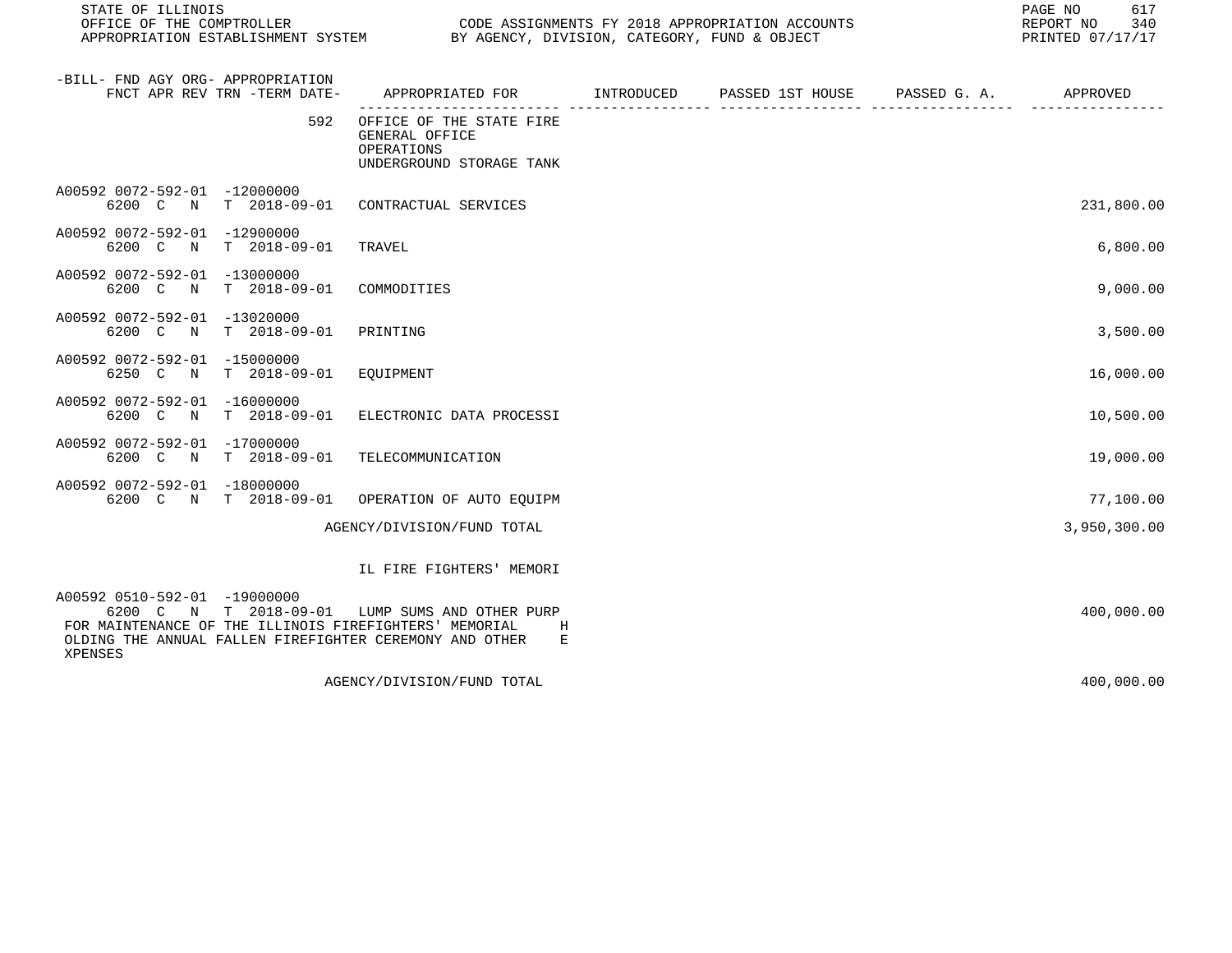| STATE OF ILLINOIS                                                                                                                                                               |                                                                                          |  | PAGE NO<br>618<br>REPORT NO<br>340<br>PRINTED 07/17/17 |
|---------------------------------------------------------------------------------------------------------------------------------------------------------------------------------|------------------------------------------------------------------------------------------|--|--------------------------------------------------------|
| -BILL- FND AGY ORG- APPROPRIATION<br>FNCT APR REV TRN -TERM DATE-                                                                                                               | APPROPRIATED FOR INTRODUCED PASSED 1ST HOUSE PASSED G.A.                                 |  | APPROVED                                               |
|                                                                                                                                                                                 | 592 OFFICE OF THE STATE FIRE<br>GENERAL OFFICE<br>OPERATIONS<br>FIRE PREVENTION DIVISION |  |                                                        |
| A00592 0580-592-01 -19000000<br>6200 C N T 2018-09-01 LUMP SUMS & OTHER PURPOS<br>FOR EXPENSES OF THE US RESOURCE CONSERVATION AND RECOVERY A<br>CT UNDERGROUND STORAGE PROGRAM |                                                                                          |  | 1,000,000.00                                           |
|                                                                                                                                                                                 | AGENCY/DIVISION/FUND TOTAL                                                               |  | 1,000,000.00                                           |
|                                                                                                                                                                                 | FIRE PREVENTION                                                                          |  |                                                        |
| A00592 0047-592-01 -44000000<br>6200 C N N 2018-09-01 GRANTS FOR COSTS & SERVI<br>ILEAS/MABAS ADMINISTRATION                                                                    |                                                                                          |  | 125,000.00                                             |
| A00592 0047-592-01 -44000100<br>6200 C N N 2018-09-01 SMALL EQUIPMENT GRANT PR                                                                                                  |                                                                                          |  | 3,000,000.00                                           |
| A00592 0047-592-01 -44000200<br>6200 C N N 2018-09-01 GRNT TO THE HMER REIMBUR<br>GRANT TO THE HAZARDOUS MATERIALS EMERGENCY RESPONSE<br>EIMBURSEMENT                           | R                                                                                        |  | 50,000.00                                              |
| A00592 0047-592-01 -44700000<br>6200 C N N 2018-09-01 GRANTS TO LOC GOVERNMENT<br>FOR CHICAGO FIRE DEPARTMENT TRAINING PROGRAM                                                  |                                                                                          |  | 2,747,000.00                                           |
| A00592 0047-592-01 -44700100<br>6200 C N N 2018-09-01 GRANTS TO LOC GOVERNMENT<br>FOR GRANTS AVAILABLE FOR THE DEVELOPMENT OF NEW FIRE D<br>ISTRICTS                            |                                                                                          |  | 1,000.00                                               |
| A00592 0047-592-01 -44700300<br>6200 C N N 2018-09-01 GRANTS TO LOC GOVERNMENT<br>FOR PAYMENT TO LOCAL GOVERNMENTAL AGENCIES WHICH<br>ARTICIPATE IN THE STATE TRAINING PROGRAMS | $_{\rm P}$                                                                               |  | 950,000.00                                             |
|                                                                                                                                                                                 | AGENCY/DIVISION/FUND TOTAL                                                               |  | 6,873,000.00                                           |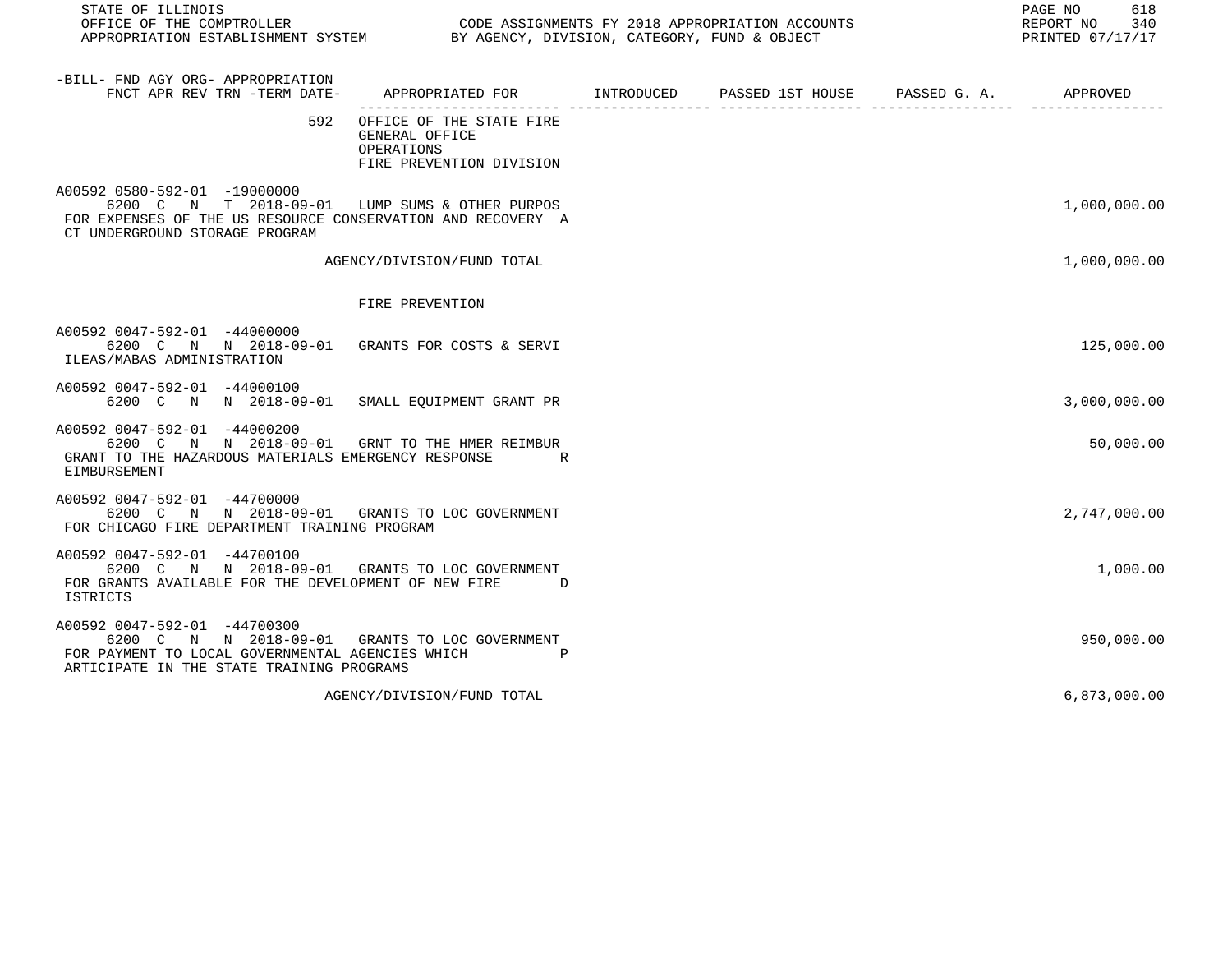| STATE OF ILLINOIS<br>OFFICE OF THE COMPTROLLER<br>APPROPRIATION ESTABLISHMENT SYSTEM BY AGENCY, DIVISION, CATEGORY, FUND & OBJECT                                     |                                                                                           | CODE ASSIGNMENTS FY 2018 APPROPRIATION ACCOUNTS |              | 619<br>PAGE NO<br>REPORT NO<br>340<br>PRINTED 07/17/17 |
|-----------------------------------------------------------------------------------------------------------------------------------------------------------------------|-------------------------------------------------------------------------------------------|-------------------------------------------------|--------------|--------------------------------------------------------|
| -BILL- FND AGY ORG- APPROPRIATION<br>FNCT APR REV TRN -TERM DATE-                                                                                                     | APPROPRIATED FOR         INTRODUCED      PASSED 1ST HOUSE                                 |                                                 | PASSED G. A. | APPROVED                                               |
| 592                                                                                                                                                                   | OFFICE OF THE STATE FIRE<br>GENERAL OFFICE<br>AWARDS & GRANTS<br>UNDERGROUND STORAGE TANK |                                                 |              |                                                        |
| A00592 0072-592-01 -44000000<br>6200 C N N 2018-09-01 GRANT TO CITY OF CHICAGO<br>FOR ADMINISTRATIVE COSTS INCURRED AS RESULT OF STATES<br>NDERGROUND STORAGE PROGRAM | $\overline{U}$                                                                            |                                                 |              | 550,000.00                                             |
|                                                                                                                                                                       | AGENCY/DIVISION/FUND TOTAL                                                                |                                                 |              | 550,000.00                                             |
|                                                                                                                                                                       | FIRE PREVENTION                                                                           |                                                 |              |                                                        |
| A00592 0047-592-01 -66000000<br>6250 C N N 2018-09-01 REPAIR/MAINT OF IL FIRE                                                                                         |                                                                                           |                                                 |              | 1,000,000.00                                           |
| A00592 0047-592-01 -99390000<br>9700 C N T 2018-09-01 REFUNDS, N.E.C.                                                                                                 |                                                                                           |                                                 |              | 5,000.00                                               |
|                                                                                                                                                                       | AGENCY/DIVISION/FUND TOTAL                                                                |                                                 |              | 1,005,000.00                                           |
|                                                                                                                                                                       | UNDERGROUND STORAGE TANK                                                                  |                                                 |              |                                                        |
| A00592 0072-592-01 -99390000<br>9700 C N T 2018-09-01 REFUNDS, N.E.C.                                                                                                 |                                                                                           |                                                 |              | 4,000.00                                               |
|                                                                                                                                                                       | AGENCY/DIVISION/FUND TOTAL                                                                |                                                 |              | 4,000.00                                               |
|                                                                                                                                                                       | AGENCY/DIVISION TOTAL                                                                     |                                                 |              | 41,676,300.00                                          |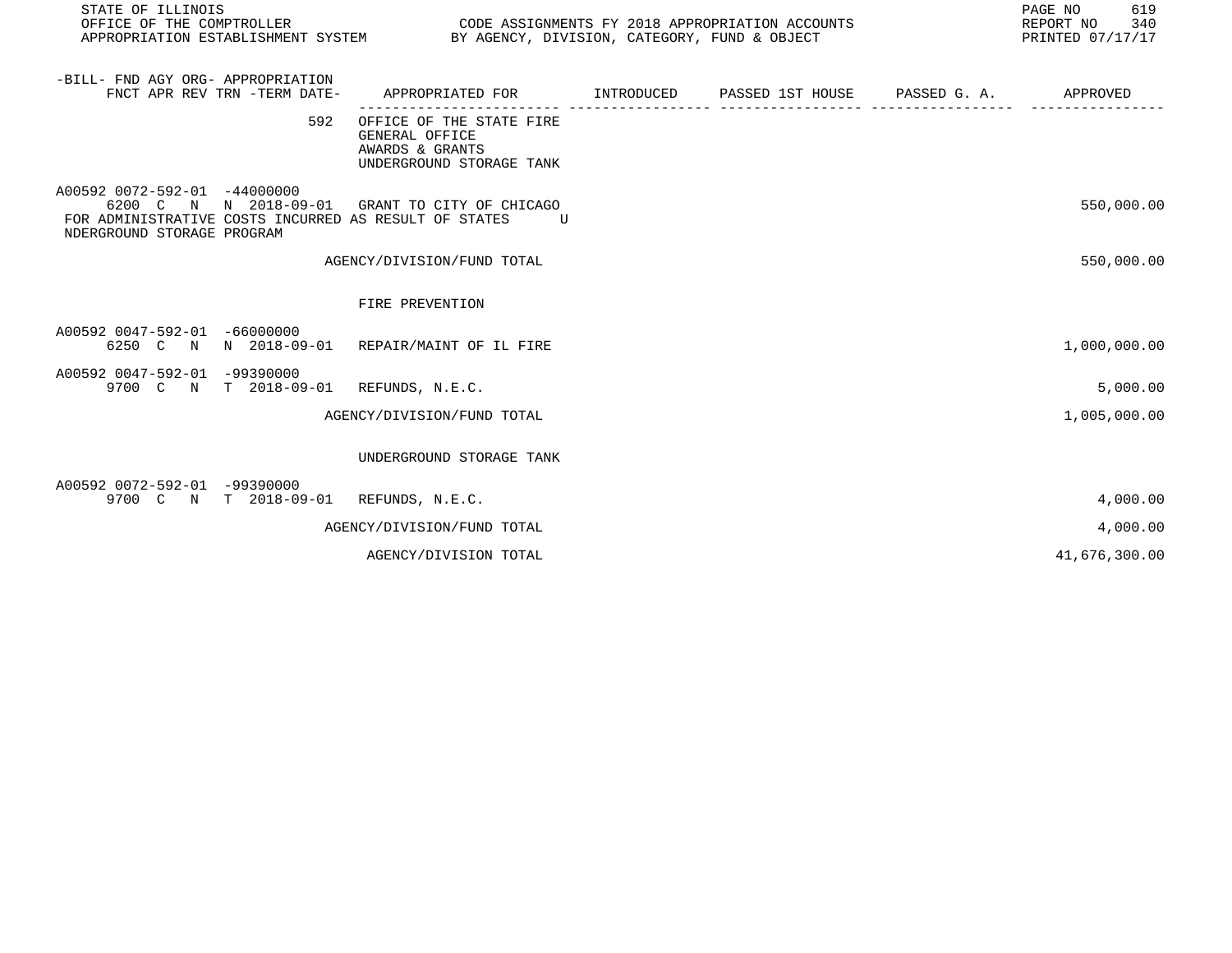| STATE OF ILLINOIS<br>OFFICE OF THE COMPTROLLER<br>APPROPRIATION ESTABLISHMENT SYSTEM                                                                                        | CODE ASSIGNMENTS FY 2018 APPROPRIATION ACCOUNTS<br>BY AGENCY, DIVISION, CATEGORY, FUND & OBJECT |  | PAGE NO<br>620<br>340<br>REPORT NO<br>PRINTED 07/17/17 |
|-----------------------------------------------------------------------------------------------------------------------------------------------------------------------------|-------------------------------------------------------------------------------------------------|--|--------------------------------------------------------|
| -BILL- FND AGY ORG- APPROPRIATION<br>FNCT APR REV TRN -TERM DATE- APPROPRIATED FOR TINTRODUCED PASSED 1ST HOUSE PASSED G.A.                                                 |                                                                                                 |  | APPROVED                                               |
| 592                                                                                                                                                                         | OFFICE OF THE STATE FIRE<br>SHARED SERVICES<br>OPERATIONS<br>FIRE PREVENTION                    |  |                                                        |
| A00592 0047-592-89 -19001000<br>6200 C N T 2018-09-01 SHARED SERVICES CENTER<br>FOR COSTS AND EXPENSES RELATED TO OR IN SUPPORT OF A<br>UBLIC SAFETY SHARED SERVICES CENTER |                                                                                                 |  | 831,900.00                                             |
|                                                                                                                                                                             | AGENCY/DIVISION/FUND TOTAL                                                                      |  | 831,900.00                                             |
|                                                                                                                                                                             | AGENCY/DIVISION TOTAL                                                                           |  | 831,900.00                                             |
|                                                                                                                                                                             | AGENCY TOTAL                                                                                    |  | 42,508,200.00                                          |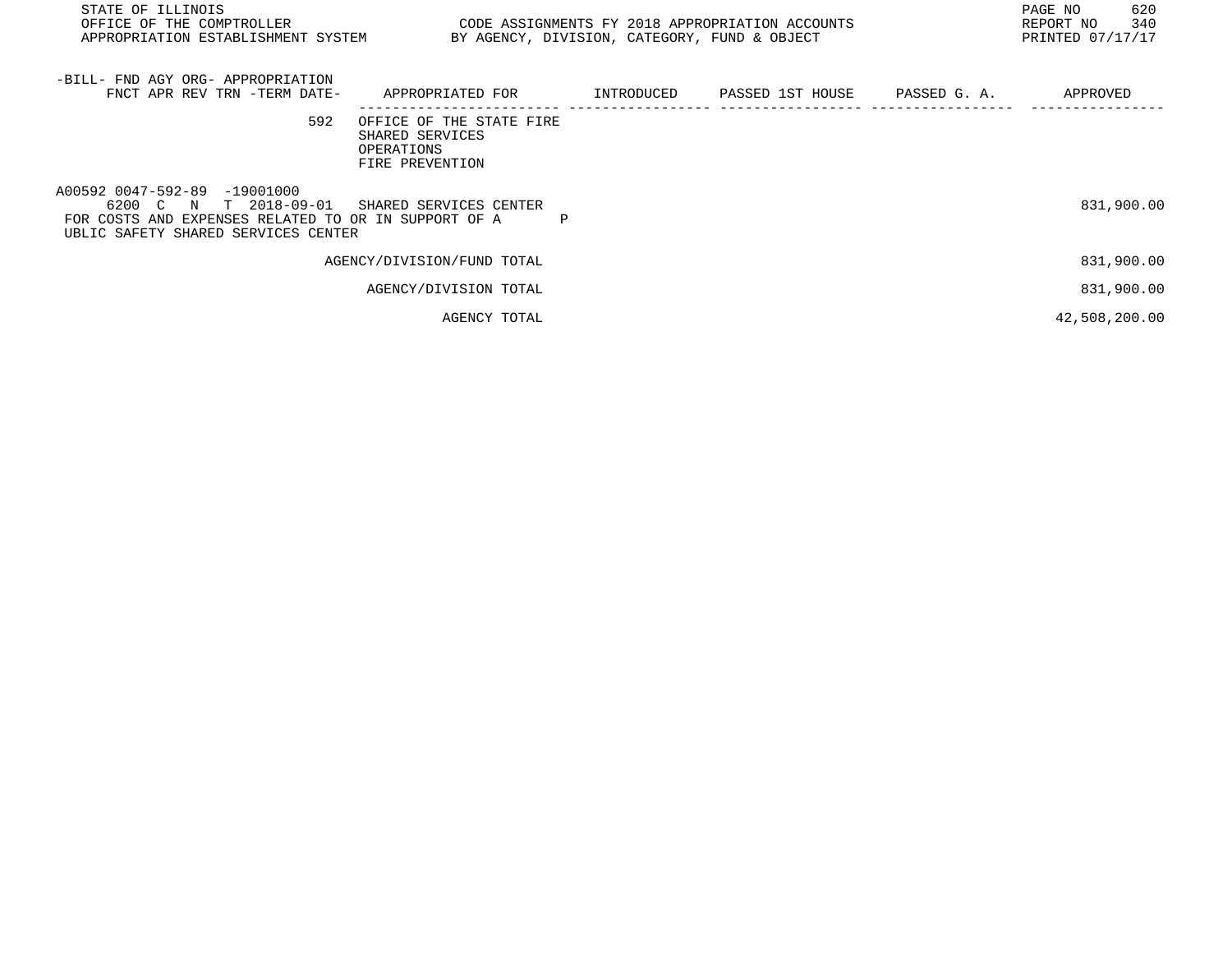| STATE OF ILLINOIS<br>OFFICE OF THE COMPTROLLER<br>CODE ASSIGNMENTS FY 2018 APPROPRIATION ACCOUNTS<br>APPROPRIATION ESTABLISHMENT SYSTEM BY AGENCY, DIVISION, CATEGORY, FUND & OBJECT |                                                                             |                   |  |  | 621<br>PAGE NO<br>340<br>REPORT NO<br>PRINTED 07/17/17 |  |
|--------------------------------------------------------------------------------------------------------------------------------------------------------------------------------------|-----------------------------------------------------------------------------|-------------------|--|--|--------------------------------------------------------|--|
| -BILL- FND AGY ORG- APPROPRIATION<br>FNCT APR REV TRN -TERM DATE-                                                                                                                    | APPROPRIATED FOR TINTRODUCED PASSED 1ST HOUSE PASSED G. A.                  | ------------ ---- |  |  | APPROVED                                               |  |
| 593                                                                                                                                                                                  | TEACHERS' RETIREMENT SYS<br>GENERAL OFFICE<br>OPERATIONS<br>GENERAL REVENUE |                   |  |  |                                                        |  |
| A00593 0001-593-01 -19930000<br>3300 C N N 2018-09-01 DEP INTO TCHR HEALTH INS                                                                                                       |                                                                             |                   |  |  | 114,167,713.00                                         |  |
|                                                                                                                                                                                      | AGENCY/DIVISION/FUND TOTAL                                                  |                   |  |  | 114, 167, 713.00                                       |  |
|                                                                                                                                                                                      | EDUCATION ASSISTANCE                                                        |                   |  |  |                                                        |  |
| A00593 0007-593-01 -44310000<br>3300 C N N 2018-09-01                                                                                                                                | MINIMUM RETIREMENT ALLOW                                                    |                   |  |  | 700,000.00                                             |  |
|                                                                                                                                                                                      | AGENCY/DIVISION/FUND TOTAL                                                  |                   |  |  | 700,000.00                                             |  |
|                                                                                                                                                                                      | COMMON SCHOOL                                                               |                   |  |  |                                                        |  |
| A00593 0412-593-01 -44310000<br>3300 C N N 2018-09-01 STATES CONTRIBUTION                                                                                                            |                                                                             |                   |  |  | 3,746,752,674.00                                       |  |
| A00593 0412-593-01 -44310100<br>3300 C N N 2018-09-01                                                                                                                                | EMPLOYER CONTRIBUTIONS                                                      |                   |  |  | 200,000.00                                             |  |
|                                                                                                                                                                                      | AGENCY/DIVISION/FUND TOTAL                                                  |                   |  |  | 3,746,952,674.00                                       |  |
|                                                                                                                                                                                      | AGENCY/DIVISION TOTAL                                                       |                   |  |  | 3,861,820,387.00                                       |  |
|                                                                                                                                                                                      | AGENCY TOTAL                                                                |                   |  |  | 3,861,820,387.00                                       |  |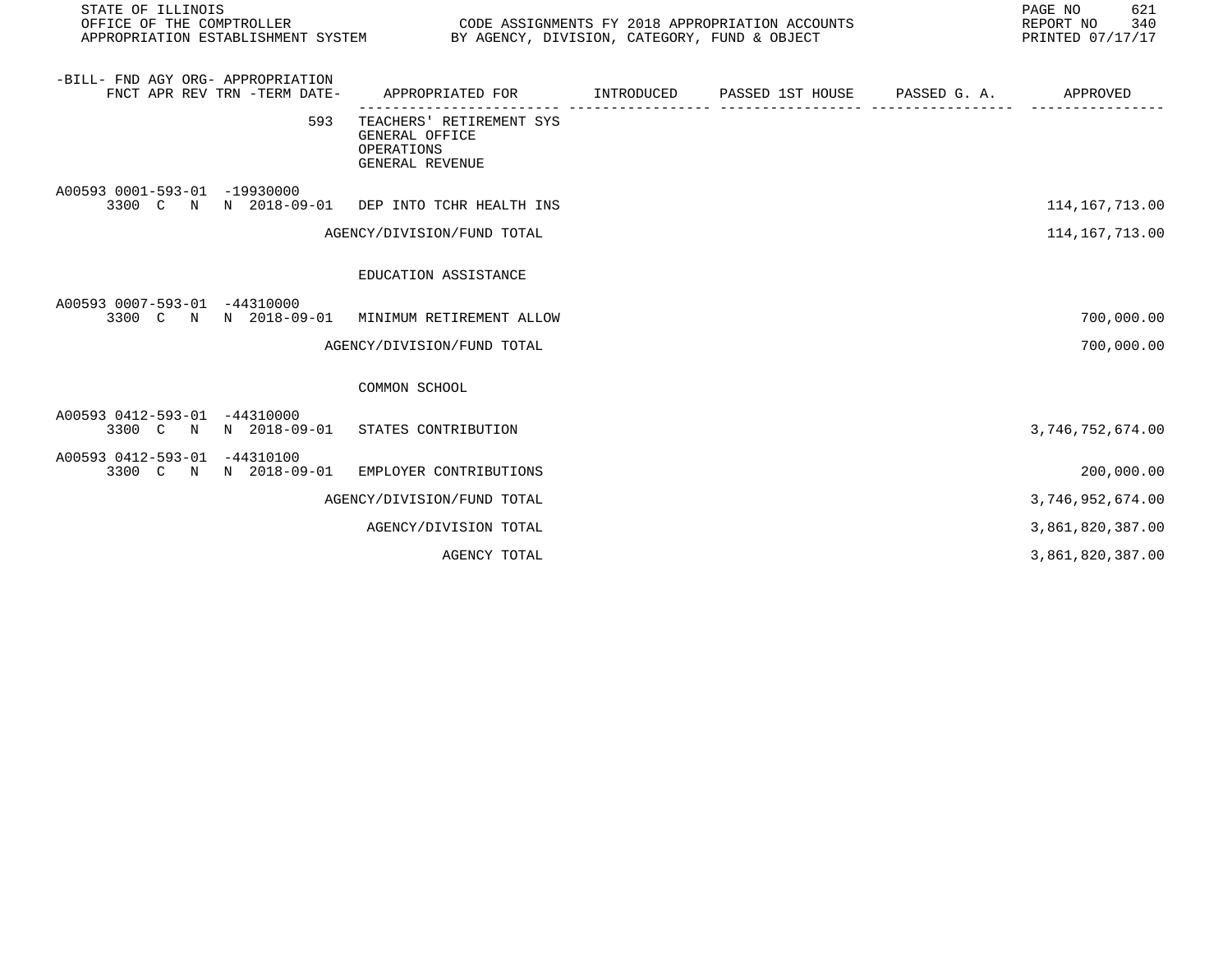| STATE OF ILLINOIS<br>OFFICE OF THE COMPTROLLER<br>APPROPRIATION ESTABLISHMENT SYSTEM BY AGENCY, DIVISION, CATEGORY, FUND & OBJECT                                                                                 | CODE ASSIGNMENTS FY 2018 APPROPRIATION ACCOUNTS                                         | 622<br>PAGE NO<br>REPORT NO 340<br>PRINTED 07/17/17 |  |              |
|-------------------------------------------------------------------------------------------------------------------------------------------------------------------------------------------------------------------|-----------------------------------------------------------------------------------------|-----------------------------------------------------|--|--------------|
| -BILL- FND AGY ORG- APPROPRIATION<br>FNCT APR REV TRN -TERM DATE-                                                                                                                                                 | APPROPRIATED FOR       INTRODUCED     PASSED 1ST HOUSE     PASSED G. A.        APPROVED |                                                     |  |              |
| 601                                                                                                                                                                                                               | BOARD OF HIGHER EDUCATIO<br>GENERAL OFFICE<br>OPERATIONS<br>GENERAL REVENUE             |                                                     |  |              |
| A00601 0001-601-01 -11200000<br>3700 C N P 2018-09-01 REGULAR POSITIONS                                                                                                                                           |                                                                                         |                                                     |  | 1,865,300.00 |
| A00601 0001-601-01 -11700000<br>3700 C N T 2018-09-01 SOC SEC/MEDICARE CONTRIB                                                                                                                                    |                                                                                         |                                                     |  | 27,100.00    |
| A00601 0001-601-01 -12000000<br>3700 C N T 2018-09-01 CONTRACTUAL SERVICES                                                                                                                                        |                                                                                         |                                                     |  | 373,900.00   |
| A00601 0001-601-01 -12900000<br>3700 C N T 2018-09-01                                                                                                                                                             | TRAVEL                                                                                  |                                                     |  | 44,000.00    |
| A00601 0001-601-01 -13000000<br>3700 C N T 2018-09-01                                                                                                                                                             | COMMODITIES                                                                             |                                                     |  | 9,800.00     |
| A00601 0001-601-01 -13020000<br>3700 C N T 2018-09-01                                                                                                                                                             | PRINTING                                                                                |                                                     |  | 7,500.00     |
| A00601 0001-601-01 -15000000<br>3750 C N T 2018-09-01 EOUIPMENT                                                                                                                                                   |                                                                                         |                                                     |  | 9,300.00     |
| A00601 0001-601-01 -17000000<br>3700 C N T 2018-09-01 TELECOMMUNICATION                                                                                                                                           |                                                                                         |                                                     |  | 30,800.00    |
| A00601 0001-601-01 -18000000<br>3700 C N T 2018-09-01 OPERATION OF AUTO EQUIPM                                                                                                                                    |                                                                                         |                                                     |  | 3,500.00     |
| A00601 0001-601-01 -19000100<br>3700 C N T 2018-09-01 P-20 LNGITDINL ED DATA S<br>COSTS & EXPENSES ASSOCIATED WITH ADMINISTRATION &<br>NFORCEMENT ASSOCIATED WITH P-20 LONGITUDINAL EDUCATION D<br>ATA SYSTEM ACT | E                                                                                       |                                                     |  | 381,800.00   |
| A00601 0001-601-01 -19000400<br>3700 C N T 2018-09-01 COSTS WITH MYCREDITSTRAN                                                                                                                                    |                                                                                         |                                                     |  | 183,300.00   |
|                                                                                                                                                                                                                   | AGENCY/DIVISION/FUND TOTAL                                                              |                                                     |  | 2,936,300.00 |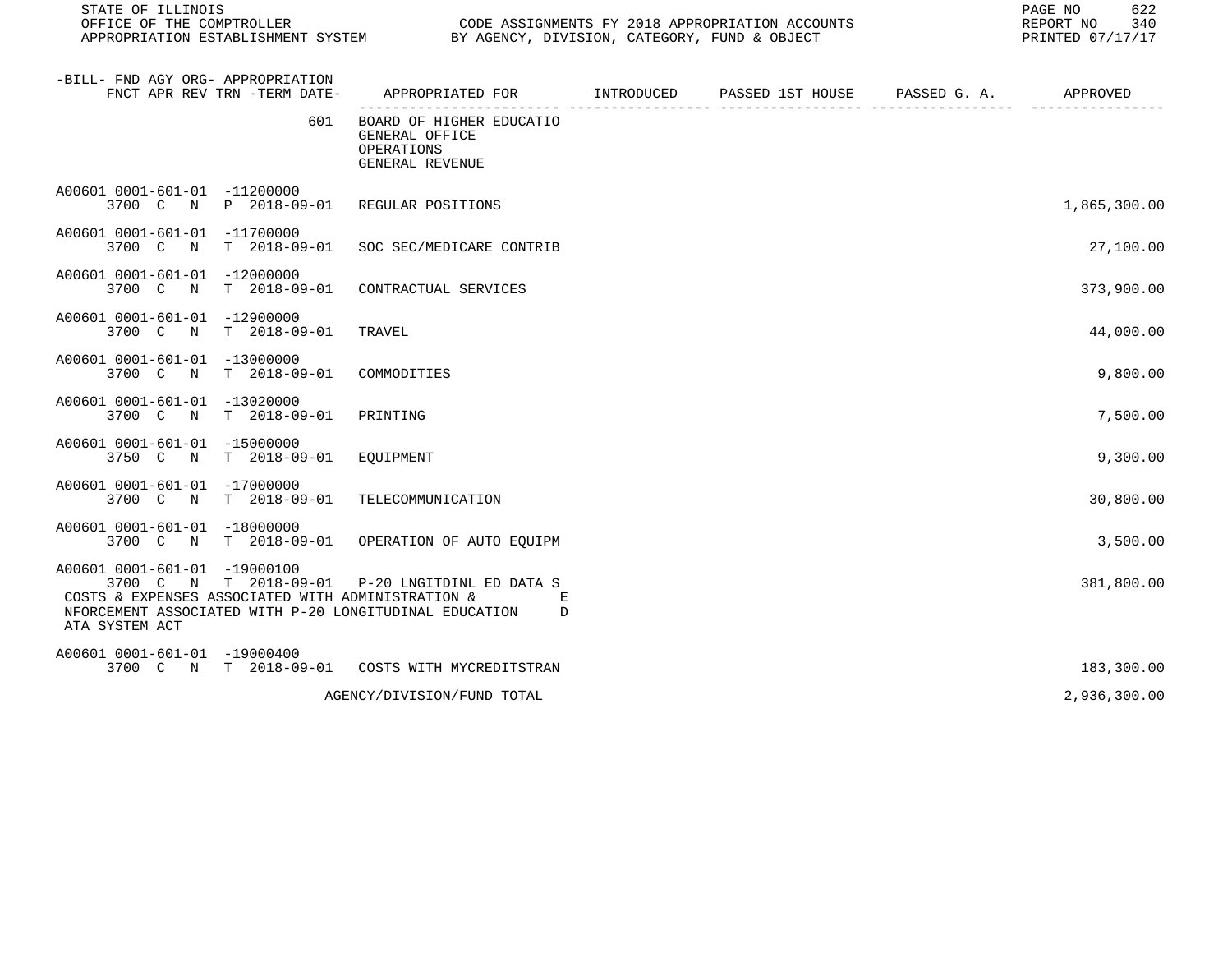| STATE OF ILLINOIS                                                                                                                                                            |                                                                                          |  | PAGE NO<br>623<br>REPORT NO<br>340<br>PRINTED 07/17/17 |
|------------------------------------------------------------------------------------------------------------------------------------------------------------------------------|------------------------------------------------------------------------------------------|--|--------------------------------------------------------|
| -BILL- FND AGY ORG- APPROPRIATION<br>FNCT APR REV TRN -TERM DATE-                                                                                                            | APPROPRIATED FOR       INTRODUCED     PASSED 1ST HOUSE     PASSED G. A.         APPROVED |  |                                                        |
| 601                                                                                                                                                                          | BOARD OF HIGHER EDUCATIO<br>GENERAL OFFICE<br>OPERATIONS<br>DISTANCE LEARNING            |  |                                                        |
| A00601 0082-601-01 -19000000<br>3700 C N T 2018-09-01 SUPPLEMENTAL SUPPORT<br>COSTS & EXPENSES ASSOCIATED WITH ADMINISTRATION &<br>NFORCEMENT OF 110 ILCS 145/40             | Е                                                                                        |  | 30,000.00                                              |
|                                                                                                                                                                              | AGENCY/DIVISION/FUND TOTAL                                                               |  | 30,000.00                                              |
|                                                                                                                                                                              | ACADEMIC QUALITY ASSURAN                                                                 |  |                                                        |
| A00601 0660-601-01 -19000000<br>3700 C N T 2018-09-01 SUPPLEMENTAL SUPPORT<br>COSTS & EXPENSES ASSOCIATED WITH ADMINISTRATION &<br>NFORCEMENT OF 110 ILCS 1010               | Е                                                                                        |  | 500,000.00                                             |
|                                                                                                                                                                              | AGENCY/DIVISION/FUND TOTAL                                                               |  | 500,000.00                                             |
|                                                                                                                                                                              | PRIVATE CLLGE ACDMC QUAL                                                                 |  |                                                        |
| A00601 0661-601-01 -19000000<br>3700 C N T 2018-09-01 SUPPLEMENTAL SUPPORT<br>COSTS & EXPENSES ASSOCIATED WITH ADMINISTRATION &<br>NFORCEMENT OF 110 ILCS 1005               | E                                                                                        |  | 100,000.00                                             |
|                                                                                                                                                                              | AGENCY/DIVISION/FUND TOTAL                                                               |  | 100,000.00                                             |
|                                                                                                                                                                              | PRIV BUS & VOC SCHL QLTY                                                                 |  |                                                        |
| A00601 0751-601-01 -19000000<br>3700 C N T 2018-09-01 COSTS & EXPENSES ASSOCIA<br>WITH ADMINISTRATION & ENFORCEMENT OF PRIVATE BUSINESS & V<br>OCATIONAL SCHOOLS ACT OF 2012 |                                                                                          |  | 550,000.00                                             |
|                                                                                                                                                                              | AGENCY/DIVISION/FUND TOTAL                                                               |  | 550,000.00                                             |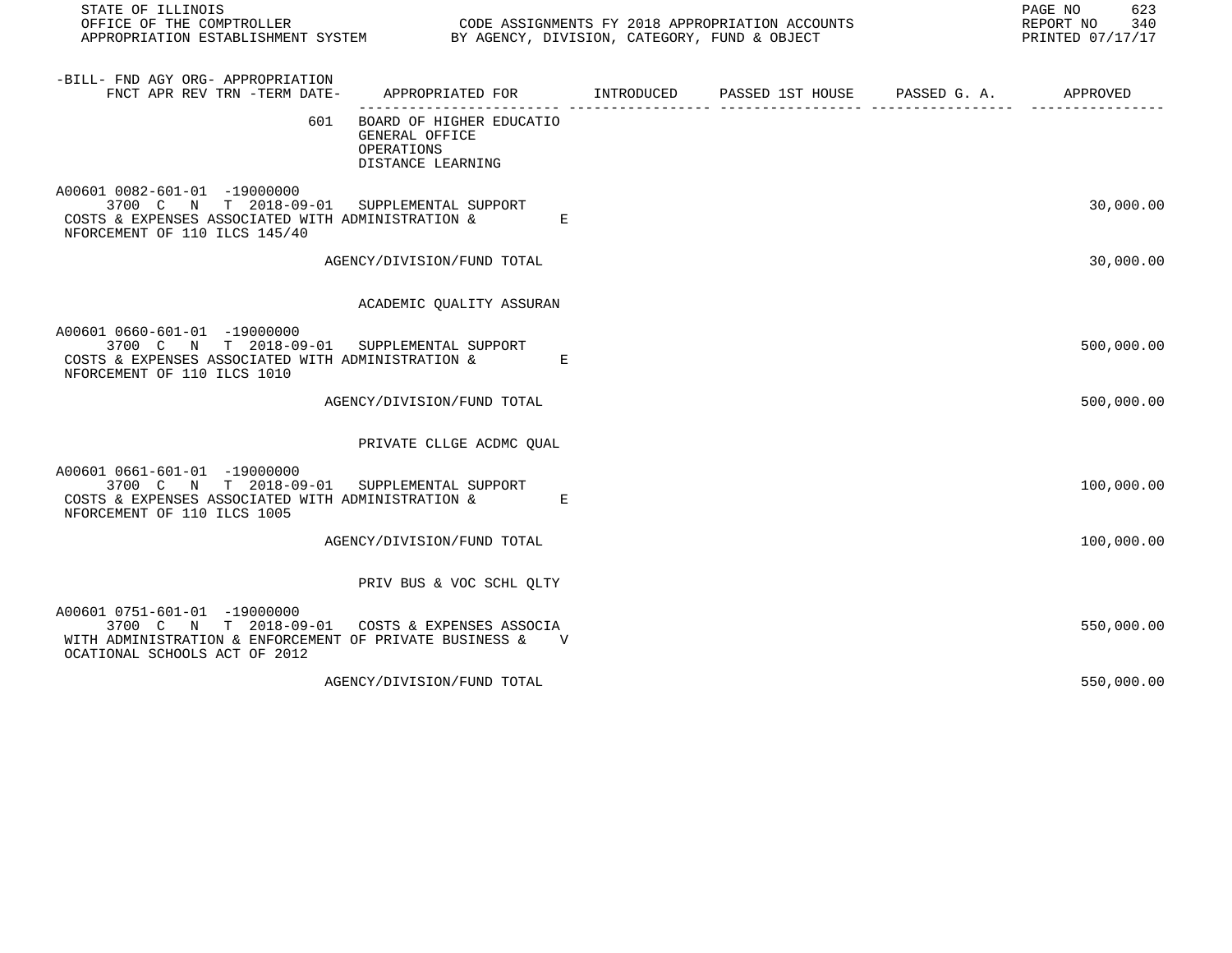| STATE OF ILLINOIS<br>OFFICE OF THE COMPTROLLER CONDUCTER CODE ASSIGNMENTS FY 2018 APPROPRIATION ACCOUNTS<br>APPROPRIATION ESTABLISHMENT SYSTEM BY AGENCY, DIVISION, CATEGORY, FUND & OBJECT                             |                                                                                      |  | PAGE NO<br>624<br>REPORT NO 340<br>PRINTED 07/17/17 |
|-------------------------------------------------------------------------------------------------------------------------------------------------------------------------------------------------------------------------|--------------------------------------------------------------------------------------|--|-----------------------------------------------------|
| -BILL- FND AGY ORG- APPROPRIATION<br>FNCT APR REV TRN -TERM DATE- APPROPRIATED FOR METAL INTRODUCED PASSED 1ST HOUSE PASSED G. A. APPROVED                                                                              |                                                                                      |  |                                                     |
|                                                                                                                                                                                                                         | 601 BOARD OF HIGHER EDUCATIO<br>GENERAL OFFICE<br>AWARDS & GRANTS<br>GENERAL REVENUE |  |                                                     |
| A00601 0001-601-01 -44000000<br>3700 C N N 2018-09-01 AWARDS AND GRANTS<br>COMPETITIVE GRANTS FOR NURSING SCHOOLS TO INCREASE NUMBER O<br>F GRADUATING NURSES                                                           |                                                                                      |  | 373,900.00                                          |
| A00601 0001-601-01 -44000100<br>3700 C N N 2018-09-01 AWARDS AND GRANTS<br>NURSE EDUCATOR FELLOWSHIP TO SUPPLEMENT NURSE FACULTY<br>ALARIES                                                                             | S.                                                                                   |  | 197,400.00                                          |
| A00601 0001-601-01 -44760100<br>3700 C N N 2018-09-01 C.A.H.M.C.P.<br>DIVERSITY INITIATIVES TO ENHANCE S.T.E.M. PROGRAMS FOR<br>TUDENTS FROM UNDERREPRESENTED GROUPS: CHICAGO AREA HEALTH & M<br>EDICAL CAREERS PROGRAM | S                                                                                    |  | 1,433,600.00                                        |
| A00601 0001-601-01 -44760200<br>3700 C N N 2018-09-01 EDUCATION GRANTS, HIGHER<br>OUAD-CITIES GRADUATE STUDY CENTER                                                                                                     |                                                                                      |  | 73,800.00                                           |
| A00601 0001-601-01 -44760300<br>3700 C N N 2018-09-01 LUMP SUMS AND OTHER PURP<br>ILLINOIS MATHEMATICS & SCIENCE ACADEMY EXCELLENCE 2000<br>ROGRAM IN MATHEMATICS & SCIENCE                                             | $\mathbb{P}$                                                                         |  | 95,900.00                                           |
| A00601 0001-601-01 -44761900<br>3700 C N N 2018-09-01 EDUCATION GRANTS, HIGHER<br>DISTRIBUTION AS GRANTS FOR COOPERATIVE WORK STUDY PROGRAMS T<br>O INSTITUTIONS OF HIGHER EDUCATION                                    |                                                                                      |  | 980,500.00                                          |
| A00601 0001-601-01 -44762100<br>3700 C N N 2018-09-01 UNIVERSITY CENTER-LAKE C<br>ORDINARY AND CONTINGENT EXPENSES                                                                                                      |                                                                                      |  | 1,055,700.00                                        |
| A00601 0001-601-01 -49000000<br>3700 C N N 2018-09-01<br>ADMINISTRATION AND DISTRIBUTION OF GRANTS AUTHORIZED BY<br>IVERSIFYING HIGHER EDUCATION FACULTY IN ILLINOIS PROGRAM                                            | AWARDS & GRANTS - LUMP S<br>D                                                        |  | 1,456,500.00                                        |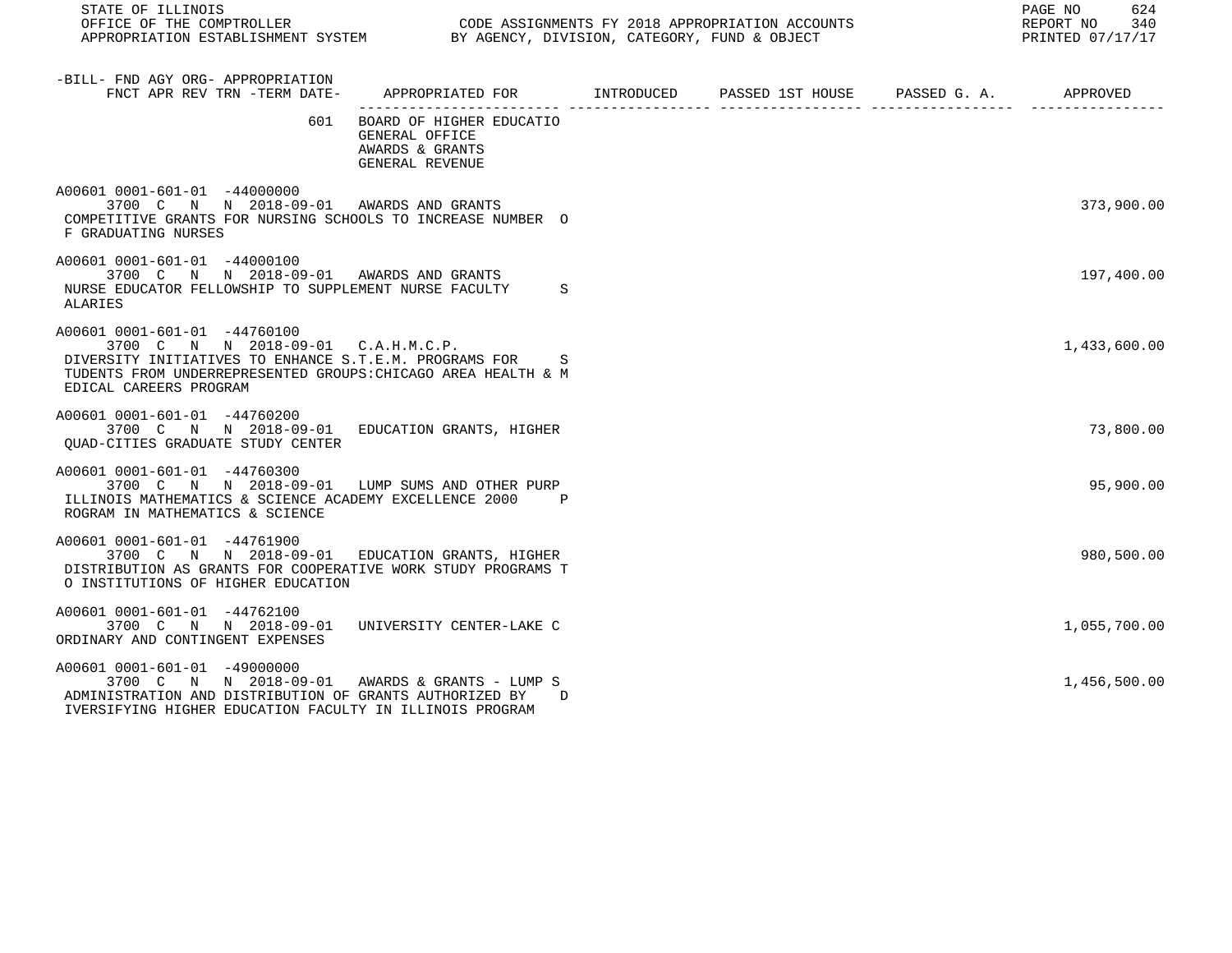| STATE OF ILLINOIS<br>OFFICE OF THE COMPTROLLER<br>APPROPRIATION ESTABLISHMENT SYSTEM BY AGENCY, DIVISION, CATEGORY, FUND & OBJECT                                      | CODE ASSIGNMENTS FY 2018 APPROPRIATION ACCOUNTS                                           |  | 625<br>PAGE NO<br>340<br>REPORT NO<br>PRINTED 07/17/17 |
|------------------------------------------------------------------------------------------------------------------------------------------------------------------------|-------------------------------------------------------------------------------------------|--|--------------------------------------------------------|
| -BILL- FND AGY ORG- APPROPRIATION<br>FNCT APR REV TRN -TERM DATE-                                                                                                      | APPROPRIATED FOR        INTRODUCED     PASSED 1ST HOUSE     PASSED G. A.         APPROVED |  |                                                        |
| 601                                                                                                                                                                    | BOARD OF HIGHER EDUCATIO<br>GENERAL OFFICE<br>AWARDS & GRANTS<br>GENERAL REVENUE          |  |                                                        |
| A00601 0001-601-01 -49000100<br>3700 C N N 2018-09-01 GROW YOUR OWN TEACHERS P                                                                                         |                                                                                           |  | 1,466,300.00                                           |
|                                                                                                                                                                        | AGENCY/DIVISION/FUND TOTAL                                                                |  | 7,133,600.00                                           |
|                                                                                                                                                                        | BHE FEDERAL GRANTS                                                                        |  |                                                        |
| A00601 0983-601-01 -49000000<br>3700 C N N 2018-09-01 AWARDS & GRANTS - LUMP S<br>TERMS AND CONDITIONS ASSOCIATED WITH FEDERAL CONTRACTS AND G<br>RANT MONIES RECEIVED |                                                                                           |  | 5,500,000.00                                           |
|                                                                                                                                                                        | AGENCY/DIVISION/FUND TOTAL                                                                |  | 5,500,000.00                                           |
|                                                                                                                                                                        | AGENCY/DIVISION TOTAL                                                                     |  | 16,749,900.00                                          |
|                                                                                                                                                                        | AGENCY TOTAL                                                                              |  | 16,749,900.00                                          |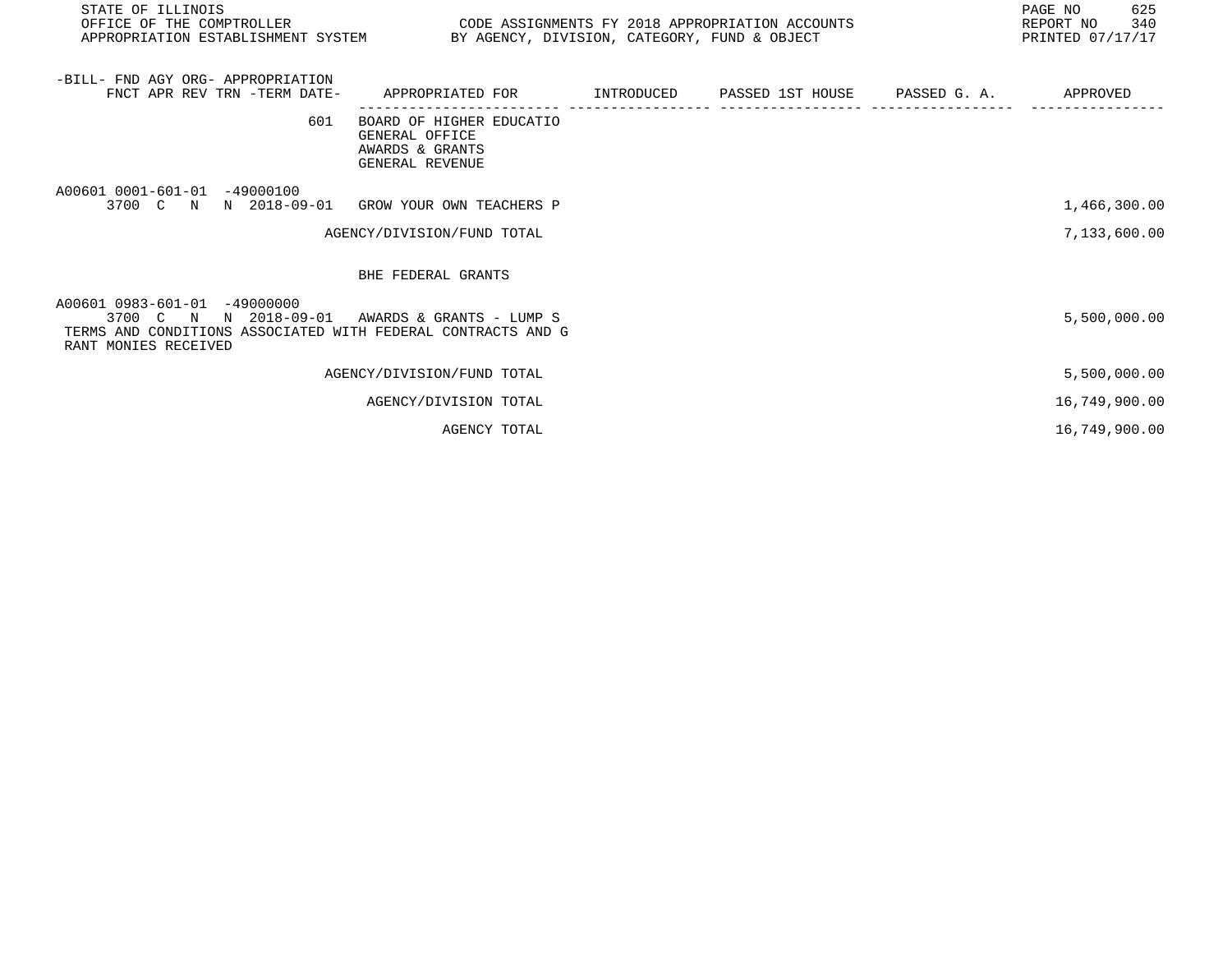| STATE OF ILLINOIS                                                                                                                      |                                                                                              | PAGE NO<br>626<br>REPORT NO<br>340<br>PRINTED 07/17/17 |  |               |
|----------------------------------------------------------------------------------------------------------------------------------------|----------------------------------------------------------------------------------------------|--------------------------------------------------------|--|---------------|
| -BILL- FND AGY ORG- APPROPRIATION<br>FNCT APR REV TRN -TERM DATE-                                                                      | APPROPRIATED FOR        INTRODUCED      PASSED 1ST HOUSE      PASSED G. A.          APPROVED |                                                        |  |               |
| 608                                                                                                                                    | CHICAGO STATE UNIVERSITY<br>GENERAL OPERATIONS<br>OPERATIONS<br>EDUCATION ASSISTANCE         |                                                        |  |               |
| A00608 0007-608-01 -11200000<br>3700 C N P 2018-09-01                                                                                  | PERSONAL SERVICES                                                                            |                                                        |  | 31,264,700.00 |
| A00608 0007-608-01 -11700000<br>3700 C N T 2018-09-01<br>STATE CONTRIBUTIONS                                                           | SOCIAL SECURITY FOR MEDI                                                                     |                                                        |  |               |
| A00608 0007-608-01 -11800000<br>3700 C N P 2018-09-01                                                                                  | GROUP INSURANCE                                                                              |                                                        |  | 900,900.00    |
| A00608 0007-608-01 -12000000<br>T 2018-09-01<br>3700 C N                                                                               | CONTRACTUAL SERVICES                                                                         |                                                        |  |               |
| A00608 0007-608-01 -12900000<br>$T$ 2018-09-01<br>3700 C N                                                                             | TRAVEL                                                                                       |                                                        |  |               |
| A00608 0007-608-01 -13000000<br>T 2018-09-01<br>3700 C<br>N                                                                            | COMMODITIES                                                                                  |                                                        |  |               |
| A00608 0007-608-01 -15000000<br>3700 C N<br>T 2018-09-01                                                                               | EQUIPMENT                                                                                    |                                                        |  |               |
| A00608 0007-608-01 -17000000<br>3700 C N T 2018-09-01                                                                                  | TELECOMMUNICATIONS                                                                           |                                                        |  |               |
| A00608 0007-608-01 -18000000<br>3700 C N T 2018-09-01 OPERATION OF AUTO EQUIPM                                                         |                                                                                              |                                                        |  |               |
|                                                                                                                                        | AGENCY/DIVISION/FUND TOTAL                                                                   |                                                        |  | 32,165,600.00 |
|                                                                                                                                        | GENERAL PROFESSIONS DEDI                                                                     |                                                        |  |               |
| A00608 0022-608-01 -19000000<br>3700 C N T 2018-09-01 DEVELOPMENT, SUPPORT OR A<br>OF PHARMACY PRACTICE EDUCATION OR TRAINING PROGRAMS |                                                                                              |                                                        |  | 307,000.00    |
|                                                                                                                                        | AGENCY/DIVISION/FUND TOTAL                                                                   |                                                        |  | 307,000.00    |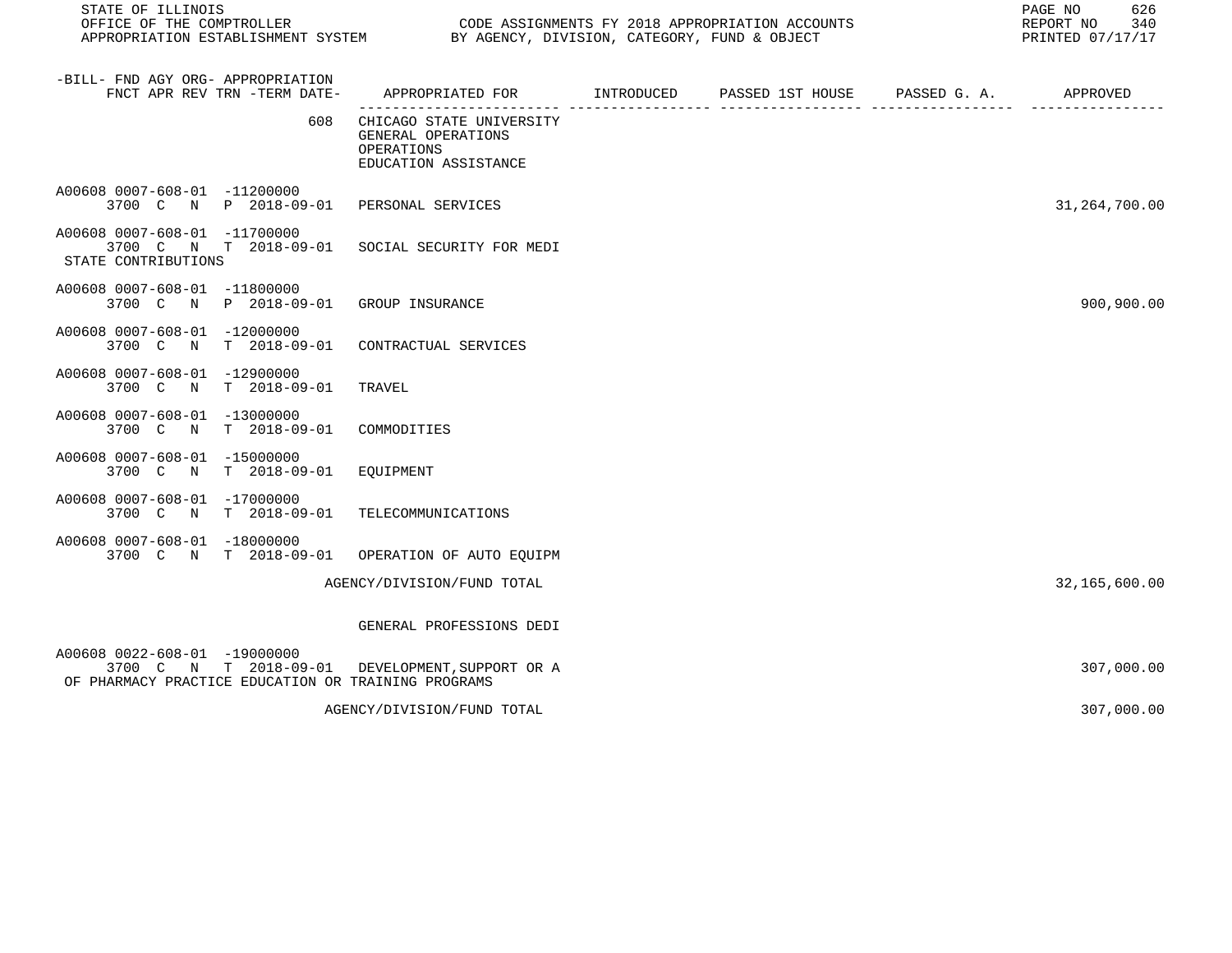| STATE OF ILLINOIS<br>OFFICE OF THE COMPTROLLER<br>APPROPRIATION ESTABLISHMENT SYSTEM BY AGENCY, DIVISION, CATEGORY, FUND & OBJECT | CODE ASSIGNMENTS FY 2018 APPROPRIATION ACCOUNTS                                          | 627<br>PAGE NO<br>340<br>REPORT NO<br>PRINTED 07/17/17 |                               |  |               |
|-----------------------------------------------------------------------------------------------------------------------------------|------------------------------------------------------------------------------------------|--------------------------------------------------------|-------------------------------|--|---------------|
| -BILL- FND AGY ORG- APPROPRIATION<br>FNCT APR REV TRN -TERM DATE-                                                                 | APPROPRIATED FOR                                                                         | INTRODUCED                                             | PASSED 1ST HOUSE PASSED G. A. |  | APPROVED      |
| 608                                                                                                                               | CHICAGO STATE UNIVERSITY<br>GENERAL OPERATIONS<br>OPERATIONS<br>CHICAGO ST UNIV ED IMPRO |                                                        |                               |  |               |
| A00608 0223-608-01 -19000000<br>3700 C N T 2018-09-01 ANY EXPENSES INCURRED                                                       |                                                                                          |                                                        |                               |  | 1,600,000.00  |
|                                                                                                                                   | AGENCY/DIVISION/FUND TOTAL                                                               |                                                        |                               |  | 1,600,000.00  |
|                                                                                                                                   | EDUCATION ASSISTANCE                                                                     |                                                        |                               |  |               |
| A00608 0007-608-01 -44000000<br>3700 C N N 2018-09-01 AWARDS AND GRANTS                                                           |                                                                                          |                                                        |                               |  | 91,900.00     |
| A00608 0007-608-01 -44000100<br>3700 C N N 2018-09-01 FINANCIAL ASSIST OUTREAC<br>GRANT TO FINANCIAL ASSISTANCE OUTREACH CENTER   |                                                                                          |                                                        |                               |  | 439,900.00    |
|                                                                                                                                   | AGENCY/DIVISION/FUND TOTAL                                                               |                                                        |                               |  | 531,800.00    |
|                                                                                                                                   | AGENCY/DIVISION TOTAL                                                                    |                                                        |                               |  | 34,604,400.00 |
|                                                                                                                                   | AGENCY TOTAL                                                                             |                                                        |                               |  | 34,604,400.00 |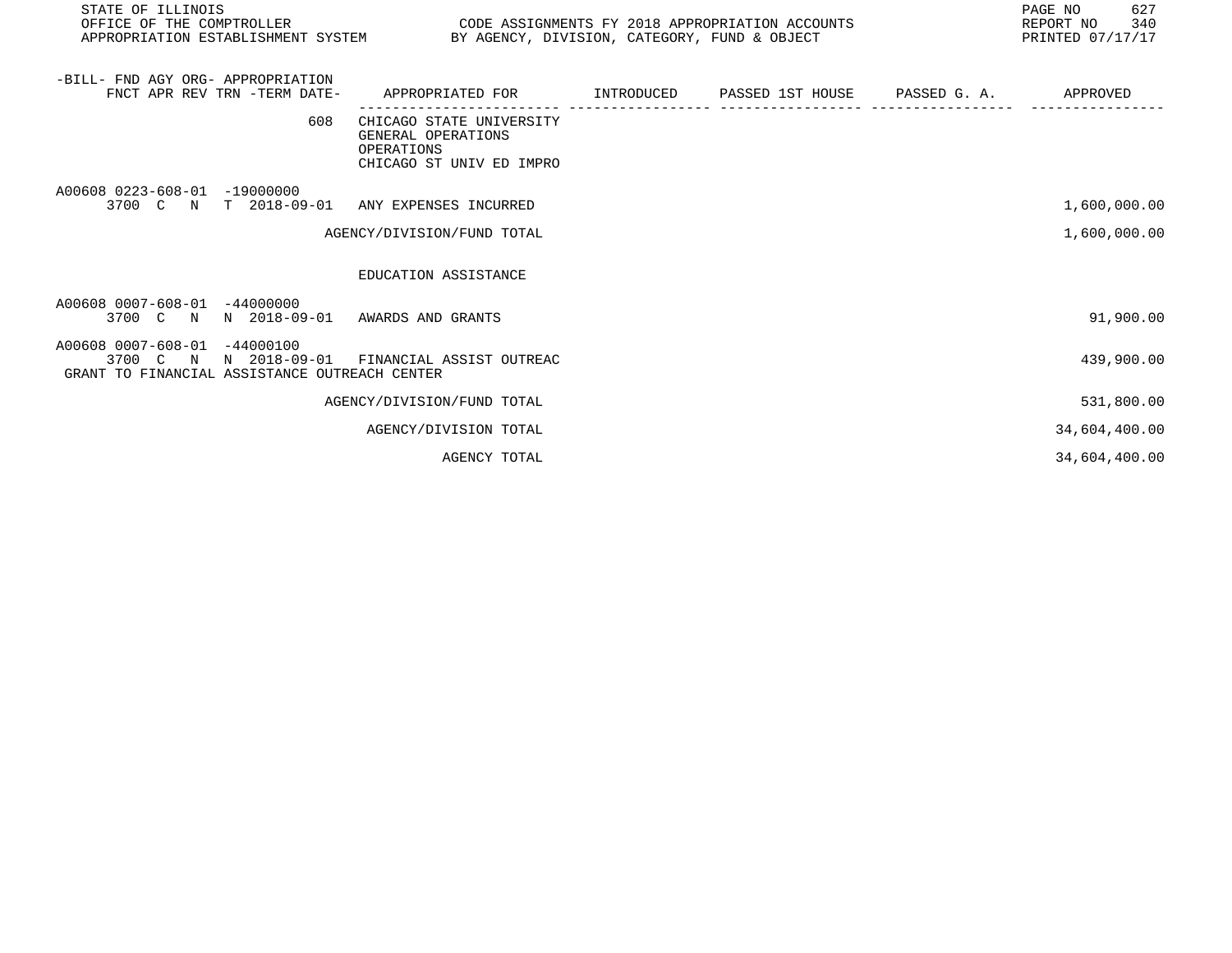| STATE OF ILLINOIS<br>OFFICE OF THE COMPTROLLER<br>CODE ASSIGNMENTS FY 2018 APPROPRIATION ACCOUNTS<br>APPROPRIATION ESTABLISHMENT SYSTEM BY AGENCY, DIVISION, CATEGORY, FUND & OBJECT |                                                                                   |            |                  |              |               |
|--------------------------------------------------------------------------------------------------------------------------------------------------------------------------------------|-----------------------------------------------------------------------------------|------------|------------------|--------------|---------------|
| -BILL- FND AGY ORG- APPROPRIATION<br>FNCT APR REV TRN -TERM DATE-                                                                                                                    | APPROPRIATED FOR                                                                  | INTRODUCED | PASSED 1ST HOUSE | PASSED G. A. | APPROVED      |
| 612                                                                                                                                                                                  | EASTERN IL UNIVERSITY<br>GENERAL OPERATIONS<br>OPERATIONS<br>EDUCATION ASSISTANCE |            |                  |              |               |
| A00612 0007-612-01 -11200000<br>3700 C N P 2018-09-01                                                                                                                                | PERSONAL SERVICES                                                                 |            |                  |              | 36,830,500.00 |
| A00612 0007-612-01 -12000000<br>3700 C N                                                                                                                                             | T 2018-09-01 CONTRACTUAL SERVICES                                                 |            |                  |              | 1,143,700.00  |
| A00612 0007-612-01 -15000000<br>T 2018-09-01 EQUIPMENT<br>3700 C N                                                                                                                   |                                                                                   |            |                  |              | 439,900.00    |
| A00612 0007-612-01 -17000000<br>3700 C N T 2018-09-01                                                                                                                                | TELECOMMUNICATIONS                                                                |            |                  |              | 264,000.00    |
|                                                                                                                                                                                      | AGENCY/DIVISION/FUND TOTAL                                                        |            |                  |              | 38,678,100.00 |
|                                                                                                                                                                                      | STATE COLLEGE & UNIV TRU                                                          |            |                  |              |               |
| A00612 0417-612-01 -44750000<br>3700 C N N 2018-09-01<br>GRANT SCHOLARSHIP GRANT AWARDS                                                                                              | AWARDS AND GRANTS TO STU                                                          |            |                  |              | 8,000.00      |
|                                                                                                                                                                                      | AGENCY/DIVISION/FUND TOTAL                                                        |            |                  |              | 8,000.00      |
|                                                                                                                                                                                      | AGENCY/DIVISION TOTAL                                                             |            |                  |              | 38,686,100.00 |
|                                                                                                                                                                                      | AGENCY TOTAL                                                                      |            |                  |              | 38,686,100.00 |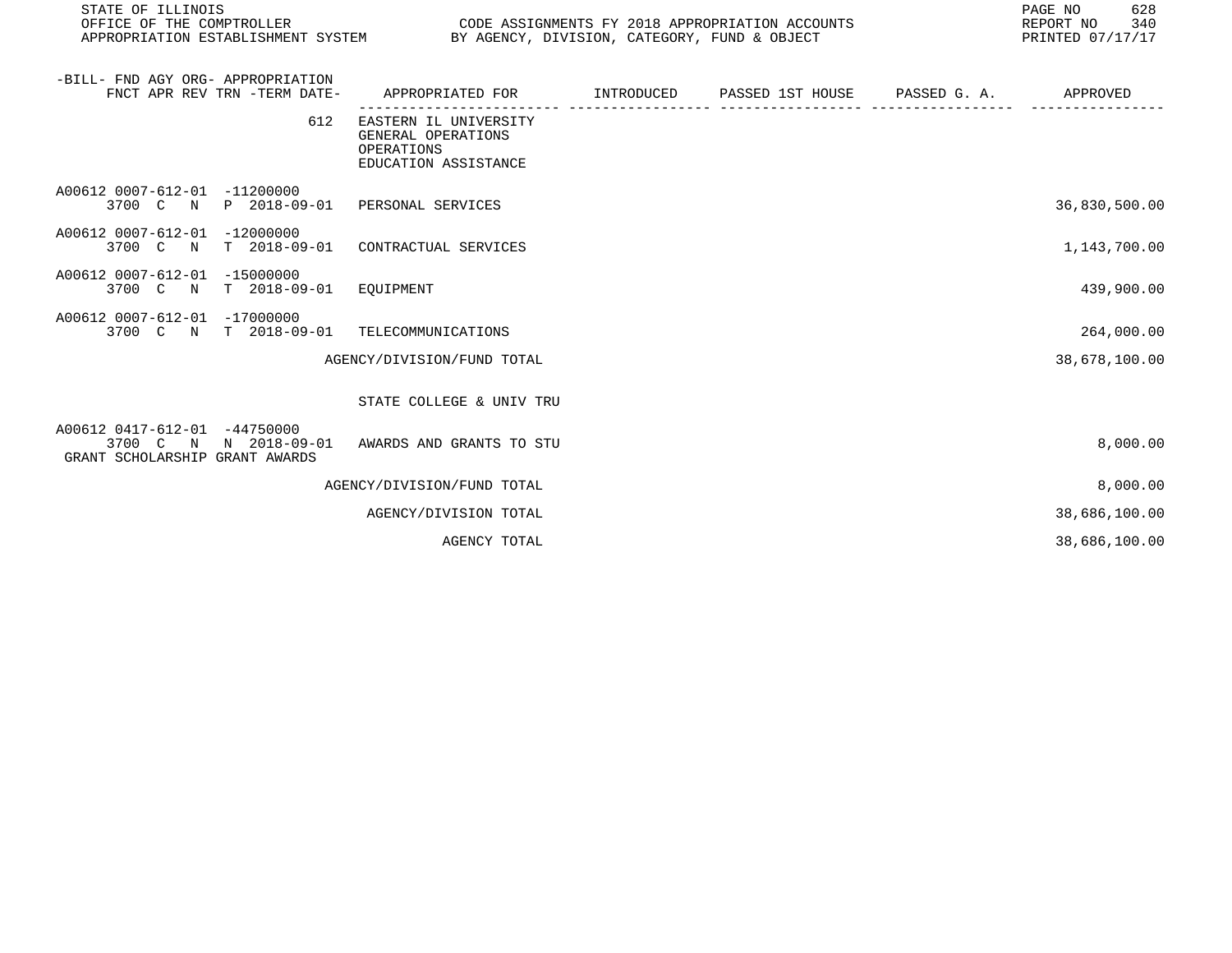| STATE OF ILLINOIS<br>OFFICE OF THE COMPTROLLER<br>CODE ASSIGNMENTS FY 2018 APPROPRIATION ACCOUNTS<br>APPROPRIATION ESTABLISHMENT SYSTEM BY AGENCY, DIVISION, CATEGORY, FUND & OBJECT |                                                                                      |            |                               |  | 629<br>PAGE NO<br>REPORT NO<br>340<br>PRINTED 07/17/17 |
|--------------------------------------------------------------------------------------------------------------------------------------------------------------------------------------|--------------------------------------------------------------------------------------|------------|-------------------------------|--|--------------------------------------------------------|
| -BILL- FND AGY ORG- APPROPRIATION<br>FNCT APR REV TRN -TERM DATE-                                                                                                                    | APPROPRIATED FOR                                                                     | INTRODUCED | PASSED 1ST HOUSE PASSED G. A. |  | APPROVED                                               |
| 616                                                                                                                                                                                  | GOVERNORS STATE UNIVERSI<br>GENERAL OPERATIONS<br>OPERATIONS<br>EDUCATION ASSISTANCE |            |                               |  |                                                        |
| A00616 0007-616-01 -11200000<br>3700 C N P 2018-09-01 PERSONAL SERVICES                                                                                                              |                                                                                      |            |                               |  | 19,195,900.00                                          |
| A00616 0007-616-01 -11800000<br>3700 C N P 2018-09-01 FOR GROUP INSURANCE                                                                                                            |                                                                                      |            |                               |  | 577,300.00                                             |
| A00616 0007-616-01 -12000000<br>3700 C N T 2018-09-01 CONTRACTUAL SERVICES                                                                                                           |                                                                                      |            |                               |  | 1,517,600.00                                           |
| A00616 0007-616-01 -13000000<br>T 2018-09-01 COMMODITIES<br>3700 C N                                                                                                                 |                                                                                      |            |                               |  | 66,000.00                                              |
| A00616 0007-616-01 -15000000<br>3700 C N T 2018-09-01 EQUIPMENT                                                                                                                      |                                                                                      |            |                               |  | 220,000.00                                             |
| A00616 0007-616-01 -44000000<br>3700 C N N 2018-09-01 AWARDS AND GRANTS                                                                                                              |                                                                                      |            |                               |  | 79,200.00                                              |
|                                                                                                                                                                                      | AGENCY/DIVISION/FUND TOTAL                                                           |            |                               |  | 21,656,000.00                                          |
|                                                                                                                                                                                      | AGENCY/DIVISION TOTAL                                                                |            |                               |  | 21,656,000.00                                          |
|                                                                                                                                                                                      | AGENCY TOTAL                                                                         |            |                               |  | 21,656,000.00                                          |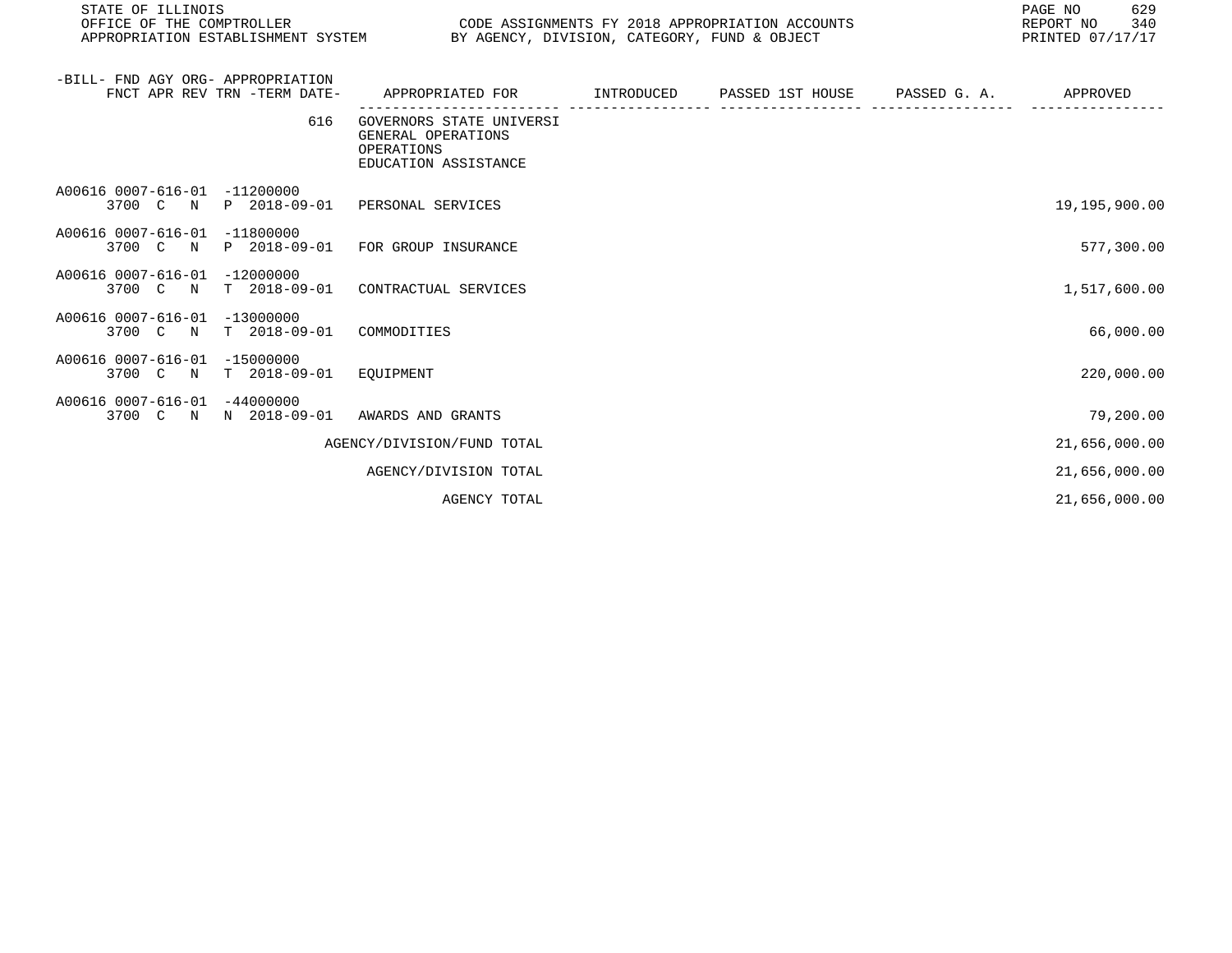| STATE OF ILLINOIS<br>OFFICE OF THE COMPTROLLER                          | PAGE NO<br>CODE ASSIGNMENTS FY 2018 APPROPRIATION ACCOUNTS<br>REPORT NO<br>APPROPRIATION ESTABLISHMENT SYSTEM BY AGENCY, DIVISION, CATEGORY, FUND & OBJECT<br>PRINTED 07/17/17 |  |  |  |                 |
|-------------------------------------------------------------------------|--------------------------------------------------------------------------------------------------------------------------------------------------------------------------------|--|--|--|-----------------|
| -BILL- FND AGY ORG- APPROPRIATION<br>FNCT APR REV TRN -TERM DATE-       | APPROPRIATED FOR          INTRODUCED      PASSED 1ST HOUSE     PASSED G. A.          APPROVED                                                                                  |  |  |  |                 |
| 620                                                                     | NORTHEASTERN IL UNIVERSI<br>GENERAL OPERATIONS<br>OPERATIONS<br>EDUCATION ASSISTANCE                                                                                           |  |  |  |                 |
| A00620 0007-620-01 -11200000<br>3700 C N P 2018-09-01 PERSONAL SERVICES |                                                                                                                                                                                |  |  |  | 32, 265, 300.00 |
| A00620 0007-620-01 -11800000<br>3700 C N P 2018-09-01 GROUP INSURANCE   |                                                                                                                                                                                |  |  |  | 943,700.00      |
| A00620 0007-620-01 -15000000<br>3700 C N T 2018-09-01 EQUIPMENT         |                                                                                                                                                                                |  |  |  |                 |
|                                                                         | AGENCY/DIVISION/FUND TOTAL                                                                                                                                                     |  |  |  | 33,209,000.00   |
|                                                                         | AGENCY/DIVISION TOTAL                                                                                                                                                          |  |  |  | 33,209,000.00   |
|                                                                         | AGENCY TOTAL                                                                                                                                                                   |  |  |  | 33,209,000.00   |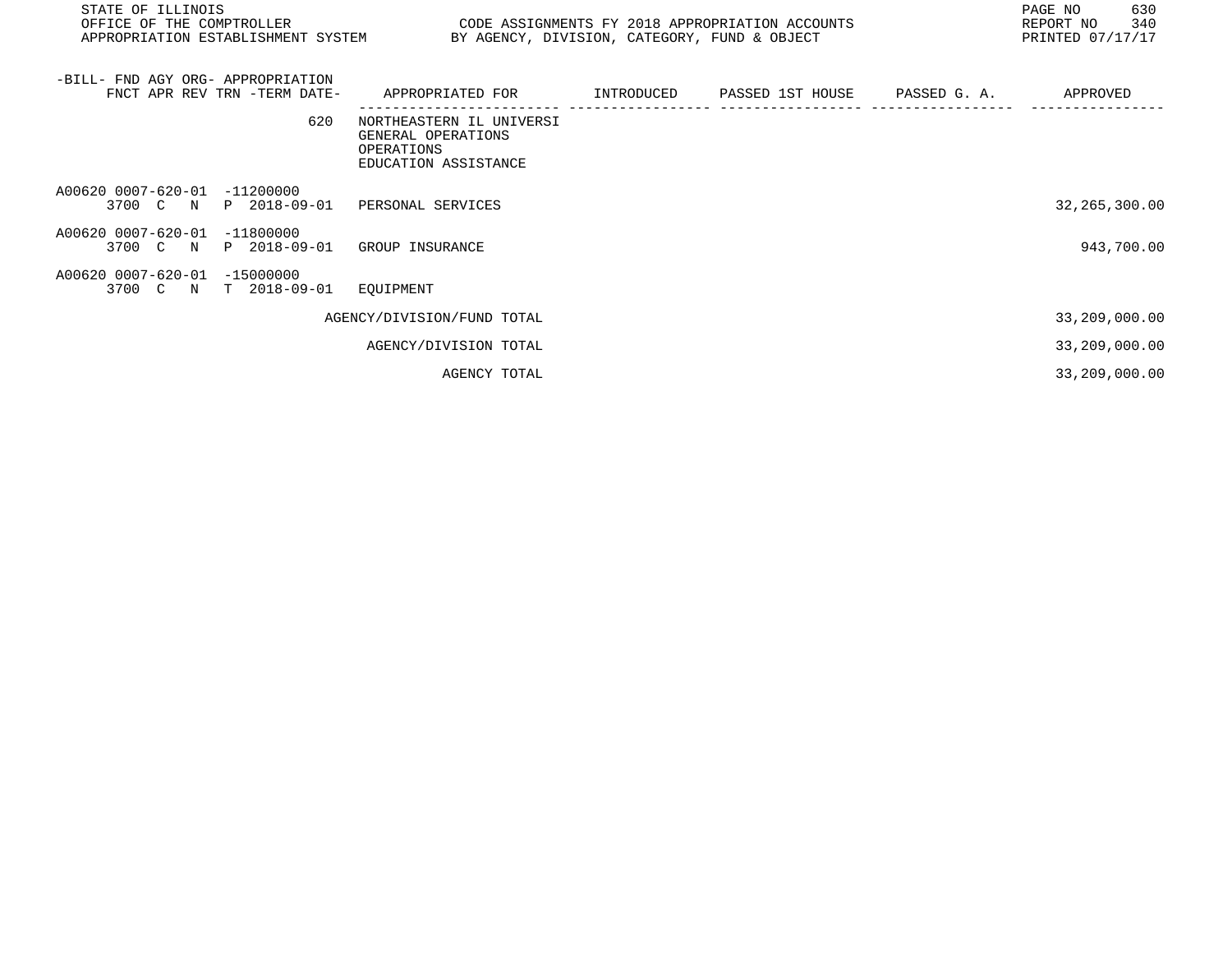| STATE OF ILLINOIS<br>OFFICE OF THE COMPTROLLER<br>APPROPRIATION ESTABLISHMENT SYSTEM                                       | PAGE NO<br>CODE ASSIGNMENTS FY 2018 APPROPRIATION ACCOUNTS<br>REPORT NO<br>BY AGENCY, DIVISION, CATEGORY, FUND & OBJECT<br>PRINTED 07/17/17 |            |                  |              |               |
|----------------------------------------------------------------------------------------------------------------------------|---------------------------------------------------------------------------------------------------------------------------------------------|------------|------------------|--------------|---------------|
| -BILL- FND AGY ORG- APPROPRIATION<br>FNCT APR REV TRN -TERM DATE-                                                          | APPROPRIATED FOR                                                                                                                            | INTRODUCED | PASSED 1ST HOUSE | PASSED G. A. | APPROVED      |
| 628                                                                                                                        | WESTERN IL UNIVERSITY<br>GENERAL OPERATIONS<br>OPERATIONS<br>EDUCATION ASSISTANCE                                                           |            |                  |              |               |
| A00628 0007-628-01 -11200000<br>3700 C N P 2018-09-01                                                                      | PERSONAL SERVICES                                                                                                                           |            |                  |              | 40,883,000.00 |
| A00628 0007-628-01 -11700000<br>3700 C<br>$\mathbb N$<br>T 2018-09-01                                                      | SOCIAL SECURITY                                                                                                                             |            |                  |              | 703,800.00    |
| A00628 0007-628-01 -11800000<br>P 2018-09-01<br>3700 C N                                                                   | GROUP INSURANCE                                                                                                                             |            |                  |              | 1,535,000.00  |
| A00628 0007-628-01 -12000000<br>3700 C N T 2018-09-01                                                                      | CONTRACTUAL SERVICES                                                                                                                        |            |                  |              | 2,199,400.00  |
| A00628 0007-628-01 -13000000<br>$T = 2018 - 09 - 01$<br>3700 C N                                                           | COMMODITIES                                                                                                                                 |            |                  |              | 337,300.00    |
| A00628 0007-628-01 -15000000<br>3750 C N<br>T 2018-09-01                                                                   | EQUIPMENT                                                                                                                                   |            |                  |              | 351,900.00    |
| A00628 0007-628-01 -17000000<br>$T = 2018 - 09 - 01$<br>3700 C N                                                           | TELECOMMUNICATIONS SERVI                                                                                                                    |            |                  |              | 131,900.00    |
| A00628 0007-628-01 -18000000<br>3700 C N T 2018-09-01                                                                      | OPERATION AUTOMOTIVE EQU                                                                                                                    |            |                  |              | 158,400.00    |
|                                                                                                                            | AGENCY/DIVISION/FUND TOTAL                                                                                                                  |            |                  |              | 46,300,700.00 |
|                                                                                                                            | STATE COLLEGE & UNIV TRU                                                                                                                    |            |                  |              |               |
| A00628 0417-628-01 -44000000<br>3700 C N N 2018-09-01<br>SCHOLARSHIP GRANT AWARDS FROM SALE OF COLLEGIATE LICENSE<br>LATES | AWARDS AND GRANTS<br>$\mathbf{P}$                                                                                                           |            |                  |              | 20,000.00     |
|                                                                                                                            | AGENCY/DIVISION/FUND TOTAL                                                                                                                  |            |                  |              | 20,000.00     |
|                                                                                                                            | AGENCY/DIVISION TOTAL                                                                                                                       |            |                  |              | 46,320,700.00 |
|                                                                                                                            | AGENCY TOTAL                                                                                                                                |            |                  |              | 46,320,700.00 |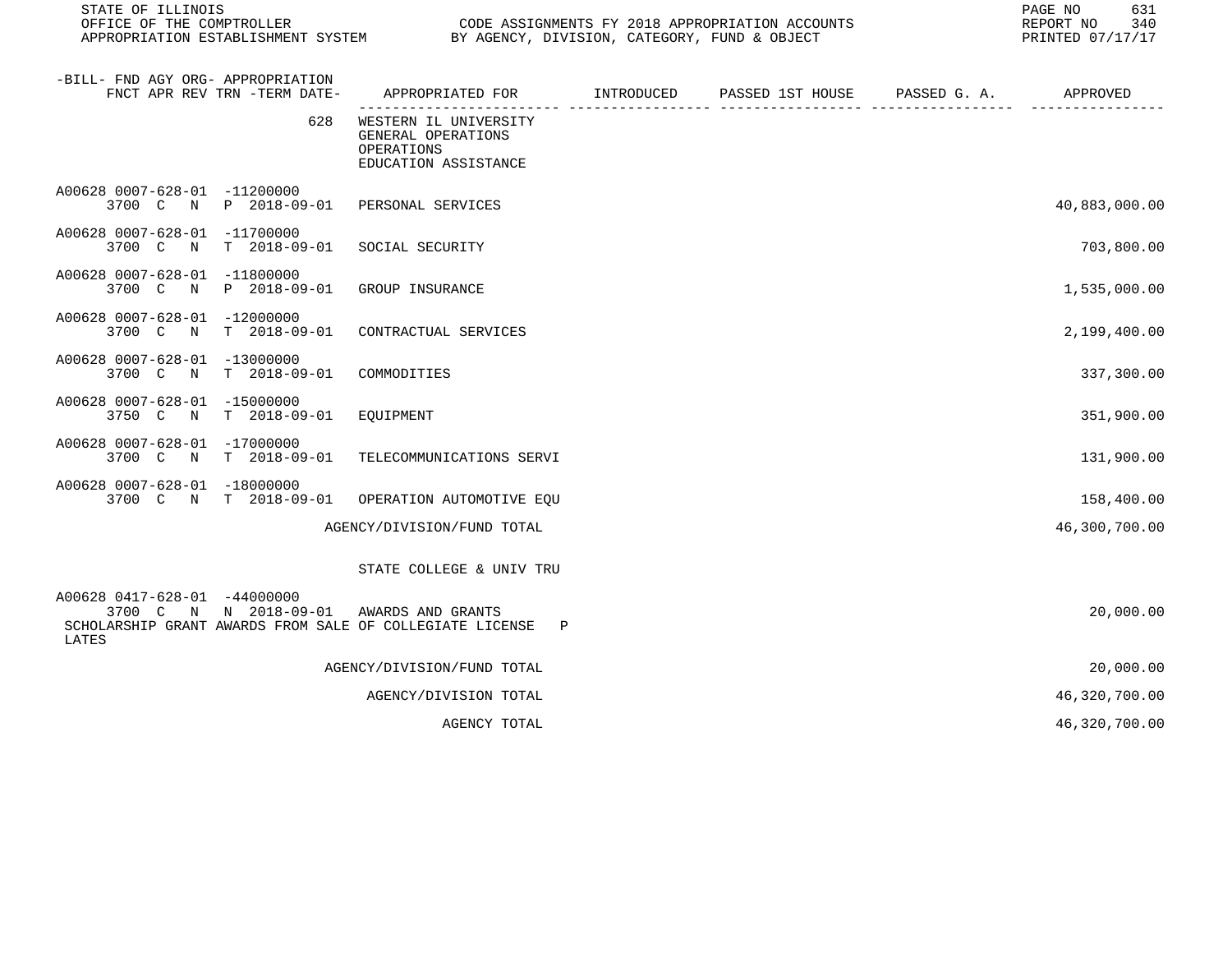| STATE OF ILLINOIS<br>OFFICE OF THE COMPTROLLER<br>APPROPRIATION ESTABLISHMENT SYSTEM | CODE ASSIGNMENTS FY 2018 APPROPRIATION ACCOUNTS                                      | BY AGENCY, DIVISION, CATEGORY, FUND & OBJECT |                  |              | 632<br>PAGE NO<br>340<br>REPORT NO<br>PRINTED 07/17/17 |
|--------------------------------------------------------------------------------------|--------------------------------------------------------------------------------------|----------------------------------------------|------------------|--------------|--------------------------------------------------------|
| -BILL- FND AGY ORG- APPROPRIATION<br>FNCT APR REV TRN -TERM DATE-                    | APPROPRIATED FOR                                                                     | INTRODUCED                                   | PASSED 1ST HOUSE | PASSED G. A. | APPROVED                                               |
| 636                                                                                  | ILLINOIS STATE UNIVERSIT<br>GENERAL OPERATIONS<br>OPERATIONS<br>EDUCATION ASSISTANCE |                                              |                  |              |                                                        |
| A00636 0007-636-01 -11200000<br>3700 C N P 2018-09-01                                | PERSONAL SERVICES                                                                    |                                              |                  |              | 65,004,000.00                                          |
|                                                                                      | AGENCY/DIVISION/FUND TOTAL                                                           |                                              |                  |              | 65,004,000.00                                          |
|                                                                                      | AGENCY/DIVISION TOTAL                                                                |                                              |                  |              | 65,004,000.00                                          |
|                                                                                      | AGENCY TOTAL                                                                         |                                              |                  |              | 65,004,000.00                                          |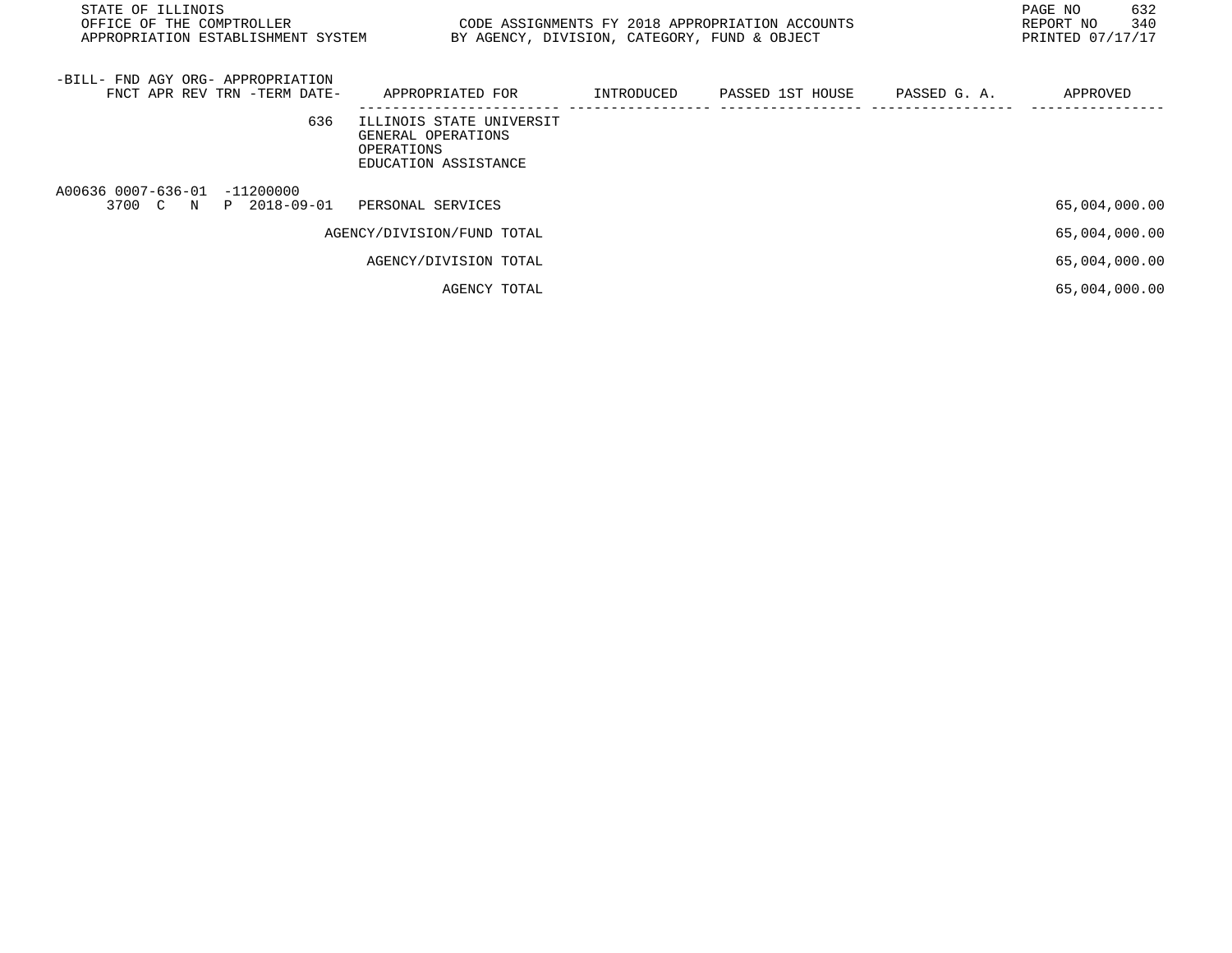| STATE OF ILLINOIS<br>OFFICE OF THE COMPTROLLER<br>APPROPRIATION ESTABLISHMENT SYSTEM |                                                                                    | CODE ASSIGNMENTS FY 2018 APPROPRIATION ACCOUNTS<br>BY AGENCY, DIVISION, CATEGORY, FUND & OBJECT |                  |              | PAGE NO<br>633<br>340<br>REPORT NO<br>PRINTED 07/17/17 |
|--------------------------------------------------------------------------------------|------------------------------------------------------------------------------------|-------------------------------------------------------------------------------------------------|------------------|--------------|--------------------------------------------------------|
| -BILL- FND AGY ORG- APPROPRIATION<br>FNCT APR REV TRN -TERM DATE-                    | APPROPRIATED FOR                                                                   | INTRODUCED                                                                                      | PASSED 1ST HOUSE | PASSED G. A. | APPROVED                                               |
| 644                                                                                  | NORTHERN IL UNIVERSITY<br>GENERAL OPERATIONS<br>OPERATIONS<br>EDUCATION ASSISTANCE |                                                                                                 |                  |              |                                                        |
| A00644 0007-644-01 -11200000<br>3700 C N<br>P 2018-09-01                             | PERSONAL SERVICES                                                                  |                                                                                                 |                  |              | 72,500,800.00                                          |
| A00644 0007-644-01 -11700000<br>3700 C N T 2018-09-01                                | SOCIAL SECURITY                                                                    |                                                                                                 |                  |              | 777,200.00                                             |
| A00644 0007-644-01 -11800000<br>3700 C N P 2018-09-01                                | GROUP INSURANCE                                                                    |                                                                                                 |                  |              | 2,056,200.00                                           |
| A00644 0007-644-01 -12000000<br>T 2018-09-01<br>3700 C N                             | CONTRACTUAL SERVICES                                                               |                                                                                                 |                  |              | 3,730,900.00                                           |
| A00644 0007-644-01 -13000000<br>$T = 2018 - 09 - 01$<br>3700 C N                     | COMMODITIES                                                                        |                                                                                                 |                  |              | 1,242,600.00                                           |
| A00644 0007-644-01 -15000000<br>3700 C<br>$\mathbb N$<br>T 2018-09-01                | EQUIPMENT                                                                          |                                                                                                 |                  |              | 944,400.00                                             |
| A00644 0007-644-01 -17000000<br>3700 C N T 2018-09-01                                | TELECOMMUNICATIONS                                                                 |                                                                                                 |                  |              | 637,500.00                                             |
| A00644 0007-644-01 -18000000<br>3700 C N T 2018-09-01                                | OPERATION OF AUTO EQUIPM                                                           |                                                                                                 |                  |              | 93,900.00                                              |
|                                                                                      | AGENCY/DIVISION/FUND TOTAL                                                         |                                                                                                 |                  |              | 81,983,500.00                                          |
|                                                                                      | STATE COLLEGE & UNIV TRU                                                           |                                                                                                 |                  |              |                                                        |
| A00644 0417-644-01 -44000000<br>3700 C N N 2018-09-01<br>SCHOLARSHIP GRANT AWARDS    | AWARDS AND GRANTS                                                                  |                                                                                                 |                  |              | 36,000.00                                              |
|                                                                                      | AGENCY/DIVISION/FUND TOTAL                                                         |                                                                                                 |                  |              | 36,000.00                                              |
|                                                                                      | AGENCY/DIVISION TOTAL                                                              |                                                                                                 |                  |              | 82,019,500.00                                          |
|                                                                                      | AGENCY TOTAL                                                                       |                                                                                                 |                  |              | 82,019,500.00                                          |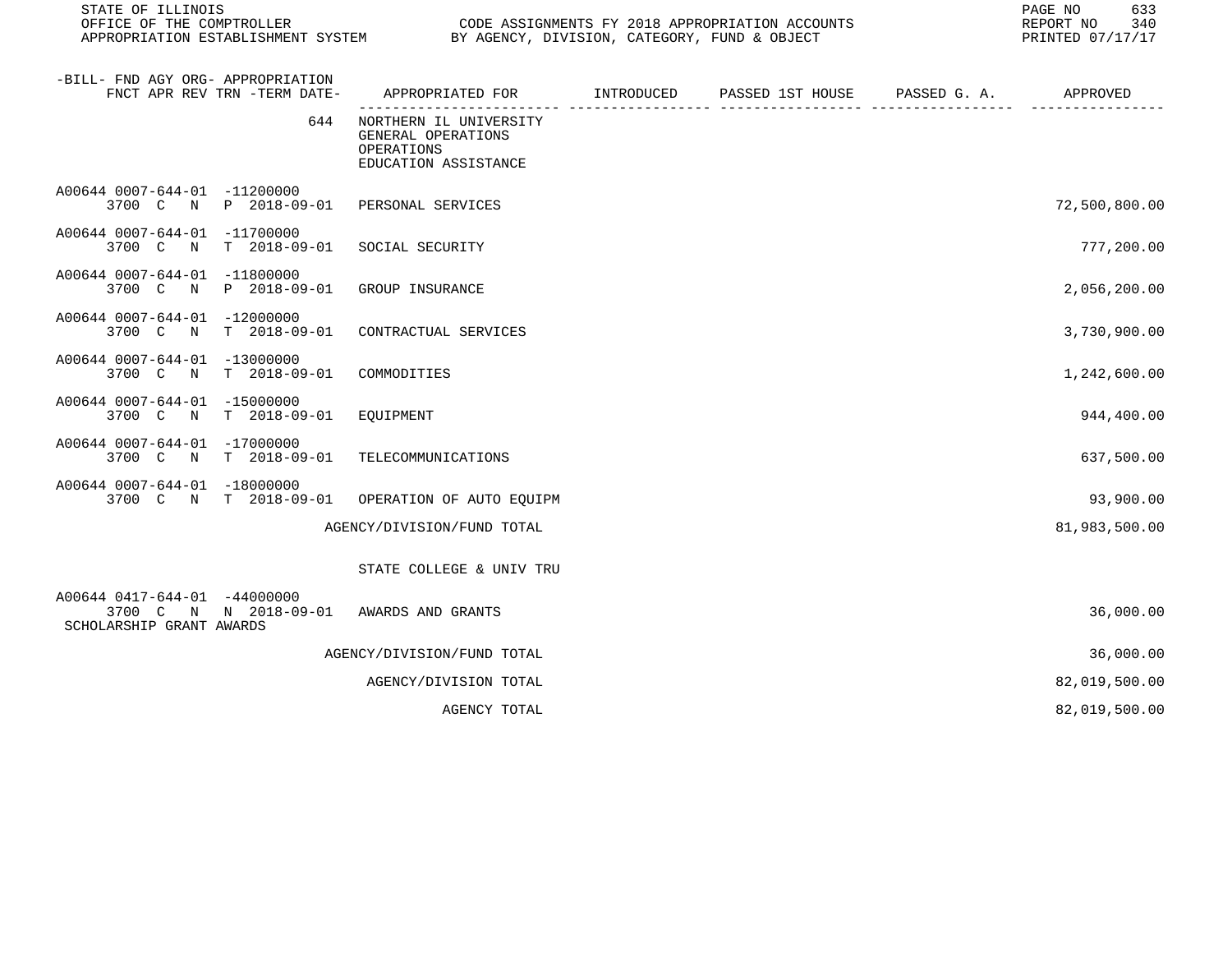| STATE OF ILLINOIS<br>OFFICE OF THE COMPTROLLER<br>APPROPRIATION ESTABLISHMENT SYSTEM BY AGENCY, DIVISION, CATEGORY, FUND & OBJECT                                                  | CODE ASSIGNMENTS FY 2018 APPROPRIATION ACCOUNTS                                          | 634<br>PAGE NO<br>340<br>REPORT NO<br>PRINTED 07/17/17 |  |                |
|------------------------------------------------------------------------------------------------------------------------------------------------------------------------------------|------------------------------------------------------------------------------------------|--------------------------------------------------------|--|----------------|
| -BILL- FND AGY ORG- APPROPRIATION<br>FNCT APR REV TRN -TERM DATE-                                                                                                                  | APPROPRIATED FOR        INTRODUCED     PASSED 1ST HOUSE     PASSED G. A.        APPROVED |                                                        |  |                |
| 664                                                                                                                                                                                | SOUTHERN IL UNIVERSITY<br>GENERAL OPERATIONS<br>OPERATIONS<br>GENERAL REVENUE            |                                                        |  |                |
| A00664 0001-664-01 -19000000<br>3700 C N T 2018-09-01 COSTS/DAILY EGYPTIAN NEW                                                                                                     |                                                                                          |                                                        |  | 61,600.00      |
| A00664 0001-664-01 -19000100<br>3700 C N T 2018-09-01 NAT CORN-TO-ETH AND ETH<br>COSTS ASSOCIATED WITH THE NATIONAL CORN-TO-ETHANOL RESEARCH<br>CENTER AND ETHANOL RESEARCH GRANTS |                                                                                          |                                                        |  | 1,000,000.00   |
|                                                                                                                                                                                    | AGENCY/DIVISION/FUND TOTAL                                                               |                                                        |  | 1,061,600.00   |
|                                                                                                                                                                                    | EDUCATION ASSISTANCE                                                                     |                                                        |  |                |
| A00664 0007-664-01 -11200000<br>3700 C N P 2018-09-01 PERSONAL SERVICES                                                                                                            |                                                                                          |                                                        |  | 163,521,900.00 |
| A00664 0007-664-01 -11700000<br>T 2018-09-01<br>3700 C N                                                                                                                           | SOC SEC/MEDICARE CONTRIB                                                                 |                                                        |  | 2,031,700.00   |
| A00664 0007-664-01 -11800000<br>P 2018-09-01<br>3700 C N                                                                                                                           | GROUP INSURANCE                                                                          |                                                        |  | 2,692,100.00   |
| A00664 0007-664-01 -12000000<br>3700 C N T 2018-09-01                                                                                                                              | CONTRACTUAL SERVICES                                                                     |                                                        |  | 7,183,000.00   |
| A00664 0007-664-01 -12900000<br>$T = 2018 - 09 - 01$<br>3700 C N                                                                                                                   | TRAVEL                                                                                   |                                                        |  | 32,200.00      |
| A00664 0007-664-01 -13000000<br>3700 C N<br>T 2018-09-01                                                                                                                           | COMMODITIES                                                                              |                                                        |  | 794,300.00     |
| A00664 0007-664-01 -15000000<br>3700 C N<br>T 2018-09-01                                                                                                                           | EOUIPMENT                                                                                |                                                        |  | 885,200.00     |
| A00664 0007-664-01 -17000000<br>3700 C N T 2018-09-01                                                                                                                              | TELECOMMUNICATIONS                                                                       |                                                        |  | 1,150,100.00   |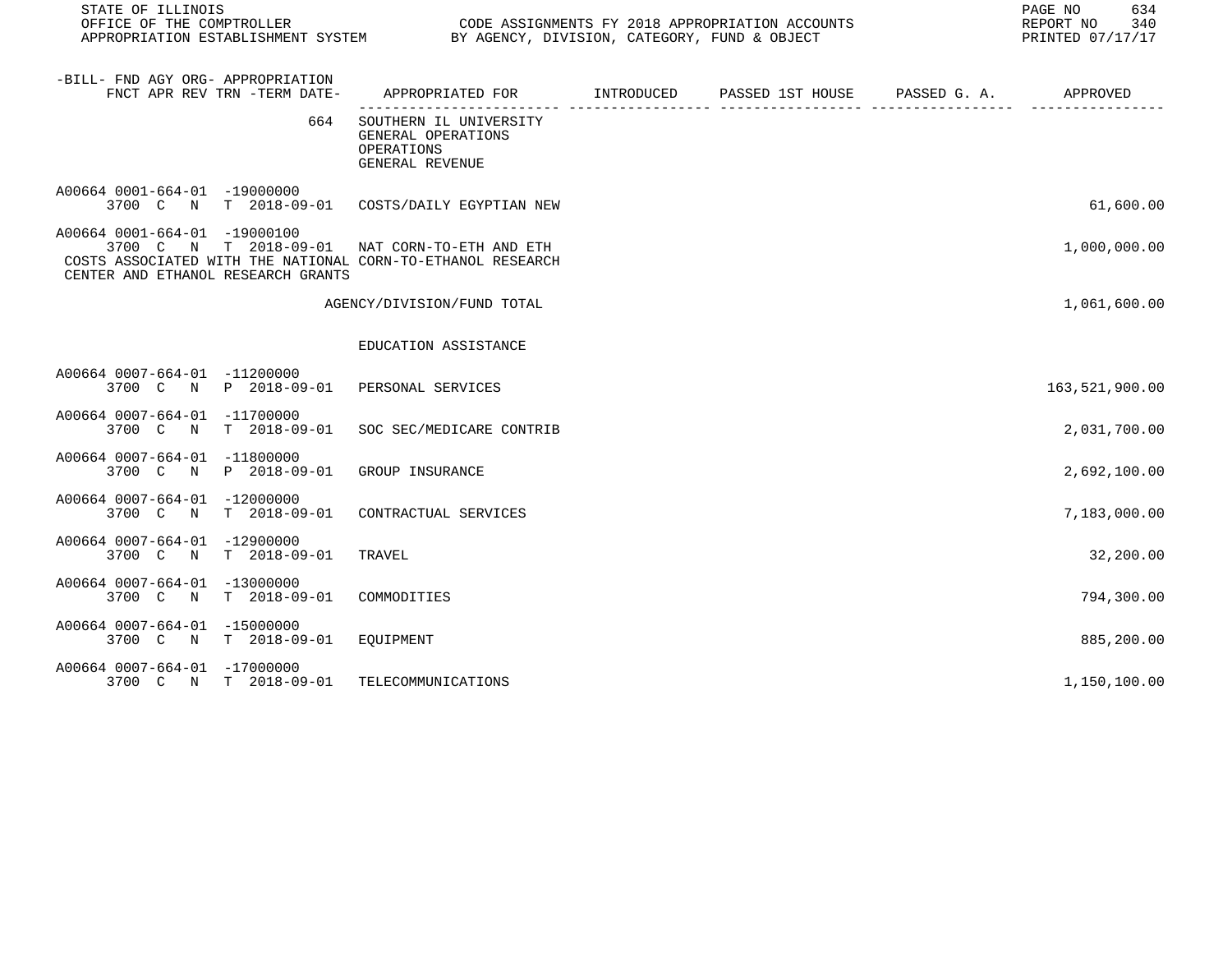| STATE OF ILLINOIS<br>CODE ASSIGNMENTS FY 2018 APPROPRIATION ACCOUNTS<br>OFFICE OF THE COMPTROLLER<br>APPROPRIATION ESTABLISHMENT SYSTEM BY AGENCY, DIVISION, CATEGORY, FUND & OBJECT                    |                                                                                           |  |  |  | 635<br>PAGE NO<br>REPORT NO<br>340<br>PRINTED 07/17/17 |  |
|---------------------------------------------------------------------------------------------------------------------------------------------------------------------------------------------------------|-------------------------------------------------------------------------------------------|--|--|--|--------------------------------------------------------|--|
| -BILL- FND AGY ORG- APPROPRIATION<br>FNCT APR REV TRN -TERM DATE-                                                                                                                                       | APPROPRIATED FOR        INTRODUCED     PASSED 1ST HOUSE     PASSED G. A.         APPROVED |  |  |  |                                                        |  |
| 664                                                                                                                                                                                                     | SOUTHERN IL UNIVERSITY<br>GENERAL OPERATIONS<br>OPERATIONS<br>EDUCATION ASSISTANCE        |  |  |  |                                                        |  |
| A00664 0007-664-01 -18000000<br>3700 C N T 2018-09-01 OPERATION OF AUTO EQUIPM                                                                                                                          |                                                                                           |  |  |  | 506,000.00                                             |  |
| A00664 0007-664-01 -19000000<br>3700 C N T 2018-09-01 SIMMONSCOOPER CANCER CEN                                                                                                                          |                                                                                           |  |  |  | 1,055,700.00                                           |  |
|                                                                                                                                                                                                         | AGENCY/DIVISION/FUND TOTAL                                                                |  |  |  | 179,852,200.00                                         |  |
|                                                                                                                                                                                                         | GENERAL PROFESSIONS DEDI                                                                  |  |  |  |                                                        |  |
| A00664 0022-664-01 -19000000<br>3700 C N T 2018-09-01 FOR ALL COSTS ASSOCIATED<br>DEVELOPMENT, SUPPORT OR ADMINISTRATION OF PHARMACY PRACTICE E<br>DUCATION OR TRAINING PROGRAMS AT EDWARDSVILLE CAMPUS |                                                                                           |  |  |  | 1,250,000.00                                           |  |
|                                                                                                                                                                                                         | AGENCY/DIVISION/FUND TOTAL                                                                |  |  |  | 1,250,000.00                                           |  |
|                                                                                                                                                                                                         | STATE COLLEGE & UNIV TRU                                                                  |  |  |  |                                                        |  |
| A00664 0417-664-01 -44000000<br>3700 C N N 2018-09-01 SCHOLARSHIP GRANT AWARDS                                                                                                                          |                                                                                           |  |  |  | 27,000.00                                              |  |
|                                                                                                                                                                                                         | AGENCY/DIVISION/FUND TOTAL                                                                |  |  |  | 27,000.00                                              |  |
|                                                                                                                                                                                                         | AGENCY/DIVISION TOTAL                                                                     |  |  |  | 182,190,800.00                                         |  |
|                                                                                                                                                                                                         | AGENCY TOTAL                                                                              |  |  |  | 182,190,800.00                                         |  |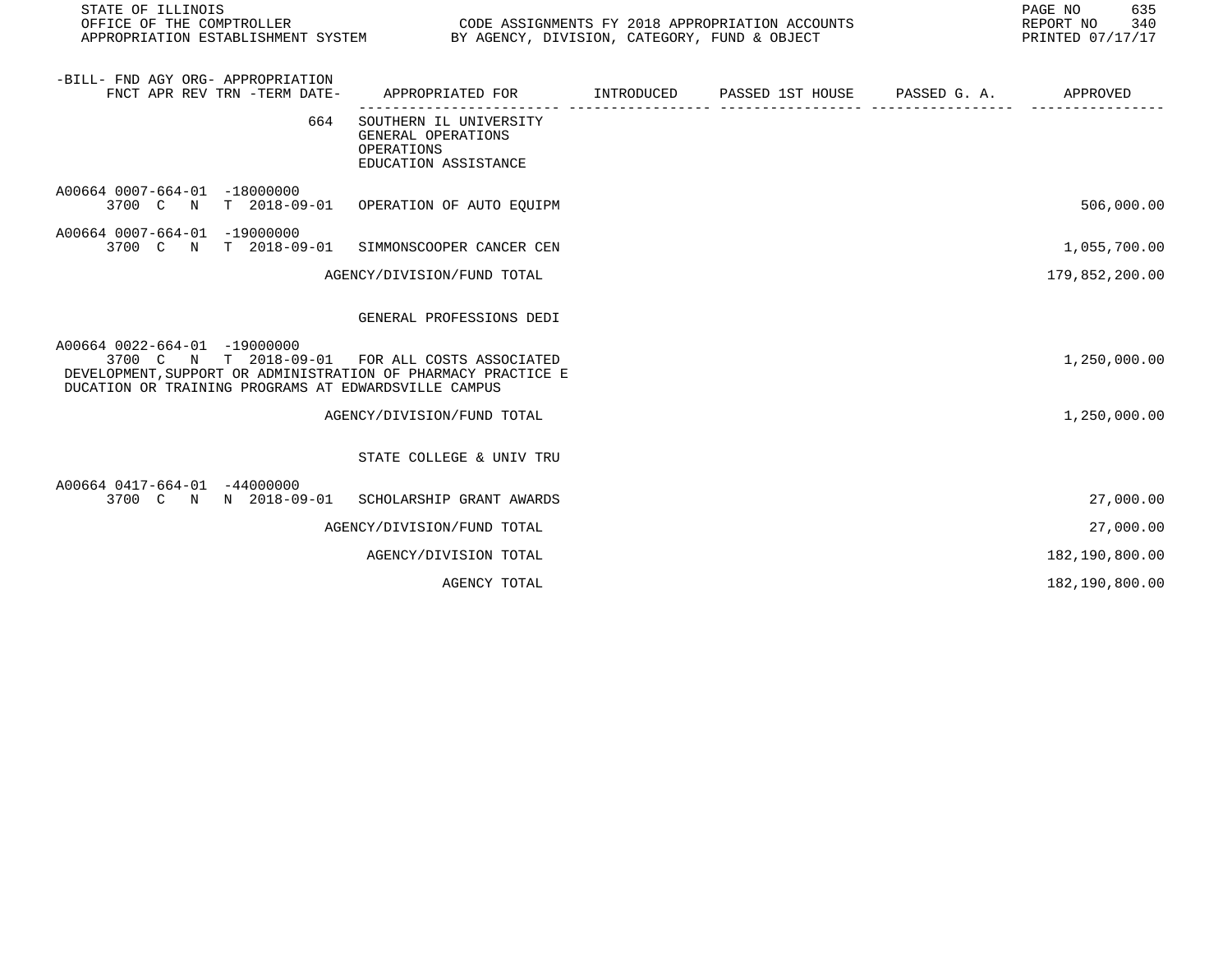| STATE OF ILLINOIS<br>OFFICE OF THE COMPTROLLER                    |     | CODE ASSIGNMENTS FY 2018 APPROPRIATION ACCOUNTS<br>APPROPRIATION ESTABLISHMENT SYSTEM BY AGENCY, DIVISION, CATEGORY, FUND & OBJECT<br>PRINTED 07/17/17 |  |  |  |                |
|-------------------------------------------------------------------|-----|--------------------------------------------------------------------------------------------------------------------------------------------------------|--|--|--|----------------|
| -BILL- FND AGY ORG- APPROPRIATION<br>FNCT APR REV TRN -TERM DATE- |     | APPROPRIATED FOR        INTRODUCED      PASSED 1ST HOUSE      PASSED G. A.          APPROVED                                                           |  |  |  |                |
|                                                                   | 676 | UNIVERSITY OF ILLINOIS<br>GENERAL OPERATIONS<br>OPERATIONS<br>GENERAL REVENUE                                                                          |  |  |  |                |
| A00676 0001-676-01 -19000000<br>ESEARCH INSTITUTE                 |     | 3700 C N T 2018-09-01 PRAIRIE RESEARCH INSTITU<br>FOR COSTS & EXPENSES RELATED TO OR IN SUPPORT OF PRAIRIE R                                           |  |  |  | 14,803,100.00  |
| A00676 0001-676-01 -19100000<br>OF I HOSPITAL                     |     | 3700 C N T 2018-09-01 U OF I HOSPITAL<br>FOR OPERATING COSTS & EXPENSES RELATED TO OR IN SUPPORT OF U                                                  |  |  |  | 39,588,800.00  |
|                                                                   |     | AGENCY/DIVISION/FUND TOTAL                                                                                                                             |  |  |  | 54,391,900.00  |
|                                                                   |     | EDUCATION ASSISTANCE                                                                                                                                   |  |  |  |                |
| A00676 0007-676-01 -11200000                                      |     | 3700 C N P 2018-09-01 PERSONAL SERVICES                                                                                                                |  |  |  | 456,620,900.00 |
| A00676 0007-676-01 -11700000                                      |     | 3700 C N T 2018-09-01 CONTRIBUTIONS SOC SEC/ME                                                                                                         |  |  |  | 8,566,200.00   |
| A00676 0007-676-01 -11800000<br>3700 C N P 2018-09-01             |     | GROUP INSURANCE                                                                                                                                        |  |  |  | 21,899,800.00  |
| A00676 0007-676-01 -12000000                                      |     | 3700 C N T 2018-09-01 CONTRACTUAL SERVICES                                                                                                             |  |  |  | 32,550,800.00  |
| A00676 0007-676-01 -19000000<br>3700 C<br>AT CHICAGO CAMPUS       |     | N T 2018-09-01 HISPANIC CENTER FOR EXCE                                                                                                                |  |  |  | 660,600.00     |
| A00676 0007-676-01 -19000100                                      |     | 3700 C N T 2018-09-01 DIXON SPRINGS AGRICULTUR                                                                                                         |  |  |  | 271,200.00     |
| A00676 0007-676-01 -19000200                                      |     | 3700 C N T 2018-09-01 PUBLIC POLICY INST CHICA                                                                                                         |  |  |  | 1,032,100.00   |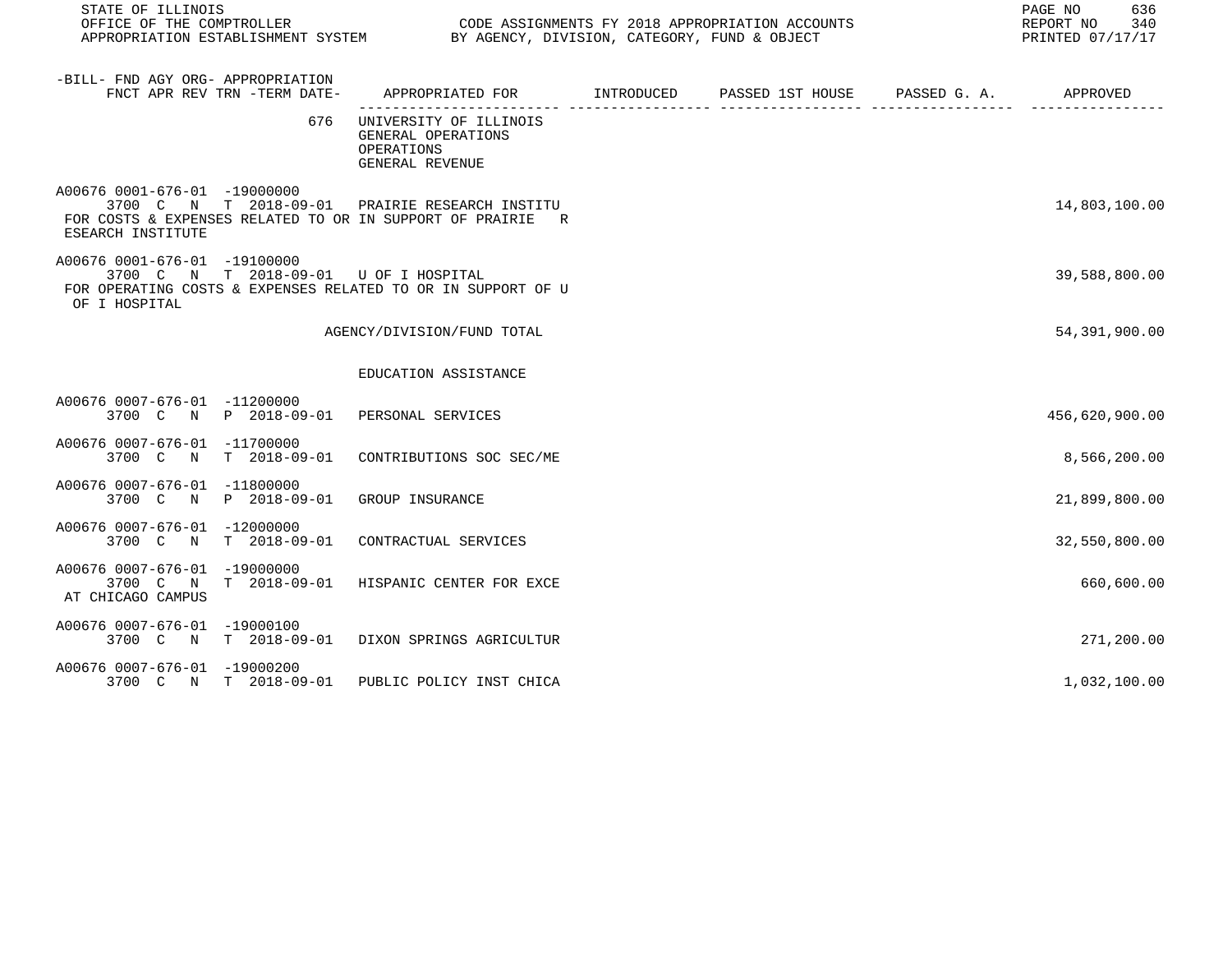| STATE OF ILLINOIS                                                                                                                                                                           |                                                                                            |  | PAGE NO<br>637<br>REPORT NO 340<br>PRINTED 07/17/17 |
|---------------------------------------------------------------------------------------------------------------------------------------------------------------------------------------------|--------------------------------------------------------------------------------------------|--|-----------------------------------------------------|
| -BILL- FND AGY ORG- APPROPRIATION<br>FNCT APR REV TRN -TERM DATE-                                                                                                                           | APPROPRIATED FOR         INTRODUCED      PASSED 1ST HOUSE     PASSED G. A.        APPROVED |  |                                                     |
| 676                                                                                                                                                                                         | UNIVERSITY OF ILLINOIS<br>GENERAL OPERATIONS<br>OPERATIONS<br>EDUCATION ASSISTANCE         |  |                                                     |
| A00676 0007-676-01 -19000300<br>3700 C N T 2018-09-01 FOR DEGREE PROGRAMS                                                                                                                   |                                                                                            |  | 641,600.00                                          |
| A00676 0007-676-01 -19000400<br>3700 C N T 2018-09-01 FOR CERTIFICATE PROGRAMS                                                                                                              |                                                                                            |  | 752,700.00                                          |
|                                                                                                                                                                                             | AGENCY/DIVISION/FUND TOTAL                                                                 |  | 522,995,900.00                                      |
|                                                                                                                                                                                             | GENERAL PROFESSIONS DEDI                                                                   |  |                                                     |
| A00676 0022-676-01 -19000000<br>3700 C N T 2018-09-01 DEVELOPMENT, SUPPORT OR<br>ADMINISTRATION OF PHARMACY PRACTICE EDUCATION OR TRAINING P<br>ROGRAMS FOR COLLEGE OF MEDICINE AT ROCKFORD |                                                                                            |  | 500,000.00                                          |
|                                                                                                                                                                                             | AGENCY/DIVISION/FUND TOTAL                                                                 |  | 500,000.00                                          |
|                                                                                                                                                                                             | EMERGENCY PUBLIC HEALTH                                                                    |  |                                                     |
| A00676 0240-676-01 -19000000<br>3700 C N T 2018-09-01                                                                                                                                       | EMERGENCY MOSQUITO ABATE                                                                   |  | 200,000.00                                          |
|                                                                                                                                                                                             | AGENCY/DIVISION/FUND TOTAL                                                                 |  | 200,000.00                                          |
|                                                                                                                                                                                             | USED TIRE MANAGEMENT                                                                       |  |                                                     |
| A00676 0294-676-01 -19000000<br>3700 C N T 2018-09-01 MOSQUITO RESEARCH & ABAT                                                                                                              |                                                                                            |  | 200,000.00                                          |
|                                                                                                                                                                                             | AGENCY/DIVISION/FUND TOTAL                                                                 |  | 200,000.00                                          |
|                                                                                                                                                                                             |                                                                                            |  |                                                     |

HAZARDOUS WASTE RESEARCH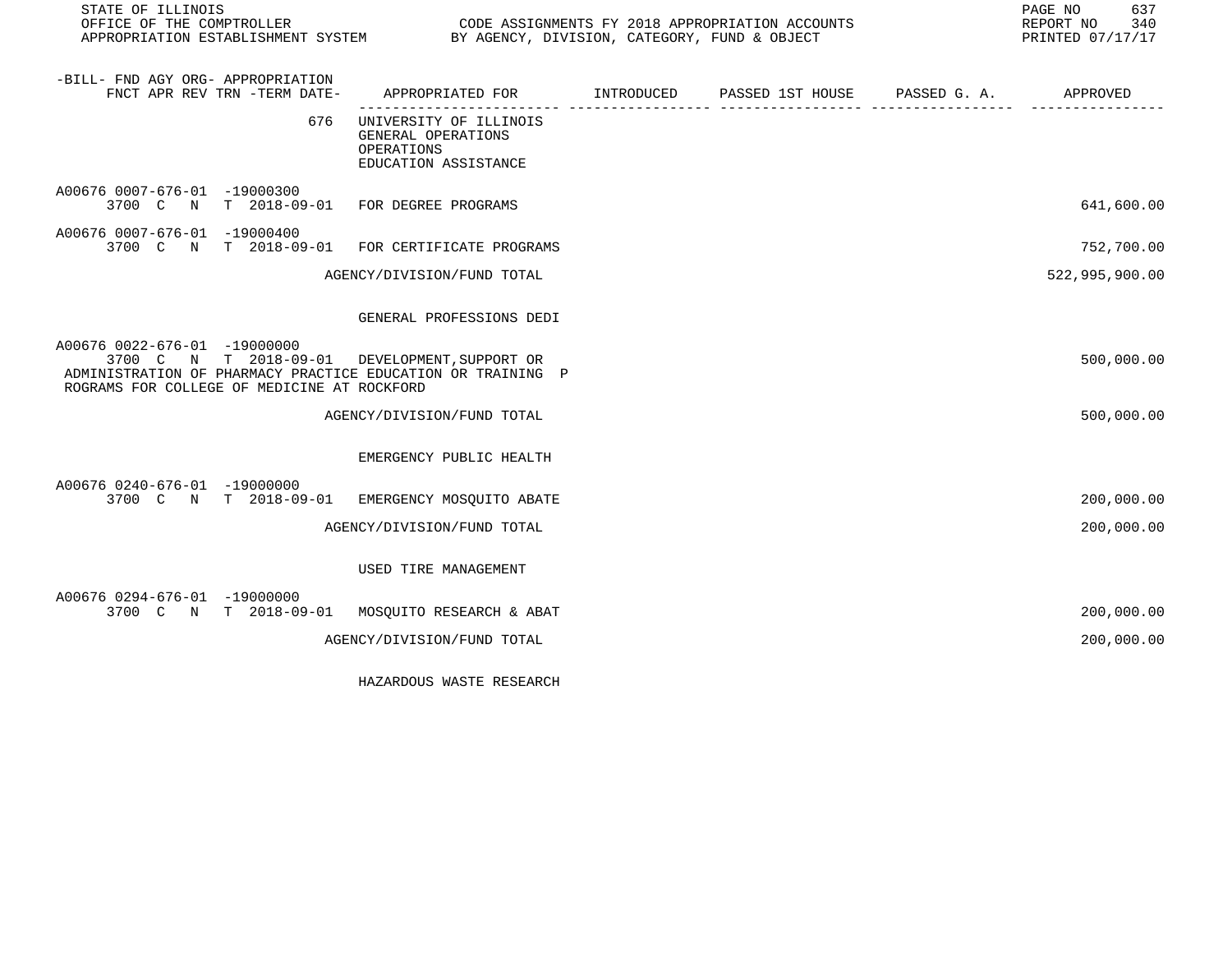| STATE OF ILLINOIS<br>OFFICE OF THE COMPTROLLER<br>APPROPRIATION ESTABLISHMENT SYSTEM BY AGENCY, DIVISION, CATEGORY, FUND & OBJECT |                                                                                        |                   | CODE ASSIGNMENTS FY 2018 APPROPRIATION ACCOUNTS |              | PAGE NO<br>638<br>REPORT NO<br>340<br>PRINTED 07/17/17 |
|-----------------------------------------------------------------------------------------------------------------------------------|----------------------------------------------------------------------------------------|-------------------|-------------------------------------------------|--------------|--------------------------------------------------------|
| -BILL- FND AGY ORG- APPROPRIATION<br>FNCT APR REV TRN -TERM DATE-                                                                 | APPROPRIATED FOR                                                                       | <b>INTRODUCED</b> | PASSED 1ST HOUSE                                | PASSED G. A. | APPROVED                                               |
| 676                                                                                                                               | UNIVERSITY OF ILLINOIS<br>GENERAL OPERATIONS<br>OPERATIONS<br>HAZARDOUS WASTE RESEARCH |                   |                                                 |              |                                                        |
| A00676 0840-676-01 -19000000<br>3700 C N T 2018-09-01                                                                             | ORDINARY & CONTINGENT EX                                                               |                   |                                                 |              | 500,000.00                                             |
|                                                                                                                                   | AGENCY/DIVISION/FUND TOTAL                                                             |                   |                                                 |              | 500,000.00                                             |
|                                                                                                                                   | EDUCATION ASSISTANCE                                                                   |                   |                                                 |              |                                                        |
| A00676 0007-676-01 -44000000<br>N 2018-09-01<br>3700 C<br>N                                                                       | AWARDS & GRANTS                                                                        |                   |                                                 |              | 5,329,100.00                                           |
| A00676 0007-676-01 -44000100<br>3700 C N N 2018-09-01                                                                             | GRANT/COLLEGE OF DENTIST                                                               |                   |                                                 |              | 289,000.00                                             |
|                                                                                                                                   | AGENCY/DIVISION/FUND TOTAL                                                             |                   |                                                 |              | 5,618,100.00                                           |
|                                                                                                                                   | STATE COLLEGE & UNIV TRU                                                               |                   |                                                 |              |                                                        |
| A00676 0417-676-01<br>$-44000000$<br>3700 C N N 2018-09-01 SCHOLARSHIP GRANT AWARDS<br>IN ACCORDANCE WITH PUBLIC ACT 91-0083      |                                                                                        |                   |                                                 |              | 250,000.00                                             |
|                                                                                                                                   | AGENCY/DIVISION/FUND TOTAL                                                             |                   |                                                 |              | 250,000.00                                             |
|                                                                                                                                   | AGENCY/DIVISION TOTAL                                                                  |                   |                                                 |              | 584,655,900.00                                         |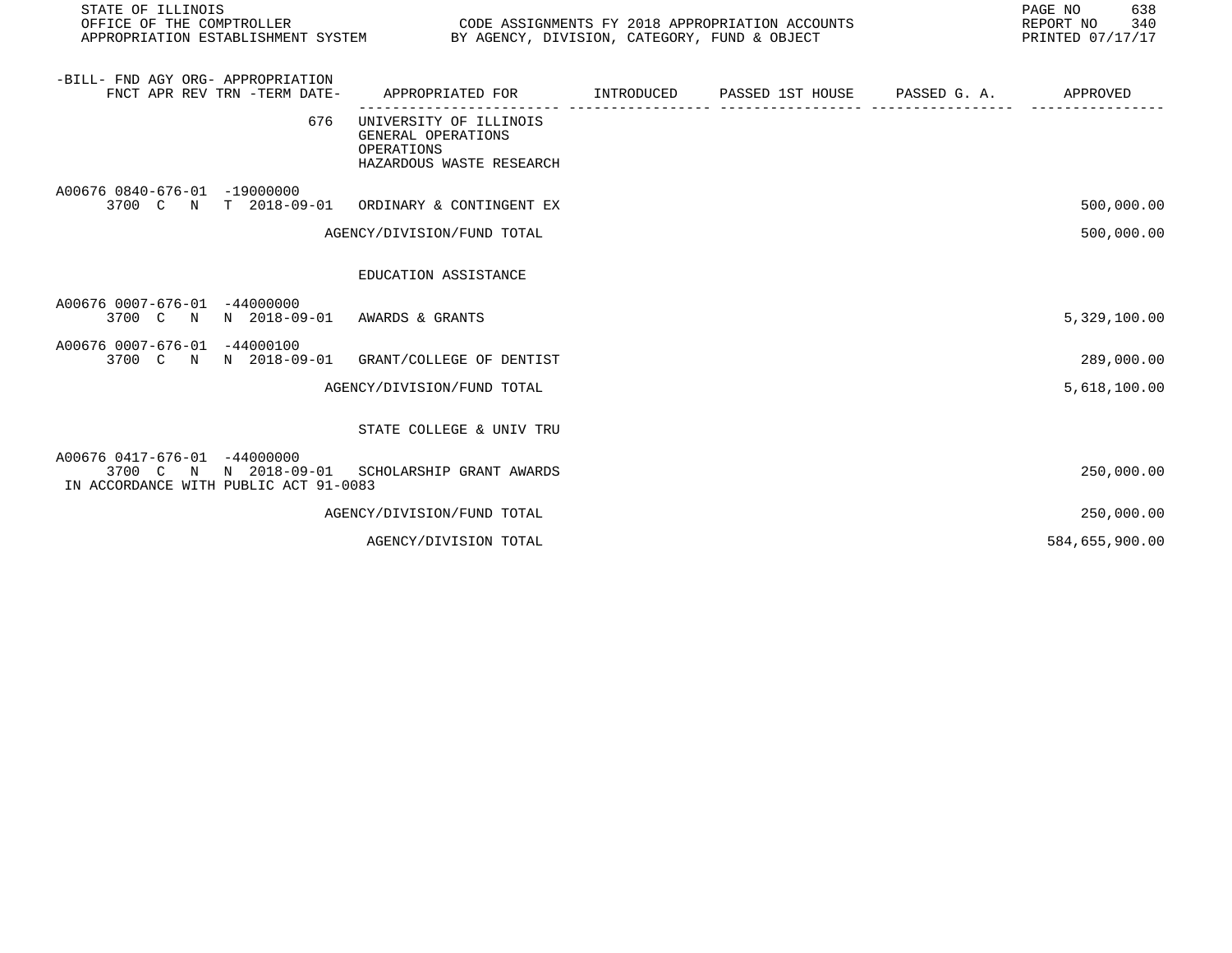| STATE OF ILLINOIS<br>OFFICE OF THE COMPTROLLER<br>APPROPRIATION ESTABLISHMENT SYSTEM                                                                                                                                         | CODE ASSIGNMENTS FY 2018 APPROPRIATION ACCOUNTS<br>BY AGENCY, DIVISION, CATEGORY, FUND & OBJECT |            |                               | PAGE NO<br>639<br>340<br>REPORT NO<br>PRINTED 07/17/17 |
|------------------------------------------------------------------------------------------------------------------------------------------------------------------------------------------------------------------------------|-------------------------------------------------------------------------------------------------|------------|-------------------------------|--------------------------------------------------------|
| -BILL- FND AGY ORG- APPROPRIATION<br>FNCT APR REV TRN -TERM DATE-                                                                                                                                                            | APPROPRIATED FOR                                                                                | INTRODUCED | PASSED 1ST HOUSE PASSED G. A. | APPROVED                                               |
| 676                                                                                                                                                                                                                          | UNIVERSITY OF ILLINOIS<br>IL FIRE SERVICE INSTITUT<br>OPERATIONS<br>FIRE PREVENTION             |            |                               |                                                        |
| A00676 0047-676-20 -19000000<br>3700 C N T 2018-09-01<br>INSTITUTE, PAYING EXPENSES, & PROVIDING FACILITIES&STRUCTURESI<br>NCIDENT THERETO, INCLUDING PAYMENT TO UNIVERSITY FOR<br>ERSONAL SERVICES & RELATED COSTS INCURRED | MAINTAINING IL FIRE SERV                                                                        |            |                               | 4,338,700.00                                           |
|                                                                                                                                                                                                                              | AGENCY/DIVISION/FUND TOTAL                                                                      |            |                               | 4,338,700.00                                           |
|                                                                                                                                                                                                                              | AGENCY/DIVISION TOTAL                                                                           |            |                               | 4,338,700.00                                           |
|                                                                                                                                                                                                                              | AGENCY TOTAL                                                                                    |            |                               | 588,994,600.00                                         |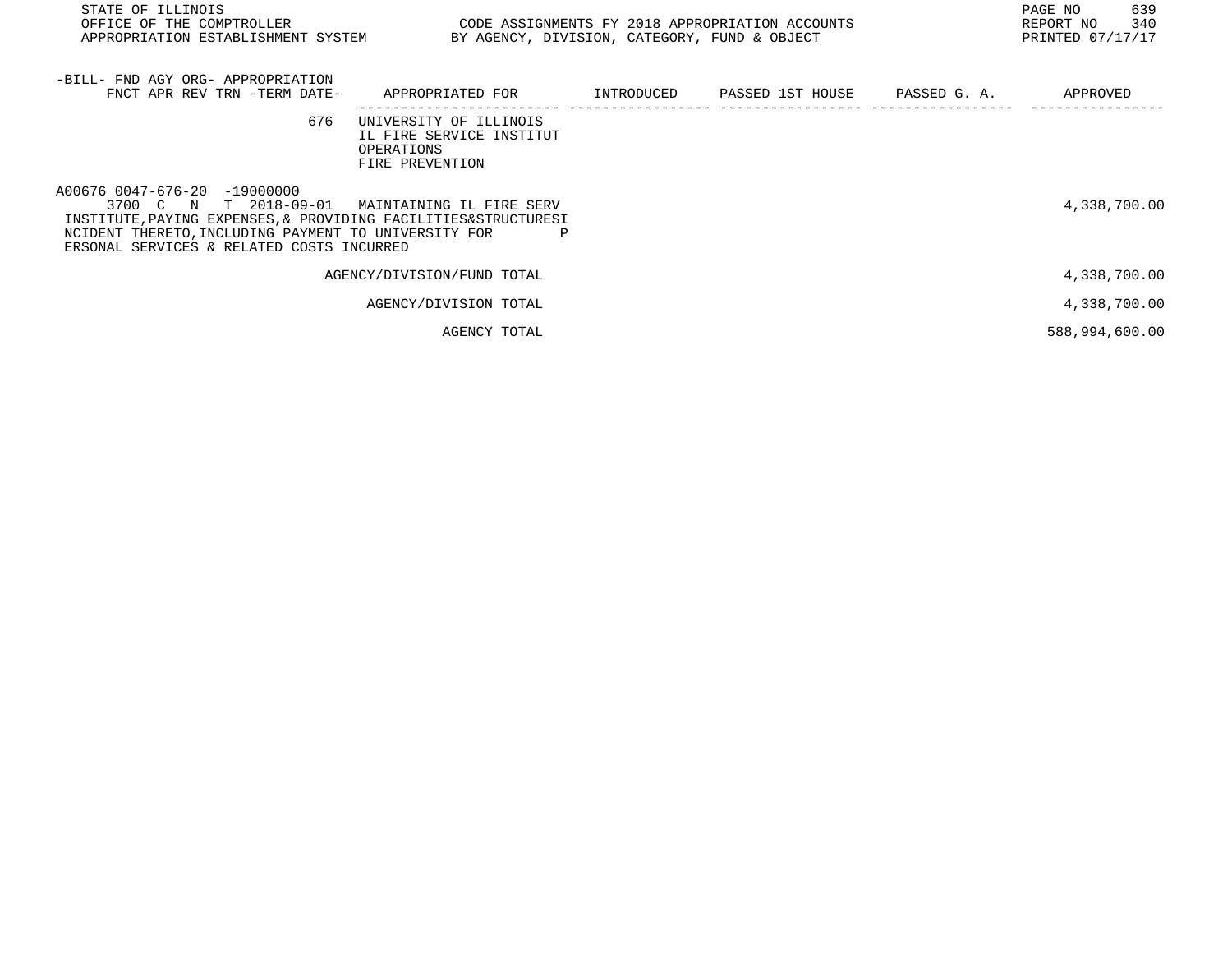| STATE OF ILLINOIS                                                                                                                                      |                                                                                            |  | PAGE NO<br>640<br>REPORT NO 340<br>PRINTED 07/17/17 |  |
|--------------------------------------------------------------------------------------------------------------------------------------------------------|--------------------------------------------------------------------------------------------|--|-----------------------------------------------------|--|
| -BILL- FND AGY ORG- APPROPRIATION<br>FNCT APR REV TRN -TERM DATE-                                                                                      | APPROPRIATED FOR        INTRODUCED      PASSED 1ST HOUSE     PASSED G. A.         APPROVED |  |                                                     |  |
| 684                                                                                                                                                    | IL COMMUNITY COLLEGE BOA<br>CENTRAL OFFICE<br>OPERATIONS<br>GENERAL REVENUE                |  |                                                     |  |
| A00684 0001-684-01 -11200000<br>3700 C N P 2018-09-01 REGULAR POSITIONS                                                                                |                                                                                            |  | 1,037,100.00                                        |  |
| A00684 0001-684-01 -11700000<br>3700 C N T 2018-09-01 SOC SEC/MEDICARE CONTRIB                                                                         |                                                                                            |  | 14,300.00                                           |  |
| A00684 0001-684-01 -12000000<br>3700 C N T 2018-09-01                                                                                                  | CONTRACTUAL SERVICES                                                                       |  | 264,000.00                                          |  |
| A00684 0001-684-01 -12900000<br>3700 C N T 2018-09-01                                                                                                  | TRAVEL                                                                                     |  | 34,700.00                                           |  |
| A00684 0001-684-01 -13000000<br>3700 C N T 2018-09-01                                                                                                  | COMMODITIES                                                                                |  | 4,400.00                                            |  |
| A00684 0001-684-01 -13020000<br>3700 C N T 2018-09-01 PRINTING                                                                                         |                                                                                            |  | 5,300.00                                            |  |
| A00684 0001-684-01 -15000000<br>3750 C N T 2018-09-01                                                                                                  | EOUIPMENT                                                                                  |  | 3,500.00                                            |  |
| A00684 0001-684-01 -16000000<br>3700 C N T 2018-09-01 ELECTRONIC DATA PROCESSI                                                                         |                                                                                            |  | 350,600.00                                          |  |
| A00684 0001-684-01 -17000000<br>3700 C N T 2018-09-01 TELECOMMUNICATION                                                                                |                                                                                            |  | 27,200.00                                           |  |
| A00684 0001-684-01 -18000000<br>3700 C N T 2018-09-01 OPERATION OF AUTO EQUIPM                                                                         |                                                                                            |  | 3,000.00                                            |  |
| A00684 0001-684-01 -19000000<br>3700 C N T 2018-09-01 LUMP SUMS & OTHER PURPOS<br>COSTS ASSOCIATED WITH ADMINISTERING HIGH SCHOOL EQUIVALENCYT<br>ESTS |                                                                                            |  | 980,000.00                                          |  |
| A00684 0001-684-01 -19000100<br>3700 C N T 2018-09-01 LPN & RN PREPARATION<br>FOR CAREER & TECHNICAL EDUCATION LPN & RN PREPARATION                    |                                                                                            |  | 500,000.00                                          |  |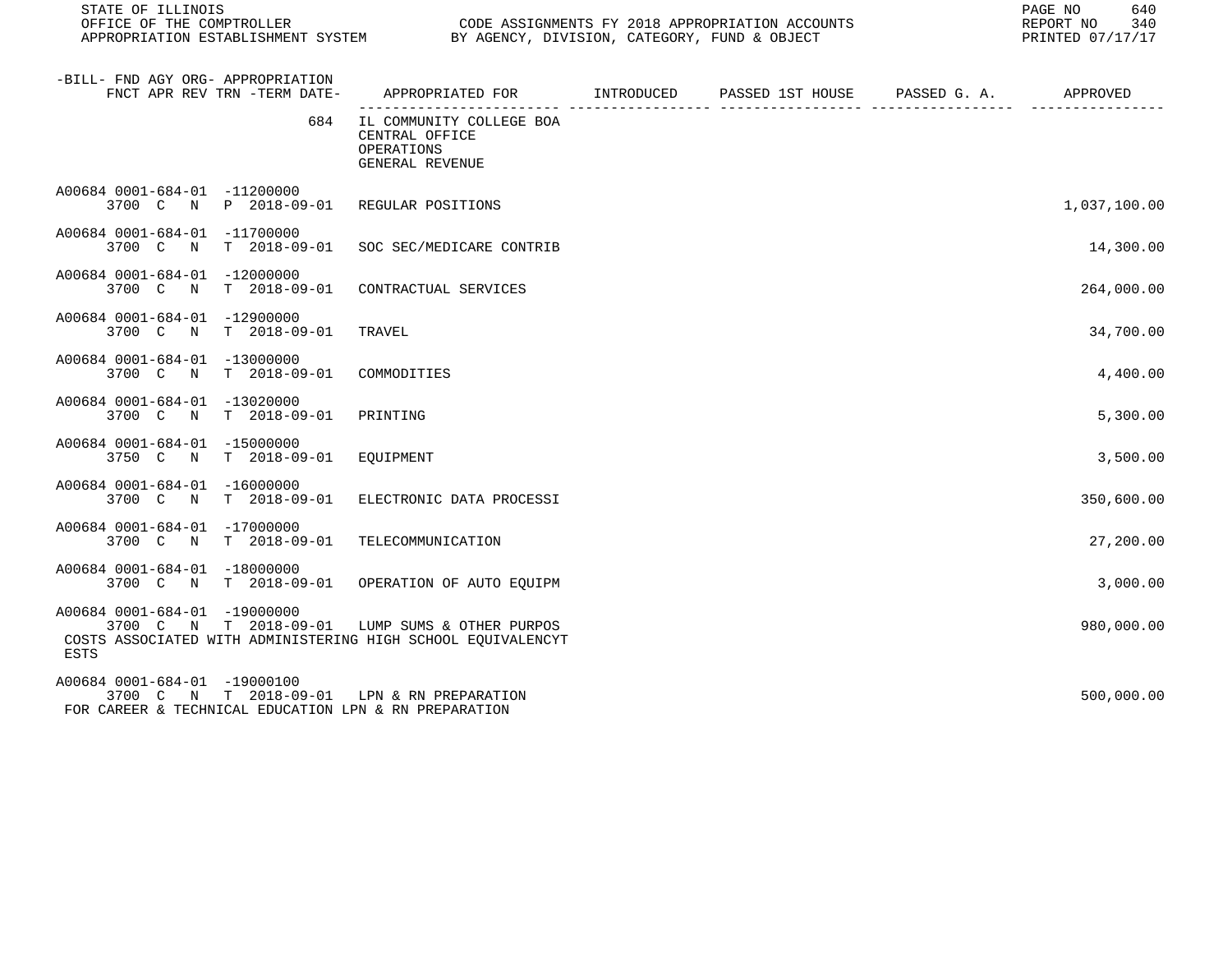| STATE OF ILLINOIS<br>OFFICE OF THE COMPTROLLER CONDER SOLUTION CODE ASSIGNMENTS FY 2018 APPROPRIATION ACCOUNTS<br>APPROPRIATION ESTABLISHMENT SYSTEM BY AGENCY, DIVISION, CATEGORY, FUND & OBJECT |                                                                             |  | PAGE NO<br>641<br>REPORT NO 340<br>PRINTED 07/17/17 |
|---------------------------------------------------------------------------------------------------------------------------------------------------------------------------------------------------|-----------------------------------------------------------------------------|--|-----------------------------------------------------|
| -BILL- FND AGY ORG- APPROPRIATION<br>FNCT APR REV TRN -TERM DATE- APPROPRIATED FOR MITRODUCED PASSED 1ST HOUSE PASSED G. A. APPROVED                                                              |                                                                             |  |                                                     |
| 684                                                                                                                                                                                               | IL COMMUNITY COLLEGE BOA<br>CENTRAL OFFICE<br>OPERATIONS<br>GENERAL REVENUE |  |                                                     |
| A00684 0001-684-01 -19000200<br>3700 C N T 2018-09-01 IL LONGITUDINAL DATA SYS<br>FOR COSTS ASSOCIATED WITH DEVELOPMENT, SUPPORT OR A<br>DMINISTRATION                                            |                                                                             |  | 439,900.00                                          |
|                                                                                                                                                                                                   | AGENCY/DIVISION/FUND TOTAL                                                  |  | 3,664,000.00                                        |
|                                                                                                                                                                                                   | ICCB INSTRCTNL DEV & ENH                                                    |  |                                                     |
| A00684 0070-684-01 -19000000<br>3700 C N T 2018-09-01 LUMP SUMS AND OTHER PURP<br>COSTS ASSOCIATED WITH MAINTAINING AND UPDATING<br>NSTRUCTIONAL TECHNOLOGY                                       | I                                                                           |  | 300,000.00                                          |
|                                                                                                                                                                                                   | AGENCY/DIVISION/FUND TOTAL                                                  |  | 300,000.00                                          |
|                                                                                                                                                                                                   | HI SCHOOL EQUIVALENCY TE                                                    |  |                                                     |
| A00684 0161-684-01 -19000000<br>3700 C N T 2018-09-01 LUMP SUMS AND OTHER PURP<br>COSTS ASSOCIATED WITH ADMINISTERING HIGH SCHOOL EOUIVALENCYT<br><b>ESTS</b>                                     |                                                                             |  | 500,000.00                                          |
|                                                                                                                                                                                                   | AGENCY/DIVISION/FUND TOTAL                                                  |  | 500,000.00                                          |
|                                                                                                                                                                                                   | IL COMM COLL BRD CONTRCT                                                    |  |                                                     |
| A00684 0339-684-01 -19000000<br>3700 C N T 2018-09-01 LUMP SUMS & OTHER PURPOS<br>TO BE EXPENDED UNDER TERMS AND CONDITIONS ASSOCIATED WITH M<br>ONIES BEING RECEIVED                             |                                                                             |  | 12,500,000.00                                       |
|                                                                                                                                                                                                   | AGENCY/DIVISION/FUND TOTAL                                                  |  | 12,500,000.00                                       |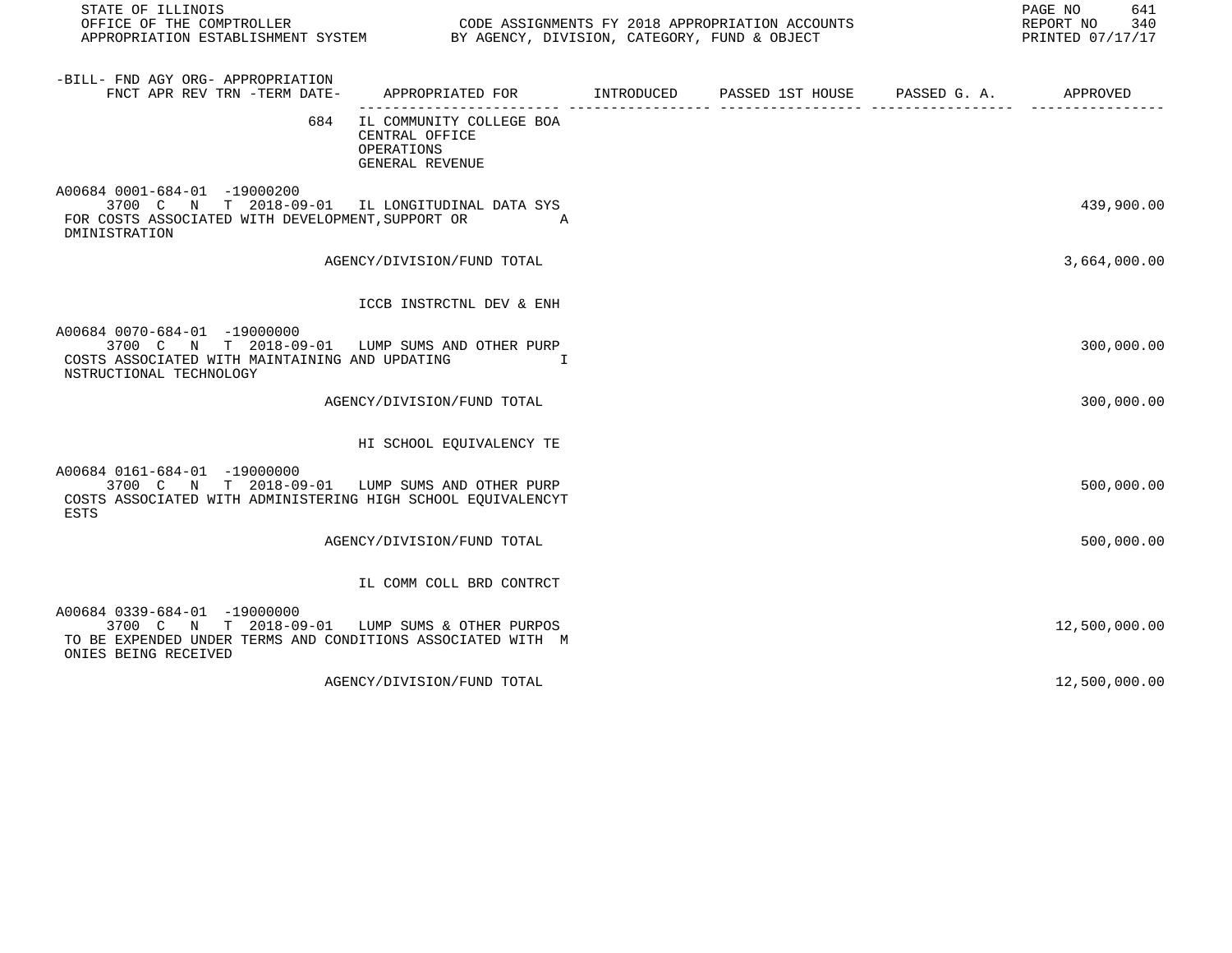| STATE OF ILLINOIS<br>OFFICE OF THE COMPTROLLER<br>APPROPRIATION ESTABLISHMENT SYSTEM BY AGENCY, DIVISION, CATEGORY, FUND & OBJECT                                                    |                                                                                |  | PAGE NO<br>642<br>REPORT NO<br>340<br>PRINTED 07/17/17 |
|--------------------------------------------------------------------------------------------------------------------------------------------------------------------------------------|--------------------------------------------------------------------------------|--|--------------------------------------------------------|
| -BILL- FND AGY ORG- APPROPRIATION<br>FNCT APR REV TRN -TERM DATE-                                                                                                                    | APPROPRIATED FOR INTRODUCED PASSED 1ST HOUSE PASSED G. A.                      |  | APPROVED                                               |
| 684                                                                                                                                                                                  | IL COMMUNITY COLLEGE BOA<br>CENTRAL OFFICE<br>OPERATIONS<br>ICCB FEDERAL TRUST |  |                                                        |
| A00684 0350-684-01 -19000000<br>3700 C N T 2018-09-01 LUMP SUMS AND OTHER PURP<br>ORDINARY AND CONTINGENT EXPENSES OF THE BOARD                                                      |                                                                                |  | 525,000.00                                             |
|                                                                                                                                                                                      | AGENCY/DIVISION/FUND TOTAL                                                     |  | 525,000.00                                             |
|                                                                                                                                                                                      | ICCB ADULT EDUCATION                                                           |  |                                                        |
| A00684 0692-684-01 -19000000<br>3700 C N T 2018-09-01 LUMP SUMS & OTHER PURPOS<br>OPERATIONAL EXPENSES ASSOCIATED WITH ADMINISTRATION OF A<br>DULT EDUCATION AND LITERACY ACTIVITIES |                                                                                |  | 1,250,000.00                                           |
|                                                                                                                                                                                      | AGENCY/DIVISION/FUND TOTAL                                                     |  | 1,250,000.00                                           |
|                                                                                                                                                                                      | GENERAL REVENUE                                                                |  |                                                        |
| A00684 0001-684-01 -44740000<br>3700 C N N 2018-09-01 ALTERNATIVE SCHOOLS NETW<br>FOR GRANTS TO ALTERNATIVE SCHOOLS NETWORK                                                          |                                                                                |  | 6,794,400.00                                           |
| A00684 0001-684-01 -44750000<br>3700 C N N 2018-09-01 AWARDS AND GRANTS TO STU<br>AWARDING SCHOLARSHIPS TO OUALIFYING GRADUATES OF LINCOLN'S C<br>HALLENGE PROGRAM                   |                                                                                |  | 60,200.00                                              |
| A00684 0001-684-01 -44760600<br>3700 C N N 2018-09-01<br>RETIREES HEALTH INSURANCE GRANTS                                                                                            | EDUCATION GRANTS, HIGHER                                                       |  |                                                        |
| A00684 0001-684-01 -44760900<br>3700 C N N 2018-09-01 EDUCATION GRANTS, HIGHER<br>WORKFORCE DEVELOPMENT GRANTS                                                                       |                                                                                |  |                                                        |
| A00684 0001-684-01 -44761200<br>3700 C N N 2018-09-01 EDUCATION GRANTS, HIGHER<br>CITY COLLEGES OF CHICAGO FOR EDUCATIONAL-RELATED EXPENSES                                          |                                                                                |  | 12,386,000.00                                          |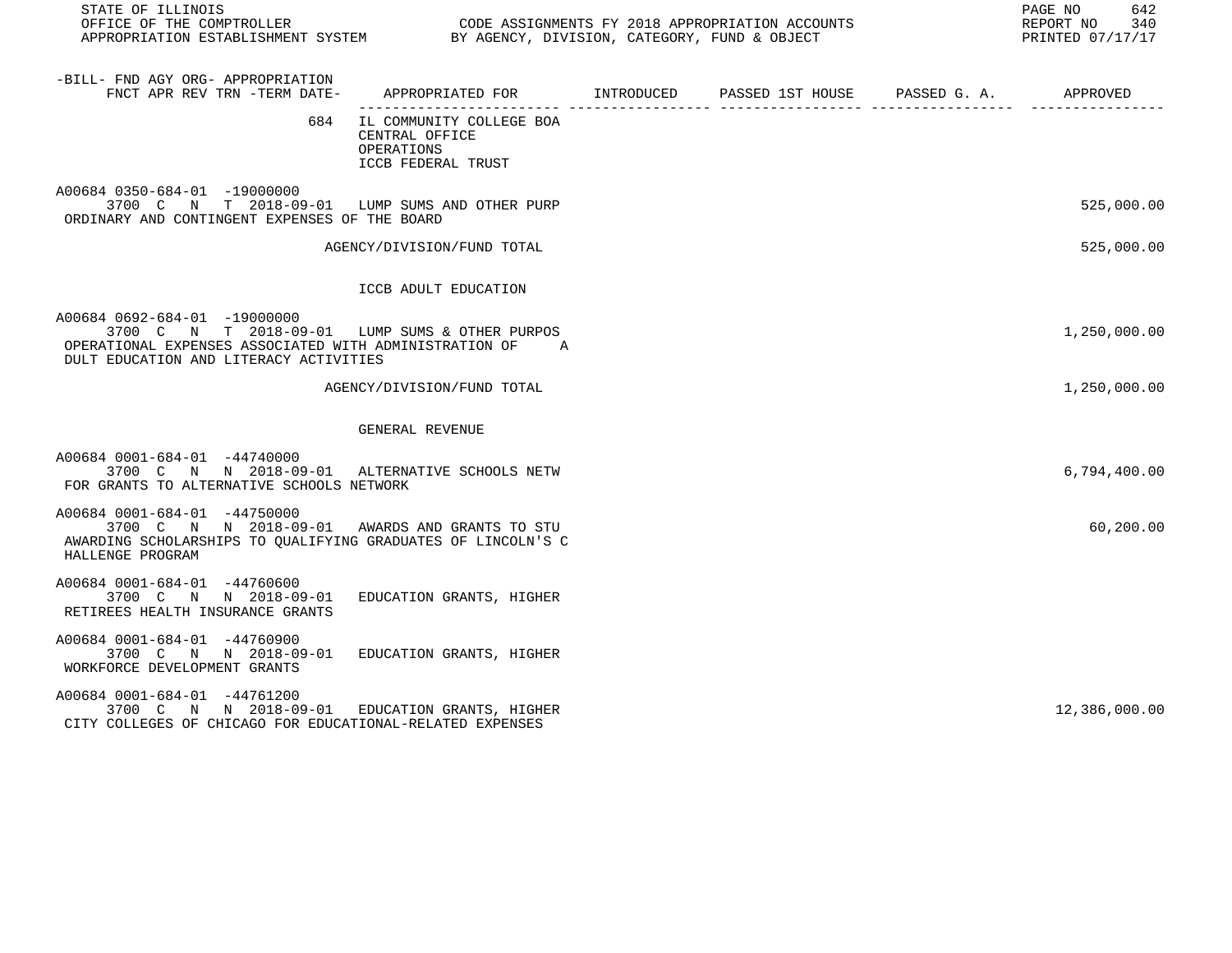| STATE OF ILLINOIS<br>OFFICE OF THE COMPTROLLER<br>OFFICE OF THE COMPTROLLER<br>APPROPRIATION ESTABLISHMENT SYSTEM BY AGENCY, DIVISION, CATEGORY, FUND & OBJECT                                                                     |                                                                                      |  | 643<br>PAGE NO<br>REPORT NO<br>340<br>PRINTED 07/17/17 |
|------------------------------------------------------------------------------------------------------------------------------------------------------------------------------------------------------------------------------------|--------------------------------------------------------------------------------------|--|--------------------------------------------------------|
| -BILL- FND AGY ORG- APPROPRIATION<br>FNCT APR REV TRN -TERM DATE- APPROPRIATED FOR MET INTRODUCED PASSED 1ST HOUSE PASSED G. A. APPROVED                                                                                           |                                                                                      |  |                                                        |
|                                                                                                                                                                                                                                    | 684 IL COMMUNITY COLLEGE BOA<br>CENTRAL OFFICE<br>AWARDS & GRANTS<br>GENERAL REVENUE |  |                                                        |
| A00684 0001-684-01 -44761500<br>3700 C N N 2018-09-01 EDUCATION GRANTS, HIGHER<br>SMALL COLLEGE GRANTS                                                                                                                             |                                                                                      |  | 537,600.00                                             |
| A00684 0001-684-01 -44761600<br>3700 C N N 2018-09-01 PERFORMANCE FUNDING GRAN                                                                                                                                                     |                                                                                      |  | 351,900.00                                             |
| A00684 0001-684-01 -44765000<br>3700 C N N 2018-09-01 REIMBURSE VARIOUS COLLEG<br>REIMBURSE VARIOUS COLLEGES FOR COSTS ASSOCIATED WITH THE ILV<br>ETERANS' GRANT                                                                   |                                                                                      |  | 1,328,800.00                                           |
| A00684 0001-684-01 -49001000<br>3700 C N N 2018-09-01 AWARDS & GRANTS - LUMP S<br>GRANTS TO OPERATE EAST ST LOUIS COMMUNITY COLLEGE CENTER                                                                                         |                                                                                      |  | 1,457,900.00                                           |
| A00684 0001-684-01 -49001300<br>3700 C N N 2018-09-01 AWARDS & GRANTS - LUMP S<br>COSTS ASSOCIATED WITH CAREER AND TECHNICAL EDUCATION A<br>CTIVITIES                                                                              |                                                                                      |  | 17,569,400.00                                          |
| A00684 0001-684-01 -49003000<br>3700 C N N 2018-09-01 AWARDS & GRANTS - LUMP S<br>PAYMENT OF COSTS ASSOCIATED WITH EDUCATION AND EDUCATIONAL-R<br>ELATED SERVICES TO LOCAL ELIGIBLE PROVIDERS FOR ADULT E<br>DUCATION AND LITERACY |                                                                                      |  | 21,572,400.00                                          |
| A00684 0001-684-01 -49003100<br>3700 C N N 2018-09-01 AWARDS & GRANTS - LUMP S<br>PAYMENT OF COSTS ASSOCIATED WITH EDUCATION AND EDUCATIONAL-R<br>ELATED SERVICES TO LOCAL ELIGIBLE PROVIDERS FOR PERFORMANCEB<br>ASED AWARDS      |                                                                                      |  | 10,701,600.00                                          |
|                                                                                                                                                                                                                                    | AGENCY/DIVISION/FUND TOTAL                                                           |  | 72,760,200.00                                          |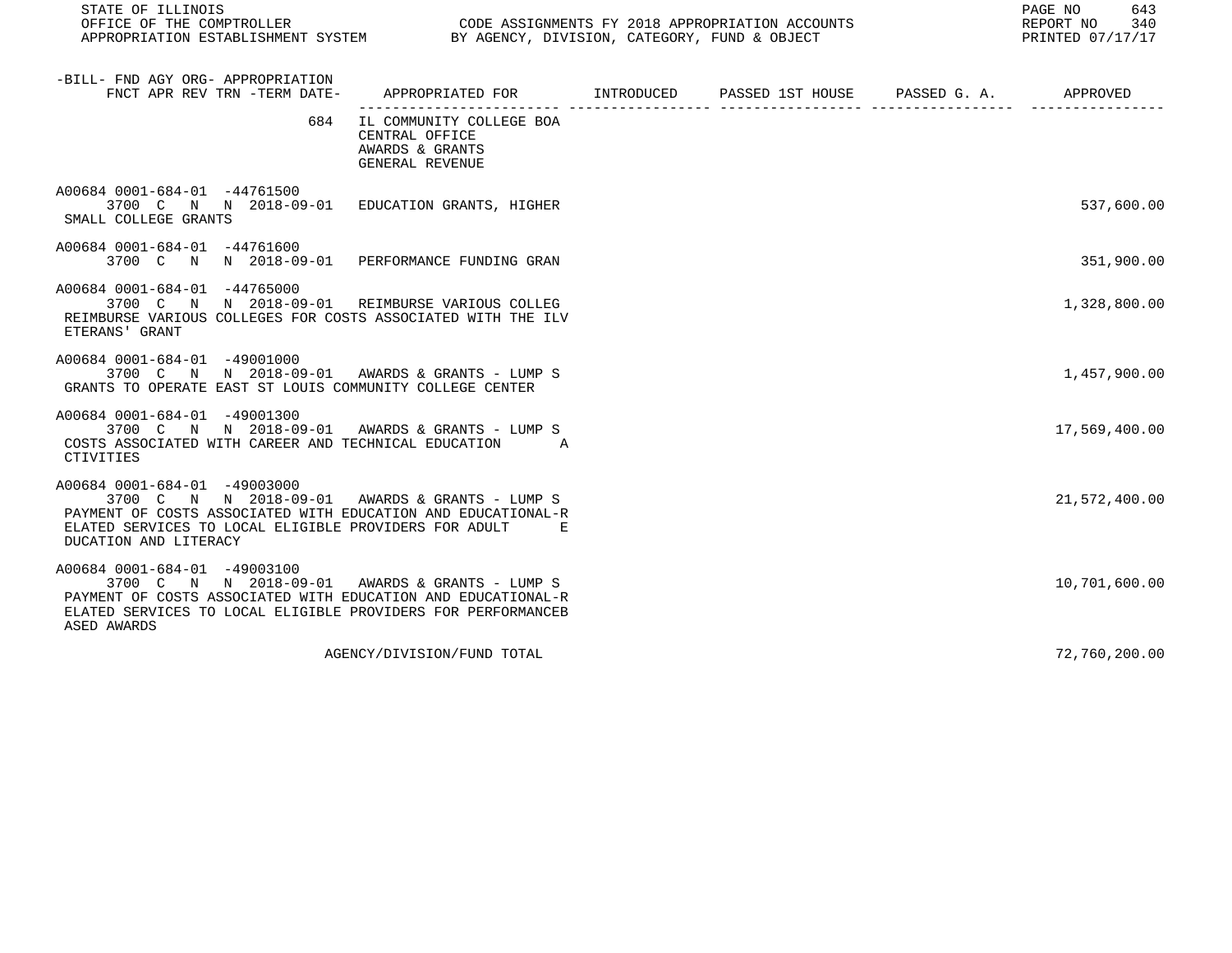| STATE OF ILLINOIS                                                                                                                                                                                                       |                                                                                            |  | 644<br>PAGE NO<br>REPORT NO<br>340<br>PRINTED 07/17/17 |
|-------------------------------------------------------------------------------------------------------------------------------------------------------------------------------------------------------------------------|--------------------------------------------------------------------------------------------|--|--------------------------------------------------------|
| -BILL- FND AGY ORG- APPROPRIATION<br>FNCT APR REV TRN -TERM DATE-                                                                                                                                                       | APPROPRIATED FOR        INTRODUCED      PASSED 1ST HOUSE     PASSED G. A.         APPROVED |  |                                                        |
| 684                                                                                                                                                                                                                     | IL COMMUNITY COLLEGE BOA<br>CENTRAL OFFICE<br>AWARDS & GRANTS<br>EDUCATION ASSISTANCE      |  |                                                        |
| A00684 0007-684-01 -44760100<br>3700 C N N 2018-09-01 EDUCATION GRANTS, HIGHER<br>BASE OPERATING GRANTS                                                                                                                 |                                                                                            |  | 64,771,500.00                                          |
| A00684 0007-684-01 -44760200<br>3700 C N N 2018-09-01 EOUALIZATION GRANTS<br>EQUALIZATION GRANTS                                                                                                                        |                                                                                            |  | 66,483,500.00                                          |
|                                                                                                                                                                                                                         | AGENCY/DIVISION/FUND TOTAL                                                                 |  | 131,255,000.00                                         |
|                                                                                                                                                                                                                         | ICCB ADULT EDUCATION                                                                       |  |                                                        |
| A00684 0692-684-01 -49000100<br>3700 C N N 2018-09-01 AWARDS & GRANTS - LUMP S<br>COSTS ASSOCIATED WITH EDUCATION AND EDUCATIONAL-RELATED<br>ERVICES TO LOCAL ELIGIBLE PROVIDERS AND TO SUPPORT<br>EADERSHIP ACTIVITIES | S<br>L                                                                                     |  | 23, 250, 000.00                                        |
|                                                                                                                                                                                                                         | AGENCY/DIVISION/FUND TOTAL                                                                 |  | 23, 250, 000.00                                        |
|                                                                                                                                                                                                                         | CAREER AND TECHNICAL EDU                                                                   |  |                                                        |
| A00684 0772-684-01 -49001300<br>3700 C N N 2018-09-01 AWARDS & GRANTS - LUMP S<br>COSTS ASSOCIATED WITH CAREER AND TECHNICAL EDUCATION<br><b>CTIVITIES</b>                                                              | $\overline{A}$                                                                             |  | 18,500,000.00                                          |
|                                                                                                                                                                                                                         | AGENCY/DIVISION/FUND TOTAL                                                                 |  | 18,500,000.00                                          |
|                                                                                                                                                                                                                         | PERSONAL PROPERTY TAX RE                                                                   |  |                                                        |
| A00684 0802-684-01 -44760000<br>3700 C N N 2018-09-01 BASE OPERATING GRANTS                                                                                                                                             |                                                                                            |  | 103,500,000.00                                         |
|                                                                                                                                                                                                                         | AGENCY/DIVISION/FUND TOTAL                                                                 |  | 103,500,000.00                                         |
|                                                                                                                                                                                                                         | AGENCY/DIVISION TOTAL                                                                      |  | 368,004,200.00                                         |
|                                                                                                                                                                                                                         | AGENCY TOTAL                                                                               |  | 368,004,200.00                                         |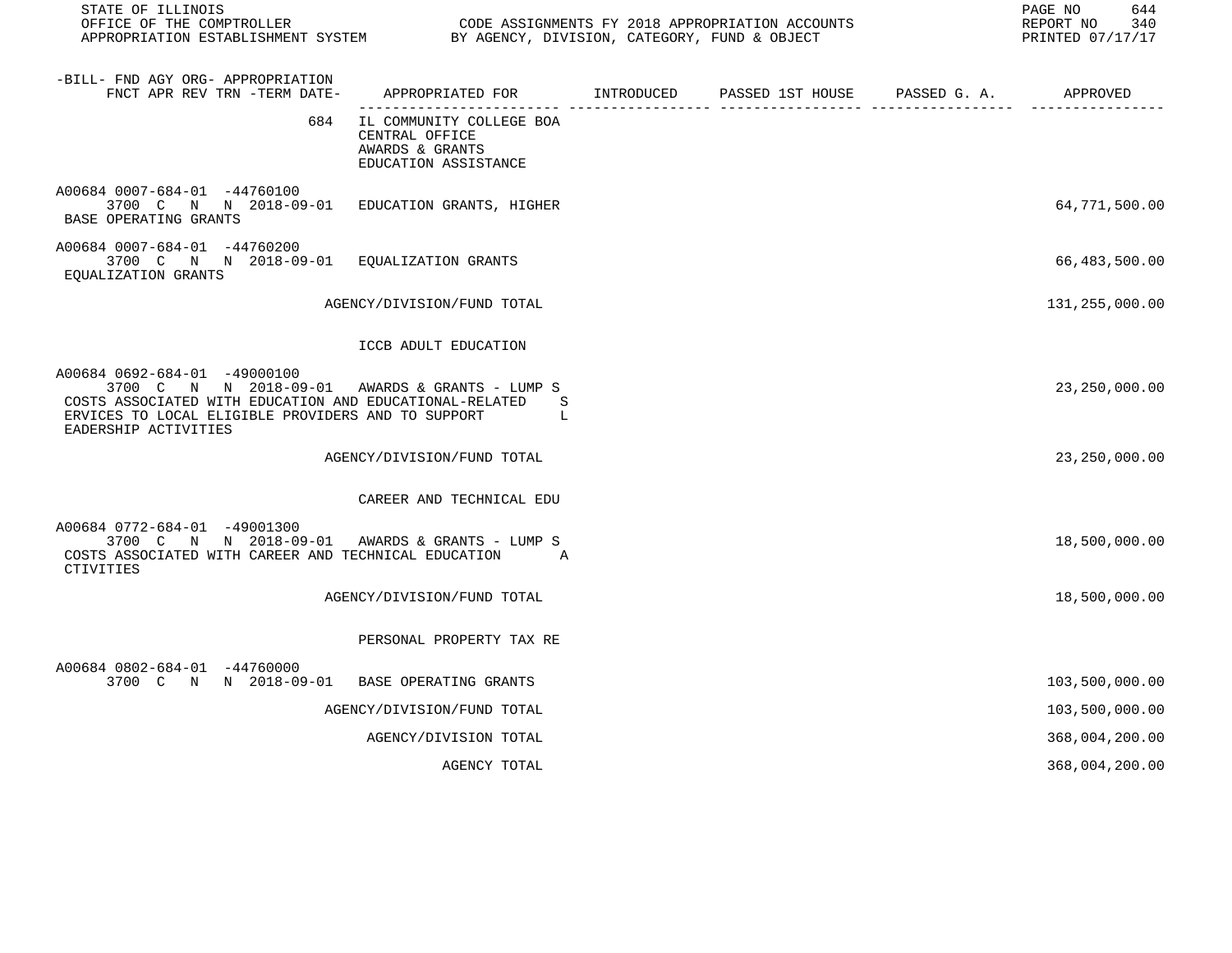| STATE OF ILLINOIS<br>OFFICE OF THE COMPTROLLER CODE ASSIGNMENTS FY 2018 APPROPRIATION ACCOUNTS<br>APPROPRIATION ESTABLISHMENT SYSTEM BY AGENCY, DIVISION, CATEGORY, FUND & OBJECT                                                                          |                                                                                            |  | 645<br>PAGE NO<br>REPORT NO 340<br>PRINTED 07/17/17 |
|------------------------------------------------------------------------------------------------------------------------------------------------------------------------------------------------------------------------------------------------------------|--------------------------------------------------------------------------------------------|--|-----------------------------------------------------|
| -BILL- FND AGY ORG- APPROPRIATION<br>FNCT APR REV TRN -TERM DATE-                                                                                                                                                                                          | APPROPRIATED FOR        INTRODUCED      PASSED 1ST HOUSE     PASSED G. A.         APPROVED |  |                                                     |
| 691                                                                                                                                                                                                                                                        | IL STUDENT ASSISTANCE CO<br>EXECUTIVE DIVISION ADMIN<br>OPERATIONS<br>GENERAL REVENUE      |  |                                                     |
| A00691 0001-691-01 -19000100<br>3700 C N T 2018-09-01 TO SUPPORT ACTIVITIES<br>TO SUPPORT OUTREACH, RESEARCH & TRAINING ACTIVITIES                                                                                                                         |                                                                                            |  | 997,700.00                                          |
|                                                                                                                                                                                                                                                            | AGENCY/DIVISION/FUND TOTAL                                                                 |  | 997,700.00                                          |
|                                                                                                                                                                                                                                                            | ISAC ACCOUNTS RECEIVABLE                                                                   |  |                                                     |
| A00691 0242-691-01 -19100000<br>3700 C N T 2018-09-01 LUMP SUM, OPERATIONS<br>COSTS ASSOCIATED WITH COLLECTION OF DELINOUENT SCHOLARSHIP A<br>WARDS                                                                                                        |                                                                                            |  | 300,000.00                                          |
|                                                                                                                                                                                                                                                            | AGENCY/DIVISION/FUND TOTAL                                                                 |  | 300,000.00                                          |
|                                                                                                                                                                                                                                                            | STUDENT LOAN OPERATING                                                                     |  |                                                     |
| A00691 0664-691-01 -11200000<br>3700 C N P 2018-09-01 REGULAR POSITIONS                                                                                                                                                                                    |                                                                                            |  | 15,538,600.00                                       |
| A00691 0664-691-01 -11610000<br>3700 C N P 2018-09-01 STATE EMPLOYEE RETIREMEN                                                                                                                                                                             |                                                                                            |  | 8,392,900.00                                        |
| A00691 0664-691-01 -11700000<br>3700 C N T 2018-09-01 SOC SEC/MEDICARE CONTRIB                                                                                                                                                                             |                                                                                            |  | 1,181,000.00                                        |
| A00691 0664-691-01 -11800000<br>3700 C N P 2018-09-01 GROUP INSURANCE                                                                                                                                                                                      |                                                                                            |  | 6, 240, 000.00                                      |
| A00691 0664-691-01 -12000000<br>3700 C N T 2018-09-01 CONTRACTUAL SERVICES                                                                                                                                                                                 |                                                                                            |  | 12,630,700.00                                       |
| A00691 0664-691-01 -12000100<br>3700 C N T 2018-09-01 PAYMENT COLLECTION AGENC<br>ASSOCIATED WITH COLLECTION ACTIVITIES FOR FEDERAL FAMILY E<br>DUCATION LOANS, FOR DEFAULT AVERSION FEE REVERSALS, AND<br>ISTRIBUTIONS UNDER FEDERAL HIGHER EDUCATION ACT | D                                                                                          |  | 13,000,000.00                                       |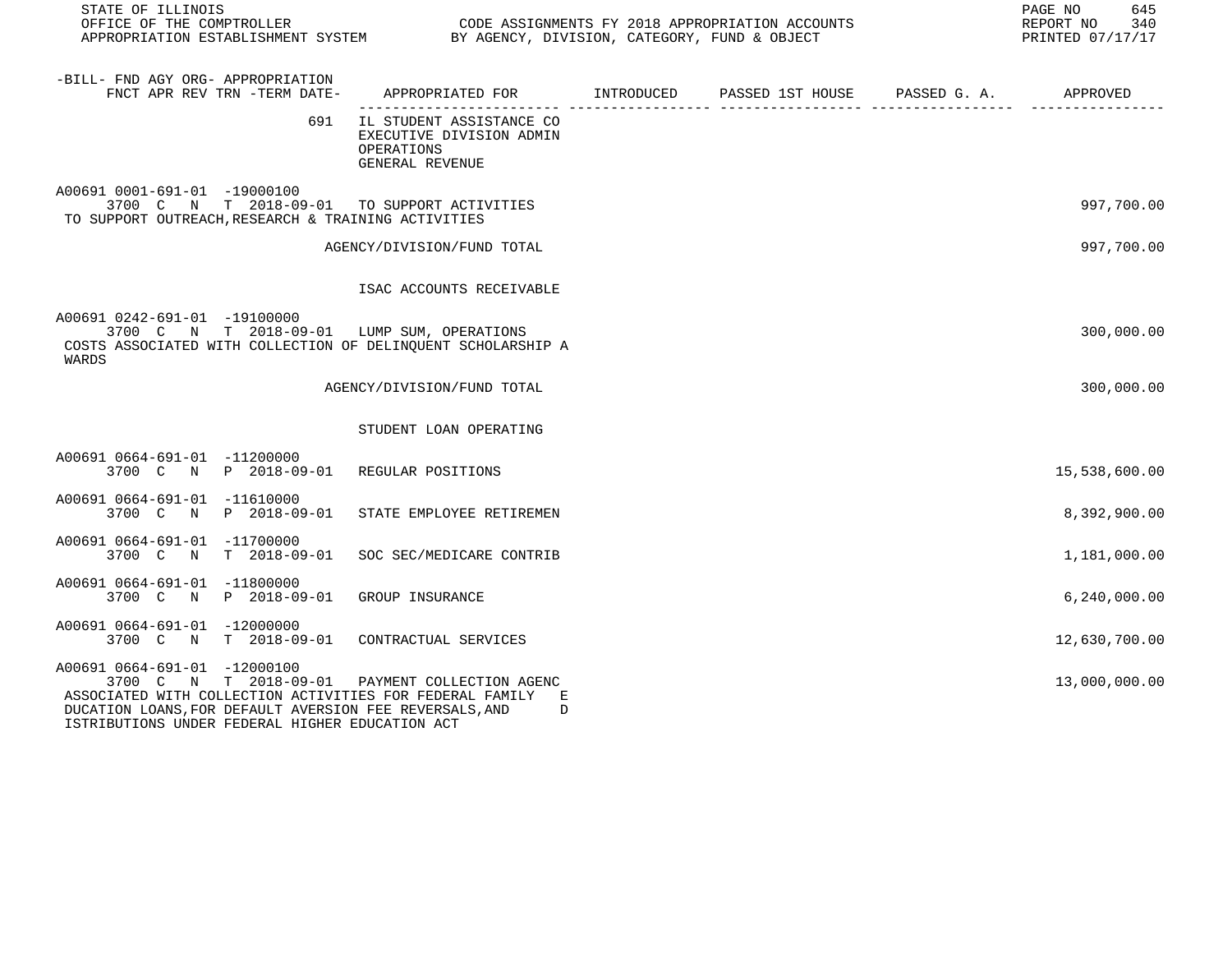| STATE OF ILLINOIS                                                                                                                    |                                                                                              |  | PAGE NO<br>646<br>REPORT NO<br>340<br>PRINTED 07/17/17 |
|--------------------------------------------------------------------------------------------------------------------------------------|----------------------------------------------------------------------------------------------|--|--------------------------------------------------------|
| -BILL- FND AGY ORG- APPROPRIATION<br>FNCT APR REV TRN -TERM DATE-                                                                    | APPROPRIATED FOR       INTRODUCED     PASSED 1ST HOUSE     PASSED G. A.         APPROVED     |  |                                                        |
| 691                                                                                                                                  | IL STUDENT ASSISTANCE CO<br>EXECUTIVE DIVISION ADMIN<br>OPERATIONS<br>STUDENT LOAN OPERATING |  |                                                        |
| A00691 0664-691-01 -12900000<br>3700 C N T 2018-09-01                                                                                | TRAVEL                                                                                       |  | 311,000.00                                             |
| A00691 0664-691-01 -13000000<br>3700 C N T 2018-09-01                                                                                | COMMODITIES                                                                                  |  | 282,200.00                                             |
| A00691 0664-691-01 -13020000<br>3700 C N<br>T 2018-09-01                                                                             | PRINTING                                                                                     |  | 501,000.00                                             |
| A00691 0664-691-01 -15000000<br>3750 C N T 2018-09-01                                                                                | EOUIPMENT                                                                                    |  | 540,000.00                                             |
| A00691 0664-691-01 -17000000<br>3700 C N T 2018-09-01                                                                                | TELECOMMUNICATION                                                                            |  | 1,897,900.00                                           |
| A00691 0664-691-01 -18000000<br>3700 C N T 2018-09-01 OPERATION OF AUTO EOUIPM                                                       |                                                                                              |  | 38,400.00                                              |
| A00691 0664-691-01 -19000000<br>3700 C<br>COSTS ASSOCIATED WITH FEDERAL LOAN SYSTEM DEVELOPMENT AND M<br>AINTENANCE                  | N T 2018-09-01 LUMP SUMS AND OTHER PURP                                                      |  | 2,500,000.00                                           |
| A00691 0664-691-01 -19000100<br>3700 C N T 2018-09-01 IL DESIGNATED ACCNT PURC                                                       |                                                                                              |  | 1,000,000.00                                           |
|                                                                                                                                      | AGENCY/DIVISION/FUND TOTAL                                                                   |  | 64,053,700.00                                          |
|                                                                                                                                      | IL STDNT ASST COMM CONTR                                                                     |  |                                                        |
| A00691 0677-691-01 -19000000<br>3700 C N T 2018-09-01 LUMP SUMS AND OTHER PURP<br>SUPPORT OUTREACH, RESEARCH AND TRAINING ACTIVITIES |                                                                                              |  | 10,000,000.00                                          |
|                                                                                                                                      | AGENCY/DIVISION/FUND TOTAL                                                                   |  | 10,000,000.00                                          |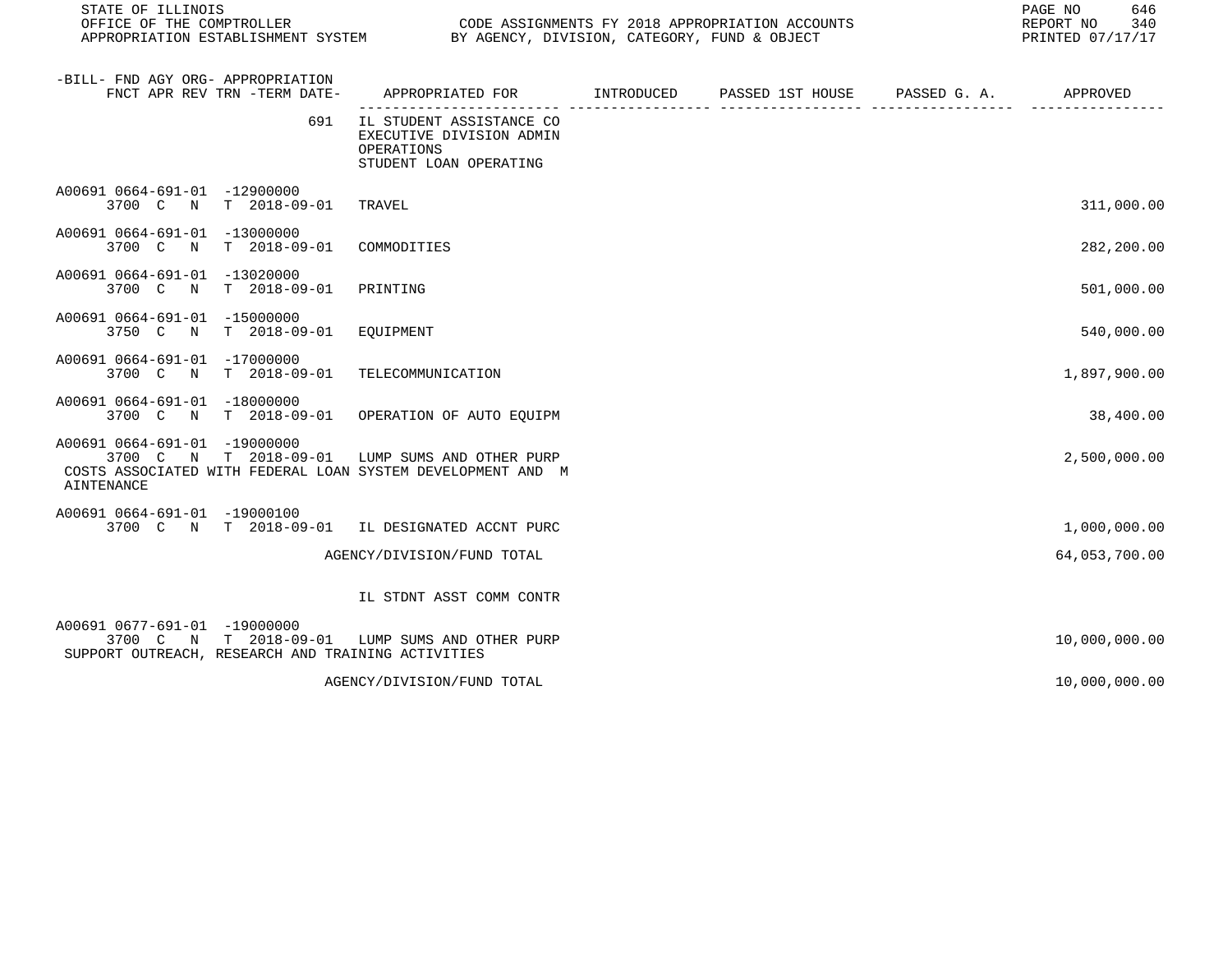| STATE OF ILLINOIS<br>OFFICE OF THE COMPTROLLER<br>APPROPRIATION ESTABLISHMENT SYSTEM                                  | CODE ASSIGNMENTS FY 2018 APPROPRIATION ACCOUNTS<br>BY AGENCY, DIVISION, CATEGORY, FUND & OBJECT |            |                  |              | 647<br>PAGE NO<br>340<br>REPORT NO<br>PRINTED 07/17/17 |
|-----------------------------------------------------------------------------------------------------------------------|-------------------------------------------------------------------------------------------------|------------|------------------|--------------|--------------------------------------------------------|
| -BILL- FND AGY ORG- APPROPRIATION<br>FNCT APR REV TRN -TERM DATE-                                                     | APPROPRIATED FOR                                                                                | INTRODUCED | PASSED 1ST HOUSE | PASSED G. A. | APPROVED                                               |
| 691                                                                                                                   | IL STUDENT ASSISTANCE CO<br>EXECUTIVE DIVISION ADMIN<br>AWARDS & GRANTS<br>UNIVERSITY GRANT     |            |                  |              |                                                        |
| A00691 0418-691-01 -44000000<br>3700 C N<br>N 2018-09-01<br>PAYMENT OF GRANTS FOR HIGHER EDUCATION LICENSE PLATE PRGM | AWARDS AND GRANTS                                                                               |            |                  |              | 110,000.00                                             |
|                                                                                                                       | AGENCY/DIVISION/FUND TOTAL                                                                      |            |                  |              | 110,000.00                                             |
|                                                                                                                       | AGENCY/DIVISION TOTAL                                                                           |            |                  |              | 75,461,400.00                                          |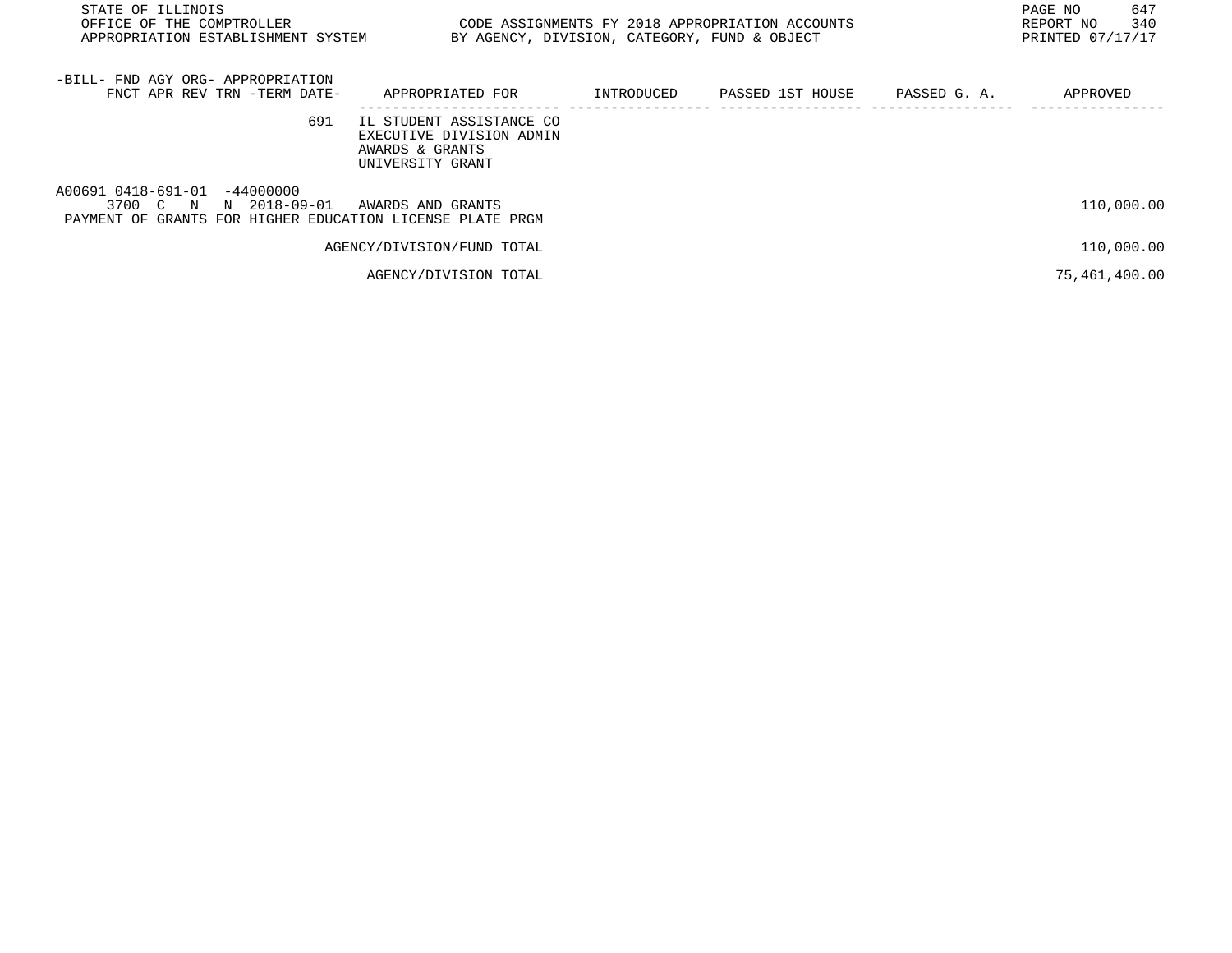| STATE OF ILLINOIS                                                                                                                                                                                                                    |                                                                                            |                                        | PAGE NO<br>648<br>REPORT NO<br>340<br>PRINTED 07/17/17 |
|--------------------------------------------------------------------------------------------------------------------------------------------------------------------------------------------------------------------------------------|--------------------------------------------------------------------------------------------|----------------------------------------|--------------------------------------------------------|
| -BILL- FND AGY ORG- APPROPRIATION<br>FNCT APR REV TRN -TERM DATE-                                                                                                                                                                    | APPROPRIATED FOR INTRODUCED                                                                | PASSED 1ST HOUSE PASSED G. A. APPROVED |                                                        |
| 691                                                                                                                                                                                                                                  | IL STUDENT ASSISTANCE CO<br>IL STUDENT GRANT PROGS D<br>OPERATIONS<br>EDUCATION ASSISTANCE |                                        |                                                        |
| A00691 0007-691-31 -19000000<br>3700 C N T 2018-09-01 VETS HOME NURSES LOAN RE                                                                                                                                                       |                                                                                            |                                        | 26,400.00                                              |
|                                                                                                                                                                                                                                      | AGENCY/DIVISION/FUND TOTAL                                                                 |                                        | 26,400.00                                              |
|                                                                                                                                                                                                                                      | FEDERAL CONGRESS TEACHR                                                                    |                                        |                                                        |
| A00691 0092-691-31 -19000000<br>3700 C N T 2018-09-01 LUMP SUMS AND OTHER PURP<br>TRANSFERRING REPAYMENT FUNDS COLLECTED UNDER PAUL DOUGLAS T<br>EACHER SCHOLARSHIP PROGRAM TO US TREASURY                                           |                                                                                            |                                        | 400,000.00                                             |
|                                                                                                                                                                                                                                      | AGENCY/DIVISION/FUND TOTAL                                                                 |                                        | 400,000.00                                             |
|                                                                                                                                                                                                                                      | FEDERAL STUDENT INCENTIV                                                                   |                                        |                                                        |
| A00691 0701-691-31 -19000000<br>3700 C N T 2018-09-01 FOR USES OF FED GRANT FU<br>RELATED TO COLLEGE ACCESS, OUTREACH, &TRAINING, INCLUDING BUT N<br>OT LIMITED TO FUNDS RECEIVED UNDER FED COLLEGE ACCESS<br>HALLENGE GRANT PROGRAM | $\overline{C}$                                                                             |                                        | 13,000,000.00                                          |
| A00691 0701-691-31 -19000100<br>3700 C N T 2018-09-01 JOHN R JUSTICE STUDENT L<br>REPAYMENT PROGRAM                                                                                                                                  |                                                                                            |                                        | 300,000.00                                             |
|                                                                                                                                                                                                                                      | AGENCY/DIVISION/FUND TOTAL                                                                 |                                        | 13,300,000.00                                          |
|                                                                                                                                                                                                                                      | GENERAL REVENUE                                                                            |                                        |                                                        |
| A00691 0001-691-31 -49000000<br>3700 C N N 2018-09-01 ADMINISTRATIVE COSTS NOT<br>TO EXCEED TWO PERCENT OF TOTAL APPROPRIATION IN THIS<br>ECTION                                                                                     | -S                                                                                         |                                        | 401, 341, 900.00                                       |
|                                                                                                                                                                                                                                      | AGENCY/DIVISION/FUND TOTAL                                                                 |                                        | 401,341,900.00                                         |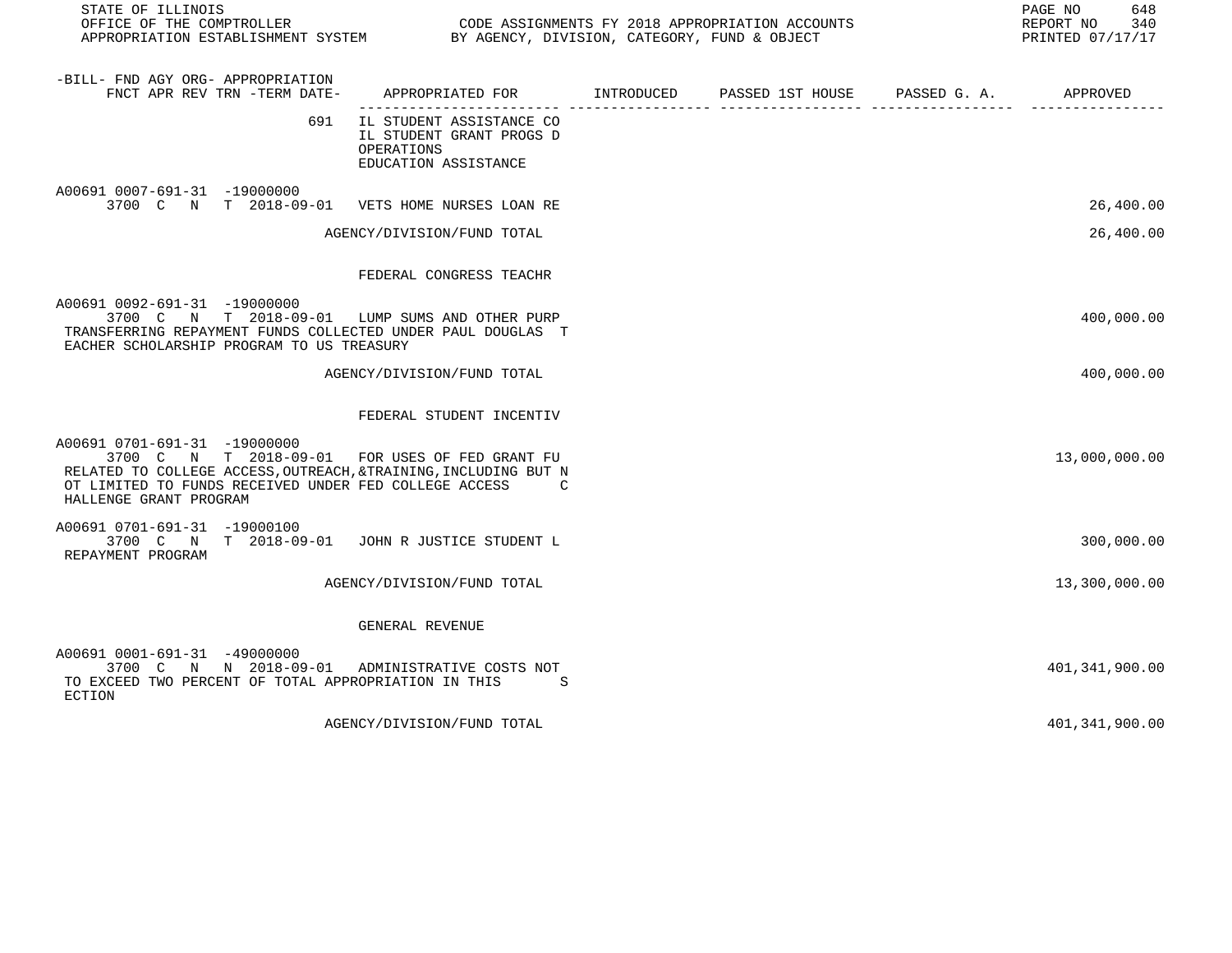| STATE OF ILLINOIS<br>OFFICE OF THE COMPTROLLER<br>APPROPRIATION ESTABLISHMENT SYSTEM BY AGENCY, DIVISION, CATEGORY, FUND & OBJECT                                                                                                                               |                                                                                                 | CODE ASSIGNMENTS FY 2018 APPROPRIATION ACCOUNTS | PAGE NO<br>649<br>REPORT NO 340<br>PRINTED 07/17/17 |
|-----------------------------------------------------------------------------------------------------------------------------------------------------------------------------------------------------------------------------------------------------------------|-------------------------------------------------------------------------------------------------|-------------------------------------------------|-----------------------------------------------------|
| -BILL- FND AGY ORG- APPROPRIATION<br>FNCT APR REV TRN -TERM DATE-                                                                                                                                                                                               | APPROPRIATED FOR        INTRODUCED      PASSED 1ST HOUSE     PASSED G. A.         APPROVED      |                                                 |                                                     |
| 691                                                                                                                                                                                                                                                             | IL STUDENT ASSISTANCE CO<br>IL STUDENT GRANT PROGS D<br>AWARDS & GRANTS<br>EDUCATION ASSISTANCE |                                                 |                                                     |
| A00691 0007-691-31 -44000100<br>3700 C N N 2018-09-01 GRANTS ELIGIBLE NURSE ED<br>PAYMENT OF THEIR EDUCATIONAL LOAN PURSUANT TO PUBLIC ACT 9<br>4-1020                                                                                                          |                                                                                                 |                                                 | 264,000.00                                          |
| A00691 0007-691-31 -44750100<br>3700 C N N 2018-09-01 MINORITY TEACHER SCHOLAR<br>MINORITY TEACHER SCHOLARSHIPS                                                                                                                                                 |                                                                                                 |                                                 | 1,900,000.00                                        |
| A00691 0007-691-31 -44750300<br>3700 C N N 2018-09-01 PAYMENT OF SCHOLARSHIPS<br>STUDENTS WHO ARE CHILDREN OF POLICEMEN OR FIREMEN KILLED INL<br>INE OF DUTY, OR WHO ARE DEPENDENTS OF CORRECTIONAL OFFICERS K<br>ILLED OR PERMANENTLY DISABLED IN LINE OF DUTY |                                                                                                 |                                                 | 1,192,100.00                                        |
| A00691 0007-691-31 -44751600<br>3700 C N N 2018-09-01 IL SCHOLARS SCHOLARSHIPS<br>IL SCHOLARS SCHOLARSHIPS                                                                                                                                                      |                                                                                                 |                                                 | 35,200.00                                           |
| A00691 0007-691-31 -44751800<br>3700 C N N 2018-09-01 PAYMENT/GOLDEN APPLE SCH<br>OF IL PROGRAM SCHOLARSHIPS AS PROVIDED BY LAW                                                                                                                                 |                                                                                                 |                                                 | 6,498,000.00                                        |
| A00691 0007-691-31 -49000100<br>3700 C N N 2018-09-01 LOAN REPAYMNT TEACHERS P                                                                                                                                                                                  |                                                                                                 |                                                 | 439,900.00                                          |
|                                                                                                                                                                                                                                                                 | AGENCY/DIVISION/FUND TOTAL                                                                      |                                                 | 10,329,200.00                                       |
|                                                                                                                                                                                                                                                                 | OPTOMETRIC LICN & DISC B                                                                        |                                                 |                                                     |
| A00691 0259-691-31 -44750000<br>3700 C N N 2018-09-01 AWARDS AND GRANTS TO STU<br>PAYMENT OF SCHOLARSHIPS FOR OPTOMETRIC EDUCATION<br>CHOLARSHIP PROGRAM                                                                                                        | S                                                                                               |                                                 | 50,000.00                                           |
|                                                                                                                                                                                                                                                                 | AGENCY/DIVISION/FUND TOTAL                                                                      |                                                 | 50,000.00                                           |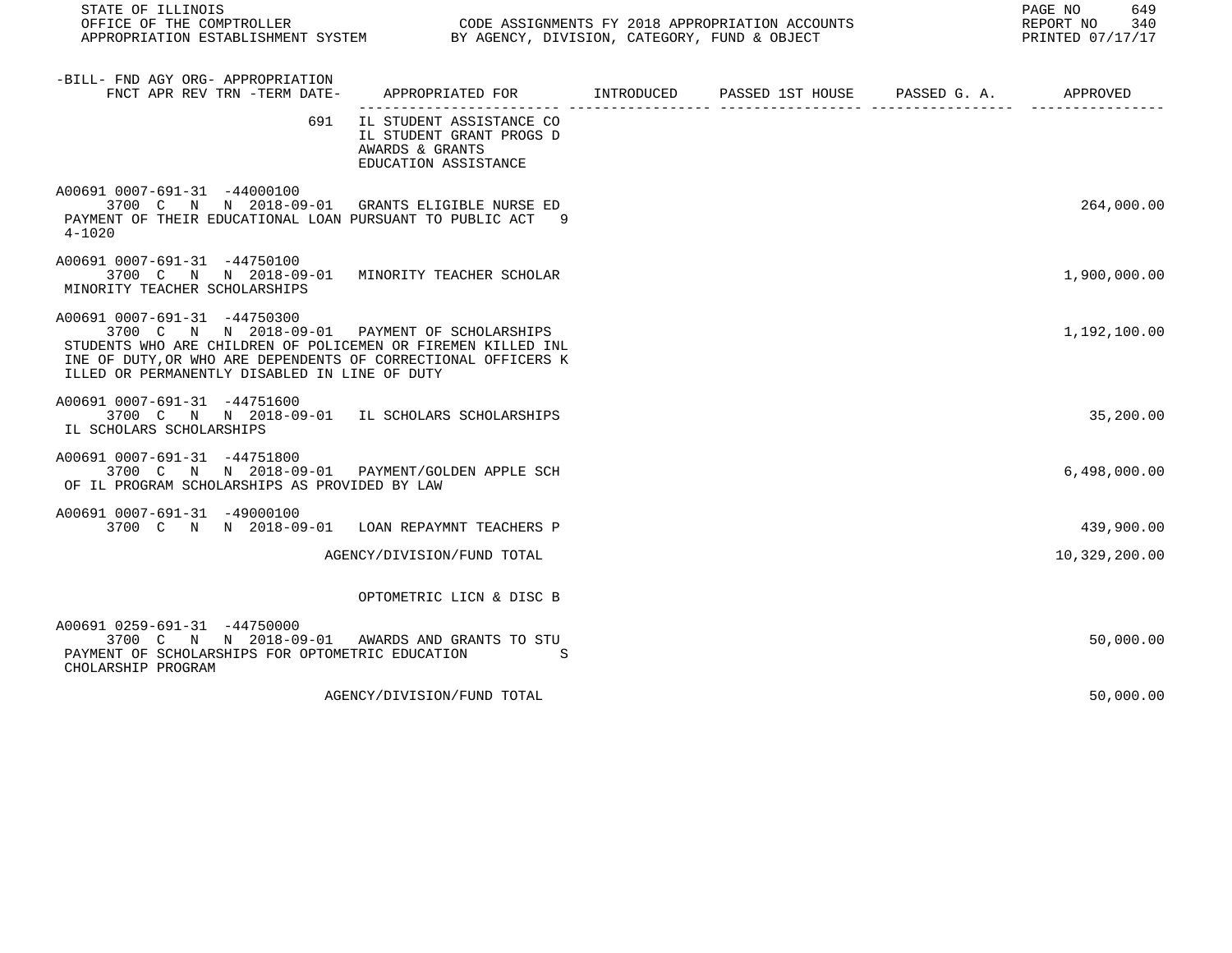| STATE OF ILLINOIS<br>OFFICE OF THE COMPTROLLER<br>APPROPRIATION ESTABLISHMENT SYSTEM                                                                                                                                | CODE ASSIGNMENTS FY 2018 APPROPRIATION ACCOUNTS<br>BY AGENCY, DIVISION, CATEGORY, FUND & OBJECT |                  |              | PAGE NO<br>650<br>REPORT NO<br>340<br>PRINTED 07/17/17 |
|---------------------------------------------------------------------------------------------------------------------------------------------------------------------------------------------------------------------|-------------------------------------------------------------------------------------------------|------------------|--------------|--------------------------------------------------------|
| -BILL- FND AGY ORG- APPROPRIATION<br>FNCT APR REV TRN -TERM DATE-                                                                                                                                                   | APPROPRIATED FOR INTRODUCED                                                                     | PASSED 1ST HOUSE | PASSED G. A. | APPROVED                                               |
| 691                                                                                                                                                                                                                 | IL STUDENT ASSISTANCE CO<br>IL STUDENT GRANT PROGS D<br>AWARDS & GRANTS<br>FEDERAL STUDENT LOAN |                  |              |                                                        |
| A00691 0663-691-31 -49000000<br>3700 C N N 2018-09-01<br>AS RESULT OF FOLLOWING: FOR GUARANTEES OF LOANS THAT ARE<br>NCOLLECTIBLE, COLLECTION PAYMENTS TO STUDENT LOAN OPERATING F<br>UND, TRANSFERS TO US TREASURY | DISTRIBUTION WHEN NECESS<br>U                                                                   |                  |              | 230,000,000.00                                         |
|                                                                                                                                                                                                                     | AGENCY/DIVISION/FUND TOTAL                                                                      |                  |              | 230,000,000.00                                         |
|                                                                                                                                                                                                                     | NATIONAL GD AND NAVAL MI                                                                        |                  |              |                                                        |
| A00691 0721-691-31 -44750000<br>3700 C N N 2018-09-01<br>PAYMENT OF ILLINOIS NATIONAL GUARD AND NAVAL MILITIA<br>CHOLARSHIPS AT STATE CONTROL UNIVERSITIES AND PUBLCI<br>OMMUNITY COLLEGES IN ILLINOIS              | AWARDS AND GRANTS TO STU<br>C                                                                   |                  |              | 20,000.00                                              |
|                                                                                                                                                                                                                     | AGENCY/DIVISION/FUND TOTAL                                                                      |                  |              | 20,000.00                                              |
|                                                                                                                                                                                                                     | GOLDEN APPLE SCHOLARS OF                                                                        |                  |              |                                                        |
| A00691 0753-691-31 -44750000<br>3700 C N N 2018-09-01<br>FOR PAYMENT OF SCHOLARSHIPS FOR GOLDEN APPLE SCHOLARS OF ILP<br>ROGRAM AS PROVIDED BY LAW                                                                  | <b>GOLDEN APPLE SHOLARS OF</b>                                                                  |                  |              | 100,000.00                                             |
|                                                                                                                                                                                                                     | AGENCY/DIVISION/FUND TOTAL                                                                      |                  |              | 100,000.00                                             |
|                                                                                                                                                                                                                     | AGENCY/DIVISION TOTAL                                                                           |                  |              | 655,567,500.00                                         |
|                                                                                                                                                                                                                     | AGENCY TOTAL                                                                                    |                  |              | 731,028,900.00                                         |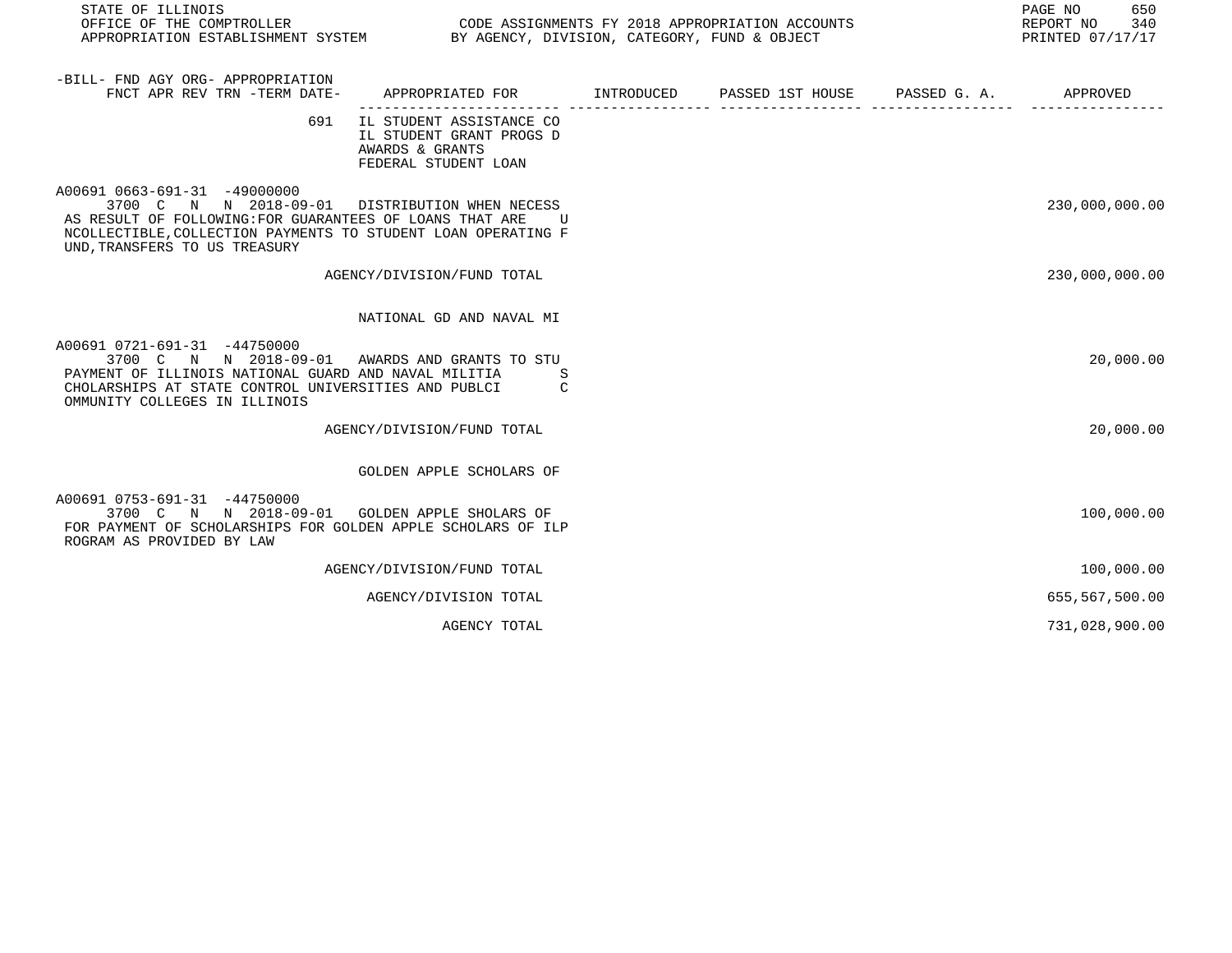| STATE OF ILLINOIS                                                 |              |                                                                                           | PAGE NO<br>651<br>REPORT NO<br>340<br>PRINTED 07/17/17 |  |               |
|-------------------------------------------------------------------|--------------|-------------------------------------------------------------------------------------------|--------------------------------------------------------|--|---------------|
| -BILL- FND AGY ORG- APPROPRIATION<br>FNCT APR REV TRN -TERM DATE- |              | APPROPRIATED FOR        INTRODUCED     PASSED 1ST HOUSE     PASSED G. A.         APPROVED |                                                        |  |               |
|                                                                   | 692          | IL MATH AND SCIENCE ACAD<br>GENERAL OFFICE<br>OPERATIONS<br>EDUCATION ASSISTANCE          |                                                        |  |               |
| A00692 0007-692-01 -11200000                                      |              | 3700 C N P 2018-09-01 REGULAR POSITIONS                                                   |                                                        |  | 12,479,000.00 |
| A00692 0007-692-01 -11600000<br>3700 C N P 2018-09-01             |              | RETIREMENT                                                                                |                                                        |  | 100.00        |
| A00692 0007-692-01 -11700000<br>3700 C N                          | T 2018-09-01 | STATE CONTRIB TO SOC SEC                                                                  |                                                        |  | 184,700.00    |
| A00692 0007-692-01 -12000000<br>3700 C N T 2018-09-01             |              | CONTRACTUAL SERVICES                                                                      |                                                        |  | 4,031,600.00  |
| A00692 0007-692-01 -12900000<br>3700 C N T 2018-09-01             |              | TRAVEL                                                                                    |                                                        |  | 124,600.00    |
| A00692 0007-692-01 -13000000<br>3700 C N                          | T 2018-09-01 | COMMODITIES                                                                               |                                                        |  | 307,300.00    |
| A00692 0007-692-01 -15000000<br>3750 C N T 2018-09-01             |              | EOUIPMENT                                                                                 |                                                        |  | 623,300.00    |
| A00692 0007-692-01 -16000000<br>3700 C N T 2018-09-01             |              | ELECTRONIC DATA PROCESSI                                                                  |                                                        |  | 131,500.00    |
| A00692 0007-692-01 -17000000<br>3700 C N T 2018-09-01             |              | TELECOMMUNICATIONS                                                                        |                                                        |  | 97,800.00     |
| A00692 0007-692-01 -18000000<br>3700 C N T 2018-09-01             |              | OPERATION OF AUTO EQUIPM                                                                  |                                                        |  | 50,800.00     |
|                                                                   |              | AGENCY/DIVISION/FUND TOTAL                                                                |                                                        |  | 18,030,700.00 |
|                                                                   |              | IL MATH & SCIENCE ACAD I                                                                  |                                                        |  |               |
| A00692 0768-692-01 -11200000                                      |              |                                                                                           |                                                        |  |               |

3700 C N P 2018-09-01 REGULAR POSITIONS 2,261,900.00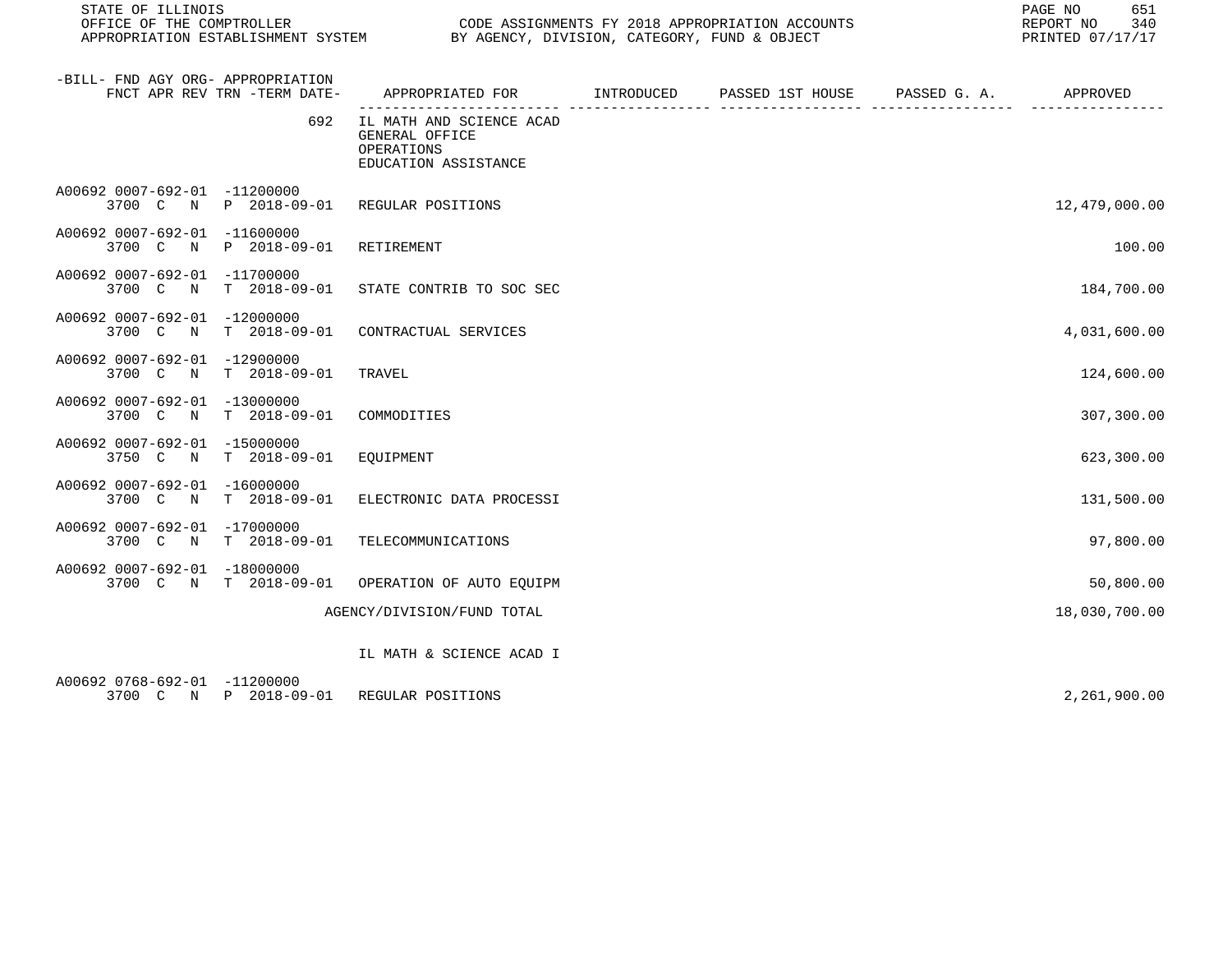| STATE OF ILLINOIS<br>OFFICE OF THE COMPTROLLER<br>CODE ASSIGNMENTS FY 2018 APPROPRIATION ACCOUNTS<br>APPROPRIATION ESTABLISHMENT SYSTEM BY AGENCY, DIVISION, CATEGORY, FUND & OBJECT |                                                                                         |  |  | 652<br>PAGE NO<br>REPORT NO<br>340<br>PRINTED 07/17/17 |  |
|--------------------------------------------------------------------------------------------------------------------------------------------------------------------------------------|-----------------------------------------------------------------------------------------|--|--|--------------------------------------------------------|--|
| -BILL- FND AGY ORG- APPROPRIATION<br>FNCT APR REV TRN -TERM DATE-                                                                                                                    | APPROPRIATED FOR       INTRODUCED     PASSED 1ST HOUSE     PASSED G. A.        APPROVED |  |  |                                                        |  |
| 692                                                                                                                                                                                  | IL MATH AND SCIENCE ACAD<br>GENERAL OFFICE<br>OPERATIONS<br>IL MATH & SCIENCE ACAD I    |  |  |                                                        |  |
| A00692 0768-692-01 -11700000<br>3700 C N T 2018-09-01 STATE CONTRIB TO SOC SEC                                                                                                       |                                                                                         |  |  | 45,900.00                                              |  |
| A00692 0768-692-01 -12000000<br>$T$ 2018-09-01<br>3700 C N                                                                                                                           | CONTRACTUAL SERVICES                                                                    |  |  | 569,700.00                                             |  |
| A00692 0768-692-01 -12900000<br>3700 C N<br>T 2018-09-01                                                                                                                             | TRAVEL                                                                                  |  |  | 151,700.00                                             |  |
| A00692 0768-692-01 -13000000<br>T 2018-09-01<br>3700 C N                                                                                                                             | COMMODITIES                                                                             |  |  | 243,200.00                                             |  |
| A00692 0768-692-01 -15000000<br>T 2018-09-01<br>3750 C<br>$\mathbb N$                                                                                                                | EQUIPMENT                                                                               |  |  | 165,000.00                                             |  |
| A00692 0768-692-01 -17000000<br>3700 C N T 2018-09-01                                                                                                                                | TELECOMMUNICATION                                                                       |  |  | 80,000.00                                              |  |
| A00692 0768-692-01 -18000000<br>3700 C N T 2018-09-01 OPERATION OF AUTO EQUIPM                                                                                                       |                                                                                         |  |  | 5,000.00                                               |  |
| A00692 0768-692-01 -99390000<br>9700 C N T 2018-09-01                                                                                                                                | REFUNDS, N.E.C.                                                                         |  |  | 27,600.00                                              |  |
|                                                                                                                                                                                      | AGENCY/DIVISION/FUND TOTAL                                                              |  |  | 3,550,000.00                                           |  |
|                                                                                                                                                                                      | AGENCY/DIVISION TOTAL                                                                   |  |  | 21,580,700.00                                          |  |
|                                                                                                                                                                                      | AGENCY TOTAL                                                                            |  |  | 21,580,700.00                                          |  |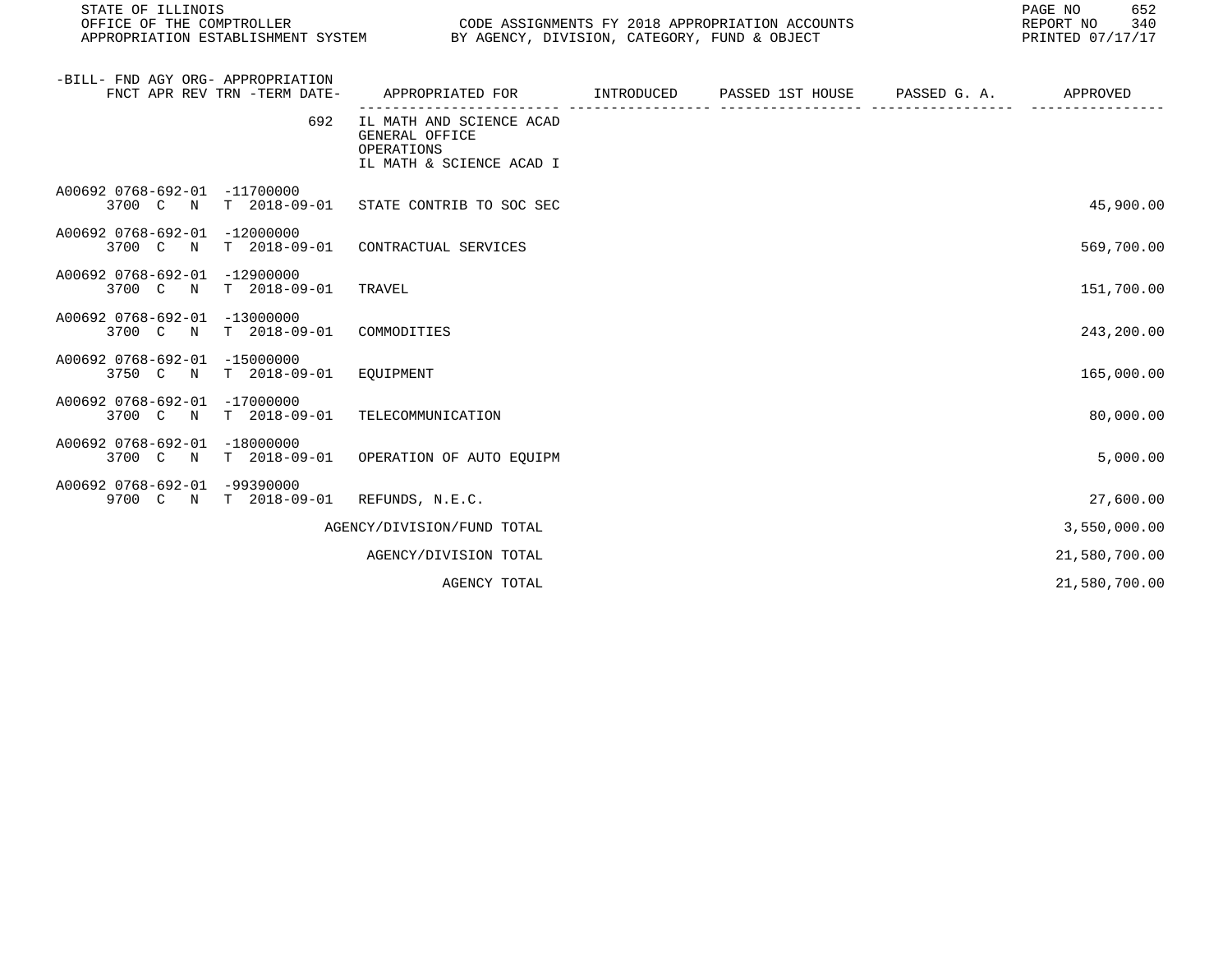| STATE OF ILLINOIS<br>OFFICE OF THE COMPTROLLER<br>APPROPRIATION ESTABLISHMENT SYSTEM BY AGENCY, DIVISION, CATEGORY, FUND & OBJECT                                              |                                                                                           | CODE ASSIGNMENTS FY 2018 APPROPRIATION ACCOUNTS | 653<br>PAGE NO<br>REPORT NO 340<br>PRINTED 07/17/17 |
|--------------------------------------------------------------------------------------------------------------------------------------------------------------------------------|-------------------------------------------------------------------------------------------|-------------------------------------------------|-----------------------------------------------------|
| -BILL- FND AGY ORG- APPROPRIATION<br>FNCT APR REV TRN -TERM DATE-                                                                                                              | APPROPRIATED FOR        INTRODUCED     PASSED 1ST HOUSE     PASSED G. A.         APPROVED |                                                 |                                                     |
| 693                                                                                                                                                                            | STATE UNIV RETIREMENT SY<br>GENERAL OFFICE<br>OPERATIONS<br>GENERAL REVENUE               |                                                 |                                                     |
| A00693 0001-693-01 -11620000<br>3700 C N P 2018-09-01 STATES CONTRIBUTION                                                                                                      |                                                                                           |                                                 | 1,372,985,000.00                                    |
|                                                                                                                                                                                | AGENCY/DIVISION/FUND TOTAL                                                                |                                                 | 1,372,985,000.00                                    |
|                                                                                                                                                                                | EDUCATION ASSISTANCE                                                                      |                                                 |                                                     |
| A00693 0007-693-01 -19930000<br>3700 C N N 2018-09-01 FOR STATES CONTRIBUTIONS<br>FOR DEPOSIT INTO COMMUNITY COLLEGE HEALTH INSURANCE<br>ECURITY FUND FOR STATES CONTRIBUTIONS | S.                                                                                        |                                                 | 4,133,336.00                                        |
|                                                                                                                                                                                | AGENCY/DIVISION/FUND TOTAL                                                                |                                                 | 4, 133, 336.00                                      |
|                                                                                                                                                                                | STATE PENSIONS                                                                            |                                                 |                                                     |
| A00693 0054-693-01 -44310000<br>3700 C N N 2018-09-01 PROVISIONS OF SECTION 8.<br>STATE FINANCE ACT                                                                            |                                                                                           |                                                 | 215,000,000.00                                      |
|                                                                                                                                                                                | AGENCY/DIVISION/FUND TOTAL                                                                |                                                 | 215,000,000.00                                      |
|                                                                                                                                                                                | AGENCY/DIVISION TOTAL                                                                     |                                                 | 1,592,118,336.00                                    |
|                                                                                                                                                                                | AGENCY TOTAL                                                                              |                                                 | 1,592,118,336.00                                    |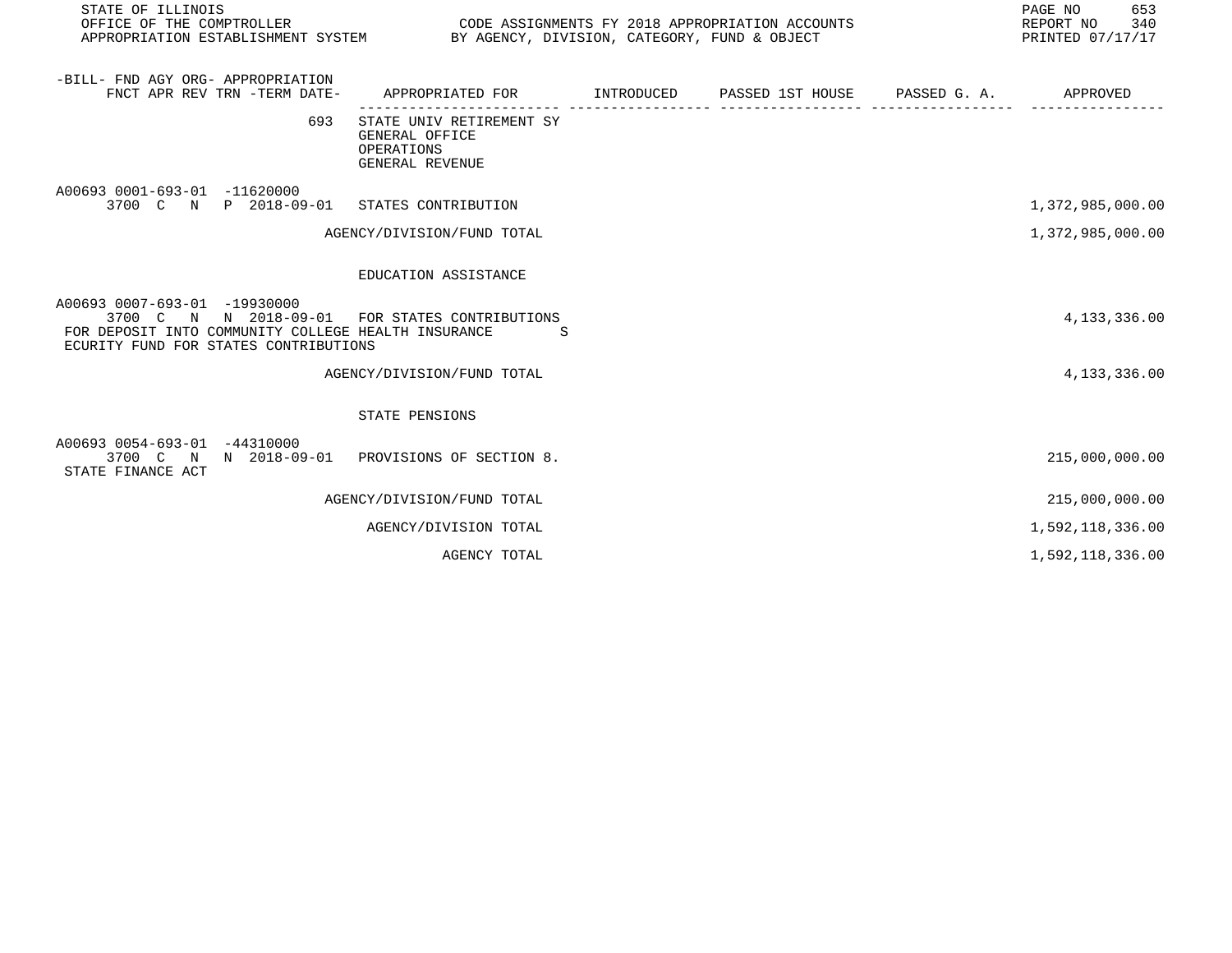| STATE OF ILLINOIS<br>OFFICE OF THE COMPTROLLER        |                              | CODE ASSIGNMENTS FY 2018 APPROPRIATION ACCOUNTS<br>APPROPRIATION ESTABLISHMENT SYSTEM BY AGENCY, DIVISION, CATEGORY, FUND & OBJECT |            |  | 654<br>PAGE NO<br>340<br>REPORT NO<br>PRINTED 07/17/17 |
|-------------------------------------------------------|------------------------------|------------------------------------------------------------------------------------------------------------------------------------|------------|--|--------------------------------------------------------|
| -BILL- FND AGY ORG- APPROPRIATION                     | FNCT APR REV TRN -TERM DATE- | APPROPRIATED FOR       INTRODUCED     PASSED 1ST HOUSE     PASSED G. A.         APPROVED                                           |            |  |                                                        |
|                                                       | 695                          | . _ _ _ _ _ _ _ _ _ _ _ _ _ _ _<br>STATE UNIV CIVIL SERV ME<br>GENERAL OFFICE<br>OPERATIONS<br>GENERAL REVENUE                     | . <u>.</u> |  |                                                        |
| A00695 0001-695-01 -11200000                          |                              | 3700 C N P 2018-09-01 REGULAR POSITIONS                                                                                            |            |  | 818,100.00                                             |
| A00695 0001-695-01 -11700000<br>3700 C N              |                              | T 2018-09-01 SOC SEC/MEDICAR CONTRIBU                                                                                              |            |  | 11,700.00                                              |
| A00695 0001-695-01 -12000000                          | 3700 C N T 2018-09-01        | CONTRACTUAL SERVICES                                                                                                               |            |  | 176,400.00                                             |
| A00695 0001-695-01 -12900000<br>3700 C<br>$\mathbb N$ | T 2018-09-01                 | TRAVEL                                                                                                                             |            |  | 7,900.00                                               |
| A00695 0001-695-01 -13000000                          | 3700 C N T 2018-09-01        | COMMODITIES                                                                                                                        |            |  | 5,300.00                                               |
| A00695 0001-695-01 -13020000<br>3700 C<br>N           | T 2018-09-01                 | PRINTING                                                                                                                           |            |  | 3,100.00                                               |
| A00695 0001-695-01 -15000000                          | 3700 C N T 2018-09-01        | EOUIPMENT                                                                                                                          |            |  | 11,400.00                                              |
| A00695 0001-695-01 -17000000<br>3700 C N              |                              | T 2018-09-01 TELECOMMUNICATIONS                                                                                                    |            |  | 22,000.00                                              |
| A00695 0001-695-01 -18000000                          |                              | 3700 C N T 2018-09-01 OPERATION OF AUTO EQUIPM                                                                                     |            |  | 2,700.00                                               |
|                                                       |                              | AGENCY/DIVISION/FUND TOTAL                                                                                                         |            |  | 1,058,600.00                                           |
|                                                       |                              | AGENCY/DIVISION TOTAL                                                                                                              |            |  | 1,058,600.00                                           |

AGENCY TOTAL 1,058,600.00